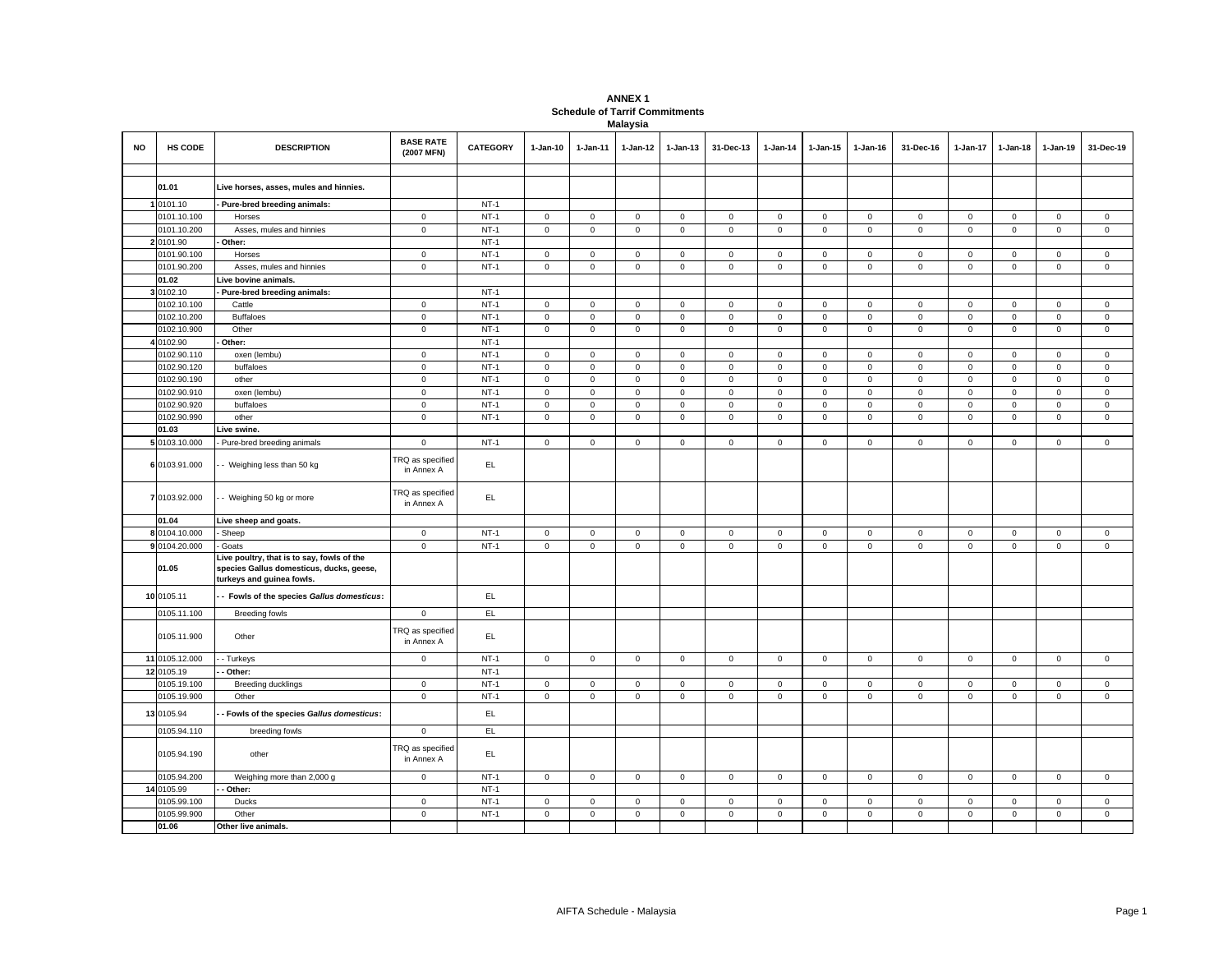| 15 0106.11                       | - - Primates:                                                                  |                                       | $NT-1$ |                             |                             |                            |                            |                               |                            |                            |                            |                            |                            |                            |                            |                            |
|----------------------------------|--------------------------------------------------------------------------------|---------------------------------------|--------|-----------------------------|-----------------------------|----------------------------|----------------------------|-------------------------------|----------------------------|----------------------------|----------------------------|----------------------------|----------------------------|----------------------------|----------------------------|----------------------------|
| 0106.11.100                      | For zoos and pets                                                              | $\mathbf 0$                           | $NT-1$ | $\mathsf 0$                 | $\mathsf 0$                 | $\mathsf 0$                | $\mathbf 0$                | 0                             | $\mathsf 0$                | $\mathsf 0$                | $\mathsf 0$                | $\mathbf 0$                | $\mathsf 0$                | $\mathsf 0$                | $\mathsf 0$                | $\mathsf 0$                |
| 0106.11.900                      | Other                                                                          | $\mathbf 0$                           | $NT-1$ | $\mathbf 0$                 | $\mathbf 0$                 | $\mathsf 0$                | $\mathbf 0$                | $\mathbf 0$                   | $\mathsf 0$                | $\mathbf 0$                | $\mathsf 0$                | $\mathbf 0$                | $\mathsf 0$                | $\mathbf 0$                | $\mathbf 0$                | $\mathsf 0$                |
| 16 0106.12                       | Whales, dolphins and porpoises                                                 |                                       | $NT-1$ |                             |                             |                            |                            |                               |                            |                            |                            |                            |                            |                            |                            |                            |
|                                  | (mammals of the order                                                          |                                       |        |                             |                             |                            |                            |                               |                            |                            |                            |                            |                            |                            |                            |                            |
| 0106.12.100                      | For zoos and pets                                                              | $\mathbf 0$                           | $NT-1$ | $\mathsf 0$                 | $\mathbf 0$                 | $\mathsf 0$                | $\mathbf 0$                | $\mathbf 0$                   | $\mathsf 0$                | $\mathbf 0$                | $\mathbf 0$                | $\mathbf 0$                | $\mathsf 0$                | $\mathbf 0$                | $\mathbf 0$                | $\mathbf 0$                |
| 0106.12.900                      | Other                                                                          | $\mathbf 0$                           | $NT-1$ | $\mathsf 0$                 | $\mathbf 0$                 | $\mathsf 0$                | $\mathsf 0$                | 0                             | $\mathsf 0$                | $\mathbf 0$                | $\mathbf 0$                | $\mathbf 0$                | $\mathsf 0$                | $\mathsf 0$                | $\mathsf 0$                | $\mathsf 0$                |
| 17 0106.19                       | - Other                                                                        |                                       | $NT-1$ |                             |                             |                            |                            |                               |                            |                            |                            |                            |                            |                            |                            |                            |
| 0106.19.100                      | For zoos and pets                                                              | $\mathbf{0}$                          | $NT-1$ | $\circ$                     | $\mathbf{0}$                | $\mathbf 0$                | $\mathbf 0$                | $\mathbf{0}$                  | $\mathbf 0$                | $\mathbf 0$                | $\mathbf 0$                | $\mathbf 0$                | $\mathbf 0$                | $\mathbf 0$                | $\mathbf 0$                | $^{\circ}$                 |
| 0106.19.900                      | Other                                                                          | $\mathbf 0$                           | $NT-1$ | $\mathsf 0$                 | $\mathsf 0$                 | $\mathsf 0$                | $\mathbf 0$                | 0                             | $\mathsf 0$                | $\mathsf 0$                | $\mathsf 0$                | $\mathsf 0$                | $\mathsf 0$                | $\mathsf 0$                | $\mathsf 0$                | $\mathsf 0$                |
|                                  |                                                                                |                                       |        |                             |                             |                            |                            |                               |                            |                            |                            |                            |                            |                            |                            |                            |
| 18 0106.20                       | Reptiles (including snakes and turtles):                                       |                                       | $NT-1$ |                             |                             |                            |                            |                               |                            |                            |                            |                            |                            |                            |                            |                            |
| 0106.20.100                      | For zoos and pets                                                              | $\mathbf 0$                           | $NT-1$ | $\mathbf{0}$                | $\mathbf 0$                 | $\mathbf 0$                | $\mathbf 0$                | 0                             | $\mathbf 0$                | $\mathbf 0$                | $\mathbf{0}$               | $\mathbf{0}$               | $\mathbf 0$                | $\mathbf 0$                | $\mathbf 0$                | $\mathbf 0$                |
| 0106.20.900                      | Other                                                                          | $\mathsf 0$                           | $NT-1$ | $\mathsf 0$                 | $\mathsf 0$                 | $\mathsf 0$                | $\mathsf 0$                | 0                             | $\mathsf 0$                | $\mathbf 0$                | $\mathbf 0$                | $\mathbf 0$                | $\mathsf 0$                | $\mathsf 0$                | $\mathsf 0$                | $\mathsf 0$                |
| 19 0106.31                       | - Birds of prey:                                                               |                                       | $NT-1$ |                             |                             |                            |                            |                               |                            |                            |                            |                            |                            |                            |                            |                            |
| 0106.31.100                      | For zoos and pets                                                              | $\mathbf{0}$                          | $NT-1$ | $\mathbf 0$                 | $\mathbf{0}$                | $\mathbf{0}$               | $\mathbf{0}$               | $\mathbf{0}$                  | $\mathbf{0}$               | $\mathbf 0$                | $\mathbf{0}$               | $\mathbf 0$                | $\mathbf{0}$               | $\mathbf{0}$               | $\mathbf 0$                | $\mathbf 0$                |
| 0106.31.900                      | Other                                                                          | $\mathbf 0$                           | $NT-1$ | $\mathsf 0$                 | $\mathbf 0$                 | $\mathsf 0$                | $\mathbf 0$                | $\mathbf 0$                   | $\mathsf 0$                | $\mathbf 0$                | $\mathbf 0$                | $\mathbf 0$                | $\mathsf 0$                | $\mathsf 0$                | $\mathbf 0$                | $\mathsf 0$                |
|                                  | - Psittaciformes (including parrots,                                           |                                       |        |                             |                             |                            |                            |                               |                            |                            |                            |                            |                            |                            |                            |                            |
| 20 0106.32                       | parakeets, macaws and                                                          |                                       | $NT-1$ |                             |                             |                            |                            |                               |                            |                            |                            |                            |                            |                            |                            |                            |
| 0106.32.100                      | For zoos and pets                                                              | $\mathbf 0$                           | $NT-1$ | $\mathbf{0}$                | $\mathbf 0$                 | $\mathbf 0$                | $\mathbf 0$                | 0                             | $\mathbf 0$                | $\mathbf 0$                | $\mathbf 0$                | $\mathbf 0$                | $\mathbf 0$                | $\mathbf 0$                | $\mathbf 0$                | $\mathbf 0$                |
| 0106.32.900                      | Other                                                                          | $\mathbf 0$                           | $NT-1$ | $\mathbf 0$                 | $\mathbf 0$                 | $\mathbf 0$                | $\mathsf 0$                | $\mathbf 0$                   | $\mathsf 0$                | $\mathbf 0$                | $\mathbf 0$                | $\mathbf 0$                | $\mathsf 0$                | $\mathbf 0$                | $\mathsf 0$                | $\mathsf 0$                |
| 21 0106.39                       | - Other:                                                                       |                                       | $NT-1$ |                             |                             |                            |                            |                               |                            |                            |                            |                            |                            |                            |                            |                            |
|                                  |                                                                                |                                       |        |                             |                             |                            |                            |                               |                            |                            |                            |                            |                            |                            |                            |                            |
| 0106.39.100                      | For zoos and pets                                                              | $\mathbf{0}$                          | $NT-1$ | $\circ$                     | $\mathbf{O}$                | $\mathbf 0$                | $\mathbf 0$                | $\mathbf{0}$                  | $\mathbf{0}$               | $\mathbf 0$                | $\mathbf{0}$               | $\mathbf 0$                | $\mathbf 0$                | $\mathbf 0$                | $\mathbf 0$                | $\mathbf 0$                |
| 0106.39.900                      | Other                                                                          | $\mathbf 0$                           | $NT-1$ | $\mathsf 0$                 | $\mathsf 0$                 | $\mathsf 0$                | $\mathsf 0$                | 0                             | $\mathsf 0$                | $\mathsf 0$                | $\mathsf 0$                | $\mathsf 0$                | $\mathsf 0$                | $\mathsf 0$                | $\mathsf 0$                | $\mathsf 0$                |
| 22 0106.90                       | Other:                                                                         |                                       | $NT-1$ |                             |                             |                            |                            |                               |                            |                            |                            |                            |                            |                            |                            |                            |
| 0106.90.100                      | For zoos and pets                                                              | $\mathbf 0$                           | $NT-1$ | $\circ$                     | $\circ$                     | $\mathbf 0$                | $\mathbf 0$                | $\mathbf{0}$                  | $\mathbf 0$                | $\mathbf{0}$               | $\mathbf{0}$               | $\mathbf{0}$               | $\mathbf 0$                | $\mathbf 0$                | $\mathbf 0$                | $\mathsf 0$                |
| 0106.90.900                      | Other                                                                          | $\mathbf 0$                           | $NT-1$ | $\mathbf 0$                 | $\mathbf 0$                 | $\mathsf 0$                | $\mathbf 0$                | $\mathbf 0$                   | $\mathsf 0$                | $\mathbf 0$                | $\mathbf 0$                | $\mathbf 0$                | $\mathsf 0$                | $\mathsf 0$                | $\mathsf 0$                | $\mathsf 0$                |
| 02.01                            | Meat of bovine animals, fresh or chilled.                                      |                                       |        |                             |                             |                            |                            |                               |                            |                            |                            |                            |                            |                            |                            |                            |
| 23 0201.10.000                   | Carcasses and half-carcasses                                                   | $\mathbf{0}$                          | $NT-1$ | $\mathbf 0$                 | $\mathbf 0$                 | $\mathbf{0}$               | $\mathbf{0}$               | $\mathbf{0}$                  | $\mathbf 0$                | $\mathbf 0$                | $\mathbf{0}$               | $\mathbf 0$                | $\mathbf 0$                | $\mathbf 0$                | $\mathbf{0}$               | $\mathbf 0$                |
| 24 0201.20.000                   | - Other cuts with bone in                                                      | $\mathbf 0$                           | $NT-1$ | $\mathsf 0$                 | $\mathbf{0}$                | $\mathsf 0$                | $\mathsf 0$                | $\mathbf 0$                   | $\mathsf 0$                | $\mathsf 0$                | $\mathsf 0$                | $\mathbf 0$                | $\mathsf 0$                | $\mathsf 0$                | $\mathsf 0$                | $\mathsf 0$                |
| 25 0201.30.000                   | Boneless                                                                       | $\mathbf 0$                           | $NT-1$ | $\mathsf 0$                 | $\mathbf 0$                 | $\mathsf 0$                | $\mathbf 0$                | $\mathbf 0$                   | $\mathbf 0$                | $\mathbf{0}$               | $\mathsf 0$                | $\mathsf{O}\xspace$        | $\mathbf 0$                | $\mathbf 0$                | $\mathsf 0$                | $\mathsf 0$                |
| 02.02                            | Meat of bovine animals, frozen.                                                |                                       |        |                             |                             |                            |                            |                               |                            |                            |                            |                            |                            |                            |                            |                            |
| 26 0202.10.000                   | - Carcasses and half-carcasses                                                 | $\mathbf 0$                           | $NT-1$ | $\mathsf 0$                 | $\mathbf 0$                 | $\mathsf 0$                | $\mathbf 0$                | 0                             | $\mathsf 0$                | $\mathbf 0$                | $\mathsf 0$                | 0                          | $\mathsf 0$                | $\mathbf 0$                | 0                          | $\mathbf 0$                |
| 27 0202.20.000                   | - Other cuts with bone in                                                      | $\mathbf 0$                           | $NT-1$ | $\mathsf{O}$                | $\mathbf 0$                 | $\mathsf 0$                | $\mathbf 0$                | $\mathsf 0$                   | $\mathbf 0$                | $\mathbf 0$                | $\mathsf 0$                | $\mathsf 0$                | $\mathbf 0$                | $\mathbf 0$                | $\mathsf 0$                | $\mathsf 0$                |
| 28 0202.30.000                   | - Boneless                                                                     | $\mathbf 0$                           | $NT-1$ | $\Omega$                    | $\mathbf 0$                 |                            | $\mathbf 0$                | $\mathbf{0}$                  | $\mathbf{0}$               | $\mathbf 0$                | $\mathbf 0$                | $\mathbf 0$                | $\mathbf{0}$               | $\mathbf{0}$               | $\mathbf 0$                |                            |
|                                  |                                                                                |                                       |        |                             |                             | $\mathbf 0$                |                            |                               |                            |                            |                            |                            |                            |                            |                            | $\mathbf 0$                |
| 02.03                            | Meat of swine, fresh, chilled or frozen.                                       |                                       |        |                             |                             |                            |                            |                               |                            |                            |                            |                            |                            |                            |                            |                            |
| 29 0203.11.000                   | - Carcasses and half-carcasses                                                 | TRQ as specified<br>in Annex A        | EL.    |                             |                             |                            |                            |                               |                            |                            |                            |                            |                            |                            |                            |                            |
| 30 0203.12.000                   | - Hams, shoulders and cuts thereof, with bone                                  | $\mathsf 0$                           | $NT-1$ | $\mathsf 0$                 | $\mathsf 0$                 | $\mathsf 0$                | $\mathsf 0$                | $\mathsf 0$                   | $\mathsf 0$                | $\mathbf 0$                | $\mathbf 0$                | $\mathsf 0$                | $\mathbf 0$                | $\mathsf 0$                | $\mathsf 0$                | $\mathsf 0$                |
| 31 0203.19.000                   | - Other                                                                        | $\mathsf 0$                           | $NT-1$ | 0                           | $\mathsf 0$                 | $\mathbf 0$                | $\mathbf 0$                | 0                             | $\mathsf 0$                | $\mathbf 0$                | $\,0\,$                    | $\mathsf 0$                | $\mathsf 0$                | $\mathsf 0$                | $\mathbf 0$                | $\mathbf 0$                |
| 32 0203.21.000                   | - Carcasses and half-carcasses                                                 | <b>TRQ</b> as specified<br>in Annex A | EL.    |                             |                             |                            |                            |                               |                            |                            |                            |                            |                            |                            |                            |                            |
| 33 0203.22.000                   | - Hams, shoulders and cuts thereof, with bone                                  | $\mathbf 0$                           | $NT-1$ | $\mathsf 0$                 | $\mathbf 0$                 | $\mathsf 0$                | $\mathbf 0$                | $\mathbf 0$                   | $\mathsf 0$                | $\mathsf 0$                | $\mathsf 0$                | $\mathsf 0$                | $\mathsf 0$                | $\mathsf 0$                | $\mathsf 0$                | $\mathsf 0$                |
|                                  |                                                                                |                                       |        |                             |                             |                            |                            |                               |                            |                            |                            |                            |                            |                            |                            |                            |
| 34 0203.29.000                   | - Other                                                                        | $\mathbf 0$                           | $NT-1$ | $\mathsf 0$                 | $\circ$                     | $\mathsf 0$                | $\mathsf 0$                | $\mathsf{O}\xspace$           | $\mathsf 0$                | $\mathsf 0$                | $\mathbf 0$                | $\mathsf 0$                | $\mathsf 0$                | $\mathsf 0$                | $\mathsf 0$                | $\mathsf 0$                |
| 02.04                            | Meat of sheep or goats, fresh, chilled or<br>frozen.                           |                                       |        |                             |                             |                            |                            |                               |                            |                            |                            |                            |                            |                            |                            |                            |
| 35 0204.10.000                   | Carcasses and half-carcasses of lamb, fresh<br>or chilled                      | $\mathsf 0$                           | $NT-1$ | $\mathsf 0$                 | $\mathbf 0$                 | $\mathsf 0$                | $\mathsf 0$                | $\mathsf 0$                   | $\mathsf 0$                | $\mathsf 0$                | $\mathsf 0$                | $\mathsf 0$                | $\mathsf 0$                | $\mathsf 0$                | $\mathsf 0$                | $\mathsf 0$                |
| 36 0204.21.000                   | - Carcasses and half-carcasses                                                 | $\mathbf 0$                           | $NT-1$ | $\mathsf 0$                 | $\mathbf 0$                 | $\mathbf 0$                | $\mathsf 0$                | $\mathbf{0}$                  | $\mathbf 0$                | $\mathbf 0$                | $\mathsf 0$                | $\mathsf 0$                | $\mathbf 0$                | $\mathbf 0$                | $\mathbf 0$                | $\mathsf 0$                |
| 37 0204.22.000                   | - Other cuts with bone in                                                      | $\mathsf 0$                           | $NT-1$ | $\mathsf{O}$                | $\mathsf 0$                 | $\mathsf 0$                | $\mathsf 0$                | $\mathbf 0$                   | $\mathsf 0$                | $\mathsf 0$                | $\mathsf 0$                | $\mathsf 0$                | $\mathsf 0$                | $\mathsf 0$                | $\mathsf 0$                | $\mathbf 0$                |
| 38 0204.23.000                   | - Boneless                                                                     | $\mathsf 0$                           | $NT-1$ | $\mathsf 0$                 | $\mathbf 0$                 | $\mathsf 0$                | $\mathbf 0$                | 0                             | $\mathsf 0$                | $\mathsf 0$                | $\mathbf 0$                | $\mathsf 0$                | $\mathsf 0$                | $\mathsf 0$                | $\mathsf 0$                | $\mathbf 0$                |
|                                  |                                                                                |                                       | $NT-1$ |                             |                             |                            |                            |                               |                            |                            |                            |                            |                            |                            |                            |                            |
| 39 0204.30.000<br>40 0204.41.000 | Carcasses and half-carcasses of lamb, frozen<br>- Carcasses and half-carcasses | $\mathbf 0$<br>$\mathbf{0}$           | $NT-1$ | $\mathsf 0$<br>$\mathsf{O}$ | $\mathbf 0$<br>$\mathbf{0}$ | $\mathsf 0$<br>$\mathsf 0$ | $\mathsf 0$<br>$\mathsf 0$ | $\mathbf 0$<br>$\overline{0}$ | $\mathsf 0$<br>$\mathsf 0$ | $\mathsf 0$<br>$\mathbf 0$ | $\mathsf 0$<br>$\mathsf 0$ | $\mathsf 0$<br>$\mathbf 0$ | $\mathsf 0$<br>$\mathbf 0$ | $\mathbf 0$<br>$\mathbf 0$ | $\mathsf 0$<br>$\mathsf 0$ | $\mathsf 0$<br>$\mathsf 0$ |
|                                  |                                                                                |                                       |        |                             |                             |                            |                            |                               |                            |                            |                            |                            |                            |                            |                            |                            |
| 41 0204.42.000                   | - Other cuts with bone in                                                      | $\mathbf 0$                           | $NT-1$ | $\mathsf 0$                 | $\mathbf{0}$                | $\mathsf 0$                | $\mathsf 0$                | $\mathbf 0$                   | $\mathsf 0$                | $\mathsf 0$                | $\mathsf 0$                | $\mathsf 0$                | $\mathsf 0$                | $\mathbf 0$                | $\mathsf 0$                | $\mathbf 0$                |
| 42 0204.43.000                   | - Boneless                                                                     | $\mathbf 0$                           | $NT-1$ | $\mathbf 0$                 | $\mathbf 0$                 | $\mathbf 0$                | $\mathsf 0$                | $\mathbf{0}$                  | $\mathbf 0$                | $\mathbf 0$                | $\mathbf 0$                | $\Omega$                   | $\mathbf 0$                | $\mathbf 0$                | $\mathbf 0$                | $\mathsf 0$                |
| 43 0204.50.000                   | Meat of goats                                                                  | $\Omega$                              | $NT-1$ | $\mathbf 0$                 | $\mathbf 0$                 | $\Omega$                   | $\mathbf 0$                | $\Omega$                      | $\Omega$                   | $\Omega$                   | $\mathbf 0$                | $\mathbf 0$                | $\Omega$                   | $\Omega$                   | $\Omega$                   | $\mathbf 0$                |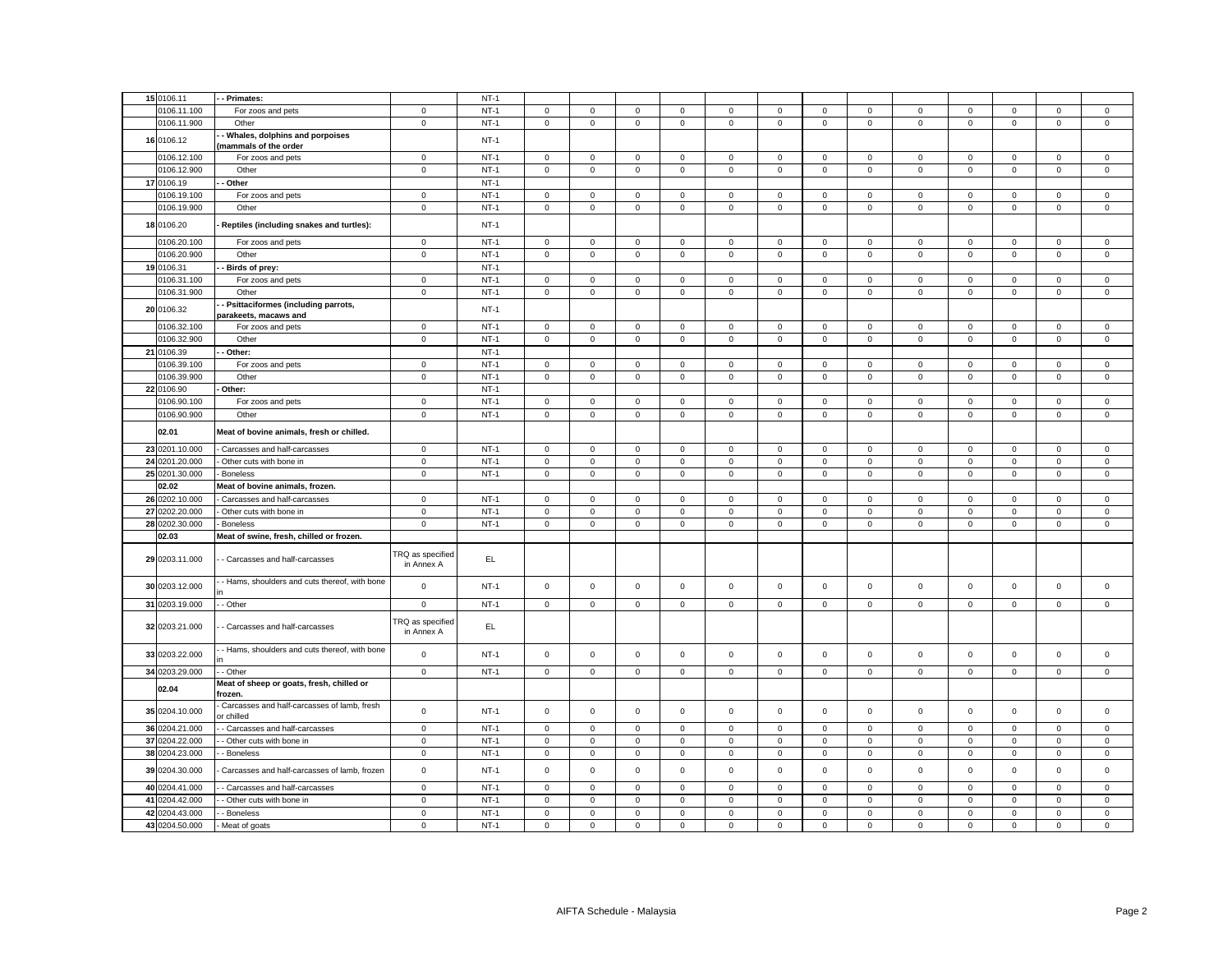| 44 0205.00.000 | Meat of horses, asses, mules or hinnies,<br>resh, chilled or                                                                                       | $\mathbf 0$                           | $NT-1$ | $\mathbf 0$ | $\mathbf 0$  | $\mathbf 0$  | $\mathbf 0$  | $\mathbf 0$  | $\mathbf 0$         | $\circ$      | $\mathbf 0$    | $\mathbf 0$  | $\mathbf 0$ | $\mathbf 0$         | $\mathbf 0$  | $\Omega$     |
|----------------|----------------------------------------------------------------------------------------------------------------------------------------------------|---------------------------------------|--------|-------------|--------------|--------------|--------------|--------------|---------------------|--------------|----------------|--------------|-------------|---------------------|--------------|--------------|
| 02.06          | Edible offal of bovine animals, swine, sheep,<br>goats, horses, asses, mules or hinnies,<br>fresh, chilled or frozen.                              |                                       |        |             |              |              |              |              |                     |              |                |              |             |                     |              |              |
| 45 0206.10.000 | Of bovine animals, fresh or chilled                                                                                                                | $\mathbf 0$                           | $NT-1$ | 0           | 0            | $\mathsf 0$  | $\mathbf 0$  | $\mathsf 0$  | $\mathbf 0$         | 0            | $\mathbf 0$    | $\mathsf 0$  | $\mathbf 0$ | $\mathbf 0$         | $\mathsf 0$  | $\mathbf 0$  |
| 46 0206.21.000 | - Tongues                                                                                                                                          | $\mathbf 0$                           | $NT-1$ | $\mathsf 0$ | $\mathsf 0$  | $\mathbf 0$  | $\mathsf 0$  | $\mathsf 0$  | $\mathsf{O}\xspace$ | $\mathsf 0$  | $\overline{0}$ | $\mathsf 0$  | $\mathsf 0$ | $\mathsf{O}\xspace$ | $\mathbf 0$  | $\,0\,$      |
| 47 0206.22.000 | - Livers                                                                                                                                           | $\mathsf 0$                           | $NT-1$ | $\mathbf 0$ | $\mathbf 0$  | $\mathsf 0$  | $\mathbf 0$  | $\mathbf 0$  | $\mathsf 0$         | $\mathsf 0$  | $\mathbf{0}$   | $\mathbf 0$  | $\mathsf 0$ | $\mathsf 0$         | $\mathsf 0$  | $\mathsf 0$  |
| 48 0206.29.000 |                                                                                                                                                    |                                       | $NT-1$ | $\mathbf 0$ |              |              | $\mathsf 0$  |              |                     |              |                | $\mathbf 0$  |             |                     |              |              |
|                | - Other                                                                                                                                            | $\mathbf 0$                           |        |             | $\mathbf 0$  | $\mathsf 0$  |              | $\mathsf 0$  | $\mathsf 0$         | $\mathsf 0$  | $\mathsf 0$    |              | $\mathsf 0$ | $\mathsf 0$         | $\mathsf 0$  | $\mathbf 0$  |
| 49 0206.30.000 | Of swine, fresh or chilled                                                                                                                         | $\mathsf 0$                           | $NT-1$ | $\mathsf 0$ | $\mathbf 0$  | $\mathsf 0$  | $\mathsf 0$  | $\mathsf 0$  | $\mathsf 0$         | $\mathbf 0$  | $\mathsf 0$    | $\mathsf 0$  | $\,0\,$     | $\mathsf 0$         | $\mathsf 0$  | $\mathbf 0$  |
| 50 0206.41.000 | - Livers                                                                                                                                           | $\mathsf 0$                           | $NT-1$ | $\mathsf 0$ | $\mathbf 0$  | $\mathsf 0$  | $\mathsf 0$  | $\mathsf 0$  | $\mathsf 0$         | $\mathsf 0$  | $\mathsf 0$    | $\mathsf 0$  | $\mathsf 0$ | $\mathsf 0$         | $\mathsf 0$  | $\mathbf 0$  |
| 51 0206.49.000 | - Other                                                                                                                                            | $\mathsf 0$                           | $NT-1$ | $\mathbf 0$ | $\mathsf 0$  | $\mathsf 0$  | $\mathsf 0$  | $\mathbf 0$  | $\mathsf 0$         | $\mathsf{O}$ | $\mathbf 0$    | $\mathsf 0$  | $\mathsf 0$ | $\mathsf 0$         | $\mathsf 0$  | $\mathsf 0$  |
| 52 0206.80.000 | Other, fresh or chilled                                                                                                                            | $\mathbf 0$                           | $NT-1$ | $\Omega$    | $\mathbf 0$  | $\mathbf 0$  | $\mathsf 0$  | $\mathsf 0$  | $\mathbf 0$         | $\mathsf 0$  | $\mathsf 0$    | $\mathsf 0$  | $\mathsf 0$ | $\mathsf{O}\xspace$ | $\mathbf 0$  | $\,0\,$      |
| 53 0206.90.000 | Other, frozen                                                                                                                                      | $\mathbf 0$                           | $NT-1$ | $\mathsf 0$ | $\mathbf 0$  | $\mathsf 0$  | $\mathbf 0$  | $\mathsf 0$  | $\mathsf 0$         | $\mathbf{0}$ | $\mathbf{0}$   | $\mathsf 0$  | $\mathsf 0$ | $\mathbf 0$         | $\mathsf 0$  | $\mathsf 0$  |
| 02.07          | Meat and edible offal, of the poultry of<br>heading 01.05, fresh, chilled or frozen.                                                               |                                       |        |             |              |              |              |              |                     |              |                |              |             |                     |              |              |
| 54 0207.11.000 | - Not cut in pieces, fresh or chilled                                                                                                              | <b>FRQ</b> as specified<br>in Annex A | EL.    |             |              |              |              |              |                     |              |                |              |             |                     |              |              |
| 55 0207.12.000 | - Not cut in pieces, frozen                                                                                                                        | <b>FRQ</b> as specified<br>in Annex A | EL.    |             |              |              |              |              |                     |              |                |              |             |                     |              |              |
| 56 0207.13.000 | - Cuts and offal, fresh or chilled                                                                                                                 | TRQ as specified<br>in Annex A        | EL     |             |              |              |              |              |                     |              |                |              |             |                     |              |              |
| 57 0207.14.000 | - Cuts and offal, frozen                                                                                                                           | TRQ as specified<br>in Annex A        | EL     |             |              |              |              |              |                     |              |                |              |             |                     |              |              |
| 58 0207.24.000 | - Not cut in pieces, fresh or chilled                                                                                                              | $\mathbf 0$                           | $NT-1$ | $\mathbf 0$ | $\mathbf 0$  | $\mathsf 0$  | $\mathsf 0$  | $\mathsf 0$  | $\mathsf 0$         | $\mathbf 0$  | $\mathbf 0$    | $\mathbf 0$  | $\mathsf 0$ | $\mathbf 0$         | $\mathsf 0$  | $\mathsf 0$  |
| 59 0207.25.000 | - Not cut in pieces, frozen                                                                                                                        | $\mathbf 0$                           | $NT-1$ | $\mathbf 0$ | $\mathbf 0$  | $\mathsf 0$  | $\mathbf 0$  | $\mathsf 0$  | $\mathsf 0$         | $\mathsf{O}$ | $\mathbf 0$    | $\mathsf 0$  | $\mathsf 0$ | $\mathsf 0$         | $\mathsf 0$  | $\mathsf 0$  |
| 60 0207.26,000 | - Cuts and offal, fresh or chilled                                                                                                                 | $\mathbf 0$                           | $NT-1$ | $\mathbf 0$ | $\mathbf{0}$ | $\mathbf{0}$ | $\mathbf{0}$ | $\mathbf{0}$ | $\mathbf{0}$        | $\circ$      | $\mathbf{0}$   | $\mathbf{0}$ | $\mathbf 0$ | $\mathbf 0$         | $\mathbf{0}$ | $\mathbf{0}$ |
| 61 0207.27.000 | - Cuts and offal, frozen                                                                                                                           | $\mathbf 0$                           | $NT-1$ | $\mathbf 0$ | $\mathbf 0$  | $\mathsf 0$  | $\mathsf 0$  | $\mathbf 0$  | $\mathsf 0$         | $\mathsf 0$  | $\mathbf{0}$   | $\mathbf 0$  | $\mathsf 0$ | $\mathsf 0$         | $\mathsf 0$  | $\mathsf 0$  |
|                |                                                                                                                                                    |                                       |        |             |              |              |              |              |                     |              |                |              |             |                     |              |              |
| 62 0207.32.000 | - Not cut in pieces, fresh or chilled                                                                                                              | $\mathsf 0$                           | $NT-1$ | $\mathbf 0$ | $\mathbf 0$  | $\mathbf{0}$ | $\mathbf 0$  | $\mathbf 0$  | $\mathbf 0$         | $\mathbf{0}$ | $\mathbf{0}$   | $\mathbf 0$  | $\mathbf 0$ | $\mathbf 0$         | $\mathbf{0}$ | $\mathbf{0}$ |
| 63 0207.33.000 | - Not cut in pieces, frozen                                                                                                                        | $\overline{0}$                        | $NT-1$ | $\circ$     | $\mathbf 0$  | $\mathsf 0$  | $\mathbf{0}$ | $\mathbf{0}$ | $\mathbf 0$         | $\mathsf 0$  | $\overline{0}$ | $\mathbf 0$  | $\mathbf 0$ | $\mathbf 0$         | $\mathbf 0$  | $\mathsf 0$  |
| 64 0207.34.000 | - Fatty livers, fresh or chilled                                                                                                                   | $\mathbf 0$                           | $NT-1$ | $\mathbf 0$ | $\Omega$     | $\mathbf 0$  | $\mathbf 0$  | $\mathbf 0$  | $\mathbf 0$         | $\circ$      | $\Omega$       | $\mathbf{0}$ | $\mathbf 0$ | $\mathbf 0$         | $\mathbf 0$  | $\mathbf{0}$ |
| 65 0207.35.000 | - Other, fresh or chilled                                                                                                                          | $\mathbf 0$                           | $NT-1$ | $\mathbf 0$ | $\mathbf 0$  | $\mathsf 0$  | $\mathbf 0$  | $\mathbf 0$  | $\mathbf 0$         | $\mathsf 0$  | $\mathbf 0$    | $\mathbf 0$  | $\mathbf 0$ | $\mathbf 0$         | $\mathsf 0$  | $\mathsf 0$  |
| 66 0207.36.000 | - Other, frozen                                                                                                                                    | $\mathbf 0$                           | $NT-1$ | $\mathbf 0$ | $\mathbf 0$  | $\mathbf 0$  | $\mathbf 0$  | $\mathbf 0$  | $\mathsf 0$         | $\mathbf{0}$ | $\mathbf 0$    | $\mathsf 0$  | $\mathsf 0$ | $\mathbf 0$         | $\mathsf 0$  | $\mathsf 0$  |
| 02.08          | Other meat and edible meat offal, fresh,<br>chilled or frozen.                                                                                     |                                       |        |             |              |              |              |              |                     |              |                |              |             |                     |              |              |
| 67 0208.10.000 | Of rabbits or hares                                                                                                                                | $\mathbf 0$                           | $NT-1$ | $\mathsf 0$ | $\mathbf 0$  | $\mathsf 0$  | $\mathsf 0$  | $\mathbf 0$  | $\mathsf 0$         | $\mathsf 0$  | $\mathbf{0}$   | $\mathbf 0$  | $\mathsf 0$ | $\mathbf 0$         | $\mathsf 0$  | $\mathsf 0$  |
| 68 0208.30.000 | Of primates                                                                                                                                        | $\mathsf 0$                           | $NT-1$ | $\mathbf 0$ | $\mathbf 0$  | $\mathsf 0$  | $\mathbf{0}$ | $\mathsf 0$  | $\mathbf 0$         | $\mathsf 0$  | $\overline{0}$ | $\mathbf 0$  | $\mathbf 0$ | $\mathbf 0$         | $\mathsf 0$  | $\mathsf 0$  |
| 69 0208.40.000 | Of whales, dolphins and porpoises (mammals<br>of the order                                                                                         | $\mathsf 0$                           | $NT-1$ | $\mathsf 0$ | $\mathbf 0$  | $\mathsf 0$  | $\mathsf 0$  | $\mathsf 0$  | $\mathsf 0$         | $\mathsf 0$  | $\mathbf{0}$   | $\mathbf 0$  | $\mathbf 0$ | $\mathbf 0$         | $\mathsf 0$  | $\mathsf 0$  |
| 70 0208.50.000 | Of reptiles (including snakes and turtles)                                                                                                         | $\mathbf 0$                           | $NT-1$ | $\circ$     | $\mathbf 0$  | $\mathsf 0$  | $\mathbf{0}$ | $\mathbf 0$  | $\mathbf 0$         | $\mathbf{0}$ | $\overline{0}$ | $\mathbf{0}$ | $\mathsf 0$ | $\mathbf{0}$        | $\mathbf 0$  | $\mathsf 0$  |
| 71 0208.90.000 | Other                                                                                                                                              | $\mathsf 0$                           | $NT-1$ | $\mathsf 0$ | $\mathbf 0$  | $\mathsf 0$  | $\mathbf 0$  | $\mathbf 0$  | $\mathsf 0$         | $\mathsf 0$  | $\mathbf{0}$   | $\mathbf 0$  | $\mathsf 0$ | $\mathbf 0$         | $\mathsf 0$  | $\mathsf 0$  |
| 72 0209.00.000 | Pig fat, free of lean meat, and poultry fat, not<br>rendered or otherwise extracted, fresh, chilled,<br>frozen, salted, in brine, dried or smoked. | 0                                     | $NT-1$ | $\mathbf 0$ | 0            | $\mathsf 0$  | $\mathbf 0$  | 0            | 0                   | $\mathbf 0$  | $\mathbf 0$    | $\mathbf 0$  | $\mathbf 0$ | $\mathbf 0$         | $\mathsf 0$  | $\,0\,$      |
| 02.10          | Meat and edible meat offal, salted, in brine,<br>dried or smoked; edible flours and meals<br>of meat or meat offal.                                |                                       |        |             |              |              |              |              |                     |              |                |              |             |                     |              |              |
| 73 0210.11     | - Hams, shoulders and cuts thereof, with<br>bone in:                                                                                               |                                       | $NT-1$ |             |              |              |              |              |                     |              |                |              |             |                     |              |              |
| 0210.11.100    | Hams                                                                                                                                               | $\mathbf 0$                           | $NT-1$ | $\circ$     | $\mathbf 0$  | $\mathbf 0$  | $\mathbf{0}$ | $\mathbf 0$  | $\mathbf 0$         | $\circ$      | $\mathbf{0}$   | $\mathbf 0$  | $\mathbf 0$ | $\mathbf 0$         | $\mathbf 0$  | $\mathbf 0$  |
| 0210.11.900    | Other                                                                                                                                              | $\mathsf 0$                           | $NT-1$ | $\mathbf 0$ | $\mathbf 0$  | $\mathbf 0$  | $\mathbf{0}$ | $\mathbf 0$  | $\mathbf 0$         | $\mathbf{0}$ | $\mathbf{0}$   | $\mathbf 0$  | $\mathbf 0$ | $\mathbf 0$         | $\mathbf 0$  | $\mathsf 0$  |
| 74 0210.12.000 | Bellies (streaky) and cuts thereof                                                                                                                 | $\mathbf 0$                           | $NT-1$ | $\mathsf 0$ | $\mathbf 0$  | $\mathbf 0$  | $\mathbf 0$  | $\mathbf 0$  | $\mathsf 0$         | $\mathsf 0$  | $\mathbf 0$    | $\mathbf 0$  | $\mathsf 0$ | $\mathsf 0$         | $\mathsf 0$  | $\mathsf 0$  |
| 75 0210.19     | Other:                                                                                                                                             |                                       | $NT-1$ |             |              |              |              |              |                     |              |                |              |             |                     |              |              |
| 0210.19.100    | Bacon                                                                                                                                              | $\mathbf 0$                           | $NT-1$ | $\mathbf 0$ | $\mathbf 0$  | $\mathbf 0$  | $\mathbf 0$  | $\mathsf 0$  | $\mathsf 0$         | $\mathsf 0$  | $\mathbf 0$    | $\mathsf 0$  | $\mathsf 0$ | $\mathsf 0$         | $\mathsf 0$  | $\mathbf 0$  |
| 0210.19.200    | Salted pork                                                                                                                                        | $\mathsf 0$                           | $NT-1$ | $\mathbf 0$ | $\mathbf 0$  | $\mathsf 0$  | $\mathbf 0$  | $\mathbf 0$  | $\mathbf 0$         | 0            | $\mathbf{0}$   | $\mathbf 0$  | $\mathbf 0$ | $\mathbf 0$         | $\mathsf 0$  | $\mathbf 0$  |
| 0210.19.900    | Other                                                                                                                                              | $\mathbf 0$                           | $NT-1$ | $\mathbf 0$ | $\mathbf 0$  | $\mathsf 0$  | $\mathsf 0$  | $\mathsf 0$  | $\mathsf 0$         | $\mathsf 0$  | $\mathbf 0$    | $\mathsf 0$  | $\mathsf 0$ | $\mathbf 0$         | $\mathsf 0$  | $\,0\,$      |
| 76 0210.20     | Meat of bovine animals:                                                                                                                            |                                       | $NT-1$ |             |              |              |              |              |                     |              |                |              |             |                     |              |              |
| 0210.20.100    | Beef and veal                                                                                                                                      | $\mathbf 0$                           | $NT-1$ | $\mathbf 0$ | $\Omega$     | $\mathbf 0$  | $\Omega$     | $\mathbf 0$  | $\Omega$            | $\Omega$     | $\Omega$       | $\Omega$     | $\mathbf 0$ | $\mathbf 0$         | $\mathbf 0$  | $\Omega$     |
|                |                                                                                                                                                    |                                       |        |             |              |              |              |              |                     |              |                |              |             |                     |              |              |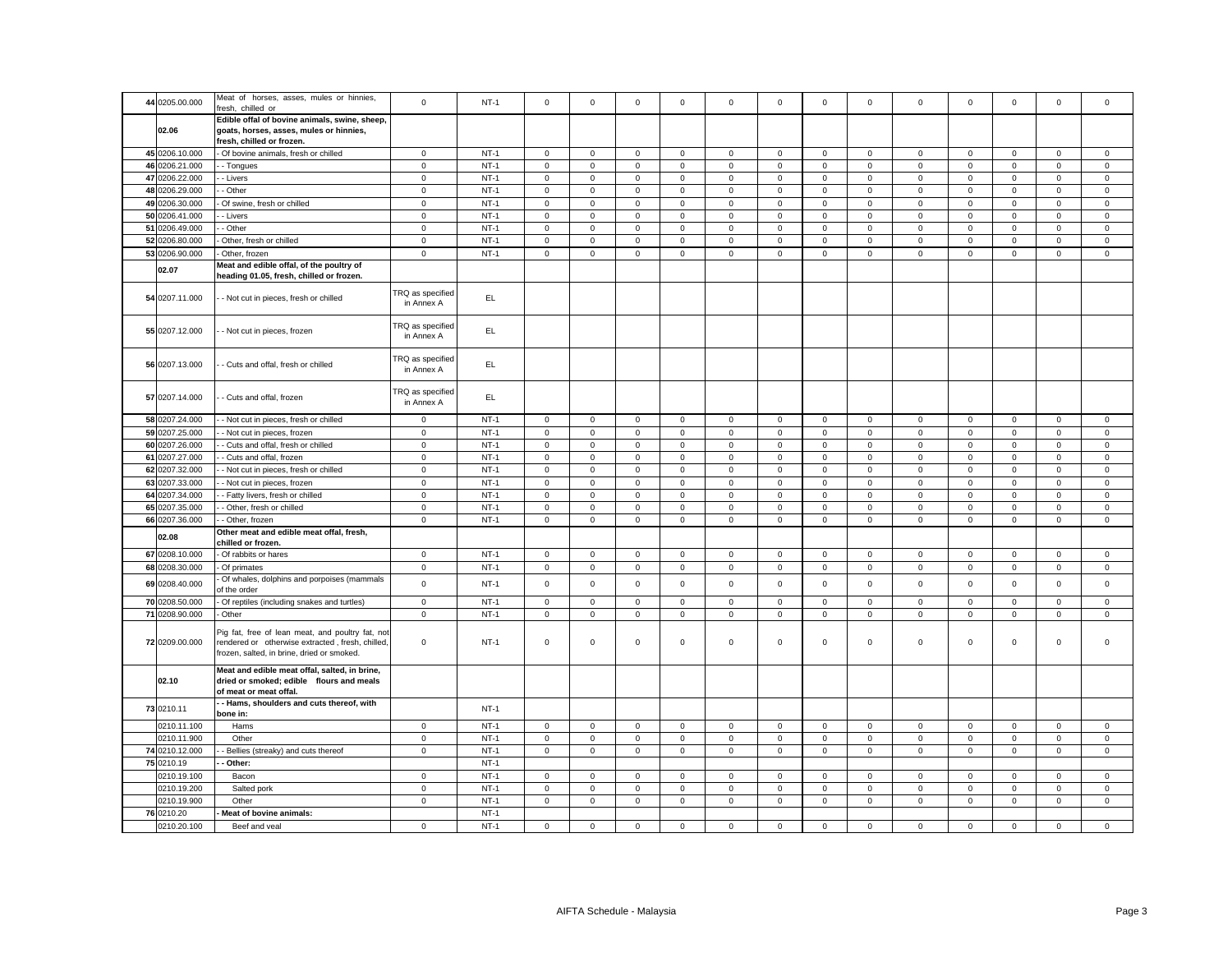| 0210.20.900     | Other                                                                                   | $\mathbf 0$  | $NT-1$ | $\mathbf 0$ | $\mathbf 0$         | $\mathsf 0$  | $\mathbf 0$  | 0            | $\mathbf 0$ | $\mathbf 0$         | $\mathbf 0$    | $\mathbf 0$         | 0            | $\mathbf 0$         | $\mathbf 0$         | $\mathsf 0$ |
|-----------------|-----------------------------------------------------------------------------------------|--------------|--------|-------------|---------------------|--------------|--------------|--------------|-------------|---------------------|----------------|---------------------|--------------|---------------------|---------------------|-------------|
| 77 0210.91.000  | Of primates                                                                             | $\mathbf 0$  | $NT-1$ | $\mathbf 0$ | $\mathsf 0$         | $\mathbf 0$  | $\mathsf 0$  | $\mathsf 0$  | $\mathbf 0$ | $\mathsf 0$         | $\mathsf 0$    | $\mathsf 0$         | 0            | $\mathsf 0$         | $\mathbf 0$         | $\mathsf 0$ |
| 78 0210.92.000  | Of whales, dolphins and porpoises<br>mammals of the order                               | $\mathbf 0$  | $NT-1$ | $\mathbf 0$ | $\mathbf 0$         | $\mathsf 0$  | $\mathsf 0$  | $\mathsf 0$  | $\mathbf 0$ | $\mathsf 0$         | $\mathsf 0$    | $\mathbf 0$         | $\mathbf 0$  | $\mathbf 0$         | $\mathsf 0$         | $\mathsf 0$ |
| 79 0210.93.000  | - Of reptiles (including snakes and turtles)                                            | $\mathbf 0$  | $NT-1$ | $\mathbf 0$ | $\mathbf 0$         | $\mathbf{0}$ | $\mathbf{0}$ | $\mathbf 0$  | $\mathbf 0$ | $\mathbf 0$         | $\mathbf{0}$   | $\mathbf 0$         | $\mathbf{0}$ | $\mathsf{O}\xspace$ | $\mathsf 0$         | $^{\circ}$  |
| 80 0210.99      | - Other:                                                                                |              | $NT-1$ |             |                     |              |              |              |             |                     |                |                     |              |                     |                     |             |
| 0210.99.110     | salted or in brine                                                                      | $\mathbf 0$  | $NT-1$ | $\mathbf 0$ | $\mathbf 0$         | $\mathsf 0$  | $\mathsf 0$  | $\mathsf 0$  | $\mathbf 0$ | $\mathbf 0$         | $\mathsf 0$    | $\mathbf 0$         | $\mathsf 0$  | $\mathbf 0$         | $\mathsf 0$         | $\mathbf 0$ |
| 0210.99.120     | dried or smoked                                                                         | $\mathbf 0$  | $NT-1$ | $\mathbf 0$ | $\mathsf 0$         | $\mathsf 0$  | $\mathsf 0$  | $\mathbf 0$  | $\mathsf 0$ | $\mathsf 0$         | $\mathsf 0$    | $\mathbf 0$         | $\mathsf 0$  | $\mathbf 0$         | $\mathsf 0$         | $\mathsf 0$ |
| 0210.99.900     | Other                                                                                   | $\mathbf 0$  | $NT-1$ | $\mathbf 0$ | $\mathbf 0$         | $\mathbf 0$  | $\mathbf{0}$ | $\mathbf 0$  | $\mathbf 0$ | $\mathbf{O}$        | $\mathbf{0}$   | $\mathbf 0$         | $\mathbf{0}$ | $\mathbf 0$         | $\mathbf{0}$        | $\mathbf 0$ |
| 03.01           | Live fish.                                                                              |              |        |             |                     |              |              |              |             |                     |                |                     |              |                     |                     |             |
| 81 0301.10      | Ornamental fish:                                                                        |              | $NT-1$ |             |                     |              |              |              |             |                     |                |                     |              |                     |                     |             |
| 0301.10.100     | Fry                                                                                     | $\mathbf 0$  | $NT-1$ | $\mathbf 0$ | $\mathbf 0$         | $\mathsf 0$  | $\mathbf{0}$ | $\mathsf 0$  | $\mathbf 0$ | $\mathbf{O}$        | $\mathbf 0$    | $\mathbf 0$         | $\mathbf 0$  | $\mathbf 0$         | $\mathbf 0$         | $\mathsf 0$ |
| 0301.10.900     | Other                                                                                   | $\mathsf 0$  | $NT-1$ | $\mathbf 0$ | $\mathsf 0$         | $\mathsf 0$  | $\mathsf 0$  | $\mathbf 0$  | $\mathsf 0$ | $\mathsf 0$         | $\mathbf 0$    | $\mathsf 0$         | $\mathsf 0$  | $\mathsf 0$         | $\mathsf{O}\xspace$ | $\mathsf 0$ |
|                 | - Trout (Salmo trutta, Oncorhynchus                                                     |              |        |             |                     |              |              |              |             |                     |                |                     |              |                     |                     |             |
| 82 0301.91      | mykiss, Oncorhynchus                                                                    |              | $NT-1$ |             |                     |              |              |              |             |                     |                |                     |              |                     |                     |             |
| 0301.91.100     | Fry                                                                                     | $\mathbf{0}$ | $NT-1$ | $\mathbf 0$ | $\mathbf 0$         | $\mathbf{0}$ | $\mathbf{0}$ | $\mathbf{0}$ | $\mathbf 0$ | $\mathbf 0$         | $\overline{0}$ | $\mathbf 0$         | $\mathbf{0}$ | $\mathbf 0$         | $\mathbf{0}$        | $\mathbf 0$ |
| 0301.91.900     | Other                                                                                   | $\mathbf{0}$ | $NT-1$ | $\circ$     | $\mathbf 0$         | $\,0\,$      | $\mathbf{0}$ | $\mathbf 0$  | $\mathbf 0$ | $\mathsf{O}\xspace$ | $\overline{0}$ | $\mathsf 0$         | $\mathbf 0$  | $\mathbf 0$         | $\mathbf 0$         | $\mathsf 0$ |
| 83 0301.92      | Eels (Anguilla spp.):                                                                   |              | $NT-1$ |             |                     |              |              |              |             |                     |                |                     |              |                     |                     |             |
| 0301.92.100     | Fry                                                                                     | $\mathsf 0$  | $NT-1$ | $\mathbf 0$ | $\mathbf 0$         | $\mathsf 0$  | $\mathbf 0$  | $\mathsf 0$  | $\mathbf 0$ | $\mathsf 0$         | $\mathbf 0$    | $\mathbf 0$         | $\mathsf 0$  | $\mathbf 0$         | $\mathsf 0$         | $\mathsf 0$ |
| 0301.92.900     | Other                                                                                   | $\mathsf 0$  | $NT-1$ | $\mathbf 0$ | $\mathsf 0$         | $\mathsf 0$  | $\mathsf 0$  | $\mathbf 0$  | $\mathsf 0$ | $\mathbf 0$         | $\mathbf 0$    | $\mathbf 0$         | $\mathsf 0$  | $\mathsf 0$         | $\mathsf 0$         | $\mathsf 0$ |
| 84 0301.93      | Carp:                                                                                   |              | $NT-1$ |             |                     |              |              |              |             |                     |                |                     |              |                     |                     |             |
| 0301.93.100     | Fry                                                                                     | $\mathbf 0$  | $NT-1$ | $\mathbf 0$ | $\Omega$            | $\mathbf 0$  | $\mathbf{0}$ | $\mathbf 0$  | $\mathbf 0$ | $\mathbf 0$         | $\mathbf 0$    | $\Omega$            | $\mathbf 0$  | $\mathbf 0$         | $\mathbf 0$         | $^{\circ}$  |
| 0301.93.900     | Other                                                                                   | $\mathbf 0$  | $NT-1$ | $\mathbf 0$ | $\mathbf 0$         | $\mathbf 0$  | $\mathsf 0$  | $\mathsf 0$  | $\mathbf 0$ | $\mathbf 0$         | $\mathbf 0$    | $\mathsf 0$         | $\mathbf 0$  | $\mathsf 0$         | $\mathbf 0$         | $\mathbf 0$ |
| 85 0301.94.000  | - Bluefin tunas (Thunnus thynnus)                                                       | $\mathsf 0$  | $NT-1$ | 0           | $\mathsf{O}\xspace$ | $\mathsf 0$  | $\mathsf 0$  | $\mathsf 0$  | $\mathbf 0$ | $\mathsf 0$         | $\mathbf 0$    | $\mathsf{O}\xspace$ | $\mathsf 0$  | $\mathsf 0$         | $\mathsf{O}\xspace$ | $\mathbf 0$ |
| 86 0301.95.000  | Southern bluefin tunas (Thunnus maccoyii)                                               | $\mathbf 0$  | $NT-1$ | $\mathbf 0$ | $\mathbf 0$         | $\mathbf 0$  | $\mathbf 0$  | $\mathbf 0$  | $\mathbf 0$ | $\mathsf{O}\xspace$ | $\mathbf{0}$   | $\mathbf 0$         | $\mathbf 0$  | $\mathbf 0$         | $\mathbf 0$         | $\mathbf 0$ |
| 87 0301.99.000  | - Other                                                                                 | $\mathsf 0$  | $NT-1$ | 0           | $\mathbf 0$         | $\mathbf 0$  | $\mathbf 0$  | 0            | $\mathbf 0$ | $\mathbf 0$         | 0              | 0                   | 0            | $\mathbf 0$         | $\mathbf 0$         | $\mathbf 0$ |
| 03.02           | Fish, fresh or chilled, excluding fish fillets<br>and other fish meat of heading 03.04. |              |        |             |                     |              |              |              |             |                     |                |                     |              |                     |                     |             |
| 88 0302.11.000  | - Trout (Salmo trutta, Oncorhynchus mykiss,<br>Oncorhynchus                             | $\mathsf 0$  | $NT-1$ | $\mathbf 0$ | $\mathsf 0$         | $\mathsf 0$  | $\mathsf 0$  | $\mathsf 0$  | $\mathsf 0$ | $\mathsf 0$         | $\mathsf 0$    | $\mathbf 0$         | $\mathsf 0$  | $\mathsf 0$         | $\mathsf{O}\xspace$ | $\mathsf 0$ |
| 89 0302.12.000  | - Pacific salmon (Oncorhynchus nerka,<br><b>Oncorhynchus</b>                            | $\mathsf 0$  | $NT-1$ | $\mathbf 0$ | $\mathsf 0$         | $\mathsf 0$  | $\mathsf 0$  | $\mathsf 0$  | $\mathsf 0$ | $\mathsf 0$         | $\mathbf 0$    | $\mathsf 0$         | $\mathbf 0$  | $\mathsf 0$         | $\mathsf 0$         | $\mathsf 0$ |
| 90 0302.19.000  | - Other                                                                                 | $\mathbf 0$  | $NT-1$ | 0           | $\mathbf 0$         | $\mathbf 0$  | $\mathbf 0$  | 0            | $\mathbf 0$ | $\mathbf 0$         | $\mathbf 0$    | 0                   | 0            | $\mathbf 0$         | $\mathbf 0$         | $\mathbf 0$ |
| 91 0302.21.000  | Halibut (Reinhardtius hippoglossoides,<br>lippoglossus                                  | $\mathsf 0$  | $NT-1$ | $\mathbf 0$ | $\mathsf 0$         | $\mathsf 0$  | $\mathbf 0$  | $\mathsf 0$  | $\mathbf 0$ | $\mathbf 0$         | $\mathbf{0}$   | $\mathsf 0$         | $\mathsf 0$  | $\mathbf 0$         | $\mathbf 0$         | $\mathbf 0$ |
| 92 0302.22.000  | - Plaice (Pleuronectes platessa)                                                        | $\mathbf 0$  | $NT-1$ | $\mathsf 0$ | $\mathbf 0$         | $\mathbf 0$  | $\mathsf 0$  | $\mathbf 0$  | $\mathsf 0$ | $\mathbf 0$         | $\mathbf{0}$   | $\mathbf 0$         | $\mathsf 0$  | $\mathbf 0$         | $\mathbf 0$         | $\mathsf 0$ |
| 93 0302.23.000  | Sole (Solea spp.)                                                                       | $\mathbf 0$  | $NT-1$ | $\mathbf 0$ | $\mathbf 0$         | $\mathsf 0$  | $\mathsf 0$  | $\mathsf 0$  | $\mathbf 0$ | $\mathsf 0$         | $\mathbf 0$    | $\mathbf 0$         | $\mathbf 0$  | $\mathbf 0$         | $\mathbf 0$         | $\mathsf 0$ |
| 94 0302.29.000  | - Other                                                                                 | $\mathbf 0$  | $NT-1$ | 0           | $\mathbf 0$         | $\mathsf 0$  | $\mathbf 0$  | 0            | $\mathbf 0$ | $\mathsf 0$         | $\mathbf 0$    | $\mathbf 0$         | 0            | $\mathsf 0$         | $\mathbf 0$         | $\mathsf 0$ |
| 95 0302.31.000  | - Albacore or longfinned tunas (Thunnus<br>alalunga)                                    | $\mathsf{o}$ | $NT-1$ | $\mathsf 0$ | $\mathsf 0$         | $\mathsf 0$  | $\mathsf 0$  | $\mathsf 0$  | $\mathsf 0$ | $\mathsf 0$         | $\mathbf 0$    | $\mathsf 0$         | $\mathsf 0$  | $\mathsf 0$         | $\mathsf 0$         | $\mathsf 0$ |
| 96 0302.32.000  | - Yellowfin tunas (Thunnus albacares)                                                   | $\mathbf 0$  | $NT-1$ | 0           | $\mathbf 0$         | $\mathbf 0$  | $\mathbf 0$  | 0            | $\mathbf 0$ | $\mathbf 0$         | $\mathbf{0}$   | $\mathbf 0$         | $\mathbf 0$  | $\mathbf 0$         | $\mathsf 0$         | $\mathsf 0$ |
| 97 0302.33.000  | Skipjack or stripe-bellied bonito                                                       | $\mathbf 0$  | $NT-1$ | $\mathbf 0$ | $\mathbf 0$         | $\mathsf 0$  | $\mathsf 0$  | $\mathsf 0$  | $\mathsf 0$ | $\mathsf 0$         | $\overline{0}$ | $\mathsf 0$         | $\mathbf 0$  | $\mathsf{O}\xspace$ | $\mathsf 0$         | $\mathsf 0$ |
| 98 0302.34.000  | Bigeye tunas (Thunnus obesus)                                                           | $\mathbf 0$  | $NT-1$ | 0           | $\mathbf 0$         | $\mathbf 0$  | $\mathbf 0$  | 0            | $\mathbf 0$ | $\mathbf 0$         | $\mathbf 0$    | $\mathbf 0$         | $\mathbf 0$  | $\mathsf 0$         | $\mathbf 0$         | $\mathbf 0$ |
| 99 0302.35.000  | - Bluefin tunas (Thunnus thynnus)                                                       | $\mathbf 0$  | $NT-1$ | $\mathbf 0$ | $\mathbf 0$         | $\mathbf 0$  | $\mathbf 0$  | 0            | $\mathbf 0$ | $\mathbf 0$         | $\mathbf 0$    | $\mathbf 0$         | 0            | $\mathbf 0$         | $\mathbf 0$         | $\mathbf 0$ |
| 100 0302.36.000 | Southern bluefin tunas (Thunnus maccoyii)                                               | $\mathbf 0$  | $NT-1$ | $\mathbf 0$ | $\mathbf 0$         | $\mathsf 0$  | $\mathsf 0$  | $\mathsf 0$  | $\mathbf 0$ | $\mathsf 0$         | $\mathsf 0$    | $\mathsf 0$         | $\mathbf 0$  | $\mathsf 0$         | $\mathsf 0$         | $\mathsf 0$ |
| 101 0302.39.000 | - Other                                                                                 | $\mathbf 0$  | $NT-1$ | $\mathbf 0$ | $\mathsf 0$         | $\mathsf 0$  | $\mathsf 0$  | $\mathsf 0$  | $\mathsf 0$ | $\mathsf 0$         | $\mathsf 0$    | $\mathbf 0$         | $\mathsf 0$  | $\mathsf 0$         | $\mathsf 0$         | $\mathsf 0$ |
| 102 0302.40.000 | Herrings (Clupea harengus, Clupea pallasii),<br>xcluding livers                         | $\mathbf 0$  | $NT-1$ | $\mathbf 0$ | $\mathbf 0$         | $\mathsf 0$  | $\mathbf 0$  | 0            | $\mathbf 0$ | $\mathbf 0$         | $\mathsf 0$    | $\mathbf 0$         | 0            | $\mathbf 0$         | $\mathsf 0$         | $\mathsf 0$ |
| 103 0302.50.000 | Cod (Gadus morhua, Gadus ogac, Gadus<br>macrocephalus).                                 | $\mathsf 0$  | $NT-1$ | $\mathbf 0$ | $\mathbf 0$         | $\mathbf 0$  | $\mathbf 0$  | $\mathsf 0$  | $\mathbf 0$ | $\mathbf 0$         | $\mathbf{0}$   | $\mathbf 0$         | $\mathbf 0$  | $\mathbf 0$         | $\mathbf 0$         | $\mathsf 0$ |
| 104 0302.61.000 | Sardines (Sardina pilchardus, Sardinops<br>pp.), sardinella                             | $\mathsf 0$  | $NT-1$ | $\mathbf 0$ | $\mathsf 0$         | $\mathsf 0$  | $\mathsf 0$  | $\mathsf 0$  | $\mathsf 0$ | $\mathsf 0$         | $\mathsf 0$    | $\mathbf 0$         | $\mathsf 0$  | $\mathsf 0$         | $\mathsf 0$         | $\mathsf 0$ |
| 105 0302.62.000 | - Haddock (Melanogrammus aeglefinus)                                                    | $\mathbf 0$  | $NT-1$ | $\mathbf 0$ | $\mathbf 0$         | $\mathbf 0$  | $\mathbf 0$  | 0            | $\mathbf 0$ | $\mathbf 0$         | $\mathbf 0$    | $\mathsf 0$         | 0            | $\mathbf 0$         | $\mathbf 0$         | $\mathbf 0$ |
| 106 0302.63.000 | Coalfish (Pollachius virens)                                                            | $\mathbf 0$  | $NT-1$ | $\mathbf 0$ | $\mathbf 0$         | $\mathsf 0$  | $\mathbf 0$  | 0            | $\mathbf 0$ | $\mathbf 0$         | $\mathbf 0$    | 0                   | $\mathbf 0$  | $\mathsf 0$         | $\mathbf 0$         | $\mathsf 0$ |
| 107 0302.64.000 | - Mackerel (Scomber scombrus, scomber<br>ustralasicus,                                  | $\mathsf 0$  | $NT-1$ | $\mathbf 0$ | $\mathsf 0$         | $\mathsf 0$  | $\mathbf 0$  | $\mathsf 0$  | $\mathsf 0$ | $\mathsf 0$         | $\mathsf 0$    | $\mathsf 0$         | $\mathbf 0$  | $\mathbf 0$         | $\mathsf 0$         | $\mathsf 0$ |
| 108 0302.65.000 | Dogfish and other sharks                                                                | $\mathbf 0$  | $NT-1$ | 0           | $\mathbf 0$         | 0            | $\mathbf 0$  | 0            | $\mathbf 0$ | $\mathbf 0$         | $\mathbf 0$    | $\mathbf 0$         | 0            | $\mathbf 0$         | $\mathbf 0$         | 0           |
| 109 0302.66.000 | - Eels (Anguilla spp.)                                                                  | $\mathbf 0$  | $NT-1$ | $\mathbf 0$ | $\mathsf 0$         | $\mathsf 0$  | $\mathsf 0$  | $\mathsf 0$  | $\mathsf 0$ | $\mathsf 0$         | $\mathsf 0$    | $\mathsf 0$         | $\mathsf 0$  | $\mathsf 0$         | $\mathsf 0$         | $\mathsf 0$ |
| 110 0302.67.000 | - Swordfish (Xiphias gladius)                                                           | $\mathsf 0$  | $NT-1$ | $\mathbf 0$ | $\mathbf 0$         | $\mathsf 0$  | $\mathsf 0$  | $\mathsf 0$  | $\mathsf 0$ | $\mathsf 0$         | $\mathsf 0$    | $\mathsf 0$         | $\mathsf 0$  | $\mathbf 0$         | $\mathbf 0$         | $\mathsf 0$ |
|                 |                                                                                         |              |        |             |                     |              |              |              |             |                     |                |                     |              |                     |                     |             |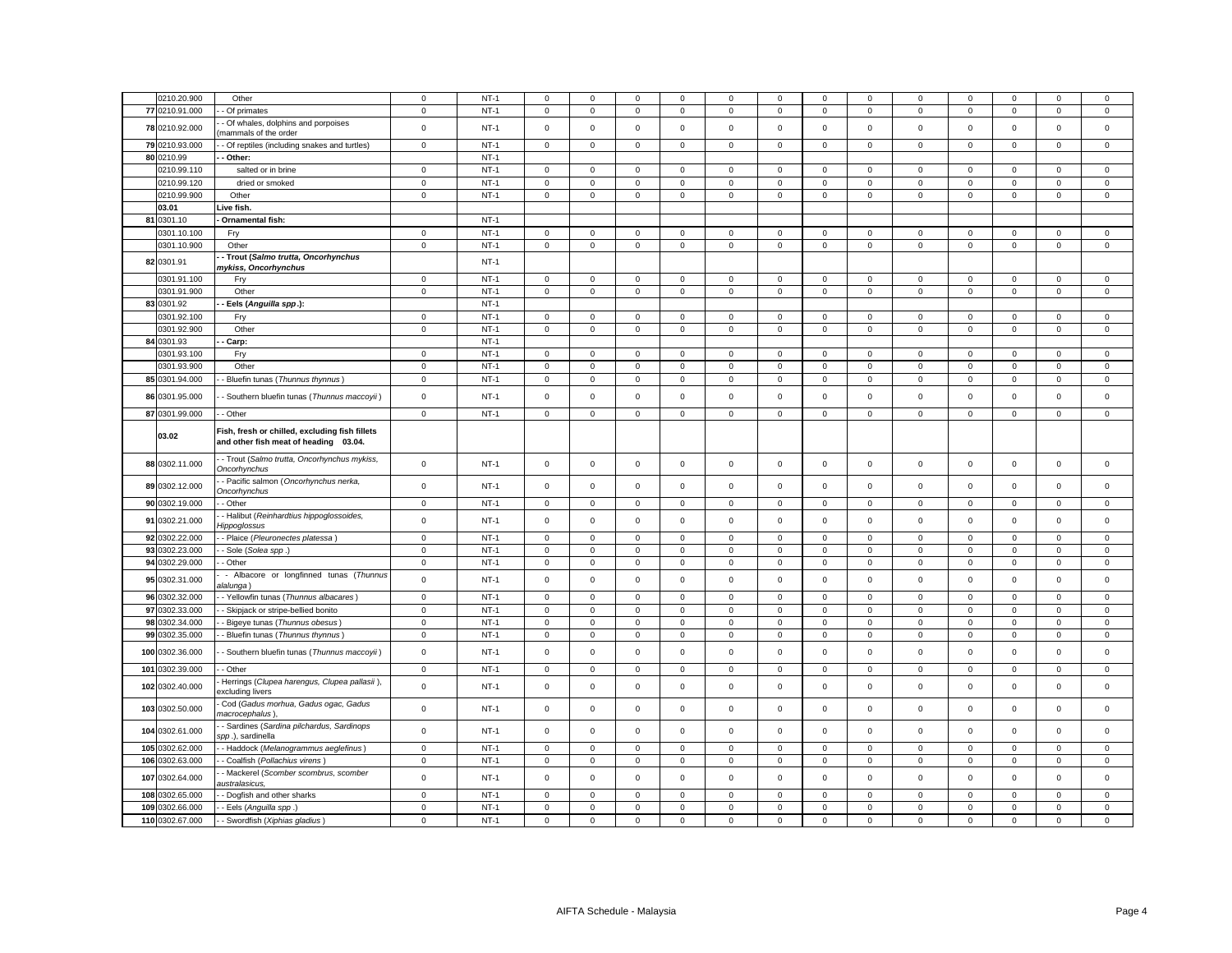| 111 0302.68.000                    | - - Toothfish (Dissostichus spp.)                                                                                                                                                | $\mathsf 0$                | $NT-1$           | $\Omega$                   | $\Omega$                   | $\mathbf 0$                 | $\Omega$                   | $\Omega$                   | $\mathsf 0$                | $\Omega$                     | $\Omega$                    | $\mathbf 0$                | $\mathbf 0$                | $\Omega$                   | $\Omega$                    | $\Omega$                   |
|------------------------------------|----------------------------------------------------------------------------------------------------------------------------------------------------------------------------------|----------------------------|------------------|----------------------------|----------------------------|-----------------------------|----------------------------|----------------------------|----------------------------|------------------------------|-----------------------------|----------------------------|----------------------------|----------------------------|-----------------------------|----------------------------|
| 112 0302.69.000                    | - Other                                                                                                                                                                          | $\mathbf 0$                | $NT-1$           | $\mathbf 0$                | $\mathbf 0$                | $\mathbf{0}$                | $\mathbf 0$                | $\mathbf 0$                | $\mathbf 0$                | $\mathbf 0$                  | $\mathbf{0}$                | $\mathbf 0$                | $\mathbf 0$                | $\mathbf 0$                | $\mathbf{0}$                | $\mathbf 0$                |
| 113 0302.70.000                    | - Livers and roes                                                                                                                                                                | $\mathbf 0$                | $NT-1$           | $\mathsf 0$                | $\mathbf 0$                | $\mathsf 0$                 | $\mathsf 0$                | $\mathbf 0$                | $\mathsf 0$                | $\mathbf{0}$                 | $\mathsf 0$                 | $\mathbf 0$                | $\mathbf 0$                | $\mathbf 0$                | $\mathsf 0$                 | $\mathbf 0$                |
|                                    |                                                                                                                                                                                  |                            |                  |                            |                            |                             |                            |                            |                            |                              |                             |                            |                            |                            |                             |                            |
| 03.03                              | Fish, frozen, excluding fish fillets and other<br>fish meat of heading 03.04.                                                                                                    |                            |                  |                            |                            |                             |                            |                            |                            |                              |                             |                            |                            |                            |                             |                            |
| 114 0303.11.000                    | - Sockeye<br>salmon<br>(red salmon)<br>Oncorhynchus nerka)                                                                                                                       | $\mathsf 0$                | $NT-1$           | $\mathsf 0$                | $\mathbf 0$                | $\mathsf{O}\xspace$         | $\mathsf 0$                | $\mathsf 0$                | $\mathsf 0$                | $\mathbf 0$                  | $\mathsf 0$                 | $\mathsf 0$                | $\mathbf 0$                | $\mathbf 0$                | $\mathsf 0$                 | $\mathsf 0$                |
| 115 0303.19.000                    | - Other                                                                                                                                                                          | $\,0\,$                    | $NT-1$           | $\mathsf 0$                | $\mathsf 0$                | $\mathsf 0$                 | 0                          | $\mathbf 0$                | $\mathsf 0$                | $\mathsf{O}\xspace$          | 0                           | $\mathsf 0$                | $\mathbf 0$                | $\mathsf 0$                | $\mathsf 0$                 | 0                          |
| 116 0303.21.000                    | - Trout (Salmo trutta, Oncorhynchus mykiss,<br>Oncorhynchus                                                                                                                      | $\mathbf 0$                | $NT-1$           | $\mathbf 0$                | $\mathsf 0$                | $\Omega$                    | 0                          | $\mathbf 0$                | $\mathsf 0$                | $\mathsf 0$                  | 0                           | $\mathsf 0$                | $\mathbf 0$                | $\mathsf 0$                | $\mathbf 0$                 | 0                          |
| 117 0303.22.000                    | - Atlantic salmon (Salmo salar) and Danube<br>almon                                                                                                                              | $\mathsf 0$                | $NT-1$           | $\mathsf 0$                | $\mathsf 0$                | $\mathsf 0$                 | $\mathbf 0$                | $\mathbf 0$                | $\mathbf 0$                | $\mathsf 0$                  | $\mathbf 0$                 | $\mathsf 0$                | $\,0\,$                    | $\mathsf 0$                | $\mathsf 0$                 | $\mathbf 0$                |
| 118 0303.29.000                    | - Other                                                                                                                                                                          | $\mathbf 0$                | $NT-1$           | $\mathbf 0$                | 0                          | $\mathbf 0$                 | 0                          | $\mathbf 0$                | $\mathsf 0$                | $\mathsf{O}\xspace$          | $\mathbf 0$                 | $\mathsf 0$                | $\mathbf 0$                | $\mathsf 0$                | $\mathbf 0$                 | 0                          |
| 119 0303.31.000                    | - Halibut (Reinhardtius hippoglossoides,<br><i><b>lippoglossus</b></i>                                                                                                           | $\mathsf 0$                | $NT-1$           | $\mathbf 0$                | $\mathsf{O}\xspace$        | $\mathsf 0$                 | $\mathbf 0$                | $\mathbf 0$                | $\mathsf 0$                | $\mathsf 0$                  | $\mathbf 0$                 | $\mathsf 0$                | $\,0\,$                    | $\mathsf 0$                | $\mathsf 0$                 | $\mathsf 0$                |
| 120 0303.32.000                    | - Plaice (Pleuronectes platessa)                                                                                                                                                 | $\mathbf 0$                | $NT-1$           | $\mathsf 0$                | $\mathsf 0$                | $\mathsf 0$                 | $\mathsf 0$                | $\mathsf 0$                | $\mathsf 0$                | $\mathbf 0$                  | $\mathbf 0$                 | $\mathsf 0$                | $\mathbf 0$                | $\mathbf 0$                | $\mathbf 0$                 | $\mathbf 0$                |
| 121 0303.33.000                    | Sole (Solea spp.)                                                                                                                                                                | $\mathbf 0$                | $NT-1$           | $\mathsf 0$                | $\mathsf{O}\xspace$        | $\mathbf 0$                 | $\Omega$                   | $\pmb{0}$                  | $\mathsf 0$                | $\mathsf{O}\xspace$          | $\mathsf 0$                 | $\mathsf 0$                | $\,0\,$                    | $\mathbf 0$                | $\mathbf 0$                 | 0                          |
| 122 0303.39.000                    | - Other                                                                                                                                                                          | $\mathbf 0$                | $NT-1$           | 0                          | $\mathsf 0$                | $\mathbf 0$                 | 0                          | $\mathbf 0$                | $\mathsf 0$                | $\mathsf{O}\xspace$          | 0                           | $\mathsf 0$                | $\mathbf 0$                | $\mathbf 0$                | $\mathbf 0$                 | 0                          |
|                                    | - Albacore or longfinned tunas (Thunnus                                                                                                                                          |                            |                  |                            |                            |                             |                            |                            |                            |                              |                             |                            |                            |                            |                             |                            |
| 123 0303.41.000                    | ılalunga)                                                                                                                                                                        | $\mathsf 0$                | $NT-1$           | $\mathsf 0$                | $\mathsf 0$                | $\mathsf 0$                 | $\mathsf 0$                | $\mathbf 0$                | $\mathsf 0$                | $\mathsf 0$                  | $\mathsf 0$                 | $\mathsf 0$                | $\mathbf 0$                | $\mathsf 0$                | $\mathsf 0$                 | $\mathsf 0$                |
| 124 0303.42.000                    | - Yellowfin tunas (Thunnus albacares)                                                                                                                                            | $\mathbf 0$                | $NT-1$           | $\mathsf{O}\xspace$        | $\mathbf 0$                | $\mathbf 0$                 | 0                          | $\mathbf 0$                | 0                          | $\mathbf 0$                  | 0                           | 0                          | $\mathbf 0$                | 0                          | $\mathbf 0$                 | $\Omega$                   |
| 125 0303.43.000                    | Skipjack or stripe-bellied bonito                                                                                                                                                | $\mathbf 0$                | $NT-1$           | $\mathsf 0$                | $\mathsf 0$                | $\mathbf 0$                 | $\mathsf 0$                | $\mathsf 0$                | $\mathbf 0$                | $\mathsf 0$                  | $\mathsf 0$                 | $\mathsf{O}\xspace$        | $\pmb{0}$                  | $\mathsf 0$                | $\mathbf 0$                 | $\mathsf 0$                |
| 126 0303.44.000                    | Bigeye tunas (Thunnus obesus)                                                                                                                                                    | $\mathbf 0$                | $NT-1$           | $\mathsf 0$                | $\mathsf 0$                | $\mathsf 0$                 | $\mathsf 0$                | $\mathsf 0$                | $\mathsf 0$                | $\mathsf 0$                  | 0                           | $\mathbf 0$                | $\mathbf 0$                | $\mathbf 0$                | $\mathsf 0$                 | $\mathbf 0$                |
| 127 0303.45.000                    | - Bluefin tunas (Thunnus thynnus)                                                                                                                                                | $\mathsf 0$                | $NT-1$           | $\mathsf 0$                | $\mathbf 0$                | $\mathbf 0$                 | $\mathbf 0$                | $\mathsf 0$                | $\mathsf 0$                | $\mathsf 0$                  | $\mathsf 0$                 | $\mathsf 0$                | $\mathbf 0$                | $\mathbf 0$                | $\mathbf 0$                 | $\mathbf 0$                |
| 128 0303.46.000                    | - Southern bluefin tunas (Thunnus maccoyii)                                                                                                                                      | $\mathsf 0$                | $NT-1$           | $\mathbf 0$                | $\mathbf 0$                | $\mathsf 0$                 | $\mathbf 0$                | $\mathsf 0$                | $\mathsf 0$                | $\mathbf 0$                  | $\mathbf 0$                 | $\mathbf 0$                | $\mathbf 0$                | $\mathbf 0$                | $\mathbf 0$                 | $\mathbf 0$                |
| 129 0303.49.000                    | - Other                                                                                                                                                                          | $\mathbf 0$                | $NT-1$           | $\mathsf{O}\xspace$        | $\mathsf{O}\xspace$        | $\mathbf 0$                 | $\mathbf 0$                | $\mathbf 0$                | $\mathsf 0$                | $\mathsf{O}\xspace$          | $\mathsf 0$                 | $\mathsf 0$                | $\pmb{0}$                  | $\mathsf{O}\xspace$        | $\mathsf 0$                 | $\pmb{0}$                  |
| 130 0303.51.000                    |                                                                                                                                                                                  | $\mathbf 0$                | $NT-1$           | $\mathsf 0$                | $\mathbf 0$                | $\mathsf 0$                 | $\mathbf 0$                | $\mathbf 0$                | $\mathsf 0$                | $\circ$                      | $\mathsf 0$                 | $\mathsf 0$                | $\mathbf 0$                | $\mathbf 0$                | $\mathsf 0$                 | $\mathsf 0$                |
|                                    | - Herrings (Clupea harengus, Clupea pallasii)<br>- Cod (Gadus morhua, Gadus ogac, Gadus                                                                                          |                            |                  |                            |                            |                             |                            |                            |                            |                              |                             |                            |                            |                            |                             |                            |
| 131 0303.52.000<br>132 0303.61.000 | macrocephalus)<br>- Swordfish (Xiphias gladius)                                                                                                                                  | $\mathsf 0$<br>$\mathbf 0$ | $NT-1$<br>$NT-1$ | $\mathsf 0$<br>$\mathbf 0$ | $\mathbf 0$<br>$\mathbf 0$ | $\mathsf 0$<br>$\mathbf{0}$ | $\mathbf 0$<br>$\mathbf 0$ | $\mathbf 0$<br>$\mathbf 0$ | $\mathsf 0$<br>$\mathbf 0$ | $\mathbf{0}$<br>$\mathbf{O}$ | $\mathsf 0$<br>$\mathbf{0}$ | $\mathsf 0$<br>$\mathbf 0$ | $\mathbf 0$<br>$\mathbf 0$ | $\mathbf 0$<br>$\mathbf 0$ | $\mathsf 0$<br>$\mathbf{0}$ | $\mathbf 0$<br>$\mathbf 0$ |
| 133 0303.62.000                    | - Toothfish (Dissostichus spp.)                                                                                                                                                  | $\mathsf 0$                | $NT-1$           | $\mathbf 0$                | $\mathbf 0$                | $\mathsf 0$                 | $\mathbf 0$                | $\mathbf 0$                | $\mathbf 0$                | $\mathbf{O}$                 | $\mathbf 0$                 | $\mathbf 0$                | $\mathbf 0$                | $\mathbf 0$                | $\mathsf 0$                 | $\mathbf 0$                |
| 134 0303.71.000                    | - Sardines (Sardina pilchardus, Sardinops                                                                                                                                        | $\mathsf 0$                | $NT-1$           | $\mathbf 0$                | $\mathbf 0$                | $\mathsf 0$                 | $\Omega$                   | $\mathsf 0$                | $\mathsf 0$                | $\mathsf{O}\xspace$          | $\mathsf 0$                 | $\mathsf 0$                | $\mathbf 0$                | $\mathsf 0$                | $\mathsf 0$                 | $\Omega$                   |
| 135 0303.72.000                    | spp.), sardinella<br>- Haddock (Melanogrammus aeglefinus)                                                                                                                        | $\mathbf{0}$               | $NT-1$           | $\mathbf 0$                | $\mathbf 0$                | $\mathbf 0$                 | $\mathbf 0$                | $\mathbf 0$                | $\mathsf 0$                | $\mathbf{O}$                 | $\mathbf 0$                 | $\mathbf 0$                | $\mathbf 0$                | $\mathbf 0$                | $\mathbf 0$                 | $\mathbf 0$                |
| 136 0303.73.000                    | - Coalfish (Pollachius virens)                                                                                                                                                   | $\mathbf 0$                | $NT-1$           | $\mathsf 0$                | $\mathbf 0$                | $\mathsf 0$                 | $\mathsf 0$                | $\mathbf 0$                | $\mathsf 0$                | $\mathbf 0$                  | $\mathbf 0$                 | $\mathsf 0$                | $\mathbf 0$                | $\mathbf 0$                | $\mathsf 0$                 | $\mathbf 0$                |
| 137 0303.74.000                    | - Mackerel (Scomber scombrus, Scomber                                                                                                                                            | $\mathsf 0$                | $NT-1$           | $\mathbf 0$                | $\mathbf 0$                | $\mathsf 0$                 | $\mathbf 0$                | $\mathbf 0$                | $\mathsf 0$                | $\mathsf 0$                  | $\mathbf 0$                 | $\mathbf 0$                | $\mathbf 0$                | $\mathbf 0$                | $\mathsf 0$                 | $\mathbf 0$                |
| 138 0303.75.000                    | ustralasicus,<br>- Dogfish and other sharks                                                                                                                                      | $\mathbf 0$                | $NT-1$           | $\mathsf 0$                | $\mathbf 0$                | $\mathsf 0$                 | $\mathsf 0$                | $\mathbf 0$                | $\mathsf 0$                | $\mathsf 0$                  | $\mathsf 0$                 | $\mathsf 0$                | $\mathbf 0$                | $\mathbf 0$                | $\mathsf 0$                 | $\mathsf 0$                |
| 139 0303.76.000                    | - Eels (Anguilla spp.)                                                                                                                                                           | $\mathbf 0$                | $NT-1$           | $\mathbf 0$                | $\mathbf 0$                | $\mathsf 0$                 | $\mathbf 0$                | $\mathbf 0$                | $\mathsf 0$                | $\mathbf 0$                  | $\mathbf 0$                 | $\mathbf 0$                | $\mathbf 0$                | $\mathbf 0$                | $\mathsf 0$                 | $\mathbf 0$                |
|                                    | (Dicentrarchus labrax,<br>- Sea bass                                                                                                                                             |                            |                  |                            |                            |                             |                            |                            |                            |                              |                             |                            |                            |                            |                             |                            |
| 140 0303.77.000                    | Dicentrarchus punctatus)                                                                                                                                                         | $\mathbf 0$                | $NT-1$           | $\mathsf 0$                | $\mathsf 0$                | $\mathsf 0$                 | $\Omega$                   | $\mathbf 0$                | $\mathsf 0$                | $\mathsf 0$                  | $\mathsf 0$                 | $\mathsf 0$                | $\mathbf 0$                | $\mathsf 0$                | $\mathsf 0$                 | $\mathbf 0$                |
| 141 0303.78.000                    | - Hake (Merluccius, Urophycis spp.)                                                                                                                                              | $\mathbf 0$                | $NT-1$           | $\mathsf 0$                | $\mathbf 0$                | $\mathsf 0$                 | $\mathsf 0$                | $\mathbf 0$                | $\mathsf 0$                | $\mathbf 0$                  | $\mathsf 0$                 | $\mathbf 0$                | $\mathbf 0$                | $\mathbf 0$                | $\mathsf 0$                 | $\mathbf 0$                |
| 142 0303.79.000                    | - Other                                                                                                                                                                          | $\mathbf 0$                | $NT-1$           | $\mathsf 0$                | $\mathbf 0$                | $\mathbf 0$                 | $\mathsf 0$                | $\mathsf 0$                | $\mathsf 0$                | $\mathsf 0$                  | $\mathsf 0$                 | $\mathsf 0$                | $\mathbf 0$                | $\mathsf 0$                | $\mathbf 0$                 | $\mathsf 0$                |
| 143 0303.80.000                    | - Livers and roes                                                                                                                                                                | $\mathbf 0$                | $NT-1$           | $\mathbf 0$                | $\mathbf 0$                | $\mathbf 0$                 | $\mathbf 0$                | $\mathbf 0$                | $\mathsf 0$                | $\mathbf 0$                  | $\mathbf 0$                 | $\mathbf 0$                | $\mathbf 0$                | $\mathbf{0}$               | $\mathbf 0$                 | $\mathbf 0$                |
| 03.04                              | Fish fillets and other fish meat (whether or<br>not minced), fresh, chilled or frozen.                                                                                           |                            |                  |                            |                            |                             |                            |                            |                            |                              |                             |                            |                            |                            |                             |                            |
| 144 0304.11.000                    | - Swordfish (Xiphias gladius)                                                                                                                                                    | $\mathsf 0$                | $NT-1$           | $\mathsf 0$                | $\mathsf 0$                | $\mathsf 0$                 | $\mathsf 0$                | $\mathsf{O}\xspace$        | $\mathbf 0$                | $\mathsf 0$                  | $\mathsf 0$                 | $\mathsf 0$                | $\pmb{0}$                  | $\mathsf 0$                | $\mathsf 0$                 | $\mathsf 0$                |
| 145 0304.12.000                    | - Toothfish (Dissostichus spp.)                                                                                                                                                  | $\mathbf 0$                | $NT-1$           | $\mathbf 0$                | $\mathbf 0$                | $\mathsf 0$                 | $\mathbf 0$                | $\mathbf 0$                | $\mathbf 0$                | $\mathbf{O}$                 | $\mathbf 0$                 | $\mathbf 0$                | $\mathbf 0$                | $\mathbf 0$                | $\mathsf 0$                 | $\mathbf 0$                |
|                                    |                                                                                                                                                                                  |                            |                  |                            |                            |                             |                            |                            |                            |                              |                             |                            |                            |                            |                             |                            |
| 146 0304.19.000                    | - Other                                                                                                                                                                          | $\mathsf 0$                | $NT-1$           | $\mathsf 0$                | $\mathsf 0$                | $\mathsf 0$                 | $\mathsf 0$                | $\mathsf 0$                | $\mathsf 0$                | $\mathsf 0$                  | $\mathsf 0$                 | $\mathsf 0$                | $\pmb{0}$                  | $\mathsf 0$                | $\mathbf 0$                 | $\mathsf 0$                |
| 147 0304.21.000                    | - Swordfish (Xiphias gladius)                                                                                                                                                    | $\mathbf 0$                | $NT-1$           | $\mathsf{O}\xspace$        | $\mathsf 0$                | $\mathbf 0$                 | $\mathsf 0$                | $\mathbf 0$                | $\mathsf 0$                | $\mathsf 0$                  | 0                           | 0                          | $\mathbf 0$                | 0                          | $\mathbf 0$                 | 0                          |
| 148 0304.22.000                    | - Toothfish (Dissostichus spp.)                                                                                                                                                  | $\mathsf 0$                | $NT-1$           | $\mathbf 0$                | $\mathbf 0$                | $\mathbf 0$                 | $\Omega$                   | $\mathbf 0$                | $\mathsf 0$                | $\mathsf 0$                  | $\mathbf 0$                 | $\mathsf 0$                | $\mathbf 0$                | $\mathsf 0$                | $\mathbf 0$                 | $\mathbf 0$                |
| 149 0304.29.000                    | - Other                                                                                                                                                                          | $\mathbf 0$                | $NT-1$           | 0                          | $\mathbf 0$                | $\mathsf 0$                 | 0                          | $\mathbf 0$                | $\mathsf 0$                | $\mathsf 0$                  | 0                           | 0                          | $\mathbf 0$                | $\mathbf 0$                | $\mathsf 0$                 | 0                          |
| 150 0304.91.000                    | Swordfish (Xiphias gladius)                                                                                                                                                      | $\mathsf 0$                | $NT-1$           | $\mathsf{O}\xspace$        | $\mathsf 0$                | $\mathsf 0$                 | $\mathbf 0$                | $\mathsf 0$                | $\mathsf 0$                | $\mathsf{O}$                 | $\mathsf 0$                 | $\mathsf 0$                | $\mathbf 0$                | $\mathsf 0$                | $\mathbf 0$                 | $\mathbf 0$                |
| 151 0304.92.000                    | - Toothfish (Dissostichus spp.)                                                                                                                                                  | $\mathbf 0$                | $NT-1$           | $\mathbf 0$                | $\mathbf 0$                | $\mathbf 0$                 | 0                          | $\mathsf 0$                | $\mathbf 0$                | $\mathbf{0}$                 | 0                           | 0                          | $\mathbf 0$                | $\mathbf 0$                | $\mathsf 0$                 | 0                          |
| 152 0304.99.000                    | - Other                                                                                                                                                                          | $\mathsf 0$                | $NT-1$           | $\mathsf{O}\xspace$        | $\mathsf 0$                | $\mathsf 0$                 | $\Omega$                   | $\mathbf 0$                | $\mathsf 0$                | $\mathsf 0$                  | $\mathsf 0$                 | $\mathsf 0$                | $\pmb{0}$                  | $\mathsf{O}\xspace$        | $\mathsf 0$                 | $\mathsf 0$                |
| 03.05                              | Fish, dried, salted or in brine; smoked fish,<br>whether or not cooked before or during the<br>smoking process; flours, meals and pellets<br>of fish, fit for human consumption. |                            |                  |                            |                            |                             |                            |                            |                            |                              |                             |                            |                            |                            |                             |                            |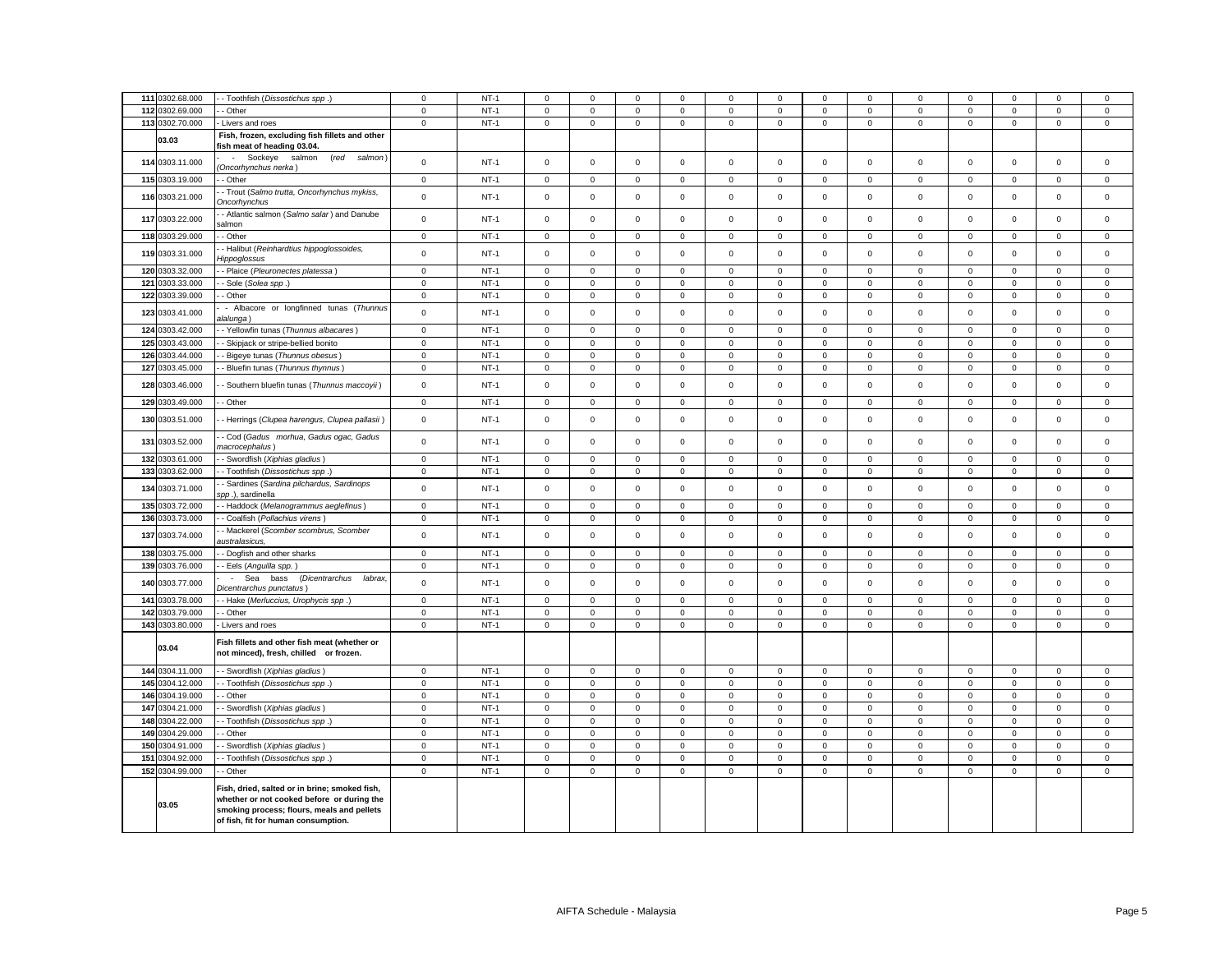| 153 0305.10.000 | Flours, meals and pellets of fish, fit for human<br>consumption                                                                                                                                                                                                                                                    | $\mathbf 0$    | $NT-1$           | $\mathsf 0$         | $\mathsf 0$         | $\mathsf 0$  | $\mathsf 0$  | $\mathsf 0$  | $\mathbf 0$         | $\mathsf 0$  | $\mathbf 0$    | $\mathsf 0$         | $\mathbf 0$  | $\mathsf 0$  | $\mathsf 0$    | $\overline{0}$ |
|-----------------|--------------------------------------------------------------------------------------------------------------------------------------------------------------------------------------------------------------------------------------------------------------------------------------------------------------------|----------------|------------------|---------------------|---------------------|--------------|--------------|--------------|---------------------|--------------|----------------|---------------------|--------------|--------------|----------------|----------------|
| 154 0305.20     | Livers and roes of fish, dried, smoked,                                                                                                                                                                                                                                                                            |                | $NT-1$           |                     |                     |              |              |              |                     |              |                |                     |              |              |                |                |
|                 | salted or in brine:                                                                                                                                                                                                                                                                                                |                |                  |                     |                     |              |              |              |                     |              |                |                     |              |              |                |                |
| 0305.20.100     | Of cod                                                                                                                                                                                                                                                                                                             | 8              | $NT-1$           | 5                   | 5                   | 2.5          | 2.5          | $\mathsf 0$  | $\mathsf 0$         | $\mathsf 0$  | $\mathbf 0$    | $\mathbf 0$         | $\mathsf 0$  | $\Omega$     | $\mathsf 0$    | $\mathsf 0$    |
| 0305.20.210     | smoked                                                                                                                                                                                                                                                                                                             | 8              | $NT-1$           | 5                   | 5                   | 2.5          | 2.5          | 0            | $\mathbf 0$         | $\mathbf{0}$ | $\mathbf{0}$   | $\mathbf 0$         | $\mathbf 0$  | $\mathbf{0}$ | $\mathbf 0$    | $\mathbf 0$    |
| 0305.20.220     | dried, salted or in brine                                                                                                                                                                                                                                                                                          | $\overline{7}$ | $NT-1$<br>$NT-1$ | 5                   | 5                   | 2.5<br>2.5   | 2.5          | $\mathsf 0$  | $\mathsf 0$         | $\mathsf 0$  | $\mathbf 0$    | $\mathbf 0$         | $\mathsf 0$  | $\mathsf 0$  | $\mathsf 0$    | $\mathsf 0$    |
| 0305.20.310     | smoked                                                                                                                                                                                                                                                                                                             | 8              |                  | 5                   | 5                   |              | 2.5          | $\mathbf 0$  | $\mathsf 0$         | $\mathsf 0$  | $\mathbf 0$    | $\mathbf 0$         | $\mathsf 0$  | $\mathbf 0$  | $\mathsf 0$    | $\mathsf 0$    |
| 0305.20.320     | dried, salted or in brine                                                                                                                                                                                                                                                                                          | $\overline{7}$ | $NT-1$           | 5                   | 5                   | 2.5          | 2.5          | $\mathbf 0$  | $\mathsf 0$         | $\mathbf 0$  | $\mathbf 0$    | $\mathbf 0$         | $\mathsf 0$  | $\mathbf 0$  | $\mathsf 0$    | $\mathsf 0$    |
| 0305.20.410     | smoked                                                                                                                                                                                                                                                                                                             | 8              | $NT-1$           | 5                   | 5                   | 2.5          | 2.5          | $\mathbf 0$  | $\mathsf 0$         | $\mathsf 0$  | $\mathbf 0$    | $\mathbf 0$         | $\mathsf 0$  | $\mathbf 0$  | $\mathsf 0$    | $\mathsf 0$    |
| 0305.20.420     | dried, salted or in brine<br>Fish fillets, dried, salted or in brine, but not                                                                                                                                                                                                                                      | $\mathsf 0$    | $NT-1$           | $\mathbf 0$         | $\mathsf{O}\xspace$ | $\mathbf{0}$ | $\mathbf{0}$ | $\mathbf 0$  | $\mathbf 0$         | $\mathsf 0$  | $\mathbf{0}$   | $\mathsf 0$         | $\mathbf 0$  | $\mathbf 0$  | $\mathbf 0$    | $\mathbf{0}$   |
| 155 0305.30     | smoked:                                                                                                                                                                                                                                                                                                            |                | $NT-1$           |                     |                     |              |              |              |                     |              |                |                     |              |              |                |                |
| 0305.30.100     | Of marine fish                                                                                                                                                                                                                                                                                                     | $\overline{7}$ | $NT-1$           | 5                   | 5                   | 2.5          | 2.5          | 0            | $\mathbf 0$         | $\mathbf{0}$ | $\mathbf 0$    | $\mathsf 0$         | $\mathbf 0$  | $\mathbf 0$  | $\mathbf 0$    | $\mathbf 0$    |
| 0305.30.200     | Of freshwater fish                                                                                                                                                                                                                                                                                                 | $\mathbf 0$    | $NT-1$           | $\mathbf 0$         | $\mathbf 0$         | $\mathbf{0}$ | $\mathbf 0$  | $\mathsf 0$  | $\mathsf 0$         | $\mathbf{0}$ | $\mathbf{0}$   | $\mathbf 0$         | $\mathbf 0$  | $\mathbf 0$  | $\overline{0}$ | $\mathsf 0$    |
| 156 0305.41.000 | Pacific salmon (Oncorhynchus nerka,<br><b>Oncorhynchus</b>                                                                                                                                                                                                                                                         | $\overline{7}$ | $NT-1$           | 5                   | 5                   | 2.5          | 2.5          | $\mathsf 0$  | $\mathsf 0$         | $\mathsf 0$  | $\mathbf 0$    | $\mathbf 0$         | $\mathsf 0$  | $\mathbf 0$  | $\mathsf 0$    | $\mathsf 0$    |
| 157 0305.42.000 | - Herrings (Clupea harengus, Clupea pallasii)                                                                                                                                                                                                                                                                      | $\overline{7}$ | $NT-1$           | 5                   | 5                   | 2.5          | 2.5          | $\mathbf 0$  | $\mathsf{O}\xspace$ | $\mathsf{O}$ | $\mathsf 0$    | $\mathsf 0$         | $\mathsf 0$  | $\mathbf 0$  | $\mathsf 0$    | $\mathsf 0$    |
| 158 0305.49.000 | - Other                                                                                                                                                                                                                                                                                                            | $\overline{7}$ | $NT-1$           | 5                   | 5                   | 2.5          | 2.5          | $\mathsf 0$  | $\mathbf 0$         | $\mathsf 0$  | $\mathsf 0$    | $\mathsf 0$         | $\mathsf 0$  | $\mathsf 0$  | $\mathbf 0$    | $\,0\,$        |
| 159 0305.51.000 | - Cod (Gadus morhua, Gadus ogac, Gadus<br>nacrocephalus)                                                                                                                                                                                                                                                           | $\overline{7}$ | $NT-1$           | 5                   | 5                   | 2.5          | 2.5          | $\mathsf 0$  | $\mathsf 0$         | $\mathsf 0$  | $\mathbf{0}$   | $\mathbf{0}$        | $\mathsf 0$  | $\mathbf 0$  | $\mathbf 0$    | $\mathbf 0$    |
| 160 0305.59     | - Other:                                                                                                                                                                                                                                                                                                           |                | $NT-1$           |                     |                     |              |              |              |                     |              |                |                     |              |              |                |                |
| 0305.59.100     | Ikan bilis                                                                                                                                                                                                                                                                                                         | $\overline{7}$ | $NT-1$           | 5                   | 5                   | 2.5          | 2.5          | $\mathbf 0$  | $\mathbf 0$         | $\mathbf 0$  | $\Omega$       | $\mathbf 0$         | $\mathbf 0$  | $\Omega$     | $\mathbf{0}$   | $\mathbf{0}$   |
| 0305.59.200     | Fishmaws                                                                                                                                                                                                                                                                                                           | $\overline{7}$ | $NT-1$           | 5                   | 5                   | 2.5          | 2.5          | $\mathbf 0$  | $\mathsf 0$         | $\mathsf 0$  | $\mathbf 0$    | $\mathbf 0$         | $\mathsf 0$  | $\mathsf 0$  | $\mathsf 0$    | $\mathsf 0$    |
| 0305.59.300     | Sharks' fins                                                                                                                                                                                                                                                                                                       | $\overline{7}$ | $NT-1$           | 5                   | 5                   | 2.5          | 2.5          | $\mathbf 0$  | $\mathsf 0$         | $\mathbf 0$  | $\mathbf{0}$   | $\mathsf 0$         | $\mathsf 0$  | $\mathbf 0$  | $\mathsf 0$    | $\mathsf 0$    |
| 0305.59.910     | marine                                                                                                                                                                                                                                                                                                             | $\overline{7}$ | $NT-1$           | 5                   | 5                   | 2.5          | 2.5          | $\mathsf 0$  | $\mathsf 0$         | $\mathsf 0$  | $\Omega$       | $\mathbf 0$         | $\mathsf 0$  | $\mathsf 0$  | $\mathsf 0$    | $\mathsf 0$    |
| 0305.59.920     | freshwater                                                                                                                                                                                                                                                                                                         | 0              | $NT-1$           | $\mathsf 0$         | $\mathbf 0$         | $\mathbf 0$  | $\mathbf 0$  | $\mathbf 0$  | $\mathsf 0$         | $\mathsf 0$  | $\Omega$       | $\mathsf 0$         | $\mathsf 0$  | 0            | $\mathsf 0$    | $\mathbf 0$    |
| 161 0305.61.000 | - Herrings (Clupea harengus, Clupea pallasii)                                                                                                                                                                                                                                                                      | $\overline{7}$ | $NT-1$           | 5                   | 5                   | 2.5          | 2.5          | $\mathbf 0$  | $\mathsf{O}\xspace$ | $\mathsf 0$  | $\mathbf 0$    | $\mathsf 0$         | $\mathsf 0$  | $\mathbf 0$  | $\mathsf 0$    | $\mathsf 0$    |
| 162 0305.62.000 | - Cod (Gadus morhua, Gadus ogac, Gadus<br>nacrocephalus)                                                                                                                                                                                                                                                           | $\overline{7}$ | $NT-1$           | 5                   | 5                   | 2.5          | 2.5          | $\mathbf 0$  | $\mathbf 0$         | $\mathbf 0$  | $\mathbf 0$    | $\mathbf 0$         | $\mathbf 0$  | $\mathbf 0$  | $\mathbf 0$    | $\mathbf 0$    |
| 163 0305.63.000 | - Anchovies (Engraulis spp.)                                                                                                                                                                                                                                                                                       | $\overline{7}$ | $NT-1$           | 5                   | 5                   | 2.5          | 2.5          | $\mathbf{0}$ | $\mathbf 0$         | $\mathsf 0$  | $\overline{0}$ | $\mathbf{0}$        | $\mathbf{0}$ | $\mathbf{0}$ | $\mathbf 0$    | $\mathbf 0$    |
| 164 0305.69     | Other:                                                                                                                                                                                                                                                                                                             |                | $NT-1$           |                     |                     |              |              |              |                     |              |                |                     |              |              |                |                |
| 0305.69.100     | Fishmaws                                                                                                                                                                                                                                                                                                           | $\overline{7}$ | $NT-1$           | 5                   | 5                   | 2.5          | 2.5          | $\mathbf 0$  | $\mathsf 0$         | $\mathsf 0$  | $\mathbf 0$    | $\mathbf 0$         | $\mathsf 0$  | $\mathbf 0$  | $\mathsf 0$    | $\mathsf 0$    |
| 0305.69.200     | Sharks' fins                                                                                                                                                                                                                                                                                                       | $\overline{7}$ | $NT-1$           | 5                   | 5                   | 2.5          | 2.5          | $\mathbf 0$  | $\mathbf 0$         | $\mathsf 0$  | $\mathbf{0}$   | $\mathbf 0$         | $\mathsf 0$  | $\mathbf 0$  | $\mathbf 0$    | $\mathbf 0$    |
| 0305.69.910     | marine                                                                                                                                                                                                                                                                                                             | $\overline{7}$ | $NT-1$           | 5                   | 5                   | 2.5          | 2.5          | $\mathbf 0$  | $\mathsf 0$         | $\mathsf 0$  | $\mathbf 0$    | $\mathbf 0$         | $\mathsf 0$  | $\mathbf 0$  | $\mathsf 0$    | $\mathsf 0$    |
| 0305.69.920     | freshwater                                                                                                                                                                                                                                                                                                         | $\mathsf 0$    | $NT-1$           | $\mathbf 0$         | $\mathbf 0$         | $\mathbf 0$  | $\mathbf{0}$ | $\mathbf 0$  | $\mathbf 0$         | $\mathsf{O}$ | $\mathbf{0}$   | $\mathsf 0$         | $\mathbf 0$  | $\mathsf 0$  | $\mathbf 0$    | $\mathbf 0$    |
| 03.06           | Crustaceans, whether in shell or not, live,<br>fresh, chilled, frozen, dried, salted or in<br>brine; crustaceans, in shell, cooked by<br>steaming or by boiling in water, whether or<br>not chilled, frozen, dried, salted or in brine;<br>flours, meals and pellets of crustaceans, fit<br>for human consumption. |                |                  |                     |                     |              |              |              |                     |              |                |                     |              |              |                |                |
| 165 0306.11.000 | - Rock lobster and other sea crawfish<br>Palinurus spp.,                                                                                                                                                                                                                                                           | $\mathsf 0$    | $NT-1$           | $\mathsf 0$         | $\mathbf 0$         | $\mathbf 0$  | $\mathbf{0}$ | $\mathbf 0$  | $\mathbf 0$         | $\circ$      | $\mathbf 0$    | $\mathbf 0$         | $\mathbf 0$  | $\mathbf 0$  | $\mathbf 0$    | $\mathbf 0$    |
| 166 0306.12.000 | - Lobsters (Homarus spp.)                                                                                                                                                                                                                                                                                          | $\mathbf 0$    | $NT-1$           | $\mathsf{O}\xspace$ | $\mathbf 0$         | $\mathbf 0$  | $\mathsf 0$  | 0            | 0                   | $\mathsf 0$  | $\mathbf 0$    | $\mathsf 0$         | $\mathbf 0$  | $\mathbf 0$  | $\mathbf 0$    | $\mathbf 0$    |
| 167 0306.13.000 | - Shrimps and prawns                                                                                                                                                                                                                                                                                               | $\mathsf 0$    | $NT-1$           | $\mathsf 0$         | $\mathbf 0$         | $\mathsf 0$  | $\mathsf 0$  | $\mathsf 0$  | $\mathsf 0$         | $\mathsf 0$  | $\mathbf 0$    | $\mathbf 0$         | $\mathsf 0$  | $\mathsf 0$  | $\mathsf 0$    | $\mathsf 0$    |
| 168 0306.14.000 | - Crabs                                                                                                                                                                                                                                                                                                            | $\mathbf 0$    | $NT-1$           | $\mathsf 0$         | $\mathbf 0$         | $\mathsf 0$  | $\mathsf 0$  | $\mathsf 0$  | $\mathsf 0$         | $\mathsf 0$  | $\mathsf 0$    | $\mathsf 0$         | $\mathsf 0$  | $\mathsf 0$  | $\mathsf 0$    | $\mathsf 0$    |
| 169 0306.19.000 | Other, including flours, meals and pellets of<br>rustaceans, fit                                                                                                                                                                                                                                                   | $\mathbf 0$    | $NT-1$           | $\mathsf 0$         | $\mathsf 0$         | $\mathbf 0$  | $\mathbf 0$  | $\mathbf 0$  | $\mathbf 0$         | $\mathsf{O}$ | $\mathsf 0$    | $\mathsf 0$         | $\mathbf 0$  | $\mathbf 0$  | $\mathbf{0}$   | $\mathbf 0$    |
| 170 0306.21     | - Rock lobster and other sea crawfish<br>Palinurus spp.,                                                                                                                                                                                                                                                           |                | $NT-1$           |                     |                     |              |              |              |                     |              |                |                     |              |              |                |                |
| 0306.21.100     | In airtight containers                                                                                                                                                                                                                                                                                             | 8              | $NT-1$           | 5                   | 5                   | 2.5          | $2.5\,$      | $\mathsf 0$  | $\mathbf 0$         | 0            | $\mathbf{0}$   | $\mathsf{O}\xspace$ | $\mathbf 0$  | $\mathbf 0$  | $\mathsf 0$    | $\mathbf{0}$   |
| 0306.21.900     | Other                                                                                                                                                                                                                                                                                                              | $\mathbf 0$    | $NT-1$           | $\mathsf 0$         | $\mathbf 0$         | $\mathsf 0$  | $\mathbf 0$  | $\mathbf 0$  | $\mathsf 0$         | $\mathbf{0}$ | $\mathbf{0}$   | $\mathbf 0$         | $\mathsf 0$  | $\mathbf 0$  | $\mathsf 0$    | $\mathsf 0$    |
| 171 0306.22     | - Lobster (Homarus spp.):                                                                                                                                                                                                                                                                                          |                | $NT-1$           |                     |                     |              |              |              |                     |              |                |                     |              |              |                |                |
| 0306.22.100     | In airtight containers                                                                                                                                                                                                                                                                                             | 8              | $NT-1$           | 5                   | 5                   | 2.5          | 2.5          | $\mathsf 0$  | $\mathsf 0$         | $\mathsf 0$  | $\Omega$       | $\mathbf 0$         | $\mathsf 0$  | $\mathbf 0$  | $\mathsf 0$    | $\mathsf 0$    |
| 0306.22.900     | Other                                                                                                                                                                                                                                                                                                              | $\mathsf 0$    | $NT-1$           | $\mathsf 0$         | $\mathsf 0$         | $\mathbf 0$  | $\mathbf 0$  | $\mathbf 0$  | $\mathsf 0$         | $\mathbf 0$  | $\mathbf 0$    | $\mathsf 0$         | $\mathsf 0$  | $\mathbf 0$  | $\mathsf 0$    | $\mathsf 0$    |
| 172 0306.23     | Shrimps and prawns:                                                                                                                                                                                                                                                                                                |                | $NT-1$           |                     |                     |              |              |              |                     |              |                |                     |              |              |                |                |
| 0306.23.110     | in airtight containers                                                                                                                                                                                                                                                                                             | 8              | $NT-1$           | 5                   | 5                   | 2.5          | 2.5          | $\mathsf 0$  | $\mathsf 0$         | $\mathsf 0$  | $\mathbf{0}$   | $\mathbf 0$         | $\mathbf 0$  | $\mathbf 0$  | $\mathsf 0$    | $\mathsf 0$    |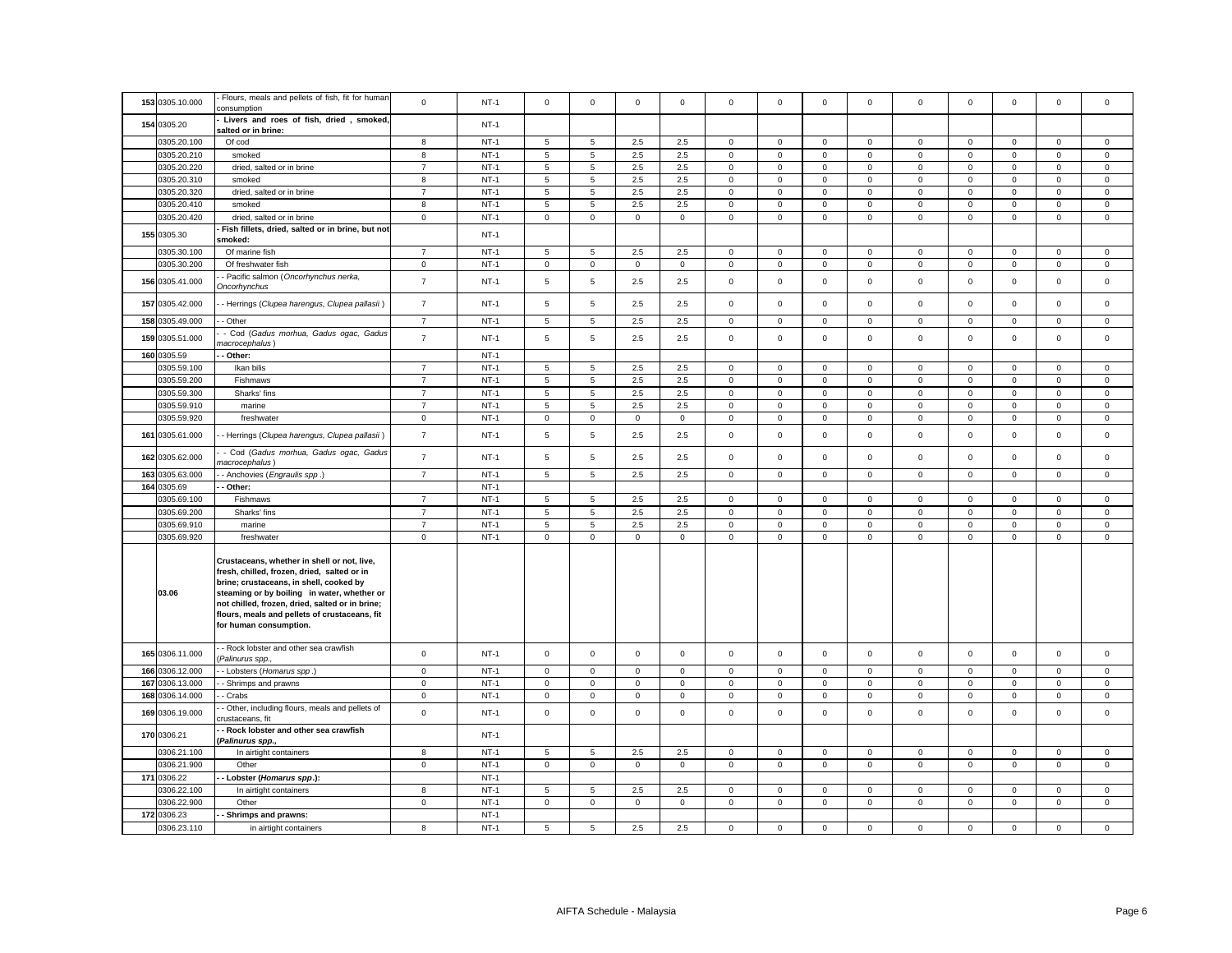| 0306.23.190<br>$NT-1$<br>other<br>$\mathbf 0$<br>$\mathsf 0$<br>$\mathsf 0$<br>$\mathbf 0$<br>$\mathsf 0$<br>$\mathbf 0$<br>$\mathbf 0$<br>0<br>$\mathbf 0$<br>0<br>0<br>$\mathsf 0$<br>$NT-1$<br>$\mathsf 0$<br>0306.23.910<br>fresh, chilled<br>$\mathsf{O}\xspace$<br>$\mathsf 0$<br>$\mathsf 0$<br>$\mathsf 0$<br>$\mathsf 0$<br>$\mathsf 0$<br>$\mathsf 0$<br>$\mathsf 0$<br>$\mathsf 0$<br>$NT-1$<br>0306.23.990<br>$\mathbf{0}$<br>$\mathbf 0$<br>$\mathsf 0$<br>$\mathbf 0$<br>$\mathbf 0$<br>$\mathbf 0$<br>other<br>$\mathbf{0}$<br>$\mathbf 0$<br>$\mathbf{0}$<br>$\mathbf{0}$<br>$\mathbf{0}$<br>173 0306.24<br>- Crabs:<br>$NT-1$<br>$NT-1$<br>0306.24.100<br>In airtight containers<br>8<br>5<br>5<br>2.5<br>2.5<br>$\mathbf 0$<br>$\mathsf 0$<br>$\mathbf 0$<br>$\mathbf 0$<br>$\mathsf 0$<br>$\mathsf 0$<br>0306.24.900<br>Other<br>$\mathbf 0$<br>$NT-1$<br>$\mathsf{O}\xspace$<br>$\mathsf{O}\xspace$<br>$\mathsf 0$<br>$\mathsf 0$<br>$\mathsf 0$<br>$\mathsf 0$<br>$\mathsf 0$<br>$\mathbf{0}$<br>$\mathsf 0$<br>$\mathsf 0$<br>Other, including flours, meals and pellets<br>174 0306.29<br>$NT-1$<br>of crustaceans, fit<br>2.5<br>0306.29.100<br>In airtight containers<br>8<br>$NT-1$<br>5<br>5<br>2.5<br>$\mathbf 0$<br>$\mathbf 0$<br>$\mathsf 0$<br>$\mathbf{0}$<br>$\mathbf 0$<br>$\mathbf 0$<br>0306.29.900<br>Other<br>$\overline{0}$<br>$NT-1$<br>$\mathbf 0$<br>$\mathbf{O}$<br>$\mathbf{0}$<br>$\mathbf 0$<br>$\mathbf 0$<br>$\mathbf 0$<br>$\mathbf 0$<br>$\mathbf{0}$<br>$\mathbf 0$<br>$\mathbf 0$<br>Molluscs, whether in shell or not, live, fresh,<br>chilled, frozen, dried, salted or in brine;<br>aquatic invertebrates other than crustaceans<br>03.07<br>and molluscs, live, fresh, chilled, frozen,<br>dried, salted or in brine; flours, meals and<br>pellets of aquatic invertebrates other than<br>crustaceans, fit for human consumption.<br>175 0307.10.000<br>$NT-1$<br>$\mathsf 0$<br>$\mathbf 0$<br>$\mathsf 0$<br>$\mathbf 0$<br>$\mathsf 0$<br>$\mathbf 0$<br>$\mathsf 0$<br>$\mathsf 0$<br>$\mathbf 0$<br>$\mathbf 0$<br>$\mathbf 0$<br>Oysters<br>176 0307.21.000<br>$\mathbf 0$<br>$NT-1$<br>$\mathsf{O}\xspace$<br>$\mathsf 0$<br>$\mathsf 0$<br>$\mathsf 0$<br>$\mathsf 0$<br>$\mathbf 0$<br>$\mathsf 0$<br>$\mathbf 0$<br>$\mathsf 0$<br>$\mathsf 0$<br>- Live, fresh or chilled<br>177 0307.29<br>$NT-1$<br>- Other:<br>0307.29.100<br>$NT-1$<br>$\mathbf 0$<br>$\mathsf 0$<br>$\mathsf 0$<br>$\mathsf 0$<br>$\Omega$<br>$\mathbf 0$<br>$\mathsf 0$<br>$\mathbf 0$<br>$\mathbf 0$<br>$\mathbf 0$<br>$\mathsf 0$<br>Frozen<br>$NT-1$<br>$\mathbf 0$<br>0307.29.200<br>Dried, salted or in brine<br>$\mathbf 0$<br>$\mathsf 0$<br>$\mathsf 0$<br>$\mathsf 0$<br>$\mathbf 0$<br>$\mathbf 0$<br>$\mathsf 0$<br>$\mathsf 0$<br>$\mathsf 0$<br>$\mathbf 0$<br>$NT-1$<br>178 0307.31.000<br>$\mathbf 0$<br>$\mathsf 0$<br>$\mathsf 0$<br>$\mathsf{O}\xspace$<br>$\mathsf 0$<br>$\mathsf{O}\xspace$<br>- Live, fresh or chilled<br>$\mathsf 0$<br>$\mathsf 0$<br>$\mathsf 0$<br>$\mathbf 0$<br>$\mathsf 0$<br>$NT-1$<br>179 0307.39<br>Other:<br>$NT-1$<br>0307.39.100<br>Frozen<br>$\mathbf 0$<br>$\mathsf 0$<br>$\mathbf 0$<br>$\mathsf 0$<br>$\mathsf 0$<br>$\mathbf 0$<br>$\mathsf 0$<br>$\mathbf 0$<br>$\mathbf 0$<br>$\mathsf 0$<br>$\mathsf 0$<br>$NT-1$<br>$\mathbf 0$<br>$\mathsf 0$<br>$\mathbf 0$<br>$\mathsf 0$<br>$\mathsf 0$<br>0307.39.200<br>Dried, salted or in brine<br>$\mathbf 0$<br>$\mathbf 0$<br>0<br>$\mathbf 0$<br>$\mathbf{0}$<br>$\mathbf{0}$<br>$NT-1$<br>180 0307.41.000<br>- Live, fresh or chilled<br>$\mathbf 0$<br>$\mathsf 0$<br>$\mathbf 0$<br>$\mathsf 0$<br>$\mathsf 0$<br>$\mathbf 0$<br>$\mathsf 0$<br>$\mathsf 0$<br>$\mathbf 0$<br>$\mathbf 0$<br>$\mathsf 0$<br>$NT-1$<br>181 0307.49<br>- Other:<br>0307.49.100<br>$NT-1$<br>$\mathsf{O}\xspace$<br>$\mathsf 0$<br>$\mathsf 0$<br>$\mathsf{O}\xspace$<br>Frozen<br>$\mathbf 0$<br>$\mathsf 0$<br>$\mathbf 0$<br>$\mathsf 0$<br>$\mathbf{0}$<br>$\mathbf 0$<br>$\mathbf 0$<br>0307.49.200<br>Dried, salted or in brine<br>$\mathbf 0$<br>$NT-1$<br>$\mathbf 0$<br>$\mathbf{0}$<br>$\mathsf 0$<br>$\mathbf 0$<br>$\mathsf 0$<br>$\mathsf 0$<br>$\mathsf 0$<br>$\mathsf 0$<br>$\mathbf 0$<br>$\mathbf{0}$<br>182 0307.51.000<br>20<br>$NT-2$<br>- Live, fresh or chilled<br>17.5<br>15<br>12<br>10<br>10<br>5<br>3<br>$\mathbf 0$<br>$\mathbf 0$<br>$\overline{7}$<br>183 0307.59<br>$NT-2$<br>Other:<br>0307.59.100<br>$NT-2$<br>$\mathsf 0$<br>$\mathbf 0$<br>$\mathbf 0$<br>$\mathsf 0$<br>0<br>$\mathbf 0$<br>Frozen<br>$\mathbf 0$<br>0<br>0<br>$\mathbf 0$<br>0<br>0307.59.200<br>20<br>$NT-2$<br>17.5<br>15<br>12<br>$10$<br>10<br>$\overline{7}$<br>$\sqrt{5}$<br>3<br>$\mathsf{O}\xspace$<br>$\mathsf 0$<br>Dried, salted or in brine<br>184 0307.60<br>$NT-1$<br>Snails, other than sea snails:<br>$NT-1$<br>0307.60.100<br>$\mathsf{O}\xspace$<br>$\mathsf 0$<br>$\mathsf 0$<br>$\mathsf 0$<br>Live, fresh or chilled<br>$\mathbf 0$<br>$\mathsf 0$<br>$\mathbf 0$<br>$\mathsf 0$<br>$\mathbf 0$<br>$\mathsf 0$<br>$\mathsf 0$<br>$\mathbf 0$<br>$NT-1$<br>$\mathsf 0$<br>$\mathsf 0$<br>0307.60.200<br>Frozen<br>$\mathbf 0$<br>$\mathbf 0$<br>$\mathsf 0$<br>$\mathsf 0$<br>$\mathbf 0$<br>$\mathbf 0$<br>$\mathbf 0$<br>$\mathbf{0}$<br>0307.60.300<br>$\mathbf 0$<br>$NT-1$<br>$\mathsf 0$<br>$\mathsf 0$<br>$\mathsf 0$<br>Dried, salted or in brine<br>$\mathsf{O}\xspace$<br>$\mathsf 0$<br>$\mathsf 0$<br>$\mathsf 0$<br>$\mathbf 0$<br>$\mathsf 0$<br>$\mathbf 0$<br>$NT-1$<br>185 0307.91<br>- Live, fresh or chilled:<br>$NT-1$<br>0307.91.110<br>$\mathsf 0$<br>beches-de-mer (trepang)<br>$\mathbf 0$<br>$\mathsf 0$<br>$\mathbf 0$<br>$\mathsf 0$<br>$\mathbf 0$<br>$\mathsf 0$<br>$\mathbf 0$<br>$\mathbf 0$<br>$\mathsf 0$<br>$\mathsf 0$ | $\mathbf 0$<br>$\mathbf 0$<br>$\mathsf 0$<br>$\mathsf 0$<br>$\mathbf 0$<br>$\mathbf{0}$<br>$\mathsf 0$<br>$\mathbf 0$<br>$\mathbf 0$<br>$\mathsf 0$<br>$\mathbf{0}$<br>$\mathbf 0$<br>$\mathbf 0$<br>$\mathbf 0$<br>$\mathbf 0$<br>$\mathsf 0$<br>$\mathsf 0$<br>$\mathbf 0$<br>$\mathsf 0$<br>$\mathsf 0$<br>$\mathsf 0$<br>$\mathsf 0$<br>$\mathsf 0$<br>$\mathsf 0$<br>$\mathsf 0$<br>$\mathsf 0$<br>$\mathbf 0$<br>$\mathbf 0$ |                            | $\mathbf 0$<br>$\mathsf 0$<br>$\mathbf 0$<br>$\mathsf 0$<br>$\mathbf 0$<br>$\mathbf{0}$<br>$\mathbf{0}$<br>$\mathsf 0$<br>$\mathbf 0$<br>$\mathsf 0$<br>$\mathsf 0$<br>$\,0\,$ |
|--------------------------------------------------------------------------------------------------------------------------------------------------------------------------------------------------------------------------------------------------------------------------------------------------------------------------------------------------------------------------------------------------------------------------------------------------------------------------------------------------------------------------------------------------------------------------------------------------------------------------------------------------------------------------------------------------------------------------------------------------------------------------------------------------------------------------------------------------------------------------------------------------------------------------------------------------------------------------------------------------------------------------------------------------------------------------------------------------------------------------------------------------------------------------------------------------------------------------------------------------------------------------------------------------------------------------------------------------------------------------------------------------------------------------------------------------------------------------------------------------------------------------------------------------------------------------------------------------------------------------------------------------------------------------------------------------------------------------------------------------------------------------------------------------------------------------------------------------------------------------------------------------------------------------------------------------------------------------------------------------------------------------------------------------------------------------------------------------------------------------------------------------------------------------------------------------------------------------------------------------------------------------------------------------------------------------------------------------------------------------------------------------------------------------------------------------------------------------------------------------------------------------------------------------------------------------------------------------------------------------------------------------------------------------------------------------------------------------------------------------------------------------------------------------------------------------------------------------------------------------------------------------------------------------------------------------------------------------------------------------------------------------------------------------------------------------------------------------------------------------------------------------------------------------------------------------------------------------------------------------------------------------------------------------------------------------------------------------------------------------------------------------------------------------------------------------------------------------------------------------------------------------------------------------------------------------------------------------------------------------------------------------------------------------------------------------------------------------------------------------------------------------------------------------------------------------------------------------------------------------------------------------------------------------------------------------------------------------------------------------------------------------------------------------------------------------------------------------------------------------------------------------------------------------------------------------------------------------------------------------------------------------------------------------------------------------------------------------------------------------------------------------------------------------------------------------------------------------------------------------------------------------------------------------------------------------------------------------------------------------------------------------------------------------------------------------------------------------------------------------------------------------------------------------------------------------------------------------------------------------------------------------------------------------------------------------------------------------------------------------------------------------------------------------------------------------------------------------------------------------------------------------------------------------------------------------------------------------------------------------------------------------------------------------------------------------------------------------------------------------------------------------------------------------------------------------------------------------------------------------------------------------------------------------------------------------------------------------------------------------------------------------------------------------------------------------------------------------------------------------------------------------------------------------------------------|------------------------------------------------------------------------------------------------------------------------------------------------------------------------------------------------------------------------------------------------------------------------------------------------------------------------------------------------------------------------------------------------------------------------------------|----------------------------|--------------------------------------------------------------------------------------------------------------------------------------------------------------------------------|
|                                                                                                                                                                                                                                                                                                                                                                                                                                                                                                                                                                                                                                                                                                                                                                                                                                                                                                                                                                                                                                                                                                                                                                                                                                                                                                                                                                                                                                                                                                                                                                                                                                                                                                                                                                                                                                                                                                                                                                                                                                                                                                                                                                                                                                                                                                                                                                                                                                                                                                                                                                                                                                                                                                                                                                                                                                                                                                                                                                                                                                                                                                                                                                                                                                                                                                                                                                                                                                                                                                                                                                                                                                                                                                                                                                                                                                                                                                                                                                                                                                                                                                                                                                                                                                                                                                                                                                                                                                                                                                                                                                                                                                                                                                                                                                                                                                                                                                                                                                                                                                                                                                                                                                                                                                                                                                                                                                                                                                                                                                                                                                                                                                                                                                                                                                                                                    |                                                                                                                                                                                                                                                                                                                                                                                                                                    |                            |                                                                                                                                                                                |
|                                                                                                                                                                                                                                                                                                                                                                                                                                                                                                                                                                                                                                                                                                                                                                                                                                                                                                                                                                                                                                                                                                                                                                                                                                                                                                                                                                                                                                                                                                                                                                                                                                                                                                                                                                                                                                                                                                                                                                                                                                                                                                                                                                                                                                                                                                                                                                                                                                                                                                                                                                                                                                                                                                                                                                                                                                                                                                                                                                                                                                                                                                                                                                                                                                                                                                                                                                                                                                                                                                                                                                                                                                                                                                                                                                                                                                                                                                                                                                                                                                                                                                                                                                                                                                                                                                                                                                                                                                                                                                                                                                                                                                                                                                                                                                                                                                                                                                                                                                                                                                                                                                                                                                                                                                                                                                                                                                                                                                                                                                                                                                                                                                                                                                                                                                                                                    |                                                                                                                                                                                                                                                                                                                                                                                                                                    |                            |                                                                                                                                                                                |
|                                                                                                                                                                                                                                                                                                                                                                                                                                                                                                                                                                                                                                                                                                                                                                                                                                                                                                                                                                                                                                                                                                                                                                                                                                                                                                                                                                                                                                                                                                                                                                                                                                                                                                                                                                                                                                                                                                                                                                                                                                                                                                                                                                                                                                                                                                                                                                                                                                                                                                                                                                                                                                                                                                                                                                                                                                                                                                                                                                                                                                                                                                                                                                                                                                                                                                                                                                                                                                                                                                                                                                                                                                                                                                                                                                                                                                                                                                                                                                                                                                                                                                                                                                                                                                                                                                                                                                                                                                                                                                                                                                                                                                                                                                                                                                                                                                                                                                                                                                                                                                                                                                                                                                                                                                                                                                                                                                                                                                                                                                                                                                                                                                                                                                                                                                                                                    |                                                                                                                                                                                                                                                                                                                                                                                                                                    |                            |                                                                                                                                                                                |
|                                                                                                                                                                                                                                                                                                                                                                                                                                                                                                                                                                                                                                                                                                                                                                                                                                                                                                                                                                                                                                                                                                                                                                                                                                                                                                                                                                                                                                                                                                                                                                                                                                                                                                                                                                                                                                                                                                                                                                                                                                                                                                                                                                                                                                                                                                                                                                                                                                                                                                                                                                                                                                                                                                                                                                                                                                                                                                                                                                                                                                                                                                                                                                                                                                                                                                                                                                                                                                                                                                                                                                                                                                                                                                                                                                                                                                                                                                                                                                                                                                                                                                                                                                                                                                                                                                                                                                                                                                                                                                                                                                                                                                                                                                                                                                                                                                                                                                                                                                                                                                                                                                                                                                                                                                                                                                                                                                                                                                                                                                                                                                                                                                                                                                                                                                                                                    |                                                                                                                                                                                                                                                                                                                                                                                                                                    |                            |                                                                                                                                                                                |
|                                                                                                                                                                                                                                                                                                                                                                                                                                                                                                                                                                                                                                                                                                                                                                                                                                                                                                                                                                                                                                                                                                                                                                                                                                                                                                                                                                                                                                                                                                                                                                                                                                                                                                                                                                                                                                                                                                                                                                                                                                                                                                                                                                                                                                                                                                                                                                                                                                                                                                                                                                                                                                                                                                                                                                                                                                                                                                                                                                                                                                                                                                                                                                                                                                                                                                                                                                                                                                                                                                                                                                                                                                                                                                                                                                                                                                                                                                                                                                                                                                                                                                                                                                                                                                                                                                                                                                                                                                                                                                                                                                                                                                                                                                                                                                                                                                                                                                                                                                                                                                                                                                                                                                                                                                                                                                                                                                                                                                                                                                                                                                                                                                                                                                                                                                                                                    |                                                                                                                                                                                                                                                                                                                                                                                                                                    |                            |                                                                                                                                                                                |
|                                                                                                                                                                                                                                                                                                                                                                                                                                                                                                                                                                                                                                                                                                                                                                                                                                                                                                                                                                                                                                                                                                                                                                                                                                                                                                                                                                                                                                                                                                                                                                                                                                                                                                                                                                                                                                                                                                                                                                                                                                                                                                                                                                                                                                                                                                                                                                                                                                                                                                                                                                                                                                                                                                                                                                                                                                                                                                                                                                                                                                                                                                                                                                                                                                                                                                                                                                                                                                                                                                                                                                                                                                                                                                                                                                                                                                                                                                                                                                                                                                                                                                                                                                                                                                                                                                                                                                                                                                                                                                                                                                                                                                                                                                                                                                                                                                                                                                                                                                                                                                                                                                                                                                                                                                                                                                                                                                                                                                                                                                                                                                                                                                                                                                                                                                                                                    |                                                                                                                                                                                                                                                                                                                                                                                                                                    |                            |                                                                                                                                                                                |
|                                                                                                                                                                                                                                                                                                                                                                                                                                                                                                                                                                                                                                                                                                                                                                                                                                                                                                                                                                                                                                                                                                                                                                                                                                                                                                                                                                                                                                                                                                                                                                                                                                                                                                                                                                                                                                                                                                                                                                                                                                                                                                                                                                                                                                                                                                                                                                                                                                                                                                                                                                                                                                                                                                                                                                                                                                                                                                                                                                                                                                                                                                                                                                                                                                                                                                                                                                                                                                                                                                                                                                                                                                                                                                                                                                                                                                                                                                                                                                                                                                                                                                                                                                                                                                                                                                                                                                                                                                                                                                                                                                                                                                                                                                                                                                                                                                                                                                                                                                                                                                                                                                                                                                                                                                                                                                                                                                                                                                                                                                                                                                                                                                                                                                                                                                                                                    |                                                                                                                                                                                                                                                                                                                                                                                                                                    |                            |                                                                                                                                                                                |
|                                                                                                                                                                                                                                                                                                                                                                                                                                                                                                                                                                                                                                                                                                                                                                                                                                                                                                                                                                                                                                                                                                                                                                                                                                                                                                                                                                                                                                                                                                                                                                                                                                                                                                                                                                                                                                                                                                                                                                                                                                                                                                                                                                                                                                                                                                                                                                                                                                                                                                                                                                                                                                                                                                                                                                                                                                                                                                                                                                                                                                                                                                                                                                                                                                                                                                                                                                                                                                                                                                                                                                                                                                                                                                                                                                                                                                                                                                                                                                                                                                                                                                                                                                                                                                                                                                                                                                                                                                                                                                                                                                                                                                                                                                                                                                                                                                                                                                                                                                                                                                                                                                                                                                                                                                                                                                                                                                                                                                                                                                                                                                                                                                                                                                                                                                                                                    |                                                                                                                                                                                                                                                                                                                                                                                                                                    |                            |                                                                                                                                                                                |
|                                                                                                                                                                                                                                                                                                                                                                                                                                                                                                                                                                                                                                                                                                                                                                                                                                                                                                                                                                                                                                                                                                                                                                                                                                                                                                                                                                                                                                                                                                                                                                                                                                                                                                                                                                                                                                                                                                                                                                                                                                                                                                                                                                                                                                                                                                                                                                                                                                                                                                                                                                                                                                                                                                                                                                                                                                                                                                                                                                                                                                                                                                                                                                                                                                                                                                                                                                                                                                                                                                                                                                                                                                                                                                                                                                                                                                                                                                                                                                                                                                                                                                                                                                                                                                                                                                                                                                                                                                                                                                                                                                                                                                                                                                                                                                                                                                                                                                                                                                                                                                                                                                                                                                                                                                                                                                                                                                                                                                                                                                                                                                                                                                                                                                                                                                                                                    |                                                                                                                                                                                                                                                                                                                                                                                                                                    |                            |                                                                                                                                                                                |
|                                                                                                                                                                                                                                                                                                                                                                                                                                                                                                                                                                                                                                                                                                                                                                                                                                                                                                                                                                                                                                                                                                                                                                                                                                                                                                                                                                                                                                                                                                                                                                                                                                                                                                                                                                                                                                                                                                                                                                                                                                                                                                                                                                                                                                                                                                                                                                                                                                                                                                                                                                                                                                                                                                                                                                                                                                                                                                                                                                                                                                                                                                                                                                                                                                                                                                                                                                                                                                                                                                                                                                                                                                                                                                                                                                                                                                                                                                                                                                                                                                                                                                                                                                                                                                                                                                                                                                                                                                                                                                                                                                                                                                                                                                                                                                                                                                                                                                                                                                                                                                                                                                                                                                                                                                                                                                                                                                                                                                                                                                                                                                                                                                                                                                                                                                                                                    |                                                                                                                                                                                                                                                                                                                                                                                                                                    |                            |                                                                                                                                                                                |
|                                                                                                                                                                                                                                                                                                                                                                                                                                                                                                                                                                                                                                                                                                                                                                                                                                                                                                                                                                                                                                                                                                                                                                                                                                                                                                                                                                                                                                                                                                                                                                                                                                                                                                                                                                                                                                                                                                                                                                                                                                                                                                                                                                                                                                                                                                                                                                                                                                                                                                                                                                                                                                                                                                                                                                                                                                                                                                                                                                                                                                                                                                                                                                                                                                                                                                                                                                                                                                                                                                                                                                                                                                                                                                                                                                                                                                                                                                                                                                                                                                                                                                                                                                                                                                                                                                                                                                                                                                                                                                                                                                                                                                                                                                                                                                                                                                                                                                                                                                                                                                                                                                                                                                                                                                                                                                                                                                                                                                                                                                                                                                                                                                                                                                                                                                                                                    |                                                                                                                                                                                                                                                                                                                                                                                                                                    |                            |                                                                                                                                                                                |
|                                                                                                                                                                                                                                                                                                                                                                                                                                                                                                                                                                                                                                                                                                                                                                                                                                                                                                                                                                                                                                                                                                                                                                                                                                                                                                                                                                                                                                                                                                                                                                                                                                                                                                                                                                                                                                                                                                                                                                                                                                                                                                                                                                                                                                                                                                                                                                                                                                                                                                                                                                                                                                                                                                                                                                                                                                                                                                                                                                                                                                                                                                                                                                                                                                                                                                                                                                                                                                                                                                                                                                                                                                                                                                                                                                                                                                                                                                                                                                                                                                                                                                                                                                                                                                                                                                                                                                                                                                                                                                                                                                                                                                                                                                                                                                                                                                                                                                                                                                                                                                                                                                                                                                                                                                                                                                                                                                                                                                                                                                                                                                                                                                                                                                                                                                                                                    |                                                                                                                                                                                                                                                                                                                                                                                                                                    |                            |                                                                                                                                                                                |
|                                                                                                                                                                                                                                                                                                                                                                                                                                                                                                                                                                                                                                                                                                                                                                                                                                                                                                                                                                                                                                                                                                                                                                                                                                                                                                                                                                                                                                                                                                                                                                                                                                                                                                                                                                                                                                                                                                                                                                                                                                                                                                                                                                                                                                                                                                                                                                                                                                                                                                                                                                                                                                                                                                                                                                                                                                                                                                                                                                                                                                                                                                                                                                                                                                                                                                                                                                                                                                                                                                                                                                                                                                                                                                                                                                                                                                                                                                                                                                                                                                                                                                                                                                                                                                                                                                                                                                                                                                                                                                                                                                                                                                                                                                                                                                                                                                                                                                                                                                                                                                                                                                                                                                                                                                                                                                                                                                                                                                                                                                                                                                                                                                                                                                                                                                                                                    |                                                                                                                                                                                                                                                                                                                                                                                                                                    |                            |                                                                                                                                                                                |
|                                                                                                                                                                                                                                                                                                                                                                                                                                                                                                                                                                                                                                                                                                                                                                                                                                                                                                                                                                                                                                                                                                                                                                                                                                                                                                                                                                                                                                                                                                                                                                                                                                                                                                                                                                                                                                                                                                                                                                                                                                                                                                                                                                                                                                                                                                                                                                                                                                                                                                                                                                                                                                                                                                                                                                                                                                                                                                                                                                                                                                                                                                                                                                                                                                                                                                                                                                                                                                                                                                                                                                                                                                                                                                                                                                                                                                                                                                                                                                                                                                                                                                                                                                                                                                                                                                                                                                                                                                                                                                                                                                                                                                                                                                                                                                                                                                                                                                                                                                                                                                                                                                                                                                                                                                                                                                                                                                                                                                                                                                                                                                                                                                                                                                                                                                                                                    |                                                                                                                                                                                                                                                                                                                                                                                                                                    |                            |                                                                                                                                                                                |
|                                                                                                                                                                                                                                                                                                                                                                                                                                                                                                                                                                                                                                                                                                                                                                                                                                                                                                                                                                                                                                                                                                                                                                                                                                                                                                                                                                                                                                                                                                                                                                                                                                                                                                                                                                                                                                                                                                                                                                                                                                                                                                                                                                                                                                                                                                                                                                                                                                                                                                                                                                                                                                                                                                                                                                                                                                                                                                                                                                                                                                                                                                                                                                                                                                                                                                                                                                                                                                                                                                                                                                                                                                                                                                                                                                                                                                                                                                                                                                                                                                                                                                                                                                                                                                                                                                                                                                                                                                                                                                                                                                                                                                                                                                                                                                                                                                                                                                                                                                                                                                                                                                                                                                                                                                                                                                                                                                                                                                                                                                                                                                                                                                                                                                                                                                                                                    |                                                                                                                                                                                                                                                                                                                                                                                                                                    |                            |                                                                                                                                                                                |
|                                                                                                                                                                                                                                                                                                                                                                                                                                                                                                                                                                                                                                                                                                                                                                                                                                                                                                                                                                                                                                                                                                                                                                                                                                                                                                                                                                                                                                                                                                                                                                                                                                                                                                                                                                                                                                                                                                                                                                                                                                                                                                                                                                                                                                                                                                                                                                                                                                                                                                                                                                                                                                                                                                                                                                                                                                                                                                                                                                                                                                                                                                                                                                                                                                                                                                                                                                                                                                                                                                                                                                                                                                                                                                                                                                                                                                                                                                                                                                                                                                                                                                                                                                                                                                                                                                                                                                                                                                                                                                                                                                                                                                                                                                                                                                                                                                                                                                                                                                                                                                                                                                                                                                                                                                                                                                                                                                                                                                                                                                                                                                                                                                                                                                                                                                                                                    |                                                                                                                                                                                                                                                                                                                                                                                                                                    |                            |                                                                                                                                                                                |
|                                                                                                                                                                                                                                                                                                                                                                                                                                                                                                                                                                                                                                                                                                                                                                                                                                                                                                                                                                                                                                                                                                                                                                                                                                                                                                                                                                                                                                                                                                                                                                                                                                                                                                                                                                                                                                                                                                                                                                                                                                                                                                                                                                                                                                                                                                                                                                                                                                                                                                                                                                                                                                                                                                                                                                                                                                                                                                                                                                                                                                                                                                                                                                                                                                                                                                                                                                                                                                                                                                                                                                                                                                                                                                                                                                                                                                                                                                                                                                                                                                                                                                                                                                                                                                                                                                                                                                                                                                                                                                                                                                                                                                                                                                                                                                                                                                                                                                                                                                                                                                                                                                                                                                                                                                                                                                                                                                                                                                                                                                                                                                                                                                                                                                                                                                                                                    |                                                                                                                                                                                                                                                                                                                                                                                                                                    |                            |                                                                                                                                                                                |
|                                                                                                                                                                                                                                                                                                                                                                                                                                                                                                                                                                                                                                                                                                                                                                                                                                                                                                                                                                                                                                                                                                                                                                                                                                                                                                                                                                                                                                                                                                                                                                                                                                                                                                                                                                                                                                                                                                                                                                                                                                                                                                                                                                                                                                                                                                                                                                                                                                                                                                                                                                                                                                                                                                                                                                                                                                                                                                                                                                                                                                                                                                                                                                                                                                                                                                                                                                                                                                                                                                                                                                                                                                                                                                                                                                                                                                                                                                                                                                                                                                                                                                                                                                                                                                                                                                                                                                                                                                                                                                                                                                                                                                                                                                                                                                                                                                                                                                                                                                                                                                                                                                                                                                                                                                                                                                                                                                                                                                                                                                                                                                                                                                                                                                                                                                                                                    |                                                                                                                                                                                                                                                                                                                                                                                                                                    |                            | $\mathsf 0$                                                                                                                                                                    |
|                                                                                                                                                                                                                                                                                                                                                                                                                                                                                                                                                                                                                                                                                                                                                                                                                                                                                                                                                                                                                                                                                                                                                                                                                                                                                                                                                                                                                                                                                                                                                                                                                                                                                                                                                                                                                                                                                                                                                                                                                                                                                                                                                                                                                                                                                                                                                                                                                                                                                                                                                                                                                                                                                                                                                                                                                                                                                                                                                                                                                                                                                                                                                                                                                                                                                                                                                                                                                                                                                                                                                                                                                                                                                                                                                                                                                                                                                                                                                                                                                                                                                                                                                                                                                                                                                                                                                                                                                                                                                                                                                                                                                                                                                                                                                                                                                                                                                                                                                                                                                                                                                                                                                                                                                                                                                                                                                                                                                                                                                                                                                                                                                                                                                                                                                                                                                    |                                                                                                                                                                                                                                                                                                                                                                                                                                    |                            | $\mathsf 0$                                                                                                                                                                    |
|                                                                                                                                                                                                                                                                                                                                                                                                                                                                                                                                                                                                                                                                                                                                                                                                                                                                                                                                                                                                                                                                                                                                                                                                                                                                                                                                                                                                                                                                                                                                                                                                                                                                                                                                                                                                                                                                                                                                                                                                                                                                                                                                                                                                                                                                                                                                                                                                                                                                                                                                                                                                                                                                                                                                                                                                                                                                                                                                                                                                                                                                                                                                                                                                                                                                                                                                                                                                                                                                                                                                                                                                                                                                                                                                                                                                                                                                                                                                                                                                                                                                                                                                                                                                                                                                                                                                                                                                                                                                                                                                                                                                                                                                                                                                                                                                                                                                                                                                                                                                                                                                                                                                                                                                                                                                                                                                                                                                                                                                                                                                                                                                                                                                                                                                                                                                                    |                                                                                                                                                                                                                                                                                                                                                                                                                                    | $\mathbf 0$<br>$\mathbf 0$ | $\mathsf 0$                                                                                                                                                                    |
|                                                                                                                                                                                                                                                                                                                                                                                                                                                                                                                                                                                                                                                                                                                                                                                                                                                                                                                                                                                                                                                                                                                                                                                                                                                                                                                                                                                                                                                                                                                                                                                                                                                                                                                                                                                                                                                                                                                                                                                                                                                                                                                                                                                                                                                                                                                                                                                                                                                                                                                                                                                                                                                                                                                                                                                                                                                                                                                                                                                                                                                                                                                                                                                                                                                                                                                                                                                                                                                                                                                                                                                                                                                                                                                                                                                                                                                                                                                                                                                                                                                                                                                                                                                                                                                                                                                                                                                                                                                                                                                                                                                                                                                                                                                                                                                                                                                                                                                                                                                                                                                                                                                                                                                                                                                                                                                                                                                                                                                                                                                                                                                                                                                                                                                                                                                                                    |                                                                                                                                                                                                                                                                                                                                                                                                                                    |                            |                                                                                                                                                                                |
|                                                                                                                                                                                                                                                                                                                                                                                                                                                                                                                                                                                                                                                                                                                                                                                                                                                                                                                                                                                                                                                                                                                                                                                                                                                                                                                                                                                                                                                                                                                                                                                                                                                                                                                                                                                                                                                                                                                                                                                                                                                                                                                                                                                                                                                                                                                                                                                                                                                                                                                                                                                                                                                                                                                                                                                                                                                                                                                                                                                                                                                                                                                                                                                                                                                                                                                                                                                                                                                                                                                                                                                                                                                                                                                                                                                                                                                                                                                                                                                                                                                                                                                                                                                                                                                                                                                                                                                                                                                                                                                                                                                                                                                                                                                                                                                                                                                                                                                                                                                                                                                                                                                                                                                                                                                                                                                                                                                                                                                                                                                                                                                                                                                                                                                                                                                                                    | $\mathbf 0$<br>$\mathbf 0$                                                                                                                                                                                                                                                                                                                                                                                                         |                            | $\mathsf 0$                                                                                                                                                                    |
|                                                                                                                                                                                                                                                                                                                                                                                                                                                                                                                                                                                                                                                                                                                                                                                                                                                                                                                                                                                                                                                                                                                                                                                                                                                                                                                                                                                                                                                                                                                                                                                                                                                                                                                                                                                                                                                                                                                                                                                                                                                                                                                                                                                                                                                                                                                                                                                                                                                                                                                                                                                                                                                                                                                                                                                                                                                                                                                                                                                                                                                                                                                                                                                                                                                                                                                                                                                                                                                                                                                                                                                                                                                                                                                                                                                                                                                                                                                                                                                                                                                                                                                                                                                                                                                                                                                                                                                                                                                                                                                                                                                                                                                                                                                                                                                                                                                                                                                                                                                                                                                                                                                                                                                                                                                                                                                                                                                                                                                                                                                                                                                                                                                                                                                                                                                                                    | $\mathsf 0$<br>$\mathbf 0$                                                                                                                                                                                                                                                                                                                                                                                                         |                            | $\mathsf 0$                                                                                                                                                                    |
|                                                                                                                                                                                                                                                                                                                                                                                                                                                                                                                                                                                                                                                                                                                                                                                                                                                                                                                                                                                                                                                                                                                                                                                                                                                                                                                                                                                                                                                                                                                                                                                                                                                                                                                                                                                                                                                                                                                                                                                                                                                                                                                                                                                                                                                                                                                                                                                                                                                                                                                                                                                                                                                                                                                                                                                                                                                                                                                                                                                                                                                                                                                                                                                                                                                                                                                                                                                                                                                                                                                                                                                                                                                                                                                                                                                                                                                                                                                                                                                                                                                                                                                                                                                                                                                                                                                                                                                                                                                                                                                                                                                                                                                                                                                                                                                                                                                                                                                                                                                                                                                                                                                                                                                                                                                                                                                                                                                                                                                                                                                                                                                                                                                                                                                                                                                                                    | $\mathbf 0$<br>$\mathbf 0$                                                                                                                                                                                                                                                                                                                                                                                                         |                            | $\mathbf{0}$                                                                                                                                                                   |
|                                                                                                                                                                                                                                                                                                                                                                                                                                                                                                                                                                                                                                                                                                                                                                                                                                                                                                                                                                                                                                                                                                                                                                                                                                                                                                                                                                                                                                                                                                                                                                                                                                                                                                                                                                                                                                                                                                                                                                                                                                                                                                                                                                                                                                                                                                                                                                                                                                                                                                                                                                                                                                                                                                                                                                                                                                                                                                                                                                                                                                                                                                                                                                                                                                                                                                                                                                                                                                                                                                                                                                                                                                                                                                                                                                                                                                                                                                                                                                                                                                                                                                                                                                                                                                                                                                                                                                                                                                                                                                                                                                                                                                                                                                                                                                                                                                                                                                                                                                                                                                                                                                                                                                                                                                                                                                                                                                                                                                                                                                                                                                                                                                                                                                                                                                                                                    |                                                                                                                                                                                                                                                                                                                                                                                                                                    |                            |                                                                                                                                                                                |
|                                                                                                                                                                                                                                                                                                                                                                                                                                                                                                                                                                                                                                                                                                                                                                                                                                                                                                                                                                                                                                                                                                                                                                                                                                                                                                                                                                                                                                                                                                                                                                                                                                                                                                                                                                                                                                                                                                                                                                                                                                                                                                                                                                                                                                                                                                                                                                                                                                                                                                                                                                                                                                                                                                                                                                                                                                                                                                                                                                                                                                                                                                                                                                                                                                                                                                                                                                                                                                                                                                                                                                                                                                                                                                                                                                                                                                                                                                                                                                                                                                                                                                                                                                                                                                                                                                                                                                                                                                                                                                                                                                                                                                                                                                                                                                                                                                                                                                                                                                                                                                                                                                                                                                                                                                                                                                                                                                                                                                                                                                                                                                                                                                                                                                                                                                                                                    | $\mathbf 0$<br>$\mathbf 0$                                                                                                                                                                                                                                                                                                                                                                                                         |                            | $\mathbf 0$                                                                                                                                                                    |
|                                                                                                                                                                                                                                                                                                                                                                                                                                                                                                                                                                                                                                                                                                                                                                                                                                                                                                                                                                                                                                                                                                                                                                                                                                                                                                                                                                                                                                                                                                                                                                                                                                                                                                                                                                                                                                                                                                                                                                                                                                                                                                                                                                                                                                                                                                                                                                                                                                                                                                                                                                                                                                                                                                                                                                                                                                                                                                                                                                                                                                                                                                                                                                                                                                                                                                                                                                                                                                                                                                                                                                                                                                                                                                                                                                                                                                                                                                                                                                                                                                                                                                                                                                                                                                                                                                                                                                                                                                                                                                                                                                                                                                                                                                                                                                                                                                                                                                                                                                                                                                                                                                                                                                                                                                                                                                                                                                                                                                                                                                                                                                                                                                                                                                                                                                                                                    | $\mathbf 0$<br>$\mathbf 0$                                                                                                                                                                                                                                                                                                                                                                                                         |                            | $\mathbf 0$                                                                                                                                                                    |
|                                                                                                                                                                                                                                                                                                                                                                                                                                                                                                                                                                                                                                                                                                                                                                                                                                                                                                                                                                                                                                                                                                                                                                                                                                                                                                                                                                                                                                                                                                                                                                                                                                                                                                                                                                                                                                                                                                                                                                                                                                                                                                                                                                                                                                                                                                                                                                                                                                                                                                                                                                                                                                                                                                                                                                                                                                                                                                                                                                                                                                                                                                                                                                                                                                                                                                                                                                                                                                                                                                                                                                                                                                                                                                                                                                                                                                                                                                                                                                                                                                                                                                                                                                                                                                                                                                                                                                                                                                                                                                                                                                                                                                                                                                                                                                                                                                                                                                                                                                                                                                                                                                                                                                                                                                                                                                                                                                                                                                                                                                                                                                                                                                                                                                                                                                                                                    |                                                                                                                                                                                                                                                                                                                                                                                                                                    |                            |                                                                                                                                                                                |
|                                                                                                                                                                                                                                                                                                                                                                                                                                                                                                                                                                                                                                                                                                                                                                                                                                                                                                                                                                                                                                                                                                                                                                                                                                                                                                                                                                                                                                                                                                                                                                                                                                                                                                                                                                                                                                                                                                                                                                                                                                                                                                                                                                                                                                                                                                                                                                                                                                                                                                                                                                                                                                                                                                                                                                                                                                                                                                                                                                                                                                                                                                                                                                                                                                                                                                                                                                                                                                                                                                                                                                                                                                                                                                                                                                                                                                                                                                                                                                                                                                                                                                                                                                                                                                                                                                                                                                                                                                                                                                                                                                                                                                                                                                                                                                                                                                                                                                                                                                                                                                                                                                                                                                                                                                                                                                                                                                                                                                                                                                                                                                                                                                                                                                                                                                                                                    | $\mathsf 0$<br>$\mathsf 0$                                                                                                                                                                                                                                                                                                                                                                                                         |                            | $\mathsf 0$                                                                                                                                                                    |
|                                                                                                                                                                                                                                                                                                                                                                                                                                                                                                                                                                                                                                                                                                                                                                                                                                                                                                                                                                                                                                                                                                                                                                                                                                                                                                                                                                                                                                                                                                                                                                                                                                                                                                                                                                                                                                                                                                                                                                                                                                                                                                                                                                                                                                                                                                                                                                                                                                                                                                                                                                                                                                                                                                                                                                                                                                                                                                                                                                                                                                                                                                                                                                                                                                                                                                                                                                                                                                                                                                                                                                                                                                                                                                                                                                                                                                                                                                                                                                                                                                                                                                                                                                                                                                                                                                                                                                                                                                                                                                                                                                                                                                                                                                                                                                                                                                                                                                                                                                                                                                                                                                                                                                                                                                                                                                                                                                                                                                                                                                                                                                                                                                                                                                                                                                                                                    |                                                                                                                                                                                                                                                                                                                                                                                                                                    |                            |                                                                                                                                                                                |
|                                                                                                                                                                                                                                                                                                                                                                                                                                                                                                                                                                                                                                                                                                                                                                                                                                                                                                                                                                                                                                                                                                                                                                                                                                                                                                                                                                                                                                                                                                                                                                                                                                                                                                                                                                                                                                                                                                                                                                                                                                                                                                                                                                                                                                                                                                                                                                                                                                                                                                                                                                                                                                                                                                                                                                                                                                                                                                                                                                                                                                                                                                                                                                                                                                                                                                                                                                                                                                                                                                                                                                                                                                                                                                                                                                                                                                                                                                                                                                                                                                                                                                                                                                                                                                                                                                                                                                                                                                                                                                                                                                                                                                                                                                                                                                                                                                                                                                                                                                                                                                                                                                                                                                                                                                                                                                                                                                                                                                                                                                                                                                                                                                                                                                                                                                                                                    | $\mathbf{0}$<br>$\mathbf 0$                                                                                                                                                                                                                                                                                                                                                                                                        |                            | $\mathsf 0$                                                                                                                                                                    |
|                                                                                                                                                                                                                                                                                                                                                                                                                                                                                                                                                                                                                                                                                                                                                                                                                                                                                                                                                                                                                                                                                                                                                                                                                                                                                                                                                                                                                                                                                                                                                                                                                                                                                                                                                                                                                                                                                                                                                                                                                                                                                                                                                                                                                                                                                                                                                                                                                                                                                                                                                                                                                                                                                                                                                                                                                                                                                                                                                                                                                                                                                                                                                                                                                                                                                                                                                                                                                                                                                                                                                                                                                                                                                                                                                                                                                                                                                                                                                                                                                                                                                                                                                                                                                                                                                                                                                                                                                                                                                                                                                                                                                                                                                                                                                                                                                                                                                                                                                                                                                                                                                                                                                                                                                                                                                                                                                                                                                                                                                                                                                                                                                                                                                                                                                                                                                    | $\mathsf 0$<br>$\mathsf 0$                                                                                                                                                                                                                                                                                                                                                                                                         |                            | $\,0\,$                                                                                                                                                                        |
|                                                                                                                                                                                                                                                                                                                                                                                                                                                                                                                                                                                                                                                                                                                                                                                                                                                                                                                                                                                                                                                                                                                                                                                                                                                                                                                                                                                                                                                                                                                                                                                                                                                                                                                                                                                                                                                                                                                                                                                                                                                                                                                                                                                                                                                                                                                                                                                                                                                                                                                                                                                                                                                                                                                                                                                                                                                                                                                                                                                                                                                                                                                                                                                                                                                                                                                                                                                                                                                                                                                                                                                                                                                                                                                                                                                                                                                                                                                                                                                                                                                                                                                                                                                                                                                                                                                                                                                                                                                                                                                                                                                                                                                                                                                                                                                                                                                                                                                                                                                                                                                                                                                                                                                                                                                                                                                                                                                                                                                                                                                                                                                                                                                                                                                                                                                                                    |                                                                                                                                                                                                                                                                                                                                                                                                                                    |                            |                                                                                                                                                                                |
|                                                                                                                                                                                                                                                                                                                                                                                                                                                                                                                                                                                                                                                                                                                                                                                                                                                                                                                                                                                                                                                                                                                                                                                                                                                                                                                                                                                                                                                                                                                                                                                                                                                                                                                                                                                                                                                                                                                                                                                                                                                                                                                                                                                                                                                                                                                                                                                                                                                                                                                                                                                                                                                                                                                                                                                                                                                                                                                                                                                                                                                                                                                                                                                                                                                                                                                                                                                                                                                                                                                                                                                                                                                                                                                                                                                                                                                                                                                                                                                                                                                                                                                                                                                                                                                                                                                                                                                                                                                                                                                                                                                                                                                                                                                                                                                                                                                                                                                                                                                                                                                                                                                                                                                                                                                                                                                                                                                                                                                                                                                                                                                                                                                                                                                                                                                                                    | $\mathsf 0$<br>$\mathsf 0$                                                                                                                                                                                                                                                                                                                                                                                                         |                            | $\mathsf 0$                                                                                                                                                                    |
| $NT-1$<br>$\mathsf 0$<br>0307.91.190<br>other<br>$\mathbf 0$<br>$\mathsf 0$<br>$\mathbf 0$<br>$\mathsf 0$<br>$\mathbf 0$<br>$\mathsf 0$<br>$\mathbf 0$<br>$\circ$<br>$\mathbf 0$<br>$\mathsf 0$                                                                                                                                                                                                                                                                                                                                                                                                                                                                                                                                                                                                                                                                                                                                                                                                                                                                                                                                                                                                                                                                                                                                                                                                                                                                                                                                                                                                                                                                                                                                                                                                                                                                                                                                                                                                                                                                                                                                                                                                                                                                                                                                                                                                                                                                                                                                                                                                                                                                                                                                                                                                                                                                                                                                                                                                                                                                                                                                                                                                                                                                                                                                                                                                                                                                                                                                                                                                                                                                                                                                                                                                                                                                                                                                                                                                                                                                                                                                                                                                                                                                                                                                                                                                                                                                                                                                                                                                                                                                                                                                                                                                                                                                                                                                                                                                                                                                                                                                                                                                                                                                                                                                                                                                                                                                                                                                                                                                                                                                                                                                                                                                                    | $\mathbf 0$<br>$\mathsf 0$                                                                                                                                                                                                                                                                                                                                                                                                         |                            | $\mathsf 0$                                                                                                                                                                    |
| 0307.91.900<br>Other<br>$\mathbf 0$<br>$NT-1$<br>$\mathsf 0$<br>$\mathbf 0$<br>$\mathbf{0}$<br>$\mathbf 0$<br>$\mathsf 0$<br>$\mathbf 0$<br>$\mathbf{0}$<br>$\mathbf 0$<br>$\mathsf 0$<br>$\mathbf 0$                                                                                                                                                                                                                                                                                                                                                                                                                                                                                                                                                                                                                                                                                                                                                                                                                                                                                                                                                                                                                                                                                                                                                                                                                                                                                                                                                                                                                                                                                                                                                                                                                                                                                                                                                                                                                                                                                                                                                                                                                                                                                                                                                                                                                                                                                                                                                                                                                                                                                                                                                                                                                                                                                                                                                                                                                                                                                                                                                                                                                                                                                                                                                                                                                                                                                                                                                                                                                                                                                                                                                                                                                                                                                                                                                                                                                                                                                                                                                                                                                                                                                                                                                                                                                                                                                                                                                                                                                                                                                                                                                                                                                                                                                                                                                                                                                                                                                                                                                                                                                                                                                                                                                                                                                                                                                                                                                                                                                                                                                                                                                                                                              | $\mathbf 0$<br>$\mathsf 0$                                                                                                                                                                                                                                                                                                                                                                                                         |                            | $\mathsf 0$                                                                                                                                                                    |
| $NT-1$<br>186 0307.99<br>Other:                                                                                                                                                                                                                                                                                                                                                                                                                                                                                                                                                                                                                                                                                                                                                                                                                                                                                                                                                                                                                                                                                                                                                                                                                                                                                                                                                                                                                                                                                                                                                                                                                                                                                                                                                                                                                                                                                                                                                                                                                                                                                                                                                                                                                                                                                                                                                                                                                                                                                                                                                                                                                                                                                                                                                                                                                                                                                                                                                                                                                                                                                                                                                                                                                                                                                                                                                                                                                                                                                                                                                                                                                                                                                                                                                                                                                                                                                                                                                                                                                                                                                                                                                                                                                                                                                                                                                                                                                                                                                                                                                                                                                                                                                                                                                                                                                                                                                                                                                                                                                                                                                                                                                                                                                                                                                                                                                                                                                                                                                                                                                                                                                                                                                                                                                                                    |                                                                                                                                                                                                                                                                                                                                                                                                                                    |                            |                                                                                                                                                                                |
| $NT-1$<br>0307.99.110<br>beches-de-mer (trepang)<br>$\mathbf 0$<br>$\mathsf 0$<br>$\mathbf 0$<br>$\mathsf 0$<br>$\mathbf 0$<br>$\mathsf 0$<br>$\mathbf 0$<br>$\mathbf 0$<br>$\mathsf 0$<br>$\mathsf 0$<br>0                                                                                                                                                                                                                                                                                                                                                                                                                                                                                                                                                                                                                                                                                                                                                                                                                                                                                                                                                                                                                                                                                                                                                                                                                                                                                                                                                                                                                                                                                                                                                                                                                                                                                                                                                                                                                                                                                                                                                                                                                                                                                                                                                                                                                                                                                                                                                                                                                                                                                                                                                                                                                                                                                                                                                                                                                                                                                                                                                                                                                                                                                                                                                                                                                                                                                                                                                                                                                                                                                                                                                                                                                                                                                                                                                                                                                                                                                                                                                                                                                                                                                                                                                                                                                                                                                                                                                                                                                                                                                                                                                                                                                                                                                                                                                                                                                                                                                                                                                                                                                                                                                                                                                                                                                                                                                                                                                                                                                                                                                                                                                                                                        | $\mathbf 0$<br>$\mathsf 0$                                                                                                                                                                                                                                                                                                                                                                                                         |                            | $\mathsf 0$                                                                                                                                                                    |
| 0307.99.190<br>$\mathbf 0$<br>$NT-1$<br>$\mathbf 0$<br>$\mathsf 0$<br>$\mathsf 0$<br>$\mathsf{O}$<br>$\mathsf 0$<br>other<br>$\mathsf 0$<br>$\mathsf 0$<br>$\mathbf 0$<br>$\mathbf 0$<br>$\mathbf 0$                                                                                                                                                                                                                                                                                                                                                                                                                                                                                                                                                                                                                                                                                                                                                                                                                                                                                                                                                                                                                                                                                                                                                                                                                                                                                                                                                                                                                                                                                                                                                                                                                                                                                                                                                                                                                                                                                                                                                                                                                                                                                                                                                                                                                                                                                                                                                                                                                                                                                                                                                                                                                                                                                                                                                                                                                                                                                                                                                                                                                                                                                                                                                                                                                                                                                                                                                                                                                                                                                                                                                                                                                                                                                                                                                                                                                                                                                                                                                                                                                                                                                                                                                                                                                                                                                                                                                                                                                                                                                                                                                                                                                                                                                                                                                                                                                                                                                                                                                                                                                                                                                                                                                                                                                                                                                                                                                                                                                                                                                                                                                                                                               | $\mathsf 0$<br>$\mathsf 0$                                                                                                                                                                                                                                                                                                                                                                                                         |                            | $\mathbf 0$                                                                                                                                                                    |
| 0307.99.900<br>Other<br>$\mathsf 0$<br>$NT-1$<br>$\mathbf 0$<br>$\mathsf 0$<br>$\mathbf 0$<br>$\mathbf 0$<br>$\mathbf 0$<br>$\mathsf 0$<br>$\mathbf 0$<br>$\mathbf 0$<br>$\mathsf 0$<br>$\mathbf 0$                                                                                                                                                                                                                                                                                                                                                                                                                                                                                                                                                                                                                                                                                                                                                                                                                                                                                                                                                                                                                                                                                                                                                                                                                                                                                                                                                                                                                                                                                                                                                                                                                                                                                                                                                                                                                                                                                                                                                                                                                                                                                                                                                                                                                                                                                                                                                                                                                                                                                                                                                                                                                                                                                                                                                                                                                                                                                                                                                                                                                                                                                                                                                                                                                                                                                                                                                                                                                                                                                                                                                                                                                                                                                                                                                                                                                                                                                                                                                                                                                                                                                                                                                                                                                                                                                                                                                                                                                                                                                                                                                                                                                                                                                                                                                                                                                                                                                                                                                                                                                                                                                                                                                                                                                                                                                                                                                                                                                                                                                                                                                                                                                | $\mathbf 0$<br>$\mathsf 0$                                                                                                                                                                                                                                                                                                                                                                                                         |                            | $\mathsf 0$                                                                                                                                                                    |
| Milk and cream, not concentrated nor<br>04.01<br>containing added sugar or other sweetening<br>matter.                                                                                                                                                                                                                                                                                                                                                                                                                                                                                                                                                                                                                                                                                                                                                                                                                                                                                                                                                                                                                                                                                                                                                                                                                                                                                                                                                                                                                                                                                                                                                                                                                                                                                                                                                                                                                                                                                                                                                                                                                                                                                                                                                                                                                                                                                                                                                                                                                                                                                                                                                                                                                                                                                                                                                                                                                                                                                                                                                                                                                                                                                                                                                                                                                                                                                                                                                                                                                                                                                                                                                                                                                                                                                                                                                                                                                                                                                                                                                                                                                                                                                                                                                                                                                                                                                                                                                                                                                                                                                                                                                                                                                                                                                                                                                                                                                                                                                                                                                                                                                                                                                                                                                                                                                                                                                                                                                                                                                                                                                                                                                                                                                                                                                                             |                                                                                                                                                                                                                                                                                                                                                                                                                                    |                            |                                                                                                                                                                                |
| - Of a fat content, by weight, not exceeding 1<br>187 0401.10<br>EL.                                                                                                                                                                                                                                                                                                                                                                                                                                                                                                                                                                                                                                                                                                                                                                                                                                                                                                                                                                                                                                                                                                                                                                                                                                                                                                                                                                                                                                                                                                                                                                                                                                                                                                                                                                                                                                                                                                                                                                                                                                                                                                                                                                                                                                                                                                                                                                                                                                                                                                                                                                                                                                                                                                                                                                                                                                                                                                                                                                                                                                                                                                                                                                                                                                                                                                                                                                                                                                                                                                                                                                                                                                                                                                                                                                                                                                                                                                                                                                                                                                                                                                                                                                                                                                                                                                                                                                                                                                                                                                                                                                                                                                                                                                                                                                                                                                                                                                                                                                                                                                                                                                                                                                                                                                                                                                                                                                                                                                                                                                                                                                                                                                                                                                                                               |                                                                                                                                                                                                                                                                                                                                                                                                                                    |                            |                                                                                                                                                                                |
| TRQ as specified<br>EL.<br>0401.10.110<br>liquid<br>in Annex A                                                                                                                                                                                                                                                                                                                                                                                                                                                                                                                                                                                                                                                                                                                                                                                                                                                                                                                                                                                                                                                                                                                                                                                                                                                                                                                                                                                                                                                                                                                                                                                                                                                                                                                                                                                                                                                                                                                                                                                                                                                                                                                                                                                                                                                                                                                                                                                                                                                                                                                                                                                                                                                                                                                                                                                                                                                                                                                                                                                                                                                                                                                                                                                                                                                                                                                                                                                                                                                                                                                                                                                                                                                                                                                                                                                                                                                                                                                                                                                                                                                                                                                                                                                                                                                                                                                                                                                                                                                                                                                                                                                                                                                                                                                                                                                                                                                                                                                                                                                                                                                                                                                                                                                                                                                                                                                                                                                                                                                                                                                                                                                                                                                                                                                                                     |                                                                                                                                                                                                                                                                                                                                                                                                                                    |                            |                                                                                                                                                                                |
| 0401.10.120<br>frozen<br>EL.<br>5                                                                                                                                                                                                                                                                                                                                                                                                                                                                                                                                                                                                                                                                                                                                                                                                                                                                                                                                                                                                                                                                                                                                                                                                                                                                                                                                                                                                                                                                                                                                                                                                                                                                                                                                                                                                                                                                                                                                                                                                                                                                                                                                                                                                                                                                                                                                                                                                                                                                                                                                                                                                                                                                                                                                                                                                                                                                                                                                                                                                                                                                                                                                                                                                                                                                                                                                                                                                                                                                                                                                                                                                                                                                                                                                                                                                                                                                                                                                                                                                                                                                                                                                                                                                                                                                                                                                                                                                                                                                                                                                                                                                                                                                                                                                                                                                                                                                                                                                                                                                                                                                                                                                                                                                                                                                                                                                                                                                                                                                                                                                                                                                                                                                                                                                                                                  |                                                                                                                                                                                                                                                                                                                                                                                                                                    |                            |                                                                                                                                                                                |
| 0401.10.210<br>liquid<br>$\mathsf 0$<br>EL                                                                                                                                                                                                                                                                                                                                                                                                                                                                                                                                                                                                                                                                                                                                                                                                                                                                                                                                                                                                                                                                                                                                                                                                                                                                                                                                                                                                                                                                                                                                                                                                                                                                                                                                                                                                                                                                                                                                                                                                                                                                                                                                                                                                                                                                                                                                                                                                                                                                                                                                                                                                                                                                                                                                                                                                                                                                                                                                                                                                                                                                                                                                                                                                                                                                                                                                                                                                                                                                                                                                                                                                                                                                                                                                                                                                                                                                                                                                                                                                                                                                                                                                                                                                                                                                                                                                                                                                                                                                                                                                                                                                                                                                                                                                                                                                                                                                                                                                                                                                                                                                                                                                                                                                                                                                                                                                                                                                                                                                                                                                                                                                                                                                                                                                                                         |                                                                                                                                                                                                                                                                                                                                                                                                                                    |                            |                                                                                                                                                                                |
| 0401.10.220<br>EL<br>frozen<br>$\mathbf 0$                                                                                                                                                                                                                                                                                                                                                                                                                                                                                                                                                                                                                                                                                                                                                                                                                                                                                                                                                                                                                                                                                                                                                                                                                                                                                                                                                                                                                                                                                                                                                                                                                                                                                                                                                                                                                                                                                                                                                                                                                                                                                                                                                                                                                                                                                                                                                                                                                                                                                                                                                                                                                                                                                                                                                                                                                                                                                                                                                                                                                                                                                                                                                                                                                                                                                                                                                                                                                                                                                                                                                                                                                                                                                                                                                                                                                                                                                                                                                                                                                                                                                                                                                                                                                                                                                                                                                                                                                                                                                                                                                                                                                                                                                                                                                                                                                                                                                                                                                                                                                                                                                                                                                                                                                                                                                                                                                                                                                                                                                                                                                                                                                                                                                                                                                                         |                                                                                                                                                                                                                                                                                                                                                                                                                                    |                            |                                                                                                                                                                                |
| Of a fat content, by weight, exceeding 1 %<br>EL.<br>188 0401.20<br>but not exceeding 6 %:                                                                                                                                                                                                                                                                                                                                                                                                                                                                                                                                                                                                                                                                                                                                                                                                                                                                                                                                                                                                                                                                                                                                                                                                                                                                                                                                                                                                                                                                                                                                                                                                                                                                                                                                                                                                                                                                                                                                                                                                                                                                                                                                                                                                                                                                                                                                                                                                                                                                                                                                                                                                                                                                                                                                                                                                                                                                                                                                                                                                                                                                                                                                                                                                                                                                                                                                                                                                                                                                                                                                                                                                                                                                                                                                                                                                                                                                                                                                                                                                                                                                                                                                                                                                                                                                                                                                                                                                                                                                                                                                                                                                                                                                                                                                                                                                                                                                                                                                                                                                                                                                                                                                                                                                                                                                                                                                                                                                                                                                                                                                                                                                                                                                                                                         |                                                                                                                                                                                                                                                                                                                                                                                                                                    |                            |                                                                                                                                                                                |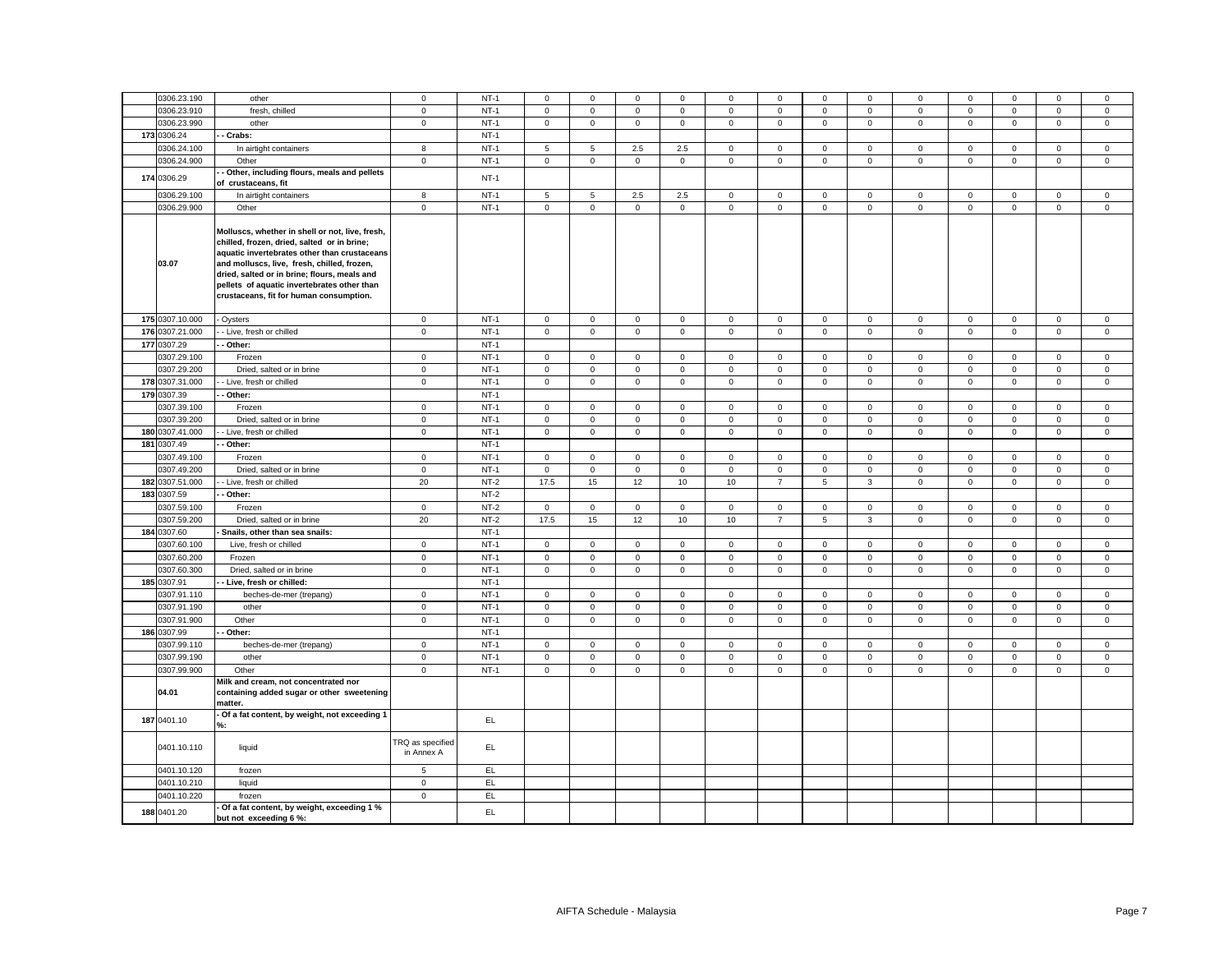| 0401.20.110                | liquid                                                                                                                                                                                                                                                                   | TRQ as specified<br>in Annex A | EL.              |                        |                            |                            |                            |                             |                            |                            |                            |                            |                            |                  |                            |                            |
|----------------------------|--------------------------------------------------------------------------------------------------------------------------------------------------------------------------------------------------------------------------------------------------------------------------|--------------------------------|------------------|------------------------|----------------------------|----------------------------|----------------------------|-----------------------------|----------------------------|----------------------------|----------------------------|----------------------------|----------------------------|------------------|----------------------------|----------------------------|
| 0401.20.120                | frozen                                                                                                                                                                                                                                                                   | 5                              | EL               |                        |                            |                            |                            |                             |                            |                            |                            |                            |                            |                  |                            |                            |
| 0401.20.210                | liquid                                                                                                                                                                                                                                                                   | $\mathbf 0$                    | EL               |                        |                            |                            |                            |                             |                            |                            |                            |                            |                            |                  |                            |                            |
| 0401.20.220                | frozen                                                                                                                                                                                                                                                                   | $\mathbf 0$                    | EL.              |                        |                            |                            |                            |                             |                            |                            |                            |                            |                            |                  |                            |                            |
| 189 0401.30                | Of a fat content, by weight, exceeding 6 %:                                                                                                                                                                                                                              |                                | EL               |                        |                            |                            |                            |                             |                            |                            |                            |                            |                            |                  |                            |                            |
| 0401.30.110                | liquid                                                                                                                                                                                                                                                                   | TRQ as specified<br>in Annex A | EL.              |                        |                            |                            |                            |                             |                            |                            |                            |                            |                            |                  |                            |                            |
| 0401.30.120                | frozen                                                                                                                                                                                                                                                                   | 5                              | EL               |                        |                            |                            |                            |                             |                            |                            |                            |                            |                            |                  |                            |                            |
| 0401.30.210                | liquid                                                                                                                                                                                                                                                                   | $\mathbf 0$                    | EL               |                        |                            |                            |                            |                             |                            |                            |                            |                            |                            |                  |                            |                            |
| 0401.30.220                | frozen                                                                                                                                                                                                                                                                   | $\mathsf 0$                    | EL               |                        |                            |                            |                            |                             |                            |                            |                            |                            |                            |                  |                            |                            |
| 04.02                      | Milk and cream, concentrated or containing<br>added sugar or other sweetening matter.                                                                                                                                                                                    |                                |                  |                        |                            |                            |                            |                             |                            |                            |                            |                            |                            |                  |                            |                            |
| 190 0402.10.000            | In powder, granules or other solid forms, of a<br>fat content, by                                                                                                                                                                                                        | $\mathsf 0$                    | $NT-1$           | $\mathsf{O}$           | $\mathsf 0$                | $\mathsf 0$                | $\mathbf 0$                | $\mathbf 0$                 | $\mathsf 0$                | $\mathsf 0$                | $\mathsf 0$                | $\mathsf 0$                | $\mathsf 0$                | $\mathsf 0$      | $\mathsf 0$                | $\mathsf 0$                |
| 191 0402.21.000            | - Not containing added sugar or other<br>sweetening matter                                                                                                                                                                                                               | $\mathbf 0$                    | $NT-1$           | $\mathsf 0$            | $\mathbf 0$                | $\mathsf 0$                | $\mathsf 0$                | $\mathbf 0$                 | $\mathbf 0$                | $\mathsf 0$                | $\mathsf 0$                | $\mathbf 0$                | $\mathsf 0$                | $\mathsf 0$      | $\mathsf 0$                | $\mathsf 0$                |
| 192 0402.29.000            | - Other                                                                                                                                                                                                                                                                  | $\overline{0}$                 | $NT-1$           | $\mathbf 0$            | $\mathbf 0$                | $\mathbf 0$                | $\mathbf 0$                | $\mathbf 0$                 | $\mathbf 0$                | $\mathbf{O}$               | $\mathbf{0}$               | $\mathbf{0}$               | $\mathbf 0$                | $\mathbf{0}$     | $\mathbf 0$                | $\mathbf 0$                |
| 193 0402.91.000            | - Not containing added sugar or other<br>weetening matter                                                                                                                                                                                                                | $\,$ 5 $\,$                    | $NT-1$           | $\overline{4}$         | 3                          | $\overline{2}$             | $\mathsf 0$                | $\mathsf 0$                 | $\mathsf 0$                | $\mathsf 0$                | $\mathsf 0$                | $\mathbf 0$                | $\mathsf 0$                | $\mathsf 0$      | $\mathsf 0$                | $\mathsf 0$                |
| 194 0402.99.000            | - Other                                                                                                                                                                                                                                                                  | $\mathbf 0$                    | $NT-1$           | $\mathsf 0$            | $\mathbf 0$                | $\mathsf 0$                | $\mathbf 0$                | $\mathbf 0$                 | $\mathbf 0$                | $\mathsf 0$                | $\mathsf 0$                | $\mathbf 0$                | $\mathsf 0$                | $\mathbf 0$      | $\mathbf 0$                | $\mathsf 0$                |
| 04.03                      | Buttermilk, curdled milk and cream, yogurt,<br>kephir and other fermented or acidified milk<br>and cream, whether or not concentrated or<br>containing added sugar or other sweetening<br>matter or flavoured or containing added fruit,<br>nuts or cocoa.               |                                |                  |                        |                            |                            |                            |                             |                            |                            |                            |                            |                            |                  |                            |                            |
|                            |                                                                                                                                                                                                                                                                          |                                |                  |                        |                            |                            |                            |                             |                            |                            |                            |                            |                            |                  |                            |                            |
| 195 0403.10                | - Yogurt:                                                                                                                                                                                                                                                                |                                | $NT-2$           |                        |                            |                            |                            |                             |                            |                            |                            |                            |                            |                  |                            |                            |
| 0403.10.110                | flavoured or containing added fruit or nuts<br>(including jam)                                                                                                                                                                                                           | 10                             | $NT-2$           | 7.5                    | 6                          | $\,$ 5 $\,$                | $\overline{4}$             | $\overline{4}$              | 3                          | $\overline{2}$             | $\mathbf{1}$               | $\mathsf 0$                | $\mathsf 0$                | $\mathbf 0$      | $\mathsf 0$                | $\mathsf 0$                |
| 0403.10.120                | containing cocoa                                                                                                                                                                                                                                                         | 25                             | $NT-2$           | 20                     | 17                         | 15                         | 13                         | 13                          | 10                         | $\overline{7}$             | 5                          | $\mathsf 0$                | $\mathsf 0$                | $\mathbf 0$      | $\mathbf 0$                | $\mathsf 0$                |
| 0403.10.190                | other                                                                                                                                                                                                                                                                    | $\mathsf 0$                    | $NT-2$           | $\mathsf 0$            | $\mathsf 0$                | $\mathsf 0$                | $\mathsf 0$                | $\mathsf 0$                 | $\mathsf 0$                | $\mathsf 0$                | $\mathbf 0$                | $\mathsf 0$                | $\mathsf 0$                | $\mathsf 0$      | $\mathsf 0$                | $\mathsf 0$                |
| 0403.10.910                | flavoured or containing added fruit or nuts<br>including jam)                                                                                                                                                                                                            | 10                             | $NT-2$           | 7.5                    | 6                          | $\,$ 5 $\,$                | $\overline{4}$             | $\overline{4}$              | 3                          | $\overline{2}$             | $\mathbf{1}$               | $\mathsf 0$                | $\mathsf 0$                | $\mathbf 0$      | $\mathsf 0$                | $\mathsf 0$                |
| 0403.10.920                | containing cocoa                                                                                                                                                                                                                                                         | 25                             | $NT-2$           | 20                     | 17                         | 15                         | 13                         | 13                          | 10                         | $\overline{7}$             | $\sqrt{5}$                 | $\mathsf 0$                | $\mathsf 0$                | $\mathbf 0$      | $\mathsf 0$                | $\mathsf 0$                |
| 0403.10.990                | other                                                                                                                                                                                                                                                                    | $\mathbf 0$                    | $NT-2$           | $\mathsf 0$            | $\mathsf 0$                | $\mathsf 0$                | $\mathbf 0$                | $\mathsf 0$                 | $\mathsf 0$                | $\mathsf 0$                | $\mathsf 0$                | $\mathsf 0$                | 0                          | 0                | 0                          | $\mathsf 0$                |
| 196 0403.90                | Other:                                                                                                                                                                                                                                                                   |                                | $NT-2$           |                        |                            |                            |                            |                             |                            |                            |                            |                            |                            |                  |                            |                            |
| 0403.90.110                | flavoured or containing added fruit or nuts<br>ncluding jam)                                                                                                                                                                                                             | 10                             | $NT-2$           | 7.5                    | 6                          | $\overline{5}$             | $\overline{4}$             | $\overline{4}$              | $\mathbf{3}$               | $\overline{2}$             | $\mathbf{1}$               | $\mathbf 0$                | $\mathsf 0$                | $\mathbf 0$      | $\mathbf 0$                | $\mathsf 0$                |
| 0403.90.120                | containing cocoa                                                                                                                                                                                                                                                         | 10                             | $NT-2$           | 7.5                    | 6                          | $\overline{5}$             | $\overline{4}$             | $\overline{4}$              | $\mathbf{3}$               | $\overline{2}$             | $\overline{1}$             | $\mathsf 0$                | $\mathsf 0$                | $\mathbf 0$      | $\mathsf 0$                | $\mathsf 0$                |
| 0403.90.190                | other                                                                                                                                                                                                                                                                    | $\mathbf{0}$                   | $NT-2$           | $\mathsf 0$            | $\mathsf 0$                | $\mathsf 0$                | $\mathsf 0$                | $\overline{0}$              | $\mathsf 0$                | $\mathsf 0$                | $\mathbf{0}$               | $\mathsf 0$                | $\mathbf 0$                | $\mathbf 0$      | $\mathbf 0$                | $\mathsf 0$                |
| 0403.90.910                | flavoured or containing added fruit or nuts<br>ncluding jam)                                                                                                                                                                                                             | 10                             | $NT-2$           | 7.5                    | 6                          | $\,$ 5 $\,$                | $\overline{4}$             | $\overline{4}$              | 3                          | $\overline{2}$             | $\mathbf{1}$               | $\mathsf 0$                | $\mathsf 0$                | $\mathbf 0$      | $\mathbf 0$                | $\mathsf 0$                |
| 0403.90.920                | containing cocoa                                                                                                                                                                                                                                                         | 10                             | $NT-2$           | 7.5                    | 6                          | $\overline{5}$             | $\overline{4}$             | $\overline{4}$              | 3                          | $\overline{2}$             | $\mathbf{1}$               | $\mathbf 0$                | $\mathbf 0$                | 0                | 0                          | 0                          |
| 0403.90.990<br>04.04       | other<br>Whey, whether or not concentrated or<br>containing added sugar or other sweetening<br>matter; products consisting of natural milk<br>constituents, whether or not containing<br>added sugar or other sweetening matter, not<br>elsewhere specified or included. | $\mathbf 0$                    | $NT-2$           | $\mathsf 0$            | $\mathsf 0$                | $\mathsf 0$                | $\mathbf 0$                | $\mathsf 0$                 | $\mathsf 0$                | $\mathsf{O}\xspace$        | $\mathbf 0$                | $\mathbf 0$                | $\mathsf 0$                | $\mathsf 0$      | $\mathsf{O}\xspace$        | $\mathsf 0$                |
| 197 0404.10                | Whey and modified whey, whether or not<br>concentrated or                                                                                                                                                                                                                |                                | $NT-1$           |                        |                            |                            |                            |                             |                            |                            |                            |                            |                            |                  |                            |                            |
| 0404.10.100<br>0404.10.910 | Fresh<br>in powder form                                                                                                                                                                                                                                                  | $\mathsf 0$<br>$\mathbf 0$     | $NT-1$<br>$NT-1$ | $\mathsf 0$<br>$\circ$ | $\mathsf 0$<br>$\mathbf 0$ | $\mathsf 0$<br>$\mathbf 0$ | $\mathbf 0$<br>$\mathbf 0$ | $\mathbf 0$<br>$\mathbf{0}$ | $\mathsf 0$<br>$\mathbf 0$ | $\mathsf 0$<br>$\mathbf 0$ | $\mathbf 0$<br>$\mathbf 0$ | $\mathbf 0$<br>$\mathbf 0$ | $\mathsf 0$<br>$\mathbf 0$ | 0<br>$\mathbf 0$ | $\mathsf 0$<br>$\mathbf 0$ | $\mathsf 0$<br>$\mathbf 0$ |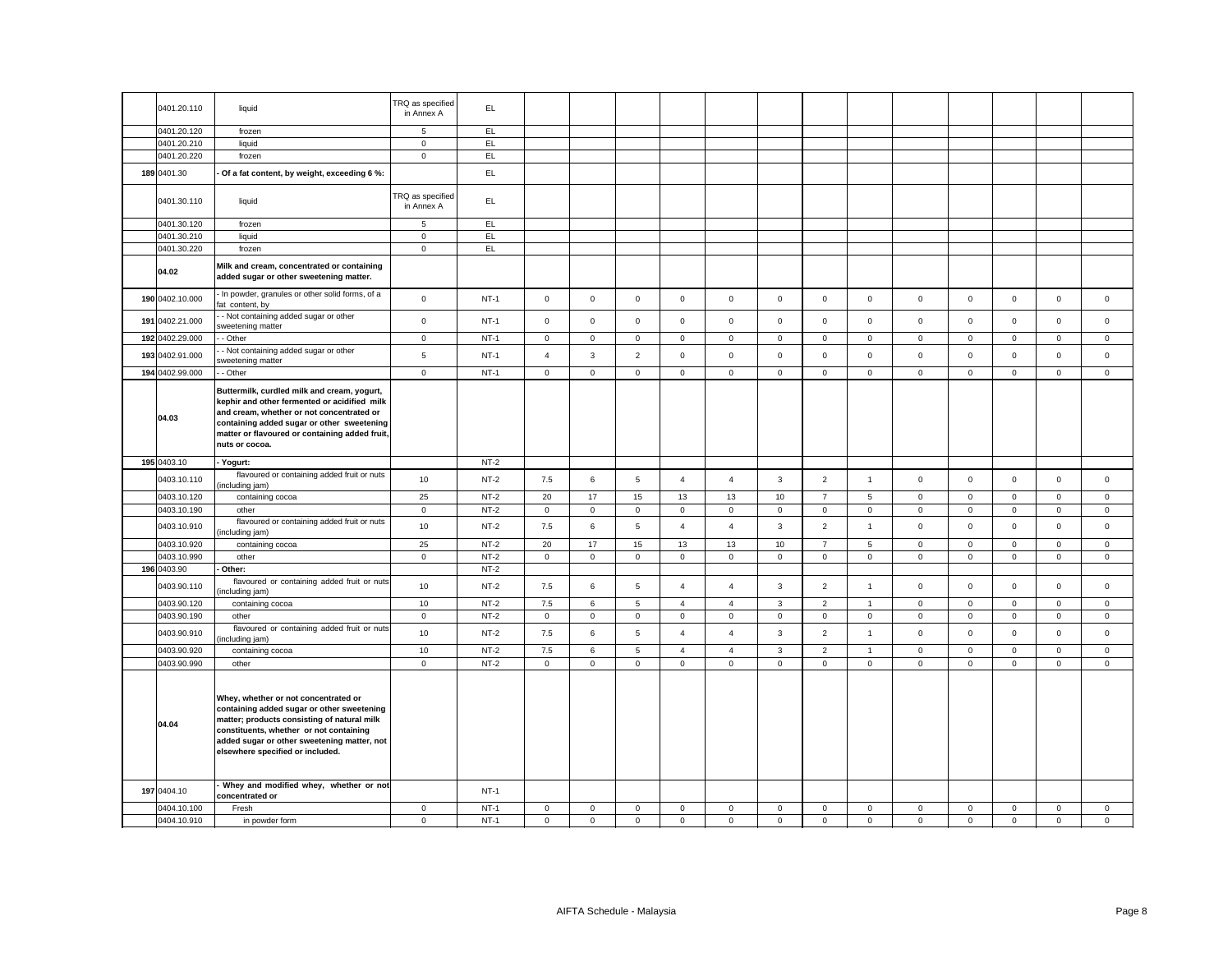|     | 0404.10.990     | other                                                                                                                                                                                                                       | $\mathbf 0$                    | $NT-1$ | $\mathbf 0$         | $\mathbf 0$    | $\mathsf 0$    | $\mathsf 0$  | $\mathbf 0$         | $\mathbf 0$         | $\mathbf 0$         | $\mathbf 0$    | $\mathbf 0$         | $\mathbf 0$         | $\mathbf 0$ | $\mathsf 0$         | $\mathsf 0$  |
|-----|-----------------|-----------------------------------------------------------------------------------------------------------------------------------------------------------------------------------------------------------------------------|--------------------------------|--------|---------------------|----------------|----------------|--------------|---------------------|---------------------|---------------------|----------------|---------------------|---------------------|-------------|---------------------|--------------|
|     |                 |                                                                                                                                                                                                                             |                                |        |                     |                |                |              |                     |                     |                     |                |                     |                     |             |                     |              |
| 198 | 0404.90         | Other:                                                                                                                                                                                                                      |                                | $NT-1$ |                     |                |                |              |                     |                     |                     |                |                     |                     |             |                     |              |
|     | 0404.90.100     | For infant and baby feeding                                                                                                                                                                                                 | $\mathbf 0$                    | $NT-1$ | $\mathbf 0$         | 0              | 0              | $\mathbf 0$  | $\mathsf 0$         | 0                   | 0                   | $\mathbf 0$    | 0                   | $\mathbf 0$         | 0           | 0                   | $\mathbf 0$  |
|     | 0404.90.900     | Other                                                                                                                                                                                                                       | $\mathbf 0$                    | $NT-1$ | $\mathsf{O}\xspace$ | $\mathsf 0$    | $\mathsf 0$    | 0            | $\mathsf 0$         | $\mathbf 0$         | $\mathsf{O}\xspace$ | $\,0\,$        | $\mathsf 0$         | $\mathbf 0$         | $\mathsf 0$ | $\mathsf 0$         | $\mathsf 0$  |
|     | 04.05           | Butter and other fats and oils derived from                                                                                                                                                                                 |                                |        |                     |                |                |              |                     |                     |                     |                |                     |                     |             |                     |              |
|     |                 | milk; dairy spreads.                                                                                                                                                                                                        |                                |        |                     |                |                |              |                     |                     |                     |                |                     |                     |             |                     |              |
|     | 199 0405.10.000 | <b>Butter</b>                                                                                                                                                                                                               | $\overline{2}$                 | $NT-1$ | $\overline{2}$      | $\overline{2}$ | $\overline{2}$ | $\mathsf 0$  | $\mathsf 0$         | $\mathsf 0$         | $\mathsf 0$         | $\mathsf 0$    | $\mathsf 0$         | $\mathsf 0$         | $\mathsf 0$ | $\mathsf 0$         | $\mathsf 0$  |
|     | 200 0405.20.000 | Dairy spreads                                                                                                                                                                                                               | $\overline{2}$                 | $NT-1$ | $\overline{2}$      | $\overline{2}$ | $\overline{2}$ | $\mathsf 0$  | $\mathsf 0$         | $\mathsf 0$         | $\mathbf 0$         | $\mathsf 0$    | $\mathsf 0$         | $\mathsf 0$         | $\mathsf 0$ | $\mathsf{O}\xspace$ | $\mathsf 0$  |
| 201 | 0405.90         | Other:                                                                                                                                                                                                                      |                                | $NT-1$ |                     |                |                |              |                     |                     |                     |                |                     |                     |             |                     |              |
|     | 0405.90.100     | Ghee                                                                                                                                                                                                                        | $\overline{2}$                 | $NT-1$ | $\overline{2}$      | $\overline{2}$ | $\overline{2}$ | $\mathbf 0$  | 0                   | 0                   | 0                   | $\mathbf 0$    | $\mathbf 0$         | $\mathbf 0$         | $\mathbf 0$ | 0                   | $\mathbf 0$  |
|     |                 |                                                                                                                                                                                                                             |                                |        |                     |                |                |              |                     |                     |                     |                |                     |                     |             |                     |              |
|     | 0405.90.210     | for use in the manufacture of reconstituted<br>nilk                                                                                                                                                                         | $\mathsf{o}\xspace$            | $NT-1$ | $\mathsf 0$         | $\mathsf 0$    | $\mathsf 0$    | $\mathsf 0$  | $\mathsf 0$         | $\mathsf{o}\xspace$ | $\mathsf 0$         | $\mathsf 0$    | $\mathsf 0$         | $\mathsf{o}\xspace$ | $\mathsf 0$ | $\mathsf 0$         | $\mathsf 0$  |
|     | 0405.90.290     |                                                                                                                                                                                                                             | $\overline{2}$                 | $NT-1$ |                     | $\overline{2}$ | $\overline{2}$ |              | $\mathbf 0$         | $\mathsf 0$         |                     | $\mathbf 0$    |                     | $\mathbf 0$         |             | $\mathsf 0$         | $\mathbf 0$  |
|     |                 | other                                                                                                                                                                                                                       |                                |        | $\overline{2}$      |                |                | $\mathbf 0$  |                     |                     | 0                   |                | $\mathbf 0$         |                     | 0           |                     |              |
|     | 0405.90.900     | Other                                                                                                                                                                                                                       | $\overline{2}$                 | $NT-1$ | $\overline{2}$      | $\overline{2}$ | $\overline{2}$ | $\mathsf 0$  | $\mathbf 0$         | $\mathsf 0$         | $\mathsf{O}\xspace$ | $\mathbf 0$    | $\mathsf 0$         | $\mathbf 0$         | $\mathsf 0$ | $\mathbf 0$         | $\mathsf 0$  |
|     | 04.06           | Cheese and curd.                                                                                                                                                                                                            |                                |        |                     |                |                |              |                     |                     |                     |                |                     |                     |             |                     |              |
|     | 202 0406.10     | Fresh (unripened or uncured) cheese,<br>including whey cheese,                                                                                                                                                              |                                | $NT-1$ |                     |                |                |              |                     |                     |                     |                |                     |                     |             |                     |              |
|     | 0406.10.100     | Fresh (unripened or uncured) cheese,                                                                                                                                                                                        | 5                              | $NT-1$ | $\overline{4}$      | $\mathbf{3}$   | $\overline{2}$ | $\mathbf 0$  | $\mathbf 0$         | $\mathsf 0$         | $\mathsf 0$         | $\mathsf 0$    | $\mathbf 0$         | $\mathsf 0$         | $\mathsf 0$ | $\mathsf 0$         | $\mathsf 0$  |
|     |                 | ncluding whey cheese)                                                                                                                                                                                                       |                                |        |                     |                |                |              |                     |                     |                     |                |                     |                     |             |                     |              |
|     | 0406.10.200     | Curd                                                                                                                                                                                                                        | $\mathbf 0$                    | $NT-1$ | $\mathsf 0$         | $\mathbf 0$    | $\mathsf 0$    | $\mathsf 0$  | $\mathbf 0$         | $\mathsf 0$         | $\mathsf 0$         | $\mathbf 0$    | $\mathsf 0$         | $\mathsf 0$         | $\mathsf 0$ | $\mathsf 0$         | $\mathsf 0$  |
|     | 203 0406.20.000 | Grated or powdered cheese, of all kinds                                                                                                                                                                                     | 5                              | $NT-1$ | $\overline{4}$      | $\mathbf{3}$   | $\overline{2}$ | $\mathbf{0}$ | $\mathbf{0}$        | $\overline{0}$      | $\mathsf 0$         | $\mathsf 0$    | $\mathsf{O}\xspace$ | $\overline{0}$      | $\mathsf 0$ | $\mathsf 0$         | $\mathbf 0$  |
| 204 | 0406.30.000     | Processed cheese, not grated or powdered                                                                                                                                                                                    | 10                             | $NT-1$ | 7.5                 | $\overline{5}$ | $\,$ 5 $\,$    | 2.5          | $\mathsf 0$         | $\mathsf 0$         | $\mathsf 0$         | $\mathsf 0$    | $\mathsf 0$         | $\mathsf 0$         | $\mathbf 0$ | $\mathsf 0$         | $\mathsf 0$  |
|     | 205 0406.40.000 | Blue-veined cheese and other cheese<br>containing veins                                                                                                                                                                     | 5                              | $NT-1$ | $\overline{4}$      | $\mathbf{3}$   | $\overline{2}$ | $\mathsf 0$  | $\mathbf 0$         | $\mathsf 0$         | $\mathsf{O}\xspace$ | $\mathsf 0$    | $\mathsf 0$         | $\mathsf 0$         | $\mathsf 0$ | $\mathsf 0$         | $\mathsf 0$  |
|     | 206 0406.90.000 | Other cheese                                                                                                                                                                                                                | $\,$ 5 $\,$                    | $NT-1$ | $\overline{4}$      | $\mathbf{3}$   | $\overline{2}$ | $\mathsf 0$  | $\mathsf{O}\xspace$ | $\mathsf 0$         | $\mathsf 0$         | $\mathbf 0$    | $\mathsf{O}\xspace$ | $\mathbf 0$         | $\mathsf 0$ | $\mathsf 0$         | $\mathsf 0$  |
|     | 04.07           | Birds' eggs, in shell, fresh, preserved or<br>cooked.                                                                                                                                                                       |                                |        |                     |                |                |              |                     |                     |                     |                |                     |                     |             |                     |              |
|     | 207 0407.00     | Birds' eggs, in shell, fresh, preserved or<br>cooked.                                                                                                                                                                       |                                | EL     |                     |                |                |              |                     |                     |                     |                |                     |                     |             |                     |              |
|     | 0407.00.111     | hens' eggs                                                                                                                                                                                                                  | TRQ as specified<br>in Annex A | EL.    |                     |                |                |              |                     |                     |                     |                |                     |                     |             |                     |              |
|     | 0407.00.112     | ducks' eggs                                                                                                                                                                                                                 | TRQ as specified<br>in Annex A | EL     |                     |                |                |              |                     |                     |                     |                |                     |                     |             |                     |              |
|     | 0407.00.119     | other birds' eggs                                                                                                                                                                                                           | $\mathbf 0$                    | EL.    |                     |                |                |              |                     |                     |                     |                |                     |                     |             |                     |              |
|     | 0407.00.910     | hens' eggs                                                                                                                                                                                                                  | TRQ as specified<br>in Annex A | EL.    |                     |                |                |              |                     |                     |                     |                |                     |                     |             |                     |              |
|     | 0407.00.920     | ducks' eggs                                                                                                                                                                                                                 | TRQ as specified<br>in Annex A | EL.    |                     |                |                |              |                     |                     |                     |                |                     |                     |             |                     |              |
|     | 0407.00.990     | other birds' eggs                                                                                                                                                                                                           | $\mathbf 0$                    | EL.    |                     |                |                |              |                     |                     |                     |                |                     |                     |             |                     |              |
|     | 04.08           | Birds' eggs, not in shell, and egg yolks,<br>fresh, dried, cooked by steaming or by<br>boiling in water, moulded, frozen or<br>otherwise preserved, whether or not<br>containing added sugar or other sweetening<br>matter. |                                |        |                     |                |                |              |                     |                     |                     |                |                     |                     |             |                     |              |
| 208 | 0408.11.000     | - Dried                                                                                                                                                                                                                     | $\overline{2}$                 | $NT-1$ | $\overline{2}$      | $\overline{2}$ | $\overline{2}$ | $\mathbf 0$  | $\mathbf{0}$        | $\mathbf 0$         | $\mathsf 0$         | $\mathbf 0$    | $\mathbf 0$         | $\mathbf 0$         | $\mathsf 0$ | $\mathbf 0$         | $\mathbf{0}$ |
| 209 | 0408.19.000     | - Other                                                                                                                                                                                                                     | 5                              | $NT-1$ | $\overline{4}$      | 3              | $\overline{2}$ | $\mathbf 0$  | $\mathbf 0$         | $\mathbf 0$         | $\mathbf 0$         | $\mathbf 0$    | $\mathsf 0$         | $\mathbf 0$         | $\mathsf 0$ | $\mathsf 0$         | $\mathsf 0$  |
|     | 210 0408.91.000 | - Dried                                                                                                                                                                                                                     | $\overline{2}$                 | $NT-1$ | $\overline{2}$      | $\overline{2}$ | $\overline{2}$ | $\mathsf 0$  | $\mathsf{O}\xspace$ | $\mathsf 0$         | $\mathsf{O}\xspace$ | $\mathsf 0$    | $\mathsf 0$         | $\mathsf 0$         | $\mathbf 0$ | $\mathsf 0$         | $\mathbf 0$  |
|     | 211 0408.99.000 | - Other                                                                                                                                                                                                                     | $\overline{2}$                 | $NT-1$ | $\overline{2}$      | $\overline{2}$ | $\overline{2}$ | 0            | $\mathsf 0$         | $\mathsf 0$         | $\mathsf 0$         | $\mathbf 0$    | $\mathsf 0$         | $\mathbf 0$         | $\mathsf 0$ | $\mathsf 0$         | $\mathsf 0$  |
|     |                 |                                                                                                                                                                                                                             |                                |        |                     |                |                |              |                     |                     |                     |                |                     |                     |             |                     |              |
|     | 212 0409.00.000 | Natural honey.                                                                                                                                                                                                              | $\overline{2}$                 | $NT-1$ | $\overline{2}$      | $\overline{2}$ | $\overline{2}$ | $\mathbf 0$  | $\mathbf 0$         | $\mathsf 0$         | $\mathbf 0$         | $\mathsf 0$    | $\mathbf 0$         | $\mathsf 0$         | $\mathbf 0$ | $\mathsf 0$         | $\mathbf 0$  |
|     | 213 0410.00     | Edible products of animal origin, not<br>elsewhere specified or included.                                                                                                                                                   |                                | $NT-1$ |                     |                |                |              |                     |                     |                     |                |                     |                     |             |                     |              |
|     | 0410.00.100     | Turtles' eggs                                                                                                                                                                                                               | $\mathbf 0$                    | $NT-1$ | $\mathsf 0$         | $\mathsf 0$    | $\mathsf 0$    | 0            | $\mathbf 0$         | $\mathbf 0$         | 0                   | $\,0\,$        | $\mathsf 0$         | $\mathbf 0$         | $\mathsf 0$ | $\mathbf 0$         | $\mathsf 0$  |
|     | 0410.00.200     | Birds' nests                                                                                                                                                                                                                | $\overline{2}$                 | $NT-1$ | $\overline{2}$      | $\overline{2}$ | $\overline{2}$ | $\mathbf 0$  | $\mathbf 0$         | $\mathsf 0$         | $\mathsf 0$         | $\overline{0}$ | $\mathsf{O}\xspace$ | $\mathbf 0$         | $\mathsf 0$ | $\mathsf 0$         | $\mathsf 0$  |
|     | 0410.00.900     | Other                                                                                                                                                                                                                       | $\mathbf 0$                    | $NT-1$ | $\mathsf 0$         | $\mathsf 0$    | $\mathsf 0$    | $\mathsf 0$  | $\mathsf 0$         | $\mathsf 0$         | $\mathsf 0$         | $\,0\,$        | $\mathsf 0$         | $\mathsf 0$         | $\mathsf 0$ | $\mathbf 0$         | $\mathsf 0$  |
|     | 214 0501.00.000 | luman hair, unworked, whether or not washed<br>or scoured; waste of human hair.                                                                                                                                             | $\mathsf 0$                    | $NT-1$ | $\mathsf 0$         | $\mathbf 0$    | $\mathsf 0$    | $\mathsf 0$  | $\mathbf 0$         | $\mathsf 0$         | $\mathsf 0$         | $\mathsf 0$    | $\mathsf 0$         | $\mathsf 0$         | $\mathsf 0$ | $\mathsf 0$         | $\mathsf 0$  |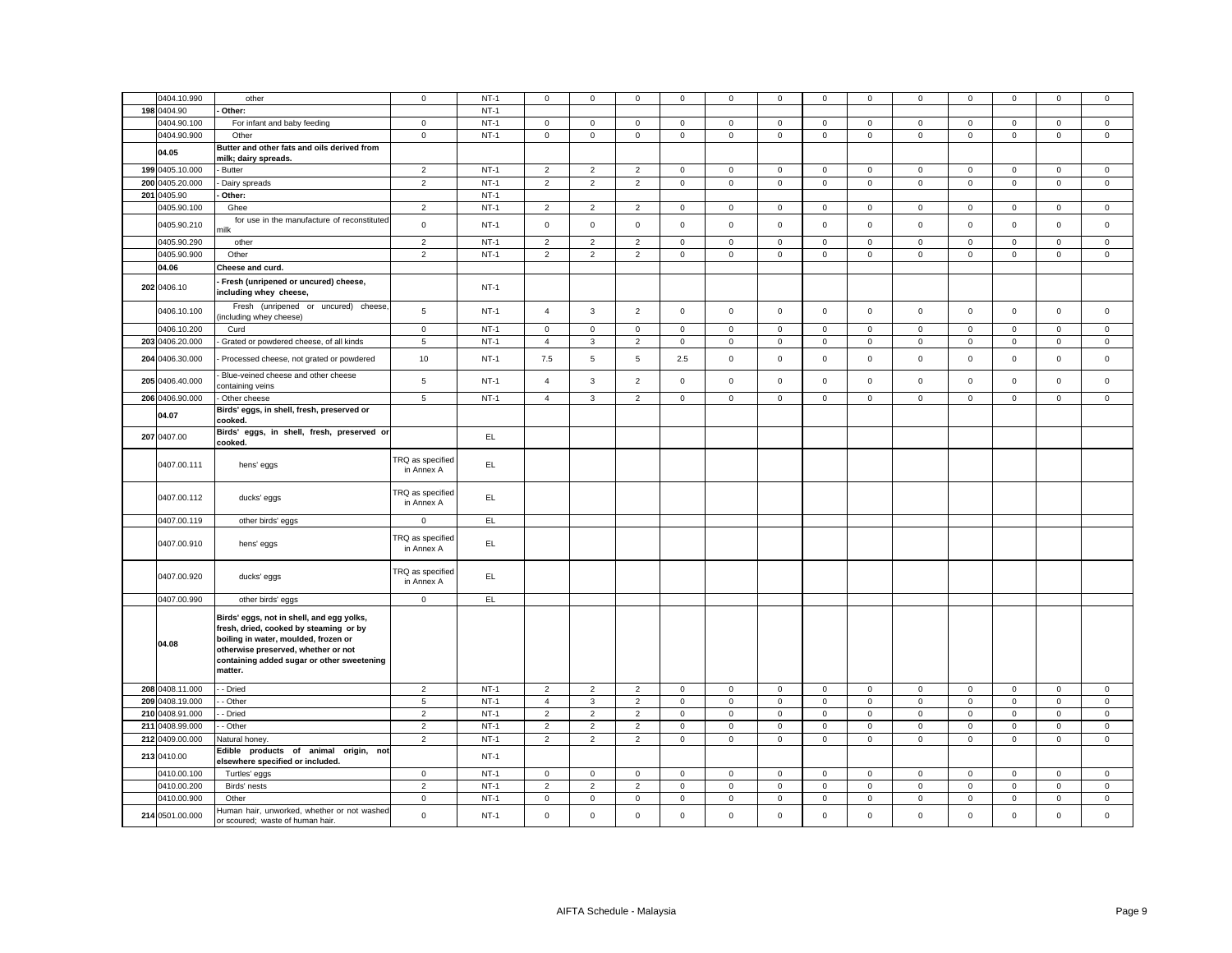| 05.02           | Pigs', hogs' and boars' bristles or hair;<br>badger hair and other brush making hair;<br>waste of such bristles or hair.                                                                                                                                                                 |                     |        |             |              |                |              |                |                     |                     |                |              |             |              |                     |             |
|-----------------|------------------------------------------------------------------------------------------------------------------------------------------------------------------------------------------------------------------------------------------------------------------------------------------|---------------------|--------|-------------|--------------|----------------|--------------|----------------|---------------------|---------------------|----------------|--------------|-------------|--------------|---------------------|-------------|
| 215 0502.10.000 | Pigs', hogs' or boars' bristles and hair and<br>waste thereof                                                                                                                                                                                                                            | $\mathsf 0$         | $NT-1$ | $\mathbf 0$ | $\mathsf 0$  | $\mathsf 0$    | $\Omega$     | $\mathbf 0$    | $\mathsf 0$         | $\Omega$            | $\mathsf 0$    | $\mathsf 0$  | $\mathsf 0$ | $\Omega$     | $\mathsf 0$         | $\mathsf 0$ |
| 216 0502.90.000 | - Other                                                                                                                                                                                                                                                                                  | $\mathsf 0$         | $NT-1$ | $\mathsf 0$ | $\mathsf 0$  | $\mathsf 0$    | $\mathbf 0$  | $\mathsf{o}\,$ | $\mathbf 0$         | $\mathsf 0$         | $\mathsf 0$    | $\mathsf 0$  | $\mathbf 0$ | $\mathbf 0$  | $\mathbf 0$         | $\mathsf 0$ |
| 217 0504.00.000 | Guts, bladders and stomachs of animals (other<br>than fish), whole and pieces thereof, fresh,<br>chilled, frozen, salted, in brine, dried or smoked.                                                                                                                                     | $\mathsf 0$         | $NT-1$ | $\mathbf 0$ | $\mathsf 0$  | $\mathsf 0$    | $\mathbf 0$  | $\mathbf 0$    | $\mathsf 0$         | $\mathbf 0$         | $\mathsf 0$    | $\mathbf 0$  | $\mathsf 0$ | $\mathsf 0$  | $\mathsf 0$         | $\mathsf 0$ |
| 05.05           | Skins and other parts of birds, with their<br>feathers or down, feathers and parts of<br>feathers (whether or not with trimmed edges)<br>and down, not further worked than cleaned,<br>disinfected or treated for preservation;<br>powder and waste of feathers or parts of<br>feathers. |                     |        |             |              |                |              |                |                     |                     |                |              |             |              |                     |             |
| 218 0505.10.000 | Feathers of a kind used for stuffing; down                                                                                                                                                                                                                                               | $\mathbf 0$         | $NT-1$ | $\mathbf 0$ | $\mathsf 0$  | $\mathsf 0$    | $\mathsf 0$  | $\mathsf 0$    | $\mathsf 0$         | $\mathbf 0$         | $\mathbf 0$    | $\mathbf 0$  | $\mathbf 0$ | $\mathsf 0$  | $\mathbf 0$         | $\mathsf 0$ |
| 219 0505.90.000 | Other                                                                                                                                                                                                                                                                                    | $\mathsf 0$         | $NT-1$ | $\mathbf 0$ | $\mathsf 0$  | $\mathbf 0$    | $\mathsf 0$  | $\mathbf 0$    | $\mathsf 0$         | $\mathsf{O}\xspace$ | $\mathsf 0$    | $\mathsf 0$  | $\mathsf 0$ | $\mathsf 0$  | $\mathsf{O}\xspace$ | $\mathsf 0$ |
| 05.06           | Bones and horn-cores, unworked, defatted,<br>simply prepared (but not cut to shape),<br>treated with acid or degelatinised; powder<br>and waste of these products.                                                                                                                       |                     |        |             |              |                |              |                |                     |                     |                |              |             |              |                     |             |
| 220 0506.10.000 | Ossein and bones treated with acid                                                                                                                                                                                                                                                       | $\mathbf 0$         | $NT-1$ | $\mathbf 0$ | $\mathsf 0$  | $\mathbf 0$    | $\mathsf 0$  | $\mathbf 0$    | $\mathsf 0$         | $\mathbf 0$         | $\mathbf 0$    | $\mathbf 0$  | $\mathsf 0$ | $\mathbf 0$  | $\mathbf 0$         | $\mathsf 0$ |
| 221 0506.90.000 | - Other                                                                                                                                                                                                                                                                                  | $\mathbf{0}$        | $NT-1$ | $\mathbf 0$ | $\mathbf{O}$ | $\mathbf{0}$   | $\mathbf{0}$ | $\mathbf 0$    | $\mathbf 0$         | $\mathbf{0}$        | $\mathbf{0}$   | $\mathbf{0}$ | $\mathbf 0$ | $\mathbf{0}$ | $\mathbf{0}$        | $\mathbf 0$ |
| 05.07           | Ivory, tortoise-shell, whalebone and<br>whalebone hair, horns, antlers, hooves,<br>nails, claws and beaks, unworked or simply<br>prepared but not cut to shape;powder and<br>waste of these products.                                                                                    |                     |        |             |              |                |              |                |                     |                     |                |              |             |              |                     |             |
| 222 0507.10.000 | - Ivory; ivory powder and waste                                                                                                                                                                                                                                                          | $\mathbf 0$         | $NT-1$ | $\mathbf 0$ | $\mathbf 0$  | $\overline{0}$ | $\mathsf 0$  | $\mathbf 0$    | $\mathsf 0$         | $\mathbf 0$         | $\overline{0}$ | $\mathsf 0$  | $\mathsf 0$ | $\mathbf 0$  | $\overline{0}$      | $\mathsf 0$ |
| 223 0507.90.000 | Other                                                                                                                                                                                                                                                                                    | $\mathbf 0$         | $NT-1$ | $\mathbf 0$ | $\mathsf 0$  | $\mathsf 0$    | $\mathsf 0$  | $\mathbf 0$    | $\mathsf 0$         | $\mathsf 0$         | $\mathsf 0$    | $\mathsf 0$  | $\mathsf 0$ | $\mathsf 0$  | $\mathsf 0$         | $\mathsf 0$ |
| 224 0508.00.000 | Coral and similar materials, unworked or simply<br>prepared but not otherwise worked; shells o<br>molluscs, crustaceans or echinoderms and<br>cuttle-bone, unworked or simply prepared but<br>not cut to shape, powder and waste thereof.                                                | $\mathbf 0$         | $NT-1$ | 0           | $\mathbf 0$  | $\mathsf 0$    | $\mathbf 0$  | $\mathbf 0$    | $\Omega$            | $\mathbf 0$         | $\mathbf{0}$   | $\Omega$     | $\mathbf 0$ | $\mathbf 0$  | $\mathbf 0$         | $\Omega$    |
| 225 0510.00.000 | Ambergris, castoreum, civet and<br>musk<br>cantharides; bile, whether or not dried; glands<br>and other animal products used in the<br>preparation of pharmaceutical products, fresh,<br>chilled, frozen or otherwise provisionally<br>preserved.                                        | $\mathbf 0$         | $NT-1$ | $\mathbf 0$ | $\mathsf 0$  | $\mathsf 0$    | $\mathsf 0$  | $\mathsf 0$    | $\mathsf 0$         | $\mathsf 0$         | $\mathsf 0$    | $\mathsf 0$  | $\mathsf 0$ | $\mathsf 0$  | $\mathsf 0$         | $\Omega$    |
| 05.11           | Animal products not elsewhere specified or<br>included; dead animals of Chapter 1 or 3,<br>unfit for human consumption.                                                                                                                                                                  |                     |        |             |              |                |              |                |                     |                     |                |              |             |              |                     |             |
| 226 0511.10.000 | - Bovine semen                                                                                                                                                                                                                                                                           | $\mathbf 0$         | $NT-1$ | $\mathbf 0$ | $\mathsf 0$  | $\mathsf 0$    | $\mathbf 0$  | $\mathbf 0$    | $\mathsf 0$         | $\mathbf 0$         | $\mathbf 0$    | $\mathbf 0$  | $\mathsf 0$ | $\mathsf 0$  | $\mathsf 0$         | $\mathsf 0$ |
| 227 0511.91     | - Products of fish or crustaceans, molluscs<br>or other aquatic                                                                                                                                                                                                                          |                     | $NT-1$ |             |              |                |              |                |                     |                     |                |              |             |              |                     |             |
| 0511.91.100     | Fish waste                                                                                                                                                                                                                                                                               | $\mathsf 0$         | $NT-1$ | $\mathbf 0$ | $\mathsf 0$  | $\mathsf 0$    | $\mathbf 0$  | $\mathsf 0$    | $\mathsf 0$         | $\mathbf 0$         | $\mathbf{0}$   | 0            | $\mathsf 0$ | $\mathbf 0$  | $\mathsf 0$         | $\mathsf 0$ |
| 0511.91.900     | Other                                                                                                                                                                                                                                                                                    | $\mathsf{O}\xspace$ | $NT-1$ | $\mathsf 0$ | $\mathsf 0$  | $\mathbf 0$    | $\mathsf 0$  | $\mathsf 0$    | $\mathsf{O}\xspace$ | $\mathsf 0$         | $\mathsf 0$    | $\mathsf 0$  | $\mathsf 0$ | $\mathsf 0$  | $\mathsf{O}\xspace$ | $\mathbf 0$ |
| 228 0511.99.000 | - Other                                                                                                                                                                                                                                                                                  | $\mathbf 0$         | $NT-1$ | $\mathbf 0$ | $\mathsf 0$  | $\mathsf 0$    | $\mathsf 0$  | $\mathbf 0$    | $\mathbf 0$         | $\mathbf 0$         | $\mathsf 0$    | $\mathsf 0$  | $\mathsf 0$ | $\mathbf 0$  | $\mathbf 0$         | $\mathsf 0$ |
| 06.01           | Bulbs, tubers, tuberous roots, corms,<br>crowns and rhizomes, dormant, in growth or<br>in flower, chicory plants and roots other than<br>roots of heading 12.12.                                                                                                                         |                     |        |             |              |                |              |                |                     |                     |                |              |             |              |                     |             |
| 229 0601.10.000 | Bulbs, tubers, tuberous roots, corms, crowns<br>and rhizomes,                                                                                                                                                                                                                            | $\mathsf 0$         | $NT-1$ | $\mathbf 0$ | $\mathsf 0$  | $\mathsf 0$    | $\mathsf 0$  | $\mathsf 0$    | $\mathsf 0$         | $\mathbf 0$         | $\mathsf 0$    | $\mathbf 0$  | $\mathsf 0$ | $\mathbf 0$  | $\mathsf 0$         | $\mathsf 0$ |
| 230 0601.20     | Bulbs, tubers, tuberous roots, corms,<br>crowns and rhizomes, in                                                                                                                                                                                                                         |                     | $NT-1$ |             |              |                |              |                |                     |                     |                |              |             |              |                     |             |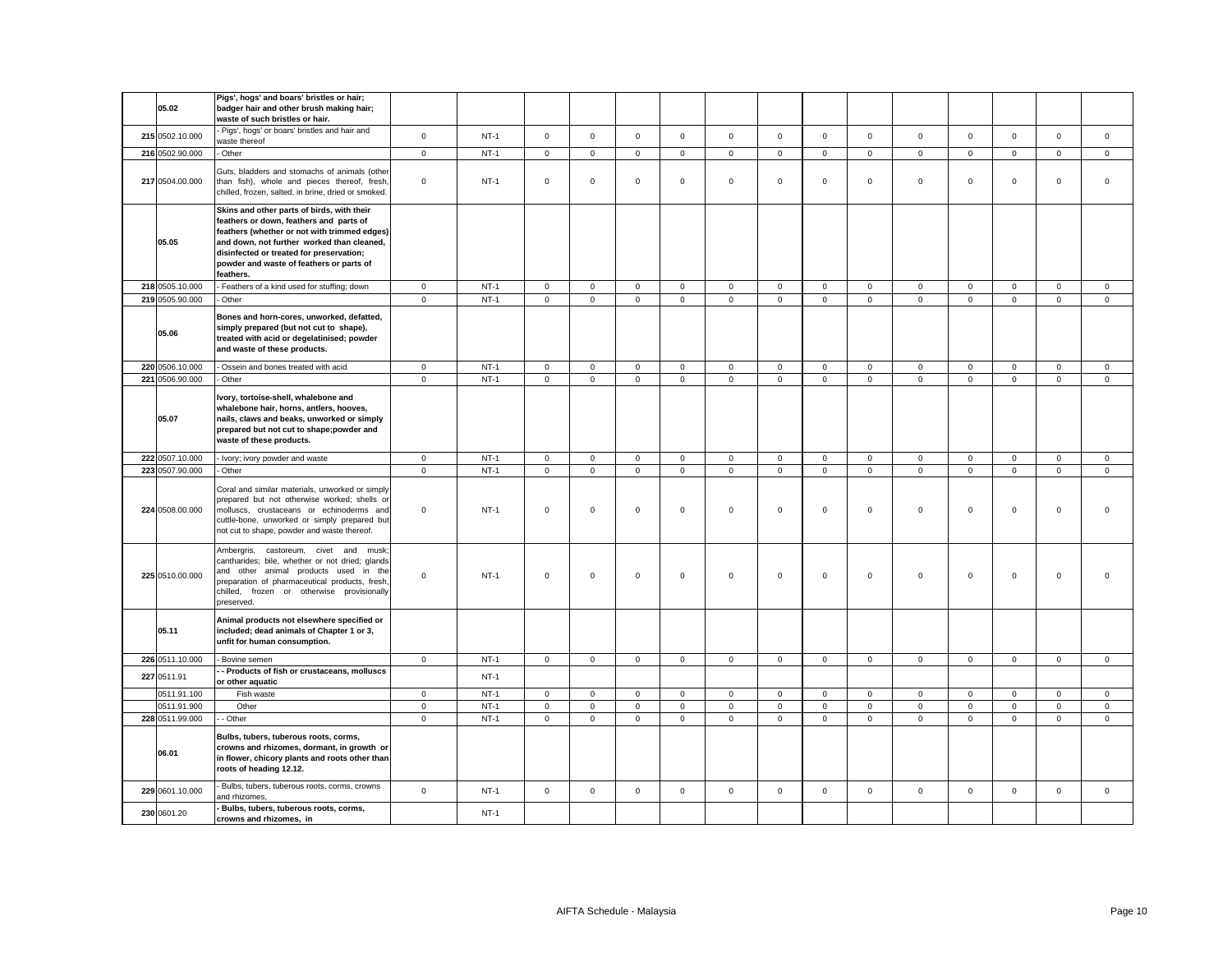| 0601.20.100              | Chicory plants and roots                                                                                                                                                                                                                                                   | $\mathbf 0$                           | $NT-1$ | $\mathbf 0$  | $\mathbf 0$         | $\mathsf 0$ | $^{\circ}$  | 0                   | $\mathbf 0$ | 0            | $\mathbf 0$ | $\mathbf 0$         | $\mathbf 0$ | $\Omega$    | $\mathbf 0$ | 0           |
|--------------------------|----------------------------------------------------------------------------------------------------------------------------------------------------------------------------------------------------------------------------------------------------------------------------|---------------------------------------|--------|--------------|---------------------|-------------|-------------|---------------------|-------------|--------------|-------------|---------------------|-------------|-------------|-------------|-------------|
| 0601.20.900              | Other                                                                                                                                                                                                                                                                      | $\mathbf 0$                           | $NT-1$ | $\mathsf 0$  | $\mathsf{O}\xspace$ | $\mathsf 0$ | $\mathsf 0$ | 0                   | $\mathsf 0$ | $\,0\,$      | $\,0\,$     | $\mathsf 0$         | $\mathbf 0$ | $\mathsf 0$ | $\mathsf 0$ | $\mathbf 0$ |
| 06.02                    | Other live plants (including their roots),<br>cuttings and slips; mushroom spawn.                                                                                                                                                                                          |                                       |        |              |                     |             |             |                     |             |              |             |                     |             |             |             |             |
| 231 0602.10.000          | - Unrooted cuttings and slips                                                                                                                                                                                                                                              | $\mathbf 0$                           | $NT-1$ | $\mathsf 0$  | $\mathsf 0$         | $\mathbf 0$ | $\mathsf 0$ | 0                   | $\mathsf 0$ | $\mathbf 0$  | $\mathsf 0$ | $\mathsf 0$         | $\,0\,$     | $\mathbf 0$ | $\mathsf 0$ | $\mathbf 0$ |
| 232 0602.20.000          | Trees, shrubs and bushes, grafted or not, of<br>kinds which bear edible                                                                                                                                                                                                    | $\mathsf 0$                           | $NT-1$ | $\mathsf 0$  | $\mathsf 0$         | $\mathsf 0$ | $\mathsf 0$ | $\mathsf 0$         | $\mathsf 0$ | $\mathsf 0$  | $\mathsf 0$ | $\mathsf 0$         | $\mathsf 0$ | $\mathsf 0$ | $\mathsf 0$ | $\mathsf 0$ |
| 233 0602.30.000          | - Rhododendrons and azaleas, grafted or not                                                                                                                                                                                                                                | $\mathbf 0$                           | $NT-1$ | $\mathsf 0$  | $\mathsf{O}\xspace$ | $\mathsf 0$ | $\mathsf 0$ | $\mathbf 0$         | $\mathsf 0$ | $\mathsf 0$  | $\mathsf 0$ | $\mathsf 0$         | $\mathbf 0$ | $\mathsf 0$ | $\mathsf 0$ | $\mathsf 0$ |
| 234 0602.40.000          | Roses, grafted or not                                                                                                                                                                                                                                                      | $\mathbf 0$                           | $NT-1$ | $\mathsf{O}$ | $\mathbf{0}$        | $\mathsf 0$ | $\mathbf 0$ | $\mathbf 0$         | $\mathsf 0$ | $\mathbf 0$  | $\mathsf 0$ | $\mathbf 0$         | $\mathbf 0$ | $\mathsf 0$ | $\mathsf 0$ | $\mathsf 0$ |
| 235 0602.90              | Other:                                                                                                                                                                                                                                                                     |                                       | $NT-1$ |              |                     |             |             |                     |             |              |             |                     |             |             |             |             |
| 0602.90.100              | Budded rubber stumps                                                                                                                                                                                                                                                       | $\mathbf 0$                           | $NT-1$ | $\mathbf 0$  | $\mathsf 0$         | $\mathsf 0$ | $\mathbf 0$ | 0                   | $\mathsf 0$ | $\mathbf 0$  | $\mathsf 0$ | $\mathsf 0$         | $\mathbf 0$ | $\mathbf 0$ | $\mathsf 0$ | 0           |
|                          |                                                                                                                                                                                                                                                                            |                                       |        |              |                     |             |             |                     |             |              |             |                     |             |             |             |             |
| 0602.90.200              | Seedling rubber stumps                                                                                                                                                                                                                                                     | $\mathbf 0$                           | $NT-1$ | $\mathbf 0$  | $\mathbf 0$         | $\mathbf 0$ | $\mathbf 0$ | $\mathbf{0}$        | $\Omega$    | $\mathbf 0$  | $\mathsf 0$ | $\mathbf 0$         | $\mathbf 0$ | $\mathbf 0$ | $\mathbf 0$ | $\mathsf 0$ |
| 0602.90.300              | Rubber budwood                                                                                                                                                                                                                                                             | $\mathbf 0$                           | $NT-1$ | $\mathbf 0$  | $\mathsf 0$         | $\mathsf 0$ | $\mathbf 0$ | 0                   | $\mathbf 0$ | $\mathbf 0$  | $\mathsf 0$ | $\mathsf 0$         | $\mathsf 0$ | $\mathbf 0$ | $\mathbf 0$ | $\mathsf 0$ |
| 0602.90.900              | Other                                                                                                                                                                                                                                                                      | $\mathsf 0$                           | $NT-1$ | $\mathsf 0$  | $\mathsf 0$         | $\mathsf 0$ | $\mathsf 0$ | $\mathbf 0$         | $\mathsf 0$ | $\mathsf 0$  | $\mathsf 0$ | $\mathsf 0$         | $\mathbf 0$ | $\mathbf 0$ | $\mathsf 0$ | $\mathbf 0$ |
| 06.03                    | Cut flowers and flower buds of a kind<br>suitable for bouquets or for ornamental<br>purposes, fresh, dried, dyed, bleached,<br>impregnated or otherwise prepared.                                                                                                          |                                       |        |              |                     |             |             |                     |             |              |             |                     |             |             |             |             |
| 236 0603.11.000          | - Roses                                                                                                                                                                                                                                                                    | $\mathbf 0$                           | $NT-1$ | 0            | $\mathsf 0$         | $\mathsf 0$ | $\mathbf 0$ | 0                   | $\mathsf 0$ | $\mathbf 0$  | $\mathsf 0$ | 0                   | $\mathsf 0$ | $\mathsf 0$ | $\mathsf 0$ | 0           |
| 237<br>0603.12.000       | - Carnations                                                                                                                                                                                                                                                               | $\mathbf 0$                           | $NT-1$ | $\mathsf 0$  | $\mathsf 0$         | $\mathsf 0$ | $\mathbf 0$ | $\mathbf 0$         | $\mathbf 0$ | $\mathbf 0$  | $\mathbf 0$ | $\mathsf 0$         | $\mathbf 0$ | $\mathbf 0$ | $\mathsf 0$ | $\mathsf 0$ |
| 238 0603.13.000          | - Orchids                                                                                                                                                                                                                                                                  | $\mathbf 0$                           | $NT-1$ | 0            | $\mathsf{O}\xspace$ | $\mathbf 0$ | $\mathbf 0$ | 0                   | 0           | $\mathbf 0$  | $\mathsf 0$ | $\mathsf 0$         | $\mathbf 0$ | $\mathbf 0$ | $\mathbf 0$ | 0           |
| 239 0603.14.000          |                                                                                                                                                                                                                                                                            | $\mathsf 0$                           | $NT-1$ | $\mathsf 0$  | $\mathsf{O}\xspace$ | $\mathsf 0$ | $\mathsf 0$ | $\mathbf 0$         | $\mathbf 0$ | $\mathsf 0$  | $\mathsf 0$ | $\mathsf 0$         | $\mathbf 0$ | $\mathsf 0$ | $\mathsf 0$ | $\mathbf 0$ |
|                          | - Chrysanthemums                                                                                                                                                                                                                                                           |                                       |        |              |                     |             |             |                     |             |              |             |                     |             |             |             |             |
| 240 0603.19.000          | Other                                                                                                                                                                                                                                                                      | $\mathbf 0$                           | $NT-1$ | $\mathsf 0$  | 0                   | $\mathsf 0$ | 0           | 0                   | 0           | $\,0\,$      | $\,0\,$     | $\mathsf 0$         | 0           | $\mathsf 0$ | 0           | 0           |
| 241 0603.90.000<br>06.04 | Other<br>Foliage, branches and other parts of plants,<br>without flowers or flower buds, and grasses,<br>mosses and lichens, being goods of a kind<br>suitable for bouquets or ornamental<br>purposes, fresh, dried, dyed, bleached,<br>impregnated or otherwise prepared. | $\mathbf 0$                           | $NT-1$ | $\mathsf 0$  | $\mathsf{O}\xspace$ | $\mathsf 0$ | $\mathsf 0$ | $\mathsf{O}\xspace$ | $\mathbf 0$ | $\mathbf 0$  | $\mathbf 0$ | $\mathsf 0$         | $\mathbf 0$ | $\mathsf 0$ | $\mathsf 0$ | $\mathbf 0$ |
| 242 0604.10.000          | Mosses and lichens                                                                                                                                                                                                                                                         | $\mathsf 0$                           | $NT-1$ | $\mathsf{O}$ | $\mathsf 0$         | $\mathsf 0$ | $\mathsf 0$ | $\mathbf 0$         | $\mathsf 0$ | $\mathsf 0$  | $\mathsf 0$ | $\mathsf 0$         | $\mathsf 0$ | $\mathsf 0$ | $\mathsf 0$ | $\mathbf 0$ |
| 243 0604.91.000          | - Fresh                                                                                                                                                                                                                                                                    | $\mathsf 0$                           | $NT-1$ | $\mathbf 0$  | $\mathsf 0$         | $\mathsf 0$ | $\mathbf 0$ | 0                   | $\mathsf 0$ | $\mathsf 0$  | $\mathsf 0$ | $\mathsf 0$         | $\mathsf 0$ | $\mathsf 0$ | $\mathsf 0$ | $\mathbf 0$ |
| 244 0604.99.000          | - Other                                                                                                                                                                                                                                                                    | $\mathsf 0$                           | $NT-1$ | $\mathsf 0$  | $\mathsf 0$         | $\mathsf 0$ | $\mathsf 0$ | $\mathbf 0$         | $\mathbf 0$ | $\mathsf 0$  | $\mathsf 0$ | $\mathsf 0$         | $\mathbf 0$ | $\mathsf 0$ | $\mathsf 0$ | $\mathsf 0$ |
| 07.01                    | Potatoes, fresh or chilled.                                                                                                                                                                                                                                                |                                       |        |              |                     |             |             |                     |             |              |             |                     |             |             |             |             |
|                          |                                                                                                                                                                                                                                                                            |                                       | $NT-1$ |              | $\mathsf 0$         | $\mathsf 0$ |             | $\mathbf 0$         | $\mathbf 0$ |              |             | $\mathsf 0$         | $\mathbf 0$ | $\mathsf 0$ | $\mathsf 0$ |             |
| 245 0701.10.000          | Seed                                                                                                                                                                                                                                                                       | $\mathbf 0$                           |        | $\mathsf 0$  |                     |             | $\mathsf 0$ |                     |             | $\mathsf 0$  | $\mathsf 0$ |                     |             |             |             | $\mathsf 0$ |
| 246 0701.90.000          | - Other                                                                                                                                                                                                                                                                    | $\mathbf 0$                           | $NT-1$ | $\mathsf 0$  | $\mathbf 0$         | $\mathbf 0$ | $\mathbf 0$ | $\mathbf 0$         | $\mathbf 0$ | $\mathbf 0$  | $\mathsf 0$ | $\mathbf 0$         | $\mathbf 0$ | $\mathbf 0$ | $\mathbf 0$ | $\mathsf 0$ |
| 247 0702.00.000          | Tomatoes, fresh or chilled.                                                                                                                                                                                                                                                | $\mathsf 0$                           | $NT-1$ | $\mathbf 0$  | $\mathsf 0$         | $\mathsf 0$ | $\mathsf 0$ | 0                   | $\mathsf 0$ | $\mathsf 0$  | $\mathbf 0$ | $\mathsf 0$         | $\mathbf 0$ | $\mathbf 0$ | $\mathsf 0$ | $\mathsf 0$ |
| 07.03                    | Onions, shallots, garlic, leeks and other<br>alliaceous vegetables, fresh or chilled.                                                                                                                                                                                      |                                       |        |              |                     |             |             |                     |             |              |             |                     |             |             |             |             |
| 248 0703.10.000          | - Onions and shallots                                                                                                                                                                                                                                                      | $\mathbf 0$                           | $NT-1$ | $\mathsf 0$  | $\mathsf 0$         | $\mathsf 0$ | $\mathsf 0$ | $\mathsf{O}\xspace$ | $\mathsf 0$ | $\mathsf 0$  | $\mathsf 0$ | $\mathsf 0$         | $\mathbf 0$ | $\mathsf 0$ | $\mathbf 0$ | $\mathsf 0$ |
| 249 0703.20.000          | Garlic                                                                                                                                                                                                                                                                     | $\mathsf 0$                           | $NT-1$ | $\mathsf 0$  | $\mathsf 0$         | $\mathsf 0$ | 0           | 0                   | $\mathsf 0$ | $\mathsf 0$  | $\mathsf 0$ | $\mathsf 0$         | $\mathsf 0$ | $\mathbf 0$ | $\mathsf 0$ | $\mathsf 0$ |
| 250 0703.90.000          | Leeks and other alliaceous vegetables                                                                                                                                                                                                                                      | $\mathbf 0$                           | $NT-1$ | $\mathsf 0$  | $\mathsf 0$         | $\mathsf 0$ | $\mathsf 0$ | $\mathsf{O}\xspace$ | $\mathsf 0$ | $\mathsf 0$  | $\mathsf 0$ | $\mathsf{O}\xspace$ | $\mathbf 0$ | $\mathsf 0$ | $\mathsf 0$ | $\mathbf 0$ |
| 07.04                    | Cabbages, cauliflowers, kohlrabi, kale and<br>similar edible brassicas, fresh or chilled.                                                                                                                                                                                  |                                       |        |              |                     |             |             |                     |             |              |             |                     |             |             |             |             |
| 251 0704.10.000          | - Cauliflowers and headed broccoli                                                                                                                                                                                                                                         | $\mathbf 0$                           | $NT-1$ | $\mathsf 0$  | $\mathsf 0$         | $\mathsf 0$ | $\mathbf 0$ | 0                   | $\mathbf 0$ | $\mathbf 0$  | $\mathsf 0$ | $\mathsf 0$         | $\,0\,$     | $\mathbf 0$ | $\mathbf 0$ | $\mathsf 0$ |
| 252 0704.20.000          | Brussels sprouts                                                                                                                                                                                                                                                           | $\mathbf 0$                           | $NT-1$ | $\mathsf 0$  | $\mathbf 0$         | $\mathsf 0$ | $\mathbf 0$ | $\mathbf 0$         | $\mathsf 0$ | $\mathsf{O}$ | $\mathsf 0$ | $\mathsf{O}\xspace$ | $\mathsf 0$ | $\mathsf 0$ | $\mathsf 0$ | $\mathsf 0$ |
| 253 0704.90              | - Other:                                                                                                                                                                                                                                                                   |                                       | EL     |              |                     |             |             |                     |             |              |             |                     |             |             |             |             |
| 0704.90.110              | round cabbages                                                                                                                                                                                                                                                             | <b>TRQ</b> as specified<br>in Annex A | EL.    |              |                     |             |             |                     |             |              |             |                     |             |             |             |             |
| 0704.90.190              | other                                                                                                                                                                                                                                                                      | $\mathbf 0$                           | EL     |              |                     |             |             |                     |             |              |             |                     |             |             |             |             |
| 0704.90.200              | Chinese mustard (sawi hijau)                                                                                                                                                                                                                                               | $\mathbf 0$                           | EL     |              |                     |             |             |                     |             |              |             |                     |             |             |             |             |
| 0704.90.900              | Other                                                                                                                                                                                                                                                                      | $\mathbf 0$                           | EL     |              |                     |             |             |                     |             |              |             |                     |             |             |             |             |
| 07.05                    | ettuce (Lactuca sativa) and chicory<br>(Cichorium spp.), fresh or chilled.                                                                                                                                                                                                 |                                       |        |              |                     |             |             |                     |             |              |             |                     |             |             |             |             |
| 254<br>0705.11.000       | - Cabbage lettuce (head lettuce)                                                                                                                                                                                                                                           | $\mathbf 0$                           | $NT-1$ | $\mathbf 0$  | $\mathbf 0$         | 0           | $\mathbf 0$ | 0                   | 0           | $\,0\,$      | $\mathbf 0$ | $\mathbf 0$         | $\mathbf 0$ | 0           | $\mathbf 0$ | 0           |
| 255 0705.19.000          | - Other                                                                                                                                                                                                                                                                    | $\mathsf 0$                           | $NT-1$ | $\mathsf 0$  | $\mathbf 0$         | $\mathsf 0$ | $\mathsf 0$ | 0                   | $\mathsf 0$ | $\mathsf 0$  | $\mathsf 0$ | $\mathsf 0$         | $\mathsf 0$ | $\mathsf 0$ | $\mathsf 0$ | $\mathsf 0$ |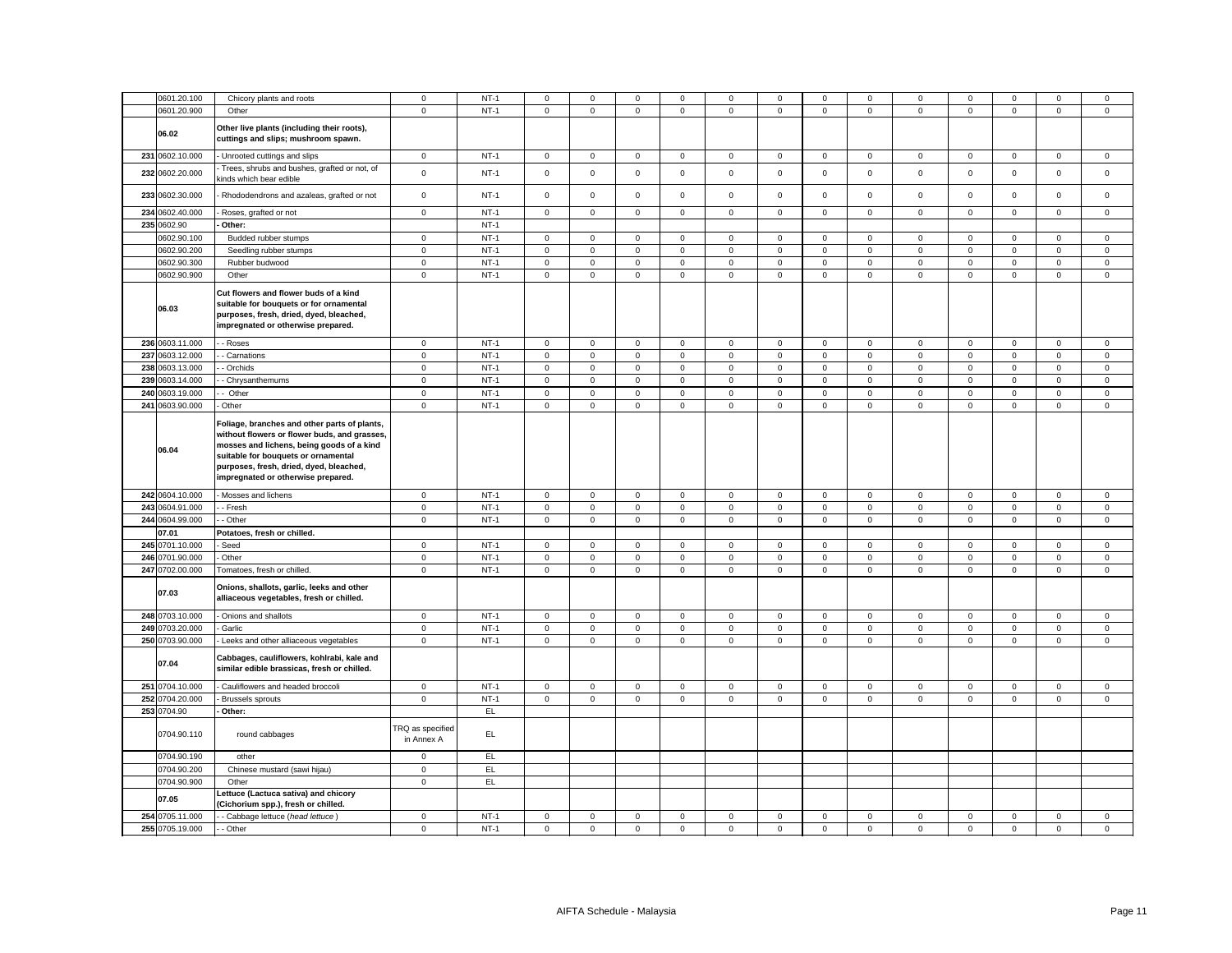| 256 0705.21.000 | - Witloof chicory (Cichorium intybus<br>var.foliosum)                                                                                                                                                        | $\mathsf 0$    | $NT-1$ | $\mathbf 0$             | $\mathbf 0$         | $\mathsf 0$         | $\mathbf 0$         | $\mathsf 0$  | $\mathbf 0$ | $\mathbf 0$         | $\mathsf 0$  | $\mathbf 0$         | $\mathbf 0$ | $\mathbf 0$         | $\mathsf 0$         | $\mathbf 0$ |
|-----------------|--------------------------------------------------------------------------------------------------------------------------------------------------------------------------------------------------------------|----------------|--------|-------------------------|---------------------|---------------------|---------------------|--------------|-------------|---------------------|--------------|---------------------|-------------|---------------------|---------------------|-------------|
| 257 0705.29.000 | - Other                                                                                                                                                                                                      | $\mathsf 0$    | $NT-1$ | $\mathbf 0$             | $\mathbf 0$         | $\mathsf 0$         | $\mathsf 0$         | $\mathbf 0$  | $\mathsf 0$ | $\mathbf 0$         | $\mathsf 0$  | $\mathbf{0}$        | $\mathsf 0$ | $\mathsf 0$         | $\mathsf 0$         | $\mathsf 0$ |
|                 | Carrots, turnips, salad beetroot, salsify,                                                                                                                                                                   |                |        |                         |                     |                     |                     |              |             |                     |              |                     |             |                     |                     |             |
| 07.06           | celeriac, radishes and similar edible roots,<br>fresh or chilled.                                                                                                                                            |                |        |                         |                     |                     |                     |              |             |                     |              |                     |             |                     |                     |             |
| 258 0706.10.000 | Carrots and turnips                                                                                                                                                                                          | $\mathbf 0$    | $NT-1$ | $\mathbf{0}$            | $\mathbf 0$         | $\mathsf 0$         | $\mathbf{0}$        | $\mathbf 0$  | $\mathbf 0$ | $\mathbf 0$         | $\mathsf 0$  | $\mathbf 0$         | $\mathbf 0$ | $\mathbf 0$         | $\mathsf 0$         | $\mathsf 0$ |
| 259 0706.90.000 | Other                                                                                                                                                                                                        | $\mathbf 0$    | $NT-1$ | $\mathsf 0$             | $\mathbf 0$         | $\mathbf 0$         | 0                   | $\mathbf{0}$ | $\mathbf 0$ | $\mathbf 0$         | $\mathbf 0$  | $\mathsf 0$         | $\mathbf 0$ | $\mathbf 0$         | $\mathbf 0$         | $\mathsf 0$ |
| 260 0707.00.000 | Cucumbers and gherkins, fresh or chilled.                                                                                                                                                                    | $\mathsf 0$    | $NT-1$ | $\mathsf 0$             | $\mathbf 0$         | $\mathsf 0$         | $\mathbf 0$         | $\mathsf 0$  | $\mathsf 0$ | $\mathbf 0$         | $\mathsf 0$  | $\mathbf 0$         | $\mathsf 0$ | $\mathsf 0$         | $\mathsf 0$         | $\mathsf 0$ |
|                 | Leguminous vegetables, shelled or                                                                                                                                                                            |                |        |                         |                     |                     |                     |              |             |                     |              |                     |             |                     |                     |             |
| 07.08           | unshelled, fresh or chilled.                                                                                                                                                                                 |                |        |                         |                     |                     |                     |              |             |                     |              |                     |             |                     |                     |             |
| 261 0708.10.000 | Peas (Pisum sativum)                                                                                                                                                                                         | $\overline{0}$ | $NT-1$ | $\overline{0}$          | $\mathbf 0$         | $\mathbf 0$         | $\mathbf{0}$        | $\mathbf 0$  | $\mathsf 0$ | $\mathbf{0}$        | $\mathbf 0$  | $\mathbf{0}$        | $\mathsf 0$ | $\mathsf{O}\xspace$ | $\mathbf 0$         | $\mathsf 0$ |
| 262 0708.20     | Beans (Vigna spp., Phaseolus spp.):                                                                                                                                                                          |                | $NT-1$ |                         |                     |                     |                     |              |             |                     |              |                     |             |                     |                     |             |
| 0708.20.100     | French beans (kacang buncis)                                                                                                                                                                                 | $\mathbf 0$    | $NT-1$ | $\mathbf 0$             | $\mathbf 0$         | $\mathbf 0$         | $\mathbf 0$         | $\mathsf 0$  | $\mathbf 0$ | $\mathbf 0$         | $\mathbf 0$  | $\mathbf 0$         | $\mathbf 0$ | $\mathbf 0$         | $\mathsf 0$         | $\mathsf 0$ |
| 0708.20.200     | Long beans (kacang panjang)                                                                                                                                                                                  | $\mathbf 0$    | $NT-1$ | $\circ$                 | $\mathbf 0$         | $\mathbf 0$         | $\mathbf{0}$        | $\mathbf{0}$ | $\mathbf 0$ | $\mathbf{O}$        | $\mathbf{0}$ | $\mathsf 0$         | $\mathbf 0$ | $\mathbf 0$         | $\mathbf{0}$        | $\mathsf 0$ |
| 0708.20.900     | Other                                                                                                                                                                                                        | 10             | $NT-1$ | 7.5                     | 5                   | 5                   | 2.5                 | $\mathbf{0}$ | $\mathbf 0$ | $\mathbf{0}$        | $\mathbf 0$  | $\mathbf{0}$        | $\mathbf 0$ | $\mathbf 0$         | $\mathbf 0$         | $\mathsf 0$ |
| 263 0708.90.000 | Other leguminous vegetables                                                                                                                                                                                  | $\overline{0}$ | $NT-1$ | $\mathbf{0}$            | $\mathbf 0$         | $\mathsf 0$         | $\mathsf 0$         | $\mathbf 0$  | $\mathsf 0$ | $\mathbf 0$         | $\mathbf 0$  | $\mathbf{0}$        | $\mathbf 0$ | $\mathbf 0$         | $\mathbf 0$         | $\mathsf 0$ |
| 07.09           | Other vegetables, fresh or chilled.                                                                                                                                                                          |                |        |                         |                     |                     |                     |              |             |                     |              |                     |             |                     |                     |             |
| 264 0709.20.000 | Asparagus                                                                                                                                                                                                    | $\mathbf 0$    | $NT-1$ | $\mathbf 0$             | $\mathbf 0$         | $\mathsf 0$         | $\mathbf 0$         | $\mathsf 0$  | $\mathbf 0$ | $\mathbf 0$         | $\mathsf 0$  | $\mathbf 0$         | $\mathsf 0$ | $\mathbf 0$         | $\mathbf 0$         | $\mathbf 0$ |
| 265 0709.30.000 | Aubergines (egg-plants)                                                                                                                                                                                      | $\mathsf 0$    | $NT-1$ | $\mathsf 0$             | $\mathbf 0$         | $\mathbf 0$         | $\mathbf 0$         | $\mathbf 0$  | $\mathbf 0$ | $\mathbf 0$         | $\mathsf 0$  | $\mathbf 0$         | $\mathbf 0$ | $\mathbf 0$         | $\mathbf 0$         | $\mathsf 0$ |
| 266 0709.40.000 | Celery other than celeriac                                                                                                                                                                                   | $\mathbf 0$    | $NT-1$ | $\mathbf 0$             | $\mathbf 0$         | $\mathsf 0$         | $\mathbf 0$         | $\mathsf 0$  | $\mathbf 0$ | $\mathbf 0$         | $\mathsf 0$  | $\mathsf 0$         | $\mathbf 0$ | $\mathsf 0$         | $\mathbf 0$         | $\mathbf 0$ |
| 267 0709.51.000 | - Mushrooms of the genus Agaricus                                                                                                                                                                            | $\mathsf 0$    | $NT-1$ | $\mathbf 0$             | $\mathbf 0$         | $\mathbf 0$         | $\mathbf 0$         | $\mathbf 0$  | $\mathbf 0$ | $\mathbf 0$         | $\mathsf 0$  | $\mathsf 0$         | $\mathbf 0$ | $\mathbf 0$         | $\mathbf 0$         | $\mathsf 0$ |
| 268 0709.59.000 | - Other                                                                                                                                                                                                      | $\mathbf 0$    | $NT-1$ | $\mathbf 0$             | 0                   | $\mathsf 0$         | $\mathbf 0$         | $\mathbf 0$  | 0           | $\mathbf 0$         | $\mathbf 0$  | $\mathsf 0$         | $\mathsf 0$ | $\mathsf{O}\xspace$ | $\mathsf 0$         | $\mathbf 0$ |
| 269 0709.60     | Fruits of the genus Capsicum or the genus<br>Pimenta:                                                                                                                                                        |                | $NT-1$ |                         |                     |                     |                     |              |             |                     |              |                     |             |                     |                     |             |
| 0709.60.100     | Chillies                                                                                                                                                                                                     | $\mathbf 0$    | $NT-1$ | $\mathbf{0}$            | $\mathbf 0$         | $\mathsf 0$         | $\mathbf{0}$        | 0            | $\mathbf 0$ | $\mathbf 0$         | $\mathsf 0$  | $\mathbf 0$         | $\mathbf 0$ | $\mathsf 0$         | $\mathbf 0$         | $\mathbf 0$ |
| 0709.60.900     | Other                                                                                                                                                                                                        | $\mathbf 0$    | $NT-1$ | $\mathbf 0$             | $\mathbf 0$         | $\mathsf 0$         | $\mathsf 0$         | $\mathbf 0$  | $\mathsf 0$ | $\mathbf 0$         | $\mathbf 0$  | $\mathbf 0$         | $\mathsf 0$ | $\mathbf 0$         | $\mathsf 0$         | $\mathsf 0$ |
|                 | Spinach, New Zealand spinach and orache                                                                                                                                                                      |                |        |                         |                     |                     |                     |              |             |                     |              |                     |             |                     |                     |             |
| 270 0709.70.000 | spinach (garden                                                                                                                                                                                              | $\mathsf 0$    | $NT-1$ | $\mathbf 0$             | $\mathsf 0$         | $\mathsf{O}\xspace$ | $\mathsf 0$         | $\mathsf 0$  | $\mathbf 0$ | $\mathsf 0$         | $\mathsf 0$  | $\mathsf 0$         | $\mathbf 0$ | $\mathsf 0$         | $\mathsf{O}\xspace$ | $\mathsf 0$ |
| 271 0709.90     | Other:                                                                                                                                                                                                       |                | $NT-1$ |                         |                     |                     |                     |              |             |                     |              |                     |             |                     |                     |             |
| 0709.90.100     | Sweet corn                                                                                                                                                                                                   | $\mathsf 0$    | $NT-1$ | $\mathsf 0$             | $\mathsf 0$         | $\mathsf{O}\xspace$ | $\mathsf 0$         | $\mathsf 0$  | $\mathbf 0$ | $\mathsf 0$         | $\mathsf 0$  | $\mathsf{O}\xspace$ | $\mathbf 0$ | $\mathsf{O}\xspace$ | $\mathsf 0$         | $\mathsf 0$ |
| 0709.90.200     | Lady's fingers (kacang bendi)                                                                                                                                                                                | $\mathbf 0$    | $NT-1$ | $\mathsf 0$             | $\mathsf 0$         | $\mathbf 0$         | $\mathsf 0$         | $\mathsf 0$  | $\mathsf 0$ | $\mathsf 0$         | $\,0\,$      | $\mathsf 0$         | $\mathbf 0$ | $\mathsf 0$         | $\mathsf 0$         | $\mathsf 0$ |
| 0709.90.900     | Other                                                                                                                                                                                                        | $\mathsf 0$    | $NT-1$ | $\mathsf 0$             | $\mathsf 0$         | $\mathsf{O}\xspace$ | $\mathsf 0$         | $\mathsf 0$  | $\mathbf 0$ | $\mathsf{O}\xspace$ | $\mathsf 0$  | $\mathsf 0$         | $\mathbf 0$ | $\mathsf{O}\xspace$ | $\mathsf{O}\xspace$ | $\mathsf 0$ |
| 07.10           | /egetables (uncooked or cooked by<br>steaming or boiling in water), frozen.                                                                                                                                  |                |        |                         |                     |                     |                     |              |             |                     |              |                     |             |                     |                     |             |
| 272 0710.10.000 | Potatoes                                                                                                                                                                                                     | $\mathbf 0$    | $NT-1$ | $\mathsf 0$             | $\mathsf 0$         | $\mathsf{O}\xspace$ | $\mathsf 0$         | $\mathsf 0$  | $\mathbf 0$ | $\mathsf 0$         | $\mathsf 0$  | $\mathsf 0$         | $\mathbf 0$ | $\mathsf 0$         | $\mathsf{O}\xspace$ | $\mathsf 0$ |
| 273 0710.21.000 | - Peas (Pisum sativum)                                                                                                                                                                                       | $\mathbf 0$    | $NT-1$ | $\mathbf 0$             | 0                   | 0                   | 0                   | 0            | $\mathbf 0$ | 0                   | $\mathbf 0$  | 0                   | 0           | 0                   | 0                   | 0           |
| 274 0710.22.000 | - Beans (Vigna spp., Phaseolus spp.)                                                                                                                                                                         | $\mathbf 0$    | $NT-1$ | $\mathsf 0$             | $\mathsf{O}\xspace$ | $\mathbf 0$         | $\mathsf{O}\xspace$ | $\mathsf 0$  | $\pmb{0}$   | $\mathsf 0$         | $\mathbf 0$  | $\mathsf 0$         | $\mathbf 0$ | $\mathbf 0$         | $\mathbf 0$         | $\mathbf 0$ |
| 275 0710.29.000 | - Other                                                                                                                                                                                                      | 0              | $NT-1$ | $\mathbf 0$             | $\mathbf 0$         | 0                   | 0                   | $\mathbf 0$  | $\mathbf 0$ | $\mathbf 0$         | $\mathbf 0$  | 0                   | 0           | $\mathbf 0$         | $\mathbf 0$         | $\mathbf 0$ |
| 276 0710.30.000 | Spinach, New Zealand spinach and orache<br>spinach (garden                                                                                                                                                   | $\mathsf 0$    | $NT-1$ | $\mathsf 0$             | $\mathsf 0$         | $\mathsf{O}\xspace$ | $\mathsf 0$         | $\mathsf 0$  | $\mathsf 0$ | $\mathbf 0$         | $\mathsf 0$  | $\mathsf 0$         | $\mathsf 0$ | $\mathbf 0$         | $\mathsf 0$         | $\mathsf 0$ |
| 277 0710.40.000 | Sweet corn                                                                                                                                                                                                   | $\,$ 5 $\,$    | $NT-1$ | $\overline{\mathbf{4}}$ | 3                   | $\overline{2}$      | $\mathbf 0$         | $\mathbf 0$  | $\Omega$    | $\Omega$            | $\mathbf 0$  | $\Omega$            | $\Omega$    | $\Omega$            | $\mathbf 0$         | $\mathbf 0$ |
| 278 0710.80.000 | Other vegetables                                                                                                                                                                                             | $\mathsf 0$    | $NT-1$ | $\mathbf 0$             | $\mathsf 0$         | $\mathsf{O}\xspace$ | $\Omega$            | $\mathsf 0$  | $\mathsf 0$ | $\mathsf 0$         | $\mathbf 0$  | $\mathsf 0$         | $\mathbf 0$ | $\mathsf 0$         | $\mathsf 0$         | $\mathbf 0$ |
| 279 0710.90.000 | Mixtures of vegetables                                                                                                                                                                                       | $\mathsf 0$    | $NT-1$ | $\mathbf 0$             | $\mathbf 0$         | $\mathsf 0$         | $\mathsf 0$         | $\mathbf{0}$ | $\mathsf 0$ | $\mathbf{O}$        | $\mathsf 0$  | $\mathsf 0$         | $\mathsf 0$ | $\mathsf 0$         | $\mathsf 0$         | $\mathsf 0$ |
| 07.11           | Vegetables provisionally preserved (for<br>example, by sulphur dioxide gas, in brine, in<br>sulphur water or in other preservative<br>solutions), but unsuitable in that state for<br>immediate consumption. |                |        |                         |                     |                     |                     |              |             |                     |              |                     |             |                     |                     |             |
| 280 0711.20     | Olives:                                                                                                                                                                                                      |                | $NT-1$ |                         |                     |                     |                     |              |             |                     |              |                     |             |                     |                     |             |
| 0711.20.100     | Preserved by sulphur dioxide gas                                                                                                                                                                             | $\overline{5}$ | $NT-1$ | $\overline{4}$          | 3                   | $\overline{2}$      | $\mathbf 0$         | $\mathbf 0$  | $\mathbf 0$ | $\mathbf 0$         | $\mathbf 0$  | $\mathbf{0}$        | 0           | $\mathbf 0$         | $\mathbf 0$         | $\mathbf 0$ |
| 0711.20.900     | Other                                                                                                                                                                                                        | $\mathbf 0$    | $NT-1$ | $\mathsf 0$             | $\mathbf 0$         | $\mathsf 0$         | $\mathsf 0$         | $\mathsf 0$  | $\mathbf 0$ | $\mathbf 0$         | $\mathbf 0$  | $\mathsf 0$         | $\mathbf 0$ | $\mathsf 0$         | $\mathsf 0$         | $\mathsf 0$ |
| 281 0711.40     | <b>Cucumbers and gherkins:</b>                                                                                                                                                                               |                | $NT-1$ |                         |                     |                     |                     |              |             |                     |              |                     |             |                     |                     |             |
| 0711.40.100     | Preserved by sulphur dioxide gas                                                                                                                                                                             | $\overline{7}$ | $NT-1$ | 5                       | 5                   | 2.5                 | 2.5                 | $\mathsf 0$  | $\mathbf 0$ | $\mathsf 0$         | $\mathsf 0$  | $\mathbf 0$         | $\mathbf 0$ | $\mathsf 0$         | $\mathsf 0$         | $\mathsf 0$ |
| 0711.40.900     | Other                                                                                                                                                                                                        | $\mathbf 0$    | $NT-1$ | $\mathbf{0}$            | $\mathbf 0$         | $\mathsf{o}\xspace$ | $\mathbf{0}$        | $\mathbf 0$  | $\mathsf 0$ | $\mathbf 0$         | $\mathbf 0$  | $\mathbf{0}$        | $\mathsf 0$ | $\mathbf 0$         | $\mathbf 0$         | $\mathbf 0$ |
| 282 0711.51     | Mushrooms of the genus Agaricus:                                                                                                                                                                             |                | $NT-1$ |                         |                     |                     |                     |              |             |                     |              |                     |             |                     |                     |             |
| 0711.51.100     | Preserved by sulphur dioxide gas                                                                                                                                                                             | $\overline{7}$ | $NT-1$ | 5                       | 5                   | 2.5                 | 2.5                 | $\mathsf 0$  | $\mathsf 0$ | $\mathbf 0$         | $\mathsf 0$  | $\mathbf 0$         | $\mathsf 0$ | $\mathsf 0$         | $\mathsf 0$         | $\mathsf 0$ |
| 0711.51.900     | Other                                                                                                                                                                                                        | $\mathbf 0$    | $NT-1$ | $\mathsf 0$             | $\mathbf 0$         | $\mathbf 0$         | $\mathbf 0$         | $\mathsf 0$  | $\mathsf 0$ | $\mathsf 0$         | $\,0\,$      | $\mathsf 0$         | $\mathsf 0$ | $\mathsf 0$         | $\mathbf 0$         | $\mathsf 0$ |
| 283 0711.59     | Other:                                                                                                                                                                                                       |                | $NT-1$ |                         |                     |                     |                     |              |             |                     |              |                     |             |                     |                     |             |
| 0711.59.100     | Preserved by sulphur dioxide gas                                                                                                                                                                             | $\overline{7}$ | $NT-1$ | 5                       | 5                   | $2.5\,$             | 2.5                 | 0            | $\mathbf 0$ | $\mathbf 0$         | $\mathbf 0$  | $\mathbf 0$         | $\mathbf 0$ | $\mathbf 0$         | 0                   | $\mathbf 0$ |
| 0711.59.900     | Other                                                                                                                                                                                                        | $\mathbf 0$    | $NT-1$ | $\mathbf 0$             | $\mathbf 0$         | $\mathsf{O}\xspace$ | $\mathsf 0$         | $\mathsf 0$  | $\mathsf 0$ | $\mathsf 0$         | $\mathsf 0$  | $\mathbf 0$         | $\mathsf 0$ | $\mathsf 0$         | $\mathsf{O}\xspace$ | $\mathsf 0$ |
|                 |                                                                                                                                                                                                              |                |        |                         |                     |                     |                     |              |             |                     |              |                     |             |                     |                     |             |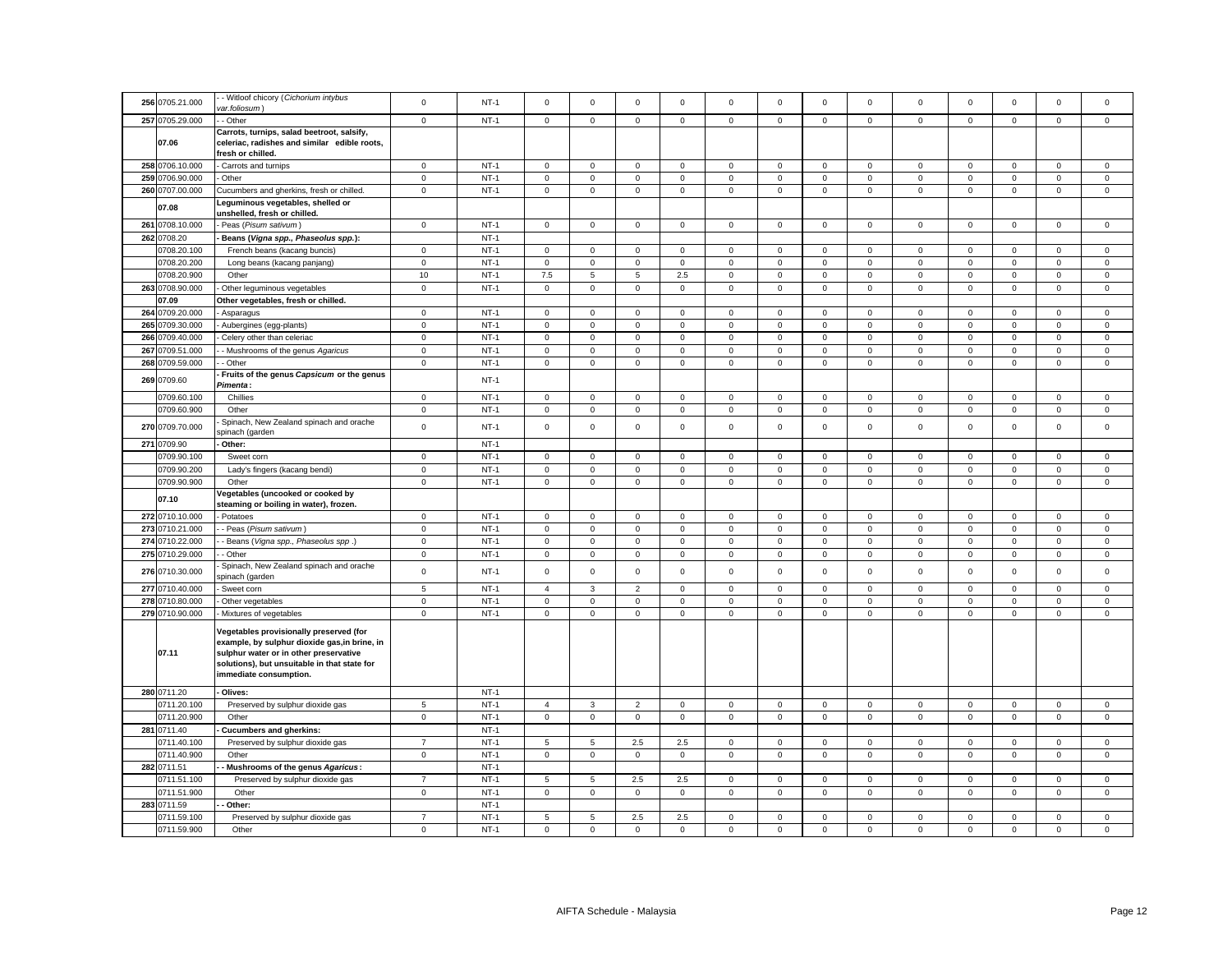| 284 0711.90     | Other vegetables; mixtures of vegetables:                                                                                                                                                                                                                                                                                  |                     | $NT-1$ |                |                     |                |              |                |                |                     |                |                     |             |                     |                     |             |
|-----------------|----------------------------------------------------------------------------------------------------------------------------------------------------------------------------------------------------------------------------------------------------------------------------------------------------------------------------|---------------------|--------|----------------|---------------------|----------------|--------------|----------------|----------------|---------------------|----------------|---------------------|-------------|---------------------|---------------------|-------------|
| 0711.90.100     | Sweet corn                                                                                                                                                                                                                                                                                                                 | $\mathbf 0$         | $NT-1$ | $\mathbf 0$    | $\mathsf 0$         | $\mathsf 0$    | $\mathsf 0$  | $\mathsf 0$    | $\mathsf 0$    | $\mathsf 0$         | $\mathbf 0$    | $\mathsf 0$         | $\mathsf 0$ | $\mathsf 0$         | $\mathsf 0$         | $\mathsf 0$ |
| 0711.90.210     | chillies                                                                                                                                                                                                                                                                                                                   | $\mathsf 0$         | $NT-1$ | $\mathbf 0$    | $\mathsf 0$         | $\mathsf 0$    | $\mathsf 0$  | $\mathsf{o}\,$ | $\mathsf 0$    | $\mathsf 0$         | $\mathbf 0$    | $\mathsf 0$         | $\mathsf 0$ | $\mathsf 0$         | $\mathsf 0$         | $\mathsf 0$ |
| 0711.90.290     | other                                                                                                                                                                                                                                                                                                                      | $\mathbf 0$         | $NT-1$ | $\mathbf 0$    | $\mathsf 0$         | $\mathbf 0$    | $\mathbf{0}$ | $\mathbf 0$    | $\mathbf 0$    | $\mathbf{O}$        | $\overline{0}$ | $\mathbf 0$         | $\mathbf 0$ | $\mathbf 0$         | $\mathbf 0$         | $\mathbf 0$ |
| 0711.90.910     | preserved by sulphur dioxide gas                                                                                                                                                                                                                                                                                           | $\overline{7}$      | $NT-1$ | 5              | 5                   | 2.5            | 2.5          | $\mathbf 0$    | $\mathsf 0$    | $\mathsf 0$         | $\mathsf 0$    | $\mathbf 0$         | $\mathsf 0$ | $\mathbf 0$         | $\mathsf 0$         | $\mathsf 0$ |
| 0711.90.990     | other                                                                                                                                                                                                                                                                                                                      | $\mathbf 0$         | $NT-1$ | $\mathbf 0$    | $\mathsf{O}\xspace$ | $\mathbf 0$    | $\mathsf 0$  | $\mathbf 0$    | $\mathsf 0$    | $\mathbf 0$         | $\mathbf 0$    | $\mathsf 0$         | $\mathsf 0$ | $\mathbf 0$         | $\mathbf 0$         | $\mathsf 0$ |
| 07.12           | Dried vegetables, whole, cut, sliced, broken<br>or in powder, but not further prepared.                                                                                                                                                                                                                                    |                     |        |                |                     |                |              |                |                |                     |                |                     |             |                     |                     |             |
| 285 0712.20.000 | Onions                                                                                                                                                                                                                                                                                                                     | $\mathbf 0$         | $NT-1$ | $\mathbf 0$    | $\mathsf{O}\xspace$ | $\mathsf 0$    | $\mathsf 0$  | $\mathsf 0$    | $\mathsf 0$    | $\mathsf 0$         | $\mathsf 0$    | $\mathbf 0$         | $\mathsf 0$ | $\mathsf{O}\xspace$ | $\mathsf 0$         | $\mathbf 0$ |
| 286 0712.31.000 | - Mushrooms of the genus Agaricus                                                                                                                                                                                                                                                                                          | $\sqrt{5}$          | $NT-1$ | $\overline{4}$ | 3                   | $\overline{2}$ | $\mathsf 0$  | $\mathsf 0$    | $\mathsf 0$    | $\mathsf{O}\xspace$ | $\mathbf 0$    | $\mathbf 0$         | $\mathsf 0$ | $\mathsf 0$         | $\mathsf 0$         | $\mathsf 0$ |
| 287 0712.32.000 | - Wood ears (Auricularia spp.)                                                                                                                                                                                                                                                                                             | $\mathbf 0$         | $NT-1$ | 0              | $\mathbf 0$         | $\mathsf 0$    | $\mathbf 0$  | $\mathbf 0$    | $\mathbf 0$    | $\mathbf 0$         | $\mathbf 0$    | $\mathbf 0$         | 0           | $\mathbf 0$         | $\mathbf 0$         | $\mathbf 0$ |
| 288 0712.33.000 | Jelly fungi (Tremella spp.)                                                                                                                                                                                                                                                                                                | $\mathsf 0$         | $NT-1$ | $\mathbf 0$    | $\mathsf{O}\xspace$ | $\mathbf 0$    | $\mathsf 0$  | $\mathsf 0$    | $\mathbf 0$    | $\mathsf 0$         | $\mathbf 0$    | $\mathsf 0$         | $\mathsf 0$ | $\mathsf 0$         | $\mathbf 0$         | $\mathbf 0$ |
| 289 0712.39     | Other:                                                                                                                                                                                                                                                                                                                     |                     | $NT-1$ |                |                     |                |              |                |                |                     |                |                     |             |                     |                     |             |
| 0712.39.100     | Truffles                                                                                                                                                                                                                                                                                                                   | $\mathsf 0$         | $NT-1$ | $\mathsf 0$    | $\mathsf 0$         | $\mathsf 0$    | $\mathsf 0$  | $\mathsf 0$    | $\mathsf 0$    | $\mathsf 0$         | $\mathsf 0$    | $\mathsf 0$         | $\mathbf 0$ | $\mathbf 0$         | $\mathsf 0$         | $\mathbf 0$ |
| 0712.39.900     | Other mushrooms                                                                                                                                                                                                                                                                                                            | $5\phantom{.0}$     | $NT-1$ | $\overline{4}$ | $\mathbf{3}$        | $\overline{2}$ | $\mathsf 0$  | $\mathsf{o}\,$ | $\mathsf 0$    | $\mathsf{O}$        | $\mathsf 0$    | $\mathsf 0$         | $\mathsf 0$ | $\mathsf 0$         | $\mathsf 0$         | $\mathsf 0$ |
| 290 0712.90     | Other vegetables; mixtures of vegetables:                                                                                                                                                                                                                                                                                  |                     | $NT-1$ |                |                     |                |              |                |                |                     |                |                     |             |                     |                     |             |
| 0712.90.100     | Sweet corn                                                                                                                                                                                                                                                                                                                 | $\mathbf 0$         | $NT-1$ | $\mathbf 0$    | $\mathbf 0$         | $\mathsf 0$    | $\mathbf{0}$ | 0              | $\mathbf 0$    | $\mathbf 0$         | $\mathbf 0$    | $\mathsf 0$         | $\mathbf 0$ | $\mathbf 0$         | $\mathbf 0$         | $\mathbf 0$ |
| 0712.90.900     | Other                                                                                                                                                                                                                                                                                                                      | $\mathbf 0$         | $NT-1$ | $\mathsf 0$    | $\mathsf 0$         | $\mathsf 0$    | $\mathsf 0$  | $\mathsf 0$    | $\mathbf 0$    | $\mathsf 0$         | $\mathsf 0$    | $\mathsf 0$         | $\mathsf 0$ | $\mathsf 0$         | $\mathsf 0$         | $\mathsf 0$ |
| 07.13           | Dried leguminous vegetables, shelled,<br>whether or not skinned or split.                                                                                                                                                                                                                                                  |                     |        |                |                     |                |              |                |                |                     |                |                     |             |                     |                     |             |
| 291 0713.10.000 | Peas (Pisum sativum)                                                                                                                                                                                                                                                                                                       | $\mathbf 0$         | $NT-1$ | $\mathbf 0$    | $\mathsf 0$         | $\mathsf 0$    | $\mathsf 0$  | $\mathsf 0$    | $\mathsf 0$    | $\mathbf 0$         | $\mathbf 0$    | $\mathbf 0$         | $\mathsf 0$ | $\mathsf 0$         | $\mathsf 0$         | $\mathsf 0$ |
| 292 0713.20.000 | Chickpeas (garbanzos)                                                                                                                                                                                                                                                                                                      | $\mathbf 0$         | $NT-1$ | $\mathbf 0$    | $\mathsf 0$         | $\mathsf 0$    | $\mathsf 0$  | $\mathbf 0$    | $\mathsf 0$    | $\mathbf 0$         | $\mathsf 0$    | $\mathbf 0$         | $\mathsf 0$ | $\mathbf 0$         | $\mathsf 0$         | $\mathsf 0$ |
| 293 0713.31.000 | - Beans of the species Vigna mungo (L.)<br>Hepper or Vigna                                                                                                                                                                                                                                                                 | $\mathsf 0$         | $NT-1$ | $\mathbf 0$    | $\mathsf 0$         | $\mathsf 0$    | $\mathsf 0$  | $\mathsf 0$    | $\mathsf 0$    | $\mathsf 0$         | $\mathsf 0$    | $\mathbf 0$         | $\mathsf 0$ | $\mathsf 0$         | $\mathsf{O}\xspace$ | $\mathsf 0$ |
| 294 0713.32.000 | - Small red (Adzuki) beans (Phaseolus or<br>(igna angularis)                                                                                                                                                                                                                                                               | $\mathsf 0$         | $NT-1$ | $\mathbf 0$    | $\mathsf 0$         | $\mathsf 0$    | $\mathsf 0$  | $\mathbf 0$    | $\mathsf 0$    | $\mathbf 0$         | $\mathsf 0$    | $\mathbf 0$         | $\mathsf 0$ | $\mathsf 0$         | $\mathsf 0$         | $\mathsf 0$ |
| 295 0713.33.000 | - Kidney beans, including white pea beans<br>Phaseolus vulgaris)                                                                                                                                                                                                                                                           | $\mathbf 0$         | $NT-1$ | $\mathsf 0$    | $\mathsf 0$         | $\mathsf 0$    | $\mathsf 0$  | $\mathbf 0$    | $\mathsf 0$    | $\mathsf{O}\xspace$ | $\mathsf 0$    | $\mathsf 0$         | $\mathsf 0$ | $\mathsf 0$         | $\mathsf 0$         | $\mathsf 0$ |
| 296 0713.39.000 | - Other                                                                                                                                                                                                                                                                                                                    | $\mathbf 0$         | $NT-1$ | 0              | $\mathbf 0$         | $\mathsf 0$    | $\mathbf 0$  | $\mathsf 0$    | $\mathbf 0$    | $\mathbf{0}$        | $\mathbf 0$    | $\mathsf 0$         | $\mathbf 0$ | $\mathbf 0$         | $\mathbf 0$         | $\mathbf 0$ |
| 297 0713.40.000 | Lentils                                                                                                                                                                                                                                                                                                                    | $\mathsf{O}\xspace$ | $NT-1$ | $\mathbf 0$    | $\mathsf 0$         | $\mathsf 0$    | $\mathsf 0$  | $\mathsf 0$    | $\mathbf 0$    | $\mathbf 0$         | $\mathbf 0$    | $\mathsf 0$         | $\mathbf 0$ | $\mathsf{O}\xspace$ | $\mathsf 0$         | $\mathsf 0$ |
| 298 0713.50.000 | Broad beans (Vicia faba var. major) and horse<br>eans (Vicia                                                                                                                                                                                                                                                               | $\mathsf 0$         | $NT-1$ | $\mathbf 0$    | $\mathbf 0$         | $\mathsf 0$    | $\mathbf 0$  | $\mathbf 0$    | $\mathbf 0$    | $\mathbf{O}$        | $\mathbf{0}$   | $\mathbf 0$         | $\mathbf 0$ | $\mathbf 0$         | $\mathbf 0$         | $\mathbf 0$ |
| 299 0713.90     | Other:                                                                                                                                                                                                                                                                                                                     |                     | $NT-1$ |                |                     |                |              |                |                |                     |                |                     |             |                     |                     |             |
| 0713.90.100     | Dhall                                                                                                                                                                                                                                                                                                                      | $\mathbf 0$         | $NT-1$ | $\mathbf 0$    | $\mathsf 0$         | $\mathsf 0$    | $\mathsf 0$  | $\mathbf 0$    | $\mathsf 0$    | $\mathbf 0$         | $\mathbf 0$    | $\mathbf 0$         | $\mathsf 0$ | $\mathbf 0$         | $\mathbf 0$         | $\mathsf 0$ |
| 0713.90.900     | Other                                                                                                                                                                                                                                                                                                                      | $\mathbf 0$         | $NT-1$ | $\mathbf 0$    | $\mathbf 0$         | $\mathsf 0$    | $\mathsf 0$  | $\mathbf 0$    | $\mathbf 0$    | $\mathbf 0$         | $\mathbf 0$    | $\mathsf 0$         | $\mathsf 0$ | $\mathbf 0$         | $\mathbf 0$         | $\mathsf 0$ |
| 07.14           | Manioc, arrowroot, salep, Jerusalem<br>artichokes, sweet potatoes and similar<br>roots and tubers with high starch or inulin<br>content, fresh, chilled, frozen roots and<br>tubers with high starch or inulin content,<br>fresh, chilled, frozen or dried, whether or<br>not sliced or in the form of pellets; sago pith. |                     |        |                |                     |                |              |                |                |                     |                |                     |             |                     |                     |             |
| 300 0714.10     | Manioc (cassava):                                                                                                                                                                                                                                                                                                          |                     | $NT-1$ |                |                     |                |              |                |                |                     |                |                     |             |                     |                     |             |
| 0714.10.100     | Dried chips                                                                                                                                                                                                                                                                                                                | $\overline{2}$      | $NT-1$ | $\overline{2}$ | $\overline{2}$      | $\overline{2}$ | $\mathsf 0$  | $\mathsf 0$    | $\mathsf 0$    | $\mathsf{O}\xspace$ | $\mathsf 0$    | $\mathsf 0$         | $\mathsf 0$ | $\mathsf 0$         | $\mathsf 0$         | $\mathsf 0$ |
| 0714.10.200     | In the form of pellets                                                                                                                                                                                                                                                                                                     | $5\phantom{.0}$     | $NT-1$ | $\overline{4}$ | 3                   | $\overline{2}$ | $\mathbf 0$  | $\mathbf 0$    | $\mathsf 0$    | $\mathsf{O}\xspace$ | $\mathbf 0$    | $\mathsf 0$         | $\mathsf 0$ | $\mathsf 0$         | $\mathsf 0$         | $\mathsf 0$ |
| 0714.10.900     | Other                                                                                                                                                                                                                                                                                                                      | 5                   | $NT-1$ | $\overline{4}$ | 3                   | $\overline{2}$ | $\mathsf 0$  | $\mathbf 0$    | $\mathbf 0$    | $\mathsf 0$         | $\mathbf 0$    | $\mathbf 0$         | $\mathbf 0$ | $\mathsf 0$         | $\mathbf 0$         | $\mathbf 0$ |
| 301 0714.20.000 | Sweet potatoes                                                                                                                                                                                                                                                                                                             | $\overline{2}$      | $NT-1$ | $\overline{2}$ | $\overline{2}$      | $\overline{2}$ | $\mathbf 0$  | $\mathbf 0$    | $\mathsf 0$    | $\mathsf 0$         | $\mathbf 0$    | $\mathbf 0$         | $\mathsf 0$ | $\mathsf 0$         | $\mathbf 0$         | $\mathsf 0$ |
| 302 0714.90     | Other:                                                                                                                                                                                                                                                                                                                     |                     | $NT-1$ |                |                     |                |              |                |                |                     |                |                     |             |                     |                     |             |
| 0714.90.100     | Sago pith                                                                                                                                                                                                                                                                                                                  | $\mathbf 0$         | $NT-1$ | $\mathbf 0$    | $\mathbf 0$         | $\mathsf 0$    | $\mathbf 0$  | $\mathsf 0$    | $\mathsf 0$    | $\mathsf 0$         | $\mathbf 0$    | $\mathbf{0}$        | $\mathsf 0$ | $\mathbf 0$         | $\mathsf 0$         | $\mathsf 0$ |
| 0714.90.900     | Other                                                                                                                                                                                                                                                                                                                      | $\overline{2}$      | $NT-1$ | $\overline{2}$ | $\overline{2}$      | $\overline{2}$ | $\mathsf 0$  | $\mathbf 0$    | $\mathsf 0$    | $\mathbf 0$         | $\mathsf 0$    | $\mathsf 0$         | $\mathsf 0$ | $\mathbf 0$         | $\mathsf 0$         | $\mathbf 0$ |
| 08.01           | Coconuts, Brazil nuts and cashew nuts,<br>fresh or dried, whether or not<br>shelled or<br>peeled.                                                                                                                                                                                                                          |                     |        |                |                     |                |              |                |                |                     |                |                     |             |                     |                     |             |
| 303 0801.11.000 | - Desiccated                                                                                                                                                                                                                                                                                                               | 20                  | $NT-2$ | 17.5           | 15                  | 12             | 10           | 10             | $\overline{7}$ | 5                   | $\mathbf{3}$   | $\mathbf 0$         | $\mathsf 0$ | $\mathbf 0$         | $\mathbf 0$         | $\mathbf 0$ |
| 304 0801.19     | Other:                                                                                                                                                                                                                                                                                                                     |                     | $NT-1$ |                |                     |                |              |                |                |                     |                |                     |             |                     |                     |             |
|                 | Young coconut (kelapa muda)                                                                                                                                                                                                                                                                                                | 5                   | $NT-1$ | $\overline{4}$ | $\mathbf{3}$        | $\overline{2}$ | $\mathbf 0$  | $\mathsf 0$    | $\mathsf 0$    | $\mathbf 0$         | $\mathsf 0$    | $\mathsf{O}\xspace$ | $\mathbf 0$ | $\mathbf 0$         | $\mathsf{O}\xspace$ | $\mathsf 0$ |
| 0801.19.100     |                                                                                                                                                                                                                                                                                                                            |                     |        |                |                     |                |              |                |                |                     |                |                     |             |                     |                     |             |
| 0801.19.900     | Other                                                                                                                                                                                                                                                                                                                      | 5                   | $NT-1$ | $\overline{4}$ | 3                   | $\mathbf 2$    | $\mathsf 0$  | $\mathsf 0$    | $\mathsf 0$    | $\mathsf 0$         | $\mathsf 0$    | $\mathsf 0$         | $\mathsf 0$ | $\mathsf 0$         | $\mathsf 0$         | $\mathsf 0$ |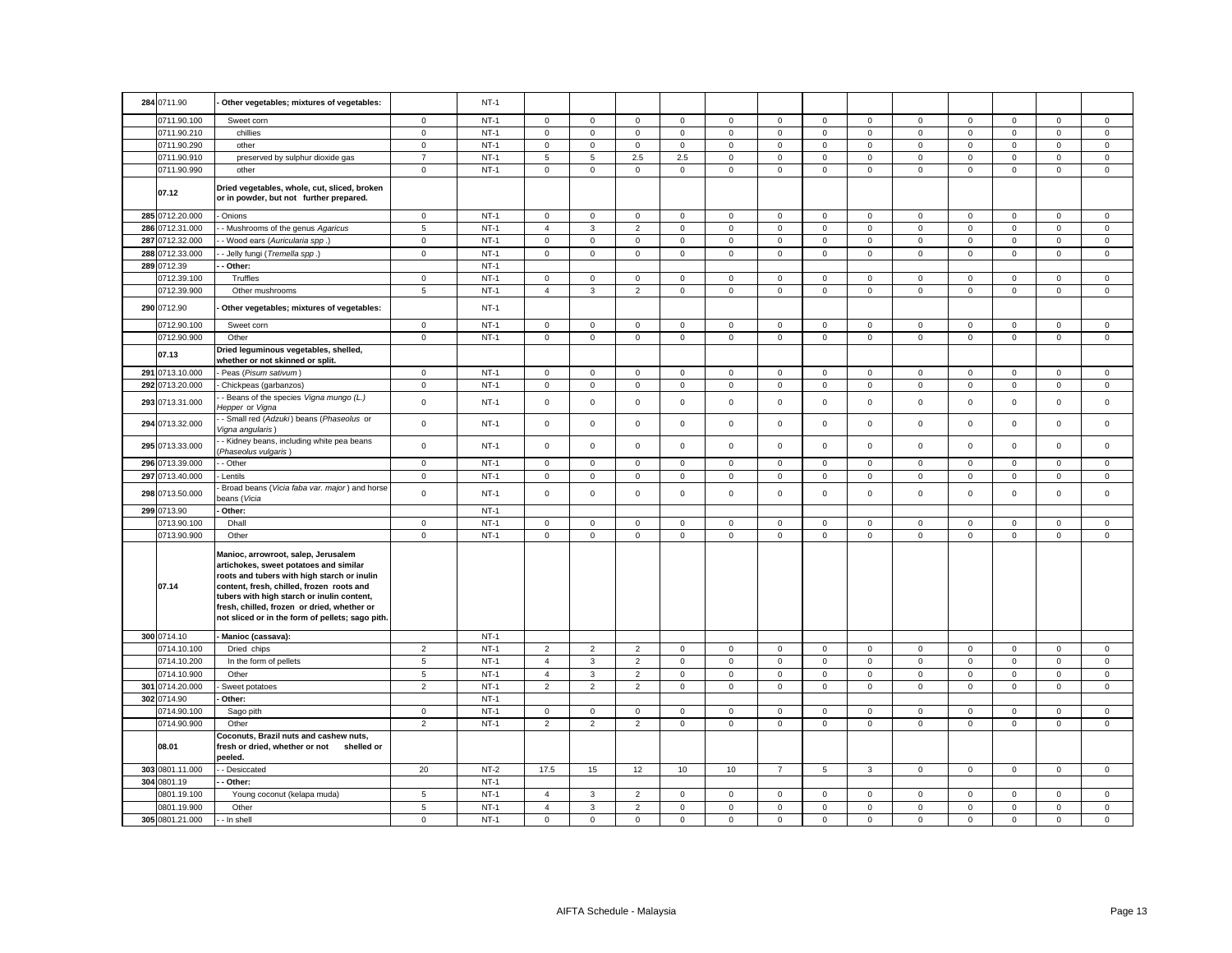| 306 0801.22.000 | - Shelled                                                                              | $\mathsf 0$           | $NT-1$    | $\mathbf 0$    | $\mathbf 0$  | $\mathsf 0$    | $\mathbf 0$    | $\mathbf 0$         | $\mathbf 0$ | $\mathbf 0$         | 0            | 0              | $\mathbf 0$    | $\mathbf 0$    | $\mathbf 0$    | $\mathbf 0$    |
|-----------------|----------------------------------------------------------------------------------------|-----------------------|-----------|----------------|--------------|----------------|----------------|---------------------|-------------|---------------------|--------------|----------------|----------------|----------------|----------------|----------------|
|                 |                                                                                        |                       |           |                |              |                |                |                     |             |                     |              |                |                |                |                |                |
| 307 0801.31.000 | - In shell                                                                             | $\mathbf 0$           | $NT-1$    | $\mathbf 0$    | $\mathbf 0$  | $\mathsf 0$    | $\mathbf 0$    | $\mathbf 0$         | $\mathbf 0$ | $\mathbf 0$         | 0            | 0              | $\mathbf 0$    | $\mathbf 0$    | $\mathbf 0$    | $\mathsf 0$    |
| 308 0801.32.000 | Shelled                                                                                | $\mathbf 0$           | $NT-1$    | 0              | $\mathbf 0$  | $\mathbf 0$    | 0              | $\mathbf 0$         | $\mathsf 0$ | $\mathsf 0$         | 0            | 0              | $\mathbf 0$    | $\mathbf 0$    | $\mathbf 0$    | $\mathsf 0$    |
| 08.02           | Other nuts, fresh or dried, whether or not<br>shelled or peeled.                       |                       |           |                |              |                |                |                     |             |                     |              |                |                |                |                |                |
| 309 0802.11.000 | - In shell                                                                             | $\mathbf 0$           | $NT-1$    | $\mathsf 0$    | $\mathbf 0$  | $\mathsf 0$    | 0              | $\mathbf 0$         | $\mathsf 0$ | $\mathbf 0$         | $\mathbf 0$  | $\mathsf 0$    | $\mathsf 0$    | $\mathbf 0$    | $\mathsf 0$    | $\mathsf 0$    |
| 310 0802.12.000 | - Shelled                                                                              | $\mathbf 0$           | $NT-1$    | $\mathsf 0$    | $\mathbf 0$  | $\mathsf 0$    | $\mathbf 0$    | $\mathbf 0$         | $\mathsf 0$ | $\mathsf 0$         | $\mathbf 0$  | $\mathsf 0$    | $\mathsf 0$    | $\mathbf 0$    | $\mathsf 0$    | $\mathsf 0$    |
| 311 0802.21.000 | - In shell                                                                             | $\mathbf{0}$          | $NT-1$    | $\mathbf 0$    | $\mathbf 0$  | $\mathbf 0$    | 0              | $\mathbf 0$         | $\mathbf 0$ | $\mathbf 0$         | $\mathbf{0}$ | 0              | $\mathbf 0$    | $\mathbf 0$    | $\mathbf 0$    | $\mathbf 0$    |
| 312 0802.22.000 | - Shelled                                                                              | $\mathbf 0$           | $NT-1$    | $\mathbf 0$    | $\mathbf 0$  | $\mathsf 0$    | 0              | $\mathbf 0$         | $\mathsf 0$ | $\mathbf 0$         | 0            | $\mathsf 0$    | $\mathbf 0$    | $\mathbf 0$    | $\mathbf 0$    | $\mathsf 0$    |
| 313 0802.31.000 |                                                                                        | $\mathbf 0$           | $NT-1$    | $\mathbf 0$    | $\mathbf 0$  | $\mathsf 0$    | 0              | $\mathbf 0$         | $\mathsf 0$ | $\mathbf 0$         | 0            | 0              | $\mathsf 0$    | $\mathbf 0$    | $\mathbf 0$    | $\mathsf 0$    |
|                 | - In shell                                                                             |                       |           |                |              |                |                |                     |             |                     |              |                |                |                |                |                |
| 314 0802.32.000 | - Shelled                                                                              | $\mathbf 0$           | $NT-1$    | $\mathsf 0$    | $\mathbf 0$  | $\mathsf 0$    | $\mathsf 0$    | $\mathbf 0$         | $\mathsf 0$ | $\mathbf 0$         | $\mathbf{0}$ | $\mathsf 0$    | $\mathsf 0$    | $\mathbf 0$    | $\mathsf 0$    | $\mathsf 0$    |
| 315 0802.40.000 | Chestnuts (Castanea spp.)                                                              | $\mathbf 0$           | $NT-1$    | $\mathbf 0$    | $\mathbf 0$  | $\mathsf 0$    | $\mathbf 0$    | $\mathbf 0$         | $\mathbf 0$ | $\mathbf 0$         | $\mathbf{0}$ | 0              | $\mathbf 0$    | $\mathbf 0$    | $\mathbf 0$    | $\mathsf 0$    |
| 316 0802.50.000 | Pistachios                                                                             | $\mathbf 0$           | $NT-1$    | $\mathbf 0$    | $\mathbf 0$  | $\mathbf{0}$   | $\mathbf 0$    | $\mathbf 0$         | $\mathbf 0$ | $\mathsf 0$         | $\Omega$     | $\mathbf 0$    | $\mathbf 0$    | $\mathbf 0$    | $\mathbf 0$    | $\mathbf{0}$   |
| 317 0802.60.000 | Macadamia nuts                                                                         | $\mathsf 0$           | $NT-1$    | $\mathsf 0$    | $\mathsf 0$  | $\mathsf 0$    | $\mathsf 0$    | $\mathbf 0$         | $\mathsf 0$ | $\mathsf 0$         | $\mathbf 0$  | $\mathsf 0$    | $\mathbf 0$    | $\mathsf 0$    | $\mathsf 0$    | $\mathsf 0$    |
| 318 0802.90     | Other:                                                                                 |                       | $NT-1$    |                |              |                |                |                     |             |                     |              |                |                |                |                |                |
| 0802.90.100     | Areca nuts                                                                             | $\mathsf 0$           | $NT-1$    | $\mathsf 0$    | $\mathbf 0$  | $\mathsf 0$    | $\mathsf 0$    | $\mathsf{O}\xspace$ | $\mathsf 0$ | $\mathsf 0$         | $\mathbf 0$  | $\mathsf 0$    | $\mathbf 0$    | $\mathsf 0$    | $\mathsf 0$    | $\mathbf 0$    |
| 0802.90.900     | Other                                                                                  | $\mathsf 0$           | $NT-1$    | $\mathbf 0$    | $\mathbf 0$  | $\mathsf 0$    | 0              | $\mathbf 0$         | $\mathbf 0$ | $\mathbf 0$         | $\mathbf 0$  | $\mathsf 0$    | $\mathbf 0$    | $\mathbf 0$    | $\mathbf 0$    | $\mathbf 0$    |
| 319 0803.00     | Bananas, including plantains, fresh or dried:                                          |                       | EL.       |                |              |                |                |                     |             |                     |              |                |                |                |                |                |
|                 |                                                                                        |                       |           |                |              |                |                |                     |             |                     |              |                |                |                |                |                |
| 0803.00.100     | Pisang mas                                                                             | 5% and 'RM<br>1.32277 | EL.       |                |              |                |                |                     |             |                     |              |                |                |                |                |                |
| 0803.00.200     | Pisang rastali                                                                         | 5% and 'RM<br>1.32277 | EL.       |                |              |                |                |                     |             |                     |              |                |                |                |                |                |
| 0803.00.300     | Pisang berangan                                                                        | 5% and 'RM<br>1.32277 | EL.       |                |              |                |                |                     |             |                     |              |                |                |                |                |                |
|                 |                                                                                        | 5% and 'RM            |           |                |              |                |                |                     |             |                     |              |                |                |                |                |                |
| 0803.00.400     | Pisang embun                                                                           | 1.32277<br>5% and 'RM | EL.       |                |              |                |                |                     |             |                     |              |                |                |                |                |                |
| 0803.00.900     | Other                                                                                  | 1.32277               | EL        |                |              |                |                |                     |             |                     |              |                |                |                |                |                |
| 08.04           | Dates, figs, pineapples, avocados, guavas,<br>mangoes and mangosteens, fresh or dried. |                       |           |                |              |                |                |                     |             |                     |              |                |                |                |                |                |
| 320 0804.10.000 | - Dates                                                                                | $\mathbf 0$           | $NT-1$    | $\mathsf 0$    | $\mathsf 0$  | $\mathsf 0$    | $\mathbf 0$    | $\mathbf 0$         | $\mathsf 0$ | $\mathsf 0$         | $\mathbf{0}$ | $\mathbf 0$    | $\mathbf 0$    | $\mathbf 0$    | $\mathsf 0$    | $\mathsf 0$    |
| 321 0804.20.000 | Figs                                                                                   | $\overline{5}$        | $NT-1$    | $\overline{4}$ | $\mathbf{3}$ | $\overline{2}$ | $\mathbf 0$    | $\mathbf 0$         | $\mathsf 0$ | $\mathsf 0$         | $\mathbf 0$  | $\mathsf 0$    | $\mathsf 0$    | $\mathsf 0$    | $\mathsf 0$    | $\mathsf 0$    |
| 322 0804.30.000 | Pineapples                                                                             | RM 0.608              | EL        |                |              |                |                |                     |             |                     |              |                |                |                |                |                |
| 323 0804.40.000 | Avocados                                                                               | 5                     | $NT-1$    | $\overline{4}$ | $\mathbf{3}$ | $\overline{2}$ | $\mathsf 0$    | $\mathbf 0$         | $\mathsf 0$ | $\mathsf 0$         | $\mathbf 0$  | $\mathsf 0$    | $\mathbf 0$    | $\mathsf 0$    | $\mathsf 0$    | $\mathbf 0$    |
| 324 0804.50     | Guavas, mangoes and mangosteens:                                                       |                       | <b>EL</b> |                |              |                |                |                     |             |                     |              |                |                |                |                |                |
|                 |                                                                                        | 5% and 'RM            |           |                |              |                |                |                     |             |                     |              |                |                |                |                |                |
| 0804.50.100     | Guavas                                                                                 | 0.4409                | EL.       |                |              |                |                |                     |             |                     |              |                |                |                |                |                |
| 0804.50.200     | Mangoes                                                                                | 5% and 'RM<br>0.22045 | EL.       |                |              |                |                |                     |             |                     |              |                |                |                |                |                |
| 0804.50.300     | Mangosteens                                                                            | 5% and 'RM<br>0.4409  | EL        |                |              |                |                |                     |             |                     |              |                |                |                |                |                |
| 08.05           | Citrus fruit, fresh or dried.                                                          |                       |           |                |              |                |                |                     |             |                     |              |                |                |                |                |                |
| 325 0805.10     | Oranges:                                                                               |                       | <b>ST</b> |                |              |                |                |                     |             |                     |              |                |                |                |                |                |
| 0805.10.100     | Fresh                                                                                  | $\mathbf 0$           | <b>ST</b> | $\mathbf 0$    | $\mathbf 0$  | $\mathbf 0$    | 0              | $\mathbf 0$         | $\mathsf 0$ | $\mathsf 0$         | $\mathbf 0$  | 0              | $\mathbf 0$    | $\mathsf 0$    | $\mathsf 0$    | $\mathbf 0$    |
| 0805.10.200     | Dried                                                                                  | $\overline{5}$        | <b>ST</b> | 4.5            | $4.5\,$      | $4.5\,$        | $4.5\,$        | 4.5                 | 4.5         | $4.5\,$             | 4.5          | $\overline{4}$ | $\overline{4}$ | $\overline{4}$ | $\overline{4}$ | $\overline{4}$ |
| 326 0805.20     | Mandarins (including tangerines and<br>satsumas); clementines,                         |                       | $NT-1$    |                |              |                |                |                     |             |                     |              |                |                |                |                |                |
| 0805.20.110     | fresh                                                                                  | $5\phantom{.0}$       | $NT-1$    | $\overline{4}$ | $\mathbf{3}$ | $\overline{2}$ | $\mathbf 0$    | $\mathbf 0$         | $\,0\,$     | $\mathsf 0$         | $\mathbf 0$  | $\mathbf 0$    | $\,0\,$        | $\mathsf 0$    | $\mathsf 0$    | $\mathbf 0$    |
| 0805.20.120     | dried                                                                                  | 5                     | $NT-1$    | $\overline{4}$ | 3            | $\overline{2}$ | $\mathsf 0$    | $\mathbf 0$         | $\mathsf 0$ | $\mathsf{O}\xspace$ | $\mathbf 0$  | $\mathsf 0$    | $\mathsf 0$    | $\mathsf 0$    | $\mathbf 0$    | $\mathsf 0$    |
|                 |                                                                                        |                       |           |                |              |                |                |                     |             |                     |              |                |                |                |                |                |
| 0805.20.900     | Other                                                                                  | $\overline{5}$        | $NT-1$    | $\overline{4}$ | $\mathbf 3$  | $\overline{2}$ | $\mathsf 0$    | $\mathsf{O}\xspace$ | $\mathbf 0$ | $\mathsf 0$         | $\mathbf 0$  | $\mathsf 0$    | $\mathbf 0$    | $\mathsf 0$    | $\mathbf 0$    | $\mathbf 0$    |
| 327 0805.40.000 | Grapefruit, including pomelos                                                          | 5                     | <b>ST</b> | 4.5            | 4.5          | 4.5            | 4.5            | 4.5                 | 4.5         | $4.5\,$             | 4.5          | $\overline{4}$ | $\overline{4}$ | $\overline{4}$ | $\overline{4}$ | $\overline{4}$ |
| 328 0805.50     | Lemons (Citrus limon, Citrus limonum) and<br>limes ( <i>Citrus</i>                     |                       | <b>ST</b> |                |              |                |                |                     |             |                     |              |                |                |                |                |                |
| 0805.50.100     | - Lemons (Citrus limon, Citrus limonum)                                                | $\sqrt{5}$            | <b>ST</b> | 4.5            | 4.5          | 4.5            | 4.5            | 4.5                 | 4.5         | 4.5                 | 4.5          | $\overline{4}$ | $\overline{4}$ | $\overline{4}$ | $\overline{4}$ | $\overline{4}$ |
| 0805.50.200     | - Limes (Citrus aurantifolia, Citrus latifolia)                                        | $\sqrt{5}$            | ST        | 4.5            | 4.5          | 4.5            | 4.5            | 4.5                 | 4.5         | $4.5\,$             | 4.5          | $\overline{4}$ | $\overline{4}$ | $\overline{4}$ | $\overline{4}$ | $\overline{4}$ |
| 329 0805.90.000 | Other                                                                                  | 10                    | <b>ST</b> | 9              | 8            | $\overline{7}$ | $\overline{7}$ | $\overline{7}$      | 6           | 6                   | 5            | 5              | 5              | 5              | 5              | $\sqrt{5}$     |
| 08.06           | Grapes, fresh or dried.                                                                |                       |           |                |              |                |                |                     |             |                     |              |                |                |                |                |                |
| 330 0806.10.000 | Fresh                                                                                  | 5                     | <b>ST</b> | 4.5            | 4.5          | 4.5            | 4.5            | 4.5                 | 4.5         | 4.5                 | 4.5          | 4              | 4              | $\overline{4}$ | $\overline{4}$ | $\overline{4}$ |
| 331 0806.20.000 | Dried                                                                                  | 5                     | <b>ST</b> | 4.5            | $4.5\,$      | 4.5            | 4.5            | 4.5                 | 4.5         | 4.5                 | 4.5          | $\overline{4}$ | $\overline{4}$ | $\overline{4}$ | $\overline{4}$ | $\overline{4}$ |
|                 |                                                                                        |                       |           |                |              |                |                |                     |             |                     |              |                |                |                |                |                |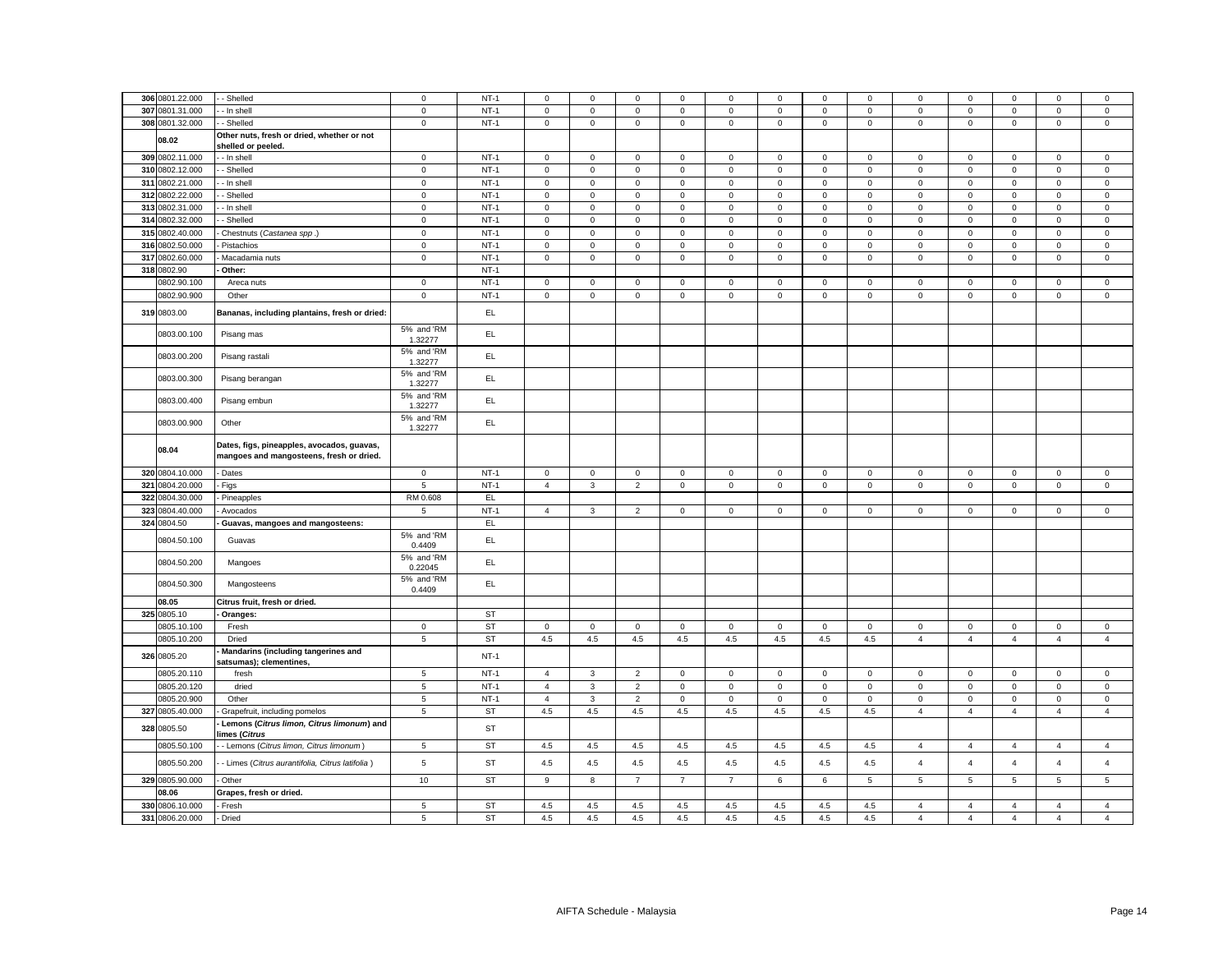| 08.07                              | Melons (including watermelons) and papaws<br>(papayas), fresh.                                                                                         |                      |                  |                                  |                  |                                  |                             |                            |                            |                         |                              |                              |                            |                            |                             |                            |
|------------------------------------|--------------------------------------------------------------------------------------------------------------------------------------------------------|----------------------|------------------|----------------------------------|------------------|----------------------------------|-----------------------------|----------------------------|----------------------------|-------------------------|------------------------------|------------------------------|----------------------------|----------------------------|-----------------------------|----------------------------|
| 332 0807.11.000                    | - Watermelons                                                                                                                                          | 5% and 'RM<br>0.6614 | EL.              |                                  |                  |                                  |                             |                            |                            |                         |                              |                              |                            |                            |                             |                            |
| 333 0807.19.000                    | - Other                                                                                                                                                | 5% and 'RM<br>0.6614 | EL               |                                  |                  |                                  |                             |                            |                            |                         |                              |                              |                            |                            |                             |                            |
| 334 0807.20                        | Papaws (papayas):                                                                                                                                      |                      | EL.              |                                  |                  |                                  |                             |                            |                            |                         |                              |                              |                            |                            |                             |                            |
| 0807.20.100                        | Mardi backcross solo (betik solo)                                                                                                                      | 5% and 'RM<br>0.6614 | EL               |                                  |                  |                                  |                             |                            |                            |                         |                              |                              |                            |                            |                             |                            |
| 0807.20.900                        | Other                                                                                                                                                  | 5% and RM<br>0.6614  | EL.              |                                  |                  |                                  |                             |                            |                            |                         |                              |                              |                            |                            |                             |                            |
| 08.08                              | Apples, pears and quinces, fresh.                                                                                                                      |                      |                  |                                  |                  |                                  |                             |                            |                            |                         |                              |                              |                            |                            |                             |                            |
| 335 0808.10.000                    | Apples                                                                                                                                                 | 5                    | ST               | 4.5                              | $4.5\,$          | $4.5\,$                          | 4.5                         | 4.5                        | 4.5                        | 4.5                     | 4.5                          | $\overline{4}$               | $\overline{4}$             | $\overline{4}$             | $\overline{4}$              | $\overline{4}$             |
| 336 0808.20.000                    | Pears and quinces                                                                                                                                      | $\overline{5}$       | $NT-1$           | $\overline{4}$                   | 3                | $\overline{2}$                   | $\mathsf 0$                 | $\mathbf 0$                | $\mathsf 0$                | $\mathsf{O}$            | $\mathsf 0$                  | $\mathsf 0$                  | $\mathsf 0$                | $\mathsf{O}\xspace$        | $\mathsf 0$                 | $\mathsf 0$                |
| 08.09                              | Apricots, cherries, peaches (including<br>nectarines), plums and sloes, fresh.                                                                         |                      |                  |                                  |                  |                                  |                             |                            |                            |                         |                              |                              |                            |                            |                             |                            |
| 337 0809.10.000                    | Apricots                                                                                                                                               | $\overline{5}$       | $NT-1$           | $\overline{4}$                   | $\mathbf{3}$     | $\overline{2}$                   | $\mathbf 0$                 | $\mathbf 0$                | $\mathbf 0$                | $\mathbf{0}$            | $\mathbf 0$                  | $\mathbf 0$                  | $\mathbf 0$                | $\mathbf 0$                | $\mathbf 0$                 | $\mathsf 0$                |
| 338 0809.20.000                    | Cherries                                                                                                                                               | 5                    | ST               | 4.5                              | 4.5              | 4.5                              | 4.5                         | 4.5                        | 4.5                        | 4.5                     | 4.5                          | $\overline{4}$               | $\overline{4}$             | $\overline{4}$             | $\overline{4}$              | $\overline{4}$             |
| 339 0809.30.000                    | Peaches, including nectarines                                                                                                                          | $\overline{5}$       | $NT-1$           | $\overline{4}$                   | $\mathbf{3}$     | $\overline{2}$                   | $\mathbf 0$                 | $\mathbf 0$                | $\mathbf 0$                | $\mathsf{O}$            | $\mathbf 0$                  | $\mathsf 0$                  | $\mathbf 0$                | $\mathsf{O}\xspace$        | $\mathsf 0$                 | $\mathsf 0$                |
| 340 0809.40                        | Plums and sloes:                                                                                                                                       |                      | $NT-1$           |                                  |                  |                                  |                             |                            |                            |                         |                              |                              |                            |                            |                             |                            |
| 0809.40.100                        | Plums                                                                                                                                                  | 5                    | $NT-1$           | $\overline{4}$                   | $\mathbf{3}$     | $\overline{2}$                   | $\Omega$                    | $\mathbf 0$                | $\mathbf 0$                | $\mathbf 0$             | $\Omega$                     | $\mathbf{0}$                 | $\mathbf 0$                | $\mathbf 0$                | $\mathbf 0$                 | $\mathsf 0$                |
| 0809.40.200                        | Sloes                                                                                                                                                  | 10                   | $NT-1$           | $7.5\,$                          | 5                | 5                                | 2.5                         | $\mathbf 0$                | $\mathsf 0$                | $\mathbf 0$             | $\mathbf 0$                  | $\mathbf 0$                  | $\mathsf 0$                | $\mathbf 0$                | $\mathbf 0$                 | $\mathsf 0$                |
| 08.10                              | Other fruit, fresh.                                                                                                                                    |                      |                  |                                  |                  |                                  |                             |                            |                            |                         |                              |                              |                            |                            |                             |                            |
| 341 0810.10.000<br>342 0810.20.000 | Strawberries<br>Raspberries, blackberries, mulberries and                                                                                              | 5<br>$\sqrt{5}$      | $NT-1$<br>$NT-1$ | $\overline{4}$<br>$\overline{4}$ | 3<br>3           | $\overline{2}$<br>$\overline{2}$ | $\mathbf{0}$<br>$\mathbf 0$ | $\mathbf 0$<br>$\mathbf 0$ | $\mathbf 0$<br>$\mathbf 0$ | $\mathbf{0}$<br>$\circ$ | $\mathbf{0}$<br>$\mathbf{0}$ | $\mathbf{0}$<br>$\mathbf{0}$ | $\mathbf 0$<br>$\mathbf 0$ | $\mathbf 0$<br>$\mathbf 0$ | $\mathbf{0}$<br>$\mathbf 0$ | $\mathbf 0$<br>$\mathbf 0$ |
|                                    | oganberries<br>Cranberries, bilberries and other fruits of the                                                                                         |                      |                  |                                  |                  |                                  |                             |                            |                            |                         |                              |                              |                            |                            |                             |                            |
| 343 0810.40.000                    | genus Vaccinium                                                                                                                                        | 5                    | $NT-1$           | $\overline{4}$                   | $\mathbf{3}$     | $\overline{2}$                   | $\mathsf 0$                 | $\mathsf 0$                | $\mathsf 0$                | $\mathsf 0$             | $\mathbf 0$                  | $\mathbf 0$                  | $\mathsf 0$                | $\mathbf 0$                | $\mathsf 0$                 | $\mathsf 0$                |
| 344 0810.50.000                    | Kiwifruit                                                                                                                                              | 15                   | $NT-1$           | 12.5                             | 10               | 7.5                              | 5                           | $\mathbf 0$                | $\mathsf 0$                | $\mathsf 0$             | $\mathbf 0$                  | $\mathbf 0$                  | $\mathsf 0$                | $\mathbf 0$                | $\mathbf 0$                 | $\mathbf 0$                |
| 345 0810.60.000                    | Durians                                                                                                                                                | 5% and 'RM<br>0.3307 | ST               | 5% & 'RM<br>0.29                 | 5% & 'RM<br>0.25 | 5% & 'RM<br>0.21                 | 5% & 'RM<br>0.17            | 5% & 'RM<br>0.13           | 5% & 'RM<br>0.09           | 5% & 'RM<br>0.05        | 5% & 'RM<br>0.05             | 5                            | $\,$ 5 $\,$                | 5                          | 5                           | 5                          |
| 346 0810.90                        | Other:                                                                                                                                                 |                      | <b>ST</b>        |                                  |                  |                                  |                             |                            |                            |                         |                              |                              |                            |                            |                             |                            |
| 0810.90.110                        | rambutan                                                                                                                                               | 5% and 'RM<br>0.6614 | ST               | 5% & 'RM<br>0.57                 | 5% & 'RM<br>0.50 | 5% & 'RM<br>0.41                 | 5% & 'RM<br>0.34            | 5% & 'RM<br>0.26           | 5% & 'RM<br>0.17           | 5% & 'RM<br>0.10        | 5% & 'RM<br>0.10             | 5                            | $\,$ 5 $\,$                | 5                          | $\mathbf 5$                 | 5                          |
| 0810.90.120                        | langsat                                                                                                                                                | 5% and 'RM<br>0.6614 | ST               | 5% & 'RM<br>0.57                 | 5% & 'RM<br>0.50 | 5% & 'RM<br>0.41                 | 5% & 'RM<br>0.34            | 5% & 'RM<br>0.26           | 5% & 'RM<br>0.17           | 5% & 'RM<br>0.10        | 5% & 'RM<br>0.10             | 5                            | 5                          | 5                          | 5                           | 5                          |
| 0810.90.130                        | jack fruit (cempedak and nangka)                                                                                                                       | 5% and 'RM<br>0.3307 | ST               | 5% & 'RM<br>0.29                 | 5% & 'RM<br>0.25 | 5% & 'RM<br>0.21                 | 5% & 'RM<br>0.17            | 5% & 'RM<br>0.13           | 5% & 'RM<br>0.09           | 5% & 'RM<br>0.05        | 5% & 'RM<br>0.05             | 5                            | $\,$ 5 $\,$                | 5                          | $\mathbf 5$                 | 5                          |
| 0810.90.140                        | mata kucing (including longan)                                                                                                                         | 30                   | ST               | 27                               | 24               | 21                               | 18                          | 18                         | 15                         | 12                      | 8                            | 5                            | $\overline{5}$             | 5                          | 5                           | 5                          |
| 0810.90.150                        | cikus                                                                                                                                                  | 5% and 'RM<br>0.6614 | ST               | 5% & 'RM<br>0.57                 | 5% & 'RM<br>0.50 | 5% & 'RM<br>0.41                 | 5% & 'RM<br>0.34            | 5% & 'RM<br>0.26           | 5% & 'RM<br>0.17           | 5% & 'RM<br>0.10        | 5% & 'RN<br>0.10             | 5                            | $\,$ 5 $\,$                | 5                          | $\overline{5}$              | 5                          |
| 0810.90.160                        | star fruits                                                                                                                                            | 5% and 'RM<br>0.6614 | ST               | 5% & 'RM<br>0.57                 | 5% & 'RM<br>0.50 | 5% & 'RM<br>0.41                 | 5% & 'RM<br>0.34            | 5% & 'RM<br>0.26           | 5% & 'RM<br>0.17           | 5% & 'RM<br>0.10        | 5% & 'RM<br>0.10             | 5                            | $\,$ 5 $\,$                | 5                          | 5                           | 5                          |
| 0810.90.170                        | tamarinds                                                                                                                                              | $\mathbf 0$          | ST               | $\mathsf 0$                      | $\mathbf 0$      | $\mathbf 0$                      | $\mathbf 0$                 | 0                          | $\mathsf 0$                | $\mathsf 0$             | $\mathbf 0$                  | $\mathsf{O}\xspace$          | $\,0\,$                    | $\mathbf{0}$               | $\mathbf 0$                 | $\mathsf 0$                |
| 0810.90.190                        | other                                                                                                                                                  | 5% and 'RM<br>0.6614 | ST               | 5% & 'RM<br>0.57                 | 5% & 'RM<br>0.50 | 5% & 'RM<br>0.41                 | 5% & 'RM<br>0.34            | 5% & 'RM<br>0.26           | 5% & 'RM<br>0.17           | 5% & 'RM<br>0.10        | 5% & 'RM<br>0.10             | 5                            | $\,$ 5 $\,$                | 5                          | $\,$ 5 $\,$                 | 5                          |
| 0810.90.910                        | black, white or red currants and<br>gooseberries                                                                                                       | 5                    | $NT-1$           | $\overline{4}$                   | $\mathbf{3}$     | $\overline{2}$                   | $\mathbf{0}$                | $\mathsf 0$                | $\mathbf 0$                | $\mathsf 0$             | $\mathbf 0$                  | $\mathsf 0$                  | $\mathbf 0$                | $\mathbf 0$                | $\mathsf 0$                 | $\mathsf 0$                |
| 0810.90.990                        | other                                                                                                                                                  | 30                   | ST               | 27                               | 24               | 21                               | 18                          | 18                         | 15                         | 12                      | 8                            | 5                            | $\,$ 5 $\,$                | 5                          | 5                           | $\overline{5}$             |
| 08.11                              | Fruit and nuts, uncooked or cooked by<br>steaming or boiling in water, frozen,<br>whether or not containing added sugar or<br>other sweetening matter. |                      |                  |                                  |                  |                                  |                             |                            |                            |                         |                              |                              |                            |                            |                             |                            |
| 347 0811.10                        | Strawberries:                                                                                                                                          |                      | $NT-1$           |                                  |                  |                                  |                             |                            |                            |                         |                              |                              |                            |                            |                             |                            |
| 0811.10.100                        | Containing added sugar or other sweetening<br>hatter                                                                                                   | 5                    | $NT-1$           | $\overline{4}$                   | $\mathbf{3}$     | $\overline{2}$                   | $\mathsf 0$                 | $\mathbf 0$                | $\mathsf 0$                | $\mathsf 0$             | $\mathbf 0$                  | $\mathbf 0$                  | $\mathsf 0$                | $\mathbf 0$                | $\mathsf 0$                 | $\mathsf 0$                |
| 0811.10.200                        | Not containing added sugar or other<br>weetening matter                                                                                                | 5                    | $NT-1$           | $\overline{4}$                   | $\mathbf{3}$     | $\overline{2}$                   | $\mathsf 0$                 | 0                          | $\mathsf 0$                | $\mathsf{O}$            | $\mathsf 0$                  | $\mathsf 0$                  | $\mathsf 0$                | 0                          | $\mathsf 0$                 | $\mathsf 0$                |
| 348 0811.20                        | Raspberries, blackberries, mulberries,<br>oganberries, black,                                                                                          |                      | $NT-1$           |                                  |                  |                                  |                             |                            |                            |                         |                              |                              |                            |                            |                             |                            |
| 0811.20.100                        | Containing added sugar or other sweetening<br>natter                                                                                                   | 5                    | $NT-1$           | $\overline{4}$                   | 3                | 2                                | $\mathbf 0$                 | $\mathbf 0$                | $\mathbf 0$                | $\mathbf{0}$            | $\mathbf{0}$                 | $\mathbf 0$                  | $\mathbf 0$                | $\mathbf 0$                | $\mathbf 0$                 | $^{\circ}$                 |
| 0811.20.200                        | Not containing added sugar or other<br>weetening matter                                                                                                | $\overline{2}$       | $NT-1$           | $\overline{2}$                   | $\overline{2}$   | $\overline{2}$                   | $\mathsf 0$                 | $\mathsf 0$                | $\mathsf 0$                | $\mathbf 0$             | $\mathbf 0$                  | $\mathbf 0$                  | $\mathsf 0$                | $\mathbf 0$                | $\mathsf 0$                 | $\mathsf 0$                |
| 349 0811.90                        | Other:                                                                                                                                                 |                      | $NT-1$           |                                  |                  |                                  |                             |                            |                            |                         |                              |                              |                            |                            |                             |                            |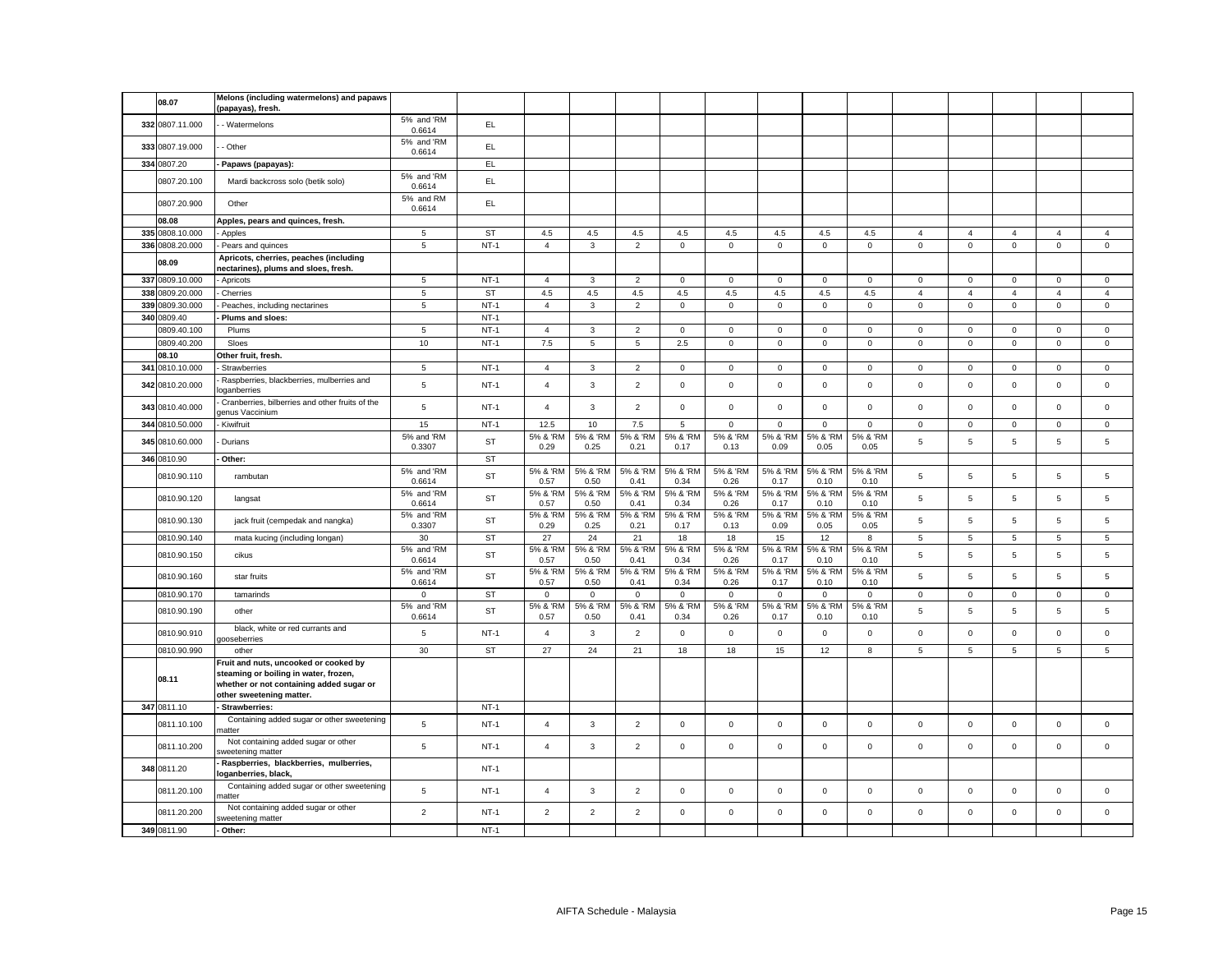|                 | Containing added sugar or other sweetening                                                                                                                                                                        |                |           |                |                |                |              |              |                |                |                |                |                |                     |                |                |
|-----------------|-------------------------------------------------------------------------------------------------------------------------------------------------------------------------------------------------------------------|----------------|-----------|----------------|----------------|----------------|--------------|--------------|----------------|----------------|----------------|----------------|----------------|---------------------|----------------|----------------|
| 0811.90.100     | าatter                                                                                                                                                                                                            | $\,$ 5 $\,$    | $NT-1$    | $\overline{4}$ | 3              | $\overline{2}$ | $\mathsf 0$  | $\mathsf 0$  | $\Omega$       | $\mathbf 0$    | $\mathsf 0$    | $\mathsf 0$    | $\mathbf 0$    | $\mathbf 0$         | $\mathsf 0$    | $\mathbf 0$    |
| 0811.90.200     | Not containing added sugar or other<br>sweetening matter                                                                                                                                                          | 5              | $NT-1$    | $\overline{4}$ | $\mathbf{3}$   | $\overline{2}$ | $\mathsf 0$  | $\mathbf 0$  | $\mathsf 0$    | $\mathbf 0$    | $\mathsf 0$    | $\mathsf 0$    | $\mathsf 0$    | $\mathsf 0$         | $\mathsf 0$    | $\mathsf 0$    |
| 08.12           | Fruit and nuts, provisionally preserved (for<br>example, by sulphur dioxide gas, in brine,<br>in sulphur water or in other preservative<br>solutions), but unsuitable in that state for<br>immediate consumption. |                |           |                |                |                |              |              |                |                |                |                |                |                     |                |                |
| 350 0812.10.000 | Cherries                                                                                                                                                                                                          | 5              | $NT-1$    | $\overline{4}$ | $\mathbf{3}$   | $\overline{2}$ | $\mathbf 0$  | 0            | $\mathbf 0$    | $\mathbf 0$    | $\mathbf 0$    | $\mathbf 0$    | $\mathbf 0$    | $\mathbf 0$         | $\mathbf 0$    | $\mathbf 0$    |
| 351 0812.90.000 | Other                                                                                                                                                                                                             | 5              | $NT-1$    | $\overline{4}$ | $\mathbf{3}$   | $\overline{2}$ | $\mathbf{0}$ | $\mathbf 0$  | $\mathsf 0$    | $\mathbf 0$    | $\mathsf 0$    | $\mathsf 0$    | $\mathsf 0$    | $\mathsf{O}\xspace$ | $\mathsf 0$    | $\mathsf 0$    |
| 08.13           | Fruit, dried, other than that of headings 08.01<br>to 08.06; mixtures of nuts or dried fruits of<br>this Chapter.                                                                                                 |                |           |                |                |                |              |              |                |                |                |                |                |                     |                |                |
| 352 0813.10.000 | Apricots                                                                                                                                                                                                          | $\,$ 5 $\,$    | $NT-1$    | $\overline{4}$ | 3              | $\mathbf 2$    | $\mathsf 0$  | $\mathsf 0$  | $\mathsf 0$    | $\mathsf 0$    | $\,0\,$        | $\mathsf 0$    | $\pmb{0}$      | $\mathsf{O}\xspace$ | $\mathbf 0$    | $\mathsf 0$    |
| 353 0813.20.000 | Prunes                                                                                                                                                                                                            | $\,$ 5 $\,$    | $NT-1$    | $\overline{4}$ | $\mathbf{3}$   | $\overline{c}$ | $\mathsf 0$  | $\mathbf 0$  | $\mathsf 0$    | $\mathbf 0$    | $\mathbf 0$    | $\mathsf 0$    | $\mathsf 0$    | $\mathsf 0$         | $\mathbf 0$    | $\mathsf 0$    |
| 354 0813.30.000 | Apples                                                                                                                                                                                                            | 5              | $NT-1$    | $\overline{4}$ | $\mathbf{3}$   | $\overline{2}$ | $\mathsf 0$  | $\mathsf 0$  | $\mathsf 0$    | $\mathbf 0$    | $\mathsf 0$    | $\mathsf 0$    | $\mathbf 0$    | $\mathsf 0$         | $\mathsf 0$    | $\mathsf 0$    |
| 355 0813.40     | Other fruit:                                                                                                                                                                                                      |                | <b>ST</b> |                |                |                |              |              |                |                |                |                |                |                     |                |                |
| 0813.40.100     | Tamarinds                                                                                                                                                                                                         | $\mathbf{0}$   | <b>ST</b> | $\mathbf{0}$   | $\mathbf 0$    | $\mathbf 0$    | $\mathbf 0$  | $\mathbf 0$  | $\mathbf 0$    | $\mathbf{0}$   | $\mathbf{0}$   | $\mathbf 0$    | $\mathbf 0$    | $\mathbf 0$         | $\mathbf 0$    | $\mathbf 0$    |
| 0813.40.900     | Other                                                                                                                                                                                                             | $\overline{5}$ | <b>ST</b> | 4.5            | $4.5\,$        | 4.5            | 4.5          | 4.5          | 4.5            | 4.5            | 4.5            | $\overline{4}$ | $\overline{4}$ | $\overline{4}$      | $\overline{4}$ | $\overline{4}$ |
| 356 0813.50     | Mixtures of nuts or dried fruits of this                                                                                                                                                                          |                | $NT-2$    |                |                |                |              |              |                |                |                |                |                |                     |                |                |
| 0813.50.100     | Chapter:                                                                                                                                                                                                          | $\mathbf 0$    | $NT-2$    | $\mathbf{0}$   | $\mathbf 0$    | $\mathbf 0$    | $\mathbf{0}$ | $\mathbf 0$  | $\mathbf 0$    | $\mathbf 0$    | $\mathbf 0$    | $\mathbf 0$    | $\mathbf 0$    | $\Omega$            | $\mathbf 0$    | $\mathsf 0$    |
|                 | Of which dates predominate                                                                                                                                                                                        | $\overline{7}$ | $NT-2$    |                |                |                |              |              |                |                |                |                |                |                     |                |                |
| 0813.50.200     | Of which brazil nuts predominate                                                                                                                                                                                  |                |           | 5              | $\overline{4}$ | 3              | 3            | 3            | $\overline{2}$ | $\overline{2}$ | $\overline{1}$ | $\mathbf 0$    | $\mathsf 0$    | $\mathsf 0$         | $\mathsf 0$    | $\mathsf 0$    |
| 0813.50.300     | Of which cashew nuts predominate                                                                                                                                                                                  | $\overline{7}$ | $NT-2$    | 5              | $\overline{4}$ | 3              | 3            | 3            | $\overline{2}$ | $\overline{2}$ | $\overline{1}$ | $\mathsf 0$    | $\mathbf 0$    | $\mathsf 0$         | $\mathsf 0$    | $\mathsf 0$    |
| 0813.50.400     | Of which bananas predominate                                                                                                                                                                                      | 20             | $NT-2$    | 17.5           | 15             | 12             | 10           | 10           | $\overline{7}$ | 5              | 3              | $\mathbf 0$    | $\mathsf 0$    | $\mathsf 0$         | $\mathbf 0$    | $\mathsf 0$    |
| 0813.50.500     | Of which pineapples predominate                                                                                                                                                                                   | 20             | $NT-2$    | 17.5           | 15             | 12             | 10           | 10           | $\overline{7}$ | 5              | $\mathbf{3}$   | $\mathsf 0$    | $\mathbf 0$    | $\mathsf 0$         | $\mathsf 0$    | $\mathsf 0$    |
| 0813.50.600     | Of which mangoes predominate                                                                                                                                                                                      | 20             | $NT-2$    | 17.5           | 15             | 12             | 10           | 10           | $\overline{7}$ | 5              | $\mathbf{3}$   | $\mathbf{0}$   | $\mathsf 0$    | $\mathsf 0$         | $\mathsf 0$    | $\mathsf 0$    |
| 0813.50.700     | Of which avocados predominate                                                                                                                                                                                     | $\,$ 5 $\,$    | $NT-2$    | $\overline{4}$ | $\overline{4}$ | 3              | $\mathbf{3}$ | $\mathbf{3}$ | $\overline{2}$ | $\overline{2}$ | $\overline{1}$ | $\mathbf 0$    | $\mathsf 0$    | $\mathsf 0$         | $\mathbf 0$    | $\mathsf 0$    |
| 0813.50.800     | Of which oranges or mandarins (including<br>angerines and                                                                                                                                                         | $\,$ 5 $\,$    | $NT-2$    | $\overline{4}$ | $\overline{4}$ | 3              | $\mathbf{3}$ | 3            | $\overline{2}$ | $\overline{2}$ | $\mathbf{1}$   | $\mathsf 0$    | $\mathsf 0$    | $\mathsf 0$         | $\mathsf 0$    | $\mathsf 0$    |
| 0813.50.910     | of which other nuts predominate                                                                                                                                                                                   | $\mathbf 0$    | $NT-2$    | $\circ$        | $\mathbf 0$    | $\mathbf{0}$   | $\mathbf{0}$ | $\mathbf{0}$ | $\mathbf 0$    | $\mathbf{O}$   | $\mathbf 0$    | $\mathbf 0$    | $\mathbf 0$    | $\mathbf 0$         | $\mathbf 0$    | $\mathsf 0$    |
| 0813.50.990     | of which other fruits predominate                                                                                                                                                                                 | 20             | $NT-2$    | 17.5           | 15             | 12             | 10           | 10           | $\overline{7}$ | 5              | 3              | $\mathbf 0$    | $\mathsf 0$    | $\mathsf 0$         | $\mathsf 0$    | $\mathsf 0$    |
| 357 0814.00.000 | Peel of citrus fruit or melons (including<br>watermelons), fresh,<br>frozen,<br>dried<br>$\Omega$<br>provisionally preserved in brine, in sulphur<br>water or in other preservative solutions.                    | 10             | $NT-1$    | 7.5            | 5              | 5              | 2.5          | 0            | $\mathbf 0$    | $\mathbf{0}$   | $\mathsf 0$    | $\mathbf 0$    | $\mathbf 0$    | $\mathbf 0$         | $\mathbf 0$    | $\mathsf 0$    |
| 09.01           | Coffee, whether or not roasted or<br>decaffeinated; coffee husks and skins;<br>coffee substitutes containing coffee in any<br>proportion.                                                                         |                |           |                |                |                |              |              |                |                |                |                |                |                     |                |                |
| 358 0901.11.000 | - Not decaffeinated                                                                                                                                                                                               | $\mathbf{0}$   | $NT-1$    | $\mathbf{0}$   | $\mathbf 0$    | $\mathbf 0$    | $\mathbf 0$  | $\mathbf 0$  | $\mathbf 0$    | $\mathbf 0$    | $\mathsf 0$    | $\mathbf{0}$   | $\mathsf 0$    | $\mathbf 0$         | $\mathbf 0$    | $\mathbf 0$    |
| 359 0901.12.000 | - Decaffeinated                                                                                                                                                                                                   | $\mathbf 0$    | $NT-1$    | $\mathsf 0$    | $\mathbf 0$    | $\mathbf 0$    | $\mathbf 0$  | 0            | $\mathbf 0$    | $\mathbf 0$    | $\mathbf 0$    | $\mathbf 0$    | $\mathbf 0$    | $\mathbf 0$         | $\mathbf 0$    | $\mathbf 0$    |
| 360 0901.21.000 | - Not decaffeinated                                                                                                                                                                                               | $\mathbf 0$    | $NT-1$    | $\mathbf{0}$   | $\mathbf 0$    | $\mathbf 0$    | $\mathbf{0}$ | $\mathbf{0}$ | $\mathbf 0$    | $\mathbf 0$    | $\mathsf 0$    | $\mathsf 0$    | $\mathbf 0$    | $\mathbf 0$         | $\mathbf 0$    | $\mathbf 0$    |
| 361 0901.22.000 | - Decaffeinated                                                                                                                                                                                                   | $\mathbf 0$    | $NT-1$    | $\mathsf 0$    | $\mathbf 0$    | $\mathbf 0$    | $\mathbf 0$  | $\mathbf{0}$ | $\mathsf 0$    | $\mathbf 0$    | $\mathbf{0}$   | $\mathbf 0$    | $\mathsf 0$    | $\mathbf 0$         | $\mathsf 0$    | $\mathbf 0$    |
| 362 0901.90     | Other:                                                                                                                                                                                                            |                | $NT-1$    |                |                |                |              |              |                |                |                |                |                |                     |                |                |
| 0901.90.100     | Coffee husks and skins                                                                                                                                                                                            | $\mathbf 0$    | $NT-1$    | $\overline{0}$ | 0              | $\mathsf 0$    | $\mathbf 0$  | $\mathbf 0$  | 0              | $\mathbf 0$    | $\mathsf 0$    | $\mathsf 0$    | $\mathbf 0$    | $\mathsf 0$         | $\mathsf 0$    | $\mathbf 0$    |
| 0901.90.900     | Other                                                                                                                                                                                                             | $\mathbf 0$    | $NT-1$    | $\mathsf 0$    | $\mathsf 0$    | $\mathsf 0$    | $\mathsf 0$  | $\mathsf 0$  | $\mathsf 0$    | $\mathsf 0$    | $\mathsf 0$    | $\mathsf 0$    | $\mathsf 0$    | $\mathsf 0$         | $\mathsf 0$    | $\mathsf 0$    |
| 09.02           | Tea, whether or not flavoured.                                                                                                                                                                                    |                |           |                |                |                |              |              |                |                |                |                |                |                     |                |                |
| 363 0902.10.000 | Green tea (not fermented) in immediate<br>packings of a content                                                                                                                                                   | $\,$ 5 $\,$    | $NT-1$    | $\overline{4}$ | $\mathbf{3}$   | $\overline{2}$ | $\mathsf 0$  | $\mathsf 0$  | $\mathsf 0$    | $\mathsf 0$    | $\mathsf 0$    | $\mathbf 0$    | $\mathsf 0$    | $\mathsf 0$         | $\mathsf 0$    | $\mathsf 0$    |
| 364 0902.20.000 | Other green tea (not fermented)                                                                                                                                                                                   | 5              | $NT-1$    | $\overline{4}$ | $\mathbf{3}$   | $\overline{2}$ | $\mathsf 0$  | $\mathbf 0$  | $\mathsf 0$    | $\mathbf 0$    | $\mathbf 0$    | $\mathbf{0}$   | $\mathsf 0$    | $\mathsf 0$         | $\mathbf 0$    | $\mathsf 0$    |
| 365 0902.30.000 | Black tea (fermented) and partly fermented<br>ea, in immediate                                                                                                                                                    | 11             | EL.       |                |                |                |              |              |                |                |                |                |                |                     |                |                |
| 366 0902.40.000 | Other black tea (fermented) and other partly<br>fermented tea                                                                                                                                                     | 11             | EL.       |                |                |                |              |              |                |                |                |                |                |                     |                |                |
| 367 0903.00.000 | Mate.                                                                                                                                                                                                             | $\mathbf 0$    | $NT-1$    | $\mathsf 0$    | $\mathbf 0$    | $\mathbf 0$    | $\mathbf 0$  | $\mathbf{0}$ | $\mathsf 0$    | $\mathbf 0$    | $\mathsf 0$    | $\mathbf 0$    | $\mathsf 0$    | $\mathbf 0$         | $\mathsf 0$    | $\mathsf 0$    |
| 09.04           | Pepper of the genus Piper; dried or crushed<br>or ground fruits of the genus Capsicum or of<br>the genus Pimenta.                                                                                                 |                |           |                |                |                |              |              |                |                |                |                |                |                     |                |                |
| 368 0904.11     | -- Neither crushed nor ground:                                                                                                                                                                                    |                | $NT-1$    |                |                |                |              |              |                |                |                |                |                |                     |                |                |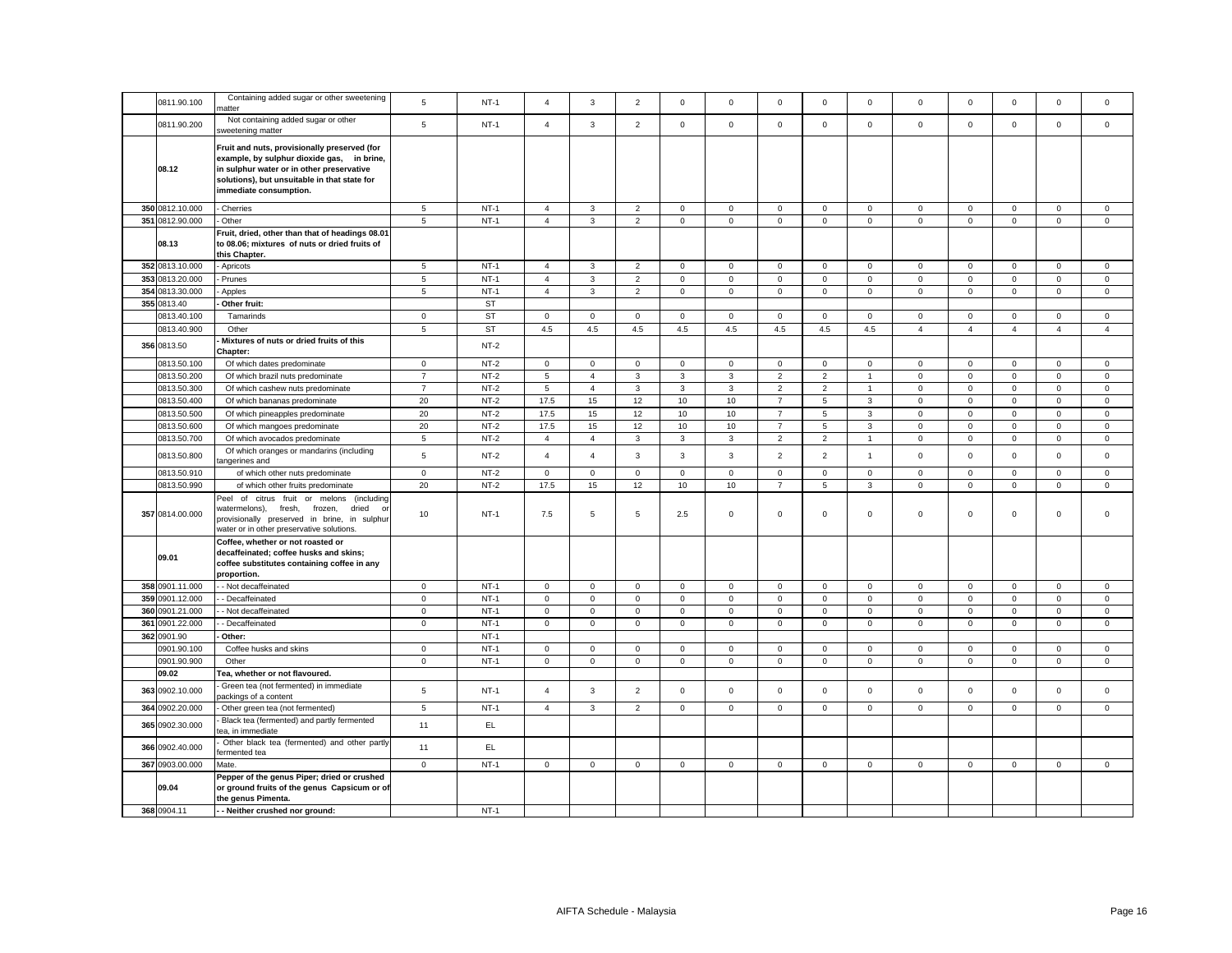|     | 0904.11.110     | packed for retail sale weighing not more                                           | $\mathbf 0$  | $NT-1$ | $\mathbf 0$         | $\mathbf 0$  | $\mathbf 0$  | $\mathbf 0$  | $\mathbf 0$  | $\mathbf 0$ | $\mathbf 0$         | $\mathbf 0$  | $\mathbf 0$ | $\mathbf 0$ | $\mathbf 0$         | $\mathbf 0$  | $\Omega$     |
|-----|-----------------|------------------------------------------------------------------------------------|--------------|--------|---------------------|--------------|--------------|--------------|--------------|-------------|---------------------|--------------|-------------|-------------|---------------------|--------------|--------------|
|     |                 | than $500 g$                                                                       |              |        |                     |              |              |              |              |             |                     |              |             |             |                     |              |              |
|     | 0904.11.190     | other                                                                              | $\mathbf{0}$ | $NT-1$ | $\mathbf 0$         | $\mathbf{0}$ | $\mathbf 0$  | $\mathbf{0}$ | $\mathbf 0$  | $\mathbf 0$ | $\mathbf{0}$        | $\mathbf 0$  | $\mathbf 0$ | $\mathbf 0$ | $\mathbf 0$         | $\mathbf{0}$ | $\mathbf 0$  |
|     |                 |                                                                                    |              |        |                     |              |              |              |              |             |                     |              |             |             |                     |              |              |
|     | 0904.11.200     | White                                                                              | $\mathbf 0$  | $NT-1$ | $\mathbf 0$         | $\mathbf 0$  | $\mathsf 0$  | $\mathbf 0$  | $\mathbf 0$  | $\mathsf 0$ | $\mathbf 0$         | $\mathbf 0$  | $\mathsf 0$ | $\mathsf 0$ | $\mathbf 0$         | $\mathsf 0$  | $\mathbf 0$  |
|     | 0904.11.300     | Black                                                                              | $\mathbf 0$  | $NT-1$ | $\mathbf 0$         | $\mathbf 0$  | $\mathsf 0$  | $\mathbf 0$  | $\mathbf 0$  | $\mathsf 0$ | $\mathbf 0$         | $\mathbf 0$  | $\mathsf 0$ | $\mathbf 0$ | $\mathbf 0$         | $\mathsf 0$  | $\mathbf 0$  |
|     | 369 0904.12     | - Crushed or ground:                                                               |              | $NT-1$ |                     |              |              |              |              |             |                     |              |             |             |                     |              |              |
|     | 0904.12.100     | White                                                                              | $\mathbf 0$  | $NT-1$ | $\mathbf 0$         | $\mathbf 0$  | $\mathbf 0$  | $\mathsf 0$  | $\mathbf 0$  | $\mathbf 0$ | $\mathsf 0$         | $\mathbf 0$  | $\mathsf 0$ | $\,0\,$     | $\mathsf 0$         | $\mathsf 0$  | $\mathbf 0$  |
|     |                 |                                                                                    |              |        |                     |              |              |              |              |             |                     |              |             |             |                     |              |              |
|     | 0904.12.200     | Black                                                                              | $\mathsf 0$  | $NT-1$ | $\mathbf 0$         | $\mathbf 0$  | $\mathsf 0$  | $\mathsf 0$  | $\mathbf 0$  | $\mathsf 0$ | $\mathbf 0$         | $\mathbf 0$  | $\mathsf 0$ | $\mathbf 0$ | $\mathbf 0$         | $\mathsf 0$  | $\mathbf 0$  |
|     | 0904.12.900     | Other                                                                              | $\mathsf 0$  | $NT-1$ | $\mathsf 0$         | $\mathsf 0$  | $\mathbf 0$  | $\mathsf 0$  | $\mathbf 0$  | $\mathsf 0$ | $\mathsf 0$         | $\mathbf 0$  | $\mathsf 0$ | $\mathbf 0$ | $\mathsf 0$         | $\mathsf 0$  | $\mathbf 0$  |
|     |                 | Fruits of the genus Capsicum or of the genus                                       |              |        |                     |              |              |              |              |             |                     |              |             |             |                     |              |              |
|     | 370 0904.20.000 | Pimenta dried or                                                                   | $\mathbf 0$  | $NT-1$ | $\mathsf 0$         | $\mathbf 0$  | $\mathsf 0$  | $\mathsf 0$  | $\mathsf 0$  | $\mathsf 0$ | $\mathsf 0$         | $\mathbf 0$  | $\mathsf 0$ | $\mathbf 0$ | $\mathsf 0$         | $\mathsf 0$  | $\mathbf 0$  |
|     | 371 0905.00.000 | Vanilla.                                                                           | $\mathsf 0$  | $NT-1$ | $\mathsf 0$         | $\mathbf 0$  | $\mathsf 0$  | $\mathsf 0$  | $\mathsf 0$  | $\mathsf 0$ | $\mathbf 0$         | $\mathbf 0$  | $\mathbf 0$ | $\mathbf 0$ | $\mathsf 0$         | $\mathsf 0$  | $\mathbf 0$  |
|     |                 |                                                                                    |              |        |                     |              |              |              |              |             |                     |              |             |             |                     |              |              |
|     | 09.06           | Cinnamon and cinnamon-tree flowers.                                                |              |        |                     |              |              |              |              |             |                     |              |             |             |                     |              |              |
|     | 372 0906.11.000 |                                                                                    |              | $NT-1$ | $\mathsf 0$         | $\mathbf 0$  | $\mathsf 0$  | $\mathsf 0$  | $\mathsf 0$  | $\mathsf 0$ | $\mathbf 0$         | $\mathsf 0$  | $\mathsf 0$ | $\mathbf 0$ | $\mathbf 0$         | $\mathsf 0$  | $\mathsf 0$  |
|     |                 | - Cinnamon (Cinnamomum zeylanicum Blume)                                           | $\mathbf 0$  |        |                     |              |              |              |              |             |                     |              |             |             |                     |              |              |
|     | 373 0906.19.000 | - Other                                                                            | $\mathsf 0$  | $NT-1$ | $\mathbf 0$         | $\mathbf 0$  | $\mathsf 0$  | $\mathbf 0$  | $\mathbf 0$  | $\mathbf 0$ | $\mathbf 0$         | $\mathbf 0$  | $\mathbf 0$ | $\mathsf 0$ | $\mathbf 0$         | $\mathbf{0}$ | $\mathbf{0}$ |
|     | 374 0906.20.000 |                                                                                    | $\mathbf 0$  | $NT-1$ | $\mathbf 0$         | $\mathbf 0$  |              | $\mathbf 0$  | $\mathbf 0$  |             |                     | $\mathbf 0$  | $\mathbf 0$ |             |                     |              | $\mathbf 0$  |
|     |                 | Crushed or ground                                                                  |              |        |                     |              | $\mathsf 0$  |              |              | $\mathsf 0$ | $\mathbf 0$         |              |             | $\mathbf 0$ | $\mathbf 0$         | $\mathbf 0$  |              |
|     | 375 0907.00.000 | Cloves (whole fruit, cloves and stems)                                             | $\mathbf 0$  | $NT-1$ | $\mathbf 0$         | $\mathbf 0$  | $\mathbf{0}$ | $\mathbf 0$  | $\mathbf 0$  | $\mathsf 0$ | $\mathbf 0$         | $\mathbf{0}$ | $\mathbf 0$ | $\mathsf 0$ | $\mathbf 0$         | $\mathsf 0$  | $\mathbf{0}$ |
|     | 09.08           | Nutmeg, mace and cardamoms.                                                        |              |        |                     |              |              |              |              |             |                     |              |             |             |                     |              |              |
|     | 376 0908.10.000 | - Nutmeg                                                                           | $\mathsf 0$  | $NT-1$ | $\mathsf 0$         | $\mathbf 0$  | $\mathsf 0$  | $\mathsf 0$  | $\mathsf 0$  | $\mathsf 0$ | $\mathbf 0$         | $\mathbf 0$  | $\mathbf 0$ | $\mathbf 0$ | $\mathsf 0$         | $\mathsf 0$  | $\mathbf 0$  |
|     |                 |                                                                                    |              |        |                     |              |              |              |              |             |                     |              |             |             |                     |              |              |
|     | 377 0908.20.000 | Mace                                                                               | $\mathsf 0$  | $NT-1$ | $\mathsf 0$         | $\mathbf 0$  | $\mathbf 0$  | $\mathsf 0$  | $\mathbf 0$  | $\mathsf 0$ | $\mathsf 0$         | $\mathbf 0$  | $\mathsf 0$ | $\mathbf 0$ | $\mathsf 0$         | $\mathbf 0$  | $\mathsf 0$  |
|     | 378 0908.30.000 | Cardamoms                                                                          | $\mathbf 0$  | $NT-1$ | $\mathsf 0$         | $\mathsf 0$  | $\mathsf 0$  | $\mathsf 0$  | $\mathsf 0$  | $\mathsf 0$ | $\mathsf 0$         | $\mathsf 0$  | $\mathsf 0$ | $\mathbf 0$ | $\mathsf 0$         | $\mathbf 0$  | $\mathsf 0$  |
|     |                 |                                                                                    |              |        |                     |              |              |              |              |             |                     |              |             |             |                     |              |              |
|     | 09.09           | Seeds of anise, badian, fennel, coriander,                                         |              |        |                     |              |              |              |              |             |                     |              |             |             |                     |              |              |
|     |                 | cumin or caraway; juniper berries.                                                 |              |        |                     |              |              |              |              |             |                     |              |             |             |                     |              |              |
|     | 379 0909.10.000 | Seeds of anise or badian                                                           | $\mathbf 0$  | $NT-1$ | $\mathbf 0$         | $\mathsf 0$  | $\mathsf 0$  | $\mathbf 0$  | $\mathbf 0$  | $\mathsf 0$ | $\mathsf 0$         | 0            | 0           | $\mathsf 0$ | $\mathbf{0}$        | $\mathsf 0$  | 0            |
|     |                 |                                                                                    |              |        |                     |              |              |              |              |             |                     |              |             |             |                     |              |              |
|     | 380 0909.20.000 | Seeds of coriander                                                                 | $\mathbf 0$  | $NT-1$ | $\mathsf 0$         | $\mathsf 0$  | $\mathsf 0$  | $\mathsf 0$  | $\mathsf 0$  | $\mathsf 0$ | $\mathsf 0$         | $\mathsf 0$  | $\mathsf 0$ | $\mathbf 0$ | $\mathsf 0$         | $\mathbf 0$  | $\mathsf 0$  |
|     | 381 0909.30.000 | Seeds of cumin                                                                     | $\mathbf 0$  | $NT-1$ | $\mathbf 0$         | $\mathbf 0$  | $\mathsf 0$  | $\mathsf 0$  | $\mathsf 0$  | $\mathbf 0$ | $\mathsf 0$         | $\mathbf 0$  | $\mathbf 0$ | $\mathsf 0$ | $\mathbf 0$         | $\mathbf 0$  | $\mathbf{0}$ |
| 382 | 0909.40.000     | Seeds of caraway                                                                   | $\mathsf 0$  | $NT-1$ | $\mathsf{O}\xspace$ | $\mathsf 0$  | $\mathsf 0$  | $\mathsf 0$  | $\mathsf 0$  | $\mathbf 0$ | $\mathsf 0$         | 0            | $\mathsf 0$ | $\mathbf 0$ | $\mathsf 0$         | $\mathbf 0$  | 0            |
|     | 383 0909.50.000 |                                                                                    |              |        |                     |              |              |              |              |             |                     |              |             |             |                     |              |              |
|     |                 | - Seeds of fennel; juniper berries                                                 | $\mathbf 0$  | $NT-1$ | 0                   | $\mathbf 0$  | $\mathbf 0$  | $\mathbf 0$  | $\mathsf 0$  | $\mathbf 0$ | $\mathsf 0$         | $\mathbf 0$  | 0           | $\mathbf 0$ | $\mathsf{O}\xspace$ | $\mathsf 0$  | $\mathsf 0$  |
|     | 09.10           | Ginger, saffron, turmeric (curcuma), thyme,<br>bay leaves, curry and other spices. |              |        |                     |              |              |              |              |             |                     |              |             |             |                     |              |              |
|     |                 |                                                                                    |              |        |                     |              |              |              |              |             |                     |              |             |             |                     |              |              |
|     |                 |                                                                                    |              |        |                     |              |              |              |              |             |                     |              |             |             |                     |              |              |
|     | 384 0910.10.000 | - Ginger                                                                           | $\mathsf 0$  | $NT-1$ | $\mathbf 0$         | $\mathbf 0$  | $\mathsf 0$  | $\mathbf 0$  | $\mathbf{0}$ | $\mathsf 0$ | $\mathbf{0}$        | $\mathbf{0}$ | $\mathbf 0$ | $\mathsf 0$ | $\mathsf 0$         | $\mathsf 0$  | $\mathbf{0}$ |
|     | 385 0910.20.000 | Saffron                                                                            | $\mathsf 0$  | $NT-1$ | $\mathbf 0$         | $\mathbf 0$  | $\mathsf 0$  | $\mathbf 0$  | $\mathbf 0$  | $\mathsf 0$ | $\mathsf 0$         | $\mathbf 0$  | $\mathsf 0$ | $\mathsf 0$ | $\mathbf 0$         | $\mathsf 0$  | $\mathbf 0$  |
|     | 386 0910.30.000 | Turmeric (curcuma)                                                                 | $\mathsf 0$  | $NT-1$ | $\mathbf 0$         | $\mathbf 0$  | $\mathbf 0$  | $\mathsf 0$  | $\mathbf 0$  | $\mathsf 0$ | $\mathbf 0$         | $\mathbf 0$  | $\mathbf 0$ | $\mathbf 0$ | $\mathsf{O}\xspace$ | $\mathsf 0$  | $\mathbf 0$  |
|     |                 | - Mixture referred to in Note 1 (b) to this                                        |              |        |                     |              |              |              |              |             |                     |              |             |             |                     |              |              |
|     | 387 0910.91.000 | Chapter                                                                            | $\mathsf 0$  | $NT-1$ | $\mathsf 0$         | $\mathsf 0$  | $\mathsf 0$  | $\mathsf 0$  | $\mathsf 0$  | $\mathsf 0$ | $\mathsf 0$         | $\mathbf 0$  | $\mathsf 0$ | $\mathbf 0$ | $\mathsf 0$         | $\mathsf 0$  | $\mathsf 0$  |
|     |                 |                                                                                    |              |        |                     |              |              |              |              |             |                     |              |             |             |                     |              |              |
|     | 388 0910.99.000 | - Other                                                                            | $\mathbf 0$  | $NT-1$ | $\mathbf 0$         | $\mathbf 0$  | $\mathsf 0$  | $\mathbf 0$  | $\mathbf 0$  | $\mathsf 0$ | $\mathsf 0$         | $\mathbf 0$  | $\mathbf 0$ | $\mathbf 0$ | $\mathsf 0$         | $\mathsf 0$  | $\mathsf 0$  |
|     | 10.01           | Wheat and meslin.                                                                  |              |        |                     |              |              |              |              |             |                     |              |             |             |                     |              |              |
|     | 389 1001.10.000 | - Durum wheat                                                                      | $\mathsf 0$  | $NT-1$ | $\mathbf 0$         | $\mathbf 0$  | $\mathsf 0$  | $\mathbf{0}$ | $\mathbf{0}$ | $\mathsf 0$ | $\mathbf 0$         | $\mathbf 0$  | $\mathbf 0$ | $\mathsf 0$ | $\mathbf 0$         | $\mathsf 0$  | $\mathbf 0$  |
|     | 390 1001.90     | Other:                                                                             |              | $NT-1$ |                     |              |              |              |              |             |                     |              |             |             |                     |              |              |
|     | 1001.90.100     | Meslin                                                                             | $\mathsf 0$  | $NT-1$ | $\mathbf{0}$        | $\mathbf 0$  | $\mathsf 0$  | $\mathbf{0}$ | $\mathbf 0$  | $\mathsf 0$ | $\mathsf 0$         | $\mathbf 0$  | $\mathbf 0$ | $\mathbf 0$ | $\mathbf 0$         | $\mathsf 0$  | $\mathbf 0$  |
|     |                 |                                                                                    |              |        |                     |              |              |              |              |             |                     |              |             |             |                     |              |              |
|     | 1001.90.900     | Other                                                                              | $\mathsf 0$  | $NT-1$ | $\mathbf 0$         | $\mathbf 0$  | $\mathsf 0$  | $\mathsf 0$  | $\mathbf 0$  | $\mathsf 0$ | $\mathsf 0$         | $\mathbf 0$  | $\mathbf 0$ | $\mathbf 0$ | $\mathbf 0$         | $\mathsf 0$  | $\mathbf 0$  |
|     | 391 1002.00.000 | Rye.                                                                               | $\mathsf 0$  | $NT-1$ | $\mathbf 0$         | $\mathbf 0$  | $\,0\,$      | $\mathsf 0$  | $\mathbf 0$  | $\mathsf 0$ | $\mathsf{O}\xspace$ | $\mathbf 0$  | $\mathsf 0$ | $\mathbf 0$ | $\mathbf 0$         | $\mathbf 0$  | $\mathbf 0$  |
|     | 392 1003.00.000 | Barley.                                                                            | $\mathbf 0$  | $NT-1$ | $\mathbf 0$         | $\mathbf 0$  | $\mathsf 0$  | $\mathsf 0$  | $\mathbf 0$  | $\mathsf 0$ | 0                   | $\mathbf 0$  | $\mathsf 0$ | $\mathbf 0$ | $\mathbf 0$         | $\mathsf 0$  | $\mathsf 0$  |
| 393 | 1004.00.000     | Oats.                                                                              | $\mathbf 0$  | $NT-1$ | $\mathsf 0$         | $\mathsf 0$  | $\mathbf 0$  | $\mathsf 0$  | $\mathsf 0$  | $\mathsf 0$ | $\mathsf 0$         | $\mathbf 0$  | $\mathsf 0$ | $\pmb{0}$   | $\mathsf 0$         | $\mathsf 0$  | $\mathbf 0$  |
|     | 10.05           |                                                                                    |              |        |                     |              |              |              |              |             |                     |              |             |             |                     |              |              |
|     |                 | Maize (corn).                                                                      |              |        |                     |              |              |              |              |             |                     |              |             |             |                     |              |              |
|     | 394 1005.10.000 | Seed                                                                               | $\mathbf 0$  | $NT-1$ | $\mathsf 0$         | $\mathbf 0$  | 0            | $\mathbf 0$  | $\mathsf 0$  | 0           | 0                   | $\mathbf 0$  | 0           | $\,0\,$     | $\mathbf 0$         | $\mathbf 0$  | 0            |
|     | 395 1005.90.000 | Other                                                                              | $\mathbf 0$  | $NT-1$ | $\mathsf 0$         | $\mathsf 0$  | $\mathsf 0$  | $\mathsf 0$  | $\mathsf 0$  | $\mathsf 0$ | 0                   | $\mathsf 0$  | $\mathbf 0$ | $\mathbf 0$ | $\mathsf 0$         | $\mathbf 0$  | $\mathsf 0$  |
|     | 10.06           | Rice                                                                               |              |        |                     |              |              |              |              |             |                     |              |             |             |                     |              |              |
|     |                 |                                                                                    |              |        |                     |              |              |              |              |             |                     |              |             |             |                     |              |              |
|     | 396 1006.10     | Rice in the husk (paddy or rough):                                                 |              | EL.    |                     |              |              |              |              |             |                     |              |             |             |                     |              |              |
|     | 1006.10.100     | Pulut (glutinous rice)                                                             | 40           | EL     |                     |              |              |              |              |             |                     |              |             |             |                     |              |              |
|     | 1006.10.900     | Other                                                                              | 40           | EL     |                     |              |              |              |              |             |                     |              |             |             |                     |              |              |
|     | 397 1006.20     | Husked (brown) rice:                                                               |              | EL     |                     |              |              |              |              |             |                     |              |             |             |                     |              |              |
|     |                 |                                                                                    |              |        |                     |              |              |              |              |             |                     |              |             |             |                     |              |              |
|     | 1006.20.100     | Pulut (glutinous rice)                                                             | 40           | EL     |                     |              |              |              |              |             |                     |              |             |             |                     |              |              |
|     | 1006.20.900     | Other                                                                              | 40           | EL     |                     |              |              |              |              |             |                     |              |             |             |                     |              |              |
|     | 398 1006.30     | Semi-milled or wholly milled rice, whether<br>or not polished or                   |              | EL     |                     |              |              |              |              |             |                     |              |             |             |                     |              |              |
|     | 1006.30.100     | Pulut (glutinous rice)                                                             | 40           | EL     |                     |              |              |              |              |             |                     |              |             |             |                     |              |              |
|     | 1006.30.900     | Other                                                                              | 40           | EL     |                     |              |              |              |              |             |                     |              |             |             |                     |              |              |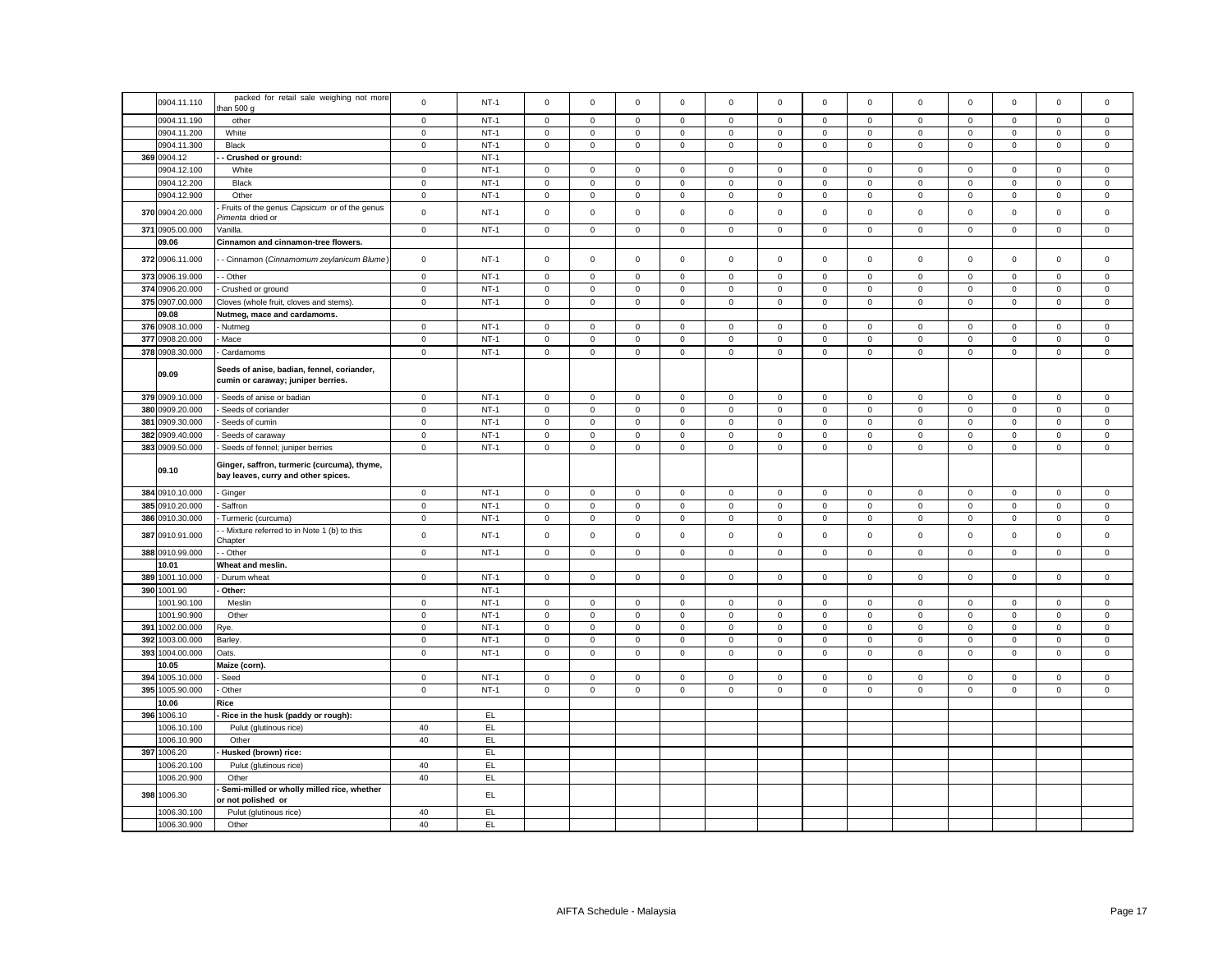|     | 399 1006.40              |                                                                                                                                                                                                |                     |        |                |                     |                     |              |                     |             |                     |              |                     |             |                     |             |                     |
|-----|--------------------------|------------------------------------------------------------------------------------------------------------------------------------------------------------------------------------------------|---------------------|--------|----------------|---------------------|---------------------|--------------|---------------------|-------------|---------------------|--------------|---------------------|-------------|---------------------|-------------|---------------------|
|     |                          | Broken rice:                                                                                                                                                                                   |                     | EL.    |                |                     |                     |              |                     |             |                     |              |                     |             |                     |             |                     |
|     | 1006.40.100              | For animal feeding                                                                                                                                                                             | 15                  | EL.    |                |                     |                     |              |                     |             |                     |              |                     |             |                     |             |                     |
|     | 1006.40.900              | Other                                                                                                                                                                                          | 40                  | EL.    |                |                     |                     |              |                     |             |                     |              |                     |             |                     |             |                     |
|     | 400 1007.00.000          | Grain sorghum.                                                                                                                                                                                 | $\mathbf 0$         | $NT-1$ | $\mathbf 0$    | $\mathsf 0$         | $\mathbf 0$         | $\mathbf 0$  | $\mathbf 0$         | $\mathbf 0$ | $\mathsf 0$         | $\mathsf 0$  | $\mathbf 0$         | $\mathbf 0$ | $\mathbf 0$         | $\mathbf 0$ | $\mathsf 0$         |
|     | 401 1008.10.000          | <b>Buckwheat</b>                                                                                                                                                                               | $\mathbf 0$         | $NT-1$ | $\mathbf 0$    | $\mathsf 0$         | $\mathsf 0$         | $\mathsf 0$  | $\mathbf 0$         | $\mathbf 0$ | $\mathsf 0$         | $\mathsf 0$  | $\mathsf 0$         | $\mathbf 0$ | $\mathbf 0$         | $\mathbf 0$ | $\mathsf 0$         |
|     | 402 1008.20.000          | Millet                                                                                                                                                                                         | $\mathsf 0$         | $NT-1$ | $\mathbf 0$    | $\mathbf 0$         | $\mathbf 0$         | $\mathsf 0$  | $\mathbf 0$         | $\mathbf 0$ | $\mathbf 0$         | $\mathsf 0$  | $\mathbf 0$         | $\mathbf 0$ | $\mathbf 0$         | $\mathbf 0$ | $\mathsf 0$         |
| 403 | 1008.30.000              | Canary seed                                                                                                                                                                                    | $\mathbf 0$         | $NT-1$ | $\mathsf 0$    | $\mathsf 0$         | $\mathsf{O}\xspace$ | $\mathsf 0$  | $\mathsf 0$         | $\mathbf 0$ | $\mathsf{O}\xspace$ | $\mathbf 0$  | $\mathsf 0$         | $\mathbf 0$ | $\mathsf{O}\xspace$ | $\mathsf 0$ | $\mathsf 0$         |
|     | 404 1008.90.000          | Other cereals                                                                                                                                                                                  | $\mathbf 0$         | $NT-1$ | 0              | 0                   | $\mathbf 0$         | 0            | 0                   | 0           | $\mathbf 0$         | $\mathbf 0$  | $\mathbf 0$         | $\mathbf 0$ | $\mathbf 0$         | 0           | $\mathbf 0$         |
|     | 405 1101.00.000          | Wheat or meslin flour.                                                                                                                                                                         | $\mathbf 0$         | $NT-1$ | $\mathbf 0$    | $\mathsf 0$         | $\mathbf 0$         | $\mathsf 0$  | 0                   | $\mathsf 0$ | $\mathsf 0$         | $\mathbf 0$  | $\mathsf 0$         | $\Omega$    | $\mathsf 0$         | $\mathsf 0$ | $\mathbf 0$         |
|     | 11.02                    | Cereal flours other than of wheat or meslin.                                                                                                                                                   |                     |        |                |                     |                     |              |                     |             |                     |              |                     |             |                     |             |                     |
|     | 406 1102.10.000          | Rye flour                                                                                                                                                                                      | $\mathbf 0$         | $NT-1$ | $\mathsf 0$    | $\mathsf 0$         | $\mathsf 0$         | $\mathsf 0$  | $\mathsf 0$         | $\mathsf 0$ | $\mathsf 0$         | $\mathsf 0$  | $\mathsf 0$         | $\mathsf 0$ | $\mathsf 0$         | $\mathsf 0$ | $\mathbf 0$         |
|     |                          |                                                                                                                                                                                                |                     |        |                |                     |                     |              |                     |             |                     |              |                     |             |                     |             |                     |
|     | 407 1102.20.000          | Maize (corn) flour                                                                                                                                                                             | $\mathsf 0$         | $NT-1$ | $\mathbf 0$    | $\mathsf{O}$        | $\mathsf 0$         | $\mathbf 0$  | $\mathbf 0$         | $\mathsf 0$ | $\mathsf{O}$        | $\mathsf 0$  | $\mathbf 0$         | $\mathsf 0$ | $\mathbf 0$         | $\mathsf 0$ | $\mathsf 0$         |
| 408 | 1102.90                  | Other:                                                                                                                                                                                         |                     | $NT-1$ |                |                     |                     |              |                     |             |                     |              |                     |             |                     |             |                     |
|     | 1102.90.100              | Rice flour                                                                                                                                                                                     | $\mathbf 0$         | $NT-1$ | $\mathbf{0}$   | 0                   | $\mathbf 0$         | $\mathbf 0$  | 0                   | 0           | 0                   | $\mathbf 0$  | $\mathbf 0$         | $\mathbf 0$ | 0                   | 0           | $\mathbf 0$         |
|     | 1102.90.900              | Other                                                                                                                                                                                          | $\mathsf{O}\xspace$ | $NT-1$ | $\mathsf 0$    | $\mathsf{O}\xspace$ | $\mathbf 0$         | $\mathbf 0$  | $\mathsf 0$         | $\mathsf 0$ | $\mathsf{O}\xspace$ | $\mathsf 0$  | $\mathsf 0$         | $\Omega$    | $\mathbf 0$         | $\mathsf 0$ | $\mathbf 0$         |
|     | 11.03                    | Cereal groats, meal and pellets.                                                                                                                                                               |                     |        |                |                     |                     |              |                     |             |                     |              |                     |             |                     |             |                     |
|     | 409 1103.11.000          | - Of wheat                                                                                                                                                                                     | $\mathsf 0$         | $NT-1$ | $\mathsf 0$    | $\mathsf 0$         | $\mathsf 0$         | $\mathsf 0$  | 0                   | $\mathsf 0$ | $\mathsf 0$         | $\mathbf 0$  | $\mathsf 0$         | $\mathbf 0$ | $\mathbf 0$         | $\mathbf 0$ | $\mathbf 0$         |
|     | 410 1103.13.000          | - Of maize (corn)                                                                                                                                                                              | $\mathbf 0$         | $NT-1$ | $\mathbf 0$    | $\mathsf 0$         | $\mathsf 0$         | $\mathbf 0$  | $\mathbf 0$         | $\mathbf 0$ | $\mathbf 0$         | $\mathsf 0$  | $\mathbf 0$         | $\mathbf 0$ | $\mathbf 0$         | $\mathbf 0$ | $\mathsf 0$         |
|     | 411 1103.19              | - Of other cereals:                                                                                                                                                                            |                     | $NT-1$ |                |                     |                     |              |                     |             |                     |              |                     |             |                     |             |                     |
|     | 1103.19.100              | Of rice                                                                                                                                                                                        | $\mathbf{0}$        | $NT-1$ | $\circ$        | $\circ$             | $\mathbf{0}$        | $\mathbf 0$  | $\mathbf 0$         | $\mathbf 0$ | $\mathbf{0}$        | $\mathbf{0}$ | $\mathbf{0}$        | $\mathbf 0$ | $\mathbf 0$         | $\mathbf 0$ | $\mathbf 0$         |
|     | 1103.19.900              | Other                                                                                                                                                                                          | $\mathsf 0$         | $NT-1$ | $\mathsf 0$    | $\mathsf 0$         | $\mathsf{O}\xspace$ | $\mathsf 0$  | $\mathsf 0$         | $\mathsf 0$ | $\mathbf 0$         | $\mathsf 0$  | $\mathsf 0$         | $\mathsf 0$ | $\mathbf 0$         | $\mathsf 0$ | $\mathbf 0$         |
|     | 412 1103.20              | Pellets:                                                                                                                                                                                       |                     | $NT-1$ |                |                     |                     |              |                     |             |                     |              |                     |             |                     |             |                     |
|     | 1103.20.100              | Of wheat                                                                                                                                                                                       | $\mathsf 0$         | $NT-1$ | $\mathbf 0$    | $\mathbf 0$         | $\mathbf 0$         | $\mathsf 0$  | $\mathbf 0$         | $\mathbf 0$ | $\mathbf 0$         | $\mathsf 0$  | $\mathbf 0$         | $\mathbf 0$ | $\mathbf 0$         | $\mathbf 0$ | $\mathsf 0$         |
|     | 1103.20.900              | Of other cereals                                                                                                                                                                               | $\mathsf 0$         | $NT-1$ | $\mathsf 0$    | $\mathsf{O}$        | $\mathsf 0$         | $\mathsf 0$  | $\mathbf 0$         | $\mathsf 0$ | $\mathsf 0$         | $\mathsf 0$  | $\mathsf 0$         | $\mathsf 0$ | $\mathsf 0$         | $\mathsf 0$ | $\mathsf{O}\xspace$ |
|     | 11.04                    | Cereal grains otherwise worked (for<br>example, hulled, rolled, flaked, pearled,<br>sliced or kibbled ), except rice of heading<br>10.06; germ of cereals, whole, rolled, flaked<br>or ground. |                     |        |                |                     |                     |              |                     |             |                     |              |                     |             |                     |             |                     |
|     | 413 1104.12.000          | - Of oats                                                                                                                                                                                      | $\overline{0}$      | $NT-1$ | $\mathsf 0$    | $\mathbf 0$         | $\mathsf 0$         | $\mathbf{0}$ | $\mathsf 0$         | $\mathsf 0$ | $\mathsf 0$         | $\mathsf 0$  | $\mathbf{0}$        | $\mathsf 0$ | $\mathbf 0$         | $\mathsf 0$ | $\mathbf 0$         |
|     | 414 1104.19              | - Of other cereals:                                                                                                                                                                            |                     | $NT-1$ |                |                     |                     |              |                     |             |                     |              |                     |             |                     |             |                     |
|     | 1104.19.100              | Of maize                                                                                                                                                                                       | $\circ$             | $NT-1$ | $\mathsf 0$    | $\mathsf 0$         | $\mathbf 0$         | $\mathbf 0$  | $\mathbf 0$         | $\mathbf 0$ | $\mathsf 0$         | $\mathbf 0$  | $\mathbf 0$         | $\mathbf 0$ | $\mathbf 0$         | $\mathbf 0$ | $\mathsf 0$         |
|     | 1104.19.900              | Other                                                                                                                                                                                          | $\mathsf 0$         | $NT-1$ | $\mathsf 0$    | $\mathsf 0$         | $\mathsf 0$         | $\mathsf 0$  | 0                   | $\mathsf 0$ | $\mathsf 0$         | $\mathbf 0$  | $\mathsf 0$         | $\mathbf 0$ | $\mathsf 0$         | $\mathsf 0$ | $\mathsf 0$         |
|     | 415 1104.22.000          | - Of oats                                                                                                                                                                                      | $\mathbf 0$         | $NT-1$ | $\mathbf{0}$   | $\mathbf{0}$        | $\mathbf 0$         | $\mathbf 0$  | 0                   | 0           | $\mathbf 0$         | $\mathbf 0$  | $\mathbf 0$         | $\mathbf 0$ | 0                   | 0           | $\mathbf 0$         |
|     | 416 1104.23.000          | - Of maize (corn)                                                                                                                                                                              | $\mathbf{0}$        | $NT-1$ | $\mathbf 0$    | $\circ$             | $\mathbf{0}$        | $\mathbf{0}$ | $\mathbf 0$         | $\mathbf 0$ | $\mathbf 0$         | $\mathbf{0}$ | $\mathbf{0}$        | $\mathbf 0$ | $\mathbf 0$         | $\mathbf 0$ | $\mathbf 0$         |
|     | 417 1104.29.000          | - Of other cereals                                                                                                                                                                             | $\mathbf 0$         | $NT-1$ | $\mathsf 0$    | $\mathbf 0$         | $\mathsf 0$         | $\mathbf 0$  | $\mathsf 0$         | $\mathbf 0$ | $\mathsf 0$         | $\mathsf 0$  | $\mathsf 0$         | $\mathbf 0$ | $\mathbf 0$         | $\mathbf 0$ | $\mathsf 0$         |
|     | 418 1104.30.000          | Germ of cereals, whole, rolled, flaked or                                                                                                                                                      | $\mathsf 0$         | $NT-1$ | $\mathbf 0$    | $\mathbf 0$         | $\mathsf 0$         | $\mathbf 0$  | $\mathbf 0$         | $\mathbf 0$ | $\mathbf 0$         | $\mathsf 0$  | $\mathsf 0$         | $\mathbf 0$ | $\mathbf 0$         | $\mathsf 0$ | $\mathbf 0$         |
|     |                          | ground<br>Flour, meal, powder, flakes, granules and                                                                                                                                            |                     |        |                |                     |                     |              |                     |             |                     |              |                     |             |                     |             |                     |
|     | 11.05                    | pellets of potatoes.                                                                                                                                                                           |                     |        |                |                     |                     |              |                     |             |                     |              |                     |             |                     |             |                     |
|     | 419 1105.10.000          | Flour, meal and powder                                                                                                                                                                         | $\mathsf 0$         | $NT-1$ | $\mathsf 0$    | $\mathsf 0$         | $\mathsf 0$         | $\mathbf 0$  | 0                   | $\mathsf 0$ | $\mathbf 0$         | $\mathsf 0$  | $\mathbf 0$         | $\mathsf 0$ | $\mathbf 0$         | $\mathsf 0$ | $\mathbf 0$         |
|     | 420 1105.20.000          | Flakes granules and pellets                                                                                                                                                                    | $\mathbf 0$         | $NT-1$ | $\mathbf{0}$   | $\mathbf 0$         | $\mathbf 0$         | $\mathsf 0$  | $\mathsf 0$         | $\mathbf 0$ | $\mathbf 0$         | $\mathbf 0$  | $\mathsf 0$         | $\mathbf 0$ | $\mathbf 0$         | $\mathbf 0$ | $\mathbf 0$         |
|     | 11.06                    | Flour, meal and powder of the dried<br>leguminous vegetables of heading 07.13, of<br>sago or of roots or tubers of heading 07.14<br>or of the products of Chapter 8.                           |                     |        |                |                     |                     |              |                     |             |                     |              |                     |             |                     |             |                     |
|     |                          |                                                                                                                                                                                                |                     |        |                |                     |                     |              |                     |             |                     |              |                     |             |                     |             |                     |
|     | 421 1106.10.000          | Of the dried leguminous vegetables of<br>heading 07.13                                                                                                                                         | $\mathsf 0$         | $NT-1$ | $\mathsf 0$    | $\mathsf 0$         | $\mathsf 0$         | $\mathbf 0$  | $\mathbf 0$         | $\mathsf 0$ | $\mathsf 0$         | $\mathsf 0$  | $\mathbf 0$         | $\mathsf 0$ | $\mathbf 0$         | $\mathsf 0$ | $\mathsf 0$         |
|     | 422 1106.20              | Of sago or of roots or tubers of heading<br>07.14:                                                                                                                                             |                     | $NT-1$ |                |                     |                     |              |                     |             |                     |              |                     |             |                     |             |                     |
|     | 1106.20.100              | Of sago                                                                                                                                                                                        | 5                   | $NT-1$ | $\overline{4}$ | 3                   | $\overline{2}$      | $\mathbf 0$  | 0                   | $\mathbf 0$ | $\mathsf 0$         | $\mathbf 0$  | $\mathsf 0$         | $\mathsf 0$ | $\Omega$            | $\mathbf 0$ | $\mathsf 0$         |
|     | 1106.20.200              | Of manioc (cassava)                                                                                                                                                                            | $\,$ 5 $\,$         | $NT-1$ | $\overline{4}$ | 3                   | $\overline{2}$      | $\mathsf 0$  | $\mathsf{O}\xspace$ | $\mathsf 0$ | $\mathsf 0$         | $\mathbf 0$  | $\mathsf 0$         | $\mathbf 0$ | $\mathsf 0$         | $\mathsf 0$ | $\mathsf 0$         |
|     | 1106.20.900              | Other                                                                                                                                                                                          | $\mathsf 0$         | $NT-1$ | $\mathbf 0$    | $\mathbf 0$         | $\mathbf 0$         | $\mathbf 0$  | $\mathsf 0$         | $\mathbf 0$ | $\mathsf 0$         | $\mathbf 0$  | $\mathbf 0$         | $\mathsf 0$ | $\mathbf 0$         | $\mathsf 0$ | $\mathsf 0$         |
|     | 423 1106.30.000          | Of the products of Chapter 8                                                                                                                                                                   | $\mathbf 0$         | $NT-1$ | $\mathsf{O}$   | $\mathsf 0$         | $\mathsf 0$         | $\mathsf 0$  | $\mathsf 0$         | $\mathsf 0$ | $\mathsf{O}\xspace$ | $\mathbf 0$  | $\mathsf 0$         | $\mathsf 0$ | $\mathsf 0$         | $\mathsf 0$ | $\mathsf 0$         |
|     | 11.07                    |                                                                                                                                                                                                |                     |        |                |                     |                     |              |                     |             |                     |              |                     |             |                     |             |                     |
|     | 424 1107.10.000          | Malt, whether or not roasted.<br>Not roasted                                                                                                                                                   | $\mathbf 0$         | $NT-1$ | $\mathsf 0$    | $\mathsf 0$         | $\mathbf 0$         | 0            | 0                   | $\mathbf 0$ | 0                   | 0            | 0                   | $\mathsf 0$ | $\mathbf 0$         | $\Omega$    | 0                   |
|     |                          |                                                                                                                                                                                                |                     |        |                |                     |                     |              |                     |             |                     |              |                     |             | $\mathbf 0$         |             |                     |
|     | 425 1107.20.000<br>11.08 | Roasted                                                                                                                                                                                        | $\mathbf 0$         | $NT-1$ | $\mathsf 0$    | $\mathsf 0$         | $\mathsf 0$         | $\mathsf 0$  | $\mathbf 0$         | $\mathsf 0$ | $\mathsf 0$         | $\mathsf 0$  | $\mathsf{O}\xspace$ | $\mathsf 0$ |                     | $\mathsf 0$ | $\mathbf 0$         |
|     | 426 1108.11.000          | Starches; inulin.<br>- - Wheat starch                                                                                                                                                          | $\mathbf 0$         | $NT-1$ | $\mathbf 0$    | $\mathsf 0$         | $\mathsf 0$         | $\mathbf 0$  | 0                   | $\mathbf 0$ | $\mathsf 0$         | $\mathsf 0$  | $\mathbf 0$         | $\mathbf 0$ | $\mathsf 0$         | $\mathbf 0$ | $\mathbf 0$         |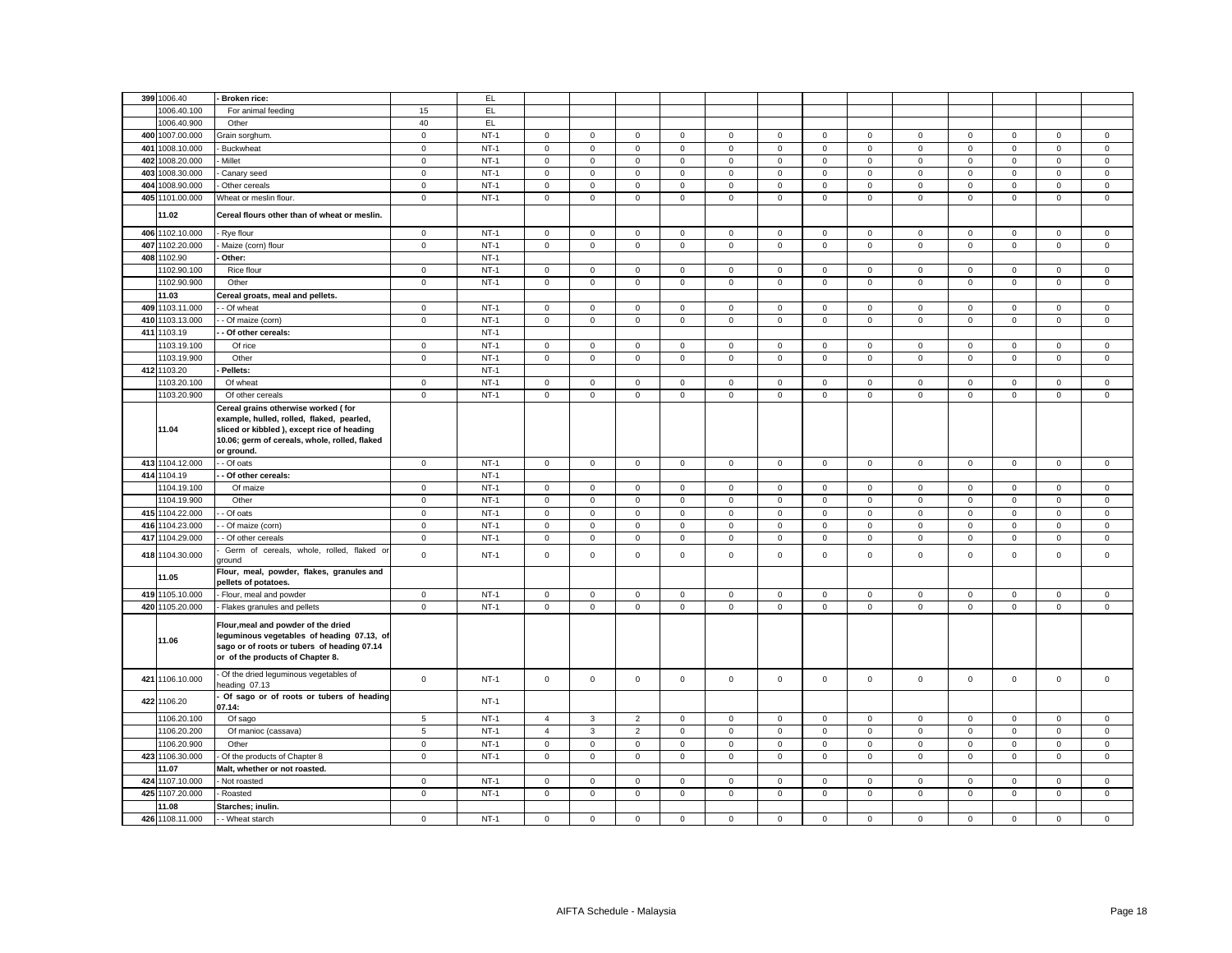|     | 427 1108.12.000 | - Maize (corn) starch                                                                                | $\mathbf 0$  | $NT-1$ | $\mathbf 0$    | $\Omega$     | $\mathbf 0$    | $\Omega$     | $\mathbf 0$ | $\Omega$    | $\Omega$     | $\Omega$       | $\Omega$     | $\Omega$    | $\Omega$    | $\Omega$    | $\mathsf 0$ |
|-----|-----------------|------------------------------------------------------------------------------------------------------|--------------|--------|----------------|--------------|----------------|--------------|-------------|-------------|--------------|----------------|--------------|-------------|-------------|-------------|-------------|
|     |                 |                                                                                                      |              |        |                |              |                |              |             |             |              |                |              |             |             |             |             |
|     | 428 1108.13.000 | - Potato starch                                                                                      | $\mathsf 0$  | $NT-1$ | $\mathsf 0$    | $\mathsf 0$  | $\mathsf 0$    | $\mathsf 0$  | $\mathsf 0$ | $\mathbf 0$ | $\mathsf 0$  | $\mathsf 0$    | $\mathsf 0$  | $\mathsf 0$ | $\mathsf 0$ | $\mathsf 0$ | $\mathsf 0$ |
|     | 429 1108.14.000 | - Moniac (cassava) starch                                                                            | $\mathbf 0$  | $NT-1$ | $\mathbf{0}$   | $\mathbf 0$  | $\mathsf 0$    | $\mathsf 0$  | $\mathbf 0$ | $\mathsf 0$ | $\mathbf 0$  | $\mathsf 0$    | $\mathbf{0}$ | $\mathsf 0$ | $\mathsf 0$ | $\mathsf 0$ | $\mathsf 0$ |
|     | 430 1108.19     | Other starches:                                                                                      |              | $NT-1$ |                |              |                |              |             |             |              |                |              |             |             |             |             |
|     | 1108.19.100     | Sago                                                                                                 | $\mathsf 0$  | $NT-1$ | $\mathbf 0$    | $\mathbf 0$  | $\mathsf 0$    | $\mathbf 0$  | $\mathsf 0$ | $\mathsf 0$ | $\mathbf 0$  | $\mathsf 0$    | $\mathsf 0$  | $\mathsf 0$ | $\mathsf 0$ | $\mathsf 0$ | $\mathbf 0$ |
|     | 1108.19.900     | Other                                                                                                | $\mathbf 0$  | $NT-1$ | $\mathbf{0}$   | $\mathbf{0}$ | $\mathbf 0$    | $\mathbf 0$  | $\mathbf 0$ | $\mathbf 0$ | $\mathbf{0}$ | $\mathbf{0}$   | $\mathbf 0$  | $\mathbf 0$ | $\mathbf 0$ | $\mathbf 0$ | $\mathbf 0$ |
|     | 431 1108.20.000 | Inulin                                                                                               | $\mathbf 0$  | $NT-1$ | $\mathbf{0}$   | $\mathbf 0$  | $\mathsf 0$    | $\mathsf 0$  | $\mathbf 0$ | $\mathsf 0$ | $\mathbf 0$  | $\mathsf 0$    | $\mathbf{0}$ | $\mathsf 0$ | $\mathsf 0$ | $\mathsf 0$ | $\mathsf 0$ |
|     | 432 1109.00.000 | Wheat gluten, whether or not dried.                                                                  | $\mathbf 0$  | $NT-1$ | $\mathbf{0}$   | $\mathbf 0$  | $\mathbf 0$    | $\Omega$     | $\mathbf 0$ | $\mathbf 0$ | $\mathbf 0$  | $\mathbf 0$    | $\mathbf 0$  | $\mathbf 0$ | $\mathbf 0$ | $\mathbf 0$ | $\mathbf 0$ |
|     | 433 1201.00.000 | Soya beans, whether or not broken.                                                                   | $\mathsf 0$  | $NT-1$ | $\mathsf 0$    | $\mathbf 0$  | $\mathsf 0$    | $\mathsf 0$  | $\mathsf 0$ | $\mathsf 0$ | $\mathbf 0$  | $\mathsf 0$    | $\mathbf 0$  | $\mathsf 0$ | $\mathsf 0$ | $\mathsf 0$ | $\mathsf 0$ |
|     | 12.02           | Ground-nuts, not roasted or otherwise<br>cooked, whether or not shelled or broken.                   |              |        |                |              |                |              |             |             |              |                |              |             |             |             |             |
|     | 434 1202.10.000 | In shell                                                                                             | 5            | $NT-1$ | $\overline{4}$ | $\mathbf{3}$ | $\overline{2}$ | $\mathsf 0$  | $\mathsf 0$ | $\mathbf 0$ | $\mathbf 0$  | $\mathsf 0$    | $\mathbf 0$  | $\mathbf 0$ | $\mathbf 0$ | $\mathsf 0$ | $\mathsf 0$ |
|     | 435 1202.20.000 | Shelled, whether or not broken                                                                       | $\,$ 5 $\,$  | $NT-1$ | $\overline{4}$ | $\mathbf{3}$ | $\overline{2}$ | $\mathbf 0$  | $\mathbf 0$ | $\mathbf 0$ | $\mathbf 0$  | $\mathbf 0$    | $\mathbf 0$  | $\mathbf 0$ | $\mathbf 0$ | $\mathbf 0$ | $\mathsf 0$ |
|     | 436 1203.00.000 | Copra.                                                                                               | $\mathsf 0$  | $NT-1$ | $\mathbf 0$    | $\mathbf 0$  | $\mathsf 0$    | $\mathsf 0$  | $\mathsf 0$ | $\mathsf 0$ | $\mathbf 0$  | $\mathsf 0$    | $\mathsf 0$  | $\mathsf 0$ | $\mathsf 0$ | $\mathsf 0$ | $\mathsf 0$ |
|     | 437 1204.00.000 | Linseed, whether or not broken.                                                                      | $\mathbf 0$  | $NT-1$ | $\mathsf 0$    | $\mathbf 0$  | $\mathbf 0$    | $\mathbf 0$  | $\mathsf 0$ | $\mathsf 0$ | $\mathbf 0$  | $\mathsf 0$    | $\mathsf 0$  | $\mathsf 0$ | $\mathsf 0$ | $\mathbf 0$ | $\mathsf 0$ |
|     | 12.05           | Rape or colza seeds, whether or not broken.                                                          |              |        |                |              |                |              |             |             |              |                |              |             |             |             |             |
|     | 438 1205.10.000 | Low erucic acid rape or colza seeds                                                                  | $\mathbf 0$  | $NT-1$ | $\mathbf 0$    | $\mathbf 0$  | $\mathsf 0$    | $\mathbf 0$  | $\mathbf 0$ | $\mathsf 0$ | $\mathbf 0$  | $\mathbf 0$    | $\mathbf 0$  | $\mathsf 0$ | $\mathbf 0$ | $\mathsf 0$ | $\mathsf 0$ |
|     | 439 1205.90.000 | Other                                                                                                | $\mathbf 0$  | $NT-1$ | $\mathbf{0}$   | $\mathbf 0$  | $\mathbf 0$    | $\mathbf{0}$ | $\mathbf 0$ | $\mathbf 0$ | $\mathbf 0$  | $\mathsf 0$    | $\mathsf 0$  | $\mathbf 0$ | $\mathbf 0$ | $\mathsf 0$ | $\mathbf 0$ |
|     | 440 1206.00.000 | Sunflower seeds, whether or not broken.                                                              | $\mathbf 0$  | $NT-1$ | $\mathsf 0$    | $\mathbf 0$  | $\mathsf 0$    | $\mathsf 0$  | $\mathsf 0$ | $\mathbf 0$ | $\mathbf 0$  | $\mathsf 0$    | $\mathbf 0$  | $\mathsf 0$ | $\mathsf 0$ | $\mathsf 0$ | $\mathsf 0$ |
|     | 12.07           | Other oil seeds and oleaginous fruits,<br>whether or not broken.                                     |              |        |                |              |                |              |             |             |              |                |              |             |             |             |             |
|     | 441 1207.20.000 | Cotton seeds                                                                                         | $\mathbf 0$  | $NT-1$ | $\mathbf 0$    | $\mathsf 0$  | $\mathsf 0$    | $\mathbf 0$  | $\mathsf 0$ | $\mathsf 0$ | $\mathsf 0$  | $\mathsf 0$    | $\mathbf 0$  | $\mathbf 0$ | $\mathsf 0$ | $\mathsf 0$ | $\mathsf 0$ |
|     | 442 1207.40.000 | Sesamum seeds                                                                                        | $\mathsf 0$  | $NT-1$ | $\mathbf 0$    | $\mathbf 0$  | $\mathsf 0$    | $\mathsf 0$  | $\mathsf 0$ | $\mathsf 0$ | $\mathsf 0$  | $\mathsf 0$    | $\mathsf 0$  | $\mathsf 0$ | $\mathsf 0$ | $\mathsf 0$ | $\mathsf 0$ |
| 443 | 1207.50.000     | Mustard seeds                                                                                        | $\mathsf 0$  | $NT-1$ | $\mathsf 0$    | $\mathbf 0$  | $\mathsf 0$    | $\mathsf 0$  | $\mathsf 0$ | $\mathbf 0$ | $\mathbf 0$  | $\mathsf 0$    | $\mathbf 0$  | $\mathsf 0$ | $\mathsf 0$ | $\mathsf 0$ | $\mathsf 0$ |
|     | 444 1207.91.000 | Poppy seeds                                                                                          | $\mathbf 0$  | $NT-1$ | $\mathbf{0}$   | $\mathbf 0$  | $\mathsf 0$    | $\mathbf 0$  | $\mathbf 0$ | $\mathsf 0$ | $\mathbf 0$  | $\mathsf 0$    | $\mathbf 0$  | $\mathsf 0$ | $\mathsf 0$ | $\mathsf 0$ | $\mathsf 0$ |
| 445 | 1207.99         | Other:                                                                                               |              | $NT-1$ |                |              |                |              |             |             |              |                |              |             |             |             |             |
|     | 1207.99.100     | Illipe seeds (illipe nuts)                                                                           | $\mathsf 0$  | $NT-1$ | $\mathbf 0$    | $\mathbf 0$  | $\mathsf 0$    | $\mathsf 0$  | $\mathsf 0$ | $\mathsf 0$ | $\mathsf 0$  | $\mathsf 0$    | $\mathbf 0$  | $\mathsf 0$ | $\mathsf 0$ | $\mathsf 0$ | $\mathsf 0$ |
|     | 1207.99.200     | Pumpkin seeds                                                                                        | $\mathsf 0$  | $NT-1$ | $\mathbf 0$    | $\mathsf 0$  | $\mathsf 0$    | $\mathsf 0$  | $\mathsf 0$ | $\mathbf 0$ | $\mathbf 0$  | $\mathsf 0$    | $\mathbf 0$  | $\mathsf 0$ | $\mathsf 0$ | $\mathsf 0$ | $\mathsf 0$ |
|     | 1207.99.300     | Melon seeds                                                                                          | $\mathbf 0$  | $NT-1$ | $\mathbf 0$    | $\mathbf 0$  | $\mathsf 0$    | $\mathsf 0$  | $\mathsf 0$ | $\mathsf 0$ | $\mathbf 0$  | $\mathsf 0$    | $\mathsf 0$  | $\mathsf 0$ | $\mathsf 0$ | $\mathsf 0$ | $\mathsf 0$ |
|     | 1207.99.410     | not for planting or sowing                                                                           | $\mathsf 0$  | $NT-1$ | $\mathbf 0$    | $\mathsf 0$  | $\mathsf 0$    | $\mathbf 0$  | $\mathsf 0$ | $\mathbf 0$ | $\mathsf 0$  | $\mathbf 0$    | $\mathsf 0$  | $\mathbf 0$ | $\mathsf 0$ | $\mathsf 0$ | $\mathsf 0$ |
|     | 1207.99.490     | other                                                                                                | $\mathsf 0$  | $NT-1$ | $\mathbf 0$    | $\mathbf 0$  | $\mathsf 0$    | $\mathsf 0$  | $\mathsf 0$ | $\mathsf 0$ | $\mathsf 0$  | $\,0\,$        | $\mathsf 0$  | $\mathsf 0$ | $\mathsf 0$ | $\mathsf 0$ | $\mathsf 0$ |
|     | 1207.99.900     | Other                                                                                                | $\mathbf 0$  | $NT-1$ | $\mathsf 0$    | $\mathbf 0$  | $\mathsf 0$    | $\mathsf 0$  | $\mathsf 0$ | $\mathsf 0$ | $\mathbf 0$  | $\mathbf 0$    | $\mathbf 0$  | $\mathsf 0$ | $\mathbf 0$ | $\mathsf 0$ | $\mathsf 0$ |
|     | 12.08           | Flours and meals of oil seeds or oleaginous<br>fruits, other than those of mustard.                  |              |        |                |              |                |              |             |             |              |                |              |             |             |             |             |
|     | 446 1208.10.000 | Of soya beans                                                                                        | $\mathbf 0$  | $NT-1$ | $\mathbf 0$    | $\mathbf 0$  | $\mathbf 0$    | $\mathbf 0$  | $\mathbf 0$ | $\mathbf 0$ | $\mathbf 0$  | $\mathbf 0$    | $\mathbf 0$  | $\mathbf 0$ | $\mathbf 0$ | $\mathbf 0$ | $\mathsf 0$ |
|     | 447 1208.90.000 | Other                                                                                                | $\mathbf 0$  | $NT-1$ | $\mathsf 0$    | $\mathbf 0$  | $\mathsf 0$    | $\mathsf 0$  | $\mathsf 0$ | $\mathsf 0$ | $\mathsf 0$  | $\mathsf 0$    | $\mathsf 0$  | $\mathsf 0$ | $\mathsf 0$ | $\mathsf 0$ | $\mathsf 0$ |
|     | 12.09           | Seeds, fruit and spores, of a kind used for<br>sowing.                                               |              |        |                |              |                |              |             |             |              |                |              |             |             |             |             |
|     | 448 1209.10.000 | Sugar beet seed                                                                                      | $\mathbf{0}$ | $NT-1$ | $\mathbf{0}$   | $\mathbf 0$  | $\mathbf 0$    | $\mathbf{0}$ | $\mathbf 0$ | $\mathbf 0$ | $\mathbf{0}$ | $\mathbf 0$    | $\mathbf{0}$ | $\mathbf 0$ | $\mathbf 0$ | $\mathbf 0$ | $\mathbf 0$ |
|     | 449 1209.21.000 | - Lucerne (alfalfa) seed                                                                             | $\mathsf 0$  | $NT-1$ | $\mathbf 0$    | $\mathsf 0$  | $\mathsf 0$    | $\mathbf 0$  | $\mathsf 0$ | $\mathbf 0$ | $\mathsf 0$  | $\mathsf 0$    | $\mathsf 0$  | $\mathbf 0$ | $\mathsf 0$ | $\mathsf 0$ | $\mathsf 0$ |
| 450 | 1209.22.000     | - Clover (Trifolium spp.) seed                                                                       | $\mathbf 0$  | $NT-1$ | $\overline{0}$ | $\mathbf 0$  | $\mathbf 0$    | $\mathbf 0$  | $\mathbf 0$ | $\mathbf 0$ | $\mathbf 0$  | $\mathbf 0$    | $\mathsf 0$  | $\mathbf 0$ | $\mathbf 0$ | $\mathbf 0$ | $\mathsf 0$ |
|     | 451 1209.23.000 | - Fescue seed                                                                                        | $\mathbf 0$  | $NT-1$ | $\mathsf 0$    | $\mathbf 0$  | $\mathbf 0$    | 0            | $\mathsf 0$ | $\mathsf 0$ | $\mathsf 0$  | $\,0\,$        | $\mathsf 0$  | $\mathbf 0$ | $\mathsf 0$ | $\mathsf 0$ | $\mathsf 0$ |
|     | 452 1209.24.000 | - Kentucky blue grass (Poa pratensis L.) seed                                                        | $\mathbf 0$  | $NT-1$ | $\mathsf 0$    | $\mathbf 0$  | $\mathsf 0$    | $\mathsf 0$  | $\mathsf 0$ | $\mathsf 0$ | $\mathbf 0$  | $\mathbf 0$    | $\mathbf 0$  | $\mathbf 0$ | $\mathbf 0$ | $\mathsf 0$ | $\mathsf 0$ |
|     | 453 1209.25.000 | - Rye grass (Lolium multiflorum Lam., Lolium<br>perenne L.) seed                                     | $\mathsf 0$  | $NT-1$ | $\mathbf 0$    | $\mathsf 0$  | $\mathsf 0$    | $\mathsf 0$  | $\mathsf 0$ | $\mathsf 0$ | $\mathsf 0$  | $\mathsf 0$    | $\mathsf 0$  | $\mathbf 0$ | $\mathsf 0$ | $\mathsf 0$ | $\mathsf 0$ |
|     | 454 1209.29.000 | - Other                                                                                              | $\mathsf 0$  | $NT-1$ | $\mathbf 0$    | $\mathbf 0$  | $\mathsf 0$    | $\mathbf 0$  | 0           | $\mathbf 0$ | $\mathbf 0$  | $\mathsf 0$    | $\mathbf 0$  | $\mathsf 0$ | $\mathbf 0$ | $\mathbf 0$ | $\mathsf 0$ |
|     | 455 1209.30.000 | Seeds of herbaceous plants cultivated<br>principally for their flowers                               | $\mathsf 0$  | $NT-1$ | $\mathsf 0$    | $\mathsf 0$  | $\mathsf 0$    | $\mathsf 0$  | $\mathsf 0$ | $\mathsf 0$ | $\mathsf 0$  | $\mathsf 0$    | $\mathsf 0$  | $\mathsf 0$ | $\mathsf 0$ | $\mathsf 0$ | $\mathsf 0$ |
|     | 456 1209.91.000 | - Vegetable seeds                                                                                    | $\mathbf 0$  | $NT-1$ | $\overline{0}$ | 0            | $\mathsf 0$    | $\mathbf 0$  | $\mathbf 0$ | $\mathsf 0$ | $\mathbf 0$  | $\mathsf 0$    | $\mathsf 0$  | $\mathbf 0$ | $\mathbf 0$ | $\mathsf 0$ | $\mathsf 0$ |
| 457 | 1209.99         | Other:                                                                                               |              | $NT-1$ |                |              |                |              |             |             |              |                |              |             |             |             |             |
|     | 1209.99.110     | sterile                                                                                              | 0            | $NT-1$ | $\mathbf 0$    | 0            | $\mathbf 0$    | 0            | 0           | 0           | $^{\circ}$   | 0              | 0            | 0           | $^{\circ}$  | 0           | 0           |
|     | 1209.99.190     | other                                                                                                | $\mathbf 0$  | $NT-1$ | $\mathbf 0$    | $\mathsf 0$  | $\mathbf 0$    | $\mathbf 0$  | $\mathsf 0$ | $\mathbf 0$ | $\mathbf 0$  | $\overline{0}$ | $\mathsf 0$  | $\mathbf 0$ | $\mathbf 0$ | $\mathsf 0$ | $\mathsf 0$ |
|     | 1209.99.900     | Other                                                                                                | $\mathbf 0$  | $NT-1$ | $\mathbf 0$    | 0            | 0              | $\mathbf 0$  | $\mathbf 0$ | 0           | 0            | $\mathbf 0$    | $\mathbf 0$  | 0           | 0           | $\mathsf 0$ | $\mathsf 0$ |
|     | 12.10           | Hop cones, fresh or dried, whether or not<br>ground, powdered or in the form of pellets;<br>lupulin. |              |        |                |              |                |              |             |             |              |                |              |             |             |             |             |
|     | 458 1210.10.000 | Hop cones, neither ground nor powdered nor<br>in the form of pellets                                 | $\mathbf 0$  | $NT-1$ | $\mathbf 0$    | $\mathbf 0$  | $\mathbf 0$    | $\mathbf 0$  | $\mathbf 0$ | $\Omega$    | $\mathbf 0$  | $\mathbf 0$    | $\mathbf 0$  | $\mathbf 0$ | $\mathbf 0$ | $\mathbf 0$ | $\mathbf 0$ |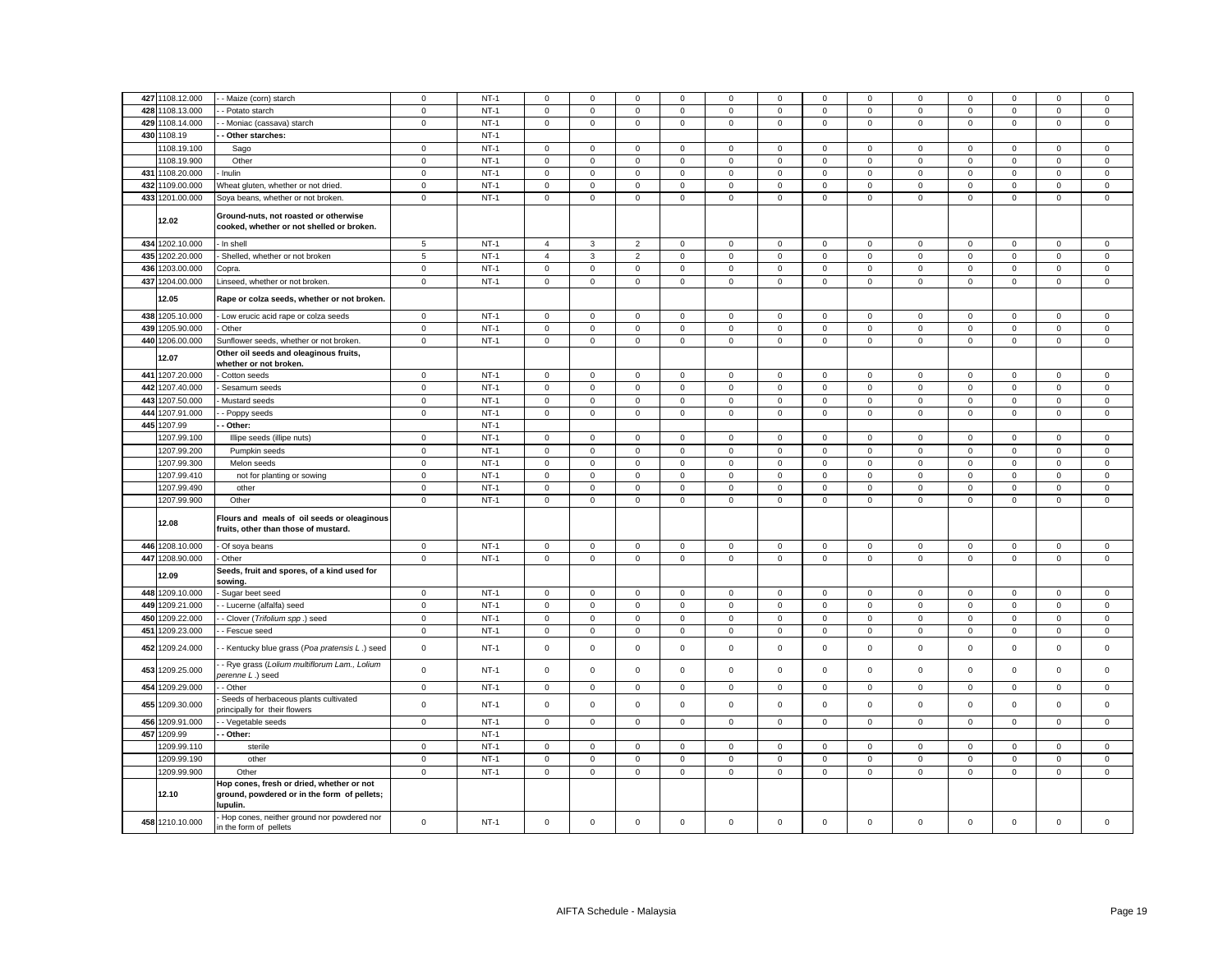| 459 1210.20.000 | Hop cones, ground, powdered or in the form of<br>bellets; lupulin                                                                                                                                                                                                                                                                                                          | $\mathbf 0$     | $NT-1$ | $^{\circ}$     | $^{\circ}$   | $\mathbf 0$    | $\mathbf 0$         | $\mathbf 0$  | $\mathbf 0$ | $\mathbf 0$         | $\mathbf 0$  | $\mathbf 0$    | $\mathbf 0$ | $\mathbf 0$  | $\mathbf 0$         | $\mathbf 0$ |
|-----------------|----------------------------------------------------------------------------------------------------------------------------------------------------------------------------------------------------------------------------------------------------------------------------------------------------------------------------------------------------------------------------|-----------------|--------|----------------|--------------|----------------|---------------------|--------------|-------------|---------------------|--------------|----------------|-------------|--------------|---------------------|-------------|
| 12.11           | Plants and parts of plants (including seeds<br>and fruits), of a kind used primarily in<br>perfumery, in pharmacy or for insecticidal,<br>fungicidal or similar purposes, fresh or dried,<br>whether or not cut, crushed or powdered.                                                                                                                                      |                 |        |                |              |                |                     |              |             |                     |              |                |             |              |                     |             |
| 460 1211.20.000 | Ginseng roots                                                                                                                                                                                                                                                                                                                                                              | $\mathbf 0$     | $NT-1$ | $\mathsf 0$    | $\mathsf 0$  | $\mathsf 0$    | $\mathbf 0$         | $\mathsf 0$  | $\mathsf 0$ | $\mathsf 0$         | $\mathbf 0$  | $\mathbf 0$    | $\mathbf 0$ | $\mathsf 0$  | $\mathsf 0$         | $\mathbf 0$ |
| 461 1211.30.000 | Coca leaf                                                                                                                                                                                                                                                                                                                                                                  | $\mathbf 0$     | $NT-1$ | $\mathbf 0$    | $\mathbf 0$  | $\mathsf 0$    | $\mathsf 0$         | $\mathbf 0$  | $\mathsf 0$ | $\mathbf 0$         | $\mathsf 0$  | $\mathsf 0$    | $\mathsf 0$ | $\mathsf 0$  | $\mathsf 0$         | $\mathsf 0$ |
| 462 1211.40.000 | Poppy straw                                                                                                                                                                                                                                                                                                                                                                | $\mathbf 0$     | $NT-1$ | $\mathsf 0$    | $\mathsf 0$  | $\mathsf 0$    | $\mathsf{O}\xspace$ | $\mathsf 0$  | $\mathbf 0$ | $\mathbf 0$         | $\mathsf 0$  | $\mathsf 0$    | $\mathbf 0$ | $\mathsf 0$  | $\mathsf{O}\xspace$ | $\mathsf 0$ |
| 463 1211.90     | Other:                                                                                                                                                                                                                                                                                                                                                                     |                 | $NT-1$ |                |              |                |                     |              |             |                     |              |                |             |              |                     |             |
| 1211.90.100     | Patchouli leaves and other parts of the<br>lants used for distillation                                                                                                                                                                                                                                                                                                     | $\mathsf 0$     | $NT-1$ | $\mathbf{0}$   | $\mathsf 0$  | $\mathbf 0$    | $\mathbf{0}$        | $\mathsf 0$  | $\mathsf 0$ | $\mathbf{O}$        | $\mathsf 0$  | $\mathsf 0$    | $\mathbf 0$ | $\mathbf 0$  | $\mathsf 0$         | $\mathbf 0$ |
| 1211.90.200     | Gaharu wood chips                                                                                                                                                                                                                                                                                                                                                          | 0               | $NT-1$ | $\mathbf 0$    | $\mathbf 0$  | $\mathbf 0$    | $\mathbf 0$         | 0            | $\mathbf 0$ | $\mathbf 0$         | $\mathbf 0$  | 0              | $\mathbf 0$ | $\mathbf 0$  | $\mathbf 0$         | $\mathbf 0$ |
| 1211.90.300     | Sandalwood chips                                                                                                                                                                                                                                                                                                                                                           | $\mathbf 0$     | $NT-1$ | $\mathsf 0$    | $\mathsf 0$  | $\mathbf 0$    | $\mathsf 0$         | $\mathsf 0$  | $\mathbf 0$ | $\mathsf 0$         | $\mathsf 0$  | $\mathsf 0$    | $\pmb{0}$   | $\mathsf 0$  | $\mathbf 0$         | $\mathsf 0$ |
| 1211.90.410     | crushed, ground or powdered                                                                                                                                                                                                                                                                                                                                                | $\mathbf 0$     | $NT-1$ | $\mathbf{0}$   | $\mathbf 0$  | $\mathsf 0$    | $\mathsf 0$         | $\mathbf 0$  | $\mathsf 0$ | $\mathsf 0$         | $\mathbf 0$  | $\mathsf 0$    | $\mathbf 0$ | $\mathsf 0$  | $\mathsf 0$         | $\mathsf 0$ |
| 1211.90.490     | other                                                                                                                                                                                                                                                                                                                                                                      | $\mathsf 0$     | $NT-1$ | $\mathsf 0$    | $\mathsf 0$  | $\mathsf 0$    | $\mathsf 0$         | $\mathsf 0$  | $\mathbf 0$ | $\mathsf 0$         | $\mathsf 0$  | $\overline{0}$ | $\mathbf 0$ | $\mathsf 0$  | $\mathsf 0$         | $\mathsf 0$ |
| 1211.90.900     | Other                                                                                                                                                                                                                                                                                                                                                                      | $\mathbf{0}$    | $NT-1$ | $\circ$        | $\mathbf 0$  | $\mathbf 0$    | $\mathbf{0}$        | $\mathbf{0}$ | $\mathsf 0$ | $\overline{0}$      | $\mathbf{0}$ | $\mathbf{0}$   | $\mathbf 0$ | $\mathbf{0}$ | $\mathbf 0$         | $\mathsf 0$ |
| 12.12           | Locust beans, seaweeds and other algae,<br>sugar beet and sugar cane, fresh, chilled,<br>frozen or dried, whether or not ground; fruit<br>stones and kernels and other vegetable<br>products (including unroasted chicory<br>roots of the variety Cichorium intybus<br>sativum) of a kind used primarily for<br>human consumption, not elsewhere<br>specified or included. |                 |        |                |              |                |                     |              |             |                     |              |                |             |              |                     |             |
| 464 1212.20.000 | Seaweeds and other algae                                                                                                                                                                                                                                                                                                                                                   | $\mathbf 0$     | $NT-1$ | $\mathbf 0$    | $\mathbf 0$  | $\mathbf 0$    | $\mathbf 0$         | $\mathbf 0$  | $\mathsf 0$ | $\mathbf 0$         | $\mathbf 0$  | $\mathbf 0$    | $\mathsf 0$ | $\mathbf 0$  | $\mathbf 0$         | $\mathsf 0$ |
| 465 1212.91.000 | - Sugar beet                                                                                                                                                                                                                                                                                                                                                               | 5               | $NT-1$ | $\overline{4}$ | $\mathbf{3}$ | $\overline{2}$ | $\mathsf 0$         | $\mathbf 0$  | $\mathsf 0$ | $\mathsf{O}\xspace$ | $\mathsf 0$  | $\mathsf 0$    | $\mathbf 0$ | $\mathsf 0$  | $\mathsf 0$         | $\mathsf 0$ |
| 466 1212.99     | - Other:                                                                                                                                                                                                                                                                                                                                                                   |                 | $NT-1$ |                |              |                |                     |              |             |                     |              |                |             |              |                     |             |
| 1212.99.100     | Locust beans, including locust bean seeds                                                                                                                                                                                                                                                                                                                                  | $\mathbf 0$     | $NT-1$ | $\mathbf 0$    | $\mathsf 0$  | $\mathsf 0$    | $\mathsf 0$         | $\mathbf 0$  | $\mathsf 0$ | $\mathbf 0$         | $\mathsf 0$  | $\mathsf 0$    | $\mathsf 0$ | $\mathbf 0$  | $\mathsf 0$         | $\mathsf 0$ |
| 1212.99.200     | Apricot, peach (including nectarine) or plum<br>stones and kernels                                                                                                                                                                                                                                                                                                         | $\mathbf 0$     | $NT-1$ | $\mathbf{0}$   | $\mathbf 0$  | $\mathbf 0$    | $\mathbf 0$         | $\mathbf 0$  | $\mathbf 0$ | $\mathbf 0$         | $\mathbf{0}$ | $\mathbf 0$    | $\mathbf 0$ | $\mathbf 0$  | $\mathbf 0$         | $\mathbf 0$ |
| 1212.99.900     | Other                                                                                                                                                                                                                                                                                                                                                                      | $5\overline{5}$ | $NT-1$ | $\overline{4}$ | $\mathbf{3}$ | $\overline{2}$ | $\mathbf{0}$        | $\mathbf{0}$ | $\mathbf 0$ | $\mathsf{O}\xspace$ | $\mathsf 0$  | $\mathsf 0$    | $\mathbf 0$ | $\mathbf 0$  | $\mathsf{O}\xspace$ | $\mathbf 0$ |
| 467 1213.00     | Cereal straw and husks, unprepared,<br>whether or not chopped, ground, pressed or<br>in the form of pellets.                                                                                                                                                                                                                                                               |                 | $NT-1$ |                |              |                |                     |              |             |                     |              |                |             |              |                     |             |
| 1213.00.100     | In the form of pellets                                                                                                                                                                                                                                                                                                                                                     | $\mathbf 0$     | $NT-1$ | $\mathsf 0$    | $\mathsf 0$  | $\mathbf 0$    | $\mathsf 0$         | $\mathsf 0$  | $\mathsf 0$ | $\mathbf 0$         | $\mathbf 0$  | $\mathbf 0$    | $\mathsf 0$ | $\mathsf 0$  | $\mathbf 0$         | $\mathsf 0$ |
| 1213.00.900     | Other                                                                                                                                                                                                                                                                                                                                                                      | $\mathbf 0$     | $NT-1$ | $\mathbf 0$    | $\mathsf 0$  | $\mathsf 0$    | $\mathsf 0$         | $\mathbf 0$  | $\mathsf 0$ | $\mathbf 0$         | $\mathbf 0$  | $\mathsf 0$    | $\mathsf 0$ | $\mathsf 0$  | $\mathsf{O}\xspace$ | $\mathsf 0$ |
| 12.14           | Swedes, mangolds, fodder roots, hay,<br>lucerne (alfalfa), clover, sainfoin, forage<br>kale, lupines, vetches and similar forage<br>products, whether or not in the form of<br>pellets.                                                                                                                                                                                    |                 |        |                |              |                |                     |              |             |                     |              |                |             |              |                     |             |
| 468 1214.10.000 | Lucerne (alfalfa) meal and pellets                                                                                                                                                                                                                                                                                                                                         | $\mathbf 0$     | $NT-1$ | $\mathsf 0$    | $\mathsf 0$  | $\mathsf 0$    | $\mathsf 0$         | $\mathsf 0$  | $\mathsf 0$ | $\mathbf 0$         | $\mathsf 0$  | $\mathsf 0$    | $\mathbf 0$ | $\mathsf 0$  | $\mathsf 0$         | $\mathsf 0$ |
| 469 1214.90.000 | Other                                                                                                                                                                                                                                                                                                                                                                      | $\mathbf 0$     | $NT-1$ | $\mathbf{0}$   | $\mathsf 0$  | $\mathsf 0$    | $\mathbf{0}$        | $\mathbf 0$  | $\mathsf 0$ | $\overline{0}$      | $\mathsf 0$  | $\mathbf{0}$   | $\mathsf 0$ | $\mathsf 0$  | $\mathsf 0$         | $\mathsf 0$ |
| 13.01           | Lac, natural gums, resins, gum-resins and<br>oleoresins (for example, balsams).                                                                                                                                                                                                                                                                                            |                 |        |                |              |                |                     |              |             |                     |              |                |             |              |                     |             |
| 470 1301.20.000 | Gum Arabic                                                                                                                                                                                                                                                                                                                                                                 | $\mathbf 0$     | $NT-1$ | $\mathbf{0}$   | $\mathbf 0$  | $\mathsf 0$    | $\mathbf{0}$        | $\mathbf 0$  | $\mathbf 0$ | $\mathbf{O}$        | $\mathsf 0$  | $\mathbf{0}$   | $\mathbf 0$ | $\mathbf 0$  | $\mathsf 0$         | $\mathsf 0$ |
| 471 1301.90.000 | Other                                                                                                                                                                                                                                                                                                                                                                      | $\mathbf 0$     | $NT-1$ | $\mathsf 0$    | $\mathbf 0$  | $\mathbf 0$    | $\mathsf 0$         | $\mathbf{0}$ | $\mathbf 0$ | $\mathsf 0$         | $\mathbf{0}$ | $\mathsf 0$    | $\mathbf 0$ | $\mathbf 0$  | $\mathsf{O}\xspace$ | $\mathbf 0$ |
| 13.02           | Vegetable saps and extracts; pectic<br>substances, pectinates and pectates; agar-<br>agar and other mucilages and thickeners,<br>whether or not modified, derived from<br>vegetable products.                                                                                                                                                                              |                 |        |                |              |                |                     |              |             |                     |              |                |             |              |                     |             |
| 472 1302.11.000 | - Opium                                                                                                                                                                                                                                                                                                                                                                    | $\mathbf 0$     | $NT-1$ | $\mathbf 0$    | $\mathbf 0$  | 0              | $\mathbf 0$         | 0            | $\mathbf 0$ | $\mathbf{0}$        | $\mathbf 0$  | 0              | $\mathbf 0$ | $\mathbf 0$  | $\mathbf 0$         | $\mathbf 0$ |
| 473 1302.12.000 | - Of liquorice                                                                                                                                                                                                                                                                                                                                                             | $\mathbf 0$     | $NT-1$ | $\mathbf{0}$   | $\mathbf 0$  | $\mathsf 0$    | $\mathsf 0$         | $\mathbf 0$  | $\mathsf 0$ | $\mathbf 0$         | $\mathsf 0$  | $\mathbf{0}$   | $\mathsf 0$ | $\mathsf 0$  | $\mathsf 0$         | $\mathsf 0$ |
| 474 1302.13.000 | - Of hops                                                                                                                                                                                                                                                                                                                                                                  | $\mathbf 0$     | $NT-1$ | $\mathsf 0$    | $\mathsf 0$  | $\mathsf 0$    | $\mathsf 0$         | $\mathsf 0$  | $\mathsf 0$ | $\mathsf 0$         | $\mathbf 0$  | $\mathbf 0$    | $\mathsf 0$ | $\mathsf 0$  | $\mathsf 0$         | $\mathsf 0$ |
| 475 1302.19.000 | - Other                                                                                                                                                                                                                                                                                                                                                                    | $\mathbf 0$     | $NT-1$ | $\mathbf 0$    | $\mathbf 0$  | $\mathbf 0$    | $\mathbf 0$         | $\mathbf 0$  | $\mathbf 0$ | $\mathbf 0$         | $\mathbf 0$  | $\mathbf 0$    | $\mathbf 0$ | $\mathbf 0$  | $\mathbf 0$         | $\mathbf 0$ |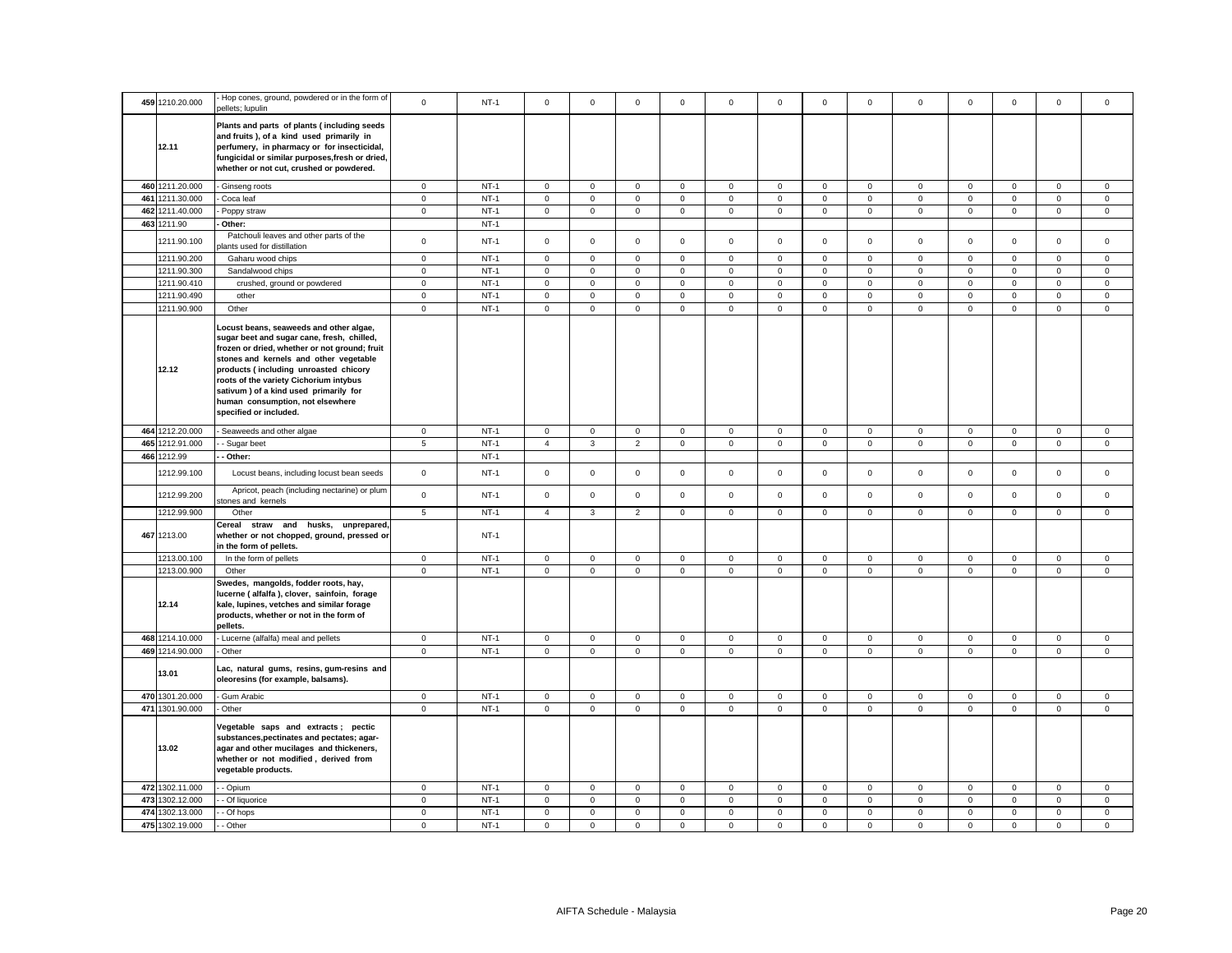|     | 476 1302.20.000 | Pectic substances, pectinates and pectates                                                                        | $\mathbf 0$     | $NT-1$      | $\mathbf 0$    | $\Omega$     | $\mathsf 0$    | $\Omega$     | 0           | $\Omega$    | $\mathbf 0$  | $\mathbf{0}$   | $\mathbf 0$  | $\Omega$            | $\mathbf 0$         | $\mathbf 0$ | $\Omega$     |
|-----|-----------------|-------------------------------------------------------------------------------------------------------------------|-----------------|-------------|----------------|--------------|----------------|--------------|-------------|-------------|--------------|----------------|--------------|---------------------|---------------------|-------------|--------------|
|     |                 |                                                                                                                   |                 |             |                |              |                |              |             |             |              |                |              |                     |                     |             |              |
|     | 477 1302.31.000 | - Agar-agar                                                                                                       | $\mathbf 0$     | $NT-1$      | $\circ$        | $\mathbf 0$  | $\mathsf 0$    | $\mathbf{0}$ | $\mathsf 0$ | $\mathbf 0$ | $\mathsf 0$  | $\overline{0}$ | $\mathbf{0}$ | $\mathsf 0$         | $\mathbf 0$         | $\mathsf 0$ | $\mathsf 0$  |
|     | 478 1302.32.000 | - Mucilages and thickeners, whether or not                                                                        | $\mathbf 0$     | $NT-1$      | $\circ$        | $\mathbf 0$  | $\mathbf 0$    | $\mathbf{0}$ | $\mathsf 0$ | $\mathbf 0$ | $\mathsf 0$  | $\mathbf{0}$   | $\mathbf{0}$ | $\mathbf 0$         | $\mathbf 0$         | $\mathbf 0$ | $\mathbf 0$  |
|     |                 | nodified, derived                                                                                                 |                 |             |                |              |                |              |             |             |              |                |              |                     |                     |             |              |
|     | 479 1302.39.000 | - Other                                                                                                           | $\mathbf 0$     | $NT-1$      | $\mathsf{O}$   | $\mathbf 0$  | $\mathsf 0$    | $\mathbf 0$  | $\mathbf 0$ | $\mathbf 0$ | $\mathsf 0$  | $\mathbf{0}$   | $\mathsf 0$  | $\mathsf 0$         | $\mathbf 0$         | $\mathsf 0$ | $\mathsf 0$  |
|     |                 | Vegetable materials of a kind used primarily                                                                      |                 |             |                |              |                |              |             |             |              |                |              |                     |                     |             |              |
|     |                 | for plaiting (for example, bamboos, rattans,                                                                      |                 |             |                |              |                |              |             |             |              |                |              |                     |                     |             |              |
|     | 14.01           | reeds, rushes, osier, raffia, cleaned,                                                                            |                 |             |                |              |                |              |             |             |              |                |              |                     |                     |             |              |
|     |                 | bleached or dyed cereal straw, and lime                                                                           |                 |             |                |              |                |              |             |             |              |                |              |                     |                     |             |              |
|     |                 | bark).                                                                                                            |                 |             |                |              |                |              |             |             |              |                |              |                     |                     |             |              |
|     | 480 1401.10.000 | - Bamboos                                                                                                         | $\overline{0}$  | $NT-1$      | $\mathbf 0$    | $\mathsf 0$  | $\overline{0}$ | $\mathsf 0$  | $\mathbf 0$ | $\mathbf 0$ | $\mathbf{0}$ | $\mathsf 0$    | $\mathsf 0$  | $\mathsf{O}\xspace$ | $\mathbf{0}$        | $\mathbf 0$ | $\mathbf 0$  |
| 481 | 1401.20         | Rattans:                                                                                                          |                 | $NT-1$      |                |              |                |              |             |             |              |                |              |                     |                     |             |              |
|     | 1401.20.100     | Whole                                                                                                             | $\mathbf{0}$    | $NT-1$      | $\mathbf{0}$   | $\mathbf{0}$ | $\mathbf 0$    | $\mathbf 0$  | 0           | $\mathbf 0$ | $\mathbf{0}$ | $\mathbf 0$    | $\mathbf 0$  | $\mathbf 0$         | $\mathbf 0$         | $\mathbf 0$ | $\mathbf 0$  |
|     | 1401.20.910     | core, not exceeding 12 mm in diameter                                                                             | $\mathbf 0$     | $NT-1$      | $\circ$        | $\mathbf 0$  | $\mathbf 0$    | $\mathbf{0}$ | $\mathbf 0$ | $\mathbf 0$ | $\circ$      | $\mathbf{0}$   | $\mathbf{0}$ | $\mathbf 0$         | $\mathbf 0$         | $\mathbf 0$ | $\mathbf{0}$ |
|     | 1401.20.920     | skin                                                                                                              | $\mathbf 0$     | $NT-1$      | $\mathsf 0$    | $\mathbf 0$  | $\mathsf 0$    | $\mathbf 0$  | $\mathsf 0$ | $\mathsf 0$ | $\mathsf 0$  | $\mathbf 0$    | $\mathsf 0$  | $\mathsf 0$         | $\mathbf 0$         | $\mathsf 0$ | $\mathbf 0$  |
|     | 401.20.990      | other                                                                                                             | $\mathsf 0$     | $NT-1$      | $\mathbf 0$    | $\mathbf 0$  | $\mathsf 0$    | $\mathsf 0$  | $\mathsf 0$ | $\mathsf 0$ | $\mathsf 0$  | 0              | $\mathbf 0$  | $\mathsf 0$         | $\mathbf 0$         | $\mathsf 0$ | $\mathsf 0$  |
|     |                 |                                                                                                                   | $\mathbf 0$     | $NT-1$      | $\mathbf 0$    | $\mathbf 0$  | $\mathsf 0$    |              | $\mathsf 0$ | $\mathbf 0$ | $\mathsf{O}$ | $\mathbf{0}$   | $\mathsf 0$  | $\mathsf 0$         |                     | $\mathsf 0$ | $\mathsf 0$  |
|     | 482 1401.90.000 | Other                                                                                                             |                 |             |                |              |                | $\mathsf 0$  |             |             |              |                |              |                     | $\mathbf 0$         |             |              |
|     | 14.04           | Vegetable products not elsewhere specified                                                                        |                 |             |                |              |                |              |             |             |              |                |              |                     |                     |             |              |
|     |                 | or included.                                                                                                      |                 |             |                |              |                |              |             |             |              |                |              |                     |                     |             |              |
|     | 483 1404.20.000 | Cotton linters                                                                                                    | $\mathbf 0$     | $NT-1$      | $\mathsf{O}$   | $\mathbf 0$  | $\mathsf 0$    | $\mathbf{0}$ | $\mathbf 0$ | $\mathbf 0$ | $\mathbf{0}$ | $\mathbf{0}$   | $\mathsf 0$  | $\mathsf 0$         | $\mathbf 0$         | $\mathsf 0$ | $\mathsf 0$  |
|     | 484 1404.90.000 | Other                                                                                                             | $\mathsf 0$     | $NT-1$      | $\mathsf 0$    | $\mathsf 0$  | $\mathsf 0$    | $\mathsf 0$  | $\mathbf 0$ | $\mathsf 0$ | $\mathsf 0$  | $\mathsf 0$    | $\mathsf 0$  | $\mathsf 0$         | $\mathsf 0$         | $\mathsf 0$ | $\mathsf 0$  |
|     | 485 1501.00     | Pig fat (including lard) and poultry fat, other<br>than that of heading 02.09 or 15.03.                           |                 | <b>NT-1</b> |                |              |                |              |             |             |              |                |              |                     |                     |             |              |
|     | 1501.00.100     | Lard, other pig fat and poultry fat                                                                               | 10              | $NT-1$      | 7.5            | 5            | 5              | 2.5          | $\mathbf 0$ | $\mathsf 0$ | $\mathbf{0}$ | $\overline{0}$ | $\mathbf 0$  | $\mathsf 0$         | 0                   | $\mathbf 0$ | $\mathbf 0$  |
|     | 1501.00.200     | Bone fat and fats obtained from waste of pigs<br>or poultry                                                       | 5               | $NT-1$      | $\overline{4}$ | $\mathbf{3}$ | $\overline{2}$ | $\mathsf 0$  | $\mathbf 0$ | $\mathsf 0$ | $\mathsf{O}$ | $\mathsf 0$    | $\mathsf 0$  | $\mathsf 0$         | $\mathsf 0$         | $\mathsf 0$ | $\mathsf 0$  |
|     | 486 1502.00     | Fats of bovine animals, sheep or goats, other<br>than those of heading 15.03.                                     |                 | $NT-1$      |                |              |                |              |             |             |              |                |              |                     |                     |             |              |
|     | 1502.00.100     | Tallow                                                                                                            | 5               | $NT-1$      | $\overline{4}$ | 3            | $\overline{2}$ | $\mathbf 0$  | $\mathbf 0$ | $\mathsf 0$ | 0            | $\mathbf{0}$   | $\mathbf 0$  | $\mathbf 0$         | $\mathbf 0$         | $\mathbf 0$ | $\mathsf 0$  |
|     |                 |                                                                                                                   |                 |             |                |              |                |              |             |             |              |                |              |                     |                     |             |              |
|     | 1502.00.900     | Other                                                                                                             | $5\phantom{.0}$ | $NT-1$      | $\overline{4}$ | $\mathbf{3}$ | $\overline{2}$ | $\mathsf 0$  | $\mathbf 0$ | $\mathsf 0$ | $\mathsf 0$  | $\mathbf{0}$   | $\mathsf 0$  | $\mathsf 0$         | $\mathsf 0$         | $\mathbf 0$ | $\mathbf 0$  |
|     | 487 1503.00.000 | ard stearin, lard oil, oleostearin, oleo-oil and<br>tallow oil, not emulsified or mixed or otherwise<br>prepared. | $\sqrt{5}$      | $NT-1$      | $\overline{4}$ | 3            | $\overline{2}$ | $\mathbf 0$  | 0           | $\mathbf 0$ | $\mathsf 0$  | $\mathbf 0$    | $\mathbf 0$  | $\mathbf 0$         | 0                   | $\mathsf 0$ | $\mathsf 0$  |
|     |                 | Fats and oils and their fractions, of fish or                                                                     |                 |             |                |              |                |              |             |             |              |                |              |                     |                     |             |              |
|     | 15.04           | marine mammals, whether or not refined,                                                                           |                 |             |                |              |                |              |             |             |              |                |              |                     |                     |             |              |
|     |                 | but not chemically modified.                                                                                      |                 |             |                |              |                |              |             |             |              |                |              |                     |                     |             |              |
|     | 488 1504.10     | Fish-liver oils and their fractions:                                                                              |                 | $NT-1$      |                |              |                |              |             |             |              |                |              |                     |                     |             |              |
|     | 1504.10.100     | Solid fractions not chemically modified                                                                           | 5               | $NT-1$      | $\overline{4}$ | 3            | $\overline{2}$ | $\mathsf 0$  | $\mathbf 0$ | $\mathbf 0$ | $\mathsf 0$  | $\mathbf 0$    | $\mathbf 0$  | $\mathbf 0$         | $\mathbf 0$         | $\mathsf 0$ | $\mathsf 0$  |
|     | 1504.10.900     | Other                                                                                                             | 15              | $NT-1$      | 12.5           | 10           | 7.5            | 5            | $\mathbf 0$ | $\mathbf 0$ | $\mathsf 0$  | $\mathbf{0}$   | $\mathbf 0$  | $\mathsf 0$         | $\mathbf 0$         | $\mathsf 0$ | $\mathbf 0$  |
|     |                 | Fats and oils and their fractions, of fish,                                                                       |                 |             |                |              |                |              |             |             |              |                |              |                     |                     |             |              |
|     | 489 1504.20     | other than liver oils:                                                                                            |                 | $NT-1$      |                |              |                |              |             |             |              |                |              |                     |                     |             |              |
|     | 1504.20.100     | Solid fractions not chemically modified                                                                           | $\,$ 5 $\,$     | $NT-1$      | $\overline{4}$ | $\mathbf{3}$ | $\mathbf 2$    | $\mathsf 0$  | $\mathsf 0$ | $\mathsf 0$ | $\mathsf 0$  | $\mathsf 0$    | $\mathsf 0$  | $\mathsf 0$         | $\mathsf{O}\xspace$ | $\mathbf 0$ | $\mathsf 0$  |
|     | 1504.20.900     | Other                                                                                                             | 5               | $NT-1$      | $\overline{4}$ | 3            | $\mathbf 2$    | $\mathbf 0$  | 0           | $\mathbf 0$ | $\mathbf{0}$ | $\mathbf{0}$   | $\mathsf 0$  | $\mathbf 0$         | 0                   | $\mathbf 0$ | $\mathsf 0$  |
|     |                 | Fats and oils and their fractions, of marine                                                                      |                 |             |                |              |                |              |             |             |              |                |              |                     |                     |             |              |
|     | 490 1504.30     | mammals:                                                                                                          |                 | $NT-1$      |                |              |                |              |             |             |              |                |              |                     |                     |             |              |
|     | 1504.30.100     | Solid fractions not chemically modified                                                                           | 5               | $NT-1$      | $\overline{4}$ | 3            | $\overline{2}$ | $\mathbf 0$  | $\mathbf 0$ | $\mathsf 0$ | 0            | $\mathbf{0}$   | $\mathbf 0$  | $\mathsf 0$         | $\mathbf 0$         | $\mathbf 0$ | $\mathbf 0$  |
|     | 1504.30.900     | Other                                                                                                             | 5               | $NT-1$      | $\overline{4}$ | 3            | $\overline{2}$ | $\mathsf 0$  | $\mathsf 0$ | $\mathsf 0$ | $\mathsf 0$  | $\mathbf 0$    | $\mathbf 0$  | $\mathsf 0$         | $\mathsf 0$         | $\mathsf 0$ | $\mathsf 0$  |
|     | 491 1505.00.000 | Nool grease and fatty substances derived                                                                          | $\mathsf 0$     | $NT-1$      | $\mathsf 0$    | $\mathsf 0$  | $\mathsf 0$    | $\mathsf 0$  | $\mathbf 0$ | $\mathsf 0$ | $\mathsf 0$  | $\mathsf 0$    | $\mathsf 0$  | $\mathsf 0$         | $\mathbf 0$         | $\mathsf 0$ | $\mathsf 0$  |
|     |                 | herefrom (including lanolin).<br>Other animal fats and oils and their fractions,                                  |                 |             |                |              |                |              |             |             |              |                |              |                     |                     |             |              |
|     | 492 1506.00     | whether or not refined, but not chemically                                                                        |                 | <b>NT-1</b> |                |              |                |              |             |             |              |                |              |                     |                     |             |              |
|     |                 | modified.                                                                                                         |                 |             |                |              |                |              |             |             |              |                |              |                     |                     |             |              |
|     | 1506.00.100     | Solid fractions not chemically modified                                                                           | $\sqrt{5}$      | $NT-1$      | $\overline{4}$ | 3            | $\overline{2}$ | $\mathsf 0$  | $\mathbf 0$ | $\mathsf 0$ | $\mathsf 0$  | $\mathbf 0$    | $\mathsf 0$  | $\mathbf 0$         | $\mathsf 0$         | $\mathbf 0$ | $\mathbf 0$  |
|     | 1506.00.900     | Other                                                                                                             | 5               | $NT-1$      | $\overline{4}$ | 3            | $\overline{2}$ | $\mathsf 0$  | $\mathbf 0$ | $\mathsf 0$ | $\mathsf 0$  | $\mathbf 0$    | $\mathbf 0$  | $\mathsf 0$         | $\mathbf 0$         | $\mathsf 0$ | $\mathsf 0$  |
|     |                 |                                                                                                                   |                 |             |                |              |                |              |             |             |              |                |              |                     |                     |             |              |
|     | 15.07           | Soya-bean oil and its fractions, whether or<br>not refined, but not chemically modified.                          |                 |             |                |              |                |              |             |             |              |                |              |                     |                     |             |              |
|     | 493 1507.10.000 | Crude oil, whether or not degummed                                                                                | $\sqrt{5}$      | $NT-1$      | $\overline{4}$ | 3            | $\overline{2}$ | $\mathsf 0$  | $\mathsf 0$ | $\mathbf 0$ | $\mathbf 0$  | $\mathsf 0$    | $\mathsf 0$  | $\mathbf 0$         | 0                   | $\mathsf 0$ | $\mathbf 0$  |
|     | 494 1507.90     | Other:                                                                                                            |                 | $NT-1$      |                |              |                |              |             |             |              |                |              |                     |                     |             |              |
|     | 1507.90.100     | Solid fractions not chemically modified                                                                           | 5               | $NT-1$      | $\overline{4}$ | 3            | $\overline{2}$ | $\mathbf 0$  | 0           | $\mathbf 0$ | $\mathbf 0$  | $\mathbf 0$    | $\mathbf 0$  | $\mathbf 0$         | $\mathbf 0$         | $\mathsf 0$ | $\mathsf 0$  |
|     |                 |                                                                                                                   |                 |             |                |              |                |              |             |             |              |                |              |                     |                     |             |              |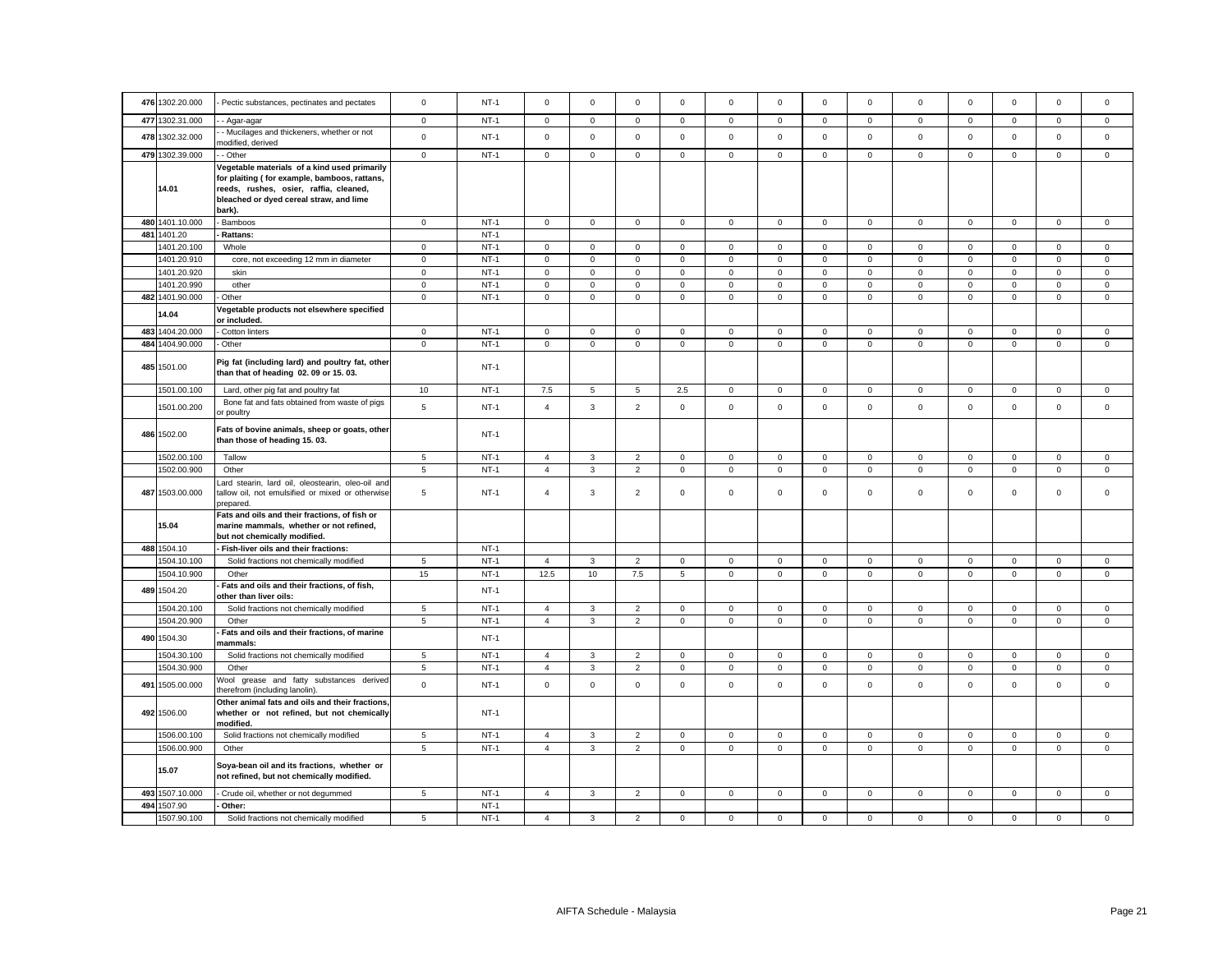|     | 1507.90.900                | Other                                                                                                                                                                                                              | 5              | $NT-1$           | $\overline{4}$ | 3              | $\overline{2}$ | 0            | 0                   | 0           | 0                   | $\mathbf 0$    | 0                   | $\mathbf 0$  | $\mathbf 0$  | 0           | 0           |
|-----|----------------------------|--------------------------------------------------------------------------------------------------------------------------------------------------------------------------------------------------------------------|----------------|------------------|----------------|----------------|----------------|--------------|---------------------|-------------|---------------------|----------------|---------------------|--------------|--------------|-------------|-------------|
|     | 15.08                      | Ground-nut oil and its fractions, whether or<br>not refined, but not chemically modified.                                                                                                                          |                |                  |                |                |                |              |                     |             |                     |                |                     |              |              |             |             |
|     | 495 1508.10.000            | Crude oil                                                                                                                                                                                                          | 5              | $NT-1$           | $\overline{4}$ | $\mathbf{3}$   | $\overline{2}$ | $\mathsf 0$  | $\overline{0}$      | $\mathbf 0$ | $\mathsf 0$         | $\mathbf 0$    | $\mathbf{0}$        | $\mathbf 0$  | $\mathbf{O}$ | $\mathsf 0$ | $\mathsf 0$ |
|     | 496 1508.90                | Other:                                                                                                                                                                                                             |                | $NT-1$           |                |                |                |              |                     |             |                     |                |                     |              |              |             |             |
|     | 1508.90.100                | Solid fractions not chemically modified                                                                                                                                                                            | 5              | $NT-1$           | $\overline{4}$ | 3              | $\overline{2}$ | $\mathsf 0$  | $\mathbf 0$         | $\mathbf 0$ | $\mathsf 0$         | $\mathsf 0$    | $\mathbf 0$         | $\mathbf 0$  | $\mathbf 0$  | $\mathsf 0$ | $\mathsf 0$ |
|     | 1508.90.900                | Other                                                                                                                                                                                                              | 5              | $NT-1$           | $\overline{4}$ | $\overline{3}$ | $\overline{2}$ | $\mathbf 0$  | $\mathsf 0$         | $\mathbf 0$ | $\mathbf{0}$        | $\mathbf 0$    | $\mathsf{O}\xspace$ | $\mathbf{0}$ | $\mathbf 0$  | $\mathbf 0$ | $\mathbf 0$ |
|     | 15.09                      | Olive oil and its fractions, whether or not<br>refined, but not chemically modified.                                                                                                                               |                |                  |                |                |                |              |                     |             |                     |                |                     |              |              |             |             |
| 497 | 1509.10.000                | Virgin                                                                                                                                                                                                             | $\mathbf 0$    | $NT-1$           | $\mathbf 0$    | 0              | $\mathsf 0$    | 0            | 0                   | $\mathsf 0$ | 0                   | $\mathbf 0$    | 0                   | $\mathbf 0$  | $\mathbf 0$  | 0           | 0           |
| 498 | 1509.90                    | Other:                                                                                                                                                                                                             |                | $NT-1$           |                |                |                |              |                     |             |                     |                |                     |              |              |             |             |
|     | 1509.90.100                | Solid fraction not chemically modified                                                                                                                                                                             | $\mathbf 0$    | $NT-1$           | $\mathbf 0$    | 0              | $\mathsf 0$    | $\mathbf 0$  | $\mathbf 0$         | 0           | $\mathbf 0$         | $\mathbf 0$    | $\mathbf 0$         | $\mathbf 0$  | $\mathbf 0$  | $\mathbf 0$ | $\mathbf 0$ |
|     | 1509.90.900                | Other                                                                                                                                                                                                              | $\mathsf 0$    | $NT-1$           | $\mathsf 0$    | $\mathbf 0$    | $\mathsf 0$    | $\mathsf 0$  | $\overline{0}$      | $\mathbf 0$ | $\mathsf 0$         | $\overline{0}$ | $\mathbf 0$         | $\mathbf 0$  | $\mathsf 0$  | $\mathsf 0$ | $\mathsf 0$ |
|     | 499 1510.00                | Other oils and their fractions, obtained solely<br>from olives, whether or not refined, but not<br>chemically modified, including blends of<br>these oils or fractions with oils or fractions<br>of heading 15.09. |                | $NT-1$           |                |                |                |              |                     |             |                     |                |                     |              |              |             |             |
|     | 1510.00.100                | Solid fractions not chemically modified                                                                                                                                                                            | $\mathsf 0$    | $NT-1$           | $\mathsf 0$    | $\mathsf 0$    | $\mathsf 0$    | $\mathsf 0$  | $\mathbf 0$         | $\mathsf 0$ | $\mathsf 0$         | $\mathsf 0$    | $\mathsf 0$         | $\mathsf 0$  | $\mathsf 0$  | $\mathsf 0$ | $\mathsf 0$ |
|     | 1510.00.900                | Other                                                                                                                                                                                                              | $\mathbf{0}$   | $NT-1$           | $\mathbf 0$    | $\mathbf{0}$   | $\mathsf 0$    | $\mathbf{0}$ | $\mathsf 0$         | $\mathsf 0$ | $\mathbf 0$         | $\mathsf 0$    | $\mathsf 0$         | $\mathbf{0}$ | $\mathbf 0$  | $\mathsf 0$ | $\mathsf 0$ |
|     | 15.11                      | Palm oil and its fractions, whether or not<br>refined, but not chemically modified.                                                                                                                                |                |                  |                |                |                |              |                     |             |                     |                |                     |              |              |             |             |
|     | 500 1511.10.000            | Crude oil                                                                                                                                                                                                          | $\mathsf 0$    | $NT-1$           | $\overline{0}$ | $\mathbf 0$    | $\mathbf 0$    | $\mathsf 0$  | $\mathbf 0$         | $\mathsf 0$ | $\mathbf{0}$        | $\mathbf 0$    | $\mathsf 0$         | $\mathsf 0$  | $\mathbf 0$  | $\mathsf 0$ | $\mathbf 0$ |
| 501 | 1511.90                    | Other:                                                                                                                                                                                                             |                | $NT-1$           |                |                |                |              |                     |             |                     |                |                     |              |              |             |             |
|     | 1511.90.100                | Solid fractions not chemically modified                                                                                                                                                                            | 5              | $NT-1$           | $\overline{4}$ | $\mathbf{3}$   | $\overline{2}$ | $\mathsf 0$  | $\mathbf 0$         | $\mathbf 0$ | $\mathsf 0$         | $\mathsf 0$    | $\mathbf 0$         | $\mathbf 0$  | $\mathbf 0$  | $\mathsf 0$ | $\mathsf 0$ |
|     | 1511.90.910                | in packings of a weight not exceeding 20                                                                                                                                                                           | 5              | $NT-1$           | $\overline{4}$ | $\mathbf{3}$   | $\overline{2}$ | $\mathsf 0$  | $\mathsf 0$         | $\mathsf 0$ | $\mathsf 0$         | $\mathsf 0$    | $\mathsf 0$         | $\mathsf 0$  | $\mathsf 0$  | $\mathsf 0$ | $\mathsf 0$ |
|     | 1511.90.990                | other                                                                                                                                                                                                              | 5              | $NT-1$           | $\overline{4}$ | $\mathbf{3}$   | $\overline{2}$ | $\mathsf 0$  | $\overline{0}$      | $\mathbf 0$ | $\mathsf 0$         | $\mathbf 0$    | $\mathbf 0$         | $\mathbf 0$  | $\mathsf 0$  | $\mathbf 0$ | $\mathsf 0$ |
|     | 15.12                      | Sunflower-seed, safflower or cotton-seed oil<br>and fractions thereof, whether or not refined,<br>but not chemically modified.                                                                                     |                |                  |                |                |                |              |                     |             |                     |                |                     |              |              |             |             |
|     | 502 1512.11.000            | - Crude oil                                                                                                                                                                                                        | $\mathsf 0$    | $NT-1$           | $\mathsf 0$    | $\mathsf 0$    | $\mathsf 0$    | $\mathsf 0$  | $\mathsf 0$         | $\mathsf 0$ | $\mathsf 0$         | $\mathsf 0$    | $\mathsf 0$         | $\mathsf 0$  | $\mathsf 0$  | $\mathsf 0$ | $\mathsf 0$ |
|     | 503 1512.19                | - Other:                                                                                                                                                                                                           |                | $NT-1$           |                |                |                |              |                     |             |                     |                |                     |              |              |             |             |
|     | 1512.19.110                | solid fractions not chemically modified                                                                                                                                                                            | $\mathbf 0$    | $NT-1$           | $\mathbf 0$    | $\mathbf 0$    | $\mathsf 0$    | $\mathbf 0$  | $\mathbf 0$         | 0           | $\mathsf 0$         | $\mathbf 0$    | $\mathbf 0$         | $\mathbf 0$  | $\mathsf 0$  | $\mathsf 0$ | 0           |
|     | 1512.19.190                | other                                                                                                                                                                                                              | $\mathbf 0$    | $NT-1$           | $\mathsf 0$    | $\mathbf 0$    | $\mathsf 0$    | $\mathsf 0$  | $\mathbf 0$         | $\mathsf 0$ | $\mathsf 0$         | $\mathbf 0$    | $\mathbf 0$         | $\mathbf 0$  | $\mathsf 0$  | $\mathsf 0$ | $\mathsf 0$ |
|     | 1512.19.910                | solid frastions not chemically modified                                                                                                                                                                            | $\mathbf 0$    | $NT-1$           | $\mathsf 0$    | $\mathbf 0$    | $\mathsf 0$    | $\mathsf 0$  | $\mathbf 0$         | $\mathsf 0$ | $\mathsf 0$         | $\mathsf 0$    | $\mathbf 0$         | $\mathsf 0$  | $\mathsf 0$  | $\mathsf 0$ | $\mathsf 0$ |
|     | 1512.19.990                | other                                                                                                                                                                                                              | $\mathbf 0$    | $NT-1$           | $\mathbf 0$    | $\mathsf 0$    | $\mathsf 0$    | $\mathbf 0$  | $\mathbf 0$         | $\mathbf 0$ | $\mathbf 0$         | $\mathbf 0$    | $\mathbf 0$         | $\mathbf 0$  | $\mathbf 0$  | $\mathsf 0$ | $\mathbf 0$ |
|     |                            |                                                                                                                                                                                                                    |                |                  |                |                |                |              |                     |             |                     |                |                     |              |              |             |             |
| 504 | 1512.21.000<br>505 1512.29 | - Crude oil, whether or not gossypol has been<br>emoved                                                                                                                                                            | $\mathsf 0$    | $NT-1$<br>$NT-1$ | $\mathsf 0$    | $\mathbf 0$    | $\mathsf 0$    | $\mathsf 0$  | $\mathsf 0$         | $\mathsf 0$ | $\mathsf 0$         | $\mathsf 0$    | $\mathsf 0$         | $\mathsf 0$  | $\mathsf 0$  | $\mathsf 0$ | $\mathsf 0$ |
|     | 1512.29.100                | - Other:                                                                                                                                                                                                           | $\mathsf 0$    | $NT-1$           | $\mathsf 0$    | $\mathbf 0$    | $\mathsf 0$    | $\mathsf 0$  | $\mathbf 0$         | $\mathsf 0$ | $\mathsf 0$         | $\mathsf 0$    | $\mathsf 0$         | $\mathsf 0$  | $\mathbf 0$  | $\mathsf 0$ |             |
|     |                            | Solid fractions not chemically modified                                                                                                                                                                            |                |                  |                |                |                |              |                     |             |                     |                |                     |              |              |             | $\mathbf 0$ |
|     | 1512.29.900<br>15.13       | Other<br>Coconut (copra), palm kernel or babassu oil<br>and fractions thereof, whether or not refined,                                                                                                             | $\mathbf 0$    | $NT-1$           | $\mathsf 0$    | $\mathsf{O}$   | $\mathbf 0$    | $\mathbf 0$  | $\mathbf 0$         | $\mathbf 0$ | $\mathbf 0$         | $\mathsf 0$    | $\mathsf 0$         | $\mathbf 0$  | $\mathbf 0$  | $\mathbf 0$ | $\mathsf 0$ |
|     | 506 1513.11.000            | - Crude oil                                                                                                                                                                                                        | $\overline{5}$ | $NT-1$           | $\overline{4}$ | $\mathbf{3}$   | $\overline{2}$ | $\mathsf 0$  | $\mathbf 0$         | $\mathsf 0$ | 0                   | $\mathsf 0$    | $\mathsf 0$         | $\mathbf 0$  | $\mathsf 0$  | $\mathsf 0$ | $\mathsf 0$ |
|     | 507 1513.19.000            | - Other                                                                                                                                                                                                            | $\overline{5}$ | $NT-1$           | $\overline{4}$ | 3              | $\overline{2}$ | $\mathsf 0$  | $\mathsf{O}\xspace$ | $\mathsf 0$ | $\mathbf 0$         | $\mathsf 0$    | $\mathsf{O}\xspace$ | $\mathsf 0$  | $\mathsf 0$  | $\mathsf 0$ | $\mathsf 0$ |
| 508 | 1513.21                    | Crude oil:                                                                                                                                                                                                         |                | $NT-1$           |                |                |                |              |                     |             |                     |                |                     |              |              |             |             |
|     |                            |                                                                                                                                                                                                                    |                |                  |                |                |                |              |                     |             |                     |                |                     |              |              |             |             |
|     | 1513.21.100                | Palm kernel                                                                                                                                                                                                        | $\mathbf 0$    | $NT-1$           | $\mathbf 0$    | 0              | $\mathbf 0$    | 0            | 0                   | 0           | 0                   | $\mathbf 0$    | $\mathbf 0$         | 0            | $\mathbf 0$  | $\mathbf 0$ | $\mathbf 0$ |
|     | 1513.21.900                | Other                                                                                                                                                                                                              | $\mathbf 0$    | $NT-1$           | $\mathsf 0$    | 0              | $\mathsf 0$    | $\mathsf 0$  | $\mathsf 0$         | $\mathsf 0$ | $\mathsf{O}\xspace$ | $\mathsf 0$    | $\mathsf 0$         | $\mathsf 0$  | $\mathsf 0$  | $\mathsf 0$ | $\mathsf 0$ |
|     | 509 1513.29                | - Other:                                                                                                                                                                                                           |                | $NT-1$           |                |                |                |              |                     |             |                     |                |                     |              |              |             |             |
|     | 1513.29.110                | palm kernel olein, crude                                                                                                                                                                                           | $\mathbf 0$    | $NT-1$           | $\mathsf 0$    | $\mathbf 0$    | $\mathsf 0$    | $\mathsf 0$  | $\mathsf 0$         | $\mathsf 0$ | $\mathsf 0$         | $\mathsf 0$    | $\mathsf 0$         | $\mathsf 0$  | $\mathsf 0$  | $\mathsf 0$ | $\mathsf 0$ |
|     | 1513.29.120                | palm kernel olein, RBD                                                                                                                                                                                             | $\mathbf 0$    | $NT-1$           | $\mathbf 0$    | $\mathbf{0}$   | $\mathsf 0$    | $\mathbf 0$  | $\mathbf 0$         | 0           | $\mathbf 0$         | $\mathsf 0$    | $\mathbf 0$         | $\mathsf 0$  | $\mathbf 0$  | $\mathbf 0$ | $\mathbf 0$ |
|     | 1513.29.130                | palm kernel oil, RBD                                                                                                                                                                                               | $\mathbf 0$    | $NT-1$           | $\mathsf 0$    | 0              | $\mathsf 0$    | $\mathbf{0}$ | $\mathbf 0$         | $\mathbf 0$ | $\mathbf 0$         | $\mathsf 0$    | $\mathbf 0$         | $\mathbf 0$  | $\mathbf 0$  | $\mathbf 0$ | $\mathbf 0$ |
|     | 1513.29.141                | palm kernel stearin, crude                                                                                                                                                                                         | 5              | $NT-1$           | $\overline{4}$ | $\mathbf{3}$   | $\overline{2}$ | $\mathsf 0$  | $\mathbf 0$         | $\mathbf 0$ | $\mathsf 0$         | $\mathbf 0$    | $\mathbf 0$         | $\mathbf 0$  | $\mathsf 0$  | $\mathsf 0$ | $\mathsf 0$ |
|     | 1513.29.149                | other                                                                                                                                                                                                              | 5              | $NT-1$           | $\overline{4}$ | 3              | $\overline{2}$ | $\mathsf 0$  | $\mathsf 0$         | $\mathbf 0$ | $\mathsf 0$         | $\mathbf 0$    | $\mathsf 0$         | $\mathbf 0$  | $\mathsf 0$  | $\mathsf 0$ | $\mathsf 0$ |
|     | 1513.29.190                | other                                                                                                                                                                                                              | $\overline{2}$ | $NT-1$           | $\overline{2}$ | $\overline{2}$ | $\overline{2}$ | $\mathbf 0$  | $\mathbf{0}$        | $\mathbf 0$ | $\mathbf 0$         | $\mathbf 0$    | $\mathbf 0$         | $\mathbf 0$  | $\mathbf 0$  | $\mathbf 0$ | $\mathbf 0$ |
|     |                            |                                                                                                                                                                                                                    |                |                  |                |                |                |              |                     |             |                     |                |                     |              |              |             |             |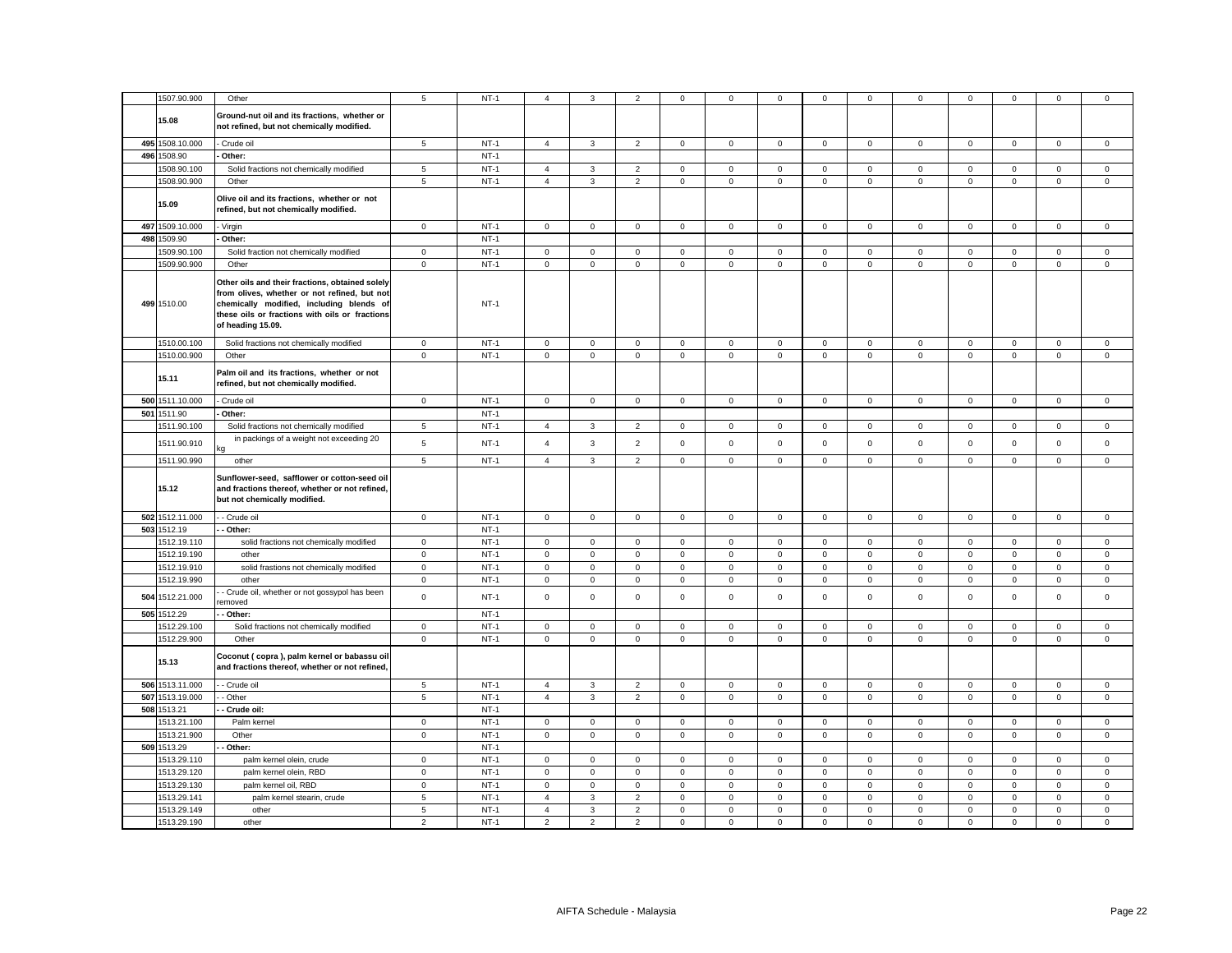| 1513.29.910     | solid fractions not chemically modified                                                                                                                                        | 5           | $NT-1$ | $\overline{a}$ | 3              | $\overline{2}$ | $^{\circ}$   | $\Omega$            | $^{\circ}$     | $\mathbf 0$  | $\mathbf 0$  | $\Omega$            | $\mathbf 0$    | $\Omega$     | $\mathbf 0$    | $^{\circ}$     |
|-----------------|--------------------------------------------------------------------------------------------------------------------------------------------------------------------------------|-------------|--------|----------------|----------------|----------------|--------------|---------------------|----------------|--------------|--------------|---------------------|----------------|--------------|----------------|----------------|
| 1513.29.990     | other                                                                                                                                                                          | $\mathbf 0$ | $NT-1$ | $\circ$        | $\circ$        | $\mathbf 0$    | $\mathbf{0}$ | $\overline{0}$      | $\mathbf 0$    | $\mathbf 0$  | $\mathbf 0$  | $\mathbf{0}$        | $\mathbf 0$    | $\mathbf 0$  | $\mathbf 0$    | $\mathbf 0$    |
| 15.14           | Rape, colza or mustard oil and fractions<br>thereof, whether or not refined, but not<br>chemically modified.                                                                   |             |        |                |                |                |              |                     |                |              |              |                     |                |              |                |                |
| 510 1514.11.000 | - Crude oil                                                                                                                                                                    | $\mathbf 0$ | $NT-1$ | $\mathsf 0$    | $\mathbf{0}$   | $\mathsf 0$    | $\mathbf 0$  | $\mathbf 0$         | $\mathsf 0$    | $\mathbf{0}$ | $\mathsf 0$  | $\mathsf 0$         | $\mathbf 0$    | $\mathbf 0$  | $\mathsf 0$    | $\mathsf 0$    |
| 511 1514.19     | - Other:                                                                                                                                                                       |             | $NT-1$ |                |                |                |              |                     |                |              |              |                     |                |              |                |                |
| 1514.19.100     | Solid fractions not chemically modified                                                                                                                                        | $\mathbf 0$ | $NT-1$ | $\mathsf 0$    | $\mathsf 0$    | $\mathbf 0$    | $\mathbf 0$  | 0                   | $\mathsf 0$    | $\mathbf 0$  | $\mathsf 0$  | $\mathbf 0$         | $\mathbf 0$    | $\mathbf 0$  | $\mathsf 0$    | $\mathbf 0$    |
| 1514.19.900     | Other                                                                                                                                                                          | $\mathbf 0$ | $NT-1$ | $\mathsf 0$    | $\mathbf 0$    | $\mathsf 0$    | $\mathbf 0$  | $\mathbf 0$         | $\mathsf 0$    | $\mathbf 0$  | $\mathsf 0$  | $\mathsf{O}\xspace$ | $\mathsf 0$    | $\mathsf 0$  | $\mathsf 0$    | $\mathsf 0$    |
| 512 1514.91.000 | - Crude oil                                                                                                                                                                    | $\mathsf 0$ | $NT-1$ | $\mathsf 0$    | $\mathsf 0$    | $\mathsf 0$    | $\mathsf 0$  | 0                   | $\mathsf 0$    | $\mathsf 0$  | $\mathsf 0$  | $\mathbf 0$         | $\mathbf 0$    | $\mathbf 0$  | $\mathsf 0$    | $\mathsf 0$    |
| 513 1514.99     | Other:                                                                                                                                                                         |             | $NT-1$ |                |                |                |              |                     |                |              |              |                     |                |              |                |                |
| 1514.99.100     | Solid fractions not chemically modified                                                                                                                                        | $\mathbf 0$ | $NT-1$ | $\mathbf 0$    | $\mathbf 0$    | $\mathbf 0$    | $\mathbf 0$  | 0                   | $\mathbf 0$    | $\mathbf 0$  | $\mathsf 0$  | $\mathbf 0$         | $\mathsf 0$    | $\mathbf 0$  | $\mathbf 0$    | $\mathbf 0$    |
| 1514.99.900     | Other                                                                                                                                                                          | $\mathsf 0$ | $NT-1$ | $\mathsf 0$    | $\mathbf 0$    | $\mathsf 0$    | $\mathbf 0$  | $\mathbf 0$         | $\mathsf 0$    | $\mathbf 0$  | $\mathsf 0$  | $\mathbf 0$         | $\mathsf 0$    | $\mathbf 0$  | $\mathbf 0$    | $\mathsf 0$    |
| 15.15           | Other fixed vegetable fats and oils (including<br>jojoba oil) and their fractions, whether or not<br>refined, but not chemically modified.                                     |             |        |                |                |                |              |                     |                |              |              |                     |                |              |                |                |
| 514 1515.11.000 | - Crude oil                                                                                                                                                                    | $\mathsf 0$ | $NT-1$ | $\mathsf 0$    | $\mathbf{0}$   | $\mathsf 0$    | $\mathbf{0}$ | 0                   | $\mathsf 0$    | $\mathsf 0$  | $\mathsf 0$  | $\mathsf 0$         | $\mathsf 0$    | $\mathbf 0$  | $\mathsf 0$    | $\mathsf 0$    |
| 515 1515.19     | Other:                                                                                                                                                                         |             | $NT-1$ |                |                |                |              |                     |                |              |              |                     |                |              |                |                |
| 1515.19.100     | Solid fractions not chemically modified                                                                                                                                        | $\mathbf 0$ | $NT-1$ | $\mathsf 0$    | $\mathsf 0$    | $\mathbf 0$    | $\mathbf 0$  | 0                   | $\mathbf 0$    | $\mathbf 0$  | $\mathsf 0$  | $\mathbf 0$         | $\mathbf 0$    | $\mathbf 0$  | $\mathsf 0$    | $\mathbf 0$    |
| 1515.19.900     | Other                                                                                                                                                                          | $\mathbf 0$ | $NT-1$ | $\mathsf 0$    | $\mathbf 0$    | $\mathsf 0$    | $\mathsf 0$  | 0                   | $\mathbf 0$    | $\mathsf 0$  | $\mathsf 0$  | $\mathsf 0$         | $\mathbf 0$    | $\mathbf 0$  | $\mathsf 0$    | $\mathsf 0$    |
| 516 1515.21.000 | - Crude oil                                                                                                                                                                    | $\mathsf 0$ | $NT-1$ | $\mathbf 0$    | $\mathbf 0$    | $\mathbf 0$    | $\mathbf 0$  | $\mathbf 0$         | $\mathsf 0$    | $\mathbf 0$  | $\mathsf 0$  | $\mathbf 0$         | $\mathsf 0$    | $\mathbf 0$  | $\mathsf 0$    | $\mathsf 0$    |
| 517 1515.29     | Other:                                                                                                                                                                         |             | $NT-1$ |                |                |                |              |                     |                |              |              |                     |                |              |                |                |
| 1515.29.100     | Solid fractions not chemically modified                                                                                                                                        | 5           | $NT-1$ | $\overline{4}$ | 3              | 2              | $\mathbf{0}$ | $\mathbf{0}$        | $\mathbf{0}$   | $\mathbf{0}$ | $\mathbf{0}$ | $\mathbf 0$         | $\mathbf 0$    | $\mathbf 0$  | $\mathbf 0$    | $\mathbf 0$    |
| 1515.29.900     | Other                                                                                                                                                                          | $\mathbf 0$ | $NT-1$ | $\mathbf 0$    | $\mathbf{O}$   | $\mathsf 0$    | $\mathbf 0$  | $\mathbf{0}$        | $\mathbf 0$    | $\mathbf 0$  | $\mathbf 0$  | $\mathbf 0$         | $\mathbf 0$    | $\mathbf 0$  | $\mathbf 0$    | $\mathbf 0$    |
| 518 1515.30     | Castor oil and its fractions:                                                                                                                                                  |             | $NT-1$ |                |                |                |              |                     |                |              |              |                     |                |              |                |                |
| 1515.30.100     | Solid fractions not chemically modified                                                                                                                                        | $\mathbf 0$ | $NT-1$ | $\mathsf 0$    | $\mathsf 0$    | $\mathsf 0$    | $\mathsf 0$  | 0                   | $\mathsf 0$    | $\mathsf 0$  | $\mathsf 0$  | $\mathsf 0$         | $\mathbf 0$    | $\mathsf 0$  | $\mathbf 0$    | $\mathsf 0$    |
| 1515.30.900     | Other                                                                                                                                                                          | 0           | $NT-1$ | 0              | $\mathsf 0$    | $\mathsf 0$    | 0            | 0                   | $\mathsf 0$    | 0            | $\mathbf 0$  | $\mathsf 0$         | $\mathsf 0$    | $\mathsf 0$  | $\mathsf 0$    | $\mathsf 0$    |
| 519 1515.50     | Sesame oil and its fractions:                                                                                                                                                  |             | $NT-1$ |                |                |                |              |                     |                |              |              |                     |                |              |                |                |
| 1515.50.100     | Solid fractions not chemically modified                                                                                                                                        | $\mathbf 0$ | $NT-1$ | $\mathbf 0$    | $\mathbf 0$    | $\mathsf 0$    | $\mathbf 0$  | $\mathsf 0$         | $\mathsf 0$    | $\mathsf 0$  | $\mathbf 0$  | $\mathsf{O}\xspace$ | $\mathbf 0$    | $\mathbf 0$  | $\mathsf 0$    | $\mathbf 0$    |
| 1515.50.910     | for domestic use                                                                                                                                                               | $\mathsf 0$ | $NT-1$ | $\mathsf 0$    | $\mathsf 0$    | $\mathsf 0$    | $\mathsf 0$  | 0                   | $\mathsf 0$    | $\mathsf 0$  | $\mathbf 0$  | $\mathsf 0$         | $\mathbf 0$    | $\mathsf 0$  | $\mathsf 0$    | $\mathsf 0$    |
| 1515.50.990     | for other uses                                                                                                                                                                 | $\mathbf 0$ | $NT-1$ | $\mathsf 0$    | $\mathbf 0$    | $\mathbf 0$    | $\mathbf 0$  | $\mathbf 0$         | $\mathsf 0$    | $\mathbf 0$  | $\mathbf 0$  | $\mathbf 0$         | $\mathsf 0$    | $\mathbf 0$  | $\mathsf 0$    | $\mathsf 0$    |
| 520 1515.90     | Other:                                                                                                                                                                         |             | $NT-1$ |                |                |                |              |                     |                |              |              |                     |                |              |                |                |
| 1515.90.110     | solid fractions not chemically modified                                                                                                                                        | $\mathbf 0$ | $NT-1$ | $\mathbf{0}$   | $\mathbf 0$    | $\mathbf{0}$   | $\mathbf 0$  | 0                   | $\mathbf 0$    | $\mathbf{0}$ | $\mathbf 0$  | $\mathbf{0}$        | $\mathbf 0$    | $\mathbf{0}$ | $\mathbf 0$    | $\mathbf 0$    |
| 1515.90.190     | other                                                                                                                                                                          | $\mathbf 0$ | $NT-1$ | $\mathsf 0$    | $\mathsf 0$    | $\mathsf 0$    | $\mathsf 0$  | 0                   | $\mathsf 0$    | $\mathsf 0$  | $\mathbf 0$  | $\mathbf 0$         | $\mathsf 0$    | $\mathsf 0$  | $\mathsf 0$    | $\mathsf 0$    |
| 1515.90.210     | solid fractions chemically modified                                                                                                                                            | $\mathbf 0$ | $NT-1$ | $\mathsf 0$    | $\mathsf 0$    | $\mathsf 0$    | $\mathbf 0$  | 0                   | $\mathsf 0$    | $\mathbf 0$  | $\mathsf 0$  | $\mathsf 0$         | $\mathsf 0$    | $\mathbf 0$  | $\mathsf 0$    | $\mathsf 0$    |
| 1515.90.290     | other                                                                                                                                                                          | $\mathbf 0$ | $NT-1$ | $\mathbf 0$    | $\mathbf{0}$   | $\mathsf 0$    | $\mathbf 0$  | $\mathbf{0}$        | $\mathbf 0$    | $\mathbf 0$  | $\mathbf{0}$ | $\mathsf 0$         | $\mathbf 0$    | $\mathbf 0$  | $\mathsf 0$    | $\mathsf 0$    |
| 1515.90.910     | solid fractions not chemically modified                                                                                                                                        | $\mathbf 0$ | $NT-1$ | $\circ$        | $\mathbf 0$    | $\mathbf 0$    | $\mathbf 0$  | $\mathbf{0}$        | $\mathbf 0$    | $\mathbf 0$  | $\mathbf 0$  | $\mathbf 0$         | $\mathbf 0$    | $\mathbf 0$  | $\mathbf 0$    | $\mathsf 0$    |
| 1515.90.990     | other                                                                                                                                                                          | $\mathbf 0$ | $NT-1$ | $\mathbf 0$    | $\mathbf{O}$   | $\mathbf 0$    | $\mathbf 0$  | $\mathbf{0}$        | $\mathsf 0$    | $\mathbf 0$  | $\mathbf{0}$ | $\mathbf 0$         | $\mathsf 0$    | $\mathsf 0$  | $\mathbf{0}$   | $\mathbf 0$    |
| 15.16           | Animal or vegetable fats and oils and their<br>fractions, partly or wholly hydrogenated,<br>inter-esterified, re-esterified or elaidinised,<br>whether or not refined, but not |             |        |                |                |                |              |                     |                |              |              |                     |                |              |                |                |
| 521 1516.10     | - Animal fats and oils and their fractions:                                                                                                                                    |             | $NT-1$ |                |                |                |              |                     |                |              |              |                     |                |              |                |                |
| 1516.10.110     | bones or waste of animal fats and oils                                                                                                                                         | 5           | $NT-1$ | $\overline{4}$ | 3              | $\overline{c}$ | $\mathbf 0$  | 0                   | $\mathsf 0$    | $\mathbf 0$  | $\mathbf 0$  | $\mathbf 0$         | $\mathbf 0$    | 0            | $\mathbf 0$    | $\mathsf 0$    |
| 1516.10.190     | other                                                                                                                                                                          | 10          | $NT-1$ | 7.5            | $\mathbf 5$    | $\,$ 5 $\,$    | 2.5          | $\mathbf 0$         | $\mathbf 0$    | $\mathsf 0$  | $\mathsf 0$  | $\mathsf 0$         | $\mathbf 0$    | $\mathbf 0$  | $\mathsf 0$    | $\mathsf 0$    |
| 1516.10.900     | Other                                                                                                                                                                          | 5           | $NT-1$ | $\overline{4}$ | $\overline{3}$ | $\overline{2}$ | $\mathbf 0$  | $\mathbf 0$         | $\overline{0}$ | $\mathbf 0$  | $\circ$      | $\mathbf 0$         | $\overline{0}$ | $\mathbf 0$  | $\overline{0}$ | $\overline{0}$ |
| 522 1516.20     | Vegetable fats and oils and their fractions:                                                                                                                                   |             | $NT-1$ |                |                |                |              |                     |                |              |              |                     |                |              |                |                |
| 1516.20.111     | of soya bean                                                                                                                                                                   | 5           | $NT-1$ | $\overline{4}$ | 3              | $\overline{2}$ | 0            | 0                   | 0              | $^{\circ}$   | $\mathbf 0$  | $\mathbf 0$         | 0              | 0            | 0              | $\mathsf 0$    |
| 1516.20.112     | of cotton seed                                                                                                                                                                 | $\mathbf 0$ | $NT-1$ | $\mathsf 0$    | $\mathsf 0$    | $\mathsf 0$    | $\mathsf 0$  | $\mathsf{O}\xspace$ | $\mathsf 0$    | $\mathsf 0$  | $\mathsf 0$  | $\mathsf 0$         | $\mathbf 0$    | $\mathsf 0$  | $\mathsf 0$    | $\mathsf 0$    |
| 1516.20.113     | of ground-nut                                                                                                                                                                  | $\mathbf 0$ | $NT-1$ | $\mathsf 0$    | $\mathbf 0$    | $\mathsf 0$    | $\mathbf 0$  | $\mathbf 0$         | $\mathsf 0$    | $\mathbf 0$  | $\mathbf 0$  | $\mathsf{O}\xspace$ | $\mathsf 0$    | $\mathsf 0$  | $\mathsf 0$    | $\mathbf 0$    |
| 1516.20.114     | of sunflower seed                                                                                                                                                              | $\mathbf 0$ | $NT-1$ | $\mathsf 0$    | $\mathbf 0$    | $\mathbf 0$    | $\mathbf 0$  | $\mathbf 0$         | $\mathbf 0$    | $\mathbf 0$  | $\mathsf 0$  | $\mathsf 0$         | $\mathbf 0$    | $\mathbf 0$  | $\mathbf 0$    | $\mathbf 0$    |
| 1516.20.115     | of olive                                                                                                                                                                       | $\mathbf 0$ | $NT-1$ | $\mathbf{0}$   | $\mathbf 0$    | $\mathsf 0$    | $\mathbf 0$  | 0                   | $\mathsf 0$    | $\mathbf 0$  | $\mathbf 0$  | $\mathsf 0$         | $\mathsf 0$    | $\mathbf 0$  | $\mathsf 0$    | $\mathsf 0$    |
| 1516.20.120     | of rape, colza and mustard seed                                                                                                                                                | $\mathsf 0$ | $NT-1$ | $\mathbf 0$    | $\mathbf 0$    | $\mathsf 0$    | $\mathbf 0$  | 0                   | $\mathsf 0$    | 0            | $\mathbf 0$  | $\mathsf 0$         | $\mathbf 0$    | $\mathsf 0$  | 0              | 0              |
| 1516.20.130     | of palm oil, crude                                                                                                                                                             | $\mathbf 0$ | $NT-1$ | $\mathsf 0$    | $\mathbf 0$    | $\mathsf 0$    | $\mathsf 0$  | 0                   | $\mathsf 0$    | $\mathsf 0$  | $\mathsf 0$  | $\mathsf 0$         | $\mathsf 0$    | $\mathsf 0$  | $\mathsf 0$    | $\mathsf 0$    |
| 1516.20.141     | in packing not exceeding 20 kg                                                                                                                                                 | 5           | $NT-1$ | $\overline{4}$ | 3              | $\overline{2}$ | $\mathsf 0$  | 0                   | $\mathbf 0$    | $\mathsf 0$  | $\mathbf 0$  | $\mathsf 0$         | $\mathbf 0$    | $\mathbf 0$  | $\mathsf 0$    | $\mathsf 0$    |
| 1516.20.149     | other                                                                                                                                                                          | 5           | $NT-1$ | $\overline{4}$ | $\mathbf{3}$   | $\overline{2}$ | $\mathbf 0$  | $\mathbf{0}$        | $\mathbf 0$    | $\mathbf 0$  | $\mathbf 0$  | $\mathbf 0$         | $\mathbf 0$    | $\mathbf 0$  | $\mathbf 0$    | $\mathbf 0$    |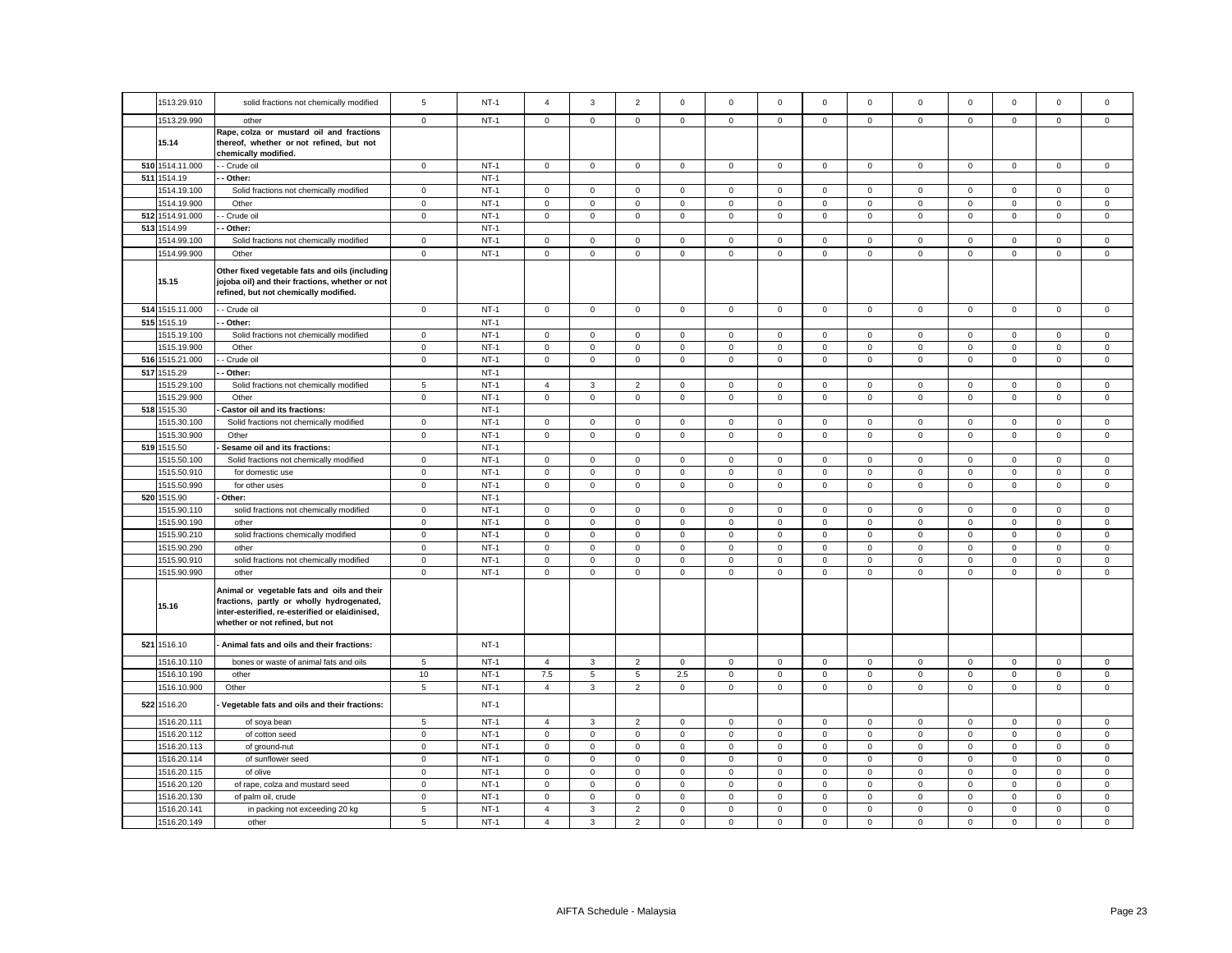| 1516.20.150                | of coconut                                                                                                                                                                                                                | 5              | $NT-1$ | $\overline{4}$ | 3                   | $\overline{2}$ | $\Omega$       | $\mathbf{0}$            | $\mathbf 0$    | $\Omega$       | $\Omega$       | $\Omega$    | $\mathbf 0$ | $\Omega$     | $\Omega$    | 0           |
|----------------------------|---------------------------------------------------------------------------------------------------------------------------------------------------------------------------------------------------------------------------|----------------|--------|----------------|---------------------|----------------|----------------|-------------------------|----------------|----------------|----------------|-------------|-------------|--------------|-------------|-------------|
| 1516.20.161                | crude                                                                                                                                                                                                                     | $\mathbf 0$    | $NT-1$ | $\mathsf 0$    | $\mathsf 0$         | $\mathsf 0$    | $\mathsf 0$    | 0                       | $\mathsf 0$    | $\mathsf 0$    | $\mathbf 0$    | $\mathbf 0$ | $\mathsf 0$ | $\mathsf 0$  | $\mathsf 0$ | $\mathsf 0$ |
| 1516.20.162                | refined, bleached and deodorised<br>RBD)                                                                                                                                                                                  | $\mathbf 0$    | $NT-1$ | $\mathbf 0$    | $\mathbf 0$         | $\mathbf 0$    | $\mathbf 0$    | 0                       | $\mathbf 0$    | $\mathbf 0$    | $\mathbf 0$    | $\mathbf 0$ | $\mathbf 0$ | $\mathbf 0$  | $\mathbf 0$ | $\mathbf 0$ |
| 1516.20.171                | crude                                                                                                                                                                                                                     | $\mathbf 0$    | $NT-1$ | $\mathbf 0$    | $\mathbf 0$         | $\mathsf 0$    | $\mathsf 0$    | 0                       | 0              | $\mathsf 0$    | $\mathbf 0$    | $\mathsf 0$ | 0           | 0            | $\mathsf 0$ | 0           |
| 1516.20.179                | refined, bleached and deodorised<br>RBD)                                                                                                                                                                                  | $\mathsf 0$    | $NT-1$ | $\mathbf 0$    | $\mathbf 0$         | $\mathbf 0$    | $\mathbf 0$    | $\mathbf{0}$            | $\mathbf 0$    | $\mathbf 0$    | $\mathbf 0$    | $\mathbf 0$ | $\mathbf 0$ | $\mathbf{0}$ | $\mathbf 0$ | $\mathbf 0$ |
| 1516.20.181                | of sesame seed                                                                                                                                                                                                            | $\mathbf 0$    | $NT-1$ | $\overline{0}$ | $\mathbf 0$         | $\mathbf 0$    | $\mathbf 0$    | 0                       | $\mathbf 0$    | 0              | $\mathbf 0$    | $\mathbf 0$ | $\mathbf 0$ | 0            | 0           | $\mathbf 0$ |
| 1516.20.182                | of almond                                                                                                                                                                                                                 | $\mathbf 0$    | $NT-1$ | $\mathsf 0$    | 0                   | $\mathbf 0$    | $\mathbf 0$    | 0                       | $\mathsf 0$    | $\mathbf 0$    | $\mathbf 0$    | $\mathsf 0$ | $\mathbf 0$ | $\mathbf 0$  | $\mathsf 0$ | $\mathsf 0$ |
| 1516.20.183                | of illipenut                                                                                                                                                                                                              | $\mathbf 0$    | $NT-1$ | $\mathsf 0$    | $\mathsf 0$         | $\mathsf 0$    | $\mathsf 0$    | 0                       | $\mathbf 0$    | $\mathsf 0$    | $\mathbf 0$    | $\mathsf 0$ | $\mathbf 0$ | $\mathbf 0$  | $\mathbf 0$ | $\mathsf 0$ |
|                            |                                                                                                                                                                                                                           |                | $NT-1$ |                |                     |                |                |                         |                |                |                |             |             |              |             |             |
| 1516.20.191                | of maize                                                                                                                                                                                                                  | $\mathbf 0$    |        | $\mathbf 0$    | $\mathbf 0$         | $\mathsf 0$    | $\mathbf 0$    | 0                       | 0              | $\mathbf 0$    | $\mathbf 0$    | 0           | 0           | $\mathbf 0$  | $\mathsf 0$ | 0           |
| 1516.20.192                | of linseed                                                                                                                                                                                                                | $\mathsf 0$    | $NT-1$ | $\mathsf 0$    | $\mathsf 0$         | $\mathbf 0$    | $\mathsf 0$    | 0                       | $\mathsf 0$    | $\mathbf 0$    | $\mathsf 0$    | $\mathsf 0$ | $\mathbf 0$ | $\mathsf 0$  | $\mathbf 0$ | $\mathsf 0$ |
| 1516.20.193                | of castor                                                                                                                                                                                                                 | $\mathbf 0$    | $NT-1$ | $\mathsf 0$    | $\mathbf 0$         | $\mathsf 0$    | $\mathsf 0$    | 0                       | $\mathsf 0$    | $\mathsf 0$    | $\mathbf 0$    | $\mathsf 0$ | $\mathsf 0$ | $\mathsf 0$  | $\mathsf 0$ | $\mathsf 0$ |
| 1516.20.199                | other                                                                                                                                                                                                                     | $\mathsf 0$    | $NT-1$ | $\mathsf 0$    | $\mathsf{O}\xspace$ | $\mathbf 0$    | $\mathbf 0$    | 0                       | $\mathbf 0$    | $\mathsf 0$    | $\mathsf 0$    | $\mathsf 0$ | $\mathbf 0$ | $\mathbf 0$  | $\mathbf 0$ | $\mathsf 0$ |
| 1516.20.910                | hydrogenated ground-nut oil                                                                                                                                                                                               | 5              | $NT-1$ | $\overline{4}$ | 3                   | $\overline{2}$ | $\mathbf 0$    | 0                       | $\mathsf 0$    | $\mathbf 0$    | $\mathsf 0$    | $\mathsf 0$ | $\mathsf 0$ | $\mathbf 0$  | $\mathsf 0$ | $\mathsf 0$ |
| 1516.20.920                | hydrogenated sesame seed oil                                                                                                                                                                                              | 5              | $NT-1$ | $\overline{4}$ | 3                   | $\overline{2}$ | $^{\circ}$     | 0                       | $^{\circ}$     | $\mathbf 0$    | $\mathsf 0$    | $\mathbf 0$ | $\mathbf 0$ | $\mathbf 0$  | $\mathbf 0$ | $\mathbf 0$ |
| 1516.20.930                | hydrogenated castor oil ("opal wax")                                                                                                                                                                                      | $\mathbf 0$    | $NT-1$ | $\mathsf 0$    | $\mathbf 0$         | $\mathsf 0$    | $\mathbf 0$    | 0                       | $\mathsf 0$    | $\mathbf 0$    | $\mathsf 0$    | $\mathbf 0$ | $\mathsf 0$ | $\mathbf 0$  | $\mathsf 0$ | $\mathsf 0$ |
| 1516.20.940                | palm kernel stearin, crude                                                                                                                                                                                                | 5              | $NT-1$ | $\overline{4}$ | 3                   | $\overline{2}$ | $\mathbf 0$    | 0                       | $\mathbf 0$    | $\mathbf 0$    | $\mathbf 0$    | $\mathbf 0$ | $\mathbf 0$ | $\mathbf 0$  | $\mathsf 0$ | $\mathsf 0$ |
| 1516.20.950                | palm kernel stearin, RBD                                                                                                                                                                                                  | $\overline{5}$ | $NT-1$ | $\overline{4}$ | 3                   | $\overline{2}$ | $\mathbf 0$    | 0                       | 0              | $\mathbf 0$    | $\mathbf 0$    | 0           | 0           | $\mathbf 0$  | $\mathbf 0$ | $\mathbf 0$ |
| 1516.20.960                | palm kernel olein, hydrogenated and RBD                                                                                                                                                                                   | 5              | $NT-1$ | $\overline{4}$ | 3                   | $\overline{2}$ | $\mathsf 0$    | 0                       | $\mathsf 0$    | $\mathsf 0$    | $\mathsf 0$    | $\mathsf 0$ | $\mathbf 0$ | $\mathsf 0$  | $\mathsf 0$ | $\mathsf 0$ |
| 1516.20.970                | palm kernel stearin, hydrogenated and RBD                                                                                                                                                                                 | $\overline{5}$ | $NT-1$ | $\overline{4}$ | 3                   | $\overline{2}$ | $\mathsf 0$    | 0                       | $\mathsf 0$    | $\mathsf 0$    | $\mathsf 0$    | $\mathsf 0$ | $\mathbf 0$ | $\mathbf 0$  | $\mathsf 0$ | $\mathsf 0$ |
| 1516.20.981                | crude                                                                                                                                                                                                                     | 5              | $NT-1$ | $\overline{4}$ | 3                   | $\overline{2}$ | $\mathbf 0$    | 0                       | $\mathbf 0$    | $\mathbf 0$    | $\mathbf 0$    | $\mathbf 0$ | $\mathbf 0$ | $\mathbf 0$  | $\mathbf 0$ | $\mathbf 0$ |
| 1516.20.982                | refined, bleached and deodorised (RBD)                                                                                                                                                                                    | $\mathbf 0$    | $NT-1$ | $\,0\,$        | $\mathsf 0$         | $\mathsf 0$    | $\mathsf 0$    | 0                       | $\mathsf 0$    | $\mathsf 0$    | $\mathsf 0$    | $\mathsf 0$ | $\mathbf 0$ | $\mathbf 0$  | $\mathsf 0$ | $\mathsf 0$ |
| 1516.20.989                | other                                                                                                                                                                                                                     | 5              | $NT-1$ | $\overline{a}$ | 3                   | $\overline{c}$ | 0              | 0                       | $\mathbf 0$    | $\mathbf 0$    | $\mathbf 0$    | $\mathbf 0$ | $\mathbf 0$ | $\mathbf 0$  | $\mathbf 0$ | 0           |
| 1516.20.990                | other                                                                                                                                                                                                                     | 5              | $NT-1$ | $\overline{4}$ | 3                   | $\overline{2}$ | $\mathsf 0$    | 0                       | $\mathsf 0$    | $\mathbf 0$    | $\mathbf 0$    | $\mathsf 0$ | $\mathsf 0$ | $\mathsf 0$  | $\mathsf 0$ | $\mathsf 0$ |
| 15.17                      | Margarine; edible mixtures or preparations<br>of animal or vegetable fats or oils or of<br>fractions of different fats or oils of this<br>Chapter, other than edible fats or oils or<br>their fractions of heading 15.16. |                |        |                |                     |                |                |                         |                |                |                |             |             |              |             |             |
| 523 1517.10                |                                                                                                                                                                                                                           |                |        |                |                     |                |                |                         |                |                |                |             |             |              |             |             |
|                            | Margarine, excluding liquid margarine:                                                                                                                                                                                    |                | $NT-2$ |                |                     |                |                |                         |                |                |                |             |             |              |             |             |
| 1517.10.100                | In airtight containers                                                                                                                                                                                                    | 10             | $NT-2$ | 7.5            | 6                   | 5              | $\overline{4}$ | $\overline{4}$          | 3              | $\overline{2}$ | $\mathbf{1}$   | $\mathbf 0$ | $\mathsf 0$ | $\mathbf 0$  | $\mathbf 0$ | $\mathsf 0$ |
| 1517.10.200                | Not in airtight containers                                                                                                                                                                                                | 10             | $NT-2$ | 7.5            | 6                   | 5              | $\overline{4}$ | $\overline{4}$          | 3              | $\overline{2}$ | $\overline{1}$ | $\mathsf 0$ | $\mathbf 0$ | $\mathbf 0$  | 0           | $\mathbf 0$ |
| 524 1517.90                | Other:                                                                                                                                                                                                                    |                | $NT-2$ |                |                     |                |                |                         |                |                |                |             |             |              |             |             |
|                            |                                                                                                                                                                                                                           |                |        |                |                     |                | $\overline{4}$ | $\overline{\mathbf{4}}$ | 3              |                | $\overline{1}$ |             | $\mathbf 0$ | $\mathbf 0$  |             |             |
| 1517.90.100                | Imitation ghee                                                                                                                                                                                                            | 10             | $NT-2$ | 7.5            | 6                   | 5              |                |                         |                | $\overline{2}$ |                | $\mathbf 0$ |             |              | $\mathbf 0$ | 0           |
| 1517.90.200                | Imitation lard                                                                                                                                                                                                            | 10             | $NT-2$ | 7.5            | 6                   | 5              | $\overline{4}$ | $\overline{4}$          | 3              | $\overline{2}$ | $\overline{1}$ | $\mathbf 0$ | $\mathsf 0$ | $\mathsf 0$  | $\mathsf 0$ | $\mathsf 0$ |
| 1517.90.300                | Liquid margarine                                                                                                                                                                                                          | 20             | $NT-2$ | 17.5           | 15                  | 12             | 10             | 10                      | $\overline{7}$ | 5              | 3              | $\mathsf 0$ | $\mathbf 0$ | $\mathsf 0$  | $\mathsf 0$ | $\mathsf 0$ |
| 1517.90.400                | Mould release preparations                                                                                                                                                                                                | 10             | $NT-2$ | 7.5            | 6                   | 5              | $\overline{4}$ | $\overline{4}$          | 3              | $\overline{2}$ | $\overline{1}$ | $\mathbf 0$ | $\mathsf 0$ | $\mathbf 0$  | $\mathbf 0$ | $\mathsf 0$ |
| 1517.90.510                | solid mixtures or preparations                                                                                                                                                                                            | 10             | $NT-2$ | 7.5            | 6                   | $\overline{5}$ | $\overline{4}$ | $\overline{4}$          | 3              | $\overline{2}$ | $\mathbf{1}$   | $\mathbf 0$ | $\mathbf 0$ | $\mathbf 0$  | $\mathsf 0$ | $\mathsf 0$ |
| 1517.90.521                | of which ground-nut oil predominates                                                                                                                                                                                      | 10             | $NT-2$ | 7.5            | 6                   | 5              | $\overline{4}$ | $\overline{4}$          | 3              | $\overline{2}$ | $\mathbf{1}$   | $\mathsf 0$ | $\mathbf 0$ | $\mathbf 0$  | $\mathsf 0$ | $\mathsf 0$ |
| 1517.90.522                | of which linseed oil predominates                                                                                                                                                                                         | $\mathbf 0$    | $NT-2$ | $\mathsf 0$    | $\mathbf 0$         | $\mathsf 0$    | $\mathsf 0$    | 0                       | $\mathsf 0$    | $\mathsf 0$    | $\mathsf 0$    | $\mathsf 0$ | $\mathbf 0$ | $\mathsf 0$  | $\mathsf 0$ | $\mathbf 0$ |
| 1517.90.524                | crude                                                                                                                                                                                                                     | $\mathsf 0$    | $NT-2$ | $\mathsf 0$    | $\mathbf 0$         | $\mathsf 0$    | $\mathsf 0$    | 0                       | $\mathsf 0$    | $\mathsf 0$    | $\mathsf 0$    | $\mathsf 0$ | $\mathsf 0$ | $\mathsf 0$  | $\mathsf 0$ | $\mathsf 0$ |
| 1517.90.526                | in packings not exceeding 20 kg                                                                                                                                                                                           | 5              | $NT-2$ | $\overline{4}$ | $\overline{4}$      | 3              | 3              | 3                       | $\overline{2}$ | $\overline{c}$ | $\overline{1}$ | 0           | $\mathbf 0$ | 0            | 0           | 0           |
| 1517.90.529                | other                                                                                                                                                                                                                     | 5              | $NT-2$ | $\overline{4}$ | $\overline{4}$      | $\mathbf{3}$   | 3              | $\mathbf{3}$            | $\overline{2}$ | $\overline{2}$ | $\overline{1}$ | $\mathsf 0$ | $\mathsf 0$ | $\mathsf 0$  | $\mathsf 0$ | $\mathsf 0$ |
| 1517.90.531                | crude                                                                                                                                                                                                                     | $\mathsf 0$    | $NT-2$ | $\mathbf 0$    | $\mathsf 0$         | $\mathsf 0$    | $\mathsf 0$    | 0                       | $\mathsf 0$    | $\mathsf 0$    | $\mathbf 0$    | $\mathsf 0$ | $\mathbf 0$ | $\mathsf 0$  | $\mathsf 0$ | $\mathsf 0$ |
| 1517.90.532                | refined, bleached and deodorised<br>RBD)                                                                                                                                                                                  | $\mathsf 0$    | $NT-2$ | $\mathsf 0$    | $\mathsf 0$         | $\mathsf 0$    | $\mathsf 0$    | $\mathbf 0$             | $\mathsf 0$    | $\mathsf 0$    | $\mathsf 0$    | $\mathsf 0$ | $\mathbf 0$ | $\mathsf 0$  | $\mathsf 0$ | $\mathsf 0$ |
|                            | crude                                                                                                                                                                                                                     | $\mathbf 0$    | $NT-2$ | $\mathsf 0$    | $\mathsf 0$         | $\mathbf 0$    | $\mathbf 0$    | 0                       | $\mathbf 0$    | $\mathbf 0$    | $\mathbf 0$    | $\mathsf 0$ | $\mathbf 0$ | $\mathbf 0$  | $\mathbf 0$ | $\mathbf 0$ |
| 1517.90.541<br>1517.90.542 | refined bleached and deodorised                                                                                                                                                                                           | $\mathbf 0$    | $NT-2$ | $\mathbf 0$    | $\mathsf 0$         | $\mathsf 0$    | $\mathbf 0$    | 0                       | $\mathsf 0$    | $\mathbf 0$    | $\mathsf 0$    | $\mathbf 0$ | $\mathsf 0$ | $\mathsf 0$  | $\mathsf 0$ | $\mathsf 0$ |
| 1517.90.550                | RBD)<br>of which castor oil predominates                                                                                                                                                                                  | $\mathbf 0$    | $NT-2$ | $\mathsf 0$    | $\mathsf{O}\xspace$ | $\mathsf 0$    | $\mathsf 0$    | $\mathbf 0$             | $\mathsf 0$    | $\mathsf 0$    | $\,0\,$        | $\mathsf 0$ | $\mathbf 0$ | $\mathsf 0$  | $\mathsf 0$ | $\mathsf 0$ |
| 1517.90.551                | of which tung oil predominates                                                                                                                                                                                            | 0              | $NT-2$ | 0              | 0                   | 0              | 0              | 0                       | 0              | 0              | $\mathbf 0$    | $\mathbf 0$ | 0           | $\mathbf 0$  | 0           | 0           |
| 1517.90.552                | of which sesame oil predominates                                                                                                                                                                                          | $\mathbf 0$    | $NT-2$ | $\mathsf 0$    | $\mathsf{O}\xspace$ | $\mathbf 0$    | $\mathsf 0$    | 0                       | $\mathsf 0$    | $\mathbf 0$    | $\mathbf 0$    | $\mathsf 0$ | $\mathbf 0$ | $\mathsf 0$  | $\mathbf 0$ | $\mathsf 0$ |
| 1517.90.553                | of which almond oil predominates                                                                                                                                                                                          | $\mathbf 0$    | $NT-2$ | $\mathbf 0$    | $\mathbf 0$         | $\mathsf 0$    | $\mathbf 0$    | 0                       | $\mathsf 0$    | $\mathbf 0$    | $\mathsf 0$    | $\mathbf 0$ | $\mathsf 0$ | $\mathbf 0$  | $\mathsf 0$ | $\mathbf 0$ |
| 1517.90.554                | of which maize (corn oil) predominates                                                                                                                                                                                    | $\mathbf 0$    | $NT-2$ | $\mathsf 0$    | $\mathsf 0$         | $\mathsf 0$    | $\mathsf 0$    | $\mathbf 0$             | $\mathsf 0$    | $\mathsf 0$    | $\mathsf 0$    | $\mathsf 0$ | $\mathsf 0$ | $\mathbf 0$  | $\mathsf 0$ | $\mathsf 0$ |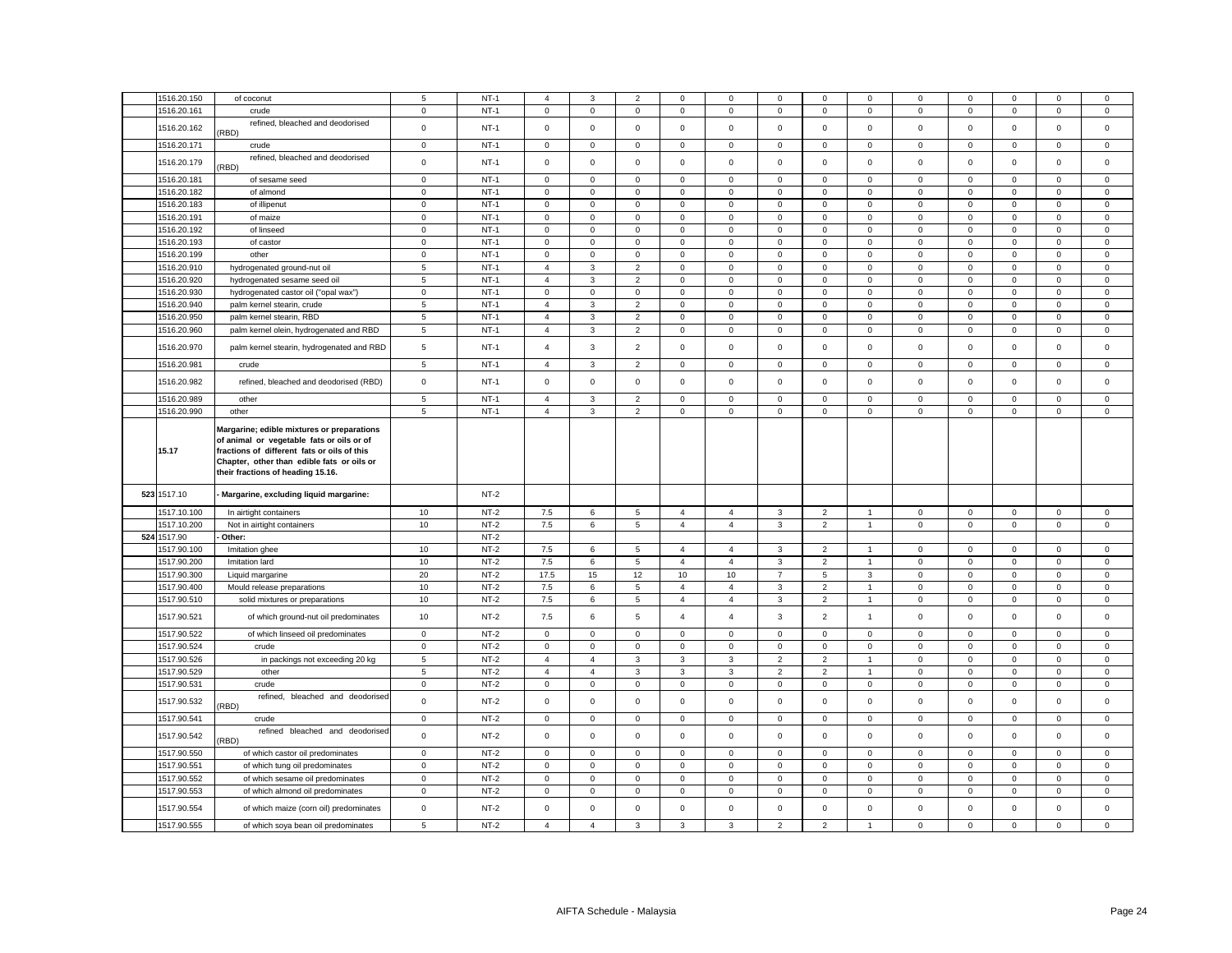| 1517.90.556                | of which cotton seed oil predominates                                                                                                                                                                                                                                            | $\mathbf 0$                | $NT-2$           | $\mathbf 0$                | $\mathbf 0$                 | $\mathsf 0$                | $\mathsf 0$                | $\mathsf 0$      | $\mathsf 0$                | $\mathsf 0$                | $\mathsf 0$      | $\mathsf 0$      | $\mathbf 0$                | $\mathsf 0$                | $\mathbf 0$                | $\mathbf 0$      |
|----------------------------|----------------------------------------------------------------------------------------------------------------------------------------------------------------------------------------------------------------------------------------------------------------------------------|----------------------------|------------------|----------------------------|-----------------------------|----------------------------|----------------------------|------------------|----------------------------|----------------------------|------------------|------------------|----------------------------|----------------------------|----------------------------|------------------|
| 1517.90.557                | of which olive oil predominates                                                                                                                                                                                                                                                  | $\mathbf 0$                | $NT-2$           | $\mathbf 0$                | $\mathbf 0$                 | $\mathbf 0$                | $\mathbf 0$                | 0                | $\mathbf 0$                | $\mathbf 0$                | 0                | 0                | $\mathbf 0$                | $\mathbf 0$                | $\mathbf 0$                | 0                |
| 1517.90.558                | of which sunflower oil predominates                                                                                                                                                                                                                                              | $\mathbf 0$                | $NT-2$           | $\mathbf 0$                | $\mathbf{0}$                | $\mathbf 0$                | $\mathbf{0}$               | $\mathbf 0$      | $\mathsf 0$                | $\mathbf{0}$               | $\mathbf{0}$     | 0                | $\mathbf 0$                | $\mathbf 0$                | $\mathbf 0$                | $\mathbf 0$      |
| 1517.90.559                | of which rape, colza or mustard oil<br>predominates                                                                                                                                                                                                                              | $\mathsf 0$                | $NT-2$           | $\mathbf 0$                | $\mathbf 0$                 | $\mathsf 0$                | $\mathbf 0$                | $\mathsf 0$      | $\mathbf 0$                | $\mathbf 0$                | $\mathbf 0$      | $\mathbf 0$      | $\mathbf 0$                | $\mathbf 0$                | $\mathbf 0$                | $\Omega$         |
| 1517.90.560                | of which illipenut oil predominates                                                                                                                                                                                                                                              | $\mathbf 0$                | $NT-2$           | $\mathbf{0}$               | $\Omega$                    | $\mathbf 0$                | $\Omega$                   | $\mathbf 0$      | $\mathbf 0$                | $\circ$                    | $\Omega$         | $\Omega$         | $\mathbf 0$                | $\mathbf 0$                | $\mathbf 0$                | $\mathbf 0$      |
| 1517.90.561                | of which coconut oil predominates                                                                                                                                                                                                                                                | 5                          | $NT-2$           | $\overline{4}$             | $\overline{4}$              | 3                          | 3                          | 3                | $\overline{2}$             | $\overline{2}$             | 1                | 0                | $\mathbf 0$                | $\mathbf 0$                | $\mathsf 0$                | $\mathbf 0$      |
| 1517.90.590                | other                                                                                                                                                                                                                                                                            | $\mathbf 0$                | $NT-2$           | $\mathbf 0$                | $\mathbf 0$                 | $\mathbf 0$                | $\mathbf 0$                | 0                | $\mathbf 0$                | $\mathbf 0$                | 0                | 0                | $\mathbf 0$                | $\mathbf 0$                | $\mathbf 0$                | 0                |
| 1517.90.600                | Of mixtures or preparations of animal fats or<br>vils or of their                                                                                                                                                                                                                | 10                         | $NT-2$           | 7.5                        | 6                           | 5                          | $\overline{4}$             | $\overline{4}$   | 3                          | $\overline{2}$             | $\mathbf{1}$     | $\mathsf 0$      | $\mathbf 0$                | $\mathbf{O}$               | $\mathbf 0$                | $\mathbf 0$      |
| 1517.90.900                | Other                                                                                                                                                                                                                                                                            | 10                         | $NT-2$           | 7.5                        | 6                           | $\mathbf 5$                | $\overline{4}$             | $\overline{4}$   | $\mathbf{3}$               | $\overline{2}$             | $\mathbf{1}$     | $\mathsf 0$      | $\mathbf 0$                | $\mathbf 0$                | $\mathsf 0$                | 0                |
| 525 1518.00                | Animal or vegetable fats and oils and their<br>fractions, boiled, oxidised, dehydrated,<br>sulphurised, blown, polymerised by heat in<br>vacuum or in inert gas or otherwise<br>chemically modified, excluding those of<br>heading 15.16; inedible mixtures or<br>preparations o |                            | $NT-1$           |                            |                             |                            |                            |                  |                            |                            |                  |                  |                            |                            |                            |                  |
| 1518.00.110                | linoxyn                                                                                                                                                                                                                                                                          | $\mathbf 0$                | $NT-1$           | $\mathbf 0$                | $\mathbf 0$                 | $\mathsf 0$                | $\mathbf 0$                | $\mathbf 0$      | $\mathsf 0$                | $\mathsf 0$                | $\mathbf 0$      | $\mathsf 0$      | $\mathbf 0$                | $\mathbf 0$                | $\mathsf 0$                | $\mathsf 0$      |
| 1518.00.190                | other                                                                                                                                                                                                                                                                            | $\mathbf 0$                | $NT-1$           | $\mathbf 0$                | $\Omega$                    | $\mathbf 0$                | $\mathbf{0}$               | $\mathbf 0$      | $\mathbf 0$                | $\mathbf 0$                | $\Omega$         | $\mathbf 0$      | $\mathbf 0$                | $\mathbf 0$                | $\mathbf{0}$               | $\Omega$         |
| 1518.00.210                | of ground-nut oil                                                                                                                                                                                                                                                                | 10                         | $NT-1$           | 7.5                        | 5                           | 5                          | 2.5                        | $\mathsf 0$      | $\mathbf 0$                | $\mathsf 0$                | $\mathbf 0$      | 0                | $\mathbf 0$                | $\mathbf 0$                | $\mathbf 0$                | $\mathbf 0$      |
| 1518.00.220                | of linseed oil                                                                                                                                                                                                                                                                   | $\mathbf 0$                | $NT-1$           | $\mathbf 0$                | $\mathbf 0$                 | $\mathbf 0$                | $\mathbf 0$                | 0                | $\mathbf 0$                | 0                          | 0                | 0                | $\mathbf 0$                | $\mathbf 0$                | $\mathsf 0$                | 0                |
| 1518.00.231                | crude                                                                                                                                                                                                                                                                            | $\mathbf 0$                | $NT-1$           | $\mathsf 0$                | $\mathbf 0$                 | $\mathbf 0$                | $\mathbf 0$                | $\mathsf 0$      | $\mathbf 0$                | $\mathsf 0$                | $\mathbf 0$      | 0                | $\mathbf 0$                | $\mathbf 0$                | $\mathbf 0$                | 0                |
| 1518.00.233                | in packings not exceeding 20 kg                                                                                                                                                                                                                                                  | 5                          | $NT-1$           | $\overline{4}$             | 3                           | $\overline{2}$             | $\mathsf 0$                | $\mathsf 0$      | $\mathsf 0$                | $\mathbf 0$                | $\mathbf 0$      | $\mathsf 0$      | $\mathbf 0$                | $\mathsf 0$                | $\mathbf 0$                | $\mathbf 0$      |
| 1518.00.239                | other                                                                                                                                                                                                                                                                            | 5                          | $NT-1$           | $\overline{4}$             | 3                           | $\overline{2}$             | $\mathsf 0$                | $\mathsf 0$      | $\mathsf 0$                | $\mathbf 0$                | $\mathsf 0$      | $\mathsf 0$      | $\mathbf 0$                | $\mathsf 0$                | $\mathbf 0$                | $\mathsf 0$      |
| 1518.00.241                | crude                                                                                                                                                                                                                                                                            | $\mathbf 0$                | $NT-1$           | $\mathbf 0$                | $\mathbf 0$                 | $\mathsf 0$                | $\mathbf{0}$               | $\mathbf 0$      | $\mathsf 0$                | $\mathsf 0$                | $\mathbf 0$      | $\mathsf 0$      | $\mathbf 0$                | $\mathbf 0$                | $\mathbf 0$                | $\mathsf 0$      |
| 1518.00.242                | refined, bleached and deoderised (RBD)                                                                                                                                                                                                                                           | $\mathsf 0$                | $NT-1$           | $\mathbf 0$                | $\Omega$                    | $\mathsf 0$                | $\mathbf 0$                | $\mathbf 0$      | $\mathsf 0$                | $\mathbf 0$                | $\Omega$         | $\mathbf 0$      | $\mathbf 0$                | $\mathbf 0$                | $\mathbf 0$                | $\Omega$         |
| 1518.00.251                | crude                                                                                                                                                                                                                                                                            | $\mathbf 0$                | $NT-1$           | $\mathbf 0$                | $\mathbf 0$                 | 0                          | $\mathbf 0$                | $\mathsf 0$      | $\Omega$                   | $\mathbf 0$                | $\mathbf 0$      | $\mathbf 0$      | $\mathbf 0$                | $\mathbf 0$                | $\mathbf 0$                | $\Omega$         |
| 1518.00.252                | refined, bleached and deoderised (RBD)                                                                                                                                                                                                                                           | 5                          | $NT-1$           | 4                          | 3                           | $\overline{2}$             | $\mathbf 0$                | 0                | $\mathbf 0$                | 0                          | 0                | 0                | $\mathbf 0$                | $\mathbf 0$                | $\mathbf 0$                | 0                |
| 1518.00.260                | of castor oil                                                                                                                                                                                                                                                                    | $\mathbf 0$                | $NT-1$           | $\mathbf 0$                | $\Omega$                    | $^{\circ}$                 | $\mathbf 0$                | $\mathsf 0$      | $^{\circ}$                 | $\mathbf 0$                | $\Omega$         | $\mathbf 0$      | $\mathbf 0$                | $\mathbf 0$                | $\mathbf 0$                | $\Omega$         |
| 1518.00.261<br>1518.00.262 | of tung oil<br>of sesame oil                                                                                                                                                                                                                                                     | $\mathbf 0$<br>$\mathsf 0$ | $NT-1$<br>$NT-1$ | $\mathbf 0$<br>$\mathsf 0$ | $\mathbf{0}$<br>$\mathbf 0$ | $\mathbf 0$<br>$\mathsf 0$ | $\mathbf 0$<br>$\mathsf 0$ | 0<br>$\mathsf 0$ | $\mathbf 0$<br>$\mathsf 0$ | $\mathbf 0$<br>$\mathbf 0$ | 0<br>$\mathsf 0$ | 0<br>$\mathsf 0$ | $\mathbf 0$<br>$\mathbf 0$ | $\mathbf 0$<br>$\mathsf 0$ | $\mathbf 0$<br>$\mathbf 0$ | 0<br>$\mathsf 0$ |
| 1518.00.263                | of almond oil                                                                                                                                                                                                                                                                    | $\mathbf 0$                | $NT-1$           | $\mathbf 0$                | $\mathbf 0$                 | $\mathsf 0$                | $\mathbf{0}$               | $\mathbf 0$      | $\mathsf 0$                | $\mathsf 0$                | $\mathbf 0$      | $\mathsf 0$      | $\mathbf 0$                | $\mathsf 0$                | $\mathbf 0$                | $\mathsf 0$      |
| 1518.00.264                | of maize (corn) oil                                                                                                                                                                                                                                                              | $\mathsf 0$                | $NT-1$           | $\mathbf 0$                | $\mathbf 0$                 | $\mathbf 0$                | $\mathbf 0$                | $\mathbf 0$      | $\mathbf 0$                | $\Omega$                   | $\mathbf 0$      | $\mathbf 0$      | $\mathbf 0$                | $\mathbf 0$                | $\mathbf 0$                | $\mathbf 0$      |
| 1518.00.265                | of soya bean oil                                                                                                                                                                                                                                                                 | $\,$ 5 $\,$                | $NT-1$           | $\overline{4}$             | 3                           | $\overline{2}$             | $\mathsf 0$                | $\mathsf 0$      | $\mathsf 0$                | $\mathsf{O}\xspace$        | $\mathsf 0$      | $\mathsf 0$      | $\mathbf 0$                | $\,0\,$                    | $\mathbf 0$                | $\mathbf 0$      |
| 1518.00.266                | of cotton seed oil                                                                                                                                                                                                                                                               | 5                          | $NT-1$           | $\overline{4}$             | 3                           | $\overline{2}$             | 0                          | 0                | 0                          | 0                          | 0                | 0                | $\mathbf 0$                | 0                          | $\mathbf 0$                | 0                |
| 1518.00.267                | of olive oil                                                                                                                                                                                                                                                                     | $\mathbf 0$                | $NT-1$           | $\mathbf 0$                | $\mathbf 0$                 | $\mathbf 0$                | $\mathbf 0$                | $\mathsf 0$      | $^{\circ}$                 | $\mathbf 0$                | $\mathbf 0$      | $\mathbf 0$      | $\mathbf 0$                | $\mathbf 0$                | $\mathbf 0$                | $\mathbf 0$      |
| 1518.00.268                | of sunflower oil                                                                                                                                                                                                                                                                 | $\mathbf 0$                | $NT-1$           | $\mathbf 0$                | $\mathbf{0}$                | $\mathbf 0$                | $\mathbf 0$                | 0                | $\mathbf 0$                | $\mathbf 0$                | $\mathbf 0$      | 0                | $\mathbf 0$                | $\mathbf{0}$               | $\mathbf 0$                | 0                |
| 1518.00.269                | of rape, colza or mustard oil                                                                                                                                                                                                                                                    | $\mathbf 0$                | $NT-1$           | $\mathbf 0$                | $\mathbf{0}$                | $\mathbf 0$                | $\mathbf{0}$               | $\mathbf 0$      | $^{\circ}$                 | $\Omega$                   | $\mathbf 0$      | $\mathbf 0$      | $\mathbf 0$                | $\mathbf 0$                | $\mathbf 0$                | $\mathbf 0$      |
| 1518.00.270                | of illipenut oil                                                                                                                                                                                                                                                                 | $\mathbf 0$                | $NT-1$           | $\mathbf{0}$               | $\mathbf 0$                 | $\mathsf 0$                | $\mathbf{0}$               | $\mathbf{0}$     | $\mathsf 0$                | $\mathsf 0$                | $\mathbf{0}$     | $\mathbf 0$      | $\mathbf 0$                | $\mathsf 0$                | $\mathbf 0$                | $\mathbf{0}$     |
| 1518.00.271                | of coconut oil                                                                                                                                                                                                                                                                   | 5                          | $NT-1$           | $\overline{4}$             | 3                           | $\overline{2}$             | $\mathbf 0$                | $\mathbf 0$      | $\mathbf 0$                | $\Omega$                   | $\mathbf 0$      | $\mathbf 0$      | $\mathbf 0$                | $\mathbf 0$                | $\mathbf 0$                | $\mathbf 0$      |
| 1518.00.290                | other                                                                                                                                                                                                                                                                            | $\mathsf 0$                | $NT-1$           | $\mathsf 0$                | $\mathsf 0$                 | $\mathbf 0$                | $\mathsf 0$                | $\mathsf 0$      | $\mathsf 0$                | $\mathsf{O}\xspace$        | $\mathsf 0$      | $\mathsf 0$      | $\,0\,$                    | $\mathsf 0$                | $\mathbf 0$                | $\mathbf 0$      |
| 526 1520.00.000            | Glycerol, crude; glycerol waters and glycerol<br>ves.                                                                                                                                                                                                                            | 5                          | $NT-1$           | $\overline{a}$             | 3                           | $\overline{2}$             | $\mathbf{0}$               | $\mathsf 0$      | $\mathbf 0$                | $\mathbf 0$                | $\mathbf 0$      | $\mathbf 0$      | $\mathbf 0$                | $\mathbf 0$                | $\mathsf 0$                | $\mathbf 0$      |
| 15.21                      | Vegetable waxes (other than triglycerides),<br>beeswax, other insect waxes and<br>spermaceti, whether or not refined or<br>coloured.                                                                                                                                             |                            |                  |                            |                             |                            |                            |                  |                            |                            |                  |                  |                            |                            |                            |                  |
| 527 1521.10.000            | Vegetable waxes                                                                                                                                                                                                                                                                  | $\mathbf 0$                | $NT-1$           | $\mathbf 0$                | $\mathbf 0$                 | $\mathbf 0$                | $\mathbf 0$                | 0                | $\mathbf 0$                | $\mathbf 0$                | 0                | 0                | $\mathbf 0$                | $\mathbf 0$                | $\mathbf 0$                | $\mathbf 0$      |
| 528 1521.90.000            | - Other                                                                                                                                                                                                                                                                          | $\mathbf{0}$               | $NT-1$           | $\mathbf 0$                | $\mathbf 0$                 | $\mathbf 0$                | $\mathbf 0$                | $\mathbf 0$      | $\mathsf 0$                | $\mathbf 0$                | $\mathbf{0}$     | 0                | $\mathbf 0$                | $\mathbf 0$                | $\mathsf 0$                | $\mathbf{0}$     |
| 529 1522.00.000            | Degras; residues resulting from the treatment of<br>fatty substances or animal or vegetable waxes.                                                                                                                                                                               | 5                          | $NT-1$           | $\overline{4}$             | $\mathbf{3}$                | $\overline{2}$             | $\mathsf 0$                | $\mathsf 0$      | $\mathsf 0$                | $\mathbf 0$                | $\mathsf 0$      | $\mathsf 0$      | $\mathbf 0$                | $\mathbf 0$                | $\mathsf 0$                | $\mathbf 0$      |
| 530 1601.00                | Sausages and similar products, of meat,<br>meat offal or blood; food preparations based<br>on these products.                                                                                                                                                                    |                            | $NT-1$           |                            |                             |                            |                            |                  |                            |                            |                  |                  |                            |                            |                            |                  |
| 1601.00.100                | In airtight containers                                                                                                                                                                                                                                                           | 15                         | $NT-1$           | 12.5                       | 10                          | 7.5                        | 5                          | 0                | $\mathbf 0$                | $\mathbf 0$                | $\mathbf 0$      | $\mathbf 0$      | $\mathbf 0$                | $\mathbf 0$                | $\mathbf 0$                | $\mathbf 0$      |
| 1601.00.900                | Other                                                                                                                                                                                                                                                                            | 10                         | $NT-1$           | 7.5                        | 5                           | 5                          | 2.5                        | 0                | $\mathbf 0$                | $\mathbf 0$                | $\mathbf 0$      | 0                | $\mathbf 0$                | $\mathbf 0$                | $\mathbf 0$                | $\mathbf 0$      |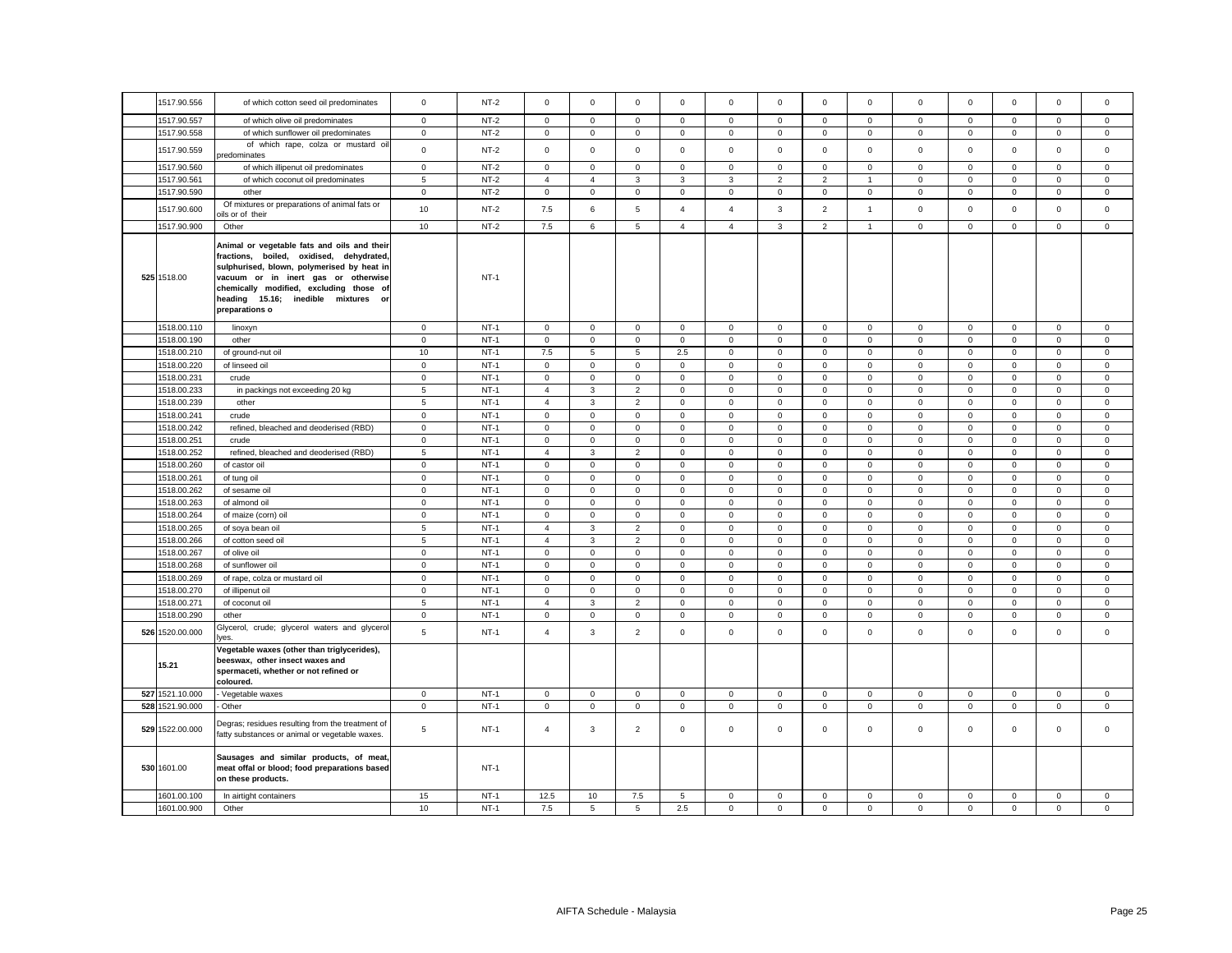|     | 16.02                      | Other prepared or preserved meat, meat                                                             |                     |                  |                            |                |                            |                            |                            |                            |                            |                            |                            |                            |                            |                            |                            |
|-----|----------------------------|----------------------------------------------------------------------------------------------------|---------------------|------------------|----------------------------|----------------|----------------------------|----------------------------|----------------------------|----------------------------|----------------------------|----------------------------|----------------------------|----------------------------|----------------------------|----------------------------|----------------------------|
|     |                            | offal or blood.                                                                                    |                     |                  |                            |                |                            |                            |                            |                            |                            |                            |                            |                            |                            |                            |                            |
|     | 531 1602.10                | In airtight containers:                                                                            |                     | $NT-1$           |                            |                |                            |                            |                            |                            |                            |                            |                            |                            |                            |                            |                            |
|     | 1602.10.110                | infant and baby food                                                                               | $\mathbf 0$         | $NT-1$           | $\circ$                    | $\mathsf 0$    | $\mathbf 0$                | $\overline{0}$             | $\mathbf 0$                | $\mathsf 0$                | $\mathsf{O}\xspace$        | $\mathsf 0$                | $\mathbf 0$                | $\mathbf 0$                | $\mathsf 0$                | $\mathsf 0$                | $\mathsf 0$                |
|     | 1602.10.120                | pork                                                                                               | 15                  | $NT-1$           | 12.5                       | 10             | 7.5                        | 5                          | $\mathsf 0$                | $\mathsf 0$                | $\mathsf 0$                | $\mathbf 0$                | $\mathsf 0$                | $\mathbf 0$                | $\mathsf 0$                | $\mathsf 0$                | $\mathsf 0$                |
|     | 1602.10.190                | other                                                                                              | $\mathsf 0$         | $NT-1$           | $\mathbf 0$                | $\mathbf 0$    | $\mathsf 0$                | $\mathsf 0$                | $\mathsf 0$                | $\mathsf 0$                | $\mathbf 0$                | $\mathbf 0$                | $\mathbf 0$                | $\mathsf 0$                | $\mathsf 0$                | $\mathsf 0$                | $\mathsf 0$                |
|     | 1602.10.900                | Other                                                                                              | $\mathsf 0$         | $NT-1$           | $\mathsf 0$                | $\mathsf 0$    | $\mathsf{O}\xspace$        | $\mathsf{O}\xspace$        | $\mathsf 0$                | $\mathbf 0$                | $\mathsf 0$                | $\mathbf 0$                | $\mathsf{o}\xspace$        | $\mathsf 0$                | $\mathsf 0$                | $\mathsf{O}\xspace$        | $\mathsf 0$                |
|     | 532 1602.20                | Of liver of any animal:                                                                            |                     | $NT-1$           |                            |                |                            |                            |                            |                            |                            |                            |                            |                            |                            |                            |                            |
|     | 1602.20.110                | infant and baby food                                                                               | $\mathbf 0$         | $NT-1$           | $\mathbf 0$                | $\mathbf 0$    | $\mathsf 0$                | $\mathbf 0$                | $\mathsf 0$                | $\mathsf 0$                | $\mathsf 0$                | $\mathsf 0$                | $\mathsf 0$                | $\mathsf 0$                | $\mathsf 0$                | $\mathsf 0$                | $\mathsf 0$                |
|     | 1602.20.190                | other                                                                                              | $\mathsf 0$         | $NT-1$           | $\mathbf 0$                | $\mathbf 0$    | $\mathsf 0$                | $\mathsf 0$                | $\mathsf 0$                | $\mathsf 0$                | $\mathbf 0$                | $\mathbf 0$                | $\mathsf 0$                | $\mathsf 0$                | $\mathsf 0$                | $\mathsf 0$                | $\mathsf 0$                |
|     | 1602.20.900                | Other                                                                                              | $\mathbf 0$         | $NT-1$           | $\mathsf 0$                | $\mathbf 0$    | $\mathbf 0$                | $\mathsf 0$                | $\mathbf 0$                | $\mathsf 0$                | $\mathsf 0$                | $\mathsf 0$                | $\mathsf 0$                | $\mathsf 0$                | $\mathsf 0$                | $\mathsf 0$                | $\mathsf 0$                |
|     | 533 1602.31                | Of turkeys:                                                                                        |                     | $NT-1$           |                            |                |                            |                            |                            |                            |                            |                            |                            |                            |                            |                            |                            |
|     | 1602.31.110                | infant and baby food                                                                               | $\mathbf 0$         | $NT-1$           | $\mathbf 0$                | $\mathbf 0$    | $\mathbf 0$                | $\mathsf 0$                | $\mathbf{0}$               | $\mathsf 0$                | $\mathbf 0$                | $\overline{0}$             | $\mathbf 0$                | $\mathbf 0$                | $\mathbf 0$                | $\mathbf 0$                | $\mathsf 0$                |
|     | 1602.31.190<br>1602.31.900 | other<br>Other                                                                                     | $\mathsf 0$         | $NT-1$<br>$NT-1$ | $\mathbf 0$                | $\mathbf 0$    | $\mathsf 0$<br>$\mathsf 0$ | $\mathbf 0$                | $\mathsf 0$<br>$\mathbf 0$ | $\mathbf 0$<br>$\mathsf 0$ | $\mathbf 0$                | $\mathbf 0$<br>$\mathsf 0$ | $\mathbf 0$<br>$\mathsf 0$ | $\mathbf 0$<br>$\mathsf 0$ | $\mathbf 0$<br>$\mathsf 0$ | $\mathsf 0$<br>$\mathsf 0$ | $\mathsf 0$<br>$\mathsf 0$ |
|     |                            | - Of fowls of the species Gallus                                                                   | $\mathbf 0$         |                  | $\mathbf 0$                | $\mathbf 0$    |                            | $\mathbf 0$                |                            |                            | $\mathbf 0$                |                            |                            |                            |                            |                            |                            |
|     | 534 1602.32                | domesticus:                                                                                        |                     | $NT-1$           |                            |                |                            |                            |                            |                            |                            |                            |                            |                            |                            |                            |                            |
|     | 1602.32.110                | infant and baby food                                                                               | $\mathbf 0$         | $NT-1$           | $\mathbf 0$                | $\mathbf 0$    | $\mathbf{0}$               | $\mathbf 0$                | $\mathbf{0}$               | $\mathsf 0$                | $\mathbf 0$                | $\mathbf 0$                | $\mathbf 0$                | $\mathsf 0$                | $\mathbf 0$                | $\mathbf 0$                | $\mathsf 0$                |
|     | 1602.32.190                | other                                                                                              | $\mathsf 0$         | $NT-1$           | $\mathbf 0$                | $\mathbf 0$    | $\mathsf 0$                | $\mathbf 0$                | $\mathsf 0$                | $\mathbf 0$                | $\mathbf 0$                | $\mathbf 0$                | $\mathbf 0$                | $\mathbf 0$                | $\mathbf 0$                | $\mathsf 0$                | $\mathsf 0$                |
|     | 1602.32.900                | Other                                                                                              | $\mathsf{O}\xspace$ | $NT-1$           | $\mathsf 0$                | $\mathsf 0$    | $\mathsf 0$                | $\mathsf 0$                | $\mathbf 0$                | $\mathsf 0$                | $\mathsf 0$                | $\mathbf 0$                | $\mathsf 0$                | $\mathsf 0$                | $\mathsf 0$                | $\mathsf 0$                | $\mathsf 0$                |
|     | 535 1602.39                | Other:                                                                                             |                     | $NT-1$           |                            |                |                            |                            |                            |                            |                            |                            |                            |                            |                            |                            |                            |
|     | 1602.39.110                | infant and baby food                                                                               | $\mathsf 0$         | $NT-1$           | $\mathsf 0$                | $\mathbf 0$    | $\mathsf 0$                | $\mathbf 0$                | $\mathsf 0$                | $\mathsf 0$                | $\mathbf 0$                | $\mathsf 0$                | $\mathsf 0$                | $\mathsf 0$                | $\mathsf 0$                | $\mathsf 0$                | $\mathbf 0$                |
|     | 1602.39.190                | other                                                                                              | $\mathbf 0$         | $NT-1$           | $\mathsf 0$                | $\mathsf 0$    | $\mathbf 0$                | $\mathsf{O}\xspace$        | $\mathsf 0$                | $\mathsf 0$                | $\mathbf 0$                | $\mathbf 0$                | $\mathsf 0$                | $\mathbf 0$                | $\mathsf 0$                | $\mathbf 0$                | $\mathbf 0$                |
|     | 1602.39.900                | Other                                                                                              | $\mathbf 0$         | $NT-1$           | $\mathsf 0$                | $\mathbf 0$    | $\mathsf 0$                | $\mathsf 0$                | $\mathsf 0$                | $\mathsf 0$                | $\mathbf 0$                | $\mathsf 0$                | $\mathsf 0$                | $\mathsf 0$                | $\mathsf 0$                | $\mathsf 0$                | $\mathsf 0$                |
| 536 | 1602.41                    | Hams and cuts thereof:                                                                             |                     | $NT-1$           |                            |                |                            |                            |                            |                            |                            |                            |                            |                            |                            |                            |                            |
|     | 1602.41.110                | infant and baby food                                                                               | $\mathbf 0$         | $NT-1$           | $\mathbf 0$                | 0              | 0                          | 0                          | 0                          | 0                          | $\mathbf 0$                | 0                          | 0                          | $\mathbf 0$                | 0                          | 0                          | 0                          |
|     | 1602.41.190                | other                                                                                              | 10                  | $NT-1$           | 7.5                        | 5              | $\,$ 5 $\,$                | 2.5                        | $\mathsf 0$                | $\mathbf 0$                | $\mathsf 0$                | $\mathbf 0$                | $\mathsf 0$                | $\mathbf 0$                | $\mathsf 0$                | $\mathbf 0$                | $\mathsf 0$                |
|     | 1602.41.900                | Other                                                                                              | $\mathbf 0$         | $NT-1$           | $\mathbf 0$                | $\mathsf 0$    | $\mathbf 0$                | $\mathsf 0$                | $\mathsf{O}$               | $\mathsf 0$                | $\mathsf 0$                | $\mathbf 0$                | $\mathsf 0$                | $\mathsf 0$                | $\mathsf 0$                | $\mathsf 0$                | $\mathsf 0$                |
|     | 537 1602.42                | Shoulders and cuts thereof:                                                                        |                     | $NT-1$           |                            |                |                            |                            |                            |                            |                            |                            |                            |                            |                            |                            |                            |
|     | 1602.42.110                | infant and baby food                                                                               | $\mathbf 0$         | $NT-1$           | $\mathbf 0$                | 0              | $\mathsf 0$                | $\mathbf 0$                | 0                          | $\mathsf 0$                | $\mathbf 0$                | $\mathbf 0$                | $\mathbf 0$                | 0                          | $\mathbf 0$                | $\mathbf 0$                | 0                          |
|     | 1602.42.190                | other                                                                                              | $10$                | $NT-1$           | 7.5                        | $\overline{5}$ | $\,$ 5 $\,$                | 2.5                        | $\mathsf 0$                | $\mathsf 0$                | $\mathsf 0$                | $\mathbf 0$                | $\mathsf 0$                | $\mathbf 0$                | $\mathsf 0$                | $\mathbf 0$                | $\mathbf 0$                |
|     | 1602.42.900                | Other                                                                                              | $\mathbf 0$         | $NT-1$           | $\mathbf 0$                | $\mathsf 0$    | $\mathsf 0$                | $\mathsf 0$                | $\mathbf 0$                | $\mathsf 0$                | $\mathsf 0$                | $\mathbf 0$                | $\mathsf 0$                | $\mathsf 0$                | $\mathsf 0$                | $\mathsf 0$                | $\mathsf 0$                |
| 538 | 1602.49                    | Other, including mixtures:                                                                         |                     | $NT-1$           |                            |                |                            |                            |                            |                            |                            |                            |                            |                            |                            |                            |                            |
|     | 1602.49.110                | infant and baby food                                                                               | $\mathbf 0$         | $NT-1$           | $\mathbf 0$                | $\mathbf 0$    | $\mathsf 0$                | $\mathbf 0$                | $\mathsf 0$                | $\mathsf 0$                | $\mathbf 0$                | $\mathbf 0$                | $\mathbf 0$                | $\mathsf 0$                | $\mathbf 0$                | $\mathsf 0$                | $\mathsf 0$                |
|     | 1602.49.190                | other                                                                                              | 10                  | $NT-1$           | 7.5                        | 5              | 5                          | 2.5                        | $\mathsf 0$                | $\mathsf 0$                | $\mathbf 0$                | $\mathbf 0$                | $\mathbf 0$                | $\mathsf 0$                | $\mathsf 0$                | $\mathsf 0$                | $\mathsf 0$                |
|     | 1602.49.900                | Other                                                                                              | $\mathbf 0$         | $NT-1$           | $\mathbf 0$                | $\mathbf 0$    | $\mathsf 0$                | $\mathsf 0$                | $\mathbf 0$                | $\mathbf 0$                | $\mathbf 0$                | $\mathsf 0$                | $\mathsf 0$                | $\mathbf 0$                | $\mathbf 0$                | $\mathsf 0$                | $\mathsf 0$                |
|     | 539 1602.50                | Of bovine animals:                                                                                 | $\mathbf 0$         | $NT-1$           | $\mathbf{0}$               | $\mathbf 0$    | $\mathbf 0$                | $\mathbf{0}$               | $\mathbf 0$                | $\mathbf 0$                | $\mathbf{0}$               | $\mathbf{0}$               | $\mathbf 0$                | $\mathbf 0$                | $\mathbf 0$                | $\mathbf 0$                |                            |
|     | 1602.50.110<br>1602.50.190 | infant and baby food                                                                               | $\mathsf 0$         | $NT-1$<br>$NT-1$ |                            | $\mathbf 0$    | $\mathsf 0$                |                            | $\mathbf 0$                | $\mathsf 0$                |                            | $\mathbf{0}$               | $\mathsf 0$                | $\mathbf 0$                | $\mathbf 0$                | $\mathsf 0$                | 0                          |
|     | 1602.50.900                | other<br>Other                                                                                     | $\mathsf 0$         | $NT-1$           | $\mathbf 0$<br>$\mathbf 0$ | $\mathbf 0$    | $\mathbf 0$                | $\mathbf 0$<br>$\mathbf 0$ | $\mathbf 0$                | $\mathbf 0$                | $\mathbf 0$<br>$\mathbf 0$ | $\mathbf 0$                | $\mathbf 0$                | $\mathbf 0$                | $\mathbf 0$                | $\mathbf 0$                | $\mathsf 0$<br>$\mathsf 0$ |
|     |                            | Other, including preparations of blood of                                                          |                     |                  |                            |                |                            |                            |                            |                            |                            |                            |                            |                            |                            |                            |                            |
|     | 540 1602.90<br>1602.90.110 | any animal:                                                                                        | $\mathbf 0$         | $NT-1$<br>$NT-1$ | $\circ$                    | $\mathbf 0$    | $\mathbf 0$                | $\mathbf{0}$               | $\mathbf{0}$               | $\mathbf 0$                | $\mathbf 0$                | $\mathbf{0}$               | $\mathbf{0}$               | $\mathbf 0$                | $\mathbf 0$                | $\mathbf 0$                | $\mathbf 0$                |
|     | 1602.90.190                | infant and baby food<br>other                                                                      | $\mathsf 0$         | $NT-1$           | $\mathbf 0$                | $\mathbf 0$    | $\mathsf 0$                | $\mathbf 0$                | $\mathbf 0$                | $\mathsf 0$                | $\mathbf 0$                | $\mathbf 0$                | $\mathsf 0$                | $\mathsf 0$                | $\mathbf 0$                | $\mathbf 0$                | $\mathsf 0$                |
|     | 1602.90.200                | Preparations of blood                                                                              | 15                  | $NT-1$           | 12.5                       | 10             | 7.5                        | 5                          | $\mathbf 0$                | $\mathbf 0$                | $\mathbf 0$                | $\mathsf 0$                | $\mathbf 0$                | $\mathbf 0$                | $\mathbf 0$                | $\mathbf 0$                | $\mathsf 0$                |
|     | 1602.90.900                | Other                                                                                              | $\mathsf 0$         | $NT-1$           | $\mathbf 0$                | $\mathbf 0$    | $\mathbf 0$                | $\mathsf 0$                | $\mathbf{0}$               | $\mathsf 0$                | $\mathbf 0$                | $\mathbf 0$                | $\mathsf 0$                | $\mathsf 0$                | $\mathsf{O}\xspace$        | $\mathsf{O}\xspace$        | $\mathsf 0$                |
|     | 541 1603.00                | Extracts and juices of meat, fish<br>o<br>crustaceans, molluscs or other aquatic<br>invertebrates. |                     | $NT-1$           |                            |                |                            |                            |                            |                            |                            |                            |                            |                            |                            |                            |                            |
|     | 1603.00.100                | Extracts and juices of meat or fish extracts                                                       | 20                  | $NT-1$           | 15                         | 12.5           | 10                         | 5                          | $\mathsf 0$                | $\mathsf 0$                | $\mathbf 0$                | $\mathsf 0$                | $\mathsf 0$                | $\mathsf 0$                | $\mathsf 0$                | $\mathsf 0$                | $\mathsf 0$                |
|     | 1603.00.200                | Fish juices                                                                                        | 20                  | $NT-1$           | 15                         | 12.5           | $10$                       | 5                          | $\mathsf 0$                | $\mathbf 0$                | $\mathsf 0$                | $\,0\,$                    | $\mathsf 0$                | $\mathbf 0$                | $\mathsf 0$                | $\mathsf 0$                | $\mathsf 0$                |
|     | 1603.00.300                | Extracts and juices of crustaceans, molluscs<br>or other aquatic                                   | 20                  | $NT-1$           | 15                         | 12.5           | 10                         | $\,$ 5 $\,$                | $\mathsf 0$                | $\mathsf 0$                | $\mathbf 0$                | $\mathsf 0$                | $\mathsf 0$                | $\mathsf 0$                | $\mathsf 0$                | $\mathsf 0$                | $\mathsf 0$                |
|     | 16.04                      | Prepared or preserved fish; caviar and<br>caviar substitutes prepared from fish eggs.              |                     |                  |                            |                |                            |                            |                            |                            |                            |                            |                            |                            |                            |                            |                            |
|     | 542 1604.11.000            | - Salmon                                                                                           | 5                   | $NT-1$           | $\overline{4}$             | $\mathbf{3}$   | $\overline{2}$             | $\mathsf 0$                | $\mathbf 0$                | $\mathsf 0$                | $\mathbf 0$                | $\mathbf 0$                | $\mathbf{0}$               | $\mathsf 0$                | $\mathbf 0$                | $\mathsf 0$                | $\mathsf 0$                |
|     | 543 1604.12.000            | - Herrings                                                                                         | $\,$ 5 $\,$         | $NT-1$           | $\overline{4}$             | $\mathbf{3}$   | $\mathbf 2$                | $\mathsf 0$                | $\mathsf 0$                | $\mathsf 0$                | $\mathbf 0$                | $\mathsf 0$                | $\mathsf 0$                | $\mathsf 0$                | $\mathsf 0$                | $\mathsf 0$                | $\mathsf 0$                |
|     | 544 1604.13                | - Sardines, sardinella and brisling or sprats:                                                     |                     | $NT-1$           |                            |                |                            |                            |                            |                            |                            |                            |                            |                            |                            |                            |                            |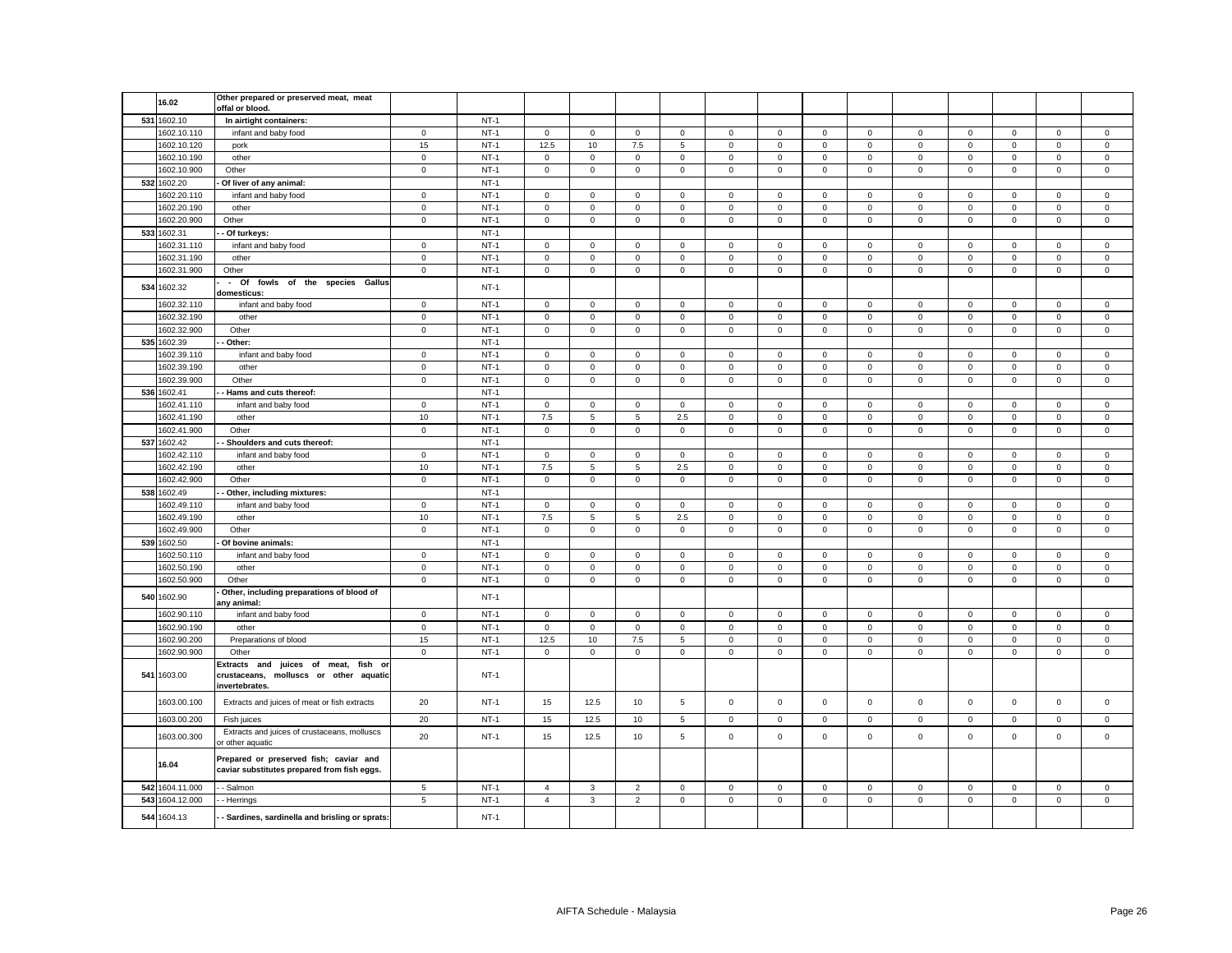|     | 1604.13.110     | in airtight containers                                                           | $\mathbf 0$ | $NT-1$ | $\mathbf 0$         | $\mathbf 0$     | $\mathsf 0$  | $\Omega$    | $\Omega$     | $\mathsf 0$ | $\Omega$            | $\Omega$     | $\mathbf 0$  | $\mathbf 0$ | $\Omega$            | $\Omega$       | $\mathsf 0$  |
|-----|-----------------|----------------------------------------------------------------------------------|-------------|--------|---------------------|-----------------|--------------|-------------|--------------|-------------|---------------------|--------------|--------------|-------------|---------------------|----------------|--------------|
|     | 1604.13.190     | other                                                                            | 8           | $NT-1$ | 5                   | 5               | 2.5          | 2.5         | $\mathbf 0$  | $\mathbf 0$ | $\mathbf 0$         | $\mathbf{0}$ | $\mathbf 0$  | $\mathbf 0$ | $\mathbf 0$         | $\mathbf 0$    | $\mathbf 0$  |
|     | 1604.13.910     | in airtight containers                                                           | $\mathbf 0$ | $NT-1$ | $\mathsf 0$         | $\mathsf 0$     | $\mathsf 0$  | $\mathsf 0$ | $\mathbf 0$  | $\mathsf 0$ | $\mathbf 0$         | $\mathsf 0$  | $\mathbf 0$  | $\mathbf 0$ | $\mathbf 0$         | $\mathsf 0$    | $\mathbf 0$  |
|     | 1604.13.990     | other                                                                            | 15          | $NT-1$ | 12.5                | 10              | 7.5          | 5           | $\mathbf 0$  | $\mathsf 0$ | $\mathsf 0$         | $\mathbf 0$  | $\mathsf 0$  | $\mathbf 0$ | $\mathbf 0$         | $\mathsf 0$    | $\mathbf{0}$ |
|     |                 |                                                                                  |             |        |                     |                 |              |             |              |             |                     |              |              |             |                     |                |              |
|     | 545 1604.14     | - Tunas, skipjack and bonito (Sarda spp.):                                       |             | $NT-1$ |                     |                 |              |             |              |             |                     |              |              |             |                     |                |              |
|     | 1604.14.110     | in airtight containers                                                           | 5           | $NT-1$ | $\overline{4}$      | 3               | 2            | $\mathbf 0$ | $\mathbf 0$  | $\mathbf 0$ | $\mathbf 0$         | $\mathbf{0}$ | $\mathbf 0$  | $\mathbf 0$ | $\mathbf{0}$        | $\mathbf{0}$   | $\mathbf 0$  |
|     | 1604.14.190     | other                                                                            | 20          | $NT-1$ | 15                  | 12.5            | 10           | 5           | $\mathbf 0$  | $\mathsf 0$ | $\mathbf 0$         | $\mathsf 0$  | $\mathbf 0$  | $\mathbf 0$ | $\mathbf 0$         | $\mathsf 0$    | $\mathbf 0$  |
|     | 1604.14.910     | in airtight containers                                                           | 20          | $NT-1$ | 15                  | 12.5            | 10           | 5           | $\mathbf 0$  | $\mathsf 0$ | $\mathsf 0$         | $\mathbf 0$  | $\mathbf{0}$ | $\mathbf 0$ | $\mathbf 0$         | $\mathbf 0$    | $\mathbf{0}$ |
|     | 1604.14.990     | other                                                                            | 20          | $NT-1$ | 15                  | 12.5            | 10           | 5           | $\mathbf 0$  | $\mathbf 0$ | $\mathbf 0$         | $\mathbf{0}$ | $\mathbf 0$  | $\mathbf 0$ | $\mathbf 0$         | $\mathbf 0$    | $\mathbf 0$  |
|     | 546 1604.15     | Mackerel:                                                                        |             | $NT-1$ |                     |                 |              |             |              |             |                     |              |              |             |                     |                |              |
|     | 1604.15.100     | In airtight containers                                                           | $\mathsf 0$ | $NT-1$ | $\mathbf 0$         | $\mathbf 0$     | $\mathsf 0$  | $\mathbf 0$ | $\mathbf 0$  | $\mathsf 0$ | $\mathbf{O}$        | $\mathbf 0$  | $\mathbf 0$  | $\mathbf 0$ | $\mathbf 0$         | $\mathsf 0$    | $\mathbf 0$  |
|     | 1604.15.900     | Other                                                                            | 8           | $NT-1$ | 5                   | $\sqrt{5}$      | $2.5\,$      | $2.5\,$     | $\mathsf 0$  | $\mathsf 0$ | $\mathsf 0$         | $\mathbf 0$  | $\mathsf 0$  | $\mathsf 0$ | $\mathsf 0$         | $\mathsf 0$    | $\mathbf 0$  |
|     | 547 1604.16     | Anchovies:                                                                       |             | $NT-1$ |                     |                 |              |             |              |             |                     |              |              |             |                     |                |              |
|     | 1604.16.100     | In airtight containers                                                           | $\mathbf 0$ | $NT-1$ | $\mathsf 0$         | $\mathbf 0$     | $\mathsf 0$  | 0           | $\mathbf 0$  | $\mathsf 0$ | $\mathbf 0$         | $\mathbf 0$  | $\mathsf 0$  | $\mathbf 0$ | $\mathbf 0$         | $\mathsf 0$    | $\mathbf 0$  |
|     | 1604.16.900     | Other                                                                            | 15          | $NT-1$ | 12.5                | 10              | 7.5          | 5           | $\mathsf 0$  | $\mathbf 0$ | $\mathsf 0$         | $\mathsf 0$  | $\mathsf 0$  | $\mathbf 0$ | $\mathsf 0$         | $\mathsf 0$    | $\mathsf 0$  |
|     | 548 1604.19     | Other:                                                                           |             | $NT-1$ |                     |                 |              |             |              |             |                     |              |              |             |                     |                |              |
|     | 1604.19.110     | in airtight containers                                                           | 6           | $NT-1$ | 5                   | 5               | 2.5          | 2.5         | $\Omega$     | 0           | $\mathsf 0$         | 0            | 0            | $\mathbf 0$ | $\mathbf 0$         | $\mathbf 0$    | 0            |
|     | 1604.19.190     | other                                                                            | $\mathbf 0$ | $NT-1$ | $\mathsf{O}\xspace$ | $\mathsf 0$     | $\mathbf 0$  | 0           | $\mathbf 0$  | $\mathsf 0$ | $\mathsf{O}\xspace$ | $\mathsf 0$  | 0            | $\mathbf 0$ | $\mathbf 0$         | $\mathbf 0$    | $\mathsf 0$  |
|     | 1604.19.910     | in airtight containers                                                           | $\mathsf 0$ | $NT-1$ | $\mathsf 0$         | $\mathsf 0$     | $\mathbf 0$  | $\mathbf 0$ | $\mathsf 0$  | $\mathsf 0$ | $\mathsf 0$         | $\mathsf 0$  | $\mathsf 0$  | $\mathbf 0$ | $\mathsf 0$         | $\mathbf 0$    | $\mathbf 0$  |
|     | 1604.19.990     | other                                                                            | 20          | $NT-1$ | 15                  | 12.5            | 10           | 5           | $\mathbf 0$  | $\mathsf 0$ | $\mathbf 0$         | 0            | 0            | $\mathbf 0$ | $\mathbf 0$         | $\mathsf 0$    | 0            |
|     | 549 1604.20     | Other prepared or preserved fish:                                                |             | $NT-1$ |                     |                 |              |             |              |             |                     |              |              |             |                     |                |              |
|     | 1604.20.100     | In airtight containers                                                           | $\mathbf 0$ | $NT-1$ | $\mathbf 0$         | $\mathbf 0$     | $\mathsf 0$  | 0           | $\mathbf 0$  | $\mathbf 0$ | $\mathbf 0$         | $\mathbf 0$  | 0            | $\mathbf 0$ | $\mathbf 0$         | $\mathbf 0$    | 0            |
|     | 1604.20.910     | sharks' fins                                                                     | 6           | $NT-1$ | $\overline{5}$      | 5               | 2.5          | 2.5         | $\mathsf 0$  | $\mathsf 0$ | $\overline{0}$      | $\mathsf 0$  | $\mathsf 0$  | $\mathbf 0$ | $\overline{0}$      | $\overline{0}$ | $\mathbf 0$  |
|     | 1604.20.920     | fish paste and similar preparations                                              | $\,6\,$     | $NT-1$ | 5                   | $5\phantom{.0}$ | 2.5          | 2.5         | $\mathbf 0$  | $\mathsf 0$ | $\circ$             | $\mathbf{0}$ | 0            | $\mathbf 0$ | $\mathsf{O}\xspace$ | $\mathsf 0$    | $\mathsf 0$  |
|     | 1604.20.930     | fish, boiled or steamed                                                          | 20          | $NT-1$ | 15                  | 12.5            | 10           | 5           | $\mathbf 0$  | $\mathsf 0$ | $\mathsf 0$         | $\mathbf 0$  | $\mathsf 0$  | $\mathbf 0$ | $\mathsf{O}\xspace$ | $\mathsf 0$    | 0            |
|     | 1604.20.990     | other                                                                            | 8           | $NT-1$ | 5                   | 5               | 2.5          | 2.5         | $\mathsf 0$  | $\mathsf 0$ | $\mathsf 0$         | $\mathsf 0$  | $\mathbf 0$  | $\mathsf 0$ | $\mathbf 0$         | $\mathsf 0$    | $\mathbf 0$  |
|     | 550 1604.30.000 | - Caviar and caviar substitutes                                                  | 8           | $NT-1$ | 5                   | 5               | 2.5          | 2.5         | $\mathbf 0$  | $\mathbf 0$ | $\mathbf 0$         | $\mathbf{0}$ | $\mathbf 0$  | $\mathbf 0$ | $\mathbf 0$         | $\mathbf{0}$   | 0            |
|     | 16.05           | Crustaceans, molluscs and other aquatic<br>invertebrates, prepared or preserved. |             |        |                     |                 |              |             |              |             |                     |              |              |             |                     |                |              |
|     | 551 1605.10     | Crab:                                                                            |             | $NT-1$ |                     |                 |              |             |              |             |                     |              |              |             |                     |                |              |
|     | 1605.10.100     | In airtight containers                                                           | $\,6\,$     | $NT-1$ | 5                   | 5               | 2.5          | $2.5\,$     | $\mathsf 0$  | $\mathsf 0$ | $\mathbf 0$         | $\mathsf 0$  | $\mathsf 0$  | $\mathsf 0$ | $\mathsf 0$         | $\mathsf 0$    | $\mathsf 0$  |
|     | 1605.10.900     | Other                                                                            | $\mathbf 0$ | $NT-1$ | $\mathsf 0$         | $\mathbf 0$     | $\mathsf 0$  | 0           | $\mathbf 0$  | $\mathsf 0$ | $\mathbf 0$         | 0            | $\mathbf 0$  | $\mathbf 0$ | $\mathbf 0$         | $\mathsf 0$    | $\Omega$     |
|     | 552 1605.20     | Shrimps and prawns:                                                              |             | $NT-1$ |                     |                 |              |             |              |             |                     |              |              |             |                     |                |              |
|     | 1605.20.100     | In airtight containers                                                           | 8           | $NT-1$ | 5                   | 5               | 2.5          | 2.5         | $\mathbf 0$  | $\mathsf 0$ | $\mathsf 0$         | 0            | 0            | $\mathbf 0$ | 0                   | $\mathbf 0$    | 0            |
|     | 1605.20.900     | Other                                                                            | $\mathbf 0$ | $NT-1$ | $\mathbf 0$         | $\mathbf 0$     | $\mathsf 0$  | $\mathbf 0$ | $\mathbf 0$  | $\mathsf 0$ | $\mathbf 0$         | $\mathbf 0$  | $\mathbf 0$  | $\mathbf 0$ | $\mathbf 0$         | $\mathsf 0$    | $\mathbf 0$  |
|     | 553 1605.30     | Lobster:                                                                         |             | $NT-1$ |                     |                 |              |             |              |             |                     |              |              |             |                     |                |              |
|     | 1605.30.100     | In airtight containers                                                           | 6           | $NT-1$ | 5                   | 5               | 2.5          | 2.5         | $\mathbf 0$  | $\mathsf 0$ | $\mathsf 0$         | $\mathsf 0$  | $\mathsf 0$  | $\mathbf 0$ | $\mathbf 0$         | $\mathbf 0$    | $\mathsf 0$  |
|     | 1605.30.900     | Other                                                                            | $\mathsf 0$ | $NT-1$ | $\mathsf 0$         | $\mathbf 0$     | $\mathsf 0$  | $\mathsf 0$ | $\mathsf 0$  | $\mathsf 0$ | $\mathsf 0$         | $\mathsf 0$  | $\mathsf 0$  | $\mathsf 0$ | $\mathbf 0$         | $\mathsf 0$    | $\mathbf 0$  |
| 554 | 1605.40         | Other crustaceans:                                                               |             | $NT-1$ |                     |                 |              |             |              |             |                     |              |              |             |                     |                |              |
|     | 1605.40.100     | In airtight containers                                                           | 6           | $NT-1$ | 5                   | 5               | 2.5          | 2.5         | $\mathbf 0$  | $\mathsf 0$ | $\circ$             | 0            | 0            | $\mathbf 0$ | $\mathbf 0$         | $\mathsf 0$    | 0            |
|     | 1605.40.900     | Other                                                                            | $\mathsf 0$ | $NT-1$ | $\mathsf{O}\xspace$ | $\mathsf 0$     | $\mathsf 0$  | $\mathsf 0$ | $\mathsf 0$  | $\mathsf 0$ | $\mathsf 0$         | $\mathsf 0$  | $\mathsf 0$  | $\mathbf 0$ | $\mathsf 0$         | $\mathsf 0$    | $\mathbf 0$  |
|     | 555 1605.90     | Other:                                                                           |             | $NT-1$ |                     |                 |              |             |              |             |                     |              |              |             |                     |                |              |
|     | 1605.90.110     | in airtight containers                                                           | 6           | $NT-1$ | 5                   | 5               | 2.5          | 2.5         | $\mathbf 0$  | 0           | $\mathbf{0}$        | $\mathbf 0$  | 0            | $\mathbf 0$ | $\mathbf 0$         | $\mathbf 0$    | $\mathbf 0$  |
|     | 1605.90.190     | other                                                                            | $\mathbf 0$ | $NT-1$ | $\mathbf 0$         | $\mathbf 0$     | $\mathbf 0$  | 0           | $\mathbf 0$  | $\mathsf 0$ | $\mathbf{0}$        | $\mathbf 0$  | $\mathbf 0$  | $\mathbf 0$ | $\mathbf 0$         | $\mathsf 0$    | $\mathsf 0$  |
|     | 1605.90.210     | in airtight containers                                                           | 8           | $NT-1$ | 5                   | 5               | 2.5          | 2.5         | $\mathsf 0$  | $\mathsf 0$ | $\mathsf 0$         | $\mathsf 0$  | $\mathsf 0$  | $\mathbf 0$ | $\mathsf 0$         | $\mathsf 0$    | $\mathsf 0$  |
|     | 1605.90.290     | other                                                                            | $\mathbf 0$ | $NT-1$ | $\mathbf 0$         | $\mathbf{0}$    | $\mathsf 0$  | $\mathbf 0$ | $\mathbf 0$  | $\mathsf 0$ | $\mathbf{0}$        | $\mathbf 0$  | 0            | $\mathbf 0$ | $\mathbf 0$         | $\mathsf 0$    | $\mathbf 0$  |
|     | 1605.90.810     | in airtight containers                                                           | 6           | $NT-1$ | 5                   | 5               | 2.5          | 2.5         | $\mathbf 0$  | $\mathsf 0$ | $\mathsf 0$         | $\mathsf 0$  | $\mathsf 0$  | $\mathbf 0$ | $\mathsf 0$         | $\mathsf 0$    | $\mathsf 0$  |
|     | 1605.90.890     | other                                                                            | $\mathbf 0$ | $NT-1$ | $\mathsf 0$         | $\mathbf 0$     | $\mathsf 0$  | 0           | $\mathbf 0$  | $\mathsf 0$ | $\mathbf 0$         | $\mathsf 0$  | $\mathsf 0$  | $\mathbf 0$ | $\mathbf 0$         | $\mathsf 0$    | $\mathbf 0$  |
|     | 1605.90.910     | in airtight containers                                                           | $\mathsf 0$ | $NT-1$ | $\mathbf 0$         | $\mathbf 0$     | $\mathbf 0$  | $\mathbf 0$ | $\mathbf{0}$ | $\mathbf 0$ | $\mathbf{0}$        | $\mathbf 0$  | $\mathbf 0$  | $\mathbf 0$ | $\mathbf 0$         | $\mathbf 0$    | $\mathbf 0$  |
|     | 1605.90.990     | other                                                                            | $\mathbf 0$ | $NT-1$ | $\mathbf 0$         | $\mathbf 0$     | $\mathbf{0}$ | $\mathbf 0$ | $\mathbf 0$  | $\mathbf 0$ | $\circ$             | $\mathbf{0}$ | $\mathbf 0$  | $\mathbf 0$ | 0                   | $\mathbf{0}$   | $\mathbf{0}$ |
|     | 17.01           | Cane or beet sugar and chemically pure<br>sucrose, in solid form.                |             |        |                     |                 |              |             |              |             |                     |              |              |             |                     |                |              |
|     | 556 1701.11     | - Cane sugar:                                                                    |             | $NT-1$ |                     |                 |              |             |              |             |                     |              |              |             |                     |                |              |
|     | 1701.11.100     | of a polarisation exceeding 99                                                   | $\circ$     | $NT-1$ | $\mathbf 0$         | $\mathbf 0$     | $\mathbf{0}$ | $\mathbf 0$ | $\mathbf 0$  | $\mathbf 0$ | $\mathbf 0$         | $\mathbf{0}$ | $\mathbf 0$  | $\mathbf 0$ | $\mathbf 0$         | $\mathbf 0$    | $\mathbf 0$  |
|     | 1701.11.200     | of a polarisation exceeding 98 ° but not<br>eeding 99 <sup>o</sup>               | $\mathsf 0$ | $NT-1$ | $\mathsf 0$         | $\mathsf 0$     | $\mathsf 0$  | $\mathsf 0$ | $\mathbf 0$  | $\mathsf 0$ | $\mathsf 0$         | $\mathsf 0$  | $\mathsf 0$  | $\mathbf 0$ | $\mathsf 0$         | $\mathsf 0$    | $\mathbf 0$  |
|     | 1701.11.300     | of a polarisation exceeding 95 ° but not<br>exceeding 98 °                       | $\mathsf 0$ | $NT-1$ | $\mathbf 0$         | $\mathbf 0$     | $\mathsf 0$  | $\Omega$    | $\Omega$     | $\mathbf 0$ | $\mathbf 0$         | $\mathbf 0$  | $\mathbf 0$  | $\mathbf 0$ | $\mathbf 0$         | $\mathsf 0$    | $\mathbf 0$  |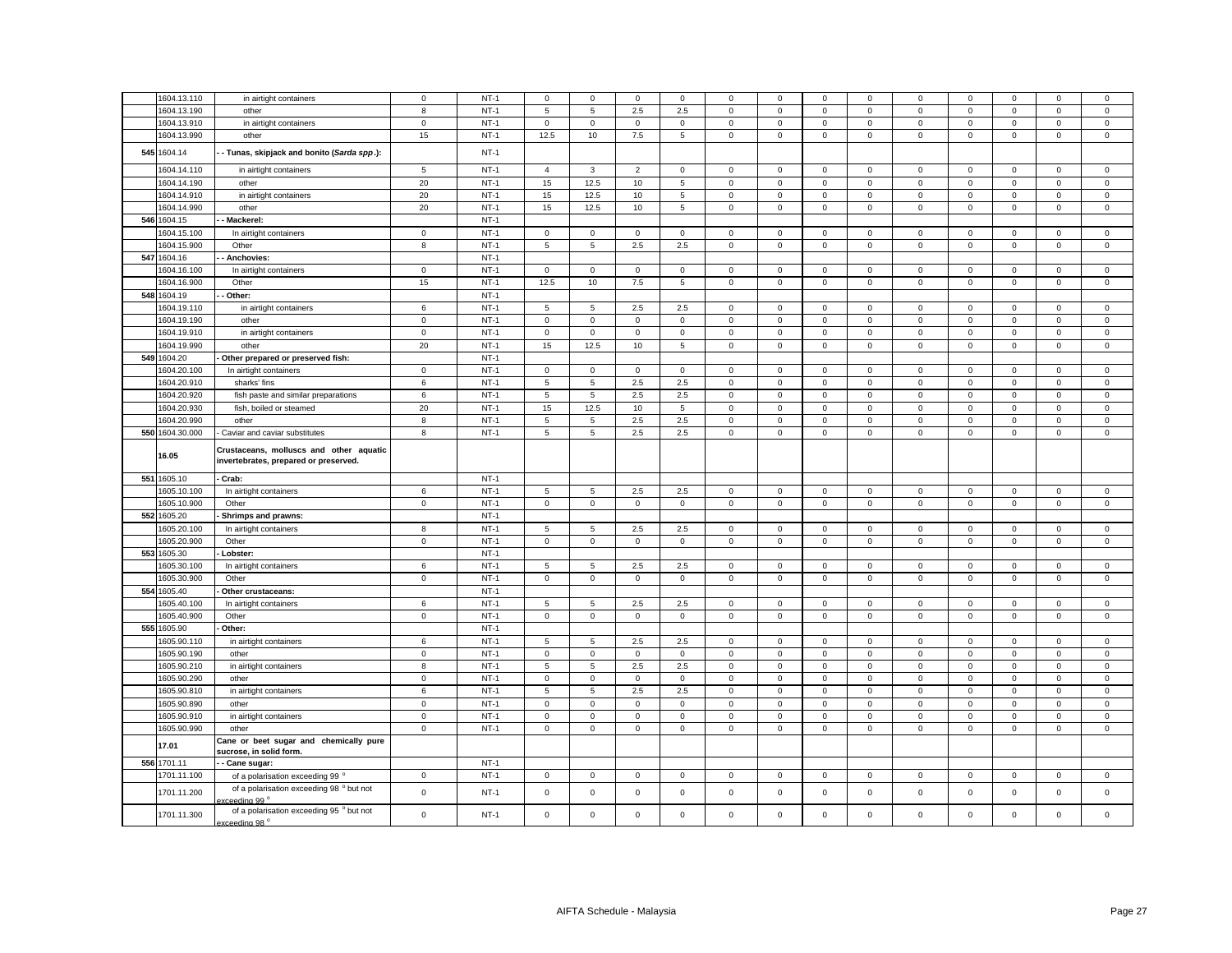| 557 1701.12<br>$NT-1$<br>Beet sugar:<br>1701.12.100<br>$NT-1$<br>$\mathsf 0$<br>$\mathbf 0$<br>$\mathsf 0$<br>$\mathsf 0$<br>$\mathbf 0$<br>$\mathsf 0$<br>$\mathbf 0$<br>$\mathbf 0$<br>$\mathbf 0$<br>$\overline{0}$<br>$\mathbf 0$<br>$\mathbf 0$<br>$\mathbf 0$<br>0<br>of a polarisation exceeding 99 °<br>of a polarisation exceeding 98 ° but not<br>1701.12.200<br>$\mathsf 0$<br>$NT-1$<br>$\mathbf 0$<br>$\mathbf 0$<br>$\mathsf 0$<br>$\mathsf 0$<br>$\mathbf 0$<br>$\mathsf 0$<br>$\mathbf 0$<br>$\mathsf 0$<br>$\mathbf 0$<br>$\mathbf 0$<br>$\mathsf 0$<br>0<br>$\mathbf 0$<br>ceedina 99 °<br>of a polarisation exceeding 95 ° but not<br>1701.12.300<br>$\mathbf 0$<br>$NT-1$<br>$\mathsf 0$<br>$\mathbf 0$<br>$\mathsf 0$<br>$\mathsf 0$<br>$\mathsf 0$<br>$\mathsf 0$<br>$\mathsf 0$<br>$\mathbf 0$<br>$\mathsf 0$<br>$\mathbf 0$<br>$\mathbf 0$<br>$\mathbf 0$<br>$\mathsf 0$<br>cceeding 98 °<br>1701.12.400<br>$\mathsf 0$<br>$NT-1$<br>$\mathbf 0$<br>$\mathbf 0$<br>$\mathbf 0$<br>$\mathbf 0$<br>$\mathbf 0$<br>$\mathbf 0$<br>$\mathbf 0$<br>$^{\circ}$<br>$\mathbf{0}$<br>$\mathbf 0$<br>$\mathbf 0$<br>$\mathbf{0}$<br>$\mathbf 0$<br>of a polarisation not exceeding 95°<br>- Containing added flavouring or colouring<br>558 1701.91.000<br>$\mathbf 0$<br>$NT-1$<br>$\mathbf 0$<br>$\mathsf 0$<br>$\mathbf 0$<br>$\mathbf 0$<br>$\mathsf{O}\xspace$<br>$\mathbf 0$<br>$\mathsf 0$<br>$\mathbf 0$<br>$\mathbf 0$<br>$\mathbf 0$<br>$\mathbf 0$<br>$\mathbf 0$<br>$\mathbf 0$<br>natter<br>559 1701.99.000<br>- - Other<br>$\mathbf 0$<br>$NT-1$<br>$\mathbf 0$<br>$\mathbf 0$<br>$\mathsf 0$<br>$\mathbf 0$<br>$\mathbf 0$<br>$\mathsf 0$<br>$\mathbf 0$<br>$\mathbf 0$<br>$\mathbf 0$<br>$\mathsf 0$<br>$\mathbf 0$<br>$\mathsf 0$<br>$\mathbf 0$<br>Other sugars, including chemically pure<br>lactose, maltose, glucose and fructose, in<br>solid form; sugar syrups not containing<br>17.02<br>added flavouring or colouring matter;<br>artificial honey, whether or not mixed with<br>natural honey; caramel.<br>- Containing by weight 99 % or more<br>560 1702.11<br>$NT-1$<br>lactose, expressed as<br>1702.11.100<br>$NT-1$<br>$\mathbf 0$<br>Lactose<br>$\mathbf{0}$<br>$\mathbf 0$<br>$\mathbf{0}$<br>$\mathbf 0$<br>$\mathbf{0}$<br>$\mathbf{0}$<br>$\mathbf{0}$<br>$\mathbf{0}$<br>$\mathbf{0}$<br>$\mathbf{0}$<br>$\mathbf{0}$<br>$\mathbf{0}$<br>$\mathbf{0}$<br>1702.11.200<br>$\mathbf 0$<br>$NT-1$<br>$\mathbf 0$<br>$\mathbf 0$<br>$\mathbf 0$<br>$\mathbf{0}$<br>$\mathbf 0$<br>$\mathbf 0$<br>$\circ$<br>$\mathbf{0}$<br>$\mathbf 0$<br>$\mathbf 0$<br>$\mathbf{0}$<br>$\mathbf 0$<br>$\mathbf{0}$<br>Lactose syrup<br>561 1702.19<br>- Other<br>$NT-1$<br>1702.19.100<br>$NT-1$<br>Lactose<br>$\mathbf 0$<br>$\mathbf{0}$<br>$\mathbf 0$<br>$\mathsf 0$<br>$\mathbf{0}$<br>$\mathbf 0$<br>$\mathbf 0$<br>$\circ$<br>$\mathbf 0$<br>$\mathbf 0$<br>$\mathbf 0$<br>$\mathbf{0}$<br>$\mathbf 0$<br>$\mathbf 0$<br>$NT-1$<br>1702.19.200<br>$\mathbf 0$<br>$\mathbf 0$<br>$\mathbf 0$<br>$\mathbf 0$<br>$\mathbf 0$<br>$\mathbf 0$<br>$\mathbf 0$<br>$\mathbf 0$<br>$\mathbf 0$<br>$\mathbf 0$<br>$\mathsf 0$<br>Lactose syrup<br>$\mathbf 0$<br>$\mathbf{0}$<br>$\mathbf 0$<br>562 1702.20<br>$NT-1$<br>Maple sugar and maple syrup:<br>$NT-1$<br>1702.20.100<br>Maple sugar<br>$\mathbf 0$<br>$\mathbf 0$<br>$\mathbf 0$<br>$\mathbf 0$<br>$\mathbf 0$<br>$\mathsf 0$<br>$\mathbf 0$<br>$\mathbf 0$<br>$\mathsf 0$<br>$\mathsf 0$<br>$\mathbf 0$<br>$\mathsf 0$<br>$\mathsf 0$<br>$\mathbf 0$<br>1702.20.200<br>$NT-1$<br>$\mathsf 0$<br>$\mathsf 0$<br>$\mathbf 0$<br>$\mathsf 0$<br>$\mathsf 0$<br>$\mathsf 0$<br>$\mathsf 0$<br>$\mathsf 0$<br>$\mathsf 0$<br>$\mathbf 0$<br>$\mathsf 0$<br>$\mathsf 0$<br>$\mathsf 0$<br>$\mathbf 0$<br>Maple syrup<br>Glucose and glucose syrup, not containing<br>563 1702.30<br>$NT-1$<br>ructose or<br>$NT-1$<br>1702.30.100<br>$\mathbf 0$<br>$\mathbf 0$<br>$\mathbf 0$<br>$\mathsf 0$<br>$\mathsf 0$<br>$\mathbf 0$<br>$\mathsf 0$<br>$\mathsf 0$<br>$\mathbf 0$<br>$\mathbf 0$<br>$\mathbf 0$<br>$\mathbf 0$<br>$\mathsf 0$<br>$\mathbf 0$<br>Glucose<br>1702.30.200<br>15<br>$NT-1$<br>12.5<br>10<br>7.5<br>5<br>$\mathbf 0$<br>$\mathsf 0$<br>$\mathsf{O}\xspace$<br>$\mathbf 0$<br>$\mathsf 0$<br>$\mathsf{O}\xspace$<br>$\mathsf 0$<br>$\mathbf 0$<br>$\mathbf 0$<br>Glucose syrup<br>Glucose and glucose syrup, containing in<br>564 1702.40<br>$NT-1$<br>the dry state at least<br>1702.40.100<br>Glucose<br>$\mathbf{0}$<br>$NT-1$<br>$\mathbf 0$<br>$\Omega$<br>$\mathbf 0$<br>$\mathbf{0}$<br>$\mathbf 0$<br>$\mathbf 0$<br>$\mathbf{0}$<br>$\Omega$<br>$\mathbf 0$<br>$\mathbf 0$<br>$\mathbf{0}$<br>$\mathbf{0}$<br>$\Omega$<br>1702.40.200<br>$NT-1$<br>$\mathsf 0$<br>$\mathbf 0$<br>$\mathbf 0$<br>$\mathbf 0$<br>$\mathsf 0$<br>$\mathbf 0$<br>$\mathsf 0$<br>$\mathsf 0$<br>$\mathbf 0$<br>$\mathsf 0$<br>$\mathbf 0$<br>$\mathsf 0$<br>$\mathsf 0$<br>$\mathbf 0$<br>Glucose syrup<br>565 1702.50.000<br>$NT-1$<br>$\mathsf 0$<br>$\mathsf{O}\xspace$<br>$\mathsf 0$<br>$\mathbf 0$<br>$\mathbf 0$<br>$\mathsf 0$<br>$\mathsf 0$<br>$\mathsf 0$<br>$\mathsf 0$<br>$\mathsf 0$<br>$\mathbf 0$<br>$\mathbf 0$<br>$\mathbf 0$<br>$\mathbf 0$<br>Chemically pure fructose<br>Other fructose and fructose syrup,<br>566 1702.60<br>$NT-1$<br>containing in the dry state<br>1702.60.100<br>Fructose<br>$\mathbf 0$<br>$NT-1$<br>$\mathbf 0$<br>$\mathbf 0$<br>$\mathbf 0$<br>$\mathbf 0$<br>$\mathbf 0$<br>$\mathsf 0$<br>$\mathbf 0$<br>$\mathbf{0}$<br>$\mathbf 0$<br>$\mathsf 0$<br>$\mathbf 0$<br>$\mathsf 0$<br>$\mathbf 0$<br>$NT-1$<br>12.5<br>7.5<br>1702.60.200<br>15<br>10<br>5<br>$\mathbf 0$<br>$\mathsf 0$<br>$\mathsf 0$<br>$\mathbf 0$<br>$\mathsf 0$<br>$\mathbf 0$<br>$\mathsf{O}\xspace$<br>$\mathsf 0$<br>$\mathbf 0$<br>Fructose syrup<br>Other, including invert sugar and other<br>567<br>1702.90<br>$NT-1$<br>sugar and sugar syrup<br>1702.90.110<br>$NT-1$<br>$\mathbf{0}$<br>$\mathbf 0$<br>$\mathbf 0$<br>$\mathbf{0}$<br>$\mathbf 0$<br>$\mathbf{0}$<br>$\mathbf{0}$<br>$\mathbf{0}$<br>$\mathbf{0}$<br>$\mathbf{0}$<br>$\mathbf{0}$<br>chemically pure maltose<br>$\mathbf{0}$<br>$\mathbf{0}$<br>$\mathbf{0}$<br>$NT-1$<br>1702.90.190<br>$\mathbf 0$<br>$\mathbf 0$<br>$\mathbf 0$<br>$\mathbf 0$<br>$\mathbf 0$<br>$\mathbf 0$<br>$\mathsf 0$<br>$\mathbf 0$<br>$\mathbf 0$<br>$\mathbf 0$<br>$\mathsf 0$<br>$\mathsf 0$<br>$\mathsf 0$<br>$\mathbf 0$<br>other<br>Golden syrup, artificial and blended honey<br>1702.90.200<br>$\mathbf 0$<br>$NT-1$<br>$\mathbf 0$<br>$\mathbf 0$<br>$\mathsf 0$<br>$\mathbf{0}$<br>$\mathsf 0$<br>$\mathbf 0$<br>$\mathbf 0$<br>$\mathbf 0$<br>$\mathbf 0$<br>$\mathbf 0$<br>$\mathbf 0$<br>$\mathbf 0$<br>$\mathbf 0$<br>and treacle<br>1702.90.900<br>$NT-1$<br>$\mathsf 0$<br>$\mathbf 0$<br>$\mathsf 0$<br>$\mathbf 0$<br>$\mathsf 0$<br>$\mathsf 0$<br>$\mathsf 0$<br>Other<br>$\mathbf 0$<br>$\mathbf 0$<br>$\mathbf 0$<br>$\mathbf 0$<br>$\mathbf 0$<br>$\mathbf 0$<br>$\mathbf{0}$<br>Molasses resulting from the extraction or<br>17.03<br>refining of sugar.<br>568 1703.10.000<br>Cane molasses<br>$NT-1$<br>$\mathbf 0$<br>$\mathsf 0$<br>$\mathbf 0$<br>$\mathbf 0$<br>$\mathbf 0$<br>$\mathsf 0$<br>$\mathbf 0$<br>0<br>$\mathbf 0$<br>0<br>$\mathbf 0$<br>0<br>0<br>0<br>569 1703.90.000<br>$NT-1$<br>$\mathsf 0$<br>$\mathsf 0$<br>$\mathbf 0$<br>$\mathsf 0$<br>$\mathsf{O}$<br>$\mathbf 0$<br>$\mathsf 0$<br>$\mathsf 0$<br>- Other<br>$\mathsf 0$<br>$\mathbf 0$<br>$\mathsf 0$<br>$\mathbf{0}$<br>$\mathbf 0$<br>$\mathbf 0$<br>Sugar confectionery (including white<br>17.04<br>chocolate), not containing cocoa.<br>570 1704.10.000<br>$NT-1$<br>$\mathsf 0$<br>$\mathsf{O}\xspace$<br>$\mathbf 0$<br>15<br>12.5<br>10<br>7.5<br>5<br>$\mathsf 0$<br>$\mathsf 0$<br>$\mathbf 0$<br>$\mathbf 0$<br>$\mathbf 0$<br>$\mathsf 0$<br>Chewing gum, whether or not sugar-coated<br>571 1704.90.000<br>$NT-1$<br>7.5<br>- Other<br>12.5<br>10<br>5<br>$\mathbf 0$<br>$\mathsf 0$<br>$\mathsf 0$<br>$\mathsf 0$<br>$\mathbf 0$<br>$\mathsf 0$<br>15<br>$\Omega$<br>$\mathbf 0$<br>0<br>572 1801.00.000<br>$\mathbf 0$<br>$NT-1$<br>$\mathbf 0$<br>$\mathsf 0$<br>$\mathsf 0$<br>$\mathsf 0$<br>$\mathsf 0$<br>$\mathbf 0$<br>$\mathsf 0$<br>$\mathbf 0$<br>$\mathsf 0$<br>$\,0\,$<br>$\mathsf 0$<br>$\mathsf 0$<br>$\mathbf 0$<br>Cocoa beans, whole or broken, raw or roasted.<br>Cocoa shells, hunks, skins and other cocoa<br>$\mathsf 0$<br>$NT-1$<br>$\mathsf 0$<br>$\mathsf 0$<br>$\mathsf 0$<br>$\mathbf 0$<br>$\mathbf 0$<br>$\mathsf 0$<br>573 1802.00.000<br>$\mathbf 0$<br>$\mathbf 0$<br>$\mathsf 0$<br>$\mathbf 0$<br>$\mathbf 0$<br>$\mathsf 0$<br>$\mathbf 0$<br>waste.<br>18.03<br>Cocoa paste, whether or not defatted. |             |                                      |             |        |             |             |             |             |             |             |             |              |             |             |             |             |             |
|-----------------------------------------------------------------------------------------------------------------------------------------------------------------------------------------------------------------------------------------------------------------------------------------------------------------------------------------------------------------------------------------------------------------------------------------------------------------------------------------------------------------------------------------------------------------------------------------------------------------------------------------------------------------------------------------------------------------------------------------------------------------------------------------------------------------------------------------------------------------------------------------------------------------------------------------------------------------------------------------------------------------------------------------------------------------------------------------------------------------------------------------------------------------------------------------------------------------------------------------------------------------------------------------------------------------------------------------------------------------------------------------------------------------------------------------------------------------------------------------------------------------------------------------------------------------------------------------------------------------------------------------------------------------------------------------------------------------------------------------------------------------------------------------------------------------------------------------------------------------------------------------------------------------------------------------------------------------------------------------------------------------------------------------------------------------------------------------------------------------------------------------------------------------------------------------------------------------------------------------------------------------------------------------------------------------------------------------------------------------------------------------------------------------------------------------------------------------------------------------------------------------------------------------------------------------------------------------------------------------------------------------------------------------------------------------------------------------------------------------------------------------------------------------------------------------------------------------------------------------------------------------------------------------------------------------------------------------------------------------------------------------------------------------------------------------------------------------------------------------------------------------------------------------------------------------------------------------------------------------------------------------------------------------------------------------------------------------------------------------------------------------------------------------------------------------------------------------------------------------------------------------------------------------------------------------------------------------------------------------------------------------------------------------------------------------------------------------------------------------------------------------------------------------------------------------------------------------------------------------------------------------------------------------------------------------------------------------------------------------------------------------------------------------------------------------------------------------------------------------------------------------------------------------------------------------------------------------------------------------------------------------------------------------------------------------------------------------------------------------------------------------------------------------------------------------------------------------------------------------------------------------------------------------------------------------------------------------------------------------------------------------------------------------------------------------------------------------------------------------------------------------------------------------------------------------------------------------------------------------------------------------------------------------------------------------------------------------------------------------------------------------------------------------------------------------------------------------------------------------------------------------------------------------------------------------------------------------------------------------------------------------------------------------------------------------------------------------------------------------------------------------------------------------------------------------------------------------------------------------------------------------------------------------------------------------------------------------------------------------------------------------------------------------------------------------------------------------------------------------------------------------------------------------------------------------------------------------------------------------------------------------------------------------------------------------------------------------------------------------------------------------------------------------------------------------------------------------------------------------------------------------------------------------------------------------------------------------------------------------------------------------------------------------------------------------------------------------------------------------------------------------------------------------------------------------------------------------------------------------------------------------------------------------------------------------------------------------------------------------------------------------------------------------------------------------------------------------------------------------------------------------------------------------------------------------------------------------------------------------------------------------------------------------------------------------------------------------------------------------------------------------------------------------------------------------------------------------------------------------------------------------------------------------------------------------------------------------------------------------------------------------------------------------------------------------------------------------------------------------------------------------------------------------------------------------------------------------------------------------------------------------------------------------------------------------------------------------------------------------------------------------------------------------------------------------------------------------------------------------------------------------------------------------------------------------------------------------------------------------------------------------------------------------------------------------------------------------------------------------------------------------------------------------------------------------------------------------------------------------------------------------------------------------------------------------------------------------------------------------------------------------------------------------------------------------------------------------------------------------------------------------------------------------------------------------------------------------------------------------------------------------------------------------------------------------------------------------------------------------------------------------------------------------------------------------------------------------------------------------------------------------------------------------------------------------------------------|-------------|--------------------------------------|-------------|--------|-------------|-------------|-------------|-------------|-------------|-------------|-------------|--------------|-------------|-------------|-------------|-------------|-------------|
|                                                                                                                                                                                                                                                                                                                                                                                                                                                                                                                                                                                                                                                                                                                                                                                                                                                                                                                                                                                                                                                                                                                                                                                                                                                                                                                                                                                                                                                                                                                                                                                                                                                                                                                                                                                                                                                                                                                                                                                                                                                                                                                                                                                                                                                                                                                                                                                                                                                                                                                                                                                                                                                                                                                                                                                                                                                                                                                                                                                                                                                                                                                                                                                                                                                                                                                                                                                                                                                                                                                                                                                                                                                                                                                                                                                                                                                                                                                                                                                                                                                                                                                                                                                                                                                                                                                                                                                                                                                                                                                                                                                                                                                                                                                                                                                                                                                                                                                                                                                                                                                                                                                                                                                                                                                                                                                                                                                                                                                                                                                                                                                                                                                                                                                                                                                                                                                                                                                                                                                                                                                                                                                                                                                                                                                                                                                                                                                                                                                                                                                                                                                                                                                                                                                                                                                                                                                                                                                                                                                                                                                                                                                                                                                                                                                                                                                                                                                                                                                                                                                                                                                                                                                                                                                                                                                                                                                                                                                                                                                                                                                                                                                                                                                                                                                                                                                                                                                                                                                                                                                                                                                                                                                                                                                                                                                                                                   | 1701.11.400 | of a polarisation not exceeding 95 ° | $\mathbf 0$ | $NT-1$ | $\mathbf 0$ | $\mathbf 0$ | $\mathsf 0$ | $\mathsf 0$ | $\mathsf 0$ | $\mathsf 0$ | $\mathsf 0$ | $\mathbf{0}$ | $\mathbf 0$ | $\mathbf 0$ | $\mathsf 0$ | $\mathsf 0$ | $\mathbf 0$ |
|                                                                                                                                                                                                                                                                                                                                                                                                                                                                                                                                                                                                                                                                                                                                                                                                                                                                                                                                                                                                                                                                                                                                                                                                                                                                                                                                                                                                                                                                                                                                                                                                                                                                                                                                                                                                                                                                                                                                                                                                                                                                                                                                                                                                                                                                                                                                                                                                                                                                                                                                                                                                                                                                                                                                                                                                                                                                                                                                                                                                                                                                                                                                                                                                                                                                                                                                                                                                                                                                                                                                                                                                                                                                                                                                                                                                                                                                                                                                                                                                                                                                                                                                                                                                                                                                                                                                                                                                                                                                                                                                                                                                                                                                                                                                                                                                                                                                                                                                                                                                                                                                                                                                                                                                                                                                                                                                                                                                                                                                                                                                                                                                                                                                                                                                                                                                                                                                                                                                                                                                                                                                                                                                                                                                                                                                                                                                                                                                                                                                                                                                                                                                                                                                                                                                                                                                                                                                                                                                                                                                                                                                                                                                                                                                                                                                                                                                                                                                                                                                                                                                                                                                                                                                                                                                                                                                                                                                                                                                                                                                                                                                                                                                                                                                                                                                                                                                                                                                                                                                                                                                                                                                                                                                                                                                                                                                                                   |             |                                      |             |        |             |             |             |             |             |             |             |              |             |             |             |             |             |
|                                                                                                                                                                                                                                                                                                                                                                                                                                                                                                                                                                                                                                                                                                                                                                                                                                                                                                                                                                                                                                                                                                                                                                                                                                                                                                                                                                                                                                                                                                                                                                                                                                                                                                                                                                                                                                                                                                                                                                                                                                                                                                                                                                                                                                                                                                                                                                                                                                                                                                                                                                                                                                                                                                                                                                                                                                                                                                                                                                                                                                                                                                                                                                                                                                                                                                                                                                                                                                                                                                                                                                                                                                                                                                                                                                                                                                                                                                                                                                                                                                                                                                                                                                                                                                                                                                                                                                                                                                                                                                                                                                                                                                                                                                                                                                                                                                                                                                                                                                                                                                                                                                                                                                                                                                                                                                                                                                                                                                                                                                                                                                                                                                                                                                                                                                                                                                                                                                                                                                                                                                                                                                                                                                                                                                                                                                                                                                                                                                                                                                                                                                                                                                                                                                                                                                                                                                                                                                                                                                                                                                                                                                                                                                                                                                                                                                                                                                                                                                                                                                                                                                                                                                                                                                                                                                                                                                                                                                                                                                                                                                                                                                                                                                                                                                                                                                                                                                                                                                                                                                                                                                                                                                                                                                                                                                                                                                   |             |                                      |             |        |             |             |             |             |             |             |             |              |             |             |             |             |             |
|                                                                                                                                                                                                                                                                                                                                                                                                                                                                                                                                                                                                                                                                                                                                                                                                                                                                                                                                                                                                                                                                                                                                                                                                                                                                                                                                                                                                                                                                                                                                                                                                                                                                                                                                                                                                                                                                                                                                                                                                                                                                                                                                                                                                                                                                                                                                                                                                                                                                                                                                                                                                                                                                                                                                                                                                                                                                                                                                                                                                                                                                                                                                                                                                                                                                                                                                                                                                                                                                                                                                                                                                                                                                                                                                                                                                                                                                                                                                                                                                                                                                                                                                                                                                                                                                                                                                                                                                                                                                                                                                                                                                                                                                                                                                                                                                                                                                                                                                                                                                                                                                                                                                                                                                                                                                                                                                                                                                                                                                                                                                                                                                                                                                                                                                                                                                                                                                                                                                                                                                                                                                                                                                                                                                                                                                                                                                                                                                                                                                                                                                                                                                                                                                                                                                                                                                                                                                                                                                                                                                                                                                                                                                                                                                                                                                                                                                                                                                                                                                                                                                                                                                                                                                                                                                                                                                                                                                                                                                                                                                                                                                                                                                                                                                                                                                                                                                                                                                                                                                                                                                                                                                                                                                                                                                                                                                                                   |             |                                      |             |        |             |             |             |             |             |             |             |              |             |             |             |             |             |
|                                                                                                                                                                                                                                                                                                                                                                                                                                                                                                                                                                                                                                                                                                                                                                                                                                                                                                                                                                                                                                                                                                                                                                                                                                                                                                                                                                                                                                                                                                                                                                                                                                                                                                                                                                                                                                                                                                                                                                                                                                                                                                                                                                                                                                                                                                                                                                                                                                                                                                                                                                                                                                                                                                                                                                                                                                                                                                                                                                                                                                                                                                                                                                                                                                                                                                                                                                                                                                                                                                                                                                                                                                                                                                                                                                                                                                                                                                                                                                                                                                                                                                                                                                                                                                                                                                                                                                                                                                                                                                                                                                                                                                                                                                                                                                                                                                                                                                                                                                                                                                                                                                                                                                                                                                                                                                                                                                                                                                                                                                                                                                                                                                                                                                                                                                                                                                                                                                                                                                                                                                                                                                                                                                                                                                                                                                                                                                                                                                                                                                                                                                                                                                                                                                                                                                                                                                                                                                                                                                                                                                                                                                                                                                                                                                                                                                                                                                                                                                                                                                                                                                                                                                                                                                                                                                                                                                                                                                                                                                                                                                                                                                                                                                                                                                                                                                                                                                                                                                                                                                                                                                                                                                                                                                                                                                                                                                   |             |                                      |             |        |             |             |             |             |             |             |             |              |             |             |             |             |             |
|                                                                                                                                                                                                                                                                                                                                                                                                                                                                                                                                                                                                                                                                                                                                                                                                                                                                                                                                                                                                                                                                                                                                                                                                                                                                                                                                                                                                                                                                                                                                                                                                                                                                                                                                                                                                                                                                                                                                                                                                                                                                                                                                                                                                                                                                                                                                                                                                                                                                                                                                                                                                                                                                                                                                                                                                                                                                                                                                                                                                                                                                                                                                                                                                                                                                                                                                                                                                                                                                                                                                                                                                                                                                                                                                                                                                                                                                                                                                                                                                                                                                                                                                                                                                                                                                                                                                                                                                                                                                                                                                                                                                                                                                                                                                                                                                                                                                                                                                                                                                                                                                                                                                                                                                                                                                                                                                                                                                                                                                                                                                                                                                                                                                                                                                                                                                                                                                                                                                                                                                                                                                                                                                                                                                                                                                                                                                                                                                                                                                                                                                                                                                                                                                                                                                                                                                                                                                                                                                                                                                                                                                                                                                                                                                                                                                                                                                                                                                                                                                                                                                                                                                                                                                                                                                                                                                                                                                                                                                                                                                                                                                                                                                                                                                                                                                                                                                                                                                                                                                                                                                                                                                                                                                                                                                                                                                                                   |             |                                      |             |        |             |             |             |             |             |             |             |              |             |             |             |             |             |
|                                                                                                                                                                                                                                                                                                                                                                                                                                                                                                                                                                                                                                                                                                                                                                                                                                                                                                                                                                                                                                                                                                                                                                                                                                                                                                                                                                                                                                                                                                                                                                                                                                                                                                                                                                                                                                                                                                                                                                                                                                                                                                                                                                                                                                                                                                                                                                                                                                                                                                                                                                                                                                                                                                                                                                                                                                                                                                                                                                                                                                                                                                                                                                                                                                                                                                                                                                                                                                                                                                                                                                                                                                                                                                                                                                                                                                                                                                                                                                                                                                                                                                                                                                                                                                                                                                                                                                                                                                                                                                                                                                                                                                                                                                                                                                                                                                                                                                                                                                                                                                                                                                                                                                                                                                                                                                                                                                                                                                                                                                                                                                                                                                                                                                                                                                                                                                                                                                                                                                                                                                                                                                                                                                                                                                                                                                                                                                                                                                                                                                                                                                                                                                                                                                                                                                                                                                                                                                                                                                                                                                                                                                                                                                                                                                                                                                                                                                                                                                                                                                                                                                                                                                                                                                                                                                                                                                                                                                                                                                                                                                                                                                                                                                                                                                                                                                                                                                                                                                                                                                                                                                                                                                                                                                                                                                                                                                   |             |                                      |             |        |             |             |             |             |             |             |             |              |             |             |             |             |             |
|                                                                                                                                                                                                                                                                                                                                                                                                                                                                                                                                                                                                                                                                                                                                                                                                                                                                                                                                                                                                                                                                                                                                                                                                                                                                                                                                                                                                                                                                                                                                                                                                                                                                                                                                                                                                                                                                                                                                                                                                                                                                                                                                                                                                                                                                                                                                                                                                                                                                                                                                                                                                                                                                                                                                                                                                                                                                                                                                                                                                                                                                                                                                                                                                                                                                                                                                                                                                                                                                                                                                                                                                                                                                                                                                                                                                                                                                                                                                                                                                                                                                                                                                                                                                                                                                                                                                                                                                                                                                                                                                                                                                                                                                                                                                                                                                                                                                                                                                                                                                                                                                                                                                                                                                                                                                                                                                                                                                                                                                                                                                                                                                                                                                                                                                                                                                                                                                                                                                                                                                                                                                                                                                                                                                                                                                                                                                                                                                                                                                                                                                                                                                                                                                                                                                                                                                                                                                                                                                                                                                                                                                                                                                                                                                                                                                                                                                                                                                                                                                                                                                                                                                                                                                                                                                                                                                                                                                                                                                                                                                                                                                                                                                                                                                                                                                                                                                                                                                                                                                                                                                                                                                                                                                                                                                                                                                                                   |             |                                      |             |        |             |             |             |             |             |             |             |              |             |             |             |             |             |
|                                                                                                                                                                                                                                                                                                                                                                                                                                                                                                                                                                                                                                                                                                                                                                                                                                                                                                                                                                                                                                                                                                                                                                                                                                                                                                                                                                                                                                                                                                                                                                                                                                                                                                                                                                                                                                                                                                                                                                                                                                                                                                                                                                                                                                                                                                                                                                                                                                                                                                                                                                                                                                                                                                                                                                                                                                                                                                                                                                                                                                                                                                                                                                                                                                                                                                                                                                                                                                                                                                                                                                                                                                                                                                                                                                                                                                                                                                                                                                                                                                                                                                                                                                                                                                                                                                                                                                                                                                                                                                                                                                                                                                                                                                                                                                                                                                                                                                                                                                                                                                                                                                                                                                                                                                                                                                                                                                                                                                                                                                                                                                                                                                                                                                                                                                                                                                                                                                                                                                                                                                                                                                                                                                                                                                                                                                                                                                                                                                                                                                                                                                                                                                                                                                                                                                                                                                                                                                                                                                                                                                                                                                                                                                                                                                                                                                                                                                                                                                                                                                                                                                                                                                                                                                                                                                                                                                                                                                                                                                                                                                                                                                                                                                                                                                                                                                                                                                                                                                                                                                                                                                                                                                                                                                                                                                                                                                   |             |                                      |             |        |             |             |             |             |             |             |             |              |             |             |             |             |             |
|                                                                                                                                                                                                                                                                                                                                                                                                                                                                                                                                                                                                                                                                                                                                                                                                                                                                                                                                                                                                                                                                                                                                                                                                                                                                                                                                                                                                                                                                                                                                                                                                                                                                                                                                                                                                                                                                                                                                                                                                                                                                                                                                                                                                                                                                                                                                                                                                                                                                                                                                                                                                                                                                                                                                                                                                                                                                                                                                                                                                                                                                                                                                                                                                                                                                                                                                                                                                                                                                                                                                                                                                                                                                                                                                                                                                                                                                                                                                                                                                                                                                                                                                                                                                                                                                                                                                                                                                                                                                                                                                                                                                                                                                                                                                                                                                                                                                                                                                                                                                                                                                                                                                                                                                                                                                                                                                                                                                                                                                                                                                                                                                                                                                                                                                                                                                                                                                                                                                                                                                                                                                                                                                                                                                                                                                                                                                                                                                                                                                                                                                                                                                                                                                                                                                                                                                                                                                                                                                                                                                                                                                                                                                                                                                                                                                                                                                                                                                                                                                                                                                                                                                                                                                                                                                                                                                                                                                                                                                                                                                                                                                                                                                                                                                                                                                                                                                                                                                                                                                                                                                                                                                                                                                                                                                                                                                                                   |             |                                      |             |        |             |             |             |             |             |             |             |              |             |             |             |             |             |
|                                                                                                                                                                                                                                                                                                                                                                                                                                                                                                                                                                                                                                                                                                                                                                                                                                                                                                                                                                                                                                                                                                                                                                                                                                                                                                                                                                                                                                                                                                                                                                                                                                                                                                                                                                                                                                                                                                                                                                                                                                                                                                                                                                                                                                                                                                                                                                                                                                                                                                                                                                                                                                                                                                                                                                                                                                                                                                                                                                                                                                                                                                                                                                                                                                                                                                                                                                                                                                                                                                                                                                                                                                                                                                                                                                                                                                                                                                                                                                                                                                                                                                                                                                                                                                                                                                                                                                                                                                                                                                                                                                                                                                                                                                                                                                                                                                                                                                                                                                                                                                                                                                                                                                                                                                                                                                                                                                                                                                                                                                                                                                                                                                                                                                                                                                                                                                                                                                                                                                                                                                                                                                                                                                                                                                                                                                                                                                                                                                                                                                                                                                                                                                                                                                                                                                                                                                                                                                                                                                                                                                                                                                                                                                                                                                                                                                                                                                                                                                                                                                                                                                                                                                                                                                                                                                                                                                                                                                                                                                                                                                                                                                                                                                                                                                                                                                                                                                                                                                                                                                                                                                                                                                                                                                                                                                                                                                   |             |                                      |             |        |             |             |             |             |             |             |             |              |             |             |             |             |             |
|                                                                                                                                                                                                                                                                                                                                                                                                                                                                                                                                                                                                                                                                                                                                                                                                                                                                                                                                                                                                                                                                                                                                                                                                                                                                                                                                                                                                                                                                                                                                                                                                                                                                                                                                                                                                                                                                                                                                                                                                                                                                                                                                                                                                                                                                                                                                                                                                                                                                                                                                                                                                                                                                                                                                                                                                                                                                                                                                                                                                                                                                                                                                                                                                                                                                                                                                                                                                                                                                                                                                                                                                                                                                                                                                                                                                                                                                                                                                                                                                                                                                                                                                                                                                                                                                                                                                                                                                                                                                                                                                                                                                                                                                                                                                                                                                                                                                                                                                                                                                                                                                                                                                                                                                                                                                                                                                                                                                                                                                                                                                                                                                                                                                                                                                                                                                                                                                                                                                                                                                                                                                                                                                                                                                                                                                                                                                                                                                                                                                                                                                                                                                                                                                                                                                                                                                                                                                                                                                                                                                                                                                                                                                                                                                                                                                                                                                                                                                                                                                                                                                                                                                                                                                                                                                                                                                                                                                                                                                                                                                                                                                                                                                                                                                                                                                                                                                                                                                                                                                                                                                                                                                                                                                                                                                                                                                                                   |             |                                      |             |        |             |             |             |             |             |             |             |              |             |             |             |             |             |
|                                                                                                                                                                                                                                                                                                                                                                                                                                                                                                                                                                                                                                                                                                                                                                                                                                                                                                                                                                                                                                                                                                                                                                                                                                                                                                                                                                                                                                                                                                                                                                                                                                                                                                                                                                                                                                                                                                                                                                                                                                                                                                                                                                                                                                                                                                                                                                                                                                                                                                                                                                                                                                                                                                                                                                                                                                                                                                                                                                                                                                                                                                                                                                                                                                                                                                                                                                                                                                                                                                                                                                                                                                                                                                                                                                                                                                                                                                                                                                                                                                                                                                                                                                                                                                                                                                                                                                                                                                                                                                                                                                                                                                                                                                                                                                                                                                                                                                                                                                                                                                                                                                                                                                                                                                                                                                                                                                                                                                                                                                                                                                                                                                                                                                                                                                                                                                                                                                                                                                                                                                                                                                                                                                                                                                                                                                                                                                                                                                                                                                                                                                                                                                                                                                                                                                                                                                                                                                                                                                                                                                                                                                                                                                                                                                                                                                                                                                                                                                                                                                                                                                                                                                                                                                                                                                                                                                                                                                                                                                                                                                                                                                                                                                                                                                                                                                                                                                                                                                                                                                                                                                                                                                                                                                                                                                                                                                   |             |                                      |             |        |             |             |             |             |             |             |             |              |             |             |             |             |             |
|                                                                                                                                                                                                                                                                                                                                                                                                                                                                                                                                                                                                                                                                                                                                                                                                                                                                                                                                                                                                                                                                                                                                                                                                                                                                                                                                                                                                                                                                                                                                                                                                                                                                                                                                                                                                                                                                                                                                                                                                                                                                                                                                                                                                                                                                                                                                                                                                                                                                                                                                                                                                                                                                                                                                                                                                                                                                                                                                                                                                                                                                                                                                                                                                                                                                                                                                                                                                                                                                                                                                                                                                                                                                                                                                                                                                                                                                                                                                                                                                                                                                                                                                                                                                                                                                                                                                                                                                                                                                                                                                                                                                                                                                                                                                                                                                                                                                                                                                                                                                                                                                                                                                                                                                                                                                                                                                                                                                                                                                                                                                                                                                                                                                                                                                                                                                                                                                                                                                                                                                                                                                                                                                                                                                                                                                                                                                                                                                                                                                                                                                                                                                                                                                                                                                                                                                                                                                                                                                                                                                                                                                                                                                                                                                                                                                                                                                                                                                                                                                                                                                                                                                                                                                                                                                                                                                                                                                                                                                                                                                                                                                                                                                                                                                                                                                                                                                                                                                                                                                                                                                                                                                                                                                                                                                                                                                                                   |             |                                      |             |        |             |             |             |             |             |             |             |              |             |             |             |             |             |
|                                                                                                                                                                                                                                                                                                                                                                                                                                                                                                                                                                                                                                                                                                                                                                                                                                                                                                                                                                                                                                                                                                                                                                                                                                                                                                                                                                                                                                                                                                                                                                                                                                                                                                                                                                                                                                                                                                                                                                                                                                                                                                                                                                                                                                                                                                                                                                                                                                                                                                                                                                                                                                                                                                                                                                                                                                                                                                                                                                                                                                                                                                                                                                                                                                                                                                                                                                                                                                                                                                                                                                                                                                                                                                                                                                                                                                                                                                                                                                                                                                                                                                                                                                                                                                                                                                                                                                                                                                                                                                                                                                                                                                                                                                                                                                                                                                                                                                                                                                                                                                                                                                                                                                                                                                                                                                                                                                                                                                                                                                                                                                                                                                                                                                                                                                                                                                                                                                                                                                                                                                                                                                                                                                                                                                                                                                                                                                                                                                                                                                                                                                                                                                                                                                                                                                                                                                                                                                                                                                                                                                                                                                                                                                                                                                                                                                                                                                                                                                                                                                                                                                                                                                                                                                                                                                                                                                                                                                                                                                                                                                                                                                                                                                                                                                                                                                                                                                                                                                                                                                                                                                                                                                                                                                                                                                                                                                   |             |                                      |             |        |             |             |             |             |             |             |             |              |             |             |             |             |             |
|                                                                                                                                                                                                                                                                                                                                                                                                                                                                                                                                                                                                                                                                                                                                                                                                                                                                                                                                                                                                                                                                                                                                                                                                                                                                                                                                                                                                                                                                                                                                                                                                                                                                                                                                                                                                                                                                                                                                                                                                                                                                                                                                                                                                                                                                                                                                                                                                                                                                                                                                                                                                                                                                                                                                                                                                                                                                                                                                                                                                                                                                                                                                                                                                                                                                                                                                                                                                                                                                                                                                                                                                                                                                                                                                                                                                                                                                                                                                                                                                                                                                                                                                                                                                                                                                                                                                                                                                                                                                                                                                                                                                                                                                                                                                                                                                                                                                                                                                                                                                                                                                                                                                                                                                                                                                                                                                                                                                                                                                                                                                                                                                                                                                                                                                                                                                                                                                                                                                                                                                                                                                                                                                                                                                                                                                                                                                                                                                                                                                                                                                                                                                                                                                                                                                                                                                                                                                                                                                                                                                                                                                                                                                                                                                                                                                                                                                                                                                                                                                                                                                                                                                                                                                                                                                                                                                                                                                                                                                                                                                                                                                                                                                                                                                                                                                                                                                                                                                                                                                                                                                                                                                                                                                                                                                                                                                                                   |             |                                      |             |        |             |             |             |             |             |             |             |              |             |             |             |             |             |
|                                                                                                                                                                                                                                                                                                                                                                                                                                                                                                                                                                                                                                                                                                                                                                                                                                                                                                                                                                                                                                                                                                                                                                                                                                                                                                                                                                                                                                                                                                                                                                                                                                                                                                                                                                                                                                                                                                                                                                                                                                                                                                                                                                                                                                                                                                                                                                                                                                                                                                                                                                                                                                                                                                                                                                                                                                                                                                                                                                                                                                                                                                                                                                                                                                                                                                                                                                                                                                                                                                                                                                                                                                                                                                                                                                                                                                                                                                                                                                                                                                                                                                                                                                                                                                                                                                                                                                                                                                                                                                                                                                                                                                                                                                                                                                                                                                                                                                                                                                                                                                                                                                                                                                                                                                                                                                                                                                                                                                                                                                                                                                                                                                                                                                                                                                                                                                                                                                                                                                                                                                                                                                                                                                                                                                                                                                                                                                                                                                                                                                                                                                                                                                                                                                                                                                                                                                                                                                                                                                                                                                                                                                                                                                                                                                                                                                                                                                                                                                                                                                                                                                                                                                                                                                                                                                                                                                                                                                                                                                                                                                                                                                                                                                                                                                                                                                                                                                                                                                                                                                                                                                                                                                                                                                                                                                                                                                   |             |                                      |             |        |             |             |             |             |             |             |             |              |             |             |             |             |             |
|                                                                                                                                                                                                                                                                                                                                                                                                                                                                                                                                                                                                                                                                                                                                                                                                                                                                                                                                                                                                                                                                                                                                                                                                                                                                                                                                                                                                                                                                                                                                                                                                                                                                                                                                                                                                                                                                                                                                                                                                                                                                                                                                                                                                                                                                                                                                                                                                                                                                                                                                                                                                                                                                                                                                                                                                                                                                                                                                                                                                                                                                                                                                                                                                                                                                                                                                                                                                                                                                                                                                                                                                                                                                                                                                                                                                                                                                                                                                                                                                                                                                                                                                                                                                                                                                                                                                                                                                                                                                                                                                                                                                                                                                                                                                                                                                                                                                                                                                                                                                                                                                                                                                                                                                                                                                                                                                                                                                                                                                                                                                                                                                                                                                                                                                                                                                                                                                                                                                                                                                                                                                                                                                                                                                                                                                                                                                                                                                                                                                                                                                                                                                                                                                                                                                                                                                                                                                                                                                                                                                                                                                                                                                                                                                                                                                                                                                                                                                                                                                                                                                                                                                                                                                                                                                                                                                                                                                                                                                                                                                                                                                                                                                                                                                                                                                                                                                                                                                                                                                                                                                                                                                                                                                                                                                                                                                                                   |             |                                      |             |        |             |             |             |             |             |             |             |              |             |             |             |             |             |
|                                                                                                                                                                                                                                                                                                                                                                                                                                                                                                                                                                                                                                                                                                                                                                                                                                                                                                                                                                                                                                                                                                                                                                                                                                                                                                                                                                                                                                                                                                                                                                                                                                                                                                                                                                                                                                                                                                                                                                                                                                                                                                                                                                                                                                                                                                                                                                                                                                                                                                                                                                                                                                                                                                                                                                                                                                                                                                                                                                                                                                                                                                                                                                                                                                                                                                                                                                                                                                                                                                                                                                                                                                                                                                                                                                                                                                                                                                                                                                                                                                                                                                                                                                                                                                                                                                                                                                                                                                                                                                                                                                                                                                                                                                                                                                                                                                                                                                                                                                                                                                                                                                                                                                                                                                                                                                                                                                                                                                                                                                                                                                                                                                                                                                                                                                                                                                                                                                                                                                                                                                                                                                                                                                                                                                                                                                                                                                                                                                                                                                                                                                                                                                                                                                                                                                                                                                                                                                                                                                                                                                                                                                                                                                                                                                                                                                                                                                                                                                                                                                                                                                                                                                                                                                                                                                                                                                                                                                                                                                                                                                                                                                                                                                                                                                                                                                                                                                                                                                                                                                                                                                                                                                                                                                                                                                                                                                   |             |                                      |             |        |             |             |             |             |             |             |             |              |             |             |             |             |             |
|                                                                                                                                                                                                                                                                                                                                                                                                                                                                                                                                                                                                                                                                                                                                                                                                                                                                                                                                                                                                                                                                                                                                                                                                                                                                                                                                                                                                                                                                                                                                                                                                                                                                                                                                                                                                                                                                                                                                                                                                                                                                                                                                                                                                                                                                                                                                                                                                                                                                                                                                                                                                                                                                                                                                                                                                                                                                                                                                                                                                                                                                                                                                                                                                                                                                                                                                                                                                                                                                                                                                                                                                                                                                                                                                                                                                                                                                                                                                                                                                                                                                                                                                                                                                                                                                                                                                                                                                                                                                                                                                                                                                                                                                                                                                                                                                                                                                                                                                                                                                                                                                                                                                                                                                                                                                                                                                                                                                                                                                                                                                                                                                                                                                                                                                                                                                                                                                                                                                                                                                                                                                                                                                                                                                                                                                                                                                                                                                                                                                                                                                                                                                                                                                                                                                                                                                                                                                                                                                                                                                                                                                                                                                                                                                                                                                                                                                                                                                                                                                                                                                                                                                                                                                                                                                                                                                                                                                                                                                                                                                                                                                                                                                                                                                                                                                                                                                                                                                                                                                                                                                                                                                                                                                                                                                                                                                                                   |             |                                      |             |        |             |             |             |             |             |             |             |              |             |             |             |             |             |
|                                                                                                                                                                                                                                                                                                                                                                                                                                                                                                                                                                                                                                                                                                                                                                                                                                                                                                                                                                                                                                                                                                                                                                                                                                                                                                                                                                                                                                                                                                                                                                                                                                                                                                                                                                                                                                                                                                                                                                                                                                                                                                                                                                                                                                                                                                                                                                                                                                                                                                                                                                                                                                                                                                                                                                                                                                                                                                                                                                                                                                                                                                                                                                                                                                                                                                                                                                                                                                                                                                                                                                                                                                                                                                                                                                                                                                                                                                                                                                                                                                                                                                                                                                                                                                                                                                                                                                                                                                                                                                                                                                                                                                                                                                                                                                                                                                                                                                                                                                                                                                                                                                                                                                                                                                                                                                                                                                                                                                                                                                                                                                                                                                                                                                                                                                                                                                                                                                                                                                                                                                                                                                                                                                                                                                                                                                                                                                                                                                                                                                                                                                                                                                                                                                                                                                                                                                                                                                                                                                                                                                                                                                                                                                                                                                                                                                                                                                                                                                                                                                                                                                                                                                                                                                                                                                                                                                                                                                                                                                                                                                                                                                                                                                                                                                                                                                                                                                                                                                                                                                                                                                                                                                                                                                                                                                                                                                   |             |                                      |             |        |             |             |             |             |             |             |             |              |             |             |             |             |             |
|                                                                                                                                                                                                                                                                                                                                                                                                                                                                                                                                                                                                                                                                                                                                                                                                                                                                                                                                                                                                                                                                                                                                                                                                                                                                                                                                                                                                                                                                                                                                                                                                                                                                                                                                                                                                                                                                                                                                                                                                                                                                                                                                                                                                                                                                                                                                                                                                                                                                                                                                                                                                                                                                                                                                                                                                                                                                                                                                                                                                                                                                                                                                                                                                                                                                                                                                                                                                                                                                                                                                                                                                                                                                                                                                                                                                                                                                                                                                                                                                                                                                                                                                                                                                                                                                                                                                                                                                                                                                                                                                                                                                                                                                                                                                                                                                                                                                                                                                                                                                                                                                                                                                                                                                                                                                                                                                                                                                                                                                                                                                                                                                                                                                                                                                                                                                                                                                                                                                                                                                                                                                                                                                                                                                                                                                                                                                                                                                                                                                                                                                                                                                                                                                                                                                                                                                                                                                                                                                                                                                                                                                                                                                                                                                                                                                                                                                                                                                                                                                                                                                                                                                                                                                                                                                                                                                                                                                                                                                                                                                                                                                                                                                                                                                                                                                                                                                                                                                                                                                                                                                                                                                                                                                                                                                                                                                                                   |             |                                      |             |        |             |             |             |             |             |             |             |              |             |             |             |             |             |
|                                                                                                                                                                                                                                                                                                                                                                                                                                                                                                                                                                                                                                                                                                                                                                                                                                                                                                                                                                                                                                                                                                                                                                                                                                                                                                                                                                                                                                                                                                                                                                                                                                                                                                                                                                                                                                                                                                                                                                                                                                                                                                                                                                                                                                                                                                                                                                                                                                                                                                                                                                                                                                                                                                                                                                                                                                                                                                                                                                                                                                                                                                                                                                                                                                                                                                                                                                                                                                                                                                                                                                                                                                                                                                                                                                                                                                                                                                                                                                                                                                                                                                                                                                                                                                                                                                                                                                                                                                                                                                                                                                                                                                                                                                                                                                                                                                                                                                                                                                                                                                                                                                                                                                                                                                                                                                                                                                                                                                                                                                                                                                                                                                                                                                                                                                                                                                                                                                                                                                                                                                                                                                                                                                                                                                                                                                                                                                                                                                                                                                                                                                                                                                                                                                                                                                                                                                                                                                                                                                                                                                                                                                                                                                                                                                                                                                                                                                                                                                                                                                                                                                                                                                                                                                                                                                                                                                                                                                                                                                                                                                                                                                                                                                                                                                                                                                                                                                                                                                                                                                                                                                                                                                                                                                                                                                                                                                   |             |                                      |             |        |             |             |             |             |             |             |             |              |             |             |             |             |             |
|                                                                                                                                                                                                                                                                                                                                                                                                                                                                                                                                                                                                                                                                                                                                                                                                                                                                                                                                                                                                                                                                                                                                                                                                                                                                                                                                                                                                                                                                                                                                                                                                                                                                                                                                                                                                                                                                                                                                                                                                                                                                                                                                                                                                                                                                                                                                                                                                                                                                                                                                                                                                                                                                                                                                                                                                                                                                                                                                                                                                                                                                                                                                                                                                                                                                                                                                                                                                                                                                                                                                                                                                                                                                                                                                                                                                                                                                                                                                                                                                                                                                                                                                                                                                                                                                                                                                                                                                                                                                                                                                                                                                                                                                                                                                                                                                                                                                                                                                                                                                                                                                                                                                                                                                                                                                                                                                                                                                                                                                                                                                                                                                                                                                                                                                                                                                                                                                                                                                                                                                                                                                                                                                                                                                                                                                                                                                                                                                                                                                                                                                                                                                                                                                                                                                                                                                                                                                                                                                                                                                                                                                                                                                                                                                                                                                                                                                                                                                                                                                                                                                                                                                                                                                                                                                                                                                                                                                                                                                                                                                                                                                                                                                                                                                                                                                                                                                                                                                                                                                                                                                                                                                                                                                                                                                                                                                                                   |             |                                      |             |        |             |             |             |             |             |             |             |              |             |             |             |             |             |
|                                                                                                                                                                                                                                                                                                                                                                                                                                                                                                                                                                                                                                                                                                                                                                                                                                                                                                                                                                                                                                                                                                                                                                                                                                                                                                                                                                                                                                                                                                                                                                                                                                                                                                                                                                                                                                                                                                                                                                                                                                                                                                                                                                                                                                                                                                                                                                                                                                                                                                                                                                                                                                                                                                                                                                                                                                                                                                                                                                                                                                                                                                                                                                                                                                                                                                                                                                                                                                                                                                                                                                                                                                                                                                                                                                                                                                                                                                                                                                                                                                                                                                                                                                                                                                                                                                                                                                                                                                                                                                                                                                                                                                                                                                                                                                                                                                                                                                                                                                                                                                                                                                                                                                                                                                                                                                                                                                                                                                                                                                                                                                                                                                                                                                                                                                                                                                                                                                                                                                                                                                                                                                                                                                                                                                                                                                                                                                                                                                                                                                                                                                                                                                                                                                                                                                                                                                                                                                                                                                                                                                                                                                                                                                                                                                                                                                                                                                                                                                                                                                                                                                                                                                                                                                                                                                                                                                                                                                                                                                                                                                                                                                                                                                                                                                                                                                                                                                                                                                                                                                                                                                                                                                                                                                                                                                                                                                   |             |                                      |             |        |             |             |             |             |             |             |             |              |             |             |             |             |             |
|                                                                                                                                                                                                                                                                                                                                                                                                                                                                                                                                                                                                                                                                                                                                                                                                                                                                                                                                                                                                                                                                                                                                                                                                                                                                                                                                                                                                                                                                                                                                                                                                                                                                                                                                                                                                                                                                                                                                                                                                                                                                                                                                                                                                                                                                                                                                                                                                                                                                                                                                                                                                                                                                                                                                                                                                                                                                                                                                                                                                                                                                                                                                                                                                                                                                                                                                                                                                                                                                                                                                                                                                                                                                                                                                                                                                                                                                                                                                                                                                                                                                                                                                                                                                                                                                                                                                                                                                                                                                                                                                                                                                                                                                                                                                                                                                                                                                                                                                                                                                                                                                                                                                                                                                                                                                                                                                                                                                                                                                                                                                                                                                                                                                                                                                                                                                                                                                                                                                                                                                                                                                                                                                                                                                                                                                                                                                                                                                                                                                                                                                                                                                                                                                                                                                                                                                                                                                                                                                                                                                                                                                                                                                                                                                                                                                                                                                                                                                                                                                                                                                                                                                                                                                                                                                                                                                                                                                                                                                                                                                                                                                                                                                                                                                                                                                                                                                                                                                                                                                                                                                                                                                                                                                                                                                                                                                                                   |             |                                      |             |        |             |             |             |             |             |             |             |              |             |             |             |             |             |
|                                                                                                                                                                                                                                                                                                                                                                                                                                                                                                                                                                                                                                                                                                                                                                                                                                                                                                                                                                                                                                                                                                                                                                                                                                                                                                                                                                                                                                                                                                                                                                                                                                                                                                                                                                                                                                                                                                                                                                                                                                                                                                                                                                                                                                                                                                                                                                                                                                                                                                                                                                                                                                                                                                                                                                                                                                                                                                                                                                                                                                                                                                                                                                                                                                                                                                                                                                                                                                                                                                                                                                                                                                                                                                                                                                                                                                                                                                                                                                                                                                                                                                                                                                                                                                                                                                                                                                                                                                                                                                                                                                                                                                                                                                                                                                                                                                                                                                                                                                                                                                                                                                                                                                                                                                                                                                                                                                                                                                                                                                                                                                                                                                                                                                                                                                                                                                                                                                                                                                                                                                                                                                                                                                                                                                                                                                                                                                                                                                                                                                                                                                                                                                                                                                                                                                                                                                                                                                                                                                                                                                                                                                                                                                                                                                                                                                                                                                                                                                                                                                                                                                                                                                                                                                                                                                                                                                                                                                                                                                                                                                                                                                                                                                                                                                                                                                                                                                                                                                                                                                                                                                                                                                                                                                                                                                                                                                   |             |                                      |             |        |             |             |             |             |             |             |             |              |             |             |             |             |             |
|                                                                                                                                                                                                                                                                                                                                                                                                                                                                                                                                                                                                                                                                                                                                                                                                                                                                                                                                                                                                                                                                                                                                                                                                                                                                                                                                                                                                                                                                                                                                                                                                                                                                                                                                                                                                                                                                                                                                                                                                                                                                                                                                                                                                                                                                                                                                                                                                                                                                                                                                                                                                                                                                                                                                                                                                                                                                                                                                                                                                                                                                                                                                                                                                                                                                                                                                                                                                                                                                                                                                                                                                                                                                                                                                                                                                                                                                                                                                                                                                                                                                                                                                                                                                                                                                                                                                                                                                                                                                                                                                                                                                                                                                                                                                                                                                                                                                                                                                                                                                                                                                                                                                                                                                                                                                                                                                                                                                                                                                                                                                                                                                                                                                                                                                                                                                                                                                                                                                                                                                                                                                                                                                                                                                                                                                                                                                                                                                                                                                                                                                                                                                                                                                                                                                                                                                                                                                                                                                                                                                                                                                                                                                                                                                                                                                                                                                                                                                                                                                                                                                                                                                                                                                                                                                                                                                                                                                                                                                                                                                                                                                                                                                                                                                                                                                                                                                                                                                                                                                                                                                                                                                                                                                                                                                                                                                                                   |             |                                      |             |        |             |             |             |             |             |             |             |              |             |             |             |             |             |
|                                                                                                                                                                                                                                                                                                                                                                                                                                                                                                                                                                                                                                                                                                                                                                                                                                                                                                                                                                                                                                                                                                                                                                                                                                                                                                                                                                                                                                                                                                                                                                                                                                                                                                                                                                                                                                                                                                                                                                                                                                                                                                                                                                                                                                                                                                                                                                                                                                                                                                                                                                                                                                                                                                                                                                                                                                                                                                                                                                                                                                                                                                                                                                                                                                                                                                                                                                                                                                                                                                                                                                                                                                                                                                                                                                                                                                                                                                                                                                                                                                                                                                                                                                                                                                                                                                                                                                                                                                                                                                                                                                                                                                                                                                                                                                                                                                                                                                                                                                                                                                                                                                                                                                                                                                                                                                                                                                                                                                                                                                                                                                                                                                                                                                                                                                                                                                                                                                                                                                                                                                                                                                                                                                                                                                                                                                                                                                                                                                                                                                                                                                                                                                                                                                                                                                                                                                                                                                                                                                                                                                                                                                                                                                                                                                                                                                                                                                                                                                                                                                                                                                                                                                                                                                                                                                                                                                                                                                                                                                                                                                                                                                                                                                                                                                                                                                                                                                                                                                                                                                                                                                                                                                                                                                                                                                                                                                   |             |                                      |             |        |             |             |             |             |             |             |             |              |             |             |             |             |             |
|                                                                                                                                                                                                                                                                                                                                                                                                                                                                                                                                                                                                                                                                                                                                                                                                                                                                                                                                                                                                                                                                                                                                                                                                                                                                                                                                                                                                                                                                                                                                                                                                                                                                                                                                                                                                                                                                                                                                                                                                                                                                                                                                                                                                                                                                                                                                                                                                                                                                                                                                                                                                                                                                                                                                                                                                                                                                                                                                                                                                                                                                                                                                                                                                                                                                                                                                                                                                                                                                                                                                                                                                                                                                                                                                                                                                                                                                                                                                                                                                                                                                                                                                                                                                                                                                                                                                                                                                                                                                                                                                                                                                                                                                                                                                                                                                                                                                                                                                                                                                                                                                                                                                                                                                                                                                                                                                                                                                                                                                                                                                                                                                                                                                                                                                                                                                                                                                                                                                                                                                                                                                                                                                                                                                                                                                                                                                                                                                                                                                                                                                                                                                                                                                                                                                                                                                                                                                                                                                                                                                                                                                                                                                                                                                                                                                                                                                                                                                                                                                                                                                                                                                                                                                                                                                                                                                                                                                                                                                                                                                                                                                                                                                                                                                                                                                                                                                                                                                                                                                                                                                                                                                                                                                                                                                                                                                                                   |             |                                      |             |        |             |             |             |             |             |             |             |              |             |             |             |             |             |
|                                                                                                                                                                                                                                                                                                                                                                                                                                                                                                                                                                                                                                                                                                                                                                                                                                                                                                                                                                                                                                                                                                                                                                                                                                                                                                                                                                                                                                                                                                                                                                                                                                                                                                                                                                                                                                                                                                                                                                                                                                                                                                                                                                                                                                                                                                                                                                                                                                                                                                                                                                                                                                                                                                                                                                                                                                                                                                                                                                                                                                                                                                                                                                                                                                                                                                                                                                                                                                                                                                                                                                                                                                                                                                                                                                                                                                                                                                                                                                                                                                                                                                                                                                                                                                                                                                                                                                                                                                                                                                                                                                                                                                                                                                                                                                                                                                                                                                                                                                                                                                                                                                                                                                                                                                                                                                                                                                                                                                                                                                                                                                                                                                                                                                                                                                                                                                                                                                                                                                                                                                                                                                                                                                                                                                                                                                                                                                                                                                                                                                                                                                                                                                                                                                                                                                                                                                                                                                                                                                                                                                                                                                                                                                                                                                                                                                                                                                                                                                                                                                                                                                                                                                                                                                                                                                                                                                                                                                                                                                                                                                                                                                                                                                                                                                                                                                                                                                                                                                                                                                                                                                                                                                                                                                                                                                                                                                   |             |                                      |             |        |             |             |             |             |             |             |             |              |             |             |             |             |             |
|                                                                                                                                                                                                                                                                                                                                                                                                                                                                                                                                                                                                                                                                                                                                                                                                                                                                                                                                                                                                                                                                                                                                                                                                                                                                                                                                                                                                                                                                                                                                                                                                                                                                                                                                                                                                                                                                                                                                                                                                                                                                                                                                                                                                                                                                                                                                                                                                                                                                                                                                                                                                                                                                                                                                                                                                                                                                                                                                                                                                                                                                                                                                                                                                                                                                                                                                                                                                                                                                                                                                                                                                                                                                                                                                                                                                                                                                                                                                                                                                                                                                                                                                                                                                                                                                                                                                                                                                                                                                                                                                                                                                                                                                                                                                                                                                                                                                                                                                                                                                                                                                                                                                                                                                                                                                                                                                                                                                                                                                                                                                                                                                                                                                                                                                                                                                                                                                                                                                                                                                                                                                                                                                                                                                                                                                                                                                                                                                                                                                                                                                                                                                                                                                                                                                                                                                                                                                                                                                                                                                                                                                                                                                                                                                                                                                                                                                                                                                                                                                                                                                                                                                                                                                                                                                                                                                                                                                                                                                                                                                                                                                                                                                                                                                                                                                                                                                                                                                                                                                                                                                                                                                                                                                                                                                                                                                                                   |             |                                      |             |        |             |             |             |             |             |             |             |              |             |             |             |             |             |
|                                                                                                                                                                                                                                                                                                                                                                                                                                                                                                                                                                                                                                                                                                                                                                                                                                                                                                                                                                                                                                                                                                                                                                                                                                                                                                                                                                                                                                                                                                                                                                                                                                                                                                                                                                                                                                                                                                                                                                                                                                                                                                                                                                                                                                                                                                                                                                                                                                                                                                                                                                                                                                                                                                                                                                                                                                                                                                                                                                                                                                                                                                                                                                                                                                                                                                                                                                                                                                                                                                                                                                                                                                                                                                                                                                                                                                                                                                                                                                                                                                                                                                                                                                                                                                                                                                                                                                                                                                                                                                                                                                                                                                                                                                                                                                                                                                                                                                                                                                                                                                                                                                                                                                                                                                                                                                                                                                                                                                                                                                                                                                                                                                                                                                                                                                                                                                                                                                                                                                                                                                                                                                                                                                                                                                                                                                                                                                                                                                                                                                                                                                                                                                                                                                                                                                                                                                                                                                                                                                                                                                                                                                                                                                                                                                                                                                                                                                                                                                                                                                                                                                                                                                                                                                                                                                                                                                                                                                                                                                                                                                                                                                                                                                                                                                                                                                                                                                                                                                                                                                                                                                                                                                                                                                                                                                                                                                   |             |                                      |             |        |             |             |             |             |             |             |             |              |             |             |             |             |             |
|                                                                                                                                                                                                                                                                                                                                                                                                                                                                                                                                                                                                                                                                                                                                                                                                                                                                                                                                                                                                                                                                                                                                                                                                                                                                                                                                                                                                                                                                                                                                                                                                                                                                                                                                                                                                                                                                                                                                                                                                                                                                                                                                                                                                                                                                                                                                                                                                                                                                                                                                                                                                                                                                                                                                                                                                                                                                                                                                                                                                                                                                                                                                                                                                                                                                                                                                                                                                                                                                                                                                                                                                                                                                                                                                                                                                                                                                                                                                                                                                                                                                                                                                                                                                                                                                                                                                                                                                                                                                                                                                                                                                                                                                                                                                                                                                                                                                                                                                                                                                                                                                                                                                                                                                                                                                                                                                                                                                                                                                                                                                                                                                                                                                                                                                                                                                                                                                                                                                                                                                                                                                                                                                                                                                                                                                                                                                                                                                                                                                                                                                                                                                                                                                                                                                                                                                                                                                                                                                                                                                                                                                                                                                                                                                                                                                                                                                                                                                                                                                                                                                                                                                                                                                                                                                                                                                                                                                                                                                                                                                                                                                                                                                                                                                                                                                                                                                                                                                                                                                                                                                                                                                                                                                                                                                                                                                                                   |             |                                      |             |        |             |             |             |             |             |             |             |              |             |             |             |             |             |
|                                                                                                                                                                                                                                                                                                                                                                                                                                                                                                                                                                                                                                                                                                                                                                                                                                                                                                                                                                                                                                                                                                                                                                                                                                                                                                                                                                                                                                                                                                                                                                                                                                                                                                                                                                                                                                                                                                                                                                                                                                                                                                                                                                                                                                                                                                                                                                                                                                                                                                                                                                                                                                                                                                                                                                                                                                                                                                                                                                                                                                                                                                                                                                                                                                                                                                                                                                                                                                                                                                                                                                                                                                                                                                                                                                                                                                                                                                                                                                                                                                                                                                                                                                                                                                                                                                                                                                                                                                                                                                                                                                                                                                                                                                                                                                                                                                                                                                                                                                                                                                                                                                                                                                                                                                                                                                                                                                                                                                                                                                                                                                                                                                                                                                                                                                                                                                                                                                                                                                                                                                                                                                                                                                                                                                                                                                                                                                                                                                                                                                                                                                                                                                                                                                                                                                                                                                                                                                                                                                                                                                                                                                                                                                                                                                                                                                                                                                                                                                                                                                                                                                                                                                                                                                                                                                                                                                                                                                                                                                                                                                                                                                                                                                                                                                                                                                                                                                                                                                                                                                                                                                                                                                                                                                                                                                                                                                   |             |                                      |             |        |             |             |             |             |             |             |             |              |             |             |             |             |             |
|                                                                                                                                                                                                                                                                                                                                                                                                                                                                                                                                                                                                                                                                                                                                                                                                                                                                                                                                                                                                                                                                                                                                                                                                                                                                                                                                                                                                                                                                                                                                                                                                                                                                                                                                                                                                                                                                                                                                                                                                                                                                                                                                                                                                                                                                                                                                                                                                                                                                                                                                                                                                                                                                                                                                                                                                                                                                                                                                                                                                                                                                                                                                                                                                                                                                                                                                                                                                                                                                                                                                                                                                                                                                                                                                                                                                                                                                                                                                                                                                                                                                                                                                                                                                                                                                                                                                                                                                                                                                                                                                                                                                                                                                                                                                                                                                                                                                                                                                                                                                                                                                                                                                                                                                                                                                                                                                                                                                                                                                                                                                                                                                                                                                                                                                                                                                                                                                                                                                                                                                                                                                                                                                                                                                                                                                                                                                                                                                                                                                                                                                                                                                                                                                                                                                                                                                                                                                                                                                                                                                                                                                                                                                                                                                                                                                                                                                                                                                                                                                                                                                                                                                                                                                                                                                                                                                                                                                                                                                                                                                                                                                                                                                                                                                                                                                                                                                                                                                                                                                                                                                                                                                                                                                                                                                                                                                                                   |             |                                      |             |        |             |             |             |             |             |             |             |              |             |             |             |             |             |
|                                                                                                                                                                                                                                                                                                                                                                                                                                                                                                                                                                                                                                                                                                                                                                                                                                                                                                                                                                                                                                                                                                                                                                                                                                                                                                                                                                                                                                                                                                                                                                                                                                                                                                                                                                                                                                                                                                                                                                                                                                                                                                                                                                                                                                                                                                                                                                                                                                                                                                                                                                                                                                                                                                                                                                                                                                                                                                                                                                                                                                                                                                                                                                                                                                                                                                                                                                                                                                                                                                                                                                                                                                                                                                                                                                                                                                                                                                                                                                                                                                                                                                                                                                                                                                                                                                                                                                                                                                                                                                                                                                                                                                                                                                                                                                                                                                                                                                                                                                                                                                                                                                                                                                                                                                                                                                                                                                                                                                                                                                                                                                                                                                                                                                                                                                                                                                                                                                                                                                                                                                                                                                                                                                                                                                                                                                                                                                                                                                                                                                                                                                                                                                                                                                                                                                                                                                                                                                                                                                                                                                                                                                                                                                                                                                                                                                                                                                                                                                                                                                                                                                                                                                                                                                                                                                                                                                                                                                                                                                                                                                                                                                                                                                                                                                                                                                                                                                                                                                                                                                                                                                                                                                                                                                                                                                                                                                   |             |                                      |             |        |             |             |             |             |             |             |             |              |             |             |             |             |             |
|                                                                                                                                                                                                                                                                                                                                                                                                                                                                                                                                                                                                                                                                                                                                                                                                                                                                                                                                                                                                                                                                                                                                                                                                                                                                                                                                                                                                                                                                                                                                                                                                                                                                                                                                                                                                                                                                                                                                                                                                                                                                                                                                                                                                                                                                                                                                                                                                                                                                                                                                                                                                                                                                                                                                                                                                                                                                                                                                                                                                                                                                                                                                                                                                                                                                                                                                                                                                                                                                                                                                                                                                                                                                                                                                                                                                                                                                                                                                                                                                                                                                                                                                                                                                                                                                                                                                                                                                                                                                                                                                                                                                                                                                                                                                                                                                                                                                                                                                                                                                                                                                                                                                                                                                                                                                                                                                                                                                                                                                                                                                                                                                                                                                                                                                                                                                                                                                                                                                                                                                                                                                                                                                                                                                                                                                                                                                                                                                                                                                                                                                                                                                                                                                                                                                                                                                                                                                                                                                                                                                                                                                                                                                                                                                                                                                                                                                                                                                                                                                                                                                                                                                                                                                                                                                                                                                                                                                                                                                                                                                                                                                                                                                                                                                                                                                                                                                                                                                                                                                                                                                                                                                                                                                                                                                                                                                                                   |             |                                      |             |        |             |             |             |             |             |             |             |              |             |             |             |             |             |
|                                                                                                                                                                                                                                                                                                                                                                                                                                                                                                                                                                                                                                                                                                                                                                                                                                                                                                                                                                                                                                                                                                                                                                                                                                                                                                                                                                                                                                                                                                                                                                                                                                                                                                                                                                                                                                                                                                                                                                                                                                                                                                                                                                                                                                                                                                                                                                                                                                                                                                                                                                                                                                                                                                                                                                                                                                                                                                                                                                                                                                                                                                                                                                                                                                                                                                                                                                                                                                                                                                                                                                                                                                                                                                                                                                                                                                                                                                                                                                                                                                                                                                                                                                                                                                                                                                                                                                                                                                                                                                                                                                                                                                                                                                                                                                                                                                                                                                                                                                                                                                                                                                                                                                                                                                                                                                                                                                                                                                                                                                                                                                                                                                                                                                                                                                                                                                                                                                                                                                                                                                                                                                                                                                                                                                                                                                                                                                                                                                                                                                                                                                                                                                                                                                                                                                                                                                                                                                                                                                                                                                                                                                                                                                                                                                                                                                                                                                                                                                                                                                                                                                                                                                                                                                                                                                                                                                                                                                                                                                                                                                                                                                                                                                                                                                                                                                                                                                                                                                                                                                                                                                                                                                                                                                                                                                                                                                   |             |                                      |             |        |             |             |             |             |             |             |             |              |             |             |             |             |             |
|                                                                                                                                                                                                                                                                                                                                                                                                                                                                                                                                                                                                                                                                                                                                                                                                                                                                                                                                                                                                                                                                                                                                                                                                                                                                                                                                                                                                                                                                                                                                                                                                                                                                                                                                                                                                                                                                                                                                                                                                                                                                                                                                                                                                                                                                                                                                                                                                                                                                                                                                                                                                                                                                                                                                                                                                                                                                                                                                                                                                                                                                                                                                                                                                                                                                                                                                                                                                                                                                                                                                                                                                                                                                                                                                                                                                                                                                                                                                                                                                                                                                                                                                                                                                                                                                                                                                                                                                                                                                                                                                                                                                                                                                                                                                                                                                                                                                                                                                                                                                                                                                                                                                                                                                                                                                                                                                                                                                                                                                                                                                                                                                                                                                                                                                                                                                                                                                                                                                                                                                                                                                                                                                                                                                                                                                                                                                                                                                                                                                                                                                                                                                                                                                                                                                                                                                                                                                                                                                                                                                                                                                                                                                                                                                                                                                                                                                                                                                                                                                                                                                                                                                                                                                                                                                                                                                                                                                                                                                                                                                                                                                                                                                                                                                                                                                                                                                                                                                                                                                                                                                                                                                                                                                                                                                                                                                                                   |             |                                      |             |        |             |             |             |             |             |             |             |              |             |             |             |             |             |
|                                                                                                                                                                                                                                                                                                                                                                                                                                                                                                                                                                                                                                                                                                                                                                                                                                                                                                                                                                                                                                                                                                                                                                                                                                                                                                                                                                                                                                                                                                                                                                                                                                                                                                                                                                                                                                                                                                                                                                                                                                                                                                                                                                                                                                                                                                                                                                                                                                                                                                                                                                                                                                                                                                                                                                                                                                                                                                                                                                                                                                                                                                                                                                                                                                                                                                                                                                                                                                                                                                                                                                                                                                                                                                                                                                                                                                                                                                                                                                                                                                                                                                                                                                                                                                                                                                                                                                                                                                                                                                                                                                                                                                                                                                                                                                                                                                                                                                                                                                                                                                                                                                                                                                                                                                                                                                                                                                                                                                                                                                                                                                                                                                                                                                                                                                                                                                                                                                                                                                                                                                                                                                                                                                                                                                                                                                                                                                                                                                                                                                                                                                                                                                                                                                                                                                                                                                                                                                                                                                                                                                                                                                                                                                                                                                                                                                                                                                                                                                                                                                                                                                                                                                                                                                                                                                                                                                                                                                                                                                                                                                                                                                                                                                                                                                                                                                                                                                                                                                                                                                                                                                                                                                                                                                                                                                                                                                   |             |                                      |             |        |             |             |             |             |             |             |             |              |             |             |             |             |             |
|                                                                                                                                                                                                                                                                                                                                                                                                                                                                                                                                                                                                                                                                                                                                                                                                                                                                                                                                                                                                                                                                                                                                                                                                                                                                                                                                                                                                                                                                                                                                                                                                                                                                                                                                                                                                                                                                                                                                                                                                                                                                                                                                                                                                                                                                                                                                                                                                                                                                                                                                                                                                                                                                                                                                                                                                                                                                                                                                                                                                                                                                                                                                                                                                                                                                                                                                                                                                                                                                                                                                                                                                                                                                                                                                                                                                                                                                                                                                                                                                                                                                                                                                                                                                                                                                                                                                                                                                                                                                                                                                                                                                                                                                                                                                                                                                                                                                                                                                                                                                                                                                                                                                                                                                                                                                                                                                                                                                                                                                                                                                                                                                                                                                                                                                                                                                                                                                                                                                                                                                                                                                                                                                                                                                                                                                                                                                                                                                                                                                                                                                                                                                                                                                                                                                                                                                                                                                                                                                                                                                                                                                                                                                                                                                                                                                                                                                                                                                                                                                                                                                                                                                                                                                                                                                                                                                                                                                                                                                                                                                                                                                                                                                                                                                                                                                                                                                                                                                                                                                                                                                                                                                                                                                                                                                                                                                                                   |             |                                      |             |        |             |             |             |             |             |             |             |              |             |             |             |             |             |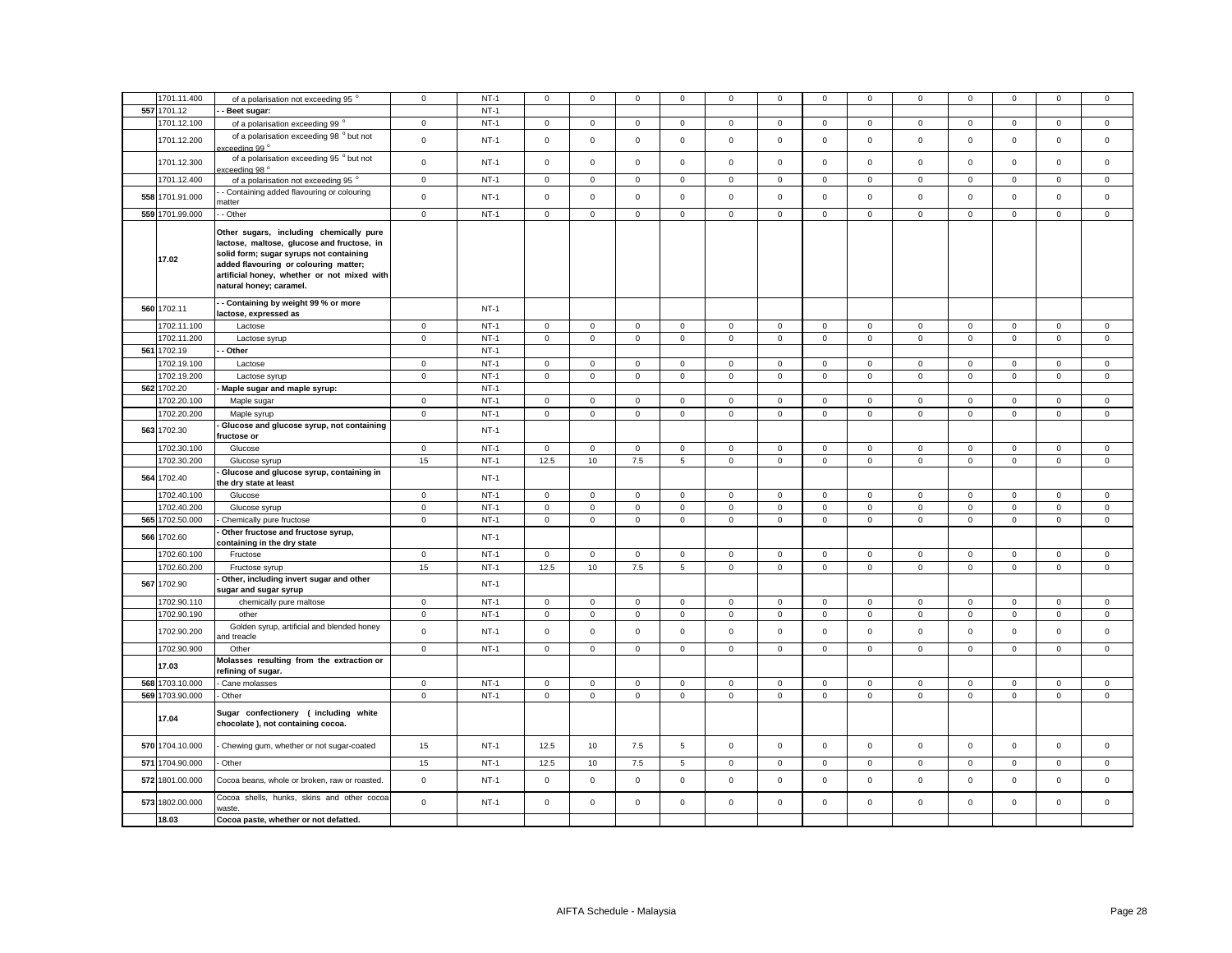|     | 574 1803.10.000 | - Not defatted                                                                                                                                                                                                                                                                                                                                                                                                                                                        | 25          | $NT-1$ | 20           | 15           | 10                  |                |                |             |              |                |                | $\Omega$    |                |              |                |
|-----|-----------------|-----------------------------------------------------------------------------------------------------------------------------------------------------------------------------------------------------------------------------------------------------------------------------------------------------------------------------------------------------------------------------------------------------------------------------------------------------------------------|-------------|--------|--------------|--------------|---------------------|----------------|----------------|-------------|--------------|----------------|----------------|-------------|----------------|--------------|----------------|
|     |                 |                                                                                                                                                                                                                                                                                                                                                                                                                                                                       |             |        |              |              |                     | 5              | $\mathbf{0}$   | $\mathbf 0$ | $\mathbf 0$  | $\mathbf 0$    | $\mathbf{0}$   |             | $\mathbf 0$    | $\mathbf 0$  | $\mathbf{0}$   |
|     | 575 1803.20.000 | Wholly or partly defatted                                                                                                                                                                                                                                                                                                                                                                                                                                             | 19          | $NT-1$ | 15           | 10           | 7.5                 | 5              | 0              | $\mathbf 0$ | $\mathbf 0$  | $\mathbf{0}$   | $\mathbf 0$    | $\mathbf 0$ | $\mathbf 0$    | $\mathbf 0$  | $\mathbf 0$    |
| 576 | 1804.00.000     | Cocoa butter, fat and oil.                                                                                                                                                                                                                                                                                                                                                                                                                                            | 10          | $NT-1$ | 7.5          | 5            | 5                   | 2.5            | $\overline{0}$ | $\mathbf 0$ | $\mathbf 0$  | $\mathsf 0$    | $\mathsf 0$    | $\mathbf 0$ | $\mathbf 0$    | $\mathbf 0$  | $\mathbf 0$    |
| 577 | 1805.00.000     | Cocoa powder, not containing added sugar or<br>other sweetening matter.                                                                                                                                                                                                                                                                                                                                                                                               | 10          | $NT-1$ | 7.5          | 5            | $\overline{5}$      | 2.5            | $\mathbf{0}$   | $\Omega$    | $\mathbf{0}$ | $\mathbf 0$    | $\mathbf 0$    | $\mathbf 0$ | $\mathbf 0$    | $\mathbf 0$  | $\mathbf 0$    |
|     | 18.06           | Chocolate and other food preparations<br>containing cocoa.                                                                                                                                                                                                                                                                                                                                                                                                            |             |        |              |              |                     |                |                |             |              |                |                |             |                |              |                |
|     | 578 1806.10.000 | Cocoa powder, containing added sugar or<br>ther sweetening                                                                                                                                                                                                                                                                                                                                                                                                            | 19          | $NT-1$ | 15           | 10           | 7.5                 | 5              | 0              | $\mathsf 0$ | $\mathbf 0$  | $\mathsf 0$    | $\mathsf 0$    | $\mathsf 0$ | $\mathsf 0$    | $\mathsf 0$  | $\mathsf 0$    |
| 579 | 1806.20.000     | Other preparations in blocks slabs or bars<br>veighing more than                                                                                                                                                                                                                                                                                                                                                                                                      | 15          | $NT-1$ | 12.5         | 10           | 7.5                 | 5              | $\mathbf{0}$   | $\mathsf 0$ | $\mathbf 0$  | $\mathbf 0$    | $\mathbf 0$    | $\mathbf 0$ | $\mathbf 0$    | $\mathbf 0$  | $\mathbf 0$    |
| 580 | 1806.31         | Filled:                                                                                                                                                                                                                                                                                                                                                                                                                                                               |             | $NT-1$ |              |              |                     |                |                |             |              |                |                |             |                |              |                |
|     | 1806.31.100     | Chocolate                                                                                                                                                                                                                                                                                                                                                                                                                                                             | 15          | $NT-1$ | 12.5         | 10           | 7.5                 | $\overline{5}$ | 0              | $\mathsf 0$ | $\mathbf{0}$ | $\mathsf 0$    | $\mathsf 0$    | $\mathbf 0$ | $\Omega$       | $\mathsf 0$  | $\mathbf 0$    |
|     | 1806.31.900     | Other                                                                                                                                                                                                                                                                                                                                                                                                                                                                 | 15          | $NT-1$ | 12.5         | 10           | 7.5                 | $\overline{5}$ | $\mathbf 0$    | $\mathbf 0$ | $\mathsf 0$  | $\mathbf 0$    | $\mathsf 0$    | $\mathbf 0$ | $\mathsf 0$    | $\mathsf 0$  | $\mathsf 0$    |
|     | 581 1806.32     | Not filled:                                                                                                                                                                                                                                                                                                                                                                                                                                                           |             | $NT-1$ |              |              |                     |                |                |             |              |                |                |             |                |              |                |
|     | 1806.32.100     | Chocolate                                                                                                                                                                                                                                                                                                                                                                                                                                                             | 15          | $NT-1$ | 12.5         | 10           | 7.5                 | 5              | $\mathbf 0$    | $\mathsf 0$ | $\mathsf 0$  | $\mathsf 0$    | $\mathsf 0$    | $\mathsf 0$ | $\mathsf 0$    | $\mathsf 0$  | $\mathsf 0$    |
|     | 1806.32.900     | Other                                                                                                                                                                                                                                                                                                                                                                                                                                                                 | 15          | $NT-1$ | 12.5         | 10           | 7.5                 | 5              | 0              | $\mathsf 0$ | $\mathbf 0$  | $\mathbf{0}$   | $\mathsf 0$    | $\mathsf 0$ | $\mathsf 0$    | $\mathsf 0$  | $\mathsf 0$    |
|     | 582 1806.90.000 | Other                                                                                                                                                                                                                                                                                                                                                                                                                                                                 | 15          | $NT-1$ | 12.5         | 10           | 7.5                 | $\overline{5}$ | $\mathbf 0$    | $\mathbf 0$ | $\mathsf 0$  | $\overline{0}$ | $\overline{0}$ | $\mathsf 0$ | $\overline{0}$ | $\mathsf 0$  | $\overline{0}$ |
|     | 19.01           | Malt extract; food preparations of flour,<br>groats, meal, starch or malt extract, not<br>containing cocoa or containing less than 40<br>% by weight of cocoa calculated on a<br>totally defatted basis, not elsewhere<br>specified or included; food preparations of<br>goods of headings 04.01 to 04.04, not<br>containing cocoa or containing less than 5%<br>by weight of cocoa calculated on a totaly<br>defatted basis, not elsewhere specified or<br>included. |             |        |              |              |                     |                |                |             |              |                |                |             |                |              |                |
|     | 583 1901.10     | Preparations for infant use, put up for retail<br>sale:                                                                                                                                                                                                                                                                                                                                                                                                               |             | $NT-1$ |              |              |                     |                |                |             |              |                |                |             |                |              |                |
|     | 1901.10.100     | Of flour, meal, starch or malt extract, whether<br>or not                                                                                                                                                                                                                                                                                                                                                                                                             | $\mathsf 0$ | $NT-1$ | $\mathbf{0}$ | $\mathbf 0$  | $\mathbf 0$         | $\mathbf{0}$   | $\mathbf 0$    | $\mathbf 0$ | $\mathbf 0$  | $\mathbf 0$    | $\mathbf{0}$   | $\mathbf 0$ | $\mathbf 0$    | $\mathbf 0$  | $\mathbf 0$    |
|     | 1901.10.210     | prepared milk in powder form for use<br>as infants' food                                                                                                                                                                                                                                                                                                                                                                                                              | $\mathsf 0$ | $NT-1$ | $\mathsf 0$  | $\mathbf 0$  | $\mathsf{O}\xspace$ | $\mathsf 0$    | $\mathbf 0$    | $\mathsf 0$ | $\mathbf 0$  | $\mathsf 0$    | $\mathbf 0$    | $\mathsf 0$ | $\mathbf 0$    | $\Omega$     | $\mathsf 0$    |
|     | 1901.10.290     | other                                                                                                                                                                                                                                                                                                                                                                                                                                                                 | $\mathbf 0$ | $NT-1$ | $\mathsf 0$  | $\mathbf{0}$ | $\mathsf{O}\xspace$ | $\mathsf 0$    | $\mathbf{0}$   | $\mathbf 0$ | $\mathbf{O}$ | $\mathbf{0}$   | $\mathsf 0$    | $\mathbf 0$ | $\mathbf 0$    | $\mathbf{0}$ | $\mathbf{0}$   |
|     | 1901.10.300     | Of goods of headings 04.01 to 04.04,<br>containing cocoa by                                                                                                                                                                                                                                                                                                                                                                                                           | $\Omega$    | $NT-1$ | $\mathbf 0$  | $\mathbf 0$  | $\mathbf 0$         | $\mathbf 0$    | $\mathbf{0}$   | $\Omega$    | $\mathbf 0$  | $\mathbf 0$    | $\mathbf 0$    | $\mathbf 0$ | $\mathbf 0$    | $\mathbf 0$  | $\mathbf 0$    |
| 584 | 1901.20         | Mixes and doughs for the preparation of<br>bakers' wares of heading                                                                                                                                                                                                                                                                                                                                                                                                   |             | $NT-1$ |              |              |                     |                |                |             |              |                |                |             |                |              |                |
|     | 1901.20.100     | Of flour, meal, starch or malt extract, whether<br>or not containing cocoa in a proportion by<br>weight of less than 40% calculated on a totally<br>defatted basis                                                                                                                                                                                                                                                                                                    | $\mathsf 0$ | $NT-1$ | $\mathsf 0$  | $\mathbf 0$  | $\mathsf 0$         | $\mathbf 0$    | 0              | $\mathsf 0$ | $\mathbf 0$  | $\mathsf 0$    | $\mathbf{0}$   | $\mathbf 0$ | $\mathbf 0$    | $\mathbf 0$  | $\mathsf 0$    |
|     | 1901.20.200     | Of goods of headings 04.01 to 04.04, not<br>containing cocoa                                                                                                                                                                                                                                                                                                                                                                                                          | $\mathsf 0$ | $NT-1$ | $\mathbf{0}$ | $\mathsf 0$  | $\mathsf 0$         | $\mathbf{0}$   | $\mathbf{0}$   | $\mathsf 0$ | $\mathbf{0}$ | $\mathbf 0$    | $\mathbf{0}$   | $\mathbf 0$ | $\mathbf 0$    | $\mathbf 0$  | $\mathbf 0$    |
|     | 1901.20.300     | Of goods of headings 04.01 to 04.04, containing<br>cocoa by weight of less than 5 % calculated on<br>totally defatted basis                                                                                                                                                                                                                                                                                                                                           | $\mathsf 0$ | $NT-1$ | $\mathsf 0$  | $\mathsf 0$  | $\mathsf 0$         | $\mathsf 0$    | 0              | $\mathsf 0$ | $\mathbf 0$  | $\mathsf 0$    | $\mathsf 0$    | $\mathsf 0$ | $\mathbf 0$    | $\mathsf 0$  | $\mathsf 0$    |
|     | 585 1901.90     | Other:                                                                                                                                                                                                                                                                                                                                                                                                                                                                |             | $NT-1$ |              |              |                     |                |                |             |              |                |                |             |                |              |                |
|     | 1901.90.100     | Malt extract                                                                                                                                                                                                                                                                                                                                                                                                                                                          | $\mathbf 0$ | $NT-1$ | $\mathsf{O}$ | $\mathbf 0$  | $\mathsf 0$         | $\mathsf 0$    | 0              | $\mathsf 0$ | $\mathbf 0$  | $\mathbf 0$    | $\mathsf 0$    | $\mathbf 0$ | $\mathsf 0$    | $\mathsf 0$  | $\mathsf 0$    |
|     | 1901.90.210     | condensed, sweetened                                                                                                                                                                                                                                                                                                                                                                                                                                                  | $\mathbf 0$ | $NT-1$ | $\mathsf 0$  | $\mathsf 0$  | $\mathsf 0$         | $\mathsf 0$    | $\mathbf 0$    | $\mathsf 0$ | $\mathbf{0}$ | $\mathbf 0$    | $\mathsf 0$    | $\mathsf 0$ | $\mathsf 0$    | $\mathsf 0$  | $\mathsf 0$    |
|     | 1901.90.220     | condensed unsweetened                                                                                                                                                                                                                                                                                                                                                                                                                                                 | $\mathsf 0$ | $NT-1$ | $\mathsf 0$  | $\mathsf 0$  | $\mathsf 0$         | $\mathsf 0$    | 0              | $\mathbf 0$ | $\mathsf 0$  | $\mathbf 0$    | $\mathsf 0$    | $\mathsf 0$ | $\mathsf 0$    | $\mathsf 0$  | $\mathsf 0$    |
|     | 1901.90.230     | in powder form                                                                                                                                                                                                                                                                                                                                                                                                                                                        | $\mathsf 0$ | $NT-1$ | $\mathsf 0$  | $\mathbf{0}$ | $\mathsf 0$         | $\mathbf 0$    | $\mathbf 0$    | $\mathsf 0$ | $\mathsf 0$  | $\mathbf 0$    | $\mathsf 0$    | $\mathsf 0$ | $\mathsf 0$    | $\mathsf 0$  | $\mathsf 0$    |
|     | 1901.90.300     | Preparations for baby feeding, put up for<br>etail sale                                                                                                                                                                                                                                                                                                                                                                                                               | $\mathsf 0$ | $NT-1$ | $\mathsf 0$  | $\mathsf 0$  | $\mathsf 0$         | $\mathbf 0$    | $\mathbf 0$    | $\mathbf 0$ | $\mathsf 0$  | $\mathsf 0$    | $\mathsf 0$    | $\mathsf 0$ | $\mathsf 0$    | $\mathbf 0$  | $\mathsf 0$    |
|     | 1901.90.910     | of flour, meal, starch or malt extract, not<br>containing cocoa                                                                                                                                                                                                                                                                                                                                                                                                       | 6           | $NT-1$ | 5            | 5            | 2.5                 | 2.5            | $\mathbf{0}$   | $\mathsf 0$ | $\mathbf 0$  | $\mathbf{0}$   | $\mathbf{0}$   | $\mathbf 0$ | $\mathbf 0$    | $\mathbf 0$  | $\mathbf 0$    |
|     | 1901.90.920     | of flour, meal, starch or malt extract, containing<br>cocoa powder in a proportion by weight of less<br>than 40 % calculated on a totally defatted basis                                                                                                                                                                                                                                                                                                              | 6           | $NT-1$ | 5            | 5            | 2.5                 | 2.5            | $\mathbf 0$    | $\mathsf 0$ | $\mathbf 0$  | $\mathsf 0$    | $\mathbf 0$    | $\mathbf 0$ | $\mathbf 0$    | $\mathsf 0$  | $\mathbf 0$    |
|     | 1901.90.930     | of goods of headings 04.01 to 04.04, not<br>containing cocoa                                                                                                                                                                                                                                                                                                                                                                                                          | $\mathsf 0$ | $NT-1$ | $\mathsf 0$  | $\mathsf 0$  | $\mathsf 0$         | $\mathsf 0$    | 0              | $\Omega$    | $\mathbf 0$  | $\mathsf 0$    | $\mathsf 0$    | $\Omega$    | $\mathsf 0$    | $\mathsf 0$  | $\Omega$       |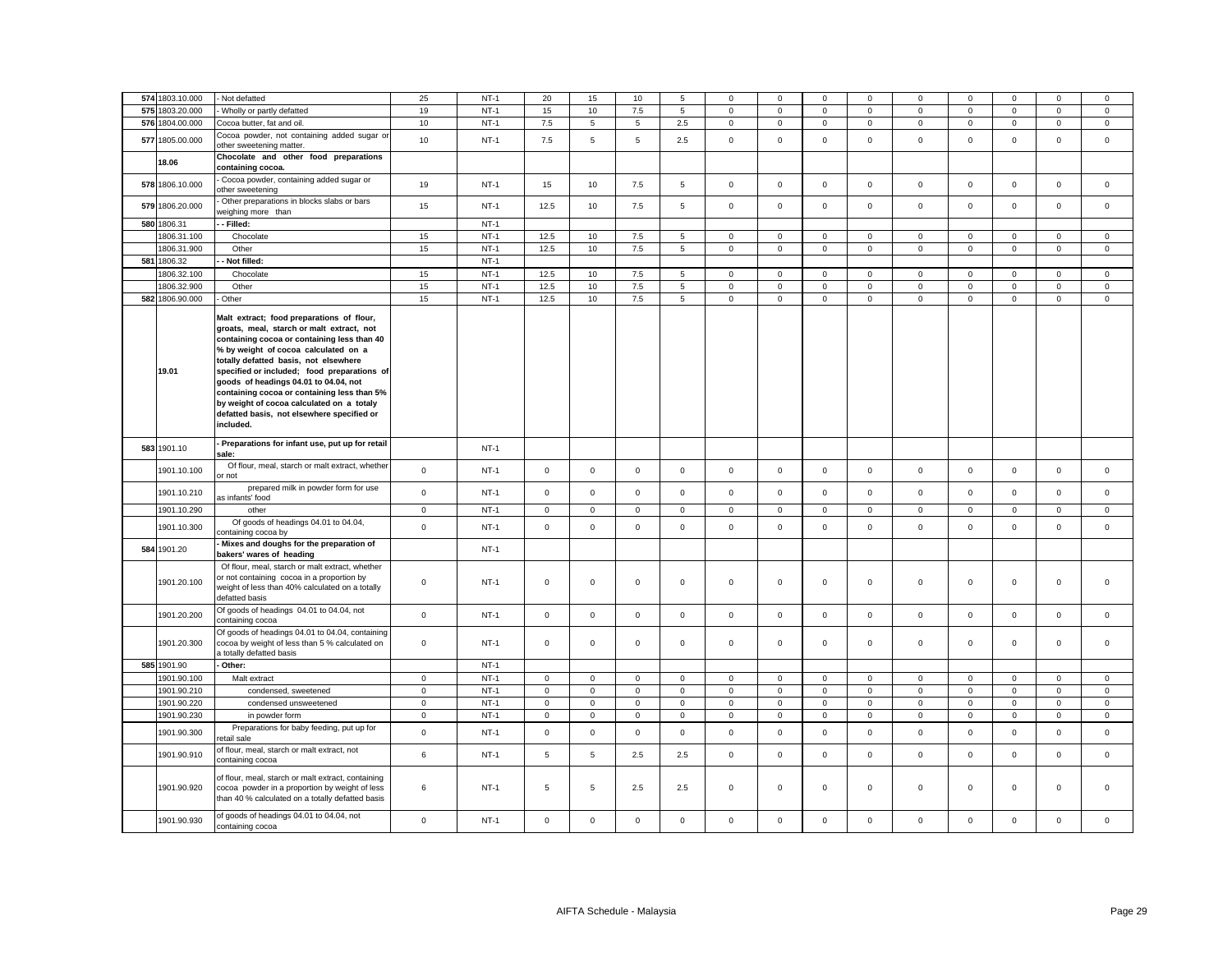|     | 1901.90.940     | of goods of headings 04.01 to 04.04,<br>containing cocoa powder in a proportion by<br>weight of less than 5 % calculated on a totally<br>defatted basis                                                                                                                                                                                   | $\overline{7}$  | $NT-1$      | 5              | 5              | 2.5            | 2.5            | 0            | $\mathsf 0$ | $\mathbf{0}$        | $\mathsf 0$    | $\mathbf 0$  | $\mathsf 0$ | $\mathbf 0$         | $\mathsf 0$         | $\mathsf 0$  |
|-----|-----------------|-------------------------------------------------------------------------------------------------------------------------------------------------------------------------------------------------------------------------------------------------------------------------------------------------------------------------------------------|-----------------|-------------|----------------|----------------|----------------|----------------|--------------|-------------|---------------------|----------------|--------------|-------------|---------------------|---------------------|--------------|
|     | 19.02           | Pasta, whether or not cooked or stuffed (with<br>meat or other substances) or otherwise<br>prepared, such as spaghetti, macaroni,<br>noodles, lasagne, gnocchi, ravioli, cannelloni;<br>couscous, whether or not prepared.                                                                                                                |                 |             |                |                |                |                |              |             |                     |                |              |             |                     |                     |              |
|     | 586 1902.11     | - Containing eggs:                                                                                                                                                                                                                                                                                                                        |                 | $NT-1$      |                |                |                |                |              |             |                     |                |              |             |                     |                     |              |
|     | 1902.11.100     | Noodles                                                                                                                                                                                                                                                                                                                                   | $\overline{5}$  | $NT-1$      | $\overline{4}$ | $\mathbf{3}$   | $\overline{2}$ | $\mathsf 0$    | $\mathbf 0$  | $\mathsf 0$ | $\mathbf 0$         | $\mathbf 0$    | $\mathbf 0$  | $\mathsf 0$ | $\mathbf 0$         | $\mathsf{O}\xspace$ | $\mathbf 0$  |
|     | 1902.11.900     | Other                                                                                                                                                                                                                                                                                                                                     | $5\overline{5}$ | $NT-1$      | $\overline{4}$ | $\mathbf{3}$   | $\overline{2}$ | $\mathbf 0$    | $\mathbf 0$  | $\mathsf 0$ | $\mathbf 0$         | $\mathbf 0$    | $\mathbf 0$  | $\mathsf 0$ | $\mathbf 0$         | $\mathsf 0$         | $\mathbf 0$  |
|     | 587 1902.19     | Other:                                                                                                                                                                                                                                                                                                                                    |                 | $NT-1$      |                |                |                |                |              |             |                     |                |              |             |                     |                     |              |
|     | 1902.19.100     | Noodles                                                                                                                                                                                                                                                                                                                                   | 5               | $NT-1$      | $\overline{4}$ | 3              | $\overline{2}$ | $\mathbf{0}$   | 0            | $\mathbf 0$ | $\mathbf{0}$        | $\mathbf 0$    | $\mathbf 0$  | $\mathbf 0$ | $\mathbf 0$         | $\mathbf 0$         | $\mathbf 0$  |
|     | 1902.19.900     | Other                                                                                                                                                                                                                                                                                                                                     | 6               | $NT-1$      | 5              | 5              | $2.5\,$        | 2.5            | $\mathbf 0$  | $\mathsf 0$ | $\mathbf 0$         | $\mathbf 0$    | $\mathbf 0$  | $\mathbf 0$ | $\mathsf{O}\xspace$ | $\mathsf 0$         | $\mathsf 0$  |
|     | 588 1902.20     | Stuffed pasta, whether or not cooked or<br>otherwise prepared:                                                                                                                                                                                                                                                                            |                 | $NT-1$      |                |                |                |                |              |             |                     |                |              |             |                     |                     |              |
|     | 1902.20.100     | Stuffed with meat or meat offal                                                                                                                                                                                                                                                                                                           | $\mathbf 0$     | $NT-1$      | $\mathbf{0}$   | $\mathsf 0$    | $\mathsf 0$    | $\mathbf 0$    | $\mathbf 0$  | $\mathbf 0$ | $\mathbf 0$         | $\mathbf 0$    | $\mathbf 0$  | $\mathsf 0$ | $\mathbf 0$         | $\mathbf 0$         | $\mathbf 0$  |
|     | 1902.20.200     | Stuffed with fish                                                                                                                                                                                                                                                                                                                         | 8               | $NT-1$      | 5              | 5              | 2.5            | 2.5            | $\mathbf 0$  | $\mathsf 0$ | $\mathbf 0$         | $\mathbf 0$    | $\mathbf{0}$ | $\mathsf 0$ | $\mathbf 0$         | $\mathbf 0$         | $\mathbf{0}$ |
|     | 1902.20.300     | Stuffed with crustaceans or molluscs                                                                                                                                                                                                                                                                                                      | 8               | $NT-1$      | 5              | 5              | 2.5            | 2.5            | $\mathbf 0$  | $\mathbf 0$ | $\overline{0}$      | $\mathbf 0$    | $\mathbf 0$  | $\mathbf 0$ | $\mathbf 0$         | $\mathbf 0$         | $\mathbf 0$  |
|     | 1902.20.900     | Other                                                                                                                                                                                                                                                                                                                                     | 6               | $NT-1$      | 5              | 5              | 2.5            | 2.5            | $\mathbf 0$  | $\mathsf 0$ | $\mathbf 0$         | $\mathbf 0$    | $\mathbf 0$  | $\mathsf 0$ | $\mathbf 0$         | $\mathbf 0$         | $\mathbf 0$  |
| 589 | 1902.30         | Other pasta:                                                                                                                                                                                                                                                                                                                              |                 | $NT-1$      |                |                |                |                |              |             |                     |                |              |             |                     |                     |              |
|     | 1902.30.100     | Noodles                                                                                                                                                                                                                                                                                                                                   | 8               | $NT-1$      | 5              | 5              | 2.5            | 2.5            | $\mathbf 0$  | $\mathbf 0$ | $\mathbf 0$         | $\mathbf 0$    | 0            | $\mathbf 0$ | $\mathbf 0$         | $\mathbf 0$         | $\mathbf 0$  |
|     | 1902.30.210     | instant (packed with seasoning)                                                                                                                                                                                                                                                                                                           | 8               | $NT-1$      | 5              | 5              | 2.5            | 2.5            | $\mathsf 0$  | $\mathbf 0$ | $\mathbf 0$         | $\mathsf 0$    | $\mathbf 0$  | $\mathsf 0$ | $\mathsf 0$         | $\mathbf 0$         | $\mathsf 0$  |
|     | 1902.30.290     | other                                                                                                                                                                                                                                                                                                                                     | 5               | $NT-1$      | $\overline{4}$ | 3              | $\overline{2}$ | $\overline{0}$ | $\mathbf{0}$ | $\mathbf 0$ | $\mathbf{0}$        | $\mathbf{0}$   | $\mathbf 0$  | $\mathbf 0$ | $\mathbf 0$         | $\mathbf 0$         | $\mathbf 0$  |
|     | 1902.30.300     | Transparent vermicelli (suun)                                                                                                                                                                                                                                                                                                             | 6               | $NT-1$      | 5              | 5              | 2.5            | 2.5            | $\mathbf 0$  | $\mathbf 0$ | $\mathbf 0$         | $\mathsf 0$    | $\mathbf 0$  | $\mathbf 0$ | $\mathsf 0$         | $\mathsf 0$         | $\mathbf 0$  |
|     | 1902.30.900     | Other                                                                                                                                                                                                                                                                                                                                     | 8               | $NT-1$      | 5              | 5              | 2.5            | 2.5            | $\mathbf 0$  | $\mathsf 0$ | $\mathbf 0$         | $\mathbf 0$    | $\mathbf{0}$ | $\mathsf 0$ | $\mathbf 0$         | $\mathsf 0$         | $\mathsf 0$  |
|     | 590 1902.40     | Couscous:                                                                                                                                                                                                                                                                                                                                 |                 | $NT-1$      |                |                |                |                |              |             |                     |                |              |             |                     |                     |              |
|     | 1902.40.100     | Cooked                                                                                                                                                                                                                                                                                                                                    | 8               | $NT-1$      | 5              | 5              | 2.5            | 2.5            | $\mathbf 0$  | $\mathsf 0$ | $\mathbf 0$         | $\mathbf 0$    | $\mathbf{0}$ | $\mathsf 0$ | $\mathbf 0$         | $\mathbf 0$         | $\mathsf 0$  |
|     | 1902.40.900     | Other                                                                                                                                                                                                                                                                                                                                     | 8               | $NT-1$      | 5              | 5              | 2.5            | 2.5            | $\mathbf 0$  | $\mathsf 0$ | $\mathbf{O}$        | $\mathbf 0$    | $\mathbf 0$  | 0           | $\mathsf 0$         | $\mathbf 0$         | $\mathbf 0$  |
|     | 591 1903.00.000 | apioca and substitutes therefor prepared from<br>starch, in the form of flakes, grains, pearls,<br>siftings or in similar forms.                                                                                                                                                                                                          | 5               | $NT-1$      | $\overline{4}$ | 3              | $\overline{2}$ | $\mathsf 0$    | $\mathsf 0$  | $\mathsf 0$ | $\mathbf 0$         | $\mathbf 0$    | $\mathbf 0$  | $\mathsf 0$ | $\mathbf 0$         | $\mathsf 0$         | $\mathsf 0$  |
|     | 19.04           | Prepared foods obtained by the swelling or<br>roasting of cereals or cereal products (for<br>example, corn flakes); cereals (other than<br>maize (corn) in grain form or in the form of<br>flakes or other worked grains (except flour,<br>groats and meal), pre-cooked or otherwise<br>prepared, not elsewhere specified or<br>included. |                 |             |                |                |                |                |              |             |                     |                |              |             |                     |                     |              |
|     | 592 1904.10     | Prepared foods obtained by the swelling or<br>roasting of cereals                                                                                                                                                                                                                                                                         |                 | $NT-1$      |                |                |                |                |              |             |                     |                |              |             |                     |                     |              |
|     | 1904.10.110     | containing less than 6 % by weight of<br>cocoa calculated on a                                                                                                                                                                                                                                                                            | 5               | <b>NT-1</b> | $\overline{4}$ | $\mathbf{3}$   | $\overline{2}$ | $\mathsf 0$    | $\mathsf 0$  | $\mathsf 0$ | $\mathbf 0$         | $\mathbf 0$    | $\mathbf 0$  | $\mathsf 0$ | $\mathbf 0$         | $\mathsf 0$         | $\mathsf 0$  |
|     | 1904.10.190     | other                                                                                                                                                                                                                                                                                                                                     | $\overline{2}$  | $NT-1$      | $\overline{2}$ | $\overline{2}$ | $\mathbf 2$    | $\mathsf 0$    | $\mathsf 0$  | $\mathsf 0$ | $\mathsf 0$         | $\mathbf 0$    | $\mathbf 0$  | $\mathbf 0$ | $\mathsf 0$         | $\mathbf 0$         | $\mathbf 0$  |
|     | 1904.10.910     | containing less than 6% by weight of cocoa<br>alculated on a                                                                                                                                                                                                                                                                              | $\,$ 5 $\,$     | $NT-1$      | $\overline{4}$ | 3              | $\overline{2}$ | $\mathsf 0$    | $\mathbf 0$  | $\mathsf 0$ | $\mathsf{O}\xspace$ | $\mathbf 0$    | $\mathbf 0$  | $\mathbf 0$ | $\mathsf 0$         | $\mathsf 0$         | $\mathsf 0$  |
|     | 1904.10.990     | other                                                                                                                                                                                                                                                                                                                                     | $\overline{c}$  | $NT-1$      | $\overline{2}$ | $\overline{2}$ | $\overline{2}$ | $\mathbf 0$    | $\mathsf 0$  | $\mathbf 0$ | 0                   | $\mathbf 0$    | $\mathsf 0$  | $\mathsf 0$ | $\mathsf 0$         | $\mathbf 0$         | 0            |
|     | 593 1904.20     | Prepared foods obtained from unroasted<br>cereal flakes or from                                                                                                                                                                                                                                                                           |                 | $NT-1$      |                |                |                |                |              |             |                     |                |              |             |                     |                     |              |
|     | 1904.20.100     | Containing less than 6% by weight of cocoa<br>alculated on a                                                                                                                                                                                                                                                                              | $\overline{7}$  | $NT-1$      | 5              | 5              | 2.5            | 2.5            | $\mathbf 0$  | $\mathsf 0$ | $\mathbf 0$         | $\mathbf 0$    | $\mathbf 0$  | $\mathsf 0$ | $\mathsf 0$         | $\mathsf 0$         | $\mathsf 0$  |
|     | 1904.20.900     | Other                                                                                                                                                                                                                                                                                                                                     | $\overline{7}$  | $NT-1$      | 5              | 5              | $2.5\,$        | 2.5            | $\mathbf 0$  | $\mathsf 0$ | $\overline{0}$      | $\overline{0}$ | $\mathbf{0}$ | $\mathsf 0$ | $\mathbf 0$         | $\mathbf 0$         | $\mathbf 0$  |
|     | 594 1904.30     | <b>Bulgur wheat:</b>                                                                                                                                                                                                                                                                                                                      |                 | $NT-1$      |                |                |                |                |              |             |                     |                |              |             |                     |                     |              |
|     | 1904.30.100     | Containing less than 6% by weight of cocoa<br>alculated on a                                                                                                                                                                                                                                                                              | $\overline{7}$  | $NT-1$      | 5              | 5              | 2.5            | 2.5            | $\mathbf 0$  | $\mathsf 0$ | $\mathbf 0$         | $\overline{0}$ | $\mathbf 0$  | $\mathsf 0$ | $\mathsf 0$         | $\mathsf 0$         | $\mathbf{0}$ |
|     | 1904.30.900     | Other                                                                                                                                                                                                                                                                                                                                     | $\overline{7}$  | $NT-1$      | 5              | 5              | 2.5            | 2.5            | $\mathbf 0$  | $\mathsf 0$ | $\overline{0}$      | $\mathbf 0$    | $\mathbf{0}$ | $\mathsf 0$ | $\mathbf 0$         | $\mathbf 0$         | $\mathbf 0$  |
|     | 595 1904.90     | Other:<br>Containing less than 6% by weight of cocoa                                                                                                                                                                                                                                                                                      | $\overline{7}$  | $NT-1$      |                | 5              |                |                | $\mathbf{0}$ | $\mathbf 0$ | $\mathbf 0$         | $\mathbf{0}$   | $\mathbf 0$  | $\mathbf 0$ |                     | $\mathbf 0$         | $\mathbf 0$  |
|     | 1904.90.100     | calculated on a                                                                                                                                                                                                                                                                                                                           |                 | $NT-1$      | 5              |                | 2.5            | 2.5            |              |             |                     |                |              |             | $\mathbf 0$         |                     |              |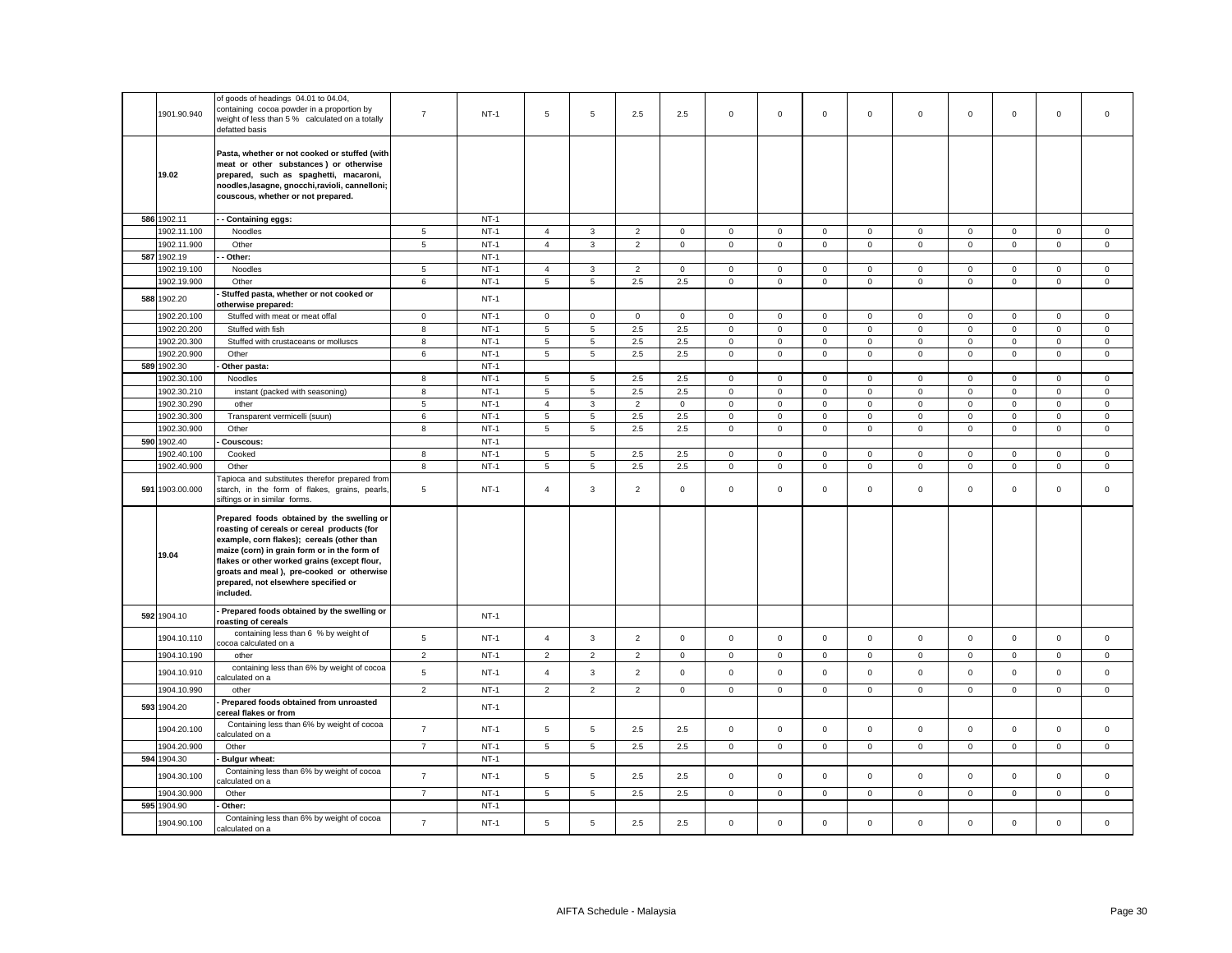|     |                 |                                            | $\overline{7}$ |        |                |                 |                |              |                     |             |             |              |              |              |              |              |             |
|-----|-----------------|--------------------------------------------|----------------|--------|----------------|-----------------|----------------|--------------|---------------------|-------------|-------------|--------------|--------------|--------------|--------------|--------------|-------------|
|     | 1904.90.900     | Other                                      |                | $NT-1$ | 5              | 5               | 2.5            | 2.5          | $\mathbf{0}$        | $^{\circ}$  | $\mathbf 0$ | $\mathbf{0}$ | $\mathbf 0$  | $\mathbf{0}$ | $\mathbf{0}$ | $\mathbf 0$  | $\mathbf 0$ |
|     |                 | Bread, pastry, cakes, biscuits and other   |                |        |                |                 |                |              |                     |             |             |              |              |              |              |              |             |
|     |                 | bakers' wares, whether or not containing   |                |        |                |                 |                |              |                     |             |             |              |              |              |              |              |             |
|     |                 | cocoa; communion wafers, empty cachets     |                |        |                |                 |                |              |                     |             |             |              |              |              |              |              |             |
|     | 19.05           |                                            |                |        |                |                 |                |              |                     |             |             |              |              |              |              |              |             |
|     |                 | of a kind suitable for pharmaceutical use, |                |        |                |                 |                |              |                     |             |             |              |              |              |              |              |             |
|     |                 | sealing wafers, rice paper and similar     |                |        |                |                 |                |              |                     |             |             |              |              |              |              |              |             |
|     |                 | products.                                  |                |        |                |                 |                |              |                     |             |             |              |              |              |              |              |             |
|     | 596 1905.10.000 | Crispbread                                 | $\mathbf 0$    | $NT-1$ | $\mathbf 0$    | $\mathbf 0$     | $\mathbf 0$    | $\mathbf 0$  | 0                   | $\mathsf 0$ | $\mathbf 0$ | $\mathsf 0$  | $\mathbf 0$  | $\mathsf 0$  | $\mathbf 0$  | $\mathbf 0$  | $\mathbf 0$ |
|     | 597 1905.20.000 | Gingerbread and the like                   | 6              | $NT-1$ | 5              | 5               | 2.5            | 2.5          | 0                   | $\mathbf 0$ | $\mathsf 0$ | $\mathsf 0$  | $\mathsf 0$  | $\mathbf 0$  | $\mathbf 0$  | $\mathsf 0$  | $\mathsf 0$ |
|     |                 |                                            |                |        |                |                 |                |              |                     |             |             |              |              |              |              |              |             |
|     | 598 1905.31.000 | - Sweet biscuits                           | 6              | $NT-1$ | 5              | 5               | 2.5            | 2.5          | 0                   | $\mathbf 0$ | $\mathbf 0$ | $\mathbf 0$  | $\mathbf{0}$ | $\mathbf 0$  | $\mathbf 0$  | $\mathbf 0$  | $\mathbf 0$ |
|     | 599 1905.32.000 | - Waffles and wafers                       | 6              | $NT-1$ | 5              | 5               | 2.5            | 2.5          | 0                   | $\mathsf 0$ | $\mathsf 0$ | $\mathsf 0$  | $\mathbf 0$  | $\mathbf 0$  | $\mathbf 0$  | $\mathsf 0$  | $\mathsf 0$ |
|     |                 | Rusks, toasted bread and similar toasted   |                |        |                |                 |                |              |                     |             |             |              |              |              |              |              |             |
|     | 600 1905.40     | products:                                  |                | $NT-1$ |                |                 |                |              |                     |             |             |              |              |              |              |              |             |
|     |                 | Not containing added sugar, honey, eggs,   |                |        |                |                 |                |              |                     |             |             |              |              |              |              |              |             |
|     | 1905.40.100     | fats, cheese or fruit                      | $\mathbf 0$    | $NT-1$ | $\mathbf 0$    | $\mathbf 0$     | $\mathbf 0$    | $\mathbf 0$  | $\mathbf{0}$        | $\mathbf 0$ | $\mathbf 0$ | $\mathbf 0$  | $\mathbf 0$  | $\mathbf 0$  | $\mathbf 0$  | $\mathbf 0$  | $\mathbf 0$ |
|     |                 |                                            |                |        |                |                 |                |              |                     |             |             |              |              |              |              |              |             |
|     | 1905.40.900     | Other                                      | 6              | $NT-1$ | 5              | 5               | $2.5\,$        | 2.5          | 0                   | $\Omega$    | $\mathsf 0$ | $\mathbf 0$  | $\mathsf 0$  | $\mathsf 0$  | $\mathsf 0$  | $\mathsf 0$  | $\mathsf 0$ |
| 601 | 1905.90         | Other:                                     |                | $NT-1$ |                |                 |                |              |                     |             |             |              |              |              |              |              |             |
|     | 1905.90.100     | Unsweetened biscuits                       | 6              | $NT-1$ | 5              | 5               | 2.5            | 2.5          | 0                   | $\mathbf 0$ | $\mathbf 0$ | $\mathsf 0$  | $\mathbf 0$  | $\mathbf 0$  | $\mathbf 0$  | $\mathbf 0$  | $\mathbf 0$ |
|     |                 | Communion wafers, empty cachets of a kind  |                |        |                |                 |                |              |                     |             |             |              |              |              |              |              |             |
|     | 1905.90.200     | uitable for                                | $\mathbf 0$    | $NT-1$ | $\mathsf 0$    | $\mathbf 0$     | $\mathsf 0$    | $\mathbf 0$  | $\mathbf{0}$        | $\mathsf 0$ | $\mathbf 0$ | $\mathsf 0$  | $\mathbf 0$  | $\mathsf 0$  | $\mathbf{0}$ | $\mathsf 0$  | $\mathbf 0$ |
|     |                 |                                            |                |        |                |                 |                |              |                     |             |             |              |              |              |              |              |             |
|     | 1905.90.300     | Other bread, ships' biscuits and other     | $\mathbf 0$    | $NT-1$ | $\mathbf 0$    | $\mathsf 0$     | $\mathsf 0$    | $\mathsf 0$  | 0                   | $\mathsf 0$ | $\mathsf 0$ | $\mathsf 0$  | $\mathsf 0$  | $\mathbf 0$  | $\mathbf 0$  | $\mathsf 0$  | $\mathsf 0$ |
|     |                 | ordinary bakers' wares,                    |                |        |                |                 |                |              |                     |             |             |              |              |              |              |              |             |
|     | 1905.90.900     | Other                                      | 6              | $NT-1$ | 5              | 5               | 2.5            | 2.5          | 0                   | $\mathsf 0$ | $\mathsf 0$ | $\mathsf 0$  | $\mathsf 0$  | $\mathsf 0$  | $\mathsf 0$  | $\mathsf 0$  | $\mathsf 0$ |
|     |                 | Vegetables, fruit, nuts and other edible   |                |        |                |                 |                |              |                     |             |             |              |              |              |              |              |             |
|     | 20.01           | parts of plants, prepared or preserved by  |                |        |                |                 |                |              |                     |             |             |              |              |              |              |              |             |
|     |                 | vinegar or acetic acid.                    |                |        |                |                 |                |              |                     |             |             |              |              |              |              |              |             |
|     | 602 2001.10.000 | Cucumbers and gherkins                     | 6              | $NT-1$ | 5              | $5\phantom{.0}$ | $2.5\,$        | 2.5          | $\mathsf 0$         | $\mathsf 0$ | $\mathsf 0$ | $\mathbf 0$  | $\mathbf 0$  | $\mathbf 0$  | $\mathsf 0$  | $\mathsf 0$  | $\mathsf 0$ |
|     |                 |                                            |                |        |                |                 |                |              |                     |             |             |              |              |              |              |              |             |
|     | 603 2001.90     | Other:                                     |                | $NT-1$ |                |                 |                |              |                     |             |             |              |              |              |              |              |             |
|     | 2001.90.110     | sweet corn                                 | 8              | $NT-1$ | 5              | 5               | 2.5            | 2.5          | $\mathbf{0}$        | $\mathbf 0$ | $\mathbf 0$ | $\mathbf{0}$ | $\mathbf 0$  | $\mathbf 0$  | $\mathbf 0$  | $\mathbf{0}$ | $^{\circ}$  |
|     | 2001.90.120     | onions                                     | 6              | $NT-1$ | 5              | 5               | 2.5            | 2.5          | $\mathbf 0$         | $\mathbf 0$ | $\mathsf 0$ | $\mathsf 0$  | $\mathsf 0$  | $\mathbf 0$  | $\mathbf 0$  | $\mathsf 0$  | $\mathsf 0$ |
|     | 2001.90.190     | other                                      | 6              | $NT-1$ | 5              | 5               | $2.5\,$        | 2.5          | 0                   | 0           | $\mathbf 0$ | $\mathbf 0$  | $\mathbf 0$  | 0            | 0            | 0            | 0           |
|     |                 |                                            |                |        |                |                 |                |              |                     |             |             |              |              |              |              |              |             |
|     | 2001.90.200     | Products based on manioc, sweet potatoes   | $\overline{7}$ | $NT-1$ | 5              | 5               | 2.5            | 2.5          | 0                   | $\mathsf 0$ | $\mathbf 0$ | $\mathsf 0$  | $\mathsf 0$  | $\mathbf 0$  | $\mathsf 0$  | $\mathsf 0$  | $\mathsf 0$ |
|     |                 | nd similar roots                           |                |        |                |                 |                |              |                     |             |             |              |              |              |              |              |             |
|     | 2001.90.900     | Other                                      | 8              | $NT-1$ | 5              | 5               | 2.5            | 2.5          | $\mathbf 0$         | $\mathsf 0$ | $\mathbf 0$ | $\circ$      | $\mathbf 0$  | $\mathsf 0$  | $\mathbf 0$  | $\mathbf 0$  | $\mathsf 0$ |
|     |                 | Tomatoes prepared or preserved otherwise   |                |        |                |                 |                |              |                     |             |             |              |              |              |              |              |             |
|     | 20.02           |                                            |                |        |                |                 |                |              |                     |             |             |              |              |              |              |              |             |
|     |                 | than by vinegar or acetic acid.            |                |        |                |                 |                |              |                     |             |             |              |              |              |              |              |             |
|     | 604 2002.10     | Tomatoes, whole or in pieces:              |                | $NT-1$ |                |                 |                |              |                     |             |             |              |              |              |              |              |             |
|     |                 |                                            |                |        |                |                 |                |              |                     |             |             |              |              |              |              |              |             |
|     | 2002.10.100     | Cooked otherwise than by steaming or       | $\mathbf 0$    | $NT-1$ | $\mathbf 0$    | $\mathbf 0$     | $\mathsf 0$    | $\mathbf{0}$ | 0                   | $\mathsf 0$ | $\mathbf 0$ | $\mathbf 0$  | $\mathbf 0$  | $\mathsf 0$  | $\mathbf{0}$ | $\mathsf 0$  | $\mathbf 0$ |
|     |                 | boiling in water                           |                |        |                |                 |                |              |                     |             |             |              |              |              |              |              |             |
|     | 2002.10.910     | in airtight containers                     | 8              | $NT-1$ | 5              | 5               | 2.5            | 2.5          | $\mathbf{0}$        | $\mathbf 0$ | $\mathbf 0$ | $\mathbf 0$  | $\mathbf 0$  | $\mathbf 0$  | $\mathbf{0}$ | $\mathbf 0$  | $^{\circ}$  |
|     | 2002.10.990     | other                                      | 5              | $NT-1$ | $\overline{4}$ | 3               | $\overline{2}$ | $\mathbf 0$  | 0                   | $\mathbf 0$ | $\mathbf 0$ | $\mathbf 0$  | $\mathbf 0$  | $\mathbf 0$  | $\mathbf 0$  | $\mathbf 0$  | $\mathbf 0$ |
|     | 605 2002.90     | Other:                                     |                | $NT-1$ |                |                 |                |              |                     |             |             |              |              |              |              |              |             |
|     |                 | Cooked otherwise than by steaming or       |                |        |                |                 |                |              |                     |             |             |              |              |              |              |              |             |
|     | 2002.90.100     | poiling in water                           | $\mathbf 0$    | $NT-1$ | $\mathbf 0$    | $\mathbf 0$     | $\mathsf 0$    | $\mathbf 0$  | 0                   | $\mathsf 0$ | $\mathbf 0$ | $\mathsf 0$  | $\mathsf 0$  | $\mathsf 0$  | $\mathbf{0}$ | $\mathsf 0$  | $\mathsf 0$ |
|     |                 |                                            |                |        |                |                 |                |              |                     |             |             |              |              |              |              |              |             |
|     | 2002.90.200     | Infant and baby food                       | $\mathbf 0$    | $NT-1$ | $\mathsf 0$    | $\mathbf{0}$    | $\mathbf{0}$   | $\mathbf 0$  | $\mathbf 0$         | $\mathbf 0$ | $\mathbf 0$ | $\mathbf{0}$ | $\mathbf 0$  | $\mathbf 0$  | $\mathbf 0$  | $\mathbf{0}$ | $\mathsf 0$ |
|     | 2002.90.911     | tomato puree, tomato paste or tomato       | $\mathbf 0$    | $NT-1$ | $\mathsf 0$    | $\mathbf 0$     | $\mathsf 0$    | $\mathbf 0$  | $\mathbf 0$         | $\mathsf 0$ | $\mathsf 0$ | $\mathbf 0$  | $\mathsf 0$  | $\mathsf 0$  | $\mathsf 0$  | $\mathsf 0$  | $\mathsf 0$ |
|     |                 | concentrate                                |                |        |                |                 |                |              |                     |             |             |              |              |              |              |              |             |
|     | 2002.90.919     | other                                      | 8              | $NT-1$ | $\sqrt{5}$     | 5               | $2.5\,$        | 2.5          | 0                   | $\mathsf 0$ | $\,0\,$     | $\mathbf 0$  | $\mathsf 0$  | $\mathbf 0$  | $\mathsf 0$  | $\mathsf 0$  | 0           |
|     |                 | tomato puree, tomato paste or tomato       |                |        |                |                 |                |              |                     |             |             |              |              |              |              |              |             |
|     | 2002.90.991     | concentrate                                | $\mathbf 0$    | $NT-1$ | $\mathsf 0$    | $\mathsf 0$     | $\mathsf 0$    | $\mathsf 0$  | $\mathsf{O}\xspace$ | $\mathsf 0$ | $\mathbf 0$ | $\mathbf 0$  | $\mathsf 0$  | $\mathbf 0$  | $\mathsf 0$  | $\mathsf 0$  | $\mathbf 0$ |
|     | 2002.90.999     |                                            | $\overline{2}$ | $NT-1$ | $\overline{2}$ | $\overline{2}$  |                | $\mathsf 0$  | 0                   | $\mathsf 0$ |             | $\mathbf 0$  | $\mathsf 0$  | $\mathsf 0$  |              | $\mathsf 0$  | $\mathsf 0$ |
|     |                 | other                                      |                |        |                |                 | $\overline{2}$ |              |                     |             | $\mathbf 0$ |              |              |              | $\mathbf 0$  |              |             |
|     |                 | Mushrooms and truffles, prepared or        |                |        |                |                 |                |              |                     |             |             |              |              |              |              |              |             |
|     | 20.03           | preserved otherwise than by vinegar or     |                |        |                |                 |                |              |                     |             |             |              |              |              |              |              |             |
|     |                 | acetic acid.                               |                |        |                |                 |                |              |                     |             |             |              |              |              |              |              |             |
|     | 606 2003.10     | Mushrooms of the genus Agaricus:           |                | $NT-1$ |                |                 |                |              |                     |             |             |              |              |              |              |              |             |
|     |                 | Cooked otherwise than by steaming or       |                |        |                |                 |                |              |                     |             |             |              |              |              |              |              |             |
|     | 2003.10.100     | poiling in water                           | $\mathsf 0$    | $NT-1$ | $\mathsf 0$    | $\mathbf 0$     | $\mathsf 0$    | $\mathbf 0$  | 0                   | $\mathsf 0$ | $\mathsf 0$ | $\mathsf 0$  | $\mathsf 0$  | $\mathsf 0$  | $\mathsf 0$  | $\mathsf 0$  | $\mathsf 0$ |
|     |                 |                                            |                | $NT-1$ | $\mathsf 0$    |                 |                |              |                     |             |             |              | $\mathsf 0$  |              |              |              |             |
|     | 2003.10.200     | Infant and baby food                       | $\mathsf 0$    |        |                | $\mathsf 0$     | $\mathbf 0$    | $\mathsf 0$  | 0                   | $\mathsf 0$ | $\mathbf 0$ | $\mathsf 0$  |              | $\mathbf 0$  | $\mathsf 0$  | $\mathbf 0$  | $\mathbf 0$ |
|     | 2003.10.910     | in airtight containers                     | 6              | $NT-1$ | 5              | 5               | $2.5\,$        | 2.5          | $\mathbf 0$         | $\mathsf 0$ | $\mathsf 0$ | $\mathsf 0$  | $\mathsf 0$  | $\mathsf 0$  | $\mathsf 0$  | $\mathsf 0$  | $\mathsf 0$ |
|     | 2003.10.990     | other                                      | 5              | $NT-1$ | $\overline{4}$ | 3               | $\overline{2}$ | $\mathbf{0}$ | $\mathbf{0}$        | $\mathbf 0$ | $\mathbf 0$ | $\mathbf{0}$ | $\mathbf 0$  | $\mathbf 0$  | $\mathbf 0$  | $\mathbf 0$  | $\mathbf 0$ |
|     | 607 2003.20     | - Truffles:                                |                | $NT-1$ |                |                 |                |              |                     |             |             |              |              |              |              |              |             |
|     |                 |                                            |                |        |                |                 |                |              |                     |             |             |              |              |              |              |              |             |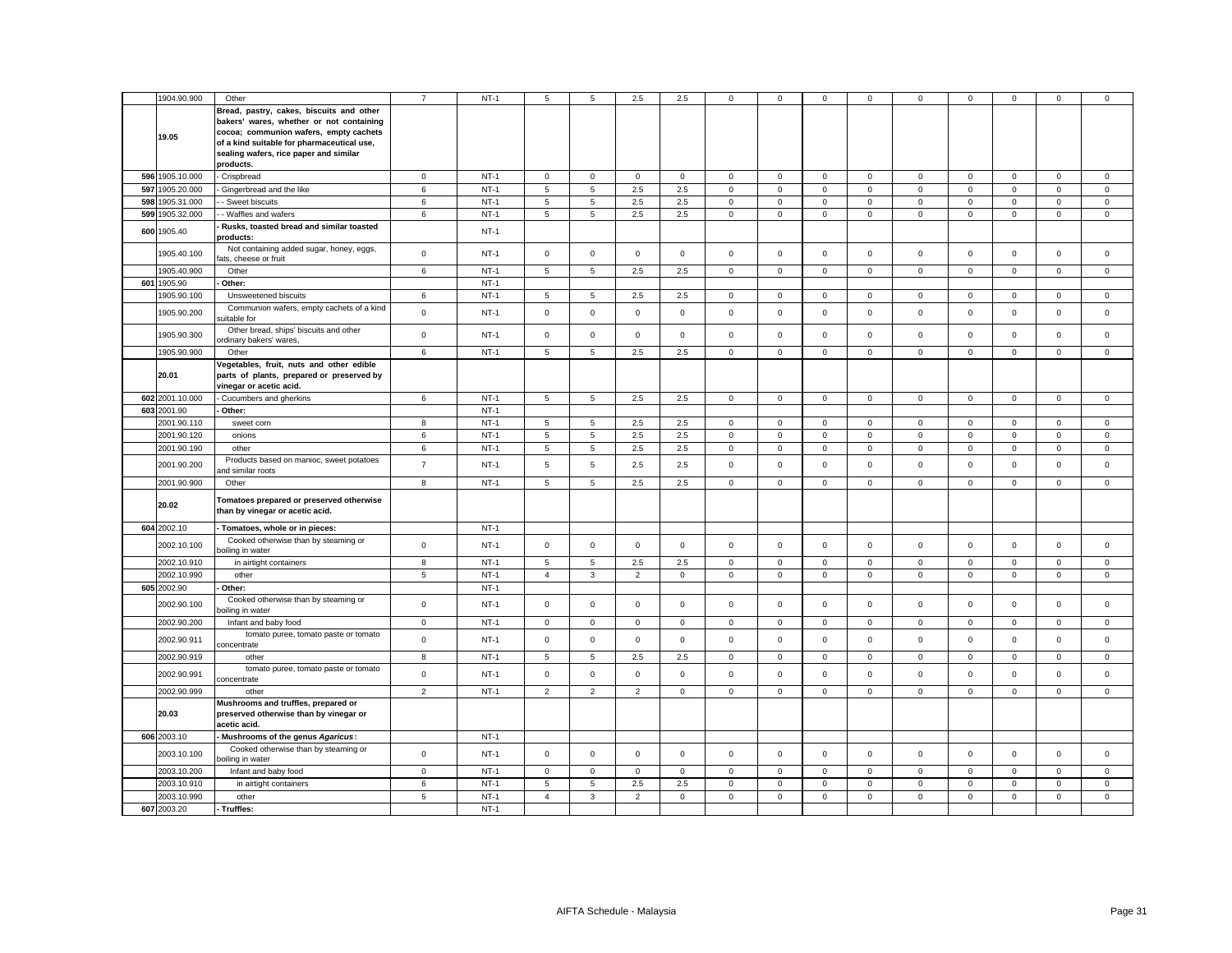| 2003.20.100                | Cooked otherwise than by steaming or boiling<br>water                                                                                    | $\mathsf 0$       | $NT-1$           | $\mathbf 0$         | $\mathbf 0$         | $\mathbf 0$    | $\mathbf 0$                   | $\mathbf 0$      | $\Omega$                   | $\circ$                    | $\mathbf 0$         | $\mathbf 0$                | $\mathbf 0$            | $\mathbf 0$      | $\mathbf 0$      | $\mathbf 0$                |
|----------------------------|------------------------------------------------------------------------------------------------------------------------------------------|-------------------|------------------|---------------------|---------------------|----------------|-------------------------------|------------------|----------------------------|----------------------------|---------------------|----------------------------|------------------------|------------------|------------------|----------------------------|
| 2003.20.200                | Infant and baby food                                                                                                                     | $\pmb{0}$         | $NT-1$           | $\mathsf 0$         | $\mathbf 0$         | $\mathsf 0$    | $\mathsf 0$                   | $\mathsf 0$      | $\mathsf 0$                | $\mathbf 0$                | $\mathsf 0$         | $\mathsf 0$                | $\mathsf 0$            | $\mathsf 0$      | $\mathsf 0$      | $\mathbf 0$                |
| 2003.20.910                | in airtight containers                                                                                                                   | 20                | $NT-1$           | 15                  | 12.5                | 10             | 5                             | 0                | $\mathbf 0$                | 0                          | $\mathbf 0$         | $\mathbf 0$                | $\mathbf 0$            | 0                | $\mathbf 0$      | $\mathbf 0$                |
| 2003.20.990                | other                                                                                                                                    | $\overline{2}$    | $NT-1$           | $\overline{2}$      | $\overline{2}$      | $\mathbf 2$    | $\mathsf 0$                   | $\mathsf 0$      | 0                          | $\mathsf 0$                | 0                   | $\mathsf 0$                | $\mathbf 0$            | $\mathsf 0$      | $\mathsf 0$      | $\,0\,$                    |
| 608 2003.90                | Other:                                                                                                                                   |                   | $NT-1$           |                     |                     |                |                               |                  |                            |                            |                     |                            |                        |                  |                  |                            |
| 2003.90.100                | Cooked otherwise than by steaming or boiling<br>water                                                                                    | $\mathbf 0$       | $NT-1$           | $\mathsf 0$         | $\mathsf 0$         | $\mathsf 0$    | $\mathsf 0$                   | $\mathsf 0$      | $\mathsf 0$                | $\mathsf 0$                | $\mathsf 0$         | $\mathbf 0$                | $\mathsf 0$            | $\mathsf 0$      | $\mathsf 0$      | $\,0\,$                    |
| 2003.90.200                | Infant and baby food                                                                                                                     | $\mathbf 0$       | $NT-1$           | 0                   | $\mathbf 0$         | $\mathbf 0$    | $\mathbf 0$                   | 0                | $\mathbf 0$                | $\mathbf 0$                | $\mathbf 0$         | $\mathbf 0$                | $\mathbf 0$            | 0                | $\mathbf 0$      | $\mathbf 0$                |
| 2003.90.910                | in airtight containers                                                                                                                   | 6                 | $NT-1$           | 5                   | 5                   | $2.5\,$        | 2.5                           | $\mathsf 0$      | $\mathsf 0$                | $\mathsf{O}$               | $\mathbf 0$         | $\mathsf 0$                | $\mathsf 0$            | $\mathsf 0$      | $\mathsf 0$      | $\mathsf 0$                |
| 2003.90.990                | other                                                                                                                                    | $\overline{5}$    | $NT-1$           | $\overline{4}$      | $\mathbf{3}$        | $\overline{2}$ | $\mathsf 0$                   | $\mathbf 0$      | $\mathsf 0$                | $\mathsf 0$                | $\mathsf 0$         | $\mathsf 0$                | $\mathsf 0$            | $\mathsf 0$      | $\mathsf 0$      | $\mathsf 0$                |
| 20.04                      | Other vegetables prepared or preserved<br>otherwise than by vinegar or acetic acid,<br>frozen, other than products of heading 20.06.     |                   |                  |                     |                     |                |                               |                  |                            |                            |                     |                            |                        |                  |                  |                            |
| 609 2004.10                | Potatoes:                                                                                                                                |                   | $NT-1$           |                     |                     |                |                               |                  |                            |                            |                     |                            |                        |                  |                  |                            |
| 2004.10.100                | Cooked otherwise than by steaming or<br>poiling in water                                                                                 | $\mathbf 0$       | $NT-1$           | $\mathsf 0$         | $\mathbf 0$         | $\mathsf 0$    | $\mathsf 0$                   | $\mathbf 0$      | $\mathsf 0$                | $\mathsf 0$                | $\mathbf 0$         | $\mathsf 0$                | $\mathsf 0$            | $\mathbf 0$      | $\mathsf 0$      | $\mathsf 0$                |
| 2004.10.200                | Infant and baby food                                                                                                                     | $\pmb{0}$         | $NT-1$           | $\mathbf 0$         | $\mathsf 0$         | $\mathsf 0$    | $\mathsf 0$                   | $\mathsf 0$      | $\mathbf 0$                | $\mathbf 0$                | $\mathsf 0$         | $\mathbf 0$                | $\mathbf 0$            | $\mathbf 0$      | $\mathsf 0$      | $\mathbf 0$                |
| 2004.10.300                | Products based on potato flour                                                                                                           | $\overline{7}$    | $NT-1$           | 5                   | 5                   | 2.5            | 2.5                           | $\mathsf 0$      | $\mathbf 0$                | $\mathsf 0$                | $\mathsf{O}\xspace$ | $\mathsf 0$                | $\mathbf 0$            | 0                | $\mathsf 0$      | $\mathbf 0$                |
| 2004.10.910                | in airtight containers                                                                                                                   | 8                 | $NT-1$           | 5                   | 5                   | 2.5            | 2.5                           | $\mathsf 0$      | $\mathsf 0$                | $\mathsf 0$                | $\mathsf 0$         | $\mathsf 0$                | $\mathsf 0$            | $\mathsf 0$      | $\mathsf 0$      | $\mathsf 0$                |
| 2004.10.990                | other                                                                                                                                    | $\overline{2}$    | $NT-1$           | $\overline{2}$      | $\overline{2}$      | $\overline{2}$ | $\mathbf 0$                   | $\mathbf 0$      | $\mathbf 0$                | $\mathbf{0}$               | $\mathbf 0$         | $\mathbf 0$                | $\mathbf 0$            | $\mathbf 0$      | $\mathsf 0$      | $\mathsf 0$                |
| 610 2004.90                | Other<br>vegetables and mixtures<br>of<br>regetables:                                                                                    |                   | $NT-1$           |                     |                     |                |                               |                  |                            |                            |                     |                            |                        |                  |                  |                            |
| 2004.90.100                | Cooked otherwise than by steaming or<br>oiling in water                                                                                  | $\mathbf 0$       | $NT-1$           | $\mathsf 0$         | $\mathbf 0$         | $\mathsf 0$    | $\mathbf{0}$                  | $\mathbf 0$      | $\mathsf 0$                | $\mathsf 0$                | $\mathbf 0$         | $\mathsf 0$                | $\mathbf 0$            | $\mathbf 0$      | $\mathsf 0$      | $\mathsf 0$                |
| 2004.90.200                | Infant and baby food                                                                                                                     | $\pmb{0}$         | $NT-1$           | $\mathsf 0$         | $\mathsf 0$         | $\mathsf 0$    | $\mathsf 0$                   | $\mathsf 0$      | $\mathsf 0$                | $\mathsf 0$                | $\mathbf 0$         | $\mathsf 0$                | $\mathsf 0$            | $\mathsf 0$      | $\mathsf 0$      | $\mathsf 0$                |
| 2004.90.300                | Sweet corn, on the cob or in grains                                                                                                      | 8                 | $NT-1$           | 5                   | 5                   | 2.5            | 2.5                           | $\mathsf 0$      | $\mathbf 0$                | $\mathsf 0$                | $\mathbf 0$         | $\mathsf{O}\xspace$        | $\mathbf 0$            | $\mathbf 0$      | 0                | $\,0\,$                    |
| 2004.90.400                | Preparations of leguminous vegetables or<br>nanioc, sweet                                                                                | 20                | $NT-1$           | 15                  | 12.5                | $10$           | 5                             | $\mathsf 0$      | $\mathsf 0$                | $\mathsf 0$                | $\mathbf 0$         | $\mathsf 0$                | $\mathsf 0$            | $\mathsf 0$      | $\mathsf 0$      | $\mathsf 0$                |
| 2004.90.910                | in airtight containers                                                                                                                   | 8                 | $NT-1$           | 5                   | 5                   | 2.5            | 2.5                           | 0                | 0                          | 0                          | 0                   | $\mathbf 0$                | $\mathbf 0$            | $\mathbf 0$      | 0                | $\mathbf 0$                |
| 2004.90.990                | other                                                                                                                                    | $\overline{2}$    | $NT-1$           | $\overline{2}$      | $\overline{2}$      | $\mathbf 2$    | $\,0\,$                       | $\mathsf 0$      | $\mathbf 0$                | $\overline{0}$             | 0                   | $\mathsf 0$                | $\mathbf 0$            | $\mathbf 0$      | $\mathsf 0$      | $\,0\,$                    |
| 20.05                      | Other vegetables prepared or preserved<br>otherwise than by vinegar or acetic acid, not<br>frozen, other than products of heading 20.06. |                   |                  |                     |                     |                |                               |                  |                            |                            |                     |                            |                        |                  |                  |                            |
| 611 2005.10                | Homogenised vegetables:                                                                                                                  |                   | $NT-1$           |                     |                     |                |                               |                  |                            |                            |                     |                            |                        |                  |                  |                            |
| 2005.10.100                | Infant and baby food                                                                                                                     | $\mathbf 0$       | $NT-1$           | $\mathsf 0$         | $\mathsf 0$         | $\mathsf 0$    | $\mathsf 0$                   | $\mathsf 0$      | $\mathbf 0$                | $\mathsf 0$                | $\mathsf 0$         | $\mathsf 0$                | $\mathbf 0$            | $\mathbf 0$      | $\mathsf 0$      | $\,0\,$                    |
| 2005.10.910                | in airtight containers                                                                                                                   | 8                 | $NT-1$           | 5                   | 5                   | 2.5            | 2.5                           | $\mathsf 0$      | 0                          | $\mathsf 0$                | $\mathbf 0$         | $\mathsf 0$                | $\mathbf 0$            | $\mathbf 0$      | $\mathbf 0$      | $\,0\,$                    |
| 2005.10.990                | other                                                                                                                                    | $\pmb{0}$         | $NT-1$           | $\mathsf{O}\xspace$ | $\mathsf 0$         | $\mathbf 0$    | $\mathsf 0$                   | $\mathsf 0$      | $\mathbf 0$                | $\mathsf 0$                | $\mathsf{O}\xspace$ | $\mathsf 0$                | $\mathbf 0$            | $\mathbf 0$      | $\mathbf 0$      | $\mathsf 0$                |
| 612 2005.20                | Potatoes:                                                                                                                                |                   | $NT-1$           |                     |                     |                |                               |                  |                            |                            |                     |                            |                        |                  |                  |                            |
| 2005.20.100                | Infant and baby food                                                                                                                     | $\mathbf 0$       | $NT-1$           | $\mathsf 0$         | $\mathbf 0$         | $\mathsf 0$    | $\mathsf 0$                   | $\mathbf 0$      | $\mathbf 0$                | $\mathsf 0$                | $\mathbf 0$         | $\mathbf 0$                | $\mathbf 0$            | $\mathbf 0$      | $\mathbf 0$      | $\mathsf 0$                |
| 2005.20.910                | in airtight containers                                                                                                                   | 8                 | $NT-1$           | 5                   | 5                   | 2.5            | 2.5                           | $\mathsf 0$      | $\mathbf 0$                | $\mathsf 0$                | $\mathbf 0$         | $\mathsf 0$                | $\mathbf 0$            | $\mathbf 0$      | $\mathsf 0$      | $\mathbf 0$                |
| 2005.20.990                | other                                                                                                                                    | $\mathbf 0$       | $NT-1$           | $\mathsf 0$         | $\mathbf 0$         | $\mathsf 0$    | $\mathsf 0$                   | $\mathbf 0$      | $\mathsf 0$                | $\mathsf{O}$               | $\mathbf 0$         | $\mathsf 0$                | $\mathsf 0$            | $\mathsf 0$      | $\mathsf 0$      | $\mathsf 0$                |
| 613 2005.40                | Peas (pisum sativum):                                                                                                                    |                   | $NT-1$           | $\circ$             |                     | $\mathbf 0$    |                               |                  |                            |                            |                     | $\mathbf{0}$               |                        |                  |                  |                            |
| 2005.40.100<br>2005.40.910 | Infant and baby food                                                                                                                     | $\mathbf 0$<br>20 | $NT-1$<br>$NT-1$ | 15                  | $\mathbf 0$<br>12.5 | 10             | $\mathbf{0}$                  | 0                | $\mathbf 0$<br>$\mathsf 0$ | $\mathsf 0$                | $\mathbf{0}$        |                            | $\mathbf 0$<br>$\,0\,$ | $\mathbf 0$      | $^{\circ}$       | $\mathbf 0$<br>$\mathbf 0$ |
| 2005.40.990                | in airtight containers<br>other                                                                                                          | $\mathsf 0$       | $NT-1$           | $\mathbf 0$         | $\mathbf 0$         | $\mathsf 0$    | $\overline{5}$<br>$\mathsf 0$ | 0<br>$\mathsf 0$ | $\mathsf 0$                | $\mathbf 0$<br>$\mathbf 0$ | $\mathbf 0$<br>0    | $\mathbf 0$<br>$\mathsf 0$ | $\mathsf 0$            | 0<br>$\mathbf 0$ | 0<br>$\mathsf 0$ | $\mathsf 0$                |
| 614 2005.51                | Beans, shelled:                                                                                                                          |                   | $NT-1$           |                     |                     |                |                               |                  |                            |                            |                     |                            |                        |                  |                  |                            |
| 2005.51.100                | Infant and baby food                                                                                                                     | $\mathbf 0$       | $NT-1$           | $\mathbf{0}$        | $\mathbf 0$         | $\mathbf{0}$   | $\mathbf{0}$                  | $\mathbf 0$      | $\mathbf{0}$               | $\circ$                    | $\mathbf{0}$        | $\mathbf{0}$               | $\mathbf{0}$           | $\mathbf 0$      | $\mathbf 0$      | $\mathbf{0}$               |
| 2005.51.910                | in airtight containers                                                                                                                   | 8                 | $NT-1$           | 5                   | 5                   | 2.5            | 2.5                           | $\mathbf 0$      | $\mathbf 0$                | $\mathbf 0$                | $\mathbf{0}$        | $\mathbf{0}$               | $\mathbf 0$            | $\mathbf 0$      | $\mathsf 0$      | $\,0\,$                    |
| 2005.51.990                | other                                                                                                                                    | $\mathsf 0$       | $NT-1$           | $\mathbf 0$         | $\mathsf 0$         | $\mathbf{0}$   | $\mathbf 0$                   | $\mathbf 0$      | $\mathsf 0$                | $\mathbf 0$                | $\mathbf 0$         | $\mathsf 0$                | $\mathsf 0$            | $\mathbf 0$      | $\mathbf 0$      | $\mathsf 0$                |
| 615 2005.59                | Other:                                                                                                                                   |                   | $NT-1$           |                     |                     |                |                               |                  |                            |                            |                     |                            |                        |                  |                  |                            |
| 2005.59.100                | Infant and baby food                                                                                                                     | $\mathbf 0$       | $NT-1$           | $\mathsf 0$         | $\mathbf 0$         | $\mathbf 0$    | $\mathbf{0}$                  | $\mathbf{0}$     | $\mathbf 0$                | $\mathsf{O}$               | $\mathbf{0}$        | $\mathbf 0$                | $\mathbf 0$            | $\mathbf 0$      | $\mathbf{0}$     | $\mathsf 0$                |
| 2005.59.910                | in airtight containers                                                                                                                   | 8                 | $NT-1$           | 5                   | 5                   | 2.5            | 2.5                           | $\mathbf 0$      | $\mathsf 0$                | $\mathsf 0$                | $\mathbf 0$         | $\mathbf 0$                | $\mathsf 0$            | $\mathbf 0$      | $\mathsf 0$      | $\mathsf 0$                |
| 2005.59.990                | other                                                                                                                                    | $\mathbf 0$       | $NT-1$           | $\mathbf 0$         | $\mathbf 0$         | $\mathbf 0$    | $\mathsf 0$                   | $\mathsf 0$      | $\mathsf 0$                | $\mathbf 0$                | 0                   | $\mathsf 0$                | $\mathsf 0$            | $\mathbf 0$      | $\mathbf 0$      | $\mathsf 0$                |
| 616 2005.60                | Asparagus:                                                                                                                               |                   | $NT-1$           |                     |                     |                |                               |                  |                            |                            |                     |                            |                        |                  |                  |                            |
| 2005.60.100                | Infant and baby food                                                                                                                     | 0                 | $NT-1$           | 0                   | $\mathbf 0$         | $\mathsf 0$    | $\mathbf 0$                   | $\mathsf 0$      | 0                          | $\mathsf 0$                | 0                   | $\mathsf 0$                | $\mathbf 0$            | $\mathbf 0$      | 0                | $\mathbf 0$                |
| 2005.60.910                | in airtight containers                                                                                                                   | 8                 | $NT-1$           | 5                   | 5                   | 2.5            | 2.5                           | $\mathsf 0$      | $\mathbf 0$                | $\mathsf 0$                | 0                   | $\mathbf 0$                | $\mathbf 0$            | $\mathbf 0$      | $\mathbf 0$      | $\mathbf 0$                |
| 2005.60.990                | other                                                                                                                                    | $\mathbf 0$       | $NT-1$           | 0                   | $\mathsf 0$         | $\mathsf 0$    | $\mathsf 0$                   | $\mathsf 0$      | $\mathbf 0$                | $\mathbf 0$                | 0                   | $\mathsf{O}\xspace$        | $\mathbf 0$            | 0                | $\mathbf 0$      | $\mathbf 0$                |
| 617 2005.70                | Olives:                                                                                                                                  |                   | $NT-1$           |                     |                     |                |                               |                  |                            |                            |                     |                            |                        |                  |                  |                            |
|                            |                                                                                                                                          |                   |                  |                     |                     |                |                               |                  |                            |                            |                     |                            |                        |                  |                  |                            |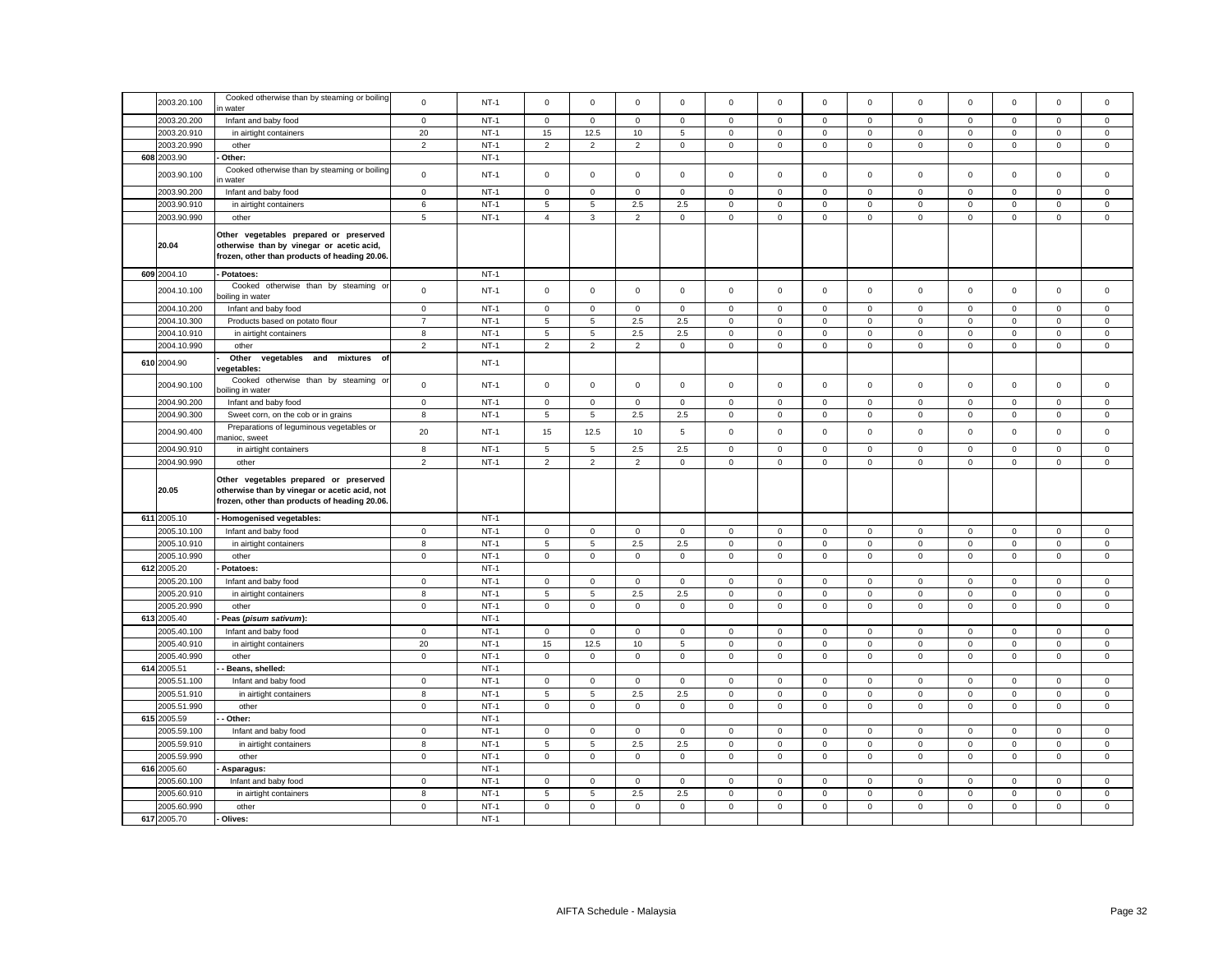| 2005.70.100     | Infant and baby food                                                                                                                                                                                        | $\mathbf 0$ | $NT-1$           | $\mathbf 0$    | $\mathbf 0$         | $\mathbf 0$         | $\mathbf 0$         | 0                   | $\mathbf 0$    | $\Omega$    | $\mathbf 0$    | 0                   | $\mathbf 0$    | $\Omega$            | $\mathbf 0$         | $\mathbf 0$ |
|-----------------|-------------------------------------------------------------------------------------------------------------------------------------------------------------------------------------------------------------|-------------|------------------|----------------|---------------------|---------------------|---------------------|---------------------|----------------|-------------|----------------|---------------------|----------------|---------------------|---------------------|-------------|
| 2005.70.910     | in airtight containers                                                                                                                                                                                      | 6           | $NT-1$           | $\,$ 5 $\,$    | $\mathbf 5$         | $2.5\,$             | 2.5                 | $\mathsf{O}\xspace$ | $\mathsf 0$    | $\mathbf 0$ | $\mathsf 0$    | $\mathsf 0$         | $\,0\,$        | $\mathsf{O}\xspace$ | $\mathbf 0$         | $\mathbf 0$ |
| 2005.70.990     | other                                                                                                                                                                                                       | $\mathbf 0$ | $NT-1$           | $\mathsf 0$    | $\mathbf 0$         | $\mathsf{O}\xspace$ | $\mathsf{O}\xspace$ | $\mathbf 0$         | $\overline{0}$ | $\mathbf 0$ | $\mathbf 0$    | $\mathsf{O}\xspace$ | $\overline{0}$ | $\mathsf 0$         | $\mathsf{O}\xspace$ | $\mathsf 0$ |
|                 |                                                                                                                                                                                                             |             |                  |                |                     |                     |                     |                     |                |             |                |                     |                |                     |                     |             |
| 618 2005.80     | Sweet corn (Zea mays var, saccharata):                                                                                                                                                                      |             | $NT-1$           |                |                     |                     |                     |                     |                |             |                |                     |                |                     |                     |             |
| 2005.80.100     | In airtight containers                                                                                                                                                                                      | 8           | $NT-1$           | 5              | 5                   | 2.5                 | 2.5                 | 0                   | $\mathbf 0$    | $\mathbf 0$ | $\mathbf 0$    | 0                   | $\mathbf 0$    | 0                   | 0                   | $\mathbf 0$ |
| 2005.80.900     | Other                                                                                                                                                                                                       | 8           | $NT-1$           | 5              | 5                   | 2.5                 | 2.5                 | $\mathbf 0$         | $\mathsf 0$    | $\mathsf 0$ | $\mathsf 0$    | $\mathsf 0$         | $\mathsf 0$    | $\mathsf 0$         | $\mathsf{O}\xspace$ | $\mathsf 0$ |
| 619 2005.91     | Bamboo shoots:                                                                                                                                                                                              |             | $NT-1$           |                |                     |                     |                     |                     |                |             |                |                     |                |                     |                     |             |
| 2005.91.100     |                                                                                                                                                                                                             | 8           | $NT-1$           | 5              | 5                   | 2.5                 | 2.5                 | 0                   | $\mathsf 0$    | $\mathsf 0$ | $\mathsf 0$    | $\mathsf 0$         | $\mathbf 0$    | $\mathsf 0$         | $\mathsf 0$         | $\mathbf 0$ |
| 2005.91.900     | In airtight containers                                                                                                                                                                                      |             | $NT-1$           |                |                     | $\mathsf 0$         |                     |                     | $\mathsf 0$    |             |                |                     | $\mathbf 0$    | $\mathsf 0$         |                     | $\mathsf 0$ |
|                 | Other                                                                                                                                                                                                       | $\mathbf 0$ |                  | $\mathsf 0$    | $\mathbf 0$         |                     | $\mathbf 0$         | 0                   |                | $\mathbf 0$ | $\mathbf 0$    | $\mathbf 0$         |                |                     | $\mathsf 0$         |             |
| 620 2005.99     | Other:                                                                                                                                                                                                      |             | $NT-1$           |                |                     |                     |                     |                     |                |             |                |                     |                |                     |                     |             |
| 2005.99.100     | Infant and baby food                                                                                                                                                                                        | $\mathbf 0$ | $NT-1$           | $\mathbf 0$    | $\mathbf 0$         | $\mathbf 0$         | $\mathbf 0$         | 0                   | $\mathbf 0$    | $\mathbf 0$ | $\overline{0}$ | $\mathbf{0}$        | $\mathsf 0$    | $\mathbf 0$         | $\mathbf 0$         | $\mathbf 0$ |
| 2005.99.910     | in airtight container                                                                                                                                                                                       | 8           | $NT-1$           | 5              | 5                   | 2.5                 | 2.5                 | 0                   | $\mathsf 0$    | $\mathsf 0$ | $\mathsf 0$    | $\mathsf 0$         | $\mathbf 0$    | $\mathsf 0$         | $\mathsf 0$         | $\mathsf 0$ |
| 2005.99.990     | other                                                                                                                                                                                                       | $\mathbf 0$ | $NT-1$           | $\mathbf{0}$   | $\mathbf 0$         | $\mathbf 0$         | $\mathbf 0$         | 0                   | $\mathbf 0$    | $\mathbf 0$ | $\mathbf 0$    | $\mathbf 0$         | $\mathbf 0$    | $\mathbf 0$         | $\mathbf 0$         | $\mathbf 0$ |
|                 | /egetables, fruits, nuts, fruit-peel and othe                                                                                                                                                               |             |                  |                |                     |                     |                     |                     |                |             |                |                     |                |                     |                     |             |
| 621 2006.00.000 | parts of plants, preserved by sugar (drained,<br>glacé or crystallised).                                                                                                                                    | $\mathsf 0$ | $NT-1$           | $\mathbf 0$    | $\mathsf 0$         | $\mathsf 0$         | $\mathsf 0$         | 0                   | $\mathsf 0$    | $\mathsf 0$ | $\mathsf 0$    | $\mathsf 0$         | $\mathbf 0$    | $\mathsf 0$         | $\mathsf 0$         | $\mathsf 0$ |
|                 | Jams, fruit jellies, marmalades, fruit or nut                                                                                                                                                               |             |                  |                |                     |                     |                     |                     |                |             |                |                     |                |                     |                     |             |
| 20.07           | puree and fruit or nut pastes, obtained by                                                                                                                                                                  |             |                  |                |                     |                     |                     |                     |                |             |                |                     |                |                     |                     |             |
|                 | cooking, whether or not containing added                                                                                                                                                                    |             |                  |                |                     |                     |                     |                     |                |             |                |                     |                |                     |                     |             |
|                 | sugar or other sweetening matter.                                                                                                                                                                           |             |                  |                |                     |                     |                     |                     |                |             |                |                     |                |                     |                     |             |
| 622 2007.10     | - Homogenised preparations:                                                                                                                                                                                 |             | $NT-1$           |                |                     |                     |                     |                     |                |             |                |                     |                |                     |                     |             |
| 2007.10.100     | Infant and baby food                                                                                                                                                                                        | $\mathbf 0$ | $NT-1$           | $\mathbf 0$    | $\mathbf{0}$        | $\mathbf{0}$        | $\mathbf 0$         | 0                   | $\mathbf 0$    | $\mathbf 0$ | $\circ$        | $\mathbf 0$         | $\mathbf 0$    | $\mathbf 0$         | $\mathbf 0$         | $\mathsf 0$ |
| 2007.10.900     | Other                                                                                                                                                                                                       | $\mathsf 0$ | $NT-1$           | $\mathbf 0$    | $\mathsf{O}\xspace$ | $\mathsf 0$         | $\mathbf 0$         | 0                   | $\mathbf 0$    | $\mathbf 0$ | $\mathbf 0$    | $\mathbf 0$         | $\mathbf 0$    | $\mathbf 0$         | $\mathsf 0$         | $\mathsf 0$ |
|                 |                                                                                                                                                                                                             |             |                  |                |                     |                     |                     |                     |                |             |                |                     |                |                     |                     |             |
| 623 2007.91     | Citrus fruit:                                                                                                                                                                                               |             | $NT-1$           |                |                     |                     |                     |                     |                |             |                |                     |                |                     |                     |             |
| 2007.91.100     | Marmalades and lemon curd                                                                                                                                                                                   | $\mathbf 0$ | $NT-1$           | $\mathbf 0$    | $\mathbf 0$         | $\mathbf 0$         | $\mathbf 0$         | $\mathbf{0}$        | $\Omega$       | $\mathbf 0$ | $\mathbf 0$    | $\mathbf 0$         | $\Omega$       | $\mathbf 0$         | $\mathbf 0$         | $\mathsf 0$ |
| 2007.91.900     | Other                                                                                                                                                                                                       | $\mathbf 0$ | $NT-1$           | $\mathsf 0$    | $\mathsf 0$         | $\mathsf 0$         | $\mathsf 0$         | 0                   | $\mathsf 0$    | $\mathsf 0$ | $\mathbf 0$    | $\mathsf 0$         | $\mathbf 0$    | $\mathsf 0$         | $\mathsf 0$         | $\mathsf 0$ |
| 624 2007.99     | Other:                                                                                                                                                                                                      |             | $NT-1$           |                |                     |                     |                     |                     |                |             |                |                     |                |                     |                     |             |
| 2007.99.100     | Jam and fruit jellies                                                                                                                                                                                       | $\mathbf 0$ | $NT-1$           | $\,0\,$        | 0                   | 0                   | 0                   | 0                   | 0              | 0           | $\mathbf 0$    | $\mathbf 0$         | $\mathbf 0$    | 0                   | 0                   | 0           |
| 2007.99.900     | Other                                                                                                                                                                                                       |             |                  |                |                     |                     |                     |                     |                |             |                |                     |                |                     |                     |             |
|                 |                                                                                                                                                                                                             | $\mathsf 0$ | $NT-1$           | $\mathsf 0$    | $\mathsf 0$         | $\mathsf 0$         | $\mathsf 0$         | $\mathsf{O}\xspace$ | $\mathsf 0$    | $\mathsf 0$ | $\mathsf 0$    | $\mathsf 0$         | $\mathsf 0$    | $\mathsf 0$         | $\mathsf 0$         | $\mathbf 0$ |
| 20.08           | Fruit, nuts and other edible parts of plants,<br>otherwise prepared or preserved, whether or<br>not containing added sugar or other<br>sweetening matter or spirit, not elsewhere<br>specified or included. |             |                  |                |                     |                     |                     |                     |                |             |                |                     |                |                     |                     |             |
| 625 2008.11.000 | - Ground-nuts                                                                                                                                                                                               | 5           | $NT-1$           | $\overline{4}$ | $\mathbf{3}$        | $\overline{2}$      | $\mathbf 0$         | $\mathbf 0$         | $\mathbf 0$    | $\mathbf 0$ | $\mathsf 0$    | $\mathsf 0$         | $\mathbf 0$    | $\mathbf 0$         | $\mathbf 0$         | $\mathsf 0$ |
| 626 2008.19     | - Other, including mixtures:                                                                                                                                                                                |             | $NT-1$           |                |                     |                     |                     |                     |                |             |                |                     |                |                     |                     |             |
|                 |                                                                                                                                                                                                             |             |                  |                |                     |                     |                     |                     |                |             |                |                     |                |                     |                     |             |
| 2008.19.100     | Cooked otherwise than by steaming or<br>poiling in water, frozen                                                                                                                                            | 20          | $NT-1$           | 15             | 12.5                | 10                  | 5                   | $\mathbf{0}$        | $\mathbf 0$    | $\mathbf 0$ | $\mathbf 0$    | $\mathbf 0$         | $\Omega$       | $\Omega$            | $\mathbf 0$         | $\mathbf 0$ |
| 2008.19.200     | Roasted                                                                                                                                                                                                     | 6           | $NT-1$           | 5              | 5                   | 2.5                 | 2.5                 | 0                   | $\mathsf 0$    | $\mathsf 0$ | $\mathsf 0$    | $\mathsf 0$         | $\mathsf 0$    | $\mathsf 0$         | $\mathsf 0$         | $\mathsf 0$ |
| 2008.19.900     | Other                                                                                                                                                                                                       | 6           | $NT-1$           | 5              | 5                   | 2.5                 | 2.5                 | 0                   | $\mathsf 0$    | $\mathsf 0$ | $\mathsf 0$    | $\mathsf 0$         | $\mathsf 0$    | $\mathsf 0$         | $\mathsf 0$         | $\mathsf 0$ |
|                 |                                                                                                                                                                                                             |             |                  |                |                     |                     |                     |                     |                |             |                |                     |                |                     |                     |             |
| 627 2008.20     | Pineapples:                                                                                                                                                                                                 |             | $NT-1$           |                |                     |                     |                     |                     |                |             |                |                     |                |                     |                     |             |
| 2008.20.100     | Cooked otherwise than by steaming or<br>boiling in water, frozen                                                                                                                                            | 10          | $NT-1$           | 7.5            | 5                   | 5                   | 2.5                 | 0                   | $\mathsf 0$    | $\mathsf 0$ | $\mathsf 0$    | $\mathbf 0$         | $\mathbf 0$    | $\mathsf 0$         | $\mathsf 0$         | $\mathsf 0$ |
| 2008.20.910     | in airtight containers                                                                                                                                                                                      | 10          | $NT-1$           | 7.5            | $\overline{5}$      | $\overline{5}$      | 2.5                 | 0                   | $\mathsf 0$    | $\mathsf 0$ | $\mathbf 0$    | $\mathsf 0$         | $\mathbf 0$    | $\mathsf 0$         | $\mathsf 0$         | $\mathsf 0$ |
|                 |                                                                                                                                                                                                             |             |                  |                |                     |                     |                     |                     |                |             |                |                     |                |                     |                     |             |
| 2008.20.990     | other                                                                                                                                                                                                       | 10          | $NT-1$           | 7.5            | 5                   | 5                   | 2.5                 | $\mathbf 0$         | $\mathsf 0$    | $\mathbf 0$ | $\mathbf 0$    | $\mathbf 0$         | $\mathsf 0$    | $\mathbf 0$         | $\mathsf 0$         | $\mathsf 0$ |
| 628 2008.30     | Citrus fruit:                                                                                                                                                                                               |             | $NT-1$           |                |                     |                     |                     |                     |                |             |                |                     |                |                     |                     |             |
| 2008.30.100     | Cooked otherwise than by steaming or                                                                                                                                                                        | 10          | $NT-1$           | 7.5            | 5                   | 5                   | 2.5                 | $\mathbf 0$         | $\mathsf 0$    | $\mathsf 0$ | $\mathsf 0$    | $\mathsf 0$         | $\mathbf 0$    | $\mathbf 0$         | $\mathsf 0$         | $\mathsf 0$ |
|                 | boiling in water, frozen                                                                                                                                                                                    |             |                  |                |                     |                     |                     |                     |                |             |                |                     |                |                     |                     |             |
| 2008.30.911     | in airtight containers                                                                                                                                                                                      | 6           | $NT-1$           | 5              | 5                   | 2.5                 | 2.5                 | $\mathbf 0$         | $\mathsf 0$    | $\mathsf 0$ | $\mathsf 0$    | $\mathsf 0$         | $\mathbf 0$    | $\mathsf 0$         | $\mathsf 0$         | $\mathsf 0$ |
| 2008.30.919     | other                                                                                                                                                                                                       | $\mathbf 0$ | $NT-1$           | $\mathbf 0$    | $\mathbf 0$         | $\mathsf 0$         | $\mathbf{0}$        | 0                   | $\mathsf 0$    | $\mathbf 0$ | $\mathbf 0$    | $\mathsf 0$         | $\mathsf 0$    | $\mathsf 0$         | $\mathsf 0$         | $\mathsf 0$ |
| 2008.30.991     | in airtight containers                                                                                                                                                                                      | 8           | $NT-1$           | 5              | 5                   | $2.5\,$             | 2.5                 | 0                   | $\mathsf 0$    | $\mathbf 0$ | $\mathbf 0$    | $\mathsf 0$         | $\mathbf 0$    | $\mathsf 0$         | $\mathbf 0$         | $\mathsf 0$ |
| 2008.30.999     | other                                                                                                                                                                                                       | $\mathbf 0$ | $NT-1$           | $\mathsf 0$    | $\mathsf 0$         | $\mathsf 0$         | $\mathbf 0$         | $\mathbf 0$         | $\mathsf 0$    | $\mathbf 0$ | $\mathsf 0$    | $\mathsf 0$         | $\mathbf 0$    | $\mathsf 0$         | $\mathsf 0$         | $\mathsf 0$ |
| 629 2008.40     | Pears:                                                                                                                                                                                                      |             | $NT-1$           |                |                     |                     |                     |                     |                |             |                |                     |                |                     |                     |             |
| 2008.40.100     | Cooked otherwise than by steaming or<br>boiling in water, frozen                                                                                                                                            | 10          | $NT-1$           | 7.5            | 5                   | 5                   | 2.5                 | $\mathbf 0$         | $\mathsf 0$    | $\mathsf 0$ | $\mathsf 0$    | $\mathsf 0$         | $\mathbf 0$    | $\mathsf 0$         | $\mathsf 0$         | $\mathsf 0$ |
| 2008.40.911     | in airtight containers                                                                                                                                                                                      | 6           | $NT-1$           | 5              | 5                   | 2.5                 | 2.5                 | 0                   | $\mathsf 0$    | $\mathsf 0$ | $\mathsf 0$    | $\mathsf 0$         | $\mathbf 0$    | $\mathsf 0$         | $\mathsf 0$         | $\mathsf 0$ |
| 2008.40.919     | other                                                                                                                                                                                                       | $\mathbf 0$ | $NT-1$           | $\mathsf 0$    | $\mathbf{0}$        | $\mathbf 0$         | $\mathbf{0}$        | $\mathbf 0$         | $\mathsf 0$    | $\mathbf 0$ | $\circ$        | $\mathbf 0$         | $\mathbf 0$    | $\mathsf 0$         | $\mathbf 0$         | $\mathsf 0$ |
| 2008.40.991     | in airtight containers                                                                                                                                                                                      | 8           | $NT-1$<br>$NT-1$ | $\overline{5}$ | 5                   | $2.5\,$             | 2.5                 | 0                   | $\mathsf 0$    | $\mathsf 0$ | $\mathbf 0$    | $\mathsf 0$         | $\mathbf 0$    | $\mathsf 0$         | $\mathsf 0$         | $\mathsf 0$ |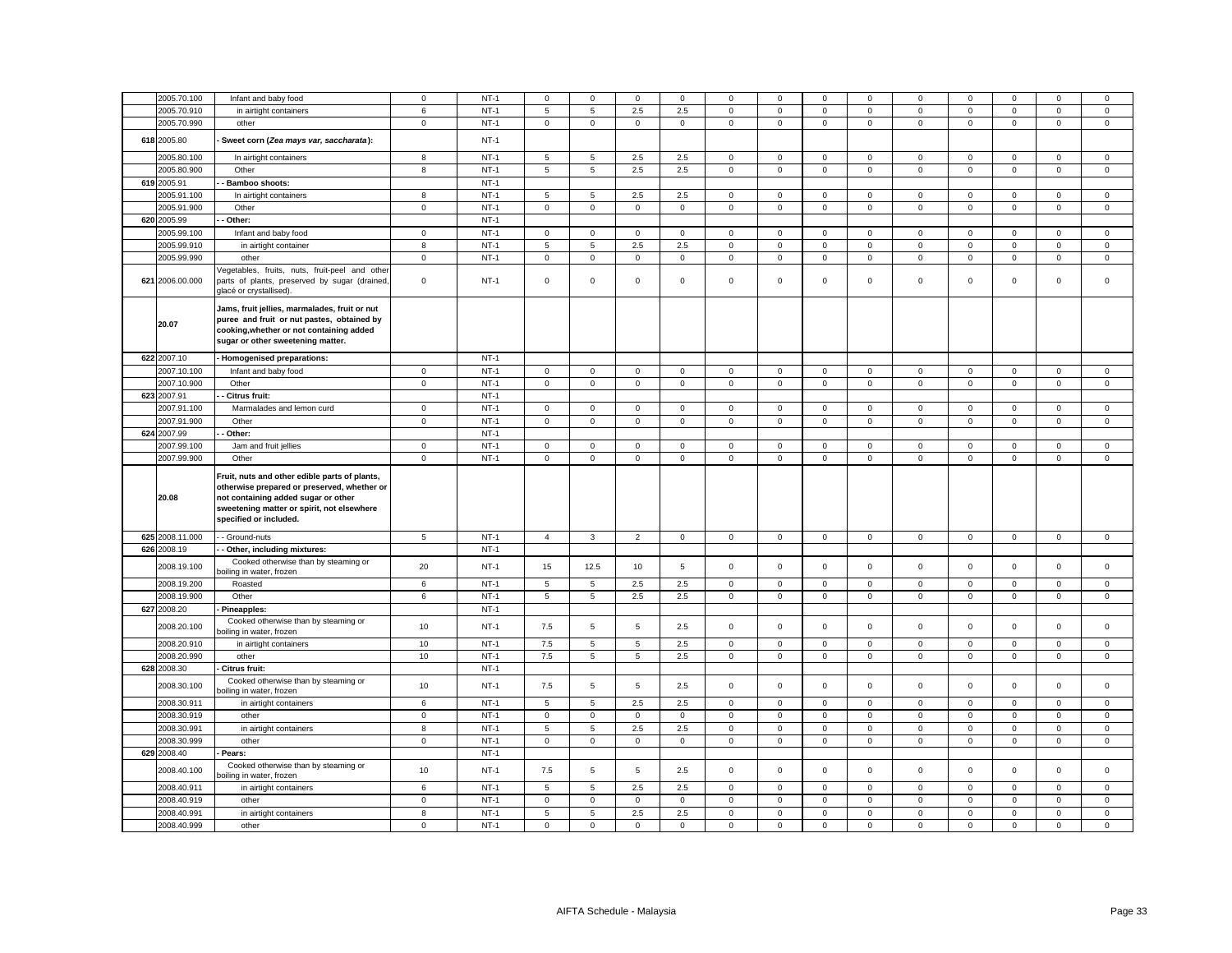|     | 630 2008.50 | Apricots:                                                                                                                                                                         |             | $NT-1$ |                |              |                |              |             |             |              |              |             |              |             |             |             |
|-----|-------------|-----------------------------------------------------------------------------------------------------------------------------------------------------------------------------------|-------------|--------|----------------|--------------|----------------|--------------|-------------|-------------|--------------|--------------|-------------|--------------|-------------|-------------|-------------|
|     |             | Cooked otherwise than by steaming or                                                                                                                                              |             |        |                |              |                |              |             |             |              |              |             |              |             |             |             |
|     | 2008.50.100 | poiling in water, frozen                                                                                                                                                          | 10          | $NT-1$ | 7.5            | 5            | 5              | 2.5          | $\mathbf 0$ | $\mathbf 0$ | $\mathbf 0$  | $\mathbf 0$  | $\mathbf 0$ | $\mathbf 0$  | $\mathbf 0$ | $\mathbf 0$ | $\mathbf 0$ |
|     | 2008.50.911 | in airtight containers                                                                                                                                                            | 6           | $NT-1$ | 5              | 5            | 2.5            | 2.5          | $\mathbf 0$ | $\mathsf 0$ | 0            | $\mathbf 0$  | $\mathbf 0$ | $\mathbf 0$  | $\mathbf 0$ | $\mathbf 0$ | $\mathbf 0$ |
|     | 2008.50.919 | other                                                                                                                                                                             | $\mathbf 0$ | $NT-1$ | $\mathbf 0$    | $\mathbf 0$  | $\mathsf 0$    | $\mathsf 0$  | $\mathsf 0$ | $\mathbf 0$ | $\mathbf 0$  | $\mathbf 0$  | $\mathbf 0$ | $\mathbf 0$  | $\mathsf 0$ | $\mathsf 0$ | $\mathsf 0$ |
|     | 2008.50.991 | in airtight containers                                                                                                                                                            | 6           | $NT-1$ | 5              | 5            | 2.5            | 2.5          | 0           | $\mathbf 0$ | $\mathbf 0$  | $\mathbf{0}$ | $\mathbf 0$ | 0            | $\mathbf 0$ | 0           | $\mathsf 0$ |
|     | 2008.50.999 | other                                                                                                                                                                             | $\mathbf 0$ | $NT-1$ | $\mathbf 0$    | $\mathbf 0$  | $\mathsf 0$    | $\mathbf 0$  | $\mathsf 0$ | $\mathbf 0$ | $\mathbf 0$  | $\mathbf 0$  | $\mathsf 0$ | $\mathbf 0$  | $\mathsf 0$ | $\mathsf 0$ | $\mathsf 0$ |
|     | 631 2008.60 | <b>Cherries:</b>                                                                                                                                                                  |             | $NT-1$ |                |              |                |              |             |             |              |              |             |              |             |             |             |
|     | 2008.60.100 | Cooked otherwise than by steaming or<br>poiling in water, frozen                                                                                                                  | 10          | $NT-1$ | 7.5            | 5            | $\mathbf 5$    | 2.5          | 0           | $\mathsf 0$ | $\mathbf 0$  | $\mathbf 0$  | $\mathbf 0$ | $\mathbf 0$  | $\mathbf 0$ | $\mathbf 0$ | $\mathbf 0$ |
|     | 2008.60.911 | in airtight containers                                                                                                                                                            | 6           | $NT-1$ | 5              | 5            | 2.5            | 2.5          | 0           | $\mathbf 0$ | $\Omega$     | $\mathbf 0$  | 0           | 0            | $\Omega$    | 0           | 0           |
|     | 2008.60.919 |                                                                                                                                                                                   | $\mathsf 0$ | $NT-1$ | $\mathsf 0$    | $\mathsf 0$  | $\mathsf 0$    | $\mathbf 0$  | $\mathsf 0$ | $\mathbf 0$ | $\mathsf 0$  | $\,0\,$      | $\mathsf 0$ | $\mathbf 0$  | $\mathsf 0$ | $\mathsf 0$ | $\mathsf 0$ |
|     |             | other                                                                                                                                                                             |             | $NT-1$ |                |              |                |              |             |             |              |              |             |              |             |             |             |
|     | 2008.60.991 | in airtight containers                                                                                                                                                            | 8           |        | $\mathbf 5$    | 5            | $2.5\,$        | $2.5\,$      | $\mathsf 0$ | $\mathbf 0$ | $\mathbf{0}$ | $\mathsf 0$  | $\mathbf 0$ | $\mathsf 0$  | $\mathsf 0$ | $\mathsf 0$ | $\mathsf 0$ |
|     | 2008.60.999 | other                                                                                                                                                                             | $\mathbf 0$ | $NT-1$ | $\mathsf 0$    | $\mathsf 0$  | $\mathbf 0$    | $\mathsf 0$  | $\mathsf 0$ | $\mathbf 0$ | $\mathbf 0$  | $\mathbf 0$  | $\mathsf 0$ | $\pmb{0}$    | $\mathbf 0$ | $\mathbf 0$ | $\mathsf 0$ |
|     | 632 2008.70 | Peaches, including nectarines:                                                                                                                                                    |             | $NT-1$ |                |              |                |              |             |             |              |              |             |              |             |             |             |
|     | 2008.70.100 | Cooked otherwise than by steaming or<br>boiling in water, frozen                                                                                                                  | 10          | $NT-1$ | 7.5            | 5            | 5              | 2.5          | $\mathbf 0$ | $\mathsf 0$ | $\mathsf 0$  | $\,0\,$      | $\mathsf 0$ | $\mathbf 0$  | $\mathbf 0$ | $\mathbf 0$ | $\mathsf 0$ |
|     | 2008.70.911 | in airtight containers                                                                                                                                                            | 6           | $NT-1$ | 5              | 5            | 2.5            | 2.5          | $\mathbf 0$ | $\mathsf 0$ | $\mathbf 0$  | $\mathbf 0$  | $\mathsf 0$ | $\mathsf 0$  | $\mathsf 0$ | $\mathsf 0$ | $\mathsf 0$ |
|     | 2008.70.919 | other                                                                                                                                                                             | $\mathsf 0$ | $NT-1$ | $\mathbf 0$    | $\mathbf 0$  | $\mathbf 0$    | $\mathbf{0}$ | $\mathbf 0$ | $\mathbf 0$ | $\mathbf 0$  | $\mathbf 0$  | $\mathsf 0$ | $\mathbf 0$  | $\mathbf 0$ | $\mathsf 0$ | $\mathsf 0$ |
|     | 2008.70.991 | in airtight containers                                                                                                                                                            | 8           | $NT-1$ | 5              | 5            | 2.5            | 2.5          | $\mathbf 0$ | $\mathbf 0$ | $\mathbf{0}$ | $\mathbf{0}$ | 0           | $\mathbf{0}$ | $\mathbf 0$ | $\mathbf 0$ | $\mathbf 0$ |
|     | 2008.70.999 | other                                                                                                                                                                             | $\mathsf 0$ | $NT-1$ | $\mathbf 0$    | $\mathbf 0$  | $\mathsf 0$    | $\mathsf 0$  | $\mathbf 0$ | $\mathbf 0$ | $\mathbf 0$  | $\mathsf 0$  | $\mathsf 0$ | $\mathbf 0$  | $\mathbf 0$ | $\mathbf 0$ | $\mathsf 0$ |
|     | 633 2008.80 | <b>Strawberries:</b>                                                                                                                                                              |             | $NT-1$ |                |              |                |              |             |             |              |              |             |              |             |             |             |
|     | 2008.80.100 | Cooked otherwise than by steaming or<br>poiling in water, frozen                                                                                                                  | 10          | $NT-1$ | 7.5            | 5            | 5              | 2.5          | $\mathbf 0$ | $\mathbf 0$ | $\mathbf 0$  | $\mathbf 0$  | $\Omega$    | $\mathbf 0$  | $\mathbf 0$ | $\mathbf 0$ | $\mathbf 0$ |
|     | 2008.80.911 | in airtight containers                                                                                                                                                            | 6           | $NT-1$ | 5              | 5            | 2.5            | 2.5          | $\mathsf 0$ | $\mathsf 0$ | $\mathbf 0$  | $\mathbf 0$  | $\mathsf 0$ | $\mathsf 0$  | $\mathsf 0$ | $\mathsf 0$ | $\mathsf 0$ |
|     | 2008.80.919 | other                                                                                                                                                                             | $\mathsf 0$ | $NT-1$ | $\mathbf{0}$   | $\mathbf 0$  | $\mathsf 0$    | $\mathsf 0$  | $\mathbf 0$ | $\mathsf 0$ | $\mathbf 0$  | $\mathbf 0$  | $\mathbf 0$ | $\mathsf 0$  | $\mathsf 0$ | $\mathsf 0$ | $\mathsf 0$ |
|     | 2008.80.991 | in airtight containers                                                                                                                                                            | 8           | $NT-1$ | 5              | 5            | 2.5            | 2.5          | 0           | $\mathbf 0$ | 0            | $\mathbf 0$  | $\mathsf 0$ | $\mathbf 0$  | 0           | 0           | 0           |
|     | 2008.80.999 | other                                                                                                                                                                             | $\mathbf 0$ | $NT-1$ | $\mathbf{0}$   | $\mathbf 0$  | $\mathsf 0$    | $\mathsf 0$  | $\mathsf 0$ | $\mathsf 0$ | $\mathbf 0$  | $\mathbf 0$  | $\mathbf 0$ | $\mathsf 0$  | $\mathsf 0$ | $\mathsf 0$ | $\mathsf 0$ |
| 634 | 2008.91.000 | - Palm hearts                                                                                                                                                                     | 8           | $NT-1$ | 5              | 5            | 2.5            | 2.5          | 0           | $\mathbf 0$ | $\mathbf 0$  | $\mathbf 0$  | 0           | $\mathbf 0$  | $\mathbf 0$ | $\mathbf 0$ | $\mathbf 0$ |
|     | 635 2008.92 | - Mixtures:                                                                                                                                                                       |             | $NT-1$ |                |              |                |              |             |             |              |              |             |              |             |             |             |
|     |             |                                                                                                                                                                                   |             |        |                |              |                |              |             |             |              |              |             |              |             |             |             |
|     | 2008.92.100 | Cooked otherwise than by steaming or<br>poiling in water, frozen                                                                                                                  | 10          | $NT-1$ | 7.5            | 5            | 5              | 2.5          | $\mathsf 0$ | $\mathsf 0$ | $\mathsf 0$  | $\mathsf 0$  | $\mathbf 0$ | $\mathsf 0$  | $\mathsf 0$ | $\mathsf 0$ | $\mathsf 0$ |
|     | 2008.92.200 | Of stems, roots and other edible parts of<br><b>plants</b>                                                                                                                        | 8           | $NT-1$ | 5              | 5            | 2.5            | 2.5          | $\mathsf 0$ | $\mathsf 0$ | $\mathsf 0$  | $\mathbf 0$  | $\mathbf 0$ | $\mathbf 0$  | $\mathsf 0$ | $\mathsf 0$ | $\mathsf 0$ |
|     | 2008.92.911 | in airtight containers                                                                                                                                                            | 10          | $NT-1$ | 7.5            | 5            | 5              | 2.5          | $\mathsf 0$ | $\mathsf 0$ | $\mathbf 0$  | $\mathbf 0$  | $\mathbf 0$ | $\pmb{0}$    | $\mathsf 0$ | $\mathbf 0$ | $\mathsf 0$ |
|     | 2008.92.919 | other                                                                                                                                                                             | $\mathbf 0$ | $NT-1$ | $\mathbf 0$    | 0            | 0              | 0            | $\mathsf 0$ | 0           | $\mathbf 0$  | 0            | $\mathsf 0$ | 0            | $\mathbf 0$ | 0           | 0           |
|     | 2008.92.991 | in airtight containers                                                                                                                                                            | 20          | $NT-1$ | 15             | 12.5         | 10             | 5            | $\mathsf 0$ | $\mathbf 0$ | $\mathbf 0$  | $\,0\,$      | $\mathsf 0$ | $\mathbf 0$  | $\mathsf 0$ | $\mathbf 0$ | $\mathsf 0$ |
|     | 2008.92.999 | other                                                                                                                                                                             | $\mathbf 0$ | $NT-1$ | $\mathbf 0$    | $\mathbf 0$  | $\mathbf 0$    | $\mathsf 0$  | $\mathbf 0$ | $\mathsf 0$ | $\mathbf 0$  | $\mathbf 0$  | $\mathsf 0$ | $\mathsf 0$  | $\mathbf 0$ | $\mathsf 0$ | $\mathsf 0$ |
|     | 636 2008.99 | - Other:                                                                                                                                                                          |             | $NT-1$ |                |              |                |              |             |             |              |              |             |              |             |             |             |
|     | 2008.99.100 | Cooked otherwise than by steaming or<br>boiling water, frozen                                                                                                                     | 10          | $NT-1$ | 7.5            | 5            | 5              | 2.5          | $\mathsf 0$ | $\mathsf 0$ | $\mathsf 0$  | $\,0\,$      | $\mathbf 0$ | $\mathbf 0$  | $\mathsf 0$ | $\mathsf 0$ | $\mathsf 0$ |
|     | 2008.99.200 | Stems, roots and other edible parts of                                                                                                                                            | 20          | $NT-1$ | 15             | 12.5         | 10             | 5            | $\mathsf 0$ | $\mathbf 0$ | $\mathbf 0$  | $\mathsf 0$  | $\mathbf 0$ | $\mathbf 0$  | $\mathbf 0$ | $\mathbf 0$ | $\mathsf 0$ |
|     |             | plants                                                                                                                                                                            |             |        |                |              |                |              |             |             |              |              |             |              |             |             |             |
|     | 2008.99.911 | in airtight containers                                                                                                                                                            | 20          | $NT-1$ | 15             | 12.5         | 10             | 5            | $\mathsf 0$ | $\mathsf 0$ | $\mathbf 0$  | $\mathbf 0$  | $\mathbf 0$ | $\mathsf 0$  | $\mathbf 0$ | $\mathsf 0$ | $\mathsf 0$ |
|     | 2008.99.919 | other                                                                                                                                                                             | $\mathsf 0$ | $NT-1$ | $\mathbf{0}$   | $\mathbf 0$  | $\mathsf 0$    | $\mathsf 0$  | $\mathsf 0$ | $\mathsf 0$ | $\mathbf 0$  | $\mathbf 0$  | $\mathsf 0$ | $\mathsf 0$  | $\mathsf 0$ | $\mathsf 0$ | $\mathsf 0$ |
|     | 2008.99.991 | in airtight containers                                                                                                                                                            | 20          | $NT-1$ | 15             | 12.5         | 10             | 5            | $\mathsf 0$ | $\mathbf 0$ | $\mathbf 0$  | $\mathbf 0$  | $\mathbf 0$ | $\mathbf 0$  | $\mathsf 0$ | $\mathsf 0$ | $\mathsf 0$ |
|     | 2008.99.999 | other                                                                                                                                                                             | $\mathsf 0$ | $NT-1$ | $\mathsf 0$    | $\mathbf 0$  | $\mathsf 0$    | $\mathsf 0$  | $\mathsf 0$ | $\mathsf 0$ | $\mathbf 0$  | $\mathbf 0$  | $\mathbf 0$ | $\mathsf 0$  | $\mathbf 0$ | $\mathsf 0$ | $\mathsf 0$ |
|     | 20.09       | Fruit juices (including grape must) and<br>vegetable juices, unfermented and not<br>containing added spirit, whether or not<br>containing added sugar other sweetening<br>matter. |             |        |                |              |                |              |             |             |              |              |             |              |             |             |             |
|     | 637 2009.11 | - Frozen:                                                                                                                                                                         |             | $NT-1$ |                |              |                |              |             |             |              |              |             |              |             |             |             |
|     | 2009.11.100 | Infant and baby food                                                                                                                                                              | $\mathbf 0$ | $NT-1$ | $\mathbf 0$    | $\mathbf 0$  | $\mathsf 0$    | $\mathsf 0$  | $\mathsf 0$ | $\mathsf 0$ | $\mathbf 0$  | $\mathbf 0$  | $\mathbf 0$ | $\mathsf 0$  | $\mathsf 0$ | $\mathsf 0$ | $\mathsf 0$ |
|     | 2009.11.910 | ready for immediate consumption                                                                                                                                                   | 6           | $NT-1$ | 5              | 5            | 2.5            | 2.5          | 0           | 0           | 0            | $\,0\,$      | $\mathsf 0$ | 0            | $\mathsf 0$ | 0           | 0           |
|     | 2009.11.990 | other                                                                                                                                                                             | 5           | $NT-1$ | $\overline{4}$ | $\mathbf{3}$ | $\overline{2}$ | $\mathsf 0$  | $\mathbf 0$ | $\mathsf 0$ | $\mathbf 0$  | $\mathbf 0$  | $\mathsf 0$ | $\mathbf 0$  | $\mathsf 0$ | $\mathsf 0$ | $\mathsf 0$ |
|     | 638 2009.12 | Not frozen, of a Brix value not exceeding<br>20:                                                                                                                                  |             | $NT-1$ |                |              |                |              |             |             |              |              |             |              |             |             |             |
|     | 2009.12.100 | Infant and baby food                                                                                                                                                              | $\mathbf 0$ | $NT-1$ | $\mathbf 0$    | $\mathbf 0$  | $\mathsf 0$    | $\mathbf 0$  | 0           | $\mathbf 0$ | $\mathbf 0$  | $\mathbf 0$  | 0           | $\mathbf 0$  | $\mathbf 0$ | $\mathbf 0$ | $\mathsf 0$ |
|     | 2009.12.910 | ready for immediate consumption                                                                                                                                                   | $\,6\,$     | $NT-1$ | 5              | 5            | 2.5            | 2.5          | $\mathsf 0$ | $\mathbf 0$ | $\mathsf 0$  | $\mathsf 0$  | $\mathsf 0$ | $\mathbf 0$  | $\mathsf 0$ | $\mathbf 0$ | $\mathsf 0$ |
|     | 2009.12.990 | other                                                                                                                                                                             | 5           | $NT-1$ | $\overline{4}$ | $\mathbf{3}$ | $\overline{2}$ | 0            | $\mathbf 0$ | $\mathsf 0$ | $\mathbf 0$  | $\mathbf 0$  | 0           | $\mathsf 0$  | $\mathbf 0$ | $\mathsf 0$ | $\mathsf 0$ |
|     | 639 2009.19 | Other:                                                                                                                                                                            |             | $NT-1$ |                |              |                |              |             |             |              |              |             |              |             |             |             |
|     |             |                                                                                                                                                                                   |             |        |                |              |                |              |             |             |              |              |             |              |             |             |             |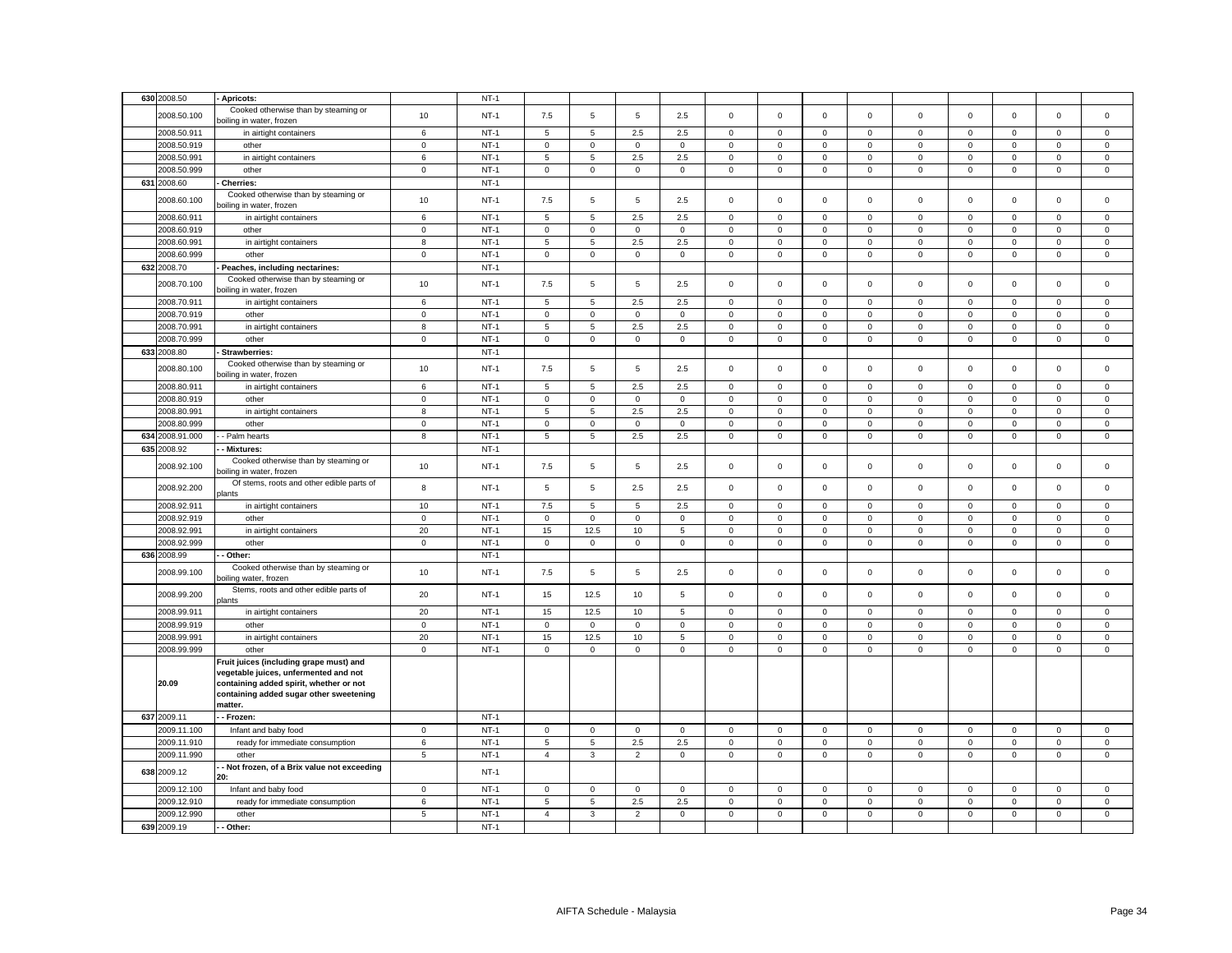|                 |                                                                                                                                                                                                                                                                            | $\mathbf 0$     |        | $\Omega$       |              | $\mathbf 0$    |                | $\Omega$     | $\Omega$       |                | $\Omega$     |              | $\Omega$     |              | $\Omega$    |             |
|-----------------|----------------------------------------------------------------------------------------------------------------------------------------------------------------------------------------------------------------------------------------------------------------------------|-----------------|--------|----------------|--------------|----------------|----------------|--------------|----------------|----------------|--------------|--------------|--------------|--------------|-------------|-------------|
| 2009.19.100     | Infant and baby food                                                                                                                                                                                                                                                       |                 | $NT-1$ |                | $\Omega$     |                | $\Omega$       |              |                | $\Omega$       |              | $\Omega$     |              | $\Omega$     |             | $\mathsf 0$ |
| 2009.19.910     | ready for immediate consumption                                                                                                                                                                                                                                            | 6               | $NT-1$ | 5              | 5            | 2.5            | 2.5            | $\mathsf 0$  | $\mathbf 0$    | $\mathsf 0$    | $\mathsf 0$  | $\mathbf 0$  | $\mathsf 0$  | $\mathsf 0$  | $\mathsf 0$ | $\mathsf 0$ |
| 2009.19.990     | other                                                                                                                                                                                                                                                                      | $5\overline{5}$ | $NT-1$ | $\overline{4}$ | $\mathbf{3}$ | $\overline{2}$ | $\mathsf 0$    | $\mathbf 0$  | $\mathsf 0$    | $\mathbf 0$    | $\mathbf 0$  | $\mathbf{0}$ | $\mathsf 0$  | $\mathbf 0$  | $\mathsf 0$ | $\mathsf 0$ |
| 640 2009.21     | Of a Brix value not exceeding 20:                                                                                                                                                                                                                                          |                 | $NT-1$ |                |              |                |                |              |                |                |              |              |              |              |             |             |
| 2009.21.100     | Infant and baby food                                                                                                                                                                                                                                                       | $\mathsf 0$     | $NT-1$ | $\mathbf 0$    | $\mathbf 0$  | $\mathsf 0$    | $\mathbf 0$    | $\mathsf 0$  | $\mathbf 0$    | $\mathbf 0$    | $\mathsf 0$  | 0            | $\mathbf 0$  | $\mathbf 0$  | $\mathsf 0$ | $\mathbf 0$ |
| 2009.21.910     | ready for immediate consumption                                                                                                                                                                                                                                            | 6               | $NT-1$ | 5              | 5            | 2.5            | 2.5            | $\mathbf 0$  | $\mathbf 0$    | $\mathbf{0}$   | $\mathbf 0$  | $\mathbf 0$  | $\mathbf{0}$ | $^{\circ}$   | $\mathbf 0$ | $\mathbf 0$ |
| 2009.21.990     | other                                                                                                                                                                                                                                                                      | 5               | $NT-1$ | $\overline{4}$ | $\mathbf{3}$ | $\overline{2}$ | $\mathsf 0$    | $\mathbf 0$  | $\mathsf 0$    | $\mathbf 0$    | $\mathsf 0$  | $\mathbf{0}$ | $\mathsf 0$  | $\mathsf 0$  | $\mathsf 0$ | $\mathsf 0$ |
| 641 2009.29     | Other:                                                                                                                                                                                                                                                                     |                 | $NT-1$ |                |              |                |                |              |                |                |              |              |              |              |             |             |
| 2009.29.100     | Infant and baby food                                                                                                                                                                                                                                                       | $\mathsf 0$     | $NT-1$ | $\mathbf 0$    | $\mathbf 0$  | $\mathsf 0$    | $\mathbf 0$    | 0            | $\mathbf 0$    | $\mathbf 0$    | $\mathbf 0$  | 0            | $\mathbf 0$  | $\mathbf 0$  | $\mathsf 0$ | $\mathbf 0$ |
| 2009.29.910     | ready for immediate consumption                                                                                                                                                                                                                                            | 6               | $NT-1$ | 5              | 5            | 2.5            | 2.5            | $\mathsf 0$  | $\mathsf 0$    | $\mathbf 0$    | $\mathsf 0$  | $\mathbf 0$  | $\mathsf 0$  | $\mathsf 0$  | $\mathsf 0$ | $\mathsf 0$ |
| 2009.29.990     | other                                                                                                                                                                                                                                                                      | $\overline{5}$  | $NT-1$ | $\overline{4}$ | $\mathbf{3}$ | $\overline{2}$ | $\mathbf 0$    | $\mathbf 0$  | $\mathbf 0$    | $\mathbf{0}$   | $\mathbf 0$  | $\mathsf 0$  | $\mathbf 0$  | $\mathbf 0$  | $\mathsf 0$ | $\mathsf 0$ |
| 642 2009.31     | - Of a Brix value not exceeding 20:                                                                                                                                                                                                                                        |                 | $NT-1$ |                |              |                |                |              |                |                |              |              |              |              |             |             |
| 2009.31.100     | Infant and baby food                                                                                                                                                                                                                                                       | $\mathbf 0$     | $NT-1$ | $\mathbf{0}$   | $\mathbf 0$  | $\mathbf 0$    | $\mathbf 0$    | $\mathbf 0$  | $\mathbf 0$    | $\mathbf 0$    | $\mathbf 0$  | $\mathbf 0$  | $\mathbf 0$  | $\mathbf 0$  | $\mathbf 0$ | $\mathsf 0$ |
| 2009.31.910     |                                                                                                                                                                                                                                                                            |                 | $NT-1$ |                |              |                |                |              |                |                |              |              |              |              |             |             |
|                 | ready for immediate consumption                                                                                                                                                                                                                                            | 6               |        | 5              | 5            | 2.5            | 2.5            | 0            | $\mathbf 0$    | $\mathbf 0$    | $\mathbf 0$  | 0            | $\mathbf 0$  | $\mathbf 0$  | 0           | $\mathbf 0$ |
| 2009.31.990     | other                                                                                                                                                                                                                                                                      | $\overline{5}$  | $NT-1$ | $\overline{4}$ | $\mathbf{3}$ | $\overline{2}$ | $\mathsf 0$    | $\mathbf 0$  | $\mathbf 0$    | $\mathbf 0$    | $\mathbf 0$  | $\mathsf 0$  | $\mathbf 0$  | $\mathbf 0$  | $\mathsf 0$ | $\mathsf 0$ |
| 643 2009.39     | Other:                                                                                                                                                                                                                                                                     |                 | $NT-1$ |                |              |                |                |              |                |                |              |              |              |              |             |             |
| 2009.39.100     | Infant and baby food                                                                                                                                                                                                                                                       | $\mathbf 0$     | $NT-1$ | $\mathbf 0$    | $\mathbf 0$  | $\mathsf 0$    | $\mathbf 0$    | 0            | $\mathbf 0$    | $\mathbf 0$    | $\mathbf 0$  | 0            | $\mathbf 0$  | $\mathbf 0$  | $\mathsf 0$ | $\mathbf 0$ |
| 2009.39.910     | ready for immediate consumption                                                                                                                                                                                                                                            | 6               | $NT-1$ | 5              | 5            | 2.5            | 2.5            | $\mathbf{0}$ | $\mathbf 0$    | $\mathbf{O}$   | $\mathbf 0$  | $\mathsf 0$  | $\mathbf 0$  | $\mathbf 0$  | $\mathsf 0$ | $\mathsf 0$ |
| 2009.39.990     | other                                                                                                                                                                                                                                                                      | $5\overline{5}$ | $NT-1$ | $\overline{4}$ | $\mathbf{3}$ | $\overline{2}$ | $\mathsf 0$    | $\mathbf 0$  | $\mathsf 0$    | $\mathbf 0$    | $\mathbf 0$  | $\mathbf{0}$ | $\mathsf 0$  | $\mathsf 0$  | $\mathsf 0$ | $\mathsf 0$ |
| 644 2009.41.000 | - Of a Brix value not exceeding 20                                                                                                                                                                                                                                         | 20              | $NT-2$ | 17.5           | 15           | 12             | 10             | 10           | $\overline{7}$ | 5              | $\mathbf{3}$ | $\mathbf 0$  | $\mathbf 0$  | $\mathbf 0$  | $\mathbf 0$ | $\mathsf 0$ |
| 645 2009.49.000 | - Other                                                                                                                                                                                                                                                                    | 20              | $NT-2$ | 17.5           | 15           | 12             | 10             | 10           | $\overline{7}$ | 5              | $\mathbf{3}$ | 0            | $\mathbf{0}$ | $^{\circ}$   | $\mathbf 0$ | $\mathsf 0$ |
| 646 2009.50.000 | Tomato juice                                                                                                                                                                                                                                                               | 6               | $NT-1$ | 5              | 5            | $2.5\,$        | 2.5            | $\mathbf 0$  | $\mathsf 0$    | $\overline{0}$ | $\mathsf 0$  | $\mathsf 0$  | $\mathsf 0$  | $\mathbf 0$  | $\mathsf 0$ | $\mathsf 0$ |
| 647 2009.61     | Of a Brix value not exceeding 30:                                                                                                                                                                                                                                          |                 | $NT-1$ |                |              |                |                |              |                |                |              |              |              |              |             |             |
| 2009.61.100     | Infant and baby food                                                                                                                                                                                                                                                       | $\mathbf 0$     | $NT-1$ | $\mathbf{0}$   | $\mathbf 0$  | $\mathsf 0$    | $\mathbf 0$    | $\mathbf 0$  | $\mathsf 0$    | $\mathbf 0$    | $\mathbf 0$  | $\mathbf 0$  | $\mathsf 0$  | $\mathsf 0$  | $\mathbf 0$ | $\mathsf 0$ |
| 2009.61.910     | ready for immediate consumption                                                                                                                                                                                                                                            | 8               | $NT-1$ | 5              | 5            | 2.5            | 2.5            | $\mathsf 0$  | $\mathbf 0$    | $\mathbf 0$    | $\mathsf 0$  | $\mathsf 0$  | $\mathbf 0$  | $\mathbf 0$  | $\mathsf 0$ | $\mathsf 0$ |
| 2009.61.990     | other                                                                                                                                                                                                                                                                      | 5               | $NT-1$ | $\overline{4}$ | 3            | $\overline{2}$ | 0              | 0            | $\mathbf 0$    | $\mathbf{0}$   | $\mathbf 0$  | $\mathsf 0$  | $\mathbf 0$  | $\mathbf 0$  | $\mathsf 0$ | $\mathbf 0$ |
| 648 2009.69     | Other:                                                                                                                                                                                                                                                                     |                 | $NT-1$ |                |              |                |                |              |                |                |              |              |              |              |             |             |
| 2009.69.100     | Infant and baby food                                                                                                                                                                                                                                                       | $\mathbf 0$     | $NT-1$ | $\mathbf 0$    | $\mathbf 0$  | $\mathbf 0$    | $\mathbf 0$    | $\mathbf 0$  | $\mathbf 0$    | $\mathbf 0$    | $\mathbf 0$  | $\Omega$     | $\mathbf 0$  | $\mathbf 0$  | $\mathbf 0$ | $\mathsf 0$ |
| 2009.69.910     | ready for immediate consumption                                                                                                                                                                                                                                            | 8               | $NT-1$ | 5              | 5            | 2.5            | 2.5            | $\mathsf 0$  | $\mathsf 0$    | $\mathsf 0$    | $\,0\,$      | $\mathbf 0$  | $\mathsf 0$  | $\mathsf 0$  | $\mathsf 0$ | $\mathsf 0$ |
| 2009.69.990     | other                                                                                                                                                                                                                                                                      | 5               | $NT-1$ | $\overline{4}$ | $\mathbf{3}$ | $\overline{2}$ | $\mathbf 0$    | $\mathbf 0$  | $\mathsf 0$    | $\mathbf 0$    | $\mathbf 0$  | $\mathsf 0$  | $\mathsf 0$  | $\mathbf 0$  | $\mathbf 0$ | $\mathsf 0$ |
| 649 2009.71     | Of a Brix value not exceeding 20:                                                                                                                                                                                                                                          |                 | $NT-1$ |                |              |                |                |              |                |                |              |              |              |              |             |             |
| 2009.71.100     | Infant and baby food                                                                                                                                                                                                                                                       | $\mathbf 0$     | $NT-1$ | $\mathsf 0$    | $\Omega$     | $\mathbf 0$    | $\mathbf 0$    | $\mathbf 0$  | $\mathbf 0$    | $\mathbf 0$    | $\mathbf 0$  | $\Omega$     | $\mathbf 0$  | $\mathbf 0$  | $\mathbf 0$ | $\mathsf 0$ |
| 2009.71.910     |                                                                                                                                                                                                                                                                            | 8               | $NT-1$ | 5              | 5            |                | 2.5            | $\mathbf 0$  | $\mathbf 0$    |                | $\mathsf 0$  | $\mathsf 0$  | $\mathbf 0$  | $\mathbf 0$  | $\mathbf 0$ | $\mathsf 0$ |
|                 | ready for immediate consumption                                                                                                                                                                                                                                            |                 |        |                |              | 2.5            |                |              |                | $\mathsf 0$    |              |              |              |              |             |             |
| 2009.71.990     | other                                                                                                                                                                                                                                                                      | $\overline{5}$  | $NT-1$ | $\overline{4}$ | $\mathbf{3}$ | $\overline{2}$ | $\mathsf 0$    | $\mathbf 0$  | $\mathsf 0$    | $\mathbf 0$    | $\mathbf 0$  | $\mathbf 0$  | $\mathsf 0$  | $\mathbf 0$  | $\mathbf 0$ | $\mathsf 0$ |
| 650 2009.79     | Other:                                                                                                                                                                                                                                                                     |                 | $NT-1$ |                |              |                |                |              |                |                |              |              |              |              |             |             |
| 2009.79.100     | Infant and baby food                                                                                                                                                                                                                                                       | $\mathbf 0$     | $NT-1$ | $\mathbf{O}$   | $\mathbf 0$  | $\mathbf 0$    | $\mathbf 0$    | $\mathbf 0$  | $\mathbf 0$    | $\mathbf 0$    | $\mathbf{0}$ | $\mathbf 0$  | $\mathbf 0$  | $\mathbf 0$  | $\mathbf 0$ | $\mathbf 0$ |
| 2009.79.910     | ready for immediate consumption                                                                                                                                                                                                                                            | 8               | $NT-1$ | 5              | 5            | 2.5            | 2.5            | $\mathsf 0$  | $\mathbf 0$    | $\mathbf 0$    | $\mathsf 0$  | $\mathbf 0$  | $\mathbf 0$  | $\mathbf 0$  | $\mathsf 0$ | $\mathsf 0$ |
| 2009.79.990     | other                                                                                                                                                                                                                                                                      | 5               | $NT-1$ | $\overline{4}$ | 3            | $\overline{2}$ | $\mathbf 0$    | $\mathbf 0$  | $\mathsf 0$    | $\mathbf 0$    | $\mathbf 0$  | $\mathsf 0$  | $\mathsf 0$  | $\mathsf 0$  | $\mathsf 0$ | $\mathbf 0$ |
| 651 2009.80     | Juice of any other single fruit or vegetable:                                                                                                                                                                                                                              |                 | $NT-1$ |                |              |                |                |              |                |                |              |              |              |              |             |             |
| 2009.80.100     | Infant and baby food                                                                                                                                                                                                                                                       | $\circ$         | $NT-1$ | $\circ$        | $\mathbf 0$  | $\mathbf 0$    | $\mathbf{0}$   | $\mathbf 0$  | $\mathbf 0$    | $\mathbf 0$    | $\mathbf{0}$ | $\mathbf 0$  | $\mathbf 0$  | $\mathbf 0$  | $\mathbf 0$ | $\mathbf 0$ |
| 2009.80.911     | guava juice                                                                                                                                                                                                                                                                | 6               | $NT-1$ | 5              | 5            | 2.5            | 2.5            | $\mathbf 0$  | $\mathbf 0$    | $\mathbf{0}$   | $\mathbf{0}$ | $\mathbf{0}$ | $\mathbf 0$  | $\mathbf 0$  | $\mathbf 0$ | $\mathsf 0$ |
| 2009.80.919     | other                                                                                                                                                                                                                                                                      | 6               | $NT-1$ | 5              | 5            | 2.5            | 2.5            | $\mathbf 0$  | $\mathsf 0$    | $\mathbf{O}$   | $\mathbf 0$  | $\mathbf 0$  | $\mathbf 0$  | $\mathbf{0}$ | $\mathbf 0$ | $\mathbf 0$ |
| 2009.80.990     | other                                                                                                                                                                                                                                                                      | 6               | $NT-1$ | 5              | 5            | 2.5            | 2.5            | $\mathbf 0$  | $\mathbf 0$    | $\mathbf 0$    | $\mathbf 0$  | $\mathbf{0}$ | $\mathbf 0$  | $\mathbf 0$  | $\mathbf 0$ | $\mathbf 0$ |
| 652 2009.90     | Mixtures of juices:                                                                                                                                                                                                                                                        |                 | $NT-1$ |                |              |                |                |              |                |                |              |              |              |              |             |             |
| 2009.90.100     | Infant and baby food                                                                                                                                                                                                                                                       | $\mathbf 0$     | $NT-1$ | $\mathbf{0}$   | $\mathbf 0$  | $\mathbf 0$    | $\mathbf{0}$   | $\mathbf 0$  | $\mathbf 0$    | $\mathbf 0$    | $\mathbf{0}$ | $\mathbf 0$  | $\mathbf 0$  | $\mathbf 0$  | $\mathbf 0$ | $\mathsf 0$ |
| 2009.90.910     | ready for immediate consumption                                                                                                                                                                                                                                            | 10              | $NT-1$ | $7.5\,$        | 5            | 5              | 2.5            | $\mathbf 0$  | $\mathsf 0$    | $\mathbf 0$    | $\mathbf 0$  | $\mathsf 0$  | $\mathsf 0$  | $\mathsf 0$  | $\mathsf 0$ | $\mathsf 0$ |
| 2009.90.990     | other                                                                                                                                                                                                                                                                      | 5               | $NT-1$ | $\overline{4}$ | $\mathbf{3}$ | $\overline{2}$ | $\mathsf 0$    | $\mathbf 0$  | $\mathsf 0$    | $\mathbf 0$    | $\mathbf 0$  | $\mathsf 0$  | $\mathsf 0$  | $\mathbf 0$  | $\mathsf 0$ | $\mathsf 0$ |
| 21.01           | Extracts, essences and concentrates, of<br>coffee, tea or maté, and preparations with a<br>basis of these products or with a basis of<br>coffee, tea or maté; roasted chicory and<br>other roasted coffee substitutes, and<br>extracts, essences and concentrates thereof. |                 |        |                |              |                |                |              |                |                |              |              |              |              |             |             |
| 653 2101.11.000 | - Extracts, essences and concentrates                                                                                                                                                                                                                                      | $\,$ 5 $\,$     | $NT-1$ | $\overline{4}$ | $\mathbf{3}$ | $\overline{2}$ | $\mathsf 0$    | $\mathsf 0$  | $\mathbf 0$    | $\mathbf 0$    | $\mathbf 0$  | $\mathsf 0$  | $\mathbf 0$  | $\mathsf 0$  | $\mathsf 0$ | $\mathsf 0$ |
| 654 2101.12     | - Preparation with a basis of extracts,                                                                                                                                                                                                                                    |                 | $NT-1$ |                |              |                |                |              |                |                |              |              |              |              |             |             |
| 2101.12.100     | essences or concentrates<br>"Coffee pastes" consisting of mixtures of                                                                                                                                                                                                      | 20              | $NT-1$ | 15             | 12.5         | 10             | $\overline{5}$ | $\mathsf 0$  | $\mathbf 0$    | $\mathsf 0$    | $\mathsf 0$  | $\mathbf 0$  | $\mathbf 0$  | $\mathsf 0$  | $\mathsf 0$ | $\mathsf 0$ |
|                 | ground roasted                                                                                                                                                                                                                                                             |                 |        |                |              |                |                |              |                |                |              |              |              |              |             |             |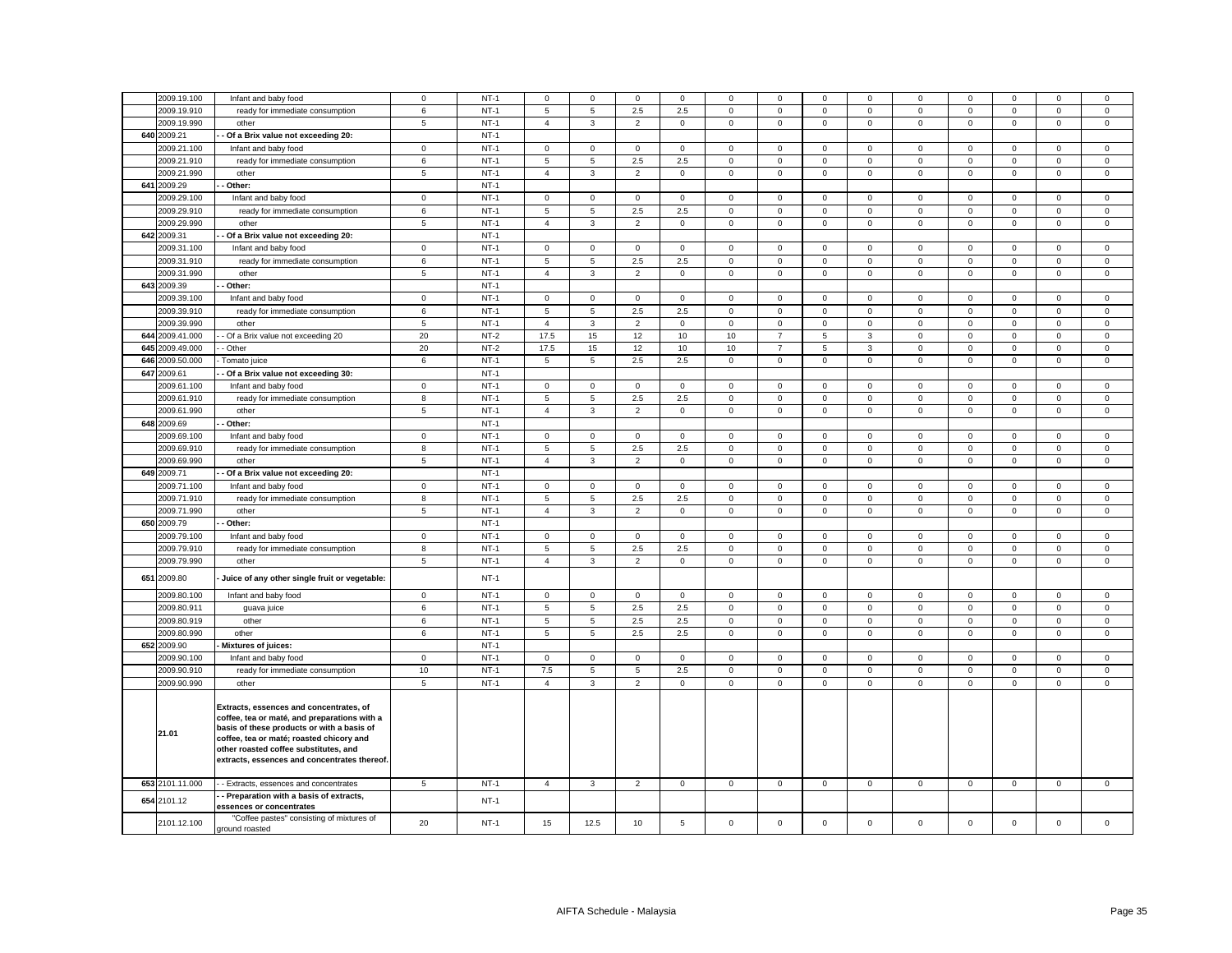|     | 2101.12.900                | Other                                          | 5                 | $NT-1$           | $\overline{4}$      | 3                   | $\overline{c}$         | 0                | 0                   | $\mathbf 0$ | $\mathbf 0$                | $\mathbf 0$            | 0                          | $\mathbf 0$ | $\mathbf 0$  | $\mathsf 0$         | $\mathsf 0$      |
|-----|----------------------------|------------------------------------------------|-------------------|------------------|---------------------|---------------------|------------------------|------------------|---------------------|-------------|----------------------------|------------------------|----------------------------|-------------|--------------|---------------------|------------------|
|     | 655 2101.20                | - Extracts, essences and concentrates, of tea  |                   | $NT-1$           |                     |                     |                        |                  |                     |             |                            |                        |                            |             |              |                     |                  |
|     |                            | or maté, and                                   |                   |                  |                     |                     |                        |                  |                     |             |                            |                        |                            |             |              |                     |                  |
|     |                            | Tea preparations consisting of a mixture of    |                   |                  |                     |                     |                        |                  |                     |             |                            |                        |                            |             |              |                     |                  |
|     | 2101.20.100                | ea, milk powder                                | 20                | $NT-1$           | 15                  | 12.5                | 10                     | 5                | 0                   | $\mathsf 0$ | $\mathbf 0$                | $\mathsf 0$            | $\mathbf 0$                | $\mathbf 0$ | $\mathbf 0$  | $\mathsf 0$         | $\mathsf 0$      |
|     | 2101.20.900                | Other                                          | 5                 | $NT-1$           | $\overline{4}$      | $\mathbf{3}$        | $\overline{2}$         | $\mathsf 0$      | $\mathbf 0$         | $\mathsf 0$ | $\mathbf 0$                | $\mathbf 0$            | $\mathbf 0$                | $\mathsf 0$ | $\mathbf 0$  | $\mathbf 0$         | $\mathsf 0$      |
|     |                            | Roasted chicory and other roasted coffee       |                   |                  |                     |                     |                        |                  |                     |             |                            |                        |                            |             |              |                     |                  |
|     | 656 2101.30.000            | ubstitutes, and                                | 5                 | $NT-1$           | $\overline{4}$      | 3                   | $\overline{2}$         | $\mathsf 0$      | 0                   | $\mathsf 0$ | $\mathsf 0$                | $\mathsf 0$            | $\mathsf 0$                | $\mathbf 0$ | $\mathsf 0$  | $\mathsf 0$         | $\mathsf 0$      |
|     |                            |                                                |                   |                  |                     |                     |                        |                  |                     |             |                            |                        |                            |             |              |                     |                  |
|     |                            | Yeasts (active or inactive); other single-cell |                   |                  |                     |                     |                        |                  |                     |             |                            |                        |                            |             |              |                     |                  |
|     | 21.02                      | micro-organisms, dead (but not including       |                   |                  |                     |                     |                        |                  |                     |             |                            |                        |                            |             |              |                     |                  |
|     |                            | vaccines of heading 30.02); prepared baking    |                   |                  |                     |                     |                        |                  |                     |             |                            |                        |                            |             |              |                     |                  |
|     |                            | powders.                                       |                   |                  |                     |                     |                        |                  |                     |             |                            |                        |                            |             |              |                     |                  |
|     | 657 2102.10.000            | Active yeasts                                  | 15                | $NT-1$           | 12.5                | 10                  | 7.5                    | $\overline{5}$   | 0                   | $\mathsf 0$ | $\mathbf 0$                | $\mathbf 0$            | $\mathsf{O}\xspace$        | $\mathbf 0$ | $\mathsf 0$  | $\mathsf 0$         | $\mathsf 0$      |
|     |                            | Inactive yeasts; other single-cell micro-      |                   |                  |                     |                     |                        |                  |                     |             |                            |                        |                            |             |              |                     |                  |
|     | 658 2102.20                | organisms, dead:                               |                   | $NT-1$           |                     |                     |                        |                  |                     |             |                            |                        |                            |             |              |                     |                  |
|     | 2102.20.100                | Inactive yeasts                                | $\mathbf 0$       | $NT-1$           | $\mathbf 0$         | $\mathbf 0$         | $\mathbf 0$            | $\Omega$         | 0                   | $\mathbf 0$ | $\Omega$                   | $\mathbf 0$            | 0                          | $\mathbf 0$ | $\mathbf 0$  | $\mathbf 0$         | $\mathbf 0$      |
|     | 2102.20.910                | of a kind used in animal feeding               | $\mathsf 0$       | $NT-1$           | $\mathsf 0$         | $\mathsf 0$         | $\mathbf 0$            | $\mathsf 0$      | $\mathsf{O}\xspace$ | $\mathsf 0$ | $\mathsf 0$                | $\mathsf 0$            | $\mathsf 0$                | $\mathbf 0$ | $\mathsf 0$  | $\mathbf 0$         | $\mathsf 0$      |
|     |                            |                                                |                   | $NT-1$           |                     |                     |                        |                  |                     |             |                            |                        |                            |             |              |                     |                  |
|     | 2102.20.990                | other                                          | $\mathbf 0$       |                  | $\mathbf 0$         | $\mathsf 0$         | $\mathsf 0$            | $\mathsf 0$      | $\mathbf 0$         | $\mathsf 0$ | $\mathbf 0$                | $\mathsf 0$            | $\mathsf 0$                | $\mathsf 0$ | $\mathbf 0$  | $\mathsf 0$         | $\mathsf 0$      |
|     | 659 2102.30.000            | - Prepared baking powders                      | $\mathbf 0$       | $NT-1$           | $\mathbf 0$         | $\mathsf 0$         | $\mathbf 0$            | $\mathsf 0$      | 0                   | $\mathsf 0$ | $\mathbf 0$                | $\mathbf 0$            | $\mathbf 0$                | $\pmb{0}$   | $\mathbf 0$  | $\mathbf 0$         | $\mathsf 0$      |
|     |                            |                                                |                   |                  |                     |                     |                        |                  |                     |             |                            |                        |                            |             |              |                     |                  |
|     | 21.03                      | Sauces and preparations therefor; mixed        |                   |                  |                     |                     |                        |                  |                     |             |                            |                        |                            |             |              |                     |                  |
|     |                            | condiments and mixed seasonings; mustard       |                   |                  |                     |                     |                        |                  |                     |             |                            |                        |                            |             |              |                     |                  |
|     |                            | flour and meal and prepared mustard.           |                   |                  |                     |                     |                        |                  |                     |             |                            |                        |                            |             |              |                     |                  |
|     | 660 2103.10.000            | - Soya sauce                                   | 10                | $NT-1$           | 7.5                 | 5                   | 5                      | 2.5              | $\mathbf{0}$        | $\mathbf 0$ | $\mathbf 0$                | $\mathsf 0$            | $\mathbf 0$                | $\mathbf 0$ | $\mathbf 0$  | $\mathbf{0}$        | $\mathsf 0$      |
| 661 | 2103.20.000                | - Tomato ketchup and other tomato sauces       | 15                | $NT-1$           | 12.5                | 10                  | 7.5                    | 5                | $\mathsf 0$         | $\mathsf 0$ | $\mathbf 0$                | $\mathbf 0$            | $\mathsf{O}\xspace$        | $\mathsf 0$ | $\mathbf 0$  | $\mathsf 0$         | $\mathsf 0$      |
|     |                            |                                                |                   |                  |                     |                     |                        |                  |                     |             |                            |                        |                            |             |              |                     |                  |
| 662 | 2103.30.000                | Mustard flour and meal and prepared mustard    | $\mathsf 0$       | $NT-1$           | $\mathsf 0$         | $\mathbf 0$         | $\mathsf 0$            | $\mathbf 0$      | 0                   | $\mathbf 0$ | $\mathbf 0$                | $\mathsf 0$            | $\mathbf 0$                | $\mathbf 0$ | $\mathbf 0$  | $\mathsf 0$         | $\mathsf 0$      |
|     |                            |                                                |                   |                  |                     |                     |                        |                  |                     |             |                            |                        |                            |             |              |                     |                  |
|     | 663 2103.90                | Other:                                         |                   | $NT-1$           |                     |                     |                        |                  |                     |             |                            |                        |                            |             |              |                     |                  |
|     | 2103.90.100                | Sauces other than those of heading 2103.10     | 15                | $NT-1$           | 12.5                | 10                  | 7.5                    | 5                | $\mathbf{0}$        | $\mathbf 0$ | $\mathbf 0$                | $\mathsf 0$            | $\mathbf 0$                | $\mathbf 0$ | $\mathbf 0$  | $\mathbf 0$         | $\mathbf 0$      |
|     |                            | 00 and 2103.20 000                             |                   |                  |                     |                     |                        |                  |                     |             |                            |                        |                            |             |              |                     |                  |
|     | 2103.90.200                | Belacan                                        | 5                 | $NT-1$           | $\overline{4}$      | 3                   | $\overline{2}$         | $\mathbf 0$      | 0                   | $\mathbf 0$ | 0                          | $\mathbf 0$            | $\mathbf 0$                | $\mathbf 0$ | $\mathbf 0$  | $\mathbf 0$         | $\mathbf 0$      |
|     | 2103.90.900                | Other                                          | $\,$ 5 $\,$       | $NT-1$           | $\overline{4}$      | $\mathbf{3}$        | $\overline{2}$         | $\mathsf 0$      | $\mathbf 0$         | $\mathbf 0$ | $\mathsf 0$                | $\mathsf 0$            | $\mathsf 0$                | $\mathbf 0$ | $\mathsf 0$  | $\mathsf 0$         | $\mathsf 0$      |
|     |                            |                                                |                   |                  |                     |                     |                        |                  |                     |             |                            |                        |                            |             |              |                     |                  |
|     |                            | Soups and broths and preparations therefor;    |                   |                  |                     |                     |                        |                  |                     |             |                            |                        |                            |             |              |                     |                  |
|     |                            |                                                |                   |                  |                     |                     |                        |                  |                     |             |                            |                        |                            |             |              |                     |                  |
|     | 21.04                      |                                                |                   |                  |                     |                     |                        |                  |                     |             |                            |                        |                            |             |              |                     |                  |
|     |                            | homogenised composite food preparations.       |                   |                  |                     |                     |                        |                  |                     |             |                            |                        |                            |             |              |                     |                  |
|     |                            | Soups and broths and preparations              |                   |                  |                     |                     |                        |                  |                     |             |                            |                        |                            |             |              |                     |                  |
|     | 664 2104.10                | therefor:                                      |                   | $NT-1$           |                     |                     |                        |                  |                     |             |                            |                        |                            |             |              |                     |                  |
|     | 2104.10.100                | For infant and baby                            | $\mathbf 0$       | $NT-1$           | $\mathbf 0$         | $\circ$             | $\mathsf 0$            | $\mathbf 0$      | 0                   | $\mathsf 0$ | 0                          | $\mathbf 0$            | $\mathsf{O}\xspace$        | $\mathbf 0$ | $\mathsf 0$  | $\mathsf{O}\xspace$ | $\mathsf 0$      |
|     |                            |                                                |                   |                  |                     |                     |                        |                  |                     |             |                            |                        |                            |             |              |                     |                  |
|     | 2104.10.900                | Other                                          | 20                | $NT-1$           | 15                  | 12.5                | 10                     | 5                | 0                   | $\mathsf 0$ | $\mathbf 0$                | $\mathbf 0$            | $\mathsf 0$                | $\mathsf 0$ | $\mathsf 0$  | $\mathsf 0$         | $\mathsf 0$      |
|     | 665 2104.20                | Homogenised composite food                     |                   | $NT-1$           |                     |                     |                        |                  |                     |             |                            |                        |                            |             |              |                     |                  |
|     |                            | oreparations:                                  |                   |                  |                     |                     |                        |                  |                     |             |                            |                        |                            |             |              |                     |                  |
|     | 2104.20.100                | For infant and baby                            | $\mathbf 0$       | $NT-1$           | $\mathsf 0$         | $\mathsf 0$         | $\mathbf 0$            | $\mathsf 0$      | 0                   | $\mathsf 0$ | $\mathbf 0$                | $\,0\,$                | $\mathbf 0$                | $\mathbf 0$ | $\mathsf 0$  | $\mathbf 0$         | 0                |
|     | 2104.20.900                | Other                                          | 20                | $NT-1$           | 15                  | 12.5                | 10 <sub>1</sub>        | 5                | 0                   | $\mathsf 0$ | $\mathbf 0$                | $\mathbf 0$            | $\mathsf 0$                | $\mathbf 0$ | $\mathsf 0$  | $\mathsf 0$         | $\mathsf 0$      |
|     |                            | ce cream and other edible ice, whether or not  |                   |                  |                     |                     |                        |                  |                     |             |                            |                        |                            |             |              |                     |                  |
|     | 666 2105.00.000            | containing cocoa.                              | $\,$ 5 $\,$       | $NT-1$           | $\overline{4}$      | $\mathbf{3}$        | $\overline{2}$         | $\mathsf 0$      | $\mathsf 0$         | $\mathsf 0$ | $\mathsf 0$                | $\mathsf 0$            | $\mathsf 0$                | $\mathbf 0$ | $\mathsf 0$  | $\mathsf 0$         | $\mathsf 0$      |
|     |                            | Food preparations not elsewhere specified      |                   |                  |                     |                     |                        |                  |                     |             |                            |                        |                            |             |              |                     |                  |
|     | 21.06                      | or included.                                   |                   |                  |                     |                     |                        |                  |                     |             |                            |                        |                            |             |              |                     |                  |
|     |                            |                                                |                   |                  |                     |                     |                        |                  |                     |             |                            |                        |                            |             |              |                     |                  |
|     | 667 2106.10.000            | - Protein concentrates and textured protein    | 15                | $NT-1$           | 12.5                | 10                  | 7.5                    | $\overline{5}$   | $\mathbf 0$         | $\mathsf 0$ | $\mathbf 0$                | $\mathsf 0$            | $\mathsf 0$                | $\mathbf 0$ | $\mathsf 0$  | $\mathsf 0$         | $\mathsf 0$      |
|     |                            | substances                                     |                   |                  |                     |                     |                        |                  |                     |             |                            |                        |                            |             |              |                     |                  |
|     | 668 2106.90                | Other:                                         |                   | $NT-1$           |                     |                     |                        |                  |                     |             |                            |                        |                            |             |              |                     |                  |
|     | 2106.90.100                | Table cream powders having a basis of milk     | $\mathsf 0$       | $NT-1$           | $\mathsf 0$         | $\mathsf 0$         | $\mathsf 0$            | $\mathsf 0$      | 0                   | $\mathsf 0$ | $\mathsf 0$                | $\mathbf 0$            | $\mathsf 0$                | $\mathbf 0$ | $\mathbf 0$  | $\mathsf 0$         | $\mathsf 0$      |
|     |                            |                                                |                   |                  |                     |                     |                        |                  |                     |             |                            |                        |                            |             |              |                     |                  |
|     | 2106.90.200                | Seri kaya                                      | 15                | $NT-1$           | 12.5                | 10                  | 7.5                    | 5                | 0                   | $\mathsf 0$ | $\mathsf 0$                | $\mathsf 0$            | $\mathsf 0$                | $\mathbf 0$ | $\mathsf 0$  | $\mathsf 0$         | $\mathsf 0$      |
|     | 2106.90.300                | Autolysed yeast preparations                   | 20                | $NT-1$           | 15                  | 12.5                | 10                     | 5                | 0                   | $\mathbf 0$ | $\mathbf 0$                | $\mathbf 0$            | $\mathbf 0$                | $\mathbf 0$ | $\mathbf{0}$ | $\mathbf 0$         | $\mathbf 0$      |
|     |                            | non-alcoholic compound preparations or         |                   |                  |                     |                     |                        |                  |                     |             |                            |                        |                            |             |              |                     |                  |
|     | 2106.90.410                | ompound                                        | $\mathbf 0$       | $NT-1$           | $\mathbf 0$         | $\mathsf 0$         | $\mathbf 0$            | $\mathbf 0$      | $\mathbf{0}$        | $\mathbf 0$ | $\mathbf 0$                | $\mathbf 0$            | $\mathbf 0$                | $\mathbf 0$ | $\mathbf 0$  | $\mathbf 0$         | $\mathsf 0$      |
|     |                            |                                                |                   |                  |                     |                     |                        |                  |                     |             |                            |                        |                            |             |              |                     |                  |
|     | 2106.90.490                | other                                          | 20                | $NT-1$           | 15                  | 12.5                | 10                     | 5                | 0                   | $\mathbf 0$ | $\mathbf 0$                | $\mathbf{0}$           | $\mathbf{0}$               | $\mathsf 0$ | $\mathbf 0$  | $\mathbf 0$         | $\mathsf 0$      |
|     | 2106.90.500                | Preparations for the manufacture of            | 15                | $NT-1$           | 12.5                | 10                  | 7.5                    | $\mathbf 5$      | $\mathbf 0$         | $\mathsf 0$ | $\mathsf 0$                | $\mathsf 0$            | $\mathsf 0$                | $\mathsf 0$ | $\mathsf 0$  | $\mathsf 0$         | $\mathsf 0$      |
|     |                            | monade or other                                |                   |                  |                     |                     |                        |                  |                     |             |                            |                        |                            |             |              |                     |                  |
|     | 2106.90.600                | Preparations used for making jellies           | 15                | $NT-1$           | 12.5                | 10                  | 7.5                    | 5                | 0                   | 0           | 0                          | 0                      | 0                          | 0           | 0            | 0                   | 0                |
|     | 2106.90.700                | Ice cream powder                               | $\mathbf 0$       | $NT-1$           | $\mathsf 0$         | $\mathsf{O}\xspace$ | 0                      | $\mathsf 0$      | 0                   | $\mathsf 0$ | $\,0\,$                    | $\mathbf 0$            | $\mathsf 0$                | $\mathbf 0$ | $\mathsf 0$  | $\mathsf 0$         | $\mathbf 0$      |
|     | 2106.90.800                | Food supplements                               | $\mathsf 0$       | $NT-1$           | $\mathsf 0$         | $\mathbf 0$         | $\mathsf 0$            | $\mathsf 0$      | 0                   | $\mathsf 0$ | $\mathbf 0$                | $\mathbf 0$            | $\mathbf 0$                | $\mathsf 0$ | $\mathsf 0$  | $\mathsf 0$         | $\mathbf 0$      |
|     |                            |                                                |                   |                  |                     |                     |                        |                  |                     | $\Omega$    |                            |                        |                            | $\Omega$    | $\Omega$     |                     |                  |
|     | 2106.90.910<br>2106.90.990 | for use as infant and baby food<br>other       | $\mathbf 0$<br>15 | $NT-1$<br>$NT-1$ | $\mathsf 0$<br>12.5 | $\mathsf 0$<br>10   | $\mathsf 0$<br>$7.5\,$ | $\mathsf 0$<br>5 | 0<br>0              | $\mathsf 0$ | $\mathbf 0$<br>$\mathbf 0$ | $\mathbf 0$<br>$\,0\,$ | $\mathbf 0$<br>$\mathsf 0$ | $\mathsf 0$ | 0            | $\mathsf 0$<br>0    | 0<br>$\mathsf 0$ |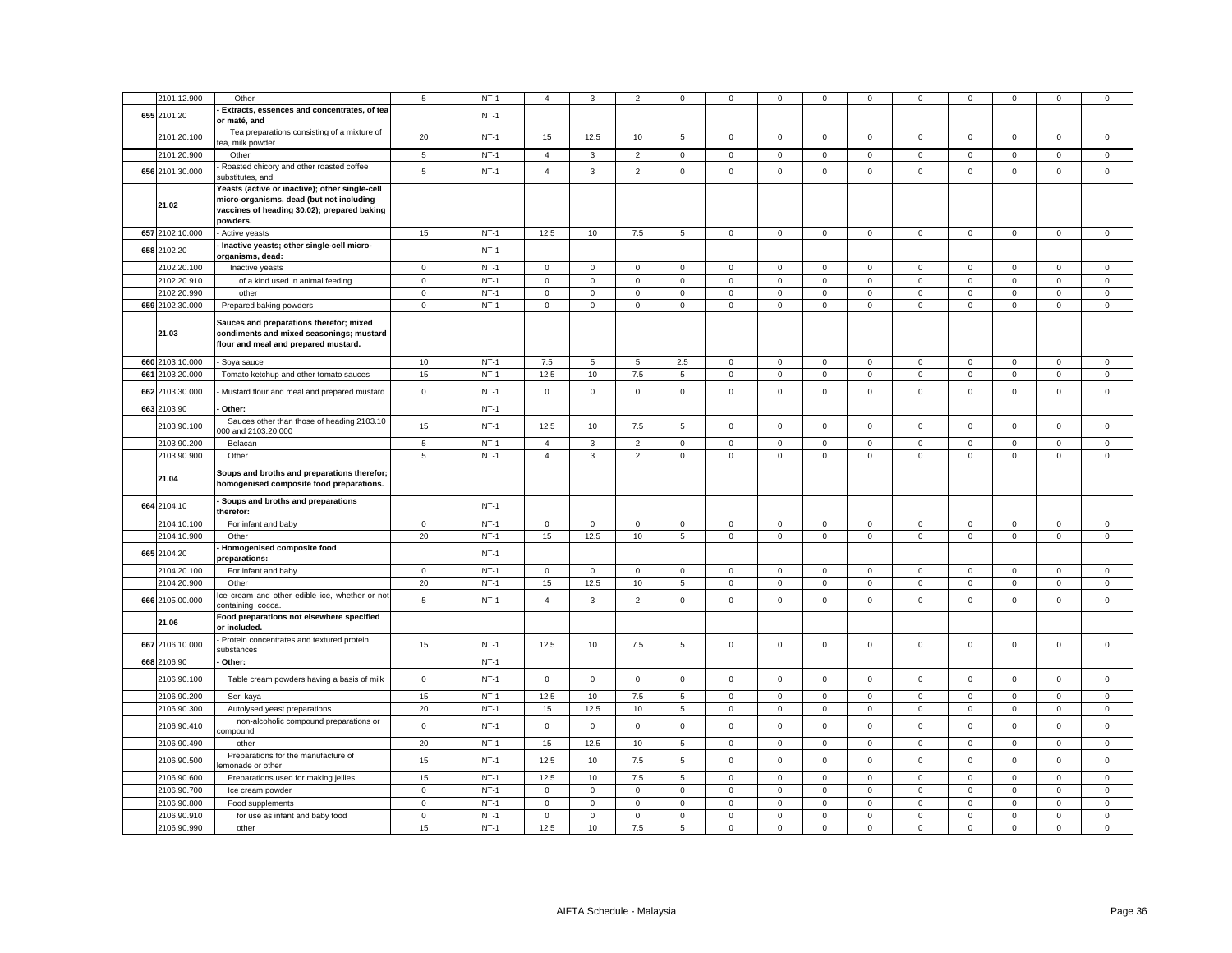| 22.01           | Waters, including natural or artificial mineral<br>waters and aerated waters, not containing<br>added sugar or other sweetening matter nor<br>flavoured; ice and snow.                                                        |                                        |        |                |              |                |                |             |             |              |              |              |             |             |                     |             |
|-----------------|-------------------------------------------------------------------------------------------------------------------------------------------------------------------------------------------------------------------------------|----------------------------------------|--------|----------------|--------------|----------------|----------------|-------------|-------------|--------------|--------------|--------------|-------------|-------------|---------------------|-------------|
| 669 2201.10.000 | - Mineral waters and aerated waters                                                                                                                                                                                           | 20                                     | $NT-1$ | 15             | 12.5         | 10             | $\overline{5}$ | $\mathsf 0$ | $\mathsf 0$ | $\mathsf 0$  | $\mathsf 0$  | $\mathsf 0$  | $\mathbf 0$ | $\mathsf 0$ | $\mathsf 0$         | $\mathbf 0$ |
| 670 2201.90     | Other:                                                                                                                                                                                                                        |                                        | $NT-1$ |                |              |                |                |             |             |              |              |              |             |             |                     |             |
| 2201.90.100     | Ice and snow                                                                                                                                                                                                                  | $\mathbf{0}$                           | $NT-1$ | $\mathbf 0$    | $\mathbf 0$  | $\mathbf 0$    | $\mathbf{0}$   | $\mathbf 0$ | $\mathbf 0$ | $\mathbf 0$  | $\mathbf{0}$ | $\mathbf 0$  | $\Omega$    | $\mathbf 0$ | $\mathbf 0$         | $\mathbf 0$ |
| 2201.90.900     | Other                                                                                                                                                                                                                         | 5                                      | $NT-1$ | $\overline{4}$ | $\mathbf{3}$ | $\overline{2}$ | $\mathsf 0$    | $\mathbf 0$ | $\mathsf 0$ | $\mathbf 0$  | $\mathbf{0}$ | $\mathbf{0}$ | $\mathsf 0$ | $\mathbf 0$ | $\mathsf{O}\xspace$ | $\mathbf 0$ |
| 22.02           | Waters, including mineral waters and aerated<br>waters, containing added sugar or other<br>sweetening matter or flavoured, and other<br>non-alcoholic beverages, not including fruit<br>or vegetable juices of heading 20.09. |                                        |        |                |              |                |                |             |             |              |              |              |             |             |                     |             |
| 671 2202.10.000 | Waters, including mineral waters and aerated<br>vaters, containing                                                                                                                                                            | 20                                     | $NT-1$ | 15             | 12.5         | 10             | 5              | $\mathbf 0$ | $\mathbf 0$ | $\mathbf{0}$ | $\mathbf 0$  | $\mathbf 0$  | $\mathbf 0$ | $\mathbf 0$ | $\mathbf{0}$        | $\mathbf 0$ |
| 672 2202.90     | Other:                                                                                                                                                                                                                        |                                        | $NT-1$ |                |              |                |                |             |             |              |              |              |             |             |                     |             |
| 2202.90.100     | Non-aerated beverages ready for<br>consumption without                                                                                                                                                                        | 20                                     | $NT-1$ | 15             | 12.5         | 10             | 5              | $\mathbf 0$ | $\mathbf 0$ | $\mathsf 0$  | $\mathsf 0$  | $\mathsf 0$  | $\mathbf 0$ | $\mathbf 0$ | $\mathbf 0$         | $\mathbf 0$ |
| 2202.90.900     | Other                                                                                                                                                                                                                         | 20                                     | $NT-1$ | 15             | 12.5         | 10             | $\overline{5}$ | $\mathbf 0$ | $\mathsf 0$ | $\mathbf 0$  | $\mathbf{0}$ | $\mathbf 0$  | $\mathsf 0$ | $\mathbf 0$ | $\overline{0}$      | $\mathbf 0$ |
| 22.03           | Beer made from malt.                                                                                                                                                                                                          |                                        |        |                |              |                |                |             |             |              |              |              |             |             |                     |             |
| 673 2203.00     | Beer made from malt.                                                                                                                                                                                                          |                                        | EL     |                |              |                |                |             |             |              |              |              |             |             |                     |             |
| 2203.00.100     | Not exceeding 5.8 % vol                                                                                                                                                                                                       | RM5.00                                 | E      |                |              |                |                |             |             |              |              |              |             |             |                     |             |
| 2203.00.900     | Other                                                                                                                                                                                                                         | RM5.00                                 | EL     |                |              |                |                |             |             |              |              |              |             |             |                     |             |
| 22.04           | Wine of fresh grapes, including fortified<br>wines; grape must other than that of heading<br>20.09.                                                                                                                           |                                        |        |                |              |                |                |             |             |              |              |              |             |             |                     |             |
| 674 2204.10.000 | Sparkling wine                                                                                                                                                                                                                | RM23.00                                | EL     |                |              |                |                |             |             |              |              |              |             |             |                     |             |
| 675 2204.21     | - In containers holding 2 / or less:                                                                                                                                                                                          |                                        | EL     |                |              |                |                |             |             |              |              |              |             |             |                     |             |
| 2204.21.100     | Wine                                                                                                                                                                                                                          | RM7.00                                 | EL     |                |              |                |                |             |             |              |              |              |             |             |                     |             |
| 2204.21.200     | Grape must with fermentation prevented or<br>rrested by the                                                                                                                                                                   | RM7.00                                 | EL     |                |              |                |                |             |             |              |              |              |             |             |                     |             |
| 676 2204.29     | Other:                                                                                                                                                                                                                        |                                        | EL.    |                |              |                |                |             |             |              |              |              |             |             |                     |             |
| 2204.29.100     | Wine                                                                                                                                                                                                                          | RM7.00                                 | EL.    |                |              |                |                |             |             |              |              |              |             |             |                     |             |
| 2204.29.200     | Grape must with fermentation prevented or<br>arrested by the                                                                                                                                                                  | RM7.00                                 | EL     |                |              |                |                |             |             |              |              |              |             |             |                     |             |
| 677 2204.30.000 | Other grape must                                                                                                                                                                                                              | RM7.00                                 | EL.    |                |              |                |                |             |             |              |              |              |             |             |                     |             |
| 22.05           | Vermouth and other wine of fresh grapes<br>flavoured with plants or aromatic<br>substances.                                                                                                                                   |                                        |        |                |              |                |                |             |             |              |              |              |             |             |                     |             |
| 678 2205.10.000 | In containers holding 2 / or less                                                                                                                                                                                             | RM7.00                                 | EL     |                |              |                |                |             |             |              |              |              |             |             |                     |             |
| 679 2205.90.000 | - Other                                                                                                                                                                                                                       | RM7.00                                 | EL.    |                |              |                |                |             |             |              |              |              |             |             |                     |             |
| 22.06           | Other fermented beverages (for example,<br>cider, perry, mead); mixtures of fermented<br>beverages and mixtures of fermented<br>beverages and non-alcoholic beverages, not<br>elsewhere specified or included.                |                                        |        |                |              |                |                |             |             |              |              |              |             |             |                     |             |
| 680 2206.00     | Other fermented beverages (for example,<br>cider, perry, mead); mixtures of fermented<br>beverages and mixtures of fermented<br>beverages and non-alcoholic beverages, not<br>elsewhere specified or included.                |                                        | EL     |                |              |                |                |             |             |              |              |              |             |             |                     |             |
| 2206.00.100     | Cider and perry                                                                                                                                                                                                               | RM7.00                                 | EL.    |                |              |                |                |             |             |              |              |              |             |             |                     |             |
| 2206.00.200     | Rice wine (including sake and medicated rice<br>vine)                                                                                                                                                                         | RM25.50 per<br>100% vol. per<br>litre  | EL     |                |              |                |                |             |             |              |              |              |             |             |                     |             |
| 2206.00.300     | Mead                                                                                                                                                                                                                          | RM23.00                                | EL     |                |              |                |                |             |             |              |              |              |             |             |                     |             |
| 2206.00.400     | Wines obtained by the fermentation of fruit<br>uices, other than                                                                                                                                                              | RM108.50 per<br>100% vol. per<br>litre | EL     |                |              |                |                |             |             |              |              |              |             |             |                     |             |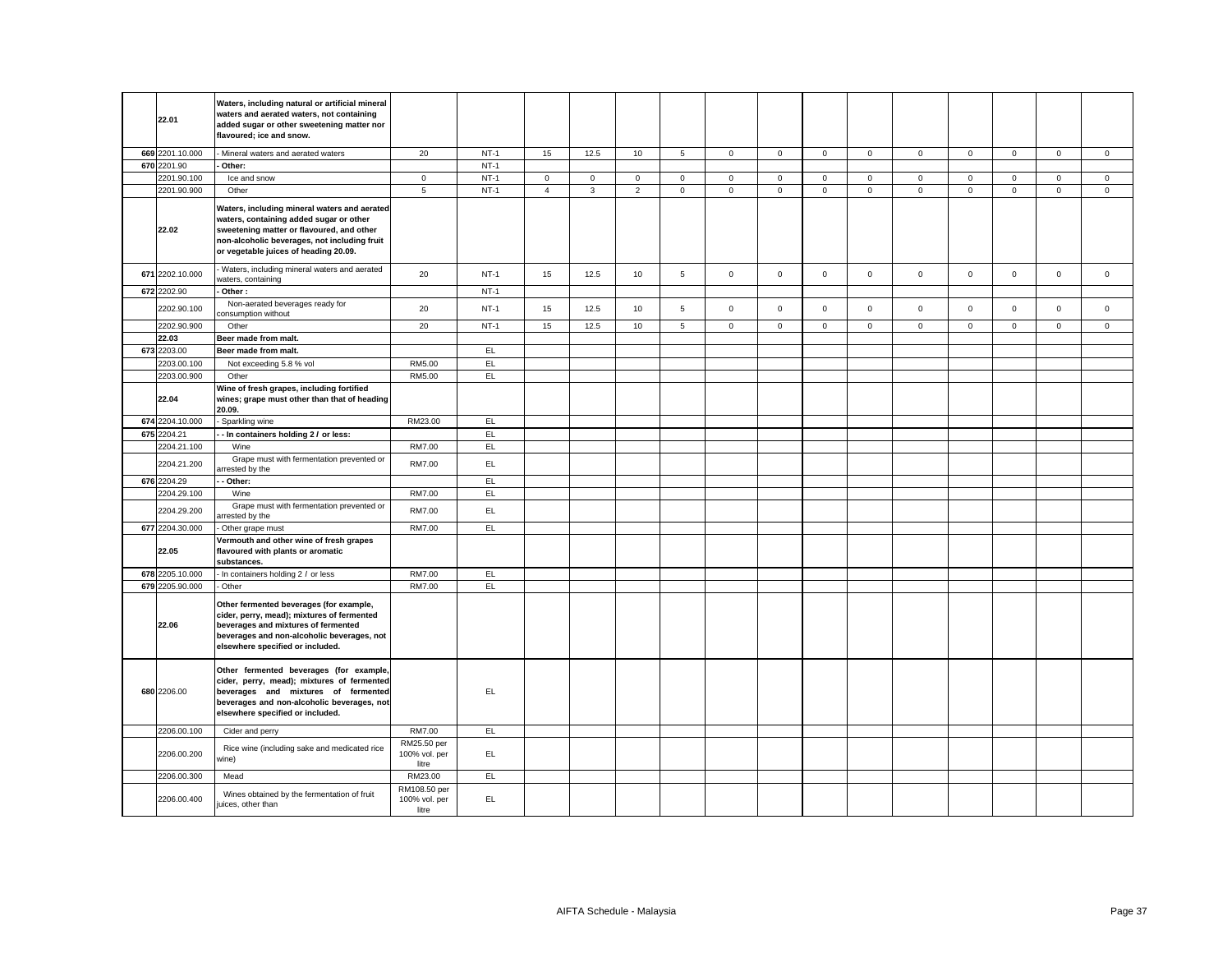| 2206.00.510     | exceeding 0.5 % vol but not exceeding<br>.14 % vol                                                                                                                   | RM3.00                                 | EL        |                |             |                |              |             |             |              |              |              |             |             |             |              |
|-----------------|----------------------------------------------------------------------------------------------------------------------------------------------------------------------|----------------------------------------|-----------|----------------|-------------|----------------|--------------|-------------|-------------|--------------|--------------|--------------|-------------|-------------|-------------|--------------|
| 2206.00.590     | other                                                                                                                                                                | RM64.50 per<br>100% vol per litre      | EL        |                |             |                |              |             |             |              |              |              |             |             |             |              |
| 2206.00.910     | toddy, bottled or canned                                                                                                                                             | RM4.00                                 | EL.       |                |             |                |              |             |             |              |              |              |             |             |             |              |
| 2206.00.990     | other                                                                                                                                                                | RM108.50 per<br>100% vol. per<br>litre | EL.       |                |             |                |              |             |             |              |              |              |             |             |             |              |
| 22.07           | Undenatured ethyl alcohol of an alcoholic<br>strength by volume of 80% vol or higher;<br>ethyl alcohol and other spirits, denatured, of<br>any strength.             |                                        |           |                |             |                |              |             |             |              |              |              |             |             |             |              |
| 681 2207.10.000 | Undenatured ethyl alcohol of an alcoholic<br>strength by volume of                                                                                                   | RM60.00 per<br>100% vol. per<br>litre  | EL.       |                |             |                |              |             |             |              |              |              |             |             |             |              |
| 682 2207.20     | Ethyl alcohol and other spirits, denatured,<br>of any strength:                                                                                                      |                                        | EL.       |                |             |                |              |             |             |              |              |              |             |             |             |              |
| 2207.20.100     | Ethyl alcohol, denatured to the satisfaction of<br>he Director                                                                                                       | RM1.00                                 | EL.       |                |             |                |              |             |             |              |              |              |             |             |             |              |
| 2207.20.900     | Other                                                                                                                                                                | RM1.00                                 | EL        |                |             |                |              |             |             |              |              |              |             |             |             |              |
| 22.08           | Undenatured ethyl alcohol of an alcoholic<br>strength by volume of less than 80% vol;<br>spirits, liqueurs and other spirituous<br>beverages.                        |                                        |           |                |             |                |              |             |             |              |              |              |             |             |             |              |
| 683 2208.20     | Spirits obtained by distilling grape wine or<br>grape marc:                                                                                                          |                                        | EL.       |                |             |                |              |             |             |              |              |              |             |             |             |              |
| 2208.20.100     | Brandy                                                                                                                                                               | RM58.00                                | EL.       |                |             |                |              |             |             |              |              |              |             |             |             |              |
| 2208.20.900     | Other                                                                                                                                                                | RM58.00                                | EL        |                |             |                |              |             |             |              |              |              |             |             |             |              |
| 684 2208.30.000 | Whiskies                                                                                                                                                             | RM58.00                                | <b>EL</b> |                |             |                |              |             |             |              |              |              |             |             |             |              |
| 685 2208.40.000 | Rum and other spirits obtained by distilling<br>ermented sugar-                                                                                                      | RM55.00                                | EL        |                |             |                |              |             |             |              |              |              |             |             |             |              |
| 686 2208.50.000 | Gin and Geneva                                                                                                                                                       | RM55.00                                | EL        |                |             |                |              |             |             |              |              |              |             |             |             |              |
| 687 2208.60.000 | Vodka                                                                                                                                                                | RM55.00                                | EL        |                |             |                |              |             |             |              |              |              |             |             |             |              |
| 688 2208.70     | Liqueurs and cordials:                                                                                                                                               |                                        | EL        |                |             |                |              |             |             |              |              |              |             |             |             |              |
| 2208.70.100     | Liqueurs and similar beverages not<br>exceeding 57 % vol                                                                                                             | RM93.50 per<br>100% vol. per<br>litre  | EL        |                |             |                |              |             |             |              |              |              |             |             |             |              |
| 2208.70.900     | Other                                                                                                                                                                | RM64.50 per<br>00% vol per litre       | EL        |                |             |                |              |             |             |              |              |              |             |             |             |              |
| 689 2208.90     | Other:                                                                                                                                                               |                                        | EL.       |                |             |                |              |             |             |              |              |              |             |             |             |              |
| 2208.90.100     | Samsu (including medicated samsu)                                                                                                                                    | RM26.50 per<br>100% vol per litre      | EL.       |                |             |                |              |             |             |              |              |              |             |             |             |              |
| 2208.90.200     | Arrack and pineapple spirit                                                                                                                                          | RM20.00                                | EL.       |                |             |                |              |             |             |              |              |              |             |             |             |              |
| 2208.90.300     | <b>Bitters</b>                                                                                                                                                       | RM30.00                                | EL.       |                |             |                |              |             |             |              |              |              |             |             |             |              |
| 2208.90.910     | exceeding 0.5 % vol but not exceeding<br>14 % vol                                                                                                                    | RM3.00                                 | EL        |                |             |                |              |             |             |              |              |              |             |             |             |              |
| 2208.90.990     | other                                                                                                                                                                | RM64.50 per<br>00% vol per litre       | EL.       |                |             |                |              |             |             |              |              |              |             |             |             |              |
| 690 2209.00.000 | Vinegar and substitutes for vinegar obtained<br>from acetic acid.                                                                                                    | 5                                      | $NT-1$    | $\overline{4}$ | 3           | $\overline{2}$ | $\mathbf{0}$ | $\mathbf 0$ | $\mathbf 0$ | $\mathbf{0}$ | $\mathbf{0}$ | $\mathbf{0}$ | $\mathbf 0$ | $\mathbf 0$ | $\mathsf 0$ | $\mathbf{0}$ |
| 23.01           | Flours, meals and pellets, of meat or meat<br>offal, of fish or of crustaceans, molluscs or<br>other aquatic invertebrates, unfit for human<br>consumption; greaves. |                                        |           |                |             |                |              |             |             |              |              |              |             |             |             |              |
| 691 2301.10.000 | Flours, meals and pellets, of meat or meat<br>offal; greaves                                                                                                         | $\mathsf 0$                            | $NT-1$    | $\mathsf 0$    | $\mathbf 0$ | $\mathsf 0$    | $\mathbf 0$  | $\mathsf 0$ | $\mathsf 0$ | $\mathsf 0$  | $\mathsf 0$  | $\mathsf 0$  | $\mathsf 0$ | $\mathsf 0$ | $\mathsf 0$ | $\mathsf 0$  |
| 692 2301.20     | Flours, meals and pellets, of fish or of<br>crustaceans, molluscs or                                                                                                 |                                        | $NT-1$    |                |             |                |              |             |             |              |              |              |             |             |             |              |
| 2301.20.100     | Fish meal                                                                                                                                                            | $\mathbf 0$                            | $NT-1$    | 0              | $\mathbf 0$ | $\mathbf 0$    | $\mathbf 0$  | 0           | $\mathbf 0$ | $\mathbf 0$  | 0            | $\mathbf 0$  | $\mathbf 0$ | $\mathbf 0$ | $\mathbf 0$ | $\mathbf 0$  |
| 2301.20.900     | Other                                                                                                                                                                | $\mathbf 0$                            | $NT-1$    | $\mathsf 0$    | $\mathbf 0$ | $\mathsf 0$    | $\mathbf 0$  | $\mathbf 0$ | $\mathsf 0$ | $\mathsf{O}$ | $\mathbf 0$  | $\mathsf 0$  | $\mathbf 0$ | $\mathsf 0$ | $\mathbf 0$ | $\mathbf 0$  |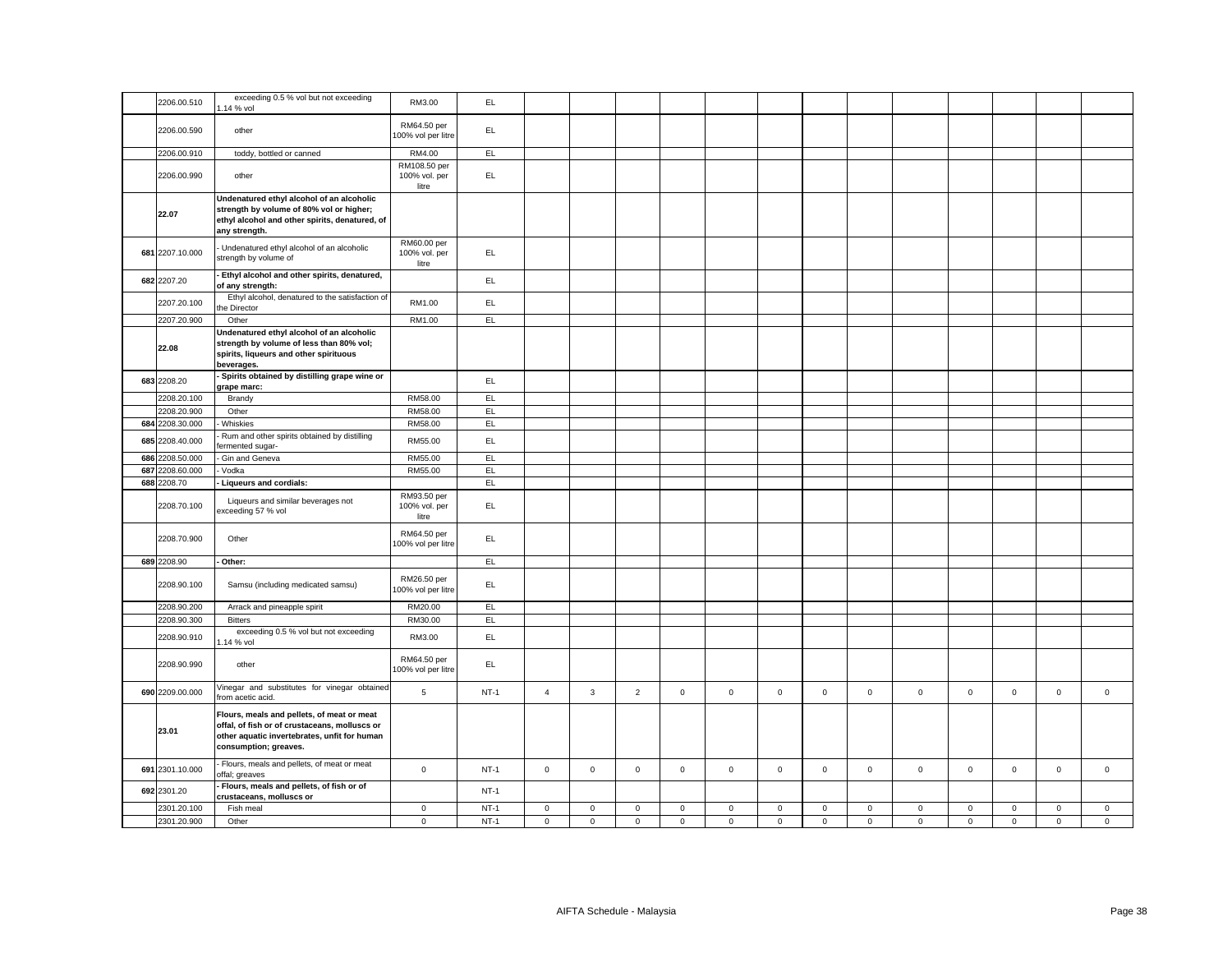| 23.02           | Bran, sharps and other residues, whether or<br>not in the form of pellets, derived from the<br>sifting, milling or other working of cereals or<br>of leguminous plants.                                  |              |        |                     |                     |              |              |             |             |                     |                |              |             |              |              |             |
|-----------------|----------------------------------------------------------------------------------------------------------------------------------------------------------------------------------------------------------|--------------|--------|---------------------|---------------------|--------------|--------------|-------------|-------------|---------------------|----------------|--------------|-------------|--------------|--------------|-------------|
| 693 2302.10.000 | - Of maize (corn)                                                                                                                                                                                        | $\mathsf 0$  | $NT-1$ | $\mathsf{O}$        | $\mathbf{0}$        | $\mathsf 0$  | $\mathsf 0$  | $\mathsf 0$ | $\mathsf 0$ | $\mathsf{O}$        | $\mathsf 0$    | $\mathsf 0$  | $\mathsf 0$ | $\mathbf{0}$ | $\mathsf 0$  | $\mathsf 0$ |
| 694 2302.30     | Of wheat:                                                                                                                                                                                                |              | $NT-1$ |                     |                     |              |              |             |             |                     |                |              |             |              |              |             |
| 2302.30.100     | Bran and pollard                                                                                                                                                                                         | $\mathbf{0}$ | $NT-1$ | $\mathbf 0$         | $\Omega$            | $\mathbf 0$  | $\mathbf{0}$ | $\mathbf 0$ | $\mathbf 0$ | $\mathbf{O}$        | $\mathbf{0}$   | $\mathbf{0}$ | $\mathbf 0$ | $\Omega$     | $\mathbf 0$  | $\mathsf 0$ |
| 2302.30.900     | Other                                                                                                                                                                                                    | $\mathsf 0$  | $NT-1$ | $\mathbf 0$         | $\mathsf 0$         | $\mathsf 0$  | $\mathbf 0$  | $\mathsf 0$ | $\mathsf 0$ | $\mathbf 0$         | $\mathbf 0$    | 0            | $\mathsf 0$ | $\mathbf 0$  | $\mathsf 0$  | $\mathsf 0$ |
| 695 2302.40     | Of other cereals:                                                                                                                                                                                        |              | $NT-1$ |                     |                     |              |              |             |             |                     |                |              |             |              |              |             |
| 2302.40.110     | bran                                                                                                                                                                                                     | $\mathsf 0$  | $NT-1$ | $\mathbf 0$         | $\mathsf{O}\xspace$ | $\mathsf 0$  | $\mathsf 0$  | $\mathbf 0$ | $\mathbf 0$ | $\mathsf 0$         | $\mathbf 0$    | $\mathbf 0$  | $\mathbf 0$ | $\mathsf 0$  | $\mathsf 0$  | $\mathsf 0$ |
| 2302.40.190     | other                                                                                                                                                                                                    | $\mathsf 0$  | $NT-1$ | $\mathsf{O}\xspace$ | $\mathbf 0$         | $\mathbf 0$  | $\mathsf 0$  | $\mathsf 0$ | $\mathsf 0$ | $\mathsf 0$         | $\mathbf 0$    | $\mathsf 0$  | $\mathsf 0$ | $\mathsf 0$  | $\mathsf 0$  | $\mathsf 0$ |
| 2302.40.900     | Other                                                                                                                                                                                                    | $\mathbf 0$  | $NT-1$ | 0                   | $\mathbf 0$         | $\mathsf 0$  | $\mathbf 0$  | $\mathbf 0$ | $\mathbf 0$ | $\mathbf 0$         | $\mathsf 0$    | $\mathbf 0$  | 0           | $\mathbf 0$  | $\mathsf 0$  | $\mathbf 0$ |
| 696 2302.50.000 | Of leguminous plants                                                                                                                                                                                     | $\mathbf 0$  | $NT-1$ | $\mathbf 0$         | $\mathbf 0$         | $\mathsf 0$  | $\mathbf 0$  | $\mathbf 0$ | $\mathsf 0$ | $\mathsf 0$         | $\mathbf 0$    | $\mathbf 0$  | $\Omega$    | $\mathbf 0$  | $\mathbf 0$  | $\mathsf 0$ |
| 23.03           | Residues of starch manufacture and similar<br>residues, beet-pulp, bagasse and other<br>waste of sugar manufacture, brewing or<br>distilling dregs and waste, whether or not in<br>the form of pellets.  |              |        |                     |                     |              |              |             |             |                     |                |              |             |              |              |             |
| 697 2303.10.000 | Residues of starch manufacture and similar<br>esidues                                                                                                                                                    | $\mathsf 0$  | $NT-1$ | $\mathbf 0$         | $\mathbf 0$         | $\mathsf 0$  | $\mathbf 0$  | $\mathbf 0$ | $\mathsf 0$ | $\mathbf 0$         | $\mathsf 0$    | $\mathsf 0$  | $\mathsf 0$ | $\mathsf 0$  | $\mathsf 0$  | $\mathsf 0$ |
| 698 2303.20.000 | Beet-pulp, bagasse and other waste of sugar<br>nanufacture                                                                                                                                               | $\mathbf 0$  | $NT-1$ | $\mathbf 0$         | $\mathsf 0$         | $\mathsf 0$  | $\mathsf 0$  | $\mathbf 0$ | $\mathbf 0$ | $\mathsf 0$         | $\mathsf 0$    | $\mathsf 0$  | $\mathsf 0$ | $\mathbf 0$  | $\mathsf 0$  | $\mathsf 0$ |
| 699 2303.30.000 | Brewing or distilling dregs and waste                                                                                                                                                                    | $\mathbf 0$  | $NT-1$ | $\mathbf 0$         | $\mathsf 0$         | $\mathsf 0$  | $\mathsf 0$  | $\mathbf 0$ | $\mathsf 0$ | $\mathbf 0$         | $\mathsf 0$    | $\mathbf 0$  | $\mathsf 0$ | $\mathsf 0$  | $\mathsf 0$  | $\mathsf 0$ |
| 700 2304.00.000 | Oil-cake and other solid residues, whether or<br>not ground or in the form of pellets, resulting<br>from the extraction of soyabean oil.                                                                 | $\mathbf 0$  | $NT-1$ | $\mathbf{0}$        | $\mathbf 0$         | $\mathsf 0$  | $\mathsf 0$  | $\mathsf 0$ | $\mathbf 0$ | $\mathbf 0$         | $\mathsf 0$    | $\mathsf 0$  | $\mathsf 0$ | $\mathbf 0$  | $\mathsf 0$  | $\mathsf 0$ |
| 701 2305.00.000 | Oil-cake and other solid residues, whether or<br>not ground or in the form of pellets, resulting<br>from the extraction of ground-nut oil.                                                               | $\mathbf 0$  | $NT-1$ | $\mathbf 0$         | $\mathbf 0$         | $\mathsf 0$  | 0            | 0           | $\mathbf 0$ | $\mathbf 0$         | $\mathsf 0$    | 0            | $\mathbf 0$ | $\mathbf 0$  | $\mathsf 0$  | $\mathsf 0$ |
| 23.06           | Oil-cake and other solid residues, whether or<br>not ground or in the form of pellets, resulting<br>from the extraction of vegetable fats or oils,<br>other than those of heading 23.04 or 23.05.        |              |        |                     |                     |              |              |             |             |                     |                |              |             |              |              |             |
| 702 2306.10.000 | - Of cotton seeds                                                                                                                                                                                        | $\mathbf 0$  | $NT-1$ | $\mathbf 0$         | $\mathbf 0$         | $\mathbf{0}$ | $\mathbf{0}$ | $\mathbf 0$ | $\mathbf 0$ | $\mathbf{O}$        | $\mathbf{0}$   | $\mathbf{0}$ | $\mathbf 0$ | $\mathbf{0}$ | $\mathbf{0}$ | $\mathbf 0$ |
| 703 2306.20.000 | Of linseed                                                                                                                                                                                               | $\mathbf 0$  | $NT-1$ | $\mathsf 0$         | $\mathbf 0$         | $\mathsf 0$  | $\mathbf 0$  | $\mathsf 0$ | $\mathsf 0$ | $\mathbf 0$         | $\mathbf 0$    | $\mathsf 0$  | $\mathbf 0$ | $\mathbf 0$  | $\mathsf 0$  | $\mathsf 0$ |
| 704 2306.30.000 | Of sunflower seeds                                                                                                                                                                                       | $\mathsf 0$  | $NT-1$ | $\mathbf 0$         | $\mathbf 0$         | $\mathsf 0$  | $\mathbf 0$  | $\mathbf 0$ | $\mathsf 0$ | $\mathbf 0$         | $\mathbf 0$    | $\mathbf 0$  | $\mathsf 0$ | $\mathbf 0$  | $\mathbf 0$  | $\mathsf 0$ |
| 705 2306.41     | Of low erucic acid rape or colza seeds:                                                                                                                                                                  |              | $NT-1$ |                     |                     |              |              |             |             |                     |                |              |             |              |              |             |
| 2306.41.100     | Rape seed cake or meal                                                                                                                                                                                   | $\mathbf 0$  | $NT-1$ | $\mathbf 0$         | $\mathbf 0$         | $\mathbf 0$  | $\mathbf{0}$ | $\mathbf 0$ | $\mathsf 0$ | $\mathbf 0$         | $\mathbf{0}$   | $\mathbf 0$  | $\mathsf 0$ | $\mathbf 0$  | $\mathsf 0$  | $\mathsf 0$ |
| 2306.41.900     | Other                                                                                                                                                                                                    | $\mathsf 0$  | $NT-1$ | $\mathbf 0$         | $\mathbf 0$         | $\mathbf 0$  | $\mathbf{0}$ | $\mathbf 0$ | $\mathbf 0$ | $\mathbf 0$         | $\mathbf{0}$   | $\mathbf 0$  | $\mathbf 0$ | $\mathbf{0}$ | $\mathbf 0$  | $\mathbf 0$ |
| 706 2306.49     | Other:                                                                                                                                                                                                   |              | $NT-1$ |                     |                     |              |              |             |             |                     |                |              |             |              |              |             |
| 2306.49.100     | Rape seed cake or meal                                                                                                                                                                                   | $\mathbf 0$  | $NT-1$ | $\circ$             | $\mathbf 0$         | $\mathsf 0$  | $\mathbf{0}$ | $\mathbf 0$ | $\mathbf 0$ | $\mathbf{O}$        | $\mathbf 0$    | $\mathbf{0}$ | $\mathbf 0$ | $\mathbf 0$  | $\mathbf{0}$ | $\mathsf 0$ |
| 2306.49.900     | Other                                                                                                                                                                                                    | $\mathbf 0$  | $NT-1$ | $\mathbf 0$         | $\mathsf 0$         | $\mathsf 0$  | $\mathsf 0$  | $\mathbf 0$ | $\mathsf 0$ | $\mathsf 0$         | $\overline{0}$ | $\mathsf 0$  | $\mathsf 0$ | $\mathsf 0$  | $\mathsf 0$  | $\mathsf 0$ |
| 707 2306.50.000 | Of coconut or copra                                                                                                                                                                                      | $\mathbf 0$  | $NT-1$ | $\mathsf{O}\xspace$ | $\mathsf 0$         | $\mathsf 0$  | $\mathsf 0$  | $\mathsf 0$ | $\mathsf 0$ | $\mathsf{O}\xspace$ | $\mathbf 0$    | $\mathsf 0$  | $\mathsf 0$ | $\mathsf 0$  | $\mathsf 0$  | $\mathbf 0$ |
| 708 2306.60.000 | Of palm nuts or kernels                                                                                                                                                                                  | $\mathbf 0$  | $NT-1$ | 0                   | $\mathsf{O}\xspace$ | $\mathsf 0$  | $\mathsf 0$  | $\mathsf 0$ | $\mathbf 0$ | $\mathsf 0$         | $\mathsf 0$    | $\mathsf 0$  | $\mathbf 0$ | $\mathsf 0$  | $\mathsf 0$  | $\mathsf 0$ |
| 709 2306.90.000 | Other                                                                                                                                                                                                    | $\mathbf 0$  | $NT-1$ | $\mathbf 0$         | $\mathsf 0$         | $\mathsf 0$  | $\mathsf 0$  | $\mathsf 0$ | $\mathsf 0$ | $\mathsf 0$         | $\mathsf 0$    | $\mathsf 0$  | $\mathsf 0$ | $\mathsf 0$  | $\mathsf 0$  | $\mathsf 0$ |
| 710 2307.00.000 | Wine lees; argol.                                                                                                                                                                                        | $\mathsf 0$  | $NT-1$ | 0                   | $\mathsf 0$         | $\mathsf 0$  | $\mathsf 0$  | $\mathbf 0$ | $\mathsf 0$ | $\mathsf{O}$        | $\mathsf 0$    | $\mathsf 0$  | $\mathsf 0$ | $\mathsf 0$  | $\mathsf 0$  | $\mathsf 0$ |
| 711 2308,00,000 | Vegetable materials and vegetable<br>waste<br>vegetable residues and by-products, whether or<br>not in the form of pellets, of a kind used in<br>animal feeding, not elsewhere specified or<br>included. | $\mathbf 0$  | $NT-1$ | $\mathbf 0$         | $\mathbf 0$         | $\mathbf 0$  | $\mathsf 0$  | $\mathbf 0$ | $\Omega$    | $\mathbf 0$         | $\mathbf 0$    | $\mathbf 0$  | $\mathbf 0$ | $\mathbf 0$  | $\mathbf 0$  | $\mathbf 0$ |
| 23.09           | Preparations of a kind used in animal<br>feeding.                                                                                                                                                        |              |        |                     |                     |              |              |             |             |                     |                |              |             |              |              |             |
| 712 2309.10.000 | - Dog or cat food, put up for retail sale                                                                                                                                                                | $\mathbf 0$  | $NT-1$ | $\mathbf 0$         | $\mathsf 0$         | $\mathsf 0$  | $\mathsf 0$  | $\mathsf 0$ | $\mathsf 0$ | $\mathbf 0$         | $\mathsf 0$    | $\mathsf 0$  | $\mathsf 0$ | $\mathsf 0$  | $\mathsf 0$  | $\mathsf 0$ |
| 713 2309.90.000 | Other                                                                                                                                                                                                    | $\mathbf 0$  | $NT-1$ | $\mathbf 0$         | $\mathbf 0$         | $\mathsf 0$  | $\mathbf 0$  | $\mathbf 0$ | $\mathsf 0$ | $\mathbf 0$         | $\mathbf 0$    | $\mathbf 0$  | $\mathsf 0$ | $\mathbf 0$  | $\mathbf 0$  | $\mathsf 0$ |
| 24.01           | Unmanufactured tobacco; tobacco refuse.                                                                                                                                                                  |              |        |                     |                     |              |              |             |             |                     |                |              |             |              |              |             |
| 714 2401.10     | - Tobacco, not stemmed/stripped:                                                                                                                                                                         |              | EL     |                     |                     |              |              |             |             |                     |                |              |             |              |              |             |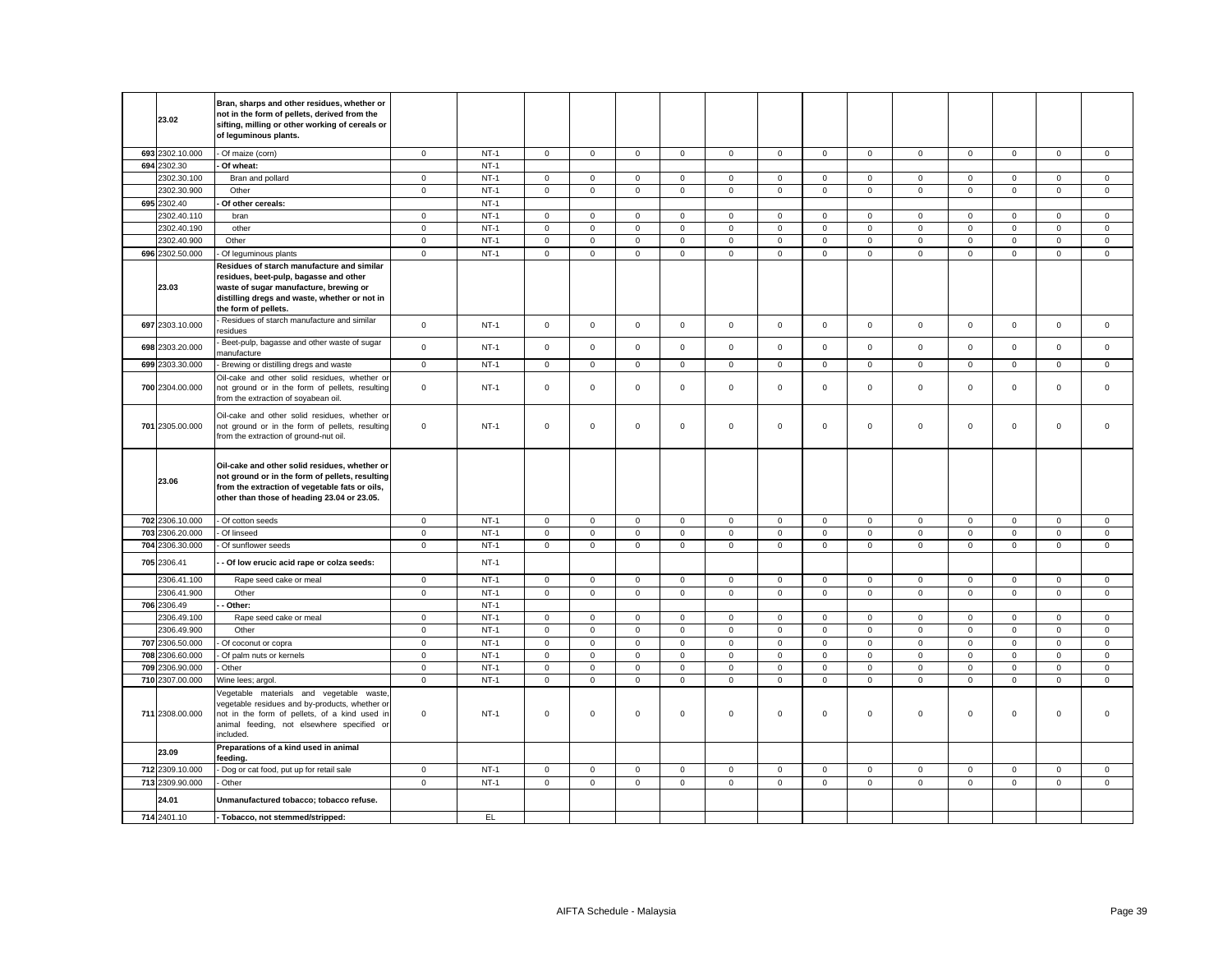| 2401.10.100     | Flue-cured, of the virginia type                                                                                                                                                          | 5% and RM<br>40.00 | EL.    |                     |             |              |             |             |             |                     |              |             |             |              |             |             |
|-----------------|-------------------------------------------------------------------------------------------------------------------------------------------------------------------------------------------|--------------------|--------|---------------------|-------------|--------------|-------------|-------------|-------------|---------------------|--------------|-------------|-------------|--------------|-------------|-------------|
| 2401.10.900     | Other                                                                                                                                                                                     | 5% and RM<br>40.00 | EL.    |                     |             |              |             |             |             |                     |              |             |             |              |             |             |
| 715 2401.20     | Tobacco, partly or wholly<br>stemmed/stripped:                                                                                                                                            |                    | EL.    |                     |             |              |             |             |             |                     |              |             |             |              |             |             |
| 2401.20.100     | Flue-cured, of the virginia type                                                                                                                                                          | 5% and RM<br>40.00 | EL.    |                     |             |              |             |             |             |                     |              |             |             |              |             |             |
| 2401.20.900     | Other                                                                                                                                                                                     | 5% and RM<br>40.00 | EL     |                     |             |              |             |             |             |                     |              |             |             |              |             |             |
| 716 2401.30.000 | Tobacco refuse                                                                                                                                                                            | 5% and RM<br>40.00 | EL     |                     |             |              |             |             |             |                     |              |             |             |              |             |             |
| 24.02           | Cigars, cheroots, cigarillos and cigarettes, of<br>tobacco or of tobacco substitutes.                                                                                                     |                    |        |                     |             |              |             |             |             |                     |              |             |             |              |             |             |
| 717 2402.10.000 | Cigars, cheroots and cigarillos, containing<br>tobacco                                                                                                                                    | RM200.00           | EL.    |                     |             |              |             |             |             |                     |              |             |             |              |             |             |
| 718 2402.20     | Cigarettes containing tobacco:                                                                                                                                                            |                    | EL     |                     |             |              |             |             |             |                     |              |             |             |              |             |             |
| 2402.20.100     | Beedies                                                                                                                                                                                   | 5% and RM14.50     | EL.    |                     |             |              |             |             |             |                     |              |             |             |              |             |             |
| 2402.20.900     | Other                                                                                                                                                                                     | RM0.20             | EL.    |                     |             |              |             |             |             |                     |              |             |             |              |             |             |
| 719 2402.90     | Other:                                                                                                                                                                                    |                    | EL     |                     |             |              |             |             |             |                     |              |             |             |              |             |             |
| 2402.90.100     | Cigars, cheroots and cigarillos containing<br>obacco substitutes                                                                                                                          | RM200.00           | EL     |                     |             |              |             |             |             |                     |              |             |             |              |             |             |
| 2402.90.200     | Cigarettes containing tobacco substitutes                                                                                                                                                 | RM0.20             | EL.    |                     |             |              |             |             |             |                     |              |             |             |              |             |             |
| 24.03           | Other manufactured tobacco and<br>manufactured tobacco substitutes;<br>"homogenised" or "reconstituted" tobacco;<br>tobacco extracts and essences.                                        |                    |        |                     |             |              |             |             |             |                     |              |             |             |              |             |             |
| 720 2403.10     | Smoking tobacco, whether or not<br>containing tobacco                                                                                                                                     |                    | EL.    |                     |             |              |             |             |             |                     |              |             |             |              |             |             |
| 2403.10.110     | in airtight containers                                                                                                                                                                    | 5% and RM<br>40.00 | EL.    |                     |             |              |             |             |             |                     |              |             |             |              |             |             |
| 2403.10.190     | other                                                                                                                                                                                     | 5% and RM<br>40.00 | EL     |                     |             |              |             |             |             |                     |              |             |             |              |             |             |
| 2403.10.900     | Other                                                                                                                                                                                     | 5% and RM40.00     | EL.    |                     |             |              |             |             |             |                     |              |             |             |              |             |             |
| 721 2403.91     | - "Homogenised" or "reconstituted"<br>tobacco:                                                                                                                                            |                    | EL.    |                     |             |              |             |             |             |                     |              |             |             |              |             |             |
| 2403.91.100     | For retail sale                                                                                                                                                                           | 5% and RM40.00     | EL     |                     |             |              |             |             |             |                     |              |             |             |              |             |             |
| 2403.91.900     | Other                                                                                                                                                                                     | 5% and RM<br>50.00 | EL.    |                     |             |              |             |             |             |                     |              |             |             |              |             |             |
| 722 2403.99     | Other:                                                                                                                                                                                    |                    | EL.    |                     |             |              |             |             |             |                     |              |             |             |              |             |             |
| 2403.99.100     | Snuff                                                                                                                                                                                     | 5% and RM40.00     | EL.    |                     |             |              |             |             |             |                     |              |             |             |              |             |             |
| 2403.99.210     | cut-rags                                                                                                                                                                                  | 5% and RM70.00     | EL     |                     |             |              |             |             |             |                     |              |             |             |              |             |             |
| 2403.99.290     | other                                                                                                                                                                                     | 5% and RM50.00     | EL.    |                     |             |              |             |             |             |                     |              |             |             |              |             |             |
| 2403.99.900     | Other                                                                                                                                                                                     | 5% and RM50.00     | EL     |                     |             |              |             |             |             |                     |              |             |             |              |             |             |
| 723 2501.00.000 | Salt (including table salt and denatured salt)<br>and pure sodium chloride, whether or not in<br>aqueous solution; or containing added anti-<br>caking or free-flowing agents; sea water. | $\mathbf 0$        | $NT-1$ | $\mathbf 0$         | $\mathbf 0$ | $\mathbf{0}$ | $\mathbf 0$ | $\mathbf 0$ | $\mathbf 0$ | $\circ$             | $\mathbf{0}$ | $\mathbf 0$ | $\mathbf 0$ | $\mathbf{0}$ | $\mathbf 0$ | $\mathbf 0$ |
| 724 2502.00.000 | Unroasted iron pyrites.                                                                                                                                                                   | $\mathbf 0$        | $NT-1$ | $\mathbf 0$         | $\mathbf 0$ | $\mathbf 0$  | $\mathbf 0$ | $\mathbf 0$ | $\mathsf 0$ | $\mathsf{O}\xspace$ | $\mathbf 0$  | 0           | $\mathbf 0$ | $\mathbf 0$  | $\mathsf 0$ | $\mathbf 0$ |
| 725 2503.00.000 | Sulphur of all kinds, other than sublimed<br>sulphur, precipitated sulphur and colloidal<br>sulphur.                                                                                      | $\mathbf 0$        | $NT-1$ | $\mathbf 0$         | $\mathbf 0$ | $\mathbf 0$  | $\mathbf 0$ | $\mathbf 0$ | $\mathbf 0$ | $\mathbf{O}$        | $\mathbf 0$  | $\mathbf 0$ | $\mathbf 0$ | $\mathbf 0$  | $\mathbf 0$ | $\mathbf 0$ |
| 25.04           | Natural graphite.                                                                                                                                                                         |                    |        |                     |             |              |             |             |             |                     |              |             |             |              |             |             |
| 726 2504.10.000 | In powder or in flakes                                                                                                                                                                    | $\mathbf 0$        | $NT-1$ | $\mathsf{O}\xspace$ | $\mathbf 0$ | $\mathsf 0$  | $\mathsf 0$ | $\mathbf 0$ | $\mathsf 0$ | $\mathsf 0$         | $\mathsf 0$  | $\mathsf 0$ | $\mathbf 0$ | $\mathsf 0$  | $\mathsf 0$ | $\mathsf 0$ |
| 727 2504.90.000 | - Other                                                                                                                                                                                   | $\circ$            | $NT-1$ | $\mathbf 0$         | $\mathbf 0$ | $\mathsf 0$  | $\mathbf 0$ | $\mathsf 0$ | $\mathsf 0$ | $\mathbf{0}$        | $\mathbf 0$  | $\mathbf 0$ | $\mathbf 0$ | $\mathbf 0$  | $\mathsf 0$ | $\mathbf 0$ |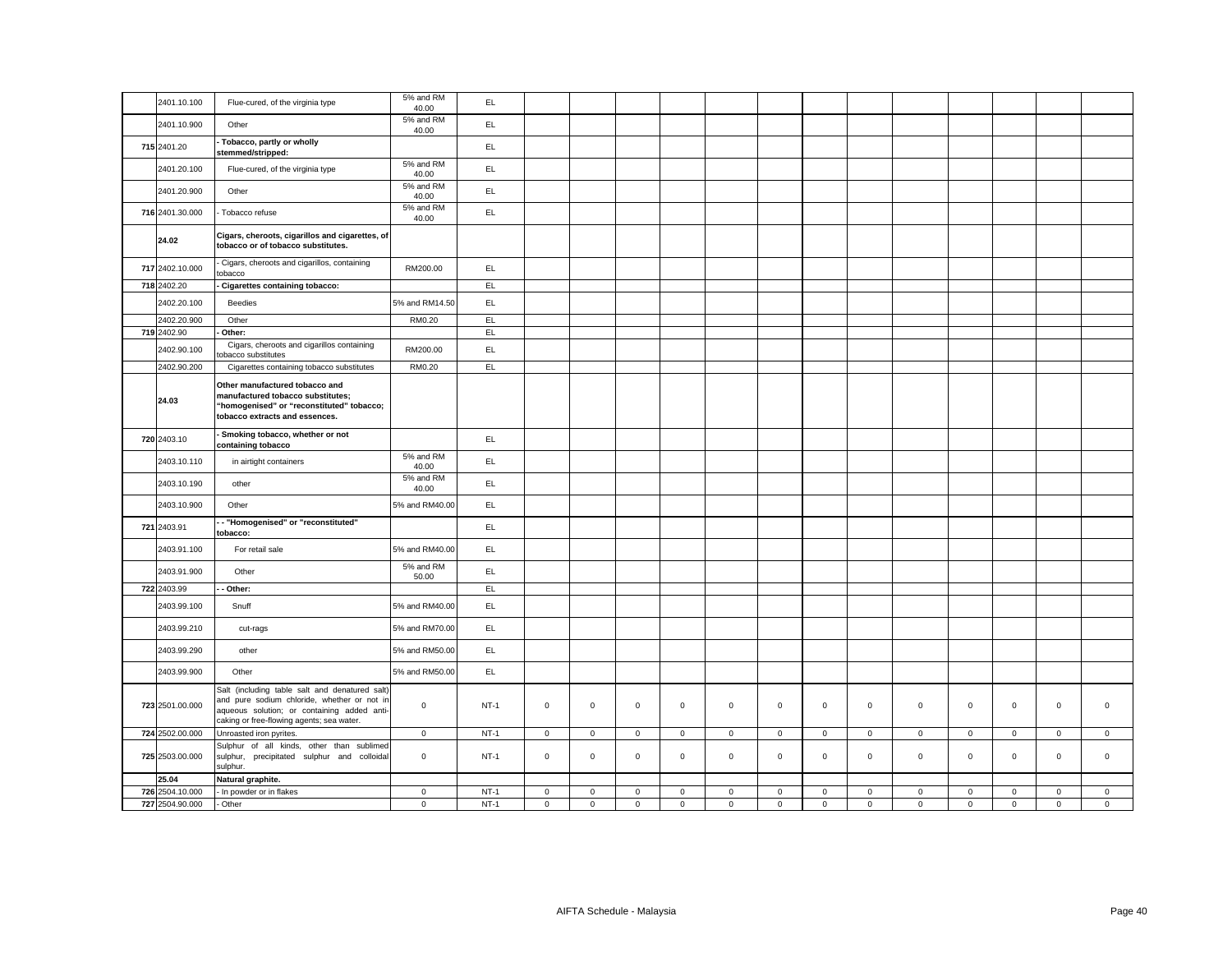| 25.05           | Natural sands of all kinds, whether or not<br>coloured, other than metal-bearing sands of<br>Chapter 26.                                                                                                                                                                                               |                     |        |                     |                     |              |                |             |                |                     |                |                |                |                     |                     |             |
|-----------------|--------------------------------------------------------------------------------------------------------------------------------------------------------------------------------------------------------------------------------------------------------------------------------------------------------|---------------------|--------|---------------------|---------------------|--------------|----------------|-------------|----------------|---------------------|----------------|----------------|----------------|---------------------|---------------------|-------------|
| 728 2505.10.000 | Silica sands and quartz sands                                                                                                                                                                                                                                                                          | $\mathbf 0$         | $NT-1$ | $\mathbf 0$         | $\mathbf 0$         | $\mathbf 0$  | $\mathbf 0$    | $\mathbf 0$ | $\mathbf 0$    | $\mathbf 0$         | $\mathbf 0$    | $\mathsf 0$    | $\mathbf 0$    | $\mathbf 0$         | $\mathbf 0$         | $\mathsf 0$ |
| 729 2505.90.000 | Other                                                                                                                                                                                                                                                                                                  | $\mathbf{0}$        | $NT-1$ | $\mathbf 0$         | $\mathsf 0$         | $\mathsf 0$  | $\mathbf 0$    | $\mathsf 0$ | $\mathbf 0$    | $\mathsf 0$         | $\mathsf 0$    | $\mathsf 0$    | $\mathbf 0$    | $\mathbf{0}$        | $\mathbf{0}$        | $\mathbf 0$ |
| 25.06           | Quartz (other than natural sands); quartzite,<br>whether or not roughly trimmed or merely<br>cut, by sawing or otherwise, into blocks or<br>slabs of a rectangular (including square)<br>shape.                                                                                                        |                     |        |                     |                     |              |                |             |                |                     |                |                |                |                     |                     |             |
| 730 2506.10.000 | - Quartz                                                                                                                                                                                                                                                                                               | $\mathbf 0$         | $NT-1$ | $\mathbf{0}$        | $\mathbf 0$         | $\mathbf{0}$ | $\mathbf 0$    | $\mathbf 0$ | $\mathbf 0$    | $\mathbf 0$         | $\mathbf 0$    | $\mathbf 0$    | $\mathbf 0$    | $\mathbf 0$         | $\mathbf 0$         | $\mathbf 0$ |
| 731 2506.20.000 | Quartzite                                                                                                                                                                                                                                                                                              | $\mathsf 0$         | $NT-1$ | $\mathbf 0$         | $\mathsf 0$         | $\mathsf 0$  | $\mathsf 0$    | $\mathbf 0$ | $\mathsf 0$    | $\mathsf 0$         | $\mathsf 0$    | $\mathsf 0$    | $\mathsf 0$    | $\mathsf 0$         | $\mathsf 0$         | $\mathsf 0$ |
| 732 2507.00.000 | Kaolin and other kaolinic clays, whether or not<br>calcined.                                                                                                                                                                                                                                           | $\mathbf{0}$        | $NT-1$ | $\mathbf 0$         | $\mathsf 0$         | $\mathsf 0$  | $\mathsf 0$    | $\mathbf 0$ | $\mathsf 0$    | $\mathsf{O}$        | $\mathsf 0$    | $\mathsf 0$    | $\mathsf 0$    | $\mathsf 0$         | $\mathsf 0$         | $\mathsf 0$ |
| 25.08           | Other clays (not including expanded clays of<br>heading 68.06), andalusite, kyanite and<br>sillimanite, whether or not calcined; mullite;<br>chamotte or dinas earths.                                                                                                                                 |                     |        |                     |                     |              |                |             |                |                     |                |                |                |                     |                     |             |
| 733 2508.10.000 | Bentonite                                                                                                                                                                                                                                                                                              | $\mathbf 0$         | $NT-1$ | $\mathbf 0$         | $\mathbf 0$         | $\mathsf 0$  | $\mathsf 0$    | $\mathbf 0$ | $\mathsf 0$    | $\mathbf 0$         | $\mathsf 0$    | $\mathsf 0$    | $\mathsf 0$    | $\mathsf 0$         | $\mathsf{O}\xspace$ | $\mathsf 0$ |
| 734 2508.30.000 | Fire-clay                                                                                                                                                                                                                                                                                              | $\mathbf 0$         | $NT-1$ | $\mathbf 0$         | $\mathbf 0$         | $\mathsf 0$  | $\mathbf{0}$   | $\mathbf 0$ | $\mathbf 0$    | $\mathbf 0$         | $\mathbf 0$    | $\mathbf 0$    | $\mathbf 0$    | $\mathsf 0$         | $\mathbf 0$         | $\mathsf 0$ |
| 735 2508.40     | Other clays:                                                                                                                                                                                                                                                                                           |                     | $NT-1$ |                     |                     |              |                |             |                |                     |                |                |                |                     |                     |             |
| 2508.40.110     | fuller's earth                                                                                                                                                                                                                                                                                         | 30                  | $NT-1$ | 25                  | 20                  | $10$         | $\sqrt{5}$     | $\mathsf 0$ | $\mathbf 0$    | $\mathsf 0$         | $\mathsf 0$    | $\mathsf 0$    | $\mathbf 0$    | $\mathsf 0$         | $\mathsf 0$         | $\mathsf 0$ |
| 2508.40.190     | other                                                                                                                                                                                                                                                                                                  | $\mathsf 0$         | $NT-1$ | 0                   | $\mathsf 0$         | $\mathsf 0$  | $\mathbf 0$    | $\mathsf 0$ | $\mathsf 0$    | $\mathbf 0$         | $\mathsf 0$    | $\mathsf 0$    | $\mathbf 0$    | $\mathsf 0$         | $\mathsf 0$         | $\mathsf 0$ |
| 2508.40.900     | Other                                                                                                                                                                                                                                                                                                  | $\mathsf 0$         | $NT-1$ | $\mathsf{O}\xspace$ | $\mathsf{O}\xspace$ | $\mathsf 0$  | $\mathsf 0$    | $\mathsf 0$ | $\mathsf 0$    | $\mathbf 0$         | $\mathsf 0$    | $\mathsf 0$    | $\mathbf 0$    | $\mathsf 0$         | $\mathsf 0$         | $\mathsf 0$ |
| 736 2508.50.000 | Andalusite, kyanite and sillimanite                                                                                                                                                                                                                                                                    | $\mathsf 0$         | $NT-1$ | $\mathsf 0$         | $\mathsf 0$         | $\mathsf 0$  | $\mathsf 0$    | $\mathsf 0$ | $\overline{0}$ | $\mathsf{O}$        | $\mathsf 0$    | $\mathsf 0$    | $\overline{0}$ | $\mathsf{O}\xspace$ | $\mathsf 0$         | $\mathsf 0$ |
| 737 2508.60.000 | Mullite                                                                                                                                                                                                                                                                                                | $\mathsf 0$         | $NT-1$ | $\mathbf 0$         | $\mathsf 0$         | $\mathsf 0$  | $\mathsf 0$    | $\mathbf 0$ | $\mathsf 0$    | $\mathsf{O}\xspace$ | $\mathsf 0$    | $\mathsf 0$    | $\mathsf 0$    | $\mathsf 0$         | $\mathsf 0$         | $\mathsf 0$ |
| 738 2508.70.000 |                                                                                                                                                                                                                                                                                                        |                     | $NT-1$ |                     |                     |              |                |             |                |                     |                |                |                |                     |                     |             |
|                 | Chamotte or dinas earths                                                                                                                                                                                                                                                                               | $\mathsf 0$         |        | $\mathbf 0$         | $\mathsf{O}\xspace$ | $\mathsf 0$  | $\mathsf 0$    | $\mathbf 0$ | $\mathsf 0$    | $\mathsf{O}$        | $\mathsf 0$    | $\mathsf 0$    | $\mathsf 0$    | $\mathsf{O}\xspace$ | $\mathsf 0$         | $\mathsf 0$ |
| 739 2509.00.000 | Chalk.                                                                                                                                                                                                                                                                                                 | $\mathsf 0$         | $NT-1$ | $\mathbf{0}$        | $\mathsf 0$         | $\mathsf 0$  | $\overline{0}$ | $\mathbf 0$ | $\mathsf 0$    | $\mathsf{O}\xspace$ | $\overline{0}$ | $\overline{0}$ | $\mathsf 0$    | $\mathbf 0$         | $\mathsf 0$         | $\mathsf 0$ |
| 25.10           | Natural calcium phosphates, natural<br>aluminium calcium phosphates and<br>phosphatic chalk.                                                                                                                                                                                                           |                     |        |                     |                     |              |                |             |                |                     |                |                |                |                     |                     |             |
| 740 2510.10.000 | - Unground                                                                                                                                                                                                                                                                                             | $\mathbf 0$         | $NT-1$ | $\mathbf 0$         | $\mathsf 0$         | $\mathsf 0$  | $\mathbf 0$    | $\mathbf 0$ | $\mathbf 0$    | $\mathbf 0$         | $\mathbf 0$    | $\mathbf 0$    | $\mathsf 0$    | $\mathsf 0$         | $\mathsf 0$         | $\mathbf 0$ |
| 741 2510.20.000 | Ground                                                                                                                                                                                                                                                                                                 | $\mathbf 0$         | $NT-1$ | $\mathbf 0$         | $\mathsf 0$         | $\mathsf 0$  | $\mathbf 0$    | $\mathsf 0$ | $\mathbf 0$    | $\mathbf{O}$        | $\mathsf 0$    | $\mathbf 0$    | $\mathbf 0$    | $\mathbf 0$         | $\mathsf 0$         | $\mathbf 0$ |
| 25.11           | Natural barium sulphate (barytes); natural<br>barium carbonate (witherite), whether or not<br>calcined, other than barium oxide of heading<br>28.16.                                                                                                                                                   |                     |        |                     |                     |              |                |             |                |                     |                |                |                |                     |                     |             |
| 742 2511.10.000 | Natural barium sulphate (barytes)                                                                                                                                                                                                                                                                      | $\mathbf 0$         | $NT-1$ | 0                   | $\mathbf 0$         | $\mathsf 0$  | $\mathbf 0$    | 0           | $\mathbf 0$    | $\mathbf 0$         | $\mathbf 0$    | 0              | $\mathbf 0$    | $\mathbf 0$         | $\mathbf 0$         | $\mathbf 0$ |
| 743 2511.20.000 | Natural barium carbonate (witherite)                                                                                                                                                                                                                                                                   | $\mathsf 0$         | $NT-1$ | $\mathbf 0$         | $\mathsf 0$         | $\mathbf 0$  | $\mathsf 0$    | $\mathsf 0$ | $\mathsf 0$    | $\mathsf 0$         | $\mathsf 0$    | $\mathsf 0$    | $\mathsf 0$    | $\mathsf 0$         | $\mathsf 0$         | $\mathsf 0$ |
| 744 2512.00.000 | Siliceous fossil meals (for example, kieselguhr,<br>tripolite and diatomite) and similar siliceous<br>earths, whether or not calcined, of an apparent<br>specific gravity of 1 or less.                                                                                                                | $\mathsf 0$         | $NT-1$ | $\mathbf 0$         | $\mathsf 0$         | $\mathsf 0$  | $\mathsf 0$    | $\mathbf 0$ | $\mathsf 0$    | $\mathbf 0$         | $\mathbf 0$    | $\mathbf 0$    | $\mathsf 0$    | $\mathsf 0$         | $\mathsf 0$         | $\Omega$    |
| 25.13           | Pumice stone; emery; natural corundum,<br>natural garnet and other natural abrasives,<br>whether or not heat-treated.                                                                                                                                                                                  |                     |        |                     |                     |              |                |             |                |                     |                |                |                |                     |                     |             |
| 745 2513.10.000 | - Pumice stone                                                                                                                                                                                                                                                                                         | $\mathsf 0$         | $NT-1$ | $\mathsf 0$         | $\mathbf 0$         | $\mathsf 0$  | $\mathbf 0$    | $\mathbf 0$ | $\mathsf 0$    | $\mathbf 0$         | $\mathsf 0$    | $\mathbf 0$    | $\mathsf 0$    | $\mathbf 0$         | $\mathbf 0$         | $\mathbf 0$ |
| 746 2513.20.000 | Emery, natural corundum, natural garnet and<br>other natural                                                                                                                                                                                                                                           | $\mathsf 0$         | $NT-1$ | $\mathbf 0$         | $\mathsf 0$         | $\mathsf 0$  | $\mathsf 0$    | $\mathbf 0$ | $\mathsf 0$    | $\mathsf 0$         | $\mathsf 0$    | $\mathsf 0$    | $\mathsf 0$    | $\mathsf 0$         | $\mathsf 0$         | $\mathsf 0$ |
| 747 2514.00.000 | Slate, whether or not roughly trimmed or merely<br>cut, by sawing or otherwise, into block or slabs<br>of a rectangular (including square) shape.                                                                                                                                                      | $\mathsf{O}\xspace$ | $NT-1$ | $\mathsf 0$         | $\mathsf 0$         | $\mathsf 0$  | $\mathsf 0$    | $\mathsf 0$ | $\mathsf 0$    | $\mathbf 0$         | $\mathsf 0$    | $\mathbf 0$    | $\mathsf 0$    | $\mathsf 0$         | $\mathsf 0$         | $\mathsf 0$ |
| 25.15           | Marble, travertine, ecaussine and other<br>calcareous monumental or building stone of<br>an apparent specific gravity of 2.5 or more,<br>and alabaster, whether or not roughly<br>trimmed or merely cut, by sawing or<br>otherwise, into blocks or slabs of a<br>rectangular (including square) shape. |                     |        |                     |                     |              |                |             |                |                     |                |                |                |                     |                     |             |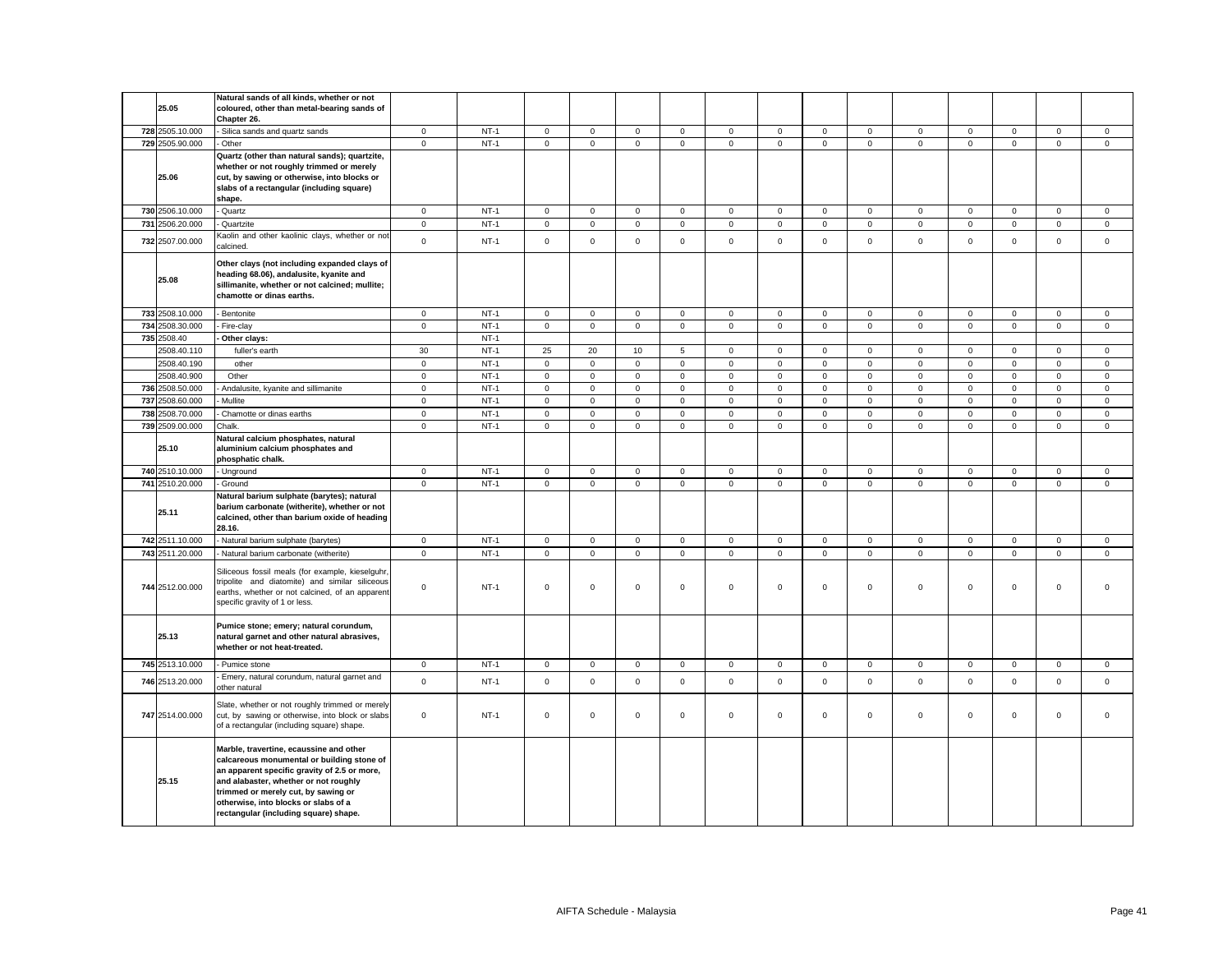| 748 2515.11.000 | - Crude or roughly trimmed                                                                                                                                                                                                                                                                                                                                                                                                                                                            | $\mathbf 0$    | $NT-1$ | $\mathbf 0$    | $\Omega$     | $\mathbf 0$    | $\Omega$     | 0           | $\mathbf 0$ | $\mathbf 0$  | $\Omega$       | $\Omega$            | $\mathbf 0$ | $\mathbf 0$         | $\Omega$       | $\mathbf 0$  |
|-----------------|---------------------------------------------------------------------------------------------------------------------------------------------------------------------------------------------------------------------------------------------------------------------------------------------------------------------------------------------------------------------------------------------------------------------------------------------------------------------------------------|----------------|--------|----------------|--------------|----------------|--------------|-------------|-------------|--------------|----------------|---------------------|-------------|---------------------|----------------|--------------|
| 749 2515.12.000 | - Merely cut, by sawing or otherwise, into<br>blocks or slabs of a                                                                                                                                                                                                                                                                                                                                                                                                                    | 15             | $NT-2$ | 13             | 11           | 8              | 6            | 6           | $\mathbf 5$ | $\mathbf{3}$ | $\overline{2}$ | $\mathsf 0$         | $\mathbf 0$ | $\mathsf 0$         | $\mathsf 0$    | $\mathsf 0$  |
| 750 2515.20.000 | Ecaussine and other calcareous monumental<br>or building stone;                                                                                                                                                                                                                                                                                                                                                                                                                       | 15             | $NT-2$ | 13             | 11           | $\bf8$         | 6            | 6           | $\,$ 5 $\,$ | $\mathbf{3}$ | $\overline{2}$ | $\mathbf 0$         | $\mathbf 0$ | $\mathbf{O}$        | $\mathbf 0$    | $\mathbf{0}$ |
| 25.16           | Granite, porphyry, basalt, sandstone and<br>other monumental or building stone, whether<br>or not roughly trimmed or merely cut, by<br>sawing or otherwise, into blocks or slabs of<br>a rectangular (including square) shape.                                                                                                                                                                                                                                                        |                |        |                |              |                |              |             |             |              |                |                     |             |                     |                |              |
| 751 2516.11.000 | - Crude or roughly trimmed                                                                                                                                                                                                                                                                                                                                                                                                                                                            | $\overline{0}$ | $NT-1$ | $\mathbf 0$    | $\mathbf 0$  | $\overline{0}$ | $\mathbf 0$  | 0           | $\mathbf 0$ | 0            | $\overline{0}$ | 0                   | $\mathbf 0$ | $\mathbf 0$         | $\mathbf 0$    | $\mathbf{0}$ |
| 752 2516.12.000 | - Merely cut, by sawing or otherwise, into<br>blocks or slabs of a                                                                                                                                                                                                                                                                                                                                                                                                                    | 5              | $NT-1$ | $\overline{4}$ | 3            | $\overline{2}$ | $\mathbf 0$  | 0           | $\mathsf 0$ | $\mathsf 0$  | 0              | $\mathbf 0$         | $\mathbf 0$ | $\mathbf{0}$        | $\mathsf 0$    | $\mathbf 0$  |
| 753 2516.20     | Sandstone:                                                                                                                                                                                                                                                                                                                                                                                                                                                                            |                | $NT-1$ |                |              |                |              |             |             |              |                |                     |             |                     |                |              |
| 2516.20.100     | Crude or roughly trimmed                                                                                                                                                                                                                                                                                                                                                                                                                                                              | $\mathbf 0$    | $NT-1$ | $\mathbf 0$    | 0            | $\mathbf 0$    | $\mathbf 0$  | 0           | 0           | $\mathbf 0$  | 0              | 0                   | 0           | $\mathbf 0$         | $\overline{0}$ | 0            |
| 2516.20.200     | Merely cut, by sawing or otherwise, into<br>locks or slabs of a                                                                                                                                                                                                                                                                                                                                                                                                                       | 5              | $NT-1$ | $\overline{4}$ | $\mathbf{3}$ | $\mathbf 2$    | $\mathbf 0$  | $\mathsf 0$ | $\mathbf 0$ | $\mathsf 0$  | $\mathbf{0}$   | $\mathsf{O}\xspace$ | $\mathbf 0$ | $\mathsf 0$         | $\mathbf 0$    | $\mathbf{0}$ |
| 754 2516.90.000 | - Other monumental or building stone                                                                                                                                                                                                                                                                                                                                                                                                                                                  | 5              | $NT-1$ | $\overline{4}$ | 3            | $\overline{2}$ | $\mathbf 0$  | 0           | $\mathsf 0$ | $\mathbf 0$  | $\mathbf 0$    | 0                   | $\mathbf 0$ | $\mathbf{0}$        | $\mathbf{0}$   | $\mathbf{0}$ |
| 25.17           | Pebbles, gravel, broken or crushed stone, of<br>a kind commonly used for concrete<br>aggregates, for road metalling or for railway<br>or other ballast, shingle and flint, whether or<br>not heat-treated; macadam of slag, dross or<br>similar industrial waste, whether or not<br>incorporating the materials cited in the first<br>part of the heading; tarred macadam;<br>granules, chippings and powder, of stones<br>of heading 25.15 or 25.16, whether or not<br>heat-treated. |                |        |                |              |                |              |             |             |              |                |                     |             |                     |                |              |
| 755 2517.10.000 | - Pebbles, gravel, broken or crushed stone, of a<br>kind commonly                                                                                                                                                                                                                                                                                                                                                                                                                     | $\mathsf 0$    | $NT-1$ | $\mathbf 0$    | $\mathbf 0$  | $\mathsf 0$    | $\mathbf 0$  | $\mathsf 0$ | $\mathsf 0$ | $\mathsf 0$  | $\mathbf 0$    | $\mathbf 0$         | $\mathbf 0$ | $\mathsf{O}\xspace$ | $\mathbf 0$    | $\mathbf 0$  |
| 756 2517.20.000 | Macadam of slag, dross or similar industrial<br>waste, whether or                                                                                                                                                                                                                                                                                                                                                                                                                     | $\mathsf 0$    | $NT-1$ | $\mathbf 0$    | $\mathsf 0$  | $\mathsf 0$    | $\mathsf 0$  | $\mathbf 0$ | $\mathsf 0$ | $\mathbf 0$  | $\mathbf 0$    | $\mathsf 0$         | $\mathbf 0$ | $\mathbf 0$         | $\mathsf 0$    | $\mathbf{0}$ |
| 757 2517.30.000 | Tarred macadam                                                                                                                                                                                                                                                                                                                                                                                                                                                                        | $\circ$        | $NT-1$ | $\mathbf 0$    | $\mathbf 0$  | $\mathbf 0$    | $\mathbf 0$  | $\mathbf 0$ | $\mathsf 0$ | $\mathbf 0$  | $\mathbf{0}$   | $\mathbf 0$         | $\mathbf 0$ | $\mathbf 0$         | $\mathsf 0$    | $\mathbf{0}$ |
| 758 2517.41.000 | - Of marble                                                                                                                                                                                                                                                                                                                                                                                                                                                                           | $\mathbf{0}$   | $NT-1$ | $\mathbf 0$    | $\mathbf 0$  | $\mathbf 0$    | $\mathbf{0}$ | $\mathbf 0$ | $\mathbf 0$ | $\mathbf 0$  | $\mathbf{0}$   | $\mathbf 0$         | $\mathbf 0$ | $\mathbf{0}$        | $\mathbf 0$    | $\mathbf{0}$ |
| 759 2517.49.000 | - Other                                                                                                                                                                                                                                                                                                                                                                                                                                                                               | $\mathbf 0$    | $NT-1$ | $\mathbf 0$    | $\mathbf 0$  | $\mathsf 0$    | $\mathbf 0$  | $\mathbf 0$ | $\mathsf 0$ | $\mathbf 0$  | $\mathbf 0$    | $\mathsf 0$         | $\mathsf 0$ | $\mathsf{O}\xspace$ | $\mathsf 0$    | $\mathbf 0$  |
| 25.18           | Dolomite, whether or not calcined or<br>sintered, including dolomite roughly trimmed<br>or merely cut, by sawing or otherwise, into<br>blocks or slabs of a rectangular (including<br>square) shape; dolomite ramming mix                                                                                                                                                                                                                                                             |                |        |                |              |                |              |             |             |              |                |                     |             |                     |                |              |
| 760 2518.10.000 | - Dolomite, not calcined or sintered                                                                                                                                                                                                                                                                                                                                                                                                                                                  | 5              | $NT-1$ | $\overline{4}$ | $\mathbf{3}$ | $\overline{2}$ | $\mathbf 0$  | $\mathbf 0$ | $\mathsf 0$ | $\mathsf 0$  | 0              | $\mathsf 0$         | $\mathsf 0$ | $\mathbf 0$         | $\mathsf 0$    | $\mathsf 0$  |
| 761 2518.20.000 | Calcined or sintered dolomite                                                                                                                                                                                                                                                                                                                                                                                                                                                         | $\,$ 5 $\,$    | $NT-1$ | $\overline{4}$ | $\mathbf{3}$ | $\mathbf 2$    | $\mathbf 0$  | $\mathsf 0$ | $\mathsf 0$ | $\mathsf 0$  | $\mathsf 0$    | $\mathsf{O}\xspace$ | $\pmb{0}$   | $\mathsf{O}\xspace$ | $\mathsf 0$    | $\mathsf 0$  |
| 762 2518.30.000 | - Dolomite ramming mix                                                                                                                                                                                                                                                                                                                                                                                                                                                                | 5              | $NT-1$ | $\overline{4}$ | 3            | $\overline{2}$ | $\mathbf 0$  | $\mathsf 0$ | $\mathsf 0$ | $\mathbf 0$  | $\mathbf{0}$   | 0                   | $\mathbf 0$ | $\mathbf{0}$        | $\mathbf{0}$   | $\mathbf 0$  |
| 25.19           | Natural magnesium carbonate (magnesite);<br>fused magnesia; dead-burned (sintered)<br>magnesia, whether or not containing small<br>quantities of other oxides added before<br>sintering; other magnesium oxide, whether<br>or not pure.                                                                                                                                                                                                                                               |                |        |                |              |                |              |             |             |              |                |                     |             |                     |                |              |
| 763 2519.10.000 | - Natural magnesium carbonate (magnesite)                                                                                                                                                                                                                                                                                                                                                                                                                                             | $\mathbf 0$    | $NT-1$ | $\mathsf 0$    | 0            | $\overline{0}$ | $\mathbf 0$  | 0           | $\mathbf 0$ | 0            | 0              | 0                   | $\mathsf 0$ | $\mathbf 0$         | $\mathbf 0$    | $\mathbf 0$  |
| 764 2519.90.000 | Other                                                                                                                                                                                                                                                                                                                                                                                                                                                                                 | $\mathsf 0$    | $NT-1$ | $\mathsf 0$    | $\mathsf 0$  | $\mathsf 0$    | $\mathsf 0$  | $\mathbf 0$ | $\mathsf 0$ | $\mathsf 0$  | $\mathbf 0$    | $\mathsf 0$         | $\mathbf 0$ | $\mathsf 0$         | $\mathsf 0$    | $\mathbf 0$  |
| 25.20           | Gypsum; anhydrite; plasters (consisting of<br>calcined gypsum or calcium sulphate)<br>whether or not coloured, with or without<br>small quantities of accelerators or retarders.                                                                                                                                                                                                                                                                                                      |                |        |                |              |                |              |             |             |              |                |                     |             |                     |                |              |
| 765 2520.10.000 | - Gypsum; anhydrite                                                                                                                                                                                                                                                                                                                                                                                                                                                                   | $\overline{0}$ | $NT-1$ | $\overline{0}$ | $\mathbf 0$  | $\mathbf{0}$   | $\mathbf 0$  | $\mathbf 0$ | $\mathbf 0$ | $\mathbf 0$  | $\mathbf{0}$   | $\mathbf 0$         | $\mathbf 0$ | $\mathbf 0$         | $\mathbf{0}$   | $\mathbf{0}$ |
| 766 2520.20     | - Plasters:                                                                                                                                                                                                                                                                                                                                                                                                                                                                           |                | $NT-2$ |                |              |                |              |             |             |              |                |                     |             |                     |                |              |
| 2520.20.100     | Plasters for use in dentistry                                                                                                                                                                                                                                                                                                                                                                                                                                                         | $\mathbf 0$    | $NT-2$ | $\mathbf 0$    | $\mathbf 0$  | $\mathsf 0$    | $\mathsf 0$  | $\mathbf 0$ | $\mathsf 0$ | $\mathbf 0$  | $\mathbf 0$    | $\mathsf 0$         | $\mathbf 0$ | $\mathbf 0$         | $\mathsf 0$    | $\mathbf 0$  |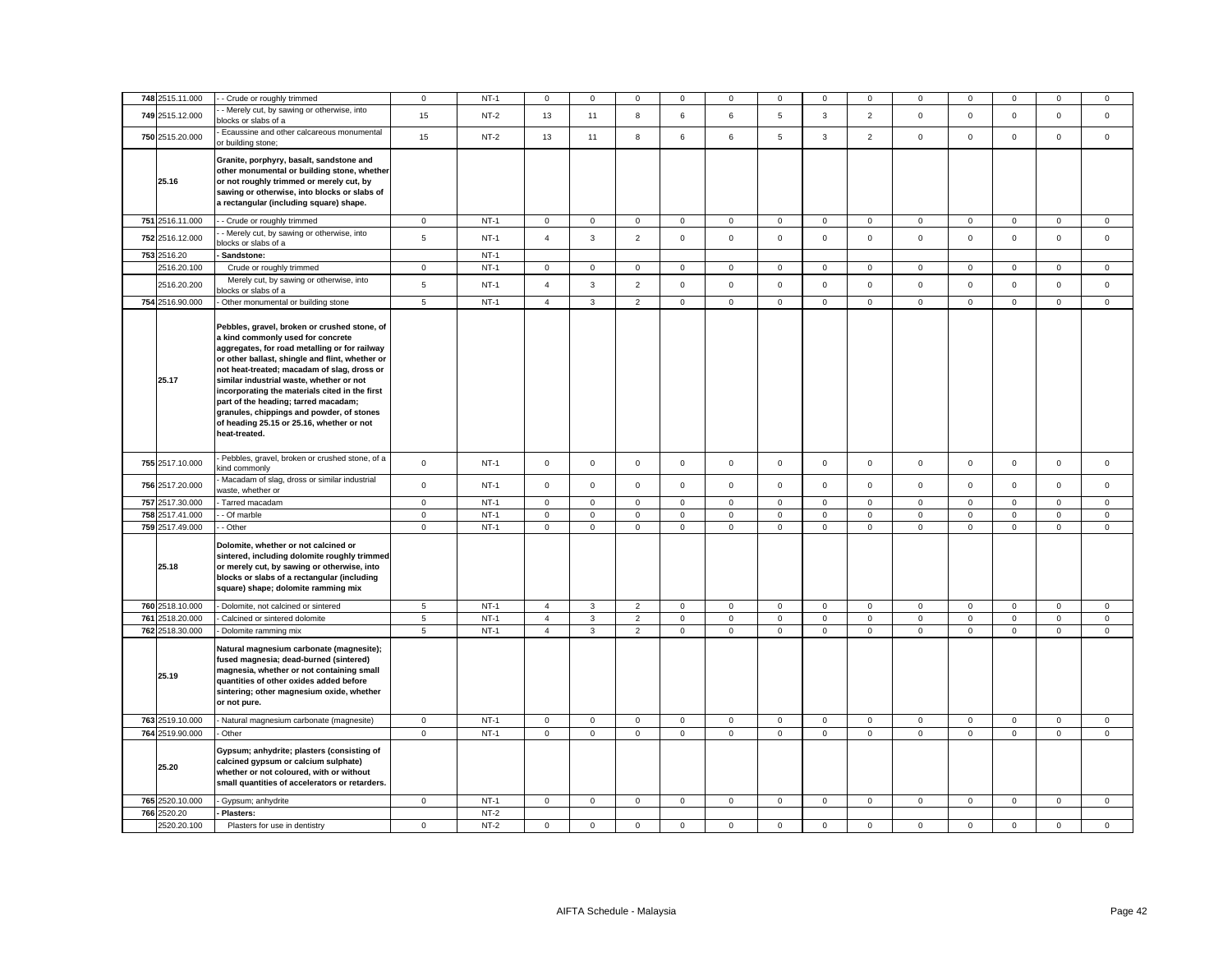| 2520.20.900     | Other                                                                               | 20             | $NT-2$    | 17.5           | 15           | 12                  | 10           | 10           |             | 5              | 3              | 0               | $\mathbf 0$ | $\mathbf 0$  | $\mathbf 0$  | 0              |
|-----------------|-------------------------------------------------------------------------------------|----------------|-----------|----------------|--------------|---------------------|--------------|--------------|-------------|----------------|----------------|-----------------|-------------|--------------|--------------|----------------|
|                 | imestone flux; limestone and other calcareous                                       |                |           |                |              |                     |              |              |             |                |                |                 |             |              |              |                |
| 767 2521.00.000 | stone, of a kind used for the manufacture of                                        | 5              | $NT-1$    | $\overline{4}$ | 3            | $\overline{2}$      | $\mathsf 0$  | $\mathbf 0$  | $\mathsf 0$ | $\mathbf 0$    | $\mathsf 0$    | $\mathbf 0$     | $\mathsf 0$ | $\mathbf 0$  | $\mathsf 0$  | $\mathsf 0$    |
|                 | lime or cement                                                                      |                |           |                |              |                     |              |              |             |                |                |                 |             |              |              |                |
| 768 2522.10.000 | Quicklime                                                                           | 25             | <b>ST</b> | 20             | 18           | 16                  | 14           | 14           | 12          | 10             | $\overline{7}$ | $5\overline{5}$ | 5           | 5            | 5            | $\overline{5}$ |
| 769 2522.20.000 | Slaked lime                                                                         | 25             | <b>ST</b> | 20             | 18           | 16                  | 14           | 14           | 12          | 10             | $\overline{7}$ | 5               | 5           | 5            | 5            | 5              |
| 770 2522.30.000 | Hydraulic lime                                                                      | 25             | <b>ST</b> | 20             | 18           | 16                  | 14           | 14           | 12          | 10             | $\overline{7}$ | $5\overline{5}$ | 5           | 5            | 5            | 5              |
|                 |                                                                                     |                |           |                |              |                     |              |              |             |                |                |                 |             |              |              |                |
|                 | Portland cement, aluminous cement, slag<br>cement, supersulphate cement and similar |                |           |                |              |                     |              |              |             |                |                |                 |             |              |              |                |
| 25.23           | hydraulic cements, whether or not coloured                                          |                |           |                |              |                     |              |              |             |                |                |                 |             |              |              |                |
|                 | or in the form of clinkers.                                                         |                |           |                |              |                     |              |              |             |                |                |                 |             |              |              |                |
|                 |                                                                                     |                |           |                |              |                     |              |              |             |                |                |                 |             |              |              |                |
| 771 2523.10.000 | Cement clinkers                                                                     | $\mathsf 0$    | $NT-1$    | $\mathsf 0$    | $\mathbf 0$  | $\mathbf 0$         | $\mathbf 0$  | $\mathbf 0$  | $\mathsf 0$ | $\mathbf 0$    | $\mathbf 0$    | $\mathbf 0$     | $\mathsf 0$ | $\mathsf 0$  | $\mathsf 0$  | $\mathsf 0$    |
| 772 2523.21.000 | - White cement, whether or not artificially<br>coloured                             | 25             | EL        |                |              |                     |              |              |             |                |                |                 |             |              |              |                |
| 773 2523.29     | - Other:                                                                            |                | EL        |                |              |                     |              |              |             |                |                |                 |             |              |              |                |
| 2523.29.100     | Coloured cement                                                                     | $\overline{5}$ | EL        |                |              |                     |              |              |             |                |                |                 |             |              |              |                |
| 2523.29.900     | Other                                                                               | 50             | EL.       |                |              |                     |              |              |             |                |                |                 |             |              |              |                |
| 774 2523.30.000 | Aluminous cement                                                                    | $\mathbf 0$    | $NT-1$    | $\mathbf 0$    | $\mathsf 0$  | $\mathbf 0$         | $\mathbf 0$  | $\mathsf 0$  | $\mathsf 0$ | $\mathsf 0$    | $\mathbf 0$    | $\mathbf 0$     | $\mathsf 0$ | $\mathsf 0$  | $\mathsf 0$  | $\mathsf 0$    |
| 775 2523.90.000 | Other hydraulic cements                                                             | 25             | EL.       |                |              |                     |              |              |             |                |                |                 |             |              |              |                |
| 776 2524.10.000 | Crosidolite                                                                         | $\mathsf 0$    | $NT-1$    | $\mathbf 0$    | $\mathsf 0$  | $\mathsf 0$         | $\mathsf 0$  | $\mathsf 0$  | $\mathbf 0$ | $\mathbf 0$    | $\mathsf 0$    | $\mathsf 0$     | $\mathbf 0$ | $\mathsf 0$  | $\mathsf 0$  | $\mathsf 0$    |
| 777 2524.90.000 | Other                                                                               | $\mathbf 0$    | $NT-1$    | $\mathbf 0$    | $\mathbf 0$  | $\mathsf 0$         | $\mathbf 0$  | $\mathbf 0$  | $\mathbf 0$ | $\mathbf 0$    | $\mathsf 0$    | $\mathbf{0}$    | $\mathbf 0$ | $\mathsf 0$  | $\mathbf 0$  | $\mathbf 0$    |
| 25.25           | Mica, including splittings; mica waste.                                             |                |           |                |              |                     |              |              |             |                |                |                 |             |              |              |                |
|                 | Crude mica and mica rifted into sheets or                                           |                |           |                |              |                     |              |              |             |                |                |                 |             |              |              |                |
| 778 2525.10.000 | splittings                                                                          | $\mathsf 0$    | $NT-1$    | $\circ$        | $\mathbf 0$  | $\mathbf{0}$        | $\mathbf 0$  | $\mathbf 0$  | $\mathsf 0$ | $\mathbf 0$    | $\mathbf 0$    | $\mathbf{0}$    | $\mathsf 0$ | $\mathbf 0$  | $\mathbf 0$  | $\mathbf 0$    |
| 779 2525.20.000 | Mica powder                                                                         | $\mathsf 0$    | $NT-1$    | $\mathsf 0$    | $\mathsf 0$  | $\mathsf 0$         | $\mathsf 0$  | $\mathsf 0$  | $\mathbf 0$ | $\mathsf 0$    | $\mathsf 0$    | $\mathsf 0$     | $\mathbf 0$ | $\mathsf 0$  | $\mathsf 0$  | $\mathsf 0$    |
| 780 2525.30.000 | Mica waste                                                                          | $\mathbf 0$    | $NT-1$    | $\mathsf 0$    | $\mathsf 0$  | $\mathsf 0$         | $\mathsf 0$  | $\mathbf 0$  | $\mathsf 0$ | $\mathsf 0$    | $\mathsf 0$    | $\mathsf 0$     | $\mathsf 0$ | $\mathsf 0$  | $\mathsf 0$  | $\mathsf 0$    |
|                 | Natural steatite, whether or not roughly                                            |                |           |                |              |                     |              |              |             |                |                |                 |             |              |              |                |
|                 | trimmed or merely cut, by sawing or                                                 |                |           |                |              |                     |              |              |             |                |                |                 |             |              |              |                |
| 25.26           | otherwise, into blocks or slabs of a                                                |                |           |                |              |                     |              |              |             |                |                |                 |             |              |              |                |
|                 | rectangular (including square) shape; talc.                                         |                |           |                |              |                     |              |              |             |                |                |                 |             |              |              |                |
| 781 2526.10     | Not crushed, not powdered:                                                          |                | $NT-1$    |                |              |                     |              |              |             |                |                |                 |             |              |              |                |
| 2526.10.100     |                                                                                     | $\mathbf 0$    | $NT-1$    | $\circ$        | $\mathbf 0$  | $\mathsf 0$         | $\mathsf 0$  | $\mathbf 0$  | $\mathsf 0$ | $\mathbf 0$    | $\mathsf 0$    | $\mathbf{0}$    |             |              | $\mathbf 0$  | $\mathsf 0$    |
|                 |                                                                                     |                |           |                |              |                     |              |              |             |                |                |                 |             |              |              |                |
|                 | Natural steatite                                                                    |                |           |                |              |                     |              |              |             |                |                |                 | $\mathsf 0$ | $\mathbf 0$  |              |                |
| 2526.10.200     | Talc                                                                                | $\mathbf 0$    | $NT-1$    | $\circ$        | $\mathbf 0$  | $\mathbf{0}$        | $\mathsf 0$  | $\mathbf{0}$ | $\mathbf 0$ | $\overline{0}$ | $\overline{0}$ | $\mathbf 0$     | $\mathsf 0$ | $\mathbf{0}$ | $\mathbf 0$  | $\mathbf{0}$   |
| 782 2526.20     | Crushed or powdered:                                                                |                | $NT-1$    |                |              |                     |              |              |             |                |                |                 |             |              |              |                |
| 2526.20.100     | Natural steatite                                                                    | $\mathbf 0$    | $NT-1$    | $\circ$        | $\mathbf 0$  | $\mathbf 0$         | $\mathbf{0}$ | $\mathbf{0}$ | $\mathbf 0$ | $\mathbf{O}$   | $\mathbf{0}$   | $\mathbf 0$     | $\mathbf 0$ | $\mathbf{0}$ | $\mathbf{0}$ | $\mathbf 0$    |
| 2526.20.200     | Talc                                                                                | $\mathbf 0$    | $NT-1$    | $\mathbf{O}$   | $\mathbf{O}$ | $\mathbf 0$         | $\mathbf{0}$ | $\mathbf{0}$ | $\mathbf 0$ | $\mathbf 0$    | $\mathbf 0$    | $\mathsf 0$     | $\mathbf 0$ | $\mathbf{0}$ | $\mathbf 0$  | $\mathbf 0$    |
|                 | Natural borates and concentrates thereof                                            |                |           |                |              |                     |              |              |             |                |                |                 |             |              |              |                |
|                 | (whether or not calcined), but not including                                        |                |           |                |              |                     |              |              |             |                |                |                 |             |              |              |                |
| 25.28           | borates separated from natural brine; natural                                       |                |           |                |              |                     |              |              |             |                |                |                 |             |              |              |                |
|                 | boric acid containing not more than 85% of                                          |                |           |                |              |                     |              |              |             |                |                |                 |             |              |              |                |
|                 | H3B03 calculated on the dry weight.                                                 |                |           |                |              |                     |              |              |             |                |                |                 |             |              |              |                |
| 783 2528.10.000 | Natural sodium borates and concentrates                                             | $\mathbf 0$    | $NT-1$    | $\mathbf 0$    | $\mathsf 0$  | $\mathsf{o}\xspace$ | $\mathsf 0$  | $\mathbf 0$  | $\mathsf 0$ | $\mathsf 0$    | $\mathsf 0$    | $\mathsf 0$     | $\mathsf 0$ | $\mathsf 0$  | $\mathsf 0$  | $\mathsf 0$    |
|                 | hereof (whether or not                                                              |                |           |                |              |                     |              |              |             |                |                |                 |             |              |              |                |
| 784 2528.90     | Other:                                                                              |                | $NT-1$    |                |              |                     |              |              |             |                |                |                 |             |              |              |                |
| 2528.90.100     | Crude natural boric acid                                                            | $\circ$        | $NT-1$    | $\circ$        | $\mathbf 0$  | $\mathbf 0$         | $\mathsf 0$  | $\mathbf 0$  | $\mathsf 0$ | $\mathbf 0$    | $\mathsf 0$    | $\mathbf{0}$    | $\mathsf 0$ | $\mathsf 0$  | $\mathbf 0$  | $\mathsf 0$    |
| 2528.90.900     | Other                                                                               | $\mathbf 0$    | $NT-1$    | $\circ$        | $\mathbf 0$  | $\mathbf 0$         | $\mathbf{0}$ | $\mathbf 0$  | $\mathsf 0$ | $\mathbf{O}$   | $\mathbf{0}$   | $\mathbf 0$     | $\mathbf 0$ | $\mathbf{0}$ | $\mathbf{0}$ | $\mathbf 0$    |
| 25.29           | Feldspar; leucite; nepheline and nepheline<br>syenite; fluorspar.                   |                |           |                |              |                     |              |              |             |                |                |                 |             |              |              |                |
| 785 2529.10     | Feldspar:                                                                           |                | $NT-1$    |                |              |                     |              |              |             |                |                |                 |             |              |              |                |
| 2529.10.100     | Potash feldspar; soda feldspar                                                      | $\mathbf 0$    | $NT-1$    | $\mathbf{0}$   | $\mathbf 0$  | $\mathbf 0$         | $\mathbf{0}$ | $\mathbf 0$  | $\mathsf 0$ | $\mathbf 0$    | $\mathsf 0$    | $\mathbf{0}$    | $\mathsf 0$ | $\mathbf 0$  | $\mathbf 0$  | $\mathsf 0$    |
| 2529.10.900     | Other                                                                               | $\mathbf 0$    | $NT-1$    | $\mathbf{0}$   | $\mathbf 0$  | $\mathsf 0$         | $\mathsf 0$  | $\mathbf{0}$ | $\mathsf 0$ | $\mathsf 0$    | $\mathbf{0}$   | $\mathsf 0$     | $\mathsf 0$ | $\mathsf 0$  | $\mathsf 0$  | $\mathsf 0$    |
| 786 2529.21.000 | - Containing by weight 97 % or less of calcium<br>luoride                           | $\mathbf 0$    | $NT-1$    | $\mathbf 0$    | $\mathbf 0$  | $\mathsf 0$         | $\mathsf 0$  | $\mathbf 0$  | $\mathsf 0$ | $\mathbf 0$    | $\mathsf 0$    | $\mathbf 0$     | $\mathsf 0$ | $\mathsf 0$  | $\mathsf 0$  | $\mathsf 0$    |
| 787 2529.22.000 | - Containing by weight more than 97 % of<br>calcium fluoride                        | $\mathsf 0$    | $NT-1$    | $\mathbf 0$    | $\mathsf 0$  | $\mathsf 0$         | $\mathsf 0$  | $\mathsf 0$  | $\mathsf 0$ | $\mathsf 0$    | $\mathsf 0$    | $\mathsf 0$     | $\mathbf 0$ | $\mathsf 0$  | $\mathsf 0$  | $\mathsf 0$    |
| 788 2529.30.000 | Leucite; nepheline and nepheline syenite                                            | $\mathbf 0$    | $NT-1$    | $\mathbf{0}$   | $\mathbf 0$  | $\mathbf 0$         | $\mathsf 0$  | $\mathbf 0$  | $\mathsf 0$ | $\mathbf 0$    | $\mathbf 0$    | $\mathbf{0}$    | $\mathsf 0$ | $\mathbf 0$  | $\mathbf 0$  | $\mathsf 0$    |
| 25.30           | Mineral substances not elsewhere specified<br>or included.                          |                |           |                |              |                     |              |              |             |                |                |                 |             |              |              |                |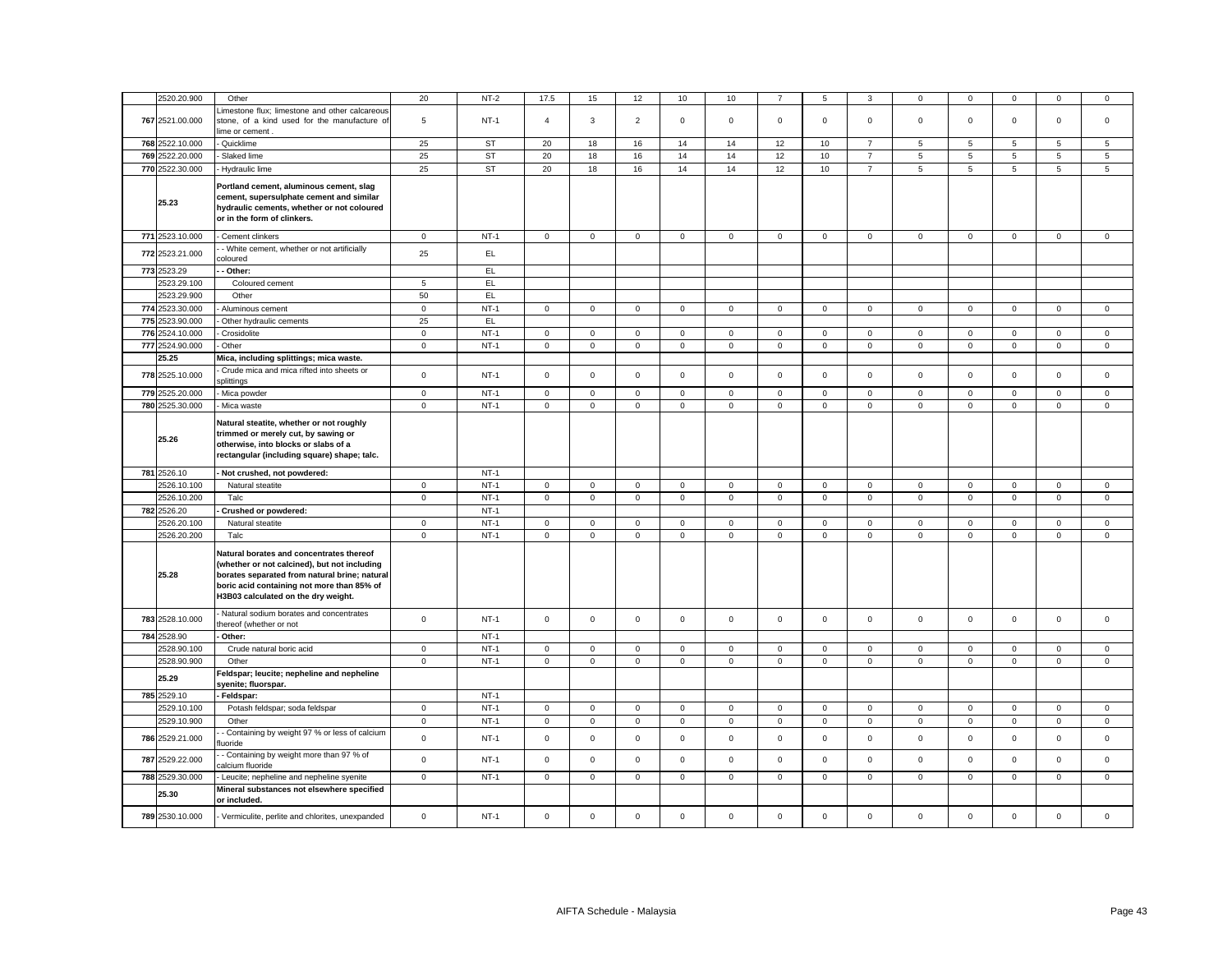| 790 2530.20.000    | Kieserite, epsomite (natural magnesium<br>sulphates)                                                                     | $\mathbf 0$ | $NT-1$ | $\mathbf 0$  | $\mathbf 0$  | $\mathbf 0$ | $\mathbf 0$  | $\mathbf{0}$ | $\mathbf 0$  | $\mathbf 0$ | $\mathsf 0$  | $\mathbf 0$         | $\mathbf 0$  | $\mathbf 0$  | $\mathbf 0$  | $\mathbf 0$ |
|--------------------|--------------------------------------------------------------------------------------------------------------------------|-------------|--------|--------------|--------------|-------------|--------------|--------------|--------------|-------------|--------------|---------------------|--------------|--------------|--------------|-------------|
| 791<br>2530.90     | Other:                                                                                                                   |             | $NT-1$ |              |              |             |              |              |              |             |              |                     |              |              |              |             |
| 2530.90.100        | Xenotime                                                                                                                 | 0           | $NT-1$ | 0            | 0            | 0           | 0            | 0            | 0            | 0           | $\mathbf 0$  | 0                   | $\mathbf 0$  | 0            | 0            | 0           |
| 2530.90.900        | Other                                                                                                                    | $\mathsf 0$ | $NT-1$ | $\mathsf 0$  | $\mathsf 0$  | $\mathsf 0$ | $\mathsf 0$  | 0            | $\mathbf 0$  | $\mathsf 0$ | $\mathbf 0$  | $\mathsf 0$         | $\mathbf 0$  | $\mathsf 0$  | $\mathsf 0$  | $\mathsf 0$ |
| 26.01              | Iron ores and concentrates, including<br>roasted iron pyrites.                                                           |             |        |              |              |             |              |              |              |             |              |                     |              |              |              |             |
| 792 2601.11        | - Non-agglomerated:                                                                                                      |             | $NT-1$ |              |              |             |              |              |              |             |              |                     |              |              |              |             |
| 2601.11.100        | Of haematite and concentrates thereof                                                                                    | $\mathbf 0$ | $NT-1$ | $\mathbf 0$  | $\mathbf 0$  | 0           | $\mathbf 0$  | 0            | $\mathbf 0$  | $\mathbf 0$ | $\mathbf 0$  | $\mathbf 0$         | $\mathbf 0$  | $\mathbf 0$  | $\mathsf 0$  | $\mathbf 0$ |
| 2601.11.900        | Other                                                                                                                    | $\mathsf 0$ | $NT-1$ | $\mathsf 0$  | $\mathsf 0$  | $\mathsf 0$ | $\mathsf 0$  | $\mathbf 0$  | $\mathbf 0$  | $\mathsf 0$ | $\mathsf 0$  | $\mathsf 0$         | $\mathbf 0$  | $\mathsf 0$  | $\mathsf 0$  | $\mathsf 0$ |
| 793 2601.12        | Agglomerated:                                                                                                            |             | $NT-1$ |              |              |             |              |              |              |             |              |                     |              |              |              |             |
| 2601.12.100        | Of heamatite and concentrates thereof                                                                                    | $\mathbf 0$ | $NT-1$ | $\mathsf 0$  | $\mathbf 0$  | $\mathsf 0$ | $\mathbf 0$  | 0            | $\mathbf 0$  | $\mathbf 0$ | $\mathbf 0$  | 0                   | $\mathbf 0$  | $\mathbf 0$  | $\mathbf 0$  | $\mathbf 0$ |
| 2601.12.900        | Other                                                                                                                    | $\mathbf 0$ | $NT-1$ | $\mathsf 0$  | $\mathsf 0$  | $\mathsf 0$ | $\mathbf 0$  | 0            | $\mathsf 0$  | $\mathbf 0$ | $\mathbf 0$  | $\mathsf{O}\xspace$ | $\mathbf 0$  | $\mathsf 0$  | $\mathsf 0$  | $\mathsf 0$ |
| 794 2601.20.000    | Roasted iron pyrites                                                                                                     | $\mathsf 0$ | $NT-1$ | $\mathsf 0$  | $\mathsf 0$  | $\mathsf 0$ | $\mathsf 0$  | 0            | $\mathsf 0$  | $\mathsf 0$ | $\mathsf 0$  | $\mathsf 0$         | $\mathbf 0$  | $\mathbf 0$  | $\mathsf 0$  | $\mathsf 0$ |
|                    | Manganese ores and concentrates, including                                                                               |             |        |              |              |             |              |              |              |             |              |                     |              |              |              |             |
| 795 2602.00.000    | ferruginous manganese ores and concentrates<br>with a manganese content of 20 % or more<br>calculated on the dry weight. | $\mathbf 0$ | $NT-1$ | $\mathsf 0$  | $\mathsf 0$  | $\mathsf 0$ | $\mathsf 0$  | 0            | $\mathsf 0$  | $\mathsf 0$ | $\mathbf 0$  | $\mathsf 0$         | $\mathsf 0$  | $\mathsf 0$  | $\mathsf 0$  | $\mathsf 0$ |
| 796 2603.00.000    | Copper ores and concentrates                                                                                             | $\mathbf 0$ | $NT-1$ | $\mathbf{0}$ | $\mathbf 0$  | $\mathbf 0$ | $\mathbf 0$  | 0            | $\mathbf 0$  | $\mathbf 0$ | $\mathbf 0$  | $\mathsf 0$         | $\mathsf 0$  | $\mathbf{0}$ | $\mathbf 0$  | $\mathbf 0$ |
| 797 2604.00.000    | Nickel ores and concentrates.                                                                                            | $\mathsf 0$ | $NT-1$ | $\mathsf 0$  | $\mathbf 0$  | 0           | $\mathbf 0$  | 0            | 0            | $\mathbf 0$ | $\mathbf 0$  | $\mathsf 0$         | $\mathbf 0$  | $\mathbf 0$  | 0            | 0           |
| 798 2605.00.000    | Cobalt ores and concentrates                                                                                             | $\mathsf 0$ | $NT-1$ | $\mathsf 0$  | $\mathsf 0$  | $\mathsf 0$ | $\mathsf 0$  | 0            | $\mathsf 0$  | $\mathsf 0$ | $\mathsf 0$  | $\mathsf 0$         | $\mathsf 0$  | $\mathbf 0$  | $\mathsf 0$  | $\mathsf 0$ |
| 799 2606.00.000    | Aluminium ores and concentrates.                                                                                         | $\mathsf 0$ | $NT-1$ | $\mathsf 0$  | $\mathsf 0$  | $\mathsf 0$ | $\mathsf 0$  | 0            | $\mathsf 0$  | $\mathsf 0$ | $\mathsf 0$  | $\mathsf 0$         | $\mathbf 0$  | $\mathbf 0$  | $\mathsf 0$  | $\mathsf 0$ |
| 800 2607.00.000    | Lead ores and concentrates.                                                                                              | $\mathbf 0$ | $NT-1$ | $\mathbf 0$  | $\mathbf 0$  | $\mathbf 0$ | $\mathbf 0$  | $\mathbf 0$  | $\mathbf 0$  | $\mathbf 0$ | $\mathbf 0$  | $\mathbf 0$         | $\mathbf 0$  | $\mathbf 0$  | $\mathbf 0$  | $\mathbf 0$ |
| 801 2608,00,000    | Zinc ores and concentrates.                                                                                              | $^{\circ}$  | $NT-1$ | $\mathbf 0$  | $\mathbf 0$  | $\mathbf 0$ | $\mathbf 0$  | $\mathbf{0}$ | $\mathbf{0}$ | $\mathbf 0$ | $\mathbf{0}$ | $\Omega$            | $\mathbf{0}$ | $\mathbf{0}$ | $\mathbf 0$  | $\mathbf 0$ |
| 802 2609.00.000    | Tin ores and concentrates.                                                                                               | $\Omega$    | $NT-1$ | $\Omega$     | $\Omega$     | $\mathsf 0$ | $\mathsf 0$  | 0            | $\Omega$     | $\mathsf 0$ | $\mathbf 0$  | $\mathsf 0$         | $\Omega$     | $\Omega$     | $\mathsf 0$  | $\mathbf 0$ |
| 803 2610.00.000    | Chromium ores and concentrates.                                                                                          | $\mathbf 0$ | $NT-1$ | $\mathbf 0$  | $\mathbf 0$  | $\mathbf 0$ | $\mathbf 0$  | $\mathbf 0$  | $\mathsf 0$  | $\mathbf 0$ | $\mathsf 0$  | $\mathbf 0$         | $\mathsf 0$  | $\mathbf 0$  | $\mathbf 0$  | $\mathsf 0$ |
| 804 2611.00        | Tungsten ores and concentrates.                                                                                          |             | $NT-1$ |              |              |             |              |              |              |             |              |                     |              |              |              |             |
| 2611.00.100        | Scheelite and concentrates thereof                                                                                       | $\mathbf 0$ | $NT-1$ | $\mathsf 0$  | $\mathbf 0$  | $\mathsf 0$ | 0            | 0            | $\mathsf 0$  | $\mathbf 0$ | $\mathsf 0$  | $\mathbf 0$         | $\mathbf 0$  | $\mathbf 0$  | $\mathsf 0$  | $\mathsf 0$ |
| 2611.00.200        | Wolframite and concentrates thereof                                                                                      | $\mathbf 0$ | $NT-1$ | $\mathbf 0$  | $\mathbf 0$  | $\mathbf 0$ | $\mathbf 0$  | $\mathbf{0}$ | $\Omega$     | $\mathbf 0$ | $\mathbf 0$  | $\mathbf 0$         | $\Omega$     | $\mathbf 0$  | $\mathbf 0$  | $\mathsf 0$ |
| 2611.00.900        | Other                                                                                                                    | $\mathbf 0$ | $NT-1$ | $\,0\,$      | $\mathsf 0$  | $\mathbf 0$ | $\mathbf 0$  | 0            | $\mathsf 0$  | 0           | $\mathbf 0$  | $\mathsf 0$         | 0            | 0            | $\mathbf 0$  | $\mathbf 0$ |
|                    |                                                                                                                          |             |        |              |              |             |              |              |              |             |              |                     |              |              |              |             |
| 26.12              | Uranium or thorium ores and concentrates.                                                                                |             |        |              |              |             |              |              |              |             |              |                     |              |              |              |             |
| 805<br>2612.10.000 | Uranium ores and concentrates                                                                                            | $\mathsf 0$ | $NT-1$ | $\mathbf 0$  | $\mathsf 0$  | $\mathsf 0$ | $\mathbf 0$  | 0            | $\mathsf 0$  | $\mathbf 0$ | $\mathsf 0$  | $\mathbf 0$         | $\mathbf 0$  | $\mathbf 0$  | $\mathsf 0$  | $\mathbf 0$ |
| 806 2612.20        | - Thorium ores and concentrates:                                                                                         |             | $NT-1$ |              |              |             |              |              |              |             |              |                     |              |              |              |             |
| 2612.20.100        | Monazite and concentrates thereof                                                                                        | 0           | $NT-1$ | 0            | $\mathbf{0}$ | 0           | 0            | 0            | $\mathbf 0$  | 0           | $\mathbf 0$  | 0                   | $\mathbf 0$  | 0            | 0            | 0           |
| 2612.20.900        | Other                                                                                                                    | $\mathsf 0$ | $NT-1$ | $\mathsf 0$  | $\mathsf 0$  | $\mathsf 0$ | $\mathbf 0$  | 0            | $\Omega$     | $\mathsf 0$ | $\mathbf 0$  | $\mathbf 0$         | $\Omega$     | $\mathbf 0$  | $\mathsf 0$  | $\mathsf 0$ |
| 26.13              | Molybdenum ores and concentrates.                                                                                        |             |        |              |              |             |              |              |              |             |              |                     |              |              |              |             |
| 807 2613.10.000    | - Roasted                                                                                                                | $\mathbf 0$ | $NT-1$ | $\mathbf 0$  | $\mathbf 0$  | 0           | $\mathbf 0$  | 0            | $\mathsf 0$  | $\mathbf 0$ | $\mathbf 0$  | $\mathsf 0$         | $\mathbf 0$  | $\mathbf 0$  | $\mathbf 0$  | $\mathbf 0$ |
| 808 2613.90.000    | - other                                                                                                                  | $\mathbf 0$ | $NT-1$ | $\mathsf{O}$ | $\mathsf 0$  | $\mathsf 0$ | $\mathsf 0$  | $\mathbf 0$  | $\mathsf 0$  | $\mathbf 0$ | $\mathsf 0$  | $\mathsf 0$         | $\mathsf 0$  | $\mathbf{0}$ | $\mathsf 0$  | $\mathsf 0$ |
| 26.14              | Titanium ores and concentrates.                                                                                          |             |        |              |              |             |              |              |              |             |              |                     |              |              |              |             |
| 809 2614.00        | Titanium ores and concentrates.                                                                                          |             | $NT-1$ |              |              |             |              |              |              |             |              |                     |              |              |              |             |
| 2614.00.100        | Ilmenite and concentrates                                                                                                | $\mathbf 0$ | $NT-1$ | $\mathbf 0$  | $\mathbf 0$  | $\mathbf 0$ | $\mathbf 0$  | 0            | $\mathbf 0$  | $\mathbf 0$ | $\mathsf 0$  | 0                   | $\mathbf 0$  | $\mathbf 0$  | $\mathbf 0$  | $\mathbf 0$ |
| 2614.00.900        | Other                                                                                                                    | $\mathbf 0$ | $NT-1$ | $\mathsf 0$  | $\mathbf 0$  | $\mathsf 0$ | $\mathbf 0$  | $\mathbf 0$  | $\mathsf 0$  | $\mathbf 0$ | $\mathbf 0$  | $\mathbf 0$         | $\mathsf 0$  | $\mathsf 0$  | $\mathsf 0$  | $\mathsf 0$ |
| 26.15              | Niobium, tantalum, vanadium or zirconium<br>ores and concentrates.                                                       |             |        |              |              |             |              |              |              |             |              |                     |              |              |              |             |
| 810 2615.10        | - Zirconium ores and concentrates:                                                                                       |             | $NT-1$ |              |              |             |              |              |              |             |              |                     |              |              |              |             |
| 2615.10.100        | Zircon and concentrates                                                                                                  | $^{\circ}$  | $NT-1$ | $\mathbf{0}$ | $\mathbf{0}$ | $\mathbf 0$ | $\mathbf{0}$ | $\mathbf{0}$ | $\mathbf{0}$ | $\mathbf 0$ | $\mathbf{0}$ | $\mathbf 0$         | $\mathbf{0}$ | $\mathbf{0}$ | $\mathbf{0}$ | $\mathbf 0$ |
| 2615.10.900        | Other                                                                                                                    | $\mathbf 0$ | $NT-1$ | $\mathbf{0}$ | $\circ$      | $\mathbf 0$ | $\mathbf{0}$ | $\mathbf{0}$ | $\mathbf 0$  | $\mathbf 0$ | $\mathbf{0}$ | $\mathbf 0$         | $\mathbf 0$  | $\mathbf 0$  | $\mathbf 0$  | $\mathbf 0$ |
| 811 2615.90        | Other:                                                                                                                   |             | $NT-1$ |              |              |             |              |              |              |             |              |                     |              |              |              |             |
| 2615.90.110        | columbite and concentrates                                                                                               | $\mathbf 0$ | $NT-1$ | $\mathbf 0$  | $\mathbf 0$  | $\mathbf 0$ | $\mathbf 0$  | $\mathbf{0}$ | $\mathbf 0$  | $\mathbf 0$ | $\mathbf 0$  | $\mathbf 0$         | $\mathbf 0$  | $\mathbf 0$  | $\mathbf 0$  | $\mathsf 0$ |
| 2615.90.120        | tantalite and concentrates                                                                                               | $\mathsf 0$ | $NT-1$ | $\mathsf 0$  | $\mathbf 0$  | $\mathsf 0$ | $\mathsf 0$  | $\mathbf 0$  | $\mathsf 0$  | $\mathsf 0$ | $\mathsf 0$  | $\mathsf 0$         | $\mathbf 0$  | $\mathsf 0$  | $\mathsf 0$  | $\mathsf 0$ |
| 2615.90.190        | other                                                                                                                    | $\mathbf 0$ | $NT-1$ | $\mathbf 0$  | $\mathbf 0$  | $\mathbf 0$ | $\mathbf 0$  | 0            | $\Omega$     | $\mathbf 0$ | $\mathbf 0$  | $\mathbf 0$         | $\mathbf 0$  | $\Omega$     | $\mathbf 0$  | $\mathsf 0$ |
| 2615.90.200        | Vanadium ores and concentrates                                                                                           | $\mathbf 0$ | $NT-1$ | $\,0\,$      | 0            | $\mathbf 0$ | 0            | 0            | 0            | $\,0\,$     | $\mathbf 0$  | $\mathbf 0$         | 0            | 0            | 0            | 0           |
| 26.16              | Precious metal ores and concentrates.                                                                                    |             |        |              |              |             |              |              |              |             |              |                     |              |              |              |             |
| 812 2616.10.000    | Silver ores and concentrates                                                                                             | $\mathbf 0$ | $NT-1$ | $\mathbf 0$  | 0            | $\mathsf 0$ | $\mathbf 0$  | 0            | $\mathsf 0$  | $\mathbf 0$ | $\mathbf 0$  | $\mathsf 0$         | $\mathbf 0$  | $\mathsf 0$  | $\mathsf 0$  | $\mathsf 0$ |
| 813<br>2616.90     | Other:                                                                                                                   |             | $NT-1$ |              |              |             |              |              |              |             |              |                     |              |              |              |             |
| 2616.90.100        | Gold ores and concentrates                                                                                               | 0           | $NT-1$ | $^{\circ}$   | 0            | 0           | 0            | 0            | 0            | $\Omega$    | 0            | 0                   | 0            | $\Omega$     | 0            | 0           |
| 2616.90.200        | Platinum ores and concentrates                                                                                           | $\mathbf 0$ | $NT-1$ | $\Omega$     | 0            | 0           | $\mathbf 0$  | 0            | $\Omega$     | $\Omega$    | $\mathbf 0$  | $\mathsf 0$         | $\Omega$     | $\mathbf 0$  | $\mathbf 0$  | $\mathsf 0$ |
| 2616.90.900        | Other                                                                                                                    | $\mathsf 0$ | $NT-1$ | $\mathbf 0$  | $\mathbf 0$  | $\mathbf 0$ | $\mathbf 0$  | $\mathbf 0$  | $\mathsf 0$  | $\mathbf 0$ | $\mathbf 0$  | $\mathbf 0$         | $\mathsf 0$  | $\mathbf 0$  | $\mathsf 0$  | $\mathsf 0$ |
| 26.17              | Other ores and concentrates.                                                                                             |             |        |              |              |             |              |              |              |             |              |                     |              |              |              |             |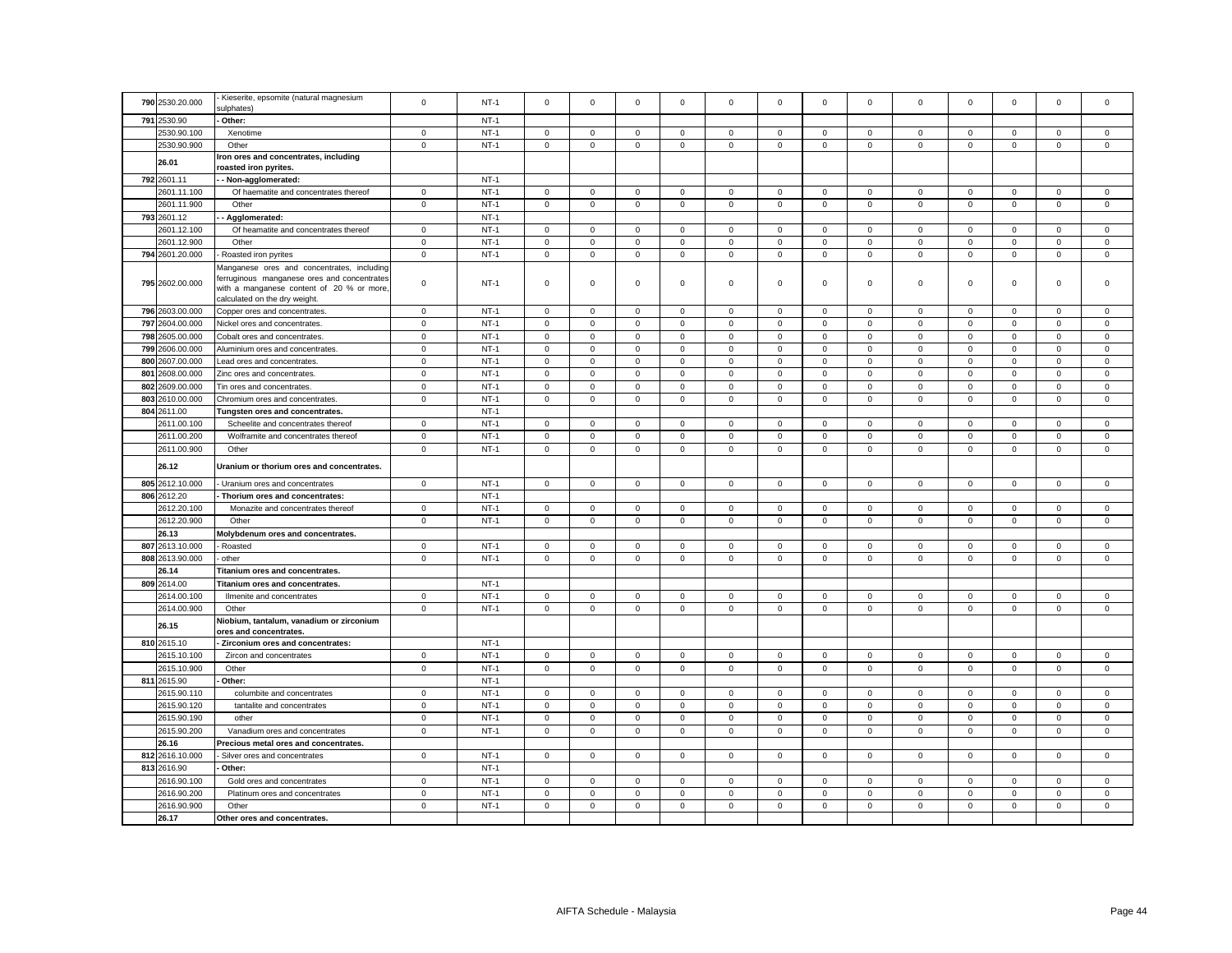| 814 2617.10.000 | Antimony ores and concentrates                                                                                                  | $\mathbf 0$    | $NT-1$ | $^{\circ}$   | $^{\circ}$   | $\mathsf 0$         | $\mathbf 0$         | $\mathbf 0$  | $\mathbf 0$ | $\mathbf{0}$ | $^{\circ}$   | $\Omega$     | $\mathbf 0$ | $\Omega$     | $\mathbf 0$         | $\mathbf 0$         |
|-----------------|---------------------------------------------------------------------------------------------------------------------------------|----------------|--------|--------------|--------------|---------------------|---------------------|--------------|-------------|--------------|--------------|--------------|-------------|--------------|---------------------|---------------------|
| 815 2617.90     | Other:                                                                                                                          |                | $NT-1$ |              |              |                     |                     |              |             |              |              |              |             |              |                     |                     |
| 2617.90.100     |                                                                                                                                 | $\mathbf{0}$   | $NT-1$ | $\circ$      | $\mathbf 0$  | $\mathbf 0$         | $\mathbf{0}$        | $\mathbf{0}$ | $\mathbf 0$ | $\mathbf 0$  | $\mathbf{0}$ | $\mathbf{0}$ | $\mathbf 0$ | $\mathbf 0$  | $\mathbf{0}$        | $\mathbf 0$         |
|                 | Bismuth ores and concentrates                                                                                                   |                |        |              |              |                     |                     |              |             |              |              |              |             |              |                     |                     |
| 2617.90.900     | Other                                                                                                                           | $\mathbf 0$    | $NT-1$ | $\mathbf{0}$ | $\mathbf 0$  | $\mathbf 0$         | 0                   | $\mathbf 0$  | $\mathsf 0$ | $\mathbf{O}$ | $\mathbf 0$  | $\mathbf 0$  | $\mathsf 0$ | $\mathsf 0$  | $\mathsf 0$         | $\mathsf 0$         |
| 816 2618.00.000 | Granulated slag (slag sand) from the<br>nanufacture of iron or steel                                                            | $\mathbf 0$    | $NT-1$ | $\mathbf 0$  | $\mathbf 0$  | $\mathsf{O}\xspace$ | $\mathsf 0$         | $\mathbf 0$  | $\mathsf 0$ | $\mathbf 0$  | $\mathsf 0$  | $\mathsf 0$  | $\mathsf 0$ | $\mathsf 0$  | $\mathsf 0$         | $\mathsf 0$         |
| 817 2619.00.000 | Slag, dross (other than granulated slag),<br>scalings and other waste from the manufacture<br>of iron or steel.                 | $\mathbf 0$    | $NT-1$ | $\mathbf{0}$ | $\Omega$     | $\mathbf 0$         | $\mathbf 0$         | $\mathbf 0$  | $\mathbf 0$ | $\mathbf 0$  | $\mathbf 0$  | $\mathbf 0$  | $\mathbf 0$ | $\mathbf 0$  | $\mathbf 0$         | $\mathbf 0$         |
| 26.20           | Slag, ash and residues (other than from the<br>manufacture of iron or steel), containing<br>metals, arsenic or their compounds. |                |        |              |              |                     |                     |              |             |              |              |              |             |              |                     |                     |
| 818 2620.11.000 | - Hard zinc spelter                                                                                                             | $\overline{0}$ | $NT-1$ | $\circ$      | $\mathbf 0$  | $\mathbf{0}$        | $\mathbf{0}$        | $\mathbf 0$  | $\mathsf 0$ | $\mathbf{0}$ | $\mathsf 0$  | $\mathsf 0$  | $\mathbf 0$ | $\mathbf 0$  | $\mathsf{O}\xspace$ | $\mathsf{O}\xspace$ |
| 819 2620.19.000 | - Other                                                                                                                         | $\circ$        | $NT-1$ | $\circ$      | $\mathbf 0$  | $\mathbf 0$         | $\mathbf{0}$        | $\mathbf{0}$ | $\mathbf 0$ | $\mathbf{O}$ | $\mathbf{0}$ | $\mathbf{0}$ | $\mathbf 0$ | $\mathbf{0}$ | $\mathbf{0}$        | $\mathbf 0$         |
| 820 2620.21.000 | - Leaded gasoline sludges and leaded anti-<br>nock compound                                                                     | $\mathbf 0$    | $NT-1$ | $\mathbf{0}$ | $\mathsf 0$  | $\mathsf{O}\xspace$ | $\mathbf 0$         | $\mathbf 0$  | $\mathbf 0$ | $\mathbf 0$  | $\mathsf 0$  | $\mathbf 0$  | $\mathbf 0$ | $\mathbf 0$  | $\mathbf 0$         | $\mathsf 0$         |
| 821 2620.29.000 | - Other                                                                                                                         | $\mathbf 0$    | $NT-1$ | $\mathbf{0}$ | $\mathbf{0}$ | $\mathbf{0}$        | $\mathbf 0$         | $\mathbf{0}$ | $\mathsf 0$ | $\mathbf{O}$ | $\mathbf 0$  | $\mathbf 0$  | $\mathsf 0$ | $\mathbf 0$  | $\mathbf{0}$        | $\mathsf 0$         |
| 822 2620.30.000 | Containing mainly copper                                                                                                        | $\mathbf 0$    | $NT-1$ | $\mathsf 0$  | $\mathsf 0$  | $\mathbf 0$         | $\mathsf{O}\xspace$ | $\mathsf 0$  | $\mathbf 0$ | $\mathbf 0$  | $\mathsf 0$  | $\mathsf 0$  | $\mathbf 0$ | $\mathbf 0$  | $\mathsf{O}\xspace$ | $\mathbf 0$         |
| 823 2620.40.000 | Containing mainly aluminium                                                                                                     | $\mathbf 0$    | $NT-1$ | $\mathbf 0$  | $\mathbf 0$  | $\mathsf 0$         | $\mathbf 0$         | 0            | $\mathsf 0$ | $\mathbf 0$  | $\mathsf 0$  | $\mathbf 0$  | $\mathsf 0$ | $\mathbf 0$  | $\mathbf 0$         | $\mathbf 0$         |
|                 | Containing arsenic, mercury, thallium or their                                                                                  |                |        |              |              |                     |                     |              |             |              |              |              |             |              |                     |                     |
| 824 2620.60.000 | nixtures, of a kind                                                                                                             | $\mathsf 0$    | $NT-1$ | $\mathsf 0$  | $\mathbf 0$  | $\mathsf 0$         | $\Omega$            | $\mathsf 0$  | $\mathbf 0$ | $\mathbf 0$  | $\mathsf 0$  | $\mathbf 0$  | $\mathbf 0$ | $\mathbf 0$  | $\mathbf 0$         | $\mathsf 0$         |
| 825 2620.91.000 | - Containing antimony, beryllium, cadmium,<br>chromium or their                                                                 | $\mathsf 0$    | $NT-1$ | $\mathbf 0$  | $\Omega$     | $\mathbf 0$         | $\mathbf 0$         | $\mathbf 0$  | $\mathbf 0$ | $\mathbf 0$  | $\mathsf 0$  | $\mathbf 0$  | $\mathbf 0$ | $\mathbf 0$  | $\mathbf 0$         | $\mathbf 0$         |
| 826 2620.99     | - Other:                                                                                                                        |                | $NT-1$ |              |              |                     |                     |              |             |              |              |              |             |              |                     |                     |
| 2620.99.100     | Containing mainly niobium                                                                                                       | $\mathbf 0$    | $NT-1$ | $\mathsf 0$  | $\mathsf 0$  | $\mathsf 0$         | $\mathsf 0$         | $\mathsf 0$  | $\mathbf 0$ | $\mathsf 0$  | $\mathsf 0$  | $\mathbf 0$  | $\mathbf 0$ | $\mathbf 0$  | $\mathsf 0$         | $\mathsf 0$         |
| 2620.99.200     | Tin slag and hardhead of tin                                                                                                    | $\mathbf 0$    | $NT-1$ | $\mathbf{0}$ | $\mathbf 0$  | $\mathbf 0$         | $\mathsf 0$         | $\mathbf 0$  | $\mathsf 0$ | $\mathbf 0$  | $\mathbf 0$  | $\mathbf 0$  | $\mathsf 0$ | $\mathsf 0$  | $\mathbf 0$         | $\mathsf 0$         |
| 2620.99.900     | Other                                                                                                                           | $\mathbf 0$    | $NT-1$ | $\mathsf 0$  | $\mathbf 0$  | $\mathsf 0$         | $\mathsf 0$         | $\mathsf 0$  | $\mathbf 0$ | $\mathbf 0$  | $\mathsf 0$  | $\mathbf 0$  | $\mathbf 0$ | $\mathsf 0$  | $\mathsf 0$         | $\mathsf 0$         |
| 26.21           | Other slag and ash, including seaweed ash<br>(kelp); ash and residues from the<br>incineration of municipal waste.              |                |        |              |              |                     |                     |              |             |              |              |              |             |              |                     |                     |
| 827 2621.10.000 | Ash and residues from the incineration of<br>municipal waste                                                                    | $\mathbf{0}$   | $NT-1$ | $\circ$      | $\mathbf 0$  | $\mathbf 0$         | $\mathbf{0}$        | $\mathbf{0}$ | $\mathbf 0$ | $\mathbf{O}$ | $\mathbf 0$  | $\mathbf{0}$ | $\mathbf 0$ | $\mathbf{0}$ | $\mathbf 0$         | $\mathbf 0$         |
| 828 2621.90     | Other:                                                                                                                          |                | $NT-1$ |              |              |                     |                     |              |             |              |              |              |             |              |                     |                     |
| 2621.90.100     | Crude potassium salts obtained in the sugar<br>ndustry from                                                                     | $\mathbf 0$    | $NT-1$ | $\mathbf{0}$ | $\mathbf 0$  | $\mathbf 0$         | $\mathbf{0}$        | $\mathbf 0$  | $\mathbf 0$ | $\mathbf{O}$ | $\mathbf{0}$ | $\mathbf 0$  | $\mathbf 0$ | $\mathbf 0$  | $\mathbf 0$         | $\mathbf 0$         |
| 2621.90.900     | Other                                                                                                                           | $\mathsf 0$    | $NT-1$ | $\mathbf{0}$ | $\mathbf 0$  | $\mathbf 0$         | $\mathbf{0}$        | $\mathbf 0$  | $\mathsf 0$ | $\mathbf{0}$ | $\mathbf 0$  | $\mathbf 0$  | $\mathsf 0$ | $\mathbf 0$  | $\mathbf 0$         | $\mathsf 0$         |
| 27.01           | Coal; briquettes, ovoids and similar solid<br>uels manufactured from coal.                                                      |                |        |              |              |                     |                     |              |             |              |              |              |             |              |                     |                     |
| 829 2701.11.000 | - Anthracite                                                                                                                    | $\mathbf 0$    | $NT-1$ | $\mathbf{0}$ | $\mathbf 0$  | $\mathbf 0$         | $\mathbf 0$         | $\mathsf 0$  | $\mathsf 0$ | $\mathbf 0$  | $\mathsf 0$  | $\mathbf 0$  | $\mathsf 0$ | $\mathsf 0$  | $\mathsf 0$         | $\mathsf 0$         |
| 830 2701.12.000 | - Bituminous coal                                                                                                               | $\mathbf 0$    | $NT-1$ | $\mathbf 0$  | $\mathbf 0$  | $\mathbf 0$         | $\mathbf 0$         | $\mathbf 0$  | $\mathbf 0$ | $\mathbf 0$  | $\mathbf{0}$ | $\mathbf 0$  | $\mathbf 0$ | $\mathbf 0$  | $\mathbf 0$         | $\mathbf 0$         |
| 831 2701.19.000 | - Other coal                                                                                                                    | $\mathbf 0$    | $NT-1$ | $\mathbf{0}$ | $\mathbf 0$  | $\mathsf 0$         | $\mathsf 0$         | $\mathbf 0$  | $\mathbf 0$ | $\mathbf 0$  | $\mathsf 0$  | $\mathbf{0}$ | $\mathbf 0$ | $\mathbf 0$  | $\mathsf 0$         | $\mathsf 0$         |
| 832 2701.20.000 | Briquettes, ovoids and similar solid fuels<br>nanufactured from coal                                                            | $\mathsf 0$    | $NT-1$ | $\mathsf 0$  | $\mathbf{0}$ | $\mathbf 0$         | $\mathsf 0$         | 0            | $\mathbf 0$ | $\mathbf 0$  | $\mathsf 0$  | $\mathbf 0$  | $\mathsf 0$ | $\mathbf 0$  | $\mathsf 0$         | $\mathbf 0$         |
| 27.02           | Lignite, whether or not agglomerated,<br>excluding jet.                                                                         |                |        |              |              |                     |                     |              |             |              |              |              |             |              |                     |                     |
| 833 2702.10.000 | Lignite, whether or not pulverised, but not<br>agglomerated                                                                     | $\mathbf 0$    | $NT-1$ | $\mathbf{0}$ | $\mathbf 0$  | $\mathsf 0$         | $\mathbf{0}$        | 0            | $\mathsf 0$ | $\mathbf{O}$ | $\mathsf 0$  | $\mathbf 0$  | $\mathsf 0$ | $\mathbf 0$  | $\mathsf 0$         | $\mathbf 0$         |
| 834 2702.20.000 | Agglomerated lignite                                                                                                            | $\mathbf 0$    | $NT-1$ | $\mathsf 0$  | $\mathbf 0$  | $\mathsf 0$         | $\mathsf 0$         | $\mathsf 0$  | $\mathbf 0$ | $\mathbf 0$  | $\mathsf 0$  | $\mathsf 0$  | $\mathsf 0$ | $\mathsf 0$  | $\mathsf 0$         | $\mathsf 0$         |
| 27.03           | Peat (including peat litter), whether or not<br>agglomerated.                                                                   |                |        |              |              |                     |                     |              |             |              |              |              |             |              |                     |                     |
| 835 2703.00.000 | Peat (including peat litter), whether or not<br>agglomerated.                                                                   | $\mathbf 0$    | $NT-1$ | $\mathbf 0$  | $\mathbf 0$  | $\mathbf 0$         | $\mathbf 0$         | $\mathbf 0$  | $\mathsf 0$ | $\mathbf 0$  | $\mathbf{0}$ | $\mathbf 0$  | $\mathsf 0$ | $\mathbf 0$  | $\mathsf 0$         | $\mathbf 0$         |
| 27.04           | Coke and semi-coke of coal, of lignite or of<br>peat, whether or not agglomerated; retort<br>carbon.                            |                |        |              |              |                     |                     |              |             |              |              |              |             |              |                     |                     |
| 836 2704.00     | Coke and semi-coke of coal, of lignite or of<br>peat, whether or not agglomerated; retort<br>carbon.                            |                | $NT-1$ |              |              |                     |                     |              |             |              |              |              |             |              |                     |                     |
| 2704.00.100     | Coke and semi-coke of coal                                                                                                      | $\mathbf{0}$   | $NT-1$ | $\mathbf{0}$ | $\mathbf 0$  | $\mathbf 0$         | $\mathsf 0$         | $\mathbf 0$  | $\mathsf 0$ | $\mathbf 0$  | $\mathsf 0$  | $\mathbf 0$  | $\mathsf 0$ | $\mathsf 0$  | $\mathbf 0$         | $\mathsf 0$         |
| 2704.00.200     | Coke and semi-coke of lignite or of peat                                                                                        | $\mathbf 0$    | $NT-1$ | $\mathsf 0$  | $\mathbf 0$  | $\mathsf 0$         | $\mathsf 0$         | $\mathsf 0$  | $\mathsf 0$ | $\mathbf 0$  | $\mathsf 0$  | $\mathsf 0$  | $\mathsf 0$ | $\mathsf 0$  | $\mathsf 0$         | $\mathsf 0$         |
| 2704.00.300     | Retort carbon (gas carbon)                                                                                                      | $\Omega$       | $NT-1$ | $\Omega$     | $\Omega$     | $\Omega$            | $\Omega$            | $\Omega$     | $\Omega$    | $\Omega$     | $\Omega$     | $\Omega$     | $\Omega$    | $\Omega$     | $\Omega$            | $\Omega$            |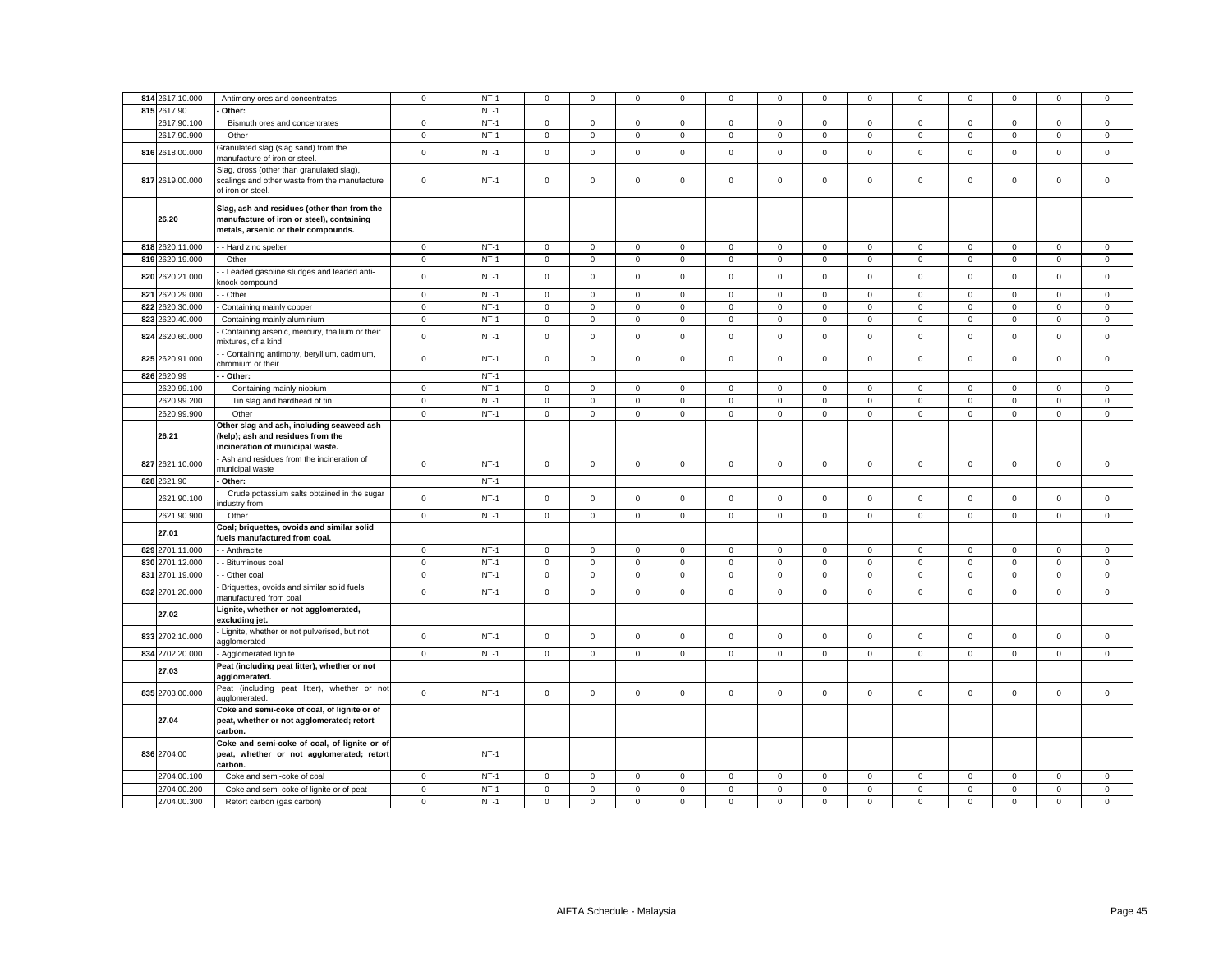|                 | Coal gas, water gas, producer gas and similar                                                                                                                                                                                                                                                                                 |                 |        |                |                     |                |              |              |                     |                     |                |              |              |                     |              |                |
|-----------------|-------------------------------------------------------------------------------------------------------------------------------------------------------------------------------------------------------------------------------------------------------------------------------------------------------------------------------|-----------------|--------|----------------|---------------------|----------------|--------------|--------------|---------------------|---------------------|----------------|--------------|--------------|---------------------|--------------|----------------|
| 837 2705.00.000 | gases, other than petroleum gases and other<br>gaseous hydrocarbons.                                                                                                                                                                                                                                                          | $\mathbf{0}$    | $NT-1$ | $\mathbf 0$    | $\mathbf{0}$        | $\mathbf 0$    | $\mathbf{0}$ | 0            | $\mathbf 0$         | $\mathbf{0}$        | $\mathbf{0}$   | $\mathbf 0$  | $\mathbf 0$  | $\mathbf 0$         | $\mathbf 0$  | $\mathbf{0}$   |
| 838 2706.00.000 | Tar distilled from coal, from lignite or from peat,<br>and other mineral tars, whether or not<br>dehydrated or partially distilled, including<br>econstituted tars.                                                                                                                                                           | $\mathbf 0$     | $NT-1$ | $\mathsf 0$    | $\mathbf 0$         | $\mathsf 0$    | $\mathbf 0$  | 0            | $\mathsf 0$         | $\mathbf{0}$        | $\mathbf 0$    | $\mathbf 0$  | $\mathsf 0$  | 0                   | $\mathsf 0$  | $\mathsf 0$    |
| 839 2707.10.000 | Benzol (benzene)                                                                                                                                                                                                                                                                                                              | $\mathbf 0$     | $NT-1$ | $\mathbf 0$    | $\mathbf 0$         | $\mathsf 0$    | $\mathbf{0}$ | $\mathsf 0$  | $\mathbf 0$         | $\circ$             | $\mathbf{0}$   | $\mathbf 0$  | $\mathbf 0$  | $\mathbf 0$         | $\mathsf 0$  | $\mathbf{0}$   |
| 840 2707.20.000 | Toluol (toluene)                                                                                                                                                                                                                                                                                                              | $\mathsf 0$     | $NT-1$ | 0              | $\mathbf 0$         | $\mathbf 0$    | $\mathbf 0$  | $\mathsf 0$  | $\mathbf 0$         | $\mathsf 0$         | $\mathbf 0$    | $\mathbf 0$  | $\mathbf 0$  | $\mathsf 0$         | $\mathbf 0$  | $\mathbf 0$    |
| 841 2707.30.000 | Xylol (xylenes)                                                                                                                                                                                                                                                                                                               | $\mathbf 0$     | $NT-1$ | $\mathbf 0$    | $\mathbf 0$         | $\mathsf 0$    | $\mathsf 0$  | $\mathbf 0$  | $\mathsf 0$         | $\mathsf 0$         | $\mathbf{0}$   | $\mathbf 0$  | $\mathsf 0$  | $\mathsf 0$         | $\mathsf 0$  | $\mathsf 0$    |
| 842 2707.40.000 | Naphthalene                                                                                                                                                                                                                                                                                                                   | $\mathbf 0$     | $NT-1$ | $\mathbf 0$    | $\mathbf 0$         | $\mathsf 0$    | $\mathsf 0$  | $\mathbf 0$  | $\mathsf 0$         | $\mathbf 0$         | $\mathbf 0$    | $\mathbf 0$  | $\mathsf 0$  | $\mathbf 0$         | $\mathsf 0$  | $\mathsf 0$    |
| 843 2707.50.000 | Other aromatic hydrocarbon mixtures of which<br>65 % or more by                                                                                                                                                                                                                                                               | $\mathsf 0$     | $NT-1$ | 0              | $\mathbf 0$         | $\mathsf 0$    | $\mathbf 0$  | 0            | $\mathsf 0$         | $\mathsf 0$         | $\mathbf 0$    | $\mathbf 0$  | $\mathsf 0$  | $\mathbf 0$         | $\mathsf 0$  | $\mathsf 0$    |
| 844 2707.91.000 | - Creosote oils                                                                                                                                                                                                                                                                                                               | $\mathbf 0$     | $NT-1$ | $\mathsf 0$    | $\mathbf 0$         | $\mathsf 0$    | $\mathsf 0$  | $\mathbf 0$  | $\mathsf 0$         | $\mathsf 0$         | $\mathbf{0}$   | $\mathbf 0$  | $\mathsf 0$  | $\mathsf 0$         | $\mathsf 0$  | $\mathbf 0$    |
| 845 2707.99     | Other:                                                                                                                                                                                                                                                                                                                        |                 | $NT-1$ |                |                     |                |              |              |                     |                     |                |              |              |                     |              |                |
| 2707.99.100     | Phenols                                                                                                                                                                                                                                                                                                                       | $\mathbf 0$     | $NT-1$ | $\mathsf 0$    | $\mathbf 0$         | $\mathsf 0$    | $\mathsf 0$  | $\mathsf 0$  | 0                   | $\mathsf 0$         | 0              | $\mathsf 0$  | $\mathbf 0$  | 0                   | $\mathbf 0$  | $\,0\,$        |
| 2707.99.900     | Other                                                                                                                                                                                                                                                                                                                         | $\mathbf 0$     | $NT-1$ | $\mathsf 0$    | $\mathsf 0$         | $\mathbf{0}$   | $\mathsf 0$  | $\mathsf 0$  | $\mathsf 0$         | $\mathsf 0$         | $\mathbf 0$    | $\mathsf 0$  | $\mathsf 0$  | $\mathbf 0$         | $\mathsf 0$  | $\overline{0}$ |
| 27.08           | Pitch and pitch coke, obtained from coal tar<br>or from other mineral tars.                                                                                                                                                                                                                                                   |                 |        |                |                     |                |              |              |                     |                     |                |              |              |                     |              |                |
| 846 2708.10.000 | Pitch                                                                                                                                                                                                                                                                                                                         | $\mathbf 0$     | $NT-1$ | 0              | $\mathbf 0$         | $\mathbf 0$    | $\mathbf 0$  | 0            | $\mathbf 0$         | $\mathbf{0}$        | $\mathbf 0$    | $\mathbf 0$  | $\mathbf 0$  | $\mathbf 0$         | $\mathbf 0$  | $\mathbf 0$    |
| 847 2708.20.000 | Pitch-coke                                                                                                                                                                                                                                                                                                                    | $\mathbf 0$     | $NT-1$ | $\mathsf 0$    | $\mathsf 0$         | $\mathbf 0$    | $\mathsf 0$  | $\mathsf 0$  | $\mathbf 0$         | $\mathsf 0$         | $\mathsf 0$    | $\mathsf 0$  | $\mathbf 0$  | $\mathsf 0$         | $\mathbf 0$  | $\mathsf 0$    |
| 27.09           | Petroleum oils and oils obtained from<br>bituminous minerals, crude.                                                                                                                                                                                                                                                          |                 |        |                |                     |                |              |              |                     |                     |                |              |              |                     |              |                |
| 848 2709.00     | Petroleum oils and oils obtained form<br>bituminous minerals, crude.                                                                                                                                                                                                                                                          |                 | $NT-1$ |                |                     |                |              |              |                     |                     |                |              |              |                     |              |                |
| 2709.00.100     | Petroleum oils, crude                                                                                                                                                                                                                                                                                                         | $\mathsf 0$     | $NT-1$ | $\mathbf 0$    | $\mathbf 0$         | $\mathbf 0$    | $\mathbf 0$  | $\mathbf 0$  | $\mathbf 0$         | $\mathbf 0$         | $\mathbf{0}$   | $\mathbf 0$  | $\mathbf 0$  | $\mathbf 0$         | $\mathbf 0$  | $\mathbf 0$    |
| 2709.00.900     | Other                                                                                                                                                                                                                                                                                                                         | 5               | $NT-1$ | $\overline{4}$ | 3                   | $\overline{2}$ | $\mathsf 0$  | $\mathbf 0$  | $\mathsf 0$         | $\mathsf 0$         | $\mathbf 0$    | $\mathbf 0$  | $\mathsf 0$  | $\mathbf 0$         | $\mathsf 0$  | $\mathsf 0$    |
| 27.10           | Petroleum oils and oils obtained from<br>bituminous minerals, other than crude;<br>preparations not elsewhere specified or<br>included, containing by weight 70% or more<br>of petroleum oils or of oils obtained from<br>bituminous minerals, these oils being the<br>basic constituents of the preparations; waste<br>oils. |                 |        |                |                     |                |              |              |                     |                     |                |              |              |                     |              |                |
| 849 2710.11     | - Light oils and preparations:                                                                                                                                                                                                                                                                                                |                 | $NT-1$ |                |                     |                |              |              |                     |                     |                |              |              |                     |              |                |
| 2710.11.100     | Petroleum oils, partly refined (including<br>opped crudes)                                                                                                                                                                                                                                                                    | 5               | $NT-1$ | $\overline{4}$ | 3                   | $\overline{2}$ | $\mathsf 0$  | $\mathsf 0$  | $\mathsf{O}\xspace$ | $\mathsf 0$         | $\mathbf 0$    | $\mathbf 0$  | $\mathsf 0$  | $\mathbf 0$         | $\mathsf 0$  | $\mathsf 0$    |
| 2710.11.213     | below RON 97                                                                                                                                                                                                                                                                                                                  | $\mathsf 0$     | $NT-1$ | $\mathsf 0$    | $\mathsf{O}\xspace$ | $\mathsf 0$    | $\mathsf 0$  | $\mathsf 0$  | $\mathsf 0$         | $\mathsf 0$         | $\mathbf 0$    | $\mathsf 0$  | $\mathsf 0$  | $\mathsf 0$         | $\mathsf 0$  | $\mathbf 0$    |
| 2710.11.214     | premium                                                                                                                                                                                                                                                                                                                       | $\mathsf 0$     | $NT-1$ |                |                     |                |              |              |                     |                     |                |              |              |                     |              |                |
| 2710.11.215     | premium plus                                                                                                                                                                                                                                                                                                                  | $\mathbf 0$     | $NT-1$ | $\mathbf 0$    | $\mathsf 0$         | 0              | $\mathsf 0$  | $\mathsf 0$  | 0                   | $\mathsf 0$         | $\mathbf 0$    | $\mathsf 0$  | $\mathbf 0$  | $\mathbf 0$         | 0            | $\,0\,$        |
| 2710.11.219     | other                                                                                                                                                                                                                                                                                                                         | $\mathsf 0$     | $NT-1$ | $\mathbf 0$    | $\mathbf 0$         | $\mathsf 0$    | $\mathsf 0$  | $\mathbf 0$  | $\mathsf 0$         | $\mathsf 0$         | $\mathbf 0$    | $\mathsf 0$  | $\mathsf 0$  | $\mathbf 0$         | $\mathsf 0$  | $\mathsf 0$    |
| 2710.11.221     | 100 octane and above                                                                                                                                                                                                                                                                                                          | $\mathbf 0$     | $NT-1$ | $\mathsf 0$    | $\mathsf 0$         | $\mathsf 0$    | $\mathbf 0$  | $\mathsf 0$  | $\mathbf 0$         | $\mathsf 0$         | $\mathbf 0$    | $\mathsf 0$  | $\mathbf 0$  | $\mathsf 0$         | $\mathsf 0$  | $\,0\,$        |
| 2710.11.229     | other                                                                                                                                                                                                                                                                                                                         | $\mathsf 0$     | $NT-1$ |                | $\mathbf 0$         |                |              |              |                     |                     |                |              |              |                     | $\mathsf 0$  | $\mathsf 0$    |
| 2710.11.300     |                                                                                                                                                                                                                                                                                                                               |                 |        | 0              |                     | $\mathsf 0$    | $\mathbf 0$  | $\mathbf 0$  | $\mathsf 0$         | $\mathsf 0$         | $\mathbf 0$    | $\mathbf 0$  | $\mathsf 0$  | $\mathbf 0$         |              |                |
|                 | Spirit-type jet-fuel                                                                                                                                                                                                                                                                                                          | $\,0\,$         | $NT-1$ | $\mathsf 0$    | $\mathsf 0$         | $\mathsf 0$    | $\mathsf 0$  | $\mathsf 0$  | $\mathbf 0$         | $\mathsf 0$         | $\overline{0}$ | $\mathsf 0$  | $\mathbf 0$  | $\mathsf{O}\xspace$ | $\mathbf 0$  | $\,0\,$        |
| 2710.11.410     | vaporising oils                                                                                                                                                                                                                                                                                                               | $\mathbf 0$     | $NT-1$ | $\mathbf 0$    | $\mathbf 0$         | $\mathsf 0$    | $\mathsf 0$  | $\mathsf 0$  | $\mathsf 0$         | $\mathsf 0$         | $\mathbf 0$    | $\mathsf 0$  | $\mathsf 0$  | $\mathbf 0$         | $\mathsf 0$  | $\mathbf 0$    |
| 2710.11.420     | white spirit                                                                                                                                                                                                                                                                                                                  | $\mathbf 0$     | $NT-1$ | $\mathsf 0$    | $\mathsf 0$         | $\mathbf 0$    | $\mathbf 0$  | $\mathsf 0$  | $\mathbf 0$         | $\mathsf 0$         | $\mathsf 0$    | $\mathsf 0$  | $\mathbf 0$  | $\mathsf 0$         | $\mathbf 0$  | $\,0\,$        |
| 2710.11.431     | naphtha                                                                                                                                                                                                                                                                                                                       | $\mathbf 0$     | $NT-1$ | 0              | $\mathbf 0$         | $\mathsf 0$    | 0            | $\mathsf 0$  | $\mathbf 0$         | $\mathsf 0$         | 0              | $\mathsf 0$  | $\mathbf 0$  | $\mathbf 0$         | $\mathsf 0$  | $\mathbf 0$    |
| 2710.11.432     | other                                                                                                                                                                                                                                                                                                                         | $\,0\,$         | $NT-1$ | $\mathbf 0$    | $\mathsf 0$         | 0              | $\mathbf 0$  | $\mathsf 0$  | 0                   | $\mathsf{O}\xspace$ | $\mathsf 0$    | $\mathsf 0$  | $\mathbf 0$  | $\mathbf 0$         | $\mathbf 0$  | $\,0\,$        |
| 2710.11.433     | having a flashpoint of 23 °C or over                                                                                                                                                                                                                                                                                          | $\mathbf 0$     | $NT-1$ | $\circ$        | $\mathbf 0$         | $\mathbf 0$    | $\mathbf{0}$ | $\mathbf 0$  | $\mathbf 0$         | $\circ$             | $\mathbf 0$    | $\mathbf{0}$ | $\mathbf 0$  | $\mathbf 0$         | $\mathbf 0$  | $\mathbf{0}$   |
| 2710.11.490     | Other                                                                                                                                                                                                                                                                                                                         | $\mathbf 0$     | $NT-1$ | $\mathbf{0}$   | $\mathbf 0$         | $\mathsf 0$    | $\mathbf{0}$ | $\mathbf{0}$ | $\mathbf 0$         | $\mathsf 0$         | $\mathbf{0}$   | $\mathbf{0}$ | $\mathbf 0$  | $\mathbf 0$         | $\mathbf 0$  | $\mathbf 0$    |
| 850 2710.19     | Other:                                                                                                                                                                                                                                                                                                                        |                 | $NT-1$ |                |                     |                |              |              |                     |                     |                |              |              |                     |              |                |
| 2710.19.110     | aviation turbine fuel, having a flashpoint<br>of 23 °C or over                                                                                                                                                                                                                                                                | $\mathsf 0$     | $NT-1$ | $\circ$        | $\mathbf 0$         | $\mathsf 0$    | $\mathbf{0}$ | $\mathbf 0$  | $\mathsf 0$         | $\mathsf 0$         | $\mathbf 0$    | $\mathbf 0$  | $\mathsf 0$  | $\mathbf 0$         | $\mathsf 0$  | $\mathsf 0$    |
| 2710.19.190     | other                                                                                                                                                                                                                                                                                                                         | $\mathbf 0$     | $NT-1$ | $\circ$        | $\mathbf 0$         | $\mathbf{0}$   | $\mathbf{0}$ | $\mathbf 0$  | $\mathbf 0$         | $\mathbf{0}$        | $\mathbf{0}$   | $\mathbf 0$  | $\mathbf 0$  | $\mathbf{0}$        | $\mathbf{0}$ | $\mathbf{0}$   |
| 2710.19.200     | Other medium oils and preparations                                                                                                                                                                                                                                                                                            | $5\phantom{.0}$ | $NT-1$ | $\overline{4}$ | 3                   | $\overline{2}$ | $\mathbf{0}$ | $\mathsf 0$  | $\mathsf 0$         | $\mathbf 0$         | $\mathbf 0$    | $\mathsf 0$  | $\,0\,$      | $\mathbf 0$         | $\mathsf 0$  | $\mathbf 0$    |
| 2710.19.310     | high speed diesel fuel                                                                                                                                                                                                                                                                                                        | $\mathsf 0$     | $NT-1$ | $\mathbf 0$    | $\mathbf 0$         | $\mathsf 0$    | $\mathsf 0$  | $\mathsf 0$  | $\mathsf 0$         | $\mathsf 0$         | $\mathbf 0$    | $\mathbf 0$  | $\mathsf 0$  | $\mathsf 0$         | $\mathsf 0$  | $\mathsf 0$    |
| 2710.19.390     | other diesel fuel                                                                                                                                                                                                                                                                                                             | $\mathbf 0$     | $NT-1$ | $\mathbf{0}$   | $\mathbf 0$         | $\mathbf 0$    | $\mathbf{0}$ | $\mathbf 0$  | $\mathbf 0$         | $\mathbf{0}$        | $\mathbf{0}$   | $\mathbf{0}$ | $\mathbf{0}$ | $\mathbf 0$         | $\mathbf 0$  | $\mathbf 0$    |
| 2710.19.410     | residual fuel oil                                                                                                                                                                                                                                                                                                             | $\mathsf 0$     | $NT-1$ | $\mathbf 0$    | $\mathbf 0$         | $\mathsf 0$    | $\mathbf 0$  | $\mathsf 0$  | $\mathbf 0$         | $\mathsf 0$         | 0              | $\mathbf 0$  | $\mathbf 0$  | $\mathsf 0$         | $\mathsf 0$  | $\mathsf 0$    |
| 2710.19.490     | other                                                                                                                                                                                                                                                                                                                         | $\mathsf 0$     | $NT-1$ | $\mathsf 0$    | $\mathbf 0$         | $\mathsf 0$    | $\mathbf 0$  | $\mathsf 0$  | $\mathsf 0$         | $\mathsf 0$         | $\mathbf 0$    | $\mathsf 0$  | $\mathsf 0$  | $\mathsf 0$         | $\mathsf 0$  | $\mathsf 0$    |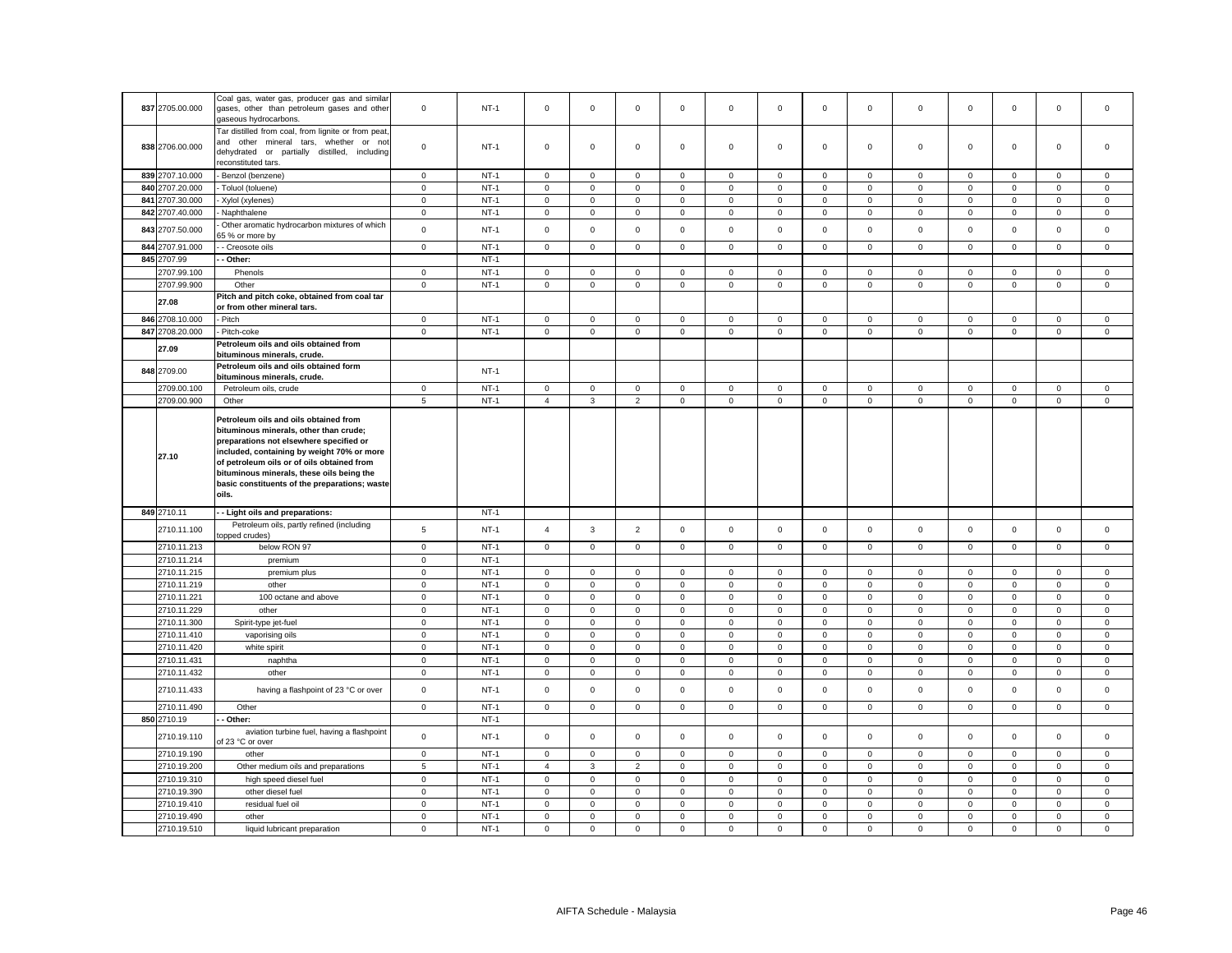|     | 2710.19.520              | solid or semi-solid lubricant preparation                                                                                                                                                                                                  | $\mathsf 0$     | $NT-1$ | $\mathsf 0$         | $\mathbf 0$  | $\mathsf 0$    | $\mathbf 0$ | $\mathbf 0$ | $\mathsf 0$ | $\mathsf 0$    | $\mathsf 0$    | $\mathsf 0$  | $\mathbf 0$ | $\mathsf 0$         | $\mathsf 0$  | $\mathbf 0$  |
|-----|--------------------------|--------------------------------------------------------------------------------------------------------------------------------------------------------------------------------------------------------------------------------------------|-----------------|--------|---------------------|--------------|----------------|-------------|-------------|-------------|----------------|----------------|--------------|-------------|---------------------|--------------|--------------|
|     | 2710.19.530              | liquids for hydraulic brakes                                                                                                                                                                                                               | $\mathbf 0$     | $NT-1$ | $\mathsf 0$         | $\mathbf 0$  | $\mathsf 0$    | $\mathsf 0$ | $\mathbf 0$ | $\mathsf 0$ | $\mathbf{0}$   | $\mathsf 0$    | $\mathbf 0$  | $\mathbf 0$ | $\mathbf 0$         | $\mathsf 0$  | $\mathbf 0$  |
|     | 2710.19.540              | transformer oils                                                                                                                                                                                                                           | $\mathbf 0$     | $NT-1$ | $\mathbf 0$         | $\mathbf 0$  | $\mathbf 0$    | $\mathbf 0$ | $\mathbf 0$ | $\mathbf 0$ | $\mathbf{0}$   | $\mathbf{0}$   | $\mathbf{0}$ | $\mathbf 0$ | $\mathbf 0$         | $\mathbf 0$  | $\mathbf{0}$ |
|     | 2710.19.590              | other                                                                                                                                                                                                                                      | $\mathbf 0$     | $NT-1$ | $\mathbf 0$         | $\circ$      | $\mathbf 0$    | $\mathbf 0$ | $\mathbf 0$ | $\mathbf 0$ | $\circ$        | $\mathbf{0}$   | $\mathbf 0$  | $\mathbf 0$ | $\mathbf{0}$        | $\mathbf{0}$ | $\mathbf{0}$ |
|     | 851 2710.91.000          | - Containing polychlorinated biphenyls (PCBs),<br>olychlorinated                                                                                                                                                                           | $\mathbf 0$     | $NT-1$ | $\mathbf 0$         | $\mathbf 0$  | $\mathsf 0$    | $\Omega$    | $\mathbf 0$ | $\mathbf 0$ | $\mathbf 0$    | $\mathbf{0}$   | $\mathbf 0$  | $\mathbf 0$ | $\mathbf 0$         | $\mathbf{0}$ | $\mathbf 0$  |
|     | 852 2710.99.000          | Other                                                                                                                                                                                                                                      | $\mathsf 0$     | $NT-1$ | $\mathbf 0$         | $\mathbf{0}$ | $\mathsf 0$    | $\mathbf 0$ | $\mathbf 0$ | $\mathbf 0$ | $\mathbf{0}$   | $\mathbf{0}$   | $\mathbf{0}$ | $\mathsf 0$ | $\mathbf{0}$        | $\mathsf 0$  | $\mathbf 0$  |
|     |                          | Petroleum gases and other gaseous                                                                                                                                                                                                          |                 |        |                     |              |                |             |             |             |                |                |              |             |                     |              |              |
|     | 27.11<br>853 2711.11.000 | hydrocarbons.<br>- Natural gas                                                                                                                                                                                                             | $\mathbf 0$     | $NT-1$ | $\mathsf 0$         | $\mathbf 0$  | $\mathsf 0$    | $\mathbf 0$ | $\mathsf 0$ | $\mathsf 0$ | $\mathsf 0$    | $\mathbf 0$    | $\mathbf 0$  | $\mathsf 0$ | $\mathbf 0$         | $\mathsf 0$  | $\mathbf 0$  |
|     | 854 2711.12.000          | - Propane                                                                                                                                                                                                                                  | $\mathsf 0$     | $NT-1$ | $\mathsf 0$         | $\mathsf 0$  | $\mathsf 0$    | $\mathsf 0$ | $\mathsf 0$ | $\mathsf 0$ | $\mathsf 0$    | $\mathsf 0$    | $\mathsf 0$  | $\mathbf 0$ | $\mathsf 0$         | $\mathsf 0$  | $\mathbf 0$  |
|     | 855 2711.13.000          | - Butanes                                                                                                                                                                                                                                  | $\mathbf 0$     | $NT-1$ | $\mathsf 0$         | $\mathsf{O}$ | $\mathsf 0$    | $\mathsf 0$ | $\mathsf 0$ | $\mathsf 0$ | $\mathbf 0$    | $\mathsf 0$    | $\mathbf 0$  | $\mathsf 0$ | $\mathbf 0$         | $\mathsf 0$  | $\mathsf 0$  |
|     |                          |                                                                                                                                                                                                                                            |                 |        |                     |              |                |             |             |             |                |                |              |             |                     |              |              |
|     | 856 2711.14.000          | - Ethylene, propylene, butylene and butadiene                                                                                                                                                                                              | $\mathsf 0$     | $NT-1$ | $\mathsf 0$         | $\mathsf 0$  | $\mathsf 0$    | $\mathsf 0$ | $\mathsf 0$ | $\mathsf 0$ | $\mathbf 0$    | $\mathsf 0$    | $\mathsf 0$  | $\mathbf 0$ | $\mathsf{O}\xspace$ | $\mathsf 0$  | $\mathsf{O}$ |
|     | 857 2711.19.000          | - Other                                                                                                                                                                                                                                    | $\mathbf{0}$    | $NT-1$ | $\mathbf 0$         | $\mathbf 0$  | $\mathsf 0$    | 0           | $\mathbf 0$ | $\mathsf 0$ | $\mathbf 0$    | $\mathbf 0$    | 0            | $\mathbf 0$ | $\mathbf 0$         | $\mathsf 0$  | 0            |
|     | 858 2711.21.000          | - Natural gas                                                                                                                                                                                                                              | $\mathbf 0$     | $NT-1$ | $\mathsf{O}\xspace$ | $\mathsf 0$  | $\mathsf 0$    | $\mathsf 0$ | $\mathbf 0$ | $\mathsf 0$ | $\mathsf 0$    | $\mathsf 0$    | $\mathsf 0$  | $\mathbf 0$ | $\mathsf 0$         | $\mathsf 0$  | $\mathbf 0$  |
|     | 859 2711.29.000          | - Other                                                                                                                                                                                                                                    | $\mathbf 0$     | $NT-1$ | $\mathsf 0$         | $\mathsf 0$  | $\mathbf 0$    | 0           | $\mathbf 0$ | $\mathsf 0$ | $\mathsf 0$    | 0              | $\mathbf 0$  | $\mathbf 0$ | $\mathsf 0$         | $\mathbf 0$  | $\mathsf 0$  |
|     | 27.12                    | Petroleum jelly; paraffin wax,<br>microcrystalline petroleum wax, slack wax,<br>ozokerite, lignite wax, peat wax, other<br>mineral waxes, and similar products<br>obtained by synthesis or by other processes,<br>whether or not coloured. |                 |        |                     |              |                |             |             |             |                |                |              |             |                     |              |              |
|     | 860 2712.10.000          | Petroleum jelly                                                                                                                                                                                                                            | $\mathbf 0$     | $NT-1$ | 0                   | 0            | $\mathbf 0$    | 0           | $\mathbf 0$ | $\mathsf 0$ | $\mathsf 0$    | 0              | $\mathbf 0$  | $\mathbf 0$ | $\mathsf 0$         | $\mathbf 0$  | $\mathsf 0$  |
|     | 861 2712.20.000          | Paraffin wax containing by weight less than<br>0.75 % of oil                                                                                                                                                                               | $\mathsf 0$     | $NT-1$ | $\mathsf 0$         | $\mathsf 0$  | $\mathsf 0$    | $\mathbf 0$ | $\mathsf 0$ | $\mathsf 0$ | $\mathbf 0$    | $\mathsf 0$    | $\mathsf 0$  | $\mathbf 0$ | $\mathsf 0$         | $\mathsf 0$  | $\mathbf 0$  |
|     | 862 2712.90.000          | Other                                                                                                                                                                                                                                      | $\mathbf 0$     | $NT-1$ | $\mathsf 0$         | $\mathbf 0$  | $\mathbf{0}$   | $\mathsf 0$ | $\mathbf 0$ | $\mathbf 0$ | $\mathbf 0$    | $\mathbf 0$    | $\mathbf 0$  | $\mathbf 0$ | $\mathbf 0$         | $\mathbf{0}$ | $\mathbf 0$  |
|     | 27.13                    | Petroleum coke, petroleum bitumen and<br>other residues of petroleum oils or of oils<br>obtained from bituminous minerals.                                                                                                                 |                 |        |                     |              |                |             |             |             |                |                |              |             |                     |              |              |
|     | 863 2713.11.000          | - - Not calcined                                                                                                                                                                                                                           | $\mathbf 0$     | $NT-1$ | $\mathbf 0$         | $\mathbf 0$  | $\mathbf 0$    | 0           | $\mathbf 0$ | $\mathbf 0$ | $\overline{0}$ | $\mathbf 0$    | 0            | $\mathbf 0$ | $\mathbf{0}$        | $\mathbf 0$  | $\mathbf 0$  |
|     | 864 2713.12.000          | - Calcined                                                                                                                                                                                                                                 | $\mathbf 0$     | $NT-1$ | $\mathsf 0$         | $\mathbf 0$  | $\mathsf 0$    | $\mathsf 0$ | $\mathbf 0$ | $\mathsf 0$ | $\mathsf 0$    | $\mathbf 0$    | $\mathsf 0$  | $\mathbf 0$ | $\mathbf 0$         | $\mathsf 0$  | $\mathbf 0$  |
|     | 865 2713.20.000          | Petroleum bitumen                                                                                                                                                                                                                          | $\circ$         | $NT-1$ | $\mathsf 0$         | $\mathbf 0$  | $\mathsf 0$    | $\mathsf 0$ | $\mathbf 0$ | $\mathsf 0$ | $\mathbf{0}$   | $\mathbf 0$    | $\mathbf 0$  | $\mathbf 0$ | $\mathbf 0$         | $\mathsf 0$  | $\mathbf 0$  |
|     | 866 2713.90.000          | Other residues of petroleum oils or of oils<br>obtained from                                                                                                                                                                               | $\mathsf 0$     | $NT-1$ | $\mathsf 0$         | $\mathsf 0$  | $\mathsf 0$    | $\mathbf 0$ | $\mathsf 0$ | $\mathsf 0$ | $\mathsf 0$    | $\mathsf 0$    | $\mathsf 0$  | $\mathbf 0$ | $\mathsf 0$         | $\mathsf 0$  | $\mathsf 0$  |
|     | 27.14                    | Bitumen and asphalt, natural; bituminous or<br>oil shale and tar sands; asphaltites and<br>asphaltic rocks.                                                                                                                                |                 |        |                     |              |                |             |             |             |                |                |              |             |                     |              |              |
|     | 867 2714.10.000          | Bituminous or oil shale and tar sands                                                                                                                                                                                                      | $\overline{5}$  | $NT-1$ | $\overline{4}$      | $\mathbf{3}$ | $\overline{2}$ | $\mathsf 0$ | $\mathbf 0$ | $\mathsf 0$ | $\mathbf 0$    | $\mathbf 0$    | $\mathsf 0$  | $\mathbf 0$ | $\mathbf 0$         | $\mathsf 0$  | $\mathsf 0$  |
|     | 868 2714.90.000          | Other                                                                                                                                                                                                                                      | $5\overline{5}$ | $NT-1$ | $\overline{4}$      | $\mathbf{3}$ | $\overline{2}$ | $\mathsf 0$ | $\mathsf 0$ | $\mathsf 0$ | $\mathbf{0}$   | $\mathbf 0$    | $\mathbf 0$  | $\mathsf 0$ | $\mathbf 0$         | $\mathsf 0$  | $\mathbf{0}$ |
|     | 869 2715.00              | Bituminous mixtures based on natural<br>asphalt, on natural bitumen, on petroleum<br>bitumen, on mineral tar or on mineral tar<br>pitch (for example, bituminous mastics, cut-<br>backs).                                                  |                 | $NT-1$ |                     |              |                |             |             |             |                |                |              |             |                     |              |              |
|     | 2715.00.100              | <b>Bituminous mastics</b>                                                                                                                                                                                                                  | $\sqrt{5}$      | $NT-1$ | $\overline{4}$      | 3            | $\overline{2}$ | $\mathsf 0$ | $\mathbf 0$ | $\mathsf 0$ | $\mathbf{0}$   | $\mathbf 0$    | $\mathsf 0$  | $\mathbf 0$ | $\mathbf 0$         | $\mathsf 0$  | $\mathsf 0$  |
|     | 2715.00.900              | Other                                                                                                                                                                                                                                      | 5               | $NT-1$ | $\overline{4}$      | $\mathbf{3}$ | 2              | $\mathbf 0$ | $\mathbf 0$ | $\mathbf 0$ | $\circ$        | $\overline{0}$ | $\mathbf{0}$ | $\mathbf 0$ | $\mathbf{0}$        | $\mathbf{0}$ | $\mathbf{0}$ |
|     | 870 2716.00.000          | Electrical energy.                                                                                                                                                                                                                         | $\mathbf 0$     | $NT-1$ | $\mathbf 0$         | $\mathbf 0$  | $\mathsf 0$    | 0           | $\mathbf 0$ | $\mathbf 0$ | $\mathbf 0$    | $\mathbf 0$    | $\mathsf 0$  | $\mathbf 0$ | $\mathbf 0$         | $\mathsf 0$  | $\mathsf 0$  |
|     | 28.01                    | Fluorine, chlorine, bromine and iodine.                                                                                                                                                                                                    |                 |        |                     |              |                |             |             |             |                |                |              |             |                     |              |              |
|     | 871 2801.10.000          | Chlorine                                                                                                                                                                                                                                   | 10              | EL.    |                     |              |                |             |             |             |                |                |              |             |                     |              |              |
|     | 872 2801.20.000          | lodine                                                                                                                                                                                                                                     | $\circ$         | $NT-1$ | $\mathsf 0$         | $\mathbf 0$  | $\mathsf 0$    | $\mathsf 0$ | $\mathbf 0$ | $\mathsf 0$ | $\mathbf{0}$   | $\mathsf 0$    | $\mathbf 0$  | $\mathbf 0$ | $\mathbf 0$         | $\mathsf 0$  | $\mathbf 0$  |
|     | 873 2801.30.000          | Fluorine; bromine                                                                                                                                                                                                                          | $\mathbf 0$     | $NT-1$ | $\mathbf 0$         | $\mathbf{O}$ | $\mathbf 0$    | $\mathbf 0$ | $\mathbf 0$ | $\mathsf 0$ | $\mathsf 0$    | $\mathbf{0}$   | $\mathbf 0$  | $\mathbf 0$ | $\mathsf 0$         | $\mathbf{0}$ | $\mathbf{0}$ |
| 874 | 2802.00.000              | Sulphur, sublimed or precipitated; colloidal<br>sulphur.                                                                                                                                                                                   | $\mathbf 0$     | $NT-1$ | $\mathsf 0$         | $\mathbf 0$  | $\mathbf 0$    | $\mathbf 0$ | $\mathbf 0$ | $\mathbf 0$ | $\mathbf 0$    | 0              | $\mathsf 0$  | $\mathbf 0$ | $\mathbf 0$         | $\mathbf{0}$ | $\mathbf 0$  |
|     | 28.03                    | Carbon (carbon blacks and other forms of<br>carbon not elsewhere specified or included).                                                                                                                                                   |                 |        |                     |              |                |             |             |             |                |                |              |             |                     |              |              |
|     | 875 2803.00              | Carbon (carbon blacks and other forms of<br>carbon not elsewhere specified or included).                                                                                                                                                   |                 | EL.    |                     |              |                |             |             |             |                |                |              |             |                     |              |              |
|     | 2803.00.100              | Carbon black                                                                                                                                                                                                                               | 10              | EL     |                     |              |                |             |             |             |                |                |              |             |                     |              |              |
|     |                          |                                                                                                                                                                                                                                            |                 |        |                     |              |                |             |             |             |                |                |              |             |                     |              |              |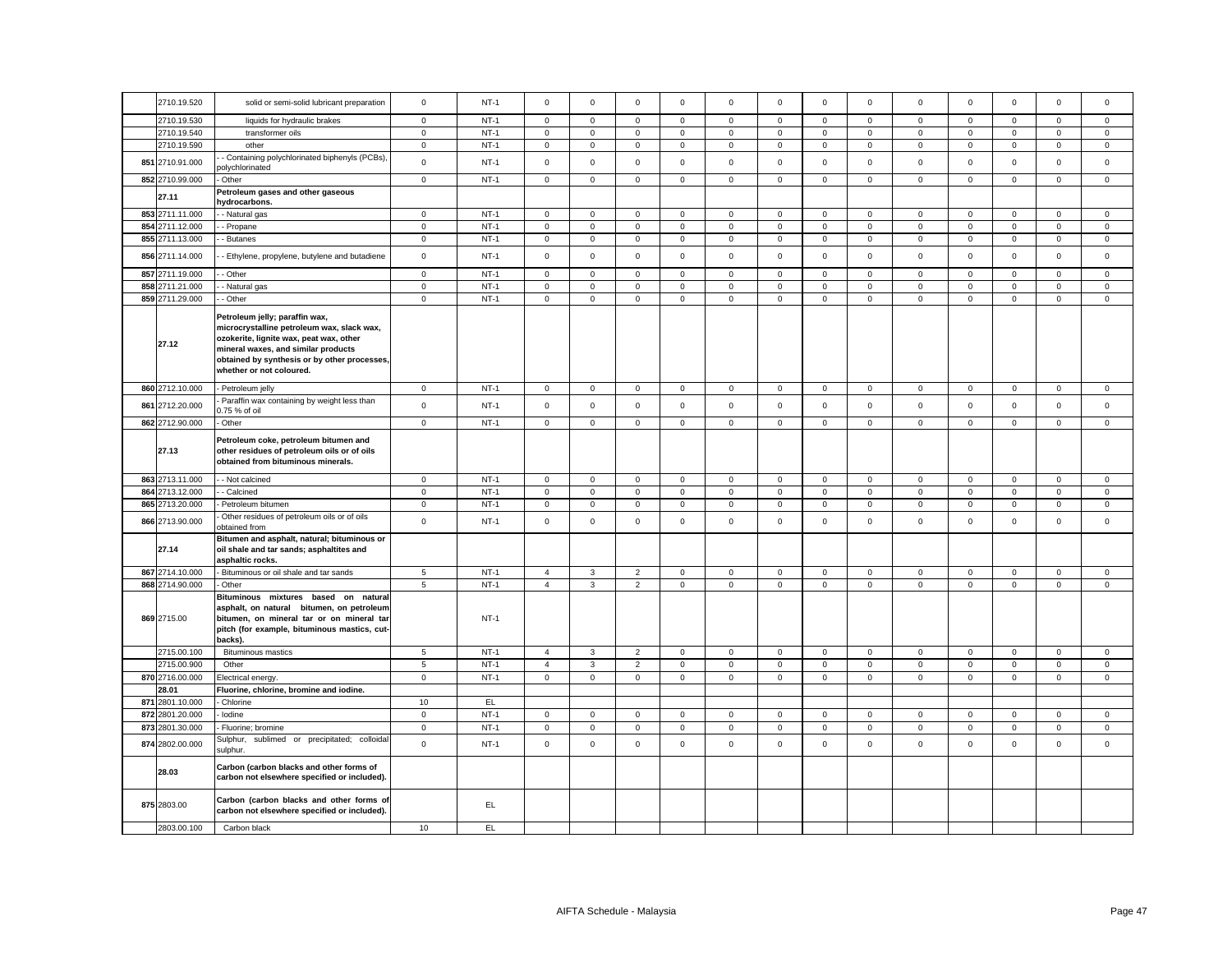| 2803.00.900                        | Other                                                                                                                               | $\mathbf 0$      | EL               |                  |                            |                  |                  |                     |                            |                         |                            |                            |                            |                  |                  |                            |
|------------------------------------|-------------------------------------------------------------------------------------------------------------------------------------|------------------|------------------|------------------|----------------------------|------------------|------------------|---------------------|----------------------------|-------------------------|----------------------------|----------------------------|----------------------------|------------------|------------------|----------------------------|
| 28.04                              | Hydrogen, rare gases and other non-metals.                                                                                          |                  |                  |                  |                            |                  |                  |                     |                            |                         |                            |                            |                            |                  |                  |                            |
| 876 2804.10.000                    | - Hydrogen                                                                                                                          | $\sqrt{5}$       | $NT-1$           | $\overline{4}$   | 3                          | $\overline{2}$   | $\mathbf 0$      | $\mathbf 0$         | $\mathsf 0$                | $\mathbf 0$             | $\mathsf 0$                | $\mathbf 0$                | $\mathsf 0$                | $\mathbf 0$      | $\mathbf 0$      | $\mathsf 0$                |
| 877<br>2804.21.000                 | - Argon                                                                                                                             | $\,$ 5 $\,$      | $NT-1$           | $\overline{4}$   | 3                          | $\overline{2}$   | $\mathsf 0$      | 0                   | $\mathsf 0$                | $\mathsf 0$             | $\mathsf 0$                | $\mathsf 0$                | $\mathbf 0$                | $\mathbf 0$      | $\mathsf 0$      | $\mathsf 0$                |
| 878 2804.29.000                    | - Other                                                                                                                             | $\overline{5}$   | $NT-1$           | $\overline{4}$   | $\mathbf{3}$               | $\overline{2}$   | $\mathbf 0$      | 0                   | $\mathbf 0$                | $\mathbf 0$             | $\mathsf 0$                | $\mathsf 0$                | $\mathbf 0$                | $\mathbf 0$      | $\mathbf 0$      | $\mathsf 0$                |
| 879 2804.30.000                    | Nitrogen                                                                                                                            | 5                | $NT-1$           | $\overline{4}$   | 3                          | $\overline{2}$   | $\mathbf 0$      | $\mathbf{0}$        | $\mathbf{0}$               | $\mathbf 0$             | $\mathbf{0}$               | 0                          | $\mathbf 0$                | $\mathbf{0}$     | $\mathbf 0$      | $\mathbf 0$                |
| 880 2804.40.000                    | - Oxygen                                                                                                                            | 5                | $NT-1$           | $\overline{4}$   | $\mathbf{3}$               | 2                | $\mathbf 0$      | $\mathbf 0$         | $\mathbf 0$                | $\mathbf 0$             | $\mathbf 0$                | $\mathbf 0$                | $\mathbf 0$                | $\mathbf{0}$     | $\mathbf 0$      | $\mathsf 0$                |
| 881 2804.50.000                    | Boron; tellurium                                                                                                                    | $\mathbf 0$      | $NT-1$           | $\mathsf 0$      | $\mathbf{0}$               | $\mathsf 0$      | $\mathbf 0$      | $\mathbf 0$         | $\mathbf 0$                | $\mathbf 0$             | $\mathbf{0}$               | $\mathbf 0$                | $\mathbf 0$                | $\mathbf 0$      | $\mathsf 0$      | $\mathsf 0$                |
|                                    | - Containing by weight not less than 99.99 %                                                                                        |                  |                  |                  |                            |                  |                  |                     |                            |                         |                            |                            |                            |                  |                  |                            |
| 882 2804.61.000                    | of silicon                                                                                                                          | $\mathsf 0$      | $NT-1$           | $\mathsf 0$      | $\mathsf 0$                | $\mathsf 0$      | $\mathsf 0$      | $\mathbf 0$         | $\mathsf 0$                | $\mathsf 0$<br>$\Omega$ | $\mathsf 0$                | $\mathsf 0$                | $\mathsf 0$                | $\mathsf 0$      | $\mathsf 0$      | $\mathsf 0$                |
| 883 2804.69.000                    | - Other                                                                                                                             | $\mathbf 0$      | $NT-1$           | $\mathbf 0$      | $\mathbf 0$                | $\mathsf 0$      | $\mathsf 0$      | $\mathbf{0}$        | $\mathbf 0$                |                         | $\mathbf 0$                | $\mathsf 0$                | $\mathbf 0$                | $\mathbf 0$      | $\mathbf 0$      | $\mathbf 0$                |
| 884 2804.70.000                    | - Phosphorus                                                                                                                        | $\mathbf 0$      | $NT-1$           | $\mathsf 0$      | $\mathsf 0$                | $\mathsf 0$      | $\mathsf 0$      | 0                   | $\Omega$                   | $\mathsf 0$             | $\mathbf 0$                | $\mathsf 0$                | $\Omega$                   | $\Omega$         | $\mathsf 0$      | $\mathsf 0$                |
| 885 2804.80.000                    | Arsenic                                                                                                                             | $\mathbf 0$      | $NT-1$           | $\,0\,$          | $\mathsf 0$                | $\mathsf 0$      | $\mathbf 0$      | 0                   | 0                          | $\mathbf 0$             | $\mathsf 0$                | 0                          | 0                          | $\mathbf 0$      | 0                | 0                          |
| 886 2804.90.000                    | Selenium                                                                                                                            | $\mathbf 0$      | $NT-1$           | $\mathsf 0$      | $\mathsf 0$                | $\mathsf 0$      | $\mathsf 0$      | $\mathsf{O}\xspace$ | $\mathsf 0$                | $\mathbf 0$             | $\mathbf 0$                | $\mathsf 0$                | $\mathbf 0$                | $\mathsf 0$      | $\mathsf 0$      | $\mathbf 0$                |
| 28.05                              | Alkali or alkaline-earth metals; rare-earth<br>metals, scandium and yttrium, whether or<br>not intermixed or interalloyed; mercury. |                  |                  |                  |                            |                  |                  |                     |                            |                         |                            |                            |                            |                  |                  |                            |
| 887 2805.11.000                    | - Sodium                                                                                                                            | 0                | $NT-1$           | $\,0\,$          | 0                          | $\mathsf 0$      | 0                | 0                   | 0                          | $\mathbf 0$             | $\mathbf 0$                | $\mathbf 0$                | 0                          | 0                | 0                | 0                          |
| 888 2805.12.000                    | - Calcium                                                                                                                           | $\mathsf 0$      | $NT-1$           | $\overline{0}$   | $\mathsf{O}\xspace$        | $\mathbf 0$      | $\mathsf 0$      | $\mathsf{O}\xspace$ | $\mathsf 0$                | $\mathsf 0$             | $\mathsf 0$                | $\mathsf 0$                | $\mathbf 0$                | $\mathsf 0$      | $\mathbf 0$      | $\mathsf 0$                |
| 889 2805.19.000                    | - Other                                                                                                                             | $\mathbf 0$      | $NT-1$           | $\mathsf 0$      | $\mathbf 0$                | $\mathsf 0$      | $\mathbf 0$      | $\mathbf 0$         | $\mathsf 0$                | $\mathbf 0$             | $\mathsf 0$                | $\mathsf{O}\xspace$        | $\mathsf 0$                | $\mathsf 0$      | $\mathsf 0$      | $\mathsf 0$                |
| 890 2805.30.000                    | Rare-earth metals, scandium and yttrium,<br>whether or not                                                                          | $\mathbf 0$      | $NT-1$           | $\mathbf 0$      | $\mathbf 0$                | $\mathsf 0$      | 0                | 0                   | $\mathsf 0$                | $\,0\,$                 | $\mathsf 0$                | $\mathsf 0$                | $\mathbf 0$                | $\mathbf{0}$     | $\mathsf 0$      | $\mathsf 0$                |
| 891 2805.40.000                    | Mercury                                                                                                                             | $\mathbf 0$      | $NT-1$           | $\mathsf 0$      | $\mathsf 0$                | $\mathsf 0$      | $\mathbf 0$      | 0                   | $\mathsf 0$                | $\mathbf 0$             | $\mathsf 0$                | $\mathsf 0$                | $\mathsf 0$                | $\mathbf 0$      | $\mathsf 0$      | $\mathsf 0$                |
| 28.06                              | Hydrogen chloride (hydrochloric acid);<br>chlorosulphuric acid.                                                                     |                  |                  |                  |                            |                  |                  |                     |                            |                         |                            |                            |                            |                  |                  |                            |
| 892 2806.10.000                    | - Hydrogen chloride (hydrochloric acid)                                                                                             | 10               | EL               |                  |                            |                  |                  |                     |                            |                         |                            |                            |                            |                  |                  |                            |
| 893<br>2806.20.000                 | - Chlorosulphuric acid                                                                                                              | 20               | EL               |                  |                            |                  |                  |                     |                            |                         |                            |                            |                            |                  |                  |                            |
| 894 2807.00.000                    | Sulphuric acid; oleum                                                                                                               | 20               | EL               |                  |                            |                  |                  |                     |                            |                         |                            |                            |                            |                  |                  |                            |
| 895 2808.00.000                    | Nitric acid; sulphonitric acids.                                                                                                    | 5                | $NT-1$           | $\overline{4}$   | 3                          | $\overline{2}$   | $\mathbf 0$      | $\mathbf{0}$        | $\mathbf{0}$               | $\mathbf{0}$            | $\mathbf 0$                | 0                          | $\mathbf{0}$               | $\mathbf{0}$     | $\mathbf 0$      | $\mathbf 0$                |
|                                    | Diphosphorous pentaoxide; phosphoric<br>acid; polyphosphoric acids, whether or not                                                  |                  |                  |                  |                            |                  |                  |                     |                            |                         |                            |                            |                            |                  |                  |                            |
| 28.09                              |                                                                                                                                     |                  |                  |                  |                            |                  |                  |                     |                            |                         |                            |                            |                            |                  |                  |                            |
|                                    | chemically defined.                                                                                                                 |                  |                  |                  |                            |                  |                  |                     |                            |                         |                            |                            |                            |                  |                  |                            |
| 896 2809.10.000<br>897 2809.20     | - Diphosphorus pentaoxide<br>- Phosphoric acid and polyphosphoric acids:                                                            | 30               | EL<br>ST         |                  |                            |                  |                  |                     |                            |                         |                            |                            |                            |                  |                  |                            |
| 2809.20.110                        |                                                                                                                                     | $\mathbf 0$      |                  | $\mathbf{0}$     | $\mathbf 0$                | $\mathbf 0$      | $\mathbf 0$      | 0                   | $\mathbf 0$                | $\mathbf 0$             | $\mathbf 0$                | $\mathbf{0}$               | $\mathbf 0$                | $\mathbf 0$      | $\mathbf 0$      | $\mathbf 0$                |
|                                    | hypophosphoric acid<br>other                                                                                                        |                  | <b>ST</b>        |                  |                            |                  |                  |                     |                            |                         |                            |                            |                            |                  |                  |                            |
| 2809.20.190                        |                                                                                                                                     | 30               | <b>ST</b>        | 27               | 24                         | 21               | 18               | 18                  | 15                         | 12                      | $\bf8$                     | $\,$ 5 $\,$                | 5                          | $\,$ 5 $\,$      | $\,$ 5 $\,$      | $\,$ 5 $\,$                |
| 2809.20.910                        | orthophosporic acid                                                                                                                 | 30               | <b>ST</b>        | 27               | 24                         | 21               | 18               | 18                  | 15                         | 12                      | 8                          | 5                          | 5                          | 5                | 5                | $\sqrt{5}$                 |
| 2809.20.990                        | other                                                                                                                               | 30               | <b>ST</b>        | 27               | 24                         | 21               | 18               | 18                  | 15                         | 12                      | 8                          | 5                          | 5                          | 5                | 5                | $\overline{5}$             |
| 898 2810.00                        | Oxides of boron; boric acids.                                                                                                       |                  | $NT-1$           |                  |                            |                  |                  |                     |                            |                         |                            |                            |                            |                  |                  |                            |
| 2810.00.100                        | Oxides of boron                                                                                                                     | $\mathbf 0$      | $NT-1$           | $\mathsf 0$      | $\mathsf 0$                | $\mathsf 0$      | $\mathbf 0$      | 0                   | $\mathsf 0$                | $\mathsf 0$             | $\mathsf 0$                | $\mathsf 0$                | $\mathbf 0$                | $\mathsf 0$      | $\mathsf 0$      | $\mathsf 0$                |
| 2810.00.200<br>28.11               | Boric acids<br>Other inorganic acids and other inorganic<br>oxygen compounds of non-metals.                                         | $\mathbf 0$      | $NT-1$           | $\mathsf 0$      | $\mathbf 0$                | $\mathbf 0$      | $\mathsf 0$      | $\mathbf{0}$        | $\mathbf 0$                | $\mathbf 0$             | $\mathbf 0$                | $\mathsf 0$                | $\mathbf 0$                | $\mathbf 0$      | $\mathbf 0$      | $\mathsf 0$                |
| 899 2811.11.000                    | - Hydrogen fluoride (hydrofluoric acid)                                                                                             | $\mathsf 0$      | $NT-1$           | $\mathsf 0$      | $\mathsf 0$                | $\mathsf 0$      | $\mathsf 0$      | $\mathbf 0$         | $\mathsf 0$                | $\mathsf 0$             | $\mathsf 0$                | $\mathsf 0$                | $\mathbf 0$                | $\mathsf 0$      | $\mathsf 0$      | $\mathsf 0$                |
| 900 2811.19                        | - Other:                                                                                                                            |                  | <b>ST</b>        |                  |                            |                  |                  |                     |                            |                         |                            |                            |                            |                  |                  |                            |
| 2811.19.100                        | Acids of arsenic                                                                                                                    | 20               | <b>ST</b>        | 18               | 15                         | 13               | 12               | 12                  | 10                         | 8                       | 6                          | 5                          | 5                          | 5                | 5                | 5                          |
|                                    |                                                                                                                                     |                  |                  |                  |                            |                  |                  |                     |                            |                         |                            |                            |                            |                  |                  |                            |
| 2811.19.900                        | Other                                                                                                                               | $\mathbf 0$      | <b>ST</b>        | $\mathbf{0}$     | $\mathbf 0$                | $\mathsf 0$      | $\mathbf 0$      | 0                   | $\mathsf 0$                | $\mathbf 0$             | $\mathbf 0$                | $\mathbf{0}$               | $\mathsf 0$                | $\mathbf 0$      | $\mathsf 0$      | $\mathsf 0$                |
| 901<br>2811.21.000                 | - Carbon dioxide                                                                                                                    | $\mathbf{0}$     | $NT-1$           | $\circ$          | $\mathbf 0$                | $\mathbf 0$      | $\mathbf 0$      | $\mathbf{0}$        | $\mathbf 0$                | $\mathbf 0$             | $\mathbf 0$                | $\mathbf 0$                | $\mathbf 0$                | $\mathbf 0$      | $\mathbf 0$      | $\mathbf 0$                |
| 902 2811.22.000                    | - Silicon dioxide                                                                                                                   | $\mathbf 0$      | $NT-1$           | $\mathbf 0$      | $\mathsf 0$                | $\mathsf 0$      | $\mathbf 0$      | 0                   | $\mathsf 0$                | $\mathbf 0$             | $\mathsf 0$                | $\mathsf 0$                | $\mathsf 0$                | $\mathbf 0$      | $\mathbf 0$      | $\mathsf 0$                |
| 903 2811.29                        | Other:                                                                                                                              |                  | <b>ST</b>        |                  |                            |                  |                  |                     |                            |                         |                            |                            |                            |                  |                  |                            |
| 2811.29.100                        | Arsenic pentaoxide                                                                                                                  | 20               | <b>ST</b>        | 18               | 15                         | 13               | 12               | 12                  | 10                         | 8                       | 6                          | 5                          | 5                          | 5                | 5                | $\sqrt{5}$                 |
| 2811.29.200                        | Sulphur dioxide                                                                                                                     | $\mathsf 0$      | <b>ST</b>        | $\mathbf 0$      | $\mathbf 0$                | $\mathsf 0$      | $\mathbf 0$      | $\mathbf{0}$        | $\mathbf 0$                | $\mathbf 0$             | $\mathbf 0$                | $\mathbf 0$                | $\mathbf 0$                | $\mathbf 0$      | $\mathbf 0$      | $\mathsf 0$                |
| 2811.29.900<br>28.12               | Other                                                                                                                               | $\mathsf 0$      | <b>ST</b>        | $\mathsf 0$      | $\mathsf 0$                | $\mathsf 0$      | $\mathsf 0$      | $\mathbf 0$         | $\mathsf 0$                | $\mathbf 0$             | $\mathsf 0$                | $\mathsf 0$                | $\mathbf 0$                | $\mathsf 0$      | $\mathsf 0$      | $\mathsf 0$                |
|                                    | Halides and halide oxides of non-metals.                                                                                            |                  |                  |                  |                            |                  |                  |                     |                            |                         |                            |                            |                            |                  |                  |                            |
| 904 2812.10.000<br>905 2812.90.000 | - Chlorides and chloride oxides<br>- Other                                                                                          | $\mathsf 0$<br>0 | $NT-1$<br>$NT-1$ | $\mathsf 0$<br>0 | $\mathsf 0$<br>$\mathsf 0$ | $\mathsf 0$<br>0 | $\mathsf 0$<br>0 | 0<br>0              | $\mathsf 0$<br>$\mathsf 0$ | $\mathsf 0$<br>0        | $\mathbf 0$<br>$\mathbf 0$ | $\mathsf 0$<br>$\mathbf 0$ | $\mathbf 0$<br>$\mathsf 0$ | $\mathsf 0$<br>0 | $\mathsf 0$<br>0 | $\mathsf 0$<br>$\mathsf 0$ |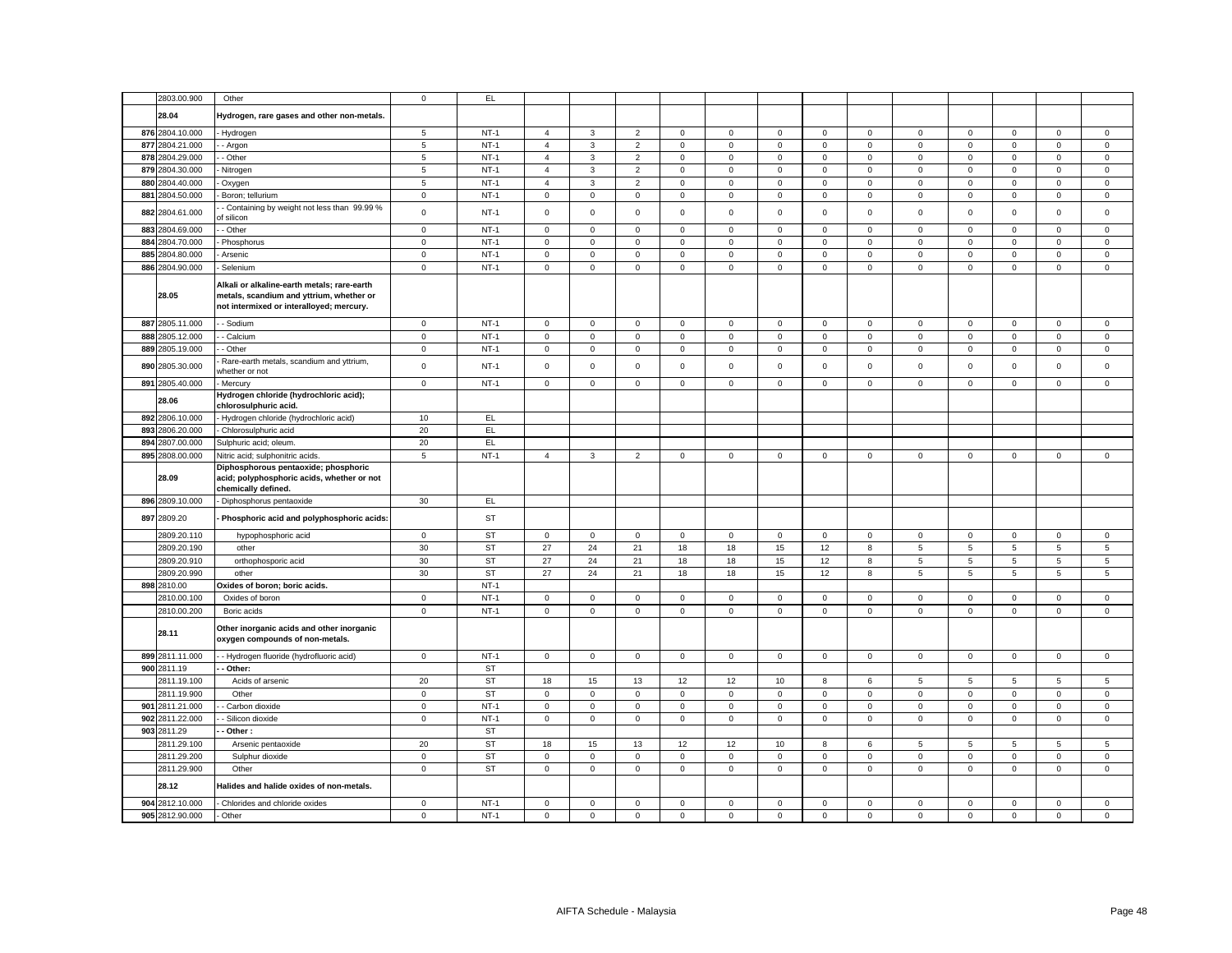|     |                 | Sulphides of non-metals; commercial                                                                                               |             |           |                     |                     |             |              |             |                     |                     |              |             |             |                     |                     |             |
|-----|-----------------|-----------------------------------------------------------------------------------------------------------------------------------|-------------|-----------|---------------------|---------------------|-------------|--------------|-------------|---------------------|---------------------|--------------|-------------|-------------|---------------------|---------------------|-------------|
|     | 28.13           | phosphorus trisulphide.                                                                                                           |             |           |                     |                     |             |              |             |                     |                     |              |             |             |                     |                     |             |
|     | 906 2813.10.000 | Carbon disulphide                                                                                                                 | $\mathbf 0$ | $NT-1$    | 0                   | $\mathbf 0$         | $\mathbf 0$ | $\mathsf 0$  | 0           | $\mathbf 0$         | $\mathbf 0$         | $\mathsf 0$  | $\mathbf 0$ | $\mathbf 0$ | $\mathbf 0$         | $\mathbf 0$         | $\mathsf 0$ |
|     | 907 2813.90.000 | Other                                                                                                                             | $\mathsf 0$ | $NT-1$    | $\mathsf 0$         | $\mathsf 0$         | $\mathsf 0$ | $\mathsf 0$  | $\mathsf 0$ | $\mathsf{O}\xspace$ | $\mathsf{O}$        | $\mathsf 0$  | $\mathsf 0$ | $\mathbf 0$ | $\mathsf 0$         | $\mathsf{O}\xspace$ | $\mathsf 0$ |
|     |                 |                                                                                                                                   |             |           |                     |                     |             |              |             |                     |                     |              |             |             |                     |                     |             |
|     | 28.14           | Ammonia, anhydrous or in aqueous solution                                                                                         |             |           |                     |                     |             |              |             |                     |                     |              |             |             |                     |                     |             |
|     | 908 2814.10.000 | Anhydrous ammonia                                                                                                                 | $\mathbf 0$ | $NT-1$    | 0                   | $\mathbf 0$         | $\mathbf 0$ | 0            | 0           | 0                   | $\mathbf 0$         | $\mathbf 0$  | 0           | 0           | $\mathbf 0$         | 0                   | $\mathbf 0$ |
|     | 909 2814.20.000 | Ammonia in aqueous solution                                                                                                       | $\mathbf 0$ | $NT-1$    | 0                   | $\mathsf 0$         | $\mathbf 0$ | $\mathsf 0$  | $\mathsf 0$ | $\mathbf 0$         | $\mathsf 0$         | $\mathbf 0$  | $\mathsf 0$ | $\mathsf 0$ | $\mathsf 0$         | $\mathbf 0$         | $\mathsf 0$ |
|     |                 | Sodium hydroxide (caustic soda); potassium                                                                                        |             |           |                     |                     |             |              |             |                     |                     |              |             |             |                     |                     |             |
|     | 28.15           | hydroxide (caustic potash); peroxides of                                                                                          |             |           |                     |                     |             |              |             |                     |                     |              |             |             |                     |                     |             |
|     |                 | sodium or potassium.                                                                                                              |             |           |                     |                     |             |              |             |                     |                     |              |             |             |                     |                     |             |
|     | 910 2815.11.000 | - Solid                                                                                                                           | 20          | <b>ST</b> | 18                  | 15                  | 13          | 12           | 12          | 10                  | 8                   | 6            | 5           | 5           | 5                   | 5                   | 5           |
|     | 911 2815.12.000 | - In aqueous solution (soda Iye or liquid soda)                                                                                   | 20          | <b>ST</b> | 18                  | 15                  | 13          | 12           | 12          | 10                  | 8                   | 6            | 5           | 5           | 5                   | 5                   | $\sqrt{5}$  |
|     | 912 2815.20.000 | Potassium hydroxide (caustic potash)                                                                                              | $\mathbf 0$ | $NT-1$    | $\mathbf 0$         | $\mathsf 0$         | $\mathsf 0$ | $\mathsf 0$  | $\mathsf 0$ | $\mathsf 0$         | $\mathsf 0$         | $\mathsf 0$  | $\mathbf 0$ | $\mathsf 0$ | $\mathsf 0$         | $\mathsf 0$         | $\mathsf 0$ |
|     | 913 2815.30.000 | Peroxides of sodium or potassium                                                                                                  | $\mathbf 0$ | $NT-1$    | 0                   | $\mathbf 0$         | $\mathbf 0$ | $\mathbf 0$  | $\mathbf 0$ | $\mathsf 0$         | $\mathbf 0$         | $\mathbf 0$  | $\mathbf 0$ | $\mathsf 0$ | $\mathbf 0$         | $\mathbf 0$         | $\mathbf 0$ |
|     |                 | Hydroxide and peroxide of magnesium;                                                                                              |             |           |                     |                     |             |              |             |                     |                     |              |             |             |                     |                     |             |
|     | 28.16           | oxides, hydroxides and peroxides, of<br>strontium or barium.                                                                      |             |           |                     |                     |             |              |             |                     |                     |              |             |             |                     |                     |             |
|     | 914 2816.10.000 | - Hydroxide and peroxide of magnesium                                                                                             | $\mathbf 0$ | $NT-1$    | $\circ$             | $\mathbf 0$         | $\mathsf 0$ | $\mathbf{0}$ | $\mathbf 0$ | $\mathbf 0$         | $\mathbf 0$         | $\mathsf 0$  | $\mathbf 0$ | $\mathbf 0$ | $\mathbf 0$         | $\mathbf 0$         | $\mathsf 0$ |
|     |                 | Oxides, hydroxides and peroxides, of                                                                                              |             |           |                     |                     |             |              |             |                     |                     |              |             |             |                     |                     |             |
|     | 915 2816.40.000 | strontium or barium                                                                                                               | $\mathbf 0$ | $NT-1$    | $\mathbf 0$         | $\mathbf 0$         | $\mathsf 0$ | $\mathbf 0$  | $\mathsf 0$ | $\mathbf 0$         | $\mathbf 0$         | $\mathbf{0}$ | $\mathsf 0$ | $\mathsf 0$ | $\mathbf 0$         | $\mathbf 0$         | $\mathbf 0$ |
|     | 28.17           | Zinc oxide; zinc peroxide.                                                                                                        |             |           |                     |                     |             |              |             |                     |                     |              |             |             |                     |                     |             |
|     | 916 2817.00.000 | Zinc oxide; zinc peroxide.                                                                                                        | 30          | HSL B     | 28                  | 26                  | 24          | 22           | 22          | 20                  | 19                  | 18           | 18          | 17          | 16                  | 16                  | 15          |
|     | 28.18           | Artificial corundum, whether or not<br>chemically defined; aluminium oxide;<br>aluminium hydroxide.                               |             |           |                     |                     |             |              |             |                     |                     |              |             |             |                     |                     |             |
|     | 917 2818.10.000 | Artificial corundum, whether or not chemically<br>defined                                                                         | $\mathsf 0$ | $NT-1$    | $\mathsf 0$         | $\mathsf 0$         | $\mathsf 0$ | $\mathsf 0$  | $\mathsf 0$ | $\mathsf 0$         | $\mathsf{O}\xspace$ | $\mathsf 0$  | $\mathsf 0$ | $\mathsf 0$ | $\mathsf 0$         | $\mathsf 0$         | $\mathbf 0$ |
|     | 918 2818.20.000 | Aluminium oxide, other than artificial<br>corundum                                                                                | $\mathbf 0$ | $NT-1$    | $\mathbf 0$         | $\mathsf 0$         | $\mathsf 0$ | $\mathsf 0$  | $\mathsf 0$ | $\mathsf 0$         | $\mathsf 0$         | $\mathbf 0$  | $\mathbf 0$ | $\mathsf 0$ | $\mathsf 0$         | $\mathsf 0$         | $\mathsf 0$ |
|     | 919 2818.30.000 | Aluminium hydroxide                                                                                                               | $\mathbf 0$ | $NT-1$    | 0                   | $\mathsf 0$         | $\mathbf 0$ | $\mathbf 0$  | $\mathbf 0$ | $\mathbf 0$         | $\mathbf 0$         | $\mathbf{0}$ | $\mathbf 0$ | $\mathbf 0$ | $\mathsf 0$         | $\mathbf 0$         | $\mathsf 0$ |
|     | 28.19           | Chromium oxides and hydroxides.                                                                                                   |             |           |                     |                     |             |              |             |                     |                     |              |             |             |                     |                     |             |
|     | 920 2819.10.000 | Chromium trioxide                                                                                                                 | $\mathbf 0$ | $NT-1$    | $\mathbf 0$         | $\mathbf 0$         | $\mathbf 0$ | $\mathsf 0$  | $\mathbf 0$ | $\mathsf 0$         | $\mathbf 0$         | $\mathbf 0$  | $\mathsf 0$ | $\mathsf 0$ | $\mathbf 0$         | $\mathbf 0$         | $\mathsf 0$ |
| 921 | 2819.90.000     | Other                                                                                                                             | $\mathbf 0$ | $NT-1$    | $\mathbf 0$         | $\mathsf 0$         | $\mathsf 0$ | $\mathsf 0$  | $\mathbf 0$ | $\mathsf 0$         | $\mathbf 0$         | $\mathbf 0$  | $\mathbf 0$ | $\mathsf 0$ | $\mathsf 0$         | $\mathsf 0$         | $\mathsf 0$ |
|     | 28.20           | Manganese oxides.                                                                                                                 |             |           |                     |                     |             |              |             |                     |                     |              |             |             |                     |                     |             |
|     | 922 2820.10.000 | Manganese dioxide                                                                                                                 | $\mathsf 0$ | $NT-1$    | $\mathbf 0$         | $\mathbf 0$         | $\mathsf 0$ | $\mathbf 0$  | $\mathsf 0$ | $\mathsf 0$         | $\mathsf 0$         | $\mathsf 0$  | $\mathbf 0$ | $\mathbf 0$ | $\Omega$            | $\mathsf 0$         | $\mathsf 0$ |
|     | 923 2820.90.000 | Other                                                                                                                             | $\mathsf 0$ | $NT-1$    | $\mathsf{O}\xspace$ | $\mathsf 0$         | $\mathsf 0$ | $\mathsf 0$  | $\mathbf 0$ | $\mathsf 0$         | $\mathsf 0$         | $\mathsf 0$  | $\mathsf 0$ | $\mathsf 0$ | $\mathsf 0$         | $\mathsf 0$         | $\mathsf 0$ |
|     | 28.21           | Iron oxides and hydroxides; earth colours<br>containing 70% or more by weight of<br>combined iron evaluated as Fe2O3.             |             |           |                     |                     |             |              |             |                     |                     |              |             |             |                     |                     |             |
|     | 924 2821.10.000 | - Iron oxides and hydroxides                                                                                                      | $\mathbf 0$ | $NT-1$    | $\circ$             | $\mathbf 0$         | $\mathsf 0$ | $\mathbf{0}$ | $\mathsf 0$ | $\mathbf 0$         | $\mathsf 0$         | $\mathsf 0$  | $\mathbf 0$ | $\mathbf 0$ | $\mathbf 0$         | $\mathbf 0$         | $\mathsf 0$ |
|     | 925 2821.20.000 | Earth colours                                                                                                                     | $\mathsf 0$ | $NT-1$    | 0                   | $\mathsf{O}\xspace$ | $\mathsf 0$ | 0            | $\mathsf 0$ | $\mathbf 0$         | $\mathsf{O}\xspace$ | $\mathsf 0$  | $\mathsf 0$ | $\mathbf 0$ | $\mathsf{O}\xspace$ | $\mathsf 0$         | $\mathsf 0$ |
|     | 926 2822.00.000 | Cobalt<br>oxides and hydroxides; commercial<br>obalt oxides:                                                                      | $\mathsf 0$ | $NT-1$    | $\mathbf{0}$        | $\mathbf 0$         | $\mathsf 0$ | $^{\circ}$   | $\mathbf 0$ | $\mathbf 0$         | $\mathbf{0}$        | $\mathbf 0$  | $\mathbf 0$ | $\mathbf 0$ | $\mathbf 0$         | $\mathbf 0$         | $\mathbf 0$ |
|     | 927 2823.00.000 | Titanium oxides.                                                                                                                  | 15          | EL        |                     |                     |             |              |             |                     |                     |              |             |             |                     |                     |             |
|     | 28.24           | Lead oxides; red lead and orange lead.                                                                                            |             |           |                     |                     |             |              |             |                     |                     |              |             |             |                     |                     |             |
|     | 928 2824.10.000 | - Lead monoxide (litharge, massicot)                                                                                              | $\mathsf 0$ | $NT-1$    | 0                   | $\mathbf 0$         | $\mathbf 0$ | $\mathbf 0$  | 0           | $\mathbf 0$         | $\mathbf{0}$        | $\mathbf 0$  | 0           | $\mathbf 0$ | $\mathbf 0$         | $\mathbf 0$         | $\mathbf 0$ |
|     | 929 2824.90.000 | - Other                                                                                                                           | $\mathsf 0$ | $NT-1$    | $\mathbf 0$         | $\mathbf 0$         | $\mathsf 0$ | $\mathbf 0$  | $\mathbf 0$ | $\mathbf 0$         | $\mathsf 0$         | $\mathbf 0$  | $\mathsf 0$ | $\mathbf 0$ | $\mathbf 0$         | $\mathbf 0$         | $\mathsf 0$ |
|     | 28.25           | Hydrazine and hydroxylamine and their<br>inorganic salts; other inorganic bases; other<br>metal oxides, hydroxides and peroxides. |             |           |                     |                     |             |              |             |                     |                     |              |             |             |                     |                     |             |
|     | 930 2825.10.000 | Hydrazine and hydroxylamine and their<br>norganic salts                                                                           | $\mathbf 0$ | $NT-1$    | $\mathbf 0$         | $\mathbf 0$         | $\mathbf 0$ | $\mathbf 0$  | $\mathsf 0$ | $\mathbf 0$         | $\mathbf 0$         | $\mathbf 0$  | $\mathbf 0$ | $\mathbf 0$ | $\mathbf 0$         | $\mathbf 0$         | $\mathsf 0$ |
|     | 931 2825.20.000 | - Lithium oxide and hydroxide                                                                                                     | $\mathbf 0$ | $NT-1$    | 0                   | $\mathbf 0$         | $\mathsf 0$ | $\mathbf 0$  | 0           | $\mathsf 0$         | $\mathbf{0}$        | $\mathsf 0$  | $\mathbf 0$ | $\mathsf 0$ | $\mathbf 0$         | $\mathsf 0$         | $\mathbf 0$ |
|     | 932 2825.30.000 | Vanadium oxides and hydroxides                                                                                                    | $\mathbf 0$ | $NT-1$    | $\Omega$            | $\mathsf 0$         | $\mathsf 0$ | $\mathbf 0$  | $\mathsf 0$ | 0                   | $\mathsf 0$         | $\,0\,$      | $\mathsf 0$ | $\mathbf 0$ | $\mathsf 0$         | 0                   | 0           |
|     | 933 2825.40.000 | Nickel oxides and hydroxides                                                                                                      | $\mathbf 0$ | $NT-1$    | 0                   | $\mathsf 0$         | $\mathbf 0$ | $\mathbf 0$  | $\mathbf 0$ | $\mathsf 0$         | $\mathbf 0$         | $\mathsf 0$  | $\mathbf 0$ | $\mathbf 0$ | $\mathsf 0$         | $\mathsf 0$         | $\mathsf 0$ |
| 934 | 2825.50.000     | Copper oxides and hydroxides                                                                                                      | $\mathbf 0$ | $NT-1$    | $\mathbf 0$         | $\mathsf 0$         | $\mathsf 0$ | $\mathsf 0$  | $\mathsf 0$ | $\mathsf 0$         | $\mathsf 0$         | $\mathsf 0$  | $\mathsf 0$ | $\mathsf 0$ | $\mathsf 0$         | $\mathsf 0$         | $\mathsf 0$ |
|     | 935 2825.60.000 | Germanium oxides and zirconium dioxide                                                                                            | $\mathbf 0$ | $NT-1$    | 0                   | $^{\circ}$          | $\mathsf 0$ | $\mathbf 0$  | $\mathsf 0$ | $\mathsf 0$         | $\mathbf 0$         | $\mathbf 0$  | $\mathsf 0$ | $\mathbf 0$ | $^{\circ}$          | $\mathbf 0$         | $\mathsf 0$ |
|     | 936 2825.70.000 | Molybdenum oxides and hydroxides                                                                                                  | $\mathbf 0$ | $NT-1$    | $\mathbf 0$         | $\mathsf 0$         | $\mathsf 0$ | $\mathbf 0$  | $\mathsf 0$ | $\mathsf 0$         | $\mathsf 0$         | $\mathsf 0$  | $\mathsf 0$ | $\mathsf 0$ | $\mathsf 0$         | $\mathsf 0$         | $\mathsf 0$ |
|     | 937 2825.80.000 | - Antimony oxides                                                                                                                 | $\mathbf 0$ | $NT-1$    | $\mathbf 0$         | $\mathbf 0$         | $\mathsf 0$ | $\mathsf 0$  | $\mathsf 0$ | $\mathsf 0$         | $\mathsf 0$         | $\mathsf 0$  | $\mathbf 0$ | $\mathsf 0$ | $\mathbf 0$         | $\mathsf 0$         | $\mathsf 0$ |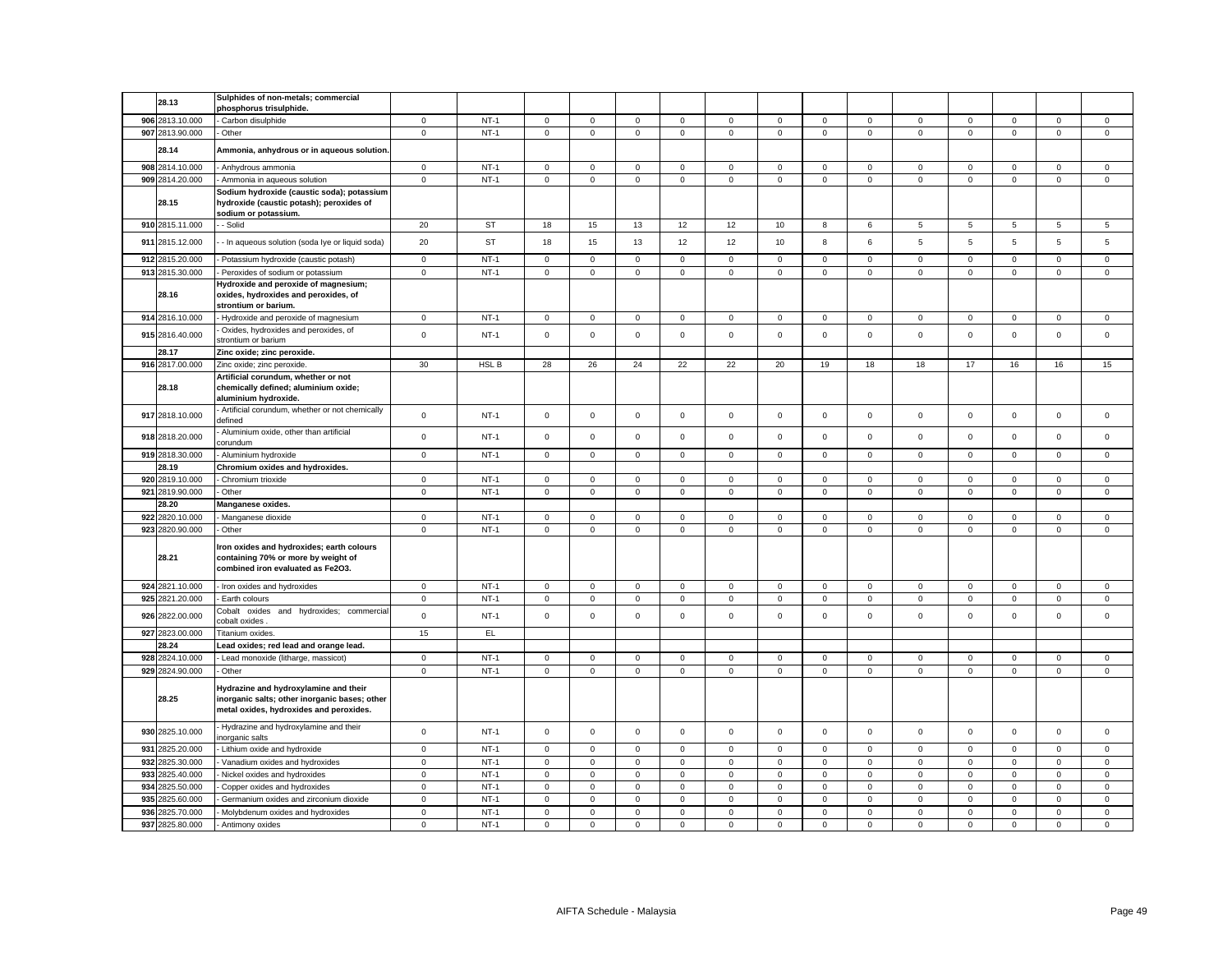| 938 2825.90.000    | - Other                                                                                                           | $\mathsf 0$    | $NT-1$ | $\mathsf 0$                   | $\mathsf 0$         | $\mathsf 0$    | $\mathsf 0$         | 0                   | $\mathsf 0$ | $\mathbf 0$  | $\mathsf 0$    | $\mathsf 0$         | $\mathsf 0$ | 0            | $\mathsf 0$         | $\mathsf 0$ |
|--------------------|-------------------------------------------------------------------------------------------------------------------|----------------|--------|-------------------------------|---------------------|----------------|---------------------|---------------------|-------------|--------------|----------------|---------------------|-------------|--------------|---------------------|-------------|
| 28.26              | Fluorides; fluorosilicates, fluoroaluminates<br>and other complex fluorine salts.                                 |                |        |                               |                     |                |                     |                     |             |              |                |                     |             |              |                     |             |
| 939 2826.12.000    | - - Of aluminium                                                                                                  | $\mathbf 0$    | $NT-1$ | $\overline{0}$                | $\overline{0}$      | $\mathsf 0$    | $\mathbf 0$         | $\mathsf 0$         | $\mathbf 0$ | $\circ$      | $\mathbf 0$    | $\mathbf{0}$        | $\mathbf 0$ | $\mathbf 0$  | $\mathsf 0$         | $\mathsf 0$ |
| 940 2826.19.000    | - Other                                                                                                           | $\mathbf 0$    | $NT-1$ | $\mathsf 0$                   | $\mathbf 0$         | $\mathsf 0$    | $\mathsf 0$         | $\mathbf 0$         | $\mathsf 0$ | $\mathsf 0$  | $\mathsf 0$    | $\mathsf{O}\xspace$ | $\mathsf 0$ | $\mathsf 0$  | $\mathbf 0$         | $\mathsf 0$ |
|                    | Sodium hexafluoroaluminate (synthetic                                                                             |                |        |                               |                     |                |                     |                     |             |              |                |                     |             |              |                     |             |
| 941 2826.30.000    | cryolite)                                                                                                         | $\mathbf 0$    | $NT-1$ | $\mathsf 0$                   | $\mathsf 0$         | $\mathsf 0$    | $\mathsf 0$         | $\mathbf{0}$        | $\mathbf 0$ | $\mathbf 0$  | $\mathsf 0$    | $\mathsf 0$         | $\mathbf 0$ | $\mathbf 0$  | $\mathsf 0$         | $\mathsf 0$ |
| 942 2826.90.000    | - Other                                                                                                           | $\mathsf 0$    | $NT-1$ | $\mathbf 0$                   | $\mathbf 0$         | $\mathbf 0$    | $\mathbf 0$         | 0                   | $\mathsf 0$ | $\mathbf 0$  | $\mathsf 0$    | $\mathsf 0$         | $\mathsf 0$ | $\mathsf 0$  | $\mathbf 0$         | $\mathsf 0$ |
| 28.27              | Chlorides, chloride oxides and chloride<br>hydroxides; bromides and bromide oxides;<br>iodides and iodide oxides. |                |        |                               |                     |                |                     |                     |             |              |                |                     |             |              |                     |             |
| 943 2827.10.000    | - Ammonium chloride                                                                                               | $\mathbf 0$    | $NT-1$ | $\circ$                       | $\mathbf 0$         | $\mathsf 0$    | $\mathbf 0$         | 0                   | $\mathbf 0$ | $\mathbf 0$  | $\mathbf 0$    | $\mathsf 0$         | $\mathbf 0$ | $\mathbf 0$  | $\mathsf 0$         | $\mathsf 0$ |
| 944 2827.20.000    | Calcium chloride                                                                                                  | $\mathbf 0$    | $NT-1$ | $\mathsf 0$                   | $\mathsf{O}\xspace$ | $\mathsf 0$    | $\mathsf 0$         | $\mathbf 0$         | $\mathsf 0$ | $\mathsf 0$  | $\mathsf 0$    | $\mathsf 0$         | $\mathsf 0$ | $\mathsf 0$  | $\mathsf 0$         | $\mathsf 0$ |
| 945 2827.31.000    | - Of magnesium                                                                                                    | $\mathbf 0$    | $NT-1$ | $\mathsf 0$                   | $\mathbf 0$         | $\mathsf 0$    | $\mathbf 0$         | $\mathbf 0$         | $\mathbf 0$ | $\mathbf 0$  | $\mathsf 0$    | $\mathsf 0$         | $\mathbf 0$ | $\mathbf 0$  | $\mathsf 0$         | $\mathsf 0$ |
| 946 2827.32.000    | - Of aluminium                                                                                                    | $\mathbf 0$    | $NT-1$ | $\mathbf 0$                   | $\mathbf 0$         | $\mathbf 0$    | $\mathbf 0$         | $\mathbf{0}$        | $\mathbf 0$ | $\mathbf 0$  | $\mathbf 0$    | $\mathsf 0$         | $\mathbf 0$ | $\mathbf 0$  | $\mathbf 0$         | $\mathsf 0$ |
| 947 2827.35.000    | - Of nickel                                                                                                       | $\mathbf 0$    | $NT-1$ | $\mathsf 0$                   | $\mathbf 0$         | $\mathsf 0$    | $\mathsf 0$         | 0                   | $\mathbf 0$ | $\mathsf 0$  | $\mathsf 0$    | $\mathsf 0$         | $\mathbf 0$ | $\mathsf 0$  | $\mathsf 0$         | $\mathsf 0$ |
| 948 2827.39        | - Other:                                                                                                          |                | $NT-1$ |                               |                     |                |                     |                     |             |              |                |                     |             |              |                     |             |
| 2827.39.100        | Of cobalt                                                                                                         | $\mathbf 0$    | $NT-1$ | $\mathsf 0$                   | $\mathsf 0$         | $\mathbf 0$    | $\mathsf 0$         | 0                   | $\mathsf 0$ | $\mathbf 0$  | $\,0\,$        | $\mathsf 0$         | $\pmb{0}$   | $\mathsf 0$  | $\mathbf 0$         | $\mathsf 0$ |
| 2827.39.200        | Of zinc                                                                                                           | $\mathbf 0$    | $NT-1$ | $\,0\,$                       | $\mathbf 0$         | 0              | 0                   | 0                   | $\mathbf 0$ | $\mathbf 0$  | $\,0\,$        | $\mathsf 0$         | $\mathbf 0$ | $\mathsf 0$  | $\mathbf 0$         | 0           |
| 2827.39.900        | Other                                                                                                             | $\mathbf 0$    | $NT-1$ | $\overline{0}$                | $\mathsf{O}\xspace$ | $\mathsf 0$    | $\mathsf 0$         | $\mathbf 0$         | $\mathsf 0$ | $\mathbf 0$  | $\mathbf 0$    | $\mathsf 0$         | $\mathbf 0$ | $\mathbf 0$  | $\mathsf 0$         | $\mathsf 0$ |
| 949 2827.41.000    | - Of copper                                                                                                       | $\mathbf 0$    | $NT-1$ | $\mathsf 0$                   | $\mathbf 0$         | $\mathbf 0$    | $\mathbf 0$         | $\mathbf 0$         | $\mathsf 0$ | $\mathbf 0$  | $\mathsf 0$    | $\mathbf 0$         | $\mathsf 0$ | $\mathsf 0$  | $\mathbf 0$         | $\mathsf 0$ |
| 950 2827.49.000    | - Other                                                                                                           | $\mathbf 0$    | $NT-1$ | $\mathsf 0$                   | $\mathsf{O}\xspace$ | $\mathbf 0$    | $\mathsf 0$         | $\mathsf{O}\xspace$ | $\mathsf 0$ | $\mathbf 0$  | $\mathsf 0$    | $\mathsf 0$         | $\,0\,$     | $\mathsf 0$  | $\mathbf 0$         | $\mathsf 0$ |
|                    |                                                                                                                   |                | $NT-1$ |                               |                     |                |                     |                     |             |              |                |                     |             |              |                     |             |
| 951 2827.51.000    | Bromides of sodium or of potassium                                                                                | $\mathbf 0$    | $NT-1$ | $\mathbf 0$<br>$\overline{0}$ | $\mathsf 0$         | $\mathsf 0$    | $\mathbf 0$         | 0                   | $\mathsf 0$ | $\mathsf 0$  | $\mathsf 0$    | $\mathsf 0$         | $\mathbf 0$ | $\mathbf 0$  | $\mathsf 0$         | $\mathsf 0$ |
| 952 2827.59.000    | - Other                                                                                                           | $\mathsf 0$    |        |                               | $\mathsf 0$         | $\mathsf 0$    | $\mathsf 0$         | $\mathbf 0$         | $\mathsf 0$ | $\mathsf 0$  | $\mathbf 0$    | $\mathsf 0$         | $\mathbf 0$ | $\mathsf 0$  | $\mathsf 0$         | $\mathsf 0$ |
| 953 2827.60.000    | lodides and iodide oxides                                                                                         | $\mathbf 0$    | $NT-1$ | $\mathsf 0$                   | $\mathbf 0$         | $\mathsf 0$    | $\mathsf 0$         | $\mathbf 0$         | $\mathsf 0$ | $\mathbf 0$  | $\mathsf 0$    | $\mathsf 0$         | $\mathsf 0$ | $\mathbf 0$  | $\mathsf 0$         | $\mathsf 0$ |
| 28.28              | Hypochlorites; commercial calcium<br>hypochlorite; chlorites; hypobromites.                                       |                |        |                               |                     |                |                     |                     |             |              |                |                     |             |              |                     |             |
| 954 2828.10.000    | Commercial calcium hypochlorite and other<br>calcium                                                              | $\overline{5}$ | $NT-1$ | $\overline{4}$                | $\mathbf{3}$        | $\overline{2}$ | $\mathsf 0$         | $\mathbf 0$         | $\mathsf 0$ | $\mathbf 0$  | $\mathsf 0$    | $\mathsf 0$         | $\mathsf 0$ | $\mathsf 0$  | $\mathsf 0$         | $\mathsf 0$ |
| 955 2828.90        | Other:                                                                                                            |                | EL     |                               |                     |                |                     |                     |             |              |                |                     |             |              |                     |             |
| 2828.90.100        | Sodium hypochlorite                                                                                               | 10             | EL     |                               |                     |                |                     |                     |             |              |                |                     |             |              |                     |             |
| 2828.90.900        | Other                                                                                                             | $\,$ 5 $\,$    | EL     |                               |                     |                |                     |                     |             |              |                |                     |             |              |                     |             |
| 28.29              | Chlorates and perchlorates; bromates and<br>perbromates; iodates and periodates.                                  |                |        |                               |                     |                |                     |                     |             |              |                |                     |             |              |                     |             |
| 956 2829.11.000    | - Of sodium                                                                                                       | $\mathbf 0$    | $NT-1$ | $\mathsf 0$                   | $\mathbf 0$         | $\mathbf 0$    | $\mathbf 0$         | $\mathbf 0$         | $\mathsf 0$ | $\mathsf 0$  | $\mathbf{0}$   | $\mathbf 0$         | $\mathsf 0$ | $\mathsf 0$  | $\mathbf 0$         | $\mathsf 0$ |
| 957 2829.19.000    | - Other                                                                                                           | $\mathbf 0$    | $NT-1$ | $\mathsf 0$                   | $\mathsf 0$         | $\mathsf 0$    | $\mathsf 0$         | $\mathbf 0$         | $\mathbf 0$ | $\mathsf 0$  | $\mathsf 0$    | $\mathsf{O}\xspace$ | $\mathbf 0$ | $\mathbf 0$  | $\mathsf 0$         | $\mathsf 0$ |
| 958 2829.90.000    | Other                                                                                                             | $\mathsf 0$    | $NT-1$ | $\mathbf 0$                   | $\mathsf 0$         | $\mathsf 0$    | $\mathbf 0$         | 0                   | $\mathsf 0$ | $\mathsf 0$  | $\mathsf 0$    | $\mathbf 0$         | $\mathbf 0$ | $\mathsf 0$  | $\mathsf 0$         | $\mathsf 0$ |
| 28.30              | Sulphides; polysulphides, whether or not<br>chemically defined.                                                   |                |        |                               |                     |                |                     |                     |             |              |                |                     |             |              |                     |             |
| 959 2830.10.000    | Sodium sulphides                                                                                                  | $\mathbf 0$    | $NT-1$ | $\mathsf 0$                   | $\mathbf{0}$        | $\mathbf 0$    | $\mathbf 0$         | $\mathbf 0$         | $\mathbf 0$ | $\mathbf{0}$ | $\overline{0}$ | $\mathbf 0$         | $\mathbf 0$ | $\mathbf 0$  | $\mathbf 0$         | $\mathbf 0$ |
| 960 2830.90.000    | - Other                                                                                                           | $\mathbf 0$    | $NT-1$ | $\mathsf 0$                   | $\mathsf{O}\xspace$ | $\mathsf 0$    | $\mathsf 0$         | 0                   | $\mathsf 0$ | $\mathbf 0$  | $\mathbf 0$    | $\mathsf 0$         | $\mathsf 0$ | $\mathsf 0$  | $\mathsf 0$         | $\mathsf 0$ |
| 28.31              | Dithionites and sulphoxylates.                                                                                    |                |        |                               |                     |                |                     |                     |             |              |                |                     |             |              |                     |             |
| 961<br>2831.10.000 | - Of sodium                                                                                                       | $\mathsf 0$    | $NT-1$ | $\mathbf 0$                   | $\mathsf{O}\xspace$ | $\mathsf 0$    | $\mathsf 0$         | 0                   | $\mathsf 0$ | $\mathbf 0$  | $\mathbf 0$    | $\mathsf 0$         | $\mathbf 0$ | $\mathbf 0$  | $\mathsf 0$         | $\mathsf 0$ |
| 962 2831.90.000    | Other                                                                                                             | $\mathbf 0$    | $NT-1$ | $\mathbf 0$                   | $\mathbf 0$         | $\mathbf 0$    | $\mathbf 0$         | 0                   | $\mathbf 0$ | $\mathbf 0$  | $\mathbf 0$    | $\mathbf 0$         | $\mathbf 0$ | $\mathbf 0$  | $\mathbf 0$         | $\mathbf 0$ |
| 28.32              | Sulphites; thiosulphates.                                                                                         |                |        |                               |                     |                |                     |                     |             |              |                |                     |             |              |                     |             |
| 963 2832.10.000    | Sodium sulphites                                                                                                  | $\mathbf 0$    | $NT-1$ | $\mathsf 0$                   | 0                   | $\mathbf 0$    | $\mathbf 0$         | 0                   | 0           | $\mathsf 0$  | $\mathbf 0$    | $\mathbf 0$         | 0           | $\mathbf 0$  | 0                   | 0           |
| 964 2832.20.000    | Other sulphites                                                                                                   | $\mathsf 0$    | $NT-1$ | $\mathbf 0$                   | $\mathsf{O}\xspace$ | $\mathsf 0$    | $\mathsf 0$         | 0                   | $\mathsf 0$ | $\mathsf 0$  | $\mathbf 0$    | $\mathsf 0$         | $\mathbf 0$ | $\mathbf 0$  | $\mathsf 0$         | $\mathsf 0$ |
| 965 2832.30        | Thiosulphates:                                                                                                    |                | $NT-1$ |                               |                     |                |                     |                     |             |              |                |                     |             |              |                     |             |
| 2832.30.100        | Sodium thiosulphate                                                                                               | $\mathbf 0$    | $NT-1$ | $\mathbf 0$                   | $\mathbf 0$         | $\mathsf 0$    | $^{\circ}$          | 0                   | $\mathbf 0$ | $\mathbf 0$  | $\mathsf 0$    | $\mathsf 0$         | $\mathbf 0$ | $\mathbf 0$  | $\mathsf 0$         | $\mathbf 0$ |
| 2832.30.900        | Other                                                                                                             | $^{\circ}$     | $NT-1$ | $\mathbf 0$                   | $\mathbf 0$         | $\mathsf 0$    | $\mathbf{0}$        | 0                   | $\mathsf 0$ | $\mathbf{0}$ | $\mathbf 0$    | $\mathbf{0}$        | $\mathbf 0$ | $\mathbf{0}$ | $\mathsf 0$         | $\mathsf 0$ |
| 28.33              | Sulphates; alums; peroxosulphates<br>(persulphates).                                                              |                |        |                               |                     |                |                     |                     |             |              |                |                     |             |              |                     |             |
| 966 2833.11.000    | - Disodium sulphate                                                                                               | $\mathbf 0$    | $NT-1$ | $\mathsf 0$                   | $\mathsf 0$         | $\mathsf 0$    | $\mathsf{O}\xspace$ | 0                   | $\mathsf 0$ | $\mathbf 0$  | $\mathbf 0$    | $\mathsf{O}\xspace$ | $\mathbf 0$ | $\mathbf 0$  | $\mathsf{O}\xspace$ | $\mathsf 0$ |
| 967<br>2833.19     | Other:                                                                                                            |                | $NT-1$ |                               |                     |                |                     |                     |             |              |                |                     |             |              |                     |             |
| 2833.19.100        | Sodium hydrogen sulphate                                                                                          | $\mathbf 0$    | $NT-1$ | $\mathbf 0$                   | $\mathbf 0$         | $\mathbf 0$    | $^{\circ}$          | $\mathbf{0}$        | $\mathbf 0$ | $\mathbf 0$  | $\mathbf 0$    | $\mathbf 0$         | $\mathbf 0$ | $\mathbf{0}$ | $\mathbf 0$         | $\mathbf 0$ |
| 2833.19.900        | Other                                                                                                             | $\mathbf 0$    | $NT-1$ | $\mathsf 0$                   | $\mathsf 0$         | $\mathsf 0$    | $\mathsf 0$         | 0                   | $\mathsf 0$ | $\mathsf 0$  | $\mathbf 0$    | $\mathbf 0$         | $\mathbf 0$ | $\mathsf 0$  | $\mathsf 0$         | $\mathsf 0$ |
|                    |                                                                                                                   | $\mathbf 0$    | $NT-1$ | $\mathsf 0$                   | $\mathbf 0$         |                |                     | $\mathbf 0$         | $\mathsf 0$ |              |                |                     |             |              |                     |             |
| 968 2833.21.000    | - Of magnesium                                                                                                    |                |        |                               |                     | $\mathsf 0$    | $\mathsf 0$         |                     |             | $\mathsf 0$  | $\mathbf 0$    | $\mathsf{O}\xspace$ | $\mathbf 0$ | $\mathsf 0$  | $\mathsf 0$         | $\mathsf 0$ |
| 969 2833.22.000    | - Of aluminium                                                                                                    | 20             | EL     |                               |                     |                |                     |                     |             |              |                |                     |             |              |                     |             |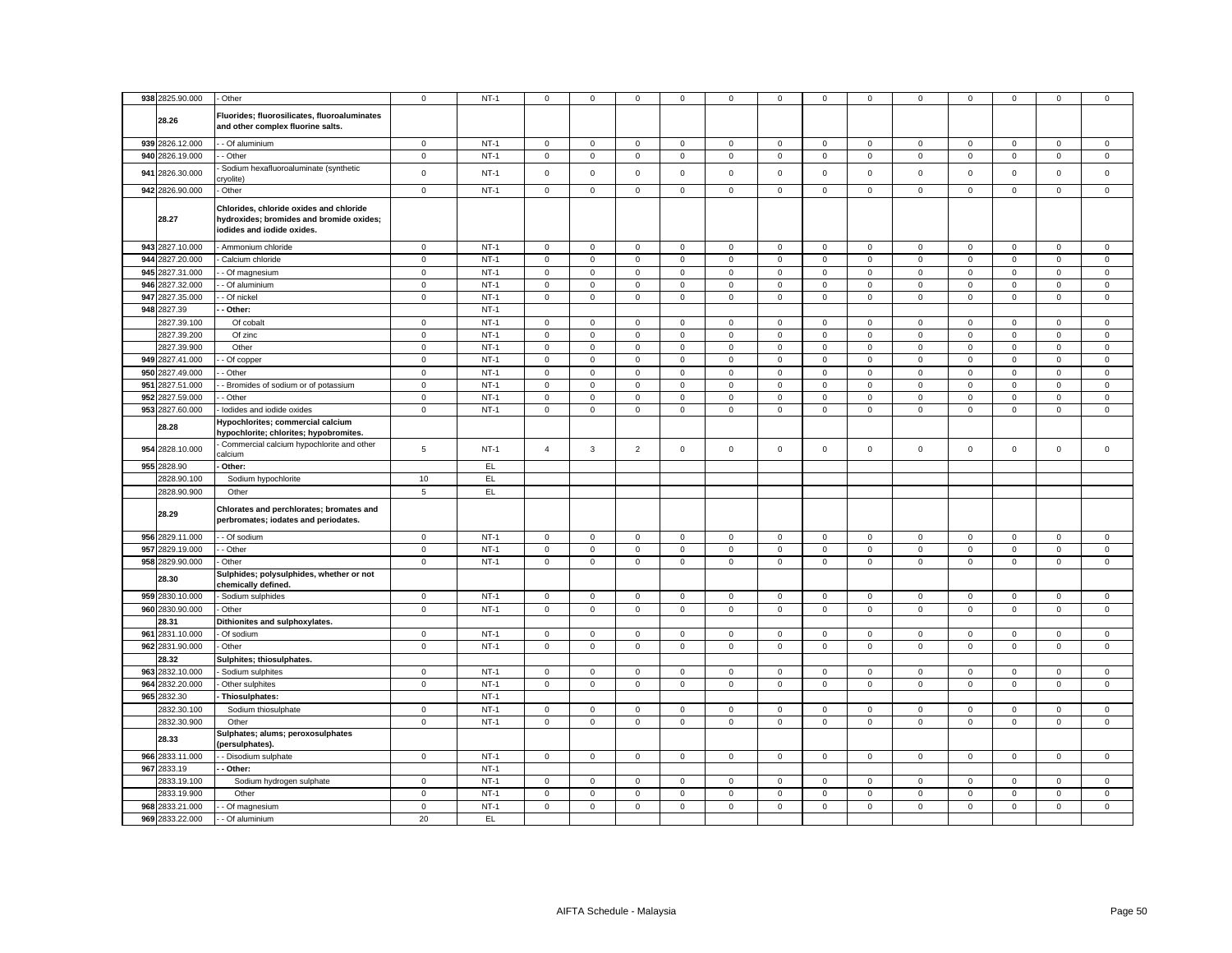|       | 970 2833.24.000   | - Of nickel                                                                                                                          | $\mathbf 0$          | $NT-1$ | $\mathbf 0$         | $\mathbf 0$         | $\mathsf 0$      | $\mathbf 0$ | $\mathbf 0$         | $\mathbf 0$ | $\mathbf 0$         | 0            | 0                   | $\mathsf 0$ | $\mathbf 0$  | $\mathsf 0$ | $\mathsf 0$ |
|-------|-------------------|--------------------------------------------------------------------------------------------------------------------------------------|----------------------|--------|---------------------|---------------------|------------------|-------------|---------------------|-------------|---------------------|--------------|---------------------|-------------|--------------|-------------|-------------|
|       | 971 2833.25.000   | Of copper                                                                                                                            | $\mathbf 0$          | $NT-1$ | $\mathsf 0$         | $\mathsf 0$         | $\mathsf 0$      | $\mathbf 0$ | $\mathbf 0$         | $\mathsf 0$ | $\mathsf 0$         | 0            | $\mathsf 0$         | $\mathsf 0$ | $\mathsf 0$  | $\mathsf 0$ | $\mathsf 0$ |
|       | 972 2833.27.000   |                                                                                                                                      |                      | $NT-1$ |                     | $\mathbf 0$         | $\mathbf 0$      | 0           | $\mathbf 0$         | $\mathsf 0$ | $\mathsf 0$         | $\mathbf 0$  |                     | $\mathbf 0$ | $\mathbf 0$  | $\mathbf 0$ | $\mathsf 0$ |
|       |                   | Of barium                                                                                                                            | $\mathbf 0$          |        | $\mathbf 0$         |                     |                  |             |                     |             |                     |              | 0                   |             |              |             |             |
|       | 973 2833.29.000   | - Other                                                                                                                              | $\mathbf 0$          | $NT-1$ | $\mathsf 0$         | $\mathsf 0$         | $\mathbf 0$      | $\mathsf 0$ | $\mathbf 0$         | $\mathsf 0$ | $\mathbf 0$         | $\mathbf 0$  | $\mathsf 0$         | $\mathsf 0$ | $\mathsf 0$  | $\mathsf 0$ | $\mathsf 0$ |
|       | 974 2833.30.000   | Alums                                                                                                                                | 5% and RM<br>0.03937 | $NT-1$ | 4% & RM<br>0.029    | 3% & RM<br>0.019    | 2% & RM<br>0.009 | $\mathbf 0$ | $\mathbf 0$         | $\mathbf 0$ | $\mathsf 0$         | $\mathbf 0$  | $\mathsf 0$         | $\mathbf 0$ | $\mathsf 0$  | $\mathsf 0$ | $\,0\,$     |
|       | 975 2833.40.000   | Peroxosulphates (persulphates)                                                                                                       | $\mathbf 0$          | $NT-1$ | $\mathbf 0$         | $\mathbf 0$         | $\mathsf 0$      | $\mathsf 0$ | $\mathsf 0$         | $\mathsf 0$ | $\mathsf 0$         | $\mathsf 0$  | $\mathsf 0$         | $\mathbf 0$ | $\mathsf 0$  | $\mathsf 0$ | $\mathsf 0$ |
|       | 28.34             | Nitrites; nitrates.                                                                                                                  |                      |        |                     |                     |                  |             |                     |             |                     |              |                     |             |              |             |             |
|       | 976 2834.10.000   | Nitrites                                                                                                                             | $\mathbf 0$          | $NT-1$ | $\mathsf 0$         | $\mathbf 0$         | $\mathsf 0$      | $\mathsf 0$ | $\mathbf 0$         | $\mathsf 0$ | $\mathbf 0$         | $\mathbf 0$  | $\mathsf 0$         | $\mathsf 0$ | $\mathsf 0$  | $\mathsf 0$ | $\mathsf 0$ |
|       | 977 2834.21.000   | - Of potassium                                                                                                                       | $\mathbf 0$          | $NT-1$ | $\mathsf 0$         | $\mathsf 0$         | $\mathsf 0$      | $\mathsf 0$ | $\mathbf 0$         | $\mathsf 0$ | $\mathbf 0$         | $\mathbf 0$  | $\mathsf 0$         | $\mathsf 0$ | $\mathsf 0$  | $\mathsf 0$ | $\mathsf 0$ |
|       | 978 2834.29.000   | - Other                                                                                                                              | $\mathbf 0$          | $NT-1$ | $\mathbf 0$         | $\mathsf{O}\xspace$ | $\mathsf 0$      | $\mathbf 0$ | $\mathbf{0}$        | $\mathsf 0$ | $\mathsf{O}\xspace$ | $\mathbf{0}$ | $\mathbf 0$         | $\mathsf 0$ | $\mathsf 0$  | $\mathsf 0$ | $\mathsf 0$ |
|       | 28.35             | Phosphinates (hypophosphites),<br>phosphonates (phosphites) and phosphates;<br>polyphosphates, whether or not chemically<br>defined. |                      |        |                     |                     |                  |             |                     |             |                     |              |                     |             |              |             |             |
|       | 979 2835.10.000   | Phosphinates (hypophosphites) and<br>ohosphonates (phosphites)                                                                       | $\mathbf 0$          | $NT-1$ | $\mathsf 0$         | $\mathbf 0$         | $\mathsf 0$      | $\mathsf 0$ | $\mathbf 0$         | $\mathsf 0$ | $\mathsf 0$         | $\mathbf 0$  | $\mathsf 0$         | $\mathsf 0$ | $\mathbf 0$  | $\mathsf 0$ | $\mathsf 0$ |
|       | 980 2835.22.000   | - Of mono- or disodium                                                                                                               | $\mathbf 0$          | $NT-1$ | $\mathsf 0$         | $\mathsf 0$         | $\mathsf 0$      | $\mathbf 0$ | $\mathsf 0$         | $\mathsf 0$ | $\mathsf 0$         | $\mathbf 0$  | $\mathsf 0$         | $\mathsf 0$ | $\mathsf 0$  | $\mathsf 0$ | $\pmb{0}$   |
| 981   | 2835.24.000       | Of potassium                                                                                                                         | $\mathsf 0$          | $NT-1$ | $\mathsf 0$         | $\mathbf 0$         | $\mathsf 0$      | $\mathsf 0$ | $\mathsf{o}\xspace$ | $\mathsf 0$ | $\mathbf 0$         | $\mathbf 0$  | $\mathbf 0$         | $\mathsf 0$ | $\mathbf 0$  | $\mathsf 0$ | $\mathsf 0$ |
|       | 982 2835.25.000   | Calcium hydrogenorthophosphate ("dicalcium<br>hosphate")                                                                             | $\mathsf 0$          | $NT-1$ | $\mathsf{O}\xspace$ | $\mathsf 0$         | $\mathsf 0$      | $\mathsf 0$ | $\mathsf 0$         | $\mathsf 0$ | $\mathsf 0$         | $\mathbf 0$  | $\mathsf 0$         | $\mathsf 0$ | $\mathsf 0$  | $\mathsf 0$ | $\mathsf 0$ |
|       | 983 2835.26.000   | Other phosphates of calcium                                                                                                          | $\mathbf 0$          | $NT-1$ | $\mathbf 0$         | $\mathbf 0$         | $\mathsf 0$      | 0           | $\mathbf 0$         | $\mathsf 0$ | $\mathbf 0$         | 0            | 0                   | $\mathsf 0$ | $\mathbf 0$  | $\mathbf 0$ | $\mathbf 0$ |
|       | 984 2835.29.000   | Other                                                                                                                                | $\mathbf 0$          | $NT-1$ | $\mathsf 0$         | $\mathsf 0$         | $\mathsf 0$      | $\mathsf 0$ | $\mathsf 0$         | $\mathsf 0$ | $\mathsf 0$         | $\mathsf 0$  | $\mathsf 0$         | $\mathsf 0$ | $\mathsf 0$  | $\mathsf 0$ | $\mathsf 0$ |
|       | 985 2835.31.000   | Sodium triphosphate (sodium<br>ipolyphosphate)                                                                                       | $\mathbf 0$          | $NT-1$ | $\mathsf 0$         | $\mathsf 0$         | $\mathsf 0$      | $\mathsf 0$ | $\mathbf 0$         | $\mathsf 0$ | $\mathsf 0$         | 0            | $\mathsf 0$         | $\mathsf 0$ | $\mathsf 0$  | $\mathsf 0$ | $\mathsf 0$ |
|       | 986 2835.39.000   | Other                                                                                                                                | $\mathsf 0$          | $NT-1$ | $\mathsf 0$         | $\mathbf 0$         | $\mathsf 0$      | $\Omega$    | $\mathbf 0$         | $\mathsf 0$ | $\mathsf 0$         | $\mathsf 0$  | $\mathsf 0$         | $\mathsf 0$ | $\mathsf 0$  | $\mathsf 0$ | $\mathsf 0$ |
|       | 28.36             | Carbonates; peroxocarbonates<br>(percarbonates); commercial ammonium<br>carbonate containing ammonium carbamate.                     |                      |        |                     |                     |                  |             |                     |             |                     |              |                     |             |              |             |             |
|       | 987 2836.20.000   | - Disodium carbonate                                                                                                                 | $\mathbf 0$          | $NT-1$ | $\mathsf 0$         | $\mathbf 0$         | $\mathbf 0$      | $\mathbf 0$ | $\mathbf 0$         | $\mathsf 0$ | $\mathbf 0$         | $\mathbf{0}$ | $\mathsf 0$         | $\mathsf 0$ | $\mathbf 0$  | $\mathsf 0$ | $\mathbf 0$ |
|       | 988 2836.30.000   | Sodium hydrogencarbonate (sodium<br>vicarbonate)                                                                                     | $\mathbf 0$          | $NT-1$ | $\mathsf 0$         | $\mathsf 0$         | $\mathbf 0$      | $\mathsf 0$ | $\mathsf 0$         | $\mathbf 0$ | $\mathsf 0$         | $\mathsf 0$  | $\mathsf 0$         | $\mathbf 0$ | $\mathsf 0$  | $\mathbf 0$ | $\,0\,$     |
|       | 989 2836.40.000   | Potassium carbonates                                                                                                                 | $\mathbf 0$          | $NT-1$ | 0                   | $\Omega$            | $\mathbf 0$      | 0           | $\mathbf 0$         | 0           | $\mathbf 0$         | $\Omega$     | 0                   | $\mathbf 0$ | $\Omega$     | 0           | $\mathbf 0$ |
|       | 990 2836.50.000   | Calcium carbonate                                                                                                                    | $\mathsf 0$          | $NT-1$ | $\mathsf 0$         | $\mathsf 0$         | $\mathsf 0$      | $\mathsf 0$ | $\mathsf 0$         | $\mathsf 0$ | $\mathsf 0$         | $\mathbf 0$  | $\mathsf{O}\xspace$ | $\mathbf 0$ | $\mathbf 0$  | $\mathsf 0$ | $\mathsf 0$ |
|       | 991 2836.60.000   | Barium carbonate                                                                                                                     | $\mathbf 0$          | $NT-1$ | $\mathbf 0$         | $\mathbf 0$         | $\mathbf 0$      | 0           | $\mathbf 0$         | $\mathsf 0$ | $\mathbf 0$         | 0            | 0                   | $\mathsf 0$ | $\mathbf 0$  | $\mathsf 0$ | $\mathbf 0$ |
|       | 992 2836.91.000   | - Lithium carbonates                                                                                                                 | $\mathbf 0$          | $NT-1$ | $\mathsf 0$         | $\mathsf 0$         | $\mathbf 0$      | $\mathbf 0$ | $\mathsf 0$         | $\mathsf 0$ | $\mathsf 0$         | $\mathsf 0$  | $\mathsf 0$         | $\mathsf 0$ | $\mathsf 0$  | $\mathsf 0$ | $\mathbf 0$ |
|       | 993 2836.92.000   | Strontium carbonate                                                                                                                  | $\mathbf 0$          | $NT-1$ | $\mathsf{O}\xspace$ | $\mathsf 0$         | $\mathsf 0$      | $\mathsf 0$ | $\mathbf 0$         | $\mathsf 0$ | $\mathsf 0$         | $\mathbf 0$  | $\mathsf 0$         | $\mathsf 0$ | $\mathsf 0$  | $\mathsf 0$ | $\mathbf 0$ |
|       | 994 2836.99.000   | Other                                                                                                                                | $\mathsf 0$          | $NT-1$ | $\mathsf 0$         | $\mathsf 0$         | $\mathsf 0$      | $\mathsf 0$ | $\mathsf 0$         | $\mathsf 0$ | $\mathsf 0$         | $\mathbf 0$  | $\mathsf 0$         | $\mathsf 0$ | $\mathsf 0$  | $\mathsf 0$ | $\mathsf 0$ |
|       | 28.37             | Cyanides, cyanide oxides and complex<br>:vanides.                                                                                    |                      |        |                     |                     |                  |             |                     |             |                     |              |                     |             |              |             |             |
|       | 995 2837.11.000   | - Of sodium                                                                                                                          | $\mathbf 0$          | $NT-1$ | $\mathsf 0$         | $\mathsf 0$         | $\mathsf 0$      | $\mathbf 0$ | $\mathsf 0$         | $\mathsf 0$ | $\mathsf 0$         | $\mathbf 0$  | $\mathsf 0$         | $\mathsf 0$ | $\mathsf 0$  | $\mathsf 0$ | $\mathsf 0$ |
|       | 996 2837.19.000   | - Other                                                                                                                              | $\mathbf 0$          | $NT-1$ | $\mathbf 0$         | $\mathbf 0$         | $\mathsf 0$      | 0           | $\mathbf 0$         | $\mathsf 0$ | $\mathsf 0$         | $\mathbf 0$  | $\mathsf 0$         | $\mathsf 0$ | $\mathbf 0$  | $\mathsf 0$ | $\mathsf 0$ |
|       | 997 2837.20.000   | Complex cyanides                                                                                                                     | $\mathbf 0$          | $NT-1$ | $\mathsf 0$         | $\mathsf 0$         | $\mathsf 0$      | $\mathsf 0$ | $\mathsf 0$         | $\mathsf 0$ | $\mathsf 0$         | $\mathbf 0$  | $\mathsf 0$         | $\mathsf 0$ | $\mathsf 0$  | $\mathsf 0$ | $\mathbf 0$ |
|       | 28.39             | Silicates; commercial alkali metal silicates.                                                                                        |                      |        |                     |                     |                  |             |                     |             |                     |              |                     |             |              |             |             |
|       | 998 2839.11.000   | - Sodium metasilicates                                                                                                               | 20                   | EL     |                     |                     |                  |             |                     |             |                     |              |                     |             |              |             |             |
|       | 999 2839.19.000   | - Other                                                                                                                              | 20                   | ST     | 18                  | 15                  | 13               | 12          | 12                  | 10          | 8                   | 6            | 5                   | 5           | 5            | 5           | 5           |
|       | 1,000 2839.90     | Other:                                                                                                                               |                      | $NT-1$ |                     |                     |                  |             |                     |             |                     |              |                     |             |              |             |             |
|       | 2839.90.100       | Commercial silicates of lithium, rubidium,<br>aesium and                                                                             | $\mathsf 0$          | $NT-1$ | $\mathbf 0$         | $\mathsf 0$         | $\mathbf 0$      | $\mathbf 0$ | $\mathbf 0$         | $\mathsf 0$ | $\mathbf 0$         | 0            | $\mathsf 0$         | $\mathsf 0$ | $\mathsf 0$  | $\mathsf 0$ | $\mathsf 0$ |
|       | 2839.90.900       | Other                                                                                                                                | $\overline{0}$       | $NT-1$ | $\mathsf 0$         | $\mathsf 0$         | $\mathsf 0$      | $\mathbf 0$ | $\mathsf 0$         | $\mathsf 0$ | $\mathsf{O}$        | $\mathbf 0$  | $\mathsf 0$         | $\mathsf 0$ | $\mathsf 0$  | $\mathsf 0$ | $\mathsf 0$ |
|       | 28.40             | Borates; peroxoborates (perborates).                                                                                                 |                      |        |                     |                     |                  |             |                     |             |                     |              |                     |             |              |             |             |
| 1,001 | 2840.11.000       | - Anhydrous                                                                                                                          | $\mathbf{0}$         | $NT-1$ | $\mathbf 0$         | $\mathbf{0}$        | $\mathbf 0$      | $\mathbf 0$ | $\mathbf 0$         | 0           | $\mathbf 0$         | 0            | $\mathbf 0$         | $\mathbf 0$ | $\mathbf{0}$ | 0           | $\mathbf 0$ |
| 1,002 | 2840.19.000       | Other                                                                                                                                | $\mathbf 0$          | $NT-1$ | $\mathsf 0$         | $\mathbf 0$         | $\mathsf 0$      | $\mathsf 0$ | $\mathbf 0$         | $\mathsf 0$ | $\mathbf 0$         | $\mathbf 0$  | $\mathbf 0$         | $\mathbf 0$ | $\mathsf 0$  | $\mathsf 0$ | $\mathsf 0$ |
|       |                   |                                                                                                                                      |                      | $NT-1$ |                     |                     |                  | $\mathbf 0$ | $\mathbf 0$         |             |                     |              |                     |             |              |             |             |
| 1,003 | 2840.20.000       | Other borates                                                                                                                        | $\mathsf 0$          |        | $\mathsf 0$         | $\mathsf 0$         | $\mathbf 0$      |             |                     | $\mathsf 0$ | $\mathsf 0$         | $\mathsf 0$  | $\mathsf 0$         | $\mathsf 0$ | $\mathsf 0$  | $\mathsf 0$ | $\mathsf 0$ |
|       | 1,004 2840.30.000 | Peroxoborates (perborates)                                                                                                           | $\mathsf 0$          | $NT-1$ | $\mathbf 0$         | $\mathbf 0$         | $\mathsf 0$      | $\mathbf 0$ | $\mathbf 0$         | $\mathsf 0$ | $\mathsf{O}$        | $\mathbf 0$  | $\mathbf 0$         | $\mathsf 0$ | $\mathbf 0$  | $\mathsf 0$ | $\mathsf 0$ |
|       |                   | Salts of oxometallic or peroxometallic acids.                                                                                        |                      |        |                     |                     |                  |             |                     |             |                     |              |                     |             |              |             |             |
|       | 28.41             |                                                                                                                                      |                      |        |                     |                     |                  |             |                     |             |                     |              |                     |             |              |             |             |
|       | 1,005 2841.30.000 | Sodium dichromate                                                                                                                    | $\mathbf 0$          | $NT-1$ | $\mathsf 0$         | $\mathbf 0$         | $\mathsf 0$      | $\mathsf 0$ | $\mathbf 0$         | $\mathsf 0$ | $\mathbf 0$         | $\mathbf 0$  | $\mathsf 0$         | $\mathsf 0$ | $\mathbf 0$  | $\mathsf 0$ | $\mathsf 0$ |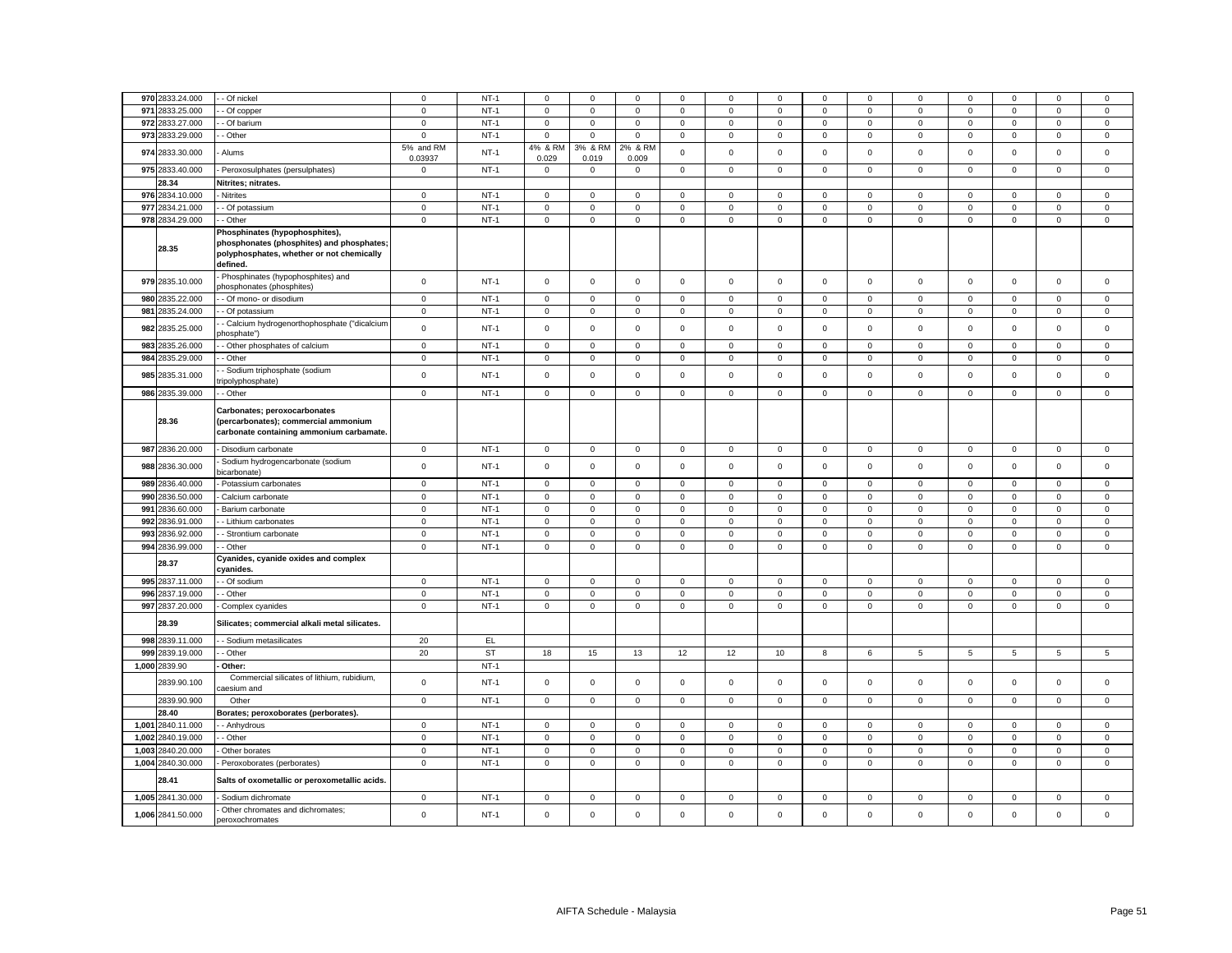| 1,007 2841.61.000 | - Potassium permanganate                                                                                                                                                                                   | $\mathbf 0$         | $NT-1$    | $\mathbf 0$         | $\mathbf 0$ | $\mathbf 0$         | 0                   | 0                   | $\mathbf 0$    | $\mathbf 0$         | $\mathbf 0$    | 0                   | $\mathbf 0$    | $\Omega$            | $\mathbf 0$         | 0              |
|-------------------|------------------------------------------------------------------------------------------------------------------------------------------------------------------------------------------------------------|---------------------|-----------|---------------------|-------------|---------------------|---------------------|---------------------|----------------|---------------------|----------------|---------------------|----------------|---------------------|---------------------|----------------|
| 1,008 2841.69.000 | - Other                                                                                                                                                                                                    | $\mathsf 0$         | $NT-1$    | $\mathsf 0$         | $\mathsf 0$ | $\mathsf 0$         | $\mathbf 0$         | $\mathsf 0$         | $\mathbf 0$    | $\mathsf 0$         | $\mathsf 0$    | $\mathsf 0$         | $\mathbf 0$    | $\mathbf 0$         | $\mathsf 0$         | $\mathsf 0$    |
|                   |                                                                                                                                                                                                            |                     | $NT-1$    |                     |             |                     |                     |                     |                |                     |                |                     |                |                     |                     |                |
| 1,009 2841.70.000 | Molybdates                                                                                                                                                                                                 | $\mathbf 0$         |           | $\mathbf 0$         | $\mathsf 0$ | $\mathsf 0$         | $\mathsf 0$         | $\mathsf{O}\xspace$ | $\mathsf 0$    | $\mathsf{O}\xspace$ | $\mathsf 0$    | $\mathsf 0$         | $\mathbf 0$    | $\mathsf 0$         | $\mathsf 0$         | $\mathsf 0$    |
| 1,010 2841.80.000 | Tungstates (wolframates)                                                                                                                                                                                   | $\mathsf 0$         | $NT-1$    | $\mathsf 0$         | $\mathsf 0$ | $\mathsf 0$         | $\mathbf 0$         | $\mathsf 0$         | $\mathbf 0$    | $\mathbf 0$         | $\mathbf 0$    | $\mathsf 0$         | $\mathbf 0$    | $\mathbf 0$         | $\mathsf 0$         | $\mathsf 0$    |
| 1,011 2841.90.000 | Other                                                                                                                                                                                                      | $\mathbf 0$         | $NT-1$    | $\mathbf 0$         | $\mathbf 0$ | $\mathsf 0$         | $\mathsf 0$         | $\mathsf 0$         | $\mathsf 0$    | $\mathbf 0$         | $\mathsf 0$    | $\mathbf{0}$        | $\mathsf 0$    | $\mathbf 0$         | $\mathsf 0$         | $\mathsf 0$    |
| 28.42             | Other salts of inorganic acids or peroxoacids<br>(including aluminosilicates whether or not<br>chemically defined), other than azides.                                                                     |                     |           |                     |             |                     |                     |                     |                |                     |                |                     |                |                     |                     |                |
| 1,012 2842.10.000 | Double or complex silicates, including<br>aluminosilicates whether                                                                                                                                         | $\mathbf 0$         | $NT-1$    | $\mathbf 0$         | $\mathbf 0$ | $\mathsf 0$         | $\mathsf 0$         | 0                   | $\mathsf 0$    | $\mathbf{0}$        | $\mathsf 0$    | 0                   | $\mathsf 0$    | $\mathbf 0$         | $\mathsf 0$         | $\mathsf 0$    |
| 1,013 2842.90     | Other:                                                                                                                                                                                                     |                     | <b>ST</b> |                     |             |                     |                     |                     |                |                     |                |                     |                |                     |                     |                |
| 2842.90.100       | Sodium arsenite                                                                                                                                                                                            | $\mathbf 0$         | <b>ST</b> | $\mathbf 0$         | $\mathbf 0$ | $\mathbf 0$         | $\mathsf 0$         | 0                   | $\mathbf 0$    | $\mathbf 0$         | $\mathsf 0$    | $\mathbf 0$         | $\mathsf 0$    | $\mathbf 0$         | $\mathbf 0$         | $\mathbf 0$    |
| 2842.90.210       | liquid                                                                                                                                                                                                     | 20                  | <b>ST</b> | 18                  | 15          | 13                  | 12                  | 12                  | 10             | 8                   | 6              | $5\overline{5}$     | 5              | 5                   | $\overline{5}$      | $\overline{5}$ |
| 2842.90.220       | other than liquid                                                                                                                                                                                          | 20                  | <b>ST</b> | 18                  | 15          | 13                  | 12                  | 12                  | 10             | 8                   | 6              | 5                   | 5              | 5                   | 5                   | 5              |
| 2842.90.900       | Other                                                                                                                                                                                                      | $\mathsf 0$         | ST        | $\mathsf 0$         | $\mathsf 0$ | $\mathsf 0$         | $\mathsf 0$         | $\mathsf 0$         | $\mathsf 0$    | $\mathsf 0$         | $\mathsf 0$    | $\mathsf 0$         | $\mathsf 0$    | $\mathsf 0$         | $\mathsf{O}\xspace$ | $\mathsf 0$    |
| 28.43             | Colloidal precious metals; inorganic or<br>organic compounds of precious metals,<br>whether or not chemically defined;<br>amalgams of precious metals.                                                     |                     |           |                     |             |                     |                     |                     |                |                     |                |                     |                |                     |                     |                |
| 1,014 2843.10.000 | Colloidal precious metal                                                                                                                                                                                   | $\mathbf 0$         | $NT-1$    | $\mathbf{0}$        | $\mathsf 0$ | $\mathsf{O}\xspace$ | $\mathbf 0$         | $\mathsf 0$         | $\mathsf 0$    | $\mathbf 0$         | $\mathsf 0$    | $\mathsf 0$         | $\mathbf 0$    | $\mathsf 0$         | $\mathsf 0$         | $\mathsf 0$    |
| 1,015 2843.21.000 | - Silver nitrate                                                                                                                                                                                           | $\mathbf 0$         | $NT-1$    | $\mathsf 0$         | $\mathsf 0$ | $\mathsf 0$         | $\mathsf{O}\xspace$ | $\mathsf 0$         | $\mathsf 0$    | $\mathsf 0$         | $\mathsf 0$    | $\mathsf 0$         | $\mathbf 0$    | $\mathsf 0$         | $\mathsf 0$         | $\mathbf 0$    |
| 1,016 2843.29.000 | - Other                                                                                                                                                                                                    | $\mathbf 0$         | $NT-1$    | $\mathsf{O}\xspace$ | $\mathbf 0$ | $\mathsf 0$         | $\mathsf 0$         | $\mathbf 0$         | $\mathsf 0$    | $\mathsf{O}\xspace$ | $\mathsf 0$    | $\mathsf 0$         | $\mathbf 0$    | $\mathsf{O}\xspace$ | $\mathsf 0$         | $\mathsf 0$    |
| 1,017 2843.30.000 | Gold compounds                                                                                                                                                                                             | $\mathsf 0$         | $NT-1$    | $\mathsf 0$         | $\mathsf 0$ | $\mathsf 0$         | $\mathsf{O}\xspace$ | $\mathsf 0$         | $\mathbf 0$    | $\mathsf 0$         | $\mathsf 0$    | $\mathsf 0$         | $\mathbf 0$    | $\mathsf 0$         | $\mathsf 0$         | $\mathsf 0$    |
| 1,018 2843.90.000 | Other compounds; amalgams                                                                                                                                                                                  | $\mathsf 0$         | $NT-1$    | $\mathsf 0$         | $\mathsf 0$ | $\mathsf{O}\xspace$ | $\mathsf 0$         | $\mathsf 0$         | $\mathsf 0$    | $\mathsf{O}\xspace$ | $\overline{0}$ | $\mathsf 0$         | $\mathbf 0$    | $\mathsf 0$         | $\mathsf 0$         | $\mathsf 0$    |
| 28.44             | Radioactive chemical elements and<br>radioactive isotopes (including the fissile or<br>fertile chemical elements and isotopes) and<br>their compounds; mixtures and residues<br>containing these products. |                     |           |                     |             |                     |                     |                     |                |                     |                |                     |                |                     |                     |                |
|                   |                                                                                                                                                                                                            |                     |           |                     |             |                     |                     |                     |                |                     |                |                     |                |                     |                     |                |
| 1,019 2844.10     | Natural uranium and its compounds; alloys,<br>dispersions                                                                                                                                                  |                     | $NT-1$    |                     |             |                     |                     |                     |                |                     |                |                     |                |                     |                     |                |
| 2844.10.100       | Ferro-uranium                                                                                                                                                                                              | $\mathbf 0$         | $NT-1$    | $\mathsf 0$         | $\mathsf 0$ | $\mathsf 0$         | $\mathbf 0$         | $\mathsf 0$         | $\mathbf 0$    | $\mathsf 0$         | $\mathsf 0$    | $\mathbf 0$         | $\mathbf 0$    | $\mathsf 0$         | $\mathsf 0$         | $\mathbf 0$    |
| 2844.10.900       | Other                                                                                                                                                                                                      | $\mathbf 0$         | $NT-1$    | $\mathbf 0$         | $\mathsf 0$ | $\overline{0}$      | $\mathsf 0$         | $\mathsf{O}\xspace$ | $\overline{0}$ | $\mathbf 0$         | $\mathsf 0$    | $\mathsf 0$         | $\overline{0}$ | $\mathsf 0$         | $\mathsf{O}\xspace$ | $\overline{0}$ |
| 1,020 2844.20.000 | Uranium enriched in U 235 and<br>its<br>ompounds; plutonium and                                                                                                                                            | $\mathsf 0$         | $NT-1$    | $\mathbf 0$         | $\mathbf 0$ | $\mathbf 0$         | $\mathbf 0$         | $\mathsf 0$         | $\Omega$       | $\mathbf 0$         | $\mathbf 0$    | $\mathbf 0$         | $\Omega$       | $\mathbf 0$         | $\mathbf 0$         | $\mathsf 0$    |
| 1,021 2844.30     | Uranium depleted in U 235 and its<br>compounds; thorium and its                                                                                                                                            |                     | $NT-1$    |                     |             |                     |                     |                     |                |                     |                |                     |                |                     |                     |                |
| 2844.30.100       | Uranium depleted in U 235 and its<br>ompounds                                                                                                                                                              | $\mathbf 0$         | $NT-1$    | $\mathsf 0$         | $\mathsf 0$ | $\mathsf 0$         | $\mathsf 0$         | $\mathsf 0$         | $\mathsf 0$    | $\mathsf 0$         | $\mathsf 0$    | $\mathsf 0$         | $\mathbf 0$    | $\mathsf 0$         | $\mathsf 0$         | $\mathsf 0$    |
| 2844.30.200       | Thorium and its compounds                                                                                                                                                                                  | $\overline{0}$      | $NT-1$    | $\mathbf{0}$        | $\mathbf 0$ | $\mathsf 0$         | $\mathsf 0$         | $\mathbf 0$         | $\mathsf 0$    | $\mathsf 0$         | $\mathsf 0$    | $\mathbf 0$         | $\mathbf 0$    | $\mathsf 0$         | $\mathsf 0$         | $\mathsf 0$    |
| 2844.30.900       | Other                                                                                                                                                                                                      | $\mathbf 0$         | $NT-1$    | $\mathsf{O}\xspace$ | $\mathsf 0$ | $\mathbf 0$         | $\mathbf 0$         | $\mathsf 0$         | $\mathsf 0$    | $\mathsf 0$         | $\mathbf 0$    | $\mathsf 0$         | $\mathbf 0$    | $\mathsf 0$         | $\mathbf 0$         | $\mathsf 0$    |
| 1,022 2844.40.000 | Radioactive elements and isotopes and<br>ompounds other than                                                                                                                                               | $\mathsf 0$         | $NT-1$    | $\mathsf 0$         | $\mathsf 0$ | $\mathsf 0$         | $\mathsf 0$         | $\mathsf 0$         | $\mathsf 0$    | $\mathsf 0$         | $\mathsf 0$    | $\mathsf{o}\xspace$ | $\mathbf 0$    | $\mathsf 0$         | $\mathsf 0$         | $\mathsf 0$    |
| 1,023 2844.50.000 | Spent (irradiated) fuel elements (cartridges) of<br>nuclear reactors                                                                                                                                       | $\mathsf{o}\xspace$ | $NT-1$    | $\mathsf 0$         | $\mathbf 0$ | $\mathbf 0$         | $\mathsf 0$         | $\mathsf 0$         | $\mathsf 0$    | $\mathbf 0$         | $\mathsf 0$    | $\mathsf 0$         | $\mathsf 0$    | $\mathbf 0$         | $\mathsf 0$         | $\mathsf 0$    |
| 28.45             | Isotopes other than those of heading 28.44;<br>compounds, inorganic or organic, of such<br>isotopes, whether or not chemically defined.                                                                    |                     |           |                     |             |                     |                     |                     |                |                     |                |                     |                |                     |                     |                |
| 1,024 2845.10.000 | Heavy water (deuterium oxide)                                                                                                                                                                              | $\circ$             | $NT-1$    | $\mathbf{0}$        | $\mathbf 0$ | $\mathbf 0$         | $\mathsf 0$         | $\mathbf 0$         | $\mathsf 0$    | $\mathbf 0$         | $\mathsf 0$    | $\mathbf{0}$        | $\mathsf 0$    | $\mathsf 0$         | $\mathbf 0$         | $\mathsf 0$    |
| 1,025 2845.90.000 | Other                                                                                                                                                                                                      | $\mathbf 0$         | $NT-1$    | $\mathbf{0}$        | $\mathbf 0$ | $\mathbf 0$         | $\mathsf 0$         | $\mathbf 0$         | $\mathsf 0$    | $\mathbf{0}$        | $\mathbf 0$    | $\mathsf 0$         | $\mathsf 0$    | $\mathbf 0$         | $\mathbf 0$         | $\mathsf 0$    |
| 28.46             | Compounds, inorganic or organic, of rare-<br>earth metals, of yttrium or of scandium or of<br>mixtures of these metals.                                                                                    |                     |           |                     |             |                     |                     |                     |                |                     |                |                     |                |                     |                     |                |
| 1,026 2846.10.000 | Cerium compounds                                                                                                                                                                                           | $\mathbf 0$         | $NT-1$    | $\mathbf 0$         | $\mathbf 0$ | $\mathbf 0$         | $\mathbf 0$         | 0                   | $\mathbf 0$    | $\mathbf 0$         | $\mathbf 0$    | $\mathbf 0$         | $\mathbf 0$    | $\mathbf 0$         | $\mathbf 0$         | $\mathbf 0$    |
| 1,027 2846.90.000 | Other                                                                                                                                                                                                      | $\mathbf 0$         | $NT-1$    | $\mathbf{0}$        | $\mathbf 0$ | $\mathbf 0$         | $\mathbf 0$         | $\mathbf{0}$        | $\mathbf 0$    | $\overline{0}$      | $\overline{0}$ | $\mathbf 0$         | $\mathbf 0$    | $\mathbf{0}$        | $\mathbf{0}$        | $\mathbf 0$    |
| 28.47             | Hydrogen peroxide, whether or not solidified<br>with urea.<br>Hydrogen peroxide, whether or not solidified                                                                                                 |                     |           |                     |             |                     |                     |                     |                |                     |                |                     |                |                     |                     |                |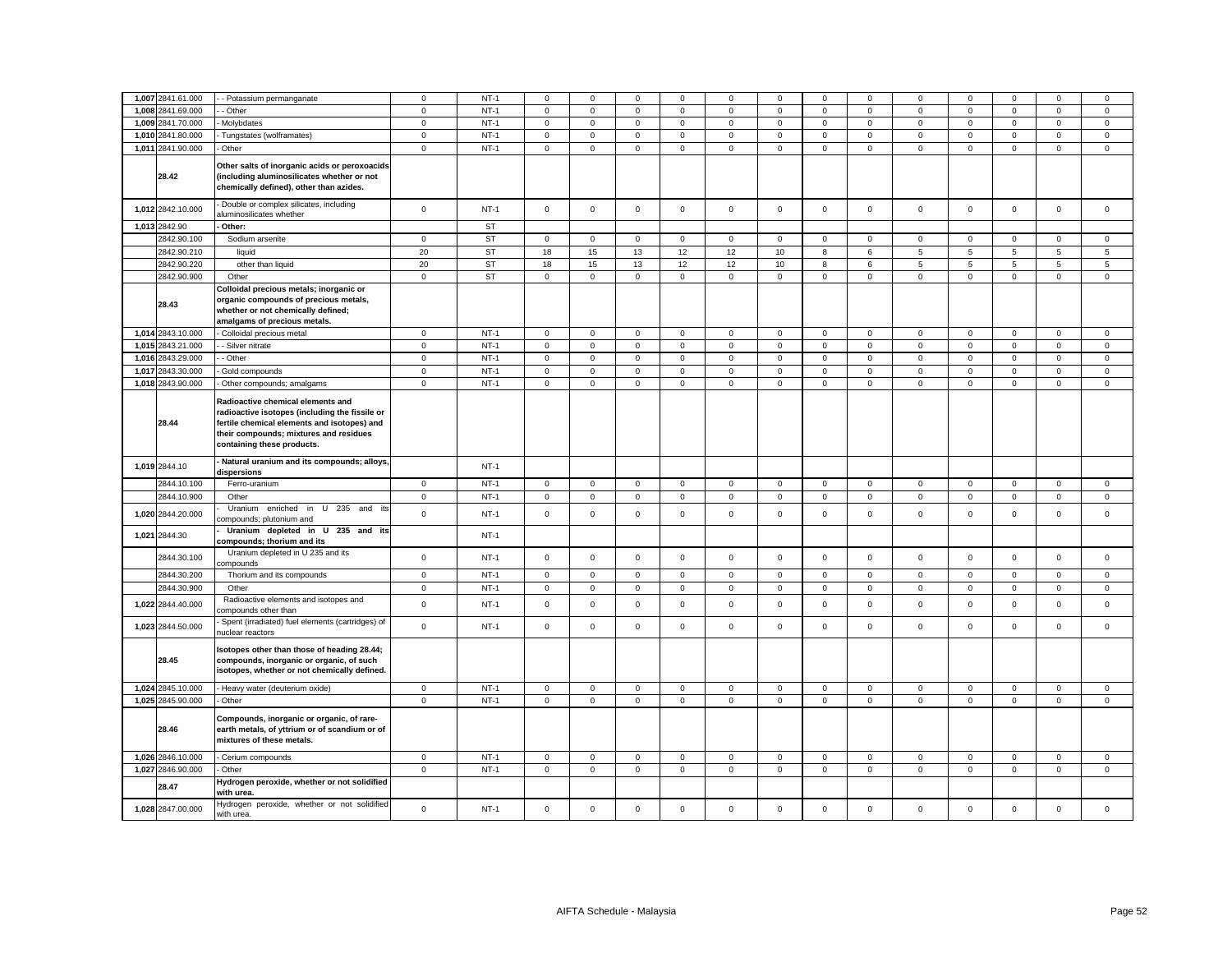| 1,029 2848.00.000                            | Phosphides, whether or not chemically defined,<br>excluding ferrophosphorus.                                                                                                                                                               | $\mathbf 0$                | $NT-1$                 | $\mathbf 0$                | $\mathbf 0$                | $\mathbf 0$                | $\mathbf 0$                | $\mathbf{0}$        | $\mathbf 0$                | $\Omega$                   | $\mathbf 0$                | $\mathbf 0$                | $\mathbf 0$                | $\mathbf 0$                | $\mathbf 0$                | $\mathbf 0$                |
|----------------------------------------------|--------------------------------------------------------------------------------------------------------------------------------------------------------------------------------------------------------------------------------------------|----------------------------|------------------------|----------------------------|----------------------------|----------------------------|----------------------------|---------------------|----------------------------|----------------------------|----------------------------|----------------------------|----------------------------|----------------------------|----------------------------|----------------------------|
| 28.49                                        | Carbides, whether or not chemically defined.                                                                                                                                                                                               |                            |                        |                            |                            |                            |                            |                     |                            |                            |                            |                            |                            |                            |                            |                            |
| 1,030 2849.10.000                            | - Of calcium                                                                                                                                                                                                                               | 25                         | EL.                    |                            |                            |                            |                            |                     |                            |                            |                            |                            |                            |                            |                            |                            |
| 1,031 2849.20.000                            | - Of silicon                                                                                                                                                                                                                               | $\mathbf 0$                | $NT-1$                 | $\mathsf 0$                | $\mathbf 0$                | $\mathsf 0$                | $\mathsf 0$                | $\mathbf 0$         | $\mathbf 0$                | $\mathsf 0$                | $\mathsf 0$                | $\mathsf 0$                | $\mathbf 0$                | $\mathbf 0$                | $\mathsf 0$                | $\mathsf 0$                |
| 1,032 2849.90.000                            | Other                                                                                                                                                                                                                                      | $\mathsf 0$                | $NT-1$                 | $\mathsf 0$                | $\mathsf 0$                | $\mathsf 0$                | $\mathbf 0$                | 0                   | $\mathsf 0$                | $\mathbf 0$                | $\mathsf 0$                | $\mathbf 0$                | $\mathbf 0$                | $\mathsf 0$                | $\mathsf 0$                | $\mathsf 0$                |
| 1,033 2850.00.000                            | Hydrides, nitrides, azides, silicides and borides<br>whether or not chemically defined, other than<br>compounds which are also carbides of heading<br>28.49.                                                                               | $\mathsf 0$                | $NT-1$                 | $\mathsf 0$                | $\mathbf 0$                | $\mathsf 0$                | $\mathsf 0$                | 0                   | $\mathsf 0$                | $\mathbf 0$                | $\mathsf 0$                | $\mathbf 0$                | $\mathbf 0$                | $\mathbf 0$                | $\mathsf 0$                | $\mathsf 0$                |
| 1,034 2852.00.000                            | Compounds, inorganic or organic, of mercury<br>excluding amalgams.                                                                                                                                                                         | $\mathbf 0$                | $NT-1$                 | $\mathbf 0$                | $\mathsf 0$                | $\mathbf 0$                | $\mathbf 0$                | $\mathbf{0}$        | $\mathbf 0$                | $\mathbf 0$                | $\mathsf 0$                | $\mathbf 0$                | $\mathbf 0$                | $\mathbf 0$                | $\mathbf 0$                | $\mathsf 0$                |
| 1,035 2853.00.000                            | Other inorganic compounds (including distilled<br>or conductivity water and water of similar purity);<br>liquid air (whether or not rare gases have been<br>removed); compressed air; amalgams, other<br>than amalgams of precious metals. | $\mathbf 0$                | $NT-1$                 | $\mathbf 0$                | $\mathbf 0$                | $\mathsf 0$                | $\mathsf 0$                | 0                   | $\mathsf 0$                | $\mathbf 0$                | $\mathbf 0$                | $\mathbf 0$                | $\mathbf 0$                | $\mathbf 0$                | $\mathbf 0$                | $\mathsf 0$                |
| 29.01                                        | Acyclic hydrocarbons.                                                                                                                                                                                                                      |                            |                        |                            |                            |                            |                            |                     |                            |                            |                            |                            |                            |                            |                            |                            |
| 1,036 2901.10.000                            | Saturated                                                                                                                                                                                                                                  | $\mathbf 0$                | $NT-1$                 | $\mathsf 0$                | $\mathsf 0$                | $\mathsf 0$                | $\mathsf 0$                | 0                   | $\mathsf 0$                | $\mathsf 0$                | $\mathsf 0$                | $\mathsf 0$                | $\mathbf 0$                | $\mathsf 0$                | $\mathsf 0$                | $\mathsf 0$                |
| 1,037<br>2901.21.000                         | - Ethylene                                                                                                                                                                                                                                 | $\mathbf 0$                | $NT-1$                 | $\mathbf{0}$               | $\mathsf 0$                | $\mathsf 0$                | $\mathbf 0$                | 0                   | $\mathsf 0$                | $\mathbf 0$                | $\mathsf 0$                | $\mathsf 0$                | $\mathsf 0$                | $\mathbf 0$                | $\mathbf 0$                | $\mathsf 0$                |
| 1,038 2901.22.000                            | - Propene (propylene)                                                                                                                                                                                                                      | $\mathbf 0$                | $NT-1$                 | $\mathsf 0$                | 0                          | $\mathbf 0$                | $\mathbf 0$                | 0                   | $\mathsf 0$                | $\mathbf 0$                | $\mathsf 0$                | $\mathsf 0$                | $\mathbf 0$                | $\mathbf 0$                | 0                          | $\mathsf 0$                |
| 1,039<br>2901.23.000<br>1,040<br>2901.24.000 | Butene (butylene) and isomers thereof<br>Buta-1, 3-diene and isoprene                                                                                                                                                                      | $\mathsf 0$<br>$\mathbf 0$ | $NT-1$<br>$NT-1$       | $\mathsf 0$<br>$\mathbf 0$ | $\mathsf 0$<br>$\mathbf 0$ | $\mathsf 0$<br>$\mathbf 0$ | $\mathsf 0$<br>$\mathbf 0$ | $\mathbf 0$<br>0    | $\mathsf 0$<br>$\mathbf 0$ | $\mathsf 0$<br>$\mathbf 0$ | $\mathsf 0$<br>$\mathbf 0$ | $\mathsf 0$<br>$\mathbf 0$ | $\mathsf 0$<br>$\mathbf 0$ | $\mathbf 0$<br>$\mathbf 0$ | $\mathsf 0$<br>$\mathbf 0$ | $\mathsf 0$<br>$\mathbf 0$ |
| 1,041<br>2901.29                             | - Other:                                                                                                                                                                                                                                   |                            | <b>ST</b>              |                            |                            |                            |                            |                     |                            |                            |                            |                            |                            |                            |                            |                            |
| 2901.29.100                                  | Acetylene                                                                                                                                                                                                                                  | 25                         | <b>ST</b>              | 20                         | 18                         | 16                         | 14                         | 14                  | 12                         | 10                         | $\overline{7}$             | 5                          | 5                          | 5                          | 5                          | 5                          |
| 2901.29.900                                  | Other                                                                                                                                                                                                                                      | $\mathbf 0$                | <b>ST</b>              | $\mathsf 0$                | $\mathbf 0$                | $\mathsf 0$                | $\mathbf 0$                | $\mathbf 0$         | $\mathsf 0$                | $\mathbf 0$                | $\circ$                    | $\mathbf 0$                | $\mathsf 0$                | $\mathsf 0$                | $\mathbf 0$                | $\mathsf 0$                |
| 29.02                                        | <b>Cyclic hydrocarbons.</b>                                                                                                                                                                                                                |                            |                        |                            |                            |                            |                            |                     |                            |                            |                            |                            |                            |                            |                            |                            |
| 1,042 2902.11.000                            | - Cyclohexane                                                                                                                                                                                                                              | $\mathbf 0$                | $NT-1$                 | $\mathbf 0$                | $\mathbf 0$                | $\mathsf 0$                | $\mathbf 0$                | 0                   | $\mathbf 0$                | $\mathbf 0$                | $\mathsf 0$                | $\mathbf 0$                | $\mathbf 0$                | $\mathbf 0$                | $\mathsf 0$                | $\mathbf 0$                |
| 1.043<br>2902.19.000                         | - Other                                                                                                                                                                                                                                    | $\mathbf 0$                | $NT-1$                 | $\mathsf 0$                | $\mathbf{0}$               | $\mathbf 0$                | $\mathbf 0$                | $\mathbf{0}$        | $\mathbf 0$                | $\mathbf 0$                | $\mathsf 0$                | $\mathsf 0$                | $\mathbf 0$                | $\mathbf 0$                | $\mathsf 0$                | $\mathsf 0$                |
| 1,044<br>2902.20.000                         | Benzene                                                                                                                                                                                                                                    | $\mathbf 0$                | $NT-1$                 | $\circ$                    | $\mathbf 0$                | $\mathbf 0$                | $\mathbf{0}$               | $\mathbf{0}$        | $\mathbf 0$                | $\mathbf 0$                | $\mathbf 0$                | $\mathbf 0$                | $\mathbf 0$                | $\mathbf 0$                | $\mathbf 0$                | $\mathbf 0$                |
| 1,045 2902.30.000                            | Toluene                                                                                                                                                                                                                                    | $\mathbf 0$                | $NT-1$                 | $\circ$                    | $\mathbf{0}$               | $\mathbf 0$                | $\mathbf 0$                | $\mathbf{0}$        | $\mathsf 0$                | $\mathbf 0$                | $\mathbf{0}$               | $\mathbf 0$                | $\mathbf 0$                | $\mathbf 0$                | $\mathbf 0$                | $\mathsf 0$                |
| 1,046<br>2902.41.000                         | - o-Xylene                                                                                                                                                                                                                                 | $\mathbf 0$                | $NT-1$                 | $\mathsf 0$                | $\mathsf 0$                | $\mathsf 0$                | $\mathsf 0$                | 0                   | $\mathbf 0$                | $\mathsf 0$                | $\mathsf 0$                | $\mathsf 0$                | $\mathbf 0$                | $\mathbf 0$                | $\mathsf 0$                | $\mathsf 0$                |
| 1,047 2902.42.000                            | - m-Xylene                                                                                                                                                                                                                                 | $\mathbf 0$                | $NT-1$                 | $\Omega$                   | $\mathbf 0$                | $\mathsf 0$                | $\mathsf 0$                | $\mathbf{0}$        | $\mathbf 0$                | $\mathbf 0$                | $\mathbf{0}$               | $\mathsf 0$                | $\mathbf 0$                | $\mathbf 0$                | $\mathsf 0$                | $\mathsf 0$                |
| 1,048<br>2902.43.000                         | - p-Xylene                                                                                                                                                                                                                                 | $\mathbf 0$                | $NT-1$                 | $\mathbf 0$                | $\mathbf 0$                | $\mathbf 0$                | $\mathbf 0$                | $\mathbf 0$         | $\mathbf 0$                | $\mathbf 0$                | $\mathsf 0$                | $\mathsf 0$                | $\mathbf 0$                | $\mathbf 0$                | $\mathbf 0$                | $\mathsf 0$                |
| 2902.44.000<br>1,049                         | - Mixed xylene isomers                                                                                                                                                                                                                     | $\mathsf 0$                | $NT-1$                 | $\Omega$                   | $\mathsf 0$                | $\mathsf 0$                | $\mathbf 0$                | 0                   | $\mathbf 0$                | $\mathbf 0$                | $\mathsf 0$                | $\Omega$                   | $\mathbf 0$                | $\Omega$                   | $\mathsf 0$                | $\mathsf 0$                |
| 2902.50.000<br>1,050                         | Styrene                                                                                                                                                                                                                                    | $\mathbf 0$                | $NT-1$                 | $\mathsf 0$                | $\mathsf{O}\xspace$        | $\mathbf 0$                | $\mathsf 0$                | 0                   | $\mathsf 0$                | $\mathsf 0$                | $\mathbf 0$                | $\mathsf 0$                | $\mathbf 0$                | $\mathsf 0$                | $\mathsf 0$                | $\mathsf 0$                |
| 1,051<br>2902.60.000                         | Ethylbenzene                                                                                                                                                                                                                               | $\mathbf 0$                | $NT-1$                 | $\mathsf 0$                | $\mathsf 0$                | $\mathsf 0$                | $\mathsf 0$                | 0                   | $\mathsf 0$                | $\mathbf 0$                | $\mathsf 0$                | $\mathsf 0$                | $\mathsf 0$                | $\mathbf 0$                | $\mathsf 0$                | $\mathsf 0$                |
| 2902.70.000<br>1,052                         | Cumene                                                                                                                                                                                                                                     | $\mathbf 0$                | $NT-1$                 | $\mathsf 0$                | $\mathsf 0$                | $\mathsf 0$                | $\mathbf 0$                | 0                   | $\Omega$                   | $\mathbf 0$                | $\mathbf 0$                | $\mathsf 0$                | $\mathbf 0$                | $\mathbf 0$                | $\mathsf 0$                | $\mathsf 0$                |
| 1,053 2902.90.000                            | Other                                                                                                                                                                                                                                      | $\mathbf 0$                | $NT-1$                 | 0                          | $\mathbf 0$                | $\mathbf 0$                | $\mathbf 0$                | 0                   | 0                          | $\mathbf 0$                | $\mathsf 0$                | $\mathsf 0$                | 0                          | 0                          | $\mathbf 0$                | $\mathsf 0$                |
| 29.03                                        | Halogenated derivatives of hydrocarbons.<br>- Chloromethane (methyl chloride) and                                                                                                                                                          |                            |                        |                            |                            |                            |                            |                     |                            |                            |                            |                            |                            |                            |                            |                            |
| 1,054 2903.11                                | chloroethane (ethyl                                                                                                                                                                                                                        |                            | <b>ST</b>              |                            |                            |                            |                            |                     |                            |                            |                            |                            |                            |                            |                            |                            |
| 2903.11.100                                  | Chloromethane (methyl chloride)                                                                                                                                                                                                            | 15                         | <b>ST</b><br><b>ST</b> | 14                         | 13<br>$\mathbf 0$          | 12                         | 11                         | 11                  | 10                         | 8<br>$\mathbf 0$           | 6                          | 5                          | 5                          | 5<br>$\mathbf 0$           | 5                          | 5                          |
| 2903.11.200<br>1,055 2903.12.000             | Chloroethane (ethyl chloride)<br>Dichloromethane (methylene chloride)                                                                                                                                                                      | $\mathsf 0$<br>$\mathbf 0$ | $NT-1$                 | $\mathsf 0$<br>$\mathsf 0$ | $\mathsf 0$                | $\mathsf 0$<br>$\mathbf 0$ | $\mathbf 0$<br>$\mathsf 0$ | 0<br>0              | $\mathsf 0$<br>$\mathsf 0$ | $\mathsf 0$                | $\mathsf 0$<br>$\mathbf 0$ | $\mathsf 0$<br>$\mathsf 0$ | $\mathsf 0$<br>$\mathbf 0$ | $\mathsf 0$                | $\mathsf 0$<br>$\mathsf 0$ | $\mathsf 0$<br>$\mathbf 0$ |
| 1,056<br>2903.13.000                         | - Chloroform (trichloromethane)                                                                                                                                                                                                            | $\mathbf 0$                | $NT-1$                 | $\mathbf 0$                | $\mathbf 0$                | $\mathsf 0$                | $\mathbf 0$                | 0                   | $^{\circ}$                 | $\mathbf 0$                | $\mathbf 0$                | 0                          | $\mathbf 0$                | $\mathbf 0$                | $\mathbf 0$                | $\mathbf 0$                |
| 2903.14.000<br>1,057                         | - Carbon tetrachloride                                                                                                                                                                                                                     | $\mathbf 0$                | $NT-1$                 | $\mathbf 0$                | $\mathsf{O}\xspace$        | $\mathbf 0$                | 0                          | 0                   | $\mathbf 0$                | $\,0\,$                    | $\mathbf 0$                | $\mathbf 0$                | $\pmb{0}$                  | $\mathsf 0$                | $\mathbf 0$                | $\mathbf 0$                |
| 2903.15.000<br>1,058                         | - Ethylene dichloride (ISO) (1,2-<br>dichloroethane)                                                                                                                                                                                       | $\mathbf 0$                | $NT-1$                 | $\mathsf 0$                | $\mathbf 0$                | $\mathsf 0$                | $\mathbf 0$                | $\mathbf 0$         | $\mathsf 0$                | $\mathbf 0$                | $\mathsf 0$                | $\mathsf 0$                | $\mathbf 0$                | $\mathbf 0$                | $\mathsf 0$                | $\mathbf 0$                |
| 1,059 2903.19                                | - Other:                                                                                                                                                                                                                                   |                            | $NT-1$                 |                            |                            |                            |                            |                     |                            |                            |                            |                            |                            |                            |                            |                            |
| 2903.19.100                                  | 1,1,1-Trichloroethane (methyl chloroform)                                                                                                                                                                                                  | $\mathbf 0$                | $NT-1$                 | $\mathsf 0$                | $\mathsf 0$                | $\mathsf 0$                | $\mathsf 0$                | 0                   | $\mathsf 0$                | $\mathbf 0$                | $\mathsf 0$                | $\mathbf 0$                | $\mathbf 0$                | $\mathbf 0$                | $\mathsf 0$                | $\mathsf 0$                |
| 2903.19.900                                  | Other                                                                                                                                                                                                                                      | $\mathbf 0$                | $NT-1$                 | $\mathsf 0$                | $\mathsf 0$                | $\mathsf 0$                | $\mathsf 0$                | 0                   | $\mathbf 0$                | $\mathsf 0$                | $\mathbf 0$                | $\mathsf 0$                | $\mathbf 0$                | $\mathbf 0$                | $\mathsf 0$                | $\mathsf 0$                |
| 2903.21.000<br>1,060                         | - Vinyl chloride (chloroethylene)                                                                                                                                                                                                          | $\mathsf 0$                | $NT-1$                 | $\mathbf 0$                | $\mathsf 0$                | $\mathsf 0$                | $\mathbf 0$                | 0                   | $\mathsf 0$                | $\Omega$                   | $\mathsf 0$                | $\mathbf 0$                | $\mathbf 0$                | $\mathbf 0$                | $\mathbf 0$                | $\mathbf 0$                |
| 1,061<br>2903.22.000                         | - Trichloroethylene                                                                                                                                                                                                                        | $\mathsf 0$                | $NT-1$                 | $\overline{0}$             | $\mathsf 0$                | $\mathsf 0$                | $\mathsf 0$                | $\mathsf{O}\xspace$ | $\mathsf 0$                | $\mathsf 0$                | $\pmb{0}$                  | $\mathsf 0$                | $\mathbf 0$                | $\mathsf 0$                | $\mathsf 0$                | $\mathbf 0$                |
| 1,062 2903.23.000                            | - Tetrachloroethylene (perchloroethylene)                                                                                                                                                                                                  | $\mathbf 0$                | $NT-1$                 | $\mathbf 0$                | 0                          | 0                          | 0                          | 0                   | 0                          | 0                          | $\mathbf 0$                | $\mathbf 0$                | 0                          | 0                          | 0                          | $\,0\,$                    |
| 1,063<br>2903.29.000                         | - Other                                                                                                                                                                                                                                    | $\mathbf 0$                | $NT-1$                 | $\mathbf 0$                | $\mathsf 0$                | $\mathbf 0$                | $\mathsf 0$                | 0                   | $\mathsf 0$                | $\,0\,$                    | $\mathbf 0$                | $\mathbf 0$                | $\pmb{0}$                  | $\mathsf 0$                | $\mathbf 0$                | $\mathbf 0$                |
| 1,064 2903.31.000                            | - Ethylene dibromide (ISO) (1,2-<br>dibromoethane)                                                                                                                                                                                         | $\mathbf 0$                | $NT-1$                 | $\Omega$                   | $\mathbf 0$                | $\mathbf 0$                | $\mathbf 0$                | $\mathbf{0}$        | $\Omega$                   | $\Omega$                   | $\mathbf 0$                | $\mathbf 0$                | $\Omega$                   | $\Omega$                   | $\mathbf 0$                | $\mathbf 0$                |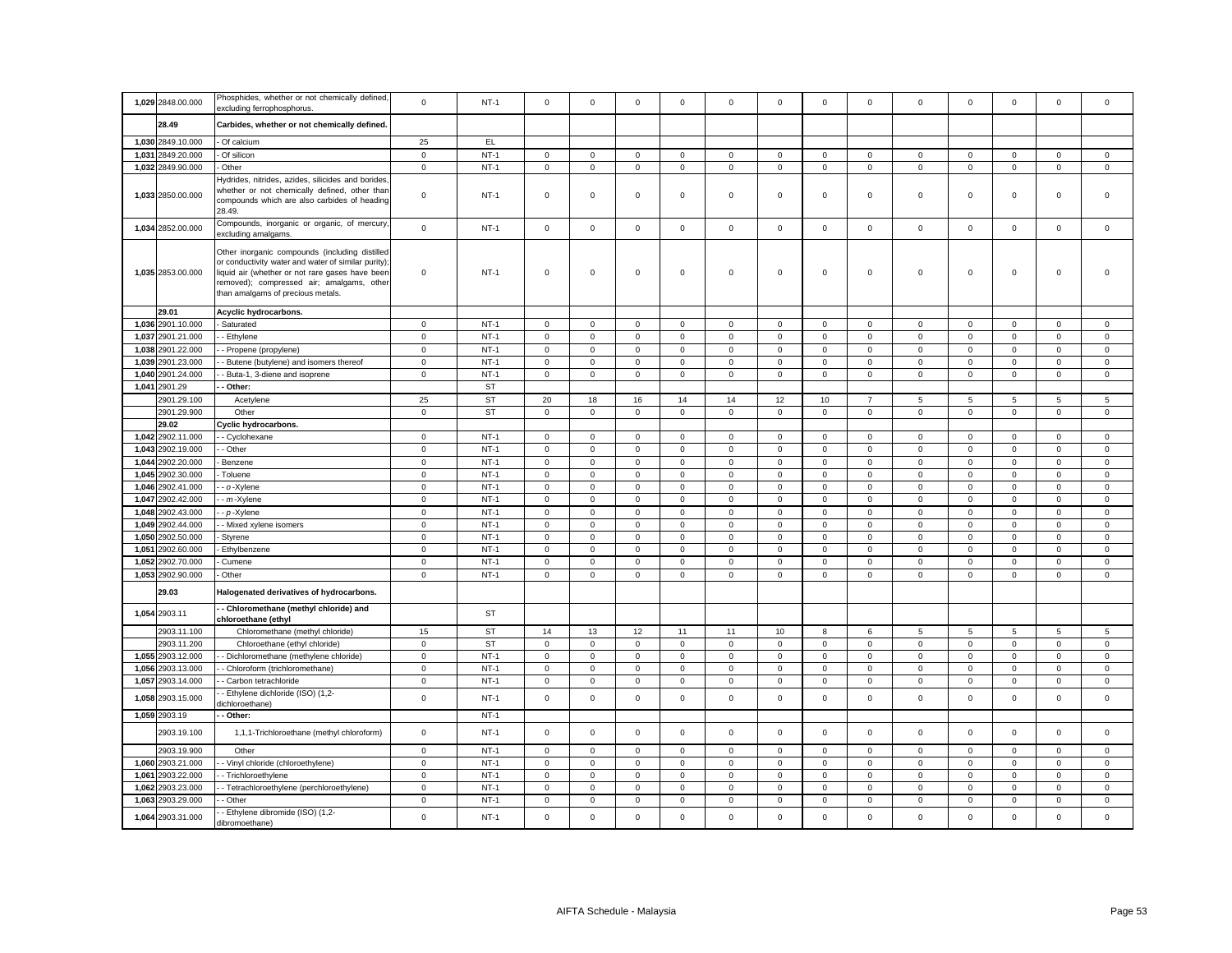|       | 1,065 2903.39                | Other:                                                                               |              | $NT-1$ |                  |              |              |              |              |                     |                     |                |                            |             |                     |              |              |
|-------|------------------------------|--------------------------------------------------------------------------------------|--------------|--------|------------------|--------------|--------------|--------------|--------------|---------------------|---------------------|----------------|----------------------------|-------------|---------------------|--------------|--------------|
|       | 2903.39.100                  | Methyl bromide                                                                       | $\mathbf{0}$ | $NT-1$ | $\mathbf 0$      | $\mathbf{0}$ | $\mathbf{0}$ | $\mathbf{0}$ | $\mathbf 0$  | $\mathbf 0$         | $\mathbf 0$         | $\mathbf{0}$   | $\mathbf{0}$               | $\mathbf 0$ | $\mathbf 0$         | $\mathbf{0}$ | $\mathbf{0}$ |
|       | 2903.39.900                  | Other                                                                                | $\mathsf 0$  | $NT-1$ | $\mathsf 0$      | $\mathbf 0$  | $\mathsf 0$  | $\mathsf 0$  | $\mathbf 0$  | $\mathsf 0$         | $\mathsf 0$         | $\mathbf 0$    | $\mathbf 0$                | $\mathsf 0$ | $\mathbf 0$         | $\mathsf 0$  | $\mathsf 0$  |
| 1,066 | 2903.41.000                  | - Trichlorofluoromethane                                                             | $\mathsf 0$  | $NT-1$ | $\mathsf 0$      | $\mathbf 0$  | $\mathbf 0$  | $\mathbf{0}$ | $\mathbf 0$  | $\mathbf 0$         | $\circ$             | $\mathbf{0}$   | $\mathbf 0$                | $\mathbf 0$ | $\mathbf 0$         | $\mathbf 0$  | $\mathbf{0}$ |
| 1,067 | 2903.42.000                  | - Dichlorodifluoromethane                                                            | $\mathbf 0$  | $NT-1$ | $\mathbf 0$      | $\mathbf 0$  | $\mathsf 0$  | $\mathbf{0}$ | $\mathbf 0$  | $\mathbf 0$         | $\mathsf 0$         | $\mathbf{0}$   | $\mathbf 0$                | $\mathbf 0$ | $\mathbf 0$         | $\mathsf 0$  | $\mathsf 0$  |
|       | 1,068 2903.43.000            | - Trichlorotrifluoroethanes                                                          | $\mathsf 0$  | $NT-1$ | 0                | $\mathbf 0$  | $\mathbf 0$  | $\mathbf 0$  | $\mathbf 0$  | $\mathbf 0$         | $\mathbf{0}$        | $\mathbf 0$    | $\mathsf 0$                | $\mathbf 0$ | 0                   | $\mathbf 0$  | $\mathsf 0$  |
|       | 1,069 2903.44.000            | - Dichlorotetrafluoroethanes and                                                     | $\mathsf 0$  | $NT-1$ | $\mathbf 0$      | $\mathbf 0$  | $\mathsf 0$  | $\mathbf 0$  | $\mathsf 0$  | $\mathsf 0$         | $\mathsf 0$         | $\mathbf{0}$   | $\mathbf 0$                | $\mathsf 0$ | $\mathbf 0$         | $\mathsf 0$  | $\mathsf 0$  |
|       | 1.070 2903.45                | chloropentafluoroethane<br>- Other derivatives perhalogenated only                   |              | $NT-1$ |                  |              |              |              |              |                     |                     |                |                            |             |                     |              |              |
|       |                              | with fluorine and                                                                    |              |        |                  |              |              |              |              |                     |                     |                |                            |             |                     |              |              |
|       | 2903.45.110                  | dicholorofluoromethane (HCFC-21)                                                     | $\mathbf 0$  | $NT-1$ | $\mathbf{0}$     | $\mathbf 0$  | $\mathsf 0$  | $\mathbf{0}$ | $\mathbf 0$  | $\mathbf 0$         | $\circ$             | $\mathbf{0}$   | $\mathbf{0}$               | $\mathbf 0$ | $\mathbf 0$         | $\mathsf 0$  | $\mathsf 0$  |
|       | 2903.45.120                  | chlorodifluoromethane (HCFC-22)                                                      | $\mathsf 0$  | $NT-1$ | $\mathbf 0$      | $\mathbf 0$  | $\mathbf 0$  | $\mathsf 0$  | $\mathbf 0$  | $\mathbf 0$         | $\mathsf 0$         | $\mathbf{0}$   | $\mathbf 0$                | $\mathbf 0$ | $\mathbf 0$         | $\mathsf 0$  | $\mathbf 0$  |
|       | 2903.45.130                  | tetrachlorofluoromethane (HCFC-121)                                                  | $\mathbf 0$  | $NT-1$ | $\mathbf{0}$     | $\mathbf{0}$ | $\mathbf 0$  | $\mathbf{0}$ | $\mathbf{0}$ | $\mathbf 0$         | $\mathbf{0}$        | $\overline{0}$ | $\mathbf{0}$               | $\mathbf 0$ | $\mathbf 0$         | $\mathbf{0}$ | $\mathbf{0}$ |
|       | 2903.45.140                  | chlorotrifluoromethane (CFC-13)                                                      | $\mathbf 0$  | $NT-1$ | $\mathbf 0$      | $\mathbf 0$  | $\mathbf 0$  | $\mathbf{0}$ | $\mathbf 0$  | $\mathbf 0$         | $\circ$             | $\Omega$       | $\mathbf{0}$               | $\mathbf 0$ | $\mathbf 0$         | $\mathbf 0$  | $\mathbf{0}$ |
|       | 2903.45.190                  | other                                                                                | $\mathbf 0$  | $NT-1$ | $\mathbf 0$      | $\mathbf 0$  | $\mathsf 0$  | $\mathbf 0$  | $\mathsf 0$  | $\mathsf 0$         | $\mathsf 0$         | $\mathbf 0$    | $\mathbf 0$                | $\mathsf 0$ | $\mathsf 0$         | $\mathsf 0$  | $\mathsf 0$  |
|       | 2903.45.210                  | trichlorodifluoroethane (HCFC-122)                                                   | $\mathsf 0$  | $NT-1$ | $\mathbf 0$      | 0            | $\mathsf 0$  | $\mathbf 0$  | $\mathbf 0$  | $\mathbf 0$         | $\mathbf 0$         | $\mathbf 0$    | $\mathsf 0$                | $\mathbf 0$ | $\mathbf 0$         | $\mathbf 0$  | $\mathbf 0$  |
|       | 2903.45.220                  | dichlorotrifluoroethane (HCFC-123)                                                   | $\mathbf 0$  | $NT-1$ | $\mathsf 0$      | $\mathbf 0$  | $\mathsf 0$  | $\mathbf 0$  | $\mathsf 0$  | $\mathbf 0$         | $\mathsf{O}\xspace$ | $\mathsf 0$    | $\mathsf 0$                | $\mathbf 0$ | $\mathsf 0$         | $\mathsf 0$  | $\mathsf 0$  |
|       | 2903.45.230                  | chlorotetrafluoroethane (HCFC-124)                                                   | $\mathbf 0$  | $NT-1$ | 0                | $\mathbf 0$  | $\mathbf 0$  | $\mathbf 0$  | 0            | 0                   | $\mathbf{0}$        | $\mathbf 0$    | $\mathbf 0$                | 0           | 0                   | $\mathbf 0$  | $\mathbf 0$  |
|       | 2903.45.240                  | dichlorofluoroethane (C <sub>2</sub> H <sub>3</sub> FC1 <sub>2</sub> )(HCFC-<br>141) | $\mathsf 0$  | $NT-1$ | $\mathsf{O}$     | $\mathsf 0$  | $\mathsf 0$  | $\mathsf 0$  | $\mathsf 0$  | $\mathsf{O}\xspace$ | $\mathsf{O}$        | $\mathsf 0$    | $\mathsf 0$                | $\mathsf 0$ | $\mathsf 0$         | $\mathsf 0$  | $\mathsf 0$  |
|       | 2903.45.250                  | dichlorofluoroethane (CH <sub>3</sub> CFCI <sub>2</sub> )(HCFC-<br>141b)             | $\mathsf 0$  | $NT-1$ | $\mathbf{0}$     | $\mathbf 0$  | $\mathsf 0$  | $\mathbf{0}$ | 0            | $\mathsf 0$         | $\mathbf 0$         | $\mathbf{0}$   | $\mathbf{0}$               | $\mathbf 0$ | $\mathbf 0$         | $\mathbf 0$  | $\mathbf{0}$ |
|       | 2903.45.260                  | chlorodifluoroethane (C <sub>2</sub> H <sub>3</sub> F <sub>2</sub> CI)(HCFC-<br>(42) | $\mathsf 0$  | $NT-1$ | $\circ$          | $\mathsf 0$  | $\mathsf 0$  | $\mathbf{0}$ | $\mathsf 0$  | $\mathsf 0$         | $\mathsf 0$         | $\mathbf 0$    | $\mathsf 0$                | $\mathsf 0$ | $\mathbf 0$         | $\mathsf 0$  | $\mathsf 0$  |
|       | 2903.45.270                  | chlorodifluoroethane (CH <sub>3</sub> CF <sub>2</sub> CI)(HCFC-<br>42b)              | $\,0\,$      | $NT-1$ | $\mathsf 0$      | $\mathsf 0$  | $\mathsf 0$  | $\mathsf 0$  | $\mathsf 0$  | $\Omega$            | $\mathsf 0$         | $\mathbf 0$    | $\mathbf 0$                | $\Omega$    | $\Omega$            | $\mathsf 0$  | $\mathsf 0$  |
|       | 2903.45.280                  | pentachlorofluoroethane (CFC-111)                                                    | $\mathbf 0$  | $NT-1$ | $\mathbf{0}$     | $\mathbf{0}$ | $\mathbf{0}$ | $\mathbf{0}$ | $\mathbf 0$  | $\mathbf 0$         | $\mathbf{0}$        | $\overline{0}$ | $\mathbf{0}$               | $\mathbf 0$ | $\mathbf 0$         | $\mathbf{0}$ | $\mathbf{0}$ |
|       | 2903.45.291                  | tetrachlorodifluoroethanes (CFC-112)                                                 | $\mathsf 0$  | $NT-1$ | $\mathbf 0$      | $\Omega$     | $\mathbf 0$  | $\mathbf 0$  | $\mathbf 0$  | $\mathbf 0$         | $\mathbf 0$         | $\mathbf{0}$   | $\mathbf 0$                | $\mathbf 0$ | $\mathbf 0$         | $\mathbf 0$  | $\mathbf 0$  |
|       | 2903.45.299                  | other                                                                                | $\mathbf 0$  | $NT-1$ | $\mathbf{0}$     | $\mathbf 0$  | $\mathbf 0$  | $\mathbf 0$  | 0            | $\mathbf 0$         | $\mathbf{0}$        | $\mathbf{0}$   | $\mathbf 0$                | $\mathbf 0$ | 0                   | $\mathbf 0$  | $\mathsf 0$  |
|       | 2903.45.910                  | trichlorotetrafluoropropane (HCFC-224)                                               | $\mathsf 0$  | $NT-1$ | $\mathbf 0$      | $\mathbf 0$  | $\mathbf 0$  | $\mathbf{0}$ | $\mathsf 0$  | $\mathbf 0$         | $\circ$             | $\mathbf{0}$   | $\mathbf{0}$               | $\mathbf 0$ | $\mathbf 0$         | $\mathbf 0$  | $\mathbf 0$  |
|       | 2903.45.920                  | dichlorotpentafluoropropane (HCFC-225)                                               | $\mathbf 0$  | $NT-1$ | $\mathsf 0$      | $\mathbf 0$  | $\mathsf 0$  | $\mathsf 0$  | $\mathsf 0$  | $\mathsf 0$         | $\mathsf 0$         | $\mathbf 0$    | $\mathbf 0$                | $\mathsf 0$ | $\mathsf 0$         | $\mathsf 0$  | $\mathsf 0$  |
|       | 2903.45.930                  | chloropentafluoropropane (HCFC-235)                                                  | $\mathbf{0}$ | $NT-1$ | $\mathbf{0}$     | $\mathbf 0$  | $\mathbf 0$  | $\mathbf 0$  | 0            | $\mathbf 0$         | $\mathbf{0}$        | $\mathbf{0}$   | $\mathbf 0$                | $\mathbf 0$ | 0                   | $\mathbf 0$  | $\mathbf 0$  |
|       | 2903.45.940                  | heptachlorodifluoropropane (CFC-211)                                                 | $\mathsf 0$  | $NT-1$ | $\mathbf 0$      | $\mathbf 0$  | $\mathsf 0$  | $\mathsf 0$  | $\mathsf 0$  | $\mathsf 0$         | $\mathsf 0$         | $\mathbf 0$    | $\mathbf 0$                | $\mathsf 0$ | $\mathsf 0$         | $\mathsf 0$  | $\mathsf 0$  |
|       | 2903.45.950                  | pentachlorotrifluoropropane (CFC-213)                                                | $\mathsf 0$  | $NT-1$ | $\mathsf 0$      | $\mathbf 0$  | $\mathsf 0$  | $\mathsf 0$  | $\mathsf 0$  | $\mathsf 0$         | $\mathsf 0$         | $\mathbf 0$    | $\mathbf 0$                | $\mathsf 0$ | $\mathsf 0$         | $\mathsf 0$  | $\mathsf 0$  |
|       | 2903.45.960                  | tetrachlorotetrafluoropropane (CFC-214)                                              | $\mathbf 0$  | $NT-1$ | $\mathsf{O}$     | $\mathsf 0$  | $\mathsf 0$  | $\mathsf 0$  | $\mathbf 0$  | $\mathsf 0$         | $\mathsf{O}$        | $\mathsf 0$    | $\mathsf 0$                | $\mathsf 0$ | $\mathbf 0$         | $\mathsf 0$  | $\mathsf 0$  |
|       | 2903.45.970                  | trichloropentafluoropropane (CFC-215)                                                | $\mathbf 0$  | $NT-1$ | $\mathsf 0$      | $\mathbf 0$  | $\mathsf 0$  | $\mathbf 0$  | $\mathbf 0$  | $\mathsf 0$         | $\mathsf 0$         | $\mathbf 0$    | $\mathbf 0$                | $\mathsf 0$ | $\mathbf 0$         | $\mathsf 0$  | $\mathsf 0$  |
|       | 2903.45.980                  | dichlorohexafluoropropane (CFC-216)                                                  | $\mathbf 0$  | $NT-1$ | $\mathbf 0$      | $\mathbf 0$  | $\mathbf 0$  | $\mathbf 0$  | 0            | 0                   | $\mathbf 0$         | $\mathbf 0$    | $\mathbf 0$                | 0           | 0                   | $\mathbf 0$  | $\mathbf 0$  |
|       | 2903.45.991                  | chloroheptafluoropropanes (CFC-217)                                                  | $\mathbf 0$  | $NT-1$ | $\mathsf{O}$     | $\mathbf 0$  | $\mathsf 0$  | $\mathsf 0$  | $\mathsf 0$  | $\mathsf 0$         | $\mathsf 0$         | $\mathbf{0}$   | $\mathsf 0$                | $\mathsf 0$ | $\mathsf 0$         | $\mathsf 0$  | $\mathsf 0$  |
|       | 2903.45.992                  | heptachlorofluoropropanes                                                            | 0            | $NT-1$ | 0                | $\Omega$     | $\mathbf 0$  | $\Omega$     | 0            | 0                   | $\mathbf 0$         | $\mathbf 0$    | $\mathbf 0$                | $\mathbf 0$ | $\Omega$            | $\mathbf 0$  | $\mathbf 0$  |
|       | 2903.45.993                  | hexachlorodifluoropropanes                                                           | $\mathbf 0$  | $NT-1$ | $\mathsf 0$      | $\mathbf 0$  | $\mathsf 0$  | $\mathsf 0$  | $\mathsf 0$  | $\mathbf 0$         | $\mathsf 0$         | $\overline{0}$ | $\mathsf 0$                | $\mathbf 0$ | $\mathsf{O}\xspace$ | $\mathsf 0$  | $\mathbf 0$  |
|       | 2903.45.994                  | dichlorohexafluoropropanes                                                           | $\mathbf 0$  | $NT-1$ | $\mathbf{0}$     | $\mathbf 0$  | $\mathbf 0$  | $\mathbf 0$  | 0            | $\mathbf 0$         | $\mathbf{0}$        | $\mathbf 0$    | $\mathbf 0$                | $\mathbf 0$ | $\mathbf 0$         | $\mathsf 0$  | $\mathsf 0$  |
|       | 2903.45.999                  | other                                                                                | $\mathbf 0$  | $NT-1$ | $\mathbf 0$      | $\mathbf 0$  | $\mathbf 0$  | $\mathbf 0$  | 0            | $^{\circ}$          | $\mathbf 0$         | $\mathbf 0$    | $\mathsf 0$                | $^{\circ}$  | $\mathbf 0$         | $\mathbf 0$  | $\mathbf 0$  |
|       | 1,071 2903.46.000            | - Bromochlorodifluoromethane,<br>romotrifluoromethane and                            | $\mathsf 0$  | $NT-1$ | $\mathsf 0$      | $\mathbf 0$  | $\mathsf 0$  | $\mathsf 0$  | $\mathbf 0$  | $\mathsf 0$         | $\mathsf{O}$        | $\mathbf 0$    | $\mathsf 0$                | $\mathbf 0$ | $\mathbf 0$         | $\mathsf 0$  | $\mathbf 0$  |
|       | 1,072 2903.47                | Other perhalogenated derivatives:                                                    |              | $NT-1$ |                  |              |              |              |              |                     |                     |                |                            |             |                     |              |              |
|       | 2903.47.100                  | Bromochlorodifluoroethane (Halon 1211)                                               | $\mathsf 0$  | $NT-1$ | $\mathbf{0}$     | $\mathbf{0}$ | $\mathsf 0$  | $\mathbf{0}$ | 0            | $\mathsf 0$         | $\circ$             | $\mathbf 0$    | $\mathbf{0}$               | $\mathbf 0$ | $\mathbf 0$         | $\mathsf 0$  | $\mathbf 0$  |
|       |                              |                                                                                      |              | $NT-1$ |                  |              |              |              |              |                     |                     |                |                            |             |                     |              |              |
|       | 2903.47.200<br>2903.47.300   | Bromotrifluoroethane (Halon 1301)                                                    | $\mathbf 0$  | $NT-1$ | $\mathsf 0$      | $\mathsf 0$  | $\mathsf 0$  | $\mathsf 0$  | $\mathsf 0$  | $\mathsf 0$         | $\mathbf 0$         | $\mathsf 0$    | $\mathsf 0$                | $\mathsf 0$ | $\mathbf 0$         | $\mathsf 0$  | $\mathsf 0$  |
|       |                              | Bromodifluoromethane (HBFC-22B1)                                                     | $\mathbf 0$  | $NT-1$ | 0<br>$\mathbf 0$ | $\mathbf 0$  | $\mathbf 0$  | $\mathbf 0$  | 0            | $\mathbf 0$         | $\mathbf{0}$        | $\mathbf 0$    | $\mathbf 0$<br>$\mathsf 0$ | $\mathbf 0$ | 0                   | $\mathbf 0$  | $\mathbf 0$  |
|       | 2903.47.900<br>1,073 2903.49 | Other<br>Other:                                                                      | $\mathbf 0$  | $NT-1$ |                  | $\mathsf 0$  | $\mathsf 0$  | $\mathsf 0$  | $\mathsf 0$  | 0                   | $\mathsf 0$         | 0              |                            | $\mathbf 0$ | $\mathsf 0$         | $\mathbf 0$  | $\,0\,$      |
|       | 2903.49.100                  | Derivatives of methane, ethane or propane,                                           | $\mathsf 0$  | $NT-1$ | $\mathbf{0}$     | $\mathbf 0$  | $\mathsf 0$  | $\mathbf 0$  | 0            | $\mathbf 0$         | $\mathsf 0$         | $\mathbf 0$    | $\mathbf 0$                | $\mathbf 0$ | $\mathbf 0$         | $\mathsf 0$  | $\mathsf 0$  |
|       | 2903.49.200                  | alogenated only<br>Derivatives of methane, ethane or propane,                        | $\mathbf 0$  | $NT-1$ | $\mathbf 0$      | $\Omega$     | $\mathsf 0$  | $\Omega$     | $\mathsf 0$  | $\Omega$            | $\mathsf{O}\xspace$ | $\mathbf 0$    | $\mathsf 0$                | $\Omega$    | $\Omega$            | $\mathsf 0$  | $\mathsf 0$  |
|       |                              | alogenated only                                                                      |              |        |                  |              |              |              |              |                     |                     |                |                            |             |                     |              |              |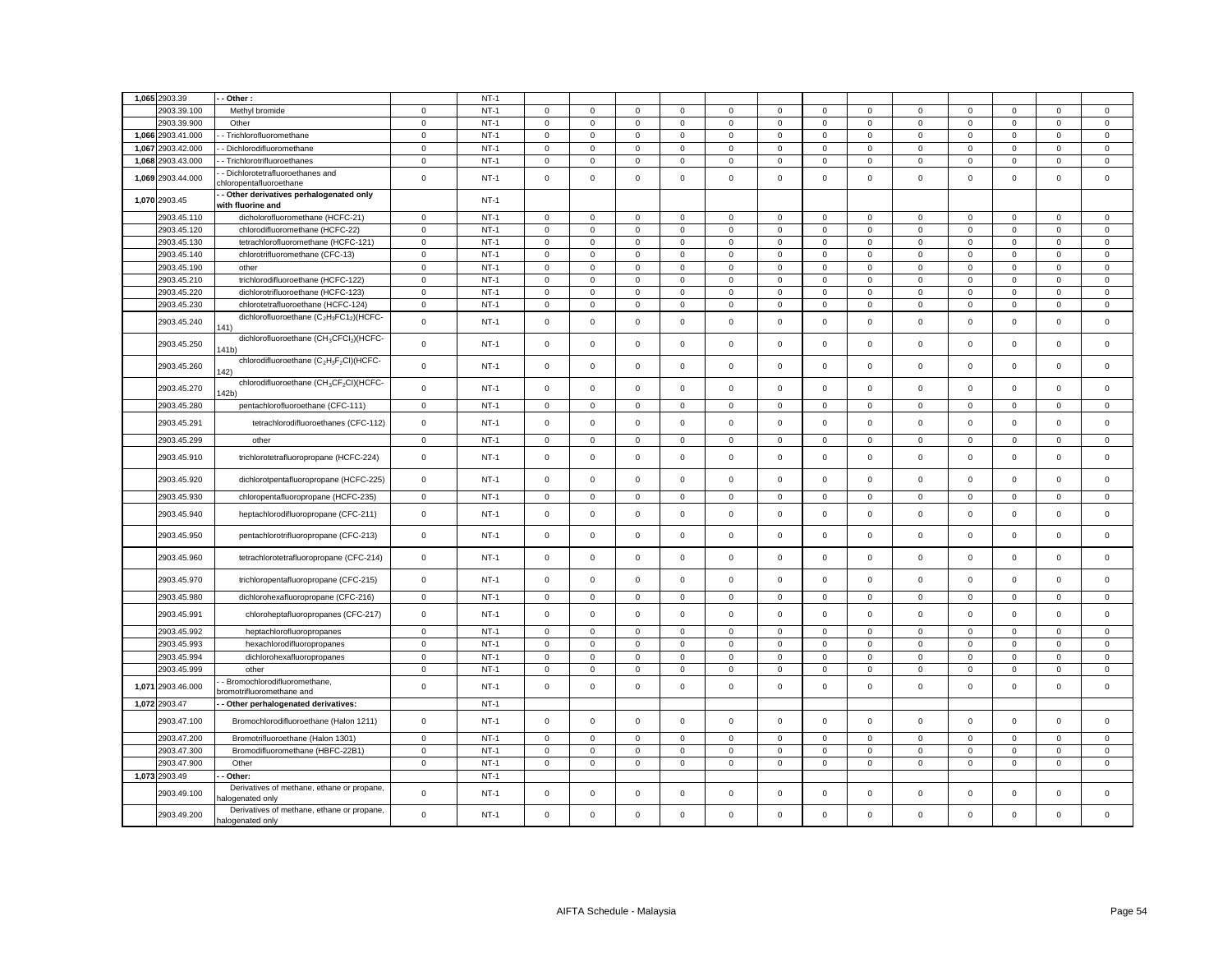|       | 2903.49.900       | Other                                                                                                                 | $\mathbf 0$    | $NT-1$ | $\mathbf 0$         | $\Omega$    | $\mathbf 0$    | 0           | $\mathbf 0$         | $\mathbf 0$    | 0                   | $\Omega$     | 0           | $\mathbf 0$    | 0                   | $\mathbf 0$  | $\mathbf 0$  |
|-------|-------------------|-----------------------------------------------------------------------------------------------------------------------|----------------|--------|---------------------|-------------|----------------|-------------|---------------------|----------------|---------------------|--------------|-------------|----------------|---------------------|--------------|--------------|
| 1,074 | 2903.51.000       | 1,2,3,4,5,6-Hexachlorocyclohexane (HCH<br>ISO)), including lindane (ISO, INN)                                         | $\mathsf 0$    | $NT-1$ | $\mathsf 0$         | $\mathsf 0$ | $\mathsf 0$    | $\mathsf 0$ | $\mathsf 0$         | $\mathsf 0$    | $\mathsf 0$         | $\mathsf 0$  | $\mathsf 0$ | $\mathbf 0$    | $\mathsf 0$         | $\mathsf 0$  | $\mathsf 0$  |
|       | 1,075 2903.52.000 | - Aldrin (ISO), chlordane (ISO) and heptachlor<br>ISO)                                                                | $\mathsf 0$    | $NT-1$ | $\mathbf 0$         | $\mathsf 0$ | $\mathsf 0$    | $\mathsf 0$ | $\mathbf 0$         | $\mathbf 0$    | $\mathbf{0}$        | $\mathbf 0$  | $\mathsf 0$ | $\,0\,$        | $\mathbf 0$         | $\mathsf 0$  | 0            |
| 1,076 | 2903.59.000       | - Other                                                                                                               | $\mathsf 0$    | $NT-1$ | $\mathbf 0$         | $\mathbf 0$ | $\mathsf 0$    | $\mathbf 0$ | $\mathbf 0$         | $\mathsf 0$    | $\mathbf 0$         | $\mathbf 0$  | $\mathbf 0$ | $\mathbf 0$    | $\mathsf 0$         | $\mathsf 0$  | $\mathbf 0$  |
| 1,077 | 2903.61.000       | - Chlorobenzene, o-dichlorobenzene and p-<br>dichlorobenzene                                                          | $\mathsf 0$    | $NT-1$ | $\mathbf 0$         | $\mathsf 0$ | $\mathsf 0$    | $\mathbf 0$ | $\mathsf 0$         | $\mathsf 0$    | $\mathbf 0$         | $\mathbf 0$  | $\mathsf 0$ | $\mathbf 0$    | $\mathbf 0$         | $\mathsf 0$  | $\mathsf 0$  |
|       | 1,078 2903.62.000 | - Hexachlorobenzene (ISO) and DDT (ISO)<br>clofenotane (INN), 1, 1, 1-trichloro-2, 2-bis (p-<br>chlorophenyl) ethane) | $\mathsf 0$    | $NT-1$ | $^{\circ}$          | $^{\circ}$  | $\mathsf 0$    | $\mathbf 0$ | $\mathsf 0$         | $\mathsf 0$    | $\mathbf 0$         | $\mathbf{0}$ | $\mathbf 0$ | $\mathbf 0$    | $\mathbf 0$         | $\mathsf 0$  | $\mathbf 0$  |
|       | 1,079 2903.69.000 | - Other                                                                                                               | $\mathbf 0$    | $NT-1$ | $\mathsf 0$         | $\mathsf 0$ | $\mathbf 0$    | $\mathsf 0$ | $\mathbf 0$         | $\mathsf 0$    | $\mathsf 0$         | $\mathsf 0$  | $\mathbf 0$ | $\mathbf 0$    | $\mathsf 0$         | $\mathbf 0$  | $\mathbf 0$  |
|       | 29.04             | Sulphonated, nitrated or nitrosated<br>derivatives of hydrocarbons, whether or not<br>halogenated.                    |                |        |                     |             |                |             |                     |                |                     |              |             |                |                     |              |              |
|       | 1,080 2904.10.000 | Derivatives containing only sulpho groups,<br>their salts and ethyl                                                   | $\mathsf 0$    | $NT-1$ | $\mathsf 0$         | $\mathsf 0$ | $\mathsf 0$    | $\mathsf 0$ | $\mathsf 0$         | $\mathbf 0$    | $\mathsf 0$         | $\mathsf 0$  | $\mathsf 0$ | $\mathbf 0$    | $\mathbf 0$         | $\mathsf 0$  | $\mathsf 0$  |
| 1,081 | 2904.20.000       | Derivatives containing only nitro or only nitroso<br><i><b>roups</b></i>                                              | $\mathsf 0$    | $NT-1$ | $\mathsf 0$         | $\mathbf 0$ | $\mathbf 0$    | $\mathsf 0$ | $\mathbf 0$         | $\mathbf 0$    | $\mathsf 0$         | $\mathsf 0$  | $\mathsf 0$ | $\pmb{0}$      | $\mathsf 0$         | $\mathsf 0$  | $\mathsf 0$  |
|       | 1,082 2904.90.000 | Other                                                                                                                 | $\mathbf 0$    | $NT-1$ | 0                   | 0           | $\mathbf 0$    | 0           | $\mathbf 0$         | $\mathbf 0$    | $\mathsf 0$         | 0            | 0           | $\,0\,$        | 0                   | $\mathbf 0$  | 0            |
|       | 29.05             | Acyclic alcohols and their halogenated,<br>sulphonated, nitrated or nitrosated<br>derivatives.                        |                |        |                     |             |                |             |                     |                |                     |              |             |                |                     |              |              |
|       | 1,083 2905.11.000 | - Methanol (methyl alcohol)                                                                                           | $\mathbf 0$    | $NT-1$ | $\mathbf 0$         | 0           | $\mathbf 0$    | 0           | $\mathbf 0$         | $\mathbf 0$    | $\mathsf 0$         | $\mathbf 0$  | 0           | $\mathbf 0$    | $\mathbf 0$         | $\mathbf 0$  | $\mathbf 0$  |
| 1,084 | 2905.12.000       | Propan-1-ol (propyl alcohol) and propan-2-ol<br>isopropyl alcohol)                                                    | $\mathbf{0}$   | $NT-1$ | $\mathbf 0$         | $\mathbf 0$ | $\mathsf 0$    | $\mathbf 0$ | $\mathbf 0$         | $\mathbf 0$    | $\,$ 0 $\,$         | $\mathbf 0$  | $\mathsf 0$ | $\pmb{0}$      | $\mathsf 0$         | $\mathsf 0$  | $\mathbf 0$  |
|       | 1,085 2905.13.000 | - Butan-1-ol (n-butyl alcohol)                                                                                        | $\mathbf 0$    | $NT-1$ | $\mathbf 0$         | $\mathbf 0$ | $\mathsf 0$    | 0           | $\mathbf 0$         | $\mathsf 0$    | $\mathbf 0$         | $\mathbf 0$  | 0           | $\mathbf 0$    | $\mathbf{0}$        | $\mathsf 0$  | 0            |
| 1,086 | 2905.14.000       | - Other butanols                                                                                                      | $\mathsf 0$    | $NT-1$ | $\mathsf{O}\xspace$ | $\mathsf 0$ | $\mathsf 0$    | $\mathbf 0$ | $\mathsf 0$         | $\mathsf 0$    | $\mathsf 0$         | 0            | $\mathsf 0$ | $\pmb{0}$      | $\mathsf 0$         | $\mathsf 0$  | $\mathsf 0$  |
| 1,087 | 2905.16.000       | - Octanol (octyl alcohol) and isomers thereof                                                                         | $\mathsf 0$    | $NT-1$ | $\mathsf 0$         | $\mathbf 0$ | $\mathsf 0$    | $\mathsf 0$ | $\mathbf 0$         | $\mathbf 0$    | $\circ$             | $\mathsf 0$  | $\mathsf 0$ | $\mathbf 0$    | $\mathbf 0$         | $\mathsf 0$  | $\mathbf 0$  |
|       | 1,088 2905.17.000 | - Dodecan-1-ol (lauryl alcohol), hexadecan-1-<br>d (cetyl alcohol)                                                    | $\mathsf 0$    | $NT-1$ | $\mathsf 0$         | $\mathsf 0$ | $\mathsf 0$    | $\mathsf 0$ | $\mathsf 0$         | $\mathsf 0$    | $\mathbf 0$         | $\mathsf 0$  | $\mathsf 0$ | $\mathbf 0$    | $\mathbf 0$         | $\mathsf 0$  | $\mathbf 0$  |
|       | 1,089 2905.19.000 | - Other                                                                                                               | $\mathsf 0$    | $NT-1$ | $\mathsf 0$         | $\mathbf 0$ | $\mathsf 0$    | $\mathsf 0$ | $\mathbf 0$         | $\mathsf 0$    | $\mathbf 0$         | $\mathbf 0$  | $\mathbf 0$ | $\mathbf 0$    | $\mathbf 0$         | $\mathsf 0$  | $\mathbf 0$  |
| 1,090 | 2905.22.000       | - Acyclic terpene alcohols                                                                                            | $\mathbf 0$    | $NT-1$ | $\mathbf 0$         | $\mathbf 0$ | $\mathsf 0$    | $\mathbf 0$ | $\mathbf 0$         | $\mathsf 0$    | $\circ$             | $\mathbf 0$  | $\mathbf 0$ | $\mathbf 0$    | $\mathsf 0$         | $\mathsf 0$  | $\mathbf 0$  |
| 1,091 | 2905.29.000       | - Other                                                                                                               | $\mathbf 0$    | $NT-1$ | $\mathsf 0$         | $\mathsf 0$ | $\mathsf 0$    | $\Omega$    | $\mathbf 0$         | $\mathsf 0$    | $\mathbf 0$         | $\mathbf 0$  | $\mathbf 0$ | $\mathbf 0$    | $\mathbf 0$         | $\mathsf 0$  | $\mathbf 0$  |
| 1,092 | 2905.31.000       | Ethylene glycol (ethanediol)                                                                                          | $\mathsf 0$    | $NT-1$ | $\mathsf{O}\xspace$ | $\mathsf 0$ | $\mathbf 0$    | $\Omega$    | $\mathsf 0$         | $\mathbf 0$    | $\mathsf 0$         | $\mathsf 0$  | $\mathsf 0$ | $\mathbf 0$    | $\mathsf 0$         | $\mathbf 0$  | $\mathsf 0$  |
| 1.093 | 2905.32.000       | - Propylene glycol (propane-1,2-diol)                                                                                 | $\mathbf{0}$   | $NT-1$ | $\mathbf 0$         | $^{\circ}$  | $\mathbf 0$    | $\mathbf 0$ | $\mathbf 0$         | $\mathbf 0$    | $\mathbf{O}$        | $\mathbf 0$  | $\mathbf 0$ | $\mathbf 0$    | 0                   | $\mathbf 0$  | $\mathbf 0$  |
| 1,094 | 2905.39.000       | - Other                                                                                                               | $\mathsf 0$    | $NT-1$ | $\mathsf{O}\xspace$ | $\mathsf 0$ | $\mathsf 0$    | $\mathbf 0$ | $\mathsf{O}\xspace$ | $\mathsf 0$    | $\mathsf 0$         | $\mathsf 0$  | $\mathsf 0$ | $\,0\,$        | $\mathbf 0$         | $\mathbf 0$  | $\mathsf 0$  |
| 1,095 | 2905.41.000       | - 2-Ethyl-2-(hydroxymethyl) propane-1, 3-diol                                                                         | $\mathbf 0$    | $NT-1$ | $\mathsf 0$         | $\mathsf 0$ | $\mathsf 0$    | $\Omega$    | $\mathbf 0$         | $\mathsf 0$    | $\mathbf 0$         | $\mathsf 0$  | $\mathsf 0$ | $\mathbf 0$    | $\mathbf 0$         | $\mathsf 0$  | $\mathsf 0$  |
|       | 1,096 2905.42.000 | - Pentaerythritol                                                                                                     | $\mathbf 0$    | $NT-1$ | $\mathsf 0$         | $\mathsf 0$ | $\mathsf 0$    | $\mathbf 0$ | $\mathbf 0$         | $\mathsf 0$    | $\mathbf 0$         | $\mathbf 0$  | $\mathbf 0$ | $\mathbf 0$    | $\mathsf 0$         | $\mathsf 0$  | $\mathbf 0$  |
| 1.097 | 2905.43.000       | - Mannitol                                                                                                            | $\mathbf 0$    | $NT-1$ | $\mathbf 0$         | $\mathbf 0$ | $\mathbf 0$    | $\mathbf 0$ | $\mathbf 0$         | $\mathbf 0$    | $\mathbf 0$         | $\mathbf 0$  | $\mathbf 0$ | $\mathbf 0$    | $\mathbf 0$         | $\mathbf 0$  | $\mathbf 0$  |
| 1,098 | 2905.44.000       | - D-glucitol (sorbitol)                                                                                               | $\mathbf 0$    | $NT-1$ | $\mathbf 0$         | $\mathbf 0$ | $\mathsf 0$    | $\mathbf 0$ | $\mathbf 0$         | $\mathsf 0$    | $\mathbf{0}$        | $\mathbf{0}$ | $\mathbf 0$ | $\mathbf 0$    | $\mathbf 0$         | $\mathsf 0$  | $\mathbf 0$  |
| 1,099 | 2905.45.000       | - Glycerol                                                                                                            | 5              | $NT-1$ | $\overline{4}$      | 3           | $\overline{2}$ | 0           | $\mathbf 0$         | $\mathsf 0$    | $\mathbf 0$         | $\Omega$     | $\mathbf 0$ | $\mathbf 0$    | $\mathsf 0$         | $\mathbf{0}$ | $\mathbf 0$  |
| 1,100 | 2905.49.000       | Other                                                                                                                 | $\mathsf 0$    | $NT-1$ | $\mathsf{O}\xspace$ | $\mathsf 0$ | $\mathbf 0$    | $\Omega$    | $\mathsf 0$         | $\mathbf 0$    | $\mathsf 0$         | $\mathsf 0$  | $\mathsf 0$ | $\mathbf 0$    | $\mathsf 0$         | $\mathbf 0$  | $\mathsf 0$  |
| 1,101 | 2905.51.000       | - Ethchlorvynol (INN)                                                                                                 | $\mathbf 0$    | $NT-1$ | $\mathbf 0$         | $^{\circ}$  | $\mathbf 0$    | $\mathbf 0$ | $\mathbf 0$         | $\mathsf 0$    | $\mathsf 0$         | $\mathbf 0$  | $\mathbf 0$ | $\mathbf 0$    | 0                   | $\mathbf 0$  | $\mathbf 0$  |
|       | 1,102 2905.59.000 | - Other                                                                                                               | $\mathsf 0$    | $NT-1$ | $\mathsf 0$         | $\mathsf 0$ | $\mathbf 0$    | $\mathsf 0$ | $\mathsf 0$         | $\mathbf 0$    | $\mathsf 0$         | $\mathsf 0$  | $\mathsf 0$ | $\mathbf 0$    | $\mathsf{O}\xspace$ | $\mathsf 0$  | $\mathsf 0$  |
|       | 29.06             | Cyclic alcohols and their halogenated,<br>sulphonated, nitrated or nitrosated<br>derivatives.                         |                |        |                     |             |                |             |                     |                |                     |              |             |                |                     |              |              |
|       | 1,103 2906.11.000 | - Menthol                                                                                                             | $\mathbf 0$    | $NT-1$ | $\mathbf 0$         | $\mathbf 0$ | $\mathbf 0$    | $\mathbf 0$ | $\mathbf 0$         | $\mathbf 0$    | $\mathsf 0$         | $\mathbf 0$  | $\mathsf 0$ | $\mathbf 0$    | $\mathbf 0$         | $\mathbf 0$  | $\mathbf 0$  |
| 1,104 | 2906.12.000       | - Cyclohexanol, methylcyclohexanols and                                                                               | $\mathsf 0$    | $NT-1$ | $\mathsf{O}\xspace$ | $\mathsf 0$ | $\mathsf 0$    | $\mathsf 0$ | $\mathsf 0$         | $\overline{0}$ | $\mathsf 0$         | $\mathsf 0$  | $\mathbf 0$ | $\overline{0}$ | $\mathsf 0$         | $\mathsf 0$  | $\mathsf{O}$ |
| 1,105 | 2906.13.000       | Sterols and inositols                                                                                                 | $\mathsf 0$    | $NT-1$ | $\mathsf 0$         | $\mathsf 0$ | $\mathbf 0$    | $\mathbf 0$ | $\mathsf 0$         | $\mathsf 0$    | $\mathsf 0$         | $\mathsf 0$  | $\mathsf 0$ | $\mathbf 0$    | $\mathsf 0$         | $\mathbf 0$  | $\mathsf 0$  |
|       | 1,106 2906.19.000 | Other                                                                                                                 | $\mathsf 0$    | $NT-1$ | $\mathbf 0$         | $\mathbf 0$ | $\mathsf 0$    | $\mathbf 0$ | $\mathbf 0$         | $\mathbf 0$    | $\mathsf 0$         | $\mathbf 0$  | 0           | $\mathbf 0$    | $\mathbf 0$         | $\mathbf 0$  | 0            |
| 1,107 | 2906.21.000       | Benzyl alcohol                                                                                                        | $\overline{0}$ | $NT-1$ | $\mathbf 0$         | $\mathbf 0$ | $\mathbf 0$    | $\mathbf 0$ | $\mathsf 0$         | $\mathsf 0$    | $\mathsf{O}\xspace$ | 0            | 0           | $\mathbf 0$    | $\mathsf 0$         | $\mathbf 0$  | $\mathbf 0$  |
|       | 1,108 2906.29.000 | Other                                                                                                                 | $\mathsf 0$    | $NT-1$ | $\mathsf 0$         | $\mathsf 0$ | $\mathbf 0$    | $\mathsf 0$ | $\mathsf{O}\xspace$ | $\mathsf 0$    | $\mathsf 0$         | $\mathsf 0$  | 0           | $\mathbf 0$    | $\mathbf 0$         | $\mathbf 0$  | $\mathbf 0$  |
|       | 29.07             | Phenols; phenol-alcohols.                                                                                             |                |        |                     |             |                |             |                     |                |                     |              |             |                |                     |              |              |
|       | 1,109 2907.11.000 | - Phenol (hydroxybenzene) and its salts                                                                               | $\mathbf 0$    | $NT-1$ | $\mathbf 0$         | $^{\circ}$  | $^{\circ}$     | $\mathbf 0$ | $\mathbf 0$         | 0              | $^{\circ}$          | $\mathbf 0$  | $\mathbf 0$ | $\mathbf 0$    | $^{\circ}$          | $^{\circ}$   | $\mathbf 0$  |
| 1,110 | 2907.12.000       | Cresols and their salts                                                                                               | $\mathsf 0$    | $NT-1$ | $\mathsf 0$         | $\mathsf 0$ | $\mathsf 0$    | $\mathbf 0$ | $\mathsf 0$         | $\mathsf 0$    | $\mathsf 0$         | 0            | $\mathsf 0$ | $\mathbf 0$    | $\mathsf 0$         | $\mathbf 0$  | $\mathsf 0$  |
| 1,111 | 2907.13.000       | Octylphenol, nonylphenol and their isomers;<br>alts thereof                                                           | $\mathsf 0$    | $NT-1$ | $\mathsf 0$         | $\mathsf 0$ | $\mathbf 0$    | $\mathbf 0$ | $\mathsf 0$         | $\mathsf 0$    | $\mathsf 0$         | 0            | $\mathsf 0$ | $\mathbf 0$    | $\mathsf 0$         | $\mathbf 0$  | $\mathsf 0$  |
| 1,112 | 2907.15.000       | - Naphtols and their salts                                                                                            | $\mathsf 0$    | $NT-1$ | $\mathsf 0$         | $\mathbf 0$ | $\mathbf 0$    | $\mathsf 0$ | $\mathsf 0$         | $\mathsf 0$    | $\mathsf 0$         | $\mathsf 0$  | $\mathsf 0$ | $\mathsf 0$    | $\mathsf 0$         | $\mathbf 0$  | $\mathbf 0$  |
|       | 1,113 2907.19     | - Other:                                                                                                              |                | $NT-1$ |                     |             |                |             |                     |                |                     |              |             |                |                     |              |              |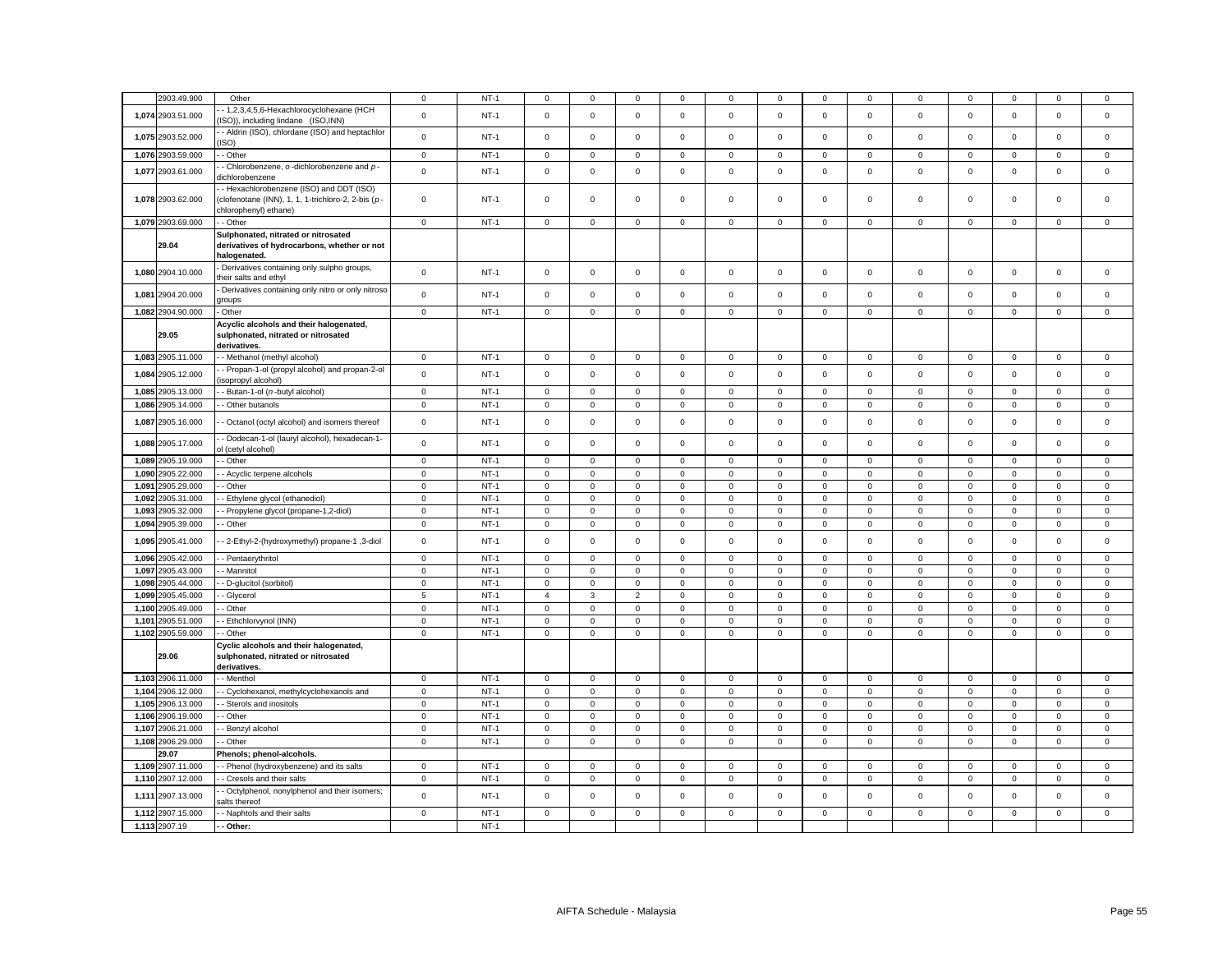|       | 2907.19.100       | Thymol                                                                                                                                                                                                                                          | $\mathbf 0$ | $NT-1$ | $\mathbf 0$  | $\mathbf 0$  | $\mathbf 0$         | $\mathbf 0$  | 0           | $\mathbf 0$ | $\mathbf 0$  | $\mathbf 0$  | 0            | $\mathbf 0$  | $\mathbf 0$ | $\mathbf 0$         | $\mathbf 0$ |
|-------|-------------------|-------------------------------------------------------------------------------------------------------------------------------------------------------------------------------------------------------------------------------------------------|-------------|--------|--------------|--------------|---------------------|--------------|-------------|-------------|--------------|--------------|--------------|--------------|-------------|---------------------|-------------|
|       | 2907.19.200       | Xylenols and their salts                                                                                                                                                                                                                        | $\mathsf 0$ | $NT-1$ | $\mathbf 0$  | $\mathbf 0$  | $\mathsf 0$         | $\mathsf 0$  | $\mathsf 0$ | $\mathbf 0$ | $\mathsf 0$  | $\mathsf 0$  | $\mathsf 0$  | $\mathbf 0$  | $\mathsf 0$ | $\mathsf 0$         | $\mathsf 0$ |
|       | 2907.19.900       | Other                                                                                                                                                                                                                                           | $\mathbf 0$ | $NT-1$ | $\mathbf{0}$ | $\mathbf 0$  | $\mathsf 0$         | $\mathsf 0$  | $\mathsf 0$ | $\mathsf 0$ | $\mathbf 0$  | $\mathbf 0$  | $\mathbf{0}$ | $\mathsf 0$  | $\mathsf 0$ | $\mathsf 0$         | $\mathsf 0$ |
|       | 1,114 2907.21.000 | - Resorcinol and its salts                                                                                                                                                                                                                      | $\mathsf 0$ | $NT-1$ | $\mathbf 0$  | $\mathbf 0$  | $\mathbf 0$         | $\mathbf 0$  | $\mathbf 0$ | $\mathbf 0$ | $\mathbf 0$  | $\mathbf{0}$ | $\mathbf 0$  | $\mathbf 0$  | $\mathbf 0$ | $\mathbf 0$         | $\mathbf 0$ |
|       | 1,115 2907.22.000 | - Hydroquinone (quinol) and its salts                                                                                                                                                                                                           | $\mathsf 0$ | $NT-1$ | $\mathbf 0$  | $\mathbf 0$  | $\mathsf 0$         | $\mathsf 0$  | $\mathbf 0$ | $\mathbf 0$ | $\mathbf 0$  | $\mathsf 0$  | $\mathbf 0$  | $\mathbf 0$  | $\mathbf 0$ | $\mathsf 0$         | $\mathsf 0$ |
|       | 1,116 2907.23.000 | - 4,4'-Isopropylidenediphenol (bisphenol A,<br>diphenylolpropane)                                                                                                                                                                               | $\mathbf 0$ | $NT-1$ | $\mathbf{0}$ | $\Omega$     | $\mathbf 0$         | $\mathbf 0$  | $\mathbf 0$ | $\Omega$    | $\mathbf 0$  | $\mathbf 0$  | $\mathbf 0$  | $\Omega$     | $\mathbf 0$ | $\mathbf 0$         | $\mathbf 0$ |
|       | 1,117 2907.29.000 | - Other                                                                                                                                                                                                                                         | $\mathsf 0$ | $NT-1$ | $\mathbf 0$  | $\mathbf 0$  | $\mathbf 0$         | $\mathbf 0$  | $\mathbf 0$ | $\mathbf 0$ | $\mathbf 0$  | $\mathsf 0$  | $\mathsf 0$  | $\mathbf 0$  | $\mathbf 0$ | $\mathbf 0$         | $\mathsf 0$ |
|       | 29.08             | Halogenated, sulphonated, nitrated or<br>nitrosated derivatives of phenols or phenol-<br>alcohols.                                                                                                                                              |             |        |              |              |                     |              |             |             |              |              |              |              |             |                     |             |
|       | 1,118 2908.11.000 | - Pentachlorophenol (ISO)                                                                                                                                                                                                                       | $\mathbf 0$ | $NT-1$ | $\mathsf 0$  | $\mathsf 0$  | $\mathbf 0$         | $\mathsf 0$  | 0           | $\mathbf 0$ | $\mathbf 0$  | $\mathbf 0$  | $\mathbf 0$  | $\mathbf 0$  | $\mathsf 0$ | $\mathbf 0$         | $\mathsf 0$ |
|       | 1,119 2908.19.000 | - Other                                                                                                                                                                                                                                         | $\mathbf 0$ | $NT-1$ | $\mathbf{0}$ | $\mathbf 0$  | $\mathsf 0$         | $\mathsf 0$  | $\mathbf 0$ | $\mathsf 0$ | $\mathsf 0$  | $\mathsf 0$  | $\mathsf 0$  | $\mathsf 0$  | $\mathsf 0$ | $\mathsf 0$         | $\mathsf 0$ |
| 1,120 | 2908.91.000       | Dinoseb (ISO) and its salts                                                                                                                                                                                                                     | $\mathbf 0$ | $NT-1$ | $\mathsf 0$  | $\mathsf 0$  | $\mathsf 0$         | $\mathsf 0$  | $\mathsf 0$ | $\mathsf 0$ | $\mathbf 0$  | $\mathsf 0$  | $\mathbf 0$  | $\mathbf 0$  | $\mathsf 0$ | $\mathsf 0$         | $\mathsf 0$ |
|       | 1,121 2908.99.000 | Other                                                                                                                                                                                                                                           | $\mathsf 0$ | $NT-1$ | $\mathsf 0$  | $\mathbf 0$  | $\mathsf 0$         | $\mathsf 0$  | $\mathbf 0$ | $\mathsf 0$ | $\mathbf 0$  | $\mathsf 0$  | $\mathsf 0$  | $\mathbf 0$  | $\mathbf 0$ | $\mathsf 0$         | $\mathsf 0$ |
|       | 29.09             | Ethers, ether-alcohols, ether-phenols, ether-<br>alcohol-phenols, alcohol peroxides, ether<br>peroxides, ketone peroxides (whether or not<br>chemically defined), and their halogenated,<br>sulphonated, nitrated or nitrosated<br>derivatives. |             |        |              |              |                     |              |             |             |              |              |              |              |             |                     |             |
|       | 1,122 2909.11.000 | - Diethyl ether                                                                                                                                                                                                                                 | $\mathbf 0$ | $NT-1$ | $\mathbf{0}$ | $\mathsf 0$  | $\mathsf 0$         | $\mathbf{0}$ | $\mathsf 0$ | $\Omega$    | $\mathbf 0$  | $\mathsf 0$  | $\mathbf 0$  | $\Omega$     | $\mathsf 0$ | $\mathsf 0$         | $\mathsf 0$ |
|       | 1,123 2909.19.000 | - Other                                                                                                                                                                                                                                         | $\mathbf 0$ | $NT-1$ | $\circ$      | 0            | $\mathsf 0$         | $\mathbf 0$  | $\mathbf 0$ | $\mathsf 0$ | $\mathsf 0$  | $\mathsf 0$  | $\mathbf 0$  | $\mathbf 0$  | $\mathsf 0$ | $\mathsf{O}\xspace$ | $\mathsf 0$ |
|       | 1,124 2909.20.000 | Cyclanic, cyclenic or cycloterpenic ethers and<br>heir halogenated,                                                                                                                                                                             | $\mathsf 0$ | $NT-1$ | $\mathsf 0$  | $\mathsf 0$  | $\mathsf{O}\xspace$ | $\mathsf 0$  | $\mathsf 0$ | $\mathsf 0$ | $\mathbf 0$  | $\mathsf 0$  | $\mathsf 0$  | $\mathsf 0$  | $\mathsf 0$ | $\mathsf 0$         | $\mathsf 0$ |
|       | 1,125 2909.30.000 | Aromatic ethers and their halogenated,<br>sulphonated, nitrated                                                                                                                                                                                 | $\mathsf 0$ | $NT-1$ | $\mathbf 0$  | $\mathsf 0$  | $\mathsf 0$         | $\mathsf 0$  | $\mathsf 0$ | $\mathsf 0$ | $\mathsf 0$  | $\mathsf 0$  | $\mathsf 0$  | $\mathsf 0$  | $\mathsf 0$ | $\mathsf 0$         | $\mathsf 0$ |
|       | 1,126 2909.41.000 | - 2,2' - Oxydiethanol (diethylene glycol, digol)                                                                                                                                                                                                | $\mathbf 0$ | $NT-1$ | $\mathbf 0$  | $\mathsf 0$  | $\mathsf{O}\xspace$ | $\mathsf 0$  | $\mathsf 0$ | $\mathsf 0$ | $\mathbf 0$  | $\mathsf 0$  | $\mathbf 0$  | $\mathsf 0$  | $\mathsf 0$ | $\mathsf{O}\xspace$ | $\mathsf 0$ |
|       | 1,127 2909.43.000 | - Monobutyl ethers of ethylene glycol or of<br>diethylene glycol                                                                                                                                                                                | $\mathsf 0$ | $NT-1$ | $\mathsf 0$  | $\mathsf 0$  | $\mathsf{O}\xspace$ | $\mathsf 0$  | $\mathsf 0$ | $\mathsf 0$ | $\mathbf 0$  | $\mathsf 0$  | $\mathsf 0$  | $\mathsf 0$  | $\mathsf 0$ | $\mathsf{O}\xspace$ | $\mathsf 0$ |
|       | 1,128 2909.44.000 | - Other monoalkylethers of ethylene glycol or<br>of diethylene                                                                                                                                                                                  | $\mathsf 0$ | $NT-1$ | $\mathbf 0$  | $\mathsf 0$  | $\mathsf{O}\xspace$ | $\mathsf 0$  | $\mathsf 0$ | $\mathsf 0$ | $\mathbf 0$  | $\mathsf 0$  | $\mathsf 0$  | $\mathsf 0$  | $\mathsf 0$ | $\mathsf 0$         | $\mathsf 0$ |
|       | 1,129 2909.49.000 | - Other                                                                                                                                                                                                                                         | $\mathbf 0$ | $NT-1$ | $\mathbf 0$  | $\mathbf 0$  | $\mathbf 0$         | $\mathsf 0$  | $\mathsf 0$ | $\mathsf 0$ | $\mathbf 0$  | $\mathsf 0$  | $\mathbf 0$  | $\mathbf 0$  | $\mathbf 0$ | $\mathsf 0$         | $\mathsf 0$ |
|       | 1,130 2909.50.000 | Ether-phenols, ether-alcohol-phenols and their<br>alogenated,                                                                                                                                                                                   | $\mathsf 0$ | $NT-1$ | $\mathsf 0$  | $\mathbf 0$  | $\mathbf 0$         | $\Omega$     | $\mathsf 0$ | $\mathbf 0$ | $\mathbf 0$  | $\mathsf 0$  | $\mathsf 0$  | $\mathbf 0$  | $\mathbf 0$ | $\mathbf 0$         | $\mathsf 0$ |
|       | 1,131 2909.60.000 | Alcohol peroxides, ether peroxides, ketone<br>peroxides and their                                                                                                                                                                               | $\mathbf 0$ | $NT-1$ | $\mathbf 0$  | $\mathbf 0$  | $\mathbf 0$         | $\mathbf{0}$ | $\mathbf 0$ | $\mathsf 0$ | $\mathbf 0$  | $\mathbf 0$  | $\mathbf 0$  | $\mathsf 0$  | $\mathbf 0$ | $\mathsf 0$         | $\mathbf 0$ |
|       | 29.10             | Epoxides, epoxyalcohols, epoxyphenols and<br>epoxyethers, with a three-membered ring,<br>and their halogenated, sulphonated, nitrated<br>or nitrosated derivatives.                                                                             |             |        |              |              |                     |              |             |             |              |              |              |              |             |                     |             |
|       | 1,132 2910.10.000 | Oxirane (ethylene oxide)                                                                                                                                                                                                                        | $\mathbf 0$ | $NT-1$ | $\mathbf{0}$ | $\mathbf{0}$ | $\mathbf 0$         | 0            | $\mathbf 0$ | $\mathbf 0$ | $\mathbf{0}$ | $\mathbf 0$  | 0            | $\mathbf{0}$ | $\mathbf 0$ | $\mathbf 0$         | $\mathbf 0$ |
|       | 1,133 2910.20.000 | Methyloxirane (propylene oxide)                                                                                                                                                                                                                 | $\mathbf 0$ | $NT-1$ | $\mathbf{0}$ | $\mathbf 0$  | $\mathsf 0$         | $\mathsf 0$  | $\mathbf 0$ | $\mathsf 0$ | $\mathbf 0$  | $\mathbf 0$  | $\mathbf 0$  | $\mathsf 0$  | $\mathsf 0$ | $\mathsf 0$         | $\mathsf 0$ |
|       | 1,134 2910.30.000 | 1-Chloro-2,3-epoxypropane (epichlorohydrin)                                                                                                                                                                                                     | $\mathbf 0$ | $NT-1$ | $\mathbf 0$  | $\mathsf 0$  | $\mathsf 0$         | $\mathsf 0$  | $\mathsf 0$ | $\mathbf 0$ | $\mathbf 0$  | $\mathsf 0$  | $\mathsf 0$  | $\mathbf 0$  | $\mathsf 0$ | $\mathsf 0$         | $\mathsf 0$ |
|       | 1,135 2910.40.000 | Dieldrin (ISO, INN)                                                                                                                                                                                                                             | $\mathsf 0$ | $NT-1$ | $\mathbf{0}$ | $\mathbf 0$  | $\mathsf 0$         | $\mathbf 0$  | $\mathbf 0$ | $\mathbf 0$ | $\mathbf 0$  | $\mathsf 0$  | $\mathsf 0$  | $\mathbf 0$  | $\mathbf 0$ | $\mathsf 0$         | $\mathbf 0$ |
|       | 1,136 2910.90.000 | Other                                                                                                                                                                                                                                           | $\mathbf 0$ | $NT-1$ | $\mathbf{0}$ | $\mathbf 0$  | 0                   | 0            | $\mathbf 0$ | $\mathbf 0$ | $\mathbf{0}$ | $\mathsf 0$  | $\mathbf 0$  | $\mathsf 0$  | $\mathbf 0$ | $\mathbf 0$         | $\mathsf 0$ |
|       | 1,137 2911.00.000 | Acetals and hemiacetals, whether or not with<br>other oxygen function, and their halogenated,<br>sulphonated, nitrated or nitrosated derivatives.                                                                                               | $\mathsf 0$ | $NT-1$ | $\mathsf 0$  | $\mathbf 0$  | $\mathsf 0$         | $\mathsf 0$  | $\mathsf 0$ | $\mathbf 0$ | $\mathsf 0$  | $\mathsf 0$  | $\mathbf 0$  | $\mathbf 0$  | $\mathsf 0$ | $\mathsf 0$         | $\mathsf 0$ |
|       | 29.12             | Aldehydes, whether or not with other oxygen<br>function; cyclic polymers of aldehydes;<br>paraformaldehyde.                                                                                                                                     |             |        |              |              |                     |              |             |             |              |              |              |              |             |                     |             |
|       | 1,138 2912.11.000 | - Methanal (formaldehyde)                                                                                                                                                                                                                       | $\mathbf 0$ | $NT-1$ | $\mathbf{0}$ | $\mathbf 0$  | $\mathsf 0$         | $\mathsf 0$  | $\mathsf 0$ | $\mathsf 0$ | $\mathbf 0$  | $\mathsf 0$  | $\mathbf{0}$ | $\mathsf 0$  | $\mathsf 0$ | $\mathsf 0$         | $\mathsf 0$ |
|       | 1,139 2912.12.000 | - Ethanal (acetaldehyde)                                                                                                                                                                                                                        | $\mathbf 0$ | $NT-1$ | $\mathbf{0}$ | $\mathbf 0$  | $\mathbf 0$         | $\mathsf 0$  | $\mathbf 0$ | $\mathsf 0$ | $\mathbf 0$  | $\mathbf{0}$ | $\mathbf 0$  | $\mathsf 0$  | $\mathbf 0$ | $\mathsf 0$         | $\mathsf 0$ |
|       | 1,140 2912.19.000 | - Other                                                                                                                                                                                                                                         | $\mathsf 0$ | $NT-1$ | $\mathbf 0$  | $\mathbf 0$  | $\mathsf 0$         | $\mathsf 0$  | $\mathsf 0$ | $\mathsf 0$ | $\mathbf 0$  | $\mathsf 0$  | $\mathsf 0$  | $\mathbf 0$  | $\mathbf 0$ | $\mathsf 0$         | $\mathsf 0$ |
|       | 1,141 2912.21.000 | - Benzaldehyde                                                                                                                                                                                                                                  | $\mathbf 0$ | $NT-1$ | $\mathsf 0$  | $\mathbf 0$  | $\mathbf 0$         | $\mathsf 0$  | $\mathsf 0$ | $\mathsf 0$ | $\mathbf 0$  | $\mathsf 0$  | $\mathsf 0$  | $\mathsf 0$  | $\mathbf 0$ | $\mathbf 0$         | $\mathbf 0$ |
|       | 1,142 2912.29.000 | - Other                                                                                                                                                                                                                                         | $\mathsf 0$ | $NT-1$ | $\mathsf 0$  | $\mathsf 0$  | $\mathsf 0$         | $\mathsf 0$  | $\mathsf 0$ | $\mathsf 0$ | $\mathsf 0$  | $\mathsf 0$  | $\mathsf 0$  | $\mathsf 0$  | $\mathsf 0$ | $\mathsf 0$         | $\mathsf 0$ |
|       | 1,143 2912.30.000 | Aldehyde-alcohols                                                                                                                                                                                                                               | $\mathsf 0$ | $NT-1$ | $\mathsf 0$  | $\mathbf 0$  | $\mathsf 0$         | 0            | $\mathbf 0$ | $\mathbf 0$ | $\mathsf 0$  | $\mathsf 0$  | 0            | $\mathbf 0$  | $\mathbf 0$ | $\mathsf 0$         | $\mathbf 0$ |
|       |                   |                                                                                                                                                                                                                                                 |             |        |              |              |                     |              |             |             |              |              |              |              |             |                     |             |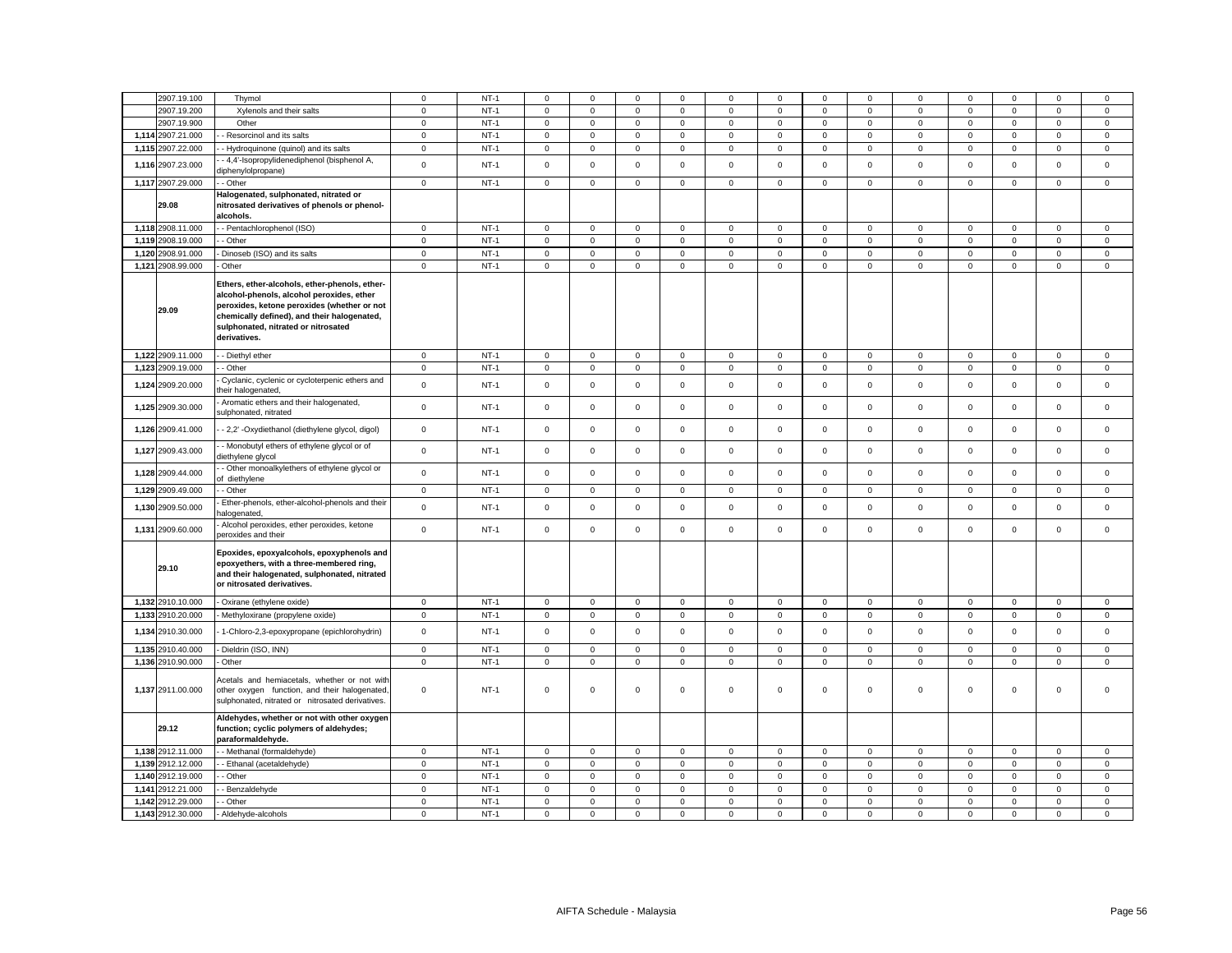|       | 1,144 2912.41.000                | - Vanillin (4-hydroxy-3-methoxybenzaldehyde)                                                                                                                                                                 | $\mathsf 0$                        | $NT-1$           | $\mathbf 0$                        | $\mathbf 0$                | $\mathbf 0$                   | $\Omega$                   | $\Omega$                   | $\mathbf 0$                | $\Omega$            | $\mathbf 0$                | $\mathbf 0$                | $\mathbf 0$                | $\mathbf 0$                | $\mathsf 0$                | $\Omega$               |
|-------|----------------------------------|--------------------------------------------------------------------------------------------------------------------------------------------------------------------------------------------------------------|------------------------------------|------------------|------------------------------------|----------------------------|-------------------------------|----------------------------|----------------------------|----------------------------|---------------------|----------------------------|----------------------------|----------------------------|----------------------------|----------------------------|------------------------|
|       | 1,145 2912.42.000                | - Ethylvanillin (3-ethoxy-4-                                                                                                                                                                                 | $\mathbf{0}$                       | $NT-1$           | $\mathbf 0$                        | $\mathbf 0$                | $\mathbf 0$                   | $\mathbf 0$                | $\mathbf 0$                | $\mathbf 0$                | $\mathbf 0$         | $\mathbf 0$                | $\mathbf 0$                | $\mathbf 0$                | $\mathbf{0}$               | $\mathbf 0$                | $\mathbf 0$            |
|       | 1,146 2912.49.000                | ydroxybenzaldehyde)<br>- Other                                                                                                                                                                               | $\mathbf{0}$                       | $NT-1$           | $\mathbf 0$                        | $\mathbf 0$                | $\mathbf 0$                   | $\mathbf 0$                | $\mathbf 0$                | $\mathbf 0$                | $\mathbf 0$         | $\mathbf{0}$               | $\mathbf 0$                | $\mathbf 0$                | $\mathbf{0}$               | $\mathbf{0}$               | $\mathbf{0}$           |
|       | 1,147 2912.50.000                | Cyclic polymers of aldehydes                                                                                                                                                                                 | $\mathbf{0}$                       | $NT-1$           | $\mathbf 0$                        | $\mathbf{0}$               | $\mathsf 0$                   | $\mathbf 0$                | $\mathbf 0$                | $\mathsf 0$                | $\mathbf{0}$        | $\mathbf 0$                | $\mathbf 0$                | $\mathsf 0$                | $\mathbf{0}$               | $\mathbf 0$                | $\mathsf 0$            |
|       | 1,148 2912.60.000                | Paraformaldehyde                                                                                                                                                                                             | $\mathbf 0$                        | $NT-1$           | $\mathsf 0$                        | $\mathbf 0$                | $\mathsf 0$                   | $\mathbf 0$                | $\mathbf 0$                | $\mathsf 0$                | $\mathbf 0$         | $\mathbf 0$                | $\mathbf 0$                | $\mathsf 0$                | $\mathbf 0$                | $\mathbf 0$                | $\mathsf 0$            |
|       |                                  | Halogenated,<br>sulphonated,<br>nitrated                                                                                                                                                                     |                                    |                  |                                    |                            |                               |                            |                            |                            |                     |                            |                            |                            |                            |                            |                        |
|       | 1,149 2913.00.000                | nitrosated derivatives of products of heading<br>29.12.                                                                                                                                                      | $\mathbf 0$                        | $NT-1$           | 0                                  | $\mathbf 0$                | $\mathsf 0$                   | 0                          | $\mathbf 0$                | 0                          | $\mathbf 0$         | 0                          | 0                          | $\mathbf 0$                | $\mathbf 0$                | $\mathsf 0$                | $\,0\,$                |
|       | 29.14                            | Ketones and quinones, whether or not with<br>other oxygen function, and their<br>halogenated, sulphonated, nitrated or<br>nitrosated derivatives.                                                            |                                    |                  |                                    |                            |                               |                            |                            |                            |                     |                            |                            |                            |                            |                            |                        |
|       | 1,150 2914.11.000                | - Acetone                                                                                                                                                                                                    | $\mathbf 0$                        | $NT-1$           | 0                                  | $\mathbf 0$                | $\mathsf 0$                   | 0                          | $\mathbf 0$                | $\mathsf 0$                | 0                   | $\mathsf 0$                | $\mathsf 0$                | $\mathbf 0$                | $\mathbf 0$                | $\mathsf 0$                | $\mathsf 0$            |
|       | 1,151 2914.12.000                | Butanone (methyl ethyl ketone)                                                                                                                                                                               | $\mathbf 0$                        | $NT-1$           | $\mathsf{O}\xspace$                | $\mathsf 0$                | $\mathsf 0$                   | $\mathbf 0$                | $\mathsf 0$                | $\mathsf 0$                | $\mathsf 0$         | $\mathsf 0$                | $\mathsf 0$                | $\mathsf 0$                | $\mathsf 0$                | $\mathsf 0$                | $\mathbf 0$            |
|       | 1,152 2914.13.000                | - 4-Methylpentan-2-one (methyl isobutyl<br>(etone                                                                                                                                                            | $\mathbf 0$                        | $NT-1$           | $\mathsf 0$                        | $\mathsf 0$                | $\mathsf 0$                   | $\mathsf 0$                | $\mathsf 0$                | $\mathsf 0$                | $\mathsf 0$         | $\mathsf 0$                | $\mathsf 0$                | $\mathsf 0$                | $\mathsf 0$                | $\mathsf 0$                | $\mathsf 0$            |
| 1,153 | 2914.19.000                      | Other                                                                                                                                                                                                        | $\overline{0}$                     | $NT-1$           | $\mathsf 0$                        | $\mathsf 0$                | $\mathsf 0$                   | $\mathbf 0$                | $\mathsf 0$                | $\mathsf 0$                | $\mathsf 0$         | $\mathbf 0$                | $\mathsf 0$                | $\mathsf 0$                | $\mathsf 0$                | $\mathsf 0$                | $\mathsf 0$            |
|       | 1,154 2914.21.000                | Camphor                                                                                                                                                                                                      | $\mathbf 0$                        | $NT-1$           | 0                                  | 0                          | $\mathbf 0$                   | 0                          | $\mathbf 0$                | 0                          | 0                   | $\mathbf 0$                | 0                          | $\mathbf 0$                | 0                          | 0                          | $\mathbf 0$            |
|       | 1,155 2914.22.000                | Cyclohexanone and methylcyclohexanones                                                                                                                                                                       | $\mathsf 0$                        | $NT-1$           | $\mathsf 0$                        | $\mathsf 0$                | $\mathsf 0$                   | $\mathsf 0$                | $\mathsf 0$                | $\mathsf 0$                | $\mathsf 0$         | $\mathsf 0$                | $\mathsf 0$                | $\mathsf 0$                | $\mathsf 0$                | $\mathsf 0$                | $\mathsf 0$            |
|       | 1,156 2914.23.000                | - Ionones and methylionones                                                                                                                                                                                  | $\mathbf 0$                        | $NT-1$           | $\mathbf 0$                        | $\mathbf 0$                | $\mathbf 0$                   | $\mathsf 0$                | $\mathbf 0$                | $\mathsf 0$                | $\mathbf 0$         | 0                          | $\mathsf 0$                | $\mathsf 0$                | $\mathbf 0$                | $\mathbf 0$                | $\mathbf 0$            |
| 1,157 | 2914.29.000                      | Other                                                                                                                                                                                                        | $\mathbf 0$                        | $NT-1$           | $\mathsf{O}\xspace$                | $\mathsf 0$                | $\mathbf 0$                   | $\mathbf 0$                | $\mathsf 0$                | $\mathsf 0$                | $\mathsf 0$         | $\mathbf 0$                | $\mathsf 0$                | $\mathsf 0$                | $\mathsf 0$                | $\mathsf 0$                | $\mathbf 0$            |
|       | 1,158 2914.31.000                | Phenylacetone (phenylpropan-2-one)                                                                                                                                                                           | $\mathbf 0$                        | $NT-1$           | $\mathsf 0$                        | $\mathsf 0$                | $\mathsf 0$                   | $\mathsf 0$                | $\mathsf 0$                | $\mathsf 0$                | $\mathsf 0$         | $\mathsf 0$                | $\mathsf 0$                | $\mathsf 0$                | $\mathsf 0$                | $\mathsf 0$                | $\mathsf 0$            |
|       | 1,159 2914.39.000                | - Other                                                                                                                                                                                                      | $\mathsf 0$                        | $NT-1$           | $\mathbf 0$                        | $\mathbf 0$                | $\mathbf 0$                   | 0                          | $\mathbf 0$                | $\mathbf 0$                | $\mathbf 0$         | 0                          | 0                          | $\mathbf 0$                | $\mathbf 0$                | $\mathbf 0$                | $\mathbf 0$            |
| 1,160 | 2914.40.000                      | Ketone-alcohols and ketone-aldehydes                                                                                                                                                                         | $\mathbf 0$                        | $NT-1$           | $\mathbf{0}$                       | $\mathbf 0$                | $\mathsf 0$                   | 0                          | $\mathbf 0$                | $\mathsf 0$                | $\mathbf 0$         | $\mathbf{0}$               | $\mathbf 0$                | $\mathbf{0}$               | $\mathbf{0}$               | $\mathbf 0$                | $\mathsf 0$            |
| 1,161 | 2914.50.000                      | Ketone-phenols and ketones with other<br>xygen function                                                                                                                                                      | $\mathsf 0$                        | $NT-1$           | $\mathsf 0$                        | $\mathsf 0$                | $\mathsf 0$                   | $\mathbf 0$                | $\mathbf 0$                | $\mathsf 0$                | $\mathsf{O}\xspace$ | $\mathsf 0$                | $\mathsf 0$                | $\mathsf 0$                | $\mathsf 0$                | $\mathsf 0$                | $\mathsf 0$            |
|       | 1,162 2914.61.000                | - Anthraquinone                                                                                                                                                                                              | $\mathbf 0$                        | $NT-1$           | $\mathsf 0$                        | $\mathsf 0$                | $\mathsf 0$                   | $\mathsf 0$                | $\mathbf 0$                | $\mathsf 0$                | $\mathbf 0$         | $\mathbf 0$                | $\mathsf 0$                | $\mathsf 0$                | $\mathsf 0$                | $\mathsf 0$                | $\mathsf 0$            |
|       | 1,163 2914.69.000                | - Other                                                                                                                                                                                                      | $\mathsf 0$                        | $NT-1$           | $\mathsf 0$                        | $\mathbf 0$                | $\mathsf 0$                   | $\mathsf 0$                | $\mathbf 0$                | $\mathsf 0$                | $\mathbf 0$         | $\mathsf 0$                | $\mathsf 0$                | $\mathsf 0$                | $\mathbf 0$                | $\mathsf 0$                | $\mathsf 0$            |
|       | 1,164 2914.70.000                | Halogenated. sulphonated, nitrated or<br>nitrosated derivatives                                                                                                                                              | $\mathsf 0$                        | $NT-1$           | $\mathsf 0$                        | $\mathsf 0$                | $\Omega$                      | $\mathsf 0$                | $\Omega$                   | $\mathsf 0$                | $\mathbf 0$         | $\mathsf 0$                | $\mathsf 0$                | $\mathsf 0$                | $\mathsf 0$                | $\mathsf 0$                | $\mathsf 0$            |
|       | 29.15                            | Saturated acyclic monocarboxylic acids and<br>their anhydrides, halides, peroxides and<br>peroxyacids; their halogenated, sulphonated,<br>nitrated or nitrosated derivatives.                                |                                    |                  |                                    |                            |                               |                            |                            |                            |                     |                            |                            |                            |                            |                            |                        |
|       | 1,165 2915.11.000                | - Formic acid                                                                                                                                                                                                | $\mathbf 0$                        | $NT-1$           | $\mathsf 0$                        | $\mathbf 0$                | $\mathbf{0}$                  | $\mathbf 0$                | $\mathbf 0$                | $\mathbf 0$                | $\mathbf{0}$        | $\mathbf 0$                | $\mathbf 0$                | $\mathbf 0$                | $\mathbf 0$                | $\mathbf 0$                | $\mathbf{0}$           |
|       | 1,166 2915.12.000                | - Salts of formic acid                                                                                                                                                                                       | $\mathbf 0$                        | $NT-1$           | $\mathsf 0$                        | $\mathbf 0$                | $\mathsf 0$                   | $\mathsf 0$                | $\mathbf 0$                | $\mathsf 0$                | $\mathbf 0$         | $\mathbf 0$                | $\mathsf 0$                | $\mathsf 0$                | $\mathsf 0$                | $\mathsf 0$                | $\mathbf 0$            |
| 1,167 | 2915.13.000                      | Esters of formic acid                                                                                                                                                                                        | $\mathbf 0$                        | $NT-1$           | $\mathsf{O}\xspace$                | $\mathsf 0$                | $\mathsf 0$                   | 0                          | $\mathbf 0$                | $\mathsf 0$                | $\mathbf 0$         | 0                          | $\mathsf 0$                | $\mathsf 0$                | $\mathsf 0$                | $\mathbf 0$                | $\,0\,$                |
| 1,168 | 2915.21.000                      | - Acetic acid                                                                                                                                                                                                | $\mathbf 0$                        | $NT-1$           | $\mathsf{O}\xspace$                | $\mathsf 0$                | $\mathbf 0$                   | $\mathbf 0$                | $\mathsf 0$                | $\mathsf 0$                | $\mathsf 0$         | $\mathsf 0$                | $\mathsf{O}\xspace$        | $\mathbf 0$                | $\mathbf 0$                | $\mathsf 0$                | $\mathbf 0$            |
| 1,170 | 1,169 2915.24.000<br>2915.29.000 | - Acetic anhydride                                                                                                                                                                                           | $\mathsf{O}\xspace$<br>$\mathsf 0$ | $NT-1$<br>$NT-1$ | $\mathsf{O}\xspace$<br>$\mathsf 0$ | $\mathsf 0$<br>$\mathsf 0$ | $\overline{0}$<br>$\mathbf 0$ | $\mathsf 0$<br>$\mathbf 0$ | $\mathsf 0$<br>$\mathsf 0$ | $\mathsf 0$<br>$\mathsf 0$ | 0<br>$\mathbf 0$    | $\mathsf 0$<br>$\mathbf 0$ | $\mathsf 0$<br>$\mathsf 0$ | $\mathsf 0$<br>$\mathsf 0$ | $\mathbf 0$<br>$\mathsf 0$ | $\mathsf 0$<br>$\mathsf 0$ | $\,0\,$<br>$\mathsf 0$ |
|       | 1,171 2915.31.000                | Other<br>Ethyl acetate                                                                                                                                                                                       | $\mathbf 0$                        | $NT-1$           | $\mathsf 0$                        | $\mathbf 0$                | $\mathsf 0$                   | 0                          | $\mathbf 0$                | $\mathsf 0$                | $\mathbf 0$         | $\mathbf 0$                | $\mathsf 0$                | $\mathsf 0$                | $\mathsf 0$                | $\mathsf 0$                | $\mathsf 0$            |
|       | 1,172 2915.32.000                | - Vinyl acetate                                                                                                                                                                                              | $\mathbf 0$                        | $NT-1$           | $\mathsf 0$                        | $\mathsf 0$                | $\mathsf 0$                   | $\mathbf 0$                | $\mathsf 0$                | $\mathsf 0$                | $\mathsf 0$         | $\mathsf 0$                | $\mathsf 0$                | $\mathsf 0$                | $\mathsf 0$                | $\mathsf 0$                | $\mathsf 0$            |
| 1,173 | 2915.33.000                      | - n-Butyl acetate                                                                                                                                                                                            | $\mathsf 0$                        | $NT-1$           | $\mathsf{O}\xspace$                | $\mathsf 0$                | $\mathbf 0$                   | $\mathsf 0$                | $\mathsf{O}\xspace$        | $\mathsf 0$                | $\mathsf 0$         | $\mathbf 0$                | $\mathbf 0$                | $\mathsf 0$                | $\mathbf 0$                | $\mathsf 0$                | $\mathsf 0$            |
| 1,174 | 2915.36.000                      | Dinoseb (ISO) acetate                                                                                                                                                                                        | $\mathsf 0$                        | $NT-1$           | $\mathsf 0$                        | $\mathsf 0$                | $\mathbf 0$                   | $\mathbf 0$                | $\mathbf 0$                | $\mathsf 0$                | $\mathsf 0$         | $\mathsf 0$                | $\mathsf 0$                | $\mathsf 0$                | $\mathsf 0$                | $\mathsf 0$                | $\mathsf 0$            |
|       | 1,175 2915.39.000                | - Other                                                                                                                                                                                                      | $\mathbf{0}$                       | $NT-1$           | $\mathbf 0$                        | $\mathbf 0$                | $\mathbf 0$                   | 0                          | $\mathbf 0$                | $\mathbf 0$                | $\mathbf 0$         | 0                          | 0                          | $\mathbf 0$                | $\mathbf 0$                | $\mathbf 0$                | $\mathbf 0$            |
|       | 1,176 2915.40.000                | Mono-, di- or trichloroacetic acids, their salts<br>and esters                                                                                                                                               | $\mathsf 0$                        | $NT-1$           | $\mathsf 0$                        | $\mathsf 0$                | $\mathbf 0$                   | $\mathbf 0$                | $\mathbf 0$                | $\mathsf 0$                | $\mathbf 0$         | $\mathsf 0$                | $\mathsf 0$                | $\mathsf 0$                | $\mathsf 0$                | $\mathsf 0$                | $\mathsf 0$            |
| 1,177 | 2915.50.000                      | Propionic acid, its salts and esters                                                                                                                                                                         | $\mathbf 0$                        | $NT-1$           | $\mathbf 0$                        | $\mathbf 0$                | $\mathbf 0$                   | 0                          | $\mathbf 0$                | $\mathbf 0$                | $\mathbf 0$         | $\mathbf{0}$               | 0                          | $\mathbf 0$                | $\mathbf 0$                | $\mathbf 0$                | $\mathbf 0$            |
|       | 1,178 2915.60.000                | Butanoic acids, pentanoic acids, their salts<br>and esters                                                                                                                                                   | $\mathbf 0$                        | $NT-1$           | $\mathsf 0$                        | $\mathsf 0$                | $\mathsf 0$                   | $\mathsf 0$                | $\mathsf 0$                | $\mathsf 0$                | $\mathbf 0$         | $\mathsf 0$                | $\mathsf 0$                | $\mathsf 0$                | $\mathsf 0$                | $\mathsf 0$                | $\mathsf 0$            |
|       | 1,179 2915.70.000                | Palmitic acid, stearic acid, their salts and<br>esters                                                                                                                                                       | $\mathsf 0$                        | $NT-1$           | $\mathbf 0$                        | $\mathsf 0$                | $\mathsf 0$                   | 0                          | $\mathsf 0$                | $\mathsf 0$                | $\mathsf 0$         | 0                          | $\mathsf 0$                | $\mathbf 0$                | $\mathsf 0$                | $\mathsf 0$                | $\mathsf 0$            |
|       | 1,180 2915.90.000                | Other                                                                                                                                                                                                        | $\mathsf 0$                        | $NT-1$           | $\mathsf 0$                        | $\mathsf{O}\xspace$        | $\mathsf 0$                   | $\mathbf 0$                | $\mathsf 0$                | $\mathsf 0$                | $\mathsf{O}$        | $\mathbf{0}$               | $\mathsf 0$                | $\mathsf 0$                | $\mathbf 0$                | $\mathbf 0$                | $\mathsf 0$            |
|       | 29.16                            | Unsaturated acyclic monocarboxylic acids,<br>cyclic monocarboxylic acids, their<br>anhydrides, halides, peroxides and<br>peroxyacids; their halogenated, sulphonated,<br>nitrated or nitrosated derivatives. |                                    |                  |                                    |                            |                               |                            |                            |                            |                     |                            |                            |                            |                            |                            |                        |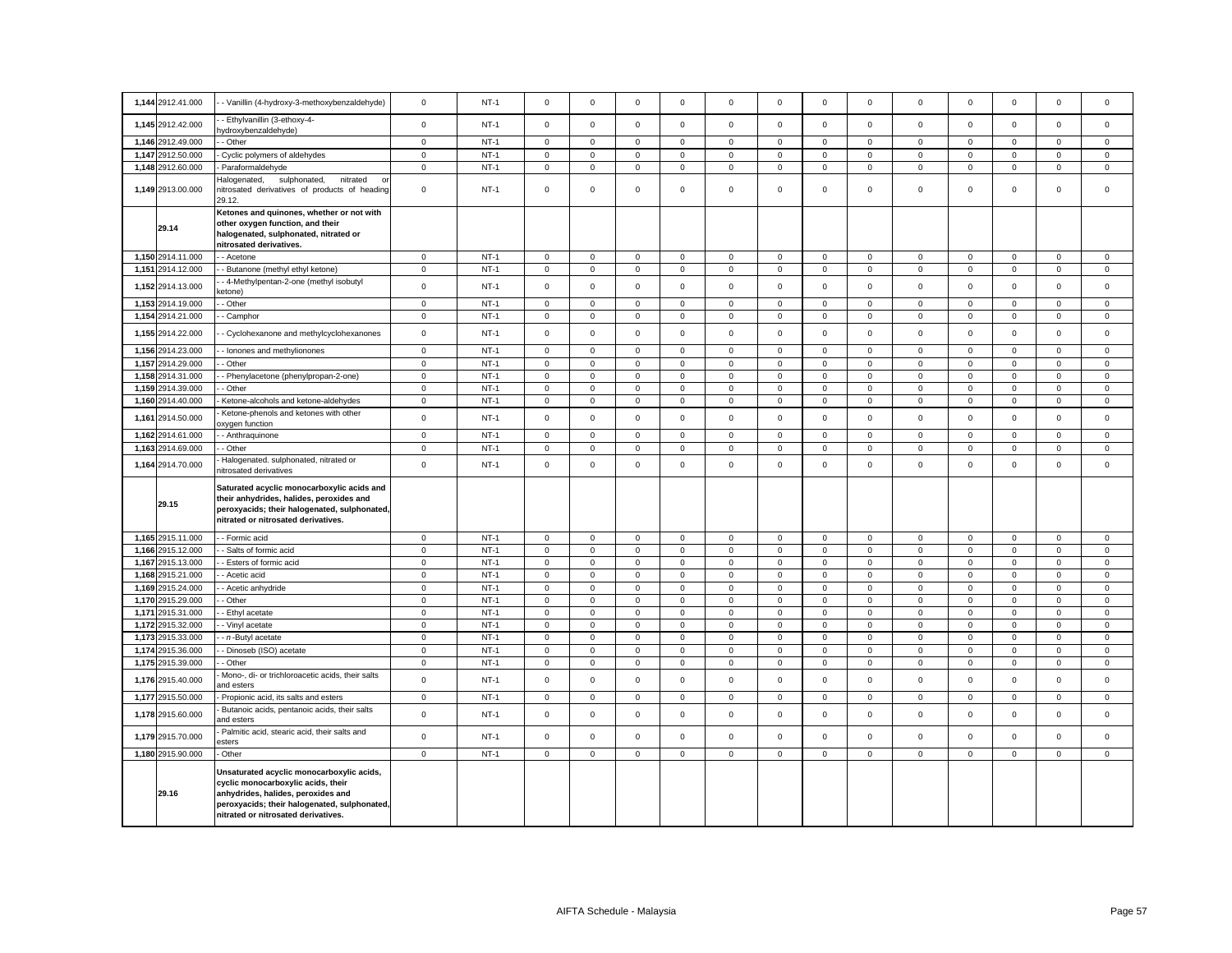| 1,181 2916.11.000 | - Acrylic acid and its salts                                                                                                                                                               | 0                   | $NT-1$ | $\Omega$            | $\Omega$    | $\mathbf 0$     | $\Omega$     | 0           | $\mathbf 0$ | $\mathbf 0$         | $\Omega$     | 0                   | $\mathbf 0$ | $\Omega$            | $\Omega$            | $\mathbf 0$ |
|-------------------|--------------------------------------------------------------------------------------------------------------------------------------------------------------------------------------------|---------------------|--------|---------------------|-------------|-----------------|--------------|-------------|-------------|---------------------|--------------|---------------------|-------------|---------------------|---------------------|-------------|
| 1,182 2916.12.000 | - Esters of acrylic acid                                                                                                                                                                   | $\mathbf{0}$        | $NT-1$ | $\mathsf 0$         | $\mathbf 0$ | $\mathbf{0}$    | $\mathbf 0$  | $\mathbf 0$ | $\mathbf 0$ | $\mathbf 0$         | $\mathbf 0$  | $\mathbf 0$         | $\mathbf 0$ | $\mathbf 0$         | $\mathbf 0$         | $\mathsf 0$ |
| 1,183 2916.13.000 | - Methacrylic acid and its salts                                                                                                                                                           | $\mathbf 0$         | $NT-1$ | $\mathbf 0$         | $\mathsf 0$ | $\mathsf 0$     | $\mathbf 0$  | $\mathbf 0$ | $\mathsf 0$ | $\mathsf 0$         | $\mathbf 0$  | $\mathbf 0$         | $\mathsf 0$ | $\mathsf 0$         | $\mathsf 0$         | $\mathsf 0$ |
| 1,184 2916.14.000 | - Esters of methacrylic acid                                                                                                                                                               | $\mathsf 0$         | $NT-1$ | 0                   | 0           | $\mathsf 0$     | 0            | $\mathsf 0$ | $\mathsf 0$ | $\mathbf 0$         | $\mathbf 0$  | 0                   | $\mathbf 0$ | $\mathsf{O}\xspace$ | 0                   | $\mathsf 0$ |
| 1,185 2916.15.000 | - Oleic, linoleic or linolenic acids, their salts<br>and esters                                                                                                                            | $\mathsf 0$         | $NT-1$ | $\mathsf{O}\xspace$ | $\mathsf 0$ | $\mathsf 0$     | $\mathsf 0$  | $\mathsf 0$ | $\mathsf 0$ | $\mathsf 0$         | $\mathsf 0$  | $\mathsf 0$         | $\mathsf 0$ | $\mathsf 0$         | $\mathsf 0$         | $\mathsf 0$ |
| 1,186 2916.19.000 | - Other                                                                                                                                                                                    | $\mathbf 0$         | $NT-1$ | $\mathbf 0$         | $\mathbf 0$ | $\mathbf{0}$    | $\mathbf 0$  | $\mathbf 0$ | $\mathsf 0$ | 0                   | $\mathbf 0$  | $\mathbf 0$         | $\mathbf 0$ | $\mathbf 0$         | 0                   | $\mathbf 0$ |
| 1,187 2916.20.000 | Cyclanic, cyclenic or cycloterpenic<br>nonocarboxylic acids, their                                                                                                                         | $\mathsf 0$         | $NT-1$ | $\mathsf{O}\xspace$ | $\mathsf 0$ | $\mathbf 0$     | $\mathsf 0$  | $\mathsf 0$ | $\mathbf 0$ | $\mathsf 0$         | $\mathsf 0$  | $\mathsf 0$         | $\mathsf 0$ | $\mathsf 0$         | $\mathsf 0$         | $\mathbf 0$ |
| 1,188 2916.31.000 | - Benzoic acid, its salts and esters                                                                                                                                                       | $\mathbf 0$         | $NT-1$ | $\mathsf 0$         | 0           | $\mathsf 0$     | 0            | $\mathbf 0$ | $\mathsf 0$ | $\mathbf 0$         | $\mathbf{0}$ | $\mathsf 0$         | 0           | 0                   | 0                   | $\mathsf 0$ |
| 1,189 2916.32.000 | - Benzoyl peroxide and benzoyl chloride                                                                                                                                                    | $\mathbf 0$         | $NT-1$ | $\mathsf 0$         | $\mathsf 0$ | $\mathsf 0$     | $\mathbf 0$  | $\mathbf 0$ | $\mathsf 0$ | $\mathsf{O}\xspace$ | $\mathbf 0$  | $\mathsf{O}\xspace$ | $\mathbf 0$ | $\mathsf 0$         | $\mathsf 0$         | $\mathsf 0$ |
| 1,190 2916.34.000 | - Phenylacetic acid and its salts                                                                                                                                                          | $\mathbf 0$         | $NT-1$ | $\mathsf 0$         | $\mathbf 0$ | $\mathsf 0$     | $\mathbf 0$  | $\mathbf 0$ | $\mathsf 0$ | $\mathbf 0$         | $\mathbf 0$  | $\mathbf 0$         | $\mathsf 0$ | $\mathsf 0$         | $\mathsf 0$         | $\mathsf 0$ |
| 1,191 2916.35.000 | - Esters of phenylacetic acid                                                                                                                                                              | $\mathbf 0$         | $NT-1$ | $\mathsf 0$         | $\mathsf 0$ | $\mathbf 0$     | $\mathbf 0$  | $\mathbf 0$ | $\mathsf 0$ | $\mathsf 0$         | $\mathbf 0$  | $\mathsf 0$         | $\mathsf 0$ | $\mathsf 0$         | $\mathsf 0$         | $\mathsf 0$ |
| 1,192 2916.36.000 | Binapacryl (ISO)                                                                                                                                                                           | $\mathsf 0$         | $NT-1$ | $\mathbf 0$         | $\mathbf 0$ | $\mathsf 0$     | $\mathbf 0$  | $\mathbf 0$ | $\mathsf 0$ | $\mathsf{O}$        | $\mathbf{0}$ | $\mathsf 0$         | $\mathbf 0$ | $\mathbf 0$         | $\mathbf 0$         | $\mathsf 0$ |
| 1,193 2916.39     | Other:                                                                                                                                                                                     |                     | $NT-1$ |                     |             |                 |              |             |             |                     |              |                     |             |                     |                     |             |
| 2916.39.100       | 2,4-Dichlorophenyl acetic acid, its salts<br>and esters                                                                                                                                    | 5                   | $NT-1$ | $\overline{4}$      | 3           | $\overline{2}$  | $\mathbf 0$  | $\mathbf 0$ | $\mathsf 0$ | $\mathbf 0$         | $\mathbf 0$  | $\mathbf 0$         | $\mathbf 0$ | $\mathbf 0$         | $\mathbf 0$         | $\mathsf 0$ |
| 2916.39.900       | Other                                                                                                                                                                                      | $\mathsf{O}\xspace$ | $NT-1$ | $\mathsf{O}\xspace$ | $\mathbf 0$ | $\mathsf 0$     | $\mathbf 0$  | $\mathbf 0$ | $\mathsf 0$ | $\mathbf 0$         | $\mathbf 0$  | $\mathbf 0$         | $\mathbf 0$ | $\mathbf 0$         | $\mathbf 0$         | $\mathbf 0$ |
| 29.17             | Polycarboxylic acids, their anhydrides,<br>halides, peroxides and peroxyacids; their<br>halogenated, sulphonated, nitrated or<br>nitrosated derivatives.                                   |                     |        |                     |             |                 |              |             |             |                     |              |                     |             |                     |                     |             |
| 1,194 2917.11.000 | - Oxalic acid, its salts and esters                                                                                                                                                        | $\mathbf 0$         | $NT-1$ | $\mathsf 0$         | $\mathsf 0$ | $\mathsf 0$     | $\mathsf 0$  | $\mathsf 0$ | $\mathsf 0$ | $\mathsf 0$         | $\mathbf 0$  | $\mathsf 0$         | $\mathsf 0$ | $\mathsf 0$         | $\mathsf 0$         | $\mathsf 0$ |
| 1,195 2917.12.000 | - Adipic acid, its salts and esters                                                                                                                                                        | $\mathbf 0$         | $NT-1$ | $\mathbf 0$         | $\mathbf 0$ | $\mathsf 0$     | 0            | $\mathbf 0$ | $\mathsf 0$ | $\mathsf 0$         | $\mathbf 0$  | $\mathsf 0$         | $\mathsf 0$ | $\mathsf 0$         | $\mathsf 0$         | $\mathsf 0$ |
| 1,196 2917.13.000 | - Azelaic acid, sebacic acid, their salts and<br>sters                                                                                                                                     | $\mathsf 0$         | $NT-1$ | $\mathsf 0$         | $\mathsf 0$ | $\mathsf 0$     | $\mathbf 0$  | $\mathsf 0$ | $\mathsf 0$ | $\mathsf 0$         | $\mathbf 0$  | $\mathsf 0$         | $\mathsf 0$ | $\mathsf 0$         | $\mathsf 0$         | $\mathsf 0$ |
| 1,197 2917.14.000 | - Maleic anhydride                                                                                                                                                                         | $\mathbf 0$         | $NT-1$ | $\mathbf 0$         | $\mathbf 0$ | $\mathsf 0$     | $\mathbf 0$  | $\mathbf 0$ | $\mathsf 0$ | $\mathsf 0$         | $\mathbf 0$  | $\mathbf 0$         | $\mathsf 0$ | $\mathsf 0$         | $\mathbf 0$         | $\mathsf 0$ |
| 1,198 2917.19.000 | - Other                                                                                                                                                                                    | $\mathbf 0$         | $NT-1$ | $\mathsf 0$         | $\mathbf 0$ | $\mathsf 0$     | $\mathbf 0$  | $\mathbf 0$ | $\mathsf 0$ | $\mathbf 0$         | $\mathbf 0$  | $\mathbf 0$         | $\mathsf 0$ | $\mathbf 0$         | $\mathsf 0$         | $\mathsf 0$ |
| 1,199 2917.20.000 | Cyclanic, cyclenic or cycloterpenic<br>olycarboxylic acids, their                                                                                                                          | $\mathbf 0$         | $NT-1$ | $\mathsf 0$         | $\mathsf 0$ | $\mathsf 0$     | $\mathbf 0$  | $\mathbf 0$ | $\mathsf 0$ | $\mathsf 0$         | $\mathbf 0$  | $\mathbf 0$         | $\mathsf 0$ | $\mathsf 0$         | $\mathsf{O}\xspace$ | $\mathsf 0$ |
| 1,200 2917.32.000 | - Dioctyl orthophthalates                                                                                                                                                                  | 10                  | $NT-1$ | 7.5                 | 5           | $5\overline{5}$ | 2.5          | $\mathbf 0$ | $^{\circ}$  | $\mathbf 0$         | $\mathbf{0}$ | $\mathbf 0$         | $\mathbf 0$ | $\mathbf 0$         | $\mathbf 0$         | $\mathbf 0$ |
| 1,201 2917.33.000 | - Dinonyl or didecyl orthophtalates                                                                                                                                                        | $\mathbf{0}$        | $NT-1$ | $\mathbf 0$         | $\mathbf 0$ | $\mathbf 0$     | $\mathbf 0$  | $\mathbf 0$ | $\mathbf 0$ | $\mathbf 0$         | $\mathbf{0}$ | $\mathbf{0}$        | $\mathbf 0$ | $\mathbf 0$         | $\mathbf 0$         | $\mathbf 0$ |
| 1,202 2917.34.000 | - Other esters of orthophthalic acid                                                                                                                                                       | $\mathbf 0$         | $NT-1$ | $\mathbf 0$         | $\mathbf 0$ | $\mathbf{0}$    | $\mathbf 0$  | $\mathbf 0$ | $\mathbf 0$ | $\mathbf 0$         | $\mathbf{0}$ | $\mathbf{0}$        | $\mathbf 0$ | $\mathbf 0$         | $\mathbf 0$         | $\mathbf 0$ |
|                   |                                                                                                                                                                                            |                     |        |                     |             |                 |              |             |             |                     |              |                     |             |                     |                     |             |
| 1,203 2917.35.000 | - Phthalic anhydride                                                                                                                                                                       | 0                   | $NT-1$ | $\mathsf 0$         | $\mathsf 0$ | $\mathbf 0$     | $\mathbf 0$  | $\mathbf 0$ | $\mathsf 0$ | $\mathsf 0$         | $\mathsf 0$  | $\mathbf 0$         | $\mathbf 0$ | $\mathsf 0$         | $\mathsf 0$         | $\mathsf 0$ |
| 1,204 2917.36.000 | - Terephthalic acid and its salts                                                                                                                                                          | 0                   | $NT-1$ | $\mathbf 0$         | $\mathbf 0$ | $\mathsf 0$     | 0            | $\mathbf 0$ | $\mathbf 0$ | $\mathbf 0$         | $\mathbf 0$  | $\mathbf 0$         | $\mathbf 0$ | $\mathbf 0$         | $\mathbf 0$         | $\mathbf 0$ |
| 1,205 2917.37.000 | - Dimethyl terephthalate                                                                                                                                                                   | $\mathbf 0$         | $NT-1$ | $\mathbf 0$         | $\mathbf 0$ | $\mathbf 0$     | $\mathbf 0$  | $\mathsf 0$ | $\mathbf 0$ | $\mathsf 0$         | $\mathbf 0$  | $\mathsf 0$         | $\mathbf 0$ | $\mathbf 0$         | $\mathbf 0$         | $\mathbf 0$ |
| 1,206 2917.39.000 | - Other                                                                                                                                                                                    | 0                   | $NT-1$ | $\mathbf 0$         | $\mathbf 0$ | $\overline{0}$  | 0            | $\mathbf 0$ | $\mathsf 0$ | $\mathbf 0$         | $\mathbf 0$  | $\mathsf 0$         | $\mathsf 0$ | $\mathsf 0$         | $\mathsf 0$         | $\mathsf 0$ |
| 29.18             | Carboxylic acids with additional oxygen<br>function and their anhydrides, halides,<br>peroxides and peroxyacids; their<br>halogenated, sulphonated, nitrated or<br>nitrosated derivatives. |                     |        |                     |             |                 |              |             |             |                     |              |                     |             |                     |                     |             |
| 1,207 2918.11.000 | - Lactic acid, its salts and esters                                                                                                                                                        | 0                   | $NT-1$ | $\mathbf 0$         | $\mathbf 0$ | $\mathsf 0$     | 0            | $\mathsf 0$ | $\mathsf 0$ | $\mathbf 0$         | $\mathbf 0$  | $\mathsf 0$         | $\mathbf 0$ | $\mathbf 0$         | $\mathbf 0$         | $\mathsf 0$ |
| 1,208 2918.12.000 | - Tartaric acid                                                                                                                                                                            | $\mathbf 0$         | $NT-1$ | $\mathsf 0$         | $\mathsf 0$ | $\mathbf 0$     | $\mathbf 0$  | $\mathsf 0$ | $\mathsf 0$ | $\mathsf 0$         | $\mathsf 0$  | $\mathbf 0$         | $\mathbf 0$ | $\mathbf 0$         | $\mathsf 0$         | $\mathsf 0$ |
| 1,209 2918.13.000 | - Salts and esters of tartaric acid                                                                                                                                                        | 0                   | $NT-1$ | $\mathsf 0$         | $\mathbf 0$ | $\mathsf 0$     | 0            | $\mathbf 0$ | $\mathsf 0$ | $\mathbf 0$         | $\mathbf 0$  | $\mathbf 0$         | $\mathsf 0$ | $\mathbf 0$         | $\mathbf 0$         | $\mathsf 0$ |
| 1,210 2918.14.000 | - Citric acid                                                                                                                                                                              | $\mathbf 0$         | $NT-1$ | $\mathbf 0$         | $\mathbf 0$ | $\mathbf{0}$    | $\Omega$     | $\mathbf 0$ | $\mathbf 0$ | $\mathbf 0$         | $\mathbf 0$  | $\mathbf 0$         | $\Omega$    | $\mathbf 0$         | $\mathbf 0$         | $\mathbf 0$ |
| 1,211 2918.15.000 | - Salts and esters of citric acid                                                                                                                                                          | $\mathbf 0$         | $NT-1$ | $\mathbf 0$         | $\mathbf 0$ | $\mathbf 0$     | 0            | $\mathbf 0$ | $\mathbf 0$ | $\mathbf{0}$        | $\mathbf 0$  | $\mathbf 0$         | $\mathbf 0$ | $\mathbf 0$         | $\mathbf 0$         | $\mathbf 0$ |
| 1,212 2918.16.000 | - Gluconic acid, its salts and esters                                                                                                                                                      | 0                   | $NT-1$ | $\mathbf 0$         | $\mathbf 0$ | $\mathsf 0$     | 0            | $\mathbf 0$ | $\mathbf 0$ | 0                   | $\mathbf 0$  | $\mathbf 0$         | $\mathbf 0$ | $\mathbf 0$         | $\mathbf 0$         | $\mathbf 0$ |
| 1,213 2918.18.000 | - Chlorobenzilate (ISO)                                                                                                                                                                    | $\mathbf{0}$        | $NT-1$ | $\mathbf 0$         | $\mathbf 0$ | $\mathsf 0$     | $\mathbf{0}$ | $\mathbf 0$ | $\mathsf 0$ | $\mathbf 0$         | $\mathbf{0}$ | $\mathbf{0}$        | $\mathbf 0$ | $^{\circ}$          | $\mathbf 0$         | $\mathsf 0$ |
| 1,214 2918.19.000 | - Other                                                                                                                                                                                    | $\mathbf 0$         | $NT-1$ | $\mathbf 0$         | $\mathbf 0$ | $\mathbf{0}$    | $\mathbf 0$  | $\mathbf 0$ | $^{\circ}$  | 0                   | $\mathbf{0}$ | $\mathbf 0$         | $\mathbf 0$ | $\mathbf 0$         | $\mathbf 0$         | $\mathbf 0$ |
|                   | - Salicylic acid and its salts                                                                                                                                                             | $\mathbf 0$         | $NT-1$ | $\mathsf 0$         | $\mathbf 0$ |                 | $\mathbf 0$  | $\mathsf 0$ |             |                     | $\mathbf 0$  | $\mathbf 0$         | $\mathsf 0$ | $\mathsf 0$         | $\mathsf 0$         |             |
| 1,215 2918.21.000 |                                                                                                                                                                                            |                     |        |                     |             | $\mathsf 0$     |              |             | $\mathbf 0$ | $\mathsf 0$         |              |                     |             |                     |                     | $\mathbf 0$ |
| 1,216 2918.22.000 | - O-Acetylsalicylic acid, its salts and esters                                                                                                                                             | $\mathsf 0$         | $NT-1$ | $\mathbf 0$         | $\mathbf 0$ | $\mathbf 0$     | $\Omega$     | $\mathbf 0$ | $\mathbf 0$ | $\mathbf 0$         | $\mathbf 0$  | $\mathbf 0$         | $\mathbf 0$ | $\mathbf 0$         | $\mathbf 0$         | $\mathbf 0$ |
| 1,217 2918.23.000 | - Other esters of salicylic acid and their salts                                                                                                                                           | $\mathbf 0$         | $NT-1$ | $\mathbf 0$         | $\mathsf 0$ | $\mathsf 0$     | $\mathbf 0$  | $\mathsf 0$ | $\mathsf 0$ | $\mathbf 0$         | $\mathbf 0$  | $\mathsf 0$         | $\mathsf 0$ | $\mathbf 0$         | $\mathbf 0$         | $\mathsf 0$ |
| 1,218 2918.29.000 | - Other                                                                                                                                                                                    | $\mathbf 0$         | $NT-1$ | 0                   | $\mathbf 0$ | $\mathbf 0$     | 0            | $\mathsf 0$ | $\mathbf 0$ | $\mathsf 0$         | $\mathbf 0$  | $\mathsf 0$         | $\mathbf 0$ | 0                   | 0                   | $\mathbf 0$ |
| 1,219 2918.30.000 | Carboxylic acids with aldehyde or ketone<br>unction but without                                                                                                                            | $\mathbf 0$         | $NT-1$ | $\mathsf 0$         | $\mathsf 0$ | $\mathsf 0$     | $\mathsf 0$  | $\mathsf 0$ | $\mathsf 0$ | $\mathsf 0$         | $\mathbf 0$  | $\mathsf 0$         | $\mathsf 0$ | $\mathsf 0$         | $\mathsf{O}\xspace$ | $\mathsf 0$ |
| 1,220 2918.91.000 | - 2,4,5-T (ISO) (2,4,5-trichlorophenoxyacetic<br>icid), its salts and                                                                                                                      | $\mathsf 0$         | $NT-1$ | $\mathsf 0$         | $\mathsf 0$ | $\mathsf 0$     | $\mathbf 0$  | $\mathbf 0$ | $\mathsf 0$ | $\mathsf 0$         | $\mathbf 0$  | $\mathbf 0$         | $\mathsf 0$ | $\mathsf 0$         | $\mathsf 0$         | $\mathsf 0$ |
| 1,221 2918.99.000 | - Other                                                                                                                                                                                    | $\mathbf 0$         | $NT-1$ | $\mathsf{O}\xspace$ | $\mathsf 0$ | $\mathbf 0$     | $\mathbf 0$  | $\mathbf 0$ | $\mathsf 0$ | $\mathbf 0$         | $\mathbf 0$  | $\mathsf 0$         | $\mathbf 0$ | $\mathbf 0$         | $\mathsf 0$         | $\mathbf 0$ |
|                   |                                                                                                                                                                                            |                     |        |                     |             |                 |              |             |             |                     |              |                     |             |                     |                     |             |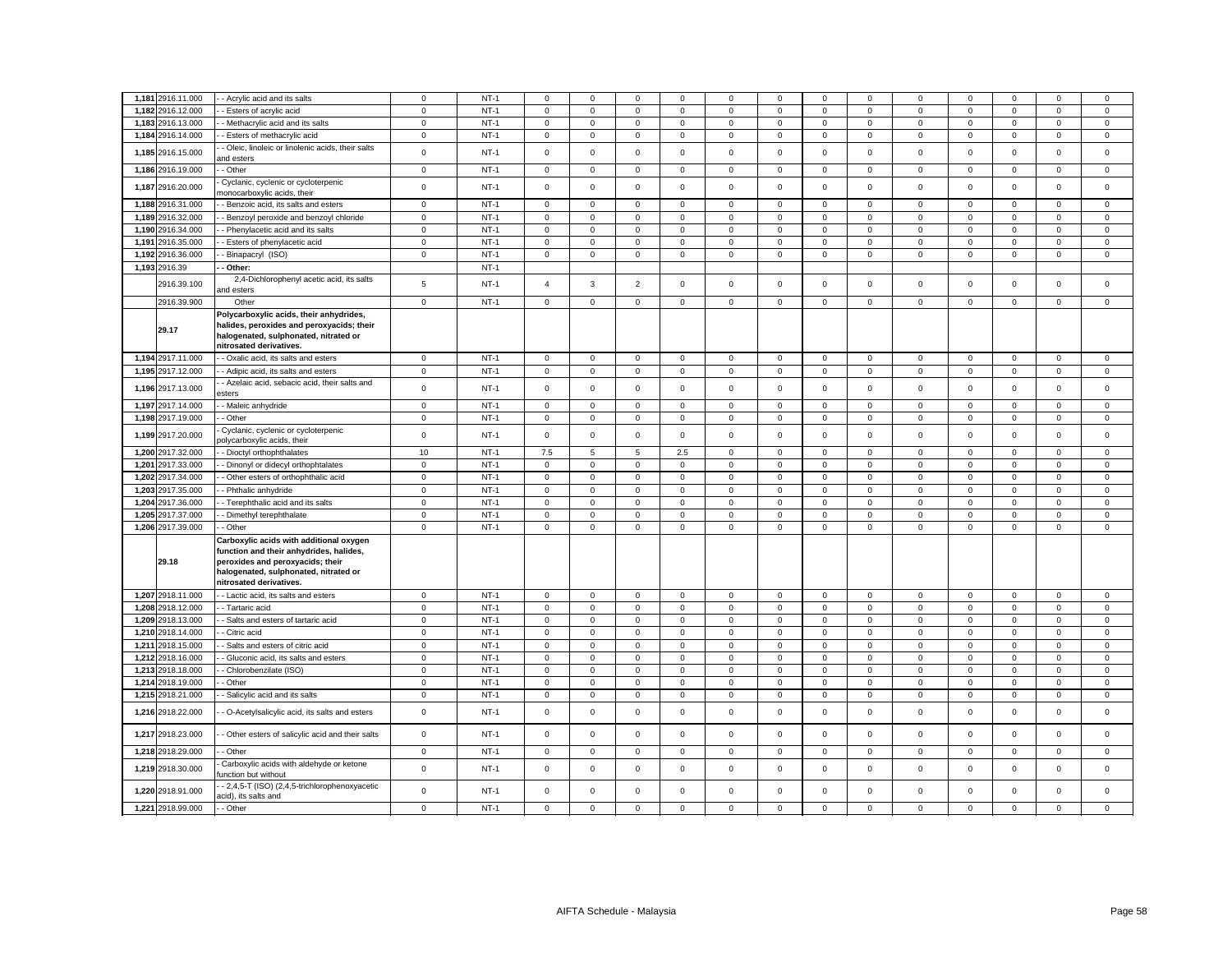|       | 29.19             | Phosphoric esters and their salts, including<br>lactophosphates; their halogenated,<br>sulphonated, nitrated or nitrosated<br>derivatives.                                         |                |           |              |             |                |                     |              |             |              |                |                     |                |                     |                |                |
|-------|-------------------|------------------------------------------------------------------------------------------------------------------------------------------------------------------------------------|----------------|-----------|--------------|-------------|----------------|---------------------|--------------|-------------|--------------|----------------|---------------------|----------------|---------------------|----------------|----------------|
|       | 1,222 2919.10.000 | Tris (2,3-dibromopropyl) phosphate                                                                                                                                                 | $\mathbf 0$    | $NT-1$    | $\mathbf 0$  | $\mathsf 0$ | $\mathsf 0$    | $\mathbf 0$         | $\mathsf 0$  | $\mathbf 0$ | $\mathsf 0$  | $\mathsf 0$    | $\mathsf 0$         | $\mathsf 0$    | $\mathsf 0$         | $\mathsf 0$    | $\mathbf 0$    |
|       | 1,223 2919.90.000 | Other                                                                                                                                                                              | $\mathbf 0$    | $NT-1$    | $\mathbf{0}$ | $\mathbf 0$ | $\overline{0}$ | $\mathbf{0}$        | $\mathbf{0}$ | $\mathbf 0$ | $\mathbf{0}$ | $\overline{0}$ | $\mathbf{0}$        | $\overline{0}$ | $\mathbf 0$         | $\overline{0}$ | $\overline{0}$ |
|       | 29.20             | Esters of other inorganic acids of non-metals<br>(excluding esters of hydrogen halides) and<br>their salts; their halogenated, sulphonated,<br>nitrated or nitrosated derivatives. |                |           |              |             |                |                     |              |             |              |                |                     |                |                     |                |                |
|       | 1,224 2920.11.000 | - Parathion (ISO) and parathion-methyl (ISO)<br>methyl-parathion)                                                                                                                  | $\mathsf 0$    | $NT-1$    | $\mathbf 0$  | $\mathbf 0$ | $\mathbf 0$    | $\mathbf{0}$        | $\mathbf{0}$ | $\mathbf 0$ | $\mathbf 0$  | $\mathsf 0$    | $\mathbf{0}$        | $\mathbf 0$    | $\mathbf 0$         | $\mathsf 0$    | $\mathbf 0$    |
|       | 1,225 2920.19.000 | - Other                                                                                                                                                                            | $\mathbf 0$    | $NT-1$    | 0            | $\mathbf 0$ | $\mathbf 0$    | $\mathbf 0$         | $\mathbf 0$  | $\mathbf 0$ | $\mathbf 0$  | $\mathbf 0$    | $\mathbf{0}$        | $\mathbf 0$    | 0                   | $\mathbf 0$    | $\mathbf 0$    |
|       | 1,226 2920.90.000 | Other                                                                                                                                                                              | $\mathsf 0$    | $NT-1$    | 0            | $\mathsf 0$ | $\mathsf 0$    | $\mathbf 0$         | $\mathsf 0$  | $\mathbf 0$ | $\mathbf 0$  | $\mathsf 0$    | $\mathbf 0$         | $\Omega$       | $\mathbf 0$         | $\mathsf 0$    | $\mathbf 0$    |
|       | 29.21             | Amine-function compounds.                                                                                                                                                          |                |           |              |             |                |                     |              |             |              |                |                     |                |                     |                |                |
|       | 1,227 2921.11.000 | - Methylamine, di- or trimethylamine and their<br>alts                                                                                                                             | $\mathsf 0$    | $NT-1$    | $\mathbf 0$  | $\mathsf 0$ | $\mathsf 0$    | $\mathbf 0$         | $\mathbf 0$  | $\mathsf 0$ | $\mathbf 0$  | $\mathsf 0$    | $\mathbf 0$         | $\mathsf 0$    | $\Omega$            | $\mathbf 0$    | $\mathbf 0$    |
|       | 1.228 2921.19.000 | - Other                                                                                                                                                                            | $\overline{0}$ | $NT-1$    | $\Omega$     | $\mathbf 0$ | $\mathbf 0$    | $\mathbf 0$         | $\mathbf 0$  | $\mathbf 0$ | $\mathbf 0$  | $\mathbf 0$    | $\mathbf 0$         | $\mathbf 0$    | $\mathbf 0$         | $\mathbf 0$    | $\Omega$       |
|       | 1,229 2921.21.000 | Ethylenediamine and its salts                                                                                                                                                      | $\mathsf 0$    | $NT-1$    | 0            | $\mathbf 0$ | $\mathbf 0$    | $\mathbf 0$         | $\mathsf 0$  | $\mathsf 0$ | $\mathbf 0$  | $\mathsf 0$    | $\mathbf 0$         | $\mathsf 0$    | $\mathbf 0$         | $\mathbf 0$    | $\mathsf 0$    |
| 1,230 | 2921.22.000       | - Hexamethylenediamine and its salts                                                                                                                                               | $\mathsf 0$    | $NT-1$    | $\mathbf 0$  | $\mathbf 0$ | $\mathsf 0$    | $\mathbf 0$         | $\mathsf 0$  | $\mathsf 0$ | $\mathbf 0$  | $\mathsf 0$    | $\mathbf 0$         | $\Omega$       | $\mathbf 0$         | $\mathbf 0$    | $\mathsf 0$    |
| 1,231 | 2921.29.000       | - Other                                                                                                                                                                            | $\mathbf 0$    | $NT-1$    | $\mathbf 0$  | $\mathbf 0$ | $\mathsf 0$    | $\mathsf 0$         | $\mathsf 0$  | $\Omega$    | $\mathsf 0$  | $\mathbf 0$    | $\mathsf{O}\xspace$ | $\Omega$       | $\Omega$            | $\mathbf 0$    | $\mathbf 0$    |
|       | 1,232 2921.30.000 | Cyclanic, cyclenic or cycloterpenic mono- or<br>olyamines, and                                                                                                                     | $\mathbf 0$    | $NT-1$    | $\mathbf 0$  | $\mathsf 0$ | $\mathsf 0$    | $\mathsf 0$         | $\mathbf 0$  | $\mathbf 0$ | $\mathbf 0$  | $\mathsf 0$    | $\mathbf 0$         | $\mathsf 0$    | $\Omega$            | $\mathsf 0$    | $\mathbf 0$    |
|       | 1.233 2921.41.000 | - Aniline and its salts                                                                                                                                                            | $\mathbf 0$    | $NT-1$    | $\mathbf 0$  | $\Omega$    | $\mathbf{0}$   | $\mathbf{0}$        | $\mathbf{0}$ | $\mathbf 0$ | $\mathbf 0$  | $\mathbf{0}$   | $\mathbf 0$         | $\Omega$       | $\Omega$            | $\mathbf 0$    | $\mathbf 0$    |
|       | 1,234 2921.42.000 | - Aniline derivatives and thier salts                                                                                                                                              | $\mathbf 0$    | $NT-1$    | $\mathsf 0$  | $\mathbf 0$ | $\mathbf 0$    | $\mathsf 0$         | $\mathsf 0$  | $\mathbf 0$ | $\mathbf 0$  | $\mathsf 0$    | $\mathsf 0$         | $\mathbf 0$    | $\mathsf{O}\xspace$ | $\mathsf 0$    | $\mathbf 0$    |
|       | 1,235 2921.43.000 | - Toluidines and their derivatives; salts thereof                                                                                                                                  | $\mathsf 0$    | $NT-1$    | $\mathbf 0$  | $\mathsf 0$ | $\mathsf 0$    | $\mathbf{0}$        | $\mathsf 0$  | $\mathsf 0$ | $\mathbf 0$  | $\mathsf 0$    | $\mathsf 0$         | $\mathsf 0$    | $\mathsf 0$         | $\mathsf 0$    | $\mathbf 0$    |
|       | 1,236 2921.44.000 | - Diphenylamine and its derivatives; salts<br>hereof                                                                                                                               | $\mathbf 0$    | $NT-1$    | 0            | $\mathsf 0$ | $\mathsf 0$    | $\mathbf 0$         | 0            | $\mathbf 0$ | $\Omega$     | $\mathsf 0$    | $\mathbf 0$         | $\mathsf 0$    | $\Omega$            | $\mathbf 0$    | $\mathsf 0$    |
|       | 1,237 2921.45.000 | - 1-Naphthylamine (alpha-naphthylamine), 2-<br>aphthylamine                                                                                                                        | $\mathbf 0$    | $NT-1$    | $\mathbf 0$  | $\mathsf 0$ | $\mathsf 0$    | $\mathbf 0$         | $\mathbf 0$  | $\mathbf 0$ | $\mathbf 0$  | $\mathsf 0$    | $\mathbf 0$         | $\mathbf 0$    | $\Omega$            | $\mathbf 0$    | $\mathbf 0$    |
|       | 1,238 2921.46.000 | - Amfetamine (INN), benzfetamine (INN),<br>dexamfetamine                                                                                                                           | $\mathsf 0$    | $NT-1$    | $\mathbf 0$  | $\mathsf 0$ | $\mathsf 0$    | $\mathsf 0$         | $\mathbf 0$  | $\mathsf 0$ | $\mathbf 0$  | $\mathsf 0$    | $\mathbf 0$         | $\mathsf 0$    | $\mathsf 0$         | $\mathbf 0$    | $\mathbf 0$    |
|       | 1,239 2921.49.000 | - Other                                                                                                                                                                            | $\mathbf 0$    | $NT-1$    | $\mathbf 0$  | $\mathbf 0$ | $\mathbf 0$    | $\mathbf{0}$        | $\mathbf 0$  | $\mathbf 0$ | $\mathbf 0$  | $\mathbf{0}$   | $\mathbf 0$         | $\mathbf 0$    | $\mathbf 0$         | $\mathbf 0$    | $\mathbf 0$    |
|       | 1,240 2921.51.000 | o-, m-, p-Phenylenediamine,<br>diaminotoluenes, and their                                                                                                                          | $\mathbf 0$    | $NT-1$    | $\mathbf 0$  | $\mathbf 0$ | $\mathsf 0$    | $\mathsf 0$         | $\mathsf 0$  | $\mathsf 0$ | $\mathbf 0$  | $\mathsf 0$    | $\mathbf 0$         | $\mathsf 0$    | $\Omega$            | $\mathbf 0$    | $\mathbf 0$    |
|       | 1,241 2921.59.000 | - Other                                                                                                                                                                            | $\mathsf 0$    | $NT-1$    | 0            | $\mathsf 0$ | $\mathbf 0$    | 0                   | $\mathsf 0$  | $\mathsf 0$ | $\mathbf 0$  | $\mathsf 0$    | $\mathbf 0$         | $\mathsf 0$    | $\mathbf 0$         | $\mathbf 0$    | $\mathbf 0$    |
|       | 29.22             | Oxygen-function amino-compounds.                                                                                                                                                   |                |           |              |             |                |                     |              |             |              |                |                     |                |                     |                |                |
|       | 1,242 2922.11.000 | - Monoethanolamine and its salts                                                                                                                                                   | $\mathsf 0$    | $NT-1$    | $\mathbf 0$  | $\mathbf 0$ | $\mathsf 0$    | $\mathbf{0}$        | $\mathbf{0}$ | $\mathbf 0$ | $\mathbf 0$  | $\mathsf 0$    | $\mathbf{0}$        | $\mathbf 0$    | $\mathbf 0$         | $\mathbf 0$    | $\mathbf 0$    |
|       | 1.243 2922.12.000 | - Diethanolamine and its salts                                                                                                                                                     | $\mathbf 0$    | $NT-1$    | $\mathbf 0$  | $\Omega$    | $\mathbf 0$    | $\mathbf 0$         | $\mathbf 0$  | $\Omega$    | $\Omega$     | $\mathbf 0$    | $\Omega$            | $\Omega$       | $\Omega$            | $\mathbf 0$    | $\mathbf 0$    |
|       | 1,244 2922.13.000 | - Triethanolamine and its salts                                                                                                                                                    | $\mathbf 0$    | $NT-1$    | $\mathbf 0$  | $\mathbf 0$ | $\mathbf 0$    | $\mathsf{O}\xspace$ | $\mathsf 0$  | $\mathbf 0$ | $\mathbf 0$  | $\mathsf 0$    | $\mathsf 0$         | $\mathsf 0$    | $\mathsf{O}\xspace$ | $\mathsf 0$    | $\mathbf 0$    |
|       | 1,245 2922.14.000 | Dextropropoxyphene (INN) and its salts                                                                                                                                             | $\mathsf 0$    | $NT-1$    | 0            | $\mathsf 0$ | $\mathsf 0$    | $\mathsf 0$         | $\mathbf 0$  | $\mathsf 0$ | $\mathbf 0$  | $\mathsf 0$    | $\mathsf{O}\xspace$ | $\mathbf 0$    | 0                   | $\mathbf 0$    | $\mathsf 0$    |
|       | 1,246 2922.19.000 | - Other                                                                                                                                                                            | $\mathsf 0$    | $NT-1$    | $\mathbf 0$  | $\mathbf 0$ | $\mathbf 0$    | $\mathbf{0}$        | $\mathbf 0$  | $\mathbf 0$ | $\mathbf 0$  | $\mathbf{0}$   | $\mathbf{0}$        | $\mathbf 0$    | $\mathbf 0$         | $\mathbf 0$    | $\mathbf 0$    |
|       | 1,247 2922.21.000 | - Aminohydroxynaphthalenesulphonic acids<br>ınd their salts                                                                                                                        | $\mathbf 0$    | $NT-1$    | $\mathbf 0$  | $\mathsf 0$ | $\mathsf 0$    | $\mathsf 0$         | $\mathsf 0$  | $\mathbf 0$ | $\mathsf 0$  | $\mathsf 0$    | $\mathsf 0$         | $\mathsf 0$    | $\mathbf 0$         | $\mathbf 0$    | $\mathsf 0$    |
|       | 1,248 2922.29.000 | Other                                                                                                                                                                              | $\mathbf 0$    | $NT-1$    | 0            | $\mathbf 0$ | $\mathbf 0$    | $\mathbf 0$         | $\mathbf 0$  | $\mathbf 0$ | $\mathbf 0$  | $\mathbf 0$    | $\mathbf 0$         | $\mathbf 0$    | 0                   | 0              | $\mathbf 0$    |
|       | 1,249 2922.31.000 | Amfepramone (INN), methadone (INN) and<br>ormethadone                                                                                                                              | $\mathsf{o}$   | $NT-1$    | $\mathsf 0$  | $\mathsf 0$ | $\mathsf 0$    | $\mathsf{O}\xspace$ | $\mathsf 0$  | $\mathbf 0$ | $\mathsf 0$  | $\mathsf 0$    | $\mathsf 0$         | $\mathsf 0$    | $\mathsf 0$         | $\mathsf 0$    | $\mathsf 0$    |
|       | 1,250 2922.39.000 | Other                                                                                                                                                                              | $\mathbf 0$    | $NT-1$    | $\mathbf 0$  | $\mathbf 0$ | $\mathsf 0$    | $\mathbf 0$         | $\mathbf 0$  | $\mathbf 0$ | $\mathbf 0$  | $\mathsf 0$    | $\mathbf 0$         | $\mathbf 0$    | $\mathbf 0$         | $\mathbf 0$    | $\mathsf 0$    |
| 1,251 | 2922.41.000       | - Lysine and its esters; salts thereof                                                                                                                                             | $\mathsf 0$    | $NT-1$    | $\mathbf 0$  | $\mathsf 0$ | $\mathsf 0$    | $\mathbf 0$         | $\mathsf 0$  | $\mathsf 0$ | $\mathbf 0$  | $\mathsf 0$    | $\mathbf 0$         | $\mathbf 0$    | $\mathbf 0$         | $\mathsf 0$    | $\mathsf 0$    |
|       | 1,252 2922.42     | Glutamic acid and its salts:                                                                                                                                                       |                | <b>ST</b> |              |             |                |                     |              |             |              |                |                     |                |                     |                |                |
|       | 2922.42.100       | Glutamic acid                                                                                                                                                                      | 30             | <b>ST</b> | 27           | 24          | 21             | 18                  | 18           | 15          | 12           | 8              | 5                   | 5              | 5                   | 5              | 5              |
|       | 2922.42.200       | Monosodium glutamate                                                                                                                                                               | 30             | <b>ST</b> | 27           | 24          | 21             | 18                  | 18           | 15          | 12           | 8              | 5                   | 5              | 5                   | 5              | 5              |
|       | 2922.42.900       | Other                                                                                                                                                                              | $\mathbf 0$    | <b>ST</b> | $\mathbf 0$  | $\mathsf 0$ | $\mathbf 0$    | $\mathbf 0$         | $\mathsf 0$  | $\mathbf 0$ | $\mathbf 0$  | $\mathsf 0$    | $\mathsf 0$         | $\mathbf 0$    | $\mathbf 0$         | $\mathsf 0$    | $\mathbf 0$    |
|       | 1,253 2922.43.000 | Anthranilic acid and its salts                                                                                                                                                     | $\mathsf 0$    | $NT-1$    | 0            | $\mathbf 0$ | $\mathsf 0$    | $\mathbf 0$         | $\mathbf 0$  | $\mathsf 0$ | $\mathbf 0$  | $\mathsf 0$    | $\mathbf 0$         | $\mathbf 0$    | $\mathbf 0$         | $\mathbf 0$    | $\mathsf 0$    |
|       | 1.254 2922.44.000 | - Tilidine (INN) and its salts                                                                                                                                                     | $\mathbf 0$    | $NT-1$    | $\Omega$     | $\Omega$    | $\mathbf 0$    | $\mathbf 0$         | $\mathbf 0$  | $\mathbf 0$ | $\Omega$     | $\mathbf 0$    | $\mathbf 0$         | $\Omega$       | $\Omega$            | $\mathbf 0$    | $\Omega$       |
| 1,255 | 2922.49.000       | Other                                                                                                                                                                              | $\mathbf 0$    | $NT-1$    | $\mathbf 0$  | $\mathsf 0$ | $\mathsf 0$    | $\mathsf 0$         | $\mathsf 0$  | $\mathbf 0$ | $\mathbf 0$  | $\mathsf 0$    | $\mathsf 0$         | $\mathbf 0$    | $\mathsf 0$         | $\mathbf 0$    | $\mathbf 0$    |
|       | 1,256 2922.50.000 | Amino-alcohol-phenols, amino-acid-phenols<br>and other amino-                                                                                                                      | $\mathsf 0$    | $NT-1$    | $\mathbf 0$  | $\mathbf 0$ | $\mathbf 0$    | $\Omega$            | $\mathbf 0$  | $\Omega$    | $\mathbf 0$  | $\mathbf 0$    | $\mathbf 0$         | $\Omega$       | $\Omega$            | $\mathbf 0$    | $\Omega$       |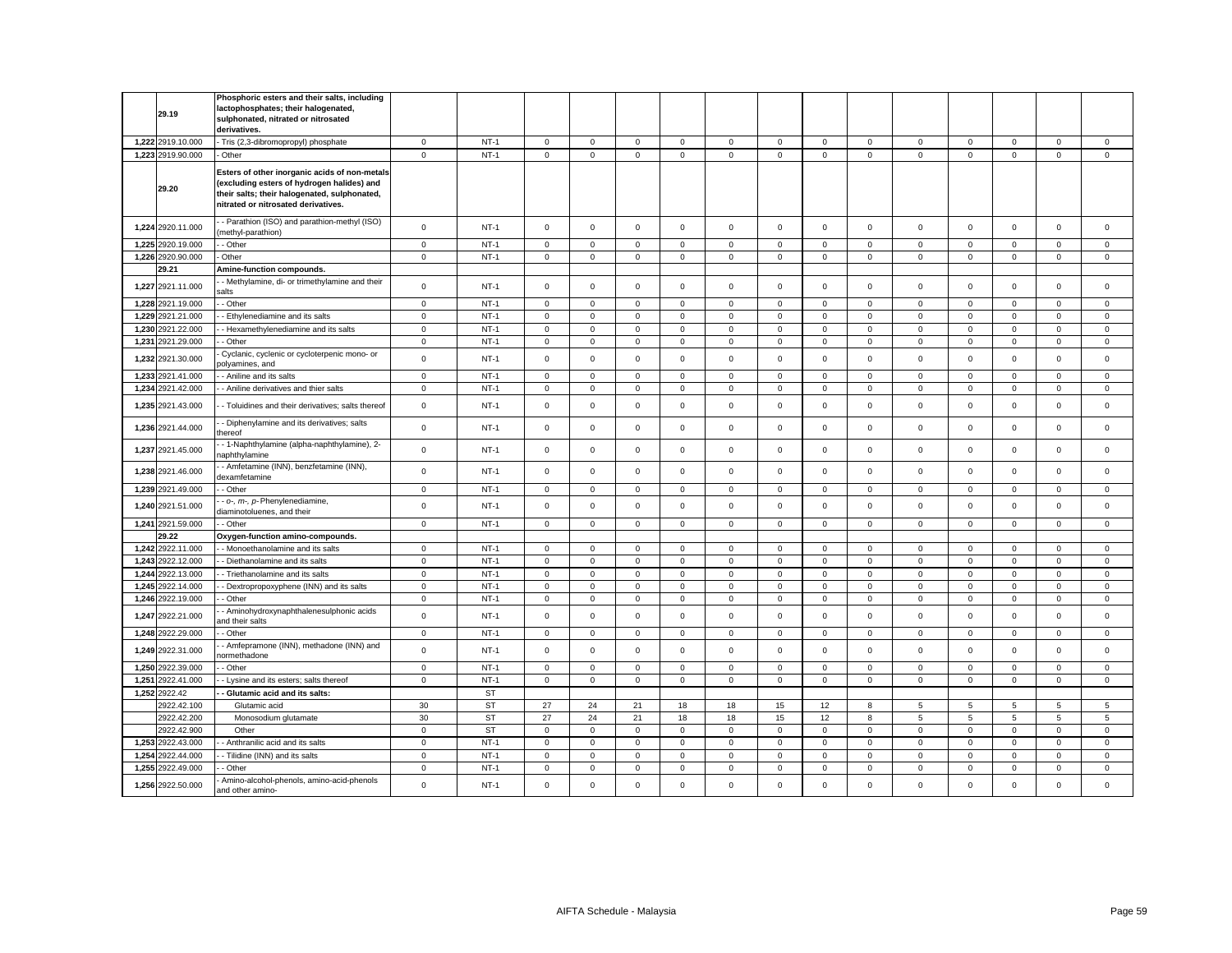|       | 29.23                      | Quaternary ammonium salts and hydroxides;<br>lecithins and other phosphoaminolipids,<br>whether or not chemically defined. |              |        |                |                     |                |              |                     |              |                     |              |                     |             |                     |             |             |
|-------|----------------------------|----------------------------------------------------------------------------------------------------------------------------|--------------|--------|----------------|---------------------|----------------|--------------|---------------------|--------------|---------------------|--------------|---------------------|-------------|---------------------|-------------|-------------|
|       | 1.257 2923.10.000          | Choline and its salts                                                                                                      | $^{\circ}$   | $NT-1$ | $\mathbf 0$    | $\mathbf{0}$        | $\mathbf{0}$   | $\mathbf 0$  | $^{\circ}$          | $\mathbf{0}$ | $\mathbf{0}$        | $\mathbf{0}$ | $\mathbf{0}$        | $\mathbf 0$ | $\mathbf 0$         | $\mathbf 0$ | $\mathbf 0$ |
| 1,258 | 2923.20.000                | Lecithins and other phosphoaminolipids                                                                                     | $\mathbf 0$  | $NT-1$ | $\mathbf 0$    | $\mathbf 0$         | $\mathbf 0$    | $\mathbf 0$  | $\mathbf 0$         | $\mathsf 0$  | $\mathbf 0$         | $\mathbf{0}$ | $\overline{0}$      | $\mathsf 0$ | $\mathsf 0$         | $\mathbf 0$ | $\mathsf 0$ |
|       | 1,259 2923.90.000          | Other                                                                                                                      | $\mathbf 0$  | $NT-1$ | $\mathbf 0$    | $\mathsf 0$         | $\mathbf 0$    | $\mathbf 0$  | $\mathbf 0$         | $\mathsf 0$  | $\mathsf 0$         | $\mathbf{0}$ | $\mathsf 0$         | $\mathbf 0$ | $\mathbf 0$         | $\mathbf 0$ | $\mathbf 0$ |
|       | 29.24                      | Carboxyamide-function compounds; amide-<br>function compounds of carbonic acid.                                            |              |        |                |                     |                |              |                     |              |                     |              |                     |             |                     |             |             |
|       | 1,260 2924.11.000          | - Meprobamate (INN)                                                                                                        | $\circ$      | $NT-1$ | $\mathbf 0$    | $\mathbf 0$         | $\mathsf 0$    | $\mathbf{0}$ | $\mathbf 0$         | $\mathbf 0$  | $\mathsf 0$         | $\mathbf 0$  | $\mathsf{O}\xspace$ | $\mathbf 0$ | $\mathbf 0$         | $\mathsf 0$ | $\mathbf 0$ |
| 1,261 | 2924.12.000                | - Fluoroacetamide (ISO), monocrotophos (ISO)<br>hne                                                                        | $\mathbf 0$  | $NT-1$ | $\mathbf 0$    | $\mathbf{O}$        | $\,0\,$        | $\mathbf 0$  | $\mathbf 0$         | $\mathsf 0$  | $\mathbf 0$         | $\mathbf 0$  | $\mathbf{0}$        | $\mathbf 0$ | $\mathbf 0$         | $\mathbf 0$ | $\mathbf 0$ |
|       | 1,262 2924.19.000          | - Other                                                                                                                    | $\mathbf 0$  | $NT-1$ | $\mathbf 0$    | $\mathsf 0$         | $\mathbf{0}$   | $\mathbf 0$  | $\mathbf 0$         | $\mathbf{0}$ | $\mathbf 0$         | $\mathbf{0}$ | $\mathbf 0$         | $\mathbf 0$ | $\mathbf 0$         | $\mathbf 0$ | $\mathbf 0$ |
|       | 1,263 2924.21              | - Ureines and their derivatives; salts<br>hereof:                                                                          |              | $NT-1$ |                |                     |                |              |                     |              |                     |              |                     |             |                     |             |             |
|       | 2924.21.100                | p-Ethoxyphenylurea (dulcin)                                                                                                | 0            | $NT-1$ | $\,0\,$        | $\mathbf 0$         | $\mathbf 0$    | 0            | $\mathbf 0$         | 0            | 0                   | $\mathbf 0$  | 0                   | $\mathbf 0$ | 0                   | 0           | 0           |
|       | 2924.21.910                | diuron, monuron and linuron                                                                                                | 5            | $NT-1$ | $\overline{4}$ | 3                   | $\overline{2}$ | $\mathbf 0$  | $\mathbf 0$         | $\mathsf 0$  | $\mathbf 0$         | $\mathbf 0$  | $\mathbf 0$         | $\mathsf 0$ | $\mathbf 0$         | $\mathbf 0$ | $\mathsf 0$ |
|       | 2924.21.990                | other                                                                                                                      | 0            | $NT-1$ | $\mathbf 0$    | $\mathbf{0}$        | $\mathbf 0$    | $\mathbf 0$  | $\mathbf 0$         | $\mathbf 0$  | $\mathbf 0$         | $^{\circ}$   | $\mathbf 0$         | $\mathbf 0$ | $\mathbf 0$         | $\mathbf 0$ | $\mathbf 0$ |
|       | 1,264 2924.23              | - 2-Acetamidobenzoic acid (N-<br>acetylanthranilic acid) and its                                                           |              | $NT-1$ |                |                     |                |              |                     |              |                     |              |                     |             |                     |             |             |
|       | 2924.23.100                | 2-Acetamidobenzoic acid (N-<br>acetylanthranilic acid)                                                                     | $\mathbf 0$  | $NT-1$ | $\mathsf 0$    | $\mathbf 0$         | $\mathsf 0$    | $\mathbf 0$  | $\mathsf 0$         | $\mathsf 0$  | $\mathsf{O}$        | $\mathbf{0}$ | $\mathbf 0$         | $\mathsf 0$ | $\mathsf 0$         | $\mathsf 0$ | $\mathsf 0$ |
|       | 2924.23.200                | Salts of 2-Acetamidobenzoic acid (N-<br>acetylanthranilic acid)                                                            | $\mathbf 0$  | $NT-1$ | $\mathbf 0$    | $\mathbf{O}$        | $\mathbf{0}$   | $\mathbf 0$  | $\mathbf 0$         | $\mathbf 0$  | $\circ$             | $\Omega$     | $\mathbf{0}$        | $\mathbf 0$ | $\mathbf 0$         | $\mathbf 0$ | $\mathbf 0$ |
|       | 1,265 2924.24.000          | - Ethinamate (INN)                                                                                                         | $\mathbf 0$  | $NT-1$ | $\mathsf 0$    | $\mathsf 0$         | $\mathbf 0$    | $\Omega$     | $\mathbf 0$         | $\,0\,$      | $\mathsf 0$         | $\mathsf 0$  | $\mathbf 0$         | $\mathbf 0$ | $\mathsf 0$         | $\mathsf 0$ | $\mathsf 0$ |
|       | 1,266 2924.29.000          | - Other                                                                                                                    | $\mathsf 0$  | $NT-1$ | $\mathbf 0$    | $\mathbf 0$         | $\mathbf 0$    | $\mathbf 0$  | $\mathbf 0$         | $\mathsf 0$  | $\mathbf 0$         | $\mathbf 0$  | $\mathbf 0$         | $\mathsf 0$ | $\mathbf 0$         | $\mathbf 0$ | $\mathsf 0$ |
|       | 29.25                      | Carboxyimide-function compounds<br>including saccharin and its salts) and imine-<br>unction compounds.                     |              |        |                |                     |                |              |                     |              |                     |              |                     |             |                     |             |             |
|       | 1,267 2925.11.000          | - Saccharin and its salts                                                                                                  | $\mathsf 0$  | $NT-1$ | $\mathsf 0$    | $\mathbf 0$         | $\mathbf 0$    | 0            | $\mathsf 0$         | $\mathsf 0$  | $\mathsf 0$         | $\mathsf 0$  | $\mathsf{O}\xspace$ | $\mathsf 0$ | $\mathsf 0$         | $\mathsf 0$ | $\mathsf 0$ |
| 1,268 | 2925.12.000                | - Glutethimide (INN)                                                                                                       | $\mathsf 0$  | $NT-1$ | $\mathsf 0$    | $\mathsf{O}\xspace$ | $\mathsf 0$    | $\mathsf 0$  | $\mathsf{O}\xspace$ | $\mathsf 0$  | $\mathsf 0$         | $\mathsf 0$  | $\mathsf 0$         | $\mathbf 0$ | $\mathsf{O}\xspace$ | $\mathbf 0$ | $\mathsf 0$ |
|       | 1,269 2925.19.000          | - Other                                                                                                                    | $\mathsf 0$  | $NT-1$ | $\mathbf 0$    | $\mathsf 0$         | $\mathbf 0$    | 0            | $\mathbf 0$         | 0            | $\mathsf 0$         | 0            | $\mathbf 0$         | $\mathbf 0$ | $\mathbf 0$         | $\mathsf 0$ | $\mathsf 0$ |
|       | 1,270 2925.21.000          | - Chlorodimeform (ISO)                                                                                                     | $\mathsf 0$  | $NT-1$ | $\mathbf 0$    | $\,0\,$             | $\,0\,$        | $\mathbf 0$  | $\mathbf 0$         | 0            | $\mathsf 0$         | 0            | $\mathsf{O}\xspace$ | $\mathbf 0$ | 0                   | 0           | $\mathsf 0$ |
|       | 1,271 2925.29.000          | - Other                                                                                                                    | $\mathsf 0$  | $NT-1$ | $\,0\,$        | $\mathbf 0$         | $\mathsf 0$    | 0            | $\mathbf 0$         | 0            | $\mathbf 0$         | 0            | $\mathsf 0$         | $\mathbf 0$ | 0                   | $\mathsf 0$ | $\mathsf 0$ |
|       | 29.26                      | Nitrile-function compounds.                                                                                                |              |        |                |                     |                |              |                     |              |                     |              |                     |             |                     |             |             |
|       | 1,272 2926.10.000          | Acrylonitrile                                                                                                              | $\mathbf 0$  | $NT-1$ | $\,0\,$        | $\mathbf 0$         | $\mathbf 0$    | 0            | $\mathbf 0$         | 0            | 0                   | 0            | 0                   | 0           | 0                   | $\mathbf 0$ | $\mathsf 0$ |
| 1,273 | 2926.20.000                | 1-Cyanoguanidine (dicyandiamide)                                                                                           | $\mathsf 0$  | $NT-1$ | $\mathsf 0$    | $\mathbf 0$         | $\mathsf 0$    | 0            | $\mathbf 0$         | $\mathbf 0$  | $\mathbf 0$         | 0            | $\mathbf 0$         | $\mathbf 0$ | $\mathbf 0$         | $\mathbf 0$ | $\mathbf 0$ |
| 1,274 | 2926.30.000                | Fenproporex (INN) and its salts; methadone<br>INN) intermediate                                                            | $\mathbf 0$  | $NT-1$ | $\mathbf 0$    | $^{\circ}$          | $\mathbf 0$    | $\mathbf 0$  | $\mathbf 0$         | $\mathbf 0$  | $\mathbf{0}$        | $\mathbf 0$  | $\mathbf{0}$        | $\mathbf 0$ | $\mathbf 0$         | $\mathbf 0$ | $\mathbf 0$ |
|       | 1,275 2926.90.000          | Other                                                                                                                      | $\mathbf 0$  | $NT-1$ | $\mathbf 0$    | $\mathbf 0$         | $\mathbf 0$    | $\mathbf 0$  | $\mathbf 0$         | $\mathsf 0$  | $\mathbf 0$         | $\mathbf{0}$ | $\mathbf 0$         | $\mathbf 0$ | $\mathbf 0$         | $\mathsf 0$ | $\mathsf 0$ |
|       | 29.27                      | Diazo-, azo- or azoxy-compounds.                                                                                           |              |        | $\mathbf 0$    |                     |                |              | $\mathbf 0$         |              |                     | $\mathbf 0$  |                     |             |                     |             |             |
|       | 1,276 2927.00.000<br>29.28 | Diazo-, azo- or azoxy-compounds.<br>Organic derivatives of hydrazine or of<br>hydroxylamine.                               | $\mathsf 0$  | $NT-1$ |                | $\mathsf 0$         | $\mathsf 0$    | $\mathbf 0$  |                     | $\mathsf 0$  | $\mathsf 0$         |              | $\mathsf 0$         | $\mathsf 0$ | $\mathsf{O}\xspace$ | $\mathsf 0$ | $\mathsf 0$ |
|       | 1,277 2928.00.000          | Organic derivatives of hydrazine or of<br>nydroxylamine.                                                                   | $\mathsf 0$  | $NT-1$ | $\mathsf 0$    | $\mathbf 0$         | $\mathsf 0$    | $\mathsf 0$  | $\mathbf 0$         | $\mathsf 0$  | $\mathbf 0$         | $\mathsf 0$  | $\mathbf 0$         | $\mathsf 0$ | $\mathsf 0$         | $\mathsf 0$ | $\mathsf 0$ |
|       | 29.29                      | Compounds with other nitrogen function.                                                                                    |              |        |                |                     |                |              |                     |              |                     |              |                     |             |                     |             |             |
|       | 1,278 2929.10.000          | Isocyanates                                                                                                                | $\mathbf{0}$ | $NT-1$ | $\mathbf 0$    | $\mathbf{0}$        | $\mathsf 0$    | 0            | $\mathbf 0$         | $\mathbf 0$  | $\mathbf{0}$        | $\mathbf{0}$ | $\mathbf 0$         | $\mathbf 0$ | 0                   | 0           | $\mathsf 0$ |
|       | 1,279 2929.90              | Other:                                                                                                                     |              | $NT-1$ |                |                     |                |              |                     |              |                     |              |                     |             |                     |             |             |
|       | 2929.90.100                | Sodium cyclamate and other artificial<br>sweetening substances                                                             | $\mathsf 0$  | $NT-1$ | $\mathsf 0$    | $\mathbf 0$         | $\mathsf 0$    | 0            | $\mathbf 0$         | $\mathsf 0$  | $\mathbf 0$         | 0            | $\mathbf 0$         | $\mathsf 0$ | $\mathbf 0$         | $\mathsf 0$ | $\mathsf 0$ |
|       | 2929.90.900                | Other                                                                                                                      | $\mathsf 0$  | $NT-1$ | $\mathsf 0$    | $\mathsf 0$         | $\mathbf 0$    | $\mathsf 0$  | $\mathsf{O}\xspace$ | $\mathsf 0$  | $\mathsf 0$         | $\mathbf 0$  | $\mathsf 0$         | $\mathsf 0$ | $\mathbf 0$         | $\mathsf 0$ | $\mathsf 0$ |
|       | 29.30                      | Organo-sulphur compounds.                                                                                                  |              |        |                |                     |                |              |                     |              |                     |              |                     |             |                     |             |             |
|       | 1,280 2930.20.000          | Thiocarbamates and dithiocarbamates                                                                                        | 0            | $NT-1$ | $\mathsf 0$    | $\mathbf 0$         | $\,0\,$        | $\Omega$     | $\mathbf 0$         | 0            | $\mathsf 0$         | 0            | 0                   | $\mathbf 0$ | $\mathbf 0$         | 0           | 0           |
| 1,281 | 2930.30.000                | Thiuram mono-, di- or tetrasulphides                                                                                       | $\mathsf 0$  | $NT-1$ | $\mathsf 0$    | $\mathbf 0$         | $\mathsf 0$    | $\mathbf 0$  | $\mathsf 0$         | $\mathsf 0$  | $\mathsf{O}\xspace$ | $\mathsf 0$  | $\mathsf 0$         | $\mathsf 0$ | $\mathsf 0$         | $\mathbf 0$ | $\mathsf 0$ |
| 1,282 | 2930.40.000                | Methionine                                                                                                                 | $\mathsf 0$  | $NT-1$ | $\mathsf 0$    | $\mathbf 0$         | $\,0\,$        | 0            | $\mathbf 0$         | 0            | $\mathsf 0$         | $\mathbf 0$  | $\mathsf 0$         | $\mathbf 0$ | 0                   | $\mathbf 0$ | $\mathbf 0$ |
| 1,283 | 2930.50.000                | Captafol (ISO) and methamidophos (ISO)                                                                                     | 0            | $NT-1$ | $\mathbf 0$    | $\mathbf 0$         | $\mathbf 0$    | 0            | $\mathbf 0$         | 0            | $\mathsf 0$         | 0            | $\mathsf 0$         | $\mathbf 0$ | $\mathbf 0$         | 0           | $\mathbf 0$ |
| 1,284 | 2930.90                    | Other:                                                                                                                     |              | $NT-1$ |                |                     |                |              |                     |              |                     |              |                     |             |                     |             |             |
|       | 2930.90.100                | Thiodiglycol (Bis [2-hydroxyethyl]sulfide)                                                                                 | 0            | $NT-1$ | 0              | $\overline{0}$      | $\mathbf 0$    | 0            | $\mathbf 0$         | 0            | 0                   | 0            | 0                   | $\mathbf 0$ | $\mathbf 0$         | $\mathbf 0$ | $\mathbf 0$ |
|       | 2930.90.900                | Other                                                                                                                      | $\mathbf 0$  | $NT-1$ | $\mathbf 0$    | $\mathbf 0$         | $\mathsf 0$    | $\mathbf 0$  | $\mathbf 0$         | $\mathsf 0$  | $\mathbf 0$         | $\mathbf 0$  | $\mathbf 0$         | $\mathbf 0$ | $\mathbf 0$         | $\mathbf 0$ | $\mathsf 0$ |
|       | 29.31                      | Other organo-inorganic compounds.                                                                                          |              |        |                |                     |                |              |                     |              |                     |              |                     |             |                     |             |             |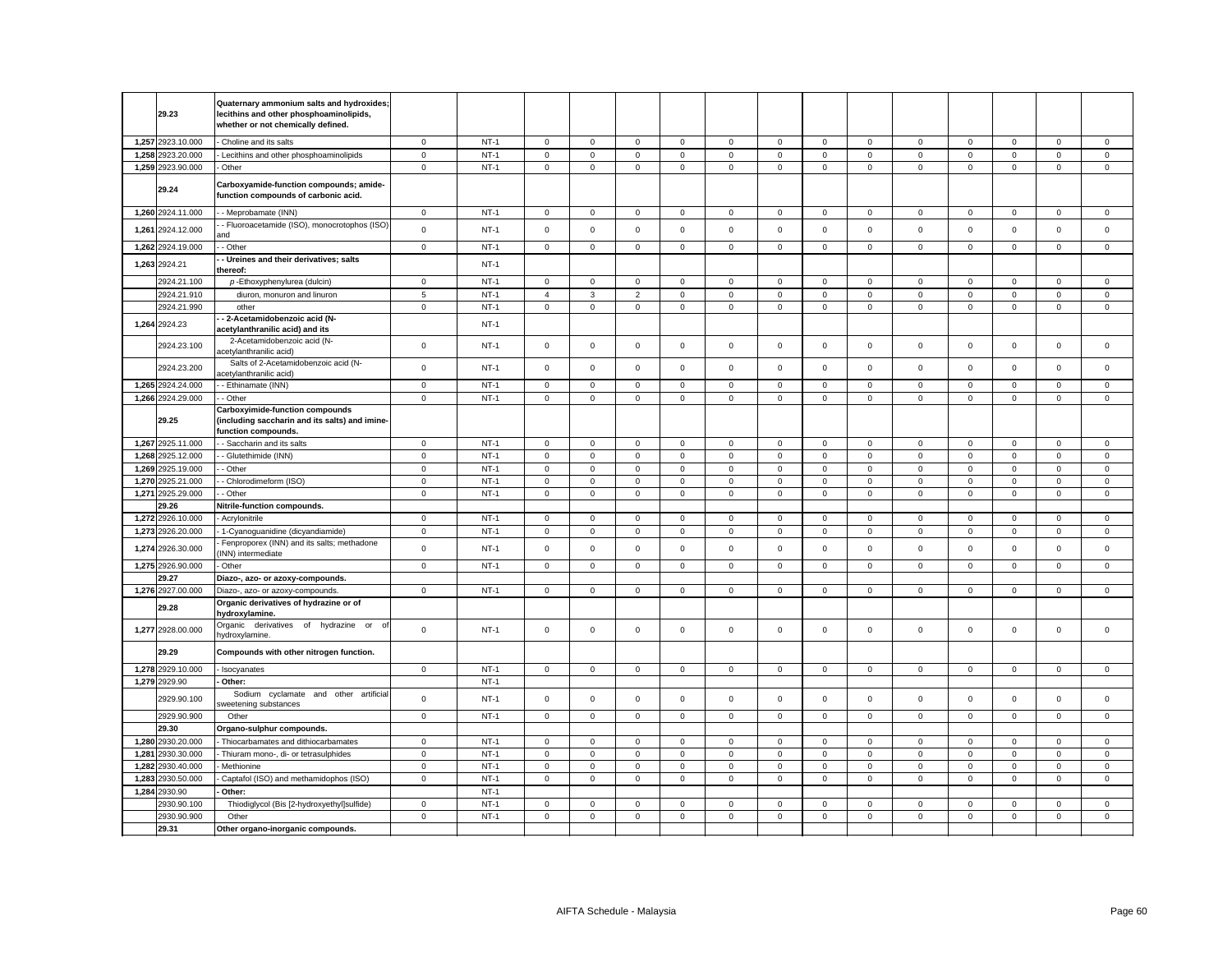|       | 1,285 2931.00     | Other organo-inorganic compounds                                                                      |                | $NT-1$ |                     |              |                |             |             |             |                     |              |             |             |              |              |              |
|-------|-------------------|-------------------------------------------------------------------------------------------------------|----------------|--------|---------------------|--------------|----------------|-------------|-------------|-------------|---------------------|--------------|-------------|-------------|--------------|--------------|--------------|
|       | 2931.00.100       | Organo-mercury compounds                                                                              | $\mathbf{0}$   | $NT-1$ | $\mathbf 0$         | $\mathbf 0$  | $\mathbf{0}$   | $\mathbf 0$ | $^{\circ}$  | $^{\circ}$  | $\Omega$            | $\mathbf 0$  | $\mathbf 0$ | $\mathbf 0$ | $\mathbf 0$  | $\mathbf{0}$ | $\mathbf{0}$ |
|       | 2931.00.210       | liquid                                                                                                | $\sqrt{5}$     | $NT-1$ | $\overline{4}$      | $\mathbf{3}$ | $\overline{2}$ | $\mathsf 0$ | $\mathbf 0$ | $\mathsf 0$ | $\mathbf 0$         | $\mathbf 0$  | $\mathsf 0$ | $\mathsf 0$ | $\mathbf 0$  | $\mathsf 0$  | $\mathsf 0$  |
|       | 2931.00.290       | other                                                                                                 | $\overline{5}$ | $NT-1$ | $\overline{4}$      | $\mathbf{3}$ | 2              | $\mathbf 0$ | $\mathbf 0$ | $\mathsf 0$ | $\mathbf 0$         | $\mathbf{0}$ | $\mathbf 0$ | $\mathsf 0$ | $\mathbf 0$  | $\mathbf 0$  | $\mathbf{0}$ |
|       | 2931.00.300       | All salts of N-phosphonomethyl glycine                                                                | 5              | $NT-1$ | $\overline{4}$      | 3            | $\overline{2}$ | $\mathbf 0$ | $\mathbf 0$ | $\mathsf 0$ | $\mathbf 0$         | $\mathbf 0$  | $\mathbf 0$ | $\mathbf 0$ | $\mathbf 0$  | $\mathbf 0$  | $\mathsf 0$  |
|       | 2931.00.900       | Other                                                                                                 | $\mathbf 0$    | $NT-1$ | $\mathbf 0$         | $\mathbf{O}$ | $\mathbf 0$    | $\mathbf 0$ | $\mathbf 0$ | $\mathsf 0$ | $\mathsf 0$         | $\mathbf{0}$ | $\mathbf 0$ | $\mathbf 0$ | $\mathsf 0$  | $\mathsf 0$  | $\mathbf{0}$ |
|       | 29.32             | leterocyclic compounds with oxygen hetero-                                                            |                |        |                     |              |                |             |             |             |                     |              |             |             |              |              |              |
|       |                   | atom(s) only.                                                                                         |                |        |                     |              |                |             |             |             |                     |              |             |             |              |              |              |
|       | 1,286 2932.11.000 | - Tetrahydrofuran                                                                                     | $\mathbf 0$    | $NT-1$ | $\mathsf 0$         | $\mathbf 0$  | $\mathsf 0$    | $\mathbf 0$ | $\mathbf 0$ | $\mathsf 0$ | $\mathbf 0$         | $\mathbf 0$  | $\mathbf 0$ | $\mathsf 0$ | $\mathbf 0$  | $\mathsf 0$  | $\mathbf{0}$ |
| 1,287 | 2932.12.000       | - 2-Furaldehyde (furfuraldehyde)                                                                      | $\mathsf 0$    | $NT-1$ | $\mathbf 0$         | $\mathbf 0$  | $\mathsf 0$    | $\mathbf 0$ | $\mathbf 0$ | $\mathsf 0$ | $\mathbf 0$         | $\mathbf 0$  | $\mathbf 0$ | $\mathbf 0$ | $\mathbf 0$  | $\mathsf 0$  | $\mathsf 0$  |
| 1,288 | 2932.13.000       | - Furfuryl alcohol and tetrahydrofurfuryl alcohol                                                     | $\mathbf 0$    | $NT-1$ | $\mathbf 0$         | $\mathsf 0$  | $\mathbf 0$    | $\Omega$    | $\mathsf 0$ | $\mathsf 0$ | $\mathsf 0$         | $\mathbf 0$  | $\mathbf 0$ | $\mathsf 0$ | $\mathbf 0$  | $\mathbf 0$  | $\mathsf 0$  |
|       | 1,289 2932.19.000 | - Other                                                                                               | $\mathbf 0$    | $NT-1$ | $\mathsf 0$         | $\mathbf 0$  | $\mathsf 0$    | 0           | $\mathbf 0$ | $\mathsf 0$ | $\mathsf 0$         | 0            | 0           | $\mathsf 0$ | $\mathbf 0$  | $\mathbf 0$  | $\mathsf 0$  |
|       | 1,290 2932.21.000 | Coumarin, methylcoumarins and<br>thylcoumarins                                                        | $\mathbf 0$    | $NT-1$ | $\mathbf 0$         | $\mathbf 0$  | $\mathsf 0$    | $\Omega$    | $\mathbf 0$ | $\mathsf 0$ | $\mathsf 0$         | $\mathbf 0$  | $\mathbf 0$ | $\mathbf 0$ | $\mathbf{0}$ | $\mathbf 0$  | $\mathbf 0$  |
| 1.291 | 2932.29.000       | Other lactones                                                                                        | $\mathbf{0}$   | $NT-1$ | $\mathbf 0$         | $\mathbf 0$  | $\mathbf 0$    | $\Omega$    | $\mathbf 0$ | $\mathbf 0$ | $\mathbf 0$         | $\mathbf 0$  | $\mathbf 0$ | $\mathbf 0$ | $\mathbf 0$  | $\mathbf 0$  | $\mathbf 0$  |
|       | 1.292 2932.91.000 | - Isosafrole                                                                                          | $\mathbf 0$    | $NT-1$ | $\mathbf 0$         | $\mathbf 0$  | $\mathbf 0$    | $\mathbf 0$ | $\mathbf 0$ | $\mathbf 0$ | $\mathbf 0$         | $\mathbf 0$  | $\mathbf 0$ | $\mathbf 0$ | $\mathbf 0$  | $\mathbf 0$  | $\mathbf{0}$ |
| 1,293 | 2932.92.000       | - 1-(1,3-Benzodioxol -5-yl) propan-2-one                                                              | $\mathbf 0$    | $NT-1$ | $\mathsf 0$         | $\mathbf 0$  | $\mathsf 0$    | $\mathsf 0$ | $\mathbf 0$ | $\mathsf 0$ | $\mathbf 0$         | $\mathbf 0$  | $\mathsf 0$ | $\mathbf 0$ | $\mathbf 0$  | $\mathsf 0$  | $\mathsf 0$  |
| 1.294 | 2932.93.000       | Piperonal                                                                                             | $\mathbf 0$    | $NT-1$ | $\mathbf 0$         | $\mathbf 0$  | $\mathbf 0$    | $\mathbf 0$ | $\mathbf 0$ | $\mathsf 0$ | $\mathbf 0$         | $\mathbf 0$  | $\mathbf 0$ | $\mathsf 0$ | $\mathbf 0$  | $\mathbf 0$  | $\mathbf{0}$ |
| 1.295 | 2932.94.000       | Safrole                                                                                               | $\mathbf 0$    | $NT-1$ | $\mathbf 0$         | $\mathbf 0$  | $\mathbf 0$    | $\mathbf 0$ | $\mathbf 0$ | $\mathsf 0$ | $\mathbf 0$         | $\mathbf 0$  | $\mathbf 0$ | $\mathbf 0$ | $\mathbf 0$  | $\mathbf 0$  | $\mathbf 0$  |
|       | 1.296 2932.95.000 | - Tetrahydrocannabinols (all isomers)                                                                 | $\mathbf 0$    | $NT-1$ | $\mathbf 0$         | $\mathbf 0$  | $\mathbf{0}$   | $\mathbf 0$ | $\mathbf 0$ | $\mathbf 0$ | 0                   | $\Omega$     | $\mathbf 0$ | $\mathbf 0$ | $\mathbf 0$  | $\mathbf 0$  | $\circ$      |
| 1,297 | 2932.99.000       | Other                                                                                                 | $\mathbf 0$    | $NT-1$ | $\mathsf 0$         | $\mathsf 0$  | $\mathbf 0$    | $\mathsf 0$ | $\mathbf 0$ | $\mathsf 0$ | 0                   | $\mathsf 0$  | $\mathsf 0$ | $\mathsf 0$ | $\mathsf 0$  | $\mathsf 0$  | $\mathsf 0$  |
|       | 29.33             | Heterocyclic compounds with nitrogen<br>netero-atom(s) only.                                          |                |        |                     |              |                |             |             |             |                     |              |             |             |              |              |              |
|       | 1,298 2933.11.000 | - Phenazone (antipyrin) and its derivatives                                                           | $\mathbf 0$    | $NT-1$ | $\mathbf 0$         | $\mathbf 0$  | $\mathbf 0$    | $\Omega$    | $\Omega$    | $\mathsf 0$ | $\mathbf 0$         | $\Omega$     | $\mathbf 0$ | $\mathbf 0$ | $\mathbf 0$  | $\mathbf 0$  | $\mathsf 0$  |
|       | 1.299 2933.19.000 | - Other                                                                                               | $\overline{0}$ | $NT-1$ | $\mathbf 0$         | $\mathbf 0$  | $\mathbf{0}$   | $\mathbf 0$ | $\mathbf 0$ | $\mathbf 0$ | $\mathbf{0}$        | $\Omega$     | $\mathbf 0$ | $\mathbf 0$ | $\mathbf 0$  | $\mathbf 0$  | $\mathbf{0}$ |
| 1,300 | 2933.21.000       | - Hydantoin and its derivatives                                                                       | $\mathbf 0$    | $NT-1$ | $\mathsf 0$         | $\mathsf 0$  | $\mathbf 0$    | $\mathbf 0$ | $\mathbf 0$ | $\mathsf 0$ | $\mathbf 0$         | $\mathbf 0$  | $\mathsf 0$ | $\mathsf 0$ | $\mathsf 0$  | $\mathsf 0$  | $\mathsf 0$  |
| 1,301 | 2933.29.000       | - Other                                                                                               | $\mathsf 0$    | $NT-1$ | $\mathbf 0$         | $\mathsf 0$  | $\mathsf 0$    | 0           | $\mathsf 0$ | 0           | $\mathbf 0$         | $\Omega$     | $\mathsf 0$ | $\mathbf 0$ | $\mathsf 0$  | $\mathbf 0$  | $\,0\,$      |
| 1,302 | 2933.31.000       | Pyridine and its salts                                                                                | $\mathsf 0$    | $NT-1$ | $\mathbf 0$         | $\mathsf 0$  | $\mathbf 0$    | $\Omega$    | $\mathbf 0$ | $\mathsf 0$ | $\mathsf{O}\xspace$ | $\mathbf 0$  | $\mathsf 0$ | $\mathsf 0$ | $\mathbf 0$  | $\mathsf 0$  | $\mathbf 0$  |
| 1,303 | 2933.32.000       | Piperidine and its salts                                                                              | $\mathbf 0$    | $NT-1$ | 0                   | 0            | $\mathbf 0$    | 0           | $\mathbf 0$ | 0           | 0                   | 0            | 0           | $\mathbf 0$ | 0            | 0            | $\mathbf 0$  |
| 1,304 | 2933.33.000       | Alfentanil (INN), anileridine (INN),<br>bezitramide (INN)                                             | $\mathbf 0$    | $NT-1$ | $\mathsf{O}\xspace$ | $\mathsf 0$  | $\mathsf 0$    | $\mathsf 0$ | $\mathsf 0$ | $\mathsf 0$ | $\mathsf 0$         | $\mathsf 0$  | $\mathsf 0$ | $\mathsf 0$ | $\mathsf 0$  | $\mathsf 0$  | $\mathsf 0$  |
|       | 1,305 2933.39     | Other:                                                                                                |                | $NT-1$ |                     |              |                |             |             |             |                     |              |             |             |              |              |              |
|       | 2933.39.100       | Paraquat salts                                                                                        | 5              | $NT-1$ | $\overline{4}$      | 3            | $\overline{2}$ | $\Omega$    | $\Omega$    | $\mathbf 0$ | $\mathsf 0$         | $\mathbf 0$  | $\mathbf 0$ | $\mathsf 0$ | $^{\circ}$   | $\mathbf 0$  | $\mathsf 0$  |
|       | 2933.39.900       | Other                                                                                                 | $\mathbf 0$    | $NT-1$ | 0                   | $\,0\,$      | $\mathbf 0$    | 0           | $\mathbf 0$ | 0           | $\mathsf 0$         | 0            | 0           | $\mathbf 0$ | 0            | 0            | $\mathbf 0$  |
| 1,306 | 2933.41.000       | Levorphanol (INN) and its salts                                                                       | $\mathbf 0$    | $NT-1$ | $\mathsf{O}\xspace$ | $\mathbf 0$  | $\mathbf 0$    | $\pmb{0}$   | $\mathsf 0$ | $\mathbf 0$ | $\mathsf 0$         | $\mathbf 0$  | $\mathsf 0$ | $\mathbf 0$ | $\mathbf 0$  | $\mathbf 0$  | $\,0\,$      |
| 1,307 | 2933.49.000       | Other                                                                                                 | $\mathbf 0$    | $NT-1$ | $\mathbf 0$         | $\mathsf 0$  | $\mathbf 0$    | $\mathbf 0$ | $\mathsf 0$ | $\mathsf 0$ | $\mathbf 0$         | 0            | $\mathsf 0$ | $\mathsf 0$ | $\mathsf 0$  | $\mathsf 0$  | $\mathsf 0$  |
| 1,308 | 2933.52.000       | Malonylurea (barbituric acid) and its salts                                                           | $\overline{0}$ | $NT-1$ | $\mathbf 0$         | $\mathsf 0$  | $\overline{0}$ | $\mathbf 0$ | $\mathbf 0$ | $\mathsf 0$ | $\overline{0}$      | 0            | 0           | $\mathbf 0$ | $\mathsf 0$  | $\mathbf 0$  | $\mathbf 0$  |
| 1,309 | 2933.53.000       | Allobarbital (INN), amobarbital (INN), barbital<br>INN),                                              | $\mathsf 0$    | $NT-1$ | $\mathsf 0$         | $\mathsf 0$  | $\mathsf 0$    | $\mathsf 0$ | $\mathbf 0$ | $\mathsf 0$ | $\mathsf 0$         | $\mathsf 0$  | $\mathsf 0$ | $\mathsf 0$ | $\mathsf 0$  | $\mathsf 0$  | $\mathsf 0$  |
|       | 1,310 2933.54.000 | Other derivatives of malonylurea (barbituric                                                          |                | $NT-1$ | $\mathsf{O}\xspace$ | $\mathsf 0$  | $\mathsf 0$    | $\mathbf 0$ | $\mathsf 0$ | $\mathsf 0$ | $\mathsf 0$         | $\mathbf 0$  | $\mathsf 0$ | $\mathsf 0$ | $\mathbf 0$  | $\mathsf 0$  | $\mathsf 0$  |
|       |                   | acid); salts thereof<br>- Loprazolam (INN), mecloqualone (INN),                                       | $\mathbf 0$    |        |                     |              |                |             |             |             |                     |              |             |             |              |              |              |
| 1.31  | 2933.55.000       | nethaqualone (INN)                                                                                    | $\mathbf 0$    | $NT-1$ | $\mathbf 0$         | $\mathbf 0$  | $\mathbf 0$    | $\Omega$    | $\mathbf 0$ | $\mathsf 0$ | $\mathsf 0$         | $\mathbf 0$  | $\mathsf 0$ | $\mathbf 0$ | $\mathbf 0$  | $\mathsf 0$  | $\mathbf 0$  |
|       | 1,312 2933.59.000 | Other                                                                                                 | $\mathsf 0$    | $NT-1$ | $\mathbf 0$         | $\mathbf 0$  | $\mathsf 0$    | $\Omega$    | $\mathbf 0$ | $\mathsf 0$ | $\mathsf 0$         | $\mathbf 0$  | $\mathbf 0$ | $\mathsf 0$ | $\mathbf 0$  | $\mathsf 0$  | $\mathsf 0$  |
| 1.313 | 2933.61.000       | - Melamine                                                                                            | $\mathbf 0$    | $NT-1$ | 0                   | $\mathsf 0$  | $\mathsf 0$    | $\mathbf 0$ | $\mathbf 0$ | 0           | 0                   | $\mathbf 0$  | 0           | $\mathbf 0$ | $\mathbf 0$  | 0            | $\mathbf 0$  |
| 1,314 | 2933.69.000       | Other                                                                                                 | $\mathbf 0$    | $NT-1$ | $\mathsf 0$         | $\mathbf 0$  | $\mathbf 0$    | $\mathsf 0$ | $\mathsf 0$ | $\mathsf 0$ | $\mathsf 0$         | $\mathbf 0$  | $\mathsf 0$ | $\mathbf 0$ | $\mathsf 0$  | $\mathsf 0$  | $\,0\,$      |
| 1,315 | 2933.71.000       | 6-Hexanelactam (epsilon-caprolactam)                                                                  | $\mathbf 0$    | $NT-1$ | 0                   | $\mathbf 0$  | $\mathsf 0$    | 0           | $\mathbf 0$ | 0           | 0                   | 0            | $\mathsf 0$ | $\mathbf 0$ | $\mathbf 0$  | 0            | $\,0\,$      |
| 1,316 | 2933.72.000       | Clobazam (INN) and methyprylon (INN)                                                                  | $\mathbf 0$    | $NT-1$ | $\mathbf 0$         | $\mathbf 0$  | $\mathbf 0$    | $\Omega$    | $\mathbf 0$ | $\mathbf 0$ | $\mathbf 0$         | $\mathbf 0$  | $\mathbf 0$ | $\mathbf 0$ | $\mathbf 0$  | $\mathbf 0$  | $\mathbf 0$  |
| 1,317 | 2933.79.000       | Other lactams                                                                                         | $\mathbf 0$    | $NT-1$ | 0                   | $\mathsf 0$  | $\mathsf 0$    | 0           | $\mathbf 0$ | $\mathsf 0$ | $\mathsf{O}\xspace$ | 0            | 0           | $\mathbf 0$ | $\mathbf 0$  | $\mathbf 0$  | $\mathbf 0$  |
|       | 1,318 2933.91.000 | Alprazolam (INN), camazepam (INN),<br>chlordiazepoxide                                                | $\mathsf 0$    | $NT-1$ | $\mathsf{O}\xspace$ | $\mathsf 0$  | $\mathsf 0$    | $\mathbf 0$ | $\mathsf 0$ | $\mathsf 0$ | $\mathsf 0$         | $\mathbf 0$  | $\mathsf 0$ | $\mathsf 0$ | $\mathsf 0$  | $\mathsf 0$  | $\mathsf 0$  |
|       | 1,319 2933.99.000 | - Other                                                                                               | $\mathbf 0$    | $NT-1$ | 0                   | 0            | $\mathbf 0$    | 0           | $\mathbf 0$ | 0           | 0                   | $\mathsf 0$  | $\mathsf 0$ | $\mathbf 0$ | $\mathbf 0$  | $\mathsf 0$  | $\mathsf 0$  |
|       | 29.34             | Nucleic acids and their salts; whether or not<br>chemically defined; other heterocyclic<br>compounds. |                |        |                     |              |                |             |             |             |                     |              |             |             |              |              |              |
|       | 1,320 2934.10.000 | Compounds containing an unfused thiazole<br>ing (whether or                                           | $\mathsf 0$    | $NT-1$ | $\mathsf 0$         | $\mathsf 0$  | $\mathsf 0$    | $\mathsf 0$ | $\mathsf 0$ | $\mathsf 0$ | $\mathbf 0$         | 0            | $\mathsf 0$ | $\mathsf 0$ | $\mathsf 0$  | $\mathsf 0$  | $\mathsf 0$  |
|       | 1,321 2934.20.000 | Compounds containing in the structure a                                                               | $\mathbf 0$    | $NT-1$ | $\mathbf 0$         | $\mathbf 0$  | $\mathsf 0$    | 0           | $\mathbf 0$ | $\mathbf 0$ | $\mathbf 0$         | 0            | 0           | $\mathbf 0$ | $\mathbf 0$  | $\mathbf 0$  | $\mathsf 0$  |
|       | 1,322 2934.30.000 | enzothiazole ring<br>Compounds containing in the structure a                                          | $\mathsf 0$    | $NT-1$ | $\mathsf 0$         | $\mathsf 0$  | $\mathsf 0$    | $\mathsf 0$ | $\Omega$    | $\mathsf 0$ | $\mathbf 0$         | 0            | $\mathsf 0$ | $\mathsf 0$ | $\mathsf 0$  | $\mathsf 0$  | $\mathsf 0$  |
|       |                   | phenothiazine ring-                                                                                   |                |        |                     |              |                |             |             |             |                     |              |             |             |              |              |              |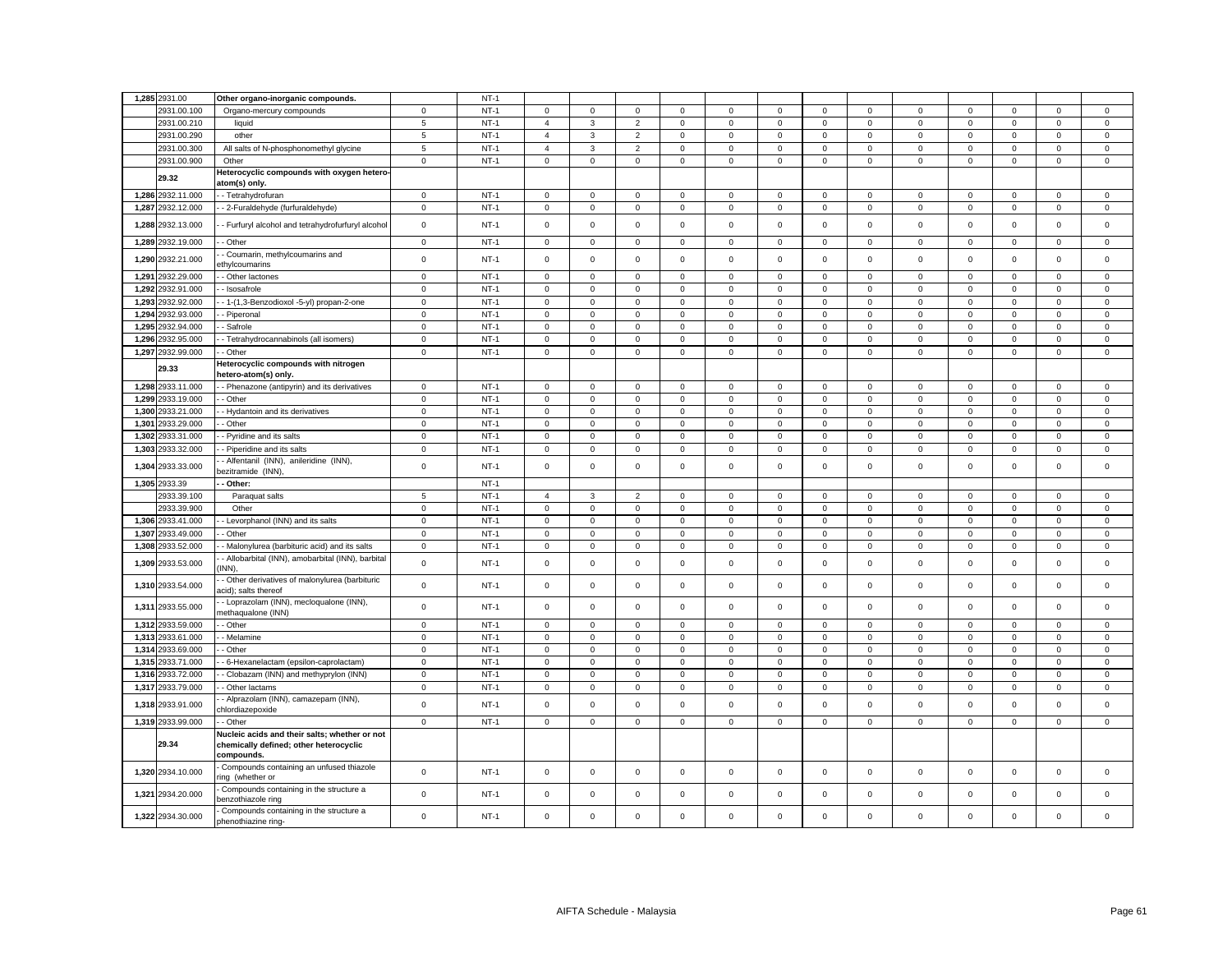|       | 1,323 2934.91.000 | - Aminorex (INN), brotizolam (INN),                                                                                                                                                                                           | $\mathbf 0$  | $NT-1$ | $\mathbf 0$         | $\mathbf 0$         | $\mathsf 0$    | $\mathbf 0$ | $\mathsf 0$         | $\mathbf 0$ | $\mathbf 0$         | $\mathbf 0$  | $\mathbf 0$         | $\mathbf 0$ | $\mathbf 0$ | $\mathbf 0$ | $\mathbf 0$ |
|-------|-------------------|-------------------------------------------------------------------------------------------------------------------------------------------------------------------------------------------------------------------------------|--------------|--------|---------------------|---------------------|----------------|-------------|---------------------|-------------|---------------------|--------------|---------------------|-------------|-------------|-------------|-------------|
|       |                   | clotiazepam (INN),                                                                                                                                                                                                            |              |        |                     |                     |                |             |                     |             |                     |              |                     |             |             |             |             |
|       | 1,324 2934.99     | Other:                                                                                                                                                                                                                        |              | $NT-1$ |                     |                     |                |             |                     |             |                     |              |                     |             |             |             |             |
|       | 2934.99.100       | Sultones and sultams                                                                                                                                                                                                          | $\mathbf 0$  | $NT-1$ | 0                   | $\mathbf 0$         | $\mathbf 0$    | 0           | 0                   | 0           | $\mathbf 0$         | $\mathbf{0}$ | 0                   | 0           | 0           | $\mathbf 0$ | $\mathbf 0$ |
|       | 2934.99.900       | Other                                                                                                                                                                                                                         | $\mathbf 0$  | $NT-1$ | $\mathsf{O}\xspace$ | $\mathsf 0$         | $\mathsf 0$    | $\mathsf 0$ | $\mathsf 0$         | $\mathsf 0$ | $\mathsf 0$         | $\mathsf 0$  | $\mathsf 0$         | $\mathbf 0$ | $\mathsf 0$ | $\mathsf 0$ | $\mathbf 0$ |
|       | 1,325 2935.00.000 | Sulphonamides.                                                                                                                                                                                                                | $\mathbf 0$  | $NT-1$ | $\mathsf 0$         | $\mathbf 0$         | $\mathsf 0$    | 0           | $\mathbf 0$         | $\mathsf 0$ | $\mathbf 0$         | 0            | $\mathsf 0$         | $\mathbf 0$ | $\mathbf 0$ | $\mathbf 0$ | $\mathsf 0$ |
|       | 29.36             | Provitamins and vitamins, natural or<br>reproduced by synthesis (including natural<br>concentrates), derivatives thereof used<br>primarily as vitamins, and intermixtures of<br>the foregoing, whether or not in any solvent. |              |        |                     |                     |                |             |                     |             |                     |              |                     |             |             |             |             |
|       | 1,326 2936.21.000 | - Vitamins A and their derivatives                                                                                                                                                                                            | $\mathbf 0$  | $NT-1$ | $\mathsf 0$         | $\mathbf 0$         | $\mathsf 0$    | $\mathsf 0$ | $\mathbf 0$         | $\mathsf 0$ | $\mathbf 0$         | $\mathbf 0$  | $\mathsf 0$         | $\mathsf 0$ | $\mathsf 0$ | $\mathsf 0$ | $\mathsf 0$ |
| 1,327 | 2936.22.000       | - Vitamin B <sub>1</sub> and its derivatives                                                                                                                                                                                  | $\mathbf 0$  | $NT-1$ | $\mathsf{O}\xspace$ | $\mathbf 0$         | $\mathsf 0$    | $\mathsf 0$ | $\mathsf 0$         | $\mathbf 0$ | $\mathsf 0$         | $\mathbf 0$  | $\mathsf{O}\xspace$ | $\mathsf 0$ | $\mathsf 0$ | $\mathsf 0$ | $\mathsf 0$ |
|       | 1,328 2936.23.000 | - Vitamin B <sub>2</sub> and its derivatives                                                                                                                                                                                  | $\mathbf 0$  | $NT-1$ | 0                   | $\mathbf{0}$        | $\mathsf 0$    | 0           | $\mathsf 0$         | 0           | $\mathsf 0$         | 0            | 0                   | $\mathbf 0$ | $\mathbf 0$ | $\mathbf 0$ | $\mathsf 0$ |
|       | 1,329 2936.24.000 | D-or DL-Pantothenic acid (Vitamin B3 or<br>/itamin B <sub>5</sub> ) and its                                                                                                                                                   | $\mathbf 0$  | $NT-1$ | $\mathsf 0$         | $\mathsf 0$         | $\mathsf 0$    | $\mathsf 0$ | $\mathsf 0$         | $\mathsf 0$ | $\mathsf 0$         | $\mathbf 0$  | $\mathsf 0$         | $\mathbf 0$ | $\mathsf 0$ | $\mathsf 0$ | $\,0\,$     |
|       | 1,330 2936.25.000 | - Vitamin $B_6$ and its derivatives                                                                                                                                                                                           | $\mathsf 0$  | $NT-1$ | $\mathsf 0$         | $\mathsf 0$         | $\mathsf 0$    | $\mathsf 0$ | $\mathbf 0$         | $\mathsf 0$ | $\mathbf 0$         | $\mathbf 0$  | $\mathbf 0$         | $\mathsf 0$ | $\mathsf 0$ | $\mathsf 0$ | $\mathsf 0$ |
| 1,331 | 2936.26.000       | - Vitamin B <sub>12</sub> and its derivatives                                                                                                                                                                                 | $\mathbf 0$  | $NT-1$ | $\mathsf{O}\xspace$ | $\mathsf 0$         | $\mathsf 0$    | $\mathsf 0$ | $\mathsf 0$         | $\mathsf 0$ | $\mathsf 0$         | $\mathbf 0$  | $\mathsf{O}\xspace$ | $\mathsf 0$ | $\mathsf 0$ | $\mathsf 0$ | $\mathsf 0$ |
| 1,332 | 2936.27.000       | - Vitamin C and its derivatives                                                                                                                                                                                               | $\mathbf 0$  | $NT-1$ | $\mathsf{O}\xspace$ | $\mathsf 0$         | $\mathbf 0$    | $\mathsf 0$ | $\mathsf 0$         | $\mathsf 0$ | $\mathsf 0$         | $\mathbf 0$  | $\mathsf 0$         | $\mathsf 0$ | $\mathbf 0$ | $\mathsf 0$ | $\mathbf 0$ |
| 1,333 | 2936.28.000       | - Vitamin E and its derivatives                                                                                                                                                                                               | $\mathbf 0$  | $NT-1$ | $\mathsf 0$         | $\mathsf 0$         | $\mathbf 0$    | $\mathbf 0$ | $\mathsf 0$         | $\mathbf 0$ | $\mathbf 0$         | 0            | $\mathsf 0$         | $\mathbf 0$ | $\mathbf 0$ | $\mathsf 0$ | $\mathbf 0$ |
|       | 1,334 2936.29.000 | Other vitamins and their derivatives                                                                                                                                                                                          | $\mathbf 0$  | $NT-1$ | 0                   | 0                   | $\mathbf 0$    | 0           | $\mathbf 0$         | 0           | $\mathsf{O}\xspace$ | 0            | 0                   | $\mathbf 0$ | 0           | 0           | $\mathbf 0$ |
|       | 1,335 2936.90.000 | Other, including natural concentrates                                                                                                                                                                                         | $\mathsf 0$  | $NT-1$ | $\mathsf{O}\xspace$ | $\mathsf 0$         | $\mathsf 0$    | $\mathsf 0$ | $\mathsf{o}\xspace$ | $\mathsf 0$ | $\mathsf 0$         | $\mathsf 0$  | $\mathsf 0$         | $\mathsf 0$ | $\mathsf 0$ | $\mathsf 0$ | $\mathsf 0$ |
|       | 29.37             | Hormones, prostaglandins, thromboxanes<br>and leukotrienes, natural or reproduced by<br>synthesis; derivatives and structural<br>analogues thereof, including chain modified<br>polypeptides, used primarily as hormones.     |              |        |                     |                     |                |             |                     |             |                     |              |                     |             |             |             |             |
|       | 1,336 2937.11.000 | - Somatotropin, its derivatives and structural<br>nalogues                                                                                                                                                                    | $\mathbf 0$  | $NT-1$ | $\mathbf 0$         | $\mathbf 0$         | $\mathsf 0$    | 0           | $\mathbf 0$         | $\mathsf 0$ | $\mathsf 0$         | $\mathbf{0}$ | 0                   | $\mathsf 0$ | $\mathsf 0$ | $\mathsf 0$ | $\mathsf 0$ |
|       | 1,337 2937.12.000 | Insulin and its salts                                                                                                                                                                                                         | $\mathbf 0$  | $NT-1$ | $\mathbf 0$         | 0                   | $\mathsf 0$    | 0           | $\mathbf 0$         | $\mathbf 0$ | $\mathbf 0$         | 0            | 0                   | $\mathbf 0$ | $\mathbf 0$ | $\mathbf 0$ | $\mathbf 0$ |
|       | 1,338 2937.19.000 | Other                                                                                                                                                                                                                         | $\mathbf 0$  | $NT-1$ | $\mathsf{O}\xspace$ | $\mathsf 0$         | $\mathbf 0$    | $\mathbf 0$ | $\mathsf 0$         | $\mathbf 0$ | $\mathsf 0$         | 0            | 0                   | $\mathbf 0$ | $\mathbf 0$ | $\mathbf 0$ | $\mathsf 0$ |
| 1,339 | 2937.21.000       | Cortisone, hydrocortisone, prednisone<br>dehydrocortisone) and                                                                                                                                                                | $\mathsf 0$  | $NT-1$ | $\mathsf 0$         | $\mathsf 0$         | $\mathsf 0$    | $\mathsf 0$ | $\mathsf 0$         | $\mathsf 0$ | $\mathsf 0$         | $\mathbf 0$  | $\mathsf 0$         | $\mathsf 0$ | $\mathsf 0$ | $\mathsf 0$ | $\mathsf 0$ |
|       | 1,340 2937.22.000 | - Halogenated derivatives corticosteroidal<br>ormones                                                                                                                                                                         | $\mathsf 0$  | $NT-1$ | $\mathsf{O}\xspace$ | $\mathsf 0$         | $\mathsf 0$    | $\mathsf 0$ | $\mathsf 0$         | $\mathsf 0$ | $\mathsf 0$         | $\mathbf 0$  | $\mathsf 0$         | $\mathsf 0$ | $\mathsf 0$ | $\mathsf 0$ | $\mathsf 0$ |
|       | 1,341 2937.23.000 | Oestrogens and progestogens                                                                                                                                                                                                   | $\mathbf 0$  | $NT-1$ | $\mathsf{O}\xspace$ | $\mathsf 0$         | $\mathbf 0$    | $\mathsf 0$ | $\mathbf 0$         | $\mathsf 0$ | $\mathsf 0$         | $\mathbf 0$  | $\mathbf 0$         | $\mathbf 0$ | $\mathbf 0$ | $\mathbf 0$ | $\mathsf 0$ |
|       | 1,342 2937.29     | Other:                                                                                                                                                                                                                        |              | $NT-1$ |                     |                     |                |             |                     |             |                     |              |                     |             |             |             |             |
|       | 2937.29.100       | Adrenal cortical hormones                                                                                                                                                                                                     | $\mathbf{0}$ | $NT-1$ | $\mathbf 0$         | $\mathbf 0$         | $\mathsf 0$    | 0           | $\mathbf 0$         | $\mathbf 0$ | $\mathbf 0$         | 0            | 0                   | $\mathbf 0$ | $\mathbf 0$ | $\mathbf 0$ | $\mathbf 0$ |
|       | 2937.29.900       | Other                                                                                                                                                                                                                         | $\mathsf 0$  | $NT-1$ | $\mathsf 0$         | $\mathbf 0$         | $\mathsf 0$    | $\mathbf 0$ | $\mathbf 0$         | $\mathsf 0$ | $\mathsf 0$         | $\mathbf 0$  | $\mathsf 0$         | $\mathsf 0$ | $\mathsf 0$ | $\mathbf 0$ | $\,0\,$     |
|       | 1,343 2937.31.000 | Epinephrine                                                                                                                                                                                                                   | $\mathbf 0$  | $NT-1$ | $\mathbf 0$         | $\mathsf 0$         | $\mathbf 0$    | $\mathsf 0$ | $\mathsf{O}\xspace$ | $\mathsf 0$ | $\mathsf 0$         | $\mathbf 0$  | $\mathsf 0$         | $\mathsf 0$ | $\mathsf 0$ | $\mathsf 0$ | $\mathsf 0$ |
|       | 1,344 2937.39.000 | Other                                                                                                                                                                                                                         | $\mathsf 0$  | $NT-1$ | $\mathsf 0$         | $\mathsf 0$         | $\mathbf 0$    | $\mathbf 0$ | $\mathsf 0$         | $\mathsf 0$ | $\mathsf{O}$        | $\mathbf 0$  | $\mathsf 0$         | $\mathsf 0$ | $\mathsf 0$ | $\mathsf 0$ | $\mathsf 0$ |
|       | 1,345 2937.40.000 | Amino-acid derivatives                                                                                                                                                                                                        | $\mathbf 0$  | $NT-1$ | $\mathbf 0$         | $\mathbf 0$         | $\mathsf 0$    | 0           | $\mathbf 0$         | $\mathsf 0$ | $\mathbf 0$         | 0            | 0                   | $\mathsf 0$ | $\mathbf 0$ | $\mathsf 0$ | $\mathsf 0$ |
|       | 1,346 2937.50.000 | - Prostaglandins, thromboxanes and<br>eukotrienes, their derivatives                                                                                                                                                          | $\mathsf 0$  | $NT-1$ | $\mathsf{O}\xspace$ | $\mathsf 0$         | $\mathsf 0$    | $\mathsf 0$ | $\mathsf 0$         | $\mathsf 0$ | $\mathsf 0$         | $\mathsf 0$  | $\mathsf 0$         | $\mathsf 0$ | $\mathsf 0$ | $\mathsf 0$ | $\mathsf 0$ |
|       | 1,347 2937.90     | - Other:                                                                                                                                                                                                                      |              | $NT-1$ |                     |                     |                |             |                     |             |                     |              |                     |             |             |             |             |
|       | 2937.90.111       | in liquid form                                                                                                                                                                                                                | 5            | $NT-1$ | $\overline{4}$      | 3                   | $\overline{2}$ | $\mathsf 0$ | $\mathsf 0$         | $\mathsf 0$ | $\mathsf{O}$        | $\mathbf 0$  | $\mathsf 0$         | $\mathsf 0$ | $\mathsf 0$ | $\mathsf 0$ | $\mathsf 0$ |
|       | 2937.90.119       | other                                                                                                                                                                                                                         | 5            | $NT-1$ | $\overline{4}$      | 3                   | $\overline{2}$ | 0           | $\mathbf 0$         | $\mathsf 0$ | $\mathsf 0$         | $\mathbf 0$  | 0                   | $\mathsf 0$ | $\mathbf 0$ | $\mathbf 0$ | $\mathsf 0$ |
|       | 2937.90.190       | other                                                                                                                                                                                                                         | $\mathbf 0$  | $NT-1$ | 0                   | $\mathsf 0$         | $\mathbf 0$    | 0           | $\mathbf 0$         | 0           | $\mathsf 0$         | 0            | $\mathsf 0$         | $\mathbf 0$ | $\mathsf 0$ | 0           | $\mathbf 0$ |
|       | 2937.90.900       | Other                                                                                                                                                                                                                         | $\mathbf 0$  | $NT-1$ | $\mathsf 0$         | $\mathbf 0$         | $\mathsf 0$    | $\mathsf 0$ | $\mathsf 0$         | $\mathsf 0$ | $\mathbf 0$         | $\mathbf 0$  | $\mathbf 0$         | $\mathsf 0$ | $\mathbf 0$ | $\mathsf 0$ | $\mathsf 0$ |
|       | 29.38             | Glycosides, natural or reproduced by<br>synthesis, and their salts, ethers, esters and<br>other derivatives.                                                                                                                  |              |        |                     |                     |                |             |                     |             |                     |              |                     |             |             |             |             |
|       | 1,348 2938.10.000 | - Rutoside (rutin) and its derivatives                                                                                                                                                                                        | $\mathbf 0$  | $NT-1$ | $\mathsf 0$         | $\mathbf 0$         | $\mathsf 0$    | $\mathbf 0$ | $\mathbf 0$         | $\mathsf 0$ | $\mathsf 0$         | $\mathbf 0$  | $\mathsf 0$         | $\mathsf 0$ | $\mathbf 0$ | $\mathsf 0$ | $\mathsf 0$ |
|       | 1,349 2938.90.000 | Other                                                                                                                                                                                                                         | $\mathsf 0$  | $NT-1$ | $\mathsf{O}\xspace$ | $\mathsf{O}\xspace$ | $\mathbf 0$    | $\mathsf 0$ | $\mathbf 0$         | $\mathsf 0$ | $\mathsf{O}\xspace$ | $\mathbf 0$  | $\mathbf 0$         | $\mathbf 0$ | $\mathsf 0$ | $\mathsf 0$ | $\mathsf 0$ |
|       | 29.39             | Vegetable alkaloids, natural or reproduced<br>by synthesis, and their salts, ethers, esters<br>and other derivatives.                                                                                                         |              |        |                     |                     |                |             |                     |             |                     |              |                     |             |             |             |             |
|       | 1,350 2939.11.000 | - Concentrates of poppy straw; buprenorphine<br>INN), codeine,                                                                                                                                                                | $\mathsf 0$  | $NT-1$ | $\mathsf 0$         | $\mathsf 0$         | $\mathsf 0$    | $\mathsf 0$ | $\mathbf 0$         | $\mathsf 0$ | $\mathbf 0$         | $\mathsf 0$  | $\mathsf 0$         | $\mathsf 0$ | $\mathsf 0$ | $\mathsf 0$ | $\mathsf 0$ |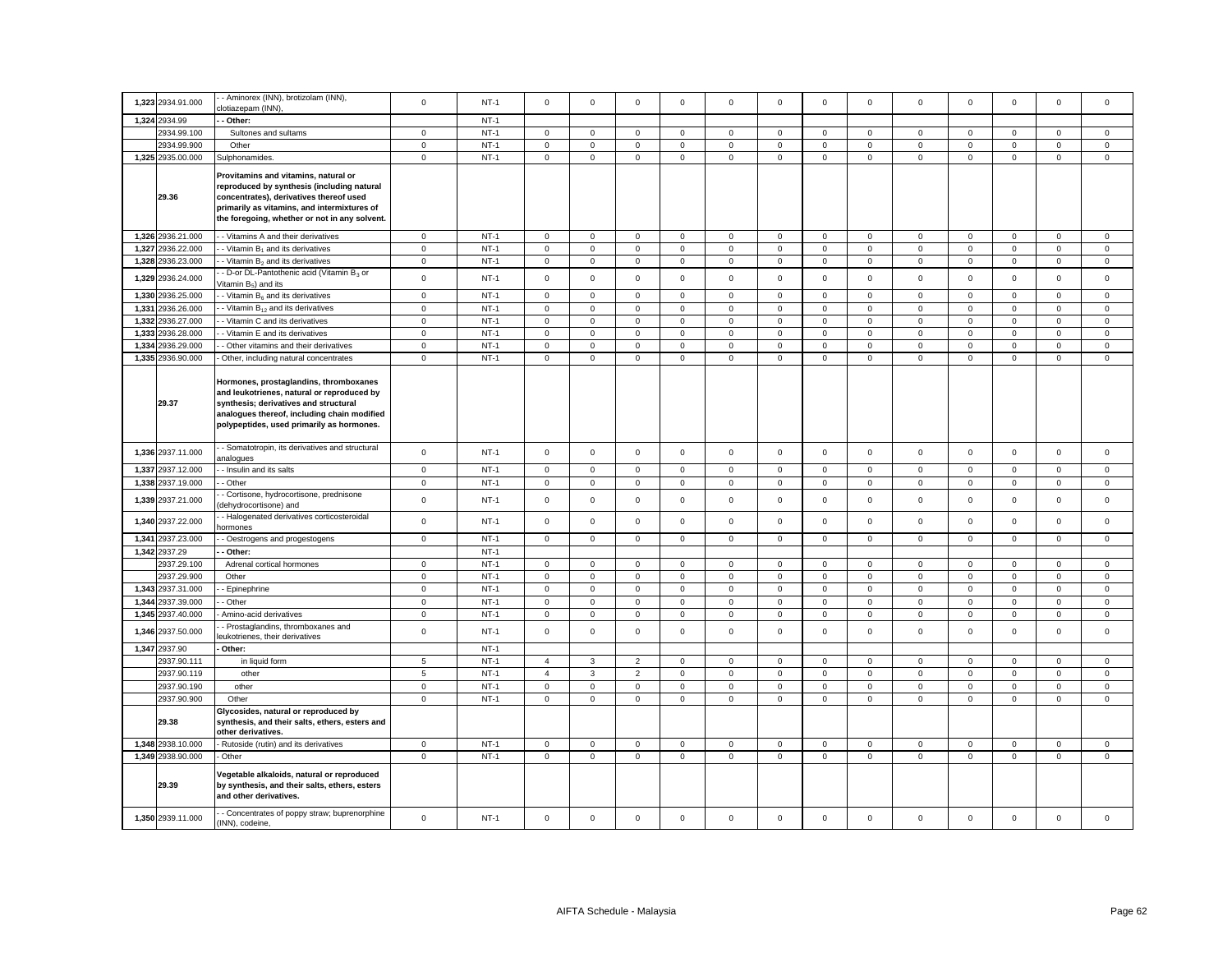|       | 1,351 2939.19.000 | - Other                                                                                                                                                                                                                                                                                                                                        | $\mathbf 0$    | $NT-1$ | $^{\circ}$          | 0            | 0              | 0           | 0                   | 0                   | 0              | 0            | 0                   | 0           | 0            | 0            | 0            |
|-------|-------------------|------------------------------------------------------------------------------------------------------------------------------------------------------------------------------------------------------------------------------------------------------------------------------------------------------------------------------------------------|----------------|--------|---------------------|--------------|----------------|-------------|---------------------|---------------------|----------------|--------------|---------------------|-------------|--------------|--------------|--------------|
|       | 1,352 2939.20.000 | - Alkaloids of cinchona and their derivatives;<br>salts thereof                                                                                                                                                                                                                                                                                | $\mathsf 0$    | $NT-1$ | $\mathsf 0$         | $\mathbf 0$  | $\mathsf 0$    | $\mathsf 0$ | $\mathsf{O}\xspace$ | $\mathsf 0$         | $\mathsf 0$    | $\mathbf 0$  | $\mathbf 0$         | $\mathsf 0$ | $\mathsf 0$  | $\mathsf 0$  | $\mathsf 0$  |
|       | 1,353 2939.30.000 | Caffeine and its salts                                                                                                                                                                                                                                                                                                                         | $\mathbf{0}$   | $NT-1$ | $\mathbf 0$         | $\mathbf 0$  | $\mathbf 0$    | 0           | $\mathbf 0$         | $\mathbf 0$         | 0              | $\mathbf{0}$ | 0                   | $\mathbf 0$ | $\mathbf{0}$ | $\mathbf 0$  | $\mathbf 0$  |
|       | 1,354 2939.41.000 | - Ephedrine and its salts                                                                                                                                                                                                                                                                                                                      | $\mathbf 0$    | $NT-1$ | $\mathsf{O}\xspace$ | $\mathsf 0$  | $\mathsf 0$    | $\mathsf 0$ | $\mathsf{O}\xspace$ | $\mathsf 0$         | $\mathsf 0$    | $\mathsf 0$  | $\mathsf{O}\xspace$ | $\mathbf 0$ | $\mathsf 0$  | $\mathsf 0$  | $\mathbf 0$  |
|       | 1,355 2939.42.000 | - Pseudoephedrine (INN) and its salts                                                                                                                                                                                                                                                                                                          | $\mathbf 0$    | $NT-1$ | $\mathsf 0$         | $\mathbf 0$  | $\mathsf 0$    | 0           | $\mathbf 0$         | $\mathsf 0$         | $\mathbf 0$    | $\mathbf 0$  | $\mathsf 0$         | $\mathsf 0$ | $\mathbf 0$  | $\mathbf 0$  | $\mathsf 0$  |
|       | 1,356 2939.43.000 | Cathine (INN) and its salts                                                                                                                                                                                                                                                                                                                    | $\mathsf 0$    | $NT-1$ | $\mathsf{O}\xspace$ | $\mathsf 0$  | $\mathsf 0$    | $\mathbf 0$ | $\mathsf 0$         | $\mathsf 0$         | $\mathsf 0$    | $\mathbf 0$  | $\mathsf 0$         | $\mathsf 0$ | $\mathsf 0$  | $\mathsf 0$  | $\mathsf 0$  |
|       | 1,357 2939.49.000 | - Other                                                                                                                                                                                                                                                                                                                                        | $\mathbf 0$    | $NT-1$ | $\mathsf 0$         | $\mathbf 0$  | $\mathbf{0}$   | $\mathsf 0$ | $\mathsf 0$         | $\mathsf 0$         | $\mathbf 0$    | $\mathbf{0}$ | $\mathbf 0$         | $\mathbf 0$ | $\mathbf 0$  | $\mathbf 0$  | $\mathbf 0$  |
| 1,358 | 2939.51.000       | - Fenetylline (INN) and its salts                                                                                                                                                                                                                                                                                                              | $\mathbf 0$    | $NT-1$ | $\mathsf 0$         | $\mathsf 0$  | $\mathsf 0$    | $\mathsf 0$ | $\mathsf 0$         | $\mathsf 0$         | $\mathsf 0$    | $\mathbf 0$  | $\mathsf 0$         | $\mathsf 0$ | $\mathbf 0$  | $\mathsf 0$  | $\mathbf 0$  |
|       | 1,359 2939.59.000 | Other                                                                                                                                                                                                                                                                                                                                          | $\mathbf 0$    | $NT-1$ | $\mathbf 0$         | $\mathbf 0$  | $\mathsf 0$    | $\mathsf 0$ | $\mathsf 0$         | $\mathsf 0$         | $\mathsf 0$    | $\mathbf{0}$ | $\mathsf 0$         | $\mathsf 0$ | $\mathbf 0$  | $\mathbf 0$  | $\mathsf 0$  |
| 1,360 | 2939.61.000       | - Ergometrine (INN) and its salts                                                                                                                                                                                                                                                                                                              | $\mathsf 0$    | $NT-1$ | $\mathsf{O}\xspace$ | $\mathsf 0$  | $\mathsf 0$    | $\mathsf 0$ | $\mathsf 0$         | $\mathsf 0$         | $\mathsf 0$    | $\mathsf 0$  | $\mathsf 0$         | $\mathsf 0$ | $\mathsf 0$  | $\mathsf 0$  | $\mathsf 0$  |
| 1,361 | 2939.62.000       | - Ergotamine (INN) and its salts                                                                                                                                                                                                                                                                                                               | $\mathbf 0$    | $NT-1$ | $\mathbf 0$         | $\mathbf 0$  | $\mathsf 0$    | 0           | $\mathbf 0$         | $\mathsf 0$         | $\mathbf 0$    | $\mathbf{0}$ | $\mathbf{0}$        | $\mathsf 0$ | $\mathbf{0}$ | $\mathbf 0$  | $\mathbf 0$  |
| 1,362 | 2939.63.000       | - Lysergic acid and its salts                                                                                                                                                                                                                                                                                                                  | $\mathbf 0$    | $NT-1$ | $\mathsf 0$         | $\mathbf 0$  | $\mathsf 0$    | $\mathsf 0$ | $\mathbf 0$         | $\mathsf 0$         | $\mathbf 0$    | $\mathbf 0$  | $\mathsf 0$         | $\mathsf 0$ | $\mathbf 0$  | $\mathsf 0$  | $\mathsf 0$  |
|       | 1,363 2939.69.000 | - Other                                                                                                                                                                                                                                                                                                                                        | $\mathbf 0$    | $NT-1$ | $\mathsf 0$         | $\mathbf 0$  | $\mathsf 0$    | $\mathsf 0$ | $\mathbf 0$         | $\mathsf 0$         | $\mathbf 0$    | $\mathbf 0$  | $\mathsf 0$         | $\mathsf 0$ | $\mathbf 0$  | $\mathsf 0$  | $\mathsf 0$  |
| 1,364 | 2939.91.000       | - Cocaine, ecgonine, levometamfetamine,<br>netamfetamine                                                                                                                                                                                                                                                                                       | $\mathsf 0$    | $NT-1$ | $\mathsf 0$         | $\mathsf 0$  | $\mathsf 0$    | $\mathsf 0$ | $\mathbf 0$         | $\mathsf 0$         | $\mathbf 0$    | $\mathsf 0$  | $\mathsf 0$         | $\mathsf 0$ | $\mathsf 0$  | $\mathsf 0$  | $\mathsf 0$  |
|       | 1,365 2939.99.000 | - Other                                                                                                                                                                                                                                                                                                                                        | $\mathbf 0$    | $NT-1$ | $\mathbf 0$         | $\mathbf 0$  | $\mathbf{0}$   | 0           | $\mathbf 0$         | $\mathbf 0$         | $\mathbf 0$    | $\mathbf{0}$ | 0                   | $\mathbf 0$ | $\mathbf{0}$ | $\mathbf{0}$ | $\mathbf 0$  |
|       | 1,366 2940.00.000 | Sugars, chemically pure, other than sucrose,<br>lactose, maltose, glucose and fructose; sugar<br>ethers, sugar acetals and sugar esters, and<br>their salts, other than products of heading<br>29.37, 29.38 or 29.39.                                                                                                                          | $\mathbf 0$    | $NT-1$ | $\mathbf 0$         | $\mathbf 0$  | $\mathsf 0$    | 0           | $\mathbf 0$         | $\mathsf 0$         | $\mathbf 0$    | 0            | 0                   | $\mathbf 0$ | $\mathbf 0$  | $\mathsf 0$  | $\mathsf 0$  |
|       | 29.41             | Antibiotics.                                                                                                                                                                                                                                                                                                                                   |                |        |                     |              |                |             |                     |                     |                |              |                     |             |              |              |              |
|       | 1,367 2941.10.000 | Penicillins and their derivatives with a<br>penicillanic acid                                                                                                                                                                                                                                                                                  | $\mathsf 0$    | $NT-1$ | $\mathsf 0$         | $\mathbf 0$  | $\mathsf 0$    | $\mathbf 0$ | $\mathbf 0$         | $\mathsf 0$         | $\mathbf 0$    | $\mathsf 0$  | $\mathsf 0$         | $\mathsf 0$ | $\mathbf 0$  | $\mathsf 0$  | $\mathbf 0$  |
|       | 1,368 2941.20.000 | Streptomycins and their derivatives; salts<br>hereof                                                                                                                                                                                                                                                                                           | $\mathbf 0$    | $NT-1$ | $\mathsf 0$         | $\mathbf 0$  | $\mathsf 0$    | $\mathsf 0$ | $\mathsf 0$         | $\mathsf 0$         | $\mathbf 0$    | $\mathbf 0$  | $\mathsf 0$         | $\mathsf 0$ | $\mathbf 0$  | $\mathsf 0$  | $\mathsf 0$  |
|       | 1,369 2941.30.000 | Tetracyclines and their derivatives; salts<br>hereof                                                                                                                                                                                                                                                                                           | $\mathbf 0$    | $NT-1$ | $\mathsf 0$         | $\mathsf 0$  | $\mathsf 0$    | $\mathbf 0$ | $\mathsf 0$         | $\mathsf 0$         | $\mathsf 0$    | $\mathbf 0$  | $\mathbf 0$         | $\mathsf 0$ | $\mathbf 0$  | $\mathsf 0$  | $\mathsf 0$  |
|       | 1,370 2941.40.000 | Chloramphenicol and its derivatives; salts<br>thereof                                                                                                                                                                                                                                                                                          | $\mathbf 0$    | $NT-1$ | $\mathbf 0$         | $\mathbf 0$  | $\mathsf 0$    | $\mathbf 0$ | $\mathbf 0$         | $\mathsf 0$         | $\mathbf 0$    | $\mathbf 0$  | $\mathbf 0$         | $\mathbf 0$ | $\mathbf 0$  | $\mathbf 0$  | $\mathsf 0$  |
|       | 1,371 2941.50.000 | Erythromycin and its derivatives; salts thereof                                                                                                                                                                                                                                                                                                | $\mathbf 0$    | $NT-1$ | $\mathsf 0$         | $\mathsf 0$  | $\mathsf 0$    | $\mathsf 0$ | $\mathbf 0$         | $\mathsf 0$         | $\mathbf 0$    | $\mathsf 0$  | $\mathsf 0$         | $\mathsf 0$ | $\mathsf 0$  | $\mathsf 0$  | $\mathsf 0$  |
|       | 1,372 2941.90.000 | Other                                                                                                                                                                                                                                                                                                                                          | $\overline{0}$ | $NT-1$ | $\mathsf{O}\xspace$ | $\mathsf 0$  | $\overline{0}$ | $\mathsf 0$ | $\mathsf 0$         | $\mathsf 0$         | $\overline{0}$ | 0            | $\mathsf 0$         | $\mathsf 0$ | $\mathsf 0$  | $\mathsf 0$  | $\mathsf 0$  |
|       | 1,373 2942.00.000 | Other organic compounds.                                                                                                                                                                                                                                                                                                                       | $\mathbf 0$    | $NT-1$ | $\mathsf 0$         | $\mathbf 0$  | $\mathsf 0$    | $\mathsf 0$ | $\mathsf 0$         | $\mathsf 0$         | $\mathsf 0$    | $\mathsf 0$  | $\mathsf 0$         | $\mathbf 0$ | $\mathbf 0$  | $\mathsf 0$  | $\mathsf 0$  |
|       | 30.01             | Glands and other organs for organo-<br>therapeutic uses, dried, whether or not<br>powdered; extracts of glands or other<br>organs or of their secretions for organo-<br>therapeutic uses; heparin and its salts; other<br>human or animal substances prepared for<br>therapeutic or prophylactic uses, not<br>elsewhere specified or included. |                |        |                     |              |                |             |                     |                     |                |              |                     |             |              |              |              |
|       | 1,374 3001.20.000 | Extracts of glands or other organs or of their<br>secretions                                                                                                                                                                                                                                                                                   | $\mathsf 0$    | $NT-1$ | $\mathsf{O}\xspace$ | $\mathsf 0$  | $\mathsf 0$    | $\mathsf 0$ | $\mathsf 0$         | $\mathbf 0$         | $\mathsf 0$    | $\mathsf 0$  | $\mathsf 0$         | $\mathsf 0$ | $\mathsf 0$  | $\mathsf 0$  | $\mathsf 0$  |
|       | 1,375 3001.90.000 | - Other                                                                                                                                                                                                                                                                                                                                        | $\mathbf 0$    | $NT-1$ | $\mathsf 0$         | $\mathbf{0}$ | $\mathsf 0$    | $\mathbf 0$ | $\mathbf 0$         | $\mathsf{O}\xspace$ | $\mathbf 0$    | $\mathbf{0}$ | $\mathbf 0$         | $\mathbf 0$ | $\mathbf{0}$ | $\mathbf 0$  | $\mathbf{0}$ |
|       | 30.02             | Human blood; animal blood prepared for<br>therapeutic, prophylactic or diagnostic uses;<br>antisera and other blood fractions and<br>modified immunological products, whether<br>or not obtained by means of<br>biotechnological processes; vaccines,<br>toxins, cultures of micro-organisms<br>(excluding yeasts) and similar products.       |                |        |                     |              |                |             |                     |                     |                |              |                     |             |              |              |              |
|       | 1,376 3002.10     | Antisera and other blood fractions and<br>modified immunological                                                                                                                                                                                                                                                                               |                | $NT-1$ |                     |              |                |             |                     |                     |                |              |                     |             |              |              |              |
|       | 3002.10.100       | Antisera                                                                                                                                                                                                                                                                                                                                       | $\mathbf 0$    | $NT-1$ | $\mathbf 0$         | $\mathbf 0$  | $\mathsf 0$    | $\mathbf 0$ | $\mathbf 0$         | $\mathbf 0$         | $\mathbf{0}$   | $\mathbf{0}$ | $\mathbf 0$         | $\mathbf 0$ | $\mathbf 0$  | $\mathbf 0$  | $\mathbf{0}$ |
|       | 3002.10.200       | Haemoglobin, blood globulins and serum<br><b>Jobulins</b>                                                                                                                                                                                                                                                                                      | $\mathbf 0$    | $NT-1$ | $\mathbf 0$         | $\mathbf 0$  | $\mathbf 0$    | $\Omega$    | $\mathbf 0$         | $\mathbf 0$         | $\mathbf 0$    | $\mathbf 0$  | $\mathbf 0$         | $\mathbf 0$ | $\mathbf 0$  | $\mathbf 0$  | $\mathbf{0}$ |
|       | 3002.10.910       | in ampoules or single doses                                                                                                                                                                                                                                                                                                                    | $\mathbf 0$    | $NT-1$ | $\mathsf 0$         | $\mathbf 0$  | $\mathsf 0$    | $\mathbf 0$ | $\mathsf 0$         | $\mathsf 0$         | $\mathsf 0$    | $\mathbf 0$  | $\mathbf 0$         | $\mathsf 0$ | $\mathbf 0$  | $\mathsf 0$  | $\mathsf 0$  |
|       | 3002.10.990       | other                                                                                                                                                                                                                                                                                                                                          | $\mathbf 0$    | $NT-1$ | $\mathsf 0$         | $\mathbf 0$  | $\mathsf 0$    | $\mathbf 0$ | $\mathbf 0$         | $\mathsf 0$         | $\mathbf 0$    | $\mathbf 0$  | $\mathsf 0$         | $\mathsf 0$ | $\mathsf 0$  | $\mathsf 0$  | $\Omega$     |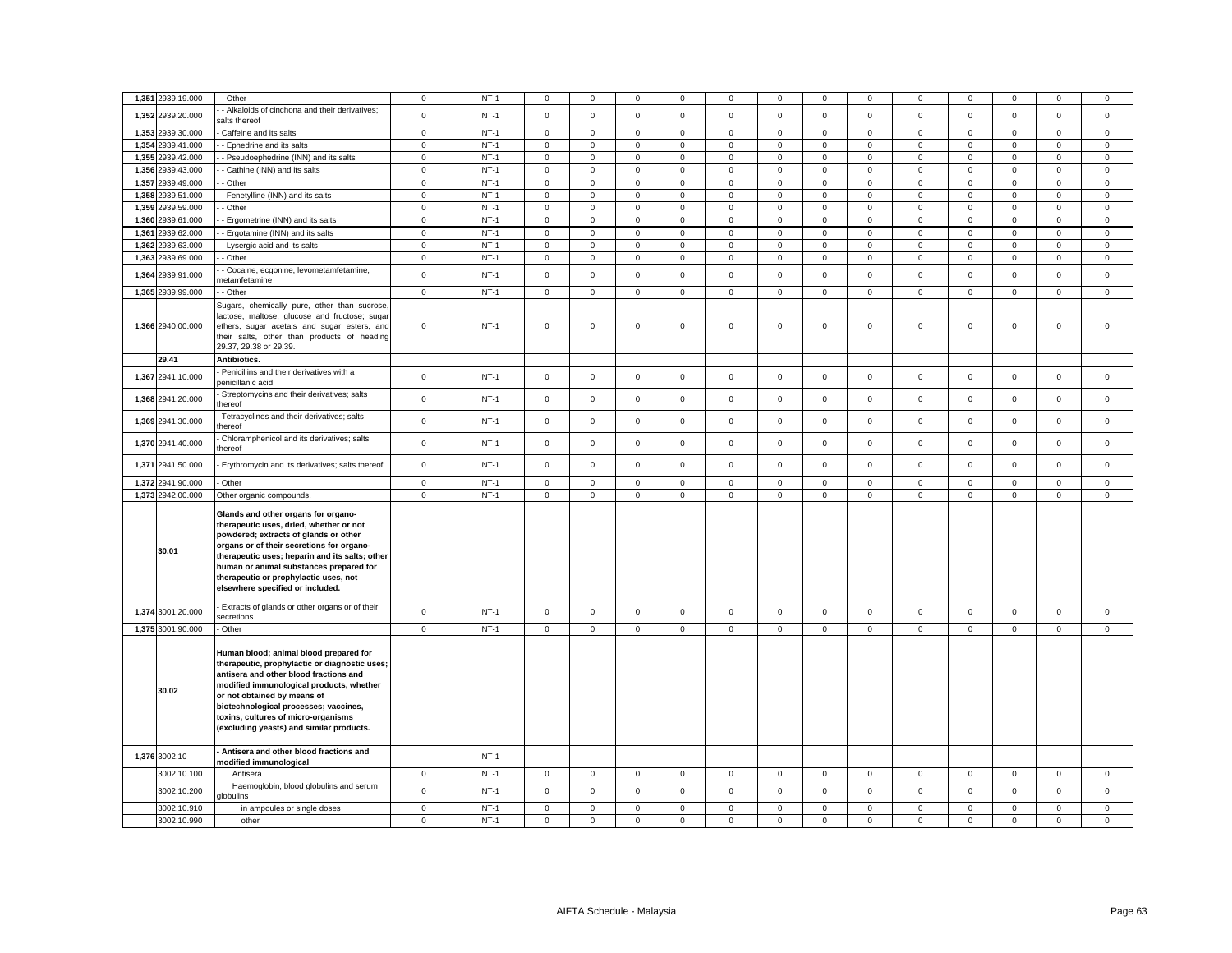|       | 1,377 3002.20.000 | Vaccines for human medicine                                                                                                                                                                                                                                                                        | $\mathbf 0$    | $NT-1$ | 0           | $\mathbf 0$ | 0           | 0            | 0            | $^{\circ}$  | 0            | 0              | 0            | 0            | $^{\circ}$   | $\mathbf 0$         | 0            |
|-------|-------------------|----------------------------------------------------------------------------------------------------------------------------------------------------------------------------------------------------------------------------------------------------------------------------------------------------|----------------|--------|-------------|-------------|-------------|--------------|--------------|-------------|--------------|----------------|--------------|--------------|--------------|---------------------|--------------|
|       |                   |                                                                                                                                                                                                                                                                                                    |                |        |             |             |             |              |              |             |              |                |              |              |              |                     |              |
| 1,378 | 3002.30.000       | Vaccines for veterinary medicine                                                                                                                                                                                                                                                                   | $\mathbf 0$    | $NT-1$ | $\mathbf 0$ | $\mathsf 0$ | $\mathbf 0$ | $\mathsf 0$  | $\mathsf 0$  | $\mathbf 0$ | $\mathbf 0$  | $\mathsf 0$    | $\mathbf 0$  | $\mathbf 0$  | $\mathsf 0$  | $\mathsf 0$         | $\mathsf 0$  |
|       | 1,379 3002.90     | Other:                                                                                                                                                                                                                                                                                             |                | $NT-1$ |             |             |             |              |              |             |              |                |              |              |              |                     |              |
|       | 3002.90.100       | Human blood                                                                                                                                                                                                                                                                                        | $\mathbf 0$    | $NT-1$ | $\mathbf 0$ | $\mathsf 0$ | $\mathsf 0$ | $\mathsf 0$  | $\mathsf 0$  | $\mathsf 0$ | $\mathbf 0$  | $\mathsf 0$    | $\mathbf 0$  | $\mathbf 0$  | $\mathsf 0$  | $\mathsf 0$         | $\mathsf 0$  |
|       | 3002.90.900       | Other                                                                                                                                                                                                                                                                                              | $\mathbf 0$    | $NT-1$ | 0           | $\mathsf 0$ | $\mathbf 0$ | $\mathbf 0$  | $\mathbf 0$  | $\mathsf 0$ | $\mathbf 0$  | $\mathbf 0$    | $\mathbf 0$  | $\mathsf 0$  | $\mathbf 0$  | $\mathsf 0$         | $\mathbf{0}$ |
|       | 30.03             | Medicaments (excluding goods of heading<br>30.02, 30.05 or 30.06) consisting of two or<br>more constituents which have been mixed<br>together for therapeutic or prophylactic<br>uses, not put up in measured doses or in<br>forms or packings for retail sale.                                    |                |        |             |             |             |              |              |             |              |                |              |              |              |                     |              |
|       | 1,380 3003.10     | Containing penicillins or derivatives<br>thereof, with a penicillanic                                                                                                                                                                                                                              |                | $NT-1$ |             |             |             |              |              |             |              |                |              |              |              |                     |              |
|       | 3003.10.100       | Veterinary medicaments                                                                                                                                                                                                                                                                             | $\mathbf{0}$   | $NT-1$ | $\mathbf 0$ | $^{\circ}$  | $\mathbf 0$ | $\mathbf{0}$ | $\mathbf{0}$ | $\mathbf 0$ | $\mathbf{0}$ | $\mathbf 0$    | $\mathbf 0$  | $\mathbf{0}$ | $\mathbf{0}$ | $\mathbf{0}$        | $\mathbf 0$  |
|       | 3003.10.900       | Other                                                                                                                                                                                                                                                                                              | $\mathbf 0$    | $NT-1$ | $\mathbf 0$ | $\mathbf 0$ | $\mathsf 0$ | $\mathbf 0$  | $\mathbf 0$  | $\mathsf 0$ | $\mathbf 0$  | $\mathbf 0$    | $\mathbf 0$  | $\mathsf 0$  | $\mathbf 0$  | $\mathbf 0$         | $\mathsf 0$  |
|       | 1,381 3003.20     | <b>Containing other antibiotics:</b>                                                                                                                                                                                                                                                               |                | $NT-1$ |             |             |             |              |              |             |              |                |              |              |              |                     |              |
|       | 3003.20.100       | Veterinary medicaments                                                                                                                                                                                                                                                                             | $\mathbf{0}$   | $NT-1$ | $\mathbf 0$ | $^{\circ}$  | $\mathbf 0$ | $\mathbf{0}$ | $\mathbf 0$  | $\mathbf 0$ | $\mathbf{0}$ | $\mathbf 0$    | $\mathbf 0$  | $\mathbf{0}$ | $^{\circ}$   | $\mathbf 0$         | $\mathbf 0$  |
|       | 3003.20.900       | Other                                                                                                                                                                                                                                                                                              | $\mathbf 0$    | $NT-1$ | $\mathbf 0$ | $\mathsf 0$ | $\mathsf 0$ | $\mathbf 0$  | $\mathbf 0$  | $\mathsf 0$ | $\mathbf 0$  | $\mathbf 0$    | $\mathbf 0$  | $\mathsf 0$  | $\mathbf 0$  | $\mathbf 0$         | $\mathsf 0$  |
|       | 1,382 3003.31.000 |                                                                                                                                                                                                                                                                                                    |                | $NT-1$ | $\circ$     | $\mathbf 0$ |             |              |              |             |              |                |              |              | $\mathbf 0$  |                     |              |
|       |                   | - Containing insulin                                                                                                                                                                                                                                                                               | $\mathbf 0$    |        |             |             | $\mathsf 0$ | $\mathsf 0$  | $\mathbf 0$  | $\mathsf 0$ | $\mathbf 0$  | $\mathbf 0$    | $\mathbf 0$  | $\mathsf 0$  |              | $\mathsf 0$         | $\mathsf 0$  |
|       | 1,383 3003.39     | Other:                                                                                                                                                                                                                                                                                             |                | $NT-1$ |             |             |             |              |              |             |              |                |              |              |              |                     |              |
|       | 3003.39.100       | Veterinary medicaments                                                                                                                                                                                                                                                                             | $\mathbf 0$    | $NT-1$ | $\mathsf 0$ | $\mathbf 0$ | $\mathsf 0$ | $\mathsf 0$  | $\mathbf 0$  | $\mathsf 0$ | $\mathbf 0$  | $\mathsf 0$    | $\mathsf 0$  | $\mathsf 0$  | $\mathbf 0$  | $\mathsf 0$         | $\mathsf 0$  |
|       | 3003.39.900       | Other                                                                                                                                                                                                                                                                                              | $\mathbf 0$    | $NT-1$ | $\mathbf 0$ | $\mathsf 0$ | $\mathbf 0$ | $\mathbf 0$  | $\mathbf 0$  | $\mathsf 0$ | $\mathbf 0$  | $\mathbf{0}$   | $\mathbf 0$  | $\mathbf 0$  | $\mathbf 0$  | $\mathsf{O}\xspace$ | $\mathsf 0$  |
|       | 1,384 3003.40     | Containing alkaloids or derivatives thereof<br>but not containing                                                                                                                                                                                                                                  |                | $NT-1$ |             |             |             |              |              |             |              |                |              |              |              |                     |              |
|       | 3003.40.100       | Veterinary medicaments                                                                                                                                                                                                                                                                             | $\mathbf 0$    | $NT-1$ | 0           | $\mathsf 0$ | $\mathbf 0$ | $\mathbf 0$  | 0            | $\mathbf 0$ | $\mathbf 0$  | $\mathbf 0$    | $\mathbf 0$  | $\mathbf 0$  | $\mathbf 0$  | $\mathbf 0$         | $\mathbf 0$  |
|       | 3003.40.900       | Other                                                                                                                                                                                                                                                                                              | $\mathsf 0$    | $NT-1$ | $\mathbf 0$ | $\mathbf 0$ | $\mathsf 0$ | $\mathbf{0}$ | $\mathsf 0$  | $\mathbf 0$ | $\mathbf 0$  | $\mathsf 0$    | $\mathsf 0$  | $\mathbf 0$  | $\mathbf 0$  | $\mathbf 0$         | $\mathbf 0$  |
|       | 1,385 3003.90     | Other:                                                                                                                                                                                                                                                                                             |                | $NT-1$ |             |             |             |              |              |             |              |                |              |              |              |                     |              |
|       | 3003.90.100       | Veterinary medicaments                                                                                                                                                                                                                                                                             | $\overline{0}$ | $NT-1$ | $\mathsf 0$ | $\mathsf 0$ | $\mathsf 0$ | $\mathsf 0$  | $\mathbf 0$  | $\mathsf 0$ | $\mathbf 0$  | $\mathsf 0$    | $\mathbf 0$  | $\mathsf 0$  | $\mathsf 0$  | $\mathbf 0$         | $\mathsf 0$  |
|       | 3003.90.911       | products for alimentary tract and<br>netabolism                                                                                                                                                                                                                                                    | $\mathbf 0$    | $NT-1$ | $\Omega$    | $\mathbf 0$ | $\mathbf 0$ | $^{\circ}$   | $\mathbf 0$  | $\Omega$    | $\mathbf{0}$ | $\overline{0}$ | $\mathbf 0$  | $\Omega$     | $\mathbf 0$  | $\mathbf 0$         | $\mathbf 0$  |
|       | 3003.90.912       | blood and blood forming organs agents                                                                                                                                                                                                                                                              | $\mathsf 0$    | $NT-1$ | $\mathbf 0$ | $^{\circ}$  | $\mathbf 0$ | $\mathbf{0}$ | $\mathbf 0$  | $\mathbf 0$ | $^{\circ}$   | $\mathbf{0}$   | $\mathbf{0}$ | $\mathbf{0}$ | $^{\circ}$   | $\mathbf 0$         | $\mathbf 0$  |
|       | 3003.90.913       | products for cardiovascular systems                                                                                                                                                                                                                                                                | $\mathbf 0$    | $NT-1$ | 0           | $\mathsf 0$ | $\mathbf 0$ | $\mathbf 0$  | $\mathsf 0$  | $\mathbf 0$ | $\mathbf 0$  | $\mathbf 0$    | $\mathbf 0$  | $\mathsf 0$  | $\mathsf 0$  | $\mathbf 0$         | $\mathsf 0$  |
|       | 3003.90.914       | dermatologicals                                                                                                                                                                                                                                                                                    | $\mathbf 0$    | $NT-1$ | $\mathbf 0$ | $\mathbf 0$ | $\mathsf 0$ | $\mathsf 0$  | $\mathbf 0$  | $\mathsf 0$ | $\mathbf 0$  | $\mathbf 0$    | $\mathbf 0$  | $\mathsf 0$  | $\mathsf 0$  | $\mathsf 0$         | $\mathsf 0$  |
|       | 3003.90.915       | products for genito urinary system and sex<br><b>ormones</b>                                                                                                                                                                                                                                       | $\mathbf 0$    | $NT-1$ | $\mathbf 0$ | $\mathsf 0$ | $\mathsf 0$ | $\mathsf 0$  | $\mathsf 0$  | $\mathbf 0$ | $\mathsf 0$  | $\mathbf 0$    | $\mathsf 0$  | $\mathbf 0$  | $\mathsf 0$  | $\mathsf 0$         | $\mathsf 0$  |
|       | 3003.90.916       | systemic hormonal preparations excluding<br>sex hormones and                                                                                                                                                                                                                                       | $\mathbf 0$    | $NT-1$ | $\mathbf 0$ | $\mathsf 0$ | $\mathsf 0$ | $\mathsf 0$  | $\mathbf 0$  | $\mathsf 0$ | $\mathbf 0$  | $\mathbf 0$    | $\mathbf 0$  | $\mathsf 0$  | $\mathsf 0$  | $\mathbf 0$         | $\mathsf 0$  |
|       | 3003.90.917       | antiinfectives for systemic use                                                                                                                                                                                                                                                                    | $\mathbf 0$    | $NT-1$ | $\mathbf 0$ | $\mathsf 0$ | $\mathbf 0$ | $\mathsf 0$  | $\mathsf 0$  | $\mathsf 0$ | $\mathbf 0$  | $\mathbf 0$    | $\mathbf 0$  | $\mathsf 0$  | $\mathbf 0$  | $\mathbf 0$         | $\mathsf 0$  |
|       | 3003.90.918       | antineoplastic and Immunomodulating<br>agents                                                                                                                                                                                                                                                      | $\mathbf 0$    | $NT-1$ | 0           | $\mathbf 0$ | $\mathsf 0$ | $\mathsf 0$  | $\mathbf 0$  | $\mathsf 0$ | $\mathbf 0$  | $\mathbf 0$    | $\mathbf 0$  | $\mathsf 0$  | $\mathbf 0$  | $\mathsf 0$         | $\mathsf 0$  |
|       | 3003.90.919       | products for musculo-skeletal systems                                                                                                                                                                                                                                                              | $\mathbf 0$    | $NT-1$ | $\mathbf 0$ | $\mathsf 0$ | $\mathsf 0$ | $\mathsf 0$  | $\mathsf 0$  | $\mathsf 0$ | $\mathsf 0$  | $\mathbf 0$    | $\mathsf 0$  | $\mathsf 0$  | $\mathsf 0$  | $\mathsf 0$         | $\mathbf 0$  |
|       | 3003.90.920       | products for nervous systems                                                                                                                                                                                                                                                                       | $\mathbf 0$    | $NT-1$ | 0           | $\mathsf 0$ | $\mathbf 0$ | $\mathbf 0$  | $\mathsf 0$  | $\mathsf 0$ | $\mathbf{0}$ | $\mathbf{0}$   | $\mathbf 0$  | $\mathbf 0$  | $\mathbf 0$  | $\mathsf 0$         | $\mathsf 0$  |
|       | 3003.90.921       | paracitic products, insecticides and<br>epellants                                                                                                                                                                                                                                                  | $\mathbf 0$    | $NT-1$ | $\mathbf 0$ | $\mathsf 0$ | $\mathsf 0$ | $\mathsf 0$  | $\mathsf 0$  | $\mathsf 0$ | $\mathsf 0$  | $\mathbf 0$    | $\mathbf 0$  | $\mathsf 0$  | $\mathsf 0$  | $\mathsf 0$         | $\mathsf 0$  |
|       | 3003.90.922       | products for respiratory systems                                                                                                                                                                                                                                                                   | $\mathbf 0$    | $NT-1$ | 0           | $\mathbf 0$ | $\mathsf 0$ | $\mathbf 0$  | 0            | $\mathsf 0$ | $\mathbf 0$  | $\mathbf 0$    | $\mathbf 0$  | 0            | $\mathsf 0$  | 0                   | $\mathsf 0$  |
|       | 3003.90.923       | products for sensory organs                                                                                                                                                                                                                                                                        | $\mathsf 0$    | $NT-1$ | $\mathbf 0$ | $\mathsf 0$ | $\mathsf 0$ | $\mathsf 0$  | $\mathsf 0$  | $\mathsf 0$ | $\mathsf 0$  | $\mathsf 0$    | $\mathsf 0$  | $\mathsf 0$  | $\mathsf 0$  | $\mathsf 0$         | $\mathsf 0$  |
|       | 3003.90.990       | other                                                                                                                                                                                                                                                                                              | $\mathsf 0$    | $NT-1$ | $\mathbf 0$ | $\mathbf 0$ | $\mathsf 0$ | $\mathbf 0$  | $\mathbf 0$  | $\mathsf 0$ | $\mathsf 0$  | $\mathbf{0}$   | $\mathbf 0$  | $\mathsf 0$  | $\mathsf 0$  | $\mathsf 0$         | $\mathsf 0$  |
|       | 30.04             | Medicaments (excluding goods of heading<br>30.02, 30.05 or 30.06) consisting of mixed or<br>unmixed products for therapeutic or<br>prophylatic uses, put up in measured doses<br>(including those in the form of transdermal<br>administration system) or in forms or<br>packings for retail sale. |                |        |             |             |             |              |              |             |              |                |              |              |              |                     |              |
|       | 1,386 3004.10.000 | Containing penicillins or derivatives thereof,<br>with a penicillanic                                                                                                                                                                                                                              | $\mathbf 0$    | $NT-1$ | $\circ$     | $^{\circ}$  | $\mathsf 0$ | $\mathbf{0}$ | $\mathbf 0$  | $\mathbf 0$ | $\mathbf{0}$ | $\overline{0}$ | $\mathbf 0$  | $\mathbf 0$  | $\mathbf{0}$ | $\mathbf 0$         | $\mathbf 0$  |
|       | 1,387 3004.20     | Containing other antibiotics:                                                                                                                                                                                                                                                                      |                | $NT-1$ |             |             |             |              |              |             |              |                |              |              |              |                     |              |
|       | 3004.20.100       | Veterinary medicaments                                                                                                                                                                                                                                                                             | $\mathbf 0$    | $NT-1$ | $\mathsf 0$ | $\mathsf 0$ | $\mathsf 0$ | $\mathbf 0$  | $\mathbf 0$  | $\mathsf 0$ | $\mathbf 0$  | $\mathbf 0$    | $\mathbf 0$  | $\mathsf 0$  | $\mathsf 0$  | $\mathbf 0$         | $\mathsf 0$  |
|       | 3004.20.910       | containing macrolides                                                                                                                                                                                                                                                                              | $\mathbf 0$    | $NT-1$ | $\mathbf 0$ | $\mathbf 0$ | $\mathbf 0$ | $\mathbf 0$  | $\mathbf 0$  | $\mathbf 0$ | $\mathbf 0$  | $\mathbf 0$    | $\mathbf 0$  | $\mathbf 0$  | $\mathbf 0$  | $\mathbf 0$         | $\mathbf 0$  |
|       | 3004.20.920       | containing tetracyclines                                                                                                                                                                                                                                                                           | $\mathbf 0$    | $NT-1$ | $\mathbf 0$ | $\mathbf 0$ | $\mathbf 0$ | $\mathbf 0$  | $\mathbf 0$  | $\mathbf 0$ | $\mathbf 0$  | $\mathbf 0$    | $\mathbf 0$  | $\mathbf 0$  | $\mathbf 0$  | $\mathbf 0$         | $\mathbf 0$  |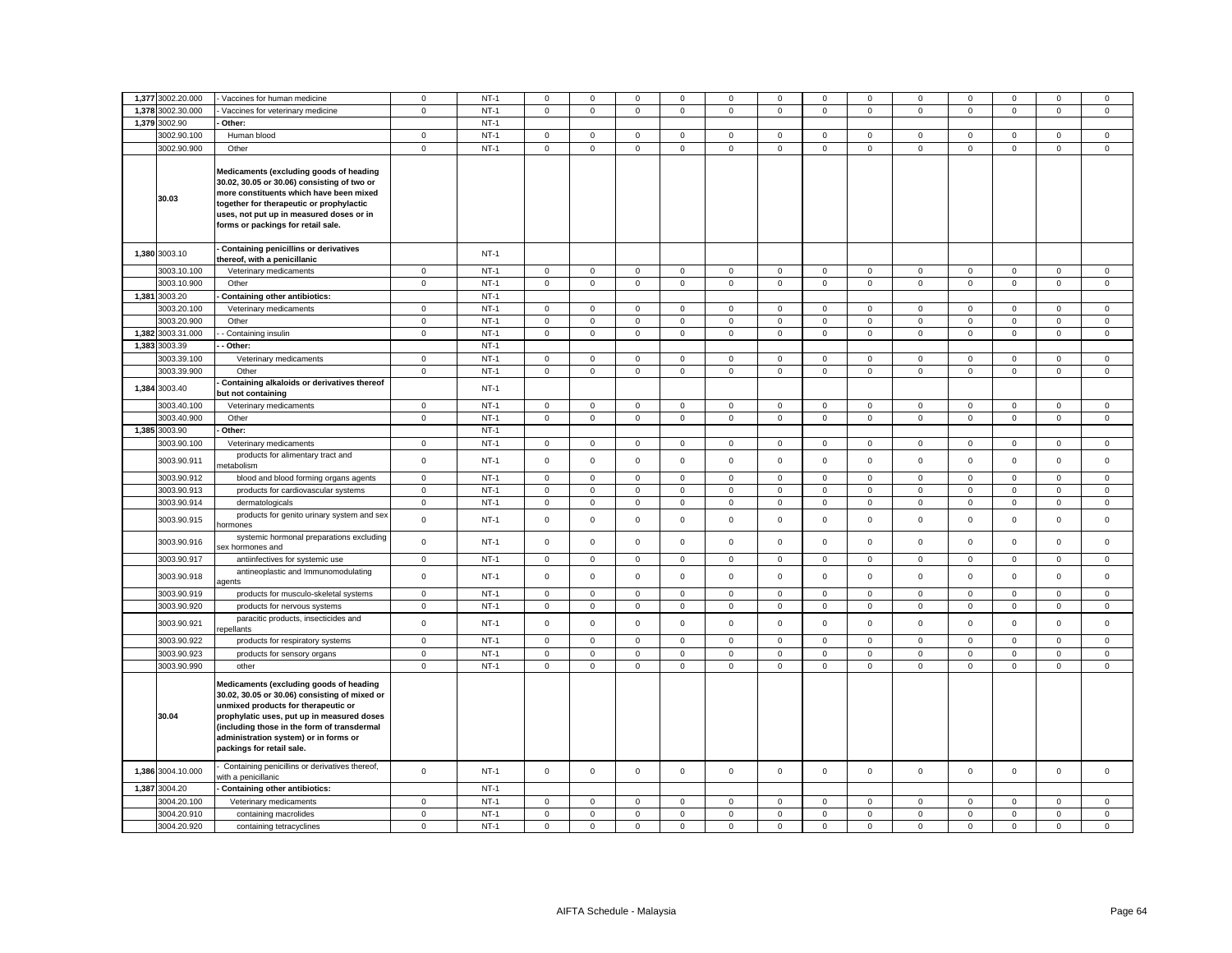| 3004.20.990                | other                                                                                                                                                                                                                                                                          | $\mathbf 0$            | $NT-1$           | 0                                  | $\Omega$                   | 0                | $\Omega$                    | 0                | $^{\circ}$       | $\Omega$                   | $\Omega$                    | $\Omega$                   | $^{\circ}$                 | $\Omega$         | $\Omega$         | $^{\circ}$             |
|----------------------------|--------------------------------------------------------------------------------------------------------------------------------------------------------------------------------------------------------------------------------------------------------------------------------|------------------------|------------------|------------------------------------|----------------------------|------------------|-----------------------------|------------------|------------------|----------------------------|-----------------------------|----------------------------|----------------------------|------------------|------------------|------------------------|
| 1,388 3004.31.000          | Containing insulin                                                                                                                                                                                                                                                             | $\mathbf 0$            | $NT-1$           | $\mathbf 0$                        | $\mathbf 0$                | $\mathsf 0$      | $\mathsf 0$                 | $\mathsf 0$      | $\mathsf 0$      | $\mathsf 0$                | $\mathsf 0$                 | $\mathsf 0$                | $\mathsf 0$                | $\mathsf 0$      | $\mathsf 0$      | $\mathsf 0$            |
| 1,389 3004.32.000          | Containing cut corticosteroid hormones, their<br>derivatives                                                                                                                                                                                                                   | $\mathbf 0$            | $NT-1$           | $\mathbf 0$                        | $\mathbf 0$                | $\mathsf 0$      | $\mathsf 0$                 | $\mathsf 0$      | $\mathsf 0$      | $\mathsf 0$                | $\mathbf 0$                 | $\mathbf 0$                | $\mathsf 0$                | $\mathsf 0$      | $\mathsf 0$      | $\mathsf 0$            |
| 1,390 3004.39              | Other:                                                                                                                                                                                                                                                                         |                        | $NT-1$           |                                    |                            |                  |                             |                  |                  |                            |                             |                            |                            |                  |                  |                        |
| 3004.39.100                | Containing pituitary, hypothalamic<br>ormones                                                                                                                                                                                                                                  | $\mathbf 0$            | $NT-1$           | $\mathsf 0$                        | $\mathbf 0$                | $\mathsf 0$      | $\mathsf 0$                 | $\mathsf 0$      | $\mathsf 0$      | $\mathsf 0$                | $\mathsf 0$                 | $\mathsf 0$                | $\mathsf 0$                | $\mathbf 0$      | $\mathsf 0$      | $\mathsf 0$            |
| 3004.39.200                | Containing pancreatic hormones                                                                                                                                                                                                                                                 | $\mathbf 0$            | $NT-1$           | $\mathbf 0$                        | $\mathbf 0$                | $\mathsf 0$      | $\mathbf 0$                 | $\mathsf 0$      | $\mathbf 0$      | $\mathsf 0$                | $\mathbf 0$                 | $\mathbf 0$                | $\mathsf 0$                | $\mathbf 0$      | $\mathsf 0$      | $\mathbf 0$            |
| 3004.39.300                | Containing calcium homeostasis hormones                                                                                                                                                                                                                                        | $\mathsf 0$            | $NT-1$           | $\mathbf 0$                        | $\mathbf 0$                | $\mathsf 0$      | $\mathbf 0$                 | $\mathsf 0$      | $\mathbf 0$      | $\mathsf 0$                | $\mathbf{0}$                | $\mathbf 0$                | $\mathbf 0$                | $\mathbf 0$      | $\mathbf 0$      | $\mathbf 0$            |
| 3004.39.400                | Containing thyroid hormones                                                                                                                                                                                                                                                    | $\mathsf 0$            | $NT-1$           | $\mathbf 0$                        | $\mathbf 0$                | $\mathsf 0$      | $\mathsf 0$                 | $\mathbf 0$      | $\mathsf 0$      | $\mathbf 0$                | $\mathbf 0$                 | $\mathbf 0$                | $\mathsf 0$                | $\mathbf 0$      | $\mathsf 0$      | $\mathsf 0$            |
| 3004.39.900                | Other                                                                                                                                                                                                                                                                          | $\mathsf 0$            | $NT-1$           | 0                                  | $\mathbf 0$                | $\mathbf{0}$     | $\mathbf 0$                 | $\mathbf 0$      | $\mathbf 0$      | $\mathsf{O}$               | $\mathbf{0}$                | $\mathsf 0$                | $\mathbf 0$                | $\mathbf 0$      | $\mathbf 0$      | $\mathsf 0$            |
| 1,391 3004.40              | Containing alkaloids or derivatives thereof<br>but not containing                                                                                                                                                                                                              |                        | $NT-1$           |                                    |                            |                  |                             |                  |                  |                            |                             |                            |                            |                  |                  |                        |
| 3004.40.100                | Veterinary medicaments                                                                                                                                                                                                                                                         | $\mathbf{0}$           | $NT-1$           | $\mathbf{0}$                       | $\mathbf 0$                | $\mathbf 0$      | $\mathbf 0$                 | 0                | $\mathbf 0$      | $\mathbf{0}$               | $\mathbf 0$                 | $\mathbf 0$                | $\mathbf 0$                | $\mathbf 0$      | $\mathbf 0$      | $\mathbf 0$            |
|                            | anti-malarial medicaments approved by                                                                                                                                                                                                                                          |                        |                  |                                    |                            |                  |                             |                  |                  |                            |                             |                            |                            |                  |                  |                        |
| 3004.40.910<br>3004.40.990 | he Director General<br>other                                                                                                                                                                                                                                                   | $\mathbf 0$<br>$\,0\,$ | $NT-1$<br>$NT-1$ | $\mathbf 0$<br>$\mathsf{O}\xspace$ | $\mathbf 0$<br>$\mathsf 0$ | $\mathbf 0$<br>0 | $\mathbf{0}$<br>$\mathsf 0$ | 0<br>$\mathsf 0$ | $\mathbf 0$<br>0 | $\mathsf 0$<br>$\mathsf 0$ | $\mathbf{0}$<br>$\mathbf 0$ | $\mathbf 0$<br>$\mathbf 0$ | $\mathbf 0$<br>$\mathbf 0$ | $\mathbf 0$<br>0 | $\mathbf 0$<br>0 | $\mathbf 0$<br>$\,0\,$ |
|                            | Other medicaments containing vitamins or                                                                                                                                                                                                                                       |                        |                  |                                    |                            |                  |                             |                  |                  |                            |                             |                            |                            |                  |                  |                        |
| 1,392 3004.50.000          | other products of                                                                                                                                                                                                                                                              | $\,0\,$                | <b>NT-1</b>      | $\mathsf 0$                        | $\mathsf 0$                | $\mathsf 0$      | $\mathbf{0}$                | 0                | $\mathbf 0$      | $\mathsf 0$                | $\mathbf 0$                 | $\mathsf 0$                | $\mathbf 0$                | $\mathbf 0$      | $\mathsf 0$      | $\,0\,$                |
| 1,393 3004.90              | Other:                                                                                                                                                                                                                                                                         |                        | $NT-1$           |                                    |                            |                  |                             |                  |                  |                            |                             |                            |                            |                  |                  |                        |
| 3004.90.100                | Veterinary medicaments                                                                                                                                                                                                                                                         | $\mathbf 0$            | $NT-1$           | $\mathsf 0$                        | $\mathsf 0$                | $\mathbf 0$      | $\mathbf 0$                 | 0                | $\mathsf 0$      | 0                          | $\mathbf{0}$                | $\mathsf 0$                | $\mathsf 0$                | 0                | $\mathbf 0$      | $\mathbf 0$            |
| 3004.90.911                | products for alimentary tract and<br>netabolism                                                                                                                                                                                                                                | $\mathbf 0$            | $NT-1$           | $\circ$                            | $\mathbf 0$                | $\mathsf 0$      | $\mathbf 0$                 | $\mathsf 0$      | $\mathsf 0$      | $\mathsf 0$                | $\mathbf 0$                 | $\mathbf 0$                | $\mathsf 0$                | $\mathsf 0$      | $\mathsf 0$      | $\mathsf 0$            |
| 3004.90.912                | blood and blood forming organs agents                                                                                                                                                                                                                                          | $\mathsf 0$            | $NT-1$           | $\mathbf 0$                        | $\mathbf 0$                | $\mathsf 0$      | $\mathbf 0$                 | $\mathbf 0$      | $\mathbf 0$      | $\mathbf 0$                | $\mathbf 0$                 | 0                          | $\mathbf 0$                | $\mathbf 0$      | $\mathbf 0$      | $\mathbf 0$            |
| 3004.90.913                | products for cardiovascular systems                                                                                                                                                                                                                                            | $\mathbf 0$            | $NT-1$           | $\mathsf 0$                        | $\mathbf 0$                | $\mathsf 0$      | $\mathsf 0$                 | $\mathsf 0$      | $\mathbf 0$      | $\mathsf 0$                | $\mathbf 0$                 | $\mathsf 0$                | $\mathbf 0$                | $\mathbf 0$      | $\mathsf 0$      | $\,0\,$                |
| 3004.90.914                | dermatologicals<br>products for genito urinary system and sex                                                                                                                                                                                                                  | $\mathbf 0$            | $NT-1$           | $\mathbf 0$                        | $\mathbf 0$                | $\mathbf 0$      | $\mathbf 0$                 | $\mathbf 0$      | $\mathsf 0$      | $\mathbf 0$                | $\mathbf 0$                 | $\mathbf 0$                | $\mathsf 0$                | $\mathbf 0$      | $\mathbf 0$      | $\mathsf 0$            |
| 3004.90.915                | ormones                                                                                                                                                                                                                                                                        | $\mathbf 0$            | $NT-1$           | $\mathbf 0$                        | $\mathbf 0$                | $\mathsf 0$      | $\mathsf 0$                 | $\mathsf 0$      | $\mathsf 0$      | $\mathsf 0$                | $\mathbf 0$                 | $\mathbf 0$                | $\mathsf 0$                | $\mathsf 0$      | $\mathsf 0$      | $\mathsf 0$            |
| 3004.90.916                | systemic hormonal preparations excluding<br>sex hormones and                                                                                                                                                                                                                   | $\,0\,$                | <b>NT-1</b>      | $\mathbf 0$                        | $\mathbf 0$                | $\mathsf 0$      | 0                           | 0                | $\mathsf 0$      | $\mathbf 0$                | $\mathbf 0$                 | $\mathsf 0$                | $\mathsf 0$                | $\mathbf 0$      | $\mathsf 0$      | $\mathbf 0$            |
| 3004.90.917                | antiinfectives for systemic use                                                                                                                                                                                                                                                | 0                      | <b>NT-1</b>      | 0                                  | $\mathbf 0$                | $\mathbf 0$      | $\mathbf 0$                 | 0                | 0                | $\mathbf 0$                | $\mathbf 0$                 | $\mathbf 0$                | $\mathbf 0$                | $\mathbf 0$      | $\mathbf 0$      | $\mathbf 0$            |
| 3004.90.918                | antineoplastic and Immunomodulating<br>agents                                                                                                                                                                                                                                  | $\,0\,$                | $NT-1$           | $\mathsf 0$                        | $\mathbf 0$                | $\mathbf 0$      | $\mathsf 0$                 | $\mathsf 0$      | $\mathsf 0$      | $\mathsf 0$                | $\mathsf 0$                 | $\mathbf 0$                | $\mathsf 0$                | $\mathsf 0$      | $\mathsf 0$      | $\mathbf 0$            |
| 3004.90.919                | products for musculo-skeletal systems                                                                                                                                                                                                                                          | $\mathbf 0$            | $NT-1$           | $\mathsf 0$                        | $\mathbf 0$                | $\mathsf 0$      | $\mathbf 0$                 | 0                | 0                | 0                          | 0                           | $\mathsf 0$                | $\mathbf 0$                | $\mathbf 0$      | $\mathbf 0$      | $\mathbf 0$            |
| 3004.90.920                | products for nervous systems                                                                                                                                                                                                                                                   | $\mathbf 0$            | $NT-1$           | $\mathsf 0$                        | $\mathbf 0$                | $\mathsf 0$      | $\mathsf 0$                 | $\mathsf 0$      | $\mathsf 0$      | $\mathsf 0$                | $\mathbf 0$                 | $\mathsf 0$                | $\mathsf 0$                | $\mathsf 0$      | $\mathsf 0$      | $\mathbf 0$            |
| 3004.90.921                | paracitic products, insecticides and<br>epellants                                                                                                                                                                                                                              | $\mathsf 0$            | $NT-1$           | $\mathsf 0$                        | $\mathsf 0$                | $\mathsf 0$      | $\mathsf 0$                 | $\mathbf 0$      | $\mathsf 0$      | $\mathsf{O}$               | $\mathsf 0$                 | $\mathsf 0$                | $\mathsf 0$                | $\mathsf 0$      | $\mathsf 0$      | $\mathsf 0$            |
| 3004.90.922                | products for respiratory systems                                                                                                                                                                                                                                               | $\mathbf 0$            | $NT-1$           | $\mathbf 0$                        | $\mathbf 0$                | $\mathsf 0$      | $\mathbf 0$                 | $\mathsf 0$      | $\mathsf 0$      | $\mathsf 0$                | $\mathbf{0}$                | $\mathbf 0$                | $\mathsf 0$                | $\mathbf 0$      | $\mathsf 0$      | $\mathsf 0$            |
| 3004.90.923                | products for sensory organs                                                                                                                                                                                                                                                    | $\,0\,$                | $NT-1$           | $\mathbf 0$                        | $\mathbf 0$                | $\mathsf 0$      | $\mathsf 0$                 | $\mathsf 0$      | $\mathsf 0$      | $\mathsf 0$                | 0                           | $\mathsf 0$                | $\mathsf 0$                | $\mathbf 0$      | $\mathsf 0$      | $\mathsf 0$            |
| 3004.90.990                | other                                                                                                                                                                                                                                                                          | $\pmb{0}$              | $NT-1$           | $\mathsf 0$                        | $\mathsf 0$                | $\mathbf 0$      | $\mathsf 0$                 | $\mathsf 0$      | $\mathsf 0$      | $\mathsf 0$                | $\mathbf 0$                 | $\mathsf 0$                | $\mathsf 0$                | $\mathsf 0$      | $\mathbf 0$      | $\mathbf 0$            |
| 30.05                      | Wadding, gauze, bandages and similar<br>articles (for example, dressings, adhesive<br>plasters, poultices), impregnated or coated<br>with pharmaceutical substances or put up in<br>forms or packings for retail sale for medical,<br>surgical, dental or veterinary purposes. |                        |                  |                                    |                            |                  |                             |                  |                  |                            |                             |                            |                            |                  |                  |                        |
| 1,394 3005.10              | Adhesive dressings and other articles<br>having an adhesive layer:                                                                                                                                                                                                             |                        | <b>NT-1</b>      |                                    |                            |                  |                             |                  |                  |                            |                             |                            |                            |                  |                  |                        |
| 3005.10.100                | System base plate                                                                                                                                                                                                                                                              | $\mathbf 0$            | $NT-1$           | $\mathbf 0$                        | $\mathbf 0$                | $\mathbf 0$      | $\mathbf 0$                 | 0                | $\mathbf 0$      | $\mathbf 0$                | $\mathbf{0}$                | $\mathbf 0$                | $\mathbf 0$                | $\mathbf 0$      | $\mathbf 0$      | $\mathsf 0$            |
| 3005.10.900                | Other                                                                                                                                                                                                                                                                          | $\,0\,$                | $NT-1$           | $\mathsf 0$                        | $\mathsf 0$                | $\mathsf 0$      | $\mathsf 0$                 | $\mathsf 0$      | $\mathbf 0$      | $\mathsf 0$                | $\mathsf 0$                 | $\mathsf 0$                | $\mathbf 0$                | $\mathbf 0$      | $\mathsf 0$      | $\mathsf 0$            |
| 1,395 3005.90              | Other:                                                                                                                                                                                                                                                                         |                        | $NT-1$           |                                    |                            |                  |                             |                  |                  |                            |                             |                            |                            |                  |                  |                        |
| 3005.90.100                | Cotton wool                                                                                                                                                                                                                                                                    | $\,0\,$                | $NT-1$           | $\mathsf 0$                        | $\mathsf 0$                | $\mathsf 0$      | $\mathsf 0$                 | $\mathsf 0$      | $\mathbf 0$      | $\mathsf 0$                | $\mathsf 0$                 | $\overline{0}$             | $\mathbf 0$                | $\mathbf 0$      | $\mathsf 0$      | $\,0\,$                |
| 3005.90.200                | Absorbent gauze                                                                                                                                                                                                                                                                | $\mathbf 0$            | $NT-1$           | $\mathbf 0$                        | $\mathbf 0$                | $\mathsf 0$      | $\mathsf 0$                 | $\mathbf 0$      | $\mathsf 0$      | $\mathbf 0$                | $\Omega$                    | $\mathsf 0$                | $\mathsf 0$                | $\mathsf 0$      | $\mathsf 0$      | $\mathsf 0$            |
| 3005.90.300                | Bandages (including gauze bandages and<br>iangular bandages)                                                                                                                                                                                                                   | $\mathbf 0$            | $NT-1$           | $\circ$                            | $\mathbf 0$                | $\mathsf 0$      | $\mathbf 0$                 | $\mathsf 0$      | $\mathbf 0$      | $\mathsf 0$                | $\mathbf{0}$                | $\mathbf 0$                | $\mathsf 0$                | $\mathsf 0$      | $\mathsf 0$      | $\mathsf 0$            |
| 3005.90.900                | Other                                                                                                                                                                                                                                                                          | $\mathbf 0$            | $NT-1$           | 0                                  | $\mathbf 0$                | $\mathbf 0$      | $\mathbf 0$                 | 0                | $\mathbf 0$      | $\mathbf 0$                | 0                           | $\mathbf 0$                | $\mathbf 0$                | $\mathbf{0}$     | $\mathbf 0$      | $\mathsf 0$            |
| 30.06                      | Pharmaceutical goods specified in Note 4 to<br>his Chapter.                                                                                                                                                                                                                    |                        |                  |                                    |                            |                  |                             |                  |                  |                            |                             |                            |                            |                  |                  |                        |
| 1,396 3006.10.000          | Sterile surgical catgut, similar sterile suture<br>naterials                                                                                                                                                                                                                   | $\mathbf 0$            | $NT-1$           | $\mathbf 0$                        | $\mathsf 0$                | $\mathsf 0$      | $\mathsf 0$                 | $\mathsf 0$      | $\mathsf 0$      | $\mathsf 0$                | 0                           | $\mathsf 0$                | $\mathsf 0$                | $\mathsf 0$      | $\mathsf 0$      | $\mathsf 0$            |
| 1,397 3006.20.000          | Blood-grouping reagents                                                                                                                                                                                                                                                        | $\mathsf 0$            | $NT-1$           | $\mathbf 0$                        | $\mathbf 0$                | $\mathsf 0$      | $\mathbf 0$                 | $\mathsf 0$      | $\mathsf 0$      | $\mathsf 0$                | $\mathbf 0$                 | $\Omega$                   | $\mathsf 0$                | $\mathbf 0$      | $\mathsf 0$      | $\mathsf 0$            |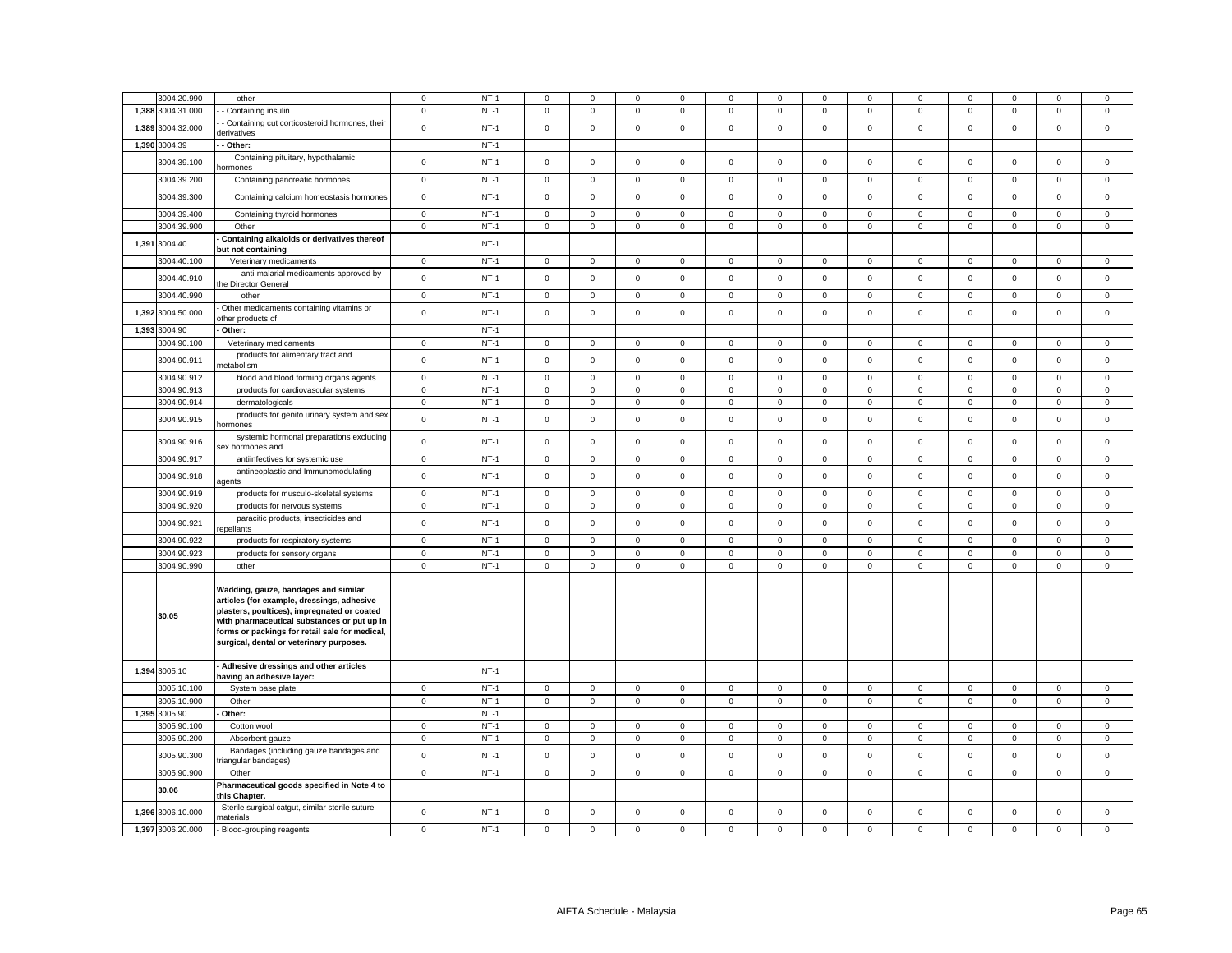|       | 1,398 3006.30.000 | Opacifying preparations for X-ray<br>examinations; diagnostic                                                                                                                               | $\mathsf 0$  | $NT-1$ | $\mathbf 0$    | $\mathbf 0$  | $\mathbf 0$    | $\mathbf{0}$ | $\mathbf 0$ | $\mathbf 0$ | $\mathbf{O}$ | $\mathsf 0$    | $\mathbf 0$  | $\mathbf 0$  | $\mathbf{0}$ | $\mathbf 0$         | $\mathbf 0$ |
|-------|-------------------|---------------------------------------------------------------------------------------------------------------------------------------------------------------------------------------------|--------------|--------|----------------|--------------|----------------|--------------|-------------|-------------|--------------|----------------|--------------|--------------|--------------|---------------------|-------------|
|       | 1,399 3006.40     | Dental cements and other dental fillings;<br>bone reconstruction                                                                                                                            |              | $NT-1$ |                |              |                |              |             |             |              |                |              |              |              |                     |             |
|       | 3006.40.110       | dental alloys                                                                                                                                                                               | $\mathsf 0$  | $NT-1$ | $\mathsf 0$    | $\mathsf 0$  | $\mathbf 0$    | $\mathsf 0$  | $\mathbf 0$ | $\mathsf 0$ | $\mathbf 0$  | $\mathbf 0$    | $\mathbf 0$  | $\mathsf 0$  | $\mathsf 0$  | $\mathsf 0$         | $\mathsf 0$ |
|       | 3006.40.190       | other                                                                                                                                                                                       | $\mathbf 0$  | $NT-1$ | 0              | $\mathbf 0$  | $\mathsf 0$    | $\mathbf 0$  | $\mathbf 0$ | $\mathsf 0$ | $\mathsf 0$  | $\mathbf 0$    | $\mathbf 0$  | $\mathsf 0$  | $\mathbf 0$  | $\mathsf 0$         | $\mathsf 0$ |
|       | 3006.40.200       | Bone reconstruction cements                                                                                                                                                                 | $\mathbf 0$  | $NT-1$ | $\mathbf 0$    | $\mathsf 0$  | $\mathsf 0$    | $\mathsf 0$  | $\mathsf 0$ | $\mathbf 0$ | $\mathsf 0$  | $\mathbf 0$    | $\mathsf 0$  | $\mathbf 0$  | $\mathsf 0$  | $\mathbf 0$         | $\mathsf 0$ |
|       | 1,400 3006.50.000 | First-aid boxes and kits                                                                                                                                                                    | $\mathbf 0$  | $NT-1$ | 0              | $\mathbf 0$  | $\mathsf 0$    | $\mathbf 0$  | $\mathbf 0$ | $\mathsf 0$ | $\mathbf{0}$ | $\mathbf 0$    | $\mathbf 0$  | $\mathsf 0$  | $\mathbf 0$  | $\mathbf 0$         | $\mathbf 0$ |
| 1,401 | 3006.60           | Chemical contraceptive preparations based<br>on hormones, on                                                                                                                                |              | $NT-1$ |                |              |                |              |             |             |              |                |              |              |              |                     |             |
|       | 3006.60.100       | Based on hormones                                                                                                                                                                           | $\mathbf 0$  | $NT-1$ | $\mathbf 0$    | $\mathbf 0$  | $\mathsf 0$    | $\mathbf 0$  | $\mathbf 0$ | $\mathbf 0$ | $\mathbf 0$  | $\mathsf 0$    | $\mathbf 0$  | $\mathbf 0$  | $\Omega$     | $\mathbf 0$         | $\mathsf 0$ |
|       | 3006.60.900       | Other                                                                                                                                                                                       | $\mathsf 0$  | $NT-1$ | $\mathsf 0$    | $\mathsf 0$  | $\mathsf 0$    | $\mathsf 0$  | $\mathsf 0$ | $\mathsf 0$ | $\mathbf 0$  | $\mathbf 0$    | $\mathsf 0$  | $\mathbf 0$  | $\mathsf 0$  | $\mathsf{O}\xspace$ | $\mathsf 0$ |
|       | 1,402 3006.70.000 | Gel preparations designed to be used in<br>uman or veterinary                                                                                                                               | $\mathsf 0$  | $NT-1$ | $\Omega$       | $\mathbf 0$  | $\mathsf 0$    | $\mathbf 0$  | $\mathsf 0$ | $\mathbf 0$ | $\mathbf 0$  | $\mathbf 0$    | $\mathsf 0$  | $\mathbf 0$  | $\mathbf 0$  | $\mathbf 0$         | $\mathbf 0$ |
|       | 1,403 3006.91.000 | - Appliances identifiable for ostomy use                                                                                                                                                    | $\mathbf 0$  | $NT-1$ | $\mathbf 0$    | $^{\circ}$   | $\mathbf 0$    | $\mathbf{0}$ | $\mathbf 0$ | $\mathbf 0$ | $^{\circ}$   | $\mathbf{0}$   | $\mathbf{0}$ | $\mathbf{0}$ | $^{\circ}$   | $\mathbf 0$         | $\mathbf 0$ |
|       | 1,404 3006.92.000 | - Waste pharmaceuticals                                                                                                                                                                     | $\mathbf{0}$ | $NT-1$ | $\mathbf 0$    | $\mathsf 0$  | $\mathsf 0$    | $\mathbf 0$  | $\mathbf 0$ | $\mathsf 0$ | $\mathbf 0$  | $\mathbf 0$    | $\mathsf 0$  | $\mathsf 0$  | $\mathsf 0$  | $\mathsf 0$         | $\mathbf 0$ |
|       | 31.01             | Animal or vegetable fertilisers, whether or<br>not mixed together or chemically treated;<br>fertilisers produced by the mixing or<br>chemical treatment of animal or vegetable<br>products. |              |        |                |              |                |              |             |             |              |                |              |              |              |                     |             |
|       | 1,405 3101.00     | Animal or vegetable fertilisers, whether or<br>not mixed together or chemically treated;<br>fertilisers produced by the mixing or<br>chemical treatment of animal or vegetable<br>products. |              | $NT-1$ |                |              |                |              |             |             |              |                |              |              |              |                     |             |
|       | 3101.00.110       | guano                                                                                                                                                                                       | $\mathbf 0$  | $NT-1$ | $\mathsf 0$    | $\mathsf 0$  | $\mathbf 0$    | $\mathbf 0$  | $\mathsf 0$ | $\mathsf 0$ | $\circ$      | $\mathbf 0$    | $\mathbf 0$  | $\mathsf 0$  | $\mathbf 0$  | $\mathsf 0$         | $\mathsf 0$ |
|       | 3101.00.190       | other                                                                                                                                                                                       | 5            | $NT-1$ | $\overline{4}$ | 3            | $\overline{2}$ | $\mathbf 0$  | $\mathbf 0$ | $\mathsf 0$ | $\mathbf{O}$ | $\mathbf{0}$   | $\mathbf 0$  | $\mathbf 0$  | $\mathbf 0$  | $\mathbf 0$         | $\mathsf 0$ |
|       | 3101.00.910       | guano                                                                                                                                                                                       | $\pmb{0}$    | $NT-1$ | $\mathbf 0$    | $\mathsf 0$  | $\mathsf 0$    | $\mathsf 0$  | $\mathsf 0$ | $\mathbf 0$ | $\mathbf 0$  | $\mathbf 0$    | $\mathsf 0$  | $\mathbf 0$  | $\mathsf 0$  | $\mathbf 0$         | $\mathbf 0$ |
|       | 3101.00.990       | other                                                                                                                                                                                       | $\mathbf 0$  | $NT-1$ | 0              | $\mathbf 0$  | $\mathbf 0$    | $\mathbf 0$  | 0           | $\mathbf 0$ | $\mathbf{0}$ | $\mathbf{0}$   | $\mathbf 0$  | $\mathsf 0$  | $\mathbf 0$  | $\mathbf 0$         | $\mathsf 0$ |
|       | 31.02             | Mineral or chemical fertilisers, nitrogenous.                                                                                                                                               |              |        |                |              |                |              |             |             |              |                |              |              |              |                     |             |
|       | 1,406 3102.10.000 | - Urea, whether or not in aqueous solution                                                                                                                                                  | $\mathbf 0$  | $NT-1$ | $\mathbf 0$    | $\Omega$     | $\mathsf 0$    | $\mathbf{0}$ | $\mathbf 0$ | $\mathbf 0$ | $\mathbf 0$  | $\mathbf{0}$   | $\mathbf 0$  | $\mathbf 0$  | $\mathbf 0$  | $\mathbf 0$         | $\mathsf 0$ |
|       | 1,407 3102.21.000 | - Ammonium sulphate                                                                                                                                                                         | $\mathsf 0$  | $NT-1$ | 0              | $\mathbf 0$  | $\mathbf 0$    | $\mathbf 0$  | 0           | $\mathbf 0$ | $\mathbf{0}$ | $\mathbf 0$    | $\mathbf 0$  | $\mathbf 0$  | $\mathbf 0$  | $\mathbf 0$         | $\mathbf 0$ |
| 1,408 | 3102.29.000       | - Other                                                                                                                                                                                     | $\mathbf 0$  | $NT-1$ | 0              | $\mathbf 0$  | $\mathbf 0$    | $\mathbf 0$  | 0           | $\mathbf 0$ | $\mathbf 0$  | $\mathbf 0$    | $\mathbf 0$  | 0            | $\mathbf 0$  | $\mathbf 0$         | $\mathbf 0$ |
|       | 1,409 3102.30.000 | Ammonium nitrate, whether or not in aqueous<br>olution:                                                                                                                                     | $\mathbf 0$  | $NT-1$ | 0              | $\mathbf 0$  | $\mathsf 0$    | $\mathbf 0$  | 0           | $\mathbf 0$ | $\mathbf{0}$ | $\mathsf 0$    | 0            | 0            | $\mathbf 0$  | $\mathsf 0$         | $\mathsf 0$ |
|       | 1,410 3102.40     | Mixtures of ammonium nitrate with calcium<br>carbonate or other                                                                                                                             |              | $NT-1$ |                |              |                |              |             |             |              |                |              |              |              |                     |             |
|       | 3102.40.100       | Calcium ammonium nitrate                                                                                                                                                                    | $\mathsf 0$  | $NT-1$ | $\mathbf 0$    | $\mathsf 0$  | $\mathsf 0$    | $\mathsf 0$  | $\mathsf 0$ | $\mathbf 0$ | $\mathsf 0$  | $\mathsf 0$    | $\mathbf 0$  | $\mathbf 0$  | $\mathsf 0$  | $\mathsf 0$         | $\mathsf 0$ |
|       | 3102.40.900       | Other                                                                                                                                                                                       | $\mathsf 0$  | $NT-1$ | $\mathbf 0$    | $\mathsf 0$  | $\mathsf 0$    | $\mathsf 0$  | $\mathbf 0$ | $\mathsf 0$ | $\mathbf 0$  | $\mathbf 0$    | $\mathsf 0$  | $\mathbf 0$  | $\mathsf 0$  | $\mathsf 0$         | $\mathsf 0$ |
|       | 1,411 3102.50.000 | Sodium nitrate                                                                                                                                                                              | $\mathbf 0$  | $NT-1$ | $\mathbf 0$    | $\mathbf 0$  | $\mathbf{0}$   | $\mathbf{0}$ | $\mathbf 0$ | $\mathbf 0$ | $\mathbf 0$  | $\mathbf{0}$   | $\mathbf 0$  | $\mathbf 0$  | $\mathbf{O}$ | $\mathbf{0}$        | $\mathbf 0$ |
|       | 1,412 3102.60.000 | Double salts and mixtures of calcium nitrate<br>and ammonium                                                                                                                                | $\mathbf 0$  | $NT-1$ | 0              | $\mathbf 0$  | $\mathsf 0$    | $\mathbf 0$  | 0           | $\mathbf 0$ | $\mathbf 0$  | $\mathbf 0$    | 0            | $\mathbf 0$  | $\mathbf 0$  | $\mathsf 0$         | $\mathbf 0$ |
| 1,413 | 3102.80.000       | Mixtures of urea and ammonium nitrate in<br>aqueous or                                                                                                                                      | $\mathbf 0$  | $NT-1$ | $\mathsf 0$    | $\mathsf 0$  | $\mathsf 0$    | $\mathsf 0$  | $\mathbf 0$ | $\mathsf 0$ | $\mathbf 0$  | $\mathsf 0$    | $\mathsf 0$  | $\mathsf 0$  | $\mathsf 0$  | $\mathsf 0$         | $\mathsf 0$ |
| 1,414 | 3102.90           | Other, including mixtures not specified in<br>the foregoing                                                                                                                                 |              | $NT-1$ |                |              |                |              |             |             |              |                |              |              |              |                     |             |
|       | 3102.90.100       | Calcium nitrate-magnesium nitrate                                                                                                                                                           | $\mathbf 0$  | $NT-1$ | $\circ$        | $\mathbf{O}$ | $\mathsf 0$    | $\mathbf{0}$ | $\mathbf 0$ | $\mathsf 0$ | $\mathbf 0$  | $\mathbf 0$    | $\mathbf 0$  | $\mathsf 0$  | $\mathbf 0$  | $\mathbf 0$         | $\mathbf 0$ |
|       | 3102.90.900       | Other                                                                                                                                                                                       | $\mathsf 0$  | $NT-1$ | $\mathbf 0$    | $\mathbf 0$  | $\mathbf 0$    | $\mathbf{0}$ | $\mathbf 0$ | $\mathbf 0$ | $\mathbf{O}$ | $\mathbf{0}$   | $\mathbf 0$  | $\mathbf 0$  | $\mathbf{0}$ | $\mathbf{0}$        | $\mathbf 0$ |
|       | 31.03             | Mineral or chemical fertilisers, phosphatic.                                                                                                                                                |              |        |                |              |                |              |             |             |              |                |              |              |              |                     |             |
|       | 1,415 3103.10.000 | - Superphosphates                                                                                                                                                                           | $\mathsf 0$  | $NT-1$ | $\mathsf 0$    | $\mathsf 0$  | $\mathsf 0$    | $\mathbf 0$  | $\mathsf 0$ | $\mathsf 0$ | $\mathbf 0$  | $\mathsf 0$    | $\mathsf 0$  | $\mathbf 0$  | $\mathsf 0$  | $\mathsf 0$         | $\mathsf 0$ |
|       | 1,416 3103.90.000 | Other                                                                                                                                                                                       | $\mathbf{0}$ | $NT-1$ | $\mathbf 0$    | $\mathbf 0$  | $\mathbf{0}$   | $\mathbf{0}$ | $\mathbf 0$ | $\mathbf 0$ | $\mathbf{0}$ | $\mathbf{0}$   | $\mathbf{0}$ | $\mathbf 0$  | $\mathbf{0}$ | $\mathbf{0}$        | $\mathbf 0$ |
|       | 31.04             | Mineral or chemical fertilisers, potassic.                                                                                                                                                  |              |        |                |              |                |              |             |             |              |                |              |              |              |                     |             |
|       | 1,417 3104.20.000 | Potassium chloride                                                                                                                                                                          | $\mathbf 0$  | $NT-1$ | 0              | $\mathsf 0$  | $\mathbf 0$    | $\mathbf 0$  | $\mathbf 0$ | $\mathsf 0$ | $\mathbf{0}$ | $\mathbf 0$    | $\mathbf 0$  | $\mathsf 0$  | $\mathbf 0$  | $\mathbf 0$         | $\mathsf 0$ |
|       | 1,418 3104.30.000 | Potassium sulphate                                                                                                                                                                          | $\mathbf 0$  | $NT-1$ | $\mathbf 0$    | $\mathsf 0$  | $\mathsf 0$    | $\mathsf 0$  | $\mathbf 0$ | $\mathbf 0$ | $\mathsf 0$  | $\mathsf 0$    | $\mathsf 0$  | $\mathsf 0$  | $\mathsf 0$  | $\mathsf 0$         | $\mathsf 0$ |
|       | 1,419 3104.90.000 | Other                                                                                                                                                                                       | $\mathbf{0}$ | $NT-1$ | $\mathbf 0$    | $\mathbf 0$  | $\mathbf 0$    | $\mathbf 0$  | $\mathbf 0$ | $\mathbf 0$ | $\mathbf 0$  | $\overline{0}$ | $\mathbf 0$  | $\mathbf 0$  | $\mathbf 0$  | $\mathbf 0$         | $\mathbf 0$ |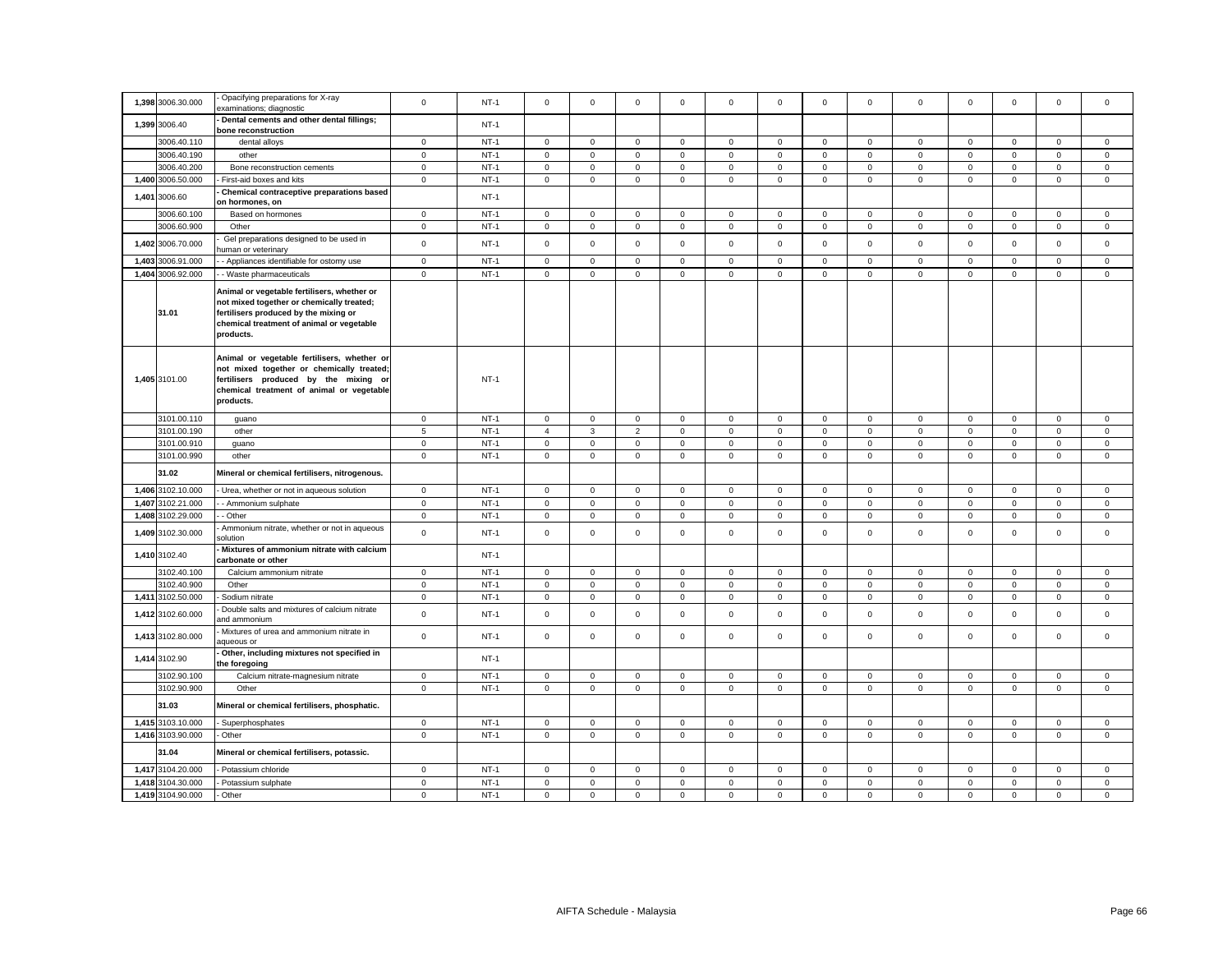|                   | Mineral or chemical fertilisers containing two<br>or three of the fertilising elements nitrogen,                                                                                                                                                                         |                 |        |                     |              |                |              |             |             |              |                |             |             |              |                     |              |
|-------------------|--------------------------------------------------------------------------------------------------------------------------------------------------------------------------------------------------------------------------------------------------------------------------|-----------------|--------|---------------------|--------------|----------------|--------------|-------------|-------------|--------------|----------------|-------------|-------------|--------------|---------------------|--------------|
| 31.05             | phosphorus and potassium; other fertilisers;<br>goods of this Chapter in tablets or similar<br>forms or in packages of a gross weight not<br>exceeding 10 kg.                                                                                                            |                 |        |                     |              |                |              |             |             |              |                |             |             |              |                     |              |
| 1,420 3105.10     | Goods of this Chapter in tablets or similar<br>forms or in packages                                                                                                                                                                                                      |                 | $NT-1$ |                     |              |                |              |             |             |              |                |             |             |              |                     |              |
| 3105.10.110       | sodium nitrate containing more than<br>16.3 % by weight of                                                                                                                                                                                                               | $\mathbf 0$     | $NT-1$ | $\mathbf 0$         | $\mathsf 0$  | $\mathbf 0$    | $\mathsf 0$  | $\mathbf 0$ | $\mathsf 0$ | $\Omega$     | $\mathbf 0$    | $\mathbf 0$ | $\mathsf 0$ | $\mathbf 0$  | $\mathsf 0$         | $\mathsf 0$  |
| 3105.10.120       | calcium cyanamide containing more<br>than 25 % by weight                                                                                                                                                                                                                 | $\mathsf 0$     | $NT-1$ | $\mathbf 0$         | $\mathsf 0$  | $\mathsf 0$    | $\mathbf{0}$ | $\mathbf 0$ | $\mathbf 0$ | $\mathbf 0$  | $\mathsf 0$    | $\mathsf 0$ | $\mathsf 0$ | $\mathbf 0$  | $\mathbf 0$         | $\mathsf 0$  |
| 3105.10.130       | potassium sulphate containing more<br>than 52 % by weight of                                                                                                                                                                                                             | $\mathbf 0$     | $NT-1$ | $\mathbf 0$         | $\mathbf 0$  | $\mathbf 0$    | $\mathbf 0$  | $\mathbf 0$ | $\mathbf 0$ | $\mathbf 0$  | $\mathbf{0}$   | $\mathbf 0$ | $\mathbf 0$ | $\mathbf 0$  | $\mathbf 0$         | $\mathbf 0$  |
| 3105.10.140       | magnesium potassium sulphate<br>containing more than 30 %                                                                                                                                                                                                                | $\mathsf 0$     | $NT-1$ | $\mathbf 0$         | $\mathsf 0$  | $\mathsf 0$    | $\mathsf 0$  | $\mathbf 0$ | $\mathsf 0$ | $\mathsf 0$  | $\mathsf 0$    | $\mathbf 0$ | $\mathsf 0$ | $\mathsf 0$  | $\mathsf 0$         | $\mathsf 0$  |
| 3105.10.190       | other                                                                                                                                                                                                                                                                    | $\sqrt{5}$      | $NT-1$ | $\overline{4}$      | 3            | $\overline{2}$ | $\mathsf 0$  | $\mathsf 0$ | $\mathsf 0$ | $\mathbf 0$  | $\mathbf 0$    | $\mathsf 0$ | $\mathsf 0$ | $\mathbf 0$  | $\mathsf 0$         | $\mathsf 0$  |
| 3105.10.910       | sodium nitrate containing more than<br>16.3 % by weight of                                                                                                                                                                                                               | $\mathsf 0$     | $NT-1$ | $\mathsf{O}\xspace$ | $\mathsf 0$  | $\mathsf 0$    | $\mathsf 0$  | $\mathbf 0$ | $\mathsf 0$ | $\mathsf 0$  | $\mathsf 0$    | $\mathsf 0$ | $\mathsf 0$ | $\mathsf 0$  | $\mathsf 0$         | $\mathsf 0$  |
| 3105.10.920       | calcium cyanamide containing more<br>than 25 % by weight of                                                                                                                                                                                                              | $\overline{5}$  | $NT-1$ | $\overline{4}$      | $\mathbf{3}$ | $\overline{2}$ | $\mathsf 0$  | $\mathbf 0$ | $\mathsf 0$ | $\mathsf 0$  | $\mathsf 0$    | $\mathsf 0$ | $\mathbf 0$ | $\mathsf 0$  | $\mathsf 0$         | $\mathsf 0$  |
| 3105.10.930       | potassium sulphate containing more<br>than 52 % by weight of                                                                                                                                                                                                             | $\mathbf 0$     | $NT-1$ | $\circ$             | $\mathbf 0$  | $\mathbf 0$    | $\mathbf{0}$ | $\mathbf 0$ | $\mathbf 0$ | $\mathbf{O}$ | $\mathbf{0}$   | $\mathbf 0$ | $\mathbf 0$ | $\mathbf 0$  | $\mathbf 0$         | $\mathbf 0$  |
| 3105.10.940       | magnesium potassium sulphate<br>containing more than 30 % by                                                                                                                                                                                                             | $\mathsf 0$     | $NT-1$ | $\mathbf 0$         | $\mathbf 0$  | $\mathsf 0$    | $\mathbf{0}$ | $\mathsf 0$ | $\mathbf 0$ | $\mathbf{O}$ | $\mathbf{0}$   | $\mathbf 0$ | $\mathsf 0$ | $\mathbf 0$  | $\mathbf 0$         | $\mathsf 0$  |
| 3105.10.990       | other                                                                                                                                                                                                                                                                    | $5\phantom{.0}$ | $NT-1$ | $\overline{4}$      | $\mathbf{3}$ | $\overline{2}$ | $\mathbf{0}$ | $\mathbf 0$ | $\mathsf 0$ | $\mathbf 0$  | $\overline{0}$ | $\mathsf 0$ | $\mathsf 0$ | $\mathbf 0$  | $\mathbf 0$         | $\mathsf 0$  |
| 1,421 3105.20.000 | Mineral or chemical fertilisers containing the<br>three fertilisina                                                                                                                                                                                                      | 5               | $NT-1$ | $\overline{4}$      | 3            | $\overline{2}$ | $\mathsf 0$  | $\mathbf 0$ | $\mathsf 0$ | $\mathbf 0$  | $\mathsf 0$    | $\mathbf 0$ | $\mathsf 0$ | $\mathsf 0$  | $\mathsf 0$         | $\mathsf 0$  |
| 1,422 3105.30.000 | Diammonium hydrogenorthophosphate<br>diammonium phosphate)                                                                                                                                                                                                               | $\mathsf 0$     | $NT-1$ | $\mathbf 0$         | $\mathbf 0$  | $\mathsf 0$    | $\mathsf 0$  | $\mathbf 0$ | $\mathsf 0$ | $\mathsf 0$  | $\mathbf 0$    | $\mathsf 0$ | $\mathsf 0$ | $\mathbf 0$  | $\mathsf 0$         | $\mathsf 0$  |
| 1,423 3105.40.000 | Ammonium dihydrogenorthophosphate<br>monoammonium                                                                                                                                                                                                                        | $\mathbf{0}$    | $NT-1$ | $\mathbf 0$         | $\mathbf 0$  | $\mathbf 0$    | $\mathbf{0}$ | $\mathbf 0$ | $\mathbf 0$ | $\mathbf{O}$ | $\mathbf 0$    | $\mathbf 0$ | $\mathbf 0$ | $\mathbf 0$  | $\mathbf 0$         | $\mathbf 0$  |
| 1,424 3105.51.000 | - Containing nitrates and phosphates                                                                                                                                                                                                                                     | 5               | $NT-1$ | $\overline{4}$      | $\mathbf{3}$ | $\overline{2}$ | $\mathbf 0$  | $\mathbf 0$ | $\mathbf 0$ | $\mathbf 0$  | $\mathbf{0}$   | $\mathbf 0$ | $\mathbf 0$ | $\mathbf 0$  | $\mathbf 0$         | $\mathbf 0$  |
| 1,425 3105.59.000 | - Other                                                                                                                                                                                                                                                                  | 5               | $NT-1$ | $\overline{4}$      | 3            | $\overline{2}$ | $\mathbf 0$  | $\mathsf 0$ | $\mathsf 0$ | $\mathbf{0}$ | $\mathbf 0$    | $\mathbf 0$ | $\mathbf 0$ | $\mathbf 0$  | $\mathsf 0$         | $\mathbf{0}$ |
| 1,426 3105.60.000 | Mineral or chemical fertilisers containing the<br>two fertilising                                                                                                                                                                                                        | $5\phantom{.0}$ | $NT-1$ | $\overline{4}$      | $\mathbf{3}$ | $\overline{2}$ | $\mathsf 0$  | $\mathbf 0$ | $\mathsf 0$ | $\mathsf 0$  | $\mathsf 0$    | $\mathsf 0$ | $\mathsf 0$ | $\mathsf 0$  | $\mathsf 0$         | $\mathsf 0$  |
| 1,427 3105.90.000 | Other                                                                                                                                                                                                                                                                    | $\sqrt{5}$      | $NT-1$ | $\overline{4}$      | $\mathbf{3}$ | $\overline{2}$ | $\mathsf 0$  | $\mathsf 0$ | $\mathsf 0$ | $\mathbf 0$  | $\mathsf 0$    | $\mathsf 0$ | $\mathbf 0$ | $\mathsf 0$  | $\overline{0}$      | $\mathbf 0$  |
| 32.01             | Tanning extracts of vegetable origin; tannins<br>and their salts, ethers, esters and other<br>derivatives.                                                                                                                                                               |                 |        |                     |              |                |              |             |             |              |                |             |             |              |                     |              |
| 1,428 3201.10.000 | - Quebracho extract                                                                                                                                                                                                                                                      | $\mathbf 0$     | $NT-1$ | 0                   | $\mathbf 0$  | $\mathbf 0$    | $\mathbf 0$  | 0           | 0           | $\mathbf 0$  | $\mathbf 0$    | 0           | 0           | $\mathbf 0$  | 0                   | $\mathbf 0$  |
| 1,429 3201.20.000 | Wattle extract                                                                                                                                                                                                                                                           | $\mathbf 0$     | $NT-1$ | $\mathbf 0$         | $\mathsf 0$  | $\mathsf 0$    | $\mathsf 0$  | $\mathsf 0$ | $\mathsf 0$ | $\mathsf 0$  | $\mathbf 0$    | $\mathsf 0$ | $\mathsf 0$ | $\mathsf 0$  | $\mathbf 0$         | $\mathsf 0$  |
| 1,430 3201.90.000 | Other                                                                                                                                                                                                                                                                    | $\mathbf 0$     | $NT-1$ | $\mathbf{0}$        | $\mathbf 0$  | $\mathbf{0}$   | $\mathbf{0}$ | $\mathsf 0$ | $\mathbf 0$ | $\mathbf 0$  | $\mathbf 0$    | $\mathsf 0$ | $\mathbf 0$ | $\mathbf{0}$ | $\mathsf{O}\xspace$ | $\mathsf 0$  |
| 32.02             | Synthetic organic tanning substances;<br>inorganic tanning substances; tanning<br>preparations, whether or not containing<br>natural tanning substances; enzymatic<br>preparations for pre-tanning.                                                                      |                 |        |                     |              |                |              |             |             |              |                |             |             |              |                     |              |
| 1,431 3202.10.000 | Synthetic organic tanning substances                                                                                                                                                                                                                                     | $\mathbf 0$     | $NT-1$ | 0                   | $\mathsf 0$  | $\mathsf 0$    | $\mathsf 0$  | $\mathsf 0$ | $\mathbf 0$ | $\mathbf 0$  | $\mathsf 0$    | $\mathsf 0$ | $\mathsf 0$ | $\mathsf 0$  | $\mathsf{O}\xspace$ | $\mathsf 0$  |
| 1,432 3202.90.000 | Other                                                                                                                                                                                                                                                                    | $\mathbf{0}$    | $NT-1$ | $\mathbf{0}$        | $\mathbf 0$  | $\mathbf 0$    | $\mathbf 0$  | $\mathbf 0$ | $\mathbf 0$ | $\mathbf{0}$ | $\mathbf 0$    | $\mathbf 0$ | $\mathbf 0$ | $\mathbf 0$  | $\mathbf 0$         | $\mathbf 0$  |
| 32.03             | Colouring matter of vegetable or animal<br>origin (including dyeing extracts but<br>excluding animal black), whether or not<br>chemically defined; preparations as<br>specified in Note 3 to this Chapter based on<br>colouring matter of vegetable or animal<br>origin. |                 |        |                     |              |                |              |             |             |              |                |             |             |              |                     |              |
| 1,433 3203.00.000 | Colouring matter of vegetable or animal origin<br>(including dyeing extracts but excluding animal<br>black), whether or not chemically defined;<br>preparations as specified in Note 3 to this<br>Chapter based on colouring matter of vegetable<br>or animal origin.    | $\mathbf 0$     | $NT-1$ | $\mathsf 0$         | $\mathsf 0$  | $\mathsf 0$    | $\mathsf 0$  | $\mathbf 0$ | $\mathbf 0$ | $\mathsf 0$  | $\mathsf 0$    | $\mathsf 0$ | $\mathsf 0$ | $\mathsf 0$  | $\mathsf 0$         | $\mathbf 0$  |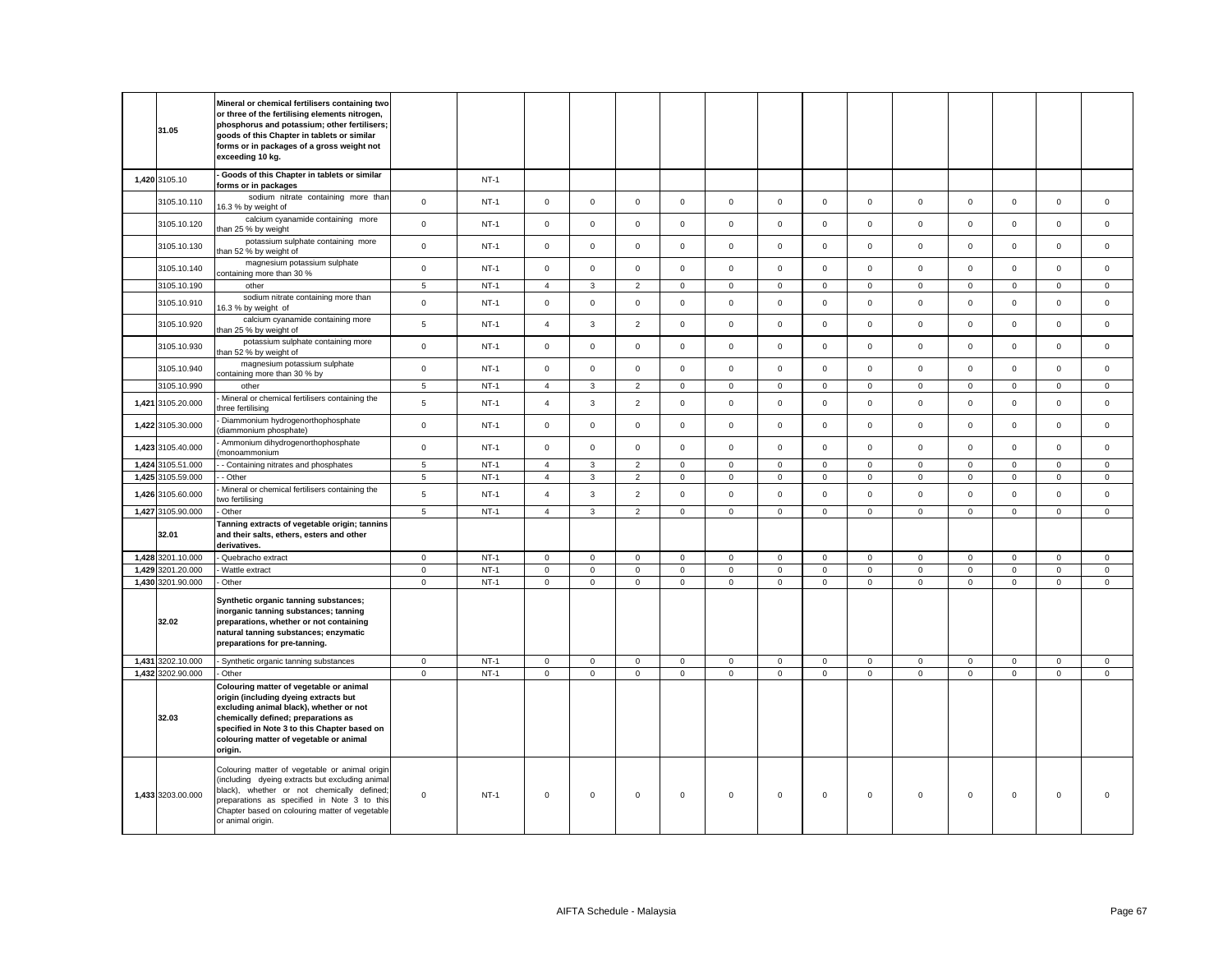| 32.04                      | Synthetic organic colouring matter, whether<br>or not chemically defined; preparations as<br>specified in Note 3 to this Chapter based on<br>synthetic organic colouring matter; synthetic<br>organic products of a kind used as<br>fluorescent brightening agents or as<br>luminophores, whether or not chemically<br>defined. |                             |                  |                              |                            |                            |                              |                            |                            |                              |                             |                             |                            |                            |                            |                            |
|----------------------------|---------------------------------------------------------------------------------------------------------------------------------------------------------------------------------------------------------------------------------------------------------------------------------------------------------------------------------|-----------------------------|------------------|------------------------------|----------------------------|----------------------------|------------------------------|----------------------------|----------------------------|------------------------------|-----------------------------|-----------------------------|----------------------------|----------------------------|----------------------------|----------------------------|
| 1,434 3204.11.000          | - Disperse dyes and preparations based<br>hereon                                                                                                                                                                                                                                                                                | $\mathbf 0$                 | $NT-1$           | $\circ$                      | $\mathbf 0$                | $\mathbf 0$                | $\mathbf{0}$                 | $\mathbf 0$                | $\mathbf 0$                | $\mathbf{O}$                 | $\mathbf{0}$                | $\mathbf{0}$                | $\mathbf 0$                | $\mathbf{0}$               | $\mathbf 0$                | $\mathbf 0$                |
| 1,435 3204.12.000          | - Acid dyes, whether or not premetallised, and<br>preparations                                                                                                                                                                                                                                                                  | $\mathbf 0$                 | $NT-1$           | $\mathbf 0$                  | $\mathbf 0$                | $\mathsf 0$                | $\mathsf 0$                  | $\mathbf 0$                | $\mathsf 0$                | $\mathbf 0$                  | $\mathsf 0$                 | $\mathbf 0$                 | $\mathsf 0$                | $\mathsf 0$                | $\mathsf 0$                | $\mathsf 0$                |
| 1,436 3204.13.000          | - Basic dyes and preparations based thereon                                                                                                                                                                                                                                                                                     | $\mathbf 0$                 | $NT-1$           | $\mathbf 0$                  | $\mathsf 0$                | $\mathsf 0$                | $\mathsf 0$                  | $\mathsf 0$                | $\mathsf 0$                | $\mathbf 0$                  | $\mathsf 0$                 | $\mathsf 0$                 | $\mathbf 0$                | $\mathsf 0$                | $\mathsf 0$                | $\mathsf 0$                |
| 1,437 3204.14.000          | - Direct dyes and preparations based thereon                                                                                                                                                                                                                                                                                    | $\mathsf 0$                 | $NT-1$           | $\mathsf 0$                  | $\Omega$                   | $\mathsf 0$                | $\mathsf 0$                  | $\mathsf 0$                | $\mathsf 0$                | $\mathbf 0$                  | $\mathsf 0$                 | $\mathsf 0$                 | $\mathbf 0$                | $\mathbf 0$                | $\mathsf 0$                | $\mathsf 0$                |
| 1,438 3204.15.000          | - Vat dyes (including those usable in that state<br>as pigments)                                                                                                                                                                                                                                                                | $\mathbf 0$                 | $NT-1$           | $\mathbf 0$                  | $\mathbf 0$                | $\mathbf 0$                | $\mathbf 0$                  | $\mathsf 0$                | $\mathsf 0$                | $\mathbf 0$                  | $\mathsf 0$                 | $\mathbf 0$                 | $\mathbf 0$                | $\mathbf 0$                | $\mathsf 0$                | $\mathsf 0$                |
| 1,439 3204.16.000          | - Reactive dyes and preparations based<br>hereon                                                                                                                                                                                                                                                                                | $\mathsf 0$                 | $NT-1$           | $\mathbf 0$                  | $\mathsf 0$                | $\mathsf 0$                | $\mathsf 0$                  | $\mathbf 0$                | $\mathsf 0$                | $\mathsf 0$                  | $\mathsf 0$                 | $\mathsf 0$                 | $\mathbf 0$                | $\mathsf 0$                | $\mathsf 0$                | $\mathsf 0$                |
| 1,440 3204.17.000          | - Pigments and preparations based thereon                                                                                                                                                                                                                                                                                       | $\mathbf 0$                 | $NT-1$           | $\overline{0}$               | $\mathbf 0$                | $\mathbf 0$                | $\overline{0}$               | $\mathsf 0$                | $\mathsf 0$                | $\mathbf 0$                  | $\overline{0}$              | $\overline{0}$              | $\mathsf 0$                | $\mathsf 0$                | $\mathsf 0$                | $\mathsf 0$                |
| 1,441 3204.19.000          | - Other, including mixtures of colouring matter<br>of two or more                                                                                                                                                                                                                                                               | $\mathsf 0$                 | $NT-1$           | $\circ$                      | $\mathbf 0$                | $\mathbf 0$                | $\mathbf 0$                  | $\mathsf 0$                | $\mathsf 0$                | $\mathbf 0$                  | $\mathbf 0$                 | $\mathbf{0}$                | $\mathbf 0$                | $\mathbf 0$                | $\mathsf 0$                | $\mathbf 0$                |
| 1,442 3204.20.000          | Synthetic organic products of a kind used as<br>luorescent                                                                                                                                                                                                                                                                      | $\mathsf 0$                 | $NT-1$           | $\mathbf 0$                  | $\mathbf 0$                | $\mathsf 0$                | $\mathbf 0$                  | $\mathsf 0$                | $\mathsf 0$                | $\mathbf 0$                  | $\mathsf 0$                 | $\mathsf 0$                 | $\mathsf 0$                | $\mathbf 0$                | $\mathbf 0$                | $\mathsf 0$                |
| 1,443 3204.90.000          | Other                                                                                                                                                                                                                                                                                                                           | $\mathbf 0$                 | $NT-1$           | $\mathsf 0$                  | $\mathsf 0$                | $\mathsf 0$                | $\mathbf 0$                  | $\mathsf 0$                | $\mathsf 0$                | $\mathbf 0$                  | $\mathsf 0$                 | $\mathsf 0$                 | $\mathbf 0$                | $\mathsf 0$                | $\mathsf 0$                | $\mathsf 0$                |
| 1,444 3205.00.000          | Colour lakes; preparations as specified in Note<br>3 to this Chapter based on colour lakes.                                                                                                                                                                                                                                     | $\mathsf 0$                 | $NT-1$           | $\mathbf 0$                  | $\mathbf 0$                | $\mathsf 0$                | $\mathbf 0$                  | $\mathbf 0$                | $\mathsf 0$                | $\mathbf{0}$                 | $\mathbf 0$                 | $\mathbf 0$                 | $\mathsf 0$                | $\mathbf 0$                | $\mathsf 0$                | $\mathsf 0$                |
| 32.06                      | Other colouring matter; preparations as<br>specified in Note 3 to this Chapter, other<br>than those of heading 32.03, 32.04 or 32.05;<br>inorganic products of a kind used as<br>luminophores, whether or not chemically<br>defined.                                                                                            |                             |                  |                              |                            |                            |                              |                            |                            |                              |                             |                             |                            |                            |                            |                            |
| 1,445 3206.11.000          | - Containing 80 % or more by weight of<br>itanium dioxide                                                                                                                                                                                                                                                                       | 15                          | EL               |                              |                            |                            |                              |                            |                            |                              |                             |                             |                            |                            |                            |                            |
| 1,446 3206.19.000          | - Other                                                                                                                                                                                                                                                                                                                         | 15                          | EL.              |                              |                            |                            |                              |                            |                            |                              |                             |                             |                            |                            |                            |                            |
| 1,447 3206.20.000          | Pigments and preparations based on<br>chromium compounds                                                                                                                                                                                                                                                                        | $\mathsf 0$                 | $NT-1$           | $\mathbf 0$                  | $\mathsf 0$                | $\mathsf 0$                | $\mathsf 0$                  | $\mathsf 0$                | $\mathsf 0$                | $\mathbf 0$                  | $\mathsf 0$                 | $\mathsf 0$                 | $\mathbf 0$                | $\mathbf 0$                | $\mathsf 0$                | $\mathsf 0$                |
| 1,448 3206.41.000          | - Ultramarine and preparations based thereon                                                                                                                                                                                                                                                                                    | $\mathsf 0$                 | $NT-1$           | $\circ$                      | $\mathbf 0$                | $\mathbf 0$                | $\mathbf{0}$                 | $\mathbf 0$                | $\mathbf 0$                | $\mathbf 0$                  | $\mathbf{0}$                | $\mathsf 0$                 | $\mathbf 0$                | $\mathbf 0$                | $\mathbf 0$                | $\mathbf 0$                |
| 1,449 3206.42.000          | - Lithopone and other pigments and<br>preparations based on zinc                                                                                                                                                                                                                                                                | $\mathbf 0$                 | $NT-1$           | $\mathbf{0}$                 | $\mathbf 0$                | $\mathsf 0$                | $\mathsf 0$                  | $\mathbf 0$                | $\mathsf 0$                | $\mathbf 0$                  | $\mathsf 0$                 | $\mathbf 0$                 | $\mathsf 0$                | $\mathsf 0$                | $\mathsf 0$                | $\mathsf 0$                |
| 1,450 3206.49              | - Other:                                                                                                                                                                                                                                                                                                                        |                             | $NT-1$           |                              |                            |                            |                              |                            |                            |                              |                             |                             |                            |                            |                            |                            |
| 3206.49.100<br>3206.49.900 | Laundry blue<br>Other                                                                                                                                                                                                                                                                                                           | $\mathbf{0}$<br>$\mathbf 0$ | $NT-1$<br>$NT-1$ | $\mathbf{0}$<br>$\mathbf{0}$ | $\mathbf 0$<br>$\mathbf 0$ | $\mathbf 0$<br>$\mathbf 0$ | $\mathbf{0}$<br>$\mathbf{0}$ | $\mathbf 0$<br>$\mathbf 0$ | $\mathsf 0$<br>$\mathsf 0$ | $\mathbf{0}$<br>$\mathbf{0}$ | $\mathbf 0$<br>$\mathbf{0}$ | $\mathbf{0}$<br>$\mathsf 0$ | $\mathsf 0$<br>$\mathsf 0$ | $\mathbf 0$<br>$\mathsf 0$ | $\mathbf 0$<br>$\mathsf 0$ | $\mathbf 0$<br>$\mathbf 0$ |
| 1,451 3206.50.000          | Inorganic products of a kind used as                                                                                                                                                                                                                                                                                            | $\mathbf 0$                 | $NT-1$           | $\mathsf 0$                  | $\mathbf 0$                | $\mathsf 0$                | $\mathsf 0$                  | $\mathbf 0$                | $\mathsf 0$                | $\mathsf 0$                  | $\mathsf 0$                 | $\mathbf 0$                 | $\mathsf 0$                | $\mathsf 0$                | $\mathsf 0$                | $\mathsf 0$                |
| 32.07                      | luminophores<br>Prepared pigments, prepared opacifiers and<br>prepared colours, vitrifiable enamels and<br>glazes, engobes (slips), liquid lustres and<br>similar preparations, of a kind used in the<br>ceramic, enamelling or glass industry; glass<br>frit and other glass, in the form of powder,<br>granules or flakes.    |                             |                  |                              |                            |                            |                              |                            |                            |                              |                             |                             |                            |                            |                            |                            |
| 1,452 3207.10.000          | Prepared pigments, prepared opacifiers,<br>prepared colours and                                                                                                                                                                                                                                                                 | $\mathbf 0$                 | $NT-1$           | $\mathbf 0$                  | $\mathbf 0$                | $\mathsf 0$                | $\mathsf 0$                  | $\mathsf 0$                | $\mathsf 0$                | $\mathbf 0$                  | $\mathsf 0$                 | $\mathbf 0$                 | $\mathsf 0$                | $\mathsf 0$                | $\mathsf 0$                | $\mathsf 0$                |
| 1,453 3207.20.000          | Vitrifiable enamels and glazes, engobes (slips)<br>and similar                                                                                                                                                                                                                                                                  | $\mathsf 0$                 | $NT-1$           | $\mathbf{0}$                 | $\mathbf 0$                | $\mathsf 0$                | $\mathbf{0}$                 | $\mathsf 0$                | $\mathsf 0$                | $\mathbf 0$                  | $\mathsf 0$                 | $\mathsf 0$                 | $\mathsf 0$                | $\mathsf 0$                | $\mathsf 0$                | $\mathbf 0$                |
| 1,454 3207.30.000          | Liquid lustres and similar preparations                                                                                                                                                                                                                                                                                         | $\mathbf 0$                 | $NT-1$           | $\mathsf 0$                  | $\mathbf 0$                | $\mathbf 0$                | $\mathsf 0$                  | $\mathsf 0$                | $\mathsf 0$                | $\mathbf 0$                  | $\mathsf 0$                 | $\mathbf 0$                 | $\mathsf 0$                | $\mathsf 0$                | $\mathbf 0$                | $\mathsf 0$                |
| 1,455 3207.40.000          | Glass frit and other glass, in the form of<br>powder, granules or                                                                                                                                                                                                                                                               | $\mathsf 0$                 | $NT-1$           | $\mathsf 0$                  | $\mathbf 0$                | $\mathsf 0$                | $\mathsf 0$                  | $\mathsf 0$                | $\mathbf 0$                | $\mathbf 0$                  | $\mathsf 0$                 | $\mathsf 0$                 | $\mathbf 0$                | $\mathsf 0$                | $\mathsf 0$                | $\mathsf 0$                |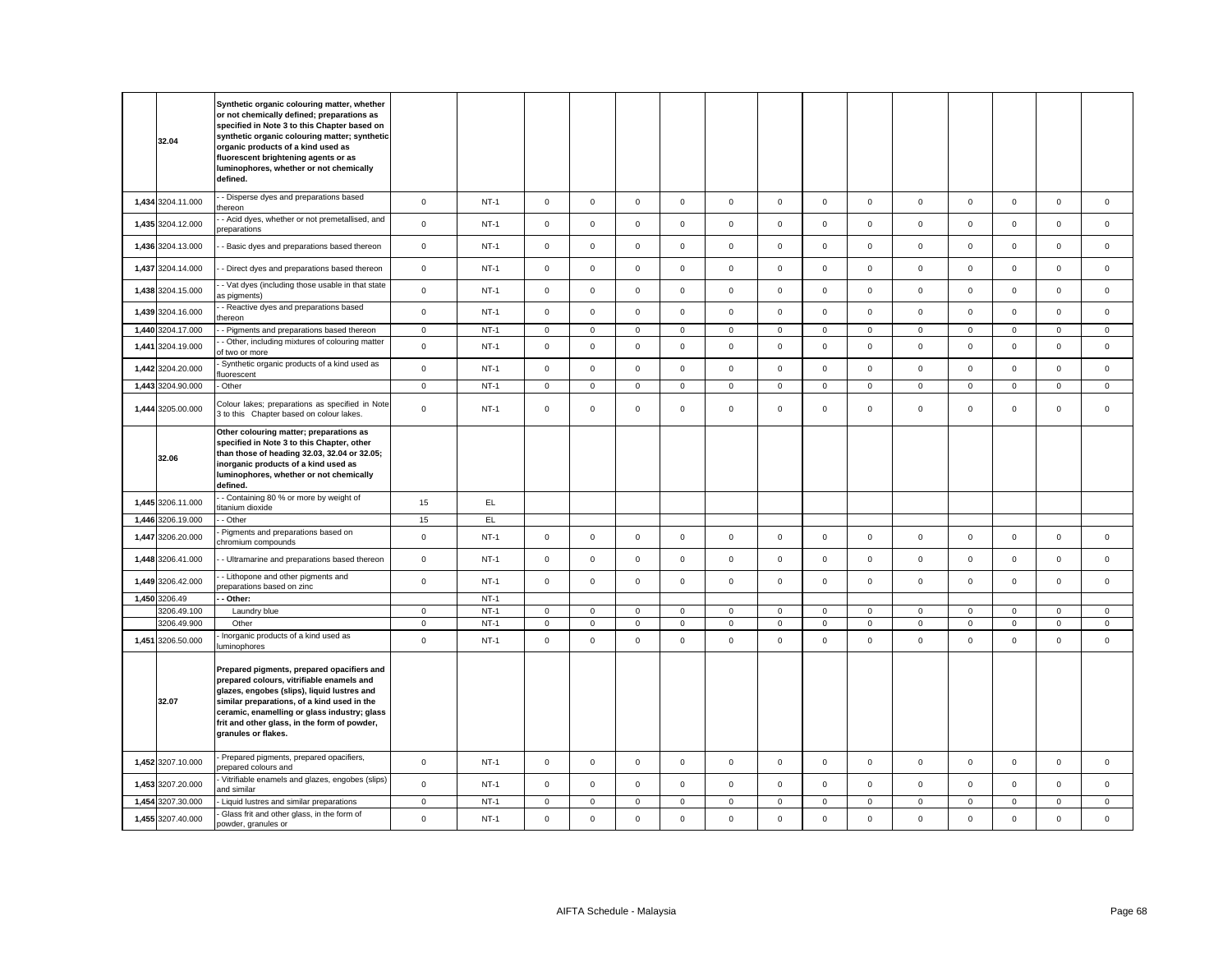| 32.08                        | Paints and varnishes (including enamels and<br>lacquers) based on synthetic polymers or<br>chemically modified natural polymers,<br>dispersed or dissolved in a non-aqueous<br>medium; solutions as defined in Note 4 to<br>this Chapter.                                                 |                 |                  |                |                     |                |             |             |             |              |              |             |             |             |                     |             |
|------------------------------|-------------------------------------------------------------------------------------------------------------------------------------------------------------------------------------------------------------------------------------------------------------------------------------------|-----------------|------------------|----------------|---------------------|----------------|-------------|-------------|-------------|--------------|--------------|-------------|-------------|-------------|---------------------|-------------|
| 1,456 3208.10.000            | Based on polyesters                                                                                                                                                                                                                                                                       | 25              | EL               |                |                     |                |             |             |             |              |              |             |             |             |                     |             |
| 1,457 3208.20.000            | Based on acrylic or vinyl polymers                                                                                                                                                                                                                                                        | 25              | EL               |                |                     |                |             |             |             |              |              |             |             |             |                     |             |
| 1,458 3208.90.000            | Other                                                                                                                                                                                                                                                                                     | 25              | HSL C            | 24.5           | 24                  | 23.5           | 23          | 23          | 22.5        | 22           | 21.5         | 21.5        | 21          | 20.5        | 20.5                | 19          |
| 32.09                        | Paints and varnishes (including enamels and<br>lacquers) based on synthetic polymers or<br>chemically modified natural polymers,<br>dispersed or dissolved in an aqueous<br>medium.                                                                                                       |                 |                  |                |                     |                |             |             |             |              |              |             |             |             |                     |             |
| 1,459 3209.10.000            | Based on acrylic or vinyl polymers                                                                                                                                                                                                                                                        | 25              | EL               |                |                     |                |             |             |             |              |              |             |             |             |                     |             |
| 1,460 3209.90.000            | Other                                                                                                                                                                                                                                                                                     | 25              | HSL C            | 24.5           | 24                  | 23.5           | 23          | 23          | 22.5        | 22           | 21.5         | 21.5        | 21          | 20.5        | 20.5                | 19          |
| 32.10                        | Other paints and varnishes (including<br>enamels, lacquers and distempers);<br>prepared water pigments of a kind used for<br>finishing leather.                                                                                                                                           |                 |                  |                |                     |                |             |             |             |              |              |             |             |             |                     |             |
| 1,461 3210.00                | Other paints and varnishes (including<br>enamels.<br>lacquers and distempers);<br>prepared water pigments of a kind used for<br>finishing leather.                                                                                                                                        |                 | EL.              |                |                     |                |             |             |             |              |              |             |             |             |                     |             |
| 3210.00.100                  | Paints (including enamels)                                                                                                                                                                                                                                                                | 25              | EL.              |                |                     |                |             |             |             |              |              |             |             |             |                     |             |
| 3210.00.200                  | Varnishes (including lacquers)                                                                                                                                                                                                                                                            | 25              | EL               |                |                     |                |             |             |             |              |              |             |             |             |                     |             |
| 3210.00.311                  | for cleaning footwear                                                                                                                                                                                                                                                                     | 25              | EL               |                |                     |                |             |             |             |              |              |             |             |             |                     |             |
| 3210.00.319                  | other                                                                                                                                                                                                                                                                                     | 25              | EL               |                |                     |                |             |             |             |              |              |             |             |             |                     |             |
| 3210.00.320                  | prepared water pigments of a kind used<br>or finishing leather                                                                                                                                                                                                                            | 25              | EL.              |                |                     |                |             |             |             |              |              |             |             |             |                     |             |
| 3210.00.390                  | other                                                                                                                                                                                                                                                                                     | 25              | EL               |                |                     |                |             |             |             |              |              |             |             |             |                     |             |
| 1,462 3211.00.000            | Prepared driers.                                                                                                                                                                                                                                                                          | $\mathbf 0$     | $NT-1$           | 0              | $\mathsf{O}\xspace$ | $\mathbf 0$    | $\mathsf 0$ | $\mathsf 0$ | $\mathbf 0$ | $\mathbf 0$  | $\mathsf 0$  | $\mathsf 0$ | $\mathbf 0$ | $\mathbf 0$ | $\mathsf{O}\xspace$ | $\mathbf 0$ |
|                              |                                                                                                                                                                                                                                                                                           |                 |                  |                |                     |                |             |             |             |              |              |             |             |             |                     |             |
| 32.12                        | Pigments (including metallic powders and<br>flakes) dispersed in non-aqueous media, in<br>liquid or paste form, of a kind used in the<br>manufacture of paints (including enamels);<br>stamping foils; dyes and other colouring<br>matter put up in forms or packings for retail<br>sale. |                 |                  |                |                     |                |             |             |             |              |              |             |             |             |                     |             |
| 1,463 3212.10.000            | Stamping foils                                                                                                                                                                                                                                                                            | $\mathsf 0$     | $NT-1$           | $\mathbf{0}$   | $\mathbf 0$         | $\mathbf{0}$   | $\mathbf 0$ | $\mathbf 0$ | $\mathbf 0$ | $\mathbf 0$  | $\mathbf 0$  | $\mathbf 0$ | $\mathsf 0$ | $\mathbf 0$ | $\mathbf 0$         | $\mathbf 0$ |
| 1,464 3212.90                | Other:                                                                                                                                                                                                                                                                                    |                 | E                |                |                     |                |             |             |             |              |              |             |             |             |                     |             |
| 3212.90.110                  | white lead in oil and aluminium paste                                                                                                                                                                                                                                                     | $\mathbf{0}$    | EL               |                |                     |                |             |             |             |              |              |             |             |             |                     |             |
| 3212.90.190                  | other                                                                                                                                                                                                                                                                                     | 15              | EL.              |                |                     |                |             |             |             |              |              |             |             |             |                     |             |
| 3212.90.210                  | suitable for foods or drinks                                                                                                                                                                                                                                                              | 15              | EL               |                |                     |                |             |             |             |              |              |             |             |             |                     |             |
| 3212.90.290                  | other                                                                                                                                                                                                                                                                                     | $5\phantom{.0}$ | EL               |                |                     |                |             |             |             |              |              |             |             |             |                     |             |
| 3212.90.910                  | cement based                                                                                                                                                                                                                                                                              | 15              | EL               |                |                     |                |             |             |             |              |              |             |             |             |                     |             |
| 3212.90.990<br>32.13         | other<br>Artists', students' or signboard painters'<br>colours, modifying tints, amusement colours<br>and the like, in tablets, tubes, jars, bottles,<br>pans or in similar forms or packings.                                                                                            | 15              | EL               |                |                     |                |             |             |             |              |              |             |             |             |                     |             |
| 1,465 3213.10.000            | - Colours in sets                                                                                                                                                                                                                                                                         | $\sqrt{5}$      | $NT-1$           | $\overline{4}$ | $\mathbf{3}$        | $\overline{2}$ | $\mathbf 0$ | $\mathsf 0$ | $\mathsf 0$ | $\mathsf 0$  | $\mathsf 0$  | $\mathsf 0$ | $\mathbf 0$ | $\mathsf 0$ | $\mathsf{O}\xspace$ | $\mathsf 0$ |
| 1,466 3213.90.000            | Other                                                                                                                                                                                                                                                                                     | 5               | $NT-1$           | $\overline{4}$ | $\mathbf{3}$        | $\overline{2}$ | $\mathsf 0$ | $\mathbf 0$ | $\mathsf 0$ | $\mathsf{O}$ | $\mathbf{0}$ | $\mathsf 0$ | $\mathsf 0$ | $\mathsf 0$ | $\mathsf 0$         | $\mathsf 0$ |
| 32.14                        | Glaziers' putty, grafting putty, resin cements,<br>caulking compounds and other mastics;<br>painters' fillings; non-refractory surfacing<br>preparations for facades, indoor walls,<br>floors, ceilings or the like.                                                                      |                 |                  |                |                     |                |             |             |             |              |              |             |             |             |                     |             |
| 1,467 3214.10<br>3214.10.100 | Glaziers' putty, grafting putty, resin<br>cements, caulking<br>Sealing waxes                                                                                                                                                                                                              | 5               | $NT-1$<br>$NT-1$ | $\overline{4}$ | 3                   | $\overline{2}$ | $\mathsf 0$ | $\mathbf 0$ | $\mathsf 0$ | $\mathsf 0$  | $\mathsf 0$  | $\mathbf 0$ | $\mathsf 0$ | $\mathbf 0$ | $\mathsf 0$         | $\mathsf 0$ |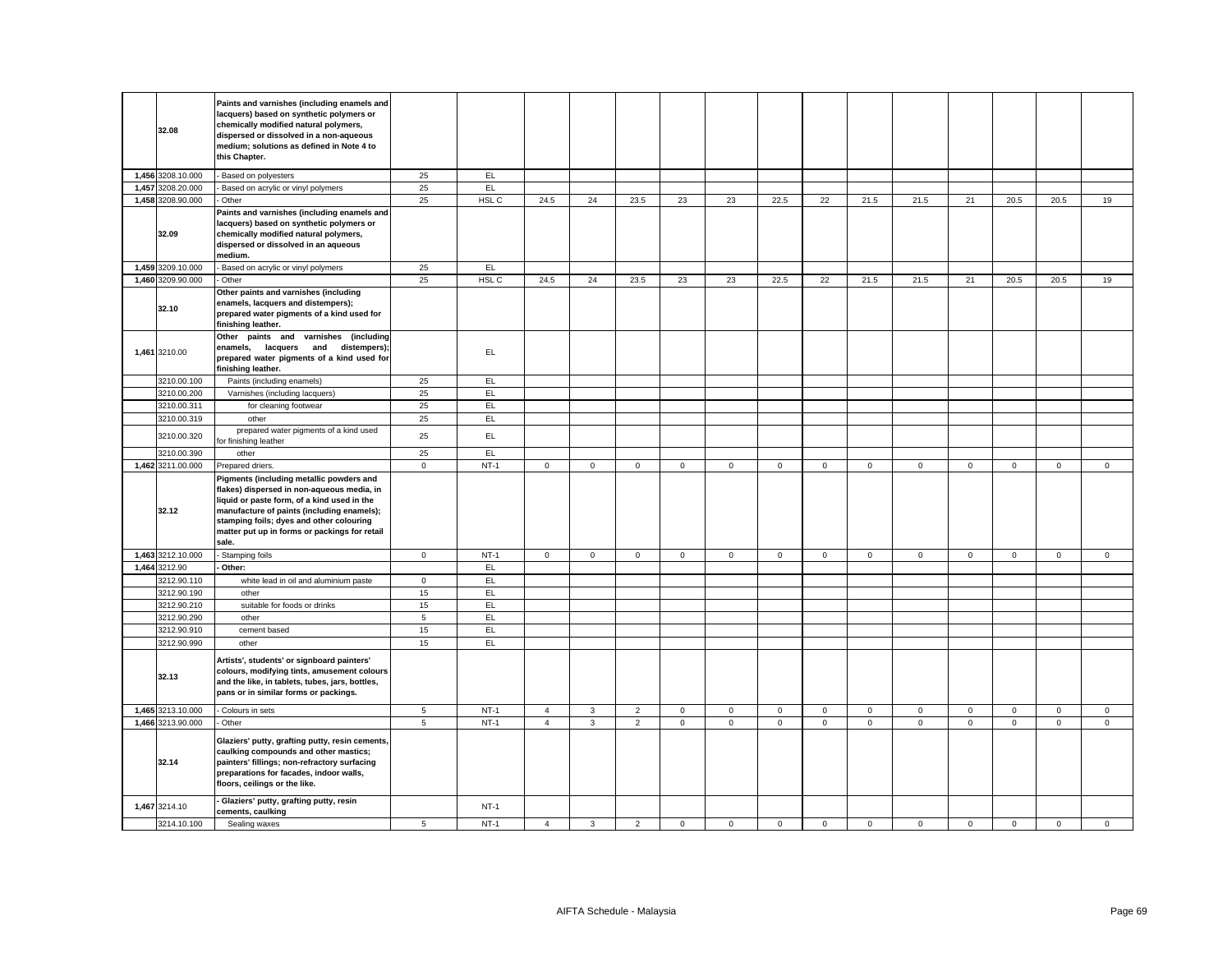| 3214.10.900          | Other                                                                                                                                                                                                                                                                                                                                                                         | 5           | $NT-1$ | 4              | 3                   | $\overline{\mathbf{2}}$ | 0            | 0                   | 0           | 0            | $^{\circ}$   | 0                   | 0           |              | $^{\circ}$  | 0            |
|----------------------|-------------------------------------------------------------------------------------------------------------------------------------------------------------------------------------------------------------------------------------------------------------------------------------------------------------------------------------------------------------------------------|-------------|--------|----------------|---------------------|-------------------------|--------------|---------------------|-------------|--------------|--------------|---------------------|-------------|--------------|-------------|--------------|
| 1,468 3214.90.000    | Other                                                                                                                                                                                                                                                                                                                                                                         | 5           | $NT-1$ | $\overline{4}$ | $\mathbf{3}$        | $\overline{2}$          | $\mathsf 0$  | $\mathbf 0$         | $\mathsf 0$ | $\mathsf 0$  | $\mathsf 0$  | $\mathsf 0$         | $\mathbf 0$ | $\mathsf 0$  | $\mathsf 0$ | $\mathsf 0$  |
| 32.15                | Printing ink, writing or drawing ink and other<br>inks, whether or not concentrated or solid.                                                                                                                                                                                                                                                                                 |             |        |                |                     |                         |              |                     |             |              |              |                     |             |              |             |              |
| 1,469 3215.11.000    | - Black                                                                                                                                                                                                                                                                                                                                                                       | 25          | HSL C  | 24.5           | 24                  | 23.5                    | 23           | 23                  | 22.5        | 22           | 21.5         | 21.5                | 21          | 20.5         | 20.5        | 19           |
| 1,470 3215.19.000    | - Other                                                                                                                                                                                                                                                                                                                                                                       | 25          | HSL C  | 24.5           | 24                  | 23.5                    | 23           | 23                  | 22.5        | 22           | 21.5         | 21.5                | 21          | 20.5         | 20.5        | 19           |
| 1,471 3215.90        | Other:                                                                                                                                                                                                                                                                                                                                                                        |             | EL     |                |                     |                         |              |                     |             |              |              |                     |             |              |             |              |
| 3215.90.100          | Inks for duplicating machines                                                                                                                                                                                                                                                                                                                                                 | 25          | EL     |                |                     |                         |              |                     |             |              |              |                     |             |              |             |              |
| 3215.90.200          | Writing and drawing inks                                                                                                                                                                                                                                                                                                                                                      | $\mathsf 0$ | EL     |                |                     |                         |              |                     |             |              |              |                     |             |              |             |              |
| 3215.90.300          | Marking inks                                                                                                                                                                                                                                                                                                                                                                  | $\,$ 5 $\,$ | E      |                |                     |                         |              |                     |             |              |              |                     |             |              |             |              |
| 3215.90.900          | Other                                                                                                                                                                                                                                                                                                                                                                         | 5           | EL     |                |                     |                         |              |                     |             |              |              |                     |             |              |             |              |
| 33.01                | Essential oils (terpeneless or not), including<br>concretes and absolutes; resinoids;<br>extracted oleoresins; concentrates of<br>essential oils in fats, in fixed oils, in waxes<br>or the like, obtained by enfleurage or<br>maceration; terpenic by-products of the<br>deterpenation of essential oils; aqueous<br>distillates and aqueous solutions of essential<br>oils. |             |        |                |                     |                         |              |                     |             |              |              |                     |             |              |             |              |
| 1,472 3301.12.000    | - Of orange                                                                                                                                                                                                                                                                                                                                                                   | $\mathbf 0$ | $NT-1$ | $\mathbf 0$    | $\mathbf{0}$        | $\mathsf 0$             | $\mathbf 0$  | 0                   | $\mathsf 0$ | $\mathbf 0$  | $\mathsf 0$  | $\mathsf 0$         | $\mathsf 0$ | $\mathbf 0$  | $\mathsf 0$ | $\mathsf 0$  |
| 1,473<br>3301.13.000 | - Of lemon                                                                                                                                                                                                                                                                                                                                                                    | $\mathsf 0$ | $NT-1$ | $\mathsf 0$    | $\mathsf 0$         | $\mathsf 0$             | $\mathsf 0$  | $\mathsf{O}\xspace$ | $\mathsf 0$ | $\mathsf 0$  | $\mathsf 0$  | $\mathsf 0$         | $\mathbf 0$ | $\mathsf 0$  | $\mathsf 0$ | $\mathbf 0$  |
| 1,474 3301.19.000    | - Other                                                                                                                                                                                                                                                                                                                                                                       | $\mathbf 0$ | $NT-1$ | $\mathbf 0$    | $\mathbf 0$         | $\mathsf 0$             | $\mathbf 0$  | $\mathbf 0$         | $\mathsf 0$ | $\mathbf 0$  | $\mathbf 0$  | $\mathsf 0$         | $\mathsf 0$ | $\mathsf 0$  | $\mathsf 0$ | $\mathsf 0$  |
| 1,475<br>3301.24.000 | - Of peppermint (Mentha piperita)                                                                                                                                                                                                                                                                                                                                             | $\mathsf 0$ | $NT-1$ | $\mathsf 0$    | $\mathsf 0$         | $\mathsf 0$             | $\mathsf 0$  | 0                   | $\mathbf 0$ | $\mathsf 0$  | $\mathsf 0$  | $\mathsf 0$         | $\mathsf 0$ | $\mathbf 0$  | $\mathsf 0$ | $\mathsf 0$  |
| 1,476<br>3301.25.000 | - Of other mints                                                                                                                                                                                                                                                                                                                                                              | $\mathbf 0$ | $NT-1$ | $\mathbf 0$    | $\mathbf 0$         | $\mathbf 0$             | $\mathbf 0$  | 0                   | $\mathbf 0$ | $\mathbf 0$  | $\mathbf 0$  | 0                   | $\mathbf 0$ | 0            | $\mathbf 0$ | $\mathbf 0$  |
| 1,477<br>3301.29.000 | - Other                                                                                                                                                                                                                                                                                                                                                                       | $\mathbf 0$ | $NT-1$ | $\mathsf 0$    | $\mathsf 0$         | $\mathsf 0$             | $\mathsf 0$  | $\mathsf{O}\xspace$ | $\mathsf 0$ | $\mathbf 0$  | $\mathsf 0$  | $\mathsf 0$         | $\mathbf 0$ | $\mathsf 0$  | $\mathsf 0$ | $\mathsf 0$  |
| 1,478<br>3301.30.000 | Resinoids                                                                                                                                                                                                                                                                                                                                                                     | $\mathbf 0$ | $NT-1$ | $\mathbf 0$    | 0                   | $\mathsf 0$             | $\mathbf 0$  | 0                   | $\mathsf 0$ | $\mathbf 0$  | $\mathbf 0$  | $\mathsf{O}\xspace$ | $\mathbf 0$ | $\mathbf 0$  | $\mathsf 0$ | $\mathbf 0$  |
| 1,479 3301.90        | Other:                                                                                                                                                                                                                                                                                                                                                                        |             | $NT-1$ |                |                     |                         |              |                     |             |              |              |                     |             |              |             |              |
| 3301.90.100          | Terpenic by-products of the deterpenation of<br>essential oils                                                                                                                                                                                                                                                                                                                | $\mathbf 0$ | $NT-1$ | $\mathsf 0$    | $\mathsf 0$         | $\mathsf 0$             | $\mathbf 0$  | $\mathbf 0$         | $\mathsf 0$ | $\mathbf 0$  | $\mathbf 0$  | $\mathsf{O}\xspace$ | $\mathbf 0$ | $\mathsf 0$  | $\mathsf 0$ | $\mathsf 0$  |
| 3301.90.200          | Concentrates of essential oils in fats, in fixed<br>bils, in waxes or                                                                                                                                                                                                                                                                                                         | $\mathbf 0$ | $NT-1$ | $\mathsf 0$    | $\mathsf 0$         | $\mathsf 0$             | $\mathsf 0$  | $\mathsf 0$         | $\mathsf 0$ | $\mathsf 0$  | $\mathbf 0$  | $\mathsf 0$         | $\mathbf 0$ | $\mathsf 0$  | $\mathsf 0$ | $\mathsf 0$  |
| 3301.90.300          | Aqueous distillates and aqueous solutions of<br>essential oils                                                                                                                                                                                                                                                                                                                | $\mathsf 0$ | $NT-1$ | $\mathsf{O}$   | $\mathsf 0$         | $\mathsf 0$             | $\mathbf 0$  | $\mathbf 0$         | $\mathsf 0$ | $\mathsf 0$  | $\mathsf 0$  | $\mathsf{O}\xspace$ | $\mathbf 0$ | $\mathsf 0$  | $\mathsf 0$ | $\mathsf 0$  |
| 33.02                | Mixtures of odoriferous substances and<br>mixtures (including alcoholic solutions) with<br>a basis of one or more of these substances,<br>of a kind used as raw materials in industry;<br>other preparations based on odoriferous<br>substances, of a kind used for the<br>manufacture of beverages.                                                                          |             |        |                |                     |                         |              |                     |             |              |              |                     |             |              |             |              |
| 1,480 3302.10.000    | - Of a kind used in the food or drink industries                                                                                                                                                                                                                                                                                                                              | $\mathbf 0$ | $NT-1$ | $\mathsf 0$    | $\mathbf 0$         | $\mathsf 0$             | $\mathbf 0$  | $\mathbf 0$         | $\mathsf 0$ | $\mathbf 0$  | $\mathsf 0$  | $\mathbf 0$         | $\mathsf 0$ | $\mathbf 0$  | $\mathsf 0$ | $\mathsf 0$  |
| 1,481 3302.90.000    | Other                                                                                                                                                                                                                                                                                                                                                                         | $\mathsf 0$ | $NT-1$ | $\mathbf 0$    | $\mathbf 0$         | $\mathsf 0$             | $\mathsf 0$  | $\mathbf 0$         | $\mathsf 0$ | $\mathsf 0$  | $\mathsf 0$  | $\mathbf 0$         | $\mathsf 0$ | $\mathsf 0$  | $\mathsf 0$ | $\mathsf 0$  |
| 1,482<br>3303.00     | Perfumes, and toilet waters.                                                                                                                                                                                                                                                                                                                                                  |             | $NT-1$ |                |                     |                         |              |                     |             |              |              |                     |             |              |             |              |
| 3303.00.100          | Perfumes, containing spirits                                                                                                                                                                                                                                                                                                                                                  | $\mathsf 0$ | $NT-1$ | 0              | $\mathsf 0$         | $\mathsf 0$             | $\mathbf 0$  | 0                   | $\mathsf 0$ | $\mathbf 0$  | $\mathbf 0$  | $\mathsf 0$         | $\mathbf 0$ | $\mathbf 0$  | $\mathsf 0$ | $\mathbf 0$  |
| 3303.00.200          | Perfumes, containing solvents other than<br>pirits                                                                                                                                                                                                                                                                                                                            | $\mathbf 0$ | $NT-1$ | $\mathbf 0$    | $\mathsf 0$         | $\mathbf 0$             | $\mathbf 0$  | $\mathbf{0}$        | $\mathbf 0$ | $\mathbf 0$  | $\mathsf 0$  | $\mathsf 0$         | $\mathbf 0$ | $\mathbf 0$  | $\mathsf 0$ | $\mathsf 0$  |
| 3303.00.900          | Other                                                                                                                                                                                                                                                                                                                                                                         | $\mathbf 0$ | $NT-1$ | $\mathbf 0$    | $\mathbf 0$         | $\mathsf 0$             | $\mathsf 0$  | $\mathbf 0$         | $\mathsf 0$ | $\mathbf 0$  | $\mathsf 0$  | $\mathbf 0$         | $\mathsf 0$ | $\mathbf 0$  | $\mathsf 0$ | $\mathsf 0$  |
| 33.04                | Beauty or make-up preparations and<br>preparations for the care of the skin (other<br>than medicaments), including sunscreen or<br>sun tan preparations; manicure or pedicure<br>preparations.                                                                                                                                                                                |             |        |                |                     |                         |              |                     |             |              |              |                     |             |              |             |              |
| 1,483 3304.10.000    | - Lip make-up preparations                                                                                                                                                                                                                                                                                                                                                    | $\mathbf 0$ | $NT-1$ | $\mathsf 0$    | $\mathsf 0$         | $\mathsf 0$             | $\mathbf 0$  | 0                   | $\mathsf 0$ | $\mathsf 0$  | $\mathsf 0$  | $\mathbf 0$         | $\mathsf 0$ | $\mathbf 0$  | $\mathsf 0$ | $\mathbf 0$  |
| 1,484 3304.20.000    | - Eye make-up preparations                                                                                                                                                                                                                                                                                                                                                    | $^{\circ}$  | $NT-1$ | $\mathbf 0$    | $\mathsf{O}\xspace$ | $\mathsf 0$             | $\mathbf{0}$ | 0                   | $\mathsf 0$ | $\mathbf{0}$ | $\mathbf 0$  | $\mathsf{O}\xspace$ | $\mathbf 0$ | $\mathbf{O}$ | $\mathsf 0$ | $\mathbf{0}$ |
| 1,485 3304.30        | Manicure or pedicure preparations:                                                                                                                                                                                                                                                                                                                                            |             | $NT-1$ |                |                     |                         |              |                     |             |              |              |                     |             |              |             |              |
| 3304.30.100          | Nail polishes and varnishes                                                                                                                                                                                                                                                                                                                                                   | $\mathbf 0$ | $NT-1$ | $\mathsf 0$    | $\mathbf 0$         | $\mathbf 0$             | $\mathbf 0$  | $\mathbf 0$         | $\mathsf 0$ | $\mathbf 0$  | $\mathsf 0$  | $\mathbf 0$         | $\mathsf 0$ | $\mathbf 0$  | $\mathbf 0$ | $\mathsf 0$  |
| 3304.30.200          | Varnish removers                                                                                                                                                                                                                                                                                                                                                              | $\mathbf 0$ | $NT-1$ | $\mathbf 0$    | $\mathbf 0$         | $\mathbf 0$             | $\mathbf 0$  | $\mathbf{0}$        | $\mathbf 0$ | $\mathbf 0$  | $\mathbf 0$  | $\mathbf 0$         | $\mathbf 0$ | $\mathbf 0$  | $\mathbf 0$ | $\mathbf 0$  |
| 3304.30.900          | Other                                                                                                                                                                                                                                                                                                                                                                         | $\mathbf 0$ | $NT-1$ | $\mathbf{0}$   | $\mathbf 0$         | $\mathbf 0$             | $\mathbf 0$  | $\mathbf{0}$        | $\mathbf 0$ | $\mathbf 0$  | $\mathbf{0}$ | $\mathbf 0$         | $\mathbf 0$ | $\mathbf{0}$ | $\mathbf 0$ | $\mathbf 0$  |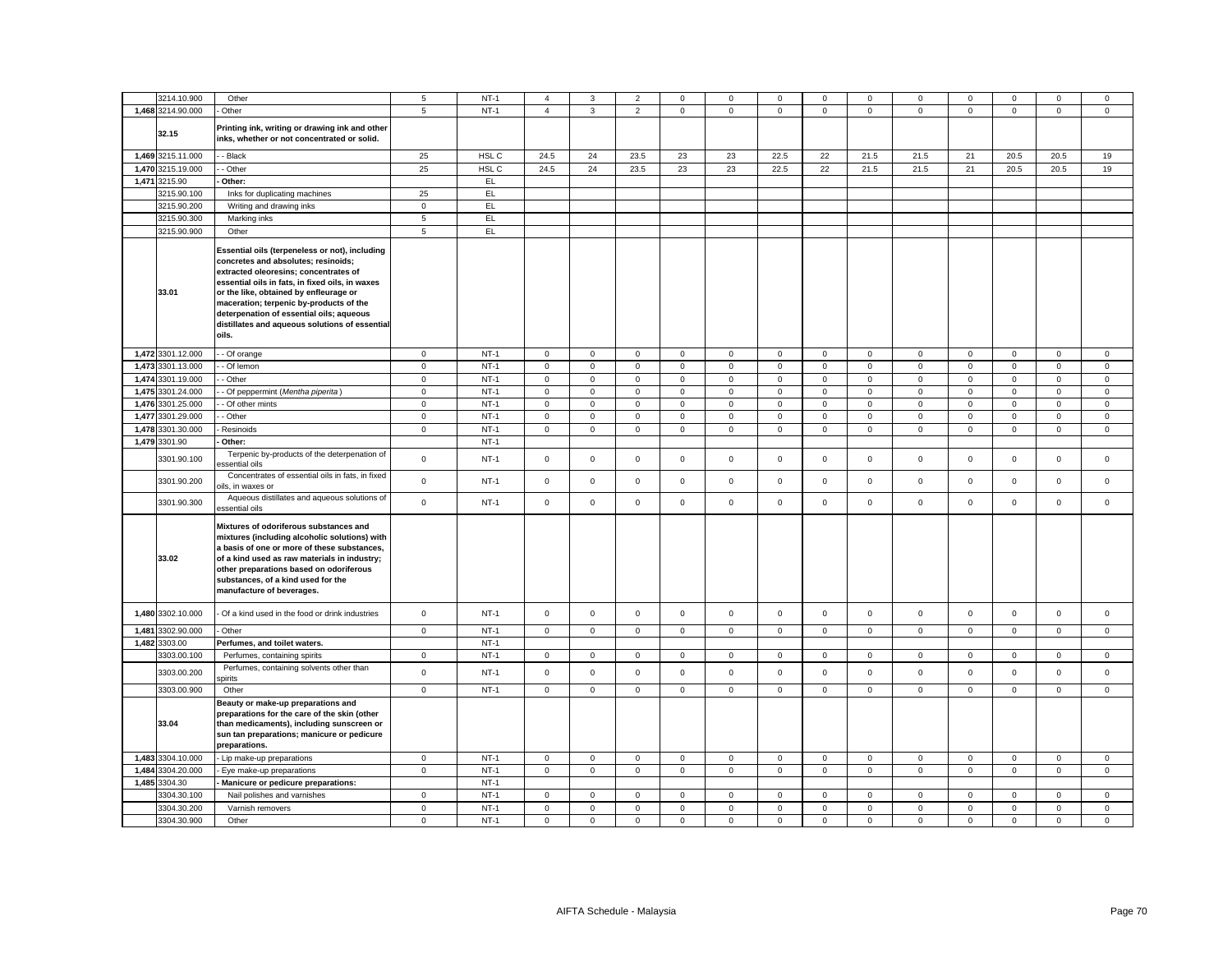| 1,486 3304.91              | - Powders, whether or not compressed:                                                                                                                                                                                                                                                                   |                     | EL.              |                     |                   |                     |                   |                   |                               |                  |                   |                            |                            |                            |                            |                            |
|----------------------------|---------------------------------------------------------------------------------------------------------------------------------------------------------------------------------------------------------------------------------------------------------------------------------------------------------|---------------------|------------------|---------------------|-------------------|---------------------|-------------------|-------------------|-------------------------------|------------------|-------------------|----------------------------|----------------------------|----------------------------|----------------------------|----------------------------|
| 3304.91.100                | Talcum powder                                                                                                                                                                                                                                                                                           | 20                  | EL               |                     |                   |                     |                   |                   |                               |                  |                   |                            |                            |                            |                            |                            |
| 3304.91.200                | Face powder                                                                                                                                                                                                                                                                                             | 20                  | EL               |                     |                   |                     |                   |                   |                               |                  |                   |                            |                            |                            |                            |                            |
| 1,487 3304.99              | - Other:                                                                                                                                                                                                                                                                                                |                     | $NT-1$           |                     |                   |                     |                   |                   |                               |                  |                   |                            |                            |                            |                            |                            |
| 3304.99.100                | Beauty creams, cold creams, make-up<br>creams and cleansing                                                                                                                                                                                                                                             | $\mathbf 0$         | $NT-1$           | $\mathbf 0$         | $\mathbf 0$       | $\mathsf 0$         | $\mathsf 0$       | $\mathsf 0$       | $\mathsf 0$                   | $\mathbf 0$      | $\mathsf 0$       | $\mathsf 0$                | $\mathsf 0$                | $\mathsf 0$                | $\mathsf 0$                | $\mathsf 0$                |
| 3304.99.200                | Grease paints (including theatrical grease<br>paints)                                                                                                                                                                                                                                                   | $\mathsf 0$         | $NT-1$           | $\mathbf 0$         | $\mathsf 0$       | $\mathsf 0$         | $\mathsf 0$       | $\mathbf 0$       | $\mathsf 0$                   | $\mathbf 0$      | $\mathsf 0$       | $\mathsf 0$                | $\mathbf 0$                | $\mathsf 0$                | $\mathsf 0$                | $\mathsf 0$                |
| 3304.99.300                | Skin food and skin tonics or body lotions                                                                                                                                                                                                                                                               | $\mathbf 0$         | $NT-1$           | $\mathbf 0$         | $\mathsf 0$       | $\mathsf 0$         | $\mathsf 0$       | $\mathsf 0$       | $\mathsf 0$                   | $\mathbf 0$      | $\mathsf 0$       | $\mathbf 0$                | $\mathbf 0$                | $\mathsf 0$                | $\mathsf 0$                | $\mathsf 0$                |
| 3304.99.400                | Sun-tan and sun-burn preventive<br>oreparations                                                                                                                                                                                                                                                         | $\mathsf{o}\xspace$ | $NT-1$           | $\circ$             | $\mathbf 0$       | $\mathsf 0$         | $\mathsf 0$       | $\mathsf 0$       | $\mathsf 0$                   | $\mathbf 0$      | $\mathsf 0$       | $\mathsf 0$                | $\mathbf 0$                | $\mathsf 0$                | $\mathsf 0$                | $\mathsf 0$                |
| 3304.99.900                | Other                                                                                                                                                                                                                                                                                                   | $\mathsf 0$         | $NT-1$           | $\mathsf 0$         | $\mathsf 0$       | $\mathsf 0$         | $\mathsf 0$       | $\mathsf 0$       | $\mathsf 0$                   | $\mathsf 0$      | $\mathsf 0$       | $\mathsf 0$                | $\mathsf 0$                | $\mathsf 0$                | $\mathsf 0$                | $\mathsf 0$                |
| 33.05                      | Preparations for use on the hair.                                                                                                                                                                                                                                                                       |                     |                  |                     |                   |                     |                   |                   |                               |                  |                   |                            |                            |                            |                            |                            |
| 1,488 3305.10.000          | Shampoos                                                                                                                                                                                                                                                                                                | 20                  | <b>ST</b>        | 18                  | 15                | 13                  | 12                | 12                | 10                            | 8                | 6                 | 5                          | 5                          | 5                          | 5                          | $\mathbf 5$                |
| 1,489 3305.20.000          | Preparations for permanent waving or<br>straightening                                                                                                                                                                                                                                                   | 10                  | EL               |                     |                   |                     |                   |                   |                               |                  |                   |                            |                            |                            |                            |                            |
| 1,490 3305.30.000          | Hair lacquers                                                                                                                                                                                                                                                                                           | 10                  | EL               |                     |                   |                     |                   |                   |                               |                  |                   |                            |                            |                            |                            |                            |
| 1,491 3305.90.000          | Other                                                                                                                                                                                                                                                                                                   | 10                  | <b>ST</b>        | 9                   | 8                 | $\overline{7}$      | $\overline{7}$    | $\overline{7}$    | 6                             | 6                | 5                 | 5                          | 5                          | 5                          | 5                          | 5                          |
| 33.06                      | Preparations for oral or dental hygiene,<br>including denture fixative pastes and<br>powders; yarn used to clean between the<br>teeth (dental floss), in individual retail<br>packages.                                                                                                                 |                     |                  |                     |                   |                     |                   |                   |                               |                  |                   |                            |                            |                            |                            |                            |
| 1,492 3306.10              | Dentifrices:                                                                                                                                                                                                                                                                                            |                     | $NT-1$           |                     |                   |                     |                   |                   |                               |                  |                   |                            |                            |                            |                            |                            |
| 3306.10.100                | Paste                                                                                                                                                                                                                                                                                                   | $\mathbf 0$         | $NT-1$           | $\mathbf 0$         | $\mathbf 0$       | $\mathbf 0$         | $\mathbf 0$       | $\mathsf 0$       | $\mathsf 0$                   | $\mathbf{O}$     | $\mathbf 0$       | $\mathsf 0$                | $\mathsf 0$                | $\mathbf 0$                | $\mathbf 0$                | $\mathsf 0$                |
| 3306.10.200                | Powder                                                                                                                                                                                                                                                                                                  | $\mathbf 0$         | $NT-1$           | $\mathbf{0}$        | $\mathbf 0$       | $\mathbf 0$         | $\mathbf 0$       | $\mathbf 0$       | $\mathbf 0$                   | $\mathbf 0$      | $\mathsf 0$       | $\mathsf 0$                | $\mathbf 0$                | $\mathbf 0$                | $\mathbf 0$                | $\mathsf 0$                |
| 3306.10.900                | Other                                                                                                                                                                                                                                                                                                   | $\mathbf 0$         | $NT-1$           | $\mathbf 0$         | $\mathbf 0$       | $\mathsf 0$         | $\mathbf 0$       | $\mathbf 0$       | $\mathsf 0$                   | $\mathbf 0$      | $\mathbf 0$       | $\mathbf 0$                | $\mathsf 0$                | $\mathbf 0$                | $\mathbf 0$                | $\mathsf 0$                |
| 1,493 3306.20.000          | Yarn used to clean between the teeth (dental<br>loss)                                                                                                                                                                                                                                                   | $\mathsf 0$         | $NT-1$           | $\mathbf 0$         | $\mathsf 0$       | $\mathsf{O}\xspace$ | $\mathsf 0$       | $\mathsf 0$       | $\mathsf 0$                   | $\mathsf 0$      | $\mathsf 0$       | $\mathbf 0$                | $\mathsf 0$                | $\mathsf 0$                | $\mathsf 0$                | $\mathsf 0$                |
| 1,494 3306.90.000          | Other                                                                                                                                                                                                                                                                                                   | $\circ$             | $NT-1$           | $\mathbf 0$         | $\mathbf 0$       | $\mathsf 0$         | $\mathsf 0$       | $\mathbf 0$       | $\mathsf 0$                   | $\mathbf 0$      | $\mathsf 0$       | $\mathsf 0$                | $\mathsf 0$                | $\mathsf 0$                | $\mathsf 0$                | $\mathsf 0$                |
|                            |                                                                                                                                                                                                                                                                                                         |                     |                  |                     |                   |                     |                   |                   |                               |                  |                   |                            |                            |                            |                            |                            |
| 33.07                      | Pre-shave, shaving or after-shave<br>preparations, personal deodorants, bath<br>preparations, depilatories and other<br>perfumery, cosmetic or toilet preparations,<br>not elsewhere specified or included;<br>prepared room deodorisers, whether or not<br>perfumed or having disinfectant properties. |                     |                  |                     |                   |                     |                   |                   |                               |                  |                   |                            |                            |                            |                            |                            |
| 1,495 3307.10.000          | Pre-shave, shaving or after-shave<br>oreparations                                                                                                                                                                                                                                                       | $\mathsf 0$         | $NT-1$           | $\mathbf 0$         | $\mathsf 0$       | $\mathsf 0$         | $\mathsf 0$       | $\mathsf 0$       | $\mathsf 0$                   | $\mathbf 0$      | $\mathsf 0$       | $\mathsf 0$                | $\mathsf 0$                | $\mathbf 0$                | $\mathsf 0$                | $\mathbf 0$                |
| 1,496 3307.20.000          | Personal deodorants and antiperspirants                                                                                                                                                                                                                                                                 | $\mathbf 0$         | $NT-1$           | $\mathbf 0$         | $\mathsf 0$       | $\mathsf 0$         | $\mathsf 0$       | $\mathsf 0$       | $\mathbf 0$                   | $\mathsf 0$      | $\mathsf 0$       | $\mathbf 0$                | $\mathbf 0$                | $\mathbf 0$                | $\mathsf 0$                | $\mathbf 0$                |
| 1,497 3307.30.000          | Perfumed bath salts and other bath<br>oreparations                                                                                                                                                                                                                                                      | $\mathbf 0$         | $NT-1$           | $\circ$             | $\mathbf 0$       | $\mathbf 0$         | $\mathbf 0$       | $\mathbf 0$       | $\mathsf 0$                   | $\mathbf 0$      | $\mathbf 0$       | $\mathsf 0$                | $\mathbf 0$                | $\mathbf 0$                | $\mathsf 0$                | $\mathsf 0$                |
| 1,498 3307.41              | - "Agarbatti" and other odoriferous<br>preparations which operate                                                                                                                                                                                                                                       |                     | $NT-1$           |                     |                   |                     |                   |                   |                               |                  |                   |                            |                            |                            |                            |                            |
| 3307.41.100                | Prepared incense                                                                                                                                                                                                                                                                                        | $\circ$             | $NT-1$           | $\mathbf{0}$        | $\mathbf 0$       | $\mathbf 0$         | $\mathsf 0$       | $\mathbf 0$       | $\mathbf 0$                   | $\mathbf 0$      | $\mathbf 0$       | $\mathbf 0$                | $\mathbf 0$                | $\mathbf 0$                | $\mathbf 0$                | $\mathsf 0$                |
| 3307.41.200                | Scented joss sticks                                                                                                                                                                                                                                                                                     | $\mathbf{0}$        | $NT-1$           | $\circ$             | $\mathbf 0$       | $\mathbf 0$         | $\mathbf 0$       | $\mathbf{0}$      | $\mathbf 0$                   | $\mathbf{0}$     | $\mathbf{0}$      | $\mathbf{0}$               | $\mathbf 0$                | $\mathbf 0$                | $\mathbf 0$                | $\mathbf 0$                |
| 3307.41.300                | Scented joss paper                                                                                                                                                                                                                                                                                      | $\mathbf 0$         | $NT-1$           | $\mathbf 0$         | $\mathbf 0$       | $\mathbf{0}$        | $\mathbf{0}$      | $\mathbf 0$       | $\mathsf 0$                   | $\mathbf 0$      | $\mathbf 0$       | $\mathsf 0$                | $\mathbf 0$                | $\mathbf 0$                | $\mathsf{O}\xspace$        | $\mathbf 0$                |
| 3307.41.900                | Other                                                                                                                                                                                                                                                                                                   | $\circ$             | $NT-1$           | $\mathbf 0$         | $\mathbf 0$       | $\mathbf 0$         | $\mathbf{0}$      | $\mathbf 0$       | $\mathbf 0$                   | $\mathbf 0$      | $\mathbf 0$       | $\mathsf 0$                | $\mathbf 0$                | $\mathbf{0}$               | $\mathbf 0$                | $\mathsf 0$                |
| 1,499 3307.49              | Other:                                                                                                                                                                                                                                                                                                  |                     | $NT-2$           |                     |                   |                     |                   |                   |                               |                  |                   |                            |                            |                            |                            |                            |
| 3307.49.100                | Prepared room deodorisers, having<br>isinfectant properties                                                                                                                                                                                                                                             | $\mathbf 0$         | $NT-2$           | $\mathbf 0$         | $\mathsf 0$       | $\mathsf 0$         | $\mathsf 0$       | $\mathsf 0$       | $\mathsf 0$                   | $\mathbf 0$      | $\mathsf 0$       | $\mathbf 0$                | $\mathsf 0$                | $\mathsf 0$                | $\mathsf 0$                | $\mathsf 0$                |
| 3307.49.200                | Preparations for perfuming rooms                                                                                                                                                                                                                                                                        | $\circ$             | $NT-2$           | $\mathbf 0$         | $\mathbf 0$       | $\mathbf 0$         | $\mathsf 0$       | $\mathsf 0$       | $\mathsf 0$                   | $\mathbf 0$      | $\mathbf 0$       | $\mathbf 0$                | $\mathsf 0$                | $\mathsf 0$                | $\mathbf 0$                | $\mathsf 0$                |
| 3307.49.300                | Scented powder used during religious rites                                                                                                                                                                                                                                                              | $\mathbf 0$         | $NT-2$           | $\mathbf{0}$        | $\mathbf 0$       | $\mathsf 0$         | $\mathsf 0$       | $\mathsf 0$       | $\mathsf 0$                   | $\mathbf 0$      | $\mathsf 0$       | $\mathbf 0$                | $\mathsf 0$                | $\mathsf 0$                | $\mathsf 0$                | $\mathsf 0$                |
| 3307.49.900                | Other                                                                                                                                                                                                                                                                                                   | 20                  | $NT-2$           | 17.5                | 15                | 12                  | 10                | 10                | $\overline{7}$                | 5                | $\mathbf{3}$      | $\mathsf 0$                | $\mathbf 0$                | $\mathsf 0$                | $\mathsf 0$                | $\mathsf 0$                |
| 1,500 3307.90              | Other:                                                                                                                                                                                                                                                                                                  |                     | $NT-2$           |                     |                   |                     |                   |                   |                               |                  |                   |                            |                            |                            |                            |                            |
| 3307.90.100                | Animal toilet preparations                                                                                                                                                                                                                                                                              | 20                  | $NT-2$           | 17.5                | 15                | 12                  | 10                | 10                | $\overline{7}$                | 5                | 3                 | $\mathbf 0$                | $\mathbf 0$                | $\mathbf 0$                | 0                          | $\mathbf 0$                |
| 3307.90.200<br>3307.90.310 | Wadding impregnated, coated or covered<br>vith perfume or<br>in packings of a kind sold by retail                                                                                                                                                                                                       | 20<br>$\mathbf 0$   | $NT-2$<br>$NT-2$ | 17.5<br>$\mathsf 0$ | 15<br>$\mathbf 0$ | 12<br>$\mathbf 0$   | 10<br>$\mathsf 0$ | 10<br>$\mathsf 0$ | $\overline{7}$<br>$\mathsf 0$ | 5<br>$\mathbf 0$ | $_{3}$<br>$\,0\,$ | $\mathsf 0$<br>$\mathsf 0$ | $\mathbf 0$<br>$\mathsf 0$ | $\mathsf 0$<br>$\mathbf 0$ | $\mathsf 0$<br>$\mathbf 0$ | $\mathsf 0$<br>$\mathsf 0$ |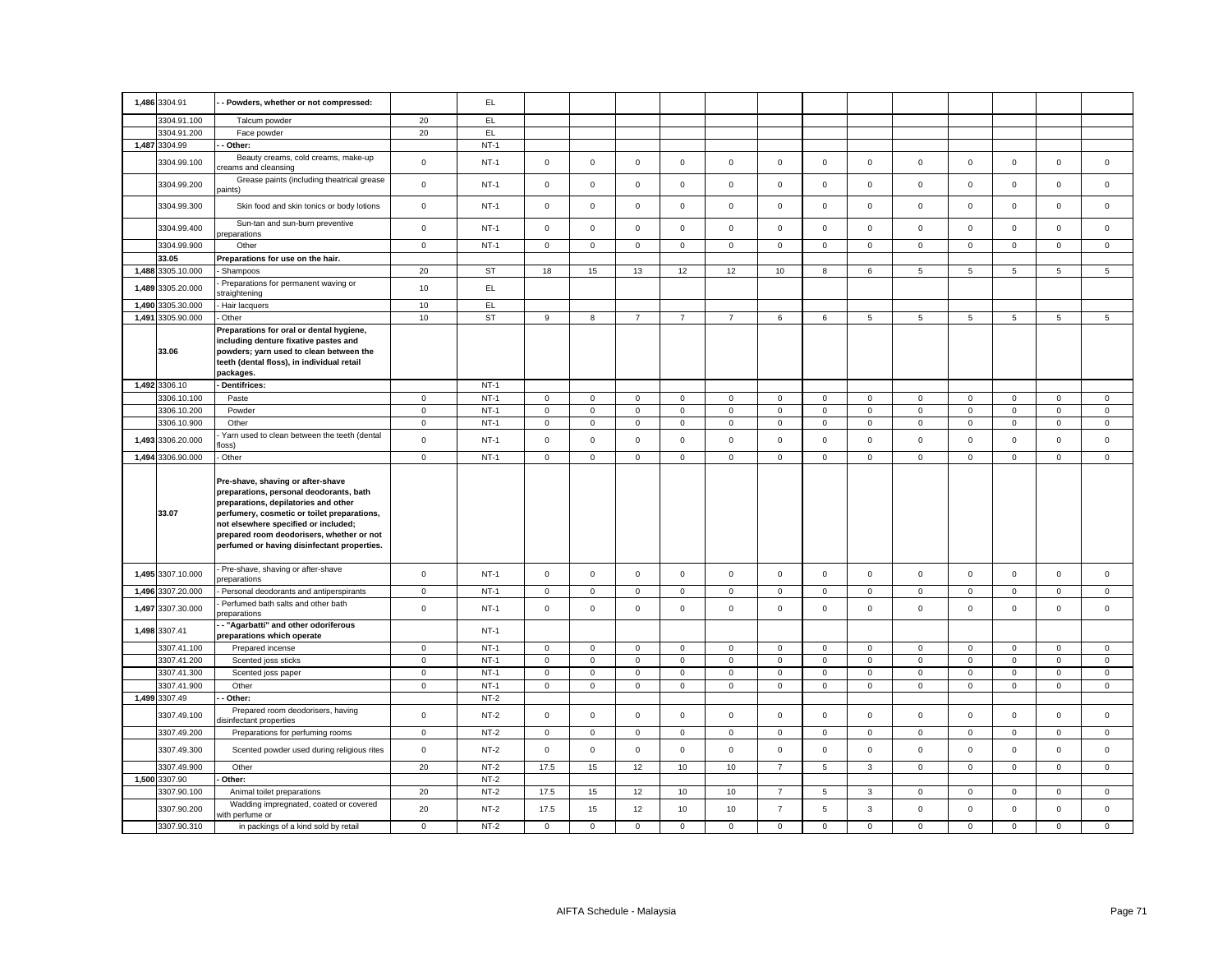|       | 3307.90.390       | other                                                                                                                                                                                                                                                                                                                                                                                                                                                 | 0            | $NT-2$      | $\mathbf{0}$        | 0            | 0            | 0            | 0            | $\mathbf 0$    | 0            | 0            | 0                   | 0            | 0            | 0               | 0            |
|-------|-------------------|-------------------------------------------------------------------------------------------------------------------------------------------------------------------------------------------------------------------------------------------------------------------------------------------------------------------------------------------------------------------------------------------------------------------------------------------------------|--------------|-------------|---------------------|--------------|--------------|--------------|--------------|----------------|--------------|--------------|---------------------|--------------|--------------|-----------------|--------------|
|       | 3307.90.400       | Other perfumery or cosmetics, including<br>lepilatories                                                                                                                                                                                                                                                                                                                                                                                               | $\mathsf 0$  | $NT-2$      | $\mathbf 0$         | $\mathsf 0$  | $\mathsf 0$  | $\mathbf 0$  | $\mathsf 0$  | $\mathsf 0$    | $\mathsf 0$  | $\mathbf 0$  | $\mathbf 0$         | $\pmb{0}$    | $\mathsf 0$  | $\mathsf 0$     | $\mathsf 0$  |
|       | 3307.90.500       | Contact lens and artificial eye solutions                                                                                                                                                                                                                                                                                                                                                                                                             | $\mathbf 0$  | $NT-2$      | $\mathbf 0$         | $\mathbf 0$  | $\mathbf 0$  | $\mathbf 0$  | $\mathbf 0$  | $\mathsf 0$    | $\mathbf 0$  | $\Omega$     | 0                   | $\mathbf 0$  | $\mathbf 0$  | $\mathbf 0$     | $\Omega$     |
|       | 3307.90.900       | Other                                                                                                                                                                                                                                                                                                                                                                                                                                                 | 20           | $NT-2$      | 17.5                | 15           | 12           | 10           | 10           | $\overline{7}$ | 5            | 3            | $\mathsf 0$         | $\mathbf 0$  | $\mathsf 0$  | $\mathsf 0$     | $\mathsf 0$  |
|       | 34.01             | Soap; organic surface-active products and<br>preparations for use as soap, in the form of<br>bars, cakes, moulded pieces or shapes,<br>whether or not containing soap; organic<br>surface-active products and preparations for<br>washing the skin, in the form of liquid or<br>cream and put up for retail sale, whether or<br>not containing soap; paper, wadding, felt and<br>nonwovens, impregnated, coated or covered<br>with soap or detergent. |              |             |                     |              |              |              |              |                |              |              |                     |              |              |                 |              |
|       | 1,501 3401.11     | - For toilet use (including medicated<br>products):                                                                                                                                                                                                                                                                                                                                                                                                   |              | ST          |                     |              |              |              |              |                |              |              |                     |              |              |                 |              |
|       | 3401.11.100       | Toilet soap                                                                                                                                                                                                                                                                                                                                                                                                                                           | $\mathbf 0$  | <b>ST</b>   | $\mathsf 0$         | $\mathbf 0$  | $\mathsf 0$  | $\mathbf 0$  | $\mathsf 0$  | $\mathsf 0$    | 0            | $\mathbf 0$  | $\mathsf 0$         | $\mathbf 0$  | $\mathsf 0$  | $\mathsf 0$     | $\mathbf 0$  |
|       | 3401.11.200       | Medicated or disinfectant soap                                                                                                                                                                                                                                                                                                                                                                                                                        | $\mathbf 0$  | <b>ST</b>   | $\mathsf 0$         | $\mathsf 0$  | $\mathbf 0$  | $\mathsf 0$  | $\mathsf 0$  | $\mathbf 0$    | $\mathsf 0$  | $\mathbf 0$  | $\mathsf{O}\xspace$ | $\pmb{0}$    | $\mathsf 0$  | $\mathsf 0$     | $\mathsf 0$  |
|       |                   | Of paper, impregnated, coated or covered                                                                                                                                                                                                                                                                                                                                                                                                              |              |             |                     |              |              |              |              |                |              |              |                     |              |              |                 |              |
|       | 3401.11.300       | with soap or detergent                                                                                                                                                                                                                                                                                                                                                                                                                                | 20           | ST          | 18                  | 15           | 13           | 12           | 12           | 10             | 8            | 6            | 5                   | 5            | 5            | 5               | 5            |
|       | 3401.11.400       | Of felt and nonwovens, impregnated,<br>coated or covered with                                                                                                                                                                                                                                                                                                                                                                                         | 20           | ST          | 18                  | 15           | 13           | 12           | 12           | 10             | 8            | 6            | 5                   | 5            | 5            | $\overline{5}$  | 5            |
|       | 3401.11.510       | of felt                                                                                                                                                                                                                                                                                                                                                                                                                                               | 20           | ST          | 18                  | 15           | 13           | 12           | 12           | 10             | 8            | 6            | 5                   | 5            | 5            | $5\overline{5}$ | 5            |
|       | 3401.11.520       | of nonwovens, in packings of a kind sold<br>by retail                                                                                                                                                                                                                                                                                                                                                                                                 | $\mathbf 0$  | ST          | $\mathbf 0$         | $\mathbf 0$  | $\mathsf 0$  | $\mathsf 0$  | $\mathbf 0$  | $\mathsf 0$    | $\mathbf 0$  | $\mathsf 0$  | $\mathsf 0$         | $\mathbf 0$  | $\mathbf 0$  | $\mathsf 0$     | $\mathsf 0$  |
|       | 3401.11.590       | other                                                                                                                                                                                                                                                                                                                                                                                                                                                 | 20           | <b>ST</b>   | 18                  | 15           | 13           | 12           | 12           | 10             | 8            | 6            | 5                   | 5            | 5            | 5               | 5            |
|       | 3401.11.900       | Other                                                                                                                                                                                                                                                                                                                                                                                                                                                 | $\mathbf 0$  | <b>ST</b>   | $\mathbf 0$         | $\mathbf{0}$ | $\mathbf 0$  | $\mathbf 0$  | 0            | $\mathbf 0$    | $\mathbf 0$  | $\mathbf{0}$ | 0                   | $\mathbf 0$  | $\mathbf{0}$ | $\mathbf 0$     | $\mathbf 0$  |
|       | 1,502 3401.19     | - Other:                                                                                                                                                                                                                                                                                                                                                                                                                                              |              | <b>ST</b>   |                     |              |              |              |              |                |              |              |                     |              |              |                 |              |
|       | 3401.19.100       | Hard soap                                                                                                                                                                                                                                                                                                                                                                                                                                             | $\circ$      | <b>ST</b>   | $\mathbf 0$         | $\mathbf 0$  | $\mathsf 0$  | $\mathbf 0$  | $\mathbf 0$  | $\mathsf 0$    | $\mathbf 0$  | $\mathbf 0$  | $\mathbf 0$         | $\mathbf 0$  | $\mathbf 0$  | $\mathsf 0$     | $\mathbf 0$  |
|       | 3401.19.200       | Abrasive soap                                                                                                                                                                                                                                                                                                                                                                                                                                         | $\mathbf{0}$ | <b>ST</b>   | $\mathbf{0}$        | $\mathbf 0$  | $\mathbf{0}$ | $\mathbf{0}$ | $\mathbf{0}$ | $\mathbf{0}$   | $\circ$      | $\mathbf{0}$ | $\mathbf{0}$        | $\mathbf{0}$ | $\mathbf{0}$ | $\mathbf 0$     | $\mathbf{0}$ |
|       | 3401.19.300       | Industrial soap                                                                                                                                                                                                                                                                                                                                                                                                                                       | $\mathbf 0$  | <b>ST</b>   | $\mathbf 0$         | $\mathbf 0$  | $\mathsf 0$  | $\mathbf 0$  | $\mathbf 0$  | $\mathsf 0$    | $\mathbf 0$  | $\mathbf 0$  | $\mathbf 0$         | $\mathbf 0$  | $\mathbf 0$  | $\mathsf 0$     | $\mathbf 0$  |
|       | 3401.19.400       | Of paper, impregnated, coated or covered<br>with soap or                                                                                                                                                                                                                                                                                                                                                                                              | 20           | ST          | 18                  | 15           | 13           | 12           | 12           | 10             | 8            | 6            | 5                   | 5            | 5            | 5               | 5            |
|       | 3401.19.500       | Of felt or nonwovens, impregnated, coated<br>or covered with                                                                                                                                                                                                                                                                                                                                                                                          | $\mathsf 0$  | ST          | $\mathbf 0$         | $\mathbf 0$  | $\mathsf 0$  | $\mathsf 0$  | $\mathbf 0$  | $\mathsf 0$    | $\mathsf 0$  | $\mathbf 0$  | $\mathsf 0$         | $\mathbf 0$  | $\mathsf 0$  | $\mathsf 0$     | $\mathbf 0$  |
|       | 3401.19.610       | of felt                                                                                                                                                                                                                                                                                                                                                                                                                                               | $\mathsf 0$  | <b>ST</b>   | $\mathsf 0$         | $\mathsf 0$  | $\mathbf 0$  | $\mathsf 0$  | $\mathsf 0$  | $\mathbf 0$    | $\mathsf 0$  | $\mathbf 0$  | $\mathsf 0$         | $\mathbf 0$  | $\mathsf 0$  | $\mathsf 0$     | 0            |
|       | 3401.19.620       | of nonwovens, in packings of a kind sold<br>by retail                                                                                                                                                                                                                                                                                                                                                                                                 | $\mathsf 0$  | ST          | $\mathbf 0$         | $\mathbf 0$  | $\mathsf 0$  | $\mathsf 0$  | $\mathsf 0$  | $\mathsf 0$    | $\mathsf 0$  | $\circ$      | $\mathsf 0$         | $\mathbf 0$  | $\mathbf 0$  | $\mathsf 0$     | $\mathbf 0$  |
|       | 3401.19.690       | other                                                                                                                                                                                                                                                                                                                                                                                                                                                 | $\mathbf 0$  | ST          | $\mathbf 0$         | $\mathsf 0$  | 0            | $\mathsf 0$  | $\mathsf 0$  | 0              | $\mathbf 0$  | $\mathbf 0$  | $\mathsf 0$         | $\mathbf 0$  | $\mathsf 0$  | $\mathbf 0$     | 0            |
|       | 3401.19.900       | Other                                                                                                                                                                                                                                                                                                                                                                                                                                                 | $\mathbf 0$  | <b>ST</b>   | $\mathbf 0$         | $\mathbf 0$  | $\mathbf 0$  | $\mathbf 0$  | $\mathbf 0$  | $\mathsf 0$    | $\mathbf 0$  | $\mathbf 0$  | 0                   | $\mathsf 0$  | $\mathbf 0$  | $\mathsf 0$     | $\mathbf{0}$ |
| 1,503 | 3401.20.000       | Soap in other forms                                                                                                                                                                                                                                                                                                                                                                                                                                   | $\mathbf 0$  | $NT-1$      | $\mathsf{O}\xspace$ | 0            | 0            | 0            | $\mathsf 0$  | 0              | $\mathsf 0$  | $\mathbf 0$  | 0                   | $\mathbf 0$  | $\mathbf 0$  | $\mathbf 0$     | 0            |
|       | 1,504 3401.30.000 | Organic surface-active products and                                                                                                                                                                                                                                                                                                                                                                                                                   | $\mathbf 0$  | $NT-1$      | $\mathbf 0$         | $\mathbf 0$  | $\mathbf 0$  | $\mathbf{0}$ | $\mathbf 0$  | $\mathbf 0$    | $\mathbf 0$  | $\mathbf{0}$ | $\mathbf 0$         | $\mathbf 0$  | $\mathbf 0$  | $\mathbf{0}$    | $\mathbf 0$  |
|       | 34.02             | preparations for washing<br>Organic surface-active agents (other than<br>soap); surface-active preparations, washing<br>preparations (including auxiliary washing<br>preparations) and cleaning preparations,<br>whether or not containing soap, other than<br>those of heading 34.01.                                                                                                                                                                |              |             |                     |              |              |              |              |                |              |              |                     |              |              |                 |              |
|       | 1,505 3402.11     | - - Anionic:                                                                                                                                                                                                                                                                                                                                                                                                                                          |              | $NT-1$      |                     |              |              |              |              |                |              |              |                     |              |              |                 |              |
|       | 3402.11.100       | Alkyl benzene sulphonic acid and alkyl<br>benzene sulphonate                                                                                                                                                                                                                                                                                                                                                                                          | $\mathbf 0$  | $NT-1$      | $\mathbf 0$         | $\mathbf 0$  | $\mathsf 0$  | $\mathsf 0$  | $\mathbf 0$  | $\mathsf 0$    | $\mathbf 0$  | $\mathbf 0$  | $\mathsf 0$         | $\mathbf 0$  | $\mathbf 0$  | $\mathsf 0$     | $\mathbf 0$  |
|       | 3402.11.900       | Other                                                                                                                                                                                                                                                                                                                                                                                                                                                 | $\mathbf 0$  | <b>NT-1</b> | $\mathbf 0$         | $\mathbf 0$  | $\mathbf 0$  | $\mathbf 0$  | 0            | $\mathbf 0$    | 0            | $\mathbf{0}$ | 0                   | $\mathbf 0$  | $\mathbf 0$  | $\mathbf 0$     | $\mathbf 0$  |
|       | 1,506 3402.12.000 | - Cationic                                                                                                                                                                                                                                                                                                                                                                                                                                            | $\mathsf 0$  | $NT-1$      | $\mathsf 0$         | $\mathbf 0$  | $\mathsf 0$  | $\mathsf 0$  | $\mathsf 0$  | $\mathsf 0$    | $\mathsf{O}$ | $\mathbf 0$  | $\mathsf 0$         | $\mathbf 0$  | $\mathsf 0$  | $\mathbf 0$     | $\mathsf 0$  |
|       | 1,507 3402.13.000 | - Non-ionic                                                                                                                                                                                                                                                                                                                                                                                                                                           | $\mathbf 0$  | $NT-1$      | 0                   | $\mathbf 0$  | $\mathsf 0$  | $\mathbf 0$  | 0            | $\mathsf 0$    | $\mathsf 0$  | 0            | 0                   | $\mathbf 0$  | $\mathbf 0$  | $\mathsf 0$     | $\mathbf 0$  |
|       | 1,508 3402.19.000 | - Other                                                                                                                                                                                                                                                                                                                                                                                                                                               | $\mathbf 0$  | $NT-1$      | $\mathsf 0$         | $\mathbf 0$  | $\mathsf 0$  | $\mathsf 0$  | $\mathsf 0$  | $\mathsf 0$    | $\mathbf 0$  | $\mathbf 0$  | 0                   | $\mathbf 0$  | $\mathbf 0$  | $\mathsf 0$     | 0            |
|       | 1,509 3402.20     | Preparations put up for retail sale:                                                                                                                                                                                                                                                                                                                                                                                                                  |              | $NT-1$      |                     |              |              |              |              |                |              |              |                     |              |              |                 |              |
|       | 3402.20.110       | in liquid form                                                                                                                                                                                                                                                                                                                                                                                                                                        | $\mathbf 0$  | $NT-1$      | $\mathbf 0$         | $\mathbf 0$  | $\mathsf 0$  | $\mathbf 0$  | $\mathsf 0$  | $\mathbf 0$    | $\mathbf 0$  | 0            | 0                   | $\mathbf 0$  | $\mathbf 0$  | $\mathsf 0$     | 0            |
|       | 3402.20.190       | other                                                                                                                                                                                                                                                                                                                                                                                                                                                 | $\mathbf 0$  | $NT-1$      | $\mathbf 0$         | $\mathbf 0$  | $\mathsf 0$  | $\mathsf 0$  | $\mathbf 0$  | $\mathsf 0$    | $\mathsf{O}$ | $\mathbf 0$  | $\mathsf 0$         | $\mathbf 0$  | $\mathbf 0$  | $\mathsf 0$     | $\mathbf 0$  |
|       |                   |                                                                                                                                                                                                                                                                                                                                                                                                                                                       |              |             |                     |              |              |              |              |                |              |              |                     |              |              |                 |              |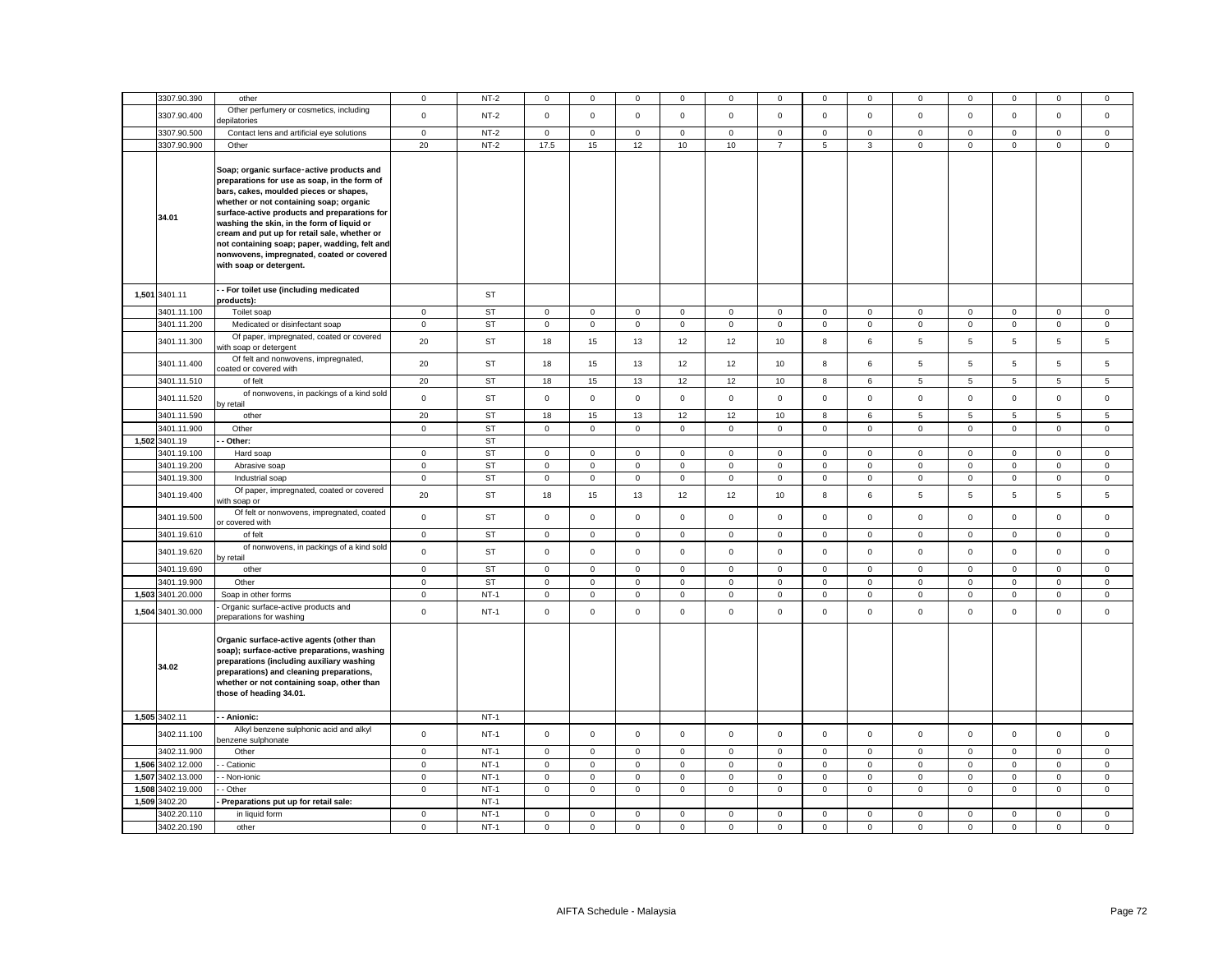|       | 3402.20.210       | liquid bleaches                                                                                                                                                                                                                                                                                                                                                                                                                                                                                                 | $\mathbf 0$  | $NT-1$ | $\mathbf 0$ | $\mathbf 0$     | $\mathbf{0}$    | $\mathbf 0$  | $\mathbf 0$  | $\mathbf 0$    | $\mathbf 0$         | $\mathbf 0$  | $\mathbf 0$  | $\mathbf 0$    | $\mathbf 0$  | $^{\circ}$     | $\mathbf 0$  |
|-------|-------------------|-----------------------------------------------------------------------------------------------------------------------------------------------------------------------------------------------------------------------------------------------------------------------------------------------------------------------------------------------------------------------------------------------------------------------------------------------------------------------------------------------------------------|--------------|--------|-------------|-----------------|-----------------|--------------|--------------|----------------|---------------------|--------------|--------------|----------------|--------------|----------------|--------------|
|       | 3402.20.290       | other                                                                                                                                                                                                                                                                                                                                                                                                                                                                                                           | $\mathbf 0$  | $NT-1$ | $\mathsf 0$ | $\mathbf 0$     | $\mathbf 0$     | $\mathsf 0$  | $\mathsf 0$  | $\mathsf 0$    | $\mathbf 0$         | $\mathbf 0$  | $\mathsf 0$  | $\mathbf 0$    | $\mathbf 0$  | $\mathsf 0$    | $\mathbf 0$  |
|       | 3402.20.910       | preparations containing CFC-11, CFC-12,                                                                                                                                                                                                                                                                                                                                                                                                                                                                         | $\mathsf 0$  | $NT-1$ | $\mathsf 0$ | $\mathbf 0$     | $\mathsf 0$     | $\mathsf 0$  | $\mathsf 0$  | $\mathbf 0$    | $\mathsf 0$         | $\mathbf 0$  | $\mathbf 0$  | $\mathbf 0$    | $\mathsf 0$  | $\mathsf 0$    | $\mathsf 0$  |
|       | 3402.20.990       | CFC-113, CFC-114<br>other                                                                                                                                                                                                                                                                                                                                                                                                                                                                                       | $\mathbf 0$  | $NT-1$ | $\mathsf 0$ | $\mathbf 0$     | $\mathsf 0$     | $\mathsf 0$  | $\mathsf 0$  | $\mathsf 0$    | $\mathsf 0$         | $\mathbf 0$  | $\mathbf 0$  | $\mathbf 0$    | $\mathsf 0$  | $\mathsf 0$    | $\mathbf{0}$ |
|       | 1,510 3402.90     | Other:                                                                                                                                                                                                                                                                                                                                                                                                                                                                                                          |              | $NT-1$ |             |                 |                 |              |              |                |                     |              |              |                |              |                |              |
|       | 3402.90.110       | in liquid form                                                                                                                                                                                                                                                                                                                                                                                                                                                                                                  | $\mathbf 0$  | $NT-1$ | $\mathsf 0$ | $\mathsf 0$     | $\mathsf 0$     | 0            | $\mathsf 0$  | $\mathbf 0$    | $\mathsf{O}$        | $\mathsf 0$  | $\mathsf 0$  | $\mathbf 0$    | $\mathsf 0$  | $\mathsf 0$    | 0            |
|       | 3402.90.190       | other                                                                                                                                                                                                                                                                                                                                                                                                                                                                                                           | $\mathsf 0$  | $NT-1$ | $\mathsf 0$ | $\mathsf{O}$    | $\mathsf 0$     | $\mathbf 0$  | $\mathsf 0$  | $\overline{0}$ | $\mathsf{O}$        | $\mathsf 0$  | $\mathbf 0$  | $\overline{0}$ | $\mathsf 0$  | $\overline{0}$ | $\mathsf 0$  |
|       | 3402.90.210       | liquid bleaches                                                                                                                                                                                                                                                                                                                                                                                                                                                                                                 | $\mathsf 0$  | $NT-1$ | $\mathsf 0$ | $\mathsf 0$     | $\mathsf 0$     | $\mathsf 0$  | $\mathsf 0$  | $\mathbf 0$    | $\mathsf 0$         | $\mathsf 0$  | $\mathsf 0$  | $\mathbf 0$    | $\mathsf{O}$ | $\mathsf 0$    | $\mathbf 0$  |
|       | 3402.90.290       | other                                                                                                                                                                                                                                                                                                                                                                                                                                                                                                           | $\mathbf{0}$ | $NT-1$ | $\mathsf 0$ | $\mathsf{O}$    | $\mathsf 0$     | 0            | $\mathbf 0$  | $\overline{0}$ | $\mathsf 0$         | $\mathbf 0$  | 0            | $\overline{0}$ | $\mathsf 0$  | $\mathsf 0$    | 0            |
|       | 3402.90.910       | preparations containing CFC-11, CFC-<br>12.<br>CFC-113, or                                                                                                                                                                                                                                                                                                                                                                                                                                                      | $\mathsf 0$  | $NT-1$ | $\mathbf 0$ | $\mathbf{0}$    | $\mathsf 0$     | $\mathsf 0$  | $\mathsf 0$  | $\mathsf 0$    | $\mathsf 0$         | $\mathsf 0$  | $\mathsf 0$  | $\mathsf{o}$   | $\mathbf 0$  | $\mathsf 0$    | $\mathbf 0$  |
|       | 3402.90.990       | other                                                                                                                                                                                                                                                                                                                                                                                                                                                                                                           | $\mathbf 0$  | $NT-1$ | $\mathbf 0$ | $\mathbf 0$     | $\mathbf 0$     | $\mathbf 0$  | $\mathbf 0$  | $\mathsf 0$    | $\mathbf 0$         | $\mathbf 0$  | $\mathbf 0$  | $\mathbf 0$    | $\mathbf 0$  | $\mathbf{0}$   | $\mathbf 0$  |
|       | 34.03             | Lubricating preparations (including cutting-<br>oil preparations, bolt or nut release<br>preparations, anti-rust or anti-corrosion<br>preparations and mould release<br>preparations, based on lubricants) and<br>preparations of a kind used for the oil or<br>grease treatment of textile materials, leather,<br>furskins or other materials, but excluding<br>preparations containing, as basic<br>constituents, 70% or more by weight of<br>petroleum oils or of oils obtained from<br>bituminous minerals. |              |        |             |                 |                 |              |              |                |                     |              |              |                |              |                |              |
|       | 1,511 3403.11.000 | - Preparations for the treatment of textile<br>materials, leather, furskins                                                                                                                                                                                                                                                                                                                                                                                                                                     | 10           | $NT-1$ | 7.5         | $5\phantom{.0}$ | $\overline{5}$  | 2.5          | $\mathbf 0$  | $\mathbf 0$    | $\mathbf{0}$        | $\mathbf 0$  | $\mathbf{0}$ | $\mathbf 0$    | $\mathbf{0}$ | $\mathsf 0$    | $\mathbf 0$  |
|       | 1,512 3403.19     | - Other:                                                                                                                                                                                                                                                                                                                                                                                                                                                                                                        |              | $NT-1$ |             |                 |                 |              |              |                |                     |              |              |                |              |                |              |
|       | 3403.19.100       | Lubricating oil preparations                                                                                                                                                                                                                                                                                                                                                                                                                                                                                    | 10           | $NT-1$ | 7.5         | 5               | 5               | 2.5          | $\mathbf 0$  | $\mathbf 0$    | $\mathbf 0$         | $\mathbf 0$  | $\mathbf 0$  | $\mathsf 0$    | $\mathbf 0$  | $\mathsf 0$    | $\Omega$     |
|       | 3403.19.900       | Other                                                                                                                                                                                                                                                                                                                                                                                                                                                                                                           | 10           | $NT-1$ | 7.5         | 5               | $5\phantom{.0}$ | 2.5          | $\mathbf 0$  | $\mathsf 0$    | $\mathsf{O}\xspace$ | $\mathbf 0$  | $\mathbf 0$  | $\mathbf 0$    | $\mathbf 0$  | $\mathbf 0$    | $\mathbf 0$  |
|       | 1,513 3403.91     | Preparations for the treatment of textile<br>materials, leather,                                                                                                                                                                                                                                                                                                                                                                                                                                                |              | $NT-1$ |             |                 |                 |              |              |                |                     |              |              |                |              |                |              |
|       | 3403.91.100       | Lubricating oil preparations                                                                                                                                                                                                                                                                                                                                                                                                                                                                                    | 10           | $NT-1$ | 7.5         | 5               | $5\phantom{.0}$ | 2.5          | $\mathsf 0$  | $\mathsf 0$    | $\mathsf{O}\xspace$ | $\mathbf{0}$ | $\mathbf 0$  | $\mathbf 0$    | $\mathbf{0}$ | $\mathsf 0$    | $\mathbf{0}$ |
|       | 3403.91.900       | Other                                                                                                                                                                                                                                                                                                                                                                                                                                                                                                           | 10           | $NT-1$ | 7.5         | 5               | $5\overline{5}$ | 2.5          | $\mathsf 0$  | $\mathbf 0$    | $\mathsf{O}$        | $\mathbf 0$  | $\mathsf 0$  | $\mathbf{0}$   | $\mathsf 0$  | $\mathsf 0$    | $\mathbf{0}$ |
|       | 1,514 3403.99     | - Other:                                                                                                                                                                                                                                                                                                                                                                                                                                                                                                        |              | $NT-1$ |             |                 |                 |              |              |                |                     |              |              |                |              |                |              |
|       | 3403.99.100       | Lubricating oil preparations                                                                                                                                                                                                                                                                                                                                                                                                                                                                                    | 10           | $NT-1$ | 7.5         | 5               | 5               | 2.5          | $\mathbf 0$  | $\mathbf 0$    | $\mathsf 0$         | $\mathbf{0}$ | $\mathbf 0$  | $\mathbf{0}$   | $\mathbf{0}$ | $\mathbf{0}$   | $\mathbf{0}$ |
|       | 3403.99.900       | Other                                                                                                                                                                                                                                                                                                                                                                                                                                                                                                           | 10           | $NT-1$ | 7.5         | $5^{\circ}$     | 5               | 2.5          | $\mathbf 0$  | $\mathbf 0$    | $\mathsf 0$         | $\mathbf 0$  | $\mathbf 0$  | $\mathbf 0$    | $\mathbf{0}$ | $\mathbf{0}$   | $\mathbf{0}$ |
|       | 34.04             | Artificial waxes and prepared waxes.                                                                                                                                                                                                                                                                                                                                                                                                                                                                            |              |        |             |                 |                 |              |              |                |                     |              |              |                |              |                |              |
|       | 1,515 3404.20.000 | - Of poly (oxyethylene) (polyethylene glycol)                                                                                                                                                                                                                                                                                                                                                                                                                                                                   | $\mathbf{0}$ | $NT-1$ | $\circ$     | $\mathbf 0$     | $\mathbf 0$     | $\mathbf{0}$ | $\mathbf{0}$ | $\mathbf{0}$   | $\overline{0}$      | $\mathbf{0}$ | $\mathbf{0}$ | $\mathbf{0}$   | $\mathbf{0}$ | $\mathbf{0}$   | $\mathbf{0}$ |
|       | 1,516 3404.90     | Other:                                                                                                                                                                                                                                                                                                                                                                                                                                                                                                          |              | $NT-1$ |             |                 |                 |              |              |                |                     |              |              |                |              |                |              |
|       | 3404.90.100       | Sealing wax                                                                                                                                                                                                                                                                                                                                                                                                                                                                                                     | $\mathbf 0$  | $NT-1$ | $\mathbf 0$ | $\mathbf{0}$    | $\mathsf 0$     | $\mathbf 0$  | $\mathbf 0$  | $\mathbf 0$    | $\mathsf{O}\xspace$ | $\mathbf 0$  | $\mathbf{0}$ | $\mathbf{0}$   | $\mathbf{0}$ | $\mathbf 0$    | $\mathbf{0}$ |
|       | 3404.90.900       | Other                                                                                                                                                                                                                                                                                                                                                                                                                                                                                                           | $\mathbf 0$  | $NT-1$ | $\mathsf 0$ | $\mathbf 0$     | $\mathsf 0$     | $\mathsf 0$  | $\mathbf 0$  | $\mathsf 0$    | $\mathsf 0$         | $\mathbf 0$  | $\mathbf 0$  | $\mathbf 0$    | $\mathsf 0$  | $\mathsf 0$    | $\mathbf 0$  |
|       | 34.05             | Polishes and creams, for footwear, furniture,<br>floors, coachwork, glass or metal, scouring<br>pastes and powders and similar<br>preparations (whether or not in the form of<br>paper, wadding, felt, nonwovens, cellular<br>plastics or cellular rubber, impregnated,<br>coated or covered with such preparations),<br>excluding waxes of heading 34.04.                                                                                                                                                      |              |        |             |                 |                 |              |              |                |                     |              |              |                |              |                |              |
|       | 1,517 3405.10.000 | Polishes, creams and similar preparations for<br>footwear or leather                                                                                                                                                                                                                                                                                                                                                                                                                                            | 10           | EL     |             |                 |                 |              |              |                |                     |              |              |                |              |                |              |
|       | 1,518 3405.20.000 | Polishes, creams and similar preparations for<br>the maintenance                                                                                                                                                                                                                                                                                                                                                                                                                                                | 10           | EL     |             |                 |                 |              |              |                |                     |              |              |                |              |                |              |
|       | 1,519 3405.30.000 | Polishes and similar preparations for<br>coachwork, other than                                                                                                                                                                                                                                                                                                                                                                                                                                                  | 10           | EL.    |             |                 |                 |              |              |                |                     |              |              |                |              |                |              |
|       | 1,520 3405.40     | Scouring pastes and powders and other<br>couring preparations:                                                                                                                                                                                                                                                                                                                                                                                                                                                  |              | EL.    |             |                 |                 |              |              |                |                     |              |              |                |              |                |              |
|       | 3405.40.100       | For domestic use                                                                                                                                                                                                                                                                                                                                                                                                                                                                                                | 8            | EL.    |             |                 |                 |              |              |                |                     |              |              |                |              |                |              |
|       | 3405.40.900       | Other                                                                                                                                                                                                                                                                                                                                                                                                                                                                                                           | 8            | EL     |             |                 |                 |              |              |                |                     |              |              |                |              |                |              |
| 1,521 | 3405.90.000       | Other                                                                                                                                                                                                                                                                                                                                                                                                                                                                                                           | 10           | EL.    |             |                 |                 |              |              |                |                     |              |              |                |              |                |              |
|       | 1,522 3406.00     | Candles, tapers and the like.                                                                                                                                                                                                                                                                                                                                                                                                                                                                                   |              | ST     |             |                 |                 |              |              |                |                     |              |              |                |              |                |              |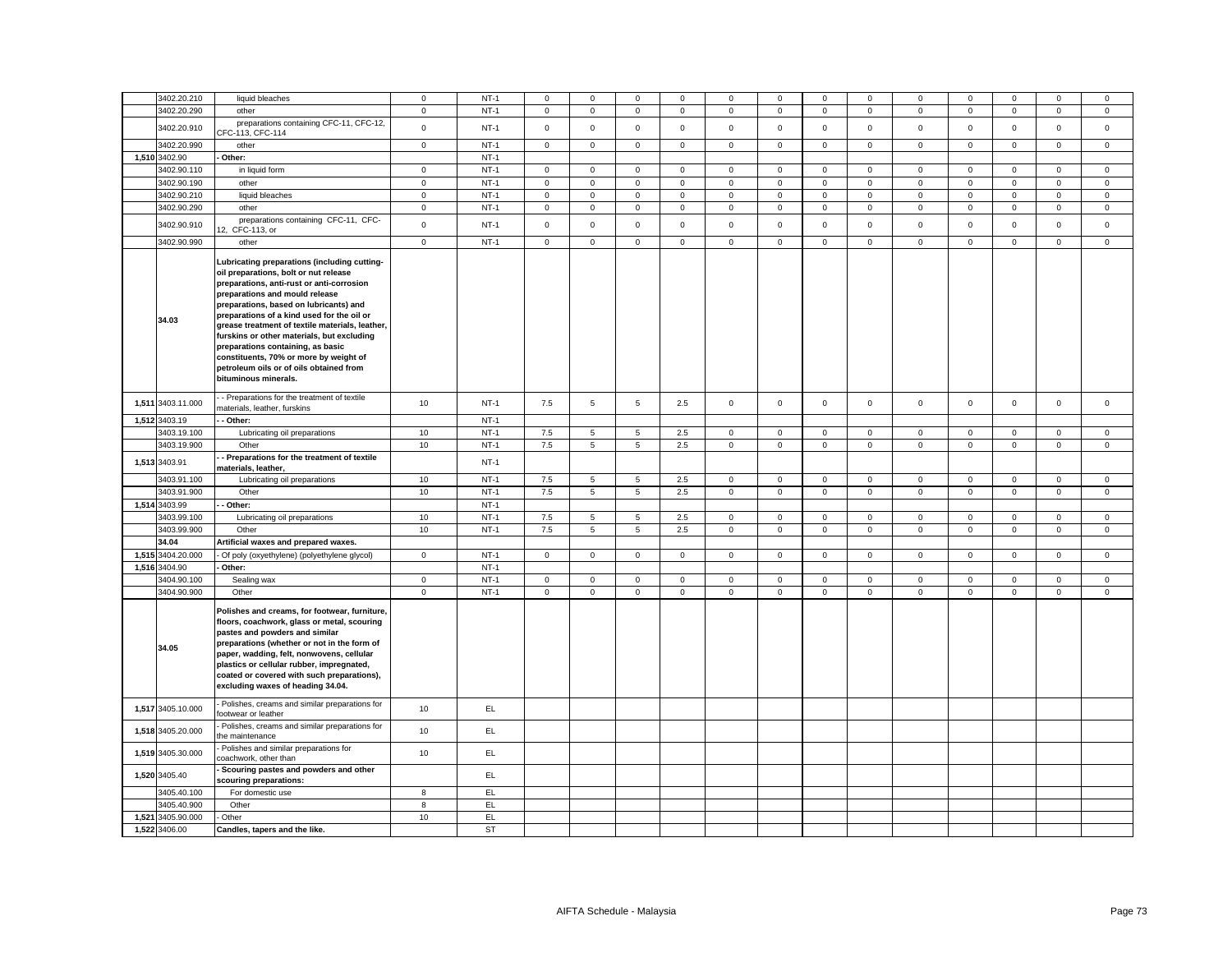|       | 3406.00.100       | Of paraffin wax                                                                                                                                                                                                                                                                                                                                                                 | 15          | <b>ST</b> | 14             | 13           | 12             | 11             | 11           | 10          |                     | 6              | 5                   | 5                   | 5            | 5            | 5              |
|-------|-------------------|---------------------------------------------------------------------------------------------------------------------------------------------------------------------------------------------------------------------------------------------------------------------------------------------------------------------------------------------------------------------------------|-------------|-----------|----------------|--------------|----------------|----------------|--------------|-------------|---------------------|----------------|---------------------|---------------------|--------------|--------------|----------------|
|       | 3406.00.900       | Of other materials                                                                                                                                                                                                                                                                                                                                                              | 15          | <b>ST</b> | 14             | 13           | 12             | 11             | 11           | 10          | 8                   | 6              | 5                   | 5                   | 5            | 5            | $\overline{5}$ |
|       | 34.07             | Modelling pastes, including those put up for<br>children's amusement; preparations known<br>as "dental wax" or as "dental impression<br>compounds", put up in sets, in packings for<br>retail sale or in plates, horseshoe shapes,<br>sticks or similar forms; other preparations<br>for use in dentistry, with a basis of plaster<br>(of calcined gypsum or calcium sulphate). |             |           |                |              |                |                |              |             |                     |                |                     |                     |              |              |                |
|       | 1,523 3407.00     | Modelling pastes, including those put up for<br>preparations<br>children's<br>amusement;<br>known as "dental wax" or as "dental<br>impression compounds", put up in sets, in<br>packing for retail sale or in plates,<br>horseshoes shapes, sticks or similar forms;<br>other prepa                                                                                             |             | $NT-1$    |                |              |                |                |              |             |                     |                |                     |                     |              |              |                |
|       | 3407.00.100       | Modelling pastes, including those put up for<br>children's                                                                                                                                                                                                                                                                                                                      | 10          | $NT-1$    | 7.5            | 5            | 5              | 2.5            | $\mathbf 0$  | $\mathsf 0$ | $\mathsf{O}$        | $\mathsf 0$    | $\mathsf{O}\xspace$ | $\mathsf 0$         | $\mathsf 0$  | $\mathsf 0$  | $\mathsf 0$    |
|       | 3407.00.200       | Preparations known as "dental wax" or as<br>dental impression                                                                                                                                                                                                                                                                                                                   | 5           | $NT-1$    | $\overline{4}$ | $\mathbf{3}$ | $\overline{2}$ | $\mathbf 0$    | $\mathsf 0$  | $\mathsf 0$ | $\mathbf 0$         | $\mathsf 0$    | $\mathsf 0$         | $\mathsf 0$         | $\mathbf 0$  | $\mathsf 0$  | $\mathsf 0$    |
|       | 3407.00.900       | Other preparations for use in dentistry, with a<br>asis of plaster                                                                                                                                                                                                                                                                                                              | $\mathsf 0$ | $NT-1$    | $\mathsf 0$    | $\mathsf 0$  | $\mathsf 0$    | $\mathsf 0$    | $\mathsf 0$  | $\mathsf 0$ | $\mathsf{O}\xspace$ | $\mathsf 0$    | $\mathsf 0$         | $\mathsf{O}\xspace$ | $\mathsf 0$  | $\mathsf 0$  | $\mathsf 0$    |
|       | 35.01             | Casein, caseinates and other casein<br>derivatives; casein glues.                                                                                                                                                                                                                                                                                                               |             |           |                |              |                |                |              |             |                     |                |                     |                     |              |              |                |
| 1,524 | 3501.10.000       | Casein                                                                                                                                                                                                                                                                                                                                                                          | $\mathbf 0$ | $NT-1$    | $\mathbf 0$    | $\mathbf 0$  | $\mathsf 0$    | $\mathbf 0$    | $\mathbf 0$  | $\mathsf 0$ | $\mathbf 0$         | $\mathsf 0$    | $\mathbf 0$         | $\mathbf 0$         | $\mathbf 0$  | $\mathbf 0$  | $\mathsf 0$    |
|       | 1,525 3501.90     | Other:                                                                                                                                                                                                                                                                                                                                                                          |             | $NT-2$    |                |              |                |                |              |             |                     |                |                     |                     |              |              |                |
|       | 3501.90.100       | Caseinates and other casein derivatives                                                                                                                                                                                                                                                                                                                                         | $\mathsf 0$ | $NT-2$    | $\mathbf 0$    | $\mathbf 0$  | $\mathsf 0$    | $\mathsf 0$    | $\mathbf 0$  | $\mathbf 0$ | $\mathbf 0$         | $\mathsf 0$    | $\mathbf 0$         | $\mathbf 0$         | $\mathbf 0$  | $\mathsf 0$  | $\mathsf 0$    |
|       | 3501.90.200       | Casein glues                                                                                                                                                                                                                                                                                                                                                                    | 25          | $NT-2$    | 20             | 17           | 15             | 13             | 13           | 10          | $\overline{7}$      | $\overline{5}$ | $\mathsf 0$         | $\mathsf 0$         | $\mathbf 0$  | $\mathsf 0$  | $\mathsf 0$    |
|       | 35.02             | Albumins (including concentrates of two or<br>more whey proteins, containing by weight<br>more than 80% whey proteins, calculated on<br>the dry matter), albuminates and other<br>albumin derivatives.                                                                                                                                                                          |             |           |                |              |                |                |              |             |                     |                |                     |                     |              |              |                |
|       | 1,526 3502.11.000 | - Dried                                                                                                                                                                                                                                                                                                                                                                         | 5           | $NT-1$    | $\overline{4}$ | 3            | $\overline{2}$ | $\mathsf 0$    | $\mathsf 0$  | $\mathsf 0$ | $\mathbf 0$         | $\mathsf 0$    | $\ddot{\mathbf{0}}$ | $\mathsf{O}\xspace$ | $\mathsf 0$  | $\mathsf 0$  | $\mathsf 0$    |
| 1,527 | 3502.19.000       | - Other                                                                                                                                                                                                                                                                                                                                                                         | 5           | $NT-1$    | $\overline{4}$ | $\mathbf{3}$ | $\overline{2}$ | $\mathsf 0$    | $\mathsf 0$  | $\mathsf 0$ | $\mathsf 0$         | $\mathsf 0$    | $\mathsf 0$         | $\mathsf 0$         | $\mathsf 0$  | $\mathsf 0$  | $\mathsf 0$    |
| 1,528 | 3502.20.000       | Milk albumin, including concentrates of two or<br>more whey                                                                                                                                                                                                                                                                                                                     | 5           | $NT-1$    | $\overline{4}$ | $\mathbf{3}$ | $\overline{2}$ | $\mathbf 0$    | $\mathsf 0$  | $\mathsf 0$ | $\mathsf 0$         | $\mathsf 0$    | $\mathsf 0$         | $\mathbf 0$         | $\mathsf 0$  | $\mathsf 0$  | $\mathsf 0$    |
|       | 1,529 3502.90.000 | Other                                                                                                                                                                                                                                                                                                                                                                           | 5           | $NT-1$    | $\overline{4}$ | $\mathbf{3}$ | $\overline{2}$ | $\mathbf 0$    | $\mathbf 0$  | $\mathbf 0$ | $\mathbf{0}$        | $\mathsf 0$    | $\mathbf 0$         | $\mathbf 0$         | $\mathbf 0$  | $\mathbf 0$  | $\mathsf 0$    |
|       | 35.03             | Gelatin (including gelatin in rectangular<br>(including square) sheets, whether or not<br>surface-worked or coloured) and gelatin<br>derivatives; isinglass; other glues of animal<br>origin, excluding casein glues of heading<br>35.01.                                                                                                                                       |             |           |                |              |                |                |              |             |                     |                |                     |                     |              |              |                |
|       | 1,530 3503.00     | Gelatin (including gelatin in rectangular<br>(including square) sheets, whether or not<br>surface-worked or coloured) and<br>gelatin<br>derivatives; isinglass; other glues of animal<br>origin, excluding casein glues of heading<br>35.01.                                                                                                                                    |             | $NT-1$    |                |              |                |                |              |             |                     |                |                     |                     |              |              |                |
|       | 3503.00.100       | Gelatin (including gelatin in rectangular<br>including square)                                                                                                                                                                                                                                                                                                                  | 5           | $NT-1$    | $\overline{4}$ | 3            | $\overline{2}$ | $\Omega$       | $\mathbf{0}$ | $\mathbf 0$ | $\mathbf 0$         | $\mathbf 0$    | $\mathbf{0}$        | $\mathbf 0$         | $\mathbf 0$  | $\mathbf 0$  | $\mathbf 0$    |
|       | 3503.00.200       | Isinglass                                                                                                                                                                                                                                                                                                                                                                       | 5           | $NT-1$    | $\overline{4}$ | $\mathbf{3}$ | $\overline{2}$ | $\mathsf 0$    | $\mathsf 0$  | $\mathsf 0$ | $\mathsf 0$         | $\mathsf 0$    | $\mathbf 0$         | $\mathsf 0$         | $\mathsf 0$  | $\mathsf 0$  | $\mathsf 0$    |
|       | 3503.00.910       | fish glue                                                                                                                                                                                                                                                                                                                                                                       | 25          | $NT-1$    | 20             | 15           | 10             | $\overline{5}$ | $\mathsf 0$  | $\mathsf 0$ | $\mathsf{O}$        | $\mathsf 0$    | $\mathsf{O}\xspace$ | $\mathsf 0$         | $\mathsf 0$  | $\mathsf 0$  | $\mathsf 0$    |
|       | 3503.00.990       | other                                                                                                                                                                                                                                                                                                                                                                           | 25          | $NT-1$    | 20             | 15           | 10             | 5              | $\mathbf 0$  | $\mathbf 0$ | $\mathbf{0}$        | $\mathbf{0}$   | $\mathbf{0}$        | $\mathbf 0$         | $\mathbf{0}$ | $\mathbf{0}$ | $\mathbf{0}$   |
|       | 1,531 3504.00.000 | Peptones and their derivatives; other protein<br>substances and their derivatives, not elsewhere<br>specified or included; hide powder, whether or<br>not chromed.                                                                                                                                                                                                              | $\mathsf 0$ | $NT-1$    | $\mathsf 0$    | 0            | $\mathsf 0$    | $\mathsf 0$    | $\mathbf 0$  | $\mathsf 0$ | $\mathbf 0$         | $\mathsf 0$    | $\mathbf 0$         | $\mathsf 0$         | $\mathbf 0$  | $\mathsf 0$  | $\mathsf 0$    |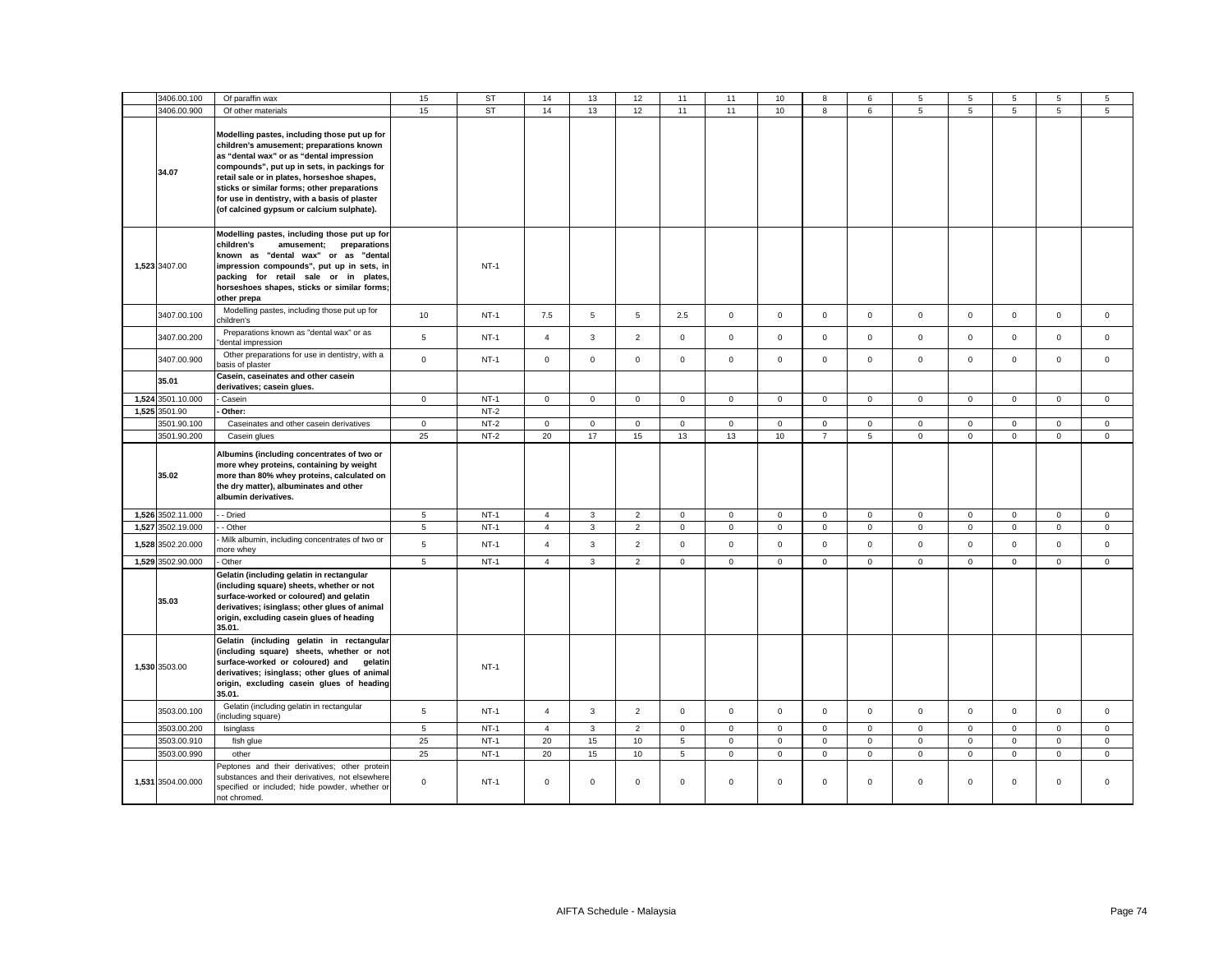| 35.05             | Dextrins and other modified starches (for<br>example, pregelatinised or esterified<br>starches); glues based on starches, or on<br>dextrins or other modified starches.                                                             |                |           |                     |              |                |              |                     |             |             |             |                     |                |                |                |                |
|-------------------|-------------------------------------------------------------------------------------------------------------------------------------------------------------------------------------------------------------------------------------|----------------|-----------|---------------------|--------------|----------------|--------------|---------------------|-------------|-------------|-------------|---------------------|----------------|----------------|----------------|----------------|
| 1,532 3505.10.000 | - Dextrins and other modified starches                                                                                                                                                                                              | $\mathsf 0$    | $NT-1$    | $\mathsf{O}$        | $\mathbf 0$  | $\mathsf 0$    | $\mathsf 0$  | $\mathbf 0$         | $\mathsf 0$ | $\mathsf 0$ | $\mathsf 0$ | $\mathsf{O}\xspace$ | $\mathbf 0$    | $\mathbf 0$    | $\mathsf 0$    | $\mathsf 0$    |
| 1,533 3505.20.000 | Glues                                                                                                                                                                                                                               | 25             | EL.       |                     |              |                |              |                     |             |             |             |                     |                |                |                |                |
| 35.06             | Prepared glues and other prepared<br>adhesives, not elsewhere specified or<br>included; products suitable for use as glues<br>or adhesives, put up for retail sale as glues<br>or adhesives, not exceeding a net weight of 1<br>kg. |                |           |                     |              |                |              |                     |             |             |             |                     |                |                |                |                |
| 1,534 3506.10.000 | Products suitable for use as glues or<br>adhesives, put up for retail                                                                                                                                                               | 25             | EL        |                     |              |                |              |                     |             |             |             |                     |                |                |                |                |
| 1,535 3506.91.000 | - Adhesives based on polymers of headings<br>39.01 to 39.13 or on                                                                                                                                                                   | 25             | HSL C     | 24.5                | 24           | 23.5           | 23           | 23                  | 22.5        | 22          | 21.5        | 21.5                | 21             | 20.5           | 20.5           | 19             |
| 1,536 3506.99.000 | - Other                                                                                                                                                                                                                             | 25             | HSL C     | 24.5                | 24           | 23.5           | 23           | 23                  | 22.5        | 22          | 21.5        | 21.5                | 21             | 20.5           | 20.5           | 19             |
| 35.07             | Enzymes; prepared enzymes not elsewhere<br>specified or included.                                                                                                                                                                   |                |           |                     |              |                |              |                     |             |             |             |                     |                |                |                |                |
| 1,537 3507.10.000 | Rennet and concentrates thereof                                                                                                                                                                                                     | $\mathsf 0$    | $NT-1$    | 0                   | $\mathsf 0$  | $\mathsf 0$    | $\mathbf{0}$ | 0                   | $\mathbf 0$ | $\mathbf 0$ | $\mathsf 0$ | $\mathbf{0}$        | $\mathbf 0$    | $\mathbf 0$    | $\mathsf 0$    | $\mathbf 0$    |
| 1,538 3507.90.000 | Other                                                                                                                                                                                                                               | $\mathsf 0$    | $NT-1$    | 0                   | $\mathbf 0$  | $\mathsf 0$    | $\mathbf 0$  | $\mathbf 0$         | $\mathsf 0$ | $\mathbf 0$ | $\mathsf 0$ | $\mathbf{0}$        | $\mathbf 0$    | $\mathbf 0$    | $\mathbf 0$    | $\mathsf 0$    |
| 1,539 3601.00.000 | Propellent powders.                                                                                                                                                                                                                 | $\mathbf 0$    | $NT-1$    | $\mathbf 0$         | $\mathbf 0$  | $\mathsf 0$    | $\mathbf 0$  | $\mathsf 0$         | $\mathsf 0$ | $\mathbf 0$ | $\mathsf 0$ | $\mathbf 0$         | $\mathsf 0$    | $\mathbf 0$    | $\mathsf 0$    | $\mathsf 0$    |
| 1,540 3602.00.000 | Prepared explosives, other than propellent<br>powders.                                                                                                                                                                              | 25             | EL        |                     |              |                |              |                     |             |             |             |                     |                |                |                |                |
| 36.03             | Safety fuses; detonating fuses; percussion<br>or detonating caps; igniters; electric<br>detonators.                                                                                                                                 |                |           |                     |              |                |              |                     |             |             |             |                     |                |                |                |                |
| 1,541 3603.00     | Safety fuses; detonating fuses; percussion<br>or detonating caps; igniters; electric<br>detonators.                                                                                                                                 |                | $NT-1$    |                     |              |                |              |                     |             |             |             |                     |                |                |                |                |
| 3603.00.100       | Safety fuses; detonating fuses                                                                                                                                                                                                      | $\sqrt{5}$     | $NT-1$    | $\overline{4}$      | $\mathbf{3}$ | $\overline{2}$ | $\mathsf 0$  | $\mathbf 0$         | $\mathsf 0$ | $\mathsf 0$ | $\mathsf 0$ | $\mathsf{O}\xspace$ | $\overline{0}$ | $\mathsf 0$    | $\mathsf 0$    | $\mathsf 0$    |
| 3603.00.200       | Percussion or detonating caps; igniters;<br>electric detonators                                                                                                                                                                     | $\mathsf 0$    | $NT-1$    | $\mathsf{O}\xspace$ | $\mathsf 0$  | $\mathsf 0$    | $\mathsf 0$  | $\mathsf{O}\xspace$ | $\mathsf 0$ | $\mathsf 0$ | $\mathsf 0$ | $\mathsf 0$         | $\mathsf 0$    | $\mathsf 0$    | $\mathsf 0$    | $\mathsf 0$    |
| 36.04             | Fireworks, signalling flares, rain rockets, fog<br>signals and other pyrotechnic articles.                                                                                                                                          |                |           |                     |              |                |              |                     |             |             |             |                     |                |                |                |                |
| 1,542 3604.10.000 | Fireworks                                                                                                                                                                                                                           | 50             | EL.       |                     |              |                |              |                     |             |             |             |                     |                |                |                |                |
| 1,543 3604.90     | Other:                                                                                                                                                                                                                              |                | EL.       |                     |              |                |              |                     |             |             |             |                     |                |                |                |                |
| 3604.90.100       | Distress signals, signalling flares and signal<br>ockets                                                                                                                                                                            | 5              | EL        |                     |              |                |              |                     |             |             |             |                     |                |                |                |                |
| 3604.90.200       | Miniature pyrotechnic munitions and<br>ercussion caps for toys                                                                                                                                                                      | 50             | EL.       |                     |              |                |              |                     |             |             |             |                     |                |                |                |                |
| 3604.90.900       | Other                                                                                                                                                                                                                               | 50             | EL        |                     |              |                |              |                     |             |             |             |                     |                |                |                |                |
| 1,544 3605.00.000 | Matches, other than pyrotechnic articles of<br>eading 36.04.                                                                                                                                                                        | 5              | $NT-1$    | $\overline{4}$      | 3            | $\overline{2}$ | $\mathbf 0$  | $\mathsf 0$         | $\mathsf 0$ | $\mathbf 0$ | $\mathsf 0$ | $\mathbf 0$         | $\mathsf 0$    | $\mathsf 0$    | $\mathbf 0$    | $\mathsf 0$    |
| 36.06             | Ferro-cerium and other pyrophoric alloys in<br>all forms; articles of combustible materials<br>as specified in Note 2 to this Chapter.                                                                                              |                |           |                     |              |                |              |                     |             |             |             |                     |                |                |                |                |
| 1,545 3606.10.000 | Liquid or liquefied-gas fuels in containers of a<br>kind used for                                                                                                                                                                   | 30             | <b>ST</b> | 27                  | 24           | 21             | 18           | 18                  | 15          | 12          | 8           | $\overline{5}$      | $\overline{5}$ | 5              | 5              | 5              |
| 1,546 3606.90     | Other:                                                                                                                                                                                                                              |                | ST        |                     |              |                |              |                     |             |             |             |                     |                |                |                |                |
| 3606.90.100       | Solid or semi-solid fuels; solidified alcohol<br>nd other similar                                                                                                                                                                   | 50             | <b>ST</b> | 30                  | 26           | 23             | 20           | 20                  | 16          | 13          | $\mathsf g$ | $\overline{5}$      | 5              | 5              | 5              | 5              |
| 3606.90.200       | Flint for mechanical lighters                                                                                                                                                                                                       | $\mathbf 0$    | <b>ST</b> | 0                   | $\mathbf 0$  | $\mathbf 0$    | $\mathbf{0}$ | $\mathbf 0$         | $\mathbf 0$ | $\mathbf 0$ | $\mathsf 0$ | $\mathbf 0$         | $\mathbf 0$    | 0              | $\mathbf 0$    | $\mathbf 0$    |
| 3606.90.900       | Other (including resin torches, firelighters<br>and the like)                                                                                                                                                                       | $\overline{5}$ | <b>ST</b> | 4.5                 | 4.5          | 4.5            | 4.5          | 4.5                 | 4.5         | 4.5         | 4.5         | $\overline{4}$      | $\overline{4}$ | $\overline{4}$ | $\overline{4}$ | $\overline{4}$ |
| 37.01             | Photographic plates and film in the flat,<br>sensitised, unexposed, of any material other<br>than paper, paperboard or textiles; instant<br>print film in the flat, sensitised, unexposed,<br>whether or not in packs.              |                |           |                     |              |                |              |                     |             |             |             |                     |                |                |                |                |
| 1,547 3701.10.000 | - For X-ray                                                                                                                                                                                                                         | $\mathbf 0$    | $NT-1$    | $\Omega$            | $\Omega$     | $\mathbf 0$    | $\Omega$     | $\Omega$            | $\Omega$    | $\Omega$    | $\mathbf 0$ | $\mathbf 0$         | $\Omega$       | $\Omega$       | $\Omega$       | $\Omega$       |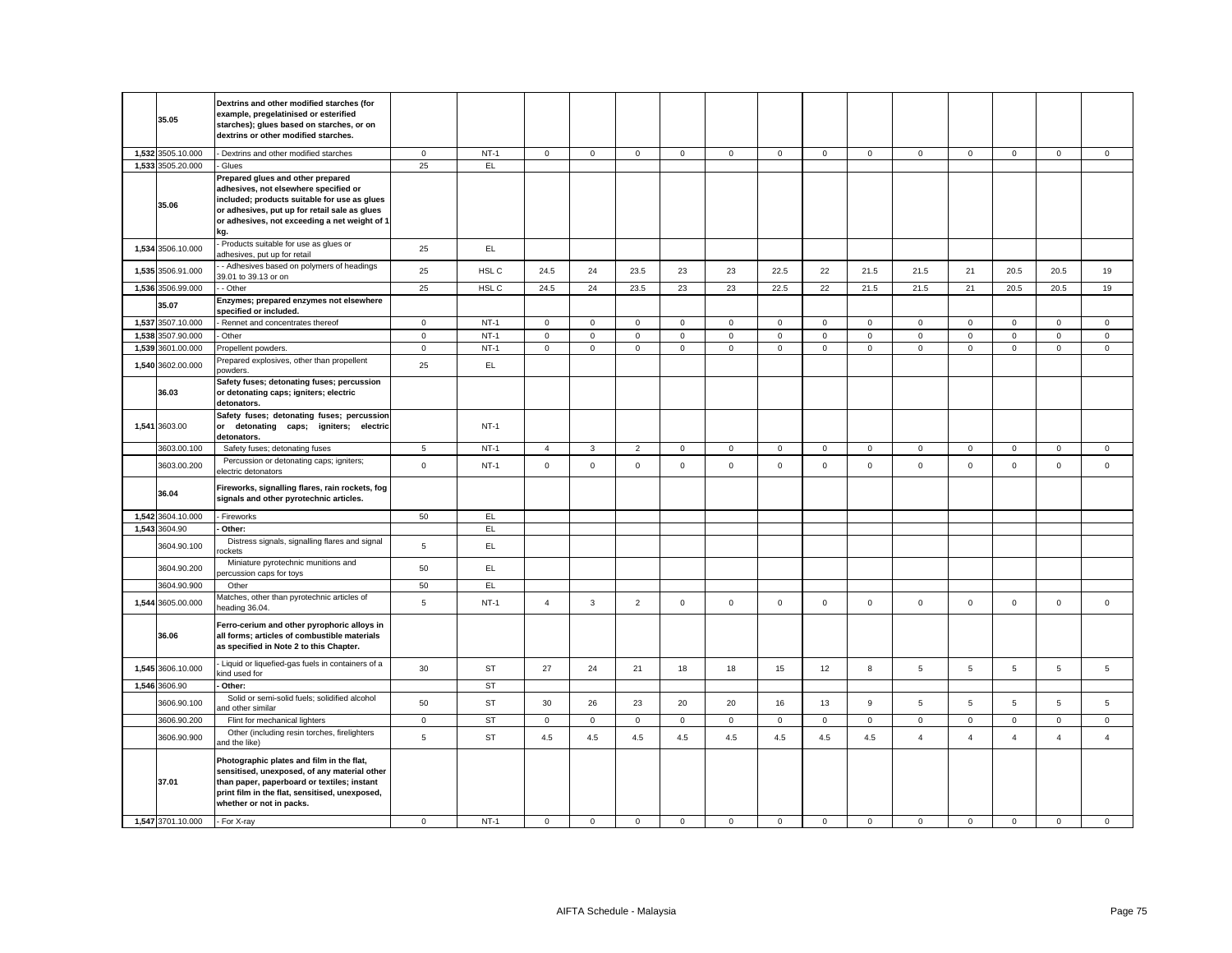|       | 1,548 3701.20          | Instant print film:                                                                                                                                                       |             | $NT-1$           |             |                     |             |              |             |                     |                     |                |                     |             |                     |                     |             |
|-------|------------------------|---------------------------------------------------------------------------------------------------------------------------------------------------------------------------|-------------|------------------|-------------|---------------------|-------------|--------------|-------------|---------------------|---------------------|----------------|---------------------|-------------|---------------------|---------------------|-------------|
|       | 3701.20.100            | Of paper and paperboard                                                                                                                                                   | $\mathbf 0$ | $NT-1$           | $\mathbf 0$ | $\mathsf 0$         | $\mathsf 0$ | $\mathbf 0$  | $\mathsf 0$ | $\mathbf 0$         | $\mathsf 0$         | $\mathsf 0$    | $\mathbf 0$         | $\mathbf 0$ | $\mathbf 0$         | $\mathbf 0$         | $\mathbf 0$ |
|       |                        |                                                                                                                                                                           |             |                  |             |                     |             |              |             |                     |                     |                |                     |             |                     |                     |             |
|       | 3701.20.200            | Of textiles                                                                                                                                                               | $\mathbf 0$ | $NT-1$           | 0           | $\mathbf 0$         | 0           | $\mathbf 0$  | 0           | $\mathbf 0$         | $\mathbf 0$         | $\mathbf 0$    | $\mathbf 0$         | 0           | $\mathbf 0$         | $\mathbf 0$         | $\mathbf 0$ |
|       | 3701.20.900            | Other                                                                                                                                                                     | $\mathbf 0$ | $NT-1$           | 0           | $\mathsf 0$         | $\mathsf 0$ | $\mathsf 0$  | $\mathsf 0$ | $\mathbf 0$         | $\mathsf 0$         | $\mathbf 0$    | $\mathbf 0$         | $\mathbf 0$ | $\mathsf 0$         | $\mathsf 0$         | $\mathsf 0$ |
|       | 1,549 3701.30          | Other plates and film, with any side<br>xceeding 255 mm:                                                                                                                  |             | $NT-1$           |             |                     |             |              |             |                     |                     |                |                     |             |                     |                     |             |
|       | 3701.30.110            | aluminium plate                                                                                                                                                           | $\mathbf 0$ | $NT-1$           | $\mathbf 0$ | $\mathbf 0$         | $\mathbf 0$ | $\mathbf 0$  | 0           | $\mathbf 0$         | $\mathbf 0$         | $\mathbf 0$    | $\mathsf 0$         | $\mathbf 0$ | $\mathbf 0$         | $\mathbf 0$         | $\mathbf 0$ |
|       | 3701.30.190            | other                                                                                                                                                                     | $\mathbf 0$ | $NT-1$           | 0           | $\mathbf 0$         | $\mathsf 0$ | 0            | 0           | 0                   | $\mathbf 0$         | $\mathbf 0$    | $\mathsf{O}\xspace$ | 0           | 0                   | $\mathbf 0$         | $\mathsf 0$ |
|       | 3701.30.900            | Other                                                                                                                                                                     | $\mathbf 0$ | $NT-1$           | $\mathbf 0$ | $\mathbf 0$         | $\mathsf 0$ | $\mathsf 0$  | $\mathsf 0$ | $\mathbf 0$         | $\mathsf 0$         | $\mathsf 0$    | $\mathsf{O}\xspace$ | $\mathbf 0$ | $\mathsf 0$         | $\mathsf 0$         | $\mathsf 0$ |
|       | 1,550 3701.91          | For colour photography (polychrome):                                                                                                                                      |             | $NT-1$           |             |                     |             |              |             |                     |                     |                |                     |             |                     |                     |             |
|       | 3701.91.110            | aluminium plate                                                                                                                                                           | $\mathbf 0$ | $NT-1$           | $\mathbf 0$ | $\Omega$            | $\mathsf 0$ | $\mathbf 0$  | $\mathbf 0$ | $\mathbf 0$         | $\mathbf 0$         | $\mathbf 0$    | $\mathbf 0$         | $\mathbf 0$ | $\mathbf 0$         | $\mathbf 0$         | $\mathsf 0$ |
|       | 3701.91.190            | other                                                                                                                                                                     | $\mathbf 0$ | $NT-1$           | $\mathbf 0$ | $\mathsf 0$         | $\mathsf 0$ | $\mathsf 0$  | $\mathbf 0$ | $\mathsf 0$         | $\mathbf 0$         | 0              | $\mathbf 0$         | $\mathsf 0$ | $\mathsf 0$         | $\mathsf 0$         | $\mathsf 0$ |
|       | 3701.91.900            | Other                                                                                                                                                                     | $\pmb{0}$   | $NT-1$           | $\mathsf 0$ | $\mathsf 0$         | $\mathsf 0$ | $\mathsf 0$  | $\mathbf 0$ | $\mathsf{O}\xspace$ | $\mathsf 0$         | $\mathbf 0$    | $\mathbf 0$         | $\mathsf 0$ | $\mathsf{O}\xspace$ | $\mathsf{O}\xspace$ | $\mathsf 0$ |
|       | 1,551 3701.99          | Other:                                                                                                                                                                    |             | $NT-1$           |             |                     |             |              |             |                     |                     |                |                     |             |                     |                     |             |
|       | 3701.99.110            | aluminium plate                                                                                                                                                           | $\mathbf 0$ | $NT-1$           | $\mathbf 0$ | $\mathbf 0$         | $\mathsf 0$ | $\mathbf 0$  | $\mathbf 0$ | $\mathsf 0$         | $\mathbf 0$         | $\mathbf{0}$   | $\mathbf 0$         | $\mathbf 0$ | $\mathbf 0$         | $\mathbf 0$         | $\mathbf 0$ |
|       | 3701.99.190            | other                                                                                                                                                                     | $\mathsf 0$ | $NT-1$           | $\mathbf 0$ | $\mathsf 0$         | $\mathsf 0$ | $\mathsf 0$  | $\mathbf 0$ | $\mathsf 0$         | $\mathsf{O}\xspace$ | 0              | $\mathsf 0$         | $\mathsf 0$ | $\mathsf 0$         | $\mathsf 0$         | $\mathsf 0$ |
|       | 3701.99.900            | Other                                                                                                                                                                     | $\mathbf 0$ | $NT-1$           | $\mathbf 0$ | $\mathsf 0$         | $\mathsf 0$ | $\mathsf 0$  | $\mathsf 0$ | $\mathsf 0$         | $\mathsf 0$         | $\mathbf 0$    | $\mathsf 0$         | $\mathsf 0$ | $\mathsf 0$         | $\mathsf 0$         | $\mathsf 0$ |
|       | 37.02                  | Photographic film in rolls, sensitised,<br>unexposed, of any material other than paper,<br>paperboard or textiles; instant print film in<br>rolls, sensitised, unexposed. |             |                  |             |                     |             |              |             |                     |                     |                |                     |             |                     |                     |             |
|       | 1,552 3702.10.000      | For X-ray                                                                                                                                                                 | $\mathbf 0$ | $NT-1$           | 0           | $\mathsf 0$         | $\mathsf 0$ | $\mathbf 0$  | $\mathsf 0$ | $\mathsf 0$         | $\mathbf 0$         | $\mathbf 0$    | 0                   | $\mathbf 0$ | $\mathbf 0$         | $\mathsf 0$         | $\mathsf 0$ |
| 1,553 | 3702.31.000            | - For colour photography (polychrome)                                                                                                                                     | $\mathbf 0$ | $NT-1$           | $\mathsf 0$ | $\mathbf 0$         | $\mathsf 0$ | $\mathbf{0}$ | $\mathsf 0$ | $\mathsf 0$         | $\mathsf 0$         | $\mathsf 0$    | $\mathbf 0$         | $\mathsf 0$ | $\mathbf 0$         | $\mathsf 0$         | $\mathsf 0$ |
| 1,554 | 3702.32.000            | - Other, with silver halide emulsion                                                                                                                                      | $\mathbf 0$ | $NT-1$           | 0           | $\mathbf 0$         | $\mathbf 0$ | $\mathbf 0$  | 0           | $\mathbf 0$         | $\mathbf 0$         | $\mathbf 0$    | 0                   | $\mathbf 0$ | $\mathbf 0$         | $\mathbf 0$         | $\mathbf 0$ |
| 1,555 | 3702.39.000            | Other                                                                                                                                                                     | $\mathsf 0$ | $NT-1$           | $\mathbf 0$ | $\mathbf 0$         | $\mathsf 0$ | $\mathbf 0$  | $\mathsf 0$ | $\mathbf 0$         | $\mathsf 0$         | $\mathbf{0}$   | $\mathsf 0$         | $\mathbf 0$ | $\mathbf 0$         | $\mathbf 0$         | $\mathsf 0$ |
| 1,556 | 3702.41.000            | Of a width exceeding 610 mm and of a length<br>xceeding                                                                                                                   | $\mathbf 0$ | $NT-1$           | $\Omega$    | $\mathsf 0$         | $\mathsf 0$ | $\mathbf 0$  | $\mathsf 0$ | $\mathsf 0$         | $\mathsf 0$         | $\mathsf 0$    | $\mathsf 0$         | $\mathsf 0$ | $\mathsf 0$         | $\mathsf 0$         | $\mathsf 0$ |
| 1,557 | 3702.42.000            | - Of a width exceeding 610 mm and of a length<br>xceeding                                                                                                                 | $\mathsf 0$ | $NT-1$           | 0           | $\mathbf 0$         | $\mathsf 0$ | $\mathsf 0$  | 0           | $\mathsf 0$         | $\mathbf{0}$        | $\mathsf 0$    | $\mathbf 0$         | $\mathsf 0$ | $\mathbf 0$         | $\mathsf 0$         | $\mathsf 0$ |
|       | 1,558 3702.43.000      | Of a width exceeding 610 mm and of a length                                                                                                                               | $\mathbf 0$ | $NT-1$           | 0           | $\mathsf{O}\xspace$ | $\mathsf 0$ | $\,0\,$      | 0           | $\mathbf 0$         | $\mathbf 0$         | $\mathbf 0$    | $\mathbf 0$         | $\mathbf 0$ | $\mathbf 0$         | $\mathsf 0$         | $\mathsf 0$ |
|       | 1,559 3702.44.000      | - Of a width exceeding 105 mm but not<br>exceeding 610 mm                                                                                                                 | $\mathbf 0$ | $NT-1$           | $\mathbf 0$ | $\mathsf 0$         | $\mathsf 0$ | $\mathsf 0$  | $\mathsf 0$ | $\mathsf 0$         | $\mathsf 0$         | $\mathsf 0$    | $\mathsf 0$         | $\mathsf 0$ | $\mathsf 0$         | $\mathsf 0$         | $\mathsf 0$ |
|       | 1,560 3702.51          | - Of a width not exceeding 16 mm and of a<br>length not                                                                                                                   |             | $NT-1$           |             |                     |             |              |             |                     |                     |                |                     |             |                     |                     |             |
|       | 3702.51.100            | Cinematograph                                                                                                                                                             | $\mathbf 0$ | $NT-1$           | 0           | $\mathsf 0$         | $\mathsf 0$ | $\mathbf 0$  | 0           | $\mathbf 0$         | $\mathbf 0$         | $\mathbf 0$    | $\mathbf 0$         | $\mathsf 0$ | $\mathbf 0$         | $\mathbf 0$         | $\mathbf 0$ |
|       | 3702.51.900            | Other                                                                                                                                                                     | $\mathbf 0$ | $NT-1$           | $\mathsf 0$ | $\mathbf 0$         | $\mathsf 0$ | $\mathbf{0}$ | $\mathsf 0$ | $\mathbf 0$         | $\mathsf 0$         | $\overline{0}$ | $\mathsf 0$         | $\mathbf 0$ | $\mathsf 0$         | $\mathsf 0$         | $\mathbf 0$ |
| 1,561 | 3702.52                | Of a width not exceeding 16 mm and of a<br>length exceeding                                                                                                               |             | $NT-1$           |             |                     |             |              |             |                     |                     |                |                     |             |                     |                     |             |
|       | 3702.52.100            | Cinematograph                                                                                                                                                             | $\mathbf 0$ | $NT-1$           | $\mathbf 0$ | $\mathbf 0$         | $\mathbf 0$ | $\mathbf 0$  | 0           | $\mathbf 0$         | $\mathbf 0$         | $\mathbf 0$    | $\mathbf 0$         | 0           | $\mathbf 0$         | $\mathbf 0$         | 0           |
|       | 3702.52.900            | Other                                                                                                                                                                     | $\mathbf 0$ | $NT-1$           | $\mathbf 0$ | $\mathsf 0$         | $\mathsf 0$ | $\mathsf 0$  | $\mathsf 0$ | $\mathbf 0$         | $\mathsf{O}\xspace$ | $\mathbf 0$    | $\mathsf 0$         | $\mathbf 0$ | $\mathsf 0$         | $\mathbf 0$         | $\mathsf 0$ |
|       | 1,562 3702.53.000      | Of a width exceeding 16 mm but not                                                                                                                                        | $\mathbf 0$ | $NT-1$           | $\mathbf 0$ | $\mathsf 0$         | $\mathsf 0$ | $\mathsf 0$  | $\mathsf 0$ | $\mathsf 0$         | $\mathsf 0$         | $\mathbf 0$    | $\mathsf 0$         | $\mathsf 0$ | $\mathsf 0$         | $\mathsf 0$         | $\mathsf 0$ |
|       | 1,563 3702.54          | xceeding 35 mm and<br>- Of a width exceeding 16 mm but not                                                                                                                |             | $NT-1$           |             |                     |             |              |             |                     |                     |                |                     |             |                     |                     |             |
|       | 3702.54.100            | exceeding 35 mm and<br>Cinematograph                                                                                                                                      | $\mathbf 0$ | $NT-1$           | $\mathbf 0$ | $\mathbf 0$         | $\mathsf 0$ | $\mathsf 0$  | $\mathbf 0$ | $\mathsf 0$         | $\mathsf 0$         | $\mathbf 0$    | $\mathsf 0$         | $\mathsf 0$ | $\mathsf 0$         | $\mathsf 0$         | $\mathsf 0$ |
|       |                        |                                                                                                                                                                           | $\mathbf 0$ |                  |             |                     |             | $\mathbf{0}$ |             |                     |                     |                |                     |             |                     | $\mathbf 0$         | $\mathbf 0$ |
| 1,564 | 3702.54.900<br>3702.55 | Other<br>Of a width exceeding 16 mm but not                                                                                                                               |             | $NT-1$<br>$NT-1$ | $\mathsf 0$ | $\mathsf 0$         | $\mathsf 0$ |              | $\mathsf 0$ | $\mathsf 0$         | $\mathsf 0$         | $\mathbf 0$    | $\mathbf 0$         | $\mathbf 0$ | $\mathsf 0$         |                     |             |
|       |                        | exceeding 35 mm and                                                                                                                                                       |             |                  |             |                     |             |              |             |                     |                     |                |                     |             |                     |                     |             |
|       | 3702.55.100            | Cinematograph                                                                                                                                                             | $\mathbf 0$ | $NT-1$           | 0           | $\mathsf 0$         | $\mathsf 0$ | $\mathbf 0$  | $\mathbf 0$ | $\mathsf 0$         | $\mathbf{0}$        | $\mathbf{0}$   | $\mathbf 0$         | $\mathsf 0$ | $\mathbf 0$         | $\mathbf 0$         | $\mathsf 0$ |
|       | 3702.55.900            | Other                                                                                                                                                                     | $\mathbf 0$ | $NT-1$           | $\mathbf 0$ | $\mathsf 0$         | $\mathsf 0$ | $\mathsf 0$  | $\mathsf 0$ | $\mathsf 0$         | $\mathbf 0$         | $\mathbf 0$    | $\mathsf 0$         | $\mathsf 0$ | $\mathbf 0$         | $\mathsf 0$         | $\mathsf 0$ |
|       | 1,565 3702.56          | Of a width exceeding 35 mm:                                                                                                                                               |             | $NT-1$           |             |                     |             |              |             |                     |                     |                |                     |             |                     |                     |             |
|       | 3702.56.100            | Cinematograph                                                                                                                                                             | $\mathbf 0$ | $NT-1$           | $\mathbf 0$ | $\mathsf 0$         | $\mathsf 0$ | $\mathbf 0$  | $\mathsf 0$ | $\mathsf 0$         | $\mathsf 0$         | $\mathsf 0$    | $\mathbf 0$         | $\mathsf 0$ | $\mathsf 0$         | $\mathsf 0$         | $\mathsf 0$ |
|       | 3702.56.900            | Other                                                                                                                                                                     | $\mathbf 0$ | $NT-1$           | $\mathsf 0$ | $\mathbf 0$         | $\mathsf 0$ | $\mathsf 0$  | $\mathbf 0$ | $\mathsf 0$         | $\mathbf 0$         | $\mathbf 0$    | $\mathbf 0$         | $\mathsf 0$ | $\mathbf 0$         | $\mathbf 0$         | $\mathsf 0$ |
| 1,566 | 3702.91                | Of a width not exceeding 16 mm:                                                                                                                                           |             | $NT-1$           |             |                     |             |              |             |                     |                     |                |                     |             |                     |                     |             |
|       | 3702.91.100            | Cinematograph                                                                                                                                                             | $\mathbf 0$ | $NT-1$           | 0           | $\mathbf 0$         | 0           | $\mathbf 0$  | 0           | 0                   | $\mathbf 0$         | 0              | $\mathbf 0$         | 0           | $\mathbf 0$         | 0                   | $\mathbf 0$ |
|       | 3702.91.900            | Other                                                                                                                                                                     | $\mathbf 0$ | $NT-1$           | $\mathbf 0$ | $\mathbf 0$         | $\mathsf 0$ | $\mathsf 0$  | $\mathsf 0$ | $\mathsf 0$         | $\mathbf 0$         | $\mathbf 0$    | $\mathsf 0$         | $\mathsf 0$ | $\mathbf 0$         | $\mathsf 0$         | $\mathsf 0$ |
| 1,567 | 3702.93                | Of a width exceeding 16 mm but not<br>exceeding 35 mm and                                                                                                                 |             | $NT-1$           |             |                     |             |              |             |                     |                     |                |                     |             |                     |                     |             |
|       | 3702.93.100            | Cinematograph                                                                                                                                                             | $\mathsf 0$ | $NT-1$           | $\Omega$    | $\mathbf 0$         | $\mathsf 0$ | $\mathbf 0$  | 0           | $\mathbf 0$         | $\mathbf 0$         | $\mathsf 0$    | $\mathbf 0$         | $\Omega$    | $\mathbf 0$         | $\mathbf 0$         | $\mathsf 0$ |
|       | 3702.93.900            | Other                                                                                                                                                                     | $\mathbf 0$ | $NT-1$           | 0           | $\mathbf 0$         | 0           | 0            | 0           | 0                   | $\mathbf 0$         | 0              | $\mathsf 0$         | 0           | 0                   | 0                   | $\mathsf 0$ |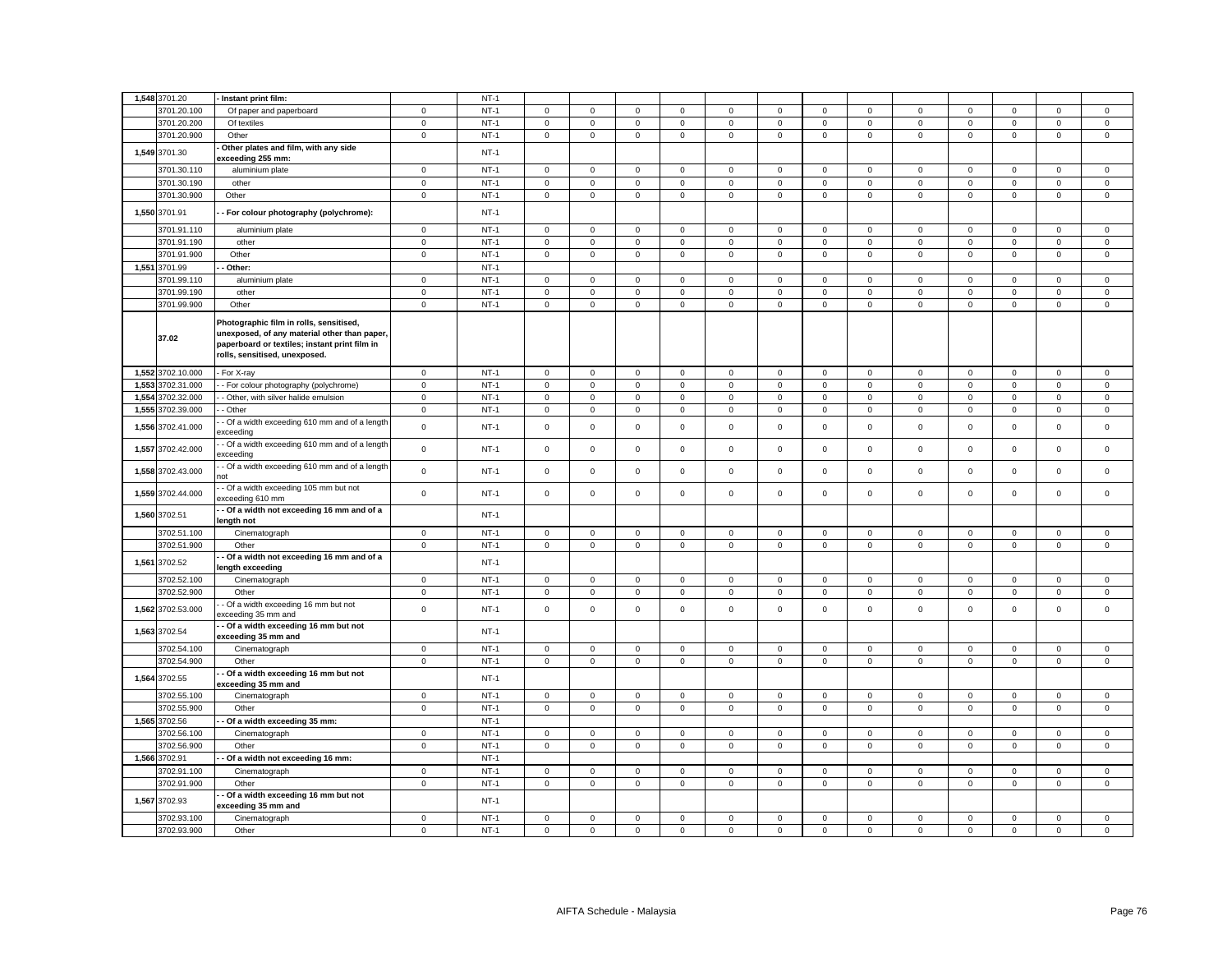|       | 1,568 3702.94     | - Of a width exceeding 16 mm but not<br>exceeding 35 mm and                                                                                                                                                                                          |             | $NT-1$ |                     |              |              |              |             |                     |                     |                |              |             |                     |                     |             |
|-------|-------------------|------------------------------------------------------------------------------------------------------------------------------------------------------------------------------------------------------------------------------------------------------|-------------|--------|---------------------|--------------|--------------|--------------|-------------|---------------------|---------------------|----------------|--------------|-------------|---------------------|---------------------|-------------|
|       | 3702.94.100       | Cinematograph                                                                                                                                                                                                                                        | $\mathbf 0$ | $NT-1$ | $\mathbf 0$         | $\mathsf 0$  | $\mathsf 0$  | $\mathsf 0$  | $\mathsf 0$ | $\mathsf 0$         | $\mathsf 0$         | $\mathsf 0$    | $\mathbf 0$  | $\mathbf 0$ | $\mathsf 0$         | $\mathsf 0$         | $\mathsf 0$ |
|       | 3702.94.900       | Other                                                                                                                                                                                                                                                | $\mathsf 0$ | $NT-1$ | $\mathbf 0$         | $\mathsf 0$  | $\mathbf{0}$ | $\mathsf 0$  | $\mathsf 0$ | $\mathsf 0$         | $\mathsf{O}$        | $\mathbf{0}$   | $\mathbf{0}$ | $\mathsf 0$ | $\mathsf{O}\xspace$ | $\mathsf{O}\xspace$ | $\mathsf 0$ |
|       | 1,569 3702.95     | Of a width exceeding 35 mm:                                                                                                                                                                                                                          |             | $NT-1$ |                     |              |              |              |             |                     |                     |                |              |             |                     |                     |             |
|       | 3702.95.100       | Cinematograph                                                                                                                                                                                                                                        | $\mathbf 0$ | $NT-1$ | $\mathbf 0$         | $\mathsf 0$  | $\mathsf 0$  | $\mathsf 0$  | $\mathbf 0$ | $\mathsf 0$         | $\mathsf 0$         | $\mathsf 0$    | $\mathbf 0$  | $\mathsf 0$ | $\mathsf 0$         | $\mathsf 0$         | $\mathsf 0$ |
|       | 3702.95.900       | Other                                                                                                                                                                                                                                                | $\mathbf 0$ | $NT-1$ | $\mathsf{O}\xspace$ | $\mathsf 0$  | $\mathsf 0$  | $\mathsf 0$  | $\mathsf 0$ | $\mathsf 0$         | $\mathsf 0$         | $\mathsf 0$    | $\mathsf 0$  | $\mathsf 0$ | $\mathsf 0$         | $\mathsf{O}\xspace$ | $\mathsf 0$ |
|       | 37.03             | Photographic paper, paperboard and<br>textiles, sensitised, unexposed.                                                                                                                                                                               |             |        |                     |              |              |              |             |                     |                     |                |              |             |                     |                     |             |
|       | 1,570 3703.10     | In rolls of a width exceeding 610 mm:                                                                                                                                                                                                                |             | $NT-2$ |                     |              |              |              |             |                     |                     |                |              |             |                     |                     |             |
|       | 3703.10.100       | Of paper and paperboard                                                                                                                                                                                                                              | 20          | $NT-2$ | 17.5                | 15           | 12           | 10           | 10          | $\overline{7}$      | 5                   | $\mathbf{3}$   | $\mathbf 0$  | $\mathsf 0$ | $\mathsf 0$         | $\mathsf 0$         | $\mathsf 0$ |
|       | 3703.10.200       | Of textiles                                                                                                                                                                                                                                          | 20          | $NT-2$ | 17.5                | 15           | 12           | 10           | 10          | $\overline{7}$      | 5                   | $\mathbf{3}$   | $\mathsf 0$  | $\mathsf 0$ | $\mathsf 0$         | $\mathsf 0$         | $\mathsf 0$ |
| 1,571 | 3703.20           | Other, for colour photography                                                                                                                                                                                                                        |             | $NT-1$ |                     |              |              |              |             |                     |                     |                |              |             |                     |                     |             |
|       | 3703.20.100       | polychrome):<br>Of paper and paperboard                                                                                                                                                                                                              | $\mathbf 0$ | $NT-1$ | 0                   | $\mathbf 0$  | $\mathbf 0$  | $\mathbf 0$  | 0           | $\mathbf 0$         | $\mathbf{0}$        | $\mathbf 0$    | $\mathbf 0$  | $\mathbf 0$ | $\mathbf 0$         | $\mathbf 0$         | $\mathbf 0$ |
|       | 3703.20.200       | Of textiles                                                                                                                                                                                                                                          | $\mathbf 0$ | $NT-1$ | $\mathbf 0$         | $\mathsf 0$  | $\mathsf 0$  | $\mathsf 0$  | $\mathbf 0$ | $\mathsf 0$         | $\mathbf 0$         | $\mathbf 0$    | $\mathbf 0$  | $\mathsf 0$ | $\mathsf 0$         | $\mathsf 0$         | $\mathsf 0$ |
|       | 1,572 3703.90     | Other:                                                                                                                                                                                                                                               |             | $NT-2$ |                     |              |              |              |             |                     |                     |                |              |             |                     |                     |             |
|       | 3703.90.100       | Of paper and paperboard                                                                                                                                                                                                                              | 20          | $NT-2$ | 17.5                | 15           | 12           | 10           | 10          | $\overline{7}$      | 5                   | $\mathbf{3}$   | $\mathbf 0$  | $\mathsf 0$ | $\mathsf 0$         | $\mathsf 0$         | $\mathsf 0$ |
|       | 3703.90.200       |                                                                                                                                                                                                                                                      | 20          | $NT-2$ | 17.5                | 15           | 12           |              | 10          | $\overline{7}$      | 5                   | $\mathbf{3}$   | $\mathbf 0$  | $\mathbf 0$ | $\mathbf{0}$        | $\mathbf 0$         | $\mathbf 0$ |
|       |                   | Of textiles                                                                                                                                                                                                                                          |             |        |                     |              |              | 10           |             |                     |                     |                |              |             |                     |                     |             |
|       | 37.04             | Photographic plates, film, paper, paperboard<br>and textiles, exposed but not developed.                                                                                                                                                             |             |        |                     |              |              |              |             |                     |                     |                |              |             |                     |                     |             |
|       | 1,573 3704.00     | Photographic plates, film, paper, paperboard<br>and textiles, exposed but not developed.                                                                                                                                                             |             | $NT-1$ |                     |              |              |              |             |                     |                     |                |              |             |                     |                     |             |
|       | 3704.00.100       | Of paper and paperboard                                                                                                                                                                                                                              | $\mathbf 0$ | $NT-1$ | $\mathbf 0$         | $\mathsf 0$  | $\mathsf 0$  | $\mathsf 0$  | $\mathsf 0$ | $\mathsf 0$         | $\mathsf 0$         | $\mathsf 0$    | $\mathbf 0$  | $\mathsf 0$ | $\mathsf 0$         | $\mathsf 0$         | $\mathsf 0$ |
|       | 3704.00.200       | Of textiles                                                                                                                                                                                                                                          | $\mathbf 0$ | $NT-1$ | 0                   | $\mathbf 0$  | $\mathsf 0$  | $\mathbf 0$  | 0           | $\mathbf 0$         | $\mathbf{0}$        | $\mathbf{0}$   | $\mathbf 0$  | $\mathbf 0$ | $\mathbf 0$         | $\mathbf 0$         | $\mathsf 0$ |
|       | 3704.00.900       | Other                                                                                                                                                                                                                                                | $\mathbf 0$ | $NT-1$ | $\mathbf 0$         | $\mathbf{O}$ | $\mathbf{0}$ | $\mathbf 0$  | $\mathbf 0$ | $\mathbf 0$         | $\mathbf 0$         | $\mathbf{0}$   | $\mathsf 0$  | $\mathbf 0$ | $\mathbf{0}$        | $\mathbf{0}$        | $\mathbf 0$ |
|       | 37.05             | Photographic plates, and film, exposed and<br>developed, other than cinematographic film.                                                                                                                                                            |             |        |                     |              |              |              |             |                     |                     |                |              |             |                     |                     |             |
|       | 1,574 3705.10.000 | For offset reproduction                                                                                                                                                                                                                              | $\mathbf 0$ | $NT-1$ | $\mathbf 0$         | $\mathsf 0$  | $\mathsf 0$  | $\mathbf 0$  | $\mathsf 0$ | $\mathsf 0$         | $\mathsf 0$         | $\mathsf 0$    | $\mathbf 0$  | $\mathsf 0$ | $\mathsf 0$         | $\mathsf 0$         | $\mathbf 0$ |
|       | 1,575 3705.90.000 | Other                                                                                                                                                                                                                                                | $\mathsf 0$ | $NT-1$ | $\mathsf 0$         | $\mathsf 0$  | $\mathbf 0$  | $\mathsf 0$  | $\mathsf 0$ | $\mathsf{O}\xspace$ | $\mathsf 0$         | $\mathsf 0$    | $\mathsf 0$  | $\mathsf 0$ | $\mathsf{O}\xspace$ | $\mathsf 0$         | $\mathsf 0$ |
|       | 37.06             | Cinematographic film, exposed and<br>developed, whether or not incorporating<br>sound track or consisting only of sound<br>track.                                                                                                                    |             |        |                     |              |              |              |             |                     |                     |                |              |             |                     |                     |             |
|       | 1,576 3706.10     | Of a width of 35 mm or more:                                                                                                                                                                                                                         |             | $NT-1$ |                     |              |              |              |             |                     |                     |                |              |             |                     |                     |             |
|       | 3706.10.100       | When imported on a rental basis                                                                                                                                                                                                                      | $\mathbf 0$ | $NT-1$ | $\mathbf 0$         | $\mathbf 0$  | $\mathsf 0$  | $\mathbf 0$  | $\mathsf 0$ | $\mathsf 0$         | $\mathsf 0$         | $\mathsf 0$    | $\mathbf 0$  | $\mathbf 0$ | $\mathbf 0$         | $\mathbf 0$         | $\mathsf 0$ |
|       | 3706.10.210       | being news films, and films solely for<br>advertising (other                                                                                                                                                                                         | $\mathbf 0$ | $NT-1$ | $\mathbf 0$         | $\mathsf 0$  | $\mathsf 0$  | $\mathbf 0$  | $\mathsf 0$ | $\mathsf 0$         | $\mathsf 0$         | $\mathbf 0$    | $\mathbf 0$  | $\mathsf 0$ | $\mathsf 0$         | $\mathsf 0$         | $\mathsf 0$ |
|       | 3706.10.290       | other                                                                                                                                                                                                                                                | $\mathbf 0$ | $NT-1$ | $\circ$             | $\mathbf 0$  | $\mathsf 0$  | $\mathbf 0$  | $\mathbf 0$ | $\mathsf 0$         | $\mathbf 0$         | $\mathbf 0$    | $\mathbf 0$  | $\mathbf 0$ | $\mathsf 0$         | $\mathbf 0$         | $\mathsf 0$ |
|       | 1,577 3706.90     | Other:                                                                                                                                                                                                                                               |             | $NT-1$ |                     |              |              |              |             |                     |                     |                |              |             |                     |                     |             |
|       | 3706.90.100       | When imported on a rental basis                                                                                                                                                                                                                      | $\mathbf 0$ | $NT-1$ | $\mathbf 0$         | $\mathsf 0$  | $\mathsf 0$  | $\mathsf 0$  | $\mathsf 0$ | $\mathsf 0$         | $\mathsf{O}\xspace$ | $\mathsf 0$    | $\mathsf 0$  | $\mathsf 0$ | $\mathsf 0$         | $\mathsf 0$         | $\mathsf 0$ |
|       | 3706.90.210       | being news films, and films solely for<br>dvertising (other                                                                                                                                                                                          | $\mathbf 0$ | $NT-1$ | $\mathbf 0$         | $\mathbf 0$  | $\mathbf 0$  | $\mathbf{0}$ | $\mathbf 0$ | $\mathbf 0$         | $\mathbf 0$         | $\overline{0}$ | $\mathbf{0}$ | $\mathbf 0$ | $\mathbf 0$         | $\mathbf 0$         | $\mathbf 0$ |
|       | 3706.90.290       | other                                                                                                                                                                                                                                                | $\mathsf 0$ | $NT-1$ | $\mathsf 0$         | $\mathsf 0$  | $\mathsf 0$  | $\mathsf 0$  | $\mathbf 0$ | $\mathsf 0$         | $\mathsf 0$         | $\mathbf 0$    | $\mathsf 0$  | $\mathsf 0$ | $\mathsf 0$         | $\mathsf 0$         | $\mathsf 0$ |
|       | 37.07             | Chemical preparations for photographic<br>uses (other than varnishes, glues, adhesives<br>and similar preparations); unmixed products<br>for photographic uses, put up in measured<br>portions or put up for retail sale in a form<br>ready for use. |             |        |                     |              |              |              |             |                     |                     |                |              |             |                     |                     |             |
|       | 1,578 3707.10.000 | Sensitising emulsions                                                                                                                                                                                                                                | 20          | $NT-2$ | 17.5                | 15           | 12           | 10           | 10          | $\overline{7}$      | $\sqrt{5}$          | $_{3}$         | $\mathbf 0$  | $\mathbf 0$ | $\mathsf 0$         | $\mathsf 0$         | $\mathsf 0$ |
|       | 1,579 3707.90.000 | · Other                                                                                                                                                                                                                                              | 20          | $NT-2$ | 17.5                | 15           | 12           | 10           | 10          | $\overline{7}$      | 5                   | $\mathbf{3}$   | $\mathsf 0$  | 0           | $\mathbf 0$         | $\mathsf 0$         | $\mathsf 0$ |
|       | 38.01             | Artificial graphite; colloidal or semi-colloidal<br>graphite; preparations based on graphite or<br>other carbon in the form of pastes, blocks,<br>plates or other semi-manufactures.                                                                 |             |        |                     |              |              |              |             |                     |                     |                |              |             |                     |                     |             |
|       | 1,580 3801.10.000 | - Artificial graphite                                                                                                                                                                                                                                | $\mathbf 0$ | $NT-1$ | $\mathbf 0$         | $\mathsf 0$  | $\mathsf 0$  | $\mathsf 0$  | $\mathsf 0$ | $\mathsf 0$         | $\mathsf 0$         | $\mathsf 0$    | $\mathbf 0$  | $\mathsf 0$ | $\mathsf 0$         | $\mathsf 0$         | $\mathsf 0$ |
|       |                   |                                                                                                                                                                                                                                                      |             |        |                     |              |              |              |             |                     |                     |                |              |             |                     |                     | $\mathsf 0$ |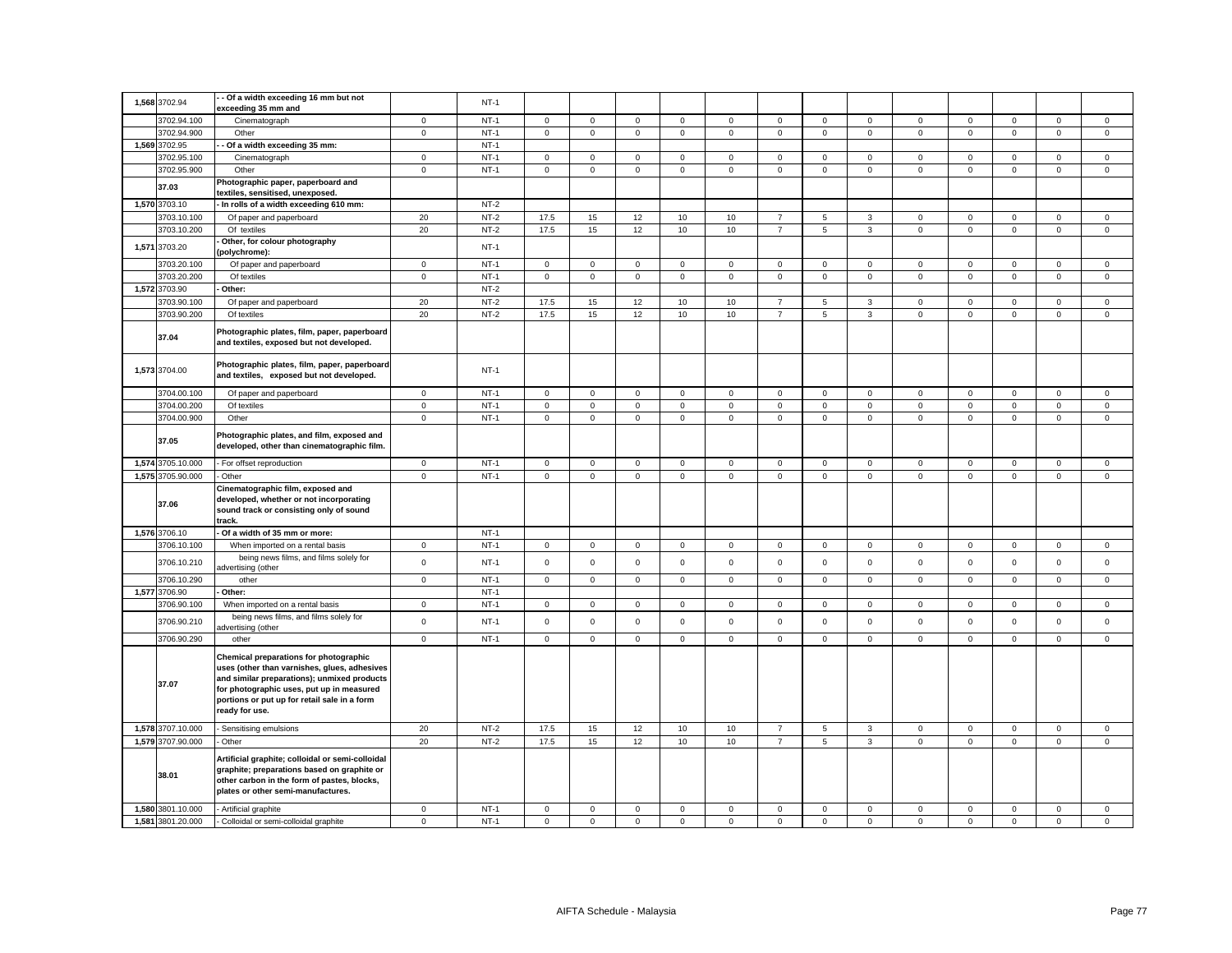| 1,582 3801.30.000 | Carbonaceous pastes for electrodes and                                                                                                                                                                                                                                       | $\mathsf 0$    | $NT-1$ |                     | $\mathbf 0$  | $\mathsf 0$    |              |                     | $\mathbf 0$ |              |                     |              | $\mathbf 0$ | $\mathbf 0$  | $\mathsf 0$  | $\mathsf 0$  |
|-------------------|------------------------------------------------------------------------------------------------------------------------------------------------------------------------------------------------------------------------------------------------------------------------------|----------------|--------|---------------------|--------------|----------------|--------------|---------------------|-------------|--------------|---------------------|--------------|-------------|--------------|--------------|--------------|
|                   | similar pastes for                                                                                                                                                                                                                                                           |                |        | $\mathsf 0$         |              |                | $\mathsf 0$  | $\mathbf 0$         |             | $\mathsf 0$  | $\mathbf 0$         | $\mathbf 0$  |             |              |              |              |
| 1,583 3801.90     | Other:                                                                                                                                                                                                                                                                       |                | $NT-1$ |                     |              |                |              |                     |             |              |                     |              |             |              |              |              |
| 3801.90.100       | Graphite in paste form                                                                                                                                                                                                                                                       | $\mathbf{0}$   | $NT-1$ | $\mathbf 0$         | $\mathbf 0$  | $\mathbf 0$    | $\mathbf 0$  | $\mathbf 0$         | $\mathsf 0$ | $\mathbf{0}$ | $\mathbf 0$         | $\mathbf 0$  | $\mathbf 0$ | $\mathbf{0}$ | $\mathbf 0$  | $\mathbf 0$  |
| 3801.90.900       | Other                                                                                                                                                                                                                                                                        | $\mathsf 0$    | $NT-1$ | $\mathsf{O}\xspace$ | $\mathbf 0$  | $\mathsf 0$    | $\mathbf 0$  | $\mathbf 0$         | $\mathbf 0$ | $\mathsf 0$  | $\overline{0}$      | $\mathsf 0$  | $\mathbf 0$ | $\mathbf{0}$ | $\mathsf 0$  | $\mathsf 0$  |
| 38.02             | Activated carbon; activated natural mineral<br>products; animal black, including spent<br>animal black.                                                                                                                                                                      |                |        |                     |              |                |              |                     |             |              |                     |              |             |              |              |              |
| 1,584 3802.10.000 | Activated carbon                                                                                                                                                                                                                                                             | $\overline{5}$ | $NT-1$ | $\overline{4}$      | $\mathbf{3}$ | $\overline{2}$ | $\mathbf 0$  | $\mathbf 0$         | $\mathsf 0$ | $\mathbf{0}$ | $\mathbf 0$         | $\mathbf{0}$ | $\mathbf 0$ | $\mathbf{0}$ | $\mathbf{0}$ | $\mathbf 0$  |
| 1,585 3802.90     | Other:                                                                                                                                                                                                                                                                       |                | $NT-1$ |                     |              |                |              |                     |             |              |                     |              |             |              |              |              |
| 3802.90.100       | Activated clay and activated bleaching earth                                                                                                                                                                                                                                 | 5              | $NT-1$ | $\overline{4}$      | $\mathbf{3}$ | $\overline{2}$ | $\mathbf 0$  | $\mathbf 0$         | $\mathbf 0$ | $\mathbf 0$  | $\mathbf{0}$        | $\mathbf 0$  | $\mathbf 0$ | $\mathbf 0$  | $\mathbf 0$  | $\mathbf 0$  |
| 3802.90.900       | Other                                                                                                                                                                                                                                                                        | 5              | $NT-1$ | $\overline{4}$      | 3            | $\overline{2}$ | $\mathbf{0}$ | $\mathbf 0$         | $\mathbf 0$ | $\mathbf{0}$ | $\mathbf{0}$        | $\mathbf{0}$ | $\mathbf 0$ | $\mathbf 0$  | $\mathbf 0$  | $\mathbf{0}$ |
| 1,586 3803.00     | Tall oil, whether or not refined.                                                                                                                                                                                                                                            |                | $NT-1$ |                     |              |                |              |                     |             |              |                     |              |             |              |              |              |
| 3803.00.100       | Crude                                                                                                                                                                                                                                                                        | $\mathsf 0$    | $NT-1$ | $\mathsf 0$         | $\mathsf 0$  | $\mathsf 0$    | $\mathsf 0$  | $\mathsf 0$         | $\mathsf 0$ | $\mathsf 0$  | $\mathbf{0}$        | $\mathsf 0$  | $\mathsf 0$ | $\mathbf 0$  | $\mathsf 0$  | $\mathbf 0$  |
| 3803.00.900       | Refined                                                                                                                                                                                                                                                                      | $\mathsf 0$    | $NT-1$ | $\mathsf 0$         | $\mathbf 0$  | $\mathsf 0$    | $\mathsf 0$  | $\mathbf 0$         | $\mathsf 0$ | $\mathsf 0$  | $\mathbf{0}$        | $\mathsf 0$  | $\mathsf 0$ | $\mathsf 0$  | $\mathsf 0$  | $\mathsf 0$  |
| 38.04             | Residual lyes from the manufacture of wood<br>pulp, whether or not concentrated,<br>desugared or chemically treated, including<br>lignin sulphonates, but excluding tall oil of<br>heading 38.03.                                                                            |                |        |                     |              |                |              |                     |             |              |                     |              |             |              |              |              |
| 1,587 3804.00     | Residual lyes from the manufacture of wood<br>pulp, whether or not concentrated,<br>desugared or chemically treated, including<br>lignin sulphonates, but excluding tall oil of<br>heading 38.03.                                                                            |                | $NT-1$ |                     |              |                |              |                     |             |              |                     |              |             |              |              |              |
| 3804.00.100       | Concentrated sulphite lye                                                                                                                                                                                                                                                    | $\mathbf 0$    | $NT-1$ | 0                   | $\mathbf{0}$ | $\mathsf 0$    | $\mathbf{0}$ | $\mathsf 0$         | $\mathbf 0$ | $\mathbf 0$  | $\mathbf 0$         | $\mathbf 0$  | $\mathbf 0$ | $\mathbf 0$  | $\mathbf 0$  | $\mathbf 0$  |
| 3804.00.900       | Other                                                                                                                                                                                                                                                                        | $\mathsf 0$    | $NT-1$ | $\mathbf 0$         | $\mathbf 0$  | $\mathsf 0$    | $\mathbf 0$  | $\mathbf 0$         | $\mathbf 0$ | $\mathsf 0$  | $\mathbf 0$         | $\mathsf 0$  | $\mathbf 0$ | $\mathbf 0$  | $\mathsf 0$  | $\mathbf 0$  |
| 38.05             | Gum, wood or sulphate turpentine and other<br>terpenic oils produced by the distillation or<br>other treatment of coniferous woods; crude<br>dipentene; sulphite turpentine and other<br>crude para-cymene; pine oil containing alpha-<br>terpineol as the main constituent. |                |        |                     |              |                |              |                     |             |              |                     |              |             |              |              |              |
| 1,588 3805.10.000 | Gum, wood or sulphate turpentine oils                                                                                                                                                                                                                                        | $\mathbf 0$    | $NT-1$ | $\mathsf 0$         | $\mathsf 0$  | $\mathsf 0$    | $\mathsf 0$  | $\mathsf{O}\xspace$ | $\mathsf 0$ | $\mathsf 0$  | $\mathbf 0$         | $\mathsf 0$  | $\mathsf 0$ | $\mathsf 0$  | $\mathsf 0$  | $\mathbf 0$  |
| 1.589 3805.90     | Other:                                                                                                                                                                                                                                                                       |                | $NT-1$ |                     |              |                |              |                     |             |              |                     |              |             |              |              |              |
| 3805.90.100       | Crude dipentene; sulphite turpentine                                                                                                                                                                                                                                         | $\overline{0}$ | $NT-1$ | $\mathbf{0}$        | $\mathbf 0$  | $\mathbf 0$    | $\mathbf{0}$ | $\mathbf 0$         | $\mathbf 0$ | $\mathbf{0}$ | $\mathbf 0$         | $\mathbf 0$  | $\mathbf 0$ | $\mathbf 0$  | $\mathbf 0$  | $\mathbf 0$  |
| 3805.90.900       | Other                                                                                                                                                                                                                                                                        | $\mathbf{0}$   | $NT-1$ | $\mathbf 0$         | $\mathbf 0$  | $\mathbf{0}$   | $\mathbf 0$  | $\mathbf 0$         | $\mathsf 0$ | $\mathbf{0}$ | $\mathbf 0$         | $\mathsf 0$  | $\mathsf 0$ | $\mathbf 0$  | $\mathbf 0$  | $\mathbf 0$  |
| 38.06             | Rosin and resin acids, and derivatives<br>thereof; rosin spirit and rosin oils; run gums.                                                                                                                                                                                    |                |        |                     |              |                |              |                     |             |              |                     |              |             |              |              |              |
| 1,590 3806.10.000 | Rosin and resin acids                                                                                                                                                                                                                                                        | $\mathbf 0$    | $NT-1$ | $\mathsf 0$         | $\mathbf 0$  | $\mathsf 0$    | $\mathsf 0$  | $\mathbf 0$         | $\mathbf 0$ | $\mathsf 0$  | $\mathbf{0}$        | $\mathbf 0$  | $\mathbf 0$ | $\mathbf 0$  | $\mathsf 0$  | $\mathsf 0$  |
| 1,591 3806.20.000 | Salts of rosin, of resin acids or of derivatives<br>of rosin or resin                                                                                                                                                                                                        | $\mathsf 0$    | $NT-1$ | $\mathbf 0$         | $\mathbf 0$  | $\mathsf 0$    | $\mathbf{0}$ | $\mathbf 0$         | $\mathbf 0$ | $\mathbf{0}$ | $\mathbf{0}$        | $\mathbf 0$  | $\mathbf 0$ | $\mathbf 0$  | $\mathbf 0$  | $\mathbf{0}$ |
| 1,592 3806.30.000 | Ester gums                                                                                                                                                                                                                                                                   | $\mathbf 0$    | $NT-1$ | $\mathsf 0$         | $\mathsf 0$  | $\mathsf 0$    | $\mathsf 0$  | $\mathbf 0$         | $\mathsf 0$ | $\mathsf 0$  | $\mathsf{O}\xspace$ | $\mathsf 0$  | $\mathsf 0$ | $\mathsf 0$  | $\mathsf 0$  | $\mathbf 0$  |
| 1,593 3806.90.000 | Other                                                                                                                                                                                                                                                                        | $\mathbf{0}$   | $NT-1$ | $\mathbf 0$         | $\mathbf{0}$ | $\mathbf{0}$   | $\mathbf{0}$ | $\mathbf 0$         | $\mathbf 0$ | $\mathbf{0}$ | $\mathbf{0}$        | $\mathbf{0}$ | $\mathbf 0$ | $\mathbf{0}$ | $\mathbf{0}$ | $\mathbf{0}$ |
| 1,594 3807.00     | Wood tar; wood tar oils; wood creosote;<br>wood naphtha; vegetable pitch; brewers'<br>pitch and similar preparations based on<br>rosin, resin acids or on vegetable pitch.                                                                                                   |                | $NT-1$ |                     |              |                |              |                     |             |              |                     |              |             |              |              |              |
| 3807.00.100       | Wood naphtha                                                                                                                                                                                                                                                                 | $\mathbf 0$    | $NT-1$ | $\mathbf 0$         | $\mathbf{0}$ | $\mathbf 0$    | $\mathbf 0$  | 0                   | $\mathbf 0$ | $\mathbf 0$  | $\mathbf 0$         | $\mathbf 0$  | $\mathbf 0$ | $\mathbf{0}$ | $\mathbf 0$  | $\mathbf 0$  |
| 3807.00.910       | composite solvents and thinners of wood tar<br>ils                                                                                                                                                                                                                           | $\mathsf 0$    | $NT-1$ | $\mathbf 0$         | $\mathbf 0$  | $\mathsf 0$    | $\mathsf 0$  | $\mathbf 0$         | $\mathsf 0$ | $\mathsf 0$  | $\mathbf 0$         | $\mathsf 0$  | $\mathsf 0$ | $\mathbf 0$  | $\mathsf 0$  | $\mathsf 0$  |
| 3807.00.990       | other                                                                                                                                                                                                                                                                        | $\mathbf 0$    | $NT-1$ | $\mathbf 0$         | $\mathbf{0}$ | $\mathbf 0$    | $\mathbf 0$  | $\mathbf 0$         | $\mathbf 0$ | $\mathbf{0}$ | $\Omega$            | $\mathbf 0$  | $\mathbf 0$ | $\mathbf 0$  | $\mathbf{0}$ | $\mathbf{0}$ |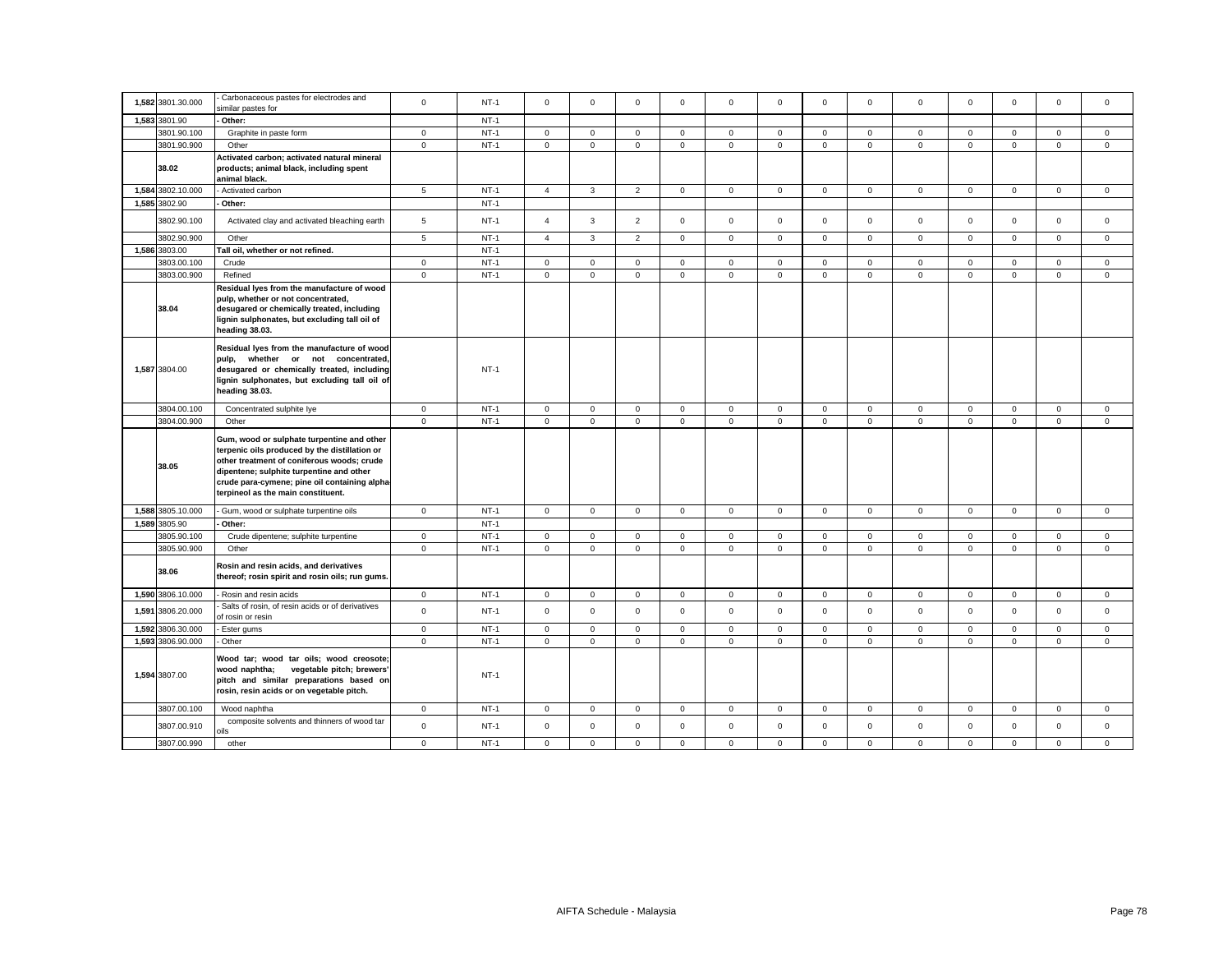| 38.08                        | Insecticides, rodenticides, fungicides,<br>herbicides, anti-sprouting products and plant<br>growth regulators, disinfectants and similar<br>products, put up in forms or packings for<br>retail sale or as preparations or articles (for<br>example, sulphur-treated bands, wicks and<br>candles, and fly-papers). |                     |                        |                     |                     |                |                |                |             |              |                       |                     |                |                     |                     |                 |
|------------------------------|--------------------------------------------------------------------------------------------------------------------------------------------------------------------------------------------------------------------------------------------------------------------------------------------------------------------|---------------------|------------------------|---------------------|---------------------|----------------|----------------|----------------|-------------|--------------|-----------------------|---------------------|----------------|---------------------|---------------------|-----------------|
| 1,595 3808.50                | Goods specified in Subheading Note 1 to<br>this Chapter:                                                                                                                                                                                                                                                           |                     | ST                     |                     |                     |                |                |                |             |              |                       |                     |                |                     |                     |                 |
| 3808.50.111                  | aerosol                                                                                                                                                                                                                                                                                                            | 5                   | ST                     | 4.5                 | 4.5                 | 4.5            | 4.5            | 4.5            | 4.5         | 4.5          | 4.5                   | $\overline{4}$      | $\overline{4}$ | $\overline{4}$      | $\overline{4}$      | $\overline{4}$  |
| 3808.50.119                  | other                                                                                                                                                                                                                                                                                                              | $\mathbf 0$         | <b>ST</b>              | $\mathbf 0$         | $\mathbf 0$         | $\mathbf 0$    | $\mathbf{0}$   | $\mathbf 0$    | $\mathbf 0$ | $\mathbf{O}$ | $\mathbf{0}$          | $\mathbf 0$         | $\mathbf 0$    | $\mathbf{0}$        | $\mathbf{0}$        | $\mathbf 0$     |
| 3808.50.191                  | mosquito coils                                                                                                                                                                                                                                                                                                     | 10                  | <b>ST</b>              | 9                   | 8                   | $\overline{7}$ | $\overline{7}$ | $\overline{7}$ | 6           | 6            | 5                     | 5                   | 5              | 5                   | 5                   | 5               |
| 3808.50.192                  | mosquito mats                                                                                                                                                                                                                                                                                                      | 5                   | <b>ST</b>              | 4.5                 | 4.5                 | 4.5            | 4.5            | 4.5            | 4.5         | 4.5          | 4.5                   | $\overline{4}$      | $\overline{4}$ | $\overline{4}$      | $\overline{4}$      | $\overline{4}$  |
| 3808.50.193                  | deodorising preparations having the<br>character of insecticides                                                                                                                                                                                                                                                   | 10                  | <b>ST</b>              | 9                   | 8                   | $\overline{7}$ | $\overline{7}$ | $\overline{7}$ | 6           | 6            | 5                     | 5                   | 5              | 5                   | 5                   | 5               |
| 3808.50.199                  | other                                                                                                                                                                                                                                                                                                              | $\mathbf 0$         | <b>ST</b>              | $\mathsf 0$         | $\mathsf 0$         | $\mathbf 0$    | $\mathsf 0$    | $\mathsf 0$    | $\mathsf 0$ | $\mathsf 0$  | $\mathsf{O}\xspace$   | $\mathbf 0$         | $\mathsf 0$    | $\mathsf 0$         | $\mathsf 0$         | $\mathbf 0$     |
| 3808.50.200                  | Fungicides                                                                                                                                                                                                                                                                                                         | $\mathbf 0$         | $NT-1$                 | $\mathbf 0$         | $\mathsf 0$         | $\mathsf 0$    | $\mathbf 0$    | $\mathbf 0$    | $\mathsf 0$ | $\mathbf 0$  | $\mathsf 0$           | $\mathbf 0$         | $\mathsf 0$    | $\mathsf 0$         | $\mathsf 0$         | $\mathsf 0$     |
| 3808.50.310                  | herbicides                                                                                                                                                                                                                                                                                                         | $\sqrt{5}$          | <b>ST</b>              | 4.5                 | 4.5                 | $4.5\,$        | 4.5            | 4.5            | $4.5\,$     | $4.5\,$      | 4.5                   | $\overline{4}$      | $\overline{4}$ | $\overline{4}$      | $\overline{4}$      | $\overline{4}$  |
| 3808.50.320                  | anti-sprouting products                                                                                                                                                                                                                                                                                            | 10                  | <b>ST</b>              | 9                   | 8                   | $\overline{7}$ | $\overline{7}$ | $\overline{7}$ | 6           | 6            | $5\phantom{.0}$       | $\overline{5}$      | $\,$ 5 $\,$    | $\sqrt{5}$          | 5                   | $5\phantom{.0}$ |
| 3808.50.330                  | plant-growth regulators                                                                                                                                                                                                                                                                                            | $\mathbf{0}$        | <b>ST</b>              | $\mathbf 0$         | $\mathbf 0$         | $\mathbf 0$    | $\mathbf{0}$   | $\mathbf 0$    | $\mathbf 0$ | $\mathbf{O}$ | $\mathbf{0}$          | $\mathbf 0$         | $\mathbf 0$    | $\mathbf 0$         | $\mathbf 0$         | $\mathbf 0$     |
| 3808.50.410<br>3808.50.490   | in packs not less than 2.5 kg                                                                                                                                                                                                                                                                                      | 5<br>25             | <b>ST</b><br>ST        | 4.5                 | 4.5                 | 4.5            | 4.5            | 4.5            | 4.5         | 4.5          | 4.5<br>$\overline{7}$ | $\overline{4}$      | $\overline{4}$ | $\overline{4}$      | $\overline{4}$      | $\overline{4}$  |
| 3808.50.910                  | in packs less than 2.5 kg<br>wood preservatives, being preparations                                                                                                                                                                                                                                                | 20                  | ST                     | 20<br>18            | 18<br>15            | 16<br>13       | 14<br>12       | 14<br>12       | 12<br>10    | 10<br>8      | 6                     | 5<br>5              | 5<br>5         | 5<br>5              | 5<br>$\sqrt{5}$     | 5<br>5          |
| 3808.50.990                  | other than surface<br>other                                                                                                                                                                                                                                                                                        | $\mathsf{O}\xspace$ | <b>ST</b>              | $\mathbf 0$         | $\mathsf{O}\xspace$ | $\mathsf 0$    | $\mathbf 0$    | $\mathbf 0$    | $\mathsf 0$ | $\mathsf 0$  | $\mathbf 0$           | $\mathsf 0$         | $\mathsf 0$    | $\mathsf 0$         | $\mathsf 0$         | $\mathsf 0$     |
| 1,596 3808.91                | Insecticides:                                                                                                                                                                                                                                                                                                      |                     | <b>ST</b>              |                     |                     |                |                |                |             |              |                       |                     |                |                     |                     |                 |
| 3808.91.110                  | aerosol                                                                                                                                                                                                                                                                                                            | 5                   | ST                     | 4.5                 | 4.5                 | 4.5            | 4.5            | 4.5            | 4.5         | 4.5          | 4.5                   | $\overline{4}$      | $\overline{4}$ | $\overline{4}$      | $\overline{4}$      | $\overline{4}$  |
| 3808.91.190                  | other                                                                                                                                                                                                                                                                                                              | $\mathsf 0$         | <b>ST</b>              | $\mathbf 0$         | $\mathsf 0$         | $\mathsf 0$    | $\mathbf{0}$   | $\mathbf 0$    | $\mathsf 0$ | $\mathbf 0$  | $\mathbf 0$           | $\mathsf 0$         | $\mathsf 0$    | $\mathsf 0$         | $\mathsf 0$         | $\mathsf 0$     |
| 3808.91.910                  | mosquito coils                                                                                                                                                                                                                                                                                                     | 10                  | <b>ST</b>              | 9                   | 8                   | $\overline{7}$ | $\overline{7}$ | $\overline{7}$ | 6           | 6            | 5                     | 5                   | 5              | 5                   | 5                   | 5               |
| 3808.91.920                  | mosquito mats                                                                                                                                                                                                                                                                                                      | 5                   | <b>ST</b>              | 5                   | 5                   | 5              | 5              | 5              | 5           | 5            | $5\overline{5}$       | 5                   | 5              | 5                   | 5                   | 5               |
| 3808.91.930                  | deodorising preparations having the<br>character of insecticides                                                                                                                                                                                                                                                   | 10                  | ST                     | 9                   | 8                   | $\overline{7}$ | $\overline{7}$ | $\overline{7}$ | 6           | 6            | $\sqrt{5}$            | 5                   | 5              | 5                   | $\,$ 5 $\,$         | $\sqrt{5}$      |
| 3808.91.990                  | other                                                                                                                                                                                                                                                                                                              | $\mathsf 0$         | <b>ST</b>              | $\mathbf 0$         | $\mathbf 0$         | $\mathsf 0$    | $\mathsf 0$    | $\mathsf 0$    | $\mathbf 0$ | $\mathbf 0$  | $\mathbf 0$           | $\mathbf 0$         | $\mathbf 0$    | $\mathsf 0$         | $\mathbf 0$         | $\mathsf 0$     |
| 1,597 3808.92.000            | Fungicides                                                                                                                                                                                                                                                                                                         | $\pmb{0}$           | $NT-1$                 | $\mathsf{O}\xspace$ | $\mathsf 0$         | $\mathbf 0$    | $\mathsf 0$    | $\mathsf 0$    | $\mathsf 0$ | $\mathsf 0$  | $\mathbf 0$           | $\mathsf 0$         | $\mathsf 0$    | $\mathsf 0$         | $\mathsf 0$         | $\mathbf 0$     |
| 1,598 3808.93                | Herbicides, anti-sprouting products and<br>plant-growth regulators:                                                                                                                                                                                                                                                |                     | ST                     |                     |                     |                |                |                |             |              |                       |                     |                |                     |                     |                 |
| 3808.93.100                  | Herbicides                                                                                                                                                                                                                                                                                                         | 5                   | <b>ST</b>              | 4.5                 | 4.5                 | 4.5            | 4.5            | 4.5            | 4.5         | 4.5          | 4.5                   | $\overline{4}$      | $\overline{4}$ | $\overline{4}$      | $\overline{4}$      | $\overline{4}$  |
| 3808.93.200                  | Anti-sprouting products                                                                                                                                                                                                                                                                                            | 10                  | <b>ST</b>              | 9                   | 8                   | $\overline{7}$ | $\overline{7}$ | $\overline{7}$ | 6           | 6            | 5                     | $5\phantom{.0}$     | 5              | 5                   | $\overline{5}$      | $\overline{5}$  |
| 3808.93.300                  | Plant-growth regulators                                                                                                                                                                                                                                                                                            | $\mathsf 0$         | <b>ST</b>              | $\mathsf{O}\xspace$ | $\mathsf{O}\xspace$ | $\mathsf 0$    | $\mathsf 0$    | $\mathsf 0$    | $\mathbf 0$ | $\mathsf 0$  | $\mathsf 0$           | $\mathsf 0$         | $\mathsf 0$    | $\mathsf{O}\xspace$ | $\mathsf 0$         | $\mathsf 0$     |
| 1,599 3808.94<br>3808.94.100 | Disinfectants:<br>In packs not less than 2.5 kg                                                                                                                                                                                                                                                                    | 5                   | <b>ST</b><br><b>ST</b> | 4.5                 | 4.5                 | 4.5            | 4.5            | 4.5            | 4.5         | 4.5          | 4.5                   | $\overline{4}$      | $\overline{4}$ | $\overline{4}$      | $\overline{4}$      | $\overline{4}$  |
| 3808.94.900                  | In packs less than 2.5 kg                                                                                                                                                                                                                                                                                          | 25                  | <b>ST</b>              | 20                  | 18                  | 16             | 14             | 14             | 12          | 10           | $\overline{7}$        | 5                   | $\overline{5}$ | 5                   | 5                   | $\overline{5}$  |
| 1,600 3808.99                | Other:                                                                                                                                                                                                                                                                                                             |                     | ST                     |                     |                     |                |                |                |             |              |                       |                     |                |                     |                     |                 |
|                              | Wood preservatives, being preparations                                                                                                                                                                                                                                                                             |                     |                        |                     |                     |                |                |                |             |              |                       |                     |                |                     |                     |                 |
| 3808.99.100                  | ther than surface                                                                                                                                                                                                                                                                                                  | 20                  | ST                     | 18                  | 15                  | 13             | 12             | 12             | 10          | 8            | 6                     | 5                   | 5              | 5                   | 5                   | $\overline{5}$  |
| 3808.99.900                  | Other                                                                                                                                                                                                                                                                                                              | $\mathbf 0$         | <b>ST</b>              | 0                   | $\mathbf 0$         | $\mathbf 0$    | $\mathbf 0$    | 0              | $\mathbf 0$ | $\mathbf{0}$ | $\mathbf 0$           | $\mathbf 0$         | 0              | $\mathbf 0$         | $\mathbf 0$         | $\mathsf 0$     |
| 38.09                        | Finishing agents, dye carriers to accelerate<br>the dyeing or fixing of dyestuffs and other<br>products and preparations (for example,<br>dressings and mordants), of a kind used in<br>the textile, paper, leather or like industries,<br>not elsewhere specified or included.                                    |                     |                        |                     |                     |                |                |                |             |              |                       |                     |                |                     |                     |                 |
| 1,601 3809.10.000            | With a basis of amylaceous substances                                                                                                                                                                                                                                                                              | $\mathsf 0$         | $NT-1$                 | $\mathbf 0$         | $\mathbf{O}$        | $\mathsf 0$    | $\mathsf 0$    | $\mathsf 0$    | $\mathbf 0$ | $\mathbf{O}$ | $\mathsf 0$           | $\mathsf{O}\xspace$ | $\mathbf 0$    | $\mathbf{O}$        | $\mathsf{O}\xspace$ | $\mathbf 0$     |
| 1,602 3809.91.000            | - Of a kind used in the textile or like industries                                                                                                                                                                                                                                                                 | $\mathbf 0$         | $NT-1$                 | $\mathbf 0$         | $\mathsf 0$         | $\mathsf 0$    | $\mathsf 0$    | $\mathsf 0$    | $\mathsf 0$ | $\mathbf 0$  | $\mathsf 0$           | $\mathsf 0$         | $\mathsf 0$    | $\mathsf 0$         | $\mathsf 0$         | $\mathsf 0$     |
| 1,603 3809.92.000            | - Of a kind used in the paper or like industries                                                                                                                                                                                                                                                                   | $\mathbf 0$         | $NT-1$                 | $\mathbf 0$         | $\mathbf 0$         | $\mathbf{0}$   | $\mathbf 0$    | $\mathbf 0$    | $\mathbf 0$ | $\mathbf{O}$ | $\mathbf{0}$          | $\mathbf 0$         | $\mathbf 0$    | $\mathbf 0$         | $\mathbf 0$         | $\mathbf 0$     |
| 1,604 3809.93.000            | - Of a kind used in the leather or like industries                                                                                                                                                                                                                                                                 | $\mathsf 0$         | $NT-1$                 | $\mathbf 0$         | $\mathbf 0$         | $\mathsf 0$    | $\mathbf 0$    | $\mathsf 0$    | $\mathbf 0$ | $\mathbf 0$  | $\mathbf 0$           | $\mathsf 0$         | $\mathsf 0$    | $\Omega$            | $\mathbf 0$         | $\mathsf 0$     |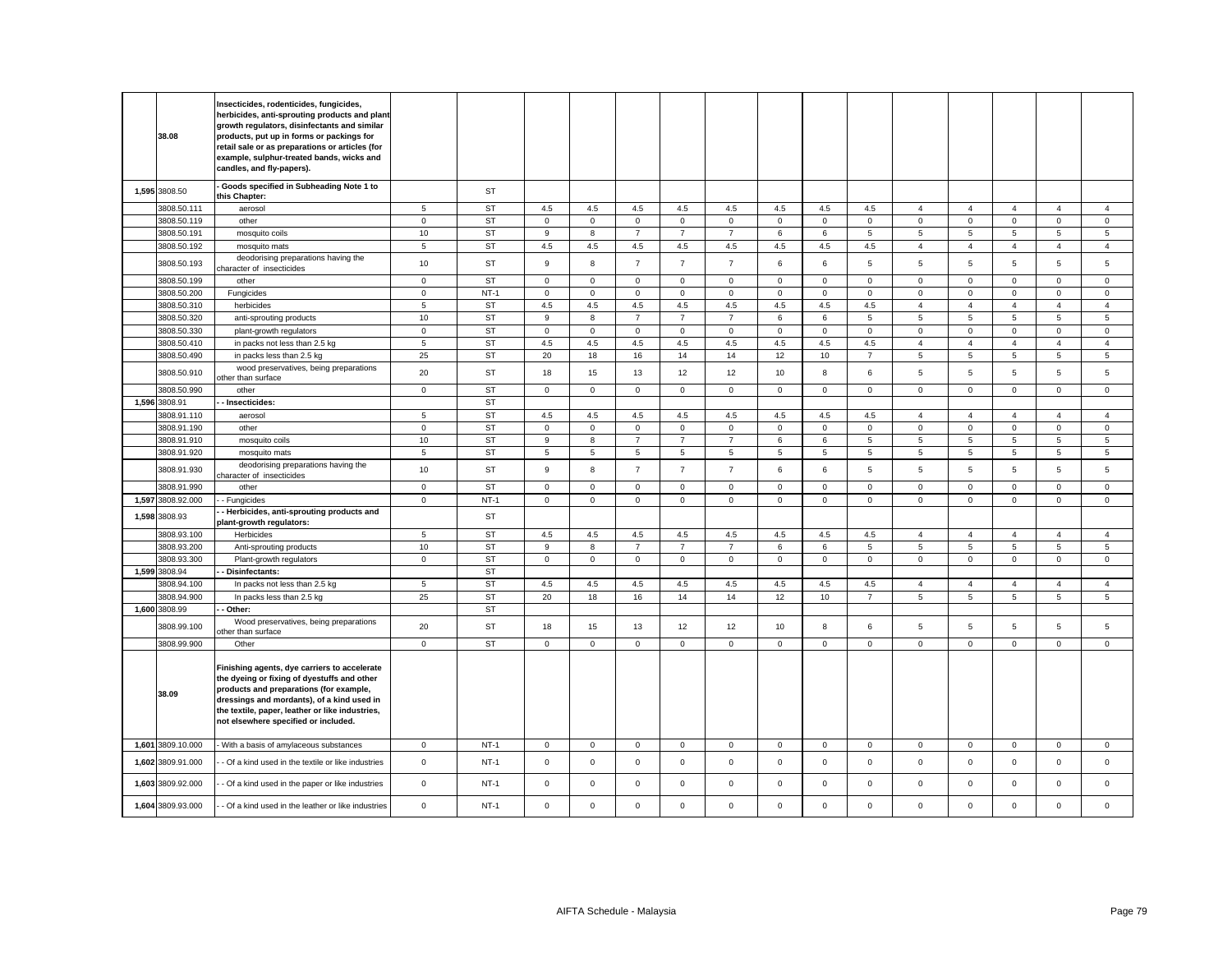| 38.10                      | Pickling preparations for metal surfaces;<br>fluxes and other auxiliary preparations for<br>soldering, brazing or welding; soldering,<br>brazing or welding powders and pastes<br>consisting of metal and other materials;<br>preparations of a kind used as cores or<br>coatings for welding electrodes or rods. |              |            |                     |              |                     |              |                |             |              |                |              |              |                     |                |              |
|----------------------------|-------------------------------------------------------------------------------------------------------------------------------------------------------------------------------------------------------------------------------------------------------------------------------------------------------------------|--------------|------------|---------------------|--------------|---------------------|--------------|----------------|-------------|--------------|----------------|--------------|--------------|---------------------|----------------|--------------|
| 1,605 3810.10.000          | Pickling preparations for metal surfaces;<br>soldering, brazing or                                                                                                                                                                                                                                                | $\mathbf 0$  | $NT-1$     | $\mathbf 0$         | $\mathsf{O}$ | $\mathsf 0$         | $\mathsf 0$  | $\mathbf 0$    | $\mathsf 0$ | $\mathsf{O}$ | $\mathbf 0$    | $\mathsf 0$  | $\mathsf 0$  | $\mathsf 0$         | $\mathsf 0$    | $\mathsf 0$  |
| 1,606 3810.90.000          | Other                                                                                                                                                                                                                                                                                                             | $\mathbf 0$  | $NT-1$     | $\mathsf{O}\xspace$ | $\mathbf 0$  | $\mathsf{O}\xspace$ | $\mathsf 0$  | $\mathsf 0$    | $\mathsf 0$ | $\mathbf 0$  | $\mathsf 0$    | $\mathsf 0$  | $\mathsf 0$  | $\mathbf 0$         | $\mathbf 0$    | $\mathsf 0$  |
| 38.11                      | Anti-knock preparations, oxidation<br>inhibitors, gum inhibitors, viscosity<br>improvers, anti-corrosive preparations and<br>other prepared additives, for mineral oils<br>(including gasoline) or for other liquids used<br>for the same purposes as mineral oils.                                               |              |            |                     |              |                     |              |                |             |              |                |              |              |                     |                |              |
| 1,607 3811.11.000          | - Based on lead compounds                                                                                                                                                                                                                                                                                         | $\sqrt{5}$   | $NT-1$     | $\overline{4}$      | $\mathbf{3}$ | $\overline{c}$      | $\mathsf 0$  | $\mathsf 0$    | $\mathsf 0$ | $\mathsf 0$  | $\mathbf 0$    | $\mathsf 0$  | $\mathsf 0$  | $\mathsf 0$         | $\mathsf 0$    | $\mathbf 0$  |
| 1,608 3811.19.000          | - Other                                                                                                                                                                                                                                                                                                           | $\sqrt{5}$   | $NT-1$     | $\overline{4}$      | 3            | $\overline{c}$      | $\mathsf 0$  | $\mathsf 0$    | $\mathbf 0$ | $\mathbf 0$  | $\mathbf 0$    | $\mathsf 0$  | $\mathbf 0$  | $\mathsf{O}\xspace$ | $\mathsf 0$    | $\mathsf 0$  |
| 1,609 3811.21.000          | - Containing petroleum oils or oils obtained<br>rom bituminous                                                                                                                                                                                                                                                    | $\mathsf 0$  | $NT-1$     | $\mathbf 0$         | $\mathsf 0$  | $\mathsf 0$         | $\mathbf 0$  | $\mathsf{o}\,$ | $\mathsf 0$ | $\mathsf 0$  | $\mathsf 0$    | $\mathsf 0$  | $\mathsf 0$  | $\mathsf 0$         | $\mathsf 0$    | $\mathsf 0$  |
| 1,610 3811.29.000          | - Other                                                                                                                                                                                                                                                                                                           | $\circ$      | $NT-1$     | $\mathbf 0$         | $\mathbf{0}$ | $\mathbf 0$         | $\mathbf 0$  | $\mathbf 0$    | $\mathsf 0$ | $\mathbf 0$  | $\overline{0}$ | $\mathbf{0}$ | $\mathbf 0$  | $\mathbf 0$         | $\mathbf 0$    | $\mathbf{0}$ |
| 1,611 3811.90.000          | Other                                                                                                                                                                                                                                                                                                             | $\mathbf 0$  | $NT-1$     | 0                   | $\mathbf{0}$ | $\mathsf 0$         | $\mathbf 0$  | $\mathbf 0$    | $\mathbf 0$ | $\mathbf 0$  | $\mathbf{0}$   | $\mathbf 0$  | $\mathbf 0$  | $\mathbf 0$         | $\mathbf 0$    | $\mathsf 0$  |
| 38.12                      | Prepared rubber accelerators; compound<br>plasticisers for rubber or plastics, not<br>elsewhere specified or included; anti-<br>oxidising preparations and other compound<br>stabilisers for rubber or plastics.                                                                                                  |              |            |                     |              |                     |              |                |             |              |                |              |              |                     |                |              |
| 1,612 3812.10.000          | - Prepared rubber accelerators                                                                                                                                                                                                                                                                                    | $\mathbf 0$  | $NT-1$     | 0                   | $\mathbf 0$  | $\mathsf{O}\xspace$ | $\mathsf 0$  | $\mathsf 0$    | $\mathbf 0$ | $\mathbf 0$  | $\overline{0}$ | $\mathsf 0$  | $\mathbf 0$  | $\mathbf 0$         | $\mathbf{0}$   | $\mathsf 0$  |
| 1,613 3812.20.000          | Compound plasticisers for rubber or plastics                                                                                                                                                                                                                                                                      | $\mathsf 0$  | $NT-1$     | $\mathbf{0}$        | $\mathsf{O}$ | $\mathsf 0$         | $\mathbf 0$  | $\mathbf 0$    | $\mathsf 0$ | $\mathsf{O}$ | $\mathbf 0$    | $\mathsf 0$  | $\mathsf 0$  | $\mathsf 0$         | $\mathsf 0$    | $\mathsf 0$  |
| 1,614 3812.30.000          | Anti-oxidising preparations and other<br>compound stabilisers for                                                                                                                                                                                                                                                 | $\mathbf{0}$ | $NT-1$     | $\mathbf 0$         | $\mathsf 0$  | $\mathbf{0}$        | $\mathbf{0}$ | $\mathbf 0$    | $\mathbf 0$ | $\mathbf{0}$ | $\mathbf{0}$   | $\mathbf{0}$ | $\mathbf 0$  | $\mathbf{0}$        | $\mathsf 0$    | $\mathbf{0}$ |
| 1,615 3813.00              | Preparations<br>and charges<br>for<br>fire-<br>extinguishers; charged fire-extinguishing<br>grenades.                                                                                                                                                                                                             |              | $NT-1$     |                     |              |                     |              |                |             |              |                |              |              |                     |                |              |
| 3813.00.100                | Containing Halon 1211, Halon 1301 and/or<br>lalon 2402                                                                                                                                                                                                                                                            | $\mathsf 0$  | $NT-1$     | $\mathsf{O}\xspace$ | $\mathsf 0$  | $\mathsf 0$         | $\mathsf 0$  | $\mathbf 0$    | $\mathsf 0$ | $\mathsf{O}$ | $\mathbf 0$    | $\mathsf 0$  | $\mathsf 0$  | $\mathsf 0$         | $\mathsf 0$    | $\mathsf 0$  |
| 3813.00.900                | Other                                                                                                                                                                                                                                                                                                             | $\circ$      | $NT-1$     | $\mathbf 0$         | $\mathbf{0}$ | $\mathbf 0$         | $\mathbf{0}$ | $\mathbf 0$    | $\mathbf 0$ | $\mathbf 0$  | $\overline{0}$ | $\mathbf{0}$ | $\mathbf{0}$ | $\mathbf{0}$        | $\overline{0}$ | $\mathbf{0}$ |
| 1,616 3814.00              | Organic composite solvents and thinners,<br>not elsewhere<br>specified or included;<br>prepared paint or varnish removers.                                                                                                                                                                                        |              | EL.        |                     |              |                     |              |                |             |              |                |              |              |                     |                |              |
| 3814.00.100                | Paint removers                                                                                                                                                                                                                                                                                                    | 15           | EL.        |                     |              |                     |              |                |             |              |                |              |              |                     |                |              |
| 3814.00.200                | Thinners<br>Organic composite solvents containing CFC-                                                                                                                                                                                                                                                            | 15           | EL.<br>EL. |                     |              |                     |              |                |             |              |                |              |              |                     |                |              |
| 3814.00.300<br>3814.00.900 | 1, CFC-12, CFC-<br>Other                                                                                                                                                                                                                                                                                          | 15<br>15     | EL         |                     |              |                     |              |                |             |              |                |              |              |                     |                |              |
| 38.15                      | Reaction initiators, reaction accelerators and<br>catalytic preparations, not elsewhere<br>specified or included.                                                                                                                                                                                                 |              |            |                     |              |                     |              |                |             |              |                |              |              |                     |                |              |
| 1,617 3815.11.000          | - With nickel or nickel compounds as the<br>ctive substance                                                                                                                                                                                                                                                       | $\mathbf 0$  | $NT-1$     | $\mathbf 0$         | $\mathbf 0$  | $\mathbf 0$         | $\mathbf 0$  | $\mathbf 0$    | $\mathbf 0$ | $\mathbf{O}$ | $\mathbf{0}$   | $\mathbf{0}$ | $\mathbf 0$  | $\mathbf 0$         | $\mathbf 0$    | $\mathbf 0$  |
| 1,618 3815.12.000          | - With precious metal or precious metal<br>compounds as the                                                                                                                                                                                                                                                       | $\mathbf 0$  | $NT-1$     | $\mathbf{0}$        | $\mathsf{O}$ | $\mathsf 0$         | $\mathbf 0$  | $\mathbf 0$    | $\mathbf 0$ | $\mathbf{0}$ | $\mathbf{0}$   | $\mathsf 0$  | $\mathbf 0$  | $\mathbf 0$         | $\mathbf 0$    | $\mathbf 0$  |
| 1,619 3815.19.000          | - Other                                                                                                                                                                                                                                                                                                           | $\circ$      | $NT-1$     | $\mathbf 0$         | $\mathbf{0}$ | $\mathbf 0$         | $\mathbf{0}$ | $\mathbf 0$    | $\mathbf 0$ | $\mathbf 0$  | $\mathbf{0}$   | $\mathbf{0}$ | $\mathbf 0$  | $\mathbf{0}$        | $\mathbf{0}$   | $\mathbf{0}$ |
| 1,620 3815.90.000          | Other                                                                                                                                                                                                                                                                                                             | $\mathbf 0$  | $NT-1$     | $\mathbf{0}$        | $\mathsf 0$  | $\mathsf 0$         | $\mathsf 0$  | $\mathbf 0$    | $\mathsf 0$ | $\mathsf 0$  | $\mathbf 0$    | $\mathsf 0$  | $\mathsf 0$  | $\mathsf 0$         | $\mathsf 0$    | $\mathsf 0$  |
| 38.16                      | Refractory cements, mortars, concretes and<br>similar compositions, other than products of<br>heading 38.01.                                                                                                                                                                                                      |              |            |                     |              |                     |              |                |             |              |                |              |              |                     |                |              |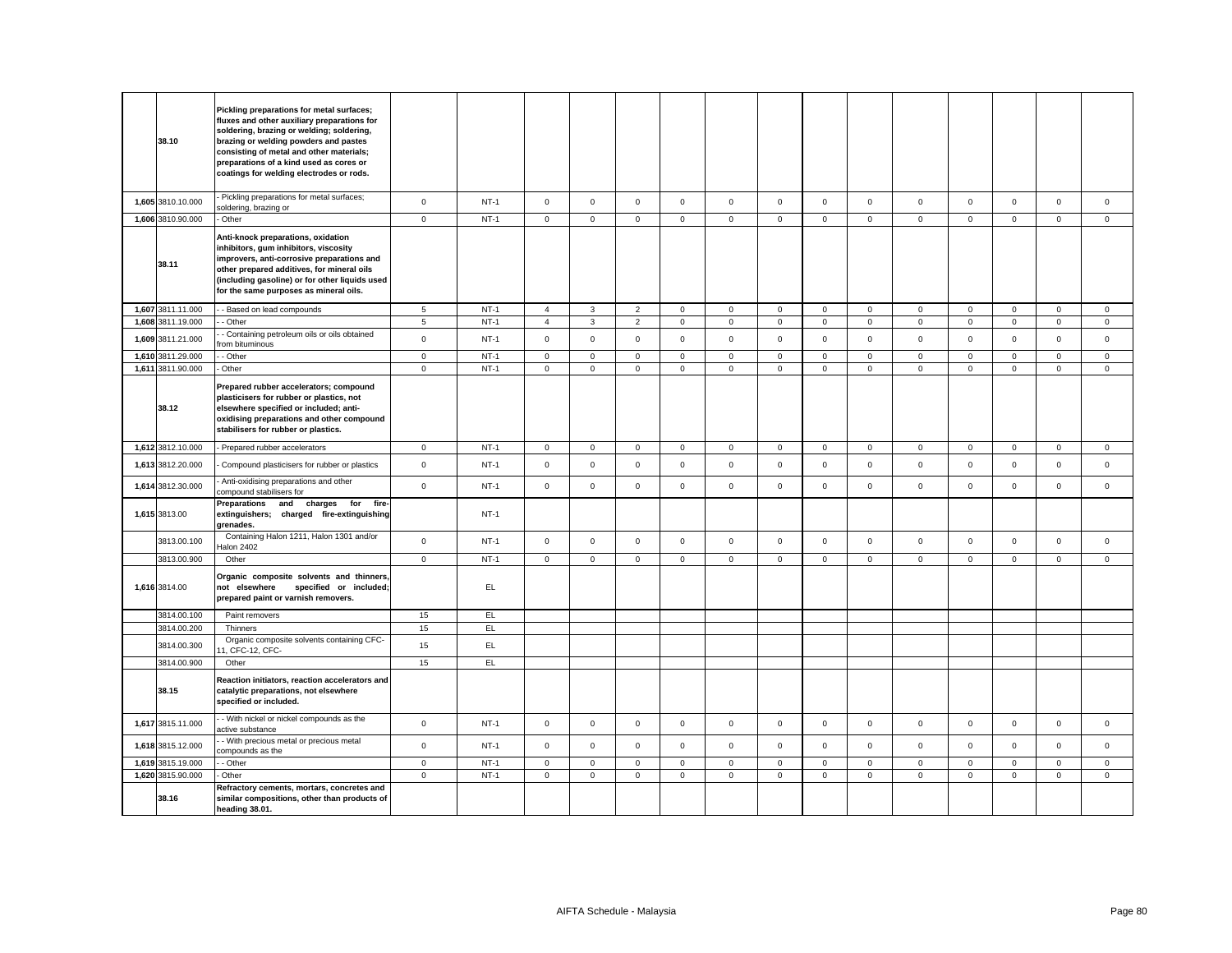|       | 1,621 3816.00.000 | Refractory cements, mortars, concretes and<br>similar compositions, other than product of<br>heading 38.01.                                                                                                                             | $\mathbf 0$     | $NT-1$ | $\mathbf 0$    | $\mathbf 0$  | $\mathsf 0$                      | $\mathsf 0$  | $\mathsf 0$                | $\mathbf 0$    | $\mathsf 0$  | $\mathbf 0$    | $\mathbf 0$                | $\mathbf 0$    | $\mathbf 0$  | $\mathbf 0$                | $\mathsf 0$    |
|-------|-------------------|-----------------------------------------------------------------------------------------------------------------------------------------------------------------------------------------------------------------------------------------|-----------------|--------|----------------|--------------|----------------------------------|--------------|----------------------------|----------------|--------------|----------------|----------------------------|----------------|--------------|----------------------------|----------------|
|       | 1,622 3817.00.000 | Mixed<br>alkylbenzenes<br>and<br>mixed<br>alkylnapthalenes, other than those of heading<br>27.07 or 29.02.                                                                                                                              | $\mathsf 0$     | $NT-1$ | $\mathsf 0$    | $\mathbf 0$  | $\mathsf 0$                      | $\mathbf 0$  | $\mathbf 0$                | $\mathsf 0$    | $\mathsf 0$  | $\mathbf 0$    | $\mathbf 0$                | $\mathsf 0$    | $\mathbf 0$  | $\mathsf 0$                | $\mathsf 0$    |
|       | 1,623 3818.00.000 | Chemical elements doped for use in electronics,<br>in the form of discs, wafers or similar forms;<br>chemical compounds doped for use ir<br>electronics.                                                                                | $\mathsf 0$     | $NT-1$ | $\mathbf 0$    | $\Omega$     | $\mathsf 0$                      | $\mathsf 0$  | $\mathsf 0$                | $\mathbf 0$    | $\mathbf{0}$ | $\mathbf 0$    | $\mathbf{0}$               | $\mathbf 0$    | $\mathbf 0$  | $\mathsf 0$                | $\mathbf 0$    |
|       | 1,624 3819.00.000 | Hydraulic brake fluids and other prepared<br>liquids for hydraulic transmission, not containing<br>or containing less than 70 % by weight of<br>petroleum oils or oils obtained from bituminous<br>minerals.                            | $\mathbf 0$     | $NT-1$ | $\mathsf 0$    | $\mathsf 0$  | $\mathbf 0$                      | $\mathsf 0$  | $\mathsf 0$                | $\mathsf 0$    | $\mathsf 0$  | $\mathbf 0$    | $\mathbf 0$                | $\mathsf 0$    | $\mathbf 0$  | $\mathsf 0$                | $\mathbf 0$    |
|       | 1,625 3820.00.000 | Anti-freezing preparations and prepared de-<br>icing fluids.                                                                                                                                                                            | $\mathsf 0$     | $NT-1$ | $\mathsf 0$    | $\mathbf 0$  | $\mathsf 0$                      | $\mathbf{0}$ | $\mathbf 0$                | $\mathsf 0$    | $\mathbf{0}$ | $\mathbf 0$    | $\mathbf 0$                | $\mathsf 0$    | $\mathbf{0}$ | $\mathsf 0$                | $\mathbf 0$    |
|       | 38.21             | Prepared culture media for the development<br>or maintenance of micro-organisms<br>(including viruses and the like) or of plant,<br>human or animal cells.                                                                              |                 |        |                |              |                                  |              |                            |                |              |                |                            |                |              |                            |                |
|       | 1,626 3821.00.000 | Prepared culture media for development or<br>maintainance of micro-organisms (including<br>viruses and the like) or of plant, human or<br>animal cells.                                                                                 | $\mathsf 0$     | $NT-1$ | $\mathbf 0$    | $\mathbf 0$  | $\mathsf 0$                      | $\mathsf 0$  | $\mathsf 0$                | $\mathsf 0$    | $\mathsf 0$  | $\mathbf 0$    | $\mathbf 0$                | $\mathsf 0$    | $\mathbf 0$  | $\mathsf 0$                | $\mathsf 0$    |
|       | 38.22             | Diagnostic or laboratory reagents on a<br>backing, prepared diagnostic or laboratory<br>reagents whether or not on a backing, other<br>than those of heading 30.02 or 30.06;<br>certified reference materials.                          |                 |        |                |              |                                  |              |                            |                |              |                |                            |                |              |                            |                |
|       | 1,627 3822.00.000 | Diagnostic or laboratory reagents on a backing,<br>prepared diagnostic or laboratory reagents<br>whether or not on a backing, other than those of<br>heading 30.02 or 30.06; certified reference<br>materials.                          | $\mathsf 0$     | $NT-1$ | $\mathbf 0$    | $\mathbf 0$  | $\mathsf 0$                      | $\mathsf 0$  | $\mathsf 0$                | $\mathsf 0$    | $\mathsf 0$  | $\mathbf 0$    | $\mathbf 0$                | $\mathsf 0$    | $\mathbf 0$  | $\mathsf 0$                | $\mathbf 0$    |
|       | 38.23             | Industrial monocarboxylic fatty acids; acid<br>oils from refining; industrial fatty alcohols.                                                                                                                                           |                 |        |                |              |                                  |              |                            |                |              |                |                            |                |              |                            |                |
|       | 1,628 3823.11.000 | - Stearic acid                                                                                                                                                                                                                          | 5               | $NT-1$ | $\overline{4}$ | 3            | $\overline{2}$                   | $\mathsf 0$  | $\mathsf 0$                | $\mathsf 0$    | $\mathsf{O}$ | $\mathbf 0$    | $\mathsf 0$                | $\mathsf 0$    | $\mathbf 0$  | $\mathsf 0$                | $\mathbf 0$    |
|       | 1,629 3823.12.000 | - Oleic acid                                                                                                                                                                                                                            | $5\phantom{.0}$ | $NT-1$ | $\overline{4}$ | $\mathbf{3}$ | $\overline{2}$                   | $\mathsf 0$  | $\mathsf 0$                | $\overline{0}$ | $\mathsf 0$  | $\mathbf 0$    | $\mathsf 0$                | $\overline{0}$ | $\mathbf 0$  | $\mathsf 0$                | $\overline{0}$ |
| 1,630 | 3823.13.000       | - Tall oil fatty acids                                                                                                                                                                                                                  | $5\phantom{.0}$ | $NT-1$ | $\overline{4}$ | $\mathbf{3}$ | $\overline{2}$                   | $\mathsf 0$  | $\mathsf 0$                | $\mathsf 0$    | $\mathsf{O}$ | $\mathbf 0$    | $\mathsf 0$                | $\mathsf 0$    | $\mathsf 0$  | $\mathsf 0$                | $\mathsf 0$    |
|       | 1,631 3823.19     | Other:                                                                                                                                                                                                                                  |                 | $NT-1$ |                |              |                                  |              |                            |                |              |                |                            |                |              |                            |                |
|       | 3823.19.100       | Palm fatty acid distillates                                                                                                                                                                                                             | 5               | $NT-1$ | $\overline{4}$ | 3            | $\overline{2}$                   | $\mathbf{0}$ | $\mathbf 0$                | $\mathbf 0$    | $\circ$      | $\mathbf{0}$   | $\mathbf{0}$               | $\mathbf 0$    | $\mathbf{0}$ | $\mathbf{0}$               | $\mathbf{0}$   |
|       | 3823.19.210       | palm acid oil                                                                                                                                                                                                                           | $5\overline{5}$ | $NT-1$ | $\overline{4}$ |              |                                  |              |                            |                |              |                |                            |                |              |                            | $\mathsf 0$    |
|       | 3823.19.290       | other                                                                                                                                                                                                                                   |                 |        |                | $\mathbf{3}$ |                                  | $\mathbf 0$  |                            | $\mathsf 0$    | $\mathbf{0}$ | $\overline{0}$ |                            | $\mathbf 0$    | $\mathbf 0$  |                            |                |
|       | 3823.19.900       |                                                                                                                                                                                                                                         | 5               | $NT-1$ | $\overline{4}$ | 3            | $\overline{2}$<br>$\overline{2}$ | $\mathsf 0$  | $\mathsf 0$<br>$\mathbf 0$ | $\mathsf 0$    | $\mathsf 0$  | $\mathbf 0$    | $\mathbf 0$<br>$\mathbf 0$ | $\mathsf 0$    | $\mathbf 0$  | $\mathsf 0$<br>$\mathsf 0$ | $\mathsf 0$    |
|       |                   | Other                                                                                                                                                                                                                                   | $\overline{5}$  | $NT-1$ | $\overline{4}$ | $\mathbf{3}$ | $\overline{2}$                   | $\mathbf 0$  | $\mathbf{0}$               | $\mathbf 0$    | $\mathbf{0}$ | $\mathbf{0}$   | $\mathbf{0}$               | $\mathbf 0$    | $\mathbf{0}$ | $\mathbf 0$                | $\mathbf 0$    |
|       | 1,632 3823.70     | Industrial fatty alcohols:                                                                                                                                                                                                              |                 | $NT-1$ |                |              |                                  |              |                            |                |              |                |                            |                |              |                            |                |
|       | 3823.70.100       | In the form of wax                                                                                                                                                                                                                      | $\mathbf 0$     | $NT-1$ | $\mathbf 0$    | $\mathbf 0$  | $\mathsf 0$                      | $\mathbf{0}$ | $\mathbf 0$                | $\mathbf 0$    | $\mathbf 0$  | $\mathsf 0$    | $\mathbf 0$                | $\mathbf 0$    | $\mathsf 0$  | $\mathsf 0$                | $\mathbf 0$    |
|       | 3823.70.900       | Other                                                                                                                                                                                                                                   | 5               | $NT-1$ | $\overline{4}$ | 3            | $\overline{2}$                   | $\mathsf 0$  | $\mathbf 0$                | $\mathsf 0$    | $\mathbf 0$  | $\mathbf{0}$   | $\mathbf 0$                | $\mathsf 0$    | $\mathbf 0$  | $\mathbf 0$                | $\mathsf 0$    |
|       | 38.24             | Prepared binders for foundry moulds or<br>cores; chemical products and preparations<br>of the chemical or allied industries (including<br>those consisting of mixtures of natural<br>products), not elsewhere specified or<br>included. |                 |        |                |              |                                  |              |                            |                |              |                |                            |                |              |                            |                |
|       | 1,633 3824.10     | Prepared binders for foundry moulds or<br>cores :                                                                                                                                                                                       |                 | $NT-1$ |                |              |                                  |              |                            |                |              |                |                            |                |              |                            |                |
|       | 3824.10.100       | Based on natural resinous products                                                                                                                                                                                                      | $\mathbf 0$     | $NT-1$ | $\circ$        | $\mathbf 0$  | $\mathsf 0$                      | $\mathbf{0}$ | $\mathsf 0$                | $\mathbf 0$    | $\circ$      | $\mathbf{0}$   | $\mathbf{0}$               | $\mathsf 0$    | $\mathbf 0$  | $\mathsf 0$                | $\mathsf 0$    |
|       | 3824.10.900       | Other                                                                                                                                                                                                                                   | $\mathbf 0$     | $NT-1$ | $\mathsf 0$    | $\mathbf 0$  | $\mathsf 0$                      | $\mathbf 0$  | $\mathsf 0$                | $\mathsf 0$    | $\mathbf 0$  | $\mathbf 0$    | $\mathsf 0$                | $\mathsf 0$    | $\mathbf 0$  | $\mathsf 0$                | $\mathsf 0$    |
|       | 1,634 3824.30.000 | Non-agglomerated metal carbides mixed<br>ogether or with                                                                                                                                                                                | $\mathbf 0$     | $NT-1$ | $\mathbf 0$    | $\mathbf 0$  | $\mathsf 0$                      | $\mathbf 0$  | $\mathsf 0$                | $\mathbf 0$    | $\circ$      | $\mathbf{0}$   | $\mathbf{0}$               | $\mathbf 0$    | $\mathbf 0$  | $\mathbf 0$                | $\mathbf 0$    |
|       | 1,635 3824.40.000 | Prepared additives for cements, mortars or<br>concretes                                                                                                                                                                                 | $\mathsf 0$     | $NT-1$ | $\mathbf 0$    | $\mathbf 0$  | $\mathbf 0$                      | $\mathbf 0$  | $\mathbf 0$                | $\mathbf 0$    | $\circ$      | $\mathbf 0$    | $\mathbf{0}$               | $\mathbf 0$    | $\mathbf 0$  | $\mathbf 0$                | $\mathbf 0$    |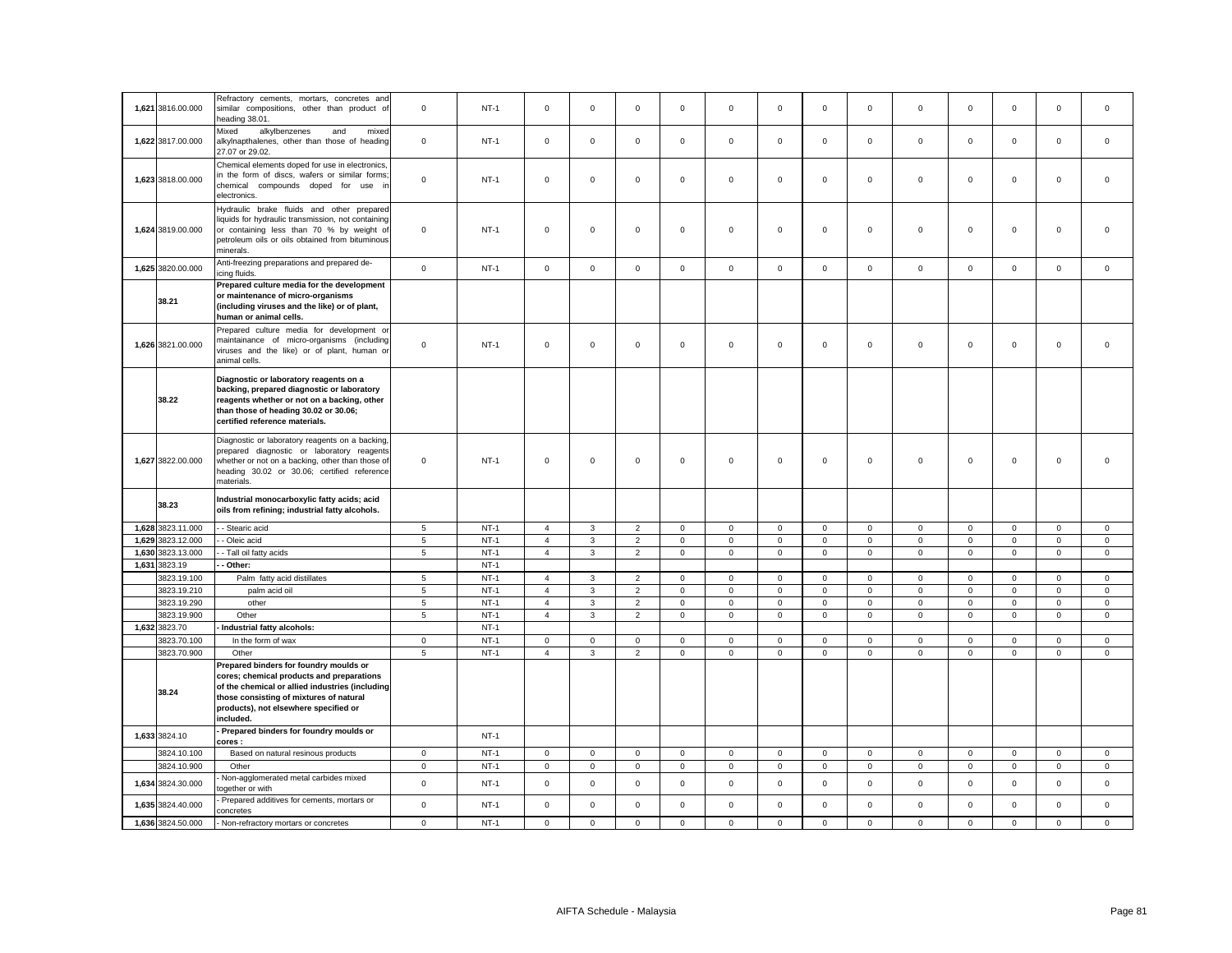|       | 1,637 3824.60.000 | Sorbitol other than that of subheading 2905.44                                                                                                                                             | $\mathbf 0$         | $NT-1$    | $\mathbf 0$         | $\mathbf 0$    | $\mathsf 0$    | $\mathbf 0$  | 0            | $\mathbf 0$ | $\mathbf 0$  | $\mathsf 0$    | $\mathbf 0$    | $\mathbf 0$ | $\mathbf 0$         | $\mathsf 0$  | $\mathbf 0$  |
|-------|-------------------|--------------------------------------------------------------------------------------------------------------------------------------------------------------------------------------------|---------------------|-----------|---------------------|----------------|----------------|--------------|--------------|-------------|--------------|----------------|----------------|-------------|---------------------|--------------|--------------|
|       | 1,638 3824.71.000 | - Containing chlorofluorocarbons (CFCs),<br>whether or not containing<br>hydrochlorofluorocarbons (HCFCs),<br>perfluorocarbons (PFCs) or hydrofluorocarbons<br>HFCs)                       | $\mathsf 0$         | $NT-1$    | $\mathsf 0$         | $\mathbf 0$    | $\mathsf 0$    | $\mathsf 0$  | 0            | $\mathsf 0$ | $\mathsf 0$  | $\mathsf 0$    | $\mathbf 0$    | $\mathbf 0$ | $\mathbf 0$         | $\mathsf 0$  | $\mathbf 0$  |
|       | 1,639 3824.72.000 | - Containing bromochlorodifluoromethane,<br>bromotrifluromethane or<br>dibromotetrafluoromethanes                                                                                          | $\mathsf 0$         | $NT-1$    | $\mathsf 0$         | $\mathsf 0$    | $\mathsf 0$    | $\mathsf 0$  | $\mathsf 0$  | $\mathsf 0$ | $\mathbf 0$  | $\mathsf 0$    | $\mathsf 0$    | $\mathsf 0$ | $\mathbf 0$         | $\mathsf 0$  | $\mathsf 0$  |
|       | 1,640 3824.73.000 | - Containing hydrobromofluorocarbons<br>HBFCs)                                                                                                                                             | $\mathsf 0$         | $NT-1$    | $\mathsf 0$         | $\mathbf 0$    | $\mathsf 0$    | $\mathsf 0$  | $\mathsf 0$  | $\mathsf 0$ | $\mathbf 0$  | $\mathbf 0$    | $\mathsf 0$    | $\mathsf 0$ | $\mathsf 0$         | $\mathsf 0$  | $\mathsf 0$  |
|       | 1,641 3824.74.000 | - - Containing hydrochlorofluorocarbons<br>HCFCs), whether or not containing<br>perfluorocarbons (PFCs) or hydrofluorocarbons<br>(HFCs), but not containing chlorofluorocarbons<br>(CFCs)  | $\mathsf 0$         | $NT-1$    | $\mathbf 0$         | $\mathbf 0$    | $\mathbf 0$    | $\mathbf 0$  | $\mathbf 0$  | $\mathbf 0$ | $\mathbf 0$  | $\mathbf 0$    | $\Omega$       | $\mathbf 0$ | $\mathbf 0$         | $\mathbf 0$  | $\mathbf 0$  |
|       | 1,642 3824.75.000 | - Containing carbon tetrachloride                                                                                                                                                          | $\mathbf 0$         | <b>ST</b> | $\mathbf 0$         | 0              | $\mathbf 0$    | $\mathbf 0$  | 0            | $\mathbf 0$ | $\mathbf 0$  | $\mathbf 0$    | $\mathbf 0$    | 0           | $\mathbf 0$         | $\mathbf 0$  | $\,0\,$      |
|       | 1,643 3824.76.000 | - Containing 1,1,1-trichloroethane (methyl<br>hloroform)                                                                                                                                   | $\mathsf 0$         | <b>ST</b> | $\mathsf 0$         | $\mathsf 0$    | $\mathsf 0$    | $\mathsf 0$  | $\mathsf 0$  | $\mathbf 0$ | $\mathsf 0$  | $\mathsf 0$    | $\mathsf 0$    | $\mathsf 0$ | $\mathsf 0$         | $\mathsf 0$  | $\mathsf 0$  |
|       | 1,644 3824.77.000 | - Containing bromomethane (methyl bromide)<br>or bromochloromethane                                                                                                                        | $\mathsf 0$         | $NT-1$    | $\mathsf 0$         | $\mathbf 0$    | $\mathsf 0$    | $\mathbf 0$  | $\mathsf 0$  | $\mathbf 0$ | $\mathsf 0$  | $\mathsf 0$    | $\mathbf 0$    | $\mathbf 0$ | $\mathsf 0$         | $\mathbf 0$  | $\mathsf 0$  |
|       | 1,645 3824.78.000 | - Containing perfluorocarbons (PFCs) or<br>ydrofluorocarbons                                                                                                                               | $\mathsf{o}\xspace$ | $NT-1$    | $\mathbf{0}$        | $\mathbf 0$    | $\mathsf 0$    | $\mathbf 0$  | $\mathsf 0$  | $\mathsf 0$ | $\mathbf 0$  | $\mathsf 0$    | $\mathbf 0$    | $\mathsf 0$ | $\mathbf 0$         | $\mathsf 0$  | $\mathbf 0$  |
|       | 1,646 3824.79.000 | - Other                                                                                                                                                                                    | $\mathsf 0$         | $NT-1$    | $\mathsf 0$         | $\mathsf 0$    | $\mathsf 0$    | $\mathbf 0$  | $\mathsf 0$  | $\mathbf 0$ | $\mathsf 0$  | $\mathsf 0$    | $\mathsf 0$    | $\mathbf 0$ | $\mathsf 0$         | $\mathsf 0$  | $\mathsf 0$  |
|       | 1,647 3824.81.000 | - Containing oxirane (ethylene oxide)                                                                                                                                                      | $\mathsf 0$         | ST        | $\mathsf 0$         | $\mathsf 0$    | $\mathsf 0$    | $\mathsf 0$  | $\mathsf 0$  | $\mathsf 0$ | $\mathsf 0$  | $\mathsf 0$    | $\mathsf{O}$   | $\mathsf 0$ | $\mathbf 0$         | $\mathsf 0$  | $\mathbf 0$  |
|       | 1.648 3824.82.000 | - Containing polychlorinated biphenyls<br>PCBs), polychlorinated terphenyls (PCTs) or<br>polybrominated biphenyls (PBBs)                                                                   | $\mathsf 0$         | <b>ST</b> | $\mathbf 0$         | $\Omega$       | $\mathbf 0$    | $\Omega$     | $\mathbf 0$  | $\Omega$    | $\mathbf 0$  | $\mathbf 0$    | $\Omega$       | $\Omega$    | $\mathbf 0$         | $\mathbf 0$  | $\mathbf 0$  |
|       | 1,649 3824.83.000 | - Containing tris (2,3-dibromopropyl)<br>hosphate                                                                                                                                          | $\mathsf{O}\xspace$ | <b>ST</b> | $\mathsf 0$         | $\mathbf 0$    | $\mathsf 0$    | $\mathsf 0$  | $\mathsf 0$  | $\mathbf 0$ | $\mathsf 0$  | $\mathsf 0$    | $\mathsf 0$    | $\mathbf 0$ | $\mathsf 0$         | $\mathsf 0$  | $\mathsf 0$  |
|       | 1,650 3824.90     | Other:                                                                                                                                                                                     |                     | <b>ST</b> |                     |                |                |              |              |             |              |                |                |             |                     |              |              |
|       | 3824.90.100       | Copying pastes with a basis of gelatin                                                                                                                                                     | $\mathbf 0$         | <b>ST</b> | $\circ$             | $\mathbf 0$    | $\mathsf 0$    | $\mathsf 0$  | $\mathsf 0$  | $\mathsf 0$ | $\mathbf 0$  | $\mathsf 0$    | $\mathsf 0$    | $\mathsf 0$ | $\mathbf 0$         | $\mathsf 0$  | $\mathsf 0$  |
|       | 3824.90.200       | Composite inorganic solvents                                                                                                                                                               | 15                  | <b>ST</b> | 14                  | 13             | 12             | 11           | 11           | 10          | 8            | 6              | 5              | 5           | 5                   | 5            | 5            |
|       | 3824.90.300       | Acetone oil                                                                                                                                                                                | 15                  | <b>ST</b> | 14                  | 13             | 12             | 11           | 11           | 10          | 8            | $\,6$          | $\,$ 5 $\,$    | 5           | 5                   | 5            | $\mathbf 5$  |
|       | 3824.90.400       | Preparations or mixtures containing<br>nonosodium glutamate                                                                                                                                | 30                  | ST        | 27                  | 24             | 21             | 18           | 18           | 15          | 12           | 8              | 5              | 5           | 5                   | 5            | 5            |
|       | 3824.90.500       | Products and preparations containing CFC-<br>1, CFC-12,                                                                                                                                    | $\mathbf 0$         | <b>ST</b> | $\mathbf 0$         | $\mathsf 0$    | $\mathsf 0$    | $\mathsf 0$  | $\mathsf 0$  | $\mathsf 0$ | $\mathbf 0$  | $\mathsf 0$    | $\mathbf 0$    | $\mathbf 0$ | $\mathsf 0$         | $\mathsf 0$  | $\mathsf 0$  |
|       | 3824.90.900       | Other                                                                                                                                                                                      | $\mathbf{0}$        | <b>ST</b> | $\circ$             | $\mathbf 0$    | $\mathbf{0}$   | $\mathbf{0}$ | $\mathbf{0}$ | $\mathbf 0$ | $\mathbf{O}$ | $\overline{0}$ | $\mathbf{0}$   | $\mathbf 0$ | $\mathbf 0$         | $\mathbf{0}$ | $\mathbf{0}$ |
|       | 38.25             | Residual products of the chemical or allied<br>industries, not elsewhere specified or<br>included; municipal waste; sewage sludge;<br>other wastes specified in Note 6 to this<br>Chapter. |                     |           |                     |                |                |              |              |             |              |                |                |             |                     |              |              |
|       | 1,651 3825.10.000 | Municipal waste                                                                                                                                                                            | $\mathbf 0$         | $NT-1$    | $\mathsf 0$         | $\mathsf 0$    | $\mathsf 0$    | $\mathsf 0$  | $\mathsf 0$  | $\mathbf 0$ | $\mathbf 0$  | $\mathsf 0$    | $\mathsf 0$    | $\mathbf 0$ | $\mathsf 0$         | $\mathsf 0$  | $\mathsf 0$  |
|       | 1,652 3825.20.000 | Sewage sludge                                                                                                                                                                              | $\mathbf 0$         | $NT-1$    | $\mathbf 0$         | $\mathbf 0$    | $\mathsf 0$    | $\mathsf 0$  | $\mathsf 0$  | $\mathsf 0$ | $\mathbf 0$  | $\mathsf 0$    | $\mathsf 0$    | $\mathsf 0$ | $\mathsf 0$         | $\mathsf 0$  | $\mathsf 0$  |
| 1,653 | 3825.30.000       | Clinical waste                                                                                                                                                                             | $\mathsf 0$         | $NT-1$    | $\mathsf 0$         | $\mathsf 0$    | $\mathsf 0$    | $\mathsf 0$  | $\mathsf 0$  | $\mathbf 0$ | $\mathsf 0$  | $\mathsf 0$    | $\overline{0}$ | $\mathbf 0$ | $\mathsf 0$         | $\mathsf 0$  | $\mathsf 0$  |
|       | 1,654 3825.41.000 | - Halogenated                                                                                                                                                                              | $\mathbf 0$         | $NT-1$    | $\circ$             | $\mathbf 0$    | $\mathsf 0$    | $\mathsf 0$  | $\mathsf 0$  | $\mathsf 0$ | $\mathbf 0$  | $\mathsf 0$    | $\mathsf 0$    | $\mathsf 0$ | $\mathsf 0$         | $\mathsf 0$  | $\mathsf 0$  |
| 1,655 | 3825.49.000       | - Other                                                                                                                                                                                    | $\mathbf 0$         | $NT-1$    | $\mathsf{O}\xspace$ | $\mathsf 0$    | $\mathsf 0$    | $\mathbf 0$  | $\mathsf 0$  | $\mathbf 0$ | $\mathsf 0$  | $\mathbf 0$    | $\mathsf 0$    | $\mathbf 0$ | $\mathsf{O}\xspace$ | $\mathbf 0$  | $\mathsf 0$  |
|       | 1,656 3825.50.000 | Waste of metal pickling liquors, hydraulic<br>luids, brake fluids and                                                                                                                      | $\mathsf 0$         | $NT-1$    | $\mathbf 0$         | $\Omega$       | $\mathsf 0$    | $\mathbf 0$  | $\mathbf 0$  | $\mathsf 0$ | $\mathbf 0$  | $\mathsf 0$    | $\mathsf 0$    | $\mathsf 0$ | $\mathbf 0$         | $\mathsf 0$  | $\mathsf 0$  |
| 1,657 | 3825.61.000       | - Mainly containing organic constituents                                                                                                                                                   | $\mathsf 0$         | $NT-1$    | $\mathsf 0$         | $\mathsf 0$    | $\mathsf 0$    | $\mathsf 0$  | $\mathsf 0$  | $\mathbf 0$ | $\mathsf 0$  | $\mathsf 0$    | $\mathsf 0$    | $\mathbf 0$ | $\mathsf 0$         | $\mathsf 0$  | $\mathsf 0$  |
|       | 1,658 3825.69.000 | - Other                                                                                                                                                                                    | $\mathsf 0$         | $NT-1$    | $\mathbf 0$         | $\mathbf 0$    | $\mathsf 0$    | $\mathsf 0$  | $\mathsf 0$  | $\mathsf 0$ | $\mathbf 0$  | $\mathsf 0$    | $\mathsf 0$    | $\mathsf 0$ | $\mathsf 0$         | $\mathsf 0$  | $\mathsf 0$  |
|       | 1,659 3825.90.000 | Other                                                                                                                                                                                      | $\mathbf 0$         | $NT-1$    | $\mathsf 0$         | $\mathbf 0$    | $\mathbf 0$    | $\mathsf 0$  | $\mathsf 0$  | $\mathsf 0$ | $\mathbf 0$  | $\mathsf 0$    | $\mathbf 0$    | $\mathsf 0$ | $\mathsf 0$         | $\mathbf 0$  | $\mathsf 0$  |
|       | 39.01             | Polymers of ethylene, in primary forms.                                                                                                                                                    |                     |           |                     |                |                |              |              |             |              |                |                |             |                     |              |              |
|       | 1,660 3901.10.000 | Polyethylene having a specific gravity of less<br>han 0.94                                                                                                                                 | 25                  | HSL C     | 24.5                | 24             | 23.5           | 23           | 23           | 22.5        | 22           | 21.5           | 21.5           | 21          | 20.5                | 20.5         | 19           |
| 1,661 | 3901.20.000       | Polyethylene having a specific gravity of 0.94<br>or more                                                                                                                                  | 25                  | HSL B     | 23                  | 21             | 19.5           | 18.5         | 18.5         | 17.5        | 16.5         | 15.5           | 15.5           | 14.5        | 13.5                | 13.5         | 12.5         |
| 1,662 | 3901.30.000       | Ethylene-vinyl acetate copolymers                                                                                                                                                          | $\mathsf 0$         | $NT-1$    | $\mathsf 0$         | $\mathbf 0$    | $\mathbf 0$    | $\mathsf 0$  | $\mathsf 0$  | $\mathsf 0$ | $\mathbf 0$  | $\mathbf 0$    | $\mathsf 0$    | $\mathbf 0$ | $\mathsf 0$         | $\mathbf 0$  | $\mathsf 0$  |
|       | 1,663 3901.90     | Other:                                                                                                                                                                                     |                     | $NT-1$    |                     |                |                |              |              |             |              |                |                |             |                     |              |              |
|       | 3901.90.100       | In the form of dispersion                                                                                                                                                                  | $\overline{2}$      | $NT-1$    | $\overline{2}$      | $\overline{2}$ | $\overline{2}$ | $\mathsf 0$  | $\mathsf 0$  | $\mathbf 0$ | $\mathsf 0$  | $\mathbf 0$    | $\mathbf 0$    | $\mathbf 0$ | $\mathsf 0$         | $\mathsf 0$  | $\mathsf 0$  |
|       |                   |                                                                                                                                                                                            |                     |           |                     |                |                |              |              |             |              |                |                |             |                     |              |              |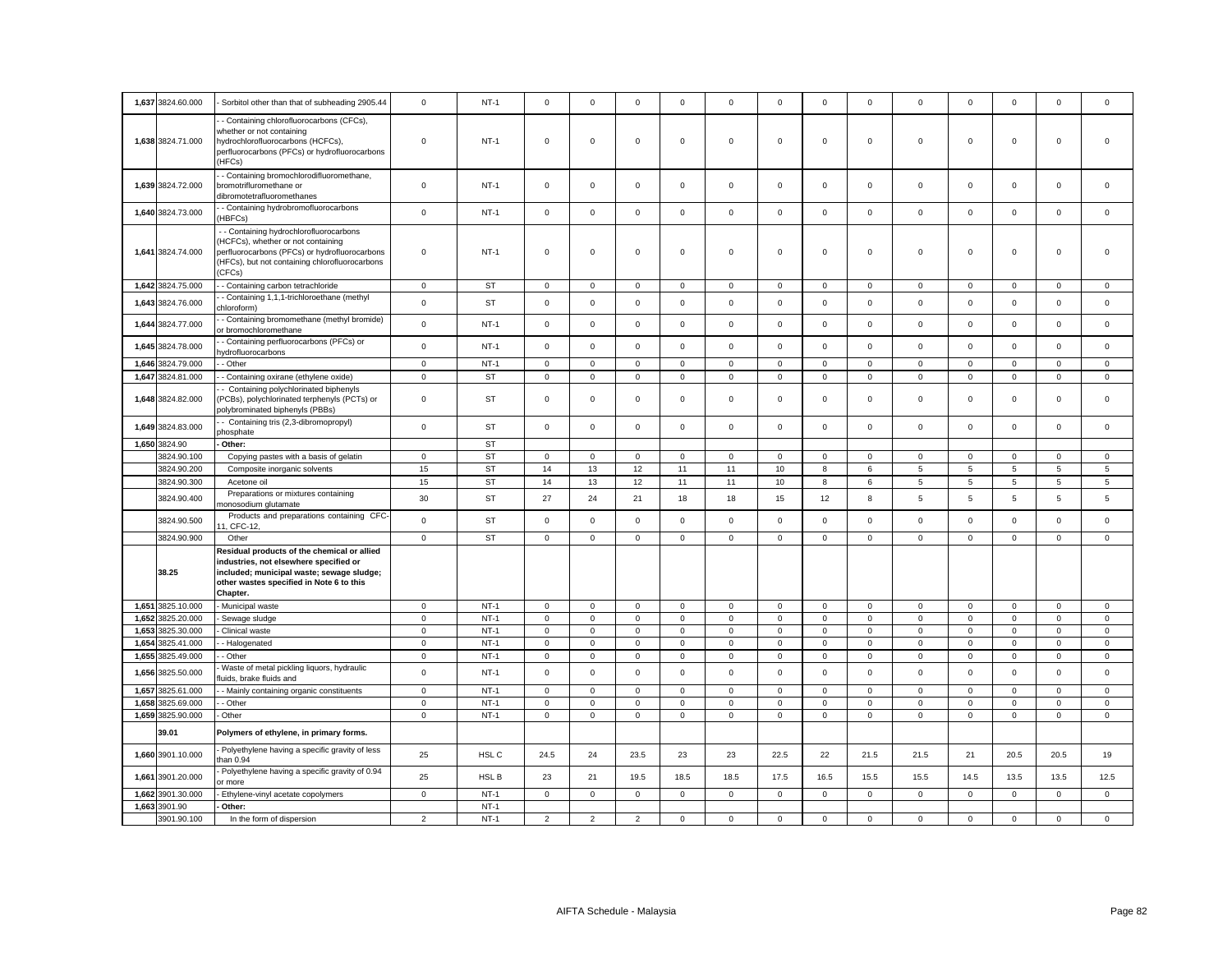|       | 3901.90.900                            | Other                                                                                     | $\mathsf 0$       | $NT-1$           | $\mathbf 0$            | $\mathbf 0$      | $\mathbf 0$                   | $\mathbf 0$        | 0                          | $\mathbf 0$                | $\mathbf 0$                | $\mathbf 0$                | $\mathbf 0$                | $\mathbf 0$                | $\mathbf 0$                | $\mathbf 0$                | $\mathbf 0$                |
|-------|----------------------------------------|-------------------------------------------------------------------------------------------|-------------------|------------------|------------------------|------------------|-------------------------------|--------------------|----------------------------|----------------------------|----------------------------|----------------------------|----------------------------|----------------------------|----------------------------|----------------------------|----------------------------|
|       |                                        |                                                                                           |                   |                  |                        |                  |                               |                    |                            |                            |                            |                            |                            |                            |                            |                            |                            |
|       | 39.02                                  | Polymers of propylene or of other olefins, in<br>primary forms.                           |                   |                  |                        |                  |                               |                    |                            |                            |                            |                            |                            |                            |                            |                            |                            |
|       | 1,664 3902.10                          | Polypropylene:                                                                            |                   | EL.              |                        |                  |                               |                    |                            |                            |                            |                            |                            |                            |                            |                            |                            |
|       | 3902.10.100                            | In the form of dispersion                                                                 | $\mathbf 0$       | EL               |                        |                  |                               |                    |                            |                            |                            |                            |                            |                            |                            |                            |                            |
|       | 3902.10.300                            | Resins                                                                                    | 25                | EL               |                        |                  |                               |                    |                            |                            |                            |                            |                            |                            |                            |                            |                            |
|       | 3902.10.900                            | Other                                                                                     | $\mathbf 0$       | EL.              |                        |                  |                               |                    |                            |                            |                            |                            |                            |                            |                            |                            |                            |
|       | 1,665 3902.20.000                      | Polyisobutylene                                                                           | $\mathbf 0$       | $NT-1$           | $\mathbf 0$            | $\mathbf 0$      | $\mathbf 0$                   | $\mathbf 0$        | 0                          | $\mathbf 0$                | $\mathbf 0$                | $\mathbf 0$                | $\mathbf 0$                | $\mathbf 0$                | $\mathbf 0$                | $\mathbf 0$                | $\mathbf 0$                |
| 1,666 | 3902.30.000                            |                                                                                           | 25                | HSL C            | 24.5                   | 24               | 23.5                          | 23                 | 23                         | 22.5                       | 22                         | 21.5                       | 21.5                       | 21                         | 20.5                       | 20.5                       | 19                         |
|       |                                        | Propylene copolymers                                                                      |                   | $NT-1$           |                        |                  |                               |                    |                            |                            |                            |                            |                            |                            |                            |                            |                            |
|       | 1,667 3902.90                          | Other:                                                                                    |                   |                  |                        |                  |                               |                    |                            |                            |                            |                            |                            |                            |                            |                            |                            |
|       | 3902.90.100                            | In the form of dispersion                                                                 | $\mathsf 0$       | $NT-1$           | $\mathbf{0}$           | $\mathbf 0$      | $\mathbf 0$                   | $\mathbf 0$        | $\mathbf 0$                | $\mathbf 0$                | $\mathbf 0$                | $\mathbf 0$                | $\mathsf 0$                | $\mathbf 0$                | $\mathbf 0$                | $\mathsf 0$                | $\mathsf 0$                |
|       | 3902.90.900                            | Other                                                                                     | $\mathsf 0$       | $NT-1$           | $\mathsf 0$            | $\mathbf 0$      | $\mathsf 0$                   | $\mathbf 0$        | $\mathbf 0$                | $\mathsf 0$                | $\mathbf 0$                | $\mathbf 0$                | $\mathbf 0$                | $\mathsf 0$                | $\mathbf 0$                | $\mathbf 0$                | $\mathsf 0$                |
|       | 39.03                                  | Polymers of styrene, in primary forms.                                                    |                   |                  |                        |                  |                               |                    |                            |                            |                            |                            |                            |                            |                            |                            |                            |
|       | 1,668 3903.11.000                      | - Expansible                                                                              | $\mathbf 0$       | $NT-1$           | $\mathbf 0$            | $\mathbf 0$      | $\mathbf 0$                   | $\mathbf 0$        | $\mathbf 0$                | $\mathsf 0$                | $\mathbf 0$                | $\mathsf 0$                | $\mathbf 0$                | $\mathsf 0$                | $\mathsf 0$                | $\mathbf 0$                | $\mathsf 0$                |
|       | 1,669 3903.19                          | Other:                                                                                    |                   | <b>ST</b>        |                        |                  |                               |                    |                            |                            |                            |                            |                            |                            |                            |                            |                            |
|       | 3903.19.100                            | In the form of dispersion                                                                 | $\mathsf 0$       | <b>ST</b>        | $\overline{0}$         | $\mathbf 0$      | $\mathbf 0$                   | $\mathbf 0$        | $\mathbf 0$                | $\mathsf 0$                | $\mathbf 0$                | $\mathbf{0}$               | $\mathbf 0$                | $\mathsf 0$                | $\mathbf 0$                | $\mathbf 0$                | $\mathbf 0$                |
|       | 3903.19.910                            | general purpose                                                                           | 15                | <b>ST</b>        | 14                     | 13               | 12                            | 11                 | 11                         | 10                         | 8                          | 6                          | $5\overline{5}$            | 5                          | 5                          | 5                          | $\overline{5}$             |
|       | 3903.19.920                            | high impact polystyrene                                                                   | 15                | <b>ST</b>        | 14                     | 13               | 12                            | 11                 | 11                         | 10                         | 8                          | 6                          | 5                          | 5                          | 5                          | 5                          | $\sqrt{5}$                 |
|       | 3903.19.990                            | other                                                                                     | $\mathbf 0$       | <b>ST</b>        | $\mathbf 0$            | $\mathbf 0$      | $\mathbf 0$                   | $\mathbf 0$        | $\mathbf 0$                | $\mathbf 0$                | $\mathsf 0$                | $\mathbf 0$                | $\mathsf 0$                | $\mathbf 0$                | $\mathsf 0$                | $\mathbf 0$                | $\mathbf 0$                |
|       | 1,670 3903.20                          | Styrene-acrylonitrile (SAN) copolymers:                                                   |                   | $NT-1$           |                        |                  |                               |                    |                            |                            |                            |                            |                            |                            |                            |                            |                            |
|       | 3903.20.100                            | In the form of dispersion                                                                 | 10                | $NT-1$           | 7.5                    | 5                | $5\overline{5}$               | 2.5                | $\mathbf 0$                | $\mathbf 0$                | $\mathbf{O}$               | $\mathsf 0$                | $\mathbf{0}$               | $\mathbf 0$                | $\mathbf 0$                | $\mathbf 0$                | $\mathsf 0$                |
|       | 3903.20.900                            | Other                                                                                     | $\mathbf 0$       | $NT-1$           | $\mathbf{O}$           | $\mathbf 0$      | $\mathbf 0$                   | $\mathbf 0$        | $\mathbf{0}$               | $\mathsf 0$                | $\mathbf{O}$               | $\overline{0}$             | $\mathsf 0$                | $\mathbf 0$                | $\mathbf 0$                | $\mathbf 0$                | $\mathbf 0$                |
|       |                                        | Acrylonitrile-butadiene-styrene (ABS)                                                     |                   |                  |                        |                  |                               |                    |                            |                            |                            |                            |                            |                            |                            |                            |                            |
|       | 1,671 3903.30                          | copolymers:                                                                               |                   | $NT-1$           |                        |                  |                               |                    |                            |                            |                            |                            |                            |                            |                            |                            |                            |
|       | 3903.30.100                            | In the form of dispersion                                                                 | 10                | $NT-1$           | 7.5                    | 5                | 5                             | 2.5                | $\mathbf 0$                | $\mathbf 0$                | $\mathbf 0$                | $\mathbf 0$                | $\mathsf 0$                | $\mathbf 0$                | $\mathbf 0$                | $\mathbf 0$                | $\mathsf 0$                |
|       | 3903.30.900                            | Other                                                                                     | $\mathbf 0$       | $NT-1$           | $\overline{0}$         | $\mathsf 0$      | $\mathbf 0$                   | $\mathsf 0$        | $\mathsf 0$                | $\mathsf 0$                | $\mathsf 0$                | $\mathbf 0$                | $\mathbf 0$                | $\mathbf 0$                | $\mathsf 0$                | $\mathsf 0$                | $\mathsf 0$                |
|       | 1,672 3903.90                          | Other:                                                                                    |                   | $NT-1$           |                        |                  |                               |                    |                            |                            |                            |                            |                            |                            |                            |                            |                            |
|       | 3903.90.100                            | In the form of dispersion                                                                 | 10                | $NT-1$           | 7.5                    | 5                | 5                             | 2.5                | $\mathbf 0$                | $\mathbf 0$                | $\mathbf 0$                | $\mathbf{0}$               | $\mathbf 0$                | $\mathbf 0$                | $\mathbf 0$                | $\mathbf 0$                | $\mathsf 0$                |
|       | 3903.90.900                            | Other                                                                                     | $\mathbf 0$       | $NT-1$           | $\circ$                | $\mathbf 0$      | $\mathsf 0$                   | $\mathsf 0$        | $\mathbf 0$                | $\mathsf 0$                | $\mathbf 0$                | $\mathbf 0$                | $\mathbf 0$                | $\mathsf 0$                | $\mathbf 0$                | $\mathbf 0$                | $\mathsf 0$                |
|       | 39.04                                  | Polymers of vinyl chloride or of other                                                    |                   |                  |                        |                  |                               |                    |                            |                            |                            |                            |                            |                            |                            |                            |                            |
|       |                                        |                                                                                           |                   |                  |                        |                  |                               |                    |                            |                            |                            |                            |                            |                            |                            |                            |                            |
|       | 1,673 3904.10.000                      | halogenated olefins, in primary forms.<br>Poly (vinyl chloride), not mixed with any other | 15                | ST               | 14                     | 13               | 12                            | 11                 | 11                         | 10                         | 8                          | 6                          | 5                          | 5                          | 5                          | 5                          | 5                          |
|       |                                        | substances                                                                                |                   |                  |                        |                  |                               |                    |                            |                            |                            |                            |                            |                            |                            |                            |                            |
|       | 1,674 3904.21.000                      | - Non-plasticised                                                                         | 15                | <b>ST</b>        | 14                     | 13               | 12                            | 11                 | 11                         | 10                         | 8                          | 6                          | 5                          | 5                          | 5                          | 5                          | 5                          |
|       | 1,675 3904.22                          | - Plasticised:                                                                            |                   | <b>ST</b>        |                        |                  |                               |                    |                            |                            |                            |                            |                            |                            |                            |                            |                            |
|       | 3904.22.100                            | In the form of dispersion                                                                 | $\mathbf 0$       | <b>ST</b>        | $\mathbf 0$            | $\mathbf 0$      | $\mathsf 0$                   | $\mathbf{0}$       | $\mathbf{0}$               | $\mathbf 0$                | $\mathbf 0$                | $\mathbf 0$                | $\mathsf 0$                | $\mathbf 0$                | $\mathbf 0$                | $\mathsf 0$                | $\mathsf 0$                |
|       | 3904.22.900                            | Other                                                                                     | 15                | <b>ST</b>        | 14                     | 13               | 12                            | 11                 | 11                         | 10                         | 8                          | 6                          | 5                          | 5                          | 5                          | 5                          | 5                          |
|       | 1,676 3904.30                          | Vinyl chloride-vinyl acetate copolymers:                                                  |                   | $NT-1$           |                        |                  |                               |                    |                            |                            |                            |                            |                            |                            |                            |                            |                            |
|       | 3904.30.100                            | In the form of disperision                                                                | $\mathsf 0$       | $NT-1$           | $\mathbf 0$            | $\mathbf 0$      | $\mathsf 0$                   | $\mathbf 0$        | $\mathsf 0$                | $\mathsf 0$                | $\mathbf 0$                | $\mathbf 0$                | $\mathbf 0$                | $\mathsf 0$                | $\mathsf 0$                | $\mathsf 0$                | $\mathbf 0$                |
|       | 3904.30.900                            | Other                                                                                     | $\mathbf 0$       | $NT-1$           | $\overline{0}$         | $\circ$          | $\mathsf 0$                   | $\mathsf 0$        | $\mathbf 0$                | $\mathbf 0$                | $\mathbf{0}$               | $\mathbf 0$                | $\mathbf{0}$               | $\mathbf 0$                | $\mathbf 0$                | $\mathsf 0$                | $\mathsf 0$                |
|       | 1,677 3904.40                          | Other vinyl chloride copolymers:                                                          |                   | $NT-1$           |                        |                  |                               |                    |                            |                            |                            |                            |                            |                            |                            |                            |                            |
|       | 3904.40.100                            | In the form of dispersion                                                                 | $\mathbf 0$       | $NT-1$           | $\mathbf 0$            | $\mathbf 0$      | $\mathbf 0$                   | $\mathbf 0$        | $\mathbf 0$                | $\mathbf 0$                | $\mathbf 0$                | $\mathbf 0$                | $\mathbf 0$                | $\mathbf 0$                | $\mathbf 0$                | $\mathbf 0$                | $\mathsf 0$                |
|       | 3904.40.900                            | Other                                                                                     | $\mathbf 0$       | $NT-1$           | $\mathbf 0$            | $\mathbf 0$      | $\mathbf 0$                   | 0                  | $\mathbf 0$                | $\mathbf 0$                | $\mathbf{0}$               | $\mathbf{0}$               | 0                          | $\mathbf 0$                | $\mathbf 0$                | $\mathbf 0$                | $\mathbf 0$                |
|       | 1,678 3904.50                          | Vinylidene chloride polymers:                                                             |                   | $NT-1$           |                        |                  |                               |                    |                            |                            |                            |                            |                            |                            |                            |                            |                            |
|       | 3904.50.100                            | In the form of dispersion                                                                 | 10                | $NT-1$           | 7.5                    | 5                | 5                             | 2.5                | $\mathbf{0}$               | $\mathsf 0$                | $\mathbf 0$                | $\overline{0}$             | $\mathbf 0$                | $\mathsf 0$                | $\mathbf 0$                | $\mathbf{0}$               | $\mathsf 0$                |
|       | 3904.50.900                            | Other                                                                                     | $\mathbf{0}$      | $NT-1$           | $\overline{0}$         | $\mathbf{0}$     | $\mathbf 0$                   | $\mathbf{0}$       | $\mathbf 0$                | $\mathbf 0$                | $\mathbf{0}$               | $\overline{0}$             | $\mathbf{0}$               | $\mathbf{0}$               | $\mathbf 0$                | $\mathbf 0$                | $\mathbf 0$                |
|       | 1,679 3904.61.000                      | Polytetrafluoroethylene                                                                   | $\mathsf 0$       | $NT-1$           | $\overline{0}$         | $\mathbf 0$      | $\mathbf 0$                   | $\mathsf 0$        | $\mathbf 0$                | $\mathsf 0$                | $\mathbf 0$                | $\mathbf 0$                | $\mathsf 0$                | $\mathsf 0$                | $\mathsf 0$                | $\mathsf 0$                | $\mathsf 0$                |
|       | 1,680 3904.69                          | Other:                                                                                    |                   | $NT-1$           |                        |                  |                               |                    |                            |                            |                            |                            |                            |                            |                            |                            |                            |
|       |                                        |                                                                                           |                   | $NT-1$           |                        | $\mathbf{0}$     | $\mathbf 0$                   |                    | $\mathbf 0$                |                            | $\mathbf{0}$               | $\overline{0}$             |                            |                            |                            | $\mathbf 0$                |                            |
|       | 3904.69.100                            | In the form of dispersion                                                                 | $\mathbf 0$       |                  | $\mathbf 0$            |                  |                               | $\mathbf 0$        |                            | $\mathbf 0$                |                            |                            | 0                          | $\mathbf 0$                | $\mathbf 0$                |                            | $\mathbf 0$                |
|       | 3904.69.900                            | Other                                                                                     | $\mathbf 0$       | $NT-1$           | $\mathsf 0$            | $\mathbf 0$      | $\mathsf 0$                   | $\mathsf 0$        | $\mathsf 0$                | $\mathsf 0$                | $\mathbf 0$                | $\mathbf 0$                | $\mathbf 0$                | $\mathbf 0$                | $\mathsf 0$                | $\mathsf 0$                | $\mathsf 0$                |
|       | 1,681 3904.90                          | Other:                                                                                    |                   | $NT-1$           |                        |                  |                               |                    |                            |                            |                            |                            |                            |                            |                            |                            |                            |
|       | 3904.90.100                            | In the form of dispersion                                                                 | $\mathsf 0$       | $NT-1$           | $\mathbf 0$            | $\mathsf 0$      | $\mathsf 0$                   | $\mathsf 0$        | $\mathsf 0$                | $\mathsf 0$                | $\mathsf 0$                | $\mathbf 0$                | $\mathsf 0$                | $\mathbf 0$                | $\mathsf 0$                | $\mathsf 0$                | $\mathsf 0$                |
|       | 3904.90.900                            | Other                                                                                     | $\mathsf 0$       | $NT-1$           | $\mathsf 0$            | $\mathbf 0$      | $\mathsf 0$                   | $\Omega$           | $\mathsf 0$                | $\mathsf 0$                | $\mathbf 0$                | $\mathsf 0$                | $\mathsf 0$                | $\mathsf 0$                | $\mathsf 0$                | $\mathsf 0$                | $\mathsf 0$                |
|       | 39.05                                  | Polymers of vinyl acetate or of other vinyl<br>esters, in primary forms; other vinyl      |                   |                  |                        |                  |                               |                    |                            |                            |                            |                            |                            |                            |                            |                            |                            |
|       |                                        | polymers in primary forms.                                                                |                   |                  |                        |                  |                               |                    |                            |                            |                            |                            |                            |                            |                            |                            |                            |
|       | 1,682 3905.12.000                      | - In aqueous dispersion                                                                   | 10                | $NT-1$           | 7.5                    | 5                | 5                             | 2.5                | 0                          | $\mathbf 0$                | $\mathbf 0$                | $\mathbf 0$                | 0                          | $\mathbf 0$                | $\mathbf 0$                | $\mathbf 0$                | $\mathbf 0$                |
|       | 1,683 3905.19.000<br>1,684 3905.21.000 | - Other<br>- In aqueous dispersion                                                        | $\mathsf 0$<br>10 | $NT-1$<br>$NT-1$ | $\mathsf 0$<br>$7.5\,$ | $\mathsf 0$<br>5 | $\mathsf 0$<br>$\overline{5}$ | $\mathsf 0$<br>2.5 | $\mathsf 0$<br>$\mathsf 0$ | $\mathsf 0$<br>$\mathsf 0$ | $\mathsf 0$<br>$\mathsf 0$ | $\mathsf 0$<br>$\mathsf 0$ | $\mathsf 0$<br>$\mathsf 0$ | $\mathsf 0$<br>$\mathsf 0$ | $\mathsf 0$<br>$\mathsf 0$ | $\mathsf 0$<br>$\mathsf 0$ | $\mathsf 0$<br>$\mathsf 0$ |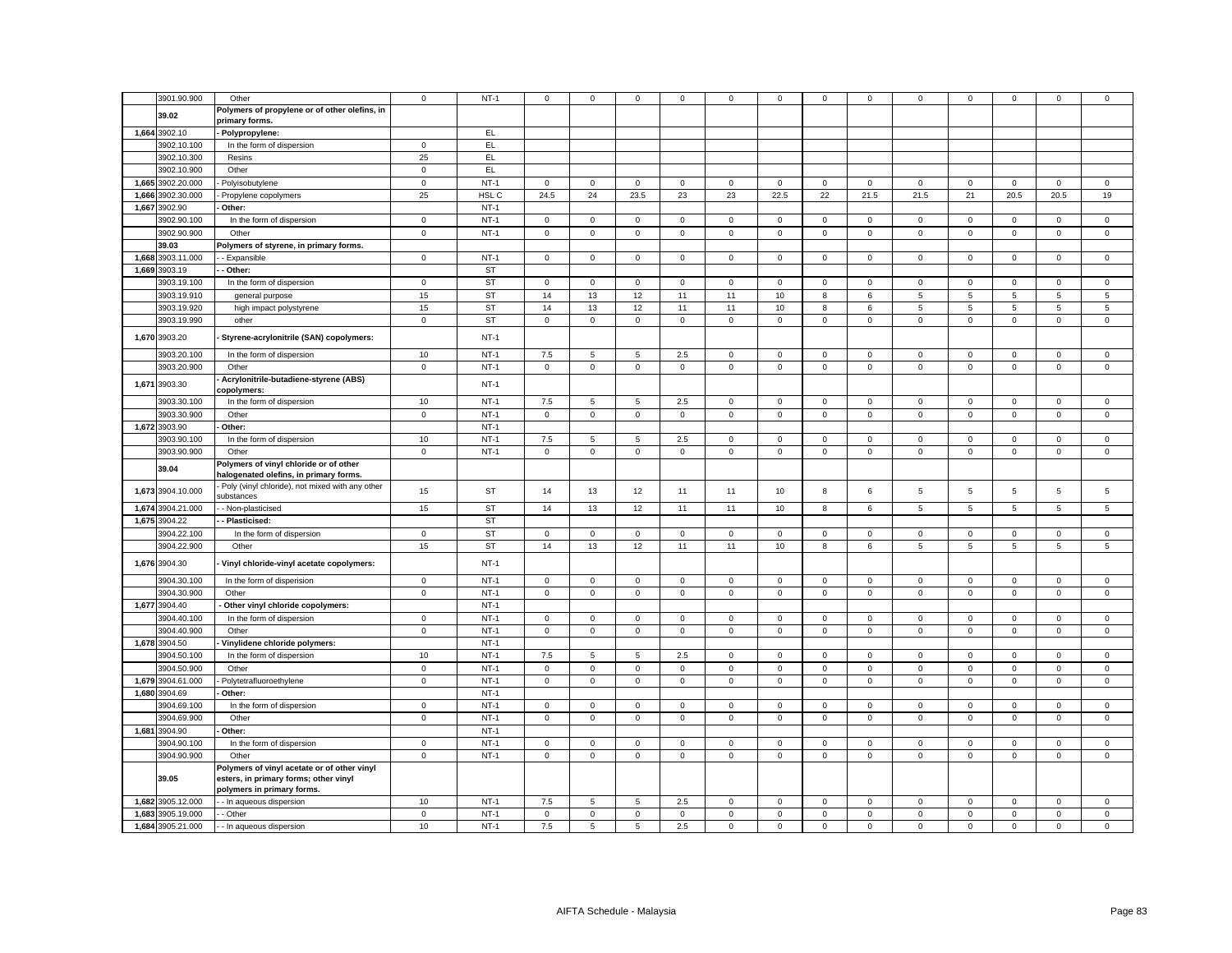|       | 1,685 3905.29.000                      | - Other                                                                                                                                                                                                          | $\mathbf 0$                | $NT-1$           | 0            | $\mathbf 0$ | 0                          | 0              | 0              | 0           | 0            | 0            | 0                   | 0            | $\mathbf 0$  | 0                   | 0           |
|-------|----------------------------------------|------------------------------------------------------------------------------------------------------------------------------------------------------------------------------------------------------------------|----------------------------|------------------|--------------|-------------|----------------------------|----------------|----------------|-------------|--------------|--------------|---------------------|--------------|--------------|---------------------|-------------|
|       | 1,686 3905.30                          | Poly (vinyl alcohol), whether or not<br>containing unhydrolysed                                                                                                                                                  |                            | $NT-1$           |              |             |                            |                |                |             |              |              |                     |              |              |                     |             |
|       | 3905.30.100                            | In the form of dispersion                                                                                                                                                                                        | 10                         | $NT-1$           | 7.5          | 5           | 5                          | 2.5            | $\mathbf 0$    | $\mathsf 0$ | $\mathbf 0$  | $\mathbf 0$  | $\mathbf 0$         | $\mathsf 0$  | $\mathsf 0$  | $\mathbf 0$         | $\mathsf 0$ |
|       | 3905.30.900                            | Other                                                                                                                                                                                                            | $\mathsf 0$                | $NT-1$           | $\mathbf 0$  | $\mathsf 0$ | $\mathsf 0$                | $\mathsf 0$    | $\mathsf 0$    | $\mathbf 0$ | $\mathbf 0$  | $\mathsf 0$  | $\mathsf 0$         | $\mathbf 0$  | $\mathsf 0$  | $\mathsf 0$         | $\mathsf 0$ |
|       | 1,687 3905.91                          | Copolymers:                                                                                                                                                                                                      |                            | $NT-1$           |              |             |                            |                |                |             |              |              |                     |              |              |                     |             |
|       |                                        |                                                                                                                                                                                                                  |                            |                  |              |             |                            |                |                |             |              |              |                     |              |              |                     |             |
|       | 3905.91.100                            | In the form of dispersion                                                                                                                                                                                        | 10                         | $NT-1$           | 7.5          | 5           | $\sqrt{5}$                 | 2.5            | $\mathsf 0$    | $\mathbf 0$ | $\mathbf 0$  | $\mathbf 0$  | $\mathbf 0$         | $\mathbf 0$  | $\mathbf 0$  | $\mathbf 0$         | $\mathbf 0$ |
|       | 3905.91.900                            | Other                                                                                                                                                                                                            | $\mathsf{O}\xspace$        | $NT-1$           | $\mathsf 0$  | $\mathsf 0$ | $\mathsf 0$                | $\mathsf 0$    | $\mathsf 0$    | $\mathsf 0$ | $\mathsf 0$  | $\mathbf 0$  | $\mathsf 0$         | $\mathbf 0$  | $\mathsf 0$  | $\mathsf 0$         | $\mathsf 0$ |
|       | 1,688 3905.99.000                      | Other                                                                                                                                                                                                            | $\mathsf 0$                | $NT-1$           | $\mathbf 0$  | $\mathsf 0$ | $\mathsf 0$                | $\mathsf 0$    | $\mathsf 0$    | $\mathsf 0$ | $\mathsf 0$  | $\mathsf 0$  | $\mathsf 0$         | $\mathsf 0$  | $\mathsf 0$  | $\mathsf 0$         | $\mathsf 0$ |
|       | 39.06                                  | Acrylic polymers in primary forms.                                                                                                                                                                               |                            |                  |              |             |                            |                |                |             |              |              |                     |              |              |                     |             |
|       | 1,689 3906.10                          | Poly (methyl methacrylate):                                                                                                                                                                                      |                            | $NT-1$           |              |             |                            |                |                |             |              |              |                     |              |              |                     |             |
|       | 3906.10.100                            | In the form of dispersion                                                                                                                                                                                        | 10                         | $NT-1$           | 7.5          | 5           | $5\overline{5}$            | 2.5            | $\mathbf 0$    | $\mathbf 0$ | $\mathbf{O}$ | $\mathbf 0$  | $\mathbf 0$         | $\mathbf 0$  | $\mathbf{0}$ | $\mathbf 0$         | $\mathsf 0$ |
|       | 3906.10.900                            | Other                                                                                                                                                                                                            | $\mathsf 0$                | $NT-1$           | $\mathbf 0$  | $\mathsf 0$ | $\mathsf 0$                | $\mathbf 0$    | $\mathbf 0$    | $\mathsf 0$ | $\mathbf 0$  | $\mathbf 0$  | $\mathsf 0$         | $\mathsf 0$  | $\mathsf 0$  | $\mathsf 0$         | $\mathsf 0$ |
|       | 1,690 3906.90                          | Other:                                                                                                                                                                                                           |                            | $NT-1$           |              |             |                            |                |                |             |              |              |                     |              |              |                     |             |
|       | 3906.90.110                            | in the form of dispersion                                                                                                                                                                                        | 10                         | $NT-1$           | 7.5          | 5           | 5                          | 2.5            | $\mathbf 0$    | $\mathsf 0$ | $\mathbf 0$  | $\mathbf 0$  | $\mathsf 0$         | $\mathbf 0$  | $\mathbf 0$  | $\mathbf 0$         | $\mathsf 0$ |
|       | 3906.90.190                            | other                                                                                                                                                                                                            | $\mathsf 0$                | $NT-1$           | $\mathbf{0}$ | $\mathbf 0$ | $\mathsf 0$                | $\mathbf 0$    | $\mathbf 0$    | $\mathsf 0$ | $\mathsf 0$  | $\mathbf 0$  | $\mathsf 0$         | $\mathbf 0$  | $\mathsf 0$  | $\mathsf 0$         | $\mathsf 0$ |
|       | 3906.90.910                            | in the form of dispersion                                                                                                                                                                                        | 10                         | $NT-1$           | 7.5          | 5           | $\sqrt{5}$                 | 2.5            | $\mathsf 0$    | $\mathbf 0$ | $\mathbf 0$  | 0            | $\mathbf 0$         | 0            | $\mathsf 0$  | $\mathbf 0$         | $\mathsf 0$ |
|       |                                        |                                                                                                                                                                                                                  |                            |                  |              |             |                            |                |                |             |              |              |                     |              |              |                     |             |
|       | 3906.90.990                            | other                                                                                                                                                                                                            | $\mathbf 0$                | $NT-1$           | $\mathbf 0$  | $\mathsf 0$ | $\mathsf 0$                | $\mathbf 0$    | $\mathsf 0$    | $\mathsf 0$ | $\mathsf 0$  | $\mathsf 0$  | $\mathsf 0$         | $\Omega$     | $\mathsf 0$  | $\mathsf 0$         | $\mathsf 0$ |
|       | 39.07                                  | Polyacetals, other polyethers and epoxide<br>resins, in primary forms; polycarbonates,<br>alkyd resins, polyallyl esters and other<br>polyesters, in primary forms.                                              |                            |                  |              |             |                            |                |                |             |              |              |                     |              |              |                     |             |
|       | 1,691 3907.10.000                      | - Polyacetals                                                                                                                                                                                                    | $\mathbf 0$                | $NT-1$           | $\mathbf 0$  | $\mathsf 0$ | $\mathsf 0$                | $\mathsf 0$    | $\mathbf 0$    | $\mathsf 0$ | $\mathbf 0$  | $\mathsf 0$  | $\mathbf 0$         | $\mathsf 0$  | $\mathsf 0$  | $\mathbf 0$         | $\mathsf 0$ |
|       | 1,692 3907.20.000                      | Other polyethers                                                                                                                                                                                                 | $\mathbf 0$                | $NT-1$           | $\mathbf 0$  | $\mathsf 0$ | $\mathsf 0$                | $\mathsf 0$    | $\mathsf 0$    | $\mathsf 0$ | $\mathbf 0$  | $\mathsf 0$  | $\mathbf 0$         | $\mathsf 0$  | $\mathsf 0$  | $\mathbf 0$         | $\mathsf 0$ |
| 1,693 | 3907.30.000                            | Epoxide resins                                                                                                                                                                                                   | $\mathsf 0$                | $NT-1$           | $\circ$      | $\mathbf 0$ | $\mathsf 0$                | $\mathbf{0}$   | $\mathsf 0$    | $\mathsf 0$ | $\mathsf 0$  | $\mathsf 0$  | $\mathsf 0$         | $\mathsf 0$  | $\mathbf 0$  | $\mathsf 0$         | $\mathsf 0$ |
| 1.694 | 3907.40.000                            | Polycarbonates                                                                                                                                                                                                   | $\mathbf{0}$               | $NT-1$           | $\mathbf 0$  | $\mathbf 0$ | $\mathbf{0}$               | $\mathbf{0}$   | $\mathbf 0$    | $\mathbf 0$ | $\mathbf 0$  | $\mathbf{0}$ | $\mathbf 0$         | $\mathbf{0}$ | $\mathbf 0$  | $\mathbf 0$         | $\mathbf 0$ |
|       | 1,695 3907.50.000                      | Alkyd resins                                                                                                                                                                                                     | 10                         | $NT-1$           | 7.5          | 5           | 5                          | 2.5            | $\mathbf 0$    | $\mathbf 0$ | $\mathbf 0$  | $\mathbf 0$  | $\mathbf{0}$        | $\mathbf 0$  | $\mathbf 0$  | $\mathbf 0$         | $\mathsf 0$ |
|       |                                        |                                                                                                                                                                                                                  |                            |                  |              |             |                            |                |                |             |              |              |                     |              |              |                     |             |
| 1,696 | 3907.60.000                            | Poly (ethylene terephthalate)                                                                                                                                                                                    | 15                         | <b>ST</b>        | 14           | 13          | 12                         | 11             | 11             | 10          | 8            | 6            | 5                   | 5            | 5            | 5                   | 5           |
| 1,697 | 3907.70.000                            | Poly (lactic acid)                                                                                                                                                                                               | 10                         | $NT-1$           | 7.5          | 5           | $\,$ 5 $\,$                | 2.5            | $\mathbf 0$    | $\mathsf 0$ | $\mathbf 0$  | $\mathsf 0$  | $\mathbf 0$         | $\mathsf 0$  | $\mathsf 0$  | $\mathsf 0$         | $\mathsf 0$ |
|       | 1,698 3907.91                          | - Unsaturated:                                                                                                                                                                                                   |                            | $NT-1$           |              |             |                            |                |                |             |              |              |                     |              |              |                     |             |
|       | 3907.91.100                            | Chips                                                                                                                                                                                                            | $\mathbf 0$                | $NT-1$           | $\mathsf{O}$ | $\mathsf 0$ | $\mathsf 0$                | $\mathsf 0$    | $\mathsf 0$    | $\mathsf 0$ | $\mathbf 0$  | $\mathsf 0$  | $\mathsf 0$         | $\mathbf 0$  | $\mathsf 0$  | $\mathsf 0$         | $\mathsf 0$ |
|       | 3907.91.900                            | Other                                                                                                                                                                                                            | 10                         | $NT-1$           | 7.5          | 5           | 5                          | 2.5            | 0              | $\mathbf 0$ | $\mathbf{0}$ | $\mathbf 0$  | $\mathbf 0$         | $\mathbf 0$  | $\mathbf 0$  | $\mathbf 0$         | $\mathbf 0$ |
|       | 1,699 3907.99.000                      | Other                                                                                                                                                                                                            | 10                         | $NT-1$           | 7.5          | 5           | $\mathbf 5$                | 2.5            | $\mathsf 0$    | $\mathsf 0$ | $\mathsf 0$  | $\mathsf 0$  | $\mathsf 0$         | $\mathbf 0$  | $\mathsf 0$  | $\mathsf 0$         | $\mathsf 0$ |
|       | 39.08                                  | Polyamides in primary forms.                                                                                                                                                                                     |                            |                  |              |             |                            |                |                |             |              |              |                     |              |              |                     |             |
|       | 1,700 3908.10.000                      | Polyamide -6, -11, -12, -6, 6, -6, 9, -6, 10, or<br>i, 12                                                                                                                                                        | $\mathsf{o}$               | $NT-1$           | $\mathbf 0$  | $\mathsf 0$ | $\mathsf 0$                | $\mathsf 0$    | $\mathsf 0$    | $\mathsf 0$ | $\mathsf 0$  | $\mathbf 0$  | $\mathsf 0$         | $\mathbf 0$  | $\mathsf 0$  | $\mathsf 0$         | $\mathsf 0$ |
|       | 1,701 3908.90.000                      | Other                                                                                                                                                                                                            | $\mathbf 0$                | <b>NT-1</b>      | 0            | $\mathbf 0$ | $\mathbf 0$                | $\mathbf 0$    | $\mathsf 0$    | $\mathsf 0$ | $\mathbf{0}$ | $\mathbf 0$  | $\mathbf 0$         | $\mathbf 0$  | $\mathbf 0$  | $\mathsf{O}\xspace$ | $\mathbf 0$ |
|       | 39.09                                  | Amino-resins, phenolic resins and<br>polyurethanes, in primary forms.                                                                                                                                            |                            |                  |              |             |                            |                |                |             |              |              |                     |              |              |                     |             |
|       | 1,702 3909.10.000                      | - Urea resins; thiourea resins                                                                                                                                                                                   | $\mathbf 0$                | $NT-1$           | 0            | $\mathsf 0$ | $\mathsf 0$                | $\mathbf 0$    | $\mathsf 0$    | $\mathsf 0$ | $\mathbf 0$  | $\mathbf 0$  | $\mathbf 0$         | 0            | $\mathbf 0$  | 0                   | $\mathsf 0$ |
|       | 1,703 3909.20.000                      | Melamine resins                                                                                                                                                                                                  | $\overline{0}$             | $NT-1$           | $\mathbf 0$  | $\mathsf 0$ | $\mathsf 0$                | $\overline{0}$ | $\overline{0}$ | $\mathsf 0$ | $\mathsf 0$  | $\mathsf 0$  | $\overline{0}$      | $\mathbf 0$  | $\mathsf 0$  | $\mathsf 0$         | $\mathsf 0$ |
|       | 1,704 3909.30                          | Other amino-resins:                                                                                                                                                                                              |                            | $NT-1$           |              |             |                            |                |                |             |              |              |                     |              |              |                     |             |
|       | 3909.30.100                            |                                                                                                                                                                                                                  |                            | $NT-1$           | 7.5          | 5           | $\sqrt{5}$                 | 2.5            |                |             |              | $\mathbf 0$  | $\mathsf 0$         |              |              |                     |             |
|       |                                        | Glyoxal monourein resin                                                                                                                                                                                          | 10                         |                  |              |             |                            |                | 0              | 0           | $\mathbf 0$  |              |                     | 0            | $\mathbf 0$  | 0                   | 0           |
|       | 3909.30.900                            | Other                                                                                                                                                                                                            | $\mathbf 0$                | $NT-1$           | $\mathbf 0$  | $\mathsf 0$ | $\mathsf 0$                | $\mathsf 0$    | $\mathbf 0$    | $\mathsf 0$ | $\mathbf 0$  | $\mathbf 0$  | $\mathbf 0$         | $\mathsf 0$  | $\mathsf 0$  | $\mathsf 0$         | $\mathsf 0$ |
|       | 1,705 3909.40                          | <b>Phenolic resins:</b>                                                                                                                                                                                          |                            | $NT-1$           |              |             |                            |                |                |             |              |              |                     |              |              |                     |             |
|       | 3909.40.100                            | Phenol formaldehyde, in solid form                                                                                                                                                                               | $\mathbf 0$                | $NT-1$           | $\circ$      | $\mathbf 0$ | $\mathsf 0$                | $\mathbf{0}$   | $\mathsf 0$    | $\mathsf 0$ | $\mathsf 0$  | $\mathbf 0$  | $\mathsf 0$         | $\mathsf 0$  | $\mathbf 0$  | $\mathsf 0$         | $\mathsf 0$ |
|       | 3909.40.200                            | Phenol formaldehyde, in liquid form                                                                                                                                                                              | $\mathsf 0$                | $NT-1$           | $\mathbf 0$  | $\mathbf 0$ | $\mathbf 0$                | $\mathbf 0$    | $\mathbf 0$    | $\mathbf 0$ | $\mathbf 0$  | $\mathbf{0}$ | $\mathbf 0$         | $\mathbf 0$  | $\mathbf 0$  | $\mathbf 0$         | $\mathbf 0$ |
|       | 3909.40.900                            | Other                                                                                                                                                                                                            | $\mathbf 0$                | $NT-1$           | $\mathbf 0$  | $\mathbf 0$ | $\mathsf 0$                | $\mathbf{0}$   | $\mathbf 0$    | $\mathbf 0$ | $\mathbf 0$  | $\mathbf{0}$ | $\mathbf{0}$        | $\mathbf 0$  | $\mathbf 0$  | $\mathbf 0$         | $\mathsf 0$ |
|       |                                        | Polyurethanes                                                                                                                                                                                                    | $\mathsf 0$                | $NT-1$           | $\mathbf 0$  | $\mathbf 0$ | $\mathbf{0}$               | $\mathbf{0}$   | $\mathbf 0$    | $\mathbf 0$ | $\mathbf{0}$ | $\mathbf{0}$ | $\mathsf{O}\xspace$ | $\mathbf 0$  | $\mathbf{O}$ | $\mathbf{0}$        | $\mathbf 0$ |
|       | 1,706 3909.50.000                      |                                                                                                                                                                                                                  |                            |                  |              |             |                            |                |                |             |              |              |                     |              |              |                     |             |
|       | 39.10                                  | Silicones in primary forms.                                                                                                                                                                                      |                            |                  |              |             |                            |                |                |             |              |              |                     |              |              |                     |             |
|       | 1,707 3910.00.000                      | - Silicones in primary forms.                                                                                                                                                                                    | $\mathsf 0$                | $NT-1$           | $\mathbf 0$  | $\mathsf 0$ | $\mathsf 0$                | $\mathbf 0$    | $\mathsf 0$    | $\mathsf 0$ | $\mathsf 0$  | $\mathsf 0$  | $\mathsf 0$         | $\mathsf 0$  | $\mathsf 0$  | $\mathsf 0$         | $\mathsf 0$ |
|       | 39.11                                  | Petroleum resins, coumarone-indene resins,<br>polyterpenes, polysulphides, polysulphones<br>and other products specified in Note 3 to this<br>Chapter, not elsewhere specified or<br>included, in primary forms. |                            |                  |              |             |                            |                |                |             |              |              |                     |              |              |                     |             |
|       | 1,708 3911.10.000<br>1,709 3911.90.000 | Petroleum resins, coumarone, indene or<br>coumarone indene<br>- Other                                                                                                                                            | $\mathbf 0$<br>$\mathbf 0$ | $NT-1$<br>$NT-1$ | $\mathbf 0$  | $\mathsf 0$ | $\mathsf 0$<br>$\mathbf 0$ | $\mathsf 0$    | $\mathsf 0$    | $\mathsf 0$ | $\mathsf 0$  | $\mathbf 0$  | $\mathbf 0$         | $\mathsf 0$  | $\mathsf 0$  | $\mathsf 0$         | $\mathsf 0$ |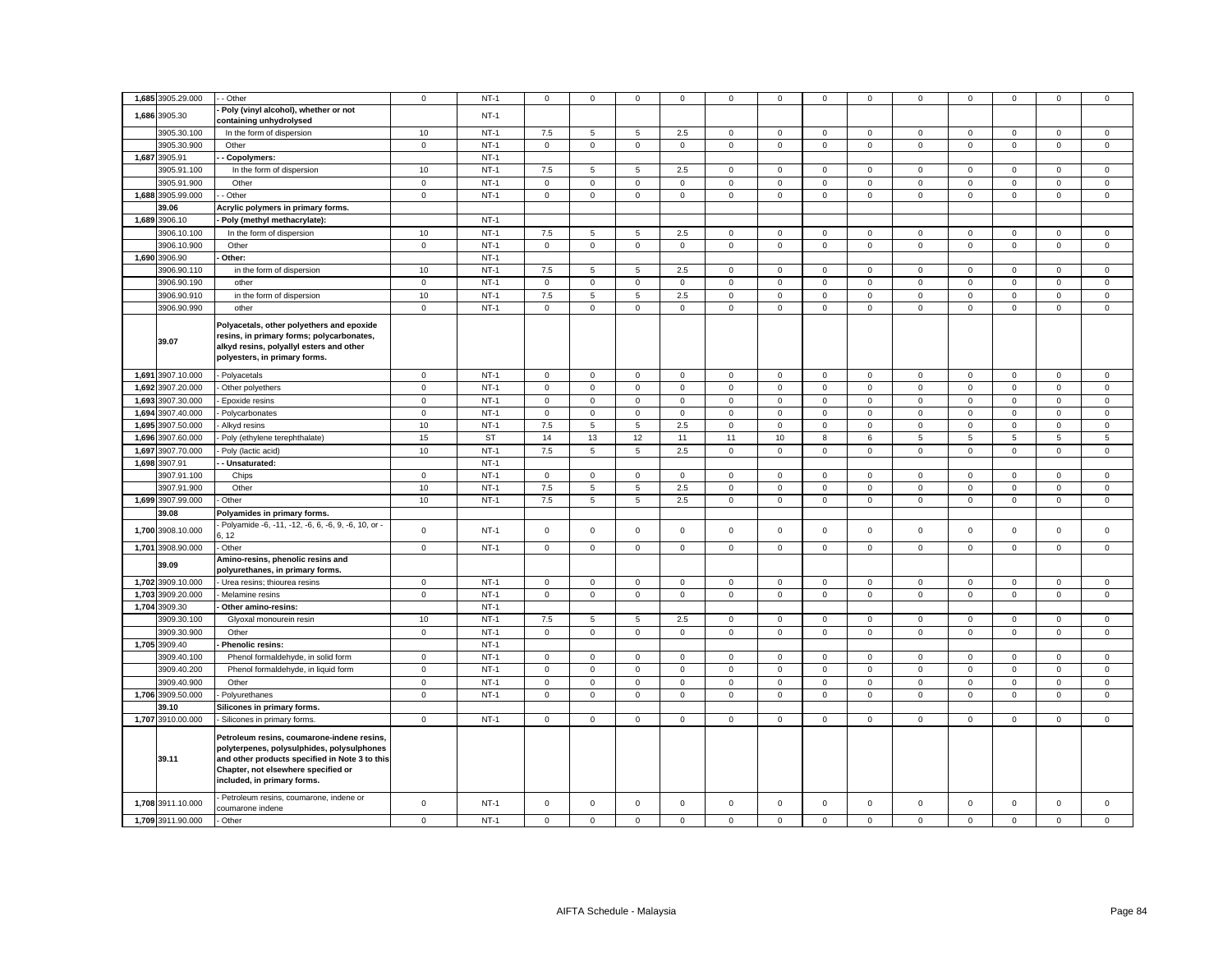| 39.12             | Cellulose and its chemical derivatives, not<br>elsewhere specified or included, in primary<br>forms.                                                                                                                    |                     |           |                     |              |                |                |                |                |              |                     |                |                |                     |                |                |
|-------------------|-------------------------------------------------------------------------------------------------------------------------------------------------------------------------------------------------------------------------|---------------------|-----------|---------------------|--------------|----------------|----------------|----------------|----------------|--------------|---------------------|----------------|----------------|---------------------|----------------|----------------|
| 1,710 3912.11.000 | - Non-plasticised                                                                                                                                                                                                       | $\mathbf 0$         | $NT-1$    | $\mathsf 0$         | $\mathbf 0$  | $\mathsf 0$    | $\mathbf 0$    | $\mathbf 0$    | $\mathbf 0$    | $\mathbf 0$  | $\mathbf 0$         | $\mathbf 0$    | $\mathbf 0$    | $\mathbf 0$         | $\mathbf 0$    | $\mathsf 0$    |
| 1,711 3912.12.000 | - Plasticised                                                                                                                                                                                                           | $\mathsf{O}\xspace$ | $NT-1$    | $\mathsf{O}\xspace$ | $\mathsf 0$  | $\mathsf 0$    | $\mathsf 0$    | $\mathsf 0$    | $\mathbf 0$    | $\mathsf 0$  | $\mathsf 0$         | $\mathsf 0$    | $\mathsf 0$    | $\mathsf 0$         | $\mathsf 0$    | $\mathbf 0$    |
| 1,712 3912.20.000 | Cellulose nitrates (including collodions)                                                                                                                                                                               | $\mathsf 0$         | $NT-1$    | $\mathsf{O}\xspace$ | $\mathbf 0$  | $\mathsf 0$    | 0              | $\mathsf 0$    | $\mathsf 0$    | $\mathsf 0$  | $\mathbf 0$         | $\mathsf 0$    | $\mathbf 0$    | $\mathsf{O}\xspace$ | $\mathsf 0$    | $\,0\,$        |
| 1,713 3912.31.000 | - Carboxymethylcellulose and its salts                                                                                                                                                                                  | $\mathbf 0$         | $NT-1$    | $\mathbf 0$         | $\mathsf 0$  | $\mathsf 0$    | $\mathbf{0}$   | $\mathsf 0$    | $\mathsf 0$    | $\mathsf 0$  | $\mathsf 0$         | $\mathsf 0$    | $\mathsf 0$    | $\mathsf{O}\xspace$ | $\mathsf 0$    | $\mathsf 0$    |
| 1,714 3912.39.000 | - Other                                                                                                                                                                                                                 | $\mathbf 0$         | $NT-1$    | $\mathbf 0$         | $\mathbf 0$  | $\mathsf 0$    | 0              | $\mathbf 0$    | $\mathbf 0$    | $\mathbf 0$  | $\mathbf 0$         | $\mathbf 0$    | $\mathbf 0$    | $\mathbf 0$         | 0              | $\mathbf 0$    |
| 1,715 3912.90.000 | Other                                                                                                                                                                                                                   | $\mathsf{O}\xspace$ | $NT-1$    | $\mathsf{O}\xspace$ | $\mathsf 0$  | $\mathsf 0$    | 0              | $\mathsf 0$    | $\mathbf 0$    | $\mathsf 0$  | $\mathsf{O}\xspace$ | $\mathsf 0$    | $\mathbf 0$    | $\mathsf 0$         | $\mathbf 0$    | $\mathbf 0$    |
| 39.13             | Natural polymers (for example, alginic acid)<br>and modified natural polymers (for example,<br>hardened proteins, chemical derivatives of<br>natural rubber), not elsewhere specified or<br>included, in primary forms. |                     |           |                     |              |                |                |                |                |              |                     |                |                |                     |                |                |
| 1,716 3913.10.000 | Alginic acid, its salts and esters                                                                                                                                                                                      | $\mathbf 0$         | $NT-1$    | $\circ$             | $\mathbf{0}$ | $\mathbf 0$    | $\mathbf{0}$   | $\mathbf 0$    | $\mathbf{0}$   | $\mathbf{0}$ | $\overline{0}$      | $\mathbf 0$    | $\mathbf 0$    | $\mathbf{0}$        | $\mathbf 0$    | $\mathbf 0$    |
| 1,717 3913.90     | Other:                                                                                                                                                                                                                  |                     | <b>ST</b> |                     |              |                |                |                |                |              |                     |                |                |                     |                |                |
| 3913.90.100       | Hardened proteins                                                                                                                                                                                                       | $\,$ 5 $\,$         | <b>ST</b> | 5                   | 5            | $\,$ 5 $\,$    | 5              | 5              | $\mathbf 5$    | 5            | 5                   | 5              | $\,$ 5 $\,$    | 5                   | 5              | 5              |
| 3913.90.200       | Chemical derivatives of natural rubber                                                                                                                                                                                  | 10                  | <b>ST</b> | 9                   | 8            | $\overline{7}$ | $\overline{7}$ | $\overline{7}$ | $\,6\,$        | 6            | 5                   | 5              | $\,$ 5 $\,$    | 5                   | $\,$ 5 $\,$    | $\,$ 5 $\,$    |
| 3913.90.910       | plastic starches                                                                                                                                                                                                        | 20                  | <b>ST</b> | 18                  | 15           | 13             | 12             | 12             | 10             | 8            | 6                   | 5              | 5              | 5                   | 5              | 5              |
| 3913.90.990       | other                                                                                                                                                                                                                   | $\mathsf 0$         | ST        | 0                   | $\mathbf 0$  | $\mathbf 0$    | 0              | $\mathsf 0$    | $\mathsf 0$    | $\mathbf 0$  | 0                   | $\mathsf 0$    | $\mathbf 0$    | 0                   | $\mathsf 0$    | $\mathsf 0$    |
| 39.14             | lon-exchangers based on polymers of<br>headings 39.01 to 39.13, in primary forms.                                                                                                                                       |                     |           |                     |              |                |                |                |                |              |                     |                |                |                     |                |                |
| 1,718 3914.00.000 | Ion-exchangers based on polymers of headings<br>39.01 to 39.13, in primary forms.                                                                                                                                       | $\mathsf 0$         | $NT-1$    | $\mathsf 0$         | $\mathsf 0$  | $\mathsf 0$    | $\mathbf 0$    | $\mathbf 0$    | $\mathsf 0$    | $\mathbf{0}$ | $\mathbf 0$         | $\mathbf 0$    | $\mathsf 0$    | $\mathbf 0$         | $\mathsf 0$    | $\mathsf 0$    |
| 39.15             | Waste, parings and scrap, of plastics.                                                                                                                                                                                  |                     |           |                     |              |                |                |                |                |              |                     |                |                |                     |                |                |
| 1,719 3915.10     | Of polymers of ethylene:                                                                                                                                                                                                |                     | EL.       |                     |              |                |                |                |                |              |                     |                |                |                     |                |                |
| 3915.10.100       | Non-rigid cellular blocks                                                                                                                                                                                               | 30                  | EL        |                     |              |                |                |                |                |              |                     |                |                |                     |                |                |
| 3915.10.900       | Other                                                                                                                                                                                                                   | 25                  | EL        |                     |              |                |                |                |                |              |                     |                |                |                     |                |                |
| 1,720 3915.20     | Of polymers of styrene:                                                                                                                                                                                                 |                     | EL.       |                     |              |                |                |                |                |              |                     |                |                |                     |                |                |
| 3915.20.100       | Non-rigid cellular blocks                                                                                                                                                                                               | 30                  | EL.       |                     |              |                |                |                |                |              |                     |                |                |                     |                |                |
| 3915.20.900       | Other                                                                                                                                                                                                                   | 25                  | EL.       |                     |              |                |                |                |                |              |                     |                |                |                     |                |                |
| 1,721 3915.30     | Of polymers of vinyl chloride:                                                                                                                                                                                          |                     | EL        |                     |              |                |                |                |                |              |                     |                |                |                     |                |                |
| 3915.30.100       | Non-rigid cellular blocks                                                                                                                                                                                               | 30                  | EL        |                     |              |                |                |                |                |              |                     |                |                |                     |                |                |
| 3915.30.900       | Other                                                                                                                                                                                                                   | 25                  | EL        |                     |              |                |                |                |                |              |                     |                |                |                     |                |                |
| 1,722 3915.90     | Of other plastics:                                                                                                                                                                                                      |                     | EL        |                     |              |                |                |                |                |              |                     |                |                |                     |                |                |
| 3915.90.110       | non-rigid cellular products in the form of<br>blocks                                                                                                                                                                    | 30                  | EL        |                     |              |                |                |                |                |              |                     |                |                |                     |                |                |
| 3915.90.190       | other                                                                                                                                                                                                                   | 25                  | EL        |                     |              |                |                |                |                |              |                     |                |                |                     |                |                |
| 3915.90.210       | non-rigid cellular products in the form of<br><b>locks</b>                                                                                                                                                              | 30                  | EL.       |                     |              |                |                |                |                |              |                     |                |                |                     |                |                |
| 3915.90.291       | of phenolic resins                                                                                                                                                                                                      | 5                   | EL        |                     |              |                |                |                |                |              |                     |                |                |                     |                |                |
| 3915.90.292       | of amino-resins                                                                                                                                                                                                         | $5\phantom{.0}$     | EL        |                     |              |                |                |                |                |              |                     |                |                |                     |                |                |
| 3915.90.299       | other<br>Of regenerated cellulose; cellulose nitrate,                                                                                                                                                                   | 25                  | EL        |                     |              |                |                |                |                |              |                     |                |                |                     |                |                |
| 3915.90.300       | ellulose acetate and                                                                                                                                                                                                    | 25                  | EL.       |                     |              |                |                |                |                |              |                     |                |                |                     |                |                |
| 3915.90.400       | Of hardened proteins                                                                                                                                                                                                    | 5                   | EL        |                     |              |                |                |                |                |              |                     |                |                |                     |                |                |
| 3915.90.500       | Of chemical derivatives of natural rubber                                                                                                                                                                               | 5                   | EL        |                     |              |                |                |                |                |              |                     |                |                |                     |                |                |
| 3915.90.900       | Other                                                                                                                                                                                                                   | $\mathbf 0$         | EL        |                     |              |                |                |                |                |              |                     |                |                |                     |                |                |
| 39.16             | Monofilament of which any cross-sectional<br>dimension exceeds 1 mm, rods, sticks and<br>profile shapes, whether or not surface-<br>worked but not otherwise worked, of                                                 |                     |           |                     |              |                |                |                |                |              |                     |                |                |                     |                |                |
|                   | plastics.                                                                                                                                                                                                               |                     |           |                     |              |                |                |                |                |              |                     |                |                |                     |                |                |
| 1,723 3916.10.000 | Of polymers of ethylene                                                                                                                                                                                                 | 25                  | <b>ST</b> | 20                  | 18           | 16             | 14             | 14             | 12             | 10           | $\overline{7}$      | $\overline{5}$ | $\,$ 5 $\,$    | 5                   | $\overline{5}$ | $\,$ 5 $\,$    |
| 1,724 3916.20.000 | Of polymers of vinyl chloride                                                                                                                                                                                           | 20                  | <b>ST</b> | 18                  | 15           | 13             | 12             | 12             | 10             | 8            | 6                   | 5              | $\overline{5}$ | 5                   | 5              | $\overline{5}$ |
| 1,725 3916.90     | Of other plastics:                                                                                                                                                                                                      |                     | <b>ST</b> |                     |              |                |                |                |                |              |                     |                |                |                     |                |                |
| 3916.90.100       | Of other addition polymerisation products                                                                                                                                                                               | 25                  | <b>ST</b> | 20                  | 18           | 16             | 14             | 14             | 12             | 10           | $\overline{7}$      | 5              | $\overline{5}$ | 5                   | $\overline{5}$ | $\mathbf 5$    |
| 3916.90.210       | of phenolic resins                                                                                                                                                                                                      | $\,$ 5 $\,$         | <b>ST</b> | 5                   | 5            | $\,$ 5 $\,$    | 5              | $\,$ 5 $\,$    | $\mathbf 5$    | 5            | $5\phantom{.0}$     | $\,$ 5 $\,$    | $\,$ 5 $\,$    | 5                   | 5              | $\,$ 5 $\,$    |
| 3916.90.220       | of amino-resins                                                                                                                                                                                                         | 5                   | ST        | 5                   | 5            | $\overline{5}$ | 5              | 5              | $\overline{5}$ | 5            | $5\phantom{.0}$     | 5              | $\overline{5}$ | $\overline{5}$      | $\overline{5}$ | $\overline{5}$ |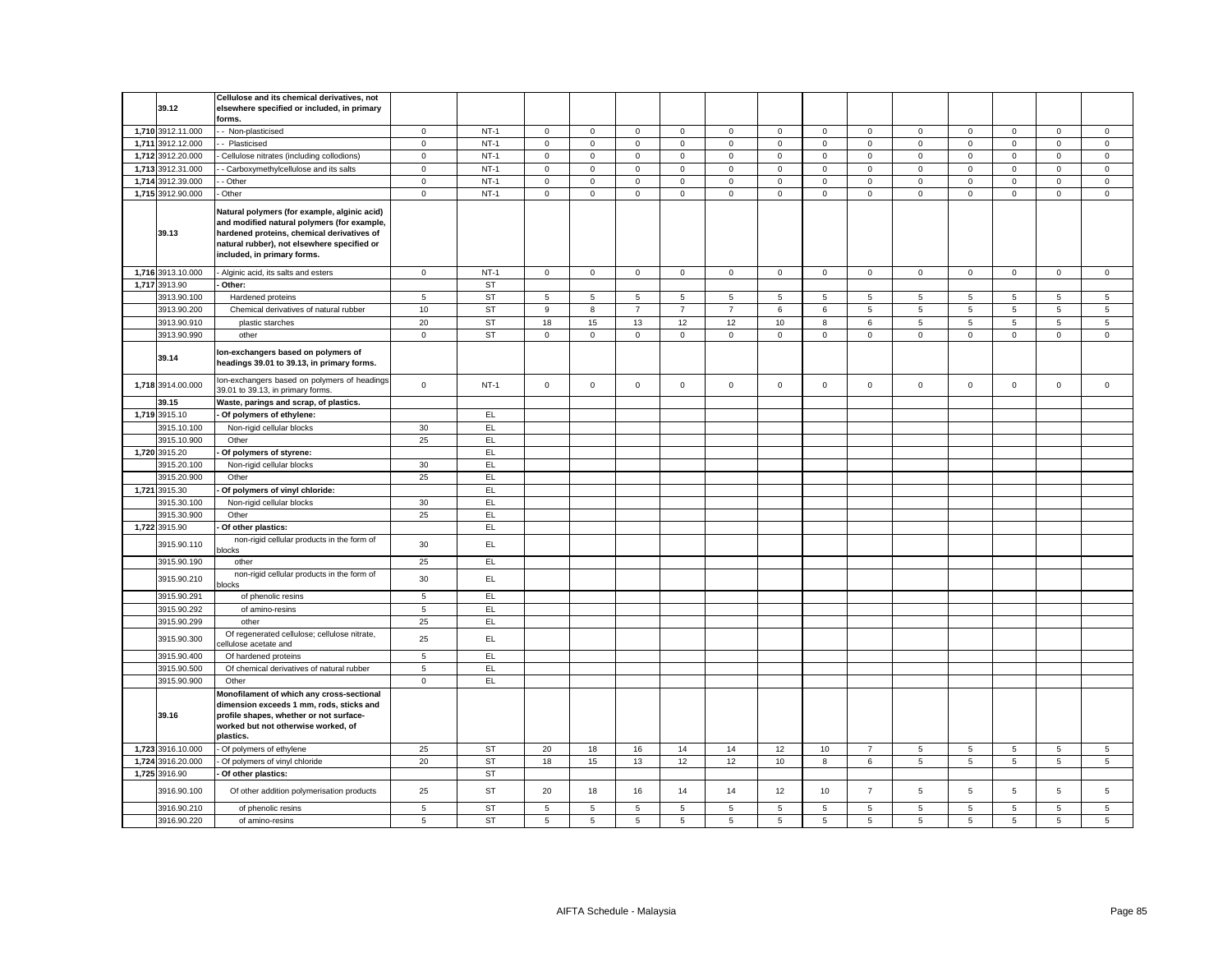| 3916.90.230       | of polyamides                                                                                           | 20             | <b>ST</b> | 18          | 15          | 13          | 12             | 12          | 10             | 8           | 6               | 5               | 5           | 5           | 5           | 5              |
|-------------------|---------------------------------------------------------------------------------------------------------|----------------|-----------|-------------|-------------|-------------|----------------|-------------|----------------|-------------|-----------------|-----------------|-------------|-------------|-------------|----------------|
| 3916.90.290       | other                                                                                                   | 25             | <b>ST</b> | 20          | 18          | 16          | 14             | 14          | 12             | 10          | $\overline{7}$  | 5               | 5           | 5           | $\sqrt{5}$  | $\sqrt{5}$     |
| 3916.90.300       | Of regenerated cellulose; cellulose nitrate,<br>ellulose acetate                                        | 20             | ST        | 18          | 15          | 13          | 12             | 12          | 10             | 8           | 6               | $\overline{5}$  | 5           | 5           | $\sqrt{5}$  | 5              |
| 3916.90.400       | Of vulcanised fibre                                                                                     | 20             | <b>ST</b> | 18          | 15          | 13          | 12             | 12          | 10             | 8           | 6               | 5               | 5           | 5           | 5           | 5              |
| 3916.90.500       | Of hardened proteins                                                                                    | 5              | <b>ST</b> | 5           | 5           | $\mathbf 5$ | 5              | 5           | 5              | 5           | 5               | 5               | $\,$ 5 $\,$ | 5           | $\mathbf 5$ | $\mathbf 5$    |
| 3916.90.600       | Of chemical derivatives of natural rubber                                                               | $\sqrt{5}$     | <b>ST</b> | 5           | 5           | $\sqrt{5}$  | 5              | 5           | $\overline{5}$ | 5           | 5               | 5               | 5           | 5           | 5           | 5              |
| 3916.90.900       | Other                                                                                                   | $\mathsf 0$    | ST        | $\mathbf 0$ | $\mathbf 0$ | $\mathsf 0$ | $\mathsf 0$    | $\mathbf 0$ | $\mathsf 0$    | $\mathbf 0$ | $\mathbf{0}$    | $\mathsf 0$     | $\mathbf 0$ | $\mathbf 0$ | $\mathsf 0$ | $\mathbf 0$    |
| 39.17             | ubes, pipes and hoses, and fittings therefor<br>(for example, joints, elbows, flanges), of<br>plastics. |                |           |             |             |             |                |             |                |             |                 |                 |             |             |             |                |
| 1,726 3917.10     | Artificial guts (sausage casings) of<br>hardened protein or of                                          |                | ST        |             |             |             |                |             |                |             |                 |                 |             |             |             |                |
| 3917.10.100       | Of hardened proteins                                                                                    | $\mathbf 0$    | <b>ST</b> | $\mathbf 0$ | $\mathbf 0$ | $\mathsf 0$ | $\mathbf 0$    | $\mathsf 0$ | $\mathbf 0$    | $\mathbf 0$ | $\mathbf 0$     | $\mathbf 0$     | $\mathbf 0$ | $\mathbf 0$ | $\mathsf 0$ | $\mathsf 0$    |
| 3917.10.200       | Of cellulosic materials                                                                                 | 20             | <b>ST</b> | 18          | 15          | 13          | 12             | 12          | 10             | 8           | 6               | 5               | $\,$ 5 $\,$ | 5           | 5           | 5              |
| 1,727 3917.21.000 | - Of polymers of ethylene                                                                               | 25             | EL        |             |             |             |                |             |                |             |                 |                 |             |             |             |                |
| 1,728 3917.22.000 | - Of polymers of propylene                                                                              | 25             | EL        |             |             |             |                |             |                |             |                 |                 |             |             |             |                |
| 1,729 3917.23.000 | - Of polymers or vinyl chloride                                                                         | 20             | HSL C     | 19.5        | 19          | 18.5        | 18             | 18          | 17.5           | $17\,$      | 16.5            | 16.5            | 16          | 15.5        | 15.5        | 15             |
|                   |                                                                                                         |                | ST        |             |             |             |                |             |                |             |                 |                 |             |             |             |                |
| 1,730 3917.29     | - Of other plastics:                                                                                    |                |           |             |             |             |                |             |                |             |                 |                 |             |             |             |                |
| 3917.29.100       | Of other addition polymerisation products                                                               | 20             | ST        | 18          | 15          | 13          | 12             | 12          | 10             | 8           | 6               | 5               | 5           | 5           | $\mathbf 5$ | 5              |
| 3917.29.211       | further worked than merely surface<br>vorked                                                            | 20             | ST        | 18          | 15          | 13          | 12             | 12          | 10             | 8           | 6               | 5               | 5           | 5           | 5           | 5              |
| 3917.29.219       | other                                                                                                   | 5              | <b>ST</b> | 5           | 5           | 5           | $\overline{5}$ | 5           | $\overline{5}$ | 5           | 5               | 5               | $\sqrt{5}$  | 5           | 5           | 5              |
| 3917.29.221       | further worked than merely surface<br>worked                                                            | 20             | <b>ST</b> | 18          | 15          | 13          | 12             | 12          | 10             | 8           | 6               | 5               | $\,$ 5 $\,$ | 5           | $\mathbf 5$ | $\sqrt{5}$     |
| 3917.29.229       | other                                                                                                   | $\overline{5}$ | <b>ST</b> | 5           | 5           | 5           | $\overline{5}$ | 5           | $\sqrt{5}$     | 5           | 5               | $\overline{5}$  | $\sqrt{5}$  | 5           | 5           | $\overline{5}$ |
| 3917.29.290       | other                                                                                                   | 20             | <b>ST</b> | 18          | 15          | 13          | 12             | 12          | 10             | 8           | 6               | 5               | 5           | 5           | 5           | 5              |
| 3917.29.300       | Of cellulose nitrate, cellulose acetates and<br>other chemical                                          | 20             | ST        | 18          | 15          | 13          | 12             | 12          | 10             | 8           | 6               | $\sqrt{5}$      | $\,$ 5 $\,$ | 5           | $\,$ 5 $\,$ | $\sqrt{5}$     |
| 3917.29.410       | further worked than merely surface<br>vorked                                                            | 20             | ST        | 18          | 15          | 13          | 12             | 12          | 10             | 8           | 6               | $\sqrt{5}$      | 5           | 5           | 5           | 5              |
| 3917.29.490       | other                                                                                                   | 20             | <b>ST</b> | 18          | 15          | 13          | 12             | 12          | 10             | 8           | 6               | 5               | 5           | 5           | $\sqrt{5}$  | 5              |
| 3917.29.510       | further worked than merely surface<br>vorked                                                            | 20             | ST        | 18          | 15          | 13          | 12             | 12          | 10             | 8           | 6               | 5               | 5           | 5           | 5           | 5              |
| 3917.29.590       | other                                                                                                   | 5              | <b>ST</b> | 5           | 5           | $\sqrt{5}$  | 5              | 5           | 5              | 5           | 5               | 5               | 5           | 5           | 5           | 5              |
| 3917.29.610       | further worked than merely surface<br>vorked                                                            | 20             | ST        | 18          | 15          | 13          | 12             | 12          | 10             | 8           | 6               | 5               | 5           | 5           | $\mathbf 5$ | 5              |
| 3917.29.690       | other                                                                                                   | $\overline{5}$ | <b>ST</b> | 5           | 5           | 5           | $\overline{5}$ | 5           | 5              | 5           | 5               | 5               | 5           | 5           | $\sqrt{5}$  | 5              |
| 3917.29.910       | further worked than marely surface<br>worked                                                            | 20             | <b>ST</b> | 18          | 15          | 13          | 12             | 12          | 10             | 8           | 6               | 5               | 5           | 5           | $\mathbf 5$ | 5              |
| 3917.29.990       | other                                                                                                   | $\mathsf 0$    | <b>ST</b> | $\mathsf 0$ | $\mathbf 0$ | $\mathsf 0$ | $\mathsf 0$    | $\mathsf 0$ | $\mathbf 0$    | $\mathsf 0$ | $\mathbf 0$     | $\mathsf 0$     | $\mathsf 0$ | $\mathsf 0$ | $\mathsf 0$ | $\mathsf 0$    |
| 1,731 3917.31     | - Flexible tubes, pipes and hoses, having a<br>minimum burst                                            |                | ST        |             |             |             |                |             |                |             |                 |                 |             |             |             |                |
| 3917.31.100       | Of other addition polymerisation products                                                               | 20             | ST        | 18          | 15          | 13          | 12             | 12          | 10             | 8           | 6               | 5               | $\,$ 5 $\,$ | 5           | $\,$ 5 $\,$ | $\sqrt{5}$     |
| 3917.31.211       | further worked than merely surfaces<br>vorked                                                           | 20             | ST        | 18          | 15          | 13          | 12             | 12          | 10             | 8           | 6               | 5               | 5           | 5           | 5           | 5              |
| 3917.31.219       | other                                                                                                   | $\overline{5}$ | ST        | 5           | 5           | 5           | 5              | 5           | 5              | 5           | $5\phantom{.0}$ | $5\phantom{.0}$ | 5           | 5           | $\sqrt{5}$  | 5              |
| 3917.31.221       | further worked than merely surface<br>vorked                                                            | 20             | ST        | 18          | 15          | 13          | 12             | 12          | 10             | 8           | 6               | 5               | 5           | 5           | $\mathbf 5$ | 5              |
| 3917.31.229       | other                                                                                                   | 5              | <b>ST</b> | 5           | 5           | 5           | 5              | 5           | 5              | 5           | 5               | 5               | 5           | 5           | 5           | 5              |
| 3917.31.290       | other                                                                                                   | 20             | <b>ST</b> | 18          | 15          | 13          | 12             | 12          | 10             | 8           | 6               | 5               | 5           | 5           | 5           | 5              |
| 3917.31.300       | Of cellulose nitrate, cellulose acetates and<br>other chemical                                          | 20             | <b>ST</b> | 18          | 15          | 13          | 12             | 12          | 10             | 8           | 6               | 5               | $\,$ 5 $\,$ | 5           | $\mathbf 5$ | $\mathbf 5$    |
| 3917.31.410       | further worked than merely surface<br>worked                                                            | 20             | ST        | 18          | 15          | 13          | 12             | 12          | 10             | 8           | 6               | 5               | 5           | 5           | $\,$ 5 $\,$ | $\sqrt{5}$     |
| 3917.31.490       | other                                                                                                   | 20             | <b>ST</b> | 18          | 15          | 13          | 12             | 12          | 10             | 8           | 6               | 5               | 5           | 5           | 5           | 5              |
| 3917.31.510       | further worked than merely surface<br>worked                                                            | 20             | ST        | 18          | 15          | 13          | 12             | 12          | 10             | 8           | 6               | $\sqrt{5}$      | 5           | 5           | 5           | $\sqrt{5}$     |
| 3917.31.590       | other                                                                                                   | 5              | <b>ST</b> | 5           | 5           | 5           | 5              | 5           | 5              | 5           | 5               | 5               | 5           | 5           | 5           | 5              |
| 3917.31.910       | further worked than merely surface<br>worked                                                            | 20             | ST        | 18          | 15          | 13          | 12             | 12          | 10             | 8           | 6               | 5               | 5           | 5           | $\mathbf 5$ | 5              |
| 3917.31.990       | other                                                                                                   | $\mathbf 0$    | <b>ST</b> | $\mathbf 0$ | $\mathbf 0$ | $\mathsf 0$ | $\mathsf 0$    | $\mathsf 0$ | $\mathsf 0$    | $\mathsf 0$ | 0               | $\mathbf 0$     | $\mathsf 0$ | $\mathsf 0$ | $\mathsf 0$ | $\mathsf 0$    |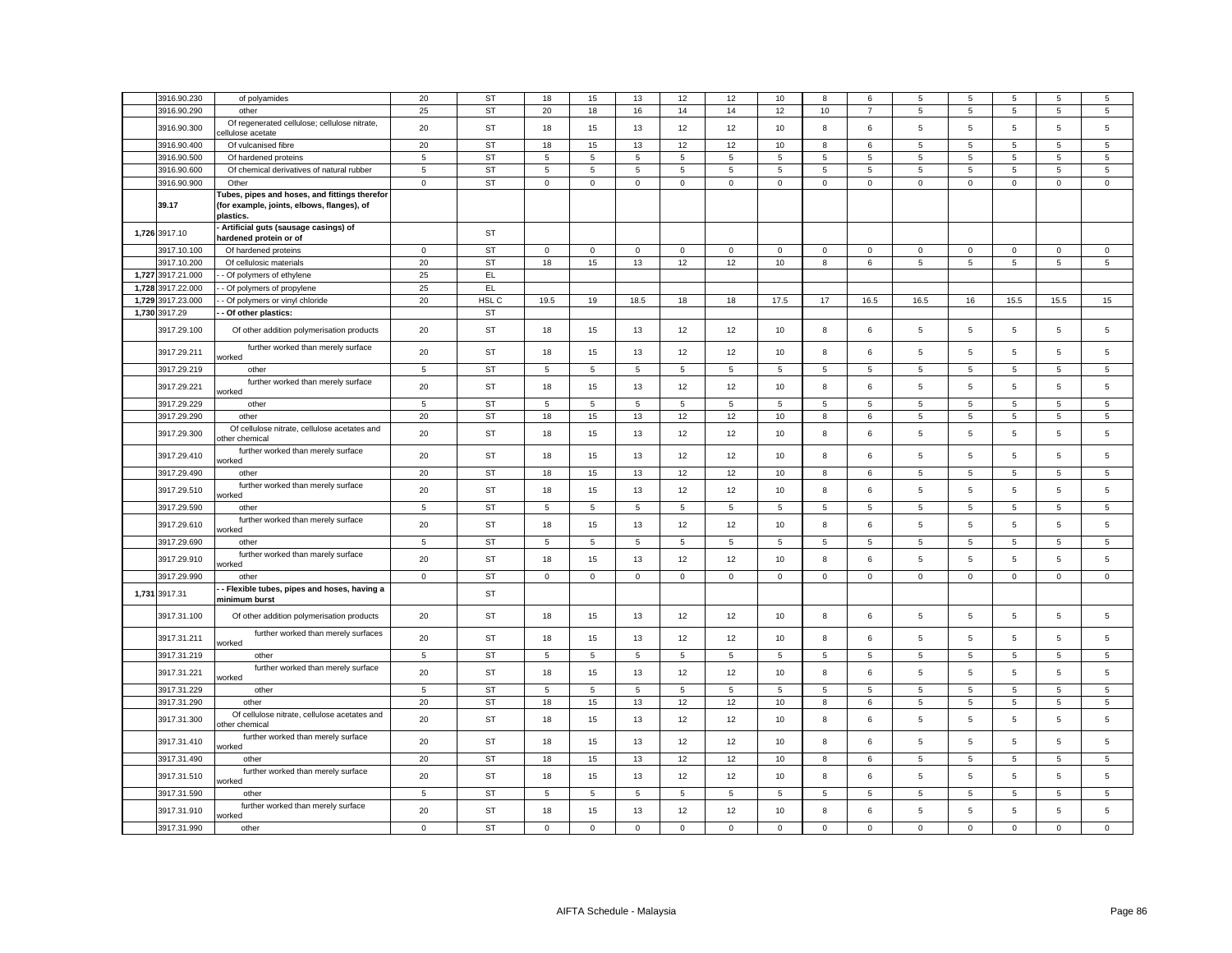| 1,732 3917.32     | - Other, not reinforced or otherwise                                                                                                                                               |                | ST        |                |             |                |                |             |             |              |                |                 |                |                 |                 |                |
|-------------------|------------------------------------------------------------------------------------------------------------------------------------------------------------------------------------|----------------|-----------|----------------|-------------|----------------|----------------|-------------|-------------|--------------|----------------|-----------------|----------------|-----------------|-----------------|----------------|
| 3917.32.100       | combined with other materials,                                                                                                                                                     | 20             | <b>ST</b> | 18             | 15          | 13             | 12             | 12          | 10          | 8            | 6              | 5               | 5              |                 | 5               | 5              |
|                   | Of other polymerisation products<br>further worked than merely surface                                                                                                             |                |           |                |             |                |                |             |             |              |                |                 |                | 5               |                 |                |
| 3917.32.211       | worked                                                                                                                                                                             | 20             | <b>ST</b> | 18             | 15          | 13             | 12             | 12          | 10          | 8            | 6              | 5               | 5              | 5               | $\overline{5}$  | $\overline{5}$ |
| 3917.32.219       | other                                                                                                                                                                              | $\sqrt{5}$     | <b>ST</b> | 5              | 5           | $\overline{5}$ | $\overline{5}$ | $\,$ 5 $\,$ | 5           | 5            | $\sqrt{5}$     | 5               | 5              | 5               | 5               | $\sqrt{5}$     |
| 3917.32.221       | further worked than merely surface<br>vorked                                                                                                                                       | 20             | <b>ST</b> | 18             | 15          | 13             | 12             | 12          | 10          | 8            | 6              | $\,$ 5 $\,$     | 5              | 5               | 5               | $\mathbf 5$    |
| 3917.32.229       | other                                                                                                                                                                              | $\sqrt{5}$     | <b>ST</b> | 5              | 5           | 5              | 5              | 5           | 5           | 5            | 5              | 5               | 5              | 5               | 5               | 5              |
| 3917.32.290       | other                                                                                                                                                                              | 20             | ST        | 18             | 15          | 13             | 12             | 12          | 10          | 8            | 6              | $5\phantom{.0}$ | $\,$ 5 $\,$    | $5\phantom{.0}$ | $5\phantom{.0}$ | $\overline{5}$ |
| 3917.32.300       | Of cellulose nitrate, cellulose acetates and<br>other chemical                                                                                                                     | 20             | ST        | 18             | 15          | 13             | 12             | 12          | 10          | 8            | 6              | 5               | 5              | 5               | $\,$ 5 $\,$     | $\sqrt{5}$     |
| 3917.32.410       | further worked than merely surface<br>vorked                                                                                                                                       | 20             | ST        | 18             | 15          | 13             | 12             | 12          | 10          | 8            | $\,6\,$        | $\sqrt{5}$      | $\,$ 5 $\,$    | 5               | $\,$ 5 $\,$     | $\mathbf 5$    |
| 3917.32.490       | other                                                                                                                                                                              | 20             | <b>ST</b> | 18             | 15          | 13             | 12             | 12          | 10          | 8            | 6              | 5               | 5              | 5               | 5               | $\sqrt{5}$     |
| 3917.32.510       | further worked than merely surface<br>vorked                                                                                                                                       | 20             | <b>ST</b> | 18             | 15          | 13             | 12             | 12          | 10          | 8            | 6              | 5               | 5              | 5               | 5               | 5              |
| 3917.32.590       | other                                                                                                                                                                              | $\overline{5}$ | ST        | $\overline{5}$ | 5           | $\,$ 5 $\,$    | $\,$ 5 $\,$    | 5           | 5           | 5            | $\,$ 5 $\,$    | $\,$ 5 $\,$     | 5              | 5               | $\,$ 5 $\,$     | $\mathbf 5$    |
| 3917.32.910       | further worked than merely surface<br>vorked                                                                                                                                       | 20             | <b>ST</b> | 18             | 15          | 13             | 12             | 12          | 10          | 8            | 6              | $\overline{5}$  | 5              | 5               | $\,$ 5 $\,$     | 5              |
| 3917.32.990       | other                                                                                                                                                                              | $\mathbf 0$    | <b>ST</b> | $\mathbf{0}$   | $\mathbf 0$ | $\mathbf 0$    | $\mathbf 0$    | $\mathbf 0$ | $\mathbf 0$ | $\mathbf 0$  | $\mathbf{0}$   | $\mathbf 0$     | $\mathbf 0$    | $\mathbf 0$     | $\mathbf 0$     | $\mathsf 0$    |
| 1,733 3917.33.000 | - Other, not reinforced or otherwise combined<br>vith other materials,                                                                                                             | 20             | <b>ST</b> | 18             | 15          | 13             | 12             | 12          | 10          | 8            | 6              | 5               | 5              | 5               | 5               | 5              |
| 1,734 3917.39     | - Other:                                                                                                                                                                           |                | <b>ST</b> |                |             |                |                |             |             |              |                |                 |                |                 |                 |                |
| 3917.39.100       | Of addition polymerisation products                                                                                                                                                | 20             | <b>ST</b> | 18             | 15          | 13             | 12             | 12          | 10          | 8            | 6              | 5               | 5              | 5               | 5               | 5              |
| 3917.39.211       | further worked than merely surface<br>worked                                                                                                                                       | 20             | <b>ST</b> | 18             | 15          | 13             | 12             | 12          | 10          | 8            | 6              | 5               | 5              | 5               | 5               | $\sqrt{5}$     |
| 3917.39.219       | other                                                                                                                                                                              | $\,$ 5 $\,$    | <b>ST</b> | 5              | 5           | 5              | 5              | 5           | 5           | 5            | 5              | 5               | 5              | 5               | 5               | 5              |
| 3917.39.221       | further worked than merely surface<br>vorked                                                                                                                                       | 20             | <b>ST</b> | 18             | 15          | 13             | 12             | 12          | 10          | 8            | 6              | 5               | 5              | 5               | $\overline{5}$  | 5              |
| 3917.39.229       | other                                                                                                                                                                              | 5              | <b>ST</b> | 5              | 5           | 5              | 5              | 5           | 5           | 5            | 5              | 5               | 5              | 5               | 5               | 5              |
| 3917.39.290       | other                                                                                                                                                                              | 20             | <b>ST</b> | 18             | 15          | 13             | 12             | 12          | 10          | 8            | 6              | $5\overline{5}$ | 5              | $\overline{5}$  | $\overline{5}$  | 5              |
| 3917.39.300       | Of cellulose nitrate, cellulose acetates and<br>other chemical                                                                                                                     | 25             | <b>ST</b> | 20             | 18          | 16             | 14             | 14          | 12          | 10           | $\overline{7}$ | 5               | 5              | 5               | 5               | 5              |
| 3917.39.410       | further worked than merely surface<br>vorked                                                                                                                                       | 20             | <b>ST</b> | 18             | 15          | 13             | 12             | 12          | 10          | 8            | 6              | 5               | 5              | 5               | 5               | 5              |
| 3917.39.490       | other                                                                                                                                                                              | 20             | <b>ST</b> | 18             | 15          | 13             | 12             | 12          | 10          | 8            | 6              | 5               | 5              | 5               | 5               | 5              |
| 3917.39.510       | further worked than merely surface<br>vorked                                                                                                                                       | 20             | <b>ST</b> | 18             | 15          | 13             | 12             | 12          | 10          | 8            | 6              | $\,$ 5 $\,$     | 5              | 5               | $\overline{5}$  | $\mathbf 5$    |
| 3917.39.590       | other                                                                                                                                                                              | $\sqrt{5}$     | <b>ST</b> | 5              | 5           | $\sqrt{5}$     | $\overline{5}$ | 5           | 5           | 5            | 5              | 5               | 5              | $\overline{5}$  | $\overline{5}$  | 5              |
| 3917.39.910       | further worked than merely surface<br>vorked                                                                                                                                       | 20             | <b>ST</b> | 18             | 15          | 13             | 12             | 12          | 10          | 8            | 6              | 5               | 5              | 5               | 5               | 5              |
| 3917.39.990       | other                                                                                                                                                                              | 3              | <b>ST</b> | $\mathbf{3}$   | 3           | $\mathbf 3$    | 3              | 3           | 3           | $\mathbf{3}$ | 3              | $\mathbf{3}$    | $\mathbf{3}$   | $\mathbf{3}$    | $\mathbf{3}$    | 3              |
| 1,735 3917.40.000 | Fittings                                                                                                                                                                           | 20             | HSL B     | 19             | 18          | $17\,$         | 16             | 16          | 15          | 14           | 13             | 13              | 12             | 11              | 11              | 10             |
| 39.18             | Floor coverings of plastics, whether or not<br>self-adhesive, in rolls or in the form of tiles;<br>wall or ceiling coverings of plastics, as<br>defined in Note 9 to this Chapter. |                |           |                |             |                |                |             |             |              |                |                 |                |                 |                 |                |
| 1,736 3918.10     | Of polymers of vinyl chloride:                                                                                                                                                     |                | EL.       |                |             |                |                |             |             |              |                |                 |                |                 |                 |                |
| 3918.10.100       | Floor covering other than in the form of tiles                                                                                                                                     | 30             | EL        |                |             |                |                |             |             |              |                |                 |                |                 |                 |                |
| 3918.10.900       | Other                                                                                                                                                                              | 30             | EL        |                |             |                |                |             |             |              |                |                 |                |                 |                 |                |
| 1,737 3918.90     | Of other plastics:                                                                                                                                                                 |                | <b>ST</b> |                |             |                |                |             |             |              |                |                 |                |                 |                 |                |
| 3918.90.100       | Of copolymers of vinyl chloride and vinyl<br>cetate                                                                                                                                | 30             | <b>ST</b> | 27             | 24          | 21             | 18             | 18          | 15          | 12           | 8              | 5               | 5              | 5               | 5               | 5              |
| 3918.90.200       | Of other addition polymerisation products                                                                                                                                          | 30             | ST        | 27             | 24          | 21             | 18             | 18          | 15          | 12           | 8              | 5               | 5              | 5               | 5               | 5              |
| 3918.90.300       | Of condensation or rearrangement<br>olymerisation products                                                                                                                         | 30             | ST        | 27             | 24          | 21             | 18             | 18          | 15          | 12           | 8              | 5               | $\,$ 5 $\,$    | 5               | $\,$ 5 $\,$     | $\sqrt{5}$     |
| 3918.90.400       | Of cellulose nitrate, cellulose acetate or<br>ther chemical                                                                                                                        | 30             | ST        | 27             | 24          | 21             | 18             | 18          | 15          | 12           | 8              | 5               | $\,$ 5 $\,$    | 5               | 5               | 5              |
| 3918.90.500       | Of vulcanised fibre                                                                                                                                                                | 20             | <b>ST</b> | 18             | 15          | 13             | 12             | 12          | 10          | 8            | 6              | $\,$ 5 $\,$     | 5              | 5               | $\,$ 5 $\,$     | $\sqrt{5}$     |
| 3918.90.600       | Of chemical derivatives of natural rubber                                                                                                                                          | 5              | <b>ST</b> | 4.5            | $4.5\,$     | $4.5\,$        | 4.5            | 4.5         | 4.5         | 4.5          | 4.5            | $\overline{4}$  | $\overline{4}$ | $\overline{4}$  | 4               | $\overline{4}$ |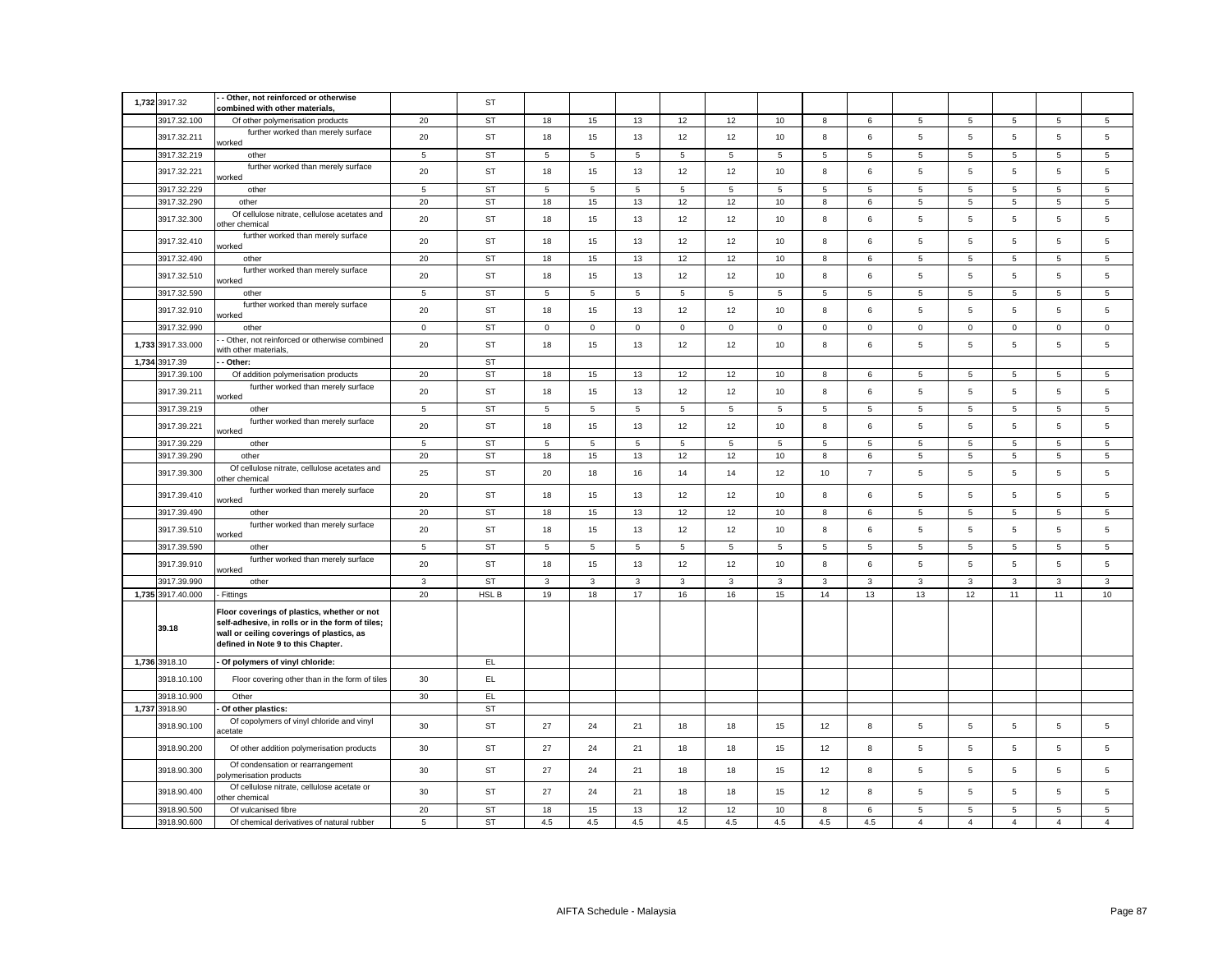| 3918.90.900       | Other                                                                                                                                                               | $\mathbf 0$ | <b>ST</b> | 0           | $\mathbf 0$  | $\mathbf 0$    | 0           | 0              | $\mathbf 0$ | 0           | $\mathbf 0$  | 0              | $\mathbf 0$ | $\Omega$    | $\mathbf 0$ | $\mathbf 0$ |
|-------------------|---------------------------------------------------------------------------------------------------------------------------------------------------------------------|-------------|-----------|-------------|--------------|----------------|-------------|----------------|-------------|-------------|--------------|----------------|-------------|-------------|-------------|-------------|
| 39.19             | Self-adhesive plates, sheets, film, foil, tape,<br>strip and other flat shapes, of plastics,                                                                        |             |           |             |              |                |             |                |             |             |              |                |             |             |             |             |
|                   | whether or not in rolls.                                                                                                                                            |             |           |             |              |                |             |                |             |             |              |                |             |             |             |             |
| 1,738 3919.10     | - In rolls of a width not exceeding 20 cm:                                                                                                                          |             | <b>ST</b> |             |              |                |             |                |             |             |              |                |             |             |             |             |
|                   |                                                                                                                                                                     |             | <b>ST</b> |             |              | $\,$ 5 $\,$    |             |                |             |             |              |                |             |             |             |             |
| 3919.10.150       | of hardened proteins                                                                                                                                                | 5           |           | 5           | 5            |                | 5           | 5              | 5           | 5           | $\sqrt{5}$   | 5              | 5           | 5           | 5           | 5           |
| 3919.10.160       | of chemical derivatives of natural rubber                                                                                                                           | $\sqrt{5}$  | <b>ST</b> | 5           | 5            | $\,$ 5 $\,$    | 5           | $\overline{5}$ | 5           | 5           | $\,$ 5 $\,$  | 5              | 5           | 5           | $\,$ 5 $\,$ | $\mathbf 5$ |
| 3919.10.190       | other                                                                                                                                                               | 20          | <b>ST</b> | 18          | 15           | 13             | 12          | 12             | 10          | 8           | 6            | 5              | 5           | 5           | 5           | 5           |
| 3919.10.911       | of polypropylene                                                                                                                                                    | 30          | <b>ST</b> | 27          | 24           | 21             | 18          | 18             | 15          | 12          | 8            | 5              | 5           | 5           | 5           | 5           |
| 3919.10.919       | other                                                                                                                                                               | 20          | <b>ST</b> | 18          | 15           | 13             | 12          | 12             | 10          | 8           | 6            | 5              | 5           | 5           | 5           | $\sqrt{5}$  |
| 3919.10.920       | of condensation or rearrangement<br>polymerisation products                                                                                                         | 20          | <b>ST</b> | 18          | 15           | 13             | 12          | 12             | 10          | 8           | 6            | 5              | 5           | 5           | 5           | 5           |
| 3919.10.930       | of cellulose nitrate, cellulose acetate or<br>other chemical                                                                                                        | 30          | <b>ST</b> | 27          | 24           | 21             | 18          | 18             | 15          | 12          | 8            | 5              | 5           | 5           | 5           | 5           |
| 3919.10.940       | of hardened proteins                                                                                                                                                | 5           | <b>ST</b> | 5           | 5            | 5              | 5           | 5              | 5           | 5           | 5            | 5              | 5           | 5           | 5           | 5           |
| 3919.10.950       | of chemical derivatives of natural rubber                                                                                                                           | 5           | <b>ST</b> | 5           | 5            | 5              | 5           | 5              | 5           | 5           | 5            | 5              | 5           | 5           | 5           | 5           |
| 3919.10.990       | other                                                                                                                                                               | $\mathbf 0$ | <b>ST</b> | $\mathsf 0$ | $\circ$      | $\mathsf 0$    | $\mathsf 0$ | 0              | $\mathsf 0$ | $\mathsf 0$ | $\mathbf 0$  | $\mathsf 0$    | $\mathsf 0$ | $\mathsf 0$ | $\mathsf 0$ | $\mathsf 0$ |
| 1,739 3919.90     | Other:                                                                                                                                                              |             | <b>ST</b> |             |              |                |             |                |             |             |              |                |             |             |             |             |
| 3919.90.150       | of hardened proteins                                                                                                                                                | 5           | <b>ST</b> | 5           | 5            | 5              | 5           | 5              | 5           | 5           | $\sqrt{5}$   | 5              | 5           | 5           | 5           | 5           |
| 3919.90.160       | of chemical derivatives of natural rubber                                                                                                                           | 5           | <b>ST</b> | 5           | 5            | $\overline{5}$ | 5           | 5              | 5           | 5           | 5            | 5              | 5           | 5           | 5           | 5           |
| 3919.90.190       | other                                                                                                                                                               | 30          | <b>ST</b> | 27          | 24           | 21             | 18          | 18             | 15          | 12          | 8            | $\overline{5}$ | $\,$ 5 $\,$ | 5           | 5           | $\,$ 5 $\,$ |
| 3919.90.911       |                                                                                                                                                                     | 30          | ST        | 27          | 24           | 21             | 18          | 18             | 15          | 12          | 8            | 5              | 5           | 5           | 5           | 5           |
| 3919.90.919       | of polypropylene<br>other                                                                                                                                           | 20          | <b>ST</b> | 18          | 15           | 13             | 12          | 12             | 10          | 8           | 6            | $\,$ 5 $\,$    | 5           | 5           | 5           | $\,$ 5 $\,$ |
| 3919.90.920       | of condensation or rearrangement                                                                                                                                    | 20          | <b>ST</b> | 18          | 15           | 13             | 12          | 12             | 10          | 8           | 6            | 5              | 5           | 5           | 5           | 5           |
|                   | oolymerisation products<br>of cellulose nitrate, cellulose acetate or                                                                                               |             |           |             |              |                |             |                |             |             |              |                |             |             |             |             |
| 3919.90.930       | other chemical                                                                                                                                                      | 20          | <b>ST</b> | 18          | 15           | 13             | 12          | 12             | 10          | 8           | 6            | 5              | 5           | 5           | $\,$ 5 $\,$ | 5           |
| 3919.90.940       | of hardened proteins                                                                                                                                                | 5           | <b>ST</b> | 5           | 5            | 5              | 5           | 5              | 5           | 5           | 5            | 5              | 5           | 5           | 5           | 5           |
| 3919.90.950       | of chemical derivatives of natural rubber                                                                                                                           | 5           | <b>ST</b> | 5           | 5            | $\overline{5}$ | 5           | 5              | 5           | 5           | 5            | 5              | 5           | 5           | 5           | 5           |
| 3919.90.990       | other                                                                                                                                                               | $\mathbf 0$ | <b>ST</b> | $\mathsf 0$ | $\mathbf{0}$ | $\mathbf 0$    | $\mathbf 0$ | $\mathbf{0}$   | $\mathbf 0$ | $\mathbf 0$ | $\mathbf{0}$ | $\mathbf 0$    | $\mathbf 0$ | $\mathbf 0$ | $\mathbf 0$ | $\mathsf 0$ |
| 39.20             | Other plates, sheets, film, foil and strip, of<br>plastics, non-cellular and not reinforced,<br>laminated, supported or similarly combined<br>with other materials. |             |           |             |              |                |             |                |             |             |              |                |             |             |             |             |
| 1,740 3920.10     | - Of polymers of ethylene:                                                                                                                                          |             | HSL C     |             |              |                |             |                |             |             |              |                |             |             |             |             |
| 3920.10.110       | rigid products                                                                                                                                                      | 20          | HSL C     | 19.5        | 19           | 18.5           | 18          | 18             | 17.5        | 17          | 16.5         | 16.5           | 16          | 15.5        | 15.5        | 15          |
| 3920.10.120       | tiles                                                                                                                                                               | 30          | HSL C     | 29          | 28           | 27             | 26          | 26             | 25          | 24.5        | 24           | 24             | 23.5        | 23          | 23          | 22.5        |
| 3920.10.190       | other                                                                                                                                                               | 25          | HSL C     | 24.5        | 24           | 23.5           | 23          | 23             | 22.5        | 22          | 21.5         | 21.5           | 21          | 20.5        | 20.5        | 19          |
| 3920.10.900       | Other                                                                                                                                                               | 25          | HSL C     | 24.5        | 24           | 23.5           | 23          | 23             | 22.5        | 22          | 21.5         | 21.5           | 21          | 20.5        | 20.5        | 19          |
| 1,741 3920.20     | Of polymers of propylene:                                                                                                                                           |             | HSL C     |             |              |                |             |                |             |             |              |                |             |             |             |             |
| 3920.20.100       | Plates and sheets                                                                                                                                                   | 30          | HSL C     | 29          | 28           | 27             | 26          | 26             | 25          | 24.5        | 24           | 24             | 23.5        | 23          | 23          | 22.5        |
| 3920.20.200       | Biaxially oriented polypropylene (BOPP) /<br>riented                                                                                                                | 30          | HSL C     | 29          | 28           | 27             | 26          | 26             | 25          | 24.5        | 24           | 24             | 23.5        | 23          | 23          | 22.5        |
| 3920.20.900       | Other                                                                                                                                                               | 25          | HSL C     | 24.5        | 24           | 23.5           | 23          | 23             | 22.5        | 22          | 21.5         | 21.5           | 21          | 20.5        | 20.5        | 19          |
| 1,742 3920.30     | Of polymers of styrene:                                                                                                                                             |             | HSL C     |             |              |                |             |                |             |             |              |                |             |             |             |             |
| 3920.30.110       | rigid products                                                                                                                                                      | 20          | HSL C     | 19.5        | 19           | 18.5           | 18          | 18             | 17.5        | 17          | 16.5         | 16.5           | 16          | 15.5        | 15.5        | 15          |
| 3920.30.120       | tiles                                                                                                                                                               | 30          | HSL C     | 29          | 28           | 27             | 26          | 26             | 25          | 24.5        | 24           | 24             | 23.5        | 23          | 23          | 22.5        |
| 3920.30.190       | other                                                                                                                                                               | 20          | HSL C     | 19.5        | 19           | 18.5           | 18          | 18             | 17.5        | 17          | 16.5         | 16.5           | 16          | 15.5        | 15.5        | 15          |
| 3920.30.900       | Other                                                                                                                                                               | 25          | HSL C     | 24.5        | 24           | 23.5           | 23          | 23             | 22.5        | 22          | 21.5         | 21.5           | 21          | 20.5        | 20.5        | 19          |
| 1,743 3920.43     | Containing by weight not less than 6% of<br>plasticisers:                                                                                                           |             | HSL C     |             |              |                |             |                |             |             |              |                |             |             |             |             |
| 3920.43.110       | tiles                                                                                                                                                               | 30          | HSL C     | 29          | 28           | 27             | 26          | 26             | 25          | 24.5        | 24           | 24             | 23.5        | 23          | 23          | 22.5        |
| 3920.43.190       | other                                                                                                                                                               | 25          | HSL C     | 24.5        | 24           | 23.5           | 23          | 23             | 22.5        | 22          | 21.5         | 21.5           | 21          | 20.5        | 20.5        | 19          |
| 3920.43.900       | Other                                                                                                                                                               | 25          | HSL C     | 24.5        | 24           | 23.5           | 23          | 23             | 22.5        | 22          | 21.5         | 21.5           | 21          | 20.5        | 20.5        | 19          |
| 1,744 3920.49.000 | - Other                                                                                                                                                             | 30          | HSL C     | 29          | 28           | 27             | 26          | 26             | 25          | 24.5        | 24           | 24             | 23.5        | 23          | 23          | 22.5        |
| 1,745 3920.51     | - Of poly (methyl methacrylate):                                                                                                                                    |             | EL        |             |              |                |             |                |             |             |              |                |             |             |             |             |
| 3920.51.110       | rigid products                                                                                                                                                      | 20          | EL        |             |              |                |             |                |             |             |              |                |             |             |             |             |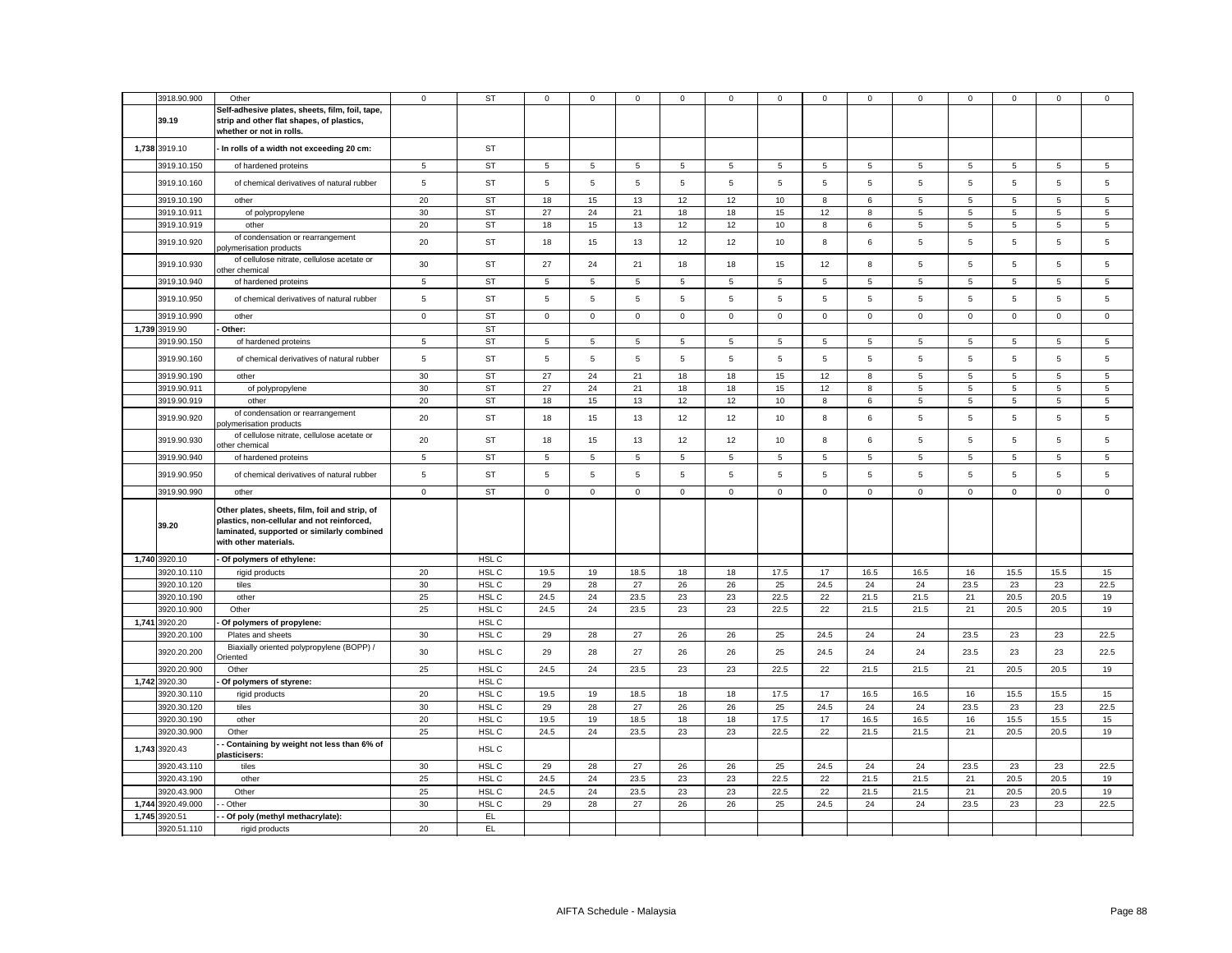|       | 3920.51.120                  |                                                 | 30       | EL.                    |           |          |              |          |          |           |             |                |                 |                     |                |                |                |
|-------|------------------------------|-------------------------------------------------|----------|------------------------|-----------|----------|--------------|----------|----------|-----------|-------------|----------------|-----------------|---------------------|----------------|----------------|----------------|
|       | 3920.51.190                  | tiles                                           | 20       | EL                     |           |          |              |          |          |           |             |                |                 |                     |                |                |                |
|       | 3920.51.900                  | other<br>Other                                  | 20       | EL.                    |           |          |              |          |          |           |             |                |                 |                     |                |                |                |
|       |                              |                                                 |          | HSL C                  |           |          |              |          |          |           |             |                |                 |                     |                |                |                |
|       | 1,746 3920.59                | Other:                                          |          | HSL C                  |           |          |              |          |          |           |             |                |                 |                     |                |                |                |
|       | 3920.59.110                  | rigid products                                  | 20       |                        | 19.5      | 19       | 18.5         | 18       | 18       | 17.5      | 17          | 16.5           | 16.5            | 16                  | 15.5           | 15.5           | 15             |
|       | 3920.59.120                  | tiles                                           | 30       | HSL C                  | 29        | 28       | 27           | 26       | 26       | 25        | 24.5        | 24             | 24              | 23.5                | 23             | 23             | 22.5           |
|       | 3920.59.190                  | other                                           | 20       | HSL C                  | 19.5      | 19       | 18.5         | 18       | 18       | 17.5      | 17          | 16.5           | 16.5            | 16                  | 15.5           | 15.5           | 15             |
|       | 3920.59.900                  | Other                                           | 20       | HSL C                  | 19.5      | 19       | 18.5         | 18       | 18       | 17.5      | 17          | 16.5           | 16.5            | 16                  | 15.5           | 15.5           | 15             |
|       | 1,747 3920.61                | Of polycarbonates:                              |          | HSL C                  |           |          |              |          |          |           |             |                |                 |                     |                |                |                |
|       | 3920.61.100                  | Magnetic tape webs for sound recording          | 10       | HSL C                  | 9.5       | 9        | 8.5          | 8        | 8        | 7.5       | 7.5         | 7.5            | 7.5             | 7.5                 | 7.5            | 7.5            | 7.5            |
|       | 3920.61.210                  | tiles                                           | 30       | HSL C                  | 29        | 28       | 27           | 26       | 26       | 25        | 24.5        | 24             | 24              | 23.5                | 23             | 23             | 22.5           |
|       | 3920.61.290                  | other                                           | 25       | HSL C                  | 24.5      | 24       | 23.5         | 23       | 23       | 22.5      | 22          | 21.5           | 21.5            | 21                  | 20.5           | 20.5           | 19             |
|       | 3920.61.900                  | Other                                           | 20       | HSL C                  | 19.5      | 19       | 18.5         | 18       | 18       | 17.5      | 17          | 16.5           | 16.5            | 16                  | 15.5           | 15.5           | 15             |
|       | 1,748 3920.62                | - Of poly (ethylene terephthalate):             |          | HSL C                  |           |          |              |          |          |           |             |                |                 |                     |                |                |                |
|       | 3920.62.100                  | Magnetic tape webs for sound recording          | 10       | HSL C                  | 9.5       | 9        | 8.5          | 8        | 8        | 7.5       | 7.5         | 7.5            | 7.5             | 7.5                 | 7.5            | 7.5            | 7.5            |
|       | 3920.62.210                  | tiles                                           | 30       | HSL C                  | 29        | 28       | 27           | 26       | 26       | 25        | 24.5        | 24             | 24              | 23.5                | 23             | 23             | 22.5           |
|       | 3920.62.290                  | other                                           | 25       | HSL C                  | 24.5      | 24       | 23.5         | 23       | 23       | 22.5      | 22          | 21.5           | 21.5            | 21                  | 20.5           | 20.5           | 19             |
|       | 3920.62.900                  | Other                                           | 20       | HSL C                  | 19.5      | 19       | 18.5         | 18       | 18       | 17.5      | 17          | 16.5           | 16.5            | 16                  | 15.5           | 15.5           | 15             |
|       | 1,749 3920.63                | Of unsaturated polyesters:                      |          | EL                     |           |          |              |          |          |           |             |                |                 |                     |                |                |                |
|       | 3920.63.100                  | Magnetic tape webs for sound recording          | 10       | EL                     |           |          |              |          |          |           |             |                |                 |                     |                |                |                |
|       | 3920.63.210                  | tiles                                           | 30       | EL                     |           |          |              |          |          |           |             |                |                 |                     |                |                |                |
|       | 3920.63.290                  | other                                           | 25       | EL.                    |           |          |              |          |          |           |             |                |                 |                     |                |                |                |
|       | 3920.63.900                  | Other                                           | 20       | EL.                    |           |          |              |          |          |           |             |                |                 |                     |                |                |                |
|       | 1,750 3920.69                | Of other polyesters:                            |          | HSL C                  |           |          |              |          |          |           |             |                |                 |                     |                |                |                |
|       |                              |                                                 |          |                        |           |          |              |          |          |           |             |                |                 |                     |                |                |                |
|       | 3920.69.100<br>3920.69.210   | Magnetic tape webs for sound recording<br>tiles | 10<br>30 | HSL C<br>HSL C         | 9.5<br>29 | 9<br>28  | 8.5<br>27    | 8<br>26  | 8<br>26  | 7.5<br>25 | 7.5<br>24.5 | 7.5<br>24      | 7.5<br>24       | 7.5<br>23.5         | 7.5<br>23      | 7.5<br>23      | 7.5<br>22.5    |
|       | 3920.69.290                  | other                                           | 25       | HSL C                  | 24.5      | 24       | 23.5         | 23       | 23       | 22.5      | 22          | 21.5           | 21.5            | 21                  | 20.5           | 20.5           | 19             |
|       | 3920.69.900                  | Other                                           | 25       | HSL C                  | 24.5      | 24       | 23.5         | 23       | 23       | 22.5      | 22          | 21.5           | 21.5            | 21                  | 20.5           | 20.5           | 19             |
|       | 1,751 3920.71                | - Of regenerated cellulose:                     |          | EL                     |           |          |              |          |          |           |             |                |                 |                     |                |                |                |
|       | 3920.71.110                  | printed                                         | 30       | EL                     |           |          |              |          |          |           |             |                |                 |                     |                |                |                |
|       | 3920.71.190                  | other                                           | 20       | EL                     |           |          |              |          |          |           |             |                |                 |                     |                |                |                |
|       | 3920.71.900                  | Other                                           | 20       | EL.                    |           |          |              |          |          |           |             |                |                 |                     |                |                |                |
|       | 1,752 3920.73.000            | - Of cellulose acetate                          | 25       | EL.                    |           |          |              |          |          |           |             |                |                 |                     |                |                |                |
|       | 1,753 3920.79                | - Of other cellulose derivatives:               |          | <b>ST</b>              |           |          |              |          |          |           |             |                |                 |                     |                |                |                |
|       | 3920.79.100                  | Gun-cotton of cellulose nitrates                | 5        | <b>ST</b>              | 4.5       | 4.5      | 4.5          | 4.5      | 4.5      | 4.5       | 4.5         | 4.5            | $\overline{4}$  | $\overline{4}$      | $\overline{4}$ | $\overline{4}$ | $\overline{4}$ |
|       | 3920.79.210                  | non rigid products                              | 30       | <b>ST</b>              | 27        | 24       | 21           |          | 18       | 15        | 12          | 8              | 5               | 5                   | 5              | 5              | 5              |
|       |                              |                                                 |          |                        | 20        |          |              | 18       |          | 12        |             | $\overline{7}$ | $5\phantom{.0}$ |                     |                |                |                |
|       | 3920.79.290<br>3920.79.910   | other<br>of vulcanised fibre                    | 25<br>20 | <b>ST</b><br><b>ST</b> | 18        | 18<br>15 | 16<br>13     | 14<br>12 | 14<br>12 | 10        | 10<br>8     | 6              | 5               | 5<br>$\overline{5}$ | 5<br>5         | 5<br>5         | 5<br>5         |
|       | 3920.79.990                  | other                                           | 25       | <b>ST</b>              | 20        | 18       | 16           | 14       | 14       | 12        | 10          | $\overline{7}$ | 5               | 5                   | 5              | 5              | 5              |
| 1,754 | 3920.91                      |                                                 |          | EL.                    |           |          |              |          |          |           |             |                |                 |                     |                |                |                |
|       | 3920.91.110                  | - Of poly (vinyl butyral):<br>rigid products    | 20       | EL                     |           |          |              |          |          |           |             |                |                 |                     |                |                |                |
|       | 3920.91.120                  | tiles                                           | 30       | EL                     |           |          |              |          |          |           |             |                |                 |                     |                |                |                |
|       | 3920.91.190                  | other                                           | 20       | EL                     |           |          |              |          |          |           |             |                |                 |                     |                |                |                |
|       |                              | Other                                           | 20       | EL.                    |           |          |              |          |          |           |             |                |                 |                     |                |                |                |
|       | 3920.91.900<br>1,755 3920.92 | Of polyamides:                                  |          | EL                     |           |          |              |          |          |           |             |                |                 |                     |                |                |                |
|       | 3920.92.110                  | tiles                                           | 30       | EL.                    |           |          |              |          |          |           |             |                |                 |                     |                |                |                |
|       | 3920.92.190                  | other                                           | 20       | EL.                    |           |          |              |          |          |           |             |                |                 |                     |                |                |                |
|       | 3920.92.900                  | Other                                           | 20       | EL.                    |           |          |              |          |          |           |             |                |                 |                     |                |                |                |
|       | 1,756 3920.93                | Of amino-resins:                                |          | EL                     |           |          |              |          |          |           |             |                |                 |                     |                |                |                |
|       |                              |                                                 | 30       | EL                     |           |          |              |          |          |           |             |                |                 |                     |                |                |                |
|       | 3920.93.110                  | tiles                                           |          |                        |           |          |              |          |          |           |             |                |                 |                     |                |                |                |
|       | 3920.93.190                  | other                                           | 20       | EL                     |           |          |              |          |          |           |             |                |                 |                     |                |                |                |
|       | 3920.93.900                  | Other                                           | 20       | EL.                    |           |          |              |          |          |           |             |                |                 |                     |                |                |                |
|       | 1,757 3920.94<br>3920.94.110 | Of phenolic resins:                             | 30       | HSL B<br>HSL B         |           |          |              |          |          |           |             |                |                 | 17                  |                |                |                |
|       | 3920.94.190                  | tiles                                           | 20       | HSL B                  | 28        | 26       | 24<br>$17\,$ | 22       | 22       | 20<br>15  | 19<br>14    | 18<br>13       | 18<br>13        | 12                  | 16             | 16<br>11       | 15<br>10       |
|       |                              | other                                           |          |                        | 19        | 18       |              | 16       | 16       |           |             |                |                 |                     | 11             |                |                |
|       | 3920.94.900                  | Other                                           | 20       | HSL B                  | 19        | 18       | $17\,$       | 16       | 16       | 15        | 14          | 13             | 13              | 12                  | 11             | 11             | 10             |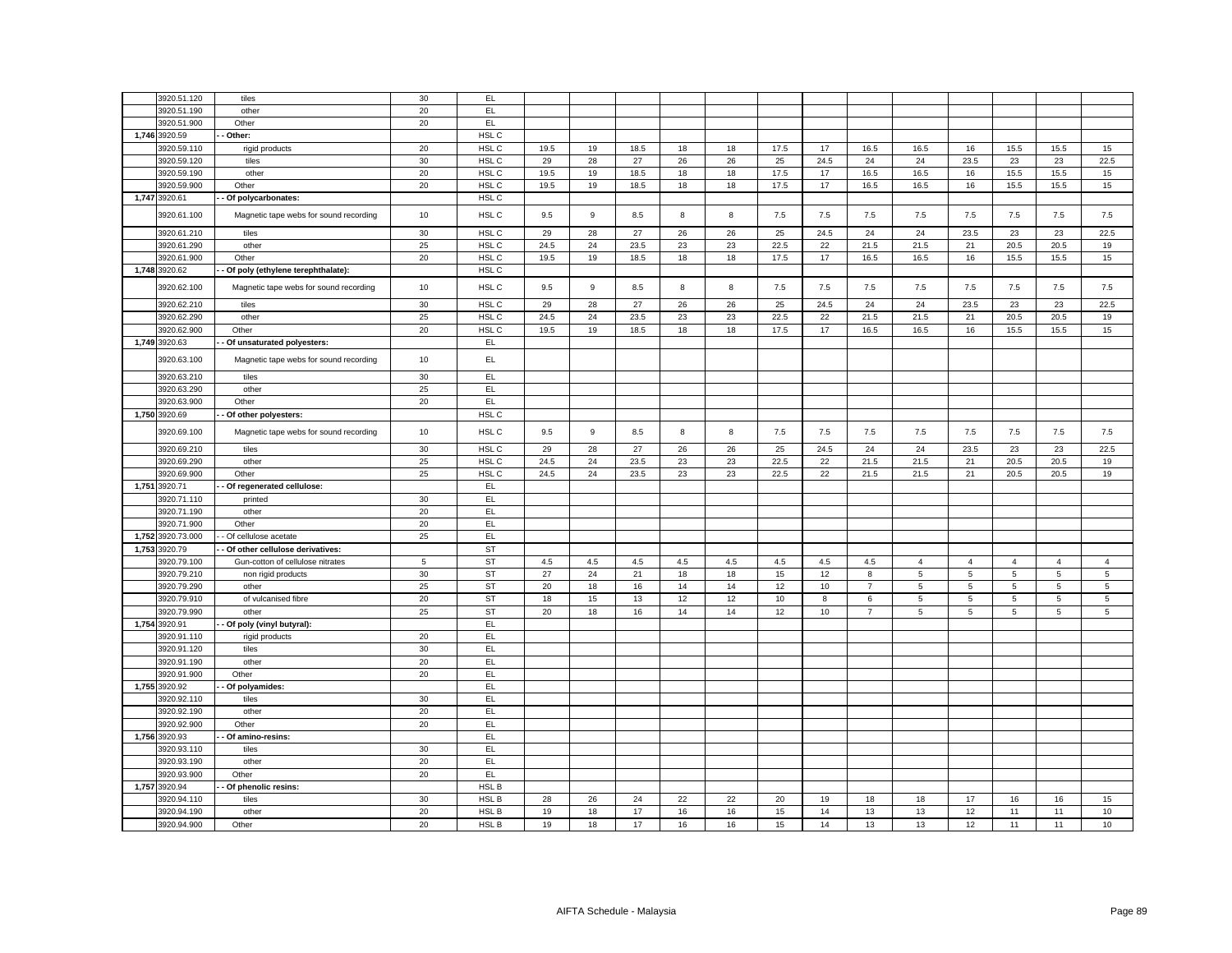|       | 1,758 3920.99     | - Of other plastics:                                        |                | <b>ST</b> |              |             |             |              |              |             |              |              |                 |                |                |                |                |
|-------|-------------------|-------------------------------------------------------------|----------------|-----------|--------------|-------------|-------------|--------------|--------------|-------------|--------------|--------------|-----------------|----------------|----------------|----------------|----------------|
|       | 3920.99.111       | rigid products                                              | 20             | <b>ST</b> | 18           | 15          | 13          | 12           | 12           | 10          | 8            | 6            | 5               | 5              | 5              | 5              | 5              |
|       | 3920.99.112       | tiles                                                       | 20             | ST        | 18           | 15          | 13          | 12           | 12           | 10          | 8            | 6            | 5               | 5              | 5              | 5              | 5              |
|       | 3920.99.119       | other                                                       | 20             | <b>ST</b> | 18           | 15          | 13          | 12           | 12           | 10          | 8            | 6            | 5               | 5              | 5              | 5              | 5              |
|       | 3920.99.190       | other                                                       | 20             | <b>ST</b> | 18           | 15          | 13          | 12           | 12           | 10          | 8            | 6            | $5\overline{5}$ | 5              | 5              | 5              | 5              |
|       | 3920.99.211       | tiles                                                       | 20             | <b>ST</b> | 18           | 15          | 13          | 12           | 12           | 10          | 8            | 6            | 5               | 5              | 5              | 5              | 5              |
|       | 3920.99.219       | other                                                       | 20             | <b>ST</b> | 18           | 15          | 13          | 12           | 12           | 10          | 8            | 6            | $5\overline{5}$ | 5              | 5              | 5              | 5              |
|       | 3920.99.290       | other                                                       | 20             | <b>ST</b> | 18           | 15          | 13          |              | 12           | 10          | 8            | 6            | 5               | 5              | 5              | 5              | 5              |
|       |                   |                                                             |                | <b>ST</b> |              | 4.5         | 4.5         | 12           |              | 4.5         | 4.5          |              |                 |                | $\overline{4}$ |                |                |
|       | 3920.99.300       | Of hardened proteins                                        | 5              |           | 4.5          |             |             | 4.5          | 4.5          |             |              | 4.5          | $\overline{4}$  | $\overline{4}$ |                | $\overline{4}$ | $\overline{4}$ |
|       | 3920.99.400       | Of chemical derivatives of natural rubber                   | $\,$ 5 $\,$    | <b>ST</b> | 4.5          | 4.5         | 4.5         | 4.5          | 4.5          | 4.5         | 4.5          | 4.5          | $\overline{4}$  | $\overline{4}$ | $\overline{4}$ | $\overline{4}$ | $\overline{4}$ |
|       | 3920.99.900       | Other                                                       | $\circ$        | <b>ST</b> | $\mathbf{0}$ | $\mathbf 0$ | $\mathsf 0$ | $\mathsf 0$  | $\mathbf 0$  | $\mathsf 0$ | $\mathbf 0$  | $\mathbf 0$  | $\mathbf 0$     | $\mathsf 0$    | $\mathbf 0$    | $\mathbf 0$    | $\mathsf 0$    |
|       | 39.21             | Other plates, sheets, film, foil and strip, of<br>plastics. |                |           |              |             |             |              |              |             |              |              |                 |                |                |                |                |
|       | 1,759 3921.11     | - Of polymers of styrene:                                   |                | <b>ST</b> |              |             |             |              |              |             |              |              |                 |                |                |                |                |
|       | 3921.11.100       | Plates and sheets                                           | 30             | <b>ST</b> | 27           | 24          | 21          | 18           | 18           | 15          | 12           | 8            | 5               | 5              | 5              | 5              | $\sqrt{5}$     |
|       | 3921.11.200       | Film                                                        | 30             | <b>ST</b> | 27           | 24          | 21          | 18           | 18           | 15          | 12           | 8            | 5               | 5              | 5              | 5              | $\,$ 5 $\,$    |
|       | 3921.11.910       | non-rigid blocks                                            | 20             | <b>ST</b> | 18           | 15          | 13          | 12           | 12           | 10          | 8            | 6            | $\,$ 5 $\,$     | 5              | 5              | 5              | $\sqrt{5}$     |
|       | 3921.11.920       | rigid blocks                                                | $\mathsf 0$    | <b>ST</b> | $\Omega$     | $\Omega$    | $\mathsf 0$ | 0            | $\mathbf 0$  | $\mathbf 0$ | $\Omega$     | $\mathbf 0$  | $\mathsf 0$     | $\mathbf 0$    | $\mathbf 0$    | $\mathsf 0$    | $\mathsf 0$    |
|       | 3921.11.990       | other                                                       | 30             | <b>ST</b> | 27           | 24          | 21          | 18           | 18           | 15          | 12           | 8            | 5               | $\overline{5}$ | 5              | 5              | $\mathbf 5$    |
|       | 1,760 3921.12.000 | - Of polymers of vinyl chloride                             | 30             | EL        |              |             |             |              |              |             |              |              |                 |                |                |                |                |
| 1,761 | 3921.13           | Of polyurethanes:                                           |                | <b>ST</b> |              |             |             |              |              |             |              |              |                 |                |                |                |                |
|       | 3921.13.100       | Plates and sheets                                           | 30             | <b>ST</b> | 27           | 24          | 21          | 18           | 18           | 15          | 12           | 8            | 5               | 5              | 5              | 5              | 5              |
|       | 3921.13.200       | Film                                                        | 20             | <b>ST</b> | 18           | 15          | 13          | 12           | 12           | 10          | 8            | 6            | 5               | 5              | 5              | 5              | $\sqrt{5}$     |
|       | 3921.13.910       |                                                             |                | <b>ST</b> | 18           |             |             |              |              | 10          | 8            |              |                 | 5              | 5              |                | $\overline{5}$ |
|       |                   | non-rigid blocks                                            | 20             |           |              | 15          | 13          | 12           | 12           |             |              | 6            | 5               |                |                | $\,$ 5 $\,$    |                |
|       | 3921.13.920       | rigid blocks                                                | $\mathsf 0$    | <b>ST</b> | $\mathbf 0$  | $\mathbf 0$ | $\mathsf 0$ | $\mathbf 0$  | $\mathsf 0$  | $\mathbf 0$ | $\mathsf 0$  | $\mathbf 0$  | $\mathbf 0$     | $\mathbf 0$    | $\mathbf 0$    | $\mathsf 0$    | $\mathsf 0$    |
|       | 3921.13.990       | other                                                       | 20             | <b>ST</b> | 18           | 15          | 13          | 12           | 12           | 10          | 8            | 6            | 5               | 5              | 5              | 5              | 5              |
|       | 1,762 3921.14     | - Of regenerated cellulose:                                 |                | <b>ST</b> |              |             |             |              |              |             |              |              |                 |                |                |                |                |
|       | 3921.14.100       | Plates and sheets                                           | 20             | <b>ST</b> | 18           | 15          | 13          | 12           | 12           | 10          | 8            | 6            | 5               | 5              | 5              | 5              | 5              |
|       | 3921.14.200       | Film                                                        | 30             | <b>ST</b> | 27           | 24          | 21          | 18           | 18           | 15          | 12           | 8            | 5               | 5              | 5              | 5              | 5              |
|       | 3921.14.920       | non rigid blocks                                            | 30             | <b>ST</b> | 27           | 24          | 21          | 18           | 18           | 15          | 12           | 8            | 5               | 5              | 5              | 5              | 5              |
|       | 3921.14.930       | rigid blocks                                                | $\,0\,$        | <b>ST</b> | $\mathbf 0$  | $\mathsf 0$ | $\mathsf 0$ | $\mathsf 0$  | $\mathsf 0$  | $\mathsf 0$ | $\mathbf 0$  | $\mathbf 0$  | $\mathsf 0$     | $\mathsf 0$    | $\mathsf 0$    | $\mathsf 0$    | $\mathsf 0$    |
|       | 3921.14.990       | other                                                       | 30             | <b>ST</b> | 27           | 24          | 21          | 18           | 18           | 15          | 12           | 8            | 5               | 5              | 5              | 5              | $\overline{5}$ |
|       | 1,763 3921.19     | - Of other plastics:                                        |                | <b>ST</b> |              |             |             |              |              |             |              |              |                 |                |                |                |                |
|       | 3921.19.103       | plates and sheets                                           | 30             | <b>ST</b> | 27           | 24          | 21          | 18           | 18           | 15          | 12           | 8            | 5               | 5              | 5              | 5              | 5              |
|       | 3921.19.104       | film                                                        | 30             | <b>ST</b> | 27           | 24          | 21          | 18           | 18           | 15          | 12           | 8            | 5               | 5              | $\overline{5}$ | 5              | $\sqrt{5}$     |
|       | 3921.19.105       | non rigid blocks                                            | 30             | <b>ST</b> | 27           | 24          | 21          | 18           | 18           | 15          | 12           | 8            | 5               | 5              | 5              | 5              | 5              |
|       | 3921.19.106       | rigid blocks                                                | $\mathbf{0}$   | <b>ST</b> | $\mathbf{0}$ | $\mathbf 0$ | $\mathbf 0$ | $\mathbf{0}$ | $\mathbf 0$  | $\mathbf 0$ | $\mathbf{0}$ | $\mathbf{0}$ | $\mathbf{0}$    | $\mathbf 0$    | $\mathbf 0$    | $\mathbf 0$    | $\mathsf 0$    |
|       | 3921.19.109       | other                                                       | 30             | <b>ST</b> | 27           | 24          | 21          | 18           | 18           | 15          | 12           | 8            | $5\overline{5}$ | 5              | 5              | 5              | 5              |
|       | 3921.19.120       | plates and sheets                                           | 30             | <b>ST</b> | 27           | 24          | 21          | 18           | 18           | 15          | 12           | 8            | 5               | 5              | 5              | 5              | $\overline{5}$ |
|       | 3921.19.130       | film                                                        | 30             | <b>ST</b> | 27           | 24          | 21          | 18           | 18           | 15          | 12           | 8            | 5               | 5              | 5              | 5              | 5              |
|       | 3921.19.191       | non rigid blocks                                            | 30             | <b>ST</b> | 27           | 24          | 21          | 18           | 18           | 15          | 12           | 8            | 5               | 5              | 5              | 5              | $\overline{5}$ |
|       | 3921.19.192       | rigid blocks                                                | $\mathsf 0$    | <b>ST</b> | $\mathbf{O}$ | $\mathbf 0$ | $\mathbf 0$ | $\Omega$     | $\mathbf{0}$ | $\mathsf 0$ | $\mathbf 0$  | $\mathbf 0$  | $\mathbf 0$     | $\mathsf 0$    | $\mathsf 0$    | $\mathbf 0$    | $\mathsf 0$    |
|       | 3921.19.199       | other                                                       | 20             | <b>ST</b> | 18           | 15          | 13          | 12           | 12           | 10          | 8            | 6            | 5               | 5              | 5              | 5              | $\overline{5}$ |
|       | 3921.19.211       | non-rigid products                                          | 20             | <b>ST</b> | 18           | 15          | 13          | 12           | 12           | 10          | 8            | 6            | $\,$ 5 $\,$     | 5              | 5              | $\overline{5}$ | $\,$ 5 $\,$    |
|       | 3921.19.212       | rigid products                                              | $\mathsf 0$    | <b>ST</b> | $\mathbf{0}$ | $\mathbf 0$ | $\mathbf 0$ | $\mathbf 0$  | $\mathbf 0$  | $\mathbf 0$ | $\mathbf 0$  | $\mathbf{0}$ | $\mathbf 0$     | $\mathbf 0$    | $\mathbf 0$    | $\mathbf 0$    | $\mathsf 0$    |
|       | 3921.19.219       | other                                                       | 20             | <b>ST</b> | 18           | 15          | 13          | 12           | 12           | 10          | 8            | 6            | 5               | 5              | 5              | 5              | 5              |
|       | 3921.19.220       | film                                                        | 20             | <b>ST</b> | 18           | 15          | 13          | 12           | 12           | 10          | 8            | 6            | $\overline{5}$  | 5              | 5              | 5              | $\overline{5}$ |
|       | 3921.19.290       | other                                                       | 30             | <b>ST</b> | 27           | 24          | 21          | 18           | 18           | 15          | 12           | 8            | 5               | 5              | 5              | 5              | $\sqrt{5}$     |
|       | 3921.19.311       | non-rigid products                                          | 20             | <b>ST</b> | 18           | 15          | 13          | 12           | 12           | 10          | 8            | 6            | 5               | 5              | 5              | 5              | $\overline{5}$ |
|       | 3921.19.312       | rigid products                                              | $\mathsf 0$    | <b>ST</b> | $\mathbf 0$  | $\mathbf 0$ | $\mathbf 0$ | $\mathbf 0$  | 0            | $\mathbf 0$ | $\mathbf 0$  | $\mathbf 0$  | $\mathsf 0$     | $\mathbf 0$    | $\mathbf 0$    | $\mathbf 0$    | $\mathbf 0$    |
|       | 3921.19.313       | gun-cotton                                                  | $\overline{5}$ | <b>ST</b> | 4.5          | 4.5         | 4.5         | 4.5          | 4.5          | 4.5         | 4.5          | 4.5          | $\overline{4}$  | $\overline{4}$ | $\overline{4}$ | $\overline{4}$ | $\overline{4}$ |
|       | 3921.19.319       | other                                                       |                | <b>ST</b> | 27           | 24          | 21          | 18           |              |             |              |              |                 |                |                |                |                |
|       |                   |                                                             | 30             |           |              |             |             |              | 18           | 15          | 12           | 8            | 5               | 5              | 5              | 5              | $\sqrt{5}$     |
|       | 3921.19.320       | film                                                        | 30             | <b>ST</b> | 27           | 24          | 21          | 18           | 18           | 15          | 12           | 8            | $5\overline{5}$ | 5              | 5              | 5              | 5              |
|       | 3921.19.390       | other                                                       | 30             | <b>ST</b> | 27           | 24          | 21          | 18           | 18           | 15          | 12           | 8            | 5               | 5              | 5              | 5              | 5              |
|       | 3921.19.400       | Of vulcanised fibre                                         | 20             | <b>ST</b> | 18           | 15          | 13          | 12           | 12           | 10          | 8            | 6            | $5\overline{5}$ | 5              | 5              | 5              | 5              |
|       | 3921.19.500       | Of hardened proteins                                        | $\sqrt{5}$     | <b>ST</b> | 5            | 5           | $\sqrt{5}$  | 5            | 5            | 5           | 5            | 5            | 5               | 5              | 5              | $\overline{5}$ | 5              |
|       | 3921.19.600       | Of chemical derivatives of natural rubber                   | 5              | <b>ST</b> | 5            | 5           | 5           | 5            | 5            | 5           | 5            | 5            | 5               | 5              | 5              | 5              | 5              |
|       | 3921.19.900       | Other                                                       | $\mathsf 0$    | <b>ST</b> | $\mathbf 0$  | $\mathsf 0$ | $\mathsf 0$ | $\mathsf 0$  | $\mathsf 0$  | $\mathsf 0$ | $\mathsf 0$  | $\mathbf 0$  | $\mathbf 0$     | $\mathsf 0$    | $\mathsf 0$    | $\mathsf 0$    | $\mathsf 0$    |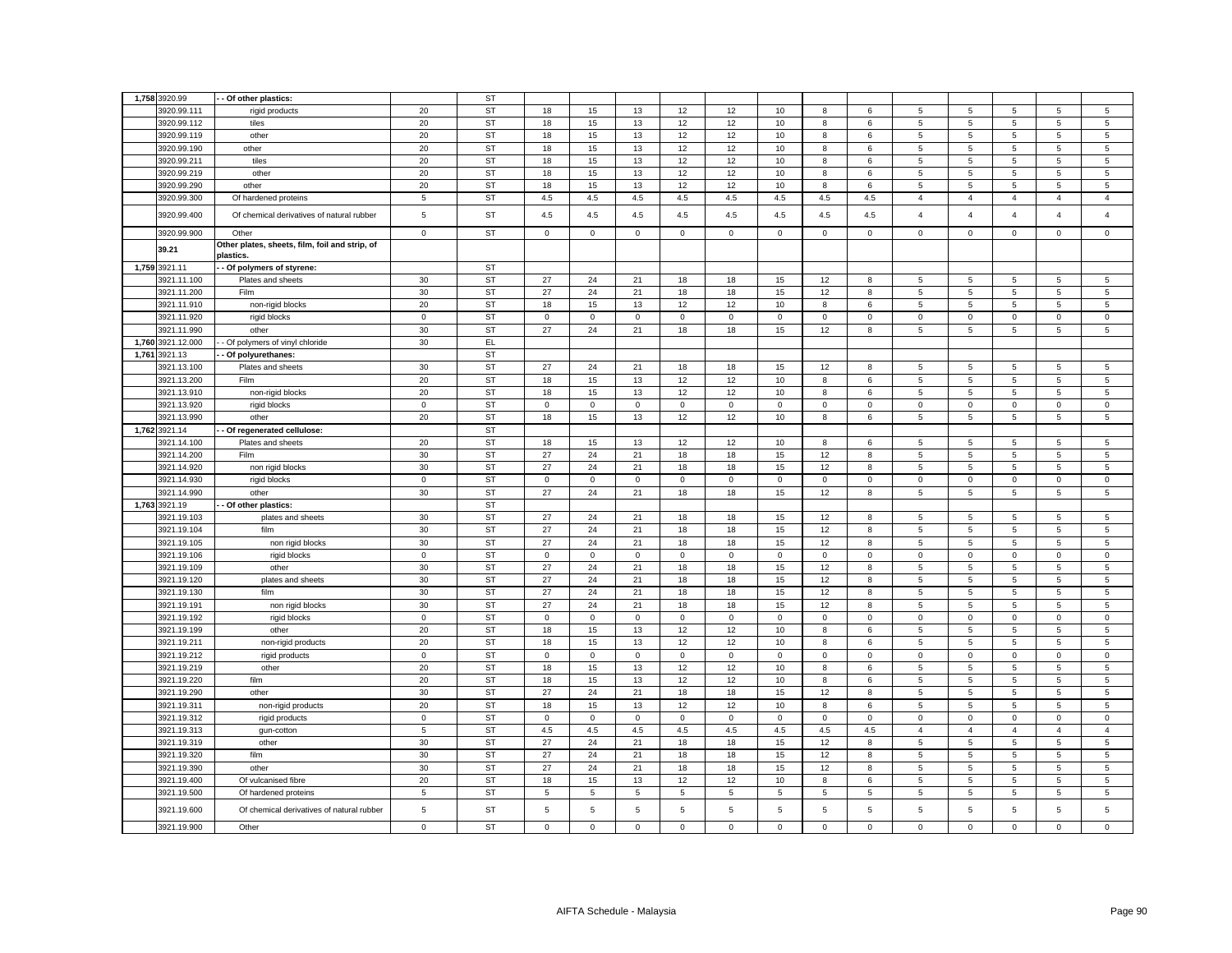|       | 1,764 3921.90              | - Other:                                                                                                                                             |                | <b>ST</b>   |                |              |                |              |             |             |             |                |                |                |                |                |                |
|-------|----------------------------|------------------------------------------------------------------------------------------------------------------------------------------------------|----------------|-------------|----------------|--------------|----------------|--------------|-------------|-------------|-------------|----------------|----------------|----------------|----------------|----------------|----------------|
|       |                            |                                                                                                                                                      |                |             |                |              |                |              |             |             |             |                |                |                |                |                |                |
|       | 3921.90.100                | Of other addition polymerisation products                                                                                                            | 30             | <b>ST</b>   | 27             | 24           | 21             | 18           | 18          | 15          | 12          | 8              | 5              | 5              | 5              | 5              | 5              |
|       | 3921.90.210                | plates and sheets                                                                                                                                    | 30             | <b>ST</b>   | 27             | 24           | 21             | 18           | 18          | 15          | 12          | 8              | 5              | 5              | $\overline{5}$ | $\overline{5}$ | 5              |
|       | 3921.90.240                | film                                                                                                                                                 | 20             | <b>ST</b>   | 18             | 15           | 13             | 12           | 12          | 10          | 8           | 6              | 5              | 5              | 5              | 5              | 5              |
|       | 3921.90.291                | textile laminated strips                                                                                                                             | 20             | <b>ST</b>   | 18             | 15           | 13             | 12           | 12          | 10          | 8           | 6              | 5              | $\sqrt{5}$     | $\,$ 5 $\,$    | 5              | 5              |
|       | 3921.90.292                | other                                                                                                                                                | 5              | <b>ST</b>   | 5              | 5            | 5              | 5            | 5           | $\sqrt{5}$  | 5           | 5              | 5              | $\sqrt{5}$     | 5              | $\overline{5}$ | 5              |
|       | 3921.90.293                | textile laminated strips                                                                                                                             | 20             | <b>ST</b>   | 18             | 15           | 13             | 12           | 12          | 10          | 8           | 6              | 5              | 5              | $\overline{5}$ | 5              | 5              |
|       | 3921.90.294                | other                                                                                                                                                | 5              | <b>ST</b>   | 5              | 5            | 5              | 5            | 5           | 5           | 5           | 5              | 5              | 5              | 5              | 5              | 5              |
|       | 3921.90.295                | textile laminated strip                                                                                                                              | 20             | <b>ST</b>   | 18             | 15           | 13             | 12           | 12          | 10          | 8           | 6              | 5              | 5              | 5              | 5              | 5              |
|       | 3921.90.299                | other                                                                                                                                                | 5              | <b>ST</b>   | 5              | 5            | 5              | 5            | 5           | 5           | 5           | 5              | 5              | 5              | 5              | $\overline{5}$ | 5              |
|       | 3921.90.300                | Of regenerated cellulose                                                                                                                             | 30             | <b>ST</b>   | 27             | 24           | 21             | 18           | 18          | 15          | 12          | 8              | 5              | 5              | 5              | 5              | 5              |
|       | 3921.90.400                | Of other cellulose or its chemical derivatives                                                                                                       | 30             | <b>ST</b>   | 27             | 24           | 21             | 18           | 18          | 15          | 12          | 8              | 5              | 5              | 5              | $\overline{5}$ | 5              |
|       | 3921.90.500                | Of vulcanised fibre                                                                                                                                  | 20             | <b>ST</b>   | 18             | 15           | 13             | 12           | 12          | 10          | 8           | 6              | 5              | 5              | 5              | 5              | 5              |
|       | 3921.90.600                | Of hardened proteins                                                                                                                                 | 5              | <b>ST</b>   | 4.5            | 4.5          | 4.5            | 4.5          | 4.5         | 4.5         | 4.5         | 4.5            | $\overline{4}$ | $\overline{4}$ | $\overline{4}$ | $\overline{4}$ | $\overline{4}$ |
|       | 3921.90.700                | Of chemical derivatives of natural rubber                                                                                                            | $\,$ 5 $\,$    | <b>ST</b>   | 4.5            | 4.5          | 4.5            | 4.5          | 4.5         | 4.5         | 4.5         | 4.5            | $\overline{4}$ | $\overline{4}$ | $\overline{4}$ | $\overline{4}$ | $\overline{4}$ |
|       | 3921.90.900                | Other                                                                                                                                                | $\mathsf 0$    | <b>ST</b>   | $\mathsf 0$    | $\mathsf 0$  | $\mathsf 0$    | $\mathsf 0$  | $\mathsf 0$ | $\mathsf 0$ | $\mathsf 0$ | $\mathbf 0$    | $\mathsf 0$    | $\mathbf 0$    | $\mathsf 0$    | $\mathsf 0$    | $\mathsf 0$    |
|       | 39.22                      | Baths, shower-baths, sinks, wash-basins,<br>bidets, lavatory pans, seats and covers,<br>flushing cisterns and similar sanitary ware,<br>of plastics. |                |             |                |              |                |              |             |             |             |                |                |                |                |                |                |
|       | 1,765 3922.10              | - Baths, shower-baths, sinks and wash-<br>basins:                                                                                                    |                | ST          |                |              |                |              |             |             |             |                |                |                |                |                |                |
|       | 3922.10.100                | Long baths                                                                                                                                           | 20             | <b>ST</b>   | 18             | 15           | 13             | 12           | 12          | 10          | 8           | 6              | 5              | 5              | 5              | 5              | 5              |
|       | 3922.10.900                | Other                                                                                                                                                | 4.5            | <b>ST</b>   | 4.5            | 4.5          | 4.5            | 4.5          | $4.5\,$     | 4.5         | 4.5         | 4.5            | $\overline{4}$ | $\overline{4}$ | $\overline{4}$ | $\overline{4}$ | $\overline{4}$ |
| 1,766 | 3922.20.000                | Lavatory seats and covers                                                                                                                            | 5              | $NT-1$      | $\overline{4}$ | 3            | $\overline{2}$ | 0            | 0           | $\mathsf 0$ | 0           | 0              | $\mathsf 0$    | $\,0\,$        | $\mathbf 0$    | $\mathsf 0$    | $\mathsf 0$    |
| 1,767 | 3922.90                    | Other:                                                                                                                                               |                | <b>ST</b>   |                |              |                |              |             |             |             |                |                |                |                |                |                |
|       | 3922.90.110                | equipped with mechanism                                                                                                                              | $\overline{0}$ | ST          | $\mathbf 0$    | $\mathbf 0$  | $\mathbf 0$    | $\mathbf 0$  | 0           | $\mathsf 0$ | $\mathsf 0$ | $\mathbf{0}$   | 0              | $\mathbf 0$    | $\mathbf 0$    | $\mathbf 0$    | 0              |
|       | 3922.90.190                | other                                                                                                                                                | 25             | <b>ST</b>   | 20             | 18           | 16             | 14           | 14          | 12          | 10          | $\overline{7}$ | 5              | 5              | 5              | 5              | 5              |
|       | 3922.90.900                | Other                                                                                                                                                | 4.5            | <b>ST</b>   | 4.5            | 4.5          | 4.5            | 4.5          | 4.5         | 4.5         | 4.5         | 4.5            | $\overline{4}$ | $\overline{4}$ | $\overline{4}$ | $\overline{4}$ | $\overline{4}$ |
|       | 39.23                      | Articles for the conveyance or packing of<br>goods, of plastics; stoppers, lids, caps and<br>other closures, of plastics.                            |                |             |                |              |                |              |             |             |             |                |                |                |                |                |                |
|       | 1,768 3923.10.000          | Boxes, cases, crates and similar articles                                                                                                            | 30             | HSL C       | 29             | 28           | 27             | 26           | 26          | 25          | 24.5        | 24             | 24             | 23.5           | 23             | 23             | 22.5           |
| 1,769 | 3923.21.000                | - Of polymers of ethylene                                                                                                                            | 30             | HSL B       | 28             | 26           | 24             | 22           | 22          | 20          | 19          | 18             | 18             | 17             | 16             | 16             | 15             |
| 1,770 | 3923.29.000                | - Of other plastics                                                                                                                                  | 30             | <b>HSLB</b> | 28             | 26           | 24             | 22           | 22          | 20          | 19          | 18             | 18             | 17             | 16             | 16             | 15             |
|       | 1,771 3923.30.000          | - Carboys, bottles, flasks and similar articles                                                                                                      | 30             | HSL C       | 29             | 28           | 27             | 26           | 26          | 25          | 24.5        | 24             | 24             | 23.5           | 23             | 23             | 22.5           |
|       | 1,772 3923.40              | Spools, cops, bobbins and similar<br>supports:                                                                                                       |                | ST          |                |              |                |              |             |             |             |                |                |                |                |                |                |
|       | 3923.40.100                | For machines of headings 84.44, 84.45 and                                                                                                            | $\,$ 5 $\,$    | ST          | 4.5            | $4.5\,$      | 4.5            | 4.5          | 4.5         | 4.5         | 4.5         | 4.5            | $\overline{4}$ | $\overline{4}$ | $\overline{4}$ | $\overline{4}$ | $\overline{4}$ |
|       |                            | 34.48                                                                                                                                                |                |             |                |              |                |              |             |             |             |                |                |                |                |                |                |
|       | 3923.40.900                | Other                                                                                                                                                | 30             | <b>ST</b>   | 27             | 24           | 21             | 18           | 18          | 15          | 12          | 8              | 5              | $\sqrt{5}$     | 5              | 5              | 5              |
| 1,773 | 3923.50.000                | Stoppers, lids, caps and other closures                                                                                                              | 30             | HSL C       | 29             | 28           | 27             | 26           | 26          | 25          | 24.5        | 24             | 24             | 23.5           | 23             | 23             | 22.5           |
|       | 1,774 3923.90.000<br>39.24 | Other<br>Tableware, kitchenware, other household<br>articles and hygienic or toilet articles, of<br>plastics.                                        | 30             | HSL C       | 29             | 28           | 27             | 26           | 26          | 25          | 24.5        | 24             | 24             | 23.5           | 23             | 23             | 22.5           |
|       | 1,775 3924.10.000          | Tableware and kitchenware                                                                                                                            | 20             | ST          | 18             | 15           | 13             | 12           | 12          | 10          | 8           | 6              | 5              | $\sqrt{5}$     | $\,$ 5 $\,$    | $\,$ 5 $\,$    | $\,$ 5 $\,$    |
|       | 1,776 3924.90              | Other:                                                                                                                                               |                | <b>ST</b>   |                |              |                |              |             |             |             |                |                |                |                |                |                |
|       | 3924.90.100                | Bed pans, urinals and commodes                                                                                                                       | $\mathbf 0$    | <b>ST</b>   | $\mathbf 0$    | $\mathbf{0}$ | $\mathbf 0$    | $\mathbf{0}$ | 0           | $\mathbf 0$ | $\mathbf 0$ | 0              | 0              | $\mathbf 0$    | $\mathbf 0$    | $\mathbf 0$    | 0              |
|       | 3924.90.900                | Other                                                                                                                                                | 20             | <b>ST</b>   | 18             | 15           | 13             | 12           | 12          | 10          | 8           | 6              | 5              | 5              | 5              | 5              | 5              |
|       | 39.25                      | Builders' ware of plastics, not elsewhere<br>specified or included.                                                                                  |                |             |                |              |                |              |             |             |             |                |                |                |                |                |                |
|       |                            |                                                                                                                                                      |                |             |                |              |                |              |             |             |             |                |                |                |                |                |                |
|       | 1,777 3925.10.000          | Reservoirs, tanks, vats and similar containers,<br>of a capacity                                                                                     | 30             | EL          |                |              |                |              |             |             |             |                |                |                |                |                |                |
|       | 1,778 3925.20.000          | Doors, windows and their frames and<br>thresholds for doors                                                                                          | 30             | EL.         |                |              |                |              |             |             |             |                |                |                |                |                |                |
|       | 1,779 3925.30.000          | Shutters, blinds (including Venetian blinds)<br>and similar articles                                                                                 | 25             | EL          |                |              |                |              |             |             |             |                |                |                |                |                |                |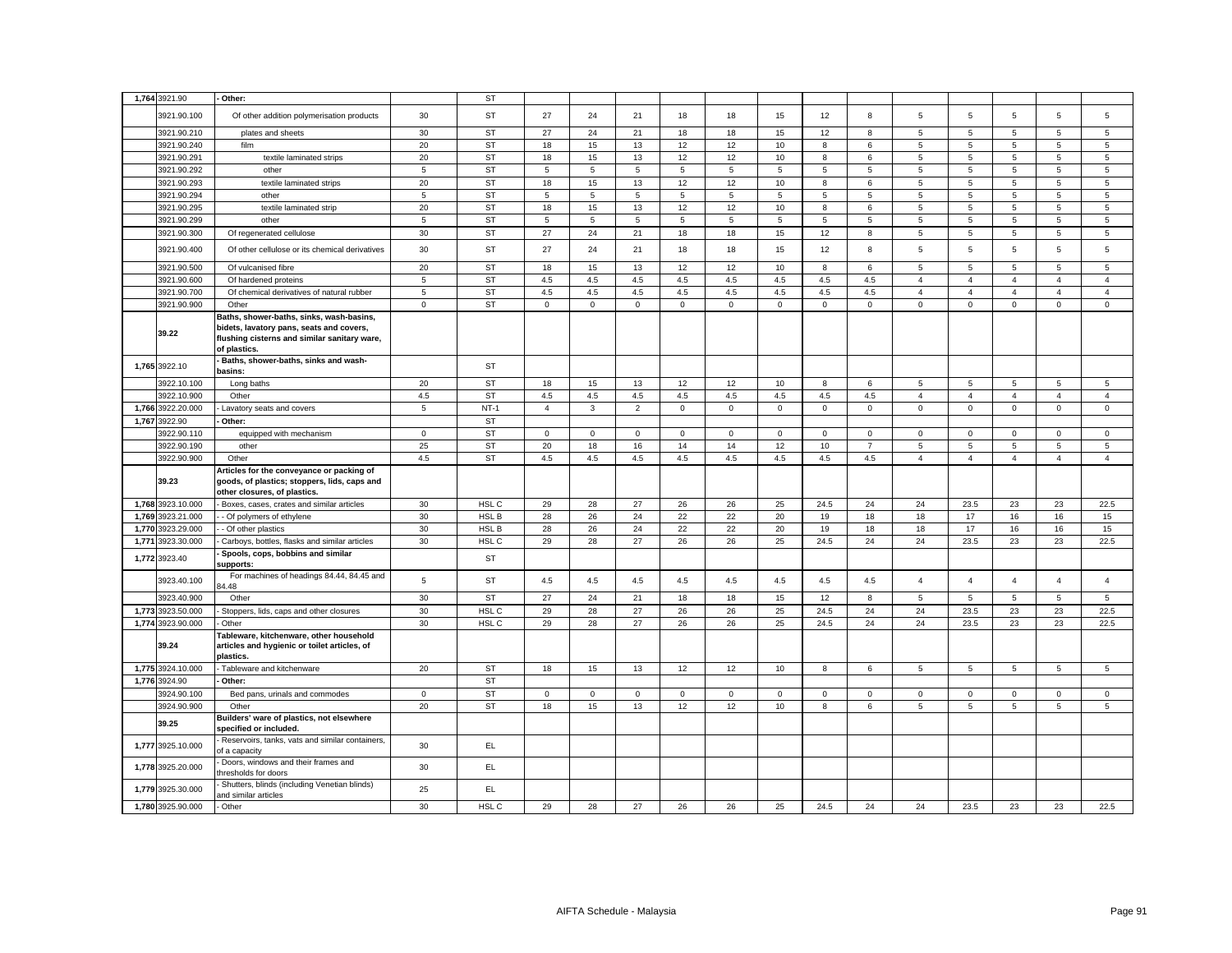|       | 39.26             | Other articles of plastics and articles of other<br>materials of headings 39.01 to 39.14.                                             |                |           |             |              |              |              |             |             |              |              |                |                |                     |                |                |
|-------|-------------------|---------------------------------------------------------------------------------------------------------------------------------------|----------------|-----------|-------------|--------------|--------------|--------------|-------------|-------------|--------------|--------------|----------------|----------------|---------------------|----------------|----------------|
|       | 1,781 3926.10.000 | Office or school supplies                                                                                                             | 20             | <b>ST</b> | 18          | 15           | 13           | 12           | 12          | 10          | 8            | 6            | 5              | 5              | 5                   | 5              | 5              |
|       | 1,782 3926.20.000 | Articles of apparel and clothing accessories<br>including gloves,                                                                     | 20             | <b>ST</b> | 18          | 15           | 13           | 12           | 12          | 10          | 8            | 6            | 5              | 5              | 5                   | 5              | 5              |
|       | 1,783 3926.30.000 | Fittings for furniture, coachwork or the like                                                                                         | $\mathbf 0$    | $NT-1$    | 0           | $\mathsf 0$  | $\mathbf 0$  | $\mathbf 0$  | $\mathsf 0$ | $\mathbf 0$ | $\mathbf 0$  | $\mathsf 0$  | $\mathsf 0$    | $\mathbf 0$    | $\mathsf{O}\xspace$ | $\mathsf 0$    | $\mathbf 0$    |
|       | 1,784 3926.40     | Statuettes and other ornamental articles:                                                                                             |                | ST        |             |              |              |              |             |             |              |              |                |                |                     |                |                |
|       | 3926.40.100       | Prayer beads                                                                                                                          | $\mathsf 0$    | <b>ST</b> | $\mathbf 0$ | $\mathbf 0$  | $\mathsf 0$  | $\mathbf 0$  | $\mathsf 0$ | $\mathbf 0$ | $\mathsf 0$  | $\mathsf 0$  | $\mathbf 0$    | $\mathbf 0$    | $\Omega$            | $\mathbf 0$    | $\mathsf 0$    |
|       | 3926.40.900       | Other                                                                                                                                 | 30             | <b>ST</b> | 27          | 24           | 21           | 18           | 18          | 15          | 12           | 8            | 5              | 5              | 5                   | $\,$ 5 $\,$    | $\,$ 5 $\,$    |
|       | 1,785 3926.90     | Other:                                                                                                                                |                | <b>ST</b> |             |              |              |              |             |             |              |              |                |                |                     |                |                |
|       | 3926.90.110       | corset busks and similar supports for<br>rticles of apparel or                                                                        | $\sqrt{5}$     | ST        | 4.5         | 4.5          | 4.5          | 4.5          | 4.5         | 4.5         | 4.5          | 4.5          | $\overline{4}$ | $\overline{4}$ | $\overline{4}$      | $\overline{4}$ | $\overline{4}$ |
|       | 3926.90.190       | other                                                                                                                                 | 20             | <b>ST</b> | 18          | 15           | 13           | 12           | 12          | 10          | 8            | 6            | 5              | 5              | 5                   | 5              | 5              |
|       | 3926.90.210       | nipple former                                                                                                                         | $\mathsf 0$    | <b>ST</b> | $\mathbf 0$ | $\mathbf 0$  | $\mathbf{0}$ | 0            | $\mathbf 0$ | $\mathbf 0$ | $\mathbf{0}$ | $\mathbf{0}$ | $\mathbf 0$    | $\mathbf{0}$   | $\mathbf 0$         | $\mathbf 0$    | $\mathbf 0$    |
|       | 3926.90.220       | breastshells                                                                                                                          | $\mathbf 0$    | ST        | $\mathbf 0$ | $\mathsf 0$  | $\mathsf 0$  | $\mathsf 0$  | $\mathbf 0$ | $\mathsf 0$ | $\mathbf 0$  | $\mathbf 0$  | $\mathbf 0$    | $\mathbf 0$    | $\mathbf 0$         | $\mathbf 0$    | $\mathsf 0$    |
|       | 3926.90.230       | nipple shields                                                                                                                        | $\mathbf 0$    | <b>ST</b> | $\mathbf 0$ | $\mathbf 0$  | $^{\circ}$   | $\mathbf 0$  | $\mathbf 0$ | $\mathbf 0$ | $\mathbf{0}$ | $\mathbf{0}$ | $\mathbf{0}$   | $\mathbf 0$    | $\mathbf 0$         | $\mathbf 0$    | $\mathbf 0$    |
|       | 3926.90.240       | hand expression funnel                                                                                                                | $\mathbf 0$    | <b>ST</b> | $\mathbf 0$ | $\mathsf 0$  | $\mathsf 0$  | $\mathbf 0$  | $\mathsf 0$ | $\mathsf 0$ | $\mathbf 0$  | $\mathsf 0$  | $\mathsf 0$    | $\mathsf 0$    | $\mathsf 0$         | $\mathbf 0$    | $\mathsf 0$    |
|       | 3926.90.250       | supplementary nursing system                                                                                                          | $\mathbf 0$    | <b>ST</b> | $\mathbf 0$ | $\mathbf 0$  | $\mathbf 0$  | $\mathbf 0$  | $\mathbf 0$ | $\mathbf 0$ | $\mathbf 0$  | $\mathbf{0}$ | $\mathbf 0$    | $\mathbf 0$    | $\mathbf 0$         | $\mathbf 0$    | $\mathbf 0$    |
|       | 3926.90.260       | feeder (Haberman type)                                                                                                                | $\mathsf 0$    | <b>ST</b> | $\mathbf 0$ | $\mathsf 0$  | $\mathsf 0$  | $\mathsf 0$  | $\mathbf 0$ | $\mathsf 0$ | $\mathbf 0$  | $\mathbf 0$  | $\mathbf 0$    | $\mathbf 0$    | $\mathbf 0$         | $\mathbf 0$    | $\mathsf 0$    |
|       | 3926.90.290       | other                                                                                                                                 | $\mathbf 0$    | <b>ST</b> | 0           | $\mathbf{0}$ | $\mathbf 0$  | $\mathbf 0$  | $\mathbf 0$ | $\mathbf 0$ | $\mathbf 0$  | $\mathbf 0$  | $\mathbf 0$    | $\mathbf 0$    | 0                   | 0              | $\mathbf 0$    |
|       | 3926.90.920       | protective masks and similar articles for<br>use in welding and                                                                       | 20             | <b>ST</b> | 18          | 15           | 13           | 12           | 12          | 10          | 8            | 6            | 5              | 5              | 5                   | 5              | 5              |
|       | 3926.90.930       | articles of rectangular shape                                                                                                         | 20             | <b>ST</b> | 18          | 15           | 13           | 12           | 12          | 10          | 8            | 6            | 5              | 5              | 5                   | 5              | 5              |
|       | 3926.90.940       | fans and handscreens, frames and<br>nandles therefor and parts of                                                                     | $\overline{5}$ | <b>ST</b> | 4.5         | $4.5\,$      | $4.5\,$      | 4.5          | 4.5         | 4.5         | 4.5          | 4.5          | $\overline{4}$ | $\overline{4}$ | $\overline{4}$      | $\overline{4}$ | $\overline{4}$ |
|       | 3926.90.990       | other                                                                                                                                 | 30             | ST        | 27          | 24           | 21           | 18           | 18          | 15          | 12           | 8            | $\sqrt{5}$     | $\,$ 5 $\,$    | $\,$ 5 $\,$         | $\,$ 5 $\,$    | $\,$ 5 $\,$    |
|       | 40.01             | Natural rubber, balata, gutta-percha,<br>guayule, chicle and similar natural gums, in<br>primary forms or in plates, sheets or strip. |                |           |             |              |              |              |             |             |              |              |                |                |                     |                |                |
|       | 1,786 4001.10     | Natural rubber latex, whether or not pre-<br>vulcanised:                                                                              |                | $NT-1$    |             |              |              |              |             |             |              |              |                |                |                     |                |                |
|       | 4001.10.111       | sodium pentachlorophenate preserved<br>A-SPP                                                                                          | $\mathsf 0$    | $NT-1$    | 0           | $\mathsf 0$  | $\mathsf 0$  | $\mathbf 0$  | $\mathsf 0$ | $\mathsf 0$ | $\mathbf 0$  | $\mathsf 0$  | $\mathbf 0$    | $\mathsf 0$    | $\mathsf 0$         | $\mathbf 0$    | $\mathsf 0$    |
|       | 4001.10.112       | boric acid preserved LA/BA                                                                                                            | $\mathsf 0$    | $NT-1$    | $\mathbf 0$ | $\mathsf 0$  | $\mathsf 0$  | $\mathsf 0$  | $\mathsf 0$ | $\mathsf 0$ | $\mathbf 0$  | $\mathbf 0$  | $\mathsf 0$    | $\mathsf 0$    | $\mathbf 0$         | $\mathsf 0$    | $\mathsf 0$    |
|       | 4001.10.113       | zinc diethyldithiocarbamate preserved<br>A-ZDC                                                                                        | $\mathbf 0$    | $NT-1$    | $\mathbf 0$ | $\mathsf 0$  | $\mathsf 0$  | $\mathsf 0$  | $\mathsf 0$ | $\mathsf 0$ | $\mathsf 0$  | $\mathsf 0$  | $\mathbf 0$    | $\mathsf 0$    | $\mathbf 0$         | $\mathsf 0$    | $\mathsf 0$    |
|       | 4001.10.114       | tetramethylthiuram disulphide, zinc<br>oxide preserved LA-TZ                                                                          | $\mathbf 0$    | $NT-1$    | $\mathbf 0$ | $\mathsf 0$  | $\mathsf 0$  | $\mathsf 0$  | $\mathbf 0$ | $\mathsf 0$ | $\mathbf 0$  | $\mathsf 0$  | $\mathbf 0$    | $\mathsf 0$    | $\mathsf 0$         | $\mathbf 0$    | $\mathbf 0$    |
|       | 4001.10.119       | other                                                                                                                                 | $\mathbf 0$    | $NT-1$    | $\mathbf 0$ | $\mathsf 0$  | $\mathsf 0$  | $\mathsf 0$  | $\mathsf 0$ | $\mathsf 0$ | $\mathbf 0$  | $\mathbf 0$  | $\mathsf 0$    | $\mathsf 0$    | $\mathsf 0$         | $\mathbf 0$    | $\mathbf 0$    |
|       | 4001.10.120       | cream concentrate                                                                                                                     | $\mathbf 0$    | $NT-1$    | $\mathbf 0$ | $\mathbf 0$  | $\mathsf 0$  | $\mathbf 0$  | $\mathbf 0$ | $\mathbf 0$ | $\mathbf 0$  | $\mathsf 0$  | $\mathbf{0}$   | $\mathbf 0$    | $\mathbf 0$         | $\mathbf 0$    | $\mathbf 0$    |
|       | 4001.10.130       | evaporated concentrate                                                                                                                | $\mathbf 0$    | $NT-1$    | 0           | $\mathbf 0$  | $\mathbf 0$  | $\mathbf 0$  | $\mathsf 0$ | $\mathbf 0$ | $\mathsf 0$  | $\mathsf 0$  | $\mathsf 0$    | $\mathbf 0$    | $\mathbf 0$         | $\mathbf 0$    | $\mathbf 0$    |
|       | 4001.10.190       | other                                                                                                                                 | $\mathbf 0$    | $NT-1$    | $\mathbf 0$ | $\mathbf 0$  | $\mathsf 0$  | $\mathbf{0}$ | $\mathbf 0$ | $\mathbf 0$ | $\mathbf{0}$ | $\mathsf 0$  | $\mathsf 0$    | $\mathbf 0$    | $\mathbf 0$         | $\mathbf 0$    | $\mathsf 0$    |
|       | 4001.10.211       | single concentrate                                                                                                                    | $\mathbf 0$    | $NT-1$    | $\mathbf 0$ | $\mathsf 0$  | $\mathsf 0$  | $\mathsf 0$  | $\mathsf 0$ | $\mathsf 0$ | $\mathbf 0$  | $\mathbf 0$  | $\mathsf 0$    | $\mathsf 0$    | $\mathbf 0$         | $\mathbf 0$    | $\mathsf 0$    |
|       | 4001.10.219       | other                                                                                                                                 | $\mathbf 0$    | $NT-1$    | $\mathbf 0$ | $\mathbf 0$  | $\mathbf 0$  | $\mathbf{0}$ | $\mathbf 0$ | $\mathbf 0$ | $\mathbf 0$  | $\mathsf 0$  | $\mathbf{0}$   | $\mathbf 0$    | $\mathbf 0$         | $\mathbf 0$    | $\mathbf 0$    |
|       | 4001.10.220       | cream concentrate                                                                                                                     | $\mathbf 0$    | $NT-1$    | 0           | $\mathbf 0$  | $\mathbf 0$  | $\mathbf 0$  | $\mathsf 0$ | $\mathbf 0$ | $\mathsf 0$  | $\mathbf 0$  | $\mathsf 0$    | $\mathbf 0$    | $\mathbf 0$         | $\mathbf 0$    | $\mathbf 0$    |
|       | 4001.10.230       | evaporated concentrate                                                                                                                | $\mathbf 0$    | $NT-1$    | $\mathbf 0$ | $\mathbf 0$  | $\mathbf 0$  | $\mathbf 0$  | $\mathbf 0$ | $\mathbf 0$ | $\mathbf 0$  | $\mathbf 0$  | $\mathbf{0}$   | $\mathbf 0$    | $\mathbf 0$         | $\mathbf 0$    | $\mathbf 0$    |
|       | 4001.10.240       | pre-vulcanised natural rubber latex                                                                                                   | $\mathbf 0$    | $NT-1$    | $\mathbf 0$ | $\mathsf 0$  | $\mathsf 0$  | $\mathsf 0$  | $\mathsf 0$ | $\mathsf 0$ | $\mathbf 0$  | $\mathsf 0$  | $\mathbf 0$    | $\mathsf 0$    | $\mathsf 0$         | $\mathbf 0$    | $\mathbf 0$    |
|       | 4001.10.290       | other                                                                                                                                 | $\mathbf 0$    | $NT-1$    | 0           | $\mathbf 0$  | $\mathbf 0$  | $\mathbf 0$  | $\mathbf 0$ | $\mathbf 0$ | $\mathbf 0$  | $\mathbf{0}$ | $\mathbf 0$    | $\mathbf 0$    | 0                   | 0              | $\mathbf 0$    |
| 1,787 | 4001.21           | Smoked sheets:                                                                                                                        |                | $NT-1$    |             |              |              |              |             |             |              |              |                |                |                     |                |                |
|       | 4001.21.100       | R.S.S. 1X                                                                                                                             | $\mathbf 0$    | $NT-1$    | $\mathbf 0$ | $^{\circ}$   | $\mathbf 0$  | $\mathbf 0$  | $\mathbf 0$ | $\mathbf 0$ | $\mathbf{0}$ | $\mathbf 0$  | $\mathbf{0}$   | $\mathbf 0$    | $\mathbf 0$         | $\mathbf 0$    | $\mathbf 0$    |
|       | 4001.21.200       | R.S.S. 1                                                                                                                              | $\mathsf 0$    | $NT-1$    | $\mathbf 0$ | $\mathsf 0$  | $\mathsf 0$  | $\mathsf 0$  | $\mathsf 0$ | $\mathsf 0$ | $\mathsf 0$  | $\mathbf 0$  | $\mathbf 0$    | $\mathsf 0$    | $\mathbf 0$         | $\mathbf 0$    | $\mathsf 0$    |
|       | 4001.21.300       | R.S.S. 2                                                                                                                              | 0              | $NT-1$    | 0           | $\mathbf 0$  | 0            | $\mathbf 0$  | $\mathbf 0$ | $\mathsf 0$ | 0            | $\mathbf 0$  | $\mathbf 0$    | $\mathbf 0$    | $\mathbf 0$         | $\mathbf 0$    | 0              |
|       | 4001.21.400       | R.S.S. 3                                                                                                                              | $\mathbf 0$    | $NT-1$    | $\mathbf 0$ | $\mathsf 0$  | $\mathsf 0$  | $\mathsf 0$  | $\mathsf 0$ | $\mathsf 0$ | $\mathbf 0$  | $\mathsf 0$  | $\mathsf 0$    | $\mathbf 0$    | $\mathsf 0$         | $\mathsf 0$    | $\mathsf 0$    |
|       | 4001.21.500       | R.S.S. 4                                                                                                                              | 0              | $NT-1$    | 0           | $\mathbf 0$  | 0            | $\mathbf 0$  | $\mathbf 0$ | $\mathsf 0$ | 0            | $\mathbf 0$  | $\mathbf 0$    | $\mathbf 0$    | $\mathbf 0$         | $\mathbf 0$    | 0              |
|       | 4001.21.600       | R.S.S. 5                                                                                                                              | $\mathsf 0$    | $NT-1$    | $\mathbf 0$ | $\mathsf 0$  | $\mathsf 0$  | $\mathsf 0$  | $\mathsf 0$ | $\mathsf 0$ | $\mathbf 0$  | $\mathsf 0$  | $\mathbf 0$    | $\mathsf 0$    | $\mathsf 0$         | $\mathbf 0$    | $\mathsf 0$    |
|       | 4001.21.700       | Technically classified rubber, otherwise<br>nown as TC Rubber                                                                         | $\mathsf 0$    | $NT-1$    | $\mathbf 0$ | $\mathsf 0$  | $\mathsf 0$  | $\mathsf 0$  | $\mathsf 0$ | $\mathsf 0$ | $\mathsf 0$  | $\mathsf 0$  | $\mathsf 0$    | $\mathsf 0$    | $\mathsf 0$         | $\mathbf 0$    | $\mathbf 0$    |
|       | 4001.21.900       | Other                                                                                                                                 | $\mathsf 0$    | $NT-1$    | $\mathbf 0$ | $\mathsf 0$  | $\mathsf 0$  | $\mathsf 0$  | $\mathsf 0$ | $\mathbf 0$ | $\mathsf 0$  | $\mathsf 0$  | $\mathsf 0$    | $\mathbf 0$    | $\mathsf 0$         | $\mathsf 0$    | $\mathsf 0$    |
|       | 1,788 4001.22     | - Technically specified natural rubber<br>(TSNR):                                                                                     |                | $NT-1$    |             |              |              |              |             |             |              |              |                |                |                     |                |                |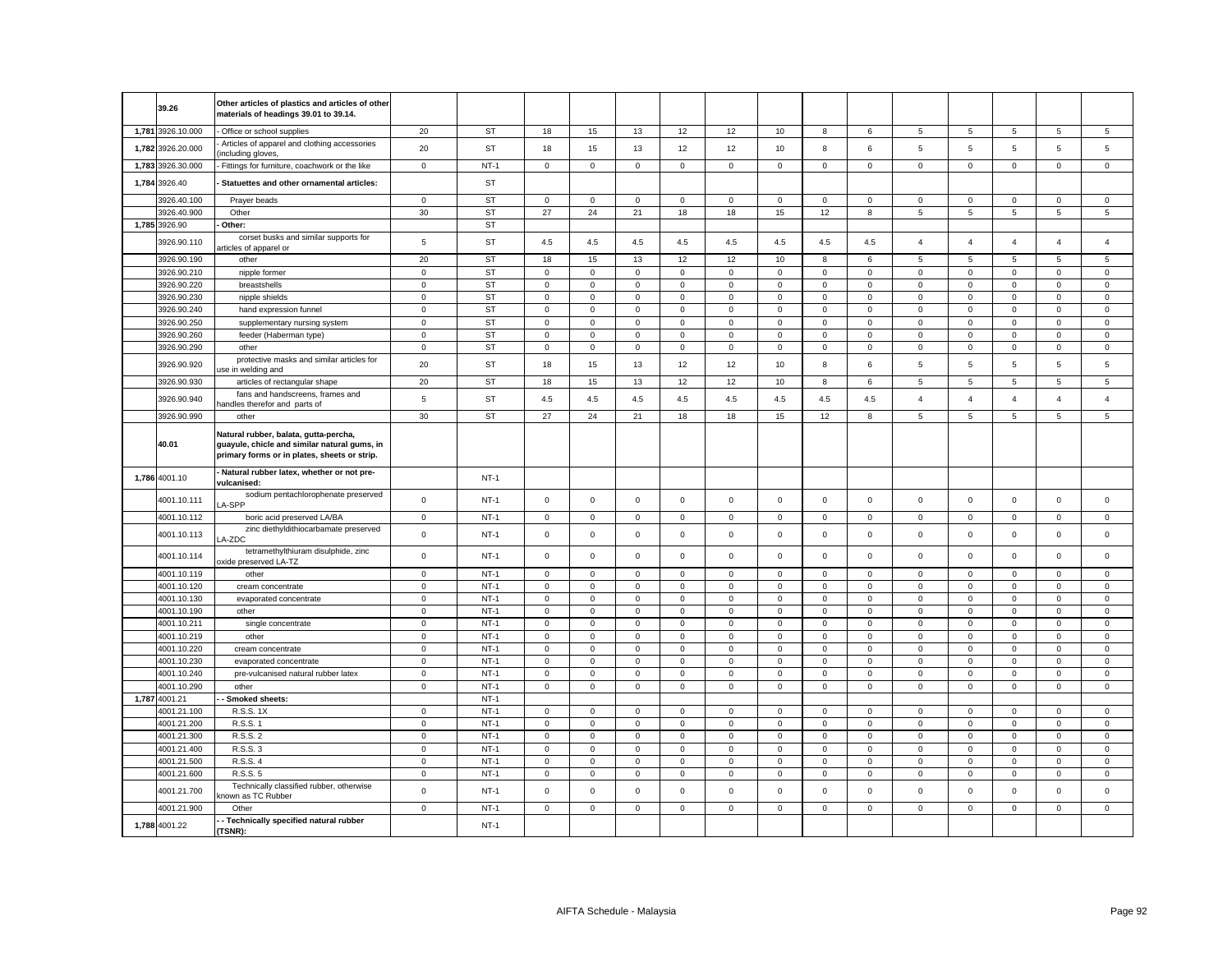| $\mathsf 0$<br>$NT-1$<br>$\mathsf{O}\xspace$<br>4001.22.120<br>SMR CV 50<br>$\mathsf 0$<br>$\mathsf 0$<br>$\mathbf 0$<br>$\mathsf 0$<br>$\mathsf 0$<br>$\mathbf 0$<br>$\mathsf 0$<br>$\mathsf 0$<br>$\mathbf 0$<br>$\mathbf 0$<br>0<br>SMR <sub>L</sub><br>$NT-1$<br>4001.22.130<br>$\mathbf 0$<br>$\mathsf 0$<br>$\mathbf 0$<br>$\mathsf 0$<br>$\mathbf{0}$<br>$\mathbf 0$<br>$\mathbf 0$<br>$\mathbf 0$<br>$\mathsf 0$<br>$\mathbf 0$<br>$\mathbf 0$<br>0<br>$\mathbf 0$<br>$\mathsf 0$<br>$NT-1$<br>4001.22.190<br>other<br>$\mathbf 0$<br>$\mathsf 0$<br>$\mathbf 0$<br>$\mathbf 0$<br>$\mathsf 0$<br>$\mathsf 0$<br>$\mathsf 0$<br>$\mathsf 0$<br>$\mathsf 0$<br>$\mathbf 0$<br>$\mathsf 0$<br>$\mathbf 0$<br>SMR <sub>5</sub><br>$NT-1$<br>4001.22.210<br>$\mathbf 0$<br>$\mathbf 0$<br>$\mathbf 0$<br>$\mathbf 0$<br>0<br>$\mathbf 0$<br>$\mathbf 0$<br>$\mathbf{0}$<br>$\mathbf 0$<br>0<br>$\mathbf 0$<br>$\mathbf 0$<br>$\mathbf 0$<br>4001.22.220<br>SMR 5 RSS<br>$\mathbf 0$<br>$NT-1$<br>$\mathbf 0$<br>$\mathsf 0$<br>$\mathbf 0$<br>$\mathsf 0$<br>$\mathbf 0$<br>$\mathsf 0$<br>$\mathbf 0$<br>$\mathbf 0$<br>$\mathsf 0$<br>$\mathbf 0$<br>0<br>0<br>4001.22.230<br>SMR 5 ADS<br>$\mathbf 0$<br>$NT-1$<br>$\mathsf 0$<br>$\mathsf 0$<br>$\mathsf 0$<br>$\mathbf 0$<br>$\mathsf 0$<br>$\mathbf 0$<br>$\mathsf 0$<br>$\mathbf 0$<br>$\mathbf 0$<br>$\mathbf 0$<br>0<br>0<br>4001.22.290<br>$\mathsf 0$<br>$NT-1$<br>$\mathbf 0$<br>$\mathbf 0$<br>$\mathsf{O}\xspace$<br>$\mathbf 0$<br>$\mathbf 0$<br>$\mathbf 0$<br>other<br>$\mathsf 0$<br>$\mathbf 0$<br>$\mathbf 0$<br>$\mathsf 0$<br>$\mathbf 0$<br>$\mathbf 0$<br>4001.22.310<br>SMR GP<br>$\mathbf 0$<br>$NT-1$<br>$\mathbf 0$<br>$\circ$<br>$\mathsf 0$<br>$\mathbf 0$<br>$\mathbf 0$<br>$\mathsf 0$<br>$\mathbf{0}$<br>$\mathbf 0$<br>$\mathbf 0$<br>$\mathbf 0$<br>$\mathsf 0$<br>$\mathbf{0}$<br>$NT-1$<br>4001.22.320<br><b>SMR 10</b><br>$\mathbf 0$<br>$\mathsf 0$<br>$\mathsf 0$<br>$\mathbf 0$<br>$\mathsf 0$<br>$\mathbf 0$<br>$\mathsf 0$<br>$\mathsf 0$<br>$\mathbf 0$<br>$\mathbf 0$<br>$\mathsf 0$<br>$\mathbf 0$<br>0<br>4001.22.330<br>$\mathsf 0$<br>$NT-1$<br>$\mathsf 0$<br>$\mathsf 0$<br>$\mathbf 0$<br>SMR 10 CV<br>$\mathbf 0$<br>$\mathbf 0$<br>$\mathbf 0$<br>$\mathbf 0$<br>$\mathbf 0$<br>$\mathbf 0$<br>$\mathbf 0$<br>$\mathsf 0$<br>$\mathsf 0$<br>4001.22.390<br>$\mathbf 0$<br>$NT-1$<br>other<br>$\mathbf 0$<br>$\mathbf{0}$<br>$\mathbf{0}$<br>$\mathbf 0$<br>$\mathbf 0$<br>$\mathbf 0$<br>$\mathbf 0$<br>$\mathbf 0$<br>$\mathbf 0$<br>$\mathbf 0$<br>$\mathbf 0$<br>$\mathbf{0}$<br>4001.22.410<br>$\mathsf 0$<br>$NT-1$<br>$\mathsf 0$<br>$\mathbf 0$<br>$\pmb{0}$<br><b>SMR 20</b><br>$\mathsf 0$<br>$\mathsf 0$<br>$\mathbf 0$<br>$\mathbf 0$<br>$\overline{0}$<br>$\mathsf 0$<br>$\mathsf 0$<br>$\mathsf 0$<br>$\mathbf 0$<br>4001.22.420<br><b>SMR 20 CV</b><br>$\mathsf 0$<br>$NT-1$<br>$\mathsf 0$<br>$\mathbf 0$<br>$\mathsf 0$<br>$\mathbf 0$<br>$\mathbf 0$<br>$\mathsf 0$<br>$\mathbf 0$<br>$\mathbf 0$<br>$\mathsf 0$<br>$\mathbf 0$<br>$\mathbf 0$<br>$\mathsf 0$<br>4001.22.490<br>$\mathsf 0$<br>$NT-1$<br>$\mathbf 0$<br>$\mathsf 0$<br>$\mathsf 0$<br>$\mathbf 0$<br>$\mathbf{0}$<br>$\mathsf 0$<br>$\overline{0}$<br>$\mathbf 0$<br>$\mathbf 0$<br>$\mathbf 0$<br>$\mathsf 0$<br>$\mathbf 0$<br>other<br>4001.22.510<br>$NT-1$<br><b>SMR 50</b><br>$\mathbf 0$<br>$\mathsf 0$<br>$\mathbf 0$<br>$\mathsf 0$<br>$\mathbf 0$<br>$\,0\,$<br>0<br>$\mathbf 0$<br>$\mathbf 0$<br>$\mathbf 0$<br>0<br>$\mathbf 0$<br>$\mathbf{0}$<br>4001.22.590<br>$\mathsf 0$<br>$NT-1$<br>$\mathsf 0$<br>other<br>$\mathbf 0$<br>$\mathbf 0$<br>$\Omega$<br>$\mathbf 0$<br>$\mathsf 0$<br>$\mathbf 0$<br>$\mathbf 0$<br>$\mathsf 0$<br>$\mathbf 0$<br>$\mathbf 0$<br>$\mathbf 0$<br>1,789 4001.29<br>$NT-1$<br>Other:<br>Unvulcanised uncompounded rubber<br>$NT-1$<br>4001.29.100<br>$\mathbf 0$<br>$\mathsf 0$<br>$\mathbf 0$<br>$\mathsf 0$<br>$\mathbf 0$<br>$\mathbf 0$<br>$\mathsf 0$<br>$\mathbf 0$<br>$\mathsf 0$<br>$\mathsf 0$<br>$\mathbf 0$<br>$\mathbf 0$<br>$\mathsf 0$<br>plates, sheets or strip<br>$NT-1$<br>4001.29.911<br>PA 80<br>$\mathbf 0$<br>$\mathsf 0$<br>$\mathsf 0$<br>$\mathbf 0$<br>$\mathsf 0$<br>$\mathbf 0$<br>$\mathsf 0$<br>$\mathbf 0$<br>$\mathbf 0$<br>$\mathbf 0$<br>$\mathbf 0$<br>$\mathbf 0$<br>$\mathbf 0$<br>4001.29.912<br><b>PA 57</b><br>$\overline{0}$<br>$NT-1$<br>$\mathbf 0$<br>$\mathbf 0$<br>$\mathbf{0}$<br>$\mathsf 0$<br>$\mathsf 0$<br>$\mathbf 0$<br>$\mathbf 0$<br>$\mathsf{O}\xspace$<br>$\mathbf 0$<br>$\mathsf 0$<br>$\Omega$<br>$\mathbf 0$<br>4001.29.913<br>SP 50<br>$\mathsf 0$<br>$NT-1$<br>$\mathsf 0$<br>$\mathsf 0$<br>$\mathsf 0$<br>$\mathbf 0$<br>$\mathbf 0$<br>0<br>$\mathbf 0$<br>$\mathbf 0$<br>$\mathbf 0$<br>$\mathbf 0$<br>$\mathbf 0$<br>$\mathbf 0$<br>SP 40<br>4001.29.914<br>$\mathbf 0$<br>$NT-1$<br>$\mathbf 0$<br>$\mathbf 0$<br>$\mathbf 0$<br>$\mathbf 0$<br>$\mathbf 0$<br>$\mathsf 0$<br>$\mathsf{O}\xspace$<br>$\mathbf 0$<br>$\mathsf 0$<br>$\mathbf 0$<br>$\mathsf 0$<br>$\mathbf 0$<br>4001.29.915<br>SP 20<br>$\mathsf 0$<br>$NT-1$<br>$\mathsf 0$<br>$\mathbf 0$<br>$\mathsf 0$<br>$\mathsf{O}\xspace$<br>$\mathsf 0$<br>$\mathbf 0$<br>0<br>0<br>$\mathbf 0$<br>0<br>0<br>$\mathbf 0$<br>4001.29.919<br>$\mathsf 0$<br>$NT-1$<br>$\mathsf{O}\xspace$<br>$\mathbf 0$<br>$\mathsf 0$<br>$\mathbf 0$<br>$\mathsf 0$<br>$\mathsf 0$<br>$\mathsf 0$<br>$\pmb{0}$<br>$\mathsf 0$<br>$\mathbf 0$<br>$\mathsf 0$<br>$\mathbf 0$<br>other<br>technically classified rubber, otherwise<br>$\mathsf 0$<br>$NT-1$<br>$\mathsf 0$<br>4001.29.921<br>$\mathsf 0$<br>$\mathbf 0$<br>$\mathsf 0$<br>$\mathbf 0$<br>$\mathsf 0$<br>$\mathbf 0$<br>$\mathbf 0$<br>$\mathsf 0$<br>$\mathbf 0$<br>$\Omega$<br>$\mathbf 0$<br>known as TC<br>4001.29.929<br>$\mathbf 0$<br>$NT-1$<br>$\mathsf 0$<br>$\mathsf 0$<br>$\mathbf 0$<br>$\mathsf 0$<br>$\pmb{0}$<br>$\mathsf 0$<br>$\mathsf 0$<br>$\mathsf 0$<br>$\mathsf 0$<br>$\mathsf 0$<br>$\mathsf 0$<br>$\mathsf 0$<br>other<br>unsmoked sheet other than air-dried<br>4001.29.930<br>$\mathbf 0$<br>$NT-1$<br>$\mathbf 0$<br>$\mathbf 0$<br>$\mathbf 0$<br>$\Omega$<br>$\mathbf 0$<br>$\mathsf 0$<br>$\overline{0}$<br>$\mathbf 0$<br>$\mathbf 0$<br>$\mathsf 0$<br>$\mathbf 0$<br>$\mathbf{0}$<br>sheet (ADS)<br>4001.29.941<br>$\mathsf 0$<br>$NT-1$<br>$\mathbf 0$<br>$\mathbf 0$<br>$\mathsf 0$<br>$\mathbf 0$<br>$\mathsf 0$<br>$\mathbf 0$<br>$\mathbf 0$<br>$\mathbf 0$<br>$\mathbf 0$<br>$\mathsf 0$<br>$\mathbf 0$<br>thin<br>$\Omega$<br>$NT-1$<br>4001.29.942<br>thick<br>$\mathbf 0$<br>$\mathsf 0$<br>$\mathsf 0$<br>$\mathsf 0$<br>$\mathbf 0$<br>$\mathsf 0$<br>$\mathbf 0$<br>$\mathsf 0$<br>$\mathbf 0$<br>0<br>$\mathsf 0$<br>0<br>$\Omega$<br>4001.29.943<br>$\mathbf 0$<br>$NT-1$<br>$\mathbf 0$<br>$\mathsf 0$<br>$\mathbf 0$<br>$\overline{0}$<br>$\mathsf 0$<br>$\mathbf 0$<br>$\mathsf 0$<br>$\mathsf 0$<br>$\mathsf 0$<br>$\mathbf 0$<br>$\mathsf 0$<br>$\mathbf 0$<br>cuttings<br>4001.29.951<br>$\mathbf 0$<br>$NT-1$<br>white<br>$\mathsf 0$<br>$\mathsf 0$<br>$\mathbf 0$<br>$\mathsf 0$<br>$\mathsf{O}\xspace$<br>$\mathsf 0$<br>$\,0\,$<br>0<br>$\mathsf 0$<br>$\mathbf 0$<br>0<br>0<br>$NT-1$<br>4001.29.952<br>$\mathbf 0$<br>$\mathbf 0$<br>$\mathbf 0$<br>$\mathbf 0$<br>$\Omega$<br>$\mathbf 0$<br>$\mathsf 0$<br>$\mathbf 0$<br>$\mathbf 0$<br>$\mathbf 0$<br>$\mathbf 0$<br>$\mathbf 0$<br>$\mathbf 0$<br>white, cuttings<br>$NT-1$<br>4001.29.953<br>$\mathbf 0$<br>$\mathsf 0$<br>$\mathsf 0$<br>$\mathbf 0$<br>$\mathsf 0$<br>$\mathsf{O}\xspace$<br>$\mathsf 0$<br>$\mathbf 0$<br>0<br>$\mathsf 0$<br>$\mathbf 0$<br>0<br>0<br>coloured<br>4001.29.954<br>$\mathsf 0$<br>$NT-1$<br>$\mathbf 0$<br>$\mathsf 0$<br>$\mathsf 0$<br>$\mathsf 0$<br>$\pmb{0}$<br>$\mathsf 0$<br>$\mathsf 0$<br>$\mathsf 0$<br>$\mathbf 0$<br>$\mathsf 0$<br>$\mathsf 0$<br>$\mathbf 0$<br>coloured, cuttings<br>$\mathbf 0$<br>$NT-1$<br>4001.29.955<br>$\mathbf 0$<br>$\mathbf 0$<br>$\mathbf 0$<br>$\mathbf{0}$<br>0<br>$\mathbf 0$<br>$\mathbf 0$<br>$\mathbf 0$<br>of rubber, other than latex<br>0<br>0<br>0<br>0<br>$\mathsf 0$<br>$NT-1$<br>$\mathsf 0$<br>$\mathsf 0$<br>$\pmb{0}$<br>$\mathsf 0$<br>4001.29.961<br>$\mathsf{O}\xspace$<br>$\mathsf{O}\xspace$<br>$\mathbf 0$<br>$\mathbf 0$<br>$\mathsf 0$<br>$\mathsf 0$<br>$\mathsf 0$<br>$\mathbf 0$<br>thick brown crepe, remilled<br>$\mathsf 0$<br>$NT-1$<br>$\mathsf 0$<br>$\mathbf 0$<br>4001.29.962<br>$\mathsf 0$<br>$\mathbf 0$<br>$\mathsf 0$<br>$\mathsf 0$<br>$\mathsf 0$<br>$\mathbf 0$<br>$\mathsf 0$<br>thick blanket crepe, ambers<br>$\mathbf 0$<br>0<br>0<br>$\overline{0}$<br>4001.29.963<br>$NT-1$<br>$\mathbf 0$<br>$\mathsf 0$<br>$\mathsf 0$<br>$\mathsf 0$<br>$\mathbf 0$<br>$\mathsf 0$<br>$\mathbf 0$<br>$\mathsf 0$<br>$\mathsf 0$<br>$\mathsf 0$<br>$\mathsf 0$<br>estate brown crepe, thin<br>0<br>$NT-1$<br>4001.29.964<br>$\mathbf 0$<br>$\mathsf 0$<br>$\mathbf 0$<br>$\mathsf 0$<br>$\,0\,$<br>estate brown crepe, thick<br>$\mathbf 0$<br>$\mathbf 0$<br>$\mathbf 0$<br>$\mathbf 0$<br>$\mathbf 0$<br>0<br>0<br>$\mathbf{0}$<br>$\mathsf 0$<br>$NT-1$<br>$\mathsf 0$<br>$\mathsf 0$<br>$\mathsf 0$<br>4001.29.965<br>$\mathsf 0$<br>$\mathsf 0$<br>$\mathbf 0$<br>$\mathbf 0$<br>$\mathsf 0$<br>$\,0\,$<br>$\mathbf 0$<br>compo crepe<br>$\mathbf 0$<br>0<br>$\overline{0}$<br>$\overline{0}$<br>4001.29.966<br>$\mathsf 0$<br>$NT-1$<br>$\mathsf 0$<br>$\mathsf 0$<br>$\mathbf 0$<br>$\mathsf{O}\xspace$<br>$\mathsf 0$<br>$\mathbf 0$<br>$\mathsf 0$<br>$\mathsf 0$<br>$\mathbf 0$<br>$\mathbf 0$<br>flat bark crepe<br>$\mathsf 0$<br>4001.29.971<br>$NT-1$<br>$\mathbf 0$<br>$\mathbf 0$<br>$\mathsf 0$<br>$\mathsf 0$<br>$\mathsf 0$<br>$\mathsf 0$<br>$\mathbf 0$<br>$\mathbf 0$<br>$\mathbf 0$<br>rubber scrap and cup lump<br>$\mathbf 0$<br>$\Omega$<br>$\mathbf 0$<br>$NT-1$<br>4001.29.972<br>$\mathbf 0$<br>$\mathsf 0$<br>$\mathbf 0$<br>$\mathsf 0$<br>$\overline{0}$<br>$\mathbf 0$<br>$\mathsf 0$<br>$\mathsf 0$<br>rubber earth scrap<br>0<br>0<br>0<br>$\mathbf 0$<br>0<br>$\mathsf 0$<br>$NT-1$<br>$\mathsf 0$<br>$\mathsf 0$<br>4001.29.973<br>purified rubber - DPNR<br>$\mathsf 0$<br>$\mathsf 0$<br>$\mathbf 0$<br>$\mathbf 0$<br>$\mathsf 0$<br>$\mathsf 0$<br>$\mathsf 0$<br>$\mathbf 0$<br>$\mathsf 0$<br>$\mathsf 0$<br>$NT-1$<br>4001.29.974<br>rubber oil extended - OENR<br>$\circ$<br>$\mathsf 0$<br>$\mathbf 0$<br>$\mathsf 0$<br>$\mathsf 0$<br>$\mathbf 0$<br>$\mathsf 0$<br>$\mathbf 0$<br>$\mathsf 0$<br>$\mathbf 0$<br>$\mathbf 0$<br>$\mathbf 0$<br>$\mathsf 0$<br>4001.29.975<br>$\mathbf 0$<br>$NT-1$<br>$\mathbf 0$<br>$\mathsf 0$<br>$\mathbf 0$<br>$\mathsf 0$<br>$\mathsf 0$<br>$\mathsf 0$<br>$\mathbf 0$<br>$\mathsf 0$<br>$\mathsf 0$<br>rubber powder<br>$\mathbf 0$<br>0<br>0<br>$NT-1$<br>4001.29.976<br>$\mathsf 0$<br>$\mathsf 0$<br>$\mathbf 0$<br>$\mathbf 0$<br>$\mathsf 0$<br>$\mathsf 0$<br>$\mathsf 0$<br>$\mathbf 0$<br>$\mathsf 0$<br>$\mathbf 0$<br>skim rubber<br>$\mathbf 0$<br>0<br>0<br>$NT-1$<br>4001.29.977<br>softened or peptised rubber<br>$\mathsf 0$<br>$\mathsf 0$<br>$\mathsf 0$<br>$\mathsf 0$<br>$\mathbf 0$<br>$\mathsf 0$<br>$\mathsf 0$<br>$\mathsf 0$<br>$\mathbf 0$<br>$\mathsf 0$<br>$\mathsf 0$<br>$\mathbf 0$<br>0<br>4001.29.981<br>$\mathbf{0}$<br>$NT-1$<br>$\mathbf 0$<br>$\mathbf 0$<br>$\mathbf 0$<br>$\mathbf 0$<br>$\mathbf 0$<br>$\mathbf{0}$<br>$\mathbf 0$<br>$\mathbf 0$<br>$\mathbf 0$<br>$\mathbf 0$<br>tyre rubber A<br>$\mathbf 0$<br>$\mathbf{0}$<br>4001.29.982<br>tyre rubber N<br>$\mathbf 0$<br>$NT-1$<br>$\mathsf 0$<br>$\mathbf 0$<br>$\mathsf 0$<br>$\mathbf 0$<br>$\mathbf 0$<br>$\mathbf 0$<br>$\mathbf 0$<br>0<br>0<br>$\mathbf 0$<br>$\mathbf 0$<br>$\mathbf 0$<br>4001.29.989<br>$\mathsf 0$<br>$NT-1$<br>$\mathsf 0$<br>$\mathsf 0$<br>$\mathsf{O}\xspace$<br>$\mathbf 0$<br>$\mathsf 0$<br>other<br>$\mathbf 0$<br>$\circ$<br>$\mathbf 0$<br>$\mathbf 0$<br>$\mathbf 0$<br>$\mathbf 0$<br>$\mathsf 0$<br>intermixtures of natural rubber<br>4001.29.991<br>$\mathbf 0$<br>$NT-1$<br>$\mathsf 0$<br>$\mathbf 0$<br>$\mathsf 0$<br>$\mathsf 0$<br>$\mathsf 0$<br>$\mathsf 0$<br>$\mathbf 0$<br>$\mathbf 0$<br>$\mathbf 0$<br>$\mathbf 0$<br>$\mathbf 0$<br>0<br>including those of<br>4001.29.999<br>$\mathbf 0$<br>$NT-1$<br>$\mathsf 0$<br>$\mathbf 0$<br>$\mathsf 0$<br>$\mathsf 0$<br>$\mathbf 0$<br>$\mathsf 0$<br>$\mathbf{0}$<br>$\mathbf 0$<br>$\mathbf 0$<br>$\mathbf 0$<br>$\mathbf 0$<br>$\mathsf 0$<br>other<br>Balata, gutta-percha, guayule, chicle and<br>1,790 4001.30<br>$NT-1$ |             |                       |             |        |             |             |             |             |             |             |             |   |   |             |             |             |              |
|-----------------------------------------------------------------------------------------------------------------------------------------------------------------------------------------------------------------------------------------------------------------------------------------------------------------------------------------------------------------------------------------------------------------------------------------------------------------------------------------------------------------------------------------------------------------------------------------------------------------------------------------------------------------------------------------------------------------------------------------------------------------------------------------------------------------------------------------------------------------------------------------------------------------------------------------------------------------------------------------------------------------------------------------------------------------------------------------------------------------------------------------------------------------------------------------------------------------------------------------------------------------------------------------------------------------------------------------------------------------------------------------------------------------------------------------------------------------------------------------------------------------------------------------------------------------------------------------------------------------------------------------------------------------------------------------------------------------------------------------------------------------------------------------------------------------------------------------------------------------------------------------------------------------------------------------------------------------------------------------------------------------------------------------------------------------------------------------------------------------------------------------------------------------------------------------------------------------------------------------------------------------------------------------------------------------------------------------------------------------------------------------------------------------------------------------------------------------------------------------------------------------------------------------------------------------------------------------------------------------------------------------------------------------------------------------------------------------------------------------------------------------------------------------------------------------------------------------------------------------------------------------------------------------------------------------------------------------------------------------------------------------------------------------------------------------------------------------------------------------------------------------------------------------------------------------------------------------------------------------------------------------------------------------------------------------------------------------------------------------------------------------------------------------------------------------------------------------------------------------------------------------------------------------------------------------------------------------------------------------------------------------------------------------------------------------------------------------------------------------------------------------------------------------------------------------------------------------------------------------------------------------------------------------------------------------------------------------------------------------------------------------------------------------------------------------------------------------------------------------------------------------------------------------------------------------------------------------------------------------------------------------------------------------------------------------------------------------------------------------------------------------------------------------------------------------------------------------------------------------------------------------------------------------------------------------------------------------------------------------------------------------------------------------------------------------------------------------------------------------------------------------------------------------------------------------------------------------------------------------------------------------------------------------------------------------------------------------------------------------------------------------------------------------------------------------------------------------------------------------------------------------------------------------------------------------------------------------------------------------------------------------------------------------------------------------------------------------------------------------------------------------------------------------------------------------------------------------------------------------------------------------------------------------------------------------------------------------------------------------------------------------------------------------------------------------------------------------------------------------------------------------------------------------------------------------------------------------------------------------------------------------------------------------------------------------------------------------------------------------------------------------------------------------------------------------------------------------------------------------------------------------------------------------------------------------------------------------------------------------------------------------------------------------------------------------------------------------------------------------------------------------------------------------------------------------------------------------------------------------------------------------------------------------------------------------------------------------------------------------------------------------------------------------------------------------------------------------------------------------------------------------------------------------------------------------------------------------------------------------------------------------------------------------------------------------------------------------------------------------------------------------------------------------------------------------------------------------------------------------------------------------------------------------------------------------------------------------------------------------------------------------------------------------------------------------------------------------------------------------------------------------------------------------------------------------------------------------------------------------------------------------------------------------------------------------------------------------------------------------------------------------------------------------------------------------------------------------------------------------------------------------------------------------------------------------------------------------------------------------------------------------------------------------------------------------------------------------------------------------------------------------------------------------------------------------------------------------------------------------------------------------------------------------------------------------------------------------------------------------------------------------------------------------------------------------------------------------------------------------------------------------------------------------------------------------------------------------------------------------------------------------------------------------------------------------------------------------------------------------------------------------------------------------------------------------------------------------------------------------------------------------------------------------------------------------------------------------------------------------------------------------------------------------------------------------------------------------------------------------------------------------------------------------------------------------------------------------------------------------------------------------------------------------------------------------------------------------------------------------------------------------------------------------------------------------------------------------------------------------------------------------------------------------------------------------------------------------------------------------------------------------------------------------------------------------------------------------------------------------------------------------------------------------------------------------------------------------------------------------------------------------------------------------------------------------------------------------------------------------------------------------------------------------------------------------------------------------------------------------------------------------------------------------------------------------------------------------------------------------------------------------------------------------------------------------------------------------------------------------------------------------------------------------------------------------------------------------------------------------------------------------------------------------------------------------------------------------------------------------------------------------------------------------------------------------------------------------------------------------------------------------------------------------------------------------------------------------------------------------------------------------------------------------------------------------------------------------------------------------------------------------------------------------------------------------------------------------------------------------------------------------------------------------------------------------------------------------------------------------------------------------------------------------------------------------------------------------------------------------------------------------------------------------------------------------------------------------------------------------------------------------------------------------------------------------------------------------------------------------------------------------------------------------------------------------------------------------------------------------------------------------------------------------------------------------------------------------------------------------------------------------------------------------------------------------------------------------------------------------------------------------------------------------------------------------------------------------------------------------------------------------------------------------------------------------------------------------------------------------------------------------------------------------------------------------------------------------------------------------------------------------------------------------------------------------------------------------------------------------------------------------------------------------------------------------------------------------------------------------------------------------------------------------------------------------------------------------------------------------------------------------------------------------------------|-------------|-----------------------|-------------|--------|-------------|-------------|-------------|-------------|-------------|-------------|-------------|---|---|-------------|-------------|-------------|--------------|
|                                                                                                                                                                                                                                                                                                                                                                                                                                                                                                                                                                                                                                                                                                                                                                                                                                                                                                                                                                                                                                                                                                                                                                                                                                                                                                                                                                                                                                                                                                                                                                                                                                                                                                                                                                                                                                                                                                                                                                                                                                                                                                                                                                                                                                                                                                                                                                                                                                                                                                                                                                                                                                                                                                                                                                                                                                                                                                                                                                                                                                                                                                                                                                                                                                                                                                                                                                                                                                                                                                                                                                                                                                                                                                                                                                                                                                                                                                                                                                                                                                                                                                                                                                                                                                                                                                                                                                                                                                                                                                                                                                                                                                                                                                                                                                                                                                                                                                                                                                                                                                                                                                                                                                                                                                                                                                                                                                                                                                                                                                                                                                                                                                                                                                                                                                                                                                                                                                                                                                                                                                                                                                                                                                                                                                                                                                                                                                                                                                                                                                                                                                                                                                                                                                                                                                                                                                                                                                                                                                                                                                                                                                                                                                                                                                                                                                                                                                                                                                                                                                                                                                                                                                                                                                                                                                                                                                                                                                                                                                                                                                                                                                                                                                                                                                                                                                                                                                                                                                                                                                                                                                                                                                                                                                                                                                                                                                                                                                                                                                                                                                                                                                                                                                                                                                                                                                                                                                                                                                                                                                                                                                                                                                                                                                                                                                                                                                                                                                                                                                                                                                                                                                                                                                                                                                                                                                                                                                                                                                                                                                                                                                                                                                                                                                                                                                                                                                                                                                                                                                                                                                                                                                                                                                                                                                                                                                                                                                                                                                                                                                                                                                                                                                                                                                                                                                                                                                                                                                                                                                                                                                                                                                                                                                                                                                                                                                                                                                                                                                                                                                                                                                                                                                                                             | 4001.22.110 | SMR CV 60             | $\mathsf 0$ | $NT-1$ | $\mathbf 0$ | $\mathbf 0$ | $\mathsf 0$ | $\mathbf 0$ | $\mathbf 0$ | $\mathsf 0$ | $\mathsf 0$ | 0 | 0 | $\mathbf 0$ | $\mathsf 0$ | $\mathbf 0$ | $\mathbf 0$  |
|                                                                                                                                                                                                                                                                                                                                                                                                                                                                                                                                                                                                                                                                                                                                                                                                                                                                                                                                                                                                                                                                                                                                                                                                                                                                                                                                                                                                                                                                                                                                                                                                                                                                                                                                                                                                                                                                                                                                                                                                                                                                                                                                                                                                                                                                                                                                                                                                                                                                                                                                                                                                                                                                                                                                                                                                                                                                                                                                                                                                                                                                                                                                                                                                                                                                                                                                                                                                                                                                                                                                                                                                                                                                                                                                                                                                                                                                                                                                                                                                                                                                                                                                                                                                                                                                                                                                                                                                                                                                                                                                                                                                                                                                                                                                                                                                                                                                                                                                                                                                                                                                                                                                                                                                                                                                                                                                                                                                                                                                                                                                                                                                                                                                                                                                                                                                                                                                                                                                                                                                                                                                                                                                                                                                                                                                                                                                                                                                                                                                                                                                                                                                                                                                                                                                                                                                                                                                                                                                                                                                                                                                                                                                                                                                                                                                                                                                                                                                                                                                                                                                                                                                                                                                                                                                                                                                                                                                                                                                                                                                                                                                                                                                                                                                                                                                                                                                                                                                                                                                                                                                                                                                                                                                                                                                                                                                                                                                                                                                                                                                                                                                                                                                                                                                                                                                                                                                                                                                                                                                                                                                                                                                                                                                                                                                                                                                                                                                                                                                                                                                                                                                                                                                                                                                                                                                                                                                                                                                                                                                                                                                                                                                                                                                                                                                                                                                                                                                                                                                                                                                                                                                                                                                                                                                                                                                                                                                                                                                                                                                                                                                                                                                                                                                                                                                                                                                                                                                                                                                                                                                                                                                                                                                                                                                                                                                                                                                                                                                                                                                                                                                                                                                                                                                             |             |                       |             |        |             |             |             |             |             |             |             |   |   |             |             |             | $\mathsf 0$  |
|                                                                                                                                                                                                                                                                                                                                                                                                                                                                                                                                                                                                                                                                                                                                                                                                                                                                                                                                                                                                                                                                                                                                                                                                                                                                                                                                                                                                                                                                                                                                                                                                                                                                                                                                                                                                                                                                                                                                                                                                                                                                                                                                                                                                                                                                                                                                                                                                                                                                                                                                                                                                                                                                                                                                                                                                                                                                                                                                                                                                                                                                                                                                                                                                                                                                                                                                                                                                                                                                                                                                                                                                                                                                                                                                                                                                                                                                                                                                                                                                                                                                                                                                                                                                                                                                                                                                                                                                                                                                                                                                                                                                                                                                                                                                                                                                                                                                                                                                                                                                                                                                                                                                                                                                                                                                                                                                                                                                                                                                                                                                                                                                                                                                                                                                                                                                                                                                                                                                                                                                                                                                                                                                                                                                                                                                                                                                                                                                                                                                                                                                                                                                                                                                                                                                                                                                                                                                                                                                                                                                                                                                                                                                                                                                                                                                                                                                                                                                                                                                                                                                                                                                                                                                                                                                                                                                                                                                                                                                                                                                                                                                                                                                                                                                                                                                                                                                                                                                                                                                                                                                                                                                                                                                                                                                                                                                                                                                                                                                                                                                                                                                                                                                                                                                                                                                                                                                                                                                                                                                                                                                                                                                                                                                                                                                                                                                                                                                                                                                                                                                                                                                                                                                                                                                                                                                                                                                                                                                                                                                                                                                                                                                                                                                                                                                                                                                                                                                                                                                                                                                                                                                                                                                                                                                                                                                                                                                                                                                                                                                                                                                                                                                                                                                                                                                                                                                                                                                                                                                                                                                                                                                                                                                                                                                                                                                                                                                                                                                                                                                                                                                                                                                                                                                             |             |                       |             |        |             |             |             |             |             |             |             |   |   |             |             |             | $\mathbf{0}$ |
|                                                                                                                                                                                                                                                                                                                                                                                                                                                                                                                                                                                                                                                                                                                                                                                                                                                                                                                                                                                                                                                                                                                                                                                                                                                                                                                                                                                                                                                                                                                                                                                                                                                                                                                                                                                                                                                                                                                                                                                                                                                                                                                                                                                                                                                                                                                                                                                                                                                                                                                                                                                                                                                                                                                                                                                                                                                                                                                                                                                                                                                                                                                                                                                                                                                                                                                                                                                                                                                                                                                                                                                                                                                                                                                                                                                                                                                                                                                                                                                                                                                                                                                                                                                                                                                                                                                                                                                                                                                                                                                                                                                                                                                                                                                                                                                                                                                                                                                                                                                                                                                                                                                                                                                                                                                                                                                                                                                                                                                                                                                                                                                                                                                                                                                                                                                                                                                                                                                                                                                                                                                                                                                                                                                                                                                                                                                                                                                                                                                                                                                                                                                                                                                                                                                                                                                                                                                                                                                                                                                                                                                                                                                                                                                                                                                                                                                                                                                                                                                                                                                                                                                                                                                                                                                                                                                                                                                                                                                                                                                                                                                                                                                                                                                                                                                                                                                                                                                                                                                                                                                                                                                                                                                                                                                                                                                                                                                                                                                                                                                                                                                                                                                                                                                                                                                                                                                                                                                                                                                                                                                                                                                                                                                                                                                                                                                                                                                                                                                                                                                                                                                                                                                                                                                                                                                                                                                                                                                                                                                                                                                                                                                                                                                                                                                                                                                                                                                                                                                                                                                                                                                                                                                                                                                                                                                                                                                                                                                                                                                                                                                                                                                                                                                                                                                                                                                                                                                                                                                                                                                                                                                                                                                                                                                                                                                                                                                                                                                                                                                                                                                                                                                                                                                                             |             |                       |             |        |             |             |             |             |             |             |             |   |   |             |             |             | $\mathbf 0$  |
|                                                                                                                                                                                                                                                                                                                                                                                                                                                                                                                                                                                                                                                                                                                                                                                                                                                                                                                                                                                                                                                                                                                                                                                                                                                                                                                                                                                                                                                                                                                                                                                                                                                                                                                                                                                                                                                                                                                                                                                                                                                                                                                                                                                                                                                                                                                                                                                                                                                                                                                                                                                                                                                                                                                                                                                                                                                                                                                                                                                                                                                                                                                                                                                                                                                                                                                                                                                                                                                                                                                                                                                                                                                                                                                                                                                                                                                                                                                                                                                                                                                                                                                                                                                                                                                                                                                                                                                                                                                                                                                                                                                                                                                                                                                                                                                                                                                                                                                                                                                                                                                                                                                                                                                                                                                                                                                                                                                                                                                                                                                                                                                                                                                                                                                                                                                                                                                                                                                                                                                                                                                                                                                                                                                                                                                                                                                                                                                                                                                                                                                                                                                                                                                                                                                                                                                                                                                                                                                                                                                                                                                                                                                                                                                                                                                                                                                                                                                                                                                                                                                                                                                                                                                                                                                                                                                                                                                                                                                                                                                                                                                                                                                                                                                                                                                                                                                                                                                                                                                                                                                                                                                                                                                                                                                                                                                                                                                                                                                                                                                                                                                                                                                                                                                                                                                                                                                                                                                                                                                                                                                                                                                                                                                                                                                                                                                                                                                                                                                                                                                                                                                                                                                                                                                                                                                                                                                                                                                                                                                                                                                                                                                                                                                                                                                                                                                                                                                                                                                                                                                                                                                                                                                                                                                                                                                                                                                                                                                                                                                                                                                                                                                                                                                                                                                                                                                                                                                                                                                                                                                                                                                                                                                                                                                                                                                                                                                                                                                                                                                                                                                                                                                                                                                                             |             |                       |             |        |             |             |             |             |             |             |             |   |   |             |             |             | 0            |
|                                                                                                                                                                                                                                                                                                                                                                                                                                                                                                                                                                                                                                                                                                                                                                                                                                                                                                                                                                                                                                                                                                                                                                                                                                                                                                                                                                                                                                                                                                                                                                                                                                                                                                                                                                                                                                                                                                                                                                                                                                                                                                                                                                                                                                                                                                                                                                                                                                                                                                                                                                                                                                                                                                                                                                                                                                                                                                                                                                                                                                                                                                                                                                                                                                                                                                                                                                                                                                                                                                                                                                                                                                                                                                                                                                                                                                                                                                                                                                                                                                                                                                                                                                                                                                                                                                                                                                                                                                                                                                                                                                                                                                                                                                                                                                                                                                                                                                                                                                                                                                                                                                                                                                                                                                                                                                                                                                                                                                                                                                                                                                                                                                                                                                                                                                                                                                                                                                                                                                                                                                                                                                                                                                                                                                                                                                                                                                                                                                                                                                                                                                                                                                                                                                                                                                                                                                                                                                                                                                                                                                                                                                                                                                                                                                                                                                                                                                                                                                                                                                                                                                                                                                                                                                                                                                                                                                                                                                                                                                                                                                                                                                                                                                                                                                                                                                                                                                                                                                                                                                                                                                                                                                                                                                                                                                                                                                                                                                                                                                                                                                                                                                                                                                                                                                                                                                                                                                                                                                                                                                                                                                                                                                                                                                                                                                                                                                                                                                                                                                                                                                                                                                                                                                                                                                                                                                                                                                                                                                                                                                                                                                                                                                                                                                                                                                                                                                                                                                                                                                                                                                                                                                                                                                                                                                                                                                                                                                                                                                                                                                                                                                                                                                                                                                                                                                                                                                                                                                                                                                                                                                                                                                                                                                                                                                                                                                                                                                                                                                                                                                                                                                                                                                                                             |             |                       |             |        |             |             |             |             |             |             |             |   |   |             |             |             |              |
|                                                                                                                                                                                                                                                                                                                                                                                                                                                                                                                                                                                                                                                                                                                                                                                                                                                                                                                                                                                                                                                                                                                                                                                                                                                                                                                                                                                                                                                                                                                                                                                                                                                                                                                                                                                                                                                                                                                                                                                                                                                                                                                                                                                                                                                                                                                                                                                                                                                                                                                                                                                                                                                                                                                                                                                                                                                                                                                                                                                                                                                                                                                                                                                                                                                                                                                                                                                                                                                                                                                                                                                                                                                                                                                                                                                                                                                                                                                                                                                                                                                                                                                                                                                                                                                                                                                                                                                                                                                                                                                                                                                                                                                                                                                                                                                                                                                                                                                                                                                                                                                                                                                                                                                                                                                                                                                                                                                                                                                                                                                                                                                                                                                                                                                                                                                                                                                                                                                                                                                                                                                                                                                                                                                                                                                                                                                                                                                                                                                                                                                                                                                                                                                                                                                                                                                                                                                                                                                                                                                                                                                                                                                                                                                                                                                                                                                                                                                                                                                                                                                                                                                                                                                                                                                                                                                                                                                                                                                                                                                                                                                                                                                                                                                                                                                                                                                                                                                                                                                                                                                                                                                                                                                                                                                                                                                                                                                                                                                                                                                                                                                                                                                                                                                                                                                                                                                                                                                                                                                                                                                                                                                                                                                                                                                                                                                                                                                                                                                                                                                                                                                                                                                                                                                                                                                                                                                                                                                                                                                                                                                                                                                                                                                                                                                                                                                                                                                                                                                                                                                                                                                                                                                                                                                                                                                                                                                                                                                                                                                                                                                                                                                                                                                                                                                                                                                                                                                                                                                                                                                                                                                                                                                                                                                                                                                                                                                                                                                                                                                                                                                                                                                                                                                                             |             |                       |             |        |             |             |             |             |             |             |             |   |   |             |             |             | $\mathsf 0$  |
|                                                                                                                                                                                                                                                                                                                                                                                                                                                                                                                                                                                                                                                                                                                                                                                                                                                                                                                                                                                                                                                                                                                                                                                                                                                                                                                                                                                                                                                                                                                                                                                                                                                                                                                                                                                                                                                                                                                                                                                                                                                                                                                                                                                                                                                                                                                                                                                                                                                                                                                                                                                                                                                                                                                                                                                                                                                                                                                                                                                                                                                                                                                                                                                                                                                                                                                                                                                                                                                                                                                                                                                                                                                                                                                                                                                                                                                                                                                                                                                                                                                                                                                                                                                                                                                                                                                                                                                                                                                                                                                                                                                                                                                                                                                                                                                                                                                                                                                                                                                                                                                                                                                                                                                                                                                                                                                                                                                                                                                                                                                                                                                                                                                                                                                                                                                                                                                                                                                                                                                                                                                                                                                                                                                                                                                                                                                                                                                                                                                                                                                                                                                                                                                                                                                                                                                                                                                                                                                                                                                                                                                                                                                                                                                                                                                                                                                                                                                                                                                                                                                                                                                                                                                                                                                                                                                                                                                                                                                                                                                                                                                                                                                                                                                                                                                                                                                                                                                                                                                                                                                                                                                                                                                                                                                                                                                                                                                                                                                                                                                                                                                                                                                                                                                                                                                                                                                                                                                                                                                                                                                                                                                                                                                                                                                                                                                                                                                                                                                                                                                                                                                                                                                                                                                                                                                                                                                                                                                                                                                                                                                                                                                                                                                                                                                                                                                                                                                                                                                                                                                                                                                                                                                                                                                                                                                                                                                                                                                                                                                                                                                                                                                                                                                                                                                                                                                                                                                                                                                                                                                                                                                                                                                                                                                                                                                                                                                                                                                                                                                                                                                                                                                                                                                                             |             |                       |             |        |             |             |             |             |             |             |             |   |   |             |             |             | $\mathbf 0$  |
|                                                                                                                                                                                                                                                                                                                                                                                                                                                                                                                                                                                                                                                                                                                                                                                                                                                                                                                                                                                                                                                                                                                                                                                                                                                                                                                                                                                                                                                                                                                                                                                                                                                                                                                                                                                                                                                                                                                                                                                                                                                                                                                                                                                                                                                                                                                                                                                                                                                                                                                                                                                                                                                                                                                                                                                                                                                                                                                                                                                                                                                                                                                                                                                                                                                                                                                                                                                                                                                                                                                                                                                                                                                                                                                                                                                                                                                                                                                                                                                                                                                                                                                                                                                                                                                                                                                                                                                                                                                                                                                                                                                                                                                                                                                                                                                                                                                                                                                                                                                                                                                                                                                                                                                                                                                                                                                                                                                                                                                                                                                                                                                                                                                                                                                                                                                                                                                                                                                                                                                                                                                                                                                                                                                                                                                                                                                                                                                                                                                                                                                                                                                                                                                                                                                                                                                                                                                                                                                                                                                                                                                                                                                                                                                                                                                                                                                                                                                                                                                                                                                                                                                                                                                                                                                                                                                                                                                                                                                                                                                                                                                                                                                                                                                                                                                                                                                                                                                                                                                                                                                                                                                                                                                                                                                                                                                                                                                                                                                                                                                                                                                                                                                                                                                                                                                                                                                                                                                                                                                                                                                                                                                                                                                                                                                                                                                                                                                                                                                                                                                                                                                                                                                                                                                                                                                                                                                                                                                                                                                                                                                                                                                                                                                                                                                                                                                                                                                                                                                                                                                                                                                                                                                                                                                                                                                                                                                                                                                                                                                                                                                                                                                                                                                                                                                                                                                                                                                                                                                                                                                                                                                                                                                                                                                                                                                                                                                                                                                                                                                                                                                                                                                                                                                                             |             |                       |             |        |             |             |             |             |             |             |             |   |   |             |             |             | $\mathbf 0$  |
|                                                                                                                                                                                                                                                                                                                                                                                                                                                                                                                                                                                                                                                                                                                                                                                                                                                                                                                                                                                                                                                                                                                                                                                                                                                                                                                                                                                                                                                                                                                                                                                                                                                                                                                                                                                                                                                                                                                                                                                                                                                                                                                                                                                                                                                                                                                                                                                                                                                                                                                                                                                                                                                                                                                                                                                                                                                                                                                                                                                                                                                                                                                                                                                                                                                                                                                                                                                                                                                                                                                                                                                                                                                                                                                                                                                                                                                                                                                                                                                                                                                                                                                                                                                                                                                                                                                                                                                                                                                                                                                                                                                                                                                                                                                                                                                                                                                                                                                                                                                                                                                                                                                                                                                                                                                                                                                                                                                                                                                                                                                                                                                                                                                                                                                                                                                                                                                                                                                                                                                                                                                                                                                                                                                                                                                                                                                                                                                                                                                                                                                                                                                                                                                                                                                                                                                                                                                                                                                                                                                                                                                                                                                                                                                                                                                                                                                                                                                                                                                                                                                                                                                                                                                                                                                                                                                                                                                                                                                                                                                                                                                                                                                                                                                                                                                                                                                                                                                                                                                                                                                                                                                                                                                                                                                                                                                                                                                                                                                                                                                                                                                                                                                                                                                                                                                                                                                                                                                                                                                                                                                                                                                                                                                                                                                                                                                                                                                                                                                                                                                                                                                                                                                                                                                                                                                                                                                                                                                                                                                                                                                                                                                                                                                                                                                                                                                                                                                                                                                                                                                                                                                                                                                                                                                                                                                                                                                                                                                                                                                                                                                                                                                                                                                                                                                                                                                                                                                                                                                                                                                                                                                                                                                                                                                                                                                                                                                                                                                                                                                                                                                                                                                                                                                                             |             |                       |             |        |             |             |             |             |             |             |             |   |   |             |             |             | $\mathbf 0$  |
|                                                                                                                                                                                                                                                                                                                                                                                                                                                                                                                                                                                                                                                                                                                                                                                                                                                                                                                                                                                                                                                                                                                                                                                                                                                                                                                                                                                                                                                                                                                                                                                                                                                                                                                                                                                                                                                                                                                                                                                                                                                                                                                                                                                                                                                                                                                                                                                                                                                                                                                                                                                                                                                                                                                                                                                                                                                                                                                                                                                                                                                                                                                                                                                                                                                                                                                                                                                                                                                                                                                                                                                                                                                                                                                                                                                                                                                                                                                                                                                                                                                                                                                                                                                                                                                                                                                                                                                                                                                                                                                                                                                                                                                                                                                                                                                                                                                                                                                                                                                                                                                                                                                                                                                                                                                                                                                                                                                                                                                                                                                                                                                                                                                                                                                                                                                                                                                                                                                                                                                                                                                                                                                                                                                                                                                                                                                                                                                                                                                                                                                                                                                                                                                                                                                                                                                                                                                                                                                                                                                                                                                                                                                                                                                                                                                                                                                                                                                                                                                                                                                                                                                                                                                                                                                                                                                                                                                                                                                                                                                                                                                                                                                                                                                                                                                                                                                                                                                                                                                                                                                                                                                                                                                                                                                                                                                                                                                                                                                                                                                                                                                                                                                                                                                                                                                                                                                                                                                                                                                                                                                                                                                                                                                                                                                                                                                                                                                                                                                                                                                                                                                                                                                                                                                                                                                                                                                                                                                                                                                                                                                                                                                                                                                                                                                                                                                                                                                                                                                                                                                                                                                                                                                                                                                                                                                                                                                                                                                                                                                                                                                                                                                                                                                                                                                                                                                                                                                                                                                                                                                                                                                                                                                                                                                                                                                                                                                                                                                                                                                                                                                                                                                                                                                                             |             |                       |             |        |             |             |             |             |             |             |             |   |   |             |             |             | $\mathsf 0$  |
|                                                                                                                                                                                                                                                                                                                                                                                                                                                                                                                                                                                                                                                                                                                                                                                                                                                                                                                                                                                                                                                                                                                                                                                                                                                                                                                                                                                                                                                                                                                                                                                                                                                                                                                                                                                                                                                                                                                                                                                                                                                                                                                                                                                                                                                                                                                                                                                                                                                                                                                                                                                                                                                                                                                                                                                                                                                                                                                                                                                                                                                                                                                                                                                                                                                                                                                                                                                                                                                                                                                                                                                                                                                                                                                                                                                                                                                                                                                                                                                                                                                                                                                                                                                                                                                                                                                                                                                                                                                                                                                                                                                                                                                                                                                                                                                                                                                                                                                                                                                                                                                                                                                                                                                                                                                                                                                                                                                                                                                                                                                                                                                                                                                                                                                                                                                                                                                                                                                                                                                                                                                                                                                                                                                                                                                                                                                                                                                                                                                                                                                                                                                                                                                                                                                                                                                                                                                                                                                                                                                                                                                                                                                                                                                                                                                                                                                                                                                                                                                                                                                                                                                                                                                                                                                                                                                                                                                                                                                                                                                                                                                                                                                                                                                                                                                                                                                                                                                                                                                                                                                                                                                                                                                                                                                                                                                                                                                                                                                                                                                                                                                                                                                                                                                                                                                                                                                                                                                                                                                                                                                                                                                                                                                                                                                                                                                                                                                                                                                                                                                                                                                                                                                                                                                                                                                                                                                                                                                                                                                                                                                                                                                                                                                                                                                                                                                                                                                                                                                                                                                                                                                                                                                                                                                                                                                                                                                                                                                                                                                                                                                                                                                                                                                                                                                                                                                                                                                                                                                                                                                                                                                                                                                                                                                                                                                                                                                                                                                                                                                                                                                                                                                                                                                                             |             |                       |             |        |             |             |             |             |             |             |             |   |   |             |             |             | $\mathbf{0}$ |
|                                                                                                                                                                                                                                                                                                                                                                                                                                                                                                                                                                                                                                                                                                                                                                                                                                                                                                                                                                                                                                                                                                                                                                                                                                                                                                                                                                                                                                                                                                                                                                                                                                                                                                                                                                                                                                                                                                                                                                                                                                                                                                                                                                                                                                                                                                                                                                                                                                                                                                                                                                                                                                                                                                                                                                                                                                                                                                                                                                                                                                                                                                                                                                                                                                                                                                                                                                                                                                                                                                                                                                                                                                                                                                                                                                                                                                                                                                                                                                                                                                                                                                                                                                                                                                                                                                                                                                                                                                                                                                                                                                                                                                                                                                                                                                                                                                                                                                                                                                                                                                                                                                                                                                                                                                                                                                                                                                                                                                                                                                                                                                                                                                                                                                                                                                                                                                                                                                                                                                                                                                                                                                                                                                                                                                                                                                                                                                                                                                                                                                                                                                                                                                                                                                                                                                                                                                                                                                                                                                                                                                                                                                                                                                                                                                                                                                                                                                                                                                                                                                                                                                                                                                                                                                                                                                                                                                                                                                                                                                                                                                                                                                                                                                                                                                                                                                                                                                                                                                                                                                                                                                                                                                                                                                                                                                                                                                                                                                                                                                                                                                                                                                                                                                                                                                                                                                                                                                                                                                                                                                                                                                                                                                                                                                                                                                                                                                                                                                                                                                                                                                                                                                                                                                                                                                                                                                                                                                                                                                                                                                                                                                                                                                                                                                                                                                                                                                                                                                                                                                                                                                                                                                                                                                                                                                                                                                                                                                                                                                                                                                                                                                                                                                                                                                                                                                                                                                                                                                                                                                                                                                                                                                                                                                                                                                                                                                                                                                                                                                                                                                                                                                                                                                                                             |             |                       |             |        |             |             |             |             |             |             |             |   |   |             |             |             | $\mathbf 0$  |
|                                                                                                                                                                                                                                                                                                                                                                                                                                                                                                                                                                                                                                                                                                                                                                                                                                                                                                                                                                                                                                                                                                                                                                                                                                                                                                                                                                                                                                                                                                                                                                                                                                                                                                                                                                                                                                                                                                                                                                                                                                                                                                                                                                                                                                                                                                                                                                                                                                                                                                                                                                                                                                                                                                                                                                                                                                                                                                                                                                                                                                                                                                                                                                                                                                                                                                                                                                                                                                                                                                                                                                                                                                                                                                                                                                                                                                                                                                                                                                                                                                                                                                                                                                                                                                                                                                                                                                                                                                                                                                                                                                                                                                                                                                                                                                                                                                                                                                                                                                                                                                                                                                                                                                                                                                                                                                                                                                                                                                                                                                                                                                                                                                                                                                                                                                                                                                                                                                                                                                                                                                                                                                                                                                                                                                                                                                                                                                                                                                                                                                                                                                                                                                                                                                                                                                                                                                                                                                                                                                                                                                                                                                                                                                                                                                                                                                                                                                                                                                                                                                                                                                                                                                                                                                                                                                                                                                                                                                                                                                                                                                                                                                                                                                                                                                                                                                                                                                                                                                                                                                                                                                                                                                                                                                                                                                                                                                                                                                                                                                                                                                                                                                                                                                                                                                                                                                                                                                                                                                                                                                                                                                                                                                                                                                                                                                                                                                                                                                                                                                                                                                                                                                                                                                                                                                                                                                                                                                                                                                                                                                                                                                                                                                                                                                                                                                                                                                                                                                                                                                                                                                                                                                                                                                                                                                                                                                                                                                                                                                                                                                                                                                                                                                                                                                                                                                                                                                                                                                                                                                                                                                                                                                                                                                                                                                                                                                                                                                                                                                                                                                                                                                                                                                                                             |             |                       |             |        |             |             |             |             |             |             |             |   |   |             |             |             | $\mathbf 0$  |
|                                                                                                                                                                                                                                                                                                                                                                                                                                                                                                                                                                                                                                                                                                                                                                                                                                                                                                                                                                                                                                                                                                                                                                                                                                                                                                                                                                                                                                                                                                                                                                                                                                                                                                                                                                                                                                                                                                                                                                                                                                                                                                                                                                                                                                                                                                                                                                                                                                                                                                                                                                                                                                                                                                                                                                                                                                                                                                                                                                                                                                                                                                                                                                                                                                                                                                                                                                                                                                                                                                                                                                                                                                                                                                                                                                                                                                                                                                                                                                                                                                                                                                                                                                                                                                                                                                                                                                                                                                                                                                                                                                                                                                                                                                                                                                                                                                                                                                                                                                                                                                                                                                                                                                                                                                                                                                                                                                                                                                                                                                                                                                                                                                                                                                                                                                                                                                                                                                                                                                                                                                                                                                                                                                                                                                                                                                                                                                                                                                                                                                                                                                                                                                                                                                                                                                                                                                                                                                                                                                                                                                                                                                                                                                                                                                                                                                                                                                                                                                                                                                                                                                                                                                                                                                                                                                                                                                                                                                                                                                                                                                                                                                                                                                                                                                                                                                                                                                                                                                                                                                                                                                                                                                                                                                                                                                                                                                                                                                                                                                                                                                                                                                                                                                                                                                                                                                                                                                                                                                                                                                                                                                                                                                                                                                                                                                                                                                                                                                                                                                                                                                                                                                                                                                                                                                                                                                                                                                                                                                                                                                                                                                                                                                                                                                                                                                                                                                                                                                                                                                                                                                                                                                                                                                                                                                                                                                                                                                                                                                                                                                                                                                                                                                                                                                                                                                                                                                                                                                                                                                                                                                                                                                                                                                                                                                                                                                                                                                                                                                                                                                                                                                                                                                                                             |             |                       |             |        |             |             |             |             |             |             |             |   |   |             |             |             | $\mathbf 0$  |
|                                                                                                                                                                                                                                                                                                                                                                                                                                                                                                                                                                                                                                                                                                                                                                                                                                                                                                                                                                                                                                                                                                                                                                                                                                                                                                                                                                                                                                                                                                                                                                                                                                                                                                                                                                                                                                                                                                                                                                                                                                                                                                                                                                                                                                                                                                                                                                                                                                                                                                                                                                                                                                                                                                                                                                                                                                                                                                                                                                                                                                                                                                                                                                                                                                                                                                                                                                                                                                                                                                                                                                                                                                                                                                                                                                                                                                                                                                                                                                                                                                                                                                                                                                                                                                                                                                                                                                                                                                                                                                                                                                                                                                                                                                                                                                                                                                                                                                                                                                                                                                                                                                                                                                                                                                                                                                                                                                                                                                                                                                                                                                                                                                                                                                                                                                                                                                                                                                                                                                                                                                                                                                                                                                                                                                                                                                                                                                                                                                                                                                                                                                                                                                                                                                                                                                                                                                                                                                                                                                                                                                                                                                                                                                                                                                                                                                                                                                                                                                                                                                                                                                                                                                                                                                                                                                                                                                                                                                                                                                                                                                                                                                                                                                                                                                                                                                                                                                                                                                                                                                                                                                                                                                                                                                                                                                                                                                                                                                                                                                                                                                                                                                                                                                                                                                                                                                                                                                                                                                                                                                                                                                                                                                                                                                                                                                                                                                                                                                                                                                                                                                                                                                                                                                                                                                                                                                                                                                                                                                                                                                                                                                                                                                                                                                                                                                                                                                                                                                                                                                                                                                                                                                                                                                                                                                                                                                                                                                                                                                                                                                                                                                                                                                                                                                                                                                                                                                                                                                                                                                                                                                                                                                                                                                                                                                                                                                                                                                                                                                                                                                                                                                                                                                                                             |             |                       |             |        |             |             |             |             |             |             |             |   |   |             |             |             |              |
|                                                                                                                                                                                                                                                                                                                                                                                                                                                                                                                                                                                                                                                                                                                                                                                                                                                                                                                                                                                                                                                                                                                                                                                                                                                                                                                                                                                                                                                                                                                                                                                                                                                                                                                                                                                                                                                                                                                                                                                                                                                                                                                                                                                                                                                                                                                                                                                                                                                                                                                                                                                                                                                                                                                                                                                                                                                                                                                                                                                                                                                                                                                                                                                                                                                                                                                                                                                                                                                                                                                                                                                                                                                                                                                                                                                                                                                                                                                                                                                                                                                                                                                                                                                                                                                                                                                                                                                                                                                                                                                                                                                                                                                                                                                                                                                                                                                                                                                                                                                                                                                                                                                                                                                                                                                                                                                                                                                                                                                                                                                                                                                                                                                                                                                                                                                                                                                                                                                                                                                                                                                                                                                                                                                                                                                                                                                                                                                                                                                                                                                                                                                                                                                                                                                                                                                                                                                                                                                                                                                                                                                                                                                                                                                                                                                                                                                                                                                                                                                                                                                                                                                                                                                                                                                                                                                                                                                                                                                                                                                                                                                                                                                                                                                                                                                                                                                                                                                                                                                                                                                                                                                                                                                                                                                                                                                                                                                                                                                                                                                                                                                                                                                                                                                                                                                                                                                                                                                                                                                                                                                                                                                                                                                                                                                                                                                                                                                                                                                                                                                                                                                                                                                                                                                                                                                                                                                                                                                                                                                                                                                                                                                                                                                                                                                                                                                                                                                                                                                                                                                                                                                                                                                                                                                                                                                                                                                                                                                                                                                                                                                                                                                                                                                                                                                                                                                                                                                                                                                                                                                                                                                                                                                                                                                                                                                                                                                                                                                                                                                                                                                                                                                                                                                                             |             |                       |             |        |             |             |             |             |             |             |             |   |   |             |             |             | $\mathbf 0$  |
|                                                                                                                                                                                                                                                                                                                                                                                                                                                                                                                                                                                                                                                                                                                                                                                                                                                                                                                                                                                                                                                                                                                                                                                                                                                                                                                                                                                                                                                                                                                                                                                                                                                                                                                                                                                                                                                                                                                                                                                                                                                                                                                                                                                                                                                                                                                                                                                                                                                                                                                                                                                                                                                                                                                                                                                                                                                                                                                                                                                                                                                                                                                                                                                                                                                                                                                                                                                                                                                                                                                                                                                                                                                                                                                                                                                                                                                                                                                                                                                                                                                                                                                                                                                                                                                                                                                                                                                                                                                                                                                                                                                                                                                                                                                                                                                                                                                                                                                                                                                                                                                                                                                                                                                                                                                                                                                                                                                                                                                                                                                                                                                                                                                                                                                                                                                                                                                                                                                                                                                                                                                                                                                                                                                                                                                                                                                                                                                                                                                                                                                                                                                                                                                                                                                                                                                                                                                                                                                                                                                                                                                                                                                                                                                                                                                                                                                                                                                                                                                                                                                                                                                                                                                                                                                                                                                                                                                                                                                                                                                                                                                                                                                                                                                                                                                                                                                                                                                                                                                                                                                                                                                                                                                                                                                                                                                                                                                                                                                                                                                                                                                                                                                                                                                                                                                                                                                                                                                                                                                                                                                                                                                                                                                                                                                                                                                                                                                                                                                                                                                                                                                                                                                                                                                                                                                                                                                                                                                                                                                                                                                                                                                                                                                                                                                                                                                                                                                                                                                                                                                                                                                                                                                                                                                                                                                                                                                                                                                                                                                                                                                                                                                                                                                                                                                                                                                                                                                                                                                                                                                                                                                                                                                                                                                                                                                                                                                                                                                                                                                                                                                                                                                                                                                                             |             |                       |             |        |             |             |             |             |             |             |             |   |   |             |             |             | $\mathbf 0$  |
|                                                                                                                                                                                                                                                                                                                                                                                                                                                                                                                                                                                                                                                                                                                                                                                                                                                                                                                                                                                                                                                                                                                                                                                                                                                                                                                                                                                                                                                                                                                                                                                                                                                                                                                                                                                                                                                                                                                                                                                                                                                                                                                                                                                                                                                                                                                                                                                                                                                                                                                                                                                                                                                                                                                                                                                                                                                                                                                                                                                                                                                                                                                                                                                                                                                                                                                                                                                                                                                                                                                                                                                                                                                                                                                                                                                                                                                                                                                                                                                                                                                                                                                                                                                                                                                                                                                                                                                                                                                                                                                                                                                                                                                                                                                                                                                                                                                                                                                                                                                                                                                                                                                                                                                                                                                                                                                                                                                                                                                                                                                                                                                                                                                                                                                                                                                                                                                                                                                                                                                                                                                                                                                                                                                                                                                                                                                                                                                                                                                                                                                                                                                                                                                                                                                                                                                                                                                                                                                                                                                                                                                                                                                                                                                                                                                                                                                                                                                                                                                                                                                                                                                                                                                                                                                                                                                                                                                                                                                                                                                                                                                                                                                                                                                                                                                                                                                                                                                                                                                                                                                                                                                                                                                                                                                                                                                                                                                                                                                                                                                                                                                                                                                                                                                                                                                                                                                                                                                                                                                                                                                                                                                                                                                                                                                                                                                                                                                                                                                                                                                                                                                                                                                                                                                                                                                                                                                                                                                                                                                                                                                                                                                                                                                                                                                                                                                                                                                                                                                                                                                                                                                                                                                                                                                                                                                                                                                                                                                                                                                                                                                                                                                                                                                                                                                                                                                                                                                                                                                                                                                                                                                                                                                                                                                                                                                                                                                                                                                                                                                                                                                                                                                                                                                                             |             |                       |             |        |             |             |             |             |             |             |             |   |   |             |             |             | $\mathbf 0$  |
|                                                                                                                                                                                                                                                                                                                                                                                                                                                                                                                                                                                                                                                                                                                                                                                                                                                                                                                                                                                                                                                                                                                                                                                                                                                                                                                                                                                                                                                                                                                                                                                                                                                                                                                                                                                                                                                                                                                                                                                                                                                                                                                                                                                                                                                                                                                                                                                                                                                                                                                                                                                                                                                                                                                                                                                                                                                                                                                                                                                                                                                                                                                                                                                                                                                                                                                                                                                                                                                                                                                                                                                                                                                                                                                                                                                                                                                                                                                                                                                                                                                                                                                                                                                                                                                                                                                                                                                                                                                                                                                                                                                                                                                                                                                                                                                                                                                                                                                                                                                                                                                                                                                                                                                                                                                                                                                                                                                                                                                                                                                                                                                                                                                                                                                                                                                                                                                                                                                                                                                                                                                                                                                                                                                                                                                                                                                                                                                                                                                                                                                                                                                                                                                                                                                                                                                                                                                                                                                                                                                                                                                                                                                                                                                                                                                                                                                                                                                                                                                                                                                                                                                                                                                                                                                                                                                                                                                                                                                                                                                                                                                                                                                                                                                                                                                                                                                                                                                                                                                                                                                                                                                                                                                                                                                                                                                                                                                                                                                                                                                                                                                                                                                                                                                                                                                                                                                                                                                                                                                                                                                                                                                                                                                                                                                                                                                                                                                                                                                                                                                                                                                                                                                                                                                                                                                                                                                                                                                                                                                                                                                                                                                                                                                                                                                                                                                                                                                                                                                                                                                                                                                                                                                                                                                                                                                                                                                                                                                                                                                                                                                                                                                                                                                                                                                                                                                                                                                                                                                                                                                                                                                                                                                                                                                                                                                                                                                                                                                                                                                                                                                                                                                                                                                                             |             |                       |             |        |             |             |             |             |             |             |             |   |   |             |             |             |              |
|                                                                                                                                                                                                                                                                                                                                                                                                                                                                                                                                                                                                                                                                                                                                                                                                                                                                                                                                                                                                                                                                                                                                                                                                                                                                                                                                                                                                                                                                                                                                                                                                                                                                                                                                                                                                                                                                                                                                                                                                                                                                                                                                                                                                                                                                                                                                                                                                                                                                                                                                                                                                                                                                                                                                                                                                                                                                                                                                                                                                                                                                                                                                                                                                                                                                                                                                                                                                                                                                                                                                                                                                                                                                                                                                                                                                                                                                                                                                                                                                                                                                                                                                                                                                                                                                                                                                                                                                                                                                                                                                                                                                                                                                                                                                                                                                                                                                                                                                                                                                                                                                                                                                                                                                                                                                                                                                                                                                                                                                                                                                                                                                                                                                                                                                                                                                                                                                                                                                                                                                                                                                                                                                                                                                                                                                                                                                                                                                                                                                                                                                                                                                                                                                                                                                                                                                                                                                                                                                                                                                                                                                                                                                                                                                                                                                                                                                                                                                                                                                                                                                                                                                                                                                                                                                                                                                                                                                                                                                                                                                                                                                                                                                                                                                                                                                                                                                                                                                                                                                                                                                                                                                                                                                                                                                                                                                                                                                                                                                                                                                                                                                                                                                                                                                                                                                                                                                                                                                                                                                                                                                                                                                                                                                                                                                                                                                                                                                                                                                                                                                                                                                                                                                                                                                                                                                                                                                                                                                                                                                                                                                                                                                                                                                                                                                                                                                                                                                                                                                                                                                                                                                                                                                                                                                                                                                                                                                                                                                                                                                                                                                                                                                                                                                                                                                                                                                                                                                                                                                                                                                                                                                                                                                                                                                                                                                                                                                                                                                                                                                                                                                                                                                                                                                             |             |                       |             |        |             |             |             |             |             |             |             |   |   |             |             |             | $\mathbf 0$  |
|                                                                                                                                                                                                                                                                                                                                                                                                                                                                                                                                                                                                                                                                                                                                                                                                                                                                                                                                                                                                                                                                                                                                                                                                                                                                                                                                                                                                                                                                                                                                                                                                                                                                                                                                                                                                                                                                                                                                                                                                                                                                                                                                                                                                                                                                                                                                                                                                                                                                                                                                                                                                                                                                                                                                                                                                                                                                                                                                                                                                                                                                                                                                                                                                                                                                                                                                                                                                                                                                                                                                                                                                                                                                                                                                                                                                                                                                                                                                                                                                                                                                                                                                                                                                                                                                                                                                                                                                                                                                                                                                                                                                                                                                                                                                                                                                                                                                                                                                                                                                                                                                                                                                                                                                                                                                                                                                                                                                                                                                                                                                                                                                                                                                                                                                                                                                                                                                                                                                                                                                                                                                                                                                                                                                                                                                                                                                                                                                                                                                                                                                                                                                                                                                                                                                                                                                                                                                                                                                                                                                                                                                                                                                                                                                                                                                                                                                                                                                                                                                                                                                                                                                                                                                                                                                                                                                                                                                                                                                                                                                                                                                                                                                                                                                                                                                                                                                                                                                                                                                                                                                                                                                                                                                                                                                                                                                                                                                                                                                                                                                                                                                                                                                                                                                                                                                                                                                                                                                                                                                                                                                                                                                                                                                                                                                                                                                                                                                                                                                                                                                                                                                                                                                                                                                                                                                                                                                                                                                                                                                                                                                                                                                                                                                                                                                                                                                                                                                                                                                                                                                                                                                                                                                                                                                                                                                                                                                                                                                                                                                                                                                                                                                                                                                                                                                                                                                                                                                                                                                                                                                                                                                                                                                                                                                                                                                                                                                                                                                                                                                                                                                                                                                                                                                             |             |                       |             |        |             |             |             |             |             |             |             |   |   |             |             |             |              |
|                                                                                                                                                                                                                                                                                                                                                                                                                                                                                                                                                                                                                                                                                                                                                                                                                                                                                                                                                                                                                                                                                                                                                                                                                                                                                                                                                                                                                                                                                                                                                                                                                                                                                                                                                                                                                                                                                                                                                                                                                                                                                                                                                                                                                                                                                                                                                                                                                                                                                                                                                                                                                                                                                                                                                                                                                                                                                                                                                                                                                                                                                                                                                                                                                                                                                                                                                                                                                                                                                                                                                                                                                                                                                                                                                                                                                                                                                                                                                                                                                                                                                                                                                                                                                                                                                                                                                                                                                                                                                                                                                                                                                                                                                                                                                                                                                                                                                                                                                                                                                                                                                                                                                                                                                                                                                                                                                                                                                                                                                                                                                                                                                                                                                                                                                                                                                                                                                                                                                                                                                                                                                                                                                                                                                                                                                                                                                                                                                                                                                                                                                                                                                                                                                                                                                                                                                                                                                                                                                                                                                                                                                                                                                                                                                                                                                                                                                                                                                                                                                                                                                                                                                                                                                                                                                                                                                                                                                                                                                                                                                                                                                                                                                                                                                                                                                                                                                                                                                                                                                                                                                                                                                                                                                                                                                                                                                                                                                                                                                                                                                                                                                                                                                                                                                                                                                                                                                                                                                                                                                                                                                                                                                                                                                                                                                                                                                                                                                                                                                                                                                                                                                                                                                                                                                                                                                                                                                                                                                                                                                                                                                                                                                                                                                                                                                                                                                                                                                                                                                                                                                                                                                                                                                                                                                                                                                                                                                                                                                                                                                                                                                                                                                                                                                                                                                                                                                                                                                                                                                                                                                                                                                                                                                                                                                                                                                                                                                                                                                                                                                                                                                                                                                                                                             |             |                       |             |        |             |             |             |             |             |             |             |   |   |             |             |             | $\mathbf 0$  |
|                                                                                                                                                                                                                                                                                                                                                                                                                                                                                                                                                                                                                                                                                                                                                                                                                                                                                                                                                                                                                                                                                                                                                                                                                                                                                                                                                                                                                                                                                                                                                                                                                                                                                                                                                                                                                                                                                                                                                                                                                                                                                                                                                                                                                                                                                                                                                                                                                                                                                                                                                                                                                                                                                                                                                                                                                                                                                                                                                                                                                                                                                                                                                                                                                                                                                                                                                                                                                                                                                                                                                                                                                                                                                                                                                                                                                                                                                                                                                                                                                                                                                                                                                                                                                                                                                                                                                                                                                                                                                                                                                                                                                                                                                                                                                                                                                                                                                                                                                                                                                                                                                                                                                                                                                                                                                                                                                                                                                                                                                                                                                                                                                                                                                                                                                                                                                                                                                                                                                                                                                                                                                                                                                                                                                                                                                                                                                                                                                                                                                                                                                                                                                                                                                                                                                                                                                                                                                                                                                                                                                                                                                                                                                                                                                                                                                                                                                                                                                                                                                                                                                                                                                                                                                                                                                                                                                                                                                                                                                                                                                                                                                                                                                                                                                                                                                                                                                                                                                                                                                                                                                                                                                                                                                                                                                                                                                                                                                                                                                                                                                                                                                                                                                                                                                                                                                                                                                                                                                                                                                                                                                                                                                                                                                                                                                                                                                                                                                                                                                                                                                                                                                                                                                                                                                                                                                                                                                                                                                                                                                                                                                                                                                                                                                                                                                                                                                                                                                                                                                                                                                                                                                                                                                                                                                                                                                                                                                                                                                                                                                                                                                                                                                                                                                                                                                                                                                                                                                                                                                                                                                                                                                                                                                                                                                                                                                                                                                                                                                                                                                                                                                                                                                                                                             |             |                       |             |        |             |             |             |             |             |             |             |   |   |             |             |             | $\mathsf 0$  |
|                                                                                                                                                                                                                                                                                                                                                                                                                                                                                                                                                                                                                                                                                                                                                                                                                                                                                                                                                                                                                                                                                                                                                                                                                                                                                                                                                                                                                                                                                                                                                                                                                                                                                                                                                                                                                                                                                                                                                                                                                                                                                                                                                                                                                                                                                                                                                                                                                                                                                                                                                                                                                                                                                                                                                                                                                                                                                                                                                                                                                                                                                                                                                                                                                                                                                                                                                                                                                                                                                                                                                                                                                                                                                                                                                                                                                                                                                                                                                                                                                                                                                                                                                                                                                                                                                                                                                                                                                                                                                                                                                                                                                                                                                                                                                                                                                                                                                                                                                                                                                                                                                                                                                                                                                                                                                                                                                                                                                                                                                                                                                                                                                                                                                                                                                                                                                                                                                                                                                                                                                                                                                                                                                                                                                                                                                                                                                                                                                                                                                                                                                                                                                                                                                                                                                                                                                                                                                                                                                                                                                                                                                                                                                                                                                                                                                                                                                                                                                                                                                                                                                                                                                                                                                                                                                                                                                                                                                                                                                                                                                                                                                                                                                                                                                                                                                                                                                                                                                                                                                                                                                                                                                                                                                                                                                                                                                                                                                                                                                                                                                                                                                                                                                                                                                                                                                                                                                                                                                                                                                                                                                                                                                                                                                                                                                                                                                                                                                                                                                                                                                                                                                                                                                                                                                                                                                                                                                                                                                                                                                                                                                                                                                                                                                                                                                                                                                                                                                                                                                                                                                                                                                                                                                                                                                                                                                                                                                                                                                                                                                                                                                                                                                                                                                                                                                                                                                                                                                                                                                                                                                                                                                                                                                                                                                                                                                                                                                                                                                                                                                                                                                                                                                                                                             |             |                       |             |        |             |             |             |             |             |             |             |   |   |             |             |             | $\mathbf 0$  |
|                                                                                                                                                                                                                                                                                                                                                                                                                                                                                                                                                                                                                                                                                                                                                                                                                                                                                                                                                                                                                                                                                                                                                                                                                                                                                                                                                                                                                                                                                                                                                                                                                                                                                                                                                                                                                                                                                                                                                                                                                                                                                                                                                                                                                                                                                                                                                                                                                                                                                                                                                                                                                                                                                                                                                                                                                                                                                                                                                                                                                                                                                                                                                                                                                                                                                                                                                                                                                                                                                                                                                                                                                                                                                                                                                                                                                                                                                                                                                                                                                                                                                                                                                                                                                                                                                                                                                                                                                                                                                                                                                                                                                                                                                                                                                                                                                                                                                                                                                                                                                                                                                                                                                                                                                                                                                                                                                                                                                                                                                                                                                                                                                                                                                                                                                                                                                                                                                                                                                                                                                                                                                                                                                                                                                                                                                                                                                                                                                                                                                                                                                                                                                                                                                                                                                                                                                                                                                                                                                                                                                                                                                                                                                                                                                                                                                                                                                                                                                                                                                                                                                                                                                                                                                                                                                                                                                                                                                                                                                                                                                                                                                                                                                                                                                                                                                                                                                                                                                                                                                                                                                                                                                                                                                                                                                                                                                                                                                                                                                                                                                                                                                                                                                                                                                                                                                                                                                                                                                                                                                                                                                                                                                                                                                                                                                                                                                                                                                                                                                                                                                                                                                                                                                                                                                                                                                                                                                                                                                                                                                                                                                                                                                                                                                                                                                                                                                                                                                                                                                                                                                                                                                                                                                                                                                                                                                                                                                                                                                                                                                                                                                                                                                                                                                                                                                                                                                                                                                                                                                                                                                                                                                                                                                                                                                                                                                                                                                                                                                                                                                                                                                                                                                                                                             |             |                       |             |        |             |             |             |             |             |             |             |   |   |             |             |             | $\mathbf 0$  |
|                                                                                                                                                                                                                                                                                                                                                                                                                                                                                                                                                                                                                                                                                                                                                                                                                                                                                                                                                                                                                                                                                                                                                                                                                                                                                                                                                                                                                                                                                                                                                                                                                                                                                                                                                                                                                                                                                                                                                                                                                                                                                                                                                                                                                                                                                                                                                                                                                                                                                                                                                                                                                                                                                                                                                                                                                                                                                                                                                                                                                                                                                                                                                                                                                                                                                                                                                                                                                                                                                                                                                                                                                                                                                                                                                                                                                                                                                                                                                                                                                                                                                                                                                                                                                                                                                                                                                                                                                                                                                                                                                                                                                                                                                                                                                                                                                                                                                                                                                                                                                                                                                                                                                                                                                                                                                                                                                                                                                                                                                                                                                                                                                                                                                                                                                                                                                                                                                                                                                                                                                                                                                                                                                                                                                                                                                                                                                                                                                                                                                                                                                                                                                                                                                                                                                                                                                                                                                                                                                                                                                                                                                                                                                                                                                                                                                                                                                                                                                                                                                                                                                                                                                                                                                                                                                                                                                                                                                                                                                                                                                                                                                                                                                                                                                                                                                                                                                                                                                                                                                                                                                                                                                                                                                                                                                                                                                                                                                                                                                                                                                                                                                                                                                                                                                                                                                                                                                                                                                                                                                                                                                                                                                                                                                                                                                                                                                                                                                                                                                                                                                                                                                                                                                                                                                                                                                                                                                                                                                                                                                                                                                                                                                                                                                                                                                                                                                                                                                                                                                                                                                                                                                                                                                                                                                                                                                                                                                                                                                                                                                                                                                                                                                                                                                                                                                                                                                                                                                                                                                                                                                                                                                                                                                                                                                                                                                                                                                                                                                                                                                                                                                                                                                                                                             |             |                       |             |        |             |             |             |             |             |             |             |   |   |             |             |             |              |
|                                                                                                                                                                                                                                                                                                                                                                                                                                                                                                                                                                                                                                                                                                                                                                                                                                                                                                                                                                                                                                                                                                                                                                                                                                                                                                                                                                                                                                                                                                                                                                                                                                                                                                                                                                                                                                                                                                                                                                                                                                                                                                                                                                                                                                                                                                                                                                                                                                                                                                                                                                                                                                                                                                                                                                                                                                                                                                                                                                                                                                                                                                                                                                                                                                                                                                                                                                                                                                                                                                                                                                                                                                                                                                                                                                                                                                                                                                                                                                                                                                                                                                                                                                                                                                                                                                                                                                                                                                                                                                                                                                                                                                                                                                                                                                                                                                                                                                                                                                                                                                                                                                                                                                                                                                                                                                                                                                                                                                                                                                                                                                                                                                                                                                                                                                                                                                                                                                                                                                                                                                                                                                                                                                                                                                                                                                                                                                                                                                                                                                                                                                                                                                                                                                                                                                                                                                                                                                                                                                                                                                                                                                                                                                                                                                                                                                                                                                                                                                                                                                                                                                                                                                                                                                                                                                                                                                                                                                                                                                                                                                                                                                                                                                                                                                                                                                                                                                                                                                                                                                                                                                                                                                                                                                                                                                                                                                                                                                                                                                                                                                                                                                                                                                                                                                                                                                                                                                                                                                                                                                                                                                                                                                                                                                                                                                                                                                                                                                                                                                                                                                                                                                                                                                                                                                                                                                                                                                                                                                                                                                                                                                                                                                                                                                                                                                                                                                                                                                                                                                                                                                                                                                                                                                                                                                                                                                                                                                                                                                                                                                                                                                                                                                                                                                                                                                                                                                                                                                                                                                                                                                                                                                                                                                                                                                                                                                                                                                                                                                                                                                                                                                                                                                                                             |             |                       |             |        |             |             |             |             |             |             |             |   |   |             |             |             | 0            |
|                                                                                                                                                                                                                                                                                                                                                                                                                                                                                                                                                                                                                                                                                                                                                                                                                                                                                                                                                                                                                                                                                                                                                                                                                                                                                                                                                                                                                                                                                                                                                                                                                                                                                                                                                                                                                                                                                                                                                                                                                                                                                                                                                                                                                                                                                                                                                                                                                                                                                                                                                                                                                                                                                                                                                                                                                                                                                                                                                                                                                                                                                                                                                                                                                                                                                                                                                                                                                                                                                                                                                                                                                                                                                                                                                                                                                                                                                                                                                                                                                                                                                                                                                                                                                                                                                                                                                                                                                                                                                                                                                                                                                                                                                                                                                                                                                                                                                                                                                                                                                                                                                                                                                                                                                                                                                                                                                                                                                                                                                                                                                                                                                                                                                                                                                                                                                                                                                                                                                                                                                                                                                                                                                                                                                                                                                                                                                                                                                                                                                                                                                                                                                                                                                                                                                                                                                                                                                                                                                                                                                                                                                                                                                                                                                                                                                                                                                                                                                                                                                                                                                                                                                                                                                                                                                                                                                                                                                                                                                                                                                                                                                                                                                                                                                                                                                                                                                                                                                                                                                                                                                                                                                                                                                                                                                                                                                                                                                                                                                                                                                                                                                                                                                                                                                                                                                                                                                                                                                                                                                                                                                                                                                                                                                                                                                                                                                                                                                                                                                                                                                                                                                                                                                                                                                                                                                                                                                                                                                                                                                                                                                                                                                                                                                                                                                                                                                                                                                                                                                                                                                                                                                                                                                                                                                                                                                                                                                                                                                                                                                                                                                                                                                                                                                                                                                                                                                                                                                                                                                                                                                                                                                                                                                                                                                                                                                                                                                                                                                                                                                                                                                                                                                                                                             |             |                       |             |        |             |             |             |             |             |             |             |   |   |             |             |             | $\mathbf 0$  |
|                                                                                                                                                                                                                                                                                                                                                                                                                                                                                                                                                                                                                                                                                                                                                                                                                                                                                                                                                                                                                                                                                                                                                                                                                                                                                                                                                                                                                                                                                                                                                                                                                                                                                                                                                                                                                                                                                                                                                                                                                                                                                                                                                                                                                                                                                                                                                                                                                                                                                                                                                                                                                                                                                                                                                                                                                                                                                                                                                                                                                                                                                                                                                                                                                                                                                                                                                                                                                                                                                                                                                                                                                                                                                                                                                                                                                                                                                                                                                                                                                                                                                                                                                                                                                                                                                                                                                                                                                                                                                                                                                                                                                                                                                                                                                                                                                                                                                                                                                                                                                                                                                                                                                                                                                                                                                                                                                                                                                                                                                                                                                                                                                                                                                                                                                                                                                                                                                                                                                                                                                                                                                                                                                                                                                                                                                                                                                                                                                                                                                                                                                                                                                                                                                                                                                                                                                                                                                                                                                                                                                                                                                                                                                                                                                                                                                                                                                                                                                                                                                                                                                                                                                                                                                                                                                                                                                                                                                                                                                                                                                                                                                                                                                                                                                                                                                                                                                                                                                                                                                                                                                                                                                                                                                                                                                                                                                                                                                                                                                                                                                                                                                                                                                                                                                                                                                                                                                                                                                                                                                                                                                                                                                                                                                                                                                                                                                                                                                                                                                                                                                                                                                                                                                                                                                                                                                                                                                                                                                                                                                                                                                                                                                                                                                                                                                                                                                                                                                                                                                                                                                                                                                                                                                                                                                                                                                                                                                                                                                                                                                                                                                                                                                                                                                                                                                                                                                                                                                                                                                                                                                                                                                                                                                                                                                                                                                                                                                                                                                                                                                                                                                                                                                                                                             |             |                       |             |        |             |             |             |             |             |             |             |   |   |             |             |             | $\mathsf 0$  |
|                                                                                                                                                                                                                                                                                                                                                                                                                                                                                                                                                                                                                                                                                                                                                                                                                                                                                                                                                                                                                                                                                                                                                                                                                                                                                                                                                                                                                                                                                                                                                                                                                                                                                                                                                                                                                                                                                                                                                                                                                                                                                                                                                                                                                                                                                                                                                                                                                                                                                                                                                                                                                                                                                                                                                                                                                                                                                                                                                                                                                                                                                                                                                                                                                                                                                                                                                                                                                                                                                                                                                                                                                                                                                                                                                                                                                                                                                                                                                                                                                                                                                                                                                                                                                                                                                                                                                                                                                                                                                                                                                                                                                                                                                                                                                                                                                                                                                                                                                                                                                                                                                                                                                                                                                                                                                                                                                                                                                                                                                                                                                                                                                                                                                                                                                                                                                                                                                                                                                                                                                                                                                                                                                                                                                                                                                                                                                                                                                                                                                                                                                                                                                                                                                                                                                                                                                                                                                                                                                                                                                                                                                                                                                                                                                                                                                                                                                                                                                                                                                                                                                                                                                                                                                                                                                                                                                                                                                                                                                                                                                                                                                                                                                                                                                                                                                                                                                                                                                                                                                                                                                                                                                                                                                                                                                                                                                                                                                                                                                                                                                                                                                                                                                                                                                                                                                                                                                                                                                                                                                                                                                                                                                                                                                                                                                                                                                                                                                                                                                                                                                                                                                                                                                                                                                                                                                                                                                                                                                                                                                                                                                                                                                                                                                                                                                                                                                                                                                                                                                                                                                                                                                                                                                                                                                                                                                                                                                                                                                                                                                                                                                                                                                                                                                                                                                                                                                                                                                                                                                                                                                                                                                                                                                                                                                                                                                                                                                                                                                                                                                                                                                                                                                                                                             |             |                       |             |        |             |             |             |             |             |             |             |   |   |             |             |             | $\mathbf 0$  |
|                                                                                                                                                                                                                                                                                                                                                                                                                                                                                                                                                                                                                                                                                                                                                                                                                                                                                                                                                                                                                                                                                                                                                                                                                                                                                                                                                                                                                                                                                                                                                                                                                                                                                                                                                                                                                                                                                                                                                                                                                                                                                                                                                                                                                                                                                                                                                                                                                                                                                                                                                                                                                                                                                                                                                                                                                                                                                                                                                                                                                                                                                                                                                                                                                                                                                                                                                                                                                                                                                                                                                                                                                                                                                                                                                                                                                                                                                                                                                                                                                                                                                                                                                                                                                                                                                                                                                                                                                                                                                                                                                                                                                                                                                                                                                                                                                                                                                                                                                                                                                                                                                                                                                                                                                                                                                                                                                                                                                                                                                                                                                                                                                                                                                                                                                                                                                                                                                                                                                                                                                                                                                                                                                                                                                                                                                                                                                                                                                                                                                                                                                                                                                                                                                                                                                                                                                                                                                                                                                                                                                                                                                                                                                                                                                                                                                                                                                                                                                                                                                                                                                                                                                                                                                                                                                                                                                                                                                                                                                                                                                                                                                                                                                                                                                                                                                                                                                                                                                                                                                                                                                                                                                                                                                                                                                                                                                                                                                                                                                                                                                                                                                                                                                                                                                                                                                                                                                                                                                                                                                                                                                                                                                                                                                                                                                                                                                                                                                                                                                                                                                                                                                                                                                                                                                                                                                                                                                                                                                                                                                                                                                                                                                                                                                                                                                                                                                                                                                                                                                                                                                                                                                                                                                                                                                                                                                                                                                                                                                                                                                                                                                                                                                                                                                                                                                                                                                                                                                                                                                                                                                                                                                                                                                                                                                                                                                                                                                                                                                                                                                                                                                                                                                                                                             |             |                       |             |        |             |             |             |             |             |             |             |   |   |             |             |             | $\mathbf 0$  |
|                                                                                                                                                                                                                                                                                                                                                                                                                                                                                                                                                                                                                                                                                                                                                                                                                                                                                                                                                                                                                                                                                                                                                                                                                                                                                                                                                                                                                                                                                                                                                                                                                                                                                                                                                                                                                                                                                                                                                                                                                                                                                                                                                                                                                                                                                                                                                                                                                                                                                                                                                                                                                                                                                                                                                                                                                                                                                                                                                                                                                                                                                                                                                                                                                                                                                                                                                                                                                                                                                                                                                                                                                                                                                                                                                                                                                                                                                                                                                                                                                                                                                                                                                                                                                                                                                                                                                                                                                                                                                                                                                                                                                                                                                                                                                                                                                                                                                                                                                                                                                                                                                                                                                                                                                                                                                                                                                                                                                                                                                                                                                                                                                                                                                                                                                                                                                                                                                                                                                                                                                                                                                                                                                                                                                                                                                                                                                                                                                                                                                                                                                                                                                                                                                                                                                                                                                                                                                                                                                                                                                                                                                                                                                                                                                                                                                                                                                                                                                                                                                                                                                                                                                                                                                                                                                                                                                                                                                                                                                                                                                                                                                                                                                                                                                                                                                                                                                                                                                                                                                                                                                                                                                                                                                                                                                                                                                                                                                                                                                                                                                                                                                                                                                                                                                                                                                                                                                                                                                                                                                                                                                                                                                                                                                                                                                                                                                                                                                                                                                                                                                                                                                                                                                                                                                                                                                                                                                                                                                                                                                                                                                                                                                                                                                                                                                                                                                                                                                                                                                                                                                                                                                                                                                                                                                                                                                                                                                                                                                                                                                                                                                                                                                                                                                                                                                                                                                                                                                                                                                                                                                                                                                                                                                                                                                                                                                                                                                                                                                                                                                                                                                                                                                                                                             |             |                       |             |        |             |             |             |             |             |             |             |   |   |             |             |             | $\mathbf 0$  |
|                                                                                                                                                                                                                                                                                                                                                                                                                                                                                                                                                                                                                                                                                                                                                                                                                                                                                                                                                                                                                                                                                                                                                                                                                                                                                                                                                                                                                                                                                                                                                                                                                                                                                                                                                                                                                                                                                                                                                                                                                                                                                                                                                                                                                                                                                                                                                                                                                                                                                                                                                                                                                                                                                                                                                                                                                                                                                                                                                                                                                                                                                                                                                                                                                                                                                                                                                                                                                                                                                                                                                                                                                                                                                                                                                                                                                                                                                                                                                                                                                                                                                                                                                                                                                                                                                                                                                                                                                                                                                                                                                                                                                                                                                                                                                                                                                                                                                                                                                                                                                                                                                                                                                                                                                                                                                                                                                                                                                                                                                                                                                                                                                                                                                                                                                                                                                                                                                                                                                                                                                                                                                                                                                                                                                                                                                                                                                                                                                                                                                                                                                                                                                                                                                                                                                                                                                                                                                                                                                                                                                                                                                                                                                                                                                                                                                                                                                                                                                                                                                                                                                                                                                                                                                                                                                                                                                                                                                                                                                                                                                                                                                                                                                                                                                                                                                                                                                                                                                                                                                                                                                                                                                                                                                                                                                                                                                                                                                                                                                                                                                                                                                                                                                                                                                                                                                                                                                                                                                                                                                                                                                                                                                                                                                                                                                                                                                                                                                                                                                                                                                                                                                                                                                                                                                                                                                                                                                                                                                                                                                                                                                                                                                                                                                                                                                                                                                                                                                                                                                                                                                                                                                                                                                                                                                                                                                                                                                                                                                                                                                                                                                                                                                                                                                                                                                                                                                                                                                                                                                                                                                                                                                                                                                                                                                                                                                                                                                                                                                                                                                                                                                                                                                                                                             |             |                       |             |        |             |             |             |             |             |             |             |   |   |             |             |             | $\mathsf 0$  |
|                                                                                                                                                                                                                                                                                                                                                                                                                                                                                                                                                                                                                                                                                                                                                                                                                                                                                                                                                                                                                                                                                                                                                                                                                                                                                                                                                                                                                                                                                                                                                                                                                                                                                                                                                                                                                                                                                                                                                                                                                                                                                                                                                                                                                                                                                                                                                                                                                                                                                                                                                                                                                                                                                                                                                                                                                                                                                                                                                                                                                                                                                                                                                                                                                                                                                                                                                                                                                                                                                                                                                                                                                                                                                                                                                                                                                                                                                                                                                                                                                                                                                                                                                                                                                                                                                                                                                                                                                                                                                                                                                                                                                                                                                                                                                                                                                                                                                                                                                                                                                                                                                                                                                                                                                                                                                                                                                                                                                                                                                                                                                                                                                                                                                                                                                                                                                                                                                                                                                                                                                                                                                                                                                                                                                                                                                                                                                                                                                                                                                                                                                                                                                                                                                                                                                                                                                                                                                                                                                                                                                                                                                                                                                                                                                                                                                                                                                                                                                                                                                                                                                                                                                                                                                                                                                                                                                                                                                                                                                                                                                                                                                                                                                                                                                                                                                                                                                                                                                                                                                                                                                                                                                                                                                                                                                                                                                                                                                                                                                                                                                                                                                                                                                                                                                                                                                                                                                                                                                                                                                                                                                                                                                                                                                                                                                                                                                                                                                                                                                                                                                                                                                                                                                                                                                                                                                                                                                                                                                                                                                                                                                                                                                                                                                                                                                                                                                                                                                                                                                                                                                                                                                                                                                                                                                                                                                                                                                                                                                                                                                                                                                                                                                                                                                                                                                                                                                                                                                                                                                                                                                                                                                                                                                                                                                                                                                                                                                                                                                                                                                                                                                                                                                                                                             |             |                       |             |        |             |             |             |             |             |             |             |   |   |             |             |             | $\mathbf 0$  |
|                                                                                                                                                                                                                                                                                                                                                                                                                                                                                                                                                                                                                                                                                                                                                                                                                                                                                                                                                                                                                                                                                                                                                                                                                                                                                                                                                                                                                                                                                                                                                                                                                                                                                                                                                                                                                                                                                                                                                                                                                                                                                                                                                                                                                                                                                                                                                                                                                                                                                                                                                                                                                                                                                                                                                                                                                                                                                                                                                                                                                                                                                                                                                                                                                                                                                                                                                                                                                                                                                                                                                                                                                                                                                                                                                                                                                                                                                                                                                                                                                                                                                                                                                                                                                                                                                                                                                                                                                                                                                                                                                                                                                                                                                                                                                                                                                                                                                                                                                                                                                                                                                                                                                                                                                                                                                                                                                                                                                                                                                                                                                                                                                                                                                                                                                                                                                                                                                                                                                                                                                                                                                                                                                                                                                                                                                                                                                                                                                                                                                                                                                                                                                                                                                                                                                                                                                                                                                                                                                                                                                                                                                                                                                                                                                                                                                                                                                                                                                                                                                                                                                                                                                                                                                                                                                                                                                                                                                                                                                                                                                                                                                                                                                                                                                                                                                                                                                                                                                                                                                                                                                                                                                                                                                                                                                                                                                                                                                                                                                                                                                                                                                                                                                                                                                                                                                                                                                                                                                                                                                                                                                                                                                                                                                                                                                                                                                                                                                                                                                                                                                                                                                                                                                                                                                                                                                                                                                                                                                                                                                                                                                                                                                                                                                                                                                                                                                                                                                                                                                                                                                                                                                                                                                                                                                                                                                                                                                                                                                                                                                                                                                                                                                                                                                                                                                                                                                                                                                                                                                                                                                                                                                                                                                                                                                                                                                                                                                                                                                                                                                                                                                                                                                                                                             |             |                       |             |        |             |             |             |             |             |             |             |   |   |             |             |             | $\mathsf 0$  |
|                                                                                                                                                                                                                                                                                                                                                                                                                                                                                                                                                                                                                                                                                                                                                                                                                                                                                                                                                                                                                                                                                                                                                                                                                                                                                                                                                                                                                                                                                                                                                                                                                                                                                                                                                                                                                                                                                                                                                                                                                                                                                                                                                                                                                                                                                                                                                                                                                                                                                                                                                                                                                                                                                                                                                                                                                                                                                                                                                                                                                                                                                                                                                                                                                                                                                                                                                                                                                                                                                                                                                                                                                                                                                                                                                                                                                                                                                                                                                                                                                                                                                                                                                                                                                                                                                                                                                                                                                                                                                                                                                                                                                                                                                                                                                                                                                                                                                                                                                                                                                                                                                                                                                                                                                                                                                                                                                                                                                                                                                                                                                                                                                                                                                                                                                                                                                                                                                                                                                                                                                                                                                                                                                                                                                                                                                                                                                                                                                                                                                                                                                                                                                                                                                                                                                                                                                                                                                                                                                                                                                                                                                                                                                                                                                                                                                                                                                                                                                                                                                                                                                                                                                                                                                                                                                                                                                                                                                                                                                                                                                                                                                                                                                                                                                                                                                                                                                                                                                                                                                                                                                                                                                                                                                                                                                                                                                                                                                                                                                                                                                                                                                                                                                                                                                                                                                                                                                                                                                                                                                                                                                                                                                                                                                                                                                                                                                                                                                                                                                                                                                                                                                                                                                                                                                                                                                                                                                                                                                                                                                                                                                                                                                                                                                                                                                                                                                                                                                                                                                                                                                                                                                                                                                                                                                                                                                                                                                                                                                                                                                                                                                                                                                                                                                                                                                                                                                                                                                                                                                                                                                                                                                                                                                                                                                                                                                                                                                                                                                                                                                                                                                                                                                                                                             |             |                       |             |        |             |             |             |             |             |             |             |   |   |             |             |             | $\mathbf 0$  |
|                                                                                                                                                                                                                                                                                                                                                                                                                                                                                                                                                                                                                                                                                                                                                                                                                                                                                                                                                                                                                                                                                                                                                                                                                                                                                                                                                                                                                                                                                                                                                                                                                                                                                                                                                                                                                                                                                                                                                                                                                                                                                                                                                                                                                                                                                                                                                                                                                                                                                                                                                                                                                                                                                                                                                                                                                                                                                                                                                                                                                                                                                                                                                                                                                                                                                                                                                                                                                                                                                                                                                                                                                                                                                                                                                                                                                                                                                                                                                                                                                                                                                                                                                                                                                                                                                                                                                                                                                                                                                                                                                                                                                                                                                                                                                                                                                                                                                                                                                                                                                                                                                                                                                                                                                                                                                                                                                                                                                                                                                                                                                                                                                                                                                                                                                                                                                                                                                                                                                                                                                                                                                                                                                                                                                                                                                                                                                                                                                                                                                                                                                                                                                                                                                                                                                                                                                                                                                                                                                                                                                                                                                                                                                                                                                                                                                                                                                                                                                                                                                                                                                                                                                                                                                                                                                                                                                                                                                                                                                                                                                                                                                                                                                                                                                                                                                                                                                                                                                                                                                                                                                                                                                                                                                                                                                                                                                                                                                                                                                                                                                                                                                                                                                                                                                                                                                                                                                                                                                                                                                                                                                                                                                                                                                                                                                                                                                                                                                                                                                                                                                                                                                                                                                                                                                                                                                                                                                                                                                                                                                                                                                                                                                                                                                                                                                                                                                                                                                                                                                                                                                                                                                                                                                                                                                                                                                                                                                                                                                                                                                                                                                                                                                                                                                                                                                                                                                                                                                                                                                                                                                                                                                                                                                                                                                                                                                                                                                                                                                                                                                                                                                                                                                                                                             |             |                       |             |        |             |             |             |             |             |             |             |   |   |             |             |             |              |
|                                                                                                                                                                                                                                                                                                                                                                                                                                                                                                                                                                                                                                                                                                                                                                                                                                                                                                                                                                                                                                                                                                                                                                                                                                                                                                                                                                                                                                                                                                                                                                                                                                                                                                                                                                                                                                                                                                                                                                                                                                                                                                                                                                                                                                                                                                                                                                                                                                                                                                                                                                                                                                                                                                                                                                                                                                                                                                                                                                                                                                                                                                                                                                                                                                                                                                                                                                                                                                                                                                                                                                                                                                                                                                                                                                                                                                                                                                                                                                                                                                                                                                                                                                                                                                                                                                                                                                                                                                                                                                                                                                                                                                                                                                                                                                                                                                                                                                                                                                                                                                                                                                                                                                                                                                                                                                                                                                                                                                                                                                                                                                                                                                                                                                                                                                                                                                                                                                                                                                                                                                                                                                                                                                                                                                                                                                                                                                                                                                                                                                                                                                                                                                                                                                                                                                                                                                                                                                                                                                                                                                                                                                                                                                                                                                                                                                                                                                                                                                                                                                                                                                                                                                                                                                                                                                                                                                                                                                                                                                                                                                                                                                                                                                                                                                                                                                                                                                                                                                                                                                                                                                                                                                                                                                                                                                                                                                                                                                                                                                                                                                                                                                                                                                                                                                                                                                                                                                                                                                                                                                                                                                                                                                                                                                                                                                                                                                                                                                                                                                                                                                                                                                                                                                                                                                                                                                                                                                                                                                                                                                                                                                                                                                                                                                                                                                                                                                                                                                                                                                                                                                                                                                                                                                                                                                                                                                                                                                                                                                                                                                                                                                                                                                                                                                                                                                                                                                                                                                                                                                                                                                                                                                                                                                                                                                                                                                                                                                                                                                                                                                                                                                                                                                                                             |             |                       |             |        |             |             |             |             |             |             |             |   |   |             |             |             | 0            |
|                                                                                                                                                                                                                                                                                                                                                                                                                                                                                                                                                                                                                                                                                                                                                                                                                                                                                                                                                                                                                                                                                                                                                                                                                                                                                                                                                                                                                                                                                                                                                                                                                                                                                                                                                                                                                                                                                                                                                                                                                                                                                                                                                                                                                                                                                                                                                                                                                                                                                                                                                                                                                                                                                                                                                                                                                                                                                                                                                                                                                                                                                                                                                                                                                                                                                                                                                                                                                                                                                                                                                                                                                                                                                                                                                                                                                                                                                                                                                                                                                                                                                                                                                                                                                                                                                                                                                                                                                                                                                                                                                                                                                                                                                                                                                                                                                                                                                                                                                                                                                                                                                                                                                                                                                                                                                                                                                                                                                                                                                                                                                                                                                                                                                                                                                                                                                                                                                                                                                                                                                                                                                                                                                                                                                                                                                                                                                                                                                                                                                                                                                                                                                                                                                                                                                                                                                                                                                                                                                                                                                                                                                                                                                                                                                                                                                                                                                                                                                                                                                                                                                                                                                                                                                                                                                                                                                                                                                                                                                                                                                                                                                                                                                                                                                                                                                                                                                                                                                                                                                                                                                                                                                                                                                                                                                                                                                                                                                                                                                                                                                                                                                                                                                                                                                                                                                                                                                                                                                                                                                                                                                                                                                                                                                                                                                                                                                                                                                                                                                                                                                                                                                                                                                                                                                                                                                                                                                                                                                                                                                                                                                                                                                                                                                                                                                                                                                                                                                                                                                                                                                                                                                                                                                                                                                                                                                                                                                                                                                                                                                                                                                                                                                                                                                                                                                                                                                                                                                                                                                                                                                                                                                                                                                                                                                                                                                                                                                                                                                                                                                                                                                                                                                                                                             |             |                       |             |        |             |             |             |             |             |             |             |   |   |             |             |             | $\mathbf 0$  |
|                                                                                                                                                                                                                                                                                                                                                                                                                                                                                                                                                                                                                                                                                                                                                                                                                                                                                                                                                                                                                                                                                                                                                                                                                                                                                                                                                                                                                                                                                                                                                                                                                                                                                                                                                                                                                                                                                                                                                                                                                                                                                                                                                                                                                                                                                                                                                                                                                                                                                                                                                                                                                                                                                                                                                                                                                                                                                                                                                                                                                                                                                                                                                                                                                                                                                                                                                                                                                                                                                                                                                                                                                                                                                                                                                                                                                                                                                                                                                                                                                                                                                                                                                                                                                                                                                                                                                                                                                                                                                                                                                                                                                                                                                                                                                                                                                                                                                                                                                                                                                                                                                                                                                                                                                                                                                                                                                                                                                                                                                                                                                                                                                                                                                                                                                                                                                                                                                                                                                                                                                                                                                                                                                                                                                                                                                                                                                                                                                                                                                                                                                                                                                                                                                                                                                                                                                                                                                                                                                                                                                                                                                                                                                                                                                                                                                                                                                                                                                                                                                                                                                                                                                                                                                                                                                                                                                                                                                                                                                                                                                                                                                                                                                                                                                                                                                                                                                                                                                                                                                                                                                                                                                                                                                                                                                                                                                                                                                                                                                                                                                                                                                                                                                                                                                                                                                                                                                                                                                                                                                                                                                                                                                                                                                                                                                                                                                                                                                                                                                                                                                                                                                                                                                                                                                                                                                                                                                                                                                                                                                                                                                                                                                                                                                                                                                                                                                                                                                                                                                                                                                                                                                                                                                                                                                                                                                                                                                                                                                                                                                                                                                                                                                                                                                                                                                                                                                                                                                                                                                                                                                                                                                                                                                                                                                                                                                                                                                                                                                                                                                                                                                                                                                                                                             |             |                       |             |        |             |             |             |             |             |             |             |   |   |             |             |             | 0            |
|                                                                                                                                                                                                                                                                                                                                                                                                                                                                                                                                                                                                                                                                                                                                                                                                                                                                                                                                                                                                                                                                                                                                                                                                                                                                                                                                                                                                                                                                                                                                                                                                                                                                                                                                                                                                                                                                                                                                                                                                                                                                                                                                                                                                                                                                                                                                                                                                                                                                                                                                                                                                                                                                                                                                                                                                                                                                                                                                                                                                                                                                                                                                                                                                                                                                                                                                                                                                                                                                                                                                                                                                                                                                                                                                                                                                                                                                                                                                                                                                                                                                                                                                                                                                                                                                                                                                                                                                                                                                                                                                                                                                                                                                                                                                                                                                                                                                                                                                                                                                                                                                                                                                                                                                                                                                                                                                                                                                                                                                                                                                                                                                                                                                                                                                                                                                                                                                                                                                                                                                                                                                                                                                                                                                                                                                                                                                                                                                                                                                                                                                                                                                                                                                                                                                                                                                                                                                                                                                                                                                                                                                                                                                                                                                                                                                                                                                                                                                                                                                                                                                                                                                                                                                                                                                                                                                                                                                                                                                                                                                                                                                                                                                                                                                                                                                                                                                                                                                                                                                                                                                                                                                                                                                                                                                                                                                                                                                                                                                                                                                                                                                                                                                                                                                                                                                                                                                                                                                                                                                                                                                                                                                                                                                                                                                                                                                                                                                                                                                                                                                                                                                                                                                                                                                                                                                                                                                                                                                                                                                                                                                                                                                                                                                                                                                                                                                                                                                                                                                                                                                                                                                                                                                                                                                                                                                                                                                                                                                                                                                                                                                                                                                                                                                                                                                                                                                                                                                                                                                                                                                                                                                                                                                                                                                                                                                                                                                                                                                                                                                                                                                                                                                                                                                             |             |                       |             |        |             |             |             |             |             |             |             |   |   |             |             |             | $\mathsf 0$  |
|                                                                                                                                                                                                                                                                                                                                                                                                                                                                                                                                                                                                                                                                                                                                                                                                                                                                                                                                                                                                                                                                                                                                                                                                                                                                                                                                                                                                                                                                                                                                                                                                                                                                                                                                                                                                                                                                                                                                                                                                                                                                                                                                                                                                                                                                                                                                                                                                                                                                                                                                                                                                                                                                                                                                                                                                                                                                                                                                                                                                                                                                                                                                                                                                                                                                                                                                                                                                                                                                                                                                                                                                                                                                                                                                                                                                                                                                                                                                                                                                                                                                                                                                                                                                                                                                                                                                                                                                                                                                                                                                                                                                                                                                                                                                                                                                                                                                                                                                                                                                                                                                                                                                                                                                                                                                                                                                                                                                                                                                                                                                                                                                                                                                                                                                                                                                                                                                                                                                                                                                                                                                                                                                                                                                                                                                                                                                                                                                                                                                                                                                                                                                                                                                                                                                                                                                                                                                                                                                                                                                                                                                                                                                                                                                                                                                                                                                                                                                                                                                                                                                                                                                                                                                                                                                                                                                                                                                                                                                                                                                                                                                                                                                                                                                                                                                                                                                                                                                                                                                                                                                                                                                                                                                                                                                                                                                                                                                                                                                                                                                                                                                                                                                                                                                                                                                                                                                                                                                                                                                                                                                                                                                                                                                                                                                                                                                                                                                                                                                                                                                                                                                                                                                                                                                                                                                                                                                                                                                                                                                                                                                                                                                                                                                                                                                                                                                                                                                                                                                                                                                                                                                                                                                                                                                                                                                                                                                                                                                                                                                                                                                                                                                                                                                                                                                                                                                                                                                                                                                                                                                                                                                                                                                                                                                                                                                                                                                                                                                                                                                                                                                                                                                                                                                             |             |                       |             |        |             |             |             |             |             |             |             |   |   |             |             |             | $\mathsf 0$  |
|                                                                                                                                                                                                                                                                                                                                                                                                                                                                                                                                                                                                                                                                                                                                                                                                                                                                                                                                                                                                                                                                                                                                                                                                                                                                                                                                                                                                                                                                                                                                                                                                                                                                                                                                                                                                                                                                                                                                                                                                                                                                                                                                                                                                                                                                                                                                                                                                                                                                                                                                                                                                                                                                                                                                                                                                                                                                                                                                                                                                                                                                                                                                                                                                                                                                                                                                                                                                                                                                                                                                                                                                                                                                                                                                                                                                                                                                                                                                                                                                                                                                                                                                                                                                                                                                                                                                                                                                                                                                                                                                                                                                                                                                                                                                                                                                                                                                                                                                                                                                                                                                                                                                                                                                                                                                                                                                                                                                                                                                                                                                                                                                                                                                                                                                                                                                                                                                                                                                                                                                                                                                                                                                                                                                                                                                                                                                                                                                                                                                                                                                                                                                                                                                                                                                                                                                                                                                                                                                                                                                                                                                                                                                                                                                                                                                                                                                                                                                                                                                                                                                                                                                                                                                                                                                                                                                                                                                                                                                                                                                                                                                                                                                                                                                                                                                                                                                                                                                                                                                                                                                                                                                                                                                                                                                                                                                                                                                                                                                                                                                                                                                                                                                                                                                                                                                                                                                                                                                                                                                                                                                                                                                                                                                                                                                                                                                                                                                                                                                                                                                                                                                                                                                                                                                                                                                                                                                                                                                                                                                                                                                                                                                                                                                                                                                                                                                                                                                                                                                                                                                                                                                                                                                                                                                                                                                                                                                                                                                                                                                                                                                                                                                                                                                                                                                                                                                                                                                                                                                                                                                                                                                                                                                                                                                                                                                                                                                                                                                                                                                                                                                                                                                                                                                             |             |                       |             |        |             |             |             |             |             |             |             |   |   |             |             |             | $\mathbf 0$  |
|                                                                                                                                                                                                                                                                                                                                                                                                                                                                                                                                                                                                                                                                                                                                                                                                                                                                                                                                                                                                                                                                                                                                                                                                                                                                                                                                                                                                                                                                                                                                                                                                                                                                                                                                                                                                                                                                                                                                                                                                                                                                                                                                                                                                                                                                                                                                                                                                                                                                                                                                                                                                                                                                                                                                                                                                                                                                                                                                                                                                                                                                                                                                                                                                                                                                                                                                                                                                                                                                                                                                                                                                                                                                                                                                                                                                                                                                                                                                                                                                                                                                                                                                                                                                                                                                                                                                                                                                                                                                                                                                                                                                                                                                                                                                                                                                                                                                                                                                                                                                                                                                                                                                                                                                                                                                                                                                                                                                                                                                                                                                                                                                                                                                                                                                                                                                                                                                                                                                                                                                                                                                                                                                                                                                                                                                                                                                                                                                                                                                                                                                                                                                                                                                                                                                                                                                                                                                                                                                                                                                                                                                                                                                                                                                                                                                                                                                                                                                                                                                                                                                                                                                                                                                                                                                                                                                                                                                                                                                                                                                                                                                                                                                                                                                                                                                                                                                                                                                                                                                                                                                                                                                                                                                                                                                                                                                                                                                                                                                                                                                                                                                                                                                                                                                                                                                                                                                                                                                                                                                                                                                                                                                                                                                                                                                                                                                                                                                                                                                                                                                                                                                                                                                                                                                                                                                                                                                                                                                                                                                                                                                                                                                                                                                                                                                                                                                                                                                                                                                                                                                                                                                                                                                                                                                                                                                                                                                                                                                                                                                                                                                                                                                                                                                                                                                                                                                                                                                                                                                                                                                                                                                                                                                                                                                                                                                                                                                                                                                                                                                                                                                                                                                                                                                             |             |                       |             |        |             |             |             |             |             |             |             |   |   |             |             |             | $\mathbf 0$  |
|                                                                                                                                                                                                                                                                                                                                                                                                                                                                                                                                                                                                                                                                                                                                                                                                                                                                                                                                                                                                                                                                                                                                                                                                                                                                                                                                                                                                                                                                                                                                                                                                                                                                                                                                                                                                                                                                                                                                                                                                                                                                                                                                                                                                                                                                                                                                                                                                                                                                                                                                                                                                                                                                                                                                                                                                                                                                                                                                                                                                                                                                                                                                                                                                                                                                                                                                                                                                                                                                                                                                                                                                                                                                                                                                                                                                                                                                                                                                                                                                                                                                                                                                                                                                                                                                                                                                                                                                                                                                                                                                                                                                                                                                                                                                                                                                                                                                                                                                                                                                                                                                                                                                                                                                                                                                                                                                                                                                                                                                                                                                                                                                                                                                                                                                                                                                                                                                                                                                                                                                                                                                                                                                                                                                                                                                                                                                                                                                                                                                                                                                                                                                                                                                                                                                                                                                                                                                                                                                                                                                                                                                                                                                                                                                                                                                                                                                                                                                                                                                                                                                                                                                                                                                                                                                                                                                                                                                                                                                                                                                                                                                                                                                                                                                                                                                                                                                                                                                                                                                                                                                                                                                                                                                                                                                                                                                                                                                                                                                                                                                                                                                                                                                                                                                                                                                                                                                                                                                                                                                                                                                                                                                                                                                                                                                                                                                                                                                                                                                                                                                                                                                                                                                                                                                                                                                                                                                                                                                                                                                                                                                                                                                                                                                                                                                                                                                                                                                                                                                                                                                                                                                                                                                                                                                                                                                                                                                                                                                                                                                                                                                                                                                                                                                                                                                                                                                                                                                                                                                                                                                                                                                                                                                                                                                                                                                                                                                                                                                                                                                                                                                                                                                                                                                             |             |                       |             |        |             |             |             |             |             |             |             |   |   |             |             |             | 0            |
|                                                                                                                                                                                                                                                                                                                                                                                                                                                                                                                                                                                                                                                                                                                                                                                                                                                                                                                                                                                                                                                                                                                                                                                                                                                                                                                                                                                                                                                                                                                                                                                                                                                                                                                                                                                                                                                                                                                                                                                                                                                                                                                                                                                                                                                                                                                                                                                                                                                                                                                                                                                                                                                                                                                                                                                                                                                                                                                                                                                                                                                                                                                                                                                                                                                                                                                                                                                                                                                                                                                                                                                                                                                                                                                                                                                                                                                                                                                                                                                                                                                                                                                                                                                                                                                                                                                                                                                                                                                                                                                                                                                                                                                                                                                                                                                                                                                                                                                                                                                                                                                                                                                                                                                                                                                                                                                                                                                                                                                                                                                                                                                                                                                                                                                                                                                                                                                                                                                                                                                                                                                                                                                                                                                                                                                                                                                                                                                                                                                                                                                                                                                                                                                                                                                                                                                                                                                                                                                                                                                                                                                                                                                                                                                                                                                                                                                                                                                                                                                                                                                                                                                                                                                                                                                                                                                                                                                                                                                                                                                                                                                                                                                                                                                                                                                                                                                                                                                                                                                                                                                                                                                                                                                                                                                                                                                                                                                                                                                                                                                                                                                                                                                                                                                                                                                                                                                                                                                                                                                                                                                                                                                                                                                                                                                                                                                                                                                                                                                                                                                                                                                                                                                                                                                                                                                                                                                                                                                                                                                                                                                                                                                                                                                                                                                                                                                                                                                                                                                                                                                                                                                                                                                                                                                                                                                                                                                                                                                                                                                                                                                                                                                                                                                                                                                                                                                                                                                                                                                                                                                                                                                                                                                                                                                                                                                                                                                                                                                                                                                                                                                                                                                                                                                                             |             |                       |             |        |             |             |             |             |             |             |             |   |   |             |             |             | $\mathsf 0$  |
|                                                                                                                                                                                                                                                                                                                                                                                                                                                                                                                                                                                                                                                                                                                                                                                                                                                                                                                                                                                                                                                                                                                                                                                                                                                                                                                                                                                                                                                                                                                                                                                                                                                                                                                                                                                                                                                                                                                                                                                                                                                                                                                                                                                                                                                                                                                                                                                                                                                                                                                                                                                                                                                                                                                                                                                                                                                                                                                                                                                                                                                                                                                                                                                                                                                                                                                                                                                                                                                                                                                                                                                                                                                                                                                                                                                                                                                                                                                                                                                                                                                                                                                                                                                                                                                                                                                                                                                                                                                                                                                                                                                                                                                                                                                                                                                                                                                                                                                                                                                                                                                                                                                                                                                                                                                                                                                                                                                                                                                                                                                                                                                                                                                                                                                                                                                                                                                                                                                                                                                                                                                                                                                                                                                                                                                                                                                                                                                                                                                                                                                                                                                                                                                                                                                                                                                                                                                                                                                                                                                                                                                                                                                                                                                                                                                                                                                                                                                                                                                                                                                                                                                                                                                                                                                                                                                                                                                                                                                                                                                                                                                                                                                                                                                                                                                                                                                                                                                                                                                                                                                                                                                                                                                                                                                                                                                                                                                                                                                                                                                                                                                                                                                                                                                                                                                                                                                                                                                                                                                                                                                                                                                                                                                                                                                                                                                                                                                                                                                                                                                                                                                                                                                                                                                                                                                                                                                                                                                                                                                                                                                                                                                                                                                                                                                                                                                                                                                                                                                                                                                                                                                                                                                                                                                                                                                                                                                                                                                                                                                                                                                                                                                                                                                                                                                                                                                                                                                                                                                                                                                                                                                                                                                                                                                                                                                                                                                                                                                                                                                                                                                                                                                                                                                                             |             |                       |             |        |             |             |             |             |             |             |             |   |   |             |             |             |              |
|                                                                                                                                                                                                                                                                                                                                                                                                                                                                                                                                                                                                                                                                                                                                                                                                                                                                                                                                                                                                                                                                                                                                                                                                                                                                                                                                                                                                                                                                                                                                                                                                                                                                                                                                                                                                                                                                                                                                                                                                                                                                                                                                                                                                                                                                                                                                                                                                                                                                                                                                                                                                                                                                                                                                                                                                                                                                                                                                                                                                                                                                                                                                                                                                                                                                                                                                                                                                                                                                                                                                                                                                                                                                                                                                                                                                                                                                                                                                                                                                                                                                                                                                                                                                                                                                                                                                                                                                                                                                                                                                                                                                                                                                                                                                                                                                                                                                                                                                                                                                                                                                                                                                                                                                                                                                                                                                                                                                                                                                                                                                                                                                                                                                                                                                                                                                                                                                                                                                                                                                                                                                                                                                                                                                                                                                                                                                                                                                                                                                                                                                                                                                                                                                                                                                                                                                                                                                                                                                                                                                                                                                                                                                                                                                                                                                                                                                                                                                                                                                                                                                                                                                                                                                                                                                                                                                                                                                                                                                                                                                                                                                                                                                                                                                                                                                                                                                                                                                                                                                                                                                                                                                                                                                                                                                                                                                                                                                                                                                                                                                                                                                                                                                                                                                                                                                                                                                                                                                                                                                                                                                                                                                                                                                                                                                                                                                                                                                                                                                                                                                                                                                                                                                                                                                                                                                                                                                                                                                                                                                                                                                                                                                                                                                                                                                                                                                                                                                                                                                                                                                                                                                                                                                                                                                                                                                                                                                                                                                                                                                                                                                                                                                                                                                                                                                                                                                                                                                                                                                                                                                                                                                                                                                                                                                                                                                                                                                                                                                                                                                                                                                                                                                                                                                             |             |                       |             |        |             |             |             |             |             |             |             |   |   |             |             |             | $\mathbf 0$  |
|                                                                                                                                                                                                                                                                                                                                                                                                                                                                                                                                                                                                                                                                                                                                                                                                                                                                                                                                                                                                                                                                                                                                                                                                                                                                                                                                                                                                                                                                                                                                                                                                                                                                                                                                                                                                                                                                                                                                                                                                                                                                                                                                                                                                                                                                                                                                                                                                                                                                                                                                                                                                                                                                                                                                                                                                                                                                                                                                                                                                                                                                                                                                                                                                                                                                                                                                                                                                                                                                                                                                                                                                                                                                                                                                                                                                                                                                                                                                                                                                                                                                                                                                                                                                                                                                                                                                                                                                                                                                                                                                                                                                                                                                                                                                                                                                                                                                                                                                                                                                                                                                                                                                                                                                                                                                                                                                                                                                                                                                                                                                                                                                                                                                                                                                                                                                                                                                                                                                                                                                                                                                                                                                                                                                                                                                                                                                                                                                                                                                                                                                                                                                                                                                                                                                                                                                                                                                                                                                                                                                                                                                                                                                                                                                                                                                                                                                                                                                                                                                                                                                                                                                                                                                                                                                                                                                                                                                                                                                                                                                                                                                                                                                                                                                                                                                                                                                                                                                                                                                                                                                                                                                                                                                                                                                                                                                                                                                                                                                                                                                                                                                                                                                                                                                                                                                                                                                                                                                                                                                                                                                                                                                                                                                                                                                                                                                                                                                                                                                                                                                                                                                                                                                                                                                                                                                                                                                                                                                                                                                                                                                                                                                                                                                                                                                                                                                                                                                                                                                                                                                                                                                                                                                                                                                                                                                                                                                                                                                                                                                                                                                                                                                                                                                                                                                                                                                                                                                                                                                                                                                                                                                                                                                                                                                                                                                                                                                                                                                                                                                                                                                                                                                                                                                             |             |                       |             |        |             |             |             |             |             |             |             |   |   |             |             |             | $\mathbf 0$  |
|                                                                                                                                                                                                                                                                                                                                                                                                                                                                                                                                                                                                                                                                                                                                                                                                                                                                                                                                                                                                                                                                                                                                                                                                                                                                                                                                                                                                                                                                                                                                                                                                                                                                                                                                                                                                                                                                                                                                                                                                                                                                                                                                                                                                                                                                                                                                                                                                                                                                                                                                                                                                                                                                                                                                                                                                                                                                                                                                                                                                                                                                                                                                                                                                                                                                                                                                                                                                                                                                                                                                                                                                                                                                                                                                                                                                                                                                                                                                                                                                                                                                                                                                                                                                                                                                                                                                                                                                                                                                                                                                                                                                                                                                                                                                                                                                                                                                                                                                                                                                                                                                                                                                                                                                                                                                                                                                                                                                                                                                                                                                                                                                                                                                                                                                                                                                                                                                                                                                                                                                                                                                                                                                                                                                                                                                                                                                                                                                                                                                                                                                                                                                                                                                                                                                                                                                                                                                                                                                                                                                                                                                                                                                                                                                                                                                                                                                                                                                                                                                                                                                                                                                                                                                                                                                                                                                                                                                                                                                                                                                                                                                                                                                                                                                                                                                                                                                                                                                                                                                                                                                                                                                                                                                                                                                                                                                                                                                                                                                                                                                                                                                                                                                                                                                                                                                                                                                                                                                                                                                                                                                                                                                                                                                                                                                                                                                                                                                                                                                                                                                                                                                                                                                                                                                                                                                                                                                                                                                                                                                                                                                                                                                                                                                                                                                                                                                                                                                                                                                                                                                                                                                                                                                                                                                                                                                                                                                                                                                                                                                                                                                                                                                                                                                                                                                                                                                                                                                                                                                                                                                                                                                                                                                                                                                                                                                                                                                                                                                                                                                                                                                                                                                                                                                             |             |                       |             |        |             |             |             |             |             |             |             |   |   |             |             |             | $\mathsf 0$  |
|                                                                                                                                                                                                                                                                                                                                                                                                                                                                                                                                                                                                                                                                                                                                                                                                                                                                                                                                                                                                                                                                                                                                                                                                                                                                                                                                                                                                                                                                                                                                                                                                                                                                                                                                                                                                                                                                                                                                                                                                                                                                                                                                                                                                                                                                                                                                                                                                                                                                                                                                                                                                                                                                                                                                                                                                                                                                                                                                                                                                                                                                                                                                                                                                                                                                                                                                                                                                                                                                                                                                                                                                                                                                                                                                                                                                                                                                                                                                                                                                                                                                                                                                                                                                                                                                                                                                                                                                                                                                                                                                                                                                                                                                                                                                                                                                                                                                                                                                                                                                                                                                                                                                                                                                                                                                                                                                                                                                                                                                                                                                                                                                                                                                                                                                                                                                                                                                                                                                                                                                                                                                                                                                                                                                                                                                                                                                                                                                                                                                                                                                                                                                                                                                                                                                                                                                                                                                                                                                                                                                                                                                                                                                                                                                                                                                                                                                                                                                                                                                                                                                                                                                                                                                                                                                                                                                                                                                                                                                                                                                                                                                                                                                                                                                                                                                                                                                                                                                                                                                                                                                                                                                                                                                                                                                                                                                                                                                                                                                                                                                                                                                                                                                                                                                                                                                                                                                                                                                                                                                                                                                                                                                                                                                                                                                                                                                                                                                                                                                                                                                                                                                                                                                                                                                                                                                                                                                                                                                                                                                                                                                                                                                                                                                                                                                                                                                                                                                                                                                                                                                                                                                                                                                                                                                                                                                                                                                                                                                                                                                                                                                                                                                                                                                                                                                                                                                                                                                                                                                                                                                                                                                                                                                                                                                                                                                                                                                                                                                                                                                                                                                                                                                                                                                             |             |                       |             |        |             |             |             |             |             |             |             |   |   |             |             |             | $\mathbf 0$  |
|                                                                                                                                                                                                                                                                                                                                                                                                                                                                                                                                                                                                                                                                                                                                                                                                                                                                                                                                                                                                                                                                                                                                                                                                                                                                                                                                                                                                                                                                                                                                                                                                                                                                                                                                                                                                                                                                                                                                                                                                                                                                                                                                                                                                                                                                                                                                                                                                                                                                                                                                                                                                                                                                                                                                                                                                                                                                                                                                                                                                                                                                                                                                                                                                                                                                                                                                                                                                                                                                                                                                                                                                                                                                                                                                                                                                                                                                                                                                                                                                                                                                                                                                                                                                                                                                                                                                                                                                                                                                                                                                                                                                                                                                                                                                                                                                                                                                                                                                                                                                                                                                                                                                                                                                                                                                                                                                                                                                                                                                                                                                                                                                                                                                                                                                                                                                                                                                                                                                                                                                                                                                                                                                                                                                                                                                                                                                                                                                                                                                                                                                                                                                                                                                                                                                                                                                                                                                                                                                                                                                                                                                                                                                                                                                                                                                                                                                                                                                                                                                                                                                                                                                                                                                                                                                                                                                                                                                                                                                                                                                                                                                                                                                                                                                                                                                                                                                                                                                                                                                                                                                                                                                                                                                                                                                                                                                                                                                                                                                                                                                                                                                                                                                                                                                                                                                                                                                                                                                                                                                                                                                                                                                                                                                                                                                                                                                                                                                                                                                                                                                                                                                                                                                                                                                                                                                                                                                                                                                                                                                                                                                                                                                                                                                                                                                                                                                                                                                                                                                                                                                                                                                                                                                                                                                                                                                                                                                                                                                                                                                                                                                                                                                                                                                                                                                                                                                                                                                                                                                                                                                                                                                                                                                                                                                                                                                                                                                                                                                                                                                                                                                                                                                                                                                             |             |                       |             |        |             |             |             |             |             |             |             |   |   |             |             |             | $\mathsf 0$  |
|                                                                                                                                                                                                                                                                                                                                                                                                                                                                                                                                                                                                                                                                                                                                                                                                                                                                                                                                                                                                                                                                                                                                                                                                                                                                                                                                                                                                                                                                                                                                                                                                                                                                                                                                                                                                                                                                                                                                                                                                                                                                                                                                                                                                                                                                                                                                                                                                                                                                                                                                                                                                                                                                                                                                                                                                                                                                                                                                                                                                                                                                                                                                                                                                                                                                                                                                                                                                                                                                                                                                                                                                                                                                                                                                                                                                                                                                                                                                                                                                                                                                                                                                                                                                                                                                                                                                                                                                                                                                                                                                                                                                                                                                                                                                                                                                                                                                                                                                                                                                                                                                                                                                                                                                                                                                                                                                                                                                                                                                                                                                                                                                                                                                                                                                                                                                                                                                                                                                                                                                                                                                                                                                                                                                                                                                                                                                                                                                                                                                                                                                                                                                                                                                                                                                                                                                                                                                                                                                                                                                                                                                                                                                                                                                                                                                                                                                                                                                                                                                                                                                                                                                                                                                                                                                                                                                                                                                                                                                                                                                                                                                                                                                                                                                                                                                                                                                                                                                                                                                                                                                                                                                                                                                                                                                                                                                                                                                                                                                                                                                                                                                                                                                                                                                                                                                                                                                                                                                                                                                                                                                                                                                                                                                                                                                                                                                                                                                                                                                                                                                                                                                                                                                                                                                                                                                                                                                                                                                                                                                                                                                                                                                                                                                                                                                                                                                                                                                                                                                                                                                                                                                                                                                                                                                                                                                                                                                                                                                                                                                                                                                                                                                                                                                                                                                                                                                                                                                                                                                                                                                                                                                                                                                                                                                                                                                                                                                                                                                                                                                                                                                                                                                                                                                             |             |                       |             |        |             |             |             |             |             |             |             |   |   |             |             |             | $\mathbf 0$  |
|                                                                                                                                                                                                                                                                                                                                                                                                                                                                                                                                                                                                                                                                                                                                                                                                                                                                                                                                                                                                                                                                                                                                                                                                                                                                                                                                                                                                                                                                                                                                                                                                                                                                                                                                                                                                                                                                                                                                                                                                                                                                                                                                                                                                                                                                                                                                                                                                                                                                                                                                                                                                                                                                                                                                                                                                                                                                                                                                                                                                                                                                                                                                                                                                                                                                                                                                                                                                                                                                                                                                                                                                                                                                                                                                                                                                                                                                                                                                                                                                                                                                                                                                                                                                                                                                                                                                                                                                                                                                                                                                                                                                                                                                                                                                                                                                                                                                                                                                                                                                                                                                                                                                                                                                                                                                                                                                                                                                                                                                                                                                                                                                                                                                                                                                                                                                                                                                                                                                                                                                                                                                                                                                                                                                                                                                                                                                                                                                                                                                                                                                                                                                                                                                                                                                                                                                                                                                                                                                                                                                                                                                                                                                                                                                                                                                                                                                                                                                                                                                                                                                                                                                                                                                                                                                                                                                                                                                                                                                                                                                                                                                                                                                                                                                                                                                                                                                                                                                                                                                                                                                                                                                                                                                                                                                                                                                                                                                                                                                                                                                                                                                                                                                                                                                                                                                                                                                                                                                                                                                                                                                                                                                                                                                                                                                                                                                                                                                                                                                                                                                                                                                                                                                                                                                                                                                                                                                                                                                                                                                                                                                                                                                                                                                                                                                                                                                                                                                                                                                                                                                                                                                                                                                                                                                                                                                                                                                                                                                                                                                                                                                                                                                                                                                                                                                                                                                                                                                                                                                                                                                                                                                                                                                                                                                                                                                                                                                                                                                                                                                                                                                                                                                                                                                             |             |                       |             |        |             |             |             |             |             |             |             |   |   |             |             |             | $\mathsf 0$  |
|                                                                                                                                                                                                                                                                                                                                                                                                                                                                                                                                                                                                                                                                                                                                                                                                                                                                                                                                                                                                                                                                                                                                                                                                                                                                                                                                                                                                                                                                                                                                                                                                                                                                                                                                                                                                                                                                                                                                                                                                                                                                                                                                                                                                                                                                                                                                                                                                                                                                                                                                                                                                                                                                                                                                                                                                                                                                                                                                                                                                                                                                                                                                                                                                                                                                                                                                                                                                                                                                                                                                                                                                                                                                                                                                                                                                                                                                                                                                                                                                                                                                                                                                                                                                                                                                                                                                                                                                                                                                                                                                                                                                                                                                                                                                                                                                                                                                                                                                                                                                                                                                                                                                                                                                                                                                                                                                                                                                                                                                                                                                                                                                                                                                                                                                                                                                                                                                                                                                                                                                                                                                                                                                                                                                                                                                                                                                                                                                                                                                                                                                                                                                                                                                                                                                                                                                                                                                                                                                                                                                                                                                                                                                                                                                                                                                                                                                                                                                                                                                                                                                                                                                                                                                                                                                                                                                                                                                                                                                                                                                                                                                                                                                                                                                                                                                                                                                                                                                                                                                                                                                                                                                                                                                                                                                                                                                                                                                                                                                                                                                                                                                                                                                                                                                                                                                                                                                                                                                                                                                                                                                                                                                                                                                                                                                                                                                                                                                                                                                                                                                                                                                                                                                                                                                                                                                                                                                                                                                                                                                                                                                                                                                                                                                                                                                                                                                                                                                                                                                                                                                                                                                                                                                                                                                                                                                                                                                                                                                                                                                                                                                                                                                                                                                                                                                                                                                                                                                                                                                                                                                                                                                                                                                                                                                                                                                                                                                                                                                                                                                                                                                                                                                                                                                             |             |                       |             |        |             |             |             |             |             |             |             |   |   |             |             |             | $\mathbf 0$  |
|                                                                                                                                                                                                                                                                                                                                                                                                                                                                                                                                                                                                                                                                                                                                                                                                                                                                                                                                                                                                                                                                                                                                                                                                                                                                                                                                                                                                                                                                                                                                                                                                                                                                                                                                                                                                                                                                                                                                                                                                                                                                                                                                                                                                                                                                                                                                                                                                                                                                                                                                                                                                                                                                                                                                                                                                                                                                                                                                                                                                                                                                                                                                                                                                                                                                                                                                                                                                                                                                                                                                                                                                                                                                                                                                                                                                                                                                                                                                                                                                                                                                                                                                                                                                                                                                                                                                                                                                                                                                                                                                                                                                                                                                                                                                                                                                                                                                                                                                                                                                                                                                                                                                                                                                                                                                                                                                                                                                                                                                                                                                                                                                                                                                                                                                                                                                                                                                                                                                                                                                                                                                                                                                                                                                                                                                                                                                                                                                                                                                                                                                                                                                                                                                                                                                                                                                                                                                                                                                                                                                                                                                                                                                                                                                                                                                                                                                                                                                                                                                                                                                                                                                                                                                                                                                                                                                                                                                                                                                                                                                                                                                                                                                                                                                                                                                                                                                                                                                                                                                                                                                                                                                                                                                                                                                                                                                                                                                                                                                                                                                                                                                                                                                                                                                                                                                                                                                                                                                                                                                                                                                                                                                                                                                                                                                                                                                                                                                                                                                                                                                                                                                                                                                                                                                                                                                                                                                                                                                                                                                                                                                                                                                                                                                                                                                                                                                                                                                                                                                                                                                                                                                                                                                                                                                                                                                                                                                                                                                                                                                                                                                                                                                                                                                                                                                                                                                                                                                                                                                                                                                                                                                                                                                                                                                                                                                                                                                                                                                                                                                                                                                                                                                                                                                             |             |                       |             |        |             |             |             |             |             |             |             |   |   |             |             |             | 0            |
|                                                                                                                                                                                                                                                                                                                                                                                                                                                                                                                                                                                                                                                                                                                                                                                                                                                                                                                                                                                                                                                                                                                                                                                                                                                                                                                                                                                                                                                                                                                                                                                                                                                                                                                                                                                                                                                                                                                                                                                                                                                                                                                                                                                                                                                                                                                                                                                                                                                                                                                                                                                                                                                                                                                                                                                                                                                                                                                                                                                                                                                                                                                                                                                                                                                                                                                                                                                                                                                                                                                                                                                                                                                                                                                                                                                                                                                                                                                                                                                                                                                                                                                                                                                                                                                                                                                                                                                                                                                                                                                                                                                                                                                                                                                                                                                                                                                                                                                                                                                                                                                                                                                                                                                                                                                                                                                                                                                                                                                                                                                                                                                                                                                                                                                                                                                                                                                                                                                                                                                                                                                                                                                                                                                                                                                                                                                                                                                                                                                                                                                                                                                                                                                                                                                                                                                                                                                                                                                                                                                                                                                                                                                                                                                                                                                                                                                                                                                                                                                                                                                                                                                                                                                                                                                                                                                                                                                                                                                                                                                                                                                                                                                                                                                                                                                                                                                                                                                                                                                                                                                                                                                                                                                                                                                                                                                                                                                                                                                                                                                                                                                                                                                                                                                                                                                                                                                                                                                                                                                                                                                                                                                                                                                                                                                                                                                                                                                                                                                                                                                                                                                                                                                                                                                                                                                                                                                                                                                                                                                                                                                                                                                                                                                                                                                                                                                                                                                                                                                                                                                                                                                                                                                                                                                                                                                                                                                                                                                                                                                                                                                                                                                                                                                                                                                                                                                                                                                                                                                                                                                                                                                                                                                                                                                                                                                                                                                                                                                                                                                                                                                                                                                                                                                                             |             |                       |             |        |             |             |             |             |             |             |             |   |   |             |             |             |              |
|                                                                                                                                                                                                                                                                                                                                                                                                                                                                                                                                                                                                                                                                                                                                                                                                                                                                                                                                                                                                                                                                                                                                                                                                                                                                                                                                                                                                                                                                                                                                                                                                                                                                                                                                                                                                                                                                                                                                                                                                                                                                                                                                                                                                                                                                                                                                                                                                                                                                                                                                                                                                                                                                                                                                                                                                                                                                                                                                                                                                                                                                                                                                                                                                                                                                                                                                                                                                                                                                                                                                                                                                                                                                                                                                                                                                                                                                                                                                                                                                                                                                                                                                                                                                                                                                                                                                                                                                                                                                                                                                                                                                                                                                                                                                                                                                                                                                                                                                                                                                                                                                                                                                                                                                                                                                                                                                                                                                                                                                                                                                                                                                                                                                                                                                                                                                                                                                                                                                                                                                                                                                                                                                                                                                                                                                                                                                                                                                                                                                                                                                                                                                                                                                                                                                                                                                                                                                                                                                                                                                                                                                                                                                                                                                                                                                                                                                                                                                                                                                                                                                                                                                                                                                                                                                                                                                                                                                                                                                                                                                                                                                                                                                                                                                                                                                                                                                                                                                                                                                                                                                                                                                                                                                                                                                                                                                                                                                                                                                                                                                                                                                                                                                                                                                                                                                                                                                                                                                                                                                                                                                                                                                                                                                                                                                                                                                                                                                                                                                                                                                                                                                                                                                                                                                                                                                                                                                                                                                                                                                                                                                                                                                                                                                                                                                                                                                                                                                                                                                                                                                                                                                                                                                                                                                                                                                                                                                                                                                                                                                                                                                                                                                                                                                                                                                                                                                                                                                                                                                                                                                                                                                                                                                                                                                                                                                                                                                                                                                                                                                                                                                                                                                                                                                             |             |                       |             |        |             |             |             |             |             |             |             |   |   |             |             |             | $\mathbf 0$  |
|                                                                                                                                                                                                                                                                                                                                                                                                                                                                                                                                                                                                                                                                                                                                                                                                                                                                                                                                                                                                                                                                                                                                                                                                                                                                                                                                                                                                                                                                                                                                                                                                                                                                                                                                                                                                                                                                                                                                                                                                                                                                                                                                                                                                                                                                                                                                                                                                                                                                                                                                                                                                                                                                                                                                                                                                                                                                                                                                                                                                                                                                                                                                                                                                                                                                                                                                                                                                                                                                                                                                                                                                                                                                                                                                                                                                                                                                                                                                                                                                                                                                                                                                                                                                                                                                                                                                                                                                                                                                                                                                                                                                                                                                                                                                                                                                                                                                                                                                                                                                                                                                                                                                                                                                                                                                                                                                                                                                                                                                                                                                                                                                                                                                                                                                                                                                                                                                                                                                                                                                                                                                                                                                                                                                                                                                                                                                                                                                                                                                                                                                                                                                                                                                                                                                                                                                                                                                                                                                                                                                                                                                                                                                                                                                                                                                                                                                                                                                                                                                                                                                                                                                                                                                                                                                                                                                                                                                                                                                                                                                                                                                                                                                                                                                                                                                                                                                                                                                                                                                                                                                                                                                                                                                                                                                                                                                                                                                                                                                                                                                                                                                                                                                                                                                                                                                                                                                                                                                                                                                                                                                                                                                                                                                                                                                                                                                                                                                                                                                                                                                                                                                                                                                                                                                                                                                                                                                                                                                                                                                                                                                                                                                                                                                                                                                                                                                                                                                                                                                                                                                                                                                                                                                                                                                                                                                                                                                                                                                                                                                                                                                                                                                                                                                                                                                                                                                                                                                                                                                                                                                                                                                                                                                                                                                                                                                                                                                                                                                                                                                                                                                                                                                                                                                             |             |                       |             |        |             |             |             |             |             |             |             |   |   |             |             |             | $\mathbf 0$  |
|                                                                                                                                                                                                                                                                                                                                                                                                                                                                                                                                                                                                                                                                                                                                                                                                                                                                                                                                                                                                                                                                                                                                                                                                                                                                                                                                                                                                                                                                                                                                                                                                                                                                                                                                                                                                                                                                                                                                                                                                                                                                                                                                                                                                                                                                                                                                                                                                                                                                                                                                                                                                                                                                                                                                                                                                                                                                                                                                                                                                                                                                                                                                                                                                                                                                                                                                                                                                                                                                                                                                                                                                                                                                                                                                                                                                                                                                                                                                                                                                                                                                                                                                                                                                                                                                                                                                                                                                                                                                                                                                                                                                                                                                                                                                                                                                                                                                                                                                                                                                                                                                                                                                                                                                                                                                                                                                                                                                                                                                                                                                                                                                                                                                                                                                                                                                                                                                                                                                                                                                                                                                                                                                                                                                                                                                                                                                                                                                                                                                                                                                                                                                                                                                                                                                                                                                                                                                                                                                                                                                                                                                                                                                                                                                                                                                                                                                                                                                                                                                                                                                                                                                                                                                                                                                                                                                                                                                                                                                                                                                                                                                                                                                                                                                                                                                                                                                                                                                                                                                                                                                                                                                                                                                                                                                                                                                                                                                                                                                                                                                                                                                                                                                                                                                                                                                                                                                                                                                                                                                                                                                                                                                                                                                                                                                                                                                                                                                                                                                                                                                                                                                                                                                                                                                                                                                                                                                                                                                                                                                                                                                                                                                                                                                                                                                                                                                                                                                                                                                                                                                                                                                                                                                                                                                                                                                                                                                                                                                                                                                                                                                                                                                                                                                                                                                                                                                                                                                                                                                                                                                                                                                                                                                                                                                                                                                                                                                                                                                                                                                                                                                                                                                                                                                             |             |                       |             |        |             |             |             |             |             |             |             |   |   |             |             |             | $\mathbf 0$  |
|                                                                                                                                                                                                                                                                                                                                                                                                                                                                                                                                                                                                                                                                                                                                                                                                                                                                                                                                                                                                                                                                                                                                                                                                                                                                                                                                                                                                                                                                                                                                                                                                                                                                                                                                                                                                                                                                                                                                                                                                                                                                                                                                                                                                                                                                                                                                                                                                                                                                                                                                                                                                                                                                                                                                                                                                                                                                                                                                                                                                                                                                                                                                                                                                                                                                                                                                                                                                                                                                                                                                                                                                                                                                                                                                                                                                                                                                                                                                                                                                                                                                                                                                                                                                                                                                                                                                                                                                                                                                                                                                                                                                                                                                                                                                                                                                                                                                                                                                                                                                                                                                                                                                                                                                                                                                                                                                                                                                                                                                                                                                                                                                                                                                                                                                                                                                                                                                                                                                                                                                                                                                                                                                                                                                                                                                                                                                                                                                                                                                                                                                                                                                                                                                                                                                                                                                                                                                                                                                                                                                                                                                                                                                                                                                                                                                                                                                                                                                                                                                                                                                                                                                                                                                                                                                                                                                                                                                                                                                                                                                                                                                                                                                                                                                                                                                                                                                                                                                                                                                                                                                                                                                                                                                                                                                                                                                                                                                                                                                                                                                                                                                                                                                                                                                                                                                                                                                                                                                                                                                                                                                                                                                                                                                                                                                                                                                                                                                                                                                                                                                                                                                                                                                                                                                                                                                                                                                                                                                                                                                                                                                                                                                                                                                                                                                                                                                                                                                                                                                                                                                                                                                                                                                                                                                                                                                                                                                                                                                                                                                                                                                                                                                                                                                                                                                                                                                                                                                                                                                                                                                                                                                                                                                                                                                                                                                                                                                                                                                                                                                                                                                                                                                                                                                             |             | similar natural gums: |             |        |             |             |             |             |             |             |             |   |   |             |             |             |              |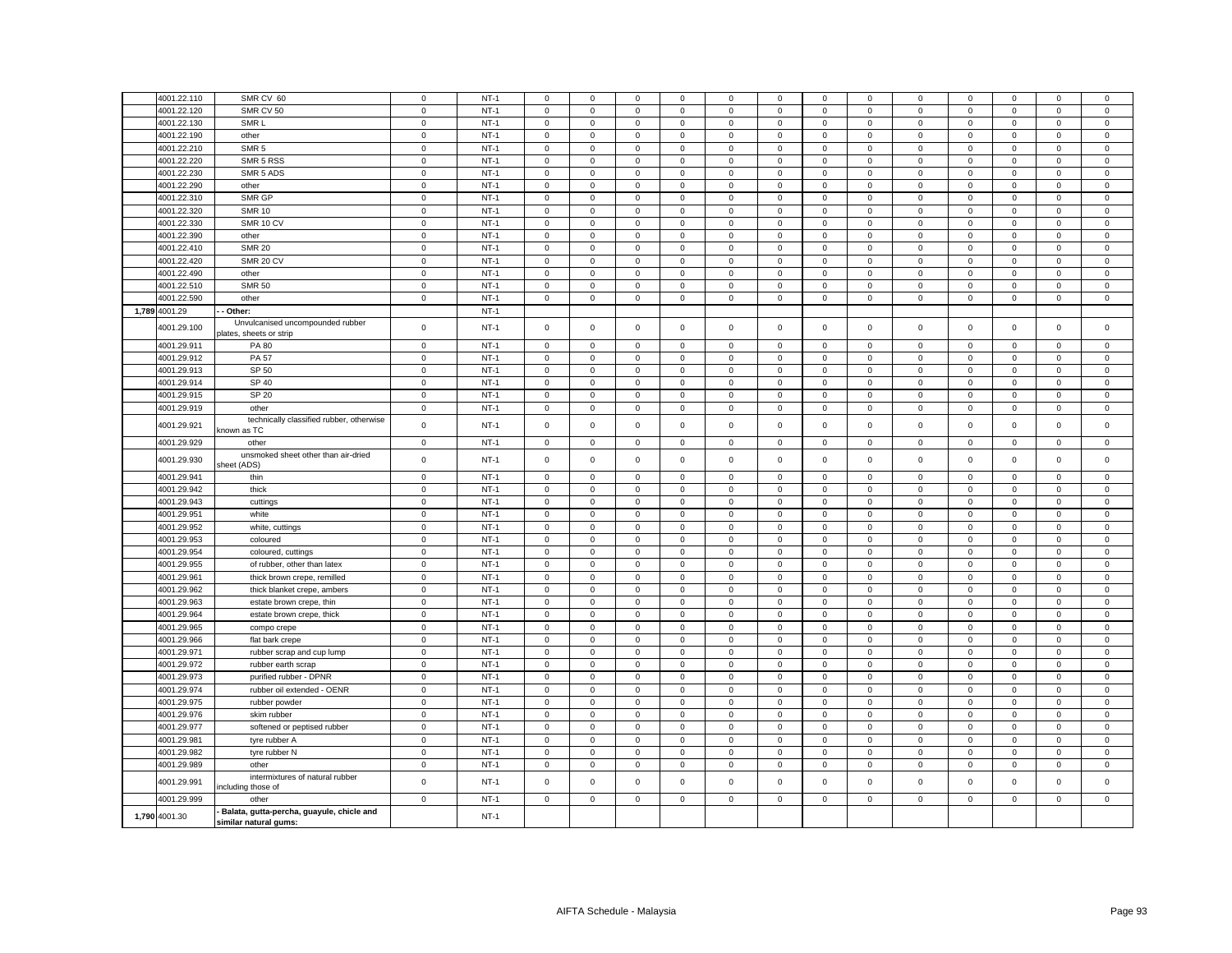|       | 4001.30.110                  | in plates, sheets or strip                                                                                                                                                                                                             | $\mathbf 0$ | $NT-1$              | 0            | $\Omega$     | $\mathbf 0$ | $\Omega$     | 0           | $^{\circ}$  | $^{\circ}$     | $\Omega$       | 0                   | 0           | $\Omega$            | 0                   | 0                   |
|-------|------------------------------|----------------------------------------------------------------------------------------------------------------------------------------------------------------------------------------------------------------------------------------|-------------|---------------------|--------------|--------------|-------------|--------------|-------------|-------------|----------------|----------------|---------------------|-------------|---------------------|---------------------|---------------------|
|       | 4001.30.190                  | other                                                                                                                                                                                                                                  | $\mathbf 0$ | $NT-1$              | $\mathbf 0$  | $\mathsf 0$  | $\mathsf 0$ | $\mathsf 0$  | $\mathsf 0$ | $\mathbf 0$ | $\mathsf 0$    | $\mathsf 0$    | $\mathsf 0$         | $\mathbf 0$ | $\mathsf 0$         | $\mathbf 0$         | $\mathsf 0$         |
|       | 4001.30.210                  | in plates, sheets or strip                                                                                                                                                                                                             | $\mathbf 0$ | $NT-1$              | $\mathbf 0$  | $\mathsf 0$  | $\mathsf 0$ | $\mathsf 0$  | $\mathbf 0$ | $\mathsf 0$ | $\mathbf 0$    | $\mathbf 0$    | $\mathsf 0$         | $\mathsf 0$ | $\mathsf 0$         | $\mathsf 0$         | $\mathsf 0$         |
|       | 4001.30.291                  | raw                                                                                                                                                                                                                                    | $\mathbf 0$ | $NT-1$              | $\mathbf 0$  | $\mathsf 0$  | $\mathsf 0$ | $\mathsf 0$  | $\mathsf 0$ | $\mathbf 0$ | $\mathsf 0$    | $\mathsf 0$    | $\mathsf 0$         | $\mathbf 0$ | $\mathsf 0$         | $\mathsf 0$         | $\mathsf 0$         |
|       | 4001.30.292                  | pressed but not refined                                                                                                                                                                                                                | $\mathbf 0$ | $NT-1$              | 0            | $\mathsf 0$  | $\mathsf 0$ | $\mathsf 0$  | $\mathbf 0$ | $\mathsf 0$ | $\mathbf 0$    | $\mathbf 0$    | $\mathbf 0$         | $\mathbf 0$ | $\mathsf 0$         | $\mathsf 0$         | $\mathsf 0$         |
|       | 4001.30.299                  | other                                                                                                                                                                                                                                  | $\mathbf 0$ | $NT-1$              | $\Omega$     | $\mathsf 0$  | $\mathsf 0$ | $\mathbf 0$  | $\mathsf 0$ | 0           | $\mathsf 0$    | $\mathsf 0$    | $\mathsf 0$         | $\mathbf 0$ | $\mathbf 0$         | $\mathbf 0$         | $\mathsf 0$         |
|       |                              |                                                                                                                                                                                                                                        |             | $NT-1$              |              |              | $\mathsf 0$ |              | $\mathsf 0$ | $\mathsf 0$ |                |                |                     |             |                     |                     | $\mathsf 0$         |
|       | 4001.30.910                  | in plates, sheets or strip                                                                                                                                                                                                             | $\mathbf 0$ |                     | $\mathbf 0$  | $\mathsf 0$  |             | $\mathbf 0$  |             |             | $\mathbf 0$    | $\mathbf 0$    | $\mathbf 0$         | $\mathsf 0$ | $\mathbf 0$         | $\mathbf 0$         |                     |
|       | 4001.30.991                  | edible                                                                                                                                                                                                                                 | $\mathsf 0$ | $NT-1$              | $\mathbf 0$  | $\mathsf 0$  | $\mathsf 0$ | $\mathbf 0$  | $\mathsf 0$ | $\mathbf 0$ | $\mathsf 0$    | $\mathbf 0$    | $\mathsf{o}\xspace$ | $\mathbf 0$ | $\mathsf 0$         | $\mathsf 0$         | $\mathsf 0$         |
|       | 4001.30.999                  | other                                                                                                                                                                                                                                  | $\mathbf 0$ | $NT-1$              | 0            | $\mathsf 0$  | $\mathsf 0$ | $\mathsf 0$  | $\mathbf 0$ | $\mathsf 0$ | $\mathbf 0$    | $\mathbf 0$    | $\mathbf 0$         | $\mathsf 0$ | $\mathbf 0$         | $\mathsf 0$         | $\mathsf 0$         |
|       | 40.02                        | Synthetic rubber and factice derived from<br>oils, in primary forms or in plates, sheets or<br>strip; mixtures of any product of heading<br>40.01 with any product of this heading, in<br>primary forms or in plates, sheets or strip. |             |                     |              |              |             |              |             |             |                |                |                     |             |                     |                     |                     |
|       | 1,791 4002.11.000            | - Latex                                                                                                                                                                                                                                | $\mathbf 0$ | $NT-1$              | $\mathbf 0$  | $\mathbf 0$  | $\mathsf 0$ | $\mathbf 0$  | $\mathbf 0$ | $\mathbf 0$ | $\mathbf 0$    | $\mathbf 0$    | $\mathbf 0$         | $\mathsf 0$ | $\mathsf{O}\xspace$ | $\mathbf 0$         | $\mathsf{O}\xspace$ |
|       | 1,792 4002.19                | - Other:                                                                                                                                                                                                                               |             | <b>ST</b>           |              |              |             |              |             |             |                |                |                     |             |                     |                     |                     |
|       | 4002.19.100                  | Unvulcanised uncompounded plates,<br>heets or strip                                                                                                                                                                                    | 25          | <b>ST</b>           | 20           | 18           | 16          | 14           | 14          | 12          | 10             | $\overline{7}$ | 5                   | 5           | 5                   | 5                   | 5                   |
|       | 4002.19.910                  | in primary forms                                                                                                                                                                                                                       | $\mathbf 0$ | <b>ST</b>           | $\mathbf 0$  | $\mathsf 0$  | $\mathsf 0$ | $\mathsf 0$  | $\mathbf 0$ | $\mathsf 0$ | $\mathbf 0$    | $\mathbf 0$    | $\mathbf 0$         | $\mathsf 0$ | $\mathsf 0$         | $\mathbf 0$         | $\mathsf 0$         |
|       | 4002.19.990                  | other                                                                                                                                                                                                                                  | 25          | <b>ST</b>           | 20           | 18           | 16          | 14           | 14          | 12          | 10             | $\overline{7}$ | 5                   | 5           | 5                   | 5                   | 5                   |
|       | 1,793 4002.20                | Butadiene rubber (BR):                                                                                                                                                                                                                 |             | <b>ST</b>           |              |              |             |              |             |             |                |                |                     |             |                     |                     |                     |
|       |                              | Unvulcanised uncompounded rubber                                                                                                                                                                                                       |             |                     |              |              |             |              |             |             |                |                |                     |             |                     |                     |                     |
|       | 4002.20.100                  | plates, sheets or strip                                                                                                                                                                                                                | 25          | <b>ST</b>           | 20           | 18           | 16          | 14           | 14          | 12          | 10             | $\overline{7}$ | 5                   | 5           | 5                   | 5                   | 5                   |
|       | 4002.20.910                  | in primary forms                                                                                                                                                                                                                       | $\mathbf 0$ | <b>ST</b>           | $\mathbf{0}$ | $\mathbf 0$  | $\mathbf 0$ | $\mathsf 0$  | $\mathbf 0$ | $\mathsf 0$ | $\mathbf 0$    | $\mathbf 0$    | $\mathbf 0$         | $\mathsf 0$ | $\mathbf 0$         | $\mathbf 0$         | $\mathsf 0$         |
|       | 4002.20.990                  | other                                                                                                                                                                                                                                  | 25          | <b>ST</b>           | 20           | 18           | 16          | 14           | 14          | 12          | 10             | $\overline{7}$ | 5                   | 5           | 5                   | 5                   | 5                   |
| 1,794 | 4002.31                      | - Isobutene-isoprene (butyl) rubber (IIR):                                                                                                                                                                                             |             | <b>ST</b>           |              |              |             |              |             |             |                |                |                     |             |                     |                     |                     |
|       | 4002.31.100                  | Unvulcanised uncompounded rubber<br>plates, sheets or strip                                                                                                                                                                            | 25          | ST                  | 20           | 18           | 16          | 14           | 14          | 12          | 10             | $\overline{7}$ | 5                   | $\,$ 5 $\,$ | 5                   | $\,$ 5 $\,$         | $\,$ 5 $\,$         |
|       | 4002.31.910                  | intermixtures of natural rubber including                                                                                                                                                                                              | 25          | <b>ST</b>           | 20           | 18           | 16          | 14           | 14          | 12          | 10             | $\overline{7}$ | $\sqrt{5}$          | 5           | 5                   | 5                   | $\sqrt{5}$          |
|       |                              | those of natural                                                                                                                                                                                                                       |             |                     |              |              |             |              |             |             |                |                |                     |             |                     |                     |                     |
|       | 4002.31.990                  | other                                                                                                                                                                                                                                  | $\mathbf 0$ | <b>ST</b>           | $\circ$      | $\mathbf 0$  | $\mathbf 0$ | $\mathbf{0}$ | $\mathsf 0$ | $\mathsf 0$ | $\mathsf 0$    | $\mathbf 0$    | $\mathsf 0$         | $\mathbf 0$ | $\mathsf 0$         | $\mathsf 0$         | $\mathsf 0$         |
|       | 1,795 4002.39                | Other:                                                                                                                                                                                                                                 |             | $NT-2$              |              |              |             |              |             |             |                |                |                     |             |                     |                     |                     |
|       | 4002.39.100                  | Unvulcanised uncompounded rubber<br>plates, sheets or strip                                                                                                                                                                            | 25          | $NT-2$              | 20           | 17           | 15          | 13           | 13          | 10          | $\overline{7}$ | 5              | $\mathbf 0$         | $\mathsf 0$ | $\mathsf 0$         | $\mathsf 0$         | $\mathsf 0$         |
|       | 4002.39.910                  | intermixtures of natural rubber including<br>those of natural                                                                                                                                                                          | 25          | $NT-2$              | 20           | 17           | 15          | 13           | 13          | 10          | $\overline{7}$ | 5              | $\mathbf 0$         | $\mathbf 0$ | $\mathbf 0$         | $\mathbf 0$         | $\mathsf 0$         |
|       | 4002.39.990                  | other                                                                                                                                                                                                                                  | $\mathbf 0$ | $NT-2$              | 0            | $\mathbf{0}$ | $\mathsf 0$ | $\mathbf 0$  | 0           | $\mathbf 0$ | $\mathbf{0}$   | $\mathbf{0}$   | $\mathsf 0$         | $\mathsf 0$ | $\mathbf 0$         | $\mathsf{O}\xspace$ | $\mathbf 0$         |
|       | 1,796 4002.41.000            | - Latex                                                                                                                                                                                                                                | $\mathbf 0$ | $NT-1$              | 0            | $\mathsf 0$  | $\mathbf 0$ | $\mathbf 0$  | $\mathsf 0$ | 0           | $\mathsf 0$    | $\mathsf 0$    | $\mathbf 0$         | 0           | $\mathsf 0$         | $\mathbf 0$         | $\mathsf 0$         |
|       | 1,797 4002.49                | Other:                                                                                                                                                                                                                                 |             | $NT-1$              |              |              |             |              |             |             |                |                |                     |             |                     |                     |                     |
|       | 4002.49.100                  | Unvulcanised uncompounded rubber<br>plates, sheets or strip                                                                                                                                                                            | 25          | $NT-2$              | 20           | 17           | 15          | 13           | 13          | 10          | $\overline{7}$ | 5              | $\mathsf 0$         | $\mathsf 0$ | $\mathsf 0$         | $\mathsf{O}\xspace$ | $\mathsf 0$         |
|       | 4002.49.910                  | in primary forms                                                                                                                                                                                                                       | $\mathbf 0$ | $NT-2$              | $\mathsf 0$  | $\mathbf 0$  | $\mathbf 0$ | $\mathsf 0$  | $\mathbf 0$ | $\mathsf 0$ | $\mathsf 0$    | $\mathbf 0$    | $\mathbf 0$         | $\mathsf 0$ | $\mathbf 0$         | $\mathsf 0$         | $\mathsf 0$         |
|       | 4002.49.990                  | other                                                                                                                                                                                                                                  | 25          | $NT-2$              | 20           | 17           | 15          | 13           | 13          | 10          | $\overline{7}$ | 5              | $\mathsf 0$         | $\pmb{0}$   | $\mathsf 0$         | $\mathbf 0$         | $\mathbf 0$         |
|       | 1,798 4002.51.000            | - Latex                                                                                                                                                                                                                                | $\mathbf 0$ | $NT-1$              | 0            | $\mathsf 0$  | $\mathsf 0$ | $\mathbf 0$  | $\mathbf 0$ | $\mathsf 0$ | $\mathbf 0$    | $\mathbf 0$    | $\mathsf 0$         | $\mathsf 0$ | $\mathsf 0$         | $\mathsf 0$         | $\mathsf 0$         |
|       | 1,799 4002.59                | Other:                                                                                                                                                                                                                                 |             | $NT-2$              |              |              |             |              |             |             |                |                |                     |             |                     |                     |                     |
|       | 4002.59.100                  | Unvulcanised uncompounded rubber                                                                                                                                                                                                       | 25          | $NT-2$              | 20           | 17           | 15          | 13           | 13          | 10          | $\overline{7}$ | 5              | $\mathbf 0$         | $\mathbf 0$ | $\mathbf 0$         | $\mathbf 0$         | $\mathbf 0$         |
|       | 4002.59.910                  | plates, sheets or strip<br>in primary forms                                                                                                                                                                                            | $\mathbf 0$ | $NT-2$              | $\mathsf 0$  | $\mathsf 0$  | $\mathbf 0$ | $\,0\,$      | $\mathsf 0$ | $\mathbf 0$ | $\mathsf 0$    | $\mathbf 0$    | $\mathbf 0$         | $\mathbf 0$ | $\mathbf 0$         | $\mathbf 0$         | $\mathbf 0$         |
|       | 4002.59.990                  | other                                                                                                                                                                                                                                  | 25          | $NT-2$              | 20           | 17           | 15          | 13           | 13          | 10          | $\overline{7}$ | 5              | $\mathsf 0$         | 0           | $\mathsf 0$         | 0                   | $\mathbf 0$         |
|       | 1,800 4002.60                | Isoprene rubber (IR):                                                                                                                                                                                                                  |             | $NT-2$              |              |              |             |              |             |             |                |                |                     |             |                     |                     |                     |
|       | 4002.60.100                  | In primary forms                                                                                                                                                                                                                       | $\mathbf 0$ | $NT-2$              | 0            | 0            | 0           | 0            | 0           | 0           | $\mathbf 0$    | 0              | $\mathbf 0$         | 0           | $^{\circ}$          | 0                   | $\mathsf 0$         |
|       | 4002.60.900                  | Other                                                                                                                                                                                                                                  | 25          | $NT-2$              | 20           | 17           | 15          | 13           | 13          | 10          | $\overline{7}$ | 5              | $\mathsf 0$         | $\mathbf 0$ | $\mathsf{O}\xspace$ | $\mathsf{O}\xspace$ | $\mathbf 0$         |
|       | 1,801 4002.70                | Ethylene-propylene-non-conjugated diene<br>rubber (EPDM):                                                                                                                                                                              |             | ST                  |              |              |             |              |             |             |                |                |                     |             |                     |                     |                     |
|       | 4002.70.100                  | Unvulcanised uncompounded rubber plates,<br>sheets or strip                                                                                                                                                                            | 25          | ST                  | 20           | 18           | 16          | 14           | 14          | 12          | 10             | $\overline{7}$ | 5                   | 5           | 5                   | 5                   | $\sqrt{5}$          |
|       |                              |                                                                                                                                                                                                                                        |             |                     |              |              |             |              |             |             |                |                |                     |             |                     |                     |                     |
|       | 4002.70.910                  | in primary forms                                                                                                                                                                                                                       | $\mathsf 0$ | <b>ST</b>           | $\mathbf 0$  | $\mathsf 0$  | $\mathsf 0$ | $\mathsf 0$  | $\mathbf 0$ | $\mathsf 0$ | $\mathbf 0$    | $\mathbf 0$    | $\mathbf 0$         | $\mathsf 0$ | $\mathbf 0$         | $\mathbf 0$         | $\mathsf 0$         |
|       | 4002.70.990<br>1,802 4002.80 | other<br>Mixtures of any product of heading 40.01                                                                                                                                                                                      | 25          | <b>ST</b><br>$NT-2$ | 20           | 18           | 16          | 14           | 14          | 12          | 10             | $\overline{7}$ | $5\phantom{.0}$     | 5           | 5                   | 5                   | 5                   |
|       |                              | with any product of this                                                                                                                                                                                                               |             |                     |              |              |             |              |             |             |                |                |                     |             |                     |                     |                     |
|       | 4002.80.100                  | Heveaplus rubber MG 49                                                                                                                                                                                                                 | $\mathbf 0$ | $NT-2$              | $\mathbf 0$  | $\mathsf 0$  | $\mathsf 0$ | $\mathsf 0$  | $\mathsf 0$ | $\mathsf 0$ | $\mathsf 0$    | $\mathsf 0$    | $\mathbf 0$         | $\mathsf 0$ | $\mathsf 0$         | $\mathsf 0$         | $\mathsf 0$         |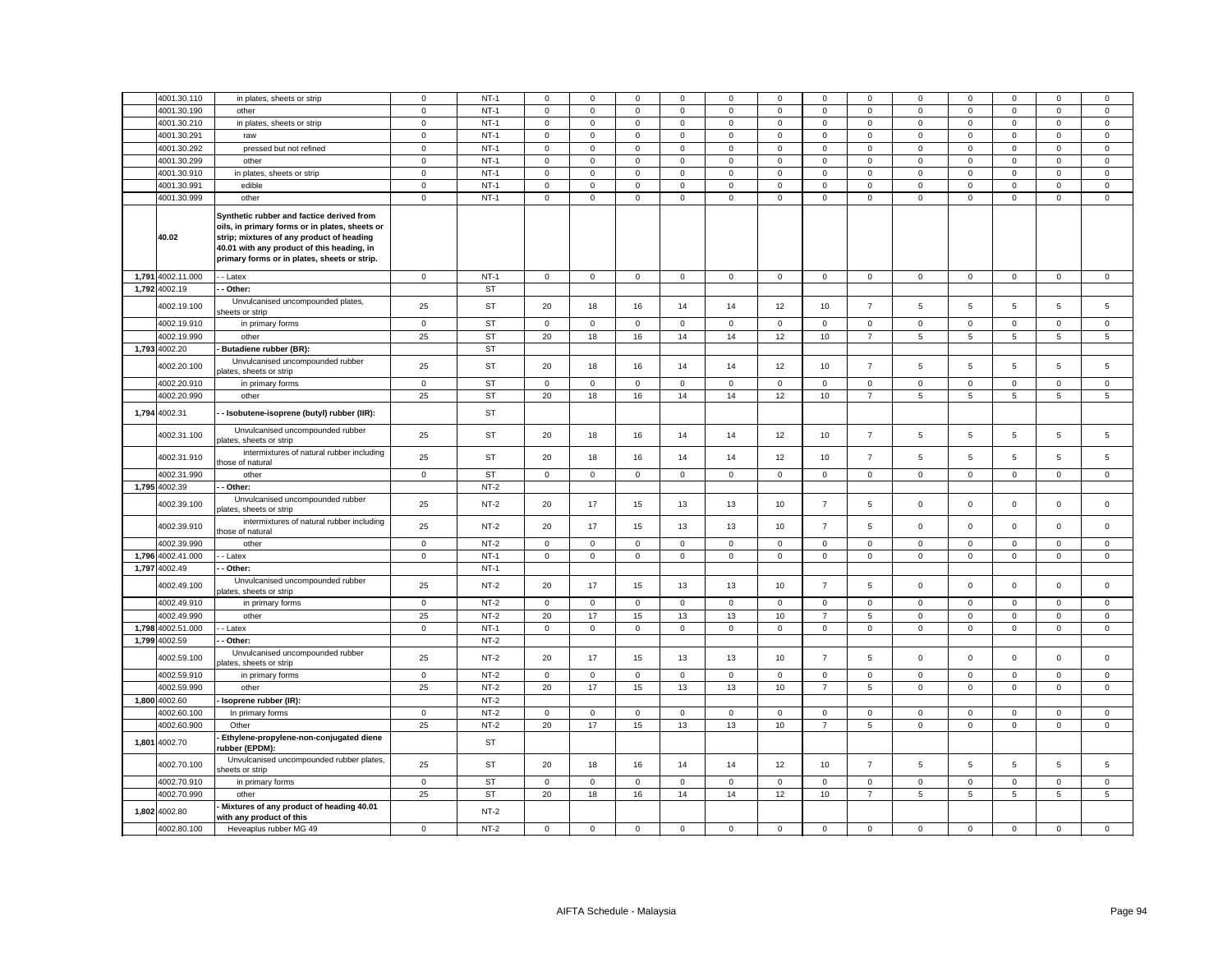| 4002.80.200       | Heveaplus rubber MG 30                                                                                                               | $\mathsf 0$ | $NT-2$    | $\Omega$     | $\Omega$            | $\mathsf 0$ | $\Omega$    | $\mathsf 0$ | $^{\circ}$  | $\Omega$       | $\Omega$            | $\Omega$       | $\Omega$       | $\Omega$    | $\Omega$    | $^{\circ}$  |
|-------------------|--------------------------------------------------------------------------------------------------------------------------------------|-------------|-----------|--------------|---------------------|-------------|-------------|-------------|-------------|----------------|---------------------|----------------|----------------|-------------|-------------|-------------|
| 4002.80.300       | Epoxidised rubber ENR 25                                                                                                             | 25          | $NT-2$    | 20           | 17                  | 15          | 13          | 13          | 10          | $\overline{7}$ | $\overline{5}$      | $\mathsf 0$    | $\mathsf 0$    | $\mathsf 0$ | $\mathsf 0$ | $\mathsf 0$ |
| 4002.80.400       | Epoxidised rubber ENR 50                                                                                                             | 25          | $NT-2$    | 20           | 17                  | 15          | 13          | 13          | 10          | $\overline{7}$ | 5                   | $\mathsf 0$    | $\mathsf 0$    | $\mathbf 0$ | $\mathsf 0$ | $\mathsf 0$ |
| 4002.80.900       | Other                                                                                                                                | 25          | $NT-2$    | 20           | 17                  | 15          | 13          | 13          | 10          | $\overline{7}$ | 5                   | $\mathsf 0$    | $\mathsf 0$    | $\mathsf 0$ | $\mathsf 0$ | $\mathsf 0$ |
| 1,803 4002.91.000 | - Latex                                                                                                                              | $\mathbf 0$ | $NT-2$    | 0            | $\mathbf 0$         | $\mathsf 0$ | $\mathsf 0$ | $\mathbf 0$ | $\mathsf 0$ | $\mathsf{O}$   | $\mathbf 0$         | $\mathbf 0$    | $\mathsf 0$    | $\mathsf 0$ | $\mathsf 0$ | $\mathsf 0$ |
| 1,804 4002.99     | Other:                                                                                                                               |             | <b>ST</b> |              |                     |             |             |             |             |                |                     |                |                |             |             |             |
|                   | Unvulcanised uncompounded rubber                                                                                                     |             |           |              |                     |             |             |             |             |                |                     |                |                |             |             |             |
| 4002.99.100       | olates, sheets or strip                                                                                                              | 25          | ST        | 20           | 18                  | 16          | 14          | 14          | 12          | 10             | $\overline{7}$      | 5              | $\,$ 5 $\,$    | 5           | $\mathbf 5$ | 5           |
| 4002.99.910       | in primary forms                                                                                                                     | $\mathbf 0$ | <b>ST</b> | $\mathsf{O}$ | $\mathsf{O}\xspace$ | $\mathsf 0$ | $\mathsf 0$ | $\mathsf 0$ | $\mathbf 0$ | $\mathsf 0$    | $\mathbf 0$         | $\mathsf 0$    | $\mathsf 0$    | $\mathbf 0$ | $\mathsf 0$ | $\mathbf 0$ |
| 4002.99.990       | other                                                                                                                                | 25          | <b>ST</b> | 20           | 18                  | 16          | 14          | 14          | 12          | 10             | $\overline{7}$      | 5              | 5              | $\,$ 5 $\,$ | 5           | 5           |
|                   | Reclaimed rubber in primary forms or in plates,                                                                                      |             |           |              |                     |             |             |             |             |                |                     |                |                |             |             |             |
| 1,805 4003.00.000 | sheets or strip.                                                                                                                     | 25          | HSL C     | 24.5         | 24                  | 23.5        | 23          | 23          | 22.5        | 22             | 21.5                | 21.5           | 21             | 20.5        | 20.5        | 19          |
| 1,806 4004.00     | Waste, parings and scrap of rubber (other<br>than hard rubber) and powders and granules                                              |             | ST        |              |                     |             |             |             |             |                |                     |                |                |             |             |             |
|                   | obtained therefrom.                                                                                                                  |             |           |              |                     |             |             |             |             |                |                     |                |                |             |             |             |
| 4004.00.100       | Waste, parings and scrap of rubber other                                                                                             | 25          | ST        | 20           | 18                  | 16          | 14          | 14          | 12          | 10             | $\overline{7}$      | $\overline{5}$ | 5              | 5           | 5           | 5           |
|                   | han hard rubber<br>Powder and granules obtained from waste or                                                                        |             | <b>ST</b> | 20           | 18                  | 16          |             |             | 12          | 10             | $\overline{7}$      | 5              | 5              | 5           |             | 5           |
| 4004.00.200       | scrap of rubber                                                                                                                      | 25          |           |              |                     |             | 14          | 14          |             |                |                     |                |                |             | 5           |             |
| 40.05             | Compounded rubber, unvulcanised, in<br>primary forms or in plates, sheets or strip.                                                  |             |           |              |                     |             |             |             |             |                |                     |                |                |             |             |             |
| 1,807 4005.10     | Compounded with carbon black or silica:                                                                                              |             | ST        |              |                     |             |             |             |             |                |                     |                |                |             |             |             |
| 4005.10.100       | Of natural gums                                                                                                                      | 30          | ST        | 27           | 24                  | 21          | 18          | 18          | 15          | 12             | 8                   | 5              | 5              | 5           | 5           | 5           |
| 4005.10.910       | of carbon black                                                                                                                      | 25          | <b>ST</b> | 20           | 18                  | 16          | 14          | 14          | 12          | 10             | $\overline{7}$      | 5              | 5              | 5           | 5           | 5           |
| 4005.10.920       | oil of carbon black                                                                                                                  | 25          | <b>ST</b> | 20           | 18                  | 16          | 14          | 14          | 12          | 10             | $\overline{7}$      | 5              | 5              | 5           | 5           | 5           |
| 4005.10.990       | other                                                                                                                                | 25          | <b>ST</b> | 20           | 18                  | 16          | 14          | 14          | 12          | 10             | $\overline{7}$      | 5              | $\,$ 5 $\,$    | 5           | 5           | 5           |
| 1,808 4005.20.000 | Solutions; dispersions other than those of<br>subheading 4005.10                                                                     | 30          | ST        | 27           | 24                  | 21          | 18          | 18          | 15          | 12             | 8                   | 5              | $\,$ 5 $\,$    | 5           | $\mathbf 5$ | 5           |
| 1,809 4005.91     | Plates, sheets or strip:                                                                                                             |             | HSL C     |              |                     |             |             |             |             |                |                     |                |                |             |             |             |
| 4005.91.100       | Of natural gums                                                                                                                      | 30          | HSL C     | 29           | 28                  | 27          | 26          | 26          | 25          | 24.5           | 24                  | 24             | 23.5           | 23          | 23          | 22.5        |
| 4005.91.910       | compounded, unvulcanised plates,<br>sheets or strip consisting of                                                                    | 25          | HSL C     | 24.5         | 24                  | 23.5        | 23          | 23          | 22.5        | 22             | 21.5                | 21.5           | 21             | 20.5        | 20.5        | 19          |
| 4005.91.920       | compounded, unvulcanised plates,<br>sheets or strip                                                                                  | 25          | HSL C     | 24.5         | 24                  | 23.5        | 23          | 23          | 22.5        | 22             | 21.5                | 21.5           | 21             | 20.5        | 20.5        | 19          |
| 4005.91.990       | other                                                                                                                                | 25          | HSL C     | 24.5         | 24                  | 23.5        | 23          | 23          | 22.5        | 22             | 21.5                | 21.5           | 21             | 20.5        | 20.5        | 19          |
| 1,810 4005.99     | - Other:                                                                                                                             |             | ST        |              |                     |             |             |             |             |                |                     |                |                |             |             |             |
| 4005.99.100       | Natural rubber compounded with<br>substances other than carbon                                                                       | 5           | ST        | 5            | 5                   | $\,$ 5 $\,$ | 5           | 5           | 5           | 5              | $\sqrt{5}$          | 5              | 5              | 5           | 5           | $\sqrt{5}$  |
| 4005.99.200       | Compounded, unvulcanised granules,<br>iscuits and blocks                                                                             | 25          | <b>ST</b> | 20           | 18                  | 16          | 14          | 14          | 12          | 10             | $\overline{7}$      | 5              | 5              | 5           | 5           | 5           |
| 4005.99.300       | Unvulcanised, compounded latex                                                                                                       | 25          | ST        | 20           | 18                  | 16          | 14          | 14          | 12          | 10             | $\overline{7}$      | 5              | 5              | 5           | 5           | 5           |
| 4005.99.900       | Other                                                                                                                                | 25          | <b>ST</b> | 20           | 18                  | 16          | 14          | 14          | 12          | 10             | $\overline{7}$      | 5              | 5              | 5           | 5           | 5           |
| 40.06             | Other forms (for example, rods, tubes and<br>profile shapes) and articles (for example,<br>discs and rings), of unvulcanised rubber. |             |           |              |                     |             |             |             |             |                |                     |                |                |             |             |             |
| 1,811 4006.10.000 | "Camel-back" strips for retreading rubber tyres                                                                                      | 25          | ST        | 20           | 18                  | 16          | 14          | 14          | 12          | 10             | $\overline{7}$      | 5              | $\,$ 5 $\,$    | 5           | $\mathbf 5$ | 5           |
| 1,812 4006.90     | Other:                                                                                                                               |             | <b>ST</b> |              |                     |             |             |             |             |                |                     |                |                |             |             |             |
| 4006.90.110       | articles                                                                                                                             | 5           | <b>ST</b> | 5            | 5                   | 5           |             | 5           | 5           | 5              | 5                   | 5              | 5              | 5           | 5           |             |
| 4006.90.190       |                                                                                                                                      | 30          | <b>ST</b> | 27           | 24                  | 21          | 5<br>18     |             | 15          |                |                     | 5              | $\overline{5}$ |             | $\mathbf 5$ | 5           |
|                   | other                                                                                                                                |             |           |              |                     |             |             | 18          |             | 12             | 8<br>$\overline{7}$ |                |                | 5           |             | 5           |
| 4006.90.900       | Other                                                                                                                                | 25          | <b>ST</b> | 20           | 18                  | 16          | 14          | 14          | 12          | 10             |                     | 5              | 5              | 5           | 5           | 5           |
| 1,813 4007.00.000 | Vulcanised rubber thread and cord.                                                                                                   | 15          | $NT-1$    | 12.5         | 10                  | 7.5         | 5           | $\mathsf 0$ | $\mathbf 0$ | $\mathbf 0$    | $\mathsf 0$         | $\mathbf 0$    | $\mathsf 0$    | $\mathbf 0$ | $\mathsf 0$ | $\mathsf 0$ |
| 40.08             | Plates, sheets, strip, rods and profile shapes,<br>of vulcanised rubber other than hard rubber.                                      |             |           |              |                     |             |             |             |             |                |                     |                |                |             |             |             |
| 1,814 4008.11     | - Plates, sheets and strip:                                                                                                          |             | ST        |              |                     |             |             |             |             |                |                     |                |                |             |             |             |
| 4008.11.100       | Floor tiles, rectangular (including square)                                                                                          | 30          | ST        | 27           | 24                  | 21          | 18          | 18          | 15          | 12             | 8                   | 5              | $\,$ 5 $\,$    | 5           | $\mathbf 5$ | 5           |
| 4008.11.210       | lined with textile fabric on one side, and<br>exceeding 5 mm in                                                                      | 5           | ST        | 5            | 5                   | $\mathbf 5$ | 5           | 5           | 5           | 5              | 5                   | 5              | 5              | 5           | $\mathbf 5$ | 5           |
| 4008.11.290       | other                                                                                                                                | 30          | <b>ST</b> | 27           | 24                  | 21          | 18          | 18          | 15          | 12             | 8                   | 5              | 5              | 5           | 5           | 5           |
|                   |                                                                                                                                      |             |           |              |                     |             |             |             |             |                |                     |                |                |             |             |             |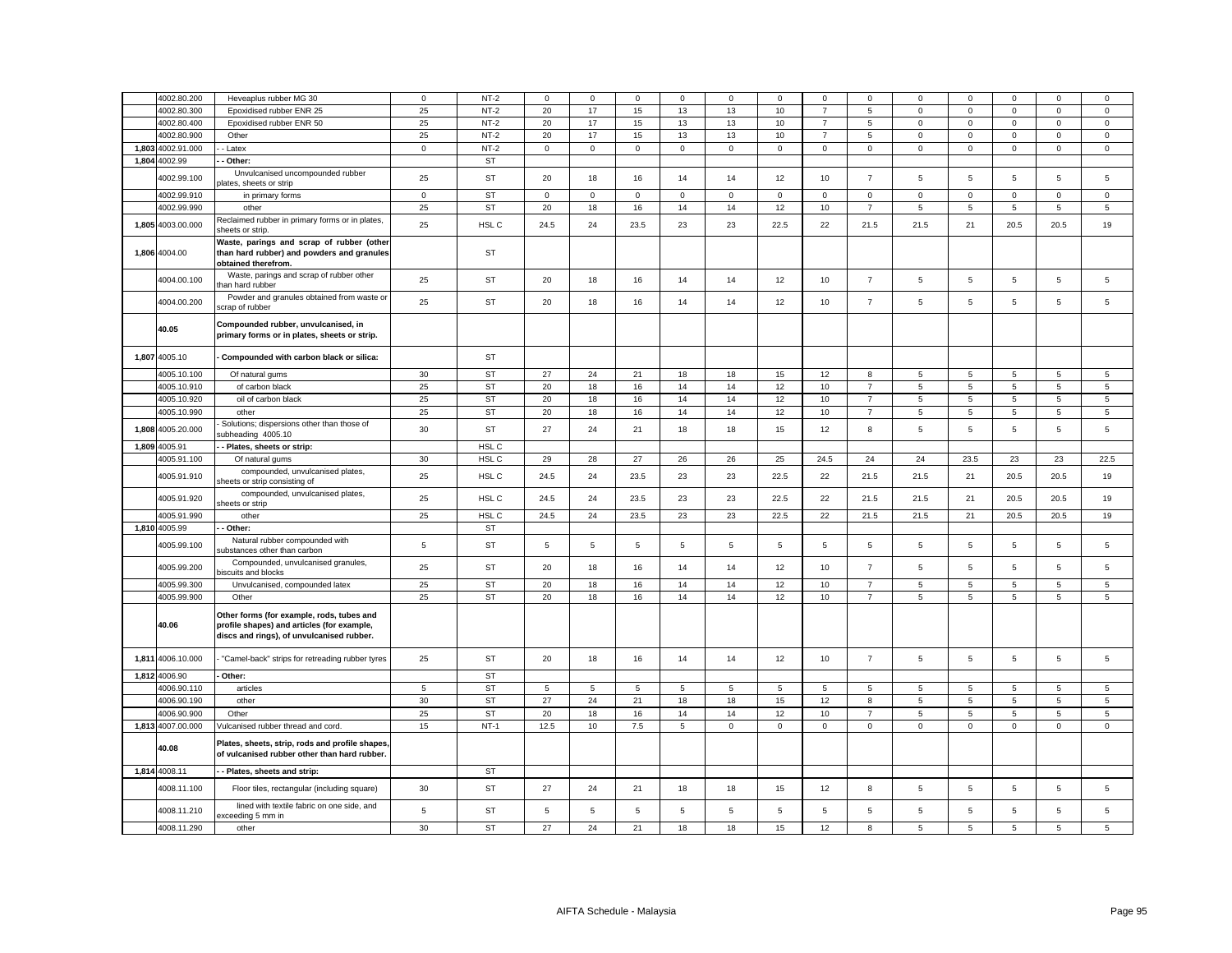|       | 4008.11.310       | flooring material in the piece, rectangular<br>including square)                                                                                     | 30          | ST               | 27             | 24           | 21             | 18          | 18          | 15          | 12              | 8            | 5              | 5               | 5              | 5              | 5              |
|-------|-------------------|------------------------------------------------------------------------------------------------------------------------------------------------------|-------------|------------------|----------------|--------------|----------------|-------------|-------------|-------------|-----------------|--------------|----------------|-----------------|----------------|----------------|----------------|
|       | 4008.11.350       | water stop                                                                                                                                           | 30          | <b>ST</b>        | 27             | 24           | 21             | 18          | 18          | 15          | 12              | 8            | 5              | $\sqrt{5}$      | 5              | $\overline{5}$ | 5              |
|       | 4008.11.360       | rubber soling sheet                                                                                                                                  | 30          | <b>ST</b>        | 27             | 24           | 21             | 18          | 18          | 15          | 12              | 8            | 5              | 5               | 5              | 5              | 5              |
|       | 4008.11.390       | other                                                                                                                                                | 30          | <b>ST</b>        | 27             | 24           | 21             | 18          | 18          | 15          | 12              | 8            | $\overline{5}$ | 5               | 5              | 5              | 5              |
|       | 4008.11.900       | Other                                                                                                                                                | 30          | <b>ST</b>        | 27             | 24           | 21             | 18          | 18          | 15          | 12              | 8            | 5              | $\overline{5}$  | 5              | 5              | 5              |
|       | 1,815 4008.19.000 | Other                                                                                                                                                | 30          | HSL C            | 29             | 28           | 27             | 26          | 26          | 25          | 24.5            | 24           | 24             | 23.5            | 23             | 23             | 22.5           |
|       | 1,816 4008.21     | Plates, sheets and strip:                                                                                                                            |             | <b>ST</b>        |                |              |                |             |             |             |                 |              |                |                 |                |                |                |
|       | 4008.21.100       | Floor tiles, rectangular (including square)                                                                                                          | 30          | ST               | 27             | 24           | 21             | 18          | 18          | 15          | 12              | 8            | 5              | 5               | 5              | 5              | 5              |
|       | 4008.21.210       | lined with textile fabric on one side, not<br>xceeding 5mm in                                                                                        | $\sqrt{5}$  | ST               | 5              | 5            | 5              | 5           | 5           | $\sqrt{5}$  | $5\phantom{.0}$ | 5            | 5              | $\sqrt{5}$      | 5              | $\overline{5}$ | 5              |
|       | 4008.21.290       | other                                                                                                                                                | 30          | <b>ST</b>        | 27             | 24           | 21             | 18          | 18          | 15          | 12              | 8            | 5              | 5               | 5              | 5              | 5              |
|       | 4008.21.310       | flooring material in the piece, rectangular<br>including square)                                                                                     | 30          | ST               | 27             | 24           | 21             | 18          | 18          | 15          | 12              | 8            | 5              | 5               | 5              | 5              | 5              |
|       | 4008.21.320       | structural bearings (including bridge<br>pearings)                                                                                                   | 30          | ST               | 27             | 24           | 21             | 18          | 18          | 15          | 12              | 8            | 5              | 5               | 5              | 5              | 5              |
|       | 4008.21.330       | rail pad                                                                                                                                             | 30          | <b>ST</b>        | 27             | 24           | 21             | 18          | 18          | 15          | 12              | 8            | 5              | 5               | 5              | 5              | 5              |
|       | 4008.21.340       | precured tread                                                                                                                                       | 30          | <b>ST</b>        | 27             | 24           | 21             | 18          | 18          | 15          | 12              | 8            | 5              | $\overline{5}$  | 5              | 5              | $\overline{5}$ |
|       | 4008.21.350       | water stop                                                                                                                                           | 30          | <b>ST</b>        | 27             | 24           | 21             | 18          | 18          | 15          | 12              | 8            | 5              | 5               | 5              | 5              | 5              |
|       | 4008.21.360       | rubber soling sheet                                                                                                                                  | 30          | <b>ST</b>        | 27             | 24           | 21             | 18          | 18          | 15          | 12              | 8            | 5              | $\overline{5}$  | 5              | 5              | 5              |
|       | 4008.21.390       | other                                                                                                                                                | 30          | <b>ST</b>        | 27             | 24           | 21             | 18          | 18          | 15          | 12              | 8            | 5              | 5               | 5              | 5              | 5              |
|       | 4008.21.900       | Other                                                                                                                                                | 30          | <b>ST</b>        | 27             | 24           | 21             | 18          | 18          | 15          | 12              | 8            | 5              | $\,$ 5 $\,$     | $\overline{5}$ | 5              | 5              |
|       | 1,817 4008.29.000 | - Other                                                                                                                                              | 30          | <b>ST</b>        | 27             | 24           | 21             | 18          | 18          | 15          | 12              | 8            | 5              | $5\phantom{.0}$ | 5              | $\overline{5}$ | 5              |
|       | 40.09             | Tubes, pipes and hoses, of vulcanised<br>rubber other than hard rubber, with or<br>without their fittings (for example, joints,<br>elbows, flanges). |             |                  |                |              |                |             |             |             |                 |              |                |                 |                |                |                |
|       | 1,818 4009.11.000 | - Without fittings                                                                                                                                   | 30          | $NT-1$           | 25             | 20           | 10             | 5           | $\mathbf 0$ | $\mathbf 0$ | $\mathbf 0$     | $\mathbf{0}$ | 0              | $\mathbf 0$     | $\mathbf 0$    | $\mathbf 0$    | 0              |
| 1,819 | 4009.12.000       | - With fittings                                                                                                                                      | 30          | $NT-2$           | 25             | 20           | 15             | 13          | 13          | 11          | 8               | 5            | $\mathsf 0$    | $\mathbf 0$     | $\mathsf 0$    | $\mathsf 0$    | $\mathsf 0$    |
| 1,820 | 4009.21.000       | - Without fittings                                                                                                                                   | 30          | $NT-1$           | 25             | 20           | 10             | 5           | $\mathbf 0$ | $\mathsf 0$ | $\mathbf 0$     | $\mathsf 0$  | $\mathbf 0$    | $\mathbf 0$     | $\mathsf 0$    | $\mathsf 0$    | $\mathbf 0$    |
| 1.821 | 4009.22.000       | - With fittings                                                                                                                                      | 30          | $NT-2$           | 25             | 20           | 15             | 13          | 13          | 11          | 8               | 5            | 0              | $\mathbf 0$     | $\mathbf 0$    | $\mathbf 0$    | 0              |
| 1,822 | 4009.31.000       | - Without fittings                                                                                                                                   | 30          | HSL C            | 29             | 28           | 27             | 26          | 26          | 25          | 24.5            | 24           | 24             | 23.5            | 23             | 23             | 22.5           |
| 1,823 | 4009.32.000       | - With fittings                                                                                                                                      | 30          | $NT-2$           | 25             | 20           | 15             | 13          | 13          | 11          | 8               | 5            | $\mathsf 0$    | $\mathbf 0$     | $\mathsf 0$    | $\mathbf 0$    | $\mathbf 0$    |
| 1,824 | 4009.41.000       | - Without fittings                                                                                                                                   | 30          | HSL C            | 29             | 28           | 27             | 26          | 26          | 25          | 24.5            | 24           | 24             | 23.5            | 23             | 23             | 22.5           |
|       | 1,825 4009.42.000 | - With fittings                                                                                                                                      | 30          | HSL C            | 29             | 28           | 27             | 26          | 26          | 25          | 24.5            | 24           | 24             | 23.5            | 23             | 23             | 22.5           |
|       |                   | Conveyor or transmission belts or belting, of                                                                                                        |             |                  |                |              |                |             |             |             |                 |              |                |                 |                |                |                |
|       | 40.10             | ulcanised rubber                                                                                                                                     |             |                  |                |              |                |             |             |             |                 |              |                |                 |                |                |                |
| 1,826 | 4010.11.000       | - Reinforced only with metal                                                                                                                         | 30          | $NT-2$           | 25             | 20           | 15             | 13          | 13          | 11          | 8               | 5            | 0              | $\mathbf 0$     | $\mathbf 0$    | $\mathbf 0$    | $\mathbf 0$    |
| 1,827 | 4010.12.000       | - Reinforced only with textile materials                                                                                                             | 30          | HSL C            | 29             | 28           | 27             | 26          | 26          | 25          | 24.5            | 24           | 24             | 23.5            | 23             | 23             | 22.5           |
| 1,828 | 4010.19.000       | - Other                                                                                                                                              | 30          | HSL C            | 29             | 28           | 27             | 26          | 26          | 25          | 24.5            | 24           | 24             | 23.5            | 23             | 23             | 22.5           |
| 1,829 | 4010.31.000       | - Endless transmission belts of trapezoidal<br>cross-section (V-belts),                                                                              | 30          | HSL C            | 29             | 28           | 27             | 26          | 26          | 25          | 24.5            | 24           | 24             | 23.5            | 23             | 23             | 22.5           |
|       | 1,830 4010.32.000 | - Endless transmission belts of trapezoidal<br>cross-section (V-belts)                                                                               | 30          | HSL C            | 29             | 28           | 27             | 26          | 26          | 25          | 24.5            | 24           | 24             | 23.5            | 23             | 23             | 22.5           |
| 1,831 | 4010.33.000       | - Endless transmission belts of trapezoidal<br>cross-section (V-belts),                                                                              | 30          | $NT-2$           | 25             | 20           | 15             | 13          | 13          | 11          | 8               | 5            | $\mathbf 0$    | $\mathbf 0$     | $\mathbf{0}$   | $\mathsf 0$    | $\mathbf 0$    |
|       | 1,832 4010.34.000 | - Endless transmission belts of trapezoidal<br>:ross-section (V-belts),                                                                              | 30          | ST               | 27             | 24           | 21             | 18          | 18          | 15          | 12              | 8            | 5              | $\sqrt{5}$      | 5              | $\overline{5}$ | 5              |
| 1,833 | 4010.35.000       | - Endless synchronous belts, of an outside<br>:ircumference                                                                                          | 30          | ST               | 27             | 24           | 21             | 18          | 18          | 15          | 12              | 8            | 5              | 5               | 5              | 5              | 5              |
| 1,834 | 4010.36.000       | - Endless synchronous belts, of an outside<br>ircumference                                                                                           | 30          | $NT-2$           | 25             | 20           | 15             | 13          | 13          | 11          | 8               | 5            | $\mathbf 0$    | $\mathbf 0$     | $\mathbf{0}$   | $\mathbf 0$    | $\mathbf 0$    |
|       | 1,835 4010.39     | - Other:                                                                                                                                             |             | HSL <sub>C</sub> |                |              |                |             |             |             |                 |              |                |                 |                |                |                |
|       | 4010.39.100       | Of an trapezoidal cross-section (V-belts)<br>other than those of                                                                                     | 30          | HSL C            | 29             | 28           | 27             | 26          | 26          | 25          | 24.5            | 24           | 24             | 23.5            | 23             | 23             | 22.5           |
|       | 4010.39.900       | Other                                                                                                                                                | 30          | HSL C            | 29             | 28           | 27             | 26          | 26          | 25          | 24.5            | 24           | 24             | 23.5            | 23             | 23             | 22.5           |
|       | 40.11             | New pneumatic tyres, of rubber                                                                                                                       |             |                  |                |              |                |             |             |             |                 |              |                |                 |                |                |                |
|       | 1,836 4011.10.000 | Of a kind used on motor cars (including station<br>wagons and                                                                                        | 40          | HSL C            | 39             | 38           | 37             | 36          | 36          | 35          | 34              | 33           | 33             | 32              | 31             | 31             | 30             |
| 1,837 | 4011.20.000       | Of kind used on buses or lorries                                                                                                                     | 40          | HSL C            | 39             | 38           | 37             | 36          | 36          | 35          | 34              | 33           | 33             | 32              | 31             | 31             | 30             |
| 1,838 | 4011.30.000       | Of a kind used on aircraft                                                                                                                           | $\,$ 5 $\,$ | $NT-1$           | $\overline{4}$ | $\mathbf{3}$ | $\overline{c}$ | $\mathbf 0$ | $\mathbf 0$ | $\mathbf 0$ | $\mathsf 0$     | $\mathbf 0$  | $\mathsf 0$    | $\pmb{0}$       | $\mathbf 0$    | $\mathbf 0$    | $\mathbf 0$    |
|       | 1,839 4011.40.000 | Of a kind used on motorcycles                                                                                                                        | 30          | ST               | 27             | 24           | 21             | 18          | 18          | 15          | 12              | 8            | 5              | 5               | 5              | 5              | 5              |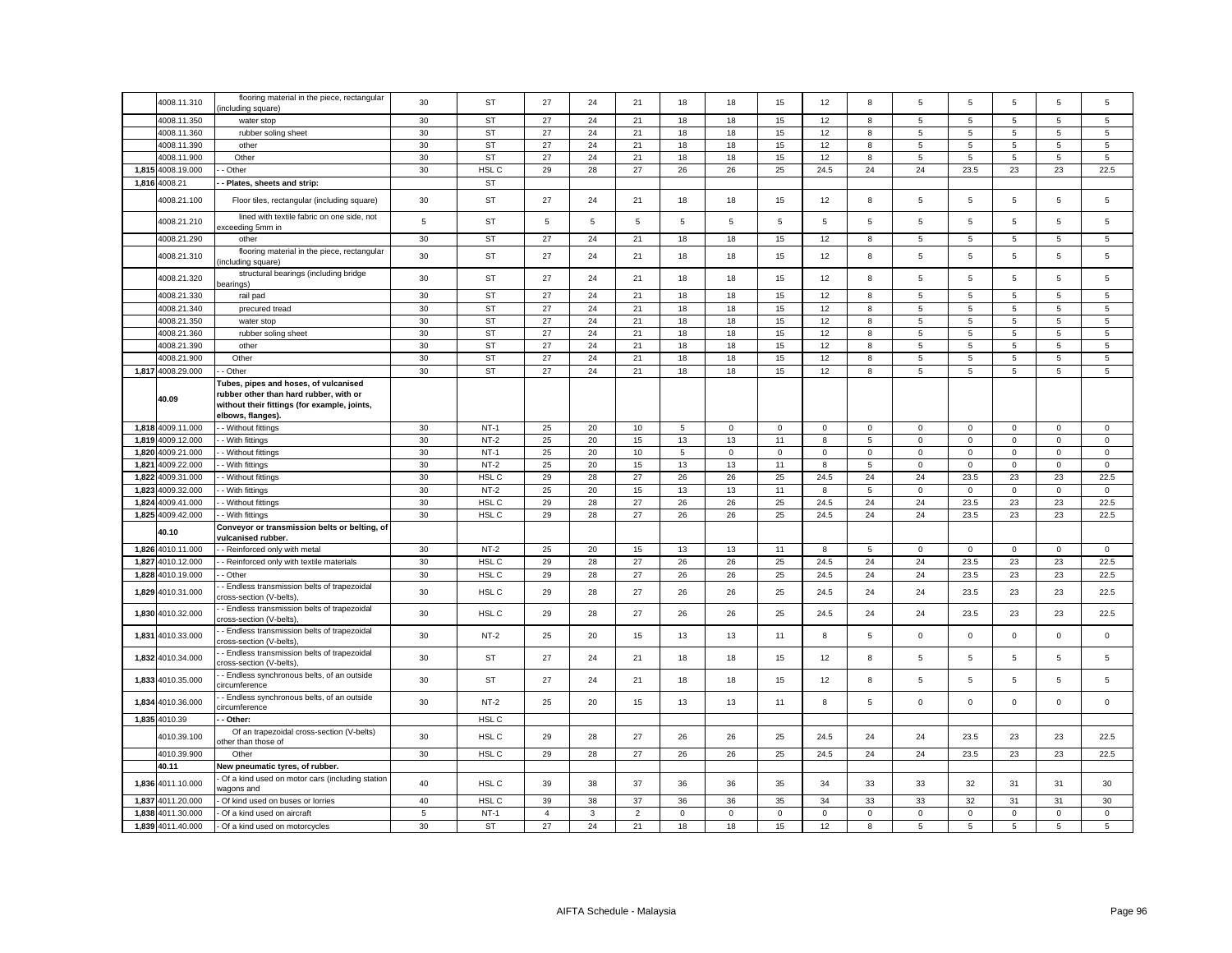|       | 1,840 4011.50.000 | Of a kind used on bicycles                                                                                        | 30          | <b>ST</b> | 27             | 24             | 21             | 18             | 18          | 15             | 12             | 8              | 5               | 5              | 5           | 5              | 5              |
|-------|-------------------|-------------------------------------------------------------------------------------------------------------------|-------------|-----------|----------------|----------------|----------------|----------------|-------------|----------------|----------------|----------------|-----------------|----------------|-------------|----------------|----------------|
|       | 1,841 4011.61     | - Of a kind used on agricultural or forestry                                                                      |             | <b>ST</b> |                |                |                |                |             |                |                |                |                 |                |             |                |                |
|       |                   | vehicles and machines:<br>Of a kind used on tractor, implement and                                                |             |           |                |                |                |                |             |                |                |                |                 |                |             |                |                |
|       | 4011.61.100       | earthmover                                                                                                        | 30          | ST        | 27             | 24             | 21             | 18             | 18          | 15             | 12             | 8              | 5               | 5              | 5           | 5              | 5              |
|       | 4011.61.900       | Other                                                                                                             | $\,$ 5 $\,$ | ST        | $\,$ 5 $\,$    | $\overline{5}$ | $\,$ 5 $\,$    | $\,$ 5 $\,$    | 5           | $\,$ 5 $\,$    | $\overline{5}$ | $\overline{5}$ | $5\phantom{.0}$ | 5              | 5           | 5              | $\,$ 5 $\,$    |
|       | 1,842 4011.62     | - Of a kind used on construction or<br>industrial handling vehicles                                               |             | <b>ST</b> |                |                |                |                |             |                |                |                |                 |                |             |                |                |
|       | 4011.62.100       | Of a kind used on tractor, implement and<br>earthmover                                                            | 30          | ST        | 27             | 24             | 21             | 18             | 18          | 15             | 12             | 8              | 5               | 5              | 5           | 5              | $\mathbf 5$    |
|       | 4011.62.200       | Of a kind used on forklift and industrial<br>equipment                                                            | 30          | <b>ST</b> | 27             | 24             | 21             | 18             | 18          | 15             | 12             | 8              | 5               | 5              | 5           | 5              | 5              |
|       | 4011.62.900       | Other                                                                                                             | $\,$ 5 $\,$ | ST        | 5              | 5              | $\,$ 5 $\,$    | $\overline{5}$ | 5           | 5              | 5              | $\overline{5}$ | $5\phantom{.0}$ | 5              | 5           | $\,$ 5 $\,$    | $\,$ 5 $\,$    |
|       | 1,843 4011.63     | - Of a kind used on construction or<br>industrial handling vehicles                                               |             | ST        |                |                |                |                |             |                |                |                |                 |                |             |                |                |
|       | 4011.63.100       | Of a kind used on tractor, implement and<br>earthmover                                                            | 30          | ST        | 27             | 24             | 21             | 18             | 18          | 15             | 12             | 8              | 5               | 5              | 5           | 5              | $\mathbf 5$    |
|       | 4011.63.200       | Of a kind used on forklift and industrial<br>equipment                                                            | 30          | ST        | 27             | 24             | 21             | 18             | 18          | 15             | 12             | 8              | 5               | 5              | 5           | 5              | 5              |
|       | 4011.63.900       | Other                                                                                                             | $\,$ 5 $\,$ | <b>ST</b> | 5              | 5              | 5              | 5              | 5           | $\overline{5}$ | 5              | 5              | $\overline{5}$  | $\overline{5}$ | 5           | 5              | 5              |
|       | 1,844 4011.69.000 | - Other                                                                                                           | 5           | $NT-1$    | $\overline{4}$ | $\mathbf{3}$   | $\overline{2}$ | $\mathbf 0$    | $\mathsf 0$ | $\mathsf 0$    | $\mathbf 0$    | $\mathsf 0$    | $\mathbf 0$     | $\mathsf 0$    | $\mathsf 0$ | $\mathsf 0$    | $\mathsf 0$    |
|       | 1,845 4011.92     | - Of a kind used on agricultural or forestry<br>vehicles and machines:                                            |             | <b>ST</b> |                |                |                |                |             |                |                |                |                 |                |             |                |                |
|       | 4011.92.100       | Of a kind used on tractor, implement and<br>earthmover                                                            | 30          | <b>ST</b> | 27             | 24             | 21             | 18             | 18          | 15             | 12             | 8              | 5               | $\overline{5}$ | 5           | 5              | 5              |
|       | 4011.92.200       | Of a kind used on wheel-barrows                                                                                   | 30          | <b>ST</b> | 27             | 24             | 21             | 18             | 18          | 15             | 12             | 8              | $\overline{5}$  | 5              | 5           | 5              | $\mathbf 5$    |
|       | 4011.92.900       | Other                                                                                                             | 5           | <b>ST</b> | 5              | 5              | 5              | 5              | 5           | 5              | 5              | 5              | $5\overline{5}$ | 5              | 5           | 5              | 5              |
|       | 1,846 4011.93     | - Of a kind used on construction or<br>industrial handling vehicles                                               |             | <b>ST</b> |                |                |                |                |             |                |                |                |                 |                |             |                |                |
|       | 4011.93.100       | Of a kind used on tractor, implement and<br>earthmover                                                            | 30          | <b>ST</b> | 27             | 24             | 21             | 18             | 18          | 15             | 12             | 8              | 5               | 5              | 5           | 5              | $\mathbf 5$    |
|       | 4011.93.200       | Of a kind used on wheel-barrows                                                                                   | 30          | <b>ST</b> | 27             | 24             | 21             | 18             | 18          | 15             | 12             | 8              | 5               | $\overline{5}$ | 5           | 5              | $\mathbf 5$    |
|       | 4011.93.300       | Of a kind used on forklifts and industrial<br>equipment                                                           | 30          | <b>ST</b> | 27             | 24             | 21             | 18             | 18          | 15             | 12             | 8              | $\overline{5}$  | $\overline{5}$ | 5           | 5              | $\overline{5}$ |
|       | 4011.93.900       | Other                                                                                                             | 5           | <b>ST</b> | 5              | 5              | 5              | 5              | 5           | 5              | 5              | 5              | 5               | 5              | 5           | 5              | 5              |
|       | 1,847 4011.94     | - Of a kind used on construction or<br>industrial handling vehicles                                               |             | <b>ST</b> |                |                |                |                |             |                |                |                |                 |                |             |                |                |
|       | 4011.94.100       | Of a kind used on tractor, implement and<br>earthmover                                                            | 30          | <b>ST</b> | 27             | 24             | 21             | 18             | 18          | 15             | 12             | 8              | 5               | $\overline{5}$ | 5           | $\overline{5}$ | $\mathbf 5$    |
|       | 4011.94.200       | Of a kind used on forklifts and industrial<br>equipment                                                           | 30          | ST        | 27             | 24             | 21             | 18             | 18          | 15             | 12             | 8              | $5\overline{5}$ | $\overline{5}$ | 5           | 5              | $\mathbf 5$    |
|       | 4011.94.900       | Other                                                                                                             | 5           | <b>ST</b> | 5              | 5              | 5              | 5              | 5           | 5              | 5              | 5              | 5               | 5              | 5           | 5              | 5              |
|       | 1,848 4011.99.000 | - Other                                                                                                           | 5           | ST        | 5              | 5              | 5              | 5              | 5           | 5              | 5              | 5              | $5\overline{5}$ | 5              | 5           | 5              | 5              |
|       | 40.12             | Retreaded or used pneumatic tyres of<br>rubber; solid or cushion tyres, tyre treads<br>and tyre flaps, of rubber. |             |           |                |                |                |                |             |                |                |                |                 |                |             |                |                |
|       | 1,849 4012.11.000 | - Of a kind used on motor cars (including<br>station wagons and                                                   | 30          | EL        |                |                |                |                |             |                |                |                |                 |                |             |                |                |
|       | 1,850 4012.12.000 | - Of a kind used on buses or lorries                                                                              | 30          | EL.       |                |                |                |                |             |                |                |                |                 |                |             |                |                |
| 1,851 | 4012.13.000       | - Of a kind used on aircraft                                                                                      | 5           | $NT-1$    | $\overline{4}$ | $\mathbf{3}$   | $\overline{2}$ | $\mathsf 0$    | $\mathsf 0$ | $\mathbf 0$    | $\mathbf 0$    | $\mathsf 0$    | $\mathbf 0$     | $\mathsf 0$    | $\mathbf 0$ | $\mathsf 0$    | $\mathsf 0$    |
|       | 1,852 4012.19     | - Other:                                                                                                          |             | <b>ST</b> |                |                |                |                |             |                |                |                |                 |                |             |                |                |
|       | 4012.19.100       | Of a kind used on motor cycles including<br>notor scooters                                                        | 30          | <b>ST</b> | 27             | 24             | 21             | 18             | 18          | 15             | 12             | 8              | 5               | 5              | 5           | 5              | $\mathbf 5$    |
|       | 4012.19.200       | Of a kind used on bicycles                                                                                        | 30          | <b>ST</b> | 27             | 24             | 21             | 18             | 18          | 15             | 12             | 8              | 5               | 5              | 5           | 5              | 5              |
|       | 4012.19.310       | of a kind used on tractor, implement and<br>earthmover                                                            | 30          | ST        | 27             | 24             | 21             | 18             | 18          | 15             | 12             | $\bf8$         | $\,$ 5 $\,$     | 5              | 5           | $\,$ 5 $\,$    | $\mathbf 5$    |
|       | 4012.19.390       | other                                                                                                             | 5           | <b>ST</b> | 5              | 5              | 5              | 5              | 5           | 5              | 5              | 5              | 5               | 5              | 5           | 5              | 5              |
|       | 4012.19.410       | of a kind used on tractor, implement and                                                                          | 30          | <b>ST</b> | 27             | 24             | 21             | 18             | 18          | 15             | 12             | 8              | 5               | $\overline{5}$ | 5           | 5              | $\mathbf 5$    |
|       | 4012.19.420       | earthmover<br>of a kind used on forklifts and industrial                                                          | 30          | <b>ST</b> | 27             | 24             | 21             | 18             | 18          | 15             | 12             | 8              | 5               | 5              | 5           | 5              | $\mathbf 5$    |
|       | 4012.19.490       | equipment<br>other                                                                                                | 5           | <b>ST</b> | 5              | 5              | 5              | 5              | 5           | 5              | 5              | 5              | 5               | 5              | 5           | 5              | 5              |
|       |                   | of a kind used on tractor, implement and                                                                          |             |           |                |                |                |                |             |                |                |                |                 |                |             |                |                |
|       | 4012.19.510       | earthmover                                                                                                        | 30          | <b>ST</b> | 27             | 24             | 21             | 18             | 18          | 15             | 12             | 8              | 5               | 5              | 5           | 5              | $\overline{5}$ |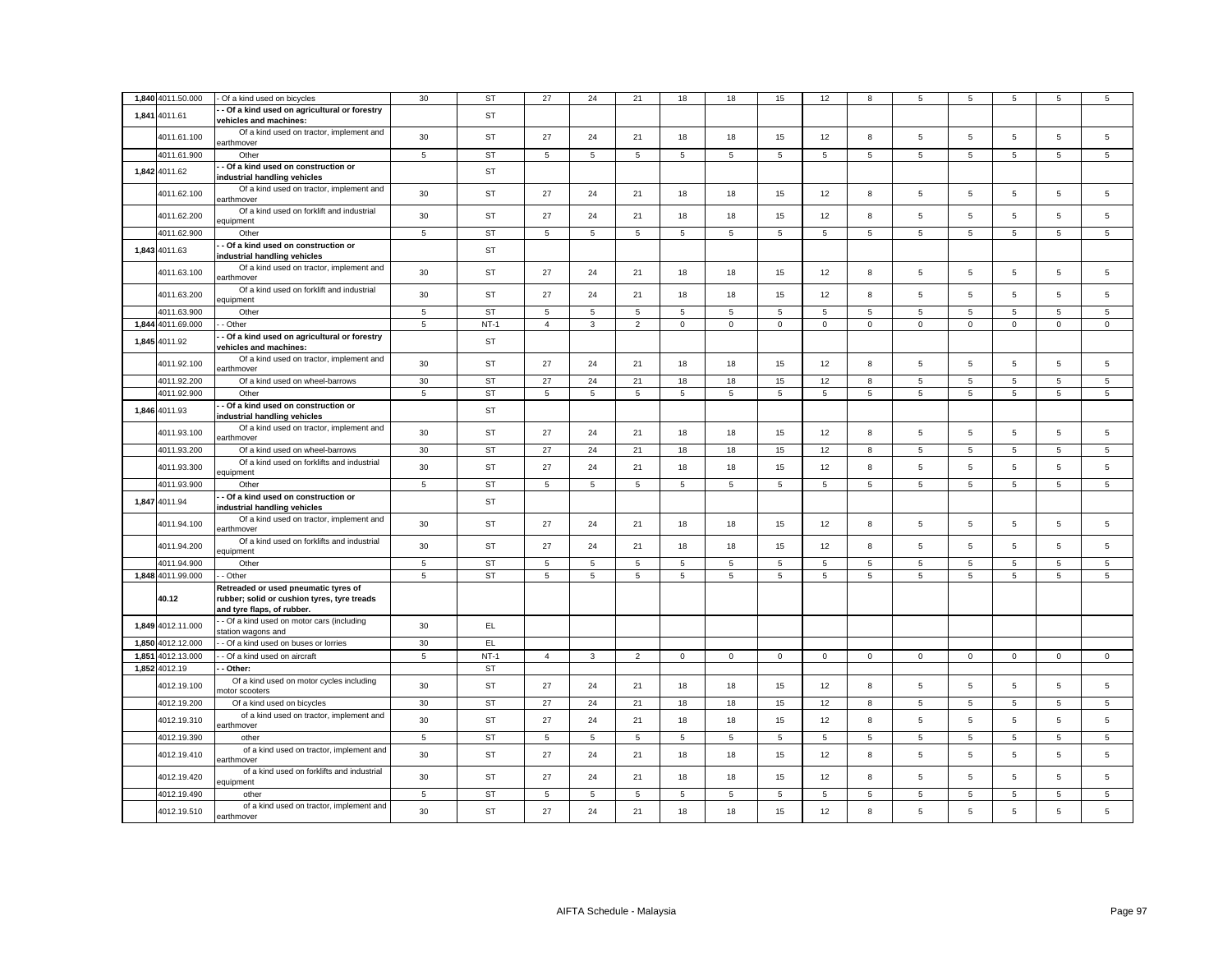|                   | of a kind used on forklifts and industrial                                                                                                            |                |           | 27          | 24             |                 |             |                |                |                |             |                | 5                   | 5               |                 | 5               |
|-------------------|-------------------------------------------------------------------------------------------------------------------------------------------------------|----------------|-----------|-------------|----------------|-----------------|-------------|----------------|----------------|----------------|-------------|----------------|---------------------|-----------------|-----------------|-----------------|
| 4012.19.520       | equipment                                                                                                                                             | 30             | <b>ST</b> |             |                | 21              | 18          | 18             | 15             | 12             | 8           | 5              |                     |                 | $\overline{5}$  |                 |
| 4012.19.590       | other                                                                                                                                                 | 5              | <b>ST</b> | 5           | 5              | $\overline{5}$  | 5           | 5              | 5              | 5              | 5           | $\overline{5}$ | $\overline{5}$      | $\overline{5}$  | $\overline{5}$  | $\overline{5}$  |
| 4012.19.900       | Other                                                                                                                                                 | $\,$ 5 $\,$    | <b>ST</b> | 5           | 5              | $\overline{5}$  | 5           | 5              | $\overline{5}$ | 5              | 5           | 5              | $5\phantom{.0}$     | 5               | $\overline{5}$  | 5               |
| 1,853 4012.20     | Used pneumatic tyres:                                                                                                                                 |                | EL.       |             |                |                 |             |                |                |                |             |                |                     |                 |                 |                 |
| 4012.20.100       | Of a kind used on motor cars                                                                                                                          | 30             | EL        |             |                |                 |             |                |                |                |             |                |                     |                 |                 |                 |
| 4012.20.200       | Of a kind used on buses or lorries                                                                                                                    | 30             | EL        |             |                |                 |             |                |                |                |             |                |                     |                 |                 |                 |
| 4012.20.300       | Of a kind used on aircraft                                                                                                                            | $\,$ 5 $\,$    | EL.       |             |                |                 |             |                |                |                |             |                |                     |                 |                 |                 |
| 4012.20.400       | Of a kind used on motor cycles including<br>notor scooters                                                                                            | 30             | EL        |             |                |                 |             |                |                |                |             |                |                     |                 |                 |                 |
| 4012.20.500       | Of a kind used on bicycles                                                                                                                            | 30             | EL.       |             |                |                 |             |                |                |                |             |                |                     |                 |                 |                 |
| 4012.20.610       | of a kind used on tractor, implement and<br>earthmover                                                                                                | 30             | EL.       |             |                |                 |             |                |                |                |             |                |                     |                 |                 |                 |
| 4012.20.690       | other                                                                                                                                                 | $\,$ 5         | EL        |             |                |                 |             |                |                |                |             |                |                     |                 |                 |                 |
| 4012.20.710       | of a kind used on tractor, implement and<br>earthmover                                                                                                | 30             | EL        |             |                |                 |             |                |                |                |             |                |                     |                 |                 |                 |
| 4012.20.720       | of a kind used on forklifts and industrial<br>aquipment                                                                                               | 30             | EL        |             |                |                 |             |                |                |                |             |                |                     |                 |                 |                 |
| 4012.20.790       | other                                                                                                                                                 | $\overline{5}$ | EL.       |             |                |                 |             |                |                |                |             |                |                     |                 |                 |                 |
| 4012.20.810       | of a kind used on tractor, implement and<br>earthmover                                                                                                | 30             | EL        |             |                |                 |             |                |                |                |             |                |                     |                 |                 |                 |
| 4012.20.820       | of a kind used on forklifts and industrial<br>equipment                                                                                               | 30             | EL.       |             |                |                 |             |                |                |                |             |                |                     |                 |                 |                 |
| 4012.20.890       | other                                                                                                                                                 | $\sqrt{5}$     | EL.       |             |                |                 |             |                |                |                |             |                |                     |                 |                 |                 |
| 4012.20.910       | buffed tyres                                                                                                                                          | 30             | EL        |             |                |                 |             |                |                |                |             |                |                     |                 |                 |                 |
| 4012.20.990       | other                                                                                                                                                 | $\sqrt{5}$     | EL.       |             |                |                 |             |                |                |                |             |                |                     |                 |                 |                 |
| 1,854 4012.90     | Other:                                                                                                                                                |                | <b>ST</b> |             |                |                 |             |                |                |                |             |                |                     |                 |                 |                 |
| 4012.90.110       | not exceeding 10 cm in external diameter                                                                                                              | 30             | <b>ST</b> | 27          | 24             | 21              | 18          | 18             | 15             | 12             | 8           | 5              | $\overline{5}$      | 5               | $\overline{5}$  | 5               |
| 4012.90.120       | exceeding 10 cm but not exceeding 25 cm<br>in external diameter                                                                                       | 30             | ST        | 27          | 24             | 21              | 18          | 18             | 15             | 12             | 8           | 5              | 5                   | 5               | 5               | 5               |
| 4012.90.131       | for use on straddle carriers of<br>subheading 8426.12 100                                                                                             | 30             | <b>ST</b> | 27          | 24             | 21              | 18          | 18             | 15             | 12             | 8           | 5              | 5                   | 5               | $\overline{5}$  | 5               |
| 4012.90.132       | for use on works trucks of subheading<br>3426.41 100                                                                                                  | 30             | ST        | 27          | 24             | 21              | 18          | 18             | 15             | 12             | 8           | 5              | $\sqrt{5}$          | 5               | 5               | 5               |
| 4012.90.133       | for use on self-propelled trucks,<br>powered by an electric                                                                                           | 30             | ST        | 27          | 24             | 21              | 18          | 18             | 15             | 12             | 8           | 5              | 5                   | 5               | $\overline{5}$  | 5               |
| 4012.90.134       | for use on self-propelled trucks of<br>subheading 8427.20 000                                                                                         | 30             | <b>ST</b> | 27          | 24             | 21              | 18          | 18             | 15             | 12             | 8           | 5              | $\sqrt{5}$          | 5               | $\,$ 5 $\,$     | 5               |
| 4012.90.135       | for use on vehicles of heading 87.09                                                                                                                  | 30             | <b>ST</b> | 27          | 24             | 21              | 18          | 18             | 15             | 12             | 8           | 5              | 5                   | 5               | $\overline{5}$  | $\,$ 5 $\,$     |
| 4012.90.139       | other                                                                                                                                                 | 30             | <b>ST</b> | 27          | 24             | 21              | 18          | 18             | 15             | 12             | 8           | 5              | 5                   | 5               | 5               | 5               |
| 4012.90.200       | Tyre flaps                                                                                                                                            | $\sqrt{5}$     | <b>ST</b> | 5           | 5              | $\sqrt{5}$      | 5           | $\overline{5}$ | $\sqrt{5}$     | $\overline{5}$ | 5           | 5              | $\sqrt{5}$          | $\sqrt{5}$      | $\sqrt{5}$      | 5               |
| 4012.90.900       | Other                                                                                                                                                 | $\,$ 5 $\,$    | <b>ST</b> | $\mathbf 5$ | $\overline{5}$ | $5\phantom{.0}$ | 5           | $\,$ 5 $\,$    | $\,$ 5 $\,$    | 5              | 5           | 5              | $\,$ 5 $\,$         | 5               | $\,$ 5 $\,$     | 5               |
| 40.13             | Inner tubes, of rubber.                                                                                                                               |                |           |             |                |                 |             |                |                |                |             |                |                     |                 |                 |                 |
| 1,855 4013.10     | Of a kind used on motor cars (including<br>station wagons and racing                                                                                  |                | <b>ST</b> |             |                |                 |             |                |                |                |             |                |                     |                 |                 |                 |
| 4013.10.100       | Of a kind used on motor cars                                                                                                                          | 30             | <b>ST</b> | 27          | 24             | 21              | 18          | 18             | 15             | 12             | 8           | 5              | $5\phantom{.0}$     | 5               | $\overline{5}$  | 5               |
| 4013.10.900       | Other                                                                                                                                                 | 30             | <b>ST</b> | 27          | 24             | 21              | 18          | 18             | 15             | 12             | 8           | 5              | $5\phantom{.0}$     | $5\phantom{.0}$ | $5\overline{5}$ | $5\overline{5}$ |
| 1,856 4013.20.000 | - Of a kind used on bicycles                                                                                                                          | 30             | <b>ST</b> | 27          | 24             | 21              | 18          | 18             | 15             | 12             | 8           | 5              | 5                   | 5               | $5\overline{5}$ | 5               |
| 1,857 4013.90     | Other:                                                                                                                                                |                | <b>ST</b> |             |                |                 |             |                |                |                |             |                |                     |                 |                 |                 |
| 4013.90.100       | Of a kind used on aircraft                                                                                                                            | 5              | <b>ST</b> | 5           | 5              | 5               | 5           | 5              | 5              | 5              | 5           | 5              | 5                   | 5               | 5               | 5               |
| 4013.90.200       | Of a kind used on tractors, implements and<br>arthmovers                                                                                              | 30             | <b>ST</b> | 27          | 24             | 21              | 18          | 18             | 15             | 12             | 8           | 5              | 5                   | 5               | 5               | 5               |
| 4013.90.300       | Of a kind used on motor cycles including<br>notor scooters                                                                                            | 30             | <b>ST</b> | 27          | 24             | 21              | 18          | 18             | 15             | 12             | 8           | 5              | $\sqrt{5}$          | 5               | $\overline{5}$  | 5               |
| 4013.90.900       | Other                                                                                                                                                 | 30             | <b>ST</b> | 27          | 24             | 21              | 18          | 18             | 15             | 12             | 8           | $\,$ 5 $\,$    | $\,$ 5 $\,$         | $\sqrt{5}$      | $\,$ 5 $\,$     | $\,$ 5 $\,$     |
| 40.14             | Hygienic or pharmaceutical articles<br>(including teats), of vulcanised rubber other<br>than hard rubber, with or without fittings of<br>hard rubber. |                |           |             |                |                 |             |                |                |                |             |                |                     |                 |                 |                 |
| 1,858 4014.10.000 | Sheath contraceptives                                                                                                                                 | 30             | $NT-1$    | 25          | 20             | 10              | $\,$ 5 $\,$ | $\mathsf 0$    | $\mathsf 0$    | $\mathsf 0$    | $\mathbf 0$ | $\mathbf 0$    | $\mathsf{O}\xspace$ | $\mathbf 0$     | $\mathsf 0$     | $\mathbf 0$     |
| 1.859 4014.90     | Other:                                                                                                                                                |                | $NT-2$    |             |                |                 |             |                |                |                |             |                |                     |                 |                 |                 |
| 4014.90.100       | Teats and soothers                                                                                                                                    | 22.5           | $NT-2$    | 20          | 17             | 15              | 13          | 13             | 10             | $\overline{7}$ | 5           | $\mathsf 0$    | $\,0\,$             | $\mathsf 0$     | $\mathsf 0$     | $\Omega$        |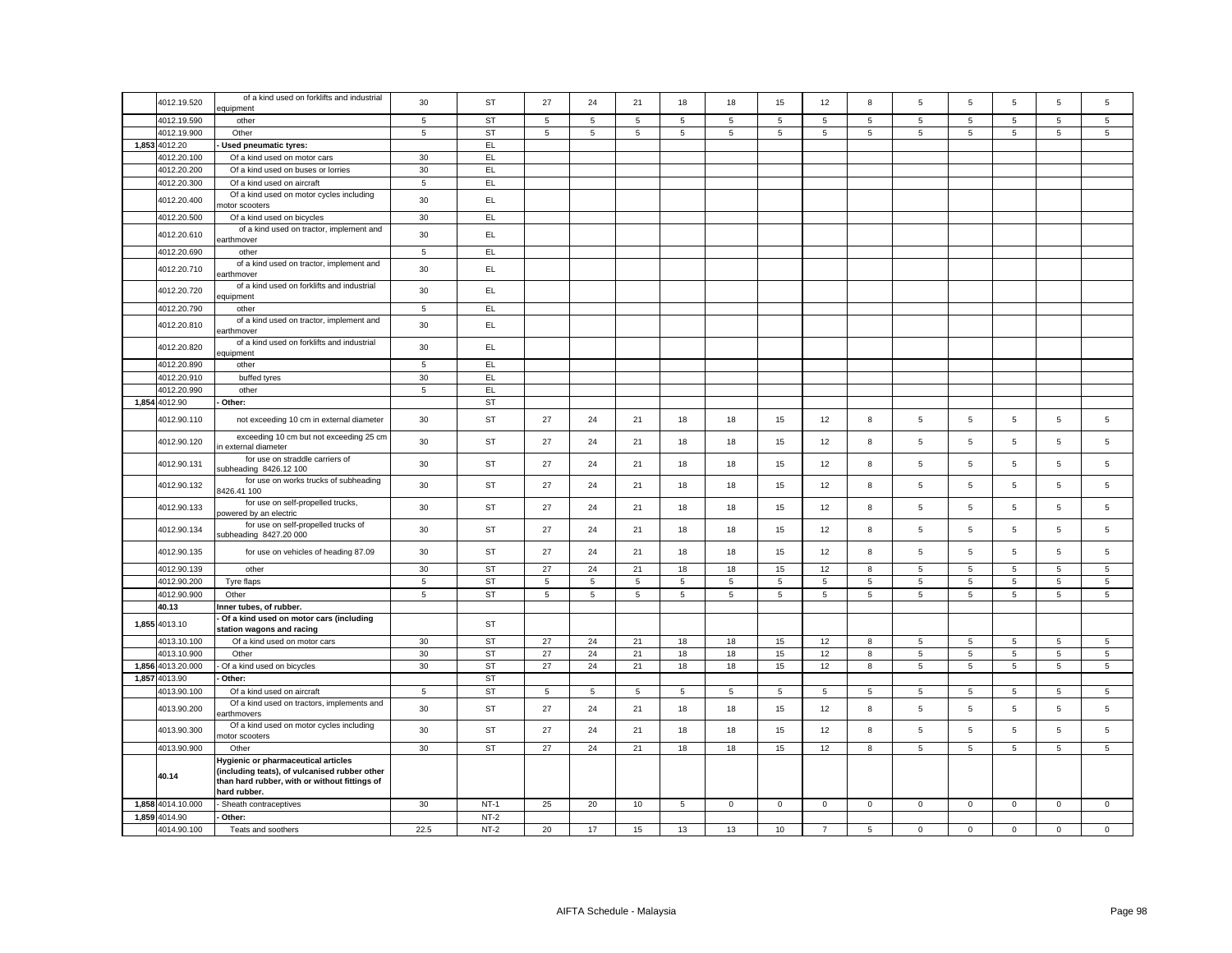|       | 4014.90.200       | Finger stalls                                                                                                                                                                                                                                 | 5               | $NT-2$    | $\overline{4}$ | $\overline{4}$ | 3              | 3              | 3              | $\overline{\mathbf{2}}$ | 2                   |                 | 0                   | 0              | $^{\circ}$          | $\mathbf 0$     | 0              |
|-------|-------------------|-----------------------------------------------------------------------------------------------------------------------------------------------------------------------------------------------------------------------------------------------|-----------------|-----------|----------------|----------------|----------------|----------------|----------------|-------------------------|---------------------|-----------------|---------------------|----------------|---------------------|-----------------|----------------|
|       | 4014.90.300       | Hot water bottles                                                                                                                                                                                                                             | 5               | $NT-2$    | $\overline{4}$ | $\overline{4}$ | $\mathbf{3}$   | $\overline{3}$ | $\mathbf 3$    | $\overline{2}$          | $\overline{2}$      | $\overline{1}$  | $\mathsf{O}\xspace$ | $\mathbf 0$    | $\mathsf{O}\xspace$ | $\mathsf 0$     | $\mathsf 0$    |
|       | 4014.90.900       | Other                                                                                                                                                                                                                                         | $5\phantom{.0}$ | $NT-2$    | $\overline{4}$ | $\overline{4}$ | $\overline{3}$ | $\mathbf{3}$   | $\overline{3}$ | $\overline{2}$          | $\overline{2}$      | $\mathbf{1}$    | $\mathsf 0$         | $\mathsf 0$    | $\mathsf{O}\xspace$ | $\overline{0}$  | $\overline{0}$ |
|       | 40.15             | Articles of apparel and clothing accessories<br>(including gloves, mittens and mitts), for all<br>purposes, of vulcanised rubber other than<br>hard rubber.                                                                                   |                 |           |                |                |                |                |                |                         |                     |                 |                     |                |                     |                 |                |
|       | 1,860 4015.11.000 | - Surgical                                                                                                                                                                                                                                    | $\mathbf 0$     | $NT-1$    | 0              | $\mathbf 0$    | $\mathsf 0$    | $\mathbf 0$    | $\mathsf 0$    | $\mathbf 0$             | $\mathbf{0}$        | $\mathsf 0$     | $\mathbf 0$         | $\mathbf 0$    | $\mathbf 0$         | $\mathbf 0$     | $\mathbf 0$    |
|       | 1,861 4015.19.000 | - Other                                                                                                                                                                                                                                       | $\mathbf 0$     | $NT-1$    | $\mathsf 0$    | $\mathbf 0$    | $\mathsf 0$    | $\mathsf 0$    | $\mathsf 0$    | $\mathsf 0$             | $\mathsf 0$         | $\mathsf 0$     | $\mathsf 0$         | $\mathsf 0$    | $\mathbf 0$         | $\mathsf 0$     | $\mathsf 0$    |
|       | 1,862 4015.90.000 | Other                                                                                                                                                                                                                                         | 15              | $NT-2$    | 13             | 11             | 8              | 6              | 6              | 5                       | 3                   | $\overline{2}$  | $\mathsf 0$         | $\mathsf 0$    | $\mathsf 0$         | $\mathsf 0$     | $\mathsf 0$    |
|       | 40.16             | Other articles of vulcanised rubber other<br>than hard rubber.                                                                                                                                                                                |                 |           |                |                |                |                |                |                         |                     |                 |                     |                |                     |                 |                |
|       | 1,863 4016.10     | Of cellular rubber:                                                                                                                                                                                                                           |                 | ST        |                |                |                |                |                |                         |                     |                 |                     |                |                     |                 |                |
|       | 4016.10.100       | Corset busks and similar supports for<br>urticles of apparel or                                                                                                                                                                               | $\,$ 5 $\,$     | ST        | 5              | 5              | $\mathbf 5$    | 5              | 5              | 5                       | 5                   | 5               | 5                   | 5              | 5                   | 5               | 5              |
|       | 4016.10.900       | Other                                                                                                                                                                                                                                         | 30              | <b>ST</b> | 27             | 24             | 21             | 18             | 18             | 15                      | 12                  | 8               | 5                   | 5              | 5                   | 5               | 5              |
|       | 1,864 4016.91.000 | - Floor coverings and mats                                                                                                                                                                                                                    | $\sqrt{5}$      | $NT-1$    | $\overline{4}$ | 3              | $\overline{2}$ | $\mathbf{0}$   | $\mathbf{0}$   | $\mathbf 0$             | $\mathsf 0$         | $\mathbf 0$     | $\mathbf 0$         | $\mathbf 0$    | $\mathbf 0$         | $\mathbf 0$     | $\mathbf 0$    |
|       | 1,865 4016.92     | Erasers:                                                                                                                                                                                                                                      |                 | $NT-1$    |                |                |                |                |                |                         |                     |                 |                     |                |                     |                 |                |
|       | 4016.92.100       | Eraser tips                                                                                                                                                                                                                                   | $\mathsf 0$     | $NT-1$    | $\mathsf 0$    | $\mathsf 0$    | $\mathbf 0$    | $\mathsf 0$    | $\mathsf 0$    | $\mathsf 0$             | $\mathsf{O}\xspace$ | $\mathbf 0$     | $\mathbf 0$         | $\mathsf 0$    | $\mathsf 0$         | $\mathsf 0$     | $\mathsf 0$    |
|       | 4016.92.900       | Other                                                                                                                                                                                                                                         | $\sqrt{5}$      | $NT-1$    | $\overline{4}$ | 3              | $\overline{2}$ | $\mathsf 0$    | $\mathsf 0$    | $\mathsf 0$             | $\mathsf 0$         | $\mathbf 0$     | $\mathsf 0$         | $\mathsf 0$    | $\mathsf 0$         | $\mathsf 0$     | $\mathsf 0$    |
|       | 1,866 4016.93     | Gaskets, washers and other seals:                                                                                                                                                                                                             |                 | $NT-1$    |                |                |                |                |                |                         |                     |                 |                     |                |                     |                 |                |
|       | 4016.93.100       | Pipe seal rings                                                                                                                                                                                                                               | 5               | $NT-1$    | $\overline{4}$ | 3              | $\overline{2}$ | $\mathbf 0$    | $\mathbf 0$    | $\mathbf 0$             | $\mathbf{0}$        | $\mathbf 0$     | $\mathbf 0$         | $\mathbf 0$    | $\mathbf 0$         | $\mathbf 0$     | $\mathbf 0$    |
|       |                   |                                                                                                                                                                                                                                               |                 |           |                |                |                |                |                |                         |                     |                 |                     |                |                     |                 |                |
|       | 4016.93.900       | Other                                                                                                                                                                                                                                         | $\overline{5}$  | $NT-1$    | $\overline{4}$ | $\mathbf 3$    | $\mathbf 2$    | $\mathbf 0$    | $\mathsf 0$    | $\mathbf 0$             | $\mathsf 0$         | $\mathbf 0$     | $\mathsf 0$         | $\mathbf 0$    | $\mathbf 0$         | $\mathbf 0$     | $\mathsf 0$    |
|       | 1,867 4016.94.000 | Boat or dock fenders, whether or not<br>iflatable                                                                                                                                                                                             | $\sqrt{5}$      | $NT-1$    | $\overline{4}$ | $\mathbf{3}$   | $\overline{2}$ | $\mathbf 0$    | $\mathbf 0$    | $\mathbf 0$             | $\mathsf 0$         | $\mathbf{0}$    | $\mathsf 0$         | $\mathsf 0$    | $\mathsf 0$         | $\mathsf 0$     | $\mathsf 0$    |
| 1,868 | 4016.95.000       | Other inflatable articles                                                                                                                                                                                                                     | $\,$ 5 $\,$     | $NT-1$    | $\overline{4}$ | $\mathbf{3}$   | $\overline{2}$ | $\mathsf 0$    | $\mathbf 0$    | $\mathsf 0$             | $\mathsf 0$         | $\mathsf 0$     | $\mathsf 0$         | $\mathsf 0$    | $\mathsf 0$         | $\mathsf 0$     | $\mathsf 0$    |
|       | 1,869 4016.99     | Other:                                                                                                                                                                                                                                        |                 | ST        |                |                |                |                |                |                         |                     |                 |                     |                |                     |                 |                |
|       | 4016.99.100       | Parts and accessories of vehicles of<br>eadings 87.02, 87.03,                                                                                                                                                                                 | 25              | ST        | 20             | 18             | 16             | 14             | 14             | 12                      | 10                  | $\overline{7}$  | 5                   | 5              | 5                   | $\,$ 5 $\,$     | $\,$ 5 $\,$    |
|       | 4016.99.200       | Parts and accessories of vehicles of<br>heading 87.11                                                                                                                                                                                         | 25              | ST        | 20             | 18             | 16             | 14             | 14             | 12                      | 10                  | $\overline{7}$  | $5\phantom{.0}$     | 5              | 5                   | $\,$ 5 $\,$     | 5              |
|       | 4016.99.310       | parts                                                                                                                                                                                                                                         | $\overline{5}$  | <b>ST</b> | 5              | 5              | $\mathbf 5$    | $\overline{5}$ | 5              | 5                       | 5                   | $\overline{5}$  | 5                   | 5              | 5                   | 5               | 5              |
|       | 4016.99.321       | mudguards                                                                                                                                                                                                                                     | 30              | <b>ST</b> | 27             | 24             | 21             | 18             | 18             | 15                      | 12                  | 8               | $5\phantom{.0}$     | $\overline{5}$ | 5                   | 5               | 5              |
|       | 4016.99.329       | other                                                                                                                                                                                                                                         | 25              | <b>ST</b> | 20             | 18             | 16             | 14             | 14             | 12                      | 10                  | $\overline{7}$  | 5                   | 5              | 5                   | 5               | 5              |
|       | 4016.99.400       | Parts and accessories of vehicles of<br>eading 87.13                                                                                                                                                                                          | $\,$ 5 $\,$     | <b>ST</b> | 5              | 5              | $\overline{5}$ | $\overline{5}$ | 5              | $\overline{5}$          | 5                   | $\overline{5}$  | $\overline{5}$      | $\overline{5}$ | $\overline{5}$      | 5               | $\mathbf 5$    |
|       | 4016.99.500       | Parts and accessories of rotochutes of<br>eading 88.04                                                                                                                                                                                        | $\overline{5}$  | <b>ST</b> | 5              | 5              | $\overline{5}$ | $\overline{5}$ | 5              | $\overline{5}$          | 5                   | $5\phantom{.0}$ | $\overline{5}$      | $\overline{5}$ | 5                   | 5               | $\mathbf 5$    |
|       | 4016.99.600       | Rubber band                                                                                                                                                                                                                                   | 30              | <b>ST</b> | 27             | 24             | 21             | 18             | 18             | 15                      | 12                  | 8               | $\sqrt{5}$          | 5              | 5                   | $5\phantom{.0}$ | 5              |
|       | 4016.99.800       | Structural bearings (including bridge<br>bearings)                                                                                                                                                                                            | $\overline{5}$  | <b>ST</b> | 5              | 5              | $\overline{5}$ | 5              | 5              | $\overline{5}$          | 5                   | $5\phantom{.0}$ | 5                   | $\overline{5}$ | 5                   | $\overline{5}$  | $\mathbf 5$    |
|       | 4016.99.910       | rail pad                                                                                                                                                                                                                                      | $\overline{5}$  | <b>ST</b> | 5              | 5              | $\overline{5}$ | 5              | 5              | 5                       | 5                   | 5               | 5                   | 5              | 5                   | 5               | 5              |
|       | 4016.99.920       | rubber rollers                                                                                                                                                                                                                                | $\,$ 5 $\,$     | <b>ST</b> | 5              | 5              | 5              | 5              | 5              | 5                       | 5                   | 5               | 5                   | 5              | 5                   | 5               | $\overline{5}$ |
|       | 4016.99.990       | other                                                                                                                                                                                                                                         | 5               | ST        | 5              | 5              | 5              | 5              | 5              | 5                       | 5                   | 5               | 5                   | 5              | 5                   | 5               | 5              |
|       | 1,870 4017.00     | Hard rubber (for example, ebonite) in all<br>forms, including waste and scrap; articles of<br>hard rubber.                                                                                                                                    |                 | <b>ST</b> |                |                |                |                |                |                         |                     |                 |                     |                |                     |                 |                |
|       | 4017.00.110       | powder of hard rubber                                                                                                                                                                                                                         | 25              | <b>ST</b> | 20             | 18             | 16             | 14             | 14             | 12                      | 10 <sup>10</sup>    | $\overline{7}$  | 5                   | 5              | $\overline{5}$      | 5               | $\sqrt{5}$     |
|       | 4017.00.190       | other                                                                                                                                                                                                                                         | 25              | <b>ST</b> | 20             | 18             | 16             | 14             | 14             | 12                      | 10                  | $\overline{7}$  | 5                   | 5              | $\,$ 5 $\,$         | 5               | $\,$ 5 $\,$    |
|       | 4017.00.200       | Articles of hard rubber                                                                                                                                                                                                                       | $\overline{5}$  | <b>ST</b> | 5              | $\overline{5}$ | $\,$ 5 $\,$    | $\,$ 5 $\,$    | 5              | $\,$ 5 $\,$             | $\overline{5}$      | $\overline{5}$  | 5                   | 5              | 5                   | $\,$ 5 $\,$     | $\mathbf 5$    |
|       | 41.01             | Raw hides and skins of bovine (including<br>buffalo) or equine animals (fresh, or salted,<br>dried, limed, pickled or otherwise preserved,<br>but not tanned, parchment-dressed or<br>further prepared), whether or not dehaired or<br>split. |                 |           |                |                |                |                |                |                         |                     |                 |                     |                |                     |                 |                |
|       | 1,871 4101.20.000 | Whole hides and skin, of a weight per skin not<br>xceeding 8 kg                                                                                                                                                                               | $\mathsf 0$     | $NT-1$    | $\mathbf 0$    | $\mathsf 0$    | $\mathsf 0$    | $\mathsf 0$    | $\mathsf 0$    | $\mathsf 0$             | $\mathbf 0$         | $\mathbf 0$     | $\mathsf 0$         | $\mathsf 0$    | $\mathsf 0$         | $\mathsf 0$     | $\mathsf 0$    |
|       | 1,872 4101.50.000 | Whole hides and skins, of a weight exceeding<br>16 kg                                                                                                                                                                                         | $\mathsf 0$     | $NT-1$    | $\mathsf 0$    | $\mathsf 0$    | $\mathsf 0$    | $\mathsf 0$    | $\mathbf 0$    | $\mathsf 0$             | $\mathbf 0$         | $\mathsf 0$     | $\mathsf 0$         | $\mathsf 0$    | $\mathbf 0$         | $\mathsf 0$     | $\mathbf 0$    |
|       | 1,873 4101.90.000 | Other, including butts, bends and bellies                                                                                                                                                                                                     | $\mathbf 0$     | $NT-1$    | $\mathbf 0$    | $\mathbf 0$    | $\mathsf 0$    | $\mathbf 0$    | $\mathbf 0$    | $\mathsf 0$             | $\mathbf 0$         | $\mathbf 0$     | $\mathbf 0$         | $\mathbf 0$    | $\mathbf 0$         | $\mathbf 0$     | $\mathbf 0$    |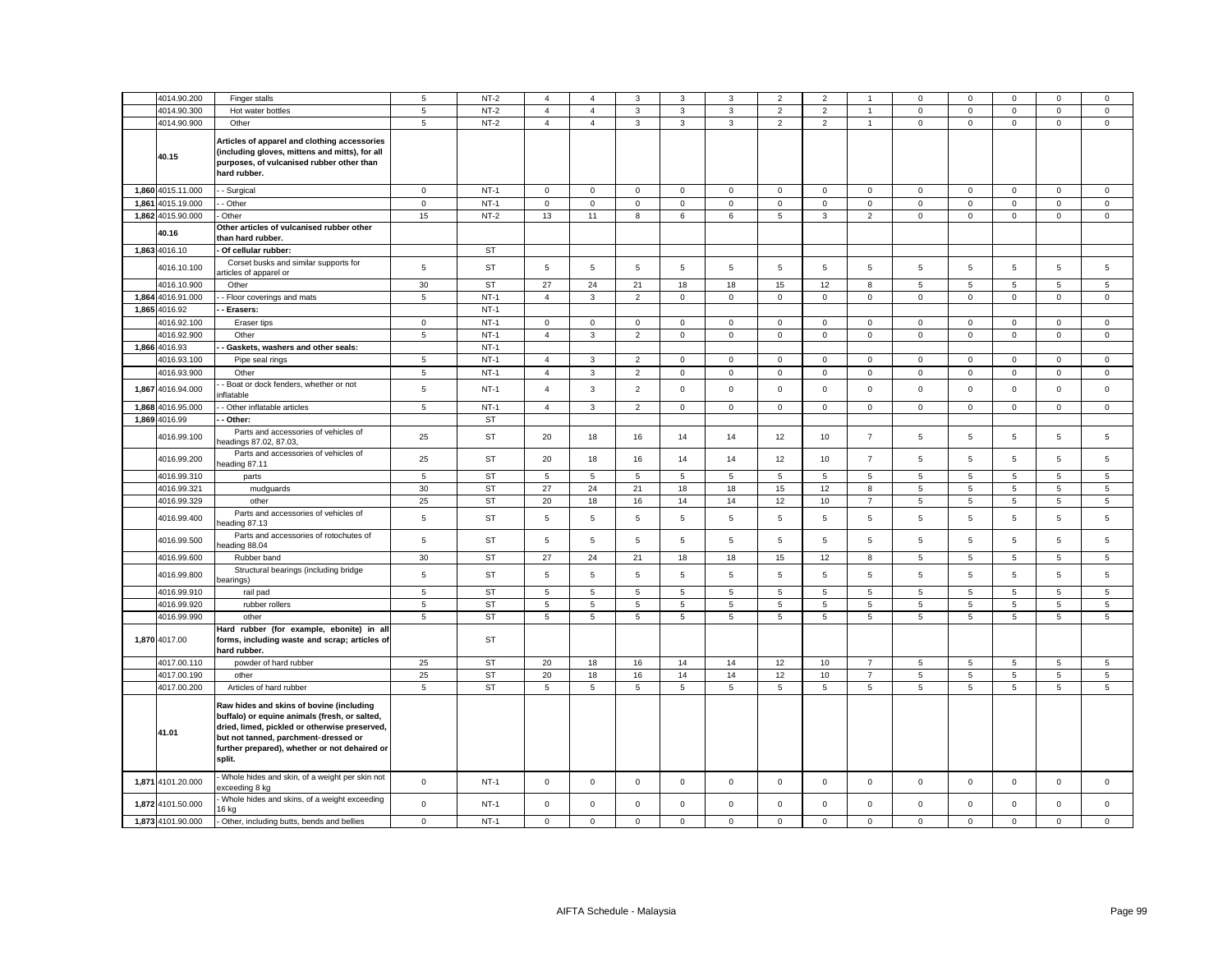| 41.02             | Raw skins of sheep or lambs (fresh, or<br>salted, dried, limed, pickled or otherwise<br>preserved, but not tanned, parchment-<br>dressed or further prepared), whether or not<br>with wool on or split, other than those<br>excluded by Note 1(c) to this Chapter.  |              |        |                     |                     |                 |              |                |             |              |                     |              |             |                     |                     |             |
|-------------------|---------------------------------------------------------------------------------------------------------------------------------------------------------------------------------------------------------------------------------------------------------------------|--------------|--------|---------------------|---------------------|-----------------|--------------|----------------|-------------|--------------|---------------------|--------------|-------------|---------------------|---------------------|-------------|
| 1,874 4102.10.000 | With wool on                                                                                                                                                                                                                                                        | $\mathbf 0$  | $NT-1$ | $\mathbf 0$         | $\mathbf{O}$        | $\mathbf{0}$    | $\mathbf 0$  | $\mathbf 0$    | $\mathbf 0$ | $\circ$      | $\mathbf{0}$        | $\mathbf{0}$ | $\mathbf 0$ | $\mathbf{O}$        | $\mathbf 0$         | $\mathbf 0$ |
| 1,875 4102.21.000 | - Pickled                                                                                                                                                                                                                                                           | $\mathbf{0}$ | $NT-1$ | $\mathbf 0$         | $\mathbf{O}$        | $\mathbf{0}$    | $\mathbf 0$  | $\mathbf 0$    | $\mathbf 0$ | $\mathbf{0}$ | $\mathbf{0}$        | $\mathbf{0}$ | $\mathbf 0$ | $\mathbf{O}$        | $\mathbf 0$         | $\mathbf 0$ |
| 1,876 4102.29.000 | - Other                                                                                                                                                                                                                                                             | $\mathbf 0$  | $NT-1$ | $\mathsf 0$         | $\mathbf{0}$        | $\mathbf{0}$    | $\mathbf 0$  | $\mathbf 0$    | $\mathsf 0$ | $\mathbf 0$  | $\mathbf 0$         | $\mathbf 0$  | $\mathsf 0$ | $\mathbf 0$         | $\mathbf 0$         | $\mathsf 0$ |
| 41.03             | Other raw hides and skins (fresh, or salted,<br>dried, limed, pickled or otherwise preserved,<br>but not tanned, parchment-dressed or further<br>prepared), whether or not dehaired or split,<br>other than those excluded by Note 1(b) or<br>1(c) to this Chapter. |              |        |                     |                     |                 |              |                |             |              |                     |              |             |                     |                     |             |
| 1,877 4103.20     | Of reptiles:                                                                                                                                                                                                                                                        |              | $NT-1$ |                     |                     |                 |              |                |             |              |                     |              |             |                     |                     |             |
| 4103.20.100       | Crocodiles                                                                                                                                                                                                                                                          | $\mathbf 0$  | $NT-1$ | $\mathbf 0$         | $\mathbf 0$         | $\mathsf 0$     | $\mathbf 0$  | $\mathbf 0$    | $\mathsf 0$ | $\mathbf{0}$ | $\mathbf 0$         | $\mathbf 0$  | $\mathsf 0$ | $\mathbf 0$         | $\mathsf 0$         | $\mathsf 0$ |
| 4103.20.900       | Other                                                                                                                                                                                                                                                               | $\mathbf 0$  | $NT-1$ | $\mathbf 0$         | $\mathbf 0$         | $\mathbf 0$     | 0            | $\mathbf 0$    | $\mathbf 0$ | 0            | $\mathbf 0$         | $\mathbf 0$  | $\mathbf 0$ | $\mathbf 0$         | $\mathbf 0$         | $\mathbf 0$ |
| 1,878 4103.30.000 | Of swine                                                                                                                                                                                                                                                            | $\mathbf 0$  | $NT-1$ | $\mathsf{O}\xspace$ | $\mathsf{O}\xspace$ | $\mathbf 0$     | $\mathbf 0$  | $\mathsf 0$    | $\mathsf 0$ | $\mathsf 0$  | $\mathsf 0$         | $\mathsf 0$  | $\mathbf 0$ | $\mathsf{O}\xspace$ | $\mathbf 0$         | $\mathbf 0$ |
| 1,879 4103.90.000 | Other                                                                                                                                                                                                                                                               | $\mathbf 0$  | $NT-1$ | $\mathsf{O}$        | $\mathbf 0$         | $\mathsf 0$     | $\mathsf 0$  | $\mathsf 0$    | $\mathsf 0$ | $\mathsf 0$  | $\mathsf 0$         | $\mathsf 0$  | $\mathsf 0$ | $\mathsf 0$         | $\mathsf 0$         | $\mathsf 0$ |
| 41.04             | Tanned or crust hides and skins of bovine<br>(including buffalo) or equine animals,<br>without hair on, whether or not split, but not<br>further prepared.                                                                                                          |              |        |                     |                     |                 |              |                |             |              |                     |              |             |                     |                     |             |
| 1,880 4104.11.000 | - Full grains, unsplit; grain splits                                                                                                                                                                                                                                | $\mathbf 0$  | $NT-1$ | $\mathsf{O}\xspace$ | $\mathsf 0$         | $\mathsf 0$     | $\mathsf 0$  | $\mathsf 0$    | $\mathsf 0$ | $\mathsf{O}$ | $\mathsf 0$         | $\mathsf 0$  | $\mathsf 0$ | $\mathsf{O}\xspace$ | $\mathsf 0$         | $\mathsf 0$ |
| 1,881 4104.19.000 | - Other                                                                                                                                                                                                                                                             | $\mathbf 0$  | $NT-1$ | $\mathbf 0$         | $\mathbf 0$         | $\mathsf 0$     | $\mathbf 0$  | $\mathsf 0$    | $\mathsf 0$ | $\mathsf 0$  | $\mathbf 0$         | $\mathsf 0$  | $\mathsf 0$ | $\mathbf 0$         | $\mathsf{O}\xspace$ | $\mathsf 0$ |
| 1,882 4104.41.000 | - Full grains, unsplits; grain splits                                                                                                                                                                                                                               | $\mathsf 0$  | $NT-1$ | $\mathsf 0$         | $\mathsf 0$         | $\mathsf 0$     | $\mathbf 0$  | $\mathsf 0$    | $\mathsf 0$ | $\mathsf 0$  | $\mathbf 0$         | $\mathsf 0$  | $\mathsf 0$ | $\mathsf{O}\xspace$ | $\mathsf 0$         | $\mathsf 0$ |
| 1,883 4104.49.000 | - Other                                                                                                                                                                                                                                                             | $\mathbf 0$  | $NT-1$ | $\mathbf 0$         | $\mathbf{0}$        | $\mathsf 0$     | $\mathbf 0$  | $\mathsf 0$    | $\mathsf 0$ | $\mathsf 0$  | $\mathbf{0}$        | $\mathbf 0$  | $\mathbf 0$ | $\mathbf 0$         | $\mathsf 0$         | $\mathsf 0$ |
| 41.05             | Tanned or crust skins of sheep or lambs,<br>without wool on, whether or not split, but not<br>further prepared.                                                                                                                                                     |              |        |                     |                     |                 |              |                |             |              |                     |              |             |                     |                     |             |
| 1,884 4105.10.000 | - In the wet state (including wet-blue)                                                                                                                                                                                                                             | $\mathbf 0$  | $NT-1$ | $\mathbf 0$         | $\mathbf{O}$        | $\mathsf 0$     | $\mathbf{0}$ | $\mathbf 0$    | $\mathsf 0$ | $\mathbf{0}$ | $\mathbf{0}$        | $\mathsf 0$  | $\mathbf 0$ | $\mathbf{0}$        | $\mathsf 0$         | $\mathbf 0$ |
| 1,885 4105.30.000 | - In the dry state (crust)                                                                                                                                                                                                                                          | $\mathsf 0$  | $NT-1$ | $\mathsf{O}\xspace$ | $\mathbf 0$         | $\mathsf 0$     | $\mathbf 0$  | $\mathsf 0$    | $\mathbf 0$ | $\mathbf 0$  | $\mathbf 0$         | $\mathsf 0$  | $\mathsf 0$ | $\mathsf 0$         | $\mathsf 0$         | $\mathbf 0$ |
| 41.06             | Tanned or crust hides and skins of other<br>animals, without wool or hair on, whether or<br>not split, but not further prepared.                                                                                                                                    |              |        |                     |                     |                 |              |                |             |              |                     |              |             |                     |                     |             |
| 1,886 4106.21.000 | - - In the wet state (including wet-blue)                                                                                                                                                                                                                           | $\mathbf 0$  | $NT-1$ | $\mathbf{0}$        | $\mathbf 0$         | $\mathbf 0$     | $\mathbf 0$  | $\mathsf 0$    | $\mathsf 0$ | $\mathbf{0}$ | $\mathbf{0}$        | $\mathsf 0$  | $\mathbf 0$ | $\mathbf 0$         | $\mathsf 0$         | $\mathsf 0$ |
| 1,887 4106.22.000 | - In the dry state (crust)                                                                                                                                                                                                                                          | $\mathbf 0$  | $NT-1$ | $\mathsf 0$         | $\mathbf 0$         | $\mathbf 0$     | $\mathbf 0$  | $\mathbf 0$    | $\mathbf 0$ | $\mathbf 0$  | $\mathbf 0$         | $\mathsf 0$  | $\mathbf 0$ | $\mathbf 0$         | $\mathbf 0$         | $\mathsf 0$ |
| 1,888 4106.31.000 | - In the wet state (including wet-blue)                                                                                                                                                                                                                             | $10$         | $NT-1$ | $7.5\,$             | 5                   | $\overline{5}$  | 2.5          | $\mathsf 0$    | $\mathsf 0$ | $\mathbf{0}$ | $\mathbf{0}$        | $\mathbf 0$  | $\mathbf 0$ | $\mathbf{O}$        | $\mathsf{O}\xspace$ | $\mathsf 0$ |
| 1,889 4106.32.000 | - In the dry state (crust)                                                                                                                                                                                                                                          | 10           | $NT-1$ | $7.5\,$             | $\overline{5}$      | $5\phantom{.0}$ | 2.5          | $\mathsf 0$    | $\mathsf 0$ | $\mathbf 0$  | $\mathsf 0$         | $\mathsf 0$  | $\mathsf 0$ | $\mathsf{O}\xspace$ | $\mathsf 0$         | $\mathsf 0$ |
| 1,890 4106.40.000 | Of reptiles                                                                                                                                                                                                                                                         | $\mathbf 0$  | $NT-1$ | $\mathbf 0$         | $\mathbf 0$         | $\mathsf 0$     | $\mathbf 0$  | $\mathbf 0$    | $\mathbf 0$ | $\mathsf 0$  | $\mathbf{0}$        | $\mathbf{0}$ | $\mathbf 0$ | $\mathbf 0$         | $\mathbf 0$         | $\mathsf 0$ |
| 1,891 4106.91.000 | - In the wet state (including wet-blue)                                                                                                                                                                                                                             | $\mathbf 0$  | $NT-1$ | $\mathsf 0$         | $\mathbf 0$         | $\mathsf 0$     | 0            | $\mathbf 0$    | $\mathbf 0$ | $\mathbf 0$  | $\mathbf{0}$        | $\mathbf 0$  | $\mathsf 0$ | $\mathbf 0$         | $\mathsf 0$         | $\mathsf 0$ |
| 1,892 4106.92.000 | - In the dry state (crust)                                                                                                                                                                                                                                          | $\mathbf 0$  | $NT-1$ | $\mathsf{O}\xspace$ | $\mathsf 0$         | $\mathsf 0$     | $\mathsf 0$  | $\mathbf 0$    | $\mathbf 0$ | $\mathsf 0$  | $\mathsf 0$         | $\mathsf 0$  | $\mathbf 0$ | $\mathsf{O}\xspace$ | $\mathsf{O}\xspace$ | $\mathsf 0$ |
| 41.07             | Leather further prepared after tanning or<br>crusting, including parchment-dressed<br>leather, of bovine (including buffalo) or<br>equine animals, without hair on, whether or<br>not split, other than leather of heading 41.14.                                   |              |        |                     |                     |                 |              |                |             |              |                     |              |             |                     |                     |             |
| 1,893 4107.11.000 | - Full grain, unsplit                                                                                                                                                                                                                                               | $\mathbf 0$  | $NT-1$ | $\mathsf{O}\xspace$ | $\mathbf 0$         | $\mathsf 0$     | $\mathbf 0$  | $\mathsf 0$    | $\mathsf 0$ | $\mathsf{O}$ | $\mathsf 0$         | $\mathsf 0$  | $\mathsf 0$ | $\mathsf 0$         | $\mathsf{O}\xspace$ | $\mathsf 0$ |
| 1,894 4107.12.000 | - Grains splits                                                                                                                                                                                                                                                     | $\mathsf 0$  | $NT-1$ | $\mathsf{O}\xspace$ | $\mathsf{O}\xspace$ | $\mathsf 0$     | $\mathsf 0$  | $\mathsf 0$    | $\mathsf 0$ | $\mathsf 0$  | $\mathsf 0$         | $\mathsf 0$  | $\mathsf 0$ | $\mathsf{O}\xspace$ | $\mathsf 0$         | $\mathsf 0$ |
| 1,895 4107.19.000 | - Other                                                                                                                                                                                                                                                             | $\mathbf 0$  | $NT-1$ | $\mathsf 0$         | $\mathbf 0$         | $\mathsf 0$     | $\mathbf 0$  | $\mathsf 0$    | $\mathsf 0$ | $\mathbf 0$  | $\mathbf 0$         | $\mathsf 0$  | $\mathbf 0$ | $\mathsf 0$         | $\mathsf 0$         | $\mathsf 0$ |
| 1,896 4107.91.000 | - Full grains, unsplit                                                                                                                                                                                                                                              | $\mathsf 0$  | $NT-1$ | $\mathsf 0$         | $\mathbf 0$         | $\mathbf 0$     | 0            | $\mathsf 0$    | $\mathsf 0$ | $\mathsf 0$  | $\mathbf 0$         | $\mathsf 0$  | $\mathbf 0$ | $\mathsf 0$         | $\mathsf 0$         | $\mathsf 0$ |
| 1,897 4107.92.000 | - Grains splits                                                                                                                                                                                                                                                     | $\mathbf 0$  | $NT-1$ | $\mathsf 0$         | $\mathsf 0$         | $\mathsf 0$     | $\mathbf 0$  | $\mathsf 0$    | $\mathsf 0$ | $\mathsf{O}$ | $\mathbf 0$         | $\mathsf 0$  | $\mathsf 0$ | $\mathsf 0$         | $\mathsf 0$         | $\mathsf 0$ |
| 1,898 4107.99.000 | - Other                                                                                                                                                                                                                                                             | $\mathbf 0$  | $NT-1$ | $\mathsf{O}$        | $\mathsf{O}\xspace$ | $\overline{0}$  | $\mathsf 0$  | $\overline{0}$ | $\mathsf 0$ | $\mathsf 0$  | $\mathsf{O}\xspace$ | $\mathsf 0$  | $\mathsf 0$ | $\mathsf{O}\xspace$ | $\mathsf 0$         | $\mathsf 0$ |
| 1,899 4112.00.000 | eather further prepared after tanning or<br>crusting, including parchment-dressed leather,<br>of sheep or lamb, without wool on, whether or<br>not split, other than leather of heading 41.14.                                                                      | $\mathbf 0$  | $NT-1$ | $\mathbf 0$         | $\mathbf 0$         | $\mathsf 0$     | $\mathbf 0$  | $\mathbf 0$    | $\mathbf 0$ | $\mathsf 0$  | $\mathbf{0}$        | $\mathbf{0}$ | $\mathsf 0$ | $\mathbf 0$         | $\mathbf 0$         | $\mathbf 0$ |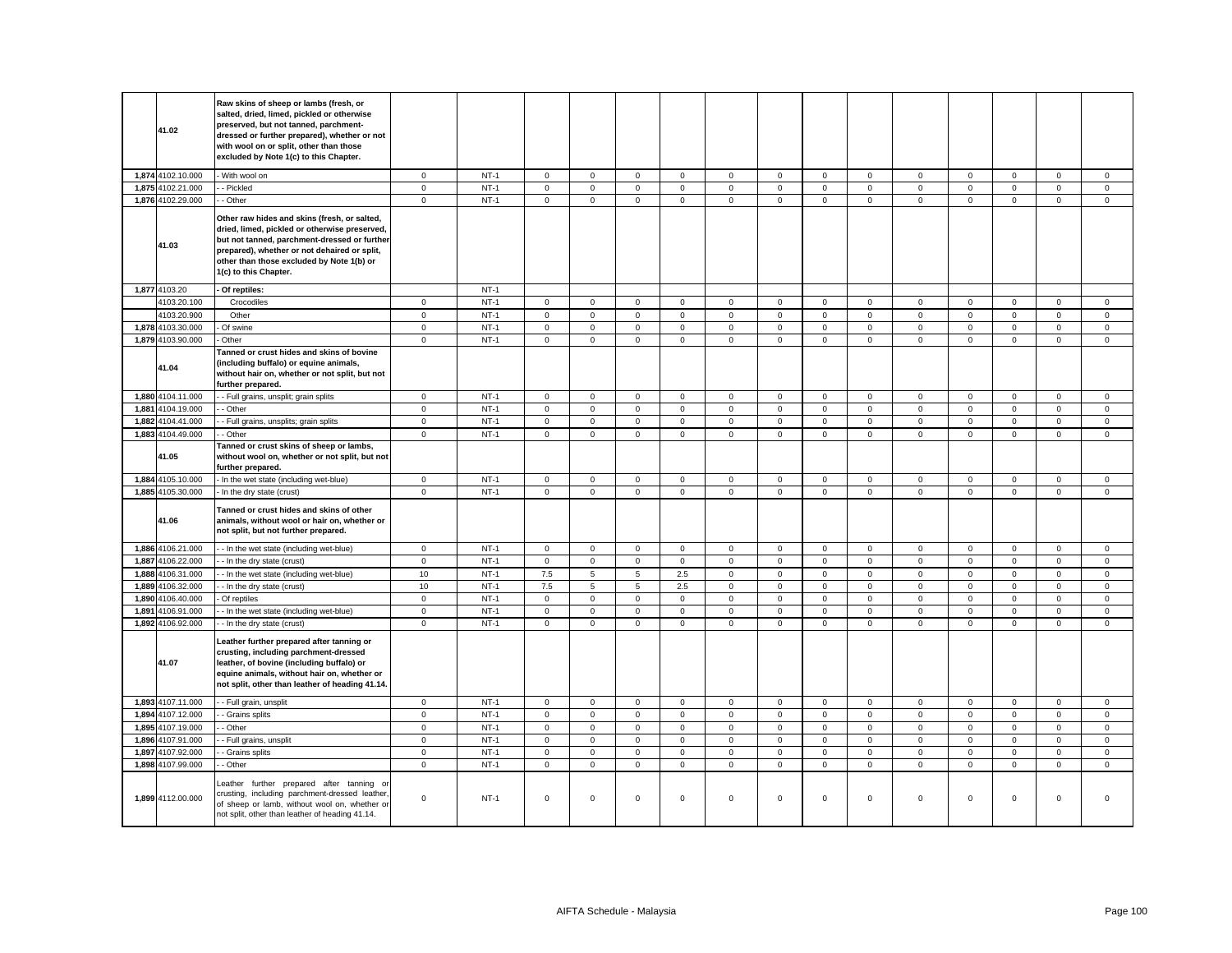| 1,900 4113.10.000 | - Of goats or kids                                                                                                                                                                                                                                                                                                                                                                                                                                                                                                                                                                                                                                                                                                             | $\mathbf 0$     | $NT-1$    | $\mathsf 0$         | $\mathsf 0$  | $\mathsf 0$     | 0           | $\mathbf 0$         | $\mathsf 0$ | $\mathbf 0$  | 0              | 0              | $\mathsf 0$    | $\mathbf 0$     | $\mathbf 0$     | $\mathbf 0$     |
|-------------------|--------------------------------------------------------------------------------------------------------------------------------------------------------------------------------------------------------------------------------------------------------------------------------------------------------------------------------------------------------------------------------------------------------------------------------------------------------------------------------------------------------------------------------------------------------------------------------------------------------------------------------------------------------------------------------------------------------------------------------|-----------------|-----------|---------------------|--------------|-----------------|-------------|---------------------|-------------|--------------|----------------|----------------|----------------|-----------------|-----------------|-----------------|
| 1,901 4113.20.000 | Of swine                                                                                                                                                                                                                                                                                                                                                                                                                                                                                                                                                                                                                                                                                                                       | 10              | $NT-1$    | 7.5                 | 5            | $5\overline{5}$ | 2.5         | $\mathsf 0$         | $\mathsf 0$ | $\mathsf 0$  | $\mathbf 0$    | $\mathsf 0$    | $\mathsf 0$    | $\mathbf 0$     | $\mathsf 0$     | $\mathsf 0$     |
| 1,902 4113.30.000 | Of reptiles                                                                                                                                                                                                                                                                                                                                                                                                                                                                                                                                                                                                                                                                                                                    | $\mathbf 0$     | $NT-1$    | $\mathsf 0$         | $\mathbf 0$  | $\mathsf 0$     | $\mathsf 0$ | $\mathbf 0$         | $\mathsf 0$ | $\mathbf 0$  | $\mathbf 0$    | $\mathbf 0$    | $\mathsf 0$    | $\mathbf 0$     | $\mathsf 0$     | $\mathbf 0$     |
| 1,903 4113.90.000 | - Other                                                                                                                                                                                                                                                                                                                                                                                                                                                                                                                                                                                                                                                                                                                        | $\mathbf 0$     | $NT-1$    | $\mathbf 0$         | $\mathsf 0$  | $\mathsf 0$     | $\mathbf 0$ | $\mathbf 0$         | $\mathsf 0$ | $\mathsf 0$  | $\mathbf{0}$   | $\mathbf 0$    | $\mathbf 0$    | $\mathsf 0$     | $\mathbf{0}$    | $\mathsf 0$     |
| 41.14             | Chamois (including combination chamois)<br>leather; patent leather and patent laminated<br>leather; metallised leather.                                                                                                                                                                                                                                                                                                                                                                                                                                                                                                                                                                                                        |                 |           |                     |              |                 |             |                     |             |              |                |                |                |                 |                 |                 |
| 1,904 4114.10.000 | Chamois (including combination chamois)<br>leather                                                                                                                                                                                                                                                                                                                                                                                                                                                                                                                                                                                                                                                                             | $\mathsf 0$     | $NT-1$    | $\mathsf{O}\xspace$ | $\mathsf 0$  | $\mathbf 0$     | $\mathsf 0$ | $\mathsf{O}\xspace$ | $\mathsf 0$ | $\mathsf 0$  | $\mathsf 0$    | $\mathsf 0$    | $\mathsf 0$    | $\mathsf 0$     | $\mathsf 0$     | $\mathsf 0$     |
| 1,905 4114.20.000 | Patent leather and patent laminated leather;<br>metallised leather                                                                                                                                                                                                                                                                                                                                                                                                                                                                                                                                                                                                                                                             | $\mathbf{0}$    | $NT-1$    | $\mathbf 0$         | $\mathbf 0$  | $\mathbf{0}$    | $\mathbf 0$ | $\mathbf 0$         | $\mathbf 0$ | $\mathbf{O}$ | $\mathbf 0$    | $\mathbf 0$    | $\mathbf 0$    | $\mathbf{0}$    | $\mathbf{0}$    | $\mathbf{0}$    |
| 41.15             | Composition leather with a basis of leather<br>or leather fibre, in slabs, sheets or strip,<br>whether or not in rolls; parings and other<br>waste of leather or of composition leather,<br>not suitable for the manufacture of leather<br>articles; leather dust, powder and flour.                                                                                                                                                                                                                                                                                                                                                                                                                                           |                 |           |                     |              |                 |             |                     |             |              |                |                |                |                 |                 |                 |
| 1,906 4115.10.000 | Composition leather with a basis of leather or<br>leather fibre, in                                                                                                                                                                                                                                                                                                                                                                                                                                                                                                                                                                                                                                                            | $\mathbf 0$     | $NT-1$    | $\mathsf 0$         | $\mathbf 0$  | $\mathsf 0$     | $\mathbf 0$ | $\mathbf 0$         | $\mathsf 0$ | $\mathbf 0$  | $\mathbf 0$    | $\mathbf 0$    | $\mathsf 0$    | $\mathbf 0$     | $\mathsf 0$     | $\mathsf 0$     |
| 1,907 4115.20.000 | Parings and other waste of leather or of<br>composition leather,                                                                                                                                                                                                                                                                                                                                                                                                                                                                                                                                                                                                                                                               | $\mathbf 0$     | $NT-1$    | $\mathbf 0$         | $\mathbf 0$  | $\mathbf 0$     | $\mathbf 0$ | $\mathbf 0$         | $\mathbf 0$ | $\mathbf 0$  | $\mathbf 0$    | $\mathbf 0$    | $\mathbf 0$    | $\mathbf{0}$    | $\mathbf 0$     | $\mathbf 0$     |
| 1,908 4201.00.000 | Saddlery and harness for any animal (including<br>traces, leads, knee pads, muzzles, saddle<br>cloths, saddle bags, dog coats and the like), of<br>any material.                                                                                                                                                                                                                                                                                                                                                                                                                                                                                                                                                               | $\mathsf 0$     | $NT-1$    | $\mathsf 0$         | $\mathbf 0$  | $\mathsf 0$     | $\mathsf 0$ | $\mathbf 0$         | $\mathsf 0$ | $\mathbf 0$  | $\mathbf 0$    | $\mathsf 0$    | $\mathsf 0$    | $\mathbf 0$     | $\mathsf 0$     | $\mathsf 0$     |
| 42.02             | Trunks, suit-cases, vanity-cases, executive-<br>cases, brief-cases, school satchels,<br>spectacle cases, binocular cases, camera<br>cases, musical instrument cases, gun cases,<br>holsters and similar containers; travelling-<br>bags, insulated food or beverages bags,<br>toilet bags, rucksacks, handbags, shopping<br>bags, wallets, purses, map-cases, cigarette-<br>cases, tobacco-pouches, tool bags, sports<br>bags, bottle-cases, jewellery boxes, powder-<br>boxes, cutlery cases and similar containers,<br>of leather or of composition leather, of<br>sheeting of plastics, of textile materials, of<br>vulcanised fibre or of paperboard, or wholly<br>or mainly covered with such materials or<br>with paper. |                 |           |                     |              |                 |             |                     |             |              |                |                |                |                 |                 |                 |
| 1,909 4202.11.000 | - With outer surface of leather, of composition<br>eather or patent                                                                                                                                                                                                                                                                                                                                                                                                                                                                                                                                                                                                                                                            | $\mathbf 0$     | $NT-1$    | $\mathbf 0$         | $\mathbf 0$  | $\mathsf 0$     | $\mathbf 0$ | $\mathbf 0$         | $\mathsf 0$ | $\mathbf 0$  | $\mathbf 0$    | $\mathsf 0$    | $\mathsf 0$    | $\mathbf 0$     | $\mathsf 0$     | $\mathbf{0}$    |
| 1,910 4202.12.000 | - With outer surface of plastic or of textile<br>naterials                                                                                                                                                                                                                                                                                                                                                                                                                                                                                                                                                                                                                                                                     | $\mathsf 0$     | $NT-1$    | $\mathsf{O}\xspace$ | $\mathsf 0$  | $\mathsf 0$     | $\mathsf 0$ | $\mathsf 0$         | $\mathsf 0$ | $\mathsf 0$  | $\mathsf 0$    | $\mathsf 0$    | $\mathsf 0$    | $\mathbf 0$     | $\mathsf 0$     | $\mathsf 0$     |
| 1,911 4202.19     | Other:                                                                                                                                                                                                                                                                                                                                                                                                                                                                                                                                                                                                                                                                                                                         |                 | <b>ST</b> |                     |              |                 |             |                     |             |              |                |                |                |                 |                 |                 |
| 4202.19.100       | Of wood                                                                                                                                                                                                                                                                                                                                                                                                                                                                                                                                                                                                                                                                                                                        | 20              | <b>ST</b> | 18                  | 15           | 13              | 12          | 12                  | 10          | 8            | 6              | 5              | 5              | 5               | 5               | 5               |
| 4202.19.200       | Of iron or steel                                                                                                                                                                                                                                                                                                                                                                                                                                                                                                                                                                                                                                                                                                               | 20              | ST        | 18                  | 15           | 13              | 12          | 12                  | 10          | 8            | 6              | 5              | 5              | $5\overline{5}$ | $5\overline{5}$ | $5\overline{5}$ |
| 4202.19.300       | Of copper                                                                                                                                                                                                                                                                                                                                                                                                                                                                                                                                                                                                                                                                                                                      | $\mathbf 0$     | <b>ST</b> | $\mathbf{0}$        | $\mathbf{O}$ | $\mathbf{0}$    | $\mathbf 0$ | $\mathbf 0$         | $\mathbf 0$ | $\mathsf 0$  | $\Omega$       | $\mathbf 0$    | $\mathbf 0$    | $\mathbf{0}$    | $\mathbf 0$     | $\mathbf{0}$    |
| 4202.19.400       | Of nickel                                                                                                                                                                                                                                                                                                                                                                                                                                                                                                                                                                                                                                                                                                                      | 15              | <b>ST</b> | 14                  | 13           | 12              | 11          | 11                  | 10          | 8            | 6              | 5              | 5              | 5               | 5               | $\sqrt{5}$      |
| 4202.19.500       | Of aluminium                                                                                                                                                                                                                                                                                                                                                                                                                                                                                                                                                                                                                                                                                                                   | 20              | ST        | 18                  | 15           | 13              | 12          | 12                  | 10          | 8            | 6              | 5              | 5              | 5               | 5               | 5               |
| 4202.19.600       | Of zinc                                                                                                                                                                                                                                                                                                                                                                                                                                                                                                                                                                                                                                                                                                                        | $5\phantom{.0}$ | ST        | 4.5                 | 4.5          | 4.5             | 4.5         | 4.5                 | 4.5         | 4.5          | 4.5            | $\overline{4}$ | $\overline{4}$ | $\overline{4}$  | $\overline{4}$  | $\overline{4}$  |
| 4202.19.900       | Other                                                                                                                                                                                                                                                                                                                                                                                                                                                                                                                                                                                                                                                                                                                          | 20              | <b>ST</b> | 18                  | 15           | 13              | 12          | 12                  | 10          | 8            | 6              | 5              | $\overline{5}$ | 5               | $5\phantom{.0}$ | 5               |
| 1,912 4202.21.000 | - With outer surface of leather, of composition<br>eather or of                                                                                                                                                                                                                                                                                                                                                                                                                                                                                                                                                                                                                                                                | $\mathsf 0$     | $NT-1$    | $\mathsf{O}\xspace$ | $\mathsf 0$  | $\mathsf 0$     | $\mathsf 0$ | $\mathsf 0$         | $\mathbf 0$ | $\mathsf 0$  | $\mathsf 0$    | $\mathsf 0$    | $\mathsf 0$    | $\mathsf 0$     | $\mathsf 0$     | $\mathsf 0$     |
| 1,913 4202.22.000 | - With outer surface of plastic sheeting or of<br>extile materials                                                                                                                                                                                                                                                                                                                                                                                                                                                                                                                                                                                                                                                             | $\mathbf 0$     | $NT-1$    | $\mathsf 0$         | $\mathsf 0$  | $\mathsf 0$     | $\mathsf 0$ | $\mathsf 0$         | $\mathsf 0$ | $\mathsf 0$  | $\mathbf 0$    | $\mathsf 0$    | $\mathsf 0$    | $\mathsf 0$     | $\mathsf 0$     | $\mathsf 0$     |
| 1,914 4202.29.000 | - Other                                                                                                                                                                                                                                                                                                                                                                                                                                                                                                                                                                                                                                                                                                                        | 25              | ST        | 20                  | 18           | 16              | 14          | 14                  | 12          | 10           | $\overline{7}$ | 5              | $\sqrt{5}$     | 5               | $\overline{5}$  | 5               |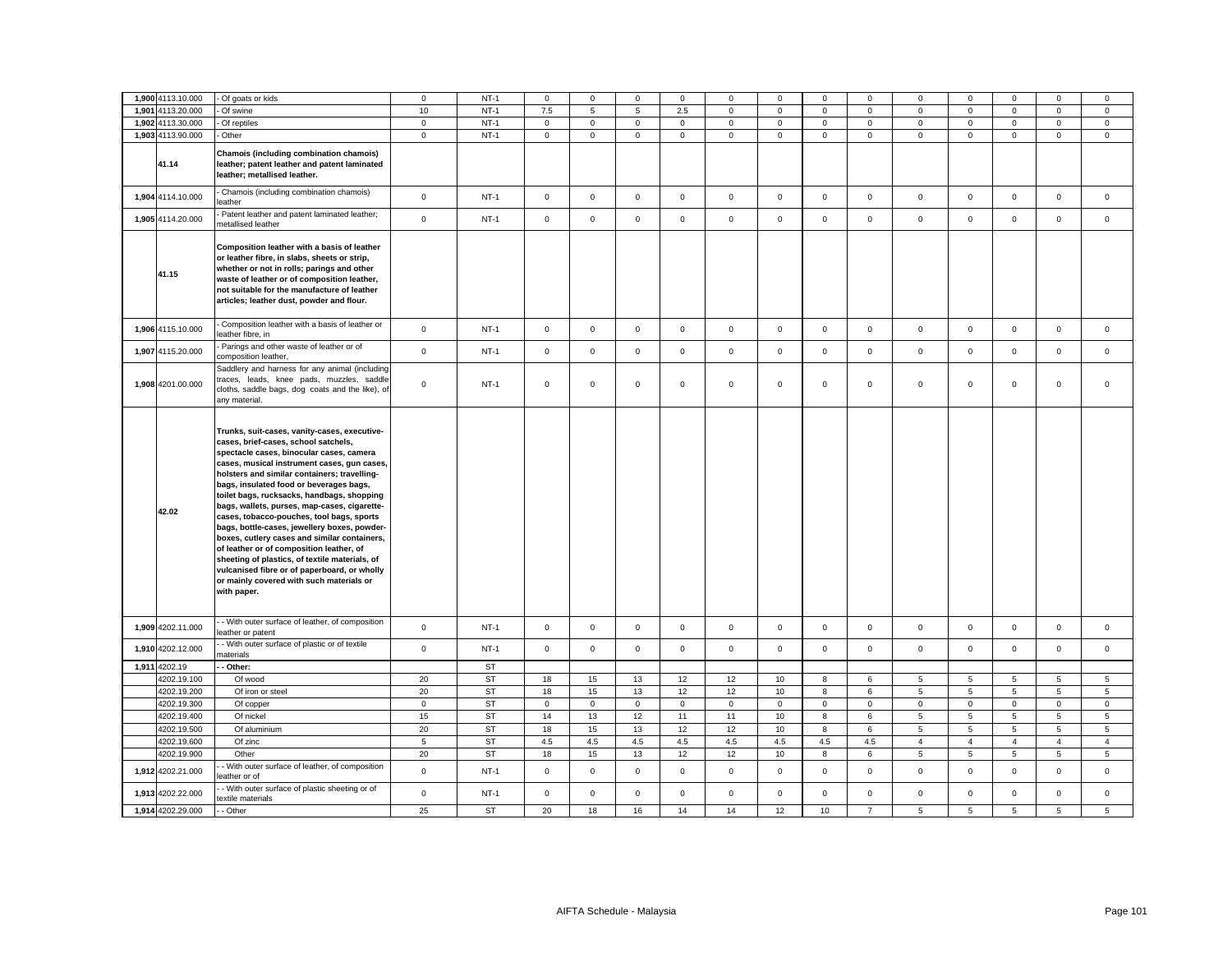| 1,915 | 4202.31.000       | - With outer surface of leather, of composition<br>leather or of patent                        | $\mathsf 0$     | $NT-1$    | $\mathbf 0$         | $\mathsf 0$         | $\mathsf 0$    | $\mathbf 0$ | $\mathsf 0$  | $\mathbf 0$    | $\mathbf 0$         | $\mathsf 0$    | $\mathbf 0$    | $\mathbf 0$     | $\mathbf 0$         | $\mathsf 0$     | $\mathbf 0$     |
|-------|-------------------|------------------------------------------------------------------------------------------------|-----------------|-----------|---------------------|---------------------|----------------|-------------|--------------|----------------|---------------------|----------------|----------------|-----------------|---------------------|-----------------|-----------------|
| 1,916 | 4202.32.000       | - With outer surface of plastic sheeting or of<br>extile materials                             | 25              | <b>ST</b> | 20                  | 18                  | 16             | 14          | 14           | 12             | 10                  | $\overline{7}$ | 5              | $\overline{5}$  | 5                   | $\overline{5}$  | $\overline{5}$  |
|       | 1,917 4202.39     | - Other                                                                                        |                 | $NT-2$    |                     |                     |                |             |              |                |                     |                |                |                 |                     |                 |                 |
|       | 4202.39.100       | Of wood                                                                                        | 5               | $NT-2$    | $\overline{4}$      | $\overline{4}$      | 3              | 3           | 3            | $\overline{2}$ | $\overline{2}$      | $\overline{1}$ | $\mathsf 0$    | $\mathbf 0$     | $\mathbf 0$         | $\mathsf 0$     | 0               |
|       | 4202.39.200       | Of iron or steel                                                                               | 20              | $NT-2$    | 17.5                | 15                  | 12             | 10          | 10           | $\overline{7}$ | 5                   | 3              | $\mathbf 0$    | $\mathbf 0$     | $\mathbf 0$         | $\mathsf 0$     | $\mathbf 0$     |
|       | 4202.39.300       | Of copper                                                                                      | $\mathbf 0$     | $NT-2$    | $\mathbf 0$         | $\mathbf 0$         | $\mathsf 0$    | 0           | $\mathbf 0$  | $\mathsf 0$    | $\mathbf 0$         | $\mathbf 0$    | $\mathbf 0$    | $\mathbf 0$     | $\mathbf 0$         | $\mathsf 0$     | 0               |
|       | 4202.39.400       | Of nickel                                                                                      | 15              | $NT-2$    | 13                  | 11                  | 8              | 6           | 6            | 5              | $\mathbf{3}$        | 2              | $\mathbf 0$    | $\mathbf 0$     | $\mathbf{0}$        | $\mathbf 0$     | $\mathbf{0}$    |
|       | 4202.39.500       | Of aluminium                                                                                   | 20              | $NT-2$    | 17.5                | 15                  | 12             | 10          | 10           | $\overline{7}$ | 5                   | 3              | $\mathbf 0$    | $\mathbf 0$     | $\mathbf{0}$        | $\mathbf{0}$    | $\mathbf 0$     |
|       |                   |                                                                                                |                 |           |                     |                     |                |             |              |                |                     |                |                |                 |                     |                 |                 |
|       | 4202.39.600       | Of zinc                                                                                        | $\sqrt{5}$      | $NT-2$    | $\overline{4}$      | $\overline{4}$      | $_{3}$         | 3           | $\mathbf{3}$ | $\overline{2}$ | $\overline{2}$      | $\overline{1}$ | $\mathbf 0$    | $\pmb{0}$       | $\mathsf{O}\xspace$ | $\mathsf 0$     | $\mathbf 0$     |
|       | 4202.39.700       | Of worked tortoise-shell, ivory bone, coral<br>and other carving                               | $\overline{5}$  | $NT-2$    | $\overline{4}$      | $\overline{4}$      | $\mathbf{3}$   | 3           | 3            | $\overline{2}$ | $\overline{2}$      | $\mathbf{1}$   | $\mathbf 0$    | $\mathbf 0$     | $\mathsf 0$         | $\mathsf 0$     | $\mathbf 0$     |
|       | 4202.39.800       | Of worked carving material of vegetable or<br>nineral origin                                   | $\,$ 5          | $NT-2$    | $\overline{4}$      | $\overline{4}$      | $\mathbf{3}$   | 3           | 3            | $\overline{2}$ | $\overline{2}$      | $\mathbf{1}$   | $\mathsf 0$    | $\mathbf 0$     | $\mathsf{O}\xspace$ | $\mathsf 0$     | $\mathbf 0$     |
|       | 4202.39.900       | Other                                                                                          | 20              | $NT-2$    | 17.5                | 15                  | 12             | 10          | 10           | $\overline{7}$ | 5                   | 3              | $\mathbf{0}$   | $\mathsf 0$     | $\mathsf{O}\xspace$ | $\mathsf 0$     | $\mathbf{0}$    |
|       | 1,918 4202.91     | - With outer surface of leather, of<br>composition leather or of patent                        |                 | $NT-2$    |                     |                     |                |             |              |                |                     |                |                |                 |                     |                 |                 |
|       | 4202.91.100       | Bowling bags                                                                                   | $\mathbf 0$     | $NT-2$    | $\mathsf 0$         | $\mathsf 0$         | $\mathbf 0$    | $\mathsf 0$ | $\mathbf 0$  | $\mathsf 0$    | $\mathsf 0$         | $\mathbf 0$    | $\mathsf 0$    | $\mathbf 0$     | 0                   | $\mathbf 0$     | $\mathsf 0$     |
|       | 4202.91.900       | Other                                                                                          | 15              | $NT-2$    | 13                  | 11                  | 8              | 6           | $\,6\,$      | $\,$ 5 $\,$    | $\mathbf{3}$        | $\overline{c}$ | $\mathsf 0$    | $\pmb{0}$       | $\mathsf 0$         | $\mathsf 0$     | $\mathsf 0$     |
| 1,919 | 4202.92           | - With outer surface of plastic sheeting or of<br>textile materials:                           |                 | $NT-2$    |                     |                     |                |             |              |                |                     |                |                |                 |                     |                 |                 |
|       | 4202.92.100       | Bowling bags                                                                                   | $\mathbf 0$     | $NT-2$    | $\mathsf{O}\xspace$ | $\mathsf{O}\xspace$ | $\mathsf 0$    | $\mathsf 0$ | $\mathsf 0$  | $\mathsf 0$    | $\mathsf{O}\xspace$ | $\mathsf 0$    | $\mathsf 0$    | $\,0\,$         | $\mathbf 0$         | $\mathsf 0$     | $\mathsf 0$     |
|       | 4202.92.900       | Other                                                                                          | 25              | $NT-2$    | 20                  | $17$                | 15             | 13          | 13           | 10             | $\overline{7}$      | 5              | 0              | $\mathbf 0$     | $\mathsf{O}\xspace$ | $\mathsf 0$     | $\mathsf 0$     |
| 1,920 | 4202.99           | Other:                                                                                         |                 | $NT-2$    |                     |                     |                |             |              |                |                     |                |                |                 |                     |                 |                 |
|       |                   |                                                                                                |                 |           |                     |                     |                |             |              |                |                     |                |                |                 |                     |                 |                 |
|       | 4202.99.100       | Of wood                                                                                        | 20              | $NT-2$    | 17.5                | 15                  | 12             | 10          | 10           | $\overline{7}$ | 5                   | 3              | $\mathsf 0$    | $\mathbf 0$     | $\mathbf 0$         | $\mathsf 0$     | $\mathbf 0$     |
|       | 4202.99.200       | Of iron or steel                                                                               | 20              | $NT-2$    | 17.5                | 15                  | 12             | 10          | 10           | $\overline{7}$ | 5                   | 3              | $\mathsf 0$    | $\mathbf 0$     | $\mathbf 0$         | $\mathsf 0$     | $\mathsf 0$     |
|       | 4202.99.300       | Of copper                                                                                      | $\mathbf 0$     | $NT-2$    | $\mathsf 0$         | $\mathsf 0$         | $\mathsf 0$    | $\mathbf 0$ | $\mathsf 0$  | $\mathsf 0$    | $\mathbf 0$         | $\mathsf 0$    | $\mathsf 0$    | $\mathbf 0$     | $\mathbf 0$         | $\mathsf 0$     | $\mathbf{0}$    |
|       | 4202.99.400       | Of nickel                                                                                      | 15              | $NT-2$    | 13                  | 11                  | 8              | 6           | 6            | 5              | 3                   | $\overline{2}$ | $\mathbf 0$    | $\mathbf 0$     | $\mathbf 0$         | $\mathbf 0$     | $\mathbf 0$     |
|       | 4202.99.500       | Of aluminium                                                                                   | 20              | $NT-2$    | 17.5                | 15                  | 12             | $10$        | 10           | $\overline{7}$ | $\overline{5}$      | 3              | $\mathsf 0$    | $\mathbf 0$     | $\mathsf{O}\xspace$ | $\mathsf 0$     | $\mathbf 0$     |
|       | 4202.99.600       | Of zinc                                                                                        | $\,$ 5 $\,$     | $NT-2$    | $\overline{4}$      | $\overline{4}$      | $\mathbf{3}$   | 3           | $\mathbf{3}$ | $\mathbf 2$    | $\overline{2}$      | $\mathbf{1}$   | $\mathbf 0$    | $\mathbf 0$     | $\mathsf 0$         | $\mathbf 0$     | $\mathsf 0$     |
|       | 4202.99.700       | Of worked tortoise-shell, ivory bone, coral<br>and other carving                               | $\sqrt{5}$      | $NT-2$    | $\overline{4}$      | $\overline{4}$      | 3              | 3           | 3            | $\overline{2}$ | $\overline{2}$      | $\mathbf{1}$   | $\mathsf 0$    | $\mathbf 0$     | $\mathbf 0$         | $\mathsf 0$     | $\mathbf 0$     |
|       | 4202.99.800       | Of worked carving material of vegetable or<br>mineral origin                                   | $\,$ 5 $\,$     | $NT-2$    | $\overline{4}$      | $\overline{4}$      | $_{3}$         | 3           | $\mathbf{3}$ | $\overline{2}$ | $\overline{2}$      | $\mathbf{1}$   | $\mathsf 0$    | $\mathbf 0$     | $\mathsf 0$         | $\mathsf 0$     | $\mathsf 0$     |
|       | 4202.99.900       | Other                                                                                          | 20              | $NT-2$    | 17.5                | 15                  | 12             | $10$        | 10           | $\overline{7}$ | 5                   | 3              | $\mathsf 0$    | $\pmb{0}$       | $\mathbf 0$         | $\mathsf 0$     | $\mathsf 0$     |
|       | 42.03             | Articles of apparel and clothing accessories,<br>of leather or of composition leather.         |                 |           |                     |                     |                |             |              |                |                     |                |                |                 |                     |                 |                 |
|       | 1,921 4203.10.000 | - Articles of apparel                                                                          | 20              | ST        | 18                  | 15                  | 13             | 12          | 12           | 10             | 8                   | 6              | 5              | 5               | 5                   | $5\overline{5}$ | $5\overline{5}$ |
|       | 1,922 4203.21     | Specially designed for use in sports:                                                          |                 | $NT-1$    |                     |                     |                |             |              |                |                     |                |                |                 |                     |                 |                 |
|       | 4203.21.100       | Wrist guards for bowling                                                                       | $\circ$         | $NT-1$    | $\mathsf 0$         | $\mathbf 0$         | $\mathbf{0}$   | $\mathbf 0$ | $\mathbf 0$  | $\mathsf 0$    | $\mathbf 0$         | $\mathbf 0$    | $\mathbf 0$    | $\mathbf 0$     | $\mathbf 0$         | $\mathsf 0$     | $\mathbf 0$     |
|       | 4203.21.900       | Other                                                                                          |                 | $NT-1$    | $\mathsf 0$         | $\mathsf 0$         | $\mathsf 0$    | $\mathsf 0$ | $\mathsf 0$  | $\mathbf 0$    | $\mathbf 0$         | $\mathsf 0$    | $\mathsf 0$    | $\mathbf 0$     | $\mathsf{O}\xspace$ | $\mathsf 0$     | $\mathsf 0$     |
|       |                   |                                                                                                | $\mathsf 0$     |           |                     |                     |                |             |              |                |                     |                |                |                 |                     |                 |                 |
| 1,923 | 4203.29.000       | - Other                                                                                        | 20              | <b>ST</b> | 18                  | 15                  | 13             | 12          | 12           | 10             | 8                   | 6              | 5              | $\overline{5}$  | 5                   | $\sqrt{5}$      | 5               |
| 1,924 | 4203.30.000       | Belts and bandoliers                                                                           | 15              | <b>ST</b> | 14                  | 13                  | 12             | 11          | 11           | $10$           | 8                   | 6              | 5              | $\sqrt{5}$      | $\mathbf 5$         | 5               | 5               |
|       | 1,925 4203.40.000 | Other clothing accessories                                                                     | $\mathbf 0$     | $NT-1$    | $\mathbf 0$         | $\mathbf 0$         | $\mathbf{0}$   | 0           | $\mathbf 0$  | $\mathsf 0$    | $\mathbf 0$         | 0              | 0              | $\mathbf 0$     | $\mathbf{0}$        | $\mathsf 0$     | 0               |
|       | 42.05             | Other articles of leather or of composition<br>leather.                                        |                 |           |                     |                     |                |             |              |                |                     |                |                |                 |                     |                 |                 |
|       | 1,926 4205.00     | Other articles of leather or of composition<br>leather.                                        |                 | ST        |                     |                     |                |             |              |                |                     |                |                |                 |                     |                 |                 |
|       | 4205.00.100       | Of a kind used in machinery or mechanical<br>appliances or for other technical uses            | $\mathbf 0$     | ST        | $\mathbf 0$         | $\mathsf 0$         | $\mathsf 0$    | 0           | $\mathbf 0$  | $\mathbf 0$    | $\mathbf 0$         | $\mathsf 0$    | $\mathsf 0$    | $\mathbf 0$     | $\mathbf 0$         | $\mathsf 0$     | $\mathbf 0$     |
|       | 4205.00.900       | Other                                                                                          | 20              | <b>ST</b> | 18                  | 15                  | 13             | 12          | 12           | 10             | 8                   | 6              | $\overline{5}$ | $5\phantom{.0}$ | $5\phantom{.0}$     | 5               | 5               |
|       | 42.06             | Articles of gut (other than silk-worm gut) of<br>goldbeater's skin, of bladders or of tendons. |                 |           |                     |                     |                |             |              |                |                     |                |                |                 |                     |                 |                 |
|       | 1,927 4206.00     | Articles of gut (other than silk-worm gut), of<br>goldbeater's skin,                           |                 | $NT-1$    |                     |                     |                |             |              |                |                     |                |                |                 |                     |                 |                 |
|       | 4206.00.100       | Catgut                                                                                         | $5\overline{5}$ | $NT-1$    | $\overline{4}$      | 3                   | $\overline{2}$ | $\mathbf 0$ | $\mathbf 0$  | $\mathsf 0$    | $\mathbf 0$         | $\mathbf 0$    | $\mathbf 0$    | $\mathbf 0$     | $\mathbf 0$         | $\mathsf 0$     | $\mathbf 0$     |
|       | 4206.00.910       | tobacco pouches                                                                                | 25              | <b>ST</b> | 20                  | 18                  | 16             | 14          | 14           | 12             | 10                  | $\overline{7}$ | 5              | $\overline{5}$  | $\sqrt{5}$          | $\,$ 5 $\,$     | 5               |
|       | 4206.00.990       | other                                                                                          | 5               | <b>ST</b> | 4.5                 | $4.5\,$             | 4.5            | 4.5         | $4.5\,$      | 4.5            | 4.5                 | 4.5            | $\overline{4}$ | $\overline{4}$  | $\overline{4}$      | $\overline{4}$  | $\overline{4}$  |
|       |                   |                                                                                                |                 |           |                     |                     |                |             |              |                |                     |                |                |                 |                     |                 |                 |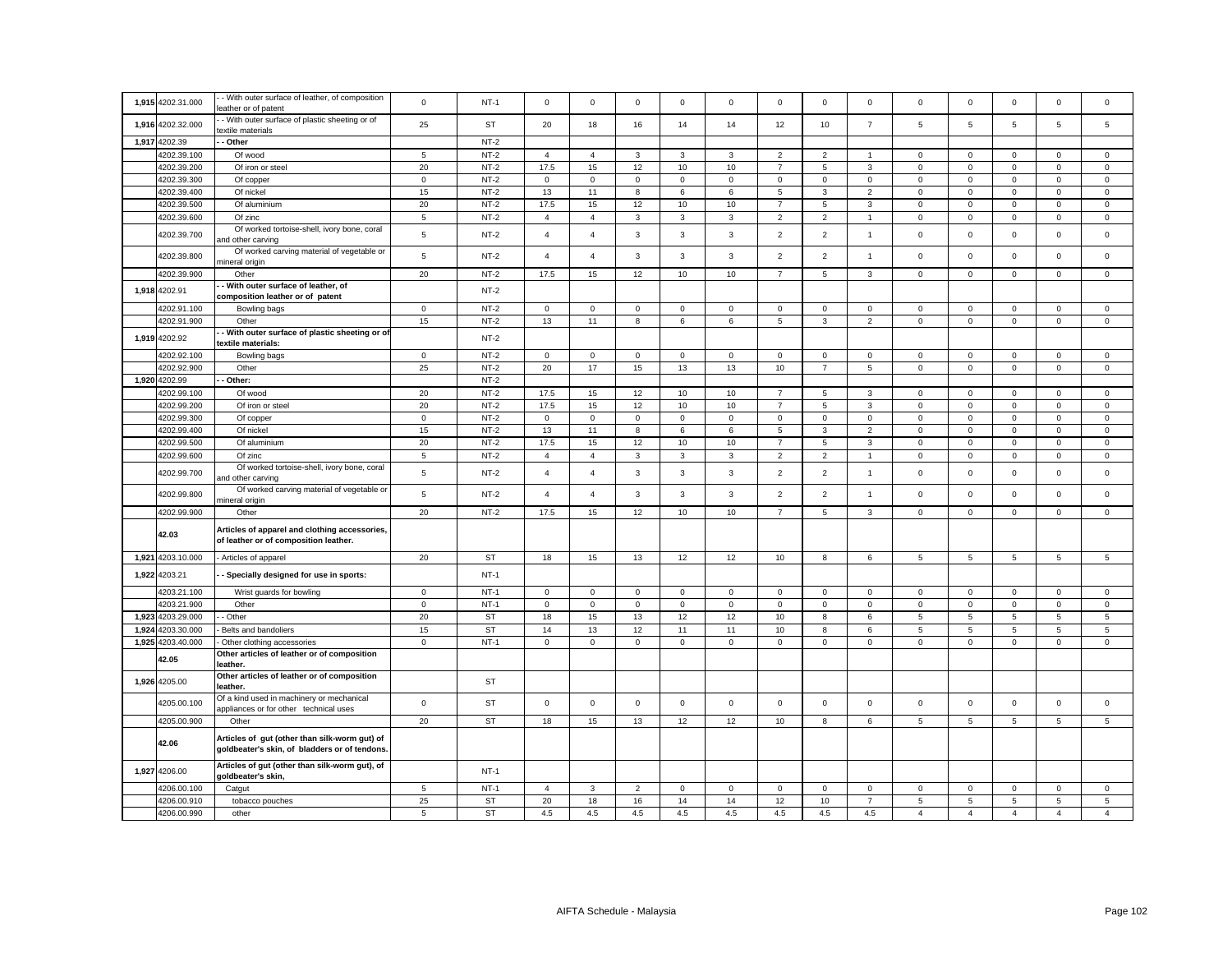|       | 43.01             | Raw furskins (including heads, tails, paws<br>and other pieces or cuttings, suitable for<br>furriers' use), other than raw hides and skins<br>of heading 41.01, 41.02 or 41.03.                                                |                |        |              |             |             |              |             |                |              |              |              |             |             |                     |             |
|-------|-------------------|--------------------------------------------------------------------------------------------------------------------------------------------------------------------------------------------------------------------------------|----------------|--------|--------------|-------------|-------------|--------------|-------------|----------------|--------------|--------------|--------------|-------------|-------------|---------------------|-------------|
|       | 1,928 4301.10.000 | - Of mink, whole, with or without head, tail or<br>aws                                                                                                                                                                         | $\mathsf 0$    | $NT-1$ | $\mathbf 0$  | $\mathbf 0$ | $\mathsf 0$ | $\mathbf 0$  | $\mathbf 0$ | $\mathsf 0$    | $\mathsf{O}$ | $\mathsf 0$  | $\mathsf 0$  | $\mathsf 0$ | $\mathbf 0$ | $\mathsf 0$         | $\mathbf 0$ |
|       | 1,929 4301.30.000 | Of lamb, the following: Astrakhan, Broadtail<br>Caracul, Persian and                                                                                                                                                           | $\mathbf 0$    | $NT-1$ | $\mathbf 0$  | $\mathsf 0$ | $\mathsf 0$ | $\mathsf 0$  | $\mathsf 0$ | $\mathsf 0$    | $\mathbf 0$  | $\mathsf 0$  | $\mathbf 0$  | $\mathsf 0$ | $\mathsf 0$ | $\mathsf 0$         | $\mathsf 0$ |
|       | 1,930 4301.60.000 | Of fox, whole, with or without head, tail or paws                                                                                                                                                                              | $\mathsf 0$    | $NT-1$ | $\mathsf 0$  | $\mathsf 0$ | $\mathsf 0$ | $\mathsf 0$  | $\mathbf 0$ | $\mathsf 0$    | $\mathsf 0$  | $\mathsf 0$  | $\mathsf 0$  | $\mathsf 0$ | $\mathsf 0$ | $\mathsf 0$         | $\mathsf 0$ |
|       | 1,931 4301.80.000 | Other furskins, whole, with or without head, tail<br>or paws                                                                                                                                                                   | $\mathsf 0$    | $NT-1$ | $\mathsf 0$  | $\mathsf 0$ | $\mathsf 0$ | $\mathsf 0$  | $\mathbf 0$ | $\mathsf 0$    | $\mathsf 0$  | $\mathsf 0$  | $\mathsf 0$  | $\mathsf 0$ | $\mathsf 0$ | $\mathsf 0$         | $\mathsf 0$ |
|       | 1,932 4301.90.000 | Heads, tails, paws and other pieces or<br>cuttings, suitable for                                                                                                                                                               | $\mathbf{0}$   | $NT-1$ | $\mathbf 0$  | $\mathbf 0$ | $\mathbf 0$ | $\mathbf{0}$ | $\mathbf 0$ | $\mathbf 0$    | $\mathbf 0$  | $\mathbf{0}$ | $\mathbf 0$  | $\mathbf 0$ | $\mathbf 0$ | $\mathbf 0$         | $\mathbf 0$ |
|       | 43.02             | Tanned or dressed furskins (including<br>heads, tails, paws and other pieces or<br>cuttings), unassembled, or assembled<br>(without the addition of other materials)<br>other than those of heading 43.03.                     |                |        |              |             |             |              |             |                |              |              |              |             |             |                     |             |
|       | 1,933 4302.11.000 | - Of mink                                                                                                                                                                                                                      | $\mathbf 0$    | $NT-1$ | $\mathbf 0$  | $\mathsf 0$ | $\mathsf 0$ | $\mathsf 0$  | $\mathsf 0$ | $\mathsf 0$    | $\mathbf 0$  | $\mathbf 0$  | $\mathbf 0$  | $\mathsf 0$ | $\mathsf 0$ | $\mathbf 0$         | $\mathsf 0$ |
|       | 1,934 4302.19.000 | - Other                                                                                                                                                                                                                        | $\overline{0}$ | $NT-1$ | $\mathbf{0}$ | $\mathsf 0$ | $\mathsf 0$ | $\mathbf 0$  | $\mathbf 0$ | $\mathsf 0$    | $\mathbf{0}$ | $\mathsf 0$  | $\mathbf 0$  | $\mathsf 0$ | $\mathbf 0$ | $\mathsf{O}\xspace$ | $\mathsf 0$ |
|       | 1,935 4302.20.000 | Head, tails, paws and other pieces or cuttings,<br>ot assembled                                                                                                                                                                | $\mathbf 0$    | $NT-1$ | $\mathbf 0$  | $\mathsf 0$ | $\mathsf 0$ | $\mathsf 0$  | $\mathbf 0$ | $\mathsf 0$    | $\mathsf 0$  | $\mathsf 0$  | $\mathsf 0$  | $\mathsf 0$ | $\mathsf 0$ | $\mathsf 0$         | $\mathsf 0$ |
|       | 1,936 4302.30.000 | Whole skins and pieces or cuttings thereof,<br>assembled                                                                                                                                                                       | $\mathsf 0$    | $NT-1$ | $\mathbf 0$  | $\mathbf 0$ | $\mathbf 0$ | $\mathbf{0}$ | $\mathbf 0$ | $\mathbf 0$    | $\mathbf{O}$ | $\mathbf 0$  | $\mathsf 0$  | $\mathbf 0$ | $\mathbf 0$ | $\mathbf 0$         | $\mathsf 0$ |
|       | 43.03             | Articles of apparel, clothing accessories and<br>other articles of furskin.                                                                                                                                                    |                |        |              |             |             |              |             |                |              |              |              |             |             |                     |             |
|       | 1,937 4303.10.000 | Articles of apparel and clothing accessories                                                                                                                                                                                   | $\mathsf 0$    | $NT-1$ | $\mathbf 0$  | $\mathbf 0$ | $\mathsf 0$ | $\mathsf 0$  | $\mathbf 0$ | $\mathsf 0$    | $\mathbf 0$  | $\mathsf 0$  | $\mathsf 0$  | $\mathsf 0$ | $\mathbf 0$ | $\mathsf 0$         | $\mathsf 0$ |
| 1,938 | 4303.90.000       | Other                                                                                                                                                                                                                          | $\mathbf 0$    | $NT-1$ | $\mathbf 0$  | $\mathsf 0$ | $\mathsf 0$ | $\mathsf 0$  | $\mathsf 0$ | $\mathsf 0$    | $\mathsf 0$  | $\mathsf 0$  | $\mathsf 0$  | $\mathsf 0$ | $\mathsf 0$ | $\mathsf 0$         | $\mathsf 0$ |
|       | 43.04             | Artificial fur and articles thereof.                                                                                                                                                                                           |                |        |              |             |             |              |             |                |              |              |              |             |             |                     |             |
|       | 1,939 4304.00     | Artificial fur and articles thereof.                                                                                                                                                                                           |                | $NT-1$ |              |             |             |              |             |                |              |              |              |             |             |                     |             |
|       |                   |                                                                                                                                                                                                                                |                |        |              |             |             |              |             |                |              |              |              |             |             |                     |             |
|       | 4304.00.100       | Articles of apparel and clothing accessories                                                                                                                                                                                   | $\mathsf 0$    | $NT-1$ | $\mathbf 0$  | $\mathbf 0$ | $\mathsf 0$ | $\mathsf 0$  | $\mathbf 0$ | $\mathsf 0$    | $\mathsf 0$  | $\mathsf 0$  | $\mathsf 0$  | $\mathsf 0$ | $\mathbf 0$ | $\mathsf 0$         | $\mathsf 0$ |
|       | 4304.00.900       | Other                                                                                                                                                                                                                          | $\mathsf 0$    | $NT-1$ | $\mathbf 0$  | $\mathsf 0$ | $\mathsf 0$ | $\mathsf 0$  | $\mathsf 0$ | $\mathsf 0$    | $\mathsf 0$  | $\mathsf 0$  | $\mathsf 0$  | $\mathsf 0$ | $\mathsf 0$ | $\mathsf 0$         | $\mathsf 0$ |
|       | 44.01             | Fuel wood, in logs, in billets, in twigs, in<br>faggots or in similar forms; wood in chips or<br>particles; sawdust and wood waste and<br>scrap, whether or not agglomerated in logs,<br>briquettes, pellets or similar forms. |                |        |              |             |             |              |             |                |              |              |              |             |             |                     |             |
|       | 1,940 4401.10.000 | Fuel wood, in logs, in billets, in twigs, in<br>aggots or in similar                                                                                                                                                           | 20             | $NT-2$ | 17.5         | 15          | 12          | 10           | 10          | $\overline{7}$ | $\,$ 5 $\,$  | $\mathbf{3}$ | $\mathsf 0$  | $\mathbf 0$ | $\mathsf 0$ | $\mathsf 0$         | $\mathsf 0$ |
|       | 1,941 4401.21.000 | - Coniferous                                                                                                                                                                                                                   | 20             | $NT-2$ | 17.5         | 15          | 12          | 10           | 10          | $\overline{7}$ | 5            | 3            | $\mathbf 0$  | $\mathbf 0$ | $\mathbf 0$ | $\mathbf 0$         | $\mathsf 0$ |
|       | 1,942 4401.22.000 | - Non-coniferous                                                                                                                                                                                                               | 20             | $NT-2$ | 17.5         | 15          | 12          | 10           | 10          | $\overline{7}$ | $\,$ 5 $\,$  | $\mathbf{3}$ | $\mathsf 0$  | $\mathsf 0$ | $\mathsf 0$ | $\mathsf 0$         | $\mathsf 0$ |
|       | 1,943 4401.30.000 | Sawdust and wood waste and scrap, whether<br>or not                                                                                                                                                                            | 20             | $NT-2$ | 17.5         | 15          | 12          | 10           | 10          | $\overline{7}$ | 5            | $\mathbf{3}$ | $\mathbf{0}$ | $\mathbf 0$ | $\mathbf 0$ | $\mathbf 0$         | $\mathbf 0$ |
|       | 44.02             | Wood charcoal (including shell or nut<br>charcoal), whether or not agglomerated.                                                                                                                                               |                |        |              |             |             |              |             |                |              |              |              |             |             |                     |             |
|       | 1,944 4402.10.000 | - Of bamboo                                                                                                                                                                                                                    | 20             | $NT-2$ | 17.5         | 15          | 12          | 10           | 10          | $\overline{7}$ | 5            | $\mathbf{3}$ | $\mathsf 0$  | $\mathbf 0$ | $\mathbf 0$ | $\mathsf 0$         | $\mathsf 0$ |
|       | 1,945 4402.90.000 | Other                                                                                                                                                                                                                          | 20             | $NT-2$ | 17.5         | 15          | 12          | 10           | $10$        | $\overline{7}$ | 5            | $\mathbf{3}$ | $\mathsf 0$  | $\mathsf 0$ | $\mathsf 0$ | $\mathsf 0$         | $\mathsf 0$ |
|       | 44.03             | Wood in the rough, whether or not stripped<br>of bark or sapwood, or roughly squared.                                                                                                                                          |                |        |              |             |             |              |             |                |              |              |              |             |             |                     |             |
|       | 1,946 4403.10     | - Treated with paint, stains, creosote or other<br>preservatives:                                                                                                                                                              |                | $NT-1$ |              |             |             |              |             |                |              |              |              |             |             |                     |             |
|       | 4403.10.101       | Balau (Selangan Batu)                                                                                                                                                                                                          | $\mathbf 0$    | $NT-1$ | $\mathbf 0$  | $\mathsf 0$ | $\mathsf 0$ | $\mathsf 0$  | $\mathbf 0$ | $\mathsf 0$    | $\mathbf 0$  | $\mathsf 0$  | $\mathbf 0$  | $\mathsf 0$ | $\mathsf 0$ | $\mathsf 0$         | $\mathsf 0$ |
|       | 4403.10.102       | Red Balau (Selangan Batu Merah)                                                                                                                                                                                                | $\mathsf 0$    | $NT-1$ | $\mathbf 0$  | $\mathsf 0$ | $\mathsf 0$ | $\mathsf 0$  | $\mathsf 0$ | $\mathsf 0$    | $\mathbf 0$  | $\mathsf 0$  | $\mathsf 0$  | $\mathsf 0$ | $\mathsf 0$ | $\mathsf 0$         | $\mathsf 0$ |
|       | 4403.10.103       | Belian                                                                                                                                                                                                                         | $\mathbf 0$    | $NT-1$ | $\mathbf 0$  | $\mathsf 0$ | $\mathsf 0$ | $\mathsf 0$  | $\mathbf 0$ | $\mathsf 0$    | $\mathsf 0$  | $\mathbf 0$  | $\mathbf 0$  | $\mathsf 0$ | $\mathsf 0$ | $\mathsf 0$         | $\mathsf 0$ |
|       | 4403.10.104       | <b>Bitis</b>                                                                                                                                                                                                                   | $\mathsf 0$    | $NT-1$ | $\mathbf 0$  | $\mathsf 0$ | $\mathsf 0$ | $\mathbf 0$  | $\mathsf 0$ | $\mathsf 0$    | $\mathsf 0$  | $\mathsf 0$  | $\mathbf 0$  | $\mathsf 0$ | $\mathsf 0$ | $\mathsf 0$         | $\mathsf 0$ |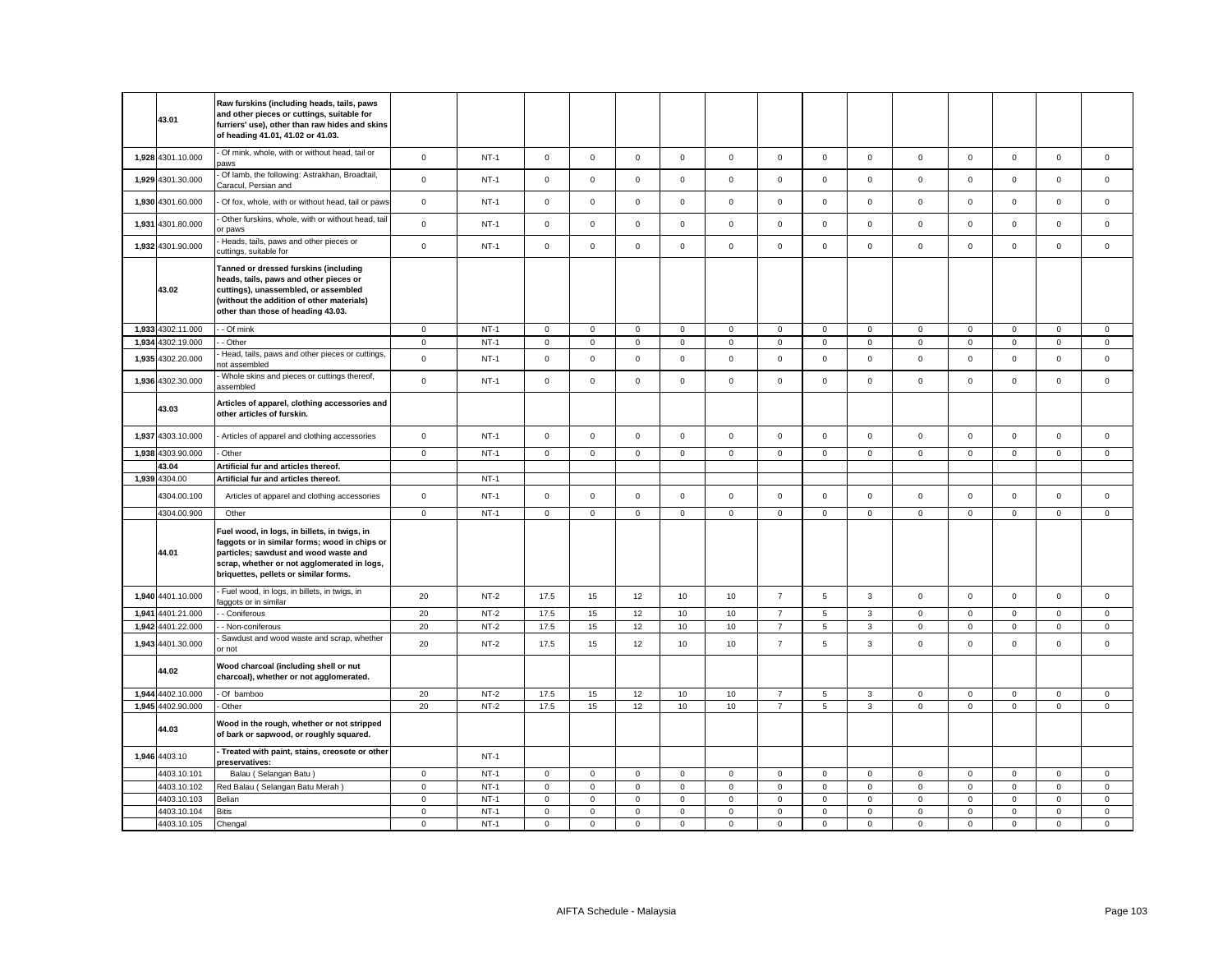| 4403.10.106                | Giam                        | $\mathsf 0$ | $NT-1$ | $\mathsf 0$         | $\mathsf 0$                                | $\mathsf 0$ | $\mathbf 0$    | 0                   | $\mathsf 0$ | $\mathbf 0$  | $\mathsf 0$    | $\mathbf 0$ | $\mathsf 0$ | $\mathsf 0$         | $\mathsf 0$ | $\mathsf 0$    |
|----------------------------|-----------------------------|-------------|--------|---------------------|--------------------------------------------|-------------|----------------|---------------------|-------------|--------------|----------------|-------------|-------------|---------------------|-------------|----------------|
| 4403.10.107                | Kekatong                    | $\mathsf 0$ | $NT-1$ | $\Omega$            | $\mathsf 0$                                | $\mathsf 0$ | $\mathbf 0$    | 0                   | $\mathbf 0$ | $\mathsf 0$  | $\mathsf 0$    | $\mathsf 0$ | $\mathbf 0$ | $\mathsf 0$         | $\mathbf 0$ | $\mathsf 0$    |
| 4403.10.108                | Keranji                     | $\mathbf 0$ | $NT-1$ | $\mathbf{0}$        | $\mathbf 0$                                | $\mathsf 0$ | $\mathbf 0$    | $\mathbf 0$         | $\mathsf 0$ | $\mathbf 0$  | $\mathbf 0$    | $\mathbf 0$ | $\mathbf 0$ | $\mathbf{0}$        | $\mathsf 0$ | $\mathsf 0$    |
| 4403.10.109                | Malagangai                  | $\mathsf 0$ | $NT-1$ | $\mathbf 0$         | $\mathsf 0$                                | $\mathsf 0$ | $\mathsf 0$    | 0                   | $\mathsf 0$ | $\mathsf 0$  | $\mathsf 0$    | $\mathsf 0$ | $\mathsf 0$ | $\mathsf 0$         | $\mathsf 0$ | $\mathbf 0$    |
| 4403.10.110                | Penaga                      | $\mathbf 0$ | $NT-1$ | $\mathbf 0$         | $\mathbf 0$                                | $\mathbf 0$ | $\mathbf 0$    | 0                   | $\mathbf 0$ | $\mathbf 0$  | $\mathbf 0$    | $\mathbf 0$ | $\mathbf 0$ | $\mathbf 0$         | $\mathbf 0$ | $\mathbf 0$    |
| 4403.10.111                | Penyau                      | $\mathsf 0$ | $NT-1$ | $\mathsf 0$         | $\mathsf 0$                                | $\mathsf 0$ | $\mathbf 0$    | 0                   | $\mathsf 0$ | $\mathbf 0$  | $\mathsf 0$    | $\mathsf 0$ | $\mathsf 0$ | $\mathsf 0$         | $\mathsf 0$ | $\mathsf 0$    |
| 4403.10.112                | Resak                       | $\mathsf 0$ | $NT-1$ | $\mathsf 0$         | $\mathsf 0$                                | $\mathsf 0$ | $\mathsf 0$    | 0                   | $\mathsf 0$ | $\mathbf 0$  | $\mathsf 0$    | $\mathsf 0$ | $\mathsf 0$ | $\mathsf 0$         | $\mathsf 0$ | $\mathsf 0$    |
| 4403.10.113                | Tembusu                     | $\mathsf 0$ | $NT-1$ | $\mathbf{0}$        | $\mathsf 0$                                | $\mathbf 0$ | $^{\circ}$     | $\mathbf{0}$        | $\mathbf 0$ | $\mathbf{0}$ | $\mathbf 0$    | $\mathsf 0$ | $\mathbf 0$ | $\mathbf 0$         | $\mathbf 0$ | $\mathsf 0$    |
| 4403.10.114                | Mixed Heavy Hardwoods       | $\mathsf 0$ | $NT-1$ | $\mathsf 0$         | $\mathsf 0$                                | $\mathsf 0$ | $\mathsf 0$    | 0                   | $\mathsf 0$ | $\mathbf 0$  | $\mathsf 0$    | $\mathsf 0$ | $\mathbf 0$ | $\mathsf 0$         | $\mathsf 0$ | $\mathsf 0$    |
| 4403.10.115                | Other                       | $\mathsf 0$ | $NT-1$ | $\mathsf 0$         | $\mathsf 0$                                | $\mathsf 0$ | $\mathsf 0$    | 0                   | $\mathsf 0$ | $\mathbf 0$  | $\mathsf 0$    | $\mathsf 0$ | $\mathsf 0$ | $\mathsf 0$         | $\mathsf 0$ | $\mathsf 0$    |
|                            |                             |             |        |                     |                                            |             |                |                     |             |              |                |             |             |                     |             |                |
| 4403.10.116                | Bekak                       | $\mathbf 0$ | $NT-1$ | $\mathbf 0$         | $\mathbf 0$                                | $\mathbf 0$ | $\mathbf 0$    | $\mathbf{0}$        | $\mathbf 0$ | $\mathbf 0$  | $\mathsf 0$    | $\mathsf 0$ | $\mathbf 0$ | $\mathbf 0$         | $\mathsf 0$ | $\mathsf 0$    |
| 4403.10.117                | Derum                       | $\mathbf 0$ | $NT-1$ | $\mathbf 0$         | $\mathbf 0$                                | $\mathbf 0$ | $\mathbf 0$    | $\mathbf{0}$        | $\mathbf 0$ | $\mathbf{0}$ | $^{\circ}$     | $\mathsf 0$ | $\mathbf 0$ | $\mathbf 0$         | $^{\circ}$  | $\overline{0}$ |
| 4403.10.118                | Entapuloh                   | $\mathbf 0$ | $NT-1$ | $\mathsf 0$         | $\mathsf 0$                                | $\mathsf 0$ | $\mathsf 0$    | $\mathbf{0}$        | $\mathbf 0$ | $\mathbf 0$  | $\mathsf 0$    | $\mathsf 0$ | $\mathbf 0$ | $\mathsf 0$         | $\mathsf 0$ | $\mathbf 0$    |
| 4403.10.119                | Geriting (Teruntum)         | $\mathsf 0$ | $NT-1$ | $\mathsf 0$         | $\mathbf 0$                                | $\mathsf 0$ | $\mathsf 0$    | 0                   | $\mathsf 0$ | $\mathbf 0$  | $\mathsf 0$    | $\mathsf 0$ | $\mathbf 0$ | $\mathbf 0$         | $\mathsf 0$ | $\mathsf 0$    |
| 4403.10.120                | Kandis                      | $\mathbf 0$ | $NT-1$ | $\mathsf 0$         | $\mathsf 0$                                | $\mathsf 0$ | $\mathsf 0$    | 0                   | $\mathsf 0$ | $\mathsf 0$  | $\mathbf 0$    | $\mathsf 0$ | $\mathbf 0$ | $\mathsf{O}\xspace$ | $\mathsf 0$ | $\mathsf{O}$   |
| 4403.10.121                | Kasai                       | $\mathsf 0$ | $NT-1$ | $\mathbf 0$         | $\mathbf 0$                                | $\mathsf 0$ | $\mathbf 0$    | 0                   | $\mathsf 0$ | $\mathbf 0$  | $\mathbf 0$    | $\mathsf 0$ | $\mathsf 0$ | $\mathsf 0$         | $\mathsf 0$ | $\mathbf 0$    |
| 4403.10.122                | Kayu Malam                  | $\mathbf 0$ | $NT-1$ | $\mathbf 0$         | $\mathbf 0$                                | $\mathsf 0$ | $\mathbf 0$    | $\mathbf{0}$        | $\mathbf 0$ | $\mathbf 0$  | $\mathsf 0$    | $\mathsf 0$ | $\mathbf 0$ | $\mathbf 0$         | $\mathsf 0$ | $\mathbf 0$    |
| 4403.10.123                | Kelat                       | $\mathsf 0$ | $NT-1$ | $\mathsf 0$         | $\mathbf 0$                                | $\mathsf 0$ | $\mathbf 0$    | 0                   | $\mathsf 0$ | $\mathbf 0$  | $\mathsf 0$    | $\mathbf 0$ | $\mathsf 0$ | $\mathbf 0$         | $\mathsf 0$ | $\mathsf 0$    |
| 4403.10.124                | Keledang                    | $\mathsf 0$ | $NT-1$ | $\mathbf 0$         | $\mathsf 0$                                | $\mathsf 0$ | $\mathbf 0$    | 0                   | $\mathbf 0$ | $\mathbf 0$  | $\mathsf 0$    | $\mathsf 0$ | $\mathbf 0$ | $\mathsf 0$         | $\mathsf 0$ | $\mathbf 0$    |
| 4403.10.125                | Keruntum                    | $\mathsf 0$ | $NT-1$ | $\mathsf 0$         | $\mathsf 0$                                | $\mathsf 0$ | $\mathbf 0$    | 0                   | $\mathbf 0$ | $\mathsf 0$  | $\mathsf 0$    | $\mathsf 0$ | $\mathsf 0$ | $\mathbf 0$         | $\mathsf 0$ | $\,0\,$        |
| 4403.10.126                | Kulim                       | $\mathsf 0$ | $NT-1$ | $\mathbf 0$         | $\mathsf{O}\xspace$                        | $\mathsf 0$ | $\mathsf 0$    | $\mathbf 0$         | $\mathsf 0$ | $\mathbf 0$  | $\mathsf 0$    | $\mathsf 0$ | $\mathbf 0$ | 0                   | $\mathbf 0$ | $\pmb{0}$      |
| 4403.10.127                | Mata Ulat                   | $\mathsf 0$ | $NT-1$ | 0                   | 0                                          | 0           | 0              | 0                   | 0           | 0            | 0              | 0           | $\mathbf 0$ | 0                   | 0           | $\mathbf 0$    |
| 4403.10.128                | Mempening                   | $\mathbf 0$ | $NT-1$ | $\mathbf 0$         | $\mathsf{O}\xspace$                        | $\mathbf 0$ | $\mathsf 0$    | $\mathsf{O}\xspace$ | $\mathbf 0$ | $\mathbf 0$  | $\mathbf 0$    | $\mathsf 0$ | $\mathbf 0$ | $\mathsf 0$         | $\mathsf 0$ | $\mathbf 0$    |
| 4403.10.129                | Mengkulang (Kembang)        | $\mathbf 0$ | $NT-1$ | 0                   | $\mathbf 0$                                | 0           | $^{\circ}$     | 0                   | 0           | $\mathbf 0$  | 0              | $\mathbf 0$ | 0           | 0                   | 0           | $\mathbf 0$    |
| 4403.10.130                | Meransi                     | $\mathsf 0$ | $NT-1$ | $\mathbf 0$         | $\mathsf{O}\xspace$                        | $\mathbf 0$ | $\mathsf 0$    | 0                   | $\mathsf 0$ | $\,0\,$      | $\,0\,$        | $\mathsf 0$ | $\mathbf 0$ | $\mathsf{O}\xspace$ | 0           | $\mathbf 0$    |
| 4403.10.131                | Merawan (Gagil)             | $\mathbf 0$ | $NT-1$ | 0                   | 0                                          | $\mathbf 0$ | 0              | 0                   | $\mathsf 0$ | 0            | $\mathbf 0$    | $\mathsf 0$ | $\mathbf 0$ | 0                   | $\mathsf 0$ | $\,0\,$        |
| 4403.10.132                | Merbatu                     | $\mathbf 0$ | $NT-1$ | $\mathbf 0$         | $\mathsf 0$                                | $\mathsf 0$ | $\mathsf 0$    | 0                   | $\mathbf 0$ | $\mathsf 0$  | $\mathbf 0$    | $\mathsf 0$ | $\mathbf 0$ | $\mathsf 0$         | $\mathsf 0$ | $\mathbf 0$    |
| 4403.10.133                |                             | $\mathsf 0$ | $NT-1$ | $\mathbf 0$         | $\mathbf 0$                                | $\mathbf 0$ | $\mathbf 0$    | 0                   | $\mathbf 0$ | $\mathbf 0$  | $\mathbf 0$    | $\mathsf 0$ | $\mathbf 0$ | $\mathbf 0$         | $\mathbf 0$ | $\mathsf 0$    |
|                            | Merpauh                     | $\mathbf 0$ | $NT-1$ | $\mathbf 0$         |                                            |             | $\mathsf 0$    | 0                   | $\mathbf 0$ | $\mathsf 0$  | $\mathsf 0$    | $\mathsf 0$ | $\mathbf 0$ | $\mathsf 0$         |             | $\mathbf 0$    |
| 4403.10.134<br>4403.10.135 | Mertas                      |             | $NT-1$ |                     | $\mathsf{O}\xspace$<br>$\mathsf{O}\xspace$ | $\mathbf 0$ |                |                     | $\mathsf 0$ |              |                | $\mathsf 0$ |             |                     | $\mathbf 0$ | $\mathsf 0$    |
|                            | Nyalin                      | $\mathbf 0$ |        | $\mathsf 0$         |                                            | $\mathsf 0$ | $\mathsf 0$    | 0                   |             | $\mathbf 0$  | $\mathsf 0$    |             | $\mathbf 0$ | $\mathsf 0$         | $\mathsf 0$ |                |
| 4403.10.136                | Pauh Kijang                 | $\mathsf 0$ | $NT-1$ | $\mathbf 0$         | $\mathsf 0$                                | $\mathbf 0$ | $\mathbf 0$    | 0                   | $\mathbf 0$ | $\mathsf 0$  | $\mathsf 0$    | $\mathsf 0$ | $\mathbf 0$ | $\mathbf 0$         | $\mathbf 0$ | $\mathbf 0$    |
| 4403.10.137                | Perah                       | 0           | $NT-1$ | $\mathbf{0}$        | $\mathbf 0$                                | $\mathsf 0$ | $\mathbf 0$    | 0                   | $\mathsf 0$ | $\mathbf 0$  | $\mathbf 0$    | $\mathsf 0$ | $\mathbf 0$ | $\mathbf 0$         | $\mathsf 0$ | $\,0\,$        |
| 4403.10.138                | Petaling                    | $\mathbf 0$ | $NT-1$ | $\mathbf 0$         | $\mathsf 0$                                | $\mathsf 0$ | $\mathsf 0$    | 0                   | $\mathbf 0$ | $\mathbf 0$  | $\mathsf 0$    | $\mathsf 0$ | $\mathsf 0$ | $\mathsf 0$         | $\mathsf 0$ | $\mathsf 0$    |
| 4403.10.139                | Punah                       | $\mathsf 0$ | $NT-1$ | $\mathbf{0}$        | $\mathbf 0$                                | $\mathsf 0$ | $\mathbf 0$    | 0                   | $\mathsf 0$ | $\mathbf{0}$ | $\mathbf 0$    | $\mathbf 0$ | $\mathbf 0$ | $\mathbf 0$         | $\mathsf 0$ | $\mathsf 0$    |
| 4403.10.140                | Ranggu                      | $\mathbf 0$ | $NT-1$ | $\mathbf 0$         | $\mathbf 0$                                | $\mathsf 0$ | $\mathbf 0$    | 0                   | $\mathsf 0$ | $\mathbf 0$  | $\mathbf 0$    | $\mathsf 0$ | $\mathbf 0$ | $\mathbf 0$         | $\mathbf 0$ | $\,0\,$        |
| 4403.10.141                | Rengas                      | $\mathsf 0$ | $NT-1$ | $\mathsf 0$         | $\mathsf 0$                                | $\mathsf 0$ | $\mathsf 0$    | 0                   | $\mathsf 0$ | $\mathbf 0$  | $\mathsf 0$    | $\mathsf 0$ | $\mathsf 0$ | $\mathsf 0$         | $\mathsf 0$ | $\mathsf 0$    |
| 4403.10.142                | Semayur                     | $\mathsf 0$ | $NT-1$ | $\mathbf 0$         | $\mathsf 0$                                | $\mathsf 0$ | $\mathsf 0$    | 0                   | $\mathsf 0$ | $\mathsf 0$  | $\mathsf 0$    | $\mathsf 0$ | $\mathsf 0$ | $\mathsf 0$         | $\mathsf 0$ | $\mathbf 0$    |
| 4403.10.143                | Senumpul                    | $\mathsf 0$ | $NT-1$ | $\mathsf 0$         | $\mathsf 0$                                | $\mathsf 0$ | $\mathbf 0$    | 0                   | $\mathsf 0$ | $\mathbf 0$  | $\mathsf 0$    | $\mathbf 0$ | $\mathbf 0$ | $\mathsf 0$         | $\mathsf 0$ | $\,0\,$        |
| 4403.10.144                | Simpoh                      | $\mathsf 0$ | $NT-1$ | $\mathbf 0$         | $\mathsf 0$                                | $\mathsf 0$ | $\mathbf 0$    | 0                   | $\mathsf 0$ | $\mathbf 0$  | $\mathsf 0$    | $\mathsf 0$ | $\mathsf 0$ | $\mathsf 0$         | $\mathbf 0$ | $\mathbf 0$    |
| 4403.10.145                | Tampoi                      | $\mathbf 0$ | $NT-1$ | $\mathbf 0$         | $\mathbf 0$                                | $\mathbf 0$ | $\mathbf 0$    | $\mathbf{0}$        | $\mathbf 0$ | $\mathbf 0$  | $\mathbf 0$    | $\mathbf 0$ | $\mathbf 0$ | $\mathbf 0$         | $\mathsf 0$ | $\mathbf 0$    |
| 4403.10.146                | Tualang                     | $\mathbf 0$ | $NT-1$ | 0                   | $\mathbf 0$                                | $\mathsf 0$ | $\mathbf 0$    | 0                   | $\mathbf 0$ | 0            | 0              | $\mathsf 0$ | $\mathbf 0$ | 0                   | 0           | $\,0\,$        |
| 4403.10.147                | Tulang Daing (Kedang Belum) | $\mathsf 0$ | $NT-1$ | $\mathsf 0$         | $\mathsf 0$                                | $\mathsf 0$ | $\mathsf 0$    | 0                   | $\mathsf 0$ | $\mathbf 0$  | $\mathsf 0$    | $\mathbf 0$ | $\mathsf 0$ | $\mathsf 0$         | $\mathsf 0$ | $\mathsf 0$    |
| 4403.10.148                | Mixed Medium Hardwoods      | $\mathsf 0$ | $NT-1$ | $\mathbf 0$         | $\mathbf 0$                                | $\mathbf 0$ | $\mathbf 0$    | $\mathbf{0}$        | $\mathbf 0$ | $\mathbf 0$  | $\mathbf{0}$   | $\mathbf 0$ | $\mathbf 0$ | $\mathbf 0$         | $\mathbf 0$ | $\mathsf 0$    |
| 4403.10.149                | Other                       | $\mathbf 0$ | $NT-1$ | $\mathbf{0}$        | $\mathbf 0$                                | $\mathsf 0$ | $^{\circ}$     | 0                   | $\mathbf 0$ | $\mathbf 0$  | $\mathbf 0$    | $\mathbf 0$ | $\mathbf 0$ | $\mathbf 0$         | $\mathbf 0$ | $\mathbf 0$    |
| 4403.10.150                | Acacia Mangium              | $\mathsf 0$ | $NT-1$ | $\mathsf 0$         | $\mathbf 0$                                | $\mathsf 0$ | $\mathsf 0$    | 0                   | $\mathsf 0$ | $\mathbf 0$  | $\mathsf 0$    | $\mathsf 0$ | $\mathbf 0$ | $\mathsf 0$         | $\mathsf 0$ | $\mathsf 0$    |
| 4403.10.151                | Ara                         | $\mathbf 0$ | $NT-1$ | $\mathbf 0$         | $\mathbf 0$                                | $\mathbf 0$ | $\mathbf 0$    | $\mathbf{0}$        | $\mathbf 0$ | $\mathbf 0$  | $\mathsf 0$    | $\mathsf 0$ | $\mathbf 0$ | $\mathbf 0$         | $\mathsf 0$ | $\mathsf 0$    |
| 4403.10.152                | Araucaria spp.              | $\mathsf 0$ | $NT-1$ | $\mathbf 0$         | $\mathbf 0$                                | $\mathbf 0$ | 0              | $\mathbf{0}$        | $\mathbf 0$ | $\mathbf{0}$ | $\mathbf{0}$   | $\mathsf 0$ | $\mathbf 0$ | $\mathbf 0$         | $\mathbf 0$ | $\mathsf 0$    |
| 4403.10.153                | Babai                       | $\mathsf 0$ | $NT-1$ | $\mathbf 0$         | $\mathsf 0$                                | $\mathsf 0$ | $\mathsf 0$    | 0                   | $\mathsf 0$ | $\mathsf 0$  | $\,0\,$        | $\mathsf 0$ | $\mathsf 0$ | $\mathsf 0$         | $\mathsf 0$ | $\mathbf 0$    |
| 4403.10.154                | Batai                       | $\mathbf 0$ | $NT-1$ | $\mathsf 0$         | $\mathsf 0$                                | $\mathsf 0$ | $\mathsf 0$    | 0                   | $\mathsf 0$ | $\mathbf 0$  | $\mathsf 0$    | $\mathsf 0$ | $\mathsf 0$ | $\mathsf 0$         | $\mathsf 0$ | $\mathsf 0$    |
| 4403.10.155                |                             | $\mathbf 0$ | $NT-1$ | $\mathsf 0$         | $\mathsf 0$                                | $\mathsf 0$ | $\mathsf 0$    | $\mathbf 0$         | $\mathsf 0$ | $\mathsf 0$  | $\mathsf 0$    | $\mathsf 0$ | $\mathsf 0$ | $\mathsf{O}\xspace$ | $\mathsf 0$ | $\mathsf 0$    |
|                            | Bayur                       | $\mathsf 0$ | $NT-1$ |                     | $\mathsf 0$                                | $\mathsf 0$ | $\Omega$       | 0                   | $\mathsf 0$ | $\mathbf 0$  |                |             |             | $\mathsf 0$         |             |                |
| 4403.10.156                | Berangan                    |             |        | 0                   |                                            |             |                |                     |             |              | $\mathbf 0$    | $\mathsf 0$ | $\mathbf 0$ |                     | $\mathbf 0$ | $\,0\,$        |
| 4403.10.157                | Bintangor                   | $\pmb{0}$   | $NT-1$ | $\mathbf 0$         | $\mathsf{O}\xspace$                        | $\mathbf 0$ | $\mathsf 0$    | 0                   | $\mathsf 0$ | $\mathbf 0$  | $\,0\,$        | $\mathsf 0$ | $\mathbf 0$ | $\mathsf 0$         | $\mathsf 0$ | $\mathbf 0$    |
| 4403.10.158                | Binuang                     | $\mathsf 0$ | $NT-1$ | 0                   | $\mathsf 0$                                | $\mathbf 0$ | $\mathbf 0$    | 0                   | $\mathsf 0$ | $\mathbf 0$  | $\mathsf 0$    | $\mathsf 0$ | $\mathsf 0$ | $\mathsf 0$         | $\mathsf 0$ | $\,0\,$        |
| 4403.10.159                | Dedali                      | $\mathbf 0$ | $NT-1$ | $\mathbf 0$         | $\mathsf{O}\xspace$                        | $\mathbf 0$ | 0              | 0                   | $\mathbf 0$ | $\mathbf 0$  | $\,0\,$        | $\mathsf 0$ | $\mathbf 0$ | 0                   | $\mathsf 0$ | $\mathbf 0$    |
| 4403.10.160                | Durian                      | $\mathbf 0$ | $NT-1$ | 0                   | $\mathsf{O}\xspace$                        | $\mathsf 0$ | $\overline{0}$ | 0                   | $\mathsf 0$ | 0            | $\mathbf 0$    | $\mathsf 0$ | $\mathbf 0$ | $\mathsf{O}\xspace$ | 0           | $\,0\,$        |
| 4403.10.161                | Eucalyptus                  | $\mathsf 0$ | $NT-1$ | $\mathbf 0$         | $\mathsf 0$                                | $\mathsf 0$ | $\mathbf 0$    | 0                   | $\mathbf 0$ | $\mathbf 0$  | $\overline{0}$ | $\mathbf 0$ | $\mathbf 0$ | $\mathbf 0$         | $\mathbf 0$ | $\mathbf 0$    |
| 4403.10.162                | Geronggang (Serungan)       | $\mathsf 0$ | $NT-1$ | $\mathbf 0$         | $\mathbf 0$                                | $\mathbf 0$ | $\mathbf 0$    | 0                   | $\mathbf 0$ | $\mathbf 0$  | $\mathbf 0$    | $\mathsf 0$ | $\mathbf 0$ | $\mathbf 0$         | $\mathbf 0$ | $\mathsf 0$    |
| 4403.10.163                | Gerutu                      | $\mathsf 0$ | $NT-1$ | $\mathsf{O}\xspace$ | $\mathsf 0$                                | $\mathsf 0$ | $\mathbf 0$    | 0                   | $\mathbf 0$ | $\mathbf 0$  | $\mathbf 0$    | $\mathsf 0$ | $\mathbf 0$ | $\mathsf 0$         | $\mathsf 0$ | $\mathbf 0$    |
| 4403.10.164                | Kedondong                   | $\mathbf 0$ | $NT-1$ | $\mathbf 0$         | $\mathsf 0$                                | $\mathsf 0$ | $\mathbf 0$    | 0                   | $\mathsf 0$ | $\mathbf 0$  | $\mathsf 0$    | $\mathbf 0$ | $\mathsf 0$ | $\mathbf 0$         | $\mathsf 0$ | $\mathsf 0$    |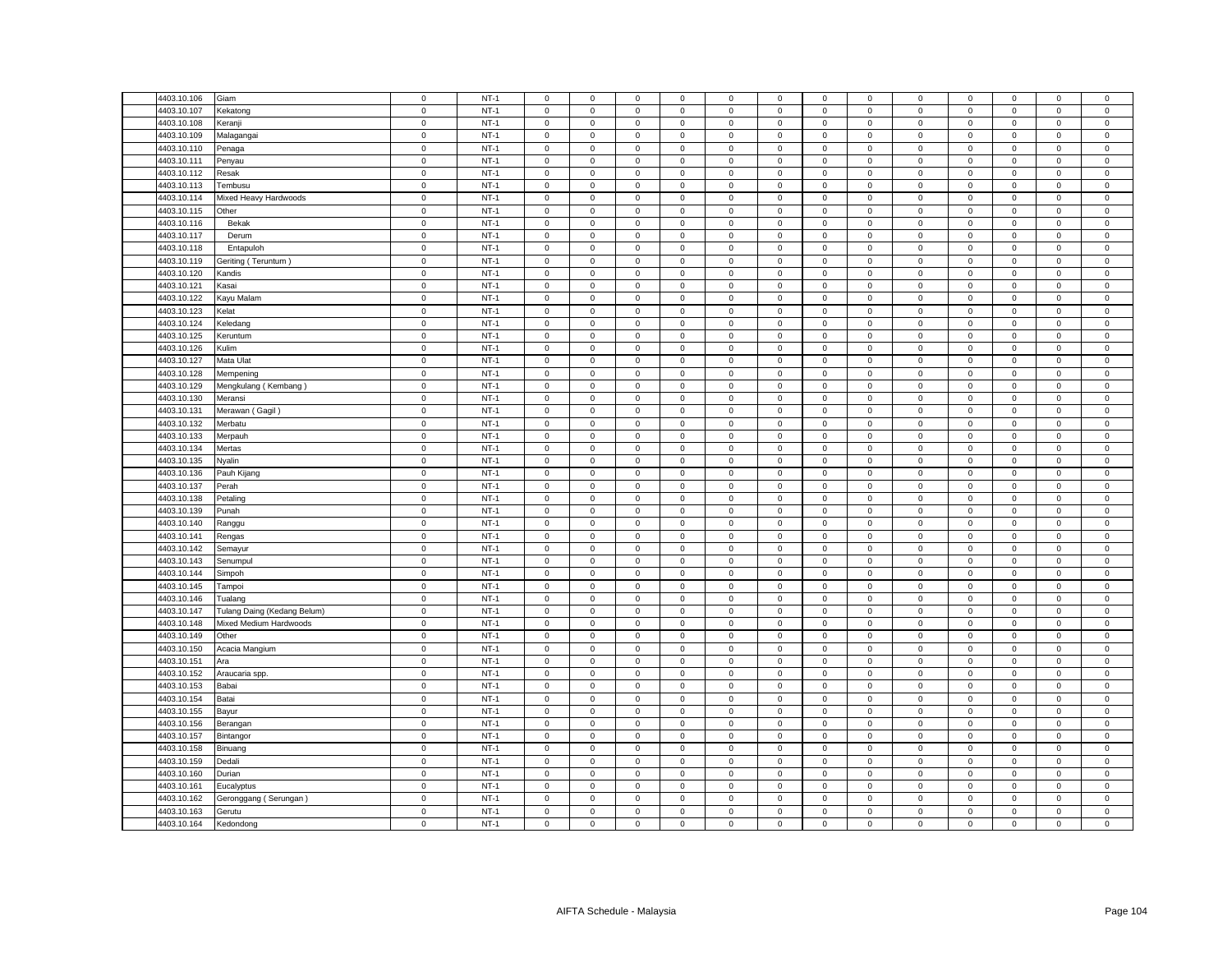| 4403.10.165 | Kelumpang                                                                                                                                                                                                                                                                                                                                                                                                                                                                                                                                                                                                               | $\mathsf 0$ | $NT-1$ | $\mathsf 0$         | $\mathsf 0$         | $\mathbf 0$ | $\mathbf 0$      | 0                   | $\mathsf 0$                | $\mathsf 0$  | $\mathsf 0$    | $\mathsf 0$  | $\mathsf 0$ | $\mathbf 0$         | $\mathbf 0$ | $\mathsf 0$    |
|-------------|-------------------------------------------------------------------------------------------------------------------------------------------------------------------------------------------------------------------------------------------------------------------------------------------------------------------------------------------------------------------------------------------------------------------------------------------------------------------------------------------------------------------------------------------------------------------------------------------------------------------------|-------------|--------|---------------------|---------------------|-------------|------------------|---------------------|----------------------------|--------------|----------------|--------------|-------------|---------------------|-------------|----------------|
| 4403.10.166 | Kembang Semangkok                                                                                                                                                                                                                                                                                                                                                                                                                                                                                                                                                                                                       | $\mathsf 0$ | $NT-1$ | $\mathsf 0$         | $\mathsf 0$         | $\mathsf 0$ | $\mathbf 0$      | 0                   | $\mathsf 0$                | $\mathbf 0$  | $\mathsf 0$    | $\mathsf 0$  | $\mathsf 0$ | $\mathsf 0$         | $\mathsf 0$ | $\mathsf 0$    |
| 4403.10.167 | Ketapang                                                                                                                                                                                                                                                                                                                                                                                                                                                                                                                                                                                                                | $\mathsf 0$ | $NT-1$ | $\mathsf 0$         | $\mathsf 0$         | $\mathsf 0$ | $\mathsf 0$      | $\mathbf 0$         | $\mathsf 0$                | $\mathbf 0$  | $\mathsf 0$    | $\mathbf 0$  | $\mathsf 0$ | $\mathsf 0$         | $\mathsf 0$ | $\mathsf 0$    |
| 4403.10.168 | Kungkur                                                                                                                                                                                                                                                                                                                                                                                                                                                                                                                                                                                                                 | $\mathsf 0$ | $NT-1$ | $\mathbf 0$         | $\mathbf{O}$        | $\mathbf 0$ | $\mathbf 0$      | $\mathbf{0}$        | $\mathsf 0$                | $\mathbf 0$  | $\mathbf{0}$   | $\mathsf 0$  | $\mathbf 0$ | $\mathbf 0$         | $\mathbf 0$ | $\mathsf 0$    |
| 4403.10.169 | Laran                                                                                                                                                                                                                                                                                                                                                                                                                                                                                                                                                                                                                   | $\mathbf 0$ | $NT-1$ | $\mathbf{0}$        | $\mathbf 0$         | $\mathbf 0$ | $\mathbf 0$      | $\mathbf{0}$        | $\mathsf 0$                | 0            | $\mathbf{0}$   | 0            | $\mathbf 0$ | $\mathbf{0}$        | $\mathbf 0$ | $\,0\,$        |
| 4403.10.170 | Limpaga (Surian)                                                                                                                                                                                                                                                                                                                                                                                                                                                                                                                                                                                                        | $\mathsf 0$ | $NT-1$ | $\mathsf 0$         | $\mathbf{0}$        | $\mathsf 0$ | $\mathsf 0$      | 0                   | $\mathsf 0$                | $\mathbf 0$  | $\mathsf 0$    | $\mathsf 0$  | $\mathbf 0$ | $\mathbf 0$         | $\mathsf 0$ | $\mathsf 0$    |
| 4403.10.171 | Machang                                                                                                                                                                                                                                                                                                                                                                                                                                                                                                                                                                                                                 | $\mathsf 0$ | $NT-1$ | $\circ$             | $\mathbf 0$         | $\mathbf 0$ | $\mathbf 0$      | $\mathbf{0}$        | $\mathbf 0$                | $\mathbf 0$  | $\mathsf 0$    | $\mathsf 0$  | $\mathbf 0$ | $\mathbf 0$         | $\mathsf 0$ | $\mathsf 0$    |
| 4403.10.172 | Mahang                                                                                                                                                                                                                                                                                                                                                                                                                                                                                                                                                                                                                  | $\mathbf 0$ | $NT-1$ | $\mathsf 0$         | $\mathbf{0}$        | $\mathbf 0$ | $\mathbf 0$      | 0                   | $\mathsf 0$                | $\mathbf{O}$ | $\mathbf{0}$   | $\mathsf 0$  | $\mathbf 0$ | $\mathbf 0$         | $\mathbf 0$ | $\mathbf 0$    |
| 4403.10.173 | Medang                                                                                                                                                                                                                                                                                                                                                                                                                                                                                                                                                                                                                  | $\mathsf 0$ | $NT-1$ | $\mathsf 0$         | $\mathsf 0$         | $\mathsf 0$ | $\mathsf 0$      | $\mathbf 0$         | $\mathsf 0$                | $\mathsf 0$  | $\mathsf 0$    | $\mathsf 0$  | $\mathsf 0$ | $\mathsf 0$         | $\mathsf 0$ | $\mathsf 0$    |
| 4403.10.174 | Meluntai (Kawang)                                                                                                                                                                                                                                                                                                                                                                                                                                                                                                                                                                                                       | $\mathbf 0$ | $NT-1$ | $\mathsf 0$         | $\mathbf 0$         | $\mathsf 0$ | $\mathsf 0$      | 0                   | $\mathsf 0$                | $\mathbf 0$  | $\mathsf 0$    | $\mathsf 0$  | $\mathbf 0$ | $\mathbf 0$         | $\mathsf 0$ | $\mathsf 0$    |
| 4403.10.175 | Melunak                                                                                                                                                                                                                                                                                                                                                                                                                                                                                                                                                                                                                 | $\mathbf 0$ | $NT-1$ | $\mathsf 0$         | $\mathsf 0$         | $\mathsf 0$ | $\mathbf 0$      | 0                   | $\mathbf 0$                | $\mathsf 0$  | $\mathbf 0$    | $\mathbf 0$  | $\mathbf 0$ | $\mathbf 0$         | $\mathsf 0$ | $\,0\,$        |
| 4403.10.176 | Mempisang (Karai)                                                                                                                                                                                                                                                                                                                                                                                                                                                                                                                                                                                                       | $\mathsf 0$ | $NT-1$ | $\mathbf 0$         | $\mathsf 0$         | $\mathsf 0$ | $\mathbf 0$      | 0                   | $\mathsf 0$                | $\mathbf 0$  | $\mathsf 0$    | $\mathsf 0$  | $\mathsf 0$ | $\mathsf 0$         | $\mathsf 0$ | $\mathsf 0$    |
| 4403.10.177 | Merbulan                                                                                                                                                                                                                                                                                                                                                                                                                                                                                                                                                                                                                | $\mathbf 0$ | $NT-1$ | $\mathbf 0$         | $\mathsf 0$         | $\mathsf 0$ | $\mathsf 0$      | $\mathsf{O}\xspace$ | $\mathsf 0$                | $\mathbf 0$  | $\mathsf 0$    | $\mathsf 0$  | $\mathsf 0$ | $\mathsf{O}\xspace$ | $\mathbf 0$ | $\mathbf 0$    |
| 4403.10.178 | Mersawa                                                                                                                                                                                                                                                                                                                                                                                                                                                                                                                                                                                                                 | $\mathsf 0$ | $NT-1$ | $\mathbf 0$         | $\mathbf 0$         | $\mathsf 0$ | $\mathbf 0$      | 0                   | $\mathbf 0$                | $\mathbf 0$  | $\mathsf 0$    | $\mathsf 0$  | $\mathsf 0$ | $\mathbf 0$         | $\mathsf 0$ | $\mathsf 0$    |
| 4403.10.179 |                                                                                                                                                                                                                                                                                                                                                                                                                                                                                                                                                                                                                         | $\mathbf 0$ | $NT-1$ |                     |                     |             |                  |                     | $\mathbf 0$                |              |                | $\mathbf 0$  |             |                     |             | $\mathsf 0$    |
|             | Nyatoh                                                                                                                                                                                                                                                                                                                                                                                                                                                                                                                                                                                                                  |             | $NT-1$ | $\mathsf 0$         | $\mathsf 0$         | $\mathbf 0$ | $\mathsf 0$      | 0                   |                            | $\mathbf 0$  | $\,0\,$        |              | $\mathbf 0$ | $\mathsf{O}\xspace$ | $\mathsf 0$ |                |
| 4403.10.180 | Nyatoh Kuning                                                                                                                                                                                                                                                                                                                                                                                                                                                                                                                                                                                                           | $\mathbf 0$ |        | 0<br>$\mathbf 0$    | $\mathsf{O}\xspace$ | $\mathbf 0$ | 0<br>$\mathbf 0$ | 0                   | $\mathsf 0$<br>$\mathbf 0$ | $\mathsf 0$  | 0              | $\mathsf 0$  | $\mathbf 0$ | $\mathsf{O}\xspace$ | $\mathsf 0$ | $\,0\,$        |
| 4403.10.181 | Pelajau                                                                                                                                                                                                                                                                                                                                                                                                                                                                                                                                                                                                                 | $\mathsf 0$ | $NT-1$ |                     | $\mathsf 0$         | $\mathsf 0$ |                  | 0                   |                            | $\mathbf 0$  | $\mathsf 0$    | $\mathsf 0$  | $\mathsf 0$ | $\mathsf 0$         | $\mathsf 0$ | $\mathbf 0$    |
| 4403.10.182 | Penarahan                                                                                                                                                                                                                                                                                                                                                                                                                                                                                                                                                                                                               | $\mathbf 0$ | $NT-1$ | 0                   | $\mathsf{O}\xspace$ | $\mathbf 0$ | 0                | 0                   | $\mathsf 0$                | $\mathbf 0$  | 0              | $\mathsf 0$  | $\mathbf 0$ | $\mathbf 0$         | $\mathsf 0$ | $\,0\,$        |
| 4403.10.183 | Perupok                                                                                                                                                                                                                                                                                                                                                                                                                                                                                                                                                                                                                 | $\mathbf 0$ | $NT-1$ | $\mathsf{O}\xspace$ | $\mathsf{O}\xspace$ | $\mathsf 0$ | $\mathsf 0$      | $\mathsf{O}\xspace$ | $\mathbf 0$                | $\mathbf 0$  | $\mathbf 0$    | $\mathsf 0$  | $\mathbf 0$ | $\mathsf 0$         | $\mathsf 0$ | $\pmb{0}$      |
| 4403.10.184 | Petai                                                                                                                                                                                                                                                                                                                                                                                                                                                                                                                                                                                                                   | $\mathbf 0$ | $NT-1$ | $\mathbf 0$         | $\mathbf 0$         | $\mathbf 0$ | 0                | 0                   | $\mathbf 0$                | $\mathbf 0$  | $\mathbf 0$    | $\mathbf 0$  | $\mathbf 0$ | $\mathbf 0$         | $\mathbf 0$ | $\mathsf 0$    |
| 4403.10.185 | Pulai                                                                                                                                                                                                                                                                                                                                                                                                                                                                                                                                                                                                                   | $\mathbf 0$ | $NT-1$ | $\mathsf 0$         | $\mathsf{O}\xspace$ | $\mathbf 0$ | $\mathsf 0$      | 0                   | $\mathsf 0$                | $\mathsf 0$  | $\,0\,$        | $\mathsf 0$  | $\mathbf 0$ | $\mathsf{O}\xspace$ | $\mathsf 0$ | $\pmb{0}$      |
| 4403.10.186 | Rubberwood                                                                                                                                                                                                                                                                                                                                                                                                                                                                                                                                                                                                              | $\mathbf 0$ | $NT-1$ | $\mathsf 0$         | $\mathsf 0$         | $\mathbf 0$ | $\mathbf 0$      | 0                   | $\mathsf 0$                | $\mathbf 0$  | $\mathsf 0$    | $\mathsf 0$  | $\mathbf 0$ | $\mathsf 0$         | $\mathsf 0$ | $\,0\,$        |
| 4403.10.187 | Sengkuang                                                                                                                                                                                                                                                                                                                                                                                                                                                                                                                                                                                                               | $\mathsf 0$ | $NT-1$ | $\mathsf 0$         | $\mathsf 0$         | $\mathsf 0$ | $\mathsf 0$      | 0                   | $\Omega$                   | $\mathsf 0$  | $\mathbf 0$    | $\mathsf 0$  | $\mathbf 0$ | $\mathbf 0$         | $\mathsf 0$ | $\mathbf 0$    |
| 4403.10.188 | Sentang                                                                                                                                                                                                                                                                                                                                                                                                                                                                                                                                                                                                                 | $\mathbf 0$ | $NT-1$ | $\mathbf 0$         | $\mathbf 0$         | $\mathbf 0$ | $\mathbf 0$      | 0                   | $\mathbf 0$                | $\mathbf 0$  | $\mathbf 0$    | $\mathsf 0$  | $\mathbf 0$ | $\mathbf 0$         | $\mathbf 0$ | $\,0\,$        |
| 4403.10.189 | Sepetir                                                                                                                                                                                                                                                                                                                                                                                                                                                                                                                                                                                                                 | $\mathbf 0$ | $NT-1$ | $\mathbf 0$         | $\mathsf{O}\xspace$ | $\mathbf 0$ | $\mathsf 0$      | 0                   | $\mathbf 0$                | $\mathbf 0$  | $\mathsf 0$    | $\mathsf 0$  | $\mathsf 0$ | $\mathsf 0$         | $\mathsf 0$ | $\pmb{0}$      |
| 4403.10.190 | Sesendok                                                                                                                                                                                                                                                                                                                                                                                                                                                                                                                                                                                                                | $\mathsf 0$ | $NT-1$ | $\mathsf{O}\xspace$ | $\mathsf{O}$        | $\mathsf 0$ | $\mathbf 0$      | $\mathbf 0$         | $\mathsf 0$                | $\mathsf 0$  | $\mathsf 0$    | $\mathsf 0$  | $\mathsf 0$ | $\mathsf{O}\xspace$ | $\mathsf 0$ | $\overline{0}$ |
| 4403.10.191 | Terap                                                                                                                                                                                                                                                                                                                                                                                                                                                                                                                                                                                                                   | $\mathbf 0$ | $NT-1$ | $\mathbf 0$         | $\mathsf 0$         | $\mathsf 0$ | $\mathbf 0$      | 0                   | $\mathbf 0$                | $\mathbf 0$  | $\mathsf 0$    | $\mathsf 0$  | $\mathbf 0$ | $\mathsf 0$         | $\mathsf 0$ | $\mathbf 0$    |
| 4403.10.192 | Terentang                                                                                                                                                                                                                                                                                                                                                                                                                                                                                                                                                                                                               | $\mathsf 0$ | $NT-1$ | $\mathsf 0$         | $\mathbf 0$         | $\mathsf 0$ | $\mathbf 0$      | 0                   | $\mathsf 0$                | $\mathbf 0$  | $\mathsf 0$    | $\mathsf 0$  | $\mathbf 0$ | $\mathsf 0$         | $\mathsf 0$ | $\mathsf 0$    |
| 4403.10.193 | Red Meranti                                                                                                                                                                                                                                                                                                                                                                                                                                                                                                                                                                                                             | $\mathsf 0$ | $NT-1$ | $\mathbf 0$         | $\mathsf{O}\xspace$ | $\mathsf 0$ | $\mathbf 0$      | $\mathbf 0$         | $\mathbf 0$                | $\mathsf 0$  | $\mathsf 0$    | $\mathsf 0$  | $\mathbf 0$ | $\mathbf 0$         | $\mathsf 0$ | $\mathsf 0$    |
| 4403.10.194 | Mixed Light Hardwoods                                                                                                                                                                                                                                                                                                                                                                                                                                                                                                                                                                                                   | $\mathbf 0$ | $NT-1$ | $\mathbf 0$         | $\mathsf 0$         | $\mathsf 0$ | $\mathbf 0$      | 0                   | $\mathsf 0$                | $\mathbf 0$  | $\mathbf 0$    | $\mathsf 0$  | $\mathbf 0$ | 0                   | $\mathsf 0$ | $\mathsf 0$    |
| 4403.10.195 | Other                                                                                                                                                                                                                                                                                                                                                                                                                                                                                                                                                                                                                   | $\mathsf 0$ | $NT-1$ | $\mathbf 0$         | $\mathsf 0$         | $\mathsf 0$ | $\mathsf 0$      | 0                   | $\mathsf 0$                | $\mathsf 0$  | $\mathsf 0$    | $\mathsf 0$  | $\mathsf 0$ | $\mathsf 0$         | $\mathsf 0$ | $\mathbf 0$    |
| 4403.10.196 | Mixed Hardwoods                                                                                                                                                                                                                                                                                                                                                                                                                                                                                                                                                                                                         | $\mathbf 0$ | $NT-1$ | $\mathbf 0$         | $\mathbf 0$         | $\mathbf 0$ | $\mathbf 0$      | 0                   | $\mathbf 0$                | $\mathbf 0$  | $\mathbf 0$    | $\mathbf 0$  | $\mathbf 0$ | $\mathbf 0$         | $\mathbf 0$ | $\mathbf 0$    |
| 4403.10.197 | Red Woods                                                                                                                                                                                                                                                                                                                                                                                                                                                                                                                                                                                                               | $\mathsf 0$ | $NT-1$ | $\mathsf 0$         | $\mathsf 0$         | $\mathsf 0$ | $\mathsf 0$      | 0                   | $\mathsf 0$                | $\mathbf 0$  | $\mathsf 0$    | $\mathsf 0$  | $\mathbf 0$ | $\mathsf 0$         | $\mathsf 0$ | $\mathsf 0$    |
| 4403.10.199 | Other                                                                                                                                                                                                                                                                                                                                                                                                                                                                                                                                                                                                                   | $\mathsf 0$ | $NT-1$ | $\mathsf 0$         | $\mathsf 0$         | $\mathsf 0$ | $\mathsf 0$      | $\mathbf 0$         | $\mathsf 0$                | $\mathbf 0$  | $\mathsf 0$    | $\mathbf 0$  | $\mathsf 0$ | $\mathsf 0$         | $\mathsf 0$ | $\mathsf 0$    |
| 4403.10.201 | Balau (Selangan Batu)                                                                                                                                                                                                                                                                                                                                                                                                                                                                                                                                                                                                   | $\mathsf 0$ | $NT-1$ | $\mathsf 0$         | $\mathsf 0$         | $\mathsf 0$ | $\mathsf 0$      | 0                   | $\mathbf 0$                | $\mathbf 0$  | $\mathsf 0$    | $\mathsf 0$  | $\mathsf 0$ | $\mathsf 0$         | $\mathsf 0$ | $\mathsf 0$    |
| 4403.10.202 | Red Balau (Selangan Batu Merah)                                                                                                                                                                                                                                                                                                                                                                                                                                                                                                                                                                                         | $\mathsf 0$ | $NT-1$ | $\mathsf 0$         | $\mathsf 0$         | $\mathsf 0$ | $\mathsf 0$      | 0                   | $\mathsf 0$                | $\mathbf 0$  | $\mathsf 0$    | $\mathsf 0$  | $\mathbf 0$ | $\mathsf 0$         | $\mathsf 0$ | $\mathsf 0$    |
| 4403.10.203 | Belian                                                                                                                                                                                                                                                                                                                                                                                                                                                                                                                                                                                                                  | $\mathsf 0$ | $NT-1$ | $\mathbf 0$         | $\mathsf 0$         | $\mathsf 0$ | $\mathbf 0$      | 0                   | $\mathsf 0$                | $\mathsf 0$  | $\mathsf 0$    | $\mathsf 0$  | $\mathsf 0$ | $\mathsf 0$         | $\mathsf 0$ | $\mathsf 0$    |
| 4403.10.204 | <b>Bitis</b>                                                                                                                                                                                                                                                                                                                                                                                                                                                                                                                                                                                                            | $\mathsf 0$ | $NT-1$ | $\mathsf 0$         | $\mathsf 0$         | $\mathsf 0$ | $\mathsf 0$      | $\mathbf 0$         | $\mathbf 0$                | $\mathbf 0$  | $\mathsf 0$    | $\mathsf 0$  | $\mathsf 0$ | $\mathsf 0$         | $\mathsf 0$ | $\mathsf 0$    |
| 4403.10.205 |                                                                                                                                                                                                                                                                                                                                                                                                                                                                                                                                                                                                                         | $\mathsf 0$ | $NT-1$ |                     | $\mathsf 0$         | $\mathsf 0$ |                  | 0                   |                            | $\mathbf 0$  | $\mathsf 0$    | $\mathsf 0$  |             | $\mathsf 0$         |             | $\mathbf 0$    |
|             | Chengal                                                                                                                                                                                                                                                                                                                                                                                                                                                                                                                                                                                                                 |             |        | $\mathbf 0$         |                     |             | $\mathbf 0$      |                     | $\mathbf 0$                |              |                |              | $\mathbf 0$ |                     | $\mathbf 0$ |                |
| 4403.10.206 | Giam                                                                                                                                                                                                                                                                                                                                                                                                                                                                                                                                                                                                                    | $\mathbf 0$ | $NT-1$ | $\mathsf 0$         | $\mathsf 0$         | $\mathsf 0$ | $\mathsf 0$      | 0                   | $\mathsf 0$                | $\mathbf 0$  | $\mathsf 0$    | $\mathsf 0$  | $\mathbf 0$ | $\mathsf 0$         | $\mathsf 0$ | $\mathsf 0$    |
| 4403.10.207 | Kekatong                                                                                                                                                                                                                                                                                                                                                                                                                                                                                                                                                                                                                | $\mathsf 0$ | $NT-1$ | $\mathbf 0$         | $\mathsf 0$         | $\mathsf 0$ | $\mathsf 0$      | 0                   | $\mathsf 0$                | $\mathbf 0$  | $\mathsf 0$    | $\mathsf 0$  | $\mathbf 0$ | $\mathsf 0$         | $\mathsf 0$ | $\mathsf 0$    |
| 4403.10.208 | Keranji                                                                                                                                                                                                                                                                                                                                                                                                                                                                                                                                                                                                                 | $\mathbf 0$ | $NT-1$ | $\mathbf 0$         | $\mathbf 0$         | $\mathbf 0$ | $\mathbf 0$      | $\mathbf{0}$        | $\mathbf 0$                | $\mathbf 0$  | $\mathbf{0}$   | $\mathbf{0}$ | $\mathbf 0$ | $\mathbf 0$         | $\mathbf 0$ | $\mathbf 0$    |
| 4403.10.209 | Malagangai                                                                                                                                                                                                                                                                                                                                                                                                                                                                                                                                                                                                              | $\mathsf 0$ | $NT-1$ | $\mathbf 0$         | $\mathbf{0}$        | $\mathbf 0$ | $\mathbf 0$      | $\mathbf{0}$        | $\mathsf 0$                | $\mathbf 0$  | $\mathbf{0}$   | $\mathbf 0$  | $\mathbf 0$ | $\mathsf 0$         | $\mathbf 0$ | $\mathsf 0$    |
| 4403.10.210 | Penaga                                                                                                                                                                                                                                                                                                                                                                                                                                                                                                                                                                                                                  | $\mathbf 0$ | $NT-1$ | $\mathbf 0$         | $\mathsf 0$         | $\mathsf 0$ | $\mathbf 0$      | $\mathbf{0}$        | $\mathbf 0$                | $\mathbf 0$  | $\mathsf 0$    | $\mathsf 0$  | $\mathbf 0$ | $\mathbf 0$         | $\mathsf 0$ | $\mathsf 0$    |
| 4403.10.211 | Penyau                                                                                                                                                                                                                                                                                                                                                                                                                                                                                                                                                                                                                  | $\mathbf 0$ | $NT-1$ | $\mathsf{O}\xspace$ | $\mathbf{0}$        | $\mathsf 0$ | $\mathbf 0$      | $\mathbf{0}$        | $\mathbf 0$                | $\mathbf{O}$ | $\mathbf 0$    | $\mathsf 0$  | $\mathbf 0$ | $\mathbf 0$         | $\mathsf 0$ | $\mathbf 0$    |
| 4403.10.212 | Resak                                                                                                                                                                                                                                                                                                                                                                                                                                                                                                                                                                                                                   | $\mathsf 0$ | $NT-1$ | $\mathsf 0$         | $\mathsf 0$         | $\mathsf 0$ | $\mathbf 0$      | 0                   | $\mathbf 0$                | $\mathbf 0$  | $\mathsf 0$    | $\mathsf 0$  | $\mathsf 0$ | $\mathsf 0$         | $\mathsf 0$ | $\mathsf 0$    |
| 4403.10.213 | Tembusu                                                                                                                                                                                                                                                                                                                                                                                                                                                                                                                                                                                                                 | $\mathsf 0$ | $NT-1$ | $\mathsf 0$         | $\mathbf 0$         | $\mathsf 0$ | $\mathbf 0$      | $\mathbf 0$         | $\mathsf 0$                | $\mathbf 0$  | $\mathsf 0$    | $\mathsf 0$  | $\mathsf 0$ | $\mathsf 0$         | $\mathsf 0$ | $\mathsf 0$    |
| 4403.10.214 | Mixed Heavy Hardwoods                                                                                                                                                                                                                                                                                                                                                                                                                                                                                                                                                                                                   | $\mathsf 0$ | $NT-1$ | $\mathbf 0$         | $\mathsf 0$         | $\mathsf 0$ | $\mathsf 0$      | 0                   | $\mathsf 0$                | $\mathsf 0$  | $\mathsf 0$    | $\mathsf 0$  | $\mathsf 0$ | $\mathsf 0$         | $\mathsf 0$ | $\,0\,$        |
| 4403.10.215 | Other                                                                                                                                                                                                                                                                                                                                                                                                                                                                                                                                                                                                                   | $\mathsf 0$ | $NT-1$ | $\mathsf 0$         | $\mathsf 0$         | $\mathbf 0$ | 0                | 0                   | $\mathsf 0$                | 0            | $\mathsf 0$    | $\mathsf 0$  | $\mathbf 0$ | $\mathsf 0$         | $\mathsf 0$ | $\,0\,$        |
| 4403.10.216 | Bekak                                                                                                                                                                                                                                                                                                                                                                                                                                                                                                                                                                                                                   | $\mathsf 0$ | $NT-1$ | $\mathsf 0$         | $\mathsf 0$         | $\mathsf 0$ | $\mathsf 0$      | $\mathbf 0$         | $\mathsf 0$                | $\mathsf 0$  | $\mathsf 0$    | $\mathbf 0$  | $\mathsf 0$ | $\mathsf 0$         | $\mathsf 0$ | $\mathsf 0$    |
| 4403.10.217 | Derum                                                                                                                                                                                                                                                                                                                                                                                                                                                                                                                                                                                                                   | $\mathsf 0$ | $NT-1$ | $\mathbf 0$         | $\mathbf 0$         | $\mathsf 0$ | $\mathbf 0$      | 0                   | $\mathbf 0$                | $\mathbf 0$  | $\mathbf 0$    | $\mathsf 0$  | $\mathbf 0$ | $\mathbf 0$         | $\mathsf 0$ | $\mathsf 0$    |
| 4403.10.218 | Entapuloh                                                                                                                                                                                                                                                                                                                                                                                                                                                                                                                                                                                                               | $\mathsf 0$ | $NT-1$ | $\mathbf 0$         | $\mathsf{O}\xspace$ | $\mathbf 0$ | $\mathbf 0$      | 0                   | $\mathbf 0$                | $\mathbf 0$  | $\,0\,$        | $\mathsf 0$  | $\mathbf 0$ | $\mathsf{O}\xspace$ | $\mathsf 0$ | $\pmb{0}$      |
| 4403.10.219 | Geriting (Teruntum)                                                                                                                                                                                                                                                                                                                                                                                                                                                                                                                                                                                                     | $\mathsf 0$ | $NT-1$ | 0                   | $\mathsf 0$         | $\mathbf 0$ | 0                | 0                   | $\mathsf 0$                | $\mathbf 0$  | $\mathsf 0$    | $\mathsf 0$  | $\mathbf 0$ | $\mathbf 0$         | $\mathsf 0$ | $\,0\,$        |
| 4403.10.220 | Kandis                                                                                                                                                                                                                                                                                                                                                                                                                                                                                                                                                                                                                  | $\mathsf 0$ | $NT-1$ | $\mathbf 0$         | $\mathsf 0$         | $\mathsf 0$ | $\mathsf 0$      | 0                   | $\mathbf 0$                | $\mathsf 0$  | $\mathsf 0$    | $\mathsf 0$  | $\mathbf 0$ | $\mathsf 0$         | $\mathsf 0$ | $\mathbf 0$    |
| 4403.10.221 | ≺asai                                                                                                                                                                                                                                                                                                                                                                                                                                                                                                                                                                                                                   | $\mathbf 0$ | $NT-1$ | $\mathsf{O}\xspace$ | $\mathsf{O}\xspace$ | $\mathsf 0$ | $\mathsf 0$      | 0                   | $\mathsf 0$                | $\mathsf 0$  | $\mathbf 0$    | $\mathsf 0$  | $\mathbf 0$ | $\mathsf{O}\xspace$ | $\mathsf 0$ | $\,0\,$        |
| 4403.10.222 | Kayu Malam                                                                                                                                                                                                                                                                                                                                                                                                                                                                                                                                                                                                              | $\mathsf 0$ | $NT-1$ | $\mathbf 0$         | $\mathsf 0$         | $\mathsf 0$ | $\mathbf 0$      | 0                   | $\mathbf 0$                | $\mathsf 0$  | $\overline{0}$ | $\mathbf 0$  | $\mathbf 0$ | $\mathbf 0$         | $\mathbf 0$ | $\mathbf 0$    |
| 4403.10.223 | <elat< td=""><td><math display="inline">\mathsf 0</math></td><td><math>NT-1</math></td><td><math display="inline">\mathsf 0</math></td><td><math display="inline">\mathsf 0</math></td><td><math display="inline">\mathsf 0</math></td><td><math>\mathbf 0</math></td><td>0</td><td><math display="inline">\mathsf 0</math></td><td><math>\mathbf 0</math></td><td><math display="inline">\mathsf 0</math></td><td><math display="inline">\mathsf 0</math></td><td><math>\mathbf 0</math></td><td><math>\mathbf 0</math></td><td><math display="inline">\mathsf 0</math></td><td><math>\overline{0}</math></td></elat<> | $\mathsf 0$ | $NT-1$ | $\mathsf 0$         | $\mathsf 0$         | $\mathsf 0$ | $\mathbf 0$      | 0                   | $\mathsf 0$                | $\mathbf 0$  | $\mathsf 0$    | $\mathsf 0$  | $\mathbf 0$ | $\mathbf 0$         | $\mathsf 0$ | $\overline{0}$ |
| 4403.10.224 | Keledang                                                                                                                                                                                                                                                                                                                                                                                                                                                                                                                                                                                                                | $\mathsf 0$ | $NT-1$ | $\mathsf{O}\xspace$ | $\mathsf 0$         | $\mathsf 0$ | $\mathbf 0$      | $\mathsf{O}\xspace$ | $\mathbf 0$                | $\mathsf 0$  | $\mathsf 0$    | $\mathsf 0$  | $\mathbf 0$ | $\mathsf 0$         | $\mathsf 0$ | $\mathbf 0$    |
| 4403.10.225 | Keruntum                                                                                                                                                                                                                                                                                                                                                                                                                                                                                                                                                                                                                | $\mathsf 0$ | $NT-1$ | $\mathbf 0$         | $\mathsf 0$         | $\mathsf 0$ | $\mathbf 0$      | 0                   | $\mathsf 0$                | $\mathsf 0$  | $\mathsf 0$    | $\mathsf 0$  | $\mathsf 0$ | $\mathsf 0$         | $\mathsf 0$ | $\mathsf 0$    |
|             |                                                                                                                                                                                                                                                                                                                                                                                                                                                                                                                                                                                                                         |             |        |                     |                     |             |                  |                     |                            |              |                |              |             |                     |             |                |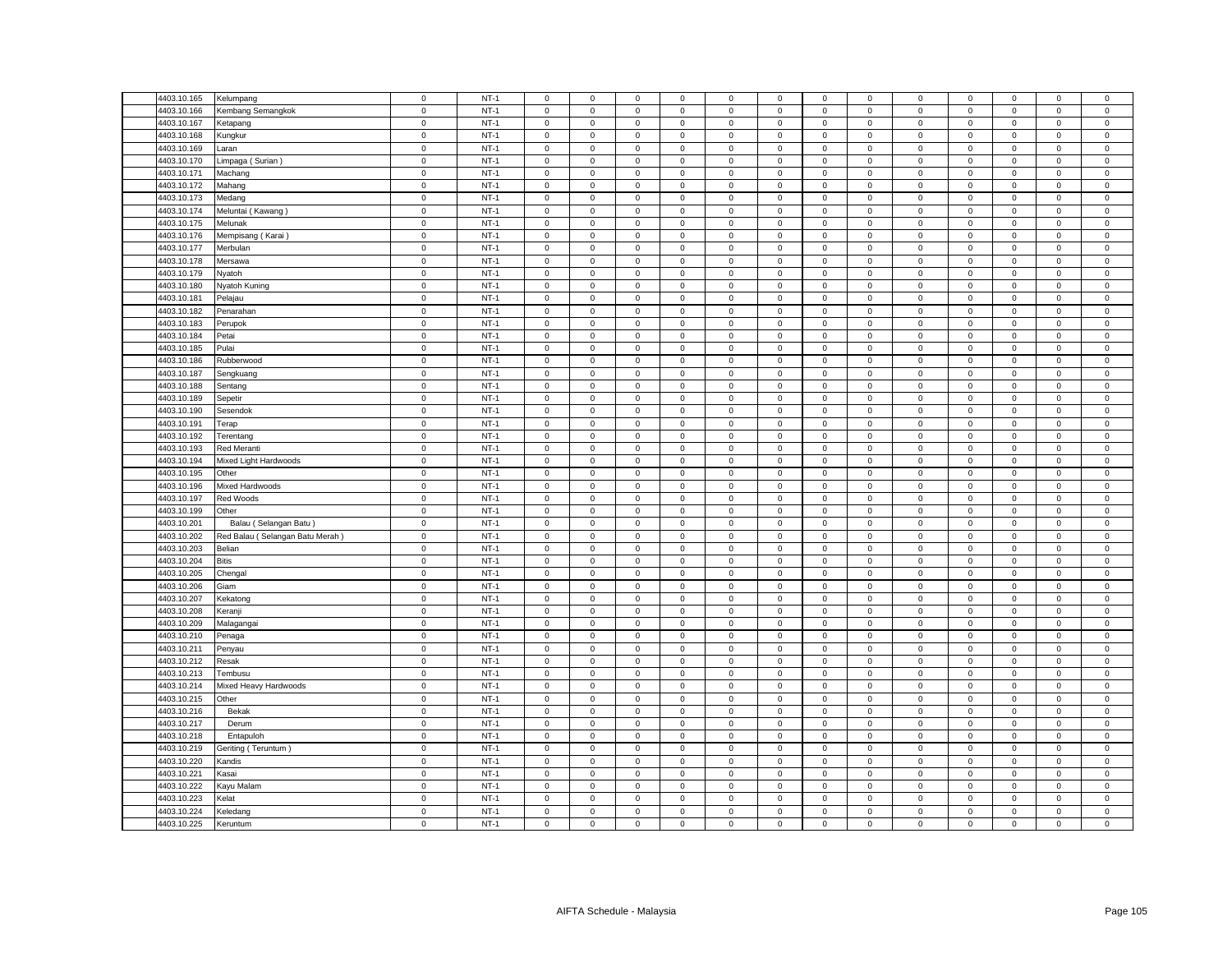| 4403.10.226 | Kulim                       | $\mathsf 0$ | $NT-1$ | $\mathsf 0$         | $\mathsf 0$         | $\mathsf 0$         | $\mathbf 0$    | 0                   | $\mathsf 0$ | $\mathsf 0$  | $\mathsf 0$    | $\mathsf 0$ | $\mathsf 0$ | $\mathsf 0$         | $\mathsf 0$ | $\mathsf 0$    |
|-------------|-----------------------------|-------------|--------|---------------------|---------------------|---------------------|----------------|---------------------|-------------|--------------|----------------|-------------|-------------|---------------------|-------------|----------------|
| 4403.10.227 | Mata Ulat                   | $\mathsf 0$ | $NT-1$ | $\Omega$            | $\mathbf 0$         | $\mathsf 0$         | $\mathbf 0$    | 0                   | $\mathbf 0$ | $\mathsf 0$  | $\mathsf 0$    | $\mathsf 0$ | $\mathbf 0$ | $\mathsf 0$         | $\mathbf 0$ | $\mathsf 0$    |
| 4403.10.228 | Mempening                   | $\mathbf 0$ | $NT-1$ | $\mathbf{0}$        | $\mathbf 0$         | $\mathsf 0$         | $\mathbf 0$    | 0                   | $\mathsf 0$ | $\mathbf 0$  | $\mathbf 0$    | $\mathbf 0$ | $\mathbf 0$ | $\mathbf{0}$        | $\mathsf 0$ | $\mathsf 0$    |
| 4403.10.229 | Mengkulang (Kembang)        | $\mathsf 0$ | $NT-1$ | $\mathbf 0$         | $\mathsf 0$         | $\mathsf 0$         | $\mathsf 0$    | 0                   | $\mathsf 0$ | $\mathsf 0$  | $\mathsf 0$    | $\mathsf 0$ | $\mathsf 0$ | $\mathsf 0$         | $\mathsf 0$ | $\mathbf 0$    |
| 4403.10.230 | Meransi                     | $\mathbf 0$ | $NT-1$ | $\mathbf 0$         | $\mathbf 0$         | $\mathbf 0$         | $\mathbf 0$    | 0                   | $\mathbf 0$ | $\mathbf 0$  | $\mathbf 0$    | $\mathbf 0$ | $\mathbf 0$ | $\mathbf 0$         | $\mathbf 0$ | $\mathbf 0$    |
| 4403.10.231 | Merawan (Gagil)             | $\mathsf 0$ | $NT-1$ | $\mathbf 0$         | $\mathsf 0$         | $\mathsf 0$         | $\mathbf 0$    | 0                   | $\mathsf 0$ | $\mathbf 0$  | $\mathsf 0$    | $\mathsf 0$ | $\mathsf 0$ | $\mathsf 0$         | $\mathsf 0$ | $\mathsf 0$    |
| 4403.10.232 | Merbatu                     | $\mathsf 0$ | $NT-1$ | $\mathsf 0$         | $\mathsf 0$         | $\mathsf 0$         | $\mathsf 0$    | 0                   | $\mathsf 0$ | $\mathsf 0$  | $\mathsf 0$    | $\mathsf 0$ | $\mathsf 0$ | $\mathsf 0$         | $\mathsf 0$ | $\mathsf 0$    |
| 4403.10.233 | Merpauh                     | $\mathsf 0$ | $NT-1$ | $\mathbf{0}$        | $\mathsf 0$         | $\mathbf 0$         | $\mathbf 0$    | $\mathbf{0}$        | $\mathbf 0$ | $\mathbf{0}$ | $\mathbf{0}$   | $\mathsf 0$ | $\mathbf 0$ | $\mathbf 0$         | $\mathbf 0$ | $\mathsf 0$    |
| 4403.10.234 | Mertas                      | $\mathsf 0$ | $NT-1$ | $\mathsf 0$         | $\mathsf 0$         | $\mathsf 0$         | $\mathsf 0$    | 0                   | $\mathsf 0$ | $\mathbf 0$  | $\mathsf 0$    | $\mathsf 0$ | $\mathbf 0$ | $\mathsf 0$         | $\mathsf 0$ | $\,0\,$        |
| 4403.10.235 | Nyalin                      | $\mathsf 0$ | $NT-1$ | $\mathbf 0$         | $\mathsf 0$         | $\mathsf 0$         | $\mathsf 0$    | 0                   | $\mathsf 0$ | $\mathbf 0$  | $\mathsf 0$    | $\mathsf 0$ | $\mathsf 0$ | $\mathsf 0$         | $\mathsf 0$ | $\mathsf 0$    |
|             |                             |             |        |                     |                     |                     |                |                     |             |              |                |             |             |                     |             |                |
| 4403.10.236 | Pauh Kijang                 | $\mathsf 0$ | $NT-1$ | $\mathbf 0$         | $\mathbf 0$         | $\mathbf 0$         | $\mathbf 0$    | 0                   | $\mathbf 0$ | $\mathbf 0$  | $\mathsf 0$    | $\mathsf 0$ | $\mathbf 0$ | $\mathbf 0$         | $\mathsf 0$ | $\mathsf 0$    |
| 4403.10.237 | Perah                       | $\mathbf 0$ | $NT-1$ | $\mathbf 0$         | $\mathbf 0$         | $\mathbf 0$         | $\mathbf 0$    | $\mathbf{0}$        | $\mathbf 0$ | $\mathbf 0$  | $^{\circ}$     | $\mathsf 0$ | $\mathbf 0$ | $\mathbf 0$         | $^{\circ}$  | $\overline{0}$ |
| 4403.10.238 | Petaling                    | $\mathbf 0$ | $NT-1$ | $\mathbf 0$         | $\mathsf 0$         | $\mathsf 0$         | $\mathbf 0$    | 0                   | $\mathbf 0$ | $\mathbf 0$  | $\mathsf 0$    | $\mathsf 0$ | $\mathbf 0$ | $\mathsf 0$         | $\mathsf 0$ | $\mathbf 0$    |
| 4403.10.239 | Punah                       | $\mathsf 0$ | $NT-1$ | $\mathsf 0$         | $\mathbf 0$         | $\mathsf 0$         | $\mathsf 0$    | 0                   | $\mathsf 0$ | $\mathbf 0$  | $\mathsf 0$    | $\mathsf 0$ | $\mathbf 0$ | $\mathbf 0$         | $\mathsf 0$ | $\mathsf 0$    |
| 4403.10.240 | Ranggu                      | $\mathbf 0$ | $NT-1$ | $\mathsf 0$         | $\mathsf 0$         | $\mathsf 0$         | $\mathsf 0$    | 0                   | $\mathsf 0$ | $\mathsf 0$  | $\mathbf 0$    | $\mathbf 0$ | $\mathbf 0$ | $\mathsf{O}\xspace$ | $\mathsf 0$ | $\mathsf{O}$   |
| 4403.10.241 | Rengas                      | $\mathsf 0$ | $NT-1$ | $\mathbf 0$         | $\mathbf 0$         | $\mathsf 0$         | $\mathbf 0$    | 0                   | $\mathsf 0$ | $\mathbf 0$  | $\mathbf 0$    | $\mathsf 0$ | $\mathsf 0$ | $\mathsf 0$         | $\mathsf 0$ | $\mathbf 0$    |
| 4403.10.242 | Semayur                     | $\mathbf 0$ | $NT-1$ | $\mathbf 0$         | $\mathsf 0$         | $\mathbf 0$         | $\mathbf 0$    | $\mathbf{0}$        | $\mathbf 0$ | $\mathbf 0$  | $\mathsf 0$    | $\mathsf 0$ | $\mathbf 0$ | $\mathbf 0$         | $\mathsf 0$ | $\mathsf 0$    |
| 4403.10.243 | Senumpul                    | $\mathsf 0$ | $NT-1$ | $\mathsf 0$         | $\mathbf 0$         | $\mathsf 0$         | $\mathbf 0$    | 0                   | $\mathsf 0$ | $\mathbf 0$  | $\mathsf 0$    | $\mathsf 0$ | $\mathsf 0$ | $\mathbf 0$         | $\mathsf 0$ | $\mathsf 0$    |
| 4403.10.244 | Simpoh                      | $\mathsf 0$ | $NT-1$ | $\mathbf 0$         | $\mathsf 0$         | $\mathsf 0$         | $\mathbf 0$    | 0                   | $\mathbf 0$ | $\mathsf 0$  | $\mathsf 0$    | $\mathsf 0$ | $\mathbf 0$ | $\mathsf 0$         | $\mathsf 0$ | $\mathbf 0$    |
| 4403.10.245 | Tampoi                      | $\mathsf 0$ | $NT-1$ | $\mathsf 0$         | $\mathsf 0$         | $\mathsf 0$         | $\mathbf 0$    | 0                   | $\mathsf 0$ | $\mathsf 0$  | $\mathsf 0$    | $\mathsf 0$ | $\mathsf 0$ | $\mathsf 0$         | $\mathsf 0$ | $\,0\,$        |
| 4403.10.246 | Tualang                     | $\mathbf 0$ | $NT-1$ | $\mathbf 0$         | $\mathsf{O}\xspace$ | $\mathsf 0$         | $\mathsf 0$    | $\mathbf 0$         | $\mathsf 0$ | $\mathbf 0$  | $\mathsf 0$    | $\mathsf 0$ | $\mathsf 0$ | $\mathbf 0$         | $\mathbf 0$ | $\pmb{0}$      |
| 4403.10.247 | Tulang Daing (Kedang Belum) | $\mathsf 0$ | $NT-1$ | 0                   | 0                   | 0                   | $\mathbf 0$    | 0                   | 0           | 0            | 0              | $\mathsf 0$ | $\mathbf 0$ | 0                   | 0           | $\mathbf 0$    |
| 4403.10.248 | Mixed Medium Hardwoods      | $\mathbf 0$ | $NT-1$ | $\mathbf 0$         | $\mathsf{O}\xspace$ | $\mathsf 0$         | $\mathsf 0$    | $\mathsf{O}\xspace$ | $\mathbf 0$ | $\mathbf 0$  | $\mathbf 0$    | $\mathsf 0$ | $\mathbf 0$ | $\mathsf 0$         | $\mathsf 0$ | $\mathbf 0$    |
| 4403.10.249 | Other                       | $\mathbf 0$ | $NT-1$ | 0                   | $\mathbf 0$         | 0                   | $^{\circ}$     | 0                   | 0           | $\mathbf 0$  | 0              | $\mathbf 0$ | 0           | 0                   | $\mathbf 0$ | $\mathbf 0$    |
| 4403.10.250 |                             | $\mathsf 0$ | $NT-1$ | $\Omega$            | $\mathsf{O}\xspace$ | $\mathbf 0$         | $\mathsf 0$    | 0                   | $\mathsf 0$ |              | $\,0\,$        | $\mathsf 0$ | $\mathbf 0$ | $\mathsf{O}\xspace$ |             | $\mathbf 0$    |
| 4403.10.251 | Acacia Mangium              |             | $NT-1$ |                     |                     |                     |                |                     |             | $\mathsf 0$  |                |             |             |                     | 0           |                |
|             | Ara                         | $\mathsf 0$ |        | 0                   | 0                   | $\mathbf 0$         | 0              | 0                   | $\mathsf 0$ | 0            | $\mathsf 0$    | $\mathsf 0$ | $\mathbf 0$ | 0                   | $\mathsf 0$ | $\,0\,$        |
| 4403.10.252 | Araucaria spp.              | $\mathsf 0$ | $NT-1$ | $\mathbf 0$         | $\mathsf 0$         | $\mathsf 0$         | $\mathsf 0$    | $\mathbf 0$         | $\mathbf 0$ | $\mathsf 0$  | $\mathbf 0$    | $\mathsf 0$ | $\mathbf 0$ | $\mathsf 0$         | $\mathsf 0$ | $\mathbf 0$    |
| 4403.10.253 | Babai                       | $\mathsf 0$ | $NT-1$ | $\mathbf 0$         | $\mathbf 0$         | $\mathsf 0$         | $\mathbf 0$    | 0                   | $\mathbf 0$ | $\mathbf 0$  | $\mathbf 0$    | $\mathsf 0$ | $\mathbf 0$ | $\mathbf 0$         | $\mathbf 0$ | $\mathsf 0$    |
| 4403.10.254 | Batai                       | $\mathsf 0$ | $NT-1$ | $\mathbf 0$         | $\mathsf{O}\xspace$ | $\mathbf 0$         | $\mathsf 0$    | 0                   | $\mathbf 0$ | $\mathsf 0$  | $\mathsf 0$    | $\mathsf 0$ | $\mathbf 0$ | $\mathsf 0$         | $\mathsf 0$ | $\mathbf 0$    |
| 4403.10.255 | Bayur                       | $\mathbf 0$ | $NT-1$ | $\mathsf 0$         | $\mathsf 0$         | $\mathsf 0$         | $\mathsf 0$    | 0                   | $\mathsf 0$ | $\mathbf 0$  | $\mathsf 0$    | $\mathsf 0$ | $\mathsf 0$ | $\mathsf 0$         | $\mathsf 0$ | $\mathsf 0$    |
| 4403.10.256 | Berangan                    | $\mathsf 0$ | $NT-1$ | $\mathbf 0$         | $\mathsf 0$         | $\mathbf 0$         | $^{\circ}$     | 0                   | $\mathbf 0$ | $\mathsf 0$  | $\mathsf 0$    | $\mathsf 0$ | $\mathbf 0$ | $\mathsf 0$         | $^{\circ}$  | $\mathbf 0$    |
| 4403.10.257 | Bintangor                   | $\mathbf 0$ | $NT-1$ | $\mathbf{0}$        | $\circ$             | $\mathsf 0$         | $\mathbf 0$    | 0                   | $\mathsf 0$ | $\mathbf 0$  | $\mathsf 0$    | $\mathsf 0$ | $\mathbf 0$ | $\mathbf 0$         | $\mathsf 0$ | $\,0\,$        |
| 4403.10.258 | Binuang                     | $\mathsf 0$ | $NT-1$ | $\mathbf 0$         | $\mathsf 0$         | $\mathsf 0$         | $\mathsf 0$    | 0                   | $\mathbf 0$ | $\mathsf 0$  | $\mathsf 0$    | $\mathsf 0$ | $\mathsf 0$ | $\mathsf 0$         | $\mathsf 0$ | $\mathsf 0$    |
| 4403.10.259 | Dedali                      | $\mathsf 0$ | $NT-1$ | $\mathbf{0}$        | $\mathbf 0$         | $\mathsf 0$         | $\mathbf 0$    | 0                   | $\mathsf 0$ | $\mathbf{0}$ | $\mathbf 0$    | $\mathbf 0$ | $\mathbf 0$ | $\mathbf 0$         | $\mathsf 0$ | $\mathsf 0$    |
| 4403.10.260 | Durian                      | $\mathbf 0$ | $NT-1$ | $\mathbf 0$         | $\mathbf 0$         | $\mathsf 0$         | $\mathbf 0$    | 0                   | $\mathsf 0$ | $\mathbf 0$  | $\mathbf 0$    | $\mathsf 0$ | $\mathbf 0$ | $\mathbf 0$         | $\mathbf 0$ | $\,0\,$        |
| 4403.10.261 | Eucalyptus                  | $\mathsf 0$ | $NT-1$ | $\mathsf 0$         | $\mathsf 0$         | $\mathsf 0$         | $\mathsf 0$    | 0                   | $\mathsf 0$ | $\mathbf 0$  | $\mathsf 0$    | $\mathsf 0$ | $\mathsf 0$ | $\mathsf 0$         | $\mathsf 0$ | $\mathsf 0$    |
| 4403.10.262 | Geronggang (Serungan)       | $\mathsf 0$ | $NT-1$ | $\mathbf 0$         | $\mathsf 0$         | $\mathsf 0$         | $\mathsf 0$    | 0                   | $\mathsf 0$ | $\mathsf 0$  | $\mathsf 0$    | $\mathsf 0$ | $\mathsf 0$ | $\mathsf 0$         | $\mathsf 0$ | $\mathbf 0$    |
| 4403.10.263 | Gerutu                      | $\mathbf 0$ | $NT-1$ | $\mathsf 0$         | $\mathsf 0$         | $\mathsf 0$         | $\mathbf 0$    | 0                   | $\mathsf 0$ | $\mathbf 0$  | $\mathsf 0$    | $\mathbf 0$ | $\mathbf 0$ | $\mathsf 0$         | $\mathsf 0$ | $\,0\,$        |
| 4403.10.264 | Kedondong                   | $\mathsf 0$ | $NT-1$ | $\mathbf 0$         | $\mathsf 0$         | $\mathsf 0$         | $\mathbf 0$    | 0                   | $\mathsf 0$ | $\mathbf 0$  | $\mathsf 0$    | $\mathsf 0$ | $\mathsf 0$ | $\mathsf 0$         | $\mathsf 0$ | $\mathbf 0$    |
| 4403.10.265 | Kelumpang                   | $\mathbf 0$ | $NT-1$ | $\mathbf 0$         | $\mathbf 0$         | $\mathbf 0$         | $\mathbf 0$    | $\mathbf{0}$        | $\mathbf 0$ | $\mathbf 0$  | $\mathbf 0$    | $\mathsf 0$ | $\mathbf 0$ | $\mathbf 0$         | $\mathsf 0$ | $\mathbf 0$    |
| 4403.10.266 | Kembang Semangkok           | $\mathbf 0$ | $NT-1$ | $\mathbf 0$         | 0                   | $\mathsf 0$         | $\mathbf 0$    | 0                   | $\mathbf 0$ | 0            | $\mathbf{0}$   | $\mathsf 0$ | $\mathbf 0$ | 0                   | 0           | $\,0\,$        |
| 4403.10.267 | Ketapang                    | $\mathsf 0$ | $NT-1$ | $\mathsf 0$         | $\mathsf 0$         | $\mathsf 0$         | $\mathsf 0$    | 0                   | $\mathsf 0$ | $\mathbf 0$  | $\mathsf 0$    | $\mathbf 0$ | $\mathsf 0$ | $\mathsf 0$         | $\mathsf 0$ | $\mathsf 0$    |
| 4403.10.268 | Kungkur                     | $\mathbf 0$ | $NT-1$ | $\mathbf 0$         | $\mathbf 0$         | $\mathbf 0$         | $\mathbf 0$    | $\mathbf{0}$        | $\mathbf 0$ | $\mathbf 0$  | $\mathbf{0}$   | $\mathbf 0$ | $\mathbf 0$ | $\mathbf 0$         | $\mathbf 0$ | $\mathsf 0$    |
| 4403.10.269 | Laran                       | $\mathbf 0$ | $NT-1$ | $\mathbf{0}$        | $\mathsf 0$         | $\mathsf 0$         | $^{\circ}$     | 0                   | $\mathbf 0$ | $\mathbf 0$  | $\mathbf 0$    | $\mathbf 0$ | $\mathbf 0$ | $\mathbf 0$         | $\mathbf 0$ | $\,0\,$        |
|             |                             |             |        |                     |                     |                     |                |                     |             |              |                |             |             |                     |             |                |
| 4403.10.270 | Limpaga (Surian)            | $\mathbf 0$ | $NT-1$ | $\mathsf 0$         | $\mathbf 0$         | $\mathsf 0$         | $\mathsf 0$    | 0                   | $\mathsf 0$ | $\mathbf 0$  | $\mathsf 0$    | $\mathsf 0$ | $\mathbf 0$ | $\mathsf 0$         | $\mathsf 0$ | $\mathsf 0$    |
| 4403.10.271 | Machang                     | $\mathsf 0$ | $NT-1$ | $\mathbf 0$         | $\mathsf 0$         | $\mathbf 0$         | $\mathbf 0$    | $\mathbf{0}$        | $\mathbf 0$ | $\mathbf 0$  | $\mathsf 0$    | $\mathsf 0$ | $\mathbf 0$ | $\mathbf 0$         | $\mathsf 0$ | $\mathsf 0$    |
| 4403.10.272 | Mahang                      | $\mathsf 0$ | $NT-1$ | $\mathbf 0$         | $\mathbf 0$         | $\mathbf 0$         | $\mathbf 0$    | $\mathbf{0}$        | $\mathbf 0$ | $\mathbf{0}$ | $\mathbf{0}$   | $\mathsf 0$ | $\mathbf 0$ | $\mathbf 0$         | $^{\circ}$  | $\mathsf 0$    |
| 4403.10.273 | Medang                      | $\mathsf 0$ | $NT-1$ | $\mathbf 0$         | $\mathsf 0$         | $\mathsf 0$         | $\mathsf 0$    | 0                   | $\mathsf 0$ | $\mathsf 0$  | $\,0\,$        | $\mathsf 0$ | $\mathsf 0$ | $\mathsf 0$         | $\mathsf 0$ | $\mathbf 0$    |
| 4403.10.274 | Meluntai (Kawang)           | $\mathsf 0$ | $NT-1$ | $\mathsf 0$         | $\mathsf{O}\xspace$ | $\mathsf 0$         | $\mathsf 0$    | 0                   | $\mathsf 0$ | $\mathbf 0$  | $\mathsf 0$    | $\mathsf 0$ | $\mathsf 0$ | $\mathsf 0$         | $\mathsf 0$ | $\,0\,$        |
| 4403.10.275 | Melunak                     | $\mathsf 0$ | $NT-1$ | $\mathsf 0$         | $\mathsf 0$         | $\mathsf 0$         | $\mathsf 0$    | $\mathbf 0$         | $\mathsf 0$ | $\mathsf 0$  | $\mathsf 0$    | $\mathsf 0$ | $\mathsf 0$ | $\mathsf{O}\xspace$ | $\mathsf 0$ | $\,0\,$        |
| 4403.10.276 | Mempisang (Karai)           | $\mathsf 0$ | $NT-1$ | $\Omega$            | $\mathsf 0$         | $\mathsf 0$         | $\Omega$       | 0                   | $\mathsf 0$ | $\mathbf 0$  | $\mathbf 0$    | $\mathsf 0$ | $\mathbf 0$ | $\mathsf 0$         | $\mathsf 0$ | $\,0\,$        |
| 4403.10.277 | Merbulan                    | $\pmb{0}$   | $NT-1$ | $\mathbf 0$         | $\mathsf{O}\xspace$ | $\mathbf 0$         | $\mathsf 0$    | 0                   | $\mathsf 0$ | $\mathbf 0$  | $\,0\,$        | $\mathsf 0$ | $\mathbf 0$ | $\mathsf 0$         | $\mathsf 0$ | $\mathbf 0$    |
| 4403.10.278 | Mersawa                     | $\mathsf 0$ | $NT-1$ | 0                   | $\mathsf 0$         | $\mathbf 0$         | $\mathbf 0$    | 0                   | $\mathsf 0$ | $\mathbf 0$  | $\mathsf 0$    | $\mathsf 0$ | $\mathsf 0$ | $\mathbf 0$         | $\mathsf 0$ | $\,0\,$        |
| 4403.10.279 | Nyatoh                      | $\mathbf 0$ | $NT-1$ | $\mathbf 0$         | $\mathsf{O}\xspace$ | $\mathbf 0$         | $\mathsf 0$    | 0                   | $\mathbf 0$ | $\mathbf 0$  | $\,0\,$        | $\mathsf 0$ | $\mathbf 0$ | 0                   | $\mathsf 0$ | $\mathbf 0$    |
| 4403.10.280 | Nyatoh Kuning               | $\mathbf 0$ | $NT-1$ | 0                   | $\mathsf{O}\xspace$ | $\mathsf 0$         | $\overline{0}$ | 0                   | $\mathsf 0$ | 0            | $\mathbf 0$    | $\mathsf 0$ | $\mathbf 0$ | $\mathsf{O}\xspace$ | 0           | $\,0\,$        |
| 4403.10.281 | Pelajau                     | $\mathbf 0$ | $NT-1$ | $\mathbf 0$         | $\mathsf 0$         | $\mathsf 0$         | $\mathbf 0$    | 0                   | $\mathbf 0$ | $\mathbf 0$  | $\overline{0}$ | $\mathbf 0$ | $\mathbf 0$ | $\mathbf 0$         | $\mathbf 0$ | $\mathbf 0$    |
| 4403.10.282 | Penarahan                   | $\mathsf 0$ | $NT-1$ | $\mathbf 0$         | $\mathbf 0$         | $\mathsf 0$         | $\mathbf 0$    | 0                   | $\mathbf 0$ | $\mathbf 0$  | $\mathsf 0$    | $\mathsf 0$ | $\mathbf 0$ | $\mathbf 0$         | $\mathsf 0$ | $\mathsf 0$    |
| 4403.10.283 | Perupok                     | $\mathsf 0$ | $NT-1$ | $\mathsf{O}\xspace$ | $\mathsf{O}\xspace$ | $\mathsf{O}\xspace$ | $\mathbf 0$    | 0                   | $\mathbf 0$ | $\mathbf 0$  | $\mathbf 0$    | $\mathsf 0$ | $\mathbf 0$ | $\mathsf 0$         | $\mathsf 0$ | $\mathbf 0$    |
| 4403.10.284 | Petai                       | $\mathbf 0$ | $NT-1$ | $\mathbf 0$         | $\mathsf 0$         | $\mathsf 0$         | $\mathbf 0$    | 0                   | $\mathsf 0$ | $\mathbf 0$  | $\mathsf 0$    | $\mathbf 0$ | $\mathsf 0$ | $\mathbf 0$         | $\mathsf 0$ | $\mathsf 0$    |
|             |                             |             |        |                     |                     |                     |                |                     |             |              |                |             |             |                     |             |                |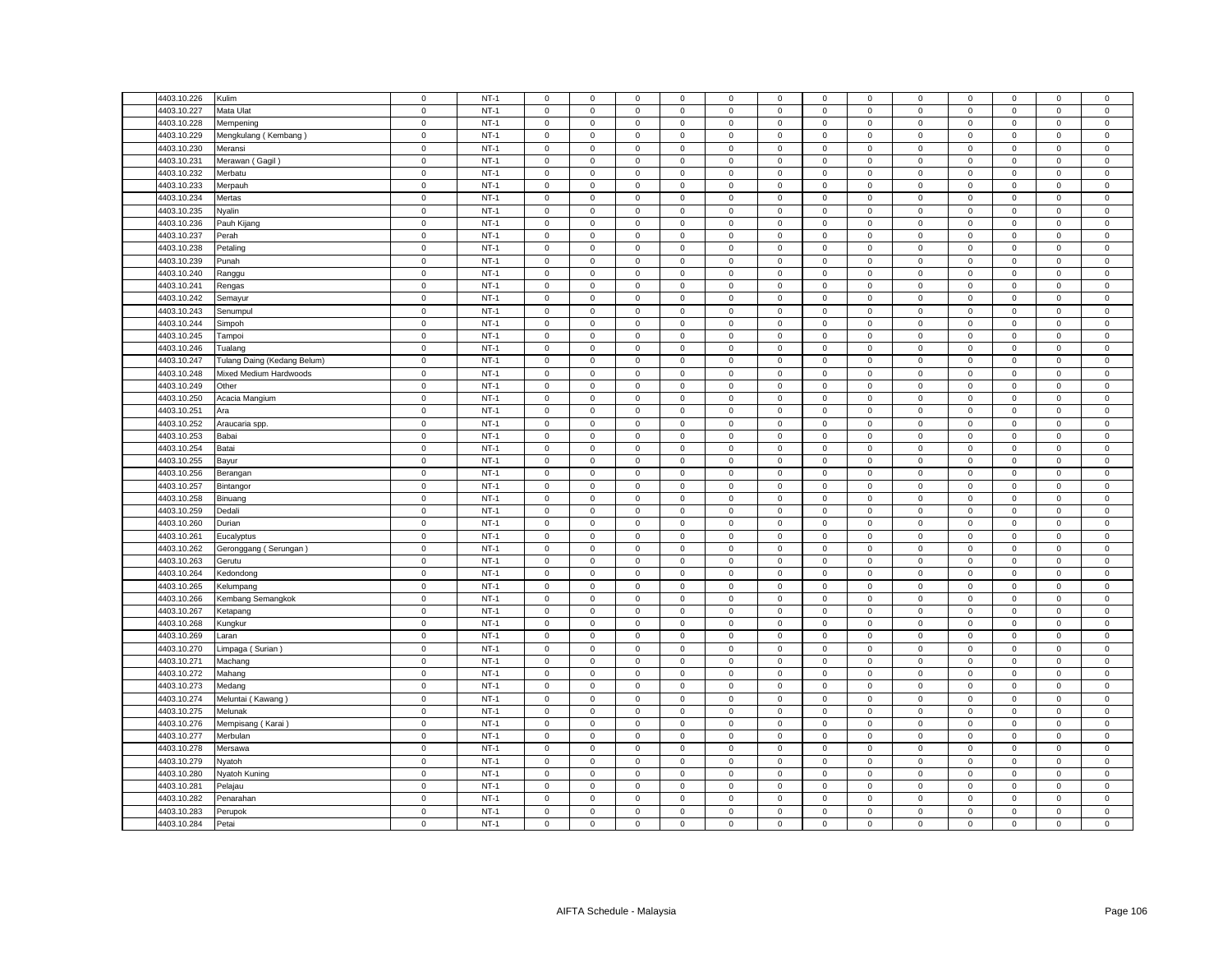| 4403.10.285 | Pulai                           | $\mathsf 0$ | $NT-1$ | $\mathsf 0$         | $\mathsf 0$         | $\mathsf 0$         | $\mathsf 0$ | 0            | $\mathsf 0$ | $\mathsf 0$  | $\mathsf 0$  | $\mathsf 0$ | $\mathsf 0$ | $\mathsf 0$         | $\mathbf 0$  | $\mathsf 0$    |
|-------------|---------------------------------|-------------|--------|---------------------|---------------------|---------------------|-------------|--------------|-------------|--------------|--------------|-------------|-------------|---------------------|--------------|----------------|
| 4403.10.286 | Rubberwood                      | $\mathsf 0$ | $NT-1$ | $\mathsf 0$         | $\mathsf 0$         | $\mathsf 0$         | $\mathbf 0$ | 0            | $\mathsf 0$ | $\mathsf 0$  | $\mathsf 0$  | $\mathsf 0$ | $\mathbf 0$ | $\mathsf 0$         | $\mathsf 0$  | $\mathsf 0$    |
| 4403.10.287 | Sengkuang                       | $\mathsf 0$ | $NT-1$ | $\mathsf 0$         | $\mathsf 0$         | $\mathsf 0$         | $\mathsf 0$ | $\mathbf 0$  | $\mathsf 0$ | $\mathbf 0$  | $\mathsf 0$  | $\mathbf 0$ | $\mathsf 0$ | $\mathsf 0$         | $\mathsf 0$  | $\mathsf 0$    |
| 4403.10.288 | Sentang                         | $\mathbf 0$ | $NT-1$ | $\mathbf{0}$        | $\mathbf{0}$        | $\mathbf 0$         | $\mathbf 0$ | $\mathbf{0}$ | $\mathbf 0$ | $\mathbf{0}$ | $\mathbf{0}$ | $\mathbf 0$ | $^{\circ}$  | $\mathbf{0}$        | $\mathbf{0}$ | $\mathbf 0$    |
| 4403.10.289 | Sepetir                         | $\mathsf 0$ | $NT-1$ | $\mathbf 0$         | $\mathsf 0$         | $\mathsf 0$         | $\mathbf 0$ | 0            | $\mathsf 0$ | $\mathbf 0$  | $\mathbf 0$  | 0           | $\mathbf 0$ | $\mathbf 0$         | $\mathbf 0$  | $\,0\,$        |
| 4403.10.290 | Sesendok                        | $\mathbf 0$ | $NT-1$ | $\mathsf 0$         | $\mathbf{0}$        | $\mathsf 0$         | $\mathsf 0$ | $\mathbf{0}$ | $\mathbf 0$ | $\mathbf 0$  | $\mathbf{0}$ | $\mathsf 0$ | $\mathbf 0$ | $\mathbf 0$         | $\mathsf 0$  | $\mathsf 0$    |
| 4403.10.291 | Terap                           | $\mathbf 0$ | $NT-1$ | $\mathbf{0}$        | $\mathbf 0$         | $\mathbf 0$         | $\mathbf 0$ | $\mathbf{0}$ | $\mathbf 0$ | $\mathbf{0}$ | $\mathbf 0$  | $\mathbf 0$ | $\mathbf 0$ | $\mathbf 0$         | $\mathbf 0$  | $\mathsf 0$    |
| 4403.10.292 | Terentang                       | $\mathbf 0$ | $NT-1$ | $\mathsf 0$         | $\mathbf 0$         | $\mathsf 0$         | $\mathbf 0$ | $\mathbf 0$  | $\mathsf 0$ | $\mathbf 0$  | $\mathsf 0$  | $\mathbf 0$ | $\mathbf 0$ | $\mathsf 0$         | $\mathsf 0$  | $\mathbf 0$    |
| 4403.10.293 | Red Meranti                     | $\mathbf 0$ | $NT-1$ | $\mathsf 0$         | $\mathsf 0$         | $\mathsf 0$         | $\mathsf 0$ | $\mathbf{0}$ | $\mathbf 0$ | $\mathbf 0$  | $\mathsf 0$  | $\mathsf 0$ | $\mathbf 0$ | $\mathsf 0$         | $\mathsf 0$  | $\mathsf 0$    |
| 4403.10.294 | Mixed Light Hardwoods           | $\mathsf 0$ | $NT-1$ | $\mathbf 0$         | $\mathbf 0$         | $\mathbf 0$         | $\mathbf 0$ | 0            | $\mathbf 0$ | $\mathbf 0$  | $\mathbf 0$  | 0           | $\mathbf 0$ | $\mathbf 0$         | $\mathbf 0$  | $\mathsf 0$    |
| 4403.10.295 | Other                           | $\mathsf 0$ | $NT-1$ | $\mathsf 0$         | $\mathbf 0$         | $\mathsf 0$         | $\mathsf 0$ | 0            | $\mathsf 0$ | $\mathsf 0$  | $\mathsf 0$  | $\mathsf 0$ | $\mathbf 0$ | $\mathsf 0$         | $\mathsf 0$  | $\,0\,$        |
| 4403.10.296 | Mixed Hardwoods                 | $\mathsf 0$ | $NT-1$ | $\mathsf 0$         | $\mathbf 0$         | $\mathsf 0$         | $\mathsf 0$ | $\mathbf{0}$ | $\mathsf 0$ | $\mathbf 0$  | $\mathbf 0$  | $\mathsf 0$ | $\mathsf 0$ | $\mathbf 0$         | $\mathsf 0$  | $\mathsf 0$    |
| 4403.10.297 | Red Woods                       | $\mathsf 0$ | $NT-1$ | $\mathsf 0$         | $\mathsf 0$         | $\mathsf 0$         | $\mathsf 0$ | 0            | $\mathsf 0$ | $\mathsf 0$  | $\mathsf 0$  | $\mathsf 0$ | $\mathsf 0$ | $\mathsf 0$         | $\mathsf 0$  | $\,0\,$        |
| 4403.10.299 | Other                           | $\mathsf 0$ | $NT-1$ | $\mathbf 0$         | $\mathsf 0$         | $\mathsf 0$         | $\mathsf 0$ | 0            | $\mathsf 0$ | $\mathbf 0$  | $\mathsf 0$  | $\mathsf 0$ | $\mathsf 0$ | $\mathsf 0$         | $\mathsf 0$  | $\mathsf 0$    |
| 4403.10.301 | Balau (Selangan Batu)           | $\mathbf 0$ | $NT-1$ | $\mathsf 0$         | $\mathsf 0$         | $\mathsf{O}\xspace$ | $\mathsf 0$ | $\mathbf 0$  | $\mathsf 0$ | $\mathsf 0$  | $\,0\,$      | $\mathbf 0$ | $\mathsf 0$ | $\mathsf 0$         | $\mathsf 0$  | $\mathbf 0$    |
| 4403.10.302 | Red Balau (Selangan Batu Merah) | $\mathsf 0$ | $NT-1$ | $\mathbf 0$         | $\mathbf 0$         | $\mathbf 0$         | $^{\circ}$  | 0            | $\mathbf 0$ | $\mathbf 0$  | $\mathbf 0$  | $\mathsf 0$ | $\mathbf 0$ | $\mathbf 0$         | $\mathbf 0$  | $\mathbf 0$    |
| 4403.10.303 | Belian                          | $\mathbf 0$ | $NT-1$ | $\mathbf 0$         | $\mathsf 0$         | $\mathsf 0$         | $\mathbf 0$ | 0            | $\mathbf 0$ | $\mathbf 0$  | $\mathsf 0$  | $\mathsf 0$ | $\mathsf 0$ | $\mathsf 0$         | $\mathsf 0$  | $\mathbf 0$    |
|             |                                 |             |        |                     |                     |                     |             |              |             |              |              |             |             |                     |              |                |
| 4403.10.304 | <b>Bitis</b>                    | $\mathbf 0$ | $NT-1$ | $\mathsf 0$         | $\mathsf 0$         | $\mathsf 0$         | $\mathbf 0$ | 0            | $\mathsf 0$ | $\mathbf 0$  | $\mathsf 0$  | $\mathsf 0$ | $\mathsf 0$ | $\mathbf 0$         | $\mathsf 0$  | $\,0\,$        |
| 4403.10.305 | Chengal                         | $\mathsf 0$ | $NT-1$ | $\mathsf 0$         | $\mathsf 0$         | $\mathsf 0$         | $\mathsf 0$ | 0            | $\mathsf 0$ | $\mathsf 0$  | $\mathsf 0$  | $\mathsf 0$ | $\mathsf 0$ | $\mathbf 0$         | $\mathsf 0$  | $\mathbf 0$    |
| 4403.10.306 | Giam                            | $\mathsf 0$ | $NT-1$ | 0                   | $\mathsf{O}\xspace$ | 0                   | $\mathbf 0$ | 0            | $\mathbf 0$ | $\mathbf 0$  | $\mathbf 0$  | $\mathsf 0$ | $\mathbf 0$ | $\mathbf 0$         | $\mathbf 0$  | $\mathbf 0$    |
| 4403.10.307 | Kekatong                        | $\mathsf 0$ | $NT-1$ | $\mathbf 0$         | $\mathsf{O}\xspace$ | $\mathsf 0$         | $\mathsf 0$ | $\mathbf 0$  | $\mathsf 0$ | $\mathbf 0$  | $\mathsf 0$  | $\mathsf 0$ | $\mathsf 0$ | $\mathsf 0$         | $\mathsf 0$  | $\mathbf 0$    |
| 4403.10.308 | Keranji                         | $\mathsf 0$ | $NT-1$ | $\mathbf 0$         | $\mathbf 0$         | $\mathbf 0$         | $\mathbf 0$ | 0            | 0           | $\mathbf 0$  | $\mathbf 0$  | $\mathbf 0$ | $\mathbf 0$ | 0                   | $\mathbf 0$  | $\mathbf 0$    |
| 4403.10.309 | Malagangai                      | $\mathbf 0$ | $NT-1$ | $\mathsf 0$         | $\mathsf{O}\xspace$ | $\mathbf 0$         | $\mathsf 0$ | 0            | $\mathbf 0$ | $\mathsf 0$  | $\,0\,$      | $\mathbf 0$ | $\mathbf 0$ | $\mathsf{O}\xspace$ | $\mathsf 0$  | $\mathbf 0$    |
| 4403.10.310 | Penaga                          | $\mathsf 0$ | $NT-1$ | $\mathbf 0$         | $\mathsf 0$         | $\mathsf 0$         | $\mathbf 0$ | 0            | $\mathsf 0$ | $\mathbf 0$  | $\mathsf 0$  | $\mathsf 0$ | $\mathsf 0$ | $\mathbf 0$         | $\mathsf 0$  | $\mathsf 0$    |
| 4403.10.311 | Penyau                          | $\mathsf 0$ | $NT-1$ | $\mathbf 0$         | $\mathbf 0$         | $\mathbf 0$         | $\mathbf 0$ | 0            | $\mathbf 0$ | $\mathbf 0$  | $\mathsf 0$  | $\mathsf 0$ | $\mathbf 0$ | $\mathbf 0$         | $\mathbf 0$  | $\mathbf 0$    |
| 4403.10.312 | Resak                           | $\mathbf 0$ | $NT-1$ | 0                   | $\mathsf 0$         | $\mathsf 0$         | 0           | 0            | $\mathbf 0$ | $\mathbf 0$  | $\mathbf 0$  | $\mathsf 0$ | $\mathbf 0$ | 0                   | $\mathsf 0$  | $\mathbf 0$    |
| 4403.10.313 | Tembusu                         | $\mathsf 0$ | $NT-1$ | $\mathbf 0$         | $\mathsf 0$         | $\mathsf 0$         | $\mathsf 0$ | 0            | $\mathbf 0$ | $\mathsf 0$  | $\mathbf 0$  | $\mathsf 0$ | $\mathbf 0$ | $\mathsf 0$         | $\mathsf 0$  | $\mathbf 0$    |
| 4403.10.314 | Mixed Heavy Hardwoods           | $\mathsf 0$ | $NT-1$ | $\mathbf 0$         | $\mathsf 0$         | $\mathbf 0$         | $\mathbf 0$ | 0            | $\mathbf 0$ | $\mathbf 0$  | $\mathbf 0$  | $\mathsf 0$ | $\mathbf 0$ | $\mathbf 0$         | $\mathbf 0$  | $\mathsf 0$    |
| 4403.10.315 | Other                           | $\mathbf 0$ | $NT-1$ | $\mathbf 0$         | $\mathsf{O}\xspace$ | $\mathbf 0$         | $\mathsf 0$ | 0            | $\mathbf 0$ | $\mathsf 0$  | $\mathsf 0$  | $\mathsf 0$ | $\mathsf 0$ | $\mathsf{O}\xspace$ | $\mathsf 0$  | $\mathbf 0$    |
| 4403.10.316 | Bekak                           | $\mathbf 0$ | $NT-1$ | $\mathsf 0$         | $\mathsf 0$         | $\mathsf 0$         | $\mathbf 0$ | $\mathbf 0$  | $\mathsf 0$ | $\mathbf 0$  | $\mathbf 0$  | $\mathsf 0$ | $\mathsf 0$ | $\mathsf 0$         | $\mathsf 0$  | $\mathsf 0$    |
| 4403.10.317 | Derum                           | $\mathbf 0$ | $NT-1$ | $\mathbf 0$         | 0                   | 0                   | $\mathbf 0$ | 0            | $\mathbf 0$ | $\mathbf 0$  | $\mathbf{0}$ | $\mathsf 0$ | $\mathbf 0$ | 0                   | $\mathbf 0$  | $\mathbf 0$    |
| 4403.10.318 | Entapuloh                       | $\mathbf 0$ | $NT-1$ | $\mathbf 0$         | $\mathsf{O}\xspace$ | $\mathsf 0$         | $\mathbf 0$ | 0            | $\mathsf 0$ | $\mathsf 0$  | $\mathbf 0$  | $\mathbf 0$ | $\mathbf 0$ | $\mathbf 0$         | $\mathsf 0$  | $\mathsf 0$    |
| 4403.10.319 | Geriting (Teruntum)             | $\mathsf 0$ | $NT-1$ | $\mathbf 0$         | $\mathsf 0$         | $\mathsf 0$         | $\mathsf 0$ | 0            | $\mathsf 0$ | $\mathsf 0$  | $\mathsf 0$  | $\mathsf 0$ | $\mathsf 0$ | $\mathsf 0$         | $\mathsf 0$  | $\mathbf 0$    |
| 4403.10.320 | Kandis                          | $\mathbf 0$ | $NT-1$ | $\mathbf 0$         | $\mathbf 0$         | $\mathsf 0$         | $\mathsf 0$ | 0            | $\mathsf 0$ | 0            | $\mathbf 0$  | $\mathsf 0$ | $\mathbf 0$ | 0                   | $\mathsf 0$  | $\mathbf 0$    |
| 4403.10.321 | Kasai                           | $\mathbf 0$ | $NT-1$ | $\mathsf 0$         | $\mathsf 0$         | $\mathbf 0$         | $\mathbf 0$ | 0            | $\mathbf 0$ | $\mathbf 0$  | $\mathsf 0$  | $\mathsf 0$ | $\mathbf 0$ | $\mathsf{O}\xspace$ | $\mathsf 0$  | $\mathbf 0$    |
| 4403.10.322 | Kayu Malam                      | $\mathbf 0$ | $NT-1$ | $\mathsf 0$         | $\mathbf 0$         | $\mathsf 0$         | $\mathsf 0$ | $\mathbf 0$  | $\mathsf 0$ | $\mathbf 0$  | $\mathsf 0$  | $\mathsf 0$ | $\mathsf 0$ | $\mathsf 0$         | $\mathsf 0$  | $\mathsf 0$    |
| 4403.10.323 | Kelat                           | $\mathbf 0$ | $NT-1$ | $\mathbf 0$         | 0                   | 0                   | $\mathsf 0$ | 0            | $\mathbf 0$ | 0            | $\mathbf 0$  | $\mathsf 0$ | $\mathbf 0$ | 0                   | 0            | $\,0\,$        |
| 4403.10.324 | Keledang                        | $\mathsf 0$ | $NT-1$ | $\mathsf 0$         | $\mathsf 0$         | $\mathsf 0$         | $\mathsf 0$ | 0            | $\mathsf 0$ | $\mathbf 0$  | $\mathsf 0$  | $\mathsf 0$ | $\mathbf 0$ | $\mathsf 0$         | $\mathsf 0$  | $\mathsf 0$    |
| 4403.10.325 | Keruntum                        | $\mathsf 0$ | $NT-1$ | $\mathbf 0$         | $\mathsf 0$         | $\mathsf 0$         | $\mathbf 0$ | 0            | $\mathbf 0$ | $\mathsf 0$  | $\mathsf 0$  | $\mathsf 0$ | $\mathsf 0$ | $\mathsf 0$         | $\mathsf 0$  | $\mathbf 0$    |
| 4403.10.326 | Kulim                           | $\mathsf 0$ | $NT-1$ | $\mathsf 0$         | $\mathsf 0$         | $\mathsf 0$         | $\mathbf 0$ | 0            | $\mathsf 0$ | $\mathbf 0$  | $\,0\,$      | $\mathbf 0$ | $\mathbf 0$ | $\mathsf 0$         | $\mathbf 0$  | $\,0\,$        |
| 4403.10.327 | Mata Ulat                       | $\mathsf 0$ | $NT-1$ | $\mathsf 0$         | $\mathsf 0$         | $\mathsf 0$         | $\mathbf 0$ | 0            | $\mathsf 0$ | $\mathbf 0$  | $\mathsf 0$  | $\mathsf 0$ | $\mathsf 0$ | $\mathsf 0$         | $\mathsf 0$  | $\mathsf 0$    |
| 4403.10.328 | Mempening                       | $\mathsf 0$ | $NT-1$ | $\mathsf 0$         | $\mathsf 0$         | $\mathsf 0$         | $\mathsf 0$ | 0            | $\mathsf 0$ | $\mathbf 0$  | $\mathsf 0$  | $\mathbf 0$ | $\mathsf 0$ | $\mathsf 0$         | $\mathsf 0$  | $\mathsf 0$    |
| 4403.10.329 | Mengkulang (Kembang)            | $\mathsf 0$ | $NT-1$ | $\mathbf 0$         | $\mathsf 0$         | $\mathbf 0$         | $\mathbf 0$ | 0            | $\mathbf 0$ | $\mathbf 0$  | $\mathbf 0$  | $\mathsf 0$ | $\mathbf 0$ | $\mathsf 0$         | $\mathbf 0$  | $\,0\,$        |
| 4403.10.330 | Meransi                         | $\mathsf 0$ | $NT-1$ | $\mathsf 0$         | $\mathsf 0$         | $\mathsf 0$         | $\mathsf 0$ | 0            | $\mathsf 0$ | $\mathbf 0$  | $\mathsf 0$  | $\mathsf 0$ | $\mathsf 0$ | $\mathsf 0$         | $\mathsf 0$  | $\mathsf 0$    |
| 4403.10.331 | Merawan (Gagil)                 | $\mathsf 0$ | $NT-1$ | $\mathbf 0$         | $\mathbf 0$         | $\mathbf 0$         | $\mathsf 0$ | $\mathbf{0}$ | $\mathbf 0$ | $\mathbf 0$  | $\mathbf{0}$ | $\mathsf 0$ | $\mathbf 0$ | $\mathbf 0$         | $\mathbf 0$  | $\mathsf 0$    |
| 4403.10.332 | Merbatu                         | $\mathbf 0$ | $NT-1$ | $\mathsf 0$         | $\mathsf 0$         | $\mathsf 0$         | $\mathbf 0$ | 0            | $\mathsf 0$ | $\,0\,$      | $\mathbf 0$  | $\mathbf 0$ | $\mathbf 0$ | $\mathbf 0$         | 0            | $\,0\,$        |
| 4403.10.333 | Merpauh                         | $\mathsf 0$ | $NT-1$ | $\mathsf 0$         | $\mathbf{0}$        | $\mathsf 0$         | $\mathsf 0$ | $\mathbf{0}$ | $\mathsf 0$ | $\mathbf 0$  | $\mathbf{0}$ | $\mathsf 0$ | $\mathbf 0$ | $\mathsf 0$         | $\mathbf 0$  | $\mathsf 0$    |
| 4403.10.334 | Mertas                          | $\mathbf 0$ | $NT-1$ | $\mathbf 0$         | $\mathbf 0$         | $\mathbf 0$         | $\mathbf 0$ | $\mathbf{0}$ | $\mathbf 0$ | $\mathbf 0$  | $\mathbf 0$  | $\mathbf 0$ | $\mathbf 0$ | $\mathbf 0$         | $\mathsf 0$  | $\mathsf 0$    |
| 4403.10.335 | Nyalin                          | $\mathbf 0$ | $NT-1$ | $\mathsf{O}\xspace$ | $\mathbf 0$         | $\mathsf 0$         | $\mathsf 0$ | $\mathbf 0$  | $\mathsf 0$ | $\mathbf 0$  | $\mathbf 0$  | $\mathsf 0$ | $\mathbf 0$ | $\mathsf 0$         | $\mathsf 0$  | $\mathbf 0$    |
| 4403.10.336 | Pauh Kijang                     | $\mathbf 0$ | $NT-1$ | $\mathsf 0$         | $\mathsf 0$         | $\mathsf 0$         | $\mathsf 0$ | $\mathbf 0$  | $\mathsf 0$ | $\mathbf 0$  | $\mathsf 0$  | $\mathsf 0$ | $\mathbf 0$ | $\mathsf 0$         | $\mathsf 0$  | $\mathsf 0$    |
| 4403.10.337 | Perah                           | $\mathbf 0$ | $NT-1$ | $\mathsf 0$         | $\mathbf 0$         | $\mathbf 0$         | $\mathbf 0$ | $\mathbf{0}$ | $\mathbf 0$ | $\mathbf 0$  | $\mathbf 0$  | $\mathbf 0$ | $\mathbf 0$ | $\mathbf 0$         | $\mathbf 0$  | $\mathsf 0$    |
| 4403.10.338 | Petaling                        | $\mathsf 0$ | $NT-1$ | $\mathsf 0$         | $\mathsf{O}\xspace$ | $\mathsf 0$         | $\mathsf 0$ | 0            | $\mathsf 0$ | $\mathsf 0$  | $\,0\,$      | $\mathbf 0$ | $\mathbf 0$ | $\mathsf 0$         | $\mathsf 0$  | $\,0\,$        |
| 4403.10.339 | Punah                           | $\mathsf 0$ | $NT-1$ | $\mathbf 0$         | $\mathsf 0$         | $\mathsf 0$         | $\mathsf 0$ | 0            | $\mathsf 0$ | $\mathbf 0$  | $\mathsf 0$  | $\mathsf 0$ | $\mathsf 0$ | $\mathsf 0$         | $\mathsf 0$  | $\mathsf 0$    |
| 4403.10.340 |                                 | $\mathbf 0$ | $NT-1$ | $\mathsf 0$         | $\mathsf 0$         | $\mathsf 0$         | $\mathsf 0$ | $\mathbf 0$  | $\mathsf 0$ | $\mathsf 0$  | $\mathsf 0$  | $\mathsf 0$ | $\mathsf 0$ | $\mathsf{O}\xspace$ | $\mathsf 0$  | $\mathsf 0$    |
|             | Ranggu                          |             |        |                     |                     |                     |             |              |             |              |              |             |             |                     |              |                |
| 4403.10.341 | Rengas                          | $\mathsf 0$ | $NT-1$ | 0                   | $\mathsf 0$         | $\mathsf 0$         | $\mathbf 0$ | 0            | $\mathsf 0$ | $\mathbf 0$  | $\mathbf 0$  | $\mathsf 0$ | $\mathbf 0$ | $\mathbf 0$         | $\mathbf 0$  | $\mathbf 0$    |
| 4403.10.342 | Semayur                         | $\mathbf 0$ | $NT-1$ | $\mathbf 0$         | $\mathsf{O}\xspace$ | $\mathsf 0$         | $\mathbf 0$ | 0            | $\mathsf 0$ | $\mathsf 0$  | $\mathbf 0$  | $\mathsf 0$ | $\mathbf 0$ | $\mathsf 0$         | $\mathsf 0$  | $\mathbf 0$    |
| 4403.10.343 | Senumpul                        | $\mathsf 0$ | $NT-1$ | $\mathbf 0$         | $\mathbf 0$         | $\mathsf 0$         | $\mathbf 0$ | 0            | $\mathbf 0$ | 0            | $\mathbf 0$  | $\mathsf 0$ | $\mathbf 0$ | $\mathbf 0$         | $\mathbf 0$  | $\mathsf 0$    |
| 4403.10.344 | Simpoh                          | $\mathsf 0$ | $NT-1$ | $\mathsf 0$         | $\mathsf 0$         | $\mathsf 0$         | $\mathbf 0$ | 0            | $\mathsf 0$ | $\mathbf 0$  | $\mathsf 0$  | $\mathsf 0$ | $\mathsf 0$ | $\mathsf 0$         | $\mathsf 0$  | $\mathbf 0$    |
| 4403.10.345 | Tampoi                          | $\mathsf 0$ | $NT-1$ | $\mathbf 0$         | $\mathsf 0$         | $\mathsf 0$         | $\mathbf 0$ | 0            | $\mathbf 0$ | $\mathsf 0$  | $\mathsf 0$  | $\mathsf 0$ | $\mathsf 0$ | $\mathsf 0$         | $\mathsf 0$  | $\overline{0}$ |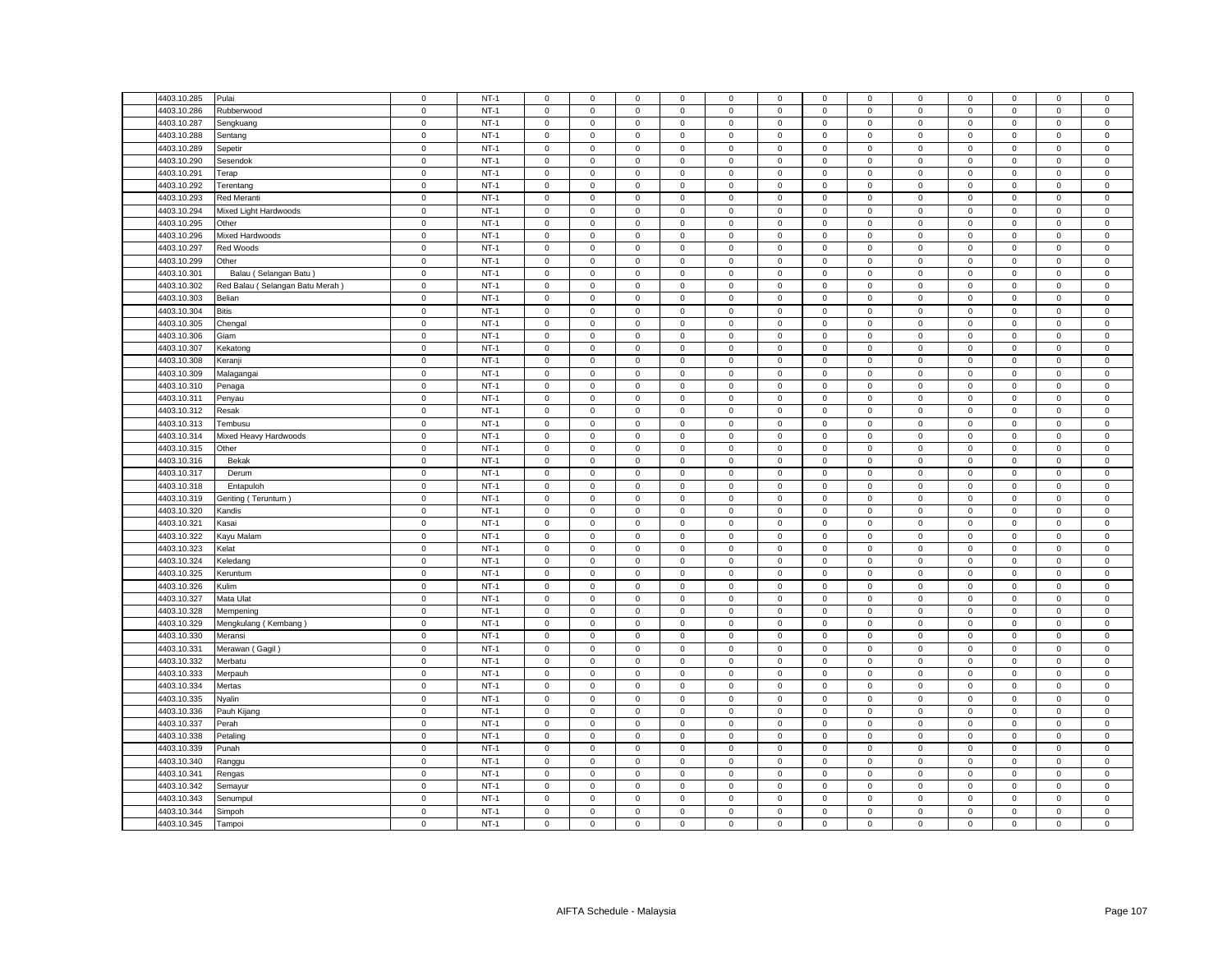| 4403.10.346 | Tualang                         | $\mathsf 0$ | $NT-1$ | $\mathsf 0$         | $\mathsf 0$         | $\mathsf 0$ | $\mathbf 0$    | 0                   | $\mathsf 0$                | $\mathsf 0$  | $\mathsf 0$    | $\mathsf 0$  | $\mathsf 0$ | $\mathbf 0$         | $\mathbf 0$ | $\mathsf 0$ |
|-------------|---------------------------------|-------------|--------|---------------------|---------------------|-------------|----------------|---------------------|----------------------------|--------------|----------------|--------------|-------------|---------------------|-------------|-------------|
| 4403.10.347 | Tulang Daing (Kedang Belum)     | $\mathsf 0$ | $NT-1$ | $\mathsf 0$         | $\mathsf 0$         | $\mathsf 0$ | $\mathbf 0$    | 0                   | $\mathsf 0$                | $\mathsf 0$  | $\mathsf 0$    | $\mathsf 0$  | $\mathbf 0$ | $\mathsf 0$         | $\mathsf 0$ | $\mathsf 0$ |
| 4403.10.348 | Mixed Medium Hardwoods          | $\mathsf 0$ | $NT-1$ | $\mathsf 0$         | $\mathsf 0$         | $\mathsf 0$ | $\mathsf 0$    | $\mathbf 0$         | $\mathsf 0$                | $\mathbf 0$  | $\mathsf 0$    | $\mathbf 0$  | $\mathsf 0$ | $\mathsf 0$         | $\mathsf 0$ | $\mathsf 0$ |
| 4403.10.349 | Other                           | $\mathsf 0$ | $NT-1$ | $\mathbf 0$         | $\mathbf{0}$        | $\mathbf 0$ | $\mathbf 0$    | $\mathbf{0}$        | $\mathbf 0$                | $\mathbf 0$  | $\mathbf{0}$   | $\mathsf 0$  | $\mathbf 0$ | $\mathbf 0$         | $\mathbf 0$ | $\mathsf 0$ |
| 4403.10.350 | Acacia Mangium                  | $\mathbf 0$ | $NT-1$ | $\mathbf{0}$        | $\mathbf 0$         | $\mathbf 0$ | $\mathbf 0$    | $\mathbf{0}$        | $\mathbf 0$                | $\mathbf 0$  | $\mathbf{0}$   | 0            | $\mathbf 0$ | $\mathbf{0}$        | $^{\circ}$  | $\,0\,$     |
| 4403.10.351 | Ara                             | $\mathsf 0$ | $NT-1$ | $\mathsf 0$         | $\mathbf{0}$        | $\mathsf 0$ | $\mathsf 0$    | $\mathbf{0}$        | $\mathbf 0$                | $\mathbf 0$  | $\mathbf{0}$   | $\mathsf 0$  | $\mathbf 0$ | $\mathbf 0$         | $\mathsf 0$ | $\mathsf 0$ |
| 4403.10.352 | Araucaria spp.                  | $\mathbf 0$ | $NT-1$ | $\mathbf 0$         | $\mathbf 0$         | $\mathbf 0$ | $\mathbf 0$    | $\mathbf{0}$        | $\mathbf 0$                | $\mathbf 0$  | $\mathbf 0$    | $\mathbf 0$  | $\mathbf 0$ | $\mathbf 0$         | $\mathbf 0$ | $\mathsf 0$ |
| 4403.10.353 | Babai                           | $\mathbf 0$ | $NT-1$ | $\mathsf 0$         | $\mathbf{0}$        | $\mathbf 0$ | $\mathbf 0$    | $\mathbf{0}$        | $\mathsf 0$                | $\mathbf 0$  | $\mathbf{0}$   | $\mathsf 0$  | $\mathbf 0$ | $\mathbf 0$         | $\mathbf 0$ | $\,0\,$     |
| 4403.10.354 | Batai                           | $\mathbf 0$ | $NT-1$ | $\mathsf 0$         | $\mathsf 0$         | $\mathsf 0$ | $\mathsf 0$    | $\mathbf 0$         | $\mathsf 0$                | $\mathbf 0$  | $\mathsf 0$    | $\mathsf 0$  | $\mathsf 0$ | $\mathsf 0$         | $\mathsf 0$ | $\mathsf 0$ |
| 4403.10.355 | Bayur                           | $\mathsf 0$ | $NT-1$ | $\mathsf 0$         | $\mathbf 0$         | $\mathsf 0$ | $\mathsf 0$    | $\mathbf{0}$        | $\mathsf 0$                | $\mathbf 0$  | $\mathsf 0$    | $\mathsf 0$  | $\mathbf 0$ | $\mathbf 0$         | $\mathsf 0$ | $\mathsf 0$ |
| 4403.10.356 | Berangan                        | $\mathbf 0$ | $NT-1$ | $\mathbf 0$         | $\mathsf 0$         | $\mathbf 0$ | $\mathbf 0$    | $\mathbf{0}$        | $\mathbf 0$                | $\mathbf 0$  | $\mathbf 0$    | $\mathbf 0$  | $\mathbf 0$ | $\mathbf 0$         | $\mathsf 0$ | $\,0\,$     |
| 4403.10.357 | Bintangor                       | $\mathsf 0$ | $NT-1$ | $\mathbf 0$         | $\mathsf 0$         | $\mathsf 0$ | $\mathbf 0$    | 0                   | $\mathsf 0$                | $\mathsf 0$  | $\mathsf 0$    | $\mathsf 0$  | $\mathsf 0$ | $\mathsf 0$         | $\mathsf 0$ | $\mathsf 0$ |
| 4403.10.358 | Binuang                         | $\mathbf 0$ | $NT-1$ | $\mathbf 0$         | $\mathsf 0$         | $\mathsf 0$ | $\mathsf 0$    | $\mathsf{O}\xspace$ | $\mathsf 0$                | $\mathbf 0$  | $\mathsf 0$    | $\mathsf 0$  | $\mathsf 0$ | $\mathsf 0$         | $\mathsf 0$ | $\mathbf 0$ |
| 4403.10.359 | Dedali                          | $\mathbf 0$ | $NT-1$ | $\mathbf 0$         | $\mathbf 0$         | $\mathsf 0$ | $\mathbf 0$    | 0                   | $\mathbf 0$                | $\mathbf 0$  | $\mathsf 0$    | $\mathsf 0$  | $\mathbf 0$ | $\mathbf 0$         | $\mathsf 0$ | $\mathsf 0$ |
| 4403.10.360 | Durian                          | $\mathbf 0$ | $NT-1$ | $\mathsf 0$         | $\mathsf 0$         | $\mathbf 0$ | $\mathsf 0$    | 0                   | $\mathsf 0$                | $\mathbf 0$  | $\,0\,$        | $\mathbf 0$  | $\mathbf 0$ | $\mathsf{O}\xspace$ | $\mathsf 0$ | $\mathbf 0$ |
| 4403.10.361 | Eucalyptus                      | $\mathbf 0$ | $NT-1$ | 0                   | $\mathsf{O}\xspace$ | $\mathbf 0$ | 0              | 0                   | $\mathsf 0$                | $\mathbf 0$  | 0              | $\mathsf 0$  | $\mathbf 0$ | $\mathbf 0$         | 0           | $\mathbf 0$ |
| 4403.10.362 | Geronggang (Serungan)           | $\mathbf 0$ | $NT-1$ | $\Omega$            | $\mathsf 0$         | $\mathsf 0$ | $\mathbf 0$    | $\mathbf{0}$        | $\mathbf 0$                | $\mathsf 0$  | $\mathsf 0$    | $\mathsf 0$  | $\mathbf 0$ | $\mathbf 0$         | $\mathsf 0$ | $\mathbf 0$ |
|             |                                 |             |        |                     |                     |             |                |                     |                            |              |                |              |             |                     |             |             |
| 4403.10.363 | Gerutu                          | $\mathbf 0$ | $NT-1$ | 0<br>$\mathbf 0$    | $\mathsf 0$         | $\mathsf 0$ | 0              | 0                   | $\mathbf 0$<br>$\mathbf 0$ | $\mathbf 0$  | $\mathbf 0$    | $\mathsf 0$  | $\mathbf 0$ | $\mathbf 0$         | 0           | $\,0\,$     |
| 4403.10.364 | Kedondong                       | $\mathbf 0$ | $NT-1$ |                     | $\mathsf{O}\xspace$ | $\mathsf 0$ | $\mathsf 0$    | $\mathsf{O}\xspace$ |                            | $\mathbf 0$  | $\mathbf 0$    | $\mathsf 0$  | $\mathbf 0$ | $\mathsf 0$         | $\mathsf 0$ | $\mathbf 0$ |
| 4403.10.365 | Kelumpang                       | $\mathbf 0$ | $NT-1$ | 0                   | $\mathbf 0$         | $\mathbf 0$ | 0              | 0                   | $\mathbf 0$                | 0            | $\mathbf 0$    | $\mathbf 0$  | $\mathbf 0$ | 0                   | $\mathbf 0$ | $\mathbf 0$ |
| 4403.10.366 | Kembang Semangkok               | $\mathbf 0$ | $NT-1$ | $\mathbf 0$         | $\mathsf{O}\xspace$ | $\mathbf 0$ | $\mathsf 0$    | 0                   | $\mathsf 0$                | $\mathbf 0$  | $\,0\,$        | $\mathsf 0$  | $\mathbf 0$ | $\mathsf{O}\xspace$ | 0           | $\pmb{0}$   |
| 4403.10.367 | Ketapang                        | $\mathbf 0$ | $NT-1$ | $\mathsf 0$         | $\mathsf 0$         | $\mathbf 0$ | $\mathbf 0$    | 0                   | $\mathsf 0$                | $\mathbf 0$  | $\mathsf 0$    | $\mathsf 0$  | $\mathsf 0$ | $\mathbf 0$         | $\mathsf 0$ | $\,0\,$     |
| 4403.10.368 | Kungkur                         | $\mathsf 0$ | $NT-1$ | $\mathbf 0$         | $\mathsf 0$         | $\mathsf 0$ | $\mathbf 0$    | 0                   | $\Omega$                   | $\mathbf 0$  | $\mathbf 0$    | $\mathsf 0$  | $\mathbf 0$ | $\mathbf 0$         | $\mathbf 0$ | $\mathbf 0$ |
| 4403.10.369 | .aran                           | $\mathsf 0$ | $NT-1$ | $\mathbf 0$         | $\mathbf 0$         | $\mathbf 0$ | $\mathbf 0$    | 0                   | $\mathbf 0$                | $\mathbf 0$  | $\mathbf 0$    | $\mathbf 0$  | $\mathbf 0$ | $\mathbf 0$         | $\mathbf 0$ | $\,0\,$     |
| 4403.10.370 | Limpaga (Surian)                | $\mathsf 0$ | $NT-1$ | $\mathbf 0$         | $\mathsf{O}\xspace$ | $\mathbf 0$ | $\mathsf 0$    | 0                   | $\mathsf 0$                | $\mathsf 0$  | $\mathsf 0$    | $\mathsf 0$  | $\mathsf 0$ | $\mathsf 0$         | $\mathsf 0$ | $\mathbf 0$ |
| 4403.10.371 | Machang                         | $\mathsf 0$ | $NT-1$ | $\mathbf 0$         | $\mathsf{O}$        | $\mathsf 0$ | $\mathbf 0$    | 0                   | $\mathsf 0$                | $\mathbf 0$  | $\mathsf 0$    | $\mathsf 0$  | $\mathbf 0$ | $\mathbf 0$         | $\mathsf 0$ | $\mathsf 0$ |
| 4403.10.372 | Mahang                          | $\mathbf 0$ | $NT-1$ | $\mathbf 0$         | $\mathbf 0$         | $\mathbf 0$ | $\mathbf 0$    | 0                   | $\mathbf 0$                | $\mathsf 0$  | $\mathsf 0$    | $\mathsf 0$  | $\mathbf 0$ | $\mathbf 0$         | $\mathbf 0$ | $\mathbf 0$ |
| 4403.10.373 | Medang                          | $\mathsf 0$ | $NT-1$ | $\mathsf 0$         | $\mathsf 0$         | $\mathsf 0$ | $\mathbf 0$    | 0                   | $\mathsf 0$                | $\mathbf 0$  | $\mathsf 0$    | $\mathsf 0$  | $\mathbf 0$ | $\mathsf 0$         | $\mathsf 0$ | $\,0\,$     |
| 4403.10.374 | Meluntai (Kawang)               | $\mathsf 0$ | $NT-1$ | $\mathbf 0$         | $\mathbf 0$         | $\mathbf 0$ | $\mathbf 0$    | $\mathbf 0$         | $\mathbf 0$                | $\mathbf 0$  | $\mathsf 0$    | $\mathsf 0$  | $\mathbf 0$ | $\mathbf 0$         | $\mathbf 0$ | $\mathsf 0$ |
| 4403.10.375 | Melunak                         | $\mathbf 0$ | $NT-1$ | $\mathbf 0$         | $\mathbf 0$         | $\mathsf 0$ | $\mathbf 0$    | 0                   | $\mathsf 0$                | $\mathbf 0$  | $\mathbf 0$    | $\mathsf 0$  | $\mathbf 0$ | $\mathbf 0$         | $\mathsf 0$ | $\mathbf 0$ |
| 4403.10.376 | Mempisang (Karai)               | $\mathsf 0$ | $NT-1$ | $\mathbf 0$         | $\mathsf 0$         | $\mathsf 0$ | $\mathsf 0$    | 0                   | $\mathsf 0$                | $\mathsf 0$  | $\mathsf 0$    | $\mathsf 0$  | $\mathsf 0$ | $\mathsf 0$         | $\mathsf 0$ | $\mathbf 0$ |
| 4403.10.377 | Merbulan                        | $\mathbf 0$ | $NT-1$ | $\mathbf 0$         | $\mathbf 0$         | $\mathbf 0$ | $\mathbf 0$    | 0                   | $\mathbf 0$                | $\mathbf 0$  | $\mathbf 0$    | $\mathbf 0$  | $\mathbf 0$ | $\mathbf 0$         | $\mathbf 0$ | $\mathbf 0$ |
| 4403.10.378 | Mersawa                         | $\mathsf 0$ | $NT-1$ | $\mathsf 0$         | $\mathsf 0$         | $\mathsf 0$ | $\mathbf 0$    | 0                   | $\mathsf 0$                | $\mathbf 0$  | $\mathsf 0$    | $\mathsf 0$  | $\mathbf 0$ | $\mathsf 0$         | $\mathsf 0$ | $\mathsf 0$ |
| 4403.10.379 | Nyatoh                          | $\mathsf 0$ | $NT-1$ | $\mathsf 0$         | $\mathsf 0$         | $\mathsf 0$ | $\mathsf 0$    | 0                   | $\mathsf 0$                | $\mathbf 0$  | $\mathsf 0$    | $\mathsf 0$  | $\mathbf 0$ | $\mathsf 0$         | $\mathsf 0$ | $\mathsf 0$ |
| 4403.10.380 | Nyatoh Kuning                   | $\mathsf 0$ | $NT-1$ | $\mathbf 0$         | $\mathsf 0$         | $\mathsf 0$ | $\mathsf 0$    | 0                   | $\mathbf 0$                | $\mathsf 0$  | $\mathsf 0$    | $\mathsf 0$  | $\mathsf 0$ | $\mathsf 0$         | $\mathsf 0$ | $\mathbf 0$ |
| 4403.10.381 | Pelajau                         | $\mathsf 0$ | $NT-1$ | $\mathsf 0$         | $\mathsf 0$         | $\mathsf 0$ | $\mathbf 0$    | 0                   | $\mathsf 0$                | $\mathbf 0$  | $\mathsf 0$    | $\mathsf 0$  | $\mathbf 0$ | $\mathsf 0$         | $\mathsf 0$ | $\mathbf 0$ |
| 4403.10.382 | Penarahan                       | $\mathsf 0$ | $NT-1$ | $\mathbf 0$         | $\mathsf 0$         | $\mathsf 0$ | $\mathbf 0$    | 0                   | $\mathsf 0$                | $\mathsf 0$  | $\mathsf 0$    | $\mathsf 0$  | $\mathsf 0$ | $\mathsf 0$         | $\mathsf 0$ | $\mathbf 0$ |
| 4403.10.383 | Perupok                         | $\mathsf 0$ | $NT-1$ | $\mathsf 0$         | $\mathsf 0$         | $\mathsf 0$ | $\mathbf 0$    | $\mathbf 0$         | $\mathbf 0$                | $\mathsf 0$  | $\mathsf 0$    | $\mathsf 0$  | $\mathbf 0$ | $\mathbf 0$         | $\mathsf 0$ | $\mathsf 0$ |
| 4403.10.384 | Petai                           | $\mathsf 0$ | $NT-1$ | $\mathbf 0$         | $\mathsf 0$         | $\mathsf 0$ | $\mathbf 0$    | 0                   | $\mathbf 0$                | $\mathbf 0$  | $\mathbf 0$    | $\mathsf 0$  | $\mathbf 0$ | $\mathbf 0$         | $\mathbf 0$ | $\mathbf 0$ |
| 4403.10.385 | Pulai                           | $\mathbf 0$ | $NT-1$ | $\mathbf 0$         | $\mathsf 0$         | $\mathsf 0$ | $\mathbf 0$    | $\mathbf{0}$        | $\mathbf 0$                | $\mathbf 0$  | $\mathsf 0$    | $\mathsf 0$  | $\mathbf 0$ | $\mathsf 0$         | $\mathsf 0$ | $\mathbf 0$ |
| 4403.10.386 | Rubberwood                      | $\mathsf 0$ | $NT-1$ | $\mathbf 0$         | $\mathsf 0$         | $\mathsf 0$ | $\mathsf 0$    | 0                   | $\mathsf 0$                | $\mathbf 0$  | $\mathbf 0$    | $\mathsf 0$  | $\mathbf 0$ | $\mathbf 0$         | $\mathsf 0$ | $\mathsf 0$ |
| 4403.10.387 | Sengkuang                       | $\mathbf 0$ | $NT-1$ | $\mathbf 0$         | $\mathbf 0$         | $\mathbf 0$ | $\mathbf 0$    | $\mathbf{0}$        | $\mathbf 0$                | $\mathbf{0}$ | $\mathbf{0}$   | $\mathbf{0}$ | $\mathbf 0$ | $\mathbf{0}$        | $\mathbf 0$ | $\mathbf 0$ |
| 4403.10.388 | Sentang                         | $\mathsf 0$ | $NT-1$ | $\mathsf 0$         | $\mathbf{0}$        | $\mathbf 0$ | $\mathsf 0$    | $\mathbf{0}$        | $\mathsf 0$                | $\mathbf{O}$ | $\mathbf{0}$   | $\mathsf 0$  | $\mathbf 0$ | $\mathbf 0$         | $\mathbf 0$ | $\mathsf 0$ |
| 4403.10.389 | Sepetir                         | $\mathbf 0$ | $NT-1$ | $\mathbf 0$         | $\mathbf 0$         | $\mathbf 0$ | $\mathbf 0$    | $\mathbf{0}$        | $\mathbf 0$                | $\mathbf 0$  | $\mathsf 0$    | $\mathsf 0$  | $\mathbf 0$ | $\mathbf 0$         | $\mathsf 0$ | $\mathbf 0$ |
| 4403.10.390 | Sesendok                        | $\mathbf 0$ | $NT-1$ | $\mathsf{O}\xspace$ | $\mathbf{0}$        | $\mathbf 0$ | $\mathsf 0$    | $\mathbf{0}$        | $\mathbf 0$                | $\mathbf 0$  | $\mathbf{0}$   | $\mathsf 0$  | $\mathbf 0$ | $\mathbf 0$         | $\mathbf 0$ | $\mathbf 0$ |
| 4403.10.391 | Terap                           | $\mathsf 0$ | $NT-1$ | $\mathbf 0$         | $\mathsf 0$         | $\mathsf 0$ | $\mathbf 0$    | $\mathbf{0}$        | $\mathbf 0$                | $\mathsf 0$  | $\mathsf 0$    | $\mathsf 0$  | $\mathbf 0$ | $\mathbf 0$         | $\mathsf 0$ | $\mathbf 0$ |
| 4403.10.392 | Terentang                       | $\mathsf 0$ | $NT-1$ | $\mathbf 0$         | $\mathbf 0$         | $\mathbf 0$ | $\mathbf 0$    | $\mathbf{0}$        | $\mathsf 0$                | $\mathbf 0$  | $\mathsf 0$    | $\mathsf 0$  | $\mathsf 0$ | $\mathbf 0$         | $\mathbf 0$ | $\mathbf 0$ |
| 4403.10.393 | Red Meranti                     | $\mathsf 0$ | $NT-1$ | $\Omega$            | $\mathsf 0$         | $\mathsf 0$ | $\mathbf 0$    | 0                   | $\mathbf 0$                | $\mathsf 0$  | $\mathsf 0$    | $\mathsf 0$  | $\mathsf 0$ | $\mathbf 0$         | $\mathsf 0$ | $\,0\,$     |
| 4403.10.394 | Mixed Light Hardwoods           | $\mathsf 0$ | $NT-1$ | $\mathsf 0$         | $\mathsf 0$         | $\mathbf 0$ | 0              | 0                   | $\mathsf 0$                | $\mathbf 0$  | $\mathsf 0$    | $\mathsf 0$  | $\mathbf 0$ | $\mathsf 0$         | $\mathsf 0$ | $\mathsf 0$ |
| 4403.10.395 | Other                           | $\mathsf 0$ | $NT-1$ | $\mathsf 0$         | $\mathsf 0$         | $\mathsf 0$ | $\mathsf 0$    | $\mathbf 0$         | $\mathbf 0$                | $\mathsf 0$  | $\mathsf 0$    | $\mathsf 0$  | $\mathsf 0$ | $\mathsf 0$         | $\mathsf 0$ | $\mathbf 0$ |
| 4403.10.396 | Mixed Hardwoods                 | $\mathsf 0$ | $NT-1$ | $\mathbf 0$         | $\mathbf 0$         | $\mathbf 0$ | $^{\circ}$     | $\mathbf{0}$        | $\mathbf 0$                | $\mathbf 0$  | $\mathbf 0$    | $\mathsf 0$  | $\mathbf 0$ | $\mathbf 0$         | $^{\circ}$  | $\mathbf 0$ |
| 4403.10.397 | Red Woods                       | $\,0\,$     | $NT-1$ | $\mathbf 0$         | $\mathsf{O}\xspace$ | $\mathbf 0$ | $\mathsf 0$    | 0                   | $\mathsf 0$                | $\,0\,$      | $\,0\,$        | $\mathsf 0$  | $\mathbf 0$ | $\mathsf 0$         | $\mathsf 0$ | $\mathbf 0$ |
| 4403.10.399 | Other                           | $\mathsf 0$ | $NT-1$ | 0                   | $\mathsf 0$         | $\mathsf 0$ | 0              | 0                   | $\mathsf 0$                | $\mathbf 0$  | $\mathsf 0$    | $\mathsf 0$  | $\mathsf 0$ | $\mathbf 0$         | $\mathsf 0$ | $\,0\,$     |
| 4403.10.401 |                                 | $\mathsf 0$ | $NT-1$ | $\mathbf 0$         | $\mathsf 0$         | $\mathsf 0$ | $\mathsf 0$    | 0                   | $\mathbf 0$                | $\mathbf 0$  | $\mathsf 0$    | $\mathsf 0$  | $\mathbf 0$ | $\mathbf 0$         | $\mathbf 0$ | $\mathbf 0$ |
|             | Balau (Selangan Batu            |             | $NT-1$ |                     |                     |             |                |                     |                            | $\mathbf 0$  |                |              |             | $\mathsf 0$         |             |             |
| 4403.10.402 | Red Balau (Selangan Batu Merah) | $\mathbf 0$ |        | $\mathsf{O}\xspace$ | $\mathsf{O}\xspace$ | $\mathsf 0$ | $\overline{0}$ | 0                   | $\mathsf 0$                |              | $\mathbf 0$    | $\mathsf 0$  | $\mathbf 0$ |                     | 0           | $\mathbf 0$ |
| 4403.10.403 | Belian                          | $\mathbf 0$ | $NT-1$ | $\mathbf 0$         | $\mathsf 0$         | $\mathbf 0$ | $\mathbf 0$    | 0                   | $\mathbf 0$                | $\mathbf 0$  | $\overline{0}$ | $\mathsf 0$  | $\mathbf 0$ | $\mathbf 0$         | $\mathbf 0$ | $\mathbf 0$ |
| 4403.10.404 | <b>Bitis</b>                    | $\mathsf 0$ | $NT-1$ | $\mathbf 0$         | $\mathbf 0$         | $\mathbf 0$ | $\mathbf 0$    | 0                   | $\mathbf 0$                | $\mathbf 0$  | $\mathbf 0$    | $\mathsf 0$  | $\mathbf 0$ | $\mathbf 0$         | $\mathbf 0$ | $\mathsf 0$ |
| 4403.10.405 | Chengal                         | $\mathsf 0$ | $NT-1$ | $\mathsf{O}\xspace$ | $\mathsf{O}\xspace$ | $\mathsf 0$ | $\mathbf 0$    | 0                   | $\mathbf 0$                | $\mathsf 0$  | $\overline{0}$ | $\mathsf 0$  | $\mathbf 0$ | $\mathsf 0$         | $\mathsf 0$ | $\mathbf 0$ |
| 4403.10.406 | Giam                            | $\mathbf 0$ | $NT-1$ | $\mathbf 0$         | $\mathsf 0$         | $\mathbf 0$ | $\mathbf 0$    | 0                   | $\mathsf 0$                | $\mathbf 0$  | $\mathsf 0$    | $\mathbf 0$  | $\mathsf 0$ | $\mathbf 0$         | $\mathsf 0$ | $\mathsf 0$ |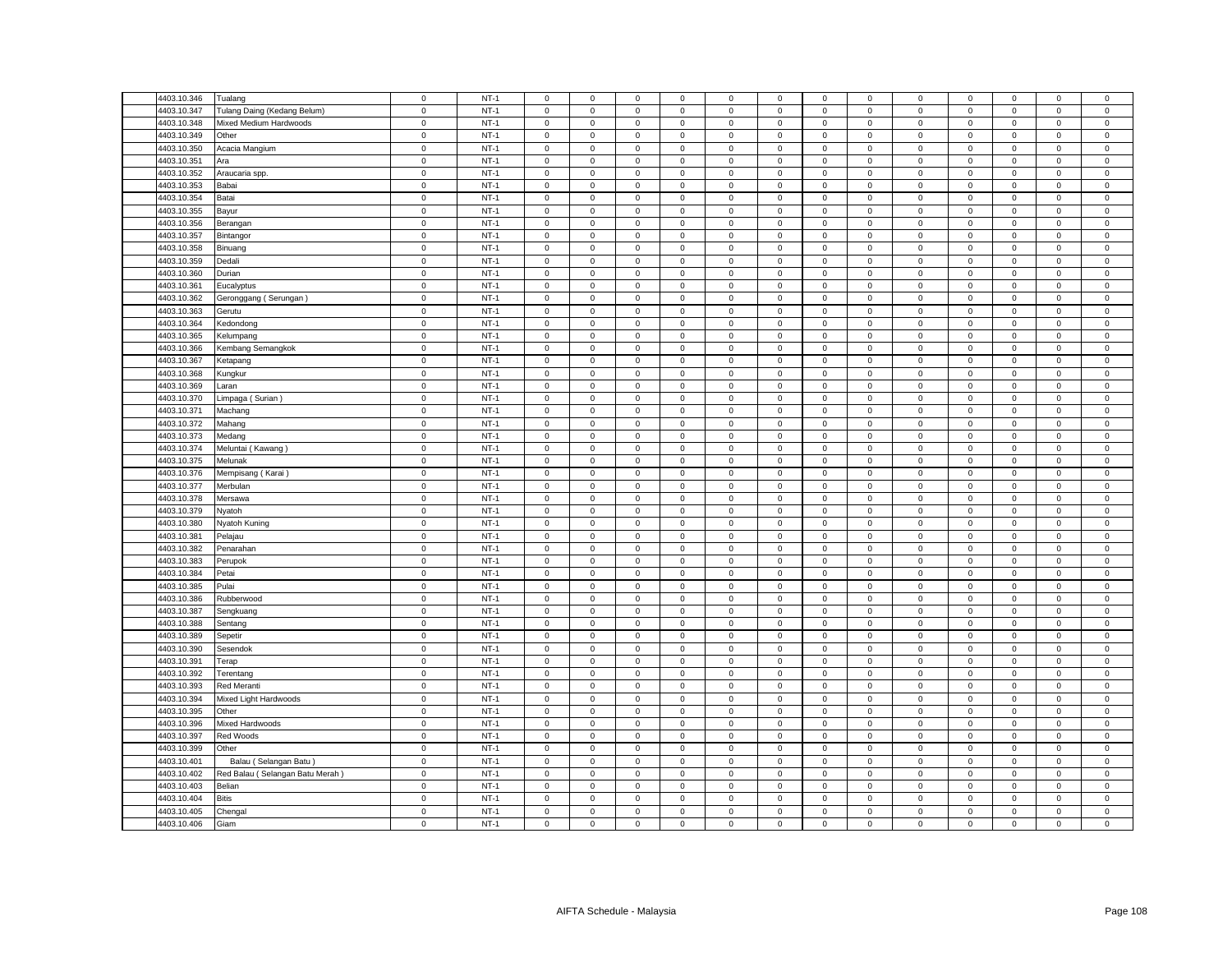| 4403.10.407                | Kekatong                    | $\mathsf 0$                | $NT-1$ | $\mathsf 0$                        | $\mathsf 0$         | $\mathsf 0$                | $\mathbf 0$                | 0                   | $\mathsf 0$                | $\mathbf 0$                | $\mathsf 0$                | $\mathsf 0$                | $\mathsf 0$                | $\mathsf 0$                | $\mathsf 0$                | $\mathsf 0$                |
|----------------------------|-----------------------------|----------------------------|--------|------------------------------------|---------------------|----------------------------|----------------------------|---------------------|----------------------------|----------------------------|----------------------------|----------------------------|----------------------------|----------------------------|----------------------------|----------------------------|
| 4403.10.408                | Keranji                     | $\mathsf 0$                | $NT-1$ | $\Omega$                           | $\mathsf 0$         | $\mathsf 0$                | $\mathbf 0$                | 0                   | $\mathbf 0$                | $\mathsf 0$                | $\mathsf 0$                | $\mathsf 0$                | $\mathbf 0$                | $\mathsf 0$                | $\mathbf 0$                | $\mathsf 0$                |
| 4403.10.409                | Malagangai                  | $\mathbf 0$                | $NT-1$ | $\mathbf{0}$                       | $\mathbf 0$         | $\mathsf 0$                | $\mathbf 0$                | 0                   | $\mathsf 0$                | $\mathbf 0$                | $\mathbf 0$                | $\mathsf 0$                | $\mathbf 0$                | $\mathbf 0$                | $\mathbf 0$                | $\mathsf 0$                |
| 4403.10.410                | Penaga                      | $\mathsf 0$                | $NT-1$ | $\mathbf 0$                        | $\mathsf 0$         | $\mathsf 0$                | $\mathsf 0$                | 0                   | $\mathbf 0$                | $\mathsf 0$                | $\mathsf 0$                | $\mathsf 0$                | $\mathsf 0$                | $\mathsf 0$                | $\mathsf 0$                | $\mathsf 0$                |
| 4403.10.411                | Penyau                      | $\mathbf 0$                | $NT-1$ | $\mathbf 0$                        | $\mathbf 0$         | $\mathbf 0$                | $\mathbf 0$                | 0                   | $\mathbf 0$                | $\mathbf 0$                | $\mathbf 0$                | $\mathbf 0$                | $\mathbf 0$                | $\mathbf 0$                | $\mathbf 0$                | $\mathbf 0$                |
| 4403.10.412                | Resak                       | $\mathsf 0$                | $NT-1$ | $\mathbf 0$                        | $\mathsf 0$         | $\mathsf 0$                | $\mathbf 0$                | 0                   | $\mathsf 0$                | $\mathbf 0$                | $\mathsf 0$                | $\mathsf 0$                | $\mathsf 0$                | $\mathsf 0$                | $\mathsf 0$                | $\mathsf 0$                |
| 4403.10.413                | Tembusu                     | $\mathsf 0$                | $NT-1$ | $\mathsf 0$                        | $\mathsf 0$         | $\mathsf 0$                | $\mathsf 0$                | 0                   | $\mathsf 0$                | $\mathsf 0$                | $\mathsf 0$                | $\mathsf 0$                | $\mathsf 0$                | $\mathsf 0$                | $\mathsf 0$                | $\mathsf 0$                |
| 4403.10.414                | Mixed Heavy Hardwoods       | $\mathsf 0$                | $NT-1$ | $\mathbf{0}$                       | $\mathsf 0$         | $\mathbf 0$                | $\mathbf 0$                | 0                   | $\mathbf 0$                | $\mathbf{0}$               | $\mathbf 0$                | $\mathsf 0$                | $\mathbf 0$                | $\mathbf 0$                | $\mathbf 0$                | $\mathsf 0$                |
| 4403.10.415                | Other                       | $\mathsf 0$                | $NT-1$ | $\mathsf 0$                        | $\mathsf 0$         | $\mathsf 0$                | $\mathsf 0$                | 0                   | $\mathsf 0$                | $\mathbf 0$                | $\mathsf 0$                | $\mathsf 0$                | $\mathbf 0$                | $\mathsf 0$                | $\mathsf 0$                | $\,0\,$                    |
| 4403.10.416                | Bekak                       | $\mathsf 0$                | $NT-1$ | $\mathbf 0$                        | $\mathsf 0$         | $\mathsf 0$                | $\mathsf 0$                | 0                   | $\mathsf 0$                | $\mathbf 0$                | $\mathsf 0$                | $\mathsf 0$                | $\mathsf 0$                | $\mathsf 0$                | $\mathsf 0$                | $\mathsf 0$                |
| 4403.10.417                | Derum                       | $\mathbf 0$                | $NT-1$ | $\mathsf 0$                        | $\mathsf 0$         | $\mathbf 0$                | $\mathbf 0$                | 0                   | $\mathbf 0$                | $\mathbf 0$                | $\mathsf 0$                | $\mathsf 0$                | $\mathbf 0$                | $\mathbf 0$                | $\mathsf 0$                | $\mathsf 0$                |
| 4403.10.418                | Entapuloh                   | $\mathbf 0$                | $NT-1$ | $\mathbf 0$                        | $\mathbf 0$         | $\mathbf 0$                | $\mathbf 0$                | $\mathbf{0}$        | $\mathbf 0$                | $\mathbf{0}$               | $^{\circ}$                 | $\mathsf 0$                | $\mathbf 0$                | $\mathbf 0$                | $^{\circ}$                 | $\overline{0}$             |
| 4403.10.419                | Geriting (Teruntum)         | $\mathbf 0$                | $NT-1$ | $\mathsf 0$                        | $\mathsf 0$         | $\mathsf 0$                | $\mathsf 0$                | 0                   | $\mathsf 0$                | $\mathbf 0$                | $\mathsf 0$                | $\mathsf 0$                | $\mathbf 0$                | $\mathsf 0$                | $\mathsf 0$                | $\mathsf 0$                |
| 4403.10.420                | Kandis                      | $\mathsf 0$                | $NT-1$ | $\mathbf 0$                        | $\mathsf 0$         | $\mathsf 0$                | $\mathsf 0$                | 0                   | $\mathsf 0$                | $\mathbf 0$                | $\mathsf 0$                | $\mathsf 0$                | $\mathsf 0$                | $\mathsf 0$                | $\mathsf 0$                | $\mathsf 0$                |
| 4403.10.421                | Kasai                       | $\mathbf 0$                | $NT-1$ | $\mathsf 0$                        | $\mathsf 0$         | $\mathsf 0$                | $\mathsf 0$                | 0                   | $\mathsf 0$                | $\mathsf 0$                | $\mathbf 0$                | $\mathbf 0$                | $\mathbf 0$                | $\mathsf{O}\xspace$        | $\mathsf 0$                | $\mathsf{O}$               |
| 4403.10.422                | Kayu Malam                  | $\mathsf 0$                | $NT-1$ | $\mathbf 0$                        | $\mathsf 0$         | $\mathsf 0$                | $\mathbf 0$                | 0                   | $\mathsf 0$                | $\mathbf 0$                | $\mathsf 0$                | $\mathsf 0$                | $\mathsf 0$                | $\mathsf 0$                | $\mathsf 0$                | $\overline{0}$             |
| 4403.10.423                | Kelat                       | $\mathbf 0$                | $NT-1$ | $\mathbf 0$                        | $\mathsf 0$         | $\mathsf 0$                | $\mathbf 0$                | $\mathbf{0}$        | $\mathbf 0$                | $\mathbf 0$                | $\mathsf 0$                | $\mathsf 0$                | $\mathbf 0$                | $\mathbf 0$                | $\mathsf 0$                | $\mathsf 0$                |
|                            |                             |                            | $NT-1$ | $\mathbf 0$                        | $\mathbf 0$         |                            |                            |                     |                            |                            |                            |                            |                            |                            |                            |                            |
| 4403.10.424<br>4403.10.425 | Keledang<br>Keruntum        | $\mathsf 0$<br>$\mathsf 0$ | $NT-1$ | $\mathbf 0$                        | $\mathsf 0$         | $\mathsf 0$<br>$\mathsf 0$ | $\mathbf 0$<br>$\mathbf 0$ | 0<br>0              | $\mathsf 0$<br>$\mathbf 0$ | $\mathbf 0$<br>$\mathsf 0$ | $\mathsf 0$<br>$\mathsf 0$ | $\mathbf 0$<br>$\mathsf 0$ | $\mathsf 0$<br>$\mathsf 0$ | $\mathbf 0$<br>$\mathsf 0$ | $\mathsf 0$<br>$\mathsf 0$ | $\mathsf 0$<br>$\mathbf 0$ |
|                            |                             |                            |        |                                    |                     |                            |                            |                     |                            |                            |                            |                            |                            |                            |                            |                            |
| 4403.10.426                | Kulim                       | $\mathsf 0$                | $NT-1$ | $\mathsf 0$                        | $\mathsf 0$         | $\mathsf 0$                | $\mathbf 0$                | 0                   | $\mathsf 0$                | $\mathsf 0$                | $\mathsf 0$                | $\mathsf 0$                | $\mathsf 0$                | $\mathsf 0$                | $\mathsf 0$                | $\,0\,$                    |
| 4403.10.427                | Mata Ulat                   | $\mathbf 0$                | $NT-1$ | $\mathbf 0$                        | $\mathsf 0$         | $\mathsf 0$                | $\mathbf 0$                | $\mathsf{O}\xspace$ | $\mathsf 0$                | $\mathbf 0$                | $\mathsf 0$                | $\mathsf 0$                | $\mathsf 0$                | 0                          | $\mathbf 0$                | $\pmb{0}$                  |
| 4403.10.428                | Mempening                   | $\mathsf 0$                | $NT-1$ | 0                                  | 0                   | 0                          | 0                          | 0                   | 0                          | 0                          | 0                          | $\mathsf 0$                | $\mathbf 0$                | 0                          | 0                          | $\mathbf 0$                |
| 4403.10.429                | Mengkulang (Kembang)        | $\mathsf 0$                | $NT-1$ | $\mathbf 0$                        | $\mathsf{O}\xspace$ | $\mathbf 0$                | $\mathbf 0$                | 0                   | $\mathbf 0$                | $\mathbf 0$                | $\mathbf 0$                | $\mathsf 0$                | $\mathbf 0$                | $\mathsf 0$                | $\mathsf 0$                | $\mathbf 0$                |
| 4403.10.430                | Meransi                     | $\mathbf 0$                | $NT-1$ | 0                                  | $\mathbf 0$         | $\mathbf 0$                | 0                          | 0                   | 0                          | $\mathbf 0$                | 0                          | $\mathbf 0$                | 0                          | 0                          | $\mathbf 0$                | $\mathbf 0$                |
| 4403.10.431                | Merawan (Gagil)             | $\mathsf 0$                | $NT-1$ | $\Omega$                           | $\mathsf{O}\xspace$ | $\mathbf 0$                | $\mathbf 0$                | 0                   | $\mathsf 0$                | $\mathsf 0$                | $\,0\,$                    | $\mathsf 0$                | $\mathbf 0$                | $\mathsf{O}\xspace$        | $\mathsf 0$                | $\mathbf 0$                |
| 4403.10.432                | Merbatu                     | $\mathsf 0$                | $NT-1$ | 0                                  | 0                   | $\mathbf 0$                | 0                          | 0                   | $\mathbf 0$                | 0                          | $\mathsf 0$                | $\mathsf 0$                | $\mathbf 0$                | 0                          | $\mathsf 0$                | $\mathbf 0$                |
| 4403.10.433                | Merpauh                     | $\mathbf 0$                | $NT-1$ | $\mathbf 0$                        | $\mathsf 0$         | $\mathsf 0$                | $\mathsf 0$                | $\mathbf 0$         | $\mathbf 0$                | $\mathsf 0$                | $\mathbf 0$                | $\mathsf 0$                | $\mathbf 0$                | $\mathsf 0$                | $\mathsf 0$                | $\mathbf 0$                |
| 4403.10.434                | Mertas                      | $\mathsf 0$                | $NT-1$ | $\mathbf 0$                        | $\mathbf 0$         | $\mathsf 0$                | $\mathbf 0$                | 0                   | $\mathsf 0$                | $\mathbf{0}$               | $\mathbf 0$                | $\mathsf 0$                | $\mathsf 0$                | $\mathbf 0$                | $\mathsf 0$                | $\mathsf 0$                |
| 4403.10.435                | Nyalin                      | $\mathbf 0$                | $NT-1$ | $\mathbf 0$                        | $\mathsf{O}\xspace$ | $\mathbf 0$                | $\mathsf 0$                | 0                   | $\mathbf 0$                | $\mathsf 0$                | $\mathsf 0$                | $\mathsf 0$                | $\mathbf 0$                | $\mathsf 0$                | $\mathsf 0$                | $\mathbf 0$                |
| 4403.10.436                | Pauh Kijang                 | $\mathbf 0$                | $NT-1$ | $\mathsf 0$                        | $\mathsf 0$         | $\mathsf 0$                | $\mathsf 0$                | 0                   | $\mathsf 0$                | $\mathbf 0$                | $\mathsf 0$                | $\mathsf 0$                | $\mathbf 0$                | $\mathsf 0$                | $\mathsf 0$                | $\mathsf 0$                |
| 4403.10.437                | Perah                       | $\mathsf 0$                | $NT-1$ | $\mathbf 0$                        | $\mathsf 0$         | $\mathsf 0$                | $^{\circ}$                 | 0                   | $\mathbf 0$                | $\mathbf 0$                | $\mathsf 0$                | $\mathsf 0$                | $\mathbf 0$                | $\mathsf 0$                | $\mathsf 0$                | $\mathbf 0$                |
| 4403.10.438                | Petaling                    | $\mathbf 0$                | $NT-1$ | $\mathbf 0$                        | $\mathsf{O}\xspace$ | $\mathsf 0$                | $\mathbf 0$                | 0                   | $\mathsf 0$                | $\mathbf 0$                | $\mathsf 0$                | $\mathsf 0$                | $\mathbf 0$                | $\mathbf 0$                | $\mathsf 0$                | $\mathbf 0$                |
| 4403.10.439                | Punah                       | $\mathsf 0$                | $NT-1$ | $\mathbf 0$                        | $\mathsf 0$         | $\mathsf 0$                | $\mathsf 0$                | 0                   | $\mathbf 0$                | $\mathbf 0$                | $\mathsf 0$                | $\mathsf 0$                | $\mathsf 0$                | $\mathsf 0$                | $\mathsf 0$                | $\mathsf 0$                |
| 4403.10.440                | Ranggu                      | $\mathsf 0$                | $NT-1$ | $\mathbf 0$                        | $\mathbf 0$         | $\mathsf 0$                | $\mathbf 0$                | 0                   | $\mathsf 0$                | $\mathbf{0}$               | $\mathbf 0$                | $\mathbf 0$                | $\mathsf 0$                | $\mathbf 0$                | $\mathsf 0$                | $\mathbf 0$                |
| 4403.10.441                | Rengas                      | $\mathbf 0$                | $NT-1$ | $\mathbf 0$                        | $\mathbf 0$         | 0                          | $\mathbf 0$                | 0                   | $\mathbf 0$                | $\mathsf 0$                | $\mathbf 0$                | $\mathsf 0$                | $\mathbf 0$                | 0                          | $\mathbf 0$                | $\,0\,$                    |
| 4403.10.442                | Semayur                     | $\mathsf 0$                | $NT-1$ | $\mathsf 0$                        | $\mathsf 0$         | $\mathsf 0$                | $\mathsf 0$                | 0                   | $\mathsf 0$                | $\mathbf 0$                | $\mathsf 0$                | $\mathsf 0$                | $\mathsf 0$                | $\mathsf 0$                | $\mathsf 0$                | $\mathsf 0$                |
| 4403.10.443                | Senumpul                    | $\mathsf 0$                | $NT-1$ | $\mathbf 0$                        | $\mathsf 0$         | $\mathsf 0$                | $\mathsf 0$                | 0                   | $\mathsf 0$                | $\mathsf 0$                | $\mathsf 0$                | $\mathsf 0$                | $\mathsf 0$                | $\mathsf 0$                | $\mathsf 0$                | $\mathsf 0$                |
| 4403.10.444                | Simpoh                      | $\mathbf 0$                | $NT-1$ | $\mathsf 0$                        | $\mathsf 0$         | $\mathsf 0$                | $\mathbf 0$                | 0                   | $\mathsf 0$                | $\mathsf 0$                | $\mathsf 0$                | $\mathbf 0$                | $\mathbf 0$                | $\mathbf 0$                | $\mathsf 0$                | $\,0\,$                    |
| 4403.10.445                | Tampoi                      | $\mathsf 0$                | $NT-1$ | $\mathbf 0$                        | $\mathsf 0$         | $\mathsf 0$                | $\mathbf 0$                | 0                   | $\mathsf 0$                | $\mathbf 0$                | $\mathsf 0$                | $\mathsf 0$                | $\mathsf 0$                | $\mathsf 0$                | $\mathsf 0$                | $\mathbf 0$                |
| 4403.10.446                | Tualang                     | $\mathbf 0$                | $NT-1$ | $\mathbf 0$                        | $\mathbf 0$         | $\mathbf 0$                | $\mathbf 0$                | $\mathbf{0}$        | $\mathbf 0$                | $\mathbf 0$                | $\mathsf 0$                | $\mathsf 0$                | $\mathbf 0$                | $\mathbf 0$                | $\mathsf 0$                | $\mathsf 0$                |
| 4403.10.447                | Tulang Daing (Kedang Belum) | $\mathbf 0$                | $NT-1$ | $\mathbf 0$                        | 0                   | $\mathsf 0$                | 0                          | 0                   | $\mathbf 0$                | 0                          | 0                          | $\mathsf 0$                | $\mathbf 0$                | 0                          | 0                          | $\mathsf 0$                |
| 4403.10.448                | Mixed Medium Hardwoods      | $\mathsf 0$                | $NT-1$ | $\mathsf 0$                        | $\mathsf 0$         | $\mathsf 0$                | $\mathsf 0$                | 0                   | $\mathsf 0$                | $\mathbf 0$                | $\mathsf 0$                | $\mathbf 0$                | $\mathsf 0$                | $\mathsf 0$                | $\mathsf 0$                | $\mathsf 0$                |
| 4403.10.449                | Other                       | $\mathsf 0$                | $NT-1$ | $\mathbf 0$                        | $\mathbf 0$         | $\mathbf 0$                | $\mathbf 0$                | $\mathbf{0}$        | $\mathbf 0$                | $\mathbf 0$                | $\mathbf{0}$               | $\mathsf 0$                | $\mathbf 0$                | $\mathbf 0$                | $\mathbf 0$                | $\mathsf 0$                |
| 4403.10.450                | Acacia Mangium              | $\mathbf 0$                | $NT-1$ | $\mathbf 0$                        | $\mathsf 0$         | $\mathsf 0$                | $\mathbf 0$                | 0                   | $\mathsf 0$                | $\mathbf 0$                | $\mathbf 0$                | $\mathbf 0$                | $\mathbf 0$                | $\mathbf 0$                | $\mathbf 0$                | $\,0\,$                    |
| 4403.10.451                | Ara                         | $\mathsf 0$                | $NT-1$ | $\mathsf 0$                        | $\mathbf 0$         | $\mathsf 0$                | $\mathsf 0$                | 0                   | $\mathsf 0$                | $\mathbf 0$                | $\mathsf 0$                | $\mathsf 0$                | $\mathbf 0$                | $\mathsf 0$                | $\mathsf 0$                | $\mathsf 0$                |
| 4403.10.452                | Araucaria spp.              | $\mathsf 0$                | $NT-1$ | $\mathbf 0$                        | $\mathsf 0$         | $\mathsf 0$                | $\mathbf 0$                | 0                   | $\mathbf 0$                | $\mathbf 0$                | $\mathsf 0$                | $\mathsf 0$                | $\mathbf 0$                | $\mathbf 0$                | $\mathsf 0$                | $\mathsf 0$                |
| 4403.10.453                | Babai                       | $\mathsf 0$                | $NT-1$ | $\mathbf 0$                        | $\mathbf 0$         | $\mathbf 0$                | $\mathbf 0$                | $\mathbf{0}$        | $\mathbf 0$                | $\mathbf 0$                | $\mathbf{0}$               | $\mathsf 0$                | $\mathbf 0$                | $\mathbf 0$                | $\mathbf 0$                | $\mathsf 0$                |
| 4403.10.454                | Batai                       | $\mathsf 0$                | $NT-1$ | $\mathbf 0$                        | $\mathsf{O}\xspace$ | $\mathsf 0$                | $\mathsf 0$                | 0                   | $\mathsf 0$                | $\mathsf 0$                | $\,0\,$                    | $\mathsf 0$                | $\mathsf 0$                | $\mathsf{O}\xspace$        | $\mathsf 0$                | $\mathbf 0$                |
| 4403.10.455                | Bayur                       | $\mathsf 0$                | $NT-1$ | $\mathsf 0$                        | $\mathsf{O}\xspace$ | $\mathsf 0$                | $\mathsf 0$                | 0                   | $\mathsf 0$                | $\mathbf 0$                | $\mathsf 0$                | $\mathsf 0$                | $\mathsf 0$                | $\mathsf 0$                | $\mathsf 0$                | $\mathsf 0$                |
| 4403.10.456                | Berangan                    | $\mathbf 0$                | $NT-1$ | $\mathsf 0$                        | $\mathsf 0$         | $\mathsf 0$                | $\mathsf 0$                | $\mathbf 0$         | $\mathsf 0$                | $\mathsf 0$                | $\mathsf 0$                | $\mathbf 0$                | $\mathsf 0$                | $\mathsf{O}\xspace$        | $\mathsf 0$                | $\mathsf 0$                |
| 4403.10.457                | Bintangor                   | $\mathsf 0$                | $NT-1$ | 0                                  | $\mathsf 0$         | $\mathsf 0$                | 0                          | 0                   | $\mathsf 0$                | $\mathbf 0$                | $\mathbf 0$                | $\mathsf 0$                | $\mathbf 0$                | $\mathsf 0$                | $\mathsf 0$                | $\,0\,$                    |
| 4403.10.458                | Binuang                     | $\pmb{0}$                  | $NT-1$ | $\mathbf 0$                        | $\mathsf{O}\xspace$ | $\mathbf 0$                | $\mathsf 0$                | 0                   | $\mathsf 0$                | $\mathbf 0$                | $\,0\,$                    | $\mathsf 0$                | $\mathbf 0$                | $\mathsf 0$                | $\mathsf 0$                | $\pmb{0}$                  |
| 4403.10.459                | Dedali                      | $\mathsf 0$                | $NT-1$ | 0                                  | $\mathsf 0$         | $\mathbf 0$                | $\mathbf 0$                | 0                   | $\mathsf 0$                | 0                          | $\mathsf 0$                | $\mathsf 0$                | $\mathsf 0$                | $\mathbf 0$                | $\mathsf 0$                | $\,0\,$                    |
| 4403.10.460                | Durian                      | $\mathbf 0$                | $NT-1$ | $\mathbf 0$                        | $\mathsf{O}\xspace$ | $\mathbf 0$                | $\mathsf 0$                | 0                   | $\mathbf 0$                | $\mathbf 0$                | $\,0\,$                    | $\mathsf 0$                | $\mathbf 0$                | 0                          | $\mathsf 0$                | $\mathbf 0$                |
| 4403.10.461                |                             | $\mathbf 0$                | $NT-1$ | $\mathsf{O}\xspace$                | $\mathsf{O}\xspace$ | $\mathbf 0$                | 0                          | 0                   | $\mathsf 0$                | 0                          | $\mathbf 0$                | $\mathsf 0$                | $\mathbf 0$                | $\mathsf{O}\xspace$        | $\mathsf 0$                | $\,0\,$                    |
|                            | Eucalyptus                  | $\mathsf 0$                | $NT-1$ | $\mathbf 0$                        | $\mathsf 0$         | $\mathsf 0$                | $\mathbf 0$                | 0                   | $\mathbf 0$                |                            | $\overline{0}$             | $\mathbf 0$                | $\mathbf 0$                |                            |                            | $\mathbf 0$                |
| 4403.10.462                | Geronggang (Serungan)       |                            |        |                                    |                     |                            |                            |                     |                            | $\mathbf 0$                |                            |                            |                            | $\mathbf 0$                | $\mathbf 0$                | $\mathsf 0$                |
| 4403.10.463                | Gerutu                      | $\mathsf 0$                | $NT-1$ | $\mathsf 0$<br>$\mathsf{O}\xspace$ | $\mathsf 0$         | $\mathsf 0$<br>$\mathsf 0$ | $\mathbf 0$<br>$\mathbf 0$ | 0                   | $\mathbf 0$<br>$\mathbf 0$ | $\mathbf 0$                | $\mathbf 0$                | $\mathsf 0$                | $\mathbf 0$                | $\mathbf 0$                | $\mathsf 0$                |                            |
| 4403.10.464                | Kedondong                   | $\mathsf 0$                | $NT-1$ |                                    | $\mathsf{O}\xspace$ |                            |                            | $\mathsf{O}\xspace$ |                            | $\mathsf 0$                | $\mathbf 0$                | $\mathsf 0$                | $\mathbf 0$                | $\mathsf 0$                | $\mathsf 0$                | $\mathbf 0$                |
| 4403.10.465                | Kelumpang                   | $\mathbf 0$                | $NT-1$ | $\mathbf 0$                        | $\mathsf 0$         | $\mathsf 0$                | $\mathbf 0$                | 0                   | $\mathsf 0$                | $\mathsf 0$                | $\mathsf 0$                | $\mathbf 0$                | $\mathsf 0$                | $\mathsf 0$                | $\mathsf 0$                | $\mathsf 0$                |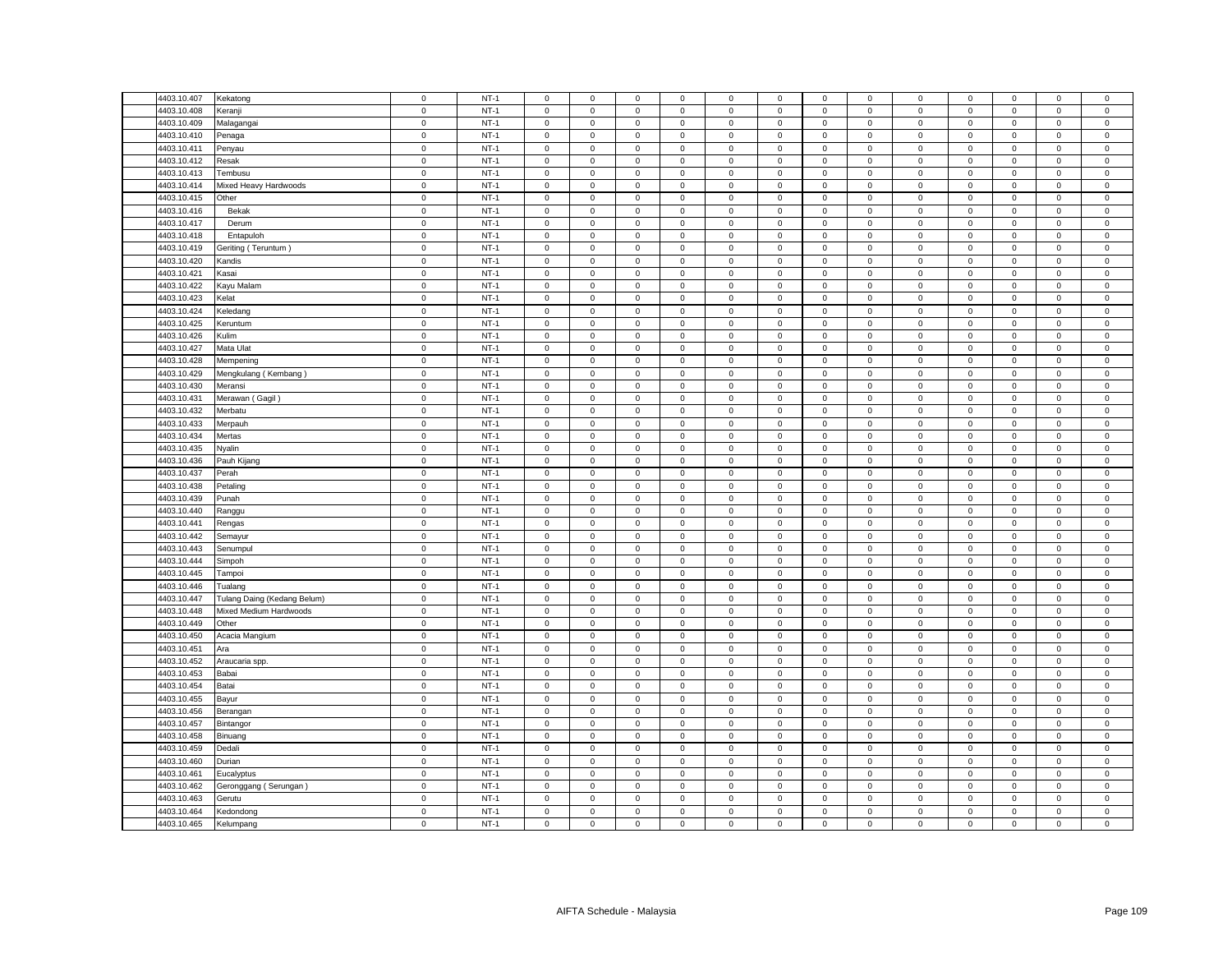| 4403.10.466                | Kembang Semangkok                                                                                                                                                                                                                                                                                                                                                                                                                                                                                                                                                                                                                                          | $\mathbf 0$         | $NT-1$ | $\mathsf 0$         | $\mathsf 0$                                | $\mathsf 0$                | $\mathsf 0$ | $\mathsf 0$  | $\mathsf 0$ | $\mathbf 0$         | $\mathbf 0$    | 0                   | $\mathsf 0$ | $\mathsf 0$         | $\mathsf 0$ | $\mathsf 0$         |
|----------------------------|------------------------------------------------------------------------------------------------------------------------------------------------------------------------------------------------------------------------------------------------------------------------------------------------------------------------------------------------------------------------------------------------------------------------------------------------------------------------------------------------------------------------------------------------------------------------------------------------------------------------------------------------------------|---------------------|--------|---------------------|--------------------------------------------|----------------------------|-------------|--------------|-------------|---------------------|----------------|---------------------|-------------|---------------------|-------------|---------------------|
| 4403.10.467                | <b>Ketapang</b>                                                                                                                                                                                                                                                                                                                                                                                                                                                                                                                                                                                                                                            | $\mathbf 0$         | $NT-1$ | $\mathsf 0$         | $\mathsf 0$                                | $\mathsf 0$                | $\mathbf 0$ | $\mathsf 0$  | $\mathsf 0$ | $\mathsf 0$         | $\mathbf 0$    | $\mathbf 0$         | $\mathsf 0$ | $\mathbf 0$         | $\mathsf 0$ | $\mathsf 0$         |
| 4403.10.468                | Kungkur                                                                                                                                                                                                                                                                                                                                                                                                                                                                                                                                                                                                                                                    | $\mathbf 0$         | $NT-1$ | $\mathsf 0$         | $\mathsf 0$                                | $\mathsf 0$                | $\mathbf 0$ | $\mathbf 0$  | $\mathsf 0$ | $\mathsf 0$         | $\mathbf 0$    | $\mathbf 0$         | $\mathsf 0$ | $\mathbf 0$         | $\mathsf 0$ | $\mathbf 0$         |
| 4403.10.469                | .aran                                                                                                                                                                                                                                                                                                                                                                                                                                                                                                                                                                                                                                                      | $\mathsf 0$         | $NT-1$ | $\mathsf 0$         | $\mathbf{O}$                               | $\mathbf 0$                | $\mathbf 0$ | $\mathbf{0}$ | $\mathsf 0$ | $\mathbf 0$         | $\mathbf{0}$   | $\mathbf 0$         | $\mathbf 0$ | $\mathbf 0$         | $\mathbf 0$ | $\mathbf 0$         |
| 4403.10.470                | _impaga ( Surian )                                                                                                                                                                                                                                                                                                                                                                                                                                                                                                                                                                                                                                         | $\mathbf 0$         | $NT-1$ | $\mathbf{0}$        | $\mathbf 0$                                | $\mathsf 0$                | $\mathbf 0$ | $\mathbf 0$  | $\mathsf 0$ | $\mathbf 0$         | $\mathbf 0$    | 0                   | $\mathbf 0$ | 0                   | 0           | $\mathbf 0$         |
| 4403.10.471                | Machang                                                                                                                                                                                                                                                                                                                                                                                                                                                                                                                                                                                                                                                    | $\mathsf 0$         | $NT-1$ | $\mathsf 0$         | $\mathbf 0$                                | $\mathsf 0$                | $\mathbf 0$ | $\mathbf 0$  | $\mathsf 0$ | $\mathbf 0$         | $\mathbf 0$    | $\mathsf 0$         | $\mathbf 0$ | $\mathbf 0$         | $\mathsf 0$ | $\mathsf 0$         |
| 4403.10.472                | Mahang                                                                                                                                                                                                                                                                                                                                                                                                                                                                                                                                                                                                                                                     | $\mathbf 0$         | $NT-1$ | $\circ$             | $\mathbf 0$                                | $\mathbf 0$                | $\mathbf 0$ | $\mathbf 0$  | $\mathbf 0$ | $\mathsf 0$         | $\mathbf{0}$   | $\mathbf 0$         | $\mathsf 0$ | $\mathbf 0$         | $\mathsf 0$ | $\mathbf 0$         |
| 4403.10.473                | Medang                                                                                                                                                                                                                                                                                                                                                                                                                                                                                                                                                                                                                                                     | $\mathbf 0$         | $NT-1$ | $\mathsf 0$         | $\mathbf{0}$                               | $\mathbf 0$                | $\mathbf 0$ | $\mathbf{0}$ | $\mathsf 0$ | $\mathsf 0$         | $\mathbf{0}$   | $\mathsf 0$         | $\mathbf 0$ | $\mathbf{O}$        | $\mathsf 0$ | $\mathsf 0$         |
| 4403.10.474                | Meluntai (Kawang)                                                                                                                                                                                                                                                                                                                                                                                                                                                                                                                                                                                                                                          | $\mathsf 0$         | $NT-1$ | $\mathsf 0$         | $\mathsf 0$                                | $\mathsf 0$                | $\mathsf 0$ | $\mathsf 0$  | $\mathsf 0$ | $\mathsf{O}\xspace$ | $\mathsf 0$    | $\mathsf 0$         | $\mathsf 0$ | $\mathsf 0$         | $\mathsf 0$ | $\mathsf 0$         |
| 4403.10.475                | Melunak                                                                                                                                                                                                                                                                                                                                                                                                                                                                                                                                                                                                                                                    | $\mathsf 0$         | $NT-1$ | $\mathsf 0$         | $\mathbf 0$                                | $\mathbf 0$                | $\mathsf 0$ | $\mathsf 0$  | $\mathsf 0$ | $\mathbf 0$         | $\mathbf{0}$   | $\mathbf 0$         | $\mathsf 0$ | $\mathbf 0$         | $\mathsf 0$ | $\mathbf 0$         |
| 4403.10.476                | Mempisang (Karai)                                                                                                                                                                                                                                                                                                                                                                                                                                                                                                                                                                                                                                          | $\mathbf 0$         | $NT-1$ | $\mathsf 0$         | $\mathsf 0$                                | $\mathsf 0$                | $\mathsf 0$ | $\mathsf 0$  | $\mathsf 0$ | $\mathsf 0$         | $\mathbf 0$    | $\mathsf 0$         | $\mathbf 0$ | $\mathsf 0$         | $\mathsf 0$ | $\mathsf 0$         |
| 4403.10.477                | Merbulan                                                                                                                                                                                                                                                                                                                                                                                                                                                                                                                                                                                                                                                   | $\mathbf 0$         | $NT-1$ | $\mathsf 0$         | $\mathsf 0$                                | $\mathsf 0$                | $\mathbf 0$ | $\mathsf 0$  | $\mathsf 0$ | $\mathsf 0$         | $\Omega$       | 0                   | $\mathsf 0$ | $\mathbf 0$         | $\mathsf 0$ | $\mathsf 0$         |
| 4403.10.478                | Mersawa                                                                                                                                                                                                                                                                                                                                                                                                                                                                                                                                                                                                                                                    | $\mathsf 0$         | $NT-1$ | $\mathbf 0$         | $\mathsf 0$                                | $\mathsf 0$                | $\mathsf 0$ | $\mathsf 0$  | $\mathsf 0$ | $\mathsf 0$         | $\mathsf 0$    | $\mathsf 0$         | $\mathbf 0$ | $\mathbf 0$         | $\mathbf 0$ | $\mathbf 0$         |
| 4403.10.479                | Nyatoh                                                                                                                                                                                                                                                                                                                                                                                                                                                                                                                                                                                                                                                     | $\mathbf 0$         | $NT-1$ | $\mathbf 0$         | $\mathsf 0$                                | $\mathsf 0$                | $\mathbf 0$ | $\mathsf 0$  | $\mathbf 0$ | $\mathbf 0$         | $\mathbf 0$    | $\mathbf 0$         | $\mathbf 0$ | $\mathbf 0$         | $\mathsf 0$ | $\mathbf 0$         |
| 4403.10.480                | <b>Vyatoh Kuning</b>                                                                                                                                                                                                                                                                                                                                                                                                                                                                                                                                                                                                                                       | $\mathbf 0$         | $NT-1$ | $\mathbf 0$         | $\mathsf 0$                                | $\mathsf 0$                | $\mathbf 0$ | $\mathsf 0$  | $\mathbf 0$ | $\mathsf 0$         | $\mathsf 0$    | $\mathsf 0$         | $\mathbf 0$ | $\mathbf 0$         | $\mathsf 0$ | $\pmb{0}$           |
| 4403.10.481                | Pelajau                                                                                                                                                                                                                                                                                                                                                                                                                                                                                                                                                                                                                                                    | $\mathsf 0$         | $NT-1$ | $\mathsf 0$         | $\mathsf 0$                                | $\mathsf 0$                | $\mathbf 0$ | $\mathsf 0$  | $\mathsf 0$ | $\mathsf 0$         | $\mathbf 0$    | $\mathbf 0$         | $\mathbf 0$ | $\mathbf 0$         | $\mathsf 0$ | $\mathsf 0$         |
| 4403.10.482                | Penarahan                                                                                                                                                                                                                                                                                                                                                                                                                                                                                                                                                                                                                                                  | $\mathsf 0$         | $NT-1$ | $\mathsf 0$         | $\mathsf{O}\xspace$                        | $\mathsf 0$                | $\mathbf 0$ | $\mathsf 0$  | $\mathsf 0$ | $\mathsf{O}\xspace$ | $\mathsf 0$    | 0                   | $\mathbf 0$ | $\mathbf 0$         | $\mathsf 0$ | $\mathsf 0$         |
| 4403.10.483                | Perupok                                                                                                                                                                                                                                                                                                                                                                                                                                                                                                                                                                                                                                                    | $\mathbf 0$         | $NT-1$ | 0                   | $\mathsf{O}\xspace$                        | $\mathbf 0$                | 0           | 0            | 0           | 0                   | 0              | 0                   | $\mathbf 0$ | 0                   | $\mathsf 0$ | 0                   |
| 4403.10.484                | Petai                                                                                                                                                                                                                                                                                                                                                                                                                                                                                                                                                                                                                                                      | $\mathbf 0$         | $NT-1$ | $\mathbf 0$         | $\mathsf{O}\xspace$                        | $\mathsf 0$                | $\mathbf 0$ | $\mathsf 0$  | $\mathbf 0$ | $\mathsf 0$         | $\mathsf 0$    | $\mathsf 0$         | $\mathbf 0$ | $\mathsf 0$         | $\mathbf 0$ | $\mathbf 0$         |
| 4403.10.485                | Pulai                                                                                                                                                                                                                                                                                                                                                                                                                                                                                                                                                                                                                                                      | $\mathbf 0$         | $NT-1$ | $\mathbf 0$         | $\mathbf 0$                                | $\mathbf 0$                | $^{\circ}$  | 0            | 0           | $\mathbf 0$         | 0              | $\mathbf 0$         | $\mathbf 0$ | $\mathbf 0$         | $\mathbf 0$ | 0                   |
| 4403.10.486                | Rubberwood                                                                                                                                                                                                                                                                                                                                                                                                                                                                                                                                                                                                                                                 | $\mathsf{O}\xspace$ | $NT-1$ | $\mathsf 0$         | $\mathsf{O}\xspace$                        | $\mathbf 0$                | $\mathbf 0$ | $\mathsf 0$  | $\mathbf 0$ | $\mathsf{O}\xspace$ | $\mathbf 0$    | 0                   | $\mathbf 0$ | $\mathsf 0$         | $\mathsf 0$ | $\mathsf 0$         |
| 4403.10.487                | Sengkuang                                                                                                                                                                                                                                                                                                                                                                                                                                                                                                                                                                                                                                                  | $\mathsf{O}\xspace$ | $NT-1$ | $\mathsf 0$         | $\mathsf 0$                                | $\mathsf 0$                | $\mathsf 0$ | $\mathsf 0$  | $\mathsf 0$ | $\mathsf 0$         | $\mathbf 0$    | $\mathbf 0$         | $\mathsf 0$ | $\mathbf 0$         | $\mathsf 0$ | $\mathbf 0$         |
| 4403.10.488                | Sentang                                                                                                                                                                                                                                                                                                                                                                                                                                                                                                                                                                                                                                                    | $\mathsf 0$         | $NT-1$ | $\mathbf 0$         | $\mathbf 0$                                | $\mathsf 0$                | $\mathbf 0$ | $\mathsf 0$  | $\mathbf 0$ | $\mathsf 0$         | $\mathbf 0$    | 0                   | $\mathbf 0$ | $\mathbf 0$         | $\mathsf 0$ | $\mathbf 0$         |
| 4403.10.489                |                                                                                                                                                                                                                                                                                                                                                                                                                                                                                                                                                                                                                                                            | $\mathbf 0$         | $NT-1$ | $\mathbf 0$         | $\mathsf 0$                                | $\mathsf 0$                | $\mathbf 0$ | 0            | $\mathsf 0$ | $\mathbf 0$         | $\mathbf 0$    | 0                   | $\mathsf 0$ | $\mathbf 0$         | $\mathsf 0$ | $\mathsf 0$         |
|                            | Sepetir                                                                                                                                                                                                                                                                                                                                                                                                                                                                                                                                                                                                                                                    | $\mathbf 0$         | $NT-1$ | $\mathbf 0$         |                                            |                            | $\mathsf 0$ | $\mathsf 0$  | $\mathbf 0$ | $\mathsf 0$         | $\mathsf 0$    | $\mathsf 0$         | $\mathsf 0$ | $\mathsf 0$         | $\mathsf 0$ | $\mathbf 0$         |
| 4403.10.490<br>4403.10.491 | Sesendok                                                                                                                                                                                                                                                                                                                                                                                                                                                                                                                                                                                                                                                   | $\mathsf{O}\xspace$ | $NT-1$ |                     | $\mathsf{O}\xspace$<br>$\mathsf{O}\xspace$ | $\mathbf 0$<br>$\mathsf 0$ |             |              |             |                     |                | $\mathsf 0$         | $\mathsf 0$ |                     | $\mathsf 0$ |                     |
|                            | Terap                                                                                                                                                                                                                                                                                                                                                                                                                                                                                                                                                                                                                                                      |                     |        | $\mathbf 0$         |                                            |                            | $\mathbf 0$ | 0            | $\mathbf 0$ | $\mathbf 0$         | $\mathbf 0$    |                     |             | $\mathbf 0$         |             | 0                   |
| 4403.10.492                | Terentang                                                                                                                                                                                                                                                                                                                                                                                                                                                                                                                                                                                                                                                  | $\mathsf{O}\xspace$ | $NT-1$ | $\mathsf 0$         | $\mathsf{O}\xspace$                        | $\mathbf 0$                | $\mathsf 0$ | $\mathsf 0$  | $\mathbf 0$ | $\mathsf 0$         | $\mathsf 0$    | $\mathsf 0$         | $\mathbf 0$ | $\mathbf 0$         | $\mathsf 0$ | $\pmb{0}$           |
| 4403.10.493                | Red Meranti                                                                                                                                                                                                                                                                                                                                                                                                                                                                                                                                                                                                                                                | $\mathsf 0$         | $NT-1$ | $\mathsf 0$         | $\mathsf{O}\xspace$                        | $\mathsf 0$                | $\mathbf 0$ | $\mathbf 0$  | $\mathsf 0$ | $\mathbf 0$         | $\mathbf{0}$   | $\mathbf 0$         | $\mathsf 0$ | $\mathbf 0$         | $\mathsf 0$ | $\mathsf 0$         |
| 4403.10.494                | Mixed Light Hardwoods                                                                                                                                                                                                                                                                                                                                                                                                                                                                                                                                                                                                                                      | $\mathsf 0$         | $NT-1$ | $\mathbf 0$         | $\mathbf 0$                                | $\mathbf 0$                | $\mathbf 0$ | $\mathsf 0$  | $\mathbf 0$ | $\mathbf 0$         | $\mathbf 0$    | $\mathbf 0$         | $\mathbf 0$ | $\mathbf 0$         | $\mathsf 0$ | $\mathsf{O}\xspace$ |
| 4403.10.495                | Other                                                                                                                                                                                                                                                                                                                                                                                                                                                                                                                                                                                                                                                      | $\mathbf 0$         | $NT-1$ | $\mathbf 0$         | $\mathbf 0$                                | $\mathsf 0$                | $\mathbf 0$ | $\mathbf 0$  | $\mathbf 0$ | $\mathbf 0$         | $\overline{0}$ | $\mathsf 0$         | $\mathbf 0$ | $\mathbf 0$         | $\mathsf 0$ | $\mathsf 0$         |
| 4403.10.496                | Mixed Hardwoods                                                                                                                                                                                                                                                                                                                                                                                                                                                                                                                                                                                                                                            | $\mathsf 0$         | $NT-1$ | $\mathbf 0$         | $\mathsf 0$                                | $\mathsf 0$                | $\mathsf 0$ | $\mathsf 0$  | $\mathsf 0$ | $\mathsf 0$         | $\mathsf 0$    | 0                   | $\mathsf 0$ | $\mathsf 0$         | $\mathsf 0$ | $\mathbf 0$         |
| 4403.10.497                | <b>Red Woods</b>                                                                                                                                                                                                                                                                                                                                                                                                                                                                                                                                                                                                                                           | $\mathbf 0$         | $NT-1$ | $\mathbf 0$         | $\mathbf 0$                                | $\mathbf 0$                | $\mathbf 0$ | 0            | $\mathbf 0$ | $\mathbf 0$         | $\mathbf{0}$   | $\mathbf 0$         | $\mathbf 0$ | $\mathbf 0$         | $\mathbf 0$ | 0                   |
| 4403.10.499                | Other                                                                                                                                                                                                                                                                                                                                                                                                                                                                                                                                                                                                                                                      | $\mathbf 0$         | $NT-1$ | $\mathsf 0$         | $\mathbf 0$                                | $\mathsf 0$                | $\mathsf 0$ | $\mathsf 0$  | $\mathsf 0$ | $\mathsf 0$         | $\mathbf 0$    | $\mathbf 0$         | $\mathsf 0$ | $\mathbf 0$         | $\mathsf 0$ | $\mathbf 0$         |
| 4403.10.901                | Balau (Selangan Batu)                                                                                                                                                                                                                                                                                                                                                                                                                                                                                                                                                                                                                                      | $\mathbf 0$         | $NT-1$ | $\mathsf 0$         | $\mathsf 0$                                | $\mathsf 0$                | $\mathsf 0$ | $\mathbf 0$  | $\mathsf 0$ | $\mathsf 0$         | $\mathbf 0$    | $\mathbf 0$         | $\mathsf 0$ | $\mathbf 0$         | $\mathsf 0$ | $\mathbf 0$         |
| 4403.10.902                | Red Balau (Selangan Batu Merah)                                                                                                                                                                                                                                                                                                                                                                                                                                                                                                                                                                                                                            | $\mathsf 0$         | $NT-1$ | $\mathbf 0$         | $\mathsf 0$                                | $\mathsf 0$                | $\mathsf 0$ | $\mathsf 0$  | $\mathsf 0$ | $\mathsf 0$         | $\mathsf 0$    | $\mathbf 0$         | $\mathsf 0$ | $\mathsf 0$         | $\mathsf 0$ | $\mathsf 0$         |
| 4403.10.903                | Belian                                                                                                                                                                                                                                                                                                                                                                                                                                                                                                                                                                                                                                                     | $\mathsf 0$         | $NT-1$ | $\mathsf 0$         | $\mathsf 0$                                | $\mathsf 0$                | $\mathsf 0$ | $\mathsf 0$  | $\mathsf 0$ | $\mathsf 0$         | $\mathbf 0$    | $\mathsf 0$         | $\,0\,$     | $\mathbf 0$         | $\mathsf 0$ | $\mathbf 0$         |
| 4403.10.904                | <b>Bitis</b>                                                                                                                                                                                                                                                                                                                                                                                                                                                                                                                                                                                                                                               | $\mathbf 0$         | $NT-1$ | $\mathsf 0$         | $\mathsf 0$                                | $\mathsf 0$                | $\mathsf 0$ | $\mathsf 0$  | $\mathsf 0$ | $\mathsf 0$         | $\mathbf 0$    | $\mathbf 0$         | $\mathsf 0$ | $\mathbf 0$         | $\mathsf 0$ | $\mathbf 0$         |
| 4403.10.905                | Chengal                                                                                                                                                                                                                                                                                                                                                                                                                                                                                                                                                                                                                                                    | $\mathsf 0$         | $NT-1$ | $\mathsf 0$         | $\mathbf 0$                                | $\mathsf 0$                | $\mathbf 0$ | $\mathbf 0$  | $\mathbf 0$ | $\mathsf 0$         | $\mathbf{0}$   | $\mathsf 0$         | $\mathsf 0$ | $\mathbf 0$         | $\mathsf 0$ | $\mathbf{0}$        |
| 4403.10.906                | <b>Giam</b>                                                                                                                                                                                                                                                                                                                                                                                                                                                                                                                                                                                                                                                | $\mathbf 0$         | $NT-1$ | $\mathbf 0$         | $\mathbf 0$                                | $\mathbf 0$                | $\mathbf 0$ | 0            | $\mathbf 0$ | $\mathbf 0$         | $\mathbf 0$    | 0                   | $\mathbf 0$ | $\mathbf 0$         | $\mathbf 0$ | 0                   |
| 4403.10.907                | Kekatong                                                                                                                                                                                                                                                                                                                                                                                                                                                                                                                                                                                                                                                   | $\mathbf 0$         | $NT-1$ | $\mathsf 0$         | $\mathsf 0$                                | $\mathsf 0$                | $\mathsf 0$ | $\mathsf 0$  | $\mathsf 0$ | $\mathsf{O}\xspace$ | $\mathsf 0$    | $\mathsf 0$         | $\mathsf 0$ | $\mathbf 0$         | $\mathsf 0$ | $\mathbf 0$         |
| 4403.10.908                | Keranji                                                                                                                                                                                                                                                                                                                                                                                                                                                                                                                                                                                                                                                    | $\mathsf 0$         | $NT-1$ | $\mathsf 0$         | $\mathbf 0$                                | $\mathsf 0$                | $\mathsf 0$ | $\mathbf 0$  | $\mathsf 0$ | $\mathbf 0$         | $\mathbf{0}$   | $\mathbf 0$         | $\mathsf 0$ | $\mathbf 0$         | $\mathsf 0$ | $\mathbf 0$         |
| 4403.10.909                | Malagangai                                                                                                                                                                                                                                                                                                                                                                                                                                                                                                                                                                                                                                                 | $\mathbf 0$         | $NT-1$ | $\mathsf 0$         | $\mathsf{O}\xspace$                        | $\mathsf 0$                | $\mathbf 0$ | $\mathsf 0$  | $\mathsf 0$ | $\mathbf 0$         | $\mathbf 0$    | $\mathsf 0$         | $\mathbf 0$ | 0                   | $\mathsf 0$ | $\mathsf 0$         |
| 4403.10.910                | Penaga                                                                                                                                                                                                                                                                                                                                                                                                                                                                                                                                                                                                                                                     | $\mathsf 0$         | $NT-1$ | $\mathsf 0$         | $\mathbf{0}$                               | $\mathsf 0$                | $\mathsf 0$ | $\mathbf{0}$ | $\mathsf 0$ | $\mathbf 0$         | $\mathbf{0}$   | $\mathsf 0$         | $\mathbf 0$ | $\mathbf 0$         | $\mathsf 0$ | $\mathsf 0$         |
| 4403.10.911                | Penyau                                                                                                                                                                                                                                                                                                                                                                                                                                                                                                                                                                                                                                                     | $\mathbf 0$         | $NT-1$ | $\mathbf 0$         | $\mathbf 0$                                | $\mathbf 0$                | $\mathbf 0$ | $\mathbf 0$  | $\mathbf 0$ | $\mathsf 0$         | $\mathbf 0$    | $\mathbf 0$         | $\mathsf 0$ | $\mathbf 0$         | $\mathsf 0$ | $\mathbf 0$         |
| 4403.10.912                | Resak                                                                                                                                                                                                                                                                                                                                                                                                                                                                                                                                                                                                                                                      | $\mathbf 0$         | $NT-1$ | $\mathsf{O}\xspace$ | $\mathbf{0}$                               | $\mathsf 0$                | $\mathbf 0$ | $\mathbf{0}$ | $\mathbf 0$ | $\overline{0}$      | $\mathbf 0$    | $\mathsf 0$         | $\mathbf 0$ | $\mathsf 0$         | $\mathsf 0$ | $\mathbf 0$         |
| 4403.10.913                | Tembusu                                                                                                                                                                                                                                                                                                                                                                                                                                                                                                                                                                                                                                                    | $\mathsf 0$         | $NT-1$ | $\mathbf 0$         | $\mathsf 0$                                | $\mathsf 0$                | $\mathbf 0$ | $\mathsf 0$  | $\mathbf 0$ | $\mathsf 0$         | $\mathsf 0$    | $\mathbf 0$         | $\mathsf 0$ | $\mathbf 0$         | $\mathsf 0$ | $\Omega$            |
| 4403.10.914                | Mixed Heavy Hardwoods                                                                                                                                                                                                                                                                                                                                                                                                                                                                                                                                                                                                                                      | $\mathsf 0$         | $NT-1$ | $\mathsf 0$         | $\mathbf 0$                                | $\mathsf 0$                | $\mathbf 0$ | $\mathbf 0$  | $\mathsf 0$ | $\mathsf 0$         | $\mathbf 0$    | $\mathsf 0$         | $\mathsf 0$ | $\mathbf 0$         | $\mathsf 0$ | $\mathbf 0$         |
| 4403.10.915                | Other                                                                                                                                                                                                                                                                                                                                                                                                                                                                                                                                                                                                                                                      | $\mathsf 0$         | $NT-1$ | $\mathbf 0$         | $\mathsf 0$                                | $\mathsf 0$                | $\mathbf 0$ | $\mathsf 0$  | $\mathsf 0$ | $\mathbf 0$         | $\mathsf 0$    | $\mathsf{O}\xspace$ | $\mathsf 0$ | $\mathsf{O}\xspace$ | $\,0\,$     | $\mathbf 0$         |
| 4403.10.916                | Bekak                                                                                                                                                                                                                                                                                                                                                                                                                                                                                                                                                                                                                                                      | $\mathsf 0$         | $NT-1$ | $\mathsf{O}\xspace$ | $\mathsf 0$                                | $\mathbf 0$                | $\mathsf 0$ | $\mathsf 0$  | $\mathbf 0$ | $\mathsf{O}\xspace$ | $\mathbf 0$    | 0                   | $\mathbf 0$ | 0                   | $\mathsf 0$ | $\mathsf 0$         |
| 4403.10.917                | Derum                                                                                                                                                                                                                                                                                                                                                                                                                                                                                                                                                                                                                                                      | $\mathsf 0$         | $NT-1$ | $\mathsf 0$         | $\mathsf 0$                                | $\mathsf 0$                | $\mathsf 0$ | $\mathsf 0$  | $\mathsf 0$ | $\mathsf 0$         | $\mathsf 0$    | $\mathsf 0$         | $\mathsf 0$ | $\mathsf 0$         | $\mathsf 0$ | $\mathbf 0$         |
| 4403.10.918                | Entapuloh                                                                                                                                                                                                                                                                                                                                                                                                                                                                                                                                                                                                                                                  | $\mathbf 0$         | $NT-1$ | $\mathbf 0$         | $\mathbf 0$                                | $\mathbf 0$                | 0           | $\mathsf 0$  | $\mathbf 0$ | $\mathbf 0$         | $\mathbf 0$    | $\mathbf 0$         | $\mathbf 0$ | $\mathbf 0$         | $\mathbf 0$ | 0                   |
| 4403.10.919                | Geriting (Teruntum)                                                                                                                                                                                                                                                                                                                                                                                                                                                                                                                                                                                                                                        | $\mathbf 0$         | $NT-1$ | $\mathbf 0$         | $\mathsf{O}\xspace$                        | $\mathbf 0$                | $\mathbf 0$ | $\mathsf 0$  | $\mathbf 0$ | $\mathbf 0$         | $\mathbf 0$    | 0                   | $\mathbf 0$ | $\mathbf 0$         | $\mathsf 0$ | $\pmb{0}$           |
| 4403.10.920                | <b>Kandis</b>                                                                                                                                                                                                                                                                                                                                                                                                                                                                                                                                                                                                                                              | $\mathsf 0$         | $NT-1$ | $\mathsf{O}\xspace$ | $\mathsf 0$                                | $\mathsf 0$                | $\mathsf 0$ | $\mathsf 0$  | $\mathsf 0$ | $\mathsf{O}\xspace$ | $\mathbf 0$    | $\mathsf 0$         | $\mathbf 0$ | $\mathbf 0$         | $\mathsf 0$ | $\mathsf 0$         |
| 4403.10.921                | <b>Kasai</b>                                                                                                                                                                                                                                                                                                                                                                                                                                                                                                                                                                                                                                               | $\mathbf 0$         | $NT-1$ | $\mathbf 0$         | $\mathsf 0$                                | $\mathsf 0$                | $\mathsf 0$ | $\mathsf 0$  | $\mathbf 0$ | $\mathsf 0$         | $\mathsf 0$    | $\mathbf 0$         | $\mathbf 0$ | $\mathbf 0$         | $\mathsf 0$ | $\mathbf 0$         |
| 4403.10.922                | Kayu Malam                                                                                                                                                                                                                                                                                                                                                                                                                                                                                                                                                                                                                                                 | $\mathbf 0$         | $NT-1$ | $\mathsf{O}\xspace$ | $\mathsf{O}\xspace$                        | $\mathsf 0$                | 0           | $\mathsf 0$  | $\mathsf 0$ | $\mathsf{O}\xspace$ | 0              | 0                   | $\mathbf 0$ | $\mathsf 0$         | $\mathsf 0$ | $\mathsf 0$         |
| 4403.10.923                | <elat< td=""><td><math display="inline">\mathsf 0</math></td><td><math>NT-1</math></td><td><math>\mathbf 0</math></td><td><math display="inline">\mathsf 0</math></td><td><math display="inline">\mathsf 0</math></td><td><math>\mathbf 0</math></td><td><math display="inline">\mathsf 0</math></td><td><math>\mathbf 0</math></td><td><math display="inline">\mathsf 0</math></td><td><math display="inline">\mathsf 0</math></td><td><math>\mathbf 0</math></td><td><math display="inline">\mathsf 0</math></td><td><math display="inline">\mathsf 0</math></td><td><math display="inline">\mathsf 0</math></td><td><math>\mathbf 0</math></td></elat<> | $\mathsf 0$         | $NT-1$ | $\mathbf 0$         | $\mathsf 0$                                | $\mathsf 0$                | $\mathbf 0$ | $\mathsf 0$  | $\mathbf 0$ | $\mathsf 0$         | $\mathsf 0$    | $\mathbf 0$         | $\mathsf 0$ | $\mathsf 0$         | $\mathsf 0$ | $\mathbf 0$         |
| 4403.10.924                | <eledang< td=""><td><math display="inline">\mathbf 0</math></td><td><math>NT-1</math></td><td><math>\mathbf 0</math></td><td><math>\mathbf 0</math></td><td><math display="inline">\mathsf 0</math></td><td><math>\mathbf 0</math></td><td>0</td><td><math>\mathbf 0</math></td><td><math>\mathbf 0</math></td><td><math>\mathbf 0</math></td><td><math>\mathbf 0</math></td><td><math display="inline">\mathsf 0</math></td><td><math>\mathbf 0</math></td><td><math display="inline">\mathsf 0</math></td><td>0</td></eledang<>                                                                                                                          | $\mathbf 0$         | $NT-1$ | $\mathbf 0$         | $\mathbf 0$                                | $\mathsf 0$                | $\mathbf 0$ | 0            | $\mathbf 0$ | $\mathbf 0$         | $\mathbf 0$    | $\mathbf 0$         | $\mathsf 0$ | $\mathbf 0$         | $\mathsf 0$ | 0                   |
| 4403.10.925                | Keruntum                                                                                                                                                                                                                                                                                                                                                                                                                                                                                                                                                                                                                                                   | $\mathbf 0$         | $NT-1$ | $\mathsf 0$         | $\mathsf{O}\xspace$                        | $\mathsf 0$                | $\mathsf 0$ | $\mathsf 0$  | $\mathbf 0$ | $\mathsf{O}\xspace$ | $\mathbf 0$    | 0                   | $\mathbf 0$ | $\mathsf 0$         | $\mathbf 0$ | $\pmb{0}$           |
| 4403.10.926                | Kulim                                                                                                                                                                                                                                                                                                                                                                                                                                                                                                                                                                                                                                                      | $\mathsf 0$         | $NT-1$ | $\mathbf 0$         | $\mathsf 0$                                | $\mathsf 0$                | $\mathbf 0$ | $\mathsf 0$  | $\mathsf 0$ | $\mathsf 0$         | $\mathsf 0$    | 0                   | $\mathsf 0$ | $\mathsf 0$         | $\mathsf 0$ | $\mathsf 0$         |
|                            |                                                                                                                                                                                                                                                                                                                                                                                                                                                                                                                                                                                                                                                            |                     |        |                     |                                            |                            |             |              |             |                     |                |                     |             |                     |             |                     |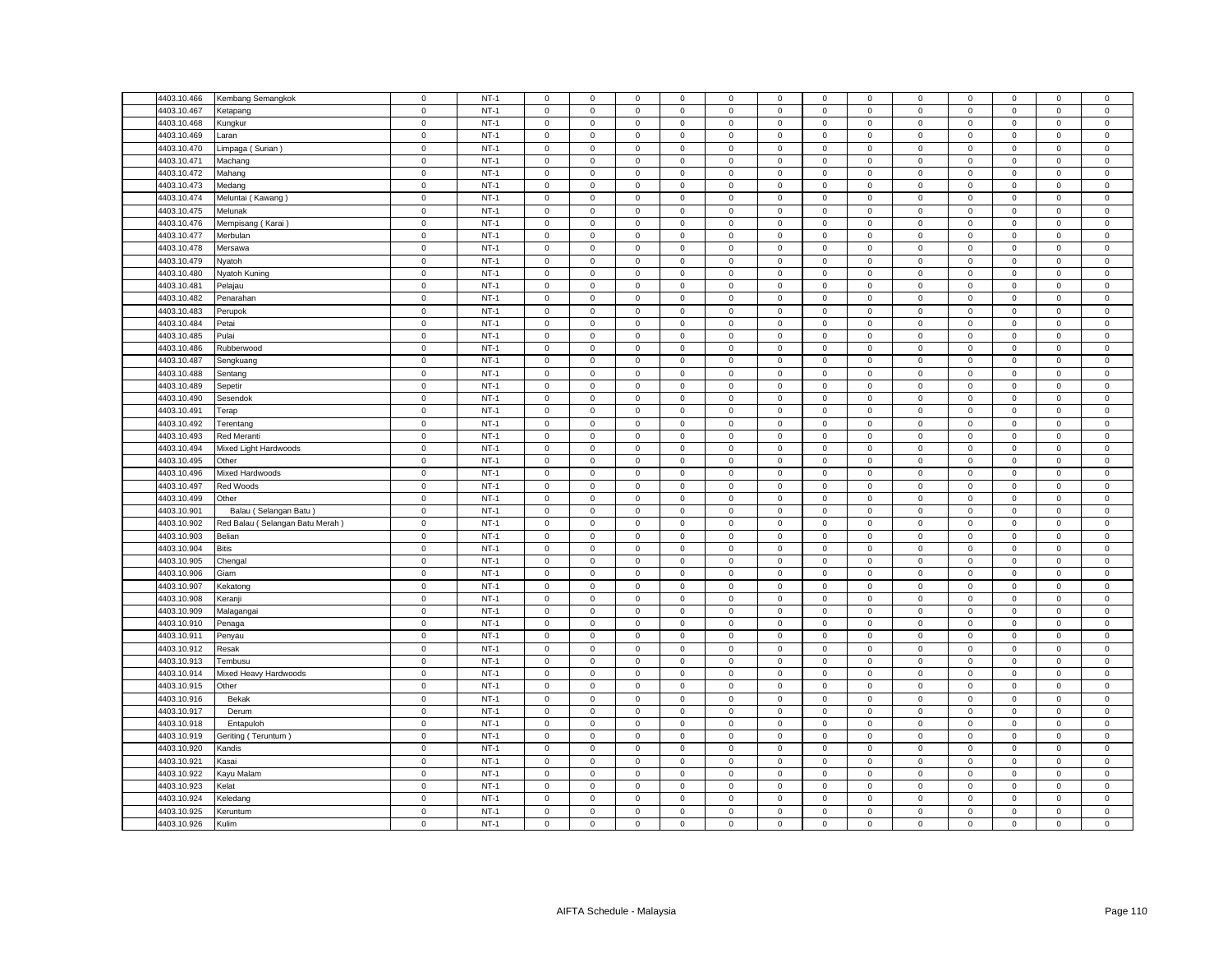| 4403.10.927 | Mata Ulat                   | $\mathsf 0$                | $NT-1$ | $\mathsf 0$         | $\mathsf 0$         | $\mathsf 0$ | $\mathsf 0$                | 0                   | $\mathsf 0$                | $\mathsf 0$ | $\mathsf 0$    | $\mathsf 0$    | $\mathsf 0$                | $\mathsf 0$         | $\mathbf 0$ | $\mathsf 0$    |
|-------------|-----------------------------|----------------------------|--------|---------------------|---------------------|-------------|----------------------------|---------------------|----------------------------|-------------|----------------|----------------|----------------------------|---------------------|-------------|----------------|
| 4403.10.928 | Mempening                   | $\mathsf 0$                | $NT-1$ | $\mathsf 0$         | $\mathsf 0$         | $\mathsf 0$ | $\mathbf 0$                | 0                   | $\mathsf 0$                | $\mathsf 0$ | $\mathsf 0$    | $\mathsf 0$    | $\mathbf 0$                | $\mathsf 0$         | $\mathsf 0$ | $\,0\,$        |
| 4403.10.929 | Mengkulang (Kembang)        | $\mathsf 0$                | $NT-1$ | $\mathsf 0$         | $\mathsf 0$         | $\mathsf 0$ | $\mathsf 0$                | $\mathbf 0$         | $\mathsf 0$                | $\mathbf 0$ | $\mathsf 0$    | $\mathbf 0$    | $\mathsf 0$                | $\mathsf 0$         | $\mathsf 0$ | $\mathsf 0$    |
| 4403.10.930 | Meransi                     | $\mathsf 0$                | $NT-1$ | $\mathbf 0$         | $\mathbf{0}$        | $\mathbf 0$ | $\mathbf 0$                | $\mathbf{0}$        | $\mathsf 0$                | $\mathbf 0$ | $\mathbf{0}$   | $\mathsf 0$    | $\mathbf 0$                | $\mathbf 0$         | $\mathbf 0$ | $\mathsf 0$    |
| 4403.10.931 | Merawan (Gagil)             | $\mathbf 0$                | $NT-1$ | $\mathbf{0}$        | $\mathbf 0$         | $\mathbf 0$ | $\mathbf 0$                | $\mathbf{0}$        | $\mathbf 0$                | $\,0\,$     | $\mathbf 0$    | 0              | $\mathbf 0$                | $\mathbf 0$         | $\mathbf 0$ | $\,0\,$        |
| 4403.10.932 | Merbatu                     | $\mathsf 0$                | $NT-1$ | $\mathsf 0$         | $\mathbf{0}$        | $\mathsf 0$ | $\mathsf 0$                | $\mathbf{0}$        | $\mathbf 0$                | $\mathbf 0$ | $\mathsf 0$    | $\mathsf 0$    | $\mathbf 0$                | $\mathbf 0$         | $\mathsf 0$ | $\mathsf 0$    |
| 4403.10.933 | Merpauh                     | $\mathbf 0$                | $NT-1$ | $\mathbf 0$         | $\mathbf 0$         | $\mathbf 0$ | $\mathbf 0$                | $\mathbf{0}$        | $\mathbf 0$                | $\mathbf 0$ | $\mathsf 0$    | $\mathbf 0$    | $\mathbf 0$                | $\mathbf 0$         | $\mathsf 0$ | $\mathsf 0$    |
| 4403.10.934 | Mertas                      | $\mathbf 0$                | $NT-1$ | $\mathsf 0$         | $\mathbf{0}$        | $\mathbf 0$ | $\mathbf 0$                | $\mathbf{0}$        | $\mathsf 0$                | $\mathbf 0$ | $\mathbf{0}$   | $\mathsf 0$    | $\mathbf 0$                | $\mathbf 0$         | $\mathbf 0$ | $\mathbf 0$    |
| 4403.10.935 | Nyalin                      | $\mathsf 0$                | $NT-1$ | $\mathsf 0$         | $\mathsf 0$         | $\mathsf 0$ | $\mathsf 0$                | $\mathbf 0$         | $\mathsf 0$                | $\mathsf 0$ | $\mathsf 0$    | $\mathsf 0$    | $\mathsf 0$                | $\mathsf 0$         | $\mathsf 0$ | $\mathsf 0$    |
| 4403.10.936 | Pauh Kijang                 | $\mathsf 0$                | $NT-1$ | $\mathsf 0$         | $\mathbf 0$         | $\mathsf 0$ | $\mathsf 0$                | 0                   | $\mathsf 0$                | $\mathbf 0$ | $\mathsf 0$    | $\mathsf 0$    | $\mathbf 0$                | $\mathbf 0$         | $\mathsf 0$ | $\mathsf 0$    |
| 4403.10.937 | Perah                       | $\mathbf 0$                | $NT-1$ | $\mathbf 0$         | $\mathsf 0$         | $\mathbf 0$ | $\mathbf 0$                | $\mathbf{0}$        | $\mathbf 0$                | $\mathbf 0$ | $\mathbf 0$    | $\mathbf 0$    | $\mathbf 0$                | $\mathbf 0$         | $\mathsf 0$ | $\,0\,$        |
| 4403.10.938 | Petaling                    | $\mathsf 0$                | $NT-1$ | $\mathbf 0$         | $\mathsf 0$         | $\mathsf 0$ | $\mathbf 0$                | 0                   | $\mathsf 0$                | $\mathsf 0$ | $\mathsf 0$    | $\mathsf 0$    | $\mathsf 0$                | $\mathsf 0$         | $\mathsf 0$ | $\mathsf 0$    |
| 4403.10.939 | Punah                       | $\mathbf 0$                | $NT-1$ | $\mathbf 0$         | $\mathsf 0$         | $\mathsf 0$ | $\mathsf 0$                | $\mathsf{O}\xspace$ | $\mathsf 0$                | $\mathbf 0$ | $\mathsf 0$    | $\mathsf 0$    | $\mathsf 0$                | $\mathsf 0$         | $\mathsf 0$ | $\mathbf 0$    |
| 4403.10.940 | Ranggu                      | $\mathbf 0$                | $NT-1$ | $\mathsf 0$         | $\mathbf 0$         | $\mathsf 0$ | $\mathbf 0$                | 0                   | $\mathbf 0$                | $\mathbf 0$ | $\mathsf 0$    | $\mathsf 0$    | $\mathbf 0$                | $\mathbf 0$         | $\mathsf 0$ | $\mathsf 0$    |
| 4403.10.941 |                             | $\mathbf 0$                | $NT-1$ |                     |                     |             |                            |                     |                            |             |                | $\mathbf 0$    |                            |                     |             |                |
| 4403.10.942 | Rengas                      |                            | $NT-1$ | $\mathsf 0$         | $\mathsf{O}\xspace$ | $\mathbf 0$ | $\mathsf 0$                | 0                   | $\mathsf 0$                | $\mathbf 0$ | $\,0\,$        |                | $\mathbf 0$                | $\mathsf{O}\xspace$ | $\mathsf 0$ | $\mathbf 0$    |
|             | Semayur                     | $\mathbf 0$<br>$\mathbf 0$ |        | 0<br>$\Omega$       | $\mathsf{O}\xspace$ | $\mathbf 0$ | $\mathbf 0$<br>$\mathbf 0$ | 0<br>$\mathbf{0}$   | $\mathsf 0$<br>$\mathbf 0$ | $\,0\,$     | 0              | $\mathsf 0$    | $\mathbf 0$<br>$\mathbf 0$ | $\mathsf 0$         | 0           | $\mathbf 0$    |
| 4403.10.943 | Senumpul                    |                            | $NT-1$ |                     | $\mathsf 0$         | $\mathsf 0$ |                            |                     |                            | $\mathsf 0$ | $\mathsf 0$    | $\mathsf 0$    |                            | $\mathsf 0$         | $\mathsf 0$ | $\mathbf 0$    |
| 4403.10.944 | Simpoh                      | $\mathbf 0$                | $NT-1$ | 0                   | $\mathsf 0$         | $\mathsf 0$ | 0                          | 0                   | $\mathbf 0$                | $\mathbf 0$ | $\mathbf 0$    | $\mathsf 0$    | $\mathbf 0$                | $\mathbf 0$         | $\mathsf 0$ | $\,0\,$        |
| 4403.10.945 | Tampoi                      | $\mathbf 0$                | $NT-1$ | $\mathbf 0$         | $\mathsf{O}\xspace$ | $\mathsf 0$ | $\mathsf 0$                | $\mathsf{O}\xspace$ | $\mathbf 0$                | $\mathbf 0$ | $\mathbf 0$    | $\mathsf 0$    | $\mathbf 0$                | $\mathsf 0$         | $\mathsf 0$ | $\mathbf 0$    |
| 4403.10.946 | Tualang                     | $\mathbf 0$                | $NT-1$ | 0                   | $\mathbf 0$         | $\mathbf 0$ | 0                          | 0                   | $\mathbf 0$                | $\mathbf 0$ | $\mathbf 0$    | $\mathbf 0$    | $\mathbf 0$                | 0                   | $\mathbf 0$ | $\mathbf 0$    |
| 4403.10.947 | Tulang Daing (Kedang Belum) | $\mathbf 0$                | $NT-1$ | $\mathbf 0$         | $\mathsf{O}\xspace$ | $\mathbf 0$ | $\mathsf 0$                | 0                   | $\mathsf 0$                | $\mathsf 0$ | $\,0\,$        | $\mathsf 0$    | $\mathbf 0$                | $\mathsf{O}\xspace$ | 0           | $\pmb{0}$      |
| 4403.10.948 | Mixed Medium Hardwoods      | $\mathbf 0$                | $NT-1$ | $\mathsf 0$         | $\mathsf 0$         | $\mathbf 0$ | $\mathbf 0$                | 0                   | $\mathsf 0$                | $\mathbf 0$ | $\mathsf 0$    | $\mathsf 0$    | $\mathsf 0$                | $\mathsf 0$         | $\mathsf 0$ | $\mathbf 0$    |
| 4403.10.949 | Other                       | $\mathsf 0$                | $NT-1$ | $\mathbf 0$         | $\mathsf 0$         | $\mathsf 0$ | $\mathbf 0$                | 0                   | $\Omega$                   | $\mathbf 0$ | $\mathbf 0$    | $\overline{0}$ | $\mathbf 0$                | $\mathbf 0$         | $\mathbf 0$ | $\mathbf 0$    |
| 4403.10.950 | Acacia Mangium              | $\mathsf 0$                | $NT-1$ | $\mathbf 0$         | $\mathbf 0$         | $\mathbf 0$ | $\mathbf 0$                | 0                   | $\mathbf 0$                | $\mathbf 0$ | $\mathbf 0$    | 0              | $\mathbf 0$                | $\mathbf 0$         | $\mathbf 0$ | $\,0\,$        |
| 4403.10.951 | Ara                         | $\mathbf 0$                | $NT-1$ | $\mathbf 0$         | $\mathsf{O}\xspace$ | $\mathbf 0$ | $\mathsf 0$                | 0                   | $\mathsf 0$                | $\mathsf 0$ | $\mathsf 0$    | $\mathsf 0$    | $\mathsf 0$                | $\mathsf 0$         | $\mathsf 0$ | $\mathbf 0$    |
| 4403.10.952 | Araucaria spp.              | $\mathsf 0$                | $NT-1$ | $\mathbf 0$         | $\mathsf{O}$        | $\mathsf 0$ | $\mathbf 0$                | $\mathbf 0$         | $\mathsf 0$                | $\mathbf 0$ | $\mathsf 0$    | $\mathsf 0$    | $\mathsf 0$                | $\mathsf{O}\xspace$ | $\mathsf 0$ | $\mathsf 0$    |
| 4403.10.953 | Babai                       | $\mathbf 0$                | $NT-1$ | $\mathbf 0$         | $\mathsf{O}\xspace$ | $\mathbf 0$ | $\mathbf 0$                | 0                   | $\mathbf 0$                | $\mathsf 0$ | $\mathsf 0$    | $\mathsf 0$    | $\mathbf 0$                | $\mathsf 0$         | $\mathbf 0$ | $\mathbf 0$    |
| 4403.10.954 | Batai                       | $\mathsf 0$                | $NT-1$ | $\mathsf 0$         | $\mathsf 0$         | $\mathsf 0$ | $\mathbf 0$                | 0                   | $\mathsf 0$                | $\mathbf 0$ | $\mathsf 0$    | $\mathsf 0$    | $\mathbf 0$                | $\mathsf 0$         | $\mathsf 0$ | $\mathsf 0$    |
| 4403.10.955 | Bayur                       | $\mathsf 0$                | $NT-1$ | $\mathbf 0$         | $\mathsf{O}\xspace$ | $\mathsf 0$ | $\mathbf 0$                | $\mathbf 0$         | $\mathbf 0$                | $\mathsf 0$ | $\mathsf 0$    | $\mathsf 0$    | $\mathbf 0$                | $\mathbf 0$         | $\mathbf 0$ | $\mathsf 0$    |
| 4403.10.956 | Berangan                    | $\mathbf 0$                | $NT-1$ | $\mathbf 0$         | $\mathsf 0$         | $\mathsf 0$ | $\mathbf 0$                | 0                   | $\mathsf 0$                | $\mathbf 0$ | $\mathbf 0$    | $\mathsf 0$    | $\mathbf 0$                | 0                   | $\mathsf 0$ | $\mathbf 0$    |
| 4403.10.957 | Bintangor                   | $\mathsf 0$                | $NT-1$ | $\mathbf 0$         | $\mathsf 0$         | $\mathsf 0$ | $\mathsf 0$                | 0                   | $\mathsf 0$                | $\mathsf 0$ | $\mathsf 0$    | $\mathsf 0$    | $\mathsf 0$                | $\mathsf 0$         | $\mathsf 0$ | $\mathbf 0$    |
| 4403.10.958 | Binuang                     | $\mathbf 0$                | $NT-1$ | $\mathbf 0$         | $\mathbf 0$         | $\mathbf 0$ | $\mathbf 0$                | 0                   | $\mathbf 0$                | $\mathbf 0$ | $\mathbf 0$    | $\mathbf 0$    | $\mathbf 0$                | $\mathbf 0$         | $\mathbf 0$ | $\mathbf 0$    |
| 4403.10.959 | Dedali                      | $\mathsf 0$                | $NT-1$ | $\mathsf 0$         | $\mathsf 0$         | $\mathsf 0$ | $\mathsf 0$                | 0                   | $\mathsf 0$                | $\mathbf 0$ | $\mathsf 0$    | $\mathsf 0$    | $\mathbf 0$                | $\mathsf 0$         | $\mathsf 0$ | $\mathsf 0$    |
| 4403.10.960 | Durian                      | $\mathsf 0$                | $NT-1$ | $\mathsf 0$         | $\mathsf 0$         | $\mathsf 0$ | $\mathsf 0$                | 0                   | $\mathsf 0$                | $\mathbf 0$ | $\mathsf 0$    | $\mathsf 0$    | $\mathbf 0$                | $\mathsf 0$         | $\mathsf 0$ | $\mathsf 0$    |
| 4403.10.961 | Eucalyptus                  | $\mathsf 0$                | $NT-1$ | $\mathbf 0$         | $\mathsf 0$         | $\mathsf 0$ | $\mathsf 0$                | 0                   | $\mathbf 0$                | $\mathsf 0$ | $\mathsf 0$    | $\mathsf 0$    | $\mathsf 0$                | $\mathsf 0$         | $\mathsf 0$ | $\mathbf 0$    |
| 4403.10.962 | Geronggang (Serungan)       | $\mathsf 0$                | $NT-1$ | $\mathsf 0$         | $\mathsf 0$         | $\mathsf 0$ | $\mathsf 0$                | 0                   | $\mathsf 0$                | $\mathbf 0$ | $\mathsf 0$    | $\mathsf 0$    | $\mathbf 0$                | $\mathsf 0$         | $\mathsf 0$ | $\mathbf 0$    |
| 4403.10.963 | Gerutu                      | $\mathsf 0$                | $NT-1$ | $\mathbf 0$         | $\mathsf 0$         | $\mathsf 0$ | $\mathsf 0$                | 0                   | $\mathsf 0$                | $\mathsf 0$ | $\mathsf 0$    | $\mathsf 0$    | $\mathsf 0$                | $\mathsf 0$         | $\mathsf 0$ | $\mathbf 0$    |
| 4403.10.964 | Kedondong                   | $\mathsf 0$                | $NT-1$ | $\mathsf 0$         | $\mathsf 0$         | $\mathsf 0$ | $\mathbf 0$                | $\mathbf 0$         | $\mathbf 0$                | $\mathsf 0$ | $\mathsf 0$    | $\mathsf 0$    | $\mathsf 0$                | $\mathbf 0$         | $\mathsf 0$ | $\mathsf 0$    |
| 4403.10.965 |                             | $\mathsf 0$                | $NT-1$ | $\mathbf 0$         | $\mathsf 0$         | $\mathsf 0$ | $\mathbf 0$                | 0                   | $\mathbf 0$                | $\mathsf 0$ | $\mathbf 0$    | $\mathsf 0$    | $\mathbf 0$                | $\mathsf 0$         | $\mathbf 0$ | $\mathbf 0$    |
|             | Kelumpang                   | $\mathbf 0$                |        |                     |                     |             |                            |                     |                            |             |                |                |                            |                     |             |                |
| 4403.10.966 | Kembang Semangkok           |                            | $NT-1$ | $\mathsf 0$         | $\mathsf 0$         | $\mathsf 0$ | $\mathsf 0$                | 0                   | $\mathbf 0$                | $\mathbf 0$ | $\mathsf 0$    | $\mathsf 0$    | $\mathbf 0$                | $\mathsf 0$         | $\mathsf 0$ | $\pmb{0}$      |
| 4403.10.967 | Ketapang                    | $\mathsf 0$                | $NT-1$ | $\mathsf 0$         | $\mathsf 0$         | $\mathsf 0$ | $\mathsf 0$                | 0                   | $\mathsf 0$                | $\mathbf 0$ | $\mathsf 0$    | $\mathsf 0$    | $\mathbf 0$                | $\mathbf 0$         | $\mathsf 0$ | $\mathsf 0$    |
| 4403.10.968 | Kungkur                     | $\mathbf 0$                | $NT-1$ | $\mathbf 0$         | $\mathbf 0$         | $\mathbf 0$ | $\mathbf 0$                | $\mathbf{0}$        | $\mathbf 0$                | $\mathbf 0$ | $\mathbf{0}$   | $\mathbf{0}$   | $\mathbf 0$                | $\mathbf 0$         | $\mathbf 0$ | $\,0\,$        |
| 4403.10.969 | Laran                       | $\mathsf 0$                | $NT-1$ | $\mathsf 0$         | $\mathbf{0}$        | $\mathbf 0$ | $\mathsf 0$                | $\mathbf{0}$        | $\mathsf 0$                | $\mathbf 0$ | $\mathbf{0}$   | $\mathsf 0$    | $\mathbf 0$                | $\mathbf 0$         | $\mathbf 0$ | $\mathsf 0$    |
| 4403.10.970 | Limpaga (Surian)            | $\mathbf 0$                | $NT-1$ | $\mathbf 0$         | $\mathbf 0$         | $\mathbf 0$ | $\mathbf 0$                | $\mathbf{0}$        | $\mathbf 0$                | $\mathbf 0$ | $\mathsf 0$    | $\mathsf 0$    | $\mathbf 0$                | $\mathbf 0$         | $\mathsf 0$ | $\mathbf 0$    |
| 4403.10.971 | Machang                     | $\mathbf 0$                | $NT-1$ | $\mathsf{O}\xspace$ | $\mathbf{0}$        | $\mathbf 0$ | $\mathsf 0$                | $\mathbf{0}$        | $\mathbf 0$                | $\mathbf 0$ | $\mathbf{0}$   | $\mathsf 0$    | $\mathbf 0$                | $\mathbf 0$         | $\mathsf 0$ | $\mathbf 0$    |
| 4403.10.972 | Mahang                      | $\mathsf 0$                | $NT-1$ | $\mathbf 0$         | $\mathsf 0$         | $\mathsf 0$ | $\mathbf 0$                | 0                   | $\mathbf 0$                | $\mathsf 0$ | $\mathsf 0$    | $\mathsf 0$    | $\mathbf 0$                | $\mathbf 0$         | $\mathsf 0$ | $\mathbf 0$    |
| 4403.10.973 | Medang                      | $\mathsf 0$                | $NT-1$ | $\mathbf 0$         | $\mathbf 0$         | $\mathbf 0$ | $\mathbf 0$                | 0                   | $\mathsf 0$                | $\mathbf 0$ | $\mathsf 0$    | $\mathsf 0$    | $\mathsf 0$                | $\mathbf 0$         | $\mathbf 0$ | $\mathbf 0$    |
| 4403.10.974 | Meluntai (Kawang)           | $\mathsf 0$                | $NT-1$ | $\Omega$            | $\mathsf 0$         | $\mathsf 0$ | $\mathsf 0$                | 0                   | $\mathbf 0$                | $\mathsf 0$ | $\mathsf 0$    | $\mathsf 0$    | $\mathsf 0$                | $\mathsf 0$         | $\mathsf 0$ | $\,0\,$        |
| 4403.10.975 | Melunak                     | $\mathsf 0$                | $NT-1$ | $\mathsf{O}\xspace$ | $\mathsf 0$         | $\mathbf 0$ | 0                          | 0                   | $\mathsf 0$                | $\mathsf 0$ | $\mathsf 0$    | $\mathsf 0$    | $\mathbf 0$                | $\mathsf 0$         | $\mathsf 0$ | $\,0\,$        |
| 4403.10.976 | Mempisang (Karai)           | $\mathsf 0$                | $NT-1$ | $\mathsf 0$         | $\mathsf 0$         | $\mathsf 0$ | $\mathsf 0$                | $\mathbf 0$         | $\mathbf 0$                | $\mathsf 0$ | $\mathsf 0$    | $\mathsf 0$    | $\mathsf 0$                | $\mathsf 0$         | $\mathsf 0$ | $\mathbf 0$    |
| 4403.10.977 | Merbulan                    | $\mathsf 0$                | $NT-1$ | $\mathbf 0$         | $\mathbf 0$         | $\mathbf 0$ | $\mathbf 0$                | 0                   | $\mathbf 0$                | $\mathbf 0$ | $\mathbf 0$    | $\mathsf 0$    | $\mathbf 0$                | $\mathbf 0$         | $\mathbf 0$ | $\mathbf 0$    |
| 4403.10.978 | Mersawa                     | $\pmb{0}$                  | $NT-1$ | $\mathbf 0$         | $\mathsf{O}\xspace$ | $\mathbf 0$ | $\mathsf 0$                | 0                   | $\mathsf 0$                | $\mathbf 0$ | $\,0\,$        | $\mathsf 0$    | $\mathbf 0$                | $\mathsf 0$         | $\mathsf 0$ | $\mathbf 0$    |
| 4403.10.979 | Nyatoh                      | $\mathsf 0$                | $NT-1$ | 0                   | $\mathsf 0$         | $\mathsf 0$ | 0                          | 0                   | $\mathsf 0$                | $\mathbf 0$ | $\mathsf 0$    | $\mathsf 0$    | $\mathsf 0$                | $\mathbf 0$         | $\mathsf 0$ | $\,0\,$        |
| 4403.10.980 | Nyatoh Kuning               | $\mathsf 0$                | $NT-1$ | $\mathbf 0$         | $\mathsf 0$         | $\mathsf 0$ | $\mathsf 0$                | 0                   | $\mathbf 0$                | $\mathbf 0$ | $\mathbf 0$    | $\mathsf 0$    | $\mathbf 0$                | $\mathbf 0$         | $\mathbf 0$ | $\mathbf 0$    |
| 4403.10.981 | Pelajau                     | $\mathbf 0$                | $NT-1$ | $\mathsf{O}\xspace$ | $\mathsf{O}\xspace$ | $\mathsf 0$ | $\overline{0}$             | 0                   | $\mathsf 0$                | $\mathsf 0$ | $\,0\,$        | $\mathsf 0$    | $\mathbf 0$                | $\mathsf{O}\xspace$ | $\mathsf 0$ | $\,0\,$        |
| 4403.10.982 | Penarahan                   | $\mathsf 0$                | $NT-1$ | $\mathbf 0$         | $\mathsf 0$         | $\mathbf 0$ | $\mathbf 0$                | 0                   | $\mathbf 0$                | $\mathbf 0$ | $\overline{0}$ | $\mathsf 0$    | $\mathbf 0$                | $\mathbf 0$         | $\mathbf 0$ | $\mathbf 0$    |
| 4403.10.983 | Perupok                     | $\mathsf 0$                | $NT-1$ | $\mathbf 0$         | $\mathbf 0$         | $\mathbf 0$ | $\mathbf 0$                | 0                   | $\mathbf 0$                | $\mathbf 0$ | $\mathbf 0$    | $\mathsf 0$    | $\mathbf 0$                | $\mathbf 0$         | $\mathbf 0$ | $\mathsf 0$    |
| 4403.10.984 | Petai                       | $\mathsf 0$                | $NT-1$ | $\mathsf{O}\xspace$ | $\mathsf{O}\xspace$ | $\mathsf 0$ | $\mathbf 0$                | 0                   | $\mathbf 0$                | $\mathbf 0$ | $\mathbf 0$    | $\mathsf 0$    | $\mathbf 0$                | $\mathsf 0$         | $\mathsf 0$ | $\mathbf 0$    |
| 4403.10.985 | Pulai                       | $\mathbf 0$                | $NT-1$ | $\mathbf 0$         | $\mathsf 0$         | $\mathsf 0$ | $\mathbf 0$                | 0                   | $\mathsf 0$                | $\mathbf 0$ | $\mathsf 0$    | $\mathbf 0$    | $\mathsf 0$                | $\mathbf 0$         | $\mathsf 0$ | $\overline{0}$ |
|             |                             |                            |        |                     |                     |             |                            |                     |                            |             |                |                |                            |                     |             |                |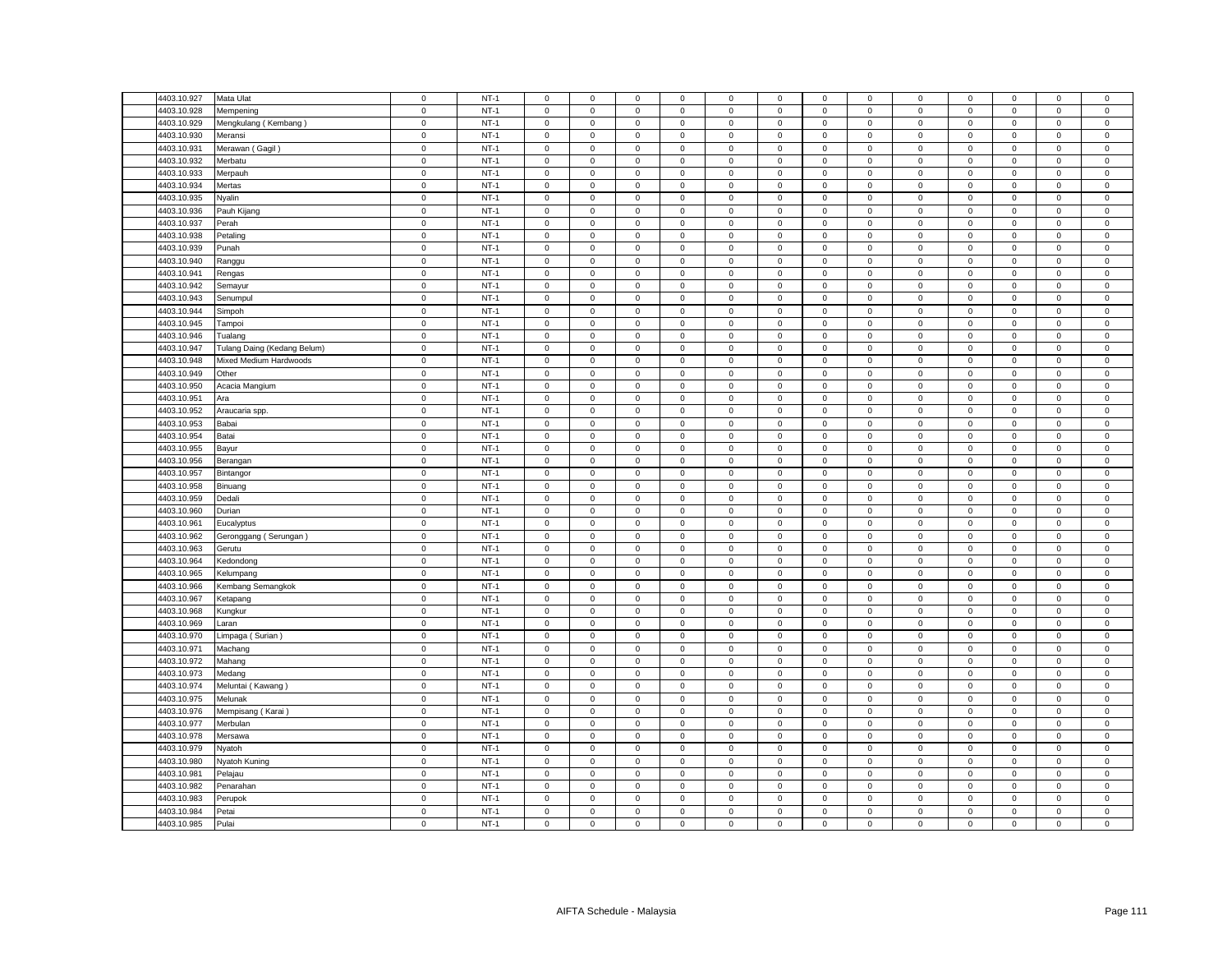| 4403.10.986   | Rubberwood                                 | $\mathbf 0$ | $NT-1$ | $\mathbf 0$         | $\mathbf 0$  | $\mathbf 0$ | $\mathbf 0$    | 0           | $\mathbf 0$ | $\mathbf 0$         | $\mathbf 0$  | 0           | $\mathbf 0$ | $\mathbf 0$         | $\mathbf 0$  | $\mathbf 0$ |
|---------------|--------------------------------------------|-------------|--------|---------------------|--------------|-------------|----------------|-------------|-------------|---------------------|--------------|-------------|-------------|---------------------|--------------|-------------|
| 1403.10.987   | Sengkuang                                  | $\mathbf 0$ | $NT-1$ | $\mathbf 0$         | $\mathbf 0$  | $\mathbf 0$ | $\mathsf 0$    | 0           | $\mathbf 0$ | $\mathbf 0$         | 0            | 0           | $\mathbf 0$ | $\mathbf 0$         | $\mathsf 0$  | $\mathbf 0$ |
| 4403.10.988   | Sentang                                    | $\mathbf 0$ | $NT-1$ | $\mathbf{0}$        | $\mathbf{0}$ | 0           | $\mathbf{0}$   | 0           | 0           | $\mathbf 0$         | $\mathbf{0}$ | 0           | $\mathbf 0$ | $\mathbf{0}$        | $\mathbf 0$  | $\mathbf 0$ |
| 4403.10.989   | Sepetir                                    | $\mathsf 0$ | $NT-1$ | $\mathsf 0$         | $\mathsf 0$  | $\mathsf 0$ | $\mathsf 0$    | $\mathsf 0$ | $\mathsf 0$ | $\mathsf 0$         | 0            | $\mathsf 0$ | $\mathbf 0$ | $\mathsf 0$         | $\mathbf 0$  | $\mathsf 0$ |
| 4403.10.990   | Sesendok                                   | $\mathsf 0$ | $NT-1$ | $\mathsf 0$         | $\mathbf 0$  | $\mathsf 0$ | $\mathsf 0$    | $\mathsf 0$ | $\mathsf 0$ | $\mathsf 0$         | 0            | $\mathsf 0$ | $\mathbf 0$ | $\mathsf 0$         | $\mathbf 0$  | $\mathbf 0$ |
| 4403.10.991   | Terap                                      | $\mathsf 0$ | $NT-1$ | $\mathbf 0$         | $\mathbf 0$  | $\mathbf 0$ | $\mathbf 0$    | $\mathbf 0$ | $\mathsf 0$ | $\mathbf 0$         | $\mathbf 0$  | $\mathbf 0$ | $\mathbf 0$ | $\mathsf 0$         | $\mathbf 0$  | $\mathbf 0$ |
| 4403.10.992   | Terentang                                  | $\mathbf 0$ | $NT-1$ | $\mathbf{0}$        | $\mathbf 0$  | $\mathbf 0$ | $\mathbf{0}$   | $\mathbf 0$ | $\mathbf 0$ | $\mathbf 0$         | $\mathbf 0$  | $\mathbf 0$ | $\mathbf 0$ | $\mathbf 0$         | $\mathbf 0$  | $\mathbf 0$ |
| 4403.10.993   | Red Meranti                                | $\mathsf 0$ | $NT-1$ | $\mathbf 0$         | $\mathbf 0$  | $\mathsf 0$ | $\mathsf 0$    | $\mathbf 0$ | $\mathsf 0$ | $\mathbf 0$         | $\Omega$     | $\mathsf 0$ | $\,0\,$     | $\mathsf 0$         | $\mathsf 0$  | $\mathsf 0$ |
| 4403.10.994   | Mixed Light Hardwoods                      | $\mathbf 0$ | $NT-1$ | $\mathbf 0$         | $\mathbf 0$  | $\mathsf 0$ | $\mathbf 0$    | $\mathsf 0$ | $\mathsf 0$ | $\mathsf 0$         | $\mathbf 0$  | $\mathsf 0$ | $\mathbf 0$ | $\mathsf{O}\xspace$ | $\mathbf 0$  | $\mathsf 0$ |
| 4403.10.995   | Other                                      | $\mathsf 0$ | $NT-1$ | $\mathbf 0$         | $\mathbf 0$  | $\mathsf 0$ | $\Omega$       | $\mathsf 0$ | $\mathsf 0$ | $\mathbf 0$         | $\mathbf 0$  | $\mathbf 0$ | $\mathbf 0$ | $\mathsf 0$         | $\mathsf 0$  | $\mathbf 0$ |
|               |                                            |             |        |                     |              |             |                |             |             |                     |              |             |             |                     |              |             |
| 4403.10.996   | Mixed Hardwoods                            | $\mathbf 0$ | $NT-1$ | $\mathbf 0$         | $\mathbf 0$  | $\mathsf 0$ | $\mathbf{0}$   | $\mathsf 0$ | $\mathsf 0$ | $\mathsf 0$         | $\mathbf 0$  | $\mathsf 0$ | $\mathbf 0$ | $\mathbf 0$         | $\mathbf 0$  | $\mathbf 0$ |
| 4403.10.997   | Red Woods                                  | $\mathbf 0$ | $NT-1$ | $\mathsf{O}\xspace$ | $\Omega$     | $\mathsf 0$ | 0              | $\mathsf 0$ | $\mathsf 0$ | $\mathsf 0$         | $\Omega$     | $\mathsf 0$ | $\mathbf 0$ | 0                   | $\mathbf 0$  | $\mathsf 0$ |
| 4403.10.999   | Other                                      | $\mathbf 0$ | $NT-1$ | $\mathsf 0$         | $\mathsf 0$  | $\mathsf 0$ | $\mathsf 0$    | $\mathsf 0$ | $\mathsf 0$ | $\mathsf{O}\xspace$ | $\mathsf 0$  | $\mathsf 0$ | $\,0\,$     | $\mathbf 0$         | $\mathbf 0$  | $\mathsf 0$ |
| 1,947 4403.20 | Other, coniferous:                         |             | $NT-1$ |                     |              |             |                |             |             |                     |              |             |             |                     |              |             |
| 1403.20.110   | pulpwood                                   | $\mathbf 0$ | $NT-1$ | $\mathsf 0$         | $\mathbf 0$  | $\mathbf 0$ | $\mathbf 0$    | $\mathsf 0$ | $\mathbf 0$ | $\mathsf 0$         | $\mathbf 0$  | 0           | $\mathbf 0$ | $\mathbf 0$         | $\mathbf 0$  | $\mathbf 0$ |
| 4403.20.120   | baulks                                     | $\mathbf 0$ | $NT-1$ | 0                   | 0            | 0           | 0              | 0           | $\mathsf 0$ | $\mathsf 0$         | 0            | 0           | $\,0\,$     | $\mathbf 0$         | $\mathbf 0$  | $\mathbf 0$ |
| 4403.20.130   | sawlogs and veneer logs                    | $\mathbf 0$ | $NT-1$ | $\mathsf{O}\xspace$ | $\mathsf 0$  | 0           | $\mathsf 0$    | $\mathsf 0$ | $\mathsf 0$ | $\mathsf 0$         | 0            | $\mathsf 0$ | $\,0\,$     | $\mathbf 0$         | $\mathbf 0$  | $\mathsf 0$ |
| 4403.20.140   | round pit-props (mine timber)              | $\mathbf 0$ | $NT-1$ | $\mathbf 0$         | $\mathbf 0$  | $\mathsf 0$ | $\mathbf 0$    | 0           | $\mathsf 0$ | $\mathsf 0$         | 0            | 0           | $\mathbf 0$ | $\mathbf 0$         | $\mathsf 0$  | 0           |
| 4403.20.150   | poles, piles and other round wood          | $\mathsf 0$ | $NT-1$ | $\mathbf 0$         | $\mathsf 0$  | $\mathsf 0$ | $\overline{0}$ | $\mathsf 0$ | $\mathsf 0$ | $\mathsf{O}\xspace$ | $\mathbf 0$  | $\mathsf 0$ | $\mathbf 0$ | $\mathsf 0$         | $\mathbf 0$  | $\mathbf 0$ |
| 4403.20.190   | other                                      | $\mathsf 0$ | $NT-1$ | $\mathbf 0$         | $\mathbf{0}$ | $\mathsf 0$ | $\mathbf 0$    | 0           | $\mathsf 0$ | $\mathsf 0$         | $\mathbf 0$  | 0           | $\mathbf 0$ | $\mathbf 0$         | $\mathbf 0$  | $\mathbf 0$ |
| 4403.20.210   | pulpwood                                   | $\mathbf 0$ | $NT-1$ | $\mathbf 0$         | $\mathsf 0$  | 0           | $\mathsf 0$    | 0           | 0           | $\mathsf{O}\xspace$ | 0            | 0           | $\,0\,$     | $\mathbf 0$         | $\mathbf 0$  | 0           |
| 4403.20.220   | baulks                                     | $\mathsf 0$ | $NT-1$ | $\mathbf 0$         | $\mathbf 0$  | $\mathsf 0$ | $\mathsf 0$    | $\mathsf 0$ | $\mathsf 0$ | $\mathbf 0$         | $\mathbf 0$  | $\mathsf 0$ | $\mathbf 0$ | $\mathsf 0$         | $\mathsf 0$  | $\mathbf 0$ |
| 4403.20.230   | sawlogs and veneer logs                    | $\mathsf 0$ | $NT-1$ | $\mathsf 0$         | $\mathbf 0$  | $\mathsf 0$ | $\mathbf 0$    | $\mathsf 0$ | $\mathsf 0$ | $\mathsf 0$         | $\mathbf 0$  | $\mathsf 0$ | $\mathbf 0$ | $\mathsf 0$         | $\mathbf 0$  | $\mathbf 0$ |
| 4403.20.240   | round pit-props (mine timber)              | $\mathbf 0$ | $NT-1$ | $\mathbf{0}$        | $\mathbf 0$  | $\mathbf 0$ | $\mathbf{0}$   | $\mathbf 0$ | $\mathbf 0$ | $\mathbf 0$         | $\mathbf 0$  | $\mathbf 0$ | $\mathbf 0$ | $\mathbf 0$         | $\mathbf 0$  | $\mathbf 0$ |
| 4403.20.250   | poles, piles and other round wood          | $\mathbf 0$ | $NT-1$ | $\mathbf 0$         | $\mathbf 0$  | $\mathbf 0$ | $\mathbf 0$    | 0           | $\mathbf 0$ | $\Omega$            | 0            | 0           | $\mathbf 0$ | $\mathbf 0$         | $\mathsf 0$  | 0           |
| 4403.20.290   | other                                      | $\mathsf 0$ | $NT-1$ | $\mathbf 0$         | $\mathbf 0$  | $\mathsf 0$ | $\mathbf 0$    | $\mathsf 0$ | $\mathsf 0$ | $\mathbf 0$         | $\mathbf 0$  | $\mathsf 0$ | $\mathbf 0$ | $\mathbf 0$         | $\mathbf 0$  | $\mathbf 0$ |
| 4403.20.310   | pulpwood                                   | $\mathbf 0$ | $NT-1$ | $\mathbf 0$         | $\mathbf 0$  | $\mathbf 0$ | $\mathbf 0$    | $\mathbf 0$ | $\mathbf 0$ | $\mathbf 0$         | $\mathbf 0$  | $\mathbf 0$ | $\mathbf 0$ | $\mathbf 0$         | $\mathbf 0$  | $\mathbf 0$ |
| 4403.20.320   | baulks                                     | $\mathbf 0$ | $NT-1$ | $\mathbf 0$         | $\mathbf 0$  | $\mathbf 0$ | $\mathbf 0$    | $\mathbf 0$ | $\mathbf 0$ | $\mathbf 0$         | $^{\circ}$   | $\mathbf 0$ | $\mathbf 0$ | $\mathbf 0$         | $^{\circ}$   | $\mathbf 0$ |
| 4403.20.330   |                                            | $\mathbf 0$ | $NT-1$ | $\mathsf 0$         | $\mathbf 0$  | $\mathsf 0$ | $\mathbf 0$    | $\mathbf 0$ | $\mathbf 0$ | 0                   | $\mathbf 0$  | $\mathbf 0$ | $\,0\,$     | $\mathsf{O}\xspace$ | $\mathbf 0$  | $\mathbf 0$ |
| 4403.20.340   | sawlogs and veneer logs                    | $\mathsf 0$ | $NT-1$ | $\mathbf 0$         | $\mathbf 0$  | $\mathsf 0$ | $\mathbf 0$    | $\mathsf 0$ | $\mathsf 0$ | $\mathsf 0$         | $\mathbf 0$  | $\mathsf 0$ | $\mathbf 0$ | $\mathsf 0$         | $\mathbf 0$  | $\Omega$    |
|               | round pit-props (mine timber)              |             |        |                     |              |             |                |             |             |                     |              |             |             |                     |              |             |
| 4403.20.350   | poles, piles and other round wood          | $\mathsf 0$ | $NT-1$ | $\mathsf 0$         | $\mathbf 0$  | $\mathsf 0$ | $\mathbf 0$    | $\mathsf 0$ | $\mathsf 0$ | $\mathbf 0$         | $\Omega$     | $\mathsf 0$ | $\mathbf 0$ | $\mathbf 0$         | $\mathbf 0$  | $\mathsf 0$ |
| 4403.20.390   | other                                      | $\mathsf 0$ | $NT-1$ | $\mathbf 0$         | $\Omega$     | $\mathsf 0$ | $\mathsf 0$    | $\mathsf 0$ | $\mathbf 0$ | $\mathsf 0$         | $\mathbf 0$  | $\mathsf 0$ | $\pmb{0}$   | $\mathbf 0$         | $\pmb{0}$    | $\mathbf 0$ |
| 4403.20.910   | pulpwood                                   | $\mathbf 0$ | $NT-1$ | $\mathbf 0$         | 0            | $\mathbf 0$ | 0              | 0           | $\mathbf 0$ | $\mathbf 0$         | $\Omega$     | 0           | $\mathbf 0$ | 0                   | $\mathbf 0$  | 0           |
| 4403.20.920   | baulks                                     | $\mathbf 0$ | $NT-1$ | $\mathsf{O}\xspace$ | $\mathbf 0$  | 0           | $\mathbf 0$    | $\mathsf 0$ | 0           | $\mathsf{O}\xspace$ | $\mathbf 0$  | $\mathsf 0$ | $\,0\,$     | $\mathbf 0$         | $\mathbf 0$  | 0           |
| 4403.20.930   | sawlogs and veneer logs                    | $\mathbf 0$ | $NT-1$ | 0                   | $\mathbf 0$  | 0           | 0              | 0           | 0           | 0                   | 0            | 0           | $\mathbf 0$ | 0                   | $\mathbf 0$  | 0           |
| 4403.20.940   | round pit-props (mine timber)              | $\mathsf 0$ | $NT-1$ | $\mathbf 0$         | $\mathbf 0$  | $\mathsf 0$ | $\mathbf 0$    | $\mathsf 0$ | $\mathsf 0$ | $\mathbf 0$         | $\mathbf 0$  | $\mathbf 0$ | $\mathbf 0$ | $\mathbf 0$         | $\mathbf 0$  | $\mathbf 0$ |
| 4403.20.950   | poles, piles and other round wood          | $\mathbf 0$ | $NT-1$ | $\mathbf 0$         | $\mathbf 0$  | $\mathbf 0$ | $\mathbf 0$    | 0           | $\mathbf 0$ | 0                   | 0            | 0           | $\mathbf 0$ | $\mathbf 0$         | $\mathbf 0$  | 0           |
| 4403.20.990   | other                                      | $\mathbf 0$ | $NT-1$ | $\mathsf 0$         | $\mathbf 0$  | $\mathbf 0$ | $\mathsf 0$    | $\mathsf 0$ | $\mathbf 0$ | $\mathsf 0$         | 0            | $\mathsf 0$ | $\mathbf 0$ | $\mathbf 0$         | $\mathbf 0$  | $\mathsf 0$ |
| 1,948 4403.41 | - Dark Red Meranti, Light Red Meranti and  |             | $NT-1$ |                     |              |             |                |             |             |                     |              |             |             |                     |              |             |
|               | Meranti Bakau:                             |             |        |                     |              |             |                |             |             |                     |              |             |             |                     |              |             |
| 4403.41.110   | pulpwood                                   | $\mathsf 0$ | $NT-1$ | $\mathsf 0$         | $\mathsf 0$  | $\mathbf 0$ | $\mathbf 0$    | $\mathsf 0$ | $\mathsf 0$ | $\mathbf 0$         | $\mathbf 0$  | $\mathbf 0$ | $\mathbf 0$ | $\mathbf 0$         | $\mathbf 0$  | $\mathsf 0$ |
| 4403.41.120   | baulks                                     | $\mathsf 0$ | $NT-1$ | $\mathbf 0$         | $\mathsf 0$  | $\mathsf 0$ | $\mathsf 0$    | $\mathbf 0$ | $\mathsf 0$ | $\mathsf 0$         | $\mathbf 0$  | $\mathsf 0$ | $\mathbf 0$ | $\mathsf 0$         | $\mathsf 0$  | $\mathsf 0$ |
| 4403.41.130   | sawlogs and veneer logs                    | $\mathsf 0$ | $NT-1$ | $\Omega$            | $\mathbf 0$  | $\mathbf 0$ | $^{\circ}$     | 0           | $\mathbf 0$ | $\mathsf 0$         | $\mathbf 0$  | $\mathsf 0$ | $\mathbf 0$ | $\mathbf 0$         | $\mathbf 0$  | $\mathbf 0$ |
| 4403.41.140   | round pit-props (mine timber)              | $\mathbf 0$ | $NT-1$ | 0                   | $\mathbf 0$  | $\mathsf 0$ | $\mathbf 0$    | 0           | $\mathsf 0$ | $\mathbf 0$         | $\mathbf 0$  | 0           | $\mathbf 0$ | $\mathbf 0$         | $\mathbf 0$  | $\mathsf 0$ |
| 4403.41.150   | poles, piles and other round wood          | $\mathsf 0$ | $NT-1$ | $\mathbf 0$         | $\mathbf 0$  | $\mathsf 0$ | $\mathsf 0$    | $\mathsf 0$ | $\mathsf 0$ | $\mathbf 0$         | 0            | $\mathsf 0$ | $\mathbf 0$ | $\mathbf 0$         | $\mathbf 0$  | $\mathsf 0$ |
| 4403.41.190   | other                                      | $\mathsf 0$ | $NT-1$ | $\mathsf 0$         | $\mathbf 0$  | $\mathsf 0$ | $\mathsf 0$    | $\mathsf 0$ | $\mathsf 0$ | $\mathsf 0$         | $\mathbf 0$  | $\mathsf 0$ | $\mathbf 0$ | $\mathsf 0$         | $\mathsf 0$  | $\mathbf 0$ |
| 4403.41.210   | pulpwood                                   | $\mathbf 0$ | $NT-1$ | $\mathbf 0$         | $\mathbf{0}$ | $\mathbf 0$ | $\mathbf 0$    | $\mathbf 0$ | $\mathbf 0$ | $\mathbf 0$         | $\mathbf 0$  | $\mathbf 0$ | $\mathbf 0$ | $\mathbf 0$         | $^{\circ}$   | $\mathbf 0$ |
| 4403.41.220   | baulks                                     | $\mathsf 0$ | $NT-1$ | $\mathsf 0$         | $\mathbf 0$  | $\mathsf 0$ | $\mathbf 0$    | $\mathsf 0$ | $\mathsf 0$ | $\mathsf 0$         | $\mathbf 0$  | 0           | $\mathbf 0$ | $\mathbf 0$         | $\mathsf 0$  | $\mathbf 0$ |
| 4403.41.230   | sawlogs and veneer logs                    | $\mathsf 0$ | $NT-1$ | $\mathbf 0$         | $\mathsf 0$  | $\mathsf 0$ | $\mathbf 0$    | $\mathsf 0$ | $\mathsf 0$ | $\mathbf 0$         | 0            | $\mathsf 0$ | $\mathbf 0$ | $\mathbf 0$         | $\mathsf 0$  | $\mathsf 0$ |
| 4403.41.240   | round pit-props (mine timber)              | $\mathsf 0$ | $NT-1$ | $\mathbf 0$         | $\mathbf 0$  | $\mathsf 0$ | $\mathbf{0}$   | $\mathsf 0$ | $\mathsf 0$ | $\mathsf 0$         | $\mathbf{0}$ | $\mathsf 0$ | $\mathbf 0$ | $\mathsf 0$         | $\mathbf 0$  | $\mathbf 0$ |
| 4403.41.250   | poles, piles and other round wood          | $\mathsf 0$ | $NT-1$ | $\mathbf 0$         | $\mathbf 0$  | $\mathbf 0$ | $\Omega$       | $\mathbf 0$ | $\mathsf 0$ | $\mathbf 0$         | $\mathbf 0$  | $\mathbf 0$ | $\mathbf 0$ | $\mathbf 0$         | $\mathbf{0}$ | $\mathbf 0$ |
| 4403.41.290   | other                                      | $\mathbf 0$ | $NT-1$ | $\mathbf 0$         | $\Omega$     | $\mathsf 0$ | $\mathbf 0$    | $\mathbf 0$ | $\mathsf 0$ | $\mathsf 0$         | $\mathbf 0$  | $\mathbf 0$ | $\mathbf 0$ | $\mathsf 0$         | $\mathbf{0}$ | $\mathbf 0$ |
| 4403.41.310   | pulpwood                                   | $\mathbf 0$ | $NT-1$ | $\mathbf 0$         | $\mathbf 0$  | $\mathsf 0$ | $\mathsf 0$    | $\mathsf 0$ | $\mathsf 0$ | $\mathbf 0$         | $\Omega$     | $\mathsf 0$ | $\mathbf 0$ | $\mathsf{O}\xspace$ | $\mathsf 0$  | $\mathbf 0$ |
| 4403.41.320   | baulks                                     | $\mathbf 0$ | $NT-1$ | $\mathsf 0$         | $\mathsf 0$  | $\mathsf 0$ | $\mathsf 0$    | $\mathsf 0$ | $\mathsf 0$ | $\mathsf 0$         | $\mathbf 0$  | $\mathsf 0$ | $\pmb{0}$   | $\mathsf 0$         | $\mathbf 0$  | $\mathsf 0$ |
| 4403.41.330   | sawlogs and veneer logs                    | $\mathsf 0$ | $NT-1$ | $\mathsf 0$         | $\Omega$     | $\mathsf 0$ | $\mathbf 0$    | $\mathsf 0$ | $\mathsf 0$ | $\mathbf 0$         | $\Omega$     | $\mathsf 0$ | $\mathbf 0$ | $\mathbf 0$         | $\mathbf 0$  | $\Omega$    |
| 4403.41.340   | round pit-props (mine timber)              | $\mathsf 0$ | $NT-1$ | $\Omega$            | $\Omega$     | 0           | $\Omega$       | 0           | $\mathbf 0$ | $\mathbf 0$         | $\Omega$     | 0           | $\mathbf 0$ | 0                   | $\mathbf 0$  | $\Omega$    |
| 4403.41.350   |                                            | $\mathbf 0$ | $NT-1$ | 0                   | 0            | 0           | 0              | 0           | 0           | 0                   | 0            | 0           | $\mathbf 0$ | 0                   | $\mathbf 0$  | $\mathbf 0$ |
| 4403.41.390   | poles, piles and other round wood<br>other | $\mathbf 0$ | $NT-1$ | $\mathsf{O}\xspace$ | $\mathbf 0$  | $\mathsf 0$ | $\mathsf 0$    | $\mathsf 0$ | $\mathsf 0$ | $\mathsf 0$         | $\mathsf 0$  | $\mathsf 0$ | $\,0\,$     | $\mathsf{O}\xspace$ | $\mathsf 0$  | $\mathsf 0$ |
|               |                                            |             | $NT-1$ |                     |              |             |                |             |             |                     |              |             |             |                     |              |             |
| 1,949 4403.49 | - Other:                                   |             |        |                     |              |             |                |             |             |                     |              |             |             |                     |              |             |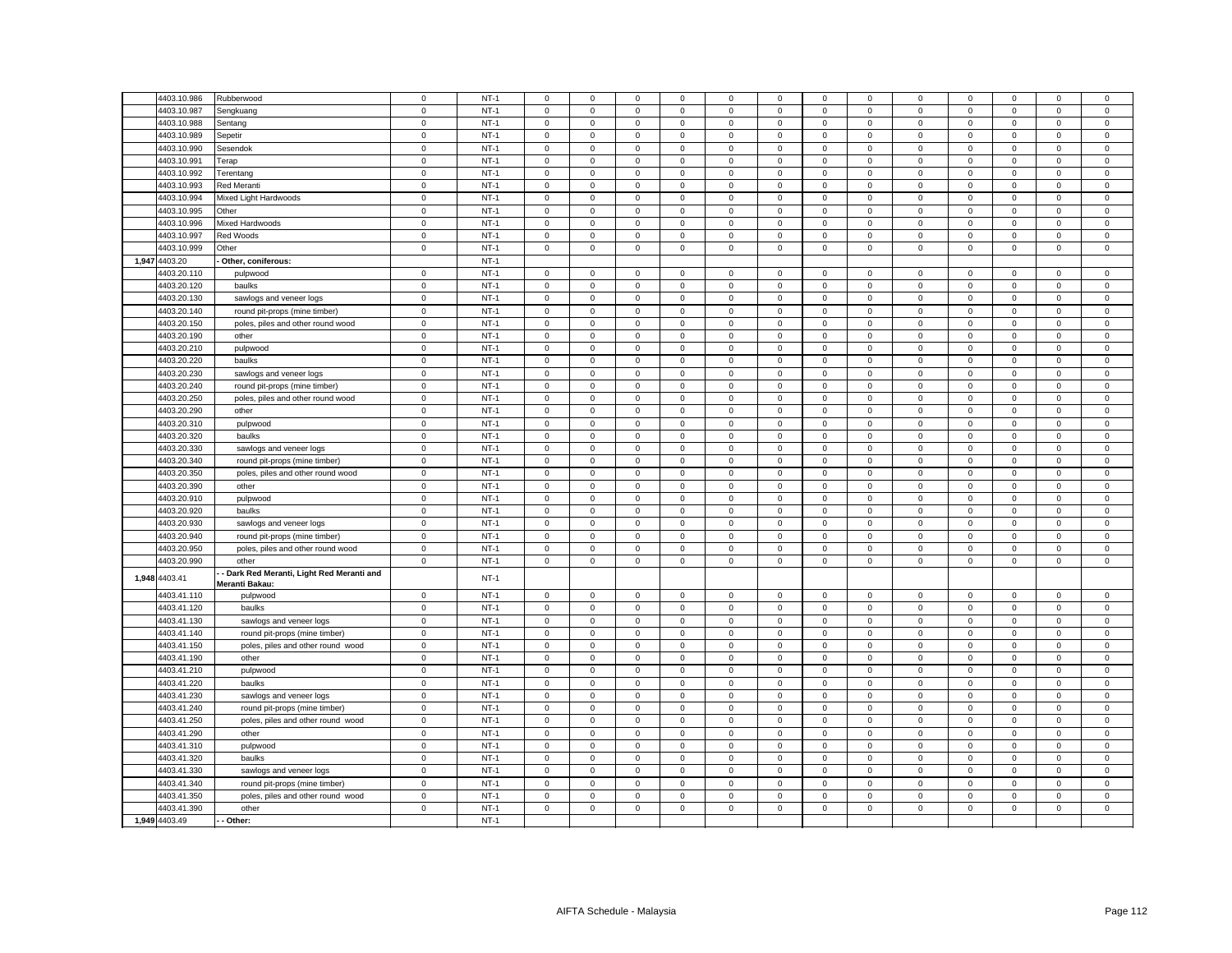|       | 4403.49.110   | pulpwood                          | $\mathbf 0$ | $NT-1$ | $\mathbf 0$         | $\mathbf 0$  | $\mathbf 0$ | $\mathbf 0$    | $\mathbf 0$ | $\mathsf 0$  | $\Omega$     | $\Omega$       | $\mathbf 0$         | $\mathbf 0$ | $\Omega$    | $\mathbf 0$ | $\mathbf 0$    |
|-------|---------------|-----------------------------------|-------------|--------|---------------------|--------------|-------------|----------------|-------------|--------------|--------------|----------------|---------------------|-------------|-------------|-------------|----------------|
|       |               |                                   |             |        |                     |              |             |                |             |              |              |                |                     |             |             |             |                |
|       | 4403.49.120   | baulks                            | $\mathbf 0$ | $NT-1$ | 0                   | $\mathbf 0$  | $\mathbf 0$ | $\mathsf 0$    | $\mathsf 0$ | $\mathbf 0$  | $\mathsf 0$  | $\mathbf 0$    | $\mathbf 0$         | $\mathbf 0$ | $\mathsf 0$ | $\mathbf 0$ | $\mathsf 0$    |
|       | 4403.49.130   | sawlogs and veneer logs           | $\mathbf 0$ | $NT-1$ | $\mathbf 0$         | $\mathbf 0$  | $\mathsf 0$ | $\mathsf 0$    | $\mathbf 0$ | $\mathsf 0$  | $\mathsf 0$  | $\mathbf 0$    | $\mathbf 0$         | $\mathsf 0$ | $\mathsf 0$ | $\mathsf 0$ | $\mathsf 0$    |
|       | 4403.49.140   | round pit-props (mine timber)     | $\mathsf 0$ | $NT-1$ | $\mathbf 0$         | $\mathbf{0}$ | $\mathbf 0$ | $\mathbf{0}$   | $\mathbf 0$ | $\mathbf{0}$ | $\mathbf{0}$ | $\mathbf{0}$   | $\mathbf{0}$        | $\mathbf 0$ | $\mathbf 0$ | $\mathbf 0$ | $\mathbf{0}$   |
|       | 4403.49.150   | poles, piles and other round wood | $\mathbf 0$ | $NT-1$ | 0                   | $\mathbf 0$  | $\mathbf 0$ | $\mathbf 0$    | 0           | $\mathsf 0$  | $\mathbf 0$  | $\mathbf 0$    | $\mathbf 0$         | $\mathsf 0$ | $\mathbf 0$ | $\mathbf 0$ | $\mathbf 0$    |
|       | 4403.49.190   | other                             | $\mathsf 0$ | $NT-1$ | $\mathbf 0$         | $\mathbf 0$  | $\mathbf 0$ | $\mathbf 0$    | $\mathbf 0$ | $\mathbf 0$  | $\circ$      | $\mathbf 0$    | $\mathbf{0}$        | $\mathbf 0$ | $\mathbf 0$ | $\mathsf 0$ | $\mathbf 0$    |
|       | 4403.49.210   | pulpwood                          | $\mathsf 0$ | $NT-1$ | $\mathbf 0$         | $\mathbf{0}$ | $\mathbf 0$ | $\mathbf{0}$   | $\mathbf 0$ | $\mathbf 0$  | $\mathbf{0}$ | $\mathbf 0$    | $\mathbf{0}$        | $\mathbf 0$ | $\mathbf 0$ | $\mathbf 0$ | $\mathsf 0$    |
|       | 4403.49.220   | baulks                            | $\mathsf 0$ | $NT-1$ | $\mathsf 0$         | $\mathbf 0$  | $\mathsf 0$ | $\mathsf 0$    | $\mathbf 0$ | $\mathsf 0$  | $\mathsf 0$  | $\Omega$       | $\mathbf 0$         | $\mathsf 0$ | $\mathsf 0$ | $\mathsf 0$ | $\mathsf 0$    |
|       | 4403.49.230   | sawlogs and veneer logs           | $\mathbf 0$ | $NT-1$ | $\circ$             | $\mathbf 0$  | $\mathsf 0$ | $\mathbf 0$    | $\mathbf 0$ | $\mathbf 0$  | $\mathsf 0$  | $\overline{0}$ | $\mathbf 0$         | $\mathsf 0$ | $\mathbf 0$ | $\mathsf 0$ | $\mathsf 0$    |
|       | 4403.49.240   | round pit-props (mine timber)     | $\mathbf 0$ | $NT-1$ | 0                   | $\mathbf{0}$ | $\mathbf 0$ | $\mathbf 0$    | 0           | $\mathbf 0$  | $\mathbf 0$  | $\mathbf{0}$   | 0                   | $\mathbf 0$ | $\mathbf 0$ | $\mathbf 0$ | $\mathbf 0$    |
|       | 4403.49.250   | poles, piles and other round wood | $\mathbf 0$ | $NT-1$ | $\mathsf 0$         | $\mathbf 0$  | $\mathsf 0$ | $\mathsf 0$    | $\mathsf 0$ | $\mathsf 0$  | $\mathsf 0$  | $\mathsf 0$    | $\mathbf 0$         | $\mathsf 0$ | $\mathsf 0$ | $\mathsf 0$ | $\,0\,$        |
|       | 4403.49.290   | other                             | $\mathbf 0$ | $NT-1$ | $\mathbf 0$         | $\mathbf 0$  | $\mathbf 0$ | $\Omega$       | $\mathbf 0$ | $\mathbf 0$  | $\mathsf 0$  | $\mathbf{0}$   | 0                   | $\mathbf 0$ | $\mathbf 0$ | $\mathbf 0$ | $\overline{0}$ |
|       | 4403.49.310   | pulpwood                          | $\mathbf 0$ | $NT-1$ | $\mathbf 0$         | $\mathbf 0$  | $\mathsf 0$ | $\mathbf 0$    | $\mathsf 0$ | $\mathbf 0$  | $\mathsf 0$  | $\mathbf 0$    | $\mathbf 0$         | $\mathbf 0$ | $\mathbf 0$ | $\mathsf 0$ | $\mathbf 0$    |
|       | 4403.49.320   | baulks                            | $\,0\,$     | $NT-1$ | $\mathbf 0$         | $\mathbf 0$  | $\mathsf 0$ | 0              | $\mathbf 0$ | $\mathsf 0$  | $\mathsf 0$  | $\Omega$       | $\mathbf 0$         | $\mathsf 0$ | $\mathbf 0$ | $\mathsf 0$ | $\mathsf 0$    |
|       | 4403.49.331   | in the rough                      | $\pmb{0}$   | $NT-1$ | $\mathsf 0$         | $\mathsf 0$  | $\mathsf 0$ | $\mathsf 0$    | $\mathsf 0$ | $\mathbf 0$  | $\mathbf 0$  | $\mathsf 0$    | $\mathsf 0$         | $\mathbf 0$ | $\mathsf 0$ | $\mathsf 0$ | $\mathbf 0$    |
|       | 4403.49.332   | roughly squared                   | $\mathbf 0$ | $NT-1$ | $\mathbf 0$         | $\Omega$     | $\mathbf 0$ | $\Omega$       | $\mathbf 0$ | 0            | 0            | $\Omega$       | $\mathbf 0$         | 0           | $\Omega$    | 0           | $\mathbf 0$    |
|       | 4403.49.340   | round pit-props (mine timber)     | $\mathbf 0$ | $NT-1$ | $\mathbf 0$         | $\mathbf 0$  | $\mathsf 0$ | $\mathbf 0$    | $\mathsf 0$ | $\mathsf 0$  | $\mathsf 0$  | $\mathsf 0$    | $\mathbf 0$         | $\mathsf 0$ | $\mathsf 0$ | $\mathsf 0$ | $\mathbf 0$    |
|       | 4403.49.350   | poles, piles and other round wood | $\mathbf 0$ | $NT-1$ | $\mathbf 0$         | 0            | $\mathsf 0$ | $\mathbf 0$    | $\mathsf 0$ | $\mathbf 0$  | 0            | $\mathbf 0$    | $\mathsf 0$         | $\mathbf 0$ | $\mathbf 0$ | 0           | $\,0\,$        |
|       | 4403.49.390   | other                             | $\mathbf 0$ | $NT-1$ | $\mathbf 0$         | $\mathbf 0$  | $\mathsf 0$ | $\mathbf 0$    | $\mathbf 0$ | $\mathbf 0$  | $\mathbf 0$  | $\Omega$       | $\mathbf 0$         | $\mathbf 0$ | $\mathbf 0$ | $\mathbf 0$ | $\mathbf 0$    |
|       | 4403.49.910   | pulpwood                          | $\mathbf 0$ | $NT-1$ | 0                   | $\mathbf 0$  | $\mathbf 0$ | $^{\circ}$     | 0           | $\mathbf 0$  | $\mathbf 0$  | $^{\circ}$     | $\mathbf 0$         | $\mathbf 0$ | $\mathbf 0$ | $\mathbf 0$ | $\mathbf 0$    |
|       | 4403.49.920   | baulks                            | $\pmb{0}$   | $NT-1$ | $\mathbf 0$         | $\mathbf 0$  | $\mathsf 0$ | $\overline{0}$ | $\mathsf 0$ | $\mathbf 0$  | $\mathbf 0$  | $\mathbf 0$    | $\mathsf 0$         | $\mathbf 0$ | $\mathbf 0$ | $\mathsf 0$ | $\mathbf 0$    |
|       | 4403.49.930   | sawlogs and veneer logs           | $\mathbf 0$ | $NT-1$ | 0                   | $\mathbf 0$  | $\mathbf 0$ | 0              | 0           | 0            | 0            | $\mathbf{0}$   | $\mathbf 0$         | 0           | 0           | 0           | $\mathbf 0$    |
|       | 4403.49.940   | round pit-props (mine timber)     | $\,0\,$     | $NT-1$ | $\mathsf{O}\xspace$ | $\mathbf 0$  | 0           | $\mathsf 0$    | $\mathsf 0$ | 0            | $\mathsf 0$  | $\mathsf 0$    | $\mathsf 0$         | $\mathbf 0$ | 0           | 0           | $\mathbf 0$    |
|       | 4403.49.950   | poles, piles and other round wood | $\mathbf 0$ | $NT-1$ | $\mathbf 0$         | 0            | $\mathbf 0$ | $\mathbf 0$    | 0           | $\mathbf 0$  | $\mathbf 0$  | $\mathbf 0$    | $\mathbf 0$         | $\mathbf 0$ | $\mathbf 0$ | $\mathbf 0$ | $\mathbf 0$    |
|       | 4403.49.990   | other                             | $\mathbf 0$ | $NT-1$ | $\mathbf 0$         | $\mathbf 0$  | $\mathbf 0$ | $\mathsf 0$    | $\mathsf 0$ | $\mathbf 0$  | $\mathsf 0$  | $\mathbf 0$    | $\mathbf 0$         | $\mathbf 0$ | $\mathbf 0$ | $\mathbf 0$ | $\mathbf 0$    |
|       | 1,950 4403.91 | Of oak (Quercus spp.):            |             | $NT-1$ |                     |              |             |                |             |              |              |                |                     |             |             |             |                |
|       | 4403.91.100   |                                   | $\mathbf 0$ | $NT-1$ |                     | $\mathsf 0$  | $\mathsf 0$ | $\mathbf 0$    | $\mathsf 0$ |              | $\mathbf 0$  |                | $\mathsf 0$         |             | $\mathsf 0$ |             | $\mathbf 0$    |
|       |               | Pulpwood                          |             | $NT-1$ | $\mathbf 0$         |              |             |                |             | $\mathbf 0$  |              | $\mathbf 0$    |                     | $\mathbf 0$ |             | $\mathbf 0$ |                |
|       | 4403.91.200   | Baulks                            | $\mathbf 0$ |        | 0                   | $\mathbf 0$  | $\mathbf 0$ | $\mathbf 0$    | 0           | $\mathbf 0$  | $\mathbf 0$  | $\mathbf 0$    | $\mathbf 0$         | $\mathbf 0$ | $\mathbf 0$ | $\mathbf 0$ | $\mathsf 0$    |
|       | 4403.91.300   | Sawlogs and veneer logs           | $\mathbf 0$ | $NT-1$ | $\mathbf 0$         | $\mathsf 0$  | $\mathbf 0$ | $\overline{0}$ | $\mathsf 0$ | $\mathbf 0$  | $\mathsf 0$  | $\mathbf 0$    | $\mathsf 0$         | $\mathbf 0$ | $\mathbf 0$ | $\mathbf 0$ | $\mathbf 0$    |
|       | 4403.91.400   | Round pit-props (mine timber)     | $\mathsf 0$ | $NT-1$ | 0                   | $\mathbf 0$  | $\mathsf 0$ | $\mathsf 0$    | $\mathbf 0$ | $\mathsf 0$  | $\mathsf 0$  | $\mathbf 0$    | $\mathbf 0$         | $\mathbf 0$ | $\mathsf 0$ | $\mathsf 0$ | $\mathsf 0$    |
|       | 4403.91.500   | Poles, piles and other round wood | $\,0\,$     | $NT-1$ | $\Omega$            | $\mathbf 0$  | 0           | $\Omega$       | $\mathsf 0$ | 0            | $\mathbf 0$  | $\Omega$       | $\mathbf 0$         | $\mathbf 0$ | 0           | $\mathbf 0$ | $\mathbf 0$    |
|       | 4403.91.900   | Other                             | $\mathbf 0$ | $NT-1$ | 0                   | $\mathbf 0$  | $\mathsf 0$ | $\mathbf 0$    | $\mathbf 0$ | $\mathsf 0$  | $\mathbf{0}$ | $\mathbf 0$    | $\mathbf 0$         | $\mathbf 0$ | 0           | $\mathsf 0$ | $\mathsf 0$    |
| 1,951 | 4403.92       | - Of beech (Fagus spp.):          |             | $NT-1$ |                     |              |             |                |             |              |              |                |                     |             |             |             |                |
|       | 4403.92.100   | Pulpwood                          | $\mathbf 0$ | $NT-1$ | $\mathbf 0$         | 0            | 0           | $\mathbf 0$    | 0           | 0            | $\mathbf 0$  | $\mathbf 0$    | $\mathsf 0$         | $\mathbf 0$ | $\mathbf 0$ | 0           | $\mathbf 0$    |
|       | 4403.92.200   | Baulks                            | $\mathsf 0$ | $NT-1$ | $\mathbf 0$         | $\mathbf 0$  | $\mathbf 0$ | $\mathbf 0$    | $\mathsf 0$ | $\mathbf 0$  | $\mathsf 0$  | $\mathbf 0$    | $\mathbf 0$         | $\mathbf 0$ | $\mathbf 0$ | $\mathbf 0$ | $\mathbf 0$    |
|       | 4403.92.300   | Sawlogs and veneer logs           | $\mathbf 0$ | $NT-1$ | $\mathbf 0$         | $\mathbf 0$  | $\mathsf 0$ | $\mathsf 0$    | $\mathsf 0$ | $\mathsf 0$  | $\mathsf 0$  | $\mathbf 0$    | $\mathbf 0$         | $\mathsf 0$ | $\mathsf 0$ | $\mathsf 0$ | $\mathsf 0$    |
|       | 4403.92.400   | Round pit-props (mine timber)     | $\,0\,$     | $NT-1$ | $\Omega$            | 0            | 0           | $^{\circ}$     | 0           | 0            | $\mathbf 0$  | 0              | $\mathsf{O}\xspace$ | $\mathbf 0$ | 0           | 0           | $\mathbf 0$    |
|       | 4403.92.500   | Poles, piles and other round wood | $\mathsf 0$ | $NT-1$ | $\mathbf 0$         | $\mathbf 0$  | $\mathsf 0$ | $\mathsf 0$    | $\mathsf 0$ | $\mathsf 0$  | $\mathsf 0$  | $\mathbf 0$    | $\mathbf 0$         | $\mathsf 0$ | $\mathsf 0$ | $\mathsf 0$ | $\mathsf 0$    |
|       | 4403.92.900   | Other                             | $\mathbf 0$ | $NT-1$ | $\mathbf 0$         | $\mathbf 0$  | $\mathsf 0$ | $\mathbf 0$    | $\mathsf 0$ | $\mathsf 0$  | $\mathsf 0$  | $\mathbf 0$    | $\mathsf 0$         | $\mathbf 0$ | $\mathsf 0$ | $\mathsf 0$ | $\mathbf 0$    |
| 1,952 | 4403.99       | Other:                            |             | $NT-1$ |                     |              |             |                |             |              |              |                |                     |             |             |             |                |
|       | 4403.99.101   | Balau (Selangan Batu)             | $\mathbf 0$ | $NT-1$ | 0                   | $\mathbf 0$  | $\mathbf 0$ | $\mathbf 0$    | 0           | $\mathbf 0$  | $\mathbf 0$  | $\mathbf 0$    | 0                   | $\mathbf 0$ | $\mathbf 0$ | $\mathbf 0$ | $\mathbf 0$    |
|       | 4403.99.102   | Red Balau (Selangan Batu Merah)   | $\mathsf 0$ | $NT-1$ | $\mathbf 0$         | $\mathbf 0$  | $\mathsf 0$ | $\mathsf 0$    | $\mathbf 0$ | $\mathsf 0$  | $\mathsf 0$  | $\mathbf 0$    | $\mathbf 0$         | $\mathsf 0$ | $\mathsf 0$ | $\mathsf 0$ | $\mathsf 0$    |
|       | 4403.99.103   | Belian                            | $\mathsf 0$ | $NT-1$ | 0                   | $\mathbf 0$  | $\mathbf 0$ | $\mathbf 0$    | 0           | $\mathbf 0$  | $\mathsf 0$  | $\mathbf 0$    | $\mathbf 0$         | $\mathbf 0$ | $\mathbf 0$ | $\mathbf 0$ | $\mathsf 0$    |
|       | 4403.99.104   | Bitis                             | $\mathbf 0$ | $NT-1$ | $\mathbf 0$         | $\mathsf 0$  | $\mathbf 0$ | $\mathbf 0$    | 0           | $\mathsf 0$  | $\mathbf 0$  | $\mathbf 0$    | $\mathbf 0$         | $\mathsf 0$ | $\mathbf 0$ | $\mathbf 0$ | $\mathbf 0$    |
|       | 4403.99.105   | Chengal                           | $\mathbf 0$ | $NT-1$ | $\mathbf 0$         | $\mathbf 0$  | $\mathbf 0$ | $\mathbf 0$    | $\mathbf 0$ | $\mathbf 0$  | $\mathbf 0$  | $\mathbf{0}$   | $\mathbf 0$         | $\mathbf 0$ | $\mathbf 0$ | $\mathbf 0$ | $\mathbf 0$    |
|       | 4403.99.106   | Giam                              | $\mathbf 0$ | $NT-1$ | 0                   | $\mathbf 0$  | $\mathsf 0$ | $\mathbf 0$    | $\mathsf 0$ | $\mathsf 0$  | $\mathbf 0$  | $\mathbf 0$    | $\mathbf 0$         | $\mathsf 0$ | $\mathbf 0$ | $\mathbf 0$ | $\mathsf 0$    |
|       | 4403.99.107   | Kekatong                          | $\mathsf 0$ | $NT-1$ | $\mathbf 0$         | $\mathbf 0$  | $\mathbf 0$ | $\mathsf 0$    | $\mathbf 0$ | $\mathbf 0$  | $\mathsf 0$  | $\mathbf{0}$   | $\mathbf{0}$        | $\mathbf 0$ | $\mathbf 0$ | $\mathbf 0$ | $\mathsf 0$    |
|       | 4403.99.108   | Keranji                           | $\mathbf 0$ | $NT-1$ | $\mathbf 0$         | $\mathbf 0$  | $\mathbf 0$ | $\mathbf 0$    | $\mathbf 0$ | $\mathbf 0$  | $\mathbf 0$  | $\mathbf 0$    | $\mathbf 0$         | $\mathbf 0$ | $\mathbf 0$ | $\mathbf 0$ | $\mathbf 0$    |
|       | 4403.99.109   | Malagangai                        | $\,0\,$     | $NT-1$ | $\mathbf 0$         | $\mathbf 0$  | $\mathsf 0$ | $\mathsf 0$    | $\mathbf 0$ | $\mathsf 0$  | $\mathbf 0$  | $\mathbf 0$    | $\mathsf 0$         | $\mathsf 0$ | $\mathsf 0$ | $\mathsf 0$ | $\mathsf 0$    |
|       | 4403.99.110   | Penaga                            | $\mathbf 0$ | $NT-1$ | $\circ$             | $\mathbf 0$  | $\mathsf 0$ | $\mathbf 0$    | $\mathbf 0$ | $\mathbf 0$  | $\mathsf 0$  | $\overline{0}$ | $\mathbf 0$         | $\mathsf 0$ | $\mathbf 0$ | $\mathsf 0$ | $\mathsf 0$    |
|       | 4403.99.111   | Penyau                            | $\mathsf 0$ | $NT-1$ | $\mathbf 0$         | $\mathbf 0$  | $\mathbf 0$ | $\mathbf 0$    | $\mathbf 0$ | $\mathbf 0$  | $\mathbf 0$  | $\mathbf 0$    | $\mathbf 0$         | $\mathbf 0$ | $\mathbf 0$ | $\mathbf 0$ | $\Omega$       |
|       | 4403.99.112   | Resak                             | $\mathbf 0$ | $NT-1$ | $\mathsf 0$         | $\mathbf 0$  | $\mathsf 0$ | $\mathsf 0$    | $\mathsf 0$ | $\mathsf 0$  | $\mathsf 0$  | $\mathsf 0$    | $\mathbf 0$         | $\mathsf 0$ | $\mathsf 0$ | $\mathsf 0$ | $\,0\,$        |
|       | 4403.99.113   | Tembusu                           | $\mathbf 0$ | $NT-1$ | $\mathbf 0$         | $\mathbf 0$  | $\mathsf 0$ | $\mathbf 0$    | $\mathsf 0$ | $\mathsf 0$  | $\mathbf 0$  | $\mathbf 0$    | $\mathbf 0$         | $\mathsf 0$ | $\mathbf 0$ | $\mathsf 0$ | $\mathsf 0$    |
|       | 4403.99.114   | Mixed Heavy Hardwoods             | $\mathbf 0$ | $NT-1$ | $\mathbf{0}$        | $\mathbf 0$  | $\mathsf 0$ | $\mathbf{0}$   | $\mathsf 0$ | $\mathsf 0$  | $\mathsf 0$  | $\mathbf 0$    | $\mathsf 0$         | $\mathsf 0$ | $\mathbf 0$ | $\mathsf 0$ | $\mathsf 0$    |
|       | 4403.99.115   | Other                             | $\mathbf 0$ | $NT-1$ | 0                   | $\Omega$     | $\mathbf 0$ | $\mathbf 0$    | $\mathsf 0$ | $\mathbf 0$  | $\mathbf 0$  | $\Omega$       | 0                   | $\mathbf 0$ | $\mathbf 0$ | $\mathbf 0$ | $\overline{0}$ |
|       | 4403.99.116   | Bekak                             | $\pmb{0}$   | $NT-1$ | $\Omega$            | $\Omega$     | $\mathsf 0$ | $\Omega$       | $\mathsf 0$ | $\mathbf 0$  | $\mathbf 0$  | $\mathbf 0$    | $\mathsf 0$         | $\mathbf 0$ | $\mathsf 0$ | $\mathsf 0$ | $\mathbf 0$    |
|       | 4403.99.117   | Derum                             | $\mathbf 0$ | $NT-1$ | 0                   | $\mathbf 0$  | $\mathbf 0$ | $\mathbf 0$    | 0           | $\mathbf 0$  | $\mathbf 0$  | 0              | $\mathsf 0$         | $\mathbf 0$ | $\Omega$    | $\mathbf 0$ | $\mathbf 0$    |
|       | 4403.99.118   | Entapuloh                         | $\mathbf 0$ | $NT-1$ | $\mathbf 0$         | $\mathbf 0$  | $\mathsf 0$ | $\mathbf 0$    | $\mathsf 0$ | $\mathsf 0$  | $\mathbf 0$  | $\mathsf 0$    | $\mathbf 0$         | $\mathsf 0$ | $\mathsf 0$ | $\mathsf 0$ | $\mathbf 0$    |
|       | 4403.99.119   | Geriting (Teruntum)               | $\mathbf 0$ | $NT-1$ | $\mathbf 0$         | $\mathbf 0$  | $\mathsf 0$ | $\mathbf 0$    | $\mathsf 0$ | $\mathsf 0$  | $\mathbf 0$  | $\Omega$       | $\mathbf 0$         | $\mathsf 0$ | $\mathbf 0$ | $\mathsf 0$ | $\overline{0}$ |
|       |               |                                   |             |        |                     |              |             |                |             |              |              |                |                     |             |             |             |                |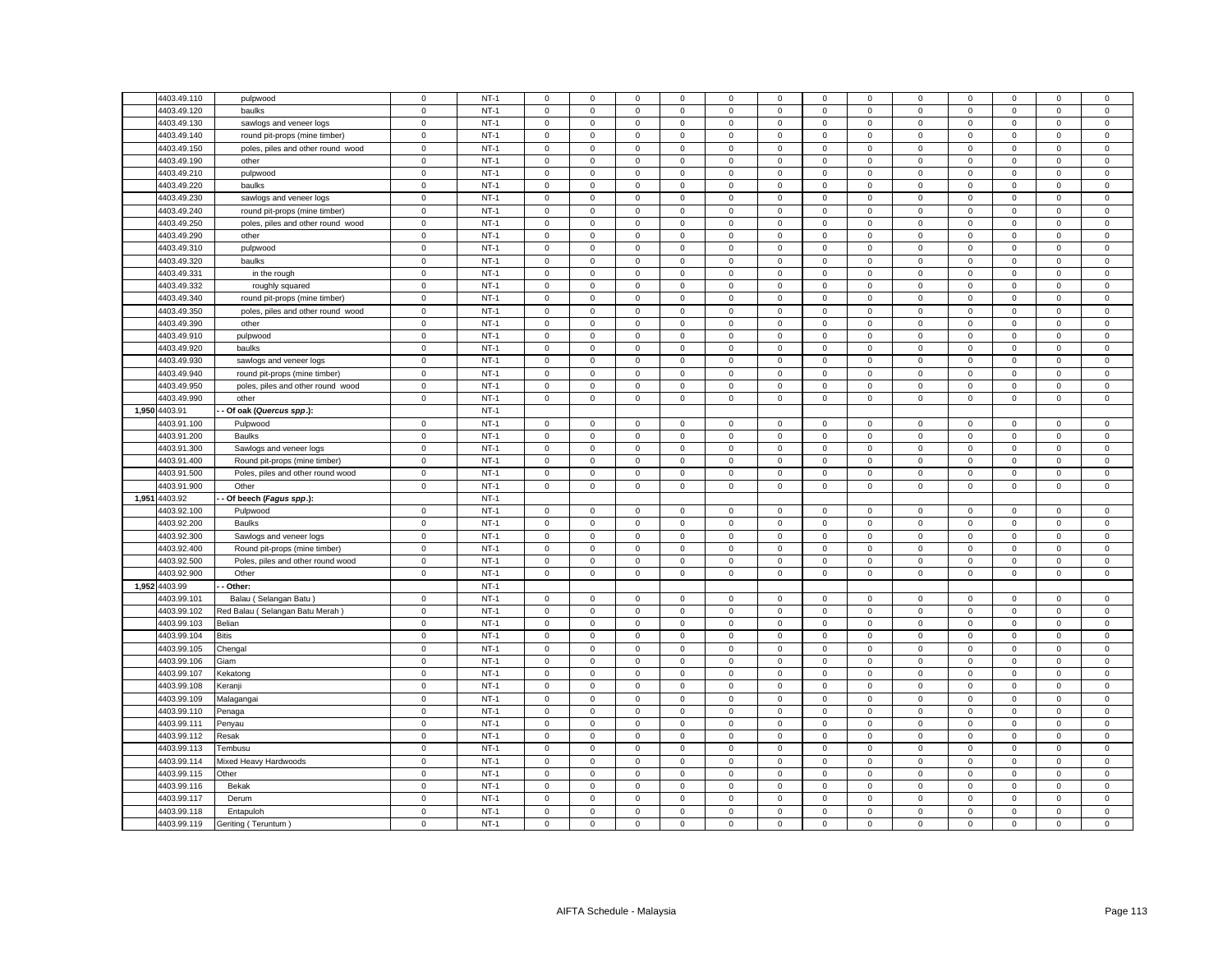| 4403.99.120 | Kandis                      | $\mathbf 0$         | $NT-1$ | $\mathsf 0$         | $\mathsf 0$         | $\mathsf 0$         | $\mathsf 0$ | $\mathsf 0$  | $\mathsf 0$ | $\mathsf 0$         | $\mathbf 0$  | 0                   | $\mathsf 0$ | $\mathsf 0$         | $\mathsf 0$ | $\mathsf 0$         |
|-------------|-----------------------------|---------------------|--------|---------------------|---------------------|---------------------|-------------|--------------|-------------|---------------------|--------------|---------------------|-------------|---------------------|-------------|---------------------|
| 4403.99.121 | Kasai                       | $\mathbf 0$         | $NT-1$ | $\mathsf 0$         | $\mathsf 0$         | $\mathsf 0$         | $\mathbf 0$ | $\mathsf 0$  | $\mathsf 0$ | $\mathsf 0$         | $\mathbf 0$  | $\mathbf 0$         | $\mathsf 0$ | $\mathbf 0$         | $\mathsf 0$ | $\mathsf 0$         |
| 4403.99.122 | Kayu Malam                  | $\mathbf 0$         | $NT-1$ | $\mathsf 0$         | $\mathsf 0$         | $\mathsf 0$         | $\mathbf 0$ | $\mathbf 0$  | $\mathsf 0$ | $\mathsf 0$         | $\mathbf 0$  | $\mathbf 0$         | $\mathsf 0$ | $\mathbf 0$         | $\mathsf 0$ | $\mathbf 0$         |
| 4403.99.123 | Kelat                       | $\mathsf 0$         | $NT-1$ | $\mathbf{0}$        | $\mathbf{0}$        | $\mathbf 0$         | $\mathbf 0$ | $\mathbf{0}$ | $\mathbf 0$ | $\mathbf 0$         | $\mathbf{0}$ | $\mathbf{0}$        | $\mathbf 0$ | $\mathbf{0}$        | $\mathbf 0$ | $\mathbf 0$         |
| 4403.99.124 | Keledang                    | $\mathsf 0$         | $NT-1$ | $\mathbf 0$         | $\mathbf 0$         | $\mathsf 0$         | $\mathbf 0$ | 0            | $\mathsf 0$ | $\mathbf 0$         | $\mathbf 0$  | 0                   | $\mathbf 0$ | $\mathbf 0$         | $\mathbf 0$ | $\mathsf 0$         |
| 4403.99.125 | Keruntum                    | $\mathsf 0$         | $NT-1$ | $\mathsf 0$         | $\mathbf{0}$        | $\mathsf 0$         | $\mathbf 0$ | $\mathbf{0}$ | $\mathsf 0$ | $\mathbf 0$         | $\mathbf{0}$ | $\mathbf 0$         | $\mathbf 0$ | $\mathbf 0$         | $\mathsf 0$ | $\mathbf 0$         |
| 4403.99.126 | Kulim                       | $\mathbf 0$         | $NT-1$ | $\mathbf{0}$        | $\mathbf 0$         | $\mathbf 0$         | $\mathbf 0$ | $\mathbf 0$  | $\mathbf 0$ | $\mathbf 0$         | $\mathbf{0}$ | $\mathbf 0$         | $\mathsf 0$ | $\mathbf{0}$        | $\mathsf 0$ | $\mathbf 0$         |
| 4403.99.127 | Mata Ulat                   | $\mathbf 0$         | $NT-1$ | $\mathsf 0$         | $\mathbf 0$         | $\mathbf 0$         | $\mathbf 0$ | $\mathbf 0$  | $\mathsf 0$ | $\mathbf 0$         | $\mathbf 0$  | $\mathsf{O}\xspace$ | $\mathbf 0$ | $\mathbf 0$         | $\mathsf 0$ | $\mathsf 0$         |
| 4403.99.128 | Mempening                   | $\mathsf 0$         | $NT-1$ | $\mathsf 0$         | $\mathsf 0$         | $\mathsf 0$         | $\mathsf 0$ | $\mathsf 0$  | $\mathsf 0$ | $\mathsf{O}\xspace$ | $\mathsf 0$  | $\mathsf 0$         | $\mathsf 0$ | $\mathbf 0$         | $\mathsf 0$ | $\mathsf 0$         |
| 4403.99.129 | Mengkulang (Kembang)        | $\mathsf 0$         | $NT-1$ | $\mathbf 0$         | $\mathbf 0$         | $\mathsf 0$         | $\mathbf 0$ | $\mathbf 0$  | $\mathbf 0$ | $\mathbf 0$         | $\mathbf{0}$ | $\mathbf 0$         | $\mathbf 0$ | $\mathbf 0$         | $\mathbf 0$ | $\mathbf 0$         |
| 4403.99.130 | Meransi                     | $\mathbf 0$         | $NT-1$ | $\mathsf 0$         | $\mathbf 0$         | $\mathsf 0$         | $\mathsf 0$ | $\mathsf 0$  | $\mathsf 0$ | $\mathsf{O}\xspace$ | $\mathbf{0}$ | $\mathsf 0$         | $\,0\,$     | $\mathsf 0$         | $\mathsf 0$ | $\mathbf 0$         |
| 4403.99.131 | Merawan (Gagil)             | $\mathbf 0$         | $NT-1$ | $\mathsf 0$         | $\mathsf 0$         | $\mathsf 0$         | $\mathbf 0$ | $\mathsf 0$  | $\mathsf 0$ | $\mathsf 0$         | $\mathbf 0$  | 0                   | $\mathsf 0$ | $\mathbf 0$         | $\mathsf 0$ | $\mathsf 0$         |
| 4403.99.132 | Merbatu                     | $\mathsf 0$         | $NT-1$ | $\mathbf 0$         | $\mathsf 0$         | $\mathsf 0$         | $\mathsf 0$ | $\mathsf 0$  | $\mathsf 0$ | $\mathsf{O}\xspace$ | $\mathsf 0$  | $\mathbf 0$         | $\mathsf 0$ | $\mathbf 0$         | $\mathsf 0$ | $\mathbf 0$         |
| 4403.99.133 | Merpauh                     | $\mathbf 0$         | $NT-1$ | $\mathsf{O}\xspace$ | $\mathsf 0$         | $\mathsf 0$         | $\mathsf 0$ | $\mathsf 0$  | $\mathsf 0$ | $\mathsf 0$         | $\mathbf 0$  | $\mathsf{O}\xspace$ | $\mathsf 0$ | $\mathbf 0$         | $\mathsf 0$ | $\mathsf 0$         |
| 4403.99.134 | Mertas                      | $\mathbf 0$         | $NT-1$ | $\mathbf 0$         | $\mathsf 0$         | $\mathsf{O}\xspace$ | $\mathsf 0$ | $\mathsf 0$  | $\mathsf 0$ | $\mathbf 0$         | $\mathsf 0$  | $\mathsf 0$         | $\mathsf 0$ | $\mathsf 0$         | $\mathsf 0$ | $\mathsf 0$         |
| 4403.99.135 | Nyalin                      | $\mathsf 0$         | $NT-1$ | $\mathbf 0$         | $\mathbf 0$         | $\mathbf 0$         | $^{\circ}$  | $\mathbf 0$  | $\mathbf 0$ | $\mathbf 0$         | $\mathbf 0$  | 0                   | $\mathbf 0$ | $\mathbf 0$         | $\mathbf 0$ | 0                   |
| 4403.99.136 | Pauh Kijang                 | $\mathsf 0$         | $NT-1$ | $\mathsf 0$         | $\mathsf 0$         | $\mathsf 0$         | $\mathsf 0$ | $\mathsf 0$  | $\mathsf 0$ | $\mathsf 0$         | $\mathsf 0$  | 0                   | $\mathbf 0$ | $\mathsf 0$         | $\mathsf 0$ | $\mathsf 0$         |
| 4403.99.137 |                             | $\mathsf 0$         | $NT-1$ | $\mathbf 0$         | $\mathsf 0$         | $\mathbf 0$         | 0           | $\mathsf 0$  | $\mathsf 0$ | $\mathsf{O}\xspace$ | $\mathbf 0$  | 0                   | $\mathsf 0$ | $\mathbf 0$         | $\mathbf 0$ | $\mathsf 0$         |
|             | Perah                       | $\mathsf 0$         | $NT-1$ | $\mathbf 0$         | $\mathsf 0$         | $\mathsf 0$         | $\Omega$    | $\mathsf 0$  | $\Omega$    | $\mathsf 0$         | $\mathsf 0$  | $\mathbf 0$         | $\mathsf 0$ | $\mathsf 0$         | $\mathsf 0$ | $\mathbf 0$         |
| 4403.99.138 | Petaling                    |                     |        |                     |                     |                     |             |              |             |                     |              |                     |             |                     |             |                     |
| 4403.99.139 | Punah                       | $\mathbf 0$         | $NT-1$ | 0                   | $\mathsf{O}\xspace$ | $\mathbf 0$         | 0           | 0            | $\mathbf 0$ | $\mathbf 0$         | $\mathbf 0$  | $\mathsf{O}\xspace$ | $\mathbf 0$ | $\,0\,$             | 0           | 0                   |
| 4403.99.140 | Ranggu                      | $\mathsf 0$         | $NT-1$ | $\mathbf 0$         | $\mathsf{O}\xspace$ | $\mathbf 0$         | $\mathbf 0$ | $\mathsf 0$  | $\mathbf 0$ | $\mathbf 0$         | $\mathbf 0$  | 0                   | $\mathbf 0$ | $\mathbf 0$         | $\mathbf 0$ | $\pmb{0}$           |
| 4403.99.141 | Rengas                      | $\mathbf 0$         | $NT-1$ | $\mathbf 0$         | $\mathbf 0$         | $\mathbf 0$         | $\mathbf 0$ | 0            | $\mathbf 0$ | $\mathbf 0$         | $\mathbf 0$  | $\mathbf 0$         | $\mathbf 0$ | $\mathbf 0$         | $\mathbf 0$ | 0                   |
| 4403.99.142 | Semayur                     | $\mathsf 0$         | $NT-1$ | $\mathsf 0$         | $\mathsf 0$         | $\mathsf 0$         | $\mathsf 0$ | $\mathsf 0$  | $\mathbf 0$ | $\mathsf 0$         | $\mathsf 0$  | $\mathsf 0$         | $\mathbf 0$ | $\mathsf 0$         | $\mathsf 0$ | $\pmb{0}$           |
| 4403.99.143 | Senumpul                    | $\mathbf 0$         | $NT-1$ | $\mathbf 0$         | $\mathbf 0$         | $\mathbf 0$         | $\mathbf 0$ | 0            | $\mathbf 0$ | $\mathbf 0$         | $\mathbf 0$  | 0                   | $\mathbf 0$ | $\mathbf 0$         | $\mathbf 0$ | 0                   |
| 4403.99.144 | Simpoh                      | $\mathsf 0$         | $NT-1$ | $\mathbf 0$         | $\mathsf 0$         | $\mathsf 0$         | $\mathbf 0$ | $\mathsf 0$  | $\mathbf 0$ | $\mathsf 0$         | $\mathbf 0$  | 0                   | $\mathbf 0$ | $\mathbf 0$         | $\mathsf 0$ | $\mathbf 0$         |
| 4403.99.145 | Tampoi                      | $\mathbf 0$         | $NT-1$ | $\mathsf 0$         | $\mathsf 0$         | $\mathsf 0$         | $\mathbf 0$ | $\mathbf 0$  | $\mathsf 0$ | $\mathsf 0$         | $\mathsf 0$  | $\mathsf 0$         | $\mathbf 0$ | $\mathsf 0$         | $\mathsf 0$ | $\mathsf 0$         |
| 4403.99.146 | <b>Tualang</b>              | $\mathsf 0$         | $NT-1$ | $\mathbf 0$         | $\mathsf 0$         | $\mathsf 0$         | $\mathbf 0$ | $\mathsf 0$  | $\mathbf 0$ | $\mathsf 0$         | $\mathsf 0$  | $\mathsf 0$         | $\mathsf 0$ | $\mathsf 0$         | $\mathsf 0$ | $\mathbf 0$         |
| 4403.99.147 | Tulang Daing (Kedang Belum) | $\mathbf 0$         | $NT-1$ | $\mathbf 0$         | $\mathbf 0$         | $\mathbf 0$         | $\mathbf 0$ | 0            | $\mathbf 0$ | $\mathbf 0$         | $\mathbf 0$  | $\mathbf 0$         | $\mathsf 0$ | $\mathbf 0$         | $\mathsf 0$ | $\mathsf 0$         |
| 4403.99.148 | Mixed Medium Hardwoods      | $\mathsf{O}\xspace$ | $NT-1$ | $\mathbf 0$         | $\mathsf{O}\xspace$ | $\mathbf 0$         | $\mathbf 0$ | $\mathsf 0$  | $\mathbf 0$ | $\mathsf 0$         | $\mathsf 0$  | $\mathsf 0$         | $\mathsf 0$ | $\mathsf 0$         | $\mathbf 0$ | $\mathsf{O}\xspace$ |
| 4403.99.149 | Other                       | $\mathsf{O}\xspace$ | $NT-1$ | $\mathsf 0$         | $\mathsf{O}\xspace$ | $\mathsf 0$         | $\mathsf 0$ | $\mathbf 0$  | $\mathsf 0$ | $\mathbf 0$         | $\mathbf 0$  | $\mathsf 0$         | $\mathsf 0$ | $\mathbf 0$         | $\mathsf 0$ | $\mathbf 0$         |
| 4403.99.150 | Acacia Mangium              | $\mathsf{O}\xspace$ | $NT-1$ | $\mathbf 0$         | $\mathsf{O}\xspace$ | 0                   | $^{\circ}$  | $\mathsf 0$  | $\mathbf 0$ | $\mathsf{O}\xspace$ | 0            | $\mathsf 0$         | $\mathbf 0$ | $\mathsf 0$         | $\mathbf 0$ | $\mathbf 0$         |
| 4403.99.151 | Ara                         | $\mathbf 0$         | $NT-1$ | $\mathbf{0}$        | $\mathbf{0}$        | $\mathsf 0$         | $\mathbf 0$ | $\mathbf 0$  | $\mathsf 0$ | $\mathbf 0$         | $\mathbf{0}$ | $\mathbf 0$         | $\mathbf 0$ | $\mathbf 0$         | $\mathsf 0$ | $\mathsf 0$         |
| 4403.99.152 | Araucaria spp.              | $\mathsf 0$         | $NT-1$ | $\mathbf 0$         | $\mathsf 0$         | $\mathsf 0$         | $\mathbf 0$ | $\mathsf 0$  | $\mathsf 0$ | $\mathsf 0$         | $\mathsf 0$  | $\mathbf 0$         | $\mathsf 0$ | $\mathbf 0$         | $\mathsf 0$ | $\mathsf 0$         |
| 4403.99.153 | Babai                       | $\mathbf 0$         | $NT-1$ | $\mathbf 0$         | $\mathsf 0$         | $\mathsf 0$         | $\mathbf 0$ | $\mathbf 0$  | $\mathsf 0$ | $\mathsf 0$         | $\mathsf 0$  | $\mathsf 0$         | $\mathbf 0$ | $\mathsf 0$         | $\mathsf 0$ | $\mathsf 0$         |
| 4403.99.154 | Batai                       | $\mathbf 0$         | $NT-1$ | $\mathbf 0$         | $\mathsf{O}\xspace$ | $\mathsf 0$         | $\mathbf 0$ | $\mathsf 0$  | $\mathbf 0$ | $\mathsf 0$         | $\mathbf 0$  | $\mathbf 0$         | $\mathbf 0$ | $\mathbf 0$         | $\mathsf 0$ | 0                   |
| 4403.99.155 | Bayur                       | $\mathsf 0$         | $NT-1$ | $\mathsf 0$         | $\mathsf 0$         | $\mathsf 0$         | $\mathsf 0$ | $\mathsf 0$  | $\mathsf 0$ | $\mathsf 0$         | $\mathbf{0}$ | $\mathbf 0$         | $\mathsf 0$ | $\mathbf 0$         | $\mathsf 0$ | $\mathbf 0$         |
| 4403.99.156 | Berangan                    | $\mathbf 0$         | $NT-1$ | $\mathbf 0$         | 0                   | 0                   | 0           | 0            | 0           | $\mathbf 0$         | 0            | 0                   | $\mathbf 0$ | 0                   | 0           | 0                   |
| 4403.99.157 | Bintangor                   | $\mathbf 0$         | $NT-1$ | $\mathsf 0$         | $\mathsf 0$         | $\mathsf 0$         | $\mathsf 0$ | $\mathbf 0$  | $\mathsf 0$ | $\mathsf 0$         | $\mathbf 0$  | $\mathbf 0$         | $\mathsf 0$ | $\mathbf 0$         | $\mathsf 0$ | $\mathbf 0$         |
| 4403.99.158 | Binuang                     | $\mathbf 0$         | $NT-1$ | $\mathbf 0$         | $\mathsf 0$         | $\mathsf 0$         | $\mathsf 0$ | $\mathsf 0$  | $\mathsf 0$ | $\mathsf 0$         | $\mathsf 0$  | $\mathbf 0$         | $\mathsf 0$ | $\mathsf 0$         | $\mathsf 0$ | $\mathsf 0$         |
| 4403.99.159 | Dedali                      | $\mathbf 0$         | $NT-1$ | $\mathsf 0$         | $\mathsf 0$         | $\mathsf 0$         | $\mathbf 0$ | $\mathsf 0$  | $\mathsf 0$ | $\mathbf 0$         | $\mathbf{0}$ | $\mathsf 0$         | $\mathbf 0$ | $\mathsf 0$         | $\mathsf 0$ | $\mathbf 0$         |
| 4403.99.160 | Durian                      | $\mathbf 0$         | $NT-1$ | $\mathbf 0$         | $\mathsf 0$         | $\mathsf 0$         | $\mathbf 0$ | $\mathsf 0$  | $\mathsf 0$ | $\mathsf 0$         | $\mathbf 0$  | 0                   | $\mathsf 0$ | $\mathbf 0$         | $\mathsf 0$ | $\mathsf 0$         |
| 4403.99.161 | Eucalyptus                  | $\mathbf 0$         | $NT-1$ | $\mathsf 0$         | $\mathsf 0$         | $\mathsf 0$         | $\mathsf 0$ | $\mathsf 0$  | $\mathsf 0$ | $\mathsf 0$         | $\mathbf 0$  | $\mathbf 0$         | $\mathsf 0$ | $\mathbf 0$         | $\mathsf 0$ | $\mathbf 0$         |
| 4403.99.162 | Geronggang (Serungan)       | $\mathbf 0$         | $NT-1$ | $\mathsf 0$         | $\mathsf 0$         | $\mathsf 0$         | $\mathbf 0$ | $\mathsf 0$  | $\mathbf 0$ | $\mathsf 0$         | $\mathbf 0$  | $\mathbf 0$         | $\mathbf 0$ | $\mathbf 0$         | $\mathsf 0$ | $\mathsf 0$         |
| 4403.99.163 | Gerutu                      | $\mathbf 0$         | $NT-1$ | $\mathsf 0$         | $\mathsf 0$         | $\mathsf 0$         | $\mathsf 0$ | $\mathsf 0$  | $\mathsf 0$ | $\mathsf 0$         | $\mathbf 0$  | $\mathbf 0$         | $\mathsf 0$ | $\mathbf 0$         | $\mathsf 0$ | $\mathbf 0$         |
| 4403.99.164 | Kedondong                   | $\mathsf 0$         | $NT-1$ | $\mathsf 0$         | $\mathbf{0}$        | $\mathsf 0$         | $\mathsf 0$ | $\mathbf 0$  | $\mathsf 0$ | $\mathbf 0$         | $\mathbf{0}$ | $\mathbf 0$         | $\mathsf 0$ | $\mathbf{O}$        | $\mathsf 0$ | $\mathbf 0$         |
| 4403.99.165 | Kelumpang                   | $\mathbf 0$         | $NT-1$ | $\mathsf 0$         | $\mathsf{O}\xspace$ | $\mathsf 0$         | $\mathbf 0$ | $\mathsf 0$  | $\mathsf 0$ | $\mathbf 0$         | $\mathbf{0}$ | $\mathsf 0$         | $\,0\,$     | 0                   | $\mathsf 0$ | $\mathsf 0$         |
| 4403.99.166 | Kembang Semangkok           | $\mathbf 0$         | $NT-1$ | $\mathsf 0$         | $\mathbf 0$         | $\mathbf 0$         | $\mathsf 0$ | $\mathbf 0$  | $\mathsf 0$ | $\mathbf 0$         | $\mathbf{0}$ | $\mathsf 0$         | $\mathsf 0$ | $\mathbf 0$         | $\mathbf 0$ | $\mathbf 0$         |
| 4403.99.167 | Ketapang                    | $\mathbf 0$         | $NT-1$ | $\mathbf 0$         | $\mathbf 0$         | $\mathbf 0$         | $\mathbf 0$ | $\mathbf 0$  | $\mathbf 0$ | $\mathsf 0$         | $\mathbf 0$  | $\mathbf 0$         | $\mathsf 0$ | $\mathbf 0$         | $\mathsf 0$ | $\mathbf 0$         |
| 4403.99.168 | Kungkur                     | $\mathbf 0$         | $NT-1$ | $\mathsf 0$         | $\mathbf 0$         | $\mathsf 0$         | $\mathsf 0$ | $\mathbf 0$  | $\mathsf 0$ | $\mathsf{O}\xspace$ | $\mathsf 0$  | $\mathbf 0$         | $\mathbf 0$ | $\mathsf{O}\xspace$ | $\mathsf 0$ | $\mathsf 0$         |
| 4403.99.169 | .aran                       | $\mathsf 0$         | $NT-1$ | $\mathsf 0$         | $\mathsf 0$         | $\mathsf 0$         | $\mathsf 0$ | $\mathsf 0$  | $\mathsf 0$ | $\mathsf{O}\xspace$ | $\mathbf{0}$ | $\mathsf 0$         | $\mathsf 0$ | $\mathbf 0$         | $\mathsf 0$ | $\mathbf 0$         |
| 4403.99.170 | Limpaga (Surian)            | $\mathsf 0$         | $NT-1$ | $\mathsf 0$         | $\mathbf 0$         | $\mathbf 0$         | $\mathbf 0$ | $\mathbf 0$  | $\mathsf 0$ | $\mathsf 0$         | $\mathbf 0$  | 0                   | $\mathsf 0$ | $\mathbf 0$         | $\mathbf 0$ | $\mathbf 0$         |
| 4403.99.171 | Machang                     | $\mathsf 0$         | $NT-1$ | $\mathsf 0$         | $\mathsf 0$         | $\mathsf 0$         | $\mathsf 0$ | $\mathsf 0$  | $\mathsf 0$ | $\mathsf{O}\xspace$ | $\mathsf 0$  | $\mathsf 0$         | $\mathbf 0$ | $\mathsf 0$         | $\mathbf 0$ | $\mathbf 0$         |
| 4403.99.172 | Mahang                      | $\mathbf 0$         | $NT-1$ | $\mathsf 0$         | $\mathsf 0$         | $\mathsf 0$         | $\mathsf 0$ | $\mathsf 0$  | $\mathsf 0$ | $\mathbf 0$         | $\mathbf 0$  | 0                   | $\mathsf 0$ | $\mathbf 0$         | $\mathsf 0$ | $\mathsf 0$         |
|             |                             | $\mathsf 0$         | $NT-1$ | $\mathsf 0$         | $\mathsf 0$         | $\mathsf 0$         | $\mathsf 0$ | $\mathsf 0$  | $\mathsf 0$ |                     | $\mathsf 0$  |                     |             | $\mathsf 0$         | $\mathsf 0$ | $\mathsf 0$         |
| 4403.99.173 | Medang                      |                     |        |                     |                     |                     |             |              |             | $\mathsf 0$         |              | $\mathsf 0$         | $\mathbf 0$ |                     |             |                     |
| 4403.99.174 | Meluntai (Kawang)           | $\mathbf 0$         | $NT-1$ | 0                   | $\mathsf 0$         | $\mathsf 0$         | $\mathbf 0$ | $\mathsf 0$  | $\mathbf 0$ | $\mathsf{O}\xspace$ | $\mathbf 0$  | 0                   | $\mathbf 0$ | $\mathbf 0$         | $\mathbf 0$ | $\mathsf 0$         |
| 4403.99.175 | Melunak                     | $\mathsf 0$         | $NT-1$ | $\mathbf 0$         | $\mathsf 0$         | $\mathsf 0$         | $\mathbf 0$ | $\mathsf 0$  | $\mathbf 0$ | $\mathbf 0$         | $\mathsf 0$  | 0                   | $\mathsf 0$ | $\mathsf 0$         | $\mathsf 0$ | $\mathbf 0$         |
| 4403.99.176 | Mempisang ( Karai )         | $\mathsf 0$         | $NT-1$ | $\mathbf 0$         | $\mathbf 0$         | $\mathsf 0$         | 0           | 0            | $\mathbf 0$ | 0                   | 0            | 0                   | $\mathbf 0$ | 0                   | $\mathbf 0$ | 0                   |
| 4403.99.177 | Merbulan                    | $\mathsf 0$         | $NT-1$ | $\mathsf 0$         | $\mathsf 0$         | $\mathsf 0$         | $\mathbf 0$ | $\mathsf 0$  | $\mathbf 0$ | $\mathbf 0$         | $\mathsf 0$  | 0                   | $\mathbf 0$ | $\mathbf 0$         | $\mathsf 0$ | $\mathbf 0$         |
| 4403.99.178 | Mersawa                     | $\mathbf 0$         | $NT-1$ | $\mathbf 0$         | $\mathsf 0$         | $\mathsf 0$         | $\mathbf 0$ | $\mathsf 0$  | $\mathsf 0$ | $\mathbf 0$         | $\mathbf 0$  | 0                   | $\mathsf 0$ | $\mathsf 0$         | $\mathsf 0$ | $\mathbf 0$         |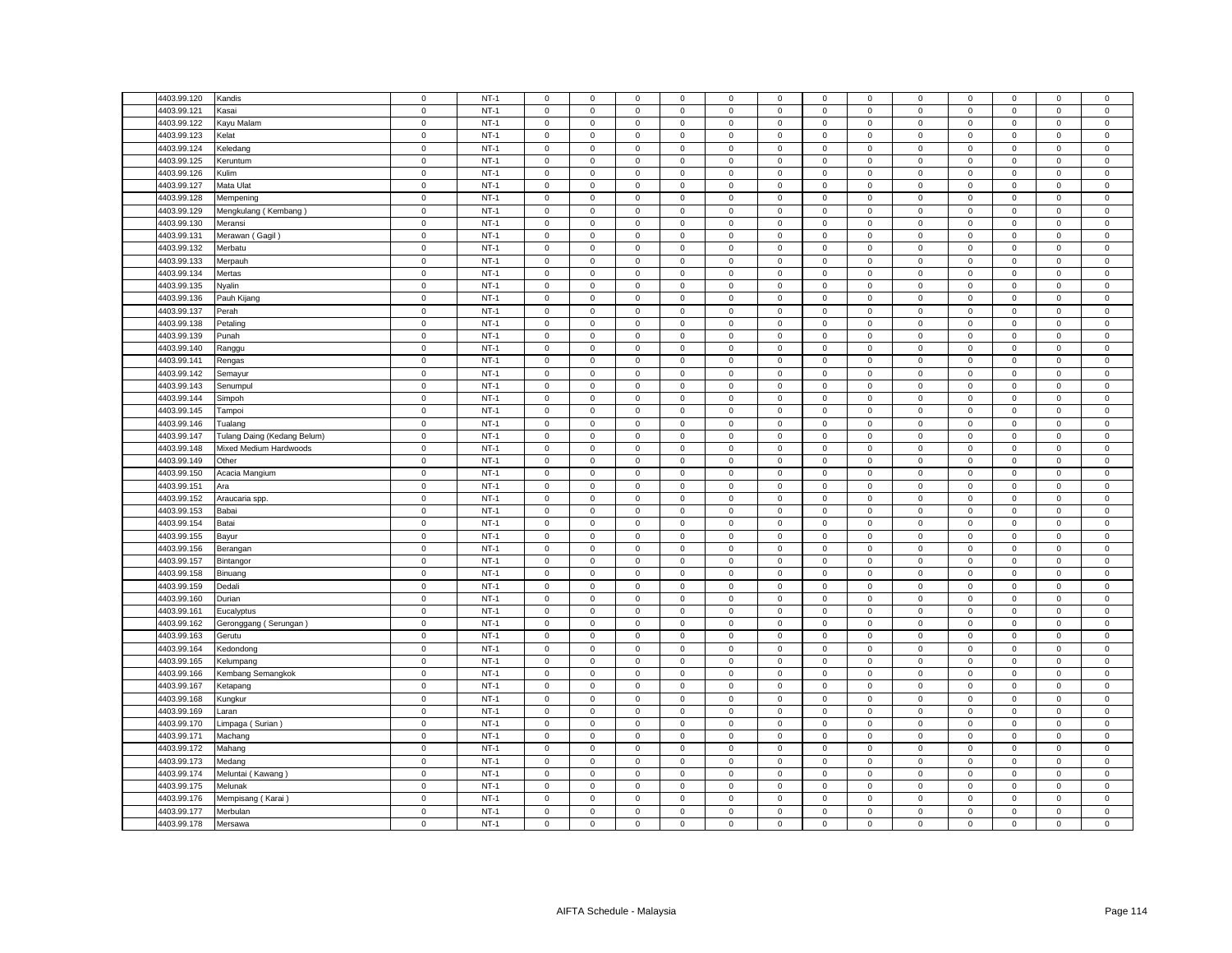| 4403.99.179 | Nyatoh                                                                                                                                                                                                                                                                                                                                                                                                                                                                                                                                                                                                                                                                            | $\mathbf 0$         | $NT-1$ | $\mathbf 0$         | $\mathbf 0$  | $\mathbf 0$  | $\mathbf 0$  | $\mathbf 0$         | $\mathsf 0$ | $\mathbf 0$         | $\mathbf 0$  | $\mathsf 0$         | $\mathbf 0$ | $\mathbf 0$  | $\mathbf 0$ | $\mathsf 0$ |
|-------------|-----------------------------------------------------------------------------------------------------------------------------------------------------------------------------------------------------------------------------------------------------------------------------------------------------------------------------------------------------------------------------------------------------------------------------------------------------------------------------------------------------------------------------------------------------------------------------------------------------------------------------------------------------------------------------------|---------------------|--------|---------------------|--------------|--------------|--------------|---------------------|-------------|---------------------|--------------|---------------------|-------------|--------------|-------------|-------------|
| 4403.99.180 | Nyatoh Kuning                                                                                                                                                                                                                                                                                                                                                                                                                                                                                                                                                                                                                                                                     | $\mathbf 0$         | $NT-1$ | $\mathsf 0$         | $\mathbf 0$  | $\mathsf 0$  | $\mathbf 0$  | $\mathbf 0$         | $\mathsf 0$ | $\mathsf 0$         | $\mathsf 0$  | $\mathbf 0$         | $\mathsf 0$ | $\mathbf 0$  | $\mathsf 0$ | $\mathsf 0$ |
| 4403.99.181 | Pelajau                                                                                                                                                                                                                                                                                                                                                                                                                                                                                                                                                                                                                                                                           | $\mathbf 0$         | $NT-1$ | $\mathsf 0$         | $\mathbf 0$  | $\mathsf 0$  | $\mathsf 0$  | $\mathbf 0$         | $\mathbf 0$ | $\mathsf 0$         | $\mathsf 0$  | $\mathbf 0$         | $\mathbf 0$ | $\mathbf 0$  | $\mathsf 0$ | $\mathsf 0$ |
| 4403.99.182 | Penarahan                                                                                                                                                                                                                                                                                                                                                                                                                                                                                                                                                                                                                                                                         | $\mathbf 0$         | $NT-1$ | $\mathbf 0$         | $\mathbf{0}$ | $\mathbf{0}$ | $\mathbf{0}$ | $\mathbf{0}$        | $\mathbf 0$ | $\mathbf 0$         | $\mathbf{0}$ | $\mathbf 0$         | $^{\circ}$  | $\mathbf{0}$ | $\mathbf 0$ | $\mathbf 0$ |
| 4403.99.183 | Perupok                                                                                                                                                                                                                                                                                                                                                                                                                                                                                                                                                                                                                                                                           | $\mathbf 0$         | $NT-1$ | $\mathbf 0$         | 0            | $\mathsf 0$  | $\mathbf 0$  | 0                   | $\mathbf 0$ | $\mathbf 0$         | $\mathbf 0$  | $\mathbf 0$         | $\mathbf 0$ | $\mathbf 0$  | $\mathbf 0$ | $\mathsf 0$ |
| 4403.99.184 | Petai                                                                                                                                                                                                                                                                                                                                                                                                                                                                                                                                                                                                                                                                             | $\mathbf 0$         | $NT-1$ | $\mathsf 0$         | $\mathbf 0$  | $\mathbf 0$  | $\mathsf 0$  | $\mathbf 0$         | $\mathbf 0$ | $\mathbf 0$         | $\mathsf 0$  | $\mathbf 0$         | $\mathbf 0$ | $\mathbf 0$  | $\mathsf 0$ | $\mathsf 0$ |
| 4403.99.185 | Pulai                                                                                                                                                                                                                                                                                                                                                                                                                                                                                                                                                                                                                                                                             | $\mathbf 0$         | $NT-1$ | $\mathbf 0$         | $\mathbf{0}$ | $\mathbf 0$  | $^{\circ}$   | $\mathbf 0$         | $\mathbf 0$ | $\mathbf 0$         | $\mathsf 0$  | $\mathbf 0$         | $\mathbf 0$ | $\mathbf{0}$ | $\mathbf 0$ | $\mathsf 0$ |
| 4403.99.186 | Rubberwood                                                                                                                                                                                                                                                                                                                                                                                                                                                                                                                                                                                                                                                                        | $\mathbf 0$         | $NT-1$ | $\mathsf 0$         | $\mathbf 0$  | $\mathsf 0$  | $\mathbf 0$  | $\mathsf 0$         | $\mathsf 0$ | $\mathsf 0$         | $\mathsf 0$  | $\mathsf 0$         | $\mathbf 0$ | $\mathbf 0$  | $\mathsf 0$ | $\mathsf 0$ |
| 4403.99.187 | Sengkuang                                                                                                                                                                                                                                                                                                                                                                                                                                                                                                                                                                                                                                                                         | $\mathbf 0$         | $NT-1$ | $\mathsf 0$         | $\mathsf 0$  | $\mathbf 0$  | $\mathbf 0$  | $\mathsf 0$         | $\mathbf 0$ | $\mathbf 0$         | $\mathbf 0$  | $\mathsf 0$         | $\mathbf 0$ | $\mathbf 0$  | $\mathsf 0$ | $\mathbf 0$ |
| 4403.99.188 | Sentang                                                                                                                                                                                                                                                                                                                                                                                                                                                                                                                                                                                                                                                                           | $\mathsf 0$         | $NT-1$ | $\mathbf 0$         | $\mathbf 0$  | $\mathsf 0$  | $\mathbf 0$  | 0                   | $\mathbf 0$ | $\mathbf 0$         | $\mathbf 0$  | $\mathbf 0$         | $\mathbf 0$ | $\mathbf 0$  | $\mathbf 0$ | $\mathbf 0$ |
| 4403.99.189 | Sepetir                                                                                                                                                                                                                                                                                                                                                                                                                                                                                                                                                                                                                                                                           | $\mathbf 0$         | $NT-1$ | $\mathsf 0$         | $\mathbf 0$  | $\mathsf 0$  | $\mathsf 0$  | $\mathbf 0$         | $\mathbf 0$ | $\mathsf 0$         | $\mathbf 0$  | $\mathsf 0$         | $\mathbf 0$ | $\mathbf 0$  | $\mathsf 0$ | $\mathsf 0$ |
| 4403.99.190 | Sesendok                                                                                                                                                                                                                                                                                                                                                                                                                                                                                                                                                                                                                                                                          | $\mathbf 0$         | $NT-1$ | $\mathsf 0$         | $\mathbf 0$  | $\mathsf 0$  | $\mathsf 0$  | $\mathbf 0$         | $\mathbf 0$ | $\mathbf 0$         | $\mathbf 0$  | $\mathsf 0$         | $\mathbf 0$ | $\Omega$     | $\mathsf 0$ | $\mathsf 0$ |
| 4403.99.191 | Terap                                                                                                                                                                                                                                                                                                                                                                                                                                                                                                                                                                                                                                                                             | $\mathbf 0$         | $NT-1$ | $\mathsf 0$         | $\mathbf 0$  | $\mathsf 0$  | $\mathsf 0$  | $\mathsf 0$         | $\mathbf 0$ | $\mathsf 0$         | $\mathbf 0$  | $\mathsf 0$         | $\mathbf 0$ | $\mathbf 0$  | $\mathsf 0$ | $\mathsf 0$ |
| 4403.99.192 |                                                                                                                                                                                                                                                                                                                                                                                                                                                                                                                                                                                                                                                                                   | $\mathbf 0$         | $NT-1$ | $\mathsf 0$         | $\mathbf 0$  | $\mathsf 0$  | $\mathbf 0$  | $\mathsf 0$         | $\mathsf 0$ | $\mathsf 0$         | $\mathsf 0$  | $\mathsf 0$         | $\mathbf 0$ | $\mathbf 0$  | $\mathsf 0$ | $\mathsf 0$ |
|             | Terentang                                                                                                                                                                                                                                                                                                                                                                                                                                                                                                                                                                                                                                                                         |                     |        |                     |              |              |              |                     | $\mathbf 0$ |                     |              |                     |             |              |             |             |
| 4403.99.193 | Red Meranti                                                                                                                                                                                                                                                                                                                                                                                                                                                                                                                                                                                                                                                                       | $\mathsf 0$         | $NT-1$ | $\mathsf 0$         | $\mathbf 0$  | $\mathsf 0$  | $\mathsf 0$  | $\overline{0}$      |             | $\mathsf 0$         | $\mathbf 0$  | $\mathsf 0$         | $\mathsf 0$ | $\mathsf 0$  | $\mathsf 0$ | $\mathbf 0$ |
| 4403.99.194 | Mixed Light Hardwoods                                                                                                                                                                                                                                                                                                                                                                                                                                                                                                                                                                                                                                                             | $\mathbf 0$         | $NT-1$ | $^{\circ}$          | $\mathbf 0$  | $\mathsf 0$  | 0            | $\mathbf 0$         | $\mathbf 0$ | 0                   | $\mathbf 0$  | $\mathbf 0$         | $\mathbf 0$ | $\Omega$     | $\mathbf 0$ | $\,0\,$     |
| 4403.99.195 | Other                                                                                                                                                                                                                                                                                                                                                                                                                                                                                                                                                                                                                                                                             | $\mathbf 0$         | $NT-1$ | $\mathbf 0$         | $\mathbf 0$  | $\mathsf 0$  | $\mathsf 0$  | $\mathbf 0$         | $\mathbf 0$ | $\mathsf 0$         | $\mathbf 0$  | $\mathsf 0$         | $\mathbf 0$ | $\mathbf 0$  | $\mathsf 0$ | $\mathsf 0$ |
| 4403.99.196 | Mixed Hardwoods                                                                                                                                                                                                                                                                                                                                                                                                                                                                                                                                                                                                                                                                   | $\mathsf 0$         | $NT-1$ | $\mathbf 0$         | $\mathbf 0$  | $\mathsf 0$  | $\mathbf 0$  | $\mathsf 0$         | $\mathsf 0$ | $\mathbf 0$         | $\mathsf 0$  | $\mathbf 0$         | $\mathbf 0$ | $\Omega$     | $\mathsf 0$ | $\mathsf 0$ |
| 4403.99.197 | Red Woods                                                                                                                                                                                                                                                                                                                                                                                                                                                                                                                                                                                                                                                                         | $\mathbf 0$         | $NT-1$ | $\mathsf 0$         | $\mathbf 0$  | $\mathsf 0$  | $\mathbf 0$  | $\mathsf 0$         | $\mathbf 0$ | $\mathbf 0$         | $\mathbf 0$  | $\mathsf 0$         | $\mathbf 0$ | $\mathbf 0$  | $\mathsf 0$ | $\mathsf 0$ |
| 4403.99.199 | Other                                                                                                                                                                                                                                                                                                                                                                                                                                                                                                                                                                                                                                                                             | $\mathbf 0$         | $NT-1$ | $\mathsf 0$         | 0            | $\mathsf 0$  | $^{\circ}$   | $\mathsf 0$         | $\mathbf 0$ | $\mathbf 0$         | $\mathbf 0$  | 0                   | $\mathbf 0$ | $\mathbf 0$  | 0           | 0           |
| 4403.99.201 | Balau (Selangan Batu)                                                                                                                                                                                                                                                                                                                                                                                                                                                                                                                                                                                                                                                             | $\mathsf 0$         | $NT-1$ | $\mathsf 0$         | $\mathbf 0$  | $\mathsf 0$  | $\mathsf 0$  | $\mathsf 0$         | $\mathbf 0$ | $\mathsf 0$         | $\mathbf 0$  | $\mathsf 0$         | $\mathbf 0$ | $\mathbf 0$  | $\mathsf 0$ | $\mathbf 0$ |
| 4403.99.202 | Red Balau (Selangan Batu Merah)                                                                                                                                                                                                                                                                                                                                                                                                                                                                                                                                                                                                                                                   | $\mathbf 0$         | $NT-1$ | 0                   | 0            | $\mathbf 0$  | 0            | 0                   | 0           | 0                   | $\mathbf 0$  | $\mathbf 0$         | $\mathbf 0$ | $\mathbf 0$  | $\mathbf 0$ | $\mathbf 0$ |
| 4403.99.203 | Belian                                                                                                                                                                                                                                                                                                                                                                                                                                                                                                                                                                                                                                                                            | $\mathsf{O}\xspace$ | $NT-1$ | $\mathbf 0$         | $\mathbf 0$  | $\mathsf 0$  | 0            | $\mathsf 0$         | $\mathsf 0$ | $\mathsf{O}\xspace$ | $\mathbf 0$  | $\mathsf 0$         | $\mathbf 0$ | $\mathbf 0$  | $\mathbf 0$ | $\mathsf 0$ |
| 4403.99.204 | Bitis                                                                                                                                                                                                                                                                                                                                                                                                                                                                                                                                                                                                                                                                             | $\mathbf 0$         | $NT-1$ | $\mathbf 0$         | $\mathbf 0$  | $\mathsf 0$  | $\mathbf 0$  | $\mathbf 0$         | $\mathsf 0$ | $\mathbf 0$         | $\mathsf 0$  | $\mathbf 0$         | $\mathbf 0$ | $\mathbf 0$  | $\mathbf 0$ | $\mathsf 0$ |
| 4403.99.205 | Chengal                                                                                                                                                                                                                                                                                                                                                                                                                                                                                                                                                                                                                                                                           | $\mathbf 0$         | $NT-1$ | $\mathbf 0$         | 0            | $\mathsf 0$  | $\mathbf 0$  | $\mathbf 0$         | $\mathsf 0$ | $\mathbf 0$         | $\mathbf 0$  | $\mathsf 0$         | $\mathsf 0$ | $\mathbf 0$  | $\mathbf 0$ | $\mathsf 0$ |
| 4403.99.206 | Giam                                                                                                                                                                                                                                                                                                                                                                                                                                                                                                                                                                                                                                                                              | $\mathbf 0$         | $NT-1$ | $\mathbf 0$         | 0            | $\mathsf 0$  | 0            | $\mathsf 0$         | $\mathbf 0$ | 0                   | $\mathbf 0$  | $\mathsf 0$         | $\mathbf 0$ | 0            | 0           | $\mathsf 0$ |
| 4403.99.207 | <ekatong< td=""><td><math display="inline">\mathsf 0</math></td><td><math>NT-1</math></td><td><math display="inline">\mathsf 0</math></td><td><math>\mathbf 0</math></td><td><math display="inline">\mathsf 0</math></td><td><math>\mathbf 0</math></td><td><math display="inline">\mathsf 0</math></td><td><math display="inline">\mathsf 0</math></td><td><math display="inline">\mathsf 0</math></td><td><math>\mathbf 0</math></td><td><math display="inline">\mathsf 0</math></td><td><math display="inline">\mathsf 0</math></td><td><math display="inline">\mathsf 0</math></td><td><math>\mathbf 0</math></td><td><math display="inline">\mathsf 0</math></td></ekatong<> | $\mathsf 0$         | $NT-1$ | $\mathsf 0$         | $\mathbf 0$  | $\mathsf 0$  | $\mathbf 0$  | $\mathsf 0$         | $\mathsf 0$ | $\mathsf 0$         | $\mathbf 0$  | $\mathsf 0$         | $\mathsf 0$ | $\mathsf 0$  | $\mathbf 0$ | $\mathsf 0$ |
| 4403.99.208 | Keranji                                                                                                                                                                                                                                                                                                                                                                                                                                                                                                                                                                                                                                                                           | $\mathbf 0$         | $NT-1$ | $\mathbf 0$         | 0            | $\mathsf 0$  | 0            | $\mathbf 0$         | 0           | $\mathbf 0$         | $\mathsf 0$  | $\mathbf 0$         | $\mathbf 0$ | $\mathbf 0$  | $\mathbf 0$ | $\mathsf 0$ |
| 4403.99.209 | Malagangai                                                                                                                                                                                                                                                                                                                                                                                                                                                                                                                                                                                                                                                                        | $\mathsf 0$         | $NT-1$ | $\mathsf 0$         | 0            | $\mathsf 0$  | $\mathbf 0$  | $\mathsf 0$         | $\mathsf 0$ | $\mathsf 0$         | $\mathbf 0$  | $\mathsf 0$         | $\mathsf 0$ | $\mathsf 0$  | $\mathbf 0$ | $\mathbf 0$ |
| 4403.99.210 | Penaga                                                                                                                                                                                                                                                                                                                                                                                                                                                                                                                                                                                                                                                                            | $\mathsf 0$         | $NT-1$ | $\mathsf 0$         | $\mathbf 0$  | $\mathsf 0$  | $\mathbf 0$  | $\mathsf 0$         | $\mathsf 0$ | $\mathsf 0$         | $\mathsf 0$  | $\mathsf 0$         | $\mathsf 0$ | $\mathbf 0$  | $\mathsf 0$ | $\mathbf 0$ |
| 4403.99.211 | Penyau                                                                                                                                                                                                                                                                                                                                                                                                                                                                                                                                                                                                                                                                            | $\mathbf 0$         | $NT-1$ | $\mathbf 0$         | 0            | $\mathsf 0$  | $\mathbf 0$  | $\mathsf 0$         | 0           | $\mathbf 0$         | $\mathbf{0}$ | $\mathsf 0$         | $\mathbf 0$ | $\mathbf 0$  | $\Omega$    | 0           |
| 4403.99.212 | Resak                                                                                                                                                                                                                                                                                                                                                                                                                                                                                                                                                                                                                                                                             | $\mathbf 0$         | $NT-1$ | $\mathbf 0$         | $\mathsf 0$  | $\mathsf 0$  | $\mathbf 0$  | $\mathsf 0$         | $\mathsf 0$ | $\mathbf 0$         | $\mathbf 0$  | $\mathsf 0$         | $\mathbf 0$ | $\mathbf 0$  | $\mathsf 0$ | $\mathsf 0$ |
| 4403.99.213 | Tembusu                                                                                                                                                                                                                                                                                                                                                                                                                                                                                                                                                                                                                                                                           | $\mathsf 0$         | $NT-1$ | $\mathsf 0$         | $\mathbf 0$  | $\mathsf 0$  | $\mathsf 0$  | $\mathsf 0$         | $\mathsf 0$ | $\mathsf 0$         | $\mathbf 0$  | $\mathsf 0$         | $\mathsf 0$ | $\mathsf 0$  | $\mathsf 0$ | $\mathsf 0$ |
|             |                                                                                                                                                                                                                                                                                                                                                                                                                                                                                                                                                                                                                                                                                   |                     |        |                     |              |              |              |                     |             |                     |              |                     |             |              |             |             |
| 4403.99.214 | Mixed Heavy Hardwoods                                                                                                                                                                                                                                                                                                                                                                                                                                                                                                                                                                                                                                                             | $\mathbf 0$         | $NT-1$ | $\mathbf 0$         | 0            | $\mathsf 0$  | $\mathbf 0$  | $\mathsf 0$         | $\mathbf 0$ | 0                   | $\mathbf 0$  | $\mathbf 0$         | $\mathbf 0$ | $\mathbf{0}$ | $\mathbf 0$ | $\mathbf 0$ |
| 4403.99.215 | Other                                                                                                                                                                                                                                                                                                                                                                                                                                                                                                                                                                                                                                                                             | $\mathbf 0$         | $NT-1$ | $\mathsf 0$         | $\mathbf 0$  | $\mathsf 0$  | $\mathbf 0$  | $\mathsf 0$         | $\mathsf 0$ | $\mathsf{O}\xspace$ | $\mathbf 0$  | $\mathsf 0$         | $\mathsf 0$ | $\mathbf 0$  | $\mathsf 0$ | $\mathsf 0$ |
| 4403.99.216 | Bekak                                                                                                                                                                                                                                                                                                                                                                                                                                                                                                                                                                                                                                                                             | $\mathsf 0$         | $NT-1$ | $\mathsf 0$         | $\mathbf 0$  | $\mathsf 0$  | $\mathsf 0$  | $\mathsf 0$         | $\mathsf 0$ | $\mathsf 0$         | $\mathsf 0$  | $\mathbf 0$         | $\mathsf 0$ | $\mathbf 0$  | $\mathsf 0$ | $\mathbf 0$ |
| 4403.99.217 | Derum                                                                                                                                                                                                                                                                                                                                                                                                                                                                                                                                                                                                                                                                             | $\mathbf 0$         | $NT-1$ | $\,0\,$             | 0            | $\mathsf 0$  | $\mathbf 0$  | $\mathsf 0$         | 0           | 0                   | $\mathbf 0$  | 0                   | $\mathbf 0$ | 0            | 0           | 0           |
| 4403.99.218 | Entapuloh                                                                                                                                                                                                                                                                                                                                                                                                                                                                                                                                                                                                                                                                         | $\mathbf 0$         | $NT-1$ | $\mathsf 0$         | $\mathbf 0$  | $\mathsf 0$  | $\mathsf 0$  | $\mathbf 0$         | $\mathsf 0$ | $\mathsf 0$         | $\mathsf 0$  | $\mathbf 0$         | $\mathbf 0$ | $\mathbf 0$  | $\mathsf 0$ | $\mathsf 0$ |
| 4403.99.219 | Geriting (Teruntum)                                                                                                                                                                                                                                                                                                                                                                                                                                                                                                                                                                                                                                                               | $\mathbf 0$         | $NT-1$ | $\mathsf 0$         | $\mathbf 0$  | $\mathsf 0$  | $\mathsf 0$  | $\mathsf 0$         | $\mathsf 0$ | $\mathsf 0$         | $\mathbf 0$  | $\mathsf 0$         | $\mathbf 0$ | $\mathsf 0$  | $\mathsf 0$ | $\mathsf 0$ |
| 4403.99.220 | Kandis                                                                                                                                                                                                                                                                                                                                                                                                                                                                                                                                                                                                                                                                            | $\mathbf 0$         | $NT-1$ | $\mathsf 0$         | $\mathbf 0$  | $\mathsf 0$  | $\mathbf 0$  | $\mathsf 0$         | $\mathsf 0$ | $\mathbf 0$         | $\mathbf 0$  | $\mathsf 0$         | $\mathbf 0$ | $\mathbf 0$  | $\mathsf 0$ | $\mathbf 0$ |
| 4403.99.221 | Kasai                                                                                                                                                                                                                                                                                                                                                                                                                                                                                                                                                                                                                                                                             | $\mathbf 0$         | $NT-1$ | $\mathsf 0$         | $\mathbf 0$  | $\mathsf 0$  | $\mathbf 0$  | $\mathbf 0$         | $\mathsf 0$ | $\mathsf 0$         | $\mathbf 0$  | $\mathsf 0$         | $\mathsf 0$ | $\mathsf 0$  | $\mathsf 0$ | $\mathsf 0$ |
| 4403.99.222 | Kayu Malam                                                                                                                                                                                                                                                                                                                                                                                                                                                                                                                                                                                                                                                                        | $\mathbf 0$         | $NT-1$ | $\mathsf 0$         | $\mathbf 0$  | $\mathsf 0$  | $\mathsf 0$  | $\mathbf 0$         | $\mathbf 0$ | $\mathsf 0$         | $\mathbf 0$  | $\mathbf 0$         | $\mathbf 0$ | $\mathbf 0$  | $\mathsf 0$ | $\mathsf 0$ |
| 4403.99.223 | Kelat                                                                                                                                                                                                                                                                                                                                                                                                                                                                                                                                                                                                                                                                             | $\mathbf 0$         | $NT-1$ | $\mathbf 0$         | $\mathbf 0$  | $\mathsf 0$  | $\mathbf 0$  | $\mathbf 0$         | $\mathsf 0$ | $\mathsf 0$         | $\mathsf 0$  | $\mathbf 0$         | $\mathbf 0$ | $\mathbf 0$  | $\mathbf 0$ | $\mathsf 0$ |
| 4403.99.224 | Keledang                                                                                                                                                                                                                                                                                                                                                                                                                                                                                                                                                                                                                                                                          | $\mathbf 0$         | $NT-1$ | $\mathsf 0$         | $\mathbf 0$  | $\mathsf 0$  | $\mathbf 0$  | $\mathbf 0$         | $\mathbf 0$ | $\mathsf 0$         | $\mathbf 0$  | $\mathsf 0$         | $\mathbf 0$ | $\mathbf 0$  | $\mathsf 0$ | $\mathsf 0$ |
| 4403.99.225 | Keruntum                                                                                                                                                                                                                                                                                                                                                                                                                                                                                                                                                                                                                                                                          | $\mathbf 0$         | $NT-1$ | $\mathbf 0$         | $\mathbf 0$  | $\mathbf 0$  | $\mathbf 0$  | $\mathbf{0}$        | $\mathbf 0$ | $\mathbf 0$         | $\mathbf 0$  | $\mathbf 0$         | $\mathbf 0$ | $\mathbf 0$  | $\mathbf 0$ | $\mathsf 0$ |
| 4403.99.226 | Kulim                                                                                                                                                                                                                                                                                                                                                                                                                                                                                                                                                                                                                                                                             | $\mathbf 0$         | $NT-1$ | $\mathbf 0$         | $\mathbf 0$  | $\mathsf 0$  | $\mathbf 0$  | $\mathsf 0$         | $\mathbf 0$ | $\mathbf 0$         | $\mathsf 0$  | $\mathsf 0$         | $\mathbf 0$ | $\mathbf 0$  | $\mathsf 0$ | $\mathsf 0$ |
| 4403.99.227 | Mata Ulat                                                                                                                                                                                                                                                                                                                                                                                                                                                                                                                                                                                                                                                                         | $\mathsf 0$         | $NT-1$ | $\mathsf 0$         | $\mathbf 0$  | $\mathbf 0$  | $\mathsf 0$  | $\mathsf 0$         | $\mathbf 0$ | $\mathbf 0$         | $\mathbf 0$  | $\mathbf 0$         | $\mathbf 0$ | $\mathbf 0$  | $\mathbf 0$ | $\mathsf 0$ |
| 4403.99.228 | Mempening                                                                                                                                                                                                                                                                                                                                                                                                                                                                                                                                                                                                                                                                         | $\mathbf 0$         | $NT-1$ | $\mathbf 0$         | $\mathbf 0$  | $\mathbf 0$  | $\mathbf 0$  | $\mathbf 0$         | $\mathbf 0$ | $\mathbf 0$         | $\mathbf{0}$ | $\mathbf 0$         | $\mathbf 0$ | $\mathbf 0$  | $\mathbf 0$ | $\mathsf 0$ |
| 4403.99.229 | Mengkulang (Kembang)                                                                                                                                                                                                                                                                                                                                                                                                                                                                                                                                                                                                                                                              | $\mathbf 0$         | $NT-1$ | $\mathsf{O}\xspace$ | $\mathbf 0$  | $\mathsf 0$  | $\mathsf 0$  | $\mathsf 0$         | $\mathbf 0$ | $\mathsf 0$         | $\mathsf 0$  | $\mathsf 0$         | $\mathbf 0$ | $\mathbf 0$  | $\mathsf 0$ | $\mathsf 0$ |
| 4403.99.230 | Meransi                                                                                                                                                                                                                                                                                                                                                                                                                                                                                                                                                                                                                                                                           | $\mathsf 0$         | $NT-1$ | $\mathsf 0$         | $\mathbf 0$  | $\mathsf 0$  | $\mathsf 0$  | $\mathsf 0$         | $\mathbf 0$ | $\mathsf 0$         | $\mathbf 0$  | $\mathsf 0$         | $\mathbf 0$ | $\mathbf 0$  | $\mathsf 0$ | $\mathbf 0$ |
| 4403.99.231 | Merawan (Gagil)                                                                                                                                                                                                                                                                                                                                                                                                                                                                                                                                                                                                                                                                   | $\mathbf 0$         | $NT-1$ | $\mathbf 0$         | $\mathbf 0$  | $\mathbf 0$  | $\mathbf 0$  | $\mathbf 0$         | $\mathbf 0$ | $\mathbf 0$         | $\mathbf 0$  | $\mathsf 0$         | $\mathbf 0$ | $\mathbf 0$  | $\mathbf 0$ | $\mathsf 0$ |
| 4403.99.232 | Merbatu                                                                                                                                                                                                                                                                                                                                                                                                                                                                                                                                                                                                                                                                           | $\mathbf 0$         | $NT-1$ | $\mathbf 0$         | $\mathsf 0$  | $\mathsf 0$  | $\mathsf 0$  | $\mathbf 0$         | $\mathsf 0$ | $\mathsf 0$         | $\mathbf 0$  | $\mathsf 0$         | $\mathbf 0$ | $\mathbf 0$  | $\mathsf 0$ | $\mathsf 0$ |
| 4403.99.233 | Merpauh                                                                                                                                                                                                                                                                                                                                                                                                                                                                                                                                                                                                                                                                           | $\mathbf 0$         | $NT-1$ | $\mathsf 0$         | $\mathbf 0$  | $\mathsf 0$  | $\mathsf 0$  | 0                   | $\mathsf 0$ | $\mathsf 0$         | $\mathsf 0$  | $\mathsf{O}\xspace$ | $\mathbf 0$ | $\mathbf 0$  | $\mathsf 0$ | $\mathsf 0$ |
| 4403.99.234 | Mertas                                                                                                                                                                                                                                                                                                                                                                                                                                                                                                                                                                                                                                                                            | $\mathsf 0$         | $NT-1$ | $\mathsf 0$         | $\mathsf 0$  | $\mathsf 0$  | $\mathbf 0$  | $\mathbf 0$         | $\mathbf 0$ | $\mathbf 0$         | $\mathbf 0$  | $\mathsf 0$         | $\mathbf 0$ | $\mathbf 0$  | $\mathsf 0$ | $\mathbf 0$ |
| 4403.99.235 | Nyalin                                                                                                                                                                                                                                                                                                                                                                                                                                                                                                                                                                                                                                                                            | $\mathbf 0$         | $NT-1$ | $\mathbf 0$         | $\mathbf 0$  | $\mathsf 0$  | $\mathbf 0$  | $\mathsf 0$         | $\mathsf 0$ | $\mathbf 0$         | $\mathbf 0$  | $\mathbf 0$         | $\mathsf 0$ | $\Omega$     | $\mathsf 0$ | $\mathsf 0$ |
| 4403.99.236 |                                                                                                                                                                                                                                                                                                                                                                                                                                                                                                                                                                                                                                                                                   | $\mathsf 0$         | $NT-1$ | $\mathsf 0$         | $\mathbf 0$  | $\mathsf 0$  | $\mathsf 0$  | $\mathsf 0$         | $\mathbf 0$ | $\mathsf 0$         | $\mathbf 0$  |                     | $\mathbf 0$ | $\mathbf 0$  | $\mathsf 0$ | $\mathbf 0$ |
| 4403.99.237 | Pauh Kijang                                                                                                                                                                                                                                                                                                                                                                                                                                                                                                                                                                                                                                                                       | $\mathsf 0$         | $NT-1$ |                     |              | $\mathsf 0$  |              |                     |             |                     | $\mathsf 0$  | $\mathbf 0$         |             |              | $\mathsf 0$ |             |
|             | Perah                                                                                                                                                                                                                                                                                                                                                                                                                                                                                                                                                                                                                                                                             |                     |        | $\mathbf 0$         | 0            |              | 0            | $\mathsf{O}\xspace$ | $\mathbf 0$ | $\Omega$            |              | 0                   | $\mathbf 0$ | $\Omega$     |             | $\mathbf 0$ |
| 4403.99.238 | Petaling                                                                                                                                                                                                                                                                                                                                                                                                                                                                                                                                                                                                                                                                          | $\mathbf 0$         | $NT-1$ | $\mathsf 0$         | $\mathbf 0$  | $\mathsf 0$  | $\mathsf 0$  | $\mathsf 0$         | $\mathbf 0$ | $\mathsf 0$         | $\mathbf 0$  | $\mathbf 0$         | $\mathbf 0$ | $\mathbf 0$  | $\mathsf 0$ | $\mathsf 0$ |
| 4403.99.239 | Punah                                                                                                                                                                                                                                                                                                                                                                                                                                                                                                                                                                                                                                                                             | $\mathbf 0$         | $NT-1$ | $\mathbf 0$         | $\mathbf 0$  | $\mathsf 0$  | $\Omega$     | $\mathbf 0$         | $\mathbf 0$ | $\mathsf 0$         | $\mathbf 0$  | $\mathbf 0$         | $\mathbf 0$ | $\mathbf 0$  | $\mathsf 0$ | $\mathsf 0$ |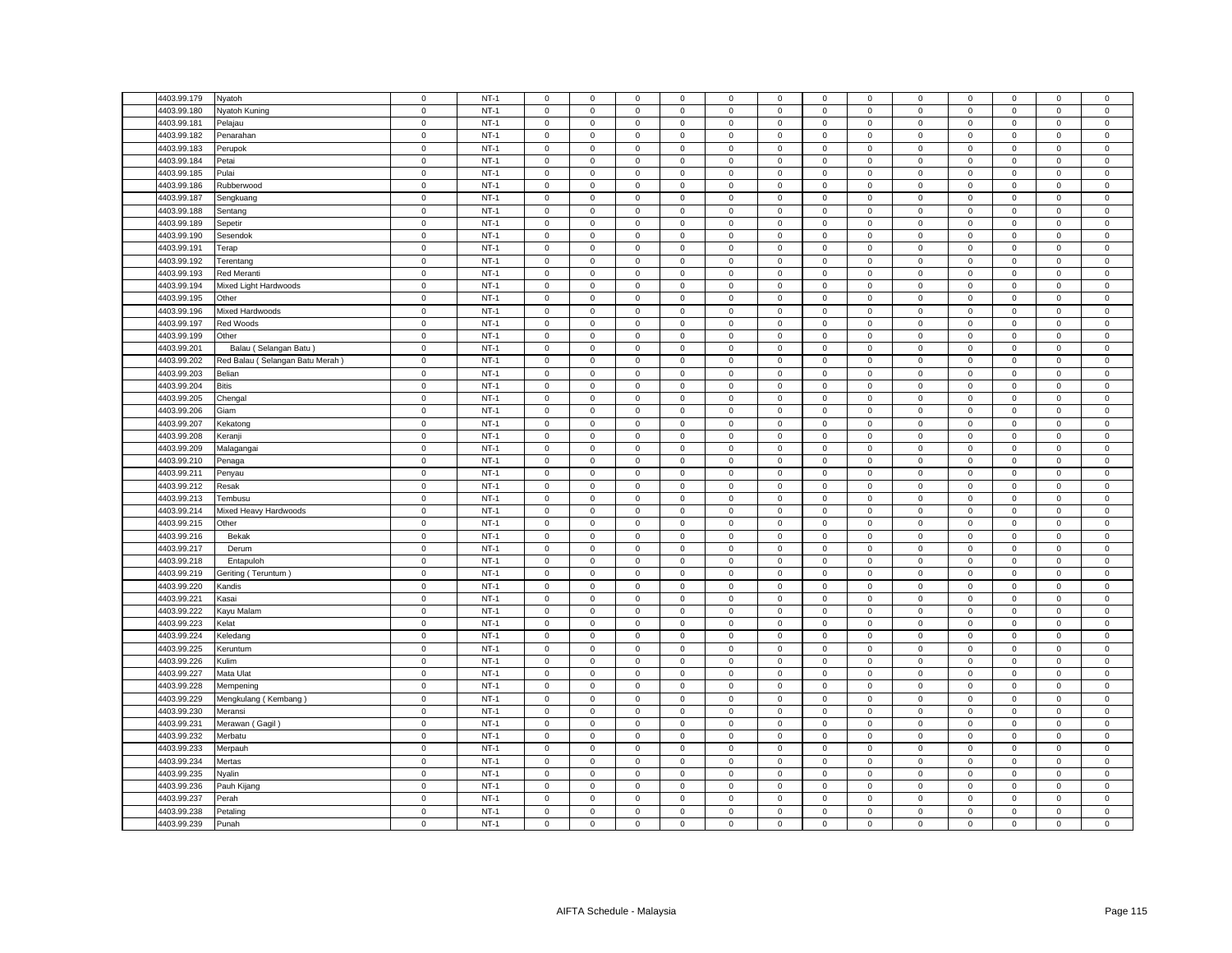| 4403.99.240 | Ranggu                      | $\mathsf 0$              | $NT-1$           | $\mathsf 0$         | $\mathsf 0$         | $\mathsf 0$         | $\mathbf 0$                | 0                | $\mathsf 0$      | $\mathsf 0$  | $\mathsf 0$  | $\mathsf 0$                | $\mathsf 0$                | $\mathbf 0$         | $\mathbf 0$  | $\mathsf 0$                |
|-------------|-----------------------------|--------------------------|------------------|---------------------|---------------------|---------------------|----------------------------|------------------|------------------|--------------|--------------|----------------------------|----------------------------|---------------------|--------------|----------------------------|
| 4403.99.241 | Rengas                      | $\mathsf 0$              | $NT-1$           | $\mathsf 0$         | $\mathsf 0$         | $\mathsf 0$         | $\mathbf 0$                | 0                | $\mathsf 0$      | $\mathsf 0$  | $\mathsf 0$  | $\mathsf 0$                | $\mathbf 0$                | $\mathsf 0$         | $\mathsf 0$  | $\mathsf 0$                |
| 4403.99.242 | Semayur                     | $\mathsf 0$              | $NT-1$           | $\mathsf 0$         | $\mathsf 0$         | $\mathsf 0$         | $\mathsf 0$                | 0                | $\mathsf 0$      | $\mathbf 0$  | $\mathsf 0$  | $\mathbf 0$                | $\mathsf 0$                | $\mathsf 0$         | $\mathsf 0$  | $\mathsf 0$                |
| 4403.99.243 | Senumpul                    | $\mathbf 0$              | $NT-1$           | $\mathbf{0}$        | $\mathbf 0$         | $\mathbf 0$         | $\mathbf 0$                | $\mathbf{0}$     | $\mathbf 0$      | $\mathbf{0}$ | $\mathbf{0}$ | $\mathbf{0}$               | $\mathbf 0$                | $\mathbf{0}$        | $\mathbf{0}$ | $\mathsf 0$                |
| 4403.99.244 | Simpoh                      | $\mathsf 0$              | $NT-1$           | $\mathbf 0$         | $\mathsf 0$         | $\mathsf 0$         | $\mathbf 0$                | 0                | $\mathsf 0$      | $\mathbf 0$  | $\mathbf 0$  | 0                          | $\mathbf 0$                | $\mathbf 0$         | $\mathbf 0$  | $\mathbf 0$                |
| 4403.99.245 | Tampoi                      | $\mathsf 0$              | $NT-1$           | $\mathsf 0$         | $\mathbf{0}$        | $\mathsf 0$         | $\mathsf 0$                | $\mathbf{0}$     | $\mathbf 0$      | $\mathbf 0$  | $\mathbf{0}$ | $\mathsf 0$                | $\mathbf 0$                | $\mathbf 0$         | $\mathsf 0$  | $\mathsf 0$                |
| 4403.99.246 | Tualang                     | $\mathbf 0$              | $NT-1$           | $\mathbf{0}$        | $\mathbf 0$         | $\mathbf 0$         | $\mathbf 0$                | $\mathbf{0}$     | $\mathbf 0$      | $\mathbf{0}$ | $\mathbf 0$  | $\mathbf 0$                | $\mathbf 0$                | $\mathbf 0$         | $\mathbf 0$  | $\mathsf 0$                |
| 4403.99.247 | Tulang Daing (Kedang Belum) | $\mathbf 0$              | $NT-1$           | $\mathsf 0$         | $\mathsf 0$         | $\mathsf 0$         | $\mathbf 0$                | 0                | $\mathsf 0$      | $\mathbf 0$  | $\mathsf 0$  | $\mathbf 0$                | $\mathbf 0$                | $\mathsf 0$         | $\mathsf 0$  | $\mathsf 0$                |
| 4403.99.248 | Mixed Medium Hardwoods      | $\mathbf 0$              | $NT-1$           | $\mathsf 0$         | $\mathsf 0$         | $\mathsf 0$         | $\mathsf 0$                | $\mathbf{0}$     | $\mathbf 0$      | $\mathbf 0$  | $\mathsf 0$  | $\mathsf 0$                | $\mathsf 0$                | $\mathsf 0$         | $\mathsf 0$  | $\pmb{0}$                  |
| 4403.99.249 | Other                       | $\mathsf 0$              | $NT-1$           | $\mathbf 0$         | $\mathbf 0$         | $\mathsf 0$         | $\mathbf 0$                | $\mathbf{0}$     | $\mathbf 0$      | $\mathbf 0$  | $\mathbf 0$  | 0                          | $\mathbf 0$                | $\mathbf 0$         | $\mathbf 0$  | $\mathsf 0$                |
| 4403.99.250 | Acacia Mangium              | $\mathsf 0$              | $NT-1$           | $\mathsf 0$         | $\mathbf 0$         | $\mathsf 0$         | $\mathsf 0$                | 0                | $\mathsf 0$      | $\mathsf 0$  | $\mathsf 0$  | $\mathsf 0$                | $\mathbf 0$                | $\mathsf 0$         | $\mathsf 0$  | $\,0\,$                    |
| 4403.99.251 | Ara                         | $\mathsf 0$              | $NT-1$           | $\mathbf 0$         | $\mathbf 0$         | $\mathsf 0$         | $\mathsf 0$                | $\mathbf{0}$     | $\mathsf 0$      | $\mathbf 0$  | $\mathbf 0$  | $\mathsf 0$                | $\mathsf 0$                | $\mathbf 0$         | $\mathsf 0$  | $\overline{0}$             |
| 4403.99.252 | Araucaria spp.              | $\mathsf 0$              | $NT-1$           | $\mathbf 0$         | $\mathsf 0$         | $\mathsf 0$         | $\mathsf 0$                | 0                | $\mathsf 0$      | $\mathsf 0$  | $\mathsf 0$  | $\mathsf 0$                | $\mathsf 0$                | $\mathsf 0$         | $\mathsf 0$  | $\mathbf 0$                |
| 4403.99.253 | Babai                       | $\mathsf 0$              | $NT-1$           | $\mathbf 0$         | $\mathsf 0$         | $\mathsf 0$         | $\mathsf 0$                | 0                | $\mathsf 0$      | $\mathbf 0$  | $\mathsf 0$  | $\mathsf 0$                | $\mathsf 0$                | $\mathsf 0$         | $\mathsf 0$  | $\mathsf 0$                |
| 4403.99.254 | Batai                       | $\mathbf 0$              | $NT-1$           | $\mathbf 0$         | $\mathsf 0$         | $\mathsf{O}\xspace$ | $\mathsf 0$                | $\mathbf 0$      | $\mathsf 0$      | $\mathsf 0$  | $\,0\,$      | $\mathbf 0$                | $\mathsf 0$                | $\mathsf 0$         | $\mathsf 0$  | $\mathbf 0$                |
| 4403.99.255 | Bayur                       | $\mathsf 0$              | $NT-1$           | $\mathbf 0$         | $\mathbf 0$         | $\mathbf 0$         | $^{\circ}$                 | 0                | $\mathbf 0$      | $\mathbf 0$  | $\mathbf 0$  | $\mathsf 0$                | $\mathbf 0$                | $\mathbf 0$         | $\mathbf 0$  | $\overline{0}$             |
| 4403.99.256 |                             | $\mathbf 0$              | $NT-1$           | $\Omega$            | $\mathsf 0$         | $\mathsf 0$         | $\mathbf 0$                | 0                | $\mathbf 0$      | $\mathsf 0$  | $\mathsf 0$  | $\mathsf 0$                | $\mathbf 0$                | $\mathsf 0$         | $\mathsf 0$  | $\mathbf 0$                |
| 4403.99.257 | Berangan                    | $\mathbf 0$              | $NT-1$           | $\mathsf 0$         | $\mathsf 0$         | $\mathsf 0$         | $\mathbf 0$                | 0                | $\mathsf 0$      | $\mathbf 0$  | $\mathsf 0$  | $\mathsf 0$                | $\mathsf 0$                | $\mathsf 0$         | $\mathsf 0$  | $\,0\,$                    |
| 4403.99.258 | Bintangor                   | $\mathsf 0$              | $NT-1$           | $\mathsf 0$         | $\mathsf 0$         | $\mathsf 0$         | $\mathsf 0$                | 0                | $\mathsf 0$      | $\mathsf 0$  | $\mathsf 0$  | $\mathsf 0$                | $\mathsf 0$                |                     | $\mathsf 0$  |                            |
|             | Binuang                     |                          |                  |                     |                     |                     |                            |                  |                  |              |              |                            |                            | $\mathbf 0$         |              | $\mathbf 0$                |
| 4403.99.259 | Dedali                      | $\pmb{0}$<br>$\mathsf 0$ | $NT-1$<br>$NT-1$ | 0<br>$\mathbf 0$    | $\mathsf{O}\xspace$ | 0                   | $\mathbf 0$                | 0<br>$\mathbf 0$ | 0<br>$\mathsf 0$ | $\mathbf 0$  | $\mathbf 0$  | $\pmb{0}$                  | $\mathbf 0$<br>$\mathbf 0$ | $\mathbf 0$         | $\mathbf 0$  | $\mathbf 0$                |
| 4403.99.260 | Durian                      |                          |                  |                     | $\mathsf{O}\xspace$ | $\mathsf 0$         | $\mathsf 0$                |                  |                  | $\mathbf 0$  | $\mathbf 0$  | $\mathbf 0$                |                            | $\mathsf 0$         | $\mathsf 0$  | $\mathbf 0$                |
| 4403.99.261 | Eucalyptus                  | $\mathsf 0$              | $NT-1$           | $\mathbf 0$         | $\mathbf 0$         | $\mathbf 0$         | 0                          | 0                | $\mathbf 0$      | $\mathbf 0$  | $\mathbf 0$  | $\mathbf 0$                | $\mathbf 0$                | 0                   | $\mathbf 0$  | $\mathbf 0$                |
| 4403.99.262 | Geronggang (Serungan)       | $\mathbf 0$              | $NT-1$           | $\mathsf 0$         | $\mathsf{O}\xspace$ | $\mathbf 0$         | $\mathsf 0$                | 0                | $\mathbf 0$      | $\mathbf 0$  | $\,0\,$      | $\mathbf 0$                | $\mathbf 0$                | $\mathsf{O}\xspace$ | $\mathsf 0$  | $\mathbf 0$                |
| 4403.99.263 | Gerutu                      | $\mathsf 0$              | $NT-1$           | $\mathbf 0$         | $\mathsf 0$         | $\mathsf 0$         | $\mathbf 0$                | 0                | $\mathsf 0$      | $\mathbf 0$  | $\mathsf 0$  | $\mathsf 0$                | $\mathsf 0$                | $\mathsf 0$         | $\mathsf 0$  | $\mathbf 0$                |
| 4403.99.264 | Kedondong                   | $\mathsf 0$              | $NT-1$           | $\mathbf 0$         | $\mathbf 0$         | $\mathbf 0$         | $\mathbf 0$                | 0                | $\mathbf 0$      | $\mathbf 0$  | $\mathsf 0$  | $\mathsf 0$                | $\mathbf 0$                | $\mathbf 0$         | $\mathbf 0$  | $\mathbf 0$                |
| 4403.99.265 | Kelumpang                   | $\mathbf 0$              | $NT-1$           | 0                   | $\mathsf{O}\xspace$ | $\mathsf 0$         | 0                          | 0                | $\mathbf 0$      | 0            | $\mathsf 0$  | $\mathsf 0$                | $\mathbf 0$                | 0                   | $\mathsf 0$  | $\mathbf 0$                |
| 4403.99.266 | Kembang Semangkok           | $\mathsf 0$              | $NT-1$           | $\mathbf 0$         | $\mathsf 0$         | $\mathsf 0$         | $\mathsf 0$                | 0                | $\mathbf 0$      | $\mathsf 0$  | $\mathbf 0$  | $\mathsf 0$                | $\mathbf 0$                | $\mathsf 0$         | $\mathsf 0$  | $\mathbf 0$                |
| 4403.99.267 | Ketapang                    | $\mathsf 0$              | $NT-1$           | $\mathbf 0$         | $\mathsf 0$         | $\mathbf 0$         | $\mathbf 0$                | 0                | $\mathbf 0$      | $\mathbf 0$  | $\mathbf 0$  | $\mathsf 0$                | $\mathbf 0$                | $\mathbf 0$         | $\mathbf 0$  | $\mathsf 0$                |
| 4403.99.268 | Kungkur                     | $\mathbf 0$              | $NT-1$           | $\mathbf 0$         | $\mathsf{O}\xspace$ | $\mathbf 0$         | $\mathsf 0$                | 0                | $\mathbf 0$      | $\mathbf 0$  | $\mathsf 0$  | $\mathsf 0$                | $\mathbf 0$                | $\mathsf 0$         | $\mathsf 0$  | $\mathbf 0$                |
| 4403.99.269 | Laran                       | $\mathsf 0$              | $NT-1$           | $\mathsf 0$         | $\mathsf 0$         | $\mathsf 0$         | $\mathsf 0$                | $\mathbf 0$      | $\mathsf 0$      | $\mathbf 0$  | $\mathsf 0$  | $\mathsf 0$                | $\mathsf 0$                | $\mathsf 0$         | $\mathsf 0$  | $\mathsf 0$                |
| 4403.99.270 | Limpaga (Surian)            | $\mathbf 0$              | $NT-1$           | $\mathbf 0$         | 0                   | 0                   | $\mathbf 0$                | 0                | $\mathbf 0$      | $\mathbf 0$  | $\mathbf{0}$ | $\mathsf 0$                | $\mathbf 0$                | $\mathbf 0$         | $\mathbf 0$  | $\mathbf 0$                |
| 4403.99.271 | Machang                     | $\mathbf 0$              | $NT-1$           | $\mathbf 0$         | $\mathsf{O}\xspace$ | $\mathsf 0$         | $\mathbf 0$                | 0                | $\mathsf 0$      | $\mathsf 0$  | $\mathbf 0$  | $\mathsf 0$                | $\mathbf 0$                | $\mathbf 0$         | $\mathsf 0$  | $\mathsf 0$                |
| 4403.99.272 | Mahang                      | $\mathsf 0$              | $NT-1$           | $\mathbf 0$         | $\mathsf 0$         | $\mathsf 0$         | $\mathsf 0$                | 0                | $\mathsf 0$      | $\mathsf 0$  | $\mathsf 0$  | $\mathsf 0$                | $\mathsf 0$                | $\mathsf 0$         | $\mathsf 0$  | $\mathbf 0$                |
| 4403.99.273 | Medang                      | $\mathbf 0$              | $NT-1$           | $\mathbf 0$         | $\mathbf 0$         | $\mathsf 0$         | $\mathbf 0$                | 0                | $\mathsf 0$      | 0            | $\mathbf 0$  | $\mathsf 0$                | $\mathbf 0$                | 0                   | $\mathsf 0$  | $\,0\,$                    |
| 4403.99.274 | Meluntai (Kawang)           | $\mathbf 0$              | $NT-1$           | $\mathbf 0$         | $\mathsf{O}\xspace$ | $\mathbf 0$         | $\mathbf 0$                | 0                | $\mathbf 0$      | $\mathbf 0$  | $\mathsf 0$  | $\mathsf 0$                | $\mathbf 0$                | $\mathsf{O}\xspace$ | $\mathsf 0$  | $\mathbf 0$                |
| 4403.99.275 | Melunak                     | $\mathsf 0$              | $NT-1$           | $\mathsf 0$         | $\mathsf 0$         | $\mathsf 0$         | $\mathsf 0$                | $\mathbf 0$      | $\mathsf 0$      | $\mathsf 0$  | $\mathsf 0$  | $\mathsf 0$                | $\mathsf 0$                | $\mathsf 0$         | $\mathsf 0$  | $\mathsf 0$                |
| 4403.99.276 | Mempisang (Karai)           | $\mathbf 0$              | $NT-1$           | $\mathsf 0$         | 0                   | 0                   | 0                          | 0                | $\mathbf 0$      | 0            | $\mathbf 0$  | $\mathsf 0$                | $\mathbf 0$                | 0                   | 0            | $\,0\,$                    |
| 4403.99.277 | Merbulan                    | $\mathsf 0$              | $NT-1$           | $\mathsf 0$         | $\mathsf 0$         | $\mathsf 0$         | $\mathsf 0$                | 0                | $\mathsf 0$      | $\mathsf 0$  | $\mathsf 0$  | $\mathsf 0$                | $\mathbf 0$                | $\mathsf 0$         | $\mathsf 0$  | $\mathsf 0$                |
| 4403.99.278 | Mersawa                     | $\mathsf 0$              | $NT-1$           | $\mathbf 0$         | $\mathsf 0$         | $\mathsf 0$         | $\mathbf 0$                | 0                | $\mathbf 0$      | $\mathsf 0$  | $\mathbf 0$  | $\mathsf 0$                | $\mathsf 0$                | $\mathsf 0$         | $\mathsf 0$  | $\mathbf 0$                |
| 4403.99.279 | Nyatoh                      | $\mathsf 0$              | $NT-1$           | $\mathsf 0$         | $\mathsf 0$         | $\mathsf 0$         | $\mathbf 0$                | 0                | $\mathsf 0$      | $\mathbf 0$  | $\,0\,$      | $\mathsf 0$                | $\mathbf 0$                | $\mathsf 0$         | $\mathsf 0$  | $\mathbf 0$                |
| 4403.99.280 | Nyatoh Kuning               | $\mathsf 0$              | $NT-1$           | $\mathbf 0$         | $\mathsf 0$         | $\mathsf 0$         | $\mathbf 0$                | 0                | $\mathsf 0$      | $\mathbf 0$  | $\mathsf 0$  | $\mathsf 0$                | $\mathsf 0$                | $\mathsf 0$         | $\mathsf 0$  | $\mathbf 0$                |
| 4403.99.281 | Pelajau                     | $\mathsf 0$              | $NT-1$           | $\mathsf 0$         | $\mathsf 0$         | $\mathsf 0$         | $\mathsf 0$                | 0                | $\mathsf 0$      | $\mathbf 0$  | $\mathsf 0$  | $\mathsf 0$                | $\mathsf 0$                | $\mathsf 0$         | $\mathsf 0$  | $\mathsf 0$                |
| 4403.99.282 | Penarahan                   | $\mathsf 0$              | $NT-1$           | $\mathbf 0$         | $\mathsf 0$         | $\mathsf 0$         | $\mathbf 0$                | 0                | $\mathbf 0$      | $\mathbf 0$  | $\mathbf 0$  | $\mathsf 0$                | $\mathbf 0$                | $\mathsf 0$         | $\mathbf 0$  | $\,0\,$                    |
| 4403.99.283 | Perupok                     | $\mathsf 0$              | $NT-1$           | $\mathsf 0$         | $\mathsf 0$         | $\mathsf 0$         | $\mathsf 0$                | 0                | $\mathsf 0$      | $\mathbf 0$  | $\mathsf 0$  | $\mathsf 0$                | $\mathsf 0$                | $\mathsf 0$         | $\mathsf 0$  | $\mathbf 0$                |
| 4403.99.284 | Petai                       | $\mathbf 0$              | $NT-1$           | $\mathbf 0$         | $\mathbf 0$         | $\mathbf 0$         | $\mathbf 0$                | $\mathbf{0}$     | $\mathbf 0$      | $\mathbf 0$  | $\mathbf{0}$ | $\mathbf 0$                | $\mathbf 0$                | $\mathbf 0$         | $\mathbf 0$  | $\mathbf 0$                |
| 4403.99.285 | Pulai                       | $\mathbf 0$              | $NT-1$           | $\mathsf 0$         | $\mathsf 0$         | $\mathsf 0$         | $\mathbf 0$                | 0                | $\mathsf 0$      | $\,0\,$      | $\,0\,$      | $\mathsf 0$                | $\mathbf 0$                | $\mathbf 0$         | 0            | $\,0\,$                    |
| 4403.99.286 | Rubberwood                  | $\mathsf 0$              | $NT-1$           | $\mathsf 0$         | $\mathbf 0$         | $\mathsf 0$         | $\mathsf 0$                | $\mathbf{0}$     | $\mathsf 0$      | $\mathbf 0$  | $\mathbf{0}$ | $\mathsf 0$                | $\mathbf 0$                | $\mathbf 0$         | $\mathbf 0$  | $\mathsf 0$                |
| 4403.99.287 | Sengkuang                   | $\mathbf 0$              | $NT-1$           | $\mathbf 0$         | $\mathbf 0$         | $\mathbf 0$         | $\mathbf 0$                | $\mathbf{0}$     | $\mathbf 0$      | $\mathbf 0$  | $\mathbf 0$  | $\mathbf 0$                | $\mathbf 0$                | $\mathbf 0$         | $\mathbf 0$  | $\mathbf 0$                |
| 4403.99.288 | Sentang                     | $\mathbf 0$              | $NT-1$           | $\mathsf{O}\xspace$ | $\mathbf 0$         | $\mathsf 0$         | $\mathsf 0$                | 0                | $\mathsf 0$      | $\mathbf 0$  | $\mathsf 0$  | $\mathsf 0$                | $\mathbf 0$                | $\mathsf 0$         | $\mathsf 0$  | $\,0\,$                    |
| 4403.99.289 | Sepetir                     | $\mathsf 0$              | $NT-1$           | $\mathsf 0$         | $\mathsf 0$         | $\mathsf 0$         | $\mathsf 0$                | $\mathbf 0$      | $\mathsf 0$      | $\mathbf 0$  | $\mathsf 0$  | $\mathsf 0$                | $\mathbf 0$                | $\mathsf 0$         | $\mathsf 0$  | $\mathsf 0$                |
| 4403.99.290 | Sesendok                    | $\mathsf 0$              | $NT-1$           | $\mathbf 0$         | $\mathbf 0$         | $\mathbf 0$         | $\mathbf 0$                | $\mathbf{0}$     | $\mathbf 0$      | $\mathbf 0$  | $\mathbf 0$  | $\Omega$                   | $\mathbf 0$                | $\mathbf 0$         | $\mathbf 0$  | $\mathbf 0$                |
| 4403.99.291 | Terap                       | $\mathsf 0$              | $NT-1$           | $\mathsf 0$         | $\mathsf{O}\xspace$ | $\mathsf 0$         | $\mathsf 0$                | 0                | $\mathsf 0$      | $\mathsf 0$  | $\,0\,$      | $\mathbf 0$                | $\mathbf 0$                | $\mathsf 0$         | $\mathbf 0$  | $\,0\,$                    |
| 4403.99.292 | Terentang                   | $\mathsf 0$              | $NT-1$           | $\mathbf 0$         | $\mathsf 0$         | $\mathsf 0$         | $\mathsf 0$                | 0                | $\mathsf 0$      | $\mathbf 0$  | $\mathsf 0$  | $\mathsf 0$                | $\mathsf 0$                | $\mathsf 0$         | $\mathsf 0$  | $\mathsf 0$                |
| 4403.99.293 | Red Meranti                 | $\mathsf 0$              | $NT-1$           | $\mathsf 0$         | $\mathsf 0$         | $\mathsf 0$         | $\mathsf 0$                | $\mathbf 0$      | $\mathsf 0$      | $\mathsf 0$  | $\mathsf 0$  | $\mathsf 0$                | $\mathsf 0$                | $\mathsf{O}\xspace$ | $\mathsf 0$  | $\mathsf 0$                |
| 4403.99.294 | Mixed Light Hardwoods       | $\mathsf 0$              | $NT-1$           | 0                   | $\mathsf 0$         | $\mathsf 0$         | $\mathbf 0$                | 0                | $\mathsf 0$      | $\mathsf 0$  | $\mathbf 0$  | $\mathsf 0$                | $\mathbf 0$                | $\mathsf 0$         | $\mathsf 0$  | $\mathbf 0$                |
| 4403.99.295 |                             | $\mathbf 0$              | $NT-1$           | $\mathbf 0$         |                     | $\mathsf 0$         | $\mathbf 0$                |                  | $\mathsf 0$      |              |              |                            | $\mathbf 0$                |                     |              |                            |
| 4403.99.296 | Other                       | $\mathsf 0$              | $NT-1$           |                     | $\mathsf 0$         | $\mathsf 0$         |                            | 0                |                  | $\mathsf 0$  | $\mathbf 0$  | $\mathsf 0$<br>$\mathsf 0$ |                            | $\mathsf 0$         | $\mathsf 0$  | $\mathbf 0$<br>$\mathsf 0$ |
|             | Mixed Hardwoods             |                          |                  | $\mathbf 0$         | $\mathbf 0$         |                     | $\mathbf 0$<br>$\mathbf 0$ | 0                | $\mathbf 0$      | $\mathbf 0$  | $\mathbf 0$  |                            | $\mathbf 0$                | $\mathbf 0$         | $\mathbf 0$  |                            |
| 4403.99.297 | Red Woods                   | $\mathsf 0$              | $NT-1$           | $\mathsf 0$         | $\mathsf 0$         | $\mathsf 0$         |                            | 0                | $\mathsf 0$      | $\mathbf 0$  | $\mathsf 0$  | $\mathsf 0$                | $\mathsf 0$                | $\mathsf 0$         | $\mathsf 0$  | $\mathbf 0$                |
| 4403.99.299 | Other                       | $\mathsf 0$              | $NT-1$           | $\mathbf 0$         | $\mathsf 0$         | $\mathsf 0$         | $\mathbf 0$                | 0                | $\mathbf 0$      | $\mathsf 0$  | $\mathsf 0$  | $\mathsf 0$                | $\mathsf 0$                | $\mathsf 0$         | $\mathsf 0$  | $\overline{0}$             |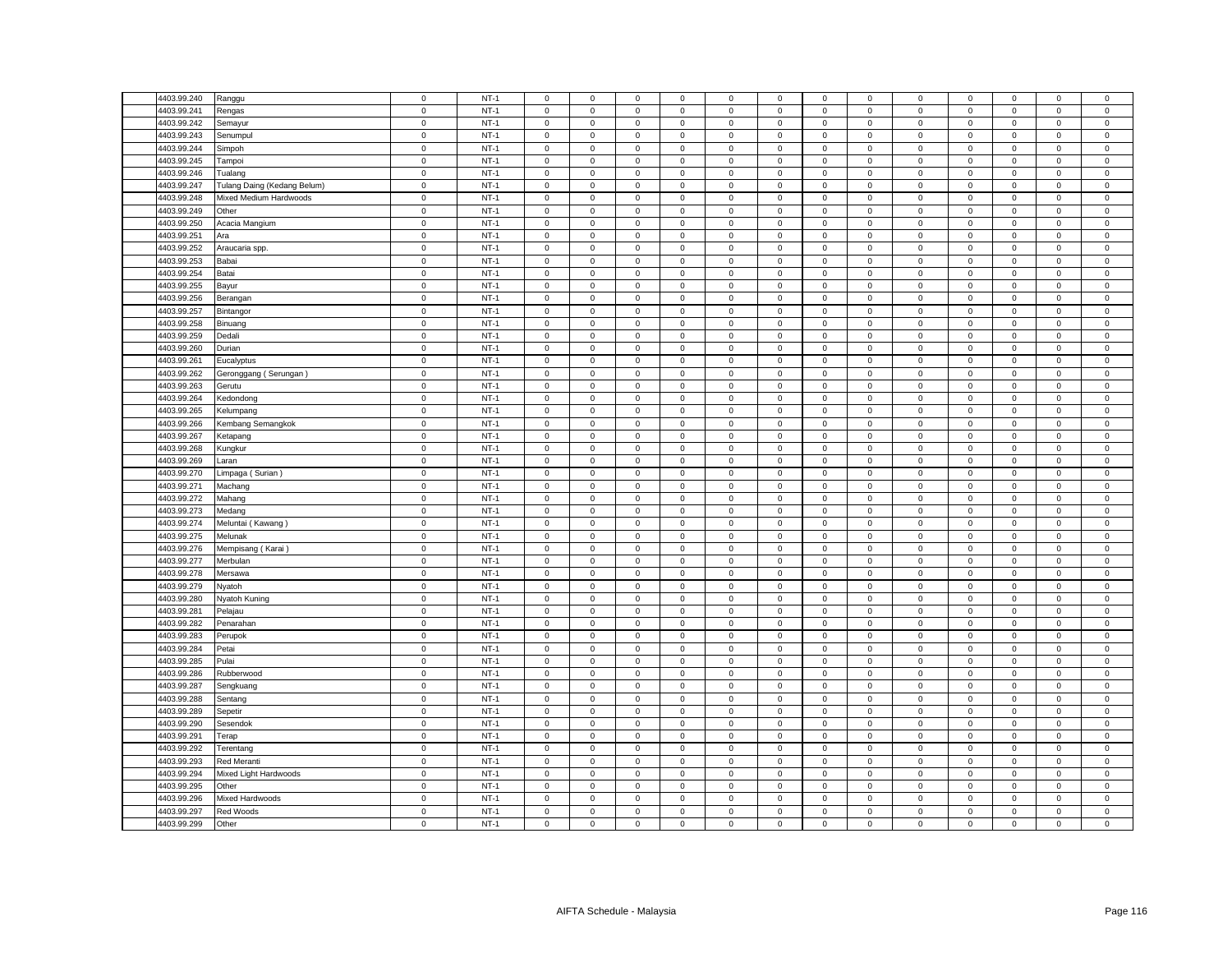| 4403.99.301 | Balau (Selangan Batu)           | $\mathsf 0$ | $NT-1$ | $\mathsf 0$         | $\mathsf 0$         | $\mathsf 0$ | $\mathbf 0$ | 0                   | $\mathsf 0$ | $\mathsf 0$  | $\mathsf 0$    | $\mathbf 0$ | $\mathsf 0$ | $\mathsf 0$         | $\mathsf 0$ | $\mathsf 0$    |
|-------------|---------------------------------|-------------|--------|---------------------|---------------------|-------------|-------------|---------------------|-------------|--------------|----------------|-------------|-------------|---------------------|-------------|----------------|
| 4403.99.302 | Red Balau (Selangan Batu Merah) | $\mathsf 0$ | $NT-1$ | $\mathbf 0$         | $\mathsf 0$         | $\mathsf 0$ | $\mathsf 0$ | 0                   | $\mathbf 0$ | $\mathsf 0$  | $\mathsf 0$    | $\mathsf 0$ | $\mathbf 0$ | $\mathsf 0$         | $\mathbf 0$ | $\mathbf 0$    |
| 4403.99.303 | Belian                          | $\mathbf 0$ | $NT-1$ | $\mathbf 0$         | $\mathbf 0$         | $\mathsf 0$ | $\mathbf 0$ | 0                   | $\mathsf 0$ | $\mathbf 0$  | $\mathbf 0$    | $\mathsf 0$ | $\mathbf 0$ | $\mathbf 0$         | $\mathsf 0$ | $\mathsf 0$    |
| 4403.99.304 | <b>Bitis</b>                    | $\mathsf 0$ | $NT-1$ | $\mathbf 0$         | $\mathsf 0$         | $\mathsf 0$ | $\mathsf 0$ | 0                   | $\mathbf 0$ | $\mathsf 0$  | $\mathsf 0$    | $\mathsf 0$ | $\mathsf 0$ | $\mathsf 0$         | $\mathsf 0$ | $\mathbf 0$    |
| 4403.99.305 | Chengal                         | $\mathbf 0$ | $NT-1$ | $\mathbf 0$         | $\mathbf 0$         | $\mathbf 0$ | $\mathbf 0$ | 0                   | $\mathbf 0$ | $\mathbf 0$  | $\mathbf 0$    | $\mathbf 0$ | $\mathbf 0$ | $\mathbf 0$         | $\mathbf 0$ | $\mathbf 0$    |
| 4403.99.306 | Giam                            | $\mathsf 0$ | $NT-1$ | $\mathbf 0$         | $\mathsf 0$         | $\mathsf 0$ | $\mathbf 0$ | 0                   | $\mathsf 0$ | $\mathbf 0$  | $\mathsf 0$    | $\mathsf 0$ | $\mathsf 0$ | $\mathsf 0$         | $\mathsf 0$ | $\mathsf 0$    |
| 4403.99.307 | Kekatong                        | $\mathsf 0$ | $NT-1$ | $\mathsf 0$         | $\mathsf 0$         | $\mathsf 0$ | $\mathsf 0$ | 0                   | $\mathsf 0$ | $\mathbf 0$  | $\mathsf 0$    | $\mathsf 0$ | $\mathsf 0$ | $\mathsf 0$         | $\mathsf 0$ | $\mathsf 0$    |
| 4403.99.308 | Keranji                         | $\mathsf 0$ | $NT-1$ | $\mathbf{0}$        | $\mathsf 0$         | $\mathbf 0$ | $\mathbf 0$ | 0                   | $\mathbf 0$ | $\mathbf 0$  | $\mathbf 0$    | $\mathsf 0$ | $\mathbf 0$ | $\mathbf 0$         | $\mathbf 0$ | $\mathsf 0$    |
|             |                                 |             |        |                     |                     |             |             |                     |             |              |                |             |             |                     |             |                |
| 4403.99.309 | Malagangai                      | $\mathsf 0$ | $NT-1$ | $\mathsf 0$         | $\mathsf 0$         | $\mathsf 0$ | $\mathsf 0$ | 0                   | $\mathsf 0$ | $\mathbf 0$  | $\mathsf 0$    | $\mathsf 0$ | $\mathbf 0$ | $\mathsf 0$         | $\mathsf 0$ | $\,0\,$        |
| 4403.99.310 | Penaga                          | $\mathsf 0$ | $NT-1$ | $\mathsf 0$         | $\mathsf 0$         | $\mathsf 0$ | $\mathsf 0$ | 0                   | $\mathsf 0$ | $\mathbf 0$  | $\mathsf 0$    | $\mathsf 0$ | $\mathsf 0$ | $\mathsf 0$         | $\mathsf 0$ | $\mathsf 0$    |
| 4403.99.311 | Penyau                          | $\mathsf 0$ | $NT-1$ | $\mathsf 0$         | $\mathbf 0$         | $\mathsf 0$ | $\mathbf 0$ | $\mathbf 0$         | $\mathbf 0$ | $\mathbf 0$  | $\mathsf 0$    | $\mathsf 0$ | $\mathsf 0$ | $\mathbf 0$         | $\mathsf 0$ | $\mathsf 0$    |
| 4403.99.312 | Resak                           | $\mathbf 0$ | $NT-1$ | 0                   | $\mathbf 0$         | $\mathbf 0$ | $\mathbf 0$ | $\mathbf{0}$        | $\mathbf 0$ | $\mathbf{0}$ | $^{\circ}$     | $\mathsf 0$ | $\mathbf 0$ | $\mathbf 0$         | $^{\circ}$  | $\mathbf 0$    |
| 4403.99.313 | Tembusu                         | $\mathbf 0$ | $NT-1$ | $\mathsf 0$         | $\mathsf 0$         | $\mathsf 0$ | $\mathsf 0$ | 0                   | $\mathsf 0$ | $\mathbf 0$  | $\mathsf 0$    | $\mathsf 0$ | $\mathbf 0$ | $\mathsf 0$         | $\mathsf 0$ | $\mathbf 0$    |
| 4403.99.314 | Mixed Heavy Hardwoods           | $\mathsf 0$ | $NT-1$ | $\mathsf 0$         | $\mathsf 0$         | $\mathsf 0$ | $\mathsf 0$ | 0                   | $\mathsf 0$ | $\mathbf 0$  | $\mathsf 0$    | $\mathsf 0$ | $\mathbf 0$ | $\mathsf 0$         | $\mathsf 0$ | $\mathsf 0$    |
| 4403.99.315 | Other                           | $\mathbf 0$ | $NT-1$ | $\mathsf 0$         | $\mathsf 0$         | $\mathsf 0$ | $\mathsf 0$ | 0                   | $\mathsf 0$ | $\mathsf 0$  | $\mathbf 0$    | $\mathsf 0$ | $\mathbf 0$ | $\mathsf{O}\xspace$ | $\mathsf 0$ | $\mathsf{O}$   |
| 4403.99.316 | Bekak                           | $\mathsf 0$ | $NT-1$ | $\mathbf 0$         | $\mathbf 0$         | $\mathsf 0$ | $\mathbf 0$ | 0                   | $\mathsf 0$ | $\mathbf 0$  | $\mathsf 0$    | $\mathsf 0$ | $\mathsf 0$ | $\mathsf 0$         | $\mathsf 0$ | $\overline{0}$ |
| 4403.99.317 | Derum                           | $\mathbf 0$ | $NT-1$ | $\mathbf 0$         | $\mathsf 0$         | $\mathsf 0$ | $\mathbf 0$ | $\mathbf{0}$        | $\mathbf 0$ | $\mathbf 0$  | $\mathsf 0$    | $\mathsf 0$ | $\mathbf 0$ | $\mathbf 0$         | $\mathsf 0$ | $\mathsf 0$    |
| 4403.99.318 | Entapuloh                       | $\mathsf 0$ | $NT-1$ | $\mathsf 0$         | $\mathsf 0$         | $\mathsf 0$ | $\mathbf 0$ | 0                   | $\mathsf 0$ | $\mathbf 0$  | $\mathsf 0$    | $\mathbf 0$ | $\mathsf 0$ | $\mathsf 0$         | $\mathsf 0$ | $\mathsf 0$    |
| 4403.99.319 | Geriting (Teruntum)             | $\mathsf 0$ | $NT-1$ | $\mathbf 0$         | $\mathsf 0$         | $\mathsf 0$ | $\mathbf 0$ | 0                   | $\mathbf 0$ | $\mathbf 0$  | $\mathsf 0$    | $\mathsf 0$ | $\mathsf 0$ | $\mathsf 0$         | $\mathsf 0$ | $\mathbf 0$    |
|             |                                 |             |        |                     |                     |             |             |                     |             |              |                |             |             |                     |             |                |
| 4403.99.320 | Kandis                          | $\mathsf 0$ | $NT-1$ | $\mathsf 0$         | $\mathsf 0$         | $\mathsf 0$ | $\mathbf 0$ | 0                   | $\mathsf 0$ | $\mathsf 0$  | $\mathsf 0$    | $\mathsf 0$ | $\mathsf 0$ | $\mathbf 0$         | $\mathsf 0$ | $\,0\,$        |
| 4403.99.321 | Kasai                           | $\mathsf 0$ | $NT-1$ | $\mathsf{O}\xspace$ | $\mathsf 0$         | $\mathsf 0$ | $\mathsf 0$ | $\mathbf 0$         | $\mathsf 0$ | $\,0\,$      | $\mathsf 0$    | $\mathsf 0$ | $\mathsf 0$ | 0                   | $\mathbf 0$ | $\mathbf 0$    |
| 4403.99.322 | Kayu Malam                      | $\mathsf 0$ | $NT-1$ | 0                   | 0                   | 0           | 0           | 0                   | 0           | 0            | 0              | $\mathsf 0$ | $\mathbf 0$ | 0                   | 0           | $\mathbf 0$    |
| 4403.99.323 | Kelat                           | $\mathbf 0$ | $NT-1$ | $\mathbf 0$         | $\mathsf{O}\xspace$ | $\mathbf 0$ | $\mathsf 0$ | $\mathsf{O}\xspace$ | $\mathbf 0$ | $\mathbf 0$  | $\mathbf 0$    | $\mathsf 0$ | $\mathbf 0$ | $\mathsf 0$         | $\mathbf 0$ | $\mathbf 0$    |
| 4403.99.324 | Keledang                        | $\mathbf 0$ | $NT-1$ | 0                   | $\mathbf 0$         | 0           | $^{\circ}$  | 0                   | 0           | $\mathbf 0$  | 0              | $\mathbf 0$ | 0           | 0                   | $\mathbf 0$ | $\mathbf 0$    |
| 4403.99.325 | Keruntum                        | $\mathsf 0$ | $NT-1$ | $\mathbf 0$         | $\mathsf{O}\xspace$ | $\mathbf 0$ | $\mathbf 0$ | 0                   | $\mathbf 0$ | $\mathbf 0$  | $\,0\,$        | $\mathsf 0$ | $\mathbf 0$ | $\mathsf{O}\xspace$ | 0           | $\mathbf 0$    |
| 4403.99.326 | Kulim                           | $\mathsf 0$ | $NT-1$ | 0                   | $\mathsf{O}\xspace$ | $\mathsf 0$ | 0           | 0                   | $\mathsf 0$ | 0            | $\mathbf 0$    | $\mathsf 0$ | $\mathbf 0$ | 0                   | $\mathsf 0$ | $\,0\,$        |
| 4403.99.327 | Mata Ulat                       | $\mathsf 0$ | $NT-1$ | $\mathbf 0$         | $\mathsf 0$         | $\mathsf 0$ | $\mathsf 0$ | $\mathbf 0$         | $\mathbf 0$ | $\mathsf 0$  | $\mathbf 0$    | $\mathsf 0$ | $\mathbf 0$ | $\mathsf 0$         | $\mathsf 0$ | $\mathbf 0$    |
| 4403.99.328 | Mempening                       | $\mathsf 0$ | $NT-1$ | $\mathbf 0$         | $\mathbf 0$         | $\mathsf 0$ | $\mathbf 0$ | 0                   | $\mathbf 0$ | $\mathbf 0$  | $\mathbf 0$    | $\mathsf 0$ | $\mathbf 0$ | $\mathbf 0$         | $\mathbf 0$ | $\mathsf 0$    |
| 4403.99.329 | Mengkulang (Kembang             | $\mathbf 0$ | $NT-1$ | $\mathbf 0$         | $\mathsf{O}\xspace$ | $\mathbf 0$ | $\mathsf 0$ | 0                   | $\mathbf 0$ | $\mathbf 0$  | $\mathsf 0$    | $\mathsf 0$ | $\mathbf 0$ | $\mathsf 0$         | $\mathsf 0$ | $\mathbf 0$    |
| 4403.99.330 | Meransi                         | $\mathbf 0$ | $NT-1$ | $\mathsf 0$         | $\mathsf{O}$        | $\mathsf 0$ | $\mathsf 0$ | 0                   | $\mathsf 0$ | $\mathbf 0$  | $\mathbf 0$    | $\mathsf 0$ | $\mathbf 0$ | $\mathsf 0$         | $\mathsf 0$ | $\mathbf 0$    |
| 4403.99.331 |                                 | $\mathsf 0$ | $NT-1$ | $\mathbf 0$         | $\mathsf 0$         | $\mathbf 0$ | $\mathbf 0$ | 0                   | $\mathbf 0$ | $\mathsf 0$  | $\mathsf 0$    | $\mathsf 0$ | $\mathbf 0$ | $\mathbf 0$         | $\mathbf 0$ | $\mathbf 0$    |
|             | Merawan (Gagil)                 |             |        |                     |                     |             |             |                     |             |              |                |             |             |                     |             |                |
| 4403.99.332 | Merbatu                         | $\mathbf 0$ | $NT-1$ | $\mathbf 0$         | $\mathsf{O}\xspace$ | $\mathsf 0$ | $\mathbf 0$ | 0                   | $\mathsf 0$ | $\mathsf 0$  | $\mathbf 0$    | $\mathsf 0$ | $\mathbf 0$ | $\mathbf 0$         | $\mathsf 0$ | $\,0\,$        |
| 4403.99.333 | Merpauh                         | $\mathsf 0$ | $NT-1$ | $\mathbf 0$         | $\mathsf 0$         | $\mathsf 0$ | $\mathsf 0$ | 0                   | $\mathbf 0$ | $\mathsf 0$  | $\mathsf 0$    | $\mathsf 0$ | $\mathsf 0$ | $\mathsf 0$         | $\mathsf 0$ | $\mathsf 0$    |
| 4403.99.334 | Mertas                          | $\mathsf 0$ | $NT-1$ | $\mathbf{0}$        | $\mathbf 0$         | $\mathsf 0$ | $\mathbf 0$ | $\mathbf 0$         | $\mathsf 0$ | $\mathbf{0}$ | $\mathbf 0$    | $\mathbf 0$ | $\mathbf 0$ | $\mathbf 0$         | $\mathsf 0$ | $\mathsf 0$    |
| 4403.99.335 | Nyalin                          | $\mathbf 0$ | $NT-1$ | $\mathbf 0$         | $\mathbf 0$         | 0           | $\mathbf 0$ | 0                   | $\mathbf 0$ | $\mathsf 0$  | $\mathbf 0$    | $\mathsf 0$ | $\mathbf 0$ | 0                   | $\mathbf 0$ | $\,0\,$        |
| 4403.99.336 | Pauh Kijang                     | $\mathsf 0$ | $NT-1$ | $\mathsf 0$         | $\mathsf 0$         | $\mathsf 0$ | $\mathsf 0$ | 0                   | $\mathsf 0$ | $\mathbf 0$  | $\mathsf 0$    | $\mathsf 0$ | $\mathsf 0$ | $\mathsf 0$         | $\mathsf 0$ | $\mathsf 0$    |
| 4403.99.337 | Perah                           | $\mathsf 0$ | $NT-1$ | $\mathbf 0$         | $\mathsf 0$         | $\mathsf 0$ | $\mathsf 0$ | 0                   | $\mathsf 0$ | $\mathsf 0$  | $\mathsf 0$    | $\mathsf 0$ | $\mathsf 0$ | $\mathsf 0$         | $\mathsf 0$ | $\mathbf 0$    |
| 4403.99.338 | Petaling                        | $\mathbf 0$ | $NT-1$ | $\mathsf 0$         | $\mathsf 0$         | $\mathsf 0$ | $\mathsf 0$ | 0                   | $\mathsf 0$ | $\mathsf 0$  | $\mathbf 0$    | $\mathbf 0$ | $\mathbf 0$ | $\mathsf 0$         | $\mathbf 0$ | $\,0\,$        |
| 4403.99.339 | Punah                           | $\mathsf 0$ | $NT-1$ | $\mathbf 0$         | $\mathsf 0$         | $\mathsf 0$ | $\mathbf 0$ | 0                   | $\mathsf 0$ | $\mathsf 0$  | $\mathsf 0$    | $\mathsf 0$ | $\mathsf 0$ | $\mathsf 0$         | $\mathbf 0$ | $\mathbf 0$    |
| 4403.99.340 | Ranggu                          | $\mathbf 0$ | $NT-1$ | $\mathbf 0$         | $\mathbf 0$         | $\mathbf 0$ | $\mathbf 0$ | $\mathbf{0}$        | $\mathbf 0$ | $\mathbf 0$  | $\mathsf 0$    | $\mathsf 0$ | $\mathbf 0$ | $\mathbf 0$         | $\mathsf 0$ | $\mathbf 0$    |
| 4403.99.341 | Rengas                          | $\mathbf 0$ | $NT-1$ | 0                   | 0                   | $\mathsf 0$ | 0           | 0                   | $\mathbf 0$ | 0            | 0              | $\mathsf 0$ | $\mathbf 0$ | 0                   | 0           | $\,0\,$        |
| 4403.99.342 | Semayur                         | $\mathsf 0$ | $NT-1$ | $\mathsf 0$         | $\mathsf 0$         | $\mathsf 0$ | $\mathsf 0$ | 0                   | $\mathsf 0$ | $\mathbf 0$  | $\mathsf 0$    | $\mathbf 0$ | $\mathsf 0$ | $\mathsf 0$         | $\mathsf 0$ | $\mathsf 0$    |
| 4403.99.343 | Senumpul                        | $\mathsf 0$ | $NT-1$ | $\mathsf 0$         | $\mathbf 0$         | $\mathbf 0$ | $\mathsf 0$ | $\mathbf{0}$        | $\mathsf 0$ | $\mathbf 0$  | $\mathbf{0}$   | $\mathsf 0$ | $\mathbf 0$ | $\mathbf 0$         | $\mathbf 0$ | $\mathsf 0$    |
| 4403.99.344 | Simpoh                          | $\mathbf 0$ | $NT-1$ | $\mathbf{0}$        | $\mathbf 0$         | $\mathsf 0$ | $\mathbf 0$ | 0                   | $\mathsf 0$ | $\mathbf 0$  | $\mathbf 0$    | $\mathbf 0$ | $\mathbf 0$ | $\mathbf 0$         | $\mathbf 0$ | $\,0\,$        |
| 4403.99.345 |                                 | $\mathsf 0$ | $NT-1$ | $\mathsf 0$         | $\mathbf 0$         | $\mathsf 0$ | $\mathsf 0$ | 0                   | $\mathsf 0$ | $\mathbf 0$  | $\mathsf 0$    | $\mathbf 0$ | $\mathbf 0$ | $\mathsf 0$         | $\mathsf 0$ | $\mathsf 0$    |
|             | Tampoi                          |             |        |                     |                     |             |             |                     | $\mathbf 0$ |              |                |             | $\mathbf 0$ |                     |             |                |
| 4403.99.346 | Tualang                         | $\mathsf 0$ | $NT-1$ | $\circ$             | $\mathsf 0$         | $\mathsf 0$ | $\mathbf 0$ | $\mathbf{0}$        |             | $\mathbf 0$  | $\mathsf 0$    | $\mathsf 0$ |             | $\mathbf 0$         | $\mathsf 0$ | $\mathsf 0$    |
| 4403.99.347 | Tulang Daing (Kedang Belum)     | $\mathsf 0$ | $NT-1$ | $\mathbf 0$         | $\mathbf 0$         | $\mathbf 0$ | $\mathbf 0$ | $\mathbf{0}$        | $\mathbf 0$ | $\mathbf{0}$ | $\mathbf{0}$   | $\mathsf 0$ | $\mathbf 0$ | $\mathbf 0$         | $\mathbf 0$ | $\overline{0}$ |
| 4403.99.348 | Mixed Medium Hardwoods          | $\mathsf 0$ | $NT-1$ | $\mathsf 0$         | $\mathsf{O}\xspace$ | $\mathsf 0$ | $\mathsf 0$ | 0                   | $\mathsf 0$ | $\mathsf 0$  | $\,0\,$        | $\mathsf 0$ | $\mathsf 0$ | $\mathsf 0$         | $\mathsf 0$ | $\mathbf 0$    |
| 4403.99.349 | Other                           | $\mathsf 0$ | $NT-1$ | $\mathsf 0$         | $\mathsf{O}\xspace$ | $\mathsf 0$ | $\mathsf 0$ | $\mathbf 0$         | $\mathsf 0$ | $\mathbf 0$  | $\mathsf 0$    | $\mathsf 0$ | $\mathsf 0$ | $\mathsf 0$         | $\mathsf 0$ | $\mathsf 0$    |
| 4403.99.350 | Acacia Mangium                  | $\mathsf 0$ | $NT-1$ | $\mathsf 0$         | $\mathsf 0$         | $\mathsf 0$ | $\mathsf 0$ | $\mathbf 0$         | $\mathsf 0$ | $\mathsf 0$  | $\mathsf 0$    | $\mathsf 0$ | $\mathsf 0$ | $\mathsf{O}\xspace$ | $\mathsf 0$ | $\mathsf 0$    |
| 4403.99.351 | Ara                             | $\mathsf 0$ | $NT-1$ | 0                   | $\mathsf 0$         | $\mathsf 0$ | 0           | 0                   | $\mathsf 0$ | $\mathbf 0$  | $\mathbf 0$    | $\mathsf 0$ | $\mathbf 0$ | $\mathsf 0$         | $\mathbf 0$ | $\mathbf 0$    |
| 4403.99.352 | Araucaria spp.                  | $\pmb{0}$   | $NT-1$ | $\mathbf 0$         | $\mathsf{O}\xspace$ | $\mathbf 0$ | $\mathsf 0$ | 0                   | $\mathsf 0$ | $\mathbf 0$  | $\,0\,$        | $\mathsf 0$ | $\mathbf 0$ | $\mathsf{O}\xspace$ | $\mathsf 0$ | $\mathbf 0$    |
| 4403.99.353 | Babai                           | $\mathsf 0$ | $NT-1$ | $\mathsf 0$         | $\mathsf 0$         | $\mathbf 0$ | 0           | 0                   | $\mathsf 0$ | $\mathbf 0$  | $\mathsf 0$    | $\mathsf 0$ | $\mathsf 0$ | $\mathsf 0$         | $\mathsf 0$ | $\,0\,$        |
| 4403.99.354 | Batai                           | $\mathsf 0$ | $NT-1$ | $\mathbf 0$         | $\mathsf{O}\xspace$ | $\mathbf 0$ | $\mathsf 0$ | 0                   | $\mathbf 0$ | $\mathbf 0$  | $\,0\,$        | $\mathsf 0$ | $\mathbf 0$ | 0                   | $\mathsf 0$ | $\mathbf 0$    |
| 4403.99.355 | Bayur                           | $\mathbf 0$ | $NT-1$ | $\mathsf{O}\xspace$ | $\mathsf{O}\xspace$ | $\mathsf 0$ | $\mathbf 0$ | 0                   | $\mathsf 0$ | 0            | $\mathbf 0$    | $\mathsf 0$ | $\mathbf 0$ | $\mathsf{O}\xspace$ | 0           | $\,0\,$        |
| 4403.99.356 | Berangan                        | $\mathbf 0$ | $NT-1$ | $\mathbf 0$         | $\mathsf 0$         | $\mathsf 0$ | $\mathbf 0$ | 0                   | $\mathbf 0$ | $\mathsf 0$  | $\overline{0}$ | $\mathbf 0$ | $\mathbf 0$ | $\mathbf 0$         | $\mathbf 0$ | $\mathbf 0$    |
| 4403.99.357 |                                 | $\mathsf 0$ | $NT-1$ | $\mathbf 0$         | $\mathbf 0$         | $\mathsf 0$ | $\mathbf 0$ | 0                   | $\mathbf 0$ | $\mathbf 0$  | $\mathsf 0$    | $\mathbf 0$ | $\mathbf 0$ | $\mathbf 0$         | $\mathsf 0$ | $\mathsf 0$    |
|             | Bintangor                       |             |        |                     |                     |             |             |                     |             |              |                |             |             |                     |             |                |
| 4403.99.358 | Binuang                         | $\mathsf 0$ | $NT-1$ | $\mathsf{O}\xspace$ | $\mathsf{O}\xspace$ | $\mathsf 0$ | $\mathbf 0$ | 0                   | $\mathbf 0$ | $\mathsf 0$  | $\mathsf 0$    | $\mathsf 0$ | $\mathbf 0$ | $\mathsf 0$         | $\mathsf 0$ | $\mathbf 0$    |
| 4403.99.359 | Dedali                          | $\mathbf 0$ | $NT-1$ | $\mathbf 0$         | $\mathsf 0$         | $\mathsf 0$ | $\mathbf 0$ | 0                   | $\mathsf 0$ | $\mathbf 0$  | $\mathsf 0$    | $\mathbf 0$ | $\mathsf 0$ | $\mathbf 0$         | $\mathsf 0$ | $\mathsf 0$    |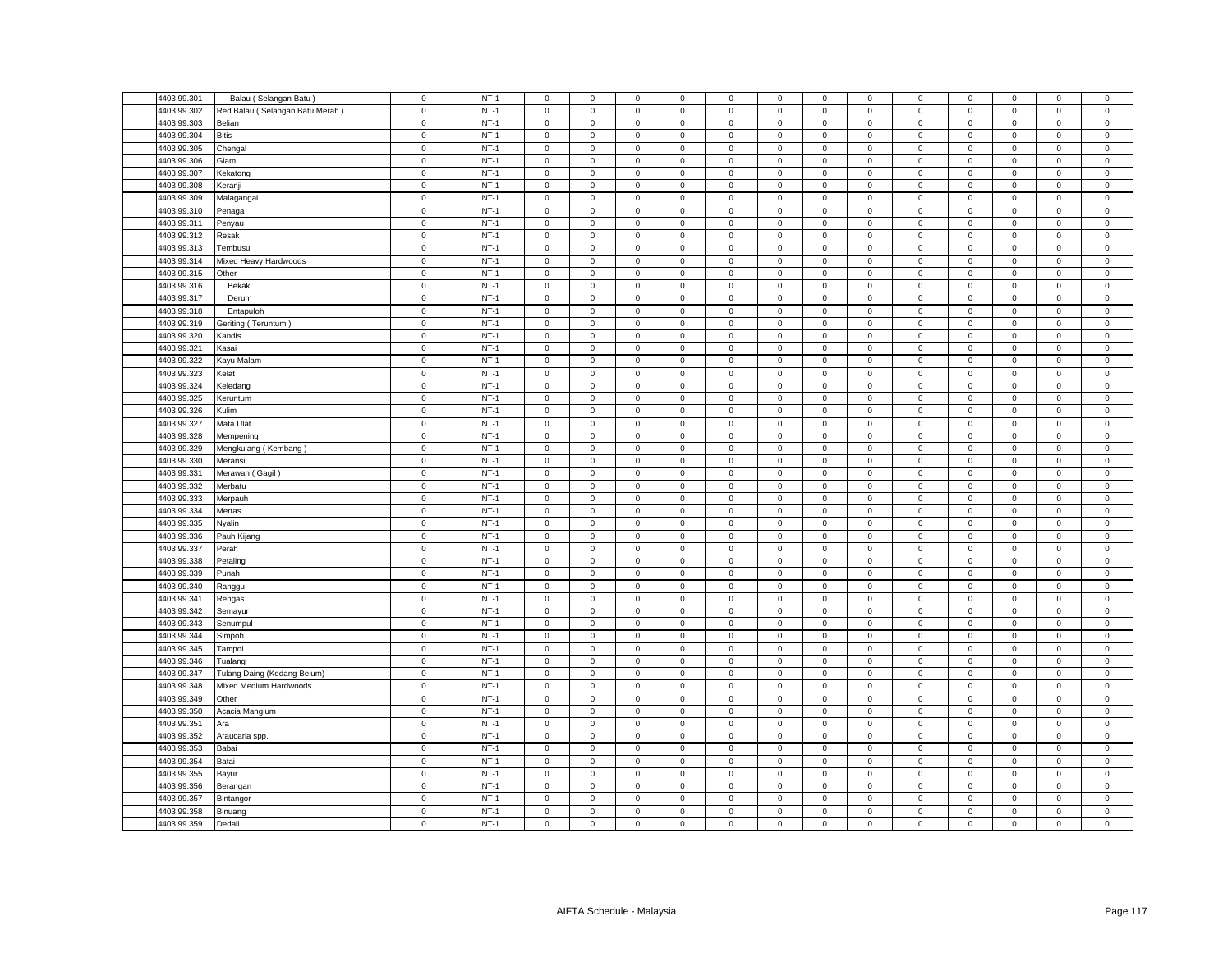| 4403.99.360 | Durian                          | $\mathsf 0$ | $NT-1$ | $\mathsf 0$         | $\mathsf 0$         | $\mathsf 0$ | $\mathbf 0$    | 0                   | $\mathsf 0$ | $\mathsf 0$  | $\mathsf 0$    | $\mathsf 0$  | $\mathsf 0$ | $\mathbf 0$         | $\mathbf 0$  | $\mathbf 0$    |
|-------------|---------------------------------|-------------|--------|---------------------|---------------------|-------------|----------------|---------------------|-------------|--------------|----------------|--------------|-------------|---------------------|--------------|----------------|
| 4403.99.361 | Eucalyptus                      | $\mathsf 0$ | $NT-1$ | $\mathbf 0$         | $\mathsf 0$         | $\mathsf 0$ | $\mathbf 0$    | 0                   | $\mathsf 0$ | $\mathsf 0$  | $\mathsf 0$    | $\mathsf 0$  | $\mathbf 0$ | $\mathsf 0$         | $\mathbf 0$  | $\mathsf 0$    |
| 4403.99.362 | Geronggang (Serungan)           | $\mathsf 0$ | $NT-1$ | $\mathsf 0$         | $\mathsf 0$         | $\mathsf 0$ | $\mathsf 0$    | $\mathbf 0$         | $\mathsf 0$ | $\mathbf 0$  | $\mathsf 0$    | $\mathbf 0$  | $\mathsf 0$ | $\mathsf 0$         | $\mathsf 0$  | $\mathsf 0$    |
| 4403.99.363 | Gerutu                          | $\mathsf 0$ | $NT-1$ | $\mathbf 0$         | $\mathbf{O}$        | $\mathbf 0$ | $\mathbf 0$    | $\mathbf{0}$        | $\mathbf 0$ | $\mathbf 0$  | $\mathbf{0}$   | $\mathbf 0$  | $\mathbf 0$ | $\mathbf 0$         | $\mathbf 0$  | $\mathsf 0$    |
| 4403.99.364 | Kedondong                       | $\mathbf 0$ | $NT-1$ | $\mathbf{0}$        | $\mathbf 0$         | $\mathbf 0$ | $^{\circ}$     | $\mathbf{0}$        | $\mathbf 0$ | $\mathbf 0$  | $\mathbf{0}$   | 0            | $\mathbf 0$ | $\mathbf{0}$        | $^{\circ}$   | $\,0\,$        |
| 4403.99.365 | Kelumpang                       | $\mathsf 0$ | $NT-1$ | $\mathsf 0$         | $\mathbf{0}$        | $\mathsf 0$ | $\mathsf 0$    | $\mathbf{0}$        | $\mathbf 0$ | $\mathbf 0$  | $\mathbf{0}$   | $\mathsf 0$  | $\mathbf 0$ | $\mathbf 0$         | $\mathsf 0$  | $\mathsf 0$    |
| 4403.99.366 | Kembang Semangkok               | $\mathbf 0$ | $NT-1$ | $\mathbf 0$         | $\mathbf 0$         | $\mathbf 0$ | $\mathbf 0$    | $\mathbf{0}$        | $\mathbf 0$ | $\mathbf 0$  | $\mathbf 0$    | $\mathbf 0$  | $\mathbf 0$ | $\mathbf 0$         | $\mathbf 0$  | $\mathsf 0$    |
| 4403.99.367 | Ketapang                        | $\mathbf 0$ | $NT-1$ | $\mathbf 0$         | $\mathbf{0}$        | $\mathbf 0$ | $\mathbf 0$    | $\mathbf{0}$        | $\mathbf 0$ | $\mathbf{0}$ | $\mathbf{0}$   | $\mathsf 0$  | $\mathbf 0$ | $\mathbf{0}$        | $\mathbf{0}$ | $\,0\,$        |
| 4403.99.368 | Kungkur                         | $\mathbf 0$ | $NT-1$ | $\mathsf 0$         | $\mathsf 0$         | $\mathsf 0$ | $\mathsf 0$    | 0                   | $\mathsf 0$ | $\mathbf 0$  | $\mathsf 0$    | $\mathsf 0$  | $\mathsf 0$ | $\mathsf 0$         | $\mathsf 0$  | $\mathsf 0$    |
| 4403.99.369 | Laran                           | $\mathsf 0$ | $NT-1$ | $\mathsf 0$         | $\mathbf 0$         | $\mathsf 0$ | $\mathsf 0$    | $\mathbf{0}$        | $\mathsf 0$ | $\mathbf 0$  | $\mathsf 0$    | $\mathsf 0$  | $\mathbf 0$ | $\mathbf 0$         | $\mathsf 0$  | $\mathsf 0$    |
| 4403.99.370 | Limpaga (Surian)                | $\mathbf 0$ | $NT-1$ | $\mathbf 0$         | $\mathsf 0$         | $\mathbf 0$ | $\mathbf 0$    | $\mathbf{0}$        | $\mathbf 0$ | $\mathbf 0$  | $\mathbf 0$    | $\mathbf 0$  | $\mathbf 0$ | $\mathbf 0$         | $\mathsf 0$  | $\,0\,$        |
| 4403.99.371 | Machang                         | $\mathsf 0$ | $NT-1$ | $\mathbf 0$         | $\mathsf 0$         | $\mathsf 0$ | $\mathbf 0$    | 0                   | $\mathsf 0$ | $\mathsf 0$  | $\mathsf 0$    | $\mathsf 0$  | $\mathsf 0$ | $\mathsf 0$         | $\mathsf 0$  | $\mathbf 0$    |
| 4403.99.372 | Mahang                          | $\mathbf 0$ | $NT-1$ | $\mathbf 0$         | $\mathsf 0$         | $\mathsf 0$ | $\mathsf 0$    | $\mathsf{O}\xspace$ | $\mathsf 0$ | $\mathbf 0$  | $\mathsf 0$    | $\mathsf 0$  | $\mathsf 0$ | $\mathsf 0$         | $\mathsf 0$  | $\mathbf 0$    |
| 4403.99.373 | Medang                          | $\mathbf 0$ | $NT-1$ | $\mathbf 0$         | $\mathbf 0$         | $\mathsf 0$ | $\mathbf 0$    | 0                   | $\mathbf 0$ | $\mathbf 0$  | $\mathbf 0$    | $\mathsf 0$  | $\mathbf 0$ | $\mathbf 0$         | $\mathsf 0$  | $\mathsf 0$    |
| 4403.99.374 | Meluntai (Kawang)               | $\mathbf 0$ | $NT-1$ | $\mathbf 0$         | $\mathsf{O}\xspace$ | $\mathbf 0$ | $\mathsf 0$    | 0                   | $\mathsf 0$ | $\,0\,$      | $\,0\,$        | $\mathbf 0$  | $\mathbf 0$ | 0                   | $\mathsf 0$  | $\mathbf 0$    |
| 4403.99.375 | Melunak                         | $\mathbf 0$ | $NT-1$ | 0                   | $\mathsf{O}\xspace$ | $\mathbf 0$ | 0              | 0                   | $\mathbf 0$ | $\,0\,$      | 0              | $\mathsf 0$  | $\mathbf 0$ | $\mathbf 0$         | 0            | $\mathbf 0$    |
| 4403.99.376 | Mempisang (Karai                | $\mathbf 0$ | $NT-1$ | $\Omega$            | $\mathsf 0$         | $\mathsf 0$ | $\mathbf 0$    | $\mathbf{0}$        | $\mathbf 0$ | $\mathsf 0$  | $\mathsf 0$    | $\mathsf 0$  | $\mathbf 0$ | $\mathbf 0$         | $\mathsf 0$  | $\mathbf 0$    |
| 4403.99.377 |                                 | $\mathbf 0$ | $NT-1$ | 0                   | $\mathbf 0$         | $\mathbf 0$ | 0              | 0                   | $\mathbf 0$ | $\mathbf 0$  | $\mathbf 0$    | $\mathsf 0$  | $\mathbf 0$ | $\mathbf 0$         | 0            | $\,0\,$        |
| 4403.99.378 | Merbulan                        | $\mathbf 0$ | $NT-1$ | $\mathbf 0$         | $\mathsf{O}\xspace$ | $\mathbf 0$ | $\mathsf 0$    | $\mathsf{O}\xspace$ | $\mathbf 0$ | $\mathbf 0$  | $\mathbf 0$    | $\mathsf 0$  | $\mathbf 0$ | $\mathsf 0$         | $\mathsf 0$  | $\mathbf 0$    |
|             | Mersawa                         |             |        |                     |                     |             |                |                     |             |              |                |              |             |                     |              |                |
| 4403.99.379 | Nyatoh                          | $\mathbf 0$ | $NT-1$ | $^{\circ}$          | $\mathbf 0$         | 0           | 0              | 0                   | $\mathbf 0$ | 0            | $\mathbf 0$    | $\mathbf 0$  | 0           | 0                   | $\mathbf 0$  | $\mathbf 0$    |
| 4403.99.380 | Nyatoh Kuning                   | $\mathbf 0$ | $NT-1$ | $\mathbf 0$         | $\mathsf{O}\xspace$ | $\mathbf 0$ | $\mathsf 0$    | 0                   | $\mathsf 0$ | $\,0\,$      | $\,0\,$        | $\mathsf 0$  | $\mathbf 0$ | $\mathsf{O}\xspace$ | 0            | $\mathbf 0$    |
| 4403.99.381 | Pelajau                         | $\mathbf 0$ | $NT-1$ | $\mathbf 0$         | $\mathsf 0$         | $\mathbf 0$ | $\mathbf 0$    | 0                   | $\mathbf 0$ | $\mathbf 0$  | $\mathsf 0$    | $\mathsf 0$  | $\mathbf 0$ | $\mathbf 0$         | $\mathsf 0$  | $\,0\,$        |
| 4403.99.382 | Penarahan                       | $\mathsf 0$ | $NT-1$ | $\mathbf 0$         | $\mathsf 0$         | $\mathbf 0$ | $\mathbf 0$    | 0                   | $\Omega$    | $\mathbf 0$  | $\mathbf 0$    | $\mathsf 0$  | $\mathbf 0$ | $\mathbf 0$         | $\mathbf 0$  | $\mathbf 0$    |
| 4403.99.383 | Perupok                         | $\mathbf 0$ | $NT-1$ | $\mathbf 0$         | $\mathbf 0$         | $\mathbf 0$ | $\mathbf 0$    | 0                   | $\mathbf 0$ | $\mathbf 0$  | $\mathbf 0$    | 0            | $\mathbf 0$ | $\mathbf 0$         | $\mathbf 0$  | $\,0\,$        |
| 4403.99.384 | Petai                           | $\mathsf 0$ | $NT-1$ | $\mathbf 0$         | $\mathsf{O}\xspace$ | $\mathbf 0$ | $\mathsf 0$    | 0                   | $\mathsf 0$ | $\mathsf 0$  | $\mathsf 0$    | $\mathsf 0$  | $\mathbf 0$ | $\mathsf 0$         | $\mathsf 0$  | $\mathbf 0$    |
| 4403.99.385 | Pulai                           | $\mathsf 0$ | $NT-1$ | $\mathbf 0$         | $\mathsf{O}$        | $\mathsf 0$ | $\mathbf 0$    | 0                   | $\mathsf 0$ | $\mathbf{0}$ | $\mathbf 0$    | $\mathsf 0$  | $\mathsf 0$ | $\mathbf 0$         | $\mathbf 0$  | $\mathsf 0$    |
| 4403.99.386 | Rubberwood                      | $\mathbf 0$ | $NT-1$ | $\mathbf 0$         | $\mathbf 0$         | $\mathbf 0$ | $\mathbf 0$    | 0                   | $\mathbf 0$ | $\mathbf 0$  | $\mathbf 0$    | $\mathsf 0$  | $\mathbf 0$ | $\mathbf 0$         | $\mathbf 0$  | $\mathbf 0$    |
| 4403.99.387 | Sengkuang                       | $\mathsf 0$ | $NT-1$ | $\mathbf 0$         | $\mathsf 0$         | $\mathsf 0$ | $\mathbf 0$    | 0                   | $\mathsf 0$ | $\mathbf 0$  | $\mathsf 0$    | $\mathsf 0$  | $\mathbf 0$ | $\mathbf 0$         | $\mathsf 0$  | $\mathsf 0$    |
| 4403.99.388 | Sentang                         | $\mathsf 0$ | $NT-1$ | $\mathbf 0$         | $\mathbf 0$         | $\mathbf 0$ | $\mathbf 0$    | $\mathbf 0$         | $\mathbf 0$ | $\mathbf 0$  | $\mathsf 0$    | $\mathsf 0$  | $\mathbf 0$ | $\mathbf 0$         | $\mathbf 0$  | $\mathsf 0$    |
| 4403.99.389 | Sepetir                         | 0           | $NT-1$ | $\mathbf 0$         | $\mathbf 0$         | $\mathsf 0$ | $\mathbf 0$    | 0                   | $\mathsf 0$ | $\mathbf 0$  | $\mathbf 0$    | $\mathsf 0$  | $\mathbf 0$ | $\mathbf 0$         | 0            | $\mathbf 0$    |
| 4403.99.390 | Sesendok                        | $\mathsf 0$ | $NT-1$ | $\mathbf 0$         | $\mathsf 0$         | $\mathsf 0$ | $\mathsf 0$    | 0                   | $\mathsf 0$ | $\mathsf 0$  | $\mathsf 0$    | $\mathsf 0$  | $\mathsf 0$ | $\mathsf 0$         | $\mathsf 0$  | $\mathbf 0$    |
| 4403.99.391 | Terap                           | $\mathbf 0$ | $NT-1$ | $\mathbf 0$         | $\mathbf 0$         | $\mathbf 0$ | $\mathbf 0$    | 0                   | $\mathbf 0$ | $\mathbf 0$  | $\mathbf 0$    | $\mathbf 0$  | $\mathbf 0$ | $\mathbf 0$         | $\mathbf 0$  | $\mathbf 0$    |
| 4403.99.392 | Terentang                       | $\mathsf 0$ | $NT-1$ | $\mathsf 0$         | $\mathsf 0$         | $\mathsf 0$ | $\mathbf 0$    | 0                   | $\mathsf 0$ | $\mathbf 0$  | $\mathsf 0$    | $\mathsf 0$  | $\mathbf 0$ | $\mathsf 0$         | $\mathsf 0$  | $\mathsf 0$    |
| 4403.99.393 | Red Meranti                     | $\mathsf 0$ | $NT-1$ | $\mathsf 0$         | $\mathsf 0$         | $\mathsf 0$ | $\mathsf 0$    | 0                   | $\mathsf 0$ | $\mathbf 0$  | $\mathsf 0$    | $\mathsf 0$  | $\mathbf 0$ | $\mathsf 0$         | $\mathsf 0$  | $\mathsf 0$    |
| 4403.99.394 | Mixed Light Hardwoods           | $\mathsf 0$ | $NT-1$ | $\mathbf 0$         | $\mathsf 0$         | $\mathsf 0$ | 0              | 0                   | $\mathsf 0$ | $\mathsf 0$  | $\mathsf 0$    | $\mathsf 0$  | $\mathsf 0$ | $\mathsf 0$         | $\mathsf 0$  | $\mathbf 0$    |
| 4403.99.395 | Other                           | $\mathsf 0$ | $NT-1$ | $\mathsf 0$         | $\mathsf 0$         | $\mathsf 0$ | $\mathbf 0$    | 0                   | $\mathsf 0$ | $\mathbf 0$  | $\mathsf 0$    | $\mathsf 0$  | $\mathbf 0$ | $\mathsf 0$         | $\mathsf 0$  | $\mathbf 0$    |
| 4403.99.396 | Mixed Hardwoods                 | $\mathsf 0$ | $NT-1$ | $\mathbf 0$         | $\mathsf 0$         | $\mathsf 0$ | $\mathbf 0$    | 0                   | $\mathsf 0$ | $\mathsf 0$  | $\mathsf 0$    | $\mathsf 0$  | $\mathsf 0$ | $\mathsf 0$         | $\mathsf 0$  | $\mathbf 0$    |
| 4403.99.397 | Red Woods                       | $\mathsf 0$ | $NT-1$ | $\mathsf 0$         | $\mathsf 0$         | $\mathsf 0$ | $\mathbf 0$    | 0                   | $\mathbf 0$ | $\mathsf 0$  | $\mathsf 0$    | $\mathsf 0$  | $\mathbf 0$ | $\mathbf 0$         | $\mathsf 0$  | $\mathsf 0$    |
| 4403.99.399 | Other                           | $\mathsf 0$ | $NT-1$ | $\Omega$            | $\mathsf 0$         | $\mathsf 0$ | $\mathbf 0$    | 0                   | $\mathbf 0$ | $\mathbf 0$  | $\mathbf 0$    | $\mathsf 0$  | $\mathbf 0$ | $\mathbf 0$         | $\mathbf 0$  | $\mathbf 0$    |
| 4403.99.401 | Balau (Selangan Batu)           | $\mathbf 0$ | $NT-1$ | $\mathbf 0$         | $\mathsf 0$         | $\mathsf 0$ | $\mathbf 0$    | $\mathbf{0}$        | $\mathbf 0$ | $\mathbf 0$  | $\mathsf 0$    | $\mathsf 0$  | $\mathbf 0$ | $\mathsf 0$         | $\mathsf 0$  | $\mathbf 0$    |
| 4403.99.402 | Red Balau (Selangan Batu Merah) | $\mathsf 0$ | $NT-1$ | $\mathbf 0$         | $\mathsf 0$         | $\mathsf 0$ | $\mathsf 0$    | 0                   | $\mathsf 0$ | $\mathbf 0$  | $\mathsf 0$    | $\mathsf 0$  | $\mathbf 0$ | $\mathbf 0$         | $\mathsf 0$  | $\mathbf 0$    |
| 4403.99.403 | Belian                          | $\mathbf 0$ | $NT-1$ | $\mathbf 0$         | $\mathbf 0$         | $\mathbf 0$ | $\mathbf 0$    | $\mathbf{0}$        | $\mathbf 0$ | $\mathbf{0}$ | $\mathbf{0}$   | $\mathbf{0}$ | $\mathbf 0$ | $\mathbf{0}$        | $\mathbf 0$  | $\mathbf 0$    |
| 4403.99.404 | <b>Bitis</b>                    | $\mathsf 0$ | $NT-1$ | $\mathsf 0$         | $\mathbf{0}$        | $\mathbf 0$ | $\mathsf 0$    | $\mathbf{0}$        | $\mathsf 0$ | $\mathbf 0$  | $\mathbf{0}$   | $\mathsf 0$  | $\mathbf 0$ | $\mathbf 0$         | $\mathbf 0$  | $\mathsf 0$    |
| 4403.99.405 | Chengal                         | $\mathbf 0$ | $NT-1$ | $\mathbf 0$         | $\mathbf 0$         | $\mathbf 0$ | $\mathbf 0$    | $\mathbf{0}$        | $\mathbf 0$ | $\mathbf 0$  | $\mathsf 0$    | $\mathsf 0$  | $\mathbf 0$ | $\mathbf 0$         | $\mathsf 0$  | $\mathbf 0$    |
| 4403.99.406 | Giam                            | $\mathbf 0$ | $NT-1$ | $\mathsf{O}\xspace$ | $\mathbf{0}$        | $\mathbf 0$ | $\mathbf 0$    | $\mathbf{0}$        | $\mathbf 0$ | $\mathbf 0$  | $\mathbf{0}$   | $\mathsf 0$  | $\mathbf 0$ | $\mathbf 0$         | $\mathbf 0$  | $\mathbf 0$    |
| 4403.99.407 | Kekatong                        | $\mathbf 0$ | $NT-1$ | $\mathbf 0$         | $\mathsf 0$         | $\mathsf 0$ | $\mathbf 0$    | $\mathbf{0}$        | $\mathbf 0$ | $\mathsf 0$  | $\mathsf 0$    | $\mathsf 0$  | $\mathbf 0$ | $\mathbf 0$         | $\mathsf 0$  | $\mathbf 0$    |
| 4403.99.408 | Keranji                         | $\mathsf 0$ | $NT-1$ | $\mathbf 0$         | $\mathbf 0$         | $\mathbf 0$ | $\mathbf 0$    | $\mathbf{0}$        | $\mathsf 0$ | $\mathbf 0$  | $\mathsf 0$    | $\mathsf 0$  | $\mathsf 0$ | $\mathbf 0$         | $\mathbf 0$  | $\mathbf 0$    |
| 4403.99.409 | Malagangai                      | $\mathsf 0$ | $NT-1$ | $\Omega$            | $\mathsf 0$         | $\mathsf 0$ | $\mathbf 0$    | 0                   | $\mathbf 0$ | $\mathsf 0$  | $\mathsf 0$    | $\mathsf 0$  | $\mathsf 0$ | $\mathbf 0$         | $\mathsf 0$  | $\,0\,$        |
| 4403.99.410 | Penaga                          | $\mathsf 0$ | $NT-1$ | $\mathsf 0$         | $\mathsf 0$         | $\mathbf 0$ | 0              | 0                   | $\mathsf 0$ | $\mathbf 0$  | 0              | $\mathsf 0$  | $\mathbf 0$ | $\mathbf 0$         | $\mathsf 0$  | $\,0\,$        |
| 4403.99.411 | Penyau                          | $\mathsf 0$ | $NT-1$ | $\mathbf 0$         | $\mathsf 0$         | $\mathsf 0$ | $\mathsf 0$    | $\mathbf 0$         | $\mathbf 0$ | $\mathsf 0$  | $\mathsf 0$    | $\mathsf 0$  | $\mathsf 0$ | $\mathsf 0$         | $\mathsf 0$  | $\mathbf 0$    |
| 4403.99.412 | Resak                           | $\mathsf 0$ | $NT-1$ | $\mathbf 0$         | $\mathbf 0$         | $\mathbf 0$ | $^{\circ}$     | $\mathbf{0}$        | $\mathbf 0$ | $\mathbf 0$  | $\mathbf 0$    | $\mathsf 0$  | $\mathbf 0$ | $\mathbf 0$         | $^{\circ}$   | $\mathbf 0$    |
| 4403.99.413 | Tembusu                         | $\,0\,$     | $NT-1$ | $\mathbf 0$         | $\mathsf{O}\xspace$ | $\mathbf 0$ | $\mathsf 0$    | 0                   | $\mathbf 0$ | $\,0\,$      | $\,0\,$        | $\mathsf 0$  | $\mathbf 0$ | $\mathbf 0$         | 0            | $\mathbf 0$    |
| 4403.99.414 | Mixed Heavy Hardwoods           | $\mathsf 0$ | $NT-1$ | 0                   | $\mathbf 0$         | $\mathsf 0$ | 0              | 0                   | $\mathbf 0$ | $\mathbf 0$  | $\mathsf 0$    | $\mathsf 0$  | $\mathbf 0$ | $\mathbf 0$         | 0            | $\mathsf 0$    |
| 4403.99.415 | Other                           | $\mathsf 0$ | $NT-1$ | $\mathbf 0$         | $\mathsf 0$         | $\mathsf 0$ | $\mathbf 0$    | 0                   | $\mathbf 0$ | $\mathbf 0$  | $\mathbf 0$    | $\mathsf 0$  | $\mathbf 0$ | $\mathbf 0$         | $\mathbf 0$  | $\mathbf 0$    |
| 4403.99.416 | Bekak                           | $\mathbf 0$ | $NT-1$ | 0                   | $\mathsf{O}\xspace$ | $\mathsf 0$ | $\overline{0}$ | 0                   | $\mathsf 0$ | 0            | $\mathbf 0$    | $\mathsf 0$  | $\mathbf 0$ | $\mathsf 0$         | 0            | $\,0\,$        |
| 4403.99.417 | Derum                           | $\mathbf 0$ | $NT-1$ | $\mathbf 0$         | $\mathsf 0$         | $\mathbf 0$ | $\mathbf 0$    | 0                   | $\mathbf 0$ | $\mathbf 0$  | $\overline{0}$ | $\mathsf 0$  | $\mathbf 0$ | $\mathbf 0$         | $\mathbf 0$  | $\mathbf 0$    |
| 4403.99.418 | Entapuloh                       | $\mathbf 0$ | $NT-1$ | $\mathbf 0$         | $\mathbf 0$         | $\mathbf 0$ | $\mathbf 0$    | 0                   | $\mathbf 0$ | $\mathbf 0$  | $\mathbf 0$    | $\mathbf 0$  | $\mathbf 0$ | 0                   | $\mathbf 0$  | $\mathsf 0$    |
| 4403.99.419 | Geriting (Teruntum)             | $\mathsf 0$ | $NT-1$ | $\mathsf{O}\xspace$ | $\mathsf{O}\xspace$ | $\mathsf 0$ | $\mathsf 0$    | 0                   | $\mathbf 0$ | $\mathbf 0$  | $\overline{0}$ | $\mathsf 0$  | $\mathbf 0$ | $\mathsf 0$         | $\mathsf 0$  | $\mathbf 0$    |
| 4403.99.420 | Kandis                          | $\mathbf 0$ | $NT-1$ | $\mathbf 0$         | $\mathsf 0$         | $\mathbf 0$ | $\mathbf 0$    | 0                   | $\mathsf 0$ | $\mathbf 0$  | $\mathsf 0$    | $\mathbf 0$  | $\mathbf 0$ | $\mathbf 0$         | $\mathbf 0$  | $\overline{0}$ |
|             |                                 |             |        |                     |                     |             |                |                     |             |              |                |              |             |                     |              |                |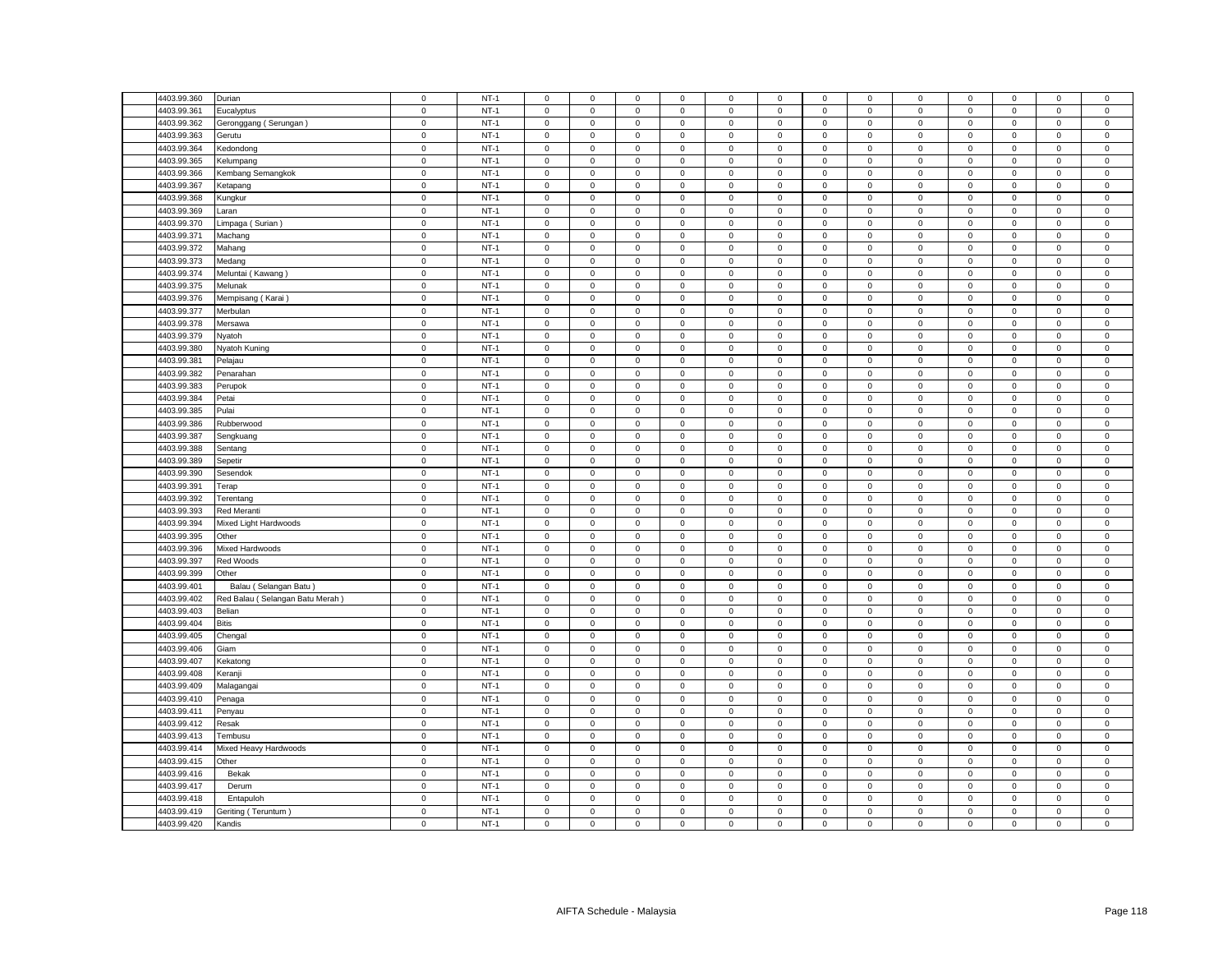| 4403.99.421 | Kasai                       | $\mathsf 0$              | $NT-1$           | $\mathsf 0$         | $\mathsf 0$         | $\mathsf 0$         | $\mathbf 0$ | 0                | $\mathsf 0$      | $\mathsf 0$  | $\mathsf 0$  | $\mathsf 0$ | $\mathsf 0$                | $\mathbf 0$         | $\mathbf 0$  | $\mathsf 0$    |
|-------------|-----------------------------|--------------------------|------------------|---------------------|---------------------|---------------------|-------------|------------------|------------------|--------------|--------------|-------------|----------------------------|---------------------|--------------|----------------|
| 4403.99.422 | Kayu Malam                  | $\mathsf 0$              | $NT-1$           | $\mathsf 0$         | $\mathsf 0$         | $\mathsf 0$         | $\mathbf 0$ | 0                | $\mathsf 0$      | $\mathsf 0$  | $\mathsf 0$  | $\mathsf 0$ | $\mathbf 0$                | $\mathsf 0$         | $\mathsf 0$  | $\mathsf 0$    |
| 4403.99.423 | Kelat                       | $\mathsf 0$              | $NT-1$           | $\mathsf 0$         | $\mathsf 0$         | $\mathsf 0$         | $\mathsf 0$ | $\mathbf 0$      | $\mathsf 0$      | $\mathbf 0$  | $\mathsf 0$  | $\mathbf 0$ | $\mathsf 0$                | $\mathsf 0$         | $\mathsf 0$  | $\mathsf 0$    |
| 4403.99.424 | Keledang                    | $\mathbf 0$              | $NT-1$           | $\mathbf{0}$        | $\mathbf 0$         | $\mathbf 0$         | $\mathbf 0$ | $\mathbf{0}$     | $\mathbf 0$      | $\mathbf{0}$ | $\mathbf{0}$ | $\mathbf 0$ | $\mathbf 0$                | $\mathbf{0}$        | $\mathbf{0}$ | $\mathsf 0$    |
| 4403.99.425 | Keruntum                    | $\mathsf 0$              | $NT-1$           | $\mathbf 0$         | $\mathsf 0$         | $\mathsf 0$         | $\mathbf 0$ | 0                | $\mathsf 0$      | $\mathbf 0$  | $\mathbf 0$  | 0           | $\mathbf 0$                | $\mathbf 0$         | $\mathbf 0$  | $\,0\,$        |
| 4403.99.426 | Kulim                       | $\mathbf 0$              | $NT-1$           | $\mathsf 0$         | $\mathbf{0}$        | $\mathsf 0$         | $\mathsf 0$ | $\mathbf{0}$     | $\mathbf 0$      | $\mathbf 0$  | $\mathbf{0}$ | $\mathsf 0$ | $\mathbf 0$                | $\mathbf 0$         | $\mathsf 0$  | $\mathsf 0$    |
| 4403.99.427 | Mata Ulat                   | $\mathbf 0$              | $NT-1$           | $\mathbf{0}$        | $\mathbf 0$         | $\mathbf 0$         | $\mathbf 0$ | $\mathbf{0}$     | $\mathbf 0$      | $\mathbf{0}$ | $\mathbf 0$  | $\mathsf 0$ | $\mathbf 0$                | $\mathbf 0$         | $\mathbf 0$  | $\mathsf 0$    |
| 4403.99.428 | Mempening                   | $\mathbf 0$              | $NT-1$           | $\mathsf 0$         | $\mathsf 0$         | $\mathsf 0$         | $\mathbf 0$ | $\mathbf 0$      | $\mathsf 0$      | $\mathbf 0$  | $\mathsf 0$  | $\mathsf 0$ | $\mathbf 0$                | $\mathsf 0$         | $\mathsf 0$  | $\,0\,$        |
| 4403.99.429 | Mengkulang (Kembang)        | $\mathbf 0$              | $NT-1$           | $\mathsf 0$         | $\mathsf 0$         | $\mathsf 0$         | $\mathsf 0$ | $\mathbf 0$      | $\mathsf 0$      | $\mathbf 0$  | $\mathsf 0$  | $\mathsf 0$ | $\mathsf 0$                | $\mathsf 0$         | $\mathsf 0$  | $\mathsf 0$    |
| 4403.99.430 | Meransi                     | $\mathsf 0$              | $NT-1$           | $\mathbf 0$         | $\mathbf 0$         | $\mathsf 0$         | $\mathbf 0$ | $\mathbf{0}$     | $\mathbf 0$      | $\mathbf 0$  | $\mathbf 0$  | 0           | $\mathbf 0$                | $\mathbf 0$         | $\mathbf 0$  | $\mathsf 0$    |
| 4403.99.431 | Merawan (Gagil)             | $\mathsf 0$              | $NT-1$           | $\mathsf 0$         | $\mathbf 0$         | $\mathsf 0$         | $\mathsf 0$ | 0                | $\mathsf 0$      | $\mathsf 0$  | $\mathsf 0$  | $\mathbf 0$ | $\mathbf 0$                | $\mathsf 0$         | $\mathsf 0$  | $\,0\,$        |
| 4403.99.432 | Merbatu                     | $\mathsf 0$              | $NT-1$           | $\mathbf 0$         | $\mathbf 0$         | $\mathsf 0$         | $\mathsf 0$ | $\mathbf{0}$     | $\mathsf 0$      | $\mathbf 0$  | $\mathbf 0$  | $\mathsf 0$ | $\mathsf 0$                | $\mathbf 0$         | $\mathsf 0$  | $\mathsf 0$    |
| 4403.99.433 | Merpauh                     | $\mathsf 0$              | $NT-1$           | $\mathbf 0$         | $\mathsf 0$         | $\mathsf 0$         | $\mathsf 0$ | 0                | $\mathsf 0$      | $\mathsf 0$  | $\mathsf 0$  | $\mathsf 0$ | $\mathsf 0$                | $\mathsf 0$         | $\mathsf 0$  | $\,0\,$        |
| 4403.99.434 | Mertas                      | $\mathsf 0$              | $NT-1$           | $\mathbf 0$         | $\mathsf 0$         | $\mathsf 0$         | $\mathbf 0$ | 0                | $\mathsf 0$      | $\mathbf 0$  | $\mathsf 0$  | $\mathsf 0$ | $\mathsf 0$                | $\mathsf 0$         | $\mathsf 0$  | $\mathsf 0$    |
| 4403.99.435 | Nyalin                      | $\mathbf 0$              | $NT-1$           | $\mathsf 0$         | $\mathsf 0$         | $\mathsf{O}\xspace$ | $\mathsf 0$ | $\mathbf 0$      | $\mathsf 0$      | $\mathsf 0$  | $\,0\,$      | $\mathbf 0$ | $\mathsf 0$                | $\mathsf 0$         | $\mathsf 0$  | $\mathbf 0$    |
| 4403.99.436 | Pauh Kijang                 | $\mathsf 0$              | $NT-1$           | $\mathbf 0$         | $\mathbf 0$         | $\mathbf 0$         | $^{\circ}$  | 0                | $\mathbf 0$      | $\mathbf 0$  | $\mathbf 0$  | $\mathsf 0$ | $\mathbf 0$                | $\mathbf 0$         | $\mathbf 0$  | $\mathbf 0$    |
| 4403.99.437 | Perah                       | $\mathsf 0$              | $NT-1$           | $\Omega$            | $\mathsf 0$         | $\mathsf 0$         | $\mathbf 0$ | 0                | $\mathbf 0$      | $\mathbf 0$  | $\mathsf 0$  | $\mathsf 0$ | $\mathsf 0$                | $\mathsf 0$         | $\mathsf 0$  | $\mathbf 0$    |
| 4403.99.438 |                             | $\mathbf 0$              | $NT-1$           | $\mathsf 0$         | $\mathsf 0$         | $\mathsf 0$         | $\mathbf 0$ | 0                | $\mathsf 0$      | $\mathbf 0$  | $\mathsf 0$  | $\mathsf 0$ | $\mathsf 0$                | $\mathsf 0$         | $\mathsf 0$  | $\,0\,$        |
| 4403.99.439 | Petaling                    |                          | $NT-1$           | $\mathsf 0$         | $\mathsf 0$         | $\mathsf 0$         | $\mathsf 0$ | 0                | $\mathsf 0$      | $\mathsf 0$  | $\mathsf 0$  |             | $\mathsf 0$                | $\mathsf 0$         | $\mathsf 0$  |                |
|             | Punah                       | $\mathbf 0$              |                  |                     |                     |                     |             |                  |                  |              |              | $\mathsf 0$ |                            |                     |              | $\mathbf 0$    |
| 4403.99.440 | Ranggu                      | $\pmb{0}$<br>$\mathsf 0$ | $NT-1$<br>$NT-1$ | 0<br>$\mathbf 0$    | $\mathsf{O}\xspace$ | 0                   | $\mathbf 0$ | 0<br>$\mathbf 0$ | 0<br>$\mathsf 0$ | 0            | $\mathbf 0$  | $\mathsf 0$ | $\mathbf 0$<br>$\mathbf 0$ | 0                   | $\mathbf 0$  | $\mathbf 0$    |
| 4403.99.441 | Rengas                      |                          |                  |                     | $\mathsf 0$         | $\mathsf 0$         | $\mathsf 0$ |                  |                  | $\mathbf 0$  | $\mathsf 0$  | $\mathsf 0$ |                            | $\mathsf 0$         | $\mathsf 0$  | $\mathbf 0$    |
| 4403.99.442 | Semayur                     | $\mathsf 0$              | $NT-1$           | $\mathbf 0$         | $\mathbf 0$         | $\mathbf 0$         | 0           | 0                | $\mathbf 0$      | $\mathbf 0$  | $\mathbf 0$  | $\mathbf 0$ | $\mathbf 0$                | $\mathbf 0$         | $\mathbf 0$  | $\mathbf 0$    |
| 4403.99.443 | Senumpul                    | $\mathbf 0$              | $NT-1$           | $\mathsf 0$         | $\mathsf{O}\xspace$ | $\mathbf 0$         | $\mathsf 0$ | 0                | $\mathbf 0$      | $\mathsf 0$  | $\,0\,$      | $\mathbf 0$ | $\mathbf 0$                | $\mathsf{O}\xspace$ | $\mathsf 0$  | $\mathbf 0$    |
| 4403.99.444 | Simpoh                      | $\mathsf 0$              | $NT-1$           | $\mathbf 0$         | $\mathsf 0$         | $\mathsf 0$         | $\mathbf 0$ | 0                | $\mathsf 0$      | $\mathbf 0$  | $\mathsf 0$  | $\mathsf 0$ | $\mathsf 0$                | $\mathsf 0$         | $\mathsf 0$  | $\mathsf 0$    |
| 4403.99.445 | Tampoi                      | $\mathsf 0$              | $NT-1$           | $\mathbf 0$         | $\mathbf 0$         | $\mathbf 0$         | $\mathbf 0$ | 0                | $\mathsf 0$      | $\mathbf 0$  | $\mathsf 0$  | $\mathsf 0$ | $\mathbf 0$                | $\mathbf 0$         | $\mathbf 0$  | $\mathbf 0$    |
| 4403.99.446 | Tualang                     | $\mathbf 0$              | $NT-1$           | 0                   | $\mathsf 0$         | $\mathsf 0$         | 0           | 0                | $\mathbf 0$      | $\mathbf 0$  | $\mathsf 0$  | $\mathsf 0$ | $\mathbf 0$                | 0                   | $\mathsf 0$  | $\mathbf 0$    |
| 4403.99.447 | Tulang Daing (Kedang Belum) | $\mathsf 0$              | $NT-1$           | $\mathbf 0$         | $\mathsf 0$         | $\mathsf 0$         | $\mathsf 0$ | 0                | $\mathbf 0$      | $\mathsf 0$  | $\mathbf 0$  | $\mathsf 0$ | $\mathbf 0$                | $\mathsf 0$         | $\mathsf 0$  | $\mathbf 0$    |
| 4403.99.448 | Mixed Medium Hardwoods      | $\mathsf 0$              | $NT-1$           | $\mathbf 0$         | $\mathsf 0$         | $\mathsf 0$         | $\mathbf 0$ | 0                | $\mathbf 0$      | $\mathbf 0$  | $\mathbf 0$  | $\mathsf 0$ | $\mathbf 0$                | $\mathbf 0$         | $\mathbf 0$  | $\mathsf 0$    |
| 4403.99.449 | Other                       | $\mathbf 0$              | $NT-1$           | $\mathbf 0$         | $\mathsf{O}\xspace$ | $\mathbf 0$         | $\mathsf 0$ | 0                | $\mathbf 0$      | $\mathsf 0$  | $\mathbf 0$  | $\mathsf 0$ | $\mathbf 0$                | $\mathsf{O}\xspace$ | $\mathbf 0$  | $\mathbf 0$    |
| 4403.99.450 | Acacia Mangium              | $\mathsf 0$              | $NT-1$           | $\mathsf 0$         | $\mathsf 0$         | $\mathsf 0$         | $\mathbf 0$ | $\mathbf 0$      | $\mathsf 0$      | $\mathsf 0$  | $\mathsf 0$  | $\mathsf 0$ | $\mathsf 0$                | $\mathsf 0$         | $\mathsf 0$  | $\overline{0}$ |
| 4403.99.451 | Ara                         | $\mathbf 0$              | $NT-1$           | $\mathbf 0$         | 0                   | 0                   | $^{\circ}$  | 0                | $\mathbf 0$      | $\mathbf 0$  | $\mathbf 0$  | $\mathsf 0$ | $\mathbf 0$                | 0                   | $^{\circ}$   | $\mathbf 0$    |
| 4403.99.452 | Araucaria spp.              | $\mathbf 0$              | $NT-1$           | $\mathbf 0$         | $\mathsf{O}\xspace$ | $\mathsf 0$         | $\mathbf 0$ | 0                | $\mathsf 0$      | $\mathsf 0$  | $\mathbf 0$  | $\mathsf 0$ | $\mathbf 0$                | $\mathbf 0$         | $\mathsf 0$  | $\mathsf 0$    |
| 4403.99.453 | Babai                       | $\mathsf 0$              | $NT-1$           | $\mathbf 0$         | $\mathsf 0$         | $\mathsf 0$         | $\mathsf 0$ | 0                | $\mathsf 0$      | $\mathsf 0$  | $\mathsf 0$  | $\mathsf 0$ | $\mathsf 0$                | $\mathsf 0$         | $\mathsf 0$  | $\mathbf 0$    |
| 4403.99.454 | Batai                       | 0                        | $NT-1$           | $\mathbf 0$         | $\mathbf 0$         | $\mathsf 0$         | $\mathbf 0$ | 0                | $\mathsf 0$      | 0            | $\mathbf 0$  | $\mathsf 0$ | $\mathbf 0$                | 0                   | 0            | $\mathbf 0$    |
| 4403.99.455 | Bayur                       | $\mathbf 0$              | $NT-1$           | $\mathsf 0$         | $\mathsf{O}\xspace$ | $\mathbf 0$         | $\mathbf 0$ | 0                | $\mathsf 0$      | $\mathsf 0$  | $\mathsf 0$  | $\mathsf 0$ | $\mathbf 0$                | $\mathsf{O}\xspace$ | $\mathsf 0$  | $\mathbf 0$    |
| 4403.99.456 | Berangan                    | $\mathbf 0$              | $NT-1$           | $\mathsf 0$         | $\mathsf 0$         | $\mathsf 0$         | $\mathsf 0$ | $\mathbf 0$      | $\mathsf 0$      | $\mathsf 0$  | $\mathsf 0$  | $\mathsf 0$ | $\mathsf 0$                | $\mathsf 0$         | $\mathsf 0$  | $\mathsf 0$    |
| 4403.99.457 | Bintangor                   | $\mathbf 0$              | $NT-1$           | $\mathbf 0$         | 0                   | $\mathbf 0$         | 0           | 0                | $\mathbf 0$      | 0            | $\mathbf 0$  | $\mathsf 0$ | $\mathbf 0$                | 0                   | 0            | $\,0\,$        |
| 4403.99.458 | Binuang                     | $\mathsf 0$              | $NT-1$           | $\mathsf 0$         | $\mathsf 0$         | $\mathsf 0$         | $\mathsf 0$ | 0                | $\mathsf 0$      | $\mathbf 0$  | $\mathsf 0$  | $\mathsf 0$ | $\mathbf 0$                | $\mathsf 0$         | $\mathsf 0$  | $\mathsf 0$    |
| 4403.99.459 | Dedali                      | $\mathsf 0$              | $NT-1$           | $\mathbf 0$         | $\mathsf 0$         | $\mathsf 0$         | $\mathbf 0$ | 0                | $\mathbf 0$      | $\mathsf 0$  | $\mathsf 0$  | $\mathsf 0$ | $\mathsf 0$                | $\mathsf 0$         | $\mathsf 0$  | $\mathbf 0$    |
| 4403.99.460 | Durian                      | $\mathsf 0$              | $NT-1$           | $\mathsf 0$         | $\mathsf 0$         | $\mathsf 0$         | $\mathbf 0$ | 0                | $\mathsf 0$      | $\mathsf 0$  | $\,0\,$      | $\mathsf 0$ | $\mathbf 0$                | $\mathsf 0$         | $\mathsf 0$  | $\,0\,$        |
| 4403.99.461 | Eucalyptus                  | $\mathsf 0$              | $NT-1$           | $\mathbf 0$         | $\mathsf 0$         | $\mathsf 0$         | $\mathbf 0$ | 0                | $\mathsf 0$      | $\mathbf 0$  | $\mathsf 0$  | $\mathsf 0$ | $\mathsf 0$                | $\mathsf 0$         | $\mathsf 0$  | $\mathsf 0$    |
| 4403.99.462 | Geronggang (Serungan)       | $\mathsf 0$              | $NT-1$           | $\mathsf 0$         | $\mathsf 0$         | $\mathsf 0$         | $\mathsf 0$ | 0                | $\mathsf 0$      | $\mathbf 0$  | $\mathsf 0$  | $\mathbf 0$ | $\mathsf 0$                | $\mathsf 0$         | $\mathsf 0$  | $\mathsf 0$    |
| 4403.99.463 | Gerutu                      | $\mathsf 0$              | $NT-1$           | $\mathbf 0$         | $\mathsf 0$         | $\mathsf 0$         | $\mathbf 0$ | 0                | $\mathbf 0$      | $\mathbf 0$  | $\mathbf 0$  | $\mathsf 0$ | $\mathbf 0$                | $\mathsf 0$         | $\mathbf 0$  | $\,0\,$        |
| 4403.99.464 | Kedondong                   | $\mathsf 0$              | $NT-1$           | $\mathsf 0$         | $\mathsf 0$         | $\mathsf 0$         | $\mathsf 0$ | 0                | $\mathsf 0$      | $\mathbf 0$  | $\mathsf 0$  | $\mathsf 0$ | $\mathsf 0$                | $\mathsf 0$         | $\mathsf 0$  | $\mathsf 0$    |
| 4403.99.465 | Kelumpang                   | $\mathsf 0$              | $NT-1$           | $\mathbf 0$         | $\mathbf 0$         | $\mathbf 0$         | $\mathbf 0$ | $\mathbf{0}$     | $\mathbf 0$      | $\mathbf 0$  | $\mathbf{0}$ | $\mathbf 0$ | $\mathbf 0$                | $\mathbf 0$         | $\mathbf 0$  | $\mathsf 0$    |
| 4403.99.466 | Kembang Semangkok           | $\mathbf 0$              | $NT-1$           | $\mathsf 0$         | $\mathsf{O}\xspace$ | $\mathsf 0$         | $\mathbf 0$ | 0                | $\mathsf 0$      | $\mathbf 0$  | $\mathbf 0$  | $\mathsf 0$ | $\mathbf 0$                | 0                   | 0            | $\,0\,$        |
| 4403.99.467 | Ketapang                    | $\mathsf 0$              | $NT-1$           | $\mathsf 0$         | $\mathbf 0$         | $\mathsf 0$         | $\mathsf 0$ | $\mathbf{0}$     | $\mathsf 0$      | $\mathsf 0$  | $\mathbf{0}$ | $\mathsf 0$ | $\mathbf 0$                | $\mathsf 0$         | $\mathbf 0$  | $\mathsf 0$    |
| 4403.99.468 | Kungkur                     | $\mathbf 0$              | $NT-1$           | $\mathbf 0$         | $\mathbf 0$         | $\mathbf 0$         | $\mathbf 0$ | $\mathbf{0}$     | $\mathbf 0$      | $\mathbf 0$  | $\mathbf 0$  | $\mathbf 0$ | $\mathbf 0$                | $\mathbf 0$         | $\mathbf 0$  | $\mathsf 0$    |
| 4403.99.469 | Laran                       | $\mathbf 0$              | $NT-1$           | $\mathsf{O}\xspace$ | $\mathbf 0$         | $\mathsf 0$         | $\mathsf 0$ | 0                | $\mathsf 0$      | $\mathbf 0$  | $\mathsf 0$  | $\mathsf 0$ | $\mathbf 0$                | $\mathsf 0$         | $\mathsf 0$  | $\mathbf 0$    |
| 4403.99.470 | Limpaga (Surian)            | $\mathsf 0$              | $NT-1$           | $\mathsf 0$         | $\mathsf 0$         | $\mathsf 0$         | $\mathsf 0$ | $\mathbf 0$      | $\mathsf 0$      | $\mathbf 0$  | $\mathsf 0$  | $\mathsf 0$ | $\mathbf 0$                | $\mathsf 0$         | $\mathsf 0$  | $\mathsf 0$    |
| 4403.99.471 | Machang                     | $\mathbf 0$              | $NT-1$           | $\mathsf 0$         | $\mathbf 0$         | $\mathbf 0$         | $\mathbf 0$ | $\mathbf{0}$     | $\mathbf 0$      | $\mathbf 0$  | $\mathbf 0$  | $\mathsf 0$ | $\mathbf 0$                | $\mathbf 0$         | $\mathbf 0$  | $\mathsf 0$    |
| 4403.99.472 | Mahang                      | $\mathsf 0$              | $NT-1$           | $\mathsf 0$         | $\mathsf{O}\xspace$ | $\mathsf 0$         | $\mathsf 0$ | 0                | $\mathsf 0$      | $\mathsf 0$  | $\,0\,$      | $\mathbf 0$ | $\mathbf 0$                | $\mathsf{O}\xspace$ | $\mathsf 0$  | $\,0\,$        |
| 4403.99.473 | Medang                      | $\mathsf 0$              | $NT-1$           | $\mathbf 0$         | $\mathsf 0$         | $\mathsf 0$         | $\mathsf 0$ | 0                | $\mathsf 0$      | $\mathbf 0$  | $\mathsf 0$  | $\mathsf 0$ | $\mathsf 0$                | $\mathsf 0$         | $\mathsf 0$  | $\mathsf 0$    |
| 4403.99.474 | Meluntai (Kawang)           | $\mathbf 0$              | $NT-1$           | $\mathsf 0$         | $\mathsf 0$         | $\mathsf 0$         | $\mathsf 0$ | $\mathbf 0$      | $\mathsf 0$      | $\mathsf 0$  | $\mathsf 0$  | $\mathsf 0$ | $\mathsf 0$                | $\mathsf{O}\xspace$ | $\mathsf 0$  | $\mathsf 0$    |
| 4403.99.475 | Melunak                     | $\mathsf 0$              | $NT-1$           | 0                   | $\mathsf 0$         | $\mathsf 0$         | $\mathbf 0$ | 0                | $\mathsf 0$      | $\mathsf 0$  | $\mathbf 0$  | $\mathsf 0$ | $\mathbf 0$                | $\mathsf 0$         | $\mathsf 0$  | $\mathbf 0$    |
| 4403.99.476 |                             | $\mathbf 0$              | $NT-1$           | $\mathbf 0$         | $\mathsf 0$         | $\mathsf 0$         | $\mathbf 0$ | 0                | $\mathsf 0$      | $\mathsf 0$  | $\mathbf 0$  | $\mathsf 0$ | $\mathbf 0$                | $\mathsf 0$         | $\mathsf 0$  | $\mathbf 0$    |
| 4403.99.477 | Mempisang (Karai)           | $\mathsf 0$              | $NT-1$           | $\mathbf 0$         | $\mathbf 0$         | $\mathsf 0$         | 0           | 0                | $\mathbf 0$      | 0            | $\mathbf 0$  | $\mathsf 0$ | $\mathbf 0$                | $\mathbf 0$         | $\mathbf 0$  | $\mathsf 0$    |
| 4403.99.478 | Merbulan<br>Mersawa         | $\mathsf 0$              | $NT-1$           | $\mathbf 0$         | $\mathsf 0$         | $\mathsf 0$         | $\mathbf 0$ | 0                | $\mathsf 0$      | $\mathbf 0$  | $\mathsf 0$  | $\mathsf 0$ | $\mathsf 0$                | $\mathsf 0$         | $\mathsf 0$  | $\mathbf 0$    |
|             |                             |                          |                  |                     |                     |                     |             |                  |                  |              |              |             |                            |                     |              |                |
| 4403.99.479 | Nyatoh                      | $\mathsf 0$              | $NT-1$           | $\mathbf 0$         | $\mathsf 0$         | $\mathsf 0$         | $\mathbf 0$ | 0                | $\mathbf 0$      | $\mathsf 0$  | $\mathsf 0$  | $\mathsf 0$ | $\mathsf 0$                | $\mathsf 0$         | $\mathsf 0$  | $\overline{0}$ |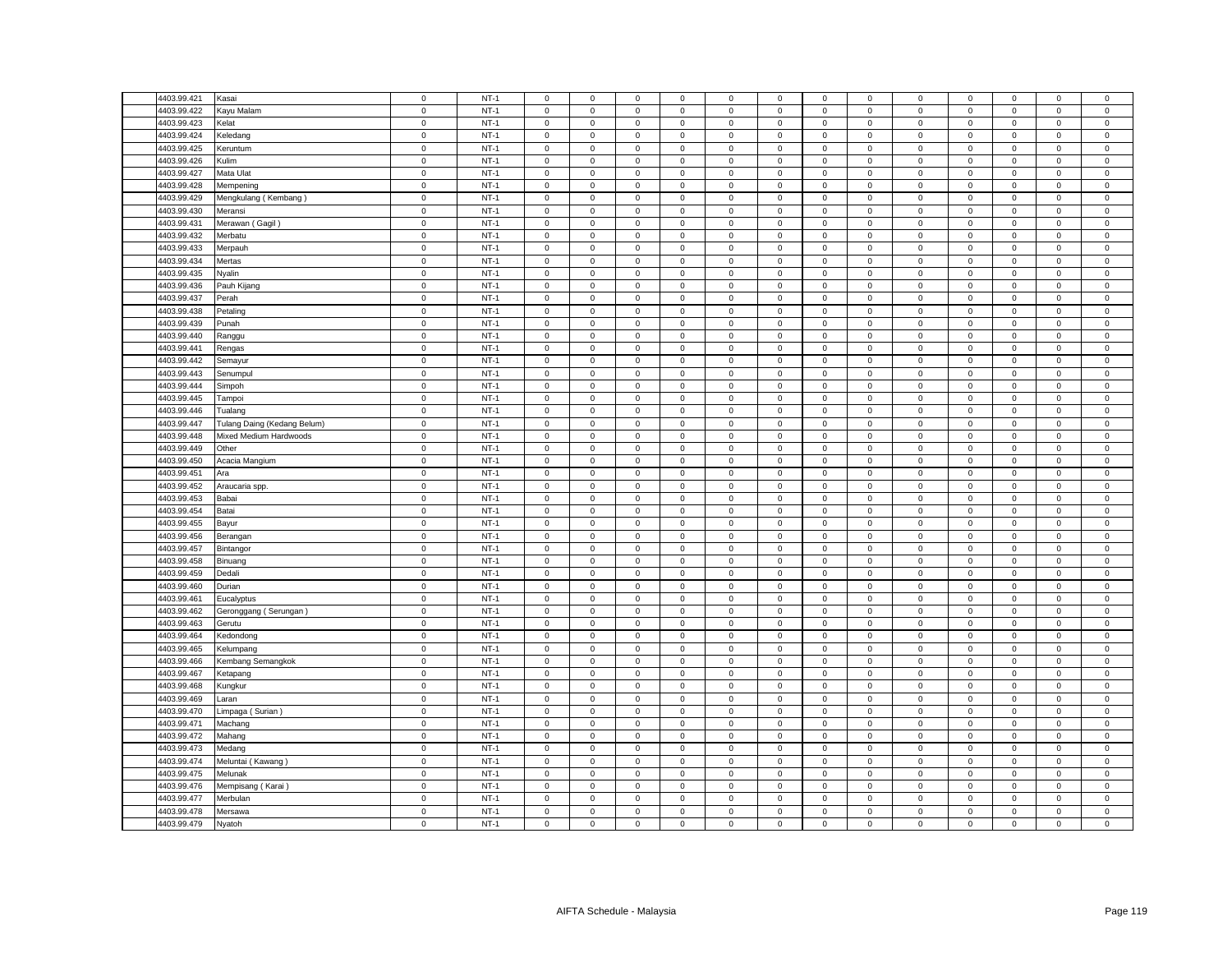| 4403.99.480                | Nyatoh Kuning                                                                                                                                                                                                                                                                                                                             | $\mathsf 0$                | $NT-1$ | $\mathsf 0$         | $\mathsf 0$         | $\mathsf 0$                | $\mathbf 0$ | 0                   | $\mathsf 0$ | $\mathsf 0$                | $\mathsf 0$                | $\mathsf 0$                | $\mathsf 0$ | $\mathsf 0$         | $\mathsf 0$                | $\mathsf 0$            |
|----------------------------|-------------------------------------------------------------------------------------------------------------------------------------------------------------------------------------------------------------------------------------------------------------------------------------------------------------------------------------------|----------------------------|--------|---------------------|---------------------|----------------------------|-------------|---------------------|-------------|----------------------------|----------------------------|----------------------------|-------------|---------------------|----------------------------|------------------------|
| 4403.99.481                | Pelajau                                                                                                                                                                                                                                                                                                                                   | $\mathsf 0$                | $NT-1$ | $\mathbf 0$         | $\mathsf 0$         | $\mathsf 0$                | $\mathsf 0$ | 0                   | $\mathbf 0$ | $\mathsf 0$                | $\mathsf 0$                | $\mathsf 0$                | $\mathbf 0$ | $\mathsf 0$         | $\mathbf 0$                | $\mathbf 0$            |
| 4403.99.482                | Penarahan                                                                                                                                                                                                                                                                                                                                 | $\mathbf 0$                | $NT-1$ | $\mathbf 0$         | $\mathbf 0$         | $\mathsf 0$                | $\mathbf 0$ | 0                   | $\mathsf 0$ | $\mathbf 0$                | $\mathbf 0$                | $\mathbf 0$                | $\mathbf 0$ | $\mathsf 0$         | $\mathsf 0$                | $\mathsf 0$            |
| 4403.99.483                | Perupok                                                                                                                                                                                                                                                                                                                                   | $\mathsf 0$                | $NT-1$ | $\mathbf 0$         | $\mathsf 0$         | $\mathsf 0$                | $\mathsf 0$ | 0                   | $\mathbf 0$ | $\mathsf 0$                | $\mathsf 0$                | $\mathsf 0$                | $\mathsf 0$ | $\mathsf 0$         | $\mathsf 0$                | $\mathbf 0$            |
| 4403.99.484                | Petai                                                                                                                                                                                                                                                                                                                                     | $\mathbf 0$                | $NT-1$ | $\mathbf 0$         | $\mathbf 0$         | $\mathbf 0$                | $\mathbf 0$ | 0                   | $\mathbf 0$ | $\mathbf 0$                | $\mathbf 0$                | $\mathbf 0$                | $\mathbf 0$ | $\mathbf 0$         | $\mathbf 0$                | $\mathbf 0$            |
| 4403.99.485                | Pulai                                                                                                                                                                                                                                                                                                                                     | $\mathsf 0$                | $NT-1$ | $\mathbf 0$         | $\mathsf 0$         | $\mathsf 0$                | $\mathbf 0$ | 0                   | $\mathsf 0$ | $\mathbf 0$                | $\mathsf 0$                | $\mathsf 0$                | $\mathsf 0$ | $\mathsf 0$         | $\mathsf 0$                | $\mathsf 0$            |
| 4403.99.486                | Rubberwood                                                                                                                                                                                                                                                                                                                                | $\mathsf 0$                | $NT-1$ | $\mathsf 0$         | $\mathsf 0$         | $\mathsf 0$                | $\mathsf 0$ | 0                   | $\mathsf 0$ | $\mathbf 0$                | $\mathsf 0$                | $\mathsf 0$                | $\mathsf 0$ | $\mathsf 0$         | $\mathsf 0$                | $\mathsf 0$            |
| 4403.99.487                | Sengkuang                                                                                                                                                                                                                                                                                                                                 | $\mathsf 0$                | $NT-1$ | $\mathbf 0$         | $\mathsf 0$         | $\mathbf 0$                | $\mathbf 0$ | 0                   | $\mathbf 0$ | $\mathbf 0$                | $\mathbf 0$                | $\mathsf 0$                | $\mathbf 0$ | $\mathsf 0$         | $\mathbf 0$                | $\mathsf 0$            |
| 4403.99.488                | Sentang                                                                                                                                                                                                                                                                                                                                   | $\mathsf 0$                | $NT-1$ | $\mathsf 0$         | $\mathsf 0$         | $\mathsf 0$                | $\mathsf 0$ | 0                   | $\mathsf 0$ | $\mathbf 0$                | $\mathsf 0$                | $\mathsf 0$                | $\mathbf 0$ | $\mathsf 0$         | $\mathsf 0$                | $\,0\,$                |
| 4403.99.489                | Sepetir                                                                                                                                                                                                                                                                                                                                   | $\mathsf 0$                | $NT-1$ | $\mathsf 0$         | $\mathsf 0$         | $\mathsf 0$                | $\mathsf 0$ | 0                   | $\mathsf 0$ | $\mathbf 0$                | $\mathsf 0$                | $\mathsf 0$                | $\mathsf 0$ | $\mathsf 0$         | $\mathsf 0$                | $\mathsf 0$            |
| 4403.99.490                | Sesendok                                                                                                                                                                                                                                                                                                                                  | $\mathsf 0$                | $NT-1$ | $\mathsf 0$         | $\mathsf 0$         | $\mathsf 0$                | $\mathbf 0$ | $\mathbf 0$         | $\mathbf 0$ | $\mathbf 0$                | $\mathsf 0$                | $\mathsf 0$                | $\mathsf 0$ | $\mathbf 0$         | $\mathsf 0$                | $\mathsf 0$            |
| 4403.99.491                | Terap                                                                                                                                                                                                                                                                                                                                     | $\mathbf 0$                | $NT-1$ | 0                   | $\mathbf 0$         | $\mathbf 0$                | $\mathbf 0$ | $\mathbf{0}$        | $\mathbf 0$ | $\mathbf{0}$               | $\mathbf 0$                | $\mathsf 0$                | $\mathbf 0$ | $\mathbf 0$         | $\mathbf 0$                | $\overline{0}$         |
| 4403.99.492                | Terentang                                                                                                                                                                                                                                                                                                                                 | $\mathbf 0$                | $NT-1$ | $\mathsf 0$         | $\mathsf 0$         | $\mathsf 0$                | $\mathsf 0$ | 0                   | $\mathsf 0$ | $\mathbf 0$                | $\mathsf 0$                | $\mathsf 0$                | $\mathsf 0$ | $\mathsf 0$         | $\mathsf 0$                | $\mathbf 0$            |
| 4403.99.493                | Red Meranti                                                                                                                                                                                                                                                                                                                               | $\mathsf 0$                | $NT-1$ | $\mathsf 0$         | $\mathsf 0$         | $\mathsf 0$                | $\mathsf 0$ | 0                   | $\mathsf 0$ | $\mathbf 0$                | $\mathsf 0$                | $\mathsf 0$                | $\mathbf 0$ | $\mathsf 0$         | $\mathsf 0$                | $\mathsf 0$            |
|                            |                                                                                                                                                                                                                                                                                                                                           |                            |        |                     |                     |                            |             |                     |             |                            |                            |                            |             |                     |                            |                        |
| 4403.99.494                | Mixed Light Hardwoods                                                                                                                                                                                                                                                                                                                     | $\mathbf 0$                | $NT-1$ | $\mathsf 0$         | $\mathsf 0$         | $\mathsf 0$                | $\mathsf 0$ | 0                   | $\mathsf 0$ | $\mathsf 0$                | $\mathbf 0$                | $\mathsf 0$                | $\mathbf 0$ | $\mathsf{O}\xspace$ | $\mathsf 0$                | $\mathsf{O}$           |
| 4403.99.495                | Other                                                                                                                                                                                                                                                                                                                                     | $\mathsf 0$                | $NT-1$ | $\mathbf 0$         | $\mathsf 0$         | $\mathsf 0$                | $\mathbf 0$ | 0                   | $\mathsf 0$ | $\mathbf 0$                | $\mathsf 0$                | $\mathsf 0$                | $\mathsf 0$ | $\mathsf 0$         | $\mathsf 0$                | $\mathbf 0$            |
| 4403.99.496                | Mixed Hardwoods                                                                                                                                                                                                                                                                                                                           | $\mathbf 0$                | $NT-1$ | $\mathbf 0$         | $\mathsf 0$         | $\mathsf 0$                | $\mathbf 0$ | $\mathbf{0}$        | $\mathbf 0$ | $\mathbf 0$                | $\mathsf 0$                | $\mathsf 0$                | $\mathbf 0$ | $\mathbf 0$         | $\mathsf 0$                | $\mathsf 0$            |
| 4403.99.497                | Red Woods                                                                                                                                                                                                                                                                                                                                 | $\mathsf 0$                | $NT-1$ | $\mathsf 0$         | $\mathbf 0$         | $\mathsf 0$                | $\mathbf 0$ | 0                   | $\mathsf 0$ | $\mathbf 0$                | $\mathsf 0$                | $\mathbf 0$                | $\mathsf 0$ | $\mathsf 0$         | $\mathsf 0$                | $\mathsf 0$            |
| 4403.99.499                | Other                                                                                                                                                                                                                                                                                                                                     | $\mathsf 0$                | $NT-1$ | $\mathsf 0$         | $\mathsf 0$         | $\mathsf 0$                | $\mathbf 0$ | 0                   | $\mathbf 0$ | $\mathbf 0$                | $\mathsf 0$                | $\mathsf 0$                | $\mathsf 0$ | $\mathsf 0$         | $\mathsf 0$                | $\mathbf 0$            |
| 4403.99.501                | Balau (Selangan Batu)                                                                                                                                                                                                                                                                                                                     | $\mathsf 0$                | $NT-1$ | $\mathsf 0$         | $\mathsf 0$         | $\mathsf 0$                | $\mathbf 0$ | 0                   | $\mathsf 0$ | $\mathsf 0$                | $\mathsf 0$                | $\mathsf 0$                | $\mathsf 0$ | $\mathsf 0$         | $\mathsf 0$                | $\,0\,$                |
| 4403.99.502                | Red Balau (Selangan Batu Merah)                                                                                                                                                                                                                                                                                                           | $\mathbf 0$                | $NT-1$ | $\mathsf{O}\xspace$ | $\mathsf 0$         | $\mathsf 0$                | $\mathbf 0$ | $\mathsf{O}\xspace$ | $\mathsf 0$ | $\,0\,$                    | $\mathsf 0$                | $\mathsf 0$                | $\mathbf 0$ | 0                   | $\mathbf 0$                | $\pmb{0}$              |
| 4403.99.503                | Belian                                                                                                                                                                                                                                                                                                                                    | $\mathsf 0$                | $NT-1$ | 0                   | $\mathsf{O}\xspace$ | $\mathbf 0$                | 0           | 0                   | 0           | 0                          | 0                          | $\mathsf 0$                | $\mathbf 0$ | 0                   | 0                          | $\mathbf 0$            |
| 4403.99.504                | <b>Bitis</b>                                                                                                                                                                                                                                                                                                                              | $\mathbf 0$                | $NT-1$ | $\mathsf 0$         | $\mathsf{O}\xspace$ | $\mathsf 0$                | $\mathbf 0$ | $\mathsf{O}\xspace$ | $\mathbf 0$ | $\mathbf 0$                | $\mathbf 0$                | $\mathsf 0$                | $\mathbf 0$ | $\mathsf 0$         | $\mathbf 0$                | $\mathbf 0$            |
| 4403.99.505                | Chengal                                                                                                                                                                                                                                                                                                                                   | $\mathbf 0$                | $NT-1$ | 0                   | $\mathbf 0$         | $\mathbf 0$                | 0           | 0                   | 0           | $\mathbf 0$                | $\mathbf 0$                | $\mathbf 0$                | 0           | 0                   | $\mathbf 0$                | $\mathbf 0$            |
| 4403.99.506                | Giam                                                                                                                                                                                                                                                                                                                                      | $\mathsf 0$                | $NT-1$ | $\mathsf{O}\xspace$ | $\mathsf{O}\xspace$ | $\mathbf 0$                | $\mathbf 0$ | 0                   | $\mathsf 0$ | $\mathsf 0$                | $\,0\,$                    | $\mathsf 0$                | $\mathbf 0$ | $\mathsf{O}\xspace$ | 0                          | $\mathbf 0$            |
| 4403.99.507                | Kekatong                                                                                                                                                                                                                                                                                                                                  | $\mathsf 0$                | $NT-1$ | $\mathsf{O}\xspace$ | $\mathsf{O}\xspace$ | $\mathbf 0$                | 0           | 0                   | $\mathsf 0$ | 0                          | $\mathsf 0$                | $\mathsf 0$                | $\mathbf 0$ | $\mathsf{O}\xspace$ | $\mathsf 0$                | $\mathbf 0$            |
| 4403.99.508                | Keranji                                                                                                                                                                                                                                                                                                                                   | $\mathbf 0$                | $NT-1$ | $\mathbf 0$         | $\mathsf 0$         | $\mathsf 0$                | $\mathsf 0$ | $\mathbf 0$         | $\mathbf 0$ | $\mathsf 0$                | $\mathbf 0$                | $\mathsf 0$                | $\mathbf 0$ | $\mathsf 0$         | $\mathsf 0$                | $\mathbf 0$            |
| 4403.99.509                | Malagangai                                                                                                                                                                                                                                                                                                                                | $\mathsf 0$                | $NT-1$ | $\mathbf 0$         | $\mathbf 0$         | $\mathsf 0$                | $\mathbf 0$ | 0                   | $\mathsf 0$ | $\mathbf 0$                | $\mathsf 0$                | $\mathsf 0$                | $\mathsf 0$ | $\mathbf 0$         | $\mathsf 0$                | $\mathsf 0$            |
| 4403.99.510                | Penaga                                                                                                                                                                                                                                                                                                                                    | $\mathbf 0$                | $NT-1$ | $\mathbf 0$         | $\mathsf{O}\xspace$ | $\mathbf 0$                | $\mathsf 0$ | 0                   | $\mathbf 0$ | $\mathsf 0$                | $\mathsf 0$                | $\mathsf 0$                | $\mathbf 0$ | $\mathsf 0$         | $\mathsf 0$                | $\mathbf 0$            |
| 4403.99.511                | Penyau                                                                                                                                                                                                                                                                                                                                    | $\mathbf 0$                | $NT-1$ | $\mathsf 0$         | $\mathsf 0$         | $\mathsf 0$                | $\mathsf 0$ | 0                   | $\mathsf 0$ | $\mathbf 0$                | $\mathsf 0$                | $\mathsf 0$                | $\mathbf 0$ | $\mathsf 0$         | $\mathsf 0$                | $\mathbf 0$            |
| 4403.99.512                | Resak                                                                                                                                                                                                                                                                                                                                     | $\mathsf 0$                | $NT-1$ | $\mathsf 0$         | $\mathsf 0$         | $\mathsf 0$                | $\mathbf 0$ | 0                   | $\mathbf 0$ | $\mathbf 0$                | $\mathsf 0$                | $\mathsf 0$                | $\mathbf 0$ | $\mathsf 0$         | $\mathsf 0$                | $\mathbf 0$            |
| 4403.99.513                | Tembusu                                                                                                                                                                                                                                                                                                                                   | $\mathbf 0$                | $NT-1$ | $\mathbf{0}$        | $\circ$             | $\mathsf 0$                | $\mathbf 0$ | 0                   | $\mathsf 0$ | $\mathbf 0$                | $\mathbf 0$                | $\mathsf 0$                | $\mathbf 0$ | $\mathbf 0$         | $\mathsf 0$                | $\,0\,$                |
| 4403.99.514                | Mixed Heavy Hardwoods                                                                                                                                                                                                                                                                                                                     | $\mathsf 0$                | $NT-1$ | $\mathbf 0$         | $\mathsf 0$         | $\mathsf 0$                | $\mathsf 0$ | 0                   | $\mathbf 0$ | $\mathbf 0$                | $\mathsf 0$                | $\mathsf 0$                | $\mathsf 0$ | $\mathsf 0$         | $\mathsf 0$                | $\mathsf 0$            |
| 4403.99.515                | Other                                                                                                                                                                                                                                                                                                                                     | $\mathsf 0$                | $NT-1$ | $\mathsf 0$         | $\mathbf 0$         | $\mathsf 0$                | $\mathbf 0$ | $\mathbf 0$         | $\mathsf 0$ | $\mathbf 0$                | $\mathbf 0$                | $\mathbf 0$                | $\mathbf 0$ | $\mathbf 0$         | $\mathsf 0$                | $\mathsf 0$            |
| 4403.99.516                | Bekak                                                                                                                                                                                                                                                                                                                                     | $\mathbf 0$                | $NT-1$ | $\mathbf 0$         | $\mathbf 0$         | $\mathbf 0$                | $\mathbf 0$ | 0                   | $\mathbf 0$ | $\mathsf 0$                | $\mathbf 0$                | $\mathsf 0$                | $\mathbf 0$ | 0                   | $\mathbf 0$                | $\,0\,$                |
| 4403.99.517                | Derum                                                                                                                                                                                                                                                                                                                                     | $\mathsf 0$                | $NT-1$ | $\mathsf 0$         | $\mathsf 0$         | $\mathsf 0$                | $\mathsf 0$ | 0                   | $\mathsf 0$ | $\mathbf 0$                | $\mathsf 0$                | $\mathsf 0$                | $\mathsf 0$ | $\mathsf 0$         | $\mathsf 0$                | $\mathsf 0$            |
| 4403.99.518                | Entapuloh                                                                                                                                                                                                                                                                                                                                 | $\mathsf 0$                | $NT-1$ | $\mathbf 0$         | $\mathsf 0$         | $\mathsf 0$                | $\mathsf 0$ | 0                   | $\mathsf 0$ | $\mathbf 0$                | $\mathsf 0$                | $\mathsf 0$                | $\mathsf 0$ | $\mathsf 0$         | $\mathsf 0$                | $\mathsf 0$            |
|                            |                                                                                                                                                                                                                                                                                                                                           |                            | $NT-1$ | $\mathsf 0$         | $\mathsf 0$         |                            | $\mathsf 0$ | 0                   | $\mathsf 0$ |                            |                            |                            | $\mathbf 0$ | $\mathsf 0$         |                            |                        |
| 4403.99.519<br>4403.99.520 | Geriting (Teruntum)                                                                                                                                                                                                                                                                                                                       | $\mathbf 0$<br>$\mathsf 0$ | $NT-1$ | $\mathbf 0$         | $\mathsf 0$         | $\mathsf 0$<br>$\mathsf 0$ |             | 0                   | $\mathsf 0$ | $\mathsf 0$<br>$\mathbf 0$ | $\mathbf 0$<br>$\mathsf 0$ | $\mathbf 0$<br>$\mathsf 0$ | $\mathsf 0$ | $\mathsf 0$         | $\mathsf 0$<br>$\mathsf 0$ | $\,0\,$<br>$\mathbf 0$ |
|                            | <andis< td=""><td><math>\mathbf 0</math></td><td><math>NT-1</math></td><td><math>\mathbf 0</math></td><td><math>\mathbf 0</math></td><td><math>\mathbf 0</math></td><td><math>\mathbf 0</math></td><td></td><td><math>\mathbf 0</math></td><td></td><td></td><td></td><td><math>\mathbf 0</math></td><td></td><td></td><td></td></andis<> | $\mathbf 0$                | $NT-1$ | $\mathbf 0$         | $\mathbf 0$         | $\mathbf 0$                | $\mathbf 0$ |                     | $\mathbf 0$ |                            |                            |                            | $\mathbf 0$ |                     |                            |                        |
| 4403.99.521                | Kasai                                                                                                                                                                                                                                                                                                                                     |                            |        |                     |                     |                            | $\mathbf 0$ | $\mathbf{0}$        |             | $\mathbf 0$                | $\mathsf 0$                | $\mathsf 0$                |             | $\mathbf 0$         | $\mathsf 0$                | $\mathsf 0$            |
| 4403.99.522                | Kayu Malam                                                                                                                                                                                                                                                                                                                                | $\mathbf 0$                | $NT-1$ | 0                   | 0                   | $\mathsf 0$                | 0           | 0                   | $\mathbf 0$ | 0                          | 0                          | $\mathsf 0$                | $\mathbf 0$ | 0                   | 0                          | $\,0\,$                |
| 4403.99.523                | Kelat                                                                                                                                                                                                                                                                                                                                     | $\mathsf 0$                | $NT-1$ | $\mathsf 0$         | $\mathsf 0$         | $\mathsf 0$                | $\mathsf 0$ | 0                   | $\mathsf 0$ | $\mathbf 0$                | $\mathsf 0$                | $\mathbf 0$                | $\mathsf 0$ | $\mathsf 0$         | $\mathsf 0$                | $\mathsf 0$            |
| 4403.99.524                | Keledang                                                                                                                                                                                                                                                                                                                                  | $\mathbf 0$                | $NT-1$ | $\mathbf 0$         | $\mathbf 0$         | $\mathbf 0$                | $\mathbf 0$ | $\mathbf{0}$        | $\mathsf 0$ | $\mathbf 0$                | $\mathbf{0}$               | $\mathsf 0$                | $\mathbf 0$ | $\mathbf 0$         | $\mathbf 0$                | $\mathsf 0$            |
| 4403.99.525                | Keruntum                                                                                                                                                                                                                                                                                                                                  | $\mathbf 0$                | $NT-1$ | $\mathbf 0$         | $\mathsf 0$         | $\mathsf 0$                | $\mathbf 0$ | 0                   | $\mathsf 0$ | $\mathbf 0$                | $\mathbf 0$                | $\mathbf 0$                | $\mathsf 0$ | $\mathbf 0$         | $\mathbf 0$                | $\,0\,$                |
| 4403.99.526                | Kulim                                                                                                                                                                                                                                                                                                                                     | $\mathbf 0$                | $NT-1$ | $\mathsf 0$         | $\mathbf 0$         | $\mathsf 0$                | $\mathsf 0$ | 0                   | $\mathsf 0$ | $\mathbf 0$                | $\mathsf 0$                | $\mathsf 0$                | $\mathbf 0$ | $\mathsf 0$         | $\mathsf 0$                | $\mathsf 0$            |
| 4403.99.527                | Mata Ulat                                                                                                                                                                                                                                                                                                                                 | $\mathbf 0$                | $NT-1$ | $\mathsf 0$         | $\mathsf 0$         | $\mathsf 0$                | $\mathbf 0$ | $\mathbf{0}$        | $\mathbf 0$ | $\mathbf 0$                | $\mathsf 0$                | $\mathsf 0$                | $\mathbf 0$ | $\mathbf 0$         | $\mathsf 0$                | $\mathsf 0$            |
| 4403.99.528                | Mempening                                                                                                                                                                                                                                                                                                                                 | $\mathsf 0$                | $NT-1$ | $\mathbf 0$         | $\mathbf 0$         | $\mathbf 0$                | $\mathbf 0$ | $\mathbf{0}$        | $\mathbf 0$ | $\mathbf{0}$               | $\mathbf{0}$               | $\mathsf 0$                | $\mathbf 0$ | $\mathbf 0$         | $\mathbf 0$                | $\mathsf 0$            |
| 4403.99.529                | Mengkulang (Kembang)                                                                                                                                                                                                                                                                                                                      | $\mathsf 0$                | $NT-1$ | $\mathsf 0$         | $\mathsf{O}\xspace$ | $\mathsf 0$                | $\mathsf 0$ | 0                   | $\mathsf 0$ | $\mathsf 0$                | $\,0\,$                    | $\mathsf 0$                | $\mathsf 0$ | $\mathsf{O}\xspace$ | $\mathsf 0$                | $\mathbf 0$            |
| 4403.99.530                | Meransi                                                                                                                                                                                                                                                                                                                                   | $\mathbf 0$                | $NT-1$ | $\mathsf 0$         | $\mathsf{O}\xspace$ | $\mathsf 0$                | $\mathsf 0$ | $\mathbf 0$         | $\mathsf 0$ | $\mathbf 0$                | $\mathsf 0$                | $\mathsf 0$                | $\mathsf 0$ | $\mathsf 0$         | $\mathsf 0$                | $\mathsf 0$            |
| 4403.99.531                | Merawan (Gagil)                                                                                                                                                                                                                                                                                                                           | $\mathsf 0$                | $NT-1$ | $\mathsf 0$         | $\mathsf 0$         | $\mathsf 0$                | $\mathsf 0$ | $\mathbf 0$         | $\mathsf 0$ | $\mathsf 0$                | $\mathsf 0$                | $\mathsf 0$                | $\mathsf 0$ | $\mathsf{O}\xspace$ | $\mathsf 0$                | $\mathsf 0$            |
| 4403.99.532                | Merbatu                                                                                                                                                                                                                                                                                                                                   | $\mathsf 0$                | $NT-1$ | 0                   | $\mathsf 0$         | $\mathsf 0$                | 0           | 0                   | $\mathsf 0$ | $\mathbf 0$                | $\mathbf 0$                | $\mathsf 0$                | $\mathbf 0$ | $\mathsf 0$         | $\mathsf 0$                | $\,0\,$                |
| 4403.99.533                | Merpauh                                                                                                                                                                                                                                                                                                                                   | $\mathbf 0$                | $NT-1$ | $\mathbf 0$         | $\mathsf{O}\xspace$ | $\mathbf 0$                | $\mathsf 0$ | 0                   | $\mathsf 0$ | $\mathbf 0$                | $\,0\,$                    | $\mathsf 0$                | $\mathbf 0$ | $\mathsf{O}\xspace$ | $\mathsf 0$                | $\pmb{0}$              |
| 4403.99.534                | Mertas                                                                                                                                                                                                                                                                                                                                    | $\mathsf 0$                | $NT-1$ | $\mathsf 0$         | $\mathsf 0$         | $\mathbf 0$                | $\mathbf 0$ | 0                   | $\mathsf 0$ | 0                          | $\mathsf 0$                | $\mathsf 0$                | $\mathsf 0$ | $\mathsf 0$         | $\mathsf 0$                | $\,0\,$                |
| 4403.99.535                | Nyalin                                                                                                                                                                                                                                                                                                                                    | $\mathsf 0$                | $NT-1$ | $\mathbf 0$         | $\mathsf{O}\xspace$ | $\mathbf 0$                | $\mathsf 0$ | 0                   | $\mathbf 0$ | $\mathbf 0$                | $\,0\,$                    | $\mathsf 0$                | $\mathbf 0$ | 0                   | $\mathsf 0$                | $\mathbf 0$            |
| 4403.99.536                | Pauh Kijang                                                                                                                                                                                                                                                                                                                               | $\mathbf 0$                | $NT-1$ | $\mathsf{O}\xspace$ | $\mathsf{O}\xspace$ | $\mathbf 0$                | 0           | 0                   | $\mathsf 0$ | $\mathsf 0$                | $\mathbf 0$                | $\mathsf 0$                | $\mathbf 0$ | $\mathsf{O}\xspace$ | 0                          | $\,0\,$                |
| 4403.99.537                | Perah                                                                                                                                                                                                                                                                                                                                     | $\mathsf 0$                | $NT-1$ | $\mathbf 0$         | $\mathsf 0$         | $\mathsf 0$                | $\mathbf 0$ | 0                   | $\mathbf 0$ | $\mathsf 0$                | $\overline{0}$             | $\mathbf 0$                | $\mathbf 0$ | $\mathbf 0$         | $\mathbf 0$                | $\mathbf 0$            |
| 4403.99.538                | Petaling                                                                                                                                                                                                                                                                                                                                  | $\mathsf 0$                | $NT-1$ | $\mathsf 0$         | $\mathsf 0$         | $\mathsf 0$                | $\mathbf 0$ | 0                   | $\mathbf 0$ | $\mathbf 0$                | $\mathsf 0$                | $\mathsf 0$                | $\mathbf 0$ | $\mathbf 0$         | $\mathsf 0$                | $\mathsf 0$            |
| 4403.99.539                | Punah                                                                                                                                                                                                                                                                                                                                     | $\mathsf 0$                | $NT-1$ | $\mathsf{O}\xspace$ | $\mathsf{O}\xspace$ | $\mathsf 0$                | $\mathbf 0$ | $\mathsf{O}\xspace$ | $\mathbf 0$ | $\mathsf 0$                | $\mathsf 0$                | $\mathsf 0$                | $\mathbf 0$ | $\mathsf 0$         | $\mathsf 0$                | $\mathbf 0$            |
| 4403.99.540                | Ranggu                                                                                                                                                                                                                                                                                                                                    | $\mathsf 0$                | $NT-1$ | $\mathbf 0$         | $\mathsf 0$         | $\mathsf 0$                | $\mathbf 0$ | 0                   | $\mathsf 0$ | $\mathsf 0$                | $\mathsf 0$                | $\mathsf 0$                | $\mathsf 0$ | $\mathsf 0$         | $\mathsf 0$                | $\mathsf 0$            |
|                            |                                                                                                                                                                                                                                                                                                                                           |                            |        |                     |                     |                            |             |                     |             |                            |                            |                            |             |                     |                            |                        |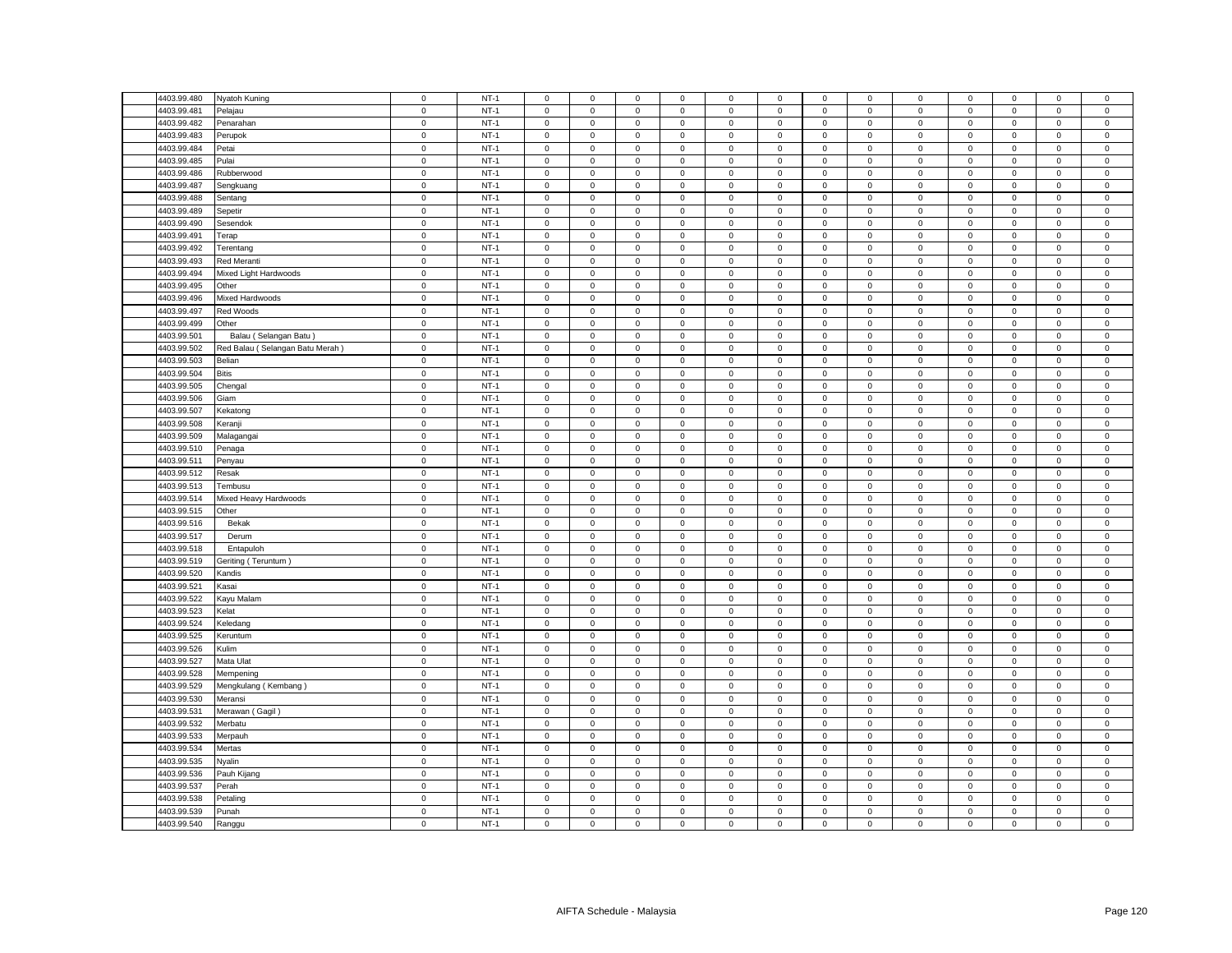| 4403.99.541 | Rengas                                                                                                                                                                                                                                                                                                                                                                                                                                                                                                                                                                                                    | $\mathbf 0$                | $NT-1$ | $\mathsf 0$         | $\mathsf 0$         | $\mathbf 0$      | $\mathbf 0$               | $\mathbf{0}$ | $\mathbf 0$                | $\mathbf 0$                | $\mathsf 0$                | $\mathsf 0$              | $\mathsf 0$                | $\mathbf 0$      | $\mathbf 0$                | $\mathsf 0$              |
|-------------|-----------------------------------------------------------------------------------------------------------------------------------------------------------------------------------------------------------------------------------------------------------------------------------------------------------------------------------------------------------------------------------------------------------------------------------------------------------------------------------------------------------------------------------------------------------------------------------------------------------|----------------------------|--------|---------------------|---------------------|------------------|---------------------------|--------------|----------------------------|----------------------------|----------------------------|--------------------------|----------------------------|------------------|----------------------------|--------------------------|
| 4403.99.542 | Semayur                                                                                                                                                                                                                                                                                                                                                                                                                                                                                                                                                                                                   | $\mathsf 0$                | $NT-1$ | $\mathbf 0$         | $\mathsf 0$         | $\mathsf 0$      | $\mathbf 0$               | 0            | $\mathbf 0$                | $\mathsf 0$                | $\mathsf 0$                | $\mathsf 0$              | $\mathsf 0$                | $\mathbf 0$      | $\mathbf 0$                | $\mathsf 0$              |
| 4403.99.543 | Senumpul                                                                                                                                                                                                                                                                                                                                                                                                                                                                                                                                                                                                  | $\mathsf 0$                | $NT-1$ | $\mathsf 0$         | $\mathsf 0$         | $\mathsf 0$      | $\mathsf 0$               | 0            | $\mathsf 0$                | $\mathbf 0$                | $\mathsf 0$                | $\mathbf 0$              | $\mathsf 0$                | $\mathsf 0$      | $\mathsf 0$                | $\mathsf 0$              |
| 4403.99.544 | Simpoh                                                                                                                                                                                                                                                                                                                                                                                                                                                                                                                                                                                                    | $\mathbf 0$                | $NT-1$ | $\mathbf 0$         | $\mathbf 0$         | $\mathbf 0$      | $\mathbf 0$               | $\mathbf{0}$ | $\mathbf 0$                | $\mathbf{0}$               | $\mathbf{0}$               | $\mathbf 0$              | $\mathbf 0$                | $\mathbf{0}$     | $\mathbf 0$                | $\mathsf 0$              |
| 4403.99.545 | Tampoi                                                                                                                                                                                                                                                                                                                                                                                                                                                                                                                                                                                                    | $\mathsf 0$                | $NT-1$ | $\mathbf 0$         | $\mathsf 0$         | $\mathsf 0$      | $\mathbf 0$               | 0            | $\mathbf 0$                | $\mathbf 0$                | $\mathbf 0$                | 0                        | $\mathbf 0$                | $\mathbf 0$      | $\mathbf 0$                | $\,0\,$                  |
| 4403.99.546 | Tualang                                                                                                                                                                                                                                                                                                                                                                                                                                                                                                                                                                                                   | $\mathsf 0$                | $NT-1$ | $\mathsf 0$         | $\mathbf 0$         | $\mathbf 0$      | $\mathsf 0$               | $\mathbf{0}$ | $\mathbf 0$                | $\mathbf 0$                | $\mathbf{0}$               | $\mathsf 0$              | $\mathbf 0$                | $\mathbf 0$      | $\mathbf 0$                | $\mathsf 0$              |
| 4403.99.547 | Tulang Daing (Kedang Belum)                                                                                                                                                                                                                                                                                                                                                                                                                                                                                                                                                                               | $\mathbf 0$                | $NT-1$ | $\mathbf{0}$        | $\mathbf 0$         | $\mathbf 0$      | $\mathbf 0$               | $\mathbf{0}$ | $\mathbf 0$                | $\mathbf 0$                | $\mathbf 0$                | $\mathbf 0$              | $\mathbf 0$                | $\mathbf 0$      | $\mathbf 0$                | $\mathsf 0$              |
| 4403.99.548 | Mixed Medium Hardwoods                                                                                                                                                                                                                                                                                                                                                                                                                                                                                                                                                                                    | $\mathbf 0$                | $NT-1$ | $\mathsf 0$         | $\mathsf 0$         | $\mathsf 0$      | $\mathbf 0$               | 0            | $\mathsf 0$                | $\mathbf 0$                | $\mathsf 0$                | $\mathsf 0$              | $\mathbf 0$                | $\mathsf 0$      | $\mathsf 0$                | $\mathsf 0$              |
| 4403.99.549 | Other                                                                                                                                                                                                                                                                                                                                                                                                                                                                                                                                                                                                     | $\mathbf 0$                | $NT-1$ | $\mathsf 0$         | $\mathsf 0$         | $\mathsf 0$      | $\mathbf 0$               | 0            | $\mathbf 0$                | $\mathbf 0$                | $\mathsf 0$                | $\mathsf 0$              | $\mathbf 0$                | $\mathsf 0$      | $\mathsf 0$                | $\mathsf 0$              |
| 4403.99.550 | Acacia Mangium                                                                                                                                                                                                                                                                                                                                                                                                                                                                                                                                                                                            | $\mathbf 0$                | $NT-1$ | $\mathbf 0$         | $\mathbf 0$         | $\mathbf 0$      | $\mathbf 0$               | $\mathbf{0}$ | $\mathbf 0$                | $\mathbf 0$                | $\mathbf 0$                | 0                        | $\mathbf 0$                | $\mathbf 0$      | $\mathbf 0$                | $\mathsf 0$              |
| 4403.99.551 | Ara                                                                                                                                                                                                                                                                                                                                                                                                                                                                                                                                                                                                       | $\mathsf 0$                | $NT-1$ | $\mathsf 0$         | $\mathbf 0$         | $\mathsf 0$      | $\mathsf 0$               | 0            | $\mathsf 0$                | $\mathsf 0$                | $\mathsf 0$                | $\mathbf 0$              | $\mathbf 0$                | $\mathsf 0$      | $\mathsf 0$                | $\,0\,$                  |
| 4403.99.552 | Araucaria spp.                                                                                                                                                                                                                                                                                                                                                                                                                                                                                                                                                                                            | $\mathsf 0$                | $NT-1$ | $\mathbf 0$         | $\mathbf 0$         | $\mathbf 0$      | $\mathsf 0$               | 0            | $\mathsf 0$                | $\mathbf 0$                | $\mathbf 0$                | $\mathsf 0$              | $\mathsf 0$                | $\mathbf 0$      | $\mathsf 0$                | $\mathsf 0$              |
| 4403.99.553 | Babai                                                                                                                                                                                                                                                                                                                                                                                                                                                                                                                                                                                                     | $\mathsf 0$                | $NT-1$ | $\mathbf 0$         | $\mathsf 0$         | $\mathsf 0$      | $\mathsf 0$               | 0            | $\mathsf 0$                | $\,0\,$                    | $\mathsf 0$                | $\mathsf 0$              | $\mathsf 0$                | $\mathbf 0$      | $\mathsf 0$                | $\,0\,$                  |
| 4403.99.554 | Batai                                                                                                                                                                                                                                                                                                                                                                                                                                                                                                                                                                                                     | $\mathsf 0$                | $NT-1$ | $\mathbf 0$         | $\mathsf 0$         | $\mathsf 0$      | $\mathbf 0$               | 0            | $\mathsf 0$                | $\mathbf 0$                | $\mathsf 0$                | $\mathsf 0$              | $\mathsf 0$                | $\mathsf 0$      | $\mathsf 0$                | $\mathsf 0$              |
| 4403.99.555 | Bayur                                                                                                                                                                                                                                                                                                                                                                                                                                                                                                                                                                                                     | $\mathbf 0$                | $NT-1$ | $\mathbf 0$         | $\mathsf{O}\xspace$ | $\mathsf 0$      | $\mathsf 0$               | 0            | $\mathsf 0$                | $\mathsf 0$                | $\,0\,$                    | $\mathsf 0$              | $\mathsf 0$                | $\mathsf 0$      | $\mathsf 0$                | $\mathbf 0$              |
| 4403.99.556 | Berangan                                                                                                                                                                                                                                                                                                                                                                                                                                                                                                                                                                                                  | 0                          | $NT-1$ | 0                   | $\mathbf 0$         | $\mathbf 0$      | $^{\circ}$                | 0            | $\mathbf 0$                | $\mathbf 0$                | $\mathbf 0$                | $\mathsf 0$              | $\mathbf 0$                | 0                | $\mathbf 0$                | $\overline{0}$           |
| 4403.99.557 | Bintangor                                                                                                                                                                                                                                                                                                                                                                                                                                                                                                                                                                                                 | $\mathbf 0$                | $NT-1$ | $\Omega$            | $\mathsf 0$         | $\mathsf 0$      | $\Omega$                  | 0            | $\mathbf 0$                | $\mathsf 0$                | $\mathsf 0$                | $\mathsf 0$              | $\mathsf 0$                | $\mathsf 0$      | $\mathsf 0$                | $\mathbf 0$              |
| 4403.99.558 |                                                                                                                                                                                                                                                                                                                                                                                                                                                                                                                                                                                                           | $\mathsf 0$                | $NT-1$ | $\mathbf 0$         | $\mathsf 0$         | $\mathsf 0$      | $\mathbf 0$               | 0            | $\mathsf 0$                | $\mathbf 0$                | $\mathbf 0$                | $\mathsf 0$              | $\mathsf 0$                | $\mathbf 0$      | $\mathsf 0$                | $\mathsf 0$              |
| 4403.99.559 | Binuang                                                                                                                                                                                                                                                                                                                                                                                                                                                                                                                                                                                                   | $\mathsf 0$                | $NT-1$ | $\mathsf 0$         | $\mathsf 0$         | $\mathsf 0$      | $\mathsf 0$               | 0            | $\mathsf 0$                |                            | $\mathsf 0$                |                          | $\mathbf 0$                |                  | $\mathsf 0$                |                          |
|             | Dedali                                                                                                                                                                                                                                                                                                                                                                                                                                                                                                                                                                                                    |                            | $NT-1$ |                     | $\mathsf 0$         |                  |                           |              |                            | $\mathbf 0$<br>$\mathbf 0$ |                            | $\mathsf 0$<br>$\pmb{0}$ |                            | $\mathbf 0$      |                            | $\mathbf 0$              |
| 4403.99.560 | Durian                                                                                                                                                                                                                                                                                                                                                                                                                                                                                                                                                                                                    | $\mathsf 0$<br>$\mathsf 0$ | $NT-1$ | 0<br>$\mathbf 0$    | $\mathsf 0$         | 0<br>$\mathsf 0$ | $^{\circ}$<br>$\mathbf 0$ | 0<br>0       | $\mathbf 0$<br>$\mathsf 0$ |                            | $\mathbf 0$<br>$\mathbf 0$ | $\mathbf 0$              | $\mathbf 0$<br>$\mathbf 0$ | 0<br>$\mathsf 0$ | $\mathbf 0$<br>$\mathsf 0$ | $\mathbf 0$<br>$\pmb{0}$ |
| 4403.99.561 | Eucalyptus                                                                                                                                                                                                                                                                                                                                                                                                                                                                                                                                                                                                |                            |        |                     |                     |                  |                           |              |                            | $\mathbf 0$                |                            |                          |                            |                  |                            |                          |
| 4403.99.562 | Geronggang (Serungan)                                                                                                                                                                                                                                                                                                                                                                                                                                                                                                                                                                                     | $\mathbf 0$                | $NT-1$ | 0                   | $\mathbf 0$         | $\mathbf 0$      | 0                         | 0            | 0                          | $\mathbf 0$                | $\mathbf 0$                | $\mathbf 0$              | 0                          | 0                | $\mathbf 0$                | $\mathbf 0$              |
| 4403.99.563 | Gerutu                                                                                                                                                                                                                                                                                                                                                                                                                                                                                                                                                                                                    | $\mathbf 0$                | $NT-1$ | $\mathsf{O}\xspace$ | $\mathsf{O}\xspace$ | $\mathbf 0$      | $\mathsf 0$               | 0            | $\mathbf 0$                | 0                          | $\,0\,$                    | $\mathsf 0$              | $\mathbf 0$                | 0                | 0                          | $\mathbf 0$              |
| 4403.99.564 | <edondong< td=""><td><math display="inline">\mathsf 0</math></td><td><math>NT-1</math></td><td><math>\mathbf 0</math></td><td><math display="inline">\mathsf 0</math></td><td><math display="inline">\mathsf 0</math></td><td><math>\mathbf 0</math></td><td>0</td><td><math>\mathbf 0</math></td><td><math>\mathbf 0</math></td><td><math>\mathbf 0</math></td><td><math display="inline">\mathsf 0</math></td><td><math>\mathbf 0</math></td><td><math>\mathbf 0</math></td><td><math display="inline">\mathsf 0</math></td><td><math display="inline">\mathsf 0</math></td></edondong<>                | $\mathsf 0$                | $NT-1$ | $\mathbf 0$         | $\mathsf 0$         | $\mathsf 0$      | $\mathbf 0$               | 0            | $\mathbf 0$                | $\mathbf 0$                | $\mathbf 0$                | $\mathsf 0$              | $\mathbf 0$                | $\mathbf 0$      | $\mathsf 0$                | $\mathsf 0$              |
| 4403.99.565 | Kelumpang                                                                                                                                                                                                                                                                                                                                                                                                                                                                                                                                                                                                 | $\mathsf 0$                | $NT-1$ | $\mathbf 0$         | $\mathbf 0$         | $\mathbf 0$      | $\mathbf 0$               | 0            | $\mathbf 0$                | $\mathbf 0$                | $\mathsf 0$                | $\mathsf 0$              | $\mathbf 0$                | $\mathbf 0$      | $\mathbf 0$                | $\mathbf 0$              |
| 4403.99.566 | Kembang Semangkok                                                                                                                                                                                                                                                                                                                                                                                                                                                                                                                                                                                         | $\mathsf 0$                | $NT-1$ | 0                   | 0                   | 0                | 0                         | 0            | $\mathbf 0$                | 0                          | 0                          | $\mathsf 0$              | $\mathbf 0$                | 0                | 0                          | $\mathbf 0$              |
| 4403.99.567 | <etapang< td=""><td><math display="inline">\mathsf 0</math></td><td><math>NT-1</math></td><td><math>\mathbf 0</math></td><td><math display="inline">\mathsf 0</math></td><td><math display="inline">\mathsf 0</math></td><td><math>\mathbf 0</math></td><td>0</td><td><math>\mathbf 0</math></td><td><math display="inline">\mathsf 0</math></td><td><math>\mathbf 0</math></td><td><math display="inline">\mathsf 0</math></td><td><math>\mathbf 0</math></td><td><math display="inline">\mathsf 0</math></td><td><math display="inline">\mathsf 0</math></td><td><math>\mathbf 0</math></td></etapang<> | $\mathsf 0$                | $NT-1$ | $\mathbf 0$         | $\mathsf 0$         | $\mathsf 0$      | $\mathbf 0$               | 0            | $\mathbf 0$                | $\mathsf 0$                | $\mathbf 0$                | $\mathsf 0$              | $\mathbf 0$                | $\mathsf 0$      | $\mathsf 0$                | $\mathbf 0$              |
| 4403.99.568 | Kungkur                                                                                                                                                                                                                                                                                                                                                                                                                                                                                                                                                                                                   | $\mathbf 0$                | $NT-1$ | $\mathbf 0$         | $\mathbf 0$         | $\mathbf 0$      | 0                         | 0            | $\mathbf 0$                | $\mathbf 0$                | $\mathbf 0$                | $\mathsf 0$              | $\mathbf 0$                | $\mathbf 0$      | $\mathbf 0$                | $\mathsf 0$              |
| 4403.99.569 | .aran                                                                                                                                                                                                                                                                                                                                                                                                                                                                                                                                                                                                     | $\mathbf 0$                | $NT-1$ | $\mathbf 0$         | $\mathsf{O}\xspace$ | $\mathbf 0$      | $\mathbf 0$               | 0            | $\mathbf 0$                | $\mathbf 0$                | $\mathsf 0$                | $\mathsf{O}\xspace$      | $\mathbf 0$                | $\mathsf 0$      | 0                          | $\pmb{0}$                |
| 4403.99.570 | impaga (Surian)                                                                                                                                                                                                                                                                                                                                                                                                                                                                                                                                                                                           | $\mathsf 0$                | $NT-1$ | $\mathsf 0$         | $\mathsf 0$         | $\mathsf 0$      | $\mathbf 0$               | $\mathbf 0$  | $\mathsf 0$                | $\mathbf 0$                | $\mathbf 0$                | $\mathbf 0$              | $\mathbf 0$                | $\mathsf 0$      | $\mathbf 0$                | $\mathsf 0$              |
| 4403.99.571 | Machang                                                                                                                                                                                                                                                                                                                                                                                                                                                                                                                                                                                                   | $\mathbf 0$                | $NT-1$ | $\mathbf 0$         | 0                   | $\mathbf 0$      | $\mathbf 0$               | 0            | $\mathbf 0$                | $\mathbf 0$                | $\mathbf 0$                | $\mathsf 0$              | $\mathbf 0$                | $\mathbf 0$      | $\mathbf 0$                | $\mathbf 0$              |
| 4403.99.572 | Mahang                                                                                                                                                                                                                                                                                                                                                                                                                                                                                                                                                                                                    | $\mathbf 0$                | $NT-1$ | $\mathbf 0$         | $\mathsf{O}\xspace$ | $\mathsf 0$      | $\mathbf 0$               | 0            | $\mathsf 0$                | 0                          | $\mathbf 0$                | $\mathsf 0$              | $\mathbf 0$                | $\mathbf 0$      | $\mathsf 0$                | $\mathbf 0$              |
| 4403.99.573 | Medang                                                                                                                                                                                                                                                                                                                                                                                                                                                                                                                                                                                                    | $\mathsf 0$                | $NT-1$ | $\Omega$            | $\mathsf 0$         | $\mathsf 0$      | $\Omega$                  | 0            | $\mathbf 0$                | $\mathsf 0$                | $\mathsf 0$                | $\mathsf 0$              | $\mathsf 0$                | $\mathsf 0$      | $\mathsf 0$                | $\mathbf 0$              |
| 4403.99.574 | Meluntai (Kawang)                                                                                                                                                                                                                                                                                                                                                                                                                                                                                                                                                                                         | 0                          | $NT-1$ | $\mathbf 0$         | $\mathbf 0$         | 0                | $\mathbf 0$               | 0            | $\mathbf 0$                | 0                          | $\mathbf 0$                | 0                        | $\mathbf 0$                | 0                | 0                          | $\mathbf 0$              |
| 4403.99.575 | Melunak                                                                                                                                                                                                                                                                                                                                                                                                                                                                                                                                                                                                   | $\mathbf 0$                | $NT-1$ | $\mathbf 0$         | $\mathsf{O}\xspace$ | $\mathbf 0$      | $\mathbf 0$               | 0            | $\mathbf 0$                | $\mathsf 0$                | $\mathbf 0$                | $\mathsf 0$              | $\mathbf 0$                | $\mathsf 0$      | $\mathsf 0$                | $\mathbf 0$              |
| 4403.99.576 | Mempisang (Karai)                                                                                                                                                                                                                                                                                                                                                                                                                                                                                                                                                                                         | $\mathbf 0$                | $NT-1$ | $\mathsf 0$         | $\mathbf 0$         | $\mathsf 0$      | $\mathsf 0$               | $\mathbf 0$  | $\mathsf 0$                | $\mathbf 0$                | $\mathsf 0$                | $\mathsf 0$              | $\mathsf 0$                | $\mathsf 0$      | $\mathsf 0$                | $\mathsf 0$              |
| 4403.99.577 | Merbulan                                                                                                                                                                                                                                                                                                                                                                                                                                                                                                                                                                                                  | $\mathbf 0$                | $NT-1$ | $\mathbf 0$         | 0                   | 0                | $\mathbf 0$               | 0            | 0                          | 0                          | $\mathbf 0$                | 0                        | $\mathbf 0$                | 0                | 0                          | $\,0\,$                  |
| 4403.99.578 | Mersawa                                                                                                                                                                                                                                                                                                                                                                                                                                                                                                                                                                                                   | $\mathsf 0$                | $NT-1$ | $\mathsf 0$         | $\mathsf 0$         | $\mathsf 0$      | $\mathsf 0$               | 0            | $\mathsf 0$                | $\mathbf 0$                | $\mathsf 0$                | $\mathsf 0$              | $\mathsf 0$                | $\mathsf 0$      | $\mathsf 0$                | $\mathsf 0$              |
| 4403.99.579 | Nyatoh                                                                                                                                                                                                                                                                                                                                                                                                                                                                                                                                                                                                    | $\mathsf 0$                | $NT-1$ | $\mathbf 0$         | $\mathsf 0$         | $\mathsf 0$      | $\mathbf 0$               | 0            | $\mathbf 0$                | $\mathsf 0$                | $\mathsf 0$                | $\mathsf 0$              | $\mathsf 0$                | $\mathsf 0$      | $\mathsf 0$                | $\mathbf 0$              |
| 4403.99.580 | Nyatoh Kuning                                                                                                                                                                                                                                                                                                                                                                                                                                                                                                                                                                                             | $\mathsf 0$                | $NT-1$ | $\mathsf 0$         | $\mathsf 0$         | $\mathsf 0$      | $\mathbf 0$               | 0            | $\mathsf 0$                | $\mathsf 0$                | $\mathsf 0$                | $\mathsf 0$              | $\mathbf 0$                | $\mathbf 0$      | $\mathsf 0$                | $\,0\,$                  |
| 4403.99.581 | Pelajau                                                                                                                                                                                                                                                                                                                                                                                                                                                                                                                                                                                                   | $\mathsf 0$                | $NT-1$ | $\mathbf 0$         | $\mathsf 0$         | $\mathsf 0$      | $\mathbf 0$               | 0            | $\mathsf 0$                | $\mathbf 0$                | $\mathsf 0$                | $\mathsf 0$              | $\mathsf 0$                | $\mathsf 0$      | $\mathsf 0$                | $\mathbf 0$              |
| 4403.99.582 | Penarahan                                                                                                                                                                                                                                                                                                                                                                                                                                                                                                                                                                                                 | $\mathsf 0$                | $NT-1$ | $\mathsf 0$         | $\mathsf 0$         | $\mathsf 0$      | $\mathsf 0$               | 0            | $\mathsf 0$                | $\mathbf 0$                | $\mathsf 0$                | $\mathsf 0$              | $\mathsf 0$                | $\mathsf 0$      | $\mathsf 0$                | $\mathsf 0$              |
| 4403.99.583 | Perupok                                                                                                                                                                                                                                                                                                                                                                                                                                                                                                                                                                                                   | $\mathsf 0$                | $NT-1$ | $\mathbf 0$         | $\mathsf 0$         | $\mathsf 0$      | $\mathbf 0$               | 0            | $\mathbf 0$                | $\mathbf 0$                | $\mathbf 0$                | $\mathsf 0$              | $\mathbf 0$                | $\mathbf 0$      | $\mathbf 0$                | $\,0\,$                  |
| 4403.99.584 | Petai                                                                                                                                                                                                                                                                                                                                                                                                                                                                                                                                                                                                     | $\mathsf 0$                | $NT-1$ | $\mathsf 0$         | $\mathsf 0$         | $\mathsf 0$      | $\mathbf 0$               | 0            | $\mathsf 0$                | $\mathbf 0$                | $\mathsf 0$                | $\mathsf 0$              | $\mathsf 0$                | $\mathsf 0$      | $\mathsf 0$                | $\mathsf 0$              |
| 4403.99.585 | Pulai                                                                                                                                                                                                                                                                                                                                                                                                                                                                                                                                                                                                     | $\mathbf 0$                | $NT-1$ | $\mathbf 0$         | $\mathbf 0$         | $\mathbf 0$      | $\mathbf 0$               | $\mathbf{0}$ | $\mathbf 0$                | $\mathbf 0$                | $\mathbf 0$                | $\mathbf 0$              | $\mathbf 0$                | $\mathbf 0$      | $\mathbf 0$                | $\mathsf 0$              |
| 4403.99.586 | Rubberwood                                                                                                                                                                                                                                                                                                                                                                                                                                                                                                                                                                                                | $\mathbf 0$                | $NT-1$ | $\mathbf 0$         | $\mathsf 0$         | $\mathsf 0$      | $\mathbf 0$               | 0            | $\mathsf 0$                | $\,0\,$                    | $\mathbf 0$                | $\mathsf 0$              | $\mathbf 0$                | $\mathbf 0$      | 0                          | $\mathbf 0$              |
| 4403.99.587 | Sengkuang                                                                                                                                                                                                                                                                                                                                                                                                                                                                                                                                                                                                 | $\mathbf 0$                | $NT-1$ | $\mathsf 0$         | $\mathbf 0$         | $\mathbf 0$      | $\mathsf 0$               | 0            | $\mathsf 0$                | $\mathbf 0$                | $\mathbf{0}$               | $\mathsf 0$              | $\mathbf 0$                | $\mathsf 0$      | $\mathbf 0$                | $\mathsf 0$              |
| 4403.99.588 | Sentang                                                                                                                                                                                                                                                                                                                                                                                                                                                                                                                                                                                                   | $\mathbf 0$                | $NT-1$ | $\mathbf 0$         | $\mathbf 0$         | $\mathbf 0$      | $\mathbf 0$               | $\mathbf{0}$ | $\mathbf 0$                | $\mathbf 0$                | $\mathbf 0$                | $\mathbf 0$              | $\mathbf 0$                | $\mathbf 0$      | $\mathbf 0$                | $\mathsf 0$              |
| 4403.99.589 | Sepetir                                                                                                                                                                                                                                                                                                                                                                                                                                                                                                                                                                                                   | $\mathbf 0$                | $NT-1$ | $\mathsf{O}\xspace$ | $\mathsf 0$         | $\mathsf 0$      | $\mathsf 0$               | 0            | $\mathsf 0$                | $\mathbf 0$                | $\mathsf 0$                | $\mathsf 0$              | $\mathbf 0$                | $\mathsf 0$      | $\mathsf 0$                | $\mathbf 0$              |
| 4403.99.590 | Sesendok                                                                                                                                                                                                                                                                                                                                                                                                                                                                                                                                                                                                  | $\mathsf 0$                | $NT-1$ | $\mathsf 0$         | $\mathsf 0$         | $\mathsf 0$      | $\mathsf 0$               | 0            | $\mathsf 0$                | $\mathbf 0$                | $\mathsf 0$                | $\mathsf 0$              | $\mathbf 0$                | $\mathsf 0$      | $\mathsf 0$                | $\mathsf 0$              |
| 4403.99.591 | Terap                                                                                                                                                                                                                                                                                                                                                                                                                                                                                                                                                                                                     | $\mathsf 0$                | $NT-1$ | $\mathbf 0$         | $\mathbf 0$         | $\mathbf 0$      | $\mathbf 0$               | $\mathbf{0}$ | $\mathbf 0$                | $\mathbf 0$                | $\mathbf 0$                | $\mathbf 0$              | $\mathbf 0$                | $\mathbf 0$      | $\mathbf 0$                | $\mathsf 0$              |
| 4403.99.592 | Terentang                                                                                                                                                                                                                                                                                                                                                                                                                                                                                                                                                                                                 | $\mathsf 0$                | $NT-1$ | $\mathsf 0$         | $\mathsf{O}\xspace$ | $\mathsf 0$      | $\mathsf 0$               | 0            | $\mathsf 0$                | $\mathsf 0$                | $\,0\,$                    | $\mathsf 0$              | $\mathbf 0$                | $\mathsf 0$      | $\mathsf 0$                | $\,0\,$                  |
| 4403.99.593 | Red Meranti                                                                                                                                                                                                                                                                                                                                                                                                                                                                                                                                                                                               | $\mathsf 0$                | $NT-1$ | $\mathbf 0$         | $\mathsf 0$         | $\mathsf 0$      | $\mathbf 0$               | 0            | $\mathsf 0$                | $\mathbf 0$                | $\mathsf 0$                | $\mathsf 0$              | $\mathsf 0$                | $\mathsf 0$      | $\mathsf 0$                | $\mathsf 0$              |
| 4403.99.594 | Mixed Light Hardwoods                                                                                                                                                                                                                                                                                                                                                                                                                                                                                                                                                                                     | $\mathsf 0$                | $NT-1$ | $\mathsf 0$         | $\mathsf 0$         | $\mathsf 0$      | $\mathbf 0$               | $\mathbf 0$  | $\mathsf 0$                | $\mathsf 0$                | $\mathsf 0$                | $\mathbf 0$              | $\mathsf 0$                | $\mathbf 0$      | $\mathsf 0$                | $\pmb{0}$                |
| 4403.99.595 | Other                                                                                                                                                                                                                                                                                                                                                                                                                                                                                                                                                                                                     | $\mathsf 0$                | $NT-1$ | 0                   | $\mathsf 0$         | $\mathsf 0$      | $\mathbf 0$               | 0            | $\mathbf 0$                | $\mathbf 0$                | $\mathbf 0$                | $\mathsf 0$              | $\mathbf 0$                | $\mathbf 0$      | $\mathbf 0$                | $\mathbf 0$              |
| 4403.99.596 | Mixed Hardwoods                                                                                                                                                                                                                                                                                                                                                                                                                                                                                                                                                                                           | $\mathbf 0$                | $NT-1$ | $\mathbf 0$         | $\mathsf 0$         | $\mathsf 0$      | $\mathbf 0$               | 0            | $\mathsf 0$                | $\mathbf 0$                | $\mathbf 0$                | $\mathbf 0$              | $\mathbf 0$                | $\mathsf 0$      | $\mathsf 0$                | $\mathbf 0$              |
| 4403.99.597 | Red Woods                                                                                                                                                                                                                                                                                                                                                                                                                                                                                                                                                                                                 | $\mathsf 0$                | $NT-1$ | 0                   | $\mathbf 0$         | $\mathbf 0$      | 0                         | 0            | $\mathbf 0$                | 0                          | $\mathbf 0$                | 0                        | $\mathbf 0$                | $\Omega$         | $\mathbf 0$                | $\mathsf 0$              |
| 4403.99.599 | Other                                                                                                                                                                                                                                                                                                                                                                                                                                                                                                                                                                                                     | $\mathsf 0$                | $NT-1$ | $\mathbf 0$         | $\mathsf 0$         | $\mathsf 0$      | $\mathbf 0$               | 0            | $\mathsf 0$                | $\mathsf 0$                | $\mathsf 0$                | $\mathsf 0$              | $\mathsf 0$                | $\mathsf 0$      | $\mathsf 0$                | $\mathbf 0$              |
| 4403.99.901 | Balau (Selangan Batu)                                                                                                                                                                                                                                                                                                                                                                                                                                                                                                                                                                                     | $\mathsf 0$                | $NT-1$ | $\mathbf 0$         | $\mathbf 0$         | $\mathsf 0$      | $\mathbf 0$               | $\mathbf 0$  | $\mathbf 0$                | $\Omega$                   | $\mathsf 0$                | $\mathbf 0$              | $\mathsf 0$                | $\mathsf 0$      | $\mathbf 0$                | $\mathbf 0$              |
|             |                                                                                                                                                                                                                                                                                                                                                                                                                                                                                                                                                                                                           |                            |        |                     |                     |                  |                           |              |                            |                            |                            |                          |                            |                  |                            |                          |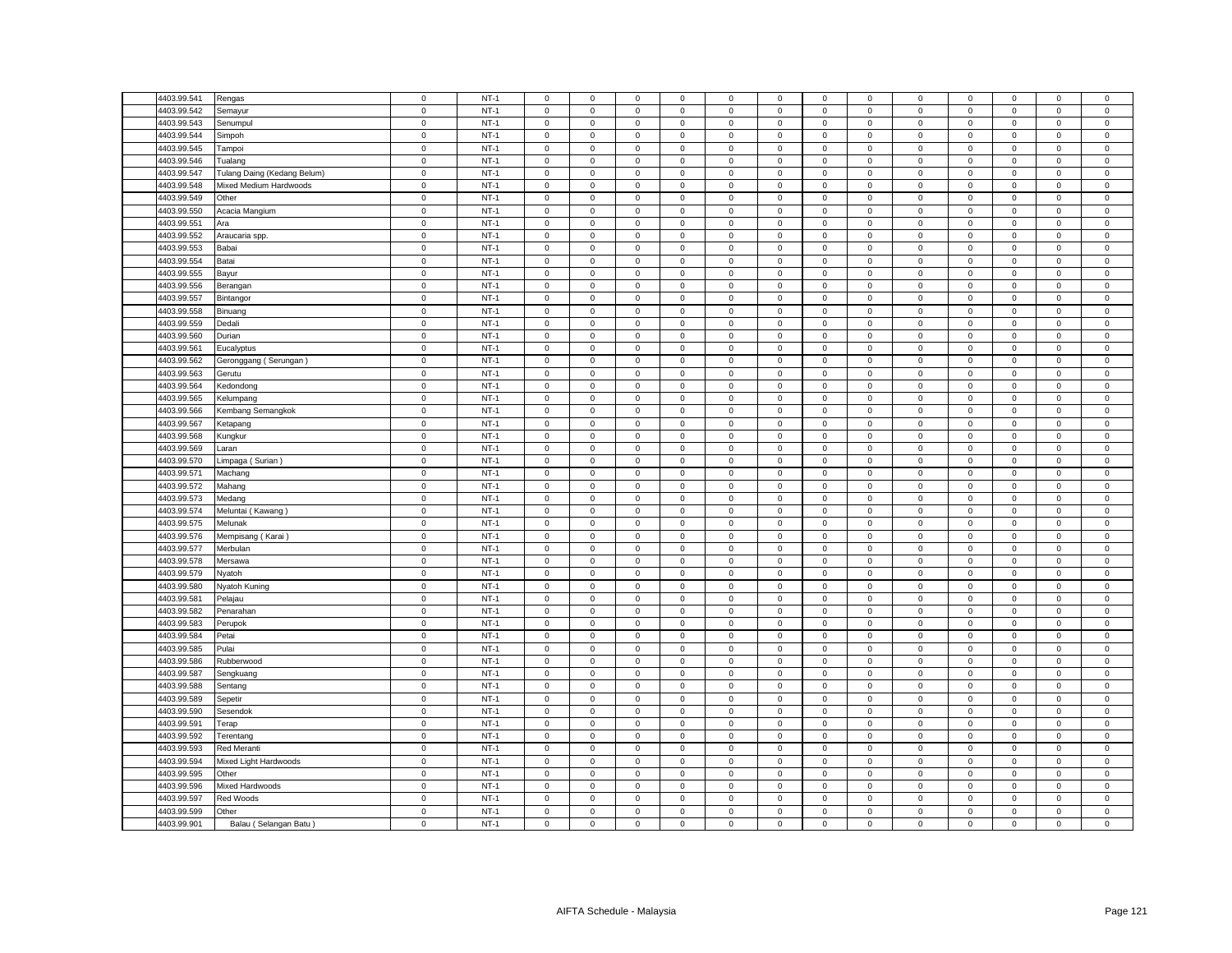| 4403.99.902 | Red Balau (Selangan Batu Merah | $\mathsf 0$ | $NT-1$ | $\mathsf 0$         | $\mathsf 0$         | $\mathsf 0$ | $\mathbf 0$      | 0                   | $\mathsf 0$ | $\mathbf 0$  | $\mathsf 0$    | $\mathsf 0$ | $\mathsf 0$ | $\mathsf 0$         | $\mathsf 0$ | $\mathsf 0$  |
|-------------|--------------------------------|-------------|--------|---------------------|---------------------|-------------|------------------|---------------------|-------------|--------------|----------------|-------------|-------------|---------------------|-------------|--------------|
|             |                                |             |        |                     |                     |             |                  |                     |             |              |                |             |             |                     |             |              |
| 4403.99.903 | Belian                         | $\mathsf 0$ | $NT-1$ | $\mathbf 0$         | $\mathsf 0$         | $\mathsf 0$ | $\mathbf 0$      | 0                   | $\mathbf 0$ | $\mathsf 0$  | $\mathsf 0$    | $\mathsf 0$ | $\mathbf 0$ | $\mathsf 0$         | $\mathbf 0$ | $\mathsf 0$  |
| 4403.99.904 | Bitis                          | $\mathbf 0$ | $NT-1$ | $\mathbf{0}$        | $\mathbf{0}$        | $\mathsf 0$ | $\mathbf 0$      | 0                   | $\mathsf 0$ | $\mathbf 0$  | $\mathbf 0$    | $\mathsf 0$ | $\mathbf 0$ | $\mathbf{0}$        | $\mathsf 0$ | $\mathsf 0$  |
| 4403.99.905 | Chengal                        | $\mathsf 0$ | $NT-1$ | $\mathbf 0$         | $\mathsf 0$         | $\mathsf 0$ | $\mathsf 0$      | 0                   | $\mathsf 0$ | $\mathsf 0$  | $\mathsf 0$    | $\mathsf 0$ | $\mathsf 0$ | $\mathsf 0$         | $\mathsf 0$ | $\mathbf 0$  |
| 4403.99.906 | Giam                           | $\mathbf 0$ | $NT-1$ | $\mathbf 0$         | $\mathbf 0$         | $\mathbf 0$ | $\mathbf 0$      | 0                   | $\mathbf 0$ | $\mathbf 0$  | $\mathbf 0$    | $\mathbf 0$ | $\mathbf 0$ | $\mathbf 0$         | $\mathbf 0$ | $\mathbf 0$  |
| 4403.99.907 | Kekatong                       | $\mathsf 0$ | $NT-1$ | $\mathbf 0$         | $\mathsf 0$         | $\mathsf 0$ | $\mathbf 0$      | 0                   | $\mathsf 0$ | $\mathbf 0$  | $\mathsf 0$    | $\mathsf 0$ | $\mathsf 0$ | $\mathsf 0$         | $\mathsf 0$ | $\mathsf 0$  |
| 4403.99.908 | Keranji                        | $\mathsf 0$ | $NT-1$ | $\mathsf 0$         | $\mathsf 0$         | $\mathsf 0$ | $\mathsf 0$      | 0                   | $\mathsf 0$ | $\mathbf 0$  | $\mathsf 0$    | $\mathsf 0$ | $\mathsf 0$ | $\mathsf 0$         | $\mathsf 0$ | $\mathsf 0$  |
| 4403.99.909 | Malagangai                     | $\mathsf 0$ | $NT-1$ | $\mathbf{0}$        | $\mathsf 0$         | $\mathbf 0$ | $\mathbf 0$      | 0                   | $\mathbf 0$ | $\mathbf{0}$ | $\mathbf 0$    | $\mathsf 0$ | $\mathbf 0$ | $\mathbf 0$         | $\mathbf 0$ | $\mathsf 0$  |
| 4403.99.910 | Penaga                         | $\mathsf 0$ | $NT-1$ | $\mathsf 0$         | $\mathsf 0$         | $\mathsf 0$ | $\mathsf 0$      | 0                   | $\mathsf 0$ | $\mathbf 0$  | $\mathsf 0$    | $\mathsf 0$ | $\mathbf 0$ | $\mathsf 0$         | $\mathsf 0$ | $\,0\,$      |
| 4403.99.911 | Penyau                         | $\mathsf 0$ | $NT-1$ | $\mathsf 0$         | $\mathsf 0$         | $\mathsf 0$ | $\mathsf 0$      | 0                   | $\mathsf 0$ | $\mathbf 0$  | $\mathsf 0$    | $\mathsf 0$ | $\mathsf 0$ | $\mathsf 0$         | $\mathsf 0$ | $\mathsf 0$  |
| 4403.99.912 | Resak                          | $\mathbf 0$ | $NT-1$ | $\mathsf 0$         | $\mathbf 0$         | $\mathsf 0$ | $\mathbf 0$      | 0                   | $\mathbf 0$ | $\mathbf 0$  | $\mathsf 0$    | $\mathsf 0$ | $\mathbf 0$ | $\mathbf 0$         | $\mathsf 0$ | $\mathsf 0$  |
| 4403.99.913 | Tembusu                        | $\mathbf 0$ | $NT-1$ | 0                   | $\mathbf 0$         | $\mathbf 0$ | $\mathbf 0$      | $\mathbf{0}$        | $\mathbf 0$ | $\mathbf{0}$ | $\mathbf 0$    | $\mathsf 0$ | $\mathbf 0$ | $\mathbf 0$         | $\mathbf 0$ | $\mathbf 0$  |
| 4403.99.914 | Mixed Heavy Hardwoods          | $\mathbf 0$ | $NT-1$ | $\mathsf 0$         | $\mathsf 0$         | $\mathsf 0$ | $\mathsf 0$      | 0                   | $\mathsf 0$ | $\mathbf 0$  | $\mathsf 0$    | $\mathsf 0$ | $\mathbf 0$ | $\mathsf 0$         | $\mathsf 0$ | $\pmb{0}$    |
| 4403.99.915 | Other                          | $\mathbf 0$ | $NT-1$ | $\mathsf 0$         | $\mathbf 0$         | $\mathsf 0$ | $\mathsf 0$      | 0                   | $\mathsf 0$ | $\mathbf 0$  | $\mathsf 0$    | $\mathsf 0$ | $\mathbf 0$ | $\mathsf 0$         | $\mathsf 0$ | $\mathsf 0$  |
| 4403.99.916 | Bekak                          | $\mathbf 0$ | $NT-1$ | $\mathsf 0$         | $\mathsf 0$         | $\mathsf 0$ | $\mathsf 0$      | 0                   | $\mathsf 0$ | $\mathsf 0$  | $\mathbf 0$    | $\mathsf 0$ | $\mathbf 0$ | $\mathsf{O}\xspace$ | $\mathsf 0$ | $\mathsf{O}$ |
| 4403.99.917 | Derum                          | $\mathsf 0$ | $NT-1$ | $\mathbf 0$         | $\mathbf 0$         | $\mathsf 0$ | $\mathbf 0$      | 0                   | $\mathsf 0$ | $\mathbf 0$  | $\mathsf 0$    | $\mathsf 0$ | $\mathsf 0$ | $\mathsf 0$         | $\mathsf 0$ | $\mathbf 0$  |
| 4403.99.918 | Entapuloh                      | $\mathbf 0$ | $NT-1$ | $\mathbf 0$         | $\mathsf 0$         | $\mathsf 0$ | $\mathbf 0$      | $\mathbf{0}$        | $\mathbf 0$ | $\mathbf 0$  | $\mathsf 0$    | $\mathsf 0$ | $\mathbf 0$ | $\mathbf 0$         | $\mathsf 0$ | $\mathsf 0$  |
| 4403.99.919 | Geriting (Teruntum)            | $\mathsf 0$ | $NT-1$ | $\mathsf 0$         | $\mathbf 0$         | $\mathsf 0$ | $\mathbf 0$      | 0                   | $\mathsf 0$ | $\mathbf 0$  | $\mathsf 0$    | $\mathbf 0$ | $\mathsf 0$ | $\mathsf 0$         | $\mathsf 0$ | $\mathsf 0$  |
| 4403.99.920 | Kandis                         | $\mathsf 0$ | $NT-1$ | $\mathbf 0$         | $\mathsf 0$         | $\mathsf 0$ | $\mathbf 0$      | 0                   | $\mathbf 0$ | $\mathsf 0$  | $\mathsf 0$    | $\mathsf 0$ | $\mathsf 0$ | $\mathsf 0$         | $\mathsf 0$ | $\mathbf 0$  |
| 4403.99.921 | Kasai                          | $\mathsf 0$ | $NT-1$ | $\mathsf 0$         | $\mathsf 0$         | $\mathsf 0$ | $\mathbf 0$      | 0                   | $\mathsf 0$ | $\mathsf 0$  | $\mathsf 0$    | $\mathsf 0$ | $\mathsf 0$ | $\mathsf 0$         | $\mathsf 0$ | $\,0\,$      |
| 4403.99.922 |                                | $\mathbf 0$ | $NT-1$ | $\mathbf 0$         | $\mathsf 0$         | $\mathsf 0$ | $\mathsf 0$      | $\mathbf 0$         | $\mathsf 0$ |              | $\mathsf 0$    | $\mathsf 0$ | $\mathbf 0$ |                     | $\mathbf 0$ | $\mathbf 0$  |
|             | Kayu Malam                     |             |        |                     |                     |             |                  |                     |             | $\,0\,$      |                |             |             | 0                   |             |              |
| 4403.99.923 | Kelat                          | $\mathsf 0$ | $NT-1$ | 0                   | 0                   | $\mathbf 0$ | 0                | 0                   | 0           | 0            | 0              | $\mathsf 0$ | $\mathbf 0$ | 0                   | 0           | $\mathbf 0$  |
| 4403.99.924 | Keledang                       | $\mathbf 0$ | $NT-1$ | $\mathbf 0$         | $\mathsf{O}\xspace$ | $\mathbf 0$ | $\mathbf 0$      | $\mathsf{O}\xspace$ | $\mathbf 0$ | $\mathbf 0$  | $\mathbf 0$    | $\mathsf 0$ | $\mathbf 0$ | $\mathsf 0$         | $\mathsf 0$ | $\mathbf 0$  |
| 4403.99.925 | Keruntum                       | $\mathbf 0$ | $NT-1$ | 0                   | $\mathbf 0$         | 0           | $^{\circ}$       | 0                   | 0           | $\mathbf 0$  | 0              | $\mathbf 0$ | 0           | 0                   | $\mathbf 0$ | $\mathbf 0$  |
| 4403.99.926 | Kulim                          | $\mathsf 0$ | $NT-1$ | $\mathbf 0$         | $\mathsf{O}\xspace$ | $\mathbf 0$ | $\mathsf 0$      | 0                   | $\mathsf 0$ | $\mathsf 0$  | $\,0\,$        | $\mathsf 0$ | $\mathbf 0$ | $\mathsf{O}\xspace$ | 0           | $\mathbf 0$  |
| 4403.99.927 | Mata Ulat                      | $\mathbf 0$ | $NT-1$ | 0                   | 0                   | $\mathsf 0$ | 0                | 0                   | $\mathsf 0$ | 0            | $\mathbf 0$    | $\mathsf 0$ | $\mathbf 0$ | 0                   | $\mathsf 0$ | $\,0\,$      |
| 4403.99.928 | Mempening                      | $\mathsf 0$ | $NT-1$ | $\mathbf 0$         | $\mathsf 0$         | $\mathsf 0$ | $\mathsf 0$      | 0                   | $\mathbf 0$ | $\mathsf 0$  | $\mathbf 0$    | $\mathsf 0$ | $\mathbf 0$ | $\mathsf 0$         | $\mathsf 0$ | $\mathbf 0$  |
| 4403.99.929 | Mengkulang (Kembang)           | $\mathsf 0$ | $NT-1$ | $\mathbf 0$         | $\mathbf 0$         | $\mathsf 0$ | $\mathbf 0$      | 0                   | $\mathbf 0$ | $\mathbf 0$  | $\mathbf 0$    | $\mathsf 0$ | $\mathbf 0$ | $\mathbf 0$         | $\mathbf 0$ | $\mathsf 0$  |
| 4403.99.930 | Meransi                        | $\mathbf 0$ | $NT-1$ | $\mathbf 0$         | $\mathsf{O}\xspace$ | $\mathbf 0$ | $\mathsf 0$      | 0                   | $\mathbf 0$ | $\mathsf 0$  | $\mathsf 0$    | $\mathsf 0$ | $\mathbf 0$ | $\mathsf 0$         | $\mathsf 0$ | $\mathbf 0$  |
| 4403.99.931 | Merawan (Gagil)                | $\mathbf 0$ | $NT-1$ | $\mathsf 0$         | $\mathsf 0$         | $\mathsf 0$ | $\mathsf 0$      | 0                   | $\mathsf 0$ | $\mathbf 0$  | $\mathsf 0$    | $\mathsf 0$ | $\mathbf 0$ | $\mathsf 0$         | $\mathsf 0$ | $\mathbf 0$  |
| 4403.99.932 | Merbatu                        | $\mathsf 0$ | $NT-1$ | $\mathbf 0$         | $\mathsf 0$         | $\mathsf 0$ | $^{\circ}$       | 0                   | $\mathbf 0$ | $\mathsf 0$  | $\mathsf 0$    | $\mathsf 0$ | $\mathbf 0$ | $\mathbf 0$         | $\mathbf 0$ | $\mathbf 0$  |
| 4403.99.933 | Merpauh                        | $\mathbf 0$ | $NT-1$ | $\mathbf 0$         | $\circ$             | $\mathsf 0$ | $\mathbf 0$      | 0                   | $\mathsf 0$ | $\mathbf 0$  | $\mathbf 0$    | $\mathsf 0$ | $\mathbf 0$ | $\mathbf 0$         | $\mathsf 0$ | $\mathbf 0$  |
| 4403.99.934 | Mertas                         | $\mathsf 0$ | $NT-1$ | $\mathbf 0$         | $\mathsf 0$         | $\mathsf 0$ | $\mathsf 0$      | 0                   | $\mathsf 0$ | $\mathsf 0$  | $\mathsf 0$    | $\mathsf 0$ | $\mathsf 0$ | $\mathsf 0$         | $\mathsf 0$ | $\mathsf 0$  |
| 4403.99.935 | Nyalin                         | $\mathsf 0$ | $NT-1$ | $\mathbf{0}$        | $\mathbf 0$         | $\mathsf 0$ | $\mathbf 0$      | 0                   | $\mathsf 0$ | $\mathbf 0$  | $\mathbf 0$    | $\mathbf 0$ | $\mathbf 0$ | $\mathbf 0$         | $\mathsf 0$ | $\mathsf 0$  |
| 4403.99.936 | Pauh Kijang                    | $\mathbf 0$ | $NT-1$ | $\mathbf 0$         | $\mathbf 0$         | $\mathbf 0$ | $\mathbf 0$      | 0                   | $\mathbf 0$ | 0            | $\mathbf 0$    | $\mathsf 0$ | $\mathbf 0$ | 0                   | $\mathbf 0$ | $\,0\,$      |
| 4403.99.937 | Perah                          | $\mathsf 0$ | $NT-1$ | $\mathsf 0$         | $\mathsf 0$         | $\mathsf 0$ | $\mathsf 0$      | 0                   | $\mathsf 0$ | $\mathbf 0$  | $\mathsf 0$    | $\mathsf 0$ | $\mathsf 0$ | $\mathsf 0$         | $\mathsf 0$ | $\mathsf 0$  |
| 4403.99.938 | Petaling                       | $\mathsf 0$ | $NT-1$ | $\mathbf 0$         | $\mathsf 0$         | $\mathsf 0$ | $\mathsf 0$      | 0                   | $\mathsf 0$ | $\mathsf 0$  | $\mathsf 0$    | $\mathsf 0$ | $\mathsf 0$ | $\mathsf 0$         | $\mathsf 0$ | $\mathbf 0$  |
| 4403.99.939 | Punah                          | $\mathbf 0$ | $NT-1$ | $\mathsf 0$         | $\mathsf 0$         | $\mathsf 0$ | $\mathbf 0$      | 0                   | $\mathsf 0$ | $\mathbf 0$  | $\mathsf 0$    | $\mathbf 0$ | $\mathbf 0$ | $\mathsf 0$         | $\mathsf 0$ | $\,0\,$      |
| 4403.99.940 | Ranggu                         | $\mathsf 0$ | $NT-1$ | $\mathbf 0$         | $\mathsf 0$         | $\mathsf 0$ | $\mathbf 0$      | 0                   | $\mathsf 0$ | $\mathbf 0$  | $\mathsf 0$    | $\mathsf 0$ | $\mathsf 0$ | $\mathsf 0$         | $\mathsf 0$ | $\mathbf 0$  |
| 4403.99.941 | Rengas                         | $\mathbf 0$ | $NT-1$ | $\mathbf 0$         | $\mathbf 0$         | $\mathbf 0$ | $\mathbf 0$      | $\mathbf{0}$        | $\mathbf 0$ | $\mathbf 0$  | $\mathsf 0$    | $\mathsf 0$ | $\mathbf 0$ | $\mathbf 0$         | $\mathsf 0$ | $\mathbf 0$  |
| 4403.99.942 | Semayur                        | $\mathbf 0$ | $NT-1$ | 0                   | 0                   | $\mathsf 0$ | 0                | 0                   | $\mathbf 0$ | 0            | 0              | $\mathsf 0$ | $\mathbf 0$ | 0                   | 0           | $\,0\,$      |
| 4403.99.943 | Senumpul                       | $\mathsf 0$ | $NT-1$ | $\mathsf 0$         | $\mathsf 0$         | $\mathsf 0$ | $\mathsf 0$      | 0                   | $\mathsf 0$ | $\mathbf 0$  | $\mathsf 0$    | $\mathbf 0$ | $\mathsf 0$ | $\mathsf 0$         | $\mathsf 0$ | $\mathsf 0$  |
| 4403.99.944 | Simpoh                         | $\mathsf 0$ | $NT-1$ | $\mathbf 0$         | $\mathbf 0$         | $\mathbf 0$ | $\mathbf 0$      | $\mathbf{0}$        | $\mathsf 0$ | $\mathbf 0$  | $\mathbf{0}$   | $\mathbf 0$ | $\mathbf 0$ | $\mathbf 0$         | $\mathbf 0$ | $\mathsf 0$  |
| 4403.99.945 | Tampoi                         | $\mathbf 0$ | $NT-1$ | $\mathbf{0}$        | $\mathsf 0$         | $\mathsf 0$ | $\mathbf 0$      | 0                   | $\mathsf 0$ | $\mathbf 0$  | $\mathbf 0$    | $\mathbf 0$ | $\mathbf 0$ | $\mathbf 0$         | $\mathbf 0$ | $\,0\,$      |
| 4403.99.946 | Tualang                        | $\mathsf 0$ | $NT-1$ | $\mathsf 0$         | $\mathbf 0$         | $\mathsf 0$ | $\mathsf 0$      | 0                   | $\mathsf 0$ | $\mathbf 0$  | $\mathsf 0$    | $\mathsf 0$ | $\mathbf 0$ | $\mathsf 0$         | $\mathsf 0$ | $\mathsf 0$  |
| 4403.99.947 | Tulang Daing (Kedang Belum)    | $\mathsf 0$ | $NT-1$ | $\mathbf 0$         | $\mathsf 0$         | $\mathsf 0$ | $\mathbf 0$      | $\mathbf{0}$        | $\mathbf 0$ | $\mathbf 0$  | $\mathsf 0$    | $\mathsf 0$ | $\mathbf 0$ | $\mathbf 0$         | $\mathsf 0$ | $\mathsf 0$  |
| 4403.99.948 | Mixed Medium Hardwoods         | $\mathsf 0$ | $NT-1$ | $\mathbf 0$         | $\mathbf 0$         | $\mathbf 0$ |                  | $\mathbf{0}$        | $\mathbf 0$ | $\mathbf{0}$ | $\mathbf{0}$   | $\mathsf 0$ | $\mathbf 0$ | $\mathbf 0$         | $^{\circ}$  | $\mathbf 0$  |
|             |                                | $\mathsf 0$ | $NT-1$ | $\mathbf 0$         | $\mathsf 0$         | $\mathsf 0$ | 0<br>$\mathsf 0$ | 0                   | $\mathsf 0$ |              |                |             | $\mathsf 0$ | $\mathsf 0$         |             |              |
| 4403.99.949 | Other                          |             |        |                     |                     |             |                  |                     |             | $\mathsf 0$  | $\,0\,$        | $\mathsf 0$ |             |                     | $\mathsf 0$ | $\mathbf 0$  |
| 4403.99.950 | Acacia Mangium                 | $\mathsf 0$ | $NT-1$ | $\mathsf 0$         | $\mathsf{O}\xspace$ | $\mathsf 0$ | $\mathsf 0$      | 0                   | $\mathsf 0$ | $\mathbf 0$  | $\mathsf 0$    | $\mathsf 0$ | $\mathsf 0$ | $\mathsf 0$         | $\mathsf 0$ | $\mathsf 0$  |
| 4403.99.951 | Ara                            | $\mathbf 0$ | $NT-1$ | $\mathsf 0$         | $\mathsf 0$         | $\mathsf 0$ | $\mathsf 0$      | $\mathbf 0$         | $\mathsf 0$ | $\mathsf 0$  | $\mathsf 0$    | $\mathsf 0$ | $\mathsf 0$ | $\mathsf{O}\xspace$ | $\mathsf 0$ | $\mathsf 0$  |
| 4403.99.952 | Araucaria spp.                 | $\mathsf 0$ | $NT-1$ | 0                   | $\mathsf 0$         | $\mathsf 0$ | $\Omega$         | 0                   | $\mathsf 0$ | $\mathbf 0$  | $\mathbf 0$    | $\mathsf 0$ | $\mathbf 0$ | $\mathsf 0$         | $\mathsf 0$ | $\,0\,$      |
| 4403.99.953 | Babai                          | $\pmb{0}$   | $NT-1$ | $\mathbf 0$         | $\mathsf{O}\xspace$ | $\mathbf 0$ | $\mathsf 0$      | 0                   | $\mathsf 0$ | $\mathbf 0$  | $\,0\,$        | $\mathsf 0$ | $\mathbf 0$ | $\mathsf 0$         | $\mathsf 0$ | $\mathbf 0$  |
| 4403.99.954 | Batai                          | $\mathsf 0$ | $NT-1$ | $\mathsf 0$         | $\mathsf 0$         | $\mathbf 0$ | $\mathbf 0$      | 0                   | $\mathsf 0$ | $\mathbf 0$  | $\mathsf 0$    | $\mathsf 0$ | $\mathsf 0$ | $\mathsf 0$         | $\mathsf 0$ | $\,0\,$      |
| 4403.99.955 | Bayur                          | $\mathbf 0$ | $NT-1$ | $\mathbf 0$         | $\mathsf{O}\xspace$ | $\mathbf 0$ | 0                | 0                   | $\mathbf 0$ | $\,0\,$      | $\,0\,$        | $\mathsf 0$ | $\mathbf 0$ | 0                   | $\mathsf 0$ | $\mathbf 0$  |
| 4403.99.956 | Berangan                       | $\mathbf 0$ | $NT-1$ | $\mathsf{O}\xspace$ | $\mathsf{O}\xspace$ | $\mathsf 0$ | $\mathbf 0$      | 0                   | $\mathsf 0$ | 0            | $\mathbf 0$    | $\mathsf 0$ | $\mathbf 0$ | $\mathsf{O}\xspace$ | 0           | $\,0\,$      |
| 4403.99.957 | Bintangor                      | $\mathbf 0$ | $NT-1$ | $\mathbf 0$         | $\mathsf 0$         | $\mathsf 0$ | $\mathbf 0$      | 0                   | $\mathbf 0$ | $\mathbf 0$  | $\overline{0}$ | $\mathbf 0$ | $\mathbf 0$ | $\mathbf 0$         | $\mathbf 0$ | $\mathbf 0$  |
| 4403.99.958 | Binuang                        | $\mathsf 0$ | $NT-1$ | $\mathsf 0$         | $\mathbf 0$         | $\mathsf 0$ | $\mathbf 0$      | 0                   | $\mathbf 0$ | $\mathbf 0$  | $\mathbf 0$    | $\mathsf 0$ | $\mathbf 0$ | $\mathbf 0$         | $\mathsf 0$ | $\mathsf 0$  |
| 4403.99.959 | Dedali                         | $\mathsf 0$ | $NT-1$ | $\mathsf{O}\xspace$ | $\mathsf{O}\xspace$ | $\mathsf 0$ | $\mathbf 0$      | 0                   | $\mathbf 0$ | $\mathsf 0$  | $\mathsf 0$    | $\mathsf 0$ | $\mathbf 0$ | $\mathsf 0$         | $\mathsf 0$ | $\mathbf 0$  |
| 4403.99.960 | Durian                         | $\mathbf 0$ | $NT-1$ | $\mathbf 0$         | $\mathsf 0$         | $\mathsf 0$ | $\mathbf 0$      | 0                   | $\mathsf 0$ | $\mathbf 0$  | $\mathsf 0$    | $\mathsf 0$ | $\mathsf 0$ | $\mathbf 0$         | $\mathsf 0$ | $\mathsf 0$  |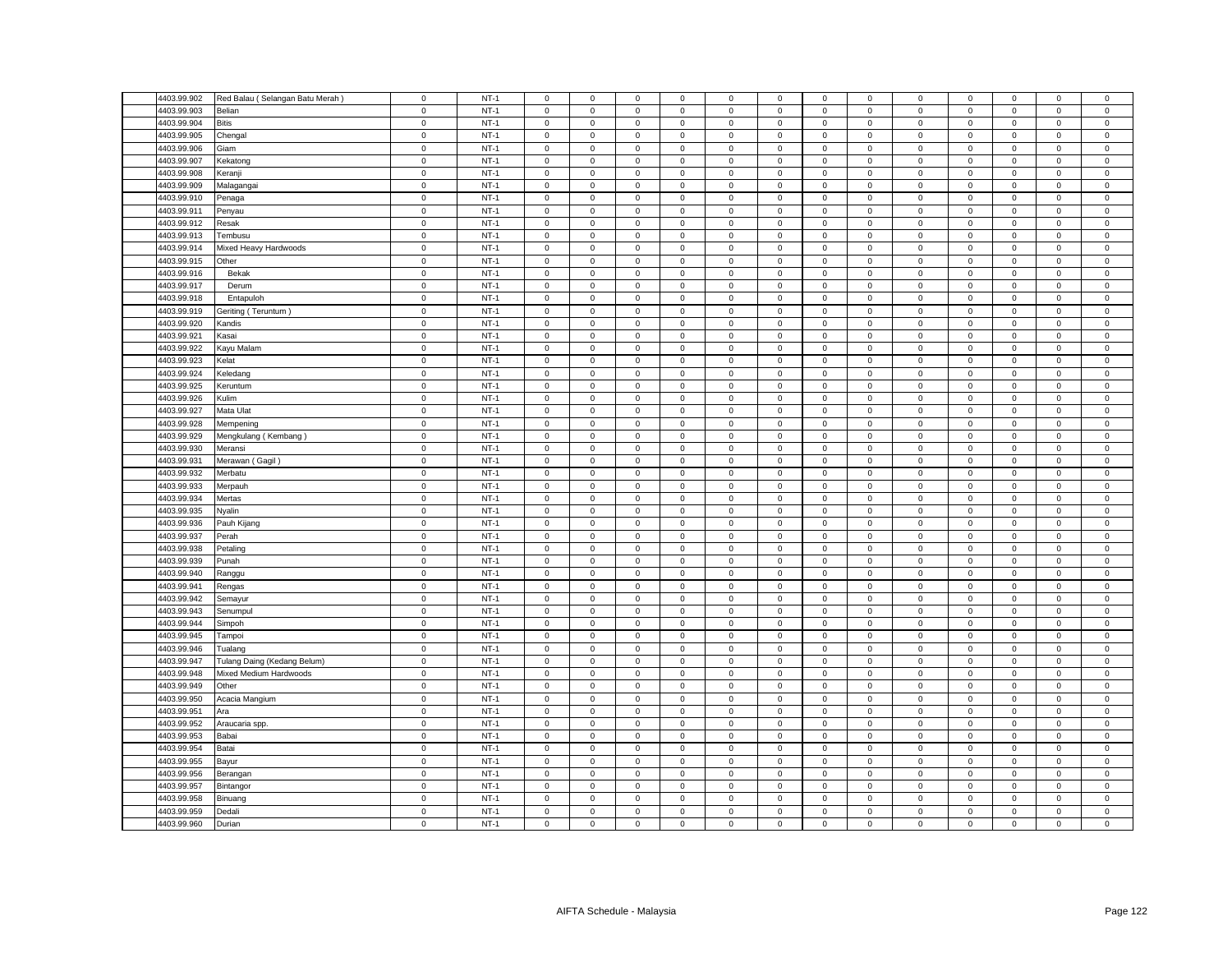|       | 4403.99.961   | Eucalyptus                                                                                                                                                                                                                                                                                         | $\mathbf 0$ | $NT-1$ | $\mathbf 0$         | $\mathbf 0$         | $\mathbf 0$    | $\mathbf 0$    | 0              | $\mathbf 0$    | $\mathbf 0$    | $\mathbf 0$    | $\mathbf 0$  | $\mathbf 0$ | $\mathbf 0$         | $\mathbf 0$  | $\mathsf 0$    |
|-------|---------------|----------------------------------------------------------------------------------------------------------------------------------------------------------------------------------------------------------------------------------------------------------------------------------------------------|-------------|--------|---------------------|---------------------|----------------|----------------|----------------|----------------|----------------|----------------|--------------|-------------|---------------------|--------------|----------------|
|       | 4403.99.962   | Geronggang (Serungan)                                                                                                                                                                                                                                                                              | $\mathsf 0$ | $NT-1$ | $\mathbf 0$         | $\mathbf 0$         | $\mathbf 0$    | $\mathbf 0$    | 0              | $\mathbf 0$    | $\mathsf 0$    | $\mathsf 0$    | $\mathsf 0$  | $\mathbf 0$ | $\mathbf 0$         | $\mathbf 0$  | $\mathbf 0$    |
|       | 4403.99.963   | Gerutu                                                                                                                                                                                                                                                                                             | 0           | $NT-1$ | $\mathbf 0$         | $\mathbf 0$         | $\mathsf 0$    | $\mathbf 0$    | 0              | $\mathsf 0$    | $\mathbf 0$    | $\mathbf 0$    | $\mathsf 0$  | $\mathbf 0$ | $\mathbf{0}$        | $\mathbf 0$  | $\mathbf 0$    |
|       | 4403.99.964   | Kedondong                                                                                                                                                                                                                                                                                          | $\mathsf 0$ | $NT-1$ | $\mathsf 0$         | $\mathsf 0$         | $\mathsf 0$    | $\mathsf 0$    | 0              | $\mathsf 0$    | $\mathsf 0$    | $\mathsf 0$    | $\mathsf 0$  | $\mathsf 0$ | $\mathsf 0$         | $\mathsf 0$  | $\mathsf 0$    |
|       | 4403.99.965   | Kelumpang                                                                                                                                                                                                                                                                                          | $\mathsf 0$ | $NT-1$ | $\mathsf 0$         | $\mathsf 0$         | $\mathsf 0$    | $\mathsf 0$    | 0              | $\mathsf 0$    | $\mathbf 0$    | $\mathsf 0$    | $\mathsf 0$  | $\mathsf 0$ | $\mathsf 0$         | $\mathsf 0$  | $\mathsf 0$    |
|       | 4403.99.966   | Kembang Semangkok                                                                                                                                                                                                                                                                                  | $\mathbf 0$ | $NT-1$ | $\mathbf 0$         | $\mathbf{0}$        | $\mathbf{0}$   | $\mathbf{0}$   | $\mathbf{0}$   | $\mathbf 0$    | $\mathbf{0}$   | $\mathbf{0}$   | $\mathbf 0$  | $\mathbf 0$ | $\mathbf 0$         | $\mathbf{0}$ | $\mathbf 0$    |
|       | 4403.99.967   | Ketapang                                                                                                                                                                                                                                                                                           | $\mathsf 0$ | $NT-1$ | $\mathsf 0$         | $\mathsf 0$         | $\mathsf 0$    | $\mathsf 0$    | $\mathbf 0$    | $\mathsf 0$    | $\mathbf 0$    | $\mathsf 0$    | $\mathbf 0$  | $\mathbf 0$ | $\mathbf 0$         | $\mathsf 0$  | $\mathsf 0$    |
|       | 4403.99.968   | Kungkur                                                                                                                                                                                                                                                                                            | $\mathsf 0$ | $NT-1$ | $\mathsf 0$         | $\mathbf 0$         | $\mathsf 0$    | $\mathsf 0$    | $\mathbf{0}$   | $\mathsf 0$    | $\mathbf 0$    | $\mathsf 0$    | $\mathsf 0$  | $\mathbf 0$ | $\mathsf 0$         | $\mathsf 0$  | $\mathsf 0$    |
|       | 4403.99.969   | Laran                                                                                                                                                                                                                                                                                              | $\mathbf 0$ | $NT-1$ | $\mathbf 0$         | $\mathsf 0$         | $\mathbf 0$    | $\mathbf 0$    | $\mathbf{0}$   | $\mathbf 0$    | $\mathbf 0$    | $\mathsf 0$    | $\mathsf 0$  | $\mathbf 0$ | $\mathbf 0$         | $\mathsf 0$  | $\mathsf 0$    |
|       | 4403.99.970   | Limpaga (Surian)                                                                                                                                                                                                                                                                                   | $\mathbf 0$ | $NT-1$ | $\mathbf 0$         | $\mathbf 0$         | $\mathbf 0$    | $\mathbf 0$    | $\mathbf{0}$   | $\mathbf 0$    | $\mathbf{0}$   | $\mathbf{0}$   | 0            | $\mathbf 0$ | $\mathbf 0$         | $\mathbf 0$  | $\mathbf{0}$   |
|       | 4403.99.971   | Machang                                                                                                                                                                                                                                                                                            | $\mathbf 0$ | $NT-1$ | $\circ$             | $\mathsf 0$         | $\mathsf 0$    | $\mathbf 0$    | $\mathbf{0}$   | $\mathbf 0$    | $\mathsf 0$    | $\mathbf 0$    | $\mathsf 0$  | $\mathbf 0$ | $\mathsf 0$         | $\mathsf 0$  | $\mathbf 0$    |
|       | 4403.99.972   | Mahang                                                                                                                                                                                                                                                                                             | $\mathsf 0$ | $NT-1$ | $\mathsf 0$         | $\mathbf 0$         | $\mathsf 0$    | $\mathbf 0$    | 0              | $\mathsf 0$    | $\mathbf 0$    | $\mathsf 0$    | $\mathsf 0$  | $\mathsf 0$ | $\mathsf 0$         | $\mathsf 0$  | $\mathsf 0$    |
|       | 4403.99.973   | Medang                                                                                                                                                                                                                                                                                             | $\mathsf 0$ | $NT-1$ | $\mathsf 0$         | $\mathsf 0$         | $\mathsf 0$    | $\mathsf 0$    | 0              | $\mathsf 0$    | $\mathbf 0$    | $\mathsf 0$    | $\mathsf 0$  | $\mathsf 0$ | $\mathsf 0$         | $\mathbf 0$  | $\mathbf 0$    |
|       | 4403.99.974   | Meluntai (Kawang)                                                                                                                                                                                                                                                                                  | $\mathsf 0$ | $NT-1$ | $\mathbf 0$         | $\mathbf 0$         | $\mathbf 0$    | $\mathbf 0$    | 0              | $\mathbf 0$    | $\mathbf 0$    | $\mathbf 0$    | $\mathsf 0$  | $\mathbf 0$ | $\mathbf 0$         | $\mathbf 0$  | $\mathbf 0$    |
|       | 4403.99.975   | Melunak                                                                                                                                                                                                                                                                                            | $\mathbf 0$ | $NT-1$ | $\mathsf 0$         | $\mathsf{O}\xspace$ | $\mathbf 0$    | $\mathbf 0$    | 0              | $\mathbf 0$    | $\,0\,$        | $\,0\,$        | $\mathsf 0$  | $\mathbf 0$ | 0                   | $\mathbf 0$  | $\mathbf 0$    |
|       | 4403.99.976   | Mempisang (Karai)                                                                                                                                                                                                                                                                                  | $\mathbf 0$ | $NT-1$ | $\mathsf 0$         | $\mathsf{O}\xspace$ | $\mathbf 0$    | $\mathbf 0$    | 0              | $\mathbf 0$    | $\mathbf 0$    | $\mathbf 0$    | $\mathsf 0$  | $\mathbf 0$ | $\mathbf 0$         | 0            | $\,0\,$        |
|       | 4403.99.977   | Merbulan                                                                                                                                                                                                                                                                                           | $\mathsf 0$ | $NT-1$ | $\mathsf{O}\xspace$ | $\mathsf{O}\xspace$ | $\mathbf 0$    | $\mathsf 0$    | $\mathbf 0$    | $\mathsf 0$    | $\mathbf 0$    | $\mathsf 0$    | $\mathsf 0$  | $\mathsf 0$ | $\mathsf 0$         | $\mathsf 0$  | $\pmb{0}$      |
|       | 4403.99.978   | Mersawa                                                                                                                                                                                                                                                                                            | 0           | $NT-1$ | $\mathbf 0$         | $\mathbf 0$         | $\mathbf 0$    | $\mathbf 0$    | 0              | $\mathbf 0$    | $\mathbf 0$    | $\mathbf 0$    | $\mathsf 0$  | $\mathbf 0$ | $\mathbf 0$         | $\mathbf 0$  | $\mathbf 0$    |
|       | 4403.99.979   | Nyatoh                                                                                                                                                                                                                                                                                             | $\mathsf 0$ | $NT-1$ | $\mathsf 0$         | $\mathsf 0$         | $\mathsf 0$    | $\mathbf 0$    | 0              | $\Omega$       | $\mathbf 0$    | $\mathsf 0$    | $\mathsf 0$  | $\mathbf 0$ | $\mathbf 0$         | $\mathsf 0$  | $\mathbf 0$    |
|       | 4403.99.980   | Nyatoh Kuning                                                                                                                                                                                                                                                                                      | $\mathbf 0$ | $NT-1$ | $\mathbf 0$         | $\mathbf 0$         | $\mathbf 0$    | $\mathbf 0$    | 0              | $\mathbf 0$    | $\mathbf 0$    | $\mathbf 0$    | $\mathsf 0$  | $\mathbf 0$ | $\mathbf 0$         | $\mathbf 0$  | $\,0\,$        |
|       | 4403.99.981   | Pelajau                                                                                                                                                                                                                                                                                            | $\mathbf 0$ | $NT-1$ | $\mathbf 0$         | $\mathsf{O}\xspace$ | $\mathsf 0$    | $\mathsf 0$    | 0              | $\mathsf 0$    | $\mathbf 0$    | $\,0\,$        | $\mathsf 0$  | $\mathsf 0$ | $\mathsf 0$         | $\mathsf 0$  | $\mathbf 0$    |
|       | 4403.99.982   | Penarahan                                                                                                                                                                                                                                                                                          | $\mathbf 0$ | $NT-1$ | $\mathsf{O}$        | $\mathsf 0$         | $\mathsf 0$    | $\mathsf 0$    | $\mathbf 0$    | $\mathsf 0$    | $\mathsf 0$    | $\mathsf 0$    | $\mathsf 0$  | $\mathsf 0$ | $\mathsf{O}\xspace$ | $\mathsf 0$  | $\mathsf 0$    |
|       | 4403.99.983   | Perupok                                                                                                                                                                                                                                                                                            | $\mathbf 0$ | $NT-1$ | $\mathbf 0$         | $\mathbf 0$         | $\mathbf 0$    | $\mathbf 0$    | 0              | $\mathbf 0$    | $\mathbf{0}$   | $\mathbf{0}$   | $\mathbf 0$  | $\mathbf 0$ | $\mathbf 0$         | $\mathbf 0$  | $\mathbf 0$    |
|       | 4403.99.984   | Petai                                                                                                                                                                                                                                                                                              | $\mathsf 0$ | $NT-1$ | $\mathsf 0$         | $\mathsf 0$         | $\mathsf 0$    | $\mathsf 0$    | 0              | $\mathsf 0$    | $\mathbf 0$    | $\mathsf 0$    | $\mathsf 0$  | $\mathbf 0$ | $\mathsf 0$         | $\mathsf 0$  | $\mathsf 0$    |
|       | 4403.99.985   | Pulai                                                                                                                                                                                                                                                                                              | $\mathsf 0$ | $NT-1$ | $\mathsf 0$         | $\mathsf 0$         | $\mathsf 0$    | $\mathbf 0$    | 0              | $\mathsf 0$    | $\mathbf 0$    | $\mathsf 0$    | $\mathsf 0$  | $\mathsf 0$ | $\mathsf 0$         | $\mathsf 0$  | $\mathsf 0$    |
|       | 4403.99.986   | Rubberwood                                                                                                                                                                                                                                                                                         | $\mathsf 0$ | $NT-1$ | $\mathsf 0$         | $\mathsf 0$         | $\mathsf 0$    | $\mathsf 0$    | $\mathbf 0$    | $\mathsf 0$    | $\mathbf 0$    | $\mathsf 0$    | $\mathbf 0$  | $\mathsf 0$ | $\mathsf 0$         | $\mathsf 0$  | $\mathsf 0$    |
|       | 4403.99.987   | Sengkuang                                                                                                                                                                                                                                                                                          | $\mathbf 0$ | $NT-1$ | $\mathbf 0$         | $\mathbf 0$         | $\mathbf 0$    | $\mathbf 0$    | $\mathbf{0}$   | $\mathbf 0$    | $\mathbf 0$    | $\mathbf{0}$   | $\mathbf 0$  | $\mathbf 0$ | $\mathbf 0$         | $^{\circ}$   | $\mathbf 0$    |
|       | 4403.99.988   | Sentang                                                                                                                                                                                                                                                                                            | $\mathsf 0$ | $NT-1$ | $\mathsf 0$         | $\mathsf 0$         | $\mathsf 0$    | $\mathbf 0$    | 0              | $\mathsf 0$    | $\mathbf 0$    | $\mathsf 0$    | $\mathsf 0$  | $\mathbf 0$ | $\mathbf 0$         | $\mathsf 0$  | $\,0\,$        |
|       | 4403.99.989   | Sepetir                                                                                                                                                                                                                                                                                            | $\mathsf 0$ | $NT-1$ | $\mathsf 0$         | $\mathbf{0}$        | $\mathsf 0$    | $\mathbf 0$    | $\mathbf{0}$   | $\mathsf 0$    | $\mathbf 0$    | $\mathbf 0$    | $\mathsf 0$  | $\mathbf 0$ | $\mathsf 0$         | $\mathsf 0$  | $\mathsf 0$    |
|       | 4403.99.990   | Sesendok                                                                                                                                                                                                                                                                                           | $\mathbf 0$ | $NT-1$ | $\circ$             | $\mathbf 0$         | $\mathbf 0$    | $\mathbf 0$    | $\mathbf{0}$   | $\mathbf 0$    | $\mathbf 0$    | $\mathbf{0}$   | $\mathbf 0$  | $\mathbf 0$ | $\mathbf 0$         | $\mathbf 0$  | $\mathbf 0$    |
|       | 4403.99.991   | Terap                                                                                                                                                                                                                                                                                              | $\mathbf 0$ | $NT-1$ | $\circ$             | $\mathbf 0$         | $\mathbf 0$    | $\mathbf 0$    | $\mathbf{0}$   | $\mathbf 0$    | $\mathbf 0$    | $\mathbf{0}$   | $\mathbf 0$  | $\mathbf 0$ | $\mathbf 0$         | $^{\circ}$   | $\mathbf 0$    |
|       | 4403.99.992   | Terentang                                                                                                                                                                                                                                                                                          | $\mathbf 0$ | $NT-1$ | $\mathsf 0$         | $\mathsf 0$         | $\mathsf 0$    | $\mathsf 0$    | 0              | $\mathbf 0$    | $\mathsf 0$    | $\mathsf 0$    | $\mathsf 0$  | $\mathsf 0$ | $\mathsf 0$         | $\mathsf 0$  | $\mathbf 0$    |
|       | 4403.99.993   | Red Meranti                                                                                                                                                                                                                                                                                        | $\mathsf 0$ | $NT-1$ | $\mathbf 0$         | $\mathbf 0$         | $\mathsf 0$    | $\mathsf 0$    | $\mathbf 0$    | $\mathsf 0$    | $\mathbf 0$    | $\mathsf 0$    | $\mathsf 0$  | $\mathsf 0$ | $\mathsf 0$         | $\mathsf 0$  | $\mathsf 0$    |
|       | 4403.99.994   | Mixed Light Hardwoods                                                                                                                                                                                                                                                                              | $\mathsf 0$ | $NT-1$ | $\mathsf 0$         | $\mathsf 0$         | $\mathsf 0$    | $\mathsf 0$    | $\mathbf 0$    | $\mathbf 0$    | $\mathsf 0$    | $\mathsf 0$    | $\mathsf 0$  | $\mathsf 0$ | $\mathsf{O}\xspace$ | $\mathsf 0$  | $\mathbf 0$    |
|       | 4403.99.995   | Other                                                                                                                                                                                                                                                                                              | $\mathbf 0$ | $NT-1$ | $\mathbf 0$         | $\mathbf 0$         | $\mathbf 0$    | $\mathbf 0$    | $\mathbf{0}$   | $\mathbf 0$    | $\mathbf{0}$   | $\mathbf 0$    | $\mathsf 0$  | $\mathbf 0$ | $\mathbf 0$         | $\mathbf 0$  | $\mathbf 0$    |
|       | 4403.99.996   | Mixed Hardwoods                                                                                                                                                                                                                                                                                    | $\mathsf 0$ | $NT-1$ | $\mathsf{O}\xspace$ | $\mathsf{O}\xspace$ | $\mathbf 0$    | $\mathsf 0$    | 0              | $\mathsf 0$    | $\mathbf 0$    | $\,0\,$        | $\mathsf 0$  | $\mathbf 0$ | $\mathsf{O}\xspace$ | $\mathsf 0$  | $\mathbf 0$    |
|       | 4403.99.997   | Red Woods                                                                                                                                                                                                                                                                                          | $\mathbf 0$ | $NT-1$ | 0                   | 0                   | $\mathsf 0$    | 0              | 0              | $\mathsf 0$    | $\mathbf 0$    | $\mathbf 0$    | $\mathsf 0$  | $\mathbf 0$ | $\mathbf 0$         | $\mathsf 0$  | $\mathbf 0$    |
|       | 4403.99.999   | Other                                                                                                                                                                                                                                                                                              | $\mathsf 0$ | $NT-1$ | $\mathbf 0$         | $\mathsf{O}\xspace$ | $\mathsf 0$    | $\mathsf 0$    | $\mathbf 0$    | $\mathbf 0$    | $\mathsf 0$    | $\mathsf 0$    | $\mathsf 0$  | $\mathsf 0$ | $\mathsf 0$         | $\mathsf 0$  | $\mathsf 0$    |
|       | 44.04         | Hoopwood; split poles; piles, pickets and<br>stakes of wood, pointed but not sawn<br>lengthwise; wooden sticks, roughly trimmed<br>but not turned, bent or otherwise worked,<br>suitable for the manufacture of walking-<br>sticks, umbrellas, tool handles or the like;<br>chipwood and the like. |             |        |                     |                     |                |                |                |                |                |                |              |             |                     |              |                |
|       | 1,953 4404.10 | Coniferous:                                                                                                                                                                                                                                                                                        |             | $NT-2$ |                     |                     |                |                |                |                |                |                |              |             |                     |              |                |
|       | 4404.10.100   | Chipwood                                                                                                                                                                                                                                                                                           | 20          | $NT-2$ | 17.5                | 15                  | 12             | 10             | 10             | $\overline{7}$ | 5              | 3              | $\mathbf{0}$ | $\mathsf 0$ | $\mathbf 0$         | $\mathsf 0$  | $\mathsf 0$    |
|       | 4404.10.900   | Other                                                                                                                                                                                                                                                                                              | 20          | $NT-2$ | 17.5                | 15                  | 12             | 10             | 10             | $\overline{7}$ | 5              | 3              | $\mathsf 0$  | $\mathbf 0$ | $\mathsf 0$         | $\mathbf 0$  | $\mathsf 0$    |
| 1,954 | 4404.20       | Non-coniferous:                                                                                                                                                                                                                                                                                    |             | $NT-2$ |                     |                     |                |                |                |                |                |                |              |             |                     |              |                |
|       | 4404.20.100   | Chipwood                                                                                                                                                                                                                                                                                           | 20          | $NT-2$ | 17.5                | 15                  | 12             | 10             | 10             | $\overline{7}$ | 5              | 3              | $\mathsf 0$  | $\mathbf 0$ | $\mathbf 0$         | $\mathbf 0$  | $\mathbf 0$    |
|       | 4404.20.900   | Other                                                                                                                                                                                                                                                                                              | 10          | $NT-2$ | 7.5                 | 6                   | 5              | $\overline{4}$ | $\overline{4}$ | 3              | $\overline{2}$ | $\overline{1}$ | $\mathsf 0$  | $\mathbf 0$ | $\mathbf 0$         | $\mathbf 0$  | $\mathsf 0$    |
|       | 1,955 4405.00 | Wood wool; wood flour.                                                                                                                                                                                                                                                                             |             | $NT-2$ |                     |                     |                |                |                |                |                |                |              |             |                     |              |                |
|       | 4405.00.100   | Wood wool                                                                                                                                                                                                                                                                                          | 20          | $NT-2$ | 17.5                | 15                  | 12             | 10             | 10             | $\overline{7}$ | 5              | 3              | $\mathsf 0$  | $\mathbf 0$ | $\mathsf 0$         | $\mathsf 0$  | $\mathbf 0$    |
|       | 4405.00.200   | Wood flour                                                                                                                                                                                                                                                                                         | 5           | $NT-2$ | $\overline{4}$      | $\overline{4}$      | $\mathbf{3}$   | 3              | 3              | $\overline{2}$ | $\overline{2}$ | $\overline{1}$ | $\mathsf 0$  | $\mathbf 0$ | $\mathbf 0$         | $\mathsf 0$  | $\mathsf 0$    |
|       | 44.06         | Railway or tramway sleepers (cross-ties) of<br>wood.                                                                                                                                                                                                                                               |             |        |                     |                     |                |                |                |                |                |                |              |             |                     |              |                |
|       | 1,956 4406.10 | Not impregnated:                                                                                                                                                                                                                                                                                   |             | $NT-1$ |                     |                     |                |                |                |                |                |                |              |             |                     |              |                |
|       | 4406.10.110   | Keruing                                                                                                                                                                                                                                                                                            | 5           | $NT-1$ | $\overline{4}$      | 3                   | $\mathbf 2$    | $\mathbf 0$    | 0              | $\mathbf 0$    | $\mathbf 0$    | $\mathsf 0$    | $\mathsf 0$  | $\mathbf 0$ | $\mathbf 0$         | $\mathsf 0$  | $\,0\,$        |
|       | 4406.10.120   | Kempas                                                                                                                                                                                                                                                                                             | 5           | $NT-1$ | $\overline{4}$      | $\mathbf{3}$        | $\overline{2}$ | $\mathsf 0$    | 0              | $\mathsf 0$    | $\mathbf 0$    | $\mathsf 0$    | $\mathsf 0$  | $\mathsf 0$ | $\mathsf 0$         | $\mathsf 0$  | $\overline{0}$ |
|       |               |                                                                                                                                                                                                                                                                                                    |             |        |                     |                     |                |                |                |                |                |                |              |             |                     |              |                |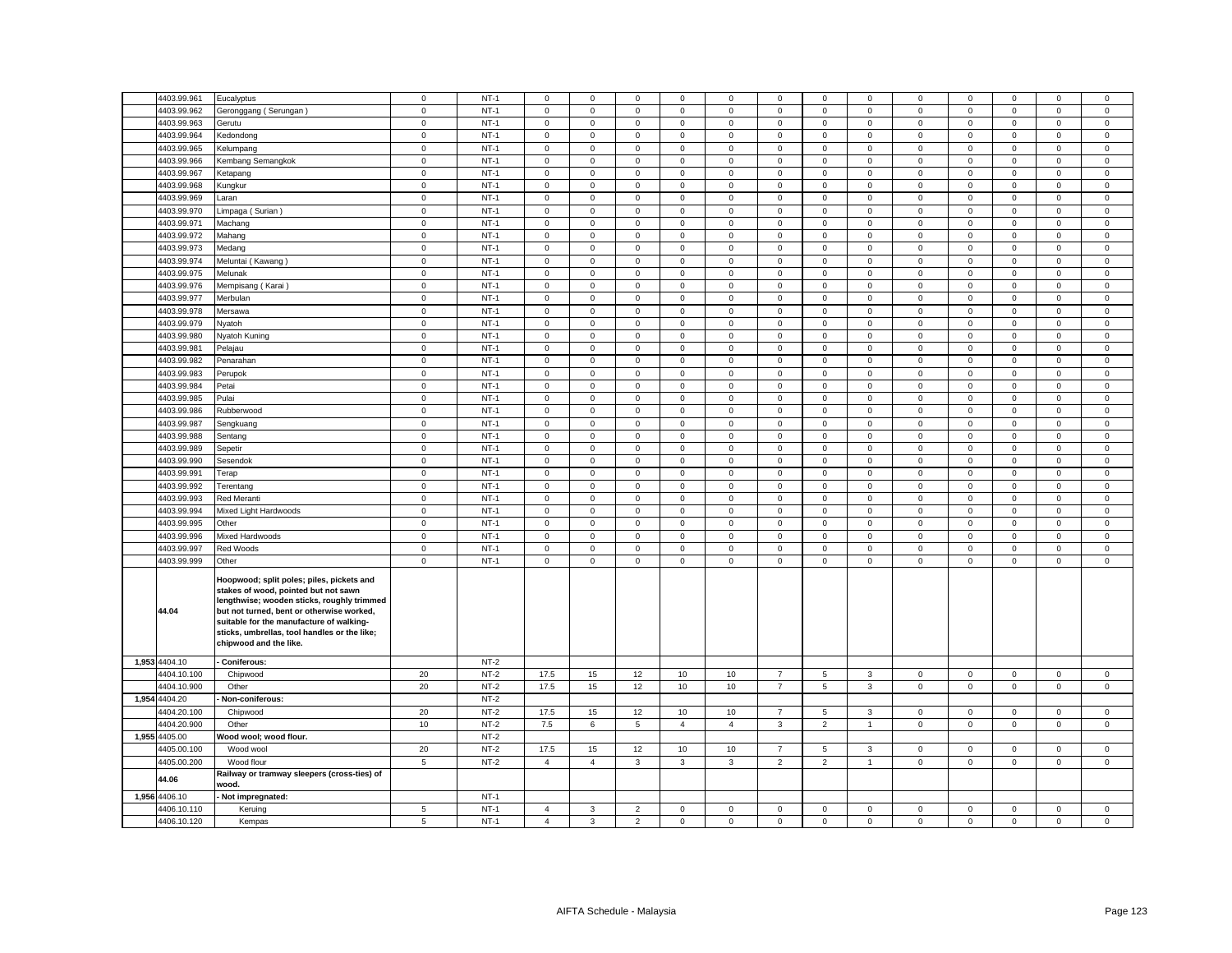| 4406.10.130   | Kapur                                                                                                                                 | 5              | $NT-1$ | 4                   | 3                   | $\overline{2}$ | 0                   | 0           | 0           | 0           | 0           | 0                   | 0           | $\Omega$    | 0           | $\mathsf 0$ |
|---------------|---------------------------------------------------------------------------------------------------------------------------------------|----------------|--------|---------------------|---------------------|----------------|---------------------|-------------|-------------|-------------|-------------|---------------------|-------------|-------------|-------------|-------------|
| 4406.10.190   | Other                                                                                                                                 | $\,$ 5 $\,$    | $NT-1$ | $\overline{4}$      | 3                   | $\mathbf 2$    | $\mathbf 0$         | $\mathsf 0$ | $\mathsf 0$ | $\mathsf 0$ | $\,0\,$     | $\mathsf 0$         | $\,0\,$     | $\mathsf 0$ | $\mathbf 0$ | $\mathbf 0$ |
| 4406.10.210   | Balau (Selangan Batu)                                                                                                                 | $\overline{5}$ | $NT-1$ | $\overline{4}$      | $\mathbf{3}$        | $\overline{2}$ | $\mathsf 0$         | $\mathbf 0$ | $\mathsf 0$ | $\mathbf 0$ | $\mathbf 0$ | $\mathsf 0$         | $\mathbf 0$ | $\mathsf 0$ | $\mathbf 0$ | $\mathsf 0$ |
|               |                                                                                                                                       |                |        |                     |                     |                |                     |             |             |             |             |                     |             |             |             |             |
| 4406.10.220   | Chengal                                                                                                                               | 5              | $NT-1$ | $\overline{4}$      | 3                   | $\mathbf 2$    | $\mathbf 0$         | $\mathsf 0$ | $\mathbf 0$ | $\mathsf 0$ | $\mathbf 0$ | $\mathsf 0$         | $\mathbf 0$ | $\mathsf 0$ | $\mathbf 0$ | $\mathbf 0$ |
| 4406.10.230   | Merbau                                                                                                                                | $\sqrt{5}$     | $NT-1$ | $\overline{4}$      | $\mathbf{3}$        | $\overline{2}$ | $\mathbf 0$         | 0           | $\mathsf 0$ | $\mathbf 0$ | $\mathbf 0$ | $\mathsf 0$         | $\mathbf 0$ | $\mathsf 0$ | $\mathbf 0$ | $\mathbf 0$ |
| 4406.10.290   | Other                                                                                                                                 | $\,$ 5 $\,$    | $NT-1$ | $\overline{4}$      | 3                   | $\mathbf 2$    | $\mathbf 0$         | $\mathsf 0$ | $\mathbf 0$ | $\mathsf 0$ | $\mathbf 0$ | $\mathsf 0$         | $\mathbf 0$ | $\mathsf 0$ | $\mathbf 0$ | $\mathbf 0$ |
| 1,957 4406.90 | Other:                                                                                                                                |                | $NT-1$ |                     |                     |                |                     |             |             |             |             |                     |             |             |             |             |
|               |                                                                                                                                       |                |        |                     |                     |                |                     |             |             |             |             |                     |             |             |             |             |
| 4406.90.110   | Keruing                                                                                                                               | $\,$ 5 $\,$    | $NT-1$ | $\overline{4}$      | $\mathbf{3}$        | $\overline{2}$ | $\mathbf 0$         | 0           | $\mathbf 0$ | $\mathsf 0$ | $\mathbf 0$ | $\mathsf{O}\xspace$ | $\mathbf 0$ | $\mathsf 0$ | $\mathbf 0$ | $\mathbf 0$ |
| 4406.90.120   | Kempas                                                                                                                                | $\sqrt{5}$     | $NT-1$ | $\overline{4}$      | 3                   | $\overline{2}$ | $\mathbf 0$         | $\mathsf 0$ | $\mathsf 0$ | $\mathbf 0$ | $\mathbf 0$ | $\mathbf 0$         | $\mathbf 0$ | $\mathsf 0$ | $\mathbf 0$ | $\mathsf 0$ |
| 4406.90.130   | Kapur                                                                                                                                 | $\,$ 5 $\,$    | $NT-1$ | $\overline{4}$      | $\mathbf{3}$        | $\mathbf 2$    | $\mathbf 0$         | $\mathsf 0$ | $\mathsf 0$ | $\mathsf 0$ | $\mathbf 0$ | $\overline{0}$      | $\mathbf 0$ | $\mathsf 0$ | $\mathsf 0$ | $\mathsf 0$ |
| 4406.90.190   | Other                                                                                                                                 | $\sqrt{5}$     | $NT-1$ | $\overline{4}$      | 3                   | $\overline{2}$ | $\mathbf 0$         | $\mathsf 0$ | $\mathsf 0$ | $\mathsf 0$ | $\mathbf 0$ | $\mathbf 0$         | $\mathbf 0$ | $\mathsf 0$ | $\mathsf 0$ | $\mathsf 0$ |
| 4406.90.210   |                                                                                                                                       | $\,$ 5 $\,$    | $NT-1$ | $\overline{4}$      | 3                   | $\mathbf 2$    | $\mathbf 0$         | $\mathsf 0$ | $\mathbf 0$ | $\mathsf 0$ | $\mathbf 0$ | $\mathsf 0$         | $\mathbf 0$ | $\mathsf 0$ | $\mathsf 0$ | $\mathsf 0$ |
|               | Balau (Selangan Batu)                                                                                                                 |                |        |                     |                     |                |                     |             |             |             |             |                     |             |             |             |             |
| 4406.90.220   | Chengal                                                                                                                               | $\,$ 5         | $NT-1$ | $\overline{4}$      | 3                   | $\overline{2}$ | $\mathbf 0$         | $\mathsf 0$ | $\mathsf 0$ | $\mathsf 0$ | $\mathbf 0$ | $\mathbf 0$         | $\mathbf 0$ | $\mathsf 0$ | $\mathsf 0$ | $\mathbf 0$ |
| 4406.90.230   | Merbau                                                                                                                                | $\overline{5}$ | $NT-1$ | $\overline{4}$      | 3                   | $\overline{2}$ | $\mathsf 0$         | $\mathsf 0$ | $\mathsf 0$ | $\mathsf 0$ | $\mathbf 0$ | $\mathsf 0$         | $\mathbf 0$ | $\mathsf 0$ | $\mathbf 0$ | $\mathsf 0$ |
| 4406.90.290   | Other                                                                                                                                 | $\overline{5}$ | $NT-1$ | $\overline{4}$      | $\mathbf{3}$        | $\overline{2}$ | $\mathbf 0$         | $\mathsf 0$ | $\mathsf 0$ | $\mathsf 0$ | $\mathsf 0$ | $\mathsf 0$         | $\mathbf 0$ | $\mathsf 0$ | $\mathsf 0$ | $\mathsf 0$ |
| 44.07         | Wood sawn or chipped lengthwise, sliced or<br>peeled, whether or not planed, sanded or<br>end-jointed, of a thickness exceeding 6 mm. |                |        |                     |                     |                |                     |             |             |             |             |                     |             |             |             |             |
| 1,958 4407.10 | Coniferous:                                                                                                                           |                | $NT-1$ |                     |                     |                |                     |             |             |             |             |                     |             |             |             |             |
| 4407.10.110   | decks                                                                                                                                 | $\mathbf 0$    | $NT-1$ | $\mathbf 0$         | $\mathbf 0$         | $\mathsf 0$    | $\mathbf 0$         | $\mathsf 0$ | $\mathsf 0$ | $\mathbf 0$ | $\mathbf 0$ | $\mathsf 0$         | $\mathbf 0$ | $\mathbf 0$ | $\mathbf 0$ | $\mathsf 0$ |
| 4407.10.120   | cross arms                                                                                                                            | $\mathsf 0$    | $NT-1$ | $\mathbf 0$         | $\mathsf 0$         | $\mathsf 0$    | $\mathsf 0$         | $\mathsf 0$ | $\mathbf 0$ | $\mathsf 0$ | $\mathbf 0$ | $\mathsf 0$         | $\mathsf 0$ | $\mathbf 0$ | $\mathsf 0$ | $\mathsf 0$ |
|               |                                                                                                                                       |                | $NT-1$ |                     |                     |                |                     |             |             |             |             |                     |             |             |             |             |
| 4407.10.130   | wagon planks                                                                                                                          | $\mathbf 0$    |        | $\mathsf 0$         | $\mathsf 0$         | $\mathsf 0$    | $\mathbf 0$         | $\mathsf 0$ | $\mathsf 0$ | $\mathsf 0$ | $\mathsf 0$ | $\mathsf 0$         | $\mathsf 0$ | $\mathsf 0$ | $\mathsf 0$ | $\mathbf 0$ |
| 4407.10.140   | sawn lengthwise                                                                                                                       | $\mathsf 0$    | $NT-1$ | $\Omega$            | $\mathsf 0$         | $\mathsf 0$    | $\Omega$            | $\mathsf 0$ | $\Omega$    | $\mathsf 0$ | $\mathbf 0$ | $\mathbf 0$         | $\Omega$    | $\mathsf 0$ | $\mathsf 0$ | $\mathbf 0$ |
| 4407.10.150   | sliced or peeled                                                                                                                      | $\mathsf 0$    | $NT-1$ | $\mathbf 0$         | $\mathbf 0$         | $\mathsf 0$    | $\mathbf 0$         | $\mathsf 0$ | $\mathbf 0$ | $\mathbf 0$ | $\,0\,$     | $\mathsf 0$         | $\mathsf 0$ | $\mathbf 0$ | $\mathbf 0$ | $\mathbf 0$ |
| 4407.10.190   | other                                                                                                                                 | $\mathsf 0$    | $NT-1$ | $\mathbf{0}$        | $\mathbf 0$         | $\mathsf 0$    | $\mathbf 0$         | $\mathsf 0$ | $\mathbf 0$ | $\mathsf 0$ | $\mathbf 0$ | $\mathsf 0$         | $\mathbf 0$ | $\mathbf 0$ | $\mathsf 0$ | $\mathsf 0$ |
| 4407.10.210   | decks                                                                                                                                 | $\mathbf 0$    | $NT-1$ | $\mathbf 0$         | $\mathsf 0$         | $\mathbf 0$    | 0                   | $\mathsf 0$ | $\mathbf 0$ | $\mathbf 0$ | 0           | $\pmb{0}$           | $\mathbf 0$ | $\mathsf 0$ | 0           | 0           |
| 4407.10.220   | cross arms                                                                                                                            | $\mathsf 0$    | $NT-1$ | $\mathbf 0$         | $\mathbf 0$         | $\mathsf 0$    | $\Omega$            | $\mathbf 0$ | $\mathbf 0$ | $\mathsf 0$ | $\mathbf 0$ | $\mathsf 0$         | $\mathbf 0$ | $\mathbf 0$ | $\mathsf 0$ | $\mathsf 0$ |
|               |                                                                                                                                       |                |        |                     |                     |                |                     |             |             |             |             |                     |             |             |             |             |
| 4407.10.230   | wagon planks                                                                                                                          | $\mathbf 0$    | $NT-1$ | $\mathsf{O}\xspace$ | $\mathbf 0$         | $\mathbf 0$    | 0                   | $\mathbf 0$ | $\mathbf 0$ | $\mathbf 0$ | $\mathbf 0$ | $\mathsf 0$         | $\mathsf 0$ | $\mathbf 0$ | $\mathsf 0$ | $\mathsf 0$ |
| 4407.10.240   | sawn lengthwise                                                                                                                       | $\mathbf 0$    | $NT-1$ | $\mathsf 0$         | $\mathsf 0$         | $\mathsf 0$    | $\mathsf 0$         | $\mathsf 0$ | $\mathsf 0$ | $\mathsf 0$ | $\,0\,$     | $\mathbf 0$         | $\mathbf 0$ | $\mathbf 0$ | $\mathsf 0$ | $\mathbf 0$ |
| 4407.10.250   | sliced or peeled                                                                                                                      | $\mathsf 0$    | $NT-1$ | $\mathsf 0$         | $\mathbf 0$         | $\mathsf 0$    | $\mathbf 0$         | $\mathsf 0$ | $\mathsf 0$ | $\mathsf 0$ | $\mathsf 0$ | $\mathsf 0$         | $\mathsf 0$ | $\mathsf 0$ | $\mathsf 0$ | $\mathsf 0$ |
| 4407.10.290   | other                                                                                                                                 | $\mathsf 0$    | $NT-1$ | $\mathbf 0$         | $\mathsf 0$         | $\mathsf 0$    | $\mathbf 0$         | $\mathsf 0$ | $\mathbf 0$ | $\mathsf 0$ | $\mathbf 0$ | $\mathsf 0$         | $\mathbf 0$ | $\mathbf 0$ | $\mathsf 0$ | $\mathbf 0$ |
| 4407.10.310   | decks                                                                                                                                 | $\mathbf 0$    | $NT-1$ | $\mathsf{O}\xspace$ | $\mathbf{0}$        | $\mathbf 0$    | $\mathbf 0$         | $\mathsf 0$ | $\mathbf 0$ | 0           | $\mathbf 0$ | $\mathsf 0$         | $\mathbf 0$ | 0           | $\mathsf 0$ | $\mathbf 0$ |
|               |                                                                                                                                       |                |        | $\mathsf 0$         |                     |                | $\mathbf 0$         |             | $\mathsf 0$ |             |             |                     | $\mathbf 0$ |             |             |             |
| 4407.10.320   | cross arms                                                                                                                            | $\mathbf 0$    | $NT-1$ |                     | $\mathsf{O}\xspace$ | $\mathbf 0$    |                     | $\mathsf 0$ |             | $\mathbf 0$ | $\mathbf 0$ | $\mathsf 0$         |             | $\mathsf 0$ | $\mathbf 0$ | $\mathbf 0$ |
| 4407.10.330   | wagon planks                                                                                                                          | $\mathsf 0$    | $NT-1$ | $\mathbf 0$         | $\mathbf 0$         | $\mathbf 0$    | $\mathbf 0$         | $\mathbf 0$ | $\mathbf 0$ | $\mathbf 0$ | $\mathbf 0$ | $\mathsf 0$         | $\mathbf 0$ | $\mathbf 0$ | $\mathbf 0$ | $\mathbf 0$ |
| 4407.10.340   | sawn lengthwise                                                                                                                       | $\mathbf 0$    | $NT-1$ | $\mathsf 0$         | $\mathsf 0$         | $\mathbf 0$    | $\mathbf 0$         | $\mathsf 0$ | $\mathsf 0$ | $\,0\,$     | $\mathbf 0$ | $\mathbf 0$         | $\mathbf 0$ | $\mathbf 0$ | $\mathbf 0$ | $\mathsf 0$ |
| 4407.10.350   | sliced or peeled                                                                                                                      | $\mathbf 0$    | $NT-1$ | $\mathsf{O}\xspace$ | 0                   | $\mathbf 0$    | $\pmb{0}$           | $\mathsf 0$ | $\mathsf 0$ | $\mathsf 0$ | $\mathbf 0$ | $\mathsf 0$         | $\mathbf 0$ | $\mathsf 0$ | $\mathsf 0$ | $\mathsf 0$ |
| 4407.10.390   | other                                                                                                                                 | $\mathsf 0$    | $NT-1$ | $\mathbf 0$         | $\mathbf 0$         | $\mathsf 0$    | $\mathbf 0$         | $\mathsf 0$ | $\mathbf 0$ | $\mathsf 0$ | $\mathbf 0$ | $\mathbf 0$         | $\mathbf 0$ | $\mathbf 0$ | $\mathsf 0$ | $\mathsf 0$ |
| 4407.10.910   | decks                                                                                                                                 | $\mathsf 0$    | $NT-1$ | $\mathsf 0$         | $\mathbf 0$         | $\mathbf 0$    | $\mathbf 0$         | $\mathbf 0$ | $\mathsf 0$ | $\Omega$    | $\mathbf 0$ | $\mathsf 0$         | $\mathsf 0$ | $\mathsf 0$ | $\mathsf 0$ | $\mathsf 0$ |
|               |                                                                                                                                       |                |        |                     |                     |                |                     |             |             |             |             |                     |             |             |             |             |
| 4407.10.920   | cross arms                                                                                                                            | $\mathbf 0$    | $NT-1$ | $\mathbf 0$         | $\mathbf 0$         | $\mathbf 0$    | $\mathbf 0$         | $\mathsf 0$ | $\mathbf 0$ | $\mathbf 0$ | $\mathbf 0$ | $\mathsf 0$         | $\mathbf 0$ | $\mathbf 0$ | $\mathsf 0$ | $\mathbf 0$ |
| 4407.10.930   | wagon planks                                                                                                                          | $\mathbf 0$    | $NT-1$ | $\mathsf{O}\xspace$ | $\mathbf 0$         | $\mathbf 0$    | 0                   | $\mathsf 0$ | $\mathbf 0$ | 0           | $\mathbf 0$ | $\mathsf 0$         | $\mathbf 0$ | $\mathbf 0$ | $\mathbf 0$ | $\mathbf 0$ |
| 4407.10.940   | sawn lengthwise                                                                                                                       | $\mathsf 0$    | $NT-1$ | $\mathbf 0$         | $\mathbf 0$         | $\mathbf 0$    | $\mathbf 0$         | $\mathbf 0$ | $\mathbf 0$ | $\mathbf 0$ | $\mathbf 0$ | $\mathsf 0$         | $\mathbf 0$ | $\mathbf 0$ | $\mathbf 0$ | $\mathsf 0$ |
| 4407.10.950   | sliced or peeled                                                                                                                      | $\mathbf 0$    | $NT-1$ | $\mathbf 0$         | $\mathbf 0$         | $\mathbf 0$    | 0                   | $\mathsf 0$ | $\mathbf 0$ | $\mathbf 0$ | $\mathbf 0$ | $\mathsf 0$         | $\mathbf 0$ | $\mathbf 0$ | $\mathbf 0$ | $\mathbf 0$ |
| 4407.10.990   | other                                                                                                                                 | $\mathbf 0$    | $NT-1$ | $\mathbf 0$         | $\mathsf 0$         | $\mathsf 0$    | $\mathsf{O}\xspace$ | $\mathsf 0$ | $\mathsf 0$ | $\mathbf 0$ | $\mathbf 0$ | $\mathsf 0$         | $\mathsf 0$ | $\mathsf 0$ | $\mathsf 0$ | $\mathbf 0$ |
| 1,959 4407.21 |                                                                                                                                       |                | $NT-1$ |                     |                     |                |                     |             |             |             |             |                     |             |             |             |             |
|               | Mahogany (Swietenia spp):                                                                                                             |                |        |                     |                     |                |                     |             |             |             |             |                     |             |             |             |             |
| 4407.21.100   | Decks                                                                                                                                 | $\mathsf 0$    | $NT-1$ | $\mathbf 0$         | $\mathsf 0$         | $\mathsf 0$    | $\mathbf 0$         | $\mathbf 0$ | $\mathbf 0$ | $\mathsf 0$ | $\mathbf 0$ | $\mathsf 0$         | $\mathbf 0$ | $\mathbf 0$ | $\mathsf 0$ | $\mathsf 0$ |
| 4407.21.200   | Cross arms                                                                                                                            | $\mathbf 0$    | $NT-1$ | $\mathbf 0$         | $\Omega$            | $\mathbf 0$    | 0                   | $\mathsf 0$ | $\mathbf 0$ | $\mathbf 0$ | $\mathbf 0$ | $\mathsf 0$         | $\mathbf 0$ | $\mathbf 0$ | $\mathbf 0$ | $\mathsf 0$ |
| 4407.21.300   | Wagon planks                                                                                                                          | $\mathbf 0$    | $NT-1$ | $\mathsf 0$         | $\mathsf 0$         | $\mathbf 0$    | $\mathbf 0$         | $\mathsf 0$ | $\mathsf 0$ | $\mathsf 0$ | $\mathbf 0$ | $\mathsf 0$         | $\mathbf 0$ | $\mathsf 0$ | $\mathbf 0$ | $\mathbf 0$ |
| 4407.21.400   | Sawn lengthwise                                                                                                                       | $\mathsf 0$    | $NT-1$ | $\mathsf 0$         | $\mathbf 0$         | $\mathsf 0$    | $\mathbf 0$         | $\mathsf 0$ | $\mathbf 0$ | $\mathbf 0$ | $\mathsf 0$ | $\mathsf 0$         | $\mathbf 0$ | $\mathbf 0$ | $\mathsf 0$ | $\mathsf 0$ |
| 4407.21.500   | Sliced or peeled                                                                                                                      | $\,0\,$        | $NT-1$ | $\mathbf 0$         | $\mathsf{O}\xspace$ | $\mathbf 0$    | $\mathsf 0$         | $\mathsf 0$ | $\mathsf 0$ | $\mathbf 0$ | $\,0\,$     | $\mathbf 0$         | $\mathsf 0$ | $\mathsf 0$ | $\mathsf 0$ | $\mathsf 0$ |
| 4407.21.900   | Other                                                                                                                                 | $\mathbf 0$    | $NT-1$ | $\mathsf 0$         | $\mathbf 0$         | $\mathsf 0$    | 0                   | $\mathsf 0$ | $\mathsf 0$ | $\mathsf 0$ | $\mathbf 0$ | $\mathsf 0$         | $\mathsf 0$ | $\mathsf 0$ | $\mathsf 0$ | $\mathsf 0$ |
|               |                                                                                                                                       |                |        |                     |                     |                |                     |             |             |             |             |                     |             |             |             |             |
| 1,960 4407.22 | -Virola, Imbuia and Balsa:                                                                                                            |                | $NT-1$ |                     |                     |                |                     |             |             |             |             |                     |             |             |             |             |
| 4407.22.100   | Decks                                                                                                                                 | $\mathbf 0$    | $NT-1$ | $\mathbf 0$         | $\mathsf 0$         | $\mathsf 0$    | $\mathbf 0$         | $\mathsf 0$ | $\mathsf 0$ | $\mathbf 0$ | $\mathbf 0$ | $\mathsf 0$         | $\mathsf 0$ | $\mathsf 0$ | $\mathbf 0$ | $\mathsf 0$ |
| 4407.22.200   | Cross arms                                                                                                                            | $\,0\,$        | $NT-1$ | $\mathbf 0$         | $\mathsf 0$         | $\mathsf 0$    | $\mathsf 0$         | $\mathsf 0$ | $\mathsf 0$ | $\mathbf 0$ | $\mathbf 0$ | $\mathbf 0$         | $\mathsf 0$ | $\mathsf 0$ | $\mathsf 0$ | $\mathsf 0$ |
| 4407.22.300   | Wagon planks                                                                                                                          | $\mathbf 0$    | $NT-1$ | $\mathsf 0$         | $\mathsf 0$         | $\mathsf 0$    | $\mathbf 0$         | $\mathsf 0$ | $\mathbf 0$ | $\mathsf 0$ | $\mathbf 0$ | $\mathsf 0$         | $\mathbf 0$ | $\mathsf 0$ | $\mathbf 0$ | $\mathsf 0$ |
| 4407.22.400   | Sawn lengthwise                                                                                                                       | $\mathbf 0$    | $NT-1$ | $\mathbf 0$         | $\mathbf 0$         | $\mathsf 0$    | $\mathbf 0$         | $\mathbf 0$ | $\mathbf 0$ | $\mathsf 0$ | $\mathbf 0$ | $\mathsf 0$         | $\mathbf 0$ | $\mathbf 0$ | $\mathbf 0$ | $\mathsf 0$ |
|               |                                                                                                                                       |                |        |                     |                     |                |                     |             |             |             |             |                     |             |             |             |             |
| 4407.22.500   | Sliced or peeled                                                                                                                      | $\mathbf 0$    | $NT-1$ | $\mathbf 0$         | $\mathbf 0$         | $\mathbf 0$    | 0                   | $\mathsf 0$ | $\mathbf 0$ | $\mathbf 0$ | $\mathbf 0$ | $\mathsf 0$         | $\mathbf 0$ | $\mathbf 0$ | 0           | $\mathsf 0$ |
| 4407.22.900   | Other                                                                                                                                 | $\mathbf 0$    | $NT-1$ | $\mathbf 0$         | $\mathsf 0$         | $\mathsf 0$    | $\Omega$            | $\mathsf 0$ | $\Omega$    | $\mathsf 0$ | $\mathbf 0$ | $\mathsf 0$         | $\mathbf 0$ | $\mathsf 0$ | $\mathsf 0$ | $\mathbf 0$ |
| 1,961 4407.25 | - Dark Red Meranti, Light Red Meranti and<br>Meranti Bakau:                                                                           |                | $NT-1$ |                     |                     |                |                     |             |             |             |             |                     |             |             |             |             |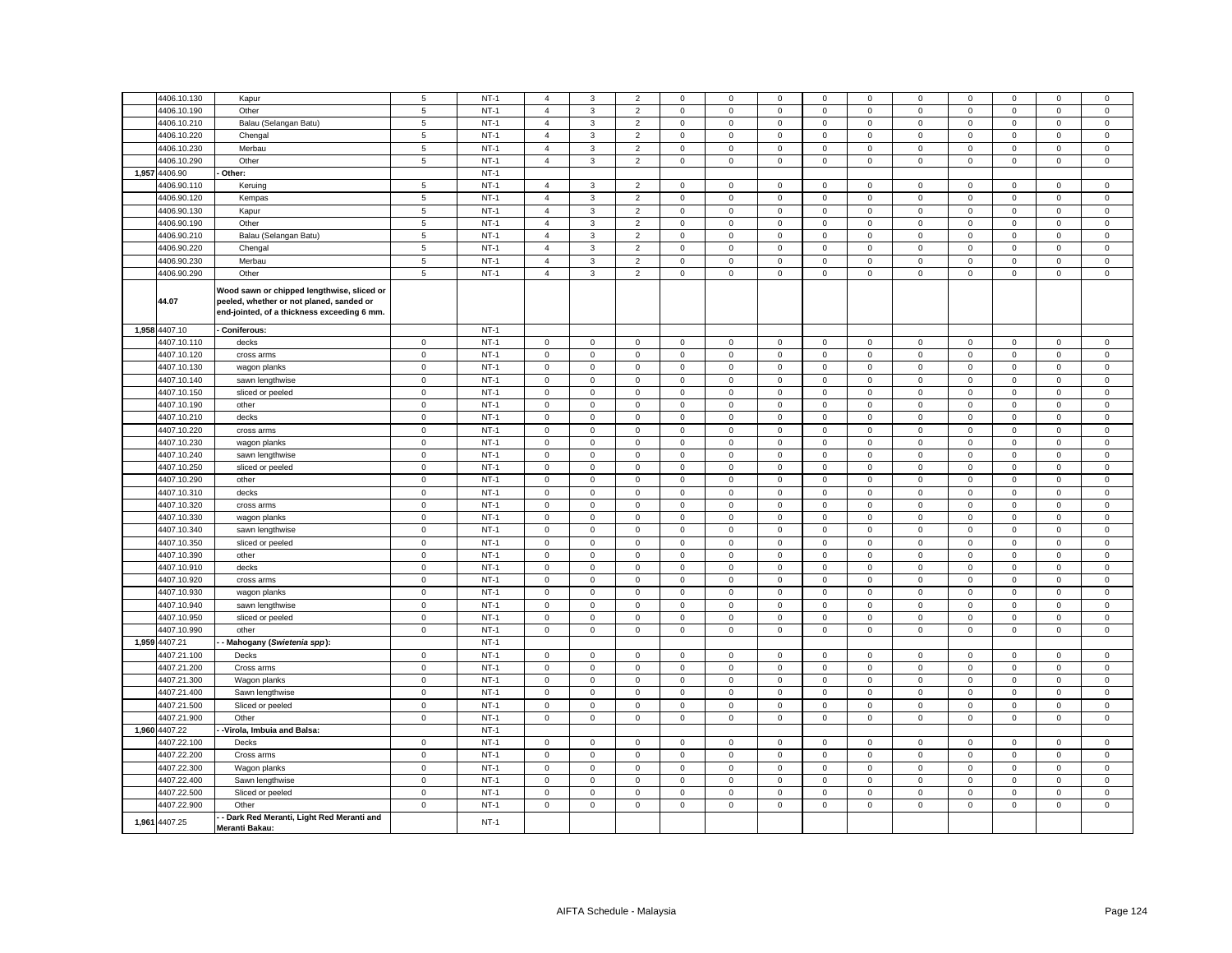| 4407.25.100   | Decks                                                                    | $\mathsf 0$ | $NT-1$ | $\mathbf 0$         | $\mathbf 0$         | $\mathsf 0$         | $\mathbf 0$  | 0            | $\mathsf 0$ | $\mathsf 0$         | $\mathbf 0$    | $\mathbf 0$         | $\mathsf 0$ | $\mathbf 0$  | $\mathbf 0$ | $\mathsf 0$ |
|---------------|--------------------------------------------------------------------------|-------------|--------|---------------------|---------------------|---------------------|--------------|--------------|-------------|---------------------|----------------|---------------------|-------------|--------------|-------------|-------------|
|               |                                                                          |             |        |                     |                     |                     |              |              |             |                     |                |                     |             |              |             |             |
| 4407.25.200   | Cross arms                                                               | $\mathsf 0$ | $NT-1$ | $\mathsf 0$         | $\mathbf 0$         | $\mathbf 0$         | $\mathbf 0$  | $\mathsf 0$  | $\mathbf 0$ | $\mathsf 0$         | $\mathsf 0$    | $\mathsf{o}\xspace$ | $\mathbf 0$ | $\mathsf 0$  | $\mathbf 0$ | $\mathsf 0$ |
| 4407.25.300   | Wagon planks                                                             | $\mathbf 0$ | $NT-1$ | $\overline{0}$      | $\mathbf{0}$        | $\mathbf 0$         | $\mathbf 0$  | $\mathbf 0$  | $\mathsf 0$ | $\mathbf{0}$        | $\mathbf 0$    | $\mathbf 0$         | $\mathbf 0$ | $\mathbf{0}$ | $\mathsf 0$ | $\mathsf 0$ |
| 4407.25.400   | Sawn lengthwise                                                          | $\mathsf 0$ | $NT-1$ | $\mathbf 0$         | $\mathsf 0$         | $\mathsf 0$         | $\mathbf 0$  | $\mathsf 0$  | $\mathsf 0$ | $\mathsf 0$         | $\mathsf 0$    | $\mathsf 0$         | $\mathsf 0$ | $\mathsf 0$  | $\mathbf 0$ | $\mathsf 0$ |
| 4407.25.500   | Sliced or peeled                                                         | $\mathsf 0$ | $NT-1$ | $\mathsf 0$         | $\mathbf 0$         | $\mathsf 0$         | $\mathsf 0$  | $\mathsf 0$  | $\mathsf 0$ | $\mathsf 0$         | $\mathsf 0$    | $\mathsf 0$         | $\mathsf 0$ | $\mathsf 0$  | $\mathsf 0$ | $\mathbf 0$ |
| 4407.25.900   | Other                                                                    | $\mathbf 0$ | $NT-1$ | $\mathsf 0$         | $\mathsf 0$         | $\mathsf 0$         | $\mathbf 0$  | $\mathbf 0$  | $\mathsf 0$ | $\mathsf{O}\xspace$ | $\mathbf 0$    | $\mathsf 0$         | $\mathsf 0$ | $\mathsf 0$  | $\mathsf 0$ | $\mathsf 0$ |
| 1,962 4407.26 | - White Lauan, White Meranti, White Seraya,<br><b>Yellow Meranti and</b> |             | $NT-1$ |                     |                     |                     |              |              |             |                     |                |                     |             |              |             |             |
| 4407.26.100   | Decks                                                                    | $\mathbf 0$ | $NT-1$ | $\mathbf 0$         | $\mathbf 0$         | $\mathsf 0$         | $\mathsf 0$  | $\mathsf 0$  | $\mathsf 0$ | $\mathbf 0$         | $\mathbf 0$    | $\mathsf 0$         | $\mathsf 0$ | $\mathsf 0$  | $\mathsf 0$ | $\mathsf 0$ |
| 4407.26.200   | Cross arms                                                               | $\mathsf 0$ | $NT-1$ | $\mathbf 0$         | $\mathbf 0$         | $\mathsf 0$         | $\mathsf 0$  | $\mathsf 0$  | $\mathsf 0$ | $\mathbf 0$         | $\mathbf 0$    | $\mathsf 0$         | $\mathsf 0$ | $\mathsf 0$  | $\mathsf 0$ | $\mathbf 0$ |
| 4407.26.300   | Wagon planks                                                             | $\mathbf 0$ | $NT-1$ | $\mathsf 0$         | $\mathbf 0$         | $\mathbf 0$         | $\mathbf 0$  | $\mathbf 0$  | $\mathsf 0$ | $\mathbf 0$         | $\overline{0}$ | $\mathsf 0$         | $\mathsf 0$ | $\mathbf 0$  | $\mathsf 0$ | $\mathsf 0$ |
| 4407.26.400   | Sawn lengthwise                                                          | $\mathsf 0$ | $NT-1$ | $\mathbf{0}$        | $\mathbf 0$         | $\mathbf 0$         | $\mathbf{0}$ | $\mathbf 0$  | $\mathbf 0$ | $\mathbf{0}$        | $\mathbf{0}$   | $\mathbf 0$         | $\mathbf 0$ | $\mathbf 0$  | $\mathbf 0$ | $\mathsf 0$ |
| 4407.26.500   | Sliced or peeled                                                         | $\mathbf 0$ | $NT-1$ | $\mathbf 0$         | $\mathbf 0$         | $\mathbf 0$         | $\mathbf 0$  | $\mathbf{0}$ | $\mathbf 0$ | $\mathbf 0$         | $\mathbf{0}$   | $\mathbf 0$         | $\mathbf 0$ | $\mathbf 0$  | $\mathbf 0$ | $\mathsf 0$ |
| 4407.26.900   | Other                                                                    | $\mathbf 0$ | $NT-1$ | $\mathsf 0$         | $\mathbf 0$         | $\mathsf 0$         | $\mathsf 0$  | $\mathsf 0$  | $\mathsf 0$ | $\mathbf 0$         | $\mathbf 0$    | $\mathbf 0$         | $\mathbf 0$ | $\mathsf 0$  | $\mathsf 0$ | $\mathsf 0$ |
| 1,963 4407.27 | - Sapelli:                                                               |             | $NT-1$ |                     |                     |                     |              |              |             |                     |                |                     |             |              |             |             |
| 4407.27.100   | Decks                                                                    | $\,0\,$     | $NT-1$ | $\mathsf 0$         | $\mathsf 0$         | $\mathsf 0$         | $\mathbf 0$  | $\mathbf 0$  | $\mathbf 0$ | $\mathbf 0$         | $\mathbf 0$    | $\mathsf 0$         | $\mathbf 0$ | $\mathbf 0$  | $\mathsf 0$ | $\mathsf 0$ |
| 4407.27.200   |                                                                          | $\mathsf 0$ | $NT-1$ |                     | $\Omega$            | $\mathbf 0$         |              | $\mathbf 0$  |             | $\mathbf 0$         | $\mathbf{0}$   | $\mathsf 0$         | $\mathbf 0$ | $\mathbf 0$  |             | $\mathsf 0$ |
|               | Cross arms                                                               |             |        | $\mathbf 0$         |                     |                     | 0            |              | $\mathbf 0$ |                     |                |                     |             |              | $\mathbf 0$ |             |
| 4407.27.300   | Wagon planks                                                             | $\mathbf 0$ | $NT-1$ | $\mathsf 0$         | $\mathsf{O}\xspace$ | $\mathbf 0$         | $\mathbf 0$  | $\mathsf 0$  | $\mathbf 0$ | $\mathbf 0$         | $\mathbf 0$    | $\pmb{0}$           | $\mathbf 0$ | $\mathsf 0$  | $\mathbf 0$ | $\mathbf 0$ |
| 4407.27.400   | Sawn lengthwise                                                          | $\mathbf 0$ | $NT-1$ | $\mathbf 0$         | $\mathsf 0$         | $\mathsf 0$         | 0            | $\mathsf 0$  | $\mathsf 0$ | 0                   | $\mathbf 0$    | $\mathsf 0$         | $\mathbf 0$ | $\mathbf 0$  | $\mathsf 0$ | $\mathsf 0$ |
| 4407.27.500   | Sliced or peeled                                                         | $\mathsf 0$ | $NT-1$ | $\mathsf 0$         | $\mathsf 0$         | $\mathsf 0$         | $\mathbf 0$  | $\mathsf 0$  | $\mathbf 0$ | $\mathsf 0$         | $\mathbf 0$    | $\mathsf{O}\xspace$ | $\mathbf 0$ | $\mathbf 0$  | $\mathbf 0$ | $\mathsf 0$ |
| 4407.27.900   | Other                                                                    | $\mathbf 0$ | $NT-1$ | $\mathbf 0$         | $\mathbf 0$         | $\mathsf 0$         | $\mathbf 0$  | 0            | $\mathbf 0$ | $\mathbf{0}$        | $\mathbf 0$    | $\mathbf 0$         | $\mathsf 0$ | $\mathsf 0$  | $\mathbf 0$ | $\mathsf 0$ |
| 1,964 4407.28 | - Iroko:                                                                 |             | $NT-1$ |                     |                     |                     |              |              |             |                     |                |                     |             |              |             |             |
| 4407.28.100   | Decks                                                                    | $\mathbf 0$ | $NT-1$ | $\mathbf 0$         | $\mathbf 0$         | $\mathbf 0$         | $\mathbf 0$  | 0            | $\mathbf 0$ | $\mathbf 0$         | $\mathbf 0$    | $\mathbf 0$         | 0           | $\mathbf 0$  | $\mathbf 0$ | $\mathbf 0$ |
| 4407.28.200   | Cross arms                                                               | $\mathbf 0$ | $NT-1$ | $\mathsf 0$         | $\mathsf 0$         | $\mathsf 0$         | $\mathbf 0$  | $\mathsf 0$  | $\mathbf 0$ | $\mathsf 0$         | $\mathbf 0$    | $\mathsf 0$         | $\mathbf 0$ | $\mathsf 0$  | $\mathsf 0$ | $\mathsf 0$ |
| 4407.28.300   | Wagon planks                                                             | $\mathsf 0$ | $NT-1$ | $\mathsf 0$         | $\mathsf 0$         | $\mathsf{O}\xspace$ | $\mathbf 0$  | $\mathbf 0$  | $\mathsf 0$ | $\mathsf 0$         | $\mathsf 0$    | $\mathsf 0$         | $\mathsf 0$ | $\mathsf 0$  | $\mathsf 0$ | $\mathbf 0$ |
| 4407.28.400   | Sawn lengthwise                                                          | $\mathbf 0$ | $NT-1$ | $\mathbf 0$         | $\mathbf 0$         | $\mathbf 0$         | $\mathbf 0$  | 0            | $\mathbf 0$ | $\mathbf 0$         | $\mathsf 0$    | $\mathbf 0$         | $\mathbf 0$ | $\mathbf 0$  | $\mathbf 0$ | $\mathsf 0$ |
| 4407.28.500   | Sliced or peeled                                                         | $\mathbf 0$ | $NT-1$ | $\mathbf 0$         | $\mathbf 0$         | $\mathsf 0$         | $\mathsf 0$  | $\mathsf 0$  | $\mathsf 0$ | $\mathbf 0$         | $\mathsf 0$    | $\mathsf 0$         | $\mathsf 0$ | $\mathsf 0$  | $\mathsf 0$ | $\mathsf 0$ |
| 4407.28.900   | Other                                                                    | $\mathbf 0$ | $NT-1$ | $\mathsf 0$         | $\mathbf 0$         | $\mathsf 0$         | $\mathsf 0$  | $\mathsf 0$  | $\mathsf 0$ | $\mathbf 0$         | $\mathbf 0$    | $\mathsf 0$         | $\mathsf 0$ | $\mathsf 0$  | $\mathsf 0$ | $\mathsf 0$ |
| 1,965 4407.29 | - Other:                                                                 |             | $NT-1$ |                     |                     |                     |              |              |             |                     |                |                     |             |              |             |             |
| 4407.29.110   | of Kapur                                                                 | $\mathbf 0$ | $NT-1$ | $\mathbf 0$         | $\mathbf 0$         | $\mathbf 0$         | $\mathbf{0}$ | $\mathbf 0$  | $\mathsf 0$ | $\mathbf{0}$        | $\overline{0}$ | $\mathbf 0$         | $\mathsf 0$ | $\mathbf 0$  | $\mathbf 0$ | $\mathbf 0$ |
| 4407.29.120   | of Ramin                                                                 | $\mathbf 0$ | $NT-1$ | $\mathbf{0}$        | $\mathsf 0$         | $\mathsf 0$         | $\mathsf 0$  | $\mathbf 0$  | $\mathsf 0$ | $\mathsf 0$         | $\mathbf 0$    | $\mathbf 0$         | $\mathbf 0$ | $\mathsf 0$  | $\mathsf 0$ | $\mathbf 0$ |
| 4407.29.190   | other                                                                    | $\mathsf 0$ | $NT-1$ | $\mathsf 0$         | $\mathbf 0$         | $\mathbf 0$         | $\mathsf 0$  | $\mathbf{0}$ | $\mathsf 0$ | $\mathbf 0$         | $\mathbf{0}$   | $\mathbf 0$         | $\mathsf 0$ | $\mathbf 0$  | $\mathbf 0$ | $\mathsf 0$ |
| 4407.29.200   | Cross arms                                                               | $\mathbf 0$ | $NT-1$ | $\mathbf 0$         | $\mathbf 0$         | $\mathbf 0$         | $\mathbf 0$  | $\mathbf 0$  | $\mathbf 0$ | $\mathbf 0$         | $\mathbf{0}$   | $\mathbf 0$         | $\mathbf 0$ | $\mathbf 0$  | $\mathbf 0$ | $\mathsf 0$ |
| 4407.29.310   | of Kapur                                                                 | $\mathbf 0$ | $NT-1$ | $\mathsf 0$         | $\mathbf 0$         | $\mathbf 0$         | $\mathbf 0$  | $\mathbf 0$  | $\mathbf 0$ | $\mathbf{0}$        | $\mathsf 0$    | $\mathbf 0$         | $\mathbf 0$ | $\mathbf 0$  | $\mathbf 0$ | $\mathsf 0$ |
| 4407.29.390   | other                                                                    | $\mathbf 0$ | $NT-1$ | $\mathbf 0$         | $\mathbf 0$         | $\mathbf 0$         | $\mathsf 0$  | $\mathsf 0$  | $\mathsf 0$ | $\mathbf 0$         | $\mathbf 0$    | $\mathbf 0$         | $\mathsf 0$ | $\mathsf 0$  | $\mathsf 0$ | $\mathsf 0$ |
| 4407.29.410   | of Jongkong                                                              | $\mathbf 0$ | $NT-1$ | $\mathbf 0$         | $\mathsf 0$         | $\mathsf 0$         | 0            | $\mathsf 0$  | $\mathsf 0$ | $\mathsf 0$         | $\mathbf 0$    | $\pmb{0}$           | $\mathbf 0$ | $\mathbf 0$  | $\mathbf 0$ | $\mathsf 0$ |
| 4407.29.420   | of Merbau                                                                | $\mathbf 0$ | $NT-1$ | $\mathsf 0$         | $\mathsf 0$         | $\mathbf 0$         | $\mathbf 0$  | $\mathsf 0$  | $\mathsf 0$ | $\mathbf 0$         | $\mathbf 0$    | $\mathsf 0$         | $\mathbf 0$ | $\mathsf 0$  | $\mathsf 0$ | $\mathbf 0$ |
| 4407.29.430   | of Yellow Meranti (Yellow Seraya)                                        | $\mathbf 0$ | $NT-1$ | $\mathbf 0$         | $\mathbf 0$         | $\mathbf 0$         | $\mathbf 0$  | 0            | $\mathbf 0$ | $\mathbf 0$         | $\mathbf 0$    | 0                   | $\mathbf 0$ | $\mathbf 0$  | 0           | $\mathbf 0$ |
| 4407.29.490   | other                                                                    | $\mathsf 0$ | $NT-1$ | $\mathsf 0$         | $\mathsf 0$         | $\mathsf 0$         | $\mathbf 0$  | $\mathsf 0$  | $\mathbf 0$ | $\mathbf 0$         | $\mathbf 0$    | $\mathsf 0$         | $\mathbf 0$ | $\mathsf 0$  | $\mathbf 0$ | $\mathsf 0$ |
| 4407.29.510   | of Teak                                                                  | $\mathbf 0$ | $NT-1$ | $\mathsf{O}\xspace$ | $\mathbf 0$         | $\mathbf 0$         | 0            | $\mathsf 0$  | $\mathsf 0$ | $\mathbf 0$         | $\mathbf 0$    | $\mathsf 0$         | $\mathbf 0$ | $\mathsf 0$  | 0           | $\mathbf 0$ |
| 4407.29.590   | other                                                                    | $\mathsf 0$ | $NT-1$ | $\mathsf 0$         | $\mathsf 0$         | $\mathsf 0$         | $\mathbf 0$  | $\mathsf 0$  | $\mathbf 0$ | $\mathsf 0$         | $\mathbf 0$    | $\mathsf 0$         | $\mathbf 0$ | $\mathsf 0$  | $\mathbf 0$ | $\mathsf 0$ |
| 4407.29.910   | of Kempas                                                                | $\mathsf 0$ | $NT-1$ | $\mathbf 0$         | $\mathsf 0$         | $\mathsf 0$         | $\mathsf 0$  | $\mathbf 0$  | $\mathsf 0$ | $\mathbf 0$         | $\mathbf 0$    | $\mathsf 0$         | $\mathsf 0$ | $\mathsf 0$  | $\mathsf 0$ | $\mathsf 0$ |
| 4407.29.920   | of Keruing                                                               | $\mathsf 0$ | $NT-1$ | $\mathbf 0$         | $\mathbf 0$         | $\mathsf 0$         | $\Omega$     | $\mathsf 0$  | $\mathbf 0$ | $\mathbf 0$         | $\mathbf 0$    | $\mathsf 0$         | $\mathbf 0$ | $\mathsf 0$  | $\mathbf 0$ | $\mathsf 0$ |
| 4407.29.990   | other                                                                    | $\mathbf 0$ | $NT-1$ | $\mathsf 0$         | $\mathbf 0$         | $\mathsf 0$         | $\mathbf 0$  | $\mathbf 0$  | $\mathsf 0$ | $\mathbf 0$         | $\mathbf 0$    | $\mathsf 0$         | $\mathsf 0$ | $\mathbf 0$  | $\mathsf 0$ | $\mathsf 0$ |
| 1,966 4407.91 | - Of Oak (Quercus spp.):                                                 |             | $NT-1$ |                     |                     |                     |              |              |             |                     |                |                     |             |              |             |             |
| 4407.91.100   | Decks                                                                    | $\mathbf 0$ | $NT-1$ | $\mathbf{0}$        | $\mathbf 0$         | $\mathsf 0$         | $\mathsf 0$  | $\mathbf 0$  | $\mathsf 0$ | $\mathbf 0$         | $\mathbf 0$    | $\mathbf{0}$        | $\mathsf 0$ | $\mathbf 0$  | $\mathbf 0$ | $\mathsf 0$ |
|               |                                                                          |             |        |                     |                     |                     |              |              |             |                     |                |                     |             |              |             |             |
| 4407.91.200   | Cross arms                                                               | $\mathbf 0$ | $NT-1$ | $\mathbf{0}$        | $\mathbf 0$         | $\mathbf 0$         | $\mathbf{0}$ | $\mathbf{0}$ | $\mathbf 0$ | $\mathbf 0$         | $\mathbf{0}$   | $\mathbf 0$         | $\mathbf 0$ | $\mathbf 0$  | $\mathbf 0$ | $\mathsf 0$ |
| 4407.91.300   | Wagon planks                                                             | $\mathsf 0$ | $NT-1$ | $\mathbf 0$         | $\mathbf 0$         | $\mathsf 0$         | $\mathbf 0$  | $\mathsf 0$  | $\mathsf 0$ | $\mathbf 0$         | $\mathbf 0$    | $\mathsf 0$         | $\mathsf 0$ | $\mathsf 0$  | $\mathsf 0$ | $\mathsf 0$ |
| 4407.91.400   | Sawn lengthwise                                                          | $\mathbf 0$ | $NT-1$ | $\mathsf 0$         | $\mathbf 0$         | $\mathsf 0$         | $\mathbf 0$  | $\mathsf 0$  | $\mathsf 0$ | $\mathbf 0$         | $\mathsf 0$    | $\mathsf 0$         | $\mathsf 0$ | $\mathsf 0$  | $\mathbf 0$ | $\mathsf 0$ |
| 4407.91.500   | Sliced or peeled                                                         | $\mathsf 0$ | $NT-1$ | $\mathbf 0$         | $\mathbf 0$         | $\mathsf 0$         | $\mathsf 0$  | $\mathsf 0$  | $\mathsf 0$ | $\mathbf 0$         | $\mathbf 0$    | $\mathsf 0$         | $\mathbf 0$ | $\mathbf 0$  | $\mathsf 0$ | $\mathbf 0$ |
| 4407.91.900   | Other                                                                    | $\mathsf 0$ | $NT-1$ | $\mathbf 0$         | $\mathbf 0$         | $\mathsf 0$         | $\mathsf 0$  | $\mathsf 0$  | $\mathsf 0$ | $\mathbf 0$         | $\mathbf{0}$   | $\mathbf 0$         | $\mathsf 0$ | $\mathsf 0$  | $\mathsf 0$ | $\mathsf 0$ |
| 1,967 4407.92 | - Of beech (Fagus spp.):                                                 |             | $NT-1$ |                     |                     |                     |              |              |             |                     |                |                     |             |              |             |             |
| 4407.92.100   | Decks                                                                    | $\mathbf 0$ | $NT-1$ | $\mathbf 0$         | $\mathbf 0$         | $\mathsf 0$         | $\mathbf 0$  | $\mathsf 0$  | $\mathsf 0$ | $\mathbf 0$         | $\mathbf 0$    | $\mathsf 0$         | $\mathsf 0$ | $\mathsf 0$  | $\mathbf 0$ | $\mathsf 0$ |
| 4407.92.200   | Cross arms                                                               | $\mathbf 0$ | $NT-1$ | $\mathsf 0$         | $\mathsf 0$         | $\mathsf 0$         | $\mathsf 0$  | $\mathsf 0$  | $\mathsf 0$ | $\mathbf 0$         | $\mathbf 0$    | $\mathbf 0$         | $\mathsf 0$ | $\mathsf 0$  | $\mathsf 0$ | $\mathbf 0$ |
| 4407.92.300   | Wagon planks                                                             | $\mathsf 0$ | $NT-1$ | $\mathsf 0$         | $\mathbf 0$         | $\mathsf 0$         | $\mathbf 0$  | $\mathsf 0$  | $\mathsf 0$ | $\mathbf 0$         | $\mathbf 0$    | $\mathbf 0$         | $\mathsf 0$ | $\mathsf 0$  | $\mathsf 0$ | $\mathsf 0$ |
| 4407.92.400   | Sawn lengthwise                                                          | $\mathsf 0$ | $NT-1$ | $\mathsf 0$         | $\mathbf 0$         | $\mathsf 0$         | $\mathbf 0$  | $\mathsf 0$  | $\mathsf 0$ | $\mathbf 0$         | $\mathbf 0$    | $\pmb{0}$           | $\mathbf 0$ | $\mathsf 0$  | $\mathbf 0$ | $\mathsf 0$ |
| 4407.92.500   | Sliced or peeled                                                         | $\mathbf 0$ | $NT-1$ | $\mathbf 0$         | $\mathbf 0$         | $\mathbf 0$         | 0            | 0            | $\mathbf 0$ | 0                   | 0              | 0                   | $\mathbf 0$ | 0            | 0           | 0           |
| 4407.92.900   | Other                                                                    | $\mathbf 0$ | $NT-1$ | $\mathsf 0$         | $\mathsf 0$         | $\mathbf 0$         | $\mathsf 0$  | $\mathsf 0$  | $\mathbf 0$ | $\mathsf 0$         | $\mathbf 0$    | $\mathsf 0$         | $\mathbf 0$ | $\mathbf 0$  | $\mathsf 0$ | $\mathsf 0$ |
| 1,968 4407.93 | Of maple (Acer spp.):                                                    |             | $NT-1$ |                     |                     |                     |              |              |             |                     |                |                     |             |              |             |             |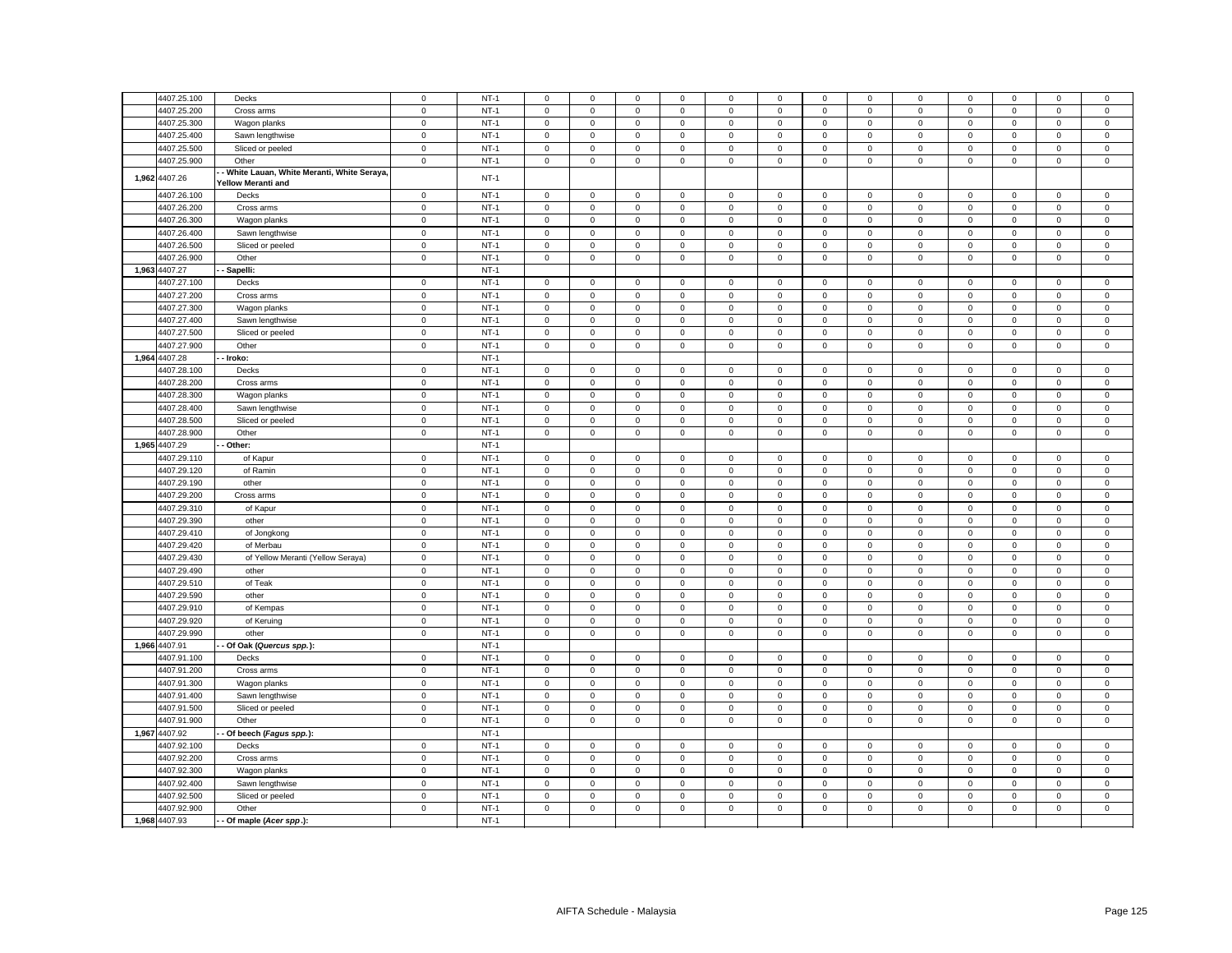|               |                                 |             |        |              |              |              |                |             |              | $\mathbf 0$         | $\mathbf{0}$ |              |             | $\mathbf 0$         | $\mathbf 0$  |                |
|---------------|---------------------------------|-------------|--------|--------------|--------------|--------------|----------------|-------------|--------------|---------------------|--------------|--------------|-------------|---------------------|--------------|----------------|
| 4407.93.100   | Decks                           | $\mathbf 0$ | $NT-1$ | $\mathbf 0$  | $\mathbf 0$  | $\mathsf 0$  | $\mathsf 0$    | $\mathsf 0$ | $\mathsf 0$  |                     |              | $\mathsf 0$  | $\mathsf 0$ |                     |              | $\mathsf 0$    |
| 4407.93.200   | Cross arms                      | $\mathbf 0$ | $NT-1$ | $\mathbf 0$  | $\mathbf 0$  | $\mathsf 0$  | $\mathsf 0$    | $\mathsf 0$ | $\mathsf 0$  | $\mathsf 0$         | $\mathbf 0$  | $\mathbf 0$  | $\mathsf 0$ | $\mathsf 0$         | $\mathbf 0$  | $\mathsf 0$    |
| 4407.93.300   | Wagon planks                    | $\mathsf 0$ | $NT-1$ | $\mathbf 0$  | $\mathbf 0$  | $\mathsf 0$  | $\mathsf 0$    | $\mathbf 0$ | $\mathsf 0$  | $\mathsf 0$         | $\mathbf 0$  | $\mathbf 0$  | $\mathsf 0$ | $\mathbf 0$         | $\mathsf 0$  | $\mathsf 0$    |
| 4407.93.400   | Sawn lengthwise                 | $\mathsf 0$ | $NT-1$ | $\mathbf 0$  | $\mathbf{0}$ | $\mathbf{0}$ | $\mathbf{0}$   | $\mathbf 0$ | $\mathbf{0}$ | $\mathbf{0}$        | $\mathbf{0}$ | $\mathbf{0}$ | $\mathbf 0$ | $\mathbf 0$         | $\mathbf{0}$ | $\mathbf 0$    |
| 4407.93.500   | Sliced or peeled                | $\mathbf 0$ | $NT-1$ | 0            | $\mathbf 0$  | $\mathsf 0$  | $\mathbf 0$    | 0           | $\mathsf 0$  | $\mathbf 0$         | $\mathbf 0$  | $\mathbf 0$  | $\mathsf 0$ | $\mathbf 0$         | $\mathbf 0$  | $\,0\,$        |
| 4407.93.900   | Other                           | $\mathsf 0$ | $NT-1$ | $\mathbf 0$  | $\mathbf 0$  | $\mathsf 0$  | $\mathsf 0$    | $\mathbf 0$ | $\mathsf 0$  | $\mathbf{0}$        | $\mathbf{0}$ | $\mathsf 0$  | $\mathsf 0$ | $\mathbf 0$         | $\mathbf 0$  | $\mathsf 0$    |
| 1,969 4407.94 | Of cherry (Prunus spp.):        |             | $NT-1$ |              |              |              |                |             |              |                     |              |              |             |                     |              |                |
| 4407.94.100   | Decks                           | $\mathsf 0$ | $NT-1$ | $\mathsf 0$  | $\mathbf 0$  | $\mathsf 0$  | $\mathsf 0$    | $\mathbf 0$ | $\mathsf 0$  | $\mathsf 0$         | $\mathbf 0$  | $\mathbf 0$  | $\mathbf 0$ | $\mathbf 0$         | $\mathsf 0$  | $\mathbf 0$    |
| 4407.94.200   | Cross arms                      | $\mathbf 0$ | $NT-1$ | $\mathsf 0$  | $\mathbf 0$  | $\mathsf 0$  | $\mathbf{0}$   | $\mathsf 0$ | $\mathsf 0$  | $\mathsf 0$         | $\mathbf{0}$ | $\mathbf 0$  | $\mathbf 0$ | $\mathsf 0$         | $\mathsf 0$  | $\mathsf 0$    |
| 4407.94.300   | Wagon planks                    | $\mathsf 0$ | $NT-1$ | 0            | $\mathbf 0$  | $\mathbf 0$  | $\mathbf 0$    | 0           | $\mathbf 0$  | 0                   | $\mathbf{0}$ | $\mathbf 0$  | $\mathbf 0$ | 0                   | $\mathbf 0$  | $\mathbf 0$    |
| 4407.94.400   | Sawn lengthwise                 | $\mathbf 0$ | $NT-1$ | $\mathsf 0$  | $\mathbf 0$  | $\mathsf 0$  | $\mathsf 0$    | $\mathbf 0$ | $\mathsf 0$  | $\mathsf 0$         | $\mathbf{0}$ | $\mathsf 0$  | $\mathsf 0$ | $\mathsf 0$         | $\mathsf 0$  | $\mathsf 0$    |
| 4407.94.500   | Sliced or peeled                | $\mathbf 0$ | $NT-1$ | $\mathbf 0$  | $\mathbf 0$  | $\mathsf 0$  | $\mathsf 0$    | $\mathsf 0$ | $\mathsf 0$  | $\mathsf 0$         | $\mathbf 0$  | $\mathbf 0$  | $\mathsf 0$ | $\mathsf 0$         | $\mathsf 0$  | $\mathsf 0$    |
| 4407.94.900   | Other                           | $\mathbf 0$ | $NT-1$ | $\mathbf 0$  | $\mathbf 0$  | $\mathsf 0$  | $\mathsf 0$    | $\mathsf 0$ | $\mathsf 0$  | $\mathsf 0$         | $\mathbf 0$  | $\mathbf 0$  | $\mathsf 0$ | $\mathbf 0$         | $\mathsf 0$  | $\mathsf 0$    |
| 1,970 4407.95 | - Of ash (Fraxinus spp.):       |             | $NT-1$ |              |              |              |                |             |              |                     |              |              |             |                     |              |                |
| 4407.95.100   | Decks                           | $\pmb{0}$   | $NT-1$ | $\mathsf 0$  | $\mathsf 0$  | $\mathbf 0$  | $\mathsf 0$    | $\mathsf 0$ | $\mathbf 0$  | $\mathsf 0$         | $\mathbf 0$  | $\mathsf 0$  | $\mathsf 0$ | $\mathsf 0$         | $\mathsf 0$  | $\mathsf 0$    |
| 4407.95.200   | Cross arms                      | $\mathbf 0$ | $NT-1$ | $\mathbf 0$  | $\Omega$     | $\mathbf 0$  | $\mathbf 0$    | 0           | $\mathbf 0$  | $\mathbf 0$         | $\Omega$     | $\mathbf 0$  | $\mathbf 0$ | $\mathbf 0$         | $\mathbf 0$  | $\mathbf 0$    |
| 4407.95.300   | Wagon planks                    | $\,0\,$     | $NT-1$ | $\mathsf 0$  | $\mathbf 0$  | $\mathsf 0$  | $\mathsf 0$    | $\mathsf 0$ | $\mathsf 0$  | $\mathsf 0$         | $\mathsf 0$  | $\mathbf 0$  | $\mathsf 0$ | $\mathsf 0$         | $\mathsf 0$  | $\mathbf 0$    |
| 4407.95.400   | Sawn lengthwise                 | $\pmb{0}$   | $NT-1$ | 0            | $\mathbf 0$  | $\mathsf 0$  | $\mathsf 0$    | $\mathsf 0$ | $\mathbf 0$  | $\mathsf{O}\xspace$ | $\mathsf 0$  | $\mathsf 0$  | $\mathbf 0$ | $\mathbf 0$         | $\mathsf 0$  | $\,0\,$        |
| 4407.95.500   | Sliced or peeled                | $\mathbf 0$ | $NT-1$ | $\mathbf 0$  | $\mathbf 0$  | $\mathsf 0$  | $\mathbf 0$    | $\mathsf 0$ | $\mathbf 0$  | $\mathsf 0$         | $\mathbf 0$  | $\mathbf 0$  | $\mathbf 0$ | $\mathbf 0$         | $\mathsf 0$  | $\mathbf 0$    |
| 4407.95.900   |                                 | $\mathbf 0$ | $NT-1$ |              |              | $\mathsf 0$  |                | $\mathsf 0$ |              |                     | 0            | $\mathsf 0$  | $\mathbf 0$ | $\mathbf 0$         |              | $\,0\,$        |
| 1,971 4407.99 | Other<br>Other:                 |             | $NT-1$ | 0            | 0            |              | 0              |             | 0            | $\mathbf 0$         |              |              |             |                     | 0            |                |
|               |                                 |             | $NT-1$ |              |              |              |                |             |              |                     |              |              |             |                     |              |                |
| 4407.99.101   | Balau (Selangan Batu            | $\mathbf 0$ |        | $\mathbf 0$  | $\mathbf 0$  | $\mathbf 0$  | $\mathbf 0$    | 0           | 0            | $\mathbf 0$         | $\mathbf 0$  | $\mathbf 0$  | $\mathbf 0$ | 0                   | $\mathbf 0$  | $\mathbf 0$    |
| 4407.99.102   | Red Balau (Selangan Batu Merah) | $\mathbf 0$ | $NT-1$ | $\mathsf 0$  | $\mathsf 0$  | $\mathsf 0$  | $\mathsf 0$    | $\mathsf 0$ | $\mathbf 0$  | $\mathsf 0$         | $\mathsf 0$  | $\mathsf 0$  | $\mathbf 0$ | $\mathsf{O}\xspace$ | 0            | $\mathbf 0$    |
| 4407.99.103   | Belian                          | $\mathsf 0$ | $NT-1$ | $\mathbf 0$  | $\mathbf 0$  | $\mathsf 0$  | $\mathbf 0$    | 0           | $\mathsf 0$  | $\mathbf 0$         | $\mathbf 0$  | $\mathbf 0$  | $\mathsf 0$ | $\mathbf 0$         | $\mathbf 0$  | $\mathsf 0$    |
| 4407.99.104   | Bitis                           | $\mathbf 0$ | $NT-1$ | $\mathbf 0$  | $\mathbf 0$  | $\mathbf 0$  | $\mathsf 0$    | 0           | $\mathbf 0$  | $\mathsf 0$         | $\mathbf 0$  | $\mathbf 0$  | $\mathbf 0$ | $\mathbf 0$         | $\mathbf 0$  | $\mathbf 0$    |
| 4407.99.105   | Chengal                         | $\mathbf 0$ | $NT-1$ | 0            | 0            | $\mathsf 0$  | 0              | $\mathsf 0$ | $\mathbf 0$  | 0                   | 0            | $\mathsf 0$  | $\mathbf 0$ | 0                   | 0            | $\,0\,$        |
| 4407.99.106   | Giam                            | $\mathbf 0$ | $NT-1$ | $\mathbf 0$  | $\mathsf 0$  | $\mathsf 0$  | $\overline{0}$ | $\mathsf 0$ | $\mathsf 0$  | $\mathsf 0$         | $\mathsf 0$  | $\mathsf 0$  | $\mathsf 0$ | $\mathsf 0$         | $\mathsf 0$  | $\mathbf 0$    |
| 4407.99.107   | Kekatong                        | $\mathsf 0$ | $NT-1$ | 0            | $\mathbf 0$  | $\mathsf 0$  | $\mathbf 0$    | $\mathbf 0$ | $\mathsf 0$  | $\mathsf 0$         | $\mathbf 0$  | $\mathbf 0$  | $\mathsf 0$ | $\mathbf 0$         | $\mathbf 0$  | $\mathsf 0$    |
| 4407.99.108   | Keranji                         | $\pmb{0}$   | $NT-1$ | $\mathbf 0$  | $\mathsf 0$  | $\mathsf 0$  | $\mathsf 0$    | $\mathsf 0$ | $\mathbf 0$  | $\mathsf 0$         | $\mathsf 0$  | $\mathsf 0$  | $\mathsf 0$ | $\mathsf 0$         | $\mathbf 0$  | $\mathbf 0$    |
| 4407.99.109   | Malagangai                      | $\mathsf 0$ | $NT-1$ | $\mathbf 0$  | $\mathbf 0$  | $\mathsf 0$  | $\mathsf 0$    | $\mathbf 0$ | $\mathsf 0$  | $\mathsf 0$         | $\mathbf 0$  | $\mathsf 0$  | $\mathsf 0$ | $\mathsf 0$         | $\mathsf 0$  | $\mathbf 0$    |
| 4407.99.110   | Penaga                          | $\pmb{0}$   | $NT-1$ | 0            | $\mathsf 0$  | $\mathsf 0$  | $\mathbf 0$    | $\mathsf 0$ | 0            | $\mathsf 0$         | $\mathbf 0$  | $\mathsf 0$  | $\mathbf 0$ | 0                   | 0            | $\mathbf 0$    |
| 4407.99.111   | Penyau                          | $\mathbf 0$ | $NT-1$ | $\mathbf{0}$ | $\mathbf 0$  | $\mathsf 0$  | $\mathbf 0$    | $\mathbf 0$ | $\mathsf 0$  | $\mathbf{0}$        | $\mathbf{0}$ | $\mathbf 0$  | $\mathsf 0$ | $\mathbf{0}$        | $\mathsf 0$  | $\,0\,$        |
| 4407.99.112   | Resak                           | $\mathbf 0$ | $NT-1$ | $\mathbf 0$  | $\mathbf 0$  | $\mathsf 0$  | $\mathsf 0$    | $\mathsf 0$ | $\mathsf 0$  | $\mathsf 0$         | $\mathsf 0$  | $\mathsf 0$  | $\mathsf 0$ | $\mathsf 0$         | $\mathsf 0$  | $\mathbf 0$    |
| 4407.99.113   | Tembusu                         | $\mathbf 0$ | $NT-1$ | $\mathbf 0$  | $\mathsf 0$  | $\mathsf 0$  | $\mathbf 0$    | $\mathsf 0$ | $\mathsf 0$  | $\mathsf 0$         | $\mathsf 0$  | $\mathsf 0$  | $\,0\,$     | 0                   | $\mathsf 0$  | $\mathbf 0$    |
| 4407.99.114   | Mixed Heavy Hardwoods           | $\mathbf 0$ | $NT-1$ | $\mathbf 0$  | $\mathbf 0$  | $\mathsf 0$  | $\mathbf 0$    | $\mathsf 0$ | 0            | $\mathsf 0$         | $\mathbf 0$  | $\mathbf 0$  | $\mathbf 0$ | 0                   | $\mathbf 0$  | $\,0\,$        |
| 4407.99.115   | Other                           | $\mathbf 0$ | $NT-1$ | $\mathbf 0$  | $\mathbf 0$  | $\mathsf 0$  | $\mathsf 0$    | $\mathbf 0$ | $\mathsf 0$  | $\mathsf 0$         | $\mathbf 0$  | $\mathsf 0$  | $\mathsf 0$ | $\mathsf 0$         | $\mathsf 0$  | $\mathsf 0$    |
| 4407.99.116   | Bekak                           | $\,0\,$     | $NT-1$ | 0            | 0            | 0            | $\mathsf 0$    | 0           | 0            | $\mathbf 0$         | 0            | $\mathsf 0$  | $\mathbf 0$ | 0                   | 0            | $\,0\,$        |
| 4407.99.117   | Derum                           | $\mathsf 0$ | $NT-1$ | $\mathsf 0$  | $\mathbf 0$  | $\mathsf 0$  | $\mathsf 0$    | $\mathbf 0$ | $\mathsf 0$  | $\mathsf 0$         | $\mathbf 0$  | $\mathbf 0$  | $\mathsf 0$ | $\mathsf 0$         | $\mathsf 0$  | $\mathsf 0$    |
| 4407.99.118   | Entapuloh                       | $\mathbf 0$ | $NT-1$ | $\mathsf 0$  | $\mathsf 0$  | $\mathsf 0$  | $\mathbf 0$    | $\mathsf 0$ | $\mathsf 0$  | $\mathsf 0$         | $\mathsf 0$  | $\mathsf 0$  | $\mathsf 0$ | $\mathsf 0$         | $\mathsf 0$  | $\mathbf 0$    |
| 4407.99.119   | Geriting (Teruntum)             | $\mathbf 0$ | $NT-1$ | $\mathsf 0$  | $\mathbf 0$  | $\mathsf 0$  | $\mathsf 0$    | $\mathsf 0$ | $\mathsf 0$  | $\mathsf 0$         | $\mathsf 0$  | $\mathbf 0$  | $\mathsf 0$ | $\mathbf 0$         | $\mathsf 0$  | $\mathbf 0$    |
| 4407.99.120   | Kandis                          | $\mathbf 0$ | $NT-1$ | $\mathbf 0$  | $\mathbf 0$  | $\mathsf 0$  | $\mathbf 0$    | $\mathsf 0$ | $\mathsf 0$  | $\mathsf 0$         | $\mathbf 0$  | $\mathbf 0$  | $\mathsf 0$ | $\mathsf 0$         | $\mathsf 0$  | $\mathsf 0$    |
| 4407.99.121   | Kasai                           | $\mathsf 0$ | $NT-1$ | $\mathbf 0$  | $\mathbf 0$  | $\mathsf 0$  | $\mathsf 0$    | $\mathbf 0$ | $\mathsf 0$  | $\mathsf 0$         | $\mathbf 0$  | $\mathbf 0$  | $\mathsf 0$ | $\mathsf 0$         | $\mathsf 0$  | $\mathsf 0$    |
| 4407.99.122   | Kayu Malam                      | $\mathbf 0$ | $NT-1$ | 0            | $\mathbf 0$  | $\mathsf 0$  | $\mathbf 0$    | $\mathsf 0$ | $\mathbf 0$  | $\mathsf 0$         | $\mathbf 0$  | $\mathbf 0$  | $\mathbf 0$ | $\mathsf 0$         | $\mathbf 0$  | $\mathsf 0$    |
| 4407.99.123   | Kelat                           | $\mathbf 0$ | $NT-1$ | $\mathbf 0$  | $\mathbf 0$  | $\mathsf 0$  | $\mathbf 0$    | $\mathsf 0$ | $\mathsf 0$  | $\mathbf 0$         | $\mathsf 0$  | $\mathbf 0$  | $\mathsf 0$ | $\mathbf 0$         | $\mathbf 0$  | $\mathbf 0$    |
| 4407.99.124   | Keledang                        | $\mathsf 0$ | $NT-1$ | $\mathbf 0$  | $\mathbf 0$  | $\mathsf 0$  | $\mathsf 0$    | $\mathbf 0$ | $\mathbf 0$  | $\mathsf 0$         | $\mathbf{0}$ | $\mathsf 0$  | $\mathbf 0$ | $\mathbf 0$         | $\mathsf 0$  | $\mathsf 0$    |
| 4407.99.125   | Keruntum                        | $\mathbf 0$ | $NT-1$ | $\mathsf 0$  | $\mathbf 0$  | $\mathsf 0$  | $\mathbf 0$    | $\mathbf 0$ | $\mathsf 0$  | $\mathsf 0$         | $\mathbf 0$  | $\mathbf 0$  | $\mathsf 0$ | $\mathbf 0$         | $\mathsf 0$  | $\,0\,$        |
| 4407.99.126   | Kulim                           | $\mathsf 0$ | $NT-1$ | $\mathbf 0$  | $\mathbf 0$  | $\mathsf 0$  | $\mathsf 0$    | $\mathbf 0$ | $\mathsf 0$  | $\mathsf 0$         | $\mathbf{0}$ | $\mathbf 0$  | $\mathsf 0$ | $\mathsf 0$         | $\mathsf 0$  | $\mathsf 0$    |
| 4407.99.127   | Mata Ulat                       | $\mathsf 0$ | $NT-1$ | $\mathbf 0$  | $\mathbf 0$  | $\mathsf 0$  | $\mathbf 0$    | $\mathbf 0$ | $\mathbf 0$  | $\mathsf 0$         | $\mathbf 0$  | $\mathbf 0$  | $\mathbf 0$ | $\mathbf 0$         | $\mathsf 0$  | $\mathsf 0$    |
| 4407.99.128   | Mempening                       | $\mathbf 0$ | $NT-1$ | $\mathsf 0$  | $\mathbf 0$  | $\mathsf 0$  | $\mathsf 0$    | $\mathsf 0$ | $\mathsf 0$  | $\mathsf 0$         | $\mathbf 0$  | $\mathsf 0$  | $\mathsf 0$ | $\mathsf 0$         | $\mathsf 0$  | $\mathbf 0$    |
| 4407.99.129   | Mengkulang (Kembang)            | $\mathbf 0$ | $NT-1$ | $\mathsf 0$  | $\mathbf 0$  | $\mathsf 0$  | $\mathbf{0}$   | $\mathsf 0$ | $\mathsf 0$  | $\mathsf 0$         | $\mathsf 0$  | $\mathbf 0$  | $\mathsf 0$ | $\mathsf 0$         | $\mathsf 0$  | $\mathsf 0$    |
| 4407.99.130   | Meransi                         | $\mathsf 0$ | $NT-1$ | $\mathbf 0$  | $\mathbf 0$  | $\mathsf 0$  | $\mathsf 0$    | $\mathbf 0$ | $\mathbf 0$  | $\mathsf 0$         | $\mathbf 0$  | $\mathbf 0$  | $\mathsf 0$ | $\mathbf 0$         | $\mathbf 0$  | $\mathsf 0$    |
| 4407.99.131   |                                 | $\mathbf 0$ | $NT-1$ | $\mathbf 0$  | $\mathbf 0$  | $\mathsf 0$  | $\mathsf 0$    | $\mathsf 0$ | $\mathbf 0$  | $\mathsf 0$         | $\mathsf 0$  | $\mathsf 0$  | $\mathbf 0$ | $\mathsf 0$         | $\mathsf 0$  | $\,0\,$        |
| 4407.99.132   | Merawan (Gagil)<br>Merbatu      | $\mathsf 0$ | $NT-1$ | $\mathbf 0$  | $\mathbf 0$  | $\mathsf 0$  | $\mathsf 0$    | $\mathbf 0$ | $\mathsf 0$  | $\mathbf 0$         | $\mathbf 0$  | $\mathbf 0$  | $\mathsf 0$ | $\mathsf 0$         | $\mathsf 0$  | $\mathsf 0$    |
|               |                                 | $\mathbf 0$ | $NT-1$ | $\mathbf{0}$ | $\mathbf 0$  | $\mathsf 0$  | $\mathbf 0$    | $\mathsf 0$ | $\mathsf 0$  | $\mathsf 0$         |              | $\mathsf 0$  | $\mathsf 0$ |                     | $\mathsf 0$  | $\mathsf 0$    |
| 4407.99.133   | Merpauh                         |             |        |              |              |              |                |             |              |                     | $\mathbf 0$  |              |             | $\mathbf 0$         |              |                |
| 4407.99.134   | Mertas                          | $\,0\,$     | $NT-1$ | 0            | $\mathbf 0$  | $\mathsf 0$  | $\mathbf 0$    | $\mathsf 0$ | $\mathbf 0$  | $\mathsf{O}\xspace$ | 0            | $\mathbf 0$  | $\mathbf 0$ | $\mathbf 0$         | $\mathbf 0$  | $\overline{0}$ |
| 4407.99.135   | Vyalin                          | $\pmb{0}$   | $NT-1$ | $\mathbf 0$  | $\mathsf 0$  | $\mathsf 0$  | $\mathbf 0$    | $\mathsf 0$ | $\mathbf 0$  | $\mathsf{O}\xspace$ | $\mathsf 0$  | $\mathsf 0$  | $\mathbf 0$ | $\mathsf 0$         | $\mathsf 0$  | $\pmb{0}$      |
| 4407.99.136   | Pauh Kijang                     | $\mathbf 0$ | $NT-1$ | 0            | $\mathbf 0$  | $\mathsf 0$  | $\mathbf 0$    | 0           | $\mathbf 0$  | $\mathbf 0$         | 0            | $\mathsf 0$  | $\mathbf 0$ | $\mathbf 0$         | $\mathbf 0$  | $\mathsf 0$    |
| 4407.99.137   | Perah                           | $\,0\,$     | $NT-1$ | $\mathbf 0$  | $\mathsf 0$  | $\mathsf 0$  | $\mathsf 0$    | $\mathsf 0$ | $\mathsf 0$  | $\mathsf{O}\xspace$ | $\mathsf 0$  | $\mathsf 0$  | $\mathsf 0$ | $\mathsf 0$         | $\mathsf 0$  | $\mathbf 0$    |
| 4407.99.138   | Petaling                        | $\mathbf 0$ | $NT-1$ | $\mathbf 0$  | $\mathbf 0$  | $\mathsf 0$  | $\mathbf 0$    | $\mathsf 0$ | $\mathsf 0$  | $\mathsf 0$         | $\mathbf 0$  | $\mathbf 0$  | $\mathsf 0$ | $\mathsf 0$         | $\mathsf 0$  | $\overline{0}$ |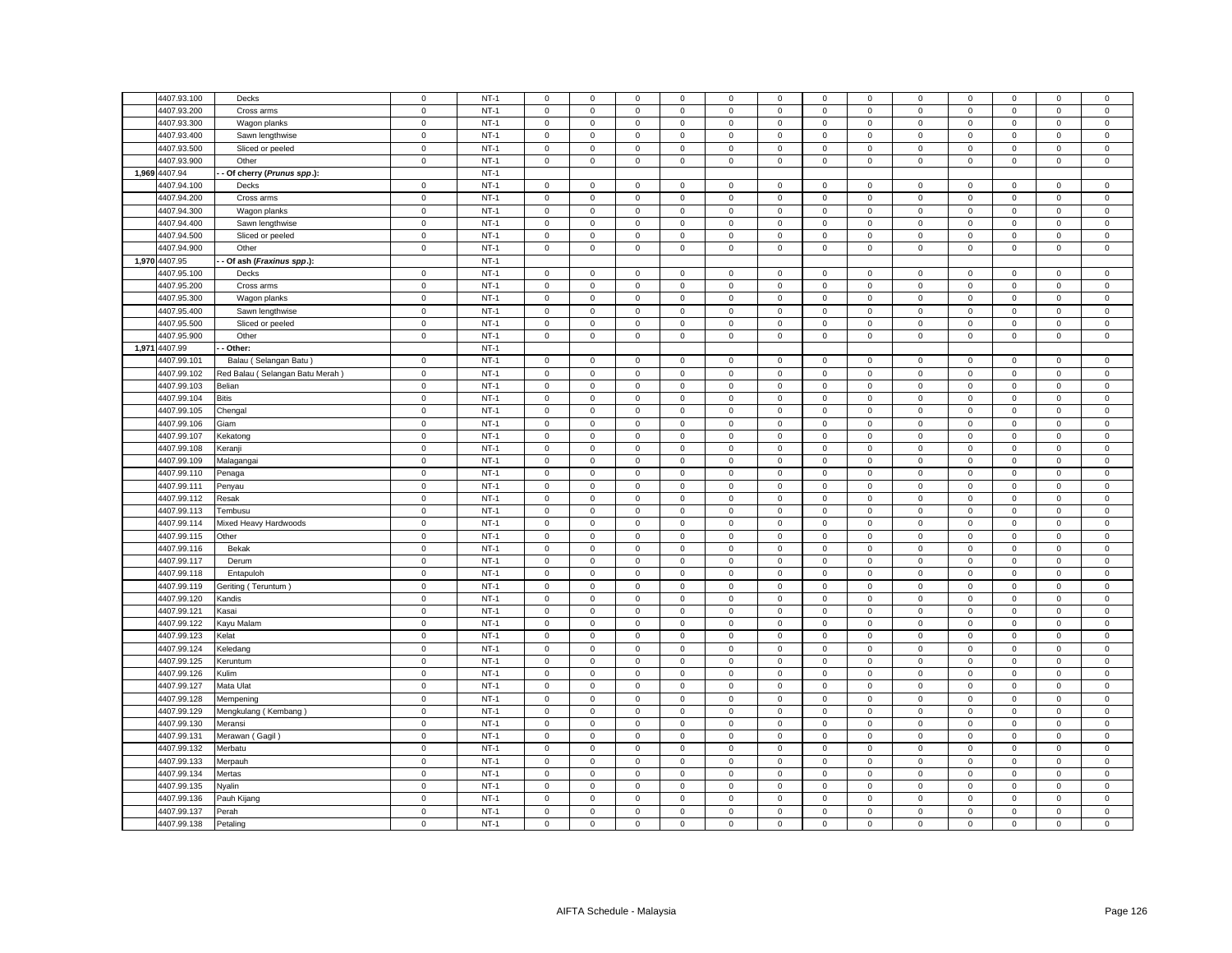| 4407.99.139                | Punah                       | $\mathbf 0$                | $NT-1$ | $\mathsf 0$                        | $\mathsf 0$                | $\mathsf 0$                | $\mathbf 0$                | 0                   | $\mathsf 0$                | $\mathsf 0$                | $\mathsf 0$                | $\mathsf 0$                | $\mathsf 0$                | $\mathbf 0$                | $\mathbf 0$                | $\mathsf 0$            |
|----------------------------|-----------------------------|----------------------------|--------|------------------------------------|----------------------------|----------------------------|----------------------------|---------------------|----------------------------|----------------------------|----------------------------|----------------------------|----------------------------|----------------------------|----------------------------|------------------------|
| 4407.99.140                | Ranggu                      | $\mathsf 0$                | $NT-1$ | $\mathsf 0$                        | $\mathsf 0$                | $\mathsf 0$                | $\mathbf 0$                | 0                   | $\mathsf 0$                | $\mathsf 0$                | $\mathsf 0$                | $\mathsf 0$                | $\mathsf 0$                | $\mathsf 0$                | $\mathsf 0$                | $\mathsf 0$            |
| 4407.99.141                | Rengas                      | $\mathsf 0$                | $NT-1$ | $\mathsf 0$                        | $\mathsf 0$                | $\mathsf 0$                | $\mathsf 0$                | $\mathbf 0$         | $\mathsf 0$                | $\mathbf 0$                | $\mathsf 0$                | $\mathbf 0$                | $\mathsf 0$                | $\mathsf 0$                | $\mathsf 0$                | $\mathsf 0$            |
| 4407.99.142                | Semayur                     | $\mathsf 0$                | $NT-1$ | $\mathbf{0}$                       | $\mathbf 0$                | $\mathbf 0$                | $\mathbf 0$                | $\mathbf{0}$        | $\mathbf 0$                | $\mathbf{0}$               | $\mathbf{0}$               | $\mathbf{0}$               | $\mathbf 0$                | $\mathbf{0}$               | $\mathbf{0}$               | $\mathsf 0$            |
| 4407.99.143                | Senumpu                     | $\mathsf 0$                | $NT-1$ | $\mathbf 0$                        | $\mathsf 0$                | $\mathsf 0$                | $\mathbf 0$                | 0                   | $\mathsf 0$                | $\mathbf 0$                | $\mathbf 0$                | $\mathbf 0$                | $\mathsf 0$                | $\mathbf 0$                | $\mathbf 0$                | $\,0\,$                |
| 4407.99.144                | Simpoh                      | $\mathsf 0$                | $NT-1$ | $\mathsf 0$                        | $\mathbf{0}$               | $\mathsf 0$                | $\mathsf 0$                | $\mathbf{0}$        | $\mathbf 0$                | $\mathbf 0$                | $\mathbf{0}$               | $\mathsf 0$                | $\mathbf 0$                | $\mathbf 0$                | $\mathbf 0$                | $\mathsf 0$            |
| 4407.99.145                | Tampoi                      | $\mathbf 0$                | $NT-1$ | $\circ$                            | $\mathbf 0$                | $\mathbf 0$                | $\mathbf 0$                | $\mathbf{0}$        | $\mathbf 0$                | $\mathbf{0}$               | $\mathbf 0$                | $\mathsf 0$                | $\mathbf 0$                | $\mathbf 0$                | $\mathsf 0$                | $\mathsf 0$            |
| 4407.99.146                | Tualang                     | $\mathbf 0$                | $NT-1$ | $\mathsf 0$                        | $\mathbf 0$                | $\mathsf 0$                | $\mathsf 0$                | $\mathbf 0$         | $\mathsf 0$                | $\mathbf 0$                | $\mathsf 0$                | $\mathbf 0$                | $\mathbf 0$                | $\mathsf 0$                | $\mathsf 0$                | $\mathbf 0$            |
| 4407.99.147                | Tulang Daing (Kedang Belum) | $\mathbf 0$                | $NT-1$ | $\mathsf 0$                        | $\mathsf 0$                | $\mathsf 0$                | $\mathsf 0$                | $\mathbf{0}$        | $\mathbf 0$                | $\mathbf 0$                | $\mathsf 0$                | $\mathsf 0$                | $\mathbf 0$                | $\mathsf 0$                | $\mathsf 0$                | $\mathsf 0$            |
| 4407.99.148                | Mixed Medium Hardwoods      | $\mathsf 0$                | $NT-1$ | $\mathbf 0$                        | $\mathbf 0$                | $\mathbf 0$                | $\mathbf 0$                | $\mathbf{0}$        | $\mathbf 0$                | $\mathbf{0}$               | $\mathbf{0}$               | $\mathsf 0$                | $^{\circ}$                 | $\mathbf 0$                | $\mathbf 0$                | $\mathsf 0$            |
| 4407.99.149                | Other                       | $\mathsf 0$                | $NT-1$ | $\mathsf 0$                        | $\mathbf 0$                | $\mathsf 0$                | $\mathsf 0$                | 0                   | $\mathsf 0$                | $\mathbf 0$                | $\mathsf 0$                | $\mathsf 0$                | $\mathbf 0$                | $\mathsf 0$                | $\mathsf 0$                | $\mathsf 0$            |
| 4407.99.150                | Acacia Mangium              | $\mathsf 0$                | $NT-1$ | $\mathsf 0$                        | $\mathbf 0$                | $\mathsf 0$                | $\mathsf 0$                | $\mathbf{0}$        | $\mathsf 0$                | $\mathbf 0$                | $\mathbf 0$                | $\mathsf 0$                | $\mathsf 0$                | $\mathbf 0$                | $\mathsf 0$                | $\mathsf 0$            |
| 4407.99.151                | Ara                         | $\mathsf 0$                | $NT-1$ | $\mathsf 0$                        | $\mathsf 0$                | $\mathsf 0$                | $\mathsf 0$                | 0                   | $\mathsf 0$                | $\mathsf 0$                | $\,0\,$                    | $\mathsf 0$                | $\mathbf 0$                | $\mathsf{O}\xspace$        | $\mathsf 0$                | $\,0\,$                |
| 4407.99.152                | Araucia spp.                | $\mathsf 0$                | $NT-1$ | $\mathbf 0$                        | $\mathsf 0$                | $\mathsf 0$                | $\mathsf 0$                | 0                   | $\mathsf 0$                | $\mathbf 0$                | $\mathsf 0$                | $\mathsf 0$                | $\mathsf 0$                | $\mathsf 0$                | $\mathsf 0$                | $\mathsf 0$            |
| 4407.99.153                | Babai                       | $\mathsf 0$                | $NT-1$ | $\mathsf 0$                        | $\mathsf 0$                | $\mathsf 0$                | $\mathsf 0$                | $\mathbf 0$         | $\mathbf 0$                | $\mathsf 0$                | $\mathsf 0$                | $\mathsf 0$                | $\mathsf 0$                | $\mathsf{O}\xspace$        | $\mathsf 0$                | $\mathsf 0$            |
| 4407.99.154                | Batai                       | $\mathsf 0$                | $NT-1$ | 0                                  | $\mathsf 0$                | $\mathsf 0$                | $\mathbf 0$                | 0                   | $\mathsf 0$                | $\mathbf 0$                | $\mathbf 0$                | $\mathsf 0$                | $\mathbf 0$                | $\mathbf 0$                | $\mathsf 0$                | $\mathsf 0$            |
| 4407.99.155                | Bayur                       | $\mathbf 0$                | $NT-1$ | $\mathbf 0$                        | $\mathsf 0$                | $\mathsf 0$                | $\mathbf 0$                | $\mathbf{0}$        | $\mathbf 0$                | $\mathbf 0$                | $\mathsf 0$                | $\mathsf 0$                | $\mathbf 0$                | $\mathbf 0$                | $\mathsf 0$                | $\mathsf 0$            |
| 4407.99.156                | Berangan                    | $\mathsf 0$                | $NT-1$ | $\mathbf 0$                        | $\mathbf 0$                | $\mathsf 0$                | $\mathbf 0$                | $\mathbf 0$         | $\mathbf 0$                | $\mathbf 0$                | $\mathbf 0$                | $\mathsf 0$                | $\mathsf 0$                | $\mathbf 0$                | $\mathsf 0$                | $\mathsf 0$            |
| 4407.99.157                | Bintangor                   | $\mathsf 0$                | $NT-1$ | $\mathsf 0$                        | $\mathsf 0$                | $\mathsf 0$                | $\mathsf 0$                | 0                   | $\mathsf 0$                | $\mathbf 0$                | $\,0\,$                    | $\mathsf 0$                | $\mathsf 0$                | $\mathsf 0$                | $\mathsf 0$                | $\mathbf 0$            |
|                            |                             |                            | $NT-1$ |                                    |                            |                            |                            |                     |                            |                            |                            |                            |                            |                            |                            |                        |
| 4407.99.158<br>4407.99.159 | Binuang<br>Dedali           | $\mathbf 0$<br>$\mathsf 0$ | $NT-1$ | $\mathsf{O}\xspace$<br>$\mathsf 0$ | $\mathsf 0$<br>$\mathsf 0$ | $\mathsf 0$<br>$\mathsf 0$ | $\mathbf 0$<br>$\mathsf 0$ | 0<br>$\mathbf{0}$   | $\mathsf 0$<br>$\mathbf 0$ | $\mathsf 0$<br>$\mathsf 0$ | $\mathsf 0$<br>$\mathsf 0$ | $\mathsf 0$<br>$\mathsf 0$ | $\mathbf 0$<br>$\mathsf 0$ | $\mathsf 0$<br>$\mathsf 0$ | $\mathsf 0$<br>$\mathsf 0$ | $\,0\,$<br>$\mathbf 0$ |
|                            |                             |                            |        |                                    |                            |                            |                            |                     |                            |                            |                            |                            |                            |                            |                            |                        |
| 4407.99.160                | Durian                      | $\mathbf 0$                | $NT-1$ | 0<br>$\mathbf 0$                   | $\mathsf 0$                | $\mathsf 0$                | 0<br>$\mathbf 0$           | 0                   | $\mathbf 0$<br>$\mathbf 0$ | 0                          | 0                          | $\mathsf 0$                | $\mathbf 0$<br>$\mathbf 0$ | 0                          | $\mathsf 0$                | $\,0\,$                |
| 4407.99.161                | Eucalyptus                  | $\mathbf 0$                | $NT-1$ |                                    | $\mathsf{O}\xspace$        | $\mathsf 0$                |                            | $\mathsf{O}\xspace$ |                            | $\mathbf 0$                | $\mathbf 0$                | $\mathsf 0$                |                            | $\mathsf 0$                | $\mathsf 0$                | $\mathbf 0$            |
| 4407.99.162                | Geronggang (Serungan)       | 0                          | $NT-1$ | 0                                  | 0                          | 0                          | $^{\circ}$                 | 0                   | $\mathbf 0$                | $\mathbf 0$                | $\mathbf 0$                | 0                          | 0                          | 0                          | 0                          | $\mathbf 0$            |
| 4407.99.163                | Gerutu                      | $\mathbf 0$                | $NT-1$ | $\mathsf 0$                        | $\mathsf{O}\xspace$        | $\mathbf 0$                | $\mathsf 0$                | 0                   | $\mathbf 0$                | $\mathbf 0$                | $\,0\,$                    | $\mathsf 0$                | $\mathbf 0$                | $\mathsf{O}\xspace$        | $\mathbf 0$                | $\mathbf 0$            |
| 4407.99.164                | Kedondong                   | $\mathsf 0$                | $NT-1$ | $\mathsf 0$                        | $\mathsf{O}\xspace$        | $\mathsf 0$                | 0                          | 0                   | $\mathbf 0$                | 0                          | $\mathsf 0$                | $\mathsf 0$                | $\mathbf 0$                | $\mathsf{O}\xspace$        | $\mathsf 0$                | $\mathbf 0$            |
| 4407.99.165                | Kelumpang                   | $\mathbf 0$                | $NT-1$ | $\mathbf 0$                        | $\mathsf{O}\xspace$        | $\mathbf 0$                | 0                          | 0                   | $\mathbf 0$                | $\mathbf 0$                | $\mathbf 0$                | $\mathsf 0$                | $\mathbf 0$                | 0                          | 0                          | $\mathbf 0$            |
| 4407.99.166                | Kembang Semangkok           | $\mathbf 0$                | $NT-1$ | 0                                  | 0                          | $\mathbf 0$                | 0                          | 0                   | $\mathbf 0$                | $\overline{0}$             | $\mathbf 0$                | $\mathsf 0$                | $\mathbf 0$                | 0                          | 0                          | $\,0\,$                |
| 4407.99.167                | <b>Ketapang</b>             | $\mathbf 0$                | $NT-1$ | $\mathbf 0$                        | $\mathsf 0$                | $\mathsf 0$                | $\mathbf 0$                | $\mathbf 0$         | $\mathbf 0$                | $\mathsf 0$                | $\mathsf 0$                | $\mathsf 0$                | $\mathbf 0$                | $\mathsf 0$                | $\mathsf 0$                | $\pmb{0}$              |
| 4407.99.168                | Kungkur                     | $\mathbf 0$                | $NT-1$ | $\mathsf 0$                        | $\mathsf 0$                | $\mathsf 0$                | $\mathbf 0$                | 0                   | $\mathsf 0$                | $\mathsf{O}\xspace$        | $\mathbf 0$                | $\mathsf 0$                | $\mathbf 0$                | $\mathsf 0$                | $\mathsf 0$                | $\mathbf 0$            |
| 4407.99.169                | .aran                       | $\mathbf 0$                | $NT-1$ | $\mathbf 0$                        | $\mathsf 0$                | $\mathsf 0$                | $\mathbf 0$                | 0                   | $\mathbf 0$                | $\mathsf 0$                | $\mathsf 0$                | $\mathsf 0$                | $\mathbf 0$                | $\mathbf 0$                | $\mathsf 0$                | $\mathbf 0$            |
| 4407.99.170                | Limpaga (Surian)            | $\mathsf 0$                | $NT-1$ | $\mathsf 0$                        | $\mathsf 0$                | $\mathsf 0$                | 0                          | 0                   | $\mathsf 0$                | $\mathbf 0$                | $\mathsf 0$                | $\mathsf 0$                | $\mathbf 0$                | $\mathsf 0$                | $\mathsf 0$                | $\,0\,$                |
| 4407.99.171                | Machang                     | $\mathsf 0$                | $NT-1$ | $\mathsf{O}\xspace$                | $\mathsf 0$                | $\mathsf 0$                | $\mathsf 0$                | 0                   | $\mathsf 0$                | $\mathbf 0$                | $\mathsf 0$                | $\mathsf 0$                | $\mathsf 0$                | $\mathsf 0$                | $\mathsf 0$                | $\mathbf 0$            |
| 4407.99.172                | Mahang                      | 0                          | $NT-1$ | $\mathbf 0$                        | 0                          | $\mathbf 0$                | $\mathbf 0$                | 0                   | $\mathbf 0$                | $\mathbf 0$                | $\mathbf 0$                | 0                          | $\mathbf 0$                | $\mathbf 0$                | $\mathbf 0$                | $\mathbf 0$            |
| 4407.99.173                | Medang                      | $\mathbf 0$                | $NT-1$ | $\mathbf 0$                        | $\mathbf 0$                | $\mathbf 0$                | $\mathbf 0$                | $\mathbf 0$         | $\mathbf 0$                | $\mathbf 0$                | $\mathbf 0$                | $\mathsf 0$                | $\mathbf 0$                | $\mathbf 0$                | $\mathbf 0$                | $\pmb{0}$              |
| 4407.99.174                | Melantai (Kawang)           | $\mathbf 0$                | $NT-1$ | $\mathsf 0$                        | $\mathsf 0$                | $\mathsf 0$                | $\mathbf 0$                | 0                   | $\mathsf 0$                | $\mathbf 0$                | $\mathsf 0$                | $\mathsf 0$                | $\mathbf 0$                | $\mathsf 0$                | $\mathsf 0$                | $\mathsf 0$            |
| 4407.99.175                | Melunak                     | $\mathbf 0$                | $NT-1$ | $\mathbf 0$                        | $\mathsf 0$                | $\mathsf 0$                | $\mathsf 0$                | 0                   | $\mathsf 0$                | $\mathbf 0$                | $\mathsf 0$                | $\mathsf 0$                | $\mathsf 0$                | $\mathsf 0$                | $\mathsf 0$                | $\mathbf 0$            |
| 4407.99.176                | Mempisang (Karai)           | $\mathsf 0$                | $NT-1$ | $\mathsf 0$                        | $\mathbf 0$                | $\mathsf 0$                | $\mathbf 0$                | $\mathbf 0$         | $\mathsf 0$                | $\mathbf 0$                | $\mathsf 0$                | $\mathbf 0$                | $\mathbf 0$                | $\mathsf 0$                | $\mathsf 0$                | $\mathsf 0$            |
| 4407.99.177                | Merbulan                    | $\mathbf 0$                | $NT-1$ | $\mathsf 0$                        | $\mathbf 0$                | $\mathsf 0$                | $\mathbf 0$                | 0                   | 0                          | $\mathsf 0$                | $\mathsf 0$                | $\mathsf 0$                | $\mathbf 0$                | $\mathsf{O}\xspace$        | $\mathbf 0$                | $\,0\,$                |
| 4407.99.178                | Mersawa                     | $\mathsf 0$                | $NT-1$ | $\mathsf 0$                        | $\mathsf 0$                | $\mathsf 0$                | $\mathsf 0$                | 0                   | $\mathsf 0$                | $\mathbf 0$                | $\mathsf 0$                | $\mathsf 0$                | $\mathsf 0$                | $\mathsf 0$                | $\mathsf 0$                | $\mathsf 0$            |
| 4407.99.179                | Nyatoh                      | $\mathbf 0$                | $NT-1$ | $\mathsf 0$                        | $\mathbf 0$                | $\mathbf 0$                | 0                          | 0                   | $\mathbf 0$                | 0                          | $\,0\,$                    | $\mathsf 0$                | $\mathbf 0$                | 0                          | 0                          | $\,0\,$                |
| 4407.99.180                | Nyatoh Kuning               | $\mathbf 0$                | $NT-1$ | $\mathbf{0}$                       | $\mathsf{O}\xspace$        | $\mathsf 0$                | $\mathbf 0$                | 0                   | $\mathsf 0$                | $\mathbf 0$                | $\mathbf 0$                | $\mathsf 0$                | $\mathbf 0$                | $\mathbf 0$                | $\mathsf 0$                | $\mathbf 0$            |
| 4407.99.181                | Pelajau                     | $\mathbf 0$                | $NT-1$ | $\mathbf 0$                        | $\mathsf 0$                | $\mathsf 0$                | $\mathsf 0$                | 0                   | $\mathbf 0$                | $\mathsf 0$                | $\mathsf 0$                | $\mathsf 0$                | $\mathsf 0$                | $\mathsf 0$                | $\mathsf 0$                | $\mathsf 0$            |
| 4407.99.182                | Penarahan                   | 0                          | $NT-1$ | $\mathbf 0$                        | $\mathbf 0$                | $\mathsf 0$                | $\mathbf 0$                | 0                   | $\mathsf 0$                | 0                          | $\mathbf 0$                | $\mathbf 0$                | $\mathbf 0$                | $\mathbf 0$                | $\mathsf 0$                | $\,0\,$                |
| 4407.99.183                | Perupok                     | $\mathsf 0$                | $NT-1$ | $\mathbf 0$                        | $\mathsf 0$                | $\mathsf 0$                | $\mathbf 0$                | 0                   | $\mathsf 0$                | $\mathsf 0$                | $\mathsf 0$                | $\mathsf 0$                | $\mathsf 0$                | $\mathsf 0$                | $\mathsf 0$                | $\mathsf 0$            |
| 4407.99.184                | Petai                       | $\mathsf 0$                | $NT-1$ | $\mathsf 0$                        | $\mathsf 0$                | $\mathsf 0$                | $\mathsf 0$                | 0                   | $\mathsf 0$                | $\mathbf 0$                | $\mathsf 0$                | $\mathbf 0$                | $\mathsf 0$                | $\mathsf 0$                | $\mathsf 0$                | $\mathsf 0$            |
| 4407.99.185                | Pulai                       | $\mathsf 0$                | $NT-1$ | $\mathsf 0$                        | $\mathsf 0$                | $\mathsf 0$                | $\mathbf 0$                | 0                   | $\mathsf 0$                | $\mathbf 0$                | $\mathsf 0$                | $\mathsf 0$                | $\mathsf 0$                | $\mathsf 0$                | $\mathsf 0$                | $\mathsf 0$            |
| 4407.99.186                | Rubberwood                  | $\mathsf 0$                | $NT-1$ | $\mathsf 0$                        | $\mathsf 0$                | $\mathsf 0$                | $\mathbf 0$                | 0                   | $\mathsf 0$                | $\mathsf 0$                | $\mathsf 0$                | $\mathsf 0$                | $\mathsf 0$                | $\mathsf 0$                | $\mathsf 0$                | $\mathsf 0$            |
| 4407.99.187                | Sengkuang                   | $\mathsf 0$                | $NT-1$ | $\mathbf 0$                        | $\mathbf 0$                | $\mathsf 0$                | $\mathbf 0$                | $\mathbf{0}$        | $\mathsf 0$                | $\mathbf 0$                | $\mathbf{0}$               | $\mathsf 0$                | $\mathbf 0$                | $\mathsf 0$                | $\mathsf 0$                | $\mathsf 0$            |
| 4407.99.188                | Sentang                     | $\mathsf 0$                | $NT-1$ | $\mathsf 0$                        | $\mathsf 0$                | $\mathsf 0$                | $\mathbf 0$                | 0                   | $\mathsf 0$                | $\mathbf 0$                | $\mathsf 0$                | $\mathsf 0$                | $\mathbf 0$                | $\mathsf 0$                | $\mathsf 0$                | $\mathsf 0$            |
| 4407.99.189                | Sepetir                     | $\mathsf 0$                | $NT-1$ | $\mathbf 0$                        | $\mathsf 0$                | $\mathsf 0$                | $\mathbf 0$                | 0                   | $\mathbf 0$                | $\mathsf 0$                | $\mathsf 0$                | $\mathsf 0$                | $\mathsf 0$                | $\mathsf 0$                | $\mathsf 0$                | $\mathbf 0$            |
| 4407.99.190                | Sesendok                    | $\mathsf 0$                | $NT-1$ | $\mathsf 0$                        | $\mathsf 0$                | $\mathsf 0$                | $\mathbf 0$                | 0                   | $\mathsf 0$                | $\mathbf 0$                | $\mathsf 0$                | $\mathsf 0$                | $\mathbf 0$                | $\mathsf 0$                | $\mathsf 0$                | $\mathsf{O}$           |
| 4407.99.191                | Terap                       | $\mathsf 0$                | $NT-1$ | $\mathsf 0$                        | $\mathsf 0$                | $\mathsf 0$                | $\mathbf 0$                | 0                   | $\mathsf 0$                | $\mathbf 0$                | $\mathsf 0$                | $\mathsf 0$                | $\mathbf 0$                | $\mathsf 0$                | $\mathsf 0$                | $\mathsf 0$            |
| 4407.99.192                | Terentang                   | $\mathbf 0$                | $NT-1$ | $\mathsf 0$                        | $\mathbf 0$                | $\mathsf 0$                | $\mathbf 0$                | $\mathbf{0}$        | $\mathbf 0$                | $\mathbf 0$                | $\mathsf 0$                | $\mathsf 0$                | $\mathsf 0$                | $\mathbf 0$                | $\mathsf 0$                | $\mathsf 0$            |
| 4407.99.193                | Red Meranti                 | $\mathsf 0$                | $NT-1$ | $\mathbf 0$                        | $\mathbf 0$                | $\mathbf 0$                | $\mathbf 0$                | $\mathbf{0}$        | $\mathbf 0$                | $\mathbf 0$                | $\mathbf 0$                | 0                          | $\mathbf 0$                | $\mathbf 0$                | $\mathbf 0$                | $\mathbf 0$            |
| 4407.99.194                | Mixed Light Hardwoods       | $\mathbf 0$                | $NT-1$ | $\mathsf 0$                        | $\mathbf 0$                | $\mathsf 0$                | $\mathsf 0$                | 0                   | $\mathsf 0$                | $\mathsf 0$                | $\mathsf 0$                | $\mathsf 0$                | $\mathbf 0$                | $\mathsf 0$                | $\mathsf 0$                | $\pmb{0}$              |
| 4407.99.195                | Other                       | $\mathsf 0$                | $NT-1$ | $\Omega$                           | $\mathbf 0$                | $\mathbf 0$                | $\mathbf 0$                | $\mathbf{0}$        | $\mathbf 0$                | $\mathbf 0$                | $\mathbf 0$                | $\mathsf 0$                | $\mathbf 0$                | $\mathbf 0$                | $\mathsf 0$                | $\mathsf 0$            |
| 4407.99.196                | Mixed Hardwoods             | $\mathbf 0$                | $NT-1$ | $\mathbf 0$                        | $\mathbf 0$                | $\mathsf 0$                | $\mathbf 0$                | 0                   | $\mathsf 0$                | $\mathbf 0$                | $\mathbf 0$                | $\mathsf 0$                | $\mathbf 0$                | $\mathbf 0$                | $\mathbf 0$                | $\,0\,$                |
| 4407.99.197                | Red Woods                   | $\mathbf 0$                | $NT-1$ | $\mathbf 0$                        | $\mathbf 0$                | $\mathsf 0$                | $\mathsf 0$                | $\mathbf 0$         | $\mathsf 0$                | $\mathsf 0$                | $\mathbf 0$                | $\mathsf 0$                | $\mathsf 0$                | $\mathsf{O}\xspace$        | $\mathsf 0$                | $\mathsf 0$            |
|                            |                             |                            |        |                                    |                            |                            |                            |                     |                            |                            |                            |                            |                            |                            |                            |                        |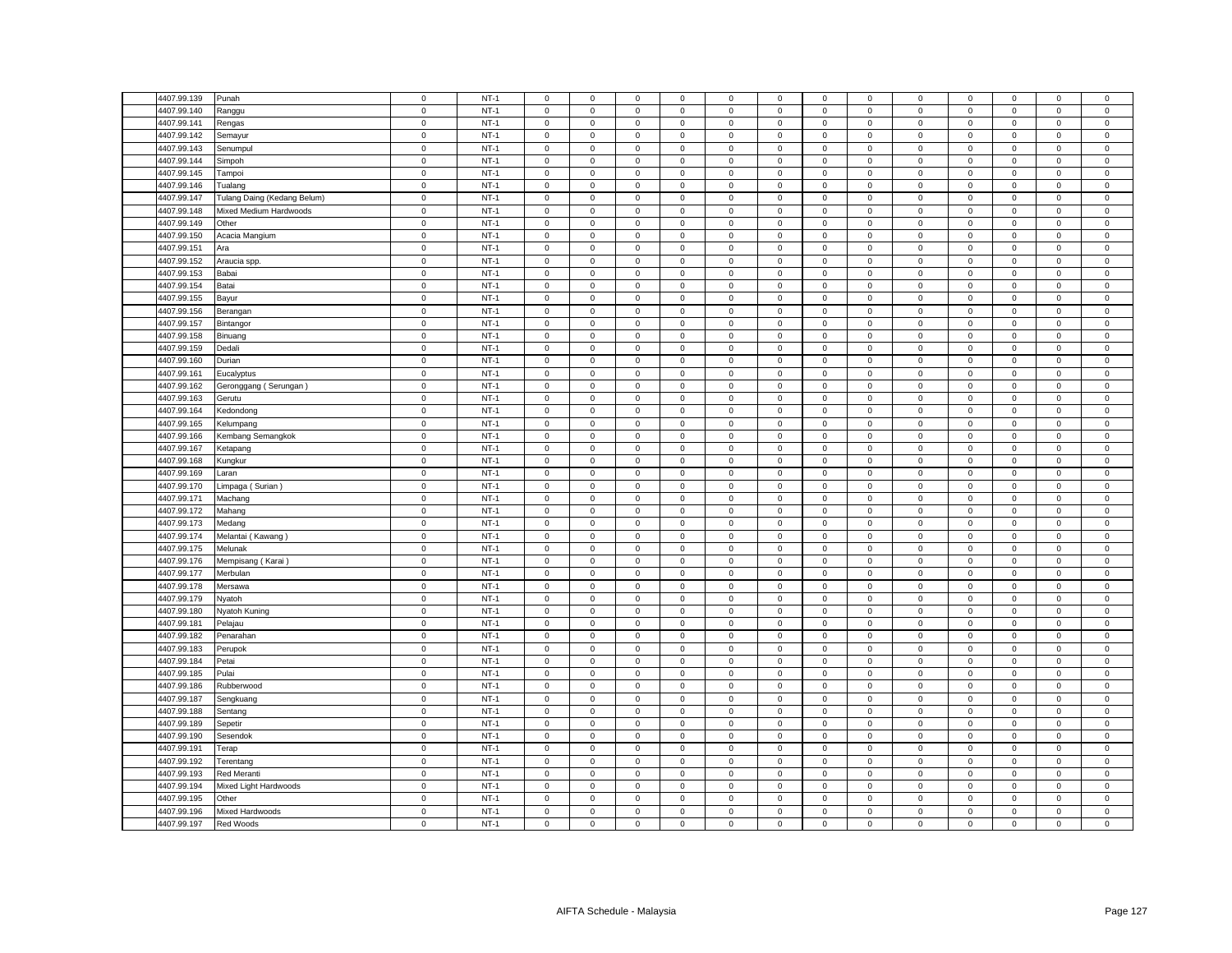| 4407.99.199 | Other                           | $\mathsf 0$ | $NT-1$           | $\mathsf 0$         | $\mathbf 0$  | $\mathsf 0$  | $\mathsf 0$  | $\mathsf 0$ | $\mathsf 0$      | $\mathsf 0$         | $\mathbf 0$ | $\mathsf 0$         | $\mathbf 0$                | $\mathsf 0$         | $\mathbf 0$ | $\mathsf 0$ |
|-------------|---------------------------------|-------------|------------------|---------------------|--------------|--------------|--------------|-------------|------------------|---------------------|-------------|---------------------|----------------------------|---------------------|-------------|-------------|
| 4407.99.201 | Balau (Selangan Batu            | $\mathsf 0$ | $NT-1$           | $\mathsf 0$         | $\mathbf 0$  | $\mathsf 0$  | $\mathsf 0$  | $\mathsf 0$ | $\mathsf 0$      | $\mathsf 0$         | $\mathbf 0$ | $\mathsf 0$         | $\mathbf 0$                | $\mathsf 0$         | $\mathsf 0$ | $\mathsf 0$ |
| 4407.99.202 | Red Balau (Selangan Batu Merah) | $\mathsf 0$ | $NT-1$           | $\mathbf 0$         | $\mathbf 0$  | $\mathsf 0$  | $\mathsf 0$  | $\mathbf 0$ | $\mathsf 0$      | $\mathsf 0$         | $\mathbf 0$ | $\mathbf 0$         | $\mathbf 0$                | $\mathsf 0$         | $\mathsf 0$ | $\mathsf 0$ |
| 4407.99.203 | Belian                          | $\mathsf 0$ | $NT-1$           | $\mathbf 0$         | $\mathbf 0$  | $\mathbf 0$  | $\mathbf{0}$ | $\mathbf 0$ | $\mathbf 0$      | $\mathbf 0$         | $\mathbf 0$ | $\mathbf 0$         | $\mathsf 0$                | $\mathbf 0$         | $\mathbf 0$ | $\mathbf 0$ |
| 4407.99.204 | <b>Bitis</b>                    | $\mathbf 0$ | $NT-1$           | $\mathbf 0$         | $\mathbf{0}$ | $\mathsf 0$  | $\mathbf{0}$ | $\mathbf 0$ | $\mathsf 0$      | 0                   | $\mathbf 0$ | $\mathbf 0$         | $\,0\,$                    | $\mathbf 0$         | $^{\circ}$  | $\mathsf 0$ |
| 4407.99.205 | Chengal                         | $\mathsf 0$ | $NT-1$           | $\mathbf 0$         | $\mathbf 0$  | $\mathsf 0$  | $\mathsf 0$  | $\mathbf 0$ | $\mathsf 0$      | $\mathsf 0$         | $\mathbf 0$ | $\mathbf 0$         | $\mathsf 0$                | $\mathbf 0$         | $\mathsf 0$ | $\mathbf 0$ |
| 4407.99.206 | Giam                            | $\mathsf 0$ | $NT-1$           | $\mathbf 0$         | $\mathbf 0$  | $\mathsf 0$  | $\mathbf 0$  | $\mathbf 0$ | $\mathsf 0$      | $\mathbf 0$         | $\mathbf 0$ | $\mathbf 0$         | $\mathbf 0$                | $\mathsf 0$         | $\mathbf 0$ | $\mathbf 0$ |
| 4407.99.207 | Kekatong                        | $\,0\,$     | $NT-1$           | $\mathsf 0$         | $\mathbf 0$  | $\mathbf{0}$ | $\mathbf 0$  | $\mathbf 0$ | $\mathsf 0$      | $\mathsf 0$         | $\mathbf 0$ | $\mathbf 0$         | $\mathbf 0$                | $\mathbf{O}$        | $\mathsf 0$ | $\mathbf 0$ |
| 4407.99.208 | Keranji                         | $\mathsf 0$ | $NT-1$           | $\mathsf 0$         | $\mathbf 0$  | $\mathsf 0$  | $\mathsf 0$  | $\mathsf 0$ | $\mathsf 0$      | $\mathsf 0$         | $\mathbf 0$ | $\mathsf 0$         | $\mathbf 0$                | $\mathsf{O}\xspace$ | $\mathbf 0$ | $\mathsf 0$ |
| 4407.99.209 | Malagangai                      | $\mathsf 0$ | $NT-1$           | $\mathsf 0$         | $\mathbf 0$  | $\mathsf 0$  | $\mathsf 0$  | $\mathbf 0$ | $\mathsf 0$      | $\mathbf 0$         | $\mathbf 0$ | $\mathbf 0$         | $\mathbf 0$                | $\mathbf 0$         | $\mathsf 0$ | $\mathbf 0$ |
|             |                                 |             |                  | $\mathbf{0}$        | $\mathbf 0$  |              | $\mathbf{0}$ | $\mathbf 0$ |                  |                     | $\mathbf 0$ | $\mathbf 0$         |                            |                     |             | $\mathbf 0$ |
| 4407.99.210 | Penaga                          | $\,0\,$     | $NT-1$<br>$NT-1$ |                     |              | $\mathbf 0$  |              |             | $\mathbf 0$      | $\mathsf 0$         |             |                     | $\,0\,$                    | $\mathsf{O}\xspace$ | $\mathsf 0$ |             |
| 4407.99.211 | Penyau                          | $\mathsf 0$ |                  | $\mathsf 0$         | $\mathbf 0$  | $\mathsf 0$  | $\mathsf 0$  | $\mathsf 0$ | $\mathsf 0$      | $\mathbf 0$         | $\Omega$    | $\mathsf 0$         | $\mathbf 0$                | $\mathsf 0$         | $\mathbf 0$ | $\mathsf 0$ |
| 4407.99.212 | Resak                           | $\mathbf 0$ | $NT-1$           | $\mathsf{O}\xspace$ | $\mathsf 0$  | $\mathbf 0$  | $\mathsf 0$  | $\mathsf 0$ | $\mathbf 0$      | $\mathsf 0$         | $\mathbf 0$ | $\mathsf{O}\xspace$ | $\pmb{0}$                  | $\mathsf{O}\xspace$ | $\pmb{0}$   | $\mathsf 0$ |
| 4407.99.213 | Tembusu                         | $\mathsf 0$ | $NT-1$           | $\mathsf 0$         | $\mathbf 0$  | $\mathsf 0$  | $\mathbf 0$  | $\mathbf 0$ | $\mathsf 0$      | $\mathbf 0$         | $\mathbf 0$ | $\mathsf 0$         | $\mathbf 0$                | $\mathbf 0$         | $\mathsf 0$ | $\mathbf 0$ |
| 4407.99.214 | Mixed Heavy Hardwoods           | $\mathbf 0$ | $NT-1$           | $\mathsf{O}\xspace$ | $\mathbf 0$  | $\mathsf 0$  | $\mathsf 0$  | $\mathsf 0$ | $\mathsf 0$      | $\mathsf{O}\xspace$ | $\mathsf 0$ | $\mathsf 0$         | $\,0\,$                    | $\mathbf 0$         | $\mathbf 0$ | $\mathsf 0$ |
| 4407.99.215 | Other                           | $\mathbf 0$ | $NT-1$           | 0                   | $\mathbf 0$  | $\mathsf 0$  | 0            | $\mathsf 0$ | $\mathsf 0$      | 0                   | 0           | $\mathsf 0$         | $\,0\,$                    | 0                   | $\mathbf 0$ | 0           |
| 4407.99.216 | Bekak                           | $\mathsf 0$ | $NT-1$           | $\mathbf 0$         | $\mathbf 0$  | $\mathsf 0$  | $\mathbf 0$  | $\mathbf 0$ | $\mathsf 0$      | $\mathbf 0$         | $\mathbf 0$ | $\mathbf 0$         | $\mathbf 0$                | $\mathsf 0$         | $\mathbf 0$ | $\mathbf 0$ |
| 4407.99.217 | Derum                           | $\mathbf 0$ | $NT-1$           | 0                   | $\mathbf 0$  | $\mathbf 0$  | 0            | $\mathsf 0$ | $\mathbf 0$      | 0                   | 0           | $\mathsf 0$         | $\,0\,$                    | $\mathbf 0$         | $\mathsf 0$ | 0           |
| 4407.99.218 | Entapuloh                       | $\mathbf 0$ | $NT-1$           | $\mathsf{O}\xspace$ | $\mathsf 0$  | $\mathsf 0$  | $\mathsf 0$  | $\mathsf 0$ | $\mathsf 0$      | $\mathsf 0$         | $\mathbf 0$ | $\mathsf{O}\xspace$ | $\,0\,$                    | $\mathbf 0$         | $\mathbf 0$ | $\pmb{0}$   |
| 4407.99.219 | (Teruntum Teruntum              | $\mathbf 0$ | $NT-1$           | 0                   | $\mathbf 0$  | $\mathbf 0$  | 0            | 0           | $\mathbf 0$      | $\mathbf 0$         | 0           | 0                   | $\mathbf 0$                | 0                   | $\mathbf 0$ | 0           |
| 4407.99.220 | Kandis                          | $\mathbf 0$ | $NT-1$           | $\mathsf{O}\xspace$ | $\mathsf 0$  | $\mathsf 0$  | $\mathsf 0$  | $\mathsf 0$ | $\mathsf 0$      | $\mathsf 0$         | 0           | $\mathsf 0$         | $\,0\,$                    | $\mathsf{O}\xspace$ | $\mathbf 0$ | $\mathsf 0$ |
| 4407.99.221 | Kasai                           | $\mathbf 0$ | $NT-1$           | $\mathbf 0$         | $\mathbf 0$  | $\mathsf 0$  | $\mathbf 0$  | $\mathbf 0$ | $\mathsf 0$      | $\mathbf 0$         | 0           | $\mathsf 0$         | $\mathbf 0$                | $\mathsf 0$         | $\mathsf 0$ | 0           |
| 4407.99.222 | Kayu Malam                      | $\mathsf 0$ | $NT-1$           | $\mathbf 0$         | $\mathsf 0$  | $\mathsf 0$  | $\mathbf 0$  | $\mathsf 0$ | $\mathbf 0$      | $\overline{0}$      | $\Omega$    | $\mathsf 0$         | $\mathbf 0$                | $\mathsf 0$         | $\mathbf 0$ | $\mathbf 0$ |
| 4407.99.223 | Kelat                           | $\mathbf 0$ | $NT-1$           | $\mathbf 0$         | $\mathbf 0$  | $\mathbf 0$  | $\mathbf 0$  | 0           | $\mathbf 0$      | 0                   | 0           | 0                   | $\mathbf 0$                | $\mathbf 0$         | $\mathbf 0$ | 0           |
| 4407.99.224 | Keledang                        | $\mathbf 0$ | $NT-1$           | $\mathbf 0$         | $\mathsf 0$  | $\mathsf 0$  | $\mathsf 0$  | $\mathsf 0$ | $\mathsf 0$      | $\mathsf{O}\xspace$ | 0           | $\mathsf 0$         | $\mathbf 0$                | $\mathsf 0$         | $\mathbf 0$ | $\pmb{0}$   |
| 4407.99.225 | Keruntum                        | $\mathsf 0$ | $NT-1$           | $\mathbf 0$         | $\mathsf 0$  | $\mathsf 0$  | $\mathbf 0$  | $\mathbf 0$ | $\mathsf 0$      | $\mathsf 0$         | 0           | 0                   | $\mathbf 0$                | $\mathbf 0$         | $\mathsf 0$ | $\mathsf 0$ |
|             |                                 |             |                  | $\mathbf 0$         | $\mathsf 0$  | $\mathsf 0$  | $\mathsf 0$  |             |                  | $\mathsf 0$         |             | $\mathsf 0$         |                            | $\mathsf 0$         | $\mathbf 0$ | $\pmb{0}$   |
| 4407.99.226 | Kulim                           | $\mathbf 0$ | $NT-1$<br>$NT-1$ |                     |              |              |              | $\mathsf 0$ | 0<br>$\mathsf 0$ |                     | 0           |                     | $\mathbf 0$<br>$\mathsf 0$ |                     |             |             |
| 4407.99.227 | Mata Ulat                       | $\mathsf 0$ |                  | $\mathbf 0$         | $\mathbf 0$  | $\mathsf 0$  | $\mathbf 0$  | $\mathbf 0$ |                  | $\mathsf 0$         | 0           | $\mathsf 0$         |                            | $\mathbf 0$         | $\mathsf 0$ | $\mathsf 0$ |
| 4407.99.228 | Mempening                       | $\mathsf 0$ | $NT-1$           | $\mathbf 0$         | $\mathsf 0$  | $\mathsf 0$  | $\mathsf 0$  | $\mathsf 0$ | $\mathbf 0$      | $\mathsf 0$         | 0           | $\mathsf 0$         | $\mathbf 0$                | $\mathsf 0$         | $\mathsf 0$ | $\mathsf 0$ |
| 4407.99.229 | Mengkulang (Kembang)            | $\mathbf 0$ | $NT-1$           | 0                   | $\mathbf 0$  | $\mathbf 0$  | $\mathbf 0$  | 0           | $\,0\,$          | $\mathsf 0$         | 0           | 0                   | $\mathbf 0$                | $\mathbf 0$         | $\mathsf 0$ | $\mathbf 0$ |
| 4407.99.230 | Meransi                         | $\mathsf 0$ | $NT-1$           | $\mathsf 0$         | $\mathsf 0$  | $\mathsf 0$  | $\mathsf 0$  | $\mathsf 0$ | $\mathsf 0$      | $\mathsf 0$         | $\mathsf 0$ | $\mathsf 0$         | $\mathbf 0$                | $\mathsf 0$         | $\mathbf 0$ | $\mathbf 0$ |
| 4407.99.231 | Merawan (Gagil)                 | $\mathbf 0$ | $NT-1$           | $\mathbf 0$         | $\mathbf 0$  | $\mathbf 0$  | $\mathbf 0$  | 0           | $\mathbf 0$      | $\mathbf{0}$        | 0           | 0                   | $\mathbf 0$                | $\mathbf 0$         | $\mathbf 0$ | 0           |
| 4407.99.232 | Merbatu                         | $\mathsf 0$ | $NT-1$           | $\mathsf 0$         | $\mathbf 0$  | $\mathsf 0$  | $\mathsf 0$  | $\mathsf 0$ | $\mathsf 0$      | $\mathbf 0$         | $\mathbf 0$ | $\mathsf 0$         | $\mathbf 0$                | $\mathsf 0$         | $\mathsf 0$ | $\mathbf 0$ |
| 4407.99.233 | Merpauh                         | $\mathsf 0$ | $NT-1$           | $\mathbf 0$         | $\mathbf 0$  | $\mathsf 0$  | $\mathsf 0$  | $\mathbf 0$ | $\mathsf 0$      | $\mathbf 0$         | $\mathbf 0$ | $\mathsf 0$         | $\mathbf 0$                | $\mathsf 0$         | $\mathsf 0$ | $\mathbf 0$ |
| 4407.99.234 | Mertas                          | $\mathsf 0$ | $NT-1$           | $\mathsf 0$         | $\mathbf 0$  | $\mathsf 0$  | $\mathsf 0$  | $\mathsf 0$ | $\mathsf 0$      | $\mathsf 0$         | $\mathsf 0$ | $\mathsf 0$         | $\mathbf 0$                | $\mathsf 0$         | $\mathbf 0$ | $\mathsf 0$ |
| 4407.99.235 | Nyalin                          | $\mathsf 0$ | $NT-1$           | $\mathsf 0$         | $\mathbf 0$  | $\mathsf 0$  | $\mathsf 0$  | $\mathsf 0$ | $\mathsf 0$      | $\mathbf 0$         | $\mathbf 0$ | $\mathsf 0$         | $\mathbf 0$                | $\mathsf 0$         | $\mathbf 0$ | $\mathbf 0$ |
| 4407.99.236 | Pauh Kijang                     | $\mathsf 0$ | $NT-1$           | $\mathsf 0$         | $\mathsf 0$  | $\mathsf 0$  | $\mathsf 0$  | $\mathsf 0$ | $\mathsf 0$      | $\mathbf 0$         | $\mathsf 0$ | $\mathsf 0$         | $\mathbf 0$                | $\mathsf 0$         | $\mathbf 0$ | $\mathsf 0$ |
| 4407.99.237 | Perah                           | $\mathsf 0$ | $NT-1$           | $\mathbf 0$         | $\mathbf 0$  | $\mathsf 0$  | $\mathbf{0}$ | $\mathsf 0$ | $\mathsf 0$      | $\mathsf{O}\xspace$ | $\mathbf 0$ | $\mathsf 0$         | $\mathbf 0$                | $\mathsf 0$         | $\mathbf 0$ | $\mathbf 0$ |
| 4407.99.238 | Petaling                        | $\mathbf 0$ | $NT-1$           | $\mathbf 0$         | $\mathsf 0$  | $\mathbf 0$  | $\mathbf 0$  | $\mathsf 0$ | $\mathbf 0$      | $\Omega$            | 0           | $\mathsf 0$         | $\mathbf 0$                | $\mathbf 0$         | $\mathbf 0$ | 0           |
| 4407.99.239 | Punah                           | $\mathbf 0$ | $NT-1$           | $\mathbf 0$         | $\mathbf 0$  | $\mathsf 0$  | $\mathbf{0}$ | $\mathbf 0$ | $\mathsf 0$      | $\mathsf 0$         | $\mathbf 0$ | $\mathbf 0$         | $\mathbf 0$                | $\mathsf 0$         | $\mathbf 0$ | $\mathbf 0$ |
| 4407.99.240 | Ranggu                          | $\mathsf 0$ | $NT-1$           | $\mathsf 0$         | $\mathbf 0$  | $\mathsf 0$  | $\mathsf 0$  | $\mathsf 0$ | $\mathsf 0$      | $\mathbf 0$         | $\mathbf 0$ | $\mathsf 0$         | $\mathbf 0$                | $\mathbf 0$         | $\mathsf 0$ | $\mathsf 0$ |
| 4407.99.241 | Rengas                          | $\mathbf 0$ | $NT-1$           | $\mathbf 0$         | $\mathbf 0$  | $\mathbf 0$  | $\mathbf{0}$ | $\mathbf 0$ | $\mathbf 0$      | $\mathbf 0$         | $\mathbf 0$ | $\mathbf 0$         | $\mathbf 0$                | $\mathbf 0$         | $\mathbf 0$ | $\mathbf 0$ |
| 4407.99.242 | Semayur                         | $\mathsf 0$ | $NT-1$           | $\mathbf 0$         | $\mathbf 0$  | $\mathsf 0$  | $\mathsf 0$  | $\mathbf 0$ | $\mathsf 0$      | $\mathbf 0$         | $\mathbf 0$ | $\mathbf 0$         | $\mathsf 0$                | $\mathbf 0$         | $\mathbf 0$ | $\mathbf 0$ |
| 4407.99.243 | Senumpul                        | $\mathsf 0$ | $NT-1$           | $\mathbf 0$         | $\mathbf 0$  | $\mathsf 0$  | $\mathbf 0$  | $\mathbf 0$ | $\mathsf 0$      | $\mathsf 0$         | $\mathbf 0$ | $\mathbf 0$         | $\mathbf 0$                | $\mathsf 0$         | $\mathbf 0$ | $\mathbf 0$ |
| 4407.99.244 | Simpoh                          | $\mathbf 0$ | $NT-1$           | $\mathsf 0$         | $\mathbf 0$  | $\mathsf 0$  | $\mathbf 0$  | $\mathbf 0$ | $\mathbf 0$      | 0                   | $\mathbf 0$ | $\mathbf 0$         | $\mathbf 0$                | $\mathsf{O}\xspace$ | $\mathsf 0$ | $\mathbf 0$ |
| 4407.99.245 | Tampoi                          | $\mathsf 0$ | $NT-1$           | $\mathbf 0$         | $\mathbf 0$  | $\mathsf 0$  | $\mathbf 0$  | $\mathsf 0$ | $\mathsf 0$      | $\mathbf 0$         | $\mathbf 0$ | $\mathsf 0$         | $\mathbf 0$                | $\mathsf 0$         | $\mathbf 0$ | $\Omega$    |
| 4407.99.246 |                                 | $\mathsf 0$ | $NT-1$           | $\mathsf 0$         | $\mathbf 0$  | $\mathsf 0$  |              | $\mathsf 0$ | $\mathsf 0$      | $\mathbf 0$         | $\Omega$    | $\mathsf 0$         | $\mathbf 0$                | $\mathsf 0$         | $\mathbf 0$ | $\mathbf 0$ |
|             | Tualang                         |             |                  |                     |              |              | $\mathbf 0$  |             |                  |                     |             |                     |                            |                     |             |             |
| 4407.99.247 | Tulang Daing (Kedang Belum)     | $\mathsf 0$ | $NT-1$           | $\mathbf 0$         | $\mathbf 0$  | $\,0\,$      | $\mathbf 0$  | $\mathsf 0$ | $\mathsf 0$      | $\mathsf 0$         | $\mathbf 0$ | $\mathsf 0$         | $\mathbf 0$                | $\,0\,$             | $\mathbf 0$ | $\mathsf 0$ |
| 4407.99.248 | Mixed Medium Hardwoods          | $\mathbf 0$ | $NT-1$           | $\mathsf{O}\xspace$ | $\mathbf 0$  | $\mathsf 0$  | $\mathsf 0$  | $\mathsf 0$ | $\mathsf 0$      | $\mathbf 0$         | 0           | $\mathsf 0$         | $\mathbf 0$                | 0                   | $\mathsf 0$ | 0           |
| 4407.99.249 | Other                           | $\mathsf 0$ | $NT-1$           | $\mathsf 0$         | $\mathsf 0$  | $\mathbf 0$  | $\mathbf 0$  | $\mathsf 0$ | $\mathsf 0$      | $\mathsf{O}\xspace$ | $\mathbf 0$ | $\mathsf 0$         | $\mathbf 0$                | $\mathsf 0$         | $\mathbf 0$ | $\mathbf 0$ |
| 4407.99.250 | Acacia Mangium                  | $\mathsf 0$ | $NT-1$           | $\mathbf 0$         | $\mathbf 0$  | $\mathbf 0$  | $\mathbf 0$  | 0           | $\mathbf 0$      | $\mathbf 0$         | $\mathbf 0$ | $\mathsf 0$         | $\mathbf 0$                | $\mathbf 0$         | $\mathbf 0$ | $\mathbf 0$ |
| 4407.99.251 | Ara                             | $\mathbf 0$ | $NT-1$           | $\mathbf 0$         | $\mathbf 0$  | $\mathsf 0$  | $\mathsf 0$  | $\mathsf 0$ | $\mathsf 0$      | $\mathsf 0$         | $\mathbf 0$ | $\mathsf 0$         | $\,0\,$                    | $\mathbf 0$         | $\mathbf 0$ | $\pmb{0}$   |
| 4407.99.252 | Araucia spp.                    | $\mathbf 0$ | $NT-1$           | 0                   | 0            | $\mathsf 0$  | 0            | $\mathsf 0$ | $\mathsf 0$      | 0                   | 0           | $\mathsf 0$         | $\,0\,$                    | 0                   | $\mathsf 0$ | $\mathsf 0$ |
| 4407.99.253 | Babai                           | $\mathsf 0$ | $NT-1$           | $\mathsf 0$         | $\mathsf 0$  | $\mathsf 0$  | $\mathsf 0$  | $\mathsf 0$ | $\mathbf 0$      | $\mathsf 0$         | $\mathbf 0$ | $\mathsf 0$         | $\mathbf 0$                | $\mathsf 0$         | $\mathbf 0$ | $\mathbf 0$ |
| 4407.99.254 | Batai                           | $\mathbf 0$ | $NT-1$           | 0                   | $\mathbf 0$  | $\mathsf 0$  | 0            | $\mathsf 0$ | $\mathsf 0$      | 0                   | 0           | $\mathsf 0$         | $\,0\,$                    | $\mathsf{O}\xspace$ | $\mathsf 0$ | $\mathsf 0$ |
| 4407.99.255 | Bayur                           | $\mathsf 0$ | $NT-1$           | $\mathbf 0$         | $\mathsf 0$  | $\mathsf 0$  | $\mathbf 0$  | $\mathsf 0$ | $\mathsf 0$      | $\mathbf 0$         | $\mathbf 0$ | $\mathbf 0$         | $\mathbf 0$                | $\mathbf 0$         | $\mathbf 0$ | $\mathbf 0$ |
| 4407.99.256 | Berangan                        | $\mathbf 0$ | $NT-1$           | $\mathbf 0$         | $\mathbf 0$  | $\mathsf 0$  | $\mathbf 0$  | 0           | $\mathsf 0$      | $\mathbf 0$         | 0           | 0                   | $\mathbf 0$                | $\mathbf 0$         | $\mathsf 0$ | 0           |
| 4407.99.257 | Bintangor                       | $\mathbf 0$ | $NT-1$           | $\mathsf{O}\xspace$ | $\mathsf 0$  | $\mathsf 0$  | $\mathsf 0$  | $\mathsf 0$ | $\mathsf 0$      | $\mathsf 0$         | $\mathbf 0$ | $\mathsf 0$         | $\,0\,$                    | $\mathsf{O}\xspace$ | $\mathbf 0$ | $\pmb{0}$   |
| 4407.99.258 | Binuang                         | $\mathsf 0$ | $NT-1$           | $\mathbf 0$         | $\mathsf 0$  | $\mathsf 0$  | $\mathbf 0$  | 0           | $\mathsf 0$      | $\mathbf 0$         | $\mathbf 0$ | 0                   | $\mathbf 0$                | $\mathbf 0$         | $\mathbf 0$ | $\mathbf 0$ |
|             |                                 |             |                  |                     |              |              |              |             |                  |                     |             |                     |                            |                     |             |             |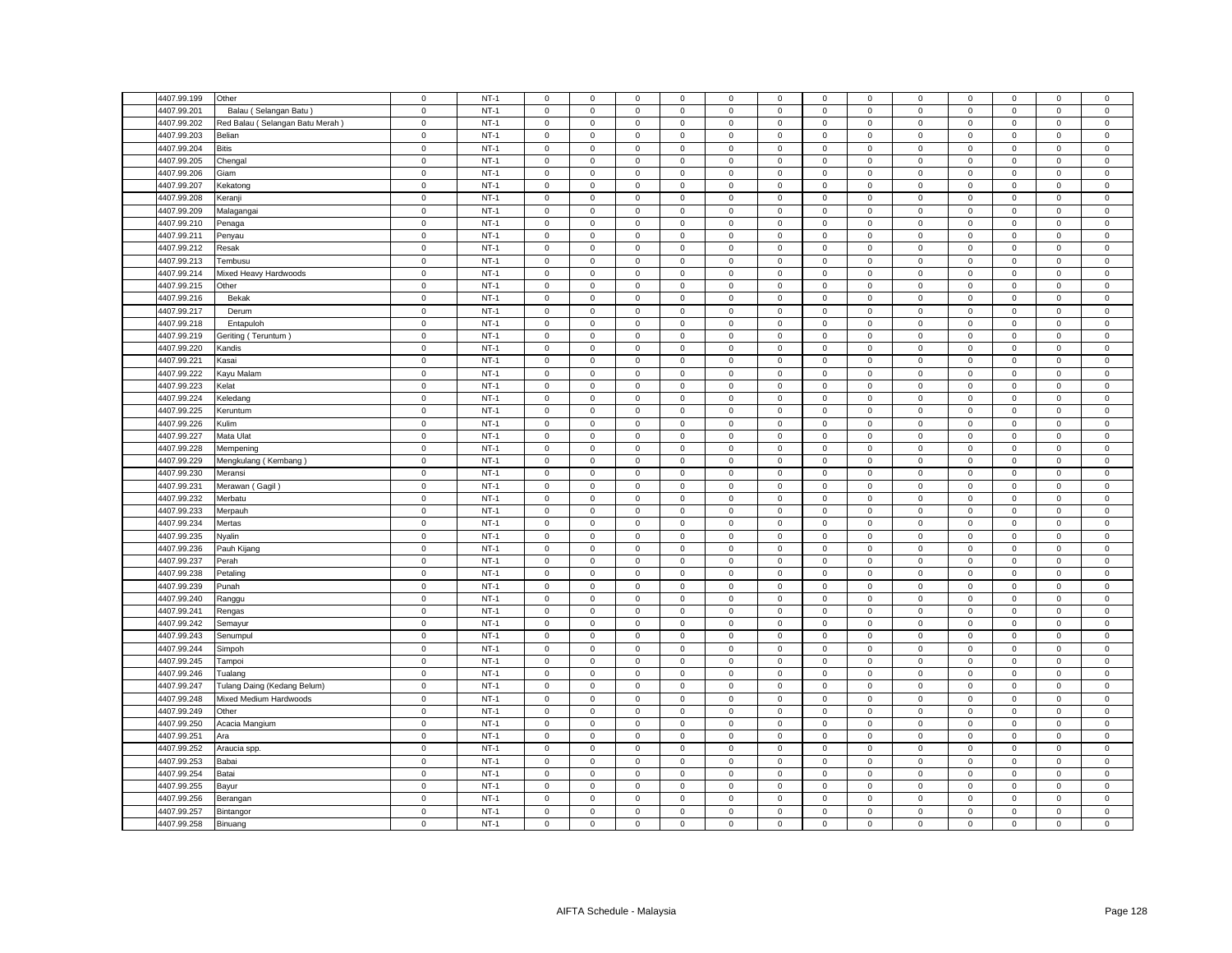| 4407.99.259 | Dedali                          | $\mathbf 0$         | $NT-1$ | $\mathsf 0$         | $\mathsf 0$         | $\mathsf 0$ | $\mathbf 0$ | 0            | $\mathbf 0$ | $\mathsf 0$         | $\mathsf 0$    | $\mathbf 0$         | $\mathsf 0$ | $\mathsf 0$         | $\mathsf 0$ | $\mathbf 0$         |
|-------------|---------------------------------|---------------------|--------|---------------------|---------------------|-------------|-------------|--------------|-------------|---------------------|----------------|---------------------|-------------|---------------------|-------------|---------------------|
| 4407.99.260 | Durian                          | $\mathsf 0$         | $NT-1$ | $\mathbf 0$         | $\mathsf 0$         | $\mathsf 0$ | $\mathbf 0$ | $\mathsf 0$  | $\mathbf 0$ | $\mathsf 0$         | $\mathbf 0$    | $\mathbf 0$         | $\mathsf 0$ | $\mathbf 0$         | $\mathsf 0$ | $\mathbf 0$         |
| 4407.99.261 | Eucalyptus                      | $\mathbf 0$         | $NT-1$ | $\mathbf{0}$        | $\mathbf 0$         | $\mathsf 0$ | $\mathbf 0$ | $\mathbf 0$  | $\mathsf 0$ | $\mathbf 0$         | $\mathbf{0}$   | $\mathsf{O}\xspace$ | $\mathbf 0$ | $\mathbf 0$         | $\mathsf 0$ | $\mathsf 0$         |
| 4407.99.262 | Geronggang (Serungan)           | $\mathbf 0$         | $NT-1$ | $\mathbf 0$         | $\mathsf 0$         | $\mathsf 0$ | $\mathsf 0$ | $\mathsf 0$  | $\mathsf 0$ | $\mathsf 0$         | $\mathsf 0$    | 0                   | $\mathsf 0$ | $\mathsf 0$         | $\mathsf 0$ | $\mathbf 0$         |
| 4407.99.263 | Gerutu                          | $\mathbf 0$         | $NT-1$ | $\mathbf 0$         | $\mathbf 0$         | $\mathbf 0$ | $\mathbf 0$ | 0            | $\mathbf 0$ | $\mathbf 0$         | $\mathbf 0$    | $\mathbf 0$         | $\mathbf 0$ | $\mathbf 0$         | $\mathbf 0$ | 0                   |
| 4407.99.264 | <b>Kedondong</b>                | $\mathbf 0$         | $NT-1$ | $\mathsf 0$         | $\mathsf 0$         | $\mathsf 0$ | $\mathsf 0$ | $\mathsf 0$  | $\mathsf 0$ | $\mathsf 0$         | $\mathbf 0$    | 0                   | $\mathsf 0$ | $\mathbf 0$         | $\mathsf 0$ | $\mathsf 0$         |
| 4407.99.265 | Kelumpang                       | $\mathbf 0$         | $NT-1$ | $\mathsf 0$         | $\mathsf 0$         | $\mathsf 0$ | $\mathsf 0$ | $\mathsf 0$  | $\mathsf 0$ | $\mathsf 0$         | $\mathbf 0$    | $\mathbf 0$         | $\mathsf 0$ | $\mathbf 0$         | $\mathsf 0$ | $\mathbf 0$         |
| 4407.99.266 | Kembang Semangkok               | $\mathbf 0$         | $NT-1$ | $\mathbf{0}$        | $\mathsf 0$         | $\mathbf 0$ | $\mathbf 0$ | $\mathbf 0$  | $\mathbf 0$ | $\mathbf 0$         | $\mathbf 0$    | $\mathbf 0$         | $\mathbf 0$ | $\mathbf{0}$        | $\mathsf 0$ | 0                   |
| 4407.99.267 | Ketapang                        | $\mathsf 0$         | $NT-1$ | $\mathsf 0$         | $\mathsf 0$         | $\mathsf 0$ | $\mathsf 0$ | $\mathsf 0$  | $\mathsf 0$ | $\mathsf 0$         | $\mathbf 0$    | $\mathbf 0$         | $\mathsf 0$ | $\mathbf 0$         | $\mathsf 0$ | $\mathbf 0$         |
| 4407.99.268 | Kungkur                         | $\mathbf 0$         | $NT-1$ | $\mathsf 0$         | $\mathsf 0$         | $\mathsf 0$ | $\mathsf 0$ | $\mathsf 0$  | $\mathsf 0$ | $\mathsf 0$         | $\mathbf 0$    | 0                   | $\mathsf 0$ | $\mathbf 0$         | $\mathsf 0$ | $\mathsf 0$         |
| 4407.99.269 | .aran                           | $\mathsf 0$         | $NT-1$ | $\mathsf 0$         | $\mathsf 0$         | $\mathsf 0$ | $\mathsf 0$ | $\mathsf 0$  | $\mathsf 0$ | $\mathsf 0$         | $\mathsf 0$    | $\mathsf 0$         | $\mathsf 0$ | $\mathbf 0$         | $\mathsf 0$ | $\mathbf 0$         |
| 4407.99.270 |                                 | $\mathbf 0$         | $NT-1$ | $\mathbf{0}$        | $\mathbf 0$         | $\mathbf 0$ | $\mathbf 0$ | $\mathbf 0$  | $\mathbf 0$ | $\mathbf 0$         | $\mathbf{0}$   | $\mathbf 0$         | $\mathbf 0$ | $\mathbf{0}$        | $\mathbf 0$ | $\mathbf 0$         |
| 4407.99.271 | impaga (Surian)                 | $\mathsf 0$         | $NT-1$ |                     |                     |             |             |              |             |                     |                |                     |             |                     |             |                     |
| 4407.99.272 | Machang                         |                     | $NT-1$ | $\mathsf 0$         | $\mathsf 0$         | $\mathsf 0$ | $\mathsf 0$ | $\mathsf 0$  | $\mathsf 0$ | $\mathsf{O}\xspace$ | $\mathsf 0$    | $\mathbf 0$         | $\mathbf 0$ | $\mathsf 0$         | $\mathsf 0$ | $\mathbf 0$         |
|             | Mahang                          | $\mathbf 0$         |        | $\mathsf 0$         | $\mathsf 0$         | $\mathsf 0$ | $\mathsf 0$ | $\mathsf 0$  | $\mathsf 0$ | $\mathbf 0$         | $\mathbf 0$    | 0                   | $\mathsf 0$ | $\mathbf 0$         | $\mathsf 0$ | $\mathsf 0$         |
| 4407.99.273 | Medang                          | $\mathbf 0$         | $NT-1$ | $\mathsf 0$         | $\mathsf 0$         | $\mathsf 0$ | $\mathsf 0$ | $\mathsf 0$  | $\mathsf 0$ | $\mathsf{O}\xspace$ | $\mathbf 0$    | $\mathsf 0$         | $\mathbf 0$ | $\mathsf 0$         | $\mathsf 0$ | $\mathsf 0$         |
| 4407.99.274 | Melantai (Kawang)               | $\mathbf 0$         | $NT-1$ | $\mathsf 0$         | $\mathbf 0$         | $\mathsf 0$ | $\mathbf 0$ | $\mathsf 0$  | $\mathsf 0$ | $\mathsf 0$         | $\mathbf 0$    | 0                   | $\mathsf 0$ | $\mathbf 0$         | $\mathsf 0$ | $\mathsf 0$         |
| 4407.99.275 | Melunak                         | $\mathbf 0$         | $NT-1$ | $\mathbf 0$         | $\mathsf 0$         | $\mathsf 0$ | $\mathbf 0$ | $\mathbf 0$  | $\mathbf 0$ | $\mathsf 0$         | $\mathsf 0$    | 0                   | $\mathsf 0$ | $\mathbf 0$         | $\mathsf 0$ | $\mathsf 0$         |
| 4407.99.276 | Mempisang (Karai)               | $\mathbf 0$         | $NT-1$ | $\mathsf 0$         | $\mathbf 0$         | $\mathsf 0$ | $\mathbf 0$ | $\mathbf 0$  | $\mathsf 0$ | $\mathbf 0$         | $\mathbf 0$    | $\mathbf 0$         | $\mathsf 0$ | $\mathbf 0$         | $\mathsf 0$ | $\mathbf 0$         |
| 4407.99.277 | Merbulan                        | $\mathbf 0$         | $NT-1$ | $\mathsf 0$         | $\mathsf 0$         | $\mathsf 0$ | $\mathsf 0$ | $\mathsf 0$  | $\mathsf 0$ | $\mathsf{O}\xspace$ | $\mathsf 0$    | $\mathsf 0$         | $\mathbf 0$ | $\mathbf 0$         | $\mathsf 0$ | $\mathbf 0$         |
| 4407.99.278 | Mersawa                         | $\mathsf 0$         | $NT-1$ | $\mathbf 0$         | $\mathsf 0$         | $\mathsf 0$ | $\mathbf 0$ | $\mathsf 0$  | $\mathbf 0$ | $\mathbf 0$         | $\mathbf 0$    | 0                   | $\mathsf 0$ | $\mathbf 0$         | $\mathsf 0$ | $\mathbf 0$         |
| 4407.99.279 | Nyatoh                          | $\mathsf 0$         | $NT-1$ | $\mathbf 0$         | $\mathsf{O}\xspace$ | $\mathsf 0$ | $\mathbf 0$ | $\mathsf 0$  | $\mathsf 0$ | $\mathsf 0$         | $\mathsf 0$    | $\mathbf 0$         | $\mathsf 0$ | $\mathsf 0$         | $\mathsf 0$ | $\mathbf 0$         |
| 4407.99.280 | Nyatoh Kuning                   | $\mathbf 0$         | $NT-1$ | 0                   | 0                   | $\mathbf 0$ | 0           | 0            | 0           | 0                   | 0              | $\mathsf 0$         | $\mathbf 0$ | 0                   | $\mathsf 0$ | 0                   |
| 4407.99.281 | Pelajau                         | $\mathsf 0$         | $NT-1$ | $\mathsf 0$         | $\mathsf{O}\xspace$ | $\mathbf 0$ | $\mathbf 0$ | $\mathsf 0$  | $\mathbf 0$ | $\mathbf 0$         | $\mathbf 0$    | $\mathsf 0$         | $\mathbf 0$ | $\mathbf 0$         | $\mathbf 0$ | $\pmb{0}$           |
| 4407.99.282 | Penarahan                       | $\mathsf 0$         | $NT-1$ | $\mathbf 0$         | $\mathbf 0$         | $\mathbf 0$ | 0           | 0            | $\mathbf 0$ | $\mathbf 0$         | $\mathbf 0$    | 0                   | $\mathbf 0$ | $\mathbf 0$         | $\mathbf 0$ | 0                   |
| 4407.99.283 | Perupok                         | $\mathbf 0$         | $NT-1$ | $\mathbf 0$         | $\mathsf{O}\xspace$ | $\mathbf 0$ | $\mathbf 0$ | $\mathsf 0$  | $\mathbf 0$ | $\,0\,$             | $\mathbf 0$    | 0                   | $\mathbf 0$ | $\mathsf 0$         | $\mathbf 0$ | $\pmb{0}$           |
| 4407.99.284 | Petai                           | $\mathbf 0$         | $NT-1$ | 0                   | 0                   | $\mathsf 0$ | 0           | 0            | 0           | 0                   | 0              | $\mathsf 0$         | $\mathbf 0$ | 0                   | $\mathsf 0$ | 0                   |
| 4407.99.285 | <sup>2</sup> ulai               | $\mathsf 0$         | $NT-1$ | $\mathbf 0$         | $\mathsf 0$         | $\mathsf 0$ | $\mathsf 0$ | $\mathsf 0$  | $\mathbf 0$ | $\mathsf 0$         | $\mathsf 0$    | $\mathsf 0$         | $\mathsf 0$ | $\mathsf 0$         | $\mathsf 0$ | $\mathbf 0$         |
| 4407.99.286 | Rubberwood                      | $\mathbf 0$         | $NT-1$ | $\mathbf 0$         | $\mathsf 0$         | $\mathsf 0$ | $\mathbf 0$ | 0            | $\mathbf 0$ | $\mathbf 0$         | $\mathbf 0$    | 0                   | $\mathsf 0$ | $\mathbf 0$         | $\mathsf 0$ | $\mathbf 0$         |
| 4407.99.287 | Sengkuang                       | $\mathsf 0$         | $NT-1$ | $\mathbf 0$         | $\mathsf{O}\xspace$ | $\mathbf 0$ | $\mathbf 0$ | $\mathsf 0$  | $\mathbf 0$ | $\mathsf 0$         | $\mathbf 0$    | 0                   | $\mathsf 0$ | $\mathsf 0$         | $\mathsf 0$ | $\pmb{0}$           |
| 4407.99.288 | Sentang                         | $\mathsf 0$         | $NT-1$ | $\mathsf 0$         | $\mathbf 0$         | $\mathsf 0$ | $\mathbf 0$ | $\mathbf 0$  | $\mathsf 0$ | $\mathbf 0$         | $\mathbf{0}$   | $\mathsf 0$         | $\mathsf 0$ | $\mathsf 0$         | $\mathsf 0$ | $\mathsf 0$         |
| 4407.99.289 | Sepetir                         | $\mathsf 0$         | $NT-1$ | $\mathbf 0$         | $\mathbf 0$         | $\mathbf 0$ | $\mathbf 0$ | $\mathsf 0$  | $\mathbf 0$ | $\mathsf 0$         | $\mathbf 0$    | $\mathsf 0$         | $\mathbf 0$ | $\mathbf 0$         | $\mathsf 0$ | $\mathbf 0$         |
| 4407.99.290 | Sesendok                        | $\mathbf 0$         | $NT-1$ | $\mathbf 0$         | $\mathsf{O}\xspace$ | $\mathsf 0$ | $\mathbf 0$ | 0            | $\mathsf 0$ | $\mathsf{O}\xspace$ | $\overline{0}$ | $\mathsf{O}\xspace$ | $\,0\,$     | $\mathsf{O}\xspace$ | $\mathsf 0$ | $\mathsf 0$         |
| 4407.99.291 | Terap                           | $\mathsf 0$         | $NT-1$ | $\mathbf 0$         | $\mathsf 0$         | $\mathsf 0$ | $\mathbf 0$ | $\mathsf 0$  | $\mathsf 0$ | $\mathsf 0$         | $\mathbf 0$    | $\mathbf 0$         | $\mathsf 0$ | $\mathbf 0$         | $\mathsf 0$ | $\mathsf 0$         |
| 4407.99.292 | Terentang                       | $\mathbf 0$         | $NT-1$ | $\mathbf 0$         | $\mathbf 0$         | $\mathsf 0$ | $\mathbf 0$ | 0            | $\mathsf 0$ | $\mathbf 0$         | $\mathbf 0$    | $\mathbf 0$         | $\mathsf 0$ | $\mathbf 0$         | $\mathbf 0$ | 0                   |
| 4407.99.293 | Red Meranti                     | $\mathbf 0$         | $NT-1$ | $\mathsf 0$         | $\mathbf 0$         | 0           | $\mathbf 0$ | $\mathsf 0$  | 0           | $\mathsf 0$         | $\mathsf 0$    | $\mathsf{O}\xspace$ | $\mathbf 0$ | $\mathsf 0$         | $\mathsf 0$ | 0                   |
| 4407.99.294 | Mixed Light Hardwoods           | $\mathbf 0$         | $NT-1$ | $\mathsf 0$         | $\mathsf 0$         | $\mathsf 0$ | $\mathsf 0$ | $\mathbf 0$  | $\mathsf 0$ | $\mathsf 0$         | $\mathbf 0$    | $\mathbf 0$         | $\mathsf 0$ | $\mathbf 0$         | $\mathsf 0$ | $\mathsf 0$         |
| 4407.99.295 | Other                           | $\mathbf 0$         | $NT-1$ | $\mathsf 0$         | $\mathsf 0$         | $\mathsf 0$ | $\mathsf 0$ | $\mathsf 0$  | $\mathsf 0$ | $\mathsf 0$         | $\mathbf 0$    | $\mathsf 0$         | $\mathsf 0$ | $\mathbf 0$         | $\mathsf 0$ | $\mathsf 0$         |
|             |                                 |                     |        |                     |                     |             |             |              |             |                     |                |                     |             |                     |             |                     |
| 4407.99.296 | Mixed Hardwoods                 | $\mathbf 0$         | $NT-1$ | $\mathsf 0$         | $\mathbf 0$         | $\mathsf 0$ | $\mathsf 0$ | $\mathsf 0$  | $\mathsf 0$ | $\mathsf 0$         | $\mathbf 0$    | $\mathsf 0$         | $\,0\,$     | $\mathsf 0$         | $\mathsf 0$ | $\mathbf 0$         |
| 4407.99.297 | <b>Red Woods</b>                | $\mathbf 0$         | $NT-1$ | $\mathbf 0$         | $\mathsf 0$         | $\mathsf 0$ | $\mathbf 0$ | $\mathsf 0$  | $\mathbf 0$ | $\mathsf 0$         | $\mathsf 0$    | 0                   | $\mathsf 0$ | $\mathbf 0$         | $\mathsf 0$ | $\mathbf 0$         |
| 4407.99.299 | Other                           | $\mathbf 0$         | $NT-1$ | $\mathbf 0$         | $\mathsf 0$         | $\mathbf 0$ | $\mathbf 0$ | $\mathbf 0$  | $\mathbf 0$ | $\mathsf 0$         | $\mathsf 0$    | $\mathsf 0$         | $\mathsf 0$ | $\mathbf 0$         | $\mathsf 0$ | $\mathsf 0$         |
| 4407.99.301 | Balau (Selangan Batu)           | $\mathbf 0$         | $NT-1$ | 0                   | 0                   | $\mathsf 0$ | 0           | 0            | $\mathbf 0$ | $\mathbf 0$         | 0              | 0                   | $\mathbf 0$ | 0                   | $\mathsf 0$ | 0                   |
| 4407.99.302 | Red Balau (Selangan Batu Merah) | $\mathbf 0$         | $NT-1$ | $\mathsf 0$         | $\mathsf 0$         | $\mathsf 0$ | $\mathsf 0$ | $\mathsf 0$  | $\mathsf 0$ | $\mathsf 0$         | $\mathbf 0$    | $\mathbf 0$         | $\mathsf 0$ | $\mathbf 0$         | $\mathsf 0$ | $\mathsf 0$         |
| 4407.99.303 | Belian                          | $\mathsf 0$         | $NT-1$ | $\mathsf 0$         | $\mathbf{0}$        | $\mathbf 0$ | $\mathsf 0$ | $\mathbf{0}$ | $\mathsf 0$ | $\mathbf 0$         | $\mathbf{0}$   | $\mathsf 0$         | $\mathbf 0$ | $\mathbf{O}$        | $\mathbf 0$ | $\mathbf 0$         |
| 4407.99.304 | <b>Bitis</b>                    | $\mathbf 0$         | $NT-1$ | $\mathbf{0}$        | $\mathbf 0$         | $\mathsf 0$ | $\mathbf 0$ | $\mathbf 0$  | $\mathbf 0$ | $\mathbf 0$         | $\mathbf 0$    | $\mathbf 0$         | $\mathsf 0$ | $\mathbf 0$         | $\mathsf 0$ | 0                   |
| 4407.99.305 | Chengal                         | $\mathsf 0$         | $NT-1$ | $\mathsf 0$         | $\mathbf 0$         | $\mathsf 0$ | $\mathsf 0$ | $\mathbf 0$  | $\mathsf 0$ | $\mathbf 0$         | $\mathbf 0$    | $\mathbf 0$         | $\mathsf 0$ | $\mathbf 0$         | $\mathsf 0$ | $\mathsf 0$         |
| 4407.99.306 | Giam                            | $\mathbf{0}$        | $NT-1$ | $\mathbf 0$         | $\mathbf 0$         | $\mathbf 0$ | $\mathbf 0$ | $\mathbf 0$  | $\mathbf 0$ | $\mathsf 0$         | $\mathbf 0$    | $\mathbf 0$         | $\mathsf 0$ | $\mathbf 0$         | $\mathsf 0$ | $\mathbf 0$         |
| 4407.99.307 | Kekatong                        | $\mathbf 0$         | $NT-1$ | $\mathbf 0$         | $\mathbf 0$         | $\mathbf 0$ | $\mathbf 0$ | $\mathbf 0$  | $\mathbf 0$ | $\mathbf 0$         | $\mathbf{0}$   | $\mathbf 0$         | $\mathbf 0$ | $\mathbf{0}$        | $\mathbf 0$ | $\mathbf 0$         |
| 4407.99.308 | Keranji                         | $\mathsf 0$         | $NT-1$ | $\mathbf 0$         | $\mathsf{O}\xspace$ | $\mathsf 0$ | $\mathsf 0$ | $\mathsf 0$  | $\mathsf 0$ | $\mathsf 0$         | $\mathsf 0$    | $\mathsf 0$         | $\mathbf 0$ | $\mathsf 0$         | $\mathsf 0$ | $\mathbf 0$         |
| 4407.99.309 | Malagangai                      | $\mathsf 0$         | $NT-1$ | $\mathsf 0$         | $\mathsf{O}\xspace$ | $\mathsf 0$ | $\mathsf 0$ | $\mathbf 0$  | $\mathsf 0$ | $\mathsf{O}\xspace$ | $\mathbf 0$    | $\mathsf 0$         | $\mathsf 0$ | $\mathbf 0$         | $\mathsf 0$ | $\mathsf 0$         |
| 4407.99.310 | Penaga                          | $\mathsf 0$         | $NT-1$ | $\mathsf 0$         | $\mathsf 0$         | $\mathsf 0$ | $\mathsf 0$ | $\mathsf 0$  | $\mathsf 0$ | $\mathsf 0$         | $\mathsf 0$    | $\mathsf 0$         | $\mathsf 0$ | $\mathsf 0$         | $\mathsf 0$ | $\mathsf 0$         |
| 4407.99.311 | Penyau                          | $\mathbf 0$         | $NT-1$ | 0                   | $\mathsf 0$         | $\mathbf 0$ | 0           | $\mathsf 0$  | 0           | 0                   | $\mathbf 0$    | $\mathsf 0$         | $\mathbf 0$ | $\mathbf 0$         | 0           | $\mathsf 0$         |
| 4407.99.312 | Resak                           | $\mathbf 0$         | $NT-1$ | $\mathbf 0$         | $\mathsf{O}\xspace$ | $\mathbf 0$ | $\mathbf 0$ | $\mathsf 0$  | $\mathbf 0$ | $\mathbf 0$         | $\mathsf 0$    | 0                   | $\mathbf 0$ | $\mathbf 0$         | $\mathsf 0$ | $\pmb{0}$           |
| 4407.99.313 | Tembusu                         | $\mathsf 0$         | $NT-1$ | $\mathsf 0$         | $\mathsf 0$         | $\mathsf 0$ | $\mathsf 0$ | $\mathsf 0$  | $\mathsf 0$ | $\mathsf 0$         | $\mathbf 0$    | $\mathsf 0$         | $\mathsf 0$ | $\mathbf 0$         | $\mathsf 0$ | $\mathsf 0$         |
| 4407.99.314 | Mixed Heavy Hardwoods           | $\mathsf{O}\xspace$ | $NT-1$ | $\mathbf 0$         | $\mathsf 0$         | $\mathbf 0$ | $\mathsf 0$ | $\mathsf 0$  | $\mathbf 0$ | $\mathsf 0$         | $\mathsf 0$    | $\mathsf 0$         | $\mathbf 0$ | $\mathbf 0$         | $\mathsf 0$ | $\mathsf{O}\xspace$ |
| 4407.99.315 | Other                           | $\mathbf 0$         | $NT-1$ | $\mathsf{O}\xspace$ | $\mathsf{O}\xspace$ | $\mathsf 0$ | 0           | $\mathsf 0$  | $\mathsf 0$ | $\mathsf 0$         | 0              | 0                   | $\mathbf 0$ | $\mathsf 0$         | $\mathsf 0$ | $\mathsf 0$         |
| 4407.99.316 | Bekak                           | $\mathsf 0$         | $NT-1$ | $\mathbf 0$         | $\mathsf 0$         | $\mathsf 0$ | $\mathbf 0$ | $\mathsf 0$  | $\mathbf 0$ | $\mathsf 0$         | $\mathsf 0$    | $\mathbf 0$         | $\mathsf 0$ | $\mathsf 0$         | $\mathsf 0$ | $\mathbf 0$         |
| 4407.99.317 | Derum                           | $\mathbf 0$         | $NT-1$ | $\mathsf 0$         | $\mathbf 0$         | $\mathsf 0$ | $\mathbf 0$ | 0            | $\mathbf 0$ | $\mathbf 0$         | $\mathbf 0$    | $\mathbf 0$         | $\mathsf 0$ | $\mathbf 0$         | $\mathsf 0$ | 0                   |
| 4407.99.318 | Entapuloh                       | $\mathbf 0$         | $NT-1$ | $\mathsf{O}\xspace$ | $\mathsf 0$         | $\mathbf 0$ | $\mathbf 0$ | $\mathsf 0$  | $\mathbf 0$ | $\mathsf 0$         | $\mathbf 0$    | 0                   | $\mathbf 0$ | $\mathsf 0$         | $\mathbf 0$ | $\pmb{0}$           |
|             |                                 |                     | $NT-1$ |                     |                     |             |             |              |             |                     |                | $\mathbf 0$         |             |                     |             | $\mathbf 0$         |
| 4407.99.319 | Geriting (Teruntum              | $\mathsf 0$         |        | $\mathbf 0$         | $\mathsf 0$         | $\mathsf 0$ | $\mathbf 0$ | $\mathsf 0$  | $\mathsf 0$ | $\mathsf 0$         | $\mathbf 0$    |                     | $\mathsf 0$ | $\mathsf 0$         | $\mathsf 0$ |                     |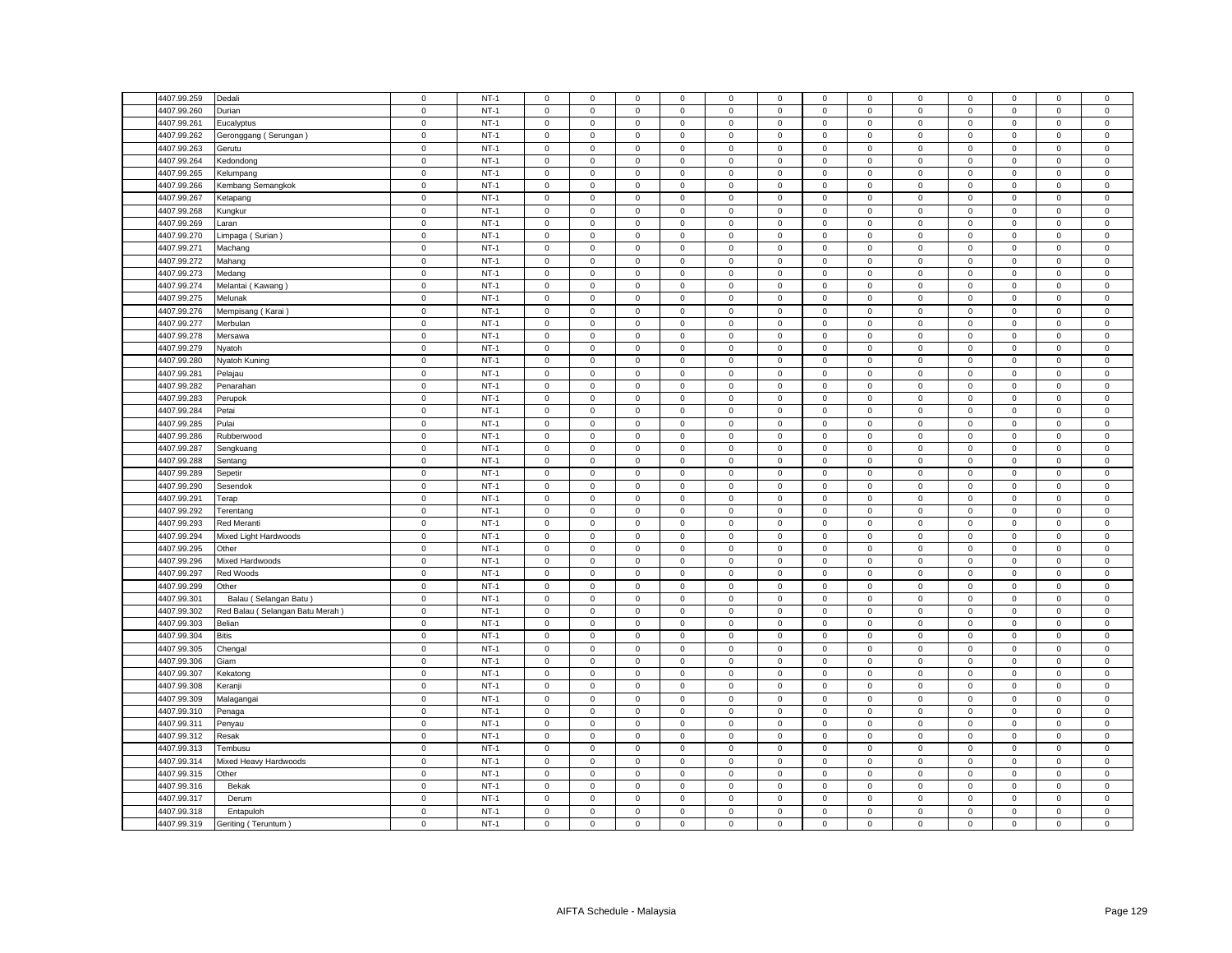| 4407.99.320 | Kandis                      | $\mathsf 0$ | $NT-1$ | $\mathsf 0$         | $\mathsf 0$         | $\mathsf 0$ | $\mathsf 0$ | 0            | $\mathsf 0$ | $\mathsf 0$  | $\mathsf 0$  | $\mathsf 0$ | $\mathsf 0$ | $\mathbf 0$         | $\mathbf 0$  | $\mathbf 0$    |
|-------------|-----------------------------|-------------|--------|---------------------|---------------------|-------------|-------------|--------------|-------------|--------------|--------------|-------------|-------------|---------------------|--------------|----------------|
| 4407.99.321 | Kasai                       | $\mathsf 0$ | $NT-1$ | $\mathsf 0$         | $\mathsf 0$         | $\mathsf 0$ | $\mathbf 0$ | 0            | $\mathsf 0$ | $\mathsf 0$  | $\mathsf 0$  | $\mathsf 0$ | $\mathbf 0$ | $\mathsf 0$         | $\mathsf 0$  | $\mathsf 0$    |
| 4407.99.322 | Kayu Malam                  | $\mathsf 0$ | $NT-1$ | $\mathsf 0$         | $\mathsf 0$         | $\mathsf 0$ | $\mathsf 0$ | $\mathbf 0$  | $\mathsf 0$ | $\mathbf 0$  | $\mathsf 0$  | $\mathbf 0$ | $\mathsf 0$ | $\mathsf 0$         | $\mathsf 0$  | $\mathsf 0$    |
| 4407.99.323 | Kelat                       | $\mathsf 0$ | $NT-1$ | $\mathbf{0}$        | $\mathbf 0$         | $\mathbf 0$ | $\mathbf 0$ | $\mathbf{0}$ | $\mathbf 0$ | $\mathbf{0}$ | $\mathbf{0}$ | $\mathbf 0$ | $^{\circ}$  | $\mathbf{0}$        | $\mathbf{0}$ | $\mathsf 0$    |
| 4407.99.324 | Keledang                    | $\mathsf 0$ | $NT-1$ | $\mathbf 0$         | $\mathsf 0$         | $\mathsf 0$ | $\mathbf 0$ | 0            | $\mathsf 0$ | $\mathbf 0$  | $\mathbf 0$  | 0           | $\mathsf 0$ | $\mathbf 0$         | $\mathbf 0$  | $\,0\,$        |
| 4407.99.325 | Keruntum                    | $\mathsf 0$ | $NT-1$ | $\mathsf 0$         | $\mathbf{0}$        | $\mathsf 0$ | $\mathsf 0$ | $\mathbf{0}$ | $\mathbf 0$ | $\mathbf 0$  | $\mathsf 0$  | $\mathsf 0$ | $\mathbf 0$ | $\mathbf 0$         | $\mathsf 0$  | $\mathsf 0$    |
| 4407.99.326 | Kulim                       | $\mathbf 0$ | $NT-1$ | $\mathbf{0}$        | $\mathbf 0$         | $\mathbf 0$ | $\mathbf 0$ | $\mathbf{0}$ | $\mathbf 0$ | $\mathbf{0}$ | $\mathbf 0$  | $\mathbf 0$ | $\mathbf 0$ | $\mathbf 0$         | $\mathbf 0$  | $\mathsf 0$    |
| 4407.99.327 | Mata Ulat                   | $\mathbf 0$ | $NT-1$ | $\mathsf 0$         | $\mathsf 0$         | $\mathsf 0$ | $\mathbf 0$ | $\mathbf 0$  | $\mathsf 0$ | $\mathbf 0$  | $\mathsf 0$  | $\mathsf 0$ | $\mathbf 0$ | $\mathsf 0$         | $\mathsf 0$  | $\,0\,$        |
| 4407.99.328 | Mempening                   | $\mathbf 0$ | $NT-1$ | $\mathsf 0$         | $\mathsf 0$         | $\mathsf 0$ | $\mathsf 0$ | $\mathbf 0$  | $\mathsf 0$ | $\mathbf 0$  | $\mathsf 0$  | $\mathsf 0$ | $\mathsf 0$ | $\mathsf 0$         | $\mathsf 0$  | $\mathsf 0$    |
| 4407.99.329 | Mengkulang (Kembang)        | $\mathsf 0$ | $NT-1$ | $\mathbf 0$         | $\mathbf 0$         | $\mathsf 0$ | $\mathbf 0$ | 0            | $\mathbf 0$ | $\mathbf 0$  | $\mathbf 0$  | 0           | $\mathbf 0$ | $\mathbf 0$         | $\mathbf 0$  | $\mathsf 0$    |
| 4407.99.330 | Meransi                     | $\mathsf 0$ | $NT-1$ | $\mathsf 0$         | $\mathbf 0$         | $\mathsf 0$ | $\mathsf 0$ | 0            | $\mathsf 0$ | $\mathsf 0$  | $\mathbf 0$  | $\mathbf 0$ | $\mathbf 0$ | $\mathsf 0$         | $\mathsf 0$  | $\,0\,$        |
| 4407.99.331 | Merawan (Gagil)             | $\mathsf 0$ | $NT-1$ | $\mathbf 0$         | $\mathbf 0$         | $\mathsf 0$ | $\mathsf 0$ | $\mathbf{0}$ | $\mathsf 0$ | $\mathbf 0$  | $\mathbf 0$  | $\mathsf 0$ | $\mathsf 0$ | $\mathbf 0$         | $\mathsf 0$  | $\mathsf 0$    |
| 4407.99.332 | Merbatu                     | $\mathsf 0$ | $NT-1$ | $\mathbf 0$         | $\mathsf 0$         | $\mathsf 0$ | $\mathsf 0$ | 0            | $\mathsf 0$ | $\mathsf 0$  | $\,0\,$      | $\mathsf 0$ | $\mathsf 0$ | $\mathsf 0$         | $\mathsf 0$  | $\mathbf 0$    |
| 4407.99.333 | Merpauh                     | $\mathsf 0$ | $NT-1$ | $\mathbf 0$         | $\mathsf 0$         | $\mathsf 0$ | $\mathsf 0$ | 0            | $\mathsf 0$ | $\mathbf 0$  | $\mathsf 0$  | $\mathsf 0$ | $\mathsf 0$ | $\mathsf 0$         | $\mathsf 0$  | $\mathsf 0$    |
| 4407.99.334 | Mertas                      | $\mathbf 0$ | $NT-1$ | $\mathsf 0$         | $\mathsf 0$         | $\mathsf 0$ | $\mathsf 0$ | $\mathbf 0$  | $\mathsf 0$ | $\mathsf 0$  | $\,0\,$      | $\mathbf 0$ | $\mathsf 0$ | $\mathsf 0$         | $\mathsf 0$  | $\mathbf 0$    |
| 4407.99.335 | Nyalin                      | $\mathsf 0$ | $NT-1$ | $\mathbf 0$         | $\mathbf 0$         | $\mathbf 0$ | $^{\circ}$  | 0            | $\mathbf 0$ | $\mathbf 0$  | $\mathbf 0$  | $\mathsf 0$ | $\mathbf 0$ | $\mathbf 0$         | $\mathbf 0$  | $\mathbf 0$    |
| 4407.99.336 | Pauh Kijang                 | $\mathsf 0$ | $NT-1$ | $\Omega$            | $\mathsf 0$         | $\mathsf 0$ | $\mathsf 0$ | 0            | $\mathbf 0$ | $\mathbf 0$  | $\mathsf 0$  | $\mathsf 0$ | $\mathsf 0$ | $\mathsf 0$         | $\mathsf 0$  | $\mathbf 0$    |
| 4407.99.337 |                             | $\mathbf 0$ | $NT-1$ | $\mathsf{O}\xspace$ | $\mathsf 0$         | $\mathsf 0$ | $\mathbf 0$ | 0            | $\mathsf 0$ | $\mathbf 0$  | $\mathsf 0$  | $\mathsf 0$ | $\mathsf 0$ | $\mathsf 0$         | $\mathsf 0$  | $\,0\,$        |
|             | Perah                       |             | $NT-1$ | $\mathsf 0$         | $\mathsf 0$         | $\mathsf 0$ | $\mathsf 0$ | 0            | $\mathsf 0$ | $\mathsf 0$  | $\mathsf 0$  |             | $\mathsf 0$ | $\mathsf 0$         | $\mathsf 0$  |                |
| 4407.99.338 | Petaling                    | $\mathbf 0$ |        |                     |                     |             |             |              |             |              |              | $\mathsf 0$ |             |                     |              | $\mathbf 0$    |
| 4407.99.339 | Punah                       | $\pmb{0}$   | $NT-1$ | 0                   | $\mathsf{O}\xspace$ | 0           | $\mathbf 0$ | 0            | 0           | 0            | 0            | $\mathsf 0$ | $\mathbf 0$ | 0                   | $\mathbf 0$  | $\mathbf 0$    |
| 4407.99.340 | Ranggu                      | $\mathsf 0$ | $NT-1$ | $\mathbf 0$         | $\mathsf{O}\xspace$ | $\mathsf 0$ | $\mathsf 0$ | $\mathbf 0$  | $\mathsf 0$ | $\mathbf 0$  | $\mathsf 0$  | $\mathsf 0$ | $\mathbf 0$ | $\mathsf 0$         | $\mathsf 0$  | $\mathbf 0$    |
| 4407.99.341 | Rengas                      | $\mathsf 0$ | $NT-1$ | $\mathbf 0$         | $\mathbf 0$         | $\mathbf 0$ | 0           | 0            | $\mathbf 0$ | $\mathbf 0$  | $\mathbf 0$  | $\mathbf 0$ | $\mathbf 0$ | 0                   | $\mathbf 0$  | $\mathbf 0$    |
| 4407.99.342 | Semayur                     | $\mathbf 0$ | $NT-1$ | $\mathsf 0$         | $\mathsf{O}\xspace$ | $\mathbf 0$ | $\mathsf 0$ | 0            | $\mathbf 0$ | $\mathsf 0$  | $\,0\,$      | $\mathsf 0$ | $\mathbf 0$ | $\mathsf{O}\xspace$ | $\mathbf 0$  | $\mathbf 0$    |
| 4407.99.343 | Senumpul                    | $\mathsf 0$ | $NT-1$ | $\mathbf 0$         | $\mathsf 0$         | $\mathsf 0$ | $\mathbf 0$ | 0            | $\mathsf 0$ | $\mathbf 0$  | $\mathsf 0$  | $\mathsf 0$ | $\mathsf 0$ | $\mathsf 0$         | $\mathsf 0$  | $\mathsf 0$    |
| 4407.99.344 | Simpoh                      | $\mathsf 0$ | $NT-1$ | $\mathbf 0$         | $\mathbf 0$         | $\mathbf 0$ | $\mathbf 0$ | 0            | $\mathbf 0$ | $\mathbf 0$  | $\mathsf 0$  | $\mathsf 0$ | $\mathbf 0$ | $\mathbf 0$         | $\mathbf 0$  | $\mathbf 0$    |
| 4407.99.345 | Tampoi                      | $\mathbf 0$ | $NT-1$ | 0                   | $\mathsf 0$         | $\mathsf 0$ | 0           | 0            | $\mathsf 0$ | $\mathbf 0$  | $\mathsf 0$  | $\mathsf 0$ | $\mathbf 0$ | 0                   | $\mathsf 0$  | $\mathbf 0$    |
| 4407.99.346 | Tualang                     | $\mathsf 0$ | $NT-1$ | $\mathbf 0$         | $\mathsf 0$         | $\mathsf 0$ | $\mathsf 0$ | 0            | $\mathbf 0$ | $\mathsf 0$  | $\mathbf 0$  | $\mathsf 0$ | $\mathbf 0$ | $\mathsf 0$         | $\mathsf 0$  | $\mathbf 0$    |
| 4407.99.347 | Tulang Daing (Kedang Belum) | $\mathsf 0$ | $NT-1$ | $\mathbf 0$         | $\mathsf 0$         | $\mathbf 0$ | $\mathbf 0$ | 0            | $\mathbf 0$ | $\mathbf 0$  | $\mathbf 0$  | $\mathsf 0$ | $\mathbf 0$ | $\mathbf 0$         | $\mathbf 0$  | $\mathsf 0$    |
| 4407.99.348 | Mixed Medium Hardwoods      | $\mathbf 0$ | $NT-1$ | $\mathbf 0$         | $\mathsf{O}\xspace$ | $\mathbf 0$ | $\mathsf 0$ | 0            | $\mathbf 0$ | $\mathsf 0$  | $\mathsf 0$  | $\mathsf 0$ | $\mathbf 0$ | $\mathsf{O}\xspace$ | $\mathsf 0$  | $\pmb{0}$      |
| 4407.99.349 | Other                       | $\mathsf 0$ | $NT-1$ | $\mathsf 0$         | $\mathsf 0$         | $\mathsf 0$ | $\mathbf 0$ | $\mathbf 0$  | $\mathsf 0$ | $\mathbf 0$  | $\mathsf 0$  | $\mathsf 0$ | $\mathsf 0$ | $\mathsf 0$         | $\mathsf 0$  | $\overline{0}$ |
| 4407.99.350 | Acacia Mangium              | $\mathbf 0$ | $NT-1$ | $\mathbf 0$         | 0                   | 0           | $\mathbf 0$ | 0            | $\mathbf 0$ | $\mathbf 0$  | $\mathbf 0$  | $\mathsf 0$ | $\mathbf 0$ | 0                   | $^{\circ}$   | $\mathbf 0$    |
| 4407.99.351 | Ara                         | $\mathbf 0$ | $NT-1$ | $\mathbf 0$         | $\mathsf 0$         | $\mathsf 0$ | $\mathbf 0$ | 0            | $\mathsf 0$ | $\mathsf 0$  | $\mathbf 0$  | $\mathsf 0$ | $\mathbf 0$ | $\mathbf 0$         | $\mathbf 0$  | $\mathsf 0$    |
| 4407.99.352 | Araucia spp.                | $\mathsf 0$ | $NT-1$ | $\mathbf 0$         | $\mathsf 0$         | $\mathsf 0$ | $\mathsf 0$ | 0            | $\mathsf 0$ | $\mathsf 0$  | $\mathsf 0$  | $\mathsf 0$ | $\mathsf 0$ | $\mathsf 0$         | $\mathsf 0$  | $\mathbf 0$    |
| 4407.99.353 | Babai                       | $\mathbf 0$ | $NT-1$ | $\mathbf 0$         | $\mathbf 0$         | $\mathsf 0$ | $\mathsf 0$ | 0            | $\mathsf 0$ | 0            | $\mathbf 0$  | $\mathsf 0$ | $\mathbf 0$ | 0                   | $\mathsf 0$  | $\mathbf 0$    |
| 4407.99.354 | Batai                       | $\mathbf 0$ | $NT-1$ | $\mathsf 0$         | $\mathsf{O}\xspace$ | $\mathbf 0$ | $\mathbf 0$ | 0            | $\mathbf 0$ | $\mathsf 0$  | $\mathsf 0$  | $\mathsf 0$ | $\mathbf 0$ | $\mathsf{O}\xspace$ | $\mathsf 0$  | $\mathbf 0$    |
| 4407.99.355 | Bayur                       | $\mathbf 0$ | $NT-1$ | $\mathsf 0$         | $\mathsf 0$         | $\mathsf 0$ | $\mathsf 0$ | $\mathbf 0$  | $\mathsf 0$ | $\mathbf 0$  | $\mathsf 0$  | $\mathsf 0$ | $\mathsf 0$ | $\mathsf 0$         | $\mathsf 0$  | $\mathsf 0$    |
| 4407.99.356 | Berangan                    | $\mathbf 0$ | $NT-1$ | $\mathsf 0$         | 0                   | 0           | 0           | 0            | $\mathsf 0$ | 0            | $\mathbf 0$  | $\mathsf 0$ | $\mathbf 0$ | 0                   | 0            | $\,0\,$        |
| 4407.99.357 | Bintangor                   | $\mathsf 0$ | $NT-1$ | $\mathsf 0$         | $\mathsf 0$         | $\mathsf 0$ | $\mathsf 0$ | 0            | $\mathsf 0$ | $\mathbf 0$  | $\mathsf 0$  | $\mathsf 0$ | $\mathsf 0$ | $\mathsf 0$         | $\mathsf 0$  | $\mathsf 0$    |
| 4407.99.358 | Binuang                     | $\mathsf 0$ | $NT-1$ | $\mathbf 0$         | $\mathsf 0$         | $\mathsf 0$ | $\mathbf 0$ | 0            | $\mathbf 0$ | $\mathsf 0$  | $\mathsf 0$  | $\mathsf 0$ | $\mathsf 0$ | $\mathsf 0$         | $\mathsf 0$  | $\mathbf 0$    |
| 4407.99.359 | Dedali                      | $\mathsf 0$ | $NT-1$ | $\mathsf 0$         | $\mathsf 0$         | $\mathsf 0$ | $\mathbf 0$ | 0            | $\mathsf 0$ | $\mathsf 0$  | $\,0\,$      | $\mathsf 0$ | $\mathbf 0$ | $\mathsf 0$         | $\mathsf 0$  | $\,0\,$        |
| 4407.99.360 | Durian                      | $\mathsf 0$ | $NT-1$ | $\mathbf 0$         | $\mathsf 0$         | $\mathsf 0$ | $\mathbf 0$ | 0            | $\mathsf 0$ | $\mathbf 0$  | $\mathsf 0$  | $\mathsf 0$ | $\mathsf 0$ | $\mathsf 0$         | $\mathsf 0$  | $\mathbf 0$    |
| 4407.99.361 | Eucalyptus                  | $\mathsf 0$ | $NT-1$ | $\mathsf 0$         | $\mathsf 0$         | $\mathsf 0$ | $\mathsf 0$ | 0            | $\mathsf 0$ | $\mathbf 0$  | $\mathsf 0$  | $\mathbf 0$ | $\mathsf 0$ | $\mathsf 0$         | $\mathsf 0$  | $\mathsf 0$    |
| 4407.99.362 | Geronggang (Serungan)       | $\mathbf 0$ | $NT-1$ | $\mathbf 0$         | $\mathsf 0$         | $\mathsf 0$ | $\mathbf 0$ | 0            | $\mathbf 0$ | $\mathbf 0$  | $\mathbf 0$  | $\mathsf 0$ | $\mathbf 0$ | $\mathsf 0$         | $\mathbf 0$  | $\,0\,$        |
| 4407.99.363 | Gerutu                      | $\mathsf 0$ | $NT-1$ | $\mathsf 0$         | $\mathsf 0$         | $\mathsf 0$ | $\mathsf 0$ | 0            | $\mathsf 0$ | $\mathbf 0$  | $\mathsf 0$  | $\mathsf 0$ | $\mathsf 0$ | $\mathsf 0$         | $\mathsf 0$  | $\mathsf 0$    |
| 4407.99.364 | Kedondong                   | $\mathsf 0$ | $NT-1$ | $\mathbf 0$         | $\mathbf 0$         | $\mathbf 0$ | $\mathsf 0$ | $\mathbf{0}$ | $\mathbf 0$ | $\mathbf 0$  | $\mathbf{0}$ | $\mathsf 0$ | $\mathbf 0$ | $\mathbf 0$         | $\mathbf 0$  | $\mathsf 0$    |
| 4407.99.365 | Kelumpang                   | $\mathbf 0$ | $NT-1$ | $\mathsf 0$         | $\mathsf 0$         | $\mathsf 0$ | $\mathbf 0$ | 0            | $\mathsf 0$ | $\mathsf 0$  | $\mathbf 0$  | $\mathsf 0$ | $\mathbf 0$ | 0                   | 0            | $\,0\,$        |
| 4407.99.366 | Kembang Semangkok           | $\mathsf 0$ | $NT-1$ | $\mathsf 0$         | $\mathbf 0$         | $\mathsf 0$ | $\mathsf 0$ | 0            | $\mathsf 0$ | $\mathbf 0$  | $\mathbf{0}$ | $\mathsf 0$ | $\mathbf 0$ | $\mathsf 0$         | $\mathbf 0$  | $\mathsf 0$    |
| 4407.99.367 | Ketapang                    | $\mathbf 0$ | $NT-1$ | $\mathbf 0$         | $\mathbf 0$         | $\mathbf 0$ | $\mathbf 0$ | $\mathbf{0}$ | $\mathbf 0$ | $\mathbf 0$  | $\mathbf 0$  | $\mathbf 0$ | $\mathbf 0$ | $\mathbf 0$         | $\mathsf 0$  | $\mathsf 0$    |
| 4407.99.368 | Kungkur                     | $\mathbf 0$ | $NT-1$ | $\mathsf{O}\xspace$ | $\mathbf 0$         | $\mathsf 0$ | $\mathsf 0$ | 0            | $\mathsf 0$ | $\mathbf 0$  | $\mathbf 0$  | $\mathsf 0$ | $\mathbf 0$ | $\mathsf 0$         | $\mathsf 0$  | $\mathbf 0$    |
| 4407.99.369 | Laran                       | $\mathsf 0$ | $NT-1$ | $\mathsf 0$         | $\mathsf 0$         | $\mathsf 0$ | $\mathsf 0$ | $\mathbf 0$  | $\mathsf 0$ | $\mathbf 0$  | $\mathsf 0$  | $\mathsf 0$ | $\mathbf 0$ | $\mathsf 0$         | $\mathsf 0$  | $\mathsf 0$    |
| 4407.99.370 | Limpaga (Surian)            | $\mathsf 0$ | $NT-1$ | $\mathsf 0$         | $\mathbf 0$         | $\mathbf 0$ | $\mathbf 0$ | $\mathbf{0}$ | $\mathbf 0$ | $\mathbf 0$  | $\mathbf 0$  | $\mathsf 0$ | $\mathbf 0$ | $\mathbf 0$         | $\mathbf 0$  | $\mathsf 0$    |
| 4407.99.371 | Machang                     | $\mathsf 0$ | $NT-1$ | $\mathsf 0$         | $\mathsf 0$         | $\mathsf 0$ | $\mathsf 0$ | 0            | $\mathsf 0$ | $\mathsf 0$  | $\,0\,$      | $\mathsf 0$ | $\mathbf 0$ | $\mathsf{O}\xspace$ | $\mathsf 0$  | $\,0\,$        |
| 4407.99.372 | Mahang                      | $\mathsf 0$ | $NT-1$ | $\mathbf 0$         | $\mathsf 0$         | $\mathsf 0$ | $\mathsf 0$ | 0            | $\mathsf 0$ | $\mathbf 0$  | $\mathsf 0$  | $\mathsf 0$ | $\mathsf 0$ | $\mathsf 0$         | $\mathsf 0$  | $\mathsf 0$    |
|             |                             | $\mathbf 0$ | $NT-1$ | $\mathsf 0$         | $\mathsf 0$         | $\mathsf 0$ | $\mathsf 0$ | $\mathbf 0$  | $\mathsf 0$ | $\mathsf 0$  | $\mathsf 0$  | $\mathsf 0$ | $\mathsf 0$ | $\mathsf{O}\xspace$ | $\mathsf 0$  |                |
| 4407.99.373 | Medang                      |             |        |                     |                     |             |             |              |             |              |              |             |             |                     |              | $\mathsf 0$    |
| 4407.99.374 | Melantai (Kawang)           | $\mathsf 0$ | $NT-1$ | 0                   | $\mathsf 0$         | $\mathsf 0$ | $\mathbf 0$ | 0            | $\mathsf 0$ | $\mathbf 0$  | $\mathbf 0$  | $\mathsf 0$ | $\mathbf 0$ | $\mathsf 0$         | $\mathsf 0$  | $\mathbf 0$    |
| 4407.99.375 | Melunak                     | $\mathbf 0$ | $NT-1$ | $\mathbf 0$         | $\mathsf{O}\xspace$ | $\mathsf 0$ | $\mathbf 0$ | 0            | $\mathsf 0$ | $\mathbf 0$  | $\mathbf 0$  | $\mathsf 0$ | $\mathbf 0$ | $\mathsf 0$         | $\mathsf 0$  | $\pmb{0}$      |
| 4407.99.376 | Mempisang (Karai)           | $\mathsf 0$ | $NT-1$ | $\mathbf 0$         | $\mathbf 0$         | $\mathsf 0$ | 0           | 0            | $\mathbf 0$ | 0            | $\mathbf 0$  | $\mathsf 0$ | $\mathbf 0$ | $\mathbf 0$         | $\mathbf 0$  | $\mathsf 0$    |
| 4407.99.377 | Merbulan                    | $\mathsf 0$ | $NT-1$ | $\mathsf 0$         | $\mathsf 0$         | $\mathsf 0$ | $\mathbf 0$ | 0            | $\mathsf 0$ | $\mathbf 0$  | $\mathsf 0$  | $\mathsf 0$ | $\mathsf 0$ | $\mathsf 0$         | $\mathsf 0$  | $\mathbf 0$    |
| 4407.99.378 | Mersawa                     | $\mathsf 0$ | $NT-1$ | 0                   | $\mathsf 0$         | $\mathsf 0$ | $\mathbf 0$ | 0            | $\mathbf 0$ | $\mathsf 0$  | $\mathsf 0$  | $\mathsf 0$ | $\mathsf 0$ | $\mathsf 0$         | $\mathsf 0$  | $\overline{0}$ |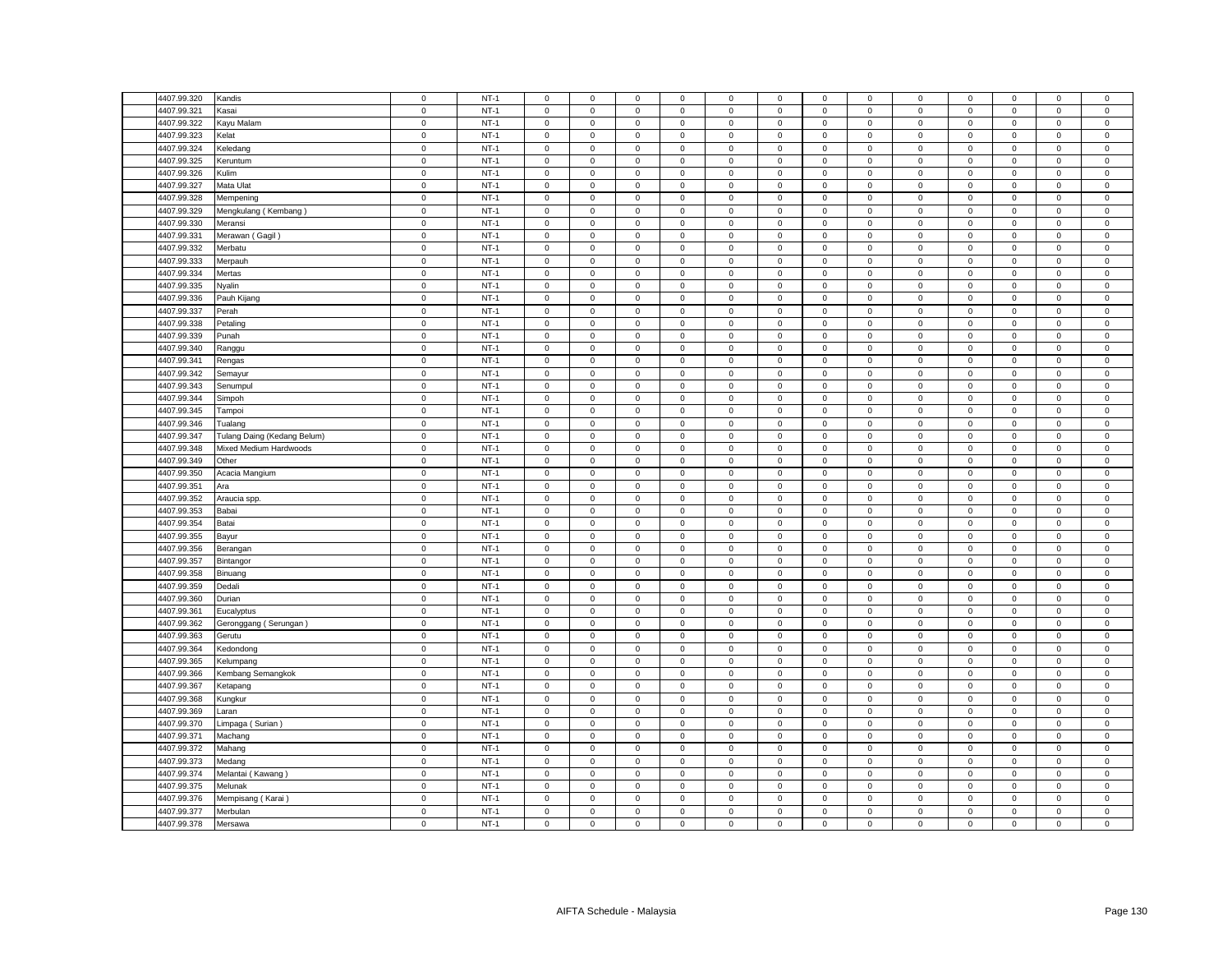| 4407.99.379 | Nyatoh                                                                                                                                                                                                                                                                                                                                                                                                                                                                                                                                                                                                                                                                            | $\mathbf 0$         | $NT-1$ | $\mathbf 0$         | $\mathbf 0$  | $\mathsf 0$ | $\mathbf 0$  | $\mathsf 0$ | $\mathsf 0$ | $\mathbf 0$         | $\mathsf 0$ | $\mathsf 0$         | $\mathsf 0$ | $\mathbf 0$  | $\mathbf 0$ | $\mathsf 0$    |
|-------------|-----------------------------------------------------------------------------------------------------------------------------------------------------------------------------------------------------------------------------------------------------------------------------------------------------------------------------------------------------------------------------------------------------------------------------------------------------------------------------------------------------------------------------------------------------------------------------------------------------------------------------------------------------------------------------------|---------------------|--------|---------------------|--------------|-------------|--------------|-------------|-------------|---------------------|-------------|---------------------|-------------|--------------|-------------|----------------|
| 4407.99.380 | Nyatoh Kuning                                                                                                                                                                                                                                                                                                                                                                                                                                                                                                                                                                                                                                                                     | $\mathbf 0$         | $NT-1$ | $\mathbf 0$         | 0            | $\mathsf 0$ | $\mathbf 0$  | $\mathbf 0$ | $\mathsf 0$ | $\mathbf 0$         | $\mathsf 0$ | $\mathsf 0$         | $\mathsf 0$ | $\mathsf 0$  | $\mathbf 0$ | $\mathsf 0$    |
| 4407.99.381 | Pelajau                                                                                                                                                                                                                                                                                                                                                                                                                                                                                                                                                                                                                                                                           | $\mathbf 0$         | $NT-1$ | $\mathbf 0$         | $\mathbf 0$  | $\mathsf 0$ | $\mathbf 0$  | $\mathbf 0$ | $\mathbf 0$ | $\mathbf{0}$        | $\mathsf 0$ | $\mathbf 0$         | $\mathbf 0$ | $\mathbf 0$  | $\mathbf 0$ | $\mathsf 0$    |
| 4407.99.382 | Penarahan                                                                                                                                                                                                                                                                                                                                                                                                                                                                                                                                                                                                                                                                         | $\mathbf 0$         | $NT-1$ | $\mathsf 0$         | $\mathbf 0$  | $\mathsf 0$ | $\mathsf 0$  | $\mathsf 0$ | $\mathsf 0$ | $\mathsf 0$         | $\mathbf 0$ | $\mathsf 0$         | $\mathbf 0$ | $\mathsf 0$  | $\mathsf 0$ | $\mathsf 0$    |
| 4407.99.383 | Perupok                                                                                                                                                                                                                                                                                                                                                                                                                                                                                                                                                                                                                                                                           | $\mathbf 0$         | $NT-1$ | $\mathbf 0$         | $\mathbf 0$  | $\mathbf 0$ | $\mathbf 0$  | $\mathbf 0$ | 0           | $\mathbf 0$         | $\mathbf 0$ | $\mathbf 0$         | $\mathbf 0$ | $\mathbf 0$  | $\mathbf 0$ | $\mathbf 0$    |
| 4407.99.384 | Petai                                                                                                                                                                                                                                                                                                                                                                                                                                                                                                                                                                                                                                                                             | $\mathbf 0$         | $NT-1$ | $\mathsf 0$         | $\mathbf 0$  | $\mathsf 0$ | $\mathbf 0$  | $\mathbf 0$ | $\mathsf 0$ | $\mathsf 0$         | $\mathsf 0$ | $\mathbf 0$         | $\mathsf 0$ | $\mathbf 0$  | $\mathsf 0$ | $\mathsf 0$    |
|             |                                                                                                                                                                                                                                                                                                                                                                                                                                                                                                                                                                                                                                                                                   |                     |        |                     |              |             |              |             |             |                     |             |                     |             |              |             |                |
| 4407.99.385 | Pulai                                                                                                                                                                                                                                                                                                                                                                                                                                                                                                                                                                                                                                                                             | $\mathbf 0$         | $NT-1$ | $\mathsf 0$         | $\mathbf 0$  | $\mathsf 0$ | $\mathbf 0$  | $\mathbf 0$ | $\mathsf 0$ | $\mathsf 0$         | $\mathbf 0$ | $\mathbf 0$         | $\mathbf 0$ | $\mathbf 0$  | $\mathsf 0$ | $\mathsf 0$    |
| 4407.99.386 | Rubberwood                                                                                                                                                                                                                                                                                                                                                                                                                                                                                                                                                                                                                                                                        | $\mathbf 0$         | $NT-1$ | $^{\circ}$          | 0            | $\mathsf 0$ | $\mathbf 0$  | $\mathbf 0$ | 0           | $\mathbf 0$         | $\mathbf 0$ | $\mathbf 0$         | $\mathbf 0$ | $\mathbf{0}$ | $\mathbf 0$ | $\mathbf 0$    |
| 4407.99.387 | Sengkuang                                                                                                                                                                                                                                                                                                                                                                                                                                                                                                                                                                                                                                                                         | $\mathbf 0$         | $NT-1$ | $\mathsf 0$         | $\mathbf 0$  | $\mathsf 0$ | $\mathsf 0$  | $\mathbf 0$ | $\mathsf 0$ | $\mathsf 0$         | $\mathsf 0$ | $\mathsf 0$         | $\mathbf 0$ | $\mathbf 0$  | $\mathsf 0$ | $\mathsf 0$    |
| 4407.99.388 | Sentang                                                                                                                                                                                                                                                                                                                                                                                                                                                                                                                                                                                                                                                                           | $\mathbf 0$         | $NT-1$ | $\mathsf 0$         | $\mathbf 0$  | $\mathsf 0$ | $\mathsf 0$  | $\mathbf 0$ | $\mathsf 0$ | $\mathsf 0$         | $\mathsf 0$ | $\mathsf 0$         | $\mathsf 0$ | $\mathbf 0$  | $\mathsf 0$ | $\mathsf 0$    |
| 4407.99.389 | Sepetir                                                                                                                                                                                                                                                                                                                                                                                                                                                                                                                                                                                                                                                                           | $\mathsf 0$         | $NT-1$ | $\mathsf 0$         | $\mathbf 0$  | $\mathbf 0$ | $\mathbf 0$  | $\mathsf 0$ | $\mathbf 0$ | $\mathbf 0$         | $\mathsf 0$ | $\mathsf 0$         | $\mathbf 0$ | $\mathbf 0$  | $\mathsf 0$ | $\mathsf 0$    |
| 4407.99.390 | Sesendok                                                                                                                                                                                                                                                                                                                                                                                                                                                                                                                                                                                                                                                                          | $\mathbf 0$         | $NT-1$ | $\mathbf 0$         | $\mathbf 0$  | $\mathsf 0$ | $\mathbf 0$  | $\mathsf 0$ | 0           | $\mathbf 0$         | $\mathbf 0$ | 0                   | $\mathbf 0$ | $\mathbf 0$  | $\mathsf 0$ | 0              |
| 4407.99.391 | Terap                                                                                                                                                                                                                                                                                                                                                                                                                                                                                                                                                                                                                                                                             | $\mathbf 0$         | $NT-1$ | $\mathsf 0$         | $\mathbf 0$  | $\mathsf 0$ | $\mathsf 0$  | $\mathsf 0$ | $\mathbf 0$ | $\mathsf 0$         | $\mathbf 0$ | $\mathsf 0$         | $\mathbf 0$ | $\mathbf 0$  | $\mathsf 0$ | $\mathbf 0$    |
| 4407.99.392 | Terentang                                                                                                                                                                                                                                                                                                                                                                                                                                                                                                                                                                                                                                                                         | $\mathsf 0$         | $NT-1$ | $\mathsf 0$         | $\mathbf 0$  | $\mathsf 0$ | $\mathsf 0$  | $\mathbf 0$ | $\mathbf 0$ | $\mathbf 0$         | $\mathsf 0$ | $\mathbf 0$         | $\mathbf 0$ | $\mathbf 0$  | $\mathsf 0$ | $\mathsf 0$    |
| 4407.99.393 | Red Meranti                                                                                                                                                                                                                                                                                                                                                                                                                                                                                                                                                                                                                                                                       | $\mathbf 0$         | $NT-1$ | $\mathsf{O}\xspace$ | $\mathsf 0$  | $\mathbf 0$ | $\mathsf 0$  | $\mathbf 0$ | $\mathbf 0$ | $\mathsf{O}\xspace$ | $\mathsf 0$ | $\mathsf 0$         | $\mathbf 0$ | $\mathbf 0$  | $\mathsf 0$ | $\,0\,$        |
| 4407.99.394 | Mixed Light Hardwoods                                                                                                                                                                                                                                                                                                                                                                                                                                                                                                                                                                                                                                                             | $\mathbf 0$         | $NT-1$ | $\mathbf 0$         | $\mathbf 0$  | $\mathsf 0$ | $\mathbf 0$  | $\mathbf 0$ | $\mathsf 0$ | $\mathsf 0$         | $\mathbf 0$ | $\mathbf 0$         | $\mathsf 0$ | $\Omega$     | $\mathsf 0$ | $\mathbf 0$    |
|             |                                                                                                                                                                                                                                                                                                                                                                                                                                                                                                                                                                                                                                                                                   | $\mathbf 0$         | $NT-1$ |                     |              | $\mathbf 0$ |              |             | $\mathbf 0$ |                     |             |                     | $\mathbf 0$ |              | $\mathbf 0$ |                |
| 4407.99.395 | Other                                                                                                                                                                                                                                                                                                                                                                                                                                                                                                                                                                                                                                                                             |                     |        | $\mathbf 0$         | $\mathbf 0$  |             | $\mathbf 0$  | $\mathbf 0$ |             | $\mathbf 0$         | $\mathbf 0$ | $\mathsf 0$         |             | $\mathbf 0$  |             | $\mathsf 0$    |
| 4407.99.396 | Mixed Hardwoods                                                                                                                                                                                                                                                                                                                                                                                                                                                                                                                                                                                                                                                                   | $\mathbf 0$         | $NT-1$ | $\mathbf 0$         | $\mathbf 0$  | $\mathbf 0$ | $\mathbf 0$  | $\mathbf 0$ | $\mathbf 0$ | $\mathbf 0$         | $\mathsf 0$ | $\mathbf 0$         | $\mathbf 0$ | $\mathbf{0}$ | $\mathsf 0$ | $\mathsf 0$    |
| 4407.99.397 | Red Woods                                                                                                                                                                                                                                                                                                                                                                                                                                                                                                                                                                                                                                                                         | $\mathbf 0$         | $NT-1$ | $\mathsf 0$         | $\mathbf 0$  | $\mathsf 0$ | $\mathsf 0$  | $\mathbf 0$ | $\mathbf 0$ | $\mathsf 0$         | $\mathbf 0$ | $\mathsf 0$         | $\mathbf 0$ | $\mathbf 0$  | $\mathsf 0$ | $\mathsf 0$    |
| 4407.99.399 | Other                                                                                                                                                                                                                                                                                                                                                                                                                                                                                                                                                                                                                                                                             | $\mathsf{O}\xspace$ | $NT-1$ | $\mathsf 0$         | $\mathbf 0$  | $\mathsf 0$ | $\mathbf 0$  | $\mathsf 0$ | $\mathbf 0$ | $\mathsf 0$         | $\mathsf 0$ | $\mathbf 0$         | $\mathsf 0$ | $\mathsf 0$  | $\mathsf 0$ | $\mathsf 0$    |
| 4407.99.401 | Balau (Selangan Batu                                                                                                                                                                                                                                                                                                                                                                                                                                                                                                                                                                                                                                                              | $\mathbf 0$         | $NT-1$ | $\mathsf 0$         | $\mathbf{0}$ | $\mathsf 0$ | $\mathbf 0$  | $\mathbf 0$ | $\mathbf 0$ | $\mathsf{O}\xspace$ | $\mathbf 0$ | $\mathsf 0$         | $\mathbf 0$ | $\mathbf 0$  | $\mathsf 0$ | $\mathbf 0$    |
| 4407.99.402 | Red Balau (Selangan Batu Merah)                                                                                                                                                                                                                                                                                                                                                                                                                                                                                                                                                                                                                                                   | $\mathbf 0$         | $NT-1$ | $\mathbf 0$         | 0            | $\mathsf 0$ | 0            | $\mathsf 0$ | 0           | 0                   | $\mathsf 0$ | $\mathsf{O}\xspace$ | $\mathbf 0$ | 0            | 0           | $\mathbf 0$    |
| 4407.99.403 | Belian                                                                                                                                                                                                                                                                                                                                                                                                                                                                                                                                                                                                                                                                            | $\mathsf{O}\xspace$ | $NT-1$ | $\mathbf 0$         | $\mathbf 0$  | $\mathsf 0$ | $\mathsf 0$  | $\mathsf 0$ | $\mathbf 0$ | $\mathsf{O}\xspace$ | $\mathbf 0$ | $\mathsf 0$         | $\mathbf 0$ | $\mathbf 0$  | $\mathbf 0$ | $\mathsf 0$    |
| 4407.99.404 | <b>Bitis</b>                                                                                                                                                                                                                                                                                                                                                                                                                                                                                                                                                                                                                                                                      | $\mathbf 0$         | $NT-1$ | 0                   | 0            | $\mathbf 0$ | 0            | 0           | $\mathbf 0$ | 0                   | $\mathbf 0$ | $\mathbf 0$         | $\mathbf 0$ | $\mathbf 0$  | 0           | $\mathbf 0$    |
| 4407.99.405 |                                                                                                                                                                                                                                                                                                                                                                                                                                                                                                                                                                                                                                                                                   | $\mathbf 0$         | $NT-1$ | $\mathbf 0$         | $\mathbf 0$  | $\mathsf 0$ | 0            | $\mathsf 0$ | $\mathbf 0$ | 0                   | $\mathbf 0$ | $\mathbf 0$         | $\mathbf 0$ | $\mathsf 0$  | $\mathbf 0$ | $\mathsf 0$    |
|             | Chengal                                                                                                                                                                                                                                                                                                                                                                                                                                                                                                                                                                                                                                                                           |                     |        |                     |              |             |              |             |             |                     |             |                     |             |              |             |                |
| 4407.99.406 | Giam                                                                                                                                                                                                                                                                                                                                                                                                                                                                                                                                                                                                                                                                              | $\mathbf 0$         | $NT-1$ | 0                   | $\mathbf 0$  | $\mathsf 0$ | 0            | $\mathsf 0$ | $\mathsf 0$ | 0                   | $\mathsf 0$ | $\mathsf{O}\xspace$ | $\mathbf 0$ | 0            | $\mathbf 0$ | $\mathsf 0$    |
| 4407.99.407 | <ekatong< td=""><td><math display="inline">\mathsf 0</math></td><td><math>NT-1</math></td><td><math display="inline">\mathsf 0</math></td><td><math>\mathbf 0</math></td><td><math display="inline">\mathsf 0</math></td><td><math display="inline">\mathsf 0</math></td><td><math display="inline">\mathsf 0</math></td><td><math display="inline">\mathsf 0</math></td><td><math display="inline">\mathsf 0</math></td><td><math>\mathbf 0</math></td><td><math display="inline">\mathsf 0</math></td><td><math>\mathbf 0</math></td><td><math display="inline">\mathsf 0</math></td><td><math>\mathbf 0</math></td><td><math display="inline">\mathsf 0</math></td></ekatong<> | $\mathsf 0$         | $NT-1$ | $\mathsf 0$         | $\mathbf 0$  | $\mathsf 0$ | $\mathsf 0$  | $\mathsf 0$ | $\mathsf 0$ | $\mathsf 0$         | $\mathbf 0$ | $\mathsf 0$         | $\mathbf 0$ | $\mathsf 0$  | $\mathbf 0$ | $\mathsf 0$    |
| 4407.99.408 | Keranji                                                                                                                                                                                                                                                                                                                                                                                                                                                                                                                                                                                                                                                                           | $\mathbf 0$         | $NT-1$ | $\mathbf 0$         | 0            | $\mathsf 0$ | 0            | $\mathbf 0$ | $\mathbf 0$ | $\mathbf 0$         | $\mathsf 0$ | $\mathbf 0$         | $\mathbf 0$ | $\mathbf 0$  | $\mathbf 0$ | $\mathsf 0$    |
| 4407.99.409 | Malagangai                                                                                                                                                                                                                                                                                                                                                                                                                                                                                                                                                                                                                                                                        | $\mathsf{O}\xspace$ | $NT-1$ | $\mathsf 0$         | 0            | $\mathsf 0$ | $\mathsf 0$  | $\mathsf 0$ | $\mathsf 0$ | $\mathsf 0$         | $\mathbf 0$ | $\mathsf 0$         | $\mathsf 0$ | $\mathsf 0$  | $\mathbf 0$ | $\mathsf 0$    |
| 4407.99.410 | Penaga                                                                                                                                                                                                                                                                                                                                                                                                                                                                                                                                                                                                                                                                            | $\mathsf 0$         | $NT-1$ | $\mathsf 0$         | $\mathbf 0$  | $\mathsf 0$ | $\mathsf 0$  | $\mathsf 0$ | $\mathsf 0$ | $\mathsf 0$         | $\mathsf 0$ | $\mathsf{O}\xspace$ | $\mathsf 0$ | $\mathbf 0$  | $\mathbf 0$ | $\overline{0}$ |
| 4407.99.411 | Penyau                                                                                                                                                                                                                                                                                                                                                                                                                                                                                                                                                                                                                                                                            | $\mathbf 0$         | $NT-1$ | $\mathbf 0$         | 0            | $\mathsf 0$ | $^{\circ}$   | $\mathsf 0$ | $\mathbf 0$ | $\mathbf 0$         | $\mathbf 0$ | $\mathsf 0$         | $\mathbf 0$ | $\mathbf 0$  | $\mathbf 0$ | $\mathsf 0$    |
| 4407.99.412 | Resak                                                                                                                                                                                                                                                                                                                                                                                                                                                                                                                                                                                                                                                                             | $\mathbf 0$         | $NT-1$ | $\mathbf 0$         | $\mathsf 0$  | $\mathsf 0$ | $\mathbf 0$  | $\mathbf 0$ | $\mathsf 0$ | $\mathbf 0$         | $\mathsf 0$ | $\mathsf 0$         | $\mathbf 0$ | $\mathbf 0$  | $\mathsf 0$ | $\mathsf 0$    |
| 4407.99.413 | Tembusu                                                                                                                                                                                                                                                                                                                                                                                                                                                                                                                                                                                                                                                                           | $\mathsf 0$         | $NT-1$ | $\mathsf 0$         | $\mathbf 0$  | $\mathsf 0$ | $\mathsf 0$  | $\mathbf 0$ | $\mathsf 0$ | $\mathsf 0$         | $\mathbf 0$ | $\mathsf 0$         | $\mathsf 0$ | $\mathsf 0$  | $\mathsf 0$ | $\mathsf 0$    |
| 4407.99.414 | Mixed Heavy Hardwoods                                                                                                                                                                                                                                                                                                                                                                                                                                                                                                                                                                                                                                                             | $\mathbf 0$         | $NT-1$ | $\mathbf 0$         | $\mathbf 0$  | $\mathsf 0$ | $\mathbf 0$  | $\mathbf 0$ | 0           | $\mathbf 0$         | $\mathbf 0$ | $\mathbf 0$         | $\mathbf 0$ | $\mathbf 0$  | $\mathbf 0$ | $\mathsf 0$    |
| 4407.99.415 |                                                                                                                                                                                                                                                                                                                                                                                                                                                                                                                                                                                                                                                                                   | $\mathbf 0$         | $NT-1$ | $\mathsf 0$         | 0            | $\mathsf 0$ | $\mathbf 0$  | $\mathsf 0$ | $\mathbf 0$ |                     | $\mathbf 0$ | $\mathsf 0$         |             | $\mathbf 0$  | $\mathbf 0$ | $\mathsf 0$    |
|             | Other                                                                                                                                                                                                                                                                                                                                                                                                                                                                                                                                                                                                                                                                             |                     |        |                     |              |             |              |             |             | 0                   |             |                     | $\mathbf 0$ |              |             |                |
| 4407.99.416 | Bekak                                                                                                                                                                                                                                                                                                                                                                                                                                                                                                                                                                                                                                                                             | $\mathbf 0$         | $NT-1$ | $\mathsf 0$         | $\mathbf 0$  | $\mathsf 0$ | $\mathsf 0$  | $\mathbf 0$ | $\mathbf 0$ | $\mathsf 0$         | $\mathsf 0$ | $\mathbf 0$         | $\mathbf 0$ | $\mathbf 0$  | $\mathsf 0$ | $\mathsf 0$    |
| 4407.99.417 | Derum                                                                                                                                                                                                                                                                                                                                                                                                                                                                                                                                                                                                                                                                             | $\mathbf 0$         | $NT-1$ | $\mathsf 0$         | $\mathbf 0$  | $\mathsf 0$ | $\mathsf 0$  | $\mathbf 0$ | $\mathsf 0$ | $\mathsf 0$         | $\mathsf 0$ | $\mathsf 0$         | $\mathsf 0$ | $\mathbf 0$  | $\mathsf 0$ | $\mathsf 0$    |
| 4407.99.418 | Entapuloh                                                                                                                                                                                                                                                                                                                                                                                                                                                                                                                                                                                                                                                                         | $\mathbf 0$         | $NT-1$ | $\mathsf 0$         | $\mathbf 0$  | $\mathsf 0$ | $\mathbf 0$  | $\mathbf 0$ | $\mathsf 0$ | $\mathbf 0$         | $\mathsf 0$ | $\mathbf 0$         | $\mathsf 0$ | $\mathbf 0$  | $\mathsf 0$ | $\mathsf 0$    |
| 4407.99.419 | Geriting (Teruntum)                                                                                                                                                                                                                                                                                                                                                                                                                                                                                                                                                                                                                                                               | $\mathbf 0$         | $NT-1$ | $\mathsf 0$         | $\mathbf 0$  | $\mathsf 0$ | $\mathbf 0$  | $\mathbf 0$ | $\mathsf 0$ | $\mathsf 0$         | $\mathbf 0$ | $\mathsf 0$         | $\mathsf 0$ | $\mathsf 0$  | $\mathsf 0$ | $\mathsf 0$    |
| 4407.99.420 | Kandis                                                                                                                                                                                                                                                                                                                                                                                                                                                                                                                                                                                                                                                                            | $\mathbf{0}$        | $NT-1$ | $\mathsf 0$         | $\mathbf 0$  | $\mathbf 0$ | $\mathbf 0$  | $\mathsf 0$ | $\mathbf 0$ | $\mathbf 0$         | $\mathbf 0$ | $\mathsf 0$         | $\mathbf 0$ | $\mathbf 0$  | $\mathsf 0$ | $\mathbf 0$    |
| 4407.99.421 | Kasai                                                                                                                                                                                                                                                                                                                                                                                                                                                                                                                                                                                                                                                                             | $\mathbf 0$         | $NT-1$ | $\mathbf 0$         | $\mathbf 0$  | $\mathsf 0$ | $\mathbf{0}$ | $\mathsf 0$ | $\mathbf 0$ | $\mathbf 0$         | $\mathbf 0$ | $\mathsf 0$         | $\mathbf 0$ | $\mathbf{0}$ | $\mathsf 0$ | $\mathsf 0$    |
| 4407.99.422 | Kayu Malam                                                                                                                                                                                                                                                                                                                                                                                                                                                                                                                                                                                                                                                                        | $\mathbf 0$         | $NT-1$ | $\mathbf 0$         | $\mathbf 0$  | $\mathsf 0$ | $\mathbf 0$  | $\mathsf 0$ | $\mathbf 0$ | $\mathbf 0$         | $\mathsf 0$ | $\mathbf 0$         | $\mathbf 0$ | $\mathbf 0$  | $\mathsf 0$ | $\mathsf 0$    |
| 4407.99.423 | Kelat                                                                                                                                                                                                                                                                                                                                                                                                                                                                                                                                                                                                                                                                             | $\mathsf 0$         | $NT-1$ | $\mathsf 0$         | $\mathbf 0$  | $\mathbf 0$ | $\mathbf 0$  | $\mathsf 0$ | $\mathbf 0$ | $\mathbf 0$         | $\mathbf 0$ | $\mathsf 0$         | $\mathbf 0$ | $\mathbf 0$  | $\mathbf 0$ | $\mathsf 0$    |
| 4407.99.424 | Keledang                                                                                                                                                                                                                                                                                                                                                                                                                                                                                                                                                                                                                                                                          | $\mathbf 0$         | $NT-1$ | $\mathbf 0$         | $\mathbf 0$  | $\mathbf 0$ | $^{\circ}$   | $\mathbf 0$ | $\mathbf 0$ | $\mathbf 0$         | $\mathbf 0$ | $\mathbf 0$         | $\mathbf 0$ | $\mathbf 0$  | $\mathbf 0$ | $\mathsf 0$    |
| 4407.99.425 | Keruntum                                                                                                                                                                                                                                                                                                                                                                                                                                                                                                                                                                                                                                                                          | $\mathsf 0$         | $NT-1$ | $\mathsf 0$         | $\mathbf 0$  | $\mathsf 0$ | $\mathsf 0$  | $\mathbf 0$ | $\mathbf 0$ | $\mathsf 0$         | $\mathsf 0$ | $\mathsf 0$         | $\mathbf 0$ | $\mathbf 0$  | $\mathbf 0$ | $\mathsf 0$    |
| 4407.99.426 |                                                                                                                                                                                                                                                                                                                                                                                                                                                                                                                                                                                                                                                                                   |                     | $NT-1$ |                     |              | $\mathbf 0$ |              |             | $\mathbf 0$ |                     |             |                     | $\mathbf 0$ | $\mathbf 0$  |             | $\mathsf 0$    |
|             | Kulim                                                                                                                                                                                                                                                                                                                                                                                                                                                                                                                                                                                                                                                                             | $\mathbf 0$         |        | $\mathsf 0$         | $\mathbf 0$  |             | $\mathsf 0$  | $\mathbf 0$ |             | $\mathsf 0$         | $\mathsf 0$ | $\mathbf 0$         |             |              | $\mathsf 0$ |                |
| 4407.99.427 | Mata Ulat                                                                                                                                                                                                                                                                                                                                                                                                                                                                                                                                                                                                                                                                         | $\mathbf 0$         | $NT-1$ | $\mathbf 0$         | $\mathbf 0$  | $\mathsf 0$ | $\mathbf 0$  | $\mathbf 0$ | $\mathsf 0$ | $\mathbf 0$         | $\mathsf 0$ | $\mathsf 0$         | $\mathsf 0$ | $\mathbf 0$  | $\mathsf 0$ | $\mathsf 0$    |
| 4407.99.428 | Mempening                                                                                                                                                                                                                                                                                                                                                                                                                                                                                                                                                                                                                                                                         | $\mathbf 0$         | $NT-1$ | $\mathsf 0$         | $\mathbf 0$  | $\mathsf 0$ | $\mathsf 0$  | $\mathsf 0$ | $\mathbf 0$ | $\mathsf 0$         | $\mathbf 0$ | $\mathbf 0$         | $\mathbf 0$ | $\mathbf 0$  | $\mathsf 0$ | $\mathsf 0$    |
| 4407.99.429 | Mengkulang (Kembang)                                                                                                                                                                                                                                                                                                                                                                                                                                                                                                                                                                                                                                                              | $\mathsf 0$         | $NT-1$ | $\mathsf 0$         | $\mathbf 0$  | $\mathsf 0$ | $\mathbf 0$  | $\mathsf 0$ | $\mathbf 0$ | $\mathsf 0$         | $\mathsf 0$ | $\mathsf 0$         | $\mathbf 0$ | $\mathbf 0$  | $\mathsf 0$ | $\mathsf 0$    |
| 4407.99.430 | Meransi                                                                                                                                                                                                                                                                                                                                                                                                                                                                                                                                                                                                                                                                           | $\mathsf 0$         | $NT-1$ | $\mathsf 0$         | $\mathsf 0$  | $\mathsf 0$ | $\mathbf 0$  | $\mathbf 0$ | $\mathbf 0$ | $\mathsf{O}\xspace$ | $\mathbf 0$ | $\mathsf 0$         | $\mathsf 0$ | $\mathsf 0$  | $\mathsf 0$ | $\mathbf 0$    |
| 4407.99.431 | Merawan (Gagil)                                                                                                                                                                                                                                                                                                                                                                                                                                                                                                                                                                                                                                                                   | $\mathbf 0$         | $NT-1$ | $\mathbf 0$         | $\mathbf 0$  | $\mathsf 0$ | $\mathbf 0$  | $\mathsf 0$ | $\mathsf 0$ | $\mathsf 0$         | $\mathbf 0$ | $\mathbf 0$         | $\mathsf 0$ | $\Omega$     | $\mathsf 0$ | $\mathsf 0$    |
| 4407.99.432 | Merbatu                                                                                                                                                                                                                                                                                                                                                                                                                                                                                                                                                                                                                                                                           | $\mathbf 0$         | $NT-1$ | $\mathbf 0$         | $\mathsf 0$  | $\mathsf 0$ | $\mathsf 0$  | $\mathsf 0$ | $\mathsf 0$ | $\mathsf{O}\xspace$ | $\mathbf 0$ | $\mathsf 0$         | $\mathsf 0$ | $\mathsf 0$  | $\mathbf 0$ | $\mathbf 0$    |
| 4407.99.433 | Merpauh                                                                                                                                                                                                                                                                                                                                                                                                                                                                                                                                                                                                                                                                           | $\mathsf{O}\xspace$ | $NT-1$ | $\mathbf 0$         | $\mathbf 0$  | $\mathsf 0$ | 0            | $\mathsf 0$ | $\mathsf 0$ | $\mathbf 0$         | $\mathbf 0$ | $\mathsf 0$         | $\mathbf 0$ | 0            | $\mathbf 0$ | $\mathsf 0$    |
| 4407.99.434 | Mertas                                                                                                                                                                                                                                                                                                                                                                                                                                                                                                                                                                                                                                                                            | $\mathbf 0$         | $NT-1$ | $\mathbf 0$         | 0            | $\mathsf 0$ | 0            | $\mathsf 0$ | $\Omega$    | 0                   | $\mathbf 0$ | $\mathsf 0$         | $\mathbf 0$ | $\mathbf 0$  | $\mathbf 0$ | $\mathsf 0$    |
| 4407.99.435 |                                                                                                                                                                                                                                                                                                                                                                                                                                                                                                                                                                                                                                                                                   | $\mathbf 0$         | $NT-1$ |                     | 0            | $\mathsf 0$ | $^{\circ}$   | $\mathsf 0$ | $\mathsf 0$ |                     | $\mathsf 0$ | $\mathbf 0$         | $\mathbf 0$ | $\mathbf 0$  |             | $\mathsf 0$    |
|             | Nyalin                                                                                                                                                                                                                                                                                                                                                                                                                                                                                                                                                                                                                                                                            |                     |        | $\,0\,$             |              |             |              |             |             | 0                   |             |                     |             |              | 0           |                |
| 4407.99.436 | Pauh Kijang                                                                                                                                                                                                                                                                                                                                                                                                                                                                                                                                                                                                                                                                       | $\mathsf 0$         | $NT-1$ | $\mathsf 0$         | $\mathbf 0$  | $\mathsf 0$ | $\mathbf 0$  | $\mathbf 0$ | $\mathsf 0$ | $\mathbf 0$         | $\mathbf 0$ | $\mathbf 0$         | $\mathsf 0$ | $\mathbf 0$  | $\mathbf 0$ | $\mathsf 0$    |
| 4407.99.437 | Perah                                                                                                                                                                                                                                                                                                                                                                                                                                                                                                                                                                                                                                                                             | $\mathbf 0$         | $NT-1$ | $\mathbf 0$         | 0            | $\mathsf 0$ | $\mathbf 0$  | $\mathbf 0$ | $\mathbf 0$ | $\mathbf 0$         | $\mathsf 0$ | $\mathbf 0$         | $\mathbf 0$ | $\mathbf{0}$ | $\mathbf 0$ | $\mathsf 0$    |
| 4407.99.438 | Petaling                                                                                                                                                                                                                                                                                                                                                                                                                                                                                                                                                                                                                                                                          | $\mathsf{O}\xspace$ | $NT-1$ | $\mathsf 0$         | $\mathbf 0$  | $\mathsf 0$ | $\mathsf 0$  | $\mathsf 0$ | $\mathbf 0$ | $\mathsf 0$         | $\mathbf 0$ | $\mathsf 0$         | $\mathbf 0$ | $\mathsf 0$  | $\mathsf 0$ | $\mathsf 0$    |
| 4407.99.439 | Punah                                                                                                                                                                                                                                                                                                                                                                                                                                                                                                                                                                                                                                                                             | $\mathsf 0$         | $NT-1$ | $\mathbf 0$         | $\mathbf 0$  | $\mathsf 0$ | $\mathbf 0$  | $\mathsf 0$ | $\mathbf 0$ | $\mathbf 0$         | $\mathbf 0$ | $\mathsf 0$         | $\mathsf 0$ | $\mathsf 0$  | $\mathbf 0$ | $\mathsf 0$    |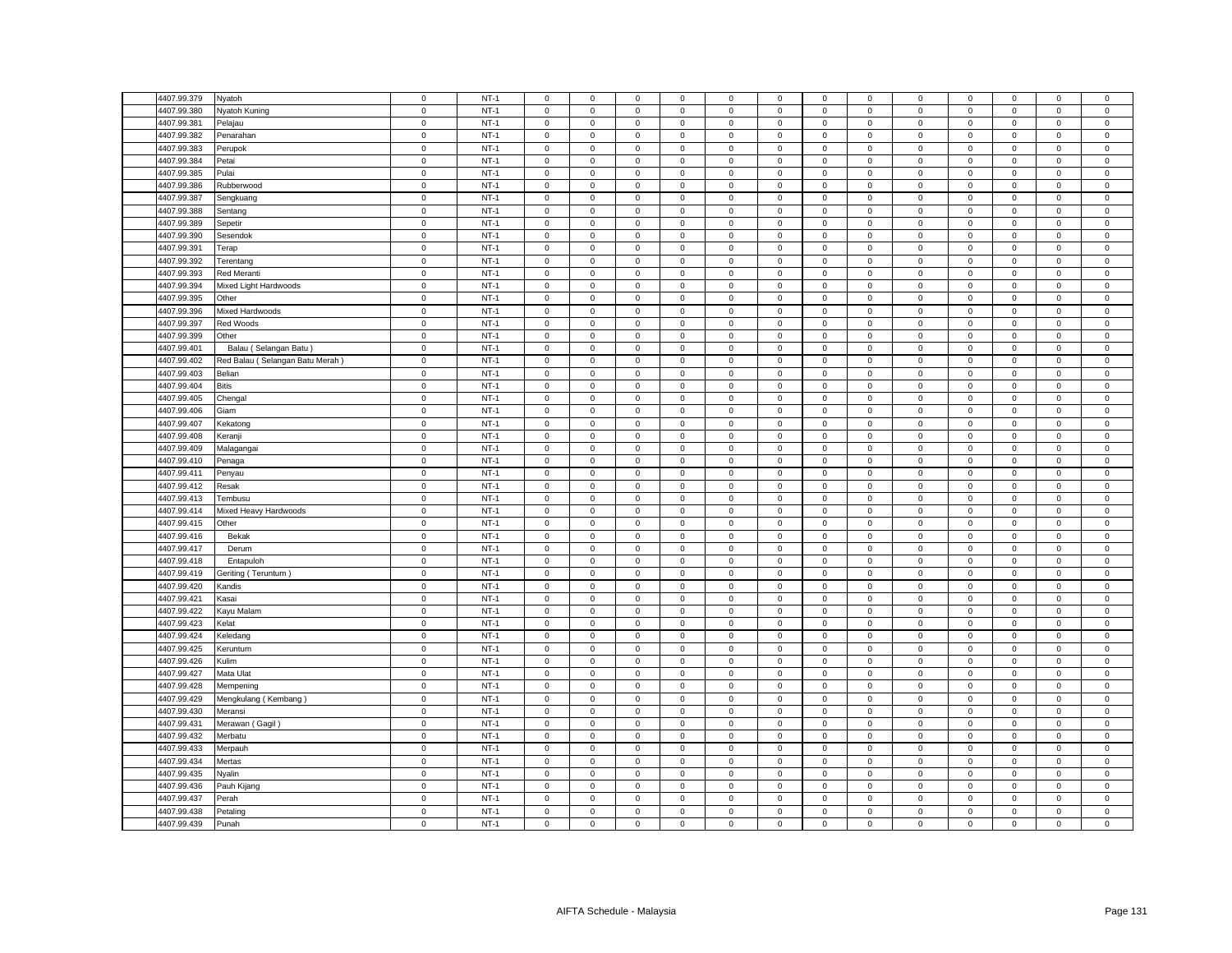| 4407.99.440                | Ranggu                      | $\mathbf 0$                | $NT-1$           | $\mathsf 0$                | $\mathsf 0$                | $\mathsf 0$                | $\mathbf 0$                | 0            | $\mathsf 0$                | $\mathsf 0$                | $\mathsf 0$                | $\mathbf 0$                | $\mathbf 0$                | $\mathbf 0$                | $\mathsf 0$                | $\mathsf 0$                |
|----------------------------|-----------------------------|----------------------------|------------------|----------------------------|----------------------------|----------------------------|----------------------------|--------------|----------------------------|----------------------------|----------------------------|----------------------------|----------------------------|----------------------------|----------------------------|----------------------------|
| 4407.99.441                | Rengas                      | $\mathsf 0$                | $NT-1$           | $\Omega$                   | $\mathbf 0$                | $\mathsf 0$                | $^{\circ}$                 | 0            | $\mathbf 0$                | $\mathsf 0$                | $\mathsf 0$                | $\mathsf 0$                | $\mathbf 0$                | $\mathsf 0$                | $\mathbf 0$                | $\mathsf 0$                |
| 4407.99.442                | Semayur                     | $\mathbf 0$                | $NT-1$           | $\mathbf 0$                | $\mathbf 0$                | $\mathsf 0$                | $\mathbf 0$                | 0            | $\mathsf 0$                | $\mathbf 0$                | $\mathbf 0$                | $\mathbf 0$                | $\mathbf 0$                | $\mathbf 0$                | $\mathsf 0$                | $\mathsf 0$                |
| 4407.99.443                | Senumpul                    | $\mathsf 0$                | $NT-1$           | $\mathbf 0$                | $\mathsf 0$                | $\mathsf 0$                | $\mathsf 0$                | 0            | $\mathsf 0$                | $\mathsf 0$                | $\mathsf 0$                | $\mathsf 0$                | $\mathsf 0$                | $\mathsf 0$                | $\mathsf 0$                | $\mathbf 0$                |
| 4407.99.444                | Simpoh                      | $\mathbf 0$                | $NT-1$           | $\mathbf 0$                | $\mathbf 0$                | $\mathbf 0$                | $\mathbf 0$                | 0            | $\mathbf 0$                | $\mathbf 0$                | $\mathbf 0$                | $\mathbf 0$                | $\mathbf 0$                | $\mathbf 0$                | $\mathbf 0$                | $\mathbf 0$                |
| 4407.99.445                | Tampoi                      | $\mathsf 0$                | $NT-1$           | $\mathbf 0$                | $\mathsf 0$                | $\mathsf 0$                | $\mathbf 0$                | 0            | $\mathsf 0$                | $\mathbf 0$                | $\mathsf 0$                | $\mathsf 0$                | $\mathsf 0$                | $\mathsf 0$                | $\mathsf 0$                | $\mathsf 0$                |
| 4407.99.446                | Tualang                     | $\mathsf 0$                | $NT-1$           | $\mathsf 0$                | $\mathsf 0$                | $\mathsf 0$                | $\mathsf 0$                | 0            | $\mathsf 0$                | $\mathsf 0$                | $\mathsf 0$                | $\mathsf 0$                | $\mathsf 0$                | $\mathsf 0$                | $\mathsf 0$                | $\mathsf 0$                |
| 4407.99.447                | Tulang Daing (Kedang Belum) | $\mathsf 0$                | $NT-1$           | $\mathbf 0$                | $\mathsf 0$                | $\mathbf 0$                | $\mathbf 0$                | $\mathbf{0}$ | $\mathbf 0$                | $\mathbf{0}$               | $\mathbf{0}$               | $\mathsf 0$                | $\mathbf 0$                | $\mathbf 0$                | $\mathbf 0$                | $\mathsf 0$                |
| 4407.99.448                | Mixed Medium Hardwoods      | $\mathsf 0$                | $NT-1$           | $\mathsf 0$                | $\mathsf 0$                | $\mathsf 0$                | $\mathsf 0$                | 0            | $\mathsf 0$                | $\mathbf 0$                | $\mathsf 0$                | $\mathsf 0$                | $\mathbf 0$                | $\mathsf 0$                | $\mathsf 0$                | $\mathsf 0$                |
| 4407.99.449                | Other                       | $\mathsf 0$                | $NT-1$           | $\mathbf 0$                | $\mathsf 0$                | $\mathsf 0$                | $\mathsf 0$                | 0            | $\mathsf 0$                | $\mathbf 0$                | $\mathsf 0$                | $\mathsf 0$                | $\mathsf 0$                | $\mathsf 0$                | $\mathsf 0$                | $\mathsf 0$                |
| 4407.99.450                | Acacia Mangium              | $\mathsf 0$                | $NT-1$           | $\mathbf 0$                | $\mathbf 0$                | $\mathbf 0$                | $\mathbf 0$                | 0            | $\mathbf 0$                | $\mathbf 0$                | $\mathsf 0$                | $\mathsf 0$                | $\mathbf 0$                | $\mathbf 0$                | $\mathsf 0$                | $\mathsf 0$                |
| 4407.99.451                | Ara                         | $\mathbf 0$                | $NT-1$           | $\mathbf 0$                | $\mathbf 0$                | $\mathbf 0$                | $\mathbf 0$                | $\mathbf{0}$ | $\mathbf 0$                | $\mathbf{0}$               | $\mathbf 0$                | $\mathsf 0$                | $\mathbf 0$                | $\mathbf 0$                | $\mathbf 0$                | $\overline{0}$             |
| 4407.99.452                | Araucia spp.                | $\mathbf 0$                | $NT-1$           | $\mathsf 0$                | $\mathbf 0$                | $\mathsf 0$                | $\mathsf 0$                | 0            | $\mathbf 0$                | $\mathbf 0$                | $\mathsf 0$                | $\mathsf 0$                | $\mathbf 0$                | $\mathsf 0$                | $\mathsf 0$                | $\mathsf 0$                |
| 4407.99.453                | Babai                       | $\mathsf 0$                | $NT-1$           | $\mathsf 0$                | $\mathbf 0$                | $\mathsf 0$                | $\mathsf 0$                | 0            | $\mathsf 0$                | $\mathbf 0$                | $\mathsf 0$                | $\mathsf 0$                | $\mathbf 0$                | $\mathsf 0$                | $\mathsf 0$                | $\mathsf 0$                |
| 4407.99.454                | Batai                       | $\mathbf 0$                | $NT-1$           | $\mathsf 0$                | $\mathsf 0$                | $\mathsf 0$                | $\mathsf 0$                | 0            | $\mathsf 0$                | $\mathsf 0$                | $\mathbf 0$                | $\mathbf 0$                | $\mathbf 0$                | $\mathsf{O}\xspace$        | $\mathsf 0$                | $\mathsf{O}$               |
| 4407.99.455                | Bayur                       | $\mathsf 0$                | $NT-1$           | $\mathbf 0$                | $\mathbf 0$                | $\mathsf 0$                | $\mathbf 0$                | 0            | $\mathsf 0$                | $\mathbf 0$                | $\mathbf 0$                | $\mathsf 0$                | $\mathsf 0$                | $\mathsf 0$                | $\mathsf 0$                | $\mathsf 0$                |
| 4407.99.456                | Berangan                    | $\mathbf 0$                | $NT-1$           | $\mathbf 0$                | $\mathsf 0$                | $\mathsf 0$                | $\mathbf 0$                | $\mathbf{0}$ | $\mathbf 0$                | $\mathbf 0$                | $\mathsf 0$                | $\mathsf 0$                | $\mathbf 0$                | $\mathbf 0$                | $\mathsf 0$                | $\mathsf 0$                |
|                            |                             |                            |                  |                            |                            |                            |                            |              |                            |                            |                            |                            |                            |                            |                            |                            |
| 4407.99.457<br>4407.99.458 | Bintangor                   | $\mathsf 0$<br>$\mathsf 0$ | $NT-1$<br>$NT-1$ | $\mathsf 0$<br>$\mathbf 0$ | $\mathbf 0$<br>$\mathsf 0$ | $\mathsf 0$<br>$\mathsf 0$ | $\mathbf 0$<br>$\mathbf 0$ | 0<br>0       | $\mathsf 0$<br>$\mathbf 0$ | $\mathbf 0$<br>$\mathsf 0$ | $\mathsf 0$<br>$\mathsf 0$ | $\mathsf 0$<br>$\mathsf 0$ | $\mathsf 0$<br>$\mathsf 0$ | $\mathsf 0$<br>$\mathsf 0$ | $\mathsf 0$<br>$\mathsf 0$ | $\mathsf 0$<br>$\mathbf 0$ |
|                            | Binuang                     |                            |                  |                            |                            |                            |                            |              |                            |                            |                            |                            |                            |                            |                            |                            |
| 4407.99.459                | Dedali                      | $\mathsf 0$                | $NT-1$           | $\mathsf 0$                | $\mathsf 0$                | $\mathsf 0$                | $\mathbf 0$                | 0            | $\mathsf 0$                | $\mathsf 0$                | $\mathsf 0$                | $\mathsf 0$                | $\mathsf 0$                | $\mathsf 0$                | $\mathsf 0$                | $\,0\,$                    |
| 4407.99.460                | Durian                      | $\mathsf 0$                | $NT-1$           | $\mathbf 0$                | $\mathsf 0$                | $\mathsf 0$                | $\mathsf 0$                | $\mathbf 0$  | $\mathsf 0$                | $\,0\,$                    | $\mathsf 0$                | $\mathsf 0$                | $\mathbf 0$                | 0                          | $\mathbf 0$                | $\mathbf 0$                |
| 4407.99.461                | Eucalyptus                  | $\mathsf 0$                | $NT-1$           | 0                          | 0                          | 0                          | $\mathbf 0$                | 0            | 0                          | 0                          | 0                          | 0                          | $\mathbf 0$                | 0                          | 0                          | $\mathbf 0$                |
| 4407.99.462                | Geronggang (Serungan)       | $\mathbf 0$                | $NT-1$           | $\mathbf 0$                | $\mathsf{O}\xspace$        | $\mathbf 0$                | $\mathsf 0$                | 0            | $\mathbf 0$                | $\mathbf 0$                | $\mathbf 0$                | $\mathsf 0$                | $\mathbf 0$                | $\mathsf 0$                | $\mathsf 0$                | $\mathbf 0$                |
| 4407.99.463                | Gerutu                      | $\mathbf 0$                | $NT-1$           | 0                          | $\mathbf 0$                | 0                          | $^{\circ}$                 | 0            | 0                          | $\mathbf 0$                | 0                          | $\mathbf 0$                | 0                          | 0                          | $\mathbf 0$                | $\mathbf 0$                |
| 4407.99.464                | Kedondong                   | $\mathsf 0$                | $NT-1$           | $\Omega$                   | $\mathsf{O}\xspace$        | $\mathbf 0$                | $\mathsf 0$                | 0            | $\mathsf 0$                | $\,0\,$                    | $\,0\,$                    | $\mathsf 0$                | $\mathbf 0$                | $\mathsf{O}\xspace$        | 0                          | $\mathbf 0$                |
| 4407.99.465                | Kelumpang                   | $\mathbf 0$                | $NT-1$           | 0                          | 0                          | $\mathbf 0$                | 0                          | 0            | $\mathsf 0$                | 0                          | $\mathsf 0$                | $\mathsf 0$                | $\mathbf 0$                | $\mathsf{O}\xspace$        | 0                          | $\,0\,$                    |
| 4407.99.466                | Kembang Semangkok           | $\mathsf 0$                | $NT-1$           | $\mathbf 0$                | $\mathsf 0$                | $\mathsf 0$                | $\mathsf 0$                | 0            | $\mathbf 0$                | $\mathsf 0$                | $\mathbf 0$                | $\mathsf 0$                | $\mathbf 0$                | $\mathsf 0$                | $\mathsf 0$                | $\mathbf 0$                |
| 4407.99.467                | Ketapang                    | $\mathsf 0$                | $NT-1$           | $\mathbf 0$                | $\mathbf 0$                | $\mathbf 0$                | $\mathbf 0$                | 0            | $\mathbf 0$                | $\mathbf 0$                | $\mathbf 0$                | $\mathsf 0$                | $\mathbf 0$                | $\mathbf 0$                | $\mathbf 0$                | $\mathsf 0$                |
| 4407.99.468                | Kungkur                     | $\mathbf 0$                | $NT-1$           | $\mathbf 0$                | $\mathsf{O}\xspace$        | $\mathbf 0$                | $\mathbf 0$                | 0            | $\mathbf 0$                | $\mathsf 0$                | $\mathsf 0$                | $\mathsf 0$                | $\mathbf 0$                | $\mathsf 0$                | $\mathbf 0$                | $\mathbf 0$                |
| 4407.99.469                | Laran                       | $\mathbf 0$                | $NT-1$           | $\mathsf 0$                | $\mathsf 0$                | $\mathsf 0$                | $\mathsf 0$                | 0            | $\mathsf 0$                | $\mathbf 0$                | $\mathsf 0$                | $\mathsf 0$                | $\mathbf 0$                | $\mathsf 0$                | $\mathsf 0$                | $\mathbf 0$                |
| 4407.99.470                | Limpaga (Surian)            | $\mathsf 0$                | $NT-1$           | $\mathbf 0$                | $\mathsf 0$                | $\mathbf 0$                | $^{\circ}$                 | 0            | $\mathbf 0$                | $\mathsf 0$                | $\mathsf 0$                | $\mathsf 0$                | $\mathbf 0$                | $\mathsf 0$                | $\mathbf 0$                | $\mathbf 0$                |
| 4407.99.471                | Machang                     | 0                          | $NT-1$           | $\mathbf{0}$               | $\circ$                    | $\mathsf 0$                | $\mathbf 0$                | 0            | $\mathsf 0$                | $\mathbf 0$                | $\mathbf 0$                | $\mathsf 0$                | $\mathbf 0$                | $\mathbf 0$                | $\mathsf 0$                | $\mathbf 0$                |
| 4407.99.472                | Mahang                      | $\mathbf 0$                | $NT-1$           | $\mathbf 0$                | $\mathsf 0$                | $\mathsf 0$                | $\mathsf 0$                | 0            | $\mathbf 0$                | $\mathsf 0$                | $\mathsf 0$                | $\mathsf 0$                | $\mathsf 0$                | $\mathsf 0$                | $\mathsf 0$                | $\mathsf 0$                |
| 4407.99.473                | Medang                      | $\mathsf 0$                | $NT-1$           | $\mathbf{0}$               | $\mathbf 0$                | $\mathsf 0$                | $\mathbf 0$                | 0            | $\mathsf 0$                | $\mathbf{0}$               | $\mathbf 0$                | $\mathbf 0$                | $\mathbf 0$                | $\mathbf 0$                | $\mathbf 0$                | $\mathsf 0$                |
| 4407.99.474                | Melantai (Kawang)           | $\mathbf 0$                | $NT-1$           | $\mathbf 0$                | $\mathbf 0$                | $\mathbf 0$                | $\mathbf 0$                | 0            | $\mathbf 0$                | 0                          | $\mathbf 0$                | $\mathsf 0$                | $\mathbf 0$                | $\mathbf 0$                | $\mathbf 0$                | $\,0\,$                    |
| 4407.99.475                | Melunak                     | $\mathsf 0$                | $NT-1$           | $\mathsf 0$                | $\mathsf 0$                | $\mathsf 0$                | $\mathsf 0$                | 0            | $\mathsf 0$                | $\mathbf 0$                | $\mathsf 0$                | $\mathsf 0$                | $\mathsf 0$                | $\mathsf 0$                | $\mathsf 0$                | $\mathsf 0$                |
| 4407.99.476                | Mempisang (Karai            | $\mathsf 0$                | $NT-1$           | $\mathbf 0$                | $\mathsf 0$                | $\mathsf 0$                | $\mathsf 0$                | 0            | $\mathsf 0$                | $\mathsf 0$                | $\mathsf 0$                | $\mathsf 0$                | $\mathsf 0$                | $\mathsf 0$                | $\mathsf 0$                | $\mathsf 0$                |
| 4407.99.477                | Merbulan                    | $\mathbf 0$                | $NT-1$           | $\mathsf 0$                | $\mathsf 0$                | $\mathsf 0$                | $\mathbf 0$                | 0            | $\mathsf 0$                | $\mathbf 0$                | $\mathsf 0$                | $\mathbf 0$                | $\mathbf 0$                | $\mathsf 0$                | $\mathsf 0$                | $\,0\,$                    |
| 4407.99.478                | Mersawa                     | $\mathsf 0$                | $NT-1$           | $\mathbf 0$                | $\mathsf 0$                | $\mathsf 0$                | $\mathbf 0$                | 0            | $\mathsf 0$                | $\mathbf 0$                | $\mathsf 0$                | $\mathsf 0$                | $\mathsf 0$                | $\mathsf 0$                | $\mathbf 0$                | $\mathbf 0$                |
| 4407.99.479                | Nyatoh                      | $\mathbf 0$                | $NT-1$           | $\mathbf 0$                | $\mathbf 0$                | $\mathbf 0$                | $\mathbf 0$                | $\mathbf{0}$ | $\mathbf 0$                | $\mathbf 0$                | $\mathbf 0$                | $\mathsf 0$                | $\mathbf 0$                | $\mathbf 0$                | $\mathsf 0$                | $\mathsf 0$                |
| 4407.99.480                | Nyatoh Kuning               | $\mathbf 0$                | $NT-1$           | $\mathbf 0$                | 0                          | $\mathsf 0$                | $\mathbf 0$                | 0            | $\mathsf 0$                | 0                          | 0                          | $\mathsf 0$                | $\mathbf 0$                | 0                          | 0                          | $\,0\,$                    |
| 4407.99.481                | Pelajau                     | $\mathsf 0$                | $NT-1$           | $\mathsf 0$                | $\mathsf 0$                | $\mathsf 0$                | $\mathsf 0$                | 0            | $\mathsf 0$                | $\mathbf 0$                | $\mathsf 0$                | $\mathbf 0$                | $\mathsf 0$                | $\mathsf 0$                | $\mathsf 0$                | $\mathsf 0$                |
| 4407.99.482                | Penarahan                   | $\mathbf 0$                | $NT-1$           | $\mathbf 0$                | $\mathbf 0$                | $\mathbf 0$                | $\mathbf 0$                | $\mathbf{0}$ | $\mathbf 0$                | $\mathbf 0$                | $\mathbf{0}$               | $\mathbf 0$                | $\mathbf 0$                | $\mathbf 0$                | $\mathbf 0$                | $\mathsf 0$                |
| 4407.99.483                | Perupok                     | $\mathbf 0$                | $NT-1$           | $\mathbf 0$                | $\mathbf 0$                | $\mathsf 0$                | $\mathbf 0$                | 0            | $\mathsf 0$                | $\mathbf 0$                | $\mathbf 0$                | $\mathbf 0$                | $\mathbf 0$                | $\mathbf 0$                | $\mathbf 0$                | $\,0\,$                    |
| 4407.99.484                | Petai                       | $\mathsf 0$                | $NT-1$           | $\mathsf 0$                | $\mathbf 0$                | $\mathsf 0$                | $\mathsf 0$                | 0            | $\mathsf 0$                | $\mathbf 0$                | $\mathsf 0$                | $\mathsf 0$                | $\mathbf 0$                | $\mathsf 0$                | $\mathsf 0$                | $\mathsf 0$                |
| 4407.99.485                | Pulai                       | $\mathbf 0$                | $NT-1$           | $\mathbf 0$                | $\mathsf 0$                | $\mathbf 0$                | $\mathbf 0$                | $\mathbf{0}$ | $\mathbf 0$                | $\mathbf 0$                | $\mathsf 0$                | $\mathsf 0$                | $\mathbf 0$                | $\mathbf 0$                | $\mathsf 0$                | $\mathsf 0$                |
| 4407.99.486                | Rubberwood                  | $\mathsf 0$                | $NT-1$           | $\mathbf 0$                | $\mathbf 0$                | $\mathbf 0$                | $\mathbf 0$                | $\mathbf{0}$ | $\mathbf 0$                | $\mathbf{0}$               | $\mathbf{0}$               | $\mathsf 0$                | $\mathbf 0$                | $\mathbf 0$                | $\mathbf 0$                | $\mathsf 0$                |
| 4407.99.487                | Sengkuang                   | $\mathsf 0$                | $NT-1$           | $\mathbf 0$                | $\mathsf 0$                | $\mathsf 0$                | $\mathsf 0$                | 0            | $\mathsf 0$                | $\mathsf 0$                | $\,0\,$                    | $\mathsf 0$                | $\mathsf 0$                | $\mathsf 0$                | $\mathsf 0$                | $\mathbf 0$                |
| 4407.99.488                | Sentang                     | $\mathsf 0$                | $NT-1$           | $\mathsf 0$                | $\mathsf 0$                | $\mathsf 0$                | $\mathsf 0$                | 0            | $\mathsf 0$                | $\mathbf 0$                | $\mathsf 0$                | $\mathsf 0$                | $\mathsf 0$                | $\mathsf 0$                | $\mathsf 0$                | $\mathsf 0$                |
| 4407.99.489                | Sepetir                     | $\mathsf 0$                | $NT-1$           | $\mathsf 0$                | $\mathsf 0$                | $\mathsf 0$                | $\mathsf 0$                | $\mathbf 0$  | $\mathsf 0$                | $\mathsf 0$                | $\mathsf 0$                | $\mathsf 0$                | $\mathsf 0$                | $\mathsf{O}\xspace$        | $\mathsf 0$                | $\mathsf 0$                |
| 4407.99.490                | Sesendok                    | $\mathsf 0$                | $NT-1$           | 0                          | $\mathsf 0$                | $\mathsf 0$                | $\Omega$                   | 0            | $\mathsf 0$                | $\mathbf 0$                | $\mathbf 0$                | $\mathsf 0$                | $\mathbf 0$                | $\mathsf 0$                | $\mathsf 0$                | $\,0\,$                    |
| 4407.99.491                | Terap                       | $\pmb{0}$                  | $NT-1$           | $\mathbf 0$                | $\mathsf 0$                | $\mathbf 0$                | $\mathsf 0$                | 0            | $\mathsf 0$                | $\mathbf 0$                | $\,0\,$                    | $\mathsf 0$                | $\mathbf 0$                | $\mathsf 0$                | $\mathsf 0$                | $\pmb{0}$                  |
| 4407.99.492                | Terentang                   | $\mathsf 0$                | $NT-1$           | 0                          | $\mathsf 0$                | $\mathbf 0$                | $\mathbf 0$                | 0            | $\mathsf 0$                | $\mathbf 0$                | $\mathsf 0$                | $\mathsf 0$                | $\mathsf 0$                | $\mathsf 0$                | $\mathsf 0$                | $\,0\,$                    |
| 4407.99.493                | Red Meranti                 | $\mathbf 0$                | $NT-1$           | $\mathbf 0$                | $\mathsf 0$                | $\mathbf 0$                | 0                          | 0            | $\mathbf 0$                | $\mathbf 0$                | $\mathbf 0$                | $\mathsf 0$                | $\mathbf 0$                | 0                          | 0                          | $\mathbf 0$                |
| 4407.99.494                | Mixed Light Hardwoods       | $\mathbf 0$                | $NT-1$           | 0                          | $\mathsf{O}\xspace$        | $\mathsf 0$                | $\overline{0}$             | 0            | $\mathsf 0$                | 0                          | $\mathbf 0$                | $\mathsf 0$                | $\mathbf 0$                | $\mathsf{O}\xspace$        | 0                          | $\mathsf 0$                |
| 4407.99.495                | Other                       | $\mathsf 0$                | $NT-1$           | $\mathbf 0$                | $\mathsf 0$                | $\mathsf 0$                | $\mathbf 0$                | 0            | $\mathbf 0$                | $\mathbf 0$                | $\overline{0}$             | $\mathbf 0$                | $\mathbf 0$                | $\mathbf 0$                | $\mathbf 0$                | $\mathbf 0$                |
| 4407.99.496                | Mixed Hardwoods             | $\mathsf 0$                | $NT-1$           | $\mathbf 0$                | $\mathbf 0$                | $\mathsf 0$                | $\mathbf 0$                | 0            | $\mathbf 0$                | $\mathbf 0$                | $\mathbf 0$                | $\mathsf 0$                | $\mathbf 0$                | $\mathbf 0$                | $\mathbf 0$                | $\mathsf 0$                |
| 4407.99.497                | Red Woods                   | $\mathsf 0$                | $NT-1$           | $\mathsf{O}\xspace$        | $\mathsf 0$                | $\mathsf 0$                | $\mathbf 0$                | 0            | $\mathbf 0$                | $\mathbf 0$                | $\mathbf 0$                | $\mathsf 0$                | $\mathbf 0$                | $\mathsf 0$                | $\mathsf 0$                | $\mathbf 0$                |
| 4407.99.499                |                             | $\mathbf 0$                | $NT-1$           | $\mathbf 0$                | $\mathsf 0$                | $\mathsf 0$                | $\mathbf 0$                | 0            | $\mathsf 0$                | $\mathbf 0$                | $\mathsf 0$                | $\mathbf 0$                | $\mathsf 0$                | $\mathbf 0$                | $\mathsf 0$                | $\mathsf 0$                |
|                            | Other                       |                            |                  |                            |                            |                            |                            |              |                            |                            |                            |                            |                            |                            |                            |                            |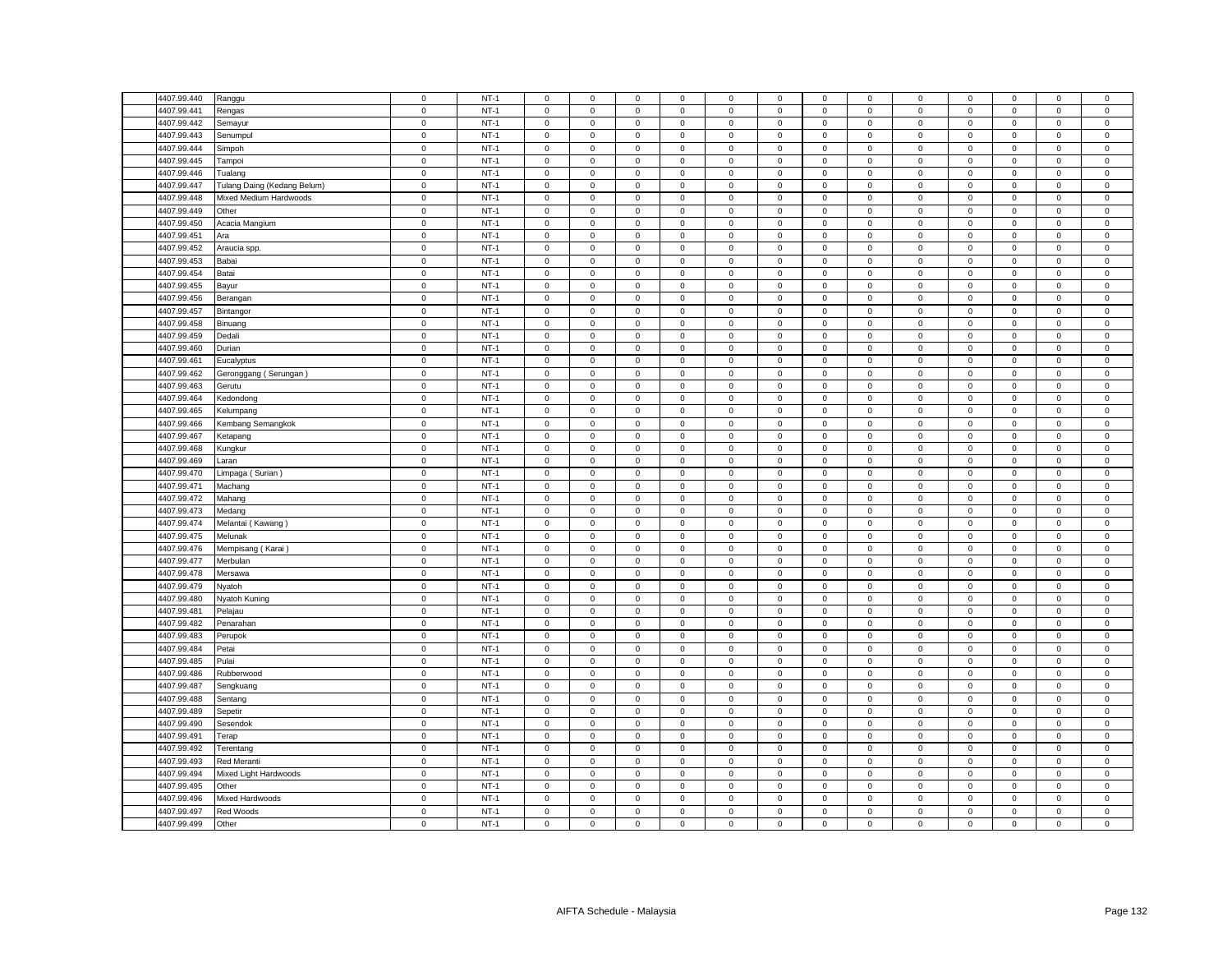| 4407.99.501 | Balau (Selangan Batu)           | $\mathsf 0$ | $NT-1$ | $\mathsf 0$         | $\mathsf 0$         | $\mathsf 0$ | $\mathbf 0$ | 0                   | $\mathsf 0$ | $\mathsf 0$         | $\mathsf 0$    | $\mathbf 0$ | $\mathsf 0$ | $\mathsf 0$         | $\mathsf 0$ | $\mathsf 0$    |
|-------------|---------------------------------|-------------|--------|---------------------|---------------------|-------------|-------------|---------------------|-------------|---------------------|----------------|-------------|-------------|---------------------|-------------|----------------|
|             |                                 |             |        |                     |                     |             |             |                     |             |                     |                |             |             |                     |             |                |
| 4407.99.502 | Red Balau (Selangan Batu Merah) | $\mathsf 0$ | $NT-1$ | $\mathbf 0$         | $\mathsf 0$         | $\mathsf 0$ | $\mathsf 0$ | 0                   | $\mathbf 0$ | $\mathsf 0$         | $\mathsf 0$    | $\mathsf 0$ | $\mathbf 0$ | $\mathsf 0$         | $\mathbf 0$ | $\mathbf 0$    |
| 4407.99.503 | Belian                          | $\mathbf 0$ | $NT-1$ | $\mathsf 0$         | $\mathbf 0$         | $\mathsf 0$ | $\mathbf 0$ | 0                   | $\mathsf 0$ | $\mathbf 0$         | $\mathbf 0$    | $\mathsf 0$ | $\mathbf 0$ | $\mathbf{0}$        | $\mathsf 0$ | $\mathsf 0$    |
| 4407.99.504 | <b>Bitis</b>                    | $\mathsf 0$ | $NT-1$ | $\mathbf 0$         | $\mathsf 0$         | $\mathsf 0$ | $\mathsf 0$ | 0                   | $\mathbf 0$ | $\mathsf 0$         | $\mathsf 0$    | $\mathsf 0$ | $\mathsf 0$ | $\mathsf 0$         | $\mathsf 0$ | $\mathbf 0$    |
| 4407.99.505 | Chengal                         | $\mathbf 0$ | $NT-1$ | $\mathbf 0$         | $\mathbf 0$         | $\mathbf 0$ | $\mathbf 0$ | 0                   | $\mathbf 0$ | $\mathbf 0$         | $\mathbf 0$    | $\mathbf 0$ | $\mathbf 0$ | $\mathbf 0$         | $\mathbf 0$ | $\mathbf 0$    |
| 4407.99.506 | Giam                            | $\mathsf 0$ | $NT-1$ | $\mathbf 0$         | $\mathsf 0$         | $\mathsf 0$ | $\mathsf 0$ | 0                   | $\mathsf 0$ | $\mathbf 0$         | $\mathsf 0$    | $\mathsf 0$ | $\mathsf 0$ | $\mathsf 0$         | $\mathsf 0$ | $\mathsf 0$    |
| 4407.99.507 | Kekatong                        | $\mathsf 0$ | $NT-1$ | $\mathsf 0$         | $\mathsf 0$         | $\mathsf 0$ | $\mathsf 0$ | 0                   | $\mathsf 0$ | $\mathbf 0$         | $\mathsf 0$    | $\mathsf 0$ | $\mathsf 0$ | $\mathsf 0$         | $\mathsf 0$ | $\mathsf 0$    |
| 4407.99.508 | Keranji                         | $\mathsf 0$ | $NT-1$ | $\mathbf 0$         | $\mathsf 0$         | $\mathbf 0$ | $\mathbf 0$ | 0                   | $\mathbf 0$ | $\mathbf 0$         | $\mathbf 0$    | $\mathsf 0$ | $\mathbf 0$ | $\mathbf 0$         | $\mathbf 0$ | $\mathsf 0$    |
| 4407.99.509 | Malagangai                      | $\mathsf 0$ | $NT-1$ | $\mathsf 0$         | $\mathsf 0$         | $\mathsf 0$ | $\mathsf 0$ | 0                   | $\mathsf 0$ | $\mathbf 0$         | $\mathsf 0$    | $\mathsf 0$ | $\mathbf 0$ | $\mathsf 0$         | $\mathsf 0$ | $\,0\,$        |
| 4407.99.510 | Penaga                          | $\mathsf 0$ | $NT-1$ | $\mathsf 0$         | $\mathsf 0$         | $\mathsf 0$ | $\mathsf 0$ | 0                   | $\mathsf 0$ | $\mathbf 0$         | $\mathsf 0$    | $\mathsf 0$ | $\mathsf 0$ | $\mathsf 0$         | $\mathsf 0$ | $\mathsf 0$    |
| 4407.99.511 | Penyau                          | $\mathsf 0$ | $NT-1$ | $\mathsf 0$         | $\mathbf 0$         | $\mathsf 0$ | $\mathbf 0$ | $\mathbf 0$         | $\mathbf 0$ | $\mathbf 0$         | $\mathsf 0$    | $\mathsf 0$ | $\mathsf 0$ | $\mathbf 0$         | $\mathsf 0$ | $\mathsf 0$    |
| 4407.99.512 | Resak                           | $\mathbf 0$ | $NT-1$ | 0                   | $\mathbf 0$         | $\mathbf 0$ | $\mathbf 0$ | $\mathbf{0}$        | $\mathbf 0$ | $\mathbf{0}$        | $\mathbf 0$    | $\mathsf 0$ | $\mathbf 0$ | $\mathbf 0$         | $\mathbf 0$ | $\mathbf 0$    |
| 4407.99.513 | Tembusu                         | $\mathbf 0$ | $NT-1$ | $\mathsf 0$         | $\mathsf 0$         | $\mathsf 0$ | $\mathsf 0$ | 0                   | $\mathsf 0$ | $\mathbf 0$         | $\mathsf 0$    | $\mathsf 0$ | $\mathbf 0$ | $\mathsf 0$         | $\mathsf 0$ | $\mathbf 0$    |
| 4407.99.514 | Mixed Heavy Hardwoods           | $\mathsf 0$ | $NT-1$ | $\mathsf 0$         | $\mathsf 0$         | $\mathsf 0$ | $\mathsf 0$ | 0                   | $\mathsf 0$ | $\mathbf 0$         | $\mathsf 0$    | $\mathsf 0$ | $\mathbf 0$ | $\mathsf 0$         | $\mathsf 0$ | $\mathsf 0$    |
| 4407.99.515 | Other                           | $\mathbf 0$ | $NT-1$ | $\mathsf 0$         | $\mathsf 0$         | $\mathsf 0$ | $\mathsf 0$ | 0                   | $\mathsf 0$ | $\mathsf 0$         | $\mathbf 0$    | $\mathsf 0$ | $\mathbf 0$ | $\mathsf{O}\xspace$ | $\mathsf 0$ | $\mathsf{O}$   |
| 4407.99.516 | Bekak                           | $\mathsf 0$ | $NT-1$ | $\mathbf 0$         | $\mathbf 0$         | $\mathsf 0$ | $\mathbf 0$ | 0                   | $\mathsf 0$ | $\mathbf 0$         | $\mathsf 0$    | $\mathsf 0$ | $\mathsf 0$ | $\mathsf 0$         | $\mathsf 0$ | $\overline{0}$ |
| 4407.99.517 | Derum                           | $\mathbf 0$ | $NT-1$ | $\mathbf 0$         | $\mathsf 0$         | $\mathsf 0$ | $\mathbf 0$ | $\mathbf{0}$        | $\mathbf 0$ | $\mathbf 0$         | $\mathsf 0$    | $\mathsf 0$ | $\mathbf 0$ | $\mathbf 0$         | $\mathsf 0$ | $\mathsf 0$    |
| 4407.99.518 | Entapuloh                       | $\mathsf 0$ | $NT-1$ | $\mathsf 0$         | $\mathsf 0$         | $\mathsf 0$ | $\mathbf 0$ | 0                   | $\mathsf 0$ | $\mathbf 0$         | $\mathsf 0$    | $\mathbf 0$ | $\mathsf 0$ | $\mathsf 0$         | $\mathsf 0$ | $\mathsf 0$    |
| 4407.99.519 | Geriting (Teruntum)             | $\mathsf 0$ | $NT-1$ | $\mathsf 0$         | $\mathsf 0$         | $\mathsf 0$ | $\mathbf 0$ | 0                   | $\mathbf 0$ | $\mathbf 0$         | $\mathsf 0$    | $\mathsf 0$ | $\mathsf 0$ | $\mathsf 0$         | $\mathsf 0$ | $\mathbf 0$    |
| 4407.99.520 | Kandis                          | $\mathbf 0$ | $NT-1$ | $\mathsf 0$         | $\mathsf 0$         | $\mathsf 0$ | $\mathbf 0$ | 0                   | $\mathsf 0$ | $\mathsf 0$         | $\mathsf 0$    | $\mathsf 0$ | $\mathsf 0$ | $\mathbf 0$         | $\mathsf 0$ | $\,0\,$        |
| 4407.99.521 | Kasai                           | $\mathsf 0$ | $NT-1$ | $\mathsf{O}\xspace$ | $\mathsf 0$         | $\mathsf 0$ | $\mathsf 0$ | $\mathsf{O}\xspace$ | $\mathsf 0$ | $\mathsf 0$         | $\mathsf 0$    | $\mathsf 0$ | $\mathsf 0$ | 0                   | $\mathbf 0$ | $\mathbf 0$    |
| 4407.99.522 | Kayu Malam                      | $\mathsf 0$ | $NT-1$ | 0                   | 0                   | $\mathbf 0$ | 0           | 0                   | 0           | 0                   | 0              | $\mathsf 0$ | $\mathbf 0$ | 0                   | 0           | $\mathbf 0$    |
| 4407.99.523 | Kelat                           | $\mathbf 0$ | $NT-1$ | $\mathsf 0$         | $\mathsf{O}\xspace$ | $\mathbf 0$ | $\mathsf 0$ | $\mathsf{O}\xspace$ | $\mathbf 0$ | $\mathbf 0$         | $\mathbf 0$    | $\mathsf 0$ | $\mathbf 0$ | $\mathsf 0$         | $\mathsf 0$ | $\mathbf 0$    |
| 4407.99.524 |                                 |             | $NT-1$ |                     |                     |             |             |                     |             |                     |                |             |             |                     |             |                |
|             | Keledang                        | $\mathbf 0$ |        | 0                   | $\mathbf 0$         | $\mathbf 0$ | 0           | 0                   | 0           | $\mathbf 0$         | 0              | $\mathbf 0$ | 0           | 0                   | $\mathbf 0$ | $\mathbf 0$    |
| 4407.99.525 | Keruntum                        | $\mathsf 0$ | $NT-1$ | $\mathsf{O}\xspace$ | $\mathsf{O}\xspace$ | $\mathbf 0$ | $\mathbf 0$ | 0                   | $\mathbf 0$ | $\mathbf 0$         | $\,0\,$        | $\mathsf 0$ | $\mathbf 0$ | $\mathsf{O}\xspace$ | 0           | $\mathbf 0$    |
| 4407.99.526 | Kulim                           | $\mathsf 0$ | $NT-1$ | $\mathsf{O}\xspace$ | $\mathsf{O}\xspace$ | $\mathbf 0$ | 0           | 0                   | $\mathsf 0$ | 0                   | $\mathbf 0$    | $\mathsf 0$ | $\mathbf 0$ | $\mathsf{O}\xspace$ | $\mathsf 0$ | $\,0\,$        |
| 4407.99.527 | Mata Ulat                       | $\mathbf 0$ | $NT-1$ | $\mathbf 0$         | $\mathsf 0$         | $\mathsf 0$ | $\mathsf 0$ | $\mathbf 0$         | $\mathbf 0$ | $\mathsf 0$         | $\mathbf 0$    | $\mathsf 0$ | $\mathbf 0$ | $\mathsf 0$         | $\mathsf 0$ | $\mathbf 0$    |
| 4407.99.528 | Mempening                       | $\mathsf 0$ | $NT-1$ | $\mathbf 0$         | $\mathbf 0$         | $\mathsf 0$ | $\mathbf 0$ | 0                   | $\mathbf 0$ | $\mathbf 0$         | $\mathbf 0$    | $\mathsf 0$ | $\mathbf 0$ | $\mathbf 0$         | $\mathbf 0$ | $\mathsf 0$    |
| 4407.99.529 | Mengkulang (Kembang             | $\mathbf 0$ | $NT-1$ | $\mathbf 0$         | $\mathsf{O}\xspace$ | $\mathbf 0$ | $\mathsf 0$ | 0                   | $\mathbf 0$ | $\mathbf 0$         | $\mathbf 0$    | $\mathsf 0$ | $\mathbf 0$ | $\mathsf 0$         | $\mathbf 0$ | $\mathbf 0$    |
| 4407.99.530 | Meransi                         | $\mathbf 0$ | $NT-1$ | $\mathsf 0$         | $\mathsf{O}\xspace$ | $\mathsf 0$ | $\mathsf 0$ | 0                   | $\mathsf 0$ | $\mathbf 0$         | $\mathbf 0$    | $\mathsf 0$ | $\mathbf 0$ | $\mathsf 0$         | $\mathsf 0$ | $\mathbf 0$    |
| 4407.99.531 | Merawan (Gagil)                 | $\mathbf 0$ | $NT-1$ | $\mathsf 0$         | $\mathsf 0$         | $\mathsf 0$ | $^{\circ}$  | 0                   | $\mathbf 0$ | $\mathsf 0$         | $\mathsf 0$    | $\mathsf 0$ | $\mathbf 0$ | $\mathbf 0$         | $\mathsf 0$ | $\mathbf 0$    |
| 4407.99.532 | Merbatu                         | $\mathbf 0$ | $NT-1$ | $\mathbf 0$         | $\mathsf{O}\xspace$ | $\mathsf 0$ | $\mathbf 0$ | 0                   | $\mathsf 0$ | $\mathsf{O}\xspace$ | $\mathbf 0$    | $\mathsf 0$ | $\mathbf 0$ | $\mathbf 0$         | $\mathsf 0$ | $\,0\,$        |
| 4407.99.533 | Merpauh                         | $\mathsf 0$ | $NT-1$ | $\mathsf{O}\xspace$ | $\mathsf 0$         | $\mathsf 0$ | $\mathsf 0$ | 0                   | $\mathbf 0$ | $\mathbf 0$         | $\mathsf 0$    | $\mathsf 0$ | $\mathsf 0$ | $\mathsf 0$         | $\mathsf 0$ | $\mathsf 0$    |
| 4407.99.534 | Mertas                          | $\mathsf 0$ | $NT-1$ | $\mathsf 0$         | $\mathbf 0$         | $\mathsf 0$ | $\mathbf 0$ | $\mathbf 0$         | $\mathsf 0$ | $\mathbf 0$         | $\mathsf 0$    | $\mathbf 0$ | $\mathbf 0$ | $\mathbf 0$         | $\mathsf 0$ | $\mathsf 0$    |
| 4407.99.535 | Nyalin                          | $\mathbf 0$ | $NT-1$ | $\mathbf 0$         | $\mathbf 0$         | 0           | $\mathbf 0$ | 0                   | $\mathbf 0$ | $\mathsf 0$         | $\mathbf 0$    | $\mathsf 0$ | $\mathbf 0$ | 0                   | $\mathbf 0$ | $\,0\,$        |
| 4407.99.536 | Pauh Kijang                     | $\mathsf 0$ | $NT-1$ | $\mathsf 0$         | $\mathsf 0$         | $\mathsf 0$ | $\mathsf 0$ | 0                   | $\mathsf 0$ | $\mathbf 0$         | $\mathsf 0$    | $\mathsf 0$ | $\mathsf 0$ | $\mathsf 0$         | $\mathsf 0$ | $\mathsf 0$    |
| 4407.99.537 | Perah                           | $\mathsf 0$ | $NT-1$ | $\mathbf 0$         | $\mathsf 0$         | $\mathsf 0$ | $\mathsf 0$ | 0                   | $\mathsf 0$ | $\mathbf 0$         | $\mathsf 0$    | $\mathsf 0$ | $\mathsf 0$ | $\mathsf 0$         | $\mathsf 0$ | $\mathsf 0$    |
| 4407.99.538 | Petaling                        | $\mathbf 0$ | $NT-1$ | $\mathsf 0$         | $\mathsf 0$         | $\mathsf 0$ | $\mathsf 0$ | 0                   | $\mathsf 0$ | $\mathsf 0$         | $\mathbf 0$    | $\mathbf 0$ | $\mathbf 0$ | $\mathsf 0$         | $\mathsf 0$ | $\,0\,$        |
| 4407.99.539 | Punah                           | $\mathsf 0$ | $NT-1$ | $\mathsf 0$         | $\mathsf 0$         | $\mathsf 0$ | $\mathbf 0$ | 0                   | $\mathsf 0$ | $\mathbf 0$         | $\mathsf 0$    | $\mathsf 0$ | $\mathsf 0$ | $\mathsf 0$         | $\mathbf 0$ | $\mathbf 0$    |
| 4407.99.540 | Ranggu                          | $\mathbf 0$ | $NT-1$ | $\mathbf 0$         | $\mathbf 0$         | $\mathbf 0$ | $\mathbf 0$ | $\mathbf{0}$        | $\mathbf 0$ | $\mathbf 0$         | $\mathsf 0$    | $\mathsf 0$ | $\mathbf 0$ | $\mathbf 0$         | $\mathsf 0$ | $\mathbf 0$    |
| 4407.99.541 | Rengas                          | $\mathbf 0$ | $NT-1$ | 0                   | 0                   | $\mathsf 0$ | 0           | 0                   | $\mathsf 0$ | 0                   | 0              | $\mathsf 0$ | $\mathbf 0$ | 0                   | 0           | $\,0\,$        |
| 4407.99.542 | Semayur                         | $\mathsf 0$ | $NT-1$ | $\mathsf 0$         | $\mathsf 0$         | $\mathsf 0$ | $\mathsf 0$ | 0                   | $\mathsf 0$ | $\mathbf 0$         | $\mathsf 0$    | $\mathbf 0$ | $\mathsf 0$ | $\mathsf 0$         | $\mathsf 0$ | $\mathsf 0$    |
| 4407.99.543 | Senumpul                        | $\mathsf 0$ | $NT-1$ | $\mathsf 0$         | $\mathbf 0$         | $\mathbf 0$ | $\mathsf 0$ | $\mathbf{0}$        | $\mathsf 0$ | $\mathbf 0$         | $\mathbf{0}$   | $\mathsf 0$ | $\mathbf 0$ | $\mathbf 0$         | $\mathbf 0$ | $\mathsf 0$    |
| 4407.99.544 | Simpoh                          | $\mathbf 0$ | $NT-1$ | $\mathbf 0$         | $\mathbf 0$         | $\mathsf 0$ | $\mathbf 0$ | 0                   | $\mathsf 0$ | $\mathbf 0$         | $\mathbf 0$    | $\mathbf 0$ | $\mathbf 0$ | $\mathbf 0$         | $\mathbf 0$ | $\,0\,$        |
| 4407.99.545 | Tampoi                          | $\mathbf 0$ | $NT-1$ | $\mathsf 0$         | $\mathbf 0$         | $\mathsf 0$ | $\mathsf 0$ | 0                   | $\mathsf 0$ | $\mathbf 0$         | $\mathsf 0$    | $\mathbf 0$ | $\mathbf 0$ | $\mathsf 0$         | $\mathsf 0$ | $\mathsf 0$    |
| 4407.99.546 | Tualang                         | $\mathbf 0$ | $NT-1$ | $\mathsf 0$         | $\mathsf 0$         | $\mathsf 0$ | $\mathbf 0$ | $\mathbf{0}$        | $\mathbf 0$ | $\mathbf 0$         | $\mathsf 0$    | $\mathsf 0$ | $\mathbf 0$ | $\mathbf 0$         | $\mathsf 0$ | $\mathsf 0$    |
| 4407.99.547 | Tulang Daing (Kedang Belum)     | $\mathsf 0$ | $NT-1$ | $\mathbf 0$         | $\mathbf 0$         | $\mathbf 0$ | $\mathbf 0$ | $\mathbf{0}$        | $\mathbf 0$ | $\mathbf{0}$        | $\mathbf{0}$   | $\mathsf 0$ | $\mathbf 0$ | $\mathbf 0$         | $\mathbf 0$ | $\overline{0}$ |
| 4407.99.548 | Mixed Medium Hardwoods          | $\mathsf 0$ | $NT-1$ | $\mathsf 0$         | $\mathsf{O}\xspace$ | $\mathsf 0$ | $\mathsf 0$ | 0                   | $\mathsf 0$ | $\mathsf 0$         | $\,0\,$        | $\mathsf 0$ | $\mathsf 0$ | $\mathsf 0$         | $\mathsf 0$ | $\mathbf 0$    |
| 4407.99.549 | Other                           | $\mathbf 0$ | $NT-1$ | $\mathsf 0$         | $\mathsf{O}\xspace$ | $\mathsf 0$ | $\mathsf 0$ | $\mathbf 0$         | $\mathsf 0$ | $\mathbf 0$         | $\mathsf 0$    | $\mathsf 0$ | $\mathsf 0$ | $\mathsf 0$         | $\mathsf 0$ | $\mathsf 0$    |
| 4407.99.550 | Acacia Mangium                  | $\mathbf 0$ | $NT-1$ | $\mathsf 0$         | $\mathsf 0$         | $\mathsf 0$ | $\mathsf 0$ | $\mathbf 0$         | $\mathsf 0$ | $\mathsf 0$         | $\mathsf 0$    | $\mathsf 0$ | $\mathsf 0$ | $\mathsf{O}\xspace$ | $\mathsf 0$ | $\mathsf 0$    |
| 4407.99.551 | Ara                             | $\mathsf 0$ | $NT-1$ | 0                   | $\mathsf 0$         | $\mathsf 0$ | 0           | 0                   | $\mathsf 0$ | $\mathbf 0$         | $\mathbf 0$    | $\mathsf 0$ | $\mathbf 0$ | $\mathsf 0$         | $\mathbf 0$ | $\mathbf 0$    |
| 4407.99.552 | Araucia spp.                    | $\pmb{0}$   | $NT-1$ | $\mathbf 0$         | $\mathsf{O}\xspace$ | $\mathbf 0$ | $\mathsf 0$ | 0                   | $\mathsf 0$ | $\mathbf 0$         | $\,0\,$        | $\mathsf 0$ | $\mathbf 0$ | $\mathsf{O}\xspace$ | $\mathsf 0$ | $\mathbf 0$    |
| 4407.99.553 | Babai                           | $\mathsf 0$ | $NT-1$ | $\mathsf 0$         | $\mathsf 0$         | $\mathbf 0$ | 0           | 0                   | $\mathsf 0$ | $\mathbf 0$         | $\mathsf 0$    | $\mathsf 0$ | $\mathsf 0$ | $\mathsf 0$         | $\mathsf 0$ | $\,0\,$        |
| 4407.99.554 | Batai                           | $\mathsf 0$ | $NT-1$ | $\mathbf 0$         | $\mathsf{O}\xspace$ | $\mathbf 0$ | $\mathsf 0$ | 0                   | $\mathbf 0$ | $\mathbf 0$         | $\,0\,$        | $\mathsf 0$ | $\mathbf 0$ | 0                   | $\mathsf 0$ | $\mathbf 0$    |
| 4407.99.555 | Bayur                           | $\mathbf 0$ | $NT-1$ | $\mathsf{O}\xspace$ | $\mathsf{O}\xspace$ | $\mathsf 0$ | $\mathsf 0$ | 0                   | $\mathsf 0$ | 0                   | $\mathbf 0$    | $\mathsf 0$ | $\mathbf 0$ | $\mathsf{O}\xspace$ | 0           | $\,0\,$        |
| 4407.99.556 | Berangan                        | $\mathsf 0$ | $NT-1$ | $\mathbf 0$         | $\mathsf 0$         | $\mathsf 0$ | $\mathbf 0$ | 0                   | $\mathbf 0$ | $\mathsf 0$         | $\overline{0}$ | $\mathbf 0$ | $\mathbf 0$ | $\mathbf 0$         | $\mathbf 0$ | $\mathbf 0$    |
| 4407.99.557 |                                 | $\mathsf 0$ | $NT-1$ | $\mathsf 0$         | $\mathbf 0$         | $\mathsf 0$ | $\mathbf 0$ | 0                   | $\mathbf 0$ | $\mathbf 0$         | $\mathsf 0$    | $\mathbf 0$ | $\mathbf 0$ | $\mathbf 0$         | $\mathsf 0$ | $\mathsf 0$    |
| 4407.99.558 | Bintangor                       | $\mathsf 0$ | $NT-1$ | $\mathsf{O}\xspace$ | $\mathsf 0$         | $\mathsf 0$ | $\mathbf 0$ | 0                   | $\mathbf 0$ | $\mathsf 0$         | $\mathsf 0$    | $\mathsf 0$ | $\mathbf 0$ | $\mathsf 0$         | $\mathsf 0$ | $\mathbf 0$    |
|             | Binuang                         |             |        |                     |                     |             |             |                     |             |                     |                |             |             |                     |             |                |
| 4407.99.559 | Dedali                          | $\mathbf 0$ | $NT-1$ | $\mathbf 0$         | $\mathsf 0$         | $\mathsf 0$ | $\mathbf 0$ | 0                   | $\mathsf 0$ | $\mathbf 0$         | $\mathsf 0$    | $\mathbf 0$ | $\mathsf 0$ | $\mathbf 0$         | $\mathsf 0$ | $\mathsf 0$    |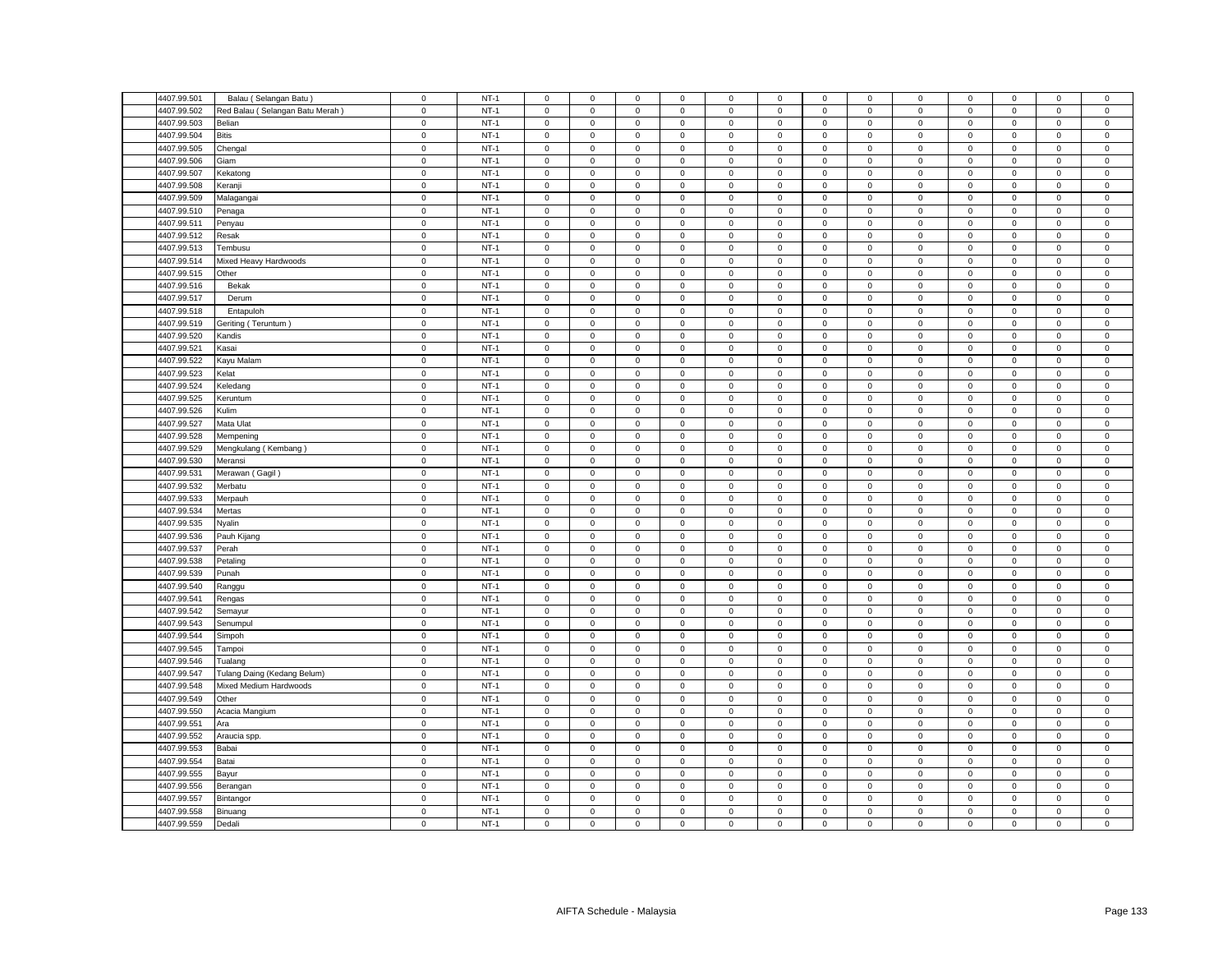| 4407.99.560 | Durian                          | $\mathsf 0$ | $NT-1$ | $\mathsf 0$         | $\mathsf 0$         | $\mathsf 0$ | $\mathbf 0$    | 0                   | $\mathsf 0$ | $\mathsf 0$  | $\mathsf 0$    | $\mathsf 0$  | $\mathsf 0$ | $\mathbf 0$         | $\mathbf 0$  | $\mathbf 0$    |
|-------------|---------------------------------|-------------|--------|---------------------|---------------------|-------------|----------------|---------------------|-------------|--------------|----------------|--------------|-------------|---------------------|--------------|----------------|
| 4407.99.561 | Eucalyptus                      | $\mathsf 0$ | $NT-1$ | $\mathbf 0$         | $\mathsf 0$         | $\mathsf 0$ | $\mathbf 0$    | 0                   | $\mathsf 0$ | $\mathsf 0$  | $\mathsf 0$    | $\mathsf 0$  | $\mathbf 0$ | $\mathsf 0$         | $\mathbf 0$  | $\mathsf 0$    |
| 4407.99.562 | Geronggang (Serungan)           | $\mathsf 0$ | $NT-1$ | $\mathsf 0$         | $\mathsf 0$         | $\mathsf 0$ | $\mathsf 0$    | $\mathbf 0$         | $\mathsf 0$ | $\mathbf 0$  | $\mathsf 0$    | $\mathbf 0$  | $\mathsf 0$ | $\mathsf 0$         | $\mathsf 0$  | $\mathsf 0$    |
| 4407.99.563 | Gerutu                          | $\mathsf 0$ | $NT-1$ | $\mathbf 0$         | $\mathbf{O}$        | $\mathbf 0$ | $\mathbf 0$    | $\mathbf{0}$        | $\mathsf 0$ | $\mathbf 0$  | $\mathbf{0}$   | $\mathsf 0$  | $\mathbf 0$ | $\mathbf 0$         | $\mathbf 0$  | $\mathsf 0$    |
| 4407.99.564 | Kedondong                       | $\mathbf 0$ | $NT-1$ | $\mathbf{0}$        | $\mathbf 0$         | $\mathbf 0$ | $\mathbf 0$    | $\mathbf{0}$        | $\mathbf 0$ | $\mathbf 0$  | $\mathbf{0}$   | 0            | $^{\circ}$  | $\mathbf{0}$        | $\mathbf 0$  | $\mathbf 0$    |
| 4407.99.565 | Kelumpang                       | $\mathsf 0$ | $NT-1$ | $\mathsf 0$         | $\mathbf{0}$        | $\mathsf 0$ | $\mathsf 0$    | $\mathbf{0}$        | $\mathbf 0$ | $\mathbf 0$  | $\mathbf{0}$   | $\mathsf 0$  | $\mathbf 0$ | $\mathbf 0$         | $\mathsf 0$  | $\mathsf 0$    |
| 4407.99.566 | Kembang Semangkok               | $\mathbf 0$ | $NT-1$ | $\mathbf 0$         | $\mathbf 0$         | $\mathbf 0$ | $\mathbf 0$    | $\mathbf{0}$        | $\mathbf 0$ | $\mathbf 0$  | $\mathsf 0$    | $\mathbf 0$  | $\mathbf 0$ | $\mathbf 0$         | $\mathsf 0$  | $\mathsf 0$    |
| 4407.99.567 | Ketapang                        | $\mathbf 0$ | $NT-1$ | $\mathbf 0$         | $\mathbf{0}$        | $\mathbf 0$ | $\mathbf 0$    | $\mathbf{0}$        | $\mathbf 0$ | $\mathbf{0}$ | $\mathbf{0}$   | $\mathsf 0$  | $\mathbf 0$ | $\mathbf{0}$        | $\mathbf{0}$ | $\,0\,$        |
| 4407.99.568 | Kungkur                         | $\mathbf 0$ | $NT-1$ | $\mathsf 0$         | $\mathsf 0$         | $\mathsf 0$ | $\mathsf 0$    | 0                   | $\mathsf 0$ | $\mathbf 0$  | $\mathsf 0$    | $\mathsf 0$  | $\mathsf 0$ | $\mathsf 0$         | $\mathsf 0$  | $\mathsf 0$    |
| 4407.99.569 | Laran                           | $\mathbf 0$ | $NT-1$ | $\mathsf 0$         | $\mathbf 0$         | $\mathsf 0$ | $\mathsf 0$    | $\mathbf{0}$        | $\mathsf 0$ | $\mathbf 0$  | $\mathsf 0$    | $\mathsf 0$  | $\mathbf 0$ | $\mathbf 0$         | $\mathsf 0$  | $\mathsf 0$    |
| 4407.99.570 | Limpaga (Surian)                | $\mathbf 0$ | $NT-1$ | $\mathbf 0$         | $\mathsf 0$         | $\mathbf 0$ | $\mathbf 0$    | $\mathbf{0}$        | $\mathbf 0$ | $\mathsf 0$  | $\mathbf 0$    | $\mathbf 0$  | $\mathbf 0$ | $\mathbf 0$         | $\mathsf 0$  | $\,0\,$        |
| 4407.99.571 | Machang                         | $\mathsf 0$ | $NT-1$ | $\mathbf 0$         | $\mathsf 0$         | $\mathsf 0$ | $\mathbf 0$    | 0                   | $\mathsf 0$ | $\mathsf 0$  | $\mathsf 0$    | $\mathsf 0$  | $\mathsf 0$ | $\mathsf 0$         | $\mathsf 0$  | $\mathbf 0$    |
| 4407.99.572 | Mahang                          | $\mathbf 0$ | $NT-1$ | $\mathbf 0$         | $\mathsf 0$         | $\mathsf 0$ | $\mathsf 0$    | $\mathsf{O}\xspace$ | $\mathsf 0$ | $\mathbf 0$  | $\mathsf 0$    | $\mathsf 0$  | $\mathsf 0$ | $\mathsf 0$         | $\mathsf 0$  | $\pmb{0}$      |
| 4407.99.573 |                                 | $\mathbf 0$ | $NT-1$ | $\mathbf 0$         | $\mathbf 0$         | $\mathsf 0$ | $\mathbf 0$    | 0                   | $\mathbf 0$ | $\mathbf 0$  | $\mathbf 0$    | $\mathsf 0$  | $\mathbf 0$ | $\mathbf 0$         | $\mathsf 0$  | $\mathsf 0$    |
|             | Medang                          |             |        |                     |                     |             |                |                     |             |              |                |              |             |                     |              |                |
| 4407.99.574 | Melantai (Kawang)               | $\mathbf 0$ | $NT-1$ | $\mathbf 0$         | $\mathsf 0$         | $\mathbf 0$ | $\mathsf 0$    | 0                   | $\mathsf 0$ | $\mathbf 0$  | $\,0\,$        | $\mathbf 0$  | $\mathbf 0$ | 0                   | $\mathsf 0$  | $\mathbf 0$    |
| 4407.99.575 | Melunak                         | $\mathbf 0$ | $NT-1$ | 0                   | $\mathsf{O}\xspace$ | $\mathbf 0$ | 0              | 0                   | $\mathsf 0$ | $\mathbf 0$  | 0              | $\mathsf 0$  | $\mathbf 0$ | $\mathbf 0$         | 0            | $\mathbf 0$    |
| 4407.99.576 | Mempisang (Karai                | $\mathbf 0$ | $NT-1$ | $\Omega$            | $\mathsf 0$         | $\mathsf 0$ | $\mathbf 0$    | $\mathbf{0}$        | $\mathbf 0$ | $\mathsf 0$  | $\mathsf 0$    | $\mathsf 0$  | $\mathbf 0$ | $\mathbf 0$         | $\mathsf 0$  | $\mathbf 0$    |
| 4407.99.577 | Merbulan                        | $\mathbf 0$ | $NT-1$ | 0                   | $\mathbf 0$         | $\mathsf 0$ | 0              | 0                   | $\mathsf 0$ | $\mathbf 0$  | $\mathbf 0$    | $\mathsf 0$  | $\mathbf 0$ | $\mathbf 0$         | 0            | $\,0\,$        |
| 4407.99.578 | Mersawa                         | $\mathbf 0$ | $NT-1$ | $\mathbf 0$         | $\mathsf{O}\xspace$ | $\mathbf 0$ | $\mathsf 0$    | $\mathsf{O}\xspace$ | $\mathbf 0$ | $\mathbf 0$  | $\mathbf 0$    | $\mathsf 0$  | $\mathbf 0$ | $\mathsf 0$         | $\mathsf 0$  | $\mathbf 0$    |
| 4407.99.579 | Nyatoh                          | $\mathbf 0$ | $NT-1$ | $^{\circ}$          | $\mathbf 0$         | 0           | 0              | 0                   | $\mathbf 0$ | 0            | $\mathbf 0$    | $\mathbf 0$  | 0           | 0                   | $\mathbf 0$  | $\mathbf 0$    |
| 4407.99.580 | Nyatoh Kuning                   | $\mathbf 0$ | $NT-1$ | $\mathbf 0$         | $\mathsf{O}\xspace$ | $\mathbf 0$ | $\mathsf 0$    | 0                   | $\mathsf 0$ | $\mathsf 0$  | $\,0\,$        | $\mathsf 0$  | $\mathbf 0$ | $\mathsf{O}\xspace$ | 0            | $\mathbf 0$    |
| 4407.99.581 | Pelajau                         | $\mathbf 0$ | $NT-1$ | $\mathbf 0$         | $\mathsf 0$         | $\mathbf 0$ | $\mathbf 0$    | 0                   | $\mathbf 0$ | $\mathbf 0$  | $\mathsf 0$    | $\mathsf 0$  | $\mathbf 0$ | $\mathbf 0$         | $\mathsf 0$  | $\,0\,$        |
| 4407.99.582 | Penarahan                       | $\mathsf 0$ | $NT-1$ | $\mathbf 0$         | $\mathsf 0$         | $\mathbf 0$ | $\mathbf 0$    | 0                   | $\mathbf 0$ | $\mathbf 0$  | $\mathbf 0$    | $\mathsf 0$  | $\mathbf 0$ | $\mathbf 0$         | $\mathbf 0$  | $\mathbf 0$    |
| 4407.99.583 | Perupok                         | 0           | $NT-1$ | $\mathbf 0$         | $\mathbf 0$         | $\mathsf 0$ | $\mathbf 0$    | 0                   | $\mathsf 0$ | $\mathbf 0$  | $\mathbf 0$    | 0            | $\mathbf 0$ | $\mathbf 0$         | $\mathbf 0$  | $\,0\,$        |
| 4407.99.584 | Petai                           | $\mathbf 0$ | $NT-1$ | $\mathbf 0$         | $\mathsf{O}\xspace$ | $\mathbf 0$ | $\mathsf 0$    | 0                   | $\mathsf 0$ | $\mathsf 0$  | $\mathsf 0$    | $\mathsf 0$  | $\mathbf 0$ | $\mathsf 0$         | $\mathsf 0$  | $\mathbf 0$    |
| 4407.99.585 | Pulai                           | $\mathsf 0$ | $NT-1$ | $\mathbf 0$         | $\mathsf{O}$        | $\mathsf 0$ | $\mathbf 0$    | 0                   | $\mathsf 0$ | $\mathbf 0$  | $\mathbf 0$    | $\mathsf 0$  | $\mathsf 0$ | $\mathbf 0$         | $\mathbf 0$  | $\mathsf 0$    |
| 4407.99.586 | Rubberwood                      | $\mathbf 0$ | $NT-1$ | $\mathbf 0$         | $\mathbf 0$         | $\mathbf 0$ | $\mathbf 0$    | 0                   | $\mathbf 0$ | $\mathbf 0$  | $\mathbf 0$    | $\mathsf 0$  | $\mathbf 0$ | $\mathbf 0$         | $\mathbf 0$  | $\mathbf 0$    |
| 4407.99.587 | Sengkuang                       | $\mathsf 0$ | $NT-1$ | $\mathbf 0$         | $\mathsf 0$         | $\mathsf 0$ | $\mathbf 0$    | 0                   | $\mathsf 0$ | $\mathbf 0$  | $\mathsf 0$    | $\mathsf 0$  | $\mathbf 0$ | $\mathbf 0$         | $\mathsf 0$  | $\mathsf 0$    |
| 4407.99.588 | Sentang                         | $\mathsf 0$ | $NT-1$ | $\mathbf 0$         | $\mathbf 0$         | $\mathbf 0$ | $\mathbf 0$    | $\mathbf 0$         | $\mathbf 0$ | $\mathbf 0$  | $\mathsf 0$    | $\mathsf 0$  | $\mathbf 0$ | $\mathbf 0$         | $\mathbf 0$  | $\mathsf 0$    |
| 4407.99.589 | Sepetir                         | 0           | $NT-1$ | $\mathbf 0$         | $\mathbf 0$         | $\mathsf 0$ | $\mathbf 0$    | 0                   | $\mathsf 0$ | $\mathbf 0$  | $\mathbf 0$    | $\mathsf 0$  | $\mathbf 0$ | $\mathbf 0$         | $\mathsf 0$  | $\mathbf 0$    |
| 4407.99.590 | Sesendok                        | $\mathsf 0$ | $NT-1$ | $\mathbf 0$         | $\mathsf 0$         | $\mathsf 0$ | $\mathsf 0$    | 0                   | $\mathsf 0$ | $\mathsf 0$  | $\mathsf 0$    | $\mathsf 0$  | $\mathsf 0$ | $\mathsf 0$         | $\mathsf 0$  | $\mathbf 0$    |
| 4407.99.591 | Terap                           | $\mathbf 0$ | $NT-1$ | $\mathbf 0$         | $\mathbf 0$         | $\mathbf 0$ | $\mathbf 0$    | 0                   | $\mathbf 0$ | $\mathbf 0$  | $\mathbf 0$    | $\mathbf 0$  | $\mathbf 0$ | $\mathbf 0$         | $\mathbf 0$  | $\mathbf 0$    |
| 4407.99.592 | Terentang                       | $\mathsf 0$ | $NT-1$ | $\mathsf 0$         | $\mathsf 0$         | $\mathsf 0$ | $\mathbf 0$    | 0                   | $\mathsf 0$ | $\mathbf 0$  | $\mathsf 0$    | $\mathsf 0$  | $\mathbf 0$ | $\mathsf 0$         | $\mathsf 0$  | $\mathsf 0$    |
|             |                                 |             |        |                     |                     |             |                |                     |             |              |                |              |             |                     |              |                |
| 4407.99.593 | Red Meranti                     | $\mathsf 0$ | $NT-1$ | $\mathsf 0$         | $\mathsf 0$         | $\mathsf 0$ | $\mathsf 0$    | 0                   | $\mathsf 0$ | $\mathbf 0$  | $\mathsf 0$    | $\mathsf 0$  | $\mathbf 0$ | $\mathsf 0$         | $\mathsf 0$  | $\mathsf 0$    |
| 4407.99.594 | Mixed Light Hardwoods           | $\mathsf 0$ | $NT-1$ | $\mathbf 0$         | $\mathsf 0$         | $\mathsf 0$ | 0              | 0                   | $\mathsf 0$ | $\mathsf 0$  | $\mathsf 0$    | $\mathsf 0$  | $\mathsf 0$ | $\mathsf 0$         | $\mathsf 0$  | $\mathbf 0$    |
| 4407.99.595 | Other                           | $\mathsf 0$ | $NT-1$ | $\mathsf 0$         | $\mathsf 0$         | $\mathsf 0$ | $\mathbf 0$    | 0                   | $\mathsf 0$ | $\mathbf 0$  | $\mathsf 0$    | $\mathsf 0$  | $\mathbf 0$ | $\mathsf 0$         | $\mathsf 0$  | $\mathbf 0$    |
| 4407.99.596 | Mixed Hardwoods                 | $\mathsf 0$ | $NT-1$ | $\mathbf 0$         | $\mathsf 0$         | $\mathsf 0$ | $\mathbf 0$    | 0                   | $\mathsf 0$ | $\mathsf 0$  | $\mathsf 0$    | $\mathsf 0$  | $\mathsf 0$ | $\mathsf 0$         | $\mathsf 0$  | $\mathbf 0$    |
| 4407.99.597 | Red Woods                       | $\mathsf 0$ | $NT-1$ | $\mathsf 0$         | $\mathsf 0$         | $\mathsf 0$ | $\mathbf 0$    | 0                   | $\mathbf 0$ | $\mathsf 0$  | $\mathsf 0$    | $\mathsf 0$  | $\mathbf 0$ | $\mathbf 0$         | $\mathsf 0$  | $\mathsf 0$    |
| 4407.99.599 | Other                           | $\mathsf 0$ | $NT-1$ | $\mathbf 0$         | $\mathsf 0$         | $\mathsf 0$ | $\mathbf 0$    | 0                   | $\mathbf 0$ | $\mathbf 0$  | $\mathbf 0$    | $\mathsf 0$  | $\mathbf 0$ | $\mathbf 0$         | $\mathbf 0$  | $\mathbf 0$    |
| 4407.99.901 | Balau (Selangan Batu)           | $\mathbf 0$ | $NT-1$ | $\mathbf 0$         | $\mathsf 0$         | $\mathsf 0$ | $\mathsf 0$    | $\mathbf{0}$        | $\mathbf 0$ | $\mathbf 0$  | $\mathsf 0$    | $\mathsf 0$  | $\mathbf 0$ | $\mathsf 0$         | $\mathsf 0$  | $\mathbf 0$    |
| 4407.99.902 | Red Balau (Selangan Batu Merah) | $\mathsf 0$ | $NT-1$ | $\mathsf 0$         | $\mathsf 0$         | $\mathsf 0$ | $\mathsf 0$    | 0                   | $\mathsf 0$ | $\mathbf 0$  | $\mathsf 0$    | $\mathsf 0$  | $\mathbf 0$ | $\mathbf 0$         | $\mathsf 0$  | $\mathsf 0$    |
| 4407.99.903 | Belian                          | $\mathbf 0$ | $NT-1$ | $\mathbf 0$         | $\mathbf 0$         | $\mathbf 0$ | $\mathbf 0$    | $\mathbf{0}$        | $\mathbf 0$ | $\mathbf{0}$ | $\mathbf{0}$   | $\mathbf{0}$ | $\mathbf 0$ | $\mathbf{0}$        | $\mathbf 0$  | $\mathbf 0$    |
| 4407.99.904 | <b>Bitis</b>                    | $\mathsf 0$ | $NT-1$ | $\mathsf 0$         | $\mathbf{0}$        | $\mathbf 0$ | $\mathsf 0$    | $\mathbf{0}$        | $\mathsf 0$ | $\mathbf 0$  | $\mathbf{0}$   | $\mathsf 0$  | $\mathbf 0$ | $\mathbf 0$         | $\mathbf 0$  | $\mathsf 0$    |
| 4407.99.905 | Chengal                         | $\mathbf 0$ | $NT-1$ | $\mathbf 0$         | $\mathbf 0$         | $\mathbf 0$ | $\mathbf 0$    | $\mathbf{0}$        | $\mathbf 0$ | $\mathbf 0$  | $\mathsf 0$    | $\mathsf 0$  | $\mathbf 0$ | $\mathbf 0$         | $\mathsf 0$  | $\mathbf 0$    |
| 4407.99.906 | Giam                            | $\mathbf 0$ | $NT-1$ | $\mathsf{O}\xspace$ | $\mathbf{0}$        | $\mathsf 0$ | $\mathbf 0$    | $\mathbf{0}$        | $\mathbf 0$ | $\mathbf 0$  | $\mathbf{0}$   | $\mathsf 0$  | $\mathbf 0$ | $\mathbf 0$         | $\mathbf 0$  | $\mathbf 0$    |
| 4407.99.907 | Kekatong                        | $\mathbf 0$ | $NT-1$ | $\mathbf 0$         | $\mathsf 0$         | $\mathsf 0$ | $\mathbf 0$    | $\mathbf{0}$        | $\mathbf 0$ | $\mathsf 0$  | $\mathsf 0$    | $\mathsf 0$  | $\mathbf 0$ | $\mathbf 0$         | $\mathsf 0$  | $\mathbf 0$    |
| 4407.99.908 | Keranji                         | $\mathsf 0$ | $NT-1$ | $\mathbf 0$         | $\mathbf 0$         | $\mathbf 0$ | $\mathbf 0$    | $\mathbf{0}$        | $\mathsf 0$ | $\mathbf 0$  | $\mathsf 0$    | $\mathsf 0$  | $\mathsf 0$ | $\mathbf 0$         | $\mathbf 0$  | $\mathbf 0$    |
| 4407.99.909 | Malagangai                      | $\mathsf 0$ | $NT-1$ | $\Omega$            | $\mathsf 0$         | $\mathsf 0$ | $\mathbf 0$    | 0                   | $\mathbf 0$ | $\mathsf 0$  | $\mathsf 0$    | $\mathsf 0$  | $\mathsf 0$ | $\mathbf 0$         | $\mathsf 0$  | $\,0\,$        |
| 4407.99.910 | Penaga                          | $\mathsf 0$ | $NT-1$ | $\mathsf 0$         | $\mathsf 0$         | $\mathbf 0$ | 0              | 0                   | $\mathsf 0$ | 0            | $\mathsf 0$    | $\mathsf 0$  | $\mathbf 0$ | $\mathbf 0$         | $\mathsf 0$  | $\,0\,$        |
| 4407.99.911 | Penyau                          | $\mathsf 0$ | $NT-1$ | $\mathbf 0$         | $\mathsf 0$         | $\mathsf 0$ | $\mathsf 0$    | $\mathbf 0$         | $\mathbf 0$ | $\mathsf 0$  | $\mathsf 0$    | $\mathsf 0$  | $\mathsf 0$ | $\mathsf 0$         | $\mathsf 0$  | $\mathbf 0$    |
| 4407.99.912 | Resak                           | $\mathsf 0$ | $NT-1$ | $\mathbf 0$         | $\mathbf 0$         | $\mathbf 0$ | $^{\circ}$     | $\mathbf{0}$        | $\mathbf 0$ | $\mathbf 0$  | $\mathbf 0$    | $\mathsf 0$  | $\mathbf 0$ | $\mathbf 0$         | $\mathbf 0$  | $\mathbf 0$    |
| 4407.99.913 | Tembusu                         | $\mathbf 0$ | $NT-1$ | $\mathbf 0$         | $\mathsf{O}\xspace$ | $\mathbf 0$ | $\mathsf 0$    | 0                   | $\mathbf 0$ | $\,0\,$      | $\,0\,$        | $\mathsf 0$  | $\mathbf 0$ | $\mathbf 0$         | 0            | $\mathbf 0$    |
| 4407.99.914 | Mixed Heavy Hardwoods           | $\mathsf 0$ | $NT-1$ | 0                   | $\mathbf 0$         | $\mathsf 0$ | 0              | 0                   | $\mathbf 0$ | $\mathbf 0$  | $\mathsf 0$    | $\mathsf 0$  | $\mathbf 0$ | $\mathbf 0$         | 0            | $\mathsf 0$    |
| 4407.99.915 | Other                           | $\mathsf 0$ | $NT-1$ | $\mathbf 0$         | $\mathsf 0$         | $\mathsf 0$ | $\mathbf 0$    | 0                   | $\mathbf 0$ | $\mathbf 0$  | $\mathbf 0$    | $\mathsf 0$  | $\mathbf 0$ | $\mathbf 0$         | $\mathbf 0$  | $\mathbf 0$    |
| 4407.99.916 | Bekak                           | $\mathbf 0$ | $NT-1$ | 0                   | $\mathsf{O}\xspace$ | $\mathsf 0$ | $\overline{0}$ | 0                   | $\mathsf 0$ | 0            | $\mathbf 0$    | $\mathsf 0$  | $\mathbf 0$ | $\mathsf{O}\xspace$ | 0            | $\,0\,$        |
|             |                                 |             | $NT-1$ | $\mathbf 0$         |                     |             |                |                     | $\mathbf 0$ |              | $\overline{0}$ |              |             |                     |              |                |
| 4407.99.917 | Derum                           | $\mathbf 0$ |        |                     | $\mathsf 0$         | $\mathbf 0$ | $\mathbf 0$    | 0                   |             | $\mathbf 0$  |                | $\mathsf 0$  | $\mathbf 0$ | $\mathbf 0$         | $\mathbf 0$  | $\mathbf 0$    |
| 4407.99.918 | Entapuloh                       | $\mathbf 0$ | $NT-1$ | $\mathbf 0$         | $\mathbf 0$         | $\mathbf 0$ | $\mathbf 0$    | 0                   | $\mathbf 0$ | $\mathbf 0$  | $\mathbf 0$    | $\mathbf 0$  | $\mathbf 0$ | 0                   | $\mathbf 0$  | $\mathsf 0$    |
| 4407.99.919 | Geriting (Teruntum)             | $\mathsf 0$ | $NT-1$ | $\mathsf{O}\xspace$ | $\mathsf{O}\xspace$ | $\mathsf 0$ | $\mathsf 0$    | 0                   | $\mathbf 0$ | $\mathbf 0$  | $\mathbf 0$    | $\mathsf 0$  | $\mathbf 0$ | $\mathsf 0$         | $\mathsf 0$  | $\mathbf 0$    |
| 4407.99.920 | Kandis                          | $\mathbf 0$ | $NT-1$ | $\mathbf 0$         | $\mathsf 0$         | $\mathbf 0$ | $\mathbf 0$    | 0                   | $\mathsf 0$ | $\mathbf 0$  | $\mathsf 0$    | $\mathbf 0$  | $\mathbf 0$ | $\mathbf 0$         | $\mathbf 0$  | $\overline{0}$ |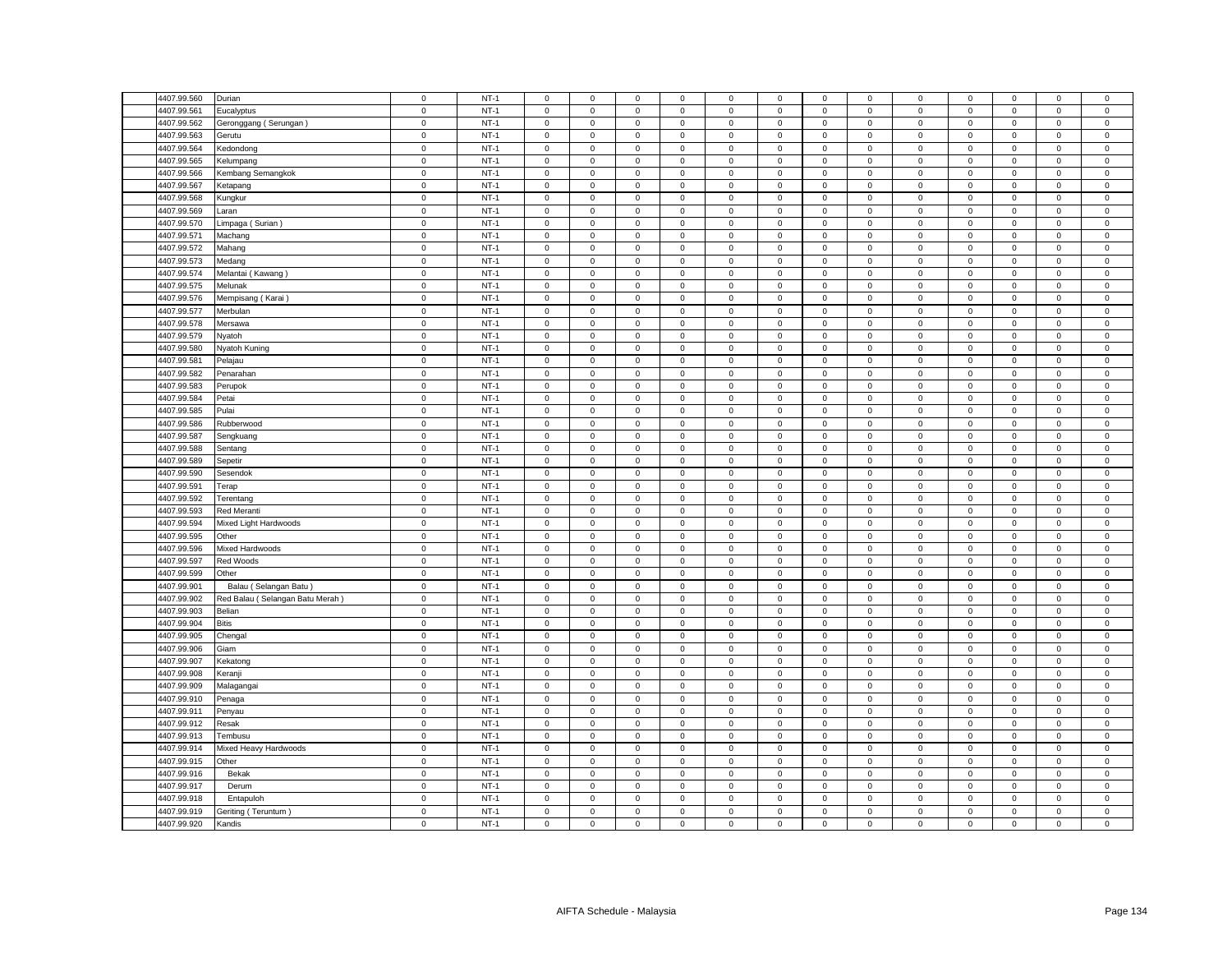| 4407.99.921 | Kasai                       | $\mathbf 0$ | $NT-1$ | $\mathsf 0$         | $\mathsf 0$         | $\mathsf 0$         | $\mathbf 0$ | 0            | $\mathsf 0$ | $\mathsf 0$  | $\mathsf 0$    | $\mathsf 0$ | $\mathsf 0$ | $\mathbf 0$         | $\mathsf 0$ | $\mathsf 0$    |
|-------------|-----------------------------|-------------|--------|---------------------|---------------------|---------------------|-------------|--------------|-------------|--------------|----------------|-------------|-------------|---------------------|-------------|----------------|
| 4407.99.922 | Kayu Malam                  | $\mathsf 0$ | $NT-1$ | $\Omega$            | $\mathsf 0$         | $\mathsf 0$         | $\mathbf 0$ | 0            | $\mathbf 0$ | $\mathbf 0$  | $\mathsf 0$    | $\mathsf 0$ | $\mathbf 0$ | $\mathsf 0$         | $\mathbf 0$ | $\mathsf 0$    |
| 4407.99.923 | Kelat                       | $\mathbf 0$ | $NT-1$ | $\mathbf 0$         | $\mathbf 0$         | $\mathsf 0$         | $\mathbf 0$ | 0            | $\mathsf 0$ | $\mathbf 0$  | $\mathbf 0$    | $\mathsf 0$ | $\mathbf 0$ | $\mathsf 0$         | $\mathsf 0$ | $\mathsf 0$    |
| 4407.99.924 | Keledang                    | $\mathsf 0$ | $NT-1$ | $\mathbf 0$         | $\mathsf 0$         | $\mathsf 0$         | $\mathsf 0$ | 0            | $\mathbf 0$ | $\mathsf 0$  | $\mathsf 0$    | $\mathsf 0$ | $\mathsf 0$ | $\mathsf 0$         | $\mathsf 0$ | $\mathsf 0$    |
| 4407.99.925 | Keruntum                    | $\mathbf 0$ | $NT-1$ | $\mathbf 0$         | $\mathbf 0$         | $\mathbf 0$         | $\mathbf 0$ | 0            | $\mathbf 0$ | $\mathbf 0$  | $\mathbf 0$    | $\mathbf 0$ | $\mathbf 0$ | $\mathbf 0$         | $\mathbf 0$ | $\mathbf 0$    |
|             |                             |             |        | $\mathbf 0$         |                     |                     |             |              |             |              |                |             |             |                     |             |                |
| 4407.99.926 | Kulim                       | $\mathsf 0$ | $NT-1$ |                     | $\mathsf 0$         | $\mathsf 0$         | $\mathbf 0$ | 0            | $\mathsf 0$ | $\mathbf 0$  | $\mathsf 0$    | $\mathsf 0$ | $\mathsf 0$ | $\mathsf 0$         | $\mathsf 0$ | $\mathsf 0$    |
| 4407.99.927 | Mata Ulat                   | $\mathsf 0$ | $NT-1$ | $\mathsf 0$         | $\mathsf 0$         | $\mathsf 0$         | $\mathsf 0$ | 0            | $\mathsf 0$ | $\mathbf 0$  | $\mathsf 0$    | $\mathsf 0$ | $\mathsf 0$ | $\mathsf 0$         | $\mathsf 0$ | $\mathsf 0$    |
| 4407.99.928 | Mempening                   | $\mathsf 0$ | $NT-1$ | $\mathbf 0$         | $\mathsf 0$         | $\mathbf 0$         | $\mathbf 0$ | 0            | $\mathbf 0$ | $\mathbf 0$  | $\mathbf 0$    | $\mathsf 0$ | $\mathbf 0$ | $\mathsf 0$         | $\mathbf 0$ | $\mathsf 0$    |
| 4407.99.929 | Mengkulang (Kembang)        | $\mathsf 0$ | $NT-1$ | $\mathsf 0$         | $\mathsf 0$         | $\mathsf 0$         | $\mathsf 0$ | 0            | $\mathsf 0$ | $\mathbf 0$  | $\mathsf 0$    | $\mathsf 0$ | $\mathbf 0$ | $\mathsf 0$         | $\mathsf 0$ | $\,0\,$        |
| 4407.99.930 | Meransi                     | $\mathsf 0$ | $NT-1$ | $\mathsf 0$         | $\mathsf 0$         | $\mathsf 0$         | $\mathsf 0$ | 0            | $\mathsf 0$ | $\mathbf 0$  | $\mathsf 0$    | $\mathsf 0$ | $\mathsf 0$ | $\mathsf 0$         | $\mathsf 0$ | $\mathsf 0$    |
| 4407.99.931 | Merawan (Gagil)             | $\mathsf 0$ | $NT-1$ | $\mathsf 0$         | $\mathsf 0$         | $\mathbf 0$         | $\mathbf 0$ | 0            | $\mathbf 0$ | $\mathbf 0$  | $\mathsf 0$    | $\mathsf 0$ | $\mathbf 0$ | $\mathbf 0$         | $\mathsf 0$ | $\mathsf 0$    |
| 4407.99.932 | Merbatu                     | $\mathbf 0$ | $NT-1$ | $\mathbf 0$         | $\mathbf 0$         | $\mathbf 0$         | $\mathbf 0$ | $\mathbf{0}$ | $\mathsf 0$ | $\mathbf{0}$ | $^{\circ}$     | $\mathsf 0$ | $\mathbf 0$ | $\mathbf 0$         | $^{\circ}$  | $\overline{0}$ |
| 4407.99.933 | Merpauh                     | $\mathbf 0$ | $NT-1$ | $\mathsf 0$         | $\mathsf 0$         | $\mathsf 0$         | $\mathsf 0$ | 0            | $\mathsf 0$ | $\mathbf 0$  | $\mathsf 0$    | $\mathsf 0$ | $\mathbf 0$ | $\mathsf 0$         | $\mathsf 0$ | $\mathsf 0$    |
| 4407.99.934 | Mertas                      | $\mathsf 0$ | $NT-1$ | $\mathsf 0$         | $\mathsf 0$         | $\mathsf 0$         | $\mathsf 0$ | 0            | $\mathsf 0$ | $\mathbf 0$  | $\mathsf 0$    | $\mathsf 0$ | $\mathbf 0$ | $\mathsf 0$         | $\mathsf 0$ | $\mathsf 0$    |
|             |                             |             |        |                     |                     |                     |             |              |             |              |                |             |             |                     |             |                |
| 4407.99.935 | Nyalin                      | $\mathbf 0$ | $NT-1$ | $\mathsf 0$         | $\mathsf 0$         | $\mathsf 0$         | $\mathsf 0$ | 0            | $\mathsf 0$ | $\mathsf 0$  | $\mathbf 0$    | $\mathbf 0$ | $\mathbf 0$ | $\mathsf{O}\xspace$ | $\mathbf 0$ | $\mathsf{O}$   |
| 4407.99.936 | Pauh Kijang                 | $\mathsf 0$ | $NT-1$ | $\mathbf 0$         | $\mathsf 0$         | $\mathsf 0$         | $\mathbf 0$ | 0            | $\mathsf 0$ | $\mathbf 0$  | $\mathsf 0$    | $\mathsf 0$ | $\mathsf 0$ | $\mathsf 0$         | $\mathsf 0$ | $\mathsf 0$    |
| 4407.99.937 | Perah                       | $\mathbf 0$ | $NT-1$ | $\mathbf 0$         | $\mathsf 0$         | $\mathsf 0$         | $\mathbf 0$ | $\mathbf{0}$ | $\mathbf 0$ | $\mathbf 0$  | $\mathsf 0$    | $\mathsf 0$ | $\mathbf 0$ | $\mathbf 0$         | $\mathsf 0$ | $\mathsf 0$    |
| 4407.99.938 | Petaling                    | $\mathsf 0$ | $NT-1$ | $\mathbf 0$         | $\mathbf 0$         | $\mathsf 0$         | $\mathbf 0$ | 0            | $\mathsf 0$ | $\mathbf 0$  | $\mathsf 0$    | $\mathbf 0$ | $\mathsf 0$ | $\mathsf 0$         | $\mathsf 0$ | $\mathsf 0$    |
| 4407.99.939 | Punah                       | $\mathsf 0$ | $NT-1$ | $\mathsf 0$         | $\mathsf 0$         | $\mathsf 0$         | $\mathbf 0$ | 0            | $\mathbf 0$ | $\mathbf 0$  | $\mathsf 0$    | $\mathsf 0$ | $\mathsf 0$ | $\mathsf 0$         | $\mathsf 0$ | $\mathbf 0$    |
| 4407.99.940 | Ranggu                      | $\mathsf 0$ | $NT-1$ | $\mathsf 0$         | $\mathsf 0$         | $\mathsf 0$         | $\mathbf 0$ | 0            | $\mathsf 0$ | $\mathsf 0$  | $\mathsf 0$    | $\mathsf 0$ | $\mathsf 0$ | $\mathsf 0$         | $\mathsf 0$ | $\,0\,$        |
| 4407.99.941 | Rengas                      | $\mathbf 0$ | $NT-1$ | $\mathbf 0$         | $\mathsf 0$         | $\mathsf 0$         | $\mathsf 0$ | $\mathbf 0$  | $\mathsf 0$ | $\,0\,$      | $\mathsf 0$    | $\mathsf 0$ | $\mathsf 0$ | 0                   | $\mathbf 0$ | $\mathbf 0$    |
| 4407.99.942 | Semayur                     | $\mathsf 0$ | $NT-1$ | 0                   | 0                   | 0                   | 0           | 0            | 0           | 0            | 0              | 0           | $\mathbf 0$ | 0                   | 0           | $\mathbf 0$    |
| 4407.99.943 |                             | $\mathbf 0$ | $NT-1$ | $\mathbf 0$         | $\mathsf{O}\xspace$ | $\mathbf 0$         | $\mathsf 0$ | 0            | $\mathbf 0$ | $\mathbf 0$  | $\mathbf 0$    | $\mathsf 0$ | $\mathbf 0$ | $\mathsf 0$         | $\mathsf 0$ | $\mathbf 0$    |
|             | Senumpul                    |             |        |                     |                     |                     |             |              |             |              |                |             |             |                     |             |                |
| 4407.99.944 | Simpoh                      | $\mathbf 0$ | $NT-1$ | 0                   | $\mathbf 0$         | $\mathbf 0$         | 0           | 0            | 0           | $\mathbf 0$  | 0              | $\mathbf 0$ | 0           | 0                   | $\mathbf 0$ | $\mathbf 0$    |
| 4407.99.945 | Tampoi                      | $\mathsf 0$ | $NT-1$ | $\mathbf 0$         | $\mathsf{O}\xspace$ | $\mathbf 0$         | $\mathbf 0$ | 0            | $\mathsf 0$ | $\,0\,$      | $\,0\,$        | $\mathsf 0$ | $\mathbf 0$ | $\mathsf{O}\xspace$ | 0           | $\mathbf 0$    |
| 4407.99.946 | Tualang                     | $\mathsf 0$ | $NT-1$ | 0                   | 0                   | $\mathbf 0$         | 0           | 0            | $\mathsf 0$ | 0            | $\mathsf 0$    | $\mathsf 0$ | $\mathbf 0$ | 0                   | 0           | $\mathbf 0$    |
| 4407.99.947 | Tulang Daing (Kedang Belum) | $\mathsf 0$ | $NT-1$ | $\mathbf 0$         | $\mathsf 0$         | $\mathsf 0$         | $\mathsf 0$ | $\mathbf 0$  | $\mathbf 0$ | $\mathsf 0$  | $\mathbf 0$    | $\mathsf 0$ | $\mathbf 0$ | $\mathsf 0$         | $\mathsf 0$ | $\mathbf 0$    |
| 4407.99.948 | Mixed Medium Hardwoods      | $\mathsf 0$ | $NT-1$ | $\mathbf 0$         | $\mathbf 0$         | $\mathsf 0$         | $\mathbf 0$ | 0            | $\mathbf 0$ | $\mathbf{0}$ | $\mathbf 0$    | $\mathsf 0$ | $\mathbf 0$ | $\mathbf 0$         | $\mathbf 0$ | $\mathsf 0$    |
| 4407.99.949 | Other                       | $\mathsf 0$ | $NT-1$ | $\mathbf 0$         | $\mathsf{O}\xspace$ | $\mathbf 0$         | $\mathsf 0$ | 0            | $\mathbf 0$ | $\mathsf 0$  | $\mathsf 0$    | $\mathsf 0$ | $\mathbf 0$ | $\mathsf 0$         | $\mathbf 0$ | $\mathbf 0$    |
| 4407.99.950 | Acacia Mangium              | $\mathbf 0$ | $NT-1$ | $\mathsf 0$         | $\mathsf 0$         | $\mathsf 0$         | $\mathsf 0$ | 0            | $\mathsf 0$ | $\mathbf 0$  | $\mathsf 0$    | $\mathsf 0$ | $\mathsf 0$ | $\mathsf 0$         | $\mathsf 0$ | $\mathsf 0$    |
| 4407.99.951 | Ara                         | $\mathsf 0$ | $NT-1$ | $\mathbf 0$         | $\mathsf 0$         | $\mathsf 0$         | $\mathbf 0$ | 0            | $\mathbf 0$ | $\mathbf 0$  | $\mathsf 0$    | $\mathsf 0$ | $\mathbf 0$ | $\mathsf 0$         | $\mathbf 0$ | $\mathsf 0$    |
| 4407.99.952 | Araucia spp.                | $\mathbf 0$ | $NT-1$ | $\mathbf{0}$        | $\circ$             | $\mathsf 0$         | $\mathbf 0$ | 0            | $\mathsf 0$ | $\mathbf 0$  | $\mathbf 0$    | $\mathsf 0$ | $\mathbf 0$ | $\mathbf 0$         | $\mathsf 0$ | $\mathbf 0$    |
|             |                             |             |        |                     |                     |                     |             |              |             |              |                |             |             |                     |             |                |
| 4407.99.953 | Babai                       | $\mathsf 0$ | $NT-1$ | $\mathbf 0$         | $\mathsf 0$         | $\mathsf 0$         | $\mathsf 0$ | 0            | $\mathbf 0$ | $\mathbf 0$  | $\mathsf 0$    | $\mathsf 0$ | $\mathsf 0$ | $\mathsf 0$         | $\mathsf 0$ | $\mathsf 0$    |
| 4407.99.954 | Batai                       | $\mathsf 0$ | $NT-1$ | $\mathbf{0}$        | $\mathbf 0$         | $\mathsf 0$         | $\mathbf 0$ | 0            | $\mathsf 0$ | $\mathbf{0}$ | $\mathbf 0$    | $\mathbf 0$ | $\mathsf 0$ | $\mathbf 0$         | $\mathsf 0$ | $\mathbf 0$    |
| 4407.99.955 | Bayur                       | $\mathbf 0$ | $NT-1$ | $\mathbf 0$         | $\mathbf 0$         | $\mathsf 0$         | $\mathbf 0$ | 0            | $\mathsf 0$ | 0            | $\mathbf 0$    | $\mathsf 0$ | $\mathbf 0$ | 0                   | $\mathbf 0$ | $\,0\,$        |
| 4407.99.956 | Berangan                    | $\mathsf 0$ | $NT-1$ | $\mathsf 0$         | $\mathsf 0$         | $\mathsf 0$         | $\mathsf 0$ | 0            | $\mathsf 0$ | $\mathbf 0$  | $\mathsf 0$    | $\mathsf 0$ | $\mathsf 0$ | $\mathsf 0$         | $\mathsf 0$ | $\mathsf 0$    |
| 4407.99.957 | Bintangor                   | $\mathsf 0$ | $NT-1$ | $\mathbf 0$         | $\mathsf 0$         | $\mathsf 0$         | $\mathsf 0$ | 0            | $\mathsf 0$ | $\mathbf 0$  | $\mathsf 0$    | $\mathsf 0$ | $\mathsf 0$ | $\mathsf 0$         | $\mathsf 0$ | $\mathsf 0$    |
| 4407.99.958 | Binuang                     | $\mathbf 0$ | $NT-1$ | $\mathsf 0$         | $\mathsf 0$         | $\mathsf 0$         | $\mathbf 0$ | 0            | $\mathsf 0$ | $\mathbf 0$  | $\mathsf 0$    | $\mathbf 0$ | $\mathbf 0$ | $\mathsf 0$         | $\mathsf 0$ | $\,0\,$        |
| 4407.99.959 | Dedali                      | $\mathsf 0$ | $NT-1$ | $\mathbf 0$         | $\mathsf 0$         | $\mathsf 0$         | $\mathbf 0$ | 0            | $\mathsf 0$ | $\mathbf 0$  | $\mathsf 0$    | $\mathsf 0$ | $\mathsf 0$ | $\mathsf 0$         | $\mathsf 0$ | $\mathbf 0$    |
| 4407.99.960 | Durian                      | $\mathbf 0$ | $NT-1$ | $\mathbf 0$         | $\mathbf 0$         | $\mathbf 0$         | $\mathbf 0$ | $\mathbf{0}$ | $\mathbf 0$ | $\mathbf 0$  | $\mathsf 0$    | $\mathsf 0$ | $\mathbf 0$ | $\mathbf 0$         | $\mathsf 0$ | $\mathsf 0$    |
| 4407.99.961 | Eucalyptus                  | $\mathbf 0$ | $NT-1$ | $\mathbf 0$         | 0                   | $\mathsf 0$         | 0           | 0            | $\mathsf 0$ | 0            | 0              | $\mathsf 0$ | $\mathbf 0$ | 0                   | 0           | $\,0\,$        |
| 4407.99.962 |                             | $\mathsf 0$ | $NT-1$ | $\mathsf 0$         | $\mathsf 0$         | $\mathsf 0$         | $\mathsf 0$ | 0            | $\mathsf 0$ | $\mathbf 0$  | $\mathsf 0$    | $\mathbf 0$ | $\mathsf 0$ | $\mathsf 0$         | $\mathsf 0$ | $\mathsf 0$    |
|             | Geronggang (Serungan)       |             |        |                     |                     |                     |             |              |             |              |                |             |             |                     |             |                |
| 4407.99.963 | Gerutu                      | $\mathsf 0$ | $NT-1$ | $\mathbf 0$         | $\mathbf 0$         | $\mathbf 0$         | $\mathbf 0$ | $\mathbf{0}$ | $\mathbf 0$ | $\mathbf 0$  | $\mathbf{0}$   | $\mathsf 0$ | $\mathbf 0$ | $\mathbf 0$         | $\mathbf 0$ | $\mathsf 0$    |
| 4407.99.964 | Kedondong                   | $\mathbf 0$ | $NT-1$ | $\mathbf 0$         | $\mathsf 0$         | $\mathsf 0$         | $\mathbf 0$ | 0            | $\mathsf 0$ | $\mathbf 0$  | $\mathbf 0$    | $\mathbf 0$ | $\mathbf 0$ | $\mathbf 0$         | $\mathbf 0$ | $\,0\,$        |
| 4407.99.965 | Kelumpang                   | $\mathsf 0$ | $NT-1$ | $\mathsf 0$         | $\mathbf 0$         | $\mathsf 0$         | $\mathsf 0$ | 0            | $\mathsf 0$ | $\mathbf 0$  | $\mathsf 0$    | $\mathsf 0$ | $\mathbf 0$ | $\mathsf 0$         | $\mathsf 0$ | $\mathsf 0$    |
| 4407.99.966 | Kembang Semangkok           | $\mathsf 0$ | $NT-1$ | $\mathsf 0$         | $\mathsf 0$         | $\mathsf 0$         | $\mathbf 0$ | 0            | $\mathbf 0$ | $\mathbf 0$  | $\mathsf 0$    | $\mathsf 0$ | $\mathbf 0$ | $\mathbf 0$         | $\mathsf 0$ | $\mathsf 0$    |
| 4407.99.967 | Ketapang                    | $\mathsf 0$ | $NT-1$ | $\mathbf 0$         | $\mathbf 0$         | $\mathbf 0$         | $\mathbf 0$ | $\mathbf{0}$ | $\mathbf 0$ | $\mathbf 0$  | $\mathbf{0}$   | $\mathsf 0$ | $\mathbf 0$ | $\mathbf 0$         | $^{\circ}$  | $\mathsf 0$    |
| 4407.99.968 | Kungkur                     | $\mathsf 0$ | $NT-1$ | $\mathbf 0$         | $\mathsf{O}\xspace$ | $\mathsf 0$         | $\mathsf 0$ | 0            | $\mathsf 0$ | $\mathsf 0$  | $\,0\,$        | $\mathsf 0$ | $\mathsf 0$ | $\mathsf{O}\xspace$ | $\mathbf 0$ | $\mathbf 0$    |
| 4407.99.969 | Laran                       | $\mathsf 0$ | $NT-1$ | $\mathsf 0$         | $\mathsf{O}\xspace$ | $\mathsf 0$         | $\mathsf 0$ | 0            | $\mathsf 0$ | $\mathbf 0$  | $\mathsf 0$    | $\mathsf 0$ | $\mathsf 0$ | $\mathsf 0$         | $\mathsf 0$ | $\mathbf 0$    |
| 4407.99.970 | Limpaga (Surian)            | $\mathsf 0$ | $NT-1$ | $\mathsf 0$         | $\mathsf 0$         | $\mathsf 0$         | $\mathsf 0$ | $\mathbf 0$  | $\mathsf 0$ | $\mathsf 0$  | $\mathsf 0$    | $\mathbf 0$ | $\mathsf 0$ | $\mathsf{O}\xspace$ | $\mathsf 0$ | $\mathsf 0$    |
| 4407.99.971 |                             | $\mathsf 0$ | $NT-1$ | 0                   | $\mathsf 0$         | $\mathsf 0$         |             | 0            | $\mathsf 0$ | $\mathbf 0$  | $\mathbf 0$    | $\mathsf 0$ |             | $\mathsf 0$         | $\mathsf 0$ | $\,0\,$        |
|             | Machang                     |             |        |                     |                     |                     | 0           |              |             |              |                |             | $\mathbf 0$ |                     |             |                |
| 4407.99.972 | Mahang                      | $\pmb{0}$   | $NT-1$ | $\mathbf 0$         | $\mathsf 0$         | $\mathbf 0$         | $\mathsf 0$ | 0            | $\mathsf 0$ | $\mathbf 0$  | $\,0\,$        | $\mathsf 0$ | $\mathbf 0$ | $\mathsf{O}\xspace$ | $\mathsf 0$ | $\mathbf 0$    |
| 4407.99.973 | Medang                      | $\mathsf 0$ | $NT-1$ | 0                   | $\mathsf 0$         | $\mathbf 0$         | $\mathbf 0$ | 0            | $\mathsf 0$ | 0            | $\mathsf 0$    | $\mathsf 0$ | $\mathsf 0$ | $\mathbf 0$         | $\mathsf 0$ | $\,0\,$        |
| 4407.99.974 | Melantai (Kawang)           | $\mathbf 0$ | $NT-1$ | $\mathbf 0$         | $\mathsf 0$         | $\mathbf 0$         | $\mathsf 0$ | 0            | $\mathbf 0$ | $\,0\,$      | $\,0\,$        | $\mathsf 0$ | $\mathbf 0$ | 0                   | 0           | $\mathbf 0$    |
| 4407.99.975 | Melunak                     | $\mathbf 0$ | $NT-1$ | 0                   | $\mathsf{O}\xspace$ | $\mathsf 0$         | 0           | 0            | $\mathsf 0$ | 0            | $\mathbf 0$    | $\mathsf 0$ | $\mathbf 0$ | $\mathsf{O}\xspace$ | 0           | $\,0\,$        |
| 4407.99.976 | Mempisang (Karai            | $\mathsf 0$ | $NT-1$ | $\mathbf 0$         | $\mathsf 0$         | $\mathsf 0$         | $\mathbf 0$ | 0            | $\mathbf 0$ | $\mathbf 0$  | $\overline{0}$ | $\mathbf 0$ | $\mathbf 0$ | $\mathbf 0$         | $\mathbf 0$ | $\mathbf 0$    |
| 4407.99.977 | Merbulan                    | $\mathsf 0$ | $NT-1$ | $\mathbf 0$         | $\mathbf 0$         | $\mathsf 0$         | $\mathbf 0$ | 0            | $\mathbf 0$ | $\mathbf 0$  | $\mathbf 0$    | $\mathsf 0$ | $\mathbf 0$ | $\mathbf 0$         | $\mathsf 0$ | $\mathsf 0$    |
| 4407.99.978 | Mersawa                     | $\mathsf 0$ | $NT-1$ | $\mathsf{O}\xspace$ | $\mathsf{O}\xspace$ | $\mathsf{O}\xspace$ | $\mathbf 0$ | 0            | $\mathbf 0$ | $\mathsf 0$  | $\mathbf 0$    | $\mathsf 0$ | $\mathbf 0$ | $\mathsf 0$         | $\mathsf 0$ | $\mathbf 0$    |
|             |                             | $\mathbf 0$ | $NT-1$ |                     |                     |                     |             |              |             |              |                | $\mathbf 0$ |             |                     |             | $\mathsf 0$    |
| 4407.99.979 | Nyatoh                      |             |        | $\mathbf 0$         | $\mathsf 0$         | $\mathsf 0$         | $\mathbf 0$ | 0            | $\mathsf 0$ | $\mathbf 0$  | $\mathsf 0$    |             | $\mathsf 0$ | $\mathbf 0$         | $\mathsf 0$ |                |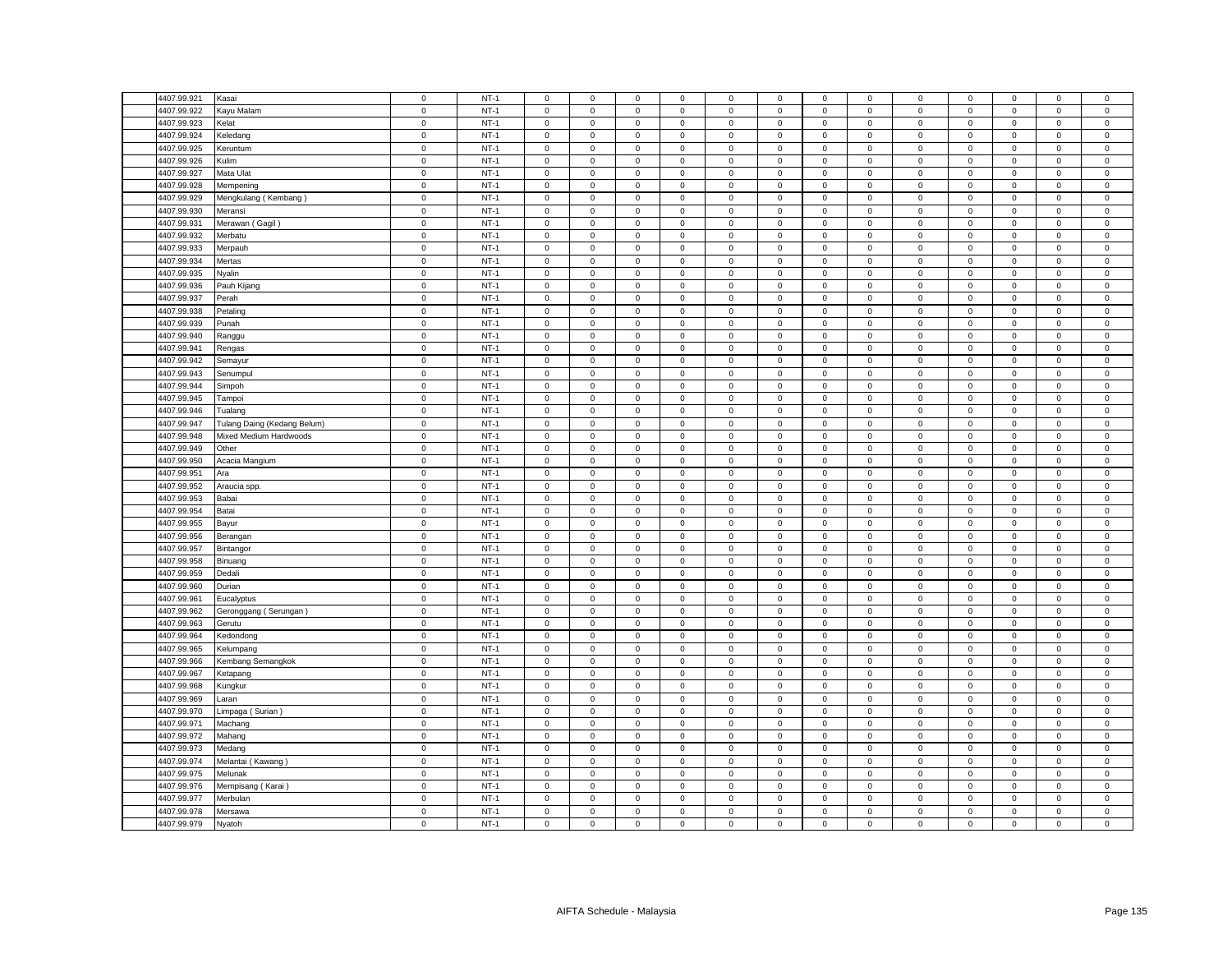|       | 4407.99.980   | Nyatoh Kuning                                                                                                                                                                                                                                                                              | $^{\circ}$   | $NT-1$ | $\mathbf 0$ | $\mathbf 0$  | $\mathbf{0}$ | $\mathbf 0$  | $\Omega$     | $\mathbf 0$ | $\Omega$    | $^{\circ}$   | $\mathbf 0$         | $\mathbf 0$  | $\Omega$     | $\mathbf 0$  | $\mathbf 0$ |
|-------|---------------|--------------------------------------------------------------------------------------------------------------------------------------------------------------------------------------------------------------------------------------------------------------------------------------------|--------------|--------|-------------|--------------|--------------|--------------|--------------|-------------|-------------|--------------|---------------------|--------------|--------------|--------------|-------------|
|       | 4407.99.981   | Pelajau                                                                                                                                                                                                                                                                                    | $\mathbf 0$  | $NT-1$ | $\mathsf 0$ | $\mathbf 0$  | $\mathsf 0$  | $\mathsf 0$  | $\mathbf 0$  | $\mathsf 0$ | $\mathsf 0$ | $\mathsf 0$  | $\mathbf 0$         | $\mathsf 0$  | $\mathsf 0$  | $\mathsf 0$  | $\mathsf 0$ |
|       | 4407.99.982   | Penarahan                                                                                                                                                                                                                                                                                  | $\mathbf 0$  | $NT-1$ | $\mathbf 0$ | $\mathbf 0$  | $\mathsf 0$  | $\mathsf 0$  | $\mathbf 0$  | $\mathbf 0$ | $\mathsf 0$ | $\mathsf 0$  | $\mathbf 0$         | $\mathbf 0$  | $\mathbf 0$  | $\mathsf 0$  | $\mathsf 0$ |
|       | 4407.99.983   | Perupok                                                                                                                                                                                                                                                                                    | $\mathbf 0$  | $NT-1$ | $\mathsf 0$ | $\mathbf 0$  | $\mathsf 0$  | $\mathbf 0$  | $\mathbf 0$  | $\mathsf 0$ | $\mathsf 0$ | $\mathsf 0$  | $\mathbf 0$         | $\mathsf 0$  | $\mathbf 0$  | $\mathsf 0$  | $\mathbf 0$ |
|       | 4407.99.984   | Petai                                                                                                                                                                                                                                                                                      | $\mathbf 0$  | $NT-1$ | $\mathsf 0$ | $\mathbf 0$  | $\mathsf 0$  | $\mathsf 0$  | $\mathbf 0$  | $\mathbf 0$ | $\mathsf 0$ | $\mathsf 0$  | $\mathbf 0$         | $\mathbf 0$  | $\mathbf 0$  | $\mathsf 0$  | $\mathsf 0$ |
|       | 4407.99.985   | Pulai                                                                                                                                                                                                                                                                                      | $\mathbf 0$  | $NT-1$ | $\mathsf 0$ | $\mathbf 0$  | $\mathsf 0$  | $\mathsf 0$  | $\mathbf 0$  | $\mathsf 0$ | $\mathbf 0$ | $\mathsf 0$  | $\mathbf 0$         | $\mathsf 0$  | $\mathbf 0$  | $\mathsf 0$  | $\mathsf 0$ |
|       | 4407.99.986   | Rubberwood                                                                                                                                                                                                                                                                                 | $\mathbf 0$  | $NT-1$ | $\mathbf 0$ | $\mathbf 0$  | $\mathsf 0$  | $\mathsf 0$  | $\mathbf 0$  | $\mathbf 0$ | $\mathsf 0$ | $\mathsf 0$  | $\mathbf 0$         | $\mathbf 0$  | $\mathbf 0$  | $\mathsf 0$  | $\mathsf 0$ |
|       |               |                                                                                                                                                                                                                                                                                            |              |        |             |              |              |              |              |             |             |              |                     |              |              |              |             |
|       | 4407.99.987   | Sengkuang                                                                                                                                                                                                                                                                                  | $\mathbf 0$  | $NT-1$ | $\mathsf 0$ | $\mathbf 0$  | $\mathsf 0$  | $\mathbf 0$  | $\mathbf 0$  | $\mathbf 0$ | $\mathsf 0$ | $\mathsf 0$  | $\mathbf 0$         | $\mathbf 0$  | $\mathbf 0$  | $\mathsf 0$  | $\mathbf 0$ |
|       | 4407.99.988   | Sentang                                                                                                                                                                                                                                                                                    | $\mathbf 0$  | $NT-1$ | $\mathbf 0$ | $\mathbf 0$  | $\mathsf 0$  | $\mathsf 0$  | $\mathbf 0$  | $\mathbf 0$ | $\mathbf 0$ | $\mathsf 0$  | $\mathbf 0$         | $\mathbf 0$  | $\mathbf 0$  | $\mathsf 0$  | $\mathsf 0$ |
|       | 4407.99.989   | Sepetir                                                                                                                                                                                                                                                                                    | $\mathbf 0$  | $NT-1$ | $\mathbf 0$ | 0            | $\mathsf 0$  | $\mathbf{0}$ | $\mathbf 0$  | $\mathbf 0$ | $\mathbf 0$ | $\mathsf 0$  | $\mathbf 0$         | $\mathbf 0$  | $\mathbf 0$  | $\mathbf 0$  | $\mathbf 0$ |
|       | 4407.99.990   | Sesendok                                                                                                                                                                                                                                                                                   | $\mathbf 0$  | $NT-1$ | $\mathbf 0$ | $\mathbf 0$  | $\mathsf 0$  | $\mathsf 0$  | $\mathbf 0$  | $\mathbf 0$ | $\mathsf 0$ | $\mathsf 0$  | $\mathbf 0$         | $\mathbf 0$  | $\mathbf 0$  | $\mathsf 0$  | $\mathsf 0$ |
|       | 4407.99.991   | Terap                                                                                                                                                                                                                                                                                      | $\mathbf 0$  | $NT-1$ | $\mathsf 0$ | $\mathbf 0$  | $\mathsf 0$  | $\mathsf 0$  | $\mathsf 0$  | $\mathsf 0$ | $\mathsf 0$ | $\mathbf 0$  | $\mathsf 0$         | $\mathsf 0$  | $\mathbf 0$  | $\mathsf 0$  | $\mathsf 0$ |
|       | 4407.99.992   | Terentang                                                                                                                                                                                                                                                                                  | $\mathbf 0$  | $NT-1$ | $\mathsf 0$ | $\mathbf 0$  | $\mathsf 0$  | $\mathsf 0$  | $\mathbf 0$  | $\mathbf 0$ | $\mathsf 0$ | $\mathsf 0$  | $\mathbf 0$         | $\mathbf 0$  | $\mathbf 0$  | $\mathsf 0$  | $\mathsf 0$ |
|       | 4407.99.993   | Red Meranti                                                                                                                                                                                                                                                                                | $\mathbf 0$  | $NT-1$ | $\mathsf 0$ | $\mathbf 0$  | $\mathsf 0$  | $\mathsf 0$  | $\mathbf 0$  | $\mathsf 0$ | $\mathsf 0$ | $\mathsf 0$  | $\mathbf 0$         | $\mathsf 0$  | $\mathbf 0$  | $\mathsf 0$  | $\mathsf 0$ |
|       | 4407.99.994   | Mixed Light Hardwoods                                                                                                                                                                                                                                                                      | $\mathbf 0$  | $NT-1$ | $\mathbf 0$ | $\mathbf 0$  | $\mathsf 0$  | $\mathsf 0$  | $\mathbf 0$  | $\mathbf 0$ | $\mathsf 0$ | $\mathsf 0$  | $\mathbf 0$         | $\mathbf 0$  | $\mathbf 0$  | $\mathsf 0$  | $\mathbf 0$ |
|       | 4407.99.995   | Other                                                                                                                                                                                                                                                                                      | $\mathbf 0$  | $NT-1$ | $\mathsf 0$ | $\mathbf 0$  | $\mathsf 0$  | $\mathsf 0$  | $\mathbf 0$  | $\mathbf 0$ | $\mathsf 0$ | $\mathbf 0$  | $\mathsf 0$         | $\mathbf 0$  | $\mathbf 0$  | $\mathsf 0$  | $\mathsf 0$ |
|       |               |                                                                                                                                                                                                                                                                                            |              |        |             |              |              |              |              |             |             |              |                     |              |              |              |             |
|       | 4407.99.996   | Mixed Hardwoods                                                                                                                                                                                                                                                                            | $\mathbf 0$  | $NT-1$ | 0           | $\mathbf 0$  | $\mathsf 0$  | $\mathbf 0$  | $\mathbf 0$  | $\mathbf 0$ | $\mathbf 0$ | $\mathbf 0$  | $\mathbf 0$         | $\mathbf 0$  | $\mathbf 0$  | $\mathsf 0$  | $\mathsf 0$ |
|       | 4407.99.997   | Red Woods                                                                                                                                                                                                                                                                                  | $\mathbf 0$  | $NT-1$ | $\mathsf 0$ | $\mathbf 0$  | $\mathsf 0$  | $\mathsf 0$  | $\mathbf 0$  | $\mathsf 0$ | $\mathsf 0$ | $\mathsf 0$  | $\mathsf 0$         | $\mathsf 0$  | $\mathbf 0$  | $\mathsf 0$  | $\mathsf 0$ |
|       | 4407.99.999   | Other                                                                                                                                                                                                                                                                                      | $\mathbf 0$  | $NT-1$ | $\mathbf 0$ | $\mathbf{0}$ | $\mathsf 0$  | $\mathbf 0$  | $\mathbf 0$  | 0           | 0           | $\mathsf 0$  | $\mathbf{0}$        | $\mathbf 0$  | $\mathbf{0}$ | $\mathbf 0$  | $\mathbf 0$ |
|       | 44.08         | Sheets for veneering (including those<br>obtained by slicing laminated wood), for<br>plywood or for similar laminated wood and<br>other wood, sawn lengthwise, sliced or<br>peeled, whether or not planed, sanded,<br>spliced or end-jointed, of a thickness not<br>exceeding 6 mm.        |              |        |             |              |              |              |              |             |             |              |                     |              |              |              |             |
|       | 1,972 4408.10 | - Coniferous:                                                                                                                                                                                                                                                                              |              | $NT-1$ |             |              |              |              |              |             |             |              |                     |              |              |              |             |
|       | 4408.10.100   | Face veneer sheets                                                                                                                                                                                                                                                                         | $\mathbf 0$  | $NT-1$ | $\mathbf 0$ | $\mathbf{0}$ | $\mathsf 0$  | $\mathbf 0$  | $\mathbf 0$  | $\mathbf 0$ | $\mathsf 0$ | $\circ$      | $\mathbf 0$         | $\mathbf 0$  | $\mathsf 0$  | $\mathbf 0$  | $\mathbf 0$ |
|       | 4408.10.900   | Other                                                                                                                                                                                                                                                                                      | $\mathbf 0$  | $NT-1$ | $\mathbf 0$ | $\mathbf{O}$ | $\mathbf 0$  | $\mathbf{0}$ | $\mathbf{0}$ | $\mathbf 0$ | $\circ$     | $\mathbf{0}$ | $\mathbf{0}$        | $\mathbf 0$  | $\mathbf 0$  | $\mathbf 0$  | $\mathsf 0$ |
|       |               | Dark Red Meranti, Light Red Meranti and                                                                                                                                                                                                                                                    |              |        |             |              |              |              |              |             |             |              |                     |              |              |              |             |
| 1,973 | 4408.31       | Meranti Bakau:                                                                                                                                                                                                                                                                             |              | $NT-1$ |             |              |              |              |              |             |             |              |                     |              |              |              |             |
|       | 4408.31.100   | Face veneer sheets                                                                                                                                                                                                                                                                         | $\mathbf 0$  | $NT-1$ | $\mathbf 0$ | $\mathbf 0$  | $\mathsf 0$  | $\mathbf 0$  | $\mathbf{0}$ | $\mathbf 0$ | $\mathsf 0$ | $\mathbf 0$  | $\mathbf 0$         | $\mathbf 0$  | $\mathbf 0$  | $\mathbf 0$  | $\mathsf 0$ |
|       |               |                                                                                                                                                                                                                                                                                            |              |        |             |              |              |              |              |             |             |              |                     |              |              |              |             |
|       | 4408.31.900   | Other                                                                                                                                                                                                                                                                                      | $\mathbf 0$  | $NT-1$ | $\mathbf 0$ | $\mathbf{O}$ | $\mathbf 0$  | $\mathbf{0}$ | $\mathbf 0$  | $\mathbf 0$ | $\circ$     | $\mathbf{0}$ | $\mathsf 0$         | $\mathbf 0$  | $\mathbf{0}$ | $\mathbf{0}$ | $\mathbf 0$ |
| 1,974 | 4408.39       | - Other:                                                                                                                                                                                                                                                                                   |              | $NT-1$ |             |              |              |              |              |             |             |              |                     |              |              |              |             |
|       | 4408.39.100   | Face veneer sheets                                                                                                                                                                                                                                                                         | $\mathbf 0$  | $NT-1$ | $\mathbf 0$ | $\mathbf 0$  | $\mathsf 0$  | $\mathbf{0}$ | $\mathbf{0}$ | $\mathbf 0$ | $\mathbf 0$ | $\mathbf{0}$ | $\mathbf{0}$        | $^{\circ}$   | $\mathbf{0}$ | $\mathbf 0$  | $\mathbf 0$ |
|       | 4408.39.900   | Other                                                                                                                                                                                                                                                                                      | $\mathbf 0$  | $NT-1$ | $\mathbf 0$ | $\mathbf 0$  | $\mathsf 0$  | $\mathbf 0$  | $\mathbf{0}$ | $\mathbf 0$ | $\mathbf 0$ | $\mathbf 0$  | $\mathbf 0$         | $\mathbf 0$  | $\mathbf 0$  | $\mathbf 0$  | $\mathsf 0$ |
|       | 1,975 4408.90 | Other:                                                                                                                                                                                                                                                                                     |              | $NT-1$ |             |              |              |              |              |             |             |              |                     |              |              |              |             |
|       | 4408.90.100   | Face veneer sheets                                                                                                                                                                                                                                                                         | $\mathbf 0$  | $NT-1$ | $\mathbf 0$ | $\mathbf 0$  | $\mathsf 0$  | $\mathsf 0$  | $\mathbf 0$  | $\mathbf 0$ | $\mathbf 0$ | $\mathbf 0$  | $\mathbf 0$         | $\mathbf 0$  | $\mathsf 0$  | $\mathsf 0$  | $\mathsf 0$ |
|       | 4408.90.900   | Other                                                                                                                                                                                                                                                                                      | $\mathbf 0$  | $NT-1$ | $\mathbf 0$ | $\mathbf 0$  | $\mathsf 0$  | $\mathsf 0$  | $\mathbf 0$  | $\mathbf 0$ | $\mathbf 0$ | $\mathbf 0$  | $\mathbf 0$         | $\mathbf 0$  | $\mathsf 0$  | $\mathsf 0$  | $\mathsf 0$ |
|       | 44.09         | Wood (including strips and friezes for<br>parquet flooring, not assembled)<br>continuously shaped (tongued, grooved,<br>rebated, chamfered, V-jointed, beaded,<br>moulded, rounded or the like) along any of<br>its edges, ends or faces, whether or not<br>planed, sanded or end-jointed. |              |        |             |              |              |              |              |             |             |              |                     |              |              |              |             |
|       | 1,976 4409.10 | Coniferous:                                                                                                                                                                                                                                                                                |              | $NT-1$ |             |              |              |              |              |             |             |              |                     |              |              |              |             |
|       | 4409.10.100   | Moulded                                                                                                                                                                                                                                                                                    | $\mathbf{0}$ | $NT-1$ | $\mathbf 0$ | $\mathbf{0}$ | $\mathbf 0$  | $\mathbf 0$  | $\mathbf 0$  | $\mathbf 0$ | $\mathbf 0$ | $\mathsf 0$  | $\mathsf{O}\xspace$ | $\mathbf{0}$ | $\mathbf 0$  | $\mathsf 0$  | $\mathsf 0$ |
|       | 4409.10.200   | Rounded                                                                                                                                                                                                                                                                                    | $\mathbf 0$  | $NT-1$ | $\mathbf 0$ | $\mathbf 0$  | $\mathsf 0$  | $\mathsf 0$  | $\mathbf{0}$ | $\mathbf 0$ | $\mathsf 0$ | $\mathsf 0$  | $\mathbf 0$         | $\mathbf 0$  | $\mathbf 0$  | $\mathbf 0$  | $\mathsf 0$ |
|       | 4409.10.300   | Strips and friezes for parquet flooring, not<br>ssembled                                                                                                                                                                                                                                   | $\mathbf 0$  | $NT-1$ | $\mathsf 0$ | $\mathbf 0$  | $\mathsf 0$  | $\mathsf 0$  | $\mathbf 0$  | $\mathsf 0$ | $\mathsf 0$ | $\mathbf 0$  | $\mathbf 0$         | $\mathsf 0$  | $\mathsf 0$  | $\mathsf 0$  | $\mathsf 0$ |
|       | 4409.10.400   | Sanded or finger-jointed                                                                                                                                                                                                                                                                   | $\mathbf 0$  | $NT-1$ | $\mathsf 0$ | $\mathbf 0$  | $\mathsf 0$  | $\mathsf 0$  | $\mathbf 0$  | $\mathsf 0$ | $\mathsf 0$ | $\mathsf 0$  | $\mathbf 0$         | $\mathsf 0$  | $\mathbf 0$  | $\mathbf 0$  | $\mathbf 0$ |
|       | 4409.10.900   | Other                                                                                                                                                                                                                                                                                      | $\mathbf{0}$ | $NT-1$ | $\mathbf 0$ | $\mathbf{0}$ | $\mathbf 0$  | $\mathbf{0}$ | $\mathbf 0$  | $\mathbf 0$ | $\mathbf 0$ | $\mathsf 0$  | $\mathbf 0$         | $\mathbf{0}$ | $\mathbf 0$  | $\mathbf 0$  | $\mathsf 0$ |
| 1,977 | 4409.21.000   | Of bamboo                                                                                                                                                                                                                                                                                  | $\mathbf 0$  | $NT-1$ | $\mathbf 0$ | 0            | $\mathsf 0$  | $\mathbf 0$  | $\mathbf 0$  | 0           | 0           | $\mathsf 0$  | $\mathbf 0$         | $\mathbf 0$  | $\mathbf 0$  | $\mathbf 0$  | $\mathbf 0$ |
| 1,978 | 4409.29       | Other:                                                                                                                                                                                                                                                                                     |              | $NT-1$ |             |              |              |              |              |             |             |              |                     |              |              |              |             |
|       | 4409.29.110   | moulded                                                                                                                                                                                                                                                                                    | $\mathbf 0$  | $NT-1$ | $\mathbf 0$ | $\mathbf 0$  | $\mathsf 0$  | $\mathbf 0$  | $\mathbf 0$  | $\mathbf 0$ | $\mathbf 0$ | $\mathbf 0$  | $\mathbf 0$         | $\mathbf 0$  | $\mathbf 0$  | $\mathsf 0$  | $\mathbf 0$ |
|       | 4409.29.120   | rounded                                                                                                                                                                                                                                                                                    | $\mathbf 0$  | $NT-1$ | $\mathbf 0$ | $\mathbf 0$  | $\mathsf 0$  | $\mathsf 0$  | $\mathbf 0$  | $\mathbf 0$ | $\mathsf 0$ | $\mathbf 0$  | $\mathbf 0$         | $\mathbf 0$  | $\mathsf 0$  | $\mathsf 0$  | $\mathsf 0$ |
|       | 4409.29.130   | strips and friezes for parquet flooring,                                                                                                                                                                                                                                                   | $\mathsf 0$  | $NT-1$ | $\mathsf 0$ | $\mathbf 0$  | $\mathsf 0$  | $\mathsf 0$  | $\mathsf 0$  | $\mathsf 0$ | $\mathsf 0$ | $\mathsf 0$  | $\mathsf 0$         | $\mathsf 0$  | $\mathsf 0$  | $\mathsf 0$  | $\mathsf 0$ |
|       | 4409.29.140   | not assembled<br>sanded or finger-jointed                                                                                                                                                                                                                                                  | $\mathbf 0$  | $NT-1$ | $\mathsf 0$ | $\mathbf 0$  | $\mathsf 0$  | $\mathbf 0$  | $\mathbf 0$  | $\mathsf 0$ | $\mathsf 0$ | $\mathbf 0$  | $\mathbf 0$         | $\mathbf 0$  | $\mathbf 0$  | $\mathsf 0$  | $\mathsf 0$ |
|       |               |                                                                                                                                                                                                                                                                                            |              |        |             |              |              |              |              |             |             |              |                     |              |              |              |             |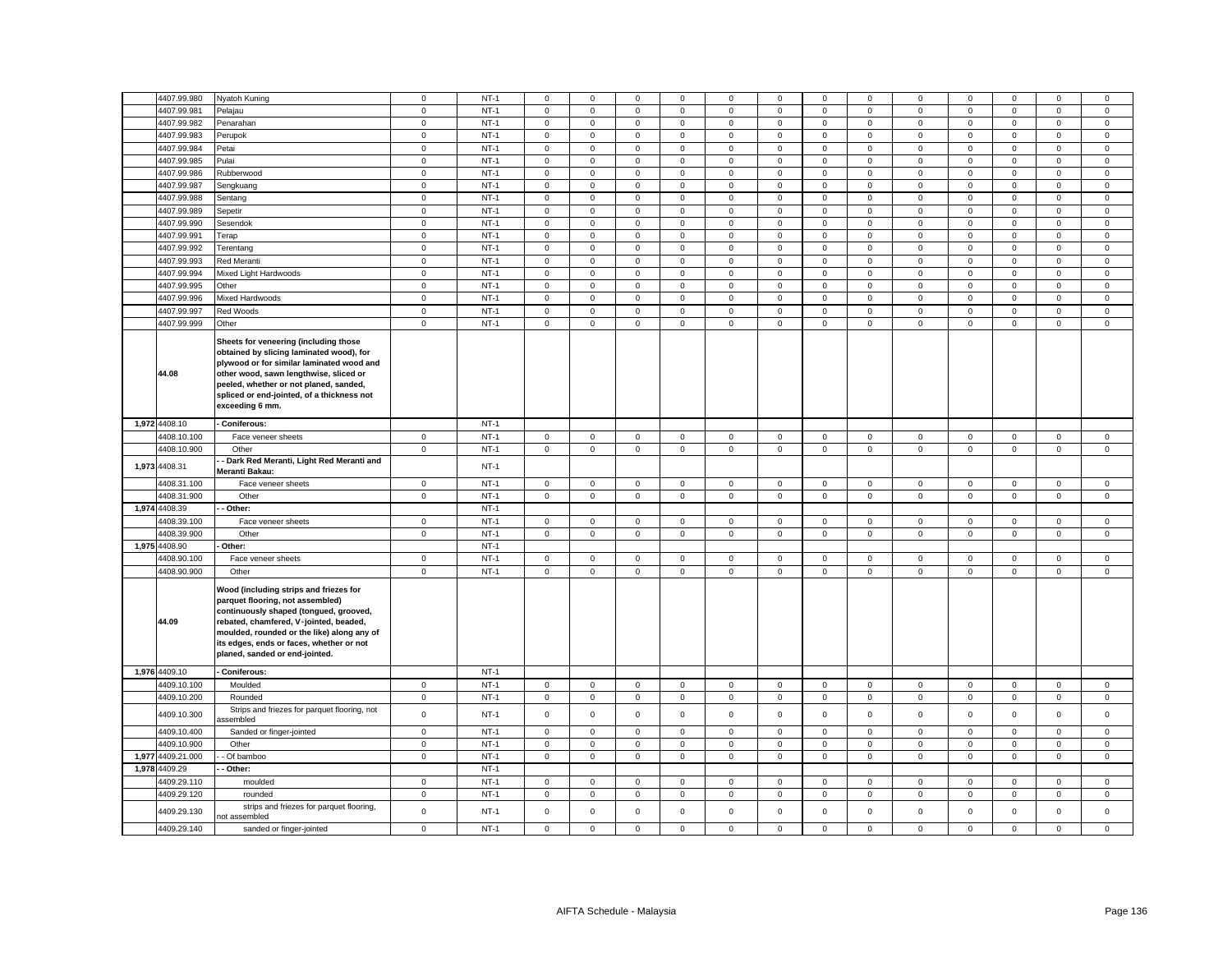|       | 4409.29.190       | other                                                                                                                                                                                                                 | $\mathbf 0$ | $NT-1$ | $\mathbf 0$ | $\Omega$            | $\mathbf 0$ | $\mathbf 0$ | 0           | $\mathbf 0$    | $\mathbf 0$         | $\mathbf 0$  | 0                   | $\mathbf 0$  | $\Omega$    | $\mathbf 0$ | $\mathbf 0$ |
|-------|-------------------|-----------------------------------------------------------------------------------------------------------------------------------------------------------------------------------------------------------------------|-------------|--------|-------------|---------------------|-------------|-------------|-------------|----------------|---------------------|--------------|---------------------|--------------|-------------|-------------|-------------|
|       | 4409.29.910       | moulded                                                                                                                                                                                                               | $\mathbf 0$ | $NT-1$ | $\Omega$    | $\mathsf{O}\xspace$ | 0           | $\mathsf 0$ | $\mathsf 0$ | $\Omega$       | $\mathsf 0$         | $\mathsf 0$  | $\mathsf{O}\xspace$ | $\Omega$     | $\mathsf 0$ | 0           | $\mathsf 0$ |
|       | 4409.29.920       | rounded                                                                                                                                                                                                               | $\mathbf 0$ | $NT-1$ | 0           | $\mathsf 0$         | $\mathbf 0$ | $\mathbf 0$ | $\mathbf 0$ | $\mathsf 0$    | $\mathbf 0$         | $\mathbf 0$  | $\mathbf 0$         | $\mathsf 0$  | $\mathbf 0$ | $\mathbf 0$ | $\mathsf 0$ |
|       | 4409.29.930       | strips and friezes for parquet flooring,                                                                                                                                                                              | $\mathbf 0$ | $NT-1$ | $\mathbf 0$ | $\mathsf 0$         | $\mathsf 0$ | $\mathsf 0$ | $\mathsf 0$ | $\mathbf 0$    | $\mathsf 0$         | $\mathsf 0$  | $\mathsf 0$         | $\mathbf 0$  | $\mathsf 0$ | $\mathsf 0$ | $\mathsf 0$ |
|       |                   | hot assembled                                                                                                                                                                                                         |             |        |             |                     |             |             |             |                |                     |              |                     |              |             |             |             |
|       | 4409.29.940       | sanded or finger-jointed                                                                                                                                                                                              | $\mathbf 0$ | $NT-1$ | $\mathbf 0$ | $\mathbf 0$         | $\mathbf 0$ | $\mathbf 0$ | 0           | $\mathbf 0$    | $\mathbf 0$         | $\mathbf 0$  | $\mathbf 0$         | $\mathbf 0$  | $\mathbf 0$ | $\mathbf 0$ | 0           |
|       | 4409.29.990       | other                                                                                                                                                                                                                 | $\mathbf 0$ | $NT-1$ | $\mathbf 0$ | $\mathsf 0$         | $\mathsf 0$ | $\mathbf 0$ | $\mathsf 0$ | $\mathsf 0$    | $\mathsf{O}\xspace$ | $\mathbf 0$  | $\mathsf{o}\xspace$ | $\mathbf 0$  | $\mathsf 0$ | $\mathsf 0$ | $\mathsf 0$ |
|       | 44.10             | Particle board, oriented strand board (OSB)<br>and similar board (for example, waferboard)<br>of wood or other ligneous materials, whether<br>or not agglomerated with resins or other<br>organic binding substances. |             |        |             |                     |             |             |             |                |                     |              |                     |              |             |             |             |
|       | 1.979 4410.11.000 | - Particle board                                                                                                                                                                                                      | 20          | $NT-2$ | 17.5        | 15                  | 12          | 10          | 10          | $\overline{7}$ | 5                   | 3            | $\mathbf 0$         | $\mathbf 0$  | $\Omega$    | $\mathbf 0$ | $\mathsf 0$ |
|       | 1,980 4410.12.000 | - Oriented strand board (OSB)                                                                                                                                                                                         | 20          | $NT-2$ | 17.5        | 15                  | 12          | 10          | 10          | $\overline{7}$ | 5                   | 3            | $\mathbf 0$         | $\mathsf 0$  | $\mathbf 0$ | $\mathsf 0$ | $\mathsf 0$ |
| 1,981 | 4410.19.000       | Other                                                                                                                                                                                                                 | 20          | $NT-2$ | 17.5        | 15                  | 12          | 10          | 10          | $\overline{7}$ | 5                   | 3            | $\mathbf 0$         | $\Omega$     | $\mathbf 0$ | $\mathbf 0$ | $\mathsf 0$ |
|       | 1,982 4410.90.000 | Other                                                                                                                                                                                                                 | 20          | $NT-2$ | 17.5        | 15                  | 12          | 10          | 10          | $\overline{7}$ | 5                   | 3            | $\mathbf 0$         | $\mathbf 0$  | $\mathbf 0$ | $\mathbf 0$ | $\mathbf 0$ |
|       | 44.11             | Fibreboard of wood or other ligneous<br>materials, whether or not bonded with resins<br>or other organic substances.                                                                                                  |             |        |             |                     |             |             |             |                |                     |              |                     |              |             |             |             |
|       | 1,983 4411.12.000 | - Of a thickness not exceeding 5 mm                                                                                                                                                                                   | 20          | $NT-2$ | 17.5        | 15                  | 12          | 10          | 10          | $\overline{7}$ | 5                   | 3            | $\mathbf 0$         | $\mathsf 0$  | $\mathsf 0$ | $\mathbf 0$ | $\mathsf 0$ |
| 1,984 | 4411.13.000       | Of a thickness exceeding 5 mm but not<br>xceeding 9 mm                                                                                                                                                                | 20          | $NT-2$ | 17.5        | 15                  | 12          | 10          | 10          | $\overline{7}$ | 5                   | $\mathbf{3}$ | $\mathsf 0$         | $\mathsf 0$  | $\mathsf 0$ | $\mathsf 0$ | $\mathsf 0$ |
|       | 1,985 4411.14.000 | - Of a thickness exceeding 9 mm                                                                                                                                                                                       | 20          | $NT-2$ | 17.5        | 15                  | 12          | 10          | 10          | $\overline{7}$ | 5                   | 3            | $\mathbf 0$         | 0            | $\mathbf 0$ | $\mathbf 0$ | 0           |
| 1,986 | 4411.92.000       | Of a density exceeding 0.8 g/cm                                                                                                                                                                                       | 20          | $NT-2$ | 17.5        | 15                  | 12          | 10          | 10          | $\overline{7}$ | 5                   | $\mathbf{3}$ | $\mathsf 0$         | $\mathbf 0$  | $\mathbf 0$ | $\mathbf 0$ | $\mathbf 0$ |
| 1,987 | 4411.93.000       | Of a density exceeding 0.5 g/cm <sup>2</sup> but not<br>$\alpha$ eeding 0.8 g/cm <sup>2</sup>                                                                                                                         | 20          | $NT-2$ | 17.5        | 15                  | 12          | 10          | 10          | $\overline{7}$ | 5                   | $\mathbf{3}$ | $\mathsf 0$         | $\mathsf 0$  | $\mathsf 0$ | $\mathsf 0$ | $\mathsf 0$ |
|       | 1,988 4411.94.000 | $\cdot$ Of a density not exceeding 0.5 g/cm <sup>2</sup>                                                                                                                                                              | 20          | $NT-2$ | 17.5        | 15                  | 12          | 10          | 10          | $\overline{7}$ | 5                   | $\mathsf 3$  | $\mathsf 0$         | $\mathbf 0$  | $\mathsf 0$ | $\mathsf 0$ | $\mathsf 0$ |
|       |                   | Plywood, veneered panels and similar                                                                                                                                                                                  |             |        |             |                     |             |             |             |                |                     |              |                     |              |             |             |             |
|       | 44.12             | laminated wood.                                                                                                                                                                                                       |             |        |             |                     |             |             |             |                |                     |              |                     |              |             |             |             |
|       | 1,989 4412.10.000 | Of bamboo                                                                                                                                                                                                             | 35          | $NT-2$ | 30          | 25                  | 20          | 15          | 15          | 12             | 8                   | 5            | $\Omega$            | $\mathbf 0$  | $\mathbf 0$ | $\mathbf 0$ | $\mathsf 0$ |
|       |                   | - With at least one outer ply of tropical wood                                                                                                                                                                        |             |        |             |                     |             |             |             |                |                     |              |                     |              |             |             |             |
| 1,990 | 4412.31.000       | specified in                                                                                                                                                                                                          | 35          | $NT-2$ | 30          | 25                  | 20          | 15          | 15          | 12             | 8                   | 5            | $\mathbf 0$         | $\mathbf 0$  | $\mathsf 0$ | $\mathsf 0$ | $\mathsf 0$ |
| 1,991 | 4412.32.000       | - Other, with at least one outer ply of non-<br>coniferous wood:                                                                                                                                                      | 35          | $NT-2$ | 30          | 25                  | 20          | 15          | 15          | 12             | 8                   | 5            | $\mathbf 0$         | $\mathbf 0$  | $\Omega$    | $\mathsf 0$ | $\mathsf 0$ |
| 1,992 | 4412.39.000       | - Other                                                                                                                                                                                                               | 35          | $NT-2$ | 30          | 25                  | 20          | 15          | 15          | 12             | 8                   | 5            | $\mathbf 0$         | $\mathsf 0$  | $\mathsf 0$ | $\mathsf 0$ | $\mathsf 0$ |
| 1,993 | 4412.94.000       | Blockboard, laminboard and battenboard                                                                                                                                                                                | 35          | $NT-2$ | 30          | 25                  | 20          | 15          | 15          | 12             | 8                   | 5            | $\mathsf 0$         | $\mathsf 0$  | $\mathsf 0$ | $\mathsf 0$ | $\mathsf 0$ |
|       | 1,994 4412.99     | Other:                                                                                                                                                                                                                |             | $NT-2$ |             |                     |             |             |             |                |                     |              |                     |              |             |             |             |
|       | 4412.99.110       | with at least one ply of tropical wood<br>specified in subheading                                                                                                                                                     | 40          | $NT-2$ | 30          | 25                  | 20          | 15          | 15          | 12             | 8                   | 5            | $\mathbf 0$         | $\mathsf 0$  | $\mathbf 0$ | $\mathsf 0$ | $\mathsf 0$ |
|       | 4412.99.121       | plain                                                                                                                                                                                                                 | 25          | $NT-2$ | 20          | 17                  | 15          | 13          | 13          | 10             | $\overline{7}$      | 5            | $\mathsf 0$         | $\mathsf 0$  | $\mathsf 0$ | $\mathsf 0$ | $\mathsf 0$ |
|       | 4412.99.122       | faced with plastics                                                                                                                                                                                                   | 30          | $NT-2$ | 25          | 20                  | 15          | 13          | 13          | 11             | 8                   | 5            | $\mathbf 0$         | $\mathbf 0$  | $\mathbf 0$ | $\mathbf 0$ | $\mathsf 0$ |
|       | 4412.99.129       | other                                                                                                                                                                                                                 | 25          | $NT-2$ | 20          | 17                  | 15          | 13          | 13          | 10             | $\overline{7}$      | 5            | $\mathbf 0$         | $\mathsf 0$  | $\mathsf 0$ | $\mathsf 0$ | $\mathsf 0$ |
|       | 4412.99.131       | faced with teak                                                                                                                                                                                                       | 35          | $NT-2$ | 30          | 25                  | 20          | 15          | 15          | 12             | 8                   | 5            | $\mathsf 0$         | $\mathsf 0$  | $\mathsf 0$ | $\mathsf 0$ | $\mathsf 0$ |
|       | 4412.99.139       | other                                                                                                                                                                                                                 |             | $NT-2$ | 20          | 17                  | 15          | 13          | 13          | 10             | $\overline{7}$      | 5            | $\mathbf 0$         | $\mathbf{0}$ | $\mathbf 0$ | $\mathbf 0$ | $^{\circ}$  |
|       |                   |                                                                                                                                                                                                                       | 25          |        |             |                     |             |             |             |                |                     |              |                     |              |             |             |             |
|       | 4412.99.141       | face with plastic                                                                                                                                                                                                     | 30          | $NT-2$ | 25          | 20                  | 15          | 13          | 13          | 11             | 8                   | 5            | $\mathsf 0$         | $\mathsf 0$  | $\mathsf 0$ | $\mathsf 0$ | $\mathsf 0$ |
|       | 4412.99.149       | other                                                                                                                                                                                                                 | 25          | $NT-2$ | 20          | 17                  | 15          | 13          | 13          | 10             | $\overline{7}$      | 5            | $\mathbf 0$         | $\mathbf 0$  | $\mathbf 0$ | $\mathbf 0$ | $\mathbf 0$ |
|       | 4412.99.150       | plain                                                                                                                                                                                                                 | 25          | $NT-2$ | 20          | 17                  | 15          | 13          | 13          | 10             | $\overline{7}$      | $\sqrt{5}$   | $\mathbf{0}$        | $\mathbf 0$  | $\mathbf 0$ | $\mathbf 0$ | $\mathsf 0$ |
|       | 4412.99.161       | faced with plastics                                                                                                                                                                                                   | 30          | $NT-2$ | 25          | 20                  | 15          | 13          | 13          | 11             | 8                   | 5            | $\mathbf 0$         | $\mathbf 0$  | $\mathbf 0$ | $\mathbf 0$ | $\mathbf 0$ |
|       | 4412.99.169       | other                                                                                                                                                                                                                 | 25          | $NT-2$ | 20          | 17                  | 15          | 13          | 13          | 10             | $\overline{7}$      | 5            | $\mathbf 0$         | $\mathbf 0$  | $\mathbf 0$ | $\mathbf 0$ | $\mathbf 0$ |
|       | 4412.99.171       | faced with teak                                                                                                                                                                                                       | 35          | $NT-2$ | 30          | 25                  | 20          | 15          | 15          | 12             | 8                   | 5            | $\mathbf 0$         | $\mathsf 0$  | $\mathsf 0$ | $\mathbf 0$ | $\mathsf 0$ |
|       | 4412.99.179       | other                                                                                                                                                                                                                 | 25          | $NT-2$ | 20          | 17                  | 15          | 13          | 13          | 10             | $\overline{7}$      | 5            | $\mathsf 0$         | $\mathsf 0$  | $\mathsf 0$ | $\mathsf 0$ | $\mathsf 0$ |
|       | 4412.99.191       | faced with plastics                                                                                                                                                                                                   | 30          | $NT-2$ | 25          | 20                  | 15          | 13          | 13          | 11             | 8                   | 5            | $\Omega$            | $\mathbf 0$  | $\mathbf 0$ | $\mathbf 0$ | $\mathbf 0$ |
|       | 4412.99.199       | other                                                                                                                                                                                                                 | 25          | $NT-2$ | 20          | 17                  | 15          | 13          | 13          | 10             | $\overline{7}$      | 5            | $\mathbf 0$         | $\mathsf 0$  | $\mathsf 0$ | $\mathsf 0$ | $\mathsf 0$ |
|       | 4412.99.200       | with at least one ply of tropical wood<br>pecified in subheading                                                                                                                                                      | 40          | $NT-2$ | 30          | 25                  | 20          | 15          | 15          | 12             | 8                   | 5            | $\mathbf 0$         | $\Omega$     | $\Omega$    | $\mathbf 0$ | $^{\circ}$  |
|       | 4412.99.310       | plain                                                                                                                                                                                                                 | 25          | $NT-2$ | 20          | 17                  | 15          | 13          | 13          | 10             | $\overline{7}$      | 5            | $\mathbf 0$         | $\mathbf 0$  | $\mathbf 0$ | $\mathbf 0$ | $\mathbf 0$ |
|       | 4412.99.321       | faced with plastics                                                                                                                                                                                                   | 30          | $NT-2$ | 25          | 20                  | 15          | 13          | 13          | 11             | 8                   | 5            | $\mathsf 0$         | $\mathsf 0$  | $\mathsf 0$ | $\mathsf 0$ | $\mathsf 0$ |
|       | 4412.99.329       | other                                                                                                                                                                                                                 | 25          | $NT-2$ | 20          | 17                  | 15          | 13          | 13          | 10             | $\overline{7}$      | 5            | $\mathsf 0$         | $\mathbf 0$  | $\mathbf 0$ | $\mathbf 0$ | $\mathsf 0$ |
|       | 4412.99.331       | faced with teak                                                                                                                                                                                                       | 35          | $NT-2$ | 30          | 25                  | 20          | 15          | 15          | 12             | 8                   | 5            | $\mathbf 0$         | $\mathbf 0$  | $\mathbf 0$ | $\mathbf 0$ | $\mathbf 0$ |
|       | 4412.99.339       | other                                                                                                                                                                                                                 | 25          | $NT-2$ | 20          | 17                  | 15          | 13          | 13          | 10             | $\overline{7}$      | 5            | $\mathbf 0$         | $\mathsf 0$  | $\mathsf 0$ | $\mathsf 0$ | $\mathsf 0$ |
|       | 4412.99.341       | faced with plastics                                                                                                                                                                                                   | 30          | $NT-2$ | 25          | 20                  | 15          | 13          | 13          | 11             | 8                   | 5            | $\mathsf 0$         | $\mathsf 0$  | $\mathbf 0$ | $\mathsf 0$ | $\mathbf 0$ |
|       |                   |                                                                                                                                                                                                                       |             |        |             |                     |             |             |             |                |                     |              |                     |              |             |             |             |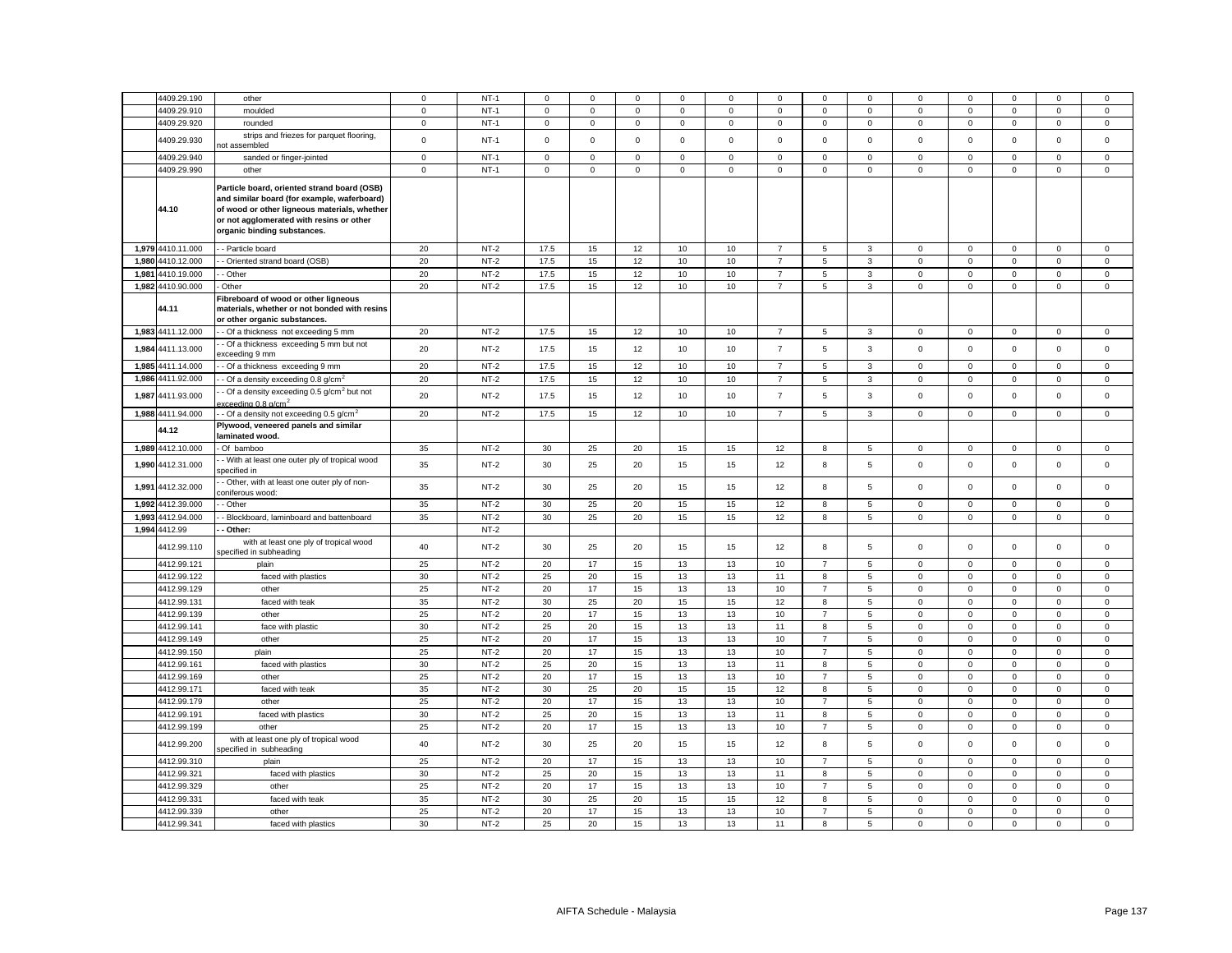|               | 4412.99.349       | other                                                                                                                                                                                                                   | 25          | $NT-2$ | 20           | 17      | 15          | 13          | 13           | 10             |                | 5              | 0                   | 0           |              | 0           | 0            |
|---------------|-------------------|-------------------------------------------------------------------------------------------------------------------------------------------------------------------------------------------------------------------------|-------------|--------|--------------|---------|-------------|-------------|--------------|----------------|----------------|----------------|---------------------|-------------|--------------|-------------|--------------|
|               | 4412.99.910       | plain                                                                                                                                                                                                                   | 25          | $NT-2$ | 20           | 17      | 15          | 13          | 13           | 10             | $\overline{7}$ | $\,$ 5 $\,$    | $\mathsf 0$         | $\mathbf 0$ | $\mathsf 0$  | $\mathsf 0$ | $\mathsf 0$  |
|               | 4412.99.921       | faced with plastics                                                                                                                                                                                                     | 30          | $NT-2$ | 25           | 20      | 15          | 13          | 13           | 11             | 8              | 5              | $\mathsf{O}\xspace$ | $\mathsf 0$ | $\mathsf 0$  | $\mathsf 0$ | $\mathsf 0$  |
|               | 4412.99.929       | other                                                                                                                                                                                                                   | 25          | $NT-2$ | 20           | 17      | 15          | 13          | 13           | 10             | $\overline{7}$ | $\overline{5}$ | $\mathsf 0$         | $\mathbf 0$ | $\mathsf 0$  | $\mathsf 0$ | $\mathsf 0$  |
|               | 4412.99.931       | faced with teak                                                                                                                                                                                                         | 35          | $NT-2$ | 30           | 25      | 20          | 15          | 15           | 12             | 8              | 5              | $\mathsf 0$         | $\mathsf 0$ | $\mathsf 0$  | $\mathsf 0$ | $\mathsf 0$  |
|               | 4412.99.939       | other                                                                                                                                                                                                                   | 25          | $NT-2$ | 20           | 17      | 15          | 13          | 13           | 10             | $\overline{7}$ | $\,$ 5 $\,$    | $\mathsf 0$         | $\mathbf 0$ | $\mathsf 0$  | $\mathsf 0$ | $\mathsf 0$  |
|               | 4412.99.991       | faced with plastics                                                                                                                                                                                                     | 30          | $NT-2$ | 25           | 20      | 15          | 13          | 13           | 11             | 8              | 5              | $\mathsf{O}\xspace$ | $\mathsf 0$ | $\mathsf 0$  | $\mathsf 0$ | $\mathsf 0$  |
|               | 4412.99.999       | other                                                                                                                                                                                                                   | 25          | $NT-2$ | 20           | 17      | 15          | 13          | 13           | 10             | $\overline{7}$ | $\overline{5}$ | $\mathsf{O}\xspace$ | $\mathbf 0$ | $\mathsf 0$  | $\mathsf 0$ | $\mathsf 0$  |
|               |                   | Densified wood, in blocks, plates, strips or                                                                                                                                                                            |             |        |              |         |             |             |              |                |                |                |                     |             |              |             |              |
|               | 1,995 4413.00.000 | profile shapes.                                                                                                                                                                                                         | 20          | $NT-2$ | 17.5         | 15      | 12          | 10          | 10           | $\overline{7}$ | 5              | $\mathbf{3}$   | $\mathsf{O}\xspace$ | $\mathsf 0$ | $\mathsf 0$  | $\mathsf 0$ | $\mathsf 0$  |
|               | 1,996 4414.00.000 | Wooden frames for paintings, photographs,<br>mirror or similar objects.                                                                                                                                                 | 20          | $NT-2$ | 17.5         | 15      | 12          | 10          | 10           | $\overline{7}$ | 5              | 3              | $\mathsf 0$         | $\mathbf 0$ | $\mathbf 0$  | $\mathsf 0$ | $\mathsf 0$  |
|               | 44.15             | Packing cases, boxes, crates, drums and<br>similar packings, of wood; cable-drums of<br>wood; pallets, box pallets and other load<br>boards, of wood; pallet collars of wood.                                           |             |        |              |         |             |             |              |                |                |                |                     |             |              |             |              |
|               | 1,997 4415.10.000 | Cases, boxes, crates, drums and similar<br>packings; cable-drums                                                                                                                                                        | 20          | $NT-2$ | 17.5         | 15      | 12          | 10          | 10           | $\overline{7}$ | 5              | $\mathbf{3}$   | $\mathbf 0$         | $\mathbf 0$ | $\mathbf 0$  | $\mathsf 0$ | $\mathsf 0$  |
|               | 1,998 4415.20.000 | Pallets, box pallets and other load boards;<br>pallet collar                                                                                                                                                            | 20          | $NT-2$ | 17.5         | 15      | 12          | 10          | 10           | $\overline{7}$ | 5              | $\overline{3}$ | $\mathbf 0$         | $\mathbf 0$ | $\mathbf{0}$ | $\mathbf 0$ | $\mathbf 0$  |
|               | 44.16             | Casks, barrels, vats, tubs and other coopers'<br>products and parts thereof, of wood,<br>including staves.                                                                                                              |             |        |              |         |             |             |              |                |                |                |                     |             |              |             |              |
|               | 1,999 4416.00.000 | Casks, barrels, vats, tubs and other coopers'<br>products and parts thereof, of wood, including<br>staves.                                                                                                              | 20          | $NT-2$ | 17.5         | 15      | 12          | 10          | 10           | $\overline{7}$ | 5              | 3              | $\mathsf 0$         | $\mathsf 0$ | $\mathsf 0$  | $\mathsf 0$ | $\mathsf 0$  |
|               | 2,000 4417.00.000 | Tools, tool bodies, tool handles, broom or brush<br>bodies and handles, of wood; boot or shoe lasts<br>and trees, of wood.                                                                                              | 20          | $NT-2$ | 17.5         | 15      | 12          | 10          | 10           | $\overline{7}$ | 5              | 3              | $\mathbf 0$         | $\mathbf 0$ | $\Omega$     | $\mathsf 0$ | $\mathsf 0$  |
|               | 44.18             | Builders' joinery and carpentry of wood,<br>including cellular wood panels, assembled<br>flooring panels, shingles and shakes.                                                                                          |             |        |              |         |             |             |              |                |                |                |                     |             |              |             |              |
|               | 2,001 4418.10.000 | - Windows, French-windows and their frames                                                                                                                                                                              | 20          | $NT-2$ | 17.5         | 15      | 12          | 10          | 10           | $\overline{7}$ | 5              | $\mathbf{3}$   | $\mathbf 0$         | $\mathbf 0$ | $\mathbf 0$  | $\mathsf 0$ | $\mathbf 0$  |
| 2,002         | 4418.20.000       | Doors and their frames and thresholds                                                                                                                                                                                   | 20          | $NT-2$ | 17.5         | 15      | 12          | 10          | 10           | $\overline{7}$ | 5              | $\mathbf{3}$   | $\mathsf 0$         | $\mathbf 0$ | $\mathsf 0$  | $\mathsf 0$ | $\mathsf 0$  |
| 2,003         | 4418.40.000       | Shuttering for concrete constructional work                                                                                                                                                                             | 20          | $NT-2$ | 17.5         | 15      | 12          | 10          | 10           | $\overline{7}$ | 5              | $\mathbf{3}$   | $\mathsf{O}\xspace$ | $\mathbf 0$ | $\mathbf 0$  | $\mathsf 0$ | $\mathbf 0$  |
| 2,004 4418.50 |                   | Shingles and shakes:                                                                                                                                                                                                    |             | $NT-2$ |              |         |             |             |              |                |                |                |                     |             |              |             |              |
|               | 4418.50.100       | shingles                                                                                                                                                                                                                | 20          | $NT-2$ | 17.5         | 15      | 12          | 10          | 10           | $\overline{7}$ | 5              | 3              | $\mathsf 0$         | $\Omega$    | $\mathbf 0$  | $\mathbf 0$ | $\mathsf 0$  |
|               | 4418.50.200       | shakes                                                                                                                                                                                                                  | 20          | $NT-2$ | 17.5         | 15      | 12          | 10          | 10           | $\overline{7}$ | 5              | $\mathbf{3}$   | $\mathsf{O}\xspace$ | $\mathbf 0$ | $\mathbf 0$  | $\mathbf 0$ | $\mathsf 0$  |
|               | 2,005 4418.60.000 | Posts and beams                                                                                                                                                                                                         | 20          | $NT-2$ | 17.5         | 15      | 12          | 10          | 10           | $\overline{7}$ | 5              | 3              | $\mathsf 0$         | $\mathbf 0$ | $\mathbf 0$  | $\mathbf 0$ | $\mathsf 0$  |
| 2.006         | 4418.71.000       | - For mosaic floors                                                                                                                                                                                                     | 20          | $NT-2$ | 17.5         | 15      | 12          | 10          | 10           | $\overline{7}$ | 5              | $\mathbf{3}$   | $\mathbf 0$         | $\mathbf 0$ | $\mathbf 0$  | $\mathbf 0$ | $\mathsf 0$  |
| 2.007         | 4418.72.000       | - Other, multilayer                                                                                                                                                                                                     | 20          | $NT-2$ | 17.5         | 15      | 12          | 10          | 10           | $\overline{7}$ | 5              | $\mathbf{3}$   | $\mathbf 0$         | $\mathbf 0$ | $\mathbf 0$  | $\mathbf 0$ | $\mathbf 0$  |
| 2,008         | 4418.79.000       | - Other                                                                                                                                                                                                                 | 20          | $NT-2$ | 17.5         | 15      | 12          | 10          | 10           | $\overline{7}$ | 5              | $\mathbf{3}$   | $\mathsf{O}\xspace$ | $\mathbf 0$ | $\mathbf 0$  | $\mathbf 0$ | $\mathsf 0$  |
| 2.009 4418.90 |                   | Other:                                                                                                                                                                                                                  |             | $NT-2$ |              |         |             |             |              |                |                |                |                     |             |              |             |              |
|               | 4418.90.110       | plain                                                                                                                                                                                                                   | 20          | $NT-2$ | 17.5         | 15      | 12          | 10          | 10           | $\overline{7}$ | 5              | $\overline{3}$ | $\mathbf{0}$        | $\mathbf 0$ | $\mathbf 0$  | $\mathbf 0$ | $\mathbf 0$  |
|               | 4418.90.191       | faced with plastics                                                                                                                                                                                                     | 20          | $NT-2$ | 17.5         | 15      | 12          | 10          | 10           | $\overline{7}$ | 5              | $\mathbf{3}$   | $\mathbf 0$         | $\mathbf 0$ | $\mathbf 0$  | $\mathsf 0$ | $\mathsf 0$  |
|               | 4418.90.199       | other                                                                                                                                                                                                                   | 20          | $NT-2$ | 17.5         | 15      | 12          | 10          | 10           | $\overline{7}$ | 5              | $\mathbf{3}$   | $\mathbf{0}$        | $\mathbf 0$ | $\mathbf 0$  | $\mathbf 0$ | $\mathbf 0$  |
|               | 4418.90.900       | Other                                                                                                                                                                                                                   | 20          | $NT-2$ | 17.5         | 15      | 12          | 10          | 10           | $\overline{7}$ | 5              | $\overline{3}$ | $\mathbf 0$         | $\mathbf 0$ | $\mathbf 0$  | $\mathbf 0$ | $\mathsf 0$  |
|               | 2,010 4419.00.000 | Tableware and kitchenware, of wood.                                                                                                                                                                                     | 20          | $NT-2$ | 17.5         | 15      | 12          | 10          | 10           | $\overline{7}$ | 5              | $\overline{3}$ | $\mathbf 0$         | $\mathbf 0$ | $\mathbf 0$  | $\mathbf 0$ | $\mathbf 0$  |
|               | 44.20             | Wood marquetry and inlaid wood; caskets<br>and cases for jewellery or cutlery, and<br>similar articles, of wood; statuettes and<br>other ornaments, of wood; wooden articles<br>of furniture not falling in Chapter 94. |             |        |              |         |             |             |              |                |                |                |                     |             |              |             |              |
| 2,011 4420.10 |                   | - Statuettes and other ornaments, of wood:                                                                                                                                                                              |             | $NT-2$ |              |         |             |             |              |                |                |                |                     |             |              |             |              |
|               | 4420.10.100       | Prayer beads                                                                                                                                                                                                            | $\mathbf 0$ | $NT-2$ | $\mathbf{0}$ | $\circ$ | $\mathbf 0$ | $\mathbf 0$ | $\mathbf{0}$ | $\Omega$       | $\Omega$       | $\mathbf 0$    | $\mathbf 0$         | $\Omega$    | $\Omega$     | $\mathbf 0$ | $\mathbf 0$  |
|               | 4420.10.900       | Other                                                                                                                                                                                                                   | 20          | $NT-2$ | 17.5         | 15      | 12          | 10          | 10           | $\overline{7}$ | 5              | $\mathbf{3}$   | $\mathbf 0$         | $\mathsf 0$ | $\mathbf 0$  | $\mathbf 0$ | $\mathbf{0}$ |
| 2,012 4420.90 |                   | - Other:                                                                                                                                                                                                                |             | $NT-2$ |              |         |             |             |              |                |                |                |                     |             |              |             |              |
|               | 4420.90.110       | plain                                                                                                                                                                                                                   | 20          | $NT-2$ | 17.5         | 15      | 12          | 10          | 10           | $\overline{7}$ | 5              | 3              | $\mathbf 0$         | $\mathsf 0$ | $\mathbf 0$  | $\mathsf 0$ | $\mathsf 0$  |
|               |                   |                                                                                                                                                                                                                         |             |        |              |         |             |             |              |                |                |                |                     |             |              |             |              |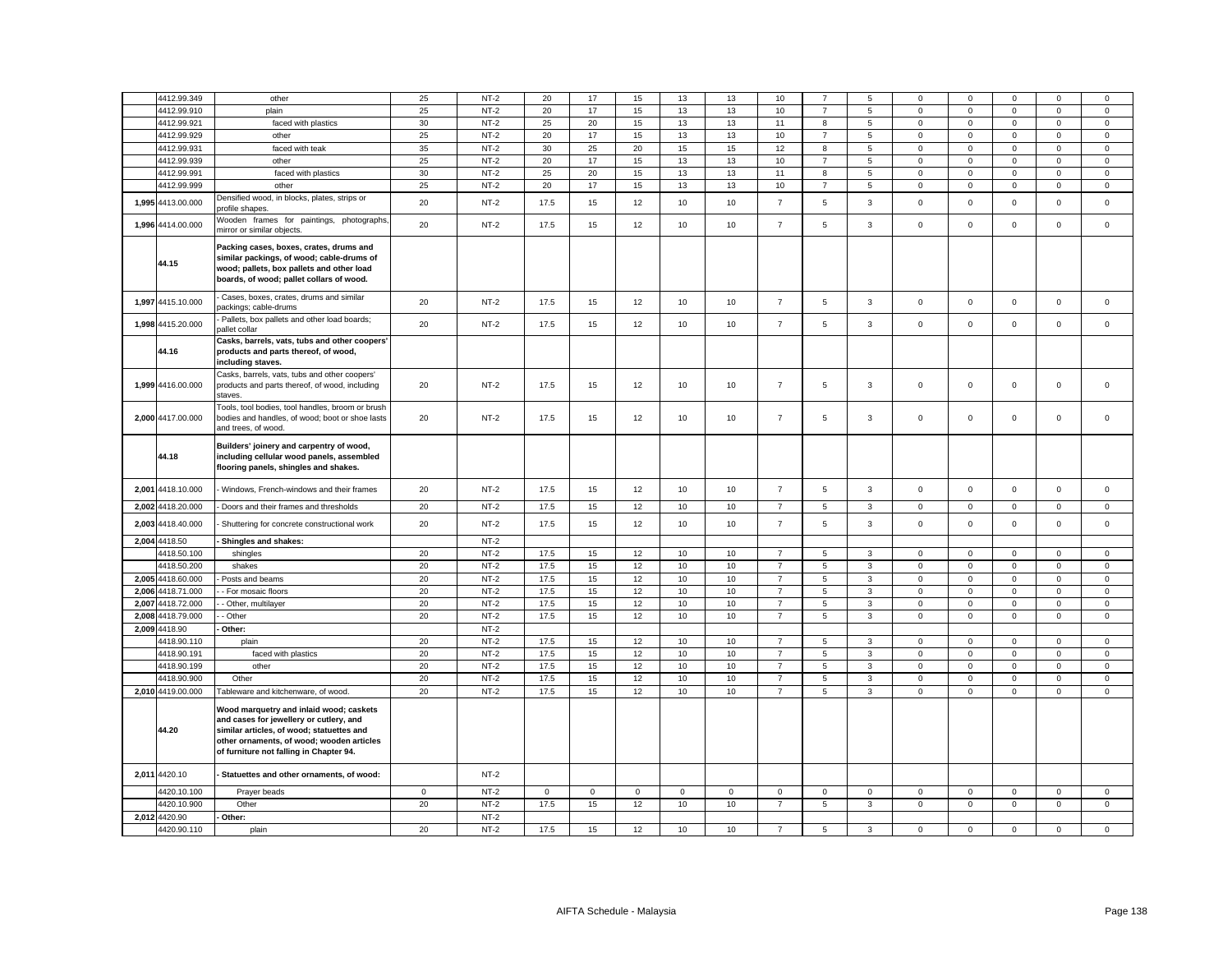|       |                            |                                                                                                                                                                                                                                                                                                                                |                | $NT-2$ |                |                |                |              |              |                                  |                | 3              |                            |                            |                         |                            |                           |
|-------|----------------------------|--------------------------------------------------------------------------------------------------------------------------------------------------------------------------------------------------------------------------------------------------------------------------------------------------------------------------------|----------------|--------|----------------|----------------|----------------|--------------|--------------|----------------------------------|----------------|----------------|----------------------------|----------------------------|-------------------------|----------------------------|---------------------------|
|       | 4420.90.191<br>4420.90.199 | lined with plastics<br>other                                                                                                                                                                                                                                                                                                   | 20<br>20       | $NT-2$ | 17.5<br>17.5   | 15<br>15       | 12<br>12       | 10<br>10     | 10<br>10     | $\overline{7}$<br>$\overline{7}$ | 5<br>5         | $\mathbf{3}$   | $\mathbf 0$<br>$\mathbf 0$ | $\mathbf 0$<br>$\mathsf 0$ | $\Omega$<br>$\mathsf 0$ | $\mathbf 0$<br>$\mathsf 0$ | $^{\circ}$<br>$\mathsf 0$ |
|       | 4420.90.200                | Wooden articles of furniture, not falling in                                                                                                                                                                                                                                                                                   | $\mathbf 0$    | $NT-2$ | $\mathbf 0$    | 0              | $\mathsf 0$    | $\mathbf 0$  | $\mathbf 0$  | $\mathsf 0$                      | $\mathsf 0$    | $\mathsf 0$    | $\mathbf 0$                | $\mathsf 0$                | $\mathsf 0$             | $\mathsf 0$                | $\mathsf 0$               |
|       | 4420.90.300                | Chapter 94<br>Tobacco, cigar, cigarette and snuff boxes,                                                                                                                                                                                                                                                                       | 20             | $NT-2$ | 17.5           | 15             | 12             | 10           | 10           | $\overline{7}$                   | 5              | $\mathbf{3}$   | $\mathsf 0$                | $\mathbf 0$                | $\mathsf 0$             | $\mathsf 0$                | $\mathsf 0$               |
|       | 4420.90.410                | ash trays<br>for cutlery                                                                                                                                                                                                                                                                                                       | 20             | $NT-2$ | 17.5           | 15             | 12             | 10           | 10           | $\overline{7}$                   | 5              | 3              | 0                          | $\mathbf 0$                | $\mathbf 0$             | 0                          | 0                         |
|       | 4420.90.420                | for drawing, mathematical or scientific                                                                                                                                                                                                                                                                                        | $\overline{5}$ | $NT-2$ | $\overline{4}$ | $\overline{4}$ | 3              | 3            | 3            | $\overline{2}$                   | $\overline{2}$ | $\mathbf{1}$   | $\mathbf 0$                | $\mathsf 0$                | $\mathsf 0$             | $\mathsf 0$                | $\mathsf 0$               |
|       | 4420.90.490                | instruments<br>other                                                                                                                                                                                                                                                                                                           | 20             | $NT-2$ | 17.5           | 15             | 12             | 10           | 10           | $\overline{7}$                   | 5              | $\mathbf{3}$   | $\mathbf 0$                | $\mathbf 0$                | $\mathbf 0$             | $\mathbf 0$                | $\mathsf 0$               |
|       | 4420.90.500                | Articles of a kind normally carried in the                                                                                                                                                                                                                                                                                     | 5              | $NT-2$ | $\overline{4}$ | $\overline{4}$ | 3              | 3            | $\mathbf{3}$ | $\overline{2}$                   | $\overline{2}$ | $\mathbf{1}$   | $\mathsf 0$                | $\mathsf 0$                | $\mathbf 0$             | $\mathsf 0$                | $\mathsf 0$               |
|       | 4420.90.900                | oocket, in the handbag<br>Other                                                                                                                                                                                                                                                                                                | 20             | $NT-2$ | 17.5           | 15             | 12             | 10           | 10           | $\overline{7}$                   | 5              | $\mathbf{3}$   | $\mathbf 0$                | $\mathbf 0$                | $\mathsf 0$             | $\mathsf 0$                | $\mathsf 0$               |
|       | 44.21                      | Other articles of wood.                                                                                                                                                                                                                                                                                                        |                |        |                |                |                |              |              |                                  |                |                |                            |                            |                         |                            |                           |
| 2,013 | 4421.10.000                | Clothes hangers                                                                                                                                                                                                                                                                                                                | 20             | $NT-2$ | 17.5           | 15             | 12             | 10           | 10           | $\overline{7}$                   | 5              | $\mathbf{3}$   | $\mathbf 0$                | $\mathbf 0$                | $\mathbf 0$             | $\mathbf 0$                | $\mathsf 0$               |
| 2,014 | 4421.90                    | Other:                                                                                                                                                                                                                                                                                                                         |                | $NT-2$ |                |                |                |              |              |                                  |                |                |                            |                            |                         |                            |                           |
|       | 4421.90.100                | Spools, cops, bobbins, sewing thread reels<br>and the like                                                                                                                                                                                                                                                                     | 5              | $NT-2$ | $\overline{4}$ | $\overline{4}$ | 3              | 3            | $\mathbf{3}$ | $\overline{2}$                   | $\overline{2}$ | $\overline{1}$ | $\mathbf 0$                | $\mathbf 0$                | $\mathbf{0}$            | $\mathsf 0$                | $\mathsf 0$               |
|       | 4421.90.200                | Candy-sticks, ice-cream sticks and ice-<br>ream spoons                                                                                                                                                                                                                                                                         | 20             | $NT-2$ | 17.5           | 15             | 12             | 10           | 10           | $\overline{7}$                   | 5              | $\mathbf{3}$   | $\mathsf 0$                | $\mathsf 0$                | $\mathbf 0$             | $\mathsf 0$                | $\mathbf 0$               |
|       | 4421.90.300                | Wood paving blocks                                                                                                                                                                                                                                                                                                             | 20             | $NT-2$ | 17.5           | 15             | 12             | 10           | 10           | $\overline{7}$                   | 5              | 3              | $\mathsf 0$                | $\Omega$                   | $\Omega$                | $\mathsf 0$                | $\mathsf 0$               |
|       | 4421.90.410                | match splints                                                                                                                                                                                                                                                                                                                  | 5              | $NT-2$ | $\overline{4}$ | 4              | 3              | 3            | 3            | $\overline{2}$                   | $\overline{2}$ | $\overline{1}$ | 0                          | $\mathbf 0$                | 0                       | 0                          | $\mathbf 0$               |
|       | 4421.90.490                | other                                                                                                                                                                                                                                                                                                                          | 20             | $NT-2$ | 17.5           | 15             | 12             | 10           | 10           | $\overline{7}$                   | 5              | 3              | $\mathsf 0$                | $\mathbf 0$                | $\mathbf 0$             | $\mathsf 0$                | $\mathsf 0$               |
|       | 4421.90.500                | Joss stick                                                                                                                                                                                                                                                                                                                     | $\mathbf 0$    | $NT-2$ | $\mathbf 0$    | 0              | $\mathsf 0$    | $^{\circ}$   | 0            | $\mathsf 0$                      | $\mathbf 0$    | $\mathbf 0$    | 0                          | $\mathbf 0$                | $\mathsf 0$             | 0                          | 0                         |
|       | 4421.90.600                | Blind and blind fittings                                                                                                                                                                                                                                                                                                       | 20             | $NT-2$ | 17.5           | 15             | 12             | 10           | $10$         | $\overline{7}$                   | 5              | 3              | $\mathsf 0$                | $\mathbf 0$                | $\mathbf 0$             | $\mathsf 0$                | $\mathbf 0$               |
|       | 4421.90.700                | Toothpicks                                                                                                                                                                                                                                                                                                                     | 20             | $NT-2$ | 17.5           | 15             | 12             | 10           | 10           | $\overline{7}$                   | 5              | $\mathbf{3}$   | $\mathsf 0$                | $\mathbf 0$                | 0                       | 0                          | $\mathsf 0$               |
|       | 4421.90.800                | Fans and hand screens, frames and<br>andles therefor and                                                                                                                                                                                                                                                                       | 5              | $NT-2$ | $\overline{4}$ | $\overline{4}$ | 3              | 3            | $\mathbf{3}$ | $\overline{2}$                   | $\overline{2}$ | $\overline{1}$ | $\mathbf 0$                | $\mathsf 0$                | $\mathbf 0$             | $\mathsf 0$                | $\mathsf 0$               |
|       | 4421.90.900                | Other                                                                                                                                                                                                                                                                                                                          | 20             | $NT-2$ | 17.5           | 15             | 12             | 10           | 10           | $\overline{7}$                   | 5              | $\mathbf{3}$   | $\mathbf 0$                | $\mathbf 0$                | $\mathbf 0$             | $\mathsf 0$                | $\mathsf 0$               |
|       | 45.01                      | Natural cork, raw or simply prepared; waste<br>cork; crushed, granulated or ground cork.                                                                                                                                                                                                                                       |                |        |                |                |                |              |              |                                  |                |                |                            |                            |                         |                            |                           |
|       | 2,015 4501.10.000          | Natural cork, raw or simply prepared                                                                                                                                                                                                                                                                                           | $\mathsf 0$    | $NT-1$ | $\mathsf 0$    | $\mathbf 0$    | $\mathsf 0$    | $\mathsf 0$  | $\mathbf 0$  | $\mathbf 0$                      | $\mathbf 0$    | $\mathsf 0$    | $\mathbf 0$                | $\mathbf 0$                | $\mathbf{0}$            | $\mathsf 0$                | $\mathsf 0$               |
|       | 2,016 4501.90.000          | Other                                                                                                                                                                                                                                                                                                                          | $\mathbf 0$    | $NT-1$ | $\mathsf 0$    | $\mathbf 0$    | $\mathbf 0$    | $\mathsf 0$  | $\mathbf 0$  | $\mathbf 0$                      | $\mathsf 0$    | $\mathsf 0$    | $\mathbf 0$                | $\mathbf 0$                | $\mathbf 0$             | $\mathsf 0$                | $\mathsf 0$               |
|       | 2,017 4502.00.000          | Natural cork, debacked or roughly squared, or in<br>rectangular (including square) blocks, plates,<br>sheets or strip, (including sharp-edged blanks<br>for corks or stoppers)                                                                                                                                                 | $\mathsf 0$    | $NT-1$ | $\mathsf 0$    | 0              | $\mathsf 0$    | $\mathsf 0$  | $\mathbf 0$  | $\mathsf 0$                      | $\mathbf 0$    | $\mathsf 0$    | $\mathsf 0$                | $\mathsf 0$                | $\Omega$                | $\mathsf 0$                | $\mathbf 0$               |
|       | 45.03                      | Articles of natural cork.                                                                                                                                                                                                                                                                                                      |                |        |                |                |                |              |              |                                  |                |                |                            |                            |                         |                            |                           |
|       | 2,018 4503.10.000          | Corks and stoppers                                                                                                                                                                                                                                                                                                             | 5              | $NT-1$ | $\overline{4}$ | 3              | $\overline{2}$ | $\mathbf 0$  | $\mathbf 0$  | $\mathbf 0$                      | $\mathbf 0$    | $\mathsf 0$    | $\mathbf 0$                | $\mathbf 0$                | $\mathbf 0$             | $\mathbf 0$                | $\mathsf 0$               |
|       | 2,019 4503.90.000          | Other                                                                                                                                                                                                                                                                                                                          | 5              | $NT-1$ | $\overline{4}$ | $\mathbf{3}$   | $\overline{2}$ | $\mathbf{0}$ | $\mathsf 0$  | $\mathbf 0$                      | 0              | $\mathsf 0$    | $\mathbf 0$                | $^{\circ}$                 | $\mathbf{0}$            | $\mathsf 0$                | $\mathbf 0$               |
|       | 45.04                      | Agglomerated cork (with or without a<br>binding substance) and articles of<br>agglomerated cork.                                                                                                                                                                                                                               |                |        |                |                |                |              |              |                                  |                |                |                            |                            |                         |                            |                           |
|       | 2,020 4504.10.000          | Blocks, plates, sheets and strip; tiles of any<br>shape; solid cylinders.                                                                                                                                                                                                                                                      | 20             | $NT-2$ | 17.5           | 15             | 12             | 10           | 10           | $\overline{7}$                   | 5              | $\mathbf{3}$   | $\mathbf{0}$               | $\mathbf 0$                | $\mathbf 0$             | $\mathbf 0$                | $\mathbf 0$               |
|       | 2,021 4504.90.000          | - Other                                                                                                                                                                                                                                                                                                                        | 15             | $NT-2$ | 13             | 11             | 8              | 6            | 6            | 5                                | $\mathbf{3}$   | $\overline{2}$ | $\mathbf{0}$               | $\mathbf 0$                | $\mathbf 0$             | $\mathsf{O}\xspace$        | $\mathbf 0$               |
|       | 46.01                      | Plaits and similar products of plaiting<br>materials, whether or not assembled into<br>strips; plaiting materials, plaits and similar<br>products of plaiting materials, bound<br>together in parallel strands or woven, in<br>sheet form, whether or not being finished<br>articles (for example, mats, matting,<br>screens). |                |        |                |                |                |              |              |                                  |                |                |                            |                            |                         |                            |                           |
|       | 2,022 4601.21.000          | - Of bamboo                                                                                                                                                                                                                                                                                                                    | 20             | $NT-2$ | 17.5           | 15             | 12             | 10           | 10           | $\overline{7}$                   | 5              | $\mathbf{3}$   | $\mathbf 0$                | $\mathbf 0$                | $\mathbf 0$             | $\mathsf 0$                | $\mathsf 0$               |
| 2,023 | 4601.22.000                | - Of rattan                                                                                                                                                                                                                                                                                                                    | 20             | $NT-2$ | 17.5           | 15             | 12             | 10           | 10           | $\overline{7}$                   | 5              | 3              | $\mathsf 0$                | $\mathsf 0$                | $\mathbf 0$             | $\mathsf 0$                | $\mathsf 0$               |
| 2,024 | 4601.29.000                | - Other                                                                                                                                                                                                                                                                                                                        | 20             | $NT-2$ | 17.5           | 15             | 12             | 10           | 10           | $\overline{7}$                   | 5              | 3              | $\mathbf 0$                | $\mathbf 0$                | $\mathbf 0$             | $\mathsf 0$                | $\mathsf 0$               |
|       | 2,025 4601.92              | Of bamboo:                                                                                                                                                                                                                                                                                                                     |                | $NT-2$ |                |                |                |              |              |                                  |                |                |                            |                            |                         |                            |                           |
|       | 4601.92.100                | Fans and hand screens, frames and<br>nandles therefor and parts                                                                                                                                                                                                                                                                | 5              | $NT-2$ | $\overline{4}$ | $\overline{4}$ | 3              | 3            | 3            | $\overline{2}$                   | $\overline{2}$ | $\overline{1}$ | $\mathbf 0$                | $\mathbf 0$                | $\Omega$                | $\mathsf 0$                | $\mathbf 0$               |
|       | 4601.92.200                | Plaits and similar products of plaiting<br>materials, whether or not                                                                                                                                                                                                                                                           | 15             | $NT-2$ | 13             | 11             | 8              | 6            | 6            | 5                                | 3              | $\overline{2}$ | $\mathsf 0$                | $\mathsf 0$                | $\mathsf 0$             | $\mathsf 0$                | $\mathsf 0$               |
|       | 4601.92.900                | Other                                                                                                                                                                                                                                                                                                                          | 25             | $NT-2$ | 20             | 17             | 15             | 13           | 13           | 10                               |                | 5              | $\mathbf 0$                | $\mathsf 0$                | 0                       | $\mathbf 0$                | $\mathbf 0$               |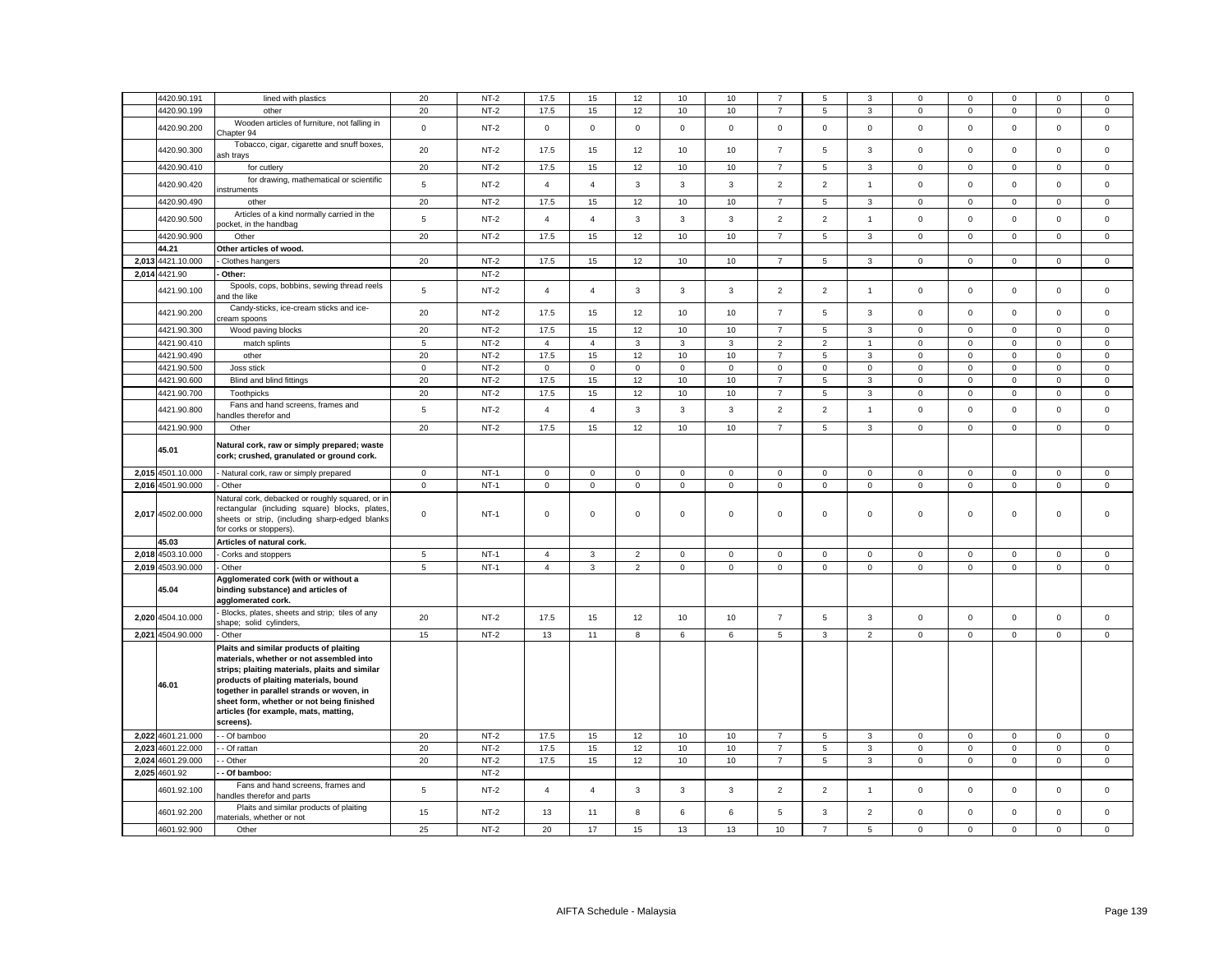|       | 2,026 4601.93                    | - Of rattan:                                                                                                                                                   |                            | $NT-2$           |                            |                  |                            |                  |                            |                            |                               |                  |                  |                        |                            |                            |                            |
|-------|----------------------------------|----------------------------------------------------------------------------------------------------------------------------------------------------------------|----------------------------|------------------|----------------------------|------------------|----------------------------|------------------|----------------------------|----------------------------|-------------------------------|------------------|------------------|------------------------|----------------------------|----------------------------|----------------------------|
|       | 4601.93.100                      | Fans and hand screens, frames and<br>andles therefor and                                                                                                       | 5                          | $NT-2$           | $\overline{4}$             | $\overline{4}$   | $\mathbf{3}$               | 3                | 3                          | $\overline{2}$             | $\overline{2}$                | $\mathbf{1}$     | $\mathsf 0$      | $\mathbf 0$            | $\mathsf 0$                | $\mathsf 0$                | $\mathbf 0$                |
|       | 4601.93.200                      | Plaits and similar products of plaiting<br>naterials, whether or                                                                                               | 15                         | $NT-2$           | 13                         | 11               | 8                          | 6                | 6                          | $\mathbf 5$                | $\overline{3}$                | $\overline{2}$   | $\mathbf 0$      | $\mathbf 0$            | $\mathbf{0}$               | $\mathbf 0$                | $\mathbf 0$                |
|       | 4601.93.900                      | Other                                                                                                                                                          | 25                         | $NT-2$           | 20                         | 17               | 15                         | 13               | 13                         | $10$                       | $\overline{7}$                | 5                | $\mathsf 0$      | $\mathbf 0$            | $\mathsf 0$                | $\mathsf 0$                | $\mathsf 0$                |
|       | 2,027 4601.94                    | - Of other vegetable materials:                                                                                                                                |                            | $NT-2$           |                            |                  |                            |                  |                            |                            |                               |                  |                  |                        |                            |                            |                            |
|       |                                  | Fans and hand screens, frames and                                                                                                                              |                            |                  |                            |                  |                            |                  |                            |                            |                               |                  |                  |                        |                            |                            |                            |
|       | 4601.94.100                      | handles therefor and<br>Plaits and similar products of plaiting                                                                                                | $\sqrt{5}$                 | $NT-2$           | $\overline{4}$             | $\overline{4}$   | $\mathbf{3}$               | $\mathbf{3}$     | 3                          | $\overline{2}$             | $\overline{2}$                | $\mathbf{1}$     | $\mathsf 0$      | $\,0\,$                | $\mathbf 0$                | $\mathsf 0$                | $\mathbf 0$                |
|       | 4601.94.200                      | naterials, whether or                                                                                                                                          | 15                         | $NT-2$           | 13                         | 11               | 8                          | 6                | 6                          | 5                          | $\mathbf{3}$                  | $\overline{2}$   | 0                | $\mathbf 0$            | $\mathbf 0$                | $\mathsf 0$                | 0                          |
|       | 4601.94.900                      | Other                                                                                                                                                          | 25                         | $NT-2$           | 20                         | 17               | 15                         | 13               | 13                         | 10                         | $\overline{7}$                | 5                | $\mathbf 0$      | $\mathbf 0$            | $\mathbf 0$                | $\mathbf{0}$               | $\mathbf 0$                |
|       | 2,028 4601.99                    | - Other:                                                                                                                                                       |                            | $NT-2$           |                            |                  |                            |                  |                            |                            |                               |                  |                  |                        |                            |                            |                            |
|       | 4601.99.100                      | Fans and hand screens, frames and<br>nandles therefor and                                                                                                      | $\overline{5}$             | $NT-2$           | $\overline{4}$             | $\overline{4}$   | $\mathbf{3}$               | 3                | 3                          | $\overline{2}$             | $\overline{2}$                | $\mathbf{1}$     | $\mathsf 0$      | $\mathbf 0$            | $\mathsf 0$                | $\mathsf 0$                | $\mathsf 0$                |
|       | 4601.99.200                      | Plaits and similar products of plaiting<br>materials, whether or                                                                                               | 15                         | $NT-2$           | 13                         | 11               | $\bf 8$                    | 6                | 6                          | $\mathbf 5$                | $\mathbf{3}$                  | $\overline{2}$   | $\mathbf 0$      | $\mathbf 0$            | $\mathsf{O}\xspace$        | $\mathsf 0$                | $\mathsf 0$                |
|       | 4601.99.900                      | Other                                                                                                                                                          | 20                         | $NT-2$           | 17.5                       | 15               | 12                         | 10               | 10                         | $\overline{7}$             | 5                             | 3                | $\mathbf 0$      | $\mathbf 0$            | $\mathsf 0$                | $\mathbf 0$                | $\mathbf 0$                |
|       | 46.02                            | Basketwork, wickerwork and other articles,<br>made directly to shape from plaiting<br>materials or made up from goods of heading<br>46.01; articles of loofah. |                            |                  |                            |                  |                            |                  |                            |                            |                               |                  |                  |                        |                            |                            |                            |
|       | 2,029 4602.11                    | - Of bamboo:                                                                                                                                                   |                            | $NT-2$           |                            |                  |                            |                  |                            |                            |                               |                  |                  |                        |                            |                            |                            |
|       | 4602.11.100                      | Travelling bags and suitcases                                                                                                                                  | 20                         | $NT-2$           | 17.5                       | 15               | 12                         | 10               | 10                         | $\overline{7}$             | 5                             | 3                | $\mathsf 0$      | $\mathbf 0$            | $\mathbf 0$                | $\mathbf 0$                | $\mathsf 0$                |
|       | 4602.11.200                      | Straw envelopes for bottles                                                                                                                                    | 25                         | $NT-2$           | 20                         | 17               | 15                         | 13               | 13                         | $10$                       | $\overline{7}$                | 5                | $\mathsf 0$      | $\mathbf 0$            | $\mathsf 0$                | $\mathsf 0$                | $\mathsf 0$                |
|       | 4602.11.900                      | Other                                                                                                                                                          | 15                         | $NT-2$           | 13                         | 11               | 8                          | 6                | 6                          | 5                          | 3                             | $\overline{2}$   | $\mathbf 0$      | $\mathbf 0$            | $\mathsf 0$                | $\mathsf 0$                | $\mathbf 0$                |
|       | 2,030 4602.12                    | Of rattan:                                                                                                                                                     |                            | $NT-2$           |                            |                  |                            |                  |                            |                            |                               |                  |                  |                        |                            |                            |                            |
|       | 4602.12.100                      | Travelling bags and suitcases                                                                                                                                  | 20                         | $NT-2$           | 17.5                       | 15               | 12                         | 10               | 10                         | $\overline{7}$             | 5                             | 3                | $\mathsf 0$      | $\mathbf 0$            | $\mathbf 0$                | $\mathsf 0$                | 0                          |
|       | 4602.12.200                      | Straw envelopes for bottles                                                                                                                                    | 25                         | $NT-2$           | 20                         | 17               | 15                         | 13               | 13                         | 10                         | $\overline{7}$                | 5                | $\mathbf{0}$     | $\mathbf 0$            | $\mathsf 0$                | $\mathsf 0$                | $\mathbf 0$                |
|       | 4602.12.900                      | Other                                                                                                                                                          | 15                         | $NT-2$           | 13                         | 11               | 8                          | 6                | 6                          | 5                          | 3                             | $\overline{2}$   | $\mathbf 0$      | $\mathbf 0$            | $\mathsf 0$                | $\mathsf 0$                | $\mathbf 0$                |
|       | 2,031 4602.19                    | Other:                                                                                                                                                         |                            | $NT-2$           |                            |                  |                            |                  |                            |                            |                               |                  |                  |                        |                            |                            |                            |
|       | 4602.19.100                      | Travelling bags and suitcases                                                                                                                                  | 20                         | $NT-2$           | 17.5                       | 15               | 12                         | 10               | 10                         | $\overline{7}$             | 5                             | 3                | $\mathbf 0$      | $\mathbf 0$            | $\mathbf 0$                | $\mathsf 0$                | $\mathbf 0$                |
|       | 4602.19.200                      | Straw envelopes for bottles                                                                                                                                    | 25                         | $NT-2$           | 20                         | 17               | 15                         | 13               | 13                         | 10                         | $\overline{7}$                | 5                | $\mathbf{0}$     | $\mathbf 0$            | $\mathbf{O}$               | $\mathbf 0$                | $\mathbf 0$                |
|       | 4602.19.900                      | Other                                                                                                                                                          | 15                         | $NT-2$           | 13                         | 11               | 8                          | 6                | 6                          | 5                          | $\mathbf{3}$                  | $\overline{2}$   | $\mathbf 0$      | $\mathbf 0$            | $\mathbf 0$                | $\mathsf 0$                | $\mathbf 0$                |
|       | 2,032 4602.90                    | Other:                                                                                                                                                         |                            | $NT-2$           |                            |                  |                            |                  |                            |                            |                               |                  |                  |                        |                            |                            |                            |
|       |                                  |                                                                                                                                                                |                            |                  |                            |                  |                            |                  |                            |                            |                               |                  |                  |                        |                            |                            |                            |
|       | 4602.90.100                      | Travelling bags and suitcases                                                                                                                                  | 20                         | $NT-2$           | 17.5                       | 15               | 12                         | 10               | 10                         | $\overline{7}$             | 5                             | 3                | $\mathbf 0$      | $\mathbf 0$            | $\mathbf 0$                | $\mathbf{0}$               | $\mathbf 0$                |
|       | 4602.90.200                      | Straw envelopes for bottles                                                                                                                                    | 25                         | $NT-2$           | 20                         | 17               | 15                         | 13               | 13                         | 10                         | $\overline{7}$                | $5\phantom{.0}$  | $\mathsf 0$      | $\mathsf 0$            | $\mathbf 0$                | $\mathsf 0$                | $\mathbf 0$                |
|       | 4602.90.900                      | Other                                                                                                                                                          | 15                         | $NT-2$           | 13                         | 11               | 8                          | 6                | 6                          | $\overline{5}$             | $\mathbf{3}$                  | $\overline{2}$   | $\mathbf{0}$     | $\mathsf 0$            | $\mathsf 0$                | $\mathbf 0$                | $\mathbf 0$                |
|       | 2,033 4701.00.000                | Mechanical wood pulp.                                                                                                                                          | $\mathbf 0$                | $NT-1$           | $\mathbf 0$                | $\mathbf 0$      | $\mathsf 0$                | $\mathbf 0$      | $\mathbf{0}$               | $\mathsf 0$                | $\circ$                       | $\mathbf 0$      | $\mathbf 0$      | $\mathbf 0$            | $\mathbf 0$                | $\mathbf 0$                | $\mathbf 0$                |
|       | 2,034 4702.00.000                | Chemical wood pulp, dissolving grades                                                                                                                          | $\overline{0}$             | $NT-1$           | $\mathsf 0$                | $\mathsf 0$      | $\mathsf 0$                | $\mathsf 0$      | $\mathsf 0$                | $\mathsf 0$                | $\overline{0}$                | $\mathbf 0$      | $\mathbf 0$      | $\mathbf 0$            | $\mathbf 0$                | $\mathsf 0$                | $\mathbf 0$                |
|       | 47.03                            | Chemical wood pulp, soda or sulphate, other                                                                                                                    |                            |                  |                            |                  |                            |                  |                            |                            |                               |                  |                  |                        |                            |                            |                            |
|       | 2,035 4703.11.000                | than dissolving grades.<br>- Coniferous                                                                                                                        | $\mathbf 0$                | $NT-1$           | $\mathsf 0$                | $\mathbf 0$      | $\mathsf 0$                | $\mathsf 0$      | $\mathbf 0$                | $\mathsf 0$                | $\mathbf 0$                   | $\mathsf 0$      | $\mathsf 0$      | $\mathbf 0$            | $\mathbf 0$                | $\mathsf 0$                | $\mathsf 0$                |
|       |                                  |                                                                                                                                                                |                            |                  |                            |                  |                            |                  |                            |                            |                               |                  |                  |                        |                            |                            |                            |
| 2,037 | 2,036 4703.19.000<br>4703.21.000 | - Non-coniferous<br>- Coniferous                                                                                                                               | $\mathbf 0$<br>$\mathsf 0$ | $NT-1$<br>$NT-1$ | $\mathbf 0$<br>$\mathsf 0$ | 0<br>$\mathbf 0$ | $\mathsf 0$<br>$\mathsf 0$ | 0<br>$\mathbf 0$ | $\mathbf 0$<br>$\mathbf 0$ | $\mathbf 0$<br>$\mathsf 0$ | $\overline{0}$<br>$\mathsf 0$ | 0<br>$\mathsf 0$ | 0<br>$\mathsf 0$ | $\,0\,$<br>$\mathbf 0$ | $\mathbf 0$<br>$\mathsf 0$ | $\mathsf 0$<br>$\mathsf 0$ | $\mathbf 0$<br>$\mathsf 0$ |
|       | 2,038 4703.29.000                |                                                                                                                                                                |                            | $NT-1$           |                            |                  | $\mathbf 0$                |                  | $\mathbf 0$                |                            |                               |                  |                  | $\mathbf 0$            |                            | $\mathbf 0$                |                            |
|       | 47.04                            | - Non-coniferous<br>Chemical wood pulp, sulphite, other than                                                                                                   | $\overline{0}$             |                  | 0                          | 0                |                            | 0                |                            | $\mathbf 0$                | $\mathbf 0$                   | 0                | 0                |                        | $\mathbf 0$                |                            | $\mathbf 0$                |
|       |                                  | dissolving grades.                                                                                                                                             |                            | $NT-1$           |                            |                  |                            |                  |                            |                            |                               |                  |                  |                        |                            |                            |                            |
|       | 2,039 4704.11.000                | - Coniferous                                                                                                                                                   | $\mathbf 0$                |                  | 0                          | $\mathbf 0$      | $\mathbf 0$                | 0                | $\mathbf 0$                | $\mathsf 0$                | $\mathsf 0$                   | 0                | 0                | $\mathbf 0$            | $\mathsf 0$                | $\mathsf 0$                | 0                          |
| 2,040 | 4704.19.000                      | - Non-coniferous                                                                                                                                               | $\mathsf 0$                | $NT-1$           | $\mathsf{O}\xspace$        | $\mathsf 0$      | $\mathsf 0$                | $\mathbf 0$      | $\mathsf 0$                | $\mathsf 0$                | $\mathsf{O}\xspace$           | $\mathsf 0$      | $\mathsf 0$      | $\mathbf 0$            | $\mathsf 0$                | $\mathbf 0$                | $\mathsf 0$                |
| 2,041 | 4704.21.000                      | - Coniferous                                                                                                                                                   | $\overline{0}$             | $NT-1$           | $\mathsf{O}\xspace$        | $\mathsf 0$      | $\mathsf 0$                | 0                | $\mathbf 0$                | $\mathsf 0$                | $\mathsf 0$                   | 0                | 0                | $\mathbf 0$            | $\mathsf 0$                | $\mathbf 0$                | $\mathsf 0$                |
| 2,042 | 4704.29.000                      | - Non-coniferous                                                                                                                                               | $\mathsf 0$                | $NT-1$           | $\mathsf{O}\xspace$        | $\mathsf 0$      | $\mathsf 0$                | $\mathbf 0$      | $\mathsf 0$                | $\mathsf 0$                | $\mathsf 0$                   | $\mathsf 0$      | $\mathsf 0$      | $\mathbf 0$            | $\mathsf 0$                | $\mathbf 0$                | $\mathbf 0$                |
| 2,043 | 4705.00.000                      | Vood pulp obtained by a combination of<br>mechanical and chemical pulping processes.                                                                           | $\mathsf 0$                | $NT-1$           | $\mathbf 0$                | $\mathbf 0$      | $\mathsf 0$                | $\Omega$         | $\mathsf 0$                | $\mathsf 0$                | $\mathsf 0$                   | $\mathsf 0$      | $\mathbf 0$      | $\mathbf 0$            | $\mathsf 0$                | $\mathsf 0$                | $\mathbf 0$                |
|       | 47.06                            | Pulps of fibres derived from recovered<br>(waste and scrap) paper or paperboard or of<br>other fibrous cellulosic material.                                    |                            |                  |                            |                  |                            |                  |                            |                            |                               |                  |                  |                        |                            |                            |                            |
|       | 2,044 4706.10.000                | - Cotton linters pulp                                                                                                                                          | $\overline{0}$             | $NT-1$           | $\mathbf{0}$               | $\mathbf 0$      | $\mathbf{0}$               | 0                | $\mathbf 0$                | $\mathbf 0$                | $\mathbf 0$                   | $\mathbf 0$      | 0                | $\mathbf 0$            | $\mathbf{0}$               | $\mathbf{0}$               | $\mathbf{0}$               |
|       | 2,045 4706.20.000                | Pulps of fibres derived from recovered (waste<br>and scrap) paper and                                                                                          | $\mathsf 0$                | $NT-1$           | $\mathsf 0$                | $\mathbf 0$      | $\mathsf 0$                | $\mathsf 0$      | $\mathbf 0$                | $\mathsf 0$                | $\mathbf 0$                   | $\mathbf 0$      | $\mathsf 0$      | $\mathbf 0$            | $\mathbf 0$                | $\mathsf 0$                | $\mathsf 0$                |
|       | 2,046 4706.30.000                | Other, of bamboo                                                                                                                                               | $\mathbf 0$                | $NT-1$           | $\mathbf 0$                | $^{\circ}$       | $\mathbf 0$                | 0                | 0                          | $\mathsf 0$                | 0                             | 0                | $\mathsf 0$      | $\mathbf 0$            | $\mathbf 0$                | $\mathbf 0$                | $\Omega$                   |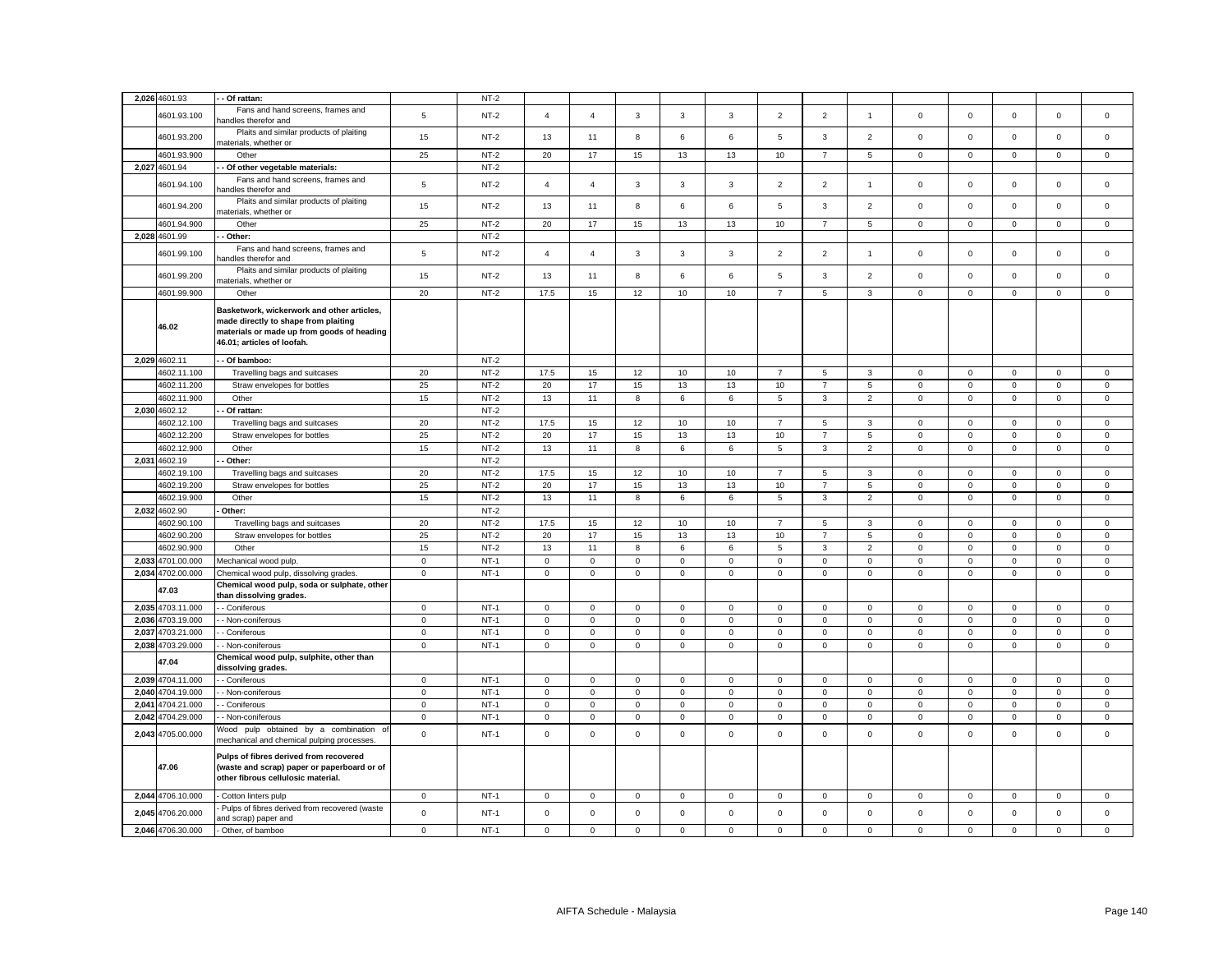|       | 2,047 4706.91.000          | - Mechanical                                                                                                                                                                                                                                                                                                      | $\mathbf 0$    | $NT-1$           | $\Omega$     | $\Omega$       | $\mathbf 0$                | $\Omega$                         | $\Omega$                         | $\Omega$       | $\Omega$                         | $\mathbf 0$                    | $\Omega$                   | $\Omega$                   | $\Omega$                   | $\mathbf 0$                | $\mathbf 0$                |
|-------|----------------------------|-------------------------------------------------------------------------------------------------------------------------------------------------------------------------------------------------------------------------------------------------------------------------------------------------------------------|----------------|------------------|--------------|----------------|----------------------------|----------------------------------|----------------------------------|----------------|----------------------------------|--------------------------------|----------------------------|----------------------------|----------------------------|----------------------------|----------------------------|
|       | 2.048 4706.92.000          | - Chemical                                                                                                                                                                                                                                                                                                        | $\mathbf 0$    | $NT-1$           | $\mathbf 0$  | $\mathbf 0$    | $\mathbf 0$                | $\mathbf{0}$                     | $\mathbf 0$                      | $\mathbf 0$    | $\circ$                          | $\mathbf{0}$                   | $\mathbf{0}$               | $\mathbf 0$                | $\mathbf 0$                | $\mathbf 0$                | $\mathbf{0}$               |
|       | 2,049 4706.93.000          | - Semi-chemical                                                                                                                                                                                                                                                                                                   | $\mathsf 0$    | $NT-1$           | $\mathbf 0$  | $\mathbf 0$    | $\mathsf 0$                | $\mathbf 0$                      | $\mathbf 0$                      | $\mathsf 0$    | $\mathbf{0}$                     | $\mathbf 0$                    | $\mathbf{0}$               | $\mathsf 0$                | $\mathbf 0$                | $\mathsf 0$                | $\mathbf 0$                |
|       |                            | Recovered (waste and scrap) paper or                                                                                                                                                                                                                                                                              |                |                  |              |                |                            |                                  |                                  |                |                                  |                                |                            |                            |                            |                            |                            |
|       | 47.07                      | paperboard.                                                                                                                                                                                                                                                                                                       |                |                  |              |                |                            |                                  |                                  |                |                                  |                                |                            |                            |                            |                            |                            |
|       | 2,050 4707.10.000          | Unbleached kraft paper or paperboard or of<br>corrugated paper                                                                                                                                                                                                                                                    | $\mathsf 0$    | $NT-1$           | $\mathsf 0$  | $\mathbf 0$    | $\mathsf 0$                | $\mathsf 0$                      | $\mathbf 0$                      | $\mathsf 0$    | $\mathsf 0$                      | $\mathbf 0$                    | $\mathsf 0$                | $\mathsf 0$                | $\mathbf 0$                | $\mathsf 0$                | $\mathsf 0$                |
|       | 2,051 4707.20.000          | Of other paper or paperboard made mainly of<br>bleached                                                                                                                                                                                                                                                           | $\mathsf 0$    | $NT-1$           | $\mathsf{O}$ | $\mathsf 0$    | $\mathsf 0$                | $\mathsf 0$                      | $\mathbf 0$                      | $\mathsf 0$    | $\mathsf{O}$                     | $\mathsf 0$                    | $\mathsf 0$                | $\mathsf 0$                | $\mathsf 0$                | $\mathsf 0$                | $\mathsf 0$                |
|       | 2,052 4707.30              | Of paper or paperboard made mainly of<br>mechanical pulp (for                                                                                                                                                                                                                                                     |                | $NT-1$           |              |                |                            |                                  |                                  |                |                                  |                                |                            |                            |                            |                            |                            |
|       | 4707.30.100                | Over-issued newspapers                                                                                                                                                                                                                                                                                            | $\mathsf 0$    | $NT-1$           | $\mathsf 0$  | $\mathbf 0$    | $\mathsf 0$                | $\mathsf 0$                      | $\mathsf 0$                      | $\mathsf 0$    | $\mathsf 0$                      | $\mathbf 0$                    | $\mathbf 0$                | $\mathsf 0$                | $\mathsf 0$                | $\mathsf 0$                | $\mathsf 0$                |
|       | 4707.30.900                | Other                                                                                                                                                                                                                                                                                                             | $\mathbf 0$    | $NT-1$           | $\mathsf 0$  | $\mathbf 0$    | $\mathsf 0$                | $\mathbf 0$                      | $\mathsf 0$                      | $\mathsf 0$    | $\mathsf 0$                      | $\mathbf 0$                    | $\mathsf 0$                | $\mathbf 0$                | $\mathbf 0$                | $\mathsf 0$                | $\mathsf 0$                |
|       | 2,053 4707.90.000          | Other, including unsorted waste and scrap                                                                                                                                                                                                                                                                         | $\mathbf 0$    | $NT-1$           | $\mathbf 0$  | $\mathsf 0$    | $\mathsf 0$                | $\mathsf 0$                      | $\mathsf 0$                      | $\mathsf 0$    | $\mathsf{O}$                     | $\mathsf 0$                    | $\mathsf 0$                | $\mathsf 0$                | $\mathsf 0$                | $\mathsf 0$                | $\mathsf 0$                |
|       | 48.01                      | Newsprint, in rolls or sheets.                                                                                                                                                                                                                                                                                    |                |                  |              |                |                            |                                  |                                  |                |                                  |                                |                            |                            |                            |                            |                            |
| 2,054 | 4801.00                    | Newsprint, in rolls or sheets.                                                                                                                                                                                                                                                                                    |                | EL               |              |                |                            |                                  |                                  |                |                                  |                                |                            |                            |                            |                            |                            |
|       | 4801.00.100                | In rolls                                                                                                                                                                                                                                                                                                          | 10             | EL.              |              |                |                            |                                  |                                  |                |                                  |                                |                            |                            |                            |                            |                            |
|       | 4801.00.200                | In sheets                                                                                                                                                                                                                                                                                                         | 10             | EL               |              |                |                            |                                  |                                  |                |                                  |                                |                            |                            |                            |                            |                            |
|       | 48.02                      | Uncoated paper and paperboard, of a kind<br>used for writing, printing or other graphic<br>purposes, and non perforated punch-cards<br>and punch tape paper, in rolls or rectangular<br>(including square) sheets, of any size, other<br>than paper of heading 48.01 or 48.03;<br>hand-made paper and paperboard. |                |                  |              |                |                            |                                  |                                  |                |                                  |                                |                            |                            |                            |                            |                            |
|       | 2,055 4802.10.000          | Hand-made paper and paperboard                                                                                                                                                                                                                                                                                    | $\mathbf 0$    | $NT-1$           | $\mathsf 0$  | $\mathbf 0$    | $\mathbf 0$                | $\mathbf 0$                      | $\mathbf 0$                      | $\mathsf 0$    | $\mathbf{0}$                     | $\mathbf 0$                    | $\mathbf 0$                | $\mathbf 0$                | $\mathbf 0$                | $\mathbf 0$                | $\mathsf 0$                |
|       | 2,056 4802.20              | Paper and paperboard of a kind used as a<br>base for photo-sensitive,                                                                                                                                                                                                                                             |                | $NT-2$           |              |                |                            |                                  |                                  |                |                                  |                                |                            |                            |                            |                            |                            |
|       | 4802.20.100                | Cut to size                                                                                                                                                                                                                                                                                                       | 20             | $NT-2$           | 17.5         | 15             | 12                         | 10                               | 10                               | $\overline{7}$ | 5                                | $\mathbf{3}$                   | $\mathbf 0$                | $\mathbf 0$                | $\mathbf 0$                | $\mathbf{0}$               | $\mathbf{0}$               |
|       | 4802.20.900                | Other                                                                                                                                                                                                                                                                                                             | $\mathbf 0$    | $NT-2$           | $\mathbf 0$  | $\mathbf 0$    | $\mathsf 0$                | $\mathbf 0$                      | $\mathsf 0$                      | $\mathsf 0$    | $\mathbf{0}$                     | $\mathbf{0}$                   | $\mathbf 0$                | $\mathsf 0$                | $\mathbf 0$                | $\mathsf 0$                | $\mathsf 0$                |
|       | 2,057 4802.40              | Wallpaper base:                                                                                                                                                                                                                                                                                                   |                | $NT-2$           |              |                |                            |                                  |                                  |                |                                  |                                |                            |                            |                            |                            |                            |
|       | 4802.40.100                | Cut to size                                                                                                                                                                                                                                                                                                       | 20             | $NT-2$           | 17.5         | 15             | 12                         | 10                               | 10                               | $\overline{7}$ | 5                                | $\mathbf{3}$                   | $\mathsf 0$                | $\mathsf 0$                | $\mathsf 0$                | $\mathsf 0$                | $\mathsf 0$                |
|       | 4802.40.900                | Other                                                                                                                                                                                                                                                                                                             | $\mathbf 0$    | $NT-2$           | $\mathsf 0$  | $\mathbf 0$    | $\mathsf 0$                | $\mathbf 0$                      | $\mathbf 0$                      | $\mathsf 0$    | $\mathbf{0}$                     | $\mathbf 0$                    | $\mathbf 0$                | $\mathsf 0$                | $\mathbf 0$                | $\mathsf 0$                | $\mathsf 0$                |
|       | 2,058 4802.54              | Weighing less than 40 g/m <sup>2</sup> :                                                                                                                                                                                                                                                                          |                | $NT-2$           |              |                |                            |                                  |                                  |                |                                  |                                |                            |                            |                            |                            |                            |
|       | 4802.54.110                | cut to size                                                                                                                                                                                                                                                                                                       | 20             | $NT-2$           | 17.5         | 15             | 12                         | 10                               | 10                               |                | 5                                | 3                              | $\mathbf 0$                | $\mathsf 0$                | $\mathsf 0$                | $\mathsf 0$                | $\mathsf 0$                |
|       | 4802.54.190                | other                                                                                                                                                                                                                                                                                                             | $\mathbf 0$    | $NT-2$           | $\mathbf 0$  | $\mathsf 0$    | $\mathbf 0$                | $\mathsf 0$                      | $\mathsf 0$                      | $\mathsf 0$    | $\mathsf 0$                      | $\mathsf 0$                    | $\mathsf 0$                | $\mathsf 0$                | $\mathbf 0$                | $\mathsf 0$                | $\mathsf 0$                |
|       | 4802.54.911                | bleached                                                                                                                                                                                                                                                                                                          | 10             | $NT-2$           | 7.5          | 6              | $\sqrt{5}$                 | $\overline{4}$                   | $\overline{4}$                   | 3              | $\overline{2}$                   | $\overline{1}$                 | $\mathbf 0$                | $\mathsf 0$                | $\mathsf 0$                | $\mathbf 0$                | $\mathbf 0$                |
|       | 4802.54.919                | other                                                                                                                                                                                                                                                                                                             | $10$           | $NT-2$           | 7.5          | 6              | $\,$ 5 $\,$                | $\overline{4}$                   | $\overline{4}$                   | $\mathbf{3}$   | $\overline{2}$                   | $\ddot{\phantom{0}}$           | $\mathsf 0$                | $\mathsf 0$                | $\mathsf 0$                | $\mathsf 0$                | $\mathsf 0$                |
|       | 4802.54.920<br>4802.54.991 | other<br>carbonising base paper, cut to size                                                                                                                                                                                                                                                                      | 10<br>25       | $NT-2$<br>$NT-2$ | 7.5<br>20    | 6<br>17        | 5<br>15                    | $\overline{4}$<br>13             | $\overline{4}$<br>13             | 3<br>10        | $\overline{2}$<br>$\overline{7}$ | $\mathbf{1}$<br>5              | $\mathbf 0$<br>$\mathsf 0$ | $\mathbf 0$<br>$\mathsf 0$ | 0<br>$\mathsf{O}\xspace$   | $\mathbf 0$<br>$\mathsf 0$ | $\mathbf 0$<br>$\mathsf 0$ |
|       | 4802.54.999                |                                                                                                                                                                                                                                                                                                                   | $\mathbf 0$    | $NT-2$           | $\mathbf 0$  | $\mathsf 0$    | $\mathsf 0$                | $\mathsf 0$                      | $\mathbf 0$                      | $\mathsf 0$    | $\mathsf 0$                      | $\mathbf{0}$                   | $\mathsf 0$                | $\mathsf 0$                | $\mathbf 0$                | $\mathsf 0$                | $\mathsf 0$                |
|       |                            | other<br>- Weighing 40 g/m <sup>2</sup> or more but not more                                                                                                                                                                                                                                                      |                |                  |              |                |                            |                                  |                                  |                |                                  |                                |                            |                            |                            |                            |                            |
|       | 2,059 4802.55              | than 150 q/m <sup>2</sup> . in rolls:                                                                                                                                                                                                                                                                             |                | $NT-2$           |              |                |                            |                                  |                                  |                |                                  |                                |                            |                            |                            |                            |                            |
|       | 4802.55.110                | cut to size                                                                                                                                                                                                                                                                                                       | 20             | $NT-2$           | 17.5         | 15             | 12                         | 10                               | 10                               | $\overline{7}$ | 5                                | 3                              | $\mathbf 0$                | $\mathsf 0$                | $\mathbf 0$                | $\mathsf 0$                | $\mathsf 0$                |
|       | 4802.55.190                | other                                                                                                                                                                                                                                                                                                             | $\overline{7}$ | $NT-2$           | $\sqrt{5}$   | $\overline{4}$ | $\mathsf 3$                | $_{3}$                           | 3                                | $\overline{2}$ | $\overline{2}$                   | $\mathbf{1}$                   | $\mathsf 0$                | $\mathsf 0$                | $\mathsf 0$                | $\mathbf 0$                | $\mathsf 0$                |
|       | 4802.55.911                | bleached                                                                                                                                                                                                                                                                                                          | 10             | $NT-2$           | 7.5          | 6              | $\mathbf 5$                | $\overline{4}$<br>$\overline{4}$ | $\overline{4}$                   | 3              | $\overline{2}$                   | $\mathbf{1}$<br>$\overline{1}$ | $\mathsf 0$                | $\mathbf 0$                | $\mathbf 0$                | $\mathbf 0$                | $\mathsf 0$                |
|       | 4802.55.919<br>4802.55.920 | other                                                                                                                                                                                                                                                                                                             | $10$<br>10     | $NT-2$<br>$NT-2$ | 7.5          | 6              | $\,$ 5 $\,$<br>$\,$ 5 $\,$ | $\overline{4}$                   | $\overline{4}$<br>$\overline{4}$ | $\mathbf 3$    | $\overline{2}$<br>$\overline{2}$ |                                | $\mathsf 0$<br>$\mathsf 0$ | $\mathbf 0$<br>$\mathsf 0$ | $\mathbf 0$<br>$\mathbf 0$ | $\mathsf 0$                | $\,0\,$                    |
|       | 4802.55.991                | other<br>carbonising base paper, cut to size                                                                                                                                                                                                                                                                      | 25             | $NT-2$           | 7.5<br>20    | 6<br>17        | 15                         | 13                               | 13                               | 3<br>10        | $\overline{7}$                   | $\mathbf{1}$<br>$\overline{5}$ | $\mathbf 0$                | $\mathsf 0$                | $\mathsf 0$                | $\mathsf 0$<br>$\mathsf 0$ | $\mathbf 0$<br>$\mathsf 0$ |
|       | 4802.55.999                | other                                                                                                                                                                                                                                                                                                             | $\mathbf 0$    | $NT-2$           | $\mathbf 0$  | $\mathbf 0$    | $\mathbf 0$                | $\mathbf 0$                      | $\mathbf 0$                      | $\mathbf 0$    | $\mathbf 0$                      | $\Omega$                       | $\mathbf{0}$               | $\mathbf 0$                | $\mathbf 0$                | $\mathbf 0$                | $\mathbf 0$                |
|       |                            |                                                                                                                                                                                                                                                                                                                   |                |                  |              |                |                            |                                  |                                  |                |                                  |                                |                            |                            |                            |                            |                            |
|       | 2,060 4802.56              | - Weighing 40 g/m <sup>2</sup> or more but not more<br>than 150 g/m <sup>2</sup> , in sheets                                                                                                                                                                                                                      |                | $NT-2$           |              |                |                            |                                  |                                  |                |                                  |                                |                            |                            |                            |                            |                            |
|       | 4802.56.110                | cut to size                                                                                                                                                                                                                                                                                                       | 20             | $NT-2$           | 17.5         | 15             | 12                         | 10                               | 10                               | $\overline{7}$ | 5                                | 3                              | 0                          | $\mathbf 0$                | $\mathbf 0$                | $\mathbf 0$                | $\mathsf 0$                |
|       | 4802.56.190                | other                                                                                                                                                                                                                                                                                                             | $\overline{7}$ | $NT-2$           | 5            | $\overline{4}$ | $\mathbf{3}$               | $\mathbf{3}$                     | 3                                | $\overline{2}$ | $\overline{2}$                   | $\overline{1}$                 | $\mathbf 0$                | $\mathbf 0$                | $\mathbf 0$                | $\mathsf 0$                | $\mathsf 0$                |
|       | 4802.56.911                | bleached                                                                                                                                                                                                                                                                                                          | 10             | $NT-2$           | 7.5          | 6              | 5                          | $\overline{4}$                   | $\overline{4}$                   | 3              | $\overline{2}$                   | $\mathbf{1}$                   | $\mathbf 0$                | $\mathsf 0$                | $\mathbf 0$                | $\mathbf 0$                | $\mathsf 0$                |
|       | 4802.56.919                | other                                                                                                                                                                                                                                                                                                             | $10$           | $NT-2$           | 7.5          | 6              | $\,$ 5 $\,$                | $\overline{4}$                   | $\overline{4}$                   | 3              | $\overline{2}$                   | $\overline{1}$                 | $\mathsf 0$                | $\mathsf 0$                | $\mathsf 0$                | $\mathsf 0$                | $\mathsf 0$                |
|       | 4802.56.920                | other                                                                                                                                                                                                                                                                                                             | 10             | $NT-2$           | 7.5          | 6              | 5                          | $\overline{4}$                   | $\overline{4}$                   | 3              | $\overline{2}$                   | $\mathbf{1}$                   | $\mathbf 0$                | $\mathbf 0$                | $\mathbf 0$                | $\mathsf 0$                | $\mathbf{0}$               |
|       | 4802.56.991                | carbonising base paper, cut to size                                                                                                                                                                                                                                                                               | 25             | $NT-2$           | 20           | 17             | 15                         | 13                               | 13                               | $10$           | $\overline{7}$                   | 5                              | $\mathsf 0$                | $\mathsf 0$                | $\mathsf 0$                | $\mathsf 0$                | $\,0\,$                    |
|       | 4802.56.999                | other                                                                                                                                                                                                                                                                                                             | $\mathsf 0$    | $NT-2$           | $\mathbf 0$  | $\mathbf 0$    | $\mathsf 0$                | $\mathsf 0$                      | $\mathsf 0$                      | $\mathsf 0$    | $\mathsf 0$                      | 0                              | $\mathbf 0$                | $\mathsf 0$                | $\mathsf 0$                | $\mathsf 0$                | $\mathsf 0$                |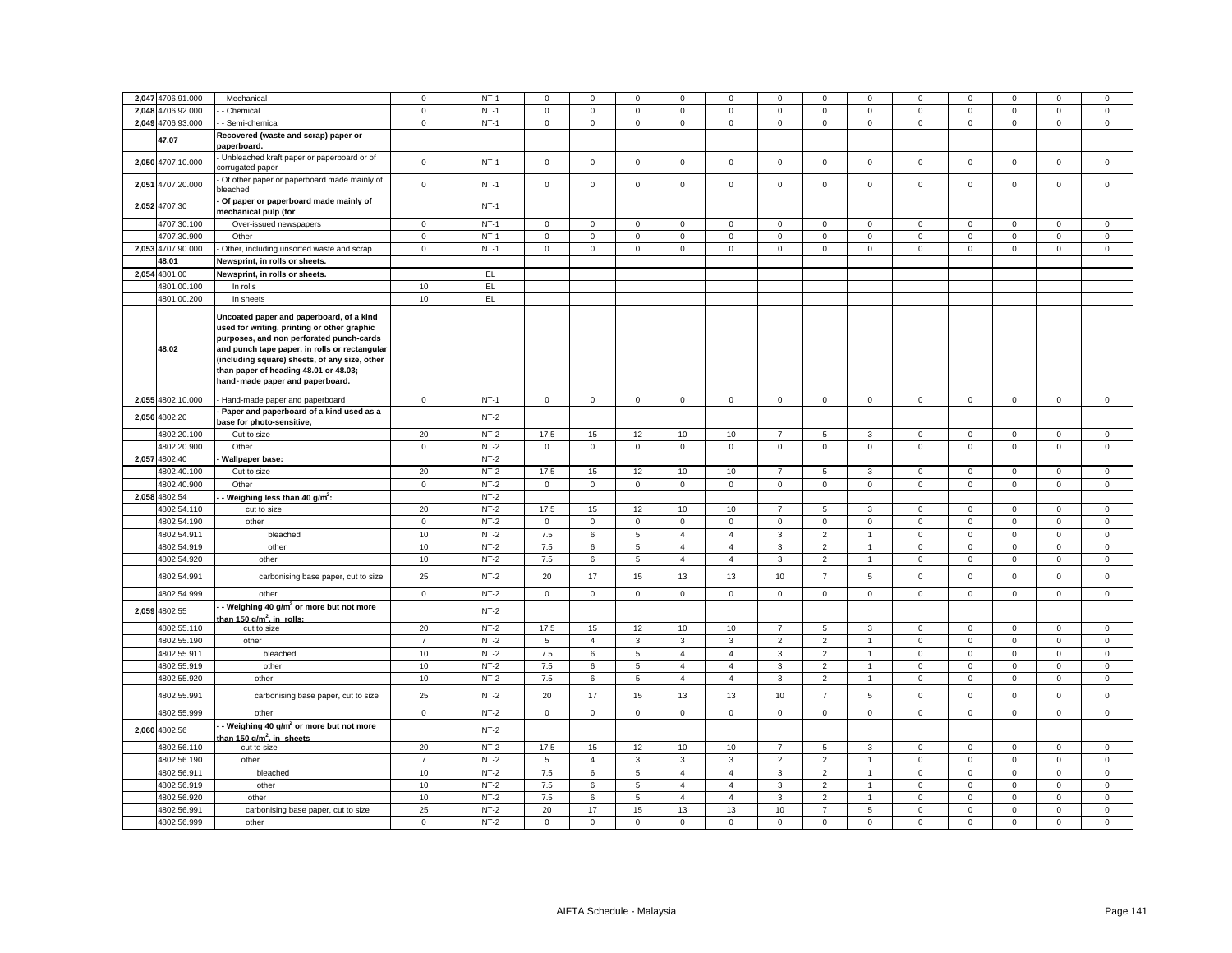|       | 2,061 4802.57 | - Other, weighing 40 g/m <sup>2</sup> or more but not<br>nore than 150 g/m <sup>2</sup> : |                | $NT-2$ |                |                |                 |                |                |                |                     |                |             |             |              |              |                |
|-------|---------------|-------------------------------------------------------------------------------------------|----------------|--------|----------------|----------------|-----------------|----------------|----------------|----------------|---------------------|----------------|-------------|-------------|--------------|--------------|----------------|
|       | 4802.57.110   | cut to size                                                                               | 20             | $NT-2$ | 17.5           | 15             | 12              | 10             | 10             | $\overline{7}$ | 5                   | 3              | $\mathbf 0$ | $\mathbf 0$ | $\mathbf 0$  | $\mathbf 0$  | $\mathbf 0$    |
|       | 4802.57.190   | other                                                                                     | $\overline{7}$ | $NT-2$ | 5              | $\overline{4}$ | $\mathbf{3}$    | $\mathbf{3}$   | 3              | $\overline{2}$ | $\overline{2}$      | $\mathbf{1}$   | $\mathsf 0$ | $\mathsf 0$ | $\mathsf 0$  | $\mathsf 0$  | $\mathsf 0$    |
|       | 4802.57.911   | bleached                                                                                  | 10             | $NT-2$ | $7.5\,$        | 6              | $\,$ 5 $\,$     | $\overline{4}$ | $\overline{4}$ | $\mathsf 3$    | $\overline{2}$      | $\mathbf{1}$   | $\mathsf 0$ | $\mathsf 0$ | $\mathsf 0$  | $\mathsf 0$  | $\mathsf 0$    |
|       | 4802.57.919   | other                                                                                     | 10             | $NT-2$ | 7.5            | 6              | $5\overline{5}$ | $\overline{4}$ | $\overline{4}$ | $\mathbf{3}$   | $\overline{2}$      | $\mathbf{1}$   | $\mathbf 0$ | $\mathsf 0$ | $\mathbf 0$  | $\mathsf 0$  | $\mathsf 0$    |
|       | 4802.57.920   | other                                                                                     | 10             | $NT-2$ | 7.5            | 6              | $\overline{5}$  | $\overline{4}$ | $\overline{4}$ | 3              | $\overline{2}$      | $\overline{1}$ | $\mathbf 0$ | $\mathbf 0$ | $\mathbf 0$  | $\mathbf 0$  | $\mathsf 0$    |
|       | 4802.57.991   | carbonising base paper, cut to size                                                       | 25             | $NT-2$ | 20             | 17             | 15              | 13             | 13             | $10$           | $\overline{7}$      | $\,$ 5 $\,$    | $\mathsf 0$ | $\mathsf 0$ | $\mathsf 0$  | $\mathsf 0$  | $\,0\,$        |
|       | 4802.57.999   | other                                                                                     | $\mathsf 0$    | $NT-2$ | $\mathsf 0$    | $\mathsf 0$    | $\mathsf 0$     | $\mathsf 0$    | $\mathsf 0$    | $\mathsf 0$    | $\mathsf 0$         | $\mathsf 0$    | $\mathsf 0$ | $\mathsf 0$ | $\mathsf 0$  | $\mathsf 0$  | $\mathsf 0$    |
|       | 2,062 4802.58 | - Weighing more than 150 g/m <sup>2</sup> :                                               |                | $NT-2$ |                |                |                 |                |                |                |                     |                |             |             |              |              |                |
|       | 4802.58.110   | cut to size                                                                               | 20             | $NT-2$ | 17.5           | 15             | 12              | 10             | 10             | $\overline{7}$ | 5                   | 3              | $\mathbf 0$ | $\mathbf 0$ | $\mathbf 0$  | $\mathbf{0}$ | $\mathbf{0}$   |
|       | 4802.58.190   | other                                                                                     | $\sqrt{5}$     | $NT-2$ | $\overline{4}$ | $\overline{4}$ | $\mathbf{3}$    | 3              | 3              | $\mathbf 2$    | $\overline{2}$      | $\overline{1}$ | $\mathsf 0$ | $\mathsf 0$ | $\mathsf 0$  | $\mathsf 0$  | $\mathsf 0$    |
|       | 4802.58.911   | bleached                                                                                  | $10$           | $NT-2$ | 7.5            | 6              | $\,$ 5 $\,$     | $\overline{4}$ | $\overline{4}$ | $\mathbf{3}$   | $\overline{2}$      | $\mathbf{1}$   | $\mathsf 0$ | $\mathsf 0$ | $\mathsf 0$  | $\mathsf 0$  | $\mathsf 0$    |
|       | 4802.58.919   | other                                                                                     | 10             | $NT-2$ | $7.5\,$        | 6              | $5\phantom{.0}$ | $\overline{4}$ | $\overline{4}$ | $\mathsf 3$    | $\overline{2}$      | $\mathbf{1}$   | $\mathsf 0$ | $\mathsf 0$ | $\mathbf 0$  | $\mathbf 0$  | $\mathbf 0$    |
|       | 4802.58.921   | weighing more than 150 g/m <sup>2</sup> but<br><u>ารร than 225 ɑ/</u> m <sup>2</sup>      | $\mathsf 0$    | $NT-2$ | $\mathbf 0$    | $\mathbf 0$    | $\mathsf 0$     | $\mathbf 0$    | $\mathbf 0$    | $\mathbf 0$    | $\mathbf{0}$        | $\mathbf 0$    | $\mathbf 0$ | $\mathbf 0$ | $\mathbf 0$  | $\mathbf 0$  | $\mathsf 0$    |
|       | 4802.58.929   | weighing 225 $g/m2$ or more                                                               | 10             | $NT-2$ | 7.5            | 6              | 5               | $\overline{4}$ | $\overline{4}$ | 3              | $\overline{2}$      | $\mathbf{1}$   | $\mathbf 0$ | $\mathbf 0$ | $\mathbf 0$  | $\mathbf 0$  | $\mathsf 0$    |
|       | 4802.58.931   | cut to size                                                                               | 25             | $NT-2$ | 20             | 17             | 15              | 13             | 13             | 10             | $\overline{7}$      | 5              | $\mathbf 0$ | $\mathsf 0$ | $\mathsf 0$  | $\mathsf 0$  | $\mathsf 0$    |
|       | 4802.58.932   | other                                                                                     | $\mathbf 0$    | $NT-2$ | $\mathbf 0$    | $\mathbf{0}$   | $\mathsf 0$     | $\mathbf 0$    | $\mathbf 0$    | $\mathbf 0$    | $\mathbf 0$         | $\mathbf 0$    | $\mathbf 0$ | $\mathbf 0$ | $\mathbf{0}$ | $\mathbf 0$  | $\mathsf 0$    |
|       | 4802.58.990   | other                                                                                     | $\overline{5}$ | $NT-2$ | $\overline{4}$ | $\overline{4}$ | $\mathbf{3}$    | 3              | $\mathbf{3}$   | $\overline{2}$ | $\overline{2}$      | $\mathbf{1}$   | $\mathbf 0$ | $\mathbf 0$ | $\mathbf 0$  | $\mathsf 0$  | $\mathsf 0$    |
| 2.063 | 4802.61       | - In rolls:                                                                               |                | $NT-2$ |                |                |                 |                |                |                |                     |                |             |             |              |              |                |
|       | 4802.61.110   | cut to size                                                                               | 20             | $NT-2$ | 17.5           | 15             | 12              | 10             | 10             | $\overline{7}$ | 5                   | 3              | $\mathbf 0$ | $\mathbf 0$ | $^{\circ}$   | $\mathsf 0$  | $\mathsf 0$    |
|       | 4802.61.190   | other                                                                                     | $\mathbf 0$    | $NT-2$ | $\circ$        | $\mathbf 0$    | $\mathsf 0$     | $\mathbf 0$    | $\mathbf 0$    | $\mathbf 0$    | $\circ$             | $\mathbf{0}$   | $\mathbf 0$ | $\mathbf 0$ | $\mathbf 0$  | $\mathbf 0$  | $\mathsf 0$    |
|       | 4802.61.911   | bleached                                                                                  | 10             | $NT-2$ | 7.5            | 6              | 5               | $\overline{4}$ | $\overline{4}$ | 3              | $\overline{2}$      | $\mathbf{1}$   | $\mathbf 0$ | $\mathbf 0$ | $\mathsf 0$  | $\mathbf 0$  | $\mathsf 0$    |
|       | 4802.61.919   | other                                                                                     | 10             | $NT-2$ | 7.5            | 6              | $\overline{5}$  | $\overline{4}$ | $\overline{4}$ | 3              | $\overline{2}$      | $\overline{1}$ | $\mathbf 0$ | $\Omega$    | $\mathbf 0$  | $\mathsf 0$  | $\mathbf 0$    |
|       | 4802.61.921   | weighing 150 $g/m^2$ or less                                                              | 10             | $NT-2$ | 7.5            | 6              | $\,$ 5 $\,$     | $\overline{4}$ | $\overline{4}$ | 3              | $\overline{2}$      | $\overline{1}$ | $\mathbf 0$ | $\mathsf 0$ | $\mathsf 0$  | $\mathsf 0$  | $\mathsf 0$    |
|       | 4802.61.922   | weighing more than 150 g/m <sup>2</sup> but<br>ass than 225 $\alpha/m^2$                  | $\mathsf 0$    | $NT-2$ | $\mathbf 0$    | $\mathbf 0$    | $\mathsf 0$     | $\mathbf 0$    | $\mathsf 0$    | $\mathsf 0$    | $\mathsf 0$         | $\mathsf 0$    | $\mathsf 0$ | $\mathbf 0$ | $\mathsf 0$  | $\mathsf 0$  | $\mathsf 0$    |
|       | 4802.61.929   | weighing 225 $q/m^2$ or more                                                              | 10             | $NT-2$ | 7.5            | 6              | $5\overline{5}$ | $\overline{4}$ | $\overline{4}$ | 3              | $\overline{2}$      | $\mathbf{1}$   | $\mathbf 0$ | $\mathbf 0$ | $\mathbf 0$  | $\mathbf 0$  | $\mathbf 0$    |
|       | 4802.61.991   | carbonising base paper, cut to size                                                       | 25             | $NT-2$ | 20             | 17             | 15              | 13             | 13             | 10             | $\overline{7}$      | 5              | $\mathsf 0$ | $\mathsf 0$ | $\mathsf 0$  | $\mathsf 0$  | $\mathsf 0$    |
|       | 4802.61.999   | other                                                                                     | $\mathbf{0}$   | $NT-2$ | $\mathbf 0$    | $\mathbf 0$    | $\mathbf 0$     | $\mathbf 0$    | $\mathbf 0$    | $\mathbf 0$    | $\mathbf 0$         | $\mathbf 0$    | $\mathbf 0$ | $\mathbf 0$ | $\mathbf 0$  | $\mathbf 0$  | $\mathbf 0$    |
|       | 2,064 4802.62 | - In sheets with one side not exceeding 435<br>mm and the other                           |                | $NT-2$ |                |                |                 |                |                |                |                     |                |             |             |              |              |                |
|       | 4802.62.110   | cut to size                                                                               | 20             | $NT-2$ | 17.5           | 15             | 12              | 10             | 10             | $\overline{7}$ | 5                   | 3              | $\mathbf 0$ | $\mathbf 0$ | $\mathbf 0$  | $\mathbf 0$  | $\mathsf 0$    |
|       | 4802.62.190   | other                                                                                     | $\mathsf 0$    | $NT-2$ | $\mathbf 0$    | $\mathsf 0$    | $\mathsf 0$     | $\mathbf 0$    | $\mathbf 0$    | $\mathsf 0$    | $\mathsf{O}\xspace$ | $\mathsf 0$    | $\mathsf 0$ | $\mathsf 0$ | $\mathsf 0$  | $\mathsf 0$  | $\mathsf 0$    |
|       | 4802.62.911   | bleached                                                                                  | 10             | $NT-2$ | 7.5            | 6              | $\overline{5}$  | $\overline{4}$ | $\overline{4}$ | $\mathbf{3}$   | $\overline{2}$      | $\overline{1}$ | $\mathbf 0$ | $\mathbf 0$ | $\mathsf 0$  | $\mathsf 0$  | $\mathsf 0$    |
|       | 4802.62.919   | other                                                                                     | 10             | $NT-2$ | 7.5            | 6              | 5               | $\overline{4}$ | $\overline{4}$ | 3              | $\overline{2}$      | $\overline{1}$ | 0           | $\mathbf 0$ | $\mathbf 0$  | $\mathbf 0$  | $\mathbf 0$    |
|       | 4802.62.921   | weighing 150 $q/m^2$ or less                                                              | 10             | $NT-2$ | 7.5            | 6              | $5\phantom{.0}$ | $\overline{4}$ | $\overline{4}$ | $\mathbf{3}$   | $\overline{2}$      | $\mathbf{1}$   | $\mathsf 0$ | $\mathsf 0$ | $\mathbf 0$  | $\mathbf 0$  | $\mathsf 0$    |
|       | 4802.62.922   | weighing more than 150 g/m <sup>2</sup> but<br>ess than 225 $\alpha/m^2$                  | $\mathbf 0$    | $NT-2$ | $\mathbf 0$    | $\mathbf 0$    | $\mathbf 0$     | $\mathbf 0$    | $\mathbf 0$    | $\mathbf 0$    | $\mathbf 0$         | $\mathbf 0$    | $\mathbf 0$ | $\mathbf 0$ | $\mathbf 0$  | $\mathbf 0$  | $\mathbf 0$    |
|       | 4802.62.929   | weighing 225 g/m <sup>2</sup> or more                                                     | 10             | $NT-2$ | 7.5            | 6              | $\overline{5}$  | $\overline{4}$ | $\overline{4}$ | 3              | $\overline{2}$      | $\overline{1}$ | $\Omega$    | $\mathsf 0$ | $\mathsf 0$  | $\mathsf 0$  | $\mathsf 0$    |
|       | 4802.62.991   | carbonising base paper, cut to size                                                       | 25             | $NT-2$ | 20             | 17             | 15              | 13             | 13             | 10             | $\overline{7}$      | 5              | $\mathbf 0$ | $\mathbf 0$ | $\mathbf 0$  | $\mathbf 0$  | $\mathbf 0$    |
|       | 4802.62.999   | other                                                                                     | $\mathbf 0$    | $NT-2$ | $\mathbf 0$    | $\mathbf{0}$   | $\mathbf{0}$    | $\mathbf 0$    | $\mathbf 0$    | $^{\circ}$     | $\circ$             | $\mathbf 0$    | $\mathbf 0$ | $\mathbf 0$ | $\mathbf{0}$ | $\mathbf{0}$ | $\mathbf{0}$   |
|       | 2,065 4802.69 | - Other:                                                                                  |                | $NT-2$ |                |                |                 |                |                |                |                     |                |             |             |              |              |                |
|       | 4802.69.110   | cut to size                                                                               | 20             | $NT-2$ | 17.5           | 15             | 12              | 10             | 10             | $\overline{7}$ | 5                   | 3              | $\mathbf 0$ | $\mathbf 0$ | $\mathbf 0$  | $\mathbf 0$  | $\mathbf 0$    |
|       | 4802.69.190   | other                                                                                     | $\mathbf{0}$   | $NT-2$ | $\mathbf 0$    | $\mathbf 0$    | $\mathbf 0$     | $\mathbf 0$    | $\mathbf{0}$   | $\mathsf 0$    | $\mathbf{0}$        | $\mathbf{0}$   | $\mathbf 0$ | $\mathbf 0$ | $\mathbf 0$  | $\mathsf 0$  | $\mathsf 0$    |
|       | 4802.69.911   | bleached                                                                                  | 10             | $NT-2$ | 7.5            | 6              | 5               | $\overline{4}$ | $\overline{4}$ | 3              | $\overline{2}$      | $\overline{1}$ | $\mathsf 0$ | $\mathbf 0$ | $\mathbf 0$  | $\mathsf 0$  | $\mathsf 0$    |
|       | 4802.69.919   | other                                                                                     | 10             | $NT-2$ | 7.5            | 6              | 5               | $\overline{4}$ | $\overline{4}$ | 3              | $\overline{2}$      | $\overline{1}$ | $\mathbf 0$ | $\mathbf 0$ | $\mathbf 0$  | $\mathbf 0$  | $\mathbf 0$    |
|       | 4802.69.921   | weighing 150 g/m <sup>2</sup> or less                                                     | 10             | $NT-2$ | 7.5            | 6              | 5               | $\overline{4}$ | $\overline{4}$ | 3              | $\overline{2}$      | $\mathbf{1}$   | $\mathbf 0$ | $\mathbf 0$ | $\mathsf 0$  | $\mathsf 0$  | $\mathbf 0$    |
|       | 4802.69.922   | weighing more than 150 g/m <sup>2</sup> but<br>ess than 225 $\alpha/m^2$                  | $\mathsf 0$    | $NT-2$ | $\mathbf 0$    | $\mathbf 0$    | $\mathbf 0$     | $\mathbf 0$    | $\mathsf 0$    | $\mathsf 0$    | $\mathbf 0$         | $\mathbf 0$    | $\mathbf 0$ | $\mathsf 0$ | $\mathbf 0$  | $\mathsf 0$  | $\mathbf 0$    |
|       | 4802.69.929   | weighing 225 g/m <sup>2</sup> or more                                                     | 10             | $NT-2$ | 7.5            | 6              | $\overline{5}$  | $\overline{4}$ | $\overline{4}$ | 3              | $\overline{2}$      | $\mathbf{1}$   | $\mathsf 0$ | $\mathsf 0$ | $\mathsf 0$  | $\mathbf 0$  | $\mathsf 0$    |
|       | 4802.69.991   | carbonising base paper, cut to size                                                       | 25             | $NT-2$ | 20             | 17             | 15              | 13             | 13             | 10             | $\overline{7}$      | 5              | $\mathbf 0$ | $\mathbf 0$ | $\Omega$     | $\mathbf 0$  | $\mathbf 0$    |
|       | 4802.69.999   | other                                                                                     | $\mathbf 0$    | $NT-2$ | $\mathbf 0$    | $\mathbf 0$    | $\mathbf 0$     | $\Omega$       | $\mathbf 0$    | $\mathbf 0$    | $\mathbf 0$         | $\Omega$       | $\mathbf 0$ | $\mathbf 0$ | $\mathbf 0$  | $\mathsf 0$  | $\overline{0}$ |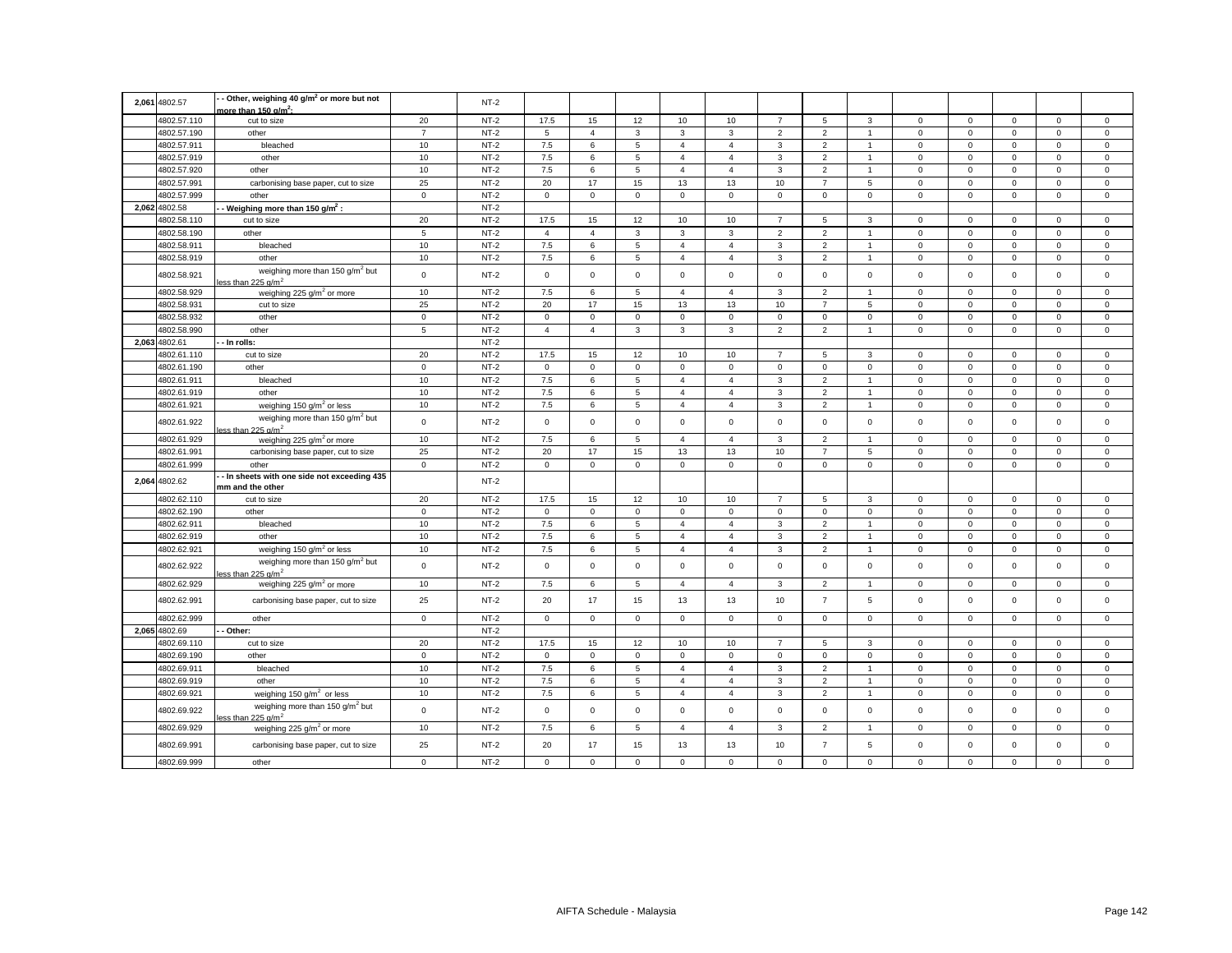| 48.03             | Toilet or facial tissue stock, towel or napkin<br>stock and similar paper of a kind used for<br>household or sanitary purposes, cellulose<br>wadding and webs of cellulose fibres,<br>whether or not creped, crinkled, embossed,<br>perforated, surface-coloured, surface-<br>decorated or printed, in rolls or sheets. |             |        |             |                 |                 |              |                |              |                |             |             |              |                |              |              |
|-------------------|-------------------------------------------------------------------------------------------------------------------------------------------------------------------------------------------------------------------------------------------------------------------------------------------------------------------------|-------------|--------|-------------|-----------------|-----------------|--------------|----------------|--------------|----------------|-------------|-------------|--------------|----------------|--------------|--------------|
| 2,066 4803.00     | Toilet or facial tissue stock, towel or napkin<br>stock and similar paper of a kind used for<br>household or sanitary purposes, cellulose<br>wadding and webs of cellulose fibres.<br>whether or not creped, crinkled, embossed,<br>perforated, surface-coloured, surface-deco                                          |             | $NT-2$ |             |                 |                 |              |                |              |                |             |             |              |                |              |              |
| 4803.00.110       | creped, crinkled, embossed or<br>berforated                                                                                                                                                                                                                                                                             | 25          | $NT-2$ | 20          | 17              | 15              | 13           | 13             | 10           | $\overline{7}$ | 5           | $\mathbf 0$ | $\mathbf 0$  | $\mathbf 0$    | $\mathsf 0$  | $\mathbf 0$  |
| 4803.00.190       | other                                                                                                                                                                                                                                                                                                                   | 25          | $NT-2$ | 20          | 17              | 15              | 13           | 13             | 10           | $\overline{7}$ | 5           | $\mathbf 0$ | $\mathsf 0$  | $\mathbf 0$    | $\mathsf 0$  | $\mathbf 0$  |
| 4803.00.200       | Cellulose wadding and webs of cellulose<br>ibres                                                                                                                                                                                                                                                                        | $\mathbf 0$ | $NT-2$ | $\mathbf 0$ | $\mathbf{O}$    | $\mathbf 0$     | $\Omega$     | $\mathbf 0$    | $\mathbf{0}$ | $\mathbf 0$    | $\Omega$    | $\mathbf 0$ | $\mathbf 0$  | $\Omega$       | $\mathbf 0$  | $\mathbf 0$  |
| 48.04             | Uncoated kraft paper and paperboard, in<br>rolls or sheets, other than that of heading<br>48.02 or 48.03.                                                                                                                                                                                                               |             |        |             |                 |                 |              |                |              |                |             |             |              |                |              |              |
| 2,067 4804.11.000 | - Unbleached                                                                                                                                                                                                                                                                                                            | 10          | $NT-1$ | 7.5         | 5               | 5               | 2.5          | $\mathbf 0$    | $\mathsf 0$  | $\mathbf 0$    | $\mathbf 0$ | $\mathbf 0$ | $\mathbf 0$  | $\mathbf 0$    | $\mathsf 0$  | 0            |
| 2,068 4804.19.000 | - Other                                                                                                                                                                                                                                                                                                                 | 10          | $NT-1$ | 7.5         | $\overline{5}$  | 5               | 2.5          | $\mathsf 0$    | $\mathsf 0$  | $\mathbf 0$    | $\mathsf 0$ | $\mathbf 0$ | $\mathbf 0$  | $\overline{0}$ | $\mathsf 0$  | 0            |
| 2,069 4804.21.000 | - Unbleached                                                                                                                                                                                                                                                                                                            | $\mathsf 0$ | $NT-1$ | $\mathbf 0$ | $\mathsf 0$     | $\mathbf 0$     | $\mathbf 0$  | $\mathbf 0$    | $\mathbf 0$  | $\mathbf 0$    | $\mathbf 0$ | $\mathsf 0$ | $\mathsf 0$  | $\mathbf 0$    | $\mathsf 0$  | $\mathbf{0}$ |
| 2,070 4804.29.000 | - Other                                                                                                                                                                                                                                                                                                                 | 5           | $NT-1$ | 4           | $\mathbf{3}$    | $\overline{2}$  | $\mathbf 0$  | $\mathsf 0$    | $\mathsf 0$  | $\mathbf 0$    | $\mathbf 0$ | $\mathsf 0$ | $\,0\,$      | $\mathsf 0$    | $\mathsf 0$  | 0            |
| 2,071 4804.31.000 | - Unbleached                                                                                                                                                                                                                                                                                                            | 10          | $NT-1$ | $7.5\,$     | $5\phantom{.0}$ | 5               | 2.5          | $\circ$        | $\mathbf 0$  | $\mathbf 0$    | $\mathbf 0$ | $\mathbf 0$ | $\mathsf 0$  | $\mathbf{0}$   | $\mathsf 0$  | $\mathbf 0$  |
| 2,072 4804.39     | - Other:                                                                                                                                                                                                                                                                                                                |             | $NT-1$ |             |                 |                 |              |                |              |                |             |             |              |                |              |              |
| 4804.39.100       | Special kraft foodboard                                                                                                                                                                                                                                                                                                 | $\mathbf 0$ | $NT-1$ | $\mathsf 0$ | $\mathbf{0}$    | $\mathbf 0$     | $\mathsf 0$  | $\mathbf 0$    | $\mathbf{0}$ | $\mathbf 0$    | $\mathsf 0$ | $\mathbf 0$ | $\mathbf 0$  | $\mathbf 0$    | $\mathsf 0$  | $\mathbf 0$  |
| 4804.39.900       | Other                                                                                                                                                                                                                                                                                                                   | 10          | $NT-1$ | 7.5         | 5               | 5               | 2.5          | $\mathbf 0$    | $\mathbf{0}$ | $\mathbf 0$    | $\mathbf 0$ | $\mathbf 0$ | $\mathbf 0$  | $\mathbf 0$    | $\mathbf{0}$ | $\mathbf{0}$ |
| 2,073 4804.41.000 | - Unbleached                                                                                                                                                                                                                                                                                                            | 10          | $NT-1$ | 7.5         | $5^{\circ}$     | 5               | 2.5          | $\mathbf 0$    | $\mathbf{0}$ | $\mathbf 0$    | $\mathbf 0$ | $\mathbf 0$ | $\mathbf{0}$ | $\mathbf{0}$   | $\mathbf{0}$ | $\mathbf{0}$ |
| 2,074 4804.42     | Bleached uniformly throughout the mass<br>and of which more than                                                                                                                                                                                                                                                        |             | $NT-1$ |             |                 |                 |              |                |              |                |             |             |              |                |              |              |
| 4804.42.100       | Special kraft foodboard                                                                                                                                                                                                                                                                                                 | $\mathbf 0$ | $NT-1$ | $\mathsf 0$ | $\mathbf{0}$    | $\mathbf 0$     | $\mathsf 0$  | $\mathbf 0$    | $\mathbf{0}$ | $\mathbf 0$    | $\mathsf 0$ | $\mathbf 0$ | $\mathbf 0$  | $\mathbf 0$    | $\mathsf 0$  | $\mathbf 0$  |
| 4804.42.900       | Other                                                                                                                                                                                                                                                                                                                   | 10          | $NT-1$ | 7.5         | $5\overline{5}$ | $5\phantom{.0}$ | 25           | $\mathbf 0$    | $\mathsf 0$  | $\mathbf 0$    | $\mathbf 0$ | $\mathsf 0$ | $\mathbf 0$  | $\mathsf 0$    | $\mathbf 0$  | $\mathbf{0}$ |
| 2,075 4804.49     | Other:                                                                                                                                                                                                                                                                                                                  |             | $NT-1$ |             |                 |                 |              |                |              |                |             |             |              |                |              |              |
| 4804.49.100       | Special kraft foodboard                                                                                                                                                                                                                                                                                                 | $\mathbf 0$ | $NT-1$ | $\mathbf 0$ | $\mathbf 0$     | $\mathbf 0$     | $\mathbf{0}$ | $\mathbf 0$    | $\mathbf 0$  | $\mathbf{0}$   | $\mathbf 0$ | $\mathbf 0$ | $\mathbf{0}$ | $\mathbf 0$    | $\mathbf{0}$ | $\Omega$     |
| 4804.49.900       | Other                                                                                                                                                                                                                                                                                                                   | $10$        | $NT-1$ | $7.5\,$     | $\overline{5}$  | $\overline{5}$  | 2.5          | $\mathsf 0$    | $\mathsf 0$  | 0              | $\mathbf 0$ | $\mathsf 0$ | $\,0\,$      | $\mathsf 0$    | $\mathbf 0$  | $\mathbf 0$  |
| 2,076 4804.51.000 | - Unbleached                                                                                                                                                                                                                                                                                                            | 10          | $NT-1$ | 7.5         | 5               | 5               | 2.5          | $\mathbf 0$    | $\mathbf 0$  | $\mathbf 0$    | 0           | $\mathsf 0$ | $\mathbf 0$  | $\mathbf 0$    | $\mathsf 0$  | $\mathbf 0$  |
| 2,077 4804.52     | Bleached uniformly throughout the mass<br>and of which more than                                                                                                                                                                                                                                                        |             | $NT-1$ |             |                 |                 |              |                |              |                |             |             |              |                |              |              |
| 4804.52.100       | Special kraft foodboard                                                                                                                                                                                                                                                                                                 | $\mathbf 0$ | $NT-1$ | $\mathsf 0$ | $\mathsf 0$     | $\mathbf 0$     | $\mathsf 0$  | $\mathsf 0$    | $\mathbf 0$  | $\mathbf 0$    | $\mathsf 0$ | $\mathsf 0$ | $\mathbf 0$  | $\mathbf 0$    | $\mathsf 0$  | $\Omega$     |
| 4804.52.900       | Other                                                                                                                                                                                                                                                                                                                   | 10          | $NT-1$ | 7.5         | $\overline{5}$  | 5               | 25           | $\mathsf 0$    | $\mathsf 0$  | $\mathbf 0$    | $\mathbf 0$ | $\mathsf 0$ | $\mathsf 0$  | $\mathsf 0$    | $\mathsf 0$  | $\mathsf 0$  |
| 2,078 4804.59     | Other:                                                                                                                                                                                                                                                                                                                  |             | $NT-1$ |             |                 |                 |              |                |              |                |             |             |              |                |              |              |
| 4804.59.100       | Special kraft foodboard                                                                                                                                                                                                                                                                                                 | $\mathbf 0$ | $NT-1$ | $\mathsf 0$ | $\mathsf 0$     | $\mathsf 0$     | $\mathbf 0$  | $\mathbf 0$    | $\mathsf 0$  | $\mathbf 0$    | $\mathbf 0$ | $\mathsf 0$ | $\,0\,$      | $\overline{0}$ | $\mathbf 0$  | $\mathbf 0$  |
| 4804.59.900       | Other                                                                                                                                                                                                                                                                                                                   | 10          | $NT-1$ | 7.5         | 5               | $\overline{5}$  | 25           | $\overline{0}$ | $\mathsf 0$  | 0              | $\mathbf 0$ | $\mathsf 0$ | $\mathbf 0$  | $\mathsf 0$    | $\mathsf 0$  | $\mathbf{0}$ |
| 48.05             | Other uncoated paper and paperboard, in<br>rolls or sheets, not further worked or<br>processed than as specified in Note 3 to this<br>Chapter.                                                                                                                                                                          |             |        |             |                 |                 |              |                |              |                |             |             |              |                |              |              |
| 2,079 4805.11.000 | - Semi-chemical fluting paper                                                                                                                                                                                                                                                                                           | 10          | $NT-1$ | $7.5\,$     | $\overline{5}$  | $\overline{5}$  | 25           | $\mathbf 0$    | $\mathbf 0$  | $\mathbf 0$    | $\mathsf 0$ | $\mathsf 0$ | $\mathbf 0$  | $\mathsf 0$    | $\mathbf 0$  | $\mathsf 0$  |
| 2,080 4805.12     | - Straw fluting paper:                                                                                                                                                                                                                                                                                                  |             | $NT-1$ |             |                 |                 |              |                |              |                |             |             |              |                |              |              |
| 4805.12.100       | Weighing 150 g/m <sup>2</sup>                                                                                                                                                                                                                                                                                           | 10          | $NT-1$ | 7.5         | 5               | 5               | 2.5          | $\mathbf 0$    | $\mathsf 0$  | $\mathbf 0$    | $\mathbf 0$ | $\mathbf 0$ | $\mathbf 0$  | $\mathbf{0}$   | $\mathsf 0$  | 0            |
| 4805.12.200       | Weighing more than 150 g/m <sup>2</sup> but less<br>an 225 a/m <sup>2</sup>                                                                                                                                                                                                                                             | 10          | $NT-1$ | 7.5         | 5               | 5               | 2.5          | $\mathbf 0$    | $\mathsf 0$  | $\mathbf 0$    | $\mathsf 0$ | $\mathsf 0$ | $\mathsf 0$  | $\mathsf 0$    | $\mathsf 0$  | $\mathbf 0$  |
| 4805.12.900       | Weighing 225 g/m <sup>2</sup> or more                                                                                                                                                                                                                                                                                   | 10          | $NT-1$ | $7.5\,$     | $\overline{5}$  | 5               | 25           | $\mathbf 0$    | $\mathbf 0$  | $\mathbf 0$    | $\mathsf 0$ | $\mathbf 0$ | $\mathsf 0$  | $\mathsf 0$    | $\mathsf 0$  | $\mathbf 0$  |
| 2,081 4805.19     | Other:                                                                                                                                                                                                                                                                                                                  |             | $NT-1$ |             |                 |                 |              |                |              |                |             |             |              |                |              |              |
| 4805.19.100       | Weighing 150 g/m <sup>2</sup>                                                                                                                                                                                                                                                                                           | 10          | $NT-1$ | 7.5         | 5               | 5               | 2.5          | $\mathbf 0$    | $\mathsf 0$  | $\mathbf 0$    | $\mathsf 0$ | $\mathbf 0$ | $\mathbf 0$  | $\mathsf 0$    | $\mathsf 0$  | 0            |
| 4805.19.200       | Weighing more than 150 g/m <sup>2</sup> but less<br>than 225 $\alpha/m^2$                                                                                                                                                                                                                                               | 10          | $NT-1$ | 7.5         | 5               | 5               | 25           | $\mathsf 0$    | $\mathsf 0$  | $\mathbf 0$    | $\mathbf 0$ | $\mathsf 0$ | $\mathsf 0$  | $\mathsf 0$    | $\mathbf 0$  | $\mathsf 0$  |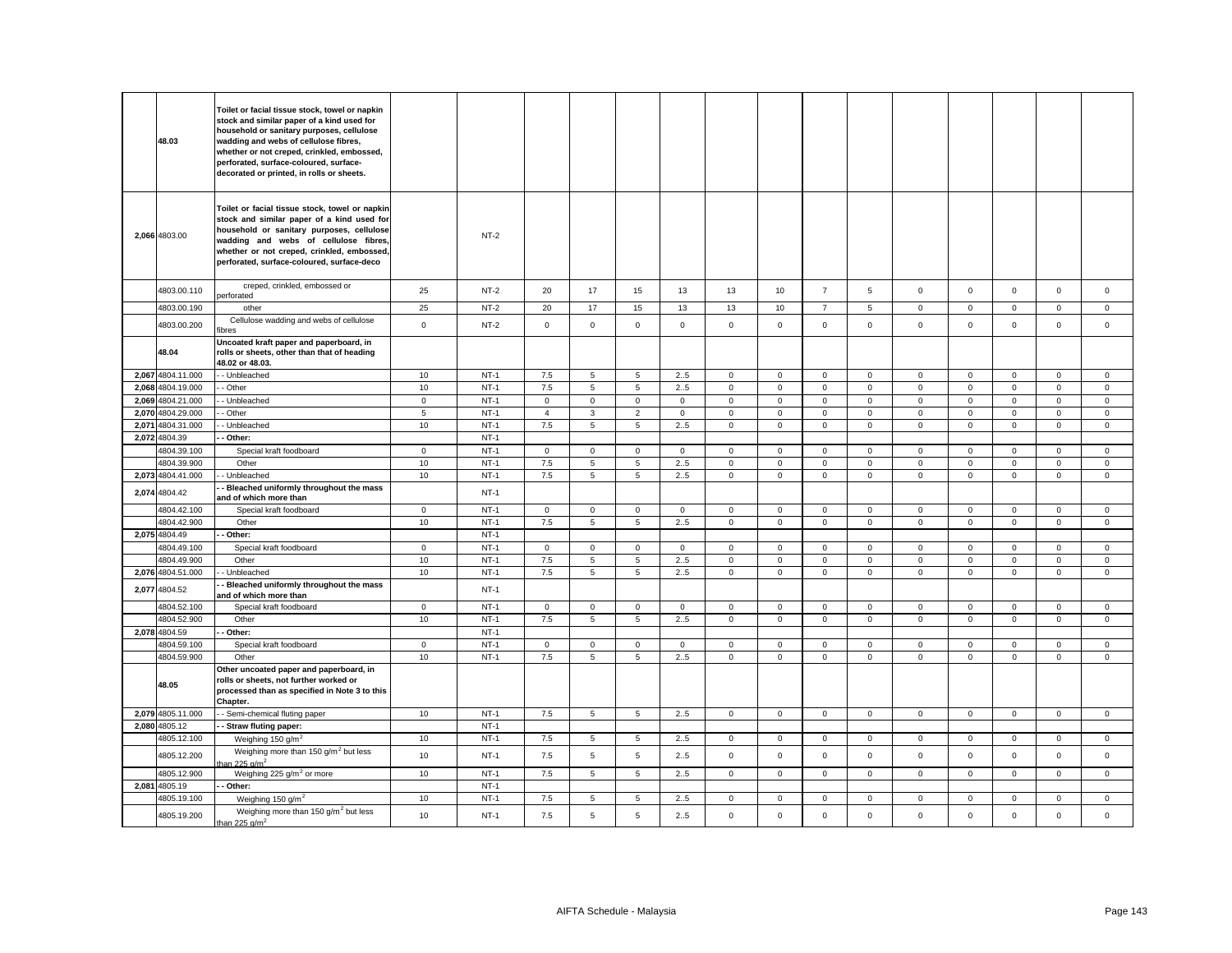|       | 4805.19.900       | Weighing 225 g/m <sup>2</sup> or more                                                                                                                                                                                    | 10                        | $NT-1$ | 7.5                       | 5                   | 5                                                          | 2.5            | $\mathbf 0$               | $\Omega$                  | $\Omega$                 | $\Omega$                 | $\Omega$    | $\Omega$    | $\Omega$            | $\Omega$    | $\mathbf 0$  |
|-------|-------------------|--------------------------------------------------------------------------------------------------------------------------------------------------------------------------------------------------------------------------|---------------------------|--------|---------------------------|---------------------|------------------------------------------------------------|----------------|---------------------------|---------------------------|--------------------------|--------------------------|-------------|-------------|---------------------|-------------|--------------|
|       | 2,082 4805.24.000 | - Weighing 150 g/m <sup>2</sup> or less                                                                                                                                                                                  | 10                        | $NT-1$ | 7.5                       | 5                   | 5                                                          | 25             | $\mathbf 0$               | $\mathsf 0$               | $\mathbf 0$              | $\mathsf 0$              | $\mathsf 0$ | $\mathsf 0$ | $\mathsf 0$         | $\mathsf 0$ | $\mathsf 0$  |
| 2,083 | 4805.25           | Weighing more than 150 $q/m^2$ :                                                                                                                                                                                         |                           | $NT-1$ |                           |                     |                                                            |                |                           |                           |                          |                          |             |             |                     |             |              |
|       | 4805.25.100       | Weighing less than 225 g/m <sup>2</sup>                                                                                                                                                                                  | 10                        | $NT-1$ | 7.5                       | 5                   | 5                                                          | 2.5            | $\mathbf 0$               | $\mathbf 0$               | $\mathbf 0$              | $\mathbf 0$              | 0           | $\mathbf 0$ | $\mathbf 0$         | $\mathbf 0$ | $\mathbf 0$  |
|       | 4805.25.900       | Weighing 225 $q/m^2$ or more                                                                                                                                                                                             | 10                        | $NT-1$ | 7.5                       | 5                   | $\mathbf 5$                                                | 2.5            | $\mathsf 0$               | $\mathbf 0$               | $\mathsf 0$              | $\mathsf 0$              | $\mathsf 0$ | $\mathbf 0$ | $\mathbf 0$         | $\mathsf 0$ | $\mathsf 0$  |
| 2.084 | 4805.30.000       | Sulphite wrapping paper                                                                                                                                                                                                  | $\mathsf 0$               | $NT-1$ | $\mathsf 0$               | $\mathsf 0$         | $\mathbf 0$                                                | $\mathsf 0$    | $\mathbf 0$               | $\mathsf 0$               | $\mathsf 0$              | $\mathsf 0$              | $\mathsf 0$ | $\mathsf 0$ | $\mathsf 0$         | $\mathsf 0$ | $\mathbf 0$  |
| 2.085 | 4805.40.000       | Filter paper and paperboard                                                                                                                                                                                              | $\mathbf 0$               | $NT-1$ | 0                         | $\mathbf 0$         | $\mathsf 0$                                                | $\mathbf 0$    | $\mathsf 0$               | $\mathbf 0$               | $\mathbf 0$              | $\mathbf 0$              | $\mathsf 0$ | $\mathsf 0$ | $\mathbf 0$         | $\mathbf 0$ | $\mathbf 0$  |
| 2,086 | 4805.50.000       | Felt paper and paperboard                                                                                                                                                                                                | $\mathbf 0$               | $NT-1$ | $\mathbf 0$               | $\mathsf{O}\xspace$ | $\mathsf 0$                                                | $\mathsf 0$    | $\mathsf 0$               | $\mathbf 0$               | $\mathbf 0$              | $\mathsf 0$              | $\mathsf 0$ | $\mathbf 0$ | $\mathsf{O}\xspace$ | $\mathsf 0$ | $\mathsf 0$  |
|       | 2,087 4805.91     | Weighing 150 g/m <sup>2</sup> or less:                                                                                                                                                                                   |                           | $NT-2$ |                           |                     |                                                            |                |                           |                           |                          |                          |             |             |                     |             |              |
|       | 4805.91.100       | <b>Blotting paper</b>                                                                                                                                                                                                    | $\mathbf 0$               | $NT-2$ | $\mathbf 0$               | $\mathsf 0$         | $\mathsf 0$                                                | $\mathsf 0$    | $\mathsf 0$               | $\mathbf 0$               | $\mathsf 0$              | $\mathsf 0$              | $\mathbf 0$ | $\mathsf 0$ | $\mathsf 0$         | $\mathsf 0$ | $\mathsf 0$  |
|       | 4805.91.200       | Joss paper                                                                                                                                                                                                               | $\mathbf 0$               | $NT-2$ | $\mathbf 0$               | $\mathbf 0$         | $\mathsf 0$                                                | $\mathsf 0$    | $\mathsf 0$               | $\mathbf 0$               | $\mathsf 0$              | $\mathsf 0$              | $\mathsf 0$ | $\mathbf 0$ | $\mathbf 0$         | $\mathsf 0$ | $\mathsf 0$  |
|       | 4805.91.300       | Tissue paper                                                                                                                                                                                                             | 25                        | $NT-2$ | 20                        | 17                  | 15                                                         | 13             | 13                        | 10                        | $\overline{7}$           | 5                        | $\mathsf 0$ | $\mathsf 0$ | $\mathsf 0$         | $\mathsf 0$ | $\mathsf 0$  |
|       | 4805.91.410       | bleached                                                                                                                                                                                                                 | 10                        | $NT-2$ | 7.5                       | 6                   | 5                                                          | $\overline{4}$ | $\overline{4}$            | 3                         | $\overline{2}$           | $\overline{1}$           | $\mathbf 0$ | $\Omega$    | $\mathbf 0$         | $\mathbf 0$ | $\mathbf 0$  |
|       | 4805.91.490       | other                                                                                                                                                                                                                    | 10                        | $NT-2$ | 7.5                       | 6                   | 5                                                          | $\overline{4}$ | $\overline{4}$            | 3                         | $\overline{2}$           | $\overline{1}$           | $\mathsf 0$ | $\mathsf 0$ | $\mathsf 0$         | $\mathsf 0$ | $\mathsf 0$  |
|       | 4805.91.900       | Other                                                                                                                                                                                                                    | 10                        | $NT-2$ | 7.5                       | 6                   | 5                                                          | $\overline{4}$ | $\overline{4}$            | 3                         | $\overline{2}$           | $\mathbf{1}$             | $\mathbf 0$ | $\mathbf 0$ | $\mathbf 0$         | $\mathbf 0$ | $\mathbf{0}$ |
|       | 2,088 4805.92     | Weighing more than 150 g/m <sup>2</sup> but less<br>han 225 g/m <sup>2</sup> :                                                                                                                                           |                           | $NT-1$ |                           |                     |                                                            |                |                           |                           |                          |                          |             |             |                     |             |              |
|       | 4805.92.100       | <b>Blotting paper</b>                                                                                                                                                                                                    | $\mathbf 0$               | $NT-1$ | 0                         | $\mathsf 0$         | $\mathsf 0$                                                | $\mathbf 0$    | $\mathbf 0$               | $\mathbf 0$               | $\mathbf 0$              | $\mathsf 0$              | 0           | $\mathbf 0$ | $\mathsf 0$         | $\mathsf 0$ | $\mathbf 0$  |
|       | 4805.92.200       | Joss paper                                                                                                                                                                                                               | $\mathbf 0$               | $NT-1$ | $\mathbf 0$               | $\mathsf 0$         | $\mathbf 0$                                                | $\mathsf 0$    | $\mathsf 0$               | $\mathbf 0$               | $\mathbf 0$              | $\mathsf 0$              | $\mathsf 0$ | $\mathbf 0$ | $\mathsf 0$         | $\mathsf 0$ | $\mathbf 0$  |
|       | 4805.92.310       | bleached                                                                                                                                                                                                                 | 10                        | $NT-1$ | 7.5                       | 5                   | 5                                                          | 2.5            | $\mathsf 0$               | $\mathsf 0$               | $\mathsf 0$              | $\mathsf 0$              | $\mathsf 0$ | $\mathsf 0$ | $\mathbf 0$         | $\mathsf 0$ | $\mathsf 0$  |
|       | 4805.92.390       | other                                                                                                                                                                                                                    | 10                        | $NT-1$ | 7.5                       | 5                   | 5                                                          | 2.5            | $\mathbf 0$               | $\mathsf 0$               | $\mathbf 0$              | $\mathbf 0$              | $\mathsf 0$ | $\mathbf 0$ | $\mathbf 0$         | $\mathbf 0$ | $\mathsf 0$  |
|       | 4805.92.900       | Other                                                                                                                                                                                                                    | $\mathsf 0$               | $NT-1$ | $\mathbf 0$               | $\mathsf{O}\xspace$ | $\mathsf 0$                                                | $\mathsf 0$    | $\mathsf 0$               | $\mathbf 0$               | $\mathsf 0$              | $\mathsf 0$              | $\mathsf 0$ | $\mathbf 0$ | $\mathsf 0$         | $\mathsf 0$ | $\mathsf 0$  |
|       | 2,089 4805.93     | Weighing 225 g/m <sup>2</sup> or more:                                                                                                                                                                                   |                           | $NT-1$ |                           |                     |                                                            |                |                           |                           |                          |                          |             |             |                     |             |              |
|       | 4805.93.100       | <b>Blotting paper</b>                                                                                                                                                                                                    | $\mathbf 0$               | $NT-1$ | $\mathbf 0$               | $\mathsf 0$         | $\mathsf 0$                                                | $\mathsf 0$    | $\mathsf 0$               | $\mathsf 0$               | $\mathsf 0$              | $\mathsf 0$              | $\mathbf 0$ | $\mathsf 0$ | $\mathsf 0$         | $\mathsf 0$ | $\mathsf 0$  |
|       | 4805.93.200       | Joss paper                                                                                                                                                                                                               | $\mathbf 0$               | $NT-1$ | $\circ$                   | $\mathbf 0$         | $\mathsf 0$                                                | $\mathbf{0}$   | $\mathsf 0$               | $\mathbf 0$               | $\mathsf 0$              | $\mathsf 0$              | $\mathsf 0$ | $\mathbf 0$ | $\mathbf 0$         | $\mathsf 0$ | $\mathsf 0$  |
|       | 4805.93.310       | bleached                                                                                                                                                                                                                 | 10                        | $NT-1$ | 7.5                       | 5                   | $\,$ 5 $\,$                                                | 25             | $\mathsf 0$               | $\mathbf 0$               | $\mathsf 0$              | $\mathsf 0$              | $\mathsf 0$ | $\mathsf 0$ | $\mathbf 0$         | $\mathsf 0$ | $\mathsf 0$  |
|       | 4805.93.390       | other                                                                                                                                                                                                                    | 10                        | $NT-1$ | 7.5                       | 5                   | $\mathbf 5$                                                | 2.5            | $\mathsf 0$               | $\mathbf 0$               | $\mathbf 0$              | $\mathbf 0$              | $\mathsf 0$ | $\mathbf 0$ | $\mathbf 0$         | $\mathsf 0$ | $\mathsf 0$  |
|       | 4805.93.900       | Other                                                                                                                                                                                                                    | 10                        | $NT-1$ | 7.5                       | 5                   | $\mathbf 5$                                                | 2.5            | $\mathsf 0$               | $\mathsf 0$               | $\mathbf 0$              | $\mathbf 0$              | $\mathbf 0$ | $\mathsf 0$ | $\mathsf 0$         | $\mathsf 0$ | $\mathsf 0$  |
|       | 48.06             | Vegetable parchment, greaseproof papers,<br>tracing papers and glassine and other glazed<br>transparent or translucent papers, in rolls or<br>sheets.                                                                    |                           |        |                           |                     |                                                            |                |                           |                           |                          |                          |             |             |                     |             |              |
|       | 2,090 4806.10.000 | Vegetable parchment                                                                                                                                                                                                      | $\mathbf 0$               | $NT-1$ | 0                         | $\mathbf 0$         | $\mathbf 0$                                                | $\mathbf 0$    | 0                         | $\mathbf 0$               | $\mathbf{0}$             | $\mathbf 0$              | $\mathbf 0$ | $\mathbf 0$ | $\mathbf 0$         | $\mathbf 0$ | $\mathbf 0$  |
| 2.091 | 4806.20.000       | Greaseproof papers                                                                                                                                                                                                       | $\mathbf{0}$              | $NT-1$ | $\mathbf 0$               | $\mathbf 0$         | $\mathbf 0$                                                | $\mathbf 0$    | $\mathbf 0$               | $\mathbf 0$               | $\mathbf{O}$             | $\mathbf 0$              | $\mathbf 0$ | $\mathbf 0$ | $\mathbf 0$         | $\mathbf 0$ | $\mathbf 0$  |
| 2,092 | 4806.30.000       | Tracing papers                                                                                                                                                                                                           | $\mathbf 0$               | $NT-1$ | 0                         | $\mathbf 0$         | $\mathsf 0$                                                | $\mathbf 0$    | $\mathbf 0$               | $\mathsf 0$               | $\mathbf{0}$             | $\mathbf 0$              | $\mathbf 0$ | $\mathbf 0$ | $\mathbf 0$         | $\mathbf 0$ | $\mathsf 0$  |
|       | 2,093 4806.40.000 | Glassine and other glazed transparent or<br>ranslucent papers                                                                                                                                                            | $\mathbf 0$               | $NT-1$ | $\mathbf 0$               | $\mathsf 0$         | $\mathsf 0$                                                | $\mathsf 0$    | $\mathsf 0$               | $\mathsf 0$               | $\mathbf 0$              | $\mathsf 0$              | $\mathsf 0$ | $\mathbf 0$ | $\mathsf 0$         | $\mathsf 0$ | $\mathsf 0$  |
|       | 2,094 4807.00.000 | Composite paper and paperboard (made by<br>sticking flat layers of paper or paperboard<br>together with an adhesive), not surface-coated<br>or impregnated, whether or not internally<br>reinforced, in rolls or sheets. | $\mathbf 0$               | $NT-1$ | $\mathbf 0$               | $\mathbf 0$         | $\mathsf 0$                                                | $\mathsf 0$    | 0                         | $\mathbf 0$               | $\mathbf 0$              | $\mathsf 0$              | $\Omega$    | $\mathbf 0$ | $\mathbf 0$         | $\mathbf 0$ | $\mathbf 0$  |
|       | 48.08             | Paper and paperboard, corrugated (with or<br>without glued flat surface sheets), creped,<br>crinkled, embossed or perforated, in rolls or                                                                                |                           |        |                           |                     |                                                            |                |                           |                           |                          |                          |             |             |                     |             |              |
|       |                   | sheets, other than paper of the kind<br>described in heading 48.03.                                                                                                                                                      |                           |        |                           |                     |                                                            |                |                           |                           |                          |                          |             |             |                     |             |              |
|       | 2.095 4808.10.000 | Corrugated paper and paperboard, whether or<br>hot perforated                                                                                                                                                            | 15                        | $NT-2$ | 13                        | 11                  | 8                                                          | 6              | 6                         | 5                         | $\mathbf{3}$             | $\overline{2}$           | $\mathsf 0$ | $\mathbf 0$ | $\mathbf 0$         | $\mathsf 0$ | $\mathbf 0$  |
|       | 2,096 4808.20.000 | Sack kraft paper, creped or crinkled, whether<br>or not embossed                                                                                                                                                         | 25                        | $NT-2$ | 20                        | 17                  | 15                                                         | 13             | 13                        | 10                        | $\overline{7}$           | 5                        | $\mathbf 0$ | $\mathbf 0$ | $\mathbf 0$         | $\mathbf 0$ | $\mathbf 0$  |
|       | 2,097 4808.30.000 | Other kraft paper, creped or crinkled, whether<br>or not embossed                                                                                                                                                        | 25                        | $NT-2$ | 20                        | 17                  | 15                                                         | 13             | 13                        | 10                        | $\overline{7}$           | 5                        | $\mathbf 0$ | $\mathsf 0$ | $\mathsf 0$         | $\mathsf 0$ | $\mathbf 0$  |
|       | 2,098 4808.90     | Other:                                                                                                                                                                                                                   |                           | $NT-2$ |                           |                     |                                                            |                |                           |                           |                          |                          |             |             |                     |             |              |
|       | 4808.90.100       | Creped or crinkled paper, whether or not<br>embossed or perforated                                                                                                                                                       | 25% or RM 0.15<br>w.i.t.h | $NT-2$ | 20% or RM<br>0.14 w.i.t.h | 0.13 w.i.t.h        | 17% or RM 15% or RM 13% or RM<br>0.12 w.i.t.h 0.11 w.i.t.h |                | 13% or RM<br>0.10 w.i.t.h | 10% or RM<br>0.09 w.i.t.h | 7% or RM<br>0.08 w.i.t.h | 5% or RM<br>0.07 w.i.t.h | 0           | 0           | $\mathbf 0$         | $\mathsf 0$ | $\mathbf 0$  |
|       | 4808.90.910       | creped                                                                                                                                                                                                                   | 25                        | $NT-2$ | 20                        | 17                  | 15                                                         | 13             | 13                        | 10                        | $\overline{7}$           | 5                        | $\mathbf 0$ | $\mathsf 0$ | $\mathsf 0$         | $\mathsf 0$ | $\mathsf 0$  |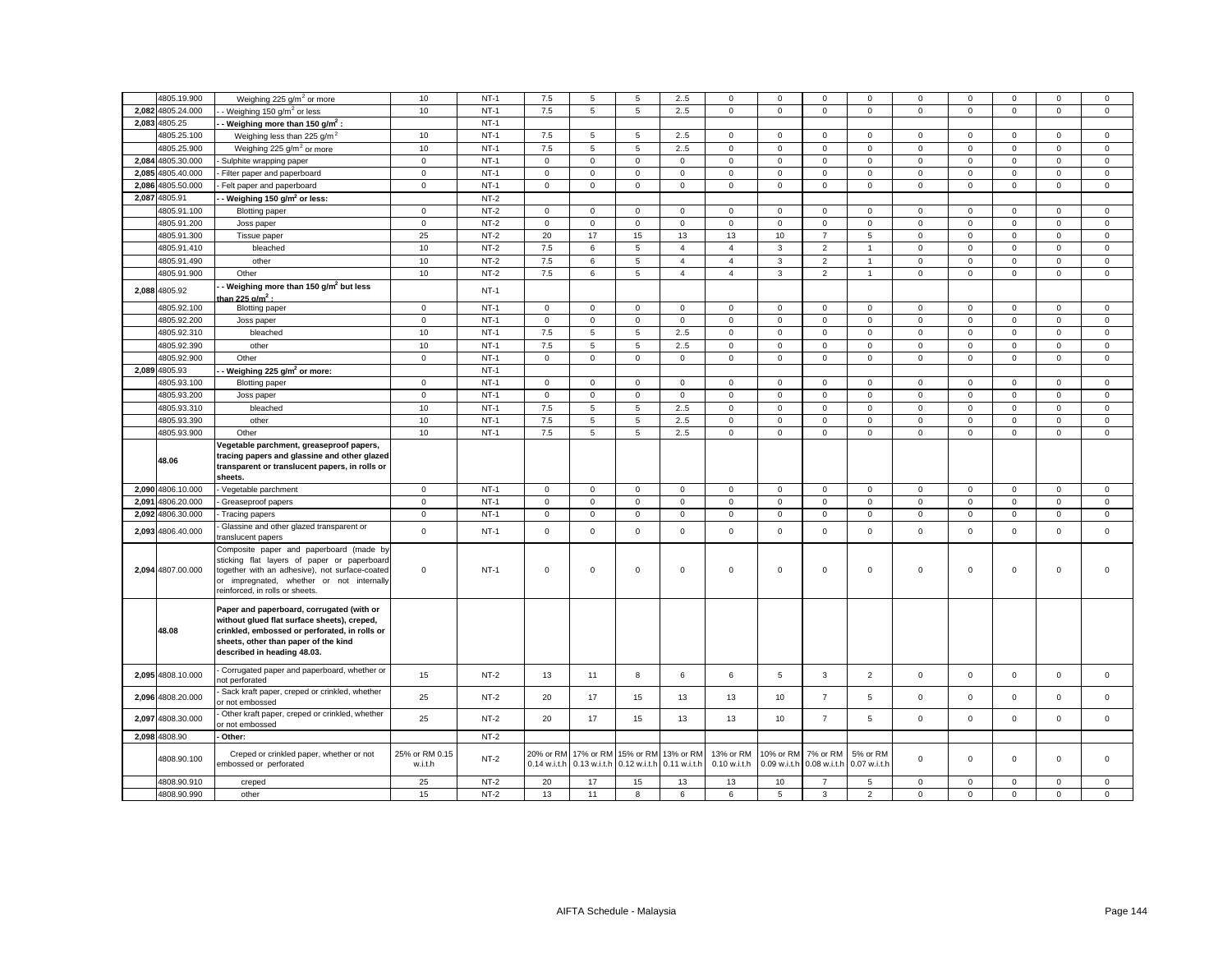| 48.09                        | Carbon paper, self-copy paper and other<br>copying or transfer papers (including coated<br>or impregnated paper for duplicator stencils<br>or offset plates), whether or not printed, in<br>rolls or sheets.                                                                                                    |                   |                  |                     |                     |                            |                   |                            |                     |                  |                  |                            |                            |                            |                            |                            |
|------------------------------|-----------------------------------------------------------------------------------------------------------------------------------------------------------------------------------------------------------------------------------------------------------------------------------------------------------------|-------------------|------------------|---------------------|---------------------|----------------------------|-------------------|----------------------------|---------------------|------------------|------------------|----------------------------|----------------------------|----------------------------|----------------------------|----------------------------|
| 2,099 4809.20.000            | - Self-copy paper                                                                                                                                                                                                                                                                                               | 5                 | $NT-1$           | $\overline{4}$      | $\mathbf{3}$        | $\overline{2}$             | $\mathsf 0$       | $\mathbf{0}$               | $\mathbf 0$         | $\mathsf 0$      | $\mathbf 0$      | $\mathsf 0$                | $\mathbf 0$                | $\mathbf 0$                | $\mathsf 0$                | $\mathbf 0$                |
| 2,100 4809.90                | Other:                                                                                                                                                                                                                                                                                                          |                   | $NT-1$           |                     |                     |                            |                   |                            |                     |                  |                  |                            |                            |                            |                            |                            |
| 4809.90.100                  | Carbon or similar copying papers                                                                                                                                                                                                                                                                                | 20                | $NT-1$           | 15                  | 12.5                | 10                         | 5                 | $\mathbf 0$                | $\mathsf 0$         | $\mathbf 0$      | $\mathbf{0}$     | $\mathbf 0$                | $\mathbf 0$                | $\mathbf 0$                | $\mathbf 0$                | $\mathbf 0$                |
| 4809.90.900                  | Other                                                                                                                                                                                                                                                                                                           | 5                 | $NT-1$           | $\overline{4}$      | $\mathbf{3}$        | $\overline{2}$             | $\mathbf 0$       | $\mathbf 0$                | $\mathbf 0$         | $\mathsf{O}$     | $\mathbf{0}$     | $\mathsf 0$                | $\mathsf 0$                | $\mathsf 0$                | $\mathsf 0$                | $\mathbf 0$                |
| 48.10                        | Paper and paperboard, coated on one or<br>both sides with kaolin (China clay) or other<br>inorganic substances, with or without a<br>binder, and with no other coating, whether or<br>not surface-coloured, surface-decorated or<br>printed, in rolls or rectangular (including<br>square) sheets, of any size. |                   |                  |                     |                     |                            |                   |                            |                     |                  |                  |                            |                            |                            |                            |                            |
| 2,101 4810.13                | - In rolls:                                                                                                                                                                                                                                                                                                     |                   | $NT-2$           |                     |                     |                            |                   |                            |                     |                  |                  |                            |                            |                            |                            |                            |
| 4810.13.110                  | printed for self-recording apparatus                                                                                                                                                                                                                                                                            | 20                | $NT-2$           | 17.5                | 15                  | 12                         | 10                | 10                         | $\overline{7}$      | 5                | $\mathbf{3}$     | $\mathsf 0$                | $\mathsf 0$                | $\mathsf 0$                | $\mathsf 0$                | $\mathsf 0$                |
| 4810.13.190                  | other                                                                                                                                                                                                                                                                                                           | $\mathbf 0$       | $NT-2$           | 0                   | 0                   | $\mathsf 0$                | $\mathbf 0$       | $\mathbf 0$                | $\mathbf 0$         | $\mathbf 0$      | $\mathbf 0$      | $\mathsf 0$                | $\mathbf 0$                | $\mathbf 0$                | 0                          | $\mathsf 0$                |
| 4810.13.911                  | ruled, lined or squared<br>printing paper weighing not                                                                                                                                                                                                                                                          | $\mathsf 0$       | $NT-2$           | $\mathbf{0}$        | $\mathsf{O}\xspace$ | $\mathbf 0$                | $\mathsf 0$       | $\mathsf 0$                | $\mathsf 0$         | $\mathsf 0$      | $\mathsf 0$      | $\mathsf 0$                | $\mathsf 0$                | $\mathsf{O}\xspace$        | $\mathsf{O}\xspace$        | $\mathbf 0$                |
| 4810.13.912                  | nore than 150 $g/m^2$                                                                                                                                                                                                                                                                                           | $\mathsf 0$       | $NT-2$           | $\mathbf 0$         | $\mathbf 0$         | $\mathsf 0$                | $\mathbf 0$       | $\mathbf 0$                | $\mathsf 0$         | $\mathbf 0$      | $\mathbf{0}$     | $\mathsf 0$                | $\mathsf 0$                | $\mathsf 0$                | $\mathsf{O}\xspace$        | $\mathsf 0$                |
| 4810.13.919                  | other                                                                                                                                                                                                                                                                                                           | $\mathbf 0$       | $NT-2$           | $\mathsf 0$         | $\mathsf{O}\xspace$ | $\mathbf 0$                | $\mathsf 0$       | $\mathsf 0$                | $\mathsf{O}\xspace$ | $\mathsf 0$      | $\mathsf 0$      | $\mathbf 0$                | $\mathsf 0$                | $\mathsf{O}\xspace$        | $\mathsf 0$                | $\mathbf 0$                |
| 4810.13.990<br>2,102 4810.14 | other<br>- In sheets with one side not exceeding 435                                                                                                                                                                                                                                                            | $\mathsf 0$       | $NT-2$<br>$NT-2$ | $\mathbf 0$         | $\mathbf 0$         | $\mathsf 0$                | $\mathbf 0$       | $\mathbf 0$                | $\mathsf 0$         | $\mathbf 0$      | 0                | $\mathsf 0$                | $\mathsf 0$                | $\mathsf 0$                | $\mathsf 0$                | $\mathsf 0$                |
|                              | mm and the other side                                                                                                                                                                                                                                                                                           |                   |                  |                     |                     |                            |                   |                            | $\overline{7}$      |                  |                  |                            |                            |                            |                            |                            |
| 4810.14.110<br>4810.14.190   | printed for self-recording apparatus<br>other                                                                                                                                                                                                                                                                   | 20<br>$\mathsf 0$ | $NT-2$<br>$NT-2$ | 17.5<br>$\mathbf 0$ | 15<br>$\mathsf{O}$  | 12                         | 10<br>$\mathsf 0$ | 10                         | $\mathsf 0$         | 5<br>$\mathsf 0$ | 3<br>$\mathsf 0$ | $\mathbf 0$<br>$\mathsf 0$ | $\mathbf 0$<br>$\mathsf 0$ | $\mathbf 0$<br>$\mathsf 0$ | $\mathbf 0$<br>$\mathsf 0$ | $\mathsf 0$                |
| 4810.14.911                  | ruled, lined or squared                                                                                                                                                                                                                                                                                         | $\mathbf 0$       | $NT-2$           | $\mathbf 0$         | $\mathbf 0$         | $\mathsf 0$<br>$\mathsf 0$ | $\mathsf 0$       | $\mathsf 0$<br>$\mathsf 0$ | $\mathbf 0$         | $\mathsf 0$      | $\mathbf{0}$     | $\mathsf 0$                | $\mathbf 0$                | $\mathbf 0$                | $\mathsf 0$                | $\mathbf 0$<br>$\mathsf 0$ |
| 4810.14.912                  | printing paper weighing not<br>nore than 150 g/m <sup>2</sup>                                                                                                                                                                                                                                                   | $\mathbf 0$       | $NT-2$           | $\mathbf 0$         | $\mathsf 0$         | $\mathsf 0$                | $\mathbf{0}$      | $\mathbf 0$                | $\mathbf 0$         | $\mathbf 0$      | $\mathbf{0}$     | $\mathbf 0$                | $\mathbf 0$                | $\mathsf 0$                | $\mathbf 0$                | $\mathsf 0$                |
| 4810.14.919                  | other                                                                                                                                                                                                                                                                                                           | $\mathbf{0}$      | $NT-2$           | $\mathbf 0$         | $\mathbf 0$         | $\mathbf 0$                | $\mathbf{0}$      | $\mathbf{0}$               | $\mathbf 0$         | $\mathbf 0$      | $\mathbf{0}$     | $\mathbf{0}$               | $\mathbf 0$                | $\mathbf 0$                | $\mathbf{0}$               | $\mathbf 0$                |
| 4810.14.990                  | other                                                                                                                                                                                                                                                                                                           | $\circ$           | $NT-2$           | $\mathbf 0$         | $\mathsf 0$         | $\mathsf 0$                | $\mathbf 0$       | $\mathsf 0$                | $\mathsf 0$         | $\mathsf 0$      | $\mathbf 0$      | $\mathbf 0$                | $\mathbf 0$                | $\mathsf 0$                | $\mathsf 0$                | $\mathsf 0$                |
| 2,103 4810.19                | $-$ Other:                                                                                                                                                                                                                                                                                                      |                   | $NT-2$           |                     |                     |                            |                   |                            |                     |                  |                  |                            |                            |                            |                            |                            |
| 4810.19.110                  | printed for self-recording apparatus                                                                                                                                                                                                                                                                            | 20                | $NT-2$           | 17.5                | 15                  | 12                         | 10                | 10                         | $\overline{7}$      | 5                | $\mathbf{3}$     | $\mathbf 0$                | $\mathsf 0$                | $\mathsf 0$                | $\mathsf 0$                | $\mathsf 0$                |
| 4810.19.190                  | other                                                                                                                                                                                                                                                                                                           | $\mathbf 0$       | $NT-2$           | $\mathbf 0$         | $\mathbf 0$         | $\mathbf 0$                | $\mathbf 0$       | $\mathbf 0$                | $\mathsf 0$         | $\mathbf 0$      | $\mathbf 0$      | $\mathbf 0$                | $\mathbf 0$                | $\mathbf 0$                | $\mathbf 0$                | $\mathbf 0$                |
| 4810.19.911                  | ruled, lined or squared                                                                                                                                                                                                                                                                                         | $\mathbf 0$       | $NT-2$           | $\mathbf 0$         | $\mathsf{O}$        | $\mathsf 0$                | $\mathsf 0$       | $\mathbf 0$                | $\mathbf 0$         | $\mathsf 0$      | $\mathbf 0$      | $\mathsf 0$                | $\mathbf 0$                | $\mathsf 0$                | $\mathsf 0$                | $\mathsf 0$                |
| 4810.19.912                  | printing paper weighing not<br>nore than 150 g/m <sup>2</sup>                                                                                                                                                                                                                                                   | $\mathsf 0$       | $NT-2$           | $\mathbf 0$         | $\mathsf 0$         | $\mathsf 0$                | $\mathsf 0$       | $\mathsf 0$                | $\mathsf 0$         | $\mathbf 0$      | $\mathbf 0$      | $\mathsf 0$                | $\mathbf 0$                | $\mathsf 0$                | $\mathsf 0$                | $\mathsf 0$                |
| 4810.19.919                  | other                                                                                                                                                                                                                                                                                                           | $\mathbf 0$       | $NT-2$           | $\mathbf 0$         | $\mathsf 0$         | $\mathsf 0$                | $\mathbf 0$       | $\mathbf 0$                | $\mathsf 0$         | $\mathbf 0$      | $\mathbf 0$      | $\mathbf 0$                | $\mathbf 0$                | $\mathbf 0$                | $\mathbf 0$                | $\mathsf 0$                |
| 4810.19.990                  | other                                                                                                                                                                                                                                                                                                           | $\mathbf 0$       | $NT-2$           | $\mathbf{0}$        | $\mathsf 0$         | $\mathsf 0$                | $\mathsf 0$       | $\mathbf 0$                | $\mathsf 0$         | $\mathbf 0$      | $\mathbf{0}$     | $\mathsf 0$                | $\mathbf 0$                | $\mathsf{O}\xspace$        | $\mathsf{O}\xspace$        | $\mathsf 0$                |
| 2,104 4810.22                | - Light-weight coated paper:                                                                                                                                                                                                                                                                                    |                   | $NT-2$           |                     |                     |                            |                   |                            |                     |                  |                  |                            |                            |                            |                            |                            |
| 4810.22.110                  | rolls and sheets, printed for self-<br>ecording apparatus                                                                                                                                                                                                                                                       | 20                | $NT-2$           | 17.5                | 15                  | 12                         | 10                | 10                         | $\overline{7}$      | 5                | $\mathbf{3}$     | $\mathsf 0$                | $\mathbf 0$                | $\mathbf 0$                | $\mathsf 0$                | $\mathsf 0$                |
| 4810.22.190                  | other                                                                                                                                                                                                                                                                                                           | $\circ$           | $NT-2$           | $\mathbf 0$         | $\mathsf 0$         | $\mathsf 0$                | $\mathbf 0$       | $\mathbf 0$                | $\mathsf 0$         | $\mathbf 0$      | $\mathbf 0$      | $\mathbf 0$                | $\mathbf 0$                | $\mathsf 0$                | $\mathsf 0$                | $\mathsf 0$                |
| 4810.22.911                  | ruled, lined or squared                                                                                                                                                                                                                                                                                         | $\mathbf{0}$      | $NT-2$           | $\mathbf 0$         | $\mathbf 0$         | $\mathbf{0}$               | $\mathbf{0}$      | $\mathbf 0$                | $\mathbf 0$         | $\mathbf{O}$     | $\mathbf{0}$     | $\mathbf{0}$               | $\mathbf 0$                | $\mathbf 0$                | $\mathbf{0}$               | $\mathbf 0$                |
| 4810.22.912                  | printing paper                                                                                                                                                                                                                                                                                                  | $\circ$           | $NT-2$           | $\mathbf 0$         | $\mathsf 0$         | $\mathsf 0$                | $\mathbf 0$       | $\mathbf 0$                | $\mathsf 0$         | $\mathbf 0$      | $\mathbf 0$      | $\mathbf 0$                | $\mathbf 0$                | $\mathbf 0$                | $\mathsf 0$                | $\mathbf 0$                |
| 4810.22.919                  | writing paper                                                                                                                                                                                                                                                                                                   | $\mathbf 0$       | $NT-2$           | $\mathbf 0$         | $\mathsf 0$         | $\mathsf 0$                | $\mathbf 0$       | $\mathbf 0$                | $\mathsf 0$         | $\mathbf 0$      | $\mathbf{0}$     | $\mathsf 0$                | $\mathbf 0$                | $\mathbf 0$                | $\mathbf 0$                | $\mathsf 0$                |
| 4810.22.990<br>2,105 4810.29 | other<br>Other:                                                                                                                                                                                                                                                                                                 | $\mathbf{0}$      | $NT-2$<br>$NT-2$ | $\mathbf 0$         | $\circ$             | $\mathbf 0$                | $\mathbf 0$       | $\mathbf 0$                | $\mathbf 0$         | $\mathbf{O}$     | $\overline{0}$   | $\mathbf{0}$               | $\mathbf 0$                | $\mathbf{0}$               | $\mathbf 0$                | $\mathbf 0$                |
| 4810.29.110                  | rolls and sheets, printed for self-<br>recording apparatus                                                                                                                                                                                                                                                      | 20                | $NT-2$           | 17.5                | 15                  | 12                         | 10                | 10                         | $\overline{7}$      | 5                | 3                | $\mathsf 0$                | $\mathsf 0$                | $\mathsf 0$                | $\mathsf 0$                | $\mathsf 0$                |
| 4810.29.190                  | other                                                                                                                                                                                                                                                                                                           | $\mathbf{0}$      | $NT-2$           | $\mathbf{0}$        | $\circ$             | $\mathbf 0$                | $\mathbf{0}$      | $\mathbf 0$                | $\mathbf 0$         | $\mathbf{O}$     | $\mathbf{0}$     | $\mathbf 0$                | $\mathbf 0$                | $\mathbf{0}$               | $\mathbf{0}$               | $\mathbf 0$                |
| 4810.29.911                  | ruled, lined or squared                                                                                                                                                                                                                                                                                         | $\circ$           | $NT-2$           | $\mathbf 0$         | $\mathsf 0$         | $\mathsf 0$                | $\mathbf 0$       | $\mathbf 0$                | $\mathsf 0$         | $\mathbf 0$      | $\mathbf{0}$     | $\mathbf 0$                | $\mathbf 0$                | $\mathbf 0$                | $\mathsf 0$                | $\mathsf 0$                |
| 4810.29.912                  | printing paper                                                                                                                                                                                                                                                                                                  | $\mathsf 0$       | $NT-2$           | $\mathbf 0$         | $\mathbf 0$         | $\mathsf 0$                | $\mathsf 0$       | $\mathsf 0$                | $\mathsf 0$         | $\mathsf 0$      | $\mathbf 0$      | $\mathsf 0$                | $\mathsf 0$                | $\mathsf 0$                | $\mathsf 0$                | $\mathsf 0$                |
| 4810.29.919                  | writing paper                                                                                                                                                                                                                                                                                                   | $\circ$           | $NT-2$           | $\mathbf 0$         | $\mathbf 0$         | $\mathsf 0$                | $\mathbf{0}$      | $\mathbf 0$                | $\mathbf 0$         | $\mathbf 0$      | $\mathbf{0}$     | $\mathbf 0$                | $\mathbf 0$                | $\mathbf 0$                | $\mathbf 0$                | $\mathsf 0$                |
| 4810.29.990                  | other                                                                                                                                                                                                                                                                                                           | $\mathbf 0$       | $NT-2$           | 0                   | $\mathbf 0$         | $\mathsf 0$                | 0                 | $\mathsf 0$                | $\mathbf 0$         | $\mathsf 0$      | 0                | $\mathsf 0$                | $\mathbf 0$                | $\mathbf 0$                | $\mathsf 0$                | $\mathsf 0$                |
| 2,106 4810.31                | Bleached uniformly throughout the mass<br>and of which more than                                                                                                                                                                                                                                                |                   | $NT-2$           |                     |                     |                            |                   |                            |                     |                  |                  |                            |                            |                            |                            |                            |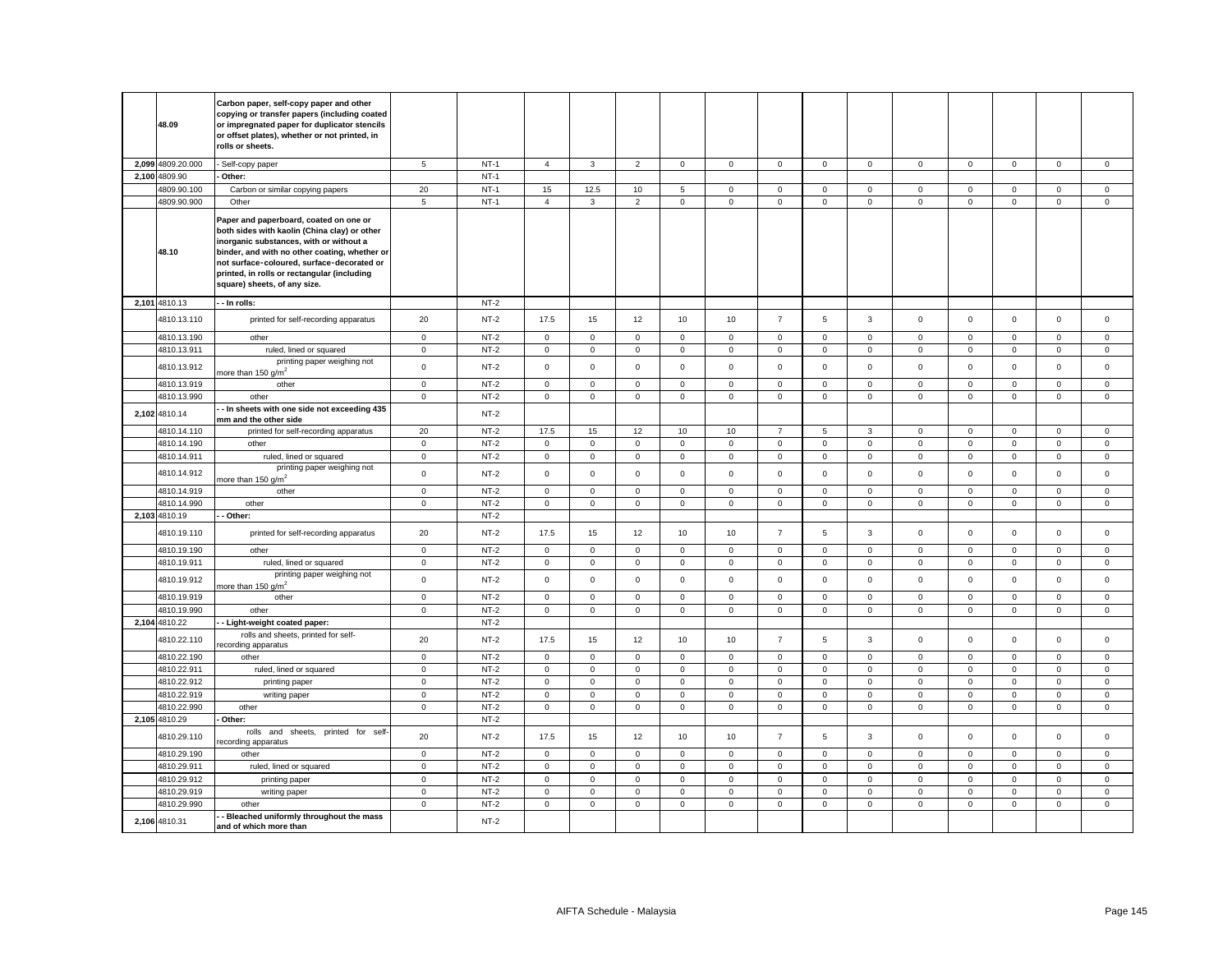| 4810.31.110   | rolls and sheets, printed for self-                         | 20          | $NT-2$ | 17.5           | 15             | 12          | 10           | 10           | $\overline{7}$ | 5              | 3              | $\mathsf 0$  | $\mathbf 0$ | $\mathbf 0$         | $\mathsf 0$  | $\mathbf 0$ |
|---------------|-------------------------------------------------------------|-------------|--------|----------------|----------------|-------------|--------------|--------------|----------------|----------------|----------------|--------------|-------------|---------------------|--------------|-------------|
|               | ecording apparatus                                          |             |        |                |                |             |              |              |                |                |                |              |             |                     |              |             |
| 4810.31.190   | other                                                       | 20          | $NT-2$ | 17.5           | 15             | 12          | 10           | 10           | $\overline{7}$ | 5              | $\mathbf{3}$   | $\mathbf{0}$ | $\mathbf 0$ | $\mathbf 0$         | $\mathbf 0$  | $\mathbf 0$ |
| 4810.31.900   | Other                                                       | $\mathbf 0$ | $NT-2$ | $\mathbf{0}$   | $\mathbf 0$    | $\mathbf 0$ | $\mathbf 0$  | $\mathbf 0$  | $\mathsf 0$    | $\mathbf 0$    | $\mathbf 0$    | $\mathsf 0$  | $\mathsf 0$ | $\mathbf 0$         | $\mathbf 0$  | $\mathbf 0$ |
| 2,107 4810.32 | Bleached uniformly throughout the mass                      |             | $NT-2$ |                |                |             |              |              |                |                |                |              |             |                     |              |             |
|               | and of which more than                                      |             |        |                |                |             |              |              |                |                |                |              |             |                     |              |             |
| 4810.32.110   | rolls and sheets, printed for self-                         | 20          | $NT-2$ | 17.5           | 15             | 12          | 10           | 10           | $\overline{7}$ | 5              | $\mathbf{3}$   | $\mathsf 0$  | $\mathsf 0$ | $\mathbf 0$         | $\mathsf 0$  | $\mathsf 0$ |
|               | ecording apparatus                                          |             |        |                |                |             |              |              |                |                |                |              |             |                     |              |             |
| 4810.32.190   | other                                                       | $20\,$      | $NT-2$ | 17.5           | 15             | 12          | 10           | 10           | $\overline{7}$ | 5              | 3              | $\mathbf 0$  | $\mathbf 0$ | $\mathbf 0$         | $\mathsf 0$  | $\mathsf 0$ |
| 4810.32.900   | Other                                                       | $\mathbf 0$ | $NT-2$ | $\mathbf 0$    | $\mathsf 0$    | $\mathsf 0$ | $\mathsf 0$  | $\mathsf 0$  | $\mathsf 0$    | $\mathbf 0$    | $\mathbf 0$    | $\mathsf 0$  | $\mathbf 0$ | $\mathsf 0$         | $\mathsf 0$  | $\mathsf 0$ |
| 2,108 4810.39 | - Other:                                                    |             | $NT-2$ |                |                |             |              |              |                |                |                |              |             |                     |              |             |
|               | rolls and sheets, printed for self-                         |             |        |                |                |             |              |              |                |                |                |              |             |                     |              |             |
| 4810.39.110   | ecording apparatus                                          | 25          | $NT-2$ | 20             | 17             | 15          | 13           | 13           | 10             | $\overline{7}$ | 5              | $\mathsf 0$  | $\mathbf 0$ | $\mathsf 0$         | $\mathbf 0$  | $\mathsf 0$ |
| 4810.39.190   |                                                             | 25          | $NT-2$ |                | 17             |             |              |              |                | $\overline{7}$ |                |              |             |                     |              |             |
|               | other                                                       |             |        | 20             |                | 15          | 13           | 13           | 10             |                | 5              | 0            | $\mathbf 0$ | $\mathbf 0$         | 0            | 0           |
| 4810.39.900   | Other                                                       | $\mathsf 0$ | $NT-2$ | $\mathbf 0$    | $\mathsf 0$    | $\mathsf 0$ | $\mathsf 0$  | $\mathbf 0$  | $\mathbf 0$    | $\mathsf 0$    | $\mathbf 0$    | $\mathsf 0$  | $\mathbf 0$ | $\mathsf 0$         | $\mathbf 0$  | $\mathsf 0$ |
| 2,109 4810.92 | Other paper and paperboard:                                 |             | $NT-2$ |                |                |             |              |              |                |                |                |              |             |                     |              |             |
| 4810.92.110   | rolls and sheets, printed for self-                         | 20          | $NT-2$ | 17.5           | 15             | 12          | 10           | 10           | $\overline{7}$ | 5              | 3              | $\mathbf 0$  | $\mathsf 0$ | $\mathbf 0$         | $\mathsf 0$  | $\mathsf 0$ |
|               | ecording apparatus                                          |             |        |                |                |             |              |              |                |                |                |              |             |                     |              |             |
| 4810.92.190   | other                                                       | 20          | $NT-2$ | 17.5           | 15             | 12          | 10           | 10           | $\overline{7}$ | 5              | $\overline{3}$ | $\mathbf 0$  | $\mathbf 0$ | $\mathbf 0$         | $\mathbf 0$  | $\mathbf 0$ |
| 4810.92.900   | Other                                                       | 5           | $NT-2$ | $\overline{4}$ | $\overline{4}$ | 3           | $\mathbf{3}$ | $\mathbf{3}$ | 2              | 2              | $\overline{1}$ | $\mathbf{0}$ | $\mathbf 0$ | $\mathbf{0}$        | $\mathbf 0$  | $\mathbf 0$ |
| 2,110 4810.99 | - Other:                                                    |             | $NT-2$ |                |                |             |              |              |                |                |                |              |             |                     |              |             |
|               | rolls and sheets, printed for self-                         |             |        |                |                |             |              |              |                |                |                |              |             |                     |              |             |
| 4810.99.110   | ecording apparatus                                          | 20          | $NT-2$ | 17.5           | 15             | 12          | 10           | 10           | $\overline{7}$ | 5              | 3              | $\mathbf 0$  | $\mathsf 0$ | $\mathbf 0$         | $\mathsf 0$  | $\mathbf 0$ |
| 4810.99.190   | other                                                       | 20          | $NT-2$ | 17.5           | 15             | 12          | 10           | 10           | $\overline{7}$ | 5              | $\mathbf{3}$   | $\mathsf 0$  | $\mathsf 0$ | $\mathsf 0$         | $\mathsf 0$  | $\mathsf 0$ |
| 4810.99.900   | Other                                                       | $\mathbf 0$ | $NT-2$ | $\mathbf{0}$   | $\mathbf 0$    | $\mathsf 0$ | $\mathbf 0$  | $\mathbf 0$  | $\mathsf 0$    | $\mathbf{0}$   | $\mathbf 0$    | $\mathbf 0$  | $\mathsf 0$ | $\mathbf 0$         | $\mathsf 0$  | $\mathsf 0$ |
|               |                                                             |             |        |                |                |             |              |              |                |                |                |              |             |                     |              |             |
|               | Paper, paperboard, cellulose wadding and                    |             |        |                |                |             |              |              |                |                |                |              |             |                     |              |             |
|               | webs of cellulose fibres, coated,                           |             |        |                |                |             |              |              |                |                |                |              |             |                     |              |             |
|               | impregnated, covered, surface-coloured,                     |             |        |                |                |             |              |              |                |                |                |              |             |                     |              |             |
| 48.11         | surface decorated or printed, in rolls or                   |             |        |                |                |             |              |              |                |                |                |              |             |                     |              |             |
|               | rectangular (including square) sheets, of any               |             |        |                |                |             |              |              |                |                |                |              |             |                     |              |             |
|               | size, other than goods of the kind described                |             |        |                |                |             |              |              |                |                |                |              |             |                     |              |             |
|               | in heading 48.03, 48.09 or 48.10.                           |             |        |                |                |             |              |              |                |                |                |              |             |                     |              |             |
|               |                                                             |             |        |                |                |             |              |              |                |                |                |              |             |                     |              |             |
|               | Tarred, bituminised or asphalted paper and                  |             |        |                |                |             |              |              |                |                |                |              |             |                     |              |             |
| 2,111 4811.10 | paperboard:                                                 |             | $NT-2$ |                |                |             |              |              |                |                |                |              |             |                     |              |             |
|               |                                                             |             |        |                |                |             |              |              | $\overline{7}$ | 5              |                |              |             |                     |              |             |
|               |                                                             |             |        |                |                |             |              |              |                |                |                |              |             |                     |              |             |
| 4811.10.110   | cut to size                                                 | 20          | $NT-2$ | 17.5           | 15             | 12          | 10           | 10           |                |                | $\mathbf{3}$   | $\mathbf 0$  | $\mathbf 0$ | $\mathbf 0$         | $\mathbf{0}$ | $\mathbf 0$ |
| 4811.10.190   | other                                                       | $\mathbf 0$ | $NT-2$ | $\mathbf 0$    | $\mathbf 0$    | $\mathsf 0$ | $\mathbf{0}$ | $\mathbf 0$  | $\mathsf 0$    | $\mathbf 0$    | $\mathbf 0$    | $\mathbf{0}$ | $\mathsf 0$ | $\mathsf 0$         | $\mathbf 0$  | $\mathbf 0$ |
| 4811.10.910   | cut to size                                                 | 20          | $NT-2$ | 17.5           | 15             | 12          | 10           | 10           | $\overline{7}$ | 5              | $\overline{3}$ | $\mathsf 0$  | $\mathbf 0$ | $\mathbf{0}$        | $\mathbf{0}$ | $\mathbf 0$ |
| 4811.10.991   | floor coverings                                             | 20          | $NT-2$ | 17.5           | 15             | 12          | 10           | 10           | $\overline{7}$ | 5              | $\mathbf{3}$   | $\mathbf{0}$ | $\mathsf 0$ | $\mathsf 0$         | $\mathsf 0$  | $\mathsf 0$ |
| 4811.10.999   | other                                                       | $\mathbf 0$ | $NT-2$ | $\mathbf 0$    | $\mathbf 0$    | $\mathbf 0$ | $\mathsf 0$  | $\mathbf 0$  | $\mathsf 0$    | $\mathbf 0$    | $\mathbf 0$    | $\mathsf 0$  | $\mathsf 0$ | $\mathsf 0$         | $\mathsf 0$  | $\mathsf 0$ |
| 2,112 4811.41 | - Self-adhesive:                                            |             | $NT-2$ |                |                |             |              |              |                |                |                |              |             |                     |              |             |
| 4811.41.100   | Cut to size                                                 | 20          | $NT-2$ | 17.5           | 15             | 12          | 10           | 10           | $\overline{7}$ | 5              | $\mathbf{3}$   | $\mathsf 0$  | $\mathsf 0$ | $\mathsf 0$         | $\mathsf 0$  | $\mathsf 0$ |
|               |                                                             |             |        |                |                |             |              |              |                |                |                |              |             |                     |              |             |
| 4811.41.900   | Other                                                       | 20          | $NT-2$ | 17.5           | 15             | 12          | 10           | 10           | $\overline{7}$ | 5              | $\mathbf{3}$   | $\mathsf 0$  | $\mathsf 0$ | $\mathsf 0$         | $\mathsf 0$  | $\mathsf 0$ |
| 2,113 4811.49 | Other:                                                      |             | $NT-2$ |                |                |             |              |              |                |                |                |              |             |                     |              |             |
| 4811.49.100   | Cut to size                                                 | 20          | $NT-2$ | 17.5           | 15             | 12          | 10           | 10           | $\overline{7}$ | 5              | 3              | $\mathbf{0}$ | $\mathsf 0$ | $\mathsf 0$         | $\mathbf 0$  | $\mathbf 0$ |
| 4811.49.900   | Other                                                       | 20          | $NT-2$ | 17.5           | 15             | 12          | 10           | 10           | $\overline{7}$ | 5              | $\mathbf{3}$   | $\mathsf 0$  | 0           | $\mathbf 0$         | $\mathbf 0$  | $^{\circ}$  |
| 2,114 4811.51 | Bleached, weighing more than 150 g/m <sup>2</sup> :         |             | $NT-2$ |                |                |             |              |              |                |                |                |              |             |                     |              |             |
|               |                                                             |             |        |                |                |             |              |              |                |                |                |              |             |                     |              |             |
| 4811.51.100   | Cut to size                                                 | 20          | $NT-2$ | 17.5           | 15             | 12          | 10           | 10           | $\overline{7}$ | 5              | 3              | $\mathsf 0$  | $\mathbf 0$ | $\mathsf 0$         | 0            | $\mathsf 0$ |
| 4811.51.910   | floor coverings                                             | 20          | $NT-2$ | 17.5           | 15             | 12          | 10           | 10           | $\overline{7}$ | 5              | $\mathbf{3}$   | $\mathsf 0$  | $\mathsf 0$ | $\mathsf 0$         | $\mathsf 0$  | $\mathsf 0$ |
| 4811.51.990   | other                                                       | $\mathbf 0$ | $NT-2$ | $\mathsf 0$    | $\mathsf 0$    | $\mathbf 0$ | $\mathsf 0$  | $\mathsf 0$  | $\mathsf 0$    | $\mathsf 0$    | $\mathbf 0$    | $\mathsf 0$  | $\mathsf 0$ | $\mathbf 0$         | $\mathsf 0$  | $\mathbf 0$ |
| 2,115 4811.59 | Other:                                                      |             | $NT-2$ |                |                |             |              |              |                |                |                |              |             |                     |              |             |
| 4811.59.100   | Cut to size                                                 | 20          | $NT-2$ | 17.5           | 15             | 12          | 10           | 10           | $\overline{7}$ | 5              | 3              | $\mathsf 0$  | $\mathsf 0$ | $\mathsf{O}\xspace$ | $\mathbf 0$  | 0           |
|               |                                                             |             |        |                |                |             |              |              |                |                |                |              |             |                     |              |             |
| 4811.59.910   | floor coverings                                             | 20          | $NT-2$ | 17.5           | 15             | 12          | 10           | 10           | $\overline{7}$ | 5              | $\mathbf{3}$   | $\mathsf 0$  | $\mathbf 0$ | $\mathsf{O}\xspace$ | $\mathsf 0$  | $\mathsf 0$ |
| 4811.59.990   | other                                                       | $\mathbf 0$ | $NT-2$ | $\overline{0}$ | $\mathsf 0$    | $\mathbf 0$ | $\mathsf 0$  | $\mathsf 0$  | $\mathbf 0$    | $\mathsf 0$    | $\mathbf 0$    | $\mathbf 0$  | $\mathsf 0$ | $\mathsf 0$         | $\mathbf 0$  | $\mathsf 0$ |
| 2,116 4811.60 | - Paper and paperboard, coated,                             |             | $NT-2$ |                |                |             |              |              |                |                |                |              |             |                     |              |             |
|               | mpregnated or covered with                                  |             |        |                |                |             |              |              |                |                |                |              |             |                     |              |             |
| 4811.60.100   | Cut to size                                                 | 20          | $NT-2$ | 17.5           | 15             | 12          | 10           | 10           | $\overline{7}$ | 5              | 3              | $\mathbf 0$  | $\mathbf 0$ | $\mathbf 0$         | $\mathbf 0$  | $\mathsf 0$ |
| 4811.60.910   | floor coverings                                             | 20          | $NT-2$ | 17.5           | 15             | 12          | 10           | 10           | $\overline{7}$ | 5              | $\mathbf{3}$   | $\mathbf 0$  | $\mathsf 0$ | $\mathsf 0$         | $\mathbf 0$  | $\mathsf 0$ |
| 4811.60.990   | other                                                       | $\mathbf 0$ | $NT-2$ | $\circ$        | $\mathbf 0$    | $\mathbf 0$ | $\mathbf{0}$ | $\mathbf 0$  | $\mathbf 0$    | $\mathbf 0$    | $\mathbf 0$    | $\mathbf 0$  | $\mathbf 0$ | $\mathbf 0$         | $\mathbf 0$  | $\mathsf 0$ |
| 2,117 4811.90 | - Other paper, paperboard, cellulose<br>wadding and webs of |             | $NT-2$ |                |                |             |              |              |                |                |                |              |             |                     |              |             |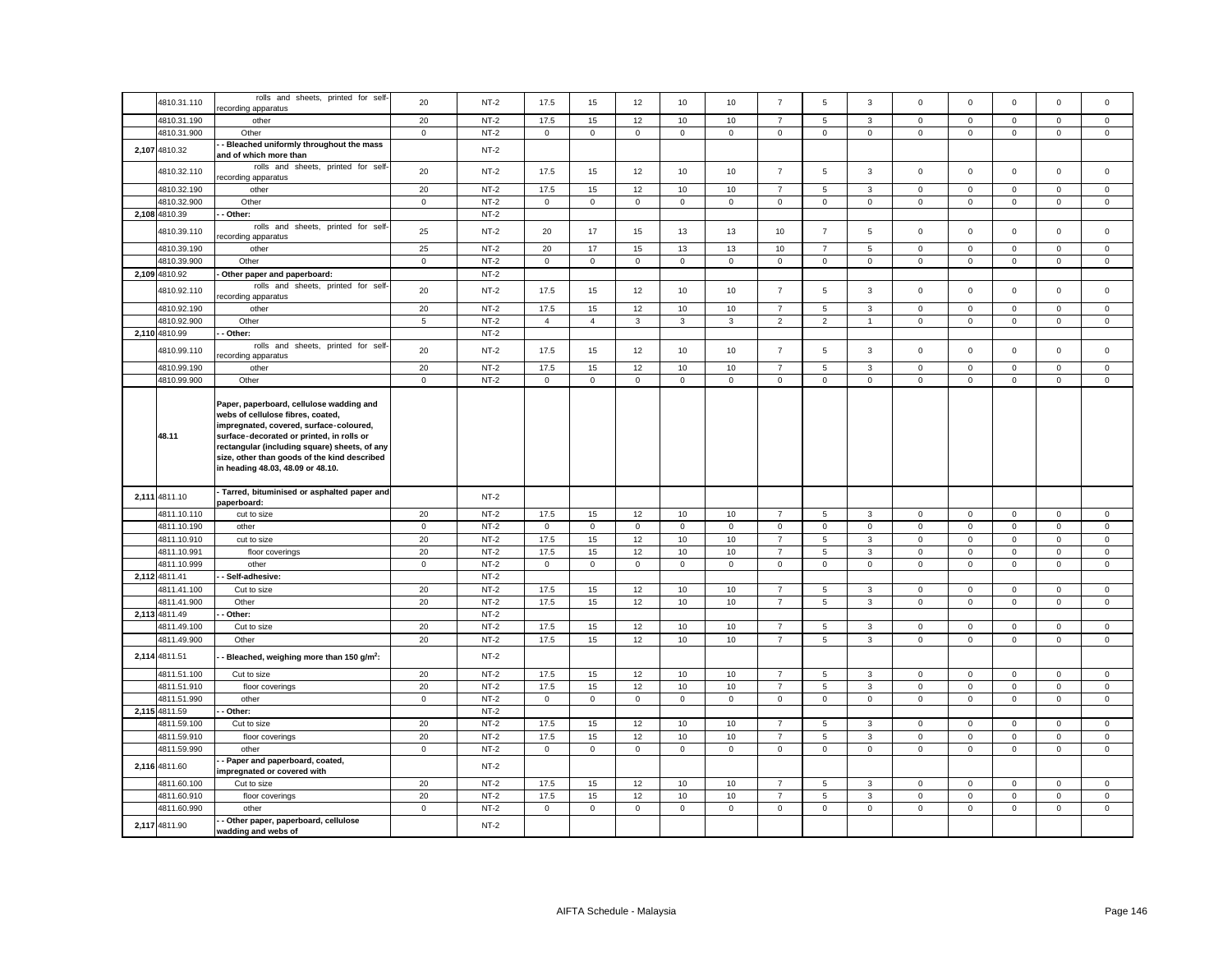|       | 4811.90.100       | Cut to size                                                                                                                                                                                                                      | 20              | $NT-2$ | 17.5           | 15             | 12           | 10             | 10             | $\overline{7}$ | 5              | 3              | 0              | $\mathbf 0$ | $\Omega$    | $\mathbf 0$    | $\mathbf 0$  |
|-------|-------------------|----------------------------------------------------------------------------------------------------------------------------------------------------------------------------------------------------------------------------------|-----------------|--------|----------------|----------------|--------------|----------------|----------------|----------------|----------------|----------------|----------------|-------------|-------------|----------------|--------------|
|       | 4811.90.910       | floor coverings                                                                                                                                                                                                                  | 20              | $NT-2$ | 17.5           | 15             | 12           | 10             | 10             | $\overline{7}$ | 5              | $\mathbf{3}$   | $\mathsf 0$    | $\mathbf 0$ | $\mathbf 0$ | $\mathsf 0$    | $\mathsf 0$  |
|       | 4811.90.990       | other                                                                                                                                                                                                                            | $\mathbf 0$     | $NT-2$ | $\overline{0}$ | $\mathbf 0$    | $\mathbf 0$  | $\mathbf 0$    | $\mathsf 0$    | $\mathsf 0$    | $\mathbf 0$    | $\mathbf 0$    | $\mathsf 0$    | $\mathsf 0$ | $\mathbf 0$ | $\mathsf 0$    | $\mathbf 0$  |
|       | 2,118 4812.00.000 | Filter blocks, slabs and plates, of paper pulp.                                                                                                                                                                                  | 20              | $NT-2$ | 17.5           | 15             | 12           | 10             | 10             | $\overline{7}$ | 5              | 3              | $\mathsf 0$    | $\mathsf 0$ | $\mathsf 0$ | $\mathsf 0$    | $\mathsf 0$  |
|       | 48.13             | Cigarette paper, whether or not cut to size or<br>in the form of booklets or tubes.                                                                                                                                              |                 |        |                |                |              |                |                |                |                |                |                |             |             |                |              |
|       | 2.119 4813.10.000 | - In the form of booklets or tubes                                                                                                                                                                                               | 20              | $NT-2$ | 17.5           | 15             | 12           | 10             | 10             | $\overline{7}$ | 5              | $\mathbf{3}$   | 0              | $\mathbf 0$ | $\mathbf 0$ | $\mathbf 0$    | $\mathbf{0}$ |
| 2,120 | 4813.20.000       | In rolls of a width not exceeding 5 cm                                                                                                                                                                                           | 20              | $NT-2$ | 17.5           | 15             | 12           | 10             | 10             | $\overline{7}$ | 5              | $\overline{3}$ | $\mathbf 0$    | $\mathbf 0$ | $\mathbf 0$ | $\mathsf 0$    | $\mathsf 0$  |
|       | 2,121 4813.90     | Other:                                                                                                                                                                                                                           |                 | $NT-2$ |                |                |              |                |                |                |                |                |                |             |             |                |              |
|       | 4813.90.100       | Cut to shape other than rectangular<br>including square)                                                                                                                                                                         | 10              | $NT-2$ | 7.5            | 6              | $\,$ 5 $\,$  | $\overline{4}$ | $\overline{4}$ | 3              | $\overline{2}$ | $\overline{1}$ | $\mathbf 0$    | $\mathsf 0$ | $\mathsf 0$ | $\mathsf 0$    | $\mathsf 0$  |
|       | 4813.90.210       | coated                                                                                                                                                                                                                           | $\sqrt{5}$      | $NT-2$ | $\overline{4}$ | $\overline{4}$ | 3            | $\mathbf{3}$   | 3              | 2              | $\overline{2}$ | $\mathbf{1}$   | $\mathbf 0$    | $\mathbf 0$ | $\mathbf 0$ | $\mathbf 0$    | $\mathbf 0$  |
|       | 4813.90.290       | other                                                                                                                                                                                                                            | 20              | $NT-2$ | 17.5           | 15             | 12           | 10             | 10             | $\overline{7}$ | 5              | 3              | $\mathbf 0$    | $\mathbf 0$ | $\mathbf 0$ | $\mathbf 0$    | $\mathsf 0$  |
|       | 4813.90.900       | Other                                                                                                                                                                                                                            | 20              | $NT-2$ | 17.5           | 15             | 12           | 10             | 10             | $\overline{7}$ | 5              | 3              | $\mathsf 0$    | $\mathsf 0$ | $\mathsf 0$ | $\mathbf 0$    | $\mathsf 0$  |
|       | 48.14             | Wallpaper and similar wall coverings;                                                                                                                                                                                            |                 |        |                |                |              |                |                |                |                |                |                |             |             |                |              |
|       |                   | window transparencies of paper.                                                                                                                                                                                                  |                 |        |                |                |              |                |                |                |                |                |                |             |             |                |              |
|       | 2,122 4814.10     | "Ingrain" paper:                                                                                                                                                                                                                 |                 | $NT-2$ |                |                |              |                |                |                |                |                |                |             |             |                |              |
|       | 4814.10.100       | With margins                                                                                                                                                                                                                     | 20              | $NT-2$ | 17.5           | 15             | 12           | 10             | 10             | $\overline{7}$ | 5              | 3              | $\mathbf 0$    | $\mathbf 0$ | $\mathbf 0$ | $\mathsf 0$    | $\mathsf 0$  |
|       | 4814.10.910       | of a width not exceeding 60 cm                                                                                                                                                                                                   | 20              | $NT-2$ | 17.5           | 15             | 12           | 10             | 10             | $\overline{7}$ | 5              | $_{3}$         | $\mathsf 0$    | $\mathsf 0$ | $\mathsf 0$ | $\mathsf 0$    | $\mathsf 0$  |
|       | 4814.10.990       | other                                                                                                                                                                                                                            | $\overline{5}$  | $NT-2$ | $\overline{4}$ | $\overline{4}$ | $\mathbf{3}$ | $\mathbf{3}$   | 3              | $\overline{2}$ | $\overline{2}$ | $\overline{1}$ | $\mathsf 0$    | $\mathbf 0$ | $\mathsf 0$ | $\mathsf 0$    | $\mathsf 0$  |
|       | 2,123 4814.20     | Wallpaper and similar wall covering,<br>consisting of paper coated                                                                                                                                                               |                 | $NT-2$ |                |                |              |                |                |                |                |                |                |             |             |                |              |
|       | 4814.20.100       | With margins                                                                                                                                                                                                                     | 20              | $NT-2$ | 17.5           | 15             | 12           | 10             | 10             | $\overline{7}$ | 5              | $\mathbf{3}$   | $\mathbf 0$    | $\mathbf 0$ | $\mathbf 0$ | $\mathsf 0$    | $\mathsf 0$  |
|       | 4814.20.910       | of a width not exceeding 60 cm                                                                                                                                                                                                   | 20              | $NT-2$ | 17.5           | 15             | 12           | 10             | 10             | $\overline{7}$ | 5              | $\mathbf{3}$   | $\mathbf 0$    | $\mathsf 0$ | $\mathsf 0$ | $\mathsf 0$    | $\mathsf 0$  |
|       | 4814.20.991       | of plastics the thickness of which constitutes<br>more than half the total thickness                                                                                                                                             | 25              | $NT-2$ | 20             | 17             | 15           | 13             | 13             | 10             | $\overline{7}$ | 5              | 0              | $\mathbf 0$ | $\mathbf 0$ | $\mathbf 0$    | $\mathbf 0$  |
|       | 4814.20.999       | other                                                                                                                                                                                                                            | $5\phantom{.0}$ | $NT-2$ | $\overline{4}$ | $\overline{4}$ | $\mathbf{3}$ | $\mathbf{3}$   | $\mathbf{3}$   | $\overline{2}$ | $\overline{2}$ | $\overline{1}$ | $\overline{0}$ | $\mathbf 0$ | $\mathbf 0$ | $\overline{0}$ | $\mathsf 0$  |
| 2,124 | 4814.90           | Other:                                                                                                                                                                                                                           |                 | $NT-2$ |                |                |              |                |                |                |                |                |                |             |             |                |              |
|       | 4814.90.100       | With margins                                                                                                                                                                                                                     | 20              | $NT-2$ | 17.5           | 15             | 12           | 10             | 10             | $\overline{7}$ | 5              | $\mathbf{3}$   | $\mathbf 0$    | $\mathsf 0$ | $\mathsf 0$ | $\mathbf 0$    | $\mathsf 0$  |
|       | 4814.90.910       | of a width not exceeding 60 cm                                                                                                                                                                                                   | 20              | $NT-2$ | 17.5           | 15             | 12           | 10             | 10             | $\overline{7}$ | 5              | 3              | $\mathbf 0$    | $\mathbf 0$ | $\mathbf 0$ | $\mathbf 0$    | $\mathbf 0$  |
|       | 4814.90.991       | embossed                                                                                                                                                                                                                         | 15              | $NT-2$ | 13             | 11             | 8            | 6              | 6              | 5              | 3              | $\overline{2}$ | $\mathbf 0$    | $\mathsf 0$ | $\mathbf 0$ | $\mathsf 0$    | $\mathsf 0$  |
|       | 4814.90.992       | coated, impregnated, covered, surface-<br>coloured, surface-                                                                                                                                                                     | 5               | $NT-2$ | $\overline{4}$ | $\overline{4}$ | 3            | 3              | 3              | $\overline{2}$ | $\overline{2}$ | $\overline{1}$ | $\mathsf 0$    | $\Omega$    | $\mathbf 0$ | $\mathsf 0$    | $\mathbf 0$  |
|       | 4814.90.993       | photo murals                                                                                                                                                                                                                     | 20              | $NT-2$ | 17.5           | 15             | 12           | 10             | 10             | $\overline{7}$ | 5              | $\mathbf{3}$   | $\mathsf 0$    | $\mathsf 0$ | $\mathsf 0$ | $\mathsf 0$    | $\mathsf 0$  |
|       | 4814.90.994       | of plastics the thickness of which<br>constitutes more than                                                                                                                                                                      | 25              | $NT-2$ | 20             | 17             | 15           | 13             | 13             | 10             | $\overline{7}$ | $\overline{5}$ | $\mathsf 0$    | $\mathsf 0$ | $\mathsf 0$ | $\mathsf 0$    | $\mathsf 0$  |
|       | 4814.90.995       | other                                                                                                                                                                                                                            | 5               | $NT-2$ | $\overline{4}$ | 4              | 3            | 3              | 3              | $\overline{2}$ | $\overline{2}$ | $\overline{1}$ | $\mathsf 0$    | 0           | $\mathbf 0$ | $\mathbf 0$    | $\mathbf 0$  |
|       | 4814.90.999       | other                                                                                                                                                                                                                            | 20              | $NT-2$ | 17.5           | 15             | 12           | 10             | 10             | $\overline{7}$ | 5              | 3              | $\mathsf 0$    | $\mathsf 0$ | $\mathsf 0$ | $\mathsf 0$    | $\mathsf 0$  |
|       | 48.16             | Carbon paper, self-copy paper and other<br>copying or transfer papers (other than those<br>of heading 48.09), duplicator stencils and<br>offset plates, of paper, whether or not put up<br>in boxes.                             |                 |        |                |                |              |                |                |                |                |                |                |             |             |                |              |
|       | 2,125 4816.20     | - Self copy paper:                                                                                                                                                                                                               |                 | $NT-2$ |                |                |              |                |                |                |                |                |                |             |             |                |              |
|       | 4816.20.100       | In rolls of a width exceeding 15 cm but not<br>xceeding 36 cm                                                                                                                                                                    | 5               | $NT-2$ | $\overline{4}$ | $\overline{4}$ | 3            | 3              | 3              | 2              | 2              | $\overline{1}$ | $\mathbf 0$    | $\Omega$    | $\mathbf 0$ | $\mathbf 0$    | $\mathbf 0$  |
|       | 4816.20.900       | Other                                                                                                                                                                                                                            | 20              | $NT-2$ | 17.5           | 15             | 12           | 10             | 10             | $\overline{7}$ | 5              | $\overline{3}$ | $\mathbf 0$    | $\mathbf 0$ | $\mathbf 0$ | $\mathbf 0$    | $\mathbf 0$  |
|       | 2,126 4816.90     | Other:                                                                                                                                                                                                                           |                 | $NT-2$ |                |                |              |                |                |                |                |                |                |             |             |                |              |
|       | 4816.90.110       | carbon paper                                                                                                                                                                                                                     | $\mathbf{0}$    | $NT-2$ | $\mathbf 0$    | $\mathsf 0$    | $\mathsf 0$  | $\mathbf 0$    | $\mathbf 0$    | $\mathsf 0$    | $\mathbf 0$    | $\mathbf 0$    | $\mathbf 0$    | $\mathsf 0$ | $\mathbf 0$ | $\mathbf 0$    | $\mathsf 0$  |
|       | 4816.90.190       | other                                                                                                                                                                                                                            | 20              | $NT-2$ | 17.5           | 15             | 12           | 10             | 10             | $\overline{7}$ | 5              | $\mathbf{3}$   | $\mathbf 0$    | $\mathbf 0$ | $\mathbf 0$ | $\mathbf 0$    | $\mathbf 0$  |
|       | 4816.90.200       | Duplicator stencils                                                                                                                                                                                                              | 20              | $NT-2$ | 17.5           | 15             | 12           | 10             | 10             | $\overline{7}$ | 5              | $\overline{3}$ | $\mathbf 0$    | $\mathbf 0$ | $\mathbf 0$ | $\mathbf 0$    | $\mathbf 0$  |
|       | 4816.90.910       | in rolls of a width exceeding 15 cm but<br>not exceeding 36 cm                                                                                                                                                                   | 5               | $NT-2$ | $\overline{4}$ | $\overline{4}$ | $\mathbf{3}$ | 3              | 3              | $\overline{2}$ | $\overline{2}$ | $\overline{1}$ | $\mathbf 0$    | $\mathbf 0$ | $\mathbf 0$ | $\mathbf 0$    | $\mathbf 0$  |
|       | 4816.90.990       | other                                                                                                                                                                                                                            | 20              | $NT-2$ | 17.5           | 15             | 12           | 10             | 10             | $\overline{7}$ | 5              | $\mathbf{3}$   | $\mathsf 0$    | $\mathsf 0$ | $\mathbf 0$ | $\mathsf 0$    | $\mathsf 0$  |
|       | 48.17             | Envelopes, letter cards, plain postcards and<br>correspondence cards, of paper or<br>paperboard; boxes, pouches, wallets and<br>writing compendiums, of paper or<br>paperboard, containing an assortment of<br>paper stationery. |                 |        |                |                |              |                |                |                |                |                |                |             |             |                |              |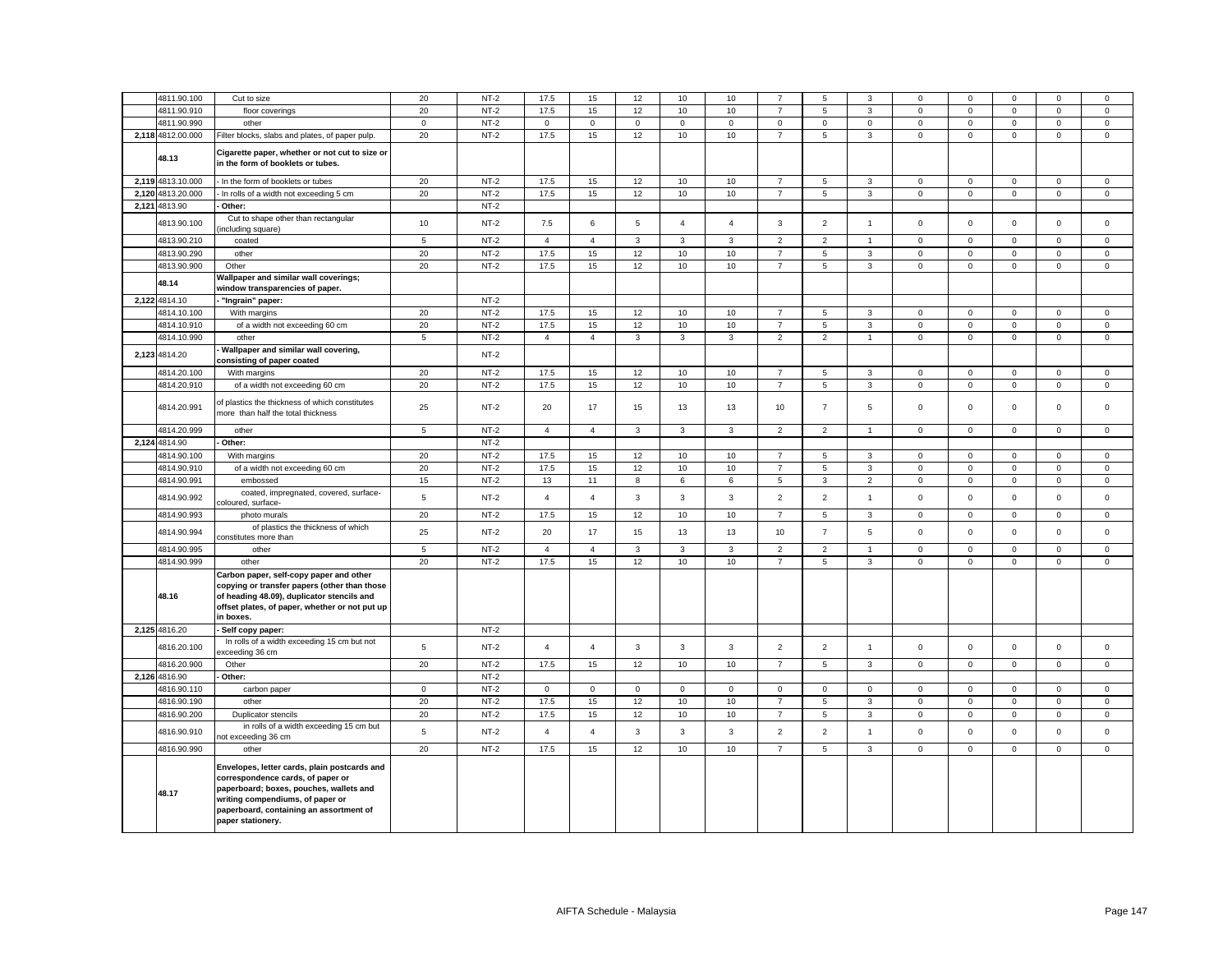| 2,127 4817.10.000 | Envelopes                                                                                                                                                                                                                                                                                                                                                                                                                                                                                                                | 20          | $NT-2$ | 17.5        | 15          | 12           | 10           | 10          |                | 5              | 3              | 0            | $\mathbf 0$    | $\mathbf 0$  | $\mathbf 0$    | 0            |
|-------------------|--------------------------------------------------------------------------------------------------------------------------------------------------------------------------------------------------------------------------------------------------------------------------------------------------------------------------------------------------------------------------------------------------------------------------------------------------------------------------------------------------------------------------|-------------|--------|-------------|-------------|--------------|--------------|-------------|----------------|----------------|----------------|--------------|----------------|--------------|----------------|--------------|
| 2,128 4817.20.000 | Letter cards, plain postcards and<br>correspondence cards                                                                                                                                                                                                                                                                                                                                                                                                                                                                | 20          | $NT-2$ | 17.5        | 15          | 12           | 10           | 10          | $\overline{7}$ | 5              | 3              | $\mathbf 0$  | $\mathbf 0$    | $\mathbf 0$  | $\mathbf 0$    | $\mathbf{0}$ |
| 2,129 4817.30.000 | Boxes, pouches, wallets and writing<br>compendiums, of paper or                                                                                                                                                                                                                                                                                                                                                                                                                                                          | 20          | $NT-2$ | 17.5        | 15          | 12           | 10           | 10          | $\overline{7}$ | 5              | 3              | $\mathbf{0}$ | $\mathbf 0$    | $\mathbf 0$  | $\mathbf{0}$   | $\mathbf{0}$ |
| 48.18             | Toilet paper and similar paper, cellulose<br>wadding or webs of cellulose fibres, of a<br>kind used for household or sanitary<br>purposes, in rolls of a width not exceeding<br>36 cm, or cut to size or shape;<br>handkerchiefs, cleansing tissues, towels,<br>tablecloths, serviettes, napkins for babies,<br>tampons, bed sheets and similar household,<br>sanitary or hospital articles, articles of<br>apparel and clothing accessories, of paper<br>pulp, paper, cellulose wadding or webs of<br>cellulose fibres. |             |        |             |             |              |              |             |                |                |                |              |                |              |                |              |
| 2,130 4818.10.000 | Toilet paper                                                                                                                                                                                                                                                                                                                                                                                                                                                                                                             | 25          | $NT-2$ | 20          | 17          | 15           | 13           | 13          | 10             | $\overline{7}$ | $\sqrt{5}$     | 0            | $\mathsf 0$    | $\mathbf 0$  | $\mathbf 0$    | $\mathbf 0$  |
| 2,131 4818.20.000 | Handkerchiefs, cleansing or facial tissues and<br>towels                                                                                                                                                                                                                                                                                                                                                                                                                                                                 | 25          | $NT-2$ | 20          | 17          | 15           | 13           | 13          | 10             | $\overline{7}$ | 5              | $\mathbf 0$  | $\mathbf 0$    | $\mathbf 0$  | $\mathsf 0$    | $\mathbf 0$  |
| 2,132 4818.30     | Tablecloths and serviettes:                                                                                                                                                                                                                                                                                                                                                                                                                                                                                              |             | $NT-2$ |             |             |              |              |             |                |                |                |              |                |              |                |              |
| 4818.30.100       | Tablecloths                                                                                                                                                                                                                                                                                                                                                                                                                                                                                                              | 20          | $NT-2$ | 17.5        | 15          | 12           | 10           | 10          | $\overline{7}$ | $\,$ 5 $\,$    | $\mathbf{3}$   | $\mathsf 0$  | $\mathbf 0$    | $\mathsf 0$  | $\mathsf 0$    | $\mathbf 0$  |
| 4818.30.200       | Serviettes                                                                                                                                                                                                                                                                                                                                                                                                                                                                                                               | 25          | $NT-2$ | 20          | 17          | 15           | 13           | 13          | 10             | $\overline{7}$ | $\overline{5}$ | $\mathsf 0$  | $\overline{0}$ | $\mathsf{O}$ | $\overline{0}$ | $\mathsf 0$  |
| 2,133 4818.40     | Sanitary towels and tampons, napkins and<br>apkin liners for babies                                                                                                                                                                                                                                                                                                                                                                                                                                                      |             | $NT-2$ |             |             |              |              |             |                |                |                |              |                |              |                |              |
| 4818.40.100       | Sanitary towels and tampons                                                                                                                                                                                                                                                                                                                                                                                                                                                                                              | 30          | $NT-2$ | 25          | 20          | 15           | 13           | 13          | 11             | 8              | 5              | $\mathbf 0$  | $\mathsf 0$    | $\mathbf 0$  | $\mathsf 0$    | $\mathbf 0$  |
| 4818.40.200       | Baby napkins                                                                                                                                                                                                                                                                                                                                                                                                                                                                                                             | $\mathsf 0$ | $NT-2$ | $\mathbf 0$ | $\mathsf 0$ | $\mathsf 0$  | $\mathbf 0$  | $\mathsf 0$ | $\mathsf 0$    | $\mathsf 0$    | $\mathsf 0$    | $\mathsf 0$  | $\mathbf 0$    | $\mathsf 0$  | $\mathsf 0$    | $\mathsf 0$  |
| 4818.40.300       | Pads for incontinence                                                                                                                                                                                                                                                                                                                                                                                                                                                                                                    | $\circ$     | $NT-2$ | $\mathbf 0$ | $\mathbf 0$ | $\mathbf{0}$ | $\mathbf{0}$ | $\mathbf 0$ | $\mathbf 0$    | $\mathbf{0}$   | $\mathbf 0$    | $\mathbf 0$  | $\mathbf 0$    | $\mathbf 0$  | $\mathbf{0}$   | $\mathbf{0}$ |
| 4818.40.900       | Other                                                                                                                                                                                                                                                                                                                                                                                                                                                                                                                    | 20          | $NT-2$ | 17.5        | 15          | 12           | 10           | 10          | $\overline{7}$ | 5              | $\mathbf{3}$   | $\mathbf 0$  | $\mathbf 0$    | $\mathsf 0$  | $\mathbf{0}$   | $\mathbf 0$  |
| 2,134 4818.50.000 | Articles of apparel and clothing accessories                                                                                                                                                                                                                                                                                                                                                                                                                                                                             | 20          | $NT-2$ | 17.5        | 15          | 12           | 10           | 10          | $\overline{7}$ | 5              | 3              | $\mathsf 0$  | $\mathbf 0$    | $\mathsf 0$  | $\mathsf 0$    | $\mathsf 0$  |
| 2,135 4818.90.000 | Other                                                                                                                                                                                                                                                                                                                                                                                                                                                                                                                    | 20          | $NT-2$ | 17.5        | 15          | 12           | 10           | 10          | $\overline{7}$ | 5              | $\mathbf{3}$   | $\mathbf 0$  | $\mathbf 0$    | $\mathbf 0$  | $\mathbf{0}$   | $\mathbf 0$  |
| 48.19             | Cartons, boxes, cases, bags and other<br>packing containers, of paper, paperboard,<br>cellulose wadding or webs of cellulose<br>fibres; box files, letter trays, and similar<br>articles, of paper or paperboard of a kind<br>used in offices, shops or the like.                                                                                                                                                                                                                                                        |             |        |             |             |              |              |             |                |                |                |              |                |              |                |              |
| 2,136 4819.10.000 | Cartons, boxes and cases, of corrugated<br>paper or paperboard                                                                                                                                                                                                                                                                                                                                                                                                                                                           | 25          | $NT-2$ | 20          | 17          | 15           | 13           | 13          | 10             | $\overline{7}$ | 5              | $\mathbf 0$  | $\mathsf 0$    | $\mathbf 0$  | $\mathsf 0$    | $\mathbf 0$  |
| 2,137 4819.20.000 | Folding cartons, boxes and cases, of non-<br>corrugated paper or                                                                                                                                                                                                                                                                                                                                                                                                                                                         | 25          | $NT-2$ | 20          | 17          | 15           | 13           | 13          | 10             | $\overline{7}$ | 5              | $\mathsf 0$  | $\mathbf 0$    | $\mathbf 0$  | $\mathsf 0$    | $\mathbf 0$  |
| 2,138 4819.30.000 | Sack and bags, having a base of a width of 40<br>cm or more                                                                                                                                                                                                                                                                                                                                                                                                                                                              | 25          | $NT-2$ | 20          | 17          | 15           | 13           | 13          | 10             | $\overline{7}$ | 5              | $\mathsf 0$  | $\mathbf 0$    | $\mathsf{O}$ | $\mathsf 0$    | $\mathbf 0$  |
| 2,139 4819.40.000 | Other sacks and bags, including cones                                                                                                                                                                                                                                                                                                                                                                                                                                                                                    | 25          | $NT-2$ | 20          | 17          | 15           | 13           | 13          | 10             | $\overline{7}$ | 5              | $\mathbf 0$  | $\mathbf 0$    | $\mathbf 0$  | $\mathsf 0$    | $\mathbf 0$  |
| 2,140 4819.50.000 | Other packing containers, including record<br>leeves                                                                                                                                                                                                                                                                                                                                                                                                                                                                     | 25          | $NT-2$ | 20          | 17          | 15           | 13           | 13          | 10             | $\overline{7}$ | 5              | $\mathbf 0$  | $\mathbf 0$    | $\mathbf{O}$ | $\mathbf 0$    | $\mathbf 0$  |
| 2,141 4819.60.000 | Box files, letter trays, storage boxes and<br>similar articles, of a kind                                                                                                                                                                                                                                                                                                                                                                                                                                                | 25          | $NT-2$ | 20          | 17          | 15           | 13           | 13          | 10             | $\overline{7}$ | 5              | $\mathbf 0$  | $\mathsf 0$    | $\mathsf{O}$ | $\mathbf 0$    | $\mathbf{0}$ |
| 48.20             | Registers, account books, note books, order<br>books, receipt books, letter pads,<br>memorandum pads, diaries and similar<br>articles, exercise books, blotting-pads,<br>binders (loose-leaf or other), folders, file<br>covers, manifold business forms, interleaved<br>carbon sets and other articles of stationery,<br>of paper or paperboard; albums for samples<br>or for collections and book covers, of paper<br>or paperboard.                                                                                   |             |        |             |             |              |              |             |                |                |                |              |                |              |                |              |
| 2,142 4820.10.000 | Registers, account books, note books, order<br>books, receipt                                                                                                                                                                                                                                                                                                                                                                                                                                                            | 20          | $NT-2$ | 17.5        | 15          | 12           | 10           | 10          | $\overline{7}$ | 5              | 3              | $\mathsf 0$  | $\mathbf 0$    | $\mathbf 0$  | $\mathsf 0$    | $\mathsf 0$  |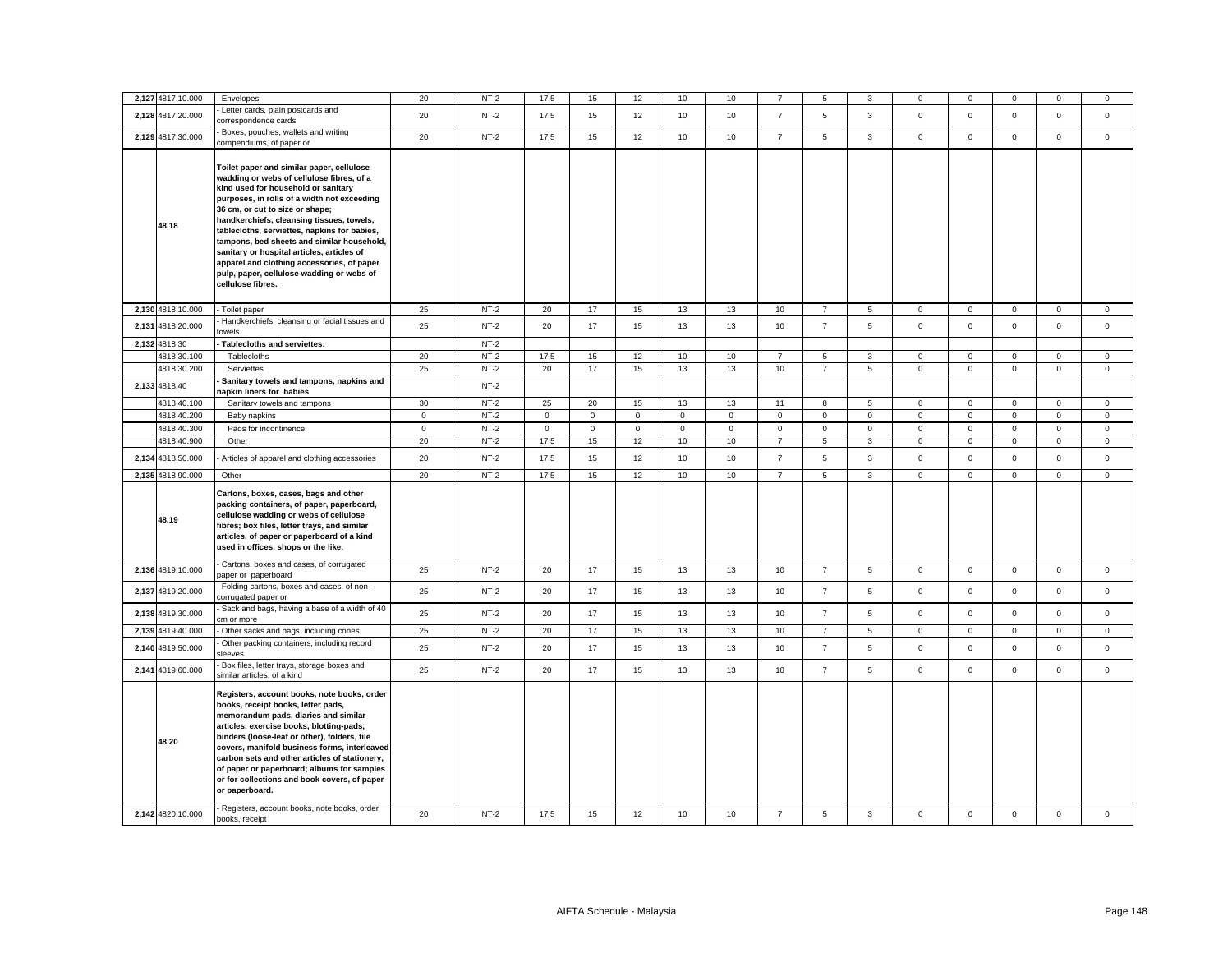| 2,143 4820.20.000 | Exercise books                                                                                                                                                                                             | $\mathbf 0$ | $NT-2$ | 0              | 0              | 0              | 0              | 0              | 0              | 0              | $^{\circ}$     | 0            | 0            |                     | $^{\circ}$   | 0           |
|-------------------|------------------------------------------------------------------------------------------------------------------------------------------------------------------------------------------------------------|-------------|--------|----------------|----------------|----------------|----------------|----------------|----------------|----------------|----------------|--------------|--------------|---------------------|--------------|-------------|
| 2,144 4820.30.000 | Binders (other than book covers), folders and<br>ile covers                                                                                                                                                | 20          | $NT-2$ | 17.5           | 15             | 12             | 10             | 10             | $\overline{7}$ | 5              | $\mathbf{3}$   | $\mathsf 0$  | $\mathbf 0$  | $\mathsf 0$         | $\mathsf 0$  | $\mathbf 0$ |
| 2,145 4820.40.000 | Manifold business forms and interleaved<br>carbon sets                                                                                                                                                     | 20          | $NT-2$ | 17.5           | 15             | 12             | 10             | 10             | $\overline{7}$ | 5              | $\mathbf{3}$   | $\mathsf 0$  | $\mathsf 0$  | $\mathbf 0$         | $\mathsf 0$  | $\mathsf 0$ |
| 2,146 4820.50.000 | Albums for samples or for collections                                                                                                                                                                      | 20          | $NT-2$ | 17.5           | 15             | $12\,$         | 10             | 10             | $\overline{7}$ | 5              | 3              | $\mathsf 0$  | $\mathsf 0$  | $\mathbf 0$         | $\mathsf 0$  | $\mathsf 0$ |
| 2,147 4820.90.000 | Other                                                                                                                                                                                                      | 20          | $NT-2$ | 17.5           | 15             | 12             | 10             | 10             | $\overline{7}$ | 5              | 3              | $\mathsf 0$  | $\mathsf 0$  | $\mathsf 0$         | $\mathsf 0$  | $\mathsf 0$ |
|                   | Paper or paperboard labels of all kinds,                                                                                                                                                                   |             |        |                |                |                |                |                |                |                |                |              |              |                     |              |             |
| 48.21             | whether or not printed.                                                                                                                                                                                    |             |        |                |                |                |                |                |                |                |                |              |              |                     |              |             |
| 2,148 4821.10.000 | Printed                                                                                                                                                                                                    | 25          | $NT-2$ | 20             | 17             | 15             | 13             | 13             | 10             |                | 5              | 0            | $\mathbf 0$  | $\mathbf 0$         | $\mathbf 0$  | $\mathbf 0$ |
| 2,149 4821.90.000 | Other                                                                                                                                                                                                      | 25          | $NT-2$ | 20             | 17             | 15             | 13             | 13             | 10             | $\overline{7}$ | 5              | $\mathbf 0$  | $\mathsf 0$  | $\mathsf 0$         | $\mathsf 0$  | $\mathbf 0$ |
| 48.22             | Bobbins, spools, cops and similar supports<br>of paper pulp, paper or paperboard (whether<br>or not perforated or hardened).                                                                               |             |        |                |                |                |                |                |                |                |                |              |              |                     |              |             |
| 2,150 4822.10     | Of a kind used for winding textile yarn:                                                                                                                                                                   |             | $NT-2$ |                |                |                |                |                |                |                |                |              |              |                     |              |             |
| 4822.10.100       | Cones                                                                                                                                                                                                      | 15          | $NT-2$ | 13             | 11             | 8              | 6              | 6              | 5              | $\mathbf{3}$   | $\overline{2}$ | $\mathbf{0}$ | $\mathbf 0$  | $\mathbf 0$         | $\mathbf{0}$ | $\mathbf 0$ |
| 4822.10.900       | Other                                                                                                                                                                                                      | 5           | $NT-2$ | $\overline{4}$ | $\overline{4}$ | $\mathbf{3}$   | $\mathbf{3}$   | $\mathbf{3}$   | $\overline{2}$ | $\overline{2}$ | $\overline{1}$ | $\mathbf 0$  | $\mathsf 0$  | $\mathsf 0$         | $\mathbf 0$  | $\mathsf 0$ |
| 2,151 4822.90     | Other:                                                                                                                                                                                                     |             | $NT-2$ |                |                |                |                |                |                |                |                |              |              |                     |              |             |
| 4822.90.100       | Cones                                                                                                                                                                                                      | 15          | $NT-2$ | 13             | 11             | 8              | 6              | 6              | 5              | $\mathbf{3}$   | $\overline{2}$ | $\mathbf 0$  | $\mathsf 0$  | $\mathbf 0$         | $\mathbf 0$  | $\mathsf 0$ |
| 4822.90.900       | Other                                                                                                                                                                                                      | 5           | $NT-2$ | $\overline{4}$ | $\overline{4}$ | 3              | $\mathbf{3}$   | 3              | 2              | $\overline{2}$ | $\overline{1}$ | $\mathbf{0}$ | $\mathsf 0$  | $\mathbf 0$         | $\mathsf 0$  | $\mathsf 0$ |
| 48.23             | Other paper, paperboard, cellulose wadding<br>and webs of cellulose fibres, cut to size or<br>shape; other articles of paper pulp, paper,<br>paperboard, cellulose wadding or webs of<br>cellulose fibres. |             |        |                |                |                |                |                |                |                |                |              |              |                     |              |             |
| 2,152 4823.20     | Filter paper and paperboard:                                                                                                                                                                               |             | $NT-2$ |                |                |                |                |                |                |                |                |              |              |                     |              |             |
| 4823.20.100       | In strips, rolls or sheets                                                                                                                                                                                 | 25          | $NT-2$ | 20             | 17             | 15             | 13             | 13             | 10             | $\overline{7}$ | 5              | $\mathbf 0$  | $\mathbf{0}$ | $\mathbf 0$         | $\mathbf{0}$ | $\mathbf 0$ |
| 4823.20.900       | Other                                                                                                                                                                                                      | 10          | $NT-2$ | 7.5            | 6              | $\overline{5}$ | $\overline{4}$ | $\overline{4}$ | $\mathbf{3}$   | $\overline{2}$ | $\overline{1}$ | $\mathsf 0$  | $\mathsf 0$  | $\mathsf 0$         | $\mathsf 0$  | $\mathsf 0$ |
|                   | Rolls, sheets and dials, printed for self-                                                                                                                                                                 |             |        |                |                |                |                |                |                |                |                |              |              |                     |              |             |
| 2,153 4823.40.000 | ecording apparatus                                                                                                                                                                                         | 25          | $NT-2$ | 20             | 17             | 15             | 13             | 13             | 10             | $\overline{7}$ | 5              | $\Omega$     | $\Omega$     | $\Omega$            | $\mathbf 0$  | $\mathbf 0$ |
| 2,154 4823.61.000 | - Of bamboo                                                                                                                                                                                                | 25          | $NT-2$ | 20             | 17             | 15             | 13             | 13             | 10             | $\overline{7}$ | 5              | $\mathbf 0$  | $\mathbf 0$  | $\mathbf 0$         | $\mathbf 0$  | $\mathbf 0$ |
| 2,155 4823.69.000 | - Other                                                                                                                                                                                                    | 25          | $NT-2$ | 20             | 17             | 15             | 13             | 13             | 10             | $\overline{7}$ | 5              | $\mathbf 0$  | $\mathbf{0}$ | $\mathbf 0$         | $\mathbf 0$  | $\mathbf 0$ |
| 2,156 4823.70.000 | Moulded or pressed articles of paper pulp                                                                                                                                                                  | $25\,$      | $NT-2$ | 20             | 17             | 15             | 13             | 13             | 10             | $\overline{7}$ | $\overline{5}$ | $\mathsf 0$  | $\mathbf 0$  | $\mathsf 0$         | $\mathsf 0$  | $\mathsf 0$ |
| 2,157 4823.90     | Other:                                                                                                                                                                                                     |             | $NT-2$ |                |                |                |                |                |                |                |                |              |              |                     |              |             |
|                   |                                                                                                                                                                                                            |             |        |                |                |                |                |                |                |                |                |              |              |                     |              |             |
| 4823.90.100       | Joss paper                                                                                                                                                                                                 | $\mathsf 0$ | $NT-2$ | $\circ$        | $\mathbf{0}$   | $\mathsf 0$    | $\mathbf{0}$   | $\mathbf{0}$   | $\mathbf 0$    | $\mathsf 0$    | $\mathsf 0$    | $\mathsf 0$  | $\mathbf 0$  | $\mathbf 0$         | $\mathsf 0$  | $\mathsf 0$ |
| 4823.90.200       | Silicon paper                                                                                                                                                                                              | $\mathsf 0$ | $NT-2$ | $\mathbf 0$    | $\mathbf 0$    | $\mathbf 0$    | $\mathbf 0$    | $\mathbf 0$    | $\mathbf 0$    | $\mathbf 0$    | $\mathbf{0}$   | $\mathsf 0$  | $\mathbf 0$  | $\mathbf 0$         | $\mathbf 0$  | $\mathbf 0$ |
| 4823.90.300       | Punched jacquard cards                                                                                                                                                                                     | $\mathbf 0$ | $NT-2$ | $\mathbf 0$    | $\mathbf 0$    | $\mathsf 0$    | $\mathsf 0$    | $\mathsf 0$    | $\mathsf 0$    | $\mathsf 0$    | $\,0\,$        | $\mathsf 0$  | $\mathsf 0$  | $\mathsf 0$         | $\mathsf 0$  | $\mathsf 0$ |
| 4823.90.400       | Fans and hand screens, with paper mounts<br>r leaves and frames of                                                                                                                                         | 20          | $NT-2$ | 17.5           | 15             | 12             | 10             | 10             | $\overline{7}$ | 5              | 3              | $\mathbf 0$  | $\mathbf 0$  | $\mathbf 0$         | $\mathbf 0$  | $\mathsf 0$ |
| 4823.90.500       | Cards for statistical machines                                                                                                                                                                             | $10$        | $NT-2$ | 7.5            | 6              | 5              | $\overline{4}$ | $\overline{4}$ | $\mathbf{3}$   | $\overline{2}$ | $\overline{1}$ | $\mathsf 0$  | $\mathbf 0$  | $\mathbf 0$         | $\mathsf 0$  | $\mathsf 0$ |
| 4823.90.600       | Floor coverings                                                                                                                                                                                            | 20          | $NT-2$ | 17.5           | 15             | 12             | 10             | 10             | $\overline{7}$ | 5              | 3              | 0            | $\mathbf 0$  | $\mathbf 0$         | $\mathbf 0$  | $\mathbf 0$ |
| 4823.90.911       | in strips, rolls or sheets                                                                                                                                                                                 | 25          | $NT-2$ | 20             | 17             | 15             | 13             | 13             | 10             | $\overline{7}$ | 5              | $\mathbf 0$  | $\mathbf 0$  | $\mathbf 0$         | $\mathbf 0$  | $\mathsf 0$ |
| 4823.90.919       | other                                                                                                                                                                                                      | 10          | $NT-2$ | 7.5            | 6              | $\,$ 5 $\,$    | $\overline{4}$ | $\overline{4}$ | 3              | $\overline{c}$ | $\overline{1}$ | $\mathsf 0$  | $\mathsf 0$  | $\mathsf 0$         | $\mathbf 0$  | $\mathsf 0$ |
| 4823.90.990       | other articles                                                                                                                                                                                             | 25          | $NT-2$ | 20             | 17             | 15             | 13             | 13             | 10             | $\overline{7}$ | $\,$ 5 $\,$    | $\mathsf 0$  | $\mathbf 0$  | $\mathsf{O}\xspace$ | $\mathsf 0$  | $\mathsf 0$ |
| 49.01             | Printed books, brochures, leaflets and<br>similar printed matter, whether or not in<br>single sheets.                                                                                                      |             |        |                |                |                |                |                |                |                |                |              |              |                     |              |             |
| 2,158 4901.10.000 | In single sheets, whether or not folded                                                                                                                                                                    | $\mathbf 0$ | $NT-1$ | $\mathbf 0$    | $\mathsf 0$    | $\mathsf 0$    | $\mathbf 0$    | 0              | $\mathsf 0$    | $\mathbf 0$    | $\mathbf 0$    | $\mathbf 0$  | $\mathsf 0$  | $\mathsf 0$         | $\mathbf 0$  | 0           |
|                   | - Dictionaries and encyclopaedias, and serial                                                                                                                                                              |             |        |                |                |                |                |                |                |                |                |              |              |                     |              |             |
| 2,159 4901.91.000 | nstallments thereof                                                                                                                                                                                        | $\mathbf 0$ | $NT-1$ | $\mathbf 0$    | $\mathbf 0$    | $\mathsf 0$    | $\mathbf 0$    | 0              | $\mathsf 0$    | $\mathbf 0$    | $\mathsf 0$    | $\mathsf 0$  | $\mathbf 0$  | $\mathbf 0$         | $\mathsf 0$  | $\mathsf 0$ |
| 2,160 4901.99.000 | - Other                                                                                                                                                                                                    | $\mathbf 0$ | $NT-1$ | $\mathsf 0$    | $\mathbf 0$    | $\mathsf 0$    | $\mathsf 0$    | $\mathsf 0$    | $\mathsf 0$    | $\mathbf 0$    | $\mathbf 0$    | $\mathbf 0$  | $\mathsf 0$  | $\mathsf 0$         | $\mathsf 0$  | $\mathsf 0$ |
| 49.02             | Newspapers, journals and periodicals,<br>whether or not illustrated or containing<br>advertising material.                                                                                                 |             |        |                |                |                |                |                |                |                |                |              |              |                     |              |             |
| 2,161 4902.10.000 | Appearing at least four times a week                                                                                                                                                                       | $\mathbf 0$ | $NT-1$ | $\mathbf{0}$   | $\mathbf 0$    | $\mathbf 0$    | $\mathsf 0$    | $\mathsf 0$    | $\mathsf 0$    | $\mathbf 0$    | $\mathbf 0$    | $\mathbf 0$  | $\mathsf 0$  | $\mathsf 0$         | $\mathbf 0$  | $\mathbf 0$ |
| 2,162 4902.90.000 | Other                                                                                                                                                                                                      | $\mathbf 0$ | $NT-1$ | $\mathbf{0}$   | $\mathbf 0$    | $\mathsf 0$    | $\mathsf 0$    | $\mathbf 0$    | $\mathsf 0$    | $\mathbf 0$    | $\mathbf 0$    | $\mathbf 0$  | $\mathsf 0$  | $\mathsf 0$         | $\mathsf 0$  | $\mathsf 0$ |
| 2,163 4903.00.000 | Children's picture, drawing or colouring books.                                                                                                                                                            | $\mathbf 0$ | $NT-1$ | $\mathsf 0$    | $\mathbf 0$    | $\mathsf 0$    | $\mathsf 0$    | $\mathbf 0$    | $\mathbf 0$    | $\mathbf 0$    | $\mathbf 0$    | $\mathsf 0$  | $\mathbf 0$  | $\mathbf 0$         | $\mathsf 0$  | $\mathbf 0$ |
| 2,164 4904.00.000 | Music, printed or in manuscript, whether or not<br>bound or illustrated.                                                                                                                                   | $\mathsf 0$ | $NT-1$ | $\mathsf 0$    | $\mathbf 0$    | $\mathsf 0$    | $\mathsf 0$    | $\mathsf 0$    | $\mathbf 0$    | $\mathsf 0$    | $\mathsf 0$    | $\mathsf 0$  | $\mathbf 0$  | $\mathbf 0$         | $\mathsf 0$  | $\mathsf 0$ |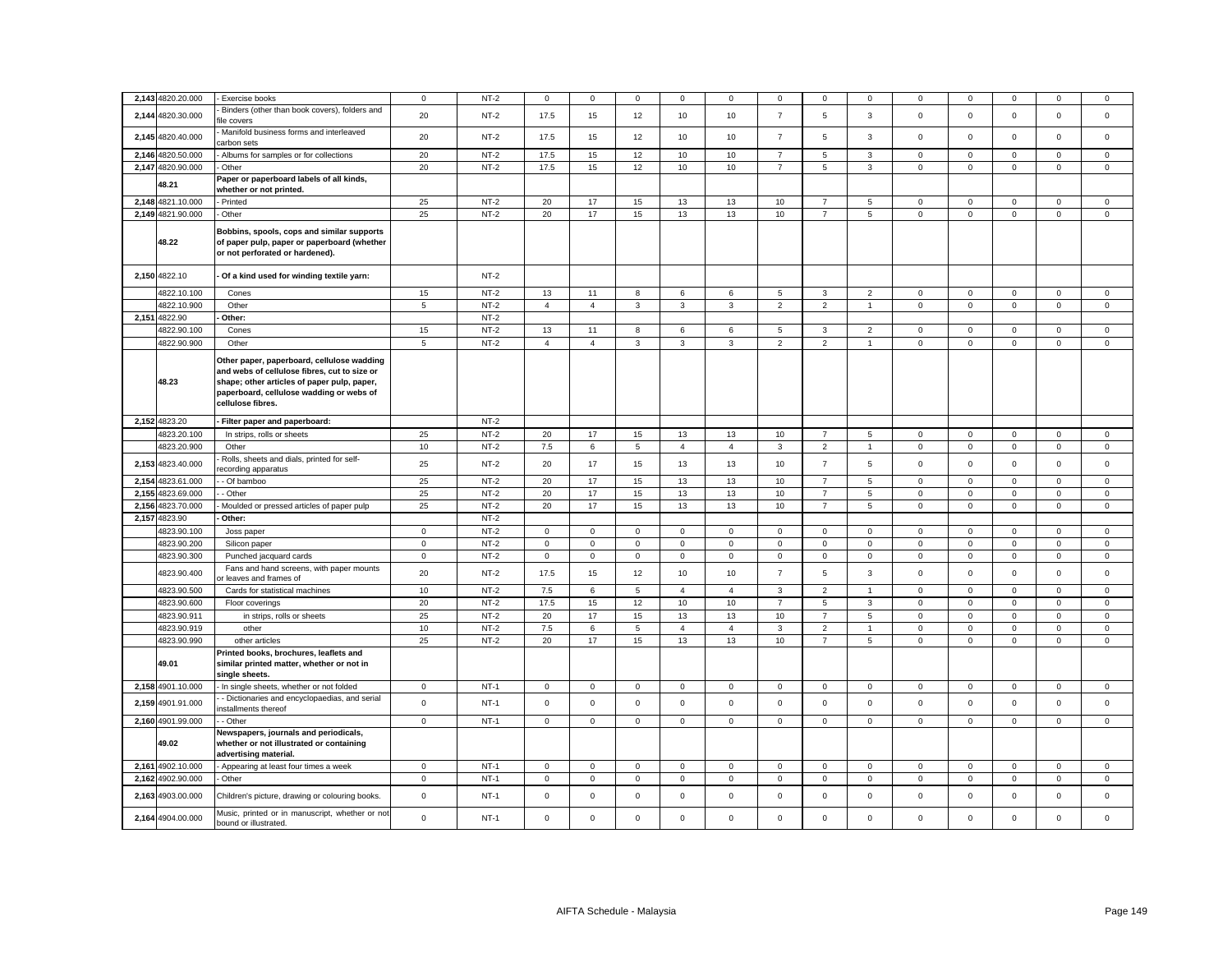| 49.05             | Maps and hydrographic or similar charts of<br>all kinds, including atlases, wall maps,                                                                                                                                                                                           |             |        |                |                |              |              |                |                     |                     |                |              |              |              |             |              |
|-------------------|----------------------------------------------------------------------------------------------------------------------------------------------------------------------------------------------------------------------------------------------------------------------------------|-------------|--------|----------------|----------------|--------------|--------------|----------------|---------------------|---------------------|----------------|--------------|--------------|--------------|-------------|--------------|
|                   | topographical plans and globes, printed.                                                                                                                                                                                                                                         |             |        |                |                |              |              |                |                     |                     |                |              |              |              |             |              |
| 2,165 4905.10.000 | - Globes                                                                                                                                                                                                                                                                         | $\mathbf 0$ | $NT-1$ | $\mathbf 0$    | $\mathsf 0$    | $\mathsf 0$  | $\mathbf{0}$ | $\mathsf 0$    | $\mathbf 0$         | $\mathsf 0$         | $\mathbf{0}$   | $\mathbf{0}$ | $\mathbf 0$  | $\mathbf 0$  | $\mathbf 0$ | $\mathbf 0$  |
| 2,166 4905.91.000 | - In book form                                                                                                                                                                                                                                                                   | $\mathsf 0$ | $NT-1$ | $\mathsf{O}$   | $\mathsf 0$    | $\mathsf 0$  | $\mathsf 0$  | $\overline{0}$ | $\mathsf{O}\xspace$ | $\mathsf 0$         | $\mathsf 0$    | $\mathsf 0$  | $\mathsf 0$  | $\mathsf 0$  | $\mathsf 0$ | $\mathsf 0$  |
| 2,167 4905.99.000 | - Other                                                                                                                                                                                                                                                                          | $\mathsf 0$ | $NT-1$ | $\mathsf{O}$   | $\mathsf{O}$   | $\mathsf 0$  | $\mathbf{0}$ | $\mathsf 0$    | $\mathsf 0$         | $\mathsf{O}\xspace$ | $\mathbf 0$    | $\mathbf{0}$ | $\mathsf 0$  | $\mathbf 0$  | $\mathsf 0$ | $\mathsf 0$  |
| 49.06             | Plans and drawings for architectural,<br>engineering, industrial, commercial,<br>topographical or similar purposes, being<br>originals drawn by hand; hand-written texts;<br>photographic reproductions on sensitised<br>paper and carbon copies of the foregoing.               |             |        |                |                |              |              |                |                     |                     |                |              |              |              |             |              |
| 2.168 4906.00.000 | Plans and<br>for<br>architectural,<br>drawings<br>industrial,<br>engineering,<br>commercial,<br>topographical or similar purposes, being<br>originals drawn by hand; hand-written texts;<br>photographic reproduction on sensitised paper<br>and carbon copies of the foregoing. | $\mathbf 0$ | $NT-1$ | $\mathbf 0$    | $\mathbf 0$    | $\mathbf 0$  | $\mathbf{0}$ | $\mathbf{0}$   | $\mathbf 0$         | $\mathbf 0$         | $\mathbf 0$    | $\mathbf 0$  | $\mathbf 0$  | $\mathbf{0}$ | $\mathbf 0$ | $\Omega$     |
| 49.07             | Unused postage, revenue or similar stamps<br>of current or new issue in the country in<br>which they have, or will have, a recognised<br>face value; stamp-impressed paper;<br>banknotes; cheque forms; stock, share or<br>bond certificates and similar documents of<br>title.  |             |        |                |                |              |              |                |                     |                     |                |              |              |              |             |              |
| 2,169 4907.00     | Unused postage, revenue or similar stamps<br>or current or new issue in the country in<br>which they have, or will have, a recognised<br>face value; stamp-impressed paper;<br>banknotes; cheque forms; stock, share or<br>bond certificates and similar documents of<br>title.  |             | $NT-2$ |                |                |              |              |                |                     |                     |                |              |              |              |             |              |
| 4907.00.100       | Unused postage, revenue or similar stamps or<br>current or new                                                                                                                                                                                                                   | $\mathbf 0$ | $NT-2$ | $\mathsf{O}$   | $\mathsf{O}$   | $\mathsf 0$  | $\mathbf 0$  | $\mathbf 0$    | $\mathsf{O}\xspace$ | $\mathsf 0$         | $\mathsf 0$    | $\mathsf 0$  | $\mathsf 0$  | $\mathbf 0$  | $\mathsf 0$ | $\mathsf 0$  |
| 4907.00.200       | Banknotes (currency)                                                                                                                                                                                                                                                             | $\mathbf 0$ | $NT-2$ | $\mathbf 0$    | $\mathsf 0$    | $\mathbf 0$  | $\mathbf 0$  | $\mathbf 0$    | $\mathbf 0$         | $\mathbf 0$         | $\mathbf 0$    | 0            | $\mathbf 0$  | 0            | $\mathbf 0$ | $\mathsf 0$  |
| 4907.00.300       | Cheque forms (including blank cheques)                                                                                                                                                                                                                                           | 20          | $NT-2$ | 17.5           | 15             | 12           | 10           | 10             | $\overline{7}$      | 5                   | $\mathbf{3}$   | $\mathbf 0$  | $\mathsf 0$  | $\mathbf 0$  | $\mathsf 0$ | $\mathbf 0$  |
| 4907.00.900       | Other                                                                                                                                                                                                                                                                            | 20          | $NT-2$ | 17.5           | 15             | 12           | 10           | 10             | $\overline{7}$      | 5                   | $\mathbf{3}$   | $\mathbf 0$  | $\mathbf 0$  | $\mathbf 0$  | $\mathbf 0$ | $\mathsf 0$  |
| 49.08             | Transfers (decalcomanias).                                                                                                                                                                                                                                                       |             |        |                |                |              |              |                |                     |                     |                |              |              |              |             |              |
| 2,170 4908.10.000 | - Transfers (decalcomanias), vitrifiable                                                                                                                                                                                                                                         | 20          | $NT-2$ | 17.5           | 15             | 12           | 10           | 10             | $\overline{7}$      | 5                   | $\mathbf{3}$   | $\mathbf 0$  | $\mathbf{0}$ | $\mathbf{0}$ | $\mathbf 0$ | $\mathbf{0}$ |
| 2,171 4908.90.000 | - Other                                                                                                                                                                                                                                                                          | 20          | $NT-2$ | 17.5           | 15             | 12           | 10           | 10             | $\overline{7}$      | 5                   | $\mathbf{3}$   | $\mathbf 0$  | 0            | $\mathbf 0$  | $\mathbf 0$ | $\mathsf 0$  |
| 2,172 4909.00.000 | Printed or illustrated postcards; printed cards<br>bearing personal greetings, messages or<br>announcements, whether or not illustrated, with<br>or without envelopes or trimmings.                                                                                              | 20          | NT-2   | 17.5           | 15             | 12           | 10           | 10             | $\overline{7}$      | 5                   | 3              | $\mathbf 0$  | 0            | $\mathbf 0$  | 0           | $\mathsf 0$  |
| 2,173 4910.00     | Calendars of any kind, printed, including<br>calendar blocks.                                                                                                                                                                                                                    |             | $NT-2$ |                |                |              |              |                |                     |                     |                |              |              |              |             |              |
| 4910.00.110       | of plastics                                                                                                                                                                                                                                                                      | 20          | NT-2   | 17.5           | 15             | 12           | 10           | 10             | $\overline{7}$      | 5                   | 3              | $\mathbf{0}$ | 0            | 0            | 0           | $\mathbf 0$  |
| 4910.00.120       | of paper or paperboard                                                                                                                                                                                                                                                           | $20\,$      | $NT-2$ | 17.5           | 15             | 12           | 10           | 10             | $\overline{7}$      | 5                   | $\mathbf{3}$   | $\mathbf 0$  | $\mathsf 0$  | $\mathbf 0$  | $\mathsf 0$ | $\mathsf 0$  |
| 4910.00.130       | of glass                                                                                                                                                                                                                                                                         | 20          | $NT-2$ | 17.5           | 15             | 12           | 10           | 10             | $\overline{7}$      | $\sqrt{5}$          | 3              | $\mathbf 0$  | $\mathsf 0$  | $\mathbf 0$  | 0           | $\mathsf 0$  |
| 4910.00.140       | of wood                                                                                                                                                                                                                                                                          | 20          | $NT-2$ | 17.5           | 15             | 12           | 10           | 10             | $\overline{7}$      | $\sqrt{5}$          | $\mathbf{3}$   | $\mathbf 0$  | $\mathsf 0$  | $\mathbf 0$  | $\mathsf 0$ | $\mathsf 0$  |
| 4910.00.150       | of aluminium                                                                                                                                                                                                                                                                     | 20          | $NT-2$ | 17.5           | 15             | 12           | 10           | 10             | $\overline{7}$      | 5                   | $\mathbf{3}$   | $\mathbf 0$  | $\mathsf 0$  | $\mathbf 0$  | $\mathsf 0$ | $\mathsf 0$  |
| 4910.00.160       | of nickel                                                                                                                                                                                                                                                                        | 15          | $NT-2$ | 13             | 11             | 8            | 6            | 6              | 5                   | 3                   | $\overline{2}$ | $\mathbf 0$  | $\mathsf 0$  | $\mathbf 0$  | $\mathsf 0$ | $\mathsf 0$  |
| 4910.00.170       | of copper                                                                                                                                                                                                                                                                        | $\mathsf 0$ | $NT-2$ | $\mathsf{O}$   | $\mathbf 0$    | $\mathsf 0$  | $\mathsf 0$  | $\mathsf 0$    | $\mathbf 0$         | $\mathbf 0$         | $\mathbf 0$    | $\mathsf 0$  | $\mathbf 0$  | $\mathsf 0$  | $\mathsf 0$ | $\mathsf 0$  |
| 4910.00.190       | other                                                                                                                                                                                                                                                                            | 5           | $NT-2$ | $\overline{4}$ | $\overline{4}$ | $\mathbf{3}$ | $\mathbf{3}$ | $\mathbf{3}$   | $\overline{2}$      | $\overline{2}$      | $\overline{1}$ | $\mathbf{0}$ | $\mathbf 0$  | $\mathbf 0$  | $\mathsf 0$ | $\mathbf 0$  |
| 4910.00.900       | Other                                                                                                                                                                                                                                                                            | 20          | $NT-2$ | 17.5           | 15             | 12           | 10           | 10             | $\overline{7}$      | 5                   | 3              | $\mathbf{0}$ | $\mathbf{0}$ | $\mathbf{0}$ | $\mathbf 0$ | $\mathbf 0$  |
| 49.11             | Other printed matter, including printed<br>pictures and photographs.                                                                                                                                                                                                             |             |        |                |                |              |              |                |                     |                     |                |              |              |              |             |              |
| 2,174 4911.10.000 | - Trade advertising material, commercial<br>catalogues and the like                                                                                                                                                                                                              | $\mathsf 0$ | $NT-1$ | $\mathsf{O}$   | $\mathbf 0$    | $\mathsf 0$  | $\mathbf{0}$ | $\mathsf 0$    | $\mathsf 0$         | $\mathsf 0$         | $\mathbf 0$    | $\mathbf 0$  | $\mathbf 0$  | $\mathbf 0$  | $\mathsf 0$ | $\mathsf 0$  |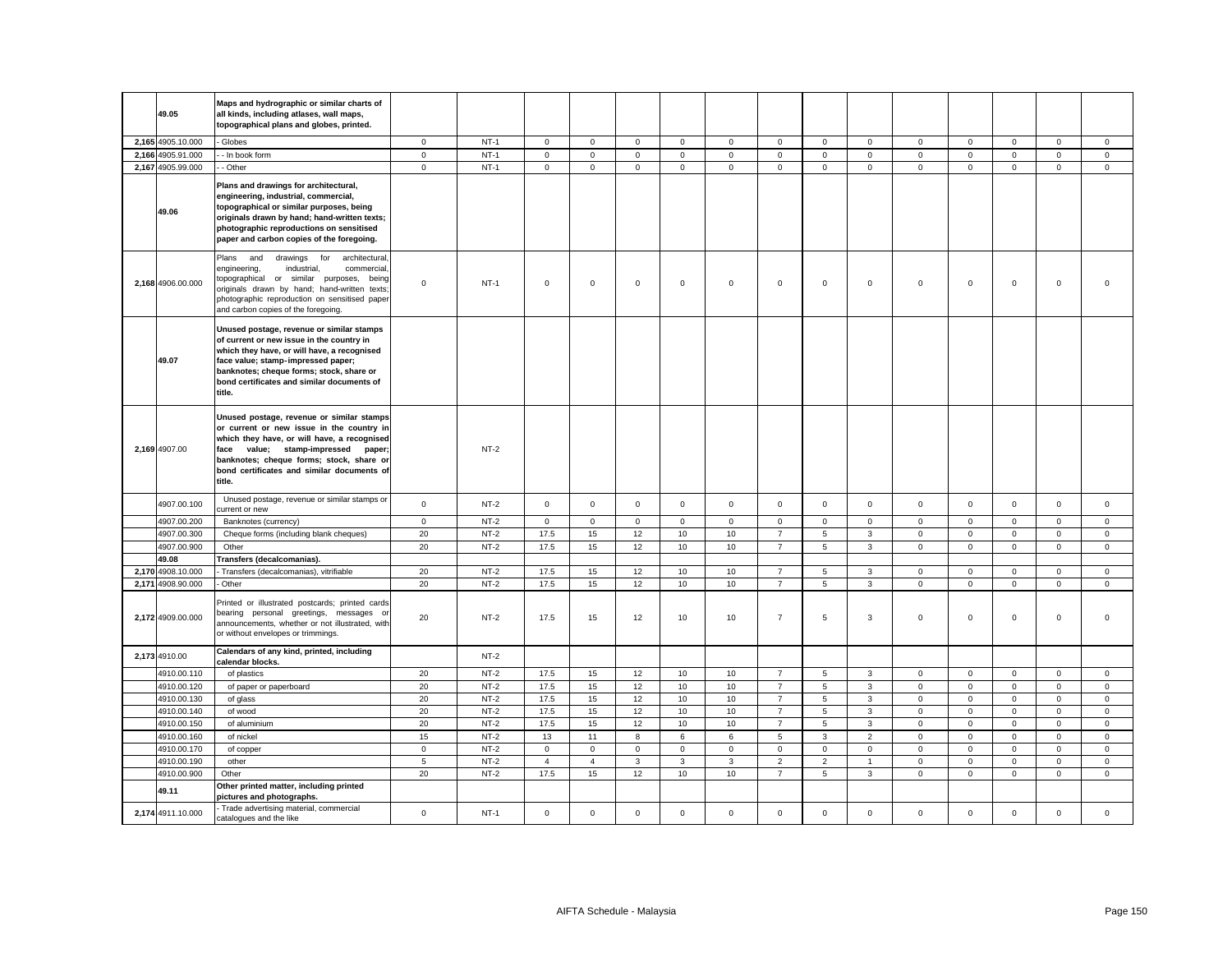|       | 2,175 4911.91     | Pictures, designs and photographs:                                                                        |             | $NT-2$ |                |             |                     |              |              |                |              |              |              |                |             |                     |                |
|-------|-------------------|-----------------------------------------------------------------------------------------------------------|-------------|--------|----------------|-------------|---------------------|--------------|--------------|----------------|--------------|--------------|--------------|----------------|-------------|---------------------|----------------|
|       | 4911.91.200       | Designs                                                                                                   | $\mathbf 0$ | $NT-2$ | $\mathbf 0$    | $\mathsf 0$ | $\mathsf 0$         | $\mathsf 0$  | $\mathsf 0$  | $\mathbf 0$    | $\mathbf 0$  | $\mathsf 0$  | $\mathsf 0$  | $\mathbf 0$    | $\mathsf 0$ | $\mathsf 0$         | $\mathsf 0$    |
|       | 4911.91.900       | Other                                                                                                     | 20          | $NT-2$ | 17.5           | 15          | 12                  | 10           | 10           | $\overline{7}$ | 5            | $\mathbf{3}$ | $\mathsf 0$  | $\overline{0}$ | $\mathsf 0$ | $\overline{0}$      | $\overline{0}$ |
|       | 2,176 4911.99     | Other:                                                                                                    |             | $NT-2$ |                |             |                     |              |              |                |              |              |              |                |             |                     |                |
|       | 4911.99.110       | unused                                                                                                    | 20          | $NT-2$ | 17.5           | 15          | 12                  | 10           | 10           | $\overline{7}$ | 5            | 3            | $\mathbf 0$  | $\mathbf 0$    | $\mathbf 0$ | $\mathbf 0$         | $\mathbf 0$    |
|       | 4911.99.190       | other                                                                                                     | $\mathbf 0$ | $NT-2$ | $\mathbf 0$    | $\mathsf 0$ | $\mathbf 0$         | $\mathsf 0$  | $\mathsf 0$  | $\mathbf 0$    | $\mathsf 0$  | $\mathbf 0$  | $\mathsf 0$  | $\Omega$       | $\mathbf 0$ | $\mathbf 0$         | $\mathbf 0$    |
|       | 4911.99.200       | Cinema, theatre, concert, railway and other<br>ckets                                                      | 20          | $NT-2$ | 17.5           | 15          | 12                  | 10           | 10           | $\overline{7}$ | 5            | 3            | $\mathbf 0$  | $\mathsf 0$    | $\mathbf 0$ | $\mathsf 0$         | $\mathsf 0$    |
|       | 4911.99.300       | Official government publications, that is,<br>official, parliamentary                                     | $\mathsf 0$ | $NT-2$ | $\mathsf 0$    | $\mathbf 0$ | $\mathsf{O}\xspace$ | $\mathsf 0$  | $\mathsf 0$  | $\mathsf 0$    | $\mathbf 0$  | $\mathsf 0$  | $\mathsf 0$  | $\mathsf 0$    | $\mathsf 0$ | $\mathsf{O}\xspace$ | $\mathsf 0$    |
|       | 4911.99.910       | typescripts                                                                                               | $\mathsf 0$ | $NT-2$ | $\mathbf 0$    | $\Omega$    | $\mathbf 0$         | $\mathbf 0$  | $\mathbf 0$  | $\mathsf 0$    | $\mathbf 0$  | $\mathbf{0}$ | $\mathbf 0$  | $\mathbf 0$    | $\mathbf 0$ | $\mathbf 0$         | $\mathsf 0$    |
|       | 4911.99.990       | other                                                                                                     | 20          | $NT-2$ | 17.5           | 15          | 12                  | 10           | 10           | $\overline{7}$ | 5            | 3            | $\mathsf 0$  | $\mathbf 0$    | $\mathsf 0$ | $\mathsf 0$         | $\mathbf 0$    |
|       | 2,177 5001.00.000 | Silk-worm cocoons suitable for reeling.                                                                   | $\mathbf 0$ | $NT-1$ | $\mathbf 0$    | $\mathbf 0$ | $\mathbf 0$         | $\mathsf 0$  | $\mathbf{0}$ | $\mathbf 0$    | $\mathbf{O}$ | $\mathsf 0$  | $\mathsf 0$  | $\mathbf 0$    | $\mathbf 0$ | $\mathbf 0$         | $\mathsf 0$    |
|       | 2,178 5002.00.000 | Raw silk (not thrown).                                                                                    | $\mathbf 0$ | $NT-1$ | $\overline{0}$ | $\mathsf 0$ | $\mathbf 0$         | $\mathbf 0$  | $\mathbf 0$  | $\mathbf 0$    | $\mathsf 0$  | $\mathbf 0$  | $\mathbf 0$  | $\mathbf 0$    | $\mathbf 0$ | $\mathsf 0$         | $\mathsf 0$    |
|       | 50.03             | Silk waste (including cocoons unsuitable<br>for reeling, yarn waste and garnetted<br>stock).              |             |        |                |             |                     |              |              |                |              |              |              |                |             |                     |                |
|       | 2,179 5003.00.000 | Silk waste (including cocoons unsuitable for<br>reeling, yarn waste and garneted stock).                  | $\mathsf 0$ | $NT-1$ | $\mathsf 0$    | $\mathsf 0$ | $\mathsf 0$         | $\mathsf 0$  | $\mathsf 0$  | $\mathsf 0$    | $\mathsf 0$  | $\mathsf 0$  | $\mathsf 0$  | $\mathsf 0$    | $\mathsf 0$ | $\mathsf 0$         | $\mathsf 0$    |
|       | 2,180 5004.00.000 | Silk yarn (other than yarn spun from silk waste)<br>not put up for retail sale.                           | $\mathbf 0$ | $NT-1$ | $\mathbf 0$    | $\mathbf 0$ | $\mathsf 0$         | $\mathsf 0$  | $\mathbf 0$  | $\mathsf 0$    | $\mathbf 0$  | $\mathbf 0$  | $\mathbf 0$  | $\mathsf 0$    | $\mathbf 0$ | $\mathsf 0$         | $\mathsf 0$    |
|       | 2,181 5005.00.000 | Yarn spun from silk waste, not put up for retail<br>sale.                                                 | $\mathsf 0$ | $NT-1$ | $\mathbf 0$    | $\mathbf 0$ | $\mathbf 0$         | $\mathbf 0$  | $\mathbf 0$  | $\mathsf 0$    | $\mathbf 0$  | $\mathsf 0$  | $\mathbf 0$  | $\mathsf 0$    | $\mathbf 0$ | $\mathsf 0$         | $\mathsf 0$    |
|       | 2,182 5006.00     | Silk yarn and yarn spun from silk waste, put<br>up for retail sale; silk-worm gut.                        |             | $NT-1$ |                |             |                     |              |              |                |              |              |              |                |             |                     |                |
|       | 5006.00.100       | Yarn                                                                                                      | $\mathbf 0$ | $NT-1$ | $\mathbf 0$    | $\mathbf 0$ | $\mathsf 0$         | $\mathsf 0$  | $\mathsf 0$  | $\mathsf 0$    | $\mathbf 0$  | $\mathsf 0$  | $\mathsf 0$  | $\mathbf 0$    | $\mathbf 0$ | $\mathsf 0$         | $\mathsf 0$    |
|       | 5006.00.900       | Silk-worm gut                                                                                             | $\mathbf 0$ | $NT-1$ | $\mathsf 0$    | $\mathbf 0$ | $\mathbf 0$         | $\mathsf 0$  | $\mathsf 0$  | $\mathsf 0$    | $\mathbf 0$  | $\mathsf 0$  | $\mathbf 0$  | $\mathsf 0$    | $\mathsf 0$ | $\mathsf 0$         | $\mathsf 0$    |
|       | 50.07             | Woven fabrics of silk or of silk waste.                                                                   |             |        |                |             |                     |              |              |                |              |              |              |                |             |                     |                |
|       | 2,183 5007.10.000 | Fabrics of noil silk                                                                                      | 10          | $NT-1$ | 7.5            | 5           | 5                   | 25           | 0            | $\mathbf 0$    | $\mathbf{0}$ | $\mathbf 0$  | $\mathbf 0$  | 0              | $\mathbf 0$ | $\mathbf 0$         | $\mathbf 0$    |
|       | 2,184 5007.20.000 | Other fabrics, containing 85% or more by<br>veight of silk or of                                          | $\mathsf 0$ | $NT-1$ | $\mathbf 0$    | $\mathsf 0$ | $\mathsf 0$         | $\mathsf 0$  | $\mathsf 0$  | $\mathsf 0$    | $\mathbf 0$  | $\mathsf 0$  | $\mathbf 0$  | $\mathbf 0$    | $\mathsf 0$ | $\mathsf 0$         | $\mathsf 0$    |
|       | 2,185 5007.90.000 | Other fabrics                                                                                             | 10          | $NT-1$ | 7.5            | 5           | $\sqrt{5}$          | 25           | $\mathbf 0$  | $\mathbf 0$    | $\mathbf{0}$ | $\mathsf 0$  | $\mathbf 0$  | $\mathsf 0$    | $\mathbf 0$ | $\mathbf 0$         | $\mathbf 0$    |
|       | 51.01             | Wool, not carded or combed.                                                                               |             |        |                |             |                     |              |              |                |              |              |              |                |             |                     |                |
|       | 2,186 5101.11.000 | - Shorn wool                                                                                              | $\mathbf 0$ | $NT-1$ | $\mathbf{0}$   | $\mathbf 0$ | $\mathbf 0$         | $\mathbf{0}$ | 0            | $\mathbf 0$    | $\mathbf{0}$ | $\mathbf 0$  | $\mathbf{0}$ | $\mathbf 0$    | $\mathbf 0$ | $\mathbf 0$         | $\mathbf 0$    |
|       | 2,187 5101.19.000 | - Other                                                                                                   | $\mathbf 0$ | $NT-1$ | $\mathbf 0$    | $\mathbf 0$ | $\mathsf 0$         | $\mathsf 0$  | $\mathsf 0$  | $\mathsf 0$    | $\mathbf 0$  | $\mathbf 0$  | $\mathbf{0}$ | $\mathsf 0$    | $\mathbf 0$ | $\mathsf 0$         | $\mathsf 0$    |
| 2,188 | 5101.21.000       | - Shorn wool                                                                                              | $\mathbf 0$ | $NT-1$ | $\mathbf 0$    | $\mathbf 0$ | $\mathbf 0$         | $\mathbf 0$  | 0            | $\mathbf 0$    | $\mathbf 0$  | $\mathbf 0$  | $\mathsf 0$  | $\mathbf 0$    | $\mathbf 0$ | $\mathbf 0$         | $\mathbf 0$    |
|       | 2,189 5101.29.000 | - Other                                                                                                   | $\mathbf 0$ | $NT-1$ | $\mathbf{0}$   | $\mathbf 0$ | $\mathsf 0$         | $\mathsf 0$  | $\mathbf 0$  | $\mathsf 0$    | $\mathbf 0$  | $\mathbf 0$  | $\mathbf{0}$ | $\mathsf 0$    | $\mathsf 0$ | $\mathsf 0$         | $\mathsf 0$    |
|       | 2,190 5101.30.000 | Carbonised                                                                                                | $\mathbf 0$ | $NT-1$ | $\mathsf 0$    | $\mathsf 0$ | $\mathsf 0$         | $\mathsf 0$  | $\mathsf 0$  | $\mathbf 0$    | $\mathbf 0$  | $\mathsf 0$  | $\mathsf 0$  | $\mathbf 0$    | $\mathsf 0$ | $\mathsf 0$         | $\mathsf 0$    |
|       | 51.02             | Fine or coarse animal hair, not carded or<br>combed.                                                      |             |        |                |             |                     |              |              |                |              |              |              |                |             |                     |                |
|       | 2,191 5102.11.000 | - Of Kashmir (cashmere) goats                                                                             | $\mathbf 0$ | $NT-1$ | $\mathbf 0$    | $\mathsf 0$ | $\mathsf 0$         | $\mathsf 0$  | $\mathsf 0$  | $\mathbf 0$    | $\mathsf 0$  | $\mathsf 0$  | $\mathsf 0$  | $\mathbf 0$    | $\mathsf 0$ | $\mathsf 0$         | $\mathsf 0$    |
|       | 2,192 5102.19.000 | - Other                                                                                                   | $\mathbf 0$ | $NT-1$ | $\overline{0}$ | $\mathsf 0$ | $\mathsf 0$         | $\mathbf 0$  | $\mathbf 0$  | $\mathsf 0$    | $\mathbf 0$  | $\mathsf 0$  | $\mathbf 0$  | $\mathbf 0$    | $\mathsf 0$ | $\mathsf 0$         | $\mathsf 0$    |
|       | 2,193 5102.20.000 | Coarse animal hair                                                                                        | $\mathbf 0$ | $NT-1$ | $\mathsf 0$    | $\mathbf 0$ | $\mathsf 0$         | $\mathsf 0$  | $\mathsf 0$  | $\mathbf 0$    | $\mathbf 0$  | $\mathsf 0$  | $\mathsf 0$  | $\mathbf 0$    | $\mathsf 0$ | $\mathsf 0$         | $\mathsf 0$    |
|       | 51.03             | Waste of wool or of fine or coarse animal<br>hair, including yarn waste but excluding<br>garnetted stock. |             |        |                |             |                     |              |              |                |              |              |              |                |             |                     |                |
|       | 2,194 5103.10.000 | Noils of wool or of fine animal hair                                                                      | $\mathbf 0$ | $NT-1$ | $\mathbf{0}$   | $\mathbf 0$ | $\mathbf 0$         | $\mathbf 0$  | 0            | $\mathbf 0$    | $\mathbf 0$  | $\mathbf 0$  | $\mathbf 0$  | $\mathbf 0$    | $\mathbf 0$ | $\mathbf 0$         | $\mathbf 0$    |
| 2,195 | 5103.20.000       | Other waste of wool or of fine animal hair                                                                | $\mathbf 0$ | $NT-1$ | $\mathbf{0}$   | $\mathbf 0$ | $\mathsf 0$         | $\mathsf 0$  | $\mathbf 0$  | $\mathsf 0$    | $\mathbf 0$  | $\mathsf 0$  | $\mathbf{0}$ | $\mathsf 0$    | $\mathsf 0$ | $\mathsf 0$         | $\mathsf 0$    |
| 2,196 | 5103.30.000       | Waste of coarse animal hair                                                                               | $\mathbf 0$ | $NT-1$ | $\mathbf 0$    | $\mathbf 0$ | $\mathbf 0$         | $\mathbf 0$  | 0            | $\mathbf 0$    | $\mathbf 0$  | $\mathbf 0$  | 0            | 0              | $\mathbf 0$ | $\mathbf 0$         | $\mathbf 0$    |
|       | 2,197 5104.00.000 | Garnetted stock of wool or of fine or coarse<br>animal hair                                               | $\mathsf 0$ | $NT-1$ | $\mathsf 0$    | $\mathbf 0$ | $\mathsf 0$         | $\mathbf 0$  | $\mathsf 0$  | $\mathbf 0$    | $\mathsf 0$  | $\mathsf 0$  | $\mathsf 0$  | $\mathbf 0$    | $\mathbf 0$ | $\mathsf 0$         | $\mathsf 0$    |
|       | 51.05             | Wool and fine or coarse animal hair, carded<br>or combed (including combed wool in<br>fragments).         |             |        |                |             |                     |              |              |                |              |              |              |                |             |                     |                |
|       | 2,198 5105.10.000 | Carded wool                                                                                               | $\mathbf 0$ | $NT-1$ | $\mathbf{0}$   | $\mathbf 0$ | $\mathsf 0$         | $\mathsf 0$  | $\mathbf 0$  | $\mathsf 0$    | $\mathbf 0$  | $\mathbf 0$  | $\mathbf{0}$ | $\mathsf 0$    | $\mathbf 0$ | $\mathbf 0$         | $\mathbf{0}$   |
|       | 2,199 5105.21.000 | - Combed wool in fragments                                                                                | $\mathbf 0$ | $NT-1$ | $\mathsf 0$    | $\mathbf 0$ | $\mathbf 0$         | $\mathbf 0$  | $\mathsf 0$  | $\mathbf 0$    | $\mathbf 0$  | $\mathsf 0$  | $\mathbf 0$  | 0              | $\mathsf 0$ | $\mathbf 0$         | 0              |
|       | 2,200 5105.29.000 | - Other                                                                                                   | $\mathsf 0$ | $NT-1$ | $\mathbf 0$    | $\mathbf 0$ | $\mathsf 0$         | $\mathsf 0$  | $\mathsf 0$  | $\mathsf 0$    | $\mathbf 0$  | $\mathbf 0$  | $\mathsf 0$  | $\mathsf 0$    | $\mathsf 0$ | $\mathsf 0$         | $\mathsf 0$    |
| 2,201 | 5105.31.000       | - Of Kashmir (cashmere) goats                                                                             | $\mathbf 0$ | $NT-1$ | $\mathsf 0$    | 0           | 0                   | $\mathbf 0$  | 0            | $\mathbf 0$    | $\mathsf 0$  | $\mathbf 0$  | $\mathsf 0$  | $\mathbf 0$    | $\mathbf 0$ | 0                   | 0              |
|       | 2,202 5105.39.000 | - Other                                                                                                   | $\mathbf 0$ | $NT-1$ | $\mathbf 0$    | $\mathbf 0$ | $\mathsf 0$         | $\mathsf 0$  | $\mathbf 0$  | $\mathsf 0$    | $\mathbf 0$  | $\mathsf 0$  | $\mathbf 0$  | $\mathsf 0$    | $\mathsf 0$ | $\mathsf 0$         | $\mathsf 0$    |
|       | 2,203 5105.40.000 | Coarse animal hair, carded or combed                                                                      | $\mathbf 0$ | $NT-1$ | $\mathbf 0$    | $\mathbf 0$ | $\mathbf 0$         | $\mathbf 0$  | 0            | $\Omega$       | $\mathbf{0}$ | $\mathsf 0$  | 0            | $\Omega$       | $\mathbf 0$ | $\mathbf 0$         | $\mathbf 0$    |
|       | 51.06             | Yarn of carded wool, not put up for retail<br>sale.                                                       |             |        |                |             |                     |              |              |                |              |              |              |                |             |                     |                |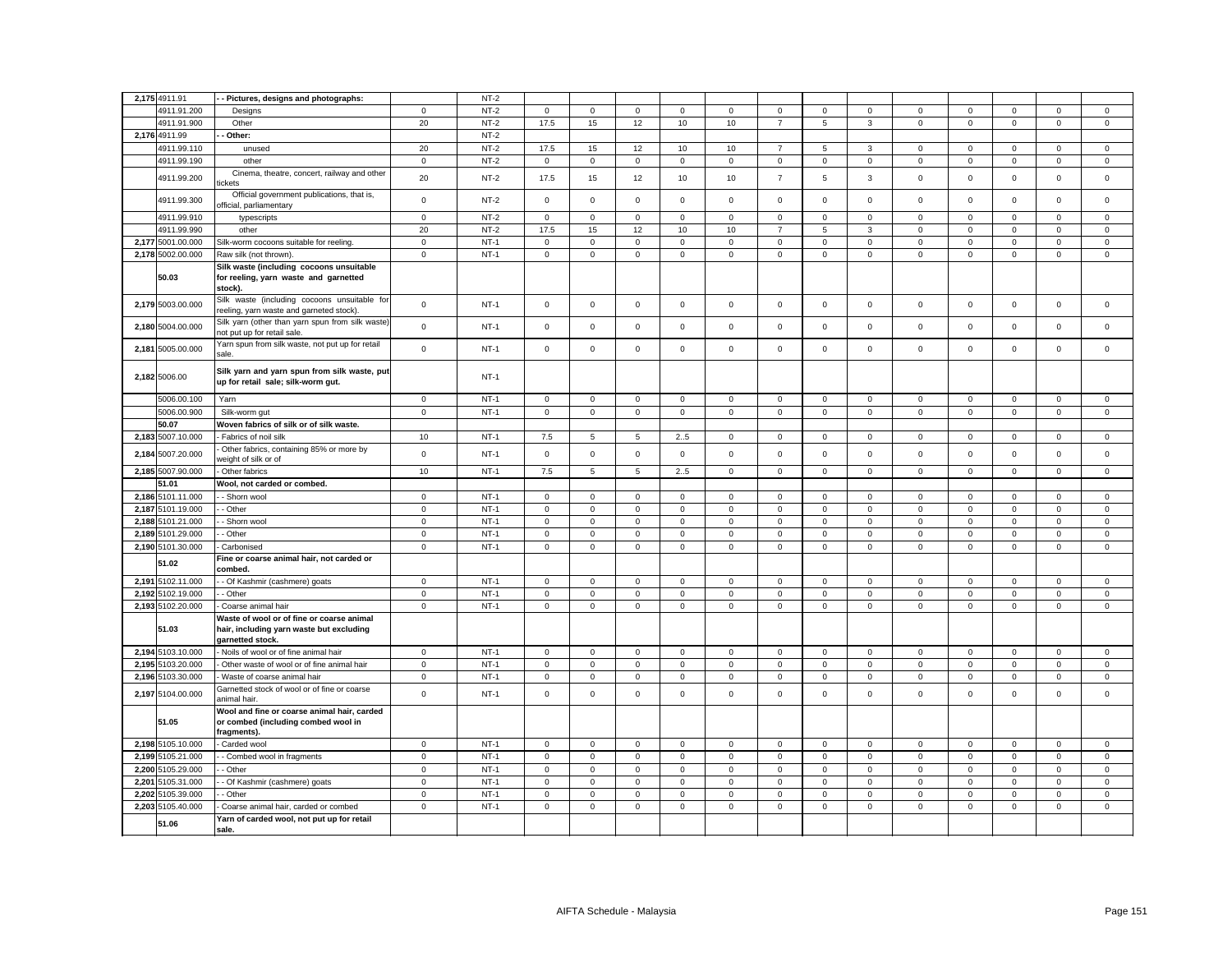| 2,204 5106.10.000                | Containing 85 % or more by weight of wool                                                                                  | $\mathsf 0$  | $NT-1$                 | $\mathbf 0$         | $\mathbf 0$ | $\mathsf 0$ | $\mathbf 0$  | $\mathsf 0$ | $\mathbf 0$ | $\mathbf 0$  | $\mathbf 0$  | $\mathsf 0$    | $\mathbf 0$ | $\mathbf 0$         | $\mathsf 0$      | $\mathbf 0$     |
|----------------------------------|----------------------------------------------------------------------------------------------------------------------------|--------------|------------------------|---------------------|-------------|-------------|--------------|-------------|-------------|--------------|--------------|----------------|-------------|---------------------|------------------|-----------------|
| 2,205 5106.20.000                | Containing less than 85 % by weight of wool                                                                                | $\mathsf 0$  | $NT-1$                 | $\mathsf 0$         | $\mathbf 0$ | $\mathbf 0$ | $\mathsf 0$  | $\mathbf 0$ | $\mathbf 0$ | $\circ$      | $\mathbf 0$  | $\mathbf{0}$   | $\mathbf 0$ | $\mathbf 0$         | $\mathbf 0$      | $\mathbf 0$     |
| 51.07                            | Yarn of combed wool, not put up for retail<br>sale.                                                                        |              |                        |                     |             |             |              |             |             |              |              |                |             |                     |                  |                 |
| 2.206 5107.10.000                | Containing 85 % or more by weight of wool                                                                                  | $\mathsf 0$  | $NT-1$                 | $\circ$             | $\mathbf 0$ | $\mathbf 0$ | $\mathbf{0}$ | $\mathsf 0$ | $\mathbf 0$ | $\circ$      | $\mathbf 0$  | $\mathbf 0$    | $\mathbf 0$ | $\Omega$            | $\mathbf 0$      | $\mathbf 0$     |
| 2,207 5107.20.000                | Containing less than 85 % by weight of wool                                                                                | $\mathbf 0$  | $NT-1$                 | $\mathsf 0$         | $\mathbf 0$ | $\mathsf 0$ | $\mathsf 0$  | $\mathbf 0$ | $\mathsf 0$ | $\mathsf 0$  | $\mathbf 0$  | $\mathbf 0$    | $\mathsf 0$ | $\mathsf 0$         | $\mathsf 0$      | $\mathsf 0$     |
| 51.08                            | Yarn of fine animal hair (carded or combed),<br>not put up for retail sale.                                                |              |                        |                     |             |             |              |             |             |              |              |                |             |                     |                  |                 |
| 2,208 5108.10.000                | Carded                                                                                                                     | $\mathbf 0$  | $NT-1$                 | $\mathbf{0}$        | $\mathbf 0$ | $\mathbf 0$ | $\mathbf{0}$ | $\mathsf 0$ | $\mathbf 0$ | $\circ$      | $\mathbf{0}$ | $\mathbf{0}$   | $\mathbf 0$ | $\mathbf 0$         | $\mathbf 0$      | $\mathbf{0}$    |
| 2,209 5108.20.000                | Combed                                                                                                                     | $\mathbf 0$  | $NT-1$                 | $\mathbf 0$         | $\mathbf 0$ | $\mathsf 0$ | $\mathsf 0$  | $\mathsf 0$ | $\mathsf 0$ | $\mathsf 0$  | $\mathsf 0$  | $\mathsf 0$    | $\mathsf 0$ | $\mathsf{O}\xspace$ | $\mathsf 0$      | $\,0\,$         |
|                                  |                                                                                                                            |              |                        |                     |             |             |              |             |             |              |              |                |             |                     |                  |                 |
| 51.09                            | Yarn of wool or of fine animal hair, put up for<br>retail sale.                                                            |              |                        |                     |             |             |              |             |             |              |              |                |             |                     |                  |                 |
| 2,210 5109.10.000                | Containing 85 % or more by weight of wool or<br>of fine animal hair                                                        | $\mathsf 0$  | $NT-1$                 | $\mathbf 0$         | $\mathbf 0$ | $\mathsf 0$ | $\mathsf 0$  | $\mathsf 0$ | $\mathbf 0$ | $\mathbf 0$  | $\mathbf 0$  | $\mathsf 0$    | $\mathbf 0$ | $\mathbf 0$         | $\mathsf 0$      | $\mathbf 0$     |
| 2.211 5109.90.000                | Other                                                                                                                      | $\mathsf 0$  | $NT-1$                 | $\circ$             | $\Omega$    | $\mathsf 0$ | $\mathbf{0}$ | $\mathbf 0$ | $\mathbf 0$ | $\mathbf 0$  | $\mathbf{0}$ | $\mathbf 0$    | $\mathbf 0$ | $\mathbf 0$         | $\mathbf 0$      | $\mathbf 0$     |
| 2,212 5110.00.000                | Yarn of coarse animal hair or of horsehair<br>(including gimped horsehair yarn), whether or<br>not put up for retail sale. | $\mathbf 0$  | $NT-1$                 | 0                   | $\Omega$    | $\mathsf 0$ | $\mathbf 0$  | 0           | $\mathbf 0$ | 0            | $\mathbf 0$  | $\mathbf 0$    | $\mathbf 0$ | $\mathbf 0$         | $\mathsf 0$      | $\mathbf 0$     |
| 51.11                            | Woven fabrics of carded wool or of carded<br>fine animal hair.                                                             |              |                        |                     |             |             |              |             |             |              |              |                |             |                     |                  |                 |
| 2,213 5111.11.000                | - of a weight not exceeding 300 $g/m^2$                                                                                    | $\mathbf 0$  | $NT-1$                 | $\mathbf{0}$        | $\mathbf 0$ | $\mathbf 0$ | $\mathbf 0$  | 0           | $\mathbf 0$ | 0            | $\mathbf 0$  | $\mathbf 0$    | $\mathbf 0$ | $\mathbf 0$         | $\mathbf 0$      | $\mathbf 0$     |
| 2,214 5111.19.000                | - Other                                                                                                                    | $\mathbf 0$  | $NT-1$                 | $\mathsf 0$         | $\mathbf 0$ | $\mathsf 0$ | $\mathsf 0$  | $\mathbf 0$ | $\mathsf 0$ | $\mathsf 0$  | $\mathbf{0}$ | $\mathbf 0$    | $\mathsf 0$ | $\mathbf 0$         | $\mathsf 0$      | $\mathsf 0$     |
| 2,215 5111.20.000                | Other, mixed mainly or solely with man-made<br>ilaments                                                                    | $\mathbf 0$  | $NT-1$                 | $\mathsf{O}$        | $\mathsf 0$ | $\mathsf 0$ | $\mathsf 0$  | $\mathsf 0$ | $\mathsf 0$ | $\mathsf{O}$ | $\mathsf 0$  | $\mathsf 0$    | $\mathsf 0$ | $\mathsf 0$         | $\mathsf 0$      | $\mathsf 0$     |
| 2,216 5111.30.000                | Other, mixed mainly or solely with man-made<br>staple fibres                                                               | $\mathsf 0$  | $NT-1$                 | $\mathbf 0$         | $\mathbf 0$ | $\mathsf 0$ | $\mathsf 0$  | $\mathsf 0$ | $\mathbf 0$ | $\mathsf 0$  | $\mathbf 0$  | $\mathsf 0$    | $\mathbf 0$ | $\mathbf 0$         | $\mathsf 0$      | $\mathsf 0$     |
| 2,217 5111.90.000                | Other                                                                                                                      | $\mathsf 0$  | $NT-1$                 | $\mathbf{0}$        | $\mathbf 0$ | $\mathsf 0$ | $\mathbf 0$  | $\mathbf 0$ | $\mathbf 0$ | $\mathsf 0$  | $\mathbf{0}$ | $\mathsf 0$    | $\mathbf 0$ | $\mathbf 0$         | $\mathsf 0$      | $\mathbf 0$     |
|                                  | Woven fabrics of combed wool or of combed                                                                                  |              |                        |                     |             |             |              |             |             |              |              |                |             |                     |                  |                 |
|                                  |                                                                                                                            |              |                        |                     |             |             |              |             |             |              |              |                |             |                     |                  |                 |
| 51.12                            | ine animal hair.                                                                                                           |              |                        |                     |             |             |              |             |             |              |              |                |             |                     |                  |                 |
| 2,218 5112.11.000                | - of a weight not exceeding 200 $q/m^2$                                                                                    | $\mathbf 0$  | $NT-1$                 | $\mathbf 0$         | $\mathbf 0$ | $\mathbf 0$ | $^{\circ}$   | 0           | $\mathbf 0$ | $\mathbf 0$  | $\mathbf 0$  | $\mathbf 0$    | $\Omega$    | $\mathbf 0$         | $\mathbf 0$      | $\mathbf 0$     |
| 2,219 5112.19.000                | - Other                                                                                                                    | $\mathbf 0$  | $NT-1$                 | $\circ$             | $\mathbf 0$ | $\mathsf 0$ | $\mathbf{0}$ | $\mathsf 0$ | $\mathbf 0$ | $\circ$      | $\mathbf{0}$ | $\mathsf 0$    | $\mathbf 0$ | $\mathbf{0}$        | $\mathsf 0$      | $\mathbf 0$     |
| 2,220 5112.20.000                | Other, mixed mainly or solely with man-made<br>ilaments                                                                    | $\mathbf 0$  | $NT-1$                 | $\mathsf 0$         | $\mathbf 0$ | $\mathsf 0$ | $\mathsf 0$  | $\mathsf 0$ | $\mathsf 0$ | $\mathsf 0$  | $\mathbf 0$  | $\mathbf 0$    | $\mathsf 0$ | $\mathsf 0$         | $\mathsf 0$      | $\mathsf 0$     |
| 2,221 5112.30.000                | Other, mixed mainly or solely with man-made<br>staple fibres                                                               | $\mathsf 0$  | $NT-1$                 | $\mathsf 0$         | $\mathbf 0$ | $\mathsf 0$ | $\mathbf{0}$ | $\mathbf 0$ | $\mathbf 0$ | $\mathsf 0$  | $\mathbf 0$  | $\mathbf 0$    | $\mathbf 0$ | $\mathbf 0$         | $\mathbf 0$      | $\mathsf 0$     |
| 2,222 5112.90.000                | Other                                                                                                                      | $\mathbf{0}$ | $NT-1$                 | $\mathbf{0}$        | $\mathbf 0$ | $\mathbf 0$ | $\mathbf 0$  | 0           | $\mathbf 0$ | $\mathbf{0}$ | $\mathbf 0$  | $\mathbf 0$    | $\mathbf 0$ | 0                   | $\mathbf 0$      | $\mathbf 0$     |
| 2,223 5113.00.000                | Noven fabrics of coarse animal hair or of<br>horsehair.                                                                    | $\mathsf 0$  | $NT-1$                 | $\mathbf 0$         | $\mathbf 0$ | $\mathsf 0$ | $\mathbf 0$  | $\mathsf 0$ | $\mathbf 0$ | $\mathsf 0$  | $\mathbf 0$  | $\mathsf 0$    | $\mathbf 0$ | $\mathbf 0$         | $\mathsf 0$      | $\mathsf 0$     |
| 2,224 5201.00.000                | Cotton, not carded or combed.                                                                                              | $\pmb{0}$    | $NT-1$                 | $\mathsf{O}\xspace$ | $\mathsf 0$ | $\mathbf 0$ | $\mathsf 0$  | $\mathsf 0$ | $\mathbf 0$ | $\mathsf 0$  | $\mathsf 0$  | $\mathsf 0$    | $\mathsf 0$ | $\mathsf 0$         | $\mathbf 0$      | $\mathsf 0$     |
| 52.02                            | Cotton waste (including yarn waste and<br>garnetted stock).                                                                |              |                        |                     |             |             |              |             |             |              |              |                |             |                     |                  |                 |
| 2,225 5202.10.000                | Yarn waste (including thread waste)                                                                                        | $\mathbf 0$  | $NT-1$                 | $\circ$             | $\mathbf 0$ | $\mathbf 0$ | $\mathbf{0}$ | $\mathbf 0$ | $\mathbf 0$ | $\circ$      | $\mathbf{0}$ | $\mathbf{0}$   | $\mathbf 0$ | $\mathbf 0$         | $\mathbf 0$      | $\mathbf{0}$    |
| 2,226 5202.91.000                | - Garnetted stock                                                                                                          | $\pmb{0}$    | $NT-1$                 | $\mathsf 0$         | $\mathbf 0$ | $\mathsf 0$ | $\mathbf 0$  | $\mathsf 0$ | $\mathbf 0$ | $\mathsf 0$  | $\mathsf 0$  | $\mathsf 0$    | $\mathbf 0$ | $\mathsf 0$         | $\mathsf 0$      | $\mathbf 0$     |
|                                  |                                                                                                                            |              |                        |                     |             |             |              |             |             |              |              |                |             |                     |                  |                 |
| 2,227 5202.99.000                | - Other                                                                                                                    | $\mathbf 0$  | $NT-1$                 | $\mathbf 0$         | $\mathbf 0$ | $\mathsf 0$ | $\mathsf 0$  | $\mathbf 0$ | $\mathsf 0$ | $\mathsf 0$  | $\mathbf 0$  | $\mathsf 0$    | $\mathsf 0$ | $\mathbf 0$         | $\mathsf 0$      | $\mathsf 0$     |
| 2,228 5203.00.000<br>52.04       | Cotton, carded or combed.<br>Cotton sewing thread, whether or not put up                                                   | $\mathbf 0$  | $NT-1$                 | $\mathbf 0$         | $\mathbf 0$ | $\mathbf 0$ | $\mathbf 0$  | $\mathbf 0$ | $\mathbf 0$ | $\mathbf 0$  | $\mathbf 0$  | $\mathbf{0}$   | $\mathbf 0$ | $\mathbf 0$         | $\mathbf 0$      | $\mathbf 0$     |
| 2,229 5204.11                    | for retail sale.<br>- Containing 85 % or more by weight of                                                                 |              | ST                     |                     |             |             |              |             |             |              |              |                |             |                     |                  |                 |
|                                  | cotton:                                                                                                                    |              |                        |                     |             |             |              |             |             |              |              |                |             |                     |                  |                 |
| 5204.11.110                      | not mercerised                                                                                                             | 15           | <b>ST</b>              | 14                  | 13          | 12          | 11           | 11          | 10          | 8            | 6            | 5              | 5           | 5                   | 5                | 5               |
| 5204.11.120                      | mercerised                                                                                                                 | 15           | <b>ST</b>              | 14                  | 13          | 12          | 11           | 11          | 10          | 8            | 6            | $\overline{5}$ | 5           | 5                   | 5                | $5\phantom{.0}$ |
| 5204.11.900                      | Other                                                                                                                      | 15           | ST                     | 14                  | 13          | 12          | 11           | 11          | 10          | 8            | 6            | 5              | 5           | 5                   | 5                | $5\phantom{.0}$ |
| 2,230 5204.19                    | Other:                                                                                                                     |              | <b>ST</b>              |                     |             |             |              |             |             |              |              |                |             |                     |                  |                 |
| 5204.19.110                      | not mercerised                                                                                                             | 15           | <b>ST</b>              | 14                  | 13          | 12          | 11           | 11          | 10          | 8            | 6            | 5              | 5           | 5                   | 5                | $\sqrt{5}$      |
| 5204.19.120                      | mercerised                                                                                                                 | 15           | <b>ST</b>              | 14                  | 13          | 12          | 11           | 11          | 10          | 8            | 6            | 5              | 5           | 5                   | 5                | 5               |
| 5204.19.900<br>2,231 5204.20.000 | Other<br>- Put up for retail sale                                                                                          | 15<br>15     | <b>ST</b><br><b>ST</b> | 14<br>14            | 13<br>13    | 12<br>12    | 11<br>11     | 11<br>11    | 10<br>10    | 8<br>8       | 6<br>6       | 5<br>5         | 5<br>5      | 5<br>5              | $\mathbf 5$<br>5 | 5<br>5          |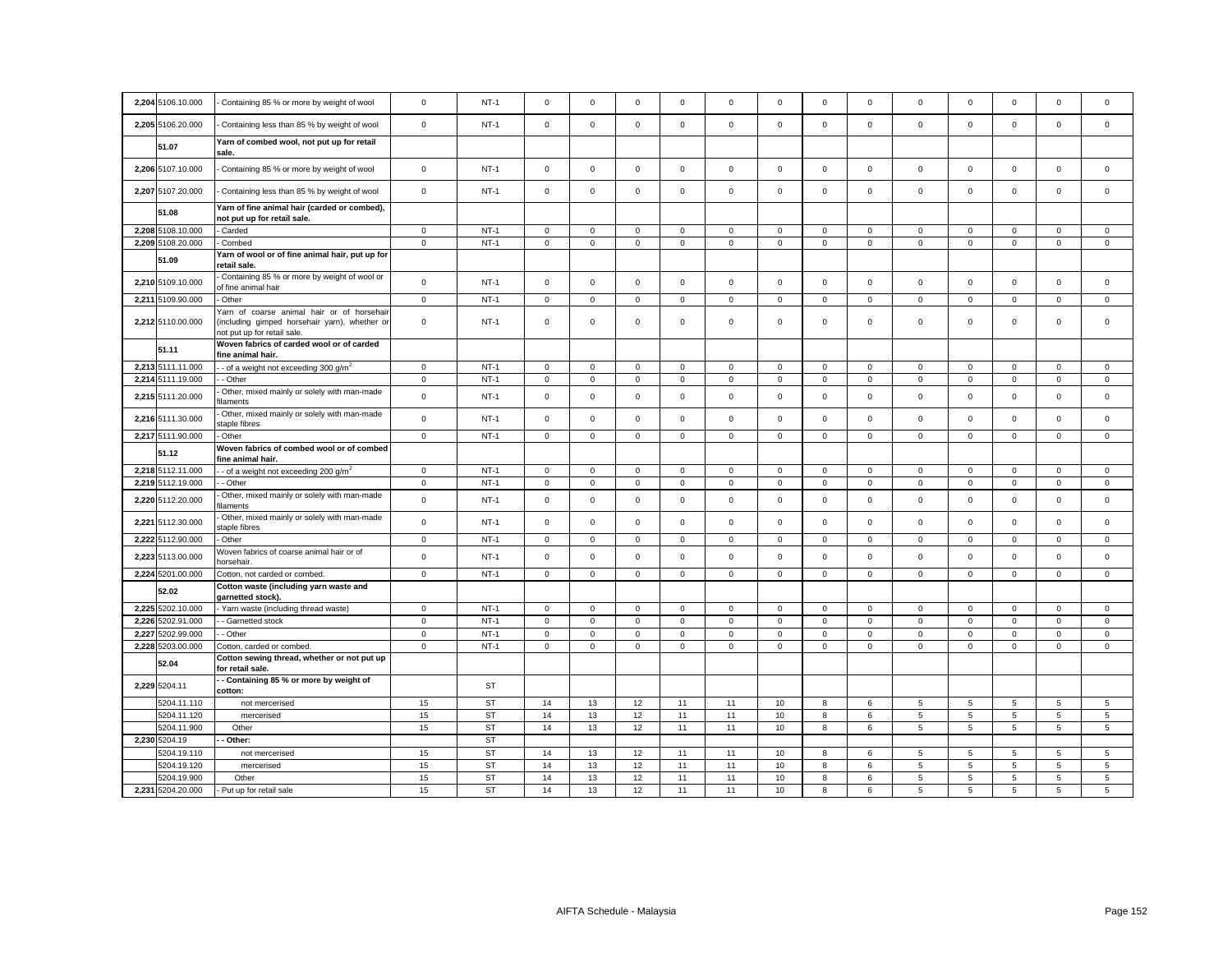|       | 52.05             | Cotton yarn (other than sewing thread),<br>containing 85% or more by weight of cotton,<br>not put up for retail sale.   |    |        |     |   |                |                |                |             |              |                |              |             |             |                |                |
|-------|-------------------|-------------------------------------------------------------------------------------------------------------------------|----|--------|-----|---|----------------|----------------|----------------|-------------|--------------|----------------|--------------|-------------|-------------|----------------|----------------|
|       | 2,232 5205.11.000 | - Measuring 714.29 decitex or more (not<br>exceeding 14 metric                                                          | 10 | ST     | 9   | 8 | $\overline{7}$ | $\overline{7}$ | $\overline{7}$ | 6           | 6            | $\overline{5}$ | 5            | 5           | 5           | $\overline{5}$ | $\overline{5}$ |
| 2,233 | 5205.12.000       | - Measuring less than 714.29 decitex but not<br>ess than 232.56                                                         | 10 | EL     |     |   |                |                |                |             |              |                |              |             |             |                |                |
| 2,234 | 5205.13.000       | - Measuring less than 232.56 decitex but not<br>ess than 192.31                                                         | 10 | EL.    |     |   |                |                |                |             |              |                |              |             |             |                |                |
|       | 2,235 5205.14.000 | - Measuring less than 192.31 decitex but not<br>ess than 125                                                            | 10 | $NT-1$ | 7.5 | 5 | $\,$ 5 $\,$    | 2.5            | $\mathsf 0$    | $\mathbf 0$ | $\mathbf 0$  | $\mathbf 0$    | $\mathbf{0}$ | $\mathbf 0$ | $\mathbf 0$ | $\mathbf 0$    | $\mathbf 0$    |
|       | 2,236 5205.15.000 | - Measuring less than 125 decitex (exceeding<br>30 metric                                                               | 10 | $NT-1$ | 7.5 | 5 | $\mathbf 5$    | 2.5            | $\mathbf 0$    | $\mathbf 0$ | $\mathbf 0$  | $\mathbf{0}$   | $\mathbf 0$  | $\mathbf 0$ | $\mathbf 0$ | $\mathbf 0$    | $\mathbf 0$    |
|       | 2,237 5205.21.000 | - Measuring 714.29 decitex or more (not<br>xceeding 14 metric                                                           | 10 | ST     | 9   | 8 | $\overline{7}$ | $\overline{7}$ | $\overline{7}$ | 6           | 6            | 5              | 5            | 5           | 5           | 5              | 5              |
| 2,238 | 5205.22.000       | - Measuring less than 714.29 decitex but not<br>ess than 232.56                                                         | 10 | EL     |     |   |                |                |                |             |              |                |              |             |             |                |                |
|       | 2,239 5205.23.000 | - Measuring less than 232.56 decitex but not<br>less than 192.31                                                        | 10 | $NT-1$ | 7.5 | 5 | $\mathbf 5$    | 2.5            | $\mathsf 0$    | $\mathsf 0$ | $\mathsf 0$  | $\mathsf 0$    | $\mathsf 0$  | $\mathsf 0$ | $\mathsf 0$ | $\mathsf 0$    | $\mathsf 0$    |
|       | 2,240 5205.24.000 | - Measuring less than 192.31 decitex but not<br>less than 125                                                           | 10 | $NT-1$ | 7.5 | 5 | $\mathbf 5$    | 2.5            | $\mathsf 0$    | $\mathsf 0$ | $\mathsf 0$  | $\mathsf 0$    | $\mathsf 0$  | $\mathsf 0$ | $\mathsf 0$ | $\mathsf 0$    | $\mathsf 0$    |
| 2,241 | 5205.26.000       | - Measuring less than 125 decitex but not less<br>han 106.38                                                            | 10 | $NT-1$ | 7.5 | 5 | $\,$ 5 $\,$    | 2.5            | $\mathsf 0$    | $\mathsf 0$ | $\mathsf 0$  | $\mathsf 0$    | $\mathbf 0$  | $\mathsf 0$ | $\mathsf 0$ | $\mathsf 0$    | $\mathsf 0$    |
|       | 2,242 5205.27.000 | - Measuring less than 106.38 decitex but not<br>less than 83.33                                                         | 10 | $NT-1$ | 7.5 | 5 | $\,$ 5 $\,$    | 2.5            | $\mathsf 0$    | $\mathbf 0$ | $\mathbf{O}$ | $\mathsf 0$    | $\mathsf 0$  | $\mathbf 0$ | $\mathbf 0$ | $\mathbf 0$    | $\mathbf 0$    |
|       | 2,243 5205.28.000 | - Measuring less than 83.33 decitex<br>exceeding 120 metric                                                             | 10 | $NT-1$ | 7.5 | 5 | 5              | 2.5            | $\mathbf 0$    | $\mathbf 0$ | $\mathbf 0$  | $\mathbf{0}$   | $\mathsf 0$  | $\mathsf 0$ | $\mathbf 0$ | $\mathbf 0$    | $\mathbf 0$    |
| 2,244 | 5205.31.000       | - Measuring per single yarn 714.29 decitex or<br>more (not                                                              | 10 | $NT-1$ | 7.5 | 5 | 5              | 2.5            | $\mathsf 0$    | $\mathbf 0$ | $\mathbf 0$  | $\mathbf{0}$   | $\mathbf{0}$ | $\mathbf 0$ | $\mathbf 0$ | $\mathsf 0$    | $\mathbf 0$    |
|       | 2,245 5205.32.000 | - Measuring per single yarn less than 714.29<br>decitex but not                                                         | 10 | $NT-1$ | 7.5 | 5 | $\mathbf 5$    | 2.5            | $\mathsf 0$    | $\mathsf 0$ | $\mathsf 0$  | $\mathsf 0$    | $\mathsf 0$  | $\mathsf 0$ | $\mathsf 0$ | $\mathsf 0$    | $\mathsf 0$    |
|       | 2,246 5205.33.000 | - Measuring per single yarn less than 232.56<br>decitex but not                                                         | 10 | $NT-1$ | 7.5 | 5 | $\mathbf 5$    | 2.5            | $\mathsf 0$    | $\mathsf 0$ | $\mathsf 0$  | $\mathsf 0$    | $\mathsf 0$  | $\mathsf 0$ | $\mathsf 0$ | $\mathsf 0$    | $\mathsf 0$    |
|       | 2,247 5205.34.000 | - Measuring per single yarn less than 192.31<br>decitex but not                                                         | 10 | $NT-1$ | 7.5 | 5 | $\mathbf 5$    | 2.5            | $\mathsf 0$    | $\mathsf 0$ | $\mathsf 0$  | $\mathsf 0$    | $\mathbf 0$  | $\mathsf 0$ | $\mathsf 0$ | $\mathsf 0$    | $\mathsf 0$    |
|       | 2,248 5205.35.000 | - Measuring per single yarn less than 125<br>decitex (exceeding 80                                                      | 10 | $NT-1$ | 7.5 | 5 | 5              | 2.5            | $\mathsf 0$    | $\mathsf 0$ | $\mathsf 0$  | $\mathsf 0$    | $\mathbf 0$  | $\mathsf 0$ | $\mathsf 0$ | $\mathsf 0$    | $\mathsf 0$    |
|       | 2,249 5205.41.000 | - Measuring per single yarn 714.29 decitex or<br>more (not                                                              | 10 | $NT-1$ | 7.5 | 5 | 5              | 2.5            | $\mathsf 0$    | $\mathbf 0$ | $\mathbf 0$  | $\mathsf 0$    | $\mathbf 0$  | $\mathbf 0$ | $\mathbf 0$ | $\mathbf 0$    | $\mathsf 0$    |
| 2.250 | 5205.42.000       | - Measuring per single yarn less than 714.29<br>decitex but not                                                         | 10 | $NT-1$ | 7.5 | 5 | 5              | 2.5            | $\mathsf 0$    | $\Omega$    | $\mathbf 0$  | $\mathbf 0$    | $\mathbf 0$  | $\mathbf 0$ | $\Omega$    | $\mathsf 0$    | $\mathbf 0$    |
| 2,251 | 5205.43.000       | - Measuring per single yarn less than 232.56<br>decitex but less                                                        | 10 | $NT-1$ | 7.5 | 5 | $\mathbf 5$    | 2.5            | $\mathbf 0$    | $\mathbf 0$ | $\mathbf{0}$ | $\mathbf 0$    | $\mathbf 0$  | $\mathbf 0$ | $\mathbf 0$ | $\mathbf 0$    | $\mathbf 0$    |
|       | 2,252 5205.44.000 | - Measuring per single yarn less than 192.31<br>decitex but not                                                         | 10 | $NT-1$ | 7.5 | 5 | 5              | 2.5            | $\mathbf 0$    | $\mathbf 0$ | $\mathbf 0$  | $\mathbf 0$    | $\mathbf 0$  | $\mathbf 0$ | $\mathbf 0$ | $\mathbf 0$    | $\mathbf 0$    |
|       | 2,253 5205.46.000 | - Measuring per single yarn less than 125<br>decitex but not less                                                       | 10 | $NT-1$ | 7.5 | 5 | $\mathbf 5$    | 2.5            | $\mathsf 0$    | $\mathbf 0$ | $\mathbf 0$  | $\mathsf 0$    | $\mathbf 0$  | $\mathsf 0$ | $\mathbf 0$ | $\mathbf 0$    | $\mathsf 0$    |
| 2,254 | 5205.47.000       | - Measuring per single yarn less than 106.38<br>decitex but not                                                         | 10 | $NT-1$ | 7.5 | 5 | $\mathbf 5$    | 2.5            | $\mathsf 0$    | $\mathbf 0$ | $\mathbf 0$  | $\mathsf 0$    | $\mathsf 0$  | $\mathsf 0$ | $\mathbf 0$ | $\mathsf 0$    | $\mathsf 0$    |
|       | 2,255 5205.48.000 | - Measuring per single yarn less than 83.33<br>decitex (exceeding                                                       | 10 | $NT-1$ | 7.5 | 5 | 5              | 2.5            | $\mathbf 0$    | $\Omega$    | $\mathbf 0$  | $\mathsf 0$    | $\mathbf 0$  | $\Omega$    | $\mathsf 0$ | $\mathsf 0$    | $\mathsf 0$    |
|       | 52.06             | Cotton yarn (other than sewing thread),<br>containing less than 85% by weight of<br>cotton, not put up for retail sale. |    |        |     |   |                |                |                |             |              |                |              |             |             |                |                |
|       | 2.256 5206.11.000 | - Measuring 714.29 decitex or more (not<br>exceeding 14 metric                                                          | 10 | $NT-1$ | 7.5 | 5 | 5              | 2.5            | $\mathsf 0$    | $\Omega$    | $\mathbf 0$  | $\mathsf 0$    | $\mathsf 0$  | $\mathbf 0$ | $\mathbf 0$ | $\mathbf 0$    | $\mathbf 0$    |
|       | 2,257 5206.12.000 | - Measuring less than 714.29 decitex but not<br>ess than 232.56                                                         | 10 | $NT-1$ | 7.5 | 5 | $\overline{5}$ | 2.5            | $\mathbf 0$    | $\mathsf 0$ | $\mathsf 0$  | $\mathsf 0$    | $\mathsf 0$  | $\mathsf 0$ | $\mathbf 0$ | $\mathsf 0$    | $\mathbf 0$    |
|       | 2,258 5206.13.000 | - Measuring less than 232.56 decitex but not<br>ess than 192.31                                                         | 10 | $NT-1$ | 7.5 | 5 | $\overline{5}$ | 2.5            | $\mathsf 0$    | $\mathsf 0$ | $\mathsf 0$  | $\mathsf 0$    | $\mathbf 0$  | $\mathsf 0$ | $\mathsf 0$ | $\mathsf 0$    | $\mathsf 0$    |
|       | 2,259 5206.14.000 | - Measuring less than 192.31 decitex but not<br>ess than 125                                                            | 10 | $NT-1$ | 7.5 | 5 | $\mathbf 5$    | 2.5            | $\mathsf 0$    | $\mathbf 0$ | $\mathsf 0$  | $\mathsf 0$    | $\mathbf 0$  | $\mathbf 0$ | $\mathsf 0$ | $\mathsf 0$    | $\mathsf 0$    |
|       | 2,260 5206.15.000 | - Measuring less than 125 decitex (exceeding<br>80 metric                                                               | 10 | $NT-1$ | 7.5 | 5 | $\mathbf 5$    | 2.5            | $\mathsf 0$    | $\mathbf 0$ | $\mathsf 0$  | $\mathsf 0$    | $\mathbf 0$  | $\mathbf 0$ | $\mathbf 0$ | $\mathsf 0$    | $\mathbf 0$    |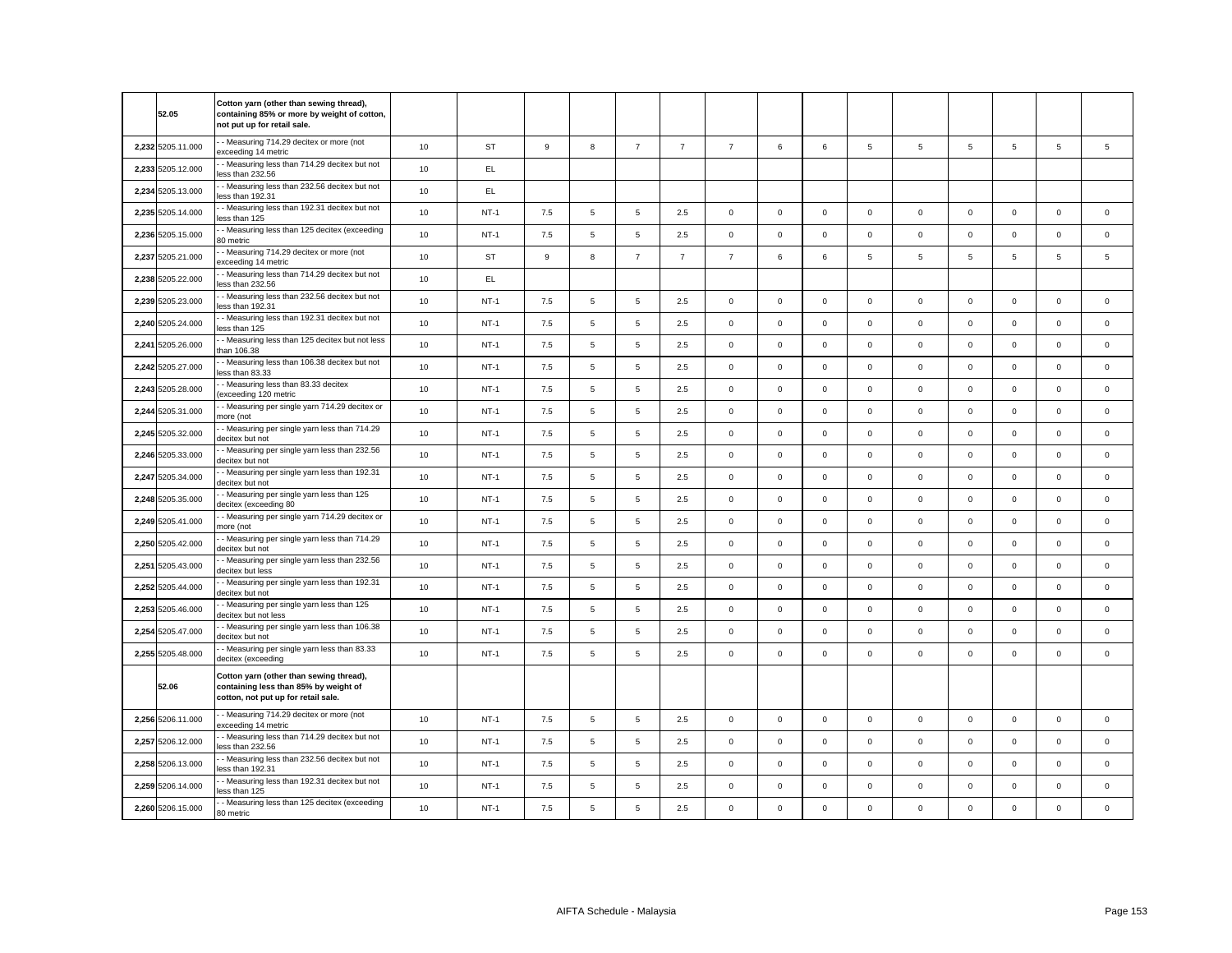|       | 2,261 5206.21.000 | - Measuring 714.29 decitex or more (not<br>exceeding 14 metric                                              | 10 | $NT-1$    | 7.5 | 5 | 5              | 2.5            | $\Omega$       | $^{\circ}$  | $\Omega$     | $\mathbf 0$  | $\Omega$    | $\mathbf 0$ | $\mathbf 0$     | $\Omega$       | $\Omega$    |
|-------|-------------------|-------------------------------------------------------------------------------------------------------------|----|-----------|-----|---|----------------|----------------|----------------|-------------|--------------|--------------|-------------|-------------|-----------------|----------------|-------------|
|       | 2,262 5206.22.000 | - Measuring less than 714.29 decitex but not<br>ess than 232.56                                             | 10 | $NT-1$    | 7.5 | 5 | 5              | 2.5            | $\mathbf{0}$   | $\mathbf 0$ | $\mathbf 0$  | $\mathbf{0}$ | $\mathbf 0$ | $\mathbf 0$ | $\mathbf 0$     | $\mathbf 0$    | $\mathbf 0$ |
|       | 2,263 5206.23.000 | - Measuring less than 232.56 decitex but not<br>ess than 192.31                                             | 10 | EL.       |     |   |                |                |                |             |              |              |             |             |                 |                |             |
|       | 2,264 5206.24.000 | - Measuring less than 192.31 decitex but not<br>less than 125                                               | 10 | $NT-1$    | 7.5 | 5 | 5              | 2.5            | $\Omega$       | $\mathsf 0$ | $\mathbf 0$  | 0            | $\mathsf 0$ | $\mathbf 0$ | $\mathbf 0$     | $\mathbf 0$    | $\mathsf 0$ |
|       | 2,265 5206.25.000 | - Measuring less than 125 decitex (exceeding<br>30 metric                                                   | 10 | $NT-1$    | 7.5 | 5 | 5              | 2.5            | $\mathbf 0$    | $\mathsf 0$ | $\mathbf 0$  | $\mathbf 0$  | 0           | $\mathbf 0$ | $\mathsf 0$     | $\mathbf 0$    | $\mathbf 0$ |
|       | 2,266 5206.31.000 | - Measuring 714.29 decitex or more (not<br>exceeding 14 metric                                              | 10 | $NT-1$    | 7.5 | 5 | $\overline{5}$ | 2.5            | $\mathbf 0$    | $\mathsf 0$ | $\mathsf 0$  | $\mathbf 0$  | $\mathsf 0$ | $\mathbf 0$ | $\mathbf 0$     | $\mathsf 0$    | $\mathbf 0$ |
|       | 2,267 5206.32.000 | - Measuring per single yarn less than 714.29<br>decitex but not                                             | 10 | $NT-1$    | 7.5 | 5 | $\overline{5}$ | 2.5            | $\mathsf 0$    | $\mathsf 0$ | $\mathbf 0$  | $\mathsf 0$  | $\mathsf 0$ | $\mathbf 0$ | $\mathsf 0$     | $\mathsf 0$    | $\mathbf 0$ |
|       | 2,268 5206.33.000 | - Measuring per single yarn less than 232.56<br>decitex but not                                             | 10 | $NT-1$    | 7.5 | 5 | $\overline{5}$ | 2.5            | $\mathsf 0$    | $\mathsf 0$ | $\mathsf 0$  | $\mathsf 0$  | $\mathsf 0$ | $\mathbf 0$ | $\mathbf 0$     | $\mathsf 0$    | $\mathbf 0$ |
|       | 2,269 5206.34.000 | - Measuring per single yarn less than 192.31<br>decitex but not                                             | 10 | $NT-1$    | 7.5 | 5 | $\overline{5}$ | 2.5            | $\mathbf 0$    | $\mathsf 0$ | $\mathsf{O}$ | $\mathsf 0$  | $\mathsf 0$ | $\mathbf 0$ | $\mathsf 0$     | $\mathsf 0$    | $\mathbf 0$ |
|       | 2,270 5206.35.000 | - Measuring per single yarn less than 125<br>decitex (exceeding 80                                          | 10 | $NT-1$    | 7.5 | 5 | $\overline{5}$ | 2.5            | $\mathsf 0$    | $\mathsf 0$ | $\mathsf 0$  | $\mathsf 0$  | $\mathbf 0$ | $\mathbf 0$ | $\mathsf 0$     | $\mathsf 0$    | $\mathsf 0$ |
|       | 2,271 5206.41.000 | - Measuring per single yarn 714.29 decitex or<br>nore (not                                                  | 10 | $NT-1$    | 7.5 | 5 | $\overline{5}$ | 2.5            | $\mathsf 0$    | $\mathsf 0$ | $\mathsf 0$  | $\mathsf 0$  | $\mathsf 0$ | $\mathbf 0$ | $\mathsf 0$     | $\mathsf 0$    | $\mathsf 0$ |
|       | 2,272 5206.42.000 | - Measuring per single yarn less than 714.29<br>decitex but not                                             | 10 | $NT-1$    | 7.5 | 5 | $\overline{5}$ | 2.5            | $\mathsf 0$    | $\mathsf 0$ | $\mathsf 0$  | $\mathbf 0$  | $\mathbf 0$ | $\mathbf 0$ | $\mathbf 0$     | $\mathsf 0$    | $\mathbf 0$ |
|       | 2,273 5206.43.000 | - Measuring per single yarn less than 232.56<br>decitex but not                                             | 10 | $NT-1$    | 7.5 | 5 | 5              | 2.5            | $\mathsf 0$    | $\mathsf 0$ | $\mathbf 0$  | $\mathsf 0$  | $\mathsf 0$ | $\mathbf 0$ | $\mathsf 0$     | $\mathsf 0$    | $\mathbf 0$ |
| 2.274 | 5206.44.000       | - Measuring per single yarn less than 192.31<br>decitex but not                                             | 10 | $NT-1$    | 7.5 | 5 | 5              | 2.5            | $\mathbf 0$    | $^{\circ}$  | $\mathbf 0$  | $\mathbf{0}$ | $\mathbf 0$ | $\mathbf 0$ | $\mathbf 0$     | $\mathbf 0$    | $\Omega$    |
|       | 2,275 5206.45.000 | - Measuring per single yarn less than 125<br>decitex (exceeding 80                                          | 10 | $NT-1$    | 7.5 | 5 | 5              | 2.5            | $\mathbf 0$    | $\mathbf 0$ | $\mathbf 0$  | $\mathbf 0$  | $\mathbf 0$ | $\mathbf 0$ | $\mathbf 0$     | $\mathbf 0$    | $\mathbf 0$ |
|       | 52.07             | Cotton yarn (other than sewing thread) put<br>up for retail sale.                                           |    |           |     |   |                |                |                |             |              |              |             |             |                 |                |             |
|       | 2,276 5207.10.000 | Containing 85 % or more by weight of cotton                                                                 | 10 | $NT-1$    | 7.5 | 5 | 5              | 2.5            | $\mathbf 0$    | $\mathsf 0$ | $\mathbf 0$  | $\mathsf 0$  | $\mathsf 0$ | $\mathbf 0$ | $\mathsf 0$     | $\mathbf 0$    | $\mathsf 0$ |
|       | 2,277 5207.90.000 |                                                                                                             |    |           |     |   |                |                |                |             |              |              |             |             |                 |                |             |
|       |                   | Other                                                                                                       | 10 | $NT-1$    | 7.5 | 5 | $\overline{5}$ | 2.5            | $\mathsf 0$    | $\mathbf 0$ | $\mathsf{O}$ | $\mathbf 0$  | $\mathbf 0$ | $\mathbf 0$ | $\mathsf 0$     | $\mathsf 0$    | 0           |
|       | 52.08             | Woven fabrics of cotton, containing 85% or<br>more by weight of cotton, weighing not more<br>than 200 g/m2. |    |           |     |   |                |                |                |             |              |              |             |             |                 |                |             |
|       | 2,278 5208.11.000 | - Plain weave, weighing not more than 100<br>1/m <sup>2</sup>                                               | 10 | <b>ST</b> | 9   | 8 | $\overline{7}$ | $\overline{7}$ | $\overline{7}$ | 6           | 6            | 5            | 5           | 5           | 5               | 5              | 5           |
|       | 2,279 5208.12.000 | - Plain weave, weighing more than 100 $g/m^2$                                                               | 10 | $NT-1$    | 7.5 | 5 | $\mathbf 5$    | 2.5            | $\mathbf 0$    | $\mathsf 0$ | $\mathsf 0$  | $\mathbf 0$  | $\mathbf 0$ | $\mathbf 0$ | $\mathsf 0$     | $\mathbf 0$    | $\mathbf 0$ |
|       | 2,280 5208.13.000 | - 3- thread or 4- thread twill, including cross<br>will                                                     | 10 | $NT-1$    | 7.5 | 5 | $\overline{5}$ | 2.5            | $\mathsf 0$    | $\mathsf 0$ | $\mathsf 0$  | $\mathbf 0$  | $\mathbf 0$ | $\mathbf 0$ | $\mathbf{O}$    | $\mathbf 0$    | $\mathbf 0$ |
|       | 2,281 5208.19.000 | - Other fabrics                                                                                             | 10 | <b>ST</b> | 9   | 8 | $\overline{7}$ | $\overline{7}$ | $\overline{7}$ | 6           | 6            | 5            | 5           | 5           | 5               | 5              | 5           |
|       | 2,282 5208.21.000 | - Plain weave, weighing not more than 100<br>$\sqrt{m}^2$                                                   | 10 | <b>ST</b> | 9   | 8 | $\overline{7}$ | $\overline{7}$ | $\overline{7}$ | 6           | 6            | 5            | 5           | 5           | 5               | 5              | 5           |
|       | 2,283 5208.22.000 | - Plain weave, weighing more than 100 g/m <sup>2</sup>                                                      | 10 | <b>ST</b> | 9   | 8 | $\overline{7}$ | $\overline{7}$ | $\overline{7}$ | 6           | 6            | 5            | 5           | 5           | 5               | 5              | 5           |
|       | 2,284 5208.23.000 | - 3- thread or 4- thread twill, including cross<br>will                                                     | 10 | $NT-1$    | 7.5 | 5 | $\overline{5}$ | 2.5            | $\mathsf 0$    | $\mathsf 0$ | $\mathbf 0$  | $\mathsf 0$  | $\mathsf 0$ | $\mathbf 0$ | $\mathsf 0$     | $\mathsf 0$    | $\mathsf 0$ |
|       | 2,285 5208.29.000 | - Other fabrics                                                                                             | 10 | <b>ST</b> | 9   | 8 | $\overline{7}$ | $\overline{7}$ | $\overline{7}$ | 6           | 6            | 5            | 5           | 5           | 5               | 5              | 5           |
|       | 2,286 5208.31.000 | - Plain weave, weighing not more than 100<br>$1/m^2$                                                        | 10 | <b>ST</b> | 9   | 8 | $\overline{7}$ | $\overline{7}$ | $\overline{7}$ | 6           | 6            | 5            | 5           | 5           | 5               | 5              | 5           |
|       | 2,287 5208.32.000 | - Plain weave, weighing more than 100 g/m <sup>2</sup>                                                      | 10 | <b>ST</b> | 9   | 8 | $\overline{7}$ | $\overline{7}$ | $\overline{7}$ | 6           | 6            | 5            | 5           | 5           | 5               | 5              | 5           |
|       | 2,288 5208.33.000 | - 3- thread or 4- thread twill, including cross<br>will                                                     | 10 | $NT-1$    | 7.5 | 5 | $\,$ 5 $\,$    | 2.5            | $\mathsf 0$    | $\mathsf 0$ | $\mathbf 0$  | $\mathsf 0$  | $\mathsf 0$ | $\mathbf 0$ | $\mathsf 0$     | $\mathsf 0$    | $\mathbf 0$ |
|       | 2,289 5208.39.000 | - Other fabrics                                                                                             | 10 | ST        | 9   | 8 | $\overline{7}$ | $\overline{7}$ | $\overline{7}$ | 6           | 6            | 5            | 5           | 5           | $5\phantom{.0}$ | $\overline{5}$ | 5           |
|       | 2,290 5208.41.000 | - Plain weave, weighing not more than 100<br>$\sqrt{m^2}$                                                   | 10 | $NT-1$    | 7.5 | 5 | 5              | 2.5            | $\mathbf 0$    | $\mathsf 0$ | $\mathsf 0$  | $\mathbf 0$  | 0           | $\mathbf 0$ | $\mathbf 0$     | $\mathbf 0$    | $\mathbf 0$ |
|       | 2,291 5208.42.000 | - Plain weave, weighing more than 100 g/m <sup>2</sup>                                                      | 10 | $NT-1$    | 7.5 | 5 | 5              | 2.5            | $\mathsf 0$    | $\mathsf 0$ | $\mathbf 0$  | $\mathbf 0$  | $\mathbf 0$ | $\mathbf 0$ | $\mathbf 0$     | $\mathbf 0$    | $\mathbf 0$ |
|       | 2,292 5208.43.000 | - 3- thread or 4- thread twill, including cross<br>will                                                     | 10 | $NT-1$    | 7.5 | 5 | $\overline{5}$ | 2.5            | $\mathsf 0$    | $\mathbf 0$ | $\mathbf 0$  | $\mathsf 0$  | $\mathsf 0$ | $\mathbf 0$ | $\mathbf 0$     | $\mathsf 0$    | $\mathbf 0$ |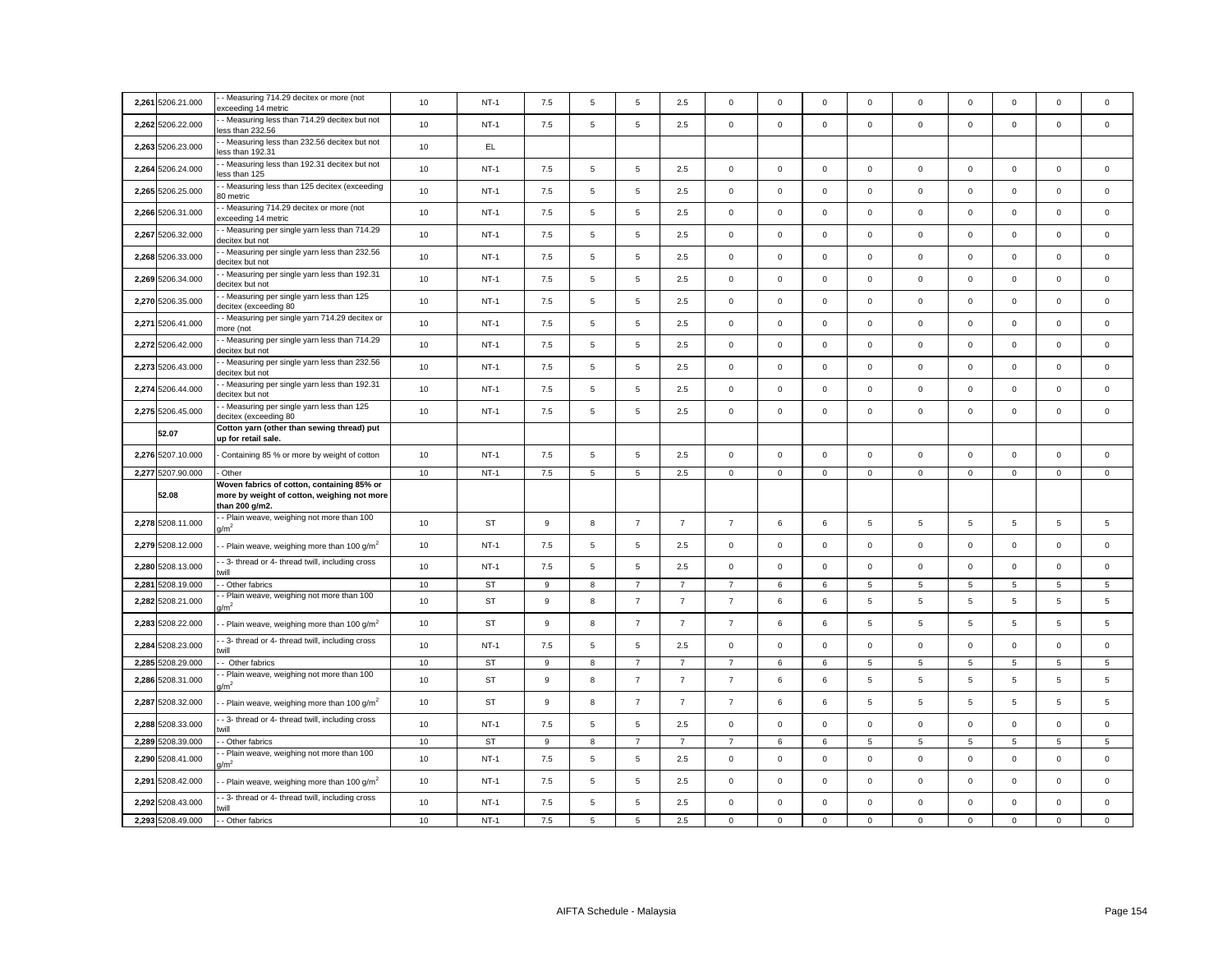| 2,294 5208.51.000 | - Plain weave, weighing not more than 100<br>/m <sup>2</sup>                                                                                                  | 10   | <b>ST</b> | 9              | 8               | $\overline{7}$ | $\overline{7}$ | $\overline{7}$ | 6           | 6            | 5            | 5           | 5              | 5              | 5              | 5                   |
|-------------------|---------------------------------------------------------------------------------------------------------------------------------------------------------------|------|-----------|----------------|-----------------|----------------|----------------|----------------|-------------|--------------|--------------|-------------|----------------|----------------|----------------|---------------------|
| 2,295 5208.52.000 | - Plain weave, weighing more than 100 g/m <sup>2</sup>                                                                                                        | 10   | $NT-1$    | 7.5            | 5               | 5              | 2.5            | $\mathbf 0$    | $\mathbf 0$ | $\mathbf 0$  | $\mathbf 0$  | $\mathbf 0$ | $\mathbf 0$    | $\mathbf 0$    | $\mathbf 0$    | $\mathbf 0$         |
| 2,296 5208.59.000 | - Other fabrics                                                                                                                                               | 10   | $NT-1$    | 7.5            | 5               | 5              | 2.5            | $\mathbf{0}$   | $\mathbf 0$ | $\mathbf{0}$ | $\mathbf{0}$ | $\mathbf 0$ | $\mathbf 0$    | $\mathsf{O}$   | $\mathbf{0}$   | $\mathbf{0}$        |
| 52.09             | Woven fabrics of cotton, containing 85% or<br>more by weight of cotton, weighing more<br>than 200 g/m2.                                                       |      |           |                |                 |                |                |                |             |              |              |             |                |                |                |                     |
| 2,297 5209.11     | - Plain weave:                                                                                                                                                |      | <b>ST</b> |                |                 |                |                |                |             |              |              |             |                |                |                |                     |
| 5209.11.100       | Elastic fabrics and trimmings combined with<br>ubber threads                                                                                                  | 10   | <b>ST</b> | $\mathsf g$    | 8               | $\overline{7}$ | $\overline{7}$ | $\overline{7}$ | $\,6\,$     | 6            | 5            | 5           | $\,$ 5 $\,$    | 5              | $\,$ 5 $\,$    | 5                   |
| 5209.11.910       | duck and canvas                                                                                                                                               | 10   | <b>ST</b> | 9              | 8               | $\overline{7}$ | $\overline{7}$ | $\overline{7}$ | 6           | 6            | 5            | 5           | $\overline{5}$ | 5              | $\overline{5}$ | 5                   |
| 5209.11.990       | other                                                                                                                                                         | 10   | <b>ST</b> | 9              | 8               | $\overline{7}$ | $\overline{7}$ | $\overline{7}$ | 6           | 6            | 5            | 5           | 5              | 5              | 5              | 5                   |
| 2,298 5209.12.000 | - 3- thread or 4- thread twill, including cross<br>will                                                                                                       | 10   | $NT-1$    | 7.5            | $\,$ 5 $\,$     | $\sqrt{5}$     | 2.5            | $\mathsf 0$    | $\mathsf 0$ | $\mathbf 0$  | $\mathsf 0$  | $\mathbf 0$ | $\mathbf 0$    | $\mathsf{O}$   | $\mathsf 0$    | $\mathsf 0$         |
| 2,299 5209.19.000 | - Other fabrics                                                                                                                                               | 10   | $NT-1$    | $7.5\,$        | 5               | 5              | 2.5            | $\mathbf 0$    | $\mathbf 0$ | $\mathbf 0$  | $\mathsf 0$  | $\mathbf 0$ | $\,0\,$        | $\mathsf 0$    | $\mathsf 0$    | $\Omega$            |
| 2,300 5209.21.000 | - Plain weave                                                                                                                                                 | 10   | <b>ST</b> | 9              | 8               | $\overline{7}$ | $\overline{7}$ | $\overline{7}$ | 6           | 6            | 5            | 5           | $\sqrt{5}$     | 5              | 5              | 5                   |
| 2,301 5209.22.000 | 3- thread or 4- thread twill, including cross<br>will                                                                                                         | $10$ | $NT-1$    | 7.5            | 5               | 5              | 2.5            | $\mathsf 0$    | $\mathsf 0$ | $\mathbf 0$  | $\mathbf 0$  | $\mathsf 0$ | $\mathbf 0$    | $\mathsf 0$    | $\mathsf 0$    | 0                   |
| 2,302 5209.29.000 | - Other fabrics                                                                                                                                               | 10   | $NT-1$    | 7.5            | 5               | 5              | 2.5            | $\mathbf 0$    | $\mathbf 0$ | 0            | $\mathbf 0$  | $\mathbf 0$ | $\mathbf 0$    | $\mathbf 0$    | $\mathbf 0$    | 0                   |
| 2,303 5209.31.000 | - Plain weave                                                                                                                                                 | 10   | ST        | 9              | 8               | $\overline{7}$ | $\overline{7}$ | $\overline{7}$ | 6           | 6            | 5            | 5           | 5              | 5              | 5              | 5                   |
| 2,304 5209.32.000 | - 3- thread or 4- thread twill, including cross<br>will                                                                                                       | 10   | <b>ST</b> | $\mathsf g$    | 8               | $\overline{7}$ | $\overline{7}$ | $\overline{7}$ | 6           | 6            | 5            | 5           | $\overline{5}$ | $\overline{5}$ | $\overline{5}$ | 5                   |
| 2,305 5209.39.000 | - Other fabrics                                                                                                                                               | $10$ | $NT-1$    | $7.5\,$        | $\,$ 5 $\,$     | $\sqrt{5}$     | 2.5            | $\mathbf 0$    | $\mathsf 0$ | 0            | $\mathsf 0$  | $\mathbf 0$ | $\mathbf 0$    | $\mathsf 0$    | $\mathsf 0$    | $\mathsf 0$         |
| 2,306 5209.41.000 | - Plain weave                                                                                                                                                 | 10   | $NT-1$    | 7.5            | 5               | 5              | 2.5            | $\mathbf 0$    | $\mathbf 0$ | $\mathbf 0$  | $\mathbf 0$  | $\mathsf 0$ | $\pmb{0}$      | $\mathsf 0$    | $\mathbf 0$    | $\mathsf 0$         |
| 2,307 5209.42.000 | - Denim                                                                                                                                                       | 10   | $NT-1$    | 7.5            | $\,$ 5 $\,$     | $\sqrt{5}$     | 2.5            | $\mathsf 0$    | $\mathbf 0$ | $\mathbf 0$  | $\mathsf 0$  | $\mathsf 0$ | $\mathbf 0$    | $\mathsf{O}$   | $\mathbf 0$    | $\mathsf 0$         |
| 2,308 5209.43.000 | - Other fabrics of 3- thread or 4- thread twill,<br>ncluding cross twill                                                                                      | 10   | $NT-1$    | 7.5            | 5               | $\sqrt{5}$     | 2.5            | $\mathsf 0$    | $\mathbf 0$ | $\mathbf 0$  | $\mathsf 0$  | $\mathsf 0$ | $\mathbf 0$    | $\mathsf 0$    | $\mathsf 0$    | $\mathbf 0$         |
| 2,309 5209.49.000 | - Other fabrics                                                                                                                                               | $10$ | $NT-1$    | 7.5            | 5               | $\overline{5}$ | 2.5            | $\mathbf 0$    | $\mathbf 0$ | $\mathbf 0$  | $\mathsf 0$  | $\mathsf 0$ | $\mathbf 0$    | $\mathsf 0$    | $\mathsf 0$    | $\ddot{\mathbf{0}}$ |
| 2,310 5209.51.000 | - Plain weave                                                                                                                                                 | 10   | $NT-1$    | 7.5            | 5               | 5              | 2.5            | $\mathbf 0$    | $\mathsf 0$ | 0            | $\mathbf 0$  | $\mathsf 0$ | $\mathbf 0$    | $\mathsf 0$    | $\mathsf 0$    | $\mathsf 0$         |
|                   | - 3- thread or 4- thread twill, including cross                                                                                                               |      |           |                |                 |                |                |                |             |              |              |             |                |                |                |                     |
| 2,311 5209.52.000 |                                                                                                                                                               | 10   | $NT-1$    | 7.5            | 5               | 5              | 2.5            | $\mathsf 0$    | $\mathbf 0$ | $\mathbf 0$  | $\mathsf 0$  | $\mathsf 0$ | $\mathbf 0$    | $\mathsf 0$    | $\mathsf 0$    | $\mathsf 0$         |
| 2,312 5209.59.000 | - Other fabrics                                                                                                                                               | 10   | $NT-1$    | 7.5            | 5               | $\overline{5}$ | 2.5            | $\mathbf 0$    | $\mathsf 0$ | 0            | $\mathbf 0$  | $\mathbf 0$ | $\mathbf 0$    | 0              | $\mathsf 0$    | 0                   |
| 52.10             | Woven fabrics of cotton, containing less than<br>85% by weight of cotton, mixed mainly or<br>solely with man-made fibres, weighing not<br>more than 200 g/m2. |      |           |                |                 |                |                |                |             |              |              |             |                |                |                |                     |
| 2,313 5210.11.000 | - Plain weave                                                                                                                                                 | 10   | $NT-1$    | 7.5            | 5               | $\overline{5}$ | 2.5            | $\mathbf 0$    | $\mathsf 0$ | 0            | $\mathbf 0$  | $\mathbf 0$ | $\mathbf 0$    | 0              | $\mathbf 0$    | $\mathbf{0}$        |
| 2,314 5210.19.000 | - Other fabrics                                                                                                                                               | 10   | $NT-1$    | 7.5            | $5\overline{5}$ | 5              | 2.5            | $\mathbf 0$    | $\mathsf 0$ | $\mathbf 0$  | $\mathsf 0$  | $\mathbf 0$ | $\mathbf 0$    | $\mathsf 0$    | $\mathsf 0$    | $\mathbf 0$         |
| 2.315 5210.21.000 | - Plain weave                                                                                                                                                 | 10   | $NT-1$    | 7.5            | 5               | 5              | 2.5            | $\mathbf{0}$   | $\mathbf 0$ | $\mathbf 0$  | $\mathbf 0$  | $\mathbf 0$ | $\mathbf 0$    | $\circ$        | $\mathbf 0$    | $\mathbf 0$         |
| 2,316 5210.29.000 | - Other fabrics                                                                                                                                               | 10   | <b>ST</b> | $\overline{9}$ | 8               | $\overline{7}$ | $\overline{7}$ | $\overline{7}$ | 6           | 6            | 5            | 5           | $\overline{5}$ | 5              | 5              | 5                   |
| 2,317 5210.31.000 | - Plain weave                                                                                                                                                 | 10   | $NT-1$    | 7.5            | $5\overline{5}$ | 5              | 2.5            | $\mathbf 0$    | $\mathsf 0$ | 0            | $\mathbf{0}$ | $\mathbf 0$ | $\mathbf 0$    | $\mathbf 0$    | $\mathsf 0$    | $\mathbf 0$         |
| 2,318 5210.32.000 | - 3- thread or 4- thread twill, including cross<br>urill                                                                                                      | 10   | $NT-1$    | 7.5            | 5               | 5              | 2.5            | $\mathbf 0$    | $\mathbf 0$ | $\mathbf 0$  | $\mathbf 0$  | $\mathsf 0$ | $\mathbf 0$    | $\mathbf 0$    | $\mathsf 0$    | $\mathbf 0$         |
| 2,319 5210.39.000 | - Other fabrics                                                                                                                                               | 10   | $NT-1$    | 7.5            | 5               | 5              | 2.5            | $\mathbf 0$    | $\mathbf 0$ | $\mathbf 0$  | $\mathbf 0$  | $\mathbf 0$ | $\mathbf 0$    | $\mathbf 0$    | $\mathbf{0}$   | $\mathbf 0$         |
| 2,320 5210.41.000 | - Plain weave                                                                                                                                                 | 10   | $NT-1$    | $7.5\,$        | 5               | 5              | 2.5            | $\mathbf 0$    | $\mathbf 0$ | $\mathbf 0$  | $\mathbf 0$  | $\mathsf 0$ | $\mathbf 0$    | $\mathbf 0$    | $\mathbf 0$    | $\mathbf 0$         |
| 2,321 5210.49.000 | Other fabrics                                                                                                                                                 | 10   | $NT-1$    | $7.5\,$        | $5\phantom{.0}$ | 5              | $2.5\,$        | $\mathsf 0$    | $\mathsf 0$ | $\mathbf 0$  | $\mathsf 0$  | $\mathsf 0$ | $\mathsf 0$    | $\mathsf 0$    | $\mathsf 0$    | $\mathbf{0}$        |
| 2,322 5210.51     | - Plain weave:                                                                                                                                                |      | $NT-1$    |                |                 |                |                |                |             |              |              |             |                |                |                |                     |
| 5210.51.100       | Elastic fabrics and trimmings combined<br>vith rubber threads                                                                                                 | 10   | $NT-1$    | 7.5            | 5               | 5              | 2.5            | $\mathbf 0$    | $\mathbf 0$ | $\mathbf 0$  | $\mathbf 0$  | $\mathsf 0$ | $\mathbf 0$    | $\mathbf 0$    | $\mathsf 0$    | $\mathbf 0$         |
| 5210.51.910       | batik                                                                                                                                                         | 10   | $NT-1$    | $7.5\,$        | 5               | 5              | 2.5            | $\mathbf 0$    | $\mathbf 0$ | $\mathbf 0$  | $\mathbf 0$  | $\mathsf 0$ | $\mathbf 0$    | $\mathbf 0$    | $\mathsf 0$    | $\mathbf 0$         |
| 5210.51.990       | other                                                                                                                                                         | 10   | $NT-1$    | $7.5\,$        | 5               | 5              | $2.5\,$        | $\mathbf 0$    | $\mathsf 0$ | 0            | $\mathbf 0$  | $\mathsf 0$ | $\mathsf 0$    | $\mathbf 0$    | $\mathbf 0$    | $\mathsf 0$         |
| 2,323 5210.59     | Other fabrics:                                                                                                                                                |      | $NT-1$    |                |                 |                |                |                |             |              |              |             |                |                |                |                     |
| 5210.59.100       | Elastic fabrics and trimmings combined<br>vith rubber threads                                                                                                 | 10   | $NT-1$    | 7.5            | $\,$ 5 $\,$     | 5              | 2.5            | $\mathsf 0$    | $\mathsf 0$ | $\mathbf 0$  | $\mathsf 0$  | $\mathsf 0$ | $\mathbf 0$    | $\mathsf 0$    | $\mathsf 0$    | $\mathsf 0$         |
| 5210.59.910       | batik                                                                                                                                                         | $10$ | $NT-1$    | $7.5\,$        | 5               | $\overline{5}$ | 2.5            | $\mathbf 0$    | $\mathbf 0$ | $\mathbf 0$  | $\Omega$     | $\mathbf 0$ | $\mathbf 0$    | $\mathbf 0$    | $\mathbf 0$    | $\Omega$            |
| 5210.59.990       | other                                                                                                                                                         | 10   | $NT-1$    | $7.5\,$        | 5               | 5              | $2.5\,$        | $\mathbf 0$    | $\mathsf 0$ | $\mathbf 0$  | $\mathbf 0$  | $\mathbf 0$ | $\mathsf 0$    | $\mathbf 0$    | $\mathbf 0$    | $\mathsf 0$         |
| 52.11             | Woven fabrics of cotton, containing less than<br>85% by weight of cotton, mixed mainly or<br>solely with man-made fibres, weighing more<br>than 200 g/m2.     |      |           |                |                 |                |                |                |             |              |              |             |                |                |                |                     |
| 2,324 5211.11     | - - Plain weave:                                                                                                                                              |      | $NT-1$    |                |                 |                |                |                |             |              |              |             |                |                |                |                     |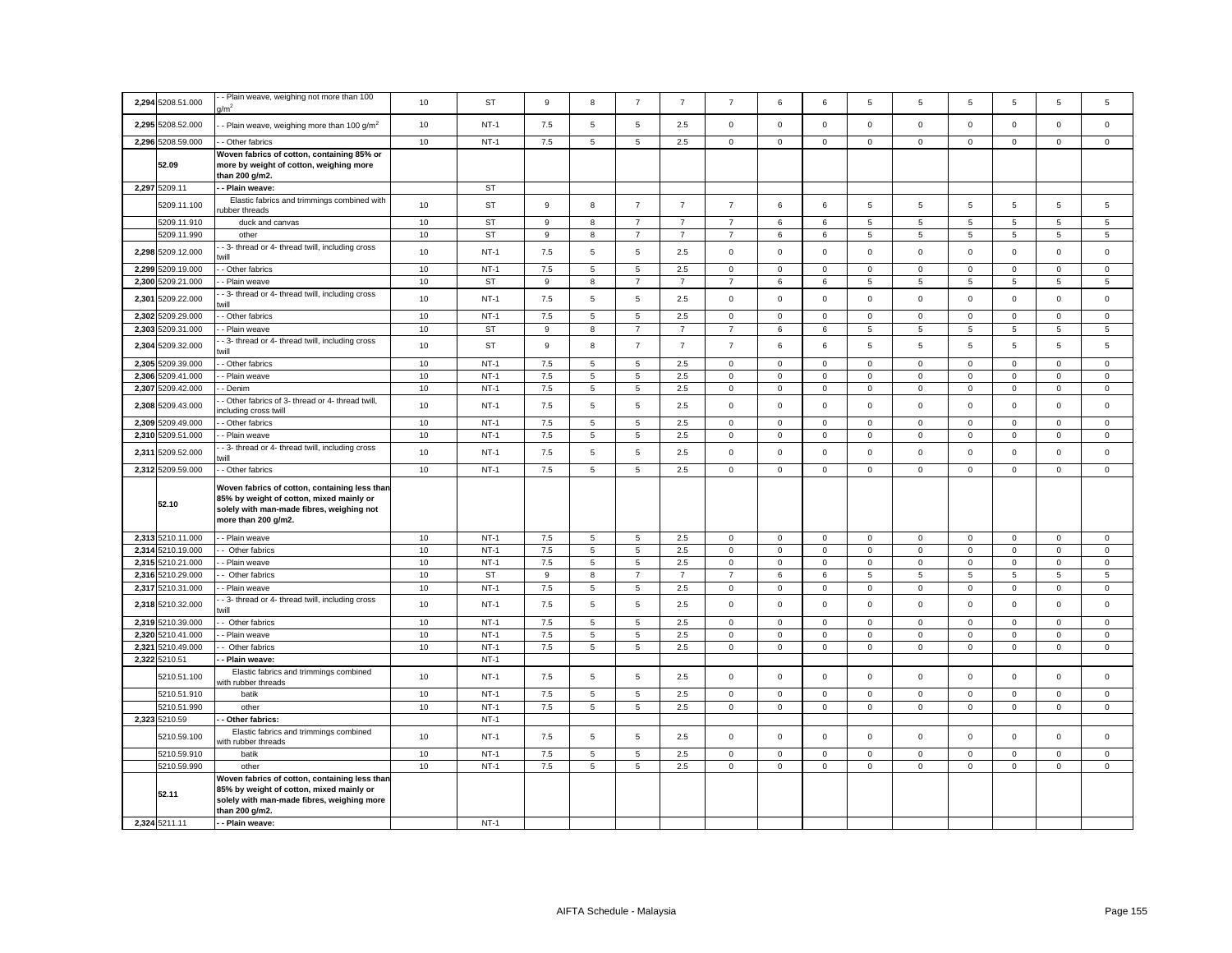|       | 5211.11.100       | elastic fabrics and trimmings combined with<br>ubber threads             | 10   | $NT-1$ | 7.5     | 5               | 5              | 2.5     | $\mathbf 0$ | $\mathbf{0}$ | $\mathbf 0$         | $\mathbf 0$ | $\mathbf 0$         | $\mathbf 0$ | $\mathbf 0$  | $\mathbf 0$  | $\Omega$     |
|-------|-------------------|--------------------------------------------------------------------------|------|--------|---------|-----------------|----------------|---------|-------------|--------------|---------------------|-------------|---------------------|-------------|--------------|--------------|--------------|
|       | 5211.11.910       | duck and canvas                                                          | 10   | $NT-1$ | 7.5     | 5               | 5              | 2.5     | $\mathbf 0$ | $\mathbf 0$  | $\mathbf 0$         | $\mathbf 0$ | $\mathbf 0$         | $\mathbf 0$ | $\mathbf 0$  | $\mathbf 0$  | $\Omega$     |
|       | 5211.11.990       | other                                                                    | 10   | $NT-1$ | 7.5     | 5               | $\overline{5}$ | 2.5     | $\mathbf 0$ | $\mathbf 0$  | $\mathbf 0$         | $\mathbf 0$ | 0                   | $\mathbf 0$ | 0            | $\mathbf 0$  | 0            |
|       | 2,325 5211.12.000 | - 3- thread or 4- thread twill, including cross<br>will                  | 10   | $NT-1$ | 7.5     | 5               | 5              | 2.5     | $\mathbf 0$ | $\mathbf 0$  | $\mathbf 0$         | $\mathbf 0$ | $\mathsf 0$         | $\mathbf 0$ | $\mathsf 0$  | $\mathsf 0$  | $\mathbf 0$  |
|       | 2,326 5211.19.000 | - Other fabrics                                                          | 10   | $NT-1$ | 7.5     | 5               | 5              | 2.5     | $\mathbf 0$ | $\Omega$     | $\mathbf{0}$        | $\Omega$    | $\mathbf 0$         | $\Omega$    | $\Omega$     | $\mathbf 0$  | $\Omega$     |
|       | 2,327 5211.20.000 | Bleached                                                                 | $10$ | $NT-1$ | $7.5\,$ | 5               | $\overline{5}$ | 2.5     | $\mathbf 0$ | $\mathbf 0$  | 0                   | $\mathbf 0$ | $\mathbf 0$         | $\,0\,$     | $\mathsf 0$  | $\mathbf 0$  | $\mathbf 0$  |
|       | 2,328 5211.31.000 | - Plain weave                                                            | 10   | $NT-1$ | $7.5\,$ | 5               | $\overline{5}$ | 2.5     | $\mathbf 0$ | $\mathsf 0$  | $\mathbf 0$         | 0           | $\mathsf 0$         | $\mathbf 0$ | $\mathsf 0$  | $\mathbf 0$  | 0            |
|       | 2,329 5211.32.000 | - 3- thread or 4- thread twill, including cross<br>will                  | $10$ | $NT-1$ | 7.5     | 5               | $\overline{5}$ | 2.5     | $\mathbf 0$ | $\mathbf 0$  | $\mathbf 0$         | $\mathsf 0$ | $\mathbf 0$         | $\,0\,$     | $\mathsf 0$  | $\mathsf 0$  | $\mathsf 0$  |
|       | 2.330 5211.39.000 | - Other fabrics                                                          | 10   | $NT-1$ | 7.5     | 5               | 5              | 2.5     | $\mathbf 0$ | $\mathbf 0$  | $\mathbf 0$         | $\Omega$    | $\mathbf 0$         | $\mathbf 0$ | $\mathbf 0$  | $\mathbf 0$  | $\Omega$     |
|       | 2,331 5211.41.000 | - Plain weave                                                            | $10$ | $NT-1$ | $7.5\,$ | 5               | $\overline{5}$ | 2.5     | $\mathsf 0$ | $\mathbf 0$  | $\mathbf 0$         | $\mathbf 0$ | $\mathsf 0$         | $\,0\,$     | $\mathbf 0$  | $\mathbf 0$  | $\mathsf 0$  |
|       | 2,332 5211.42.000 | - Denim                                                                  | 10   | $NT-1$ | $7.5\,$ | 5               | $\overline{5}$ | 2.5     | $\mathbf 0$ | $\mathsf 0$  | $\mathbf 0$         | $\mathsf 0$ | $\mathsf 0$         | $\mathbf 0$ | $\mathsf 0$  | $\mathbf 0$  | $\mathsf 0$  |
|       | 2,333 5211.43.000 | - Other fabrics of 3- thread or 4- thread twill,<br>ncluding cross twill | 10   | $NT-1$ | 7.5     | 5               | $\overline{5}$ | 2.5     | $\mathsf 0$ | $\mathbf 0$  | $\mathbf 0$         | $\mathsf 0$ | $\mathsf 0$         | $\,0\,$     | $\mathsf 0$  | $\mathsf 0$  | $\mathbf 0$  |
|       | 2.334 5211.49.000 | - Other fabrics                                                          | 10   | $NT-1$ | 7.5     | 5               | 5              | 2.5     | $\mathbf 0$ | $\mathbf{0}$ | $\mathbf{0}$        | $\Omega$    | $\mathbf 0$         | $\mathbf 0$ | $\mathbf 0$  | $\mathbf{0}$ | $\Omega$     |
|       | 2,335 5211.51     | - Plain weave:                                                           |      | $NT-1$ |         |                 |                |         |             |              |                     |             |                     |             |              |              |              |
|       | 5211.51.100       | Elastic fabrics and trimmings combined<br>with rubber threads            | 10   | $NT-1$ | 7.5     | 5               | 5              | 2.5     | $\mathbf 0$ | $\mathbf 0$  | $\mathbf 0$         | $\Omega$    | $\Omega$            | $\mathbf 0$ | $\mathbf 0$  | $\mathsf 0$  | $\Omega$     |
|       | 5211.51.910       | duck and canvas                                                          | 10   | $NT-1$ | 7.5     | 5               | 5              | 2.5     | $\mathbf 0$ | $\mathbf 0$  | $\mathbf 0$         | $\mathbf 0$ | $\mathbf 0$         | $\mathbf 0$ | $\mathbf 0$  | $\mathsf 0$  | $\mathbf 0$  |
|       | 5211.51.920       | batik                                                                    | 10   | $NT-1$ | 7.5     | 5               | 5              | 2.5     | $\mathsf 0$ | $\mathbf 0$  | $\mathbf 0$         | $\Omega$    | $\mathsf 0$         | $\mathbf 0$ | $\mathsf 0$  | $\mathsf 0$  | $\mathbf 0$  |
|       | 5211.51.990       | other                                                                    | 10   | $NT-1$ | $7.5\,$ | 5               | 5              | 2.5     | $\mathsf 0$ | $\mathsf 0$  | $\mathbf 0$         | $\mathbf 0$ | $\mathsf 0$         | $\mathbf 0$ | $\mathsf 0$  | $\mathbf 0$  | $\mathbf 0$  |
|       | 2,336 5211.52     | - 3- thread or 4- thread twill, including cross<br>:will:                |      | $NT-1$ |         |                 |                |         |             |              |                     |             |                     |             |              |              |              |
|       | 5211.52.100       | Elastic fabrics and trimmings combined<br>with rubber threads            | 10   | $NT-1$ | 7.5     | 5               | 5              | 2.5     | $\mathbf 0$ | $\mathbf 0$  | $\mathbf 0$         | $\mathbf 0$ | $\mathbf 0$         | $\mathbf 0$ | $\mathbf 0$  | $\mathsf 0$  | $\mathbf 0$  |
|       | 5211.52.910       | batik                                                                    | 10   | $NT-1$ | 7.5     | 5               | 5              | 2.5     | $\mathsf 0$ | $\mathbf 0$  | $\mathbf 0$         | $\mathsf 0$ | $\mathsf 0$         | $\mathbf 0$ | $\mathsf 0$  | $\mathsf 0$  | $\mathsf 0$  |
|       | 5211.52.990       | other                                                                    | 10   | $NT-1$ | 7.5     | 5               | 5              | 2.5     | $\mathbf 0$ | $\mathbf 0$  | $\mathbf 0$         | $\mathbf 0$ | $\mathbf 0$         | $\mathbf 0$ | $\mathsf 0$  | $\mathbf 0$  | $\mathbf{0}$ |
|       | 2,337 5211.59     | Other fabrics:                                                           |      | $NT-1$ |         |                 |                |         |             |              |                     |             |                     |             |              |              |              |
|       | 5211.59.100       | Elastic fabrics and trimmings combined<br>with rubber threads            | 10   | $NT-1$ | 7.5     | 5               | 5              | 2.5     | $\mathbf 0$ | $\mathbf 0$  | $\mathbf{0}$        | $\mathbf 0$ | $\mathbf 0$         | $\mathbf 0$ | $\mathsf 0$  | $\mathbf 0$  | $\mathbf 0$  |
|       | 5211.59.910       | duck and canvas                                                          | 10   | $NT-1$ | 7.5     | 5               | 5              | 2.5     | $\mathbf 0$ | $\mathsf 0$  | $\mathbf 0$         | $\mathbf 0$ | $\mathbf 0$         | $\mathbf 0$ | $\mathbf 0$  | $\mathbf 0$  | $\mathbf 0$  |
|       | 5211.59.920       | batik                                                                    | 10   | $NT-1$ | 7.5     | 5               | 5              | 2.5     | $^{\circ}$  | $\mathsf 0$  | $\mathbf 0$         | $\mathbf 0$ | $\mathbf 0$         | $\mathbf 0$ | $\mathbf{0}$ | $^{\circ}$   | $\mathbf{0}$ |
|       | 5211.59.990       | other                                                                    | 10   | $NT-1$ | $7.5\,$ | 5               | 5              | 2.5     | $\mathbf 0$ | $\mathsf 0$  | $\mathbf 0$         | $\mathbf 0$ | $\mathbf 0$         | $\mathbf 0$ | $\mathbf 0$  | $\mathbf 0$  | $\mathbf 0$  |
|       | 52.12             | Other woven fabrics of cotton.                                           |      |        |         |                 |                |         |             |              |                     |             |                     |             |              |              |              |
|       | 2,338 5212.11.000 | - Unbleached                                                             | 10   | $NT-1$ | 7.5     | 5               | 5              | 2.5     | $\mathbf 0$ | $\mathbf 0$  | $\mathbf 0$         | $\mathbf 0$ | $\mathbf 0$         | $\Omega$    | $\mathbf 0$  | $\mathbf 0$  | $\mathbf 0$  |
|       | 2,339 5212.12.000 | - Bleached                                                               | $10$ | $NT-1$ | 7.5     | 5               | 5              | 2.5     | $\mathbf 0$ | $\mathbf 0$  | $\mathbf 0$         | $\mathbf 0$ | $\mathsf 0$         | $\mathbf 0$ | $\mathsf 0$  | $\mathbf 0$  | $\mathbf 0$  |
|       | 2,340 5212.13.000 | - Dyed                                                                   | 10   | $NT-1$ | $7.5\,$ | 5               | 5              | 2.5     | $\mathbf 0$ | $\mathsf 0$  | $\mathbf 0$         | $\Omega$    | $\mathbf 0$         | $\mathsf 0$ | $\mathsf 0$  | $\mathsf 0$  | $\mathbf 0$  |
| 2,341 | 5212.14.000       | - Of yarns of different colours                                          | 10   | $NT-1$ | $7.5\,$ | $\,$ 5 $\,$     | $\sqrt{5}$     | $2.5\,$ | $\mathbf 0$ | $\mathbf 0$  | $\mathsf{O}\xspace$ | $\mathsf 0$ | $\mathsf 0$         | $\pmb{0}$   | $\mathsf 0$  | $\mathbf 0$  | $\mathbf 0$  |
|       | 2,342 5212.15     | - Printed:                                                               |      | $NT-1$ |         |                 |                |         |             |              |                     |             |                     |             |              |              |              |
|       |                   | Elastic fabrics and trimmings combined                                   |      |        |         |                 |                |         |             |              |                     |             |                     |             |              |              |              |
|       | 5212.15.100       | with rubber threads                                                      | 10   | $NT-1$ | 7.5     | 5               | $\sqrt{5}$     | 2.5     | $\mathsf 0$ | $\mathsf 0$  | $\mathbf 0$         | $\mathsf 0$ | $\mathsf 0$         | $\mathbf 0$ | $\mathbf 0$  | $\mathsf 0$  | $\mathbf 0$  |
|       | 5212.15.910       | batik                                                                    | 10   | $NT-1$ | $7.5\,$ | 5               | 5              | 2.5     | $\mathbf 0$ | $\mathsf 0$  | $\mathbf 0$         | $\mathbf 0$ | $\mathbf 0$         | $\mathbf 0$ | $\mathsf 0$  | $\mathsf 0$  | $\mathbf 0$  |
|       | 5212.15.990       | other                                                                    | 10   | $NT-1$ | $7.5\,$ | $\,$ 5 $\,$     | $\sqrt{5}$     | 2.5     | $\mathsf 0$ | $\pmb{0}$    | $\mathsf{O}\xspace$ | $\mathsf 0$ | $\mathsf 0$         | $\mathbf 0$ | $\mathsf 0$  | $\mathsf 0$  | $\mathsf 0$  |
|       | 2,343 5212.21     | - Unbleached:                                                            |      | $NT-1$ |         |                 |                |         |             |              |                     |             |                     |             |              |              |              |
|       | 5212.21.100       | Elastic fabrics and trimmings combined<br>with rubber threads            | 10   | $NT-1$ | 7.5     | 5               | $\sqrt{5}$     | 2.5     | $\mathbf 0$ | $\mathsf 0$  | $\mathbf 0$         | $\mathbf 0$ | $\mathbf 0$         | $\mathbf 0$ | $\mathsf 0$  | $\mathsf 0$  | $\mathsf 0$  |
|       | 5212.21.910       | duck and canvas                                                          | 10   | $NT-1$ | 7.5     | 5               | 5              | 2.5     | $\mathbf 0$ | $\mathbf 0$  | $\mathbf 0$         | $\mathbf 0$ | $\mathbf 0$         | $\mathbf 0$ | $\mathsf 0$  | $\mathsf 0$  | $\mathbf 0$  |
|       | 5212.21.990       | other                                                                    | 10   | $NT-1$ | 7.5     | 5               | $\sqrt{5}$     | 2.5     | $\mathbf 0$ | $\mathsf 0$  | $\mathbf 0$         | $\mathbf 0$ | $\mathbf 0$         | $\mathbf 0$ | $\mathbf 0$  | $\mathsf 0$  | $\mathbf 0$  |
|       | 2,344 5212.22.000 | - Bleached                                                               | 10   | $NT-1$ | $7.5\,$ | 5               | 5              | 2.5     | $\mathbf 0$ | $\mathbf 0$  | $\mathbf 0$         | $\Omega$    | $\mathsf 0$         | $\mathbf 0$ | $\mathbf 0$  | $\mathsf 0$  | $\mathbf 0$  |
|       | 2,345 5212.23.000 | Dyed                                                                     | 10   | $NT-1$ | $7.5\,$ | 5               | $\,$ 5 $\,$    | 2.5     | $\mathsf 0$ | $\pmb{0}$    | 0                   | $\mathsf 0$ | $\mathbf 0$         | $\pmb{0}$   | $\mathsf 0$  | $\mathbf 0$  | $\mathsf 0$  |
| 2,346 | 212.24.000        | - Of yarns of different colours                                          | 10   | $NT-1$ | $7.5\,$ | $5\phantom{.0}$ | 5              | $2.5\,$ | $\mathsf 0$ | $\mathsf 0$  | $\mathbf 0$         | $\mathsf 0$ | $\mathsf{O}\xspace$ | $\mathbf 0$ | $\mathsf 0$  | $\mathbf 0$  | $\mathsf 0$  |
|       | 2,347 5212.25     | Printed:                                                                 |      | $NT-1$ |         |                 |                |         |             |              |                     |             |                     |             |              |              |              |
|       | 5212.25.100       | Elastic fabrics and trimmings combined<br>vith rubber                    | 10   | $NT-1$ | 7.5     | 5               | 5              | 2.5     | $\mathsf 0$ | $\mathbf 0$  | $\mathbf 0$         | $\mathbf 0$ | $\mathbf 0$         | $\mathbf 0$ | $\mathsf 0$  | $\mathsf 0$  | $\mathbf 0$  |
|       | 5212.25.910       | duck and canvas                                                          | 10   | $NT-1$ | $7.5\,$ | 5               | 5              | 2.5     | $\mathbf 0$ | $\mathbf 0$  | $\mathbf 0$         | $\Omega$    | $\mathbf 0$         | $\mathbf 0$ | $\mathbf 0$  | $\mathbf 0$  | $\Omega$     |
|       | 5212.25.920       | batik                                                                    | 10   | $NT-1$ | $7.5\,$ | 5               | 5              | 2.5     | $\mathbf 0$ | $\mathsf 0$  | $\mathbf 0$         | $\mathbf 0$ | 0                   | $\mathbf 0$ | 0            | $\mathsf 0$  | 0            |
|       | 5212.25.990       | other                                                                    | 10   | $NT-1$ | $7.5\,$ | 5               | $\,$ 5 $\,$    | 2.5     | $\mathbf 0$ | $\mathbf 0$  | 0                   | $\mathbf 0$ | $\mathbf 0$         | $\,0\,$     | $\mathsf 0$  | $\mathsf 0$  | $\mathsf 0$  |
|       |                   | Flax, raw or processed but not spun; flax                                |      |        |         |                 |                |         |             |              |                     |             |                     |             |              |              |              |
|       | 53.01             | tow and waste (including yarn waste and<br>garnetted stock).             |      |        |         |                 |                |         |             |              |                     |             |                     |             |              |              |              |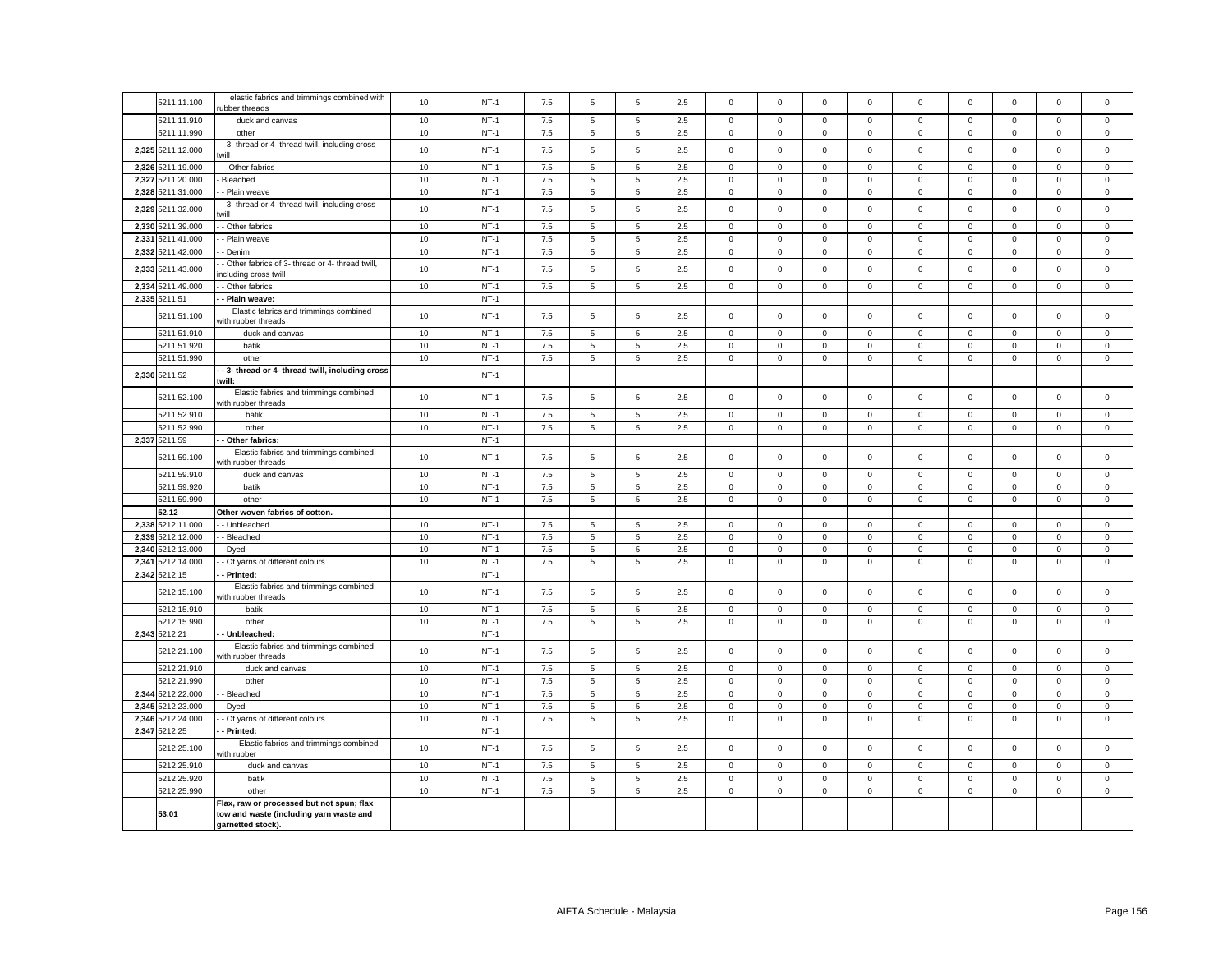| 2,348 5301.10.000    | - Flax, raw or retted                                                                          | $\mathbf 0$  | $NT-1$    | $\mathbf 0$  | $\mathbf 0$         | $\mathbf 0$         | $\mathbf 0$  | 0            | $\mathbf 0$ | $\mathbf 0$  | $\mathbf 0$  | $\mathbf 0$         | $\mathbf 0$ | $\Omega$            | $\mathbf 0$         | $\mathbf 0$ |
|----------------------|------------------------------------------------------------------------------------------------|--------------|-----------|--------------|---------------------|---------------------|--------------|--------------|-------------|--------------|--------------|---------------------|-------------|---------------------|---------------------|-------------|
| 2,349 5301.21.000    | Broken or scutched                                                                             | $\mathbf 0$  | $NT-1$    | $\mathbf 0$  | $\mathbf 0$         | $\mathsf 0$         | $^{\circ}$   | 0            | $\mathbf 0$ | $\mathbf 0$  | $\mathsf 0$  | $\mathbf 0$         | $\mathbf 0$ | $\mathbf 0$         | $\mathbf 0$         | $\mathsf 0$ |
| 2,350 5301.29.000    | - Other                                                                                        | $\mathbf 0$  | $NT-1$    | $\mathbf 0$  | $\mathbf{0}$        | $\mathsf 0$         | $\mathbf 0$  | $\mathsf 0$  | $\mathsf 0$ | $\mathbf{0}$ | $\mathbf 0$  | $\mathsf 0$         | $\mathsf 0$ | $\mathbf 0$         | $\mathsf 0$         | $\mathbf 0$ |
| 2,351 5301.30.000    | - Flax tow and waste                                                                           | $\mathsf 0$  | $NT-1$    | $\mathsf 0$  | $\mathsf 0$         | $\mathsf 0$         | $\mathsf 0$  | 0            | $\mathsf 0$ | $\mathsf 0$  | $\mathsf 0$  | $\mathbf 0$         | $\mathbf 0$ | $\mathbf 0$         | $\mathsf 0$         | $\mathsf 0$ |
|                      | True hemp (Cannabis sativa L.), raw or                                                         |              |           |              |                     |                     |              |              |             |              |              |                     |             |                     |                     |             |
|                      | processed but not spun; tow and waste of                                                       |              |           |              |                     |                     |              |              |             |              |              |                     |             |                     |                     |             |
| 53.02                | true hemp (including yarn waste and                                                            |              |           |              |                     |                     |              |              |             |              |              |                     |             |                     |                     |             |
|                      | garnetted stock).                                                                              |              |           |              |                     |                     |              |              |             |              |              |                     |             |                     |                     |             |
| 2,352 5302.10.000    | - True hemp, raw or retted                                                                     | $\mathbf 0$  | $NT-1$    | $\mathbf 0$  | $\mathsf{O}\xspace$ | $\mathsf 0$         | $\mathbf 0$  | 0            | $\mathsf 0$ | $\mathbf 0$  | $\mathbf 0$  | $\mathsf 0$         | $\mathbf 0$ | $\mathbf 0$         | $\mathsf 0$         | $\mathsf 0$ |
| 2,353 5302.90.000    | Other                                                                                          | $\mathsf 0$  | $NT-1$    | $\mathsf 0$  | $\mathsf 0$         | $\mathsf 0$         | $\mathsf 0$  | $\mathbf 0$  | $\mathbf 0$ | $\mathsf 0$  | $\mathsf 0$  | $\mathsf 0$         | $\mathbf 0$ | $\mathsf 0$         | $\mathsf 0$         | $\mathsf 0$ |
|                      |                                                                                                |              |           |              |                     |                     |              |              |             |              |              |                     |             |                     |                     |             |
|                      | Jute and other textile bast fibres (excluding                                                  |              |           |              |                     |                     |              |              |             |              |              |                     |             |                     |                     |             |
| 53.03                | flax, true hemp and ramie), raw or processed                                                   |              |           |              |                     |                     |              |              |             |              |              |                     |             |                     |                     |             |
|                      | but not spun; tow and waste of these fibres                                                    |              |           |              |                     |                     |              |              |             |              |              |                     |             |                     |                     |             |
|                      | (including yarn waste and garnetted stock).                                                    |              |           |              |                     |                     |              |              |             |              |              |                     |             |                     |                     |             |
|                      |                                                                                                | $\mathsf 0$  |           |              |                     | $\mathsf 0$         |              | $\mathbf 0$  | $\mathsf 0$ | $\mathsf 0$  | $\mathsf 0$  | $\mathsf 0$         | $\mathbf 0$ | $\mathbf 0$         | $\mathsf 0$         | $\mathsf 0$ |
| 2,354 5303.10.000    | Jute and other textile bast fibres, raw or retted                                              |              | $NT-1$    | $\mathbf 0$  | $\mathsf 0$         |                     | $\mathsf 0$  |              |             |              |              |                     |             |                     |                     |             |
| 2,355 5303.90.000    | - Other                                                                                        | $\mathsf 0$  | $NT-1$    | $\mathsf 0$  | $\mathsf 0$         | $\mathsf 0$         | $\mathsf 0$  | 0            | $\mathsf 0$ | $\mathbf 0$  | $\mathsf 0$  | $\mathsf 0$         | $\mathsf 0$ | $\mathsf 0$         | $\mathsf 0$         | $\mathsf 0$ |
|                      |                                                                                                |              |           |              |                     |                     |              |              |             |              |              |                     |             |                     |                     |             |
|                      | Coconut, abaca (Manila hemp or Musa                                                            |              |           |              |                     |                     |              |              |             |              |              |                     |             |                     |                     |             |
|                      | textilis Nee), ramie and other vegetable<br>textile fibres, not elsewhere specified or         |              |           |              |                     |                     |              |              |             |              |              |                     |             |                     |                     |             |
| 53.05                | included, raw or processed but not spun;                                                       |              |           |              |                     |                     |              |              |             |              |              |                     |             |                     |                     |             |
|                      | tow, noils and waste of these fibres                                                           |              |           |              |                     |                     |              |              |             |              |              |                     |             |                     |                     |             |
|                      | (including yarn waste and garnetted stock).                                                    |              |           |              |                     |                     |              |              |             |              |              |                     |             |                     |                     |             |
|                      |                                                                                                |              |           |              |                     |                     |              |              |             |              |              |                     |             |                     |                     |             |
|                      | Coconut, abaca (Manila hemp or Musa textilis                                                   |              |           |              |                     |                     |              |              |             |              |              |                     |             |                     |                     |             |
|                      | Nee), ramie and other vegetable textile fibres,                                                |              |           |              |                     |                     |              |              |             |              |              |                     |             |                     |                     |             |
| 2,356 5305.00.000    | not elsewhere specified or included, raw or<br>processed but not spun; tow, noils and waste of | $\mathbf 0$  | $NT-1$    | $\mathbf 0$  | $\mathbf 0$         | $\mathsf 0$         | $\mathsf 0$  | 0            | $\mathsf 0$ | $\mathbf 0$  | $\mathbf 0$  | $\mathsf 0$         | $\mathbf 0$ | $\mathbf 0$         | $\mathsf 0$         | $\mathsf 0$ |
|                      | these fibres (including yarn waste and garnetted                                               |              |           |              |                     |                     |              |              |             |              |              |                     |             |                     |                     |             |
|                      | stock).                                                                                        |              |           |              |                     |                     |              |              |             |              |              |                     |             |                     |                     |             |
| 53.06                | Flax yarn.                                                                                     |              |           |              |                     |                     |              |              |             |              |              |                     |             |                     |                     |             |
| 2,357 5306.10.000    | - Single                                                                                       | $\mathbf 0$  | $NT-1$    | $\mathsf 0$  | $\overline{0}$      | $\mathsf 0$         | $\mathbf 0$  | 0            | $\mathsf 0$ | $\mathsf 0$  | $\mathbf 0$  | $\mathsf 0$         | $\mathsf 0$ | $\mathsf 0$         | $\mathsf 0$         | $\mathsf 0$ |
| 2,358 5306.20.000    |                                                                                                |              | $NT-1$    |              |                     | $\mathsf 0$         |              |              |             |              | $\mathsf 0$  |                     | $\mathbf 0$ | $\mathbf 0$         | $\mathsf 0$         | $\mathsf 0$ |
|                      | - Multiple (folded) or cabled                                                                  | $\mathsf 0$  |           | $\mathbf 0$  | $\mathbf 0$         |                     | $\mathsf 0$  | 0            | $\mathsf 0$ | $\mathbf 0$  |              | $\mathsf 0$         |             |                     |                     |             |
| 53.07                | Yarn of jute or of other textile bast fibres of<br>heading 53.03.                              |              |           |              |                     |                     |              |              |             |              |              |                     |             |                     |                     |             |
| 2,359 5307.10.000    | - Single                                                                                       | $\mathbf 0$  | $NT-1$    | $\mathsf 0$  | $\mathsf 0$         | $\mathsf 0$         | $\mathsf 0$  | 0            | $\mathsf 0$ | $\mathsf 0$  | $\mathbf 0$  | $\mathsf 0$         | $\mathbf 0$ | $\mathbf 0$         | $\mathsf 0$         | $\mathsf 0$ |
| 2,360 5307.20.000    | Multiple (folded) or cabled                                                                    | $\mathsf 0$  | $NT-1$    | $\mathsf{O}$ | $\mathsf 0$         | $\mathsf 0$         | $\mathbf 0$  | 0            | $\mathsf 0$ | $\mathsf 0$  | $\mathsf 0$  | $\mathsf 0$         | $\mathbf 0$ | $\mathsf 0$         | $\mathsf 0$         | $\mathsf 0$ |
|                      | Yarn of other vegetable textile fibres; paper                                                  |              |           |              |                     |                     |              |              |             |              |              |                     |             |                     |                     |             |
| 53.08                | yarn.                                                                                          |              |           |              |                     |                     |              |              |             |              |              |                     |             |                     |                     |             |
| 2,361 5308.10.000    | - Coir yarn                                                                                    | $\mathbf 0$  | $NT-1$    | $\mathsf 0$  | $\mathbf 0$         | $\mathbf 0$         | $\mathbf 0$  | 0            | $\mathbf 0$ | $\mathbf 0$  | $\mathbf 0$  | $\mathbf 0$         | $\mathbf 0$ | $\mathbf 0$         | $\mathbf 0$         | $\mathbf 0$ |
| 2,362 5308.20.000    | True hemp yarn                                                                                 | $\mathsf 0$  | $NT-1$    | $\mathsf 0$  | $\mathsf 0$         | $\mathsf{O}\xspace$ | $\mathbf 0$  | $\mathsf 0$  | $\mathsf 0$ | $\mathsf 0$  | $\mathsf 0$  | $\mathsf{O}\xspace$ | $\mathbf 0$ | $\mathsf{O}\xspace$ | $\mathsf{O}\xspace$ | $\mathsf 0$ |
| 2,363 5308.90        | Other:                                                                                         |              | $NT-1$    |              |                     |                     |              |              |             |              |              |                     |             |                     |                     |             |
| 5308.90.100          | Ramie yarn                                                                                     | $\mathbf 0$  | $NT-1$    | $\mathsf 0$  | $\mathsf 0$         | $\mathsf 0$         | $\mathsf 0$  | 0            | $\mathsf 0$ | $\mathsf 0$  | $\mathsf 0$  | $\mathsf 0$         | $\mathsf 0$ | $\mathsf 0$         | $\mathsf 0$         | $\mathsf 0$ |
| 5308.90.900          | Other                                                                                          | $\mathbf 0$  | $NT-1$    | $\mathsf 0$  | $\mathbf 0$         | $\mathbf 0$         | $\mathbf 0$  | 0            | $\mathbf 0$ | $\mathbf 0$  | $\mathbf 0$  | $\mathsf 0$         | $\mathbf 0$ | $\mathsf 0$         | $\mathsf 0$         | $\mathbf 0$ |
| 53.09                | Woven fabrics of flax.                                                                         |              |           |              |                     |                     |              |              |             |              |              |                     |             |                     |                     |             |
| 2,364<br>5309.11.000 | - Unbleached or bleached                                                                       | $\mathsf 0$  | $NT-1$    | $\mathsf 0$  | $\mathsf 0$         | $\mathsf 0$         | $\mathsf 0$  | 0            | $\mathsf 0$ | $\mathsf 0$  | $\mathsf 0$  | $\mathsf 0$         | $\mathbf 0$ | $\mathbf 0$         | $\mathsf 0$         | $\mathsf 0$ |
| 2,365<br>5309.19.000 | - Other                                                                                        | $\mathbf 0$  | $NT-1$    | $\mathsf 0$  | $\mathsf 0$         | $\mathsf 0$         | $\mathsf 0$  | 0            | $\mathsf 0$ | $\mathbf 0$  | $\mathsf 0$  | $\mathsf 0$         | $\mathsf 0$ | $\mathsf 0$         | $\mathsf 0$         | $\mathsf 0$ |
|                      |                                                                                                |              | $NT-1$    | $\mathbf 0$  |                     | $\mathbf{0}$        |              | $\mathbf{0}$ | $\mathbf 0$ |              | $\mathbf{0}$ |                     | $\mathbf 0$ | $\mathbf 0$         |                     |             |
| 2,366<br>5309.21.000 | - Unbleached or bleached                                                                       | $\mathbf{0}$ |           |              | $\mathbf{0}$        |                     | $\mathbf{0}$ |              |             | $\mathbf{0}$ |              | $\mathbf 0$         |             |                     | $\mathbf 0$         | $\mathbf 0$ |
| 2,367 5309.29.000    | - Other                                                                                        | $\mathbf 0$  | $NT-1$    | $\mathsf 0$  | $\mathbf 0$         | $\mathsf 0$         | $\mathbf 0$  | $\mathbf 0$  | $\mathsf 0$ | $\mathbf 0$  | $\mathsf 0$  | $\mathbf 0$         | $\mathsf 0$ | $\mathsf 0$         | $\mathbf 0$         | $\mathsf 0$ |
| 53.10                | Woven fabrics of jute or of other textile bast<br>fibres of heading 53.03.                     |              |           |              |                     |                     |              |              |             |              |              |                     |             |                     |                     |             |
| 2,368 5310.10.000    | - Unbleached                                                                                   | $\mathbf 0$  | $NT-1$    | $\circ$      | $\mathbf 0$         | $\mathsf 0$         | $\mathbf{0}$ | $\mathbf{0}$ | $\mathbf 0$ | $\mathbf 0$  | $\mathbf 0$  | $\mathbf 0$         | $\mathbf 0$ | $\mathbf 0$         | $\mathsf 0$         | $\mathsf 0$ |
|                      |                                                                                                |              |           |              | $\mathbf{0}$        |                     |              |              | $\mathbf 0$ | $\mathbf{O}$ | $\mathbf{0}$ |                     | $\mathbf 0$ | $\mathbf{0}$        |                     |             |
| 2,369 5310.90.000    | - Other                                                                                        | $\mathbf 0$  | $NT-1$    | $\mathbf 0$  |                     | $\mathbf 0$         | $\mathbf 0$  | $\mathbf 0$  |             |              |              | $\mathbf 0$         |             |                     | $\mathbf 0$         | $\mathsf 0$ |
| 2,370 5311.00.000    | Woven fabrics of other vegetable textile fibres;<br>woven fabrics of paper yarn.               | $\mathsf 0$  | $NT-1$    | $\mathsf 0$  | $\mathsf 0$         | $\mathsf{O}\xspace$ | $\mathsf 0$  | 0            | $\mathsf 0$ | $\mathbf 0$  | $\mathsf 0$  | $\mathbf 0$         | $\mathsf 0$ | $\mathbf 0$         | $\mathsf{O}\xspace$ | $\mathsf 0$ |
| 54.01                | Sewing thread of man-made filaments,<br>whether or not put up for retail sale.                 |              |           |              |                     |                     |              |              |             |              |              |                     |             |                     |                     |             |
| 2,371 5401.10        | Of synthetic filaments:                                                                        |              | <b>ST</b> |              |                     |                     |              |              |             |              |              |                     |             |                     |                     |             |
| 5401.10.100          | Put up for retail sale                                                                         | 20           | <b>ST</b> | 18           | 15                  | 13                  | 12           | 12           | 10          | 8            | 6            | 5                   | 5           | 5                   | 5                   | 5           |
| 5401.10.900          | Other                                                                                          | $\mathbf 0$  | <b>ST</b> | $\mathsf 0$  | $\mathbf 0$         | $\mathsf 0$         | $\mathbf 0$  | $\mathbf 0$  | $\mathsf 0$ | $\mathbf 0$  | $\mathbf 0$  | $\mathbf 0$         | $\mathsf 0$ | $\mathbf 0$         | $\mathsf 0$         | $\mathsf 0$ |
| 2,372 5401.20        | Of artificial filaments:                                                                       |              | $NT-1$    |              |                     |                     |              |              |             |              |              |                     |             |                     |                     |             |
| 5401.20.100          | Put up for retail sale                                                                         | 10           | $NT-1$    | 7.5          | 5                   | 5                   | 2.5          | $\mathbf{0}$ | $\mathbf 0$ | $\mathbf 0$  | $\mathbf 0$  | $\mathbf 0$         | $\mathbf 0$ | $\mathbf 0$         | $\mathbf 0$         | $\mathbf 0$ |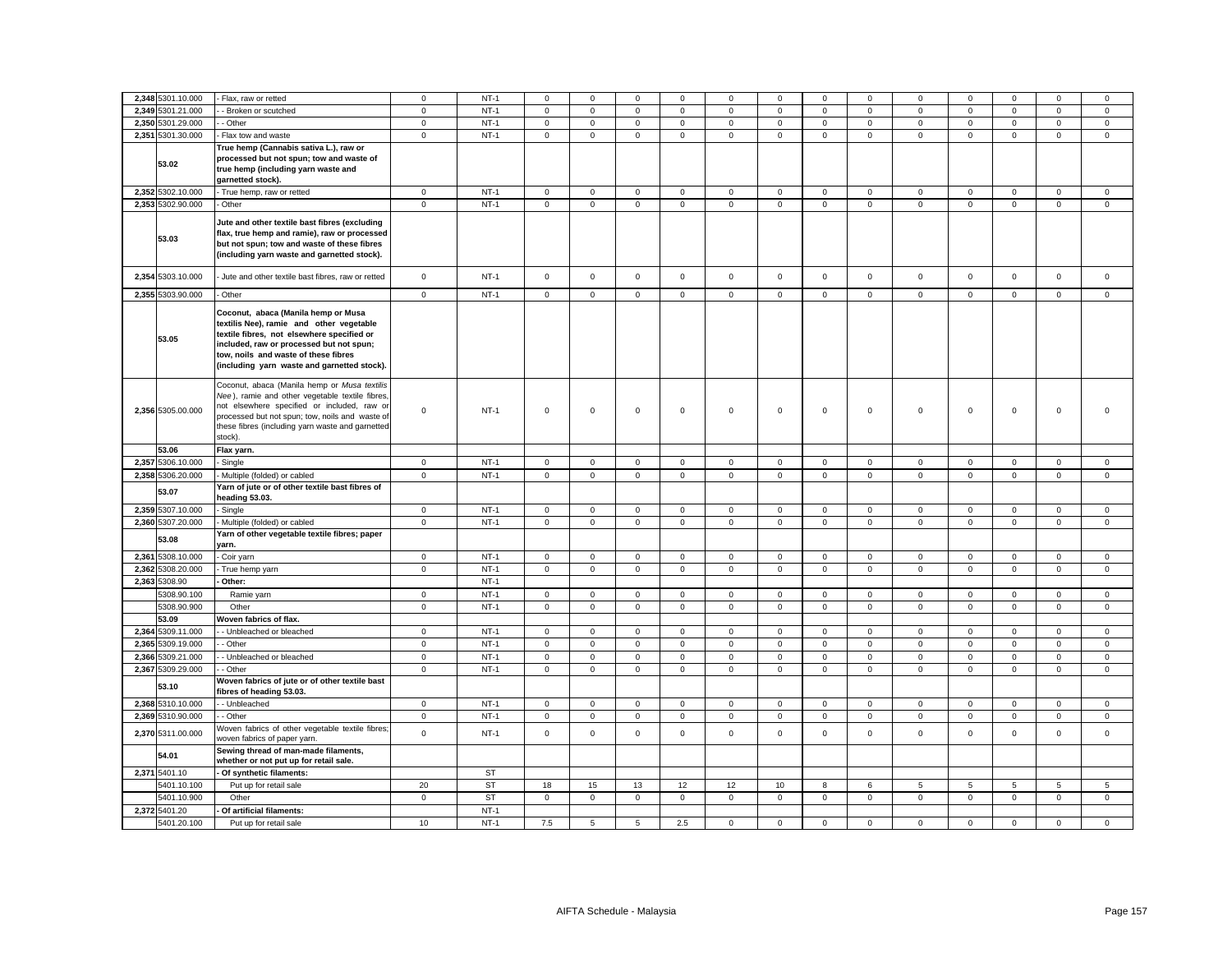|       | 5401.20.900       | Other                                                                                                                                                                                                                                          | $\mathbf 0$ | $NT-1$    | $\mathbf 0$    | $\mathbf{0}$ | $\mathbf 0$ | $\mathbf 0$ | $\mathbf 0$ | $\mathbf 0$ | $\mathbf{0}$ | $\mathbf 0$    | $\mathbf 0$     | $\mathbf 0$ | $\mathbf 0$         | $\mathbf 0$  | $\mathbf 0$ |
|-------|-------------------|------------------------------------------------------------------------------------------------------------------------------------------------------------------------------------------------------------------------------------------------|-------------|-----------|----------------|--------------|-------------|-------------|-------------|-------------|--------------|----------------|-----------------|-------------|---------------------|--------------|-------------|
|       |                   |                                                                                                                                                                                                                                                |             |           |                |              |             |             |             |             |              |                |                 |             |                     |              |             |
|       | 54.02             | Synthetic filament yarn (other than sewing<br>thread), not put up for retail sale, including<br>synthetic monofilament of less than 67<br>decitex.                                                                                             |             |           |                |              |             |             |             |             |              |                |                 |             |                     |              |             |
|       | 2,373 5402.11.000 | - Of aramids                                                                                                                                                                                                                                   | $\mathbf 0$ | $NT-1$    | $\mathbf 0$    | $\mathbf 0$  | $\mathsf 0$ | $\mathsf 0$ | $\mathsf 0$ | $\mathsf 0$ | $\mathbf 0$  | $\mathsf 0$    | $\mathsf 0$     | $\mathsf 0$ | $\mathbf 0$         | $\mathsf 0$  | $\mathsf 0$ |
|       | 2,374 5402.19.000 |                                                                                                                                                                                                                                                |             | $NT-1$    |                |              |             |             |             |             |              |                |                 |             |                     |              |             |
|       |                   | - Other                                                                                                                                                                                                                                        | $\mathsf 0$ |           | $\circ$        | $\mathbf 0$  | $\mathsf 0$ | $\mathsf 0$ | $\mathsf 0$ | $\mathsf 0$ | $\mathbf 0$  | $\mathsf 0$    | $\mathbf 0$     | $\mathsf 0$ | $\mathsf 0$         | $\mathsf 0$  | $\mathsf 0$ |
|       | 2,375 5402.20.000 | High tenacity yarn of polyesters                                                                                                                                                                                                               | $\mathbf 0$ | $NT-1$    | $\mathbf 0$    | $\mathbf 0$  | $\mathbf 0$ | $\mathbf 0$ | 0           | $\mathbf 0$ | $\mathbf 0$  | $\mathbf 0$    | $\mathbf 0$     | $\mathbf 0$ | $\mathbf 0$         | $\mathbf 0$  | $\mathbf 0$ |
|       | 2,376 5402.31.000 | - Of nylon or other polyamides, measuring per<br>single yarn not                                                                                                                                                                               | 10          | $NT-1$    | 7.5            | 5            | $\,$ 5 $\,$ | 2.5         | $\mathsf 0$ | $\mathsf 0$ | $\mathsf 0$  | $\mathsf 0$    | $\mathbf 0$     | $\mathsf 0$ | $\mathsf 0$         | $\mathsf 0$  | $\mathsf 0$ |
|       | 2,377 5402.32.000 | - Of nylon or other polyamides, measuring per<br>single yarn more                                                                                                                                                                              | 10          | $NT-1$    | 7.5            | 5            | 5           | 2.5         | $\mathbf 0$ | $\mathbf 0$ | $\mathbf 0$  | $\mathbf 0$    | $\mathbf 0$     | $\mathbf 0$ | $\mathbf 0$         | $\mathbf 0$  | $\mathbf 0$ |
|       | 2,378 5402.33.000 | - Of polyesters                                                                                                                                                                                                                                | 10          | $NT-1$    | 7.5            | 5            | 5           | 2.5         | $\mathbf 0$ | $\mathbf 0$ | $\mathbf 0$  | $\mathbf{0}$   | $\mathbf 0$     | $\mathbf 0$ | $\mathbf 0$         | $\mathbf 0$  | $\mathsf 0$ |
|       | 2,379 5402.34.000 | - Of polypropylene                                                                                                                                                                                                                             | 10          | $NT-1$    | 7.5            | 5            | 5           | 2.5         | $\mathsf 0$ | $\mathbf 0$ | $\mathbf 0$  | $\mathsf 0$    | $\mathbf 0$     | $\mathbf 0$ | $\Omega$            | $\mathsf 0$  | $\mathsf 0$ |
|       | 2,380 5402.39.000 | - Other                                                                                                                                                                                                                                        | 10          | $NT-1$    | 7.5            | 5            | 5           | 2.5         | $\mathbf 0$ | $\mathbf 0$ | $\mathbf 0$  | $\mathsf 0$    | $\mathsf 0$     | $\mathbf 0$ | $\mathbf 0$         | $\mathsf 0$  | $\mathsf 0$ |
|       | 2,381 5402.44     | Of polypropylene                                                                                                                                                                                                                               |             | <b>ST</b> |                |              |             |             |             |             |              |                |                 |             |                     |              |             |
|       | 5402.44.100       | Of polypropylene                                                                                                                                                                                                                               | 15          | <b>ST</b> | 14             | 13           | 12          | 11          | 11          | 10          | 8            | 6              | 5               | 5           | 5                   | 5            | 5           |
|       | 5402.44.900       | Other                                                                                                                                                                                                                                          | $\mathbf 0$ | <b>ST</b> | $\circ$        | $\mathbf 0$  | $\mathsf 0$ | $\mathsf 0$ | $\mathsf 0$ | $\mathbf 0$ | $\mathbf 0$  | $\mathbf 0$    | $\mathbf{0}$    | $\mathbf 0$ | $\mathbf 0$         | $\mathsf 0$  | $\mathsf 0$ |
|       | 2,382 5402.45.000 |                                                                                                                                                                                                                                                |             |           |                |              |             |             |             |             |              |                |                 |             |                     |              |             |
|       |                   | Other, of nylon or other polyamides                                                                                                                                                                                                            | $\mathbf 0$ | $NT-1$    | $\mathbf 0$    | $\mathbf 0$  | $\mathbf 0$ | $\mathbf 0$ | 0           | $\mathbf 0$ | $\mathbf 0$  | $\mathbf 0$    | 0               | $\mathbf 0$ | $\mathbf 0$         | $\mathbf 0$  | $\mathbf 0$ |
|       | 2.383 5402.46.000 | - Other, of polyesters, partially oriented                                                                                                                                                                                                     | $\mathbf 0$ | $NT-1$    | $\mathbf 0$    | $\mathbf 0$  | $\mathbf 0$ | $\mathbf 0$ | $\mathbf 0$ | $\Omega$    | $\mathbf 0$  | $\mathbf{0}$   | $\mathbf 0$     | $\Omega$    | $\mathbf 0$         | $\mathbf 0$  | $\mathbf 0$ |
|       | 2,384 5402.47.000 | - Other, of polyesters                                                                                                                                                                                                                         | $\mathsf 0$ | $NT-1$    | $\mathsf 0$    | $\mathsf 0$  | $\mathsf 0$ | $\mathsf 0$ | $\mathsf 0$ | $\mathsf 0$ | $\mathsf 0$  | $\mathsf 0$    | $\mathsf 0$     | $\mathbf 0$ | $\mathsf 0$         | $\mathsf 0$  | $\mathsf 0$ |
|       | 2,385 5402.48.000 | - Other, of polypropylene                                                                                                                                                                                                                      | 15          | <b>ST</b> | 14             | 13           | 12          | 11          | 11          | 10          | 8            | 6              | $\overline{5}$  | 5           | 5                   | 5            | 5           |
|       | 2.386 5402.49.000 | - Other                                                                                                                                                                                                                                        | $\mathsf 0$ | <b>ST</b> | $\mathbf 0$    | $\mathbf 0$  | $\mathbf 0$ | $\mathbf 0$ | $\mathbf 0$ | $\mathbf 0$ | $\mathbf 0$  | $\overline{0}$ | $\mathbf 0$     | $\mathbf 0$ | $\mathbf 0$         | $\mathbf{0}$ | $\mathbf 0$ |
| 2,387 | 5402.51.000       | - Of nylon or other polyamides                                                                                                                                                                                                                 | $\mathsf 0$ | $NT-1$    | $\mathbf 0$    | $\mathsf 0$  | $\mathsf 0$ | $\mathsf 0$ | $\mathsf 0$ | $\mathbf 0$ | $\mathsf 0$  | $\mathsf 0$    | $\mathsf 0$     | $\mathbf 0$ | $\mathbf 0$         | $\mathsf 0$  | $\mathsf 0$ |
|       | 2,388 5402.52.000 | - Of polyesters                                                                                                                                                                                                                                | $\mathbf 0$ | $NT-1$    | $\mathbf 0$    | $\mathbf 0$  | $\mathbf 0$ | $\mathbf 0$ | $\mathbf 0$ | $\mathbf 0$ | $\mathbf 0$  | $\mathbf 0$    | $\mathbf 0$     | $\mathbf 0$ | $\mathbf 0$         | $\mathbf 0$  | $\mathbf 0$ |
|       | 2,389 5402.59     | - Other:                                                                                                                                                                                                                                       |             | <b>ST</b> |                |              |             |             |             |             |              |                |                 |             |                     |              |             |
|       | 5402.59.100       | Of polypropylene                                                                                                                                                                                                                               | 15          | <b>ST</b> | 14             | 13           | 12          | 11          | 11          | 10          | 8            | 6              | 5               | 5           | 5                   | 5            | $\sqrt{5}$  |
|       | 5402.59.900       | Other                                                                                                                                                                                                                                          | $\mathbf 0$ | <b>ST</b> | $\mathbf 0$    | $\mathbf 0$  | $\mathsf 0$ | $\mathbf 0$ | $\mathsf 0$ | $\mathsf 0$ | $\mathbf 0$  | $\mathbf 0$    | $\mathsf 0$     | $\mathsf 0$ | $\mathsf 0$         | $\mathsf 0$  | $\mathsf 0$ |
|       |                   |                                                                                                                                                                                                                                                |             |           |                |              |             |             |             |             |              |                |                 |             |                     |              |             |
|       | 2,390 5402.61.000 | - Of nylon or other polyamides                                                                                                                                                                                                                 | $\mathsf 0$ | $NT-1$    | $\mathbf 0$    | $\mathbf 0$  | $\mathbf 0$ | 0           | 0           | $\mathbf 0$ | $\mathbf{0}$ | $\mathbf 0$    | $\mathbf 0$     | $\mathsf 0$ | $\mathbf 0$         | $\mathbf 0$  | $\mathbf 0$ |
| 2.391 | 5402.62.000       | - Of polyesters                                                                                                                                                                                                                                | $\mathbf 0$ | $NT-1$    | $\mathbf{0}$   | $\mathbf 0$  | $\mathbf 0$ | $\mathbf 0$ | $\mathbf 0$ | $\Omega$    | $\mathbf 0$  | $\mathbf{0}$   | $\mathbf 0$     | $\mathbf 0$ | $\mathbf 0$         | $\mathbf 0$  | $\mathbf 0$ |
|       | 2,392 5402.69     | - Other:                                                                                                                                                                                                                                       |             | <b>ST</b> |                |              |             |             |             |             |              |                |                 |             |                     |              |             |
|       | 5402.69.100       | Of polypropylene                                                                                                                                                                                                                               | 15          | <b>ST</b> | 14             | 13           | 12          | 11          | 11          | 10          | 8            | 6              | $5\overline{5}$ | 5           | 5                   | 5            | 5           |
|       | 5402.69.900       | Other                                                                                                                                                                                                                                          | $\mathbf 0$ | <b>ST</b> | $\mathbf 0$    | $\mathbf 0$  | $\mathbf 0$ | $\mathbf 0$ | $\mathbf 0$ | $\mathbf 0$ | $\mathbf 0$  | $\mathbf 0$    | $\mathbf 0$     | $\mathbf 0$ | $\mathbf 0$         | $\mathbf 0$  | $\mathbf 0$ |
|       | 54.03             | Artificial filament yarn (other than sewing<br>thread), not put up for retail sale, including<br>artificial monofilament of less than 67<br>decitex.                                                                                           |             |           |                |              |             |             |             |             |              |                |                 |             |                     |              |             |
|       | 2,393 5403.10.000 | High tenacity yarn of viscose rayon                                                                                                                                                                                                            | $\mathbf 0$ | $NT-1$    | $\overline{0}$ | $\mathsf 0$  | $\mathsf 0$ | $\mathbf 0$ | $\mathsf 0$ | $\mathsf 0$ | $\mathbf 0$  | $\mathsf 0$    | $\mathsf 0$     | $\mathbf 0$ | $\mathsf{O}\xspace$ | $\mathsf 0$  | $\mathsf 0$ |
|       | 2,394 5403.31.000 | - Of viscose rayon, untwisted or with a twist not<br>exceeding 120                                                                                                                                                                             | $\mathbf 0$ | $NT-1$    | $\mathbf{0}$   | $\mathbf 0$  | $\mathbf 0$ | $\mathbf 0$ | $\mathbf 0$ | $\mathbf 0$ | $\mathbf 0$  | $\mathbf 0$    | $\mathbf 0$     | $\mathbf 0$ | $\mathbf 0$         | $\mathbf 0$  | $\mathbf 0$ |
|       | 2,395 5403.32.000 | - Of viscose rayon, with a twist exceeding 120<br>urns per metre                                                                                                                                                                               | $\mathsf 0$ | $NT-1$    | $\mathbf{0}$   | $\mathsf 0$  | $\mathsf 0$ | $\mathbf 0$ | $\mathsf 0$ | $\mathsf 0$ | $\mathbf 0$  | $\mathsf 0$    | $\mathbf 0$     | $\mathsf 0$ | $\mathbf 0$         | $\mathsf 0$  | $\mathbf 0$ |
|       | 2,396 5403.33.000 | - Of celulose acetate                                                                                                                                                                                                                          | $\mathbf 0$ | $NT-1$    | $\mathbf 0$    | $\mathbf 0$  | $\mathbf 0$ | $\mathbf 0$ | 0           | $\mathbf 0$ | $\mathbf 0$  | $\mathbf 0$    | 0               | $\mathbf 0$ | $\mathbf 0$         | $\mathbf 0$  | $\mathbf 0$ |
|       | 2,397 5403.39.000 | - Other                                                                                                                                                                                                                                        | $\mathbf 0$ | $NT-1$    | $\mathbf 0$    | $\mathbf 0$  | $\mathbf 0$ | $\mathbf 0$ | $\mathbf 0$ | $\mathbf 0$ | $\mathbf{O}$ | $\mathbf{0}$   | $\mathbf 0$     | $\mathbf 0$ | $\mathbf 0$         | $\mathbf 0$  | $\mathbf 0$ |
|       | 2,398 5403.41.000 | - Of viscose rayon                                                                                                                                                                                                                             | $\mathsf 0$ | $NT-1$    | $\mathbf 0$    | $\mathsf 0$  | $\mathsf 0$ | $\mathsf 0$ | $\mathsf 0$ | $\mathbf 0$ | $\mathsf 0$  | $\mathsf 0$    | $\mathsf 0$     | $\mathbf 0$ | $\mathsf 0$         | $\mathsf 0$  | $\mathsf 0$ |
|       | 2,399 5403.42.000 | - Of cellulose acetate                                                                                                                                                                                                                         | $\mathsf 0$ | $NT-1$    | $\mathbf 0$    | $\mathbf 0$  | $\mathsf 0$ | $\mathbf 0$ | $\mathsf 0$ | $\mathsf 0$ | $\mathbf 0$  | $\mathsf 0$    | $\mathsf 0$     | $\mathsf 0$ | $\mathsf 0$         | $\mathsf 0$  | $\mathsf 0$ |
|       | 2,400 5403.49.000 | - Other                                                                                                                                                                                                                                        | $\mathbf 0$ | $NT-1$    | $\mathbf 0$    | $\mathbf 0$  | $\mathbf 0$ | $\mathbf 0$ | $\mathsf 0$ | $\mathsf 0$ | $\mathbf 0$  | $\mathsf 0$    | $\mathbf 0$     | $\mathsf 0$ | $\mathbf 0$         | $\mathbf 0$  | $\mathsf 0$ |
|       | 54.04             | Synthetic monofilament of 67 decitex or<br>more and of which no cross-sectional<br>dimension exceeds 1 mm; strip and the like<br>(for example, artificial straw) of synthetic<br>textile materials of an apparent width not<br>exceeding 5 mm. |             |           |                |              |             |             |             |             |              |                |                 |             |                     |              |             |
|       |                   |                                                                                                                                                                                                                                                |             |           |                |              |             |             |             |             |              |                |                 |             |                     |              |             |
|       | 2,401 5404.11.000 | - Elastomeric                                                                                                                                                                                                                                  | 10          | $NT-1$    | 7.5            | 5            | 5           | 2.5         | 0           | $\mathbf 0$ | $\mathbf 0$  | $\mathbf 0$    | 0               | $\mathbf 0$ | $\mathbf 0$         | $\mathbf 0$  | $\mathbf 0$ |
|       | 2,402 5404.12.000 | - Other, of polypropylene                                                                                                                                                                                                                      | 10          | $NT-1$    | 7.5            | 5            | $\,$ 5 $\,$ | 2.5         | $\mathsf 0$ | $\mathsf 0$ | $\mathbf 0$  | $\mathsf 0$    | $\mathbf 0$     | $\mathsf 0$ | $\mathbf 0$         | $\mathsf 0$  | $\mathsf 0$ |
|       | 2,403 5404.19.000 | - Other                                                                                                                                                                                                                                        | 10          | $NT-1$    | 7.5            | 5            | 5           | 2.5         | $\mathsf 0$ | $\mathbf 0$ | $\mathbf 0$  | $\mathbf 0$    | $\mathbf 0$     | $\mathbf 0$ | $\mathsf 0$         | $\mathsf 0$  | $\mathsf 0$ |
|       | 2,404 5404.90.000 | Other                                                                                                                                                                                                                                          | 10          | $NT-1$    | 7.5            | 5            | 5           | 2.5         | $\mathbf 0$ | $\mathbf 0$ | $\mathbf 0$  | $\mathbf 0$    | $\mathbf 0$     | $\mathbf 0$ | $\mathbf 0$         | $\mathbf 0$  | $\mathbf 0$ |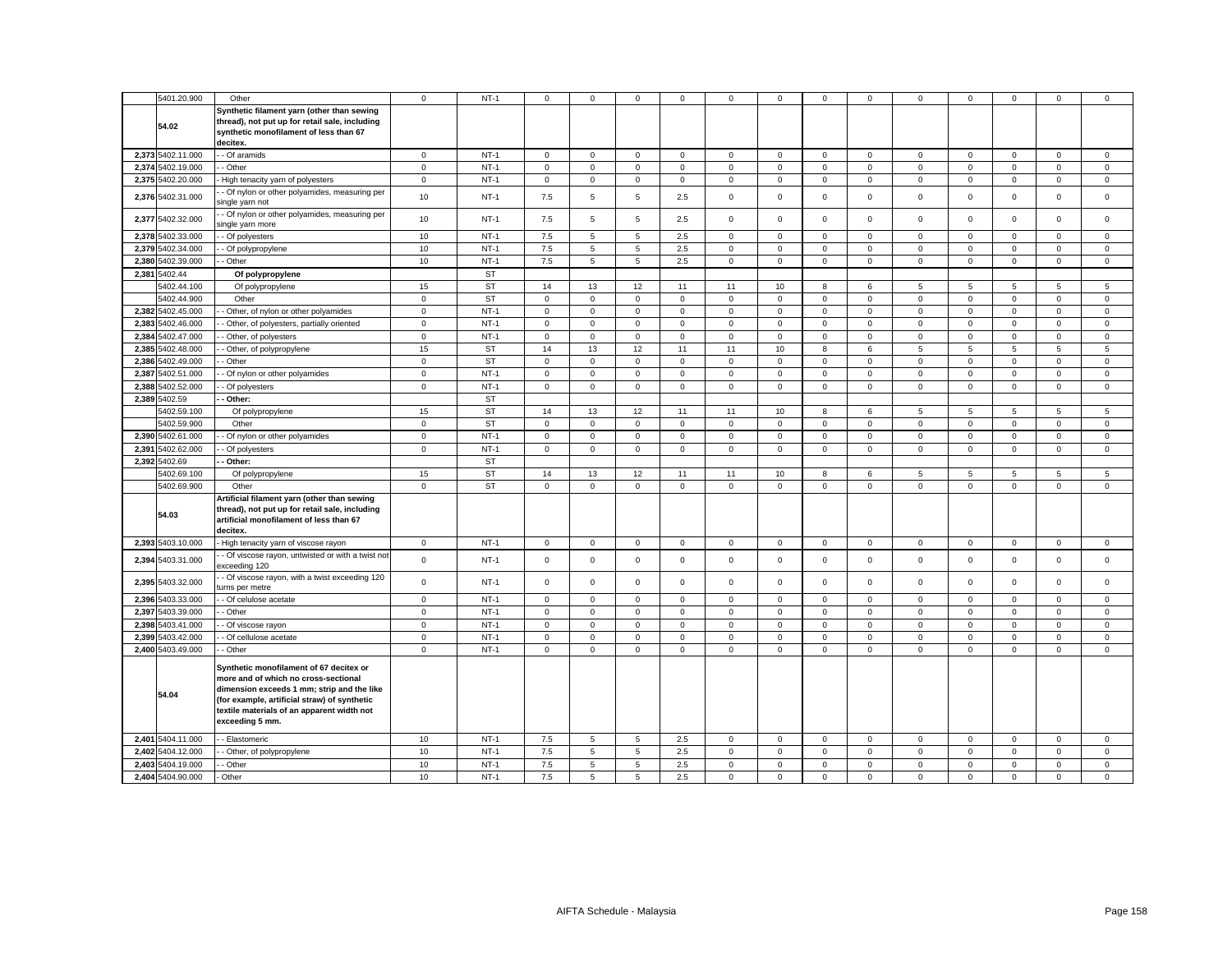|       | 2.405 5405.00.000          | Artificial monofilament of 67 decitex or more<br>and of which no cross-sectional dimension<br>exceeds 1 mm; strip and the like (for example,<br>artificial straw) or artificial textile materials of an<br>apparent width not exceeding 5 mm. | 10       | $NT-1$           | 7.5        | 5 | 5                | 2.5            | $\mathbf 0$    | $\mathbf 0$ | $\mathbf 0$  | $\mathbf 0$  | $\mathbf 0$  | $\mathbf{0}$ | $\mathbf 0$  | $\mathbf 0$         | $\mathbf 0$                |
|-------|----------------------------|-----------------------------------------------------------------------------------------------------------------------------------------------------------------------------------------------------------------------------------------------|----------|------------------|------------|---|------------------|----------------|----------------|-------------|--------------|--------------|--------------|--------------|--------------|---------------------|----------------------------|
|       | 54.06                      | Man-made filament yarn (other than<br>sewing thread), put up for retail sale.                                                                                                                                                                 |          |                  |            |   |                  |                |                |             |              |              |              |              |              |                     |                            |
|       | 2,406 5406.00.000          | Man-made filament yarn (other than sewing<br>thread), put up for retail sale                                                                                                                                                                  | 10       | $NT-1$           | 7.5        | 5 | 5                | 2.5            | $\mathbf 0$    | $\mathsf 0$ | $\mathsf 0$  | $\mathsf 0$  | $\mathsf 0$  | $\mathsf 0$  | $\mathbf 0$  | $\mathsf 0$         | $\mathsf 0$                |
|       |                            | Woven fabrics of synthetic filament yarn,                                                                                                                                                                                                     |          |                  |            |   |                  |                |                |             |              |              |              |              |              |                     |                            |
|       | 54.07                      | including woven fabrics obtained from<br>materials of heading 54.04.                                                                                                                                                                          |          |                  |            |   |                  |                |                |             |              |              |              |              |              |                     |                            |
|       | 2,407 5407.10              | Woven fabrics obtained from high tenacity<br>yarn of nylon or                                                                                                                                                                                 |          | $NT-1$           |            |   |                  |                |                |             |              |              |              |              |              |                     |                            |
|       | 5407.10.100                | Elastic fabrics and trimmings consisting of<br>ynthetic                                                                                                                                                                                       | 10       | $NT-1$           | 7.5        | 5 | $\mathbf 5$      | 2.5            | 0              | $\mathbf 0$ | $\mathbf{0}$ | $\mathbf 0$  | $\mathbf 0$  | $\mathbf 0$  | $\mathbf 0$  | $\mathbf 0$         | $\mathbf 0$                |
|       | 5407.10.900                | Other                                                                                                                                                                                                                                         | 10       | $NT-1$           | 7.5        | 5 | 5                | 2.5            | $\mathbf 0$    | $\mathbf 0$ | $\mathbf{0}$ | $\mathbf{0}$ | $\mathbf 0$  | $\mathbf 0$  | $\mathbf{0}$ | $\mathbf 0$         | $\mathbf 0$                |
|       | 2,408 5407.20              | Woven fabrics obtained from strip or the<br>like:                                                                                                                                                                                             |          | $NT-1$           |            |   |                  |                |                |             |              |              |              |              |              |                     |                            |
|       | 5407.20.100                | Tyre cord fabrics                                                                                                                                                                                                                             | 10       | $NT-1$           | 7.5        | 5 | 5                | 2.5            | 0              | $\mathbf 0$ | $\mathbf 0$  | $\mathbf 0$  | 0            | $\mathbf 0$  | $\mathbf 0$  | $\mathbf 0$         | $\mathbf 0$                |
|       | 5407.20.910                | elastic fabrics and trimmings consisting of<br>synthetic materials                                                                                                                                                                            | 10       | $NT-1$           | 7.5        | 5 | $\sqrt{5}$       | 2.5            | 0              | $\mathbf 0$ | $\mathbf 0$  | $\mathsf 0$  | $\mathbf 0$  | $\mathbf 0$  | $\mathbf 0$  | $\mathsf 0$         | $\mathbf 0$                |
|       | 5407.20.990                | other                                                                                                                                                                                                                                         | 10       | $NT-1$           | 7.5        | 5 | 5                | 2.5            | 0              | $\mathbf 0$ | $\mathbf 0$  | $\mathbf 0$  | 0            | 0            | $\mathbf 0$  | 0                   | $\mathbf 0$                |
|       | 2,409 5407.30.000          | Fabrics specified in Note 9 to Section XI                                                                                                                                                                                                     | 10       | $NT-1$           | 7.5        | 5 | 5                | 2.5            | $\mathsf 0$    | $\mathsf 0$ | $\mathbf 0$  | $\mathsf 0$  | $\mathbf 0$  | $\mathsf 0$  | $\mathsf 0$  | $\mathsf 0$         | $\mathsf 0$                |
|       | 2,410 5407.41              | - Unbleached or bleached:                                                                                                                                                                                                                     |          | $NT-1$           |            |   |                  |                |                |             |              |              |              |              |              |                     |                            |
|       | 5407.41.100                | Elastic fabrics and trimmings consisting of<br>ynthetic                                                                                                                                                                                       | 10       | $NT-1$           | 7.5        | 5 | 5                | 2.5            | $\mathbf 0$    | $\mathsf 0$ | $\mathbf 0$  | $\mathsf 0$  | $\mathbf 0$  | $\mathbf 0$  | $\mathbf 0$  | $\mathbf 0$         | $\mathsf 0$                |
|       | 5407.41.900                | Other                                                                                                                                                                                                                                         | 10       | $NT-1$           | 7.5        | 5 | 5                | 2.5            | 0              | $\mathbf 0$ | $\mathbf{0}$ | $\mathbf 0$  | 0            | 0            | 0            | 0                   | $\mathbf 0$                |
|       | 2,411 5407.42              | Dyed:                                                                                                                                                                                                                                         |          | $NT-1$           |            |   |                  |                |                |             |              |              |              |              |              |                     |                            |
|       | 5407.42.100                | Elastic fabrics and trimming consisting of<br>ynthetic materials                                                                                                                                                                              | 10       | $NT-1$           | 7.5        | 5 | $\mathbf 5$      | 2.5            | $\mathbf 0$    | $\mathsf 0$ | $\mathbf 0$  | $\mathsf 0$  | $\mathsf 0$  | $\mathsf 0$  | $\mathsf 0$  | $\mathsf{O}\xspace$ | $\mathbf 0$                |
|       | 5407.42.900                | Other                                                                                                                                                                                                                                         | 10       | $NT-1$           | 7.5        | 5 | 5                | 2.5            | $\mathbf 0$    | $\mathbf 0$ | $\mathbf 0$  | $\mathbf{0}$ | $\mathbf 0$  | $\mathbf 0$  | $\Omega$     | $\mathbf 0$         | $\mathbf 0$                |
|       | 2,412 5407.43              | Of yarns of different colours:                                                                                                                                                                                                                |          | $NT-1$           |            |   |                  |                |                |             |              |              |              |              |              |                     |                            |
|       |                            |                                                                                                                                                                                                                                               |          |                  |            |   |                  |                |                |             |              |              |              |              |              |                     |                            |
|       | 5407.43.100                | Elastic fabrics and trimmings consisting of<br>vnthetic materials                                                                                                                                                                             | 10       | $NT-1$           | 7.5        | 5 | 5                | 2.5            | $\mathsf 0$    | $\mathbf 0$ | $\mathbf 0$  | $\mathsf 0$  | $\mathsf 0$  | $\mathbf 0$  | $\mathbf 0$  | $\mathsf 0$         | $\mathsf 0$                |
|       | 5407.43.900                | Other                                                                                                                                                                                                                                         | 10       | $NT-1$           | 7.5        | 5 | 5                | 2.5            | $\mathbf 0$    | $\mathsf 0$ | $\mathbf 0$  | $\mathbf 0$  | $\mathsf 0$  | $\mathsf 0$  | $\mathsf 0$  | $\mathbf 0$         | $\mathsf 0$                |
|       | 2,413 5407.44              | - Printed:                                                                                                                                                                                                                                    |          | $NT-1$           |            |   |                  |                |                |             |              |              |              |              |              |                     |                            |
|       | 5407.44.100                | Elastic fabrics and trimmings consisting of<br>vnthetic materials                                                                                                                                                                             | 10       | $NT-1$           | 7.5        | 5 | 5                | 2.5            | $\mathsf 0$    | $\mathbf 0$ | $\mathbf 0$  | $\mathbf{0}$ | $\mathbf 0$  | $\mathsf 0$  | $\mathbf 0$  | $\mathbf 0$         | $\mathsf 0$                |
|       | 5407.44.910                | batik                                                                                                                                                                                                                                         | 10       | $NT-1$           | 7.5        | 5 | 5                | 2.5            | $\mathbf 0$    | $\mathbf 0$ | $\mathbf 0$  | $\mathbf{0}$ | $\mathbf 0$  | $\mathbf 0$  | $\mathbf 0$  | $\mathbf 0$         | $\mathbf 0$                |
|       | 5407.44.990                | other                                                                                                                                                                                                                                         | 10       | $NT-1$           | 7.5        | 5 | 5                | 2.5            | 0              | $\mathbf 0$ | $\mathbf 0$  | $\mathbf 0$  | $\mathbf 0$  | $\mathbf 0$  | $\mathsf 0$  | $\mathbf 0$         | $\mathbf 0$                |
| 2,414 | 5407.51.000                | - Unbleached or bleached                                                                                                                                                                                                                      | 10       | $NT-1$           | 7.5        | 5 | 5                | 2.5            | $\mathbf 0$    | $\mathsf 0$ | $\mathsf 0$  | $\mathsf 0$  | $\mathbf 0$  | $\mathsf 0$  | $\mathsf 0$  | $\mathsf 0$         | $\mathsf 0$                |
|       | 2,415 5407.52.000          | - Dyed                                                                                                                                                                                                                                        | 10       | $NT-1$           | 7.5        | 5 | 5                | 2.5            | 0              | $\mathbf 0$ | $\mathbf 0$  | 0            | $\mathsf 0$  | $\mathbf 0$  | $\mathbf 0$  | 0                   | $\mathsf 0$                |
| 2,416 | 5407.53.000                | Of yarns of different colours                                                                                                                                                                                                                 | 10       | $NT-1$           | 7.5        | 5 | 5                | 2.5            | $\mathbf 0$    | $\mathsf 0$ | $\mathbf 0$  | $\mathbf 0$  | $\mathbf 0$  | $\mathsf 0$  | $\mathbf 0$  | $\mathsf 0$         | $\mathsf 0$                |
|       | 2,417 5407.54              | Printed:<br>Elastic fabrics and trimmings consisting of                                                                                                                                                                                       |          | $NT-1$<br>$NT-1$ |            |   |                  |                | $\mathbf 0$    | $\mathsf 0$ | $\mathbf 0$  | $\mathbf 0$  | $\mathbf 0$  | $\mathsf 0$  | $\mathsf 0$  | $\mathsf 0$         | $\mathsf 0$                |
|       | 5407.54.100                | vnthetic materials                                                                                                                                                                                                                            | 10       |                  | 7.5        | 5 | $\,$ 5 $\,$      | 2.5            |                |             |              |              |              |              |              |                     |                            |
|       | 5407.54.910                | batik                                                                                                                                                                                                                                         | 10       | $NT-1$           | 7.5        | 5 | $\,$ 5 $\,$      | 2.5            | $\mathsf 0$    | $\mathbf 0$ | $\mathbf 0$  | $\mathbf 0$  | $\mathbf 0$  | $\mathsf 0$  | $\mathbf 0$  | $\mathbf 0$         | $\mathsf 0$                |
|       | 5407.54.990                | other                                                                                                                                                                                                                                         | 10       | $NT-1$           | 7.5        | 5 | 5                | 2.5            | 0              | $\mathbf 0$ | $\mathbf 0$  | $\mathbf 0$  | 0            | 0            | $\mathbf 0$  | $\mathbf 0$         | $\mathsf 0$                |
|       | 2,418 5407.61              | Containing 85 % or more by weight of non-<br>textured polyester                                                                                                                                                                               |          | $NT-1$           |            |   |                  |                |                |             |              |              |              |              |              |                     |                            |
|       | 5407.61.100                | Elastic fabrics and trimmings consisting of<br>synthetic                                                                                                                                                                                      | 10       | $NT-1$           | 7.5        | 5 | 5                | 2.5            | $\mathsf 0$    | $\mathbf 0$ | $\mathbf 0$  | $\mathbf 0$  | $\mathbf 0$  | $\mathbf 0$  | $\mathbf 0$  | $\mathsf 0$         | $\mathbf 0$                |
|       | 5407.61.200                | Batik                                                                                                                                                                                                                                         | 10       | $NT-1$           | 7.5        | 5 | 5                | 2.5            | $\mathbf 0$    | $\mathbf 0$ | $\mathbf 0$  | $\mathbf{0}$ | $\mathbf{0}$ | $\mathbf 0$  | $\mathbf 0$  | $\mathbf 0$         | $\mathbf 0$                |
|       | 5407.61.900                | Other                                                                                                                                                                                                                                         | 10       | $NT-1$           | 7.5        | 5 | $\sqrt{5}$       | 2.5            | $\mathbf 0$    | $\mathbf 0$ | $\mathbf 0$  | $\mathbf 0$  | $\mathbf 0$  | $\mathbf{0}$ | $\mathbf 0$  | $\mathbf 0$         | $\mathbf 0$                |
|       | 2,419 5407.69.000          | Other                                                                                                                                                                                                                                         | 10       | $NT-1$           | 7.5        | 5 | 5                | 2.5            | $\mathbf 0$    | $\mathsf 0$ | $\mathbf 0$  | $\mathsf 0$  | $\mathbf 0$  | $\mathsf 0$  | $\mathsf 0$  | $\mathsf 0$         | $\mathsf 0$                |
| 2.420 | 5407.71.000                | - Unbleached or bleached                                                                                                                                                                                                                      | 10       | <b>ST</b>        | 9          | 8 | $\overline{7}$   | $\overline{7}$ | $\overline{7}$ | 6           | 6            | 5            | 5            | 5            | 5            | 5                   | 5                          |
| 2,421 | 5407.72.000                | Dyed                                                                                                                                                                                                                                          | 10       | <b>ST</b>        | 9          | 8 | $\overline{7}$   | $\overline{7}$ | $\overline{7}$ | 6           | 6            | 5            | 5            | 5            | 5            | 5                   | 5                          |
|       | 2.422 5407.73.000          | - Of yarn of different colours                                                                                                                                                                                                                | 10       | $NT-1$           | 7.5        | 5 | 5                | 2.5            | $\mathbf 0$    | $\mathbf 0$ | $\mathbf 0$  | $\mathbf{0}$ | $\mathbf 0$  | $\mathbf 0$  | $\mathbf 0$  | $\mathbf 0$         | $\mathbf 0$                |
|       | 2,423 5407.74              | - Printed:                                                                                                                                                                                                                                    |          | $NT-1$           |            |   |                  |                |                |             |              |              |              |              |              |                     |                            |
|       | 5407.74.100<br>5407.74.910 | Elastic fabrics and trimmings consisting of<br>synthetic materials<br>batik                                                                                                                                                                   | 10<br>10 | $NT-1$<br>$NT-1$ | 7.5<br>7.5 | 5 | $\mathbf 5$<br>5 | 2.5<br>2.5     | $\mathsf 0$    | $\mathbf 0$ | $\mathsf 0$  | $\mathsf 0$  | $\mathbf 0$  | $\mathbf 0$  | $\mathsf 0$  | $\mathsf 0$         | $\mathsf 0$<br>$\mathsf 0$ |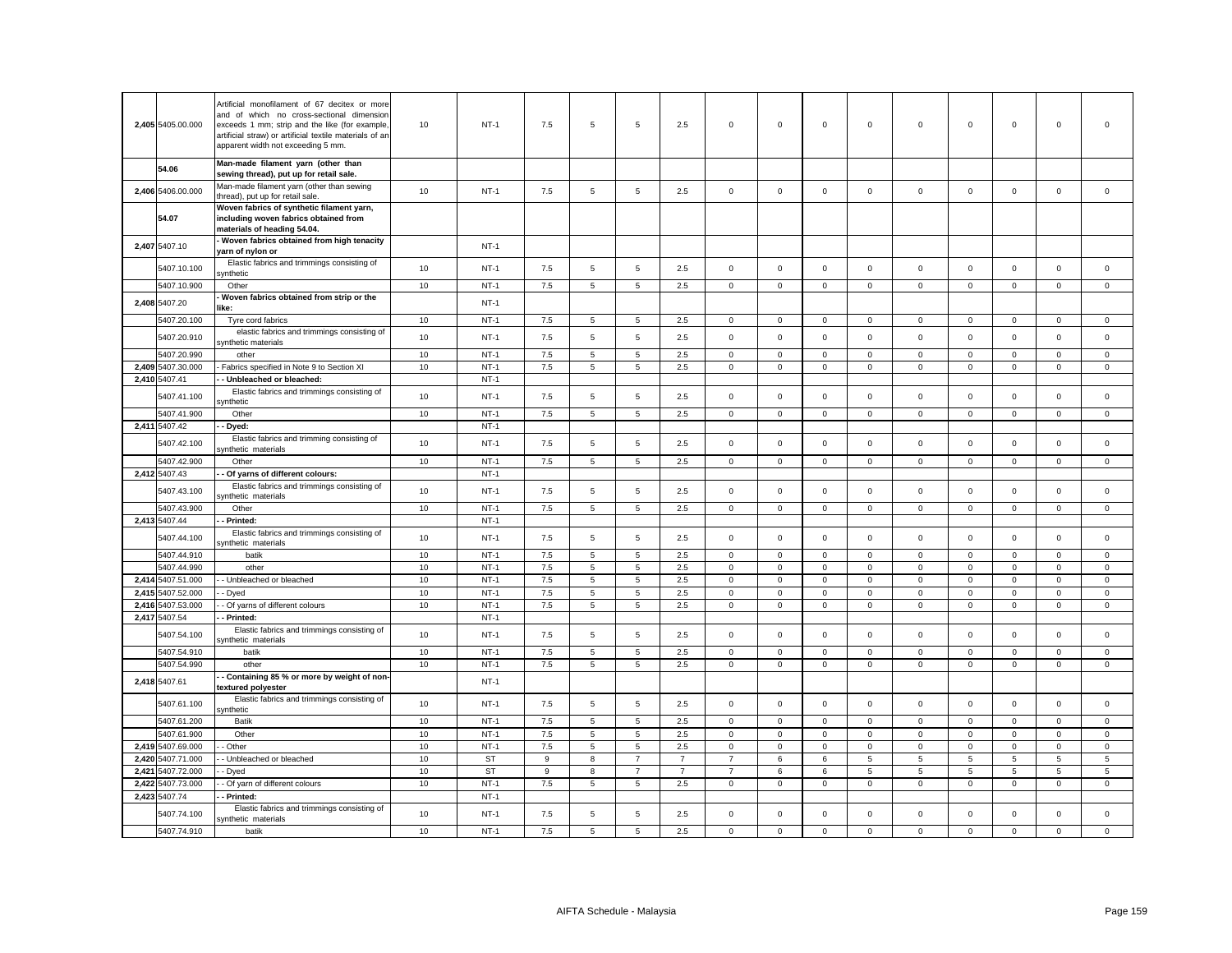| 5407.74.990                  | other                                                                                                              | 10   | $NT-1$           | 7.5     | 5              | 5              | 2.5            | 0              | 0           | 0            | 0              | 0            | $\mathbf 0$ | $\Omega$    | $\mathbf 0$ | 0           |
|------------------------------|--------------------------------------------------------------------------------------------------------------------|------|------------------|---------|----------------|----------------|----------------|----------------|-------------|--------------|----------------|--------------|-------------|-------------|-------------|-------------|
| 2,424 5407.81                | Unbleached or bleached:                                                                                            |      | $NT-1$           |         |                |                |                |                |             |              |                |              |             |             |             |             |
| 5407.81.100                  | Elastic fabrics and trimmings consisting of<br>synthetic materials                                                 | 10   | $NT-1$           | 7.5     | 5              | 5              | 2.5            | $\mathsf 0$    | $\mathsf 0$ | $\mathbf 0$  | $\mathsf 0$    | $\mathbf 0$  | $\mathsf 0$ | $\mathbf 0$ | $\mathbf 0$ | $\mathbf 0$ |
| 5407.81.900                  | Other                                                                                                              | $10$ | $NT-1$           | 7.5     | $\overline{5}$ | $\,$ 5 $\,$    | 2.5            | $\mathsf 0$    | $\mathsf 0$ | $\mathsf 0$  | $\mathbf 0$    | $\mathsf 0$  | $\mathsf 0$ | $\mathsf 0$ | $\mathsf 0$ | $\mathsf 0$ |
| 2,425 5407.82                | Dyed:                                                                                                              |      | $NT-1$           |         |                |                |                |                |             |              |                |              |             |             |             |             |
| 5407.82.100                  | Elastic fabrics and trimmings consisting of<br>ynthetic materials                                                  | 10   | $NT-1$           | 7.5     | 5              | $\,$ 5 $\,$    | 2.5            | $\mathsf 0$    | $\mathsf 0$ | $\mathbf 0$  | $\mathsf 0$    | $\mathsf 0$  | $\mathsf 0$ | $\mathsf 0$ | $\mathsf 0$ | $\mathsf 0$ |
| 5407.82.900                  | Other                                                                                                              | 10   | $NT-1$           | 7.5     | 5              | $\,$ 5 $\,$    | 2.5            | $\mathbf 0$    | $\mathsf 0$ | $\mathbf 0$  | $\mathbf 0$    | $\mathsf 0$  | $\mathsf 0$ | $\mathbf 0$ | $\mathsf 0$ | $\mathsf 0$ |
| 2,426 5407.83                | Of yarns of different colours:                                                                                     |      | <b>ST</b>        |         |                |                |                |                |             |              |                |              |             |             |             |             |
| 5407.83.100                  | Elastic fabrics and trimmings consisting of<br>ynthetic materials                                                  | 10   | <b>ST</b>        | 9       | 8              | $\overline{7}$ | $\overline{7}$ | $\overline{7}$ | 6           | 6            | 5              | 5            | 5           | 5           | $\,$ 5 $\,$ | 5           |
| 5407.83.900                  | Other                                                                                                              | 10   | <b>ST</b>        | 9       | 8              | $\overline{7}$ | $\overline{7}$ | $\overline{7}$ | 6           | 6            | 5              | 5            | 5           | 5           | 5           | 5           |
| 2,427 5407.84                | - Printed:                                                                                                         |      | $NT-1$           |         |                |                |                |                |             |              |                |              |             |             |             |             |
| 5407.84.100                  | Elastic fabrics and trimmings consisting of<br>synthetic materials                                                 | 10   | $NT-1$           | 7.5     | 5              | 5              | 2.5            | $\mathsf 0$    | $\mathsf 0$ | $\mathbf 0$  | $\mathsf 0$    | $\mathsf 0$  | $\mathbf 0$ | $\Omega$    | $\mathbf 0$ | $\mathsf 0$ |
| 5407.84.910                  | batik                                                                                                              | 10   | $NT-1$           | 7.5     | 5              | 5              | 2.5            | $\mathbf 0$    | $\mathbf 0$ | $\mathbf 0$  | $\mathbf{0}$   | $\mathbf 0$  | $\mathbf 0$ | $\mathbf 0$ | $\mathbf 0$ | $\mathsf 0$ |
| 5407.84.990                  | other                                                                                                              | 10   | $NT-1$           | 7.5     | 5              | 5              | 2.5            | $\mathbf 0$    | $\mathbf 0$ | $\mathbf 0$  | $\mathbf{0}$   | $\mathbf 0$  | $\mathbf 0$ | $\mathbf 0$ | $\mathbf 0$ | $\mathbf 0$ |
| 2,428 5407.91                | - Unbleached or bleached:                                                                                          |      | $NT-1$           |         |                |                |                |                |             |              |                |              |             |             |             |             |
| 5407.91.100                  | Elastic fabrics and trimmings consisting of<br>synthetic materials                                                 | 10   | $NT-1$           | 7.5     | 5              | $\overline{5}$ | 2.5            | $\mathsf 0$    | $\mathbf 0$ | $\mathbf 0$  | $\mathsf 0$    | $\mathsf 0$  | $\mathbf 0$ | $\mathbf 0$ | $\mathsf 0$ | $\mathbf 0$ |
| 5407.91.900                  | Other                                                                                                              | 10   | $NT-1$           | 7.5     | 5              | $\overline{5}$ | 2.5            | $\mathbf 0$    | $\mathbf 0$ | $\mathbf 0$  | $\mathbf 0$    | $\mathbf 0$  | $\mathbf 0$ | $\mathbf 0$ | $\mathbf 0$ | $\mathbf 0$ |
| 2,429 5407.92                | - Dyed:                                                                                                            |      | $NT-1$           |         |                |                |                |                |             |              |                |              |             |             |             |             |
| 5407.92.100                  | Elastic fabrics and trimmings consisting of<br>ynthetic materials                                                  | 10   | $NT-1$           | 7.5     | 5              | 5              | 2.5            | $\mathbf 0$    | $\mathbf 0$ | $\mathbf 0$  | $\mathbf 0$    | $\Omega$     | $\mathbf 0$ | $\mathbf 0$ | $\mathbf 0$ | $\mathbf 0$ |
| 5407.92.900                  | Other                                                                                                              | 10   | $NT-1$           | 7.5     | 5              | $\overline{5}$ | 2.5            | $\mathbf{0}$   | $\mathbf 0$ | $\mathbf 0$  | $\mathbf 0$    | $\mathsf 0$  | $\mathbf 0$ | $\mathbf 0$ | $\mathsf 0$ | $\mathsf 0$ |
| 2,430 5407.93                | - Of yarns of different colours:                                                                                   |      | $NT-1$           |         |                |                |                |                |             |              |                |              |             |             |             |             |
| 5407.93.100                  | Elastic fabrics and trimmings consisting of<br>ynthetic materials                                                  | 10   | $NT-1$           | 7.5     | 5              | 5              | 2.5            | $\mathsf 0$    | $\mathbf 0$ | $\mathbf 0$  | $\mathsf 0$    | $\mathbf 0$  | $\mathbf 0$ | $\mathbf 0$ | $\mathsf 0$ | $\mathsf 0$ |
| 5407.93.900                  | Other                                                                                                              | 10   | $NT-1$           | 7.5     | 5              | 5              | 2.5            | $\mathbf 0$    | $\mathsf 0$ | $\mathbf 0$  | $\mathbf 0$    | $\mathbf 0$  | $\mathsf 0$ | $\mathsf 0$ | $\mathbf 0$ | $\mathsf 0$ |
| 2,431 5407.94                | - Printed:                                                                                                         |      | $NT-1$           |         |                |                |                |                |             |              |                |              |             |             |             |             |
| 5407.94.100                  | Elastics fabrics and trimmings consisting of<br>synthetic materials                                                | 10   | $NT-1$           | 7.5     | 5              | 5              | 2.5            | $\mathsf 0$    | $\mathsf 0$ | $\mathbf 0$  | $\mathbf 0$    | $\mathsf 0$  | $\mathbf 0$ | $\mathsf 0$ | $\mathsf 0$ | $\mathsf 0$ |
| 5407.94.910                  | batik                                                                                                              | 10   | $NT-1$           | 7.5     | 5              | 5              | 2.5            | $\mathsf 0$    | $\mathsf 0$ | $\mathbf 0$  | $\mathbf 0$    | $\mathsf 0$  | $\mathsf 0$ | $\mathsf 0$ | $\mathsf 0$ | $\mathsf 0$ |
| 5407.94.990                  | other                                                                                                              | 10   | $NT-1$           | 7.5     | 5              | 5              | 2.5            | $\mathsf 0$    | $\mathsf 0$ | $\mathbf 0$  | $\mathbf 0$    | $\mathbf 0$  | $\mathsf 0$ | $\mathsf 0$ | $\mathsf 0$ | $\mathsf 0$ |
| 54.08                        | Woven fabrics of artificial filament yarn,<br>including woven fabrics obtained from<br>materials of heading 54.05. |      |                  |         |                |                |                |                |             |              |                |              |             |             |             |             |
| 2,432 5408.10                | Woven fabrics obtained from high tenacity<br>yarn, of viscose                                                      |      | $NT-1$           |         |                |                |                |                |             |              |                |              |             |             |             |             |
| 5408.10.100                  | Elastic fabrics and trimmings consisting of<br>artificial materials                                                | 10   | $NT-1$           | 7.5     | 5              | 5              | 2.5            | $\mathsf 0$    | $\mathsf 0$ | $\mathbf 0$  | $\mathbf 0$    | $\mathbf 0$  | $\mathsf 0$ | $\mathsf 0$ | $\mathsf 0$ | $\mathsf 0$ |
| 5408.10.900                  | Other                                                                                                              | 10   | $NT-1$           | $7.5\,$ | 5              | 5              | 2.5            | $\mathbf{0}$   | $\mathbf 0$ | $\mathbf 0$  | $\mathbf{0}$   | $\mathbf 0$  | $\mathsf 0$ | $\mathbf 0$ | $\mathbf 0$ | $\mathbf 0$ |
| 2,433 5408.21                | - Unbleached or bleached:                                                                                          |      | $NT-1$           |         |                |                |                |                |             |              |                |              |             |             |             |             |
| 5408.21.100                  | Elastic fabrics and trimmings consisting of<br>artificial                                                          | 10   | $NT-1$           | 7.5     | 5              | 5              | 2.5            | 0              | $\mathsf 0$ | $\mathsf 0$  | $\mathbf 0$    | $\pmb{0}$    | $\mathbf 0$ | $\mathsf 0$ | $\mathbf 0$ | $\mathsf 0$ |
| 5408.21.900                  | Other                                                                                                              | 10   | $NT-1$           | 7.5     | 5              | 5              | 2.5            | $\mathbf 0$    | $\mathbf 0$ | $\mathbf 0$  | $\overline{0}$ | $\mathbf 0$  | $\mathbf 0$ | $\mathbf 0$ | $\mathbf 0$ | $\mathbf 0$ |
| 2,434 5408.22                | - Dyed:<br>Elastic fabrics and trimmings consisting of                                                             |      | $NT-1$           |         |                |                |                |                |             |              |                |              |             |             |             |             |
| 5408.22.100                  | artificial                                                                                                         | 10   | $NT-1$           | 7.5     | 5              | 5              | 2.5            | $\mathbf 0$    | $\mathbf 0$ | $\mathbf 0$  | $\mathbf 0$    | $\Omega$     | $\mathbf 0$ | $\mathbf 0$ | $\mathbf 0$ | $\mathbf 0$ |
| 5408.22.900                  | Other                                                                                                              | 10   | $NT-1$           | 7.5     | 5              | $\overline{5}$ | 2.5            | 0              | $\mathbf 0$ | $\mathbf{0}$ | $\mathbf 0$    | $\mathbf 0$  | $\mathbf 0$ | $\mathbf 0$ | $\mathbf 0$ | $\mathbf 0$ |
| 2,435 5408.23                | - Of yarns of different colours:                                                                                   |      | $NT-1$           |         |                |                |                |                |             |              |                |              |             |             |             |             |
| 5408.23.100                  | Elastic fabrics and trimmings consisting of<br>artificial                                                          | 10   | $NT-1$           | 7.5     | 5              | 5              | 2.5            | 0              | $\mathbf 0$ | $\mathbf 0$  | $\mathbf{0}$   | $\mathbf 0$  | $\mathbf 0$ | $\mathbf 0$ | $\mathbf 0$ | $\mathbf 0$ |
| 5408.23.900                  | Other                                                                                                              | 10   | $NT-1$           | 7.5     | 5              | 5              | 2.5            | $\mathbf 0$    | $\mathsf 0$ | $\mathbf 0$  | $\mathbf 0$    | $\mathbf{0}$ | $\mathsf 0$ | $\mathbf 0$ | $\mathsf 0$ | $\mathsf 0$ |
| 2,436 5408.24                | Printed:                                                                                                           |      | $NT-1$           |         |                |                |                |                |             |              |                |              |             |             |             |             |
| 5408.24.100                  | Elastic fabrics and trimmings consisting of<br>artificial                                                          | 10   | $NT-1$           | 7.5     | 5              | 5              | 2.5            | $\mathsf 0$    | $\mathbf 0$ | $\mathbf 0$  | $\mathsf 0$    | $\mathsf 0$  | $\mathbf 0$ | $\mathbf 0$ | $\mathsf 0$ | $\mathsf 0$ |
| 5408.24.910                  | batik                                                                                                              | 10   | $NT-1$           | 7.5     | 5              | 5              | 2.5            | $\mathsf 0$    | $\mathsf 0$ | $\mathsf 0$  | $\mathbf 0$    | $\mathsf 0$  | $\mathbf 0$ | $\mathsf 0$ | $\mathsf 0$ | $\mathsf 0$ |
| 5408.24.990                  | other                                                                                                              | 10   | $NT-1$           | 7.5     | 5              | 5              | 2.5            | $\mathbf 0$    | $\mathbf 0$ | $\mathbf 0$  | $\mathbf{0}$   | $\mathbf 0$  | $\mathbf 0$ | $\mathbf 0$ | $\mathbf 0$ | $\mathbf 0$ |
| 2,437 5408.31<br>5408.31.100 | Unbleached or bleached:<br>Elastic fabrics and trimmings consisting of                                             | 10   | $NT-1$<br>$NT-1$ | 7.5     | 5              | 5              | 2.5            | $\mathsf 0$    | $\Omega$    | $\mathsf 0$  | $\Omega$       | $\Omega$     | $\Omega$    | $\Omega$    | $\mathsf 0$ | $\mathsf 0$ |
|                              | artificial                                                                                                         |      |                  |         |                |                |                |                |             |              |                |              |             |             |             |             |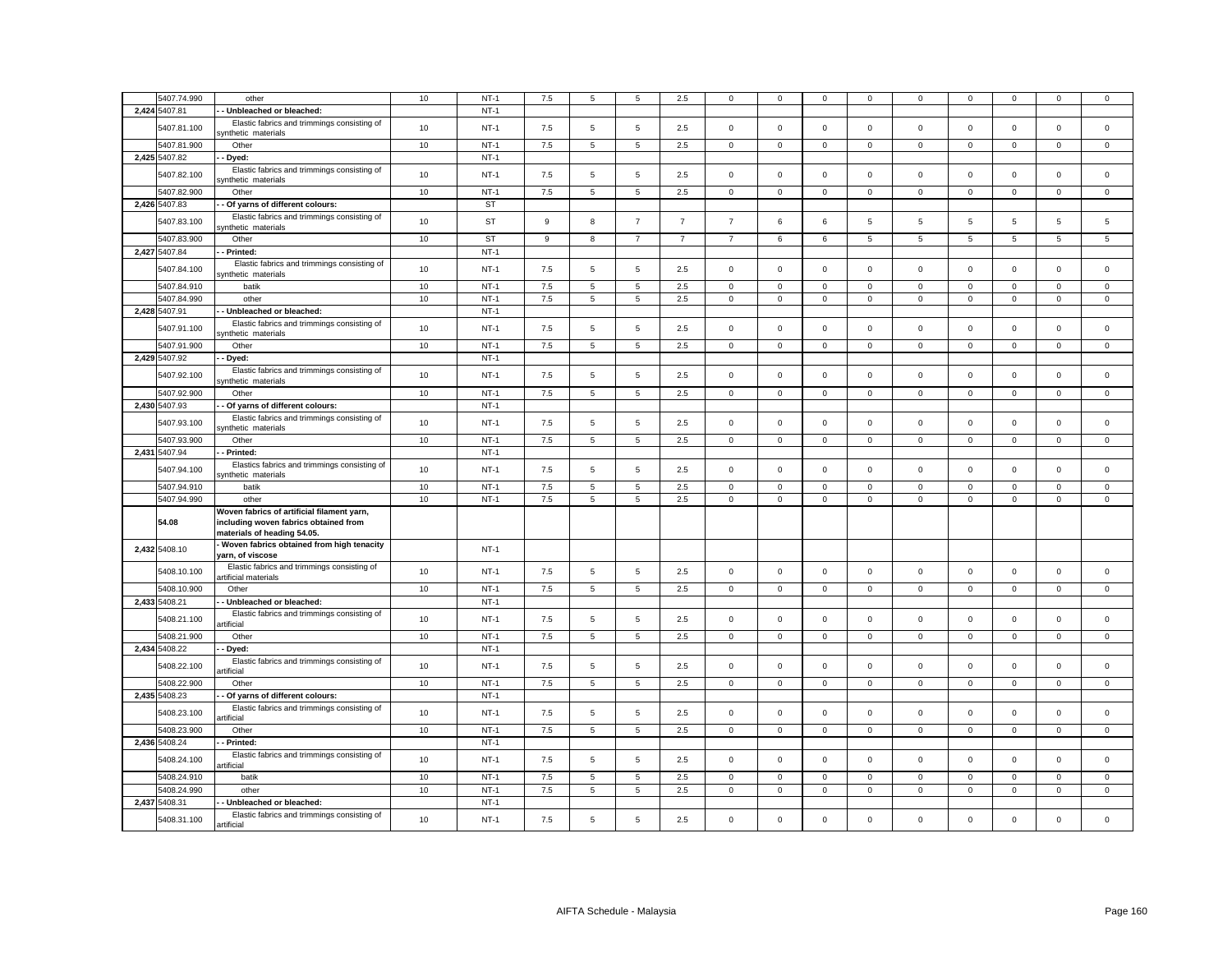|       | 5408.31.900       | Other                                                                                      | 10           | $NT-1$    | 7.5                 | 5            | 5              | 2.5            | 0              | $\mathbf 0$ | $\mathbf 0$  | 0              | 0               | $\mathbf 0$  | $\mathbf 0$         | $\mathsf 0$  | $\mathsf 0$    |
|-------|-------------------|--------------------------------------------------------------------------------------------|--------------|-----------|---------------------|--------------|----------------|----------------|----------------|-------------|--------------|----------------|-----------------|--------------|---------------------|--------------|----------------|
|       | 2,438 5408.32     | Dyed:                                                                                      |              | $NT-1$    |                     |              |                |                |                |             |              |                |                 |              |                     |              |                |
|       | 5408.32.100       | Elastic fabrics and trimmings consisting of<br>rtificial                                   | 10           | $NT-1$    | 7.5                 | 5            | 5              | 2.5            | $\mathsf 0$    | $\mathsf 0$ | $\mathbf 0$  | $\mathsf 0$    | $\mathsf 0$     | $\mathsf 0$  | $\mathsf 0$         | $\mathsf 0$  | $\mathsf 0$    |
|       | 5408.32.900       | Other                                                                                      | 10           | $NT-1$    | 7.5                 | 5            | $\,$ 5 $\,$    | 2.5            | $\mathbf 0$    | $\mathsf 0$ | $\mathbf 0$  | $\mathbf 0$    | $\mathsf 0$     | $\mathsf 0$  | $\mathsf 0$         | $\mathsf 0$  | $\mathsf 0$    |
|       | 2,439 5408.33     | Of yarns of different colours:                                                             |              | $NT-1$    |                     |              |                |                |                |             |              |                |                 |              |                     |              |                |
|       | 5408.33.100       | Elastic fabrics and trimmings consisting of<br>rtificial                                   | 10           | $NT-1$    | 7.5                 | 5            | 5              | 2.5            | $\mathsf 0$    | $\mathsf 0$ | $\mathbf 0$  | $\mathsf 0$    | $\mathbf 0$     | $\mathsf 0$  | $\mathbf 0$         | $\mathsf 0$  | $\mathsf 0$    |
|       | 5408.33.900       | Other                                                                                      | 10           | $NT-1$    | 7.5                 | 5            | $\overline{5}$ | 2.5            | $\mathbf{0}$   | $\mathbf 0$ | $\mathbf{O}$ | $\overline{0}$ | $\mathbf 0$     | $\mathbf 0$  | $\mathbf 0$         | $\mathbf{0}$ | $\mathbf 0$    |
|       | 2,440 5408.34.000 | - Printed                                                                                  | 10           | $NT-1$    | 7.5                 | 5            | 5              | 2.5            | $\mathbf 0$    | $\mathsf 0$ | $\mathbf 0$  | $\mathbf 0$    | $\mathbf 0$     | $\mathsf 0$  | $\mathsf 0$         | $\mathbf 0$  | $\mathsf 0$    |
|       | 55.01             | Synthetic filament tow.                                                                    |              |           |                     |              |                |                |                |             |              |                |                 |              |                     |              |                |
|       | 2,441 5501.10.000 |                                                                                            | $\mathbf{0}$ | $NT-1$    | $\mathbf{0}$        | $\mathbf{0}$ | $\mathbf 0$    | $\mathbf{0}$   | $\mathbf 0$    | $\mathbf 0$ | $\mathbf{0}$ | $\mathbf{0}$   | $\mathbf{0}$    | $\mathbf{0}$ | $\mathbf 0$         | $\mathbf 0$  | $\mathbf 0$    |
|       | 2,442 5501.20.000 | Of nylon or other polyamides<br>Of polyesters                                              | $\mathsf 0$  | $NT-1$    | $\mathsf 0$         | $\mathsf 0$  | $\mathsf 0$    | $\mathsf 0$    | $\mathsf 0$    | $\mathsf 0$ | $\mathbf 0$  | $\mathsf 0$    | $\mathbf 0$     | $\mathsf 0$  | $\mathsf 0$         | $\mathsf 0$  | $\mathsf 0$    |
|       |                   |                                                                                            |              |           |                     | $\mathbf 0$  |                |                |                |             |              |                |                 |              |                     |              |                |
|       | 2,443 5501.30.000 | Acrylic or modacrylic                                                                      | $\mathsf 0$  | $NT-1$    | $\mathsf 0$         |              | $\mathsf 0$    | $\mathsf 0$    | $\mathbf 0$    | $\mathsf 0$ | $\mathsf 0$  | $\mathsf 0$    | $\mathsf 0$     | $\mathsf 0$  | $\mathsf 0$         | $\mathsf 0$  | $\mathsf 0$    |
|       | 2,444 5501.40.000 | Of polypropylene                                                                           | $\mathsf 0$  | $NT-1$    | $\mathsf 0$         | $\mathsf 0$  | $\mathsf 0$    | $\mathbf 0$    | $\mathsf 0$    | $\mathsf 0$ | $\mathbf 0$  | $\mathsf 0$    | $\mathbf 0$     | $\mathsf 0$  | $\mathsf 0$         | $\mathsf 0$  | $\mathbf 0$    |
|       | 2,445 5501.90.000 | Other                                                                                      | $\mathbf 0$  | $NT-1$    | $\mathbf 0$         | $\mathbf 0$  | $\mathbf 0$    | $\mathbf 0$    | $\mathbf 0$    | $\mathbf 0$ | $\mathbf 0$  | $\mathsf 0$    | $\mathsf 0$     | $\mathbf 0$  | $\mathbf 0$         | $\mathbf 0$  | $\mathsf 0$    |
|       | 2,446 5502.00.000 | Artificial filament tow.                                                                   | $\mathbf 0$  | $NT-1$    | $\mathsf 0$         | $\mathbf 0$  | $\mathsf 0$    | $\mathbf 0$    | $\mathsf 0$    | $\mathbf 0$ | $\mathsf 0$  | $\mathbf 0$    | $\mathsf 0$     | $\mathsf 0$  | $\mathsf 0$         | $\mathsf 0$  | $\mathsf 0$    |
|       | 55.03             | Synthetic staple fibres, not carded, combed<br>or otherwise processed for spinning.        |              |           |                     |              |                |                |                |             |              |                |                 |              |                     |              |                |
|       | 2,447 5503.11.000 | - Of aramids                                                                               | $\mathbf 0$  | $NT-1$    | $\mathsf 0$         | $\mathbf 0$  | $\mathbf 0$    | $\mathsf 0$    | $\mathbf 0$    | $\mathsf 0$ | $\mathbf 0$  | $\mathsf 0$    | $\mathsf 0$     | $\mathsf 0$  | $\mathbf 0$         | $\mathbf 0$  | $\mathsf 0$    |
|       | 2,448 5503.19.000 | - Other                                                                                    | $\,0\,$      | $NT-1$    | $\mathbf{0}$        | $\mathbf 0$  | $\mathbf 0$    | $\mathbf 0$    | $\mathbf 0$    | $\mathbf 0$ | $\mathsf 0$  | $\,0\,$        | $\mathbf 0$     | $\mathbf 0$  | $\mathbf 0$         | $\mathbf 0$  | $\mathsf 0$    |
|       | 2,449 5503.20.000 | Of polyesters                                                                              | $\mathbf 0$  | $NT-1$    | $\mathsf 0$         | $\mathbf 0$  | $\mathbf 0$    | $\mathsf 0$    | $\mathbf 0$    | $\mathsf 0$ | $\mathbf 0$  | $\mathsf 0$    | $\mathsf 0$     | $\mathsf 0$  | $\mathsf 0$         | $\mathbf 0$  | $\mathsf 0$    |
|       | 2,450 5503.30.000 | Acrylic or modacrylic                                                                      | $\mathsf 0$  | $NT-1$    | $\mathsf 0$         | $\mathsf 0$  | $\mathsf 0$    | $\mathsf 0$    | $\mathsf 0$    | $\mathsf 0$ | $\mathsf 0$  | $\mathsf 0$    | $\mathsf 0$     | $\mathsf 0$  | $\mathbf 0$         | $\mathsf 0$  | $\mathsf 0$    |
| 2,451 | 5503.40.000       | Of polypropylene                                                                           | $\mathsf 0$  | $NT-1$    | $\mathsf 0$         | $\mathbf 0$  | $\mathsf 0$    | $\mathbf 0$    | $\mathsf 0$    | $\mathsf 0$ | $\mathbf 0$  | $\mathsf 0$    | $\mathsf 0$     | $\mathsf 0$  | $\mathsf 0$         | $\mathsf 0$  | $\mathsf 0$    |
|       | 2,452 5503.90.000 | Other                                                                                      | $\mathsf 0$  | $NT-1$    | $\mathsf 0$         | $\mathbf 0$  | $\mathsf 0$    | $\mathsf 0$    | $\mathbf 0$    | $\mathbf 0$ | $\mathsf 0$  | $\mathsf 0$    | $\mathsf 0$     | $\mathbf 0$  | $\mathsf 0$         | $\mathsf 0$  | $\mathsf 0$    |
|       | 55.04             | Artificial staple fibres, not carded, combed or<br>otherwise processed for spinning.       |              |           |                     |              |                |                |                |             |              |                |                 |              |                     |              |                |
|       | 2,453 5504.10.000 | Of viscose rayon                                                                           | $\mathbf 0$  | $NT-1$    | $\mathsf 0$         | $\mathsf 0$  | $\mathbf 0$    | $\mathbf 0$    | 0              | $\mathsf 0$ | $\mathsf 0$  | $\mathbf 0$    | $\mathbf 0$     | $\,0\,$      | $\mathsf 0$         | $\mathbf 0$  | $\mathsf 0$    |
|       | 2,454 5504.90.000 | Other                                                                                      | $\mathsf 0$  | $NT-1$    | $\mathsf 0$         | $\mathbf 0$  | $\mathsf 0$    | 0              | $\mathsf 0$    | $\mathsf 0$ | $\mathbf 0$  | $\mathbf 0$    | $\mathsf 0$     | $\mathsf 0$  | $\mathsf 0$         | $\mathsf 0$  | $\mathsf 0$    |
|       | 55.05             | Waste (including noils, yarn waste and<br>garnetted stock) of man-made fibres.             |              |           |                     |              |                |                |                |             |              |                |                 |              |                     |              |                |
|       | 2,455 5505.10.000 | Of synthetic fibres                                                                        | $\mathsf 0$  | $NT-1$    | $\mathsf 0$         | $\Omega$     | $\mathbf 0$    | $\mathbf 0$    | $\mathsf 0$    | $\mathsf 0$ | $\mathbf 0$  | $\mathsf 0$    | 0               | $\mathsf 0$  | $\mathbf 0$         | $\mathsf 0$  | $\mathsf 0$    |
|       | 2,456 5505.20.000 | Of artificial fibres                                                                       | $\mathbf 0$  | $NT-1$    | $\overline{0}$      | $\mathsf 0$  | $\mathbf 0$    | $\mathbf 0$    | $\mathbf 0$    | $\mathsf 0$ | $\mathsf 0$  | $\mathbf 0$    | $\mathbf 0$     | $\mathbf 0$  | $\mathsf 0$         | $\mathsf 0$  | $\mathsf 0$    |
|       | 55.06             | Synthetic staple fibres, carded, combed or<br>otherwise processed for spinning.            |              |           |                     |              |                |                |                |             |              |                |                 |              |                     |              |                |
|       | 2,457 5506.10.000 | Of nylon or other polyamides                                                               | $\mathbf 0$  | $NT-1$    | $\mathsf 0$         | $\mathsf 0$  | $\mathbf 0$    | $\mathsf 0$    | $\mathsf 0$    | $\mathbf 0$ | $\mathbf 0$  | $\,0\,$        | $\mathbf 0$     | $\mathbf 0$  | $\mathbf 0$         | $\mathbf 0$  | $\mathsf 0$    |
|       | 2,458 5506.20.000 | Of polyesters                                                                              | $\mathbf 0$  | $NT-1$    | $\mathsf{O}\xspace$ | $\mathbf 0$  | $\mathsf 0$    | $\mathsf 0$    | $\mathbf 0$    | $\mathbf 0$ | $\mathbf 0$  | $\mathbf 0$    | $\mathsf 0$     | $\mathsf 0$  | $\mathsf 0$         | $\mathsf 0$  | $\mathsf 0$    |
| 2,459 | 5506.30.000       | Acrylic or modacrylic                                                                      | $\mathbf 0$  | $NT-1$    | $\mathsf 0$         | $\mathsf 0$  | $\mathbf 0$    | $\mathbf 0$    | $\mathsf 0$    | $\mathbf 0$ | $\mathbf 0$  | $\,0\,$        | $\mathsf 0$     | $\pmb{0}$    | $\mathsf 0$         | $\mathbf 0$  | $\mathsf 0$    |
|       | 2,460 5506.90.000 | Other                                                                                      | $\mathbf 0$  | $NT-1$    | $\mathbf 0$         | 0            | $\mathbf 0$    | 0              | $\mathsf 0$    | $\mathsf 0$ | 0            | $\mathbf 0$    | $\mathsf 0$     | $\mathbf 0$  | $\mathbf 0$         | 0            | 0              |
|       | 2,461 5507.00.000 | Artificial<br>staple fibres, carded, combed or<br>otherwise processed for spinning.        | $\mathsf 0$  | $NT-1$    | $\mathsf 0$         | $\mathsf 0$  | $\mathsf 0$    | $\mathsf 0$    | $\mathsf 0$    | $\mathsf 0$ | $\mathsf 0$  | $\mathsf 0$    | $\mathsf 0$     | $\mathsf 0$  | $\mathsf 0$         | $\mathsf 0$  | $\mathsf 0$    |
|       | 55.08             | Sewing thread of man-made staple fibres,<br>whether or not put up for retail sale.         |              |           |                     |              |                |                |                |             |              |                |                 |              |                     |              |                |
|       | 2,462 5508.10     | Of synthetic staple fibres:                                                                |              | EL        |                     |              |                |                |                |             |              |                |                 |              |                     |              |                |
|       | 5508.10.100       | Put up for retail sale                                                                     | 20           | EL        |                     |              |                |                |                |             |              |                |                 |              |                     |              |                |
|       | 5508.10.200       | Not put up for retail sale                                                                 | 20           | EL        |                     |              |                |                |                |             |              |                |                 |              |                     |              |                |
|       | 2,463 5508.20     | Of artificial staple fibres:                                                               |              | <b>ST</b> |                     |              |                |                |                |             |              |                |                 |              |                     |              |                |
|       | 5508.20.100       | Put up for retail sale                                                                     | 20           | <b>ST</b> | 18                  | 15           | 13             | 12             | 12             | 10          | 8            | 6              | 5               | 5            | 5                   | 5            | 5              |
|       | 5508.20.200       | Not put up for retail sale                                                                 | 30           | <b>ST</b> | 27                  | 24           | 21             | 18             | 18             | 15          | 12           | 8              | 5               | 5            | $\mathbf 5$         | 5            | $\,$ 5 $\,$    |
|       | 55.09             | Yarn (other than sewing thread) of synthetic<br>staple fibres, not put up for retail sale. |              |           |                     |              |                |                |                |             |              |                |                 |              |                     |              |                |
|       | 2,464 5509.11.000 | - Single yarn                                                                              | 10           | $NT-1$    | 7.5                 | 5            | 5              | 2.5            | $\mathbf 0$    | $\mathsf 0$ | $\mathbf{0}$ | $\mathbf 0$    | $\mathbf 0$     | $\mathsf 0$  | $\mathsf 0$         | $\mathbf{0}$ | $\mathbf 0$    |
|       | 2,465 5509.12.000 | - Multiple (folded) or cabled yarn                                                         | $10$         | $NT-1$    | 7.5                 | 5            | $\,$ 5 $\,$    | 2.5            | $\mathsf 0$    | $\mathsf 0$ | $\mathbf 0$  | $\mathsf 0$    | $\mathsf 0$     | $\mathsf 0$  | $\mathsf 0$         | $\mathsf 0$  | $\mathsf 0$    |
|       | 2,466 5509.21.000 | - Single yarn                                                                              | 10           | <b>ST</b> | 9                   | 8            | $\overline{7}$ | $\overline{7}$ | $\overline{7}$ | 6           | 6            | 5              | $5\overline{5}$ | 5            | 5                   | 5            | $\overline{5}$ |
| 2,467 | 5509.22.000       | - Multiple (folded) or cabled yarn                                                         | 10           | $NT-1$    | 7.5                 | 5            | $\,$ 5 $\,$    | 2.5            | $\mathsf 0$    | $\mathbf 0$ | $\mathbf 0$  | $\mathsf 0$    | $\mathsf 0$     | $\mathsf 0$  | $\mathsf{O}\xspace$ | $\mathbf 0$  | $\mathsf 0$    |
|       | 2,468 5509.31.000 | Single yarn                                                                                | $\mathbf 0$  | $NT-1$    | $\mathbf 0$         | $\mathbf 0$  | $\mathbf 0$    | $\mathbf 0$    | $\mathsf 0$    | $\mathsf 0$ | $\mathbf 0$  | $\mathsf 0$    | $\mathsf 0$     | $\mathsf 0$  | $\mathsf 0$         | $\mathsf 0$  | $\mathsf 0$    |
|       | 2,469 5509.32.000 | - Multiple (folded) or cabled yarn                                                         | $\mathbf 0$  | $NT-1$    | $\mathsf 0$         | $\mathsf 0$  | $\mathbf 0$    | $\mathsf 0$    | $\mathsf 0$    | $\mathbf 0$ | $\mathbf 0$  | $\mathbf 0$    | $\mathsf 0$     | $\pmb{0}$    | $\mathsf{O}\xspace$ | $\mathbf 0$  | $\mathsf 0$    |
|       |                   |                                                                                            |              |           |                     |              |                |                |                |             |              |                |                 |              |                     |              |                |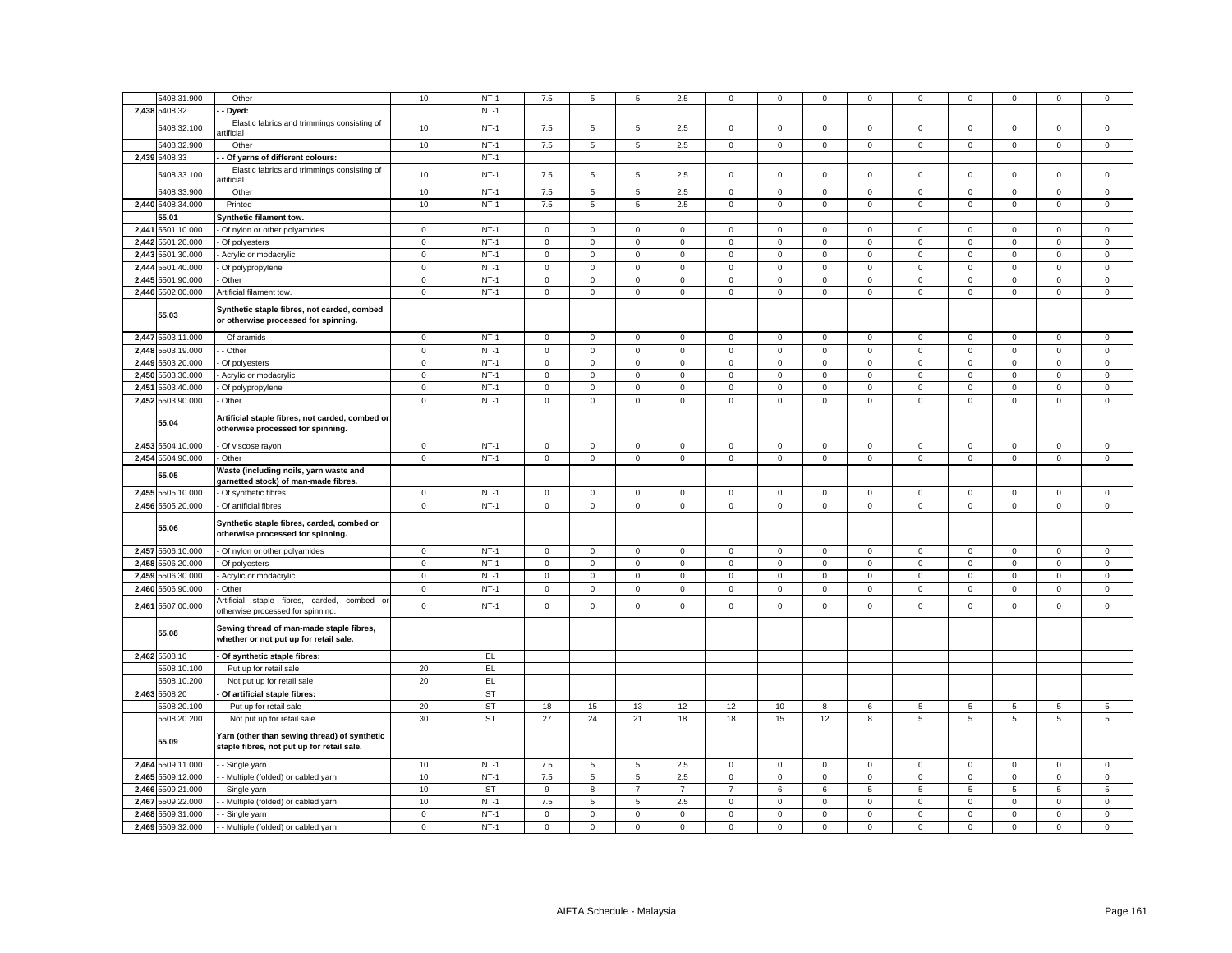| 2,470 5509.41.000    | - Single yarn                                                                                                                                                                 | 10 | EL        |     |                |                  |                |                     |             |             |                 |                     |             |             |                     |             |
|----------------------|-------------------------------------------------------------------------------------------------------------------------------------------------------------------------------|----|-----------|-----|----------------|------------------|----------------|---------------------|-------------|-------------|-----------------|---------------------|-------------|-------------|---------------------|-------------|
| 2,471 5509.42.000    | - Multiple (folded) or cabled yarn                                                                                                                                            | 10 | $NT-1$    | 7.5 | 5              | 5                | 2.5            | 0                   | $\mathsf 0$ | $\mathbf 0$ | $\mathsf 0$     | $\mathbf 0$         | $\mathbf 0$ | $\mathbf 0$ | $\mathsf 0$         | $\mathsf 0$ |
| 2,472 5509.51.000    | - Mixed mainly or solely with artificial staple<br>fibres                                                                                                                     | 10 | EL.       |     |                |                  |                |                     |             |             |                 |                     |             |             |                     |             |
| 2,473<br>5509.52.000 | - Mixed mainly of solely with wool or fine<br><b>inimal</b> hair                                                                                                              | 10 | $NT-1$    | 7.5 | 5              | $\overline{5}$   | 2.5            | $\mathbf 0$         | $\mathsf 0$ | $\mathsf 0$ | $\mathsf 0$     | $\mathsf 0$         | $\mathbf 0$ | $\mathbf 0$ | $\mathsf 0$         | $\mathsf 0$ |
| 2,474 5509.53.000    | - Mixed mainly or solely with cotton                                                                                                                                          | 10 | EL        |     |                |                  |                |                     |             |             |                 |                     |             |             |                     |             |
| 2,475<br>5509.59.000 | - Other                                                                                                                                                                       | 10 | $NT-1$    | 7.5 | 5              | 5                | 2.5            | 0                   | $\mathbf 0$ | 0           | $\mathbf 0$     | $\mathbf 0$         | $\mathbf 0$ | 0           | 0                   | $\mathbf 0$ |
| 2,476<br>5509.61.000 | Mixed mainly or solely with wool or fine<br>nimal hair                                                                                                                        | 10 | $NT-1$    | 7.5 | 5              | $\overline{5}$   | 2.5            | $\mathbf 0$         | $\mathsf 0$ | $\mathsf 0$ | $\mathsf 0$     | $\mathsf 0$         | $\mathsf 0$ | $\mathbf 0$ | $\mathsf 0$         | $\mathbf 0$ |
| 2,477<br>5509.62.000 | - Mixed mainly or solely with cotton                                                                                                                                          | 10 | $NT-1$    | 7.5 | $\sqrt{5}$     | $\,$ 5 $\,$      | 2.5            | $\mathsf{O}\xspace$ | $\mathsf 0$ | $\mathsf 0$ | $\mathsf 0$     | $\mathsf 0$         | $\mathbf 0$ | $\mathsf 0$ | $\mathsf 0$         | $\mathsf 0$ |
| 2,478 5509.69.000    | - Other                                                                                                                                                                       | 10 | $NT-1$    | 7.5 | 5              | 5                | 2.5            | 0                   | 0           | $\mathsf 0$ | $\mathbf 0$     | $\mathbf 0$         | 0           | 0           | 0                   | 0           |
| 2,479 5509.91.000    | Mixed mainly or solely with wool or fine<br>nimal hair                                                                                                                        | 10 | $NT-1$    | 7.5 | 5              | 5                | 2.5            | $\mathbf 0$         | $\mathsf 0$ | $\mathsf 0$ | $\mathsf 0$     | $\mathsf 0$         | $\mathsf 0$ | $\mathbf 0$ | $\mathsf 0$         | $\mathsf 0$ |
| 2,480 5509.92.000    | - Mixed mainly or solely with cotton                                                                                                                                          | 10 | $NT-1$    | 7.5 | 5              | 5                | 2.5            | 0                   | $\mathbf 0$ | $\mathbf 0$ | 0               | 0                   | $\mathbf 0$ | $\mathbf 0$ | $\mathbf 0$         | $\mathbf 0$ |
| 2,481<br>5509.99.000 | - Other                                                                                                                                                                       | 10 | $NT-1$    | 7.5 | $\mathbf 5$    | $\,$ 5 $\,$      | 2.5            | 0                   | $\mathbf 0$ | $\mathbf 0$ | $\mathsf 0$     | $\mathbf 0$         | $\mathbf 0$ | $\mathsf 0$ | $\mathsf 0$         | $\mathbf 0$ |
| 55.10                | Yarn (other than sewing thread) of artificial<br>staple fibres, not put up for retail sale.                                                                                   |    |           |     |                |                  |                |                     |             |             |                 |                     |             |             |                     |             |
| 2,482 5510.11.000    | - Single yarn                                                                                                                                                                 | 10 | $NT-1$    | 7.5 | 5              | 5                | 2.5            | 0                   | $\mathbf 0$ | $\mathbf 0$ | $\mathbf 0$     | $\mathbf 0$         | $\mathbf 0$ | $\mathbf 0$ | $\mathbf 0$         | $\mathbf 0$ |
| 2,483 5510.12.000    | - Multiple (folded) or cabled yarn                                                                                                                                            | 10 | $NT-1$    | 7.5 | $\overline{5}$ | $\sqrt{5}$       | 2.5            | $\mathsf 0$         | $\mathsf 0$ | $\mathbf 0$ | $\mathsf 0$     | $\mathsf{O}\xspace$ | $\mathsf 0$ | $\mathsf 0$ | $\mathsf 0$         | $\mathsf 0$ |
| 2,484<br>5510.20.000 | Other yarn, mixed mainly or solely with wool or<br>ine animal hair                                                                                                            | 10 | $NT-1$    | 7.5 | 5              | 5                | 2.5            | 0                   | $\mathsf 0$ | $\mathsf 0$ | $\mathsf 0$     | $\mathsf 0$         | $\mathbf 0$ | $\mathbf 0$ | $\mathsf 0$         | $\mathsf 0$ |
| 2,485 5510.30.000    | Other yarn, mixed mainly or solely with cotton                                                                                                                                | 10 | $NT-1$    | 7.5 | 5              | 5                | 2.5            | 0                   | $\mathsf 0$ | $\mathsf 0$ | $\mathbf 0$     | $\mathsf 0$         | $\mathbf 0$ | $\mathbf 0$ | $\mathsf 0$         | $\mathsf 0$ |
| 2,486 5510.90.000    | - Other yarn                                                                                                                                                                  | 10 | EL        |     |                |                  |                |                     |             |             |                 |                     |             |             |                     |             |
| 55.11                | Yarn (other than sewing thread) of man-made<br>staple fibres, put up for retail sale.                                                                                         |    |           |     |                |                  |                |                     |             |             |                 |                     |             |             |                     |             |
| 2,487 5511.10        | - Of synthetic staple fibres, containing 85 %<br>or more by weight of                                                                                                         |    | EL        |     |                |                  |                |                     |             |             |                 |                     |             |             |                     |             |
| 5511.10.100          | Knitting yarn, crochet thread and embroidery<br>hread                                                                                                                         | 10 | EL.       |     |                |                  |                |                     |             |             |                 |                     |             |             |                     |             |
| 5511.10.900          | Other                                                                                                                                                                         | 20 | EL        |     |                |                  |                |                     |             |             |                 |                     |             |             |                     |             |
| 2,488 5511.20        | Of synthetic staple fibres, containing less<br>than 85 % by weight                                                                                                            |    | <b>ST</b> |     |                |                  |                |                     |             |             |                 |                     |             |             |                     |             |
| 5511.20.100          | Knitting yarn, crochet thread and embroidery<br>thread                                                                                                                        | 10 | ST        | 9   | 8              | $\overline{7}$   | $\overline{7}$ | $\overline{7}$      | 6           | 6           | 5               | 5                   | 5           | 5           | 5                   | 5           |
| 5511.20.900          | Other                                                                                                                                                                         | 20 | <b>ST</b> | 18  | 15             | 13               | 12             | 12                  | 10          | 8           | 6               | 5                   | 5           | 5           | 5                   | 5           |
| 2,489 5511.30.000    | Of artificial staple fibres                                                                                                                                                   | 10 | $NT-1$    | 7.5 | 5              | 5                | 2.5            | 0                   | $\mathsf 0$ | $\mathbf 0$ | $\mathsf 0$     | $\mathsf 0$         | $\mathsf 0$ | $\mathbf 0$ | $\mathsf 0$         | $\mathsf 0$ |
| 55.12                | Woven fabrics of synthetic staple fibres,<br>containing 85% or more by weight of<br>synthetic staple fibres.                                                                  |    |           |     |                |                  |                |                     |             |             |                 |                     |             |             |                     |             |
| 2,490 5512.11.000    | - Unbleached or bleached                                                                                                                                                      | 10 | ST        | 9   | 8              | $\overline{7}$   | $\overline{7}$ | $\overline{7}$      | 6           | 6           | $5\overline{5}$ | 5                   | 5           | 5           | 5                   | 5           |
| 2,491 5512.19.000    | - Other                                                                                                                                                                       | 10 | <b>ST</b> | 9   | 8              | $\overline{7}$   | $\overline{7}$ | $\overline{7}$      | 6           | 6           | 5               | $5\phantom{.0}$     | 5           | 5           | 5                   | 5           |
| 2,492 5512.21.000    | - Unbleached or bleached                                                                                                                                                      | 10 | $NT-1$    | 7.5 | 5              | 5                | 2.5            | $\mathbf 0$         | $\mathbf 0$ | $\mathbf 0$ | $\mathsf 0$     | $\mathsf 0$         | $\mathbf 0$ | $\mathbf 0$ | $\mathsf 0$         | $\mathsf 0$ |
| 2,493 5512.29.000    | - Other                                                                                                                                                                       | 10 | $NT-1$    | 7.5 | 5              | 5                | 2.5            | 0                   | $\mathsf 0$ | $\mathbf 0$ | $\mathbf 0$     | $\mathsf 0$         | $\mathsf 0$ | $\mathsf 0$ | $\mathsf 0$         | $\mathsf 0$ |
| 2,494 5512.91.000    | - Unbleached or bleached                                                                                                                                                      | 10 | <b>ST</b> | 9   | 8              | $\overline{7}$   | $\overline{7}$ | $\overline{7}$      | 6           | 6           | $\sqrt{5}$      | $5\phantom{.0}$     | 5           | 5           | $\,$ 5 $\,$         | $\,$ 5 $\,$ |
| 2,495 5512.99.000    | - Other                                                                                                                                                                       | 10 | $NT-1$    | 7.5 | 5              | 5                | 2.5            | 0                   | $\mathsf 0$ | $\mathbf 0$ | $\mathbf 0$     | $\mathbf 0$         | $\mathsf 0$ | $\mathsf 0$ | $\mathsf 0$         | $\mathsf 0$ |
| 55.13                | Woven fabrics of synthetic staple fibres,<br>containing less than 85% by weight of such<br>fibres, mixed mainly or solely with cotton, of<br>a weight not exceeding 170 g/m2. |    |           |     |                |                  |                |                     |             |             |                 |                     |             |             |                     |             |
| 2,496 5513.11.000    | - Of polyester staple fibres, plain weave                                                                                                                                     | 10 | <b>ST</b> | 9   | 8              | $\overline{7}$   | $\overline{7}$ | $\overline{7}$      | 6           | 6           | $\overline{5}$  | $\sqrt{5}$          | 5           | 5           | $\overline{5}$      | 5           |
| 2,497 5513.12.000    | - 3-thread or 4-thread twill, including cross twill<br>of polyester                                                                                                           | 10 | <b>ST</b> | 9   | 8              | $\boldsymbol{7}$ | $\overline{7}$ | $\overline{7}$      | 6           | 6           | $\sqrt{5}$      | 5                   | $\sqrt{5}$  | 5           | 5                   | $\sqrt{5}$  |
| 2,498 5513.13.000    | Other woven fabrics of polyester staple fibres                                                                                                                                | 10 | <b>ST</b> | 9   | 8              | $\overline{7}$   | $\overline{7}$ | $\overline{7}$      | 6           | 6           | 5               | 5                   | 5           | 5           | 5                   | 5           |
| 2,499 5513.19.000    | - Other woven fabrics                                                                                                                                                         | 10 | $NT-1$    | 7.5 | 5              | 5                | 2.5            | 0                   | $\mathsf 0$ | $\mathsf 0$ | $\mathsf 0$     | $\mathbf 0$         | $\mathbf 0$ | $\mathbf 0$ | $\mathbf 0$         | $\mathbf 0$ |
| 2,500<br>5513.21.000 | - Of polyester staple fibres, plain weave                                                                                                                                     | 10 | $NT-1$    | 7.5 | 5              | $\sqrt{5}$       | 2.5            | $\mathbf 0$         | $\mathsf 0$ | $\mathbf 0$ | $\mathsf 0$     | $\mathsf 0$         | $\mathbf 0$ | $\mathbf 0$ | $\mathsf 0$         | $\mathsf 0$ |
| 2,501<br>5513.23.000 | - Other woven fabrics of polyester staple fibres                                                                                                                              | 10 | $NT-1$    | 7.5 | 5              | 5                | 2.5            | $\mathbf 0$         | $\mathsf 0$ | $\mathsf 0$ | $\mathsf 0$     | $\mathsf 0$         | $\mathbf 0$ | $\mathbf 0$ | $\mathsf{O}\xspace$ | $\mathsf 0$ |
| 2,502 5513.29.000    | - Other woven fabrics                                                                                                                                                         | 10 | $NT-1$    | 7.5 | 5              | 5                | 2.5            | $\mathbf{0}$        | $\mathsf 0$ | $\mathbf 0$ | $\mathsf 0$     | $\mathbf 0$         | $\mathbf 0$ | $\mathbf 0$ | $\mathbf 0$         | $\mathsf 0$ |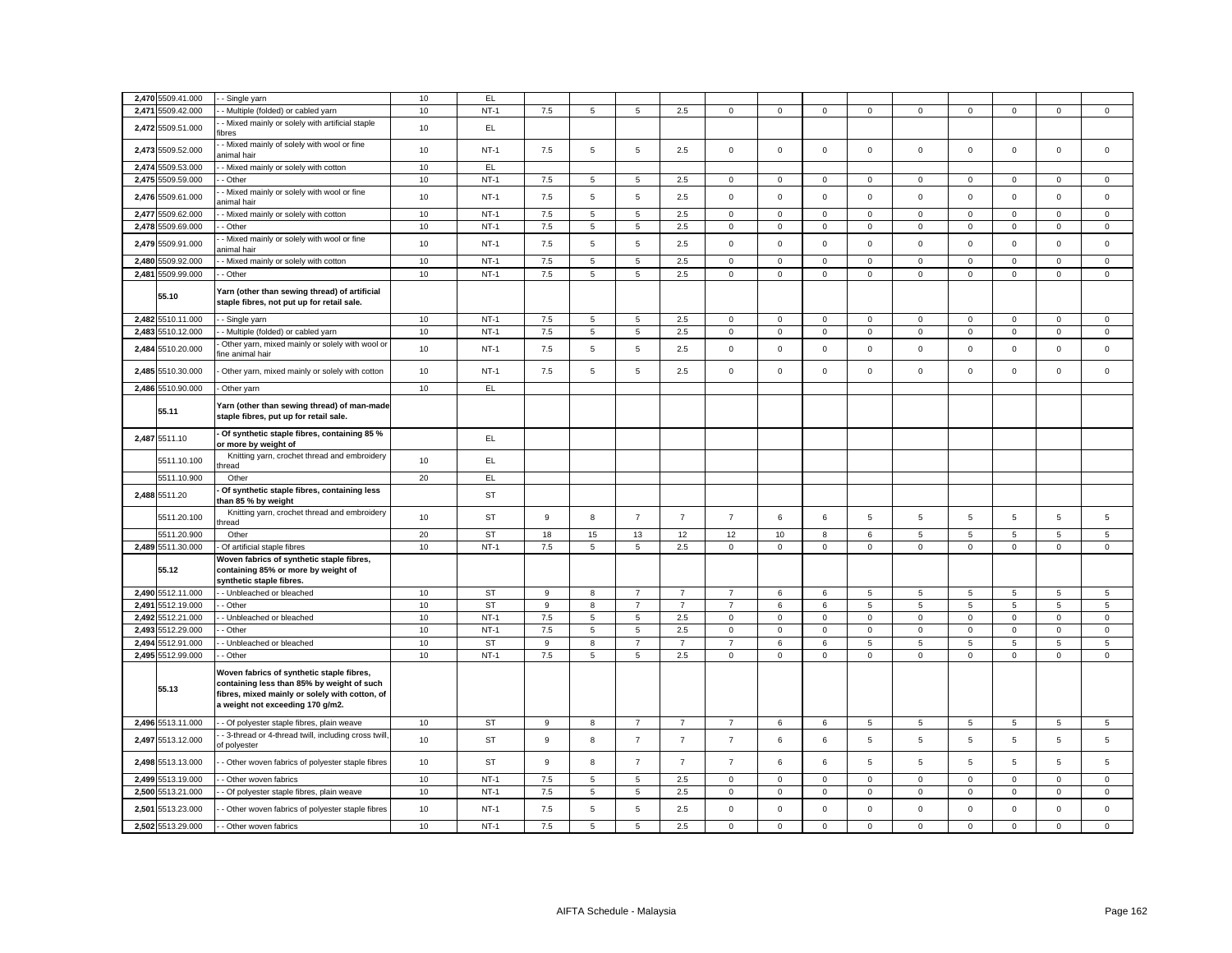|       | 2,503 5513.31.000                | - Of polyester staple fibres, plain weave                                                    | 10       | $NT-1$           | 7.5        | 5           | 5                | 2.5            | $\mathbf 0$                | $\mathbf 0$                | $\Omega$                   | $\mathbf 0$             | $\Omega$                   | $\mathbf 0$                | $\Omega$                   | $\mathbf 0$                | $\mathbf 0$                |
|-------|----------------------------------|----------------------------------------------------------------------------------------------|----------|------------------|------------|-------------|------------------|----------------|----------------------------|----------------------------|----------------------------|-------------------------|----------------------------|----------------------------|----------------------------|----------------------------|----------------------------|
|       | 2,504 5513.39.000                | Other woven fabrics                                                                          | 10       | $NT-1$           | 7.5        | 5           | 5                | 2.5            | $\mathsf 0$                | $\mathsf 0$                | $\mathsf{O}\xspace$        | $\mathsf 0$             | $\mathsf 0$                | $\mathbf 0$                | $\mathsf 0$                | $\mathsf 0$                | $\mathsf 0$                |
| 2.505 | 5513.41.000                      | Of polyester staple fibres, plain weave                                                      | 10       | $NT-1$           | 7.5        | 5           | 5                | 2.5            | $\mathbf 0$                | $\mathbf 0$                | $\mathbf 0$                | $\mathbf 0$             | $\mathsf 0$                | $\mathbf 0$                | $\mathbf 0$                | $\mathbf 0$                | $\mathsf 0$                |
|       | 2,506 5513.49.000                | Other woven fabrics                                                                          | 10       | $NT-1$           | $7.5\,$    | 5           | 5                | 2.5            | $\mathsf 0$                | $\mathsf 0$                | $\mathsf 0$                | $\mathsf 0$             | $\mathsf 0$                | $\mathsf 0$                | $\mathsf 0$                | $\mathsf 0$                | $\mathsf 0$                |
|       |                                  |                                                                                              |          |                  |            |             |                  |                |                            |                            |                            |                         |                            |                            |                            |                            |                            |
|       |                                  | Woven fabrics of synthetic staple fibres,                                                    |          |                  |            |             |                  |                |                            |                            |                            |                         |                            |                            |                            |                            |                            |
|       | 55.14                            | containing less than 85% by weight of such<br>fibres, mixed mainly or solely with cotton, of |          |                  |            |             |                  |                |                            |                            |                            |                         |                            |                            |                            |                            |                            |
|       |                                  | a weight exceeding 170 g/m2.                                                                 |          |                  |            |             |                  |                |                            |                            |                            |                         |                            |                            |                            |                            |                            |
|       |                                  |                                                                                              |          |                  |            |             |                  |                |                            |                            |                            |                         |                            |                            |                            |                            |                            |
|       | 2,507 5514.11.000                | - Of polyester staple fibres, plain weave                                                    | 10       | ST               | 9          | 8           | $\overline{7}$   | $\overline{7}$ | $\overline{7}$             | 6                          | 6                          | 5                       | 5                          | 5                          | 5                          | 5                          | 5                          |
|       | 2,508 5514.12.000                | - 3-thread or 4-thread twill, including cross twill,<br>of polyester                         | 10       | ST               | 9          | 8           | $\overline{7}$   | $\overline{7}$ | $\overline{7}$             | 6                          | 6                          | 5                       | 5                          | 5                          | 5                          | 5                          | 5                          |
| 2,509 | 5514.19.000                      | Other woven fabrics                                                                          | 10       | $NT-1$           | 7.5        | 5           | 5                | 2.5            | $\mathsf 0$                | $\mathsf 0$                | $\mathsf 0$                | $\mathsf 0$             | $\mathsf 0$                | $\mathsf 0$                | $\mathsf 0$                | $\mathsf 0$                | $\mathsf 0$                |
| 2,510 | 5514.21.000                      | Of polyester staple fibres plain weave                                                       | 10       | <b>ST</b>        | 9          | 8           | $\overline{7}$   | $\overline{7}$ | $\overline{7}$             | 6                          | 6                          | 5                       | 5                          | 5                          | 5                          | 5                          | 5                          |
|       |                                  | 3-thread or 4-thread twill, including cross twill,                                           |          |                  |            |             |                  |                |                            |                            |                            |                         |                            |                            |                            |                            |                            |
| 2,51  | 5514.22.000                      | of polyester                                                                                 | 10       | $NT-1$           | 7.5        | 5           | $\,$ 5 $\,$      | 2.5            | 0                          | $\Omega$                   | $\mathbf 0$                | $\mathbf 0$             | $\mathbf 0$                | $\Omega$                   | $\Omega$                   | $\mathbf 0$                | $\mathbf 0$                |
|       | 2,512 5514.23.000                | - Other woven fabrics of polyester staple fibres                                             | 10       | $NT-1$           | 7.5        | 5           | $\overline{5}$   | 2.5            | $\mathsf 0$                | $\mathsf 0$                | $\mathsf 0$                | $\mathbf{0}$            | $\mathbf 0$                | $\mathsf 0$                | $\mathbf 0$                | $\mathsf 0$                | $\mathbf 0$                |
|       |                                  |                                                                                              |          |                  |            |             |                  |                |                            |                            |                            |                         |                            |                            |                            |                            |                            |
| 2,51  | 5514.29.000                      | - Other woven fabrics                                                                        | $10$     | $NT-1$           | $7.5\,$    | $\mathbf 5$ | $\,$ 5 $\,$      | 2.5            | $\mathsf 0$                | $\mathsf 0$                | $\mathsf 0$                | $\mathsf 0$             | $\mathsf 0$                | $\mathbf 0$                | $\mathsf{O}\xspace$        | $\mathsf 0$                | $\mathsf 0$                |
| 2,514 | 5514.30.000                      | Of yarns of different colours                                                                | 10       | $NT-1$           | 7.5        | 5           | $\sqrt{5}$       | 2.5            | 0                          | 0                          | 0                          | $\mathbf 0$             | 0                          | $\mathbf 0$                | 0                          | 0                          | 0                          |
| 2,515 | 5514.41.000                      | - Of polyester staple fibres, plain weave                                                    | 10       | $NT-1$           | 7.5        | $\mathbf 5$ | $\,$ 5 $\,$      | 2.5            | $\mathsf 0$                | $\mathbf 0$                | $\mathsf{O}\xspace$        | $\mathsf 0$             | $\mathsf{O}\xspace$        | $\mathbf 0$                | $\mathsf{O}\xspace$        | $\mathsf 0$                | $\mathbf 0$                |
| 2,516 | 5514.42.000                      | - 3-thread or 4-thread twill, including cross twill,<br>of polyester                         | 10       | $NT-1$           | 7.5        | 5           | 5                | 2.5            | $\mathsf 0$                | $\mathsf 0$                | $\mathsf 0$                | $\mathbf 0$             | $\mathsf 0$                | $\mathsf 0$                | $\mathsf 0$                | $\mathsf 0$                | $\mathsf 0$                |
|       |                                  |                                                                                              |          |                  |            |             |                  |                |                            |                            |                            |                         |                            |                            |                            |                            |                            |
|       | 2,517 5514.43.000                | Other woven fabrics of polyester staple fibres                                               | 10       | $NT-1$           | 7.5        | 5           | 5                | 2.5            | $\mathsf 0$                | $\mathbf 0$                | $\mathsf 0$                | $\mathsf 0$             | $\mathsf 0$                | $\mathbf 0$                | $\mathbf 0$                | $\mathsf 0$                | $\mathsf 0$                |
|       | 2,518 5514.49.000                | Other woven fabrics                                                                          | 10       | $NT-1$           | 7.5        | 5           | 5                | 2.5            | $\mathsf 0$                | $\mathsf 0$                | $\mathsf 0$                | $\mathbf 0$             | $\mathbf 0$                | $\mathbf 0$                | $\mathsf 0$                | $\mathsf 0$                | $\mathsf 0$                |
|       | 55.15                            | Other woven fabrics of synthetic staple                                                      |          |                  |            |             |                  |                |                            |                            |                            |                         |                            |                            |                            |                            |                            |
|       |                                  | ibres.                                                                                       |          |                  |            |             |                  |                |                            |                            |                            |                         |                            |                            |                            |                            |                            |
|       | 2,519 5515.11.000                | - Mixed mainly or solely with viscose rayon<br>taple fibres                                  | 10       | <b>ST</b>        | 9          | 8           | $\boldsymbol{7}$ | $\overline{7}$ | $\overline{7}$             | 6                          | 6                          | $\overline{5}$          | 5                          | 5                          | 5                          | 5                          | $\sqrt{5}$                 |
|       |                                  | - Mixed mainly or solely with man-made                                                       |          |                  |            |             |                  |                |                            |                            |                            |                         |                            |                            |                            |                            |                            |
|       | 2,520 5515.12.000                | ilaments                                                                                     | 10       | $NT-1$           | 7.5        | 5           | 5                | 2.5            | $\mathsf 0$                | $\mathsf 0$                | $\mathsf 0$                | $\mathbf 0$             | $\mathsf 0$                | $\mathsf 0$                | $\mathsf 0$                | $\mathsf 0$                | $\mathsf 0$                |
|       | 2,521 5515.13.000                | - Mixed mainly or solely with wool or fine                                                   | 10       | $NT-1$           | 7.5        | 5           | 5                | 2.5            | $\mathsf 0$                | $\mathsf 0$                | $\mathbf 0$                | $\mathbf{0}$            | $\mathsf 0$                | $\mathsf 0$                | $\mathbf 0$                | $\mathsf 0$                | $\mathsf 0$                |
|       |                                  | ınimal hair                                                                                  |          |                  |            |             |                  |                |                            |                            |                            |                         |                            |                            |                            |                            |                            |
|       | 2,522 5515.19.000                | - Other                                                                                      | 10       | $NT-1$           | 7.5        | $\,$ 5 $\,$ | $\sqrt{5}$       | 2.5            | $\mathbf 0$                | $\mathbf 0$                | $\mathbf 0$                | $\mathbf{0}$            | $\mathbf 0$                | $\mathbf 0$                | $\mathsf 0$                | $\mathbf 0$                | $\mathsf 0$                |
| 2,523 | 5515.21.000                      | Mixed mainly or solely with man-made<br>laments                                              | 10       | $NT-1$           | 7.5        | 5           | $\sqrt{5}$       | 2.5            | $\mathbf 0$                | $\mathsf 0$                | $\mathbf 0$                | $\mathsf 0$             | $\mathsf 0$                | $\mathsf 0$                | $\mathsf 0$                | $\mathsf 0$                | $\mathsf 0$                |
|       |                                  | Mixed mainly or solely with wool or fine                                                     |          |                  |            |             |                  |                |                            |                            |                            |                         |                            |                            |                            |                            |                            |
| 2,524 | 5515.22.000                      | nimal hair                                                                                   | 10       | $NT-1$           | 7.5        | 5           | $\overline{5}$   | 2.5            | 0                          | $\mathsf 0$                | $\mathsf 0$                | $\mathbf 0$             | $\mathsf 0$                | $\mathsf 0$                | $\mathsf 0$                | $\mathsf 0$                | $\mathsf 0$                |
|       | 2,525 5515.29.000                | - Other                                                                                      | 10       | $NT-1$           | $7.5\,$    | 5           | $5\phantom{.0}$  | 2.5            | 0                          | $\mathbf 0$                | $\mathbf 0$                | $\mathbf 0$             | $\mathsf 0$                | $\mathbf 0$                | 0                          | 0                          | $\mathsf 0$                |
|       | 2,526 5515.91.000                | Mixed mainly or solely with man-made                                                         | 10       | $NT-1$           | 7.5        | 5           | 5                | 2.5            | $\mathsf 0$                | $\mathbf 0$                | $\mathsf{O}\xspace$        | $\mathbf 0$             | $\mathbf 0$                | $\mathbf 0$                | $\mathsf 0$                | $\mathbf 0$                | $\mathsf 0$                |
|       |                                  | laments                                                                                      |          |                  |            |             |                  |                |                            |                            |                            |                         |                            |                            |                            |                            |                            |
|       | 2,527 5515.99.000                | Other                                                                                        | 10       | $NT-1$           | 7.5        | 5           | 5                | 2.5            | $\mathbf 0$                | $\mathsf 0$                | $\mathbf 0$                | $\mathbf 0$             | $\mathsf 0$                | $\mathsf 0$                | $\mathbf 0$                | $\mathsf 0$                | $\mathsf 0$                |
|       | 55.16                            | Noven fabrics of artificial staple fibres.                                                   |          |                  |            |             |                  |                |                            |                            |                            |                         |                            |                            |                            |                            |                            |
|       | 2,528 5516.11.000                | - Unbleached or bleached                                                                     | 10       | $NT-1$           | $7.5\,$    | 5           | 5                | 2.5            | 0                          | $\mathbf 0$                | $\mathbf 0$                | $\mathbf 0$             | $\mathbf 0$                | $\mathbf 0$                | $\mathbf 0$                | $\mathbf 0$                | $\mathbf 0$                |
| 2.529 | 5516.12.000                      | Dyed                                                                                         | 10       | $NT-1$<br>$NT-1$ | 7.5        | 5           | $\overline{5}$   | 2.5            | $\mathbf 0$                | $\mathsf 0$                | $\mathsf 0$                | $\mathbf 0$             | $\mathsf 0$                | $\mathsf 0$                | $\mathbf 0$                | $\mathsf 0$                | $\mathsf 0$                |
| 2,531 | 2,530 5516.13.000<br>5516.14.000 | Of yarns of different colours                                                                | 10       | $NT-1$           | 7.5<br>7.5 | 5<br>5      | 5                | 2.5<br>2.5     | $\mathbf 0$<br>$\mathsf 0$ | $\mathsf 0$<br>$\mathsf 0$ | $\mathbf 0$                | $\Omega$<br>$\mathsf 0$ | $\mathsf 0$<br>$\mathsf 0$ | $\mathbf 0$<br>$\mathbf 0$ | $\mathsf 0$<br>$\mathbf 0$ | $\mathbf 0$<br>$\mathsf 0$ | $\mathsf 0$<br>$\mathsf 0$ |
|       | 2,532 5516.21.000                | Printed<br>Unbleached or bleached                                                            | 10<br>10 | $NT-1$           | 7.5        | 5           | $\,$ 5 $\,$<br>5 | 2.5            | $\mathbf 0$                | $\mathsf 0$                | $\mathbf 0$<br>$\mathbf 0$ | $\mathbf 0$             | $\mathsf 0$                | $\mathsf 0$                | $\mathsf 0$                | $\mathsf 0$                | $\mathsf 0$                |
| 2.53  | 5516.22.000                      | Dyed                                                                                         | 10       | $NT-1$           | 7.5        | 5           | $\overline{5}$   | 2.5            | $\mathbf 0$                | $\mathsf 0$                | $\mathsf 0$                | $\mathsf 0$             | $\mathsf 0$                | $\mathsf 0$                | $\mathbf 0$                | $\mathsf 0$                | $\mathsf 0$                |
| 2.534 | 5516.23.000                      | Of yarns of different colours                                                                | 10       | $NT-1$           | 7.5        | 5           | 5                | 2.5            | $\mathsf 0$                | $\mathsf 0$                | $\mathsf 0$                | $\Omega$                | $\mathsf 0$                | $\mathbf 0$                | $\mathsf 0$                | $\mathbf 0$                | $\mathsf 0$                |
| 2.535 | 5516.24.000                      | Printed                                                                                      | 10       | $NT-1$           | 7.5        | 5           | $\,$ 5 $\,$      | 2.5            | $\mathsf 0$                | $\mathsf 0$                | $\mathbf 0$                | $\mathsf 0$             | $\mathbf 0$                | $\mathbf 0$                | $\mathsf{O}\xspace$        | $\mathsf 0$                | $\mathsf 0$                |
|       | 2,536 5516.31.000                | Unbleached or bleached                                                                       | 10       | $NT-1$           | 7.5        | 5           | 5                | 2.5            | $\mathbf 0$                | $\mathsf 0$                | $\mathbf 0$                | $\mathbf 0$             | $\mathsf 0$                | $\mathsf 0$                | $\mathsf 0$                | $\mathbf 0$                | $\mathsf 0$                |
| 2.537 | 5516.32.000                      | Dyed                                                                                         | 10       | $NT-1$           | 7.5        | 5           | $\overline{5}$   | 2.5            | $\mathbf 0$                | $\mathsf 0$                | $\mathsf 0$                | $\mathsf 0$             | $\mathsf 0$                | $\mathsf 0$                | $\mathsf 0$                | $\mathsf 0$                | $\mathsf 0$                |
|       | 2,538 5516.33.000                | Of yarns of different colours                                                                | 10       | $NT-1$           | 7.5        | 5           | 5                | 2.5            | $\mathbf 0$                | $\mathsf 0$                | $\mathbf 0$                | $\mathbf{0}$            | $\mathsf 0$                | $\mathsf 0$                | $\mathbf 0$                | $\mathbf 0$                | $\mathsf 0$                |
| 2.539 | 5516.34.000                      | - Printed                                                                                    | 10       | $NT-1$           | 7.5        | 5           | $\overline{5}$   | 2.5            | $\mathbf 0$                | $\mathbf 0$                | $\mathbf 0$                | $\mathbf 0$             | $\mathbf 0$                | $\mathbf 0$                | $\mathbf 0$                | $\mathbf 0$                | $\mathsf 0$                |
|       | 2,540 5516.41.000                | Unbleached or bleached                                                                       | 10       | $NT-1$           | 7.5        | 5           | 5                | 2.5            | $\mathbf 0$                | $\mathsf 0$                | $\mathbf 0$                | $\mathbf{0}$            | $\mathbf 0$                | $\mathbf 0$                | $\mathbf 0$                | $\mathbf 0$                | $\mathsf 0$                |
| 2.541 | 5516.42.000                      | Dyed                                                                                         | 10       | $NT-1$           | 7.5        | 5           | $\overline{5}$   | 2.5            | $\mathbf 0$                | $\mathsf 0$                | $\mathbf 0$                | $\mathbf{0}$            | $\mathsf 0$                | $\mathsf 0$                | $\mathbf 0$                | $\mathsf 0$                | $\mathsf 0$                |
|       | 2,542 5516.43.000                | Of yarns of different colours                                                                | 10       | $NT-1$           | 7.5        | 5           | $\overline{5}$   | 2.5            | $\mathbf 0$                | $\mathsf 0$                | $\mathbf 0$                | $\mathbf{0}$            | $\mathsf 0$                | $\mathsf 0$                | $\mathbf 0$                | $\mathbf 0$                | $\mathsf 0$                |
| 2.543 | 5516.44.000                      | Printed                                                                                      | 10       | $NT-1$           | 7.5        | 5           | $\overline{5}$   | 2.5            | $\mathbf 0$                | $\mathbf 0$                | $\mathbf 0$                | $\mathbf 0$             | $\mathbf 0$                | $\mathbf 0$                | $\mathbf 0$                | $\mathbf 0$                | $\mathbf 0$                |
|       | 2,544 5516.91.000                | Unbleached or bleached                                                                       | 10       | $NT-1$           | 7.5        | 5           | 5                | 2.5            | $\mathbf 0$                | $\mathsf 0$                | $\mathbf 0$                | $\mathbf 0$             | $\mathbf 0$                | $\mathsf 0$                | $\mathbf 0$                | $\mathbf 0$                | $\mathsf 0$                |
|       | 2,545 5516.92.000                | Dyed                                                                                         | 10       | $NT-1$           | 7.5        | 5           | $\overline{5}$   | 2.5            | $\mathbf 0$                | $\mathsf 0$                | $\mathsf 0$                | $\mathsf 0$             | $\mathsf 0$                | $\mathsf 0$                | $\mathbf 0$                | $\mathsf 0$                | $\mathsf 0$                |
|       | 2,546 5516.93.000                | - Of yarns of different colours                                                              | 10       | $NT-1$           | 7.5        | 5           | 5                | 2.5            | $\mathsf 0$                | $\mathsf 0$                | $\mathsf 0$                | $\mathsf 0$             | $\mathsf 0$                | $\mathsf 0$                | $\mathsf 0$                | $\mathsf 0$                | $\mathsf 0$                |
|       |                                  |                                                                                              |          |                  |            |             |                  |                |                            |                            |                            |                         |                            |                            |                            |                            |                            |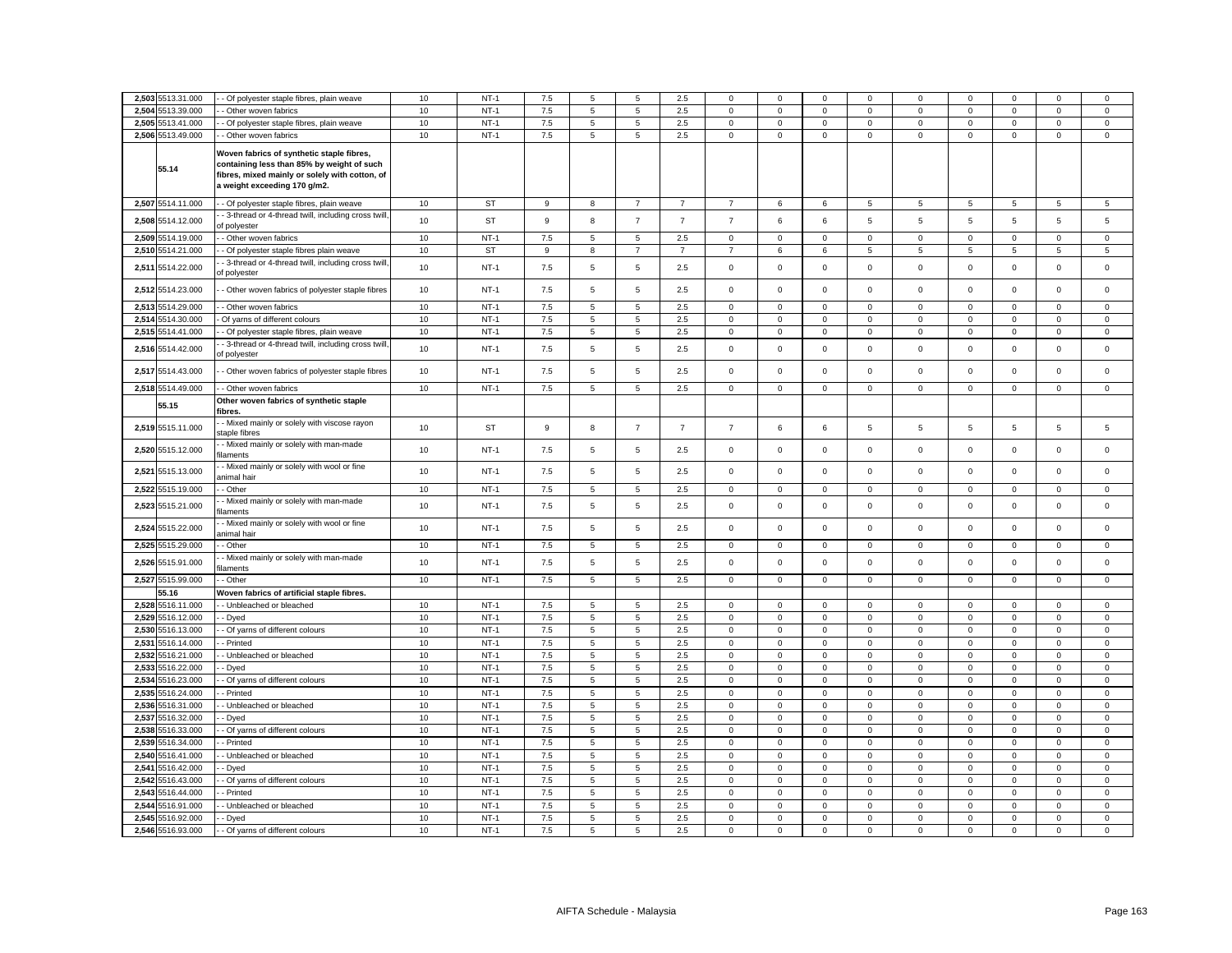|       | 2,547 5516.94.000 | - Printed                                                                                                                                                                                              | 10           | $NT-1$    | 7.5            | 5            | 5           | 2.5            | $\mathbf 0$ | $\Omega$    | $\Omega$         | $\Omega$       | $\Omega$        | $\Omega$    | $\Omega$    | $\mathbf 0$    | $\Omega$       |
|-------|-------------------|--------------------------------------------------------------------------------------------------------------------------------------------------------------------------------------------------------|--------------|-----------|----------------|--------------|-------------|----------------|-------------|-------------|------------------|----------------|-----------------|-------------|-------------|----------------|----------------|
|       | 56.01             | Wadding of textile materials and articles<br>thereof; textile fibres, not exceeding 5 mm in<br>length (flock), textile dust and mill neps.                                                             |              |           |                |              |             |                |             |             |                  |                |                 |             |             |                |                |
|       | 2,548 5601.10     | - Sanitary towels and tampons, napkins and<br>napkin liners for                                                                                                                                        |              | ST        |                |              |             |                |             |             |                  |                |                 |             |             |                |                |
|       | 5601.10.100       | Sanitary towels                                                                                                                                                                                        | 30           | <b>ST</b> | 27             | 24           | 21          | 18             | 18          | 15          | 12               | 8              | 5               | 5           | 5           | 5              | 5              |
|       | 5601.10.900       | Other                                                                                                                                                                                                  | 20           | <b>ST</b> | 18             | 15           | 13          | 12             | 12          | 10          | 8                | 6              | 5               | 5           | 5           | $\overline{5}$ | 5              |
|       | 2,549 5601.21.000 | Of cotton                                                                                                                                                                                              | 20           | <b>ST</b> | 18             | 15           | 13          | 12             | 12          | 10          | 8                | 6              | 5               | 5           | 5           | 5              | 5              |
|       | 2,550 5601.22.000 | - Of man-made fibres                                                                                                                                                                                   | 20           | <b>ST</b> | 18             | 15           | 13          | 12             | 12          | 10          | 8                | 6              | 5               | 5           | 5           | 5              | 5              |
| 2.551 | 5601.29.000       | - Other                                                                                                                                                                                                | 20           | <b>ST</b> | 18             | 15           | 13          | 12             | 12          | 10          | 8                | 6              | 5               | 5           | 5           | 5              | 5              |
|       | 2,552 5601.30.000 | Textile flock and dust and mill neps                                                                                                                                                                   | 20           | <b>ST</b> | 18             | 15           | 13          | 12             | 12          | 10          | 8                | 6              | 5               | 5           | 5           | 5              | 5              |
|       | 56.02             | Felt, whether or not impregnated, coated,<br>covered or laminated.                                                                                                                                     |              |           |                |              |             |                |             |             |                  |                |                 |             |             |                |                |
|       | 2,553 5602.10     | Needleloom felt and stitch-bonded fibre<br>fabrics:                                                                                                                                                    |              | ST        |                |              |             |                |             |             |                  |                |                 |             |             |                |                |
|       | 5602.10.100       | In the piece                                                                                                                                                                                           | 20           | <b>ST</b> | 18             | 15           | 13          | 12             | 12          | 10          | 8                | 6              | 5               | 5           | 5           | 5              | 5              |
|       | 5602.10.900       | Other                                                                                                                                                                                                  | 20           | <b>ST</b> | 18             | 15           | 13          | 12             | 12          | 10          | 8                | 6              | $5\phantom{.0}$ | 5           | 5           | 5              | 5              |
|       | 2,554 5602.21     | Of wool or fine animal hair:                                                                                                                                                                           |              | $NT-1$    |                |              |             |                |             |             |                  |                |                 |             |             |                |                |
|       | 5602.21.100       | In the piece                                                                                                                                                                                           | $\mathbf{0}$ | $NT-1$    | $\mathbf{0}$   | $\mathbf 0$  | $\mathbf 0$ | $\mathbf 0$    | 0           | $\mathbf 0$ | $\mathbf 0$      | $\mathbf{0}$   | $\mathbf 0$     | $\mathbf 0$ | $\mathbf 0$ | $\mathbf{0}$   | $\mathbf 0$    |
|       | 5602.21.900       | Other                                                                                                                                                                                                  | $\mathbf 0$  | $NT-1$    | $\mathbf 0$    | $\mathbf 0$  | $\mathbf 0$ | $\mathbf 0$    | $\mathbf 0$ | $\mathbf 0$ | $\mathbf{O}$     | $\mathbf{0}$   | $\mathbf 0$     | $\mathbf 0$ | $\mathbf 0$ | $\mathbf 0$    | $\mathbf 0$    |
|       | 2,555 5602.29     | Of other textile materials:                                                                                                                                                                            |              | <b>ST</b> |                |              |             |                |             |             |                  |                |                 |             |             |                |                |
|       | 5602.29.100       | In the piece                                                                                                                                                                                           | 20           | ST        | 18             | 15           | 13          | 12             | 12          | 10          | 8                | 6              | 5               | 5           | 5           | 5              | 5              |
|       | 5602.29.900       | Other                                                                                                                                                                                                  | 20           | <b>ST</b> | 18             | 15           | 13          | 12             | 12          | 10          | 8                | 6              | $5\phantom{.0}$ | 5           | 5           | 5              | 5              |
|       | 2,556 5602.90     | Other:                                                                                                                                                                                                 |              | <b>ST</b> |                |              |             |                |             |             |                  |                |                 |             |             |                |                |
|       | 5602.90.100       | In the piece                                                                                                                                                                                           | 25           | <b>ST</b> | 20             | 18           | 16          | 14             | 14          | 12          | 10 <sup>10</sup> | $\overline{7}$ | 5               | 5           | 5           | 5              | 5              |
|       | 5602.90.900       | Other                                                                                                                                                                                                  | 25           | <b>ST</b> | 20             | 18           | 16          | 14             | 14          | 12          | $10$             | $\overline{7}$ | $5\phantom{.0}$ | 5           | 5           | 5              | $\overline{5}$ |
|       | 56.03             | Nonwovens, whether or not impregnated,<br>coated, covered or laminated.                                                                                                                                |              |           |                |              |             |                |             |             |                  |                |                 |             |             |                |                |
|       | 2,557 5603.11.000 | - Weighing not more than 25 g/m <sup>2</sup>                                                                                                                                                           | 20           | ST        | 18             | 15           | 13          | 12             | 12          | 10          | 8                | 6              | 5               | 5           | 5           | 5              | 5              |
|       | 2,558 5603.12.000 | - Weighing more than 25 g/m <sup>2</sup> but not more<br>han 70 g/m <sup>2</sup>                                                                                                                       | 20           | ST        | 18             | 15           | 13          | 12             | 12          | 10          | 8                | 6              | 5               | 5           | 5           | 5              | $\mathbf 5$    |
|       | 2,559 5603.13.000 | - Weighing more than 70 g/m <sup>2</sup> but not more<br>han 150 g/m <sup>2</sup>                                                                                                                      | 20           | ST        | 18             | 15           | 13          | 12             | 12          | 10          | 8                | 6              | 5               | 5           | 5           | 5              | $\mathbf 5$    |
|       | 2,560 5603.14.000 | - Weighing more than 150 g/m <sup>2</sup>                                                                                                                                                              | 20           | <b>ST</b> | 18             | 15           | 13          | 12             | 12          | 10          | 8                | 6              | 5               | 5           | 5           | 5              | 5              |
| 2,561 | 5603.91.000       | - Weighing not more than 25 $g/m^2$                                                                                                                                                                    | 20           | <b>ST</b> | 18             | 15           | 13          | 12             | 12          | 10          | 8                | 6              | 5               | 5           | 5           | 5              | 5              |
|       | 2,562 5603.92.000 | - Weighing more than 25 g/m <sup>2</sup> but not more<br>han 70 q/m $^2$                                                                                                                               | 20           | ST        | 18             | 15           | 13          | 12             | 12          | 10          | 8                | 6              | 5               | 5           | 5           | 5              | 5              |
|       | 2,563 5603.93.000 | - Weighing more than 70 g/m <sup>2</sup> but not more<br>han 150 g/m <sup>2</sup>                                                                                                                      | 20           | <b>ST</b> | 18             | 15           | 13          | 12             | 12          | 10          | 8                | 6              | 5               | 5           | 5           | 5              | 5              |
|       | 2,564 5603.94.000 | - Weighing more than 150 g/m <sup>2</sup>                                                                                                                                                              | 20           | <b>ST</b> | 18             | 15           | 13          | 12             | 12          | 10          | 8                | 6              | $5\phantom{.0}$ | 5           | 5           | 5              | 5              |
|       | 56.04             | Rubber thread and cord, textile covered;<br>textile yarn, and strip and the like of heading<br>54.04 or 54.05, impregnated, coated, covered<br>or sheathed with rubber or plastics.                    |              |           |                |              |             |                |             |             |                  |                |                 |             |             |                |                |
|       | 2,565 5604.10.000 | - Rubber thread and cord, textile covered                                                                                                                                                              | 15           | $NT-1$    | 12.5           | 10           | 7.5         | $\overline{5}$ | $\mathsf 0$ | $\mathsf 0$ | $\mathbf 0$      | $\mathsf 0$    | $\mathsf 0$     | $\mathsf 0$ | $\mathsf 0$ | $\mathsf 0$    | $\mathsf 0$    |
|       | 2,566 5604.90     | Other:                                                                                                                                                                                                 |              | $NT-1$    |                |              |             |                |             |             |                  |                |                 |             |             |                |                |
|       | 5604.90.110       | of silk                                                                                                                                                                                                | $\sqrt{5}$   | $NT-1$    | $\overline{4}$ | $\mathbf{3}$ | $\mathbf 2$ | $\mathsf 0$    | $\mathsf 0$ | $\mathbf 0$ | $\mathsf 0$      | $\mathsf 0$    | $\mathsf 0$     | $\mathbf 0$ | $\mathsf 0$ | $\mathsf 0$    | $\mathsf 0$    |
|       | 5604.90.120       | of man-made fibre materials                                                                                                                                                                            | 20           | $NT-1$    | 15             | 12.5         | 10          | 5              | $\mathbf 0$ | $\mathsf 0$ | $\mathbf 0$      | $\mathbf 0$    | $\mathbf 0$     | $\mathsf 0$ | $\mathbf 0$ | $\mathbf 0$    | $\mathbf 0$    |
|       | 5604.90.200       | Rubber impregnated textile thread                                                                                                                                                                      | 15           | $NT-1$    | 12.5           | 10           | 7.5         | 5              | $\mathbf 0$ | $\mathbf 0$ | $\mathbf 0$      | $\mathbf{0}$   | $\mathbf 0$     | $\mathbf 0$ | $\mathbf 0$ | $\mathbf{0}$   | $\mathsf 0$    |
|       | 5604.90.300       | High tenacity yarn of polyesters, of nylon or<br>ther polyamides                                                                                                                                       | $\mathsf 0$  | $NT-1$    | $\circ$        | $\mathbf 0$  | $\mathsf 0$ | $\mathbf{0}$   | $\mathbf 0$ | $\mathbf 0$ | $\mathbf 0$      | $\mathbf 0$    | $\mathsf 0$     | $\mathbf 0$ | $\mathbf 0$ | $\mathbf 0$    | $\mathbf 0$    |
|       | 5604.90.900       | Other                                                                                                                                                                                                  | 20           | $NT-1$    | 15             | 12.5         | 10          | 5              | $\mathbf 0$ | $\mathsf 0$ | $\mathbf{0}$     | $\mathbf 0$    | $\mathbf 0$     | $\mathsf 0$ | $\mathbf 0$ | $\mathbf 0$    | $\mathbf 0$    |
|       | 2,567 5605.00.000 | Metallised yarn, whether or not gimped, being<br>textile yarn, or strip or the like of heading 54.04<br>or 54.05, combined with metal in the form of<br>thread, strip or powder or covered with metal. | $\mathbf 0$  | $NT-1$    | 0              | $\mathbf 0$  | $\mathsf 0$ | $\mathbf 0$    | 0           | $\mathbf 0$ | $\mathbf 0$      | $\mathsf 0$    | $\mathbf 0$     | $\mathbf 0$ | $\mathbf 0$ | $\mathbf 0$    | $\mathsf 0$    |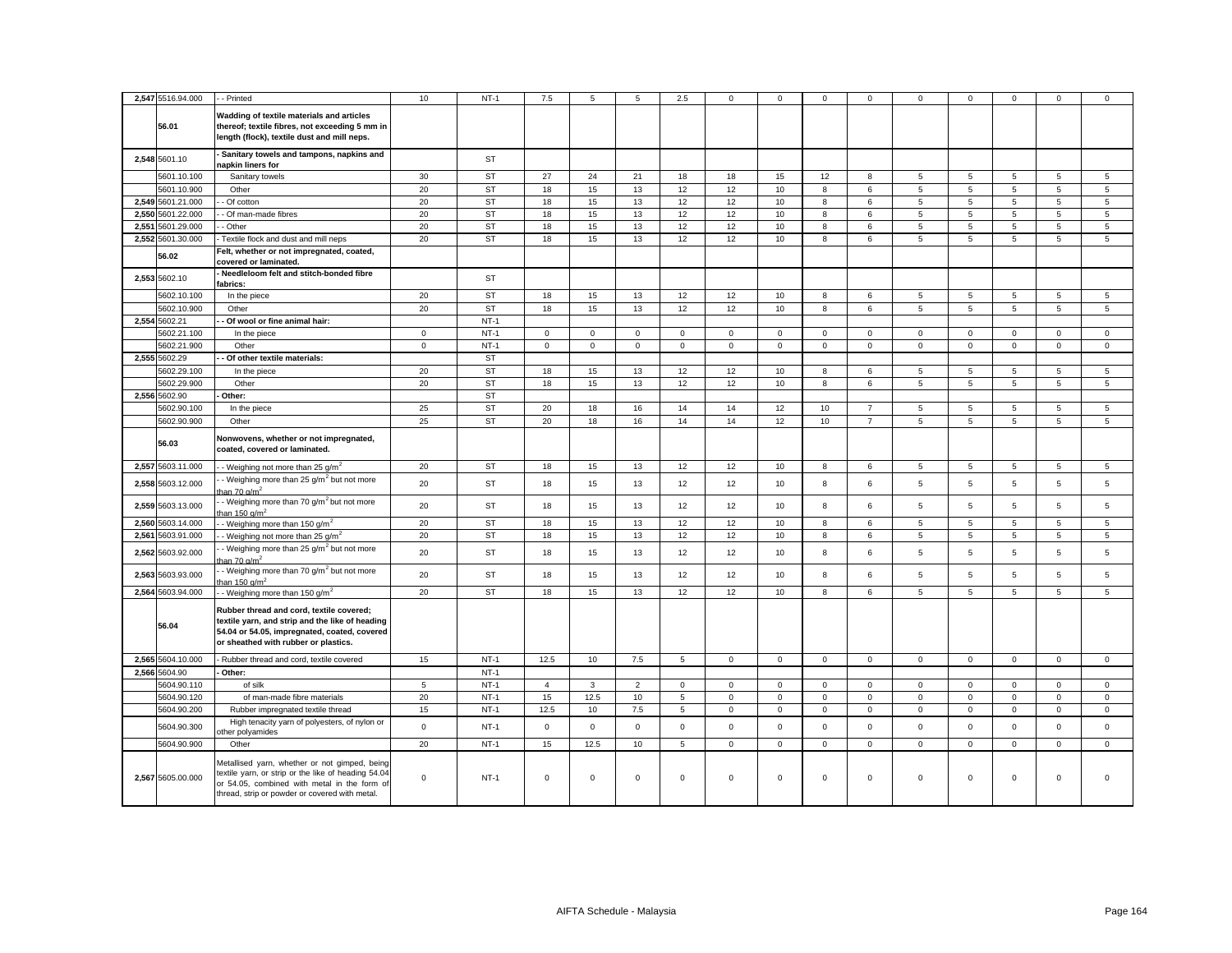|       | 2,568 5606.00.000 | Gimped yarn, and strip and the like of heading<br>54.04 or 54.05, gimped (other than those of<br>heading 56.05 and gimped horsehair yarn);<br>chenille yarn (including flock chenille yarn); loop<br>wale-yarn. | $\mathbf 0$    | $NT-1$    | $\mathbf 0$    | $\mathbf 0$         | $\mathsf 0$    | $\mathbf 0$  | $\mathsf 0$ | $\mathsf 0$         | $\mathbf 0$ | $\mathsf 0$    | $\mathsf 0$     | $\mathsf 0$ | $\mathbf 0$     | $\mathsf 0$     | $\mathbf 0$    |
|-------|-------------------|-----------------------------------------------------------------------------------------------------------------------------------------------------------------------------------------------------------------|----------------|-----------|----------------|---------------------|----------------|--------------|-------------|---------------------|-------------|----------------|-----------------|-------------|-----------------|-----------------|----------------|
|       | 56.07             | Twine, cordage, ropes and cables, whether<br>or not plaited or braided and whether or not<br>impregnated, coated, covered or sheathed<br>with rubber or plastics.                                               |                |           |                |                     |                |              |             |                     |             |                |                 |             |                 |                 |                |
|       | 2,569 5607.21.000 | - Binder or baler twine                                                                                                                                                                                         | $\overline{0}$ | $NT-1$    | 0              | 0                   | $\mathbf 0$    | $\mathbf{0}$ | 0           | 0                   | $\mathbf 0$ | $\mathbf 0$    | $\mathbf 0$     | 0           | 0               | 0               | $\mathbf 0$    |
|       | 2,570 5607.29.000 | Other                                                                                                                                                                                                           | $\mathsf 0$    | $NT-1$    | $\mathbf 0$    | $\mathsf{O}\xspace$ | $\mathsf 0$    | $\mathbf 0$  | $\mathbf 0$ | $\mathsf 0$         | $\mathbf 0$ | $\mathsf 0$    | $\mathsf 0$     | $\mathbf 0$ | $\mathsf 0$     | $\mathsf 0$     | $\mathsf 0$    |
|       | 2,571 5607.41.000 | Binder or baler twine                                                                                                                                                                                           | 5              | $NT-1$    | 4              | $\mathbf{3}$        | $\overline{2}$ | $\mathbf 0$  | $\mathsf 0$ | 0                   | $\mathbf 0$ | $\overline{0}$ | $\mathsf 0$     | $\mathbf 0$ | 0               | 0               | $\mathsf 0$    |
|       | 2,572 5607.49.000 | Other                                                                                                                                                                                                           | 5              | $NT-1$    | $\overline{4}$ | 3                   | $\overline{2}$ | 0            | $\mathsf 0$ | 0                   | $\mathbf 0$ | $\mathbf 0$    | $\mathsf 0$     | $\mathbf 0$ | $\mathbf 0$     | $\mathbf 0$     | $\mathsf 0$    |
| 2,573 | 5607.50.000       | Of other synthetic fibres                                                                                                                                                                                       | 5              | $NT-1$    | 4              | 3                   | $\overline{2}$ | $\mathbf 0$  | 0           | $\mathbf 0$         | $\mathbf 0$ | $\mathbf 0$    | $\mathbf 0$     | 0           | $\mathbf 0$     | $\mathbf 0$     | $\mathbf 0$    |
|       | 2,574 5607.90     | Other:                                                                                                                                                                                                          |                | $NT-1$    |                |                     |                |              |             |                     |             |                |                 |             |                 |                 |                |
|       | 5607.90.100       | Of artificial fibres                                                                                                                                                                                            | 5              | $NT-1$    | $\overline{4}$ | $\mathbf{3}$        | $\overline{2}$ | $\mathbf 0$  | 0           | $\mathbf 0$         | $\mathbf 0$ | $\mathbf 0$    | $\mathbf 0$     | $\mathbf 0$ | $\mathbf 0$     | $\mathsf 0$     | $\mathbf 0$    |
|       | 5607.90.200       | Of abaca (Manila hemp or Musa textilis<br>lee) or other hard                                                                                                                                                    | $\mathbf 0$    | $NT-1$    | $\mathsf 0$    | $\mathsf 0$         | $\mathsf 0$    | $\mathsf 0$  | $\mathsf 0$ | $\mathsf{O}\xspace$ | $\mathsf 0$ | $\mathbf 0$    | $\mathsf 0$     | $\mathsf 0$ | $\mathsf 0$     | $\mathsf 0$     | $\mathsf 0$    |
|       | 5607.90.300       | Of jute or other textile bast fibres of heading<br>3.03                                                                                                                                                         | $\mathbf 0$    | $NT-1$    | $\mathbf 0$    | $\mathsf{O}\xspace$ | $\mathsf 0$    | $\mathbf 0$  | $\mathsf 0$ | $\mathsf 0$         | $\mathbf 0$ | $\mathbf{0}$   | $\mathsf 0$     | $\mathbf 0$ | $\mathsf 0$     | $\mathbf 0$     | $\mathsf 0$    |
|       | 5607.90.900       | Other                                                                                                                                                                                                           | $\overline{2}$ | $NT-1$    | $\overline{2}$ | $\overline{2}$      | $\overline{2}$ | $\mathbf 0$  | $\mathbf 0$ | $\mathsf 0$         | $\mathbf 0$ | $\mathbf 0$    | $\mathbf 0$     | $\mathbf 0$ | $\mathbf 0$     | $\mathsf 0$     | $\mathsf 0$    |
|       | 56.08             | Knotted netting of twine, cordage or rope;<br>made up fishing nets and other made up<br>nets, of textile materials.                                                                                             |                |           |                |                     |                |              |             |                     |             |                |                 |             |                 |                 |                |
|       | 2,575 5608.11     | Made up fishing nets:                                                                                                                                                                                           |                | $NT-1$    |                |                     |                |              |             |                     |             |                |                 |             |                 |                 |                |
|       | 5608.11.100       | Knitted or crocheted                                                                                                                                                                                            | $\overline{5}$ | $NT-1$    | $\overline{4}$ | 3                   | $\overline{2}$ | $\mathbf 0$  | $\mathbf 0$ | $\mathsf 0$         | $\mathbf 0$ | $\mathbf 0$    | $\mathsf 0$     | $\mathbf 0$ | $\mathbf 0$     | $\mathbf 0$     | $\mathsf 0$    |
|       | 5608.11.900       | Other                                                                                                                                                                                                           | $\,$ 5 $\,$    | $NT-1$    | $\overline{4}$ | 3                   | $\overline{2}$ | $\mathsf 0$  | $\mathsf 0$ | 0                   | $\mathbf 0$ | $\mathbf 0$    | $\mathsf 0$     | $\mathbf 0$ | 0               | 0               | $\mathsf 0$    |
|       | 2,576 5608.19.000 | Other                                                                                                                                                                                                           | 5              | $NT-1$    | $\overline{4}$ | $\mathbf{3}$        | $\overline{2}$ | $\mathsf 0$  | $\mathsf 0$ | $\mathsf 0$         | $\mathbf 0$ | $\mathsf 0$    | $\mathsf 0$     | $\mathbf 0$ | $\mathsf 0$     | $\mathsf 0$     | $\mathsf 0$    |
|       | 2,577 5608.90     | Other:                                                                                                                                                                                                          |                | $NT-1$    |                |                     |                |              |             |                     |             |                |                 |             |                 |                 |                |
|       | 5608.90.110       | knitted or crocheted                                                                                                                                                                                            | 5              | $NT-1$    | 4              | 3                   | $\overline{2}$ | $\mathbf 0$  | 0           | 0                   | 0           | $\mathbf 0$    | $\mathbf 0$     | $\mathbf 0$ | 0               | 0               | $\mathbf 0$    |
|       | 5608.90.190       | other                                                                                                                                                                                                           | $\overline{5}$ | $NT-1$    | $\overline{4}$ | 3                   | $\mathbf 2$    | $\mathsf 0$  | $\mathbf 0$ | $\mathbf 0$         | $\mathbf 0$ | $\mathbf 0$    | $\mathsf 0$     | $\mathbf 0$ | $\mathsf 0$     | $\mathbf 0$     | $\mathsf 0$    |
|       | 5608.90.900       | Other                                                                                                                                                                                                           | 5              | $NT-1$    | 4              | 3                   | $\overline{2}$ | $\mathbf 0$  | 0           | $\mathbf 0$         | $\mathbf 0$ | $\mathbf{0}$   | $\mathbf 0$     | $\mathbf 0$ | 0               | 0               | $\mathbf 0$    |
|       | 2,578 5609.00.000 | Articles of yarn, strip or the like of heading<br>54.04 or 54.05, twine, cordage, rope or cables,<br>not elsewhere specified or included.                                                                       | 5              | $NT-1$    | $\overline{4}$ | 3                   | $\overline{2}$ | $\mathbf 0$  | $\mathbf 0$ | $\mathsf 0$         | $\mathbf 0$ | $\mathbf 0$    | $\mathsf 0$     | $\mathsf 0$ | $\mathsf 0$     | $\mathsf 0$     | $\mathsf 0$    |
|       | 57.01             | Carpets and other textile floor coverings,<br>knotted, whether or not made up.                                                                                                                                  |                |           |                |                     |                |              |             |                     |             |                |                 |             |                 |                 |                |
|       | 2,579 5701.10     | Of wool or fine animal hair:                                                                                                                                                                                    |                | ST        |                |                     |                |              |             |                     |             |                |                 |             |                 |                 |                |
|       | 5701.10.100       | Prayer mats                                                                                                                                                                                                     | $\circ$        | ST        | $\mathbf 0$    | $\mathsf 0$         | $\mathsf 0$    | $\mathbf 0$  | $\mathbf 0$ | $\mathsf 0$         | $\mathbf 0$ | $\mathbf 0$    | $\mathbf 0$     | $\mathbf 0$ | $\mathbf 0$     | $\mathbf 0$     | $\mathbf 0$    |
|       | 5701.10.900       | Other                                                                                                                                                                                                           | 25             | <b>ST</b> | 20             | 18                  | 16             | 14           | 14          | 12                  | 10          | $\overline{7}$ | $5\phantom{.0}$ | $\sqrt{5}$  | $5\phantom{.0}$ | $5\phantom{.0}$ | $\overline{5}$ |
|       | 2,580 5701.90     | Of other textile materials:                                                                                                                                                                                     |                | ST        |                |                     |                |              |             |                     |             |                |                 |             |                 |                 |                |
|       | 5701.90.100       | Prayer mats                                                                                                                                                                                                     | $\mathbf 0$    | <b>ST</b> | $\mathbf 0$    | $\mathbf 0$         | $\mathsf 0$    | $\mathsf 0$  | $\mathbf 0$ | $\mathsf 0$         | $\mathsf 0$ | $\mathbf 0$    | $\mathsf 0$     | $\mathsf 0$ | $\mathsf 0$     | $\mathbf 0$     | 0              |
|       | 5701.90.910       | of jute fibres                                                                                                                                                                                                  | $\circ$        | <b>ST</b> | $\mathbf 0$    | $\mathsf 0$         | $\mathbf 0$    | $\mathbf 0$  | $\mathbf 0$ | $\mathsf 0$         | $\mathbf 0$ | $\mathbf 0$    | $\mathbf 0$     | $\mathbf 0$ | $\mathbf 0$     | $\mathbf 0$     | $\mathbf 0$    |
|       | 5701.90.990       | other                                                                                                                                                                                                           | 25             | ST        | 20             | 18                  | 16             | 14           | 14          | 12                  | 10          | $\overline{7}$ | 5               | 5           | 5               | 5               | 5              |
|       | 57.02             | Carpets and other textile floor coverings,<br>woven, not tufted or flocked, whether or not<br>made up, including "Kelem", "Schumacks",<br>'Karamanie" and similar hand-woven rugs.                              |                |           |                |                     |                |              |             |                     |             |                |                 |             |                 |                 |                |
|       | 2,581 5702.10.000 | "Kelem", "Schumacks", "Karamanie" and<br>similiar hand-woven                                                                                                                                                    | 25             | <b>ST</b> | 20             | 18                  | 16             | 14           | 14          | 12                  | 10          | $\overline{7}$ | $\overline{5}$  | $\sqrt{5}$  | 5               | $\overline{5}$  | $\sqrt{5}$     |
|       | 2,582 5702.20.000 | Floor coverings of coconut fibres (coir)                                                                                                                                                                        | $\circ$        | $NT-1$    | $\mathbf 0$    | $\mathbf{0}$        | $\mathbf 0$    | $\mathbf 0$  | $\mathbf 0$ | $\mathbf 0$         | $\mathbf 0$ | $\mathbf 0$    | $\mathbf{0}$    | $\mathbf 0$ | $\mathbf 0$     | $\mathbf 0$     | $\mathbf 0$    |
|       | 2,583 5702.31.000 | - Of wool or fine animal hair                                                                                                                                                                                   | 25             | EL.       |                |                     |                |              |             |                     |             |                |                 |             |                 |                 |                |
|       | 2,584 5702.32.000 | Of man-made textile materials                                                                                                                                                                                   | 25             | EL        |                |                     |                |              |             |                     |             |                |                 |             |                 |                 |                |
|       | 2,585 5702.39     | Of other textile materials:                                                                                                                                                                                     |                | <b>ST</b> |                |                     |                |              |             |                     |             |                |                 |             |                 |                 |                |
|       | 5702.39.100       | Of jute fibres                                                                                                                                                                                                  | $\circ$        | <b>ST</b> | 0              | $\mathbf 0$         | $\mathbf 0$    | $\mathbf 0$  | 0           | $\mathbf 0$         | $\mathbf 0$ | $\Omega$       | $\mathbf 0$     | $\mathbf 0$ | $\mathbf 0$     | $\mathbf 0$     | $\mathbf 0$    |
|       | 5702.39.900       | Other                                                                                                                                                                                                           | 25             | <b>ST</b> | 20             | 18                  | 16             | 14           | 14          | 12                  | 10          | $\overline{7}$ | $\overline{5}$  | 5           | 5               | 5               | 5              |
|       | 2,586 5702.41     | - Of wool or fine animal hair:                                                                                                                                                                                  |                | <b>ST</b> |                |                     |                |              |             |                     |             |                |                 |             |                 |                 |                |
|       | 5702.41.100       | Prayer mats                                                                                                                                                                                                     | $\mathbf 0$    | <b>ST</b> | $\mathbf 0$    | $\mathsf 0$         | $\mathsf 0$    | $\mathsf 0$  | $\mathsf 0$ | $\mathbf 0$         | $\mathsf 0$ | $\mathsf 0$    | $\mathsf 0$     | $\mathbf 0$ | $\mathsf 0$     | $\mathsf 0$     | $\mathsf 0$    |
|       | 5702.41.900       | Other                                                                                                                                                                                                           | 25             | <b>ST</b> | 20             | 18                  | 16             | 14           | 14          | 12                  | 10          | $\overline{7}$ | 5               | 5           | 5               | 5               | 5              |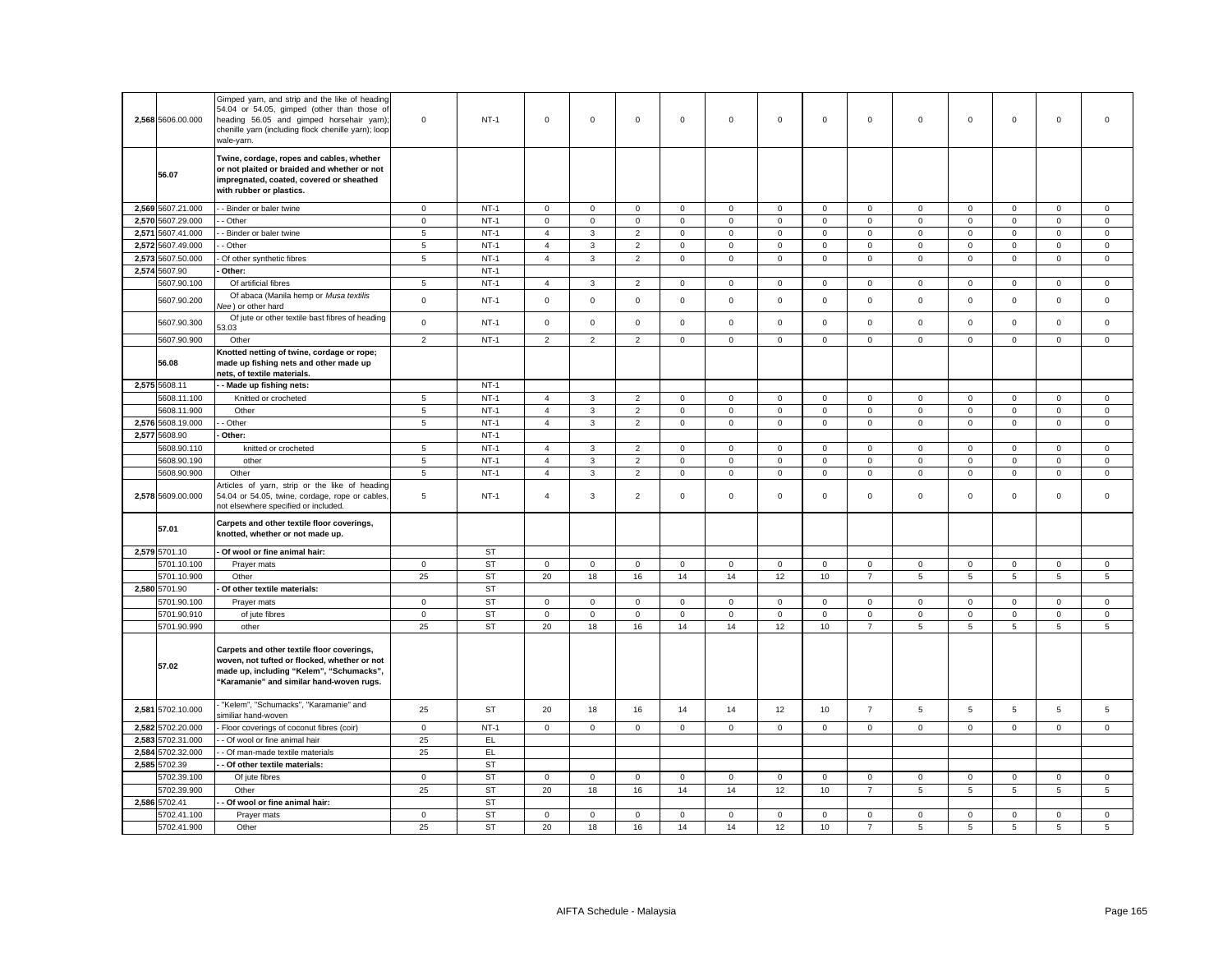| 2,587 5702.42     | - Of man-made textile materials:                                                                         |                | <b>ST</b> |                     |                     |                     |              |              |             |              |                |                 |             |                |                     |                 |
|-------------------|----------------------------------------------------------------------------------------------------------|----------------|-----------|---------------------|---------------------|---------------------|--------------|--------------|-------------|--------------|----------------|-----------------|-------------|----------------|---------------------|-----------------|
| 5702.42.100       | Prayer mats                                                                                              | $\mathbf 0$    | <b>ST</b> | $\mathbf 0$         | $\mathsf 0$         | $\mathsf 0$         | $\mathsf 0$  | $\mathsf 0$  | $\mathsf 0$ | $\mathsf 0$  | $\mathbf 0$    | $\mathbf 0$     | $\mathsf 0$ | $\mathsf 0$    | $\mathsf 0$         | $\mathsf 0$     |
| 5702.42.900       | Other                                                                                                    | 25             | <b>ST</b> | 20                  | 18                  | 16                  | 14           | 14           | 12          | 10           | $\overline{7}$ | $5\overline{5}$ | 5           | $\overline{5}$ | 5                   | $5\phantom{.0}$ |
| 2,588 5702.49     | Of other textile materials:                                                                              |                | <b>ST</b> |                     |                     |                     |              |              |             |              |                |                 |             |                |                     |                 |
| 5702.49.100       | Prayer mats                                                                                              | $\mathbf{0}$   | <b>ST</b> | $\mathbf{0}$        | $\mathbf{0}$        | $\mathbf 0$         | $\mathbf{0}$ | $\mathbf{0}$ | $\mathbf 0$ | $\mathbf{0}$ | $\mathbf 0$    | $\mathbf 0$     | 0           | $\mathbf 0$    | $\mathbf 0$         | 0               |
| 5702.49.910       | of jute fibres                                                                                           | $\mathbf 0$    | <b>ST</b> | $\mathbf 0$         | $\mathsf 0$         | $\mathsf 0$         | $\mathsf 0$  | $\mathsf 0$  | $\mathsf 0$ | $\mathbf 0$  | $\mathbf 0$    | $\mathsf 0$     | $\mathsf 0$ | $\mathsf 0$    | $\mathsf 0$         | $\mathsf 0$     |
| 5702.49.990       |                                                                                                          | 25             | <b>ST</b> | 20                  | 18                  | 16                  | 14           | 14           | 12          | 10           |                | 5               |             |                | $5\phantom{.0}$     | $\overline{5}$  |
|                   | other                                                                                                    |                |           |                     |                     |                     |              |              |             |              | $\overline{7}$ |                 | 5           | $\overline{5}$ |                     |                 |
| 2,589 5702.50     | Other, not of pile construction, made up:                                                                |                | EL        |                     |                     |                     |              |              |             |              |                |                 |             |                |                     |                 |
| 5702.50.100       | Of jute fibres                                                                                           | $\overline{0}$ | <b>ST</b> | $\overline{0}$      | 0                   | $\mathsf 0$         | $\mathbf 0$  | $\mathbf 0$  | $\mathbf 0$ | $\mathbf{0}$ | $\mathbf 0$    | $\mathbf 0$     | 0           | $\mathbf 0$    | 0                   | $\mathsf 0$     |
| 5702.50.900       | Other                                                                                                    | 25             | HSL B     | 23                  | 21                  | 19.5                | 18.5         | 18.5         | 17.5        | 16.5         | 15.5           | 15.5            | 14.5        | 13.5           | 13.5                | 12.5            |
| 2,590 5702.91     | - Of wool or fine animal hair:                                                                           |                | ST        |                     |                     |                     |              |              |             |              |                |                 |             |                |                     |                 |
| 5702.91.100       | Prayer mats                                                                                              | $\mathsf 0$    | <b>ST</b> | $\mathbf 0$         | $\mathsf 0$         | $\mathsf 0$         | $\mathbf 0$  | $\mathsf 0$  | $\mathbf 0$ | $\mathsf 0$  | $\mathbf 0$    | $\mathsf 0$     | $\mathbf 0$ | $\mathsf 0$    | $\mathsf 0$         | $\mathsf 0$     |
| 5702.91.900       | Other                                                                                                    | 25             | <b>ST</b> | 20                  | 18                  | 16                  | 14           | 14           | 12          | 10           | $\overline{7}$ | 5               | 5           | 5              | 5                   | $\,$ 5 $\,$     |
| 2,591 5702.92     | Of man-made textile materials:                                                                           |                | <b>ST</b> |                     |                     |                     |              |              |             |              |                |                 |             |                |                     |                 |
| 5702.92.100       | Prayer mats                                                                                              | $\mathbf 0$    | <b>ST</b> | $\mathbf 0$         | 0                   | 0                   | 0            | 0            | $\mathbf 0$ | 0            | 0              | 0               | 0           | 0              | 0                   | 0               |
| 5702.92.900       | Other                                                                                                    | 25             | <b>ST</b> | 20                  | 18                  | 16                  | 14           | 14           | 12          | 10           | $\overline{7}$ | 5               | 5           | 5              | 5                   | $\mathbf 5$     |
| 2,592 5702.99     | Of other textile materials:                                                                              |                | <b>ST</b> |                     |                     |                     |              |              |             |              |                |                 |             |                |                     |                 |
| 5702.99.100       | Prayer mats                                                                                              | $\mathsf 0$    | <b>ST</b> | $\mathbf 0$         | $\mathsf 0$         | $\mathsf 0$         | $\mathbf 0$  | $\mathbf 0$  | $\mathsf 0$ | $\mathsf 0$  | $\mathbf 0$    | $\mathsf 0$     | $\mathsf 0$ | $\mathsf 0$    | $\mathsf 0$         | $\mathsf 0$     |
| 5702.99.910       | of jute fibres                                                                                           | $\mathbf 0$    | <b>ST</b> | $\mathsf{O}\xspace$ | $\mathbf 0$         | $\mathbf 0$         | $\mathbf 0$  | $\mathbf 0$  | $\mathsf 0$ | $\mathbf 0$  | $\mathbf 0$    | $\mathsf 0$     | $\mathbf 0$ | $\mathbf 0$    | $\mathsf 0$         | $\mathsf 0$     |
| 5702.99.990       | other                                                                                                    | 25             | <b>ST</b> | 20                  | 18                  | 16                  | 14           | 14           | 12          | 10           | $\overline{7}$ | 5               | 5           | 5              | 5                   | $\mathbf 5$     |
| 57.03             | Carpets and other textile floor coverings,<br>tufted, whether or not made up.                            |                |           |                     |                     |                     |              |              |             |              |                |                 |             |                |                     |                 |
| 2,593 5703.10     | Of wool or fine animal hair:                                                                             |                | ST        |                     |                     |                     |              |              |             |              |                |                 |             |                |                     |                 |
| 5703.10.100       | Prayer mats                                                                                              | 0              | <b>ST</b> | $\mathbf 0$         | $\mathbf 0$         | $\mathbf 0$         | $\mathbf 0$  | 0            | $\mathsf 0$ | $\mathbf 0$  | $\mathbf 0$    | 0               | $\mathsf 0$ | $\mathsf 0$    | $\mathbf 0$         | $\mathsf 0$     |
| 5703.10.900       | Other                                                                                                    | 25             | <b>ST</b> | 20                  | 18                  | 16                  | 14           | 14           | 12          | 10           | $\overline{7}$ | 5               | 5           | 5              | $\,$ 5 $\,$         | $\,$ 5 $\,$     |
| 2,594 5703.20     | Of nylon or other polyamides:                                                                            |                | <b>ST</b> |                     |                     |                     |              |              |             |              |                |                 |             |                |                     |                 |
| 5703.20.100       | Prayer mats                                                                                              | $\mathbf 0$    | <b>ST</b> | $\mathbf 0$         | $\mathsf{O}\xspace$ | $\mathbf 0$         | $\mathsf 0$  | $\mathsf 0$  | $\mathsf 0$ | $\mathsf 0$  | $\,0\,$        | $\mathbf 0$     | $\mathbf 0$ | $\mathsf 0$    | $\mathsf 0$         | $\mathsf 0$     |
| 5703.20.900       | Other                                                                                                    | 25             | <b>ST</b> | 20                  | 18                  | 16                  | 14           | 14           | 12          | 10           | $\overline{7}$ | 5               | 5           | 5              | 5                   | $\overline{5}$  |
| 2,595 5703.30     | Of other man-made textile materials:                                                                     |                | <b>ST</b> |                     |                     |                     |              |              |             |              |                |                 |             |                |                     |                 |
| 5703.30.100       | Prayer mats                                                                                              | $\mathbf 0$    | <b>ST</b> | $\mathbf 0$         | 0                   | $\mathbf 0$         | 0            | 0            | $\mathbf 0$ | $\mathbf{0}$ | $\mathbf 0$    | 0               | 0           | $\mathbf 0$    | $\mathbf 0$         | $\mathbf 0$     |
| 5703.30.900       | Other                                                                                                    | 25             | <b>ST</b> | 20                  | 18                  | 16                  | 14           | 14           | 12          | 10           | $\overline{7}$ | 5               | 5           | 5              | $\,$ 5 $\,$         | $\,$ 5 $\,$     |
| 2,596 5703.90     | Of other textile materials:                                                                              |                | <b>ST</b> |                     |                     |                     |              |              |             |              |                |                 |             |                |                     |                 |
| 5703.90.100       | Prayer mats                                                                                              | $\,0\,$        | <b>ST</b> | $\mathbf 0$         | $\mathsf 0$         | $\mathsf 0$         | $\mathsf 0$  | $\mathsf 0$  | $\mathsf 0$ | $\mathbf 0$  | $\mathbf 0$    | $\mathbf 0$     | $\mathbf 0$ | $\mathsf 0$    | $\mathsf 0$         | $\mathsf 0$     |
| 5703.90.910       | of jute fibres                                                                                           | $\mathsf 0$    | ST        | $\mathsf 0$         | $\mathbf 0$         | $\mathbf 0$         | $\mathbf 0$  | $\mathbf 0$  | $\mathsf 0$ | $\mathbf 0$  | $\mathsf 0$    | $\mathbf 0$     | $\mathsf 0$ | $\mathsf 0$    | $\mathsf 0$         | $\mathsf 0$     |
| 5703.90.990       | other                                                                                                    | 25             | <b>ST</b> | 20                  | 18                  | 16                  | 14           | 14           | 12          | 10           | $\overline{7}$ | 5               | 5           | 5              | 5                   | $\overline{5}$  |
| 57.04             | Carpets and other textile floor coverings, of<br>felt, not tufted or flocked, whether or not<br>made up. |                |           |                     |                     |                     |              |              |             |              |                |                 |             |                |                     |                 |
| 2,597 5704.10.000 | Tiles, having a maximum surface area of 0.3                                                              | 20             | EL.       |                     |                     |                     |              |              |             |              |                |                 |             |                |                     |                 |
| 2,598 5704.90     | Other:                                                                                                   |                | HSL B     |                     |                     |                     |              |              |             |              |                |                 |             |                |                     |                 |
| 5704.90.100       | In the piece                                                                                             | 20             | HSL B     | 19                  | 18                  | 17                  | 16           | 16           | 15          | 14           | 13             | 13              | 12          | 11             | 11                  | 10              |
| 5704.90.900       | Other                                                                                                    | 20             | HSL B     | 19                  | 18                  | 17                  | 16           | 16           | 15          | 14           | 13             | 13              | 12          | 11             | 11                  | 10              |
| 57.05             | Other carpets and other textile floor<br>coverings, whether or not made up.                              |                |           |                     |                     |                     |              |              |             |              |                |                 |             |                |                     |                 |
| 2,599 5705.00     | Other carpets and other textile floor                                                                    |                | ST        |                     |                     |                     |              |              |             |              |                |                 |             |                |                     |                 |
|                   | coverings, whether or not made up.                                                                       |                |           |                     |                     |                     |              |              |             |              |                |                 |             |                |                     |                 |
| 5705.00.100       | Prayer mats                                                                                              | $\mathbf 0$    | <b>ST</b> | $\mathbf 0$         | $\mathbf 0$         | $\mathsf 0$         | $\mathbf 0$  | $\mathbf 0$  | $\mathsf 0$ | $\mathbf{0}$ | $\mathbf 0$    | $\mathbf{0}$    | $\mathsf 0$ | $\mathbf 0$    | $\mathbf 0$         | $\mathbf{0}$    |
| 5705.00.900       | Other                                                                                                    | 25             | <b>ST</b> | 20                  | 18                  | 16                  | 14           | 14           | 12          | 10           | $\overline{7}$ | $\,$ 5 $\,$     | 5           | $\,$ 5 $\,$    | $\,$ 5 $\,$         | 5               |
| 58.01             | Woven pile fabrics and chenille fabrics, other<br>than fabrics of heading 58.02 or 58.06.                |                |           |                     |                     |                     |              |              |             |              |                |                 |             |                |                     |                 |
| 2,600 5801.10     | Of wool or fine animal hair:                                                                             |                | $NT-1$    |                     |                     |                     |              |              |             |              |                |                 |             |                |                     |                 |
| 5801.10.110       | with preparations of cellulose derivatives<br>or of other plastics                                       | $\mathsf 0$    | $NT-1$    | $\mathbf{0}$        | $\mathsf 0$         | $\mathsf{o}\xspace$ | $\mathsf 0$  | $\mathbf 0$  | $\mathsf 0$ | $\mathsf 0$  | $\mathsf 0$    | $\mathsf 0$     | $\mathbf 0$ | $\mathsf 0$    | $\mathsf 0$         | $\mathsf 0$     |
| 5801.10.120       | with oil or preparations with a basis of<br>drying oil                                                   | $\mathsf 0$    | $NT-1$    | $\mathbf 0$         | $\mathsf 0$         | $\mathsf 0$         | $\mathsf 0$  | $\mathsf 0$  | $\mathsf 0$ | $\mathbf 0$  | $\mathsf 0$    | $\mathsf 0$     | $\mathbf 0$ | $\mathsf 0$    | $\mathsf 0$         | $\mathsf 0$     |
| 5801.10.130       | with rubber                                                                                              | $\mathbf 0$    | $NT-1$    | $\mathbf 0$         | $\mathbf 0$         | $\mathsf 0$         | $\mathbf 0$  | $\mathbf 0$  | $\mathsf 0$ | $\mathbf 0$  | $\mathbf 0$    | 0               | $\mathbf 0$ | 0              | $\mathsf{O}\xspace$ | 0               |
| 5801.10.190       | other                                                                                                    | $\mathsf 0$    | $NT-1$    | $\mathbf 0$         | $\mathbf 0$         | $\mathsf 0$         | $\mathbf 0$  | $\mathbf 0$  | $\mathbf 0$ | $\mathsf 0$  | $\mathsf 0$    | $\mathsf 0$     | $\mathbf 0$ | $\mathbf 0$    | $\mathsf 0$         | $\mathsf 0$     |
| 5801.10.900       | Other                                                                                                    | $\overline{7}$ | $NT-1$    | $\mathbf 5$         | $\overline{5}$      | $2.5\,$             | 2.5          | $\mathsf 0$  | $\mathsf 0$ | $\mathsf 0$  | $\mathsf 0$    | $\mathsf 0$     | $\mathsf 0$ | $\mathsf 0$    | $\mathsf 0$         | $\mathsf 0$     |
|                   |                                                                                                          |                |           |                     |                     |                     |              |              |             |              |                |                 |             |                |                     |                 |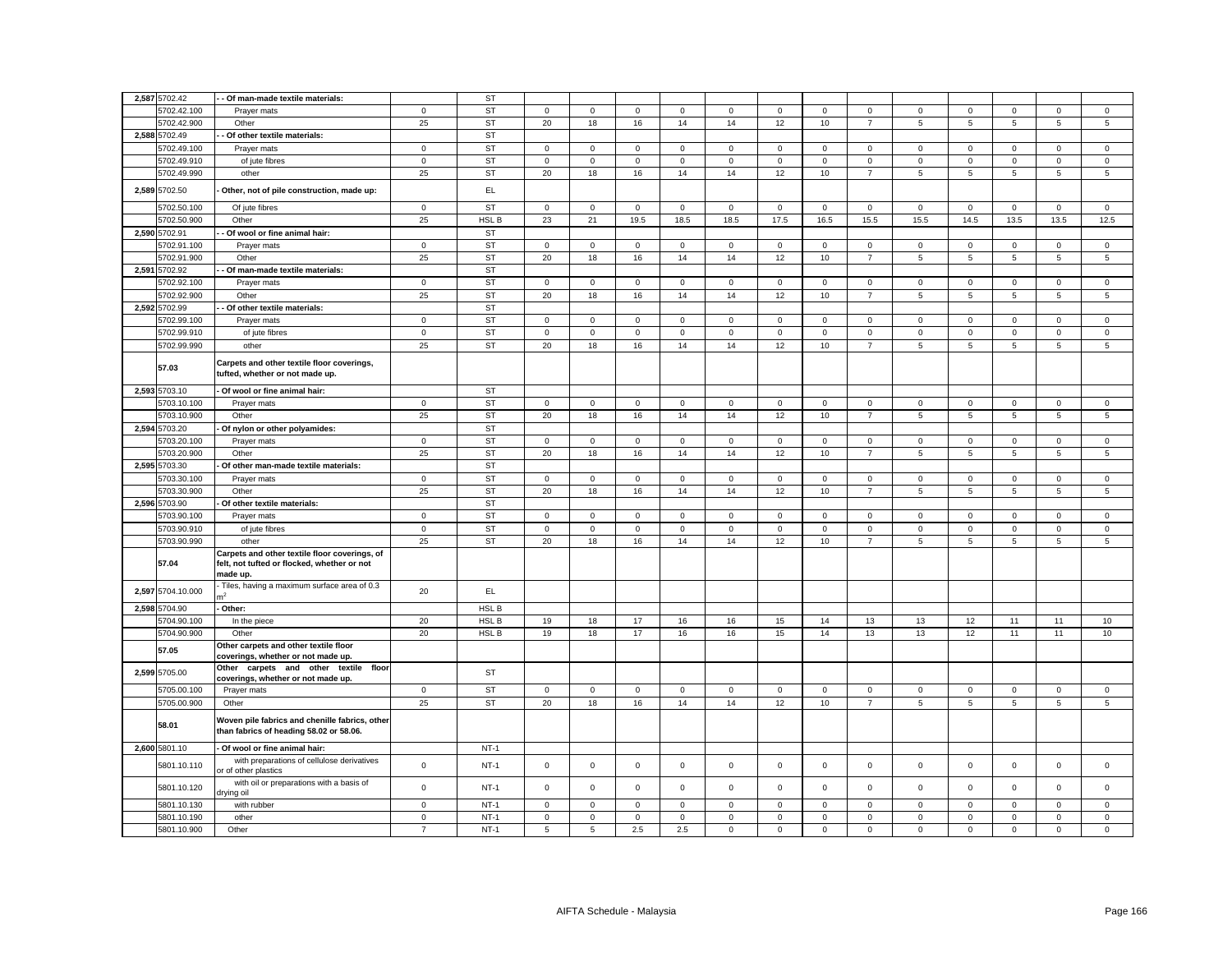| 2,601 5801.21              | - Uncut weft pile fabrics:                                                                                     |                | <b>ST</b>              |          |          |          |          |          |             |                 |            |             |                 |                |                     |                 |
|----------------------------|----------------------------------------------------------------------------------------------------------------|----------------|------------------------|----------|----------|----------|----------|----------|-------------|-----------------|------------|-------------|-----------------|----------------|---------------------|-----------------|
| 5801.21.110                | with preparations of cellulose derivatives<br>or of other                                                      | 20             | <b>ST</b>              | 18       | 15       | 13       | 12       | 12       | 10          | 8               | 6          | 5           | 5               | 5              | 5                   | 5               |
| 5801.21.120                | with oil or preparations with a basis of<br>drying oil                                                         | 20             | <b>ST</b>              | 18       | 15       | 13       | 12       | 12       | 10          | 8               | 6          | 5           | 5               | 5              | 5                   | 5               |
| 5801.21.130                | with rubber                                                                                                    | 20             | <b>ST</b>              | 18       | 15       | 13       | 12       | 12       | $10$        | $\bf8$          | 6          | $\,$ 5 $\,$ | $\,$ 5 $\,$     | $\sqrt{5}$     | $\,$ 5 $\,$         | $\sqrt{5}$      |
| 5801.21.190                | other                                                                                                          | 20             | <b>ST</b>              | 18       | 15       | 13       | 12       | 12       | 10          | 8               | 6          | 5           | $\overline{5}$  | 5              | 5                   | $5\overline{5}$ |
| 5801.21.900                | Other                                                                                                          | $\overline{7}$ | ST                     | 6        | 6        | 6        | 6        | 6        | 5           | 5               | 5          | 5           | $\overline{5}$  | 5              | $\overline{5}$      | $\overline{5}$  |
| 2,602 5801.22              | - Cut corduroy:                                                                                                |                | <b>ST</b>              |          |          |          |          |          |             |                 |            |             |                 |                |                     |                 |
| 5801.22.110                | with preparations of cellulose derivatives<br>or of other                                                      | 20             | ST                     | 18       | 15       | 13       | 12       | 12       | 10          | 8               | 6          | 5           | $\sqrt{5}$      | 5              | $\overline{5}$      | 5               |
| 5801.22.120                | with oil or preparation with a basis of<br>drying oil                                                          | 20             | <b>ST</b>              | 18       | 15       | 13       | 12       | 12       | 10          | 8               | 6          | 12          | 5               | 5              | $\overline{5}$      | 5               |
| 5801.22.130                | with rubber                                                                                                    | 20             | <b>ST</b>              | 18       | 15       | 13       | 12       | 12       | 10          | 8               | 6          | 12          | 5               | $\overline{5}$ | 5                   | 5               |
| 5801.22.190                | other                                                                                                          | 20             | ST                     | 18       | 15       | 13       | 12       | 12       | 10          | 8               | 6          | 12          | $\overline{5}$  | 5              | $\overline{5}$      | $\overline{5}$  |
| 5801.22.900                | Other                                                                                                          | $\overline{7}$ | <b>ST</b>              | 6        | 6        | 6        | 6        | 6        | $\mathbf 5$ | $\overline{5}$  | 5          | 5           | 5               | 5              | $\overline{5}$      | 5               |
| 2,603 5801.23              | Other weft pile fabrics:                                                                                       |                | <b>ST</b>              |          |          |          |          |          |             |                 |            |             |                 |                |                     |                 |
| 5801.23.110                | with preparations of cellulose derivatives<br>or of other                                                      | 20             | ST                     | 18       | 15       | 13       | 12       | 12       | 10          | 8               | 6          | 5           | $\,$ 5 $\,$     | 5              | $\sqrt{5}$          | 5               |
| 5801.23.120                | with oil or preparations with a basis of<br>drying oil                                                         | 20             | <b>ST</b>              | 18       | 15       | 13       | 12       | 12       | 10          | 8               | 6          | 5           | 5               | 5              | $\overline{5}$      | 5               |
| 5801.23.130                | with rubber                                                                                                    | 20             | <b>ST</b>              | 18       | 15       | 13       | 12       | 12       | 10          | 8               | 6          | 5           | 5               | 5              | $\overline{5}$      | $\,$ 5 $\,$     |
| 5801.23.190                | other                                                                                                          | 20             | <b>ST</b>              | 18       | 15       | 13       | 12       | 12       | 10          | 8               | $\epsilon$ | 5           | 5               | 5              | 5                   | 5               |
| 5801.23.900                | Other                                                                                                          | $\overline{7}$ | <b>ST</b>              | 6        | 6        | $\,6\,$  | 6        | $\,6\,$  | $\,$ 5 $\,$ | $\overline{5}$  | 5          | 5           | $\sqrt{5}$      | 5              | 5                   | 5               |
| 2,604 5801.24              | - Warp pile fabrics, épinglé (uncut):                                                                          |                | <b>ST</b>              |          |          |          |          |          |             |                 |            |             |                 |                |                     |                 |
|                            |                                                                                                                |                |                        |          |          |          |          |          |             |                 |            |             |                 |                |                     |                 |
| 5801.24.110                | with preparations of cellulose derivatives<br>or of other plastics<br>with oil or preparations with a basis of | 20             | ST                     | 18       | 15       | 13       | 12       | 12       | 10          | 8               | 6          | 5           | 5               | 5              | $\overline{5}$      | 5               |
| 5801.24.120                | drying oil                                                                                                     | 20             | <b>ST</b>              | 18       | 15       | 13       | 12       | 12       | 10          | 8               | 6          | 5           | 5               | 5              | 5                   | 5               |
| 5801.24.130                | with rubber                                                                                                    | 20             | <b>ST</b>              | 18       | 15       | 13       | 12       | 12       | 10          | 8               | 6          | 5           | 5               | 5              | 5                   | 5               |
| 5801.24.190                | other                                                                                                          | 20             | <b>ST</b>              | 18       | 15       | 13       | 12       | 12       | 10          | 8               | 6          | 5           | $\overline{5}$  | 5              | $\overline{5}$      | 5               |
| 5801.24.900                | Other                                                                                                          | $\overline{7}$ | <b>ST</b>              | 6        | 6        | 6        | 6        | 6        | 5           | 5               | 5          | 5           | $5\phantom{.0}$ | 5              | $\overline{5}$      | $5\overline{5}$ |
| 2,605 5801.25              | - Warp pile fabrics, cut:                                                                                      |                | <b>ST</b>              |          |          |          |          |          |             |                 |            |             |                 |                |                     |                 |
| 5801.25.110                | with preparations of cellulose derivatives<br>or of other plastics                                             | 20             | ST                     | 18       | 15       | 13       | 12       | 12       | 10          | 8               | 6          | 5           | $\sqrt{5}$      | 5              | 5                   | 5               |
| 5801.25.120                | with oil or preparations with a basis of<br>drying oil                                                         | 20             | <b>ST</b>              | 18       | 15       | 13       | 12       | 12       | 10          | 8               | 6          | 5           | 5               | 5              | 5                   | 5               |
| 5801.25.130                | with rubber                                                                                                    | 20             | <b>ST</b>              | 18       | 15       | 13       | 12       | 12       | 10          | 8               | 6          | 5           | 5               | 5              | 5                   | 5               |
| 5801.25.190                | other                                                                                                          | 20             | <b>ST</b>              | 18       | 15       | 13       | 12       | 12       | 10          | 8               | 6          | 5           | $\overline{5}$  | 5              | $\overline{5}$      | 5               |
| 5801.25.900                | Other                                                                                                          | $\overline{7}$ | <b>ST</b>              | 6        | 6        | 6        | 6        | 6        | 5           | $5\phantom{.0}$ | 5          | 5           | $5\phantom{.0}$ | 5              | 5                   | 5               |
| 2,606 5801.26              | - Chenille fabrics:                                                                                            |                | <b>ST</b>              |          |          |          |          |          |             |                 |            |             |                 |                |                     |                 |
| 5801.26.110                | with preparations of cellulose derivatives<br>or of other plastics                                             | 20             | <b>ST</b>              | 18       | 15       | 13       | 12       | 12       | 10          | 8               | 6          | 5           | 5               | 5              | 5                   | 5               |
| 5801.26.120                | with oil or preparations with a basis of<br>drying oil                                                         | 20             | <b>ST</b>              | 18       | 15       | 13       | 12       | 12       | 10          | 8               | 6          | 5           | 5               | 5              | $\overline{5}$      | 5               |
| 5801.26.130                | with rubber                                                                                                    | 20             | <b>ST</b>              | 18       | 15       | 13       | 12       | 12       | 10          | 8               | 6          | 5           | 5               | 5              | 5                   | 5               |
| 5801.26.190                | other                                                                                                          | $20\,$         | <b>ST</b>              | 18       | 15       | 13       | 12       | 12       | $10$        | 8               | 6          | 5           | $\sqrt{5}$      | $\,$ 5 $\,$    | $\,$ 5 $\,$         | $\,$ 5 $\,$     |
| 5801.26.900                | Other                                                                                                          | $\overline{7}$ | <b>ST</b>              | 6        | 6        | $\,6\,$  | 6        | 6        | 5           | 5               | 5          | 5           | $\,$ 5 $\,$     | 5              | $\,$ 5 $\,$         | $5\overline{5}$ |
| 2,607 5801.31              | Uncut weft pile fabrics:                                                                                       |                | <b>ST</b>              |          |          |          |          |          |             |                 |            |             |                 |                |                     |                 |
|                            | with preparations of cellulose derivatives                                                                     |                |                        |          |          |          |          |          |             |                 |            |             |                 |                |                     |                 |
| 5801.31.110                | or of other plastics                                                                                           | 20             | <b>ST</b>              | 18       | 15       | 13       | 12       | 12       | 10          | 8               | 6          | 5           | 5               | 5              | $\overline{5}$      | 5               |
| 5801.31.120                | with oil or preparations with a basis of<br>drying oil                                                         | 20             | ST                     | 18       | 15       | 13       | 12       | 12       | 10          | 8               | 6          | 5           | $\sqrt{5}$      | 5              | $\overline{5}$      | 5               |
| 5801.31.130                | with rubber                                                                                                    | 20             | <b>ST</b>              | 18       | 15       | 13       | 12       | 12       | 10          | 8               | 6          | 5           | 5               | 5              | 5                   | 5               |
| 5801.31.190                | other                                                                                                          | 20             | <b>ST</b>              | 18       | 15       | 13       | 12       | 12       | $10$        | 8               | 6          | 5           | 5               | 5              | $\overline{5}$      | $\,$ 5 $\,$     |
| 5801.31.900                | Other                                                                                                          | $\overline{7}$ | <b>ST</b>              | 6        | 6        | 6        | 6        | 6        | 5           | 5               | 5          | 5           | 5               | 5              | 5                   | 5               |
| 2,608 5801.32              | Cut corduroy:                                                                                                  |                | <b>ST</b>              |          |          |          |          |          |             |                 |            |             |                 |                |                     |                 |
|                            | with preparation of cellulose derivatives                                                                      |                |                        |          |          |          |          |          |             |                 |            |             |                 |                |                     |                 |
| 5801.32.110                | or of other plastics<br>with oil or preparation with a basis of                                                | 20             | <b>ST</b>              | 18       | 15       | 13       | 12       | 12       | 10          | 8               | 6          | 5           | 5               | 5              | 5                   | 5               |
| 5801.32.120<br>5801.32.130 | lio pniyit<br>with rubber                                                                                      | 20<br>20       | <b>ST</b><br><b>ST</b> | 18<br>18 | 15<br>15 | 13<br>13 | 12<br>12 | 12<br>12 | 10<br>10    | 8<br>8          | 6<br>6     | 5<br>5      | 5<br>5          | 5<br>5         | $\overline{5}$<br>5 | 5<br>5          |
|                            |                                                                                                                | 20             | <b>ST</b>              | 18       | 15       | 13       | 12       | 12       | 10          | 8               | 6          | 5           | 5               | 5              | 5                   | 5               |
| 5801.32.190                | other                                                                                                          |                |                        |          |          |          |          |          |             |                 |            |             |                 |                |                     |                 |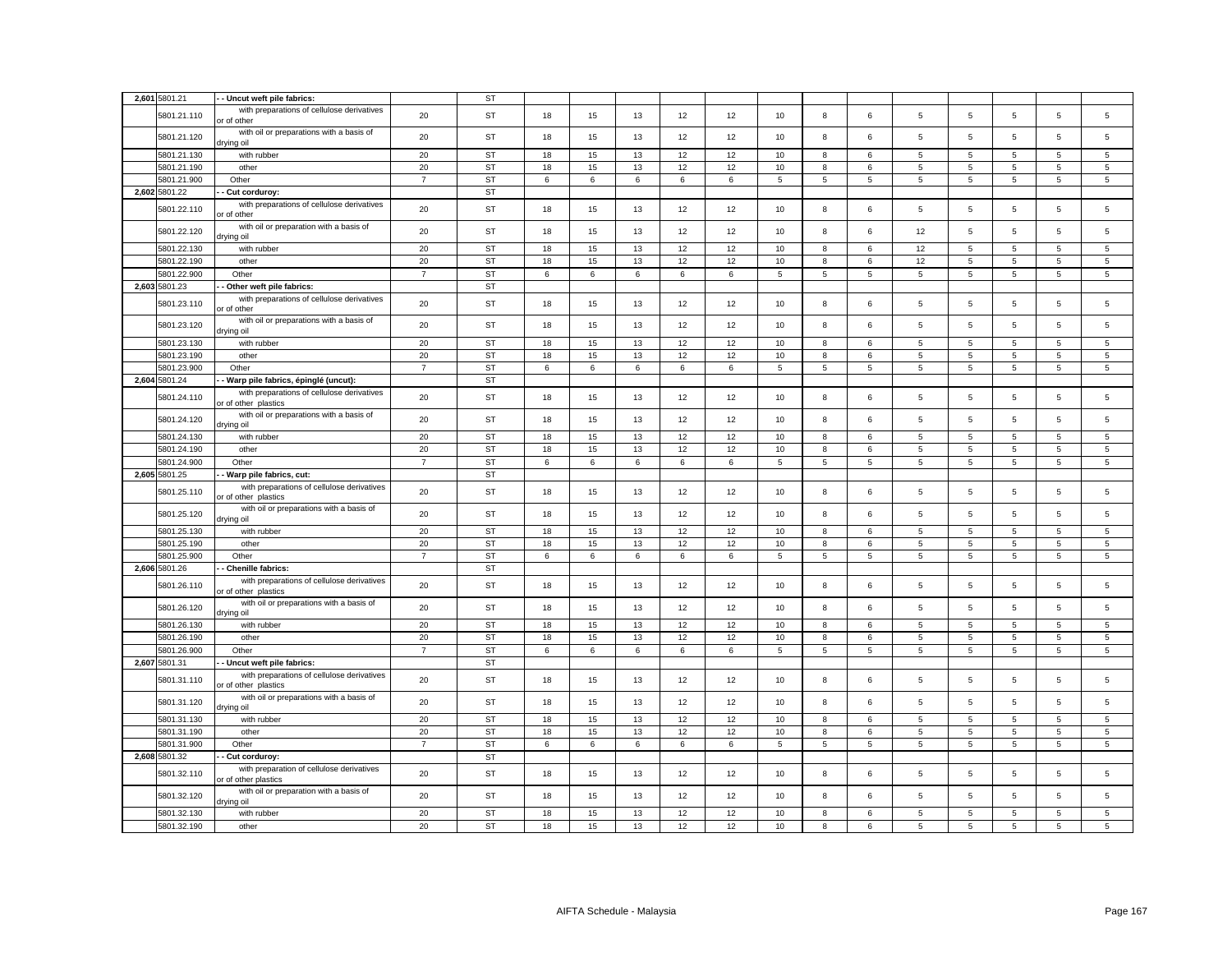| 2,609 5801.33<br>ST<br>Other weft pile fabrics:<br>with preparations of cellulose derivatives<br>20<br><b>ST</b><br>13<br>12<br>10<br>8<br>5<br>$\overline{5}$<br>5<br>$\overline{5}$<br>5801.33.110<br>18<br>15<br>12<br>6<br>or of other plastics<br>with oil or preparations with a basis of<br>5801.33.120<br>20<br>ST<br>18<br>15<br>13<br>12<br>12<br>10<br>8<br>6<br>5<br>5<br>5<br>5<br>drying oil<br>5801.33.130<br>20<br><b>ST</b><br>15<br>13<br>12<br>12<br>10<br>8<br>5<br>5<br>5<br>5<br>with rubber<br>18<br>6<br>ST<br>12<br>5801.33.190<br>20<br>18<br>15<br>13<br>12<br>10<br>8<br>6<br>5<br>5<br>5<br>5<br>other<br>5801.33.900<br><b>ST</b><br>6<br>$\overline{5}$<br>5<br>$5\phantom{.0}$<br>Other<br>$\overline{7}$<br>6<br>6<br>6<br>6<br>5<br>5<br>$\sqrt{5}$<br>5<br>2,610 5801.34<br><b>ST</b><br>Warp pile fabrics, , épinglé (uncut):<br>with preparations of cellulose derivatives<br>20<br><b>ST</b><br>8<br>5<br>5<br>5<br>$\,$ 5 $\,$<br>5801.34.110<br>18<br>15<br>13<br>12<br>12<br>10<br>6<br>or of other plastics<br>with oil or preparations with a basis of<br>20<br>5<br>$\overline{5}$<br>5801.34.120<br>ST<br>18<br>15<br>13<br>12<br>12<br>10<br>8<br>6<br>5<br>5<br>drying oil<br>20<br><b>ST</b><br>5801.34.130<br>with rubber<br>18<br>15<br>13<br>12<br>12<br>10<br>8<br>6<br>5<br>5<br>5<br>5<br>5801.34.190<br>20<br><b>ST</b><br>18<br>15<br>13<br>12<br>12<br>10<br>$\boldsymbol{8}$<br>6<br>5<br>$\overline{5}$<br>5<br>$\overline{5}$<br>other<br>5801.34.900<br>Other<br>$\overline{7}$<br><b>ST</b><br>6<br>6<br>6<br>6<br>6<br>$\overline{5}$<br>$\overline{5}$<br>5<br>$\overline{5}$<br>5<br>$\overline{5}$<br>5<br><b>ST</b><br>2,611 5801.35<br>Warp pile fabrics, cut:<br>with preparations of cellulose derivatives<br>20<br><b>ST</b><br>18<br>15<br>13<br>12<br>12<br>10<br>8<br>5<br>5<br>5<br>$\overline{5}$<br>5801.35.110<br>6<br>or of other plastics<br>with oil or preparations with a basis of<br>20<br>5801.35.120<br>ST<br>18<br>15<br>13<br>12<br>12<br>10<br>8<br>6<br>5<br>5<br>5<br>$\overline{5}$<br>drying oil<br>20<br>5801.35.130<br><b>ST</b><br>18<br>15<br>13<br>12<br>12<br>10<br>8<br>5<br>5<br>5<br>5<br>with rubber<br>6<br>20<br><b>ST</b><br>18<br>15<br>13<br>12<br>12<br>10<br>$\boldsymbol{8}$<br>5<br>$\,$ 5 $\,$<br>$5\phantom{.0}$<br>$\,$ 5 $\,$<br>5801.35.190<br>other<br>6<br>5801.35.900<br>Other<br><b>ST</b><br>6<br>6<br>$\overline{5}$<br>5<br>5<br>$5\phantom{.0}$<br>5<br>$5\overline{5}$<br>$\overline{7}$<br>6<br>6<br>6<br>5<br>2,612 5801.36<br>Chenille fabrics:<br><b>ST</b><br>with preparation of cellulose derivatives<br>5801.36.110<br>20<br><b>ST</b><br>$\overline{5}$<br>18<br>15<br>13<br>12<br>12<br>10<br>8<br>6<br>5<br>5<br>5<br>or of other plastics<br>with oil or preparations with a basis of<br>20<br><b>ST</b><br>18<br>15<br>13<br>12<br>12<br>10<br>8<br>6<br>5<br>5<br>5<br>5<br>5801.36.120<br>drying oil<br>20<br><b>ST</b><br>18<br>15<br>13<br>12<br>12<br>10<br>8<br>5<br>$\overline{5}$<br>5<br>5801.36.130<br>with rubber<br>6<br>$5\overline{5}$<br>5801.36.190<br>20<br><b>ST</b><br>18<br>15<br>13<br>12<br>12<br>10<br>8<br>6<br>5<br>5<br>5<br>5<br>other<br>5801.36.900<br><b>ST</b><br>Other<br>$\overline{7}$<br>6<br>6<br>6<br>6<br>6<br>$\overline{5}$<br>5<br>5<br>5<br>$\sqrt{5}$<br>5<br>5<br>2,613 5801.90<br><b>ST</b><br>Of other textile materials:<br>with preparations of cellulose derivatives<br>5801.90.110<br>20<br><b>ST</b><br>18<br>15<br>13<br>12<br>12<br>10<br>8<br>5<br>5<br>5<br>5<br>6<br>or of other plastics<br>with oil or preparations with a basis of<br>5801.90.120<br>20<br>ST<br>18<br>15<br>13<br>12<br>12<br>10<br>8<br>6<br>5<br>5<br>5<br>5<br>lio pniyit<br>5<br>5801.90.130<br>with rubber<br>20<br><b>ST</b><br>18<br>15<br>13<br>12<br>12<br>10<br>8<br>6<br>5<br>5<br>5<br>5801.90.190<br>other<br>20<br>ST<br>18<br>15<br>13<br>12<br>12<br>10<br>8<br>6<br>5<br>$\sqrt{5}$<br>$5\phantom{.0}$<br>5<br>5801.90.900<br>Other<br>$\mathsf 0$<br><b>ST</b><br>$\mathbf 0$<br>$\mathsf{O}\xspace$<br>$\mathsf 0$<br>$\mathbf 0$<br>$\mathsf 0$<br>$\mathsf 0$<br>$\mathsf{O}\xspace$<br>$\mathbf 0$<br>$\mathbf 0$<br>$\mathbf 0$<br>$\mathsf 0$<br>$\mathsf 0$<br>Terry towelling and similar woven terry<br>fabrics, other than narrow fabrics of heading<br>58.02<br>58.06; tufted textile fabrics, other than<br>products of heading 57.03.<br>2,614 5802.11<br>- Unbleached:<br>ST<br>with oil or preparations of cellulose<br>$\sqrt{5}$<br>$\,$ 5 $\,$<br>5802.11.110<br>20<br>ST<br>18<br>15<br>13<br>12<br>12<br>10<br>8<br>6<br>5<br>5<br>derivatives or of other<br>with oil or preparations with a basis of<br>20<br><b>ST</b><br>18<br>15<br>13<br>12<br>12<br>10<br>8<br>5<br>5<br>$\overline{5}$<br>$\overline{5}$<br>5802.11.120<br>6<br>lio pniyit<br>20<br><b>ST</b><br>18<br>15<br>13<br>12<br>12<br>$10$<br>8<br>5<br>$\sqrt{5}$<br>$\overline{5}$<br>$\,$ 5 $\,$<br>5802.11.130<br>with rubber<br>6<br>5802.11.190<br>20<br><b>ST</b><br>15<br>13<br>12<br>10<br>$\overline{5}$<br>$\,$ 5 $\,$<br>$\,$ 5 $\,$<br>other<br>18<br>12<br>8<br>$\overline{5}$<br>6 | 5801.32.900   | Other                     | $\overline{7}$ | <b>ST</b> | 6  | 6  | 6  | 6  | 6  | 5  | 5 | 5 | 5 | 5              | 5 | 5              | 5               |
|---------------------------------------------------------------------------------------------------------------------------------------------------------------------------------------------------------------------------------------------------------------------------------------------------------------------------------------------------------------------------------------------------------------------------------------------------------------------------------------------------------------------------------------------------------------------------------------------------------------------------------------------------------------------------------------------------------------------------------------------------------------------------------------------------------------------------------------------------------------------------------------------------------------------------------------------------------------------------------------------------------------------------------------------------------------------------------------------------------------------------------------------------------------------------------------------------------------------------------------------------------------------------------------------------------------------------------------------------------------------------------------------------------------------------------------------------------------------------------------------------------------------------------------------------------------------------------------------------------------------------------------------------------------------------------------------------------------------------------------------------------------------------------------------------------------------------------------------------------------------------------------------------------------------------------------------------------------------------------------------------------------------------------------------------------------------------------------------------------------------------------------------------------------------------------------------------------------------------------------------------------------------------------------------------------------------------------------------------------------------------------------------------------------------------------------------------------------------------------------------------------------------------------------------------------------------------------------------------------------------------------------------------------------------------------------------------------------------------------------------------------------------------------------------------------------------------------------------------------------------------------------------------------------------------------------------------------------------------------------------------------------------------------------------------------------------------------------------------------------------------------------------------------------------------------------------------------------------------------------------------------------------------------------------------------------------------------------------------------------------------------------------------------------------------------------------------------------------------------------------------------------------------------------------------------------------------------------------------------------------------------------------------------------------------------------------------------------------------------------------------------------------------------------------------------------------------------------------------------------------------------------------------------------------------------------------------------------------------------------------------------------------------------------------------------------------------------------------------------------------------------------------------------------------------------------------------------------------------------------------------------------------------------------------------------------------------------------------------------------------------------------------------------------------------------------------------------------------------------------------------------------------------------------------------------------------------------------------------------------------------------------------------------------------------------------------------------------------------------------------------------------------------------------------------------------------------------------------------------------------------------------------------------------------------------------------------------------------------------------------------------------------------------------------------------------------------------------------------------------------------------------------------------------------------------|---------------|---------------------------|----------------|-----------|----|----|----|----|----|----|---|---|---|----------------|---|----------------|-----------------|
|                                                                                                                                                                                                                                                                                                                                                                                                                                                                                                                                                                                                                                                                                                                                                                                                                                                                                                                                                                                                                                                                                                                                                                                                                                                                                                                                                                                                                                                                                                                                                                                                                                                                                                                                                                                                                                                                                                                                                                                                                                                                                                                                                                                                                                                                                                                                                                                                                                                                                                                                                                                                                                                                                                                                                                                                                                                                                                                                                                                                                                                                                                                                                                                                                                                                                                                                                                                                                                                                                                                                                                                                                                                                                                                                                                                                                                                                                                                                                                                                                                                                                                                                                                                                                                                                                                                                                                                                                                                                                                                                                                                                                                                                                                                                                                                                                                                                                                                                                                                                                                                                                                                                                                                 |               |                           |                |           |    |    |    |    |    |    |   |   |   |                |   |                |                 |
|                                                                                                                                                                                                                                                                                                                                                                                                                                                                                                                                                                                                                                                                                                                                                                                                                                                                                                                                                                                                                                                                                                                                                                                                                                                                                                                                                                                                                                                                                                                                                                                                                                                                                                                                                                                                                                                                                                                                                                                                                                                                                                                                                                                                                                                                                                                                                                                                                                                                                                                                                                                                                                                                                                                                                                                                                                                                                                                                                                                                                                                                                                                                                                                                                                                                                                                                                                                                                                                                                                                                                                                                                                                                                                                                                                                                                                                                                                                                                                                                                                                                                                                                                                                                                                                                                                                                                                                                                                                                                                                                                                                                                                                                                                                                                                                                                                                                                                                                                                                                                                                                                                                                                                                 |               |                           |                |           |    |    |    |    |    |    |   |   |   |                |   |                | 5               |
|                                                                                                                                                                                                                                                                                                                                                                                                                                                                                                                                                                                                                                                                                                                                                                                                                                                                                                                                                                                                                                                                                                                                                                                                                                                                                                                                                                                                                                                                                                                                                                                                                                                                                                                                                                                                                                                                                                                                                                                                                                                                                                                                                                                                                                                                                                                                                                                                                                                                                                                                                                                                                                                                                                                                                                                                                                                                                                                                                                                                                                                                                                                                                                                                                                                                                                                                                                                                                                                                                                                                                                                                                                                                                                                                                                                                                                                                                                                                                                                                                                                                                                                                                                                                                                                                                                                                                                                                                                                                                                                                                                                                                                                                                                                                                                                                                                                                                                                                                                                                                                                                                                                                                                                 |               |                           |                |           |    |    |    |    |    |    |   |   |   |                |   |                | 5               |
|                                                                                                                                                                                                                                                                                                                                                                                                                                                                                                                                                                                                                                                                                                                                                                                                                                                                                                                                                                                                                                                                                                                                                                                                                                                                                                                                                                                                                                                                                                                                                                                                                                                                                                                                                                                                                                                                                                                                                                                                                                                                                                                                                                                                                                                                                                                                                                                                                                                                                                                                                                                                                                                                                                                                                                                                                                                                                                                                                                                                                                                                                                                                                                                                                                                                                                                                                                                                                                                                                                                                                                                                                                                                                                                                                                                                                                                                                                                                                                                                                                                                                                                                                                                                                                                                                                                                                                                                                                                                                                                                                                                                                                                                                                                                                                                                                                                                                                                                                                                                                                                                                                                                                                                 |               |                           |                |           |    |    |    |    |    |    |   |   |   |                |   |                | 5               |
|                                                                                                                                                                                                                                                                                                                                                                                                                                                                                                                                                                                                                                                                                                                                                                                                                                                                                                                                                                                                                                                                                                                                                                                                                                                                                                                                                                                                                                                                                                                                                                                                                                                                                                                                                                                                                                                                                                                                                                                                                                                                                                                                                                                                                                                                                                                                                                                                                                                                                                                                                                                                                                                                                                                                                                                                                                                                                                                                                                                                                                                                                                                                                                                                                                                                                                                                                                                                                                                                                                                                                                                                                                                                                                                                                                                                                                                                                                                                                                                                                                                                                                                                                                                                                                                                                                                                                                                                                                                                                                                                                                                                                                                                                                                                                                                                                                                                                                                                                                                                                                                                                                                                                                                 |               |                           |                |           |    |    |    |    |    |    |   |   |   |                |   |                | 5               |
|                                                                                                                                                                                                                                                                                                                                                                                                                                                                                                                                                                                                                                                                                                                                                                                                                                                                                                                                                                                                                                                                                                                                                                                                                                                                                                                                                                                                                                                                                                                                                                                                                                                                                                                                                                                                                                                                                                                                                                                                                                                                                                                                                                                                                                                                                                                                                                                                                                                                                                                                                                                                                                                                                                                                                                                                                                                                                                                                                                                                                                                                                                                                                                                                                                                                                                                                                                                                                                                                                                                                                                                                                                                                                                                                                                                                                                                                                                                                                                                                                                                                                                                                                                                                                                                                                                                                                                                                                                                                                                                                                                                                                                                                                                                                                                                                                                                                                                                                                                                                                                                                                                                                                                                 |               |                           |                |           |    |    |    |    |    |    |   |   |   |                |   |                | 5               |
|                                                                                                                                                                                                                                                                                                                                                                                                                                                                                                                                                                                                                                                                                                                                                                                                                                                                                                                                                                                                                                                                                                                                                                                                                                                                                                                                                                                                                                                                                                                                                                                                                                                                                                                                                                                                                                                                                                                                                                                                                                                                                                                                                                                                                                                                                                                                                                                                                                                                                                                                                                                                                                                                                                                                                                                                                                                                                                                                                                                                                                                                                                                                                                                                                                                                                                                                                                                                                                                                                                                                                                                                                                                                                                                                                                                                                                                                                                                                                                                                                                                                                                                                                                                                                                                                                                                                                                                                                                                                                                                                                                                                                                                                                                                                                                                                                                                                                                                                                                                                                                                                                                                                                                                 |               |                           |                |           |    |    |    |    |    |    |   |   |   |                |   |                |                 |
|                                                                                                                                                                                                                                                                                                                                                                                                                                                                                                                                                                                                                                                                                                                                                                                                                                                                                                                                                                                                                                                                                                                                                                                                                                                                                                                                                                                                                                                                                                                                                                                                                                                                                                                                                                                                                                                                                                                                                                                                                                                                                                                                                                                                                                                                                                                                                                                                                                                                                                                                                                                                                                                                                                                                                                                                                                                                                                                                                                                                                                                                                                                                                                                                                                                                                                                                                                                                                                                                                                                                                                                                                                                                                                                                                                                                                                                                                                                                                                                                                                                                                                                                                                                                                                                                                                                                                                                                                                                                                                                                                                                                                                                                                                                                                                                                                                                                                                                                                                                                                                                                                                                                                                                 |               |                           |                |           |    |    |    |    |    |    |   |   |   |                |   |                | 5               |
|                                                                                                                                                                                                                                                                                                                                                                                                                                                                                                                                                                                                                                                                                                                                                                                                                                                                                                                                                                                                                                                                                                                                                                                                                                                                                                                                                                                                                                                                                                                                                                                                                                                                                                                                                                                                                                                                                                                                                                                                                                                                                                                                                                                                                                                                                                                                                                                                                                                                                                                                                                                                                                                                                                                                                                                                                                                                                                                                                                                                                                                                                                                                                                                                                                                                                                                                                                                                                                                                                                                                                                                                                                                                                                                                                                                                                                                                                                                                                                                                                                                                                                                                                                                                                                                                                                                                                                                                                                                                                                                                                                                                                                                                                                                                                                                                                                                                                                                                                                                                                                                                                                                                                                                 |               |                           |                |           |    |    |    |    |    |    |   |   |   |                |   |                | 5               |
|                                                                                                                                                                                                                                                                                                                                                                                                                                                                                                                                                                                                                                                                                                                                                                                                                                                                                                                                                                                                                                                                                                                                                                                                                                                                                                                                                                                                                                                                                                                                                                                                                                                                                                                                                                                                                                                                                                                                                                                                                                                                                                                                                                                                                                                                                                                                                                                                                                                                                                                                                                                                                                                                                                                                                                                                                                                                                                                                                                                                                                                                                                                                                                                                                                                                                                                                                                                                                                                                                                                                                                                                                                                                                                                                                                                                                                                                                                                                                                                                                                                                                                                                                                                                                                                                                                                                                                                                                                                                                                                                                                                                                                                                                                                                                                                                                                                                                                                                                                                                                                                                                                                                                                                 |               |                           |                |           |    |    |    |    |    |    |   |   |   |                |   |                | 5               |
|                                                                                                                                                                                                                                                                                                                                                                                                                                                                                                                                                                                                                                                                                                                                                                                                                                                                                                                                                                                                                                                                                                                                                                                                                                                                                                                                                                                                                                                                                                                                                                                                                                                                                                                                                                                                                                                                                                                                                                                                                                                                                                                                                                                                                                                                                                                                                                                                                                                                                                                                                                                                                                                                                                                                                                                                                                                                                                                                                                                                                                                                                                                                                                                                                                                                                                                                                                                                                                                                                                                                                                                                                                                                                                                                                                                                                                                                                                                                                                                                                                                                                                                                                                                                                                                                                                                                                                                                                                                                                                                                                                                                                                                                                                                                                                                                                                                                                                                                                                                                                                                                                                                                                                                 |               |                           |                |           |    |    |    |    |    |    |   |   |   |                |   |                | $\overline{5}$  |
|                                                                                                                                                                                                                                                                                                                                                                                                                                                                                                                                                                                                                                                                                                                                                                                                                                                                                                                                                                                                                                                                                                                                                                                                                                                                                                                                                                                                                                                                                                                                                                                                                                                                                                                                                                                                                                                                                                                                                                                                                                                                                                                                                                                                                                                                                                                                                                                                                                                                                                                                                                                                                                                                                                                                                                                                                                                                                                                                                                                                                                                                                                                                                                                                                                                                                                                                                                                                                                                                                                                                                                                                                                                                                                                                                                                                                                                                                                                                                                                                                                                                                                                                                                                                                                                                                                                                                                                                                                                                                                                                                                                                                                                                                                                                                                                                                                                                                                                                                                                                                                                                                                                                                                                 |               |                           |                |           |    |    |    |    |    |    |   |   |   |                |   |                | 5               |
|                                                                                                                                                                                                                                                                                                                                                                                                                                                                                                                                                                                                                                                                                                                                                                                                                                                                                                                                                                                                                                                                                                                                                                                                                                                                                                                                                                                                                                                                                                                                                                                                                                                                                                                                                                                                                                                                                                                                                                                                                                                                                                                                                                                                                                                                                                                                                                                                                                                                                                                                                                                                                                                                                                                                                                                                                                                                                                                                                                                                                                                                                                                                                                                                                                                                                                                                                                                                                                                                                                                                                                                                                                                                                                                                                                                                                                                                                                                                                                                                                                                                                                                                                                                                                                                                                                                                                                                                                                                                                                                                                                                                                                                                                                                                                                                                                                                                                                                                                                                                                                                                                                                                                                                 |               |                           |                |           |    |    |    |    |    |    |   |   |   |                |   |                |                 |
|                                                                                                                                                                                                                                                                                                                                                                                                                                                                                                                                                                                                                                                                                                                                                                                                                                                                                                                                                                                                                                                                                                                                                                                                                                                                                                                                                                                                                                                                                                                                                                                                                                                                                                                                                                                                                                                                                                                                                                                                                                                                                                                                                                                                                                                                                                                                                                                                                                                                                                                                                                                                                                                                                                                                                                                                                                                                                                                                                                                                                                                                                                                                                                                                                                                                                                                                                                                                                                                                                                                                                                                                                                                                                                                                                                                                                                                                                                                                                                                                                                                                                                                                                                                                                                                                                                                                                                                                                                                                                                                                                                                                                                                                                                                                                                                                                                                                                                                                                                                                                                                                                                                                                                                 |               |                           |                |           |    |    |    |    |    |    |   |   |   |                |   |                |                 |
|                                                                                                                                                                                                                                                                                                                                                                                                                                                                                                                                                                                                                                                                                                                                                                                                                                                                                                                                                                                                                                                                                                                                                                                                                                                                                                                                                                                                                                                                                                                                                                                                                                                                                                                                                                                                                                                                                                                                                                                                                                                                                                                                                                                                                                                                                                                                                                                                                                                                                                                                                                                                                                                                                                                                                                                                                                                                                                                                                                                                                                                                                                                                                                                                                                                                                                                                                                                                                                                                                                                                                                                                                                                                                                                                                                                                                                                                                                                                                                                                                                                                                                                                                                                                                                                                                                                                                                                                                                                                                                                                                                                                                                                                                                                                                                                                                                                                                                                                                                                                                                                                                                                                                                                 |               |                           |                |           |    |    |    |    |    |    |   |   |   |                |   |                | 5               |
|                                                                                                                                                                                                                                                                                                                                                                                                                                                                                                                                                                                                                                                                                                                                                                                                                                                                                                                                                                                                                                                                                                                                                                                                                                                                                                                                                                                                                                                                                                                                                                                                                                                                                                                                                                                                                                                                                                                                                                                                                                                                                                                                                                                                                                                                                                                                                                                                                                                                                                                                                                                                                                                                                                                                                                                                                                                                                                                                                                                                                                                                                                                                                                                                                                                                                                                                                                                                                                                                                                                                                                                                                                                                                                                                                                                                                                                                                                                                                                                                                                                                                                                                                                                                                                                                                                                                                                                                                                                                                                                                                                                                                                                                                                                                                                                                                                                                                                                                                                                                                                                                                                                                                                                 |               |                           |                |           |    |    |    |    |    |    |   |   |   |                |   |                | 5               |
|                                                                                                                                                                                                                                                                                                                                                                                                                                                                                                                                                                                                                                                                                                                                                                                                                                                                                                                                                                                                                                                                                                                                                                                                                                                                                                                                                                                                                                                                                                                                                                                                                                                                                                                                                                                                                                                                                                                                                                                                                                                                                                                                                                                                                                                                                                                                                                                                                                                                                                                                                                                                                                                                                                                                                                                                                                                                                                                                                                                                                                                                                                                                                                                                                                                                                                                                                                                                                                                                                                                                                                                                                                                                                                                                                                                                                                                                                                                                                                                                                                                                                                                                                                                                                                                                                                                                                                                                                                                                                                                                                                                                                                                                                                                                                                                                                                                                                                                                                                                                                                                                                                                                                                                 |               |                           |                |           |    |    |    |    |    |    |   |   |   |                |   |                | 5               |
|                                                                                                                                                                                                                                                                                                                                                                                                                                                                                                                                                                                                                                                                                                                                                                                                                                                                                                                                                                                                                                                                                                                                                                                                                                                                                                                                                                                                                                                                                                                                                                                                                                                                                                                                                                                                                                                                                                                                                                                                                                                                                                                                                                                                                                                                                                                                                                                                                                                                                                                                                                                                                                                                                                                                                                                                                                                                                                                                                                                                                                                                                                                                                                                                                                                                                                                                                                                                                                                                                                                                                                                                                                                                                                                                                                                                                                                                                                                                                                                                                                                                                                                                                                                                                                                                                                                                                                                                                                                                                                                                                                                                                                                                                                                                                                                                                                                                                                                                                                                                                                                                                                                                                                                 |               |                           |                |           |    |    |    |    |    |    |   |   |   |                |   |                | $5\phantom{.0}$ |
|                                                                                                                                                                                                                                                                                                                                                                                                                                                                                                                                                                                                                                                                                                                                                                                                                                                                                                                                                                                                                                                                                                                                                                                                                                                                                                                                                                                                                                                                                                                                                                                                                                                                                                                                                                                                                                                                                                                                                                                                                                                                                                                                                                                                                                                                                                                                                                                                                                                                                                                                                                                                                                                                                                                                                                                                                                                                                                                                                                                                                                                                                                                                                                                                                                                                                                                                                                                                                                                                                                                                                                                                                                                                                                                                                                                                                                                                                                                                                                                                                                                                                                                                                                                                                                                                                                                                                                                                                                                                                                                                                                                                                                                                                                                                                                                                                                                                                                                                                                                                                                                                                                                                                                                 |               |                           |                |           |    |    |    |    |    |    |   |   |   |                |   |                | 5               |
|                                                                                                                                                                                                                                                                                                                                                                                                                                                                                                                                                                                                                                                                                                                                                                                                                                                                                                                                                                                                                                                                                                                                                                                                                                                                                                                                                                                                                                                                                                                                                                                                                                                                                                                                                                                                                                                                                                                                                                                                                                                                                                                                                                                                                                                                                                                                                                                                                                                                                                                                                                                                                                                                                                                                                                                                                                                                                                                                                                                                                                                                                                                                                                                                                                                                                                                                                                                                                                                                                                                                                                                                                                                                                                                                                                                                                                                                                                                                                                                                                                                                                                                                                                                                                                                                                                                                                                                                                                                                                                                                                                                                                                                                                                                                                                                                                                                                                                                                                                                                                                                                                                                                                                                 |               |                           |                |           |    |    |    |    |    |    |   |   |   |                |   |                |                 |
|                                                                                                                                                                                                                                                                                                                                                                                                                                                                                                                                                                                                                                                                                                                                                                                                                                                                                                                                                                                                                                                                                                                                                                                                                                                                                                                                                                                                                                                                                                                                                                                                                                                                                                                                                                                                                                                                                                                                                                                                                                                                                                                                                                                                                                                                                                                                                                                                                                                                                                                                                                                                                                                                                                                                                                                                                                                                                                                                                                                                                                                                                                                                                                                                                                                                                                                                                                                                                                                                                                                                                                                                                                                                                                                                                                                                                                                                                                                                                                                                                                                                                                                                                                                                                                                                                                                                                                                                                                                                                                                                                                                                                                                                                                                                                                                                                                                                                                                                                                                                                                                                                                                                                                                 |               |                           |                |           |    |    |    |    |    |    |   |   |   |                |   |                |                 |
|                                                                                                                                                                                                                                                                                                                                                                                                                                                                                                                                                                                                                                                                                                                                                                                                                                                                                                                                                                                                                                                                                                                                                                                                                                                                                                                                                                                                                                                                                                                                                                                                                                                                                                                                                                                                                                                                                                                                                                                                                                                                                                                                                                                                                                                                                                                                                                                                                                                                                                                                                                                                                                                                                                                                                                                                                                                                                                                                                                                                                                                                                                                                                                                                                                                                                                                                                                                                                                                                                                                                                                                                                                                                                                                                                                                                                                                                                                                                                                                                                                                                                                                                                                                                                                                                                                                                                                                                                                                                                                                                                                                                                                                                                                                                                                                                                                                                                                                                                                                                                                                                                                                                                                                 |               |                           |                |           |    |    |    |    |    |    |   |   |   |                |   |                | 5               |
|                                                                                                                                                                                                                                                                                                                                                                                                                                                                                                                                                                                                                                                                                                                                                                                                                                                                                                                                                                                                                                                                                                                                                                                                                                                                                                                                                                                                                                                                                                                                                                                                                                                                                                                                                                                                                                                                                                                                                                                                                                                                                                                                                                                                                                                                                                                                                                                                                                                                                                                                                                                                                                                                                                                                                                                                                                                                                                                                                                                                                                                                                                                                                                                                                                                                                                                                                                                                                                                                                                                                                                                                                                                                                                                                                                                                                                                                                                                                                                                                                                                                                                                                                                                                                                                                                                                                                                                                                                                                                                                                                                                                                                                                                                                                                                                                                                                                                                                                                                                                                                                                                                                                                                                 |               |                           |                |           |    |    |    |    |    |    |   |   |   |                |   |                | 5               |
|                                                                                                                                                                                                                                                                                                                                                                                                                                                                                                                                                                                                                                                                                                                                                                                                                                                                                                                                                                                                                                                                                                                                                                                                                                                                                                                                                                                                                                                                                                                                                                                                                                                                                                                                                                                                                                                                                                                                                                                                                                                                                                                                                                                                                                                                                                                                                                                                                                                                                                                                                                                                                                                                                                                                                                                                                                                                                                                                                                                                                                                                                                                                                                                                                                                                                                                                                                                                                                                                                                                                                                                                                                                                                                                                                                                                                                                                                                                                                                                                                                                                                                                                                                                                                                                                                                                                                                                                                                                                                                                                                                                                                                                                                                                                                                                                                                                                                                                                                                                                                                                                                                                                                                                 |               |                           |                |           |    |    |    |    |    |    |   |   |   |                |   |                | 5               |
|                                                                                                                                                                                                                                                                                                                                                                                                                                                                                                                                                                                                                                                                                                                                                                                                                                                                                                                                                                                                                                                                                                                                                                                                                                                                                                                                                                                                                                                                                                                                                                                                                                                                                                                                                                                                                                                                                                                                                                                                                                                                                                                                                                                                                                                                                                                                                                                                                                                                                                                                                                                                                                                                                                                                                                                                                                                                                                                                                                                                                                                                                                                                                                                                                                                                                                                                                                                                                                                                                                                                                                                                                                                                                                                                                                                                                                                                                                                                                                                                                                                                                                                                                                                                                                                                                                                                                                                                                                                                                                                                                                                                                                                                                                                                                                                                                                                                                                                                                                                                                                                                                                                                                                                 |               |                           |                |           |    |    |    |    |    |    |   |   |   |                |   |                | 5               |
|                                                                                                                                                                                                                                                                                                                                                                                                                                                                                                                                                                                                                                                                                                                                                                                                                                                                                                                                                                                                                                                                                                                                                                                                                                                                                                                                                                                                                                                                                                                                                                                                                                                                                                                                                                                                                                                                                                                                                                                                                                                                                                                                                                                                                                                                                                                                                                                                                                                                                                                                                                                                                                                                                                                                                                                                                                                                                                                                                                                                                                                                                                                                                                                                                                                                                                                                                                                                                                                                                                                                                                                                                                                                                                                                                                                                                                                                                                                                                                                                                                                                                                                                                                                                                                                                                                                                                                                                                                                                                                                                                                                                                                                                                                                                                                                                                                                                                                                                                                                                                                                                                                                                                                                 |               |                           |                |           |    |    |    |    |    |    |   |   |   |                |   |                | 5               |
|                                                                                                                                                                                                                                                                                                                                                                                                                                                                                                                                                                                                                                                                                                                                                                                                                                                                                                                                                                                                                                                                                                                                                                                                                                                                                                                                                                                                                                                                                                                                                                                                                                                                                                                                                                                                                                                                                                                                                                                                                                                                                                                                                                                                                                                                                                                                                                                                                                                                                                                                                                                                                                                                                                                                                                                                                                                                                                                                                                                                                                                                                                                                                                                                                                                                                                                                                                                                                                                                                                                                                                                                                                                                                                                                                                                                                                                                                                                                                                                                                                                                                                                                                                                                                                                                                                                                                                                                                                                                                                                                                                                                                                                                                                                                                                                                                                                                                                                                                                                                                                                                                                                                                                                 |               |                           |                |           |    |    |    |    |    |    |   |   |   |                |   |                |                 |
|                                                                                                                                                                                                                                                                                                                                                                                                                                                                                                                                                                                                                                                                                                                                                                                                                                                                                                                                                                                                                                                                                                                                                                                                                                                                                                                                                                                                                                                                                                                                                                                                                                                                                                                                                                                                                                                                                                                                                                                                                                                                                                                                                                                                                                                                                                                                                                                                                                                                                                                                                                                                                                                                                                                                                                                                                                                                                                                                                                                                                                                                                                                                                                                                                                                                                                                                                                                                                                                                                                                                                                                                                                                                                                                                                                                                                                                                                                                                                                                                                                                                                                                                                                                                                                                                                                                                                                                                                                                                                                                                                                                                                                                                                                                                                                                                                                                                                                                                                                                                                                                                                                                                                                                 |               |                           |                |           |    |    |    |    |    |    |   |   |   |                |   |                | 5               |
|                                                                                                                                                                                                                                                                                                                                                                                                                                                                                                                                                                                                                                                                                                                                                                                                                                                                                                                                                                                                                                                                                                                                                                                                                                                                                                                                                                                                                                                                                                                                                                                                                                                                                                                                                                                                                                                                                                                                                                                                                                                                                                                                                                                                                                                                                                                                                                                                                                                                                                                                                                                                                                                                                                                                                                                                                                                                                                                                                                                                                                                                                                                                                                                                                                                                                                                                                                                                                                                                                                                                                                                                                                                                                                                                                                                                                                                                                                                                                                                                                                                                                                                                                                                                                                                                                                                                                                                                                                                                                                                                                                                                                                                                                                                                                                                                                                                                                                                                                                                                                                                                                                                                                                                 |               |                           |                |           |    |    |    |    |    |    |   |   |   |                |   |                | 5               |
|                                                                                                                                                                                                                                                                                                                                                                                                                                                                                                                                                                                                                                                                                                                                                                                                                                                                                                                                                                                                                                                                                                                                                                                                                                                                                                                                                                                                                                                                                                                                                                                                                                                                                                                                                                                                                                                                                                                                                                                                                                                                                                                                                                                                                                                                                                                                                                                                                                                                                                                                                                                                                                                                                                                                                                                                                                                                                                                                                                                                                                                                                                                                                                                                                                                                                                                                                                                                                                                                                                                                                                                                                                                                                                                                                                                                                                                                                                                                                                                                                                                                                                                                                                                                                                                                                                                                                                                                                                                                                                                                                                                                                                                                                                                                                                                                                                                                                                                                                                                                                                                                                                                                                                                 |               |                           |                |           |    |    |    |    |    |    |   |   |   |                |   |                | 5               |
|                                                                                                                                                                                                                                                                                                                                                                                                                                                                                                                                                                                                                                                                                                                                                                                                                                                                                                                                                                                                                                                                                                                                                                                                                                                                                                                                                                                                                                                                                                                                                                                                                                                                                                                                                                                                                                                                                                                                                                                                                                                                                                                                                                                                                                                                                                                                                                                                                                                                                                                                                                                                                                                                                                                                                                                                                                                                                                                                                                                                                                                                                                                                                                                                                                                                                                                                                                                                                                                                                                                                                                                                                                                                                                                                                                                                                                                                                                                                                                                                                                                                                                                                                                                                                                                                                                                                                                                                                                                                                                                                                                                                                                                                                                                                                                                                                                                                                                                                                                                                                                                                                                                                                                                 |               |                           |                |           |    |    |    |    |    |    |   |   |   |                |   |                | 5               |
|                                                                                                                                                                                                                                                                                                                                                                                                                                                                                                                                                                                                                                                                                                                                                                                                                                                                                                                                                                                                                                                                                                                                                                                                                                                                                                                                                                                                                                                                                                                                                                                                                                                                                                                                                                                                                                                                                                                                                                                                                                                                                                                                                                                                                                                                                                                                                                                                                                                                                                                                                                                                                                                                                                                                                                                                                                                                                                                                                                                                                                                                                                                                                                                                                                                                                                                                                                                                                                                                                                                                                                                                                                                                                                                                                                                                                                                                                                                                                                                                                                                                                                                                                                                                                                                                                                                                                                                                                                                                                                                                                                                                                                                                                                                                                                                                                                                                                                                                                                                                                                                                                                                                                                                 |               |                           |                |           |    |    |    |    |    |    |   |   |   |                |   |                | $\mathbf{0}$    |
|                                                                                                                                                                                                                                                                                                                                                                                                                                                                                                                                                                                                                                                                                                                                                                                                                                                                                                                                                                                                                                                                                                                                                                                                                                                                                                                                                                                                                                                                                                                                                                                                                                                                                                                                                                                                                                                                                                                                                                                                                                                                                                                                                                                                                                                                                                                                                                                                                                                                                                                                                                                                                                                                                                                                                                                                                                                                                                                                                                                                                                                                                                                                                                                                                                                                                                                                                                                                                                                                                                                                                                                                                                                                                                                                                                                                                                                                                                                                                                                                                                                                                                                                                                                                                                                                                                                                                                                                                                                                                                                                                                                                                                                                                                                                                                                                                                                                                                                                                                                                                                                                                                                                                                                 |               |                           |                |           |    |    |    |    |    |    |   |   |   |                |   |                |                 |
|                                                                                                                                                                                                                                                                                                                                                                                                                                                                                                                                                                                                                                                                                                                                                                                                                                                                                                                                                                                                                                                                                                                                                                                                                                                                                                                                                                                                                                                                                                                                                                                                                                                                                                                                                                                                                                                                                                                                                                                                                                                                                                                                                                                                                                                                                                                                                                                                                                                                                                                                                                                                                                                                                                                                                                                                                                                                                                                                                                                                                                                                                                                                                                                                                                                                                                                                                                                                                                                                                                                                                                                                                                                                                                                                                                                                                                                                                                                                                                                                                                                                                                                                                                                                                                                                                                                                                                                                                                                                                                                                                                                                                                                                                                                                                                                                                                                                                                                                                                                                                                                                                                                                                                                 |               |                           |                |           |    |    |    |    |    |    |   |   |   |                |   |                |                 |
|                                                                                                                                                                                                                                                                                                                                                                                                                                                                                                                                                                                                                                                                                                                                                                                                                                                                                                                                                                                                                                                                                                                                                                                                                                                                                                                                                                                                                                                                                                                                                                                                                                                                                                                                                                                                                                                                                                                                                                                                                                                                                                                                                                                                                                                                                                                                                                                                                                                                                                                                                                                                                                                                                                                                                                                                                                                                                                                                                                                                                                                                                                                                                                                                                                                                                                                                                                                                                                                                                                                                                                                                                                                                                                                                                                                                                                                                                                                                                                                                                                                                                                                                                                                                                                                                                                                                                                                                                                                                                                                                                                                                                                                                                                                                                                                                                                                                                                                                                                                                                                                                                                                                                                                 |               |                           |                |           |    |    |    |    |    |    |   |   |   |                |   |                | 5               |
|                                                                                                                                                                                                                                                                                                                                                                                                                                                                                                                                                                                                                                                                                                                                                                                                                                                                                                                                                                                                                                                                                                                                                                                                                                                                                                                                                                                                                                                                                                                                                                                                                                                                                                                                                                                                                                                                                                                                                                                                                                                                                                                                                                                                                                                                                                                                                                                                                                                                                                                                                                                                                                                                                                                                                                                                                                                                                                                                                                                                                                                                                                                                                                                                                                                                                                                                                                                                                                                                                                                                                                                                                                                                                                                                                                                                                                                                                                                                                                                                                                                                                                                                                                                                                                                                                                                                                                                                                                                                                                                                                                                                                                                                                                                                                                                                                                                                                                                                                                                                                                                                                                                                                                                 |               |                           |                |           |    |    |    |    |    |    |   |   |   |                |   |                | 5               |
|                                                                                                                                                                                                                                                                                                                                                                                                                                                                                                                                                                                                                                                                                                                                                                                                                                                                                                                                                                                                                                                                                                                                                                                                                                                                                                                                                                                                                                                                                                                                                                                                                                                                                                                                                                                                                                                                                                                                                                                                                                                                                                                                                                                                                                                                                                                                                                                                                                                                                                                                                                                                                                                                                                                                                                                                                                                                                                                                                                                                                                                                                                                                                                                                                                                                                                                                                                                                                                                                                                                                                                                                                                                                                                                                                                                                                                                                                                                                                                                                                                                                                                                                                                                                                                                                                                                                                                                                                                                                                                                                                                                                                                                                                                                                                                                                                                                                                                                                                                                                                                                                                                                                                                                 |               |                           |                |           |    |    |    |    |    |    |   |   |   |                |   |                | 5               |
|                                                                                                                                                                                                                                                                                                                                                                                                                                                                                                                                                                                                                                                                                                                                                                                                                                                                                                                                                                                                                                                                                                                                                                                                                                                                                                                                                                                                                                                                                                                                                                                                                                                                                                                                                                                                                                                                                                                                                                                                                                                                                                                                                                                                                                                                                                                                                                                                                                                                                                                                                                                                                                                                                                                                                                                                                                                                                                                                                                                                                                                                                                                                                                                                                                                                                                                                                                                                                                                                                                                                                                                                                                                                                                                                                                                                                                                                                                                                                                                                                                                                                                                                                                                                                                                                                                                                                                                                                                                                                                                                                                                                                                                                                                                                                                                                                                                                                                                                                                                                                                                                                                                                                                                 |               |                           |                |           |    |    |    |    |    |    |   |   |   |                |   |                | 5               |
|                                                                                                                                                                                                                                                                                                                                                                                                                                                                                                                                                                                                                                                                                                                                                                                                                                                                                                                                                                                                                                                                                                                                                                                                                                                                                                                                                                                                                                                                                                                                                                                                                                                                                                                                                                                                                                                                                                                                                                                                                                                                                                                                                                                                                                                                                                                                                                                                                                                                                                                                                                                                                                                                                                                                                                                                                                                                                                                                                                                                                                                                                                                                                                                                                                                                                                                                                                                                                                                                                                                                                                                                                                                                                                                                                                                                                                                                                                                                                                                                                                                                                                                                                                                                                                                                                                                                                                                                                                                                                                                                                                                                                                                                                                                                                                                                                                                                                                                                                                                                                                                                                                                                                                                 | 5802.11.900   | Other                     | 20             | ST        | 18 | 15 | 13 | 12 | 12 | 10 | 8 | 6 | 5 | $\overline{5}$ | 5 | $\overline{5}$ | 5               |
| <b>ST</b><br>2,615 5802.19<br>Other:                                                                                                                                                                                                                                                                                                                                                                                                                                                                                                                                                                                                                                                                                                                                                                                                                                                                                                                                                                                                                                                                                                                                                                                                                                                                                                                                                                                                                                                                                                                                                                                                                                                                                                                                                                                                                                                                                                                                                                                                                                                                                                                                                                                                                                                                                                                                                                                                                                                                                                                                                                                                                                                                                                                                                                                                                                                                                                                                                                                                                                                                                                                                                                                                                                                                                                                                                                                                                                                                                                                                                                                                                                                                                                                                                                                                                                                                                                                                                                                                                                                                                                                                                                                                                                                                                                                                                                                                                                                                                                                                                                                                                                                                                                                                                                                                                                                                                                                                                                                                                                                                                                                                            |               |                           |                |           |    |    |    |    |    |    |   |   |   |                |   |                |                 |
| with preparations of cellulose derivatives<br>20<br><b>ST</b><br>12<br>8<br>5<br>5<br>5<br>5<br>5802.19.110<br>18<br>15<br>13<br>12<br>10<br>6<br>or of other plastics                                                                                                                                                                                                                                                                                                                                                                                                                                                                                                                                                                                                                                                                                                                                                                                                                                                                                                                                                                                                                                                                                                                                                                                                                                                                                                                                                                                                                                                                                                                                                                                                                                                                                                                                                                                                                                                                                                                                                                                                                                                                                                                                                                                                                                                                                                                                                                                                                                                                                                                                                                                                                                                                                                                                                                                                                                                                                                                                                                                                                                                                                                                                                                                                                                                                                                                                                                                                                                                                                                                                                                                                                                                                                                                                                                                                                                                                                                                                                                                                                                                                                                                                                                                                                                                                                                                                                                                                                                                                                                                                                                                                                                                                                                                                                                                                                                                                                                                                                                                                          |               |                           |                |           |    |    |    |    |    |    |   |   |   |                |   |                | 5               |
| with oil or preparation with a basis of<br>20<br><b>ST</b><br>8<br>5<br>5<br>5<br>$\overline{5}$<br>5802.19.120<br>18<br>15<br>13<br>12<br>12<br>10<br>6<br>drying oil                                                                                                                                                                                                                                                                                                                                                                                                                                                                                                                                                                                                                                                                                                                                                                                                                                                                                                                                                                                                                                                                                                                                                                                                                                                                                                                                                                                                                                                                                                                                                                                                                                                                                                                                                                                                                                                                                                                                                                                                                                                                                                                                                                                                                                                                                                                                                                                                                                                                                                                                                                                                                                                                                                                                                                                                                                                                                                                                                                                                                                                                                                                                                                                                                                                                                                                                                                                                                                                                                                                                                                                                                                                                                                                                                                                                                                                                                                                                                                                                                                                                                                                                                                                                                                                                                                                                                                                                                                                                                                                                                                                                                                                                                                                                                                                                                                                                                                                                                                                                          |               |                           |                |           |    |    |    |    |    |    |   |   |   |                |   |                | 5               |
| ST<br>18<br>12<br>5802.19.130<br>20<br>15<br>13<br>12<br>$10$<br>8<br>5<br>5<br>5<br>$\overline{5}$<br>6<br>with rubber                                                                                                                                                                                                                                                                                                                                                                                                                                                                                                                                                                                                                                                                                                                                                                                                                                                                                                                                                                                                                                                                                                                                                                                                                                                                                                                                                                                                                                                                                                                                                                                                                                                                                                                                                                                                                                                                                                                                                                                                                                                                                                                                                                                                                                                                                                                                                                                                                                                                                                                                                                                                                                                                                                                                                                                                                                                                                                                                                                                                                                                                                                                                                                                                                                                                                                                                                                                                                                                                                                                                                                                                                                                                                                                                                                                                                                                                                                                                                                                                                                                                                                                                                                                                                                                                                                                                                                                                                                                                                                                                                                                                                                                                                                                                                                                                                                                                                                                                                                                                                                                         |               |                           |                |           |    |    |    |    |    |    |   |   |   |                |   |                | 5               |
| 5802.19.190<br>20<br><b>ST</b><br>18<br>15<br>13<br>12<br>12<br>10<br>5<br>$\,$ 5 $\,$<br>5<br>$\,$ 5 $\,$<br>8<br>6<br>other                                                                                                                                                                                                                                                                                                                                                                                                                                                                                                                                                                                                                                                                                                                                                                                                                                                                                                                                                                                                                                                                                                                                                                                                                                                                                                                                                                                                                                                                                                                                                                                                                                                                                                                                                                                                                                                                                                                                                                                                                                                                                                                                                                                                                                                                                                                                                                                                                                                                                                                                                                                                                                                                                                                                                                                                                                                                                                                                                                                                                                                                                                                                                                                                                                                                                                                                                                                                                                                                                                                                                                                                                                                                                                                                                                                                                                                                                                                                                                                                                                                                                                                                                                                                                                                                                                                                                                                                                                                                                                                                                                                                                                                                                                                                                                                                                                                                                                                                                                                                                                                   |               |                           |                |           |    |    |    |    |    |    |   |   |   |                |   |                | 5               |
| 5802.19.900<br>20<br>18<br>15<br>13<br>12<br>12<br>8<br>5<br>$\,$ 5 $\,$<br>$\overline{5}$<br><b>ST</b><br>10<br>6<br>$\sqrt{5}$<br>Other                                                                                                                                                                                                                                                                                                                                                                                                                                                                                                                                                                                                                                                                                                                                                                                                                                                                                                                                                                                                                                                                                                                                                                                                                                                                                                                                                                                                                                                                                                                                                                                                                                                                                                                                                                                                                                                                                                                                                                                                                                                                                                                                                                                                                                                                                                                                                                                                                                                                                                                                                                                                                                                                                                                                                                                                                                                                                                                                                                                                                                                                                                                                                                                                                                                                                                                                                                                                                                                                                                                                                                                                                                                                                                                                                                                                                                                                                                                                                                                                                                                                                                                                                                                                                                                                                                                                                                                                                                                                                                                                                                                                                                                                                                                                                                                                                                                                                                                                                                                                                                       |               |                           |                |           |    |    |    |    |    |    |   |   |   |                |   |                | 5               |
| Terry toweling and similar woven terry<br><b>ST</b>                                                                                                                                                                                                                                                                                                                                                                                                                                                                                                                                                                                                                                                                                                                                                                                                                                                                                                                                                                                                                                                                                                                                                                                                                                                                                                                                                                                                                                                                                                                                                                                                                                                                                                                                                                                                                                                                                                                                                                                                                                                                                                                                                                                                                                                                                                                                                                                                                                                                                                                                                                                                                                                                                                                                                                                                                                                                                                                                                                                                                                                                                                                                                                                                                                                                                                                                                                                                                                                                                                                                                                                                                                                                                                                                                                                                                                                                                                                                                                                                                                                                                                                                                                                                                                                                                                                                                                                                                                                                                                                                                                                                                                                                                                                                                                                                                                                                                                                                                                                                                                                                                                                             | 2,616 5802.20 | fabrics, of other textile |                |           |    |    |    |    |    |    |   |   |   |                |   |                |                 |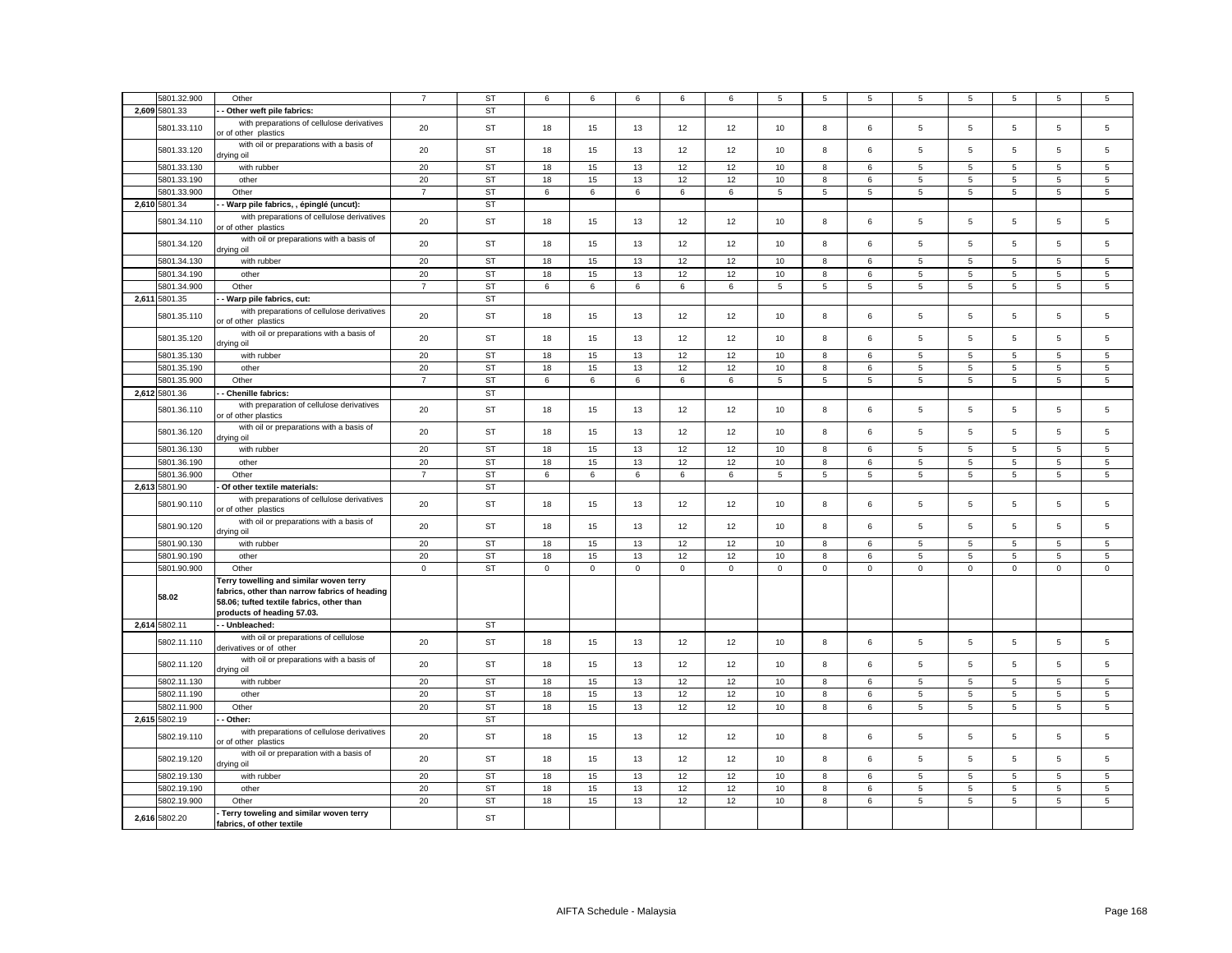| 5802.20.110       | with preparations of cellulose derivatives<br>or of other plastics                                                                                                                  | 20             | ST        | 18          | 15                  | 13              | 12                  | 12             | 10             | 8               | 6              | 5              | 5              | 5                   | $\overline{5}$  | 5               |
|-------------------|-------------------------------------------------------------------------------------------------------------------------------------------------------------------------------------|----------------|-----------|-------------|---------------------|-----------------|---------------------|----------------|----------------|-----------------|----------------|----------------|----------------|---------------------|-----------------|-----------------|
| 5802.20.120       | with oil or preparations with a basis of<br>drying oil                                                                                                                              | 20             | <b>ST</b> | 18          | 15                  | 13              | 12                  | 12             | 10             | 8               | 6              | 5              | 5              | 5                   | 5               | 5               |
| 5802.20.130       | with rubber                                                                                                                                                                         | 20             | <b>ST</b> | 18          | 15                  | 13              | 12                  | 12             | 10             | 8               | 6              | 5              | 5              | 5                   | $5\overline{5}$ | 5               |
| 5802.20.190       | other                                                                                                                                                                               | 20             | <b>ST</b> | 18          | 15                  | 13              | 12                  | 12             | 10             | 8               | 6              | 5              | $\sqrt{5}$     | $5\phantom{.0}$     | 5               | $5\overline{5}$ |
| 5802.20.910       | of wool or fine animal hair                                                                                                                                                         | $\mathbf 0$    | <b>ST</b> | $\mathbf 0$ | $\mathbf 0$         | $\mathsf 0$     | $\mathbf 0$         | $\mathsf 0$    | $\mathsf 0$    | $\mathsf 0$     | $\mathbf{0}$   | $\mathbf 0$    | $\mathsf 0$    | $\mathsf{O}\xspace$ | $\mathsf 0$     | $\mathbf 0$     |
| 5802.20.920       | of synthetic fibres or of artificial fibres                                                                                                                                         | 20             | <b>ST</b> | 18          | 15                  | 13              | 12                  | 12             | 10             | 8               | 6              | 5              | 5              | 5                   | $\overline{5}$  | 5               |
| 5802.20.990       | other                                                                                                                                                                               | 20             | <b>ST</b> | 18          | 15                  | 13              | 12                  | 12             | 10             | 8               | 6              | 5              | 5              | 5                   | 5               | 5               |
| 2,617 5802.30     | Tufted textile fabrics:                                                                                                                                                             |                | <b>ST</b> |             |                     |                 |                     |                |                |                 |                |                |                |                     |                 |                 |
| 5802.30.110       | with preparations of cellulose derivatives<br>or of other plastics                                                                                                                  | 20             | <b>ST</b> | 18          | 15                  | 13              | 12                  | 12             | 10             | 8               | 6              | 5              | 5              | 5                   | 5               | 5               |
| 5802.30.120       | with oil preparations with a basis of<br>lio pniyıt                                                                                                                                 | 20             | <b>ST</b> | 18          | 15                  | 13              | 12                  | 12             | 10             | 8               | 6              | 5              | 5              | 5                   | $\overline{5}$  | 5               |
| 5802.30.130       | with rubber                                                                                                                                                                         | 20             | ST        | 18          | 15                  | 13              | 12                  | 12             | $10$           | 8               | 6              | 5              | $\sqrt{5}$     | 5                   | $\,$ 5 $\,$     | $\,$ 5 $\,$     |
| 5802.30.190       | other                                                                                                                                                                               | 20             | <b>ST</b> | 18          | 15                  | 13              | 12                  | 12             | 10             | 8               | 6              | 5              | $\overline{5}$ | 5                   | $\,$ 5 $\,$     | 5               |
| 5802.30.210       | of cotton                                                                                                                                                                           | $\overline{7}$ | <b>ST</b> | 6           | 6                   | $\,6\,$         | 6                   | 6              | $\,$ 5 $\,$    | $\overline{5}$  | 5              | 5              | $\sqrt{5}$     | $\sqrt{5}$          | $\,$ 5 $\,$     | $\,$ 5 $\,$     |
| 5802.30.220       | of wool or fine animal hair                                                                                                                                                         | $\mathbf 0$    | <b>ST</b> | 0           | $\mathsf 0$         | $\mathsf 0$     | $\mathsf 0$         | $\mathbf 0$    | $\mathsf 0$    | $\mathbf 0$     | $\mathsf 0$    | $\mathsf 0$    | $\mathbf 0$    | $\mathbf 0$         | $\mathsf 0$     | $\mathbf 0$     |
| 5802.30.230       | of man-made fibres                                                                                                                                                                  | $\overline{7}$ | <b>ST</b> | 6           | 6                   | $6\overline{6}$ | $\overline{6}$      | 6              | $\overline{5}$ | $5\overline{5}$ | $\overline{5}$ | $\overline{5}$ | $\overline{5}$ | $\overline{5}$      | $\overline{5}$  | $\overline{5}$  |
| 5802.30.240       | of silk                                                                                                                                                                             | $\mathbf 0$    | <b>ST</b> | $\mathbf 0$ | $\mathsf 0$         | $\mathsf 0$     | $\mathbf 0$         | $\mathsf 0$    | $\mathsf 0$    | $\mathsf 0$     | $\mathbf 0$    | $\mathbf 0$    | $\mathbf 0$    | $\mathbf 0$         | $\mathsf 0$     | $\mathbf 0$     |
| 5802.30.290       | other                                                                                                                                                                               | $\overline{0}$ | <b>ST</b> | $\mathsf 0$ | $\mathsf{O}\xspace$ | $\mathsf 0$     | $\mathsf{O}\xspace$ | $\mathsf 0$    | $\mathsf 0$    | $\overline{0}$  | $\mathbf 0$    | $\mathsf 0$    | $\mathbf 0$    | $\mathsf 0$         | $\overline{0}$  | $\mathsf 0$     |
| 5802.30.300       | Of knitted base fabrics                                                                                                                                                             | 20             | <b>ST</b> | 18          | 15                  | 13              | 12                  | 12             | 10             | 8               | 6              | 5              | 5              | $\sqrt{5}$          | $\overline{5}$  | 5               |
| 5802.30.400       | Of felt or non-woven                                                                                                                                                                | 20             | <b>ST</b> | 18          | 15                  | 13              | 12                  | 12             | 10             | $\bf8$          | 6              | 5              | $\overline{5}$ | $\,$ 5 $\,$         | $\,$ 5 $\,$     | $\,$ 5 $\,$     |
| 5802.30.900       | Other                                                                                                                                                                               | 20             | <b>ST</b> | 18          | 15                  | 13              | 12                  | 12             | 10             | 8               | 6              | 5              | $\overline{5}$ | $5\phantom{.0}$     | $5\phantom{.0}$ | 5               |
| 58.03             | Gauze, other than narrow fabrics of heading<br>58.06.                                                                                                                               |                |           |             |                     |                 |                     |                |                |                 |                |                |                |                     |                 |                 |
| 2,618 5803.00     | Gauze, other than narrow fabrics of heading<br>58.06.                                                                                                                               |                | $NT-1$    |             |                     |                 |                     |                |                |                 |                |                |                |                     |                 |                 |
| 5803.00.100       | Cotton                                                                                                                                                                              | 10             | $NT-1$    | 7.5         | 5                   | 5               | 2.5                 | $\mathbf 0$    | $\mathsf 0$    | $\mathbf 0$     | $\mathbf 0$    | $\mathbf 0$    | $\mathbf 0$    | $\mathbf 0$         | $\mathbf 0$     | $\mathbf 0$     |
| 5803.00.910       | of man-made fibres                                                                                                                                                                  | 20             | ST        | 18          | 15                  | 13              | 12                  | 12             | 10             | 8               | 6              | 5              | 5              | 5                   | 5               | 5               |
| 5803.00.920       | of wool or fine animal hair                                                                                                                                                         | $\mathbf 0$    | <b>ST</b> | $\mathbf 0$ | $\mathbf 0$         | $\mathsf 0$     | $\mathbf{0}$        | $\mathsf 0$    | $\mathsf 0$    | $\mathbf 0$     | $\mathbf 0$    | $\mathbf 0$    | $\mathbf 0$    | $\mathbf 0$         | $\mathbf 0$     | $\mathbf 0$     |
| 5803.00.990       | other                                                                                                                                                                               | 10             | <b>ST</b> | 9           | 8                   | $\overline{7}$  | $\overline{7}$      | $\overline{7}$ | 6              | 6               | 5              | 5              | $\overline{5}$ | 5                   | $\overline{5}$  | 5               |
| 58.04             | Tulles and other net fabrics, not including<br>woven, knitted or crocheted fabrics; lace in<br>the piece, in strips or in motifs, other than<br>fabrics of headings 60.02 to 60.06. |                |           |             |                     |                 |                     |                |                |                 |                |                |                |                     |                 |                 |
| 2,619 5804.10     | - Tulles and other net fabrics:                                                                                                                                                     |                | ST        |             |                     |                 |                     |                |                |                 |                |                |                |                     |                 |                 |
| 5804.10.110       | with preparations of cellulose derivatives<br>or of other plastics                                                                                                                  | 20             | <b>ST</b> | 18          | 15                  | 13              | 12                  | 12             | 10             | 8               | 6              | 5              | 5              | 5                   | $\,$ 5 $\,$     | 5               |
| 5804.10.120       | with oil or preparations with a basis of<br>drying oil                                                                                                                              | 20             | <b>ST</b> | 18          | 15                  | 13              | 12                  | 12             | 10             | 8               | 6              | 5              | 5              | 5                   | 5               | 5               |
| 5804.10.130       | with rubber                                                                                                                                                                         | 20             | <b>ST</b> | 18          | 15                  | 13              | 12                  | 12             | 10             | 8               | 6              | 5              | 5              | 5                   | 5               | 5               |
| 5804.10.190       | other                                                                                                                                                                               | 20             | <b>ST</b> | 18          | 15                  | 13              | 12                  | 12             | 10             | 8               | 6              | 5              | 5              | 5                   | 5               | $5\overline{5}$ |
| 5804.10.900       | Other                                                                                                                                                                               | $\mathbf 0$    | <b>ST</b> | $\mathbf 0$ | $\mathsf 0$         | $\mathsf 0$     | $\mathbf 0$         | $\mathsf 0$    | $\mathsf 0$    | $\mathbf 0$     | $\mathsf 0$    | $\mathsf 0$    | $\mathbf 0$    | $\mathbf 0$         | $\mathsf 0$     | $\mathsf 0$     |
| 2,620 5804.21     | - Of man-made fibres:                                                                                                                                                               |                | <b>ST</b> |             |                     |                 |                     |                |                |                 |                |                |                |                     |                 |                 |
| 5804.21.110       | with preparations of cellulose derivatives<br>or of other plastics                                                                                                                  | 20             | <b>ST</b> | 18          | 15                  | 13              | 12                  | 12             | 10             | 8               | 6              | 5              | $\sqrt{5}$     | 5                   | 5               | 5               |
| 5804.21.120       | with oil or preparations with a basis of<br>drying oil                                                                                                                              | 20             | <b>ST</b> | 18          | 15                  | 13              | 12                  | 12             | 10             | 8               | 6              | 5              | 5              | 5                   | $\overline{5}$  | 5               |
| 5804.21.130       | with rubber                                                                                                                                                                         | 20             | <b>ST</b> | 18          | 15                  | 13              | 12                  | 12             | 10             | 8               | 6              | 5              | 5              | $\overline{5}$      | $\overline{5}$  | $\overline{5}$  |
| 5804.21.190       | other                                                                                                                                                                               | 20             | <b>ST</b> | 18          | 15                  | 13              | 12                  | 12             | 10             | 8               | 6              | 5              | $\overline{5}$ | 5                   | $\overline{5}$  | $\overline{5}$  |
| 5804.21.900       | Other                                                                                                                                                                               | $\mathsf{o}$   | <b>ST</b> | $\mathbf 0$ | $\mathsf 0$         | $\mathsf 0$     | $\mathsf 0$         | $\mathsf{o}\,$ | $\mathsf 0$    | $\mathsf 0$     | $\mathsf 0$    | $\mathsf 0$    | $\mathbf 0$    | $\mathsf 0$         | $\mathsf 0$     | $\mathsf 0$     |
| 2,621 5804.29     | Of other textile materials:                                                                                                                                                         |                | ST        |             |                     |                 |                     |                |                |                 |                |                |                |                     |                 |                 |
| 5804.29.110       | with preparations of cellulose derivatives<br>or of other plastics                                                                                                                  | 20             | <b>ST</b> | 18          | 15                  | 13              | 12                  | 12             | 10             | 8               | 6              | 5              | 5              | 5                   | $\overline{5}$  | 5               |
| 5804.29.120       | with oil or preparations with a basis of<br>drying oil                                                                                                                              | 20             | ST        | 18          | 15                  | 13              | 12                  | 12             | 10             | 8               | 6              | 5              | 5              | 5                   | $\sqrt{5}$      | 5               |
| 5804.29.130       | with rubber                                                                                                                                                                         | 20             | <b>ST</b> | 18          | 15                  | 13              | 12                  | 12             | 10             | 8               | 6              | 5              | $\sqrt{5}$     | 5                   | $\overline{5}$  | 5               |
| 5804.29.190       | other                                                                                                                                                                               | 20             | <b>ST</b> | 18          | 15                  | 13              | 12                  | 12             | 10             | 8               | 6              | 5              | $\overline{5}$ | 5                   | $\overline{5}$  | 5               |
| 5804.29.900       | Other                                                                                                                                                                               | $\mathbf 0$    | <b>ST</b> | $\mathbf 0$ | $\mathbf 0$         | $\mathsf 0$     | $\mathbf{0}$        | $\mathbf 0$    | $\mathbf 0$    | $\mathsf 0$     | $\mathbf 0$    | $\mathbf 0$    | $\,0\,$        | $\mathsf 0$         | $\mathsf 0$     | $\mathbf 0$     |
| 2,622 5804.30.000 | Hand-made lace                                                                                                                                                                      | $\mathsf 0$    | $NT-1$    | $\mathbf 0$ | $\mathsf 0$         | $\mathsf 0$     | $\mathbf 0$         | $\mathbf 0$    | $\mathsf 0$    | $\mathbf 0$     | $\mathbf 0$    | $\mathsf 0$    | $\mathsf 0$    | $\mathsf 0$         | $\mathsf 0$     | $\mathbf 0$     |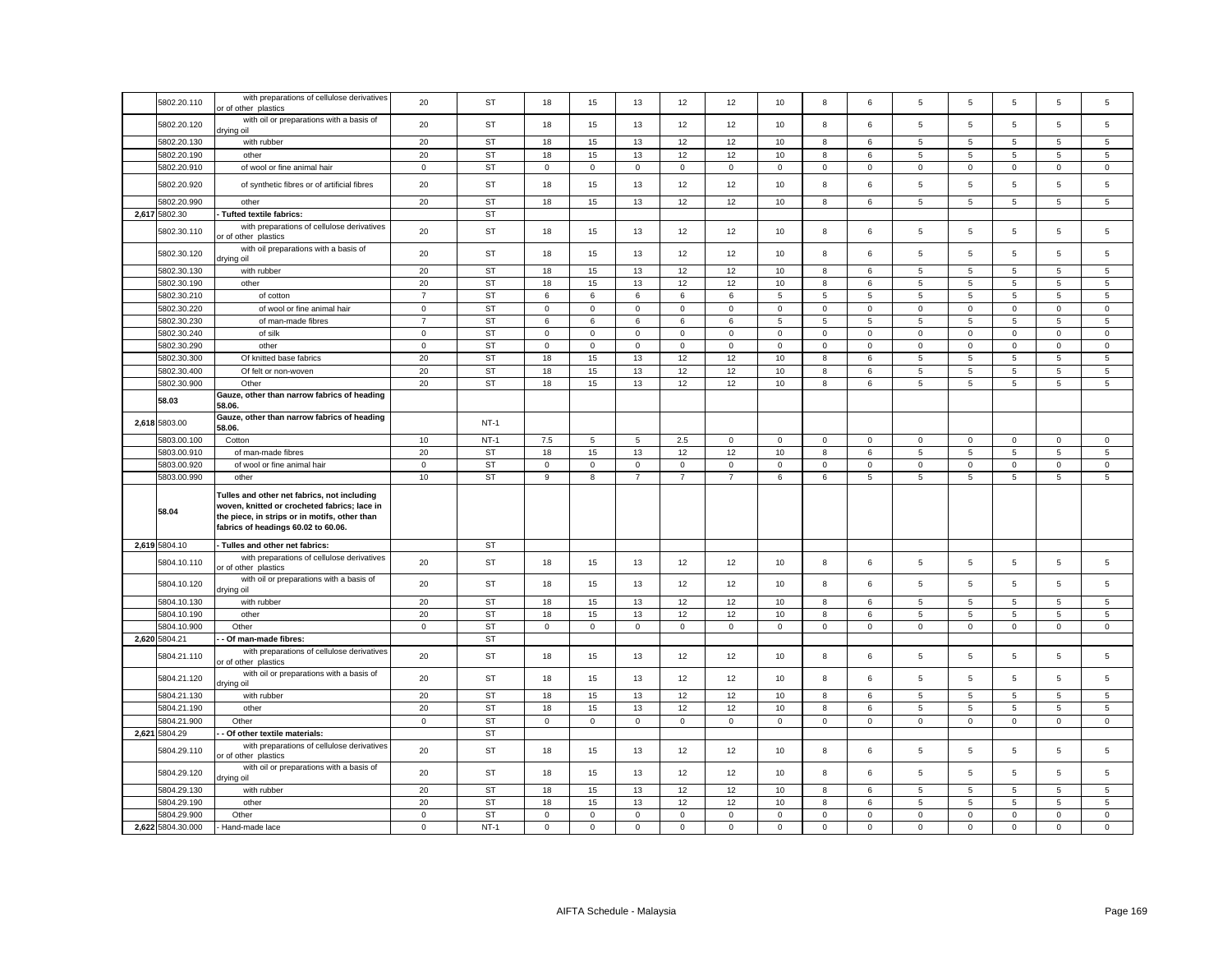|       | 58.05             | Hand-woven tapestries of the types<br>Gobelins, Flanders, Aubusson, Beauvais and<br>the like, and needle-worked tapestries (for<br>example, petit point, cross stitch), whether<br>or not made up.                                                     |             |           |             |             |             |             |             |             |             |                |                     |                |             |                     |                |
|-------|-------------------|--------------------------------------------------------------------------------------------------------------------------------------------------------------------------------------------------------------------------------------------------------|-------------|-----------|-------------|-------------|-------------|-------------|-------------|-------------|-------------|----------------|---------------------|----------------|-------------|---------------------|----------------|
|       | 2,623 5805.00.000 | Hand-woven tapestries of the type Gobelins,<br>Flander, Aubusson, Beauvais and the like, and<br>needle-worked tapestries (for example, petit<br>point, cross stitch), whether or not made up.                                                          | $\mathbf 0$ | $NT-1$    | $\mathbf 0$ | $\mathbf 0$ | $\mathsf 0$ | $\mathbf 0$ | $\mathbf 0$ | $\mathsf 0$ | $\mathbf 0$ | $\mathbf 0$    | $\mathbf 0$         | $\mathsf 0$    | $\mathsf 0$ | $\mathsf 0$         | $\mathsf 0$    |
|       | 58.06             | Narrow woven fabrics, other than goods of<br>heading 58.07; narrow fabrics consisting of<br>warp without weft assembled by means of an<br>adhesive (bolducs).                                                                                          |             |           |             |             |             |             |             |             |             |                |                     |                |             |                     |                |
|       | 2,624 5806.10.000 | Woven pile fabrics (including terry toweling<br>and similar terry                                                                                                                                                                                      | 20          | ST        | 18          | 15          | 13          | 12          | 12          | 10          | 8           | 6              | 5                   | 5              | 5           | 5                   | 5              |
|       | 2,625 5806.20.000 | Other woven fabrics, containing by weight 5%<br>or more of                                                                                                                                                                                             | 20          | ST        | 18          | 15          | 13          | 12          | 12          | 10          | 8           | 6              | $5\phantom{.0}$     | $\overline{5}$ | 5           | 5                   | $\overline{5}$ |
|       | 2,626 5806.31     | - Of cotton:                                                                                                                                                                                                                                           |             | ST        |             |             |             |             |             |             |             |                |                     |                |             |                     |                |
|       | 5806.31.100       | Curtain tapes                                                                                                                                                                                                                                          | 20          | ST        | 18          | 15          | 13          | 12          | 12          | 10          | 8           | 6              | $5\phantom{.0}$     | 5              | 5           | $5\phantom{.0}$     | $\overline{5}$ |
|       | 5806.31.200       | Sports tapes                                                                                                                                                                                                                                           | $\mathsf 0$ | <b>ST</b> | $\mathbf 0$ | $\mathsf 0$ | $\mathsf 0$ | $\mathsf 0$ | $\mathsf 0$ | $\mathsf 0$ | $\mathsf 0$ | $\mathsf 0$    | $\mathsf{o}\xspace$ | $\mathsf 0$    | $\mathsf 0$ | $\mathsf{O}\xspace$ | $\mathsf 0$    |
|       | 5806.31.900       | Other                                                                                                                                                                                                                                                  | 20          | ST        | 18          | 15          | 13          | 12          | 12          | 10          | 8           | 6              | $5\phantom{.0}$     | $\overline{5}$ | 5           | 5                   | $\overline{5}$ |
|       | 2,627 5806.32     | Of man-made fibres:                                                                                                                                                                                                                                    |             | <b>ST</b> |             |             |             |             |             |             |             |                |                     |                |             |                     |                |
|       | 5806.32.100       | Curtain tapes                                                                                                                                                                                                                                          | 20          | <b>ST</b> | 18          | 15          | 13          | 12          | 12          | 10          | 8           | 6              | $5\overline{5}$     | 5              | 5           | 5                   | 5              |
|       | 5806.32.900       | Other                                                                                                                                                                                                                                                  | 20          | <b>ST</b> | 18          | 15          | 13          | 12          | 12          | 10          | 8           | 6              | $\overline{5}$      | $\overline{5}$ | 5           | 5                   | 5              |
|       | 2,628 5806.39     | Of other textile materials:                                                                                                                                                                                                                            |             | <b>ST</b> |             |             |             |             |             |             |             |                |                     |                |             |                     |                |
|       | 5806.39.100       | Curtain tapes                                                                                                                                                                                                                                          | 20          | <b>ST</b> | 18          | 15          | 13          | 12          | 12          | 10          | 8           | 6              | 5                   | 5              | 5           | 5                   | 5              |
|       | 5806.39.900       | Other                                                                                                                                                                                                                                                  | 20          | <b>ST</b> | 18          | 15          | 13          | 12          | 12          | 10          | 8           | 6              | $\overline{5}$      | 5              | 5           | $\,$ 5 $\,$         | $\,$ 5 $\,$    |
|       | 2,629 5806.40.000 | Fabrics consisting of warp without weft<br>assembled by means of                                                                                                                                                                                       | 20          | <b>ST</b> | 18          | 15          | 13          | 12          | 12          | 10          | 8           | 6              | $5\phantom{.0}$     | 5              | 5           | $\,$ 5 $\,$         | 5              |
|       | 58.07             | Labels, badges and similar articles of textile<br>materials, in the piece, in strips or cut to<br>shape or size, not embroidered.                                                                                                                      |             |           |             |             |             |             |             |             |             |                |                     |                |             |                     |                |
|       | 2,630 5807.10.000 | - Woven                                                                                                                                                                                                                                                | 20          | ST        | 18          | 15          | 13          | 12          | 12          | 10          | 8           | $\,6\,$        | $\overline{5}$      |                |             | 5                   | $\overline{5}$ |
|       | 2,631 5807.90.000 | - Other                                                                                                                                                                                                                                                | 25          | <b>ST</b> |             |             |             |             |             |             |             |                |                     | $\overline{5}$ | 5           |                     |                |
|       |                   |                                                                                                                                                                                                                                                        |             |           | 20          | 18          | 16          | 14          | 14          | 12          | 10          | $\overline{7}$ | 5                   | 5              | 5           | 5                   | 5              |
|       | 58.08             | Braids in the piece; ornamental trimmings in<br>the piece, without embroidery, other than<br>knitted or crocheted; tassels, pompons and<br>similar articles.                                                                                           |             |           |             |             |             |             |             |             |             |                |                     |                |             |                     |                |
|       | 2,632 5808.10.000 | Braids, in the piece                                                                                                                                                                                                                                   | 20          | <b>ST</b> | 18          | 15          | 13          | 12          | 12          | 10          | 8           | 6              | 5                   | 5              | 5           | 5                   | 5              |
|       | 2,633 5808.90.000 | Other                                                                                                                                                                                                                                                  | 20          | <b>ST</b> | 18          | 15          | 13          | 12          | 12          | 10          | 8           | 6              | $5\phantom{.0}$     | $\sqrt{5}$     | 5           | $5\phantom{.0}$     | $\overline{5}$ |
|       | 2,634 5809.00.000 | Woven fabrics of metal thread and woven<br>fabrics of metallised yarn of heading 56.05, of<br>a kind used in apparel, as furnishing fabrics or<br>for similar purposes, not elsewhere specified or<br>included.                                        | $\mathbf 0$ | $NT-1$    | $\mathsf 0$ | $\mathsf 0$ | $\mathsf 0$ | $\mathbf 0$ | 0           | $\mathsf 0$ | $\mathsf 0$ | $\mathbf 0$    | $\mathbf 0$         | $\mathsf 0$    | $\mathbf 0$ | $\mathsf 0$         | $\mathsf 0$    |
|       | 58.10             | Embroidery in the piece, in strips or in<br>notifs.                                                                                                                                                                                                    |             |           |             |             |             |             |             |             |             |                |                     |                |             |                     |                |
|       | 2,635 5810.10.000 | Embroidery without visible ground                                                                                                                                                                                                                      | 20          | ST        | 18          | 15          | 13          | 12          | 12          | 10          | 8           | 6              | 5                   | 5              | 5           | 5                   | 5              |
|       | 2,636 5810.91.000 | - Of cotton                                                                                                                                                                                                                                            | 20          | <b>ST</b> | 18          | 15          | 13          | 12          | 12          | 10          | 8           | 6              | 5                   | 5              | 5           | 5                   | 5              |
| 2,637 | 5810.92.000       | - Of man-made fibres                                                                                                                                                                                                                                   | 20          | <b>ST</b> | 18          | 15          | 13          | 12          | 12          | 10          | $\bf8$      | $\,6\,$        | $\overline{5}$      | 5              | $\,$ 5 $\,$ | $\,$ 5 $\,$         | $\,$ 5 $\,$    |
|       | 2,638 5810.99.000 | - Of other textile materials                                                                                                                                                                                                                           | 20          | <b>ST</b> | 18          | 15          | 13          | 12          | 12          | 10          | 8           | 6              | 5                   | 5              | 5           | 5                   | $\overline{5}$ |
|       | 2,639 5811.00     | Quilted textile products in the<br>piece<br>composed of one or more layers of textile<br>materials assembled with padding by<br>stitching or otherwise,<br>other<br>than<br>embroidery of heading 58.10.<br>with preparations of cellulose derivatives |             | <b>ST</b> |             |             |             |             |             |             |             |                |                     |                |             |                     |                |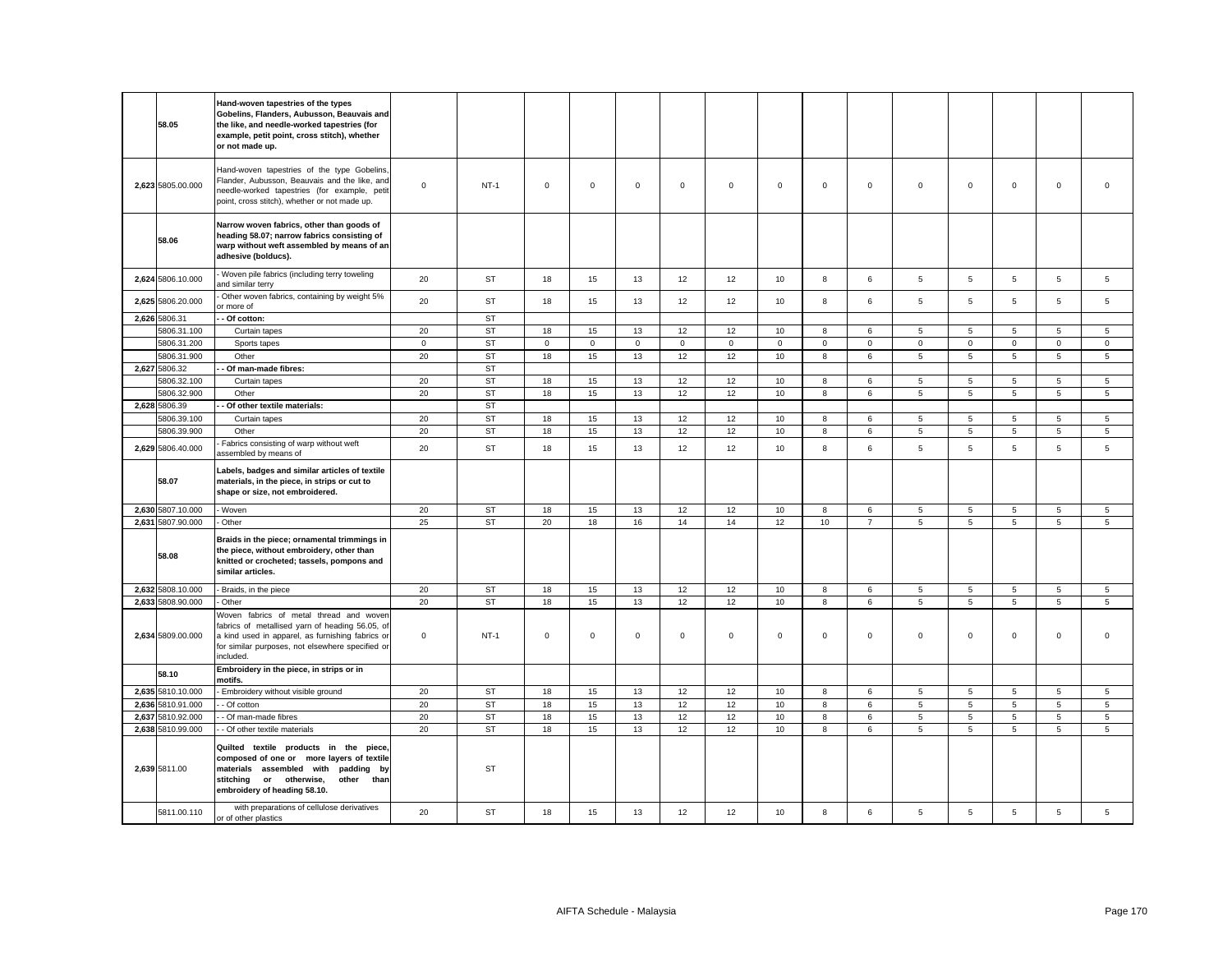| 5811.00.120       | with oil or preparations with basis of drying                                                                                                                                                                                                                 | 20           | ST        | 18                  | 15           | 13             | 12           | 12          | 10          | 8                   | 6            | 5                   | 5              | 5               | 5               | 5               |
|-------------------|---------------------------------------------------------------------------------------------------------------------------------------------------------------------------------------------------------------------------------------------------------------|--------------|-----------|---------------------|--------------|----------------|--------------|-------------|-------------|---------------------|--------------|---------------------|----------------|-----------------|-----------------|-----------------|
| 5811.00.130       | with gum and sprinkled with a layer of<br>textile flock or dust                                                                                                                                                                                               | 20           | ST        | 18                  | 15           | 13             | 12           | 12          | 10          | 8                   | 6            | 5                   | 5              | 5               | $\overline{5}$  | 5               |
| 5811.00.140       | with rubber                                                                                                                                                                                                                                                   | 20           | ST        | 18                  | 15           | 13             | 12           | 12          | 10          | 8                   | 6            | 5                   | 5              | 5               | $\overline{5}$  | $\overline{5}$  |
| 5811.00.190       | other                                                                                                                                                                                                                                                         | 20           | <b>ST</b> | 18                  | 15           | 13             | 12           | 12          | 10          | $\bf8$              | 6            | 5                   | $\sqrt{5}$     | $\sqrt{5}$      | $\,$ 5 $\,$     | $\,$ 5 $\,$     |
| 5811.00.210       | non-woven                                                                                                                                                                                                                                                     | 20           | ST        | 18                  | 15           | 13             | 12           | 12          | 10          | 8                   | 6            | 5                   | 5              | 5               | 5               | $\sqrt{5}$      |
| 5811.00.220       | felt                                                                                                                                                                                                                                                          | 20           | <b>ST</b> | 18                  | 15           | 13             | 12           | 12          | 10          | 8                   | 6            | 5                   | 5              | 5               | 5               | 5               |
| 5811.00.290       | other                                                                                                                                                                                                                                                         | 20           | <b>ST</b> | 18                  | 15           | 13             | 12           | 12          | 10          | 8                   | 6            | 5                   | 5              | 5               | 5               | 5               |
| 5811.00.911       | of silk                                                                                                                                                                                                                                                       | 20           | <b>ST</b> | 18                  | 15           | 13             | 12           | 12          | 10          | 8                   | 6            | 5                   | 5              | 5               | $5\phantom{.0}$ | 5               |
| 5811.00.912       |                                                                                                                                                                                                                                                               | $\mathsf 0$  | <b>ST</b> | $\mathsf 0$         | $\mathsf 0$  | $\mathsf 0$    | $\mathsf 0$  | $\mathsf 0$ | $\mathsf 0$ | $\mathsf 0$         | $\mathbf 0$  | $\mathsf 0$         | $\mathbf 0$    | $\mathsf 0$     | $\mathbf 0$     | $\mathbf 0$     |
|                   | of wool or fine animal hair                                                                                                                                                                                                                                   |              |           |                     |              |                |              |             |             |                     |              |                     | $\overline{0}$ |                 |                 |                 |
| 5811.00.913       | of coarse animal hair                                                                                                                                                                                                                                         | $\mathsf 0$  | ST        | $\mathsf 0$         | $\mathsf 0$  | $\mathsf 0$    | $\mathsf 0$  | $\mathbf 0$ | $\mathsf 0$ | $\mathsf 0$         | $\mathbf 0$  | $\mathsf 0$         |                | $\mathsf 0$     | $\mathsf 0$     | $\mathbf 0$     |
| 5811.00.914       | of cotton                                                                                                                                                                                                                                                     | 20           | <b>ST</b> | 18                  | 15           | 13             | 12           | 12          | 10          | 8                   | 6            | 5                   | $\sqrt{5}$     | 5               | $\overline{5}$  | $\,$ 5 $\,$     |
| 5811.00.915       | of man-made materials                                                                                                                                                                                                                                         | 20           | ST        | 18                  | 15           | 13             | 12           | 12          | 10          | 8                   | 6            | 5                   | $\overline{5}$ | 5               | $\overline{5}$  | 5               |
| 5811.00.919       | other                                                                                                                                                                                                                                                         | 20           | <b>ST</b> | 18                  | 15           | 13             | 12           | 12          | 10          | 8                   | 6            | 5                   | 5              | 5               | 5               | 5               |
| 5811.00.920       | knitted                                                                                                                                                                                                                                                       | 20           | <b>ST</b> | 18                  | 15           | 13             | 12           | 12          | 10          | 8                   | 6            | 5                   | $\,$ 5 $\,$    | $5\phantom{.0}$ | $\,$ 5 $\,$     | $5\phantom{.0}$ |
| 5811.00.930       | non-woven                                                                                                                                                                                                                                                     | 20           | <b>ST</b> | 18                  | 15           | 13             | 12           | 12          | 10          | 8                   | 6            | 5                   | 5              | 5               | 5               | 5               |
| 59.01             | Textile fabrics coated with gum or<br>amylaceous substances, of a kind used for<br>the outer covers of books or the like; tracing<br>cloth; prepared painting canvas; buckram<br>and similar stiffened textile fabrics of a kind<br>used for hat foundations. |              |           |                     |              |                |              |             |             |                     |              |                     |                |                 |                 |                 |
| 2,640 5901.10.000 | Textile fabrics coated with gum or amylaceous<br>substances, of a                                                                                                                                                                                             | $\mathbf 0$  | $NT-1$    | $\mathbf{0}$        | $\mathbf 0$  | $\mathbf 0$    | $\mathbf{0}$ | $\mathbf 0$ | $\mathbf 0$ | $\mathbf 0$         | $\mathbf 0$  | $\mathbf 0$         | $\mathbf 0$    | $\mathbf{0}$    | $\mathsf 0$     | $\mathbf 0$     |
| 2,641 5901.90.000 | - Other                                                                                                                                                                                                                                                       | $\mathbf{0}$ | $NT-1$    | $\mathbf 0$         | $\mathbf{O}$ | $\overline{0}$ | $\mathbf{0}$ | $\mathbf 0$ | $\mathbf 0$ | $\mathbf 0$         | $\mathbf 0$  | $\mathbf 0$         | $\mathbf 0$    | $\mathbf 0$     | $\mathbf{0}$    | $\mathbf 0$     |
| 59.02             | Tyre cord fabric of high tenacity yarn of<br>nylon or other polyamides, polyesters or<br>viscose rayon.                                                                                                                                                       |              |           |                     |              |                |              |             |             |                     |              |                     |                |                 |                 |                 |
| 2,642 5902.10.000 | - Of nylon or other polyamides                                                                                                                                                                                                                                | $\mathbf 0$  | $NT-1$    | $\mathbf 0$         | $\mathbf 0$  | $\mathsf 0$    | $\mathsf 0$  | $\mathbf 0$ | $\mathsf 0$ | $\mathbf 0$         | $\mathbf 0$  | $\mathsf 0$         | $\mathbf 0$    | $\mathsf 0$     | $\mathsf 0$     | $\mathbf 0$     |
| 2.643 5902.20.000 | - Of polyesters                                                                                                                                                                                                                                               | $\mathbf 0$  | $NT-1$    | $\mathbf 0$         | $\mathbf 0$  | $\mathbf 0$    | $\mathbf 0$  | $\mathbf 0$ | $\mathbf 0$ | $\mathbf{0}$        | $\mathbf{0}$ | $\mathbf 0$         | $\mathbf 0$    | $\mathbf{O}$    | $\mathbf{0}$    | $\mathbf 0$     |
| 2,644 5902.90.000 | - Other                                                                                                                                                                                                                                                       | $\mathbf 0$  | $NT-1$    | $\mathbf 0$         | $\mathbf 0$  | $\mathsf 0$    | $\mathbf{0}$ | $\mathbf 0$ | $\mathbf 0$ | $\mathbf 0$         | $\mathbf{0}$ | $\mathbf 0$         | $\mathbf 0$    | $\mathbf 0$     | $\mathbf{0}$    | $\mathbf{0}$    |
| 59.03             | Textile fabrics impregnated, coated, covered<br>or laminated with plastics, other than those<br>of heading 59.02.                                                                                                                                             |              |           |                     |              |                |              |             |             |                     |              |                     |                |                 |                 |                 |
| 2,645 5903.10.000 | - With poly(vinyl chloride)                                                                                                                                                                                                                                   | 30           | HSL B     | 28                  | 26           | 24             | 22           | 22          | 20          | 19                  | 18           | 18                  | 17             | 16              | 16              | 15              |
| 2,646 5903.20.000 | - With polyurethane                                                                                                                                                                                                                                           | 30           | EL.       |                     |              |                |              |             |             |                     |              |                     |                |                 |                 |                 |
| 2,647 5903.90.000 | - Other                                                                                                                                                                                                                                                       | 30           | EL        |                     |              |                |              |             |             |                     |              |                     |                |                 |                 |                 |
| 59.04             | Linoleum, whether or not cut to shape; floor<br>coverings consisting of a coating or<br>covering applied on a textile backing,<br>whether or not cut to shape.                                                                                                |              |           |                     |              |                |              |             |             |                     |              |                     |                |                 |                 |                 |
| 2,648 5904.10.000 | - Linoleum                                                                                                                                                                                                                                                    | 20           | ST        | 18                  | 15           | 13             | 12           | 12          | 10          | 8                   | 6            | 5                   | 5              | 5               | 5               | 5               |
| 2,649 5904.90.000 | Other                                                                                                                                                                                                                                                         | 20           | <b>ST</b> | 18                  | 15           | 13             | 12           | 12          | 10          | 8                   | 6            | 5                   | 5              | 5               | 5               | 5               |
| 2,650 5905.00     | Textile wall coverings.                                                                                                                                                                                                                                       |              | <b>ST</b> |                     |              |                |              |             |             |                     |              |                     |                |                 |                 |                 |
| 5905.00.110       | with preparations of cellulose derivatives<br>or of other plastics                                                                                                                                                                                            | 20           | ST        | 18                  | 15           | 13             | 12           | 12          | 10          | 8                   | 6            | 5                   | 5              | 5               | $\overline{5}$  | 5               |
| 5905.00.120       | with oil or preparations with a basis of<br>drying oil                                                                                                                                                                                                        | 20           | ST        | 18                  | 15           | 13             | 12           | 12          | 10          | 8                   | 6            | 5                   | 5              | 5               | $\overline{5}$  | 5               |
| 5905.00.131       | of felt or non-woven                                                                                                                                                                                                                                          | 20           | <b>ST</b> | 18                  | 15           | 13             | 12           | 12          | 10          | 8                   | 6            | 5                   | 5              | 5               | 5               | 5               |
| 5905.00.139       | other                                                                                                                                                                                                                                                         | 20           | <b>ST</b> | 18                  | 15           | 13             | 12           | 12          | 10          | 8                   | 6            | 5                   | 5              | 5               | $5\overline{5}$ | 5               |
| 5905.00.190       | other                                                                                                                                                                                                                                                         | 20           | <b>ST</b> | 18                  | 15           | 13             | 12           | 12          | 10          | 8                   | 6            | 5                   | 5              | 5               | $\overline{5}$  | 5               |
| 5905.00.911       | of silk                                                                                                                                                                                                                                                       | 20           | <b>ST</b> | 18                  | 15           | 13             | 12           | 12          | 10          | 8                   | 6            | 5                   | 5              | 5               | 5               | 5               |
| 5905.00.912       | of wool or fine animal hair                                                                                                                                                                                                                                   | $\mathbf 0$  | <b>ST</b> | $\mathsf{O}\xspace$ | $\mathbf 0$  | $\mathbf 0$    | $\mathsf 0$  | $\mathsf 0$ | $\mathbf 0$ | $\mathsf{O}\xspace$ | $\mathbf 0$  | $\mathsf{O}\xspace$ | $\pmb{0}$      | $\mathsf 0$     | $\mathbf 0$     | $\mathsf 0$     |
| 5905.00.913       | of coarse animal hair                                                                                                                                                                                                                                         | $\mathbf 0$  | <b>ST</b> | $\mathbf 0$         | $\mathbf 0$  | $\mathbf 0$    | $\mathbf 0$  | $\mathbf 0$ | $\mathsf 0$ | $\mathbf 0$         | $\mathbf 0$  | $\mathbf 0$         | $\mathsf 0$    | $\mathbf 0$     | $\mathbf 0$     | $\mathbf 0$     |
| 5905.00.914       | of cotton                                                                                                                                                                                                                                                     | 20           | <b>ST</b> | 18                  | 15           | 13             | 12           | 12          | 10          | 8                   | 6            | 5                   | $\sqrt{5}$     | 5               | $\,$ 5 $\,$     | 5               |
| 5905.00.915       | of man-made materials                                                                                                                                                                                                                                         | 20           | <b>ST</b> | 18                  | 15           | 13             | 12           | 12          | 10          | 8                   | 6            | 5                   | 5              | 5               | 5               | 5               |
| 5905.00.916       | other                                                                                                                                                                                                                                                         | 20           | <b>ST</b> | 18                  | 15           | 13             | 12           | 12          | 10          | 8                   | 6            | 5                   | 5              | 5               | 5               | 5               |
| 5905.00.920       | knitted                                                                                                                                                                                                                                                       | 20           | <b>ST</b> | 18                  | 15           | 13             | 12           | 12          | 10          | 8                   | 6            | 5                   | 5              | 5               | $5\overline{5}$ | $5\overline{5}$ |
| 5905.00.930       | non-woven                                                                                                                                                                                                                                                     | 20           | <b>ST</b> | 18                  | 15           | 13             | 12           | 12          | 10          | 8                   | 6            | 5                   | 5              | 5               | 5               | 5               |
|                   |                                                                                                                                                                                                                                                               |              |           |                     |              |                |              |             |             |                     |              |                     |                |                 |                 |                 |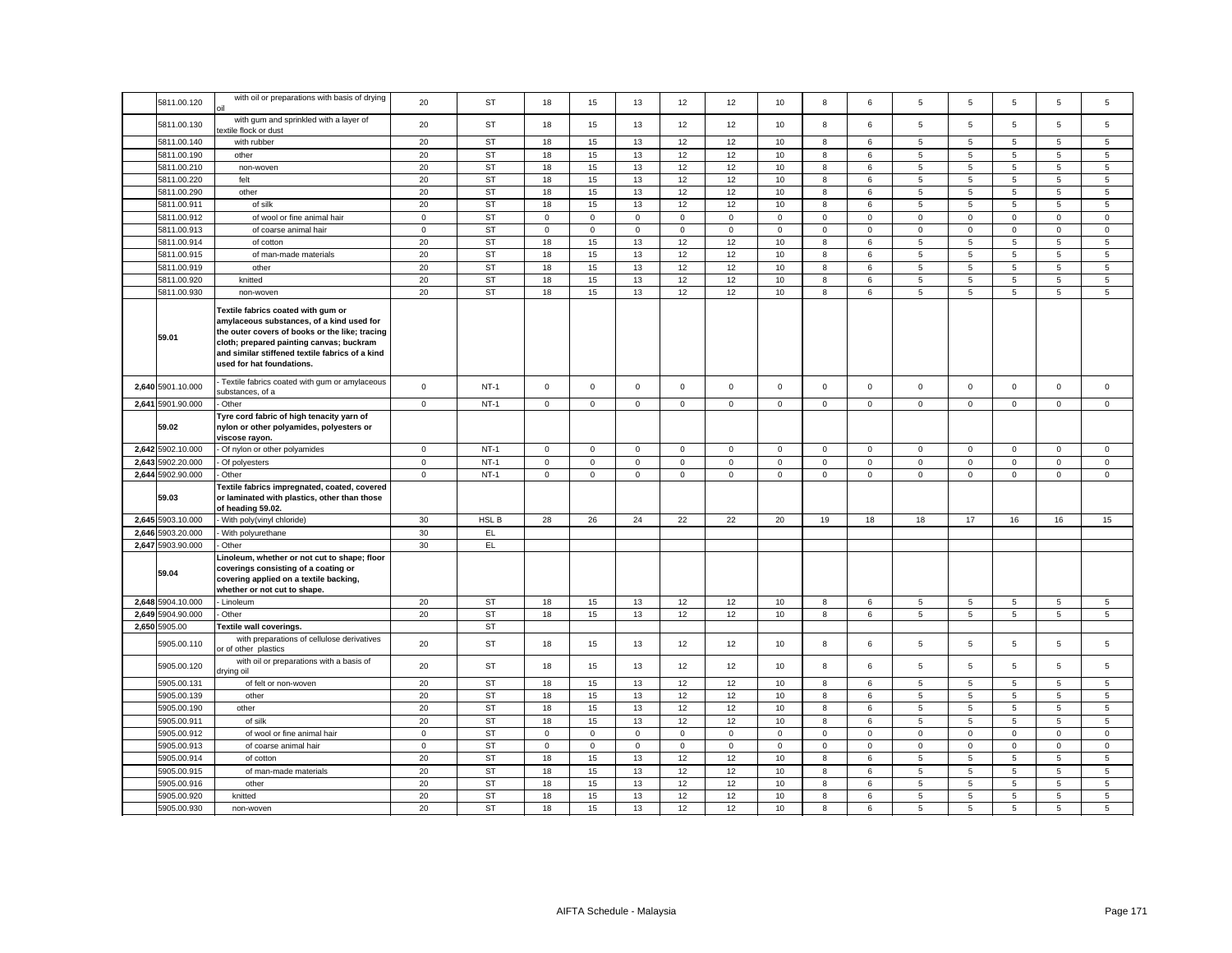| 59.06             | Rubberised textile fabrics, other than those<br>of heading 59.02.                                                                                                                                            |                     |        |              |              |              |              |             |             |                     |              |             |             |             |              |              |
|-------------------|--------------------------------------------------------------------------------------------------------------------------------------------------------------------------------------------------------------|---------------------|--------|--------------|--------------|--------------|--------------|-------------|-------------|---------------------|--------------|-------------|-------------|-------------|--------------|--------------|
| 2,651 5906.10.000 | Adhesive tape of a width not exceeding 20 cm                                                                                                                                                                 | $\mathsf 0$         | $NT-1$ | $\mathsf 0$  | $\mathsf 0$  | $\mathsf 0$  | $\mathsf 0$  | $\mathbf 0$ | $\mathsf 0$ | $\mathsf 0$         | $\mathsf 0$  | $\mathsf 0$ | $\mathbf 0$ | $\mathsf 0$ | $\mathsf 0$  | $\mathsf 0$  |
| 2,652 5906.91.000 | - Knitted or crocheted                                                                                                                                                                                       | $\mathsf 0$         | $NT-1$ | $\mathsf 0$  | $\mathbf 0$  | $\mathsf 0$  | $\mathsf 0$  | $\mathbf 0$ | $\mathsf 0$ | $\mathbf{0}$        | $\mathsf 0$  | $\mathsf 0$ | $\mathbf 0$ | $\mathbf 0$ | $\mathsf 0$  | $\mathsf 0$  |
| 2,653 5906.99.000 | - Other                                                                                                                                                                                                      | $\mathsf 0$         | $NT-1$ | $\mathbf 0$  | $\mathsf 0$  | $\mathsf 0$  | $\mathsf 0$  | $\mathsf 0$ | $\mathsf 0$ | $\mathsf{O}\xspace$ | $\mathsf 0$  | $\mathsf 0$ | $\mathsf 0$ | $\mathsf 0$ | $\mathsf 0$  | $\mathsf 0$  |
| 59.07             | Textile fabrics otherwise impregnated,<br>coated or covered; painted canvas being<br>theatrical scenery, studio back-cloths or the<br>like.                                                                  |                     |        |              |              |              |              |             |             |                     |              |             |             |             |              |              |
| 2,654 5907.00     | Textile fabrics otherwise impregnated,<br>coated or covered; painted canvas being<br>theatrical scenery, studio back-cloths or the<br>like.                                                                  |                     | $NT-1$ |              |              |              |              |             |             |                     |              |             |             |             |              |              |
| 5907.00.100       | Textile fabrics coated or impregnated with oil<br>or preparations                                                                                                                                            | $\mathsf 0$         | $NT-1$ | $\mathbf{0}$ | $\mathbf 0$  | $\mathbf{0}$ | $\mathbf 0$  | $\mathbf 0$ | $\mathbf 0$ | $\mathbf{0}$        | $\mathbf{0}$ | $\mathbf 0$ | $\mathbf 0$ | $\mathbf 0$ | $\mathbf 0$  | $\mathbf 0$  |
| 5907.00.200       | Textile fabric coated with gum and sprinkled<br>vith a layer of                                                                                                                                              | $\mathsf{o}$        | $NT-1$ | $\mathbf 0$  | $\mathbf 0$  | $\mathsf 0$  | $\mathbf 0$  | $\mathbf 0$ | $\mathbf 0$ | $\mathbf{0}$        | $\mathbf 0$  | $\mathbf 0$ | $\mathbf 0$ | $\mathbf 0$ | $\mathbf 0$  | $\mathbf 0$  |
| 5907.00.900       | Other                                                                                                                                                                                                        | $\mathsf 0$         | $NT-1$ | $\mathbf{0}$ | $\mathbf{0}$ | $\mathsf 0$  | $\mathbf 0$  | $\mathbf 0$ | $\mathbf 0$ | $\mathsf{O}\xspace$ | $\mathbf{0}$ | $\mathbf 0$ | $\mathbf 0$ | $\mathbf 0$ | $\mathbf{0}$ | $\mathbf{0}$ |
| 59.08             | Textile wicks, woven, plaited or knitted, for<br>lamps, stoves, lighters, candles or the like;<br>incandescent gas mantles and tubular<br>knitted gas mantle fabric therefor, whether or<br>not impregnated. |                     |        |              |              |              |              |             |             |                     |              |             |             |             |              |              |
| 2,655 5908.00.000 | Textile wicks, woven, plaited or knitted, for<br>lamps, stoves, lighters, candles or the like<br>incandescent gas mantles and tubular knitted<br>gas mantle fabric therefor, whether or not<br>impregnated.  |                     | $NT-1$ | $\mathbf 0$  | $\mathbf 0$  | $\mathbf 0$  | $\mathbf{0}$ | $\mathbf 0$ | $\mathbf 0$ | $\mathbf{O}$        | $\mathbf 0$  | $\mathbf 0$ | $\mathbf 0$ | $\mathbf 0$ | $\mathbf 0$  | $\mathbf 0$  |
| 59.09             | Textile hosepiping and similar textile tubing,<br>with or without lining, armour or accessories<br>of other materials.                                                                                       |                     |        |              |              |              |              |             |             |                     |              |             |             |             |              |              |
| 2,656 5909.00.000 | Textile hose piping and similar textile tubing,<br>with or without lining, armour or accessories of<br>other materials.                                                                                      | $\mathbf 0$         | $NT-1$ | $\mathbf 0$  | $\mathsf 0$  | $\mathsf 0$  | $\mathsf 0$  | $\mathsf 0$ | $\mathsf 0$ | $\mathbf 0$         | $\mathsf 0$  | $\mathsf 0$ | $\mathsf 0$ | $\mathsf 0$ | $\mathsf 0$  | $\mathsf 0$  |
| 2,657 5910.00.000 | Transmission or conveyor belts or belting, of<br>textile material                                                                                                                                            | $\mathsf 0$         | $NT-1$ | $\mathbf 0$  | $\mathsf 0$  | $\mathsf 0$  | $\mathsf 0$  | $\mathbf 0$ | $\mathsf 0$ | $\mathbf 0$         | $\mathsf 0$  | $\mathsf 0$ | $\mathsf 0$ | $\mathsf 0$ | $\mathsf 0$  | $\mathsf 0$  |
| 59.11             | Textile products and articles, for technical<br>uses, specified in Note 7 to this Chapter.                                                                                                                   |                     |        |              |              |              |              |             |             |                     |              |             |             |             |              |              |
| 2,658 5911.10.000 | Textile fabrics, felt and felt-lined woven<br>fabrics, coated,                                                                                                                                               | $\mathsf{O}\xspace$ | $NT-1$ | $\mathsf 0$  | $\mathsf 0$  | $\mathsf 0$  | $\mathsf 0$  | $\mathbf 0$ | $\mathsf 0$ | $\mathsf 0$         | $\mathsf 0$  | $\mathsf 0$ | $\mathbf 0$ | $\mathbf 0$ | $\mathsf 0$  | $\mathsf 0$  |
| 2,659 5911.20.000 | Bolting cloth, whether or not made up                                                                                                                                                                        | $\mathbf 0$         | $NT-1$ | 0            | $\mathsf 0$  | $\mathsf 0$  | $\mathbf 0$  | $\mathbf 0$ | $\mathbf 0$ | $\mathbf{0}$        | $\mathsf 0$  | $\mathbf 0$ | $\mathsf 0$ | $\mathbf 0$ | $\mathbf 0$  | $\mathbf 0$  |
| 2,660 5911.31.000 | - Weighing less than 650 g/m <sup>2</sup>                                                                                                                                                                    | $\mathsf 0$         | $NT-1$ | $\mathbf 0$  | $\mathbf 0$  | $\mathsf 0$  | $\mathsf 0$  | $\mathsf 0$ | $\mathbf 0$ | $\mathsf 0$         | $\mathsf 0$  | $\mathsf 0$ | $\mathbf 0$ | $\mathsf 0$ | $\mathsf 0$  | $\mathsf 0$  |
| 2,661 5911.32.000 | - Weighing 650 g/m <sup>2</sup> or more                                                                                                                                                                      | $\mathbf 0$         | $NT-1$ | $\mathbf 0$  | $\mathsf 0$  | $\mathbf 0$  | $\mathsf 0$  | $\mathbf 0$ | $\mathsf 0$ | $\mathbf 0$         | $\mathsf 0$  | $\mathsf 0$ | $\mathbf 0$ | $\mathbf 0$ | $\mathsf 0$  | $\mathsf 0$  |
| 2,662 5911.40.000 | Straining cloth of a kind used in oil presses or<br>he like, including                                                                                                                                       | $\mathsf 0$         | $NT-1$ | $\mathbf{0}$ | $\mathbf 0$  | $\mathsf 0$  | $\mathbf 0$  | $\mathbf 0$ | $\mathbf 0$ | $\mathbf 0$         | $\mathbf 0$  | $\mathsf 0$ | $\mathbf 0$ | $\mathbf 0$ | $\mathbf 0$  | $\mathbf 0$  |
| 2,663 5911.90.000 | - Other                                                                                                                                                                                                      | $\mathbf 0$         | $NT-1$ | $\mathbf 0$  | $\mathsf 0$  | $\mathsf 0$  | $\mathsf 0$  | $\mathbf 0$ | $\mathsf 0$ | $\mathbf 0$         | $\mathsf 0$  | $\mathbf 0$ | $\mathsf 0$ | $\mathsf 0$ | $\mathsf 0$  | $\mathsf 0$  |
| 60.01             | Pile fabrics, including "long pile" fabrics and<br>terry fabrics, knitted or crocheted.                                                                                                                      |                     |        |              |              |              |              |             |             |                     |              |             |             |             |              |              |
| 2,664 6001.10.000 | "Long pile" fabrics                                                                                                                                                                                          | 15                  | EL     |              |              |              |              |             |             |                     |              |             |             |             |              |              |
| 2,665 6001.21.000 | - Of cotton                                                                                                                                                                                                  | 15                  | EL     |              |              |              |              |             |             |                     |              |             |             |             |              |              |
| 2,666 6001.22.000 | - Of man-made fibres                                                                                                                                                                                         | 15                  | E      |              |              |              |              |             |             |                     |              |             |             |             |              |              |
| 2,667 6001.29.000 | - Of other textile materials                                                                                                                                                                                 | 15                  | EL     |              |              |              |              |             |             |                     |              |             |             |             |              |              |
| 2.668 6001.91.000 | - Of cotton                                                                                                                                                                                                  | 15                  | EL.    |              |              |              |              |             |             |                     |              |             |             |             |              |              |
| 2,669 6001.92.000 | - Of man-made fibres                                                                                                                                                                                         | 15                  | EL     |              |              |              |              |             |             |                     |              |             |             |             |              |              |
| 2,670 6001.99.000 | - Of other textile materials                                                                                                                                                                                 | 15                  | EL     |              |              |              |              |             |             |                     |              |             |             |             |              |              |
| 60.02             | Knitted or crocheted fabrics of a width not<br>exceeding 30 cm, containing by weight 5%<br>or more of elastomeric yarn or rubber thread,<br>other than those of heading 60.01.                               |                     |        |              |              |              |              |             |             |                     |              |             |             |             |              |              |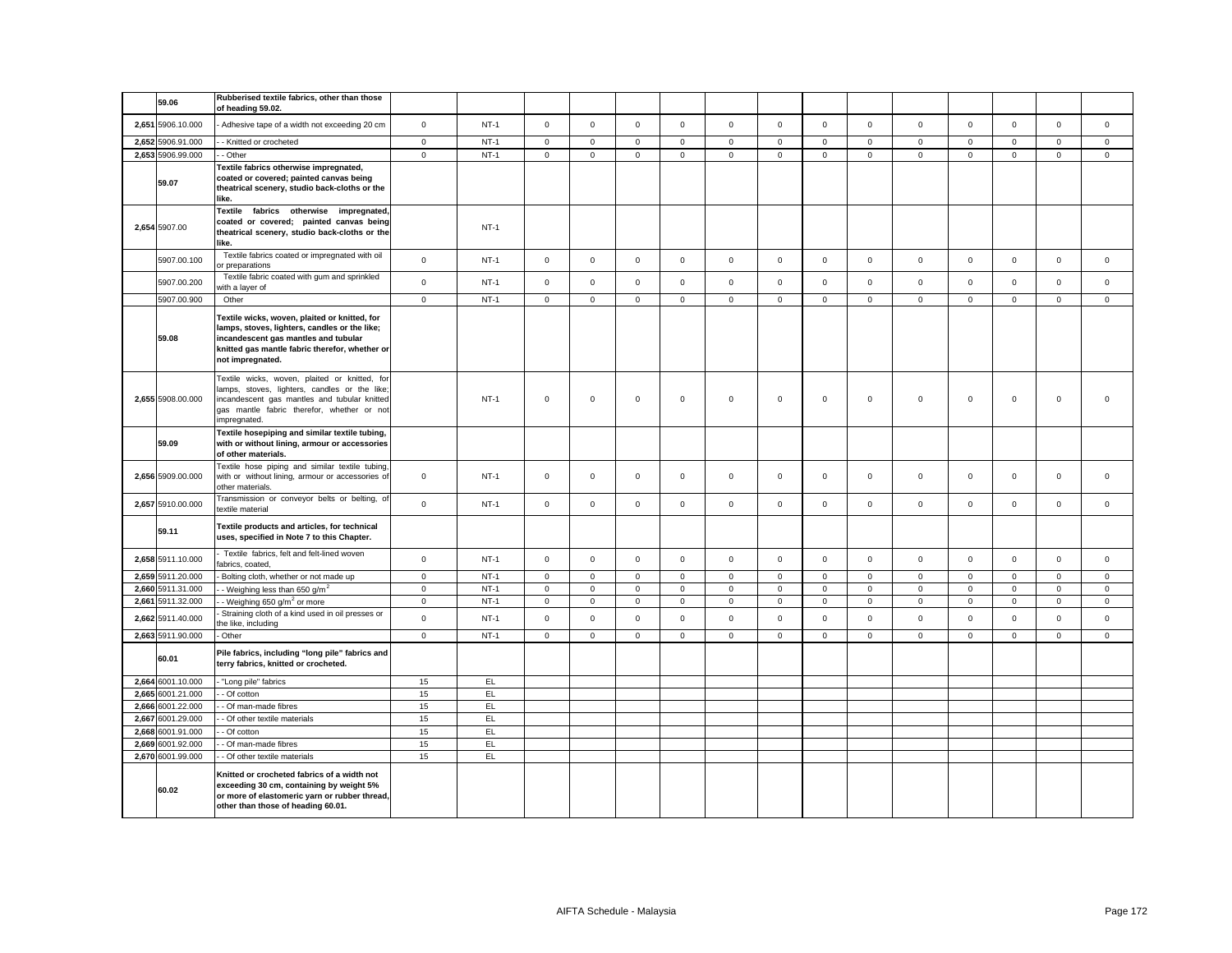| 2,671 | 6002.40.000       | Containing by weight 5% or more of<br>elastomeric yarn but not                                                                                                                                               | 15          | ST        | 14          | 13           | 12          | 11           | 11          | 10          | 8            | 6            | $\sqrt{5}$      | 5              | 5              | 5              | 5              |
|-------|-------------------|--------------------------------------------------------------------------------------------------------------------------------------------------------------------------------------------------------------|-------------|-----------|-------------|--------------|-------------|--------------|-------------|-------------|--------------|--------------|-----------------|----------------|----------------|----------------|----------------|
|       | 2,672 6002.90.000 | Other                                                                                                                                                                                                        | 15          | <b>ST</b> | 14          | 13           | 12          | 11           | 11          | 10          | 8            | 6            | 5               | $\,$ 5 $\,$    | 5              | 5              | $\mathbf 5$    |
|       |                   | Knitted or crocheted fabrics of a width not                                                                                                                                                                  |             |           |             |              |             |              |             |             |              |              |                 |                |                |                |                |
|       | 60.03             | exceeding 30 cm, other than those of                                                                                                                                                                         |             |           |             |              |             |              |             |             |              |              |                 |                |                |                |                |
|       |                   | heading 60.01 or 60.02.                                                                                                                                                                                      |             |           |             |              |             |              |             |             |              |              |                 |                |                |                |                |
|       | 2,673 6003.10.000 | Of wool or fine animal hair                                                                                                                                                                                  | 15          | ST        | 14          | 13           | 12          | 11           | 11          | 10          | 8            | 6            | 5               | 5              | 5              | 5              | 5              |
| 2,674 | 6003.20.000       | Of cotton                                                                                                                                                                                                    | 15          | <b>ST</b> | 14          | 13           | 12          | 11           | 11          | $10$        | 8            | $\,6\,$      | $\,$ 5 $\,$     | $\,$ 5 $\,$    | $\mathbf 5$    | $\,$ 5 $\,$    | $\,$ 5 $\,$    |
| 2,675 | 6003.30.000       | Of synthetic fibres                                                                                                                                                                                          | 15          | <b>ST</b> | 14          | 13           | 12          | 11           | 11          | 10          | 8            | 6            | $5\phantom{.0}$ | $\overline{5}$ | 5              | 5              | 5              |
| 2.676 | 6003.40.000       | Of artificial fibres                                                                                                                                                                                         | 15          | <b>ST</b> | 14          | 13           | 12          | 11           | 11          | 10          | 8            | 6            | 5               | 5              | 5              | 5              | 5              |
|       | 2,677 6003.90.000 | Other                                                                                                                                                                                                        | 15          | <b>ST</b> | 14          | 13           | 12          | 11           | 11          | 10          | 8            | 6            | 5               | $\,$ 5 $\,$    | 5              | 5              | 5              |
|       | 60.04             | Knitted or crocheted fabrics of a width<br>exceeding 30 cm, containing by weight 5%<br>or more of elastomeric yarn or rubber thread,<br>other than those of heading 60.01.                                   |             |           |             |              |             |              |             |             |              |              |                 |                |                |                |                |
|       | 2,678 6004.10.000 | Containing by weight 5% or more of<br>elastomeric yarn but not                                                                                                                                               | 15          | <b>ST</b> | 14          | 13           | 12          | 11           | 11          | 10          | 8            | 6            | 5               | $\,$ 5 $\,$    | 5              | 5              | $\mathbf 5$    |
|       | 2,679 6004.90.000 | Other                                                                                                                                                                                                        | 15          | <b>ST</b> | 14          | 13           | 12          | 11           | 11          | 10          | 8            | 6            | 5               | 5              | 5              | 5              | 5              |
|       | 60.05             | Warp knit fabrics (including those made on<br>galloon knitting machines), other than those<br>of headings 60.01 to 60.04.                                                                                    |             |           |             |              |             |              |             |             |              |              |                 |                |                |                |                |
|       | 2,680 6005.21.000 | - Unbleached or bleached                                                                                                                                                                                     | 15          | <b>ST</b> | 14          | 13           | 12          | 11           | 11          | 10          | 8            | 6            | 5               | 5              | 5              | 5              | 5              |
| 2,681 | 6005.22.000       | - Dyed                                                                                                                                                                                                       | 15          | <b>ST</b> | 14          | 13           | 12          | 11           | 11          | 10          | 8            | 6            | 5               | 5              | 5              | 5              | 5              |
|       | 2.682 6005.23.000 | Of yarns of different colours                                                                                                                                                                                | 15          | ST        | 14          | 13           | 12          | 11           | 11          | 10          | 8            | 6            | 5               | 5              | 5              | 5              | 5              |
| 2,683 | 6005.24.000       | Printed                                                                                                                                                                                                      | 15          | <b>ST</b> | 14          | 13           | 12          | 11           | 11          | 10          | 8            | 6            | $\overline{5}$  | 5              | 5              | 5              | $\sqrt{5}$     |
|       | 2,684 6005.31.000 | - Unbleached or bleached                                                                                                                                                                                     | 15          | <b>ST</b> | 14          | 13           | 12          | 11           | 11          | 10          | 8            | 6            | $\overline{5}$  | 5              | 5              | 5              | 5              |
| 2.685 | 6005.32.000       | Dyed                                                                                                                                                                                                         | 15          | ST        | 14          | 13           | 12          | 11           | 11          | 10          | 8            | 6            | 5               | 5              | 5              | 5              | 5              |
| 2,686 | 6005.33.000       | Of yarn of different colours                                                                                                                                                                                 | 15          | <b>ST</b> | 14          | 13           | 12          | 11           | 11          | 10          | 8            | 6            | 5               | 5              | 5              | 5              | 5              |
| 2.687 | 6005.34.000       | - Printed                                                                                                                                                                                                    | 15          | <b>ST</b> | 14          | 13           | 12          | 11           | 11          | 10          | 8            | 6            | 5               | $\,$ 5 $\,$    | 5              | 5              | $\overline{5}$ |
| 2.688 | 6005.41.000       | - Unbleached or bleached                                                                                                                                                                                     | 15          | <b>ST</b> | 14          | 13           | 12          | 11           | 11          | 10          | 8            | 6            | 5               | 5              | 5              | 5              | 5              |
| 2,689 | 6005.42.000       | Dyed                                                                                                                                                                                                         | 15          | ST        | 14          | 13           | 12          | 11           | 11          | 10          | 8            | 6            | 5               | 5              | 5              | 5              | 5              |
| 2,690 | 6005.43.000       | Of yarn of different colours                                                                                                                                                                                 | 15          | <b>ST</b> | 14          | 13           | 12          | 11           | 11          | $10$        | 8            | 6            | $\,$ 5 $\,$     | $\,$ 5 $\,$    | $\mathbf 5$    | $\,$ 5 $\,$    | $\,$ 5 $\,$    |
| 2.691 | 6005.44.000       | - Printed                                                                                                                                                                                                    | 15          | ST        | 14          | 13           | 12          | 11           | 11          | 10          | 8            | 6            | $\overline{5}$  | $\overline{5}$ | $\overline{5}$ | 5              | $\overline{5}$ |
|       | 2,692 6005.90.000 | Other                                                                                                                                                                                                        | 15          | <b>ST</b> | 14          | 13           | 12          | 11           | 11          | 10          | 8            | 6            | 5               | 5              | 5              | 5              | 5              |
|       | 60.06             | Other knitted or crocheted fabrics.                                                                                                                                                                          |             |           |             |              |             |              |             |             |              |              |                 |                |                |                |                |
|       | 2,693 6006.10.000 | Of wool or fine animal hair                                                                                                                                                                                  | 15          | <b>ST</b> | 14          | 13           | 12          | 11           | 11          | 10          | 8            | 6            | 5               | 5              | 5              | 5              | 5              |
| 2,694 | 6006.21.000       | - Unbleached or bleached                                                                                                                                                                                     | 15          | <b>ST</b> | 14          | 13           | 12          | 11           | 11          | 10          | 8            | 6            | 5               | 5              | 5              | 5              | 5              |
| 2,695 | 6006.22.000       | · Dyed                                                                                                                                                                                                       | 15          | <b>ST</b> | 14          | 13           | 12          | 11           | 11          | 10          | 8            | 6            | 5               | 5              | 5              | 5              | 5              |
| 2,696 | 6006.23.000       | - Of yarns of different colours                                                                                                                                                                              | 15          | <b>ST</b> | 14          | 13           | 12          | 11           | 11          | 10          | 8            | 6            | 5               | 5              | 5              | 5              | 5              |
| 2.697 | 6006.24.000       | - Printed                                                                                                                                                                                                    | 15          | <b>ST</b> | 14          | 13           | 12          | 11           | 11          | 10          | 8            | 6            | $5\phantom{.0}$ | 5              | 5              | 5              | 5              |
| 2,698 | 6006.31.000       | Unbleached or bleached                                                                                                                                                                                       | 15          | ST        | 14          | 13           | 12          | 11           | 11          | 10          | 8            | 6            | 5               | 5              | 5              | 5              | 5              |
| 2,699 | 6006.32.000       | Dyed                                                                                                                                                                                                         | 15          | <b>ST</b> | 14          | 13           | 12          | 11           | 11          | $10$        | 8            | 6            | 5               | $\,$ 5 $\,$    | $\mathbf 5$    | $\,$ 5 $\,$    | $\,$ 5 $\,$    |
| 2,700 | 6006.33.000       | Of yarns of different colours                                                                                                                                                                                | 15          | ST        | 14          | 13           | 12          | 11           | 11          | 10          | 8            | 6            | 5               | 5              | 5              | 5              | 5              |
| 2,701 | 6006.34.000       | - Printed                                                                                                                                                                                                    | 15          | <b>ST</b> | 14          | 13           | 12          | 11           | 11          | 10          | 8            | 6            | 5               | 5              | 5              | 5              | 5              |
| 2,702 | 6006.41.000       | - Unbleached or bleach                                                                                                                                                                                       | 15          | <b>ST</b> | 14          | 13           | 12          | 11           | 11          | 10          | 8            | 6            | $\,$ 5 $\,$     | $\overline{5}$ | 5              | $\overline{5}$ | $\,$ 5 $\,$    |
| 2,703 | 6006.42.000       | - Dyed                                                                                                                                                                                                       | 15          | <b>ST</b> | 14          | 13           | 12          | 11           | 11          | 10          | 8            | 6            | 5               | 5              | 5              | 5              | 5              |
| 2,704 | 6006.43.000       | Of yarns of different colours                                                                                                                                                                                | 15          | ST        | 14          | 13           | 12          | 11           | 11          | 10          | 8            | 6            | 5               | 5              | 5              | 5              | 5              |
| 2,705 | 6006.44.000       | - Printed                                                                                                                                                                                                    | 15          | <b>ST</b> | 14          | 13           | 12          | 11           | 11          | 10          | $\bf8$       | $\,6\,$      | $\overline{5}$  | $\,$ 5 $\,$    | $\,$ 5 $\,$    | $\,$ 5 $\,$    | $\,$ 5 $\,$    |
|       | 2,706 6006.90.000 | Other                                                                                                                                                                                                        | 15          | <b>ST</b> | 14          | 13           | 12          | 11           | 11          | 10          | $\bf8$       | 6            | $\,$ 5 $\,$     | $\,$ 5 $\,$    | $\overline{5}$ | 5              | $\,$ 5 $\,$    |
|       | 61.01             | Men's or boys' overcoats, car-coats, capes,<br>cloaks, anoraks (including ski-jackets), wind-<br>cheaters, wind-jackets and similar articles,<br>knitted or crocheted, other than those of<br>heading 61.03. |             |           |             |              |             |              |             |             |              |              |                 |                |                |                |                |
|       | 2,707 6101.20.000 | Of cotton                                                                                                                                                                                                    | $\mathbf 0$ | $NT-1$    | 0           | 0            | $\mathbf 0$ | $\mathbf 0$  | 0           | $\mathbf 0$ | 0            | $\mathbf 0$  | $\mathbf 0$     | $\mathbf 0$    | 0              | 0              | $\mathbf 0$    |
| 2,708 | 6101.30.000       | Of man-made fibres                                                                                                                                                                                           | $\mathsf 0$ | $NT-1$    | $\mathbf 0$ | $\mathsf 0$  | $\mathsf 0$ | $\mathsf 0$  | $\mathsf 0$ | $\mathsf 0$ | $\mathsf 0$  | $\mathsf 0$  | $\mathsf 0$     | $\mathbf 0$    | $\mathsf 0$    | $\mathsf 0$    | $\mathsf 0$    |
|       | 2,709 6101.90.000 | - Of other textile materials                                                                                                                                                                                 | $\mathbf 0$ | $NT-1$    | $\mathbf 0$ | $\mathbf{0}$ | $\mathsf 0$ | $\mathbf{0}$ | $\mathbf 0$ | $\mathbf 0$ | $\mathbf{O}$ | $\mathbf{0}$ | $\mathbf{0}$    | $\mathbf 0$    | $\mathbf 0$    | $\mathbf 0$    | $\mathbf 0$    |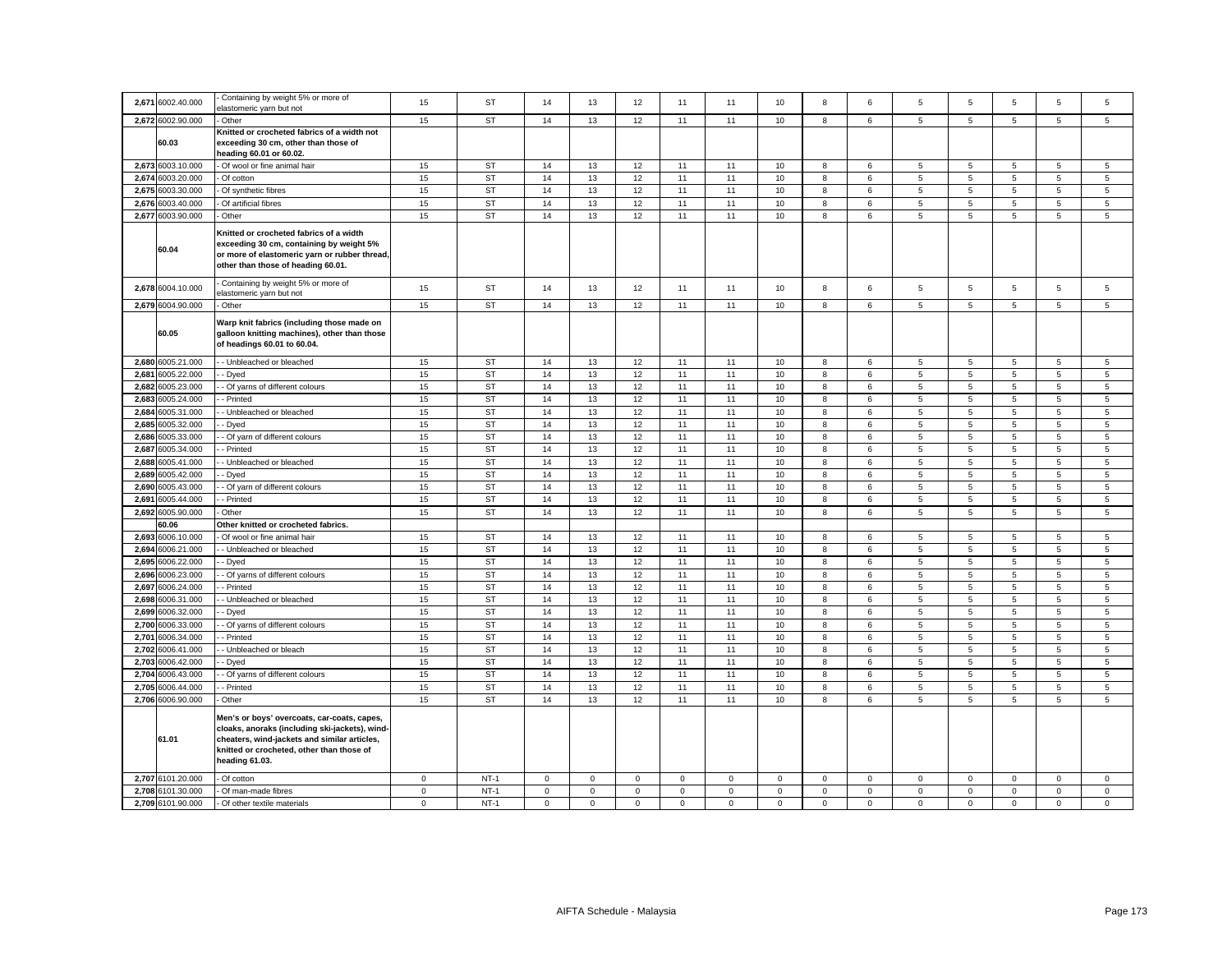|       | 61.02             | Women's or girls' overcoats, car-coats,<br>capes, cloaks, anoraks (including ski-<br>jackets), wind-cheaters, wind-jackets and<br>similar articles, knitted or crocheted, other<br>than those of heading 61.04. |             |           |             |                     |             |             |                |             |              |             |                 |                |                |                 |                |
|-------|-------------------|-----------------------------------------------------------------------------------------------------------------------------------------------------------------------------------------------------------------|-------------|-----------|-------------|---------------------|-------------|-------------|----------------|-------------|--------------|-------------|-----------------|----------------|----------------|-----------------|----------------|
|       | 2,710 6102.10.000 | Of wool or fine animal hair                                                                                                                                                                                     | $\mathbf 0$ | $NT-1$    | $\mathbf 0$ | $\mathsf{O}\xspace$ | $\mathbf 0$ | $\mathsf 0$ | $\mathsf 0$    | $\mathbf 0$ | $\mathsf 0$  | $\mathsf 0$ | $\mathsf 0$     | $\mathbf 0$    | $\mathsf 0$    | $\mathbf 0$     | $\mathbf 0$    |
|       | 2,711 6102.20.000 | Of cotton                                                                                                                                                                                                       | $\mathbf 0$ | $NT-1$    | 0           | $\mathsf 0$         | $\mathsf 0$ | $\mathbf 0$ | $\mathbf 0$    | $\mathbf 0$ | $\mathbf 0$  | $\mathbf 0$ | $\mathsf 0$     | $\mathbf 0$    | $\mathbf 0$    | $\mathsf 0$     | $\mathsf 0$    |
|       | 2,712 6102.30.000 | Of man-made fibres                                                                                                                                                                                              | $\mathsf 0$ | $NT-1$    | $\mathbf 0$ | $\mathsf 0$         | $\mathsf 0$ | $\mathbf 0$ | $\mathsf 0$    | $\mathsf 0$ | $\mathsf 0$  | $\mathsf 0$ | $\mathsf 0$     | $\mathbf 0$    | $\mathsf 0$    | $\mathsf 0$     | $\mathsf 0$    |
|       | 2,713 6102.90.000 | Of other textile materials                                                                                                                                                                                      | $\mathsf 0$ | $NT-1$    | $\mathbf 0$ | $\mathsf 0$         | $\mathsf 0$ | $\mathsf 0$ | $\overline{0}$ | $\mathsf 0$ | $\mathsf{O}$ | $\mathsf 0$ | $\mathsf 0$     | $\mathsf 0$    | $\mathsf 0$    | $\mathsf 0$     | $\overline{0}$ |
|       | 61.03             | Men's or boys' suits, ensembles, jackets,<br>blazers, trousers, bib and brace overalls,<br>breeches and shorts (other than swimwear),<br>knitted or crocheted.                                                  |             |           |             |                     |             |             |                |             |              |             |                 |                |                |                 |                |
|       | 2,714 6103.10.000 | Suits                                                                                                                                                                                                           | 20          | ST        | 18          | 15                  | 13          | 12          | 12             | 10          | 8            | 6           | 5               | 5              | 5              | 5               | 5              |
|       | 2,715 6103.22.000 | - Of cotton                                                                                                                                                                                                     | 20          | <b>ST</b> | 18          | 15                  | 13          | 12          | 12             | 10          | 8            | 6           | 5               | 5              | 5              | 5               | 5              |
|       | 2.716 6103.23.000 | - Of synthetic fibres                                                                                                                                                                                           | 20          | <b>ST</b> | 18          | 15                  | 13          | 12          | 12             | 10          | 8            | 6           | 5               | 5              | 5              | 5               | 5              |
|       | 2,717 6103.29.000 | Of other textile materials                                                                                                                                                                                      | 20          | ST        | 18          | 15                  | 13          | 12          | 12             | 10          | 8            | 6           | 5               | 5              | 5              | 5               | 5              |
|       | 2,718 6103.31.000 | - Of wool or fine animal hair                                                                                                                                                                                   | 20          | <b>ST</b> | 18          | 15                  | 13          | 12          | 12             | 10          | 8            | 6           | $\overline{5}$  | 5              | 5              | $\overline{5}$  | 5              |
|       | 2,719 6103.32.000 | - Of cotton                                                                                                                                                                                                     | 20          | <b>ST</b> | 18          | 15                  | 13          | 12          | 12             | 10          | 8            | 6           | 5               | 5              | 5              | 5               | $\overline{5}$ |
|       | 2,720 6103.33.000 | Of synthetic fibres                                                                                                                                                                                             | 20          | <b>ST</b> | 18          | 15                  | 13          | 12          | 12             | 10          | 8            | 6           | 5               | 5              | 5              | 5               | 5              |
|       | 2,721 6103.39.000 | Of other textile materials                                                                                                                                                                                      | 20          | <b>ST</b> | 18          | 15                  | 13          | 12          | 12             | 10          | 8            | 6           | $\overline{5}$  | 5              | 5              | 5               | 5              |
|       | 2,722 6103.41.000 | - Of wool or fine animal hair                                                                                                                                                                                   | 20          | <b>ST</b> | 18          | 15                  | 13          | 12          | 12             | 10          | 8            | 6           | 5               | 5              | 5              | 5               | 5              |
| 2,723 | 6103.42.000       | Of cotton                                                                                                                                                                                                       | 20          | EL        |             |                     |             |             |                |             |              |             |                 |                |                |                 |                |
|       | 2,724 6103.43.000 | - Of synthetic fibres                                                                                                                                                                                           | 20          | EL        |             |                     |             |             |                |             |              |             |                 |                |                |                 |                |
|       | 2,725 6103.49.000 | - Of other textile materials                                                                                                                                                                                    | 20          | EL        |             |                     |             |             |                |             |              |             |                 |                |                |                 |                |
|       | 61.04             | Women's or girls' suits, ensembles, jackets,<br>blazers, dresses, skirts, divided skirts,<br>trousers, bib and brace overalls, breeches<br>and shorts (other than swimwear), knitted or<br>crocheted.           |             |           |             |                     |             |             |                |             |              |             |                 |                |                |                 |                |
|       | 2,726 6104.13.000 | - Of synthetic fibres                                                                                                                                                                                           | 20          | EL        |             |                     |             |             |                |             |              |             |                 |                |                |                 |                |
|       | 2,727 6104.19.000 | Of other textile materials                                                                                                                                                                                      | 20          | <b>ST</b> | 18          | 15                  | 13          | 12          | 12             | 10          | 8            | 6           | 5               | 5              | 5              | 5               | 5              |
|       | 2,728 6104.22.000 | - Of cotton                                                                                                                                                                                                     | 20          | <b>ST</b> | 18          | 15                  | 13          | 12          | 12             | 10          | 8            | 6           | $5\overline{5}$ | $\sqrt{5}$     | $\overline{5}$ | $5\phantom{.0}$ | $\overline{5}$ |
| 2,729 | 6104.23.000       | - Of synthetic fibres                                                                                                                                                                                           | 20          | ST        | 18          | 15                  | 13          | 12          | 12             | 10          | 8            | 6           | 5               | 5              | 5              | 5               | 5              |
|       | 2,730 6104.29.000 | Of other textile materials                                                                                                                                                                                      | 20          | ST        | 18          | 15                  | 13          | 12          | 12             | 10          | 8            | 6           | $\overline{5}$  | 5              | 5              | 5               | 5              |
|       | 2.731 6104.31.000 | - Of wool or fine animal hair                                                                                                                                                                                   | 20          | <b>ST</b> | 18          | 15                  | 13          | 12          | 12             | 10          | 8            | 6           | 5               | 5              | 5              | 5               | 5              |
|       | 2,732 6104.32.000 | - Of cotton                                                                                                                                                                                                     | 20          | ST        | 18          | 15                  | 13          | 12          | 12             | 10          | 8            | 6           | 5               | 5              | 5              | 5               | 5              |
|       | 2,733 6104.33.000 | Of synthetic fibres                                                                                                                                                                                             | 20          | <b>ST</b> | 18          | 15                  | 13          | 12          | 12             | 10          | 8            | 6           | 5               | 5              | 5              | 5               | 5              |
|       | 2,734 6104.39.000 | Of other textile materials                                                                                                                                                                                      | 20          | <b>ST</b> | 18          | 15                  | 13          | 12          | 12             | 10          | 8            | 6           | 5               | $\overline{5}$ | 5              | 5               | $\overline{5}$ |
|       | 2,735 6104.41.000 | - Of wool or fine animal hair                                                                                                                                                                                   | 20          | <b>ST</b> | 18          | 15                  | 13          | 12          | 12             | 10          | 8            | 6           | $\overline{5}$  | $\,$ 5 $\,$    | 5              | 5               | 5              |
|       | 2,736 6104.42.000 | - Of cotton                                                                                                                                                                                                     | 20          | EL.       |             |                     |             |             |                |             |              |             |                 |                |                |                 |                |
|       | 2,737 6104.43.000 | - Of synthetic fibres                                                                                                                                                                                           | 20          | EL.       |             |                     |             |             |                |             |              |             |                 |                |                |                 |                |
| 2,738 | 6104.44.000       | Of artificial fibres                                                                                                                                                                                            | 20          | <b>ST</b> | 18          | 15                  | 13          | 12          | 12             | 10          | 8            | 6           | 5               | 5              | 5              | 5               | $\sqrt{5}$     |
|       | 2,739 6104.49.000 | - Of other textile materials                                                                                                                                                                                    | 20          | <b>ST</b> | 18          | 15                  | 13          | 12          | 12             | 10          | 8            | 6           | 5               | 5              | $\mathbf 5$    | 5               | $\,$ 5 $\,$    |
| 2,740 | 6104.51.000       | - Of wool or fine animal hair                                                                                                                                                                                   | 20          | <b>ST</b> | 18          | 15                  | 13          | 12          | 12             | 10          | 8            | 6           | $\overline{5}$  | 5              | 5              | 5               | $\mathbf 5$    |
|       | 2,741 6104.52.000 | Of cotton                                                                                                                                                                                                       | 20          | <b>ST</b> | 18          | 15                  | 13          | 12          | 12             | 10          | 8            | 6           | 5               | 5              | 5              | 5               | 5              |
|       | 2,742 6104.53.000 | Of synthetic fibres                                                                                                                                                                                             | 20          | <b>ST</b> | 18          | 15                  | 13          | 12          | 12             | 10          | $\bf8$       | $\,6\,$     | $\,$ 5 $\,$     | $\,$ 5 $\,$    | 5              | $\,$ 5 $\,$     | $\,$ 5 $\,$    |
|       | 2,743 6104.59.000 | - Of other textile materials                                                                                                                                                                                    | 20          | <b>ST</b> | 18          | 15                  | 13          | 12          | 12             | 10          | 8            | 6           | $5\phantom{.0}$ | $\overline{5}$ | 5              | 5               | $\overline{5}$ |
|       | 2,744 6104.61.000 | - Of wool or fine animal hair                                                                                                                                                                                   | 20          | <b>ST</b> | 18          | 15                  | 13          | 12          | 12             | 10          | 8            | 6           | 5               | 5              | 5              | 5               | $\mathbf 5$    |
|       | 2,745 6104.62.000 | Of cotton                                                                                                                                                                                                       | 20          | <b>ST</b> | 18          | 15                  | 13          | 12          | 12             | 10          | 8            | 6           | 5               | 5              | 5              | 5               | 5              |
|       | 2,746 6104.63.000 | - Of synthetic fibres                                                                                                                                                                                           | 20          | <b>ST</b> | 18          | 15                  | 13          | 12          | 12             | 10          | 8            | 6           | 5               | 5              | 5              | $\,$ 5 $\,$     | 5              |
|       | 2,747 6104.69.000 | - Of other textile materials                                                                                                                                                                                    | 20          | EL        |             |                     |             |             |                |             |              |             |                 |                |                |                 |                |
|       | 61.05             | Men's or boys' shirts, knitted or crocheted.                                                                                                                                                                    |             |           |             |                     |             |             |                |             |              |             |                 |                |                |                 |                |
|       | 2,748 6105.10.000 | Of cotton                                                                                                                                                                                                       | 20          | EL        |             |                     |             |             |                |             |              |             |                 |                |                |                 |                |
|       | 2,749 6105.20.000 | Of man-made fibres                                                                                                                                                                                              | 20          | EL.       |             |                     |             |             |                |             |              |             |                 |                |                |                 |                |
|       | 2,750 6105.90.000 | Of other textile materials                                                                                                                                                                                      | 20          | EL.       |             |                     |             |             |                |             |              |             |                 |                |                |                 |                |
|       | 61.06             | Women's or girls' blouses, shirts and shirt-<br>blouses, knitted or crocheted.                                                                                                                                  |             |           |             |                     |             |             |                |             |              |             |                 |                |                |                 |                |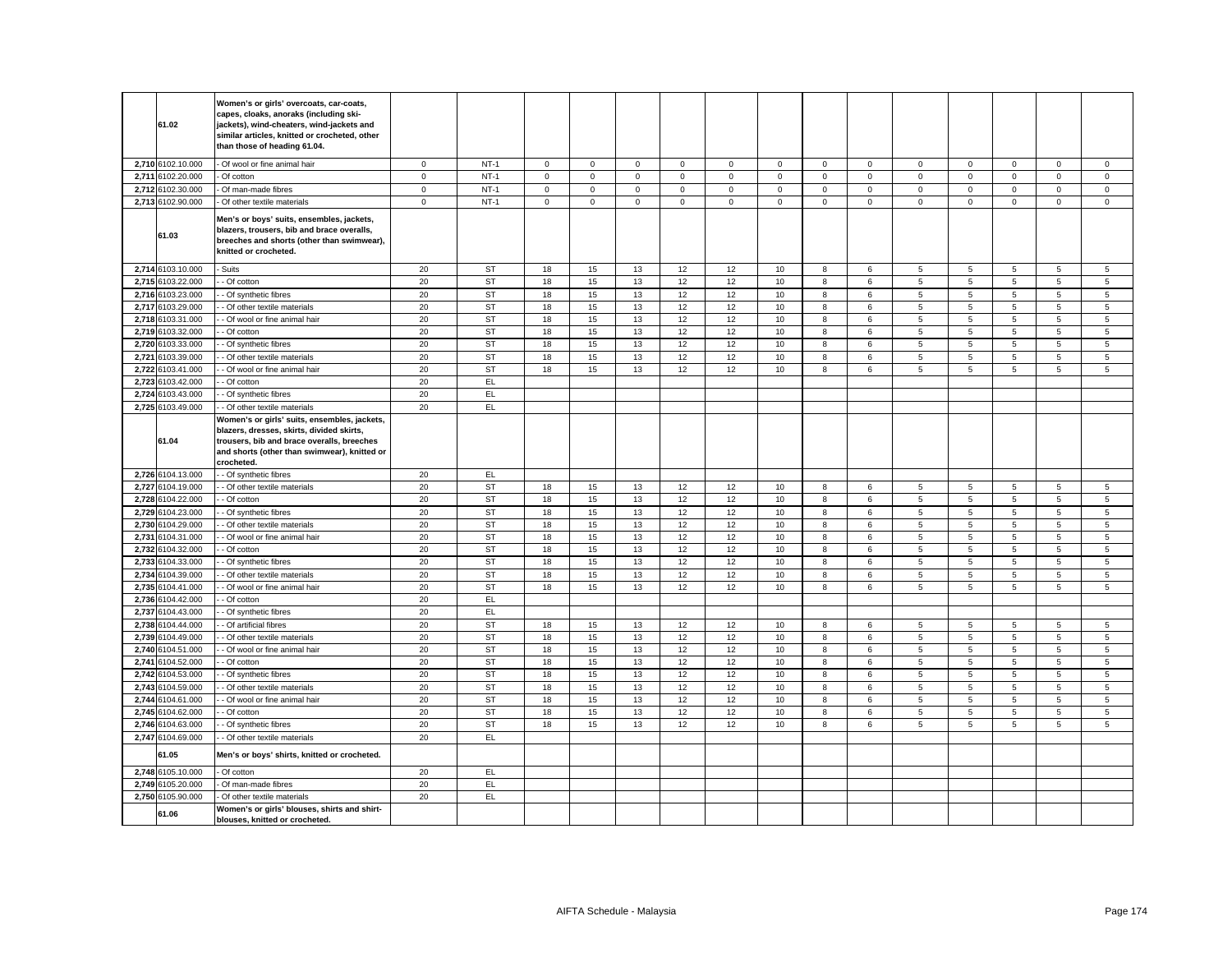|       | 2,751 6106.10.000 |                                                                                        |    |           |    |    |    |    |    |      |   |         |                 |                |   |                |             |
|-------|-------------------|----------------------------------------------------------------------------------------|----|-----------|----|----|----|----|----|------|---|---------|-----------------|----------------|---|----------------|-------------|
|       |                   | Of cotton                                                                              | 20 | EL.       |    |    |    |    |    |      |   |         |                 |                |   |                |             |
| 2,752 | 6106.20.000       | Of man-made fibres                                                                     | 20 | <b>ST</b> | 18 | 15 | 13 | 12 | 12 | 10   | 8 | 6       | 5               | 5              | 5 | $\,$ 5 $\,$    | 5           |
|       | 2,753 6106.90.000 | Of other textile materials                                                             | 20 | EL        |    |    |    |    |    |      |   |         |                 |                |   |                |             |
|       |                   | Men's or boys' underpants, briefs,                                                     |    |           |    |    |    |    |    |      |   |         |                 |                |   |                |             |
|       | 61.07             | nightshirts, pyjamas, bathrobes, dressing                                              |    |           |    |    |    |    |    |      |   |         |                 |                |   |                |             |
|       |                   | gowns and similar articles, knitted or                                                 |    |           |    |    |    |    |    |      |   |         |                 |                |   |                |             |
|       |                   | crocheted.                                                                             |    |           |    |    |    |    |    |      |   |         |                 |                |   |                |             |
|       | 2,754 6107.11.000 | - Of cotton                                                                            | 20 | <b>EL</b> |    |    |    |    |    |      |   |         |                 |                |   |                |             |
| 2,755 | 6107.12.000       | - Of man-made fibres                                                                   | 20 | <b>ST</b> | 18 | 15 | 13 | 12 | 12 | 10   | 8 | 6       | 5               | 5              | 5 | 5              | 5           |
| 2,756 | 6107.19.000       | - Of other textile materials                                                           | 20 | EL        |    |    |    |    |    |      |   |         |                 |                |   |                |             |
| 2,757 | 6107.21.000       | Of cotton                                                                              | 20 | <b>ST</b> | 18 | 15 | 13 | 12 | 12 | 10   | 8 | 6       | 5               | 5              | 5 | 5              | 5           |
| 2,758 | 6107.22.000       | Of man-made fibres                                                                     | 20 | <b>ST</b> | 18 | 15 | 13 | 12 | 12 | $10$ | 8 | 6       | 5               | $\overline{5}$ | 5 | 5              | 5           |
|       | 2,759 6107.29.000 | - Of other textile materials                                                           | 20 | <b>ST</b> | 18 | 15 | 13 | 12 |    | 10   |   |         | 5               |                | 5 | 5              | 5           |
|       |                   |                                                                                        |    |           |    |    |    |    | 12 |      | 8 | 6       |                 | 5              |   |                |             |
| 2,760 | 6107.91.000       | Of cotton                                                                              | 20 | <b>ST</b> | 18 | 15 | 13 | 12 | 12 | $10$ | 8 | 6       | $\sqrt{5}$      | 5              | 5 | $\overline{5}$ | $\,$ 5 $\,$ |
|       | 2,761 6107.99.000 | - Of other textile materials                                                           | 20 | <b>ST</b> | 18 | 15 | 13 | 12 | 12 | 10   | 8 | 6       | 5               | 5              | 5 | 5              | 5           |
|       |                   | Women's or girls' slips, petticoats, briefs,                                           |    |           |    |    |    |    |    |      |   |         |                 |                |   |                |             |
|       |                   | panties, nightdresses, pyjamas, négligés,                                              |    |           |    |    |    |    |    |      |   |         |                 |                |   |                |             |
|       | 61.08             | bathrobes, dressing gowns and similar                                                  |    |           |    |    |    |    |    |      |   |         |                 |                |   |                |             |
|       |                   | articles, knitted or crocheted.                                                        |    |           |    |    |    |    |    |      |   |         |                 |                |   |                |             |
|       |                   |                                                                                        |    |           |    |    |    |    |    |      |   |         |                 |                |   |                |             |
|       | 2,762 6108.11.000 | - Of man-made fibres                                                                   | 20 | <b>ST</b> | 18 | 15 | 13 | 12 | 12 | 10   | 8 | 6       | $\sqrt{5}$      | 5              | 5 | 5              | $\,$ 5 $\,$ |
| 2,763 | 6108.19.000       | - Of other textile materials                                                           | 20 | <b>ST</b> | 18 | 15 | 13 | 12 | 12 | 10   | 8 | 6       | $\overline{5}$  | 5              | 5 | 5              | 5           |
| 2,764 | 6108.21.000       | Of cotton                                                                              | 20 | EL        |    |    |    |    |    |      |   |         |                 |                |   |                |             |
| 2,765 | 6108.22.000       | Of man-made fibres                                                                     | 20 | EL.       |    |    |    |    |    |      |   |         |                 |                |   |                |             |
| 2,766 | 6108.29.000       | Of other textile materials                                                             | 20 | <b>ST</b> | 18 | 15 | 13 | 12 | 12 | 10   | 8 | 6       | $\sqrt{5}$      | 5              | 5 | 5              | 5           |
| 2,767 | 6108.31.000       | - Of cotton                                                                            | 20 | <b>ST</b> | 18 | 15 | 13 | 12 | 12 | 10   | 8 | 6       | 5               | 5              | 5 | 5              | $\,$ 5 $\,$ |
| 2,768 | 3108.32.000       |                                                                                        | 20 | <b>ST</b> | 18 | 15 | 13 | 12 | 12 | 10   | 8 | 6       | 5               | 5              | 5 | 5              | $\,$ 5 $\,$ |
|       |                   | Of man-made fibres                                                                     | 20 | <b>ST</b> |    |    |    |    |    |      |   |         |                 |                |   |                |             |
| 2,769 | \$108.39.000      | Of other textile materials                                                             |    |           | 18 | 15 | 13 | 12 | 12 | 10   | 8 | 6       | 5               | 5              | 5 | 5              | 5           |
| 2,770 | 6108.91.000       | Of cotton                                                                              | 20 | <b>ST</b> | 18 | 15 | 13 | 12 | 12 | 10   | 8 | 6       | 5               | 5              | 5 | 5              | 5           |
| 2,771 | 6108.92.000       | - Of man-made fibres                                                                   | 20 | <b>ST</b> | 18 | 15 | 13 | 12 | 12 | 10   | 8 | 6       | 5               | 5              | 5 | 5              | 5           |
| 2,772 | 6108.99.000       | Of other textile materials                                                             | 20 | <b>ST</b> | 18 | 15 | 13 | 12 | 12 | 10   | 8 | 6       | 5               | 5              | 5 | 5              | 5           |
|       | 61.09             | -shirts, singlets and other vests, knitted or                                          |    |           |    |    |    |    |    |      |   |         |                 |                |   |                |             |
|       |                   | :rocheted.                                                                             |    |           |    |    |    |    |    |      |   |         |                 |                |   |                |             |
| 2,773 | 6109.10.000       | Of cotton                                                                              | 20 | <b>ST</b> | 18 | 15 | 13 | 12 | 12 | 10   | 8 | $\,6\,$ | $\sqrt{5}$      | $\,$ 5 $\,$    | 5 | $\,$ 5 $\,$    | $\,$ 5 $\,$ |
|       | 2,774 6109.90.000 | Of other textile materials                                                             | 20 | ST        | 18 | 15 | 13 | 12 | 12 | 10   | 8 | 6       | 5               | 5              | 5 | 5              | 5           |
|       |                   | Jerseys, pullovers, cardigans, waistcoats                                              |    |           |    |    |    |    |    |      |   |         |                 |                |   |                |             |
|       | 61.10             | and similar articles, knitted or crocheted.                                            |    |           |    |    |    |    |    |      |   |         |                 |                |   |                |             |
|       |                   |                                                                                        |    |           |    |    |    |    |    |      |   |         |                 |                |   |                |             |
|       | 2,775 6110.11.000 | - Of wool                                                                              | 20 | ST        | 18 | 15 | 13 | 12 | 12 | 10   | 8 | 6       | 5               | 5              | 5 | 5              | 5           |
| 2,776 | 6110.12.000       | Of Kashmir (cashmere) goats                                                            | 20 | <b>ST</b> | 18 | 15 | 13 | 12 | 12 | 10   | 8 | 6       | $\overline{5}$  | 5              | 5 | 5              | 5           |
| 2,777 | 6110.19.000       | · Other                                                                                | 20 | <b>ST</b> | 18 | 15 | 13 | 12 | 12 | 10   | 8 | 6       | 5               | 5              | 5 | 5              | 5           |
| 2,778 | 6110.20.000       | Of cotton                                                                              | 20 | <b>ST</b> | 18 | 15 | 13 | 12 | 12 | 10   | 8 | 6       | 5               | 5              | 5 | 5              | 5           |
| 2,779 | 6110.30.000       | Of man-made fibres                                                                     | 20 | <b>ST</b> | 18 | 15 | 13 | 12 | 12 | 10   | 8 | 6       | $5\phantom{.0}$ | 5              | 5 | 5              | $\,$ 5 $\,$ |
|       | 2,780 6110.90.000 | Of other textile materials                                                             | 20 | <b>ST</b> | 18 | 15 | 13 | 12 | 12 | 10   | 8 | 6       | $\overline{5}$  | 5              | 5 | 5              | 5           |
|       |                   | Babies' garments and clothing accessories,                                             |    |           |    |    |    |    |    |      |   |         |                 |                |   |                |             |
|       | 61.11             | knitted or crocheted.                                                                  |    |           |    |    |    |    |    |      |   |         |                 |                |   |                |             |
| 2,781 | 6111.20.000       | Of cotton                                                                              | 20 | EL        |    |    |    |    |    |      |   |         |                 |                |   |                |             |
|       | 2,782 6111.30.000 | Of synthetic fibres                                                                    | 20 | <b>ST</b> | 18 | 15 | 13 | 12 | 12 | 10   | 8 | 6       | 5               | 5              | 5 | 5              | 5           |
| 2,783 | 6111.90.000       |                                                                                        | 20 | <b>ST</b> | 18 | 15 | 13 | 12 | 12 | 10   | 8 | 6       | 5               | 5              | 5 | 5              | $\,$ 5 $\,$ |
|       |                   | Of other textile materials                                                             |    |           |    |    |    |    |    |      |   |         |                 |                |   |                |             |
|       | 61.12             | Track suits, ski suits and swimwear, knitted<br>or crocheted.                          |    |           |    |    |    |    |    |      |   |         |                 |                |   |                |             |
|       |                   |                                                                                        |    |           |    |    |    |    |    |      |   |         |                 |                | 5 |                |             |
|       | 2,784 6112.11.000 | - Of cotton                                                                            | 20 | ST        | 18 | 15 | 13 | 12 | 12 | 10   | 8 | 6       | 5               | 5              |   | 5              | 5           |
|       | 2,785 6112.12.000 | - Of synthetic fibres                                                                  | 20 | <b>ST</b> | 18 | 15 | 13 | 12 | 12 | 10   | 8 | 6       | 5               | 5              | 5 | 5              | 5           |
|       | 2,786 6112.19.000 | - Of other textile materials                                                           | 20 | ST        | 18 | 15 | 13 | 12 | 12 | 10   | 8 | 6       | 5               | 5              | 5 | 5              | 5           |
| 2,787 | 6112.20.000       | Ski suits                                                                              | 20 | <b>ST</b> | 18 | 15 | 13 | 12 | 12 | 10   | 8 | 6       | 5               | 5              | 5 | 5              | 5           |
| 2,788 | 6112.31.000       | Of synthetic fibres                                                                    | 20 | <b>ST</b> | 18 | 15 | 13 | 12 | 12 | 10   | 8 | 6       | 5               | 5              | 5 | 5              | 5           |
|       | 2,789 6112.39.000 | - Of other textile materials                                                           | 20 | <b>ST</b> | 18 | 15 | 13 | 12 | 12 | 10   | 8 | 6       | 5               | 5              | 5 | 5              | 5           |
| 2,790 | 6112.41.000       | Of synthetic fibres                                                                    | 20 | <b>ST</b> | 18 | 15 | 13 | 12 | 12 | 10   | 8 | 6       | 5               | 5              | 5 | 5              | 5           |
|       | 2,791 6112.49.000 | - Of other textile materials                                                           | 20 | <b>ST</b> | 18 | 15 | 13 | 12 | 12 | 10   | 8 | 6       | 5               | 5              | 5 | 5              | 5           |
|       |                   |                                                                                        |    |           |    |    |    |    |    |      |   |         |                 |                |   |                |             |
|       | 61.13             | Garments, made up of knitted or crocheted<br>fabrics of heading 59.03, 59.06 or 59.07. |    |           |    |    |    |    |    |      |   |         |                 |                |   |                |             |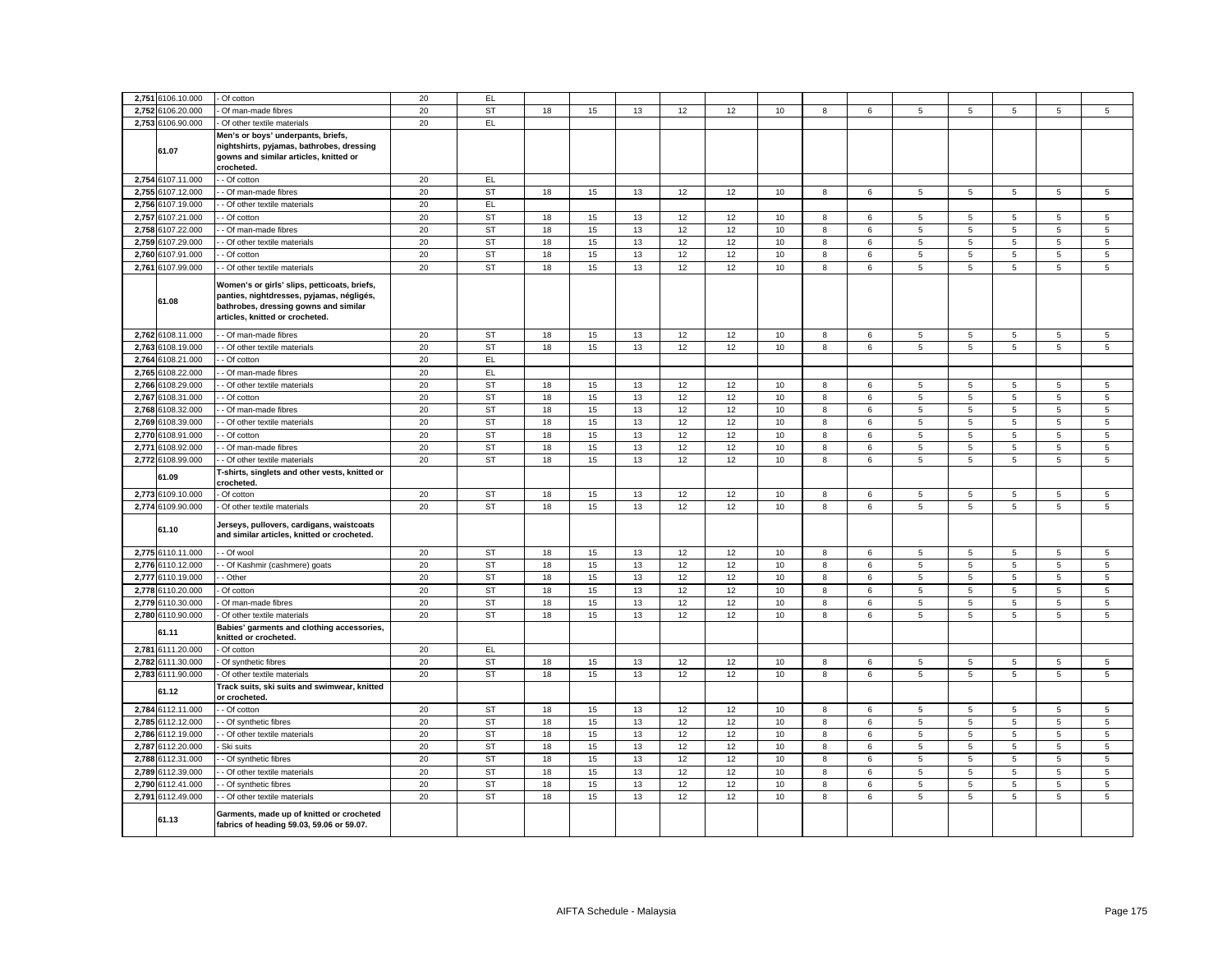| 2,792 6113.00.000                      | Garments, made up of knitted or crocheted<br>abrics of heading 59.03, 59.06 or 59.07.                                                                                                                             | 20                         | <b>ST</b>        | 18                         | 15                         | 13                         | 12               | 12               | 10                         | 8                          | 6                          | 5                | 5                | 5                          | 5                          | 5                          |
|----------------------------------------|-------------------------------------------------------------------------------------------------------------------------------------------------------------------------------------------------------------------|----------------------------|------------------|----------------------------|----------------------------|----------------------------|------------------|------------------|----------------------------|----------------------------|----------------------------|------------------|------------------|----------------------------|----------------------------|----------------------------|
| 61.14                                  | Other garments, knitted or crocheted.                                                                                                                                                                             |                            |                  |                            |                            |                            |                  |                  |                            |                            |                            |                  |                  |                            |                            |                            |
| 2.793 6114.20.000                      | Of cotton                                                                                                                                                                                                         | 20                         | <b>ST</b>        | 18                         | 15                         | 13                         | 12               | 12               | 10                         | 8                          | 6                          | 5                | 5                | 5                          | 5                          | 5                          |
| 2,794 6114.30.000                      | Of man-made fibres                                                                                                                                                                                                | 20                         | ST               | 18                         | 15                         | 13                         | 12               | 12               | 10                         | 8                          | 6                          | $5\overline{5}$  | 5                | 5                          | 5                          | 5                          |
| 2,795 6114.90.000                      | Of other textile materials                                                                                                                                                                                        | 20                         | ST               | 18                         | 15                         | 13                         | 12               | 12               | 10                         | 8                          | 6                          | 5                | 5                | 5                          | 5                          | $\overline{5}$             |
| 61.15                                  | Panty hose, tights, stockings, socks and<br>other hosiery, including graduated<br>compression hosiery (for example, stockings<br>for varicose veins) and footwear without<br>applied soles, knitted or crocheted. |                            |                  |                            |                            |                            |                  |                  |                            |                            |                            |                  |                  |                            |                            |                            |
| 2,796 6115.10.000                      | Graduated compression hosiery (for example,<br>stockings, for                                                                                                                                                     | 15                         | ST               | 14                         | 13                         | 12                         | 11               | 11               | 10                         | 8                          | 6                          | 5                | 5                | 5                          | $\,$ 5 $\,$                | $\sqrt{5}$                 |
| 2,797 6115.21.000                      | - Of synthetic fibres, measuring per single yarn<br>ess than 67                                                                                                                                                   | 15                         | ST               | 14                         | 13                         | 12                         | 11               | 11               | 10                         | 8                          | 6                          | 5                | 5                | 5                          | 5                          | 5                          |
| 2,798 6115.22.000                      | - Of synthetic fibres, measuring per single yarn<br>7 decitex or                                                                                                                                                  | 15                         | ST               | 14                         | 13                         | 12                         | 11               | 11               | 10                         | 8                          | 6                          | 5                | 5                | 5                          | 5                          | $\overline{5}$             |
| 2,799 6115.29.000                      | - Of other textile materials                                                                                                                                                                                      | 15                         | ST               | 14                         | 13                         | 12                         | 11               | 11               | 10                         | 8                          | 6                          | $5\overline{5}$  | 5                | 5                          | 5                          | 5                          |
| 2,800 6115.30.000                      | Other women's full-length or knee-length<br>osiery, measuring                                                                                                                                                     | 15                         | <b>ST</b>        | 14                         | 13                         | 12                         | 11               | 11               | 10                         | 8                          | 6                          | 5                | $\overline{5}$   | 5                          | 5                          | $\mathbf 5$                |
| 2,801 6115.94.000                      | - Of wool or fine animal hair                                                                                                                                                                                     | 15                         | <b>ST</b>        | 14                         | 13                         | 12                         | 11               | 11               | 10                         | 8                          | 6                          | 5                | 5                | 5                          | 5                          | 5                          |
| 2,802 6115.95.000                      | - Of cotton                                                                                                                                                                                                       | 15                         | <b>ST</b>        | 14                         | 13                         | 12                         | 11               | 11               | 10                         | 8                          | $\,6\,$                    | $\,$ 5 $\,$      | 5                | 5                          | $\,$ 5 $\,$                | $\,$ 5 $\,$                |
| 2,803 6115.96.000                      | - Of synthetic fibres                                                                                                                                                                                             | 15                         | ST               | 14                         | 13                         | 12                         | 11               | 11               | 10                         | 8                          | 6                          | $5\overline{5}$  | $\overline{5}$   | 5                          | 5                          | 5                          |
| 2,804 6115.99.000                      | - Of other textile materials                                                                                                                                                                                      | 15                         | <b>ST</b>        | 14                         | 13                         | 12                         | 11               | 11               | 10                         | 8                          | 6                          | 5                | 5                | 5                          | 5                          | 5                          |
| 61.16                                  | Gloves, mittens and mitts, knitted or<br>crocheted.                                                                                                                                                               |                            |                  |                            |                            |                            |                  |                  |                            |                            |                            |                  |                  |                            |                            |                            |
| 2,805 6116.10.000                      | Impregnated, coated or covered with plastics<br>or rubber                                                                                                                                                         | 20                         | ST               | 18                         | 15                         | 13                         | 12               | 12               | 10                         | 8                          | 6                          | $\overline{5}$   | 5                | 5                          | 5                          | $\mathbf 5$                |
| 2,806 6116.91.000                      | - Of wool or fine animal hair                                                                                                                                                                                     | $\mathbf 0$                | $NT-1$           | $\mathbf{0}$               | $\mathbf 0$                | $\mathbf 0$                | $\mathsf 0$      | $\mathbf 0$      | $\mathsf 0$                | $\mathbf 0$                | $\mathsf 0$                | $\mathbf 0$      | $\mathsf 0$      | $\mathsf 0$                | $\mathsf 0$                | $\mathbf 0$                |
| 2,807 6116.92.000                      | - Of cotton                                                                                                                                                                                                       | 20                         | <b>ST</b>        | 18                         | 15                         | 13                         | 12               | 12               | 10                         | 8                          | 6                          | 5                | 5                | 5                          | 5                          | 5                          |
| 2,808 6116.93.000<br>2,809 6116.99.000 | - Of synthetic fibres                                                                                                                                                                                             | 20<br>20                   | <b>ST</b><br>EL  | 18                         | 15                         | 13                         | 12               | 12               | 10                         | 8                          | 6                          | $5\overline{5}$  | 5                | 5                          | 5                          | $\overline{5}$             |
| 61.17                                  | - Of other textile materials<br>Other made up clothing accessories, knitted<br>or crocheted; knitted or crocheted parts of<br>garments or of clothing accessories.                                                |                            |                  |                            |                            |                            |                  |                  |                            |                            |                            |                  |                  |                            |                            |                            |
| 2,810 6117.10.000                      | Shawls, scarves, mufflers, mantillas, veils and<br>he like:                                                                                                                                                       | $\mathsf 0$                | $NT-1$           | $\mathbf 0$                | $\mathsf 0$                | $\mathsf{o}\xspace$        | $\mathsf 0$      | $\mathbf 0$      | $\mathsf 0$                | $\mathsf{O}\xspace$        | $\mathsf 0$                | $\mathsf 0$      | $\mathsf 0$      | $\mathsf 0$                | $\mathsf 0$                | $\mathsf 0$                |
| 2,811 6117.80                          | Other accessories:                                                                                                                                                                                                |                            | $NT-1$           |                            |                            |                            |                  |                  |                            |                            |                            |                  |                  |                            |                            |                            |
| 6117.80.100                            | Ties, bow ties and cravats                                                                                                                                                                                        | $\mathbf{0}$               | $NT-1$           | $\mathbf{0}$               | $\mathbf 0$                | $\mathbf 0$                | $\mathbf{0}$     | $\mathbf 0$      | $\mathsf 0$                | $\mathbf{0}$               | $\mathbf 0$                | $\mathbf{0}$     | $\mathsf 0$      | $\mathbf 0$                | $\mathbf{0}$               | $\mathbf 0$                |
| 6117.80.900                            | Other                                                                                                                                                                                                             | 15                         | <b>ST</b>        | 14                         | 13                         | 12                         | 11               | 11               | 10                         | 8                          | 6                          | 5                | 5                | 5                          | 5                          | $\overline{5}$             |
| 2,812 6117.90.000                      | Parts                                                                                                                                                                                                             | 15                         | <b>ST</b>        | 14                         | 13                         | 12                         | 11               | 11               | 10                         | 8                          | 6                          | $5\overline{5}$  | 5                | 5                          | 5                          | 5                          |
| 62.01                                  | Men's or boys' overcoats, car-coats, capes,<br>cloaks, anoraks (including ski-jackets), wind-<br>cheaters, wind-jackets and similar articles,<br>other than those of heading 62.03.                               |                            |                  |                            |                            |                            |                  |                  |                            |                            |                            |                  |                  |                            |                            |                            |
| 2,813 6201.11.000                      | - Of wool or fine animal hair                                                                                                                                                                                     | $\mathbf 0$                | $NT-1$           | $\mathsf 0$                | $\mathbf 0$                | $\mathbf 0$                | $\mathsf 0$      | $\mathbf 0$      | $\mathsf 0$                | $\mathbf 0$                | $\mathsf 0$                | $\mathsf 0$      | $\mathsf 0$      | $\mathbf 0$                | $\mathbf 0$                | $\mathsf 0$                |
| 2,814 6201.12.000                      | - Of cotton                                                                                                                                                                                                       | $\mathsf 0$                | $NT-1$           | $\mathsf 0$                | $\mathsf 0$                | $\mathsf 0$                | $\mathsf 0$      | $\mathbf 0$      | $\mathsf 0$                | $\mathbf 0$                | $\mathbf 0$                | $\mathsf 0$      | $\Omega$         | $\mathsf 0$                | $\mathsf 0$                | $\mathsf 0$                |
| 2,815 6201.13.000                      | - Of man-made fibres                                                                                                                                                                                              | $\mathbf 0$                | $NT-1$           | $\mathbf 0$                | 0                          | $\mathbf 0$                | 0                | $\mathbf 0$      | $\mathbf 0$                | $\mathbf 0$                | $\mathsf 0$                | $\mathbf 0$      | $\mathsf 0$      | $\mathbf 0$                | $\mathbf 0$                | $\mathbf 0$                |
| 2,816 6201.19.000                      | Of other textile materials                                                                                                                                                                                        | $\mathbf 0$                | $NT-1$           | $\mathbf 0$                | $\mathbf 0$                | $\mathbf 0$                | $\mathbf 0$      | $\mathsf 0$      | $\Omega$                   | $\mathsf 0$                | $\,0\,$                    | $\mathbf 0$      | $\Omega$         | $\mathbf 0$                | $\mathbf 0$                | $\mathbf 0$                |
| 2,817 6201.91.000                      | - Of wool or fine animal hair                                                                                                                                                                                     | $\mathbf 0$                | $NT-1$<br>$NT-1$ | $\mathbf 0$<br>$\mathsf 0$ | $\mathbf 0$<br>$\mathsf 0$ | $\mathbf 0$                | 0<br>$\mathsf 0$ | 0<br>$\mathsf 0$ | $\mathsf 0$<br>$\mathbf 0$ | $\mathbf 0$                | $\mathbf 0$<br>$\mathsf 0$ | 0<br>$\mathsf 0$ | 0<br>$\mathbf 0$ | $\mathsf 0$<br>$\mathsf 0$ | $\mathbf 0$<br>$\mathsf 0$ | 0                          |
| 2,818 6201.92.000<br>2,819 6201.93.000 | Of cotton<br>- Of man-made fibres                                                                                                                                                                                 | $\mathbf 0$<br>$\mathsf 0$ | $NT-1$           | $\mathsf 0$                | $\mathbf 0$                | $\mathbf 0$<br>$\mathsf 0$ | $\mathsf 0$      | $\mathsf 0$      | $\mathsf 0$                | $\mathbf 0$<br>$\mathbf 0$ | $\mathsf 0$                | $\mathsf 0$      | $\mathsf 0$      | $\mathsf 0$                | $\mathbf 0$                | $\mathsf 0$<br>$\mathsf 0$ |
| 2,820 6201.99.000                      | - Of other textile materials                                                                                                                                                                                      | $\mathsf 0$                | $NT-1$           | $\mathsf 0$                | $\mathsf 0$                | $\mathbf 0$                | $\mathbf 0$      | $\mathsf 0$      | $\mathbf 0$                | $\mathsf 0$                | $\mathbf 0$                | $\overline{0}$   | $\mathbf 0$      | $\Omega$                   | $\mathsf 0$                | $\mathsf 0$                |
| 62.02                                  | Women's or girls' overcoats, car-coats,<br>capes, cloaks, anoraks (including ski-<br>jackets), wind-cheaters, wind-jackets and<br>similar articles, other than those of heading<br>62.04.                         |                            |                  |                            |                            |                            |                  |                  |                            |                            |                            |                  |                  |                            |                            |                            |
| 2,821 6202.11.000                      | - Of wool or fine animal hair                                                                                                                                                                                     | $\mathbf 0$                | $NT-1$           | $\mathbf{0}$               | $\mathbf 0$                | $\mathsf 0$                | $\mathsf 0$      | $\mathsf 0$      | $\mathsf 0$                | $\mathbf 0$                | $\mathsf 0$                | $\mathbf 0$      | $\mathsf 0$      | $\mathsf 0$                | $\mathsf 0$                | $\mathsf 0$                |
| 2,822 6202.12.000                      | - Of cotton                                                                                                                                                                                                       | $\mathbf 0$                | $NT-1$           | $\mathbf 0$                | $\mathbf 0$                | $\mathsf 0$                | $\mathbf 0$      | $\mathbf 0$      | $\mathsf 0$                | $\mathsf 0$                | $\mathbf 0$                | $\mathsf 0$      | $\mathsf 0$      | $\mathsf 0$                | $\mathsf 0$                | $\mathsf 0$                |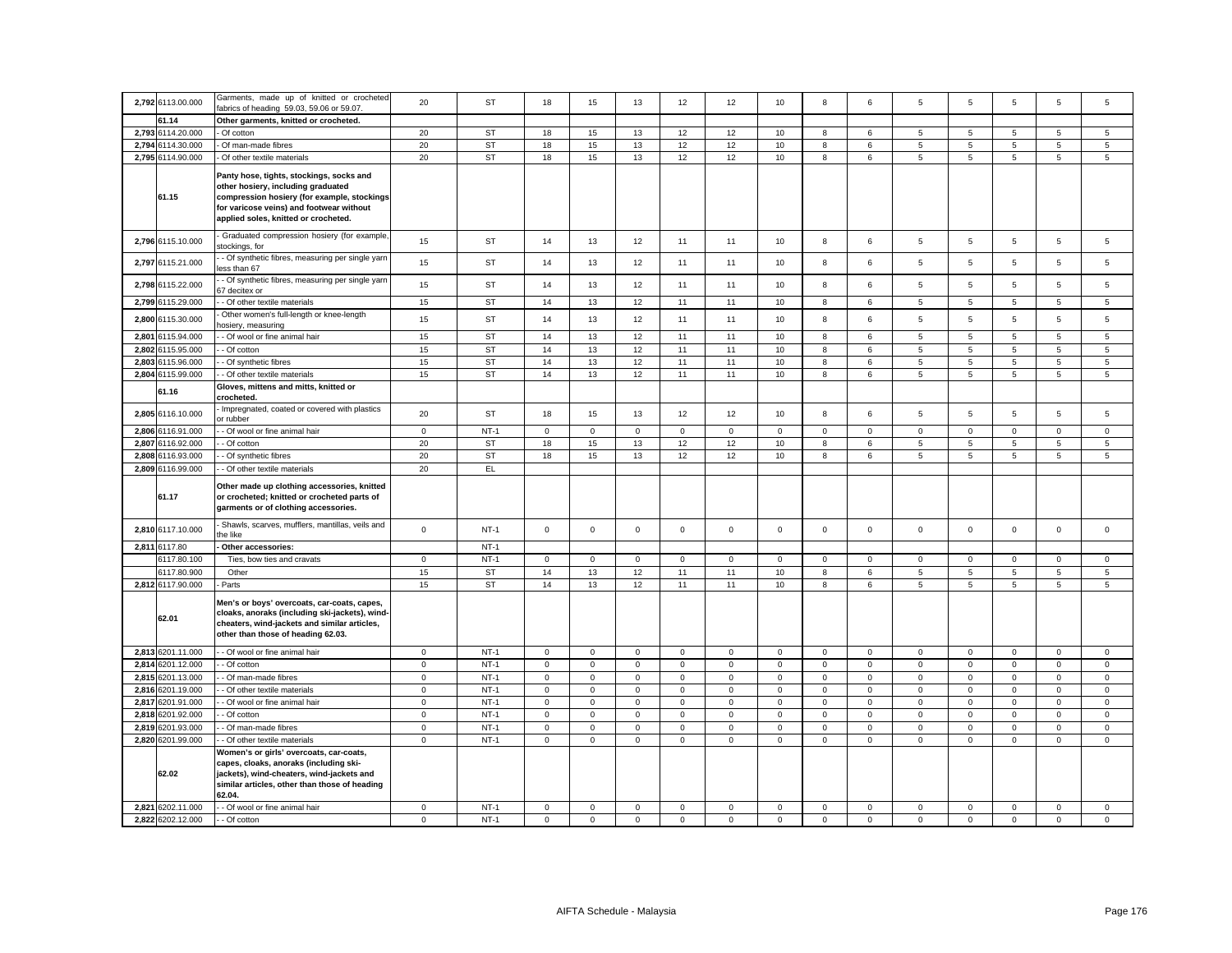|       | 2,823 6202.13.000 | - Of man-made fibres                                                                                                                                                         | $\mathbf 0$    | $NT-1$    | 0           | $\mathbf 0$  | $\mathbf 0$ | $\mathbf 0$ | 0           | $\mathbf 0$ | $\mathbf 0$ | $\mathbf 0$  | $\mathbf 0$     | $\mathbf 0$    | $\Omega$     | $\mathbf 0$    | $\mathbf 0$    |
|-------|-------------------|------------------------------------------------------------------------------------------------------------------------------------------------------------------------------|----------------|-----------|-------------|--------------|-------------|-------------|-------------|-------------|-------------|--------------|-----------------|----------------|--------------|----------------|----------------|
| 2.824 | 3202.19.000       | Of other textile materials                                                                                                                                                   | $\mathbf 0$    | $NT-1$    | $\mathbf 0$ | $\mathbf 0$  | $\mathbf 0$ | $\mathbf 0$ | 0           | $\mathbf 0$ | $\mathsf 0$ | $\mathbf 0$  | $\mathsf 0$     | $\mathbf 0$    | $\mathbf 0$  | $\mathbf 0$    | $\mathbf 0$    |
| 2,825 | 6202.91.000       | Of wool or fine animal hair                                                                                                                                                  | $\overline{0}$ | $NT-1$    | 0           | $\mathbf{0}$ | $\mathbf 0$ | $\mathbf 0$ | 0           | $\mathbf 0$ | $\mathbf 0$ | $\mathbf{0}$ | $\mathbf 0$     | $\mathbf 0$    | $\mathbf 0$  | 0              | $\mathsf 0$    |
| 2,826 | 3202.92.000       | - Of cotton                                                                                                                                                                  | $\mathbf 0$    | $NT-1$    | $\mathbf 0$ | $\mathsf 0$  | $\mathsf 0$ | $\mathsf 0$ | $\mathsf 0$ | $\mathsf 0$ | $\mathsf 0$ | $\mathbf 0$  | $\mathsf 0$     | $\mathbf 0$    | $\mathsf 0$  | $\mathbf 0$    | $\mathsf 0$    |
| 2,827 | 6202.93.000       | Of man-made fibres                                                                                                                                                           | $\mathbf 0$    | $NT-1$    | $\mathbf 0$ | $\mathsf 0$  | $\mathsf 0$ | $\mathsf 0$ | $\mathsf 0$ | $\mathsf 0$ | $\mathsf 0$ | $\mathsf 0$  | $\mathsf 0$     | $\mathsf 0$    | $\mathsf 0$  | $\mathsf 0$    | $\mathsf 0$    |
|       |                   |                                                                                                                                                                              |                |           |             |              |             |             |             |             |             |              |                 |                |              |                |                |
|       | 2,828 6202.99.000 | - Of other textile materials                                                                                                                                                 | $\mathbf 0$    | $NT-1$    | $\mathbf 0$ | $\mathbf 0$  | $\mathbf 0$ | $\mathbf 0$ | $\mathbf 0$ | $\mathbf 0$ | $\mathbf 0$ | $\mathbf{0}$ | $\mathbf 0$     | $\mathbf 0$    | $\mathbf{O}$ | $\mathbf 0$    | $\mathbf 0$    |
|       | 62.03             | Men's or boys' suits, ensembles, jackets,<br>blazers, trousers, bib and brace overalls,<br>breeches and shorts (other than swimwear).                                        |                |           |             |              |             |             |             |             |             |              |                 |                |              |                |                |
|       | 2,829 6203.11.000 | - Of wool or fine animal hair                                                                                                                                                | 15             | ST        | 14          | 13           | 12          | 11          | 11          | 10          | 8           | 6            | 5               | 5              | 5            | 5              | 5              |
| 2.830 | 6203.12.000       | - Of synthetic fibres                                                                                                                                                        | 15             | <b>ST</b> | 14          | 13           | 12          | 11          | 11          | 10          | 8           | 6            | 5               | 5              | 5            | 5              | 5              |
| 2,831 | 6203.19.000       | Of other textile materials                                                                                                                                                   | 15             | ST        | 14          | 13           | 12          | 11          | 11          | 10          | 8           | 6            | 5               | 5              | 5            | 5              | 5              |
| 2,832 | 6203.22.000       | - Of cotton                                                                                                                                                                  | 20             | ST        | 18          | 15           | 13          | 12          | 12          | 10          | 8           | 6            | 5               | 5              | 5            | 5              | 5              |
| 2,833 | 6203.23.000       | Of synthetic fibres                                                                                                                                                          | 20             | ST        | 18          | 15           | 13          | 12          | 12          | 10          | 8           | 6            | 5               | 5              | 5            | 5              | 5              |
| 2.834 | 6203.29.000       | - Of other textile materials                                                                                                                                                 | 20             | <b>ST</b> | 18          | 15           | 13          | 12          | 12          | 10          | 8           | 6            | 5               | 5              | 5            | $\overline{5}$ | 5              |
| 2.835 | 6203.31.000       | - Of wool or fine animal hair                                                                                                                                                | 15             | ST        | 14          | 13           | 12          | 11          | 11          | 10          | 8           | 6            | 5               | 5              | 5            | 5              | 5              |
|       | 2,836 6203.32.000 | - Of cotton                                                                                                                                                                  | 15             | <b>ST</b> | 14          | 13           | 12          | 11          | 11          | 10          | 8           | 6            | 5               | 5              | 5            | 5              | 5              |
| 2.837 | 6203.33.000       | - Of synthetic fibres                                                                                                                                                        | 15             | <b>ST</b> | 14          | 13           | 12          | 11          | 11          | 10          | 8           | 6            | 5               | 5              | 5            | 5              | 5              |
|       | 2,838 6203.39.000 | Of other textile materials                                                                                                                                                   | 15             | <b>ST</b> | 14          | 13           | 12          | 11          | 11          | 10          | 8           | 6            | 5               | $\,$ 5 $\,$    | 5            | 5              | $\overline{5}$ |
| 2.839 | 6203.41.000       | Of wool or fine animal hair                                                                                                                                                  | 20             | ST        | 18          | 15           | 13          | 12          | 12          | 10          | 8           | 6            | 5               | 5              | 5            | 5              | 5              |
|       | 2,840 6203.42.000 | - Of cotton                                                                                                                                                                  | 20             | EL.       |             |              |             |             |             |             |             |              |                 |                |              |                |                |
| 2,841 | 6203.43.000       | Of synthetic fibres                                                                                                                                                          | 20             | <b>ST</b> | 18          | 15           | 13          | 12          | 12          | 10          | 8           | 6            | 5               | $\,$ 5 $\,$    | 5            | 5              | $\sqrt{5}$     |
|       | 2,842 6203.49.000 | - Of other textile materials                                                                                                                                                 | 20             | <b>ST</b> | 18          | 15           | 13          | 12          | 12          | 10          | 8           | 6            | 5               | 5              | 5            | 5              | $\overline{5}$ |
|       | 62.04             | Women's or girls' suits, ensembles, jackets,<br>blazers, dresses, skirts, divided skirts,<br>trousers, bib and brace overalls, breeches<br>and shorts (other than swimwear). |                |           |             |              |             |             |             |             |             |              |                 |                |              |                |                |
|       | 2,843 6204.11.000 | - Of wool or fine animal hair                                                                                                                                                | 15             | <b>ST</b> | 14          | 13           | 12          | 11          | 11          | 10          | 8           | 6            | 5               | 5              | 5            | 5              | $\sqrt{5}$     |
|       | 2,844 6204.12.000 | Of cotton                                                                                                                                                                    | 15             | <b>ST</b> | 14          | 13           | 12          | 11          | 11          | 10          | 8           | 6            | $5\phantom{.0}$ | $\overline{5}$ | 5            | 5              | 5              |
| 2.845 | 6204.13.000       | - Of synthetic fibres                                                                                                                                                        | 15             | ST        | 14          | 13           | 12          | 11          | 11          | 10          | 8           | 6            | 5               | 5              | 5            | 5              | 5              |
| 2,846 | 6204.19.000       | Of other textile materials                                                                                                                                                   | 15             | <b>ST</b> | 14          | 13           | 12          | 11          | 11          | 10          | 8           | 6            | $\overline{5}$  | $\sqrt{5}$     | 5            | 5              | 5              |
| 2,847 | 6204.21.000       | - Of wool or fine animal hair                                                                                                                                                | 20             | ST        | 18          | 15           | 13          | 12          | 12          | 10          | 8           | 6            | 5               | 5              | 5            | 5              | 5              |
| 2,848 | 6204.22.000       | - Of cotton                                                                                                                                                                  | 20             | ST        | 18          | 15           | 13          | 12          | 12          | 10          | 8           | 6            | 5               | 5              | 5            | 5              | 5              |
|       | 2.849 6204.23.000 | Of synthetic fibres                                                                                                                                                          | 20             | <b>ST</b> | 18          | 15           | 13          | 12          | 12          | 10          | 8           | 6            | 5               | 5              | 5            | 5              | 5              |
|       | 2,850 6204.29.000 | - Of other textile materials                                                                                                                                                 | 20             | ST        | 18          | 15           | 13          | 12          | 12          | 10          | 8           | 6            | 5               | 5              | 5            | 5              | 5              |
| 2.851 | 6204.31.000       | Of wool or fine animal hair                                                                                                                                                  | 15             | <b>ST</b> | 14          | 13           | 12          | 11          | 11          | 10          | 8           | 6            | 5               | 5              | 5            | 5              | 5              |
| 2.852 | 6204.32.000       | Of cotton                                                                                                                                                                    | 15             | <b>ST</b> | 14          | 13           | 12          | 11          | 11          | 10          | 8           | 6            | 5               | 5              | 5            | 5              | $\overline{5}$ |
|       | 2,853 6204.33.000 | - Of synthetic fibres                                                                                                                                                        | 15             | ST        | 14          | 13           | 12          | 11          | 11          | 10          | 8           | 6            | 5               | 5              | 5            | 5              | 5              |
|       | 2,854 6204.39.000 | Of other textile materials                                                                                                                                                   | 15             | <b>ST</b> | 14          | 13           | 12          | 11          | 11          | 10          | 8           | 6            | $\overline{5}$  | 5              | 5            | 5              | 5              |
|       | 2,855 6204.41.000 | Of wool or fine animal hair                                                                                                                                                  | 20             | <b>ST</b> | 18          | 15           | 13          | 12          | 12          | 10          | 8           | 6            | 5               | 5              | 5            | 5              | 5              |
| 2,856 | 6204.42.000       | Of cotton                                                                                                                                                                    | 20             | <b>ST</b> | 18          | 15           | 13          | 12          | 12          | 10          | $\bf8$      | 6            | $\sqrt{5}$      | $\,$ 5 $\,$    | $\,$ 5 $\,$  | $\,$ 5 $\,$    | $\,$ 5 $\,$    |
| 2.857 | 6204.43.000       | - Of synthetic fibres                                                                                                                                                        | 20             | <b>ST</b> | 18          | 15           | 13          | 12          | 12          | 10          | 8           | 6            | 5               | 5              | 5            | 5              | 5              |
| 2,858 | 6204.44.000       | Of artificial fibres                                                                                                                                                         | 20             | <b>ST</b> | 18          | 15           | 13          | 12          | 12          | 10          | 8           | 6            | 5               | 5              | 5            | 5              | $\sqrt{5}$     |
| 2,859 | 6204.49.000       | - Of other textile materials                                                                                                                                                 | 20             | <b>ST</b> | 18          | 15           | 13          | 12          | 12          | 10          | 8           | 6            | 5               | 5              | 5            | 5              | 5              |
| 2,860 | 6204.51.000       | Of wool or fine animal hair                                                                                                                                                  | 20             | <b>ST</b> | 18          | 15           | 13          | 12          | 12          | 10          | 8           | 6            | 5               | 5              | 5            | 5              | 5              |
| 2,861 | 6204.52.000       | - Of cotton                                                                                                                                                                  | 20             | <b>ST</b> | 18          | 15           | 13          | 12          | 12          | 10          | 8           | 6            | 5               | 5              | 5            | 5              | 5              |
| 2,862 | 6204.53.000       | Of synthetic fibres                                                                                                                                                          | 20             | <b>ST</b> | 18          | 15           | 13          | 12          | 12          | 10          | 8           | 6            | 5               | $\overline{5}$ | 5            | 5              | $\sqrt{5}$     |
| 2,863 | 3204.59.000       | Of other textile materials                                                                                                                                                   | 20             | <b>ST</b> | 18          | 15           | 13          | 12          | 12          | 10          | 8           | 6            | $5\phantom{.0}$ | 5              | 5            | 5              | 5              |
| 2,864 | 6204.61.000       | - Of wool or fine animal hair                                                                                                                                                | 20             | <b>ST</b> | 18          | 15           | 13          | 12          | 12          | 10          | 8           | 6            | 5               | 5              | 5            | 5              | 5              |
| 2.865 | 6204.62.000       | Of cotton                                                                                                                                                                    | 20             | <b>ST</b> | 18          | 15           | 13          | 12          | 12          | 10          | 8           | 6            | 5               | $\,$ 5 $\,$    | 5            | 5              | 5              |
| 2.866 | 6204.63.000       | - Of synthetic fibres                                                                                                                                                        | 20             | <b>ST</b> | 18          | 15           | 13          | 12          | 12          | 10          | 8           | 6            | 5               | 5              | 5            | 5              | 5              |
| 2,867 | 6204.69.000       | Of other textile materials                                                                                                                                                   | 20             | ST        | 18          | 15           | 13          | 12          | 12          | 10          | 8           | 6            | 5               | 5              | 5            | 5              | 5              |
|       | 32.05             | Men's or boys' shirts.                                                                                                                                                       |                |           |             |              |             |             |             |             |             |              |                 |                |              |                |                |
| 2.868 | 6205.20.000       | Of cotton                                                                                                                                                                    | 20             | EL.       |             |              |             |             |             |             |             |              |                 |                |              |                |                |
| 2.869 | 6205.30.000       | Of man-made fibres                                                                                                                                                           | 20             | ST        | 18          | 15           | 13          | 12          | 12          | 10          | 8           | 6            | 5               | 5              | 5            | 5              | 5              |
| 2,870 | 6205.90.000       | Of other textile materials                                                                                                                                                   | 20             | EL.       |             |              |             |             |             |             |             |              |                 |                |              |                |                |
|       | 62.06             | Women's or girls' blouses, shirts and shirt-<br>blouses.                                                                                                                     |                |           |             |              |             |             |             |             |             |              |                 |                |              |                |                |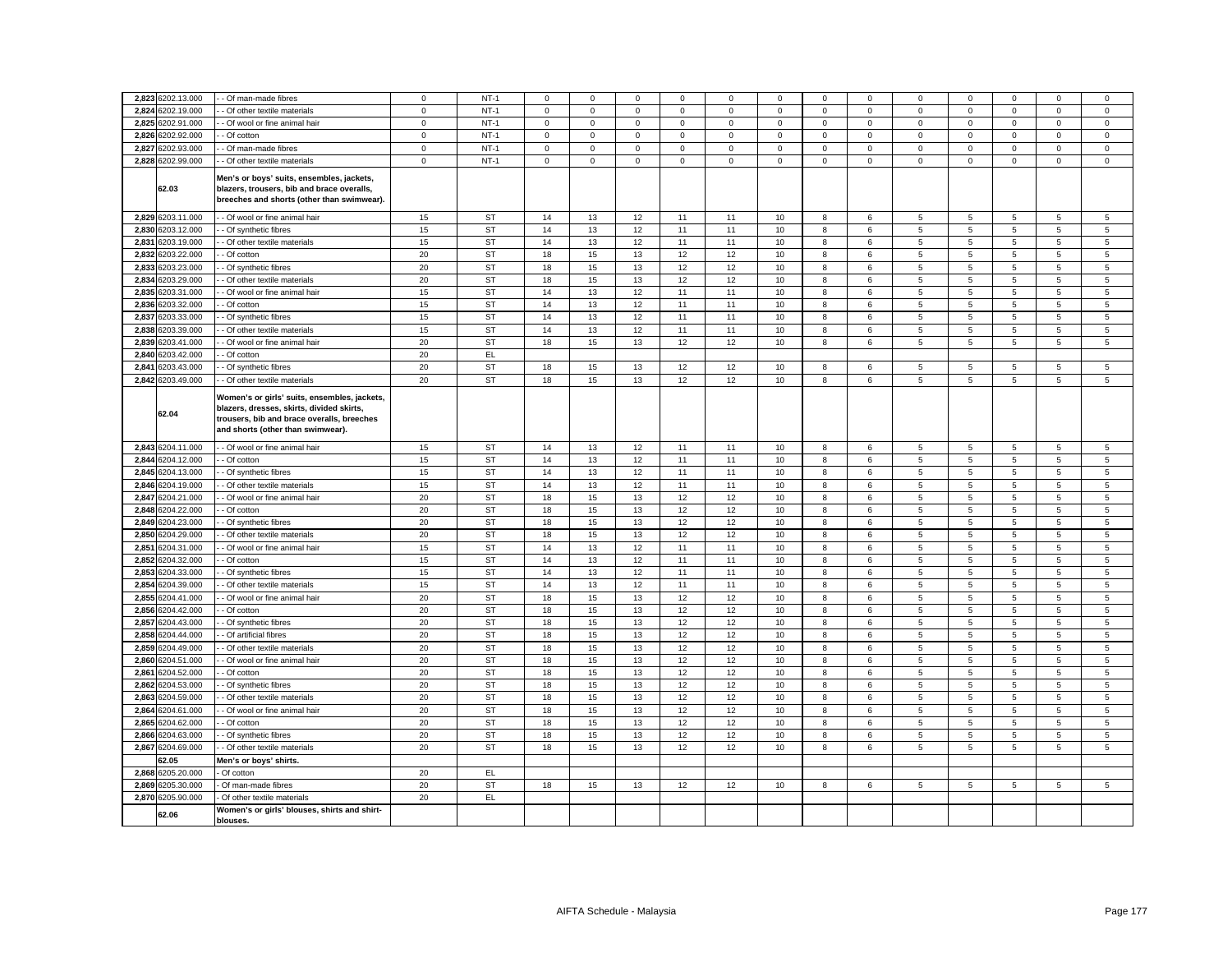| 6206.20.000<br>15<br>12<br>2,872<br>20<br>ST<br>18<br>13<br>12<br>10<br>8<br>5<br>5<br>5<br>5<br>Of wool or fine animal hair<br>6<br>2,873<br>6206.30.000<br>ST<br>15<br>12<br>20<br>18<br>13<br>12<br>10<br>8<br>5<br>5<br>5<br>5<br>Of cotton<br>6<br>6206.40.000<br>2,874<br>20<br><b>ST</b><br>15<br>13<br>12<br>8<br>5<br>5<br>5<br>Of man-made fibres<br>18<br>12<br>10<br>6<br>5<br>2,875<br>20<br>6206.90.000<br>EL.<br>Of other textile materials<br>Men's or boys' singlets and other vests,<br>underpants, briefs, nightshirts, pyjamas,<br>62.07<br>bathrobes, dressing gowns and similar<br>articles.<br>2,876 6207.11.000<br>20<br>EL.<br>- Of cotton<br>2,877<br>6207.19.000<br>Of other textile materials<br>20<br>EL<br>6207.21.000<br><b>ST</b><br>2,878<br>20<br>15<br>Of cotton<br>18<br>13<br>12<br>12<br>10<br>8<br>5<br>5<br>5<br>5<br>6<br>2,879<br>3207.22.000<br>20<br>ST<br>18<br>15<br>13<br>12<br>12<br>10<br>8<br>5<br>5<br>5<br>5<br>Of man-made fibres<br>6<br>2.880<br>3207.29.000<br>20<br><b>ST</b><br>15<br>13<br>12<br>8<br>5<br>Of other textile materials<br>18<br>12<br>10<br>6<br>5<br>5<br>5<br>2,881<br><b>ST</b><br>3207.91<br>Of cotton:<br>207.91.100<br>$\mathbf 0$<br><b>ST</b><br>$\mathsf 0$<br>$\mathbf 0$<br>$\mathbf 0$<br>Pilgrimage robes (pakaian ehram)<br>$\mathbf 0$<br>$\mathbf 0$<br>0<br>$\mathbf 0$<br>0<br>0<br>$\mathbf 0$<br>$\mathbf 0$<br>$\mathbf 0$<br>3207.91.900<br>20<br><b>ST</b><br>18<br>15<br>13<br>12<br>12<br>10<br>8<br>5<br>5<br>5<br>5<br>Other<br>6<br>2,882 6207.99.000<br>20<br><b>ST</b><br>15<br>12<br>5<br>- Of other textile materials<br>18<br>13<br>12<br>10<br>8<br>6<br>5<br>5<br>5<br>Women's or girls' singlets and other vests,<br>slips, petticoats, briefs, panties,<br>62.08<br>nightdresses, pyjamas, négligés, bathrobes,<br>dressing gowns and similar articles.<br>6208.11.000<br>20<br><b>ST</b><br>18<br>15<br>13<br>12<br>12<br>$10$<br>$\,$ 5 $\,$<br>5<br>$\mathbf 5$<br>2.883<br>- Of man-made fibres<br>8<br>6<br>5<br>2,884 6208.19.000<br>20<br>ST<br>15<br>13<br>12<br>10<br>8<br>5<br>5<br>5<br>5<br>- Of other textile materials<br>18<br>12<br>6<br>2.885<br>6208.21.000<br>20<br><b>ST</b><br>18<br>15<br>13<br>12<br>12<br>10<br>5<br>5<br>5<br>5<br>- Of cotton<br>8<br>6<br>2,886<br>208.22.000<br><b>ST</b><br>20<br>15<br>13<br>12<br>10<br>5<br>5<br>5<br>5<br>Of man-made fibres<br>18<br>12<br>8<br>6<br>3208.29.000<br>15<br>12<br>5<br>2,887<br>20<br><b>ST</b><br>18<br>13<br>12<br>10<br>8<br>5<br>5<br>$\sqrt{5}$<br>Of other textile materials<br>6<br>2,888<br>6208.91.000<br>15<br>Of cotton<br>20<br>ST<br>18<br>13<br>12<br>12<br>10<br>8<br>6<br>5<br>5<br>5<br>5<br>2,889<br>3208.92.000<br>20<br><b>ST</b><br>18<br>15<br>13<br>12<br>10<br>8<br>5<br>5<br>12<br>6<br>5<br>5<br>Of man-made fibres<br><b>ST</b><br>5<br>5<br>$\overline{5}$<br>$\overline{5}$<br>2,890<br>208.99.000<br>20<br>18<br>15<br>13<br>12<br>12<br>10<br>8<br>Of other textile materials<br>6<br>62.09<br>Babies' garments and clothing accessories.<br>2,891<br>6209.20.000<br>Of cotton<br>20<br>EL<br>2,892<br>6209.30.000<br>20<br>EL<br>- Of synthetic fibres<br><b>ST</b><br>2,893<br>3209.90.000<br>20<br>$5\overline{5}$<br>Of other textile materials<br>18<br>15<br>13<br>12<br>12<br>10<br>8<br>6<br>5<br>5<br>$5\overline{5}$<br>Garments, made up of fabrics of heading<br>62.10<br>56.02, 56.03, 59.03, 59.06 or 59.07.<br>2,894 6210.10.000<br>- Of fabrics heading 56.02 or 56.03<br>20<br>ST<br>18<br>15<br>13<br>12<br>12<br>10<br>8<br>6<br>5<br>5<br>5<br>5<br>Other garments, of the type described in<br>20<br>ST<br>5<br>5<br>5<br>2,895<br>6210.20.000<br>18<br>15<br>13<br>12<br>12<br>10<br>8<br>6<br>5<br>subheadings 6201.11<br>Other garments, of the type described in<br>2,896 6210.30.000<br>20<br><b>ST</b><br>18<br>15<br>13<br>12<br>10<br>6<br>5<br>5<br>5<br>5<br>12<br>8<br>ubheadings 6202.11<br>20<br><b>ST</b><br>15<br>12<br>12<br>10<br>8<br>5<br>5<br>5<br>5<br>2.897<br>6210.40.000<br>18<br>13<br>6<br>Other men's or boys' garments<br>2,898<br>6210.50.000<br>20<br><b>ST</b><br>18<br>15<br>13<br>12<br>12<br>10<br>8<br>5<br>5<br>5<br>5<br>Other women's or girls' garments<br>6<br>Track suits, ski suits and swimwear; other<br>62.11<br>garments.<br>2,899<br>6211.11.000<br>20<br>ST<br>18<br>15<br>13<br>12<br>12<br>10<br>8<br>5<br>5<br>5<br>5<br>- Men's or boys'<br>6<br>2.900<br>6211.12.000<br>20<br><b>ST</b><br>15<br>- Women's or girls'<br>18<br>13<br>12<br>12<br>10<br>8<br>6<br>5<br>5<br>5<br>5<br>2.901<br>6211.20.000<br>20<br><b>ST</b><br>18<br>15<br>13<br>12<br>12<br>10<br>5<br>5<br>5<br>5<br>Ski suits<br>8<br>6 | 5<br>5<br>5<br>5<br>5<br>5 |
|--------------------------------------------------------------------------------------------------------------------------------------------------------------------------------------------------------------------------------------------------------------------------------------------------------------------------------------------------------------------------------------------------------------------------------------------------------------------------------------------------------------------------------------------------------------------------------------------------------------------------------------------------------------------------------------------------------------------------------------------------------------------------------------------------------------------------------------------------------------------------------------------------------------------------------------------------------------------------------------------------------------------------------------------------------------------------------------------------------------------------------------------------------------------------------------------------------------------------------------------------------------------------------------------------------------------------------------------------------------------------------------------------------------------------------------------------------------------------------------------------------------------------------------------------------------------------------------------------------------------------------------------------------------------------------------------------------------------------------------------------------------------------------------------------------------------------------------------------------------------------------------------------------------------------------------------------------------------------------------------------------------------------------------------------------------------------------------------------------------------------------------------------------------------------------------------------------------------------------------------------------------------------------------------------------------------------------------------------------------------------------------------------------------------------------------------------------------------------------------------------------------------------------------------------------------------------------------------------------------------------------------------------------------------------------------------------------------------------------------------------------------------------------------------------------------------------------------------------------------------------------------------------------------------------------------------------------------------------------------------------------------------------------------------------------------------------------------------------------------------------------------------------------------------------------------------------------------------------------------------------------------------------------------------------------------------------------------------------------------------------------------------------------------------------------------------------------------------------------------------------------------------------------------------------------------------------------------------------------------------------------------------------------------------------------------------------------------------------------------------------------------------------------------------------------------------------------------------------------------------------------------------------------------------------------------------------------------------------------------------------------------------------------------------------------------------------------------------------------------------------------------------------------------------------------------------------------------------------------------------------------------------------------------------------------------------------------------------------------------------------------------------------------------------------------------------------------------------------------------------------------------------------------------------------------------------------------------------------------------------------------------------------------------------------------------------------------------------|----------------------------|
|                                                                                                                                                                                                                                                                                                                                                                                                                                                                                                                                                                                                                                                                                                                                                                                                                                                                                                                                                                                                                                                                                                                                                                                                                                                                                                                                                                                                                                                                                                                                                                                                                                                                                                                                                                                                                                                                                                                                                                                                                                                                                                                                                                                                                                                                                                                                                                                                                                                                                                                                                                                                                                                                                                                                                                                                                                                                                                                                                                                                                                                                                                                                                                                                                                                                                                                                                                                                                                                                                                                                                                                                                                                                                                                                                                                                                                                                                                                                                                                                                                                                                                                                                                                                                                                                                                                                                                                                                                                                                                                                                                                                                                                                                                                    |                            |
|                                                                                                                                                                                                                                                                                                                                                                                                                                                                                                                                                                                                                                                                                                                                                                                                                                                                                                                                                                                                                                                                                                                                                                                                                                                                                                                                                                                                                                                                                                                                                                                                                                                                                                                                                                                                                                                                                                                                                                                                                                                                                                                                                                                                                                                                                                                                                                                                                                                                                                                                                                                                                                                                                                                                                                                                                                                                                                                                                                                                                                                                                                                                                                                                                                                                                                                                                                                                                                                                                                                                                                                                                                                                                                                                                                                                                                                                                                                                                                                                                                                                                                                                                                                                                                                                                                                                                                                                                                                                                                                                                                                                                                                                                                                    |                            |
|                                                                                                                                                                                                                                                                                                                                                                                                                                                                                                                                                                                                                                                                                                                                                                                                                                                                                                                                                                                                                                                                                                                                                                                                                                                                                                                                                                                                                                                                                                                                                                                                                                                                                                                                                                                                                                                                                                                                                                                                                                                                                                                                                                                                                                                                                                                                                                                                                                                                                                                                                                                                                                                                                                                                                                                                                                                                                                                                                                                                                                                                                                                                                                                                                                                                                                                                                                                                                                                                                                                                                                                                                                                                                                                                                                                                                                                                                                                                                                                                                                                                                                                                                                                                                                                                                                                                                                                                                                                                                                                                                                                                                                                                                                                    |                            |
|                                                                                                                                                                                                                                                                                                                                                                                                                                                                                                                                                                                                                                                                                                                                                                                                                                                                                                                                                                                                                                                                                                                                                                                                                                                                                                                                                                                                                                                                                                                                                                                                                                                                                                                                                                                                                                                                                                                                                                                                                                                                                                                                                                                                                                                                                                                                                                                                                                                                                                                                                                                                                                                                                                                                                                                                                                                                                                                                                                                                                                                                                                                                                                                                                                                                                                                                                                                                                                                                                                                                                                                                                                                                                                                                                                                                                                                                                                                                                                                                                                                                                                                                                                                                                                                                                                                                                                                                                                                                                                                                                                                                                                                                                                                    |                            |
|                                                                                                                                                                                                                                                                                                                                                                                                                                                                                                                                                                                                                                                                                                                                                                                                                                                                                                                                                                                                                                                                                                                                                                                                                                                                                                                                                                                                                                                                                                                                                                                                                                                                                                                                                                                                                                                                                                                                                                                                                                                                                                                                                                                                                                                                                                                                                                                                                                                                                                                                                                                                                                                                                                                                                                                                                                                                                                                                                                                                                                                                                                                                                                                                                                                                                                                                                                                                                                                                                                                                                                                                                                                                                                                                                                                                                                                                                                                                                                                                                                                                                                                                                                                                                                                                                                                                                                                                                                                                                                                                                                                                                                                                                                                    |                            |
|                                                                                                                                                                                                                                                                                                                                                                                                                                                                                                                                                                                                                                                                                                                                                                                                                                                                                                                                                                                                                                                                                                                                                                                                                                                                                                                                                                                                                                                                                                                                                                                                                                                                                                                                                                                                                                                                                                                                                                                                                                                                                                                                                                                                                                                                                                                                                                                                                                                                                                                                                                                                                                                                                                                                                                                                                                                                                                                                                                                                                                                                                                                                                                                                                                                                                                                                                                                                                                                                                                                                                                                                                                                                                                                                                                                                                                                                                                                                                                                                                                                                                                                                                                                                                                                                                                                                                                                                                                                                                                                                                                                                                                                                                                                    |                            |
|                                                                                                                                                                                                                                                                                                                                                                                                                                                                                                                                                                                                                                                                                                                                                                                                                                                                                                                                                                                                                                                                                                                                                                                                                                                                                                                                                                                                                                                                                                                                                                                                                                                                                                                                                                                                                                                                                                                                                                                                                                                                                                                                                                                                                                                                                                                                                                                                                                                                                                                                                                                                                                                                                                                                                                                                                                                                                                                                                                                                                                                                                                                                                                                                                                                                                                                                                                                                                                                                                                                                                                                                                                                                                                                                                                                                                                                                                                                                                                                                                                                                                                                                                                                                                                                                                                                                                                                                                                                                                                                                                                                                                                                                                                                    |                            |
|                                                                                                                                                                                                                                                                                                                                                                                                                                                                                                                                                                                                                                                                                                                                                                                                                                                                                                                                                                                                                                                                                                                                                                                                                                                                                                                                                                                                                                                                                                                                                                                                                                                                                                                                                                                                                                                                                                                                                                                                                                                                                                                                                                                                                                                                                                                                                                                                                                                                                                                                                                                                                                                                                                                                                                                                                                                                                                                                                                                                                                                                                                                                                                                                                                                                                                                                                                                                                                                                                                                                                                                                                                                                                                                                                                                                                                                                                                                                                                                                                                                                                                                                                                                                                                                                                                                                                                                                                                                                                                                                                                                                                                                                                                                    |                            |
|                                                                                                                                                                                                                                                                                                                                                                                                                                                                                                                                                                                                                                                                                                                                                                                                                                                                                                                                                                                                                                                                                                                                                                                                                                                                                                                                                                                                                                                                                                                                                                                                                                                                                                                                                                                                                                                                                                                                                                                                                                                                                                                                                                                                                                                                                                                                                                                                                                                                                                                                                                                                                                                                                                                                                                                                                                                                                                                                                                                                                                                                                                                                                                                                                                                                                                                                                                                                                                                                                                                                                                                                                                                                                                                                                                                                                                                                                                                                                                                                                                                                                                                                                                                                                                                                                                                                                                                                                                                                                                                                                                                                                                                                                                                    |                            |
|                                                                                                                                                                                                                                                                                                                                                                                                                                                                                                                                                                                                                                                                                                                                                                                                                                                                                                                                                                                                                                                                                                                                                                                                                                                                                                                                                                                                                                                                                                                                                                                                                                                                                                                                                                                                                                                                                                                                                                                                                                                                                                                                                                                                                                                                                                                                                                                                                                                                                                                                                                                                                                                                                                                                                                                                                                                                                                                                                                                                                                                                                                                                                                                                                                                                                                                                                                                                                                                                                                                                                                                                                                                                                                                                                                                                                                                                                                                                                                                                                                                                                                                                                                                                                                                                                                                                                                                                                                                                                                                                                                                                                                                                                                                    |                            |
|                                                                                                                                                                                                                                                                                                                                                                                                                                                                                                                                                                                                                                                                                                                                                                                                                                                                                                                                                                                                                                                                                                                                                                                                                                                                                                                                                                                                                                                                                                                                                                                                                                                                                                                                                                                                                                                                                                                                                                                                                                                                                                                                                                                                                                                                                                                                                                                                                                                                                                                                                                                                                                                                                                                                                                                                                                                                                                                                                                                                                                                                                                                                                                                                                                                                                                                                                                                                                                                                                                                                                                                                                                                                                                                                                                                                                                                                                                                                                                                                                                                                                                                                                                                                                                                                                                                                                                                                                                                                                                                                                                                                                                                                                                                    |                            |
|                                                                                                                                                                                                                                                                                                                                                                                                                                                                                                                                                                                                                                                                                                                                                                                                                                                                                                                                                                                                                                                                                                                                                                                                                                                                                                                                                                                                                                                                                                                                                                                                                                                                                                                                                                                                                                                                                                                                                                                                                                                                                                                                                                                                                                                                                                                                                                                                                                                                                                                                                                                                                                                                                                                                                                                                                                                                                                                                                                                                                                                                                                                                                                                                                                                                                                                                                                                                                                                                                                                                                                                                                                                                                                                                                                                                                                                                                                                                                                                                                                                                                                                                                                                                                                                                                                                                                                                                                                                                                                                                                                                                                                                                                                                    | $\mathbf 0$                |
|                                                                                                                                                                                                                                                                                                                                                                                                                                                                                                                                                                                                                                                                                                                                                                                                                                                                                                                                                                                                                                                                                                                                                                                                                                                                                                                                                                                                                                                                                                                                                                                                                                                                                                                                                                                                                                                                                                                                                                                                                                                                                                                                                                                                                                                                                                                                                                                                                                                                                                                                                                                                                                                                                                                                                                                                                                                                                                                                                                                                                                                                                                                                                                                                                                                                                                                                                                                                                                                                                                                                                                                                                                                                                                                                                                                                                                                                                                                                                                                                                                                                                                                                                                                                                                                                                                                                                                                                                                                                                                                                                                                                                                                                                                                    | 5                          |
|                                                                                                                                                                                                                                                                                                                                                                                                                                                                                                                                                                                                                                                                                                                                                                                                                                                                                                                                                                                                                                                                                                                                                                                                                                                                                                                                                                                                                                                                                                                                                                                                                                                                                                                                                                                                                                                                                                                                                                                                                                                                                                                                                                                                                                                                                                                                                                                                                                                                                                                                                                                                                                                                                                                                                                                                                                                                                                                                                                                                                                                                                                                                                                                                                                                                                                                                                                                                                                                                                                                                                                                                                                                                                                                                                                                                                                                                                                                                                                                                                                                                                                                                                                                                                                                                                                                                                                                                                                                                                                                                                                                                                                                                                                                    | 5                          |
|                                                                                                                                                                                                                                                                                                                                                                                                                                                                                                                                                                                                                                                                                                                                                                                                                                                                                                                                                                                                                                                                                                                                                                                                                                                                                                                                                                                                                                                                                                                                                                                                                                                                                                                                                                                                                                                                                                                                                                                                                                                                                                                                                                                                                                                                                                                                                                                                                                                                                                                                                                                                                                                                                                                                                                                                                                                                                                                                                                                                                                                                                                                                                                                                                                                                                                                                                                                                                                                                                                                                                                                                                                                                                                                                                                                                                                                                                                                                                                                                                                                                                                                                                                                                                                                                                                                                                                                                                                                                                                                                                                                                                                                                                                                    |                            |
|                                                                                                                                                                                                                                                                                                                                                                                                                                                                                                                                                                                                                                                                                                                                                                                                                                                                                                                                                                                                                                                                                                                                                                                                                                                                                                                                                                                                                                                                                                                                                                                                                                                                                                                                                                                                                                                                                                                                                                                                                                                                                                                                                                                                                                                                                                                                                                                                                                                                                                                                                                                                                                                                                                                                                                                                                                                                                                                                                                                                                                                                                                                                                                                                                                                                                                                                                                                                                                                                                                                                                                                                                                                                                                                                                                                                                                                                                                                                                                                                                                                                                                                                                                                                                                                                                                                                                                                                                                                                                                                                                                                                                                                                                                                    | $\,$ 5 $\,$                |
|                                                                                                                                                                                                                                                                                                                                                                                                                                                                                                                                                                                                                                                                                                                                                                                                                                                                                                                                                                                                                                                                                                                                                                                                                                                                                                                                                                                                                                                                                                                                                                                                                                                                                                                                                                                                                                                                                                                                                                                                                                                                                                                                                                                                                                                                                                                                                                                                                                                                                                                                                                                                                                                                                                                                                                                                                                                                                                                                                                                                                                                                                                                                                                                                                                                                                                                                                                                                                                                                                                                                                                                                                                                                                                                                                                                                                                                                                                                                                                                                                                                                                                                                                                                                                                                                                                                                                                                                                                                                                                                                                                                                                                                                                                                    | 5                          |
|                                                                                                                                                                                                                                                                                                                                                                                                                                                                                                                                                                                                                                                                                                                                                                                                                                                                                                                                                                                                                                                                                                                                                                                                                                                                                                                                                                                                                                                                                                                                                                                                                                                                                                                                                                                                                                                                                                                                                                                                                                                                                                                                                                                                                                                                                                                                                                                                                                                                                                                                                                                                                                                                                                                                                                                                                                                                                                                                                                                                                                                                                                                                                                                                                                                                                                                                                                                                                                                                                                                                                                                                                                                                                                                                                                                                                                                                                                                                                                                                                                                                                                                                                                                                                                                                                                                                                                                                                                                                                                                                                                                                                                                                                                                    | 5                          |
|                                                                                                                                                                                                                                                                                                                                                                                                                                                                                                                                                                                                                                                                                                                                                                                                                                                                                                                                                                                                                                                                                                                                                                                                                                                                                                                                                                                                                                                                                                                                                                                                                                                                                                                                                                                                                                                                                                                                                                                                                                                                                                                                                                                                                                                                                                                                                                                                                                                                                                                                                                                                                                                                                                                                                                                                                                                                                                                                                                                                                                                                                                                                                                                                                                                                                                                                                                                                                                                                                                                                                                                                                                                                                                                                                                                                                                                                                                                                                                                                                                                                                                                                                                                                                                                                                                                                                                                                                                                                                                                                                                                                                                                                                                                    | 5                          |
|                                                                                                                                                                                                                                                                                                                                                                                                                                                                                                                                                                                                                                                                                                                                                                                                                                                                                                                                                                                                                                                                                                                                                                                                                                                                                                                                                                                                                                                                                                                                                                                                                                                                                                                                                                                                                                                                                                                                                                                                                                                                                                                                                                                                                                                                                                                                                                                                                                                                                                                                                                                                                                                                                                                                                                                                                                                                                                                                                                                                                                                                                                                                                                                                                                                                                                                                                                                                                                                                                                                                                                                                                                                                                                                                                                                                                                                                                                                                                                                                                                                                                                                                                                                                                                                                                                                                                                                                                                                                                                                                                                                                                                                                                                                    | $\sqrt{5}$                 |
|                                                                                                                                                                                                                                                                                                                                                                                                                                                                                                                                                                                                                                                                                                                                                                                                                                                                                                                                                                                                                                                                                                                                                                                                                                                                                                                                                                                                                                                                                                                                                                                                                                                                                                                                                                                                                                                                                                                                                                                                                                                                                                                                                                                                                                                                                                                                                                                                                                                                                                                                                                                                                                                                                                                                                                                                                                                                                                                                                                                                                                                                                                                                                                                                                                                                                                                                                                                                                                                                                                                                                                                                                                                                                                                                                                                                                                                                                                                                                                                                                                                                                                                                                                                                                                                                                                                                                                                                                                                                                                                                                                                                                                                                                                                    | 5                          |
|                                                                                                                                                                                                                                                                                                                                                                                                                                                                                                                                                                                                                                                                                                                                                                                                                                                                                                                                                                                                                                                                                                                                                                                                                                                                                                                                                                                                                                                                                                                                                                                                                                                                                                                                                                                                                                                                                                                                                                                                                                                                                                                                                                                                                                                                                                                                                                                                                                                                                                                                                                                                                                                                                                                                                                                                                                                                                                                                                                                                                                                                                                                                                                                                                                                                                                                                                                                                                                                                                                                                                                                                                                                                                                                                                                                                                                                                                                                                                                                                                                                                                                                                                                                                                                                                                                                                                                                                                                                                                                                                                                                                                                                                                                                    |                            |
|                                                                                                                                                                                                                                                                                                                                                                                                                                                                                                                                                                                                                                                                                                                                                                                                                                                                                                                                                                                                                                                                                                                                                                                                                                                                                                                                                                                                                                                                                                                                                                                                                                                                                                                                                                                                                                                                                                                                                                                                                                                                                                                                                                                                                                                                                                                                                                                                                                                                                                                                                                                                                                                                                                                                                                                                                                                                                                                                                                                                                                                                                                                                                                                                                                                                                                                                                                                                                                                                                                                                                                                                                                                                                                                                                                                                                                                                                                                                                                                                                                                                                                                                                                                                                                                                                                                                                                                                                                                                                                                                                                                                                                                                                                                    | $\sqrt{5}$                 |
|                                                                                                                                                                                                                                                                                                                                                                                                                                                                                                                                                                                                                                                                                                                                                                                                                                                                                                                                                                                                                                                                                                                                                                                                                                                                                                                                                                                                                                                                                                                                                                                                                                                                                                                                                                                                                                                                                                                                                                                                                                                                                                                                                                                                                                                                                                                                                                                                                                                                                                                                                                                                                                                                                                                                                                                                                                                                                                                                                                                                                                                                                                                                                                                                                                                                                                                                                                                                                                                                                                                                                                                                                                                                                                                                                                                                                                                                                                                                                                                                                                                                                                                                                                                                                                                                                                                                                                                                                                                                                                                                                                                                                                                                                                                    | $\overline{5}$             |
|                                                                                                                                                                                                                                                                                                                                                                                                                                                                                                                                                                                                                                                                                                                                                                                                                                                                                                                                                                                                                                                                                                                                                                                                                                                                                                                                                                                                                                                                                                                                                                                                                                                                                                                                                                                                                                                                                                                                                                                                                                                                                                                                                                                                                                                                                                                                                                                                                                                                                                                                                                                                                                                                                                                                                                                                                                                                                                                                                                                                                                                                                                                                                                                                                                                                                                                                                                                                                                                                                                                                                                                                                                                                                                                                                                                                                                                                                                                                                                                                                                                                                                                                                                                                                                                                                                                                                                                                                                                                                                                                                                                                                                                                                                                    |                            |
|                                                                                                                                                                                                                                                                                                                                                                                                                                                                                                                                                                                                                                                                                                                                                                                                                                                                                                                                                                                                                                                                                                                                                                                                                                                                                                                                                                                                                                                                                                                                                                                                                                                                                                                                                                                                                                                                                                                                                                                                                                                                                                                                                                                                                                                                                                                                                                                                                                                                                                                                                                                                                                                                                                                                                                                                                                                                                                                                                                                                                                                                                                                                                                                                                                                                                                                                                                                                                                                                                                                                                                                                                                                                                                                                                                                                                                                                                                                                                                                                                                                                                                                                                                                                                                                                                                                                                                                                                                                                                                                                                                                                                                                                                                                    |                            |
|                                                                                                                                                                                                                                                                                                                                                                                                                                                                                                                                                                                                                                                                                                                                                                                                                                                                                                                                                                                                                                                                                                                                                                                                                                                                                                                                                                                                                                                                                                                                                                                                                                                                                                                                                                                                                                                                                                                                                                                                                                                                                                                                                                                                                                                                                                                                                                                                                                                                                                                                                                                                                                                                                                                                                                                                                                                                                                                                                                                                                                                                                                                                                                                                                                                                                                                                                                                                                                                                                                                                                                                                                                                                                                                                                                                                                                                                                                                                                                                                                                                                                                                                                                                                                                                                                                                                                                                                                                                                                                                                                                                                                                                                                                                    |                            |
|                                                                                                                                                                                                                                                                                                                                                                                                                                                                                                                                                                                                                                                                                                                                                                                                                                                                                                                                                                                                                                                                                                                                                                                                                                                                                                                                                                                                                                                                                                                                                                                                                                                                                                                                                                                                                                                                                                                                                                                                                                                                                                                                                                                                                                                                                                                                                                                                                                                                                                                                                                                                                                                                                                                                                                                                                                                                                                                                                                                                                                                                                                                                                                                                                                                                                                                                                                                                                                                                                                                                                                                                                                                                                                                                                                                                                                                                                                                                                                                                                                                                                                                                                                                                                                                                                                                                                                                                                                                                                                                                                                                                                                                                                                                    | 5                          |
|                                                                                                                                                                                                                                                                                                                                                                                                                                                                                                                                                                                                                                                                                                                                                                                                                                                                                                                                                                                                                                                                                                                                                                                                                                                                                                                                                                                                                                                                                                                                                                                                                                                                                                                                                                                                                                                                                                                                                                                                                                                                                                                                                                                                                                                                                                                                                                                                                                                                                                                                                                                                                                                                                                                                                                                                                                                                                                                                                                                                                                                                                                                                                                                                                                                                                                                                                                                                                                                                                                                                                                                                                                                                                                                                                                                                                                                                                                                                                                                                                                                                                                                                                                                                                                                                                                                                                                                                                                                                                                                                                                                                                                                                                                                    | 5                          |
|                                                                                                                                                                                                                                                                                                                                                                                                                                                                                                                                                                                                                                                                                                                                                                                                                                                                                                                                                                                                                                                                                                                                                                                                                                                                                                                                                                                                                                                                                                                                                                                                                                                                                                                                                                                                                                                                                                                                                                                                                                                                                                                                                                                                                                                                                                                                                                                                                                                                                                                                                                                                                                                                                                                                                                                                                                                                                                                                                                                                                                                                                                                                                                                                                                                                                                                                                                                                                                                                                                                                                                                                                                                                                                                                                                                                                                                                                                                                                                                                                                                                                                                                                                                                                                                                                                                                                                                                                                                                                                                                                                                                                                                                                                                    | 5                          |
|                                                                                                                                                                                                                                                                                                                                                                                                                                                                                                                                                                                                                                                                                                                                                                                                                                                                                                                                                                                                                                                                                                                                                                                                                                                                                                                                                                                                                                                                                                                                                                                                                                                                                                                                                                                                                                                                                                                                                                                                                                                                                                                                                                                                                                                                                                                                                                                                                                                                                                                                                                                                                                                                                                                                                                                                                                                                                                                                                                                                                                                                                                                                                                                                                                                                                                                                                                                                                                                                                                                                                                                                                                                                                                                                                                                                                                                                                                                                                                                                                                                                                                                                                                                                                                                                                                                                                                                                                                                                                                                                                                                                                                                                                                                    | 5                          |
|                                                                                                                                                                                                                                                                                                                                                                                                                                                                                                                                                                                                                                                                                                                                                                                                                                                                                                                                                                                                                                                                                                                                                                                                                                                                                                                                                                                                                                                                                                                                                                                                                                                                                                                                                                                                                                                                                                                                                                                                                                                                                                                                                                                                                                                                                                                                                                                                                                                                                                                                                                                                                                                                                                                                                                                                                                                                                                                                                                                                                                                                                                                                                                                                                                                                                                                                                                                                                                                                                                                                                                                                                                                                                                                                                                                                                                                                                                                                                                                                                                                                                                                                                                                                                                                                                                                                                                                                                                                                                                                                                                                                                                                                                                                    | 5                          |
|                                                                                                                                                                                                                                                                                                                                                                                                                                                                                                                                                                                                                                                                                                                                                                                                                                                                                                                                                                                                                                                                                                                                                                                                                                                                                                                                                                                                                                                                                                                                                                                                                                                                                                                                                                                                                                                                                                                                                                                                                                                                                                                                                                                                                                                                                                                                                                                                                                                                                                                                                                                                                                                                                                                                                                                                                                                                                                                                                                                                                                                                                                                                                                                                                                                                                                                                                                                                                                                                                                                                                                                                                                                                                                                                                                                                                                                                                                                                                                                                                                                                                                                                                                                                                                                                                                                                                                                                                                                                                                                                                                                                                                                                                                                    | 5                          |
|                                                                                                                                                                                                                                                                                                                                                                                                                                                                                                                                                                                                                                                                                                                                                                                                                                                                                                                                                                                                                                                                                                                                                                                                                                                                                                                                                                                                                                                                                                                                                                                                                                                                                                                                                                                                                                                                                                                                                                                                                                                                                                                                                                                                                                                                                                                                                                                                                                                                                                                                                                                                                                                                                                                                                                                                                                                                                                                                                                                                                                                                                                                                                                                                                                                                                                                                                                                                                                                                                                                                                                                                                                                                                                                                                                                                                                                                                                                                                                                                                                                                                                                                                                                                                                                                                                                                                                                                                                                                                                                                                                                                                                                                                                                    |                            |
|                                                                                                                                                                                                                                                                                                                                                                                                                                                                                                                                                                                                                                                                                                                                                                                                                                                                                                                                                                                                                                                                                                                                                                                                                                                                                                                                                                                                                                                                                                                                                                                                                                                                                                                                                                                                                                                                                                                                                                                                                                                                                                                                                                                                                                                                                                                                                                                                                                                                                                                                                                                                                                                                                                                                                                                                                                                                                                                                                                                                                                                                                                                                                                                                                                                                                                                                                                                                                                                                                                                                                                                                                                                                                                                                                                                                                                                                                                                                                                                                                                                                                                                                                                                                                                                                                                                                                                                                                                                                                                                                                                                                                                                                                                                    | 5                          |
|                                                                                                                                                                                                                                                                                                                                                                                                                                                                                                                                                                                                                                                                                                                                                                                                                                                                                                                                                                                                                                                                                                                                                                                                                                                                                                                                                                                                                                                                                                                                                                                                                                                                                                                                                                                                                                                                                                                                                                                                                                                                                                                                                                                                                                                                                                                                                                                                                                                                                                                                                                                                                                                                                                                                                                                                                                                                                                                                                                                                                                                                                                                                                                                                                                                                                                                                                                                                                                                                                                                                                                                                                                                                                                                                                                                                                                                                                                                                                                                                                                                                                                                                                                                                                                                                                                                                                                                                                                                                                                                                                                                                                                                                                                                    | 5                          |
| <b>ST</b><br>2,902 6211.32.000<br>20<br>18<br>15<br>13<br>12<br>12<br>10<br>8<br>5<br>5<br>5<br>5<br>Of cotton<br>6                                                                                                                                                                                                                                                                                                                                                                                                                                                                                                                                                                                                                                                                                                                                                                                                                                                                                                                                                                                                                                                                                                                                                                                                                                                                                                                                                                                                                                                                                                                                                                                                                                                                                                                                                                                                                                                                                                                                                                                                                                                                                                                                                                                                                                                                                                                                                                                                                                                                                                                                                                                                                                                                                                                                                                                                                                                                                                                                                                                                                                                                                                                                                                                                                                                                                                                                                                                                                                                                                                                                                                                                                                                                                                                                                                                                                                                                                                                                                                                                                                                                                                                                                                                                                                                                                                                                                                                                                                                                                                                                                                                                | 5                          |
| 6211.33.000<br>20<br><b>ST</b><br>15<br>12<br>2.903<br>Of man-made fibres<br>18<br>13<br>12<br>10<br>8<br>6<br>5<br>5<br>5<br>5                                                                                                                                                                                                                                                                                                                                                                                                                                                                                                                                                                                                                                                                                                                                                                                                                                                                                                                                                                                                                                                                                                                                                                                                                                                                                                                                                                                                                                                                                                                                                                                                                                                                                                                                                                                                                                                                                                                                                                                                                                                                                                                                                                                                                                                                                                                                                                                                                                                                                                                                                                                                                                                                                                                                                                                                                                                                                                                                                                                                                                                                                                                                                                                                                                                                                                                                                                                                                                                                                                                                                                                                                                                                                                                                                                                                                                                                                                                                                                                                                                                                                                                                                                                                                                                                                                                                                                                                                                                                                                                                                                                    | 5                          |
| 2.904<br>6211.39.000<br>20<br><b>ST</b><br>12<br>5<br>Of other textile materials<br>18<br>15<br>13<br>12<br>10<br>8<br>6<br>5<br>5<br>5                                                                                                                                                                                                                                                                                                                                                                                                                                                                                                                                                                                                                                                                                                                                                                                                                                                                                                                                                                                                                                                                                                                                                                                                                                                                                                                                                                                                                                                                                                                                                                                                                                                                                                                                                                                                                                                                                                                                                                                                                                                                                                                                                                                                                                                                                                                                                                                                                                                                                                                                                                                                                                                                                                                                                                                                                                                                                                                                                                                                                                                                                                                                                                                                                                                                                                                                                                                                                                                                                                                                                                                                                                                                                                                                                                                                                                                                                                                                                                                                                                                                                                                                                                                                                                                                                                                                                                                                                                                                                                                                                                            | 5                          |
| 2.905<br>6211.41.000<br>20<br><b>ST</b><br>18<br>15<br>13<br>12<br>12<br>10<br>8<br>6<br>5<br>5<br>5<br>5<br>Of wool or fine animal hair                                                                                                                                                                                                                                                                                                                                                                                                                                                                                                                                                                                                                                                                                                                                                                                                                                                                                                                                                                                                                                                                                                                                                                                                                                                                                                                                                                                                                                                                                                                                                                                                                                                                                                                                                                                                                                                                                                                                                                                                                                                                                                                                                                                                                                                                                                                                                                                                                                                                                                                                                                                                                                                                                                                                                                                                                                                                                                                                                                                                                                                                                                                                                                                                                                                                                                                                                                                                                                                                                                                                                                                                                                                                                                                                                                                                                                                                                                                                                                                                                                                                                                                                                                                                                                                                                                                                                                                                                                                                                                                                                                           | 5                          |
| 2,906 6211.42<br>- Of cotton:<br><b>ST</b>                                                                                                                                                                                                                                                                                                                                                                                                                                                                                                                                                                                                                                                                                                                                                                                                                                                                                                                                                                                                                                                                                                                                                                                                                                                                                                                                                                                                                                                                                                                                                                                                                                                                                                                                                                                                                                                                                                                                                                                                                                                                                                                                                                                                                                                                                                                                                                                                                                                                                                                                                                                                                                                                                                                                                                                                                                                                                                                                                                                                                                                                                                                                                                                                                                                                                                                                                                                                                                                                                                                                                                                                                                                                                                                                                                                                                                                                                                                                                                                                                                                                                                                                                                                                                                                                                                                                                                                                                                                                                                                                                                                                                                                                         | 5                          |
| <b>ST</b><br>3211.42.100<br>$\mathbf 0$<br>$\mathsf 0$<br>$\mathsf 0$<br>$\mathsf 0$<br>$\mathsf 0$<br>$\mathsf 0$<br>$\mathsf 0$<br>$\mathsf 0$<br>$\mathbf 0$<br>Prayer cloaks<br>$\mathbf 0$<br>0<br>$\mathbf 0$<br>$\mathbf 0$                                                                                                                                                                                                                                                                                                                                                                                                                                                                                                                                                                                                                                                                                                                                                                                                                                                                                                                                                                                                                                                                                                                                                                                                                                                                                                                                                                                                                                                                                                                                                                                                                                                                                                                                                                                                                                                                                                                                                                                                                                                                                                                                                                                                                                                                                                                                                                                                                                                                                                                                                                                                                                                                                                                                                                                                                                                                                                                                                                                                                                                                                                                                                                                                                                                                                                                                                                                                                                                                                                                                                                                                                                                                                                                                                                                                                                                                                                                                                                                                                                                                                                                                                                                                                                                                                                                                                                                                                                                                                 |                            |
| 211.42.900<br>20<br><b>ST</b><br>15<br>13<br>12<br>8<br>5<br>5<br>5<br>Other<br>18<br>12<br>10<br>6<br>5                                                                                                                                                                                                                                                                                                                                                                                                                                                                                                                                                                                                                                                                                                                                                                                                                                                                                                                                                                                                                                                                                                                                                                                                                                                                                                                                                                                                                                                                                                                                                                                                                                                                                                                                                                                                                                                                                                                                                                                                                                                                                                                                                                                                                                                                                                                                                                                                                                                                                                                                                                                                                                                                                                                                                                                                                                                                                                                                                                                                                                                                                                                                                                                                                                                                                                                                                                                                                                                                                                                                                                                                                                                                                                                                                                                                                                                                                                                                                                                                                                                                                                                                                                                                                                                                                                                                                                                                                                                                                                                                                                                                           | $\mathbf 0$                |
| 2,907<br>6211.43<br><b>ST</b><br>Of man-made fibres:                                                                                                                                                                                                                                                                                                                                                                                                                                                                                                                                                                                                                                                                                                                                                                                                                                                                                                                                                                                                                                                                                                                                                                                                                                                                                                                                                                                                                                                                                                                                                                                                                                                                                                                                                                                                                                                                                                                                                                                                                                                                                                                                                                                                                                                                                                                                                                                                                                                                                                                                                                                                                                                                                                                                                                                                                                                                                                                                                                                                                                                                                                                                                                                                                                                                                                                                                                                                                                                                                                                                                                                                                                                                                                                                                                                                                                                                                                                                                                                                                                                                                                                                                                                                                                                                                                                                                                                                                                                                                                                                                                                                                                                               | 5                          |
| <b>ST</b><br>6211.43.100<br>5<br>5<br>5<br>5<br>5<br>Surgical gowns<br>10<br>9<br>8<br>$\overline{7}$<br>$\overline{7}$<br>6<br>6<br>7                                                                                                                                                                                                                                                                                                                                                                                                                                                                                                                                                                                                                                                                                                                                                                                                                                                                                                                                                                                                                                                                                                                                                                                                                                                                                                                                                                                                                                                                                                                                                                                                                                                                                                                                                                                                                                                                                                                                                                                                                                                                                                                                                                                                                                                                                                                                                                                                                                                                                                                                                                                                                                                                                                                                                                                                                                                                                                                                                                                                                                                                                                                                                                                                                                                                                                                                                                                                                                                                                                                                                                                                                                                                                                                                                                                                                                                                                                                                                                                                                                                                                                                                                                                                                                                                                                                                                                                                                                                                                                                                                                             |                            |
| $\mathsf 0$<br><b>ST</b><br>$\mathbf 0$<br>$\mathbf 0$<br>$\mathsf 0$<br>6211.43.200<br>$\mathsf 0$<br>$\mathsf 0$<br>$\mathsf 0$<br>$\mathsf 0$<br>$\mathsf 0$<br>$\mathsf 0$<br>$\mathsf 0$<br>Prayer cloaks<br>$\Omega$<br>0                                                                                                                                                                                                                                                                                                                                                                                                                                                                                                                                                                                                                                                                                                                                                                                                                                                                                                                                                                                                                                                                                                                                                                                                                                                                                                                                                                                                                                                                                                                                                                                                                                                                                                                                                                                                                                                                                                                                                                                                                                                                                                                                                                                                                                                                                                                                                                                                                                                                                                                                                                                                                                                                                                                                                                                                                                                                                                                                                                                                                                                                                                                                                                                                                                                                                                                                                                                                                                                                                                                                                                                                                                                                                                                                                                                                                                                                                                                                                                                                                                                                                                                                                                                                                                                                                                                                                                                                                                                                                    | 5                          |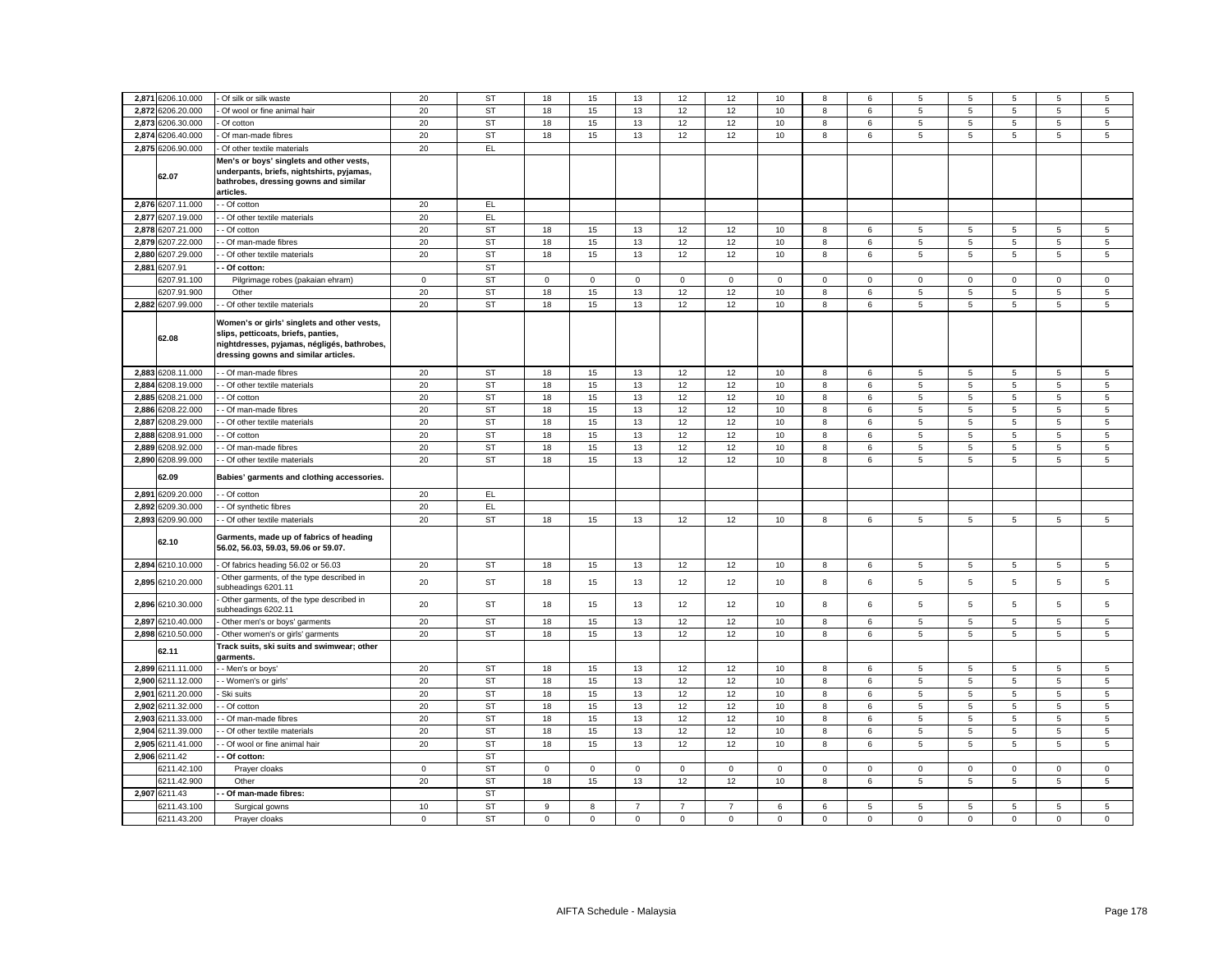|       | 6211.43.900       | Other                                                                                                                                           | 20                         | <b>ST</b> | 18           | 15          | 13          | 12           | 12           | 10                         | 8                   | 6              | 5               | 5                | 5           | 5                          | 5                          |
|-------|-------------------|-------------------------------------------------------------------------------------------------------------------------------------------------|----------------------------|-----------|--------------|-------------|-------------|--------------|--------------|----------------------------|---------------------|----------------|-----------------|------------------|-------------|----------------------------|----------------------------|
|       | 2,908 6211.49     | Of other textile materials:                                                                                                                     |                            | <b>ST</b> |              |             |             |              |              |                            |                     |                |                 |                  |             |                            |                            |
|       |                   |                                                                                                                                                 |                            |           |              |             |             |              |              |                            |                     |                |                 |                  |             |                            |                            |
|       | 6211.49.100       | Prayer cloaks                                                                                                                                   | $\mathbf 0$                | <b>ST</b> | 0            | $\mathbf 0$ | $\mathbf 0$ | $\mathbf 0$  | 0            | 0                          | $\mathbf 0$         | $\mathbf 0$    | $\mathsf 0$     | 0                | 0           | 0                          | $\mathbf 0$                |
|       | 6211.49.900       | Other                                                                                                                                           | 20                         | <b>ST</b> | 18           | 15          | 13          | 12           | 12           | 10                         | 8                   | 6              | 5               | 5                | 5           | 5                          | $\mathbf 5$                |
|       | 62.12             | Brassières, girdles, corsets, braces,<br>suspenders, garters and similar articles and<br>parts thereof, whether or not knitted or<br>crocheted. |                            |           |              |             |             |              |              |                            |                     |                |                 |                  |             |                            |                            |
|       | 2,909 6212.10     | Brassieres:                                                                                                                                     |                            | <b>ST</b> |              |             |             |              |              |                            |                     |                |                 |                  |             |                            |                            |
|       | 6212.10.100       | Of cotton                                                                                                                                       | 20                         | <b>ST</b> | 18           | 15          | 13          | 12           | 12           | 10                         | 8                   | 6              | 5               | 5                | 5           | $\,$ 5 $\,$                | $\,$ 5 $\,$                |
|       | 6212.10.900       | Of other textile materials                                                                                                                      | 20                         | <b>ST</b> | 18           | 15          | 13          | 12           | 12           | 10                         | 8                   | 6              | 5               | 5                | 5           | 5                          | $\sqrt{5}$                 |
| 2,910 | 6212.20.000       | Girdles and panty-girdles                                                                                                                       | 20                         | <b>ST</b> | 18           | 15          | 13          | 12           | 12           | 10                         | 8                   | $\,6\,$        | 5               | 5                | $\mathbf 5$ | $\,$ 5 $\,$                | $\,$ 5 $\,$                |
|       | 2,911 6212.30.000 | Corselettes                                                                                                                                     | 20                         | <b>ST</b> | 18           | 15          | 13          | 12           | 12           | 10                         | 8                   | 6              | 5               | 5                | 5           | $\,$ 5 $\,$                | $\,$ 5 $\,$                |
| 2,912 | 6212.90           | Other:                                                                                                                                          |                            | <b>ST</b> |              |             |             |              |              |                            |                     |                |                 |                  |             |                            |                            |
|       | 6212.90.100       | Sanitary belts                                                                                                                                  | 20                         | ST        | 18           | 15          | 13          | 12           | 12           | 10                         | 8                   | 6              | 5               | 5                |             |                            | 5                          |
|       |                   |                                                                                                                                                 |                            |           |              |             |             |              |              |                            |                     |                |                 |                  | 5           | 5                          |                            |
|       | 6212.90.200       | Compression garment used for the<br>reatment of scar tissue                                                                                     | $\mathbf 0$                | ST        | $\mathbf 0$  | $\mathsf 0$ | $\mathbf 0$ | $\mathsf 0$  | $\mathsf 0$  | $\mathsf 0$                | $\mathsf 0$         | $\mathbf 0$    | $\mathbf 0$     | $\mathsf 0$      | $\mathsf 0$ | $\mathsf 0$                | $\mathbf 0$                |
|       | 6212.90.300       | Athletic supporters and protectors                                                                                                              | $\mathbf 0$                | <b>ST</b> | 0            | $\mathbf 0$ | $\mathbf 0$ | $\mathbf 0$  | 0            | $\mathbf 0$                | $\mathbf 0$         | $\mathbf 0$    | $\mathbf 0$     | $\mathbf 0$      | 0           | $\mathbf 0$                | $\mathbf 0$                |
|       | 6212.90.900       | Other                                                                                                                                           | 20                         | <b>ST</b> | 18           | 15          | 13          | 12           | 12           | 10                         | 8                   | 6              | 5               | 5                | 5           | $\,$ 5 $\,$                | $\,$ 5 $\,$                |
|       | 62.13             | Handkerchiefs.                                                                                                                                  |                            |           |              |             |             |              |              |                            |                     |                |                 |                  |             |                            |                            |
|       | 2,913 6213.20.000 | Of cotton                                                                                                                                       | $\mathbf 0$                | $NT-1$    | $\mathbf 0$  | $\mathbf 0$ | $\mathbf 0$ | $\mathbf 0$  | 0            | $\mathbf 0$                | $\mathbf 0$         | 0              | $\mathsf 0$     | $\mathbf 0$      | $\mathbf 0$ | $\mathbf 0$                | $\mathbf 0$                |
|       | 2,914 6213.90.000 | Of other textile materials                                                                                                                      | $\mathbf 0$                | $NT-1$    | $\mathbf 0$  | $\mathsf 0$ | $\mathsf 0$ | $\mathsf 0$  | $\mathsf 0$  | $\mathsf 0$                | $\mathsf{O}\xspace$ | $\mathsf 0$    | $\mathsf 0$     | $\mathsf 0$      | $\mathsf 0$ | $\mathsf{O}\xspace$        | $\mathsf 0$                |
|       | 62.14             | Shawls, scarves, mufflers, mantillas, veils<br>and the like.                                                                                    |                            |           |              |             |             |              |              |                            |                     |                |                 |                  |             |                            |                            |
|       | 2,915 6214.10     | Of silk or silk waste:                                                                                                                          |                            | $NT-1$    |              |             |             |              |              |                            |                     |                |                 |                  |             |                            |                            |
|       | 6214.10.100       | Prayer scarves                                                                                                                                  | $\mathbf 0$                | $NT-1$    | 0            | $\mathsf 0$ | 0           | $\mathbf 0$  | 0            | 0                          | $\mathbf 0$         | 0              | $\mathbf 0$     | $\pmb{0}$        | $\mathbf 0$ | 0                          | 0                          |
|       | 6214.10.900       | Other                                                                                                                                           | $\mathbf 0$                | $NT-1$    | $\mathbf 0$  | $\mathsf 0$ | $\mathsf 0$ | $\mathsf 0$  | $\mathsf 0$  | $\mathbf 0$                | $\mathbf 0$         | $\mathbf 0$    | $\mathsf 0$     | $\mathbf 0$      | $\mathsf 0$ | $\mathsf 0$                | $\mathsf 0$                |
| 2,916 | 6214.20.000       | Of wool or fine animal hair                                                                                                                     | $\mathsf 0$                | $NT-1$    | $\mathbf 0$  | $\mathsf 0$ | $\mathsf 0$ | $\mathsf 0$  | $\mathsf 0$  | $\mathbf 0$                | $\mathsf 0$         | $\mathsf 0$    | $\mathsf 0$     | $\mathbf 0$      | $\mathbf 0$ | $\mathsf 0$                | $\mathsf 0$                |
|       | 2,917 6214.30     | Of synthetic fibres:                                                                                                                            |                            | $NT-1$    |              |             |             |              |              |                            |                     |                |                 |                  |             |                            |                            |
|       | 6214.30.100       | Prayer scarves                                                                                                                                  | $\mathbf 0$                | $NT-1$    | $\mathbf 0$  | $\mathbf 0$ | $\mathsf 0$ | $\mathsf 0$  | $\mathsf 0$  | $\mathbf 0$                | $\mathsf 0$         | $\mathsf 0$    | $\mathsf 0$     | $\mathbf 0$      | $\mathbf 0$ | $\mathbf 0$                | $\mathbf 0$                |
|       | 6214.30.900       | Other                                                                                                                                           | $\mathsf 0$                | $NT-1$    | $\mathsf 0$  | $\mathsf 0$ | $\mathsf 0$ | $\mathsf 0$  | $\mathbf 0$  | $\mathsf 0$                | $\mathsf{O}\xspace$ | $\mathsf 0$    | $\mathsf 0$     | $\mathsf 0$      | $\mathsf 0$ | $\mathsf 0$                | $\overline{0}$             |
|       | 2,918 6214.40     | Of artificial fibres:                                                                                                                           |                            | $NT-1$    |              |             |             |              |              |                            |                     |                |                 |                  |             |                            |                            |
|       | 6214.40.100       |                                                                                                                                                 |                            | $NT-1$    | 0            | $\mathbf 0$ | $\mathbf 0$ | $\mathbf 0$  | 0            |                            | $\mathbf 0$         | $\mathbf 0$    | 0               |                  | $\mathbf 0$ |                            |                            |
|       | 6214.40.900       | Prayer scarves<br>Other                                                                                                                         | $\mathbf 0$<br>$\mathbf 0$ | $NT-1$    | $\mathbf 0$  | $\mathsf 0$ | $\mathsf 0$ | $\mathsf 0$  | $\mathsf 0$  | $\mathbf 0$<br>$\mathsf 0$ | $\mathsf 0$         | $\mathsf 0$    | $\overline{0}$  | 0<br>$\mathsf 0$ | $\mathsf 0$ | $\mathbf 0$<br>$\mathsf 0$ | $\mathbf 0$<br>$\mathsf 0$ |
|       |                   |                                                                                                                                                 |                            | $NT-1$    |              |             |             |              |              |                            |                     |                |                 |                  |             |                            |                            |
|       | 2,919 6214.90     | Of other textile materials:                                                                                                                     |                            |           |              |             |             |              |              |                            |                     |                |                 |                  |             |                            |                            |
|       | 6214.90.100       | Prayer scarves                                                                                                                                  | $\mathbf 0$                | $NT-1$    | 0            | $\mathbf 0$ | 0           | $\mathbf 0$  | 0            | 0                          | $\mathsf{O}\xspace$ | $\mathbf 0$    | $\mathbf 0$     | 0                | $\mathbf 0$ | $\mathbf 0$                | $\mathbf 0$                |
|       | 6214.90.900       | Other                                                                                                                                           | $\mathbf 0$                | $NT-1$    | $\mathbf 0$  | $\mathsf 0$ | $\mathsf 0$ | $\mathsf 0$  | $\mathbf 0$  | $\mathsf 0$                | $\mathbf 0$         | $\mathbf 0$    | $\mathbf 0$     | $\mathsf 0$      | $\mathbf 0$ | $\mathsf 0$                | $\mathsf 0$                |
|       | 62.15             | Ties, bow ties and cravats.                                                                                                                     |                            |           |              |             |             |              |              |                            |                     |                |                 |                  |             |                            |                            |
|       | 2,920 6215.10.000 | - Of silk or silk waste                                                                                                                         | $\mathbf 0$                | $NT-1$    | $\mathsf 0$  | $\mathsf 0$ | $\mathsf 0$ | $\mathbf 0$  | $\mathsf 0$  | $\mathsf 0$                | $\mathsf{O}\xspace$ | $\mathbf 0$    | $\mathbf 0$     | $\mathbf 0$      | $\mathsf 0$ | $\mathbf 0$                | $\mathsf 0$                |
| 2,921 | 6215.20.000       | Of man-made fibres                                                                                                                              | $\mathbf 0$                | $NT-1$    | 0            | $\mathsf 0$ | $\mathsf 0$ | $\mathbf 0$  | $\mathsf 0$  | $\mathsf 0$                | $\mathsf 0$         | $\mathsf 0$    | $\mathbf 0$     | $\mathsf 0$      | $\mathsf 0$ | $\mathsf 0$                | $\mathsf 0$                |
| 2.922 | 6215.90.000       | - Of other textile materials                                                                                                                    | $\mathsf 0$                | $NT-1$    | $\mathbf{0}$ | $\mathbf 0$ | $\mathsf 0$ | $\mathbf 0$  | $\mathbf{0}$ | $\mathbf 0$                | $\mathsf 0$         | $\mathbf 0$    | $\mathsf 0$     | $\mathbf 0$      | $\mathsf 0$ | $\mathbf 0$                | $\mathsf 0$                |
|       | 62.16             | Gloves, mittens and mitts.                                                                                                                      |                            |           |              |             |             |              |              |                            |                     |                |                 |                  |             |                            |                            |
|       | 2,923 6216.00     | Gloves, mittens and mitts.                                                                                                                      |                            | <b>ST</b> |              |             |             |              |              |                            |                     |                |                 |                  |             |                            |                            |
|       | 6216.00.100       | Of cotton                                                                                                                                       | 20                         | <b>ST</b> | 18           | 15          | 13          | 12           | 12           | 10                         | 8                   | 6              | 5               | 5                | 5           | 5                          | $\overline{5}$             |
|       | 6216.00.200       | Of wool or fine animal hair                                                                                                                     | $\mathbf 0$                | <b>ST</b> | $\mathbf 0$  | $\mathbf 0$ | $\mathsf 0$ | $\mathbf{0}$ | $\mathbf 0$  | $\mathbf 0$                | $\mathbf 0$         | $\mathbf{0}$   | $\mathbf{0}$    | $\mathbf 0$      | $\mathbf 0$ | $\mathbf 0$                | $\mathsf 0$                |
|       | 6216.00.300       | Of man-made fibres                                                                                                                              | 20                         | <b>ST</b> | 18           | 15          | 13          | 12           | 12           | 10                         | 8                   | 6              | 5               | 5                | 5           | 5                          | 5                          |
|       | 6216.00.900       | Of other textile materials                                                                                                                      | 20                         | <b>ST</b> | 18           | 15          | 13          | 12           | 12           | 10                         | 8                   | 6              | 5               | 5                | 5           | 5                          | 5                          |
|       | 62.17             | Other made up clothing accessories; parts of<br>garments or of clothing accessories, other<br>than those of heading 62.12.                      |                            |           |              |             |             |              |              |                            |                     |                |                 |                  |             |                            |                            |
|       | 2,924 6217.10.000 | - Accessories                                                                                                                                   | 20                         | <b>ST</b> | 18           | 15          | 13          | 12           | 12           | 10                         | 8                   | 6              | 5               | 5                | 5           | 5                          | 5                          |
|       | 2,925 6217.90.000 | - Parts                                                                                                                                         | 20                         | <b>ST</b> | 18           | 15          | 13          | 12           | 12           | 10                         | 8                   | 6              | $5\phantom{.0}$ | 5                | 5           | 5                          | 5                          |
|       | 63.01             | <b>Blankets and travelling rugs.</b>                                                                                                            |                            |           |              |             |             |              |              |                            |                     |                |                 |                  |             |                            |                            |
|       | 2,926 6301.10.000 | - Electric blankets                                                                                                                             | 25                         | <b>ST</b> | 20           | 18          | 16          | 14           | 14           | 12                         | 10                  | $\overline{7}$ | 5               | 5                | 5           | 5                          | 5                          |
|       | 2,927 6301.20     | Blankets (other than electric blankets) and<br>traveling rugs, of                                                                               |                            | <b>ST</b> |              |             |             |              |              |                            |                     |                |                 |                  |             |                            |                            |
|       | 6301.20.100       | Knitted or crocheted                                                                                                                            | 20                         | <b>ST</b> | 18           | 15          | 13          | 12           | 12           | 10                         | 8                   | 6              | $\sqrt{5}$      | 5                | 5           | $\overline{5}$             | $\sqrt{5}$                 |
|       | 6301.20.900       | Other                                                                                                                                           | 20                         | <b>ST</b> | 18           | 15          | 13          | 12           | 12           | 10                         | 8                   | 6              | 5               | 5                | 5           | 5                          | 5                          |
|       | 2,928 6301.30     | Blankets (other than electric blankets) and                                                                                                     |                            | <b>ST</b> |              |             |             |              |              |                            |                     |                |                 |                  |             |                            |                            |
|       |                   | traveling rugs, of                                                                                                                              |                            |           |              |             |             |              |              |                            |                     |                |                 |                  |             |                            |                            |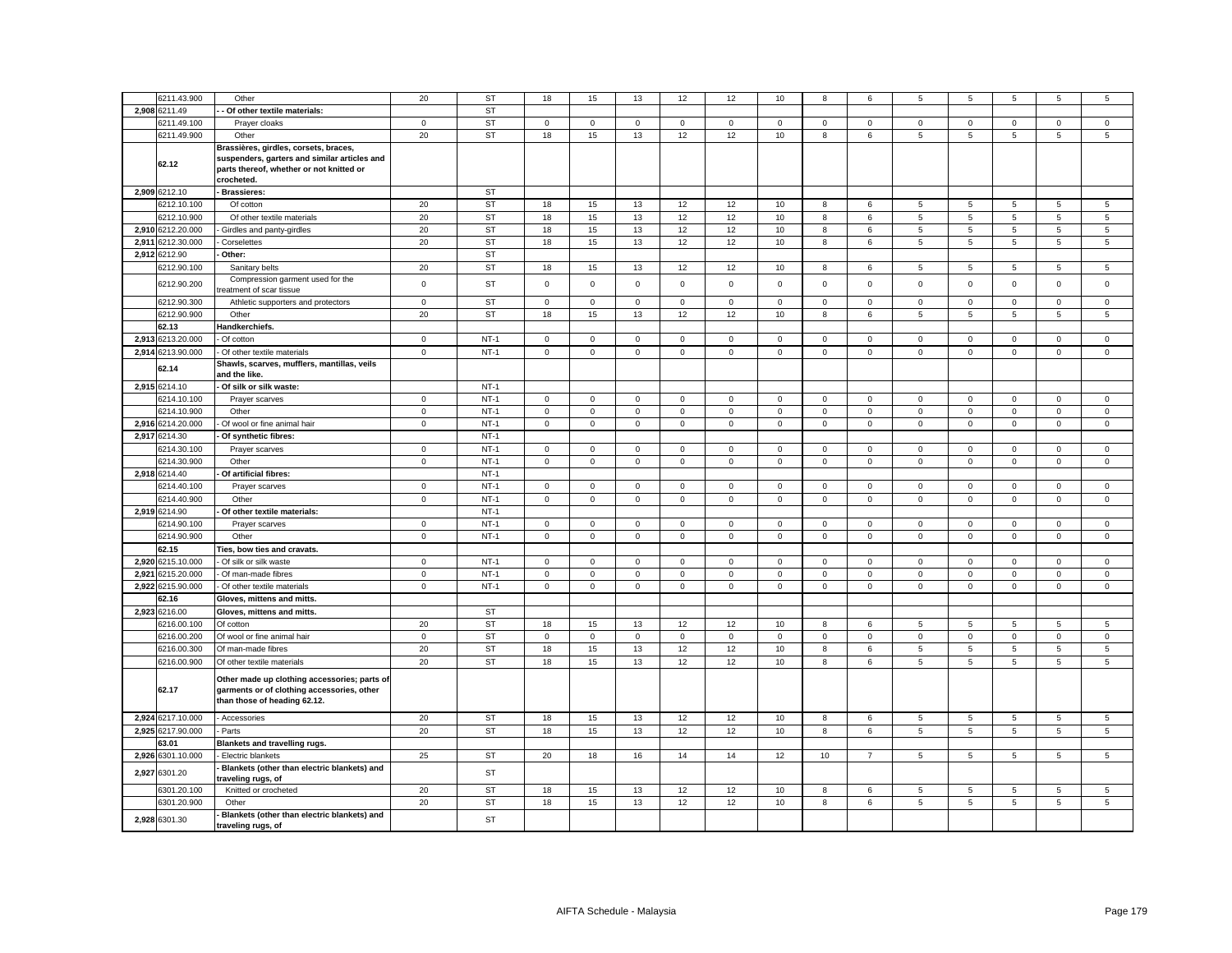|       | 6301.30.100                  | Knitted or crocheted                                                   | 20       | <b>ST</b>       | 18       | 15 | 13   | 12   | 12       | 10       | 8    | 6    | 5    | 5              | 5              | 5              | 5               |
|-------|------------------------------|------------------------------------------------------------------------|----------|-----------------|----------|----|------|------|----------|----------|------|------|------|----------------|----------------|----------------|-----------------|
|       | 3301.30.900                  | Other                                                                  | 20       | <b>ST</b>       | 18       | 15 | 13   | 12   | 12       | 10       | 8    | 6    | 5    | $\,$ 5 $\,$    | 5              | 5              | 5               |
|       | 2,929 6301.40.000            | Blankets (other than electric blankets) and<br>raveling rugs, of       | 30       | <b>ST</b>       | 27       | 24 | 21   | 18   | 18       | 15       | 12   | 8    | 5    | 5              | 5              | $\mathbf 5$    | 5               |
|       | 2,930 6301.90.000            | Other blankets and traveling rugs                                      | 30       | <b>ST</b>       | 27       | 24 | 21   | 18   | 18       | 15       | 12   | 8    | 5    | 5              | 5              | 5              | $\sqrt{5}$      |
|       | 63.02                        | Bed linen, table linen, toilet linen and kitchen<br>linen.             |          |                 |          |    |      |      |          |          |      |      |      |                |                |                |                 |
| 2,931 | 6302.10.000                  | Bed linen, knitted or crocheted                                        | 20       | EL              |          |    |      |      |          |          |      |      |      |                |                |                |                 |
| 2,932 | 6302.21.000                  | Of cotton                                                              | 20       | EL              |          |    |      |      |          |          |      |      |      |                |                |                |                 |
| 2.933 | 3302.22.000                  | - Of man-made fibres                                                   | 20       | EL.             |          |    |      |      |          |          |      |      |      |                |                |                |                 |
| 2,934 | 6302.29.000                  | - Of other textile materials                                           | 20       | EL.             |          |    |      |      |          |          |      |      |      |                |                |                |                 |
| 2,935 | 6302.31.000                  | - Of cotton                                                            | 20       | EL              |          |    |      |      |          |          |      |      |      |                |                |                |                 |
| 2,936 | 6302.32.000                  | - Of man-made fibres                                                   | 20       | EL.             |          |    |      |      |          |          |      |      |      |                |                |                |                 |
| 2.937 | 6302.39.000                  | - Of other textile materials                                           | 20       | HSL B           | 19       | 18 | 17   | 16   | 16       | 15       | 14   | 13   | 13   | 12             | 11             | 11             | 10              |
| 2.938 | 6302.40.000                  |                                                                        | 20       | EL.             |          |    |      |      |          |          |      |      |      |                |                |                |                 |
|       |                              | Table linen, knitted or crocheted                                      |          |                 |          |    |      |      |          |          |      |      |      |                |                |                |                 |
|       | 2,939 6302.51.000            | Of cotton                                                              | 20       | EL              |          |    |      |      |          |          |      |      |      |                |                |                |                 |
| 2.940 | 6302.53.000                  | Of man-made fibres                                                     | 20       | EL              |          |    |      |      |          |          |      |      |      |                |                |                |                 |
|       | 2,941 6302.59.000            | - Of other textile materials                                           | 20       | EL.             |          |    |      |      |          |          |      |      |      |                |                |                |                 |
|       | 2,942 6302.60.000            | Toilet linen and kitchen linen, of terry towelling<br>or similar terry | 20       | EL              |          |    |      |      |          |          |      |      |      |                |                |                |                 |
|       | 2,943 6302.91                | - Of cotton:                                                           |          | EL.             |          |    |      |      |          |          |      |      |      |                |                |                |                 |
|       | 3302.91.100                  | Knitted or crocheted                                                   | 20       | EL              |          |    |      |      |          |          |      |      |      |                |                |                |                 |
|       | 3302.91.900                  | Other                                                                  | 20       | EL              |          |    |      |      |          |          |      |      |      |                |                |                |                 |
|       | 2,944 6302.93                | Of man-made fibres:                                                    |          | <b>EL</b>       |          |    |      |      |          |          |      |      |      |                |                |                |                 |
|       | 6302.93.100                  | Of terry towelling or similar terry fabrics                            | 20       | EL.             |          |    |      |      |          |          |      |      |      |                |                |                |                 |
|       | 6302.93.200                  | Knitted or crocheted                                                   | 20       | EL.             |          |    |      |      |          |          |      |      |      |                |                |                |                 |
|       | 6302.93.300                  | Of fabrics heading 56.03                                               | 20       | EL              |          |    |      |      |          |          |      |      |      |                |                |                |                 |
|       | 6302.93.900                  | Other                                                                  | 20       | EL              |          |    |      |      |          |          |      |      |      |                |                |                |                 |
|       | 2,945 6302.99                | Of other textile materials:                                            |          | HSL B           |          |    |      |      |          |          |      |      |      |                |                |                |                 |
|       | 6302.99.100                  | Of terry towelling or similar terry fabrics                            | 20       | EL.             |          |    |      |      |          |          |      |      |      |                |                |                |                 |
|       | 6302.99.210                  | of flax                                                                | 25       | HSL B           | 23       | 21 | 19.5 | 18.5 | 18.5     | 17.5     | 16.5 | 15.5 | 15.5 | 14.5           | 13.5           | 13.5           | 12.5            |
|       | 6302.99.290                  | other                                                                  | 20       | EL              |          |    |      |      |          |          |      |      |      |                |                |                |                 |
|       | 6302.99.900                  | Other                                                                  | 20       | EL              |          |    |      |      |          |          |      |      |      |                |                |                |                 |
|       |                              | Curtains (including drapes) and interior                               |          |                 |          |    |      |      |          |          |      |      |      |                |                |                |                 |
|       | 63.03                        | blinds; curtain or bed valances.                                       |          |                 |          |    |      |      |          |          |      |      |      |                |                |                |                 |
|       | 2,946 6303.12.000            | - Of synthetic fibres                                                  | 20       | EL.             |          |    |      |      |          |          |      |      |      |                |                |                |                 |
| 2,947 | 6303.19.000                  | - Of other textile materials                                           | 20       | HSL B           | 19       | 18 | 17   | 16   | 16       | 15       | 14   | 13   | 13   | 12             | 11             | 11             | 10              |
| 2,948 | 6303.91.000                  | Of cotton                                                              | 20       | EL              |          |    |      |      |          |          |      |      |      |                |                |                |                 |
| 2,949 | 6303.92.000                  | - Of synthetic fibres                                                  | 20       | HSL B           | 19       |    |      |      |          |          |      |      |      |                |                |                |                 |
|       | 2,950 6303.99.000            |                                                                        |          |                 |          | 18 | $17$ | 16   | 16       | 15       | 14   | 13   | 13   | 12             | 11             | 11             | 10              |
|       |                              | - Of other textile materials                                           | 20       | HSL B           | 19       | 18 | 17   | 16   | 16       | 15       | 14   | 13   | 13   | 12             | 11             | 11             | 10              |
|       | 63.04                        | Other furnishing articles, excluding those of<br>heading 94.04.        |          |                 |          |    |      |      |          |          |      |      |      |                |                |                |                 |
| 2,951 | 6304.11.000                  | - Knitted or crocheted                                                 | 20       | HSL B           | 19       | 18 | 17   | 16   | 16       | 15       | 14   | 13   | 13   | 12             | 11             | 11             | 10              |
|       | 2,952 6304.19                | Other:                                                                 |          | HSL B           |          |    |      |      |          |          |      |      |      |                |                |                |                 |
|       | 6304.19.100                  | Of terry towelling or similar terry fabrics                            | 20       | HSL B           | 19       | 18 | 17   | 16   | 16       | 15       | 14   | 13   | 13   | 12             | 11             | 11             | 10              |
|       | 6304.19.200                  | Of fabrics of heading 56.03                                            | 20       | HSL B           | 19       | 18 | 17   | 16   | 16       | 15       | 14   | 13   | 13   | 12             | 11             | 11             | 10              |
|       | 6304.19.900                  | Other                                                                  |          | HSL B           |          | 18 | 17   | 16   |          |          | 14   | 13   | 13   | 12             | 11             | 11             | 10              |
| 2.953 | 6304.91.000                  | Knitted or crocheted                                                   | 20<br>20 | <b>ST</b>       | 19<br>18 | 15 | 13   | 12   | 16<br>12 | 15<br>10 | 8    | 6    | 5    | 5              | 5              | 5              | 5               |
|       |                              |                                                                        |          |                 |          |    |      |      |          |          |      |      |      |                |                |                |                 |
|       | 2,954 6304.92                | - Not knitted or crocheted, of cotton:                                 |          | <b>ST</b>       |          |    |      |      |          |          |      |      |      |                |                |                |                 |
|       | 304.92.100                   | Mosquito nets                                                          | 20       | <b>ST</b>       | 18       | 15 | 13   | 12   | 12       | 10       | 8    | 6    | 5    | 5              | 5              | 5              | $\sqrt{5}$      |
|       | 6304.92.900<br>2,955 6304.93 | Other<br>Not knitted or crocheted, of synthetic                        | 20       | <b>ST</b><br>ST | 18       | 15 | 13   | 12   | 12       | 10       | 8    | 6    | 5    | $\overline{5}$ | $\overline{5}$ | $\overline{5}$ | $5\phantom{.0}$ |
|       |                              | fibres:                                                                |          |                 |          |    |      |      |          |          |      |      |      |                |                |                |                 |
|       | 6304.93.100                  | Mosquito nets                                                          | 20       | <b>ST</b>       | 18       | 15 | 13   | 12   | 12       | 10       | 8    | 6    | 5    | 5              | 5              | 5              | 5               |
|       | 6304.93.900<br>2,956 6304.99 | Other<br>Not knitted or crocheted, of other textile                    | 20       | <b>ST</b><br>ST | 18       | 15 | 13   | 12   | 12       | 10       | 8    | 6    | 5    | 5              | $\sqrt{5}$     | 5              | $\sqrt{5}$      |
|       | 6304.99.100                  | materials:<br>Mosquito nets                                            | 20       | <b>ST</b>       | 18       | 15 | 13   | 12   | 12       | 10       | 8    | 6    | 5    | 5              | 5              | 5              | $\overline{5}$  |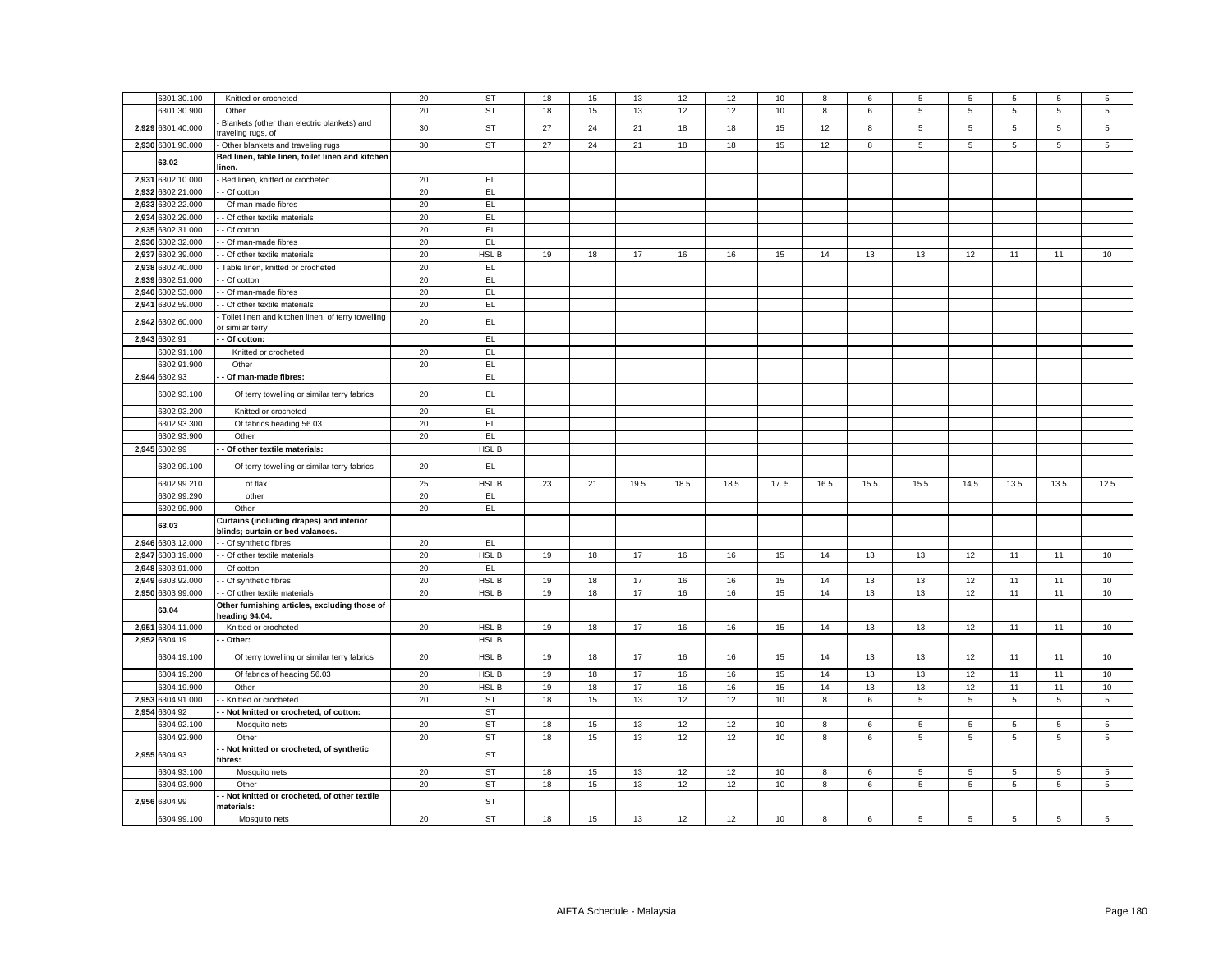|       | 6304.99.900       | Other                                                                                                                                                                                                                                | 20             | <b>ST</b> | 18             | 15           | 13             | 12          | 12          | 10          | 8            | 6               | 5              | 5              | 5              | 5              | 5              |
|-------|-------------------|--------------------------------------------------------------------------------------------------------------------------------------------------------------------------------------------------------------------------------------|----------------|-----------|----------------|--------------|----------------|-------------|-------------|-------------|--------------|-----------------|----------------|----------------|----------------|----------------|----------------|
|       |                   | Sacks and bags, of a kind used for the                                                                                                                                                                                               |                |           |                |              |                |             |             |             |              |                 |                |                |                |                |                |
|       | 63.05             | packing of goods.                                                                                                                                                                                                                    |                |           |                |              |                |             |             |             |              |                 |                |                |                |                |                |
|       | 2,957 6305.10     | Of jute or of other textile bast fibres of<br>heading 53.03:                                                                                                                                                                         |                | <b>ST</b> |                |              |                |             |             |             |              |                 |                |                |                |                |                |
|       | 6305.10.100       | Of jute                                                                                                                                                                                                                              | $\mathbf{0}$   | <b>ST</b> | $\mathbf 0$    | $\mathbf{0}$ | $\mathbf 0$    | $\mathbf 0$ | $\mathbf 0$ | $\mathbf 0$ | $\circ$      | $\mathbf 0$     | $\mathbf{0}$   | $\mathbf 0$    | $\mathbf 0$    | $\mathbf 0$    | $\mathbf 0$    |
|       | 6305.10.900       | Other                                                                                                                                                                                                                                | 20             | <b>ST</b> | 18             | 15           | 13             | 12          | 12          | 10          | 8            | 6               | 5              | 5              | 5              | 5              | 5              |
|       | 2,958 6305.20.000 | Of cotton                                                                                                                                                                                                                            | 20             | <b>ST</b> | 18             | 15           | 13             | 12          | 12          | 10          | 8            | 6               | 5              | 5              | 5              | 5              | $\overline{5}$ |
|       | 2,959 6305.32.000 | - Flexible intermediate bulk containers                                                                                                                                                                                              | 20             | ST        | 18             | 15           | 13             | 12          | 12          | 10          | 8            | 6               | $\sqrt{5}$     | 5              | 5              | $\,$ 5 $\,$    | $\mathbf 5$    |
|       | 2,960 6305.33.000 | - Other, of polyethylene or polypropylene strip<br>or the like                                                                                                                                                                       | 20             | <b>ST</b> | 18             | 15           | 13             | 12          | 12          | 10          | 8            | 6               | 5              | 5              | 5              | 5              | 5              |
|       | 2,961 6305.39.000 | - Other                                                                                                                                                                                                                              | 20             | <b>ST</b> | 18             | 15           | 13             | 12          | 12          | 10          | 8            | 6               | 5              | 5              | 5              | 5              | 5              |
|       | 2,962 6305.90.000 | Of other textile materials                                                                                                                                                                                                           | 20             | <b>ST</b> | 18             | 15           | 13             | 12          | 12          | 10          | 8            | 6               | 5              | 5              | 5              | 5              | 5              |
|       | 63.06             | Tarpaulins, awnings and sunblinds; tents;<br>sails for boats, sailboards or landcraft;<br>camping goods.                                                                                                                             |                |           |                |              |                |             |             |             |              |                 |                |                |                |                |                |
|       | 2,963 6306.12     | - Of synthetic fibres:                                                                                                                                                                                                               |                | <b>ST</b> |                |              |                |             |             |             |              |                 |                |                |                |                |                |
|       | 6306.12.100       | Tarpaulins                                                                                                                                                                                                                           | 20             | <b>ST</b> | 18             | 15           | 13             | 12          | 12          | 10          | 8            | $6\phantom{.0}$ | 5              | 5              | 5              | 5              | 5              |
|       | 6306.12.900       | Other                                                                                                                                                                                                                                | 20             | <b>ST</b> | 18             | 15           | 13             | 12          | 12          | 10          | 8            | $6\phantom{.0}$ | 5              | 5              | 5              | $\overline{5}$ | 5              |
|       | 2,964 6306.19     | - Of other textile materials:                                                                                                                                                                                                        |                | <b>ST</b> |                |              |                |             |             |             |              |                 |                |                |                |                |                |
|       | 6306.19.100       | Tarpaulins                                                                                                                                                                                                                           | 20             | <b>ST</b> | 18             | 15           | 13             | 12          | 12          | 10          | 8            | 6               | 5              | 5              | 5              | 5              | 5              |
|       | 6306.19.900       | Other                                                                                                                                                                                                                                | 20             | <b>ST</b> | 18             | 15           | 13             | 12          | 12          | 10          | 8            | 6               | 5              | 5              | 5              | 5              | 5              |
|       | 2.965 6306.22.000 | - Of synthetic fibres                                                                                                                                                                                                                | 20             | <b>ST</b> | 18             | 15           | 13             | 12          | 12          | 10          | 8            | 6               | 5              | 5              | 5              | 5              | 5              |
|       | 2,966 6306.29.000 | - Of other textile materials                                                                                                                                                                                                         | 20             | <b>ST</b> | 18             | 15           | 13             | 12          | 12          | 10          | 8            | 6               | $\overline{5}$ | 5              | 5              | 5              | $\overline{5}$ |
| 2,967 | 6306.30.000       | Sails                                                                                                                                                                                                                                | 20             | <b>ST</b> | 18             | 15           | 13             | 12          | 12          | 10          | 8            | 6               | 5              | 5              | 5              | 5              | 5              |
|       | 2,968 6306.40.000 | Pneumatic mattresses                                                                                                                                                                                                                 | 20             | <b>ST</b> | 18             | 15           | 13             | 12          | 12          | 10          | 8            | 6               | 5              | 5              | 5              | 5              | $\overline{5}$ |
|       | 2,969 6306.91.000 | - Of cotton                                                                                                                                                                                                                          | 20             | <b>ST</b> | 18             | 15           | 13             | 12          | 12          | 10          | 8            | 6               | 5              | 5              | 5              | 5              | 5              |
|       | 2,970 6306.99.000 | - Of other textile materials                                                                                                                                                                                                         | 20             | <b>ST</b> | 18             | 15           | 13             | 12          | 12          | 10          | 8            | 6               | 5              | 5              | 5              | 5              | 5              |
|       | 63.07             | Other made up articles, including dress<br>patterns.                                                                                                                                                                                 |                |           |                |              |                |             |             |             |              |                 |                |                |                |                |                |
|       | 2,971 6307.10.000 | Floor-cloths, dish-cloths, dusters and similar<br>cleaning cloths                                                                                                                                                                    | 20             | <b>ST</b> | 18             | 15           | 13             | 12          | 12          | 10          | 8            | 6               | 5              | 5              | 5              | 5              | 5              |
|       | 2,972 6307.20.000 | Life-jackets and life-belts                                                                                                                                                                                                          | 20             | <b>ST</b> | 18             | 15           | 13             | 12          | 12          | 10          | 8            | 6               | 5              | 5              | 5              | 5              | 5              |
|       | 2,973 6307.90     | Other:                                                                                                                                                                                                                               |                | <b>ST</b> |                |              |                |             |             |             |              |                 |                |                |                |                |                |
|       | 6307.90.100       | Sanitary towels                                                                                                                                                                                                                      | 20             | <b>ST</b> | 18             | 15           | 13             | 12          | 12          | 10          | 8            | 6               | 5              | 5              | 5              | 5              | 5              |
|       | 6307.90.200       | Laces for shoes, boots, corsets and the like                                                                                                                                                                                         | 20             | <b>ST</b> | 18             | 15           | 13             | 12          | 12          | 10          | 8            | 6               | 5              | 5              | 5              | 5              | 5              |
|       | 6307.90.300       | Canvas web/webbing straps                                                                                                                                                                                                            | 20             | <b>ST</b> | 18             | 15           | 13             | 12          | 12          | 10          | 8            | 6               | 5              | 5              | 5              | 5              | 5              |
|       | 6307.90.400       | Fans and hand screen                                                                                                                                                                                                                 | $\overline{5}$ | <b>ST</b> | 4.5            | 4.5          | $4.5\,$        | 4.5         | 4.5         | $4.5\,$     | $4.5\,$      | 4.5             | $\overline{4}$ | $\overline{4}$ | $\overline{4}$ | $\overline{4}$ | $\overline{4}$ |
|       | 6307.90.910       | of cotton                                                                                                                                                                                                                            | 20             | <b>ST</b> | 18             | 15           | 13             | 12          | 12          | 10          | 8            | 6               | 5              | 5              | 5              | 5              | 5              |
|       | 6307.90.990       | of other textile materials                                                                                                                                                                                                           | 20             | <b>ST</b> | 18             | 15           | 13             | 12          | 12          | 10          | 8            | 6               | 5              | 5              | 5              | 5              | 5              |
|       | 2,974 6308.00.000 | Sets consisting of woven fabric and yarn,<br>whether or not with accessories, for making up<br>into rugs, tapestries, embroidered table cloths<br>or serviettes, or similar textile articles, put up in<br>packings for retail sale. | 20             | <b>ST</b> | 18             | 15           | 13             | 12          | 12          | 10          | 8            | 6               | 5              | 5              | 5              | 5              | 5              |
|       | 2,975 6309.00.000 | Worn clothing and other worn articles.                                                                                                                                                                                               | $\mathbf 0$    | $NT-1$    | $\mathbf{0}$   | $\mathsf 0$  | $\mathbf 0$    | $\mathbf 0$ | $\mathbf 0$ | $\mathbf 0$ | $\mathbf{0}$ | $\mathbf 0$     | $\mathbf 0$    | $\mathbf 0$    | 0              | $\mathbf 0$    | $\mathbf 0$    |
|       | 63.10             | Used or new rags, scrap twine, cordage,<br>rope and cables and worn out articles of<br>twine, cordage, rope or cables, of textile<br>materials.                                                                                      |                |           |                |              |                |             |             |             |              |                 |                |                |                |                |                |
|       | 2,976 6310.10.000 | Sorted                                                                                                                                                                                                                               | 5              | $NT-1$    | $\overline{4}$ | 3            | $\overline{2}$ | $\mathbf 0$ | 0           | $\mathsf 0$ | $\mathbf 0$  | $\mathsf 0$     | $\mathbf 0$    | $\mathsf 0$    | $\mathbf 0$    | $\mathbf 0$    | $\mathbf 0$    |
|       | 2,977 6310.90.000 | Other                                                                                                                                                                                                                                | 5              | $NT-1$    | $\overline{4}$ | 3            | $\overline{2}$ | $\mathbf 0$ | $\mathbf 0$ | $\mathbf 0$ | $\mathsf 0$  | $\mathsf 0$     | $\mathbf 0$    | $\mathbf 0$    | $\mathbf 0$    | $\mathsf 0$    | $\mathsf 0$    |
|       | 64.01             | Waterproof footwear with outer soles and<br>uppers of rubber or of plastics, the uppers of<br>which are neither fixed to the sole nor<br>assembled by stitching, riveting, nailing,<br>screwing, plugging or similar processes.      |                |           |                |              |                |             |             |             |              |                 |                |                |                |                |                |
|       | 2,978 6401.10.000 | Footwear incorporating a protective metal toe-                                                                                                                                                                                       | 30             | <b>ST</b> | 27             | 24           | 21             | 18          | 18          | 15          | 12           | 8               | 5              | 5              | 5              | 5              | 5              |
|       | 2,979 6401.92.000 | - Covering the ankle but not covering the knee                                                                                                                                                                                       | 30             | <b>ST</b> | 27             | 24           | 21             | 18          | 18          | 15          | 12           | 8               | 5              | 5              | 5              | 5              | 5              |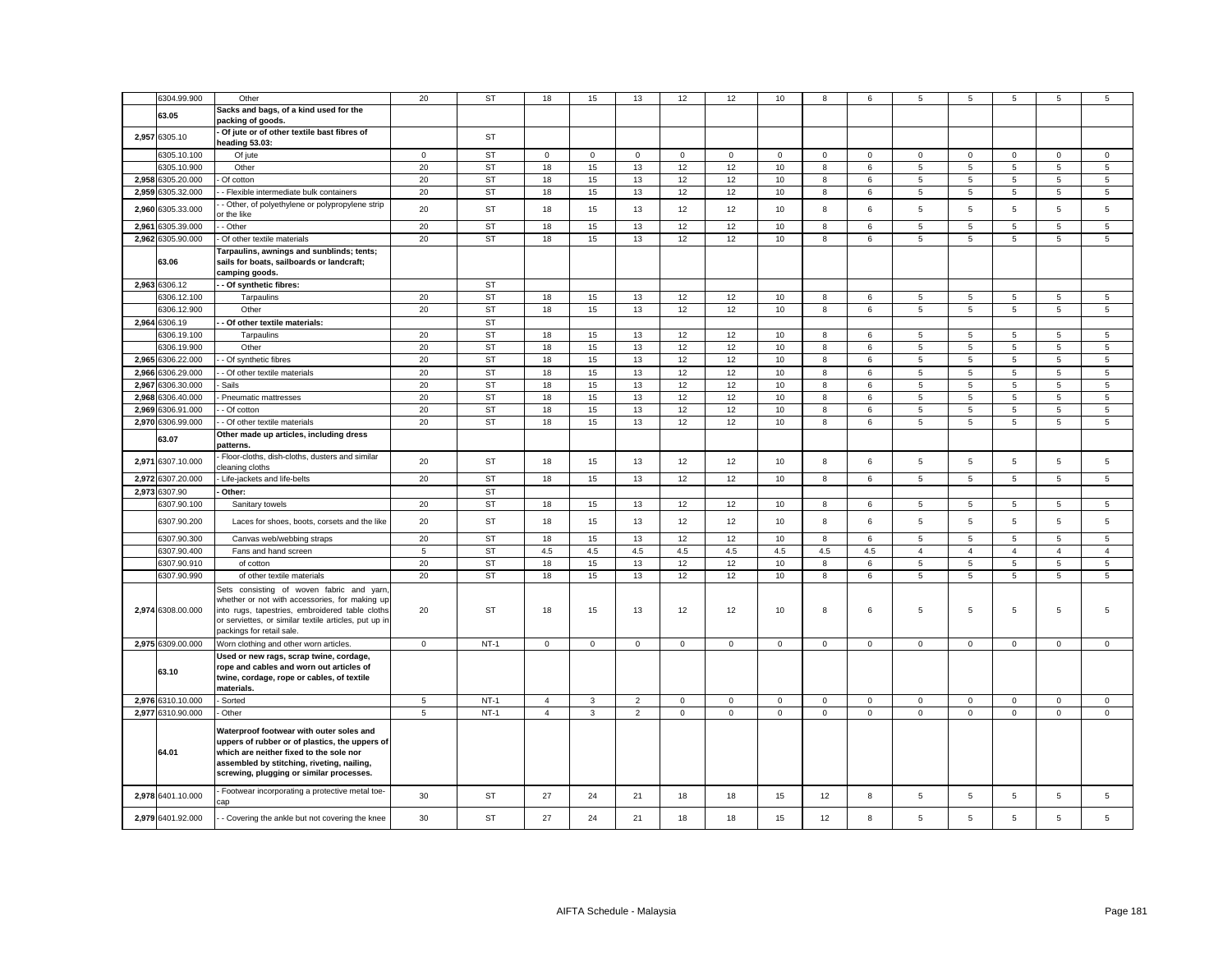| 2,980 6401.99.000    | - Other                                                                                                                                                                                                                      | 30           | ST        | 27           | 24           | 21                  | 18           | 18           | 15          | 12          | 8              | 5              | 5              | 5            | 5                   | 5              |
|----------------------|------------------------------------------------------------------------------------------------------------------------------------------------------------------------------------------------------------------------------|--------------|-----------|--------------|--------------|---------------------|--------------|--------------|-------------|-------------|----------------|----------------|----------------|--------------|---------------------|----------------|
| 64.02                | Other footwear with outer soles and uppers<br>of rubber or plastics.                                                                                                                                                         |              |           |              |              |                     |              |              |             |             |                |                |                |              |                     |                |
| 2,981<br>6402.12.000 | - Ski-boots, cross-country ski footwear and<br>snowboard boots                                                                                                                                                               | $\mathbf 0$  | $NT-1$    | $\mathbf{0}$ | $\mathbf{0}$ | $\mathbf 0$         | $\mathbf{0}$ | $\mathbf{0}$ | $\mathsf 0$ | $\mathbf 0$ | $\mathsf 0$    | $\mathbf 0$    | $\mathbf 0$    | $\mathbf 0$  | $\mathbf 0$         | $\mathbf 0$    |
| 2,982<br>6402.19.000 | - Other                                                                                                                                                                                                                      | 30           | <b>ST</b> | 27           | 24           | 21                  | 18           | 18           | 15          | 12          | 8              | $\,$ 5 $\,$    | 5              | 5            | $\,$ 5 $\,$         | $\,$ 5 $\,$    |
|                      | Footwear with upper straps or thongs                                                                                                                                                                                         |              |           |              |              |                     |              |              |             |             |                |                |                |              |                     |                |
| 6402.20.000<br>2,983 | assembled to the sole by                                                                                                                                                                                                     | 30           | <b>ST</b> | 27           | 24           | 21                  | 18           | 18           | 15          | 12          | 8              | 5              | 5              | 5            | 5                   | 5              |
| 2,984<br>6402.91.000 | - Covering the ankle                                                                                                                                                                                                         | 30           | <b>ST</b> | 27           | 24           | 21                  | 18           | 18           | 15          | 12          | 8              | $\overline{5}$ | 5              | 5            | 5                   | 5              |
| 2,985 6402.99.000    | - Other                                                                                                                                                                                                                      | 30           | ST        | 27           | 24           | 21                  | 18           | 18           | 15          | 12          | 8              | 5              | $\overline{5}$ | 5            | 5                   | $\overline{5}$ |
| 64.03                | Footwear with outer soles of rubber,<br>plastics, leather or composition leather and<br>uppers of leather.                                                                                                                   |              |           |              |              |                     |              |              |             |             |                |                |                |              |                     |                |
| 2,986 6403.12.000    | - Ski-boots, cross-country skit footwear and<br>snowboard boots                                                                                                                                                              | $\mathsf 0$  | $NT-1$    | $\mathsf 0$  | $\mathsf 0$  | $\mathsf 0$         | $\mathsf 0$  | $\mathbf 0$  | $\mathsf 0$ | $\mathsf 0$ | $\mathsf 0$    | $\mathsf 0$    | $\mathsf 0$    | $\mathsf 0$  | $\mathsf 0$         | $\mathsf 0$    |
| 2,987 6403.19        | - Other:                                                                                                                                                                                                                     |              | <b>ST</b> |              |              |                     |              |              |             |             |                |                |                |              |                     |                |
| 6403.19.100          | Riding boots                                                                                                                                                                                                                 | $\mathbf 0$  | <b>ST</b> | $\circ$      | $\circ$      | $\mathbf 0$         | $\mathbf{0}$ | $\mathbf{0}$ | $\mathbf 0$ | $\mathbf 0$ | $\mathbf{0}$   | $\mathbf{0}$   | $\mathbf 0$    | $\mathbf{0}$ | $\mathbf{0}$        | $\mathbf 0$    |
| 6403.19.200          | Bowling shoes                                                                                                                                                                                                                | $\mathbf 0$  | <b>ST</b> | $\mathsf 0$  | $\mathbf 0$  | $\mathbf 0$         | $\mathbf 0$  | $\mathbf 0$  | $\mathbf 0$ | $\mathbf 0$ | $\mathbf{0}$   | $\mathbf 0$    | $\mathbf 0$    | $\mathbf 0$  | $\mathsf 0$         | $\mathsf 0$    |
|                      | Sports footwear fitted with spikes, studs,                                                                                                                                                                                   |              |           |              |              |                     |              |              |             |             |                |                |                |              |                     |                |
| 6403.19.300          | bars, and the like                                                                                                                                                                                                           | $\mathbf 0$  | <b>ST</b> | $\mathsf 0$  | $\mathsf 0$  | $\mathsf 0$         | $\mathsf 0$  | $\mathbf 0$  | $\mathsf 0$ | $\mathsf 0$ | $\mathsf 0$    | $\mathsf 0$    | $\mathbf 0$    | $\mathsf 0$  | $\mathsf 0$         | $\mathsf 0$    |
| 6403.19.900          | Other                                                                                                                                                                                                                        | 30           | ST        | 27           | 24           | 21                  | 18           | 18           | 15          | 12          | 8              | 5              | 5              | 5            | 5                   | 5              |
| 2,988 6403.20.000    | Footwear with outer soles of leather, and<br>uppers which consist                                                                                                                                                            | $\mathbf 0$  | $NT-1$    | $\mathsf 0$  | $\mathsf 0$  | $\mathsf 0$         | $\mathsf 0$  | 0            | $\mathsf 0$ | $\mathbf 0$ | $\mathsf 0$    | $\mathsf 0$    | $\mathbf 0$    | $\mathbf 0$  | $\mathsf 0$         | $\mathsf 0$    |
| 2,989 6403.40.000    | Other footwear, incorporating a protective<br>metal toe-cap                                                                                                                                                                  | 30           | <b>ST</b> | 27           | 24           | 21                  | 18           | 18           | 15          | 12          | 8              | 5              | 5              | 5            | 5                   | 5              |
| 2,990 6403.51.000    | - Covering the ankle                                                                                                                                                                                                         | $\mathbf 0$  | $NT-1$    | $\mathsf 0$  | $\mathsf 0$  | $\mathsf 0$         | $\mathsf 0$  | 0            | $\Omega$    | $\mathsf 0$ | $\mathsf 0$    | $\mathsf 0$    | $\Omega$       | $\Omega$     | $\mathsf 0$         | $\mathbf 0$    |
| 2,991 6403.59.000    | - Other                                                                                                                                                                                                                      | $\mathsf 0$  | $NT-1$    | $\mathbf 0$  | $\mathbf 0$  | $\mathsf 0$         | $\mathbf 0$  | 0            | $\mathbf 0$ | $\mathbf 0$ | $\mathsf 0$    | $\mathbf 0$    | $\mathbf 0$    | $\mathsf 0$  | $\mathsf 0$         | $\mathsf 0$    |
| 2,992<br>6403.91     | - Covering the ankle:                                                                                                                                                                                                        |              | $NT-2$    |              |              |                     |              |              |             |             |                |                |                |              |                     |                |
|                      | Footwear made on a base or platform of                                                                                                                                                                                       |              |           |              |              |                     |              |              |             |             |                |                |                |              |                     |                |
| 6403.91.100          | wood, not having                                                                                                                                                                                                             | 30           | $NT-2$    | 25           | 20           | 15                  | 13           | 13           | 11          | 8           | 5              | $\mathsf 0$    | $\mathbf 0$    | $\mathbf 0$  | $\mathsf 0$         | $\mathsf 0$    |
| 6403.91.900          | Other                                                                                                                                                                                                                        | $\mathbf 0$  | $NT-1$    | $\mathsf 0$  | $\mathsf 0$  | $\mathsf{O}\xspace$ | $\mathsf 0$  | $\mathbf 0$  | $\mathsf 0$ | $\mathsf 0$ | $\mathsf 0$    | $\mathsf 0$    | $\mathbf 0$    | $\mathsf 0$  | $\mathsf{O}\xspace$ | $\mathbf 0$    |
| 2,993 6403.99        | - Other:                                                                                                                                                                                                                     |              | $NT-2$    |              |              |                     |              |              |             |             |                |                |                |              |                     |                |
| 6403.99.100          | Footwear made on a base or platform of<br>wood, not having                                                                                                                                                                   | 30           | $NT-2$    | 25           | 20           | 15                  | 13           | 13           | 11          | 8           | $\sqrt{5}$     | $\mathbf 0$    | $\,0\,$        | $\mathbf 0$  | $\mathsf 0$         | $\mathbf 0$    |
| 6403.99.900          | Other                                                                                                                                                                                                                        | $\mathsf 0$  | $NT-1$    | $\mathbf 0$  | $\mathbf 0$  | $\mathbf 0$         | $\mathbf 0$  | 0            | $\mathbf 0$ | $\mathbf 0$ | $\mathbf 0$    | $\mathbf 0$    | $\mathsf 0$    | $\mathbf 0$  | $\mathsf 0$         | $\mathsf 0$    |
| 64.04                | Footwear with outer soles of rubber,<br>plastics, leather or composition leather and<br>uppers of textile materials.                                                                                                         |              |           |              |              |                     |              |              |             |             |                |                |                |              |                     |                |
| 2,994 6404.11.000    | - Sports footwear, tennis shoes, basketball<br>shoes, gym shoes,                                                                                                                                                             | 25           | <b>ST</b> | 20           | 18           | 16                  | 14           | 14           | 12          | 10          | $\overline{7}$ | 5              | 5              | 5            | 5                   | 5              |
| 2,995 6404.19.000    | - Other                                                                                                                                                                                                                      | 30           | ST        | 27           | 24           | 21                  | 18           | 18           | 15          | 12          | 8              | 5              | 5              | 5            | 5                   | $\mathbf 5$    |
| 2,996 6404.20.000    | Footwear with outer soles of leather or<br>composition leather                                                                                                                                                               | 15           | <b>ST</b> | 14           | 13           | 12                  | 11           | 11           | 10          | 8           | 6              | 5              | 5              | 5            | 5                   | $\mathbf 5$    |
| 64.05                | Other footwear.                                                                                                                                                                                                              |              |           |              |              |                     |              |              |             |             |                |                |                |              |                     |                |
| 2,997<br>6405.10.000 | With uppers of leather or composition leather                                                                                                                                                                                | $\mathsf 0$  | $NT-1$    | $\mathsf 0$  | $\mathsf 0$  | $\mathsf 0$         | $\mathsf 0$  | 0            | $\mathsf 0$ | $\mathsf 0$ | $\mathbf 0$    | $\mathsf 0$    | $\mathbf 0$    | $\mathbf 0$  | $\mathsf 0$         | $\mathsf 0$    |
| 2.998<br>6405.20.000 | With uppers of textile materials                                                                                                                                                                                             | $\mathbf 0$  | $NT-1$    | $\mathbf 0$  | $\mathbf 0$  | $\mathbf 0$         | $\mathbf 0$  | $\mathbf{0}$ | $\mathbf 0$ | $\mathbf 0$ | $\mathbf 0$    | $\mathbf 0$    | $\mathbf 0$    | $\mathbf 0$  | $\mathbf 0$         | $\mathbf 0$    |
| 2,999 6405.90.000    | - Other                                                                                                                                                                                                                      | $\mathbf 0$  | $NT-1$    | $\mathbf 0$  | $\mathbf 0$  | $\mathbf 0$         | $\mathbf 0$  | $\mathbf{0}$ | $\mathbf 0$ | $\mathbf 0$ | $\mathbf 0$    | $\mathbf 0$    | $\mathbf 0$    | $\mathbf 0$  | $\mathbf 0$         | $\mathsf 0$    |
| 64.06                | Parts of footwear (including uppers whether<br>or not attached to soles other than outer<br>soles); removable in-soles, heel cushions<br>and similar articles; gaiters, leggings and<br>similar articles, and parts thereof. |              |           |              |              |                     |              |              |             |             |                |                |                |              |                     |                |
| 3,000 6406.10        | - Uppers and parts thereof, other than<br>stiffeners:                                                                                                                                                                        |              | $NT-1$    |              |              |                     |              |              |             |             |                |                |                |              |                     |                |
| 6406.10.100          | Of leather or composition leather                                                                                                                                                                                            | $\mathbf{0}$ | $NT-1$    | $\mathbf{0}$ | $\mathbf 0$  | $\mathbf{0}$        | $\mathbf{0}$ | $\mathbf{0}$ | $\mathbf 0$ | $\mathbf 0$ | $\mathbf{0}$   | $\mathbf 0$    | $\mathbf 0$    | $\mathbf{0}$ | $\mathbf{0}$        | $\mathbf 0$    |
| 6406.10.200          | Of textile material                                                                                                                                                                                                          | $\mathbf 0$  | $NT-1$    | $\mathbf{0}$ | $\circ$      | $\mathbf 0$         | $\mathbf{0}$ | $\mathbf{0}$ | $\mathbf 0$ | $\circ$     | $\mathbf{0}$   | $\mathbf{0}$   | $\mathbf 0$    | $\mathbf 0$  | $\mathbf 0$         | $\mathbf 0$    |
| 6406.10.300          | Of wood                                                                                                                                                                                                                      | $\mathbf 0$  | $NT-1$    | $\mathsf 0$  | $\mathbf{0}$ | $\mathbf 0$         | $\mathbf 0$  | $\mathbf{0}$ | $\mathbf 0$ | $\mathbf 0$ | $\mathbf{0}$   | $\mathbf 0$    | $\mathbf 0$    | $\mathbf 0$  | $\mathbf 0$         | $\mathsf 0$    |
| 6406.10.400          | Of rubber                                                                                                                                                                                                                    | $\mathbf 0$  | $NT-1$    | $\mathsf 0$  | $\mathsf 0$  | $\mathsf 0$         | $\mathsf 0$  | 0            | $\mathbf 0$ | $\mathsf 0$ | $\mathbf 0$    | $\mathbf 0$    | $\mathbf 0$    | $\mathbf 0$  | $\mathbf 0$         | $\mathsf 0$    |
| 6406.10.500          | Of plastic                                                                                                                                                                                                                   | $\mathbf 0$  | $NT-1$    | $\mathbf 0$  | $\mathbf{0}$ | $\mathsf 0$         | $\mathsf 0$  | $\mathbf 0$  | $\mathsf 0$ | $\Omega$    | $\mathbf 0$    | $\mathsf 0$    | $\mathbf 0$    | $\mathbf 0$  | $\mathsf 0$         | $\mathsf 0$    |
| 6406.10.600          | Of iron and steel                                                                                                                                                                                                            | $\mathsf 0$  | $NT-1$    | $\mathsf 0$  | $\mathsf 0$  | $\mathsf{O}\xspace$ | $\mathsf 0$  | $\mathbf 0$  | $\mathbf 0$ | $\mathsf 0$ | $\mathsf 0$    | $\mathsf 0$    | $\mathbf 0$    | $\mathsf 0$  | $\mathsf{O}\xspace$ | $\mathsf 0$    |
| 6406.10.900          | Of other materials                                                                                                                                                                                                           | $\mathbf 0$  | $NT-1$    | $\mathsf 0$  | $\mathsf 0$  | $\mathsf 0$         | $\mathbf 0$  | 0            | $\mathbf 0$ | $\mathbf 0$ | $\mathsf 0$    | $\mathbf 0$    | $\mathbf 0$    | $\mathbf 0$  | $\mathsf 0$         | $\mathbf 0$    |
|                      |                                                                                                                                                                                                                              |              |           |              |              |                     |              |              |             |             |                |                |                |              |                     |                |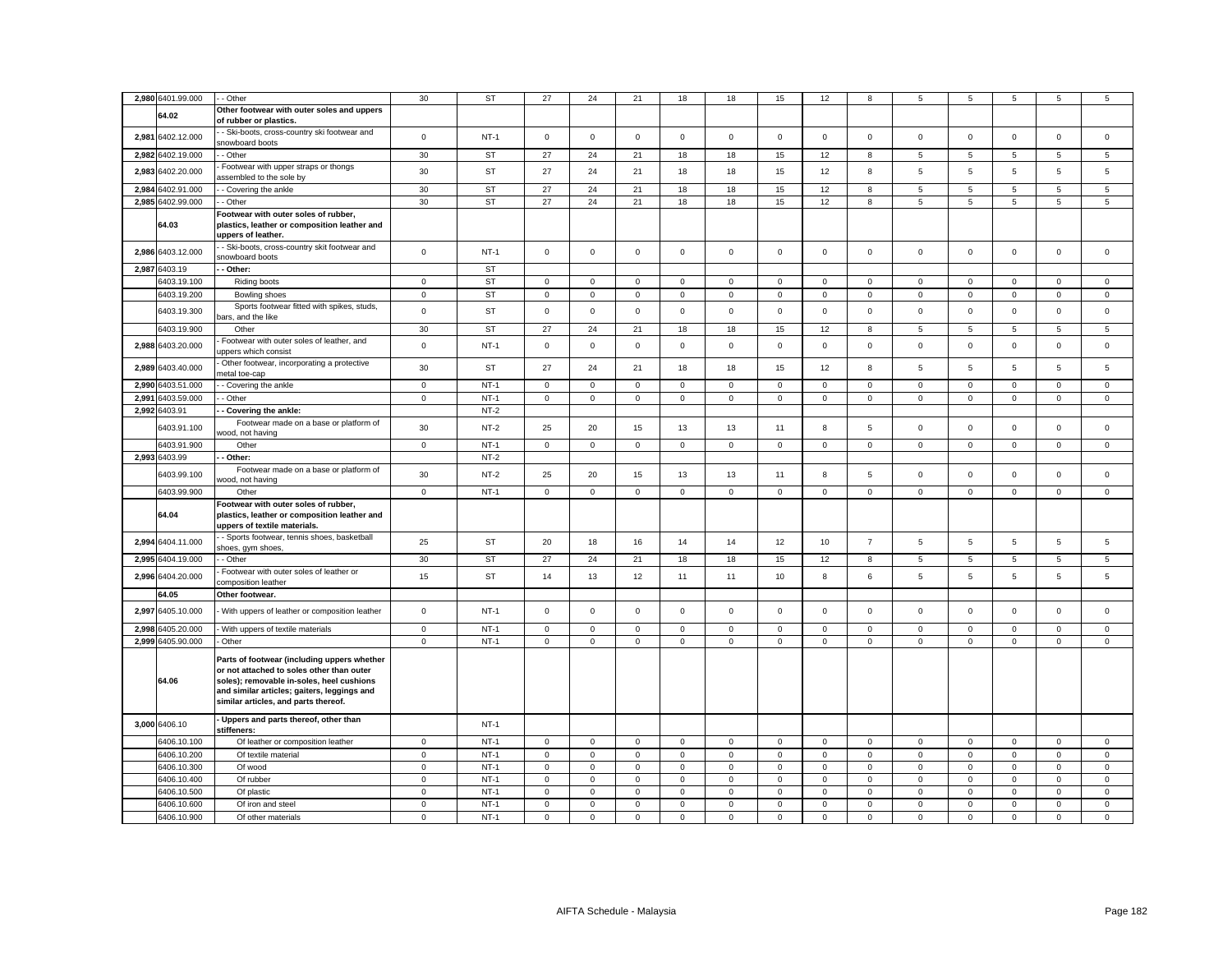| 3,001 6406.20     | Outer soles and heels, of rubber or<br>plastics:                                                                                                                                                                                                  |                | ST        |                |                |                |                |                |                  |                |                |                 |                |                 |                 |                |
|-------------------|---------------------------------------------------------------------------------------------------------------------------------------------------------------------------------------------------------------------------------------------------|----------------|-----------|----------------|----------------|----------------|----------------|----------------|------------------|----------------|----------------|-----------------|----------------|-----------------|-----------------|----------------|
| 6406.20.110       | outer soles                                                                                                                                                                                                                                       | 25             | <b>ST</b> | 20             | 18             | 16             | 14             | 14             | 12               | 10             | $\overline{7}$ | 5               | 5              | 5               | 5               | 5              |
| 6406.20.120       | heels                                                                                                                                                                                                                                             | 25             | ST        | 20             | 18             | 16             | 14             | 14             | 12               | 10             | $\overline{7}$ | $5\overline{5}$ | $\overline{5}$ | $5\overline{5}$ | $5\overline{5}$ | 5              |
| 6406.20.900       | Other                                                                                                                                                                                                                                             | 25             | <b>ST</b> | 20             | 18             | 16             | 14             | 14             | 12               | 10             | $\overline{7}$ | 5               | 5              | 5               | 5               | 5              |
| 3,002 6406.91     | Of wood:                                                                                                                                                                                                                                          |                | $NT-2$    |                |                |                |                |                |                  |                |                |                 |                |                 |                 |                |
|                   |                                                                                                                                                                                                                                                   |                |           |                |                |                |                |                |                  |                |                |                 |                |                 |                 |                |
| 6406.91.100       | Gaiters, leggings and similar articles and<br>parts thereof                                                                                                                                                                                       | 5              | $NT-2$    | $\overline{4}$ | $\overline{4}$ | 3              | $\mathbf{3}$   | $\mathbf{3}$   | $\overline{2}$   | $\overline{2}$ | $\overline{1}$ | $\mathsf 0$     | $\mathsf 0$    | $\mathsf 0$     | $\mathsf 0$     | $\mathsf 0$    |
| 6406.91.900       | Other                                                                                                                                                                                                                                             | 25             | $NT-2$    | 20             | 17             | 15             | 13             | 13             | 10               | $\overline{7}$ | 5              | $\mathbf 0$     | $\mathsf 0$    | $\mathbf 0$     | $\mathbf 0$     | $\mathbf 0$    |
| 3,003 6406.99     | Of other materials:                                                                                                                                                                                                                               |                | <b>ST</b> |                |                |                |                |                |                  |                |                |                 |                |                 |                 |                |
| 6406.99.100       | Gaiters, leggings and similar articles and<br>arts thereof                                                                                                                                                                                        | $\,$ 5 $\,$    | ST        | 4.5            | 4.5            | 4.5            | 4.5            | 4.5            | 4.5              | 4.5            | $4.5\,$        | $\overline{4}$  | $\overline{4}$ | $\overline{4}$  | $\overline{4}$  | $\overline{4}$ |
| 6406.99.911       | complete soles                                                                                                                                                                                                                                    | 30             | <b>ST</b> | 27             | 24             | 21             | 18             | 18             | 15               | 12             | 8              | 5               | 5              | 5               | 5               | $\sqrt{5}$     |
| 6406.99.912       | middle or inner soles                                                                                                                                                                                                                             | 25             | <b>ST</b> | 20             | 18             | 16             | 14             | 14             | 12               | 10             | $\overline{7}$ | 5               | 5              | 5               | $\,$ 5 $\,$     | $\overline{5}$ |
| 6406.99.919       | other                                                                                                                                                                                                                                             | 25             | <b>ST</b> | 20             | 18             | 16             | 14             | 14             | 12               | 10             | $\overline{7}$ | 5               | 5              | 5               | 5               | 5              |
| 6406.99.921       |                                                                                                                                                                                                                                                   | 30             | <b>ST</b> | 27             | 24             | 21             | 18             | 18             | 15               | 12             | 8              |                 |                | 5               | 5               | 5              |
|                   | complete soles                                                                                                                                                                                                                                    |                |           | 9              | 8              | $\overline{7}$ | $\overline{7}$ | $\overline{7}$ |                  |                |                | 5               | 5<br>5         |                 |                 |                |
| 6406.99.929       | other                                                                                                                                                                                                                                             | 10             | <b>ST</b> |                |                |                |                |                | 6                | 6              | 5              | 5               |                | 5               | 5               | $\sqrt{5}$     |
| 6406.99.930       | of iron and steel                                                                                                                                                                                                                                 | $\mathbf 0$    | <b>ST</b> | $\mathsf 0$    | $\mathbf 0$    | $\mathsf 0$    | $\mathbf 0$    | $\mathbf 0$    | $\mathsf 0$      | $\mathbf 0$    | $\mathbf 0$    | $\mathsf 0$     | $\mathsf 0$    | $\mathbf 0$     | $\mathbf 0$     | $\mathsf 0$    |
| 6406.99.940       | of copper                                                                                                                                                                                                                                         | $\overline{2}$ | <b>ST</b> | $\overline{2}$ | $\overline{2}$ | $\overline{2}$ | 2              | $\overline{2}$ | 2                | $\overline{2}$ | $\overline{2}$ | $\overline{2}$  | $\overline{2}$ | 2               | 2               | $\overline{2}$ |
| 6406.99.950       | of aluminium                                                                                                                                                                                                                                      | 20             | <b>ST</b> | 18             | 15             | 13             | 12             | 12             | 10               | 8              | 6              | 5               | 5              | 5               | 5               | 5              |
| 6406.99.990       | other                                                                                                                                                                                                                                             | 25             | <b>ST</b> | 20             | 18             | 16             | 14             | 14             | 12               | 10             | $\overline{7}$ | 5               | 5              | 5               | 5               | $\overline{5}$ |
| 3,004 6501.00.000 | Hat-forms, hat bodies and hoods of felt, neither<br>blocked to shape nor with made brims; plateaux<br>and manchons (including slit manchons), of felt.                                                                                            | 20             | $NT-2$    | 17.5           | 15             | 12             | 10             | 10             | $\overline{7}$   | 5              | $\mathbf{3}$   | $\mathbf 0$     | 0              | $\mathbf 0$     | $\mathbf 0$     | $\mathsf 0$    |
| 3,005 6502.00.000 | Hat-shapes, plaited or made by assembling<br>strips of any material, neither blocked to shape,<br>nor with made brims, nor lined, nor trimmed.                                                                                                    | 20             | $NT-2$    | 17.5           | 15             | 12             | 10             | 10             | $\overline{7}$   | 5              | $\mathbf{3}$   | $\mathbf 0$     | $\mathsf 0$    | $\mathsf 0$     | $\mathsf 0$     | $\mathsf 0$    |
| 3,006 6504.00.000 | Hats and other headgear, plaited or made by<br>assembling strips of any material, whether or<br>not trimmed.                                                                                                                                      | 20             | $NT-2$    | 17.5           | 15             | 12             | 10             | 10             | $\overline{7}$   | 5              | $\mathbf{3}$   | $\mathbf 0$     | $\mathsf 0$    | $\mathsf 0$     | $\mathsf 0$     | $\mathsf 0$    |
| 65.05             | Hats and other headgear, knitted or<br>crocheted, or made up from lace, felt or<br>other textile fabric, in the piece (but not in<br>strips), whether or not lined or trimmed; hair-<br>nets of any material, whether or not lined or<br>trimmed. |                |           |                |                |                |                |                |                  |                |                |                 |                |                 |                 |                |
| 3,007 6505.10.000 | Hair-nets                                                                                                                                                                                                                                         | 20             | $NT-2$    | 17.5           | 15             | 12             | 10             | 10             | $\overline{7}$   | 5              | $\mathbf{3}$   | $\mathbf{0}$    | $\mathbf 0$    | $\mathbf 0$     | $\mathbf{0}$    | $\mathbf{0}$   |
| 3,008 6505.90     | Other:                                                                                                                                                                                                                                            |                | $NT-2$    |                |                |                |                |                |                  |                |                |                 |                |                 |                 |                |
| 6505.90.100       | Headgear for religious purpose                                                                                                                                                                                                                    | $\mathbf{0}$   | $NT-2$    | $\overline{0}$ | $\mathbf{0}$   | $\mathbf{0}$   | $\mathbf{0}$   | $\mathbf{0}$   | $\mathsf 0$      | $\mathbf{0}$   | $\mathbf 0$    | $\mathsf 0$     | $\mathbf 0$    | $\mathbf{0}$    | $\mathbf{0}$    | $\mathsf 0$    |
| 6505.90.200       | Felt hats and other felt headgear, made from<br>the hat bodies,<br>hoods or plateaux of<br>heading 65.01, whether or not lined or trimmed                                                                                                         | 20             | $NT-2$    | 17.5           | 15             | 12             | 10             | 10             | $\overline{7}$   | 5              | $\mathbf{3}$   | $\mathbf 0$     | $\mathbf 0$    | $\mathsf 0$     | $\mathbf 0$     | $\mathsf 0$    |
| 6505.90.900       | Other                                                                                                                                                                                                                                             | 20             | $NT-2$    | 17.5           | 15             | 12             | 10             | 10             | $\overline{7}$   | 5              | $\mathbf{3}$   | $\mathbf 0$     | $\mathsf 0$    | $\mathsf 0$     | $\mathsf 0$     | $\mathsf 0$    |
| 65.06             | Other headgear, whether or not lined or                                                                                                                                                                                                           |                |           |                |                |                |                |                |                  |                |                |                 |                |                 |                 |                |
| 3,009 6506.10.000 | trimmed.<br>Safety headgear                                                                                                                                                                                                                       | 20             | $NT-2$    | 17.5           | 15             | 12             | 10             | 10             | $\overline{7}$   | 5              | $\mathbf{3}$   | $\mathsf 0$     | $\mathsf 0$    | $\mathsf 0$     | $\mathsf 0$     | $\mathsf 0$    |
| 3,010 6506.91     |                                                                                                                                                                                                                                                   |                | $NT-2$    |                |                |                |                |                |                  |                |                |                 |                |                 |                 |                |
| 6506.91.100       | - Of rubber or of plastics:                                                                                                                                                                                                                       | 20             | $NT-2$    | 17.5           | 15             | 12             | 10             | 10             | $\overline{7}$   | 5              | 3              | $\mathsf 0$     | $\mathsf 0$    | $\mathsf 0$     | $\mathbf 0$     | $\mathbf 0$    |
|                   | Swimming caps                                                                                                                                                                                                                                     |                | $NT-2$    | 17.5           |                | 12             |                |                |                  | 5              |                |                 |                |                 |                 |                |
| 6506.91.900       | Other                                                                                                                                                                                                                                             | 20             |           |                | 15             |                | 10             | 10             | $\overline{7}$   |                | $\mathbf{3}$   | $\mathbf 0$     | $\mathsf 0$    | $\mathsf 0$     | $\mathsf 0$     | $\mathsf 0$    |
| 3,011 6506.99.000 | - Of other materials                                                                                                                                                                                                                              | 20             | $NT-2$    | 17.5           | 15             | 12             | 10             | 10             | $\boldsymbol{7}$ | $\sqrt{5}$     | $\mathbf{3}$   | $\mathsf 0$     | $\mathsf 0$    | $\mathsf 0$     | $\mathsf 0$     | $\mathsf 0$    |
| 3,012 6507.00.000 | Head-bands, linings, covers, hat foundations,<br>hat frames, peaks and chinstraps, for headgear.                                                                                                                                                  | 20             | NT-2      | 17.5           | 15             | 12             | 10             | 10             | $\overline{7}$   | 5              | 3              | 0               | $\mathbf 0$    | $\mathbf 0$     | $\mathbf 0$     | $\mathbf 0$    |
| 66.01             | Umbrellas and sun umbrellas (including<br>walking-stick umbrellas, garden umbrellas<br>and similar umbrellas).                                                                                                                                    |                |           |                |                |                |                |                |                  |                |                |                 |                |                 |                 |                |
| 3,013 6601.10     | Garden or similar umbrellas:                                                                                                                                                                                                                      |                | $NT-2$    |                |                |                |                |                |                  |                |                |                 |                |                 |                 |                |
| 6601.10.100       | Covered with silk, cotton, or fabric of man-<br>nade fibres                                                                                                                                                                                       | 20             | $NT-2$    | 17.5           | 15             | 12             | 10             | 10             | $\overline{7}$   | 5              | $\mathbf{3}$   | $\mathbf 0$     | $\mathsf 0$    | $\mathbf 0$     | $\mathsf 0$     | $\mathbf 0$    |
| 6601.10.900       | Other                                                                                                                                                                                                                                             | 20             | $NT-2$    | 17.5           | 15             | 12             | 10             | 10             | $\overline{7}$   | 5              | $\overline{3}$ | $\mathbf 0$     | $\mathbf 0$    | $\mathbf 0$     | $\mathbf 0$     | $\mathbf 0$    |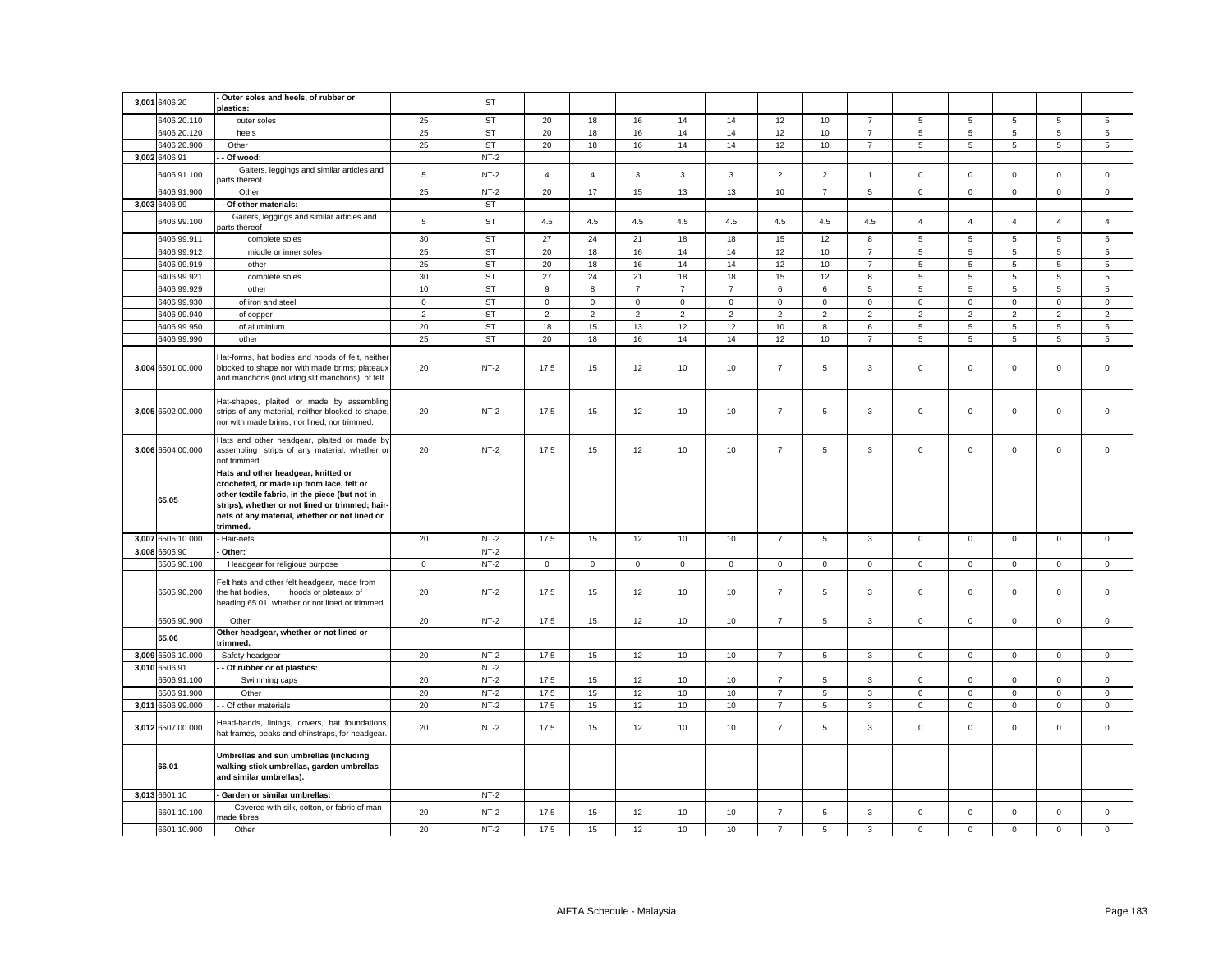|       | 3,014 6601.91                | - - Having a telescopic shaft:                  |             | $NT-2$     |                |                     |              |                 |              |                |                |                |                     |             |             |                     |             |
|-------|------------------------------|-------------------------------------------------|-------------|------------|----------------|---------------------|--------------|-----------------|--------------|----------------|----------------|----------------|---------------------|-------------|-------------|---------------------|-------------|
|       |                              | Covered with silk, cotton, or fabric of man-    |             |            |                |                     |              |                 |              |                |                |                |                     |             |             |                     |             |
|       | 6601.91.100                  | nade fibres                                     | 20          | $NT-2$     | 17.5           | 15                  | 12           | 10              | 10           | $\overline{7}$ | 5              | $\mathbf{3}$   | $\mathsf 0$         | $\mathsf 0$ | $\mathsf 0$ | $\mathsf 0$         | $\mathsf 0$ |
|       | 6601.91.900                  | Other                                           | 20          | $NT-2$     | 17.5           | 15                  | 12           | 10              | 10           | $\overline{7}$ | 5              | $\mathbf{3}$   | $\mathsf{O}\xspace$ | $\mathsf 0$ | $\mathsf 0$ | $\mathsf{O}\xspace$ | $\mathbf 0$ |
|       |                              |                                                 |             |            |                |                     |              |                 |              |                |                |                |                     |             |             |                     |             |
|       | 3,015 6601.99                | Other:                                          |             | $NT-2$     |                |                     |              |                 |              |                |                |                |                     |             |             |                     |             |
|       | 6601.99.100                  | Covered with silk, cotton, or fabric of man-    | 20          | $NT-2$     | 17.5           | 15                  | 12           | 10              | 10           | $\overline{7}$ | 5              | $\mathbf{3}$   | $\mathsf 0$         | $\mathsf 0$ | $\mathsf 0$ | $\mathsf 0$         | $\mathsf 0$ |
|       |                              | nade fibres                                     |             |            |                |                     |              |                 |              |                |                |                |                     |             |             |                     |             |
|       | 6601.99.900                  | Other                                           | 20          | $NT-2$     | 17.5           | 15                  | 12           | 10              | 10           | $\overline{7}$ | $\overline{5}$ | $\mathbf{3}$   | $\mathsf{O}\xspace$ | $\mathbf 0$ | $\mathsf 0$ | $\mathbf 0$         | $\mathsf 0$ |
|       |                              | Walking-sticks, seat-sticks, whips, riding      |             |            |                |                     |              |                 |              |                |                |                |                     |             |             |                     |             |
|       | 3,016 6602.00                | crops and the like.                             |             | $NT-1$     |                |                     |              |                 |              |                |                |                |                     |             |             |                     |             |
|       | 6602.00.100                  | Whips and riding-crops                          | $\mathsf 0$ | $NT-1$     | $\mathsf{O}$   | $\mathsf 0$         | $\mathsf 0$  | $\mathsf 0$     | $\mathbf 0$  | $\mathbf 0$    | $\mathbf 0$    | $\mathsf 0$    | $\mathsf{O}\xspace$ | $\mathbf 0$ | $\mathbf 0$ | $\mathsf 0$         | $\mathsf 0$ |
|       |                              |                                                 |             |            |                |                     |              |                 |              |                |                |                |                     |             |             |                     |             |
|       | 6602.00.200                  | Walking-sticks and aluminium adjustable         | $\mathsf 0$ | $NT-1$     | $\mathsf 0$    | $\mathsf 0$         | $\mathsf 0$  | $\mathsf 0$     | $\mathbf 0$  | $\mathsf 0$    | $\mathsf 0$    | $\mathsf 0$    | $\mathsf{O}\xspace$ | $\mathsf 0$ | $\mathsf 0$ | $\mathsf 0$         | $\mathsf 0$ |
|       |                              | olding canes                                    |             |            |                |                     |              |                 |              |                |                |                |                     |             |             |                     |             |
|       | 6602.00.900                  | Other                                           | $\mathsf 0$ | $NT-1$     | $\mathsf{O}$   | $\mathsf 0$         | $\mathsf 0$  | $\mathsf 0$     | $\mathbf 0$  | $\mathsf 0$    | $\mathbf 0$    | $\mathsf 0$    | $\mathsf 0$         | $\mathsf 0$ | $\mathsf 0$ | $\mathsf 0$         | $\mathbf 0$ |
|       |                              | Parts, trimmings and accessories of articles    |             |            |                |                     |              |                 |              |                |                |                |                     |             |             |                     |             |
|       | 66.03                        | of heading 66.01 or 66.02.                      |             |            |                |                     |              |                 |              |                |                |                |                     |             |             |                     |             |
|       |                              | Umbrella frames, including frames mounted       |             |            |                |                     |              |                 |              |                |                |                |                     |             |             |                     |             |
|       | 3,017 6603.20.000            | on shafts (sticks)                              | 20          | $NT-2$     | 17.5           | 15                  | 12           | 10              | 10           | $\overline{7}$ | 5              | $\mathbf{3}$   | $\mathsf 0$         | $\mathsf 0$ | $\mathbf 0$ | $\mathsf 0$         | $\mathsf 0$ |
|       |                              |                                                 |             |            |                |                     |              |                 |              |                |                |                |                     |             |             |                     |             |
|       | 3,018 6603.90                | Other:                                          |             | $NT-2$     |                |                     |              |                 |              |                |                |                |                     |             |             |                     |             |
|       | 6603.90.100                  | For articles of heading 66.01                   | 20          | $NT-2$     | 17.5           | 15                  | 12           | 10              | 10           | $\overline{7}$ | 5              | $\mathbf{3}$   | $\mathbf 0$         | $\mathbf 0$ | $\mathbf 0$ | $\mathbf 0$         | $\mathsf 0$ |
|       | 6603.90.200                  | For articles of heading 66.02                   | $\sqrt{5}$  | $NT-2$     | $\overline{4}$ | $\overline{4}$      | $\mathbf{3}$ | $\mathbf{3}$    | 3            | $\overline{2}$ | $\overline{2}$ | $\overline{1}$ | $\mathsf{O}\xspace$ | $\mathbf 0$ | $\mathsf 0$ | $\mathsf{O}\xspace$ | $\mathsf 0$ |
|       |                              | Skins and other parts of birds with their       |             |            |                |                     |              |                 |              |                |                |                |                     |             |             |                     |             |
|       |                              | feather or down, feathers, parts of feathers,   |             |            |                |                     |              |                 |              |                |                |                |                     |             |             |                     |             |
|       | 3,019 6701.00                | down and articles thereof (other than goods     |             | $NT-2$     |                |                     |              |                 |              |                |                |                |                     |             |             |                     |             |
|       |                              | of heading 05.05 and worked quills and          |             |            |                |                     |              |                 |              |                |                |                |                     |             |             |                     |             |
|       |                              |                                                 |             |            |                |                     |              |                 |              |                |                |                |                     |             |             |                     |             |
|       |                              | scapes).                                        |             |            |                |                     |              |                 |              |                |                |                |                     |             |             |                     |             |
|       | 6701.00.100                  | Feather dusters                                 | 15          | $NT-2$     | 13             | 11                  | 8            | 6               | 6            | 5              | $\mathbf{3}$   | $\overline{2}$ | $\mathsf 0$         | $\mathbf 0$ | $\mathbf 0$ | $\mathsf 0$         | $\mathsf 0$ |
|       | 6701.00.900                  | Other                                           | 5           | $NT-2$     | $\overline{4}$ | $\overline{4}$      | $_{\rm 3}$   | $\mathbf{3}$    | 3            | $\overline{2}$ | $\overline{2}$ | $\overline{1}$ | $\mathsf 0$         | $\mathsf 0$ | $\mathsf 0$ | $\mathsf 0$         | $\mathsf 0$ |
|       |                              | Artificial flowers, foliage and fruit and parts |             |            |                |                     |              |                 |              |                |                |                |                     |             |             |                     |             |
|       | 67.02                        | thereof; articles made of artificial flowers,   |             |            |                |                     |              |                 |              |                |                |                |                     |             |             |                     |             |
|       |                              | foliage or fruit.                               |             |            |                |                     |              |                 |              |                |                |                |                     |             |             |                     |             |
|       | 3,020 6702.10.000            |                                                 | 25          | $NT-2$     |                | 17                  |              |                 |              |                |                |                | $\mathbf 0$         | $\mathsf 0$ | $\mathbf 0$ |                     | $\mathbf 0$ |
|       |                              | - Of plastics                                   |             |            | 20             |                     | 15           | 13              | 13           | 10             | $\overline{7}$ | 5              |                     |             |             | $\mathsf 0$         |             |
|       | 3,021 6702.90                | Of other materials:                             |             | $NT-2$     |                |                     |              |                 |              |                |                |                |                     |             |             |                     |             |
|       | 6702.90.100                  | Of paper                                        | 20          | $NT-2$     | 17.5           | 15                  | 12           | 10              | 10           | $\overline{7}$ | 5              | $\mathbf{3}$   | $\mathsf{O}\xspace$ | $\mathsf 0$ | $\mathbf 0$ | $\mathsf{O}\xspace$ | $\mathbf 0$ |
|       | 6702.90.200                  | Of textile materials                            | 25          | $NT-2$     | 20             | $17$                | 15           | 13              | 13           | 10             | $\overline{7}$ | $\,$ 5 $\,$    | $\mathbf 0$         | $\mathbf 0$ | $\mathbf 0$ | $\mathbf 0$         | 0           |
|       | 6702.90.900                  |                                                 |             | $NT-2$     |                |                     |              |                 |              |                |                |                |                     |             |             |                     |             |
|       |                              | Other                                           | 5           |            | $\overline{4}$ | $\overline{4}$      | $\mathbf{3}$ | $\mathbf{3}$    | 3            | $\overline{2}$ | $\overline{2}$ | $\overline{1}$ | $\mathsf 0$         | $\mathsf 0$ | $\mathbf 0$ | $\mathsf 0$         | $\mathsf 0$ |
|       |                              | Human hair, dressed, thinned, bleached or       |             |            |                |                     |              |                 |              |                |                |                |                     |             |             |                     |             |
|       | 3,022 6703.00.000            | otherwise worked; wool or other animal hair or  | $\mathbf 0$ | $NT-1$     | $\mathsf 0$    | $\mathbf 0$         | $\mathsf 0$  | $\mathsf 0$     | $\mathbf{0}$ | $\mathsf 0$    | $\mathbf 0$    | $\mathbf 0$    | $\mathbf 0$         | $\mathbf 0$ | $\mathbf 0$ | $\mathsf 0$         | $\mathbf 0$ |
|       |                              | other textile materials, prepared for use in    |             |            |                |                     |              |                 |              |                |                |                |                     |             |             |                     |             |
|       |                              | making wigs or the like.                        |             |            |                |                     |              |                 |              |                |                |                |                     |             |             |                     |             |
|       |                              |                                                 |             |            |                |                     |              |                 |              |                |                |                |                     |             |             |                     |             |
|       |                              | Wigs, false beards, eyebrows and eyelashes,     |             |            |                |                     |              |                 |              |                |                |                |                     |             |             |                     |             |
|       | 67.04                        | switches and the like, of human or animal       |             |            |                |                     |              |                 |              |                |                |                |                     |             |             |                     |             |
|       |                              | hair or of textile materials; articles of human |             |            |                |                     |              |                 |              |                |                |                |                     |             |             |                     |             |
|       |                              | hair not elsewhere specified or included.       |             |            |                |                     |              |                 |              |                |                |                |                     |             |             |                     |             |
|       |                              |                                                 |             |            |                |                     |              |                 |              |                |                |                | $\mathbf 0$         |             |             |                     |             |
|       | 3,023 6704.11.000            | - Complete wigs                                 | 25          | $NT-1$     | 20             | 15                  | 10           | 5               | 0            | $\mathsf 0$    | $\mathbf 0$    | $\mathbf 0$    |                     | $\mathbf 0$ | $\mathsf 0$ | $\mathbf 0$         | 0           |
|       | 3,024 6704.19.000            | - Other                                         | 25          | $NT-1$     | 20             | 15                  | 10           | $5\overline{5}$ | $\mathbf 0$  | $\mathsf 0$    | $\mathbf 0$    | $\mathsf 0$    | $\mathsf{O}\xspace$ | $\mathsf 0$ | $\mathbf 0$ | $\mathsf 0$         | $\mathbf 0$ |
| 3,025 | 6704.20.000                  | Of human hair                                   | 25          | $NT-1$     | 20             | 15                  | 10           | $\overline{5}$  | $\mathbf 0$  | $\mathsf 0$    | $\mathbf 0$    | $\mathsf 0$    | $\mathsf 0$         | $\mathbf 0$ | $\mathbf 0$ | $\mathsf 0$         | $\mathsf 0$ |
|       | 3,026 6704.90.000            | Of other materials                              | 25          | $NT-1$     | 20             | 15                  | 10           | 5               | 0            | $\mathbf 0$    | $\mathbf 0$    | $\mathbf 0$    | $\mathbf 0$         | $\mathbf 0$ | $\mathbf 0$ | $\mathbf 0$         | $\mathbf 0$ |
|       |                              | Setts, curbstones and flagstones, of natura     |             |            |                |                     |              |                 |              |                |                |                |                     |             |             |                     |             |
| 3,027 | 6801.00.000                  | stone (except slate).                           | $\mathbf 0$ | $NT-1$     | $\overline{0}$ | $\mathsf{O}\xspace$ | $\mathsf 0$  | $\mathbf 0$     | $\mathbf 0$  | $\mathbf 0$    | $\mathbf 0$    | $\mathsf 0$    | $\mathsf 0$         | $\Omega$    | $\mathbf 0$ | $\mathsf 0$         | $\mathsf 0$ |
|       |                              |                                                 |             |            |                |                     |              |                 |              |                |                |                |                     |             |             |                     |             |
|       |                              | Worked monumental or building stone             |             |            |                |                     |              |                 |              |                |                |                |                     |             |             |                     |             |
|       |                              | (except slate) and articles thereof, other than |             |            |                |                     |              |                 |              |                |                |                |                     |             |             |                     |             |
|       |                              | goods of heading 68.01; mosaic cubes and        |             |            |                |                     |              |                 |              |                |                |                |                     |             |             |                     |             |
|       | 68.02                        | the like, of natural stone (including slate),   |             |            |                |                     |              |                 |              |                |                |                |                     |             |             |                     |             |
|       |                              |                                                 |             |            |                |                     |              |                 |              |                |                |                |                     |             |             |                     |             |
|       |                              | whether or not on a backing; artificially       |             |            |                |                     |              |                 |              |                |                |                |                     |             |             |                     |             |
|       |                              | coloured granules, chippings and powder, of     |             |            |                |                     |              |                 |              |                |                |                |                     |             |             |                     |             |
|       |                              | natural stone (including slate).                |             |            |                |                     |              |                 |              |                |                |                |                     |             |             |                     |             |
|       |                              |                                                 |             |            |                |                     |              |                 |              |                |                |                |                     |             |             |                     |             |
|       |                              |                                                 |             |            |                |                     |              |                 |              |                |                |                |                     |             |             |                     |             |
|       | 3,028 6802.10                | Tiles, cubes and similar articles, whether or   |             | EL.        |                |                     |              |                 |              |                |                |                |                     |             |             |                     |             |
|       |                              | not rectangular                                 |             |            |                |                     |              |                 |              |                |                |                |                     |             |             |                     |             |
|       | 6802.10.100                  | Of marble or slate                              | 30          | EL         |                |                     |              |                 |              |                |                |                |                     |             |             |                     |             |
|       | 6802.10.900<br>3,029 6802.21 | Other<br>- Marble, travertine and alabaster:    | 30          | EL.<br>EL. |                |                     |              |                 |              |                |                |                |                     |             |             |                     |             |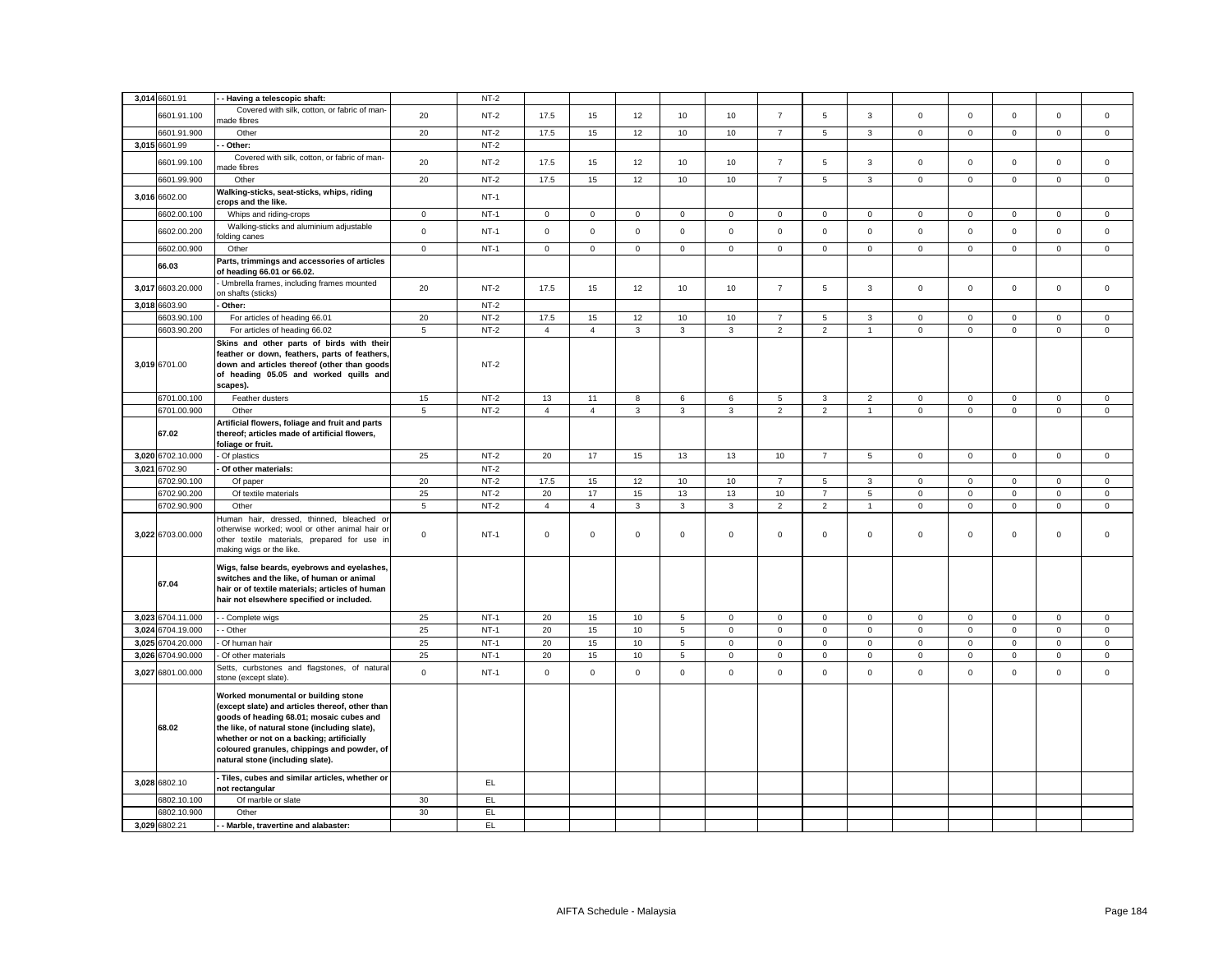|       | 6802.21.100       | Marble                                                                                                                                                                                                                                                                                                                                        | 30          | EL.       |                |                |                |              |              |             |                |                |                |                |                     |                |                |
|-------|-------------------|-----------------------------------------------------------------------------------------------------------------------------------------------------------------------------------------------------------------------------------------------------------------------------------------------------------------------------------------------|-------------|-----------|----------------|----------------|----------------|--------------|--------------|-------------|----------------|----------------|----------------|----------------|---------------------|----------------|----------------|
|       | 6802.21.900       | Other                                                                                                                                                                                                                                                                                                                                         | 30          | EL        |                |                |                |              |              |             |                |                |                |                |                     |                |                |
|       | 3,030 6802.23.000 | Granite                                                                                                                                                                                                                                                                                                                                       | 30          | EL        |                |                |                |              |              |             |                |                |                |                |                     |                |                |
| 3,031 | 6802.29.000       | Other stone                                                                                                                                                                                                                                                                                                                                   | 30          | EL.       |                |                |                |              |              |             |                |                |                |                |                     |                |                |
|       | 3,032 6802.91     | Marble, travertine and alabaster:                                                                                                                                                                                                                                                                                                             |             | HSL C     |                |                |                |              |              |             |                |                |                |                |                     |                |                |
|       | 6802.91.100       | Marble                                                                                                                                                                                                                                                                                                                                        | 30          | HSL C     | 29             | 28             | 27             | 26           | 26           | 25          | 24.5           | 24             | 24             | 23.5           | 23                  | 23             | 22.5           |
|       | 6802.91.900       | Other                                                                                                                                                                                                                                                                                                                                         | 25          | HSL C     | 24.5           | 24             | 23.5           | 23           | 23           | 22.5        | 22             | 21.5           | 21.5           | 21             | 20.5                | 20.5           | 19             |
|       | 3,033 6802.92.000 | Other calcareous stone                                                                                                                                                                                                                                                                                                                        | 30          | EL        |                |                |                |              |              |             |                |                |                |                |                     |                |                |
|       | 3,034 6802.93.000 | Granite                                                                                                                                                                                                                                                                                                                                       | 30          | EL.       |                |                |                |              |              |             |                |                |                |                |                     |                |                |
|       | 3,035 6802.99.000 | Other stone                                                                                                                                                                                                                                                                                                                                   | 30          | <b>EL</b> |                |                |                |              |              |             |                |                |                |                |                     |                |                |
|       | 3,036 6803.00     | Norked slate and articles of slate or of<br>gglomerated slate.                                                                                                                                                                                                                                                                                |             | HSL C     |                |                |                |              |              |             |                |                |                |                |                     |                |                |
|       | 6803.00.100       | Blocks, slabs or sheets                                                                                                                                                                                                                                                                                                                       | 25          | HSL C     | 24.5           | 24             | 23.5           | 23           | 23           | 22.5        | 22             | 21.5           | 21.5           | 21             | 20.5                | 20.5           | 19             |
|       | 6803.00.900       | Other                                                                                                                                                                                                                                                                                                                                         | 25          | HSL C     | 24.5           | 24             | 23.5           | 23           | 23           | 22.5        | 22             | 21.5           | 21.5           | 21             | 20.5                | 20.5           | 19             |
|       | 68.04             | Millstones, grindstones, grinding wheels and<br>the like, without frameworks, for grinding,<br>sharpening, polishing, trueing or cutting,<br>hand sharpening or polishing stones, and<br>parts thereof, of natural stone, of<br>agglomerated natural or artificial abrasives,<br>or of ceramics, with or without parts of other<br>materials. |             |           |                |                |                |              |              |             |                |                |                |                |                     |                |                |
|       | 3,037 6804.10.000 | Millstones and grindstones for milling, grinding<br>or pulping                                                                                                                                                                                                                                                                                | $\mathsf 0$ | $NT-1$    | $\mathbf 0$    | $\mathbf 0$    | $\mathbf 0$    | $\mathbf{0}$ | $\mathbf{0}$ | $\mathbf 0$ | $\mathbf 0$    | $\mathsf 0$    | $\mathbf{0}$   | $\mathbf 0$    | $\mathbf 0$         | $\mathsf 0$    | $\mathbf 0$    |
|       | 3,038 6804.21.000 | - Of agglomerated synthetic or natural<br>diamond                                                                                                                                                                                                                                                                                             | $\mathbf 0$ | $NT-1$    | $\mathbf{0}$   | $\mathbf 0$    | $\mathbf 0$    | $\mathbf 0$  | $\mathbf{0}$ | $\mathbf 0$ | $\mathbf 0$    | $\mathbf 0$    | $\mathbf{0}$   | $\mathbf 0$    | $\Omega$            | $\mathbf{0}$   | $\Omega$       |
|       | 3,039 6804.22.000 | - Of other agglomerated abrasives or of<br>eramics                                                                                                                                                                                                                                                                                            | $\mathbf 0$ | $NT-1$    | $\mathbf{0}$   | $\mathbf 0$    | $\mathbf 0$    | $\mathbf 0$  | $\mathbf 0$  | $\mathbf 0$ | $\Omega$       | $\mathbf 0$    | $\mathbf 0$    | $\mathbf 0$    | $\Omega$            | $\mathbf 0$    | $\Omega$       |
|       | 3,040 6804.23.000 | - Of natural stone                                                                                                                                                                                                                                                                                                                            | $\mathsf 0$ | $NT-1$    | $\mathsf 0$    | $\mathsf 0$    | $\mathsf 0$    | $\mathsf 0$  | $\mathsf 0$  | $\mathsf 0$ | $\mathsf 0$    | $\mathsf 0$    | $\mathsf 0$    | $\mathsf 0$    | $\mathsf{O}\xspace$ | $\mathsf 0$    | $\mathsf 0$    |
|       | 3,041 6804.30.000 | - Hand sharpening or polishing stones                                                                                                                                                                                                                                                                                                         | 5           | $NT-1$    | $\overline{4}$ | 3              | $\overline{2}$ | $\mathbf{0}$ | $\mathbf 0$  | $\mathsf 0$ | $\mathbf 0$    | $\mathbf{0}$   | $\mathbf 0$    | $\mathbf 0$    | 0                   | $\mathsf 0$    | $\mathsf 0$    |
|       | 68.05             | Natural or artificial abrasive powder or grain,<br>on a base of textile material, of paper, of<br>paperboard or of other materials, whether or<br>not cut to shape or sewn or otherwise made<br>up.                                                                                                                                           |             |           |                |                |                |              |              |             |                |                |                |                |                     |                |                |
|       | 3,042 6805.10.000 | On a base of woven textile fabric only                                                                                                                                                                                                                                                                                                        | 25          | EL        |                |                |                |              |              |             |                |                |                |                |                     |                |                |
|       | 3,043 6805.20.000 | On a base of paper or paperboard only                                                                                                                                                                                                                                                                                                         | 25          | EL        |                |                |                |              |              |             |                |                |                |                |                     |                |                |
|       | 3,044 6805.30.000 | On a base of other materials                                                                                                                                                                                                                                                                                                                  | 25          | EL        |                |                |                |              |              |             |                |                |                |                |                     |                |                |
|       | 68.06             | Slag wool, rock wool and similar mineral<br>wools; exfoliated vermiculite, expanded<br>clays, foamed slag and similar expanded<br>mineral materials; mixtures and articles of<br>heat-insulating, sound-insulating or sound-<br>absorbing mineral materials, other than<br>those of heading 68.11 or 68.12 or of Chapter<br>69.               |             |           |                |                |                |              |              |             |                |                |                |                |                     |                |                |
|       | 3,045 6806.10.000 | Slag wool, rock wool and similar mineral wools<br>including                                                                                                                                                                                                                                                                                   | 25          | $NT-2$    | 20             | 17             | 15             | 13           | 13           | 10          | $\overline{7}$ | $\overline{5}$ | $\Omega$       | $\mathbf 0$    | $\Omega$            | $\mathbf 0$    | $\Omega$       |
|       | 3,046 6806.20.000 | Exfoliated vermiculite, expanded clays,<br>oamed slag and similar                                                                                                                                                                                                                                                                             | 25          | EL        |                |                |                |              |              |             |                |                |                |                |                     |                |                |
|       | 3,047 6806.90.000 | Other                                                                                                                                                                                                                                                                                                                                         | 25          | EL.       |                |                |                |              |              |             |                |                |                |                |                     |                |                |
|       | 68.07             | Articles of asphalt or of similar material (for<br>example, petroleum bitumen or coal tar<br>pitch).                                                                                                                                                                                                                                          |             |           |                |                |                |              |              |             |                |                |                |                |                     |                |                |
|       | 3,048 6807.10.000 | - In rolls                                                                                                                                                                                                                                                                                                                                    | 5           | $NT-1$    | $\overline{4}$ | $\overline{3}$ | $\overline{2}$ | $\mathbf{0}$ | $\mathbf{0}$ | $\mathbf 0$ | $\mathbf{O}$   | $\mathbf{0}$   | $\mathbf{0}$   | $\mathbf 0$    | $\mathbf 0$         | $\mathbf 0$    | $\mathbf 0$    |
|       | 3.049 6807.90     | Other:                                                                                                                                                                                                                                                                                                                                        |             | <b>ST</b> |                |                |                |              |              |             |                |                |                |                |                     |                |                |
|       | 6807.90.100       | Tiles                                                                                                                                                                                                                                                                                                                                         | 25          | ST        | 20             | 18             | 16             | 14           | 14           | 12          | 10             | $\overline{7}$ | 5              | $\overline{5}$ | 5                   | 5              | 5              |
|       | 6807.90.900       | Other                                                                                                                                                                                                                                                                                                                                         | 5           | <b>ST</b> | 4.5            | 4.5            | 4.5            | 4.5          | 4.5          | 4.5         | 4.5            | 4.5            | $\overline{4}$ | $\overline{4}$ | $\overline{4}$      | $\overline{4}$ | $\overline{4}$ |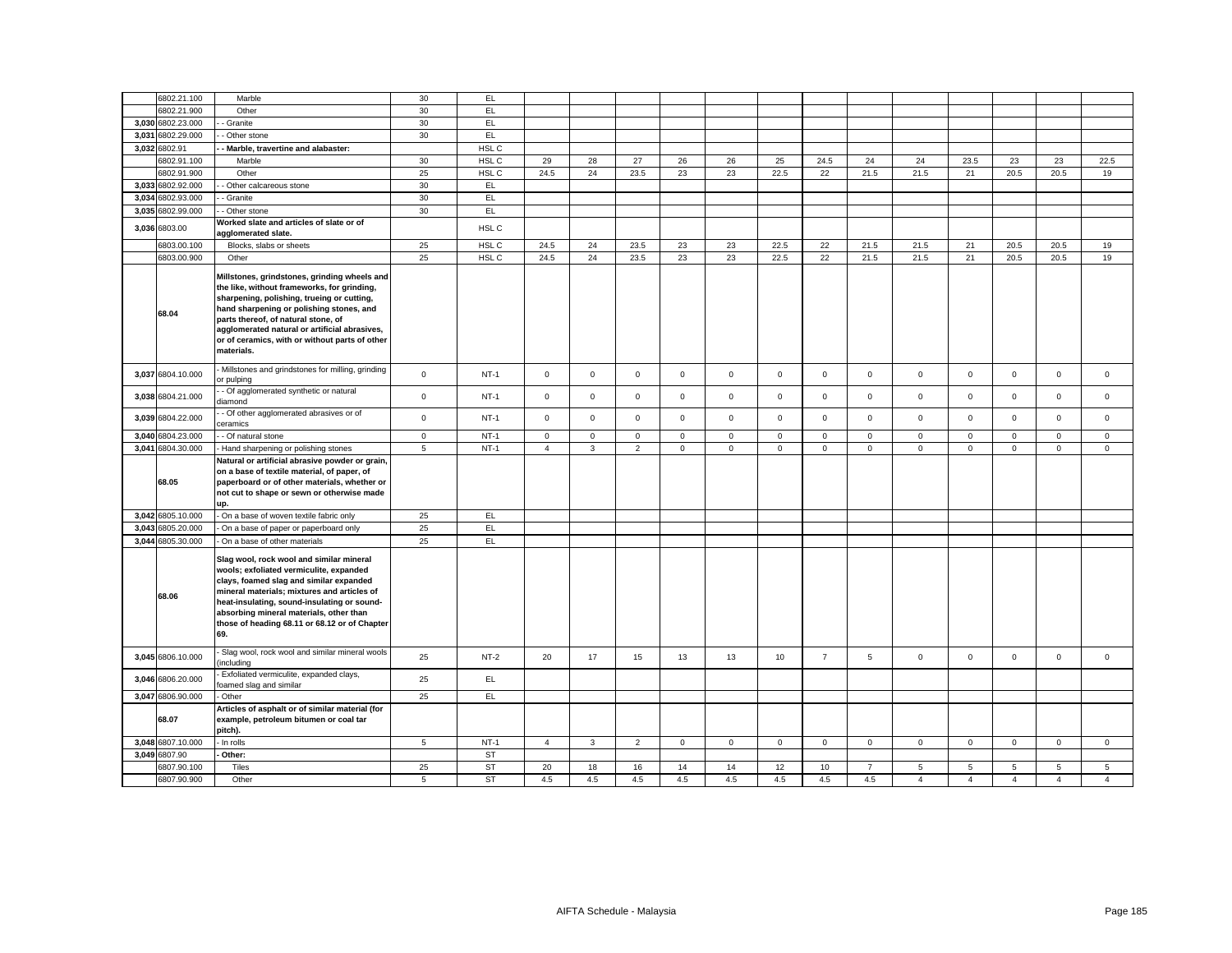| 3,050 6808.00     | Panels, boards, tiles, blocks and similar<br>articles of vegetable fibre, of straw or of<br>shavings, chips, particles, sawdust or other<br>waste, of wood, agglomerated with cement,<br>plaster or other mineral binders.                                                                                                       |                 | ST        |                |             |                |                |                |             |                  |                |                 |             |             |                 |                |
|-------------------|----------------------------------------------------------------------------------------------------------------------------------------------------------------------------------------------------------------------------------------------------------------------------------------------------------------------------------|-----------------|-----------|----------------|-------------|----------------|----------------|----------------|-------------|------------------|----------------|-----------------|-------------|-------------|-----------------|----------------|
| 6808.00.100       | Roofing tiles                                                                                                                                                                                                                                                                                                                    | 30              | ST        | 27             | 24          | 21             | 18             | 18             | 15          | 12               | 8              | 5               | 5           | 5           | 5               | 5              |
| 6808.00.200       | Panels, boards, blocks and similar articles of<br>vood shavings or of                                                                                                                                                                                                                                                            | 30              | <b>ST</b> | 27             | 24          | 21             | 18             | 18             | 15          | 12               | 8              | 5               | 5           | 5           | 5               | 5              |
| 6808.00.900       | Other                                                                                                                                                                                                                                                                                                                            | 10              | <b>ST</b> | 9              | 8           | $\overline{7}$ | $\overline{7}$ | $\overline{7}$ | 6           | 6                | 5              | 5               | 5           | 5           | 5               | 5              |
|                   | Articles of plaster or of compositions based                                                                                                                                                                                                                                                                                     |                 |           |                |             |                |                |                |             |                  |                |                 |             |             |                 |                |
| 68.09             | on plaster.                                                                                                                                                                                                                                                                                                                      |                 |           |                |             |                |                |                |             |                  |                |                 |             |             |                 |                |
| 3,051 6809.11.000 | - Faced or reinforced with paper or paperboard<br>ınlv                                                                                                                                                                                                                                                                           | 30              | <b>ST</b> | 27             | 24          | 21             | 18             | 18             | 15          | 12               | 8              | 5               | 5           | 5           | 5               | 5              |
| 3,052 6809.19.000 | - Other                                                                                                                                                                                                                                                                                                                          | 25              | <b>ST</b> | 20             | 18          | 16             | 14             | 14             | 12          | 10               | $\overline{7}$ | 5               | 5           | 5           | 5               | 5              |
| 3,053 6809.90.000 | Other articles                                                                                                                                                                                                                                                                                                                   | $5\phantom{.0}$ | $NT-1$    | $\overline{4}$ | 3           | $\overline{2}$ | $\mathbf 0$    | $\mathsf 0$    | $\mathsf 0$ | $\mathbf 0$      | $\mathbf 0$    | $\mathbf 0$     | $\mathbf 0$ | $\mathbf 0$ | $\mathsf 0$     | $\mathsf 0$    |
| 68.10             | Articles of cement, of concrete or of artificial<br>stone, whether or not reinforced.                                                                                                                                                                                                                                            |                 |           |                |             |                |                |                |             |                  |                |                 |             |             |                 |                |
| 3,054 6810.11.000 | - - Building blocks and bricks                                                                                                                                                                                                                                                                                                   | 20              | ST        | 18             | 15          | 13             | 12             | 12             | 10          | 8                | 6              | $5\overline{5}$ | 5           | 5           | $5\overline{5}$ | $\overline{5}$ |
| 3,055 6810.19     | Other:                                                                                                                                                                                                                                                                                                                           |                 | <b>ST</b> |                |             |                |                |                |             |                  |                |                 |             |             |                 |                |
| 6810.19.100       | Floor or wall tiles                                                                                                                                                                                                                                                                                                              | 30              | <b>ST</b> | 27             | 24          | 21             | 18             | 18             | 15          | 12               | 8              | 5               | 5           | 5           | 5               | 5              |
| 6810.19.200       | Roofing tiles                                                                                                                                                                                                                                                                                                                    | 30              | ST        | 27             | 24          | 21             | 18             | 18             | 15          | 12               | 8              | 5               | 5           | 5           | 5               | 5              |
| 6810.19.900       | Other                                                                                                                                                                                                                                                                                                                            | 10              | <b>ST</b> | 9              | 8           | $\overline{7}$ | $\overline{7}$ | $\overline{7}$ | 6           | 6                | $\overline{5}$ | 5               | 5           | 5           | 5               | $\sqrt{5}$     |
| 3,056 6810.91.000 | Prefabricated structural components for<br>puilding or civil                                                                                                                                                                                                                                                                     | 20              | <b>ST</b> | 18             | 15          | 13             | 12             | 12             | 10          | 8                | 6              | 5               | 5           | 5           | 5               | $\mathbf 5$    |
| 3,057 6810.99.000 | - Other                                                                                                                                                                                                                                                                                                                          | 20              | <b>ST</b> | 18             | 15          | 13             | 12             | 12             | 10          | 8                | 6              | 5               | 5           | 5           | 5               | 5              |
| 68.11             | Articles of asbestos-cement, of cellulose<br>fibre-cement or the like.                                                                                                                                                                                                                                                           |                 |           |                |             |                |                |                |             |                  |                |                 |             |             |                 |                |
| 3,058 6811.40     | - Containing asbestos:                                                                                                                                                                                                                                                                                                           |                 | <b>ST</b> |                |             |                |                |                |             |                  |                |                 |             |             |                 |                |
| 6811.40.100       | Corrugated sheets                                                                                                                                                                                                                                                                                                                | 20              | <b>ST</b> | 18             | 15          | 13             | 12             | 12             | 10          | 8                | 6              | 5               | 5           | 5           | 5               | 5              |
| 6811.40.210       | roofing, facing or partition sheets                                                                                                                                                                                                                                                                                              | 10              | <b>ST</b> | 9              | 8           | $\overline{7}$ | $\overline{7}$ | $\overline{7}$ | 6           | 6                | 5              | 5               | 5           | 5           | 5               | $\overline{5}$ |
| 6811.40.220       | floor or wall tiles containing plastics                                                                                                                                                                                                                                                                                          | 25              | <b>ST</b> | 20             | 18          | 16             | 14             | 14             | 12          | 10 <sup>10</sup> | $\overline{7}$ | 5               | 5           | 5           | 5               | 5              |
| 6811.40.290       | other                                                                                                                                                                                                                                                                                                                            | 20              | <b>ST</b> | 18             | 15          | 13             | 12             | 12             | 10          | 8                | 6              | 5               | 5           | 5           | 5               | 5              |
| 6811.40.310       | tubes or pipes                                                                                                                                                                                                                                                                                                                   | 10              | <b>ST</b> | 9              | 8           | $\overline{7}$ | $\overline{7}$ | $\overline{7}$ | 6           | 6                | 5              | 5               | 5           | 5           | 5               | 5              |
| 6811.40.390       | other                                                                                                                                                                                                                                                                                                                            | 20              | ST        | 18             | 15          | 13             | 12             | 12             | 10          | 8                | 6              | 5               | 5           | 5           | 5               | 5              |
| 6811.40.910       | building material                                                                                                                                                                                                                                                                                                                | 20              | <b>ST</b> | 18             | 15          | 13             | 12             | 12             | 10          | 8                | 6              | 5               | 5           | 5           | 5               | $\sqrt{5}$     |
| 6811.40.990       | other                                                                                                                                                                                                                                                                                                                            | 10              | <b>ST</b> | 9              | 8           | $\overline{7}$ | $\overline{7}$ | $\overline{7}$ | 6           | $\,6\,$          | $\,$ 5 $\,$    | 5               | 5           | $\,$ 5 $\,$ | $\,$ 5 $\,$     | $\sqrt{5}$     |
|                   |                                                                                                                                                                                                                                                                                                                                  | 20              | <b>ST</b> | 18             | 15          | 13             | 12             | 12             | 10          | 8                | 6              | 5               | 5           | 5           | 5               | 5              |
| 3,059 6811.81.000 | Corrugated sheets<br>Other sheets, panels, tiles and similar                                                                                                                                                                                                                                                                     |                 |           |                |             |                |                |                |             |                  |                |                 |             |             |                 |                |
| 3,060 6811.82     | articles:                                                                                                                                                                                                                                                                                                                        |                 | ST        |                |             |                |                |                |             |                  |                |                 |             |             |                 |                |
| 6811.82.100       | Roofing, facing or partition sheets                                                                                                                                                                                                                                                                                              | 10              | <b>ST</b> | 9              | 8           | $\overline{7}$ | $\overline{7}$ | $\overline{7}$ | 6           | 6                | 5              | 5               | 5           | 5           | 5               | 5              |
| 6811.82.200       | Floor or wall tiles containing plastics                                                                                                                                                                                                                                                                                          | 25              | <b>ST</b> | 20             | 18          | 16             | 14             | 14             | 12          | 10               | $\overline{7}$ | $\overline{5}$  | 5           | $\mathbf 5$ | $\,$ 5 $\,$     | $\,$ 5 $\,$    |
| 6811.82.900       | Other                                                                                                                                                                                                                                                                                                                            | 20              | <b>ST</b> | 18             | 15          | 13             | 12             | 12             | 10          | 8                | 6              | 5               | 5           | 5           | 5               | 5              |
| 3,061 6811.83     | - Tubes, pipes and tube or pipe fittings:                                                                                                                                                                                                                                                                                        |                 | ST        |                |             |                |                |                |             |                  |                |                 |             |             |                 |                |
| 6811.83.100       | Tubes or pipes                                                                                                                                                                                                                                                                                                                   | 10              | <b>ST</b> | 9              | 8           | $\overline{7}$ | $\overline{7}$ | $\overline{7}$ | 6           | 6                | 5              | 5               | 5           | 5           | 5               | 5              |
| 6811.83.900       | Other                                                                                                                                                                                                                                                                                                                            | 20              | <b>ST</b> | 18             | 15          | 13             | 12             | 12             | 10          | 8                | 6              | $\overline{5}$  | 5           | 5           | 5               | $\mathbf 5$    |
| 3,062 6811.89     | Other articles:                                                                                                                                                                                                                                                                                                                  |                 | <b>ST</b> |                |             |                |                |                |             |                  |                |                 |             |             |                 |                |
| 6811.89.100       | <b>Building material</b>                                                                                                                                                                                                                                                                                                         | 20              | <b>ST</b> | 18             | 15          | 13             | 12             | 12             | 10          | 8                | 6              | 5               | 5           | 5           | 5               | $\sqrt{5}$     |
| 6811.89.900       | Other                                                                                                                                                                                                                                                                                                                            | 10              | <b>ST</b> | 9              | 8           | $\overline{7}$ | $\overline{7}$ | $\overline{7}$ | 6           | 6                | 5              | 5               | 5           | 5           | 5               | $\overline{5}$ |
| 68.12             | Fabricated asbestos fibres; mixtures with a<br>basis of asbestos or with a basis of asbestos<br>and magnesium carbonate; articles of such<br>mixtures or of asbestos (for example, thread,<br>woven fabric, clothing, headgear, footwear,<br>gaskets), whether or not reinforced, other<br>than goods of heading 68.11 or 68.13. |                 |           |                |             |                |                |                |             |                  |                |                 |             |             |                 |                |
| 3,063 6812.80     | Of crocidolite:                                                                                                                                                                                                                                                                                                                  |                 | $NT-1$    |                |             |                |                |                |             |                  |                |                 |             |             |                 |                |
| 6812.80.100       | Clothing                                                                                                                                                                                                                                                                                                                         | 10              | $NT-1$    | 7.5            | 5           | 5              | 2.5            | 0              | $\mathbf 0$ | $\mathbf 0$      | $\mathbf 0$    | $\mathbf 0$     | 0           | $\mathbf 0$ | $\mathbf 0$     | $\mathbf 0$    |
| 6812.80.900       | Other                                                                                                                                                                                                                                                                                                                            | $\mathbf 0$     | ST        | $\mathbf 0$    | $\mathbf 0$ | $\mathbf 0$    | $\mathbf 0$    | $\mathsf 0$    | $\mathbf 0$ | $\mathsf 0$      | $\mathbf 0$    | $\overline{0}$  | $\mathbf 0$ | $\mathsf 0$ | $\mathbf 0$     | $\mathbf 0$    |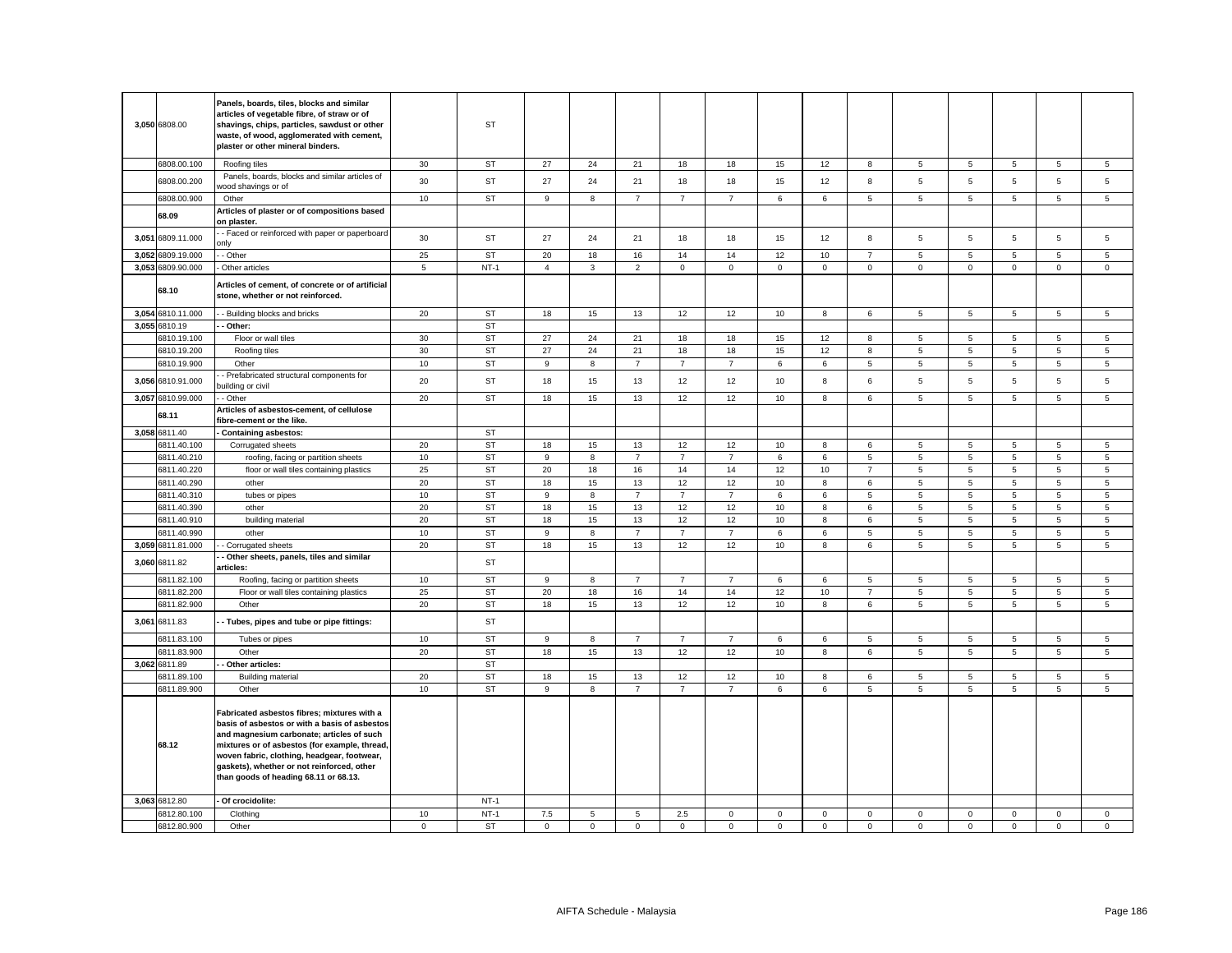| 3,064 6812.91     | - Clothing, clothing accessories, footwear<br>and headgear:                                                                                                                                                                                                                                                       |              | $NT-1$    |             |             |             |             |                |             |              |                |                 |                |             |                 |                 |
|-------------------|-------------------------------------------------------------------------------------------------------------------------------------------------------------------------------------------------------------------------------------------------------------------------------------------------------------------|--------------|-----------|-------------|-------------|-------------|-------------|----------------|-------------|--------------|----------------|-----------------|----------------|-------------|-----------------|-----------------|
| 6812.91.100       | Clothing                                                                                                                                                                                                                                                                                                          | 10           | $NT-1$    | 7.5         | 5           | $\,$ 5 $\,$ | 2.5         | $\mathbf 0$    | $\mathsf 0$ | $\mathsf 0$  | $\mathsf 0$    | $\mathsf 0$     | $\mathsf 0$    | $\mathsf 0$ | $\mathsf 0$     | $\mathsf 0$     |
| 6812.91.900       | Other                                                                                                                                                                                                                                                                                                             | $\mathsf 0$  | $NT-1$    | $\mathsf 0$ | $\mathsf 0$ | $\mathsf 0$ | $\mathsf 0$ | $\mathsf{o}\,$ | $\mathsf 0$ | $\mathsf 0$  | $\mathsf 0$    | $\mathsf 0$     | $\mathsf 0$    | $\mathsf 0$ | $\mathsf 0$     | $\mathsf 0$     |
| 3,065 6812.92.000 | - Paper, millboard and felt                                                                                                                                                                                                                                                                                       | $\mathbf 0$  | $NT-1$    | 0           | $\mathsf 0$ | $\mathsf 0$ | $\mathsf 0$ | $\mathbf 0$    | $\mathbf 0$ | $\mathbf 0$  | $\mathbf 0$    | $\mathbf 0$     | $\mathbf 0$    | $\mathsf 0$ | $\mathbf 0$     | $\mathbf 0$     |
| 3,066 6812.93.000 | - Compressed asbestos fibre jointing, in<br>heets or rolls                                                                                                                                                                                                                                                        | $\mathsf 0$  | $NT-1$    | $\mathbf 0$ | $\mathsf 0$ | $\mathsf 0$ | $\mathsf 0$ | $\mathbf 0$    | $\mathsf 0$ | $\mathsf 0$  | $\mathsf 0$    | $\mathsf 0$     | $\mathsf 0$    | $\mathsf 0$ | $\mathsf 0$     | $\mathsf 0$     |
| 3,067 6812.99     | - Other:                                                                                                                                                                                                                                                                                                          |              | ST        |             |             |             |             |                |             |              |                |                 |                |             |                 |                 |
| 6812.99.100       | Mixtures with a basis of asbestos or with a<br>asis of                                                                                                                                                                                                                                                            | 30           | <b>ST</b> | 27          | 24          | 21          | 18          | 18             | 15          | 12           | 8              | 5               | $\overline{5}$ | 5           | 5               | $\mathbf 5$     |
| 6812.99.900       | Other                                                                                                                                                                                                                                                                                                             | $\mathsf 0$  | <b>ST</b> | $\mathbf 0$ | $\mathsf 0$ | $\mathsf 0$ | $\mathsf 0$ | $\mathbf 0$    | $\mathsf 0$ | $\mathsf 0$  | $\mathbf 0$    | $\mathsf 0$     | $\mathsf 0$    | $\mathsf 0$ | $\mathsf 0$     | $\mathsf 0$     |
| 68.13             | Friction material and articles thereof (for<br>example, sheets, rolls, strips, segments,<br>discs, washers, pads), not mounted, for<br>brakes, for clutches or the like, with a basis<br>of asbestos, of other mineral substances or<br>of cellulose, whether or not combined with<br>textile or other materials. |              |           |             |             |             |             |                |             |              |                |                 |                |             |                 |                 |
| 3,068 6813.20.000 | Containing asbestos                                                                                                                                                                                                                                                                                               | 30           | <b>ST</b> | 27          | 24          | 21          | 18          | 18             | 15          | 12           | 8              | 5               | $\,$ 5 $\,$    | 5           | $\overline{5}$  | 5               |
| 3,069 6813.81.000 | - Brake linings and pads                                                                                                                                                                                                                                                                                          | 30           | <b>ST</b> | 27          | 24          | 21          | 18          | 18             | 15          | 12           | 8              | $5\phantom{.0}$ | 5              | 5           | 5               | $\overline{5}$  |
| 3,070 6813.89.000 | - Other                                                                                                                                                                                                                                                                                                           | 30           | ST        | 27          | 24          | 21          | 18          | 18             | 15          | 12           | 8              | $\overline{5}$  | $\overline{5}$ | 5           | $5\overline{)}$ | $5\phantom{.0}$ |
| 68.14             | Worked mica and articles of mica, including<br>agglomerated or reconstituted mica, whether<br>or not on a support of paper, paperboard or<br>other materials.                                                                                                                                                     |              |           |             |             |             |             |                |             |              |                |                 |                |             |                 |                 |
| 3,071 6814.10.000 | Plates, sheets and strips of agglomerated or<br>econstituted                                                                                                                                                                                                                                                      | $\mathbf{0}$ | $NT-1$    | $\mathbf 0$ | $\mathbf 0$ | $\mathbf 0$ | $\mathbf 0$ | $\mathbf 0$    | $\mathbf 0$ | $\mathbf{O}$ | $\mathbf{0}$   | $\mathbf 0$     | $\mathbf 0$    | $\mathbf 0$ | $\mathbf 0$     | $\mathbf 0$     |
| 3,072 6814.90.000 | - Other                                                                                                                                                                                                                                                                                                           | $\mathsf 0$  | $NT-1$    | $\mathbf 0$ | $\mathbf 0$ | $\mathsf 0$ | $\mathbf 0$ | $\mathsf 0$    | $\mathbf 0$ | $\mathbf 0$  | $\mathbf 0$    | $\mathsf 0$     | $\mathsf 0$    | $\mathbf 0$ | $\mathbf{0}$    | $\mathsf 0$     |
| 68.15             | Articles of stone or of other mineral<br>substances (including carbon fibres, articles<br>of carbon fibres and articles of peat), not<br>elsewhere specified or included.                                                                                                                                         |              |           |             |             |             |             |                |             |              |                |                 |                |             |                 |                 |
| 3,073 6815.10.000 | Non-electrical articles of graphite or other<br>arbon                                                                                                                                                                                                                                                             | $\mathsf 0$  | $NT-1$    | $\mathbf 0$ | $\mathsf 0$ | $\mathsf 0$ | $\mathbf 0$ | $\mathbf 0$    | $\mathsf 0$ | $\mathbf 0$  | $\mathbf 0$    | $\mathbf 0$     | $\mathsf 0$    | $\mathbf 0$ | $\mathsf 0$     | $\mathsf 0$     |
| 3,074 6815.20.000 | Articles of peat                                                                                                                                                                                                                                                                                                  | $\mathsf 0$  | $NT-1$    | $\mathsf 0$ | $\mathbf 0$ | $\mathsf 0$ | $\mathbf 0$ | $\mathbf 0$    | $\mathsf 0$ | $\mathsf 0$  | $\mathsf 0$    | $\mathsf 0$     | $\mathbf 0$    | $\mathbf 0$ | $\mathsf 0$     | $\mathsf 0$     |
| 3,075 6815.91.000 | - Containing magnesite, dolomite or chromite                                                                                                                                                                                                                                                                      | $\mathsf 0$  | $NT-1$    | $\mathbf 0$ | $\mathsf 0$ | $\mathsf 0$ | $\mathsf 0$ | $\mathbf 0$    | $\mathsf 0$ | $\mathsf 0$  | $\mathsf 0$    | $\mathsf 0$     | $\mathsf 0$    | $\mathsf 0$ | $\mathsf 0$     | $\mathsf 0$     |
| 3,076 6815.99.000 | - Other                                                                                                                                                                                                                                                                                                           | $\mathsf 0$  | $NT-1$    | $\mathbf 0$ | $\mathsf 0$ | $\mathsf 0$ | $\mathsf 0$ | $\mathsf 0$    | $\mathsf 0$ | $\mathbf 0$  | $\mathbf 0$    | $\mathsf 0$     | $\mathsf 0$    | $\mathsf 0$ | $\mathsf 0$     | $\mathsf 0$     |
| 3,077 6901.00.000 | Bricks, blocks, tiles and other ceramic goods of<br>siliceous fossil meals (for example, kieselguhr,<br>tripolite or diatomite) or of similar siliceous<br>earths.                                                                                                                                                | 25           | <b>ST</b> | 20          | 18          | 16          | 14          | 14             | 12          | 10           | $\overline{7}$ | 5               | 5              | 5           | 5               | 5               |
| 69.02             | Refractory bricks, blocks, tiles and similar<br>refractory ceramic constructional goods,<br>other than those of siliceous fossil meals or<br>similar siliceous earths.                                                                                                                                            |              |           |             |             |             |             |                |             |              |                |                 |                |             |                 |                 |
| 3,078 6902.10.000 | Containing by weight, singly or together, more<br>than 50% of the                                                                                                                                                                                                                                                 | 20           | ST        | 18          | 15          | 13          | 12          | 12             | 10          | 8            | 6              | 5               | 5              | 5           | $\,$ 5 $\,$     | 5               |
| 3,079 6902.20.000 | Containing by weight more than 50 % of<br>alumina (Al <sub>2</sub> O <sub>3</sub> ), of                                                                                                                                                                                                                           | 20           | ST        | 18          | 15          | 13          | 12          | 12             | 10          | 8            | 6              | 5               | 5              | 5           | 5               | 5               |
| 3,080 6902.90.000 | Other                                                                                                                                                                                                                                                                                                             | 20           | <b>ST</b> | 18          | 15          | 13          | 12          | 12             | 10          | 8            | 6              | 5               | 5              | 5           | 5               | 5               |
| 69.03             | Other refractory ceramic goods (for example,<br>retorts, crucibles, muffles, nozzles, plugs,<br>supports, cupels, tubes, pipes, sheaths and<br>rods), other than those of siliceous fossil<br>meals or of similar siliceous earths.                                                                               |              |           |             |             |             |             |                |             |              |                |                 |                |             |                 |                 |
| 3,081 6903.10.000 | Containing by weight more than 50 % of<br>graphite or other carbon                                                                                                                                                                                                                                                | $\mathbf 0$  | $NT-1$    | $\mathbf 0$ | $\mathsf 0$ | $\mathbf 0$ | $\mathsf 0$ | $\mathbf 0$    | $\mathsf 0$ | $\mathbf 0$  | $\mathbf 0$    | $\mathbf 0$     | $\mathsf 0$    | $\mathbf 0$ | $\mathsf 0$     | $\mathsf 0$     |
| 3,082 6903.20.000 | Containing by weight more than 50 % of<br>alumina $(Al_2O_3)$ or of a                                                                                                                                                                                                                                             | $\mathsf 0$  | $NT-1$    | $\mathbf 0$ | $\mathsf 0$ | $\mathsf 0$ | $\mathsf 0$ | $\mathbf 0$    | $\mathsf 0$ | $\mathbf 0$  | $\mathsf 0$    | $\mathbf 0$     | $\mathsf 0$    | $\mathsf 0$ | $\mathbf 0$     | $\mathsf 0$     |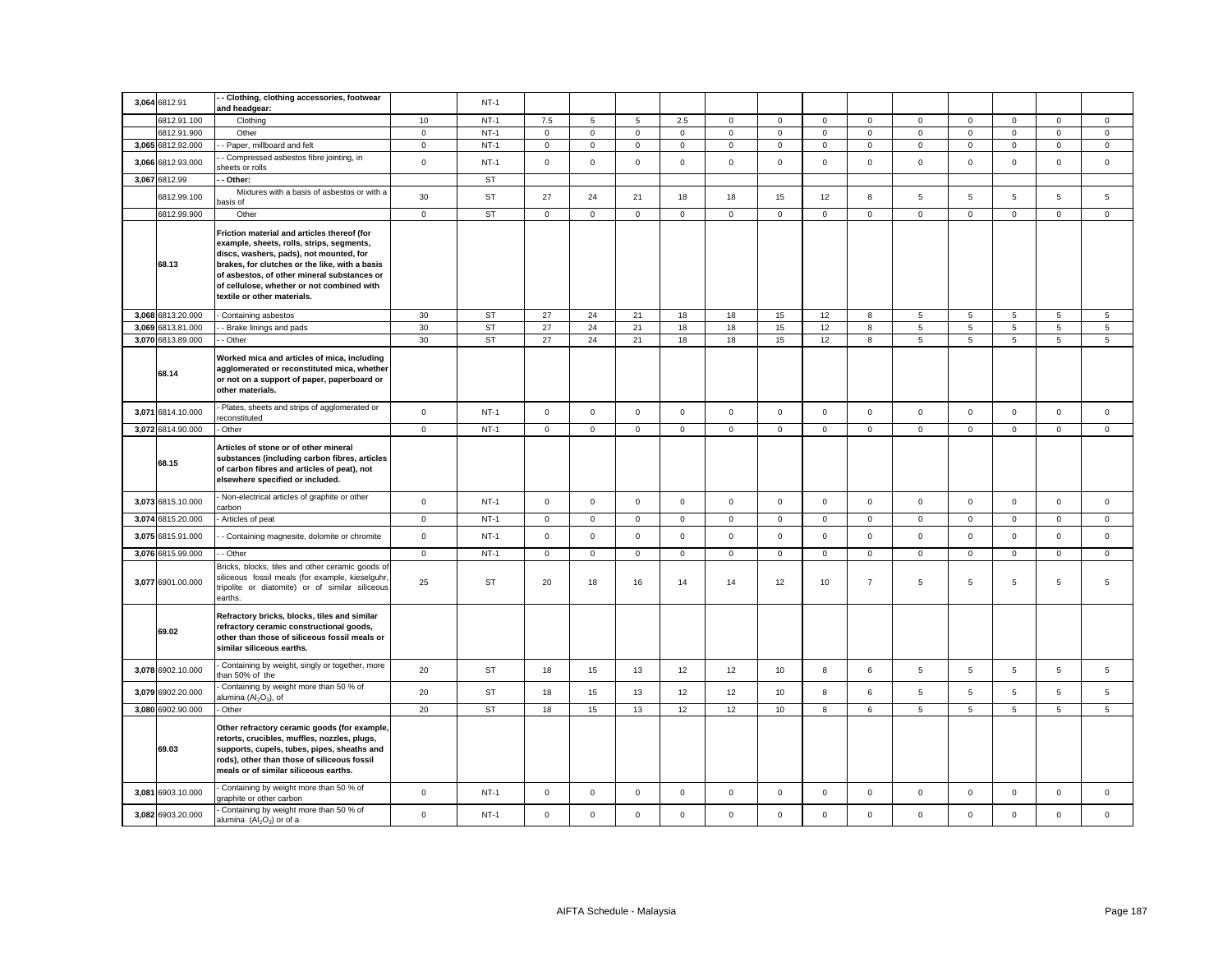| 3,083 6903.90.000 | - Other                                                                                                                                                                                                                                                    | $\mathbf 0$ | $NT-1$           | 0              | $\mathbf 0$    | $\mathbf 0$    | $^{\circ}$     | 0                       | $\mathbf 0$    | 0              | $\mathbf 0$ | 0               | $\mathbf 0$ | 0            | $\mathbf 0$         | $\mathbf 0$    |
|-------------------|------------------------------------------------------------------------------------------------------------------------------------------------------------------------------------------------------------------------------------------------------------|-------------|------------------|----------------|----------------|----------------|----------------|-------------------------|----------------|----------------|-------------|-----------------|-------------|--------------|---------------------|----------------|
| 69.04             | Ceramic building bricks, flooring blocks,<br>support or filler tiles and the like.                                                                                                                                                                         |             |                  |                |                |                |                |                         |                |                |             |                 |             |              |                     |                |
| 3,084 6904.10.000 | - Building bricks                                                                                                                                                                                                                                          | 30          | <b>ST</b>        | 27             | 24             | 21             | 18             | 18                      | 15             | 12             | 8           | $5\phantom{.0}$ | 5           | 5            | 5                   | $\sqrt{5}$     |
| 3,085 6904.90.000 | - Other                                                                                                                                                                                                                                                    | 30          | EL.              |                |                |                |                |                         |                |                |             |                 |             |              |                     |                |
| 69.05             | Roofing tiles, chimney-pots, cowls, chimney<br>liners, architectural ornaments and other<br>ceramic constructional goods.                                                                                                                                  |             |                  |                |                |                |                |                         |                |                |             |                 |             |              |                     |                |
| 3,086 6905.10.000 | - Roofing tiles                                                                                                                                                                                                                                            | 30          | EL.              |                |                |                |                |                         |                |                |             |                 |             |              |                     |                |
| 3,087 6905.90.000 | - Other                                                                                                                                                                                                                                                    | 10          | $NT-1$           | 7.5            | 5              | $\overline{5}$ | 2.5            | 0                       | $\mathbf 0$    | $\mathbf{0}$   | $\mathbf 0$ | 0               | $\mathbf 0$ | $\mathbf{0}$ | $\mathbf 0$         | $\mathbf 0$    |
| 3,088 6906.00.000 | Ceramic pipes, conduits, guttering and pipe<br>fittings.                                                                                                                                                                                                   | 30          | HSL B            | 28             | 26             | 24             | 22             | 22                      | 20             | 19             | 18          | 18              | 17          | 16           | 16                  | 15             |
| 69.07             | Unglazed ceramic flags and paving, hearth<br>or wall tiles; unglazed ceramic mosaic cubes<br>and the like, whether or not on a backing.                                                                                                                    |             |                  |                |                |                |                |                         |                |                |             |                 |             |              |                     |                |
| 3,089 6907.10     | Tiles, cubes and similar articles, whether or<br>not rectangular, the                                                                                                                                                                                      |             | HSL B            |                |                |                |                |                         |                |                |             |                 |             |              |                     |                |
| 6907.10.100       | Floor, hearth and wall tiles                                                                                                                                                                                                                               | 50          | HSL B            | 48             | 46             | 44             | 42             | 42                      | 40             | 38             | 36          | 36              | 33          | 30           | 30                  | 25             |
| 6907.10.900       | Other                                                                                                                                                                                                                                                      | 5           | <b>HSLB</b>      | 4.5            | 4.5            | 4.5            | $\overline{4}$ | $\overline{4}$          | $\overline{4}$ | 3.5            | 3.5         | 3.5             | 3           | 3            | $\mathbf{3}$        | 2.5            |
| 3,090 6907.90     | Other:                                                                                                                                                                                                                                                     |             | <b>HSLB</b>      |                |                |                |                |                         |                |                |             |                 |             |              |                     |                |
| 6907.90.100       | Floor, hearth and wall tiles                                                                                                                                                                                                                               | 50          | HSL B            | 48             | 46             | 44             | 42             | 42                      | 40             | 38             | 36          | 36              | 33          | 30           | 30                  | 25             |
| 6907.90.900       | Other                                                                                                                                                                                                                                                      | 10          | HSL B            | 9.5            | 9              | 8.5            | $\bf8$         | 8                       | 7.5            | $\overline{7}$ | 6.5         | 6.5             | 6           | 5.5          | 5.5                 | $\mathbf 5$    |
| 69.08             | Glazed ceramic flags and paving, hearth or<br>wall tiles; glazed ceramic mosaic cubes and<br>the like, whether or not on a backing.                                                                                                                        |             |                  |                |                |                |                |                         |                |                |             |                 |             |              |                     |                |
| 3,091 6908.10     | - Tiles, cubes and similar articles, whether or<br>not rectangular, the                                                                                                                                                                                    |             | HSL B            |                |                |                |                |                         |                |                |             |                 |             |              |                     |                |
| 6908.10.100       | Floor, hearth and wall tiles                                                                                                                                                                                                                               | 60          | HSL A            | 59             | 58             | 57             | 56             | 56                      | 55             | 54             | 53          | 53              | 52          | 51           | 51                  | 50             |
| 6908.10.900       | Other                                                                                                                                                                                                                                                      | 5           | HSL B            | 4.5            | $4.5\,$        | $4.5\,$        | $\overline{4}$ | $\overline{4}$          | $\overline{4}$ | $3.5\,$        | $3.5\,$     | 3.5             | $_{\rm 3}$  | $\mathbf{3}$ | $_{\rm 3}$          | 2.5            |
| 3,092 6908.90     | Other:                                                                                                                                                                                                                                                     |             | HSL B            |                |                |                |                |                         |                |                |             |                 |             |              |                     |                |
| 3908.90.100       |                                                                                                                                                                                                                                                            |             | HSL A            | 59             | 58             | 57             | 56             | 56                      |                | 54             | 53          |                 | 52          | 51           | 51                  |                |
|                   | Floor, hearth and wall tiles                                                                                                                                                                                                                               | 60          |                  |                |                |                |                |                         | 55             |                |             | 53              |             |              |                     | 50             |
| 6908.90.900       | Other                                                                                                                                                                                                                                                      | 10          | HSL B            | 9.5            | $\mathsf g$    | 8.5            | 8              | $\overline{\mathbf{8}}$ | 7.5            | $\overline{7}$ | 6.5         | 6.5             | 6           | 5.5          | 5.5                 | $\overline{5}$ |
| 69.09             | Ceramic wares for laboratory, chemical or<br>other technical uses; ceramic troughs, tubs<br>and similar receptacles of a kind used in<br>agriculture; ceramic pots, jars and similar<br>articles of a kind used for the conveyance or<br>packing of goods. |             |                  |                |                |                |                |                         |                |                |             |                 |             |              |                     |                |
| 3,093 6909.11.000 | - Of porcelain or china                                                                                                                                                                                                                                    | 5           | $NT-1$           | $\overline{4}$ | $\overline{3}$ | $\overline{2}$ | $\mathbf 0$    | $\mathbf 0$             | $\mathbf 0$    | $\mathbf 0$    | $\mathsf 0$ | 0               | $\mathbf 0$ | $\mathbf 0$  | $\mathsf{O}\xspace$ | $\mathbf 0$    |
| 3,094 6909.12.000 | - Articles having a hardness equivalent to 9 or<br>more on the                                                                                                                                                                                             | 5           | $NT-1$           | $\overline{4}$ | 3              | $\overline{2}$ | $\mathsf 0$    | 0                       | $\mathsf 0$    | $\mathsf 0$    | $\mathsf 0$ | $\mathbf 0$     | $\mathsf 0$ | $\mathsf 0$  | $\mathsf 0$         | $\mathsf 0$    |
| 3,095 6909.19.000 | - Other                                                                                                                                                                                                                                                    | 5           | $NT-1$           | $\overline{4}$ | $\mathbf{3}$   | $\overline{2}$ | $\mathbf 0$    | $\mathbf{0}$            | $\mathbf 0$    | $\mathbf 0$    | $\mathbf 0$ | $\mathbf 0$     | $\mathbf 0$ | $\mathbf 0$  | $\mathbf 0$         | $\mathbf 0$    |
| 3,096 6909.90.000 | Other                                                                                                                                                                                                                                                      | 5           | $NT-1$           | $\overline{4}$ | $\mathbf{3}$   | 2              | $\mathbf 0$    | $\mathbf{0}$            | $\mathbf 0$    | $\mathbf{0}$   | $\mathbf 0$ | $\mathbf 0$     | $\mathbf 0$ | $\mathbf 0$  | $\mathbf 0$         | $\mathsf 0$    |
| 69.10             | Ceramic sinks, wash basins, wash basin<br>pedestals, baths, bidets, water closet pans,<br>flushing cisterns, urinals and similar sanitary<br>fixtures.                                                                                                     |             |                  |                |                |                |                |                         |                |                |             |                 |             |              |                     |                |
| 3.097 6910.10     | Of porcelain or china:                                                                                                                                                                                                                                     |             | HSL C            |                |                |                |                |                         |                |                |             |                 |             |              |                     |                |
| 6910.10.100       | Long bath                                                                                                                                                                                                                                                  | 25          | HSL C            | 24.5           | 24             | 23.5           | 23             | 23                      | 22.5           | 22             | 21.5        | 21.5            | 21          | 20.5         | 20.5                | 19             |
| 6910.10.200       | Wash basin                                                                                                                                                                                                                                                 | 25          | HSL C            | 24.5           | 24             | 23.5           | 23             | 23                      | 22.5           | 22             | 21.5        | 21.5            | 21          | 20.5         | 20.5                | 19             |
| 6910.10.900       | Other                                                                                                                                                                                                                                                      | 25          | HSL C            | 24.5           | 24             | 23.5           | 23             | 23                      | 22.5           | 22             | 21.5        | 21.5            | 21          | 20.5         | 20.5                | 19             |
| 3,098 6910.90     | Other:                                                                                                                                                                                                                                                     |             | HSL C            |                |                |                |                |                         |                |                |             |                 |             |              |                     |                |
| 6910.90.100       |                                                                                                                                                                                                                                                            | 25          | HSL C            | 24.5           | 24             | 23.5           | 23             | 23                      | 22.5           | 22             | 21.5        | 21.5            | 21          | 20.5         | 20.5                | 19             |
|                   | Long bath                                                                                                                                                                                                                                                  |             |                  |                |                |                |                |                         |                |                |             |                 |             |              |                     |                |
| 6910.90.200       | Wash basin                                                                                                                                                                                                                                                 | 25          | HSL C            | 24.5           | 24             | 23.5           | 23             | 23                      | 22.5           | 22             | 21.5        | 21.5            | 21          | 20.5         | 20.5                | 19             |
| 6910.90.900       | Other                                                                                                                                                                                                                                                      | 25          | HSL <sub>C</sub> | 24.5           | 24             | 23.5           | 23             | 23                      | 22.5           | 22             | 21.5        | 21.5            | 21          | 20.5         | 20.5                | 19             |
| 69.11             | Tableware, kitchenware, other household<br>articles and toilet articles, of porcelain or<br>china.                                                                                                                                                         |             |                  |                |                |                |                |                         |                |                |             |                 |             |              |                     |                |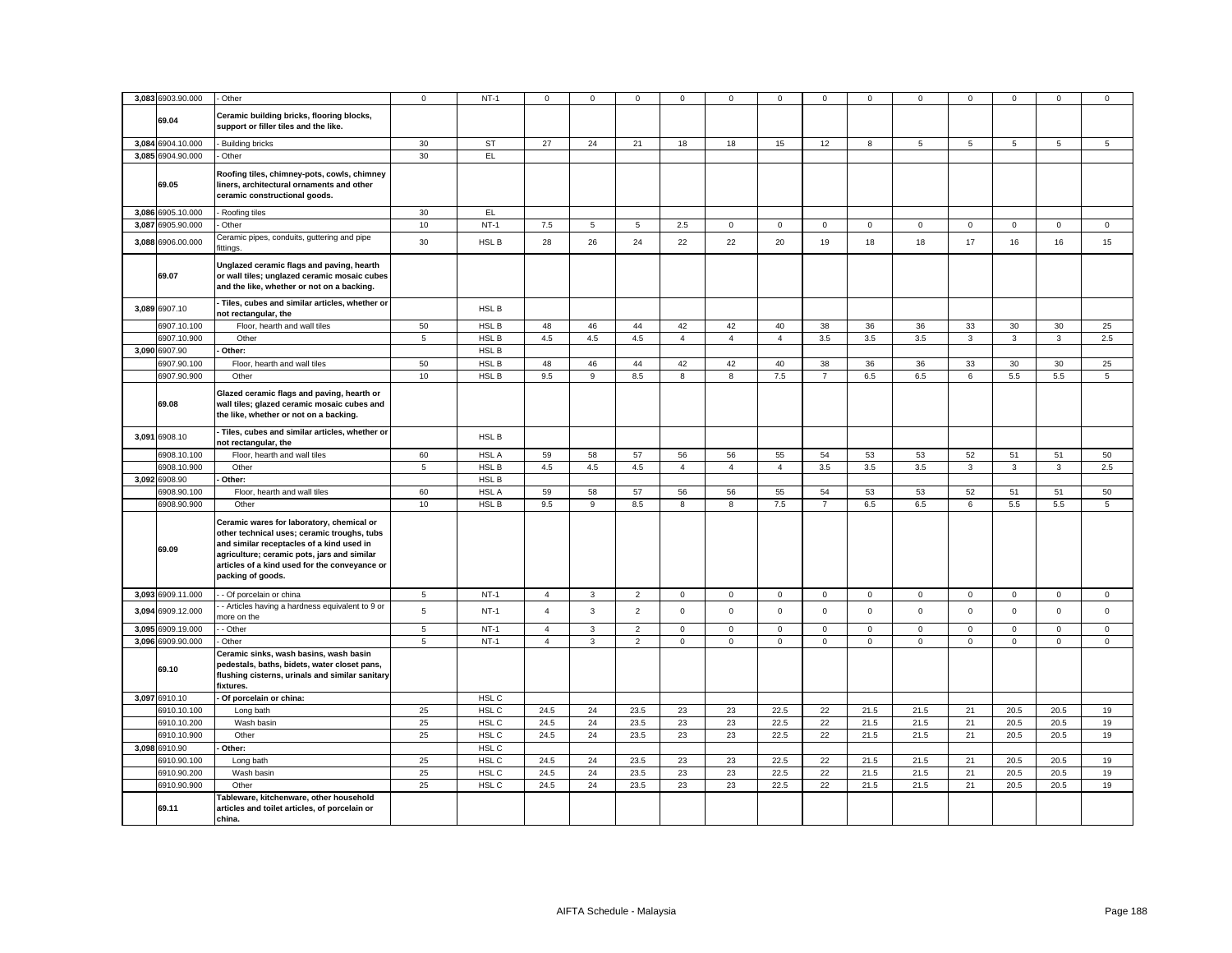| 3,099 6911.10.000 | Tableware and kitchenware                                                                                                                                      | 30              | HSL C  | 29             | 29           | 27             | 26           | 26          | 25          | 24.5                | 24          | 24           | 23.5        | 23                  | 23          | 22.5        |
|-------------------|----------------------------------------------------------------------------------------------------------------------------------------------------------------|-----------------|--------|----------------|--------------|----------------|--------------|-------------|-------------|---------------------|-------------|--------------|-------------|---------------------|-------------|-------------|
|                   |                                                                                                                                                                |                 |        |                |              |                |              |             |             |                     |             |              |             |                     |             |             |
| 3,100 6911.90.000 | Other                                                                                                                                                          | 30              | HSL C  | 29             | 29           | 27             | 26           | 26          | 25          | 24.5                | 24          | 24           | 23.5        | 23                  | 23          | 22.5        |
| 3,101 6912.00.000 | Ceramic<br>tableware,<br>kitchenware,<br>other<br>household articles and toilet articles, other than<br>of porcelain or china.                                 | 30              | HSL C  | 29             | 29           | 27             | 26           | 26          | 25          | 24.5                | 24          | 24           | 23.5        | 23                  | 23          | 22.5        |
| 69.13             | Statuettes and other ornamental ceramic<br>articles.                                                                                                           |                 |        |                |              |                |              |             |             |                     |             |              |             |                     |             |             |
| 3,102 6913.10     | Of porcelain or china:                                                                                                                                         |                 | EL     |                |              |                |              |             |             |                     |             |              |             |                     |             |             |
| 6913.10.100       | Cigarette boxes, ash trays and other<br>smokers' accessories                                                                                                   | 25              | EL.    |                |              |                |              |             |             |                     |             |              |             |                     |             |             |
| 6913.10.900       | Other                                                                                                                                                          | 20              | EL.    |                |              |                |              |             |             |                     |             |              |             |                     |             |             |
| 3,103 6913.90     | Other:                                                                                                                                                         |                 | EL.    |                |              |                |              |             |             |                     |             |              |             |                     |             |             |
| 6913.90.100       | Cigarette boxes, ash trays and smokers'<br>accessories                                                                                                         | 25              | EL     |                |              |                |              |             |             |                     |             |              |             |                     |             |             |
| 6913.90.900       | Other                                                                                                                                                          | 20              | EL     |                |              |                |              |             |             |                     |             |              |             |                     |             |             |
| 69.14             | Other ceramic articles.                                                                                                                                        |                 |        |                |              |                |              |             |             |                     |             |              |             |                     |             |             |
| 3,104 6914.10.000 | Of porcelain or china                                                                                                                                          | $5\phantom{.0}$ | $NT-1$ | $\overline{4}$ | 3            | $\overline{2}$ | $\mathbf 0$  | $\mathbf 0$ | $\mathbf 0$ | $\mathbf 0$         | $\mathbf 0$ | $\mathbf{0}$ | 0           | $\mathbf{0}$        | $\mathbf 0$ | $\mathsf 0$ |
| 3,105 6914.90.000 | Other                                                                                                                                                          | $5\phantom{.0}$ | $NT-1$ | $\overline{4}$ | $\mathbf{3}$ | $\overline{2}$ | $\mathbf 0$  | $\mathbf 0$ | $\mathsf 0$ | $\mathsf 0$         | $\mathsf 0$ | $\mathsf 0$  | $\mathsf 0$ | $\mathsf 0$         | $\mathsf 0$ | $\mathsf 0$ |
| 3,106 7001.00     | Cullet and other waste and scrap of glass;<br>glass in the mass.                                                                                               |                 | $NT-1$ |                |              |                |              |             |             |                     |             |              |             |                     |             |             |
| 7001.00.100       | Optical glass in the mass                                                                                                                                      | $\mathbf 0$     | $NT-1$ | $\mathbf 0$    | $\mathbf 0$  | $\mathbf 0$    | $\mathsf 0$  | $\mathsf 0$ | $\mathsf 0$ | $\mathbf 0$         | $\mathsf 0$ | $\mathbf 0$  | $\mathsf 0$ | $\mathsf 0$         | $\mathsf 0$ | $\mathsf 0$ |
| 7001.00.900       | Other                                                                                                                                                          | $\circ$         | $NT-1$ | $\overline{0}$ | $\mathsf 0$  | $\mathbf 0$    | $\mathbf{0}$ | $\mathbf 0$ | $\mathsf 0$ | $\mathbf 0$         | $\mathbf 0$ | $\mathbf 0$  | $\mathsf 0$ | $\mathsf{O}\xspace$ | $\mathsf 0$ | $\mathsf 0$ |
| 70.02             | Glass in balls (other than microspheres of<br>heading 70.18), rods or tubes, unworked.                                                                         |                 |        |                |              |                |              |             |             |                     |             |              |             |                     |             |             |
| 3,107 7002.10.000 | <b>Balls</b>                                                                                                                                                   | $\mathbf 0$     | $NT-1$ | $\circ$        | $\circ$      | $\mathsf 0$    | $\mathsf 0$  | $\mathbf 0$ | $\mathsf 0$ | $\mathbf 0$         | $\mathsf 0$ | $\mathsf 0$  | $\mathsf 0$ | $\mathbf 0$         | $\mathsf 0$ | $\mathsf 0$ |
| 3,108 7002.20.000 | Rods                                                                                                                                                           | $\mathsf 0$     | $NT-1$ | $\mathbf 0$    | 0            | $\mathsf 0$    | $\mathbf 0$  | $\mathbf 0$ | $\mathbf 0$ | $\mathsf{O}\xspace$ | $\mathbf 0$ | $\mathsf 0$  | 0           | $\mathbf 0$         | $\mathbf 0$ | $\mathsf 0$ |
| 3,109 7002.31.000 | - Of fused quartz or other fused silica                                                                                                                        | $\mathbf 0$     | $NT-1$ | $\overline{0}$ | $\mathsf 0$  | $\mathsf 0$    | $\mathbf{0}$ | $\mathbf 0$ | $\mathsf 0$ | $\mathsf{O}\xspace$ | $\mathbf 0$ | $\mathbf 0$  | $\mathsf 0$ | $\mathsf{O}\xspace$ | $\mathsf 0$ | $\mathsf 0$ |
| 3,110 7002.32.000 | - Of other glass having a linear coefficient of<br>xpansion not                                                                                                | $\mathbf 0$     | $NT-1$ | $\mathbf 0$    | $\mathsf 0$  | $\mathsf 0$    | $\mathsf 0$  | $\mathsf 0$ | $\mathsf 0$ | $\mathsf 0$         | $\mathbf 0$ | $\mathsf 0$  | $\mathsf 0$ | $\mathsf 0$         | $\mathbf 0$ | $\mathsf 0$ |
| 3,111 7002.39.000 | - Other                                                                                                                                                        | $\mathbf 0$     | $NT-1$ | $\mathbf 0$    | $\mathbf 0$  | $\mathsf 0$    | $\mathsf 0$  | $\mathbf 0$ | $\mathsf 0$ | $\mathbf 0$         | $\mathsf 0$ | $\mathbf 0$  | $\mathsf 0$ | $\mathsf 0$         | $\mathsf 0$ | $\mathsf 0$ |
| 70.03             | Cast glass and rolled glass, in sheets or<br>profiles, whether or not having an absorbent,<br>reflecting or non-reflecting layer, but not<br>otherwise worked. |                 |        |                |              |                |              |             |             |                     |             |              |             |                     |             |             |
| 3,112 7003.12     | - Coloured throughout the mass (body<br>tinted), opacified, flashed                                                                                            |                 | EL.    |                |              |                |              |             |             |                     |             |              |             |                     |             |             |
| 7003.12.100       | Optical glass                                                                                                                                                  | $\mathsf 0$     | EL     |                |              |                |              |             |             |                     |             |              |             |                     |             |             |
| 7003.12.910       | in square or rectangular shape<br>including those with 1 or                                                                                                    | 60              | EL     |                |              |                |              |             |             |                     |             |              |             |                     |             |             |
| 7003.12.990       | other                                                                                                                                                          | 30              | EL     |                |              |                |              |             |             |                     |             |              |             |                     |             |             |
| 3,113 7003.19     | Other:                                                                                                                                                         |                 | EL     |                |              |                |              |             |             |                     |             |              |             |                     |             |             |
| 7003.19.100       | Optical glass                                                                                                                                                  | $\mathbf 0$     | EL.    |                |              |                |              |             |             |                     |             |              |             |                     |             |             |
| 7003.19.910       | in square or rectangular shape (including<br>hose with 1 or                                                                                                    | 60              | EL     |                |              |                |              |             |             |                     |             |              |             |                     |             |             |
| 7003.19.990       | other                                                                                                                                                          | 30              | EL.    |                |              |                |              |             |             |                     |             |              |             |                     |             |             |
| 3,114 7003.20     | Wired sheets:                                                                                                                                                  |                 | EL.    |                |              |                |              |             |             |                     |             |              |             |                     |             |             |
| 7003.20.100       | In square or rectangular shape (including<br>those with 1 or                                                                                                   | 60              | EL.    |                |              |                |              |             |             |                     |             |              |             |                     |             |             |
| 7003.20.900       | Other                                                                                                                                                          | 30              | EL     |                |              |                |              |             |             |                     |             |              |             |                     |             |             |
| 3,115 7003.30     | Profiles:                                                                                                                                                      |                 | EL.    |                |              |                |              |             |             |                     |             |              |             |                     |             |             |
| 7003.30.100       | In square or rectangular shape (including<br>hose with 1 or                                                                                                    | 60              | EL.    |                |              |                |              |             |             |                     |             |              |             |                     |             |             |
| 7003.30.900       | Other                                                                                                                                                          | 30              | EL     |                |              |                |              |             |             |                     |             |              |             |                     |             |             |
| 70.04             | Drawn glass and blown glass, in sheets,<br>whether or not having an absorbent,<br>reflecting or non-reflecting layer, but not<br>otherwise worked.             |                 |        |                |              |                |              |             |             |                     |             |              |             |                     |             |             |
| 3,116 7004.20     | Glass, coloured throughout the mass (body                                                                                                                      |                 | EL     |                |              |                |              |             |             |                     |             |              |             |                     |             |             |
| 7004.20.100       | tinted), opacified,<br>Optical glass                                                                                                                           | $\overline{0}$  | EL     |                |              |                |              |             |             |                     |             |              |             |                     |             |             |
|                   | in square or rectangular shape (including                                                                                                                      |                 |        |                |              |                |              |             |             |                     |             |              |             |                     |             |             |
| 7004.20.910       | hose with 1 or                                                                                                                                                 | 60              | EL.    |                |              |                |              |             |             |                     |             |              |             |                     |             |             |
| 7004.20.990       | other                                                                                                                                                          | 30              | EL.    |                |              |                |              |             |             |                     |             |              |             |                     |             |             |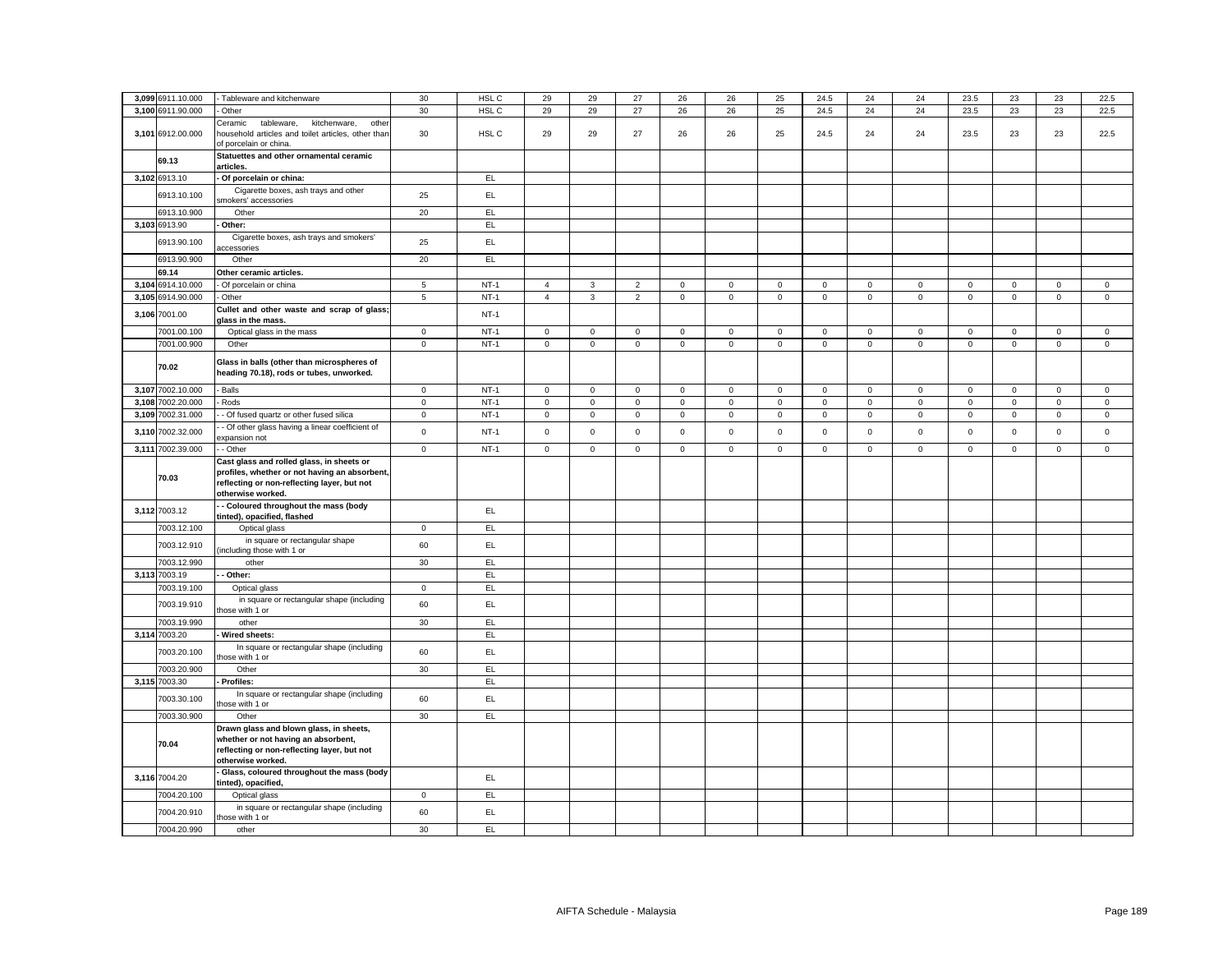| 3,117 7004.90     | Other glass:                                                                                                                                                                                                                     |                 | EL.       |                |              |                |             |             |             |              |                |                     |             |             |             |              |
|-------------------|----------------------------------------------------------------------------------------------------------------------------------------------------------------------------------------------------------------------------------|-----------------|-----------|----------------|--------------|----------------|-------------|-------------|-------------|--------------|----------------|---------------------|-------------|-------------|-------------|--------------|
| 7004.90.100       | Optical glass                                                                                                                                                                                                                    | $\mathbf 0$     | EL.       |                |              |                |             |             |             |              |                |                     |             |             |             |              |
| 7004.90.910       | in square or rectangular shape                                                                                                                                                                                                   | 60              | EL.       |                |              |                |             |             |             |              |                |                     |             |             |             |              |
| 7004.90.990       | including those with 1<br>other                                                                                                                                                                                                  | 30              | EL        |                |              |                |             |             |             |              |                |                     |             |             |             |              |
| 70.05             | Float glass and surface ground or polished<br>glass, in sheets, whether or not having an<br>absorbent, reflecting or non-reflecting layer,<br>but not otherwise worked.                                                          |                 |           |                |              |                |             |             |             |              |                |                     |             |             |             |              |
| 3,118 7005.10     | Non-wired glass, having an absorbent,<br>reflecting or non-                                                                                                                                                                      |                 | EL        |                |              |                |             |             |             |              |                |                     |             |             |             |              |
| 7005.10.100       | Optical glass                                                                                                                                                                                                                    | $\mathbf 0$     | EL        |                |              |                |             |             |             |              |                |                     |             |             |             |              |
| 7005.10.910       | in square or rectangular shape (including<br>hose with 1 or                                                                                                                                                                      | 60              | EL        |                |              |                |             |             |             |              |                |                     |             |             |             |              |
| 7005.10.990       | other                                                                                                                                                                                                                            | 30              | EL.       |                |              |                |             |             |             |              |                |                     |             |             |             |              |
| 3,119 7005.21     | Coloured throughout the mass (body<br>tinted), opacified, flashed                                                                                                                                                                |                 | EL.       |                |              |                |             |             |             |              |                |                     |             |             |             |              |
| 7005.21.100       | Optical glass                                                                                                                                                                                                                    | $\mathbf 0$     | EL        |                |              |                |             |             |             |              |                |                     |             |             |             |              |
| 7005.21.910       | in square or rectangular shape (including<br>hose with 1 or                                                                                                                                                                      | 60              | EL.       |                |              |                |             |             |             |              |                |                     |             |             |             |              |
| 7005.21.990       | other                                                                                                                                                                                                                            | 30              | EL        |                |              |                |             |             |             |              |                |                     |             |             |             |              |
| 3,120 7005.29     | Other:                                                                                                                                                                                                                           |                 | <b>EL</b> |                |              |                |             |             |             |              |                |                     |             |             |             |              |
| 7005.29.100       | Optical glass                                                                                                                                                                                                                    | $\mathbf 0$     | EL        |                |              |                |             |             |             |              |                |                     |             |             |             |              |
| 7005.29.910       | in square or rectangular shape (including<br>hose with 1 or                                                                                                                                                                      | 60              | EL        |                |              |                |             |             |             |              |                |                     |             |             |             |              |
| 7005.29.990       | other                                                                                                                                                                                                                            | 30              | EL        |                |              |                |             |             |             |              |                |                     |             |             |             |              |
| 3,121 7005.30     | Wired glass:                                                                                                                                                                                                                     |                 | <b>EL</b> |                |              |                |             |             |             |              |                |                     |             |             |             |              |
| 7005.30.100       | In square or rectangular shape (including<br>hose with 1 or                                                                                                                                                                      | 60              | EL        |                |              |                |             |             |             |              |                |                     |             |             |             |              |
| 7005.30.900       | Other                                                                                                                                                                                                                            | 30              | EL        |                |              |                |             |             |             |              |                |                     |             |             |             |              |
| 70.06             | Glass of heading 70.03, 70.04 or 70.05, bent,<br>edge-worked, engraved, drilled, enamelled or<br>otherwise worked, but not framed or fitted<br>with other materials.                                                             |                 |           |                |              |                |             |             |             |              |                |                     |             |             |             |              |
| 3,122 7006.00     | Glass of heading 70.03, 70.04 or 70.05, bent,<br>edge-worked, engraved, drilled, enamelled or<br>otherwise worked, but not framed or fitted<br>with other materials.                                                             |                 | ST        |                |              |                |             |             |             |              |                |                     |             |             |             |              |
| 7006.00.100       | Optical glass                                                                                                                                                                                                                    | $\mathbf 0$     | <b>ST</b> | $\mathsf 0$    | $\mathbf 0$  | $\mathsf 0$    | $\mathsf 0$ | $\mathsf 0$ | $\mathbf 0$ | $\mathsf 0$  | $\mathbf{0}$   | $\mathsf{O}\xspace$ | $\mathbf 0$ | $\mathbf 0$ | $\mathsf 0$ | $\mathbf{0}$ |
| 7006.00.900       | Other                                                                                                                                                                                                                            | 30              | <b>ST</b> | 27             | 24           | 21             | 18          | 18          | 15          | 12           | 8              | 5                   | $\,$ 5 $\,$ | $\,$ 5 $\,$ | $\sqrt{5}$  | $\,$ 5 $\,$  |
| 70.07             | Safety glass, consisting of toughened<br>(tempered) or laminated glass.                                                                                                                                                          |                 |           |                |              |                |             |             |             |              |                |                     |             |             |             |              |
| 3,123 7007.11.000 | - Of size and shape suitable for incorporation<br>n vehicles, aircraft,                                                                                                                                                          | 30              | EL        |                |              |                |             |             |             |              |                |                     |             |             |             |              |
| 3,124 7007.19.000 | - Other                                                                                                                                                                                                                          | 30              | EL.       |                |              |                |             |             |             |              |                |                     |             |             |             |              |
| 3,125 7007.21.000 | - Of size and shape suitable for incorporation<br>n vehicles, aircraft,                                                                                                                                                          | 30              | EL        |                |              |                |             |             |             |              |                |                     |             |             |             |              |
| 3,126 7007.29.000 | - Other                                                                                                                                                                                                                          | 30              | EL.       |                |              |                |             |             |             |              |                |                     |             |             |             |              |
| 3,127 7008.00.000 | Multiple-walled insulating units of glass.                                                                                                                                                                                       | 50              | EL        |                |              |                |             |             |             |              |                |                     |             |             |             |              |
| 70.09             | Glass mirrors, whether or not framed,<br>including rear-view mirrors.                                                                                                                                                            |                 |           |                |              |                |             |             |             |              |                |                     |             |             |             |              |
| 3,128 7009.10.000 | Rear-view mirrors for vehicles                                                                                                                                                                                                   | $5\overline{5}$ | $NT-1$    | $\overline{4}$ | $\mathbf{3}$ | $\overline{2}$ | $\mathsf 0$ | $\mathbf 0$ | $\mathbf 0$ | $\mathbf{0}$ | $\overline{0}$ | $\mathbf 0$         | $\,0\,$     | $\mathsf 0$ | $\mathsf 0$ | $\mathsf 0$  |
| 3,129 7009.91.000 | - Unframed                                                                                                                                                                                                                       | 30              | EL.       |                |              |                |             |             |             |              |                |                     |             |             |             |              |
| 3,130 7009.92.000 | - Framed                                                                                                                                                                                                                         | 30              | EL        |                |              |                |             |             |             |              |                |                     |             |             |             |              |
| 70.10             | Carboys, bottles, flasks, jars, pots, phials,<br>ampoules and other containers, of glass, of a<br>kind used for the conveyance or packing of<br>goods; preserving jars of glass; stoppers,<br>lids and other closures, of glass. |                 |           |                |              |                |             |             |             |              |                |                     |             |             |             |              |
| 3,131 7010.10.000 | - Ampoules                                                                                                                                                                                                                       | $\mathbf 0$     | $NT-1$    | $\mathsf 0$    | $\mathbf 0$  | $\mathsf 0$    | $\mathsf 0$ | $\mathbf 0$ | $\mathsf 0$ | $\mathsf 0$  | $\mathbf{0}$   | $\mathbf 0$         | $\mathbf 0$ | $\mathsf 0$ | $\mathsf 0$ | $\mathsf 0$  |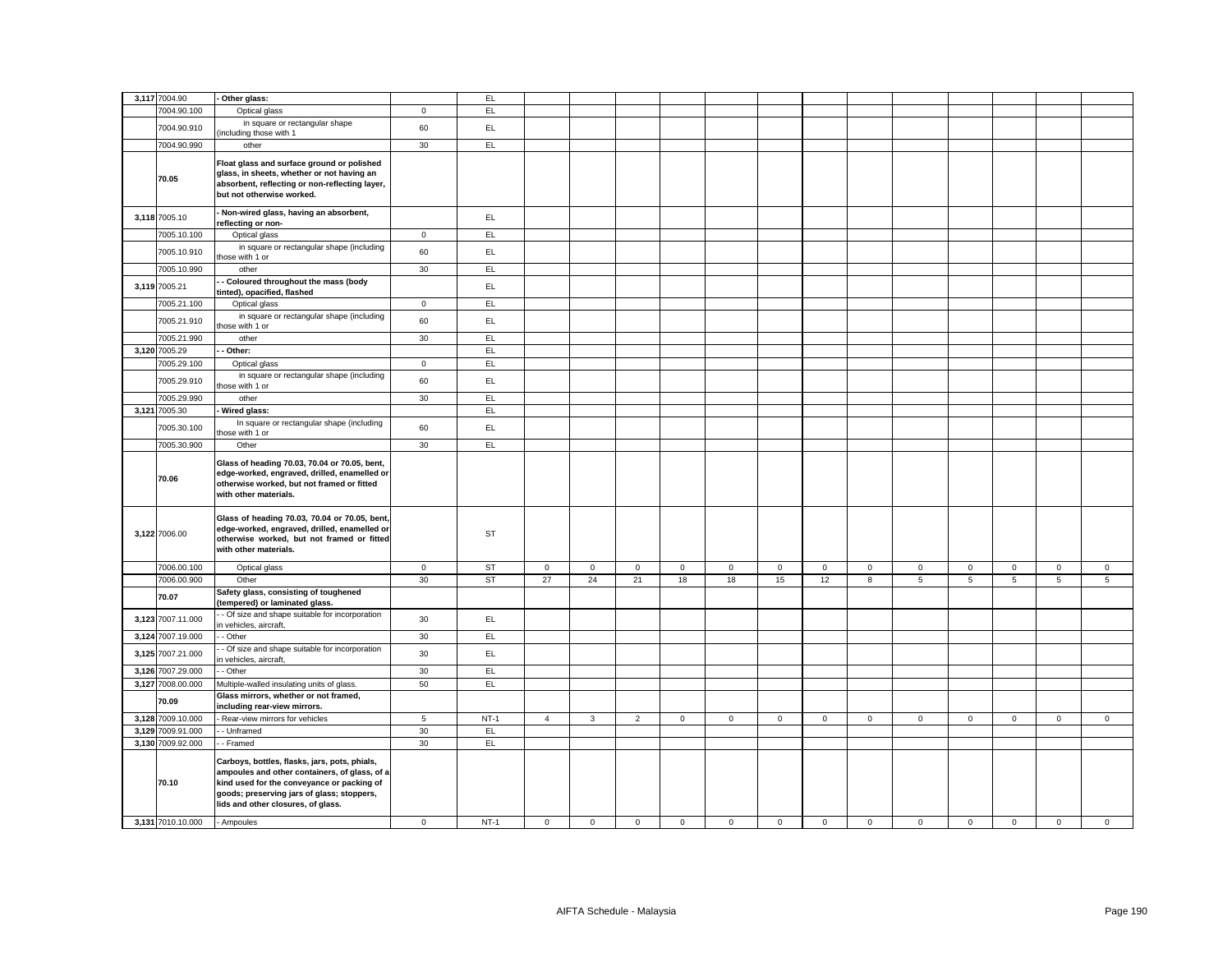|       | 3,132 7010.20.000 | - Stoppers, lids and other closures                                                                                                                                                                                                                                                                                                                                                                                           | $\mathbf 0$ | $NT-1$    | $\mathsf 0$ | $\mathbf 0$  | $\mathbf 0$ | $\mathbf 0$ | 0            | $\mathbf 0$ | $\mathbf 0$ | $\mathbf 0$ | 0              | 0               | $\mathbf 0$     | 0              | $\mathbf 0$ |
|-------|-------------------|-------------------------------------------------------------------------------------------------------------------------------------------------------------------------------------------------------------------------------------------------------------------------------------------------------------------------------------------------------------------------------------------------------------------------------|-------------|-----------|-------------|--------------|-------------|-------------|--------------|-------------|-------------|-------------|----------------|-----------------|-----------------|----------------|-------------|
|       | 3.133 7010.90     | Other:                                                                                                                                                                                                                                                                                                                                                                                                                        |             | EL        |             |              |             |             |              |             |             |             |                |                 |                 |                |             |
|       | 7010.90.110       | exceeding 1 /                                                                                                                                                                                                                                                                                                                                                                                                                 | 30          | EL.       |             |              |             |             |              |             |             |             |                |                 |                 |                |             |
|       | 7010.90.120       | exceeding 0.33 / but not exceeding 1 /                                                                                                                                                                                                                                                                                                                                                                                        | 60          | EL        |             |              |             |             |              |             |             |             |                |                 |                 |                |             |
|       | 7010.90.130       | exceeding 0.15 / but not exceeding 0.33 /                                                                                                                                                                                                                                                                                                                                                                                     | 60          | EL.       |             |              |             |             |              |             |             |             |                |                 |                 |                |             |
|       | 7010.90.190       | not exceeding 0.15 /                                                                                                                                                                                                                                                                                                                                                                                                          | 30          | EL        |             |              |             |             |              |             |             |             |                |                 |                 |                |             |
|       | 7010.90.900       | Other                                                                                                                                                                                                                                                                                                                                                                                                                         | 30          | EL        |             |              |             |             |              |             |             |             |                |                 |                 |                |             |
|       | 70.11             | Glass envelopes (including bulbs and tubes),<br>open, and glass parts thereof, without<br>fittings, for electric lamps, cathode-ray tubes<br>or the like.                                                                                                                                                                                                                                                                     |             |           |             |              |             |             |              |             |             |             |                |                 |                 |                |             |
|       | 3,134 7011.10.000 | - For electric lighting                                                                                                                                                                                                                                                                                                                                                                                                       | $\mathbf 0$ | $NT-1$    | $\mathsf 0$ | $\mathbf{0}$ | $\mathbf 0$ | $\mathbf 0$ | $\mathbf 0$  | $\mathbf 0$ | $\mathbf 0$ | $\mathbf 0$ | $\mathbf 0$    | $\mathbf 0$     | $\mathbf 0$     | 0              | $\mathbf 0$ |
|       | 3,135 7011.20.000 | - For cathode-ray tubes                                                                                                                                                                                                                                                                                                                                                                                                       | $\mathbf 0$ | $NT-1$    | $\mathsf 0$ | $\mathbf 0$  | $\mathsf 0$ | $\mathbf 0$ | $\mathbf 0$  | $\mathbf 0$ | $\mathbf 0$ | $\mathsf 0$ | $\mathbf{0}$   | $\mathsf 0$     | $\circ$         | $\mathbf 0$    | $\mathsf 0$ |
|       | 3,136 7011.90.000 | Other                                                                                                                                                                                                                                                                                                                                                                                                                         | $\mathbf 0$ | $NT-1$    | $\mathbf 0$ | $\mathbf 0$  | $\mathsf 0$ | $\mathbf 0$ | $\mathbf 0$  | $\mathbf 0$ | $\mathsf 0$ | $\mathbf 0$ | $\mathbf 0$    | $\mathsf 0$     | $\mathbf 0$     | $\mathsf 0$    | $\mathsf 0$ |
|       | 70.13             | Glassware of a kind used for table, kitchen,<br>toilet, office, indoor decoration or similar<br>purposes (other than that of heading 70.10 or<br>70.18).                                                                                                                                                                                                                                                                      |             |           |             |              |             |             |              |             |             |             |                |                 |                 |                |             |
|       | 3,137 7013.10.000 | - Of glass ceramic                                                                                                                                                                                                                                                                                                                                                                                                            | 30          | ST        | 27          | 24           | 21          | 18          | 18           | 15          | 12          | 8           | 5              | 5               | 5               | 5              | 5           |
|       | 3,138 7013.22.000 | - Of lead crystal                                                                                                                                                                                                                                                                                                                                                                                                             | 30          | <b>ST</b> | 27          | 24           | 21          | 18          | 18           | 15          | 12          | 8           | 5              | 5               | 5               | 5              | 5           |
|       | 3,139 7013.28.000 | Other                                                                                                                                                                                                                                                                                                                                                                                                                         | 30          | <b>ST</b> | 27          | 24           | 21          | 18          | 18           | 15          | 12          | 8           | 5              | 5               | 5               | 5              | 5           |
|       | 3,140 7013.33.000 | Of lead crystal                                                                                                                                                                                                                                                                                                                                                                                                               | 30          | ST        | 27          | 24           | 21          | 18          | 18           | 15          | 12          | 8           | 5              | 5               | $5\phantom{.0}$ | 5              | 5           |
| 3,141 | 7013.37.000       | Other                                                                                                                                                                                                                                                                                                                                                                                                                         | 30          | <b>ST</b> | 27          | 24           | 21          | 18          | 18           | 15          | 12          | 8           | 5              | 5               | 5               | 5              | 5           |
|       | 3,142 7013.41.000 | - Of lead crystal                                                                                                                                                                                                                                                                                                                                                                                                             | 30          | <b>ST</b> | 27          | 24           | 21          | 18          | 18           | 15          | 12          | 8           | 5              | 5               | 5               | 5              | 5           |
|       | 3,143 7013.42.000 | - Of glass having a linear coefficient of<br>expansion not exceeding                                                                                                                                                                                                                                                                                                                                                          | 30          | <b>ST</b> | 27          | 24           | 21          | 18          | 18           | 15          | 12          | 8           | 5              | 5               | 5               | 5              | 5           |
|       | 3,144 7013.49.000 | - Other                                                                                                                                                                                                                                                                                                                                                                                                                       | 30          | <b>ST</b> | 27          | 24           | 21          | 18          | 18           | 15          | 12          | 8           | $\overline{5}$ | $5\phantom{.0}$ | 5               | 5              | 5           |
|       | 3,145 7013.91.000 | - Of lead crystal                                                                                                                                                                                                                                                                                                                                                                                                             | 30          | <b>ST</b> | 27          | 24           | 21          | 18          | 18           | 15          | 12          | 8           | 5              | 5               | 5               | 5              | 5           |
|       | 3,146 7013.99.000 | - Other                                                                                                                                                                                                                                                                                                                                                                                                                       | 30          | <b>ST</b> | 27          | 24           | 21          | 18          | 18           | 15          | 12          | 8           | 5              | 5               | 5               | 5              | 5           |
|       | 70.14             | Signalling glassware and optical elements of<br>glass (other than those of heading 70.15), not<br>optically worked.<br>Signalling glassware and optical elements of                                                                                                                                                                                                                                                           |             |           |             |              |             |             |              |             |             |             |                |                 |                 |                |             |
|       | 3,147 7014.00.000 | glass (other than those of heading 70.15), not<br>optically worked.                                                                                                                                                                                                                                                                                                                                                           | $\mathbf 0$ | $NT-1$    | $\mathsf 0$ | $\mathbf 0$  | $\mathsf 0$ | $\mathbf 0$ | $\mathbf 0$  | $\mathsf 0$ | $\mathsf 0$ | $\mathbf 0$ | $\mathbf 0$    | $\mathsf 0$     | $\mathbf 0$     | $\mathbf 0$    | $\mathsf 0$ |
|       | 70.15             | Clock or watch glasses and similar glasses,<br>glasses for non-corrective or corrective<br>spectacles, curved, bent, hollowed or the<br>like, not optically worked; hollow glass<br>spheres and their segments, for the<br>manufacture of such glasses.                                                                                                                                                                       |             |           |             |              |             |             |              |             |             |             |                |                 |                 |                |             |
|       | 3,148 7015.10.000 | - Glasses for corrective spectacles                                                                                                                                                                                                                                                                                                                                                                                           | $\mathbf 0$ | $NT-1$    | $\circ$     | $\mathbf{0}$ | $\mathbf 0$ | $\mathbf 0$ | $\mathbf 0$  | $\mathbf 0$ | $^{\circ}$  | $\mathsf 0$ | $\mathbf 0$    | $\mathbf 0$     | $\mathbf{0}$    | $\mathbf 0$    | $\mathbf 0$ |
|       | 3,149 7015.90.000 | - Other                                                                                                                                                                                                                                                                                                                                                                                                                       | 20          | ST        | 18          | 15           | 13          | 12          | 12           | 10          | 8           | 6           | 5              | 5               | 5               | 5              | 5           |
|       | 70.16             | Paving blocks, slabs, bricks, squares, tiles<br>and other articles of pressed or moulded<br>glass, whether or not wired, of a kind used<br>for building or construction purposes; glass<br>cubes and other glass smallwares, whether<br>or not on a backing, for mosaics or similar<br>decorative purposes; leaded lights and the<br>like; multicellular or foam glass in blocks,<br>panels, plates, shells or similar forms. |             |           |             |              |             |             |              |             |             |             |                |                 |                 |                |             |
|       | 3,150 7016.10.000 | Glass cubes and other glass smallwares,<br>whether or not on a                                                                                                                                                                                                                                                                                                                                                                | $\mathsf 0$ | $NT-1$    | $\circ$     | $\mathbf 0$  | $\mathbf 0$ | $\mathbf 0$ | $\mathbf{0}$ | $\mathbf 0$ | $\mathbf 0$ | $\mathbf 0$ | $\mathbf 0$    | $\mathbf 0$     | $\mathbf{0}$    | $\mathbf 0$    | $\mathbf 0$ |
|       | 3,151 7016.90.000 | Other                                                                                                                                                                                                                                                                                                                                                                                                                         | 20          | ST        | 18          | 15           | 13          | 12          | 12           | 10          | 8           | 6           | 5              | 5               | 5               | $\overline{5}$ | 5           |
|       | 70.17             | Laboratory, hygienic or pharmaceutical<br>glassware, whether or not graduated or<br>calibrated.                                                                                                                                                                                                                                                                                                                               |             |           |             |              |             |             |              |             |             |             |                |                 |                 |                |             |
|       | 3,152 7017.10.000 | - Of fused quartz or other fused silica                                                                                                                                                                                                                                                                                                                                                                                       | $\mathbf 0$ | $NT-1$    | $\mathbf 0$ | $\mathbf{0}$ | $\mathbf 0$ | $\mathbf 0$ | $\mathbf 0$  | 0           | $^{\circ}$  | $\mathbf 0$ | $\mathbf 0$    | 0               | $\mathbf{0}$    | 0              | $\mathsf 0$ |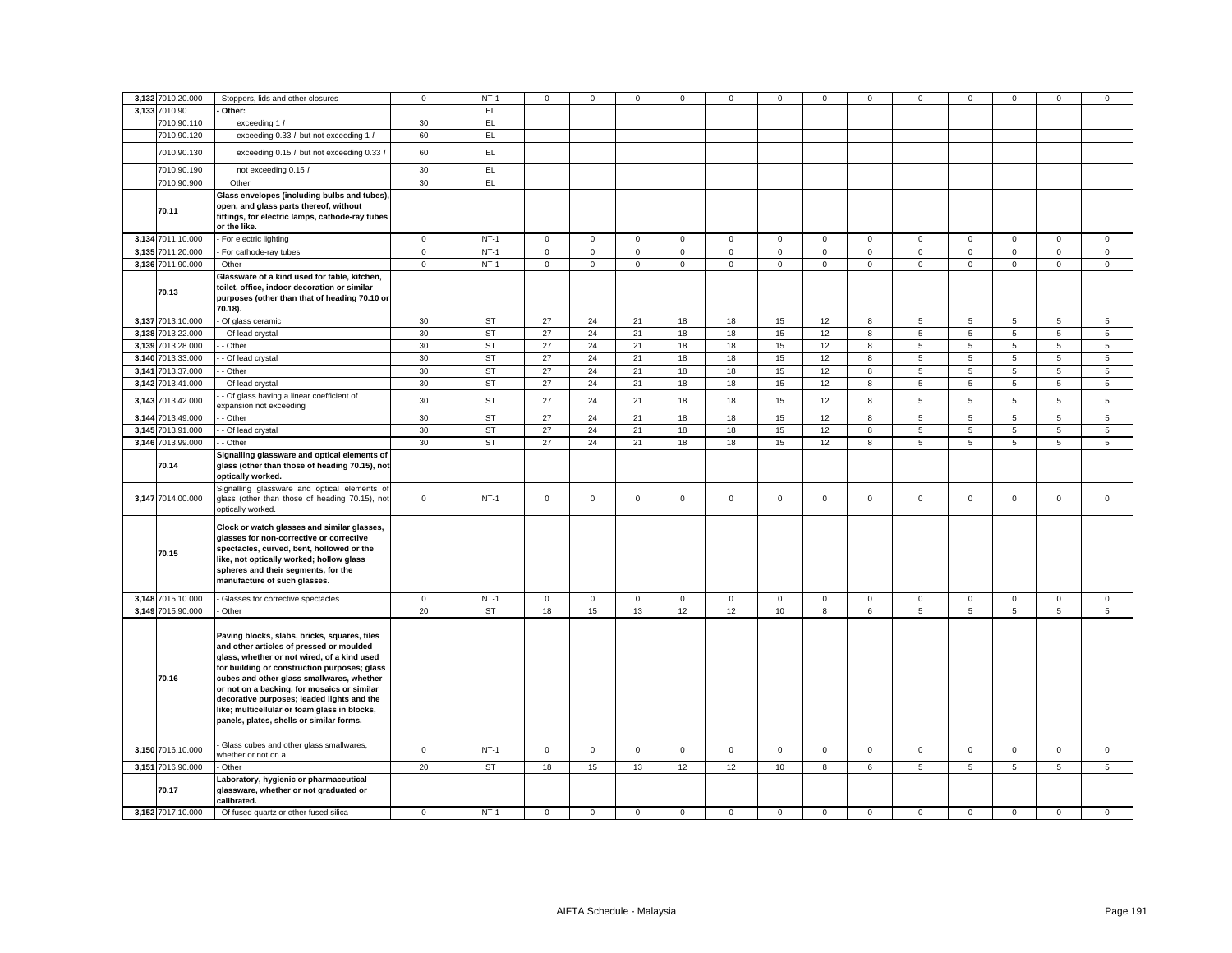|       | 3,153 7017.20.000          | Of other glass having a linear coefficient of                                                                                                                                                                                                                                                                                                                            | $\mathsf 0$    | $NT-1$           | $\mathsf 0$          | $\mathbf 0$ | $\mathsf 0$            | $\mathbf 0$    | $\mathbf 0$                | $\mathsf 0$ | $\mathsf 0$                | $\mathsf 0$                 | $\mathsf 0$                | $\mathbf 0$                | $\mathsf 0$                | $\mathsf 0$                | $\Omega$                   |
|-------|----------------------------|--------------------------------------------------------------------------------------------------------------------------------------------------------------------------------------------------------------------------------------------------------------------------------------------------------------------------------------------------------------------------|----------------|------------------|----------------------|-------------|------------------------|----------------|----------------------------|-------------|----------------------------|-----------------------------|----------------------------|----------------------------|----------------------------|----------------------------|----------------------------|
|       |                            | expansion not                                                                                                                                                                                                                                                                                                                                                            |                |                  |                      |             |                        |                |                            |             |                            |                             |                            |                            |                            |                            |                            |
|       | 3,154 7017.90.000          | - Other                                                                                                                                                                                                                                                                                                                                                                  | $\mathbf 0$    | $NT-1$           | $\mathsf 0$          | $\mathbf 0$ | $\mathsf 0$            | 0              | $\mathbf 0$                | $\mathsf 0$ | $\mathbf{0}$               | $\mathbf 0$                 | $\mathbf 0$                | $\mathbf 0$                | $\mathbf 0$                | $\mathsf 0$                | $\mathbf 0$                |
|       | 70.18                      | Glass beads, imitation pearls, imitation<br>precious or semi-precious stones and<br>similar glass smallwares, and articles<br>thereof other than imitation jewellery; glass<br>eyes other than prosthetic articles;<br>statuettes and other ornaments of lamp-<br>worked glass, other than imitation jewellery;<br>glass microspheres not exceeding 1 mm in<br>diameter. |                |                  |                      |             |                        |                |                            |             |                            |                             |                            |                            |                            |                            |                            |
|       | 3,155 7018.10.000          | Glass beads, imitation pearls, imitation<br>precious or semi-precious                                                                                                                                                                                                                                                                                                    | $\mathbf 0$    | $NT-1$           | $\mathsf 0$          | $\mathbf 0$ | $\mathsf 0$            | $\mathsf 0$    | $\mathbf 0$                | $\mathsf 0$ | $\mathbf{0}$               | $\mathsf 0$                 | $\mathsf 0$                | $\mathbf 0$                | $\mathbf 0$                | $\mathsf 0$                | $\mathbf 0$                |
| 3,156 | 7018.20.000                | Glass microspheres not exceeding 1 mm in<br>liameter                                                                                                                                                                                                                                                                                                                     | 20             | ST               | 18                   | 15          | 13                     | 12             | 12                         | 10          | 8                          | 6                           | 5                          | 5                          | 5                          | $\overline{5}$             | 5                          |
|       | 3,157 7018.90              | Other:                                                                                                                                                                                                                                                                                                                                                                   |                | <b>ST</b>        |                      |             |                        |                |                            |             |                            |                             |                            |                            |                            |                            |                            |
|       | 7018.90.100                | <b>Blinds</b>                                                                                                                                                                                                                                                                                                                                                            | 20             | <b>ST</b>        | 18                   | 15          | 13                     | 12             | 12                         | 10          | 8                          | 6                           | 5                          | 5                          | 5                          | 5                          | 5                          |
|       | 7018.90.900                | Other                                                                                                                                                                                                                                                                                                                                                                    | 20             | ST               | 18                   | 15          | 13                     | 12             | 12                         | 10          | 8                          | 6                           | 5                          | $\sqrt{5}$                 | $5\phantom{.0}$            | $5\overline{5}$            | $5\overline{5}$            |
|       | 70.19                      | Glass fibres (including glass wool) and<br>articles thereof (for example, yarn, woven<br>fabrics).                                                                                                                                                                                                                                                                       |                |                  |                      |             |                        |                |                            |             |                            |                             |                            |                            |                            |                            |                            |
|       | 3,158 7019.11.000          | - Chopped strands of a length of not more than<br>50 mm                                                                                                                                                                                                                                                                                                                  | 25             | ST               | 20                   | 18          | 16                     | 14             | 14                         | 12          | 10                         | $\overline{7}$              | $\overline{5}$             | $\sqrt{5}$                 | 5                          | 5                          | 5                          |
|       | 3,159 7019.12.000          | - Rovings                                                                                                                                                                                                                                                                                                                                                                | 20             | <b>ST</b>        | 18                   | 15          | 13                     | 12             | 12                         | 10          | 8                          | 6                           | 5                          | $\overline{5}$             | 5                          | $5\phantom{.0}$            | 5                          |
| 3,160 | 7019.19                    | - Other:                                                                                                                                                                                                                                                                                                                                                                 |                | $NT-1$           |                      |             |                        |                |                            |             |                            |                             |                            |                            |                            |                            |                            |
|       | 7019.19.100                | Yarn                                                                                                                                                                                                                                                                                                                                                                     | $\mathbf 0$    | $NT-1$           | 0                    | 0           | $\mathsf 0$            | 0              | $\mathbf 0$                | 0           | $\mathsf 0$                | 0                           | $\mathsf 0$                | $\mathbf 0$                | 5                          | 5                          | 5                          |
|       | 7019.19.900                | Other                                                                                                                                                                                                                                                                                                                                                                    | 20             | $NT-1$           | 15                   | 12.5        | 10                     | $\overline{5}$ | $\mathbf 0$                | $\mathsf 0$ | $\overline{0}$             | $\mathsf 0$                 | $\mathsf 0$                | $\overline{0}$             | $\mathbf 0$                | $\mathsf 0$                | 0                          |
|       | 3,161 7019.31.000          | Mats                                                                                                                                                                                                                                                                                                                                                                     | 20             | <b>ST</b>        | 18                   | 15          | 13                     | 12             | 12                         | 10          | 8                          | 6                           | 5                          | $5\phantom{.0}$            | 5                          | $5\overline{5}$            | $5\overline{5}$            |
|       | 3,162 7019.32.000          | - Thin sheets (voiles)                                                                                                                                                                                                                                                                                                                                                   | $\mathbf 0$    | $NT-1$           | 0                    | $\mathsf 0$ | $\mathbf 0$            | 0              | $\mathbf 0$                | 0           | $\mathsf 0$                | 0                           | 0                          | $\mathbf 0$                | $\mathsf 0$                | $\mathbf 0$                | $\mathbf 0$                |
|       | 3,163 7019.39.000          | - Other                                                                                                                                                                                                                                                                                                                                                                  | 20             | ST               | 18                   | 15          | 13                     | 12             | 12                         | 10          | 8                          | 6                           | 5                          | 5                          | 5                          | 5                          | $5\overline{5}$            |
| 3,164 | 7019.40.000                | Woven fabrics of rovings                                                                                                                                                                                                                                                                                                                                                 | 20             | ST               | 18                   | 15          | 13                     | 12             | 12                         | 10          | 8                          | 6                           | 5                          | $\sqrt{5}$                 | 5                          | $5\overline{5}$            | 5                          |
|       | 3,165 7019.51.000          | - Of a width not exceeding 30 cm<br>- Of a width exceeding 30 cm, plain weave,                                                                                                                                                                                                                                                                                           | 20             | <b>ST</b>        | 18                   | 15          | $13\,$                 | 12             | 12                         | $10$        | $\bf8$                     | 6                           | $\overline{5}$             | $\overline{5}$             | 5                          | $\,$ 5 $\,$                | $5\phantom{.0}$            |
| 3,166 | 7019.52.000                | veighing less than                                                                                                                                                                                                                                                                                                                                                       | 20             | ST               | 18                   | 15          | 13                     | 12             | 12                         | 10          | 8                          | 6                           | 5                          | 5                          | 5                          | 5                          | 5                          |
| 3,167 | 7019.59.000                | - Other                                                                                                                                                                                                                                                                                                                                                                  | 20             | <b>ST</b>        | 18                   | 15          | 13                     | 12             | 12                         | 10          | 8                          | 6                           | 5                          | $\overline{5}$             | 5                          | $\overline{5}$             | 5                          |
|       | 3,168 7019.90              | Other:                                                                                                                                                                                                                                                                                                                                                                   |                | $NT-1$           |                      |             |                        |                |                            |             |                            |                             |                            |                            |                            |                            |                            |
|       | 7019.90.100<br>7019.90.900 | Fibre (including wool)                                                                                                                                                                                                                                                                                                                                                   | 20             | $NT-1$<br>$NT-1$ | 15<br>$\overline{4}$ | 12.5        | $10$<br>$\overline{2}$ | $\,$ 5 $\,$    | $\mathsf 0$<br>$\mathbf 0$ | $\mathbf 0$ | $\mathsf 0$<br>$\mathbf 0$ | $\mathbf 0$<br>$\mathbf{0}$ | $\mathsf 0$<br>$\mathbf 0$ | $\mathbf 0$<br>$\mathbf 0$ | $\mathsf 0$<br>$\mathbf 0$ | $\mathbf 0$<br>$\mathsf 0$ | $\mathsf 0$<br>$\mathbf 0$ |
|       | 70.20                      | Other articles<br>Other articles of glass.                                                                                                                                                                                                                                                                                                                               | $\overline{5}$ |                  |                      | 3           |                        | 0              |                            | $\mathbf 0$ |                            |                             |                            |                            |                            |                            |                            |
|       | 3,169 7020.00              | Other articles of glass.                                                                                                                                                                                                                                                                                                                                                 |                | <b>ST</b>        |                      |             |                        |                |                            |             |                            |                             |                            |                            |                            |                            |                            |
|       | 7020.00.100                | <b>Blinds</b>                                                                                                                                                                                                                                                                                                                                                            | 20             | <b>ST</b>        | 18                   | 15          | 13                     | 12             | 12                         | 10          | 8                          | 6                           | 5                          | $\,$ 5 $\,$                | $\sqrt{5}$                 | 5                          | $\,$ 5 $\,$                |
|       | 7020.00.200                | Glass inners for vacuum flask or other                                                                                                                                                                                                                                                                                                                                   | $\mathsf 0$    | <b>ST</b>        |                      | $\mathsf 0$ | $\mathsf 0$            |                | $\mathsf 0$                | $\mathsf 0$ | $\mathbf 0$                |                             |                            | $\mathbf 0$                | $\mathsf{O}\xspace$        | $\mathsf 0$                | $\mathsf 0$                |
|       | 7020.00.900                | acuum vessels<br>Other                                                                                                                                                                                                                                                                                                                                                   | 30             | <b>ST</b>        | $\mathbf 0$<br>27    | 24          | 21                     | 0<br>18        | 18                         | 15          | 12                         | 0<br>8                      | 0<br>5                     | $\overline{5}$             | 5                          | $\overline{5}$             | 5                          |
|       | 71.01                      | Pearls, natural or cultured, whether or not<br>worked or graded but not strung, mounted or<br>set; pearls, natural or cultured, temporarily<br>strung for convenience of transport.                                                                                                                                                                                      |                |                  |                      |             |                        |                |                            |             |                            |                             |                            |                            |                            |                            |                            |
|       | 3,170 7101.10.000          | - Natural pearls                                                                                                                                                                                                                                                                                                                                                         | $\mathbf 0$    | $NT-1$           | $\mathbf 0$          | $\mathbf 0$ | $\mathsf 0$            | 0              | $\mathbf 0$                | $\mathbf 0$ | $\mathbf{0}$               | $\mathbf 0$                 | 0                          | $\mathbf 0$                | $\mathbf 0$                | $\mathsf 0$                | 0                          |
|       | 3,171 7101.21.000          | - Unworked                                                                                                                                                                                                                                                                                                                                                               | $\circ$        | $NT-1$           | $\mathsf 0$          | $\mathbf 0$ | $\mathbf{0}$           | $\mathbf 0$    | $\mathbf 0$                | $\mathsf 0$ | $\mathbf 0$                | $\mathbf{0}$                | $\mathbf 0$                | $\mathbf 0$                | $\mathbf 0$                | $\mathbf{0}$               | $\mathbf{0}$               |
|       | 3,172 7101.22.000          | - Worked                                                                                                                                                                                                                                                                                                                                                                 | $\mathbf 0$    | $NT-1$           | $\mathsf 0$          | $\mathbf 0$ | $\mathsf 0$            | $\mathbf 0$    | $\mathsf 0$                | $\mathsf 0$ | $\mathbf 0$                | $\mathbf{0}$                | $\mathbf 0$                | $\mathsf 0$                | $\mathbf 0$                | $\mathsf 0$                | $\mathbf{0}$               |
|       | 71.02                      | Diamonds, whether or not worked, but not<br>mounted or set.                                                                                                                                                                                                                                                                                                              |                |                  |                      |             |                        |                |                            |             |                            |                             |                            |                            |                            |                            |                            |
|       | 3,173 7102.10.000          | - Unsorted                                                                                                                                                                                                                                                                                                                                                               | $\mathbf 0$    | $NT-1$           | $\mathbf 0$          | $\mathbf 0$ | $\mathsf 0$            | $\mathbf 0$    | $\mathbf 0$                | $\mathsf 0$ | $\mathbf 0$                | $\mathbf{0}$                | $\mathbf 0$                | $\mathbf 0$                | $\mathbf 0$                | $\mathsf 0$                | $\mathbf 0$                |
| 3,174 | 7102.21.000                | - Unworked or simply sawn, cleaved or bruted                                                                                                                                                                                                                                                                                                                             | $\mathbf 0$    | $NT-1$           | $\mathsf 0$          | $\mathsf 0$ | $\mathsf 0$            | $\mathbf 0$    | $\mathbf 0$                | $\mathsf 0$ | $\mathbf{0}$               | $\mathsf 0$                 | $\mathsf 0$                | $\mathbf 0$                | $\mathbf 0$                | $\mathsf 0$                | $\mathbf 0$                |
|       | 3,175 7102.29.000          | - Other                                                                                                                                                                                                                                                                                                                                                                  | $\mathsf 0$    | $NT-1$           | $\mathsf 0$          | $\mathsf 0$ | $\mathbf 0$            | $\mathsf 0$    | $\mathsf 0$                | $\mathbf 0$ | $\mathsf 0$                | $\mathsf 0$                 | $\mathbf 0$                | $\mathbf 0$                | $\mathsf 0$                | $\mathsf 0$                | $\mathsf 0$                |
| 3,176 | 7102.31.000                | - Unworked or simply sawn, cleaved or bruted                                                                                                                                                                                                                                                                                                                             | $\mathbf 0$    | $NT-1$           | $\mathsf 0$          | $\mathsf 0$ | $\mathsf 0$            | $\Omega$       | $\mathbf 0$                | $\mathsf 0$ | $\mathbf 0$                | $\mathsf 0$                 | $\mathsf 0$                | $\mathbf 0$                | $\mathbf 0$                | $\mathsf 0$                | $\mathbf 0$                |
|       | 3,177 7102.39.000          | - Other                                                                                                                                                                                                                                                                                                                                                                  | $\mathbf 0$    | $NT-1$           | $\Omega$             | $\Omega$    | $\mathbf 0$            | $\Omega$       | $\Omega$                   | $\mathbf 0$ | $\Omega$                   | $\Omega$                    | $\Omega$                   | $\mathbf 0$                | $\Omega$                   | $\Omega$                   | $\Omega$                   |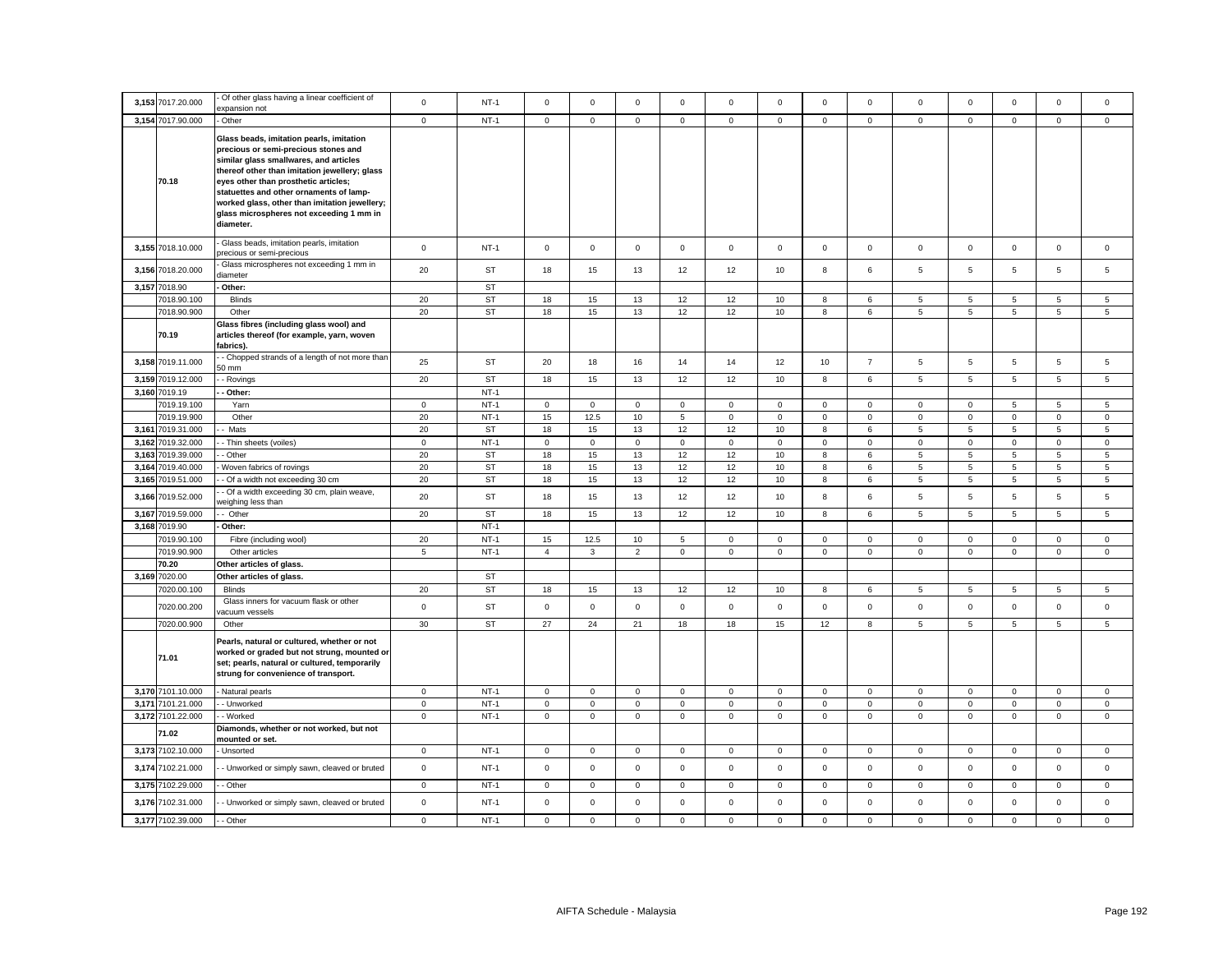|       | 71.03             | Precious stones (other than diamonds) and<br>semi-precious stones, whether or not<br>worked or graded but not strung, mounted or<br>set; ungraded precious stones (other than<br>diamonds) and semi-precious stones,<br>temporarily strung for convenience of<br>transport. |                     |        |             |                     |              |              |             |             |                     |              |                |             |                     |                     |              |
|-------|-------------------|-----------------------------------------------------------------------------------------------------------------------------------------------------------------------------------------------------------------------------------------------------------------------------|---------------------|--------|-------------|---------------------|--------------|--------------|-------------|-------------|---------------------|--------------|----------------|-------------|---------------------|---------------------|--------------|
|       | 3,178 7103.10.000 | Unworked or simply or roughly shape                                                                                                                                                                                                                                         | $\mathbf 0$         | $NT-1$ | 0           | $\mathbf 0$         | $\mathsf 0$  | $\mathbf 0$  | $\mathbf 0$ | $\mathbf 0$ | $\mathbf 0$         | $\mathbf 0$  | 0              | $\mathbf 0$ | $\mathbf 0$         | $\mathbf 0$         | $\mathbf 0$  |
|       | 3,179 7103.91.000 | - Rubies, sapphires and emeralds                                                                                                                                                                                                                                            | $\mathbf 0$         | $NT-1$ | $\mathbf 0$ | $\mathsf 0$         | $\mathbf 0$  | $\mathsf 0$  | $\mathsf 0$ | $\mathsf 0$ | $\mathsf 0$         | $\mathbf 0$  | $\overline{0}$ | $\mathbf 0$ | $\mathsf 0$         | $\mathsf 0$         | $\mathsf 0$  |
|       | 3,180 7103.99.000 | - Other                                                                                                                                                                                                                                                                     | $\mathsf 0$         | $NT-1$ | $\mathbf 0$ | $\mathsf 0$         | $\mathsf 0$  | $\mathsf 0$  | $\mathbf 0$ | $\mathsf 0$ | $\mathsf{O}$        | $\mathsf 0$  | $\mathsf 0$    | $\mathsf 0$ | $\mathsf 0$         | $\mathsf 0$         | $\mathsf 0$  |
|       | 71.04             | Synthetic or reconstructed precious or semi-<br>precious stones, whether or not worked or<br>graded but not strung, mounted or set;<br>ungraded synthetic or reconstructed<br>precious or semi-precious stones,<br>temporarily strung for convenience of<br>transport.      |                     |        |             |                     |              |              |             |             |                     |              |                |             |                     |                     |              |
|       | 3,181 7104.10.000 | Piezo-electric quartz                                                                                                                                                                                                                                                       | $\mathbf 0$         | $NT-1$ | $\mathsf 0$ | $\mathsf 0$         | $\mathsf 0$  | $\mathsf 0$  | $\mathbf 0$ | $\mathsf 0$ | $\mathbf 0$         | $\mathbf 0$  | $\mathbf 0$    | $\mathsf 0$ | $\mathsf 0$         | $\mathsf 0$         | $\mathsf 0$  |
|       | 3,182 7104.20.000 | Other, unworked or simply sawn or roughly<br>shaped                                                                                                                                                                                                                         | $\mathsf{O}\xspace$ | $NT-1$ | $\mathbf 0$ | $\mathsf 0$         | $\mathsf 0$  | $\mathsf 0$  | $\mathbf 0$ | $\mathsf 0$ | $\mathbf 0$         | $\mathsf 0$  | $\mathsf 0$    | $\mathsf 0$ | $\mathsf 0$         | $\mathsf 0$         | $\mathsf 0$  |
|       | 3,183 7104.90.000 | - Other                                                                                                                                                                                                                                                                     | $\mathsf 0$         | $NT-1$ | $\mathsf 0$ | $\mathsf 0$         | $\mathbf 0$  | $\mathsf 0$  | $\mathsf 0$ | $\mathsf 0$ | $\mathsf 0$         | $\mathsf 0$  | $\mathsf 0$    | $\mathsf 0$ | $\mathsf{O}\xspace$ | $\mathsf{O}\xspace$ | $\mathsf 0$  |
|       | 71.05             | Dust and powder of natural or synthetic<br>precious or semi-precious stones.                                                                                                                                                                                                |                     |        |             |                     |              |              |             |             |                     |              |                |             |                     |                     |              |
|       | 3,184 7105.10.000 | Of diamonds                                                                                                                                                                                                                                                                 | $\mathbf 0$         | $NT-1$ | $\mathbf 0$ | $\mathsf 0$         | $\mathbf 0$  | $\mathbf 0$  | $\mathbf 0$ | $\mathsf 0$ | $\mathbf 0$         | $\mathbf 0$  | $\mathbf 0$    | $\mathsf 0$ | $\mathbf 0$         | $\mathbf 0$         | $\mathsf 0$  |
|       | 3,185 7105.90.000 | - Other                                                                                                                                                                                                                                                                     | $\mathsf 0$         | $NT-1$ | $\mathbf 0$ | $\mathsf 0$         | $\mathsf 0$  | $\mathsf 0$  | $\mathsf 0$ | $\mathbf 0$ | $\mathsf{O}$        | $\mathsf 0$  | $\mathsf 0$    | $\mathbf 0$ | $\mathsf 0$         | $\mathsf 0$         | $\mathsf 0$  |
|       | 71.06             | Silver (including silver plated with gold or<br>platinum), unwrought or in semi-<br>manufactured forms, or in powder form.                                                                                                                                                  |                     |        |             |                     |              |              |             |             |                     |              |                |             |                     |                     |              |
|       | 3.186 7106.10.000 | Powder                                                                                                                                                                                                                                                                      | $\mathbf{0}$        | $NT-1$ | $\mathbf 0$ | $\mathbf 0$         | $\mathbf{0}$ | $\mathbf{0}$ | $\mathbf 0$ | $\mathbf 0$ | $\mathbf{0}$        | $\mathbf{0}$ | $\mathbf 0$    | $\mathbf 0$ | $\mathbf{O}$        | $\mathbf{0}$        | $\mathbf{0}$ |
|       | 3,187 7106.91.000 | - Unwrought                                                                                                                                                                                                                                                                 | $\mathbf 0$         | $NT-1$ | $\mathbf 0$ | $\mathbf 0$         | $\mathsf 0$  | $\mathbf{0}$ | $\mathsf 0$ | $\mathbf 0$ | $\mathsf 0$         | $\mathbf 0$  | $\mathsf 0$    | $\mathbf 0$ | $\mathbf 0$         | $\mathsf 0$         | $\mathsf 0$  |
|       | 3,188 7106.92.000 | Semi-manufactured                                                                                                                                                                                                                                                           | $\mathbf 0$         | $NT-1$ | 0           | $\mathsf 0$         | $\mathsf 0$  | $\mathbf 0$  | $\mathsf 0$ | $\mathbf 0$ | $\mathbf 0$         | $\mathbf 0$  | $\mathsf 0$    | $\mathbf 0$ | $\mathsf 0$         | $\mathbf 0$         | $\mathsf 0$  |
|       | 3,189 7107.00.000 | Base metals clad with silver, further worked<br>than semi-manufactured.                                                                                                                                                                                                     | $\mathsf 0$         | $NT-1$ | $\mathbf 0$ | $\mathsf 0$         | $\mathsf 0$  | $\mathsf 0$  | $\mathsf 0$ | $\mathsf 0$ | $\mathbf 0$         | $\mathsf 0$  | $\mathsf 0$    | $\mathsf 0$ | $\mathbf 0$         | $\mathsf 0$         | $\mathsf 0$  |
|       | 71.08             | Gold (including gold plated with platinum)<br>unwrought or in semi-manufactured forms,<br>or in powder form.                                                                                                                                                                |                     |        |             |                     |              |              |             |             |                     |              |                |             |                     |                     |              |
|       | 3,190 7108.11.000 | - Powder                                                                                                                                                                                                                                                                    | $\mathbf{0}$        | $NT-1$ | 0           | $\mathbf 0$         | $\mathbf{0}$ | $\mathbf 0$  | 0           | $\mathsf 0$ | $\mathbf{0}$        | $\mathbf 0$  | $\mathbf 0$    | $\mathbf 0$ | $\mathbf{0}$        | $\mathsf 0$         | $\mathbf 0$  |
| 3,191 | 7108.12.000       | Other unwrought forms                                                                                                                                                                                                                                                       | $\mathsf 0$         | $NT-1$ | $\mathbf 0$ | $\mathsf 0$         | $\mathsf 0$  | $\mathsf 0$  | $\mathsf 0$ | $\mathsf 0$ | $\mathsf 0$         | $\mathsf 0$  | $\mathsf 0$    | $\mathsf 0$ | $\mathsf 0$         | $\mathsf 0$         | $\mathsf 0$  |
|       | 3,192 7108.13.000 | - Other semi-manufactured forms                                                                                                                                                                                                                                             | $\mathsf 0$         | $NT-1$ | $\mathbf 0$ | $\mathsf 0$         | $\mathsf 0$  | $\mathbf 0$  | $\mathbf 0$ | $\mathsf 0$ | $\mathbf 0$         | $\mathbf 0$  | $\mathsf 0$    | $\mathbf 0$ | $\mathsf 0$         | $\mathbf 0$         | $\mathbf 0$  |
|       | 3,193 7108.20.000 | Monetary                                                                                                                                                                                                                                                                    | $\mathsf 0$         | $NT-1$ | $\mathbf 0$ | $\mathsf 0$         | $\mathsf 0$  | $\mathsf 0$  | $\mathsf 0$ | $\mathsf 0$ | $\mathsf 0$         | $\mathsf 0$  | $\mathsf 0$    | $\mathsf 0$ | $\mathsf 0$         | $\mathbf 0$         | $\mathsf 0$  |
| 3,194 | 7109.00.000       | Base metals or silver, clad with gold, not further<br>worked than semi-manufactured.                                                                                                                                                                                        | $\mathbf{0}$        | $NT-1$ | $\mathbf 0$ | $\mathbf 0$         | $\mathbf 0$  | $\mathbf{0}$ | $\mathbf 0$ | $\mathsf 0$ | $\mathbf{O}$        | $\mathbf{0}$ | $\mathbf 0$    | $\mathsf 0$ | $\mathbf 0$         | $\mathbf 0$         | $\mathbf 0$  |
|       | 71.10             | Platinum, unwrought or in semi-<br>manufactured forms, or in powder form.                                                                                                                                                                                                   |                     |        |             |                     |              |              |             |             |                     |              |                |             |                     |                     |              |
|       | 3,195 7110.11.000 | - Unwrought or in powder form                                                                                                                                                                                                                                               | $\mathbf 0$         | $NT-1$ | $\mathsf 0$ | $\mathbf 0$         | $\mathsf 0$  | $\mathbf 0$  | $\mathsf 0$ | $\mathbf 0$ | $\mathsf{O}\xspace$ | $\mathbf 0$  | $\mathsf 0$    | $\pmb{0}$   | $\mathsf{O}\xspace$ | $\mathbf 0$         | $\mathsf 0$  |
|       | 3,196 7110.19.000 | - Other                                                                                                                                                                                                                                                                     | $\mathbf 0$         | $NT-1$ | 0           | $\mathsf 0$         | $\mathbf 0$  | $\mathsf 0$  | $\mathsf 0$ | $\mathsf 0$ | $\mathbf 0$         | $\mathsf 0$  | $\mathsf 0$    | $\mathbf 0$ | $\mathsf 0$         | $\mathsf{O}\xspace$ | $\mathsf 0$  |
|       | 3,197 7110.21.000 | - Unwrought or in powder form                                                                                                                                                                                                                                               | $\mathbf 0$         | $NT-1$ | $\mathbf 0$ | $\mathsf 0$         | $\mathsf 0$  | $\mathsf 0$  | $\mathsf 0$ | $\mathbf 0$ | $\mathsf 0$         | $\mathsf 0$  | $\mathsf 0$    | $\pmb{0}$   | $\mathsf 0$         | $\mathsf 0$         | $\mathsf 0$  |
|       | 3,198 7110.29.000 | Other                                                                                                                                                                                                                                                                       | $\mathbf 0$         | $NT-1$ | 0           | $\mathsf{O}\xspace$ | $\mathbf 0$  | $\mathbf 0$  | $\mathsf 0$ | $\mathsf 0$ | $\mathbf 0$         | $\mathsf 0$  | $\mathsf 0$    | $\mathbf 0$ | $\mathsf 0$         | $\mathsf 0$         | $\mathsf 0$  |
|       | 3,199 7110.31.000 | - Unwrought or in powder form                                                                                                                                                                                                                                               | $\mathsf{O}\xspace$ | $NT-1$ | $\mathbf 0$ | $\mathsf 0$         | $\mathsf 0$  | $\mathsf 0$  | $\mathsf 0$ | $\mathbf 0$ | $\mathsf 0$         | $\mathsf 0$  | $\mathsf 0$    | $\mathbf 0$ | $\mathsf{O}\xspace$ | $\mathbf 0$         | $\mathsf 0$  |
|       | 3,200 7110.39.000 | Other                                                                                                                                                                                                                                                                       | $\mathbf 0$         | $NT-1$ | $\mathbf 0$ | $\mathsf 0$         | $\mathsf 0$  | $\mathsf 0$  | $\mathbf 0$ | $\mathsf 0$ | $\mathbf 0$         | $\mathsf 0$  | $\mathbf 0$    | $\mathsf 0$ | $\mathsf 0$         | $\mathsf 0$         | $\mathsf 0$  |
|       | 3,201 7110.41.000 | - Unwrought or in powder form                                                                                                                                                                                                                                               | $\mathbf 0$         | $NT-1$ | $\mathbf 0$ | $\mathsf 0$         | $\mathsf 0$  | $\mathsf 0$  | $\mathsf 0$ | $\mathsf 0$ | $\mathsf 0$         | $\mathsf 0$  | $\mathbf 0$    | $\mathsf 0$ | $\mathsf 0$         | $\mathsf 0$         | $\mathsf 0$  |
|       | 3,202 7110.49.000 | - Other                                                                                                                                                                                                                                                                     | $\mathsf 0$         | $NT-1$ | $\mathbf 0$ | $\mathsf 0$         | $\mathsf 0$  | $\mathsf 0$  | $\mathsf 0$ | $\mathsf 0$ | $\mathbf 0$         | $\mathsf 0$  | $\mathbf 0$    | $\mathsf 0$ | $\mathbf 0$         | $\mathsf 0$         | $\mathsf 0$  |
|       | 71.11             | Base metals, silver or gold, clad with<br>platinum, not further worked than semi-<br>manufactured.                                                                                                                                                                          |                     |        |             |                     |              |              |             |             |                     |              |                |             |                     |                     |              |
|       | 3,203 7111.00.000 | Base metals, silver or gold, clad with platinum,<br>not further worked than semi-manufactured.                                                                                                                                                                              | $\mathbf 0$         | $NT-1$ | $\mathbf 0$ | $\mathbf 0$         | $\mathbf{0}$ | $\mathbf{0}$ | $\mathbf 0$ | $\Omega$    | $\mathbf{0}$        | $\mathbf{0}$ | $\mathbf 0$    | $\Omega$    | $\mathbf 0$         | $\mathbf 0$         | $^{\circ}$   |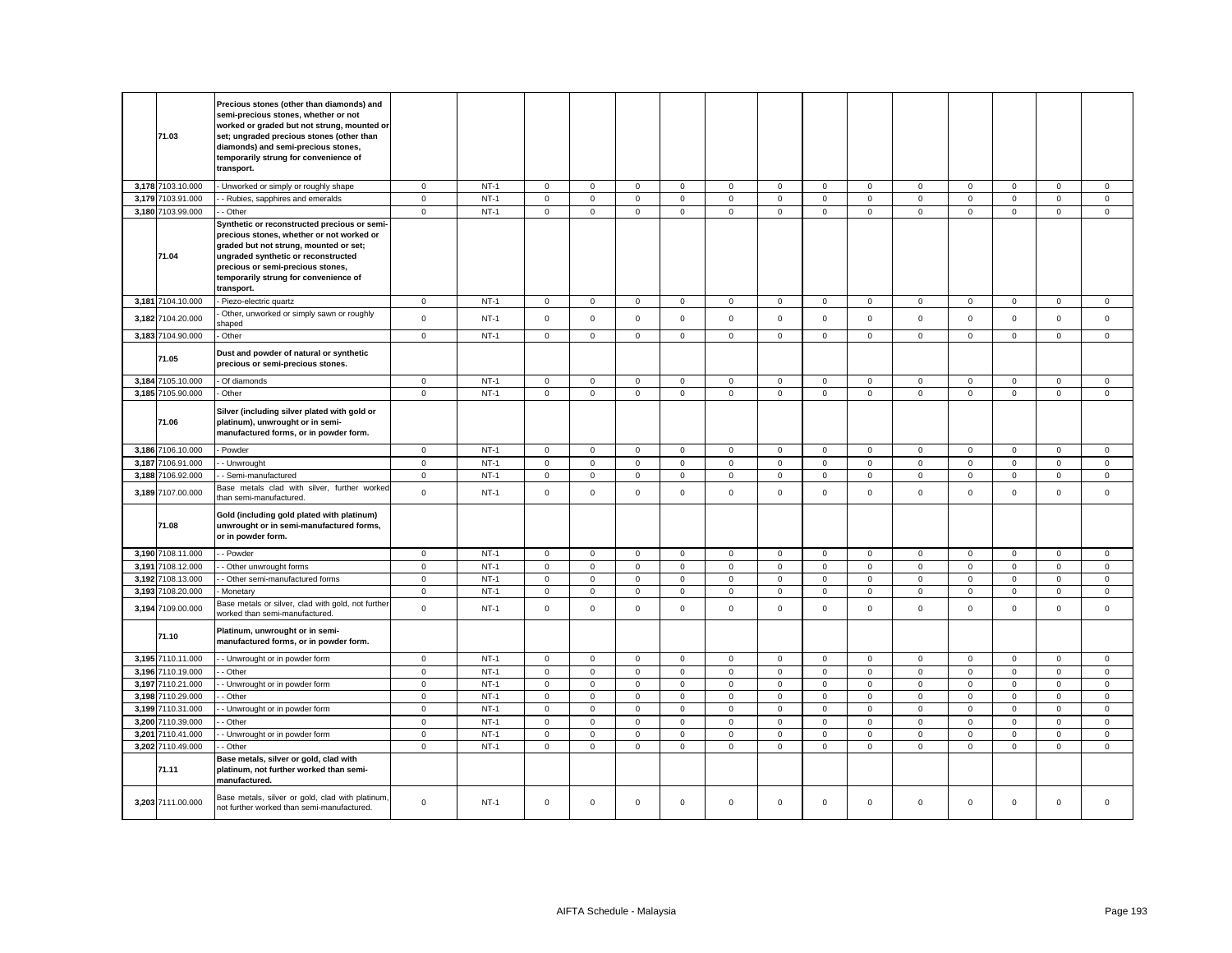|       | 71.12                              | Waste and scrap of precious metal or of<br>metal clad with precious metal; other waste<br>and scrap containing precious metal or<br>precious metal compounds, of a kind used<br>principally for the recovery of precious<br>metal. |                 |                  |                |                |                |                |                |                |                     |                |             |             |                     |                     |             |
|-------|------------------------------------|------------------------------------------------------------------------------------------------------------------------------------------------------------------------------------------------------------------------------------|-----------------|------------------|----------------|----------------|----------------|----------------|----------------|----------------|---------------------|----------------|-------------|-------------|---------------------|---------------------|-------------|
|       | 3,204 7112.30.000                  | Ash containing precious metal or precious<br>metal compounds                                                                                                                                                                       | $\mathbf 0$     | $NT-1$           | $\mathsf 0$    | $\mathsf 0$    | $\mathsf 0$    | $\mathsf 0$    | $\mathbf 0$    | $\mathsf 0$    | $\mathsf 0$         | $\mathsf 0$    | $\mathsf 0$ | $\mathsf 0$ | $\mathsf 0$         | $\mathsf 0$         | $\mathsf 0$ |
|       | 3,205 7112.91.000                  | - Of gold, including metal clad with gold but<br>excluding                                                                                                                                                                         | $\mathsf 0$     | $NT-1$           | $\Omega$       | $\mathbf 0$    | $\mathbf 0$    | $^{\circ}$     | $\mathsf 0$    | $\Omega$       | $\mathbf{0}$        | $\mathbf 0$    | $\mathbf 0$ | $\Omega$    | $\mathbf 0$         | $\mathbf 0$         | $\mathbf 0$ |
|       | 3,206 7112.92.000                  | - Of platinum, including metal clad with<br>latinum but excluding                                                                                                                                                                  | $\mathbf{0}$    | $NT-1$           | $\mathbf 0$    | $\mathbf 0$    | $\mathbf{0}$   | $\mathbf{0}$   | $\mathbf 0$    | $\mathbf 0$    | $\mathbf{O}$        | $\mathbf{0}$   | $\mathbf 0$ | $\mathbf 0$ | $\mathbf 0$         | $\mathbf 0$         | $\mathbf 0$ |
|       | 3,207 7112.99.000                  | - Other                                                                                                                                                                                                                            | $\mathsf 0$     | $NT-1$           | $\mathbf 0$    | $\mathbf 0$    | $\mathbf{0}$   | $\mathbf 0$    | $\mathbf 0$    | $\mathbf 0$    | $\mathbf{0}$        | $\mathbf 0$    | $\mathbf 0$ | $\mathbf 0$ | $\mathbf 0$         | $\mathbf{0}$        | $\mathbf 0$ |
|       | 71.13                              | Articles of jewellery and parts thereof, of<br>precious metal or of metal clad with precious<br>metal.                                                                                                                             |                 |                  |                |                |                |                |                |                |                     |                |             |             |                     |                     |             |
|       | 3,208 7113.11.000                  | - Of silver, whether or not plated or clad with<br>other precious                                                                                                                                                                  | 10              | $NT-1$           | 7.5            | 5              | $\overline{5}$ | 2.5            | $\mathsf 0$    | $\mathbf 0$    | $\mathbf 0$         | $\mathsf 0$    | $\mathsf 0$ | $\mathsf 0$ | $\mathbf 0$         | $\mathsf 0$         | $\mathbf 0$ |
|       | 3,209 7113.19.000                  | - Of other precious metal, whether or not<br>plated or clad with                                                                                                                                                                   | 10              | $NT-1$           | 7.5            | 5              | 5              | 2.5            | $\mathbf 0$    | $\mathbf 0$    | $\mathbf{O}$        | $\mathbf{0}$   | $\mathbf 0$ | $\mathbf 0$ | $\mathbf 0$         | $\mathbf 0$         | $\mathsf 0$ |
|       | 3,210 7113.20.000                  | - Of base metal clad with precious metal                                                                                                                                                                                           | 10              | $NT-1$           | 7.5            | 5              | 5              | 2.5            | $\mathbf 0$    | $\mathsf 0$    | $\mathsf{O}\xspace$ | $\mathbf{0}$   | $\mathsf 0$ | $\mathsf 0$ | $\mathsf 0$         | $\mathbf 0$         | $\mathsf 0$ |
|       | 71.14                              | Articles of goldsmiths' or silversmiths'<br>wares and parts thereof, of precious metal or<br>of metal clad with precious metal.                                                                                                    |                 |                  |                |                |                |                |                |                |                     |                |             |             |                     |                     |             |
|       | 3,211 7114.11.000                  | - Of silver, whether or not plated or clad with<br>other precious                                                                                                                                                                  | 10              | $NT-1$           | 7.5            | 5              | 5              | 2.5            | $\mathbf 0$    | $\mathbf 0$    | $\mathbf{0}$        | $\mathsf 0$    | $\mathbf 0$ | $\mathbf 0$ | $\mathbf 0$         | $\mathbf 0$         | $\mathsf 0$ |
|       | 3,212 7114.19.000                  | - Of other precious metal, whether or not<br>plated or clad with                                                                                                                                                                   | 10              | $NT-1$           | 7.5            | 5              | 5              | 2.5            | $\mathbf 0$    | $\mathbf 0$    | $\mathbf 0$         | $\mathbf{0}$   | $\mathbf 0$ | $\mathbf 0$ | $\mathbf 0$         | $\mathbf 0$         | $\mathbf 0$ |
|       | 3,213 7114.20.000                  | - Of base metal clad with precious metal                                                                                                                                                                                           | 10              | $NT-1$           | 7.5            | 5              | 5              | 2.5            | $\mathbf 0$    | $\mathsf 0$    | $\mathbf 0$         | $\mathbf 0$    | $\mathbf 0$ | $\mathsf 0$ | $\mathbf 0$         | $\mathbf 0$         | $\mathbf 0$ |
|       | 71.15                              | Other articles of precious metal or of metal<br>clad with precious metal.                                                                                                                                                          |                 |                  |                |                |                |                |                |                |                     |                |             |             |                     |                     |             |
| 3,214 | 7115.10.000                        | Catalysts in the form of wire cloth or grill, of<br>platinum                                                                                                                                                                       | $5\phantom{.0}$ | $NT-1$           | $\overline{4}$ | $\mathbf{3}$   | $\overline{2}$ | $\mathsf 0$    | $\mathbf 0$    | $\mathsf 0$    | $\mathsf{O}\xspace$ | $\mathsf 0$    | $\mathsf 0$ | $\mathsf 0$ | $\mathsf 0$         | $\mathsf 0$         | $\mathbf 0$ |
|       | 3,215 7115.90.000                  | Other                                                                                                                                                                                                                              | 10              | $NT-1$           | 7.5            | 5              | $\overline{5}$ | 2.5            | $\mathbf 0$    | $\mathsf 0$    | $\mathsf{O}\xspace$ | $\mathsf 0$    | $\mathsf 0$ | $\mathsf 0$ | $\mathsf 0$         | $\mathsf 0$         | $\mathsf 0$ |
|       | 71.16                              | Articles of natural or cultured pearls,<br>precious or semi-precious stones (natural,<br>synthetic or reconstructed).                                                                                                              |                 |                  |                |                |                |                |                |                |                     |                |             |             |                     |                     |             |
|       | 3,216 7116.10.000                  | - Of natural or cultured pearls                                                                                                                                                                                                    | 10              | $NT-1$           | 7.5            | 5              | 5              | 2.5            | $\mathbf 0$    | $\mathsf 0$    | $\mathbf 0$         | $\mathbf 0$    | $\mathbf 0$ | $\mathsf 0$ | $\mathsf 0$         | $\mathbf 0$         | $\mathsf 0$ |
|       | 3,217 7116.20.000                  | Of precious or semi-precious stones (natural,<br>synthetic or                                                                                                                                                                      | 10              | $NT-1$           | 7.5            | 5              | $\overline{5}$ | 2.5            | $\mathbf 0$    | $\mathbf 0$    | $\mathbf{0}$        | $\mathbf 0$    | $\mathsf 0$ | $\mathbf 0$ | $\mathbf 0$         | $\mathbf 0$         | $\mathbf 0$ |
|       | 71.17                              | Imitation jewellery.                                                                                                                                                                                                               |                 |                  |                |                |                |                |                |                |                     |                |             |             |                     |                     |             |
|       | 3,218 7117.11.000                  | - Cuff-links and studs                                                                                                                                                                                                             | $5\phantom{.0}$ | $NT-1$           | $\overline{4}$ | $\mathbf{3}$   | $\overline{2}$ | $\mathsf 0$    | $\mathsf 0$    | $\mathsf 0$    | $\mathsf{O}\xspace$ | $\mathsf 0$    | $\mathsf 0$ | $\mathsf 0$ | $\mathbf 0$         | $\mathsf 0$         | $\mathsf 0$ |
|       | 3.219 7117.19.000<br>3.220 7117.90 | - Other<br>Other:                                                                                                                                                                                                                  | 10              | $NT-1$<br>$NT-2$ | 7.5            | 5              | 5              | 2.5            | $\mathbf 0$    | $\mathbf 0$    | $\mathbf{0}$        | $\mathbf 0$    | $\mathsf 0$ | $\mathbf 0$ | $\mathsf 0$         | $\mathsf 0$         | $\mathbf 0$ |
|       | 7117.90.110                        | of plastics                                                                                                                                                                                                                        | $\mathbf 0$     | $NT-2$           | $\mathbf 0$    | $\mathbf 0$    | $\mathbf 0$    | $\mathsf 0$    | $\mathbf 0$    | $\mathsf 0$    | $\mathbf 0$         | $\mathbf 0$    | $\mathsf 0$ | $\mathbf 0$ | $\mathbf 0$         | $\mathbf 0$         | $\mathsf 0$ |
|       | 7117.90.190                        | of other materials                                                                                                                                                                                                                 | $5\phantom{.0}$ | $NT-2$           | $\overline{4}$ | $\overline{4}$ | $\mathbf{3}$   | $\overline{3}$ | 3              | $\overline{2}$ | $\overline{2}$      | $\overline{1}$ | $\mathsf 0$ | $\mathbf 0$ | $\mathbf 0$         | $\mathbf 0$         | $\mathsf 0$ |
|       | 7117.90.911                        | of plastics                                                                                                                                                                                                                        | $\mathsf 0$     | $NT-2$           | $\mathbf 0$    | $\mathbf 0$    | $\mathbf 0$    | $\mathbf 0$    | $\mathbf 0$    | $\mathsf 0$    | $\mathbf{0}$        | $\mathbf{0}$   | $\mathsf 0$ | $\mathsf 0$ | $\mathsf 0$         | $\mathbf 0$         | $\mathsf 0$ |
|       | 7117.90.912                        | of woods                                                                                                                                                                                                                           | 5               | $NT-2$           | $\overline{4}$ | $\overline{4}$ | 3              | 3              | 3              | $\overline{2}$ | $\overline{2}$      | $\overline{1}$ | $\mathbf 0$ | $\mathbf 0$ | $\mathbf 0$         | $\mathbf 0$         | $\mathsf 0$ |
|       | 7117.90.913                        | of porcelain or china                                                                                                                                                                                                              | 20              | $NT-2$           | 17.5           | 15             | 12             | 10             | $10$           | $\overline{7}$ | $\,$ 5 $\,$         | 3              | $\mathsf 0$ | $\mathsf 0$ | $\mathsf{O}\xspace$ | $\mathsf 0$         | $\mathsf 0$ |
|       | 7117.90.914                        | of glass                                                                                                                                                                                                                           | $\mathbf 0$     | $NT-2$           | $\mathsf 0$    | $\mathsf 0$    | $\mathsf 0$    | $\mathsf 0$    | $\mathsf 0$    | $\mathsf 0$    | $\mathsf 0$         | $\mathbf 0$    | $\mathsf 0$ | $\mathbf 0$ | $\mathbf 0$         | $\mathsf 0$         | $\mathsf 0$ |
|       | 7117.90.915                        | of worked tortoise shell, ivory, bone,<br>horn, coral, mother of                                                                                                                                                                   | $\,$ 5 $\,$     | $NT-2$           | $\overline{4}$ | $\overline{4}$ | $_{3}$         | $\mathbf{3}$   | 3              | $\overline{2}$ | $\overline{2}$      | $\overline{1}$ | $\mathsf 0$ | $\mathsf 0$ | $\mathbf 0$         | $\mathsf 0$         | $\mathsf 0$ |
|       | 7117.90.916                        | of worked vegetable or mineral carving<br>material                                                                                                                                                                                 | $\overline{5}$  | $NT-2$           | $\overline{4}$ | $\overline{4}$ | $\mathbf{3}$   | $\mathbf{3}$   | 3              | $\overline{2}$ | $\overline{2}$      | $\overline{1}$ | $\mathsf 0$ | $\mathsf 0$ | $\mathsf 0$         | $\mathsf 0$         | $\mathsf 0$ |
|       | 7117.90.990                        | other                                                                                                                                                                                                                              | 10              | $NT-2$           | $7.5\,$        | 6              | 5              | $\overline{4}$ | $\overline{4}$ | 3              | $\overline{2}$      | $\overline{1}$ | $\mathbf 0$ | $\mathsf 0$ | $\mathbf 0$         | $\mathsf{O}\xspace$ | $\mathsf 0$ |
|       | 71.18                              | Coin.                                                                                                                                                                                                                              |                 |                  |                |                |                |                |                |                |                     |                |             |             |                     |                     |             |
| 3,221 | 7118.10.000                        | Coin (other than gold coin), not being legal<br>ender                                                                                                                                                                              | $\sqrt{5}$      | $NT-1$           | $\overline{4}$ | 3              | $\overline{2}$ | $\mathsf 0$    | $\mathbf 0$    | $\mathsf 0$    | $\mathbf 0$         | $\mathbf 0$    | $\mathbf 0$ | $\mathsf 0$ | $\mathbf 0$         | $\mathsf 0$         | $\mathsf 0$ |
|       | 3,222 7118.90                      | Other:                                                                                                                                                                                                                             |                 | $NT-1$           |                |                |                |                |                |                |                     |                |             |             |                     |                     |             |
|       | 7118.90.100                        | Gold coin                                                                                                                                                                                                                          | $\mathsf 0$     | $NT-1$           | $\mathbf 0$    | $\mathbf 0$    | $\mathbf 0$    | $\mathbf 0$    | $\mathbf 0$    | $\mathbf 0$    | $\mathbf{0}$        | $\mathbf 0$    | $\mathbf 0$ | $\mathbf 0$ | $\mathbf 0$         | $\mathbf 0$         | $\mathbf 0$ |
|       | 7118.90.900                        | Other<br>Pig iron and, spiegeleisen in pigs, blocks or                                                                                                                                                                             | $5\phantom{.0}$ | $NT-1$           | $\overline{4}$ | $\mathbf 3$    | $\overline{2}$ | $\mathsf 0$    | $\mathsf 0$    | $\mathsf 0$    | $\mathsf 0$         | $\mathbf 0$    | $\mathsf 0$ | $\mathsf 0$ | $\mathsf 0$         | $\mathsf 0$         | $\mathsf 0$ |
|       | 72.01                              | other primary forms.                                                                                                                                                                                                               |                 |                  |                |                |                |                |                |                |                     |                |             |             |                     |                     |             |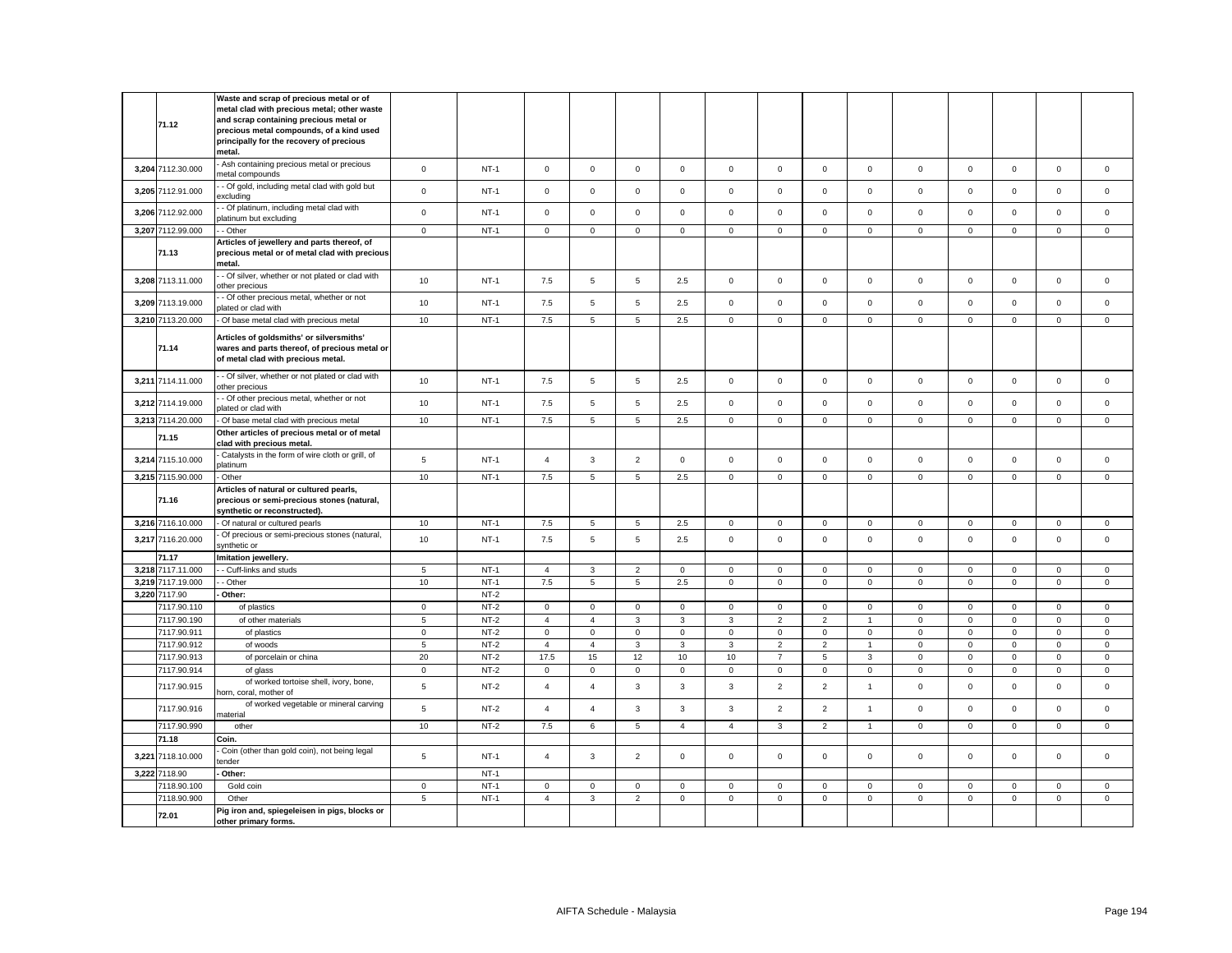|       | 3,223 7201.10.000                | Non-alloy pig iron containing by weight 0.5 %<br>or less of                                                                                                                                                                           | $\mathbf 0$          | $NT-1$           | $\mathsf 0$         | $\mathsf 0$      | $\mathsf 0$                     | $\mathsf 0$      | $\mathsf 0$                | $\mathsf 0$      | $\mathbf 0$                | $\mathsf 0$                | $\mathsf 0$         | $\mathsf 0$                | $\mathsf 0$                | $\mathsf 0$                | $\mathsf 0$                |
|-------|----------------------------------|---------------------------------------------------------------------------------------------------------------------------------------------------------------------------------------------------------------------------------------|----------------------|------------------|---------------------|------------------|---------------------------------|------------------|----------------------------|------------------|----------------------------|----------------------------|---------------------|----------------------------|----------------------------|----------------------------|----------------------------|
|       | 3,224 7201.20.000                | Non-alloy pig iron containing by weight more<br>han 0.5 % of                                                                                                                                                                          | $\mathsf 0$          | $NT-1$           | $\mathsf 0$         | $\mathbf 0$      | $\mathsf 0$                     | $\mathbf 0$      | $\mathbf 0$                | $\mathsf 0$      | $\mathsf 0$                | $\mathbf 0$                | $\mathbf 0$         | $\mathsf 0$                | $\mathsf 0$                | $\mathsf 0$                | $\mathsf 0$                |
|       | 3,225 7201.50.000                | Alloy pig iron; spiegeleisen                                                                                                                                                                                                          | $\mathbf 0$          | $NT-1$           | $\mathsf 0$         | $\mathbf{0}$     | $\mathbf{0}$                    | $\mathbf 0$      | $\mathbf 0$                | $\mathbf 0$      | $\mathbf 0$                | $\mathbf{0}$               | $\mathbf 0$         | $\mathbf 0$                | $\mathbf 0$                | $\mathbf{0}$               | $\mathbf 0$                |
|       | 72.02                            | Ferro-alloys.                                                                                                                                                                                                                         |                      |                  |                     |                  |                                 |                  |                            |                  |                            |                            |                     |                            |                            |                            |                            |
| 3,226 | 7202.11.000                      | - Containing by weight more than 2 % of<br>arbon                                                                                                                                                                                      | $\mathsf 0$          | $NT-1$           | $\mathsf 0$         | $\mathsf 0$      | $\mathsf 0$                     | $\mathbf 0$      | $\mathsf 0$                | $\mathsf 0$      | $\mathbf 0$                | $\mathbf 0$                | $\mathsf 0$         | $\mathsf 0$                | $\mathbf 0$                | $\mathsf 0$                | $\mathsf 0$                |
| 3,227 | 7202.19.000                      | - Other                                                                                                                                                                                                                               | $\mathsf 0$          | $NT-1$           | $\mathbf 0$         | $\mathbf 0$      | $\mathsf 0$                     | $\mathbf 0$      | $\mathbf 0$                | $\mathsf 0$      | $\mathbf 0$                | $\mathbf{0}$               | $\mathbf 0$         | $\mathbf 0$                | $\mathbf 0$                | $\mathsf 0$                | $\mathsf 0$                |
| 3,228 | 7202.21.000                      | - Containing by weight more than 55 % of<br>ilicon                                                                                                                                                                                    | $\mathbf 0$          | $NT-1$           | $\mathsf 0$         | $\mathsf 0$      | $\mathsf 0$                     | $\Omega$         | $\mathbf 0$                | $\mathsf 0$      | $\mathbf 0$                | $\mathsf 0$                | $\mathsf 0$         | $\mathsf 0$                | $\mathsf 0$                | $\mathsf 0$                | $\mathsf 0$                |
| 3,229 | 7202.29.000                      | - Other                                                                                                                                                                                                                               | $\mathbf 0$          | $NT-1$           | $\mathsf 0$         | $\mathbf 0$      | $\mathsf 0$                     | $\mathbf 0$      | $\mathbf 0$                | $\mathsf 0$      | $\mathsf 0$                | $\mathbf 0$                | $\mathbf 0$         | $\mathbf 0$                | $\mathsf 0$                | $\mathsf 0$                | $\mathsf 0$                |
| 3,230 | 7202.30.000                      | Ferro-silico-manganese                                                                                                                                                                                                                | $\mathbf 0$          | $NT-1$           | $\mathsf 0$         | $\mathbf 0$      | $\mathsf 0$                     | $\mathbf 0$      | $\mathsf 0$                | $\mathsf 0$      | $\mathbf 0$                | $\mathsf 0$                | $\mathsf 0$         | $\mathsf 0$                | $\mathsf 0$                | $\mathsf 0$                | $\mathsf 0$                |
| 3,231 | 7202.41.000                      | Containing by weight more than 4 % of<br>arbon                                                                                                                                                                                        | $\mathsf 0$          | $NT-1$           | $\mathsf 0$         | $\mathsf 0$      | $\mathsf 0$                     | $\mathsf 0$      | $\mathbf 0$                | $\mathsf 0$      | $\mathsf 0$                | $\mathsf 0$                | $\mathsf 0$         | $\mathsf 0$                | $\mathsf 0$                | $\mathsf 0$                | $\mathsf 0$                |
| 3,232 | 7202.49.000                      | Other                                                                                                                                                                                                                                 | $\mathsf 0$          | $NT-1$           | $\mathsf 0$         | $\mathbf 0$      | $\mathsf 0$                     | 0                | $\mathbf 0$                | $\mathsf 0$      | $\mathbf 0$                | $\mathbf{0}$               | 0                   | $\mathsf 0$                | $\mathsf 0$                | $\mathsf 0$                | $\mathsf 0$                |
| 3,233 | 7202.50.000                      | Ferro-silico-chromium                                                                                                                                                                                                                 | $\mathbf 0$          | $NT-1$           | $\mathsf 0$         | $\mathbf 0$      | $\mathsf 0$                     | $\mathsf 0$      | $\mathbf 0$                | $\mathsf 0$      | $\mathsf 0$                | $\mathbf 0$                | $\mathbf 0$         | $\mathsf 0$                | $\mathbf 0$                | $\mathsf 0$                | $\mathsf 0$                |
| 3,234 | 7202.60.000                      | Ferro-nickel                                                                                                                                                                                                                          | $\mathbf 0$          | $NT-1$           | 0                   | $\mathbf 0$      | $\mathsf 0$                     | 0                | $\mathbf 0$                | 0                | $\mathsf 0$                | 0                          | $\mathsf 0$         | $\mathbf 0$                | $\mathbf 0$                | 0                          | $\,0\,$                    |
|       | 3,235 7202.70.000                | Ferro-molybdenum                                                                                                                                                                                                                      | $\mathbf 0$          | $NT-1$           | $\mathsf 0$         | $\mathbf 0$      | $\mathsf 0$                     | $\mathsf 0$      | $\mathbf 0$                | $\mathsf 0$      | $\mathbf 0$                | $\mathbf 0$                | $\mathsf 0$         | $\mathsf 0$                | $\mathbf 0$                | $\mathsf 0$                | $\mathsf 0$                |
| 3,236 | 7202.80.000                      | - Ferro-tungsten and ferro-silico-tungsten                                                                                                                                                                                            | $\mathbf 0$          | $NT-1$           | $\mathsf 0$         | $\mathbf 0$      | $\mathsf 0$                     | $\mathsf 0$      | $\mathbf 0$                | $\mathsf 0$      | $\mathbf 0$                | $\mathbf 0$                | $\mathsf 0$         | $\mathsf 0$                | $\mathbf 0$                | $\mathsf 0$                | $\mathsf 0$                |
| 3,237 | 7202.91.000                      | - Ferro-titanium and ferro-silico-titanium                                                                                                                                                                                            | $\mathbf 0$          | $NT-1$           | $\mathsf 0$         | $\mathbf 0$      | $\mathsf 0$                     | $\mathsf 0$      | $\mathbf 0$                | $\mathsf 0$      | $\mathbf 0$                | 0                          | $\mathbf 0$         | $\mathsf 0$                | $\mathbf 0$                | $\mathsf 0$                | $\mathsf 0$                |
| 3,238 | 7202.92.000                      | - Ferro-vanadium                                                                                                                                                                                                                      | $\mathbf 0$          | $NT-1$           | $\mathbf 0$         | $\mathsf 0$      | $\mathsf 0$                     | $\mathbf 0$      | $\mathsf 0$                | $\mathsf 0$      | $\mathsf 0$                | $\mathsf 0$                | $\mathsf 0$         | $\mathsf 0$                | $\mathsf 0$                | $\mathsf 0$                | $\mathsf 0$                |
| 3,239 | 7202.93.000                      |                                                                                                                                                                                                                                       | $\mathbf 0$          | $NT-1$           | $\mathbf 0$         | $\mathbf 0$      | $\mathsf 0$                     | $\mathbf 0$      | $\mathbf 0$                | $\mathsf 0$      | $\mathbf 0$                | $\mathbf 0$                | $\mathbf 0$         | $\mathsf 0$                | $\mathbf 0$                | $\mathbf 0$                | $\mathbf{0}$               |
|       |                                  | - Ferro-niobium                                                                                                                                                                                                                       |                      |                  |                     |                  |                                 |                  |                            |                  |                            |                            |                     |                            |                            |                            |                            |
|       | 3,240 7202.99                    | - Other:                                                                                                                                                                                                                              |                      | $NT-1$           |                     |                  |                                 |                  |                            |                  |                            |                            |                     |                            |                            |                            |                            |
|       | 7202.99.100                      | Ferro-phosphorus                                                                                                                                                                                                                      | $\mathbf 0$          | $NT-1$           | $\mathsf 0$         | $\mathsf 0$      | $\mathsf 0$                     | $\mathsf 0$      | $\mathbf 0$                | $\mathsf 0$      | $\mathsf 0$                | $\mathbf 0$                | $\mathsf 0$         | $\mathsf 0$                | $\mathbf 0$                | $\mathsf 0$                | $\mathsf 0$                |
|       | 7202.99.900                      | Other                                                                                                                                                                                                                                 | $\mathbf 0$          | $NT-1$           | $\mathbf 0$         | $\mathbf 0$      | $\mathbf{0}$                    | $\mathbf 0$      | $\mathbf 0$                | $\mathsf 0$      | $\mathbf 0$                | $\mathbf{0}$               | $\mathsf 0$         | $\mathsf 0$                | $\mathbf 0$                | $\mathbf 0$                | $\mathbf{0}$               |
|       | 72.03                            | Ferrous products obtained by direct<br>reduction of iron ore and other spongy<br>ferrous products, in lumps, pellets or similar<br>forms; iron having a minimum purity by<br>weight of 99.94%, in lumps, pellets or similar<br>forms. |                      |                  |                     |                  |                                 |                  |                            |                  |                            |                            |                     |                            |                            |                            |                            |
|       | 3,241 7203.10.000                | Ferrous products obtained by direct reduction<br>of iron ore                                                                                                                                                                          | $\mathbf 0$          | $NT-1$           | $\mathbf 0$         | $\mathbf 0$      | $\mathsf 0$                     | 0                | $\mathbf 0$                | $\mathsf 0$      | $\mathsf 0$                | 0                          | 0                   | $\mathsf 0$                | $\mathbf 0$                | $\mathsf 0$                | $\mathsf 0$                |
|       | 3,242 7203.90.000                | Other                                                                                                                                                                                                                                 | $\mathbf 0$          | $NT-1$           | $\mathbf 0$         | $\mathbf 0$      | $\mathsf 0$                     | 0                | $\mathbf 0$                | 0                | $\mathbf 0$                | $\mathbf 0$                | 0                   | $\mathbf 0$                | $\mathbf 0$                | $\mathbf 0$                | $\mathsf 0$                |
|       | 72.04                            | Ferrous waste and scrap; remelting scrap<br>ngots of iron or steel.                                                                                                                                                                   |                      |                  |                     |                  |                                 |                  |                            |                  |                            |                            |                     |                            |                            |                            |                            |
|       | 3,243 7204.10.000                | Waste and scrap of cast iron                                                                                                                                                                                                          | $\mathbf 0$          | $NT-1$           | $\mathsf 0$         | $\mathbf 0$      | $\mathsf 0$                     | $\mathsf 0$      | $\mathbf 0$                | $\mathsf 0$      | $\mathbf 0$                | $\mathbf 0$                | $\mathsf 0$         | $\mathsf 0$                | $\Omega$                   | $\mathsf 0$                | $\mathsf 0$                |
|       | 3,244 7204.21.000                | - Of stainless steel                                                                                                                                                                                                                  | $\mathbf 0$          | $NT-1$           | $\mathsf 0$         | $\mathbf 0$      | $\mathsf 0$                     | $\mathbf 0$      | $\mathbf 0$                | $\mathsf 0$      | $\mathbf 0$                | $\mathbf{0}$               | $\mathbf 0$         | $\mathbf 0$                | $\mathsf 0$                | $\mathsf 0$                | $\mathsf 0$                |
|       | 3,245 7204.29.000                | Other                                                                                                                                                                                                                                 | $\mathsf 0$          | $NT-1$           | $\mathsf 0$         | $\mathbf 0$      | $\mathsf 0$                     | 0                | $\mathbf 0$                | $\mathsf 0$      | $\mathbf 0$                | $\Omega$                   | $\mathsf 0$         | $\mathsf 0$                | $\mathsf 0$                | $\mathsf 0$                | $\mathsf 0$                |
|       | 3,246 7204.30.000                | Waste and scrap of tinned iron or steel                                                                                                                                                                                               | $\mathbf 0$          | $NT-1$           | $\mathsf{O}\xspace$ | $\mathsf 0$      | $\mathsf 0$                     | $\mathsf 0$      | $\mathsf 0$                | $\mathbf 0$      | $\mathsf 0$                | $\mathsf 0$                | $\mathsf{O}\xspace$ | $\mathbf 0$                | $\mathsf 0$                | $\mathbf 0$                | $\mathbf 0$                |
|       | 3,247 7204.41                    | - Turnings, shavings, chips, milling waste,<br>sawdust, fillings,                                                                                                                                                                     |                      | $NT-1$           |                     |                  |                                 |                  |                            |                  |                            |                            |                     |                            |                            |                            |                            |
|       | 7204.41.100                      | Of tin plate                                                                                                                                                                                                                          | $\mathbf 0$          | $NT-1$           | $\mathbf 0$         | $\mathbf 0$      | $\mathsf 0$                     | $\mathbf 0$      | $\mathbf 0$                | $\mathsf 0$      | $\mathbf 0$                | $\mathbf{0}$               | $\mathbf 0$         | $\mathsf 0$                | $\mathbf 0$                | $\mathsf 0$                | $\mathsf 0$                |
|       | 7204.41.900                      | Other                                                                                                                                                                                                                                 | $\mathbf 0$          | $NT-1$           | $\mathsf 0$         | $\mathbf 0$      | $\mathsf 0$                     | $\mathsf 0$      | $\mathsf 0$                | $\mathsf 0$      | $\mathsf 0$                | $\mathbf{0}$               | $\mathbf 0$         | $\mathsf 0$                | $\mathbf 0$                | $\mathbf 0$                | $\mathsf 0$                |
|       | 3,248 7204.49                    | Other:                                                                                                                                                                                                                                |                      | $NT-1$           |                     |                  |                                 |                  |                            |                  |                            |                            |                     |                            |                            |                            |                            |
|       | 7204.49.100                      |                                                                                                                                                                                                                                       |                      |                  |                     |                  |                                 | $\mathsf 0$      |                            |                  |                            | $\mathbf 0$                | $\mathsf 0$         | $\mathbf 0$                | $\mathbf 0$                | $\mathsf 0$                | $\mathsf 0$                |
|       |                                  | Of tin plate                                                                                                                                                                                                                          | $\mathbf 0$          | $NT-1$           | $\mathsf 0$         | $\mathbf 0$      | $\mathsf 0$                     |                  | $\mathbf 0$                | $\mathsf 0$      | $\mathbf 0$                |                            |                     |                            |                            |                            |                            |
|       |                                  |                                                                                                                                                                                                                                       | $\mathbf 0$          |                  | $\mathbf 0$         | $\mathbf 0$      |                                 |                  |                            |                  |                            |                            |                     |                            |                            |                            |                            |
|       | 7204.49.900<br>3,249 7204.50.000 | Other<br>Remelting scrap ingots                                                                                                                                                                                                       | 5% and RM<br>0.04921 | $NT-1$<br>$NT-1$ | 4% & RM<br>0.049    | 3% & RM<br>0.036 | $\mathsf 0$<br>2% & RM<br>0.023 | $\mathsf 0$<br>0 | $\mathsf 0$<br>$\mathbf 0$ | $\mathbf 0$<br>0 | $\mathsf 0$<br>$\mathbf 0$ | $\mathsf 0$<br>$\mathbf 0$ | $\mathsf 0$<br>0    | $\mathsf 0$<br>$\mathbf 0$ | $\mathsf 0$<br>$\mathbf 0$ | $\mathbf 0$<br>$\mathsf 0$ | $\mathsf 0$<br>$\mathsf 0$ |
|       | 72.05                            | Granules and powders, of pig iron,<br>spiegeleisen, iron or steel.                                                                                                                                                                    |                      |                  |                     |                  |                                 |                  |                            |                  |                            |                            |                     |                            |                            |                            |                            |
|       | 3,250 7205.10.000                | Granules                                                                                                                                                                                                                              | $\mathbf 0$          | $NT-1$           | 0                   | $\mathbf 0$      | $\mathbf 0$                     | 0                | $\mathbf 0$                | 0                | 0                          | 0                          | 0                   | $\mathbf 0$                | $\mathbf 0$                | 0                          | $\mathbf 0$                |
| 3,251 | 7205.21.000                      | - Of alloy steel                                                                                                                                                                                                                      | $\mathbf 0$          | $NT-1$           | $\mathsf 0$         | $\mathsf 0$      | $\mathsf 0$                     | $\mathsf 0$      | $\mathsf{O}\xspace$        | $\mathbf 0$      | $\mathsf{O}\xspace$        | $\mathbf 0$                | $\mathsf{O}\xspace$ | $\mathbf 0$                | $\mathbf 0$                | $\mathbf 0$                | $\mathsf 0$                |
|       | 3,252 7205.29.000                | - Other                                                                                                                                                                                                                               | $\mathbf 0$          | $NT-1$           | 0                   | $\mathbf 0$      | $\mathbf 0$                     | 0                | $\mathbf 0$                | 0                | $\mathbf 0$                | 0                          | 0                   | 0                          | $\mathbf 0$                | $\mathbf 0$                | $\mathbf 0$                |
|       | 72.06                            | Iron and non-alloy steel in ingots or other<br>primary forms (excluding iron of heading<br>72.03).                                                                                                                                    |                      |                  |                     |                  |                                 |                  |                            |                  |                            |                            |                     |                            |                            |                            |                            |
|       | 3,253 7206.10                    | - Ingots:                                                                                                                                                                                                                             |                      | <b>ST</b>        |                     |                  |                                 |                  |                            |                  |                            |                            |                     |                            |                            |                            |                            |
|       | 7206.10.100                      | Containing by weight more than 0.6 % of<br>arbon                                                                                                                                                                                      | 10                   | <b>ST</b>        | $\mathsf g$         | 8                | $\overline{7}$                  | $\overline{7}$   | $\overline{7}$             | 6                | 6                          | 5                          | 5                   | $\,$ 5 $\,$                | 5                          | $\mathbf 5$                | $\mathbf 5$                |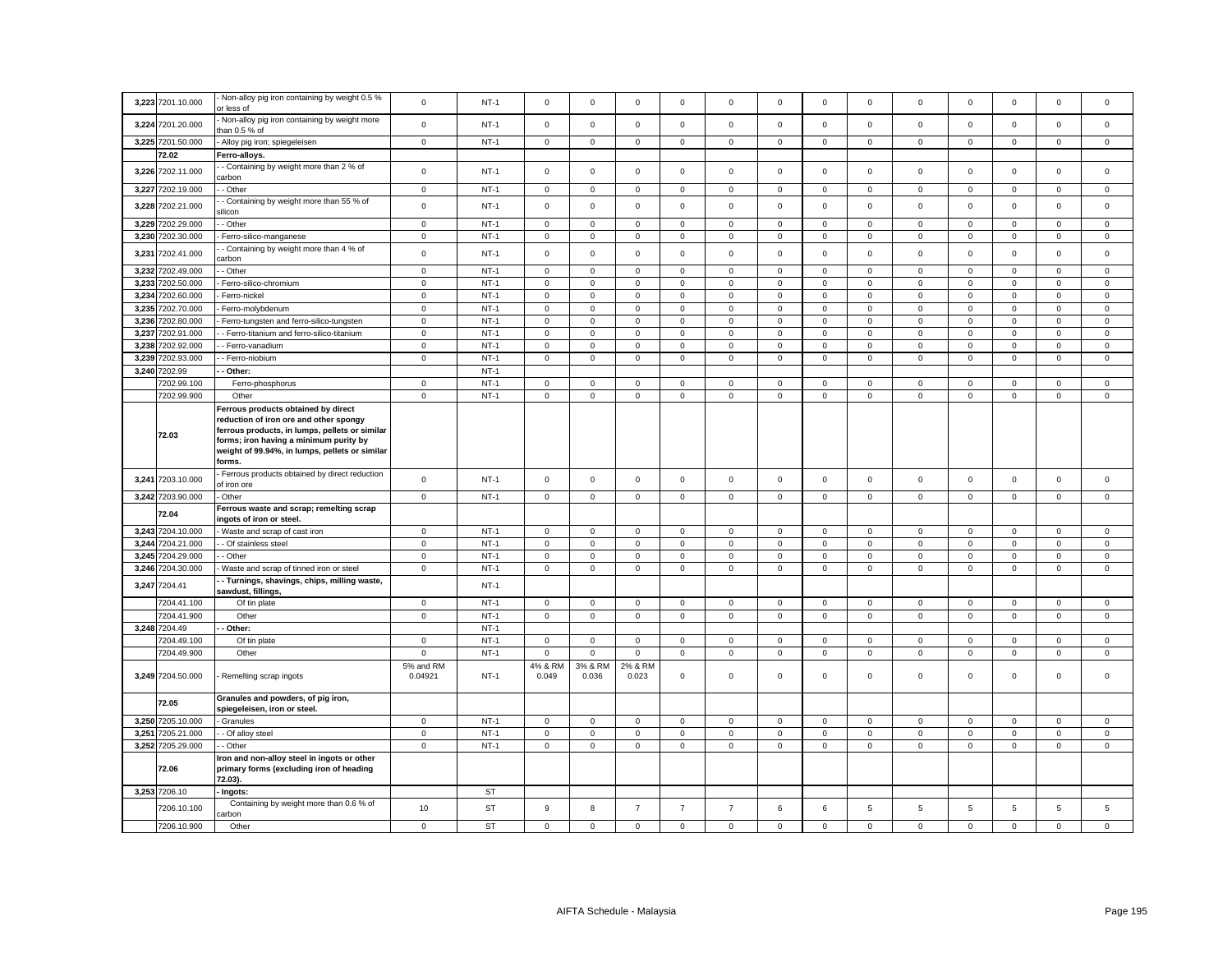|       | 3,254 7206.90.000 | Other                                                                                                                                            | $\mathbf 0$  | $NT-1$ | $\mathbf 0$    | $\mathbf 0$    | $\mathsf 0$  | 0            | 0            | $\mathbf 0$ | $\mathbf 0$  | $\mathbf 0$  | 0            | $\mathbf 0$ | $\mathbf 0$  | $\mathbf 0$ | $\mathbf 0$  |
|-------|-------------------|--------------------------------------------------------------------------------------------------------------------------------------------------|--------------|--------|----------------|----------------|--------------|--------------|--------------|-------------|--------------|--------------|--------------|-------------|--------------|-------------|--------------|
|       |                   | Semi-finished products of iron or non-alloy                                                                                                      |              |        |                |                |              |              |              |             |              |              |              |             |              |             |              |
|       | 72.07             | steel.                                                                                                                                           |              |        |                |                |              |              |              |             |              |              |              |             |              |             |              |
|       | 3,255 7207.11     | - Of rectangular (including square) cross-<br>section, the width                                                                                 |              | $NT-1$ |                |                |              |              |              |             |              |              |              |             |              |             |              |
|       | 7207.11.100       | Tin plate bars                                                                                                                                   | $\mathbf{0}$ | $NT-1$ | $\overline{0}$ | $\circ$        | $\mathbf{0}$ | $\mathbf{0}$ | $\mathbf{0}$ | $\mathbf 0$ | $\mathbf{O}$ | $\mathbf 0$  | $\mathbf{0}$ | $\mathbf 0$ | $\mathbf{0}$ | $\mathsf 0$ | $\mathbf{0}$ |
|       | 7207.11.900       | Other                                                                                                                                            | $\mathsf 0$  | $NT-1$ | $\mathbf 0$    | $\mathbf 0$    | $\mathbf 0$  | $\mathsf 0$  | $\mathbf 0$  | $\mathbf 0$ | $\mathbf 0$  | $\mathbf{0}$ | $\mathsf 0$  | $\mathbf 0$ | $\mathbf{0}$ | $\mathsf 0$ | $\mathbf 0$  |
|       |                   | - Other, of rectangular (other than square)                                                                                                      |              |        |                |                |              |              |              |             |              |              |              |             |              |             |              |
|       | 3,256 7207.12     | cross-section:                                                                                                                                   |              | $NT-1$ |                |                |              |              |              |             |              |              |              |             |              |             |              |
|       | 7207.12.100       | Tin plate bars                                                                                                                                   | $\mathbf 0$  | $NT-1$ | $\mathbf 0$    | $\mathbf 0$    | $\mathbf 0$  | $\mathbf 0$  | $\mathsf 0$  | $\mathsf 0$ | $\mathbf 0$  | $\mathbf 0$  | $\mathbf 0$  | $\mathsf 0$ | $\mathbf 0$  | $\mathbf 0$ | $\mathbf 0$  |
|       | 7207.12.900       | Other                                                                                                                                            | $\mathbf 0$  | $NT-1$ | $\circ$        | $\mathbf 0$    | $\mathsf 0$  | $\mathbf{0}$ | $\mathbf 0$  | $\mathsf 0$ | $\mathbf 0$  | $\mathbf 0$  | $\mathbf{0}$ | $\mathsf 0$ | $\mathbf 0$  | $\mathbf 0$ | $\mathsf 0$  |
|       | 3,257 7207.19     | Other:                                                                                                                                           |              | $NT-1$ |                |                |              |              |              |             |              |              |              |             |              |             |              |
|       | 7207.19.100       | Tin plate bars                                                                                                                                   | $\circ$      | $NT-1$ | $\circ$        | $\mathbf 0$    | $\mathsf 0$  | $\mathsf 0$  | $\mathbf 0$  | $\mathsf 0$ | $\mathbf 0$  | $\mathbf 0$  | $\mathbf{0}$ | $\mathsf 0$ | $\mathbf 0$  | $\mathsf 0$ | $\mathsf 0$  |
|       | 7207.19.900       | Other                                                                                                                                            | $\circ$      | $NT-1$ | $\circ$        | $\mathbf 0$    | $\mathsf 0$  | $\mathsf 0$  | $\mathbf 0$  | $\mathbf 0$ | $\mathbf{0}$ | $\mathbf{0}$ | $\mathbf 0$  | $\mathbf 0$ | $\mathbf 0$  | $\mathbf 0$ | $\mathbf 0$  |
|       |                   | Containing by weight 0.25 % or more of                                                                                                           |              |        |                |                |              |              |              |             |              |              |              |             |              |             |              |
|       | 3,258 7207.20     | carbon:                                                                                                                                          |              | $NT-1$ |                |                |              |              |              |             |              |              |              |             |              |             |              |
|       | 7207.20.110       | containing by weight 0.6 % or more of<br>carbon                                                                                                  | 10           | $NT-1$ | 7.5            | 5              | $\,$ 5 $\,$  | 2.5          | $\mathsf 0$  | $\mathsf 0$ | $\mathbf 0$  | $\mathbf 0$  | $\mathsf 0$  | $\mathsf 0$ | $\mathsf 0$  | $\mathsf 0$ | $\mathsf 0$  |
|       | 7207.20.190       | other                                                                                                                                            | $\mathbf 0$  | $NT-1$ | $\overline{0}$ | $\mathbf 0$    | $\mathbf 0$  | $\mathbf 0$  | $\mathbf 0$  | $\mathbf 0$ | $\mathbf 0$  | $\mathbf 0$  | $\mathbf{0}$ | $\mathbf 0$ | $\mathbf 0$  | $\mathbf 0$ | $\mathsf 0$  |
|       | 7207.20.910       | containing by weight 0.6 % or more of<br>carbon                                                                                                  | $10$         | $NT-1$ | 7.5            | $\overline{5}$ | $\,$ 5 $\,$  | 2.5          | $\mathbf 0$  | $\mathsf 0$ | $\mathsf 0$  | $\mathsf 0$  | $\mathsf 0$  | $\mathsf 0$ | $\mathsf 0$  | $\mathsf 0$ | $\mathsf 0$  |
|       | 7207.20.990       | other                                                                                                                                            | $\mathbf 0$  | $NT-1$ | $\overline{0}$ | 0              | $\mathbf 0$  | $\mathbf 0$  | $\mathbf 0$  | $\mathbf 0$ | $\mathbf 0$  | $\mathbf 0$  | 0            | $\mathbf 0$ | $\mathbf 0$  | $\mathbf 0$ | $\mathbf 0$  |
|       | 72.08             | Flat-rolled products of iron or non-alloy<br>steel, of a width of 600 mm or more, hot-<br>rolled, not clad, plated or coated.                    |              |        |                |                |              |              |              |             |              |              |              |             |              |             |              |
|       | 3,259 7208.10.000 | In coils, not further worked than hot-rolled, with<br>patterns in                                                                                | 50           | EL     |                |                |              |              |              |             |              |              |              |             |              |             |              |
|       | 3,260 7208.25.000 | - Of a thickness of 4.75 mm or more                                                                                                              | 50           | EL     |                |                |              |              |              |             |              |              |              |             |              |             |              |
| 3,261 | 7208.26.000       | - Of a thickness of 3 mm or more but less than<br>.75 mm                                                                                         | 50           | EL     |                |                |              |              |              |             |              |              |              |             |              |             |              |
|       | 3,262 7208.27.000 | - Of a thickness of less than 3 mm                                                                                                               | 50           | EL     |                |                |              |              |              |             |              |              |              |             |              |             |              |
|       | 3,263 7208.36.000 | - Of a thickness exceeding 10 mm                                                                                                                 | 50           | EL.    |                |                |              |              |              |             |              |              |              |             |              |             |              |
|       | 3,264 7208.37.000 | - Of a thickness of 4.75 mm or more but not<br>exceeding 10 mm                                                                                   | 50           | EL.    |                |                |              |              |              |             |              |              |              |             |              |             |              |
|       | 3,265 7208.38.000 | - Of a thickness of 3mm or more but less than<br>$1.75$ mm                                                                                       | 50           | EL     |                |                |              |              |              |             |              |              |              |             |              |             |              |
|       | 3,266 7208.39     | - Of a thickness of less than 3 mm:                                                                                                              |              | EL.    |                |                |              |              |              |             |              |              |              |             |              |             |              |
|       | 7208.39.100       | Containing by weight 0.6 % or more of                                                                                                            | 50           | EL     |                |                |              |              |              |             |              |              |              |             |              |             |              |
|       |                   | carbon                                                                                                                                           |              |        |                |                |              |              |              |             |              |              |              |             |              |             |              |
|       | 7208.39.910       | of a thickness of 0.17 mm or less                                                                                                                | 50           | EL.    |                |                |              |              |              |             |              |              |              |             |              |             |              |
|       | 7208.39.990       | other                                                                                                                                            | 50           | EL     |                |                |              |              |              |             |              |              |              |             |              |             |              |
|       | 3,267 7208.40.000 | Not in coils, not further worked than hot-rolled,<br>with patterns in                                                                            | 50           | EL     |                |                |              |              |              |             |              |              |              |             |              |             |              |
|       | 3,268 7208.51.000 | - Of a thickness exceeding 10 mm                                                                                                                 | 50           | EL     |                |                |              |              |              |             |              |              |              |             |              |             |              |
|       | 3,269 7208.52.000 | - Of a thickness of 4.75 mm or more but not<br>exceeding 10 mm                                                                                   | 50           | EL     |                |                |              |              |              |             |              |              |              |             |              |             |              |
|       | 3,270 7208.53.000 | - Of a thickness of 3 mm or more but not less<br>han 4.75 mm                                                                                     | 50           | EL.    |                |                |              |              |              |             |              |              |              |             |              |             |              |
|       | 3,271 7208.54     | - Of a thickness of less than of 3 mm:                                                                                                           |              | EL.    |                |                |              |              |              |             |              |              |              |             |              |             |              |
|       | 7208.54.100       | Containing by weight 0.6 % or more of<br>carbon                                                                                                  | 50           | EL     |                |                |              |              |              |             |              |              |              |             |              |             |              |
|       | 7208.54.910       | of a thickness of 0.17 mm or less                                                                                                                | 50           | EL.    |                |                |              |              |              |             |              |              |              |             |              |             |              |
|       | 7208.54.990       | other                                                                                                                                            | 50           | EL     |                |                |              |              |              |             |              |              |              |             |              |             |              |
|       | 3,272 7208.90     | Other:                                                                                                                                           |              | EL.    |                |                |              |              |              |             |              |              |              |             |              |             |              |
|       | 7208.90.100       | Containing by weight 0.6 % or more of<br>carbon                                                                                                  | 50           | EL.    |                |                |              |              |              |             |              |              |              |             |              |             |              |
|       | 7208.90.200       | Corrugated                                                                                                                                       | 50           | EL.    |                |                |              |              |              |             |              |              |              |             |              |             |              |
|       | 7208.90.910       | of a thickness of 0.17 mm or less                                                                                                                | 25           | EL     |                |                |              |              |              |             |              |              |              |             |              |             |              |
|       | 7208.90.990       | other                                                                                                                                            | 50           | EL.    |                |                |              |              |              |             |              |              |              |             |              |             |              |
|       | 72.09             | Flat-rolled products of iron or non-alloy<br>steel, of a width of 600 mm or more, cold-<br>rolled (cold-reduced), not clad, plated or<br>coated. |              |        |                |                |              |              |              |             |              |              |              |             |              |             |              |
|       | 3,273 7209.15.000 | - - Of a thickness of 3 mm or more                                                                                                               | 50           | EL     |                |                |              |              |              |             |              |              |              |             |              |             |              |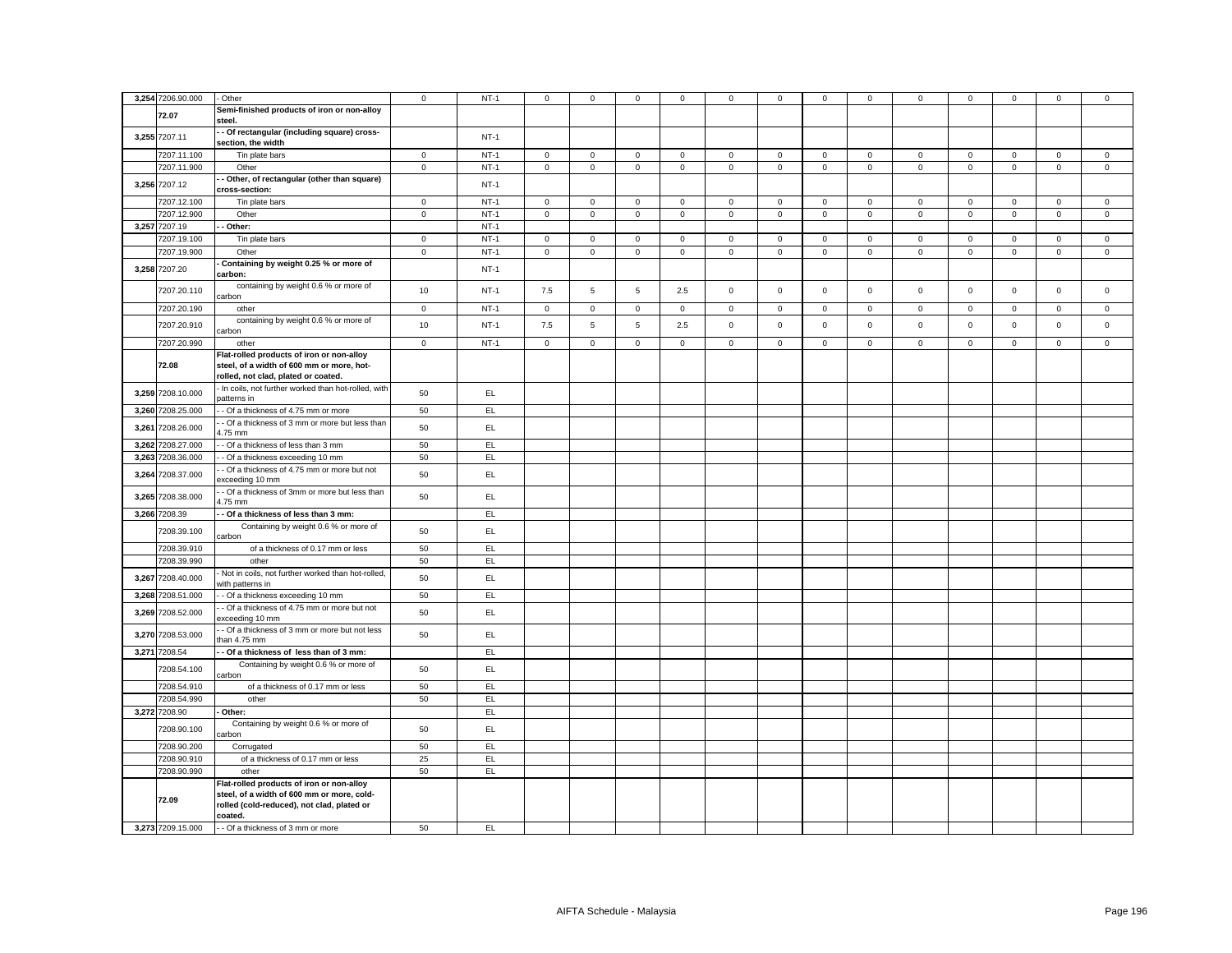|                   | - Of a thickness exceeding 1 mm but less than                   |    |     |  |  |  |  |  |  |  |
|-------------------|-----------------------------------------------------------------|----|-----|--|--|--|--|--|--|--|
| 3,274 7209.16.000 | 3 mm                                                            | 50 | EL  |  |  |  |  |  |  |  |
| 3,275 7209.17.000 | - Of a thickness of 0.5 mm or more but not<br>exceeding 1 mm    | 50 | EL  |  |  |  |  |  |  |  |
| 3,276 7209.18     | - Of a thickness of less than 0.5 mm:                           |    | EL  |  |  |  |  |  |  |  |
| 7209.18.100       | Containing by weight 0.6 % or more of<br>carbon                 | 50 | EL  |  |  |  |  |  |  |  |
| 7209.18.910       | of a thickness of 0.17 mm or less                               | 50 | E   |  |  |  |  |  |  |  |
| 7209.18.990       | other                                                           | 50 | EL  |  |  |  |  |  |  |  |
| 3,277 7209.25.000 | - Of a thickness of 3 mm or more                                | 50 | EL  |  |  |  |  |  |  |  |
| 3,278 7209.26.000 | - Of a thickness exceeding 1mm but less than<br>mm              | 50 | EL  |  |  |  |  |  |  |  |
| 3,279 7209.27.000 | - Of a thickness of 0.5 mm or more but not<br>xceeding 1 mm     | 50 | EL. |  |  |  |  |  |  |  |
| 3,280 7209.28     | Of a thickness of less than 0.5 mm:                             |    | EL  |  |  |  |  |  |  |  |
|                   | Containing by weight 0.6% or more of                            |    |     |  |  |  |  |  |  |  |
| 7209.28.100       | carbon                                                          | 50 | EL  |  |  |  |  |  |  |  |
| 7209.28.910       | of a thickness of 0.17 mm or less                               | 50 | EL  |  |  |  |  |  |  |  |
| 7209.28.990       | other                                                           | 50 | EL  |  |  |  |  |  |  |  |
| 3,281 7209.90     | Other:                                                          |    | EL  |  |  |  |  |  |  |  |
| 7209.90.100       | Containing by weight 0.6 % or more of<br>carbon                 | 50 | EL. |  |  |  |  |  |  |  |
| 7209.90.200       | Corrugated                                                      | 50 | EL  |  |  |  |  |  |  |  |
| 7209.90.900       | Other                                                           | 50 | EL. |  |  |  |  |  |  |  |
|                   | Flat-rolled products of iron or non-alloy                       |    |     |  |  |  |  |  |  |  |
| 72.10             | steel, of a width of 600 mm or more, clad,<br>plated or coated. |    |     |  |  |  |  |  |  |  |
| 3,282 7210.11     | Of a thickness of 0.5 mm or more:                               |    | EL  |  |  |  |  |  |  |  |
| 7210.11.100       | Containing by weight of 0.6 % or more of                        | 50 | EL  |  |  |  |  |  |  |  |
|                   | carbon                                                          |    |     |  |  |  |  |  |  |  |
| 7210.11.900       | Other                                                           | 15 | EL  |  |  |  |  |  |  |  |
| 3,283 7210.12     | - Of a thickness of less than 0.5 mm:                           |    | EL  |  |  |  |  |  |  |  |
| 7210.12.100       | Containing by weight 0.6 % or more of<br>carbon                 | 50 | EL. |  |  |  |  |  |  |  |
| 7210.12.900       | Other                                                           | 15 | EL  |  |  |  |  |  |  |  |
| 3,284 7210.20     | Plated or coated with lead, including terne-<br>plate:          |    | EL. |  |  |  |  |  |  |  |
| 7210.20.100       | Containing by weight of 0.6 % or more of<br>carbon              | 50 | EL. |  |  |  |  |  |  |  |
| 7210.20.910       | 1.5 mm or less in thickness                                     | 50 | EL  |  |  |  |  |  |  |  |
| 7210.20.920       | more than 1.5 mm in thickness                                   | 50 | EL  |  |  |  |  |  |  |  |
| 3,285 7210.30     | Electrolytically plated or coated with zinc:                    |    | EL  |  |  |  |  |  |  |  |
| 7210.30.100       | Containing by weight of 0.6 % or more of<br>carbon              | 50 | EL  |  |  |  |  |  |  |  |
| 7210.30.910       | 1.5 mm or less in thickness                                     | 50 | EL  |  |  |  |  |  |  |  |
| 7210.30.920       | more than 1.5 mm but less than 3 mm<br>n thickness              | 50 | EL. |  |  |  |  |  |  |  |
| 7210.30.990       | other                                                           | 50 | EL  |  |  |  |  |  |  |  |
| 3,286 7210.41     | Corrugated:                                                     |    | EL  |  |  |  |  |  |  |  |
| 7210.41.100       | Containing by weight 0.6 % or more of<br>carbon                 | 50 | EL  |  |  |  |  |  |  |  |
| 7210.41.910       | 1.5 mm or less in thickness                                     | 50 | EL  |  |  |  |  |  |  |  |
| 7210.41.990       | other                                                           | 50 | EL  |  |  |  |  |  |  |  |
| 3,287 7210.49     | Other:                                                          |    | EL  |  |  |  |  |  |  |  |
| 7210.49.100       | Containing by weight 0.6 % or more of<br>carbon                 | 50 | EL. |  |  |  |  |  |  |  |
| 7210.49.910       | 1.5 mm or less in thickness                                     | 50 | EL  |  |  |  |  |  |  |  |
| 7210.49.990       | other                                                           | 50 | EL  |  |  |  |  |  |  |  |
| 3,288 7210.50.000 | Plated or caoted with chromium oxide or with<br>chromium and    | 50 | EL. |  |  |  |  |  |  |  |
| 3,289 7210.61     | - Plated or coated with aluminium-zinc<br>alloys:               |    | EL. |  |  |  |  |  |  |  |
|                   |                                                                 |    |     |  |  |  |  |  |  |  |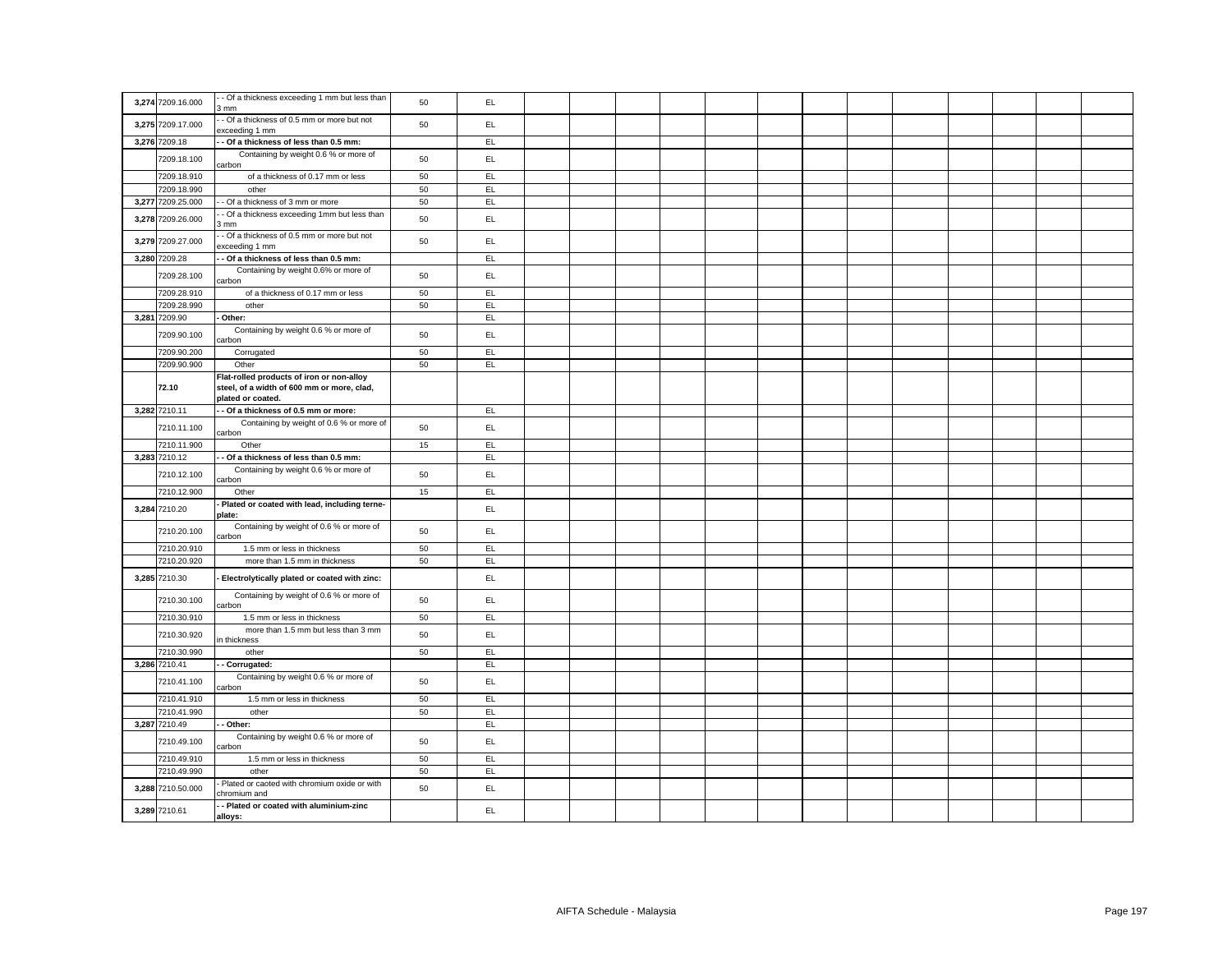| 7210.61.110                | containing by weight 0.6 % or more of<br>carbon                                                                    | 50       | EL.       |  |  |  |  |  |  |  |
|----------------------------|--------------------------------------------------------------------------------------------------------------------|----------|-----------|--|--|--|--|--|--|--|
| 7210.61.210                | 1.5 mm or less in thickness                                                                                        | 50       | EL.       |  |  |  |  |  |  |  |
| 7210.61.220                | more than 1.5 mm in thickness                                                                                      | 50       | EL.       |  |  |  |  |  |  |  |
| 7210.61.910                | containing by weight of 0.6 % or more of<br>carbon                                                                 | 50       | EL.       |  |  |  |  |  |  |  |
| 7210.61.921                | 1.5 mm or less in thickness                                                                                        | 50       | EL        |  |  |  |  |  |  |  |
| 7210.61.922                | more than 1.5 mm in thickness                                                                                      | 50       | EL        |  |  |  |  |  |  |  |
| 3,290 7210.69              | Other:                                                                                                             |          | EL        |  |  |  |  |  |  |  |
| 7210.69.100                | Containing by weight 0.6 % or more of<br>arbon                                                                     | 50       | EL        |  |  |  |  |  |  |  |
| 7210.69.910                | 1.5 mm or less in thickness                                                                                        | 50       | EL        |  |  |  |  |  |  |  |
| 7210.69.920                | more than 1.5 mm in thickness                                                                                      | 50       | EL        |  |  |  |  |  |  |  |
| 3,291 7210.70              | Painted, varnished or coated with plastics:                                                                        |          | EL.       |  |  |  |  |  |  |  |
| 7210.70.100                | Containing by weight 0.6 % or more of<br>carbon                                                                    | 50       | EL        |  |  |  |  |  |  |  |
| 7210.70.910                | 1.5 mm or less in thickness                                                                                        | 50       | EL        |  |  |  |  |  |  |  |
| 7210.70.920                | more than 1.5 mm in thickness                                                                                      | 50       | EL        |  |  |  |  |  |  |  |
| 3,292 7210.90              | Other:                                                                                                             |          | EL        |  |  |  |  |  |  |  |
| 7210.90.100                | Containing by weight 0.6 % or more of<br>carbon                                                                    | 50       | EL.       |  |  |  |  |  |  |  |
| 7210.90.910                | 1.5 mm or less in thickness                                                                                        | 50       | EL.       |  |  |  |  |  |  |  |
| 7210.90.920                | more than 1.5 mm in thickness                                                                                      | 50       | EL.       |  |  |  |  |  |  |  |
| 72.11                      | Flat-rolled products of iron or non-alloy<br>steel, of a width of less than 600 mm, not<br>clad, plated or coated. |          |           |  |  |  |  |  |  |  |
| 3,293 7211.13              | - Rolled on four faces or in closed box<br>pass, of a width                                                        |          | EL        |  |  |  |  |  |  |  |
| 7211.13.110                | universal plates                                                                                                   | 50       | EL        |  |  |  |  |  |  |  |
| 7211.13.121                | exceeding 150 mm but not exceeding<br>400 mm in width                                                              | 50       | EL        |  |  |  |  |  |  |  |
| 7211.13.129                | other                                                                                                              | 50       | EL        |  |  |  |  |  |  |  |
| 7211.13.190                | other                                                                                                              | 50       | EL        |  |  |  |  |  |  |  |
| 7211.13.910                | universal plates                                                                                                   | 50       | EL.       |  |  |  |  |  |  |  |
| 7211.13.921                | exceeding 150 mm but not exceeding<br>400 mm in width                                                              | 50       | EL.       |  |  |  |  |  |  |  |
| 7211.13.929                | other                                                                                                              | 50       | EL        |  |  |  |  |  |  |  |
| 7211.13.940                | corrugated                                                                                                         | 50       | EL        |  |  |  |  |  |  |  |
| 7211.13.990                | other                                                                                                              | 50       | EL        |  |  |  |  |  |  |  |
| 3,294 7211.14              | - Other, of a thickness of 4.75 mm or more:                                                                        |          | EL.       |  |  |  |  |  |  |  |
| 7211.14.110                | universal plates                                                                                                   | 50       | EL.       |  |  |  |  |  |  |  |
| 7211.14.121                | not exceeding 25 mm in width                                                                                       | 50       | EL        |  |  |  |  |  |  |  |
| 7211.14.122                | exceeding 25 mm but not exceeding<br>400 mm in width                                                               | 50       | EL        |  |  |  |  |  |  |  |
| 7211.14.129                | other                                                                                                              | 50       | EL        |  |  |  |  |  |  |  |
| 7211.14.190                | other                                                                                                              | 50       | EL.       |  |  |  |  |  |  |  |
| 7211.14.910                | universal plates                                                                                                   | 50       | EL.       |  |  |  |  |  |  |  |
| 7211.14.921                | not exceeding 25 mm in width                                                                                       | 50       | EL.       |  |  |  |  |  |  |  |
| 7211.14.922                | exceeding 25 mm but not exceeding                                                                                  |          |           |  |  |  |  |  |  |  |
|                            | 400 mm in width                                                                                                    | 50       | EL        |  |  |  |  |  |  |  |
| 7211.14.929                | other                                                                                                              | 50       | EL        |  |  |  |  |  |  |  |
| 7211.14.930                | coils for re-rolling                                                                                               | 50       | EL        |  |  |  |  |  |  |  |
| 7211.14.950                | corrugated                                                                                                         | 50       | EL        |  |  |  |  |  |  |  |
| 7211.14.990                | other                                                                                                              | 50       | EL.       |  |  |  |  |  |  |  |
| 3,295 7211.19              | Other:                                                                                                             |          | EL        |  |  |  |  |  |  |  |
| 7211.19.111                | not exceeding 25 mm in width<br>exceeding 25 mm but not exceeding                                                  | 50       | EL.       |  |  |  |  |  |  |  |
| 7211.19.112                | 400 mm in width                                                                                                    | 50       | EL.       |  |  |  |  |  |  |  |
| 7211.19.119                | other                                                                                                              | 50       | EL        |  |  |  |  |  |  |  |
| 7211.19.190<br>7211.19.911 | other<br>not exceeding 25 mm in width                                                                              | 50<br>50 | EL<br>EL. |  |  |  |  |  |  |  |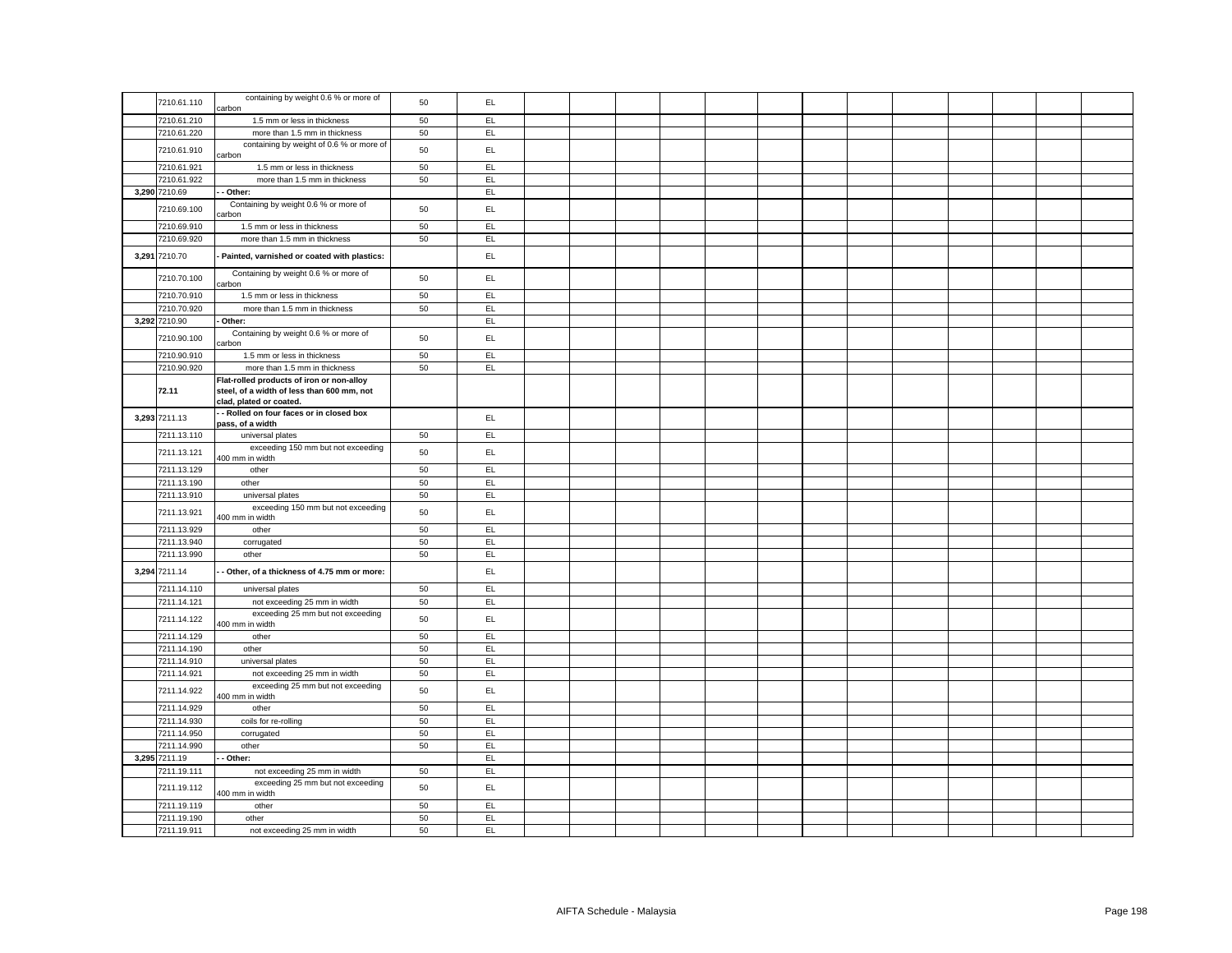| 7211.19.912   | exceeding 25 mm but not exceeding                                                                              | 50 | EL. |  |  |  |  |  |  |  |
|---------------|----------------------------------------------------------------------------------------------------------------|----|-----|--|--|--|--|--|--|--|
|               | 400 mm in width                                                                                                |    |     |  |  |  |  |  |  |  |
| 7211.19.919   | other                                                                                                          | 50 | EL  |  |  |  |  |  |  |  |
| 7211.19.920   | coils for re-rolling                                                                                           | 50 | EL  |  |  |  |  |  |  |  |
| 7211.19.940   | corrugated                                                                                                     | 50 | EL  |  |  |  |  |  |  |  |
| 7211.19.991   | of a thickness of 0.17 mm or less                                                                              | 50 | EL. |  |  |  |  |  |  |  |
| 7211.19.999   | other                                                                                                          | 50 | EL  |  |  |  |  |  |  |  |
| 3,296 7211.23 | - Containing by weight less than 0.25 % of<br>carbon:                                                          |    | EL  |  |  |  |  |  |  |  |
| 7211.23.110   | not exceeding 25 mm in width                                                                                   | 50 | EL  |  |  |  |  |  |  |  |
| 7211.23.120   | exceeding 25 mm but not more than 400                                                                          | 50 | EL. |  |  |  |  |  |  |  |
| 7211.23.190   | mm in width<br>other                                                                                           | 50 | EL. |  |  |  |  |  |  |  |
| 7211.23.300   | Corrugated                                                                                                     | 50 | EL. |  |  |  |  |  |  |  |
| 7211.23.910   | of a thickness of 0.17 mm or less                                                                              | 50 | EL  |  |  |  |  |  |  |  |
| 7211.23.990   | other                                                                                                          | 50 | EL  |  |  |  |  |  |  |  |
| 3,297 7211.29 | Other:                                                                                                         |    | EL  |  |  |  |  |  |  |  |
| 7211.29.111   | not exceeding 25 mm in width                                                                                   | 50 | EL. |  |  |  |  |  |  |  |
| 7211.29.112   | exceeding 25 mm but not exceeding<br>400 mm in width                                                           | 50 | EL  |  |  |  |  |  |  |  |
| 7211.29.119   | other                                                                                                          | 50 | EL  |  |  |  |  |  |  |  |
| 7211.29.130   | corrugated                                                                                                     | 50 | EL  |  |  |  |  |  |  |  |
|               |                                                                                                                |    |     |  |  |  |  |  |  |  |
| 7211.29.191   | of a thickness of 0.17 mm or less                                                                              | 50 | EL. |  |  |  |  |  |  |  |
| 7211.29.199   | other                                                                                                          | 50 | EL  |  |  |  |  |  |  |  |
| 7211.29.211   | not exceeding 25 mm in width                                                                                   | 50 | EL. |  |  |  |  |  |  |  |
| 7211.29.212   | exceeding 25 mm but not exceeding<br>400 mm in width                                                           | 50 | EL  |  |  |  |  |  |  |  |
| 7211.29.219   | other                                                                                                          | 50 | EL  |  |  |  |  |  |  |  |
| 7211.29.290   | other                                                                                                          | 50 | EL  |  |  |  |  |  |  |  |
| 3,298 7211.90 | Other:                                                                                                         |    | EL  |  |  |  |  |  |  |  |
| 7211.90.111   | not exceeding 25 mm in width                                                                                   | 50 | EL  |  |  |  |  |  |  |  |
| 7211.90.112   | exceeding 25 mm but not more than<br>400 mm in width                                                           | 50 | EL. |  |  |  |  |  |  |  |
| 7211.90.119   | other                                                                                                          | 50 | EL  |  |  |  |  |  |  |  |
| 7211.90.190   | other                                                                                                          | 50 | EL  |  |  |  |  |  |  |  |
| 7211.90.911   | not exceeding 25 mm in width                                                                                   | 50 | EL  |  |  |  |  |  |  |  |
| 7211.90.912   | exceeding 25 mm but not more than<br>400 mm in width                                                           | 50 | EL. |  |  |  |  |  |  |  |
| 7211.90.919   | other                                                                                                          | 50 | EL. |  |  |  |  |  |  |  |
| 7211.90.930   | corrugated                                                                                                     | 50 | EL  |  |  |  |  |  |  |  |
| 7211.90.991   | of a thickness of 0.17 mm or less                                                                              | 50 | EL  |  |  |  |  |  |  |  |
| 7211.90.999   | other                                                                                                          | 50 | EL. |  |  |  |  |  |  |  |
| 72.12         | Flat-rolled products of iron or non-alloy<br>steel, of a width of less than 600 mm, clad,<br>plated or coated. |    |     |  |  |  |  |  |  |  |
| 3,299 7212.10 | Plated or coated with tin:                                                                                     |    | EL  |  |  |  |  |  |  |  |
| 7212.10.110   | universal plates                                                                                               | 50 | EL  |  |  |  |  |  |  |  |
| 7212.10.121   | not exceeding 25 mm in width                                                                                   | 50 | EL  |  |  |  |  |  |  |  |
| 7212.10.122   | exceeding 25 mm but not exceeding<br>400 mm in width                                                           | 50 | EL. |  |  |  |  |  |  |  |
| 7212.10.129   | other                                                                                                          | 50 | EL  |  |  |  |  |  |  |  |
| 7212.10.190   | other                                                                                                          | 50 | EL  |  |  |  |  |  |  |  |
| 7212.10.911   | not exceeding 25 mm in width                                                                                   | 50 | EL  |  |  |  |  |  |  |  |
| 7212.10.912   | exceeding 25 mm but not exceeding<br>400 mm in width                                                           | 50 | EL  |  |  |  |  |  |  |  |
| 7212.10.919   | other                                                                                                          | 50 | EL  |  |  |  |  |  |  |  |
| 7212.10.990   | other                                                                                                          | 15 | EL  |  |  |  |  |  |  |  |
| 3,300 7212.20 | Electrolytically plated or coated with zinc:                                                                   |    | EL  |  |  |  |  |  |  |  |
| 7212.20.110   | universal plates                                                                                               | 50 | EL. |  |  |  |  |  |  |  |
| 7212.20.121   | not exceeding 25 mm in width                                                                                   | 50 | EL  |  |  |  |  |  |  |  |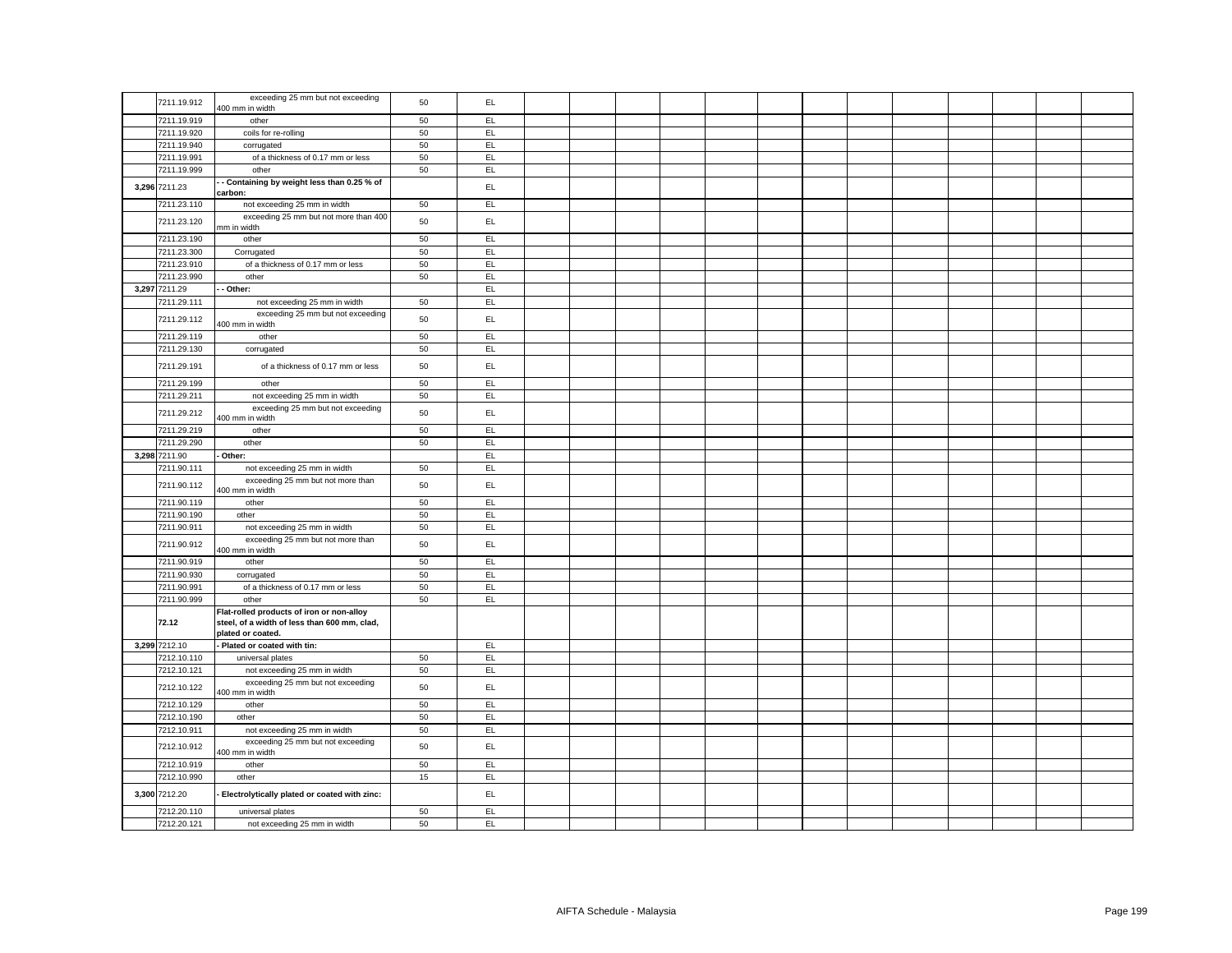|               | exceeding 25 mm but not exceeding                    |    |     |  |  |  |  |  |  |  |
|---------------|------------------------------------------------------|----|-----|--|--|--|--|--|--|--|
| 7212.20.122   | 400 mm in width                                      | 50 | EL. |  |  |  |  |  |  |  |
| 7212.20.129   | other                                                | 50 | EL  |  |  |  |  |  |  |  |
| 7212.20.190   | other                                                | 50 | EL  |  |  |  |  |  |  |  |
| 7212.20.911   | not exceeding 25 mm in width                         | 50 | EL  |  |  |  |  |  |  |  |
| 7212.20.912   | exceeding 25 mm but not exceeding<br>400 mm in width | 50 | EL  |  |  |  |  |  |  |  |
| 7212.20.919   | other                                                | 50 | EL  |  |  |  |  |  |  |  |
| 7212.20.991   | 1.5 mm or less in thickness                          | 50 | EL  |  |  |  |  |  |  |  |
| 7212.20.999   | other                                                | 50 | EL  |  |  |  |  |  |  |  |
| 3,301 7212.30 | Otherwise plated or coated with zinc:                |    | EL. |  |  |  |  |  |  |  |
| 7212.30.110   | universal plates                                     | 50 | EL  |  |  |  |  |  |  |  |
| 7212.30.121   | not exceeding 25 mm in width                         | 50 | EL  |  |  |  |  |  |  |  |
| 7212.30.122   | exceeding 25 mm but not more than<br>400 mm in width | 50 | EL. |  |  |  |  |  |  |  |
| 7212.30.129   | other                                                | 50 | EL. |  |  |  |  |  |  |  |
| 7212.30.190   | other                                                | 50 | EL. |  |  |  |  |  |  |  |
| 7212.30.911   | not exceeding 25 mm in width                         | 50 | EL  |  |  |  |  |  |  |  |
| 7212.30.912   | exceeding 25 mm but not more than<br>400 mm in width | 50 | EL. |  |  |  |  |  |  |  |
| 7212.30.919   | other                                                | 50 | EL  |  |  |  |  |  |  |  |
| 7212.30.991   | 1.5 mm or less in thickness                          | 50 | EL  |  |  |  |  |  |  |  |
| 7212.30.999   | other                                                | 50 | EL. |  |  |  |  |  |  |  |
| 3,302 7212.40 | Painted, varnished or coated with plastics           |    | EL  |  |  |  |  |  |  |  |
| 7212.40.110   | universal plates                                     | 50 | EL  |  |  |  |  |  |  |  |
| 7212.40.121   | not exceeding 25 mm in width                         | 50 | EL. |  |  |  |  |  |  |  |
|               | exceeding 25 mm but not exceeding                    |    |     |  |  |  |  |  |  |  |
| 7212.40.122   | 400 mm in width                                      | 50 | EL. |  |  |  |  |  |  |  |
| 7212.40.129   | other                                                | 50 | EL  |  |  |  |  |  |  |  |
| 7212.40.190   | other                                                | 50 | EL. |  |  |  |  |  |  |  |
| 7212.40.911   | not exceeding 25 mm in width                         | 50 | EL  |  |  |  |  |  |  |  |
| 7212.40.912   | exceeding 25 mm but not exceeding<br>400 mm in width | 50 | EL  |  |  |  |  |  |  |  |
| 7212.40.919   | other                                                | 50 | EL  |  |  |  |  |  |  |  |
| 7212.40.991   | 1.5 mm or less in thickness                          | 50 | EL. |  |  |  |  |  |  |  |
| 7212.40.992   | more than 1.5 mm in thickness                        | 50 | EL  |  |  |  |  |  |  |  |
| 3,303 7212.50 | Otherwise plated or coated:                          |    | EL. |  |  |  |  |  |  |  |
| 7212.50.110   | universal plates                                     | 50 | EL  |  |  |  |  |  |  |  |
| 7212.50.121   | not exceeding 25 mm in width                         | 50 | EL. |  |  |  |  |  |  |  |
| 7212.50.122   | exceeding 25 mm but not more than<br>400 mm in width | 50 | EL. |  |  |  |  |  |  |  |
| 7212.50.129   | other                                                | 50 | EL  |  |  |  |  |  |  |  |
| 7212.50.190   | other                                                | 50 | EL  |  |  |  |  |  |  |  |
| 7212.50.911   | not exceeding 25 mm in width                         | 50 | EL. |  |  |  |  |  |  |  |
| 7212.50.912   | exceeding 25 mm but not more than<br>400 mm in width | 50 | EL  |  |  |  |  |  |  |  |
| 7212.50.919   | other                                                | 50 | EL  |  |  |  |  |  |  |  |
| 7212.50.991   | 1.5 mm or less in thickness                          | 50 | E   |  |  |  |  |  |  |  |
| 7212.50.992   | more than 1.5 mm in thickness                        | 50 | EL. |  |  |  |  |  |  |  |
| 3,304 7212.60 | Clad:                                                |    | EL  |  |  |  |  |  |  |  |
| 7212.60.110   | universal plates                                     | 50 | EL  |  |  |  |  |  |  |  |
| 7212.60.121   | not exceeding 25 mm in width                         | 50 | E   |  |  |  |  |  |  |  |
| 7212.60.122   | exceeding 25 mm but not more than<br>400 mm in width | 50 | EL  |  |  |  |  |  |  |  |
| 7212.60.129   | other                                                | 50 | EL. |  |  |  |  |  |  |  |
| 7212.60.190   | other                                                | 50 | EL  |  |  |  |  |  |  |  |
| 7212.60.911   | not exceeding 25 mm in width                         | 50 | EL. |  |  |  |  |  |  |  |
| 7212.60.912   | exceeding 25 mm but not more than<br>400 mm in width | 50 | EL  |  |  |  |  |  |  |  |
| 7212.60.919   | other                                                | 50 | EL. |  |  |  |  |  |  |  |
| 7212.60.991   | 1.5 mm or less in thickness                          | 50 | EL  |  |  |  |  |  |  |  |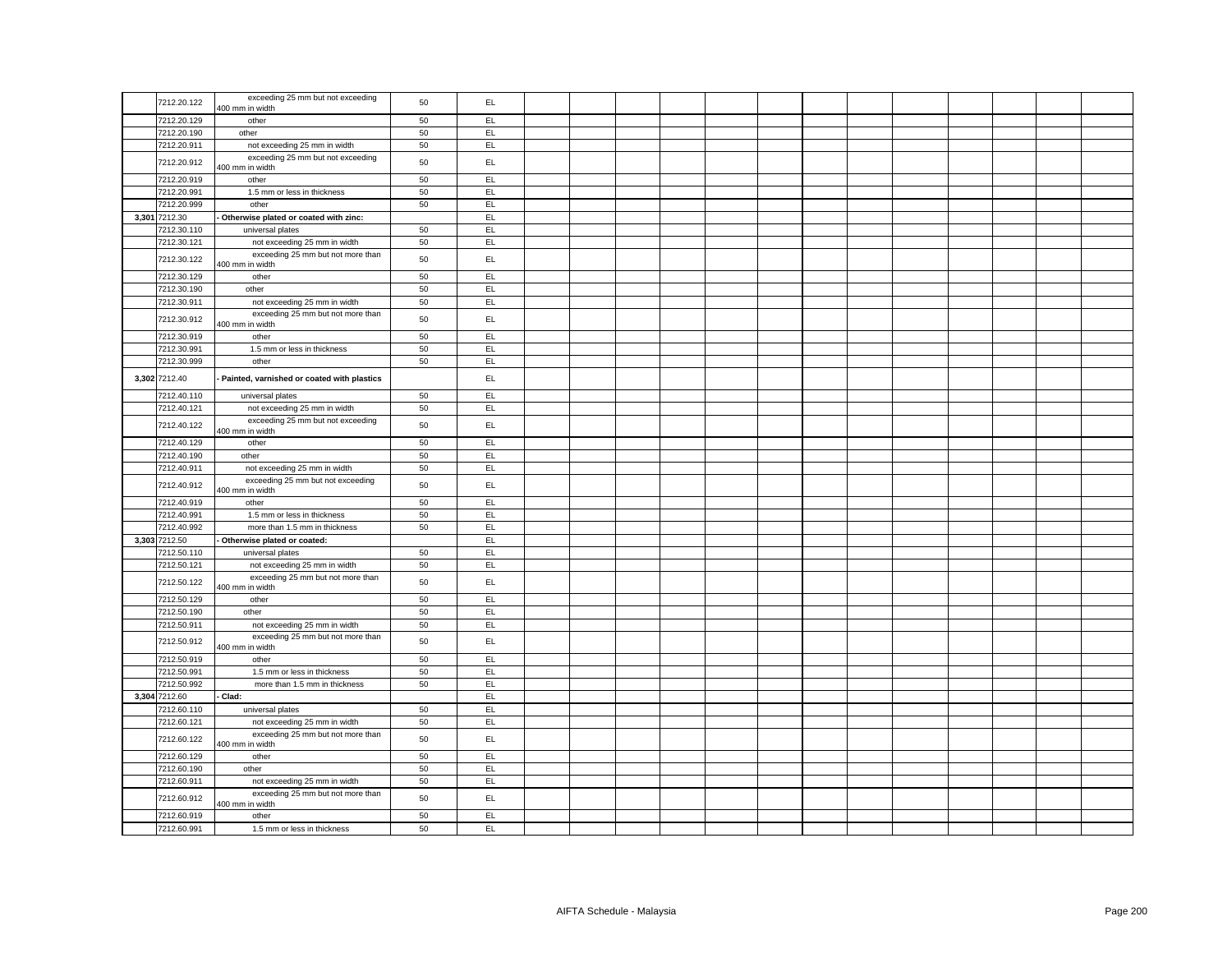|       | 7212.60.992       | more than 1.5 mm in thickness                                                                                                                                               | 50          | EL        |              |             |              |             |             |             |              |                |                 |                |             |                     |                |
|-------|-------------------|-----------------------------------------------------------------------------------------------------------------------------------------------------------------------------|-------------|-----------|--------------|-------------|--------------|-------------|-------------|-------------|--------------|----------------|-----------------|----------------|-------------|---------------------|----------------|
|       |                   | Bars and rods, hot-rolled, in irregularly                                                                                                                                   |             |           |              |             |              |             |             |             |              |                |                 |                |             |                     |                |
|       | 72.13             | wound coils, of iron or non-alloy steel.                                                                                                                                    |             |           |              |             |              |             |             |             |              |                |                 |                |             |                     |                |
|       | 3,305 7213.10.000 | Containing indentations, ribs, grooves or other<br>deformations                                                                                                             | 15          | <b>ST</b> | 14           | 13          | 12           | 11          | 11          | 10          | 8            | 6              | 5               | 5              | 5           | 5                   | 5              |
|       | 3,306 7213.20.000 | Other, of free-cutting steel                                                                                                                                                | 15          | <b>ST</b> | 14           | 13          | 12           | 11          | 11          | 10          | 8            | 6              | 5               | 5              | 5           | 5                   | 5              |
| 3,307 | 7213.91.000       | - Of circular cross section measuring less than<br>4 mm in                                                                                                                  | 15          | ST        | 14           | 13          | 12           | 11          | 11          | $10$        | $\bf8$       | $\,6\,$        | $\,$ 5 $\,$     | $\,$ 5 $\,$    | 5           | $\mathbf 5$         | $\,$ 5 $\,$    |
|       | 3,308 7213.99.000 | - Other                                                                                                                                                                     | 15          | ST        | 14           | 13          | 12           | 11          | 11          | 10          | 8            | 6              | $\sqrt{5}$      | 5              | 5           | $\overline{5}$      | 5              |
|       | 72.14             | Other bars and rods of iron or non-alloy<br>steel, not further worked than forged, hot-<br>rolled, hot-drawn or hot-extruded, but<br>including those twisted after rolling. |             |           |              |             |              |             |             |             |              |                |                 |                |             |                     |                |
|       | 3,309 7214.10     | - Forged:                                                                                                                                                                   |             | ST        |              |             |              |             |             |             |              |                |                 |                |             |                     |                |
|       | 7214.10.110       | round                                                                                                                                                                       | 15          | <b>ST</b> | 14           | 13          | 12           | 11          | 11          | 10          | 8            | 6              | 5               | 5              | 5           | 5                   | 5              |
|       | 7214.10.190       | other                                                                                                                                                                       | $\mathbf 0$ | <b>ST</b> | $\mathsf 0$  | $\mathsf 0$ | $\mathsf 0$  | $\mathsf 0$ | $\mathsf 0$ | $\mathsf 0$ | $\mathsf 0$  | $\mathbf 0$    | $\mathsf 0$     | $\mathbf 0$    | $\mathsf 0$ | $\mathbf 0$         | $\mathbf 0$    |
|       | 7214.10.910       | round                                                                                                                                                                       | 15          | <b>ST</b> | 14           | 13          | 12           | 11          | 11          | 10          | 8            | 6              | 5               | 5              | 5           | 5                   | 5              |
|       | 7214.10.990       | other                                                                                                                                                                       | 15          | <b>ST</b> | 14           | 13          | 12           | 11          | 11          | 10          | 8            | 6              | $\,$ 5 $\,$     | 5              | 5           | 5                   | $\mathbf 5$    |
|       | 3,310 7214.20     | Containing indentations, ribs, grooves or<br>other deformations                                                                                                             |             | ST        |              |             |              |             |             |             |              |                |                 |                |             |                     |                |
|       | 7214.20.110       | round                                                                                                                                                                       | 15          | <b>ST</b> | 14           | 13          | 12           | 11          | 11          | 10          | 8            | 6              | 5               | 5              | 5           | 5                   | 5              |
|       | 7214.20.190       | other                                                                                                                                                                       | $\mathsf 0$ | <b>ST</b> | $\mathbf 0$  | $\mathbf 0$ | $\mathbf{0}$ | $\mathbf 0$ | $\mathbf 0$ | $\mathsf 0$ | $\mathbf 0$  | $\mathbf 0$    | $\mathsf 0$     | $\mathsf 0$    | $\mathsf 0$ | $\mathsf{O}\xspace$ | $\mathsf 0$    |
|       | 7214.20.910       | round                                                                                                                                                                       | 15          | <b>ST</b> | 14           | 13          | 12           | 11          | 11          | 10          | 8            | 6              | $5\phantom{.0}$ | 5              | 5           | 5                   | 5              |
|       | 7214.20.990       |                                                                                                                                                                             |             |           |              |             |              |             |             |             |              |                |                 |                |             |                     |                |
|       |                   | other                                                                                                                                                                       | 15          | <b>ST</b> | 14           | 13          | 12           | 11          | 11          | 10          | 8            | 6              | $5\phantom{.0}$ | $\overline{5}$ | 5           | 5                   | $\overline{5}$ |
|       | 3.311 7214.30     | Of free-cutting steel:                                                                                                                                                      |             | <b>ST</b> |              |             |              |             |             |             |              |                |                 |                |             |                     |                |
|       | 7214.30.100       | Round                                                                                                                                                                       | 15          | <b>ST</b> | 14           | 13          | 12           | 11          | 11          | 10          | 8            | 6              | 5               | 5              | 5           | 5                   | 5              |
|       | 7214.30.900       | Other                                                                                                                                                                       | 15          | <b>ST</b> | 14           | 13          | 12           | 11          | 11          | 10          | 8            | 6              | $\sqrt{5}$      | 5              | 5           | 5                   | $\overline{5}$ |
|       | 3,312 7214.91     | Of rectangular (other than square) cross-<br>section:                                                                                                                       |             | $NT-2$    |              |             |              |             |             |             |              |                |                 |                |             |                     |                |
|       | 7214.91.100       | Containing by weight 0.6 % or more of<br>arbon                                                                                                                              | $\mathsf 0$ | $NT-2$    | $\mathsf{O}$ | $\mathsf 0$ | $\mathsf 0$  | $\mathsf 0$ | $\mathsf 0$ | $\mathsf 0$ | $\mathbf{0}$ | $\mathsf 0$    | $\mathsf 0$     | $\mathsf 0$    | $\mathbf 0$ | $\mathsf 0$         | $\mathbf 0$    |
|       | 7214.91.900       | Other                                                                                                                                                                       | 15          | $NT-2$    | 13           | 11          | 8            | 6           | 6           | 5           | 3            | $\overline{2}$ | $\mathbf 0$     | $\mathsf 0$    | $\mathsf 0$ | $\mathbf 0$         | $\mathsf 0$    |
|       | 3,313 7214.99     | - Other:                                                                                                                                                                    |             | <b>ST</b> |              |             |              |             |             |             |              |                |                 |                |             |                     |                |
|       | 7214.99.110       | round                                                                                                                                                                       | 15          | <b>ST</b> | 14           | 13          | 12           | 11          | 11          | 10          | 8            | 6              | $\,$ 5 $\,$     | 5              | 5           | $\,$ 5 $\,$         | $\sqrt{5}$     |
|       | 7214.99.190       | other                                                                                                                                                                       | $\mathsf 0$ | <b>ST</b> | 0            | $\mathsf 0$ | $\mathsf 0$  | $\mathbf 0$ | $\mathsf 0$ | $\mathbf 0$ | $\mathbf 0$  | 0              | $\mathsf 0$     | $\mathbf 0$    | $\mathsf 0$ | $\mathbf 0$         | $\mathsf 0$    |
|       | 7214.99.910       | round                                                                                                                                                                       | 15          | <b>ST</b> | 14           | 13          | 12           | 11          | 11          | 10          | 8            | 6              | 5               | 5              | 5           | 5                   | $\sqrt{5}$     |
|       | 7214.99.990       | other                                                                                                                                                                       | 15          | <b>ST</b> | 14           | 13          | 12           | 11          | 11          | 10          | 8            | 6              | 5               | 5              | $\,$ 5 $\,$ | $\,$ 5 $\,$         | $\overline{5}$ |
|       | 72.15             | Other bars and rods of iron or non-alloy<br>steel.                                                                                                                          |             |           |              |             |              |             |             |             |              |                |                 |                |             |                     |                |
| 3,314 | 7215.10           | Of free-cutting steel, not further worked<br>than cold-formed or                                                                                                            |             | ST        |              |             |              |             |             |             |              |                |                 |                |             |                     |                |
|       | 7215.10.100       | Round                                                                                                                                                                       | 15          | <b>ST</b> | 14           | 13          | 12           | 11          | 11          | 10          | 8            | 6              | 5               | 5              | 5           | 5                   | 5              |
|       | 7215.10.900       | Other                                                                                                                                                                       | 15          | <b>ST</b> | 14           | 13          | 12           | 11          | 11          | 10          | 8            | 6              | 5               | 5              | 5           | 5                   | $\overline{5}$ |
|       | 3,315 7215.50     | Other, not further worked than cold-formed<br>or cold-finished:                                                                                                             |             | <b>ST</b> |              |             |              |             |             |             |              |                |                 |                |             |                     |                |
|       | 7215.50.110       | round                                                                                                                                                                       | 15          | <b>ST</b> | 14           | 13          | 12           | 11          | 11          | 10          | 8            | 6              | 5               | 5              | 5           | 5                   | 5              |
|       | 7215.50.190       | other                                                                                                                                                                       | $\mathbf 0$ | <b>ST</b> | 0            | $\mathbf 0$ | $\mathsf 0$  | $\mathbf 0$ | $\mathsf 0$ | $\mathsf 0$ | $\mathbf 0$  | $\mathbf 0$    | $\mathsf 0$     | $\mathbf 0$    | $\mathbf 0$ | $\mathbf 0$         | $\mathsf 0$    |
|       | 7215.50.910       | round                                                                                                                                                                       | 15          | <b>ST</b> | 14           | 13          | 12           | 11          | 11          | 10          | 8            | 6              | 5               | 5              | 5           | 5                   | $\mathbf 5$    |
|       | 7215.50.990       | other                                                                                                                                                                       | 15          | <b>ST</b> | 14           | 13          | 12           | 11          | 11          | 10          | 8            | 6              | 5               | 5              | 5           | 5                   | $\overline{5}$ |
| 3,316 | 7215.90           | Other:                                                                                                                                                                      |             | <b>ST</b> |              |             |              |             |             |             |              |                |                 |                |             |                     |                |
|       | 7215.90.100       | Round                                                                                                                                                                       | 15          | <b>ST</b> | 14           | 13          | 12           | 11          | 11          | 10          | 8            | 6              | 5               | 5              | 5           | 5                   | 5              |
|       | 7215.90.900       | Other                                                                                                                                                                       | 15          | ST        | 14           | 13          | 12           | 11          | 11          | 10          | 8            | 6              | 5               | 5              | 5           | 5                   | $\mathbf 5$    |
|       |                   | Angles, shapes and sections of iron or non-                                                                                                                                 |             |           |              |             |              |             |             |             |              |                |                 |                |             |                     |                |
|       | 72.16             | alloy steel.                                                                                                                                                                |             |           |              |             |              |             |             |             |              |                |                 |                |             |                     |                |
|       | 3,317 7216.10     | U, I or H sections, not further worked than<br>hot-rolled, hot-drawn                                                                                                        |             | ST        |              |             |              |             |             |             |              |                |                 |                |             |                     |                |
|       | 7216.10.100       | Of a thickness of 5 mm or less                                                                                                                                              | 20          | <b>ST</b> | 18           | 15          | 13           | 12          | 12          | 10          | 8            | 6              | 5               | 5              | 5           | 5                   | 5              |
|       | 7216.10.900       | Other                                                                                                                                                                       | 20          | <b>ST</b> | 18           | 15          | 13           | 12          | 12          | 10          | 8            | 6              | 5               | 5              | 5           | 5                   | 5              |
|       | 3,318 7216.21     | - L sections:                                                                                                                                                               |             | <b>ST</b> |              |             |              |             |             |             |              |                |                 |                |             |                     |                |
|       | 7216.21.100       | Containing by weight 0.6 % or more of<br>arbon                                                                                                                              | 20          | <b>ST</b> | 18           | 15          | 13           | 12          | 12          | 10          | 8            | 6              | 5               | 5              | 5           | 5                   | 5              |
|       | 7216.21.900       | Other                                                                                                                                                                       | 30          | <b>ST</b> | 27           | 24          | 21           | 18          | 18          | 15          | 12           | 8              | 5               | 5              | 5           | $\,$ 5 $\,$         | $\mathbf 5$    |
|       |                   |                                                                                                                                                                             |             |           |              |             |              |             |             |             |              |                |                 |                |             |                     |                |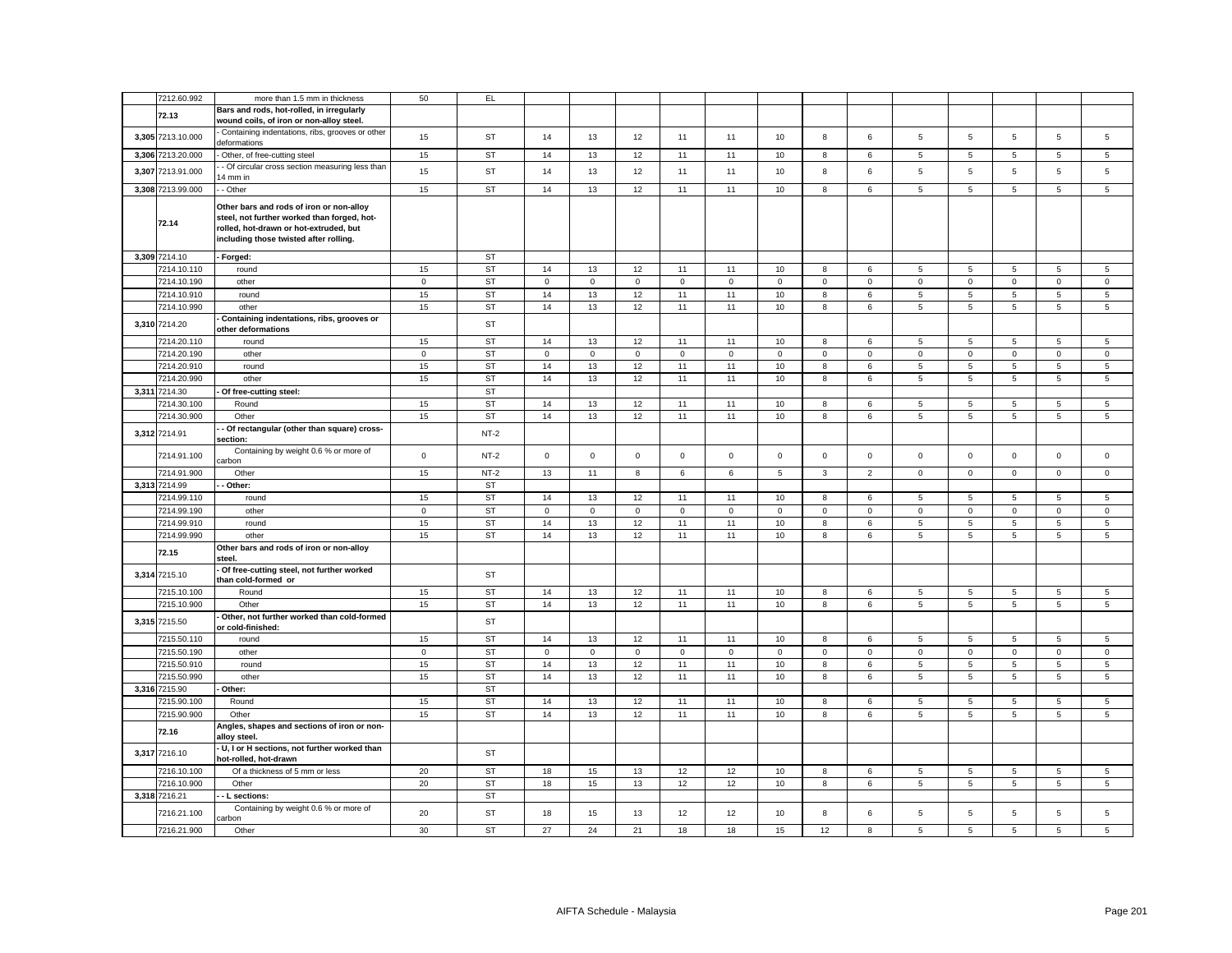|       | 3,319 7216.22 | - - T sections:                                                       |    | <b>ST</b> |    |          |    |    |    |      |    |   |                 |                |                 |                 |                 |
|-------|---------------|-----------------------------------------------------------------------|----|-----------|----|----------|----|----|----|------|----|---|-----------------|----------------|-----------------|-----------------|-----------------|
|       | 7216.22.100   | Of a thickness of 5 mm or less                                        | 20 | <b>ST</b> | 18 | 15       | 13 | 12 | 12 | 10   | 8  | 6 | 5               | 5              | 5               | 5               | 5               |
|       | 7216.22.900   | Other                                                                 | 20 | <b>ST</b> | 18 | 15       | 13 | 12 | 12 | 10   | 8  | 6 | $5\phantom{.0}$ | 5              | 5               | $\overline{5}$  | $\overline{5}$  |
|       | 3,320 7216.31 | U sections:                                                           |    | <b>ST</b> |    |          |    |    |    |      |    |   |                 |                |                 |                 |                 |
|       | 7216.31.100   | Of a thickness 5 mm or less                                           | 20 | <b>ST</b> | 18 | 15       | 13 | 12 | 12 | 10   | 8  | 6 | 5               | 5              | 5               | 5               | 5               |
|       | 7216.31.900   | Other                                                                 | 20 | <b>ST</b> | 18 | 15       | 13 | 12 | 12 | 10   | 8  | 6 | 5               | 5              | 5               | 5               | 5               |
| 3,321 | 7216.32       | - I sections:                                                         |    | <b>ST</b> |    |          |    |    |    |      |    |   |                 |                |                 |                 |                 |
|       | 7216.32.100   | Of a thickness of 5 mm or less                                        | 20 | <b>ST</b> | 18 |          | 13 | 12 | 12 | 10   | 8  | 6 | 5               | 5              | 5               | 5               | 5               |
|       | 7216.32.900   | Other                                                                 | 20 | <b>ST</b> | 18 | 15<br>15 | 13 | 12 | 12 | 10   | 8  | 6 | 5               | 5              | 5               | 5               | 5               |
|       | 3,322 7216.33 | - H sections:                                                         |    | <b>ST</b> |    |          |    |    |    |      |    |   |                 |                |                 |                 |                 |
|       | 7216.33.100   | Containing by weight 0.6 % or more                                    | 20 | <b>ST</b> | 18 | 15       | 13 | 12 | 12 | 10   | 8  | 6 | 5               | 5              | 5               | 5               | 5               |
|       | 7216.33.911   | arbon<br>thickness of web of 9 mm and                                 | 30 | ST        | 27 | 24       | 21 | 18 | 18 | 15   | 12 | 8 | $\sqrt{5}$      | 5              | 5               | 5               | 5               |
|       | 7216.33.919   | above<br>other                                                        | 20 | <b>ST</b> | 18 | 15       | 13 | 12 | 12 | 10   | 8  | 6 | 5               | 5              | 5               | 5               | 5               |
|       | 7216.33.991   | of a thickness of 5 mm or less                                        | 20 | <b>ST</b> | 18 | 15       | 13 | 12 | 12 | 10   | 8  | 6 | 5               | 5              | 5               | 5               | 5               |
|       | 7216.33.999   | other                                                                 | 20 | <b>ST</b> | 18 | 15       | 13 | 12 | 12 | 10   | 8  | 6 | $\,$ 5 $\,$     | 5              | 5               | $\,$ 5 $\,$     | $\sqrt{5}$      |
| 3,323 | 7216.40       | L or T sections, not further worked than hot-<br>rolled, hot-drawn or |    | ST        |    |          |    |    |    |      |    |   |                 |                |                 |                 |                 |
|       | 7216.40.100   | L section                                                             | 20 | <b>ST</b> | 18 | 15       | 13 | 12 | 12 | 10   | 8  | 6 | 5               | 5              | 5               | 5               | 5               |
|       | 7216.40.910   | of a thickness of 5 mm or less                                        | 20 | <b>ST</b> | 18 | 15       | 13 | 12 | 12 | 10   | 8  | 6 | 5               | 5              | 5               | 5               | 5               |
|       | 7216.40.990   | other                                                                 | 20 | <b>ST</b> | 18 | 15       | 13 | 12 | 12 | 10   | 8  | 6 | 5               | 5              | 5               | $\,$ 5 $\,$     | $\,$ 5 $\,$     |
| 3,324 | 7216.50       | Other angles, shapes and sections, not<br>further worked than         |    | ST        |    |          |    |    |    |      |    |   |                 |                |                 |                 |                 |
|       | 7216.50.111   | of a height of 80 mm or more                                          | 20 | <b>ST</b> | 18 | 15       | 13 | 12 | 12 | 10   | 8  | 6 | 5               | 5              | 5               | 5               | 5               |
|       | 7216.50.112   | of a height of less than 80 mm                                        | 20 | <b>ST</b> | 18 | 15       | 13 | 12 | 12 | 10   | 8  | 6 | 5               | 5              | 5               | 5               | 5               |
|       | 7216.50.191   | of a height of 80 mm or more                                          | 20 | <b>ST</b> | 18 | 15       | 13 | 12 | 12 | $10$ | 8  | 6 | 5               | 5              | $\,$ 5 $\,$     | 5               | $\,$ 5 $\,$     |
|       | 7216.50.192   | of a height of less than 80 mm                                        | 30 | <b>ST</b> | 27 | 24       | 21 | 18 | 18 | 15   | 12 | 8 | 5               | 5              | 5               | 5               | $\sqrt{5}$      |
|       | 7216.50.211   | of a thickness of 5 mm or less                                        | 20 | <b>ST</b> | 18 | 15       | 13 | 12 | 12 | 10   | 8  | 6 | $\overline{5}$  | 5              | 5               | 5               | 5               |
|       | 7216.50.219   | other                                                                 | 20 | <b>ST</b> | 18 | 15       | 13 | 12 | 12 | 10   | 8  | 6 | $\overline{5}$  | 5              | 5               | 5               | 5               |
|       | 7216.50.221   | of a thickness of 5 mm or less                                        | 20 | <b>ST</b> | 18 | 15       | 13 | 12 | 12 | 10   | 8  | 6 | 5               | 5              | 5               | 5               | $\sqrt{5}$      |
|       | 7216.50.229   | other                                                                 | 20 | <b>ST</b> | 18 | 15       | 13 | 12 | 12 | 10   | 8  | 6 | $5\phantom{.0}$ | $\overline{5}$ | 5               | 5               | $\overline{5}$  |
|       | 3,325 7216.61 | - Obtained from flat-rolled products                                  |    | <b>ST</b> |    |          |    |    |    |      |    |   |                 |                |                 |                 |                 |
|       | 7216.61.111   | of a height of 80 mm or more                                          | 20 | <b>ST</b> | 18 | 15       | 13 | 12 | 12 | 10   | 8  | 6 | 5               | 5              | $5\phantom{.0}$ | $5\phantom{.0}$ | $5\phantom{.0}$ |
|       | 7216.61.112   | of a height of less than 80 mm                                        | 20 | <b>ST</b> | 18 | 15       | 13 | 12 | 12 | 10   | 8  | 6 | 5               | 5              | 5               | 5               | 5               |
|       | 7216.61.191   | of a height of 80mm or more                                           | 20 | <b>ST</b> | 18 | 15       | 13 | 12 | 12 | 10   | 8  | 6 | 5               | 5              | 5               | 5               | 5               |
|       | 7216.61.192   | of a height of less than 80 mm                                        | 30 | <b>ST</b> | 27 | 24       | 21 | 18 | 18 | 15   | 12 | 8 | 5               | 5              | 5               | 5               | 5               |
|       | 7216.61.211   | of a thickness of 5 mm or less                                        | 20 | <b>ST</b> | 18 | 15       | 13 | 12 | 12 | 10   | 8  | 6 | 5               | 5              | 5               | 5               | 5               |
|       | 7216.61.219   | other                                                                 | 20 | <b>ST</b> | 18 | 15       | 13 | 12 | 12 | 10   | 8  | 6 | 5               | 5              | 5               | 5               | 5               |
|       | 3,326 7216.69 | Other:                                                                |    | <b>ST</b> |    |          |    |    |    |      |    |   |                 |                |                 |                 |                 |
|       | 7216.69.111   | of a height of 80 mm or more                                          | 20 | <b>ST</b> | 18 | 15       | 13 | 12 | 12 | 10   | 8  | 6 | 5               | 5              | 5               | 5               | 5               |
|       | 7216.69.112   | of a height of less than 80 mm                                        | 20 | <b>ST</b> | 18 | 15       | 13 | 12 | 12 | 10   | 8  | 6 | 5               | 5              | 5               | 5               | $\,$ 5 $\,$     |
|       | 7216.69.191   | of aheight of 80 mm or more                                           | 20 | <b>ST</b> | 18 | 15       | 13 | 12 | 12 | 10   | 8  | 6 | 5               | 5              | 5               | 5               | 5               |
|       | 7216.69.192   | of a height of less than 80 mm                                        | 30 | <b>ST</b> | 27 | 24       | 21 | 18 | 18 | 15   | 12 | 8 | $\,$ 5 $\,$     | 5              | 5               | 5               | $\,$ 5 $\,$     |
|       | 7216.69.211   | of a thickness of 5 mm or less                                        | 20 | <b>ST</b> | 18 | 15       | 13 | 12 | 12 | 10   | 8  | 6 | 5               | 5              | 5               | 5               | $\sqrt{5}$      |
|       | 7216.69.219   | other                                                                 | 20 | <b>ST</b> | 18 | 15       | 13 | 12 | 12 | 10   | 8  | 6 | 5               | 5              | 5               | 5               | $\mathbf 5$     |
| 3.327 | 7216.91       | - Cold-form or cold-finished from flat-rolled<br>products             |    | <b>ST</b> |    |          |    |    |    |      |    |   |                 |                |                 |                 |                 |
|       | 7216.91.111   | of a height of 80 mm or more                                          | 20 | <b>ST</b> | 18 | 15       | 13 | 12 | 12 | 10   | 8  | 6 | 5               | 5              | 5               | 5               | $\mathbf 5$     |
|       | 7216.91.112   | of a height of less than 80 mm                                        | 20 | <b>ST</b> | 18 | 15       | 13 | 12 | 12 | 10   | 8  | 6 | 5               | 5              | 5               | 5               | $\sqrt{5}$      |
|       | 7216.91.191   | of a height of 80 mm or more                                          | 20 | <b>ST</b> | 18 | 15       | 13 | 12 | 12 | $10$ | 8  | 6 | 5               | 5              | 5               | 5               | $\mathbf 5$     |
|       | 7216.91.192   | of a height of less than 80 mm                                        | 30 | <b>ST</b> | 27 | 24       | 21 | 18 | 18 | 15   | 12 | 8 | 5               | 5              | 5               | 5               | 5               |
|       | 7216.91.211   | of a thickness of 5 mm or less                                        | 20 | <b>ST</b> | 18 | 15       | 13 | 12 | 12 | 10   | 8  | 6 | 5               | 5              | 5               | 5               | 5               |
|       | 7216.91.219   | other                                                                 | 20 | <b>ST</b> | 18 | 15       | 13 | 12 | 12 | 10   | 8  | 6 | 5               | 5              | 5               | 5               | $\,$ 5 $\,$     |
|       | 7216.91.300   | Slotted angles, roll-formed from pure-<br>unched steel strips,        | 20 | <b>ST</b> | 18 | 15       | 13 | 12 | 12 | 10   | 8  | 6 | 5               | 5              | 5               | 5               | 5               |
|       | 3,328 7216.99 | - Other:                                                              |    | <b>ST</b> |    |          |    |    |    |      |    |   |                 |                |                 |                 |                 |
|       | 7216.99.111   | of a height of 80 mm or more                                          | 20 | <b>ST</b> | 18 | 15       | 13 | 12 | 12 | 10   | 8  | 6 | 5               | 5              | 5               | 5               | 5               |
|       | 7216.99.112   | of a height of less than 80 mm                                        | 20 | <b>ST</b> | 18 | 15       | 13 | 12 | 12 | 10   | 8  | 6 | 5               | 5              | 5               | 5               | 5               |
|       | 7216.99.191   | of a height of 80 mm or more                                          | 20 | <b>ST</b> | 18 | 15       | 13 | 12 | 12 | 10   | 8  | 6 | 5               | 5              | 5               | 5               | $\mathbf 5$     |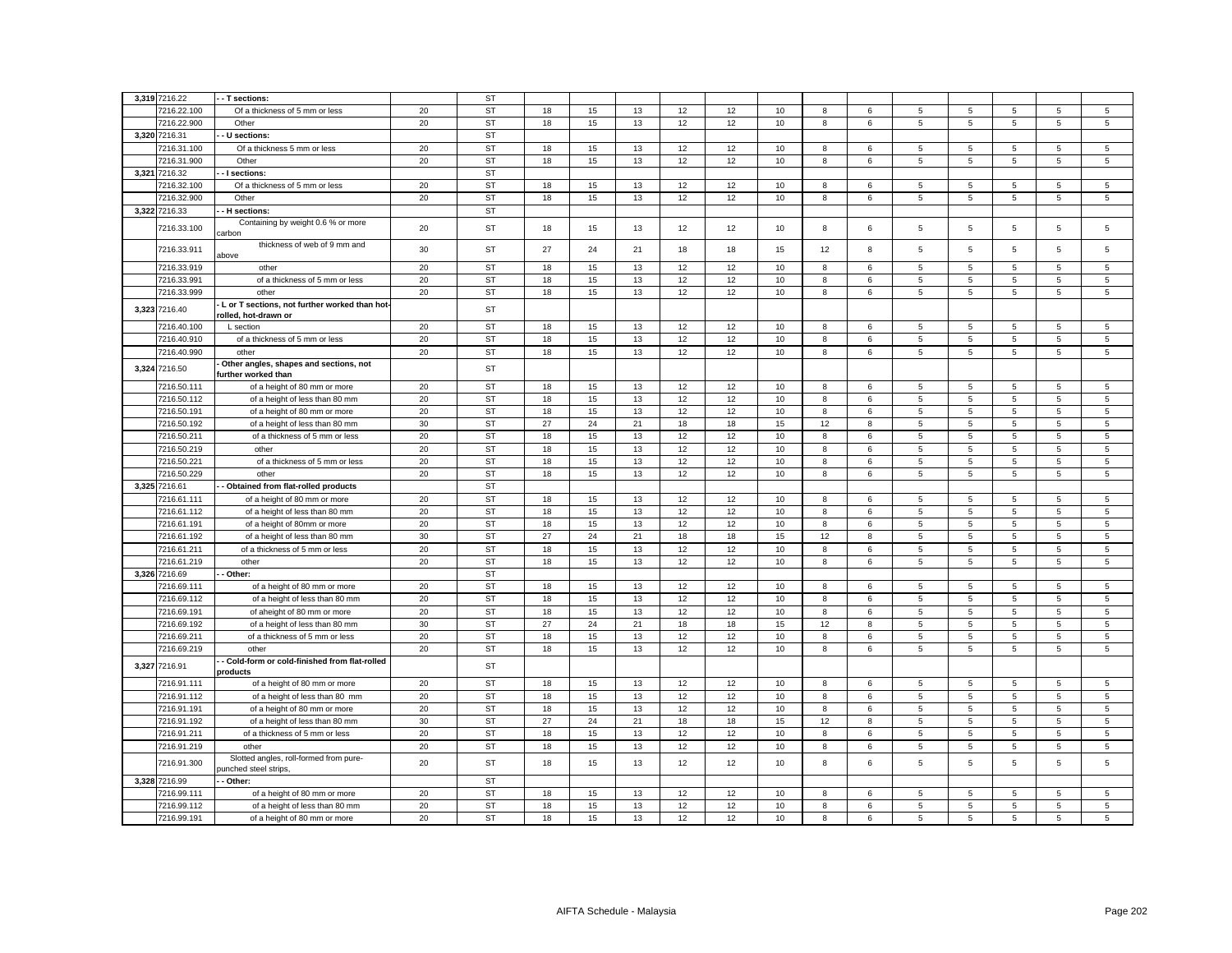|       | 7216.99.192                  | of a height of less than 80 mm                                                                     | 30                  | <b>ST</b>           | 27           | 24             | 21                  | 18             | 18             | 15          | 12           | 8            | 5               | 5           | $\overline{5}$ | 5                   | 5           |
|-------|------------------------------|----------------------------------------------------------------------------------------------------|---------------------|---------------------|--------------|----------------|---------------------|----------------|----------------|-------------|--------------|--------------|-----------------|-------------|----------------|---------------------|-------------|
|       | 7216.99.211                  | of a thickness of 5 mm or less                                                                     | 20                  | <b>ST</b>           | 18           | 15             | 13                  | 12             | 12             | 10          | 8            | 6            | 5               | 5           | 5              | 5                   | 5           |
|       | 7216.99.219                  | other                                                                                              | 20                  | <b>ST</b>           | 18           | 15             | 13                  | 12             | 12             | 10          | 8            | 6            | $5\overline{5}$ | 5           | 5              | 5                   | 5           |
|       |                              | Slotted angles, roll-formed from pure-                                                             |                     |                     |              |                |                     |                |                |             |              |              |                 |             |                |                     |             |
|       | 7216.99.300                  | ounched steel strips,                                                                              | 20                  | <b>ST</b>           | 18           | 15             | 13                  | 12             | 12             | 10          | 8            | 6            | 5               | 5           | 5              | 5                   | 5           |
|       | 72.17                        | Wire of iron or non-alloy steel.                                                                   |                     |                     |              |                |                     |                |                |             |              |              |                 |             |                |                     |             |
|       | 3,329 7217.10.000            | Not plated or coated, whether or not polished                                                      | 30                  | <b>ST</b>           | 27           | 24             | 21                  | 18             | 18             | 15          | 12           | 8            | 5               | 5           | 5              | 5                   | 5           |
|       | 3,330 7217.20.000            | Plated or coated with zinc                                                                         | 30                  | <b>ST</b>           | 27           | 24             | 21                  | 18             | 18             | 15          | 12           | 8            | $5\overline{5}$ | 5           | 5              | 5                   | 5           |
|       | 3,331 7217.30.000            | Plated or coated with other base metals                                                            | 20                  | <b>ST</b>           | 18           | 15             | 13                  | 12             | 12             | 10          | 8            | 6            | 5               | 5           | 5              | 5                   | 5           |
|       | 3,332 7217.90.000            | Other                                                                                              | 30                  | <b>ST</b>           | 27           | 24             | 21                  | 18             | 18             | 15          | 12           | 8            | 5               | 5           | 5              | 5                   | 5           |
|       | 72.18                        | Stainless steel in ingots or other primary<br>forms; semi-finished products of stainless<br>steel. |                     |                     |              |                |                     |                |                |             |              |              |                 |             |                |                     |             |
|       | 3,333 7218.10.000            | Ingots and other primary forms                                                                     | $\,0\,$             | $NT-1$              | $\mathbf 0$  | $\mathsf 0$    | $\mathsf{O}\xspace$ | $\mathsf 0$    | $\mathsf 0$    | $\mathsf 0$ | $\mathbf 0$  | $\mathsf 0$  | $\mathsf 0$     | $\mathbf 0$ | $\mathsf 0$    | $\mathsf{O}\xspace$ | $\mathsf 0$ |
|       | 3,334 7218.91.000            | - Of rectangular (other than square) cross-<br>section                                             | 10                  | $NT-1$              | 7.5          | 5              | 5                   | 2.5            | $\mathsf 0$    | $\Omega$    | $\mathbf 0$  | $\mathsf 0$  | $\mathbf 0$     | $\Omega$    | $\mathbf 0$    | $\mathsf 0$         | $\mathsf 0$ |
|       | 3,335 7218.99.000            | - Other                                                                                            | 10                  | $NT-1$              | 7.5          | 5              | 5                   | 2.5            | $\mathbf 0$    | $\mathbf 0$ | $\mathbf 0$  | $\mathbf{0}$ | $\mathbf{0}$    | $\mathbf 0$ | $\mathbf 0$    | $\mathbf 0$         | $\mathbf 0$ |
|       | 72.19                        | Flat-rolled products of stainless steel, of a<br>width of 600 mm or more.                          |                     |                     |              |                |                     |                |                |             |              |              |                 |             |                |                     |             |
|       | 3,336 7219.11.000            | - Of a thickness exceeding 10 mm                                                                   | $\circ$             | $NT-1$              | $\mathbf 0$  | $\mathbf 0$    | $\mathbf 0$         | $\mathbf{0}$   | $\mathbf 0$    | $\mathbf 0$ | $\mathbf{O}$ | $\mathsf 0$  | $\mathbf{0}$    | $\mathbf 0$ | $\mathbf 0$    | $\mathbf 0$         | $\mathsf 0$ |
|       | 3,337 7219.12.000            | - Of a thickness 4.75 mm or more but not<br>exceeding 10 mm                                        | $\mathsf 0$         | $NT-1$              | $\mathbf 0$  | $\mathsf 0$    | $\mathsf{O}\xspace$ | $\mathsf 0$    | $\mathsf 0$    | $\mathsf 0$ | $\mathbf 0$  | $\mathsf 0$  | $\mathbf 0$     | $\mathbf 0$ | $\mathsf 0$    | $\mathsf 0$         | $\mathsf 0$ |
|       | 3,338 7219.13.000            | - Of a thickness of 3 mm or more but less than<br>.75 mm                                           | $\mathsf 0$         | $NT-1$              | $\mathbf 0$  | $\mathsf 0$    | $\mathbf 0$         | $\mathsf 0$    | $\mathbf 0$    | $\mathsf 0$ | $\mathbf 0$  | $\mathsf 0$  | $\mathbf 0$     | $\mathbf 0$ | $\mathbf 0$    | $\mathbf 0$         | $\mathsf 0$ |
|       | 3,339 7219.14.000            | - Of a thickness of less than 3 mm                                                                 | $\mathbf 0$         | $NT-1$              | $\mathbf 0$  | $\mathsf 0$    | $\mathsf 0$         | $\mathsf 0$    | $\mathsf 0$    | $\mathsf 0$ | $\mathbf 0$  | $\mathsf 0$  | $\mathbf 0$     | $\mathsf 0$ | $\mathsf 0$    | $\mathsf 0$         | $\mathbf 0$ |
|       | 3,340 7219.21.000            | - Of a thickness exceeding 10 mm                                                                   | $\mathsf 0$         | $NT-1$              | $\mathbf{0}$ | $\mathbf 0$    | $\mathsf 0$         | $\mathsf 0$    | $\mathsf 0$    | $\mathsf 0$ | $\mathbf 0$  | $\mathsf 0$  | $\mathsf 0$     | $\mathsf 0$ | $\mathsf 0$    | $\mathsf 0$         | $\mathsf 0$ |
| 3,341 | 7219.22.000                  | - Of a thickness of 4.75 mm or more but not<br>exceeding 10 mm                                     | $\mathsf 0$         | $NT-1$              | $\mathsf 0$  | $\mathsf 0$    | $\mathsf 0$         | $\mathbf 0$    | $\mathsf 0$    | $\mathbf 0$ | $\mathsf 0$  | $\mathsf 0$  | $\mathsf 0$     | $\mathbf 0$ | $\mathsf 0$    | $\mathsf 0$         | $\mathsf 0$ |
|       | 3,342 7219.23.000            | - Of a thickness of 3 mm or more but less than<br>.75 mm                                           | $\mathsf 0$         | $NT-1$              | $\mathbf 0$  | $\mathbf 0$    | $\mathsf{O}\xspace$ | $\mathsf 0$    | $\mathsf 0$    | $\mathbf 0$ | $\mathbf 0$  | $\mathsf 0$  | $\mathbf 0$     | $\mathbf 0$ | $\mathsf 0$    | $\mathsf 0$         | $\mathsf 0$ |
|       | 3,343 7219.24.000            | - Of a thickness of less than 3 mm                                                                 | $\mathbf 0$         | $NT-1$              | $\mathbf 0$  | $\mathbf 0$    | $\mathbf 0$         | $\mathbf 0$    | 0              | $\mathbf 0$ | $\mathbf 0$  | $\mathsf 0$  | $\mathsf 0$     | $\mathbf 0$ | $\mathsf 0$    | $\mathbf 0$         | $\mathbf 0$ |
|       | 3,344 7219.31.000            | - Of a thickness of 4.75 mm or more                                                                | $\mathbf 0$         | $NT-1$              | $\mathbf{0}$ | $\mathbf 0$    | $\mathbf 0$         | $\mathsf 0$    | $\mathbf 0$    | $\mathsf 0$ | $\mathbf 0$  | $\mathsf 0$  | $\mathsf 0$     | $\mathbf 0$ | $\mathsf 0$    | $\mathbf 0$         | $\mathsf 0$ |
|       | 3,345 7219.32.000            | - Of a thickness of 3 mm or more but less than<br>.75 mm                                           | $\mathsf 0$         | $NT-1$              | $\mathbf 0$  | $\mathsf 0$    | $\mathsf 0$         | $\mathsf 0$    | $\mathsf 0$    | $\mathsf 0$ | $\mathsf 0$  | $\mathsf 0$  | $\mathsf 0$     | $\mathbf 0$ | $\mathsf 0$    | $\mathsf 0$         | $\mathsf 0$ |
|       | 3,346 7219.33.000            | - Of a thickness exceeding 1 mm but less than<br>mm                                                | $\mathsf{o}\xspace$ | $NT-1$              | $\mathbf 0$  | $\mathsf 0$    | $\mathbf 0$         | $\mathsf 0$    | $\mathsf 0$    | $\mathsf 0$ | $\mathbf 0$  | $\mathbf 0$  | $\mathbf 0$     | $\mathbf 0$ | $\mathsf 0$    | $\mathsf 0$         | $\mathbf 0$ |
|       | 3,347 7219.34.000            | - Of a thickness of 0.5 mm or more but not                                                         | $\mathbf 0$         | $NT-1$              | $\mathbf{0}$ | $\mathbf 0$    | $\mathbf 0$         | $\mathbf 0$    | 0              | $\mathsf 0$ | $\mathbf 0$  | $\mathbf{0}$ | $\Omega$        | $\mathbf 0$ | $\mathbf 0$    | $\mathbf 0$         | $\mathbf 0$ |
|       | 3,348 7219.35.000            | exceeding 1 mm<br>- Of a thickness of less than 0.5 mm                                             | $\mathbf 0$         | $NT-1$              | $\mathbf 0$  | $\mathbf 0$    | $\mathsf 0$         | $\mathbf 0$    | 0              | $\mathsf 0$ | $\mathbf 0$  | $\mathbf 0$  | $\mathbf 0$     | $\mathsf 0$ | $\mathbf 0$    | $\mathsf 0$         | $\mathbf 0$ |
|       | 3,349 7219.90.000            | Other                                                                                              | $\mathsf 0$         | $NT-1$              | $\mathsf 0$  | $\mathbf 0$    | $\mathsf 0$         | $\mathbf 0$    | $\mathsf 0$    | $\Omega$    | $\mathsf 0$  | $\mathbf 0$  | $\mathsf 0$     | $\Omega$    | $\mathsf 0$    | $\mathsf 0$         | $\mathsf 0$ |
|       | 72.20                        | Flat-rolled products of stainless steel, of a                                                      |                     |                     |              |                |                     |                |                |             |              |              |                 |             |                |                     |             |
|       |                              | width of less than 600 mm.                                                                         |                     |                     |              |                |                     |                |                |             |              |              |                 |             |                |                     |             |
|       | 3,350 7220.11                | - Of a thickness of 4.75 mm or more:                                                               |                     | $NT-1$              |              |                |                     |                |                |             |              |              |                 |             |                |                     |             |
|       | 7220.11.100                  | Universal plates                                                                                   | 0                   | $NT-1$              | $\mathbf 0$  | $\mathbf 0$    | 0                   | $\mathbf 0$    | 0              | 0           | 0            | $\mathbf 0$  | 0               | $\mathbf 0$ | 0              | 0                   | $\mathbf 0$ |
|       | 7220.11.210                  | not exceeding 25 mm in width                                                                       | 10                  | $NT-1$              | 7.5          | $\overline{5}$ | $\,$ 5 $\,$         | 2.5            | $\mathsf 0$    | $\mathbf 0$ | $\mathsf 0$  | $\mathbf 0$  | $\mathsf 0$     | $\mathbf 0$ | $\mathbf 0$    | $\mathbf 0$         | $\mathsf 0$ |
|       | 7220.11.220                  | exceeding 25 mm but not exceeding<br>400 mm in width                                               | 10                  | $NT-1$              | 7.5          | 5              | 5                   | 2.5            | 0              | $\Omega$    | $\mathbf 0$  | $\mathbf 0$  | $\mathbf 0$     | $\Omega$    | $\mathbf 0$    | $\mathsf 0$         | $\mathbf 0$ |
|       | 7220.11.290                  | other                                                                                              | $\mathbf 0$         | $NT-1$              | $\mathbf 0$  | $\mathsf 0$    | $\mathsf 0$         | $\mathbf 0$    | $\mathsf 0$    | $\mathbf 0$ | $\mathbf 0$  | $\mathbf 0$  | $\mathsf 0$     | $\mathbf 0$ | $\mathbf 0$    | $\mathsf 0$         | $\mathsf 0$ |
|       | 7220.11.900                  | Other                                                                                              | $\mathbf 0$         | $NT-1$              | $\mathbf 0$  | $\mathbf 0$    | $\mathbf 0$         | $\mathbf 0$    | 0              | $\mathbf 0$ | $\mathbf 0$  | $\mathbf 0$  | 0               | 0           | $\mathbf 0$    | $\mathbf 0$         | $\mathbf 0$ |
| 3,351 | 7220.12                      | Of a thickness of less than 4.75 mm:                                                               |                     | <b>ST</b>           |              |                |                     |                |                |             |              |              |                 |             |                |                     |             |
|       | 7220.12.110                  | not exceeding 25 mm in width                                                                       | 10                  | <b>ST</b>           | 9            | 8              | $\overline{7}$      | $\overline{7}$ | $\overline{7}$ | 6           | 6            | 5            | 5               | 5           | 5              | 5                   | 5           |
|       | 7220.12.120                  | exceeding 25 mm but not exceeding 400<br>nm in width                                               | $10$                | <b>ST</b>           | 9            | 8              | $\overline{7}$      | $\overline{7}$ | $\overline{7}$ | 6           | 6            | 5            | 5               | 5           | 5              | 5                   | $\mathbf 5$ |
|       | 7220.12.190                  | other                                                                                              | 0                   | <b>ST</b>           | $\mathbf 0$  | 0              | $\mathbf 0$         | $\mathbf 0$    | 0              | $\mathbf 0$ | 0            | $\mathbf 0$  | 0               | $\mathbf 0$ | 0              | 0                   | 0           |
|       | 7220.12.900<br>3,352 7220.20 | Other<br>Not further worked than cold-rolled (cold-                                                | $\mathbf 0$         | <b>ST</b><br>$NT-1$ | $\mathsf 0$  | $\mathsf 0$    | $\mathbf 0$         | $\mathbf 0$    | $\mathsf 0$    | $\mathbf 0$ | $\mathsf 0$  | $\mathbf 0$  | $\mathsf 0$     | $\pmb{0}$   | $\mathbf 0$    | $\mathbf 0$         | $\mathbf 0$ |
|       |                              | reduced):                                                                                          |                     |                     |              |                |                     |                |                |             |              |              |                 |             |                |                     |             |
|       | 7220.20.110                  | not exceeding 25 mm in width                                                                       | $10$                | $NT-1$              | 7.5          | 5              | 5                   | 2.5            | $\mathsf 0$    | $\mathsf 0$ | $\mathsf 0$  | $\mathbf 0$  | $\mathsf 0$     | $\mathbf 0$ | $\mathbf 0$    | $\mathsf 0$         | $\mathsf 0$ |
|       | 7220.20.120                  | exceeding 25 mm but not exceeding 400<br>nm in width                                               | 10                  | $NT-1$              | 7.5          | 5              | 5                   | 2.5            | $\mathbf 0$    | $\mathbf 0$ | $\mathbf 0$  | $\mathbf 0$  | $\mathbf 0$     | $\mathbf 0$ | $\mathbf 0$    | $\mathbf 0$         | $\mathbf 0$ |
|       | 7220.20.190                  | other                                                                                              | $\mathsf 0$         | $NT-1$              | $\mathbf 0$  | $\mathsf 0$    | $\mathsf 0$         | $\mathbf 0$    | $\mathsf 0$    | $\mathbf 0$ | $\mathsf 0$  | $\mathbf 0$  | $\mathsf 0$     | $\mathbf 0$ | $\mathsf 0$    | $\mathsf 0$         | $\mathsf 0$ |
|       | 7220.20.900                  | Other                                                                                              | $\mathbf 0$         | $NT-1$              | $\mathsf 0$  | $\mathbf 0$    | $\mathsf 0$         | $\mathbf 0$    | $\mathsf 0$    | $\mathsf 0$ | $\mathbf 0$  | $\mathbf 0$  | $\mathsf 0$     | $\mathsf 0$ | $\mathsf 0$    | $\mathsf 0$         | $\mathsf 0$ |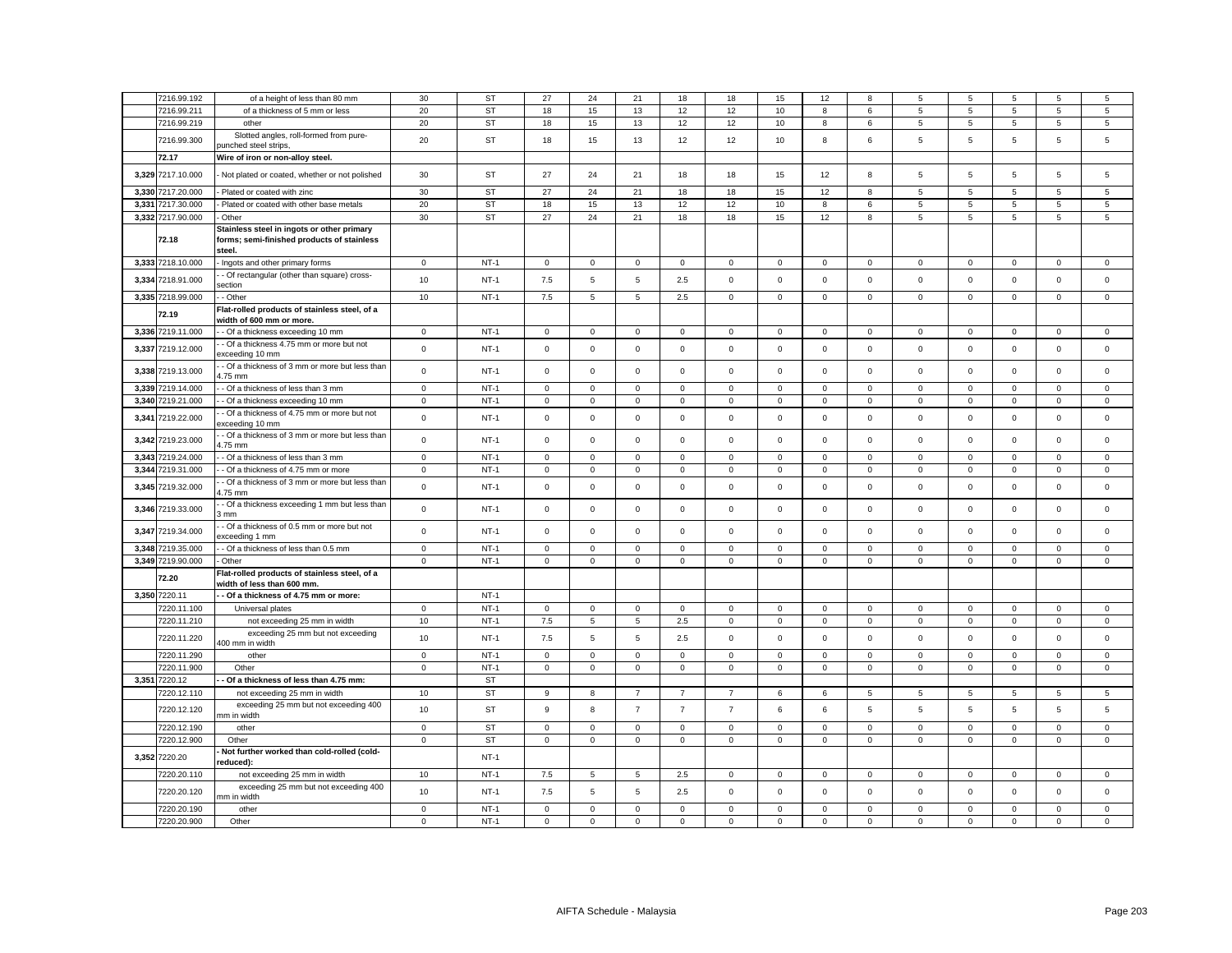|       | 3,353 7220.90     | Other:                                                                                                 |                | $NT-1$ |                |              |                |              |              |             |                |                 |                |              |              |              |             |
|-------|-------------------|--------------------------------------------------------------------------------------------------------|----------------|--------|----------------|--------------|----------------|--------------|--------------|-------------|----------------|-----------------|----------------|--------------|--------------|--------------|-------------|
|       | 7220.90.110       |                                                                                                        | 10             | $NT-1$ |                | 5            | 5              | 2.5          | $\mathbf{0}$ | $\mathbf 0$ | $\mathbf 0$    | $\mathbf 0$     | $\mathbf 0$    | $\mathbf 0$  | $\mathbf 0$  | $\mathbf 0$  | $\mathsf 0$ |
|       | 7220.90.120       | not exceeding 25 mm in width<br>exceeding 25 mm but not exceeding 400                                  | 10             | $NT-1$ | 7.5<br>7.5     | 5            | 5              | 2.5          | $\mathbf 0$  | $\Omega$    | $\mathbf 0$    | $\mathbf 0$     | $\mathbf 0$    | $\Omega$     | $\Omega$     | $\mathbf 0$  | $\mathbf 0$ |
|       | 7220.90.190       | mm in width<br>other                                                                                   | $\mathsf 0$    | $NT-1$ | $\mathsf 0$    | $\mathbf 0$  | $\mathbf 0$    | $\mathbf 0$  | $\mathbf 0$  | $\mathbf 0$ | $\mathbf 0$    | $\mathbf 0$     | $\mathbf 0$    | $\mathbf 0$  | $\mathbf 0$  | $\mathbf 0$  | $\mathsf 0$ |
|       | 7220.90.900       | Other                                                                                                  | $\mathbf 0$    | $NT-1$ | $\mathsf 0$    | $\mathsf 0$  | $\mathsf 0$    | $\mathsf 0$  | $\mathsf 0$  | $\mathsf 0$ | $\mathbf 0$    | $\mathbf 0$     | $\mathsf 0$    | $\mathbf 0$  | $\mathsf 0$  | $\mathsf 0$  | $\mathbf 0$ |
|       | 3,354 7221.00.000 | Bars and rods, hot-rolled, in irregularly wound<br>coils, of stainless steel.                          | 10             | $NT-1$ | 7.5            | 5            | 5              | 2.5          | 0            | $\mathbf 0$ | $\mathbf 0$    | $\mathsf 0$     | $\mathbf 0$    | $\mathsf 0$  | $\mathbf 0$  | $\mathsf 0$  | $\mathsf 0$ |
|       | 72.22             | Other bars and rods of stainless steel;<br>angles, shapes and sections of stainless<br>steel.          |                |        |                |              |                |              |              |             |                |                 |                |              |              |              |             |
|       | 3,355 7222.11.000 | - Of circular cross-section                                                                            | 10             | $NT-1$ | 7.5            | 5            | 5              | 2.5          | $\mathbf 0$  | $\mathbf 0$ | $\mathbf{0}$   | $\mathbf 0$     | $\mathbf{0}$   | $\mathbf 0$  | $\mathbf 0$  | $\mathbf 0$  | $\mathbf 0$ |
|       | 3,356 7222.19.000 | - Other                                                                                                | $\mathbf 0$    | $NT-1$ | $\mathbf{0}$   | $\mathbf 0$  | $\mathbf{0}$   | $\mathbf{0}$ | $\mathbf{0}$ | $\mathbf 0$ | $\mathbf{O}$   | $\mathbf{0}$    | $\mathbf 0$    | $\mathbf 0$  | $\mathbf{0}$ | $\mathbf{0}$ | $\mathbf 0$ |
|       | 3,357 7222.20     | Bars and rods, not further worked than cold-<br>ormed cold-finished:                                   |                | $NT-1$ |                |              |                |              |              |             |                |                 |                |              |              |              |             |
|       | 7222.20.100       | Round                                                                                                  | 10             | $NT-1$ | 7.5            | 5            | 5              | 2.5          | $\mathbf 0$  | $\mathbf 0$ | $\mathbf{0}$   | $\mathbf{0}$    | $\mathbf 0$    | $\mathbf{0}$ | $\mathbf 0$  | $\mathbf 0$  | $\mathbf 0$ |
|       | 7222.20.900       | Other                                                                                                  | $\mathbf 0$    | $NT-1$ | $\mathbf{0}$   | $\mathbf 0$  | $\mathbf 0$    | $\mathbf{0}$ | $\mathbf 0$  | $\mathbf 0$ | $\mathbf{O}$   | $\mathbf{0}$    | $\mathbf{0}$   | $\mathbf 0$  | $\mathbf{0}$ | $\mathbf 0$  | $\mathbf 0$ |
|       | 3,358 7222.30     | Other bars and rods:                                                                                   |                | $NT-1$ |                |              |                |              |              |             |                |                 |                |              |              |              |             |
|       | 7222.30.100       | Round                                                                                                  | 10             | $NT-1$ | 7.5            | 5            | 5              | 2.5          | $\mathbf 0$  | $\mathbf 0$ | $\mathbf 0$    | $\mathsf 0$     | $\mathbf{0}$   | $\mathbf 0$  | $\mathbf 0$  | $\mathsf 0$  | $\mathsf 0$ |
|       | 7222.30.900       | Other                                                                                                  | $\mathbf 0$    | $NT-1$ | $\mathbf 0$    | $\mathbf 0$  | $\mathbf 0$    | 0            | 0            | $\mathbf 0$ | $\mathbf 0$    | $\mathbf 0$     | 0              | $\mathbf 0$  | $\mathbf 0$  | $\mathbf 0$  | $\mathbf 0$ |
|       | 3,359 7222.40     | Angles, shapes and sections:                                                                           |                | $NT-1$ |                |              |                |              |              |             |                |                 |                |              |              |              |             |
|       | 7222.40.110       | of a height of 80 mm or more                                                                           | 5              | $NT-1$ | $\overline{4}$ | 3            | $\overline{2}$ | $\mathbf 0$  | 0            | $\mathbf 0$ | $\mathbf{0}$   | $\mathbf 0$     | $\mathbf 0$    | 0            | $\mathbf 0$  | 0            | $\mathbf 0$ |
|       | 7222.40.120       | of a height of less than 80 mm                                                                         | 10             | $NT-1$ | 7.5            | 5            | $\,$ 5 $\,$    | 2.5          | $\mathsf 0$  | $\mathbf 0$ | $\mathbf 0$    | $\mathbf 0$     | $\mathsf 0$    | $\mathbf 0$  | $\mathsf 0$  | 0            | $\mathsf 0$ |
|       |                   |                                                                                                        |                |        |                |              |                |              |              |             |                |                 |                |              |              |              |             |
|       | 7222.40.211       | of a thickness of less than 5 mm                                                                       | 10             | $NT-1$ | 7.5            | 5            | $\overline{5}$ | 2.5          | $\mathbf 0$  | $\mathsf 0$ | $\mathbf 0$    | $\mathbf 0$     | $\mathbf 0$    | $\mathsf 0$  | $\mathsf 0$  | $\mathsf 0$  | $\mathsf 0$ |
|       | 7222.40.219       | other                                                                                                  | 5              | $NT-1$ | $\overline{4}$ | 3            | $\overline{2}$ | $\mathbf 0$  | $\mathsf 0$  | $\mathsf 0$ | $\mathbf 0$    | $\mathbf 0$     | $\mathbf 0$    | $\mathsf 0$  | $\mathsf 0$  | $\mathsf 0$  | $\mathsf 0$ |
|       | 7222.40.221       | of a thickness of less than 5 mm                                                                       | $\overline{5}$ | $NT-1$ | $\overline{4}$ | 3            | $\overline{2}$ | $\mathbf 0$  | $\mathsf 0$  | $\mathsf 0$ | $\mathbf 0$    | $\mathbf 0$     | $\mathbf 0$    | $\mathsf 0$  | $\mathsf 0$  | $\mathsf 0$  | $\mathsf 0$ |
|       | 7222.40.229       | other                                                                                                  | $\overline{5}$ | $NT-1$ | $\overline{4}$ | 3            | $\overline{2}$ | $\mathsf 0$  | $\mathbf 0$  | $\mathsf 0$ | $\mathbf 0$    | $\mathbf 0$     | $\mathbf 0$    | $\mathsf 0$  | $\mathsf 0$  | $\mathbf 0$  | $\mathsf 0$ |
|       | 7222.40.300       | Slotted angles, roll-formed from pure-<br>punched steel strips                                         | 10             | $NT-1$ | 7.5            | 5            | 5              | 2.5          | 0            | $\mathbf 0$ | $\mathbf 0$    | $\mathsf 0$     | 0              | $\mathsf 0$  | $\mathbf 0$  | $\mathsf 0$  | $\mathsf 0$ |
|       | 72.23             | Wire of stainless steel.                                                                               |                |        |                |              |                |              |              |             |                |                 |                |              |              |              |             |
|       | 3,360 7223.00.000 | Wire of stainless steel                                                                                | 30             | $NT-2$ | 25             | 20           | 15             | 13           | 13           | 11          | 8              | $5\phantom{.0}$ | $\mathbf 0$    | $\mathsf 0$  | $\mathsf 0$  | $\mathsf 0$  | $\mathsf 0$ |
|       | 72.24             | Other alloy steel in ingots or other primary<br>forms; semi-finished products of other alloy<br>steel. |                |        |                |              |                |              |              |             |                |                 |                |              |              |              |             |
|       | 3.361 7224.10.000 | Ingots and other primary forms                                                                         | 10             | $NT-1$ | 7.5            | 5            | 5              | 2.5          | $\mathbf{0}$ | $\mathbf 0$ | $\mathbf{0}$   | $\mathbf{0}$    | $\mathbf 0$    | $\mathbf 0$  | $\mathbf 0$  | $\mathbf{0}$ | $\mathbf 0$ |
|       | 3,362 7224.90.000 | Other                                                                                                  | 10             | $NT-1$ | 7.5            | 5            | 5              | 2.5          | $\mathbf 0$  | $\mathbf 0$ | $\mathbf 0$    | $\mathsf 0$     | $\mathbf{0}$   | $\mathbf 0$  | $\mathbf 0$  | $\mathsf 0$  | $\mathbf 0$ |
|       | 72.25             | Flat-rolled products of other alloy steel, of a<br>width of 600 mm or more.                            |                |        |                |              |                |              |              |             |                |                 |                |              |              |              |             |
|       | 3,363 7225.11.000 | - Grain-oriented                                                                                       | $\mathbf{0}$   | $NT-1$ | $\mathbf{0}$   | $\mathbf{0}$ | $\mathbf 0$    | $\mathbf{0}$ | $\mathbf 0$  | $\mathbf 0$ | $\mathbf{0}$   | $\mathbf 0$     | $\mathbf{0}$   | $\mathbf{0}$ | $^{\circ}$   | $\mathbf 0$  | $\mathbf 0$ |
|       | 3,364 7225.19.000 | - Other                                                                                                | $\circ$        | $NT-1$ | $\mathbf{0}$   | $\mathbf 0$  | $\mathbf 0$    | $\mathbf{0}$ | $\mathbf 0$  | $\mathsf 0$ | $\overline{0}$ | $\mathbf 0$     | $\mathbf 0$    | $\mathsf 0$  | $\mathbf 0$  | $\mathbf 0$  | $\mathsf 0$ |
|       | 3,365 7225.30.000 | Other, not further worked than hot-rolled, in<br>coils                                                 | $\mathbf 0$    | $NT-1$ | $\mathsf 0$    | $\mathsf 0$  | $\mathsf 0$    | $\mathsf 0$  | $\mathsf 0$  | $\mathsf 0$ | $\mathbf 0$    | $\,0\,$         | $\mathbf 0$    | $\mathsf 0$  | $\mathsf 0$  | $\mathsf 0$  | $\mathsf 0$ |
|       | 3,366 7225.40.000 | Other, not further worked than hot-rolled, not in<br>coils                                             | $\mathbf 0$    | $NT-1$ | $\mathsf 0$    | $\mathsf 0$  | $\mathsf 0$    | $\mathsf 0$  | $\mathsf 0$  | $\mathsf 0$ | $\mathbf 0$    | $\mathbf 0$     | $\mathsf 0$    | $\mathsf 0$  | $\mathsf 0$  | $\mathbf 0$  | $\mathsf 0$ |
|       | 3,367 7225.50.000 | Other, not further worked than cold-rolled (cold-<br>'educed)                                          | $\mathbf 0$    | $NT-1$ | $\mathbf 0$    | $\mathbf 0$  | $\mathsf 0$    | $\mathsf 0$  | $\mathbf 0$  | $\mathsf 0$ | $\mathbf 0$    | $\mathsf 0$     | $\mathbf 0$    | $\mathsf 0$  | $\mathbf 0$  | $\mathsf 0$  | $\mathsf 0$ |
|       | 3,368 7225.91.000 | - Electrolytically plated or caoted with zinc                                                          | $\mathbf 0$    | $NT-1$ | $\mathsf 0$    | $\mathbf 0$  | $\mathbf 0$    | $\mathsf 0$  | $\mathbf 0$  | $\mathsf 0$ | $\mathbf 0$    | $\mathsf 0$     | $\mathsf 0$    | $\mathsf 0$  | $\mathbf 0$  | $\mathbf 0$  | $\mathsf 0$ |
| 3,369 | 7225.92.000       | - Otherwise plated or coated with zinc                                                                 | $\mathbf 0$    | $NT-1$ | $\mathsf 0$    | $\mathsf 0$  | $\mathsf 0$    | $\mathsf 0$  | $\mathsf 0$  | $\mathbf 0$ | $\mathbf 0$    | $\,0\,$         | $\overline{0}$ | $\mathbf 0$  | $\mathsf 0$  | $\mathbf 0$  | $\mathbf 0$ |
|       | 3,370 7225.99.000 | - Other                                                                                                | $\mathbf 0$    | $NT-1$ | $\mathbf 0$    | $\mathbf 0$  | $\mathsf 0$    | $\mathbf 0$  | $\mathsf 0$  | $\mathbf 0$ | 0              | $\mathsf 0$     | $\mathsf 0$    | 0            | $\mathbf 0$  | $\mathsf 0$  | $\mathsf 0$ |
|       | 72.26             | Flat-rolled products of other alloy steel, of a<br>width of less than 600 mm.                          |                |        |                |              |                |              |              |             |                |                 |                |              |              |              |             |
|       | 3,371 7226.11     | - Grain-oriented:                                                                                      |                | $NT-1$ |                |              |                |              |              |             |                |                 |                |              |              |              |             |
|       | 7226.11.110       | not exceeding 400 mm in width                                                                          | 10             | $NT-1$ | 7.5            | 5            | 5              | 2.5          | 0            | $\mathbf 0$ | $\mathsf 0$    | $\mathbf 0$     | $\mathsf 0$    | $\mathbf 0$  | $\mathbf 0$  | $\mathbf 0$  | $\mathbf 0$ |
|       | 7226.11.190       | other                                                                                                  | $\mathbf 0$    | $NT-1$ | $\mathbf 0$    | $\mathbf 0$  | $\mathbf 0$    | $\mathbf 0$  | $\mathsf 0$  | $\mathsf 0$ | $\mathbf 0$    | $\mathbf 0$     | $\mathbf 0$    | $\mathbf 0$  | $\mathsf 0$  | $\mathsf 0$  | $\mathsf 0$ |
|       | 7226.11.900       | Other                                                                                                  | $\mathbf 0$    | $NT-1$ | $\mathsf 0$    | $\mathbf 0$  | $\mathsf 0$    | $\mathsf 0$  | $\mathsf 0$  | $\mathsf 0$ | $\mathbf 0$    | $\mathsf 0$     | $\mathbf 0$    | $\mathsf 0$  | $\mathbf 0$  | $\mathsf 0$  | $\mathsf 0$ |
|       | 3,372 7226.19     | Other:                                                                                                 |                | $NT-1$ |                |              |                |              |              |             |                |                 |                |              |              |              |             |
|       | 7226.19.110       | not exceeding 400 mm in width                                                                          | 10             | $NT-1$ | 7.5            | 5            | 5              | 2.5          | $\mathbf 0$  | $\mathbf 0$ | $\mathbf 0$    | $\overline{0}$  | $\mathbf 0$    | $\mathbf 0$  | $\mathbf 0$  | $\mathbf 0$  | $\mathbf 0$ |
|       | 7226.19.190       | other                                                                                                  | $\mathsf 0$    | $NT-1$ | $\overline{0}$ | $\mathbf 0$  | $\mathbf 0$    | $\mathbf 0$  | $\mathbf 0$  | $\mathbf 0$ | $\mathsf 0$    | $\mathbf 0$     | $\mathbf 0$    | $\mathbf 0$  | $\mathbf 0$  | $\mathbf 0$  | $\mathsf 0$ |
|       | 7226.19.900       | Other                                                                                                  | $\mathsf 0$    | $NT-1$ | $\mathsf 0$    | $\mathsf 0$  | $\mathsf 0$    | $\mathsf 0$  | $\mathbf 0$  | $\mathsf 0$ | $\mathsf 0$    | $\mathsf 0$     | $\mathsf 0$    | $\mathsf 0$  | $\mathsf 0$  | $\mathsf 0$  | $\mathsf 0$ |
|       | 3,373 7226.20     | Of high speed steel:                                                                                   |                | $NT-1$ |                |              |                |              |              |             |                |                 |                |              |              |              |             |
|       | 7226.20.110       | not exceeding 25 mm in width                                                                           | 10             | $NT-1$ | 7.5            | 5            | 5              | 2.5          | $\Omega$     | $\mathbf 0$ | $\Omega$       | $\Omega$        | 0              | $\mathbf 0$  | $\mathbf 0$  | $\mathsf 0$  | $\mathbf 0$ |
|       |                   |                                                                                                        |                |        |                |              |                |              |              |             |                |                 |                |              |              |              |             |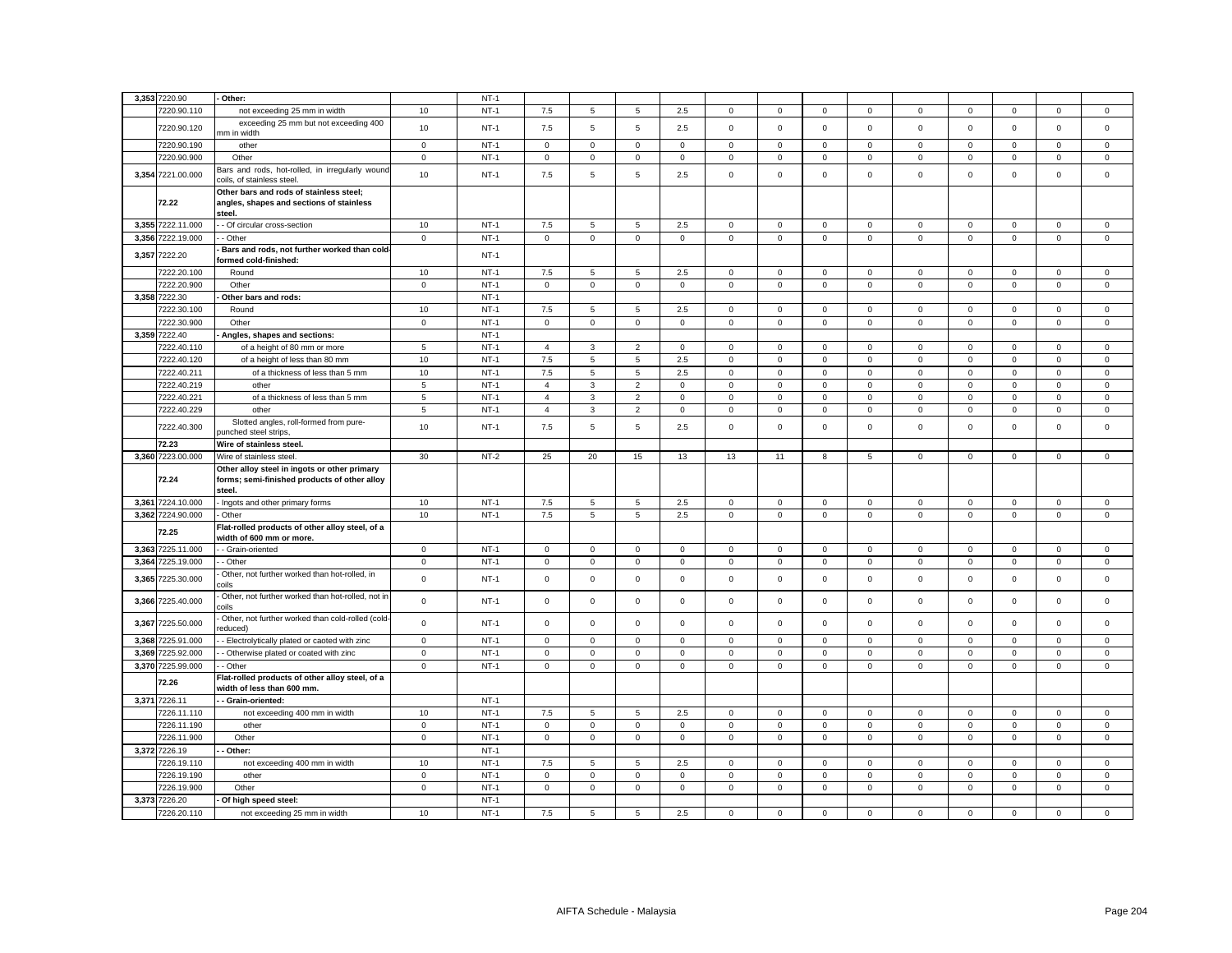|       | 7226.20.120                | exceeding 25 mm but not exceeding 400<br>mm in width                                                                                       | 10             | $NT-1$           | 7.5                       | 5                   | 5                                 | 2.5                | $\mathsf 0$                        | $\mathbf 0$                | $\mathsf 0$                | $\mathbf 0$                | $\mathbf 0$                | $\mathbf 0$                | $\mathbf 0$                | $\mathsf 0$                | $\Omega$                   |
|-------|----------------------------|--------------------------------------------------------------------------------------------------------------------------------------------|----------------|------------------|---------------------------|---------------------|-----------------------------------|--------------------|------------------------------------|----------------------------|----------------------------|----------------------------|----------------------------|----------------------------|----------------------------|----------------------------|----------------------------|
|       | 7226.20.190                | other                                                                                                                                      | $\mathbf 0$    | $NT-1$           | $\mathsf 0$               | $\mathsf 0$         | $\mathbf 0$                       | $\mathsf 0$        | $\mathbf 0$                        | $\mathsf 0$                | $\mathsf 0$                | $\mathsf 0$                | $\mathsf 0$                | $\,0\,$                    | $\mathsf 0$                | $\mathbf 0$                | 0                          |
|       | 7226.20.900                | Other                                                                                                                                      | $\mathbf 0$    | $NT-1$           | $\mathbf 0$               | 0                   | $\mathbf 0$                       | 0                  | $\mathbf 0$                        | $\mathsf 0$                | $\mathsf 0$                | $\mathbf 0$                | 0                          | $\mathbf 0$                | $\mathbf 0$                | $\mathbf 0$                | $\mathbf 0$                |
| 3,374 | 7226.91                    | Not further worked than hot-rolled:                                                                                                        |                | $NT-1$           |                           |                     |                                   |                    |                                    |                            |                            |                            |                            |                            |                            |                            |                            |
|       |                            |                                                                                                                                            |                | $NT-1$           |                           |                     |                                   |                    |                                    |                            |                            |                            |                            |                            |                            |                            |                            |
|       | 7226.91.110                | not exceeding 25 mm in width                                                                                                               | 10             |                  | 7.5                       | 5                   | 5                                 | 2.5                | $\mathbf 0$                        | $\mathsf 0$                | $\mathbf 0$                | $\mathsf 0$                | $\mathbf 0$                | $\mathbf 0$                | $\mathbf 0$                | $\mathsf 0$                | $\mathsf 0$                |
|       | 7226.91.120                | exceeding 25 mm but not exceeding<br>400 mm in width                                                                                       | 10             | $NT-1$           | 7.5                       | $\overline{5}$      | $\overline{5}$                    | 2.5                | $\mathsf 0$                        | $\mathsf 0$                | $\mathsf 0$                | 0                          | $\mathsf 0$                | $\mathbf 0$                | $\mathsf 0$                | $\mathsf 0$                | $\mathbf 0$                |
|       | 7226.91.190                | other                                                                                                                                      | $\mathbf 0$    | $NT-1$           | $\mathsf 0$               | $\mathsf 0$         | $\mathsf 0$                       | $\mathbf 0$        | $\mathbf 0$                        | $\mathsf 0$                | $\mathbf 0$                | $\mathsf 0$                | $\mathbf 0$                | $\mathbf 0$                | $\mathbf 0$                | $\mathsf 0$                | $\mathbf 0$                |
|       | 7226.91.900                | Other                                                                                                                                      | $\mathbf 0$    | $NT-1$           | $\mathbf 0$               | $\mathbf 0$         | $\mathsf 0$                       | 0                  | $\mathbf 0$                        | $\mathsf 0$                | $\mathsf 0$                | 0                          | $\mathsf 0$                | $\mathbf 0$                | $\mathsf 0$                | $\mathsf 0$                | $\mathsf 0$                |
|       | 3,375 7226.92              | - Not further worked than cold-rolled (cold-<br>reduced):                                                                                  |                | $NT-1$           |                           |                     |                                   |                    |                                    |                            |                            |                            |                            |                            |                            |                            |                            |
|       | 7226.92.110                | not exceeding 25 mm in width                                                                                                               | 10             | $NT-1$           | 7.5                       | 5                   | $5\overline{5}$                   | 2.5                | $\mathbf 0$                        | $\mathsf 0$                | $\mathbf 0$                | $\mathbf{0}$               | $\mathbf 0$                | $\mathbf 0$                | $\mathbf 0$                | $\mathbf{0}$               | $\mathbf 0$                |
|       | 7226.92.120                | exceeding 25 mm but not exceeding<br>400 mm in width                                                                                       | 10             | $NT-1$           | 7.5                       | 5                   | $\overline{5}$                    | 2.5                | $\mathsf 0$                        | $\mathsf 0$                | $\mathsf 0$                | $\mathsf 0$                | $\mathsf 0$                | $\mathbf 0$                | $\mathsf 0$                | $\mathsf 0$                | $\mathsf 0$                |
|       | 7226.92.190                | other                                                                                                                                      | $\circ$        | $NT-1$           | $\mathbf 0$               | $\mathbf 0$         | $\mathbf{0}$                      | $\mathbf 0$        | $\mathbf 0$                        | $\mathbf 0$                | $\circ$                    | $\mathbf 0$                | $\mathbf 0$                | $\mathbf 0$                | $\mathbf{0}$               | $\mathbf{0}$               | $\mathbf{0}$               |
|       | 7226.92.900                | Other                                                                                                                                      | $\mathbf 0$    | $NT-1$           | $\mathbf 0$               | $\mathbf 0$         | $\mathsf 0$                       | $\mathbf 0$        | $\mathbf 0$                        | $\mathsf 0$                | $\mathbf{0}$               | $\mathbf 0$                | $\mathbf 0$                | $\mathbf 0$                | $\mathbf 0$                | $\mathsf 0$                | $\mathbf 0$                |
|       | 3,376 7226.99              | - Other:                                                                                                                                   |                | $NT-1$           |                           |                     |                                   |                    |                                    |                            |                            |                            |                            |                            |                            |                            |                            |
|       | 7226.99.110                | not exceeding 25 mm in width                                                                                                               | 10             | $NT-1$           | 7.5                       | 5                   | 5                                 | 2.5                | $\mathsf 0$                        | $\mathsf 0$                | $\mathbf 0$                | $\mathsf 0$                | $\mathsf 0$                | $\mathbf 0$                | $\mathbf 0$                | $\mathsf 0$                | $\mathbf 0$                |
|       |                            |                                                                                                                                            |                |                  |                           |                     |                                   |                    |                                    |                            |                            |                            |                            |                            |                            |                            |                            |
|       | 7226.99.120                | exceeding 25 mm but not exceeding<br>400 mm in width                                                                                       | 10             | $NT-1$           | 7.5                       | 5                   | $\,$ 5 $\,$                       | 2.5                | $\mathsf 0$                        | $\mathsf 0$                | $\mathbf 0$                | $\mathsf 0$                | $\mathsf 0$                | $\mathbf 0$                | $\mathsf 0$                | $\mathsf 0$                | $\mathbf 0$                |
|       | 7226.99.190                | other                                                                                                                                      | $\mathsf 0$    | $NT-1$           | $\mathsf 0$               | $\mathbf 0$         | $\mathsf 0$                       | $\mathbf 0$        | $\mathbf 0$                        | $\mathsf 0$                | $\mathsf 0$                | $\mathsf 0$                | 0                          | $\mathbf 0$                | $\mathsf 0$                | $\mathsf 0$                | $\mathbf 0$                |
|       | 7226.99.900                | Other                                                                                                                                      | $\mathsf 0$    | $NT-1$           | $\mathsf 0$               | $\mathbf 0$         | $\mathsf 0$                       | $\mathsf 0$        | $\mathsf 0$                        | $\mathsf 0$                | $\mathsf{O}\xspace$        | $\mathbf 0$                | $\mathbf 0$                | $\mathsf 0$                | $\mathbf 0$                | $\mathsf 0$                | $\mathbf 0$                |
|       | 72.27                      | Bars and rods, hot-rolled, in irregularly<br>wound coils, of other alloy steel.                                                            |                |                  |                           |                     |                                   |                    |                                    |                            |                            |                            |                            |                            |                            |                            |                            |
|       | 3,377 7227.10.000          | Of high speed steel                                                                                                                        | 5              | $NT-1$           | 4                         | 3                   | $\overline{2}$                    | 0                  | $\mathbf 0$                        | $\mathbf 0$                | $\mathbf 0$                | $\mathbf 0$                | 0                          | $\mathbf 0$                | $\mathbf 0$                | $\mathbf 0$                | 0                          |
| 3,378 | 7227.20.000                | Of silico-manganese steel                                                                                                                  | 5              | $NT-1$           | $\overline{4}$            | $\mathbf{3}$        | $\overline{2}$                    | 0                  | $\mathbf 0$                        | $\mathbf 0$                | $\mathsf{O}\xspace$        | 0                          | $\mathsf 0$                | $\mathbf 0$                | $\mathbf 0$                | $\mathsf 0$                | 0                          |
|       | 3,379 7227.90.000          | Other                                                                                                                                      | 5              | $NT-1$           | $\overline{4}$            | $\mathbf{3}$        | 2                                 | $\mathbf 0$        | $\mathbf 0$                        | $\mathbf 0$                | $\mathbf 0$                | $\mathbf 0$                | $\mathbf 0$                | $\mathbf 0$                | $\mathbf 0$                | $\mathbf 0$                | $\mathbf 0$                |
|       | 72.28                      | Other bars and rods of other alloy steel;<br>angles, shapes and sections, of other alloy<br>steel; hollow drill bars and rods, of alloy or |                |                  |                           |                     |                                   |                    |                                    |                            |                            |                            |                            |                            |                            |                            |                            |
|       |                            | non-alloy steel.                                                                                                                           |                |                  |                           |                     |                                   |                    |                                    |                            |                            |                            |                            |                            |                            |                            |                            |
|       | 3,380 7228.10              | Bars and rods of high speed steel:                                                                                                         |                | $NT-1$           |                           |                     |                                   |                    |                                    |                            |                            |                            |                            |                            |                            |                            |                            |
|       | 7228.10.100                | Round                                                                                                                                      | $\mathsf 0$    | $NT-1$           | $\mathsf 0$               | $\mathbf 0$         | $\mathsf 0$                       | $\mathbf 0$        | $\mathsf 0$                        | $\mathsf 0$                | $\mathbf 0$                | $\mathbf 0$                | $\mathsf 0$                | $\mathbf 0$                | $\mathbf 0$                | $\mathsf 0$                | $\mathbf{0}$               |
|       | 7228.10.900                | Other                                                                                                                                      | $\mathsf 0$    | $NT-1$           | $\mathsf 0$               | $\mathbf 0$         | $\mathsf 0$                       | $\mathbf 0$        | $\mathsf 0$                        | $\mathsf 0$                | $\mathsf{O}\xspace$        | $\mathbf 0$                | $\mathbf 0$                | $\mathbf 0$                | $\mathbf 0$                | $\mathbf 0$                | $\mathbf 0$                |
| 3,381 | 7228.20                    | Bars and rods of silico-manganese steel:                                                                                                   |                | $NT-1$           |                           |                     |                                   |                    |                                    |                            |                            |                            |                            |                            |                            |                            |                            |
|       |                            |                                                                                                                                            |                |                  |                           |                     |                                   |                    |                                    |                            |                            |                            |                            |                            |                            |                            |                            |
|       | 7228.20.100                | Round                                                                                                                                      | $\overline{5}$ | $NT-1$           | $\overline{4}$            | 3                   | $\overline{2}$                    | $\mathsf 0$        | $\mathbf 0$                        | $\mathsf 0$                | $\mathsf 0$                | $\mathbf 0$                | $\mathsf 0$                | $\mathbf 0$                | 0                          | $\mathbf 0$                | 0                          |
|       | 7228.20.900                | Other                                                                                                                                      | $\mathsf 0$    | $NT-1$           | $\mathsf{O}\xspace$       | $\mathsf 0$         | $\mathbf 0$                       | $\mathsf 0$        | $\mathsf{O}\xspace$                | $\mathbf 0$                | $\mathsf 0$                | $\mathsf 0$                | $\mathsf 0$                | $\pmb{0}$                  | $\mathsf 0$                | $\mathsf 0$                | $\mathsf 0$                |
|       | 3,382 7228.30              | Other bars and rods, not further worked<br>than hot-rolled, hot-drawn                                                                      |                | $NT-1$           |                           |                     |                                   |                    |                                    |                            |                            |                            |                            |                            |                            |                            |                            |
|       | 7228.30.100                | Round                                                                                                                                      | $\,$ 5 $\,$    | $NT-1$           | $\overline{4}$            | 3                   | $\overline{2}$                    | $\mathbf 0$        | $\mathsf 0$                        | $\mathsf 0$                | $\mathsf 0$                | $\mathsf 0$                | $\mathsf 0$                | $\pmb{0}$                  | $\mathbf 0$                | $\mathbf 0$                | $\mathbf 0$                |
|       | 7228.30.900                | Other                                                                                                                                      | $\mathbf 0$    | $NT-1$           | $\mathsf{O}\xspace$       | $\mathsf{O}\xspace$ | $\mathsf 0$                       | $\mathsf 0$        | $\mathsf{O}\xspace$                | $\mathsf 0$                | $\mathsf{O}\xspace$        | $\mathbf 0$                | $\mathsf 0$                | $\mathsf 0$                | $\mathsf{O}\xspace$        | $\mathsf 0$                | $\mathsf 0$                |
|       | 3,383 7228.40              | Other bars and rods, not further worked<br>than forged:                                                                                    |                | $NT-1$           |                           |                     |                                   |                    |                                    |                            |                            |                            |                            |                            |                            |                            |                            |
|       | 7228.40.100                | Round                                                                                                                                      | $\sqrt{5}$     | $NT-1$           | $\overline{4}$            | 3                   | $\overline{2}$                    | 0                  | $\mathbf 0$                        | 0                          | $\mathsf 0$                | 0                          | 0                          | $\mathbf 0$                | $\mathbf 0$                | $\mathbf 0$                | $\mathbf 0$                |
|       | 7228.40.900                | Other                                                                                                                                      | $\mathbf 0$    | $NT-1$           | $\mathsf 0$               | $\mathsf 0$         | $\mathsf 0$                       | $\mathsf 0$        | $\mathsf{O}\xspace$                | $\mathbf 0$                | $\overline{0}$             | $\mathsf 0$                | $\mathsf{O}\xspace$        | $\mathbf 0$                | $\mathsf{O}\xspace$        | $\overline{0}$             | $\mathsf 0$                |
| 3,384 | 7228.50                    | Other bars and rods, not further worked<br>than cold-formed or                                                                             |                | $NT-1$           |                           |                     |                                   |                    |                                    |                            |                            |                            |                            |                            |                            |                            |                            |
|       | 7228.50.100                | Round                                                                                                                                      | 5              | $NT-1$           | $\overline{4}$            | 3                   | $\overline{2}$                    | $\mathsf 0$        | $\mathbf 0$                        | $\mathsf 0$                | $\mathbf 0$                | $\mathsf 0$                | $\mathsf 0$                | $\mathbf 0$                | $\mathbf 0$                | $\mathsf 0$                | $\mathbf 0$                |
|       | 7228.50.900                | Other                                                                                                                                      | $\mathbf 0$    | $NT-1$           | $\mathsf 0$               | $\mathbf 0$         | $\mathsf 0$                       | $\mathsf 0$        | $\mathbf 0$                        | $\mathsf 0$                | $\mathbf{0}$               | $\mathsf 0$                | $\mathsf 0$                | $\mathbf 0$                | $\mathbf 0$                | $\mathsf 0$                | $\mathbf 0$                |
|       | 3,385 7228.60              | Other bars and rods:                                                                                                                       |                | $NT-1$           |                           |                     |                                   |                    |                                    |                            |                            |                            |                            |                            |                            |                            |                            |
|       | 7228.60.100                | Round                                                                                                                                      | $\overline{5}$ | $NT-1$           | $\overline{4}$            | 3                   | $\overline{2}$                    | $\mathbf 0$        | $\mathbf 0$                        | $\mathsf 0$                | $\mathbf{0}$               | $\mathsf 0$                | $\mathbf 0$                | $\mathbf 0$                | $\mathbf 0$                | $\mathsf 0$                | $\mathbf 0$                |
|       | 7228.60.900                | Other                                                                                                                                      | $\mathbf 0$    | $NT-1$           | $\mathsf 0$               | $\mathbf 0$         | $\mathsf 0$                       | $\mathsf 0$        | $\mathbf 0$                        | $\mathsf 0$                | $\mathbf 0$                | $\mathbf 0$                | $\mathsf 0$                | $\mathbf 0$                | $\mathbf 0$                | $\mathsf 0$                | $\mathbf 0$                |
|       | 3,386 7228.70              |                                                                                                                                            |                | $NT-1$           |                           |                     |                                   |                    |                                    |                            |                            |                            |                            |                            |                            |                            |                            |
|       | 7228.70.110                | Angles, shapes and sections:                                                                                                               |                | $NT-1$           |                           |                     |                                   |                    |                                    |                            |                            |                            |                            |                            |                            |                            |                            |
|       |                            | of a height of 80 mm or more                                                                                                               | $\overline{5}$ |                  | $\overline{4}$            | 3                   | $\overline{2}$                    | 0                  | $\mathbf 0$                        | $\mathsf 0$                | $\mathsf{O}\xspace$        | 0                          | 0                          | $\mathbf 0$                | $\mathsf 0$                | $\mathbf 0$                | 0                          |
|       | 7228.70.120<br>7228.70.211 | of a height of less than 80 mm                                                                                                             | $10$           | $NT-1$           | $7.5\,$                   | 5                   | $\,$ 5 $\,$                       | 2.5                | $\mathsf 0$                        | $\mathsf 0$                | $\mathsf 0$                | $\mathsf 0$                | $\mathsf 0$                | $\mathbf 0$                | $\mathsf 0$                | $\mathbf 0$                | $\mathbf 0$                |
|       |                            | of a thickness of 5 mm or less                                                                                                             | 10             | $NT-1$           | $7.5\,$                   | 5                   | $\,$ 5 $\,$                       | 2.5                | $\mathsf 0$                        | $\mathsf 0$                | $\mathbf 0$                | $\mathsf 0$                | $\mathsf 0$                | $\mathsf 0$                | $\mathsf 0$                | $\mathsf 0$                | $\mathbf 0$                |
|       |                            |                                                                                                                                            |                |                  |                           |                     |                                   |                    |                                    |                            |                            |                            |                            |                            |                            |                            |                            |
|       | 7228.70.219                | other                                                                                                                                      | $\,$ 5 $\,$    | $NT-1$           | $\overline{4}$            | $\mathbf{3}$        | $\overline{2}$                    | $\mathsf 0$        | $\mathsf 0$                        | $\mathsf 0$                | $\mathsf{O}$               | $\mathsf 0$                | $\mathsf 0$                | $\mathbf 0$                | $\mathsf 0$                | $\mathsf 0$                | $\mathsf 0$                |
|       | 7228.70.221<br>7228.70.229 | of a thickness of 5 mm or less<br>other                                                                                                    | 10<br>5        | $NT-1$<br>$NT-1$ | $7.5\,$<br>$\overline{4}$ | 5<br>3              | $5\overline{5}$<br>$\overline{2}$ | 2.5<br>$\mathsf 0$ | $\mathsf{o}\xspace$<br>$\mathbf 0$ | $\mathsf 0$<br>$\mathsf 0$ | $\mathsf 0$<br>$\mathsf 0$ | $\mathsf 0$<br>$\mathsf 0$ | $\mathsf 0$<br>$\mathsf 0$ | $\mathsf 0$<br>$\mathbf 0$ | $\mathsf 0$<br>$\mathsf 0$ | $\mathsf 0$<br>$\mathbf 0$ | $\mathsf 0$<br>$\mathbf 0$ |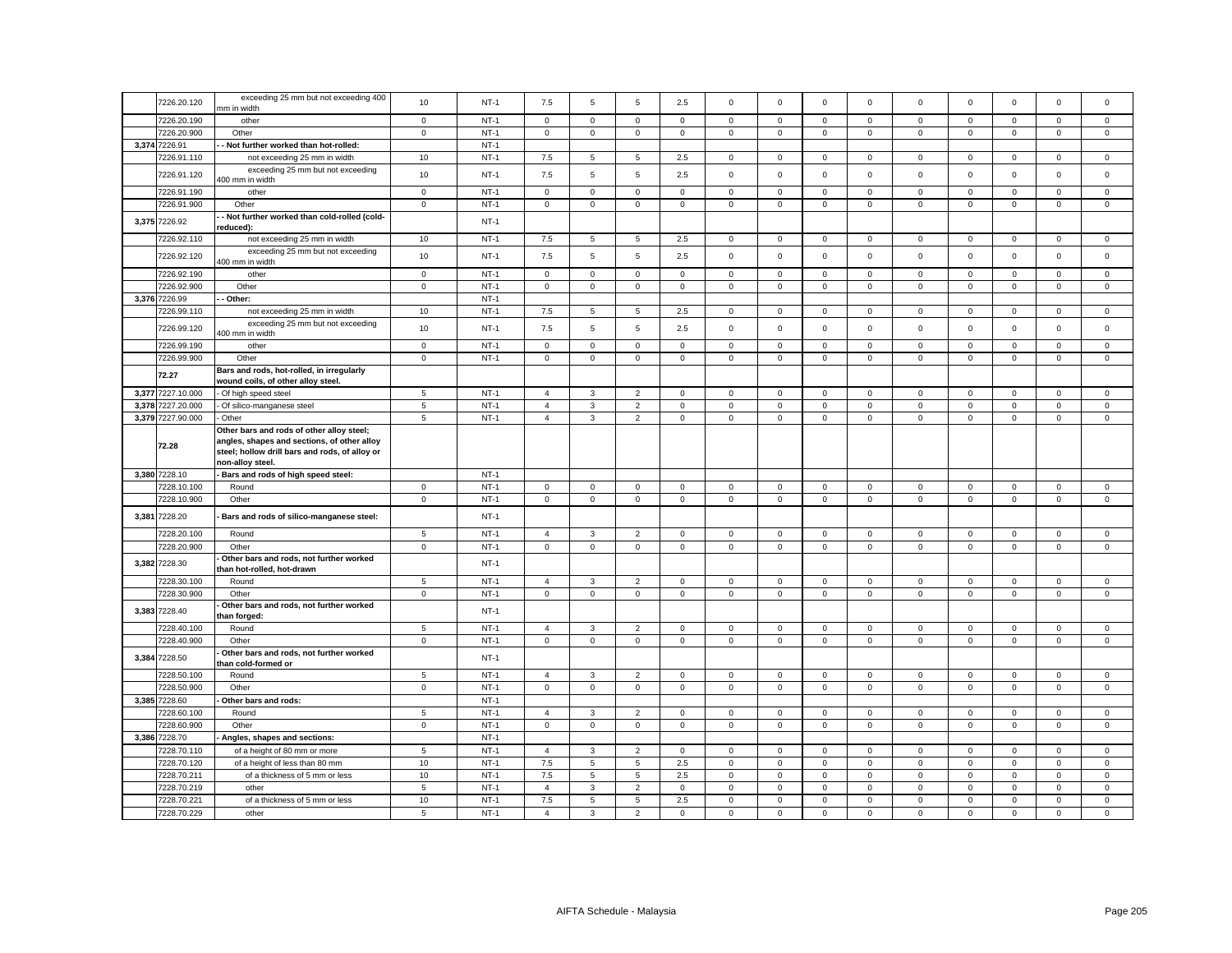|       | 7228.70.300                      | Slotted angles, roll-formed from pure-                                                                                                                                                                                                                                                                                                                                                         | 10                        | $NT-1$           | 7.5                       | 5            | 5                                                                       | 2.5                 | $\mathsf 0$                            | $\mathsf 0$    | $\mathbf 0$              | $\mathsf 0$               | $\mathbf 0$                | $\mathbf 0$                | $\mathsf 0$                         | $\mathsf 0$                | $\mathsf 0$                |
|-------|----------------------------------|------------------------------------------------------------------------------------------------------------------------------------------------------------------------------------------------------------------------------------------------------------------------------------------------------------------------------------------------------------------------------------------------|---------------------------|------------------|---------------------------|--------------|-------------------------------------------------------------------------|---------------------|----------------------------------------|----------------|--------------------------|---------------------------|----------------------------|----------------------------|-------------------------------------|----------------------------|----------------------------|
|       |                                  | ounched steel strips,                                                                                                                                                                                                                                                                                                                                                                          |                           |                  |                           |              |                                                                         |                     |                                        |                |                          |                           |                            |                            |                                     |                            |                            |
|       | 3,387 7228.80                    | Hollow drill bars and rods:                                                                                                                                                                                                                                                                                                                                                                    |                           | $NT-1$           |                           |              |                                                                         |                     |                                        |                |                          |                           |                            |                            |                                     |                            |                            |
|       | 7228.80.100                      | Containing by weight less than 0.6 % of<br>carbon                                                                                                                                                                                                                                                                                                                                              | 5                         | $NT-1$           | $\overline{4}$            | 3            | $\overline{2}$                                                          | $\mathbf 0$         | $\mathbf 0$                            | $\mathbf 0$    | $\mathbf 0$              | $\mathbf{0}$              | $\mathbf 0$                | $\mathsf 0$                | $\mathbf 0$                         | $\mathbf 0$                | $\mathbf 0$                |
|       | 7228.80.910                      | round                                                                                                                                                                                                                                                                                                                                                                                          | 5                         | $NT-1$           | $\overline{4}$            | $\mathbf{3}$ | $\overline{2}$                                                          | $\mathsf 0$         | $\mathbf 0$                            | $\mathsf 0$    | $\mathbf 0$              | $\mathbf 0$               | $\mathbf{0}$               | $\mathsf 0$                | $\mathbf 0$                         | $\mathbf 0$                | $\mathsf 0$                |
|       | 7228.80.990                      | other                                                                                                                                                                                                                                                                                                                                                                                          | $\mathbf 0$               | $NT-1$           | $\mathbf 0$               | $\mathbf 0$  | $\mathbf 0$                                                             | $\mathbf 0$         | $\mathbf{0}$                           | $\mathbf 0$    | $\mathsf 0$              | $\mathbf{0}$              | $\mathsf 0$                | $\mathbf 0$                | $\mathbf{0}$                        | $\mathbf{0}$               | $\mathsf 0$                |
|       | 72.29                            | Wire of other alloy steel.                                                                                                                                                                                                                                                                                                                                                                     |                           |                  |                           |              |                                                                         |                     |                                        |                |                          |                           |                            |                            |                                     |                            |                            |
|       | 3,388 7229.20                    | Of silico-manganese steel:                                                                                                                                                                                                                                                                                                                                                                     |                           | $NT-2$           |                           |              |                                                                         |                     |                                        |                |                          |                           |                            |                            |                                     |                            |                            |
|       | 7229.20.100                      | Of a cross-sectional dimension of less than<br>$.5 \text{ mm}$                                                                                                                                                                                                                                                                                                                                 | 30                        | $NT-2$           | 25                        | 20           | 15                                                                      | 13                  | 13                                     | 11             | 8                        | 5                         | $\mathbf 0$                | $\mathsf 0$                | $\mathsf 0$                         | $\mathsf 0$                | $\mathsf 0$                |
|       | 7229.20.900                      | Other                                                                                                                                                                                                                                                                                                                                                                                          | 30                        | $NT-2$           | 25                        | 20           | 15                                                                      | 13                  | 13                                     | 11             | 8                        | 5                         | $\mathbf{0}$               | $\mathsf 0$                | $\mathbf 0$                         | $\mathbf 0$                | $\mathsf 0$                |
|       | 3,389 7229.90                    | Other:                                                                                                                                                                                                                                                                                                                                                                                         |                           | $NT-2$           |                           |              |                                                                         |                     |                                        |                |                          |                           |                            |                            |                                     |                            |                            |
|       | 7229.90.100                      | Of a cross-sectional dimension of less than<br>.5 <sub>mm</sub>                                                                                                                                                                                                                                                                                                                                | 30                        | $NT-2$           | 25                        | 20           | 15                                                                      | 13                  | 13                                     | 11             | 8                        | 5                         | $\mathsf 0$                | $\mathsf 0$                | $\mathbf 0$                         | $\mathsf 0$                | $\mathsf 0$                |
|       | 7229.90.910                      | of high speed steel                                                                                                                                                                                                                                                                                                                                                                            | 30% or RM 0.30<br>w.i.t.h | $NT-2$           | 25% or RM<br>0.26 w.i.t.h |              | 20% or RM 15% or RM 13% or RM<br>0.22 w.i.t.h 0.18 w.i.t.h 0.14 w.i.t.h |                     | 13% or RM<br>0.10 w.i.t.h 0.08 w.i.t.h | 11% or RM      | 8% or RM<br>0.06 w.i.t.h | 5% or RM<br>0.04 w.i.t.h  | $\mathbf 0$                | $\mathbf 0$                | $\mathbf 0$                         | $\mathbf 0$                | $\mathbf 0$                |
|       | 7229.90.990                      | other                                                                                                                                                                                                                                                                                                                                                                                          | 30                        | $NT-2$           | 25                        | 20           | 15                                                                      | 13                  | 13                                     | 11             | 8                        | 5                         | $\mathbf 0$                | $\mathsf 0$                | $\mathsf 0$                         | $\mathbf 0$                | $\mathsf 0$                |
|       | 73.01                            | Sheet piling of iron or steel, whether or not<br>drilled, punched or made from assembled<br>elements; welded angles, shapes and<br>sections, of iron or steel.                                                                                                                                                                                                                                 |                           |                  |                           |              |                                                                         |                     |                                        |                |                          |                           |                            |                            |                                     |                            |                            |
|       | 3,390 7301.10.000                | Sheet piling                                                                                                                                                                                                                                                                                                                                                                                   | 5                         | $NT-1$           | $\overline{4}$            | $\mathbf{3}$ | $\overline{2}$                                                          | $\mathsf 0$         | $\mathbf 0$                            | $\mathsf 0$    | $\mathbf 0$              | $\mathbf 0$               | $\mathbf 0$                | $\mathsf 0$                | $\mathsf 0$                         | $\mathbf 0$                | $\mathsf 0$                |
|       | 3,391 7301.20.000                | Angles, shapes and sections                                                                                                                                                                                                                                                                                                                                                                    | 20                        | $NT-2$           | 17.5                      | 15           | 12                                                                      | 10                  | $10$                                   | $\overline{7}$ | 5                        | $\mathbf{3}$              | $\mathsf 0$                | $\mathsf 0$                | $\mathsf 0$                         | $\mathsf 0$                | $\mathsf 0$                |
|       | 73.02                            | Railway or tramway track construction<br>material of iron or steel, the following: rails,<br>check-rails and rack rails, switch blades,<br>crossing frogs, point rods and other<br>crossing pieces, sleepers (cross-ties), fish-<br>plates, chairs, chair wedges, sole plates<br>(base plates), rail clips, bedplates, ties and<br>other material specialized for jointing or<br>fixing rails. |                           |                  |                           |              |                                                                         |                     |                                        |                |                          |                           |                            |                            |                                     |                            |                            |
|       | 3,392 7302.10.000                | Rails                                                                                                                                                                                                                                                                                                                                                                                          | $\overline{5}$            | $NT-1$           | $\overline{4}$            | 3            | $\overline{2}$                                                          | $\mathbf 0$         | $\mathbf 0$                            | $\mathbf 0$    | $\mathbf 0$              | $\mathbf 0$               | $\mathbf 0$                | 0                          | $\mathbf 0$                         | $\mathbf 0$                | $\mathbf 0$                |
|       | 3,393 7302.30.000                | Switch blades, crossing frogs, point rods and<br>other crossing pieces                                                                                                                                                                                                                                                                                                                         | $\mathsf 0$               | $NT-1$           | $\mathsf 0$               | $\mathsf 0$  | $\mathsf 0$                                                             | $\mathsf 0$         | $\mathsf 0$                            | $\mathsf 0$    | $\mathsf 0$              | $\mathsf 0$               | $\mathsf 0$                | $\mathsf 0$                | $\mathsf 0$                         | $\mathsf 0$                | $\mathsf 0$                |
|       | 3,394 7302.40.000                | Fish-plates and sole plates                                                                                                                                                                                                                                                                                                                                                                    | $\overline{0}$            | $NT-1$           | $\circ$                   | $\mathsf 0$  | $\mathbf 0$                                                             | $\mathbf 0$         | $\mathbf 0$                            | $\mathsf 0$    | $\overline{0}$           | $\mathsf 0$               | $\mathsf 0$                | $\mathbf 0$                | $\mathsf{O}\xspace$                 | $\mathsf 0$                | $\mathsf 0$                |
|       | 3,395 7302.90                    | Other:                                                                                                                                                                                                                                                                                                                                                                                         |                           | $NT-1$           |                           |              |                                                                         |                     |                                        |                |                          |                           |                            |                            |                                     |                            |                            |
|       | 7302.90.100                      | Sleepers (cross-ties)                                                                                                                                                                                                                                                                                                                                                                          | 5                         | $NT-1$           | 4                         | 3            | $\overline{2}$                                                          | $\mathbf 0$         | 0                                      | $\mathbf 0$    | $\mathbf 0$              | $\mathbf 0$               | 0                          | $\mathbf 0$                | $\mathbf 0$                         | $\mathbf 0$                | $\mathbf 0$                |
|       | 7302.90.900                      | Other                                                                                                                                                                                                                                                                                                                                                                                          | $\mathsf 0$               | $NT-1$           | $\mathsf 0$               | $\mathsf 0$  | $\mathsf 0$                                                             | $\mathsf{o}\xspace$ | $\mathsf 0$                            | $\mathsf 0$    | $\mathsf 0$              | $\mathsf 0$               | $\mathsf 0$                | $\mathsf 0$                | $\mathsf 0$                         | $\mathsf 0$                | $\mathsf 0$                |
|       | 73.03                            | Tubes, pipes and hollow profiles, of cast<br>iron.                                                                                                                                                                                                                                                                                                                                             |                           |                  |                           |              |                                                                         |                     |                                        |                |                          |                           |                            |                            |                                     |                            |                            |
|       | 3,396 7303.00.000                | Tubes, pipes and hollow profiles, of cast iron.                                                                                                                                                                                                                                                                                                                                                | 30                        | EL               |                           |              |                                                                         |                     |                                        |                |                          |                           |                            |                            |                                     |                            |                            |
|       | 73.04                            | Tubes, pipes and hollow profiles, seamless,<br>of iron (other than cast iron) or steel.                                                                                                                                                                                                                                                                                                        |                           |                  |                           |              |                                                                         |                     |                                        |                |                          |                           |                            |                            |                                     |                            |                            |
|       | 3,397 7304.11.000                | - Of stainless steel                                                                                                                                                                                                                                                                                                                                                                           | 50                        | $NT-2$           | 30                        | 25           | 20                                                                      | 15                  | 15                                     | 12             | 8                        | 5                         | $\mathsf 0$                | $\mathsf 0$                | $\mathsf 0$                         | $\mathbf 0$                | $\mathsf 0$                |
|       | 3,398 7304.19.000                | - Other                                                                                                                                                                                                                                                                                                                                                                                        | 50                        | $NT-2$           | 30                        | 25           | 20                                                                      | 15                  | $15\,$                                 | 12             | 8                        | $\overline{5}$            | $\mathbf 0$                | $\mathsf 0$                | $\mathsf 0$                         | $\mathsf 0$                | $\mathsf 0$                |
| 3,399 | 7304.22.000                      | - Drill pipe of stainless steel                                                                                                                                                                                                                                                                                                                                                                | 50                        | $NT-2$           | 30                        | 25           | 20                                                                      | 15                  | 15                                     | 12             | 8                        | $\,$ 5 $\,$               | $\mathsf 0$                | $\mathsf 0$                | $\mathsf 0$                         | $\mathsf 0$                | $\mathbf 0$                |
|       | 3,400 7304.23.000                | Other drill pipe                                                                                                                                                                                                                                                                                                                                                                               | 50                        | $NT-2$           | 30                        | 25           | 20                                                                      | 15                  | 15                                     | 12             | 8                        | 5                         | $\mathbf 0$                | $\mathsf 0$                | $\mathsf 0$                         | $\mathsf 0$                | $\mathsf 0$                |
| 3,401 | 7304.24.000<br>3,402 7304.29.000 | Other, of stainless steel<br>- Other                                                                                                                                                                                                                                                                                                                                                           | 50<br>50                  | $NT-2$<br>$NT-2$ | 30<br>30                  | 25<br>25     | 20<br>20                                                                | 15<br>15            | $15\,$<br>15                           | 12<br>12       | 8<br>8                   | $\,$ 5 $\,$<br>$\sqrt{5}$ | $\mathsf 0$<br>$\mathsf 0$ | $\mathsf 0$<br>$\mathsf 0$ | $\mathsf{O}\xspace$<br>$\mathsf{O}$ | $\mathbf 0$<br>$\mathsf 0$ | $\mathsf 0$<br>$\mathsf 0$ |
|       | 3,403 7304.31                    | - Cold-drawn or cold-rolled (cold-reduced):                                                                                                                                                                                                                                                                                                                                                    |                           | $NT-2$           |                           |              |                                                                         |                     |                                        |                |                          |                           |                            |                            |                                     |                            |                            |
|       | 7304.31.100                      | High pressure hydro-electric conduits                                                                                                                                                                                                                                                                                                                                                          | 30                        | $NT-2$           | 25                        | 20           | 15                                                                      | 13                  | 13                                     | 11             | 8                        | 5                         | $\mathsf 0$                | $\mathsf 0$                | $\mathsf 0$                         | $\mathsf 0$                | $\mathsf 0$                |
|       | 7304.31.900                      | Other                                                                                                                                                                                                                                                                                                                                                                                          | 50                        | $NT-2$           | 30                        | 25           | 20                                                                      | 15                  | 15                                     | 12             | 8                        | $\overline{5}$            | $\mathsf 0$                | $\mathbf 0$                | $\mathsf 0$                         | $\mathsf 0$                | $\mathsf 0$                |
|       | 3,404 7304.39                    | Other:                                                                                                                                                                                                                                                                                                                                                                                         |                           | $NT-2$           |                           |              |                                                                         |                     |                                        |                |                          |                           |                            |                            |                                     |                            |                            |
|       | 7304.39.100                      | High pressure hydro-electric conduits                                                                                                                                                                                                                                                                                                                                                          | 30                        | $NT-2$           | 25                        | 20           | 15                                                                      | 13                  | 13                                     | 11             | 8                        | $\overline{5}$            | $\mathsf 0$                | $\mathbf 0$                | $\mathbf 0$                         | $\mathbf 0$                | $\mathsf 0$                |
|       | 7304.39.900                      | Other                                                                                                                                                                                                                                                                                                                                                                                          | 50                        | $NT-2$           | 30                        | 25           | 20                                                                      | 15                  | 15                                     | 12             | 8                        | 5                         | $\mathbf 0$                | $\mathsf 0$                | $\mathsf 0$                         | $\mathsf 0$                | $\mathsf 0$                |
|       | 3,405 7304.41                    | - Cold-drawn or cold-rolled (cold-reduced):                                                                                                                                                                                                                                                                                                                                                    |                           | $NT-2$           |                           |              |                                                                         |                     |                                        |                |                          |                           |                            |                            |                                     |                            |                            |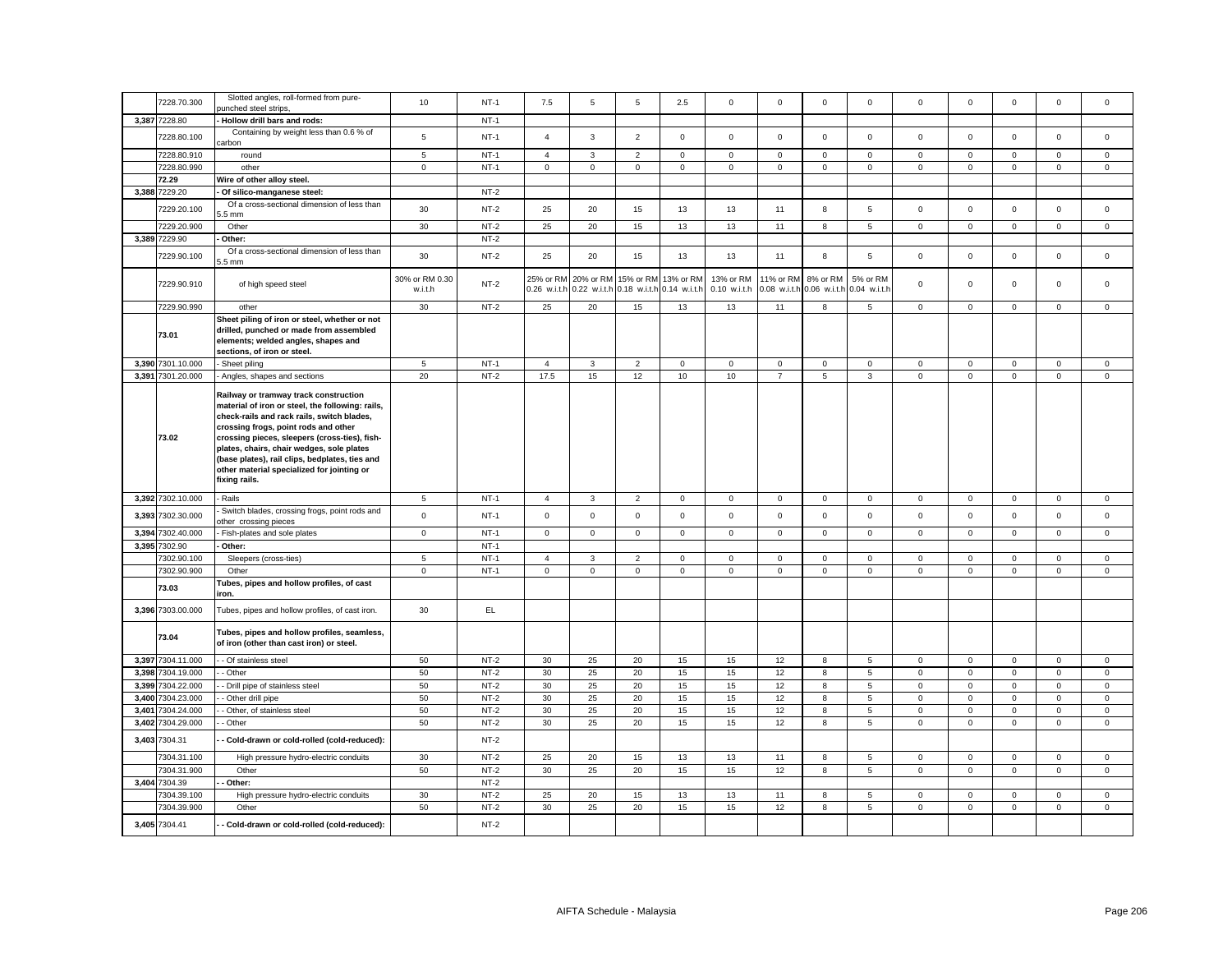|       | 7304.41.100       | High pressure hydro-electric conduits                                                                                                                                                 | 30          | $NT-2$ | 25             | 20           | 15              | 13          | 13          | 11          | 8              | 5              | 0                   | $\mathbf 0$    | 0                   | $\mathbf 0$    | 0            |
|-------|-------------------|---------------------------------------------------------------------------------------------------------------------------------------------------------------------------------------|-------------|--------|----------------|--------------|-----------------|-------------|-------------|-------------|----------------|----------------|---------------------|----------------|---------------------|----------------|--------------|
|       | 7304.41.900       | Other                                                                                                                                                                                 | 50          | $NT-2$ | 30             | 25           | 20              | 15          | 15          | 12          | 8              | 5              | $\mathsf 0$         | $\mathbf 0$    | $\mathsf 0$         | $\mathbf 0$    | $\mathsf 0$  |
|       | 3,406 7304.49     | Other:                                                                                                                                                                                |             | $NT-2$ |                |              |                 |             |             |             |                |                |                     |                |                     |                |              |
|       | 7304.49.100       | High pressure hydro-electric conduits                                                                                                                                                 | 30          | $NT-2$ | 25             | 20           | 15              | 13          | 13          | 11          | 8              | 5              | $\mathsf 0$         | $\mathbf 0$    | $\mathsf 0$         | $\mathsf 0$    | $\mathbf 0$  |
|       | 7304.49.900       | Other                                                                                                                                                                                 | 50          | $NT-2$ | 30             | 25           | 20              | 15          | 15          | 12          | 8              | 5              | $\mathbf 0$         | $\mathbf 0$    | $\mathbf 0$         | $\mathbf{0}$   | 0            |
|       | 3,407 7304.51     | Cold-drawn or cold-rolled (cold-reduced):                                                                                                                                             |             | $NT-2$ |                |              |                 |             |             |             |                |                |                     |                |                     |                |              |
|       | 7304.51.100       | High pressure hydro-electric conduits                                                                                                                                                 | 30          | $NT-2$ | 25             | 20           | 15              | 13          | 13          | 11          | 8              | 5              | 0                   | $\mathbf 0$    | 0                   | $\mathbf 0$    | 0            |
|       |                   |                                                                                                                                                                                       |             |        |                |              |                 |             |             |             |                |                |                     |                |                     |                |              |
|       | 7304.51.900       | Other                                                                                                                                                                                 | 50          | $NT-2$ | 30             | 25           | 20              | 15          | 15          | 12          | 8              | 5              | $\mathsf 0$         | $\mathbf 0$    | $\mathbf 0$         | $\mathsf 0$    | $\mathsf 0$  |
|       | 3,408 7304.59     | Other:                                                                                                                                                                                |             | $NT-2$ |                |              |                 |             |             |             |                |                |                     |                |                     |                |              |
|       | 7304.59.100       | High pressure hydro-electric conduits                                                                                                                                                 | 30          | $NT-2$ | 25             | 20           | 15              | 13          | 13          | 11          | 8              | 5              | $\mathsf 0$         | $\mathbf 0$    | $\mathbf 0$         | $\mathbf 0$    | $\mathbf 0$  |
|       | 7304.59.900       | Other                                                                                                                                                                                 | 50          | $NT-2$ | 30             | 25           | 20              | 15          | 15          | 12          | 8              | 5              | $\mathbf 0$         | $\overline{0}$ | $\mathbf 0$         | $\overline{0}$ | $\mathbf{0}$ |
| 3,409 | 7304.90           | Other:                                                                                                                                                                                |             | $NT-2$ |                |              |                 |             |             |             |                |                |                     |                |                     |                |              |
|       | 7304.90.100       | High pressure hydro-electric conduits                                                                                                                                                 | 30          | $NT-2$ | 25             | 20           | 15              | 13          | 13          | 11          | 8              | 5              | $\mathbf 0$         | $\mathbf 0$    | $\mathbf 0$         | $\mathsf 0$    | 0            |
|       | 7304.90.900       | Other                                                                                                                                                                                 | 50          | $NT-2$ | 30             | 25           | 20              | 15          | 15          | 12          | $\bf{8}$       | 5              | $\mathsf 0$         | $\overline{0}$ | $\mathsf 0$         | $\overline{0}$ | 0            |
|       | 73.05             | Other tubes and pipes (for example, welded,<br>riveted or similarly closed), having circular<br>cross-sections, the external diameter of<br>which exceeds 406.4 mm, of iron or steel. |             |        |                |              |                 |             |             |             |                |                |                     |                |                     |                |              |
|       | 3,410 7305.11.000 | - Longitudinally submerged arc welded                                                                                                                                                 | 30          | EL.    |                |              |                 |             |             |             |                |                |                     |                |                     |                |              |
|       | 3,411 7305.12.000 | - Other, longitudinally welded                                                                                                                                                        | 30          | EL     |                |              |                 |             |             |             |                |                |                     |                |                     |                |              |
|       | 3,412 7305.19.000 | - Other                                                                                                                                                                               | 30          | EL.    |                |              |                 |             |             |             |                |                |                     |                |                     |                |              |
| 3,413 | 7305.20.000       | Casing of a kind used in drilling for oil or gas                                                                                                                                      | 30          | EL     |                |              |                 |             |             |             |                |                |                     |                |                     |                |              |
| 3,414 | 7305.31.000       | - Longitudinally welded                                                                                                                                                               | 30          | EL.    |                |              |                 |             |             |             |                |                |                     |                |                     |                |              |
|       | 3,415 7305.39.000 | - Other                                                                                                                                                                               | 30          | EL     |                |              |                 |             |             |             |                |                |                     |                |                     |                |              |
|       | 3,416 7305.90.000 | Other                                                                                                                                                                                 | 30          | EL.    |                |              |                 |             |             |             |                |                |                     |                |                     |                |              |
|       | 73.06             | Other tubes, pipes and hollow profiles (for<br>example, open seam or welded, riveted or<br>similarly closed), of iron or steel.                                                       |             |        |                |              |                 |             |             |             |                |                |                     |                |                     |                |              |
|       | 3,417 7306.11.000 | - Welded, of stainless steel                                                                                                                                                          | $30\,$      | EL     |                |              |                 |             |             |             |                |                |                     |                |                     |                |              |
|       | 3,418 7306.19.000 | - Other                                                                                                                                                                               | 30          | EL.    |                |              |                 |             |             |             |                |                |                     |                |                     |                |              |
| 3,419 | 7306.21.000       | - Welded, of stainless steel                                                                                                                                                          | 30          | EL     |                |              |                 |             |             |             |                |                |                     |                |                     |                |              |
|       | 3,420 7306.29.000 | - Other                                                                                                                                                                               | 30          | EL.    |                |              |                 |             |             |             |                |                |                     |                |                     |                |              |
| 3,421 | 7306.30.000       | Other, welded, of circular cross section, of iron<br>r non-alloy steel                                                                                                                | 30          | EL     |                |              |                 |             |             |             |                |                |                     |                |                     |                |              |
|       | 3,422 7306.40.000 | Other, welded, of circular cross-section, of<br>stainless steel                                                                                                                       | 30          | EL.    |                |              |                 |             |             |             |                |                |                     |                |                     |                |              |
|       | 3,423 7306.50.000 | Other, welded, of circular cross-section, of                                                                                                                                          | 30          | EL.    |                |              |                 |             |             |             |                |                |                     |                |                     |                |              |
|       |                   | other alloy steel                                                                                                                                                                     |             |        |                |              |                 |             |             |             |                |                |                     |                |                     |                |              |
| 3,424 | 7306.61.000       | - Of square or rectangular cross-section                                                                                                                                              | 30          | EL     |                |              |                 |             |             |             |                |                |                     |                |                     |                |              |
| 3,425 | 7306.69.000       | - Of other non-circular cross-section                                                                                                                                                 | 30          | EL     |                |              |                 |             |             |             |                |                |                     |                |                     |                |              |
|       | 3,426 7306.90.000 | Other                                                                                                                                                                                 | 30          | EL.    |                |              |                 |             |             |             |                |                |                     |                |                     |                |              |
|       | 73.07             | Tube or pipe fittings (for example, couplings,<br>elbows, sleeves), of iron or steel.                                                                                                 |             |        |                |              |                 |             |             |             |                |                |                     |                |                     |                |              |
|       | 3,427 7307.11.000 | - Of non-malleable cast iron                                                                                                                                                          | 15          | $NT-2$ | 13             | 11           | 8               | 6           | 6           | 5           | $\mathbf{3}$   | $\overline{2}$ | $\mathbf 0$         | $\mathbf 0$    | $\mathbf 0$         | $\mathsf 0$    | $\mathbf 0$  |
|       | 3,428 7307.19.000 | - Other                                                                                                                                                                               | 15          | $NT-2$ | 13             | 11           | $\bf8$          | 6           | 6           | $\,$ 5 $\,$ | $\mathbf{3}$   | $\overline{2}$ | $\mathsf{O}\xspace$ | $\pmb{0}$      | $\mathsf{O}\xspace$ | $\mathsf 0$    | $\mathbf 0$  |
|       | 3,429 7307.21     | - Flanges:                                                                                                                                                                            |             | $NT-1$ |                |              |                 |             |             |             |                |                |                     |                |                     |                |              |
|       | 7307.21.100       | Of less than 15 cm in internal diameter                                                                                                                                               | 10          | $NT-1$ | 7.5            | 5            | $\overline{5}$  | 2.5         | $\mathbf 0$ | $\mathsf 0$ | $\mathbf 0$    | $\mathsf 0$    | $\mathsf 0$         | $\mathbf 0$    | $\mathsf 0$         | $\mathsf 0$    | $\mathbf 0$  |
|       | 7307.21.900       | Other                                                                                                                                                                                 | $\sqrt{5}$  | $NT-1$ | $\overline{4}$ | $\mathbf{3}$ | $\overline{2}$  | $\mathbf 0$ | $\mathbf 0$ | $\mathsf 0$ | $\mathsf 0$    | $\mathbf 0$    | $\mathbf 0$         | $\mathbf 0$    | $\mathsf{O}\xspace$ | $\mathbf 0$    | $\mathbf 0$  |
|       | 3,430 7307.22     | - Threaded elbows, bends and sleeves:                                                                                                                                                 |             | $NT-1$ |                |              |                 |             |             |             |                |                |                     |                |                     |                |              |
|       | 7307.22.100       | Of less than 15 cm in internal diameter                                                                                                                                               | 10          | $NT-1$ | 7.5            | 5            | $5\phantom{.0}$ | 2.5         | $\mathsf 0$ | $\mathsf 0$ | $\mathsf 0$    | $\mathbf 0$    | $\mathbf 0$         | $\mathsf 0$    | $\mathsf{O}\xspace$ | $\mathsf 0$    | $\mathbf 0$  |
|       | 7307.22.900       | Other                                                                                                                                                                                 | $\,$ 5 $\,$ | $NT-1$ | $\overline{4}$ | $\mathbf{3}$ | $\overline{2}$  | $\mathbf 0$ | $\mathsf 0$ | $\mathbf 0$ | $\mathsf 0$    | $\mathsf 0$    | $\mathsf 0$         | $\pmb{0}$      | $\mathsf 0$         | $\mathsf 0$    | $\mathsf 0$  |
|       | 3,431 7307.23     | <b>Butt welding fittings:</b>                                                                                                                                                         |             | $NT-1$ |                |              |                 |             |             |             |                |                |                     |                |                     |                |              |
|       | 7307.23.100       | Of less than 15 cm in internal diameter                                                                                                                                               | 10          | $NT-1$ | 7.5            | 5            | $\overline{5}$  | 2.5         | $\mathbf 0$ | $\mathsf 0$ | $\mathsf 0$    | $\mathsf 0$    | $\mathsf 0$         | $\mathbf 0$    | $\mathsf 0$         | $\mathsf 0$    | $\mathsf 0$  |
|       | 7307.23.900       | Other                                                                                                                                                                                 | 5           | $NT-1$ | $\overline{4}$ | $\mathbf{3}$ | $\overline{2}$  | $\mathbf 0$ | $\mathbf 0$ | $\mathbf 0$ | $\overline{0}$ | $\mathbf 0$    | $\mathbf 0$         | $\mathsf 0$    | $\mathbf 0$         | $\mathsf 0$    | $\mathbf{0}$ |
| 3,432 | 7307.29           | Other:                                                                                                                                                                                |             | $NT-2$ |                |              |                 |             |             |             |                |                |                     |                |                     |                |              |
|       |                   |                                                                                                                                                                                       | 30          | $NT-2$ | 25             |              | 15              |             | 13          |             |                |                | $\mathbf 0$         | $\mathsf 0$    |                     | $\mathsf 0$    | $\mathbf 0$  |
|       | 7307.29.100       | Of less than 15 cm internal diameter                                                                                                                                                  |             |        |                | 20           |                 | 13          |             | 11          | 8              | 5              |                     |                | $\mathbf 0$         |                |              |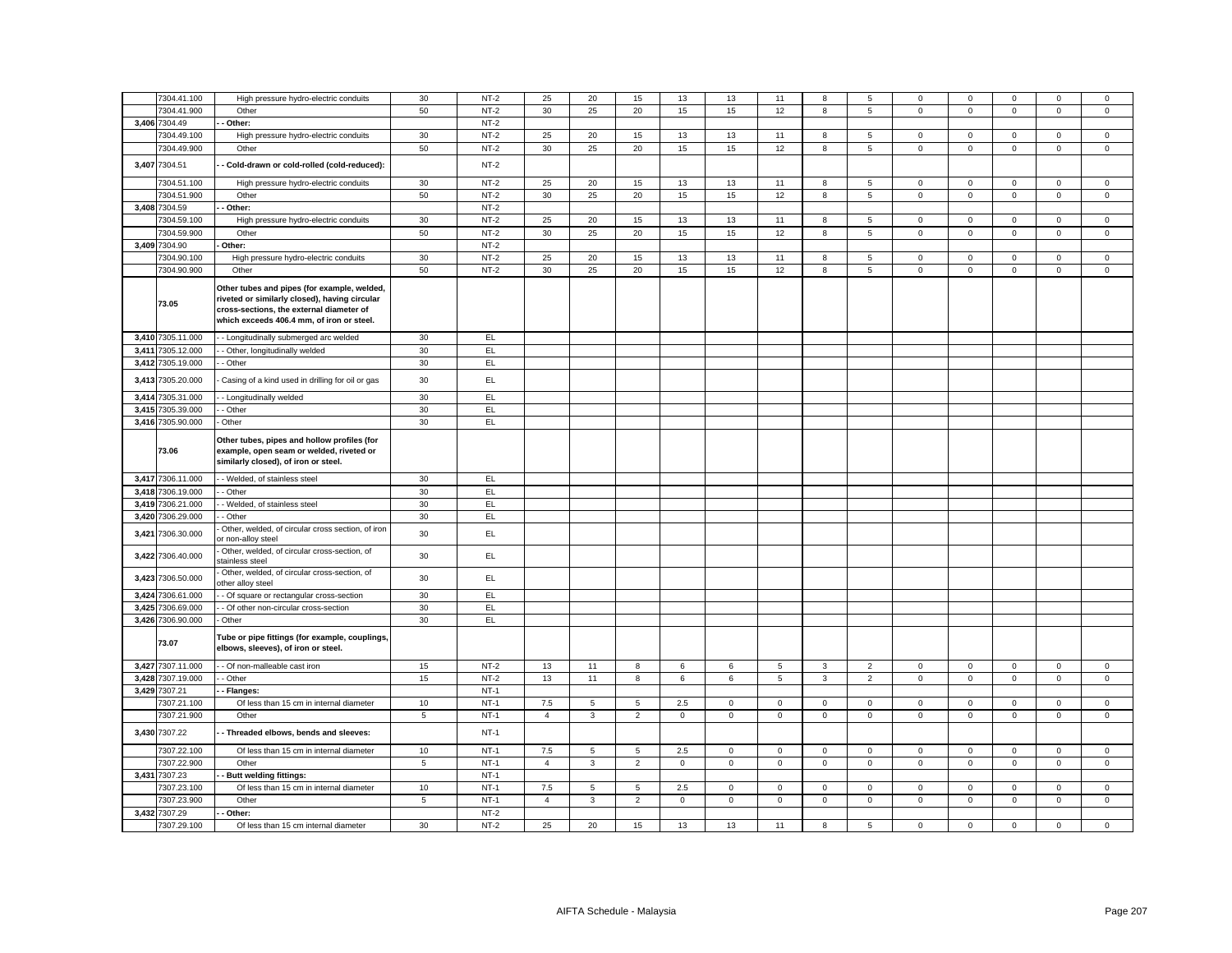| 7307.29.900   | Other                                                                                                                                                                                                                                                                                                                                                                                                                                                                             | 5              | $NT-2$ | $\overline{4}$ | $\overline{4}$ | 3            | 3              | 3              | $\overline{2}$ | $\overline{2}$ |                | $\mathbf 0$  | $\mathbf{0}$ | $\mathbf 0$  | $\mathbf 0$ | $\mathbf 0$ |
|---------------|-----------------------------------------------------------------------------------------------------------------------------------------------------------------------------------------------------------------------------------------------------------------------------------------------------------------------------------------------------------------------------------------------------------------------------------------------------------------------------------|----------------|--------|----------------|----------------|--------------|----------------|----------------|----------------|----------------|----------------|--------------|--------------|--------------|-------------|-------------|
| 3,433 7307.91 | Flanges:                                                                                                                                                                                                                                                                                                                                                                                                                                                                          |                | $NT-2$ |                |                |              |                |                |                |                |                |              |              |              |             |             |
| 7307.91.100   | Of less than 15 cm in internal diameter                                                                                                                                                                                                                                                                                                                                                                                                                                           | 20             | $NT-2$ | 17.5           | 15             | 12           | 10             | 10             | $\overline{7}$ | 5              | $\mathbf{3}$   | $\mathsf 0$  | $\mathbf 0$  | $\mathsf 0$  | $\mathsf 0$ | $\mathbf 0$ |
| 7307.91.900   | Other                                                                                                                                                                                                                                                                                                                                                                                                                                                                             | 5              | $NT-2$ | $\overline{4}$ | $\overline{4}$ | 3            | $\mathbf{3}$   | 3              | $\overline{2}$ | 2              | $\overline{1}$ | $\mathbf{0}$ | $\mathbf 0$  | $\mathbf 0$  | $\mathbf 0$ | $\mathbf 0$ |
| 3,434 7307.92 | Threaded elbows, bends and sleeves:                                                                                                                                                                                                                                                                                                                                                                                                                                               |                | $NT-2$ |                |                |              |                |                |                |                |                |              |              |              |             |             |
| 7307.92.100   | Of less than 15 cm in internal diameter                                                                                                                                                                                                                                                                                                                                                                                                                                           | 20             | $NT-2$ | 17.5           | 15             | 12           | 10             | 10             | $\overline{7}$ | 5              | $\mathbf{3}$   | $\mathbf 0$  | $\mathbf 0$  | $\mathbf 0$  | $\mathsf 0$ | $\mathbf 0$ |
| 7307.92.900   | Other                                                                                                                                                                                                                                                                                                                                                                                                                                                                             | 5              | $NT-2$ | $\overline{4}$ | $\overline{4}$ | 3            | 3              | 3              | $\overline{2}$ | $\overline{2}$ | $\overline{1}$ | $\mathbf 0$  | $\Omega$     | $\mathbf 0$  | $\mathbf 0$ | $\mathbf 0$ |
| 3,435 7307.93 | <b>Butt welding fittings:</b>                                                                                                                                                                                                                                                                                                                                                                                                                                                     |                | $NT-2$ |                |                |              |                |                |                |                |                |              |              |              |             |             |
| 7307.93.100   | Of less than 15 cm in internal diameter                                                                                                                                                                                                                                                                                                                                                                                                                                           | 20             | $NT-2$ | 17.5           | 15             | 12           | 10             | 10             | $\overline{7}$ | 5              | 3              | $\mathsf 0$  | $\mathsf 0$  | $\mathbf 0$  | $\mathsf 0$ | $\mathbf 0$ |
| 7307.93.900   | Other                                                                                                                                                                                                                                                                                                                                                                                                                                                                             | $\overline{5}$ | $NT-2$ | $\overline{4}$ | $\overline{4}$ | $\mathbf{3}$ | $\mathbf{3}$   | 3              | $\overline{2}$ | $\overline{2}$ | $\mathbf{1}$   | $\mathsf 0$  | $\mathsf 0$  | $\mathsf 0$  | $\mathsf 0$ | $\mathsf 0$ |
| 3,436 7307.99 | Other:                                                                                                                                                                                                                                                                                                                                                                                                                                                                            |                | $NT-2$ |                |                |              |                |                |                |                |                |              |              |              |             |             |
| 7307.99.100   | Of less than 15 cm in internal diameter                                                                                                                                                                                                                                                                                                                                                                                                                                           | 30             | $NT-2$ | 25             | 20             | 15           | 13             | 13             | 11             | 8              | 5              | $\mathbf 0$  | $\mathbf 0$  | $\mathbf 0$  | $\mathbf 0$ | $\mathbf 0$ |
| 7307.99.900   | Other                                                                                                                                                                                                                                                                                                                                                                                                                                                                             | 5              | $NT-2$ | $\overline{4}$ | $\overline{4}$ | 3            | 3              | 3              | $\overline{2}$ | $\overline{2}$ | $\mathbf{1}$   | $\mathbf 0$  | $\mathsf 0$  | $\mathbf{0}$ | $\mathbf 0$ | $\mathsf 0$ |
| 73.08         | <b>Structures (excluding prefabricated</b><br>buildings of heading 94.06) and parts of<br>structures (for example, bridges and bridge-<br>sections, lock-gates, towers, lattice masts,<br>roofs, roofing frame-works, doors and<br>windows and their frames and thresholds for<br>doors, shutters, balustrades, pillars and<br>columns), of iron or steel; plates, rods,<br>angles, shapes, sections, tubes and the like,<br>prepared for use in structures, of iron or<br>steel. |                |        |                |                |              |                |                |                |                |                |              |              |              |             |             |
| 3,437 7308.10 | Bridges and bridge-sections:                                                                                                                                                                                                                                                                                                                                                                                                                                                      |                | $NT-2$ |                |                |              |                |                |                |                |                |              |              |              |             |             |
| 7308.10.100   | Of corrugated sheets, plates, hoop and<br>strip, whether or not                                                                                                                                                                                                                                                                                                                                                                                                                   | 30             | $NT-2$ | 25             | 20             | 15           | 13             | 13             | 11             | 8              | 5              | $\mathbf 0$  | $\mathbf 0$  | $\mathbf 0$  | $\mathbf 0$ | $\mathbf 0$ |
| 7308.10.900   | Other                                                                                                                                                                                                                                                                                                                                                                                                                                                                             | 20             | $NT-2$ | 17.5           | 15             | 12           | 10             | 10             | $\overline{7}$ | 5              | $\mathbf{3}$   | $\mathbf 0$  | $\mathsf 0$  | $\mathbf 0$  | $\mathbf 0$ | $\mathbf 0$ |
| 3,438 7308.20 | Towers and lattice masts:                                                                                                                                                                                                                                                                                                                                                                                                                                                         |                | $NT-2$ |                |                |              |                |                |                |                |                |              |              |              |             |             |
| 7308.20.100   | Of corrugated sheets, plates, hoop and<br>strip, whether or not                                                                                                                                                                                                                                                                                                                                                                                                                   | 30             | $NT-2$ | 25             | 20             | 15           | 13             | 13             | 11             | 8              | 5              | $\mathbf 0$  | $\mathbf 0$  | $\mathbf 0$  | $\mathbf 0$ | $\mathbf 0$ |
| 7308.20.900   | Other                                                                                                                                                                                                                                                                                                                                                                                                                                                                             | 20             | $NT-2$ | 17.5           | 15             | 12           | 10             | 10             | $\overline{7}$ | 5              | 3              | $\mathbf 0$  | $\mathsf 0$  | $\mathsf 0$  | $\mathsf 0$ | $\mathbf 0$ |
| 3,439 7308.30 | Doors, windows and their frames and<br>thresholds for doors:                                                                                                                                                                                                                                                                                                                                                                                                                      |                | $NT-2$ |                |                |              |                |                |                |                |                |              |              |              |             |             |
| 7308.30.100   | Of corrugated sheets, plates, hoop and<br>strip, whether or not                                                                                                                                                                                                                                                                                                                                                                                                                   | 25             | $NT-2$ | 20             | 17             | 15           | 13             | 13             | 10             | $\overline{7}$ | 5              | $\mathbf 0$  | $\mathsf 0$  | $\mathbf 0$  | $\mathsf 0$ | $\mathbf 0$ |
| 7308.30.900   | Other                                                                                                                                                                                                                                                                                                                                                                                                                                                                             | 20             | $NT-2$ | 17.5           | 15             | 12           | 10             | 10             | $\overline{7}$ | 5              | 3              | $\mathbf 0$  | $\mathbf 0$  | $\mathbf 0$  | $\mathbf 0$ | $\mathbf 0$ |
| 3,440 7308.40 | Equipment for scaffolding, shuttering,<br>propping or pit-propping                                                                                                                                                                                                                                                                                                                                                                                                                |                | $NT-2$ |                |                |              |                |                |                |                |                |              |              |              |             |             |
| 7308.40.100   | Of corrugated sheets, plates, hoop and<br>strip, whether or not                                                                                                                                                                                                                                                                                                                                                                                                                   | 25             | $NT-2$ | 20             | 17             | 15           | 13             | 13             | 10             | $\overline{7}$ | 5              | $\mathsf 0$  | $\mathsf 0$  | $\mathbf 0$  | $\mathsf 0$ | $\mathsf 0$ |
| 7308.40.900   | Other                                                                                                                                                                                                                                                                                                                                                                                                                                                                             | 20             | $NT-2$ | 17.5           | 15             | 12           | 10             | 10             | $\overline{7}$ | 5              | 3              | $\mathbf 0$  | $\Omega$     | $\mathbf 0$  | $\mathbf 0$ | $\mathbf 0$ |
| 3,441 7308.90 | Other:                                                                                                                                                                                                                                                                                                                                                                                                                                                                            |                | $NT-2$ |                |                |              |                |                |                |                |                |              |              |              |             |             |
| 7308.90.100   | Of corrugated sheets, plates, hoop and<br>strip, whether or not                                                                                                                                                                                                                                                                                                                                                                                                                   | 25             | $NT-2$ | 20             | 17             | 15           | 13             | 13             | 10             | $\overline{7}$ | 5              | $\mathbf 0$  | $\mathbf 0$  | $\mathbf 0$  | $\mathsf 0$ | $\mathbf 0$ |
| 7308.90.910   | quardrails                                                                                                                                                                                                                                                                                                                                                                                                                                                                        | 25             | $NT-2$ | 20             | 17             | 15           | 13             | 13             | 10             | $\overline{7}$ | 5              | $\mathbf 0$  | $\mathbf 0$  | $\mathbf 0$  | $\mathbf 0$ | $\mathbf 0$ |
| 7308.90.990   | other                                                                                                                                                                                                                                                                                                                                                                                                                                                                             | 20             | $NT-2$ | 17.5           | 15             | 12           | 10             | 10             | $\overline{7}$ | 5              | $\mathbf{3}$   | $\mathsf 0$  | $\mathsf 0$  | $\mathbf 0$  | $\mathsf 0$ | $\mathsf 0$ |
| 3,442 7309.00 | Reservoirs, tanks, vats and similar<br>containers for any material (other than<br>compressed or liquefied gas), of iron or steel<br>of capacity exceeding 300/, whether or not<br>lined or heat-insulated, but not fitted with<br>mechanical or thermal equipment.                                                                                                                                                                                                                |                | $NT-2$ |                |                |              |                |                |                |                |                |              |              |              |             |             |
| 7309.00.110   | of tin plates                                                                                                                                                                                                                                                                                                                                                                                                                                                                     | 15             | $NT-2$ | 13             | 11             | 8            | 6              | 6              | 5              | 3              | $\overline{2}$ | $\mathbf 0$  | $\mathbf 0$  | $\mathbf 0$  | $\mathbf 0$ | $\mathsf 0$ |
| 7309.00.190   | other                                                                                                                                                                                                                                                                                                                                                                                                                                                                             | $\overline{5}$ | $NT-2$ | $\overline{4}$ | $\overline{4}$ | $\mathbf{3}$ | $\mathbf{3}$   | 3              | $\overline{2}$ | $\overline{2}$ | $\overline{1}$ | $\mathsf 0$  | $\mathbf 0$  | $\mathsf 0$  | $\mathsf 0$ | $\mathsf 0$ |
| 7309.00.900   | Other                                                                                                                                                                                                                                                                                                                                                                                                                                                                             | 10             | $NT-2$ | 7.5            | 6              | 5            | $\overline{4}$ | $\overline{4}$ | 3              | 2              | $\overline{1}$ | $\mathbf 0$  | $\mathbf 0$  | $\mathbf 0$  | $\mathbf 0$ | $\mathbf 0$ |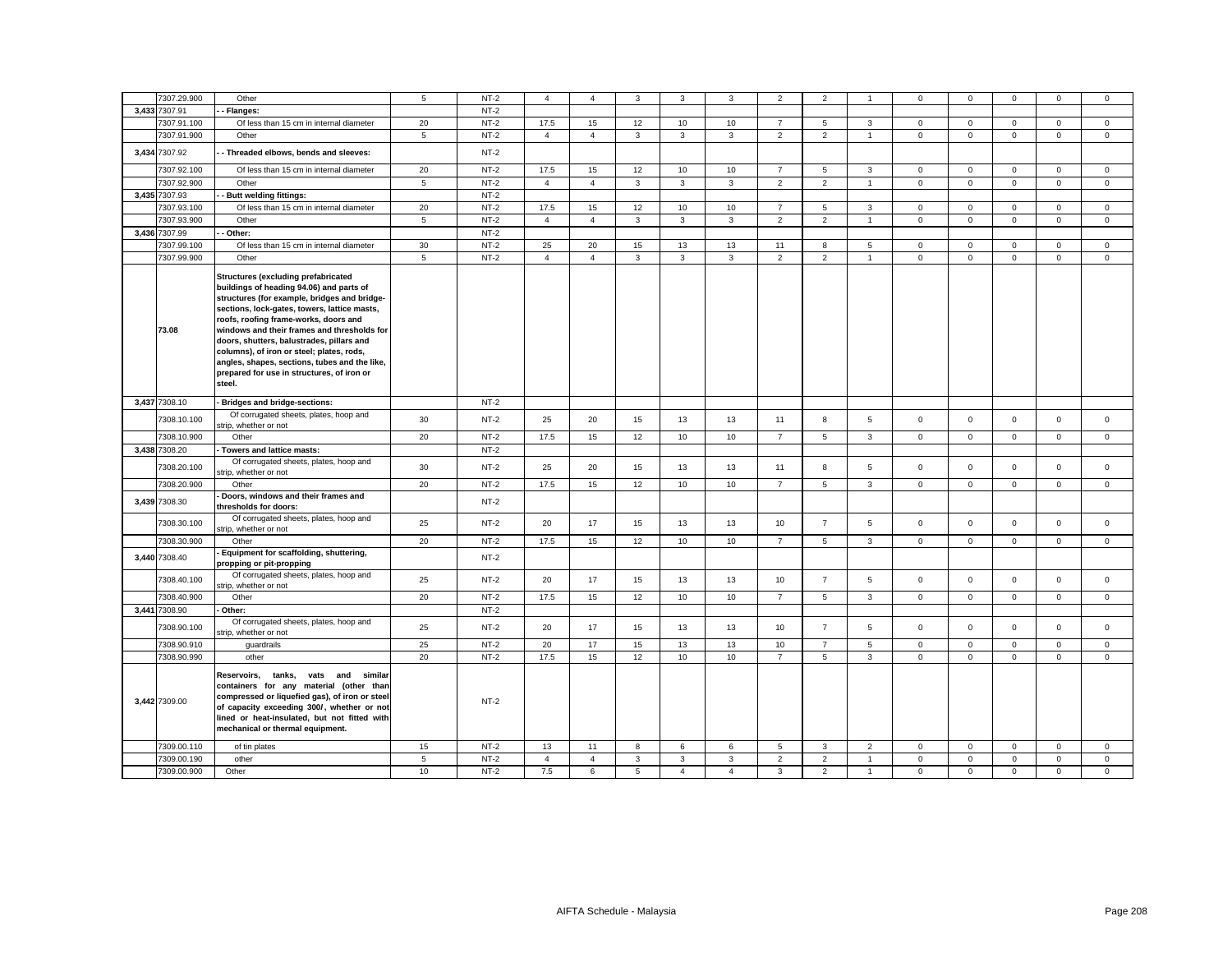|       | 73.10             | Tanks, casks, drums, cans, boxes and<br>similar containers, for any material (other<br>than compressed or liquefied gas), of iron or<br>steel, of a capacity not exceeding 300 l,<br>whether or not lined or heat-insulated, but<br>not fitted with mechanical or thermal<br>equipment. |                            |           |                            |                            |                             |                     |                            |                           |                            |                          |                |                |              |              |                |
|-------|-------------------|-----------------------------------------------------------------------------------------------------------------------------------------------------------------------------------------------------------------------------------------------------------------------------------------|----------------------------|-----------|----------------------------|----------------------------|-----------------------------|---------------------|----------------------------|---------------------------|----------------------------|--------------------------|----------------|----------------|--------------|--------------|----------------|
|       | 3,443 7310.10     | Of a capacity of 50 / or more:                                                                                                                                                                                                                                                          |                            | $NT-2$    |                            |                            |                             |                     |                            |                           |                            |                          |                |                |              |              |                |
|       | 7310.10.100       | Made by casting                                                                                                                                                                                                                                                                         | 5                          | $NT-2$    | $\overline{4}$             | $\overline{4}$             | 3                           | 3                   | 3                          | $\overline{2}$            | $\overline{2}$             | $\overline{1}$           | $\mathbf 0$    | $\mathbf 0$    | $\mathbf 0$  | $\mathbf 0$  | $\mathbf 0$    |
|       | 7310.10.910       | of tin plates                                                                                                                                                                                                                                                                           | 15                         | $NT-2$    | 13                         | 11                         | 8                           | 6                   | 6                          | $\overline{5}$            | $\mathbf{3}$               | $\overline{2}$           | $\mathsf 0$    | $\mathbf 0$    | $\mathsf 0$  | $\mathsf 0$  | $\mathsf 0$    |
|       | 7310.10.990       | other                                                                                                                                                                                                                                                                                   | $\sqrt{5}$                 | $NT-2$    | $\overline{4}$             | $\overline{4}$             | $\mathbf{3}$                | $\mathbf{3}$        | 3                          | $\overline{2}$            | $\overline{2}$             | $\overline{1}$           | $\mathsf 0$    | $\mathsf 0$    | $\mathbf 0$  | $\mathsf 0$  | $\mathsf 0$    |
|       | 3,444 7310.21     | Cans which are used to be closed by<br>oldering or crimping:                                                                                                                                                                                                                            |                            | $NT-2$    |                            |                            |                             |                     |                            |                           |                            |                          |                |                |              |              |                |
|       | 7310.21.100       | Made by casting                                                                                                                                                                                                                                                                         | 5                          | $NT-2$    | $\overline{4}$             | $\overline{4}$             | 3                           | 3                   | 3                          | $\overline{2}$            | $\overline{2}$             | $\overline{1}$           | $\mathbf 0$    | $\mathbf 0$    | $\mathbf 0$  | $\mathbf 0$  | $\mathbf 0$    |
|       | 7310.21.910       | of tin plates                                                                                                                                                                                                                                                                           | 15                         | $NT-2$    | 13                         | 11                         | 8                           | 6                   | 6                          | 5                         | 3                          | 2                        | $\mathbf{0}$   | $\mathbf 0$    | $\mathbf{0}$ | $\mathbf{0}$ | $\mathbf 0$    |
|       | 7310.21.990       | other                                                                                                                                                                                                                                                                                   | 5                          | $NT-2$    | $\overline{4}$             | $\overline{4}$             | $\mathbf{3}$                | $\mathbf{3}$        | 3                          | $\overline{2}$            | $\overline{2}$             | $\overline{1}$           | $\mathbf 0$    | $\mathbf 0$    | $\mathbf 0$  | $\mathbf 0$  | $\mathbf 0$    |
|       | 3,445 7310.29     | Other:                                                                                                                                                                                                                                                                                  |                            | $NT-2$    |                            |                            |                             |                     |                            |                           |                            |                          |                |                |              |              |                |
|       | 7310.29.100       | Made by casting                                                                                                                                                                                                                                                                         | 5                          | $NT-2$    | $\overline{4}$             | $\overline{4}$             | $\mathbf{3}$                | $\mathbf{3}$        | 3                          | $\overline{2}$            | $\overline{2}$             | $\overline{1}$           | $\mathbf{0}$   | $\mathbf 0$    | $\mathbf{0}$ | $\mathbf 0$  | $\mathsf 0$    |
|       | 7310.29.910       | of tin plates                                                                                                                                                                                                                                                                           | 15                         | $NT-2$    | 13                         | 11                         | 8                           | 6                   | 6                          | $\overline{5}$            | $\mathbf{3}$               | $\overline{2}$           | $\mathsf 0$    | $^{\circ}$     | $\mathsf 0$  | $\mathsf 0$  | $\mathbf 0$    |
|       | 7310.29.990       | other                                                                                                                                                                                                                                                                                   | 5                          | $NT-2$    | $\overline{4}$             | $\overline{4}$             | 3                           | $\mathbf{3}$        | 3                          | $\overline{2}$            | $\overline{2}$             | $\overline{1}$           | $\mathbf{0}$   | $\mathbf 0$    | $\mathbf{0}$ | $\mathbf 0$  | $\mathsf 0$    |
|       | 73.11             | Containers for compressed or liquefied gas,<br>of iron or steel.                                                                                                                                                                                                                        |                            |           |                            |                            |                             |                     |                            |                           |                            |                          |                |                |              |              |                |
|       | 3,446 7311.00     | Containers for compressed or liquefied gas,<br>of iron or steel.                                                                                                                                                                                                                        |                            | $NT-2$    |                            |                            |                             |                     |                            |                           |                            |                          |                |                |              |              |                |
|       | 7311.00.100       | Seamless cylinders                                                                                                                                                                                                                                                                      | $\circ$                    | $NT-2$    | $\mathbf 0$                | $\mathbf{0}$               | $\mathbf 0$                 | $\mathbf 0$         | $\mathbf 0$                | $\mathbf{0}$              | $\mathbf 0$                | $\overline{0}$           | $\mathbf 0$    | $\mathbf{0}$   | $\mathbf{O}$ | $\mathbf 0$  | $\mathbf{0}$   |
|       | 7311.00.910       | containers for compressed or liquefied gas<br>ighters of a                                                                                                                                                                                                                              | $\mathbf{0}$               | $NT-2$    | $\mathbf 0$                | $\mathbf 0$                | $\mathbf 0$                 | $\mathbf 0$         | $\mathbf 0$                | $\mathbf 0$               | $\mathbf{O}$               | $\mathbf 0$              | $\mathbf{0}$   | $\mathbf 0$    | $\mathbf 0$  | $\mathbf 0$  | $\mathbf 0$    |
|       | 7311.00.990       | other                                                                                                                                                                                                                                                                                   | 15                         | $NT-2$    | 13                         | 11                         | 8                           | 6                   | 6                          | 5                         | $\overline{3}$             | $\overline{2}$           | $\mathbf{0}$   | $\mathbf 0$    | $\mathbf{0}$ | $\mathbf{0}$ | $\mathbf 0$    |
|       | 73.12             | Stranded wire, ropes, cables, plaited bands,<br>slings and the like, of iron or steel, not<br>electrically insulated.                                                                                                                                                                   |                            |           |                            |                            |                             |                     |                            |                           |                            |                          |                |                |              |              |                |
|       | 3,447 7312.10.000 | Stranded wire, ropes and cables                                                                                                                                                                                                                                                         | 30                         | EL.       |                            |                            |                             |                     |                            |                           |                            |                          |                |                |              |              |                |
|       | 3,448 7312.90.000 | Other                                                                                                                                                                                                                                                                                   | 30                         | EL.       |                            |                            |                             |                     |                            |                           |                            |                          |                |                |              |              |                |
|       | 3,449 7313.00.000 | Barbed wire of iron and steel; twisted hoop or<br>single flat wire, barbed or not, and loosely<br>twisted double wire, of a kind used for fencing,<br>of iron or steel.                                                                                                                 | 25                         | EL.       |                            |                            |                             |                     |                            |                           |                            |                          |                |                |              |              |                |
|       | 73.14             | Cloth (including endless bands), grill, netting<br>and fencing, of iron or steel wire; expanded<br>metal of iron or steel.                                                                                                                                                              |                            |           |                            |                            |                             |                     |                            |                           |                            |                          |                |                |              |              |                |
|       | 3,450 7314.12.000 | - Endless bands for machinery, of stainless<br>steel                                                                                                                                                                                                                                    | 25                         | $NT-2$    | 20                         | 17                         | 15                          | 13                  | 13                         | 10                        | $\overline{7}$             | 5                        | $\mathbf 0$    | $\mathbf 0$    | $\mathsf 0$  | $\mathsf 0$  | $\mathsf 0$    |
|       | 3,451 7314.14.000 | - Other woven cloth, of stainless steel                                                                                                                                                                                                                                                 | 25                         | $NT-2$    | 20                         | 17                         | 15                          | 13                  | 13                         | 10                        | $\overline{7}$             | 5                        | $\mathbf 0$    | $\mathbf 0$    | $\mathbf{0}$ | $\mathsf 0$  | $\mathbf 0$    |
|       | 3,452 7314.19.000 | - Other                                                                                                                                                                                                                                                                                 | 25                         | $NT-2$    | 20                         | 17                         | 15                          | 13                  | 13                         | 10                        | $\overline{7}$             | 5                        | $\mathsf 0$    | $\mathsf 0$    | $\mathbf 0$  | $\mathsf 0$  | $\mathsf 0$    |
|       | 3,453 7314.20.000 | Grill, netting and fencing, welded at the<br>ntersection, of wire                                                                                                                                                                                                                       | 25                         | EL        |                            |                            |                             |                     |                            |                           |                            |                          |                |                |              |              |                |
|       | 3,454 7314.31.000 | - Plated or coated with zinc                                                                                                                                                                                                                                                            | 25                         | EL        |                            |                            |                             |                     |                            |                           |                            |                          |                |                |              |              |                |
|       | 3,455 7314.39.000 | Other                                                                                                                                                                                                                                                                                   | 25                         | EL        |                            |                            |                             |                     |                            |                           |                            |                          |                |                |              |              |                |
|       | 3,456 7314.41.000 | - Plated or coated with zinc                                                                                                                                                                                                                                                            | 25                         | EL.       |                            |                            |                             |                     |                            |                           |                            |                          |                |                |              |              |                |
| 3.457 | 7314.42.000       | - Coated with plastics                                                                                                                                                                                                                                                                  | 25                         | EL.       |                            |                            |                             |                     |                            |                           |                            |                          |                |                |              |              |                |
|       | 3,458 7314.49.000 | - Other                                                                                                                                                                                                                                                                                 | 25                         | EL.       |                            |                            |                             |                     |                            |                           |                            |                          |                |                |              |              |                |
|       | 3,459 7314.50.000 | Expanded metal                                                                                                                                                                                                                                                                          | 25                         | EL        |                            |                            |                             |                     |                            |                           |                            |                          |                |                |              |              |                |
|       | 73.15             | Chain and parts thereof, of iron or steel.                                                                                                                                                                                                                                              |                            |           |                            |                            |                             |                     |                            |                           |                            |                          |                |                |              |              |                |
|       | 3,460 7315.11     | - Roller chain:                                                                                                                                                                                                                                                                         |                            | <b>ST</b> |                            |                            |                             |                     |                            |                           |                            |                          |                |                |              |              |                |
|       | 7315.11.100       | Of mild steel                                                                                                                                                                                                                                                                           | 30                         | ST        | 27                         | 24                         | 21                          | 18                  | 18                         | 15                        | 12                         | 8                        | 5              | $\overline{5}$ | 5            | 5            | 5              |
|       | 7315.11.910       | transmission type of pitch length not less<br>han 6 mm but                                                                                                                                                                                                                              | 30                         | <b>ST</b> | 27                         | 24                         | 21                          | 18                  | 18                         | 15                        | 12                         | 8                        | 5              | 5              | 5            | 5            | $\overline{5}$ |
|       | 7315.11.920       | industrial or conveyor type of pitch length<br>not less than 75                                                                                                                                                                                                                         | 30% or RM 1.90<br>w.i.t.h. | <b>ST</b> | 27% or RM<br>1.70 w.i.t.h. | 24% or RM<br>1.50 w.i.t.h. | 1.30 w.i.t.h. 1.10 w.i.t.h. | 21% or RM 18% or RM | 18% or RM<br>0.90 w.i.t.h. | 15% or RM<br>0.70 w.i.t.h | 12% or RM<br>0.50 w.i.t.h. | 8% or RM<br>0.30 w.i.t.h | $\overline{5}$ | 5              | 5            | 5            | 5              |
|       | 7315.11.990       | other                                                                                                                                                                                                                                                                                   | 5                          | <b>ST</b> | 5                          | 5                          | 5                           | 5                   | 5                          | 5                         | 5                          | 5                        | 5              | $\,$ 5 $\,$    | 5            | 5            | $\mathbf 5$    |
|       | 3,461 7315.12     | - Other chain:                                                                                                                                                                                                                                                                          |                            | <b>ST</b> |                            |                            |                             |                     |                            |                           |                            |                          |                |                |              |              |                |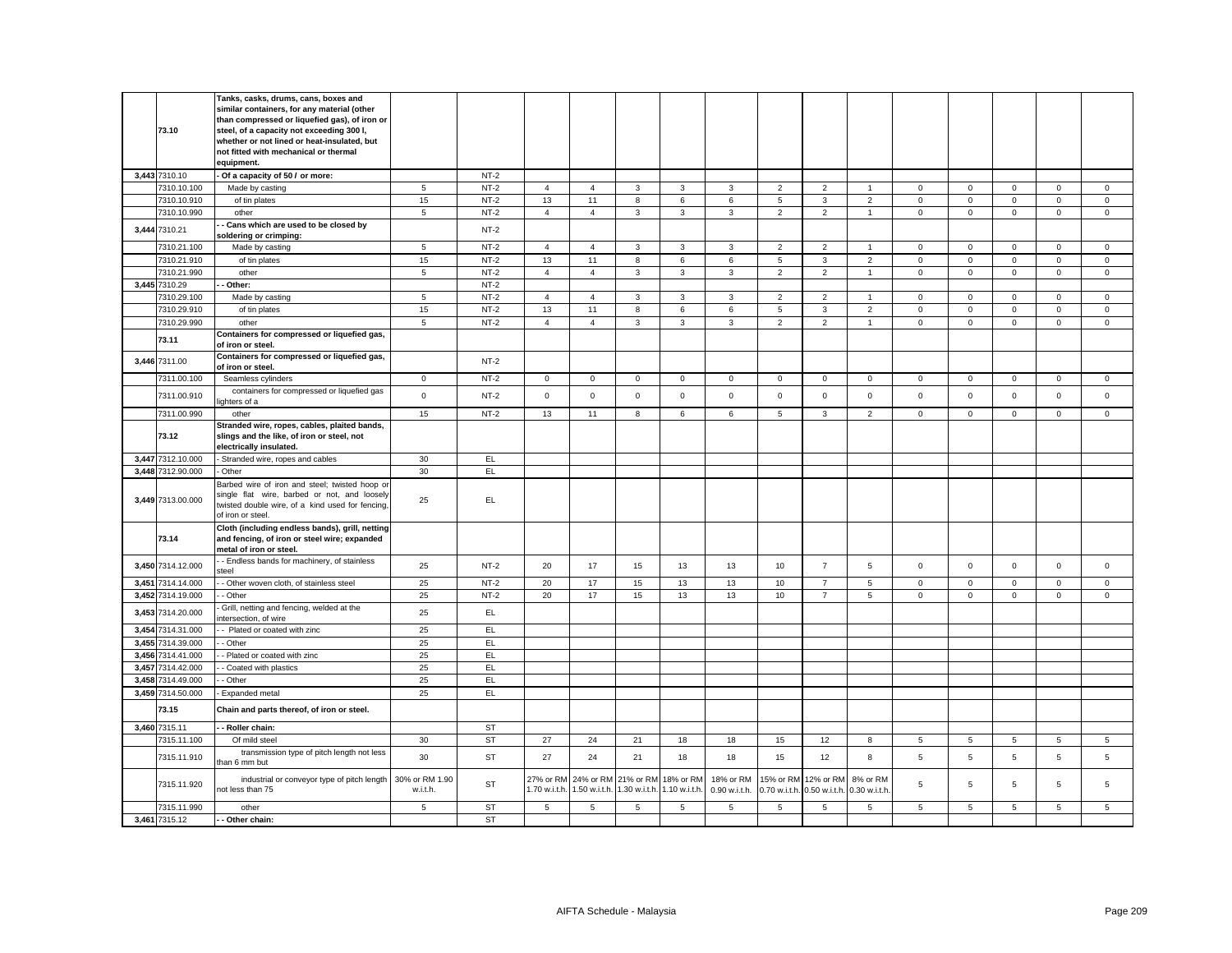| 7315.12.100       | Of mild steel                                                                                                                                                                                                                                   | 30                         | <b>ST</b> | 27                         | 24                                                | 21              | 18                         | 18                         | 15                         | 12                         | 8                         | 5                   | 5                   | 5                   | 5                   | 5                   |
|-------------------|-------------------------------------------------------------------------------------------------------------------------------------------------------------------------------------------------------------------------------------------------|----------------------------|-----------|----------------------------|---------------------------------------------------|-----------------|----------------------------|----------------------------|----------------------------|----------------------------|---------------------------|---------------------|---------------------|---------------------|---------------------|---------------------|
|                   |                                                                                                                                                                                                                                                 |                            |           |                            |                                                   |                 |                            |                            |                            |                            |                           |                     |                     |                     |                     |                     |
| 7315.12.900       | Other                                                                                                                                                                                                                                           | 5                          | <b>ST</b> | 5                          | 5                                                 | 5               | $5\overline{5}$            | $\overline{5}$             | $\overline{5}$             | 5                          | 5                         | $5\overline{5}$     | 5                   | 5                   | 5                   | $\overline{5}$      |
| 3,462 7315.19     | Parts:                                                                                                                                                                                                                                          |                            | <b>ST</b> |                            |                                                   |                 |                            |                            |                            |                            |                           |                     |                     |                     |                     |                     |
| 7315.19.100       | For goods of subheading 7315.11 100 and<br>7315.12 100                                                                                                                                                                                          | 30                         | ST        | 27                         | 24                                                | 21              | 18                         | 18                         | 15                         | 12                         | 8                         | 5                   | 5                   | 5                   | 5                   | $\overline{5}$      |
| 7315.19.200       | For goods of subheading 7315.11 910                                                                                                                                                                                                             | 30                         | ST        | 27                         | 24                                                | 21              | 18                         | 18                         | 15                         | 12                         | 8                         | $5\overline{5}$     | 5                   | 5                   | 5                   | 5                   |
| 7315.19.300       | For goods of subheading 7315.11 920                                                                                                                                                                                                             | 30% or RM 1.90<br>w.i.t.h. | <b>ST</b> | 27% or RM<br>1.70 w.i.t.h. | 24% or RM 21% or RM<br>1.50 w.i.t.h. 1.30 w.i.t.h |                 | 18% or RM<br>1.10 w.i.t.h. | 18% or RM<br>0.90 w.i.t.h. | 15% or RM<br>0.70 w.i.t.h. | 12% or RM<br>0.50 w.i.t.h. | 8% or RM<br>0.30 w.i.t.h. | 5                   | 5                   | 5                   | 5                   | 5                   |
| 7315.19.900       | Other                                                                                                                                                                                                                                           | 5                          | ST        | 5                          | 5                                                 | 5               | $5\overline{5}$            | 5                          | 5                          | 5                          | 5                         | 5                   | 5                   | 5                   | 5                   | 5                   |
| 3,463 7315.20     | Skid chain:                                                                                                                                                                                                                                     |                            | ST        |                            |                                                   |                 |                            |                            |                            |                            |                           |                     |                     |                     |                     |                     |
| 7315.20.100       | Of mild steel                                                                                                                                                                                                                                   | 30                         | <b>ST</b> | 27                         | 24                                                | 21              | 18                         | 18                         | 15                         | 12                         | 8                         | 5                   | 5                   | 5                   | 5                   | 5                   |
| 7315.20.900       | Other                                                                                                                                                                                                                                           | $\,$ 5 $\,$                | <b>ST</b> | 5                          | 5                                                 | 5               | 5                          | 5                          | 5                          | 5                          | $5\phantom{.0}$           | 5                   | 5                   | 5                   | 5                   | $\mathbf 5$         |
| 3,464 7315.81     | - Stud-link:                                                                                                                                                                                                                                    |                            | ST        |                            |                                                   |                 |                            |                            |                            |                            |                           |                     |                     |                     |                     |                     |
| 7315.81.100       | Mild steel link chain                                                                                                                                                                                                                           | 30                         | <b>ST</b> | 27                         | 24                                                | 21              | 18                         | 18                         | 15                         | 12                         | 8                         | 5                   | 5                   | 5                   | 5                   | 5                   |
| 7315.81.900       | Other                                                                                                                                                                                                                                           | $\,$ 5 $\,$                | <b>ST</b> | 5                          | 5                                                 | 5               | 5                          | 5                          | 5                          | 5                          | 5                         | 5                   | 5                   | 5                   | 5                   | $\mathbf 5$         |
| 3,465 7315.82     | Other, welded link:                                                                                                                                                                                                                             |                            | ST        |                            |                                                   |                 |                            |                            |                            |                            |                           |                     |                     |                     |                     |                     |
| 7315.82.100       | Mild steel link chain                                                                                                                                                                                                                           | 30                         | <b>ST</b> | 27                         | 24                                                | 21              | 18                         | 18                         | 15                         | 12                         | 8                         | 5                   | 5                   | 5                   | 5                   | 5                   |
| 7315.82.900       |                                                                                                                                                                                                                                                 |                            | <b>ST</b> | 5                          | 5                                                 | 5               | 5                          | 5                          | 5                          | 5                          | $5\phantom{.0}$           | 5                   | 5                   | 5                   | 5                   | 5                   |
| 3,466 7315.89     | Other                                                                                                                                                                                                                                           | 5                          | <b>ST</b> |                            |                                                   |                 |                            |                            |                            |                            |                           |                     |                     |                     |                     |                     |
|                   | Other:                                                                                                                                                                                                                                          |                            |           |                            |                                                   |                 |                            |                            |                            |                            |                           |                     |                     |                     |                     |                     |
| 7315.89.100       | Of mild steel                                                                                                                                                                                                                                   | 30                         | <b>ST</b> | 27                         | 24                                                | 21              | 18                         | 18                         | 15                         | 12                         | 8                         | 5                   | 5                   | 5                   | 5                   | 5                   |
| 7315.89.900       | Other                                                                                                                                                                                                                                           | $\,$ 5 $\,$                | <b>ST</b> | 5                          | 5                                                 | 5               | 5                          | 5                          | 5                          | 5                          | 5                         | $\overline{5}$      | 5                   | 5                   | 5                   | $\mathbf 5$         |
| 3,467 7315.90     | Other parts:                                                                                                                                                                                                                                    |                            | ST        |                            |                                                   |                 |                            |                            |                            |                            |                           |                     |                     |                     |                     |                     |
| 7315.90.100       | Of mild steel                                                                                                                                                                                                                                   | 30                         | <b>ST</b> | 27                         | 24                                                | 21              | 18                         | 18                         | 15                         | 12                         | 8                         | 5                   | 5                   | 5                   | 5                   | 5                   |
| 7315.90.900       | Other                                                                                                                                                                                                                                           | 5                          | <b>ST</b> | 5                          | 5                                                 | 5               | 5                          | 5                          | 5                          | 5                          | 5                         | 5                   | 5                   | 5                   | 5                   | 5                   |
| 3,468 7316.00.000 | Anchors, grapnels and parts thereof, of iron or<br>steel.                                                                                                                                                                                       | 5                          | $NT-1$    | $\overline{4}$             | 3                                                 | $\overline{2}$  | $\mathbf 0$                | $\mathbf 0$                | $\mathbf 0$                | $\mathbf{O}$               | $\mathbf{0}$              | $\mathbf 0$         | $\mathbf 0$         | $\mathbf 0$         | $\mathbf 0$         | $\mathbf 0$         |
| 73.17             | Nails, tacks, drawing pins, corrugated nails,<br>staples (other than those of heading 83.05)<br>and similar articles, of iron or steel, whether<br>or not with heads of other material, but<br>excluding such articles with heads of<br>copper. |                            |           |                            |                                                   |                 |                            |                            |                            |                            |                           |                     |                     |                     |                     |                     |
| 3,469 7317.00     | Nails, tacks, drawing pins, corrugated nails,<br>staples (other than those of heading 83.05)<br>and similar articles, of iron or steel, whether<br>or not with heads of other material, but<br>excluding such articles with heads of<br>copper. |                            | ST        |                            |                                                   |                 |                            |                            |                            |                            |                           |                     |                     |                     |                     |                     |
| 7317.00.100       | Wire nails and staples                                                                                                                                                                                                                          | 25                         | <b>ST</b> | 20                         | 18                                                | 16              | 14                         | 14                         | 12                         | 10                         | $\overline{7}$            | 5                   | 5                   | 5                   | 5                   | 5                   |
| 7317.00.900       | Other                                                                                                                                                                                                                                           | 25                         | <b>ST</b> | 20                         | 18                                                | 16              | 14                         | 14                         | 12                         | 10                         | $\overline{7}$            | 5                   | 5                   | 5                   | 5                   | 5                   |
| 73.18             | Screws, bolts, nuts, coach screws, screw<br>hooks, rivets, cotters, cotter-pins, washers<br>(including spring washers) and similar<br>articles, of iron or steel.                                                                               |                            |           |                            |                                                   |                 |                            |                            |                            |                            |                           |                     |                     |                     |                     |                     |
| 3,470 7318.11.000 | - Coach screws                                                                                                                                                                                                                                  | 30                         | <b>ST</b> | 27                         | 24                                                | 21              | 18                         | 18                         | 15                         | 12                         | 8                         | 5                   | 5                   | 5                   | 5                   | 5                   |
| 3,471 7318.12.000 | - Other wood screws                                                                                                                                                                                                                             | 30                         | <b>ST</b> | 27                         | 24                                                | 21              | 18                         | 18                         | 15                         | 12                         | 8                         | $5\phantom{.0}$     | 5                   | 5                   | $\overline{5}$      | $\,$ 5 $\,$         |
| 3,472 7318.13.000 | - Screw hooks and screw rings                                                                                                                                                                                                                   | 30                         | <b>ST</b> | 27                         | 24                                                | 21              | 18                         | 18                         | 15                         | 12                         | 8                         | 5                   | 5                   | 5                   | 5                   | 5                   |
| 3,473 7318.14.000 | - Self-tapping screws                                                                                                                                                                                                                           | 30                         | ST        | 27                         | 24                                                | 21              | 18                         | 18                         | 15                         | 12                         | 8                         | 5                   | 5                   | 5                   | 5                   | 5                   |
| 3,474 7318.15.000 | - Other screws and bolts, whether or not with<br>heir nuts or                                                                                                                                                                                   | 30                         | ST        | 27                         | 24                                                | 21              | 18                         | 18                         | 15                         | 12                         | 8                         | 5                   | 5                   | 5                   | 5                   | 5                   |
| 3,475 7318.16.000 | - Nuts                                                                                                                                                                                                                                          | 30                         | <b>ST</b> | 27                         | 24                                                | 21              | 18                         | 18                         | 15                         | 12                         | 8                         | 5                   | 5                   | 5                   | 5                   | 5                   |
| 3,476 7318.19.000 | - Other                                                                                                                                                                                                                                         | $\,$ 5 $\,$                | <b>ST</b> | 4.5                        | 4.5                                               | 4.5             | 4.5                        | 4.5                        | 4.5                        | 4.5                        | 4.5                       | $\overline{4}$      | $\overline{4}$      | $\overline{4}$      | $\overline{4}$      | $\overline{4}$      |
| 3,477 7318.21.000 | - Spring washers and other lock washers                                                                                                                                                                                                         | 30                         | <b>ST</b> | 27                         | 24                                                | 21              | 18                         | 18                         | 15                         | 12                         | 8                         | 5                   | 5                   | 5                   | 5                   | 5                   |
| 3,478 7318.22.000 |                                                                                                                                                                                                                                                 | 30                         | <b>ST</b> | 27                         | 24                                                | 21              |                            | 18                         | 15                         | 12                         |                           |                     |                     |                     |                     |                     |
| 3,479 7318.23.000 | - Other washers                                                                                                                                                                                                                                 | $\,$ 5 $\,$                | <b>ST</b> | 4.5                        | 4.5                                               | 4.5             | 18<br>4.5                  | 4.5                        | 4.5                        | 4.5                        | 8<br>4.5                  | 5<br>$\overline{4}$ | 5<br>$\overline{4}$ | 5<br>$\overline{4}$ | 5<br>$\overline{4}$ | 5<br>$\overline{4}$ |
|                   | - Rivets                                                                                                                                                                                                                                        | 5                          | ST        | 5                          | 5                                                 | $5\overline{5}$ | 5                          | 5                          | 5                          | 5                          | 5                         | $5^{\circ}$         | 5                   | 5                   | 5                   | 5                   |
| 3,480 7318.24.000 | - Cotters and cotter-pins                                                                                                                                                                                                                       | 5                          | <b>ST</b> |                            |                                                   |                 |                            | 5                          |                            |                            |                           |                     |                     |                     |                     | 5                   |
| 3,481 7318.29.000 | - Other                                                                                                                                                                                                                                         |                            |           | 5                          | 5                                                 | 5               | 5                          |                            | 5                          | 5                          | 5                         | 5                   | 5                   | 5                   | 5                   |                     |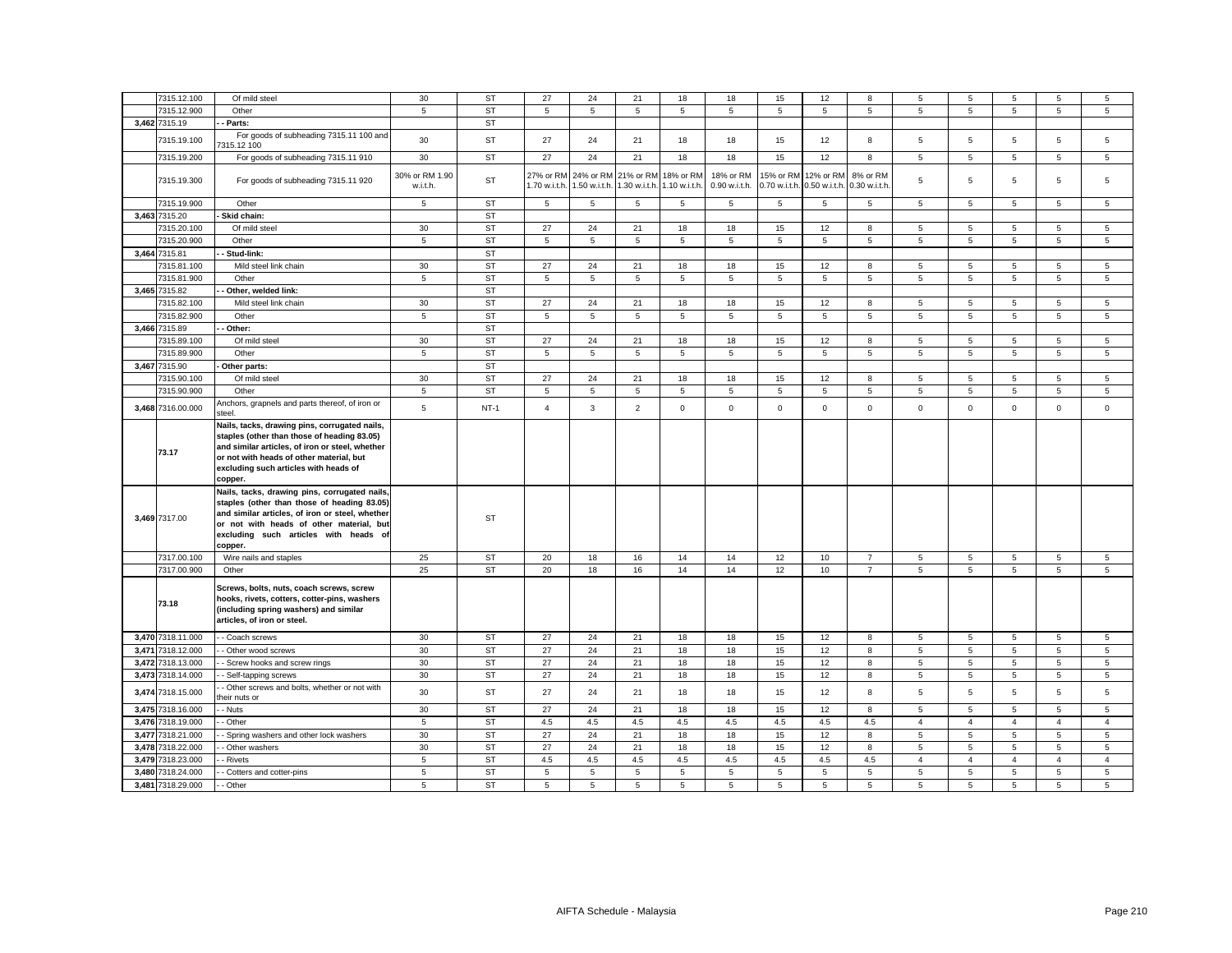|       | 73.19                      | Sewing needles, knitting needles, bodkins,<br>crochet hooks, embroidery stilettos and<br>similar articles, for use in the hand, of iron or<br>steel; safety pins and other pins of iron or<br>steel, not elsewhere specified or included.                                                                                                  |                |           |                |                |                |                |                         |                |                     |                 |              |             |                     |              |             |
|-------|----------------------------|--------------------------------------------------------------------------------------------------------------------------------------------------------------------------------------------------------------------------------------------------------------------------------------------------------------------------------------------|----------------|-----------|----------------|----------------|----------------|----------------|-------------------------|----------------|---------------------|-----------------|--------------|-------------|---------------------|--------------|-------------|
|       | 3,482 7319.20.000          | - Safety pins                                                                                                                                                                                                                                                                                                                              | $\sqrt{5}$     | $NT-1$    | $\overline{4}$ | $\mathbf{3}$   | $\overline{2}$ | $\mathsf 0$    | $\mathsf 0$             | $\mathsf 0$    | $\mathsf{O}\xspace$ | $\mathsf 0$     | $\mathsf 0$  | $\mathsf 0$ | $\mathsf 0$         | $\mathsf 0$  | $\mathsf 0$ |
|       | 3,483 7319.30.000          | Other pins                                                                                                                                                                                                                                                                                                                                 | 5              | $NT-1$    | $\overline{4}$ | 3              | $\mathbf 2$    | $\mathbf 0$    | $\mathbf 0$             | $\mathbf 0$    | $\mathbf 0$         | $\mathsf 0$     | $\mathsf 0$  | $\mathsf 0$ | $\mathsf{O}\xspace$ | $\mathsf 0$  | $\mathsf 0$ |
|       | 3,484 7319.90.000          | Other                                                                                                                                                                                                                                                                                                                                      | $\overline{5}$ | $NT-1$    | $\overline{4}$ | $\mathbf{3}$   | $\overline{2}$ | $\mathsf 0$    | $\mathsf 0$             | $\mathsf 0$    | $\mathbf 0$         | $\mathsf 0$     | $\mathsf 0$  | $\mathbf 0$ | $\mathsf 0$         | $\mathsf 0$  | $\mathsf 0$ |
|       | 73.20                      | Springs and leaves for springs, of iron or<br>steel.                                                                                                                                                                                                                                                                                       |                |           |                |                |                |                |                         |                |                     |                 |              |             |                     |              |             |
|       | 3,485 7320.10.000          | Leaf-springs and leaves therefor                                                                                                                                                                                                                                                                                                           | 30             | <b>ST</b> | 27             | $24\,$         | 21             | 18             | 18                      | 15             | 12                  | 8               | 5            | 5           | 5                   | $\,$ 5 $\,$  | $\sqrt{5}$  |
|       | 3,486 7320.20.000          | Helical springs                                                                                                                                                                                                                                                                                                                            | $\sqrt{5}$     | <b>ST</b> | 5              | 5              | $\,$ 5 $\,$    | 5              | 5                       | 5              | 5                   | 5               | 5            | 5           | 5                   | 5            | 5           |
| 3,487 | 7320.90.000                | Other                                                                                                                                                                                                                                                                                                                                      | $\sqrt{5}$     | <b>ST</b> | 5              | $\overline{5}$ | $\overline{5}$ | $\overline{5}$ | $\overline{\mathbf{5}}$ | 5              | 5                   | 5               | 5            | 5           | 5                   | 5            | $\,$ 5 $\,$ |
|       | 73.21                      | Stoves, ranges, grates, cookers (including<br>those with subsidiary boilers for central<br>heating), barbecues, braziers, gas-rings,<br>plate warmers and similar non-electric<br>domestic appliances, and parts thereof, of<br>iron or steel.                                                                                             |                |           |                |                |                |                |                         |                |                     |                 |              |             |                     |              |             |
|       | 3,488 7321.11              | - For gas fuel or for both gas and other<br>fuels:                                                                                                                                                                                                                                                                                         |                | $NT-2$    |                |                |                |                |                         |                |                     |                 |              |             |                     |              |             |
|       | 7321.11.100                | For gas fuel                                                                                                                                                                                                                                                                                                                               | 30             | $NT-2$    | 25             | 20             | 15             | 13             | 13                      | 11             | 8                   | 5               | $\mathbf 0$  | $\mathbf 0$ | $\mathbf{0}$        | $\mathbf{0}$ | $\mathbf 0$ |
|       | 7321.11.900                | Other                                                                                                                                                                                                                                                                                                                                      | 30             | $NT-2$    | 25             | 20             | 15             | 13             | 13                      | 11             | 8                   | $\sqrt{5}$      | $\mathbf 0$  | $\mathbf 0$ | $\mathbf 0$         | $\mathbf 0$  | $\mathsf 0$ |
|       | 3,489 7321.12.000          | - For liquid fuel                                                                                                                                                                                                                                                                                                                          | 30             | $NT-2$    | 25             | 20             | 15             | 13             | 13                      | 11             | 8                   | 5               | $\mathbf 0$  | $\mathsf 0$ | $\mathsf 0$         | $\mathsf 0$  | $\mathsf 0$ |
|       | 3,490 7321.19.000          | - Other, including appliances for solid fuel                                                                                                                                                                                                                                                                                               | 30             | $NT-2$    | 25             | 20             | 15             | 13             | 13                      | 11             | 8                   | 5               | $\mathbf 0$  | $\mathsf 0$ | $\mathbf 0$         | $\mathbf 0$  | $\mathsf 0$ |
|       | 3,491 7321.81              | - For gas fuel or both gas and other fuels:                                                                                                                                                                                                                                                                                                |                | $NT-2$    |                |                |                |                |                         |                |                     |                 |              |             |                     |              |             |
|       | 7321.81.110                | bunsen burners                                                                                                                                                                                                                                                                                                                             | 20             | $NT-2$    | 17.5           | 15             | 12             | 10             | 10                      | $\overline{7}$ | 5                   | $\mathbf{3}$    | $\mathbf 0$  | $\mathsf 0$ | $\mathsf 0$         | $\mathsf 0$  | $\mathsf 0$ |
|       | 7321.81.190                | other                                                                                                                                                                                                                                                                                                                                      | 30             | $NT-2$    | 25             | 20             | 15             | 13             | 13                      | 11             | 8                   | 5               | $\mathbf{0}$ | $\mathbf 0$ | $\mathbf 0$         | $\mathbf 0$  | $\mathsf 0$ |
|       | 7321.81.900                | Other                                                                                                                                                                                                                                                                                                                                      | 30             | $NT-2$    | 25             | 20             | 15             | 13             | 13                      | 11             | 8                   | 5               | $\mathbf 0$  | $\mathsf 0$ | $\mathbf 0$         | $\mathbf 0$  | $\mathsf 0$ |
|       | 3,492 7321.82.000          | - For liquid fuel                                                                                                                                                                                                                                                                                                                          | 30             | $NT-2$    | 25             | 20             | 15             | 13             | 13                      | 11             | $\bf8$              | $\overline{5}$  | $\mathsf 0$  | $\mathsf 0$ | $\mathsf 0$         | $\mathsf 0$  | $\mathsf 0$ |
| 3,493 | 7321.89.000                | Other, including appliances for solid fuel                                                                                                                                                                                                                                                                                                 | 30             | $NT-2$    | 25             | 20             | 15             | 13             | 13                      | 11             | 8                   | 5               | $\mathbf 0$  | $\mathsf 0$ | $\mathsf 0$         | $\mathsf 0$  | $\mathsf 0$ |
| 3,494 | 7321.90                    | Parts:                                                                                                                                                                                                                                                                                                                                     |                | $NT-2$    |                |                |                |                |                         |                |                     |                 |              |             |                     |              |             |
|       | 7321.90.100                | Burners of kerosene stoves                                                                                                                                                                                                                                                                                                                 | 5              | $NT-2$    | $\overline{4}$ | $\overline{4}$ | 3              | 3              | 3                       | $\overline{c}$ | $\overline{2}$      | $\mathbf{1}$    | $\mathsf 0$  | $\mathsf 0$ | $\mathbf 0$         | $\mathsf 0$  | $\mathsf 0$ |
|       | 7321.90.200                | Pressed parts, whether enamelled or not, for<br>rticles of                                                                                                                                                                                                                                                                                 | 30             | $NT-2$    | 25             | 20             | 15             | 13             | 13                      | 11             | 8                   | $5\phantom{.0}$ | $\mathsf 0$  | $\mathsf 0$ | $\mathsf 0$         | $\mathsf 0$  | $\mathsf 0$ |
|       | 7321.90.300                | Burner for subheading 7321.11 100                                                                                                                                                                                                                                                                                                          | 30             | $NT-2$    | 25             | 20             | 15             | 13             | 13                      | 11             | 8                   | 5               | $\mathbf 0$  | $\mathbf 0$ | $\mathbf 0$         | $\mathbf 0$  | $\mathsf 0$ |
|       | 7321.90.900                | Other                                                                                                                                                                                                                                                                                                                                      | $\overline{5}$ | $NT-2$    | $\overline{4}$ | $\overline{4}$ | $\mathbf{3}$   | $\mathbf{3}$   | 3                       | $\overline{2}$ | $\overline{2}$      | $\overline{1}$  | $\mathsf 0$  | $\mathsf 0$ | $\mathsf 0$         | $\mathsf 0$  | $\mathbf 0$ |
|       | 73.22                      | Radiators for central heating, not electrically<br>heated, and parts thereof, of iron or steel; air<br>heaters and hot air distributors (including<br>distributors which can also distribute fresh<br>or conditioned air), not electrically heated,<br>incorporating a motor-driven fan or blower,<br>and parts thereof, of iron or steel. |                |           |                |                |                |                |                         |                |                     |                 |              |             |                     |              |             |
|       | 3,495 7322.11.000          | - Of cast iron                                                                                                                                                                                                                                                                                                                             | $\mathbf 0$    | $NT-1$    | $\mathbf 0$    | $\mathsf 0$    | $\mathsf 0$    | $\mathbf 0$    | $\mathbf 0$             | $\mathsf 0$    | $\mathbf 0$         | $\overline{0}$  | $\mathbf 0$  | $\mathsf 0$ | $\mathbf 0$         | $\mathbf 0$  | $\mathbf 0$ |
|       | 3,496 7322.19.000          | - Other                                                                                                                                                                                                                                                                                                                                    | $\mathsf 0$    | $NT-1$    | $\mathbf 0$    | $\mathsf 0$    | $\mathsf 0$    | $\mathsf 0$    | $\mathsf 0$             | $\mathsf 0$    | $\mathsf 0$         | $\mathbf 0$     | $\mathsf 0$  | $\mathsf 0$ | $\mathsf 0$         | $\mathsf 0$  | $\mathsf 0$ |
|       | 3,497 7322.90.000<br>73.23 | Other<br>Table, kitchen or other household articles<br>and parts thereof, of iron or steel; iron or<br>steel wool; pot scourers and scouring or<br>polishing pads, gloves and the like, of iron or<br>steel.                                                                                                                               | $\mathbf{0}$   | $NT-1$    | 0              | $\mathbf{0}$   | $\mathbf 0$    | $\mathbf 0$    | 0                       | $\mathbf 0$    | $\mathbf{0}$        | $\overline{0}$  | $\mathbf 0$  | 0           | $\mathbf 0$         | $\mathbf 0$  | $\mathbf 0$ |
|       | 3,498 7323.10.000          | Iron or steel wool; pot scourers and scouring<br>or polishing pads,                                                                                                                                                                                                                                                                        | 10             | $NT-1$    | 7.5            | 5              | 5              | 2.5            | $\mathbf 0$             | $\mathsf 0$    | $\mathbf 0$         | $\mathbf 0$     | $\mathbf 0$  | $\mathsf 0$ | $\mathsf 0$         | $\mathbf 0$  | $\mathsf 0$ |
|       | 3,499 7323.91              | Of cast iron, not enamelled:                                                                                                                                                                                                                                                                                                               |                | $NT-2$    |                |                |                |                |                         |                |                     |                 |              |             |                     |              |             |
|       | 7323.91.100                | Ash trays                                                                                                                                                                                                                                                                                                                                  | 25             | $NT-2$    | 20             | 17             | 15             | 13             | 13                      | 10             | $\overline{7}$      | 5               | $\mathsf 0$  | $\mathsf 0$ | $\mathsf 0$         | $\mathbf 0$  | $\mathsf 0$ |
|       | 7323.91.900                | Other                                                                                                                                                                                                                                                                                                                                      | 15             | $NT-2$    | 13             | 11             | $\bf8$         | 6              | 6                       | $\,$ 5 $\,$    | $\mathbf 3$         | $\overline{2}$  | $\mathbf 0$  | $\mathsf 0$ | $\mathsf 0$         | $\mathsf 0$  | $\mathbf 0$ |
|       | 3,500 7323.92.000          | Of cast iron, enamelled                                                                                                                                                                                                                                                                                                                    | 30             | $NT-2$    | 25             | 20             | 15             | 13             | 13                      | 11             | 8                   | 5               | $\mathsf 0$  | $\mathsf 0$ | $\mathsf 0$         | $\mathsf 0$  | $\mathsf 0$ |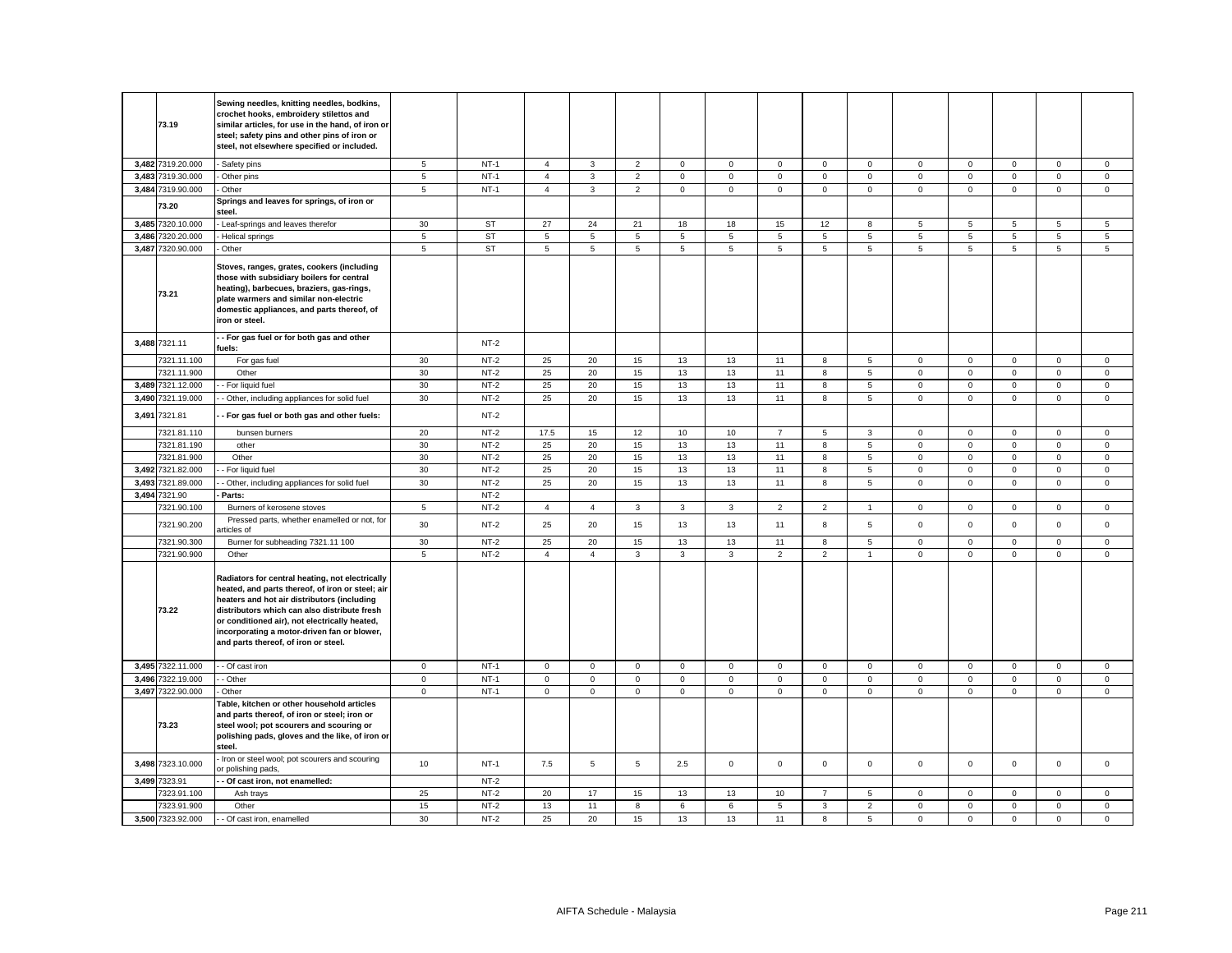| 3,501 7323.93     | Of stainless steel:                                    |                | $NT-2$ |                     |                |                |                |                |                |                |                |              |              |              |                     |                |
|-------------------|--------------------------------------------------------|----------------|--------|---------------------|----------------|----------------|----------------|----------------|----------------|----------------|----------------|--------------|--------------|--------------|---------------------|----------------|
| 7323.93.100       | Ash trays                                              | 25             | $NT-2$ | 20                  | 17             | 15             | 13             | 13             | 10             | $\overline{7}$ | 5              | $\mathbf 0$  | $\mathsf 0$  | $\mathsf 0$  | $\mathbf 0$         | $\mathsf 0$    |
| 7323.93.900       | Other                                                  | 15             | $NT-2$ | 13                  | 11             | 8              | 6              | 6              | 5              | 3              | $\overline{2}$ | $\mathbf{0}$ | $\mathsf 0$  | $\mathsf 0$  | $\mathbf 0$         | $\mathsf 0$    |
|                   | Of iron (other than cast iron) or steel,               |                |        |                     |                |                |                |                |                |                |                |              |              |              |                     |                |
| 3,502 7323.94.000 | nameled                                                | 30             | $NT-2$ | 25                  | 20             | 15             | 13             | 13             | 11             | 8              | $\mathbf 5$    | $\mathsf 0$  | $\mathbf 0$  | $\mathsf 0$  | $\mathsf 0$         | $\mathsf 0$    |
| 3,503 7323.99     | Other:                                                 |                | $NT-2$ |                     |                |                |                |                |                |                |                |              |              |              |                     |                |
| 7323.99.100       | Ash trays                                              | 25             | $NT-2$ | 20                  | 17             | 15             | 13             | 13             | 10             | $\overline{7}$ | 5              | $\mathsf 0$  | $\mathbf 0$  | $\mathbf 0$  | 0                   | $\mathbf 0$    |
| 7323.99.900       | Other                                                  | 15             | $NT-2$ | 13                  | 11             | 8              | 6              | 6              | $\overline{5}$ | $\mathbf{3}$   | $\overline{2}$ | $\mathsf 0$  | $\mathsf 0$  | $\mathsf 0$  | $\mathsf 0$         | $\overline{0}$ |
| 73.24             | Sanitary ware and parts thereof, of iron or<br>steel.  |                |        |                     |                |                |                |                |                |                |                |              |              |              |                     |                |
| 3,504 7324.10     | Sinks and wash basins, of stainless steel:             |                | $NT-2$ |                     |                |                |                |                |                |                |                |              |              |              |                     |                |
| 7324.10.100       | Kitchen sinks                                          | 25             | $NT-2$ | 20                  | 17             | 15             | 13             | 13             | 10             | $\overline{7}$ | $\sqrt{5}$     | $\mathbf 0$  | $\mathbf 0$  | $\mathbf 0$  | $\mathsf 0$         | $\mathsf 0$    |
| 7324.10.900       | Other                                                  | 5              | $NT-2$ | $\overline{4}$      | $\overline{4}$ | $\mathbf{3}$   | $_{3}$         | $\mathbf{3}$   | $\overline{2}$ | $\overline{2}$ | $\overline{1}$ | $\mathsf 0$  | $\mathsf 0$  | $\mathsf 0$  | $\mathsf 0$         | $\mathsf 0$    |
| 3,505 7324.21     | - Of cast iron, whether or not enamelled:              |                | $NT-2$ |                     |                |                |                |                |                |                |                |              |              |              |                     |                |
| 7324.21.100       | Long baths                                             | 25             | $NT-2$ | 20                  | 17             | 15             | 13             | 13             | 10             | $\overline{7}$ | 5              | $\mathbf 0$  | $\mathbf 0$  | $\mathbf 0$  | $\mathbf{0}$        | $\mathbf 0$    |
| 7324.21.900       | Other                                                  | 5              | $NT-2$ | $\overline{4}$      | $\overline{4}$ | 3              | $\mathbf{3}$   | $\mathsf 0$    | $\overline{2}$ | $\overline{2}$ | $\overline{1}$ | $\mathbf{0}$ | $\mathsf 0$  | $\mathsf 0$  | $\mathsf 0$         | $\mathsf 0$    |
| 3,506 7324.29     | Other:                                                 |                | $NT-2$ |                     |                |                |                |                |                |                |                |              |              |              |                     |                |
| 7324.29.100       | Long baths                                             | 25             | $NT-2$ | 20                  | 17             | 15             | 13             | 13             | 10             | $\overline{7}$ | 5              | $\mathbf{0}$ | $\mathbf 0$  | $\mathbf{0}$ | $\mathbf{0}$        | $\mathbf 0$    |
| 7324.29.900       | Other                                                  | 5              | $NT-2$ | $\overline{4}$      | $\overline{4}$ | $\mathbf{3}$   | $\mathbf{3}$   | 3              | $\overline{2}$ | $\overline{2}$ | $\overline{1}$ | $\mathbf{0}$ | $\mathsf 0$  | $\mathbf 0$  | $\mathbf 0$         | $\mathsf 0$    |
| 3,507 7324.90     | Other, including parts:                                |                | $NT-2$ |                     |                |                |                |                |                |                |                |              |              |              |                     |                |
| 7324.90.100       | Flushing cistern equipped with mechanism               | $\mathbf 0$    | $NT-2$ | $\mathbf{0}$        | $\mathbf 0$    | $\mathbf 0$    | $\mathbf 0$    | $\mathbf 0$    | $\mathbf 0$    | $\mathbf 0$    | $\mathbf 0$    | $\mathbf 0$  | $\mathbf 0$  | $\mathbf 0$  | $\mathbf 0$         | $\mathbf 0$    |
| 7324.90.200       | Kitchen sinks                                          | 25             | $NT-2$ | 20                  | 17             | 15             | 13             | 13             | 10             | $\overline{7}$ | 5              | $\mathbf 0$  | $\mathbf 0$  | $^{\circ}$   | $\mathbf 0$         | $\mathbf 0$    |
| 7324.90.810       | bed pans and urinals                                   | $\mathsf 0$    | $NT-2$ | $\mathbf 0$         | $\mathsf 0$    | $\mathsf 0$    | $\mathbf 0$    | $\mathsf 0$    | $\mathsf 0$    | $\mathsf 0$    | $\mathsf 0$    | $\mathsf 0$  | $\mathsf 0$  | $\mathsf 0$  | $\mathsf 0$         | $\mathsf 0$    |
| 7324.90.890       | other                                                  | 5              | $NT-2$ | $\overline{4}$      | $\overline{4}$ | 3              | $\mathbf{3}$   | 3              | $\overline{2}$ | $\overline{2}$ | $\overline{1}$ | $\mathsf 0$  | $\mathsf 0$  | $\mathsf 0$  | $\mathsf 0$         | $\mathsf 0$    |
|                   |                                                        |                |        |                     |                |                |                |                |                |                |                |              |              |              |                     |                |
| 7324.90.910       | for subheading 7324.90 100                             | $\overline{0}$ | $NT-2$ | $\mathsf 0$         | $\mathbf 0$    | $\mathbf 0$    | $\mathbf 0$    | $\mathbf 0$    | $\mathsf 0$    | $\mathbf 0$    | $\mathbf 0$    | $\mathbf 0$  | $\mathsf 0$  | $\mathsf 0$  | $\mathsf 0$         | $\mathsf 0$    |
| 7324.90.920       | for subheading 7324.10 100 and 7324.90<br>200          | 25             | $NT-2$ | 20                  | 17             | 15             | 13             | 13             | 10             | $\overline{7}$ | 5              | $\mathbf 0$  | $\mathsf 0$  | $\mathbf 0$  | $\mathsf 0$         | $\mathsf 0$    |
| 7324.90.930       | for subheading 7324.21 100 and 7324 29<br>100          | 25             | $NT-2$ | 20                  | 17             | 15             | 13             | 13             | 10             | $\overline{7}$ | $\overline{5}$ | $\mathsf 0$  | $\mathsf 0$  | $\mathsf 0$  | $\mathsf 0$         | $\mathsf 0$    |
| 7324.90.990       | other                                                  | 5              | $NT-2$ | 4                   | $\overline{4}$ | 3              | 3              | 3              | 2              | 2              | $\mathbf{1}$   | 0            | 0            | 0            | 0                   | $\mathbf 0$    |
| 73.25             | Other cast articles of iron or steel.                  |                |        |                     |                |                |                |                |                |                |                |              |              |              |                     |                |
| 3,508 7325.10     | Of non-malleable cast iron:                            |                | $NT-2$ |                     |                |                |                |                |                |                |                |              |              |              |                     |                |
| 7325.10.100       | Manhole covers, gratings and frames<br>hereof:         | 15             | $NT-2$ | 13                  | 11             | 8              | 6              | 6              | 5              | 3              | $\overline{2}$ | $\mathbf 0$  | $\mathsf 0$  | $\mathsf 0$  | $\mathsf 0$         | $\mathsf 0$    |
| 7325.10.900       | Other                                                  | $\,$ 5 $\,$    | $NT-2$ | $\overline{4}$      | $\overline{4}$ | 3              | 3              | 3              | $\overline{2}$ | $\overline{2}$ | -1             | $\mathbf 0$  | $\mathbf 0$  | $\mathbf 0$  | $\mathbf 0$         | $\mathsf 0$    |
| 3,509 7325.91.000 | Grinding balls and similar articles for mills          | 5              | $NT-1$ | $\overline{4}$      | $\mathbf{3}$   | $\overline{2}$ | $\mathsf 0$    | $\mathsf 0$    | $\mathsf 0$    | $\mathsf 0$    | $\mathsf 0$    | $\mathbf 0$  | $\mathsf 0$  | $\mathsf 0$  | $\mathsf 0$         | $\mathsf 0$    |
| 3,510 7325.99     | Other:                                                 |                | $NT-2$ |                     |                |                |                |                |                |                |                |              |              |              |                     |                |
| 7325.99.100       | Manhole covers, gratings and frames<br>hereof:         | 15             | $NT-2$ | 13                  | 11             | 8              | 6              | 6              | 5              | 3              | $\overline{2}$ | $\mathbf 0$  | $\mathsf 0$  | $\mathbf 0$  | $\mathsf 0$         | $\mathsf 0$    |
| 7325.99.900       | Other                                                  | $\overline{5}$ | $NT-2$ | $\overline{4}$      | $\overline{4}$ | $\mathbf{3}$   | $\mathbf{3}$   | $\mathbf{3}$   | $\overline{2}$ | $\overline{2}$ | $\overline{1}$ | $\mathsf 0$  | $\mathbf 0$  | $\mathbf 0$  | $\mathbf 0$         | $\mathbf 0$    |
| 73.26             | Other articles of iron or steel.                       |                |        |                     |                |                |                |                |                |                |                |              |              |              |                     |                |
| 3,511 7326.11.000 | - Grinding balls and similar articles for mills        | 5              | $NT-1$ | $\overline{4}$      | 3              | $\overline{2}$ | $\mathsf 0$    | $\mathbf{0}$   | $\mathsf 0$    | $\mathbf{O}$   | $\mathbf 0$    | $\mathbf 0$  | $\mathsf 0$  | $\mathbf 0$  | $\mathbf 0$         | $\mathbf 0$    |
| 3,512 7326.19.000 | - Other                                                | 5              | $NT-1$ | $\overline{4}$      | 3              | $\overline{2}$ | $\mathbf{0}$   | $\mathbf 0$    | $\mathbf 0$    | $\mathbf 0$    | $\mathbf 0$    | $\mathbf 0$  | $\mathbf 0$  | $\mathsf 0$  | $\mathsf 0$         | $\mathsf 0$    |
| 3,513 7326.20     | Articles of iron or steel wire:                        |                | $NT-1$ |                     |                |                |                |                |                |                |                |              |              |              |                     |                |
| 7326.20.100       | Poultry wire cages and the like                        | $\mathbf 0$    | $NT-1$ | $\mathbf{0}$        | $\mathbf 0$    | $\mathbf 0$    | $\mathbf{0}$   | $\mathbf 0$    | $\mathbf 0$    | $\mathbf{0}$   | $\mathbf{0}$   | $\mathbf{0}$ | $\mathbf{0}$ | $\mathbf 0$  | $\mathbf 0$         | $\mathbf 0$    |
| 7326.20.900       | Other                                                  | 5              | $NT-1$ | $\overline{4}$      | $\mathbf{3}$   | $\overline{2}$ | $\mathbf 0$    | $\mathsf 0$    | $\mathsf 0$    | $\mathbf 0$    | $\mathbf 0$    | $\mathbf 0$  | $\mathsf 0$  | $\mathbf 0$  | $\mathsf 0$         | $\mathsf 0$    |
| 3,514 7326.90     | Other                                                  |                | $NT-2$ |                     |                |                |                |                |                |                |                |              |              |              |                     |                |
| 7326.90.110       | for goods falling under subheadings                    | $\,$ 5 $\,$    | $NT-2$ | $\overline{4}$      | $\overline{4}$ | 3              | 3              | 3              | $\overline{2}$ | $\overline{2}$ | $\overline{1}$ | $\mathsf 0$  | $\mathbf 0$  | $\mathsf 0$  | $\mathsf{O}\xspace$ | $\mathsf 0$    |
|                   | 7310.10 910, 7310.21 910                               |                |        |                     |                |                |                |                |                |                |                |              |              |              |                     |                |
| 7326.90.190       | other                                                  | 5              | $NT-2$ | $\overline{4}$      | $\overline{4}$ | 3              | 3              | 3              | $\overline{2}$ | $\overline{2}$ | $\overline{1}$ | $\mathsf 0$  | $\mathsf 0$  | $\mathsf 0$  | $\mathsf 0$         | $\mathsf 0$    |
| 7326.90.200       | Cigarette cases or boxes and the like                  | 25             | $NT-2$ | 20                  | 17             | 15             | 13             | 13             | 10             | $\overline{7}$ | 5              | $\mathbf 0$  | $\mathsf 0$  | $\mathsf 0$  | $\mathsf 0$         | $\mathsf 0$    |
| 7326.90.300       | <b>Blinds</b>                                          | 25             | $NT-2$ | 20                  | 17             | 15             | 13             | 13             | 10             | $\overline{7}$ | 5              | $\mathbf{0}$ | $\mathsf 0$  | $\mathbf 0$  | $\mathsf 0$         | $\mathsf 0$    |
| 7326.90.400       | Perforated, slotted cable trays                        | 10             | $NT-2$ | 7.5                 | 6              | 5              | $\overline{4}$ | $\overline{4}$ | 3              | $\overline{2}$ | $\overline{1}$ | $\mathbf 0$  | 0            | $\mathbf 0$  | $\mathbf 0$         | 0              |
| 7326.90.500       | Roofing tiles                                          | 5              | $NT-2$ | $\overline{4}$      | $\overline{4}$ | $\mathbf{3}$   | 3              | 3              | $\overline{2}$ | $\overline{2}$ | $\overline{1}$ | $\mathsf 0$  | $\mathsf 0$  | $\mathsf 0$  | $\mathsf 0$         | $\mathsf 0$    |
| 7326.90.600       | Horseshoes                                             | $\mathbf 0$    | $NT-2$ | $\mathsf{O}\xspace$ | 0              | 0              | 0              | 0              | $\mathbf 0$    | 0              | $\mathbf 0$    | $\mathsf 0$  | $\mathbf 0$  | $\mathbf 0$  | 0                   | 0              |
| 7326.90.700       | Spurs for horse riding boots                           | $\mathbf 0$    | $NT-2$ | $\mathbf{0}$        | $\mathbf 0$    | $\mathsf 0$    | $\mathsf 0$    | $\mathbf 0$    | $\mathsf 0$    | $\mathbf 0$    | $\mathbf 0$    | $\mathbf 0$  | $\mathsf 0$  | $\mathsf 0$  | $\mathsf 0$         | $\mathsf 0$    |
| 7326.90.900       | Other                                                  | 5              | $NT-2$ | $\overline{4}$      | $\overline{4}$ | 3              | 3              | 3              | $\overline{2}$ | $\overline{2}$ | $\overline{1}$ | $\mathbf 0$  | 0            | $\mathbf 0$  | $\mathbf 0$         | $\mathbf 0$    |
| 74.01             | Copper mattes; cement copper (precipitated<br>copper). |                |        |                     |                |                |                |                |                |                |                |              |              |              |                     |                |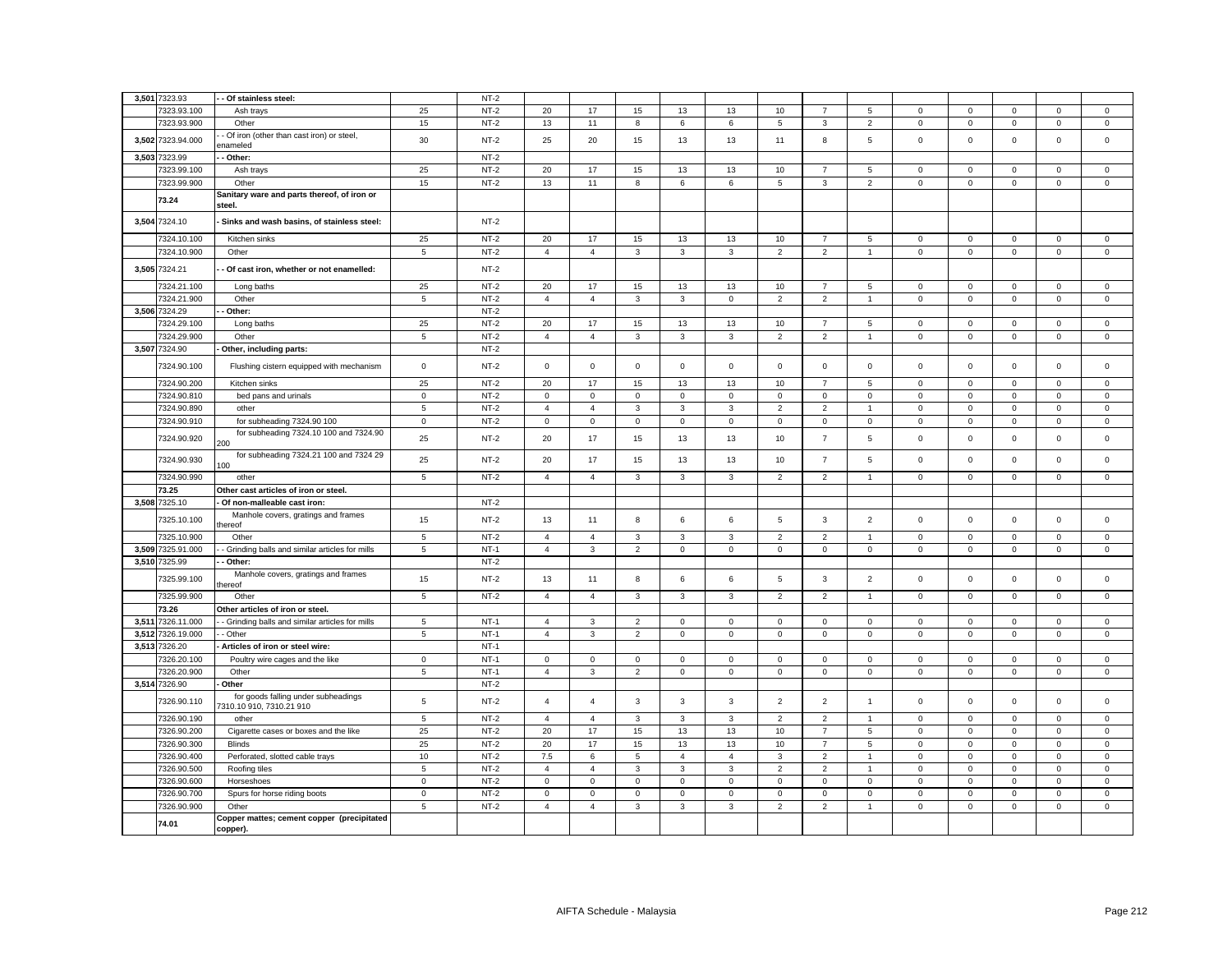| 3,515 | 7401.00.000       | Copper mattes; cement copper (precipitated<br>copper).                                                                                                                               | $\mathbf 0$         | $NT-1$ | $\mathbf 0$         | $\mathbf 0$         | $\Omega$     | $\Omega$    | $\Omega$            | $\mathbf 0$ | $\mathbf 0$         | $\mathbf 0$    | $\mathbf 0$ | $\mathbf 0$ | $\Omega$            | $\Omega$     | $\Omega$    |
|-------|-------------------|--------------------------------------------------------------------------------------------------------------------------------------------------------------------------------------|---------------------|--------|---------------------|---------------------|--------------|-------------|---------------------|-------------|---------------------|----------------|-------------|-------------|---------------------|--------------|-------------|
| 3,516 | 7402.00.000       | Unrefined copper; copper anodes for electrolytic<br>efining.                                                                                                                         | $\mathbf 0$         | $NT-1$ | $\mathsf 0$         | $\mathbf 0$         | $\mathsf 0$  | $\mathsf 0$ | $\mathbf 0$         | $\mathsf 0$ | $\mathbf 0$         | $\mathsf 0$    | $\mathsf 0$ | $\mathbf 0$ | $\mathbf 0$         | $\mathsf 0$  | $\mathsf 0$ |
|       | 74.03             | Refined copper and copper alloys,<br>unwrought.                                                                                                                                      |                     |        |                     |                     |              |             |                     |             |                     |                |             |             |                     |              |             |
|       | 3,517 7403.11.000 | - Cathodes and sections of cathodes                                                                                                                                                  | $\circ$             | $NT-1$ | $\mathsf 0$         | $\mathbf 0$         | $\mathbf{0}$ | $\mathbf 0$ | $\mathbf 0$         | $\mathsf 0$ | $\mathbf{0}$        | $\mathbf 0$    | $\mathbf 0$ | $\mathbf 0$ | $\mathbf 0$         | $\mathbf{0}$ | $\mathbf 0$ |
| 3,518 | 7403.12.000       | - Wire-bars                                                                                                                                                                          | $\mathbf 0$         | $NT-1$ | $\mathbf 0$         | $\mathbf 0$         | $\mathsf 0$  | 0           | $\mathbf 0$         | $\mathsf 0$ | $\mathbf 0$         | 0              | $\mathsf 0$ | $\mathbf 0$ | $\mathsf 0$         | $\mathsf 0$  | $\mathsf 0$ |
|       | 3,519 7403.13.000 | - Billets                                                                                                                                                                            | $\mathbf 0$         | $NT-1$ | $\mathbf 0$         | $\mathbf 0$         | $\mathbf 0$  | $\mathbf 0$ | $\mathbf 0$         | $\mathbf 0$ | $\mathbf 0$         | $\mathbf{0}$   | $\mathbf 0$ | $\mathbf 0$ | $\mathbf 0$         | $\mathbf 0$  | $\mathbf 0$ |
| 3,520 | 7403.19.000       | - Other                                                                                                                                                                              | $\mathbf 0$         | $NT-1$ | $\mathbf 0$         | $\mathbf 0$         | $\mathsf 0$  | 0           | $\mathbf 0$         | $\mathbf 0$ | $\mathsf 0$         | 0              | 0           | $\mathbf 0$ | $\mathbf 0$         | $\mathsf 0$  | 0           |
| 3,521 | 7403.21.000       | - Copper-zinc base alloys (brass)                                                                                                                                                    | $\mathbf 0$         | $NT-1$ | $\mathsf 0$         | $\mathsf 0$         | $\mathsf 0$  | $\mathsf 0$ | $\mathbf 0$         | $\mathsf 0$ | $\mathbf 0$         | $\mathbf 0$    | $\mathsf 0$ | $\mathbf 0$ | $\mathbf 0$         | $\mathsf 0$  | $\mathbf 0$ |
| 3,522 | 7403.22.000       | - Copper-tin base alloys (bronze)                                                                                                                                                    | $\mathbf 0$         | $NT-1$ | $\mathsf 0$         | $\mathbf 0$         | $\mathsf 0$  | $\mathbf 0$ | $\mathbf 0$         | $\mathsf 0$ | $\mathbf 0$         | $\mathbf{0}$   | $\mathbf 0$ | $\mathsf 0$ | $\mathbf 0$         | $\mathsf 0$  | $\mathbf 0$ |
| 3,523 | 403.29.000        | - Other copper alloys (other than master alloys<br>of heading 74.05)                                                                                                                 | $\mathsf 0$         | $NT-1$ | $\mathsf 0$         | $\mathsf 0$         | $\mathsf 0$  | $\mathsf 0$ | $\mathsf 0$         | $\mathsf 0$ | $\mathbf 0$         | $\mathsf 0$    | $\mathsf 0$ | $\mathbf 0$ | $\mathbf 0$         | $\mathsf 0$  | $\mathsf 0$ |
| 3,524 | 7404.00.000       | Copper waste and scrap.                                                                                                                                                              | $\mathbf 0$         | $NT-1$ | $\mathbf 0$         | $\mathbf 0$         | $\mathsf 0$  | 0           | $\mathbf 0$         | $\mathbf 0$ | $\mathbf 0$         | 0              | $\mathsf 0$ | $\mathbf 0$ | $\mathbf 0$         | $\mathsf 0$  | 0           |
|       | 3,525 7405.00.000 |                                                                                                                                                                                      | $\mathsf 0$         | $NT-1$ | $\mathsf 0$         | $\mathbf 0$         | $\mathsf 0$  | $\mathbf 0$ | $\mathsf 0$         | $\mathsf 0$ | $\mathsf 0$         | $\mathbf 0$    | $\mathsf 0$ | $\mathsf 0$ | $\mathsf 0$         | $\mathsf 0$  | $\mathbf 0$ |
|       | 74.06             | Master alloys of copper.                                                                                                                                                             |                     |        |                     |                     |              |             |                     |             |                     |                |             |             |                     |              |             |
|       | 3.526 7406.10.000 | Copper powders and flakes.                                                                                                                                                           | $\mathbf{0}$        | $NT-1$ |                     |                     | $\mathbf{0}$ |             | $\mathbf 0$         |             | $\mathbf{O}$        |                |             |             |                     |              |             |
|       |                   | Powders of non-lamellar structure                                                                                                                                                    |                     |        | $\mathbf 0$         | $\mathbf 0$         |              | $\mathbf 0$ |                     | $^{\circ}$  |                     | $\mathbf{0}$   | $\mathbf 0$ | $\mathbf 0$ | $\mathbf{0}$        | $\mathbf{0}$ | $\mathbf 0$ |
| 3,527 | 7406.20.000       | Powders of lamellar structure; flakes                                                                                                                                                | $\mathsf 0$         | $NT-1$ | $\mathsf 0$         | $\mathsf 0$         | $\mathsf 0$  | $\mathsf 0$ | $\mathsf 0$         | $\mathsf 0$ | $\mathsf 0$         | $\mathbf 0$    | $\mathbf 0$ | $\mathsf 0$ | $\mathbf 0$         | $\mathsf 0$  | $\mathbf 0$ |
|       | 74.07             | Copper bars, rods and profiles.                                                                                                                                                      |                     |        |                     |                     |              |             |                     |             |                     |                |             |             |                     |              |             |
|       | 3,528 7407.10     | <b>Bars and rods</b>                                                                                                                                                                 |                     | $NT-2$ |                     |                     |              |             |                     |             |                     |                |             |             |                     |              |             |
|       | 7407.10.100       | Bars and rods                                                                                                                                                                        | 18                  | $NT-2$ | 15                  | 12                  | 10           | 8           | 8                   | 6           | $\overline{4}$      | $\overline{2}$ | $\Omega$    | $\mathbf 0$ | $\mathsf 0$         | $\mathsf 0$  | $\mathsf 0$ |
|       | 7407.10.910       | hollow profiles                                                                                                                                                                      | $\mathbf 0$         | $NT-2$ | $\mathsf 0$         | $\mathbf 0$         | $\mathbf 0$  | $\mathsf 0$ | $\mathbf 0$         | $\mathsf 0$ | $\mathsf 0$         | 0              | $\mathsf 0$ | $\mathbf 0$ | 0                   | $\mathsf 0$  | $\mathsf 0$ |
|       | 7407.10.990       | other                                                                                                                                                                                | $\mathsf 0$         | $NT-2$ | $\mathsf{O}\xspace$ | $\mathsf 0$         | $\mathbf 0$  | $\Omega$    | $\mathsf 0$         | $\mathbf 0$ | $\mathsf 0$         | $\mathsf 0$    | $\mathsf 0$ | $\mathbf 0$ | $\mathsf 0$         | $\pmb{0}$    | $\mathbf 0$ |
|       | 3,529 7407.21.000 | - Of copper-zinc base alloys (brass)                                                                                                                                                 | $\mathbf 0$         | $NT-1$ | 0                   | 0                   | $\mathbf 0$  | 0           | $\mathbf 0$         | $\mathbf 0$ | $\mathbf{0}$        | 0              | 0           | $\mathbf 0$ | $\mathbf 0$         | $\mathbf 0$  | 0           |
| 3,530 | 7407.29.000       | - Other                                                                                                                                                                              | $\mathsf{O}\xspace$ | $NT-1$ | $\mathsf 0$         | $\mathsf 0$         | $\mathsf 0$  | $\mathsf 0$ | $\mathsf{O}\xspace$ | $\mathsf 0$ | $\mathsf 0$         | $\mathsf 0$    | $\mathsf 0$ | $\pmb{0}$   | $\mathsf 0$         | $\mathsf 0$  | $\mathsf 0$ |
|       | 74.08             | Copper wire.                                                                                                                                                                         |                     |        |                     |                     |              |             |                     |             |                     |                |             |             |                     |              |             |
| 3,53' | 7408.11.000       | - Of which the maximum cross-sectional<br>limension exceeds 6 mm                                                                                                                     | 25                  | $NT-2$ | 20                  | 17                  | 15           | 13          | 13                  | 10          | $\overline{7}$      | 5              | $\mathsf 0$ | $\mathbf 0$ | $\mathsf 0$         | $\mathsf 0$  | $\mathbf 0$ |
| 3,532 | 7408.19.000       | - Other                                                                                                                                                                              | 25                  | $NT-2$ | 20                  | 17                  | 15           | 13          | 13                  | 10          | $\overline{7}$      | 5              | $\mathbf 0$ | $\mathbf 0$ | $\Omega$            | $\mathbf 0$  | 0           |
| 3,53  | 7408.21.000       | - Of copper-zinc base alloys (brass)                                                                                                                                                 | $\mathbf 0$         | $NT-1$ | $\mathsf 0$         | $\mathsf{O}\xspace$ | $\mathbf 0$  | $\mathbf 0$ | $\mathbf 0$         | $\mathsf 0$ | $\mathsf 0$         | $\mathsf 0$    | $\mathsf 0$ | $\pmb{0}$   | $\mathsf{O}\xspace$ | $\mathbf 0$  | $\mathsf 0$ |
| 3,534 | 408.22.000        | Of copper-nickel base alloys (cupro-nickel) or<br>opper-nickel-zinc                                                                                                                  | $\mathbf 0$         | $NT-1$ | $\mathbf 0$         | $\mathbf 0$         | $\mathbf 0$  | $\Omega$    | $\mathbf 0$         | $\mathbf 0$ | $\mathbf{O}$        | $\mathbf 0$    | $\mathbf 0$ | $\mathbf 0$ | $\mathbf 0$         | $\mathbf 0$  | $\mathbf 0$ |
|       | 3,535 7408.29.000 | - Other                                                                                                                                                                              | $\mathsf 0$         | $NT-1$ | $\mathsf{O}\xspace$ | $\mathsf 0$         | $\mathsf 0$  | $\mathbf 0$ | $\mathsf 0$         | $\mathsf 0$ | $\mathsf 0$         | $\mathsf 0$    | $\mathbf 0$ | $\mathbf 0$ | $\mathsf 0$         | $\mathsf 0$  | $\Omega$    |
|       | 74.09             | Copper plates, sheets and strip, of a<br>thickness exceeding 0.15 mm.                                                                                                                |                     |        |                     |                     |              |             |                     |             |                     |                |             |             |                     |              |             |
|       | 3,536 7409.11.000 | - In coils                                                                                                                                                                           | $\mathbf{0}$        | $NT-1$ | $\mathbf 0$         | $\mathbf 0$         | $\mathsf 0$  | $\mathbf 0$ | $\mathbf 0$         | $\mathsf 0$ | $\mathbf 0$         | $\mathbf 0$    | $\mathbf 0$ | $\mathbf 0$ | $\mathbf 0$         | $\mathsf 0$  | $\mathbf 0$ |
| 3,537 | 7409.19.000       | - Other                                                                                                                                                                              | $\mathsf 0$         | $NT-1$ | $\mathsf 0$         | $\mathbf 0$         | $\mathsf 0$  | $\mathsf 0$ | $\mathsf 0$         | $\mathsf 0$ | $\mathsf 0$         | $\mathsf 0$    | $\mathsf 0$ | $\mathbf 0$ | $\mathbf 0$         | $\mathsf 0$  | $\mathbf 0$ |
| 3,53  | 7409.21.000       | - In coils                                                                                                                                                                           | $\mathsf 0$         | $NT-1$ | $\mathbf 0$         | $\mathbf 0$         | $\mathbf 0$  | $\mathbf 0$ | $\mathbf 0$         | $\mathsf 0$ | $\mathbf 0$         | $\mathbf 0$    | $\mathbf 0$ | $\mathbf 0$ | $\mathbf 0$         | $\mathbf 0$  | $\mathbf 0$ |
| 3,539 | 7409.29.000       | - Other                                                                                                                                                                              | $\mathbf 0$         | $NT-1$ | 0                   | $\mathbf 0$         | $\mathsf 0$  | 0           | $\mathbf 0$         | 0           | $\mathsf{O}\xspace$ | 0              | 0           | $\,0\,$     | 0                   | $\mathbf 0$  | 0           |
| 3,540 | 7409.31.000       | - In coils                                                                                                                                                                           | $\mathsf 0$         | $NT-1$ | $\mathsf 0$         | $\mathsf{O}\xspace$ | $\mathbf 0$  | $\mathbf 0$ | $\mathsf 0$         | $\mathsf 0$ | $\mathsf 0$         | $\mathsf 0$    | $\mathsf 0$ | $\pmb{0}$   | $\mathsf 0$         | $\mathbf 0$  | $\mathsf 0$ |
| 3,541 | 7409.39.000       | Other                                                                                                                                                                                | $\mathsf 0$         | $NT-1$ | $\mathsf 0$         | $\mathsf 0$         | $\mathsf 0$  | $\mathsf 0$ | $\mathsf 0$         | $\mathsf 0$ | $\mathsf 0$         | $\mathsf 0$    | $\mathsf 0$ | $\mathbf 0$ | $\mathbf 0$         | $\mathsf 0$  | $\mathsf 0$ |
| 3,542 | 7409.40.000       | Of copper-nickel base alloy (cupro-nickel) or<br>opper-nickel-zinc                                                                                                                   | $\mathsf 0$         | $NT-1$ | $\mathsf{O}\xspace$ | $\mathsf 0$         | $\mathsf 0$  | $\mathsf 0$ | $\mathsf 0$         | $\mathsf 0$ | $\mathsf 0$         | $\mathsf 0$    | $\mathsf 0$ | $\mathbf 0$ | $\mathsf 0$         | $\mathsf 0$  | $\mathbf 0$ |
|       | 3,543 7409.90.000 | - Of other copper alloys                                                                                                                                                             | $\mathsf 0$         | $NT-1$ | $\mathbf 0$         | $\mathsf 0$         | $\mathbf 0$  | 0           | $\mathbf 0$         | $\mathsf 0$ | $\mathsf 0$         | 0              | $\mathsf 0$ | $\,0\,$     | $\mathsf 0$         | $\mathsf 0$  | 0           |
|       | 74.10             | Copper foil (whether or not printed or backed<br>with paper, paperboard, plastics or similar<br>backing materials), of a thickness (excluding<br>any backing) not exceeding 0.15 mm. |                     |        |                     |                     |              |             |                     |             |                     |                |             |             |                     |              |             |
|       | 3,544 7410.11.000 | - Of refined copper                                                                                                                                                                  | $\mathbf 0$         | $NT-1$ | $\mathsf{O}\xspace$ | $\mathsf 0$         | $\mathsf 0$  | $\mathsf 0$ | $\mathsf 0$         | $\mathbf 0$ | $\mathsf 0$         | $\mathsf 0$    | $\mathsf 0$ | $\pmb{0}$   | $\mathsf 0$         | $\mathsf 0$  | $\mathsf 0$ |
|       | 3,545 7410.12.000 | - Of copper alloys                                                                                                                                                                   | $\mathbf 0$         | $NT-1$ | $\mathsf 0$         | $\mathbf 0$         | $\mathsf 0$  | 0           | $\mathsf 0$         | $\mathsf 0$ | $\mathbf{0}$        | $\mathbf 0$    | $\mathbf 0$ | $\mathsf 0$ | $\mathbf 0$         | $\mathsf 0$  | $\mathsf 0$ |
| 3.546 | 7410.21.000       | - Of refined copper                                                                                                                                                                  | $\mathsf 0$         | $NT-1$ | $\mathsf 0$         | $\mathsf 0$         | $\mathsf 0$  | $\mathbf 0$ | $\mathsf 0$         | $\mathsf 0$ | $\mathsf 0$         | $\mathsf 0$    | $\mathsf 0$ | $\mathbf 0$ | $\mathsf 0$         | $\mathsf 0$  | $\mathsf 0$ |
|       | 3,547 7410.22.000 | - Of copper alloys                                                                                                                                                                   | $\circ$             | $NT-1$ | $\mathbf 0$         | $\mathbf 0$         | $\mathsf 0$  | 0           | $\mathbf 0$         | $\mathsf 0$ | $\mathbf 0$         | $\mathbf 0$    | $\mathbf 0$ | $\mathbf 0$ | $\mathbf 0$         | $\mathsf 0$  | $\mathbf 0$ |
|       | 74.11             | Copper tubes and pipes.                                                                                                                                                              |                     |        |                     |                     |              |             |                     |             |                     |                |             |             |                     |              |             |
|       | 3,548 7411.10.000 | Of refined copper                                                                                                                                                                    | $\mathbf 0$         | $NT-1$ | $\mathsf 0$         | $\mathsf 0$         | $\mathsf 0$  | $\mathsf 0$ | $\mathbf 0$         | $\mathsf 0$ | $\mathsf 0$         | $\mathsf 0$    | $\mathsf 0$ | $\mathbf 0$ | $\mathsf 0$         | $\mathsf 0$  | $\mathsf 0$ |
| 3,549 | 7411.21.000       | - Of copper-zinc base alloys (brass)                                                                                                                                                 | $\mathbf 0$         | $NT-1$ | $\mathbf 0$         | $\mathbf 0$         | $\mathbf 0$  | $\mathbf 0$ | $\mathbf 0$         | $\mathbf 0$ | $\mathbf{0}$        | 0              | 0           | $\mathbf 0$ | $\mathbf 0$         | $\mathbf 0$  | 0           |
| 3,550 | 7411.22.000       | Of copper-nickel base alloys (cupro-nickel) or<br>opper-nickel-zinc                                                                                                                  | $\mathsf 0$         | $NT-1$ | $\mathsf 0$         | $\mathsf 0$         | $\mathbf 0$  | $\mathbf 0$ | $\mathsf 0$         | $\mathsf 0$ | $\mathsf 0$         | $\mathsf 0$    | $\mathsf 0$ | $\mathbf 0$ | $\mathsf 0$         | $\mathbf 0$  | $\Omega$    |
| 3,551 | 7411.29.000       | - Other                                                                                                                                                                              | $\mathsf 0$         | $NT-1$ | $\mathsf 0$         | $\mathbf 0$         | $\mathsf 0$  | $\mathsf 0$ | $\mathbf 0$         | $\mathsf 0$ | $\mathsf 0$         | $\mathsf 0$    | $\mathsf 0$ | $\mathbf 0$ | $\mathsf 0$         | $\mathsf 0$  | $\mathsf 0$ |
|       | 74.12             | Copper tube or pipe fittings (for example,<br>couplings, elbows, sleeves).                                                                                                           |                     |        |                     |                     |              |             |                     |             |                     |                |             |             |                     |              |             |
|       |                   |                                                                                                                                                                                      |                     |        |                     |                     |              |             |                     |             |                     |                |             |             |                     |              |             |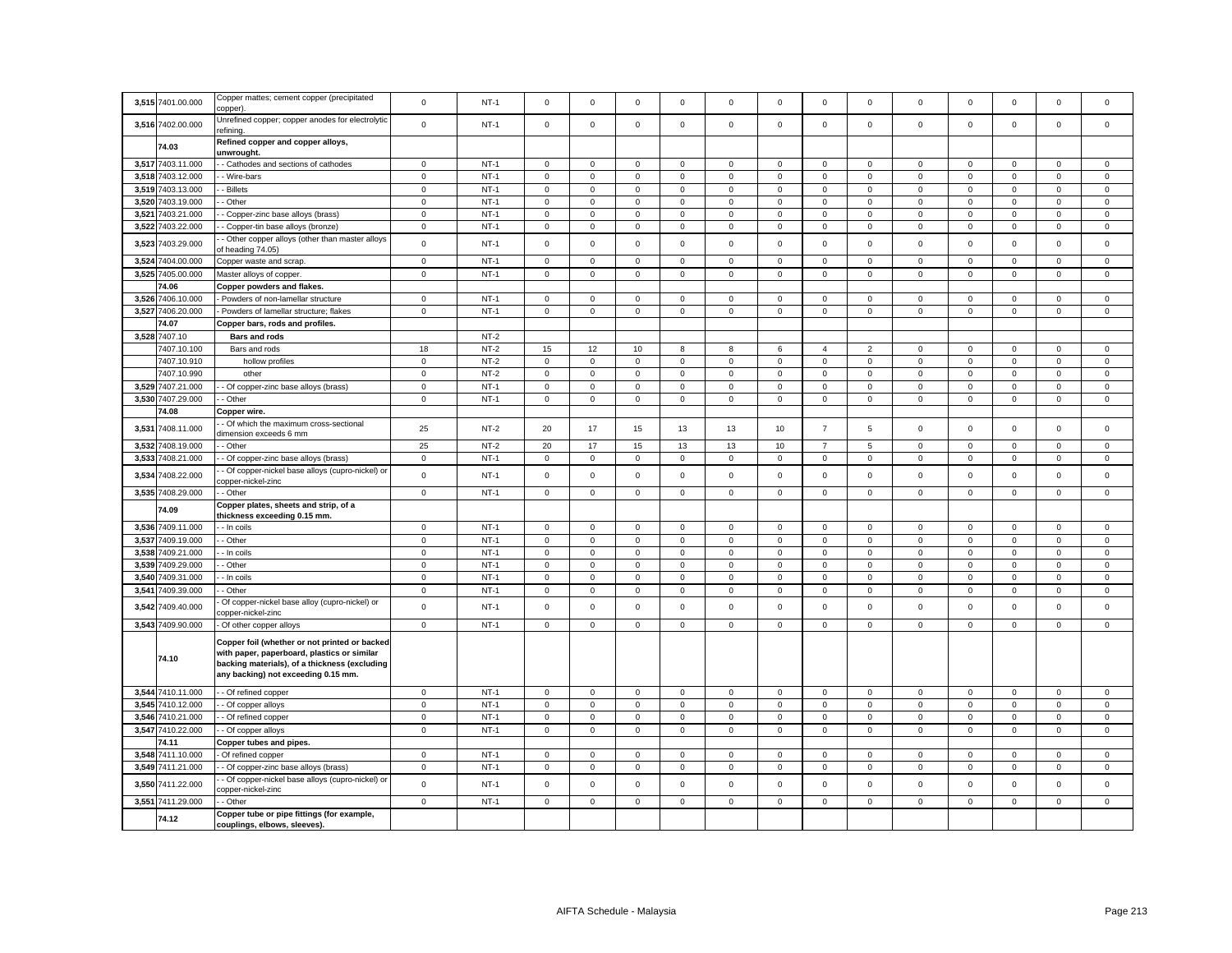| 3,552 7412.10.000                      | Of refined copper                                                                                                                                                                                                                                                                                       | $\mathbf 0$                | $NT-1$           | $\mathbf 0$                | $\mathbf 0$                | $\mathsf 0$                | $\mathbf 0$                | 0                          | $\mathbf 0$                | $\mathbf 0$                | $\mathsf 0$            | 0                          | 0                          | $\Omega$                   | $\mathbf 0$                | $\mathsf 0$                |
|----------------------------------------|---------------------------------------------------------------------------------------------------------------------------------------------------------------------------------------------------------------------------------------------------------------------------------------------------------|----------------------------|------------------|----------------------------|----------------------------|----------------------------|----------------------------|----------------------------|----------------------------|----------------------------|------------------------|----------------------------|----------------------------|----------------------------|----------------------------|----------------------------|
| 3,553 7412.20                          | Of copper alloys:                                                                                                                                                                                                                                                                                       |                            | $NT-1$           |                            |                            |                            |                            |                            |                            |                            |                        |                            |                            |                            |                            |                            |
| 7412.20.100                            | Of copper-zinc base alloys (brass)                                                                                                                                                                                                                                                                      | $\mathbf{0}$               | $NT-1$           | $\mathbf{0}$               | $\mathbf 0$                | $\mathbf{0}$               | $\mathbf{0}$               | $\mathbf 0$                | $\mathbf 0$                | $\mathbf{0}$               | $\mathbf 0$            | $\mathbf{0}$               | $\mathbf 0$                | $\mathbf{0}$               | $\mathbf{0}$               | $\mathbf 0$                |
| 7412.20.200                            | Of copper-tin base alloys (bronze)                                                                                                                                                                                                                                                                      | 5                          | $NT-1$           | $\overline{4}$             | $\mathbf{3}$               | $\overline{2}$             | $\mathsf 0$                | $\mathsf 0$                | $\mathsf 0$                | $\mathsf 0$                | $\mathsf 0$            | $\mathbf 0$                | $\mathsf 0$                | $\mathsf 0$                | $\mathsf 0$                | $\mathsf 0$                |
| 7412.20.900                            | Other                                                                                                                                                                                                                                                                                                   | 5                          | $NT-1$           | $\overline{4}$             | $\mathbf{3}$               | $\overline{2}$             | $\mathsf 0$                | $\mathsf 0$                | $\mathsf 0$                | $\mathbf 0$                | $\mathbf 0$            | $\mathbf 0$                | $\mathsf 0$                | $\mathsf 0$                | $\mathsf 0$                | $\mathsf 0$                |
| 3,554 7413.00.000                      | Stranded wire, cables, plaited bands and the<br>like, of copper, not electrically insulated.                                                                                                                                                                                                            | 25                         | $NT-2$           | 20                         | 17                         | 15                         | 13                         | 13                         | 10                         | $\overline{7}$             | 5                      | $\Omega$                   | $\Omega$                   | $\Omega$                   | $\mathbf 0$                | $\mathbf 0$                |
| 74.15                                  | Nails, tacks, drawing pins, staples (other<br>than those of heading 83.05) and similar<br>articles, of copper or of iron or steel with<br>heads of copper; screws, bolts, nuts, screw<br>hooks, rivets, cotters, cotter-pins, washers<br>(including spring washers) and similar<br>articles, of copper. |                            |                  |                            |                            |                            |                            |                            |                            |                            |                        |                            |                            |                            |                            |                            |
| 3,555 7415.10.000                      | Nails and tacks, drawing pins, staples and<br>similar articles                                                                                                                                                                                                                                          | $\mathsf{o}\xspace$        | $NT-1$           | $\circ$                    | $\mathsf 0$                | $\mathsf 0$                | $\mathsf 0$                | $\mathsf 0$                | $\mathsf 0$                | $\mathsf 0$                | $\mathsf 0$            | $\mathsf 0$                | $\mathsf 0$                | $\mathsf 0$                | $\mathsf 0$                | $\mathsf 0$                |
| 3,556 7415.21.000                      | - Washers (including spring washers)                                                                                                                                                                                                                                                                    | $\mathbf 0$                | $NT-1$           | $\mathbf 0$                | $\mathbf 0$                | $\mathbf 0$                | $\mathbf 0$                | $\mathbf 0$                | $\Omega$                   | $\mathbf 0$                | $\mathbf 0$            | $\mathbf 0$                | $\Omega$                   | $\mathbf 0$                | $\mathsf 0$                | $\mathbf 0$                |
| 3,557 7415.29.000                      | - Other                                                                                                                                                                                                                                                                                                 | $\mathbf 0$                | $NT-1$           | $\mathbf{0}$               | $\mathbf 0$                | $\mathbf 0$                | $\mathbf 0$                | $\mathsf 0$                | $\mathsf 0$                | $\mathbf 0$                | $\mathsf 0$            | $\mathbf{0}$               | $\mathsf 0$                | $\mathbf 0$                | $\mathsf 0$                | $\mathsf 0$                |
| 3,558 7415.33                          | - Screws; bolts and nuts:                                                                                                                                                                                                                                                                               |                            | $NT-1$           |                            |                            |                            |                            |                            |                            |                            |                        |                            |                            |                            |                            |                            |
| 7415.33.100                            | Screws of copper-zinc base alloys (brass)                                                                                                                                                                                                                                                               | $\mathbf 0$                | $NT-1$           | $\mathbf{0}$               | $\mathbf 0$                | $\mathbf 0$                | $\mathbf 0$                | $\mathbf 0$                | $\mathbf 0$                | $\mathbf 0$                | $\mathbf 0$            | $\mathbf 0$                | $\mathbf 0$                | $\mathbf 0$                | $\mathbf 0$                | $\mathbf 0$                |
| 7415.33.900                            | Other                                                                                                                                                                                                                                                                                                   | $\mathsf 0$                | $NT-1$           | $\mathsf 0$                | $\mathsf 0$                | $\mathsf 0$                | $\mathbf 0$                | $\mathsf 0$                | $\mathbf 0$                | $\mathsf 0$                | $\mathsf 0$            | $\mathsf 0$                | $\mathbf 0$                | $\mathsf 0$                | $\mathsf 0$                | $\mathsf 0$                |
| 3,559 7415.39.000                      | - Other                                                                                                                                                                                                                                                                                                 | $\mathbf 0$                | $NT-1$           | $\mathbf{0}$               | $\mathbf 0$                | $\mathsf 0$                | $\mathbf 0$                | 0                          | $\mathbf 0$                | $\mathbf{0}$               | $\mathsf 0$            | $\mathbf{0}$               | $\mathsf 0$                | $\mathbf 0$                | $\mathsf 0$                | $\mathsf 0$                |
| 74.18                                  | Table, kitchen or other household articles<br>and parts thereof, of copper; pot scourers<br>and scouring or polishing pads, gloves and<br>the like, of copper; sanitary ware and parts<br>thereof, of copper.                                                                                           |                            |                  |                            |                            |                            |                            |                            |                            |                            |                        |                            |                            |                            |                            |                            |
| 3,560 7418.11.000                      | - Pot scourers and scouring or polishing pads,<br>jloves and the                                                                                                                                                                                                                                        | 25                         | $NT-2$           | 20                         | 17                         | 15                         | 13                         | 13                         | 10                         | $\overline{7}$             | $5\phantom{.0}$        | $\mathsf 0$                | $\mathsf 0$                | $\mathbf 0$                | $\mathsf 0$                | $\mathsf 0$                |
| 3,561 7418.19                          | Other:                                                                                                                                                                                                                                                                                                  |                            | $NT-2$           |                            |                            |                            |                            |                            |                            |                            |                        |                            |                            |                            |                            |                            |
| 7418.19.100                            | Ash trays                                                                                                                                                                                                                                                                                               | 25                         | $NT-2$           | 20                         | 17                         | 15                         | 13                         | 13                         | 10                         | $\overline{7}$             | 5                      | 0                          | 0                          | $\mathbf 0$                | 0                          | $\mathbf 0$                |
| 7418.19.200                            | Articles used during religious rites                                                                                                                                                                                                                                                                    | $\mathbf 0$                | $NT-2$           | $\mathbf 0$                | $\mathsf 0$                | $\mathsf 0$                | $\mathsf 0$                | $\mathsf 0$                | $\mathbf 0$                | $\mathsf 0$                | $\mathsf 0$            | $\mathsf 0$                | $\mathbf 0$                | $\mathsf 0$                | $\mathbf 0$                | $\mathsf 0$                |
| 7418.19.300                            | Cooking or heating apparatus of a kind<br>used for household                                                                                                                                                                                                                                            | $\sqrt{5}$                 | $NT-1$           | $\overline{4}$             | $\mathbf{3}$               | $\overline{2}$             | $\mathsf 0$                | $\mathsf 0$                | $\mathsf 0$                | $\mathsf 0$                | $\mathsf 0$            | $\mathsf 0$                | $\mathsf 0$                | $\mathsf 0$                | $\mathsf 0$                | $\mathsf 0$                |
| 7418.19.900                            | Other                                                                                                                                                                                                                                                                                                   | 25                         | $NT-2$           | 20                         | 17                         | 15                         | 13                         | 13                         | 10                         | $\overline{7}$             | 5                      | $\mathsf 0$                | $\mathsf 0$                | $\mathbf 0$                | $\mathbf 0$                | $\mathbf 0$                |
| 3,562 7418.20.000                      | Sanitary ware and parts thereof                                                                                                                                                                                                                                                                         | $5\phantom{.0}$            | $NT-1$           | $\overline{4}$             | 3                          | $\overline{2}$             | $\mathbf{0}$               | $\mathbf 0$                | $\mathbf 0$                | $\overline{0}$             | $\mathsf 0$            | $\mathbf 0$                | $\mathbf 0$                | $\mathbf{O}$               | $\mathsf 0$                | $\mathsf 0$                |
| 74.19                                  | Other articles of copper.                                                                                                                                                                                                                                                                               |                            |                  |                            |                            |                            |                            |                            |                            |                            |                        |                            |                            |                            |                            |                            |
| 3,563 7419.10.000                      | Chain and parts thereof                                                                                                                                                                                                                                                                                 | $\mathbf 0$                | $NT-1$           | $\mathbf 0$                | $\mathbf 0$                | $\mathsf 0$                | $\mathsf 0$                | $\mathbf 0$                | $\mathsf 0$                | $\mathbf 0$                | $\mathsf 0$            | $\mathbf 0$                | $\mathsf 0$                | $\mathsf 0$                | $\mathsf 0$                | $\mathsf 0$                |
| 3,564 7419.91.000                      | - Cast, moulded, stamped or forged, but not<br>urther worked                                                                                                                                                                                                                                            | $\mathbf 0$                | $NT-1$           | $\mathbf{0}$               | $\mathbf 0$                | $\mathbf 0$                | $\mathbf 0$                | $\mathbf 0$                | $\Omega$                   | $\mathbf 0$                | $\mathbf 0$            | $\mathbf 0$                | $\mathbf 0$                | $\mathbf 0$                | $\mathbf 0$                | $\mathbf 0$                |
| 3,565 7419.99                          | - Other:                                                                                                                                                                                                                                                                                                |                            | $NT-2$           |                            |                            |                            |                            |                            |                            |                            |                        |                            |                            |                            |                            |                            |
| 7419.99.100                            | Cigarette cases or boxes and similar<br>rticles                                                                                                                                                                                                                                                         | 25                         | $NT-2$           | 20                         | 17                         | 15                         | 13                         | 13                         | 10                         | $\overline{7}$             | 5                      | $\mathbf 0$                | $\mathsf 0$                | $\mathsf 0$                | $\mathsf 0$                | $\mathsf 0$                |
| 7419.99.200                            | Cloth (including endless bends), grill and<br>etting, of copper                                                                                                                                                                                                                                         | $\overline{5}$             | $NT-1$           | $\overline{4}$             | $\mathbf{3}$               | $\overline{2}$             | $\mathsf 0$                | $\mathbf 0$                | $\mathsf 0$                | $\mathsf 0$                | $\mathsf 0$            | $\mathsf 0$                | $\mathsf 0$                | $\mathsf 0$                | $\mathsf 0$                | $\mathsf 0$                |
| 7419.99.300                            | Copper springs                                                                                                                                                                                                                                                                                          | $\mathbf 0$                | $NT-1$           | $\circ$                    | $\mathsf 0$                | $\mathbf 0$                | $\mathbf 0$                | $\mathbf 0$                | $\mathbf 0$                | $\mathbf 0$                | $\mathsf 0$            | $\mathbf 0$                | 0                          | $\mathbf 0$                | $\mathbf 0$                | $\mathbf 0$                |
| 7419.99.400                            | Cooking or heating apparatus of a kind<br>used for domestic                                                                                                                                                                                                                                             | 5                          | $NT-1$           | $\overline{\mathbf{4}}$    | 3                          | $\overline{2}$             | $\mathsf 0$                | $\mathsf 0$                | $\mathsf 0$                | $\mathbf 0$                | $\mathsf 0$            | $\mathsf 0$                | $\mathbf 0$                | $\mathbf 0$                | $\mathsf 0$                | $\mathsf 0$                |
| 7419.99.900                            | Other                                                                                                                                                                                                                                                                                                   | $\mathsf 0$                | $NT-2$           | $\mathsf 0$                | $\mathsf 0$                | $\mathsf 0$                | $\mathsf 0$                | $\mathsf 0$                | $\mathsf 0$                | $\mathsf 0$                | $\mathsf 0$            | $\mathsf 0$                | $\mathbf 0$                | $\mathsf 0$                | $\mathsf 0$                | $\mathsf 0$                |
| 75.01                                  | Nickel mattes, nickel oxide sinters and other<br>intermediate products of nickel metallurgy.                                                                                                                                                                                                            |                            |                  |                            |                            |                            |                            |                            |                            |                            |                        |                            |                            |                            |                            |                            |
| 3,566 7501.10.000                      | Nickel mattes                                                                                                                                                                                                                                                                                           | 10                         | $NT-1$           | 7.5                        | 5                          | 5                          | 2.5                        | $\mathsf 0$                | $\mathsf 0$                | $\mathbf 0$                | $\mathbf 0$            | $\mathsf 0$                | $\mathsf 0$                | $\mathsf 0$                | $\mathsf{O}\xspace$        | $\mathsf 0$                |
| 3,567 7501.20.000                      | Nickel oxide sinters and other intermediate<br>products of                                                                                                                                                                                                                                              | 10                         | $NT-1$           | 7.5                        | 5                          | 5                          | 2.5                        | $\mathsf 0$                | $\mathsf 0$                | $\mathbf 0$                | $\mathsf 0$            | $\mathbf 0$                | $\mathsf 0$                | $\mathsf 0$                | $\mathsf 0$                | $\mathsf 0$                |
| 75.02                                  | Unwrought nickel.                                                                                                                                                                                                                                                                                       |                            |                  |                            |                            |                            |                            |                            |                            |                            |                        |                            |                            |                            |                            |                            |
|                                        |                                                                                                                                                                                                                                                                                                         | 10                         | $NT-1$           | 7.5                        | 5                          | 5                          | 2.5                        | $\mathbf 0$                | $\mathbf 0$                | $\mathbf 0$                | $\mathbf 0$            | $\mathbf{0}$               | $\mathbf 0$                | $\mathbf 0$                | $\mathbf 0$                | $\mathsf 0$                |
| 3,568 7502.10.000                      | Nickel, not alloyed                                                                                                                                                                                                                                                                                     |                            |                  |                            |                            |                            |                            |                            |                            |                            |                        |                            |                            |                            |                            |                            |
| 3,569 7502.20.000                      | Nickel alloys                                                                                                                                                                                                                                                                                           | 10                         | $NT-1$           | 7.5                        | 5                          | 5                          | 2.5                        | $\mathbf 0$                | $\mathsf 0$                | $\mathbf 0$                | $\mathsf 0$            | $\mathbf 0$                | $\mathsf 0$                | $\mathbf 0$                | $\mathbf 0$                | $\mathsf 0$                |
| 3,570 7503.00.000<br>3,571 7504.00.000 | Nickel waste and scrap.<br>Nickel powders and flakes.                                                                                                                                                                                                                                                   | $\mathbf 0$<br>$\mathsf 0$ | $NT-1$<br>$NT-1$ | $\mathsf 0$<br>$\mathsf 0$ | $\mathsf 0$<br>$\mathbf 0$ | $\mathsf 0$<br>$\mathsf 0$ | $\mathsf 0$<br>$\mathbf 0$ | $\mathsf 0$<br>$\mathsf 0$ | $\mathsf 0$<br>$\mathsf 0$ | $\mathsf 0$<br>$\mathbf 0$ | $\,0\,$<br>$\mathsf 0$ | $\mathsf 0$<br>$\mathsf 0$ | $\mathsf 0$<br>$\mathsf 0$ | $\mathsf 0$<br>$\mathbf 0$ | $\mathsf 0$<br>$\mathsf 0$ | $\mathsf 0$<br>$\mathsf 0$ |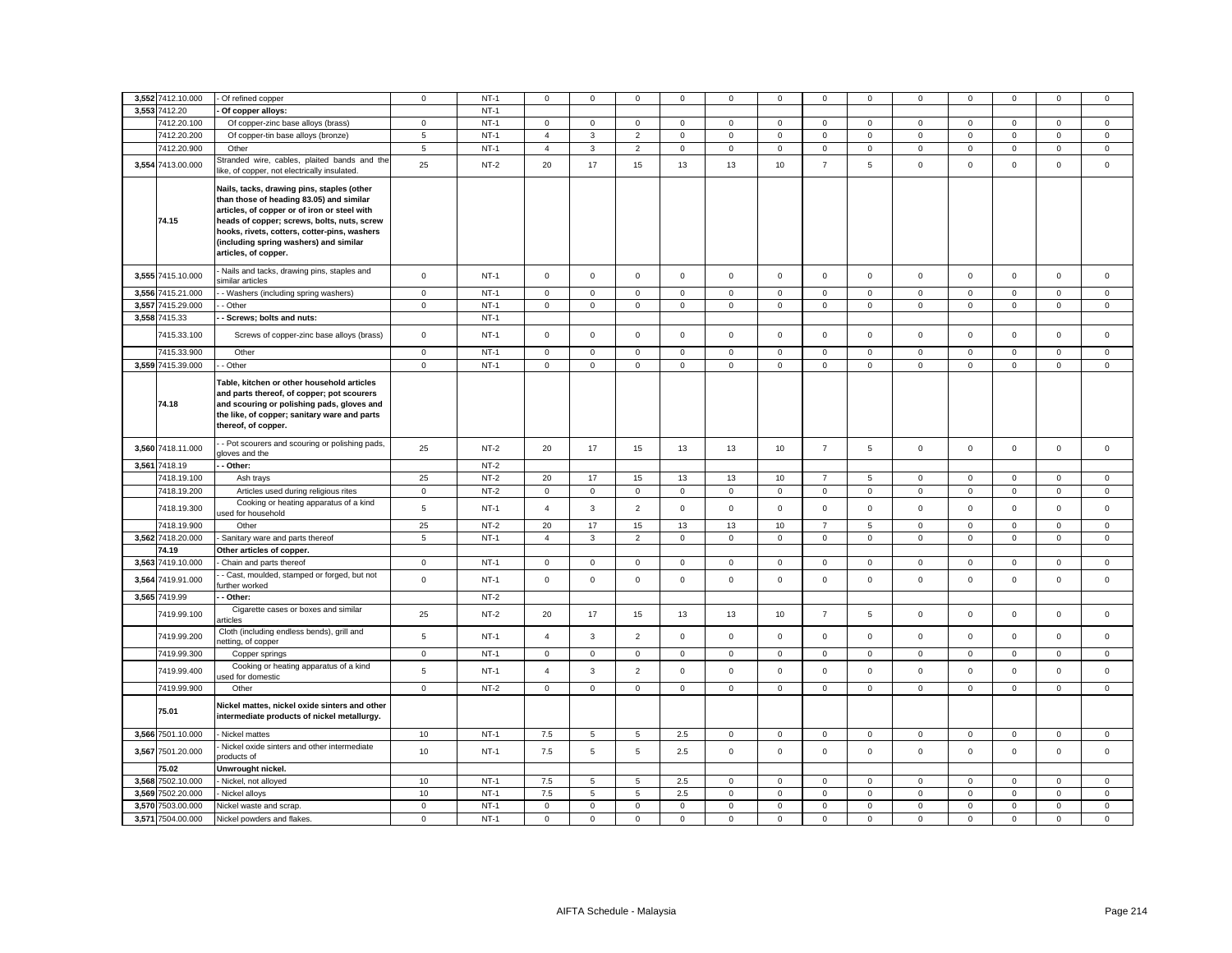|       | 75.05             | Nickel bars, rods, profiles and wire.                                                                                                                                                    |              |        |                     |              |                     |              |              |             |              |              |              |             |              |                     |             |
|-------|-------------------|------------------------------------------------------------------------------------------------------------------------------------------------------------------------------------------|--------------|--------|---------------------|--------------|---------------------|--------------|--------------|-------------|--------------|--------------|--------------|-------------|--------------|---------------------|-------------|
|       | 3.572 7505.11.000 | - Of nickel, not alloyed                                                                                                                                                                 | $\mathbf{0}$ | $NT-1$ | $\mathbf 0$         | $\mathbf{0}$ | $\mathbf{0}$        | $\mathbf{0}$ | $\mathbf 0$  | $\mathbf 0$ | $\mathbf{0}$ | $\mathbf{0}$ | $\mathbf{0}$ | $\mathbf 0$ | $\mathbf 0$  | $\mathbf{0}$        | $\mathbf 0$ |
|       | 3,573 7505.12.000 | - Of nickel alloys                                                                                                                                                                       | $\mathbf 0$  | $NT-1$ | $\mathbf 0$         | $\mathsf 0$  | $\mathsf 0$         | 0            | $\mathbf 0$  | $\mathsf 0$ | $\mathsf 0$  | $\mathbf 0$  | $\mathbf 0$  | $\mathsf 0$ | $\mathsf 0$  | $\mathsf 0$         | $\mathsf 0$ |
|       | 3,574 7505.21.000 | - Of nickel, not alloyed                                                                                                                                                                 | $\mathbf 0$  | $NT-1$ | $\mathbf 0$         | $\mathbf 0$  | $\mathbf 0$         | $\mathbf 0$  | $\mathbf 0$  | $\mathbf 0$ | $\mathbf{0}$ | $\mathbf{0}$ | $\mathbf 0$  | $\mathbf 0$ | $\mathbf 0$  | $\mathbf 0$         | $\mathbf 0$ |
|       | 3,575 7505.22.000 | - Of nickel alloys                                                                                                                                                                       | $\mathbf 0$  | $NT-1$ | $\mathbf 0$         | $\mathsf 0$  | $\mathsf 0$         | $\mathbf 0$  | $\mathbf 0$  | $\mathsf 0$ | $\mathsf 0$  | $\mathbf{0}$ | $\mathsf 0$  | $\mathsf 0$ | $\mathsf 0$  | $\mathbf 0$         | $\mathsf 0$ |
|       | 75.06             | Nickel plates, sheets, strip and foil.                                                                                                                                                   |              |        |                     |              |                     |              |              |             |              |              |              |             |              |                     |             |
|       | 3,576 7506.10.000 | Of nickel, not alloyed                                                                                                                                                                   | $\mathbf 0$  | $NT-1$ | $\mathbf 0$         | $\mathbf 0$  | $\mathsf{O}\xspace$ | $\mathbf 0$  | $\mathsf 0$  | $\mathsf 0$ | $\mathbf 0$  | $\mathbf 0$  | $\mathbf 0$  | $\mathsf 0$ | $\mathsf 0$  | $\mathsf{O}\xspace$ | $\mathsf 0$ |
|       | 3,577 7506.20.000 | Of nickel alloys                                                                                                                                                                         | $\mathbf 0$  | $NT-1$ | $\mathbf 0$         | $\mathbf 0$  | $\mathbf 0$         | $\mathbf 0$  | $\mathbf 0$  | $\mathbf 0$ | $\mathbf{0}$ | $\mathbf{0}$ | $\mathbf{0}$ | $\mathbf 0$ | $\mathbf 0$  | $\mathbf 0$         | $\mathbf 0$ |
|       |                   |                                                                                                                                                                                          |              |        |                     |              |                     |              |              |             |              |              |              |             |              |                     |             |
|       | 75.07             | Nickel tubes, pipes and tube or pipe fittings<br>(for example, couplings, elbows, sleeves).                                                                                              |              |        |                     |              |                     |              |              |             |              |              |              |             |              |                     |             |
|       | 3,578 7507.11.000 | - Of nickel, not alloyed                                                                                                                                                                 | $\mathbf 0$  | $NT-1$ | 0                   | $\mathsf 0$  | $\mathsf 0$         | $\mathbf 0$  | 0            | $\mathbf 0$ | $\mathbf 0$  | $\mathbf{0}$ | $\mathsf 0$  | $\mathbf 0$ | $\mathsf 0$  | $\mathbf 0$         | $\mathbf 0$ |
|       | 3,579 7507.12.000 | - Of nickel alloys                                                                                                                                                                       | $\mathsf 0$  | $NT-1$ | $\mathbf 0$         | $\mathsf 0$  | $\mathsf 0$         | $\mathbf 0$  | $\mathbf 0$  | $\mathsf 0$ | $\mathsf 0$  | $\mathbf{0}$ | $\mathsf 0$  | $\mathbf 0$ | $\mathsf 0$  | $\mathsf 0$         | $\mathsf 0$ |
|       | 3,580 7507.20.000 | Tube or pipe fittings                                                                                                                                                                    | $\mathbf 0$  | $NT-1$ | $\mathbf 0$         | $\mathbf 0$  | $\mathsf 0$         | $\mathbf 0$  | $\mathsf 0$  | $\mathsf 0$ | $\mathbf 0$  | $\mathbf 0$  | $\mathsf 0$  | $\mathbf 0$ | $\mathbf 0$  | $\mathsf 0$         | $\mathbf 0$ |
|       | 75.08             | Other articles of nickel.                                                                                                                                                                |              |        |                     |              |                     |              |              |             |              |              |              |             |              |                     |             |
|       | 3,581 7508.10.000 | Cloth, grill and netting, of nickel wire                                                                                                                                                 | $\mathbf 0$  | $NT-1$ | 0                   | $\mathsf 0$  | $\mathsf 0$         | $\mathsf 0$  | $\mathsf 0$  | $\mathbf 0$ | $\mathbf 0$  | $\mathsf 0$  | $\mathsf 0$  | $\mathbf 0$ | $\mathbf 0$  | $\mathsf 0$         | $\mathbf 0$ |
|       | 3,582 7508.90.000 | Other                                                                                                                                                                                    | $\mathsf 0$  | $NT-1$ | $\mathsf{O}\xspace$ | $\mathsf{O}$ | $\mathsf 0$         | $\mathsf 0$  | $\mathbf 0$  | $\mathsf 0$ | $\mathsf 0$  | $\mathbf 0$  | $\mathsf 0$  | $\mathsf 0$ | $\mathsf 0$  | $\mathsf 0$         | $\mathsf 0$ |
|       | 76.01             | Unwrought aluminium.                                                                                                                                                                     |              |        |                     |              |                     |              |              |             |              |              |              |             |              |                     |             |
|       | 3,583 7601.10.000 | Aluminium, not alloyed                                                                                                                                                                   | $\mathbf 0$  | $NT-1$ | $\mathbf 0$         | $\mathbf 0$  | $\mathsf 0$         | $\mathbf 0$  | $\mathbf 0$  | $\mathbf 0$ | $\mathbf 0$  | $\mathbf{0}$ | $\mathbf 0$  | $\mathbf 0$ | $\mathbf{0}$ | $\mathbf 0$         | $\mathsf 0$ |
| 3,584 | 7601.20.000       | Aluminium alloys                                                                                                                                                                         | $\mathsf 0$  | $NT-1$ | $\mathbf 0$         | $\mathsf 0$  | $\mathsf 0$         | $\mathbf 0$  | $\mathsf 0$  | $\mathsf 0$ | $\mathsf 0$  | $\mathsf 0$  | $\mathsf 0$  | $\mathsf 0$ | $\mathbf 0$  | $\mathsf 0$         | $\mathsf 0$ |
|       | 3,585 7602.00.000 | Aluminium waste and scrap.                                                                                                                                                               | $\mathsf 0$  | $NT-1$ | $\mathbf{0}$        | $\mathsf{O}$ | $\mathsf 0$         | $\mathbf 0$  | $\mathbf{0}$ | $\mathsf 0$ | $\mathsf 0$  | $\mathbf 0$  | $\mathsf 0$  | $\mathsf 0$ | $\mathbf 0$  | $\mathbf 0$         | $\mathsf 0$ |
|       | 76.03             | Aluminium powders and flakes.                                                                                                                                                            |              |        |                     |              |                     |              |              |             |              |              |              |             |              |                     |             |
|       | 3,586 7603.10.000 | Powders of non-lamellar structure                                                                                                                                                        | $\mathbf 0$  | $NT-1$ | $\mathbf 0$         | $\circ$      | $\mathbf 0$         | $\mathbf 0$  | $\mathbf 0$  | $\mathbf 0$ | $\mathbf{O}$ | $\mathbf{0}$ | $\mathbf 0$  | $\mathbf 0$ | $\mathbf 0$  | $\mathbf 0$         | $\mathbf 0$ |
|       | 3,587 7603.20.000 | Powders of lamellar structure; flakes                                                                                                                                                    | $\mathsf 0$  | $NT-1$ | $\mathbf 0$         | $\mathsf 0$  | $\mathsf 0$         | $\mathsf 0$  | $\mathbf 0$  | $\mathsf 0$ | $\mathsf 0$  | $\mathbf{0}$ | $\mathsf 0$  | $\mathbf 0$ | $\mathsf 0$  | $\mathsf 0$         | $\mathsf 0$ |
|       | 76.04             | Aluminium bars, rods and profiles.                                                                                                                                                       |              |        |                     |              |                     |              |              |             |              |              |              |             |              |                     |             |
|       | 3,588 7604.10.000 | Of aluminium, not alloyed                                                                                                                                                                | 25           | EL     |                     |              |                     |              |              |             |              |              |              |             |              |                     |             |
|       | 3.589 7604.21.000 | - Hollow profiles                                                                                                                                                                        | 25           | EL.    |                     |              |                     |              |              |             |              |              |              |             |              |                     |             |
|       | 3,590 7604.29.000 | - Other                                                                                                                                                                                  | 25           | EL     |                     |              |                     |              |              |             |              |              |              |             |              |                     |             |
|       | 76.05             | Aluminium wire.                                                                                                                                                                          |              |        |                     |              |                     |              |              |             |              |              |              |             |              |                     |             |
| 3,591 | 7605.11.000       | Of which the maximum cross-sectional<br>dimension exceeds 7 mm                                                                                                                           | 25           | EL.    |                     |              |                     |              |              |             |              |              |              |             |              |                     |             |
|       | 3,592 7605.19.000 | - Other                                                                                                                                                                                  | 25           | EL     |                     |              |                     |              |              |             |              |              |              |             |              |                     |             |
|       | 3,593 7605.21.000 | Of which the maximum cross-sectional<br>dimension exceeds 7 mm                                                                                                                           | 25           | EL     |                     |              |                     |              |              |             |              |              |              |             |              |                     |             |
|       | 3,594 7605.29.000 | - Other                                                                                                                                                                                  | 25           | EL.    |                     |              |                     |              |              |             |              |              |              |             |              |                     |             |
|       | 76.06             | Aluminium plates, sheets and strip, of a<br>thickness exceeding 0.2 mm.                                                                                                                  |              |        |                     |              |                     |              |              |             |              |              |              |             |              |                     |             |
|       | 3,595 7606.11.000 | - Of aluminium, not alloyed                                                                                                                                                              | 30           | EL     |                     |              |                     |              |              |             |              |              |              |             |              |                     |             |
|       | 3,596 7606.12.000 | - Of aluminium alloys                                                                                                                                                                    | 30           | EL     |                     |              |                     |              |              |             |              |              |              |             |              |                     |             |
|       | 3,597 7606.91.000 | - Of aluminium, not alloyed                                                                                                                                                              | 30           | EL     |                     |              |                     |              |              |             |              |              |              |             |              |                     |             |
|       | 3,598 7606.92.000 | - Of aluminium alloys                                                                                                                                                                    | 30           | EL.    |                     |              |                     |              |              |             |              |              |              |             |              |                     |             |
|       | 76.07             | Aluminium foil (whether or not printed or<br>backed with paper, paperboard, plastics or<br>similar backing materials) of a thickness<br>(excluding any backing) not exceeding 0.2<br>mm. |              |        |                     |              |                     |              |              |             |              |              |              |             |              |                     |             |
|       | 3,599 7607.11.000 | - Rolled but not further worked                                                                                                                                                          | 25           | EL     |                     |              |                     |              |              |             |              |              |              |             |              |                     |             |
|       | 3,600 7607.19.000 | - Other                                                                                                                                                                                  | 25           | EL     |                     |              |                     |              |              |             |              |              |              |             |              |                     |             |
|       | 3,601 7607.20     | Backed:                                                                                                                                                                                  |              | EL     |                     |              |                     |              |              |             |              |              |              |             |              |                     |             |
|       | 7607.20.100       | Thermal insulation foil                                                                                                                                                                  | 30           | EL.    |                     |              |                     |              |              |             |              |              |              |             |              |                     |             |
|       | 7607.20.900       | Other                                                                                                                                                                                    | 30           | EL     |                     |              |                     |              |              |             |              |              |              |             |              |                     |             |
|       | 76.08             | Aluminium tubes and pipes.                                                                                                                                                               |              |        |                     |              |                     |              |              |             |              |              |              |             |              |                     |             |
|       | 3,602 7608.10.000 | Of aluminium, not alloyed                                                                                                                                                                | 25           | EL.    |                     |              |                     |              |              |             |              |              |              |             |              |                     |             |
|       | 3,603 7608.20.000 | Of aluminium alloys                                                                                                                                                                      | 25           | EL.    |                     |              |                     |              |              |             |              |              |              |             |              |                     |             |
|       | 3,604 7609.00.000 | Aluminium tube or pipe fittings (for example,<br>couplings, elbows, sleeves).                                                                                                            | $\,$ 5 $\,$  | EL.    |                     |              |                     |              |              |             |              |              |              |             |              |                     |             |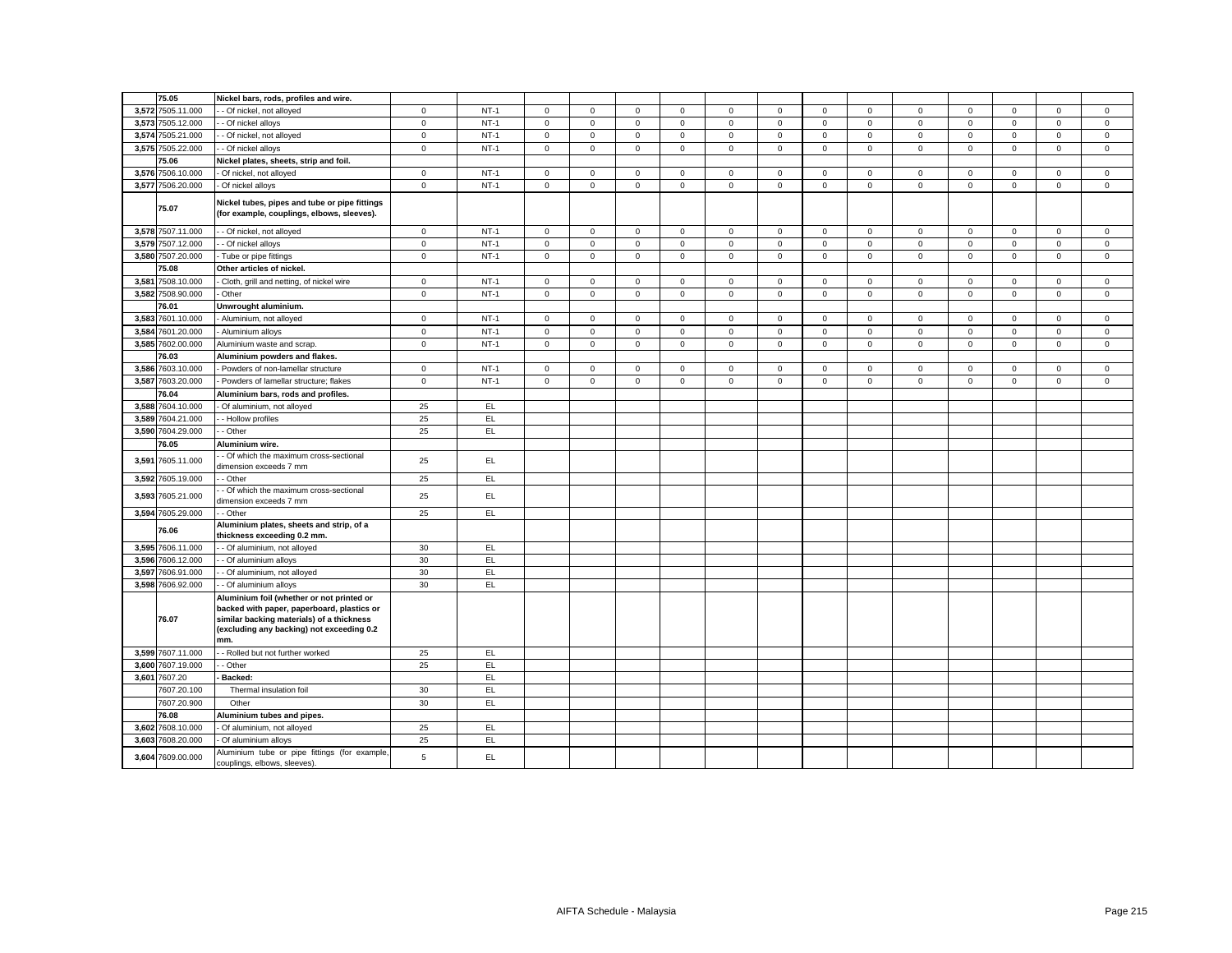| 76.10             | Aluminium structures (excluding<br>prefabricated buildings of heading 94.06) and<br>parts of structures (for example, bridges and<br>bridge-sections, towers, lattice masts, roofs,<br>roofing frameworks, doors and windows and<br>their frames and thresholds for doors,<br>balustrades, pillars and columns); aluminium<br>plates, rods, profiles, tubes and the like,<br>prepared for use in structures. |                |     |  |  |  |  |  |  |  |
|-------------------|--------------------------------------------------------------------------------------------------------------------------------------------------------------------------------------------------------------------------------------------------------------------------------------------------------------------------------------------------------------------------------------------------------------|----------------|-----|--|--|--|--|--|--|--|
| 3,605 7610.10     | Doors, windows and their frames and<br>thresholds for doors:                                                                                                                                                                                                                                                                                                                                                 |                | EL  |  |  |  |  |  |  |  |
| 7610.10.100       | Doors                                                                                                                                                                                                                                                                                                                                                                                                        | 25             | EL  |  |  |  |  |  |  |  |
| 7610.10.900       | Other                                                                                                                                                                                                                                                                                                                                                                                                        | 25             | EL  |  |  |  |  |  |  |  |
| 3,606 7610.90.000 | Other                                                                                                                                                                                                                                                                                                                                                                                                        | 25             | EL  |  |  |  |  |  |  |  |
| 3,607 7611.00.000 | Aluminium reservoirs, tanks, vats and similar<br>containers, for any material (other than<br>compressed or liquefied gas), of a capacity<br>exceeding 300 /, whether or not lined or heat-<br>insulated, but not fitted with mechanical or<br>thermal equipment.                                                                                                                                             | 20             | EL  |  |  |  |  |  |  |  |
| 76.12             | Aluminium casks, drums, cans, boxes and<br>similar containers (including rigid or<br>collapsible tubular containers), for any<br>material (other than compressed or liquefied<br>gas), of a capacity not exceeding 300 I,<br>whether or not lined or heat-insulated, but<br>not fitted with mechanical or thermal<br>equipment.                                                                              |                |     |  |  |  |  |  |  |  |
| 3,608 7612.10     | Collapsible tubular containers:                                                                                                                                                                                                                                                                                                                                                                              |                | EL. |  |  |  |  |  |  |  |
| 7612.10.100       | Used for food or pharmaceutical products, of<br>capacity not                                                                                                                                                                                                                                                                                                                                                 | 20             | EL  |  |  |  |  |  |  |  |
| 7612.10.200       | Of a capacity not less than 135 litres                                                                                                                                                                                                                                                                                                                                                                       | 20             | EL. |  |  |  |  |  |  |  |
| 7612.10.900       | Other                                                                                                                                                                                                                                                                                                                                                                                                        | 20             | EL. |  |  |  |  |  |  |  |
| 3,609 7612.90     | Other:                                                                                                                                                                                                                                                                                                                                                                                                       |                | EL  |  |  |  |  |  |  |  |
| 7612.90.100       | Used for food or pharmaceutical products, of<br>capacity not                                                                                                                                                                                                                                                                                                                                                 | 20             | EL. |  |  |  |  |  |  |  |
| 7612.90.200       | Of a capacity not less than 135 litres                                                                                                                                                                                                                                                                                                                                                                       | 20             | EL. |  |  |  |  |  |  |  |
| 7612.90.900       | Other                                                                                                                                                                                                                                                                                                                                                                                                        | 20             | EL. |  |  |  |  |  |  |  |
| 3,610 7613.00.000 | Aluminium containers for compressed or<br>liquefied gas.                                                                                                                                                                                                                                                                                                                                                     | $\overline{5}$ | EL. |  |  |  |  |  |  |  |
| 76.14             | Stranded wire, cables, plaited bands and the<br>like, of aluminium, not electrically insulated.                                                                                                                                                                                                                                                                                                              |                |     |  |  |  |  |  |  |  |
| 3,611 7614.10.000 | With steel core                                                                                                                                                                                                                                                                                                                                                                                              | 30             | EL. |  |  |  |  |  |  |  |
| 3,612 7614.90     | Other:                                                                                                                                                                                                                                                                                                                                                                                                       |                | EL  |  |  |  |  |  |  |  |
| 7614.90.100       | Of aluminium, not alloyed                                                                                                                                                                                                                                                                                                                                                                                    | 30             | EL  |  |  |  |  |  |  |  |
| 7614.90.900       | Of aluminium alloys<br>Table, kitchen or other household articles                                                                                                                                                                                                                                                                                                                                            | 30             | EL. |  |  |  |  |  |  |  |
| 76.15             | and parts thereof, of aluminium; pot<br>scourers and scouring or polishing pads,<br>gloves and the like, of aluminium; sanitary<br>ware and parts thereof, of aluminium.                                                                                                                                                                                                                                     |                |     |  |  |  |  |  |  |  |
| 3,613 7615.11.000 | - Pot scourers and scouring or polishing pads,<br>gloves and the like                                                                                                                                                                                                                                                                                                                                        | 30             | EL  |  |  |  |  |  |  |  |
| 3,614 7615.19.000 | - Other                                                                                                                                                                                                                                                                                                                                                                                                      | 30             | EL  |  |  |  |  |  |  |  |
| 3,615 7615.20     | Sanitary ware and parts thereof:                                                                                                                                                                                                                                                                                                                                                                             |                | EL  |  |  |  |  |  |  |  |
| 7615.20.100       | Bed pans, urinals and commodes                                                                                                                                                                                                                                                                                                                                                                               | $\circ$        | EL. |  |  |  |  |  |  |  |
| 7615.20.900       | Other                                                                                                                                                                                                                                                                                                                                                                                                        | 25             | EL. |  |  |  |  |  |  |  |
| 76.16             | Other articles of aluminium.                                                                                                                                                                                                                                                                                                                                                                                 |                |     |  |  |  |  |  |  |  |
| 3,616 7616.10.000 | Nails, tacks, staples (other than those of<br>heading 83.05), screws,                                                                                                                                                                                                                                                                                                                                        | 20             | EL. |  |  |  |  |  |  |  |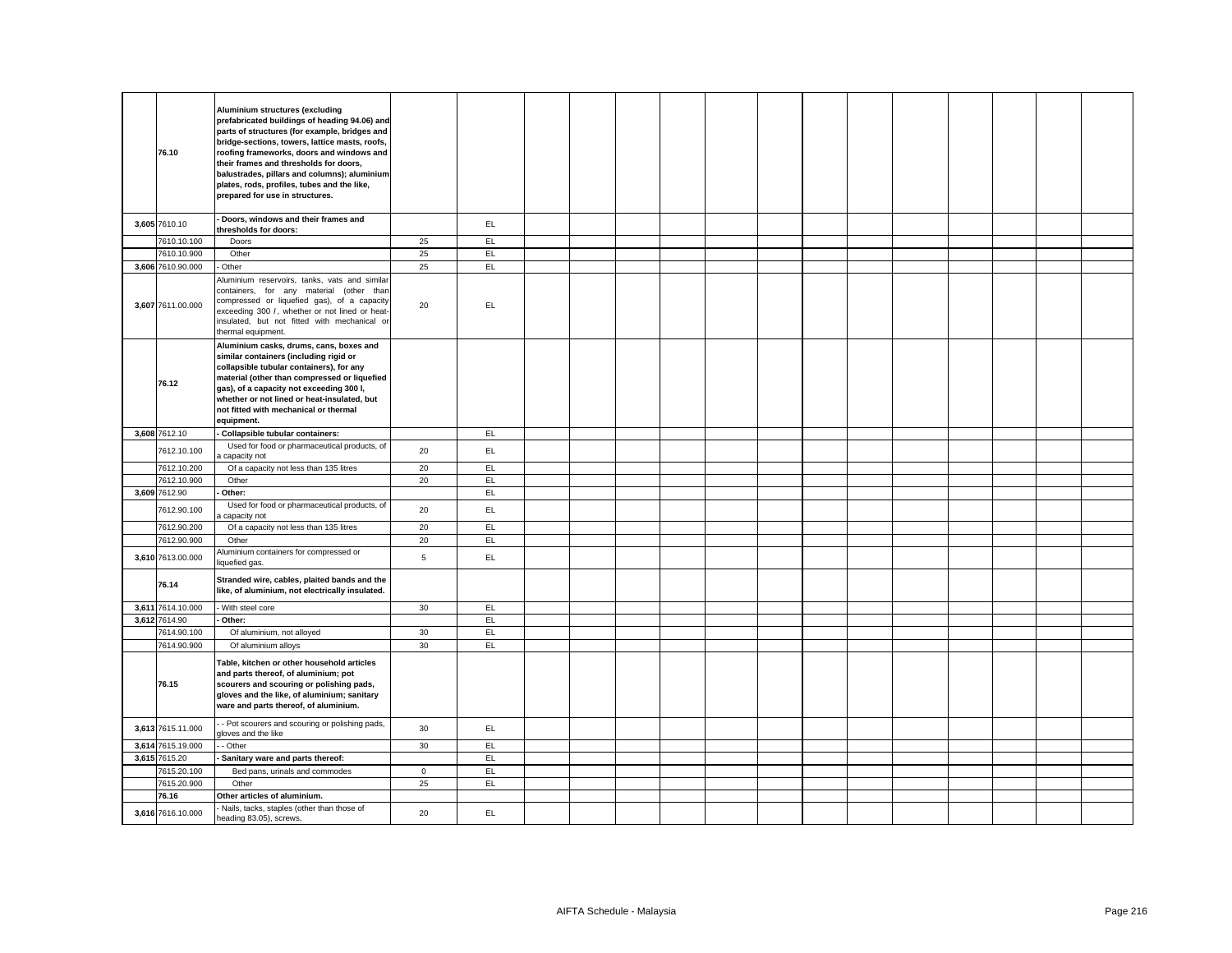|       | 3,617 7616.91.000 | - Cloth, grill, netting and fencing, of aluminium                      | 5            | EL.    |                     |                     |              |              |              |                     |                |                |              |              |              |                     |             |
|-------|-------------------|------------------------------------------------------------------------|--------------|--------|---------------------|---------------------|--------------|--------------|--------------|---------------------|----------------|----------------|--------------|--------------|--------------|---------------------|-------------|
|       |                   | vire                                                                   |              |        |                     |                     |              |              |              |                     |                |                |              |              |              |                     |             |
|       | 3,618 7616.99     | - Other:                                                               |              | EL.    |                     |                     |              |              |              |                     |                |                |              |              |              |                     |             |
|       | 7616.99.100       | Cigarette cases or boxes and the like                                  | 25           | EL     |                     |                     |              |              |              |                     |                |                |              |              |              |                     |             |
|       | 7616.99.200       | <b>Blinds</b>                                                          | 25           | EL     |                     |                     |              |              |              |                     |                |                |              |              |              |                     |             |
|       | 7616.99.300       | Expanded metal, of aluminium                                           | 5            | EL     |                     |                     |              |              |              |                     |                |                |              |              |              |                     |             |
|       | 7616.99.900       | Other                                                                  | 20           | EL     |                     |                     |              |              |              |                     |                |                |              |              |              |                     |             |
|       | 78.01             | Unwrought lead.                                                        |              |        |                     |                     |              |              |              |                     |                |                |              |              |              |                     |             |
|       | 3,619 7801.10.000 | Refined lead                                                           | $\mathbf 0$  | $NT-1$ | $\mathsf 0$         | $\mathbf 0$         | $\mathsf 0$  | 0            | $\mathbf 0$  | $\mathbf 0$         | $\mathbf 0$    | $\mathbf 0$    | 0            | 0            | 0            | $\mathsf 0$         | $\mathbf 0$ |
| 3,620 | 7801.91.000       | - Containing by weight antimony as the<br>principal other element      | 15           | $NT-2$ | 13                  | 11                  | 8            | 6            | 6            | 5                   | $\mathbf{3}$   | $\overline{2}$ | $\mathbf 0$  | $\mathbf 0$  | $\mathbf 0$  | $\mathbf 0$         | $\mathsf 0$ |
|       | 3,621 7801.99     | - Other:                                                               |              | $NT-2$ |                     |                     |              |              |              |                     |                |                |              |              |              |                     |             |
|       | 7801.99.100       | Unrefined lead                                                         | $\mathsf 0$  | $NT-2$ | $\mathsf 0$         | $\mathbf 0$         | $\mathsf 0$  | 0            | $\mathsf 0$  | $\mathbf 0$         | $\mathbf 0$    | $\mathbf 0$    | $\mathbf 0$  | 0            | $\Omega$     | 0                   | $\mathsf 0$ |
|       | 7801.99.900       | Other                                                                  | 15           | $NT-2$ | 13                  | 11                  | 8            | 6            | $\,6\,$      | 5                   | $\mathbf{3}$   | $\overline{2}$ | $\mathsf 0$  | $\mathsf 0$  | $\mathsf 0$  | $\mathsf{O}\xspace$ | $\mathsf 0$ |
|       | 3,622 7802.00.000 | ead waste and scrap.                                                   | $\mathsf 0$  | $NT-1$ | 0                   | $\mathsf 0$         | $\mathsf 0$  | 0            | $\mathsf 0$  | $\mathsf 0$         | $\mathbf 0$    | $\mathsf 0$    | $\mathbf 0$  | $\mathsf 0$  | $\mathbf 0$  | $\mathsf 0$         | $\mathsf 0$ |
|       | 78.04             | Lead plates, sheets, strip and foil; lead<br>powders and flakes        |              |        |                     |                     |              |              |              |                     |                |                |              |              |              |                     |             |
|       | 3,623 7804.11     | - Sheets, strip and foil of a thickness<br>(excluding any backing) not |              | $NT-1$ |                     |                     |              |              |              |                     |                |                |              |              |              |                     |             |
|       | 7804.11.100       | Foil                                                                   | $\mathbf{0}$ | $NT-1$ | $\mathbf{0}$        | $\mathbf{0}$        | $\mathbf 0$  | $\mathbf{0}$ | $\mathbf{0}$ | $\mathbf{0}$        | $\mathbf 0$    | $\mathbf 0$    | $\mathbf{0}$ | $\mathbf{0}$ | $\mathbf 0$  | $\mathbf{0}$        | $\mathbf 0$ |
|       | 7804.11.900       | Other                                                                  | $\mathbf 0$  | $NT-1$ | $\mathbf{0}$        | $\mathbf 0$         | $\mathsf 0$  | $\mathbf 0$  | $\circ$      | $\mathbf 0$         | $\mathbf 0$    | $\mathbf 0$    | $\mathbf 0$  | $\mathbf 0$  | $\mathbf{0}$ | $\mathbf 0$         | $\mathsf 0$ |
|       | 3,624 7804.19     | Other:                                                                 |              | $NT-1$ |                     |                     |              |              |              |                     |                |                |              |              |              |                     |             |
|       | 7804.19.100       | Foil                                                                   | $\mathbf 0$  | $NT-1$ | $\mathbf{0}$        | $\mathbf{0}$        | $\mathsf 0$  | $\mathbf 0$  | $\mathbf 0$  | $\mathbf 0$         | $\mathbf 0$    | $\mathbf 0$    | $\mathbf 0$  | 0            | $\mathbf 0$  | 0                   | $\mathbf 0$ |
|       | 7804.19.900       | Other                                                                  | $\mathsf 0$  | $NT-1$ | $\mathsf 0$         | $\mathsf 0$         | $\mathsf 0$  | $\mathbf 0$  | $\circ$      | $\mathbf 0$         | $\mathbf 0$    | $\mathbf 0$    | $\mathbf 0$  | $\mathbf 0$  | $\mathsf 0$  | $\mathbf 0$         | $\mathbf 0$ |
|       | 3,625 7804.20.000 | Powders and flakes                                                     | $\mathsf 0$  | $NT-1$ | $\mathsf 0$         | $\mathbf 0$         | $\mathsf 0$  | $\Omega$     | $\mathbf 0$  | $\mathbf 0$         | $\mathbf 0$    | $\mathbf 0$    | $\mathbf 0$  | $\mathsf 0$  | $\mathbf 0$  | $\mathbf 0$         | $\mathsf 0$ |
|       | 78.06             | Other articles of lead.                                                |              |        |                     |                     |              |              |              |                     |                |                |              |              |              |                     |             |
|       | 3,626 7806.00.000 | Other articles of lead.                                                | $\mathsf 0$  | $NT-1$ | $\mathsf 0$         | $\mathbf 0$         | $\mathsf 0$  | $\mathbf 0$  | $\mathsf 0$  | $\mathbf 0$         | $\mathbf 0$    | $\mathbf 0$    | $\mathbf 0$  | $\mathsf 0$  | $\mathbf 0$  | $\mathbf 0$         | $\mathsf 0$ |
|       | 79.01             | Unwrought zinc.                                                        |              |        |                     |                     |              |              |              |                     |                |                |              |              |              |                     |             |
|       | 3,627 7901.11     | - Containing by weight 99.99 % or more of<br>zinc:                     |              | $NT-1$ |                     |                     |              |              |              |                     |                |                |              |              |              |                     |             |
|       | 7901.11.100       | Zinc slugs                                                             | $\mathbf 0$  | $NT-1$ | $\mathsf 0$         | $\mathsf 0$         | $\mathsf 0$  | $\mathbf 0$  | $\mathbf 0$  | $\mathsf 0$         | $\mathbf 0$    | $\mathbf 0$    | $\mathsf 0$  | $\mathsf 0$  | $\mathsf 0$  | $\mathsf 0$         | $\mathsf 0$ |
|       | 7901.11.900       | Other                                                                  | $\mathsf 0$  | $NT-1$ | $\mathbf{0}$        | $\mathsf 0$         | $\mathsf 0$  | $\mathbf 0$  | $\mathbf 0$  | $\mathsf 0$         | $\mathbf 0$    | $\mathbf{0}$   | $\mathbf 0$  | $\mathbf 0$  | $\mathbf 0$  | $\mathbf 0$         | $\mathsf 0$ |
|       | 3,628 7901.12     | - Containing by weight less than 99.99 % of<br>zinc:                   |              | $NT-1$ |                     |                     |              |              |              |                     |                |                |              |              |              |                     |             |
|       | 7901.12.100       | Zinc slugs                                                             | $\mathbf 0$  | $NT-1$ | $\mathsf 0$         | $\mathbf{0}$        | $\mathsf 0$  | $\mathbf 0$  | $\circ$      | $\mathbf 0$         | $\mathbf 0$    | $\mathbf 0$    | $\mathbf{0}$ | $\mathbf 0$  | $\mathbf{0}$ | $\mathbf 0$         | $\mathsf 0$ |
|       | 7901.12.900       | Other                                                                  | $\mathbf 0$  | $NT-1$ | $\circ$             | $\mathbf 0$         | $\mathbf 0$  | $\mathbf 0$  | $\mathbf 0$  | $\mathbf 0$         | $\mathbf 0$    | $\mathbf 0$    | $\mathbf 0$  | $\mathbf 0$  | $\mathbf 0$  | $\mathbf 0$         | $\mathbf 0$ |
|       | 3,629 7901.20     | Zinc alloys:                                                           |              | $NT-1$ |                     |                     |              |              |              |                     |                |                |              |              |              |                     |             |
|       | 7901.20.100       | Zinc slugs                                                             | $\mathbf 0$  | $NT-1$ | $\mathsf 0$         | $\mathbf 0$         | $\mathsf 0$  | $\mathbf{0}$ | $\circ$      | $\mathsf 0$         | $\mathbf 0$    | $\mathbf 0$    | $\mathsf 0$  | $\mathsf 0$  | $\mathsf 0$  | $\mathbf 0$         | $\mathbf 0$ |
|       | 7901.20.900       | Other                                                                  | $\mathsf 0$  | $NT-1$ | $\mathsf 0$         | $\mathbf 0$         | $\mathsf 0$  | $\mathbf 0$  | $\mathbf 0$  | $\mathsf 0$         | $\mathbf 0$    | $\mathsf 0$    | $\mathbf 0$  | $\mathsf 0$  | $\mathbf 0$  | $\mathbf 0$         | $\mathbf 0$ |
|       | 3,630 7902.00.000 | Zinc waste and scrap.                                                  | $\mathbf 0$  | $NT-1$ | $\mathsf 0$         | $\mathsf 0$         | $\mathsf 0$  | $\mathbf 0$  | $\mathbf 0$  | $\mathbf 0$         | $\mathsf 0$    | $\mathsf 0$    | $\mathsf 0$  | $\mathbf 0$  | $\mathbf 0$  | 0                   | $\mathbf 0$ |
|       | 79.03             | Zinc dust, powders and flakes.                                         |              |        |                     |                     |              |              |              |                     |                |                |              |              |              |                     |             |
| 3,631 | 7903.10.000       | Zinc dust                                                              | $\mathbf 0$  | $NT-1$ | $\mathsf 0$         | $\mathsf 0$         | $\mathsf 0$  | $\mathbf 0$  | $\mathbf 0$  | $\mathbf 0$         | $\mathbf 0$    | $\mathbf 0$    | $\mathsf 0$  | $\mathbf 0$  | $\mathbf 0$  | $\mathsf 0$         | $\mathbf 0$ |
|       | 3,632 7903.90.000 | Other                                                                  | $\mathbf 0$  | $NT-1$ | 0                   | $\mathbf 0$         | $\mathsf 0$  | $\Omega$     | $\mathsf 0$  | 0                   | $\mathbf{0}$   | 0              | 0            | 0            | $\mathbf 0$  | $\mathsf 0$         | $\mathbf 0$ |
|       | 3,633 7904.00.000 | Zinc bars, rods, profiles and wire.                                    | $\mathbf 0$  | $NT-1$ | $\mathsf{O}\xspace$ | $\mathsf{O}\xspace$ | $\mathsf 0$  | $\mathsf 0$  | $\mathsf 0$  | $\mathsf{O}\xspace$ | $\mathsf 0$    | $\mathsf 0$    | $\mathsf 0$  | $\mathsf 0$  | $\mathbf 0$  | $\mathsf{O}\xspace$ | $\mathsf 0$ |
|       | 79.05             | Zinc plates, sheets, strip and foil.                                   |              |        |                     |                     |              |              |              |                     |                |                |              |              |              |                     |             |
|       | 3,634 7905.00     | Zinc plates, sheets, strip and foil.                                   |              | $NT-2$ |                     |                     |              |              |              |                     |                |                |              |              |              |                     |             |
|       | 7905.00.100       | Zinc plates, sheets and strip                                          | 20           | $NT-2$ | 17.5                | 15                  | 12           | 10           | 10           | $\overline{7}$      | 5              | 3              | $\mathbf 0$  | 0            | 0            | $\mathsf 0$         | $\mathbf 0$ |
|       | 7905.00.200       | Zinc foil                                                              | $\mathsf 0$  | $NT-2$ | $\mathsf 0$         | $\mathsf 0$         | $\mathsf 0$  | $\mathsf 0$  | $\mathsf 0$  | $\mathsf 0$         | $\mathsf 0$    | $\mathbf 0$    | $\mathbf 0$  | $\mathsf 0$  | $\mathsf 0$  | $\mathsf 0$         | $\mathsf 0$ |
|       | 79.07             | Other articles of zinc.                                                |              |        |                     |                     |              |              |              |                     |                |                |              |              |              |                     |             |
|       | 3,635 7907.00     | Other articles of zinc.                                                |              | $NT-2$ |                     |                     |              |              |              |                     |                |                |              |              |              |                     |             |
|       | 7907.00.100       | Gutters, roof capping, skylight frames and<br>other fabricated         | 20           | $NT-2$ | 17.5                | 15                  | 12           | 10           | 10           | $\boldsymbol{7}$    | 5              | $\mathbf{3}$   | $\mathsf 0$  | $\mathsf 0$  | $\mathbf 0$  | $\mathbf 0$         | $\mathsf 0$ |
|       | 7907.00.210       | ash trays                                                              | 25           | $NT-2$ | 20                  | 17                  | 15           | 13           | 13           | 10                  | $\overline{7}$ | 5              | $\Omega$     | $\Omega$     | $\Omega$     | $\Omega$            | $\Omega$    |
|       | 7907.00.220       | cigarette cases or boxes and the like                                  | 25           | $NT-2$ | 20                  | 17                  | 15           | 13           | 13           | 10                  | $\overline{7}$ | 5              | $\mathbf 0$  | 0            | 0            | 0                   | $\mathsf 0$ |
|       | 7907.00.290       | other                                                                  | 20           | $NT-2$ | 17.5                | 15                  | 12           | 10           | $10$         | $\overline{7}$      | 5              | $\mathbf 3$    | $\mathsf 0$  | $\mathsf 0$  | $\mathsf 0$  | $\mathsf 0$         | $\mathsf 0$ |
|       | 7907.00.300       | Zinc tubes, pipes and tube or pipe fittings (for<br>example couplings, | $\mathbf 0$  | $NT-1$ | $\mathsf 0$         | $\mathbf 0$         | $\mathsf 0$  | $\mathsf 0$  | $\mathbf 0$  | $\mathsf 0$         | $\mathsf 0$    | $\mathsf 0$    | $\mathsf 0$  | $\mathsf 0$  | $\mathsf 0$  | $\mathbf 0$         | $\mathsf 0$ |
|       | 7907.00.900       | Other                                                                  | 5            | $NT-2$ | $\overline{4}$      | $\overline{4}$      | $\mathbf{3}$ | 3            | $\mathbf{3}$ | $\overline{2}$      | $\overline{2}$ | $\overline{1}$ | $\mathbf 0$  | $\mathbf 0$  | $\Omega$     | $\mathbf 0$         | $\Omega$    |
|       | 80.01             | Unwrought tin.                                                         |              |        |                     |                     |              |              |              |                     |                |                |              |              |              |                     |             |
|       | 3,636 8001.10.000 | Tin, not alloyed                                                       | $\mathsf 0$  | $NT-1$ | $\mathsf 0$         | $\mathsf 0$         | $\mathsf 0$  | $\mathbf 0$  | $\mathbf 0$  | $\mathsf 0$         | $\mathbf 0$    | $\mathsf 0$    | $\mathbf 0$  | $\mathsf 0$  | $\mathsf 0$  | $\mathbf 0$         | $\mathsf 0$ |
|       | 3,637 8001.20     | Tin alloys:                                                            |              | $NT-1$ |                     |                     |              |              |              |                     |                |                |              |              |              |                     |             |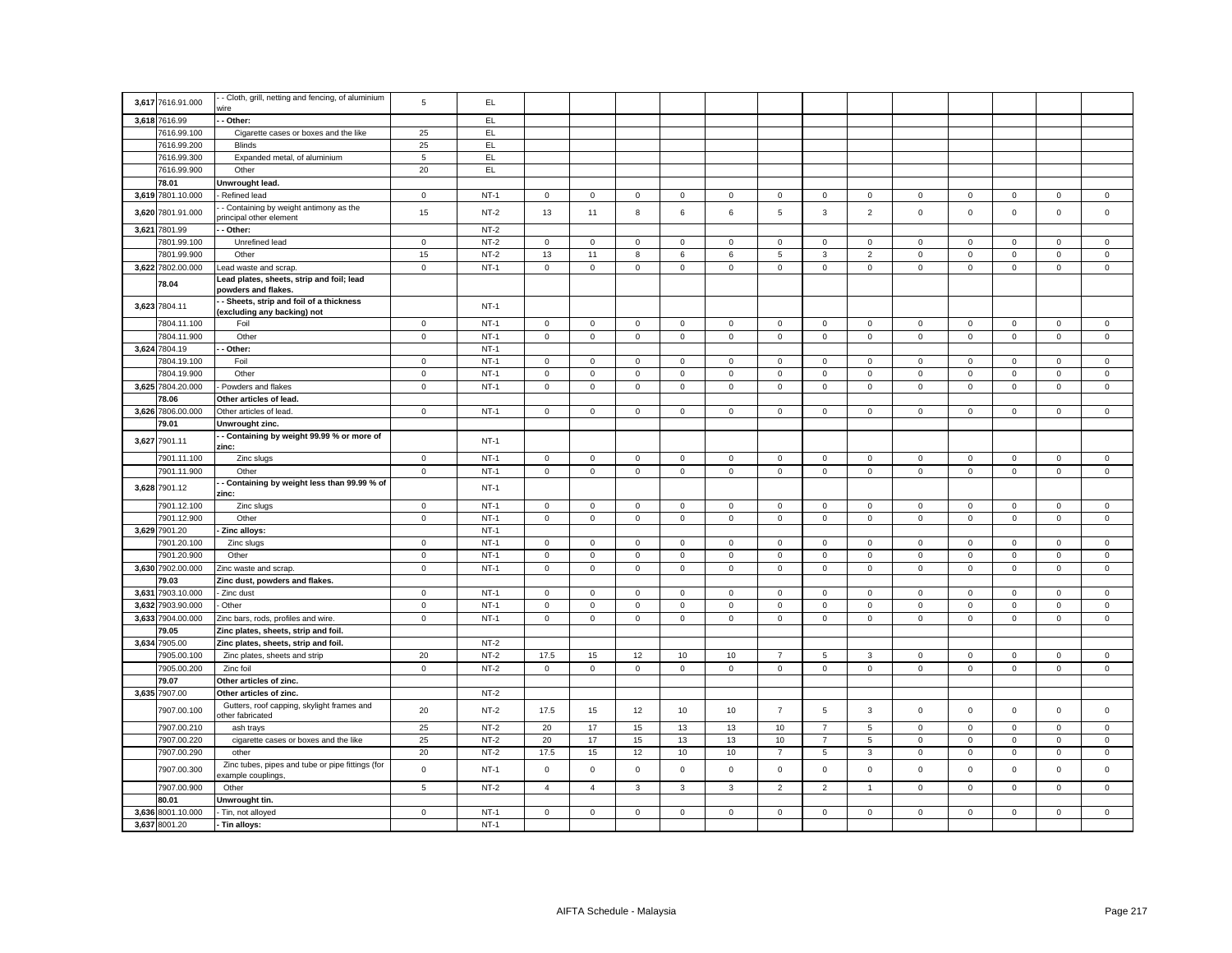|       | 8001.20.100       | Solder                                                                                                                                   | $\mathbf 0$    | $NT-1$ | $\Omega$     | $\Omega$            | $\mathbf 0$ | $\Omega$     | $\Omega$    | $\Omega$       | $\Omega$            | $\Omega$       | $\Omega$     | $\Omega$    | $\Omega$    | $\Omega$            | $\mathsf 0$ |
|-------|-------------------|------------------------------------------------------------------------------------------------------------------------------------------|----------------|--------|--------------|---------------------|-------------|--------------|-------------|----------------|---------------------|----------------|--------------|-------------|-------------|---------------------|-------------|
|       | 3001.20.900       | Other                                                                                                                                    | $\mathsf 0$    | $NT-1$ | $\mathbf 0$  | $\mathbf 0$         | $\mathsf 0$ | $\mathbf 0$  | 0           | $\mathbf 0$    | $\mathbf 0$         | $\mathbf 0$    | $\mathsf 0$  | $\mathbf 0$ | $\mathbf 0$ | $\mathbf 0$         | $\mathsf 0$ |
|       | 3,638 8002.00.000 | Tin waste and scrap.                                                                                                                     | $\mathbf 0$    | $NT-1$ | $\mathbf 0$  | $\mathsf 0$         | $\mathsf 0$ | $\mathbf 0$  | $\mathbf 0$ | $\mathsf 0$    | $\mathsf 0$         | $\mathbf{0}$   | $\mathbf 0$  | $\mathsf 0$ | $\mathsf 0$ | $\mathsf 0$         | $\mathsf 0$ |
|       | 3,639 8003.00.000 |                                                                                                                                          | $\mathbf 0$    | $NT-1$ | $\mathbf 0$  |                     | $\mathsf 0$ |              |             | $\mathbf 0$    |                     | $\mathbf{0}$   |              |             |             | $\mathbf{0}$        |             |
|       | 80.07             | Tin bars, rods, profiles and wire.                                                                                                       |                |        |              | $\mathbf{0}$        |             | $\mathbf 0$  | 0           |                | $\mathbf 0$         |                | $\mathbf 0$  | $\mathbf 0$ | $\mathbf 0$ |                     | $\mathbf 0$ |
|       |                   | Other articles of tin.                                                                                                                   |                | $NT-2$ |              |                     |             |              |             |                |                     |                |              |             |             |                     |             |
|       | 3,640 8007.00     | Other articles of tin.                                                                                                                   |                |        |              |                     |             |              |             |                |                     |                |              |             |             |                     |             |
|       | 8007.00.110       | ash trays                                                                                                                                | 25             | $NT-2$ | 20           | 17                  | 15          | 13           | 13          | 10             | $\overline{7}$      | 5              | $\mathbf 0$  | $\mathbf 0$ | $\mathbf 0$ | $\mathbf 0$         | $\mathsf 0$ |
|       | 3007.00.120       | cigarette cases or boxes and the like                                                                                                    | 25             | $NT-2$ | 20           | 17                  | 15          | 13           | 13          | 10             | $\overline{7}$      | 5              | $\mathsf 0$  | $\mathbf 0$ | $\mathsf 0$ | $\mathsf 0$         | $\mathsf 0$ |
|       | 8007.00.190       | other                                                                                                                                    | 20             | $NT-2$ | 17.5         | 15                  | 12          | 10           | 10          | $\overline{7}$ | 5                   | $\overline{3}$ | $\mathsf 0$  | $\mathbf 0$ | $\mathbf 0$ | $\mathbf 0$         | $\mathsf 0$ |
|       | 8007.00.200       | Tin plates, sheets and strip, of a thickness<br>xceeding 0.2mm                                                                           | $\mathsf 0$    | $NT-1$ | $\mathbf 0$  | $\mathsf 0$         | $\mathsf 0$ | $\Omega$     | $\mathsf 0$ | $\mathsf 0$    | $\mathsf 0$         | $\mathsf 0$    | $\mathsf 0$  | $\mathsf 0$ | $\mathsf 0$ | $\mathsf 0$         | $\mathsf 0$ |
|       | 8007.00.300       | Tin foil (whether or not printed or backed with<br>aper, paperboard,                                                                     | $\mathbf 0$    | $NT-1$ | 0            | $\mathbf 0$         | $\mathsf 0$ | $\mathbf 0$  | 0           | $\mathbf 0$    | $\mathbf 0$         | $\mathbf 0$    | $\mathbf 0$  | $\mathbf 0$ | $\mathbf 0$ | $\mathbf 0$         | $\mathbf 0$ |
|       | 8007.00.400       | Tin tubes, pipes and tube or pipe fittings (for<br>example, couplings,                                                                   | $\mathsf 0$    | $NT-1$ | $\mathbf 0$  | $\mathsf 0$         | $\mathsf 0$ | $\mathsf 0$  | $\mathsf 0$ | $\mathsf 0$    | $\mathsf 0$         | $\mathbf{0}$   | $\mathsf 0$  | $\mathbf 0$ | $\mathsf 0$ | $\mathsf 0$         | $\mathsf 0$ |
|       | 8007.00.900       | Other                                                                                                                                    | $\overline{5}$ | $NT-2$ | 4            | $\overline{4}$      | 3           | 3            | 3           | $\overline{c}$ | $\overline{2}$      | $\overline{1}$ | $\mathsf 0$  | $\mathbf 0$ | $\mathbf 0$ | $\mathsf 0$         | $\mathsf 0$ |
|       | 81.01             | Tungsten (wolfram) and articles thereof,<br>ncluding waste and scrap.                                                                    |                |        |              |                     |             |              |             |                |                     |                |              |             |             |                     |             |
|       | 3,641 8101.10     | Powders:                                                                                                                                 |                | $NT-1$ |              |                     |             |              |             |                |                     |                |              |             |             |                     |             |
|       | 3101.10.100       | Unwrought                                                                                                                                | $\mathbf 0$    | $NT-1$ | $\mathbf 0$  | $\mathsf 0$         | $\mathsf 0$ | $\mathsf 0$  | $\mathsf 0$ | $\mathbf 0$    | $\mathsf{O}\xspace$ | $\mathsf 0$    | $\mathbf 0$  | $\mathbf 0$ | $\mathsf 0$ | $\mathbf 0$         | $\mathsf 0$ |
|       | 8101.10.200       | Waste and scrap                                                                                                                          | $\mathbf 0$    | $NT-1$ | 0            | $\mathbf 0$         | $\mathbf 0$ | 0            | 0           | $\mathbf 0$    | $\mathbf 0$         | 0              | $\mathbf 0$  | $\mathbf 0$ | $\mathbf 0$ | 0                   | $\mathbf 0$ |
|       | 3,642 8101.94.000 | Unwrought tungsten, including bars and rods<br>bbtained simply                                                                           | $\mathsf 0$    | $NT-1$ | $\mathbf 0$  | $\mathsf 0$         | $\mathsf 0$ | $\mathsf 0$  | $\mathbf 0$ | $\mathsf 0$    | $\mathsf 0$         | $\mathsf 0$    | $\mathsf 0$  | $\mathsf 0$ | $\mathsf 0$ | $\mathsf 0$         | $\mathsf 0$ |
|       | 3,643 8101.96.000 | - Wire                                                                                                                                   | $\mathbf 0$    | $NT-1$ | $\mathbf 0$  | $\mathsf 0$         | $\mathbf 0$ | $\mathbf 0$  | $\mathbf 0$ | $\mathbf 0$    | $\mathsf 0$         | $\mathbf{0}$   | $\mathbf 0$  | $\mathbf 0$ | $\mathbf 0$ | $\mathbf 0$         | $\mathsf 0$ |
| 3,644 | 8101.97.000       | - Waste and scrap                                                                                                                        | $\mathbf 0$    | $NT-1$ | $\mathbf 0$  | $\mathsf{O}\xspace$ | $\mathsf 0$ | $\mathsf 0$  | $\mathsf 0$ | $\mathsf 0$    | $\mathsf{O}\xspace$ | $\mathsf 0$    | $\mathsf 0$  | $\mathsf 0$ | $\mathsf 0$ | $\mathbf 0$         | $\mathsf 0$ |
|       | 3,645 8101.99.000 | Other                                                                                                                                    | $\mathbf 0$    | $NT-1$ | 0            | $\mathsf 0$         | $\mathsf 0$ | 0            | $\mathsf 0$ | $\mathbf 0$    | $\mathsf{O}\xspace$ | $\mathbf 0$    | $\mathsf 0$  | $\mathbf 0$ | $\mathsf 0$ | $\mathsf 0$         | $\mathsf 0$ |
|       | 81.02             | Molybdenum and articles thereof, including<br>waste and scrap.                                                                           |                |        |              |                     |             |              |             |                |                     |                |              |             |             |                     |             |
|       | 3,646 8102.10     | Powders:                                                                                                                                 |                | $NT-1$ |              |                     |             |              |             |                |                     |                |              |             |             |                     |             |
|       | 3102.10.100       | Unwrought                                                                                                                                | $\mathbf 0$    | $NT-1$ | $\mathbf 0$  | $\mathsf 0$         | $\mathsf 0$ | $\mathbf{0}$ | $\mathbf 0$ | $\mathbf 0$    | $\mathbf 0$         | $\overline{0}$ | $\mathbf{0}$ | $\mathbf 0$ | $\mathbf 0$ | $\mathbf 0$         | $\mathsf 0$ |
|       | 8102.10.200       | Waste and scrap                                                                                                                          | $\mathbf 0$    | $NT-1$ | 0            | $\mathsf 0$         | $\mathsf 0$ | $\mathbf 0$  | $\mathsf 0$ | 0              | $\mathsf 0$         | $\mathbf{0}$   | $\mathsf 0$  | $\mathbf 0$ | 0           | $\mathbf 0$         | $\mathsf 0$ |
|       | 3,647 8102.94.000 | Unwrought molybdenum, including bars and<br>ods obtained simply                                                                          | $\mathsf 0$    | $NT-1$ | $\mathbf 0$  | $\mathbf 0$         | $\mathsf 0$ | $\mathbf{0}$ | 0           | $\mathbf 0$    | $\mathsf{O}\xspace$ | $\mathbf 0$    | $\mathbf 0$  | $\mathbf 0$ | $\mathbf 0$ | $\mathsf 0$         | $\mathsf 0$ |
| 3,648 | 8102.95.000       | Bars and rods, other than those obtained<br>imply by sintering,                                                                          | $\mathbf 0$    | $NT-1$ | $\mathbf 0$  | $\mathsf 0$         | $\mathsf 0$ | $\mathsf 0$  | $\mathsf 0$ | $\mathsf 0$    | $\mathsf 0$         | $\mathsf 0$    | $\mathsf 0$  | $\mathsf 0$ | $\mathsf 0$ | $\mathsf 0$         | $\mathsf 0$ |
| 3,649 | 8102.96.000       | - Wire                                                                                                                                   | $\mathbf 0$    | $NT-1$ | $\mathbf 0$  | $\mathsf 0$         | $\mathsf 0$ | $\mathsf 0$  | $\mathbf 0$ | $\mathsf 0$    | $\mathsf 0$         | $\mathbf{0}$   | $\mathbf 0$  | $\mathbf 0$ | $\mathbf 0$ | $\mathsf 0$         | $\mathsf 0$ |
|       | 3,650 8102.97.000 | - Waste and scrap                                                                                                                        | $\mathbf 0$    | $NT-1$ | $\mathbf 0$  | $\mathsf 0$         | $\mathsf 0$ | $\mathbf 0$  | $\mathsf 0$ | $\mathsf 0$    | $\mathsf 0$         | $\mathsf 0$    | $\mathsf 0$  | $\mathsf 0$ | $\mathsf 0$ | $\mathsf 0$         | $\mathsf 0$ |
| 3,651 | 8102.99.000       | - Other                                                                                                                                  | $\mathbf 0$    | $NT-1$ | $\mathbf 0$  | $\mathbf 0$         | $\mathsf 0$ | $\mathbf{0}$ | $\mathbf 0$ | $\mathbf 0$    | $\mathbf 0$         | $\mathbf{0}$   | $\mathsf 0$  | $\mathbf 0$ | $\mathbf 0$ | $\mathbf 0$         | $\mathbf 0$ |
|       |                   | <b>Fantalum and articles thereof, including</b>                                                                                          |                |        |              |                     |             |              |             |                |                     |                |              |             |             |                     |             |
|       | 81.03             | waste and scrap.<br>Unwrought tantalum, including bars and rods                                                                          |                |        |              |                     |             |              |             |                |                     |                |              |             |             |                     |             |
|       | 3,652 8103.20.000 | obtained simply by                                                                                                                       | $\mathsf 0$    | $NT-1$ | 0            | $\mathsf 0$         | $\mathsf 0$ | $\mathbf 0$  | 0           | $\mathsf 0$    | $\mathbf 0$         | $\mathbf 0$    | $\mathsf 0$  | $\mathbf 0$ | $\mathsf 0$ | $\mathsf 0$         | $\mathsf 0$ |
| 3,653 | 8103.30.000       | Waste and scrap                                                                                                                          | $\mathsf 0$    | $NT-1$ | 0            | $\mathsf 0$         | $\mathsf 0$ | $\mathsf 0$  | $\mathsf 0$ | $\mathsf 0$    | $\mathsf 0$         | $\mathsf 0$    | $\mathsf 0$  | $\mathbf 0$ | $\mathsf 0$ | $\mathbf 0$         | $\mathsf 0$ |
|       | 3,654 8103.90.000 | Other                                                                                                                                    | $\mathbf 0$    | $NT-1$ | 0            | $\mathbf 0$         | $\mathsf 0$ | $\mathbf 0$  | $\mathbf 0$ | $\mathsf 0$    | $\mathbf 0$         | $\mathbf 0$    | $\mathsf 0$  | $\mathbf 0$ | $\mathsf 0$ | $\mathsf 0$         | $\mathsf 0$ |
|       | 81.04             | Magnesium and articles thereof, including<br>waste and scrap.                                                                            |                |        |              |                     |             |              |             |                |                     |                |              |             |             |                     |             |
|       | 3,655 8104.11.000 | Containing at least 99.8 % by weight of<br>nagnesium                                                                                     | $\mathsf 0$    | $NT-1$ | $\mathbf 0$  | $\mathsf 0$         | $\mathsf 0$ | $\mathsf 0$  | $\mathsf 0$ | $\mathsf 0$    | $\mathsf 0$         | $\mathbf{0}$   | $\mathsf 0$  | $\mathsf 0$ | $\mathsf 0$ | $\mathsf 0$         | $\mathsf 0$ |
| 3,656 | 8104.19.000       | - Other                                                                                                                                  | $\mathsf 0$    | $NT-1$ | $\mathbf{0}$ | $\mathsf{O}\xspace$ | $\mathbf 0$ | $\mathbf 0$  | $\mathsf 0$ | $\mathsf 0$    | $\mathsf 0$         | $\mathsf 0$    | $\mathsf 0$  | $\mathsf 0$ | $\mathsf 0$ | $\mathsf 0$         | $\mathsf 0$ |
| 3,657 | 8104.20.000       | Waste and scrap                                                                                                                          | $\mathbf 0$    | $NT-1$ | 0            | 0                   | $\mathbf 0$ | 0            | 0           | 0              | 0                   | 0              | 0            | 0           | 0           | 0                   | 0           |
|       | 3,658 8104.30.000 | Raspings, turnings and granules, graded<br>according to size;                                                                            | $\mathbf 0$    | $NT-1$ | $\mathbf 0$  | $\mathsf 0$         | $\mathsf 0$ | $\mathsf 0$  | $\mathbf 0$ | $\mathsf 0$    | $\mathbf 0$         | $\mathsf 0$    | $\mathsf 0$  | $\mathsf 0$ | $\mathsf 0$ | $\mathsf 0$         | $\mathsf 0$ |
|       | 3,659 8104.90.000 | Other                                                                                                                                    | $\mathbf 0$    | $NT-1$ | $\mathbf{0}$ | $\mathsf 0$         | $\mathsf 0$ | $\mathsf 0$  | $\mathbf 0$ | $\mathbf 0$    | $\mathsf{O}$        | $\overline{0}$ | $\mathsf 0$  | $\mathsf 0$ | $\mathsf 0$ | $\mathsf{O}\xspace$ | $\mathsf 0$ |
|       | 81.05             | <b>Cobalt mattes and other intermediate</b><br>products of cobalt metallurgy; cobalt and<br>articles thereof, including waste and scrap. |                |        |              |                     |             |              |             |                |                     |                |              |             |             |                     |             |
|       | 3,660 8105.20.000 | Cobalt mattes and other intermediate products<br>of cobalt                                                                               | $\mathbf 0$    | $NT-1$ | $\mathbf 0$  | $\mathsf 0$         | $\mathsf 0$ | $\mathsf 0$  | $\mathsf 0$ | $\mathsf 0$    | $\mathsf 0$         | $\mathsf 0$    | $\mathsf 0$  | $\mathsf 0$ | $\mathsf 0$ | $\mathsf 0$         | $\mathsf 0$ |
| 3,661 | 8105.30.000       | Waste and scrap                                                                                                                          | $\mathsf 0$    | $NT-1$ | $\mathbf 0$  | $\mathbf 0$         | $\mathsf 0$ | $\mathbf 0$  | $\mathsf 0$ | $\mathbf 0$    | $\mathsf 0$         | $\mathbf 0$    | $\mathsf 0$  | $\mathbf 0$ | $\mathbf 0$ | $\mathbf 0$         | $\mathsf 0$ |
|       | 3,662 8105.90.000 | Other                                                                                                                                    | $\mathsf 0$    | $NT-1$ | 0            | $\mathsf{O}$        | $\mathsf 0$ | $\mathsf 0$  | $\mathbf 0$ | $\mathsf 0$    | $\mathbf{0}$        | $\mathbf 0$    | $\mathsf 0$  | $\mathsf 0$ | $\mathsf 0$ | $\mathsf 0$         | $\mathsf 0$ |
|       | 81.06             | Bismuth and articles thereof, including<br>waste and scrap.                                                                              |                |        |              |                     |             |              |             |                |                     |                |              |             |             |                     |             |
|       |                   |                                                                                                                                          |                |        |              |                     |             |              |             |                |                     |                |              |             |             |                     |             |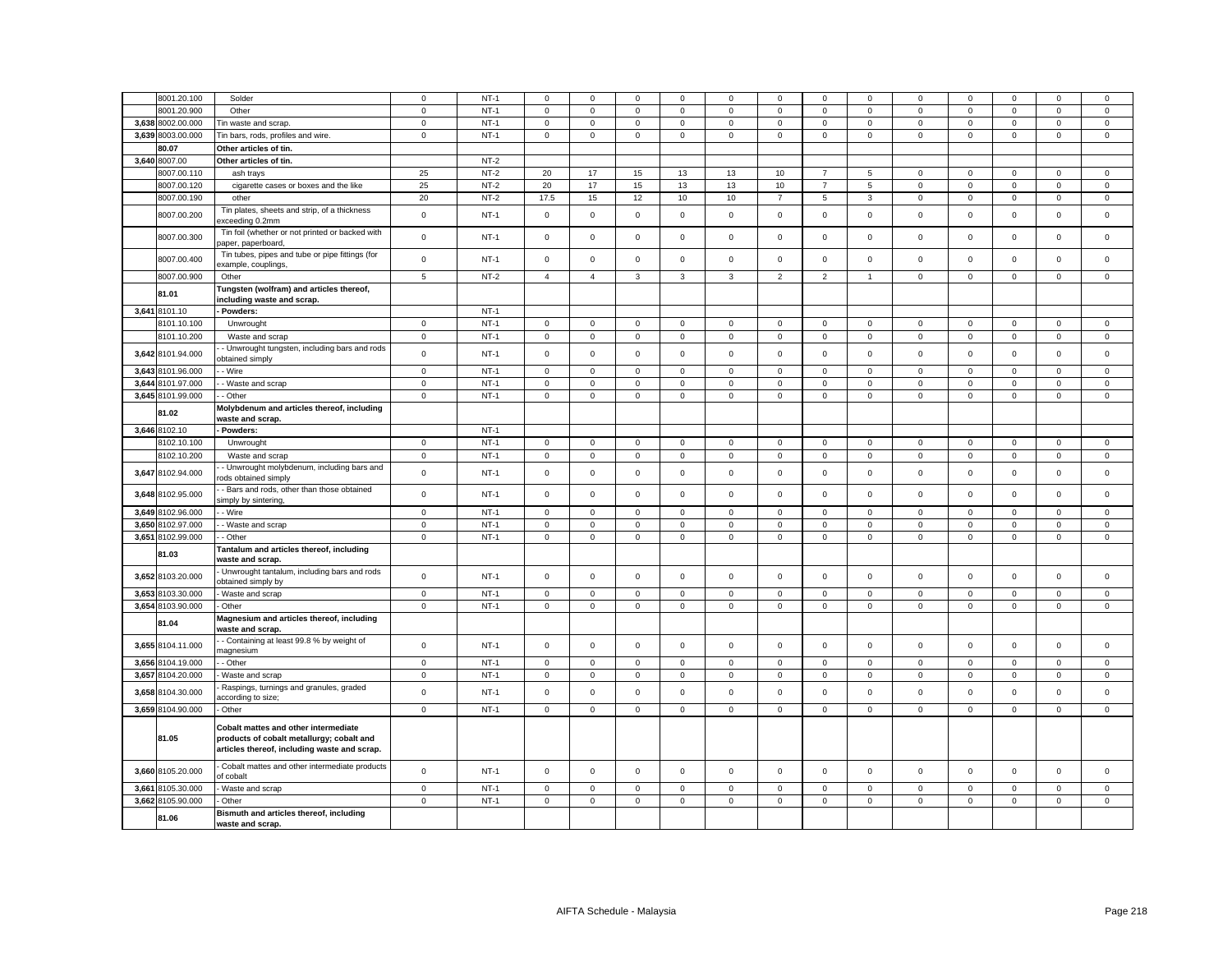|       | 3,663 8106.00     | Bismuth and articles thereof, including<br>waste and scrap.                                                                                                                         |                     | $NT-1$ |             |              |              |              |              |             |              |                |                     |              |              |              |             |
|-------|-------------------|-------------------------------------------------------------------------------------------------------------------------------------------------------------------------------------|---------------------|--------|-------------|--------------|--------------|--------------|--------------|-------------|--------------|----------------|---------------------|--------------|--------------|--------------|-------------|
|       | 8106.00.100       | Unwrought bismuth                                                                                                                                                                   | $\mathbf 0$         | $NT-1$ | $\circ$     | $\mathbf{O}$ | $\mathbf{0}$ | $\mathbf{0}$ | $\mathbf 0$  | $\mathbf 0$ | $\mathbf{0}$ | $\mathbf 0$    | $\mathbf{0}$        | $\mathbf 0$  | $\mathbf{O}$ | $\mathbf{0}$ | $\mathbf 0$ |
|       | 8106.00.200       | Waste and scrap                                                                                                                                                                     | $\mathbf 0$         | $NT-1$ | 0           | $\mathsf 0$  | $\mathsf 0$  | $\mathsf 0$  | $\mathbf 0$  | $\mathsf 0$ | $\mathbf 0$  | $\mathsf 0$    | $\mathsf 0$         | $\mathsf 0$  | $\mathbf 0$  | $\mathsf 0$  | $\mathsf 0$ |
|       | 8106.00.900       | Other                                                                                                                                                                               | $\mathsf{O}\xspace$ | $NT-1$ | 0           | $\mathsf 0$  | $\mathsf 0$  | $\mathbf 0$  | $\mathsf 0$  | $\mathbf 0$ | $\mathsf 0$  | $\mathbf 0$    | $\mathsf 0$         | $\mathbf 0$  | $\mathsf 0$  | $\mathsf 0$  | $\mathsf 0$ |
|       | 81.07             | Cadmium and articles thereof, including<br>waste and scrap.                                                                                                                         |                     |        |             |              |              |              |              |             |              |                |                     |              |              |              |             |
|       | 3,664 8107.20.000 | - Unwrought cadmium; powders                                                                                                                                                        | $\mathbf{0}$        | $NT-1$ | $\mathbf 0$ | $^{\circ}$   | $\mathbf{0}$ | $\mathbf{0}$ | $\mathbf 0$  | $\mathbf 0$ | $\mathbf{0}$ | $\mathbf{0}$   | $\mathbf 0$         | $\mathbf{0}$ | $^{\circ}$   | $\mathbf{0}$ | $\mathbf 0$ |
| 3.665 | 8107.30.000       | Waste and scrap                                                                                                                                                                     | $\mathsf 0$         | $NT-1$ | $\mathbf 0$ | $\mathbf 0$  | $\mathbf 0$  | $\mathbf 0$  | $\mathsf 0$  | $\mathbf 0$ | $\mathbf 0$  | $\mathsf 0$    | $\mathbf{0}$        | $\mathbf 0$  | $\mathbf 0$  | $\mathbf 0$  | $\mathbf 0$ |
|       | 3,666 8107.90.000 | Other                                                                                                                                                                               | $\mathbf 0$         | $NT-1$ | $\mathbf 0$ | $\mathbf 0$  | $\mathbf 0$  | $\mathbf 0$  | 0            | $\mathbf 0$ | $\mathbf 0$  | $\mathbf 0$    | 0                   | 0            | $\mathbf 0$  | $\mathbf 0$  | $\mathsf 0$ |
|       | 81.08             | Titanium and articles thereof, including<br>waste and scrap.                                                                                                                        |                     |        |             |              |              |              |              |             |              |                |                     |              |              |              |             |
|       | 3,667 8108.20.000 | - Unwrought titanium; powders                                                                                                                                                       | $\mathbf 0$         | $NT-1$ | 0           | $\mathbf 0$  | $\mathsf 0$  | $\mathbf 0$  | 0            | $\mathbf 0$ | $\mathbf 0$  | $\mathbf 0$    | $\mathbf 0$         | $\mathbf 0$  | $\mathbf 0$  | $\mathbf 0$  | $\mathbf 0$ |
|       | 3,668 8108.30.000 | Waste and scrap                                                                                                                                                                     | $\mathsf 0$         | $NT-1$ | $\mathbf 0$ | $\mathbf 0$  | $\mathbf 0$  | $\mathbf{0}$ | $\mathbf 0$  | $\mathbf 0$ | $\mathbf{O}$ | $\mathbf{0}$   | $\mathsf 0$         | $\mathbf 0$  | $\mathbf 0$  | $\mathbf{0}$ | $\mathbf 0$ |
|       | 3,669 8108.90.000 | Other                                                                                                                                                                               | $\mathbf 0$         | $NT-1$ | $\mathbf 0$ | $\mathbf 0$  | $\mathbf 0$  | $\mathbf 0$  | $\mathbf 0$  | $\mathbf 0$ | $\mathbf 0$  | $\mathbf 0$    | $\mathbf 0$         | $\mathbf 0$  | $\mathbf 0$  | $\mathbf 0$  | $\mathbf 0$ |
|       | 81.09             | Zirconium and articles thereof, including<br>waste and scrap.                                                                                                                       |                     |        |             |              |              |              |              |             |              |                |                     |              |              |              |             |
|       | 3,670 8109.20.000 | Unwrought zirconium; powders                                                                                                                                                        | $\mathbf 0$         | $NT-1$ | 0           | $\mathbf 0$  | $\mathbf 0$  | 0            | 0            | $\mathbf 0$ | $\mathbf 0$  | $\mathbf 0$    | 0                   | $\mathbf 0$  | $\mathbf 0$  | $\mathbf 0$  | $\mathbf 0$ |
| 3,671 | 8109.30.000       | Waste and scrap                                                                                                                                                                     | $\mathbf 0$         | $NT-1$ | $\mathbf 0$ | $\mathsf 0$  | $\mathbf 0$  | $\mathsf 0$  | $\mathsf 0$  | $\mathsf 0$ | $\mathbf 0$  | $\mathsf 0$    | $\mathsf 0$         | $\mathsf 0$  | $\mathsf 0$  | $\mathsf 0$  | $\mathsf 0$ |
|       | 3,672 8109.90.000 | - Other                                                                                                                                                                             | $\mathbf 0$         | $NT-1$ | $\mathbf 0$ | $\mathsf 0$  | $\mathsf 0$  | $\mathsf 0$  | $\mathsf 0$  | $\mathsf 0$ | $\mathsf 0$  | $\mathsf 0$    | $\mathbf 0$         | $\mathsf 0$  | $\mathsf 0$  | $\mathsf 0$  | $\mathsf 0$ |
|       | 81.10             | Antimony and articles thereof, including<br>waste and scrap.                                                                                                                        |                     |        |             |              |              |              |              |             |              |                |                     |              |              |              |             |
|       | 3,673 8110.10.000 | - Unwrought antimony; powders                                                                                                                                                       | $\mathbf 0$         | $NT-1$ | $\mathbf 0$ | $\mathbf 0$  | $\mathsf 0$  | $\mathbf{0}$ | $\mathbf{0}$ | $\mathbf 0$ | $\mathbf{0}$ | $\mathbf{0}$   | $\mathbf{0}$        | $\mathbf 0$  | $\mathbf 0$  | $\mathbf 0$  | $\mathbf 0$ |
| 3,674 | 8110.20.000       | Waste and scrap                                                                                                                                                                     | $\mathbf 0$         | $NT-1$ | $\mathbf 0$ | $\mathsf 0$  | $\mathsf 0$  | $\mathsf 0$  | $\mathbf 0$  | $\mathsf 0$ | $\mathbf 0$  | $\mathsf 0$    | $\mathbf 0$         | $\mathsf 0$  | $\mathsf 0$  | $\mathsf 0$  | $\mathsf 0$ |
|       | 3,675 8110.90.000 | Other                                                                                                                                                                               | $\mathsf 0$         | $NT-1$ | $\mathbf 0$ | $\mathbf 0$  | $\mathbf 0$  | $\mathbf 0$  | $\mathbf 0$  | $\mathbf 0$ | $\mathbf{0}$ | $\mathbf 0$    | $\mathbf 0$         | $\mathbf 0$  | $\mathbf 0$  | $\mathbf 0$  | $\mathbf 0$ |
| 3,676 | 8111.00           | Manganese and articles thereof, including<br>waste and scrap.                                                                                                                       |                     | $NT-1$ |             |              |              |              |              |             |              |                |                     |              |              |              |             |
|       | 8111.00.100       | Unwrought manganese                                                                                                                                                                 | $\mathbf 0$         | $NT-1$ | $\mathsf 0$ | $\mathsf 0$  | $\mathsf 0$  | $\mathsf 0$  | $\mathsf 0$  | $\mathbf 0$ | $\mathbf 0$  | $\mathsf 0$    | $\mathsf 0$         | $\mathbf 0$  | $\mathsf 0$  | $\mathsf 0$  | $\mathsf 0$ |
|       | 8111.00.200       | Waste and scrap                                                                                                                                                                     | $\mathbf 0$         | $NT-1$ | $\mathsf 0$ | $\mathsf 0$  | $\mathsf 0$  | $\mathsf 0$  | $\mathbf 0$  | $\mathsf 0$ | $\mathsf 0$  | $\mathsf 0$    | $\mathsf 0$         | $\mathsf 0$  | $\mathsf 0$  | $\mathsf 0$  | $\mathsf 0$ |
|       | 8111.00.900       | Other                                                                                                                                                                               | $\mathbf{0}$        | $NT-1$ | $\mathbf 0$ | $\mathbf 0$  | $\mathbf 0$  | $\mathbf{0}$ | $\mathbf 0$  | $\mathbf 0$ | $\mathbf{O}$ | $\overline{0}$ | $\mathbf 0$         | $\mathbf 0$  | $\mathbf 0$  | $\mathbf 0$  | $\mathbf 0$ |
|       | 81.12             | Beryllium, chromium, germanium, vanadium,<br>gallium, hafnium, indium, niobium<br>(columbium), rhenium and thallium, and<br>articles of these metals, including waste and<br>scrap. |                     |        |             |              |              |              |              |             |              |                |                     |              |              |              |             |
|       | 3,677 8112.12.000 | - Unwrought; powders                                                                                                                                                                | $\mathbf 0$         | $NT-1$ | $\mathbf 0$ | $\mathsf 0$  | $\mathbf 0$  | $\mathbf 0$  | $\mathsf 0$  | $\mathbf 0$ | $\mathbf 0$  | $\mathbf 0$    | $\mathsf 0$         | $\mathbf 0$  | $\mathsf 0$  | $\mathsf 0$  | $\mathbf 0$ |
|       | 3,678 8112.13.000 | - Waste and scrap                                                                                                                                                                   | $\mathbf 0$         | $NT-1$ | $\mathsf 0$ | $\mathsf 0$  | $\mathsf 0$  | $\mathsf 0$  | $\mathsf 0$  | $\mathsf 0$ | $\mathsf 0$  | $\mathbf 0$    | $\mathbf 0$         | $\mathbf 0$  | $\mathsf 0$  | $\mathsf 0$  | $\mathsf 0$ |
|       | 3,679 8112.19.000 | - Other                                                                                                                                                                             | $\mathsf 0$         | $NT-1$ | $\mathbf 0$ | $\mathsf 0$  | $\mathsf 0$  | $\mathsf 0$  | $\mathbf 0$  | $\mathsf 0$ | $\mathbf 0$  | $\mathbf 0$    | $\mathsf 0$         | $\mathbf 0$  | $\mathsf 0$  | $\mathsf 0$  | $\mathsf 0$ |
|       | 3,680 8112.21.000 | - Unwrought; powders                                                                                                                                                                | $\mathbf 0$         | $NT-1$ | $\mathbf 0$ | $\mathbf 0$  | $\mathbf 0$  | $\mathbf{0}$ | $\mathbf{0}$ | $\mathsf 0$ | $\mathbf 0$  | $\mathbf{0}$   | $\mathbf 0$         | $\mathsf 0$  | $\mathbf 0$  | $\mathbf 0$  | $\mathbf 0$ |
| 3,681 | 8112.22.000       | - Waste and scrap                                                                                                                                                                   | $\mathbf 0$         | $NT-1$ | $\mathbf 0$ | $\mathbf 0$  | $\mathbf 0$  | $\mathsf 0$  | $\mathbf 0$  | $\mathsf 0$ | $\mathbf 0$  | $\mathbf{0}$   | $\mathbf 0$         | $\mathbf 0$  | $\mathbf 0$  | $\mathbf 0$  | $\mathsf 0$ |
|       | 3,682 8112.29.000 | - Other                                                                                                                                                                             | $\mathbf 0$         | $NT-1$ | $\mathbf 0$ | $\mathbf 0$  | $\mathbf 0$  | $\mathbf 0$  | $\mathbf 0$  | $\mathbf 0$ | $\mathbf 0$  | $\mathbf{0}$   | $\mathbf 0$         | $\mathbf{0}$ | $\mathbf 0$  | $\mathbf 0$  | $\mathbf 0$ |
|       | 3,683 8112.51.000 | - Unwrought; powders                                                                                                                                                                | $\mathbf 0$         | $NT-1$ | $\mathsf 0$ | $\mathsf 0$  | $\mathsf 0$  | $\mathsf 0$  | $\mathsf 0$  | $\mathsf 0$ | $\mathsf 0$  | $\mathsf 0$    | $\mathbf 0$         | $\mathbf 0$  | $\mathsf 0$  | $\mathsf 0$  | $\mathsf 0$ |
| 3,684 | 8112.52.000       | - Waste and scrap                                                                                                                                                                   | $\mathbf 0$         | $NT-1$ | $\mathbf 0$ | $\mathsf 0$  | $\mathsf 0$  | $\mathsf 0$  | $\mathsf 0$  | $\mathsf 0$ | $\mathsf 0$  | $\mathbf 0$    | $\mathsf 0$         | $\mathsf 0$  | $\mathbf 0$  | $\mathsf 0$  | $\mathsf 0$ |
|       | 3,685 8112.59.000 | - Other                                                                                                                                                                             | $\mathbf 0$         | $NT-1$ | $\mathbf 0$ | $\mathbf 0$  | $\mathbf 0$  | $^{\circ}$   | $\mathbf 0$  | $\mathbf 0$ | $\mathbf 0$  | $\mathbf 0$    | $\mathbf 0$         | $\mathbf 0$  | $\mathbf 0$  | $\mathbf 0$  | $^{\circ}$  |
|       | 3,686 8112.92     | Unwrought; waste and scrap; powders:                                                                                                                                                |                     | $NT-1$ |             |              |              |              |              |             |              |                |                     |              |              |              |             |
|       | 8112.92.100       | Unwrought                                                                                                                                                                           | $\mathbf 0$         | $NT-1$ | 0           | $\mathsf 0$  | $\mathsf 0$  | $\mathbf 0$  | $\mathsf 0$  | $\mathbf 0$ | $\mathbf 0$  | $\mathbf 0$    | $\mathbf 0$         | $\mathsf 0$  | $\mathsf 0$  | $\mathbf 0$  | $\mathsf 0$ |
|       | 8112.92.200       | Waste and scrap                                                                                                                                                                     | $\mathbf 0$         | $NT-1$ | $\mathbf 0$ | $\mathbf 0$  | $\mathbf 0$  | $\mathbf 0$  | 0            | $\mathbf 0$ | $\mathbf{0}$ | $\mathbf{0}$   | $\mathsf 0$         | $\mathbf{0}$ | $\mathbf 0$  | $\mathbf 0$  | $^{\circ}$  |
|       | 8112.92.310       | unwrought                                                                                                                                                                           | $\mathbf 0$         | $NT-1$ | $\mathbf 0$ | $\mathbf 0$  | $\mathsf 0$  | $\mathsf 0$  | $\mathsf 0$  | $\mathbf 0$ | $\mathsf 0$  | $\mathsf 0$    | $\mathsf{O}\xspace$ | $\mathbf 0$  | $\Omega$     | $\mathsf 0$  | $\mathsf 0$ |
|       | 8112.92.320       | waste and scrap                                                                                                                                                                     | $\,0\,$             | $NT-1$ | $\mathsf 0$ | $\mathsf 0$  | $\mathbf 0$  | $\mathsf 0$  | $\mathsf 0$  | $\mathsf 0$ | $\mathbf 0$  | $\mathbf 0$    | $\mathsf 0$         | $\mathsf 0$  | $\mathsf 0$  | $\mathsf 0$  | $\mathsf 0$ |
|       | 3,687 8112.99.000 | - Other                                                                                                                                                                             | $\mathsf 0$         | $NT-1$ | $\mathbf 0$ | $\mathbf 0$  | $\mathsf 0$  | $\mathbf{0}$ | $\mathbf{0}$ | $\mathbf 0$ | $\mathbf 0$  | $\overline{0}$ | $\mathsf 0$         | $\mathbf 0$  | $\mathbf 0$  | $\mathsf 0$  | $\mathbf 0$ |
|       | 3,688 8113.00     | Cermets and articles thereof, including<br>waste and scrap.                                                                                                                         |                     | $NT-1$ |             |              |              |              |              |             |              |                |                     |              |              |              |             |
|       | 8113.00.100       | Unwrought cermets                                                                                                                                                                   | $\mathbf 0$         | $NT-1$ | 0           | $\mathbf 0$  | $\mathsf 0$  | $\mathbf{0}$ | 0            | $\mathsf 0$ | $\mathbf{0}$ | $\mathbf 0$    | $\mathbf 0$         | $\mathsf 0$  | $\mathbf 0$  | $\mathbf 0$  | $\mathbf 0$ |
|       | 8113.00.900       | Other                                                                                                                                                                               | $\mathbf 0$         | $NT-1$ | $\mathbf 0$ | $\mathbf 0$  | $\mathsf 0$  | $\mathbf 0$  | $\mathbf 0$  | $\mathbf 0$ | $\mathbf 0$  | $\mathbf{0}$   | $\mathbf 0$         | $\mathbf{0}$ | $\mathbf 0$  | $\mathbf 0$  | $\mathbf 0$ |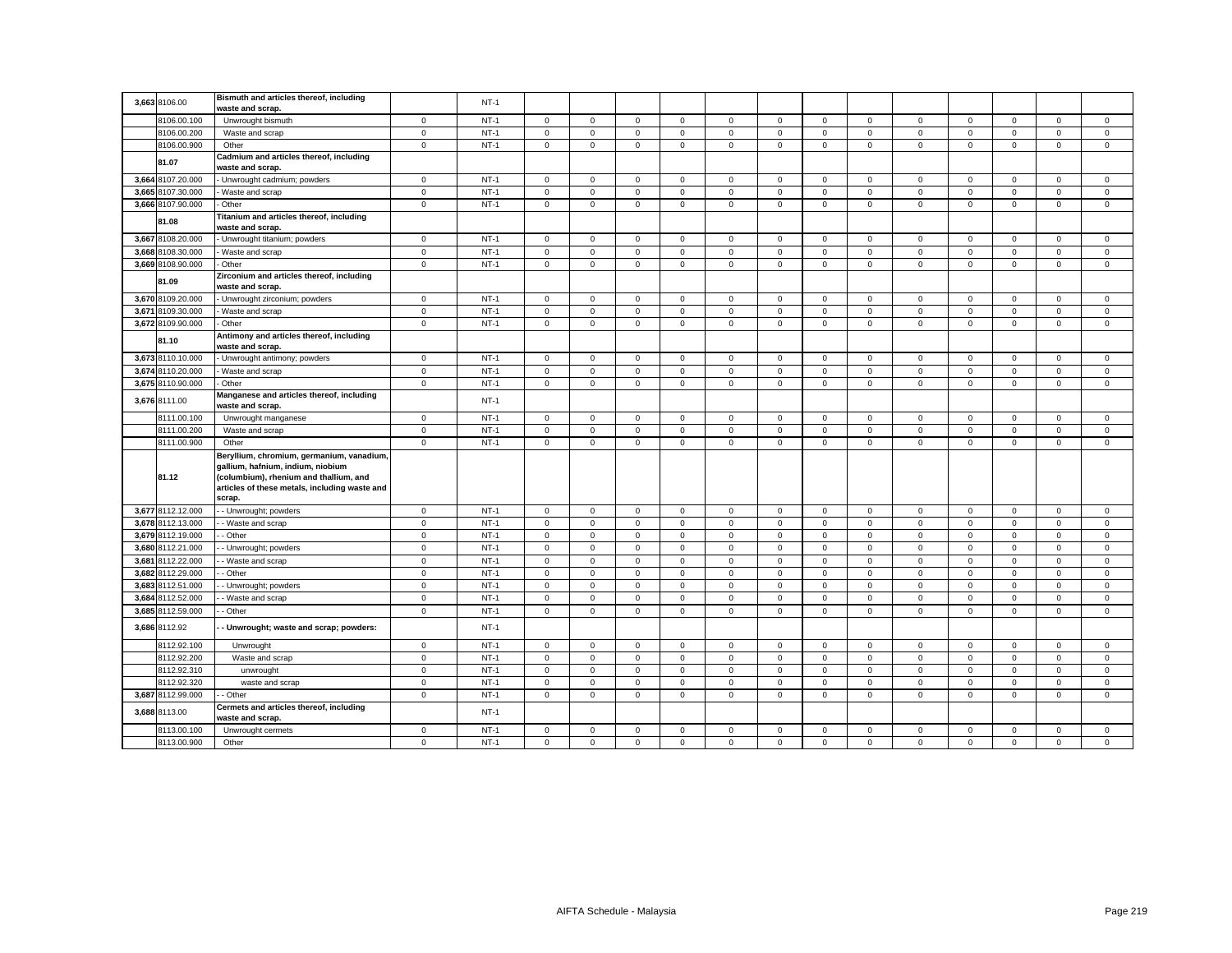| 82.01             | Hand tools, the following: spades, shovels,<br>mattocks, picks, hoes, forks and rakes; axes,<br>bill hooks and similar hewing tools;<br>secateurs and pruners of any kind; scythes,<br>sickles, hay knives, hedge shears, timber<br>wedges and other tools of a kind used in<br>agriculture, horticulture or forestry. |                 |        |                |              |                |              |              |              |              |              |              |             |             |                     |             |
|-------------------|------------------------------------------------------------------------------------------------------------------------------------------------------------------------------------------------------------------------------------------------------------------------------------------------------------------------|-----------------|--------|----------------|--------------|----------------|--------------|--------------|--------------|--------------|--------------|--------------|-------------|-------------|---------------------|-------------|
| 3.689 8201.10.000 | Spades and shovels                                                                                                                                                                                                                                                                                                     | $\mathbf{0}$    | $NT-1$ | $\mathbf 0$    | $\mathbf 0$  | $\mathbf 0$    | $\mathbf 0$  | $\mathbf 0$  | $\mathbf 0$  | $\circ$      | $\mathbf{0}$ | $\mathbf{0}$ | $\mathbf 0$ | $\mathbf 0$ | $\mathbf 0$         | $\mathbf 0$ |
| 3,690 8201.20.000 | Forks                                                                                                                                                                                                                                                                                                                  | $\mathbf 0$     | $NT-1$ | $\mathsf 0$    | $\mathbf 0$  | $\mathsf 0$    | $\mathbf 0$  | $\mathbf 0$  | $\mathsf 0$  | $\mathsf 0$  | $\mathbf{0}$ | $\mathsf 0$  | $\mathbf 0$ | $\mathbf 0$ | $\mathbf 0$         | $\mathbf 0$ |
| 3,691 8201.30     | Mattocks, picks, hoes and rakes:                                                                                                                                                                                                                                                                                       |                 | $NT-1$ |                |              |                |              |              |              |              |              |              |             |             |                     |             |
| 8201.30.100       | Hoes (including cangkul)                                                                                                                                                                                                                                                                                               | $\mathbf 0$     | $NT-1$ | $\mathsf 0$    | $\mathbf 0$  | $\mathsf 0$    | 0            | $\mathbf 0$  | $\mathsf 0$  | $\mathbf 0$  | $\mathbf 0$  | $\mathbf 0$  | $\mathbf 0$ | $\mathsf 0$ | $\mathbf 0$         | $\mathbf 0$ |
| 3201.30.900       | Other                                                                                                                                                                                                                                                                                                                  | $\mathbf{0}$    | $NT-1$ | $\mathbf 0$    | $\mathbf 0$  | $\mathbf 0$    | $\mathbf 0$  | $\mathbf 0$  | $\mathbf 0$  | $\mathbf 0$  | $\mathbf 0$  | $\mathbf{0}$ | $\mathbf 0$ | $\mathbf 0$ | $\mathbf 0$         | $\mathbf 0$ |
| 3,692 8201.40.000 | Axes, bill hooks and similar hewing tools                                                                                                                                                                                                                                                                              | $\mathbf 0$     | $NT-1$ | $\mathsf 0$    | $\mathsf 0$  | $\mathsf 0$    | $\mathbf 0$  | $\mathbf 0$  | $\mathsf 0$  | $\mathsf 0$  | $\mathbf 0$  | $\mathbf 0$  | $\mathbf 0$ | $\mathsf 0$ | $\mathsf 0$         | $\mathsf 0$ |
| 3,693 8201.50.000 | Secateurs and similar one-handed pruners<br>and shears (including                                                                                                                                                                                                                                                      | $\mathsf 0$     | $NT-1$ | $\mathsf 0$    | $\mathsf 0$  | $\mathsf 0$    | $\mathbf{0}$ | $\mathsf 0$  | $\mathsf 0$  | $\mathsf 0$  | $\mathbf 0$  | $\mathsf 0$  | $\mathsf 0$ | $\mathbf 0$ | $\mathsf{o}\xspace$ | $\mathsf 0$ |
| 3,694 8201.60.000 | Hedge shears, two-handed pruning shears and<br>similar two-handed                                                                                                                                                                                                                                                      | $\mathsf 0$     | $NT-1$ | $\mathsf 0$    | $\mathbf 0$  | $\mathsf 0$    | $\mathbf 0$  | $\mathbf 0$  | $\mathsf 0$  | $\mathbf 0$  | $\mathbf 0$  | $\mathbf 0$  | $\mathsf 0$ | $\mathsf 0$ | $\mathsf 0$         | $\mathsf 0$ |
| 3,695 8201.90.000 | Other hand tools of a kind used in agriculture,<br>horticulture or                                                                                                                                                                                                                                                     | $\mathsf 0$     | $NT-1$ | $\mathsf 0$    | $\mathbf 0$  | $\mathsf 0$    | $\mathbf 0$  | $\mathbf 0$  | $\mathsf 0$  | $\mathbf 0$  | $\mathbf 0$  | $\mathsf 0$  | $\mathsf 0$ | $\mathsf 0$ | $\mathsf 0$         | $\mathsf 0$ |
| 82.02             | Hand saws; blades for saws of all kinds<br>(including slitting, slotting or toothless saw<br>blades).                                                                                                                                                                                                                  |                 |        |                |              |                |              |              |              |              |              |              |             |             |                     |             |
| 3,696 8202.10     | Hand saws:                                                                                                                                                                                                                                                                                                             |                 | $NT-1$ |                |              |                |              |              |              |              |              |              |             |             |                     |             |
| 8202.10.100       | For wood                                                                                                                                                                                                                                                                                                               | 5               | $NT-1$ | $\overline{a}$ | 3            | 2              | $\mathbf 0$  | $\mathbf 0$  | $^{\circ}$   | $\mathbf 0$  | $\Omega$     | $\mathbf{0}$ | $\Omega$    | $\Omega$    | $\mathbf{0}$        | $\mathbf 0$ |
| 8202.10.900       | Other                                                                                                                                                                                                                                                                                                                  | $\overline{5}$  | $NT-1$ | $\overline{4}$ | $\mathbf{3}$ | $\overline{2}$ | $\mathbf 0$  | $\mathsf 0$  | $\mathsf 0$  | $\mathsf{O}$ | $\mathbf 0$  | $\mathsf 0$  | $\mathbf 0$ | $\mathsf 0$ | $\mathsf 0$         | $\mathsf 0$ |
| 3,697 8202.20.000 | Band saw blades                                                                                                                                                                                                                                                                                                        | 5               | $NT-1$ | $\overline{4}$ | $\mathbf{3}$ | $\overline{2}$ | $\mathbf 0$  | $\mathbf 0$  | $\mathsf 0$  | $\mathsf 0$  | $\mathbf{0}$ | $\mathbf 0$  | $\mathbf 0$ | $\mathsf 0$ | $\mathbf 0$         | $\mathsf 0$ |
| 3,698 8202.31.000 | - With working part of steel                                                                                                                                                                                                                                                                                           | $5\phantom{.0}$ | $NT-1$ | $\overline{4}$ | $\mathbf{3}$ | $\overline{2}$ | $\mathbf 0$  | $\mathsf 0$  | $\mathsf 0$  | $\mathbf{0}$ | $\mathbf 0$  | $\mathsf 0$  | $\mathsf 0$ | $\mathsf 0$ | $\mathbf 0$         | $\mathsf 0$ |
| 3,699 8202.39.000 | - Other, including parts                                                                                                                                                                                                                                                                                               | $5\phantom{.0}$ | $NT-1$ | $\overline{4}$ | $\mathbf{3}$ | 2              | $\mathbf 0$  | $\mathbf 0$  | $\mathbf 0$  | $\mathbf{0}$ | $\mathbf{0}$ | $\mathbf 0$  | $\mathbf 0$ | $\mathbf 0$ | $\mathbf 0$         | $\mathbf 0$ |
| 3,700 8202.40.000 | Chain saw blades                                                                                                                                                                                                                                                                                                       | 5               | $NT-1$ | $\overline{4}$ | 3            | $\overline{2}$ | $\Omega$     | $\mathbf 0$  | $\mathbf 0$  | $\mathbf 0$  | $\mathbf 0$  | $\mathbf{0}$ | $\Omega$    | $\mathbf 0$ | $\mathbf 0$         | $\mathbf 0$ |
| 3,701 8202.91.000 | - Straight saw blades, for working metal                                                                                                                                                                                                                                                                               | 5               | $NT-1$ | $\overline{4}$ | 3            | $\overline{2}$ | $\mathbf 0$  | $\mathsf 0$  | $\mathsf 0$  | $\mathbf 0$  | $\mathbf{0}$ | $\mathsf 0$  | $\mathbf 0$ | $\mathbf 0$ | $\mathsf 0$         | $\mathsf 0$ |
| 3,702 8202.99     | - Other:                                                                                                                                                                                                                                                                                                               |                 | $NT-1$ |                |              |                |              |              |              |              |              |              |             |             |                     |             |
| 8202.99.100       | Straight saw blades, other than those of<br>subheading 8202.91 000                                                                                                                                                                                                                                                     | 5               | $NT-1$ | $\overline{4}$ | 3            | $\overline{2}$ | $\Omega$     | $\Omega$     | $\mathbf 0$  | $\mathbf 0$  | $\Omega$     | $\Omega$     | $\mathbf 0$ | $\mathbf 0$ | $\mathbf 0$         | $\Omega$    |
| 8202.99.910       | saw blade blanks                                                                                                                                                                                                                                                                                                       | $\,$ 5 $\,$     | $NT-1$ | $\overline{4}$ | 3            | $\overline{2}$ | $\mathbf 0$  | $\mathsf 0$  | $\mathbf 0$  | $\mathsf 0$  | 0            | $\mathsf 0$  | $\mathbf 0$ | $\mathbf 0$ | $\mathbf 0$         | $\mathbf 0$ |
| 8202.99.990       | other                                                                                                                                                                                                                                                                                                                  | $\mathbf 0$     | $NT-1$ | $\mathbf 0$    | $\mathsf 0$  | $\mathsf 0$    | $\mathbf 0$  | $\mathbf 0$  | $\mathsf 0$  | $\mathsf 0$  | $\mathbf 0$  | $\mathbf 0$  | $\mathsf 0$ | $\mathsf 0$ | $\mathsf 0$         | $\mathsf 0$ |
| 82.03             | Files, rasps, pliers (including cutting pliers),<br>pincers, tweezers, metal cutting shears, pipe-<br>cutters, bolt croppers, perforating punches<br>and similar hand tools.                                                                                                                                           |                 |        |                |              |                |              |              |              |              |              |              |             |             |                     |             |
| 3,703 8203.10.000 | - Files, rasps and similar tools                                                                                                                                                                                                                                                                                       | $5\phantom{.0}$ | $NT-1$ | $\overline{4}$ | $\mathbf{3}$ | $\overline{2}$ | $\mathbf 0$  | $\mathbf 0$  | $\mathsf 0$  | $\mathbf{0}$ | $\mathbf{0}$ | $\mathbf 0$  | $\mathsf 0$ | $\mathbf 0$ | $\mathsf 0$         | $\mathsf 0$ |
| 3,704 8203.20.000 | Pliers (including cutting pliers), pincers,<br>tweezers and similar tools                                                                                                                                                                                                                                              | 5               | $NT-1$ | $\overline{4}$ | $\mathbf{3}$ | $\overline{2}$ | $\mathbf 0$  | $\mathsf 0$  | $\mathsf 0$  | $\mathsf 0$  | $\mathbf 0$  | $\mathsf 0$  | $\mathbf 0$ | $\mathbf 0$ | $\mathsf 0$         | $\mathsf 0$ |
| 3,705 8203.30.000 | Metal cutting shears and similar tools                                                                                                                                                                                                                                                                                 | $5\phantom{.0}$ | $NT-1$ | $\overline{4}$ | $\mathbf{3}$ | 2              | $\mathbf 0$  | $\mathbf 0$  | $\mathbf 0$  | $\mathbf 0$  | $\mathbf{0}$ | $\mathbf 0$  | $\mathsf 0$ | $\mathbf 0$ | $\mathbf 0$         | $\mathsf 0$ |
| 3,706 8203.40     | Pipe-cutters, bolt croppers, perforating<br>ounches and similar tools:                                                                                                                                                                                                                                                 |                 | $NT-1$ |                |              |                |              |              |              |              |              |              |             |             |                     |             |
| 8203.40.100       | Perforating punches for office use                                                                                                                                                                                                                                                                                     | 5               | $NT-1$ | $\overline{4}$ | 3            | $\overline{2}$ | $\mathbf 0$  | $\Omega$     | $^{\circ}$   | $\mathbf 0$  | $\mathbf{0}$ | $\mathbf 0$  | $\Omega$    | $\mathbf 0$ | $\mathbf 0$         | $^{\circ}$  |
| 8203.40.900       | Other                                                                                                                                                                                                                                                                                                                  | 5               | $NT-1$ | $\overline{4}$ | $\mathbf{3}$ | $\overline{2}$ | $\mathbf 0$  | $\mathsf 0$  | $\mathsf 0$  | $\mathbf{0}$ | $\mathbf 0$  | $\mathsf 0$  | $\mathsf 0$ | $\mathbf 0$ | $\mathsf 0$         | $\mathsf 0$ |
| 82.04             | Hand-operated spanners and wrenches<br>(including torque meter wrenches but not<br>including tap wrenches); interchangeable<br>spanner sockets, with or without handles.                                                                                                                                               |                 |        |                |              |                |              |              |              |              |              |              |             |             |                     |             |
| 3,707 8204.11.000 | - Non-adjustable                                                                                                                                                                                                                                                                                                       | 5               | $NT-1$ | $\overline{4}$ | 3            | 2              | $\mathbf 0$  | $\mathbf{0}$ | $\mathbf{0}$ | $\mathbf{0}$ | $\mathbf{0}$ | $\mathbf{0}$ | $\mathbf 0$ | $\mathbf 0$ | $\mathbf 0$         | $\mathbf 0$ |
| 3,708 8204.12.000 | - Adjustable                                                                                                                                                                                                                                                                                                           | $\,$ 5 $\,$     | $NT-1$ | $\overline{4}$ | 3            | $\overline{2}$ | $\mathbf 0$  | $\mathbf 0$  | $\mathsf 0$  | $\mathbf 0$  | $\mathbf 0$  | $\mathsf 0$  | $\mathsf 0$ | $\mathsf 0$ | $\mathbf 0$         | $\mathsf 0$ |
| 3,709 8204.20.000 | Interchangeable spanner sockets, with or<br>without handles                                                                                                                                                                                                                                                            | 5               | $NT-1$ | $\overline{4}$ | $\mathbf{3}$ | $\overline{2}$ | $\mathbf 0$  | $\mathbf{0}$ | $\mathbf 0$  | $\mathbf{0}$ | $\mathbf 0$  | $\mathbf{0}$ | $\Omega$    | $\mathbf 0$ | $\mathbf 0$         | $\mathbf 0$ |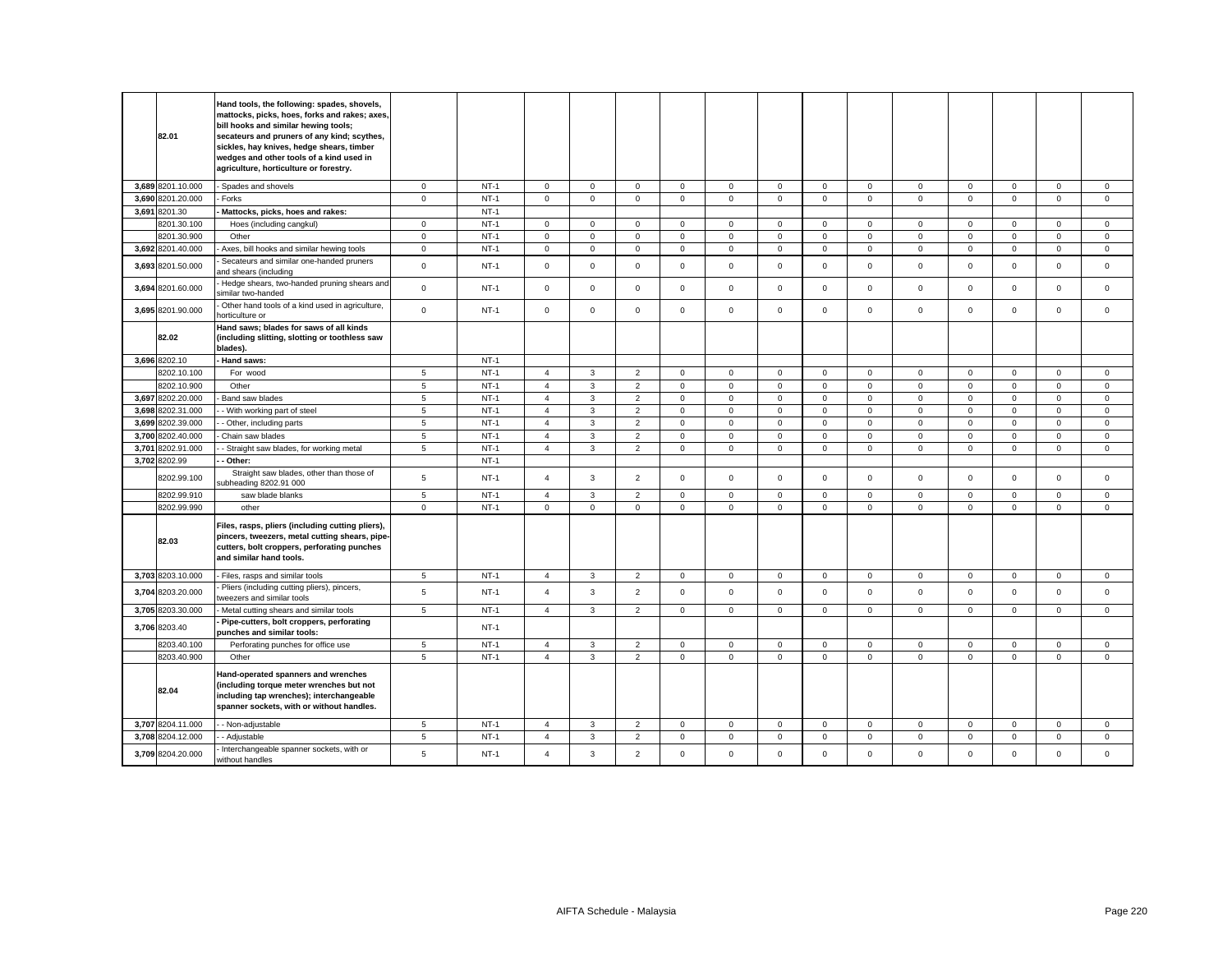|       | 82.05                            | Hand tools (including glaziers' diamonds),<br>not elsewhere specified or included; blow<br>lamps; vices, clamps and the like, other than<br>accessories for and parts of, machine-tools;<br>anvils; portable forges; hand- or pedal-<br>operated grinding wheels with frameworks.                                                          |                 |                  |                                  |              |                                  |                             |                  |                            |                            |                            |                            |                            |                            |                            |                            |
|-------|----------------------------------|--------------------------------------------------------------------------------------------------------------------------------------------------------------------------------------------------------------------------------------------------------------------------------------------------------------------------------------------|-----------------|------------------|----------------------------------|--------------|----------------------------------|-----------------------------|------------------|----------------------------|----------------------------|----------------------------|----------------------------|----------------------------|----------------------------|----------------------------|----------------------------|
|       | 3,710 8205.10.000                | Drilling, threading or tapping tools                                                                                                                                                                                                                                                                                                       | 5               | $NT-1$           | $\overline{4}$                   | 3            | $\overline{2}$                   | $\mathbf 0$                 | 0                | $\mathbf 0$                | $\mathbf{0}$               | $\mathbf 0$                | $\mathbf 0$                | $\mathbf 0$                | $\mathsf 0$                | $\mathbf 0$                | $\mathbf 0$                |
|       | 3,711 8205.20.000                | Hammers and sledge hammers                                                                                                                                                                                                                                                                                                                 | 5               | $NT-1$           | $\overline{4}$                   | 3            | $\overline{2}$                   | $\mathbf 0$                 | $\mathsf 0$      | $\mathsf 0$                | $\mathsf 0$                | $\mathsf 0$                | $\mathbf 0$                | $\mathsf 0$                | $\mathsf 0$                | $\mathsf 0$                | $\mathsf 0$                |
|       | 3,712 8205.30.000                | Planes, chisels, gouges and similar cutting<br>ools for working wood                                                                                                                                                                                                                                                                       | 5               | $NT-1$           | $\overline{\mathbf{A}}$          | 3            | $\overline{2}$                   | $\mathbf{0}$                | 0                | $\mathbf 0$                | $\mathbf 0$                | $\mathbf{0}$               | $\mathsf 0$                | $\mathbf 0$                | 0                          | $\mathbf 0$                | $\mathbf 0$                |
|       | 3,713 8205.40.000                | Screwdrivers                                                                                                                                                                                                                                                                                                                               | 5               | $NT-1$           | $\overline{4}$                   | 3            | $\overline{2}$                   | $\mathbf{0}$                | $\mathbf{0}$     | $\mathbf 0$                | $\mathbf{0}$               | $\mathbf{0}$               | $\mathbf 0$                | $\mathbf 0$                | $\mathbf 0$                | $\mathbf 0$                | $\mathbf 0$                |
|       | 3,714 8205.51.000                | - Household tools                                                                                                                                                                                                                                                                                                                          | 5               | $NT-1$           | $\overline{4}$                   | 3            | $\overline{2}$                   | $\mathbf 0$                 | $\mathbf 0$      | $\mathsf 0$                | $\mathbf 0$                | $\mathbf 0$                | $\mathbf 0$                | $\mathsf 0$                | $\mathsf 0$                | $\mathbf 0$                | $\mathsf 0$                |
|       | 3,715 8205.59.000                | Other                                                                                                                                                                                                                                                                                                                                      | 5               | $NT-1$           | $\overline{4}$                   | 3            | $\overline{2}$                   | $\mathbf{0}$                | $\mathbf 0$      | $\mathbf 0$                | $\mathbf 0$                | $\mathsf 0$                | $\mathbf 0$                | $\mathbf 0$                | $\mathsf 0$                | $\mathbf 0$                | $\mathsf 0$                |
|       | 3,716 8205.60.000                | <b>Blow lamps</b>                                                                                                                                                                                                                                                                                                                          | 5               | $NT-1$           | $\overline{4}$                   | 3            | $\overline{2}$                   | $\mathbf 0$                 | $\mathbf 0$      | $\mathsf 0$                | $\mathbf{0}$               | $\mathbf 0$                | $\mathbf 0$                | $\mathsf 0$                | $\mathsf 0$                | $\mathbf 0$                | $\mathsf 0$                |
| 3,717 | 8205.70.000                      | Vices, clamps and the like                                                                                                                                                                                                                                                                                                                 | $5\phantom{.0}$ | $NT-1$           | $\overline{4}$                   | 3            | $\overline{c}$                   | $\mathsf 0$                 | $\mathsf 0$      | $\mathbf 0$                | $\mathsf{O}\xspace$        | $\mathsf 0$                | $\mathbf 0$                | $\mathbf 0$                | $\mathsf{O}\xspace$        | $\mathbf 0$                | $\mathsf 0$                |
| 3,718 | 8205.80.000                      | Anvils; portable forges; hand or pedal-<br>operated grinding wheels                                                                                                                                                                                                                                                                        | $\sqrt{5}$      | $NT-1$           | $\overline{4}$                   | 3            | $\overline{2}$                   | $\mathbf 0$                 | 0                | $\mathsf 0$                | $\mathbf{0}$               | $\mathbf{0}$               | $\mathbf 0$                | $\mathbf 0$                | $\mathbf 0$                | $\mathsf 0$                | $\mathsf 0$                |
|       | 3,719 8205.90.000                | Sets of articles of two or more of the foregoing<br>subheadings                                                                                                                                                                                                                                                                            | 5               | $NT-1$           | $\overline{4}$                   | 3            | $\overline{2}$                   | $\mathbf 0$                 | $\mathbf 0$      | $\mathsf 0$                | $\mathbf 0$                | $\mathbf 0$                | $\mathbf 0$                | $\mathsf 0$                | $\mathbf 0$                | $\mathsf 0$                | $\mathsf 0$                |
|       | 3,720 8206.00.000                | Tools of two or more of the heading 82.02 to<br>32.05, put up in sets for retail sale.                                                                                                                                                                                                                                                     | 5               | $NT-1$           | $\overline{4}$                   | 3            | $\overline{2}$                   | $\mathbf 0$                 | $\mathsf 0$      | $\mathsf 0$                | $\mathbf 0$                | $\mathbf 0$                | $\mathbf 0$                | $\mathsf 0$                | $\mathsf 0$                | $\mathsf 0$                | $\mathsf 0$                |
|       | 82.07                            | Interchangeable tools for hand tools,<br>whether or not power-operated, or for<br>machine-tools (for example, for pressing,<br>stamping, punching, tapping, threading,<br>drilling, boring, broaching, milling, turning or<br>screwdriving), including dies for drawing or<br>extruding metal, and rock drilling or earth<br>boring tools. |                 |                  |                                  |              |                                  |                             |                  |                            |                            |                            |                            |                            |                            |                            |                            |
|       | 3,721 8207.13.000                | - With working parts of cermets                                                                                                                                                                                                                                                                                                            | $5\overline{5}$ | $NT-1$           | $\overline{4}$                   | 3            | $\overline{2}$                   | $\mathbf 0$                 | $\mathbf 0$      | $\mathsf 0$                | $\mathbf 0$                | $\mathbf{0}$               | $\mathbf 0$                | $\mathsf 0$                | $\mathbf 0$                | $\mathbf 0$                | $\mathsf 0$                |
|       | 3,722 8207.19.000                | - Other, including parts                                                                                                                                                                                                                                                                                                                   | 5               | $NT-1$           | $\overline{4}$                   | $\mathbf{3}$ | $\overline{2}$                   | $\mathbf{0}$                | $\mathbf 0$      | $\mathbf 0$                | $\mathbf{O}$               | $\mathbf{0}$               | $\mathsf 0$                | $\mathbf 0$                | $\mathbf{O}$               | $\mathbf{0}$               | $\mathbf 0$                |
|       | 3,723 8207.20.000                | Dies for drawing or extruding metal                                                                                                                                                                                                                                                                                                        | $5\overline{5}$ | $NT-1$           | $\overline{4}$                   | $\mathbf{3}$ | $\overline{2}$                   | $\mathbf 0$                 | $\mathbf 0$      | $\mathsf 0$                | $\mathbf 0$                | $\mathbf{0}$               | $\mathbf 0$                | $\mathsf 0$                | $\mathsf 0$                | $\mathsf 0$                | $\mathsf 0$                |
|       | 3,724 8207.30.000                | Tools for pressing, stamping or punching                                                                                                                                                                                                                                                                                                   | 5               | $NT-1$           | $\overline{4}$                   | 3            | $\overline{2}$                   | $\mathbf 0$                 | $\mathsf 0$      | $\mathsf 0$                | $\mathsf 0$                | $\mathbf 0$                | $\mathsf 0$                | $\mathsf 0$                | $\mathsf 0$                | $\mathsf 0$                | $\mathsf 0$                |
| 3,725 | 8207.40.000                      | Tools for tapping or threading                                                                                                                                                                                                                                                                                                             | $5\overline{5}$ | $NT-1$           | $\overline{4}$                   | $\mathbf{3}$ | $\overline{2}$                   | $\mathbf 0$                 | 0                | $\mathbf 0$                | $\mathbf 0$                | $\mathbf{0}$               | $\mathbf 0$                | $\mathbf 0$                | $\mathbf 0$                | $\mathbf 0$                | $\mathsf 0$                |
| 3,726 | 8207.50.000                      | Tools for drilling, other than for rock drilling                                                                                                                                                                                                                                                                                           | 5               | $NT-1$<br>$NT-1$ | 4                                | 3            | $\overline{2}$                   | $\mathbf 0$                 | $\mathsf 0$      | $\mathbf 0$                | $\mathsf 0$                | $\mathbf 0$                | $\mathsf 0$                | $\mathbf 0$                | $\mathsf 0$                | $\mathbf 0$                | $\mathbf 0$                |
| 3,727 | 8207.60.000<br>3,728 8207.70.000 | Tools for boring or broaching                                                                                                                                                                                                                                                                                                              | 5<br>5          | $NT-1$           | $\overline{4}$<br>$\overline{4}$ | 3<br>3       | $\overline{2}$<br>$\overline{2}$ | $\mathbf{0}$<br>$\mathbf 0$ | $\mathbf 0$<br>0 | $\mathsf 0$<br>$\mathbf 0$ | $\mathbf 0$<br>$\mathbf 0$ | $\mathsf 0$<br>$\mathbf 0$ | $\mathsf 0$<br>$\mathbf 0$ | $\mathbf 0$<br>$\mathbf 0$ | $\mathbf 0$<br>$\mathbf 0$ | $\mathsf 0$<br>$\mathbf 0$ | $\mathsf 0$<br>$\mathbf 0$ |
| 3,729 | 8207.80.000                      | Tools for milling                                                                                                                                                                                                                                                                                                                          | 5               | $NT-1$           | $\overline{4}$                   | $\mathbf{3}$ | $\overline{2}$                   | $\mathbf 0$                 | $\mathsf 0$      | $\mathbf 0$                | $\mathsf 0$                | $\mathbf 0$                | $\mathsf 0$                | $\mathbf 0$                | $\mathsf 0$                | $\mathsf 0$                | $\mathsf 0$                |
|       | 3,730 8207.90.000                | Tools for turning<br>Other interchangeable tools                                                                                                                                                                                                                                                                                           | 5               | $NT-1$           | $\overline{4}$                   | 3            | $\overline{2}$                   | $\mathbf 0$                 | $\mathbf 0$      | $\mathsf 0$                | $\mathbf 0$                | $\mathbf 0$                | $\mathbf 0$                | $\mathsf 0$                | $\mathsf 0$                | $\mathbf 0$                | $\mathsf 0$                |
|       |                                  |                                                                                                                                                                                                                                                                                                                                            |                 |                  |                                  |              |                                  |                             |                  |                            |                            |                            |                            |                            |                            |                            |                            |
|       | 82.08                            | Knives and cutting blades, for machines or<br>for mechanical appliances.                                                                                                                                                                                                                                                                   |                 |                  |                                  |              |                                  |                             |                  |                            |                            |                            |                            |                            |                            |                            |                            |
|       | 3,731 8208.10.000                | For metal working                                                                                                                                                                                                                                                                                                                          | 5               | <b>NT-1</b>      | $\overline{4}$                   | 3            | $\overline{2}$                   | $\mathbf 0$                 | 0                | $\mathbf 0$                | $\mathbf 0$                | $\overline{0}$             | $\mathbf 0$                | $\mathbf 0$                | 0                          | 0                          | $\mathbf 0$                |
|       | 3,732 8208.20.000                | For wood working                                                                                                                                                                                                                                                                                                                           | $\,$ 5 $\,$     | $NT-1$           | $\overline{4}$                   | $\mathbf 3$  | $\mathbf 2$                      | $\mathbf 0$                 | $\mathsf 0$      | $\mathsf 0$                | $\mathbf 0$                | $\mathsf 0$                | $\mathsf 0$                | $\mathbf 0$                | $\mathsf{O}\xspace$        | $\mathbf 0$                | $\mathsf 0$                |
| 3,733 | 8208.30.000                      | For kitchen appliances or for machines used<br>by the food                                                                                                                                                                                                                                                                                 | $\,$ 5 $\,$     | $NT-1$           | $\overline{4}$                   | $\mathbf{3}$ | $\overline{2}$                   | $\mathbf 0$                 | $\mathsf 0$      | $\mathsf 0$                | $\mathbf 0$                | $\mathbf 0$                | $\mathsf 0$                | $\mathsf 0$                | $\mathbf 0$                | $\mathsf 0$                | $\mathsf 0$                |
|       | 3,734 8208.40.000                | For agricultural, horticultural or forestry<br>nachines                                                                                                                                                                                                                                                                                    | $\,$ 5 $\,$     | $NT-1$           | $\overline{4}$                   | $\mathbf{3}$ | $\overline{2}$                   | $\mathbf 0$                 | $\mathsf 0$      | $\mathsf 0$                | $\mathbf 0$                | $\mathbf{0}$               | $\mathbf 0$                | $\mathsf 0$                | $\mathsf 0$                | $\mathsf 0$                | $\mathsf 0$                |
|       | 3,735 8208.90.000                | Other                                                                                                                                                                                                                                                                                                                                      | $\sqrt{5}$      | $NT-1$           | $\overline{\mathbf{4}}$          | 3            | $\overline{2}$                   | $\mathsf 0$                 | $\mathsf 0$      | $\mathbf 0$                | 0                          | $\mathsf 0$                | $\mathsf 0$                | $\mathbf 0$                | 0                          | $\mathsf 0$                | $\mathbf 0$                |
|       | 3,736 8209.00.000                | Plates, sticks, tips and the like for tools,<br>unmounted, of cermets.                                                                                                                                                                                                                                                                     | 5               | $NT-1$           | $\overline{4}$                   | $\mathbf{3}$ | $\overline{2}$                   | $\mathsf 0$                 | $\mathsf 0$      | $\mathbf 0$                | $\mathbf 0$                | $\mathbf 0$                | $\mathbf 0$                | $\mathbf 0$                | $\mathbf 0$                | $\mathbf 0$                | $\mathsf 0$                |
|       | 3,737 8210.00.000                | mechanical<br>Hand-operated<br>appliances<br>weighing 10 kg or less, used in the preparation,<br>conditioning or serving of food or drink.                                                                                                                                                                                                 | 5               | $NT-1$           | $\overline{4}$                   | 3            | $\overline{2}$                   | $\mathbf 0$                 | $\mathsf 0$      | $\mathsf 0$                | $\mathbf 0$                | $\mathbf 0$                | $\mathsf 0$                | $\mathsf 0$                | $\mathsf 0$                | $\mathbf 0$                | $\mathsf 0$                |
|       | 82.11                            | Knives with cutting blades, serrated or not<br>(including pruning knives), other than knives<br>of heading 82.08, and blades therefor.                                                                                                                                                                                                     |                 |                  |                                  |              |                                  |                             |                  |                            |                            |                            |                            |                            |                            |                            |                            |
|       | 3,738 8211.10                    | Sets of assorted articles:                                                                                                                                                                                                                                                                                                                 |                 | $NT-2$           |                                  |              |                                  |                             |                  |                            |                            |                            |                            |                            |                            |                            |                            |
|       | 8211.10.110                      | plated with precious metal                                                                                                                                                                                                                                                                                                                 | 25              | $NT-2$           | 20                               | 17           | 15                               | 13                          | 13               | 10                         | $\overline{7}$             | 5                          | $\mathsf 0$                | $\mathsf 0$                | $\mathbf 0$                | $\mathbf 0$                | $\mathbf 0$                |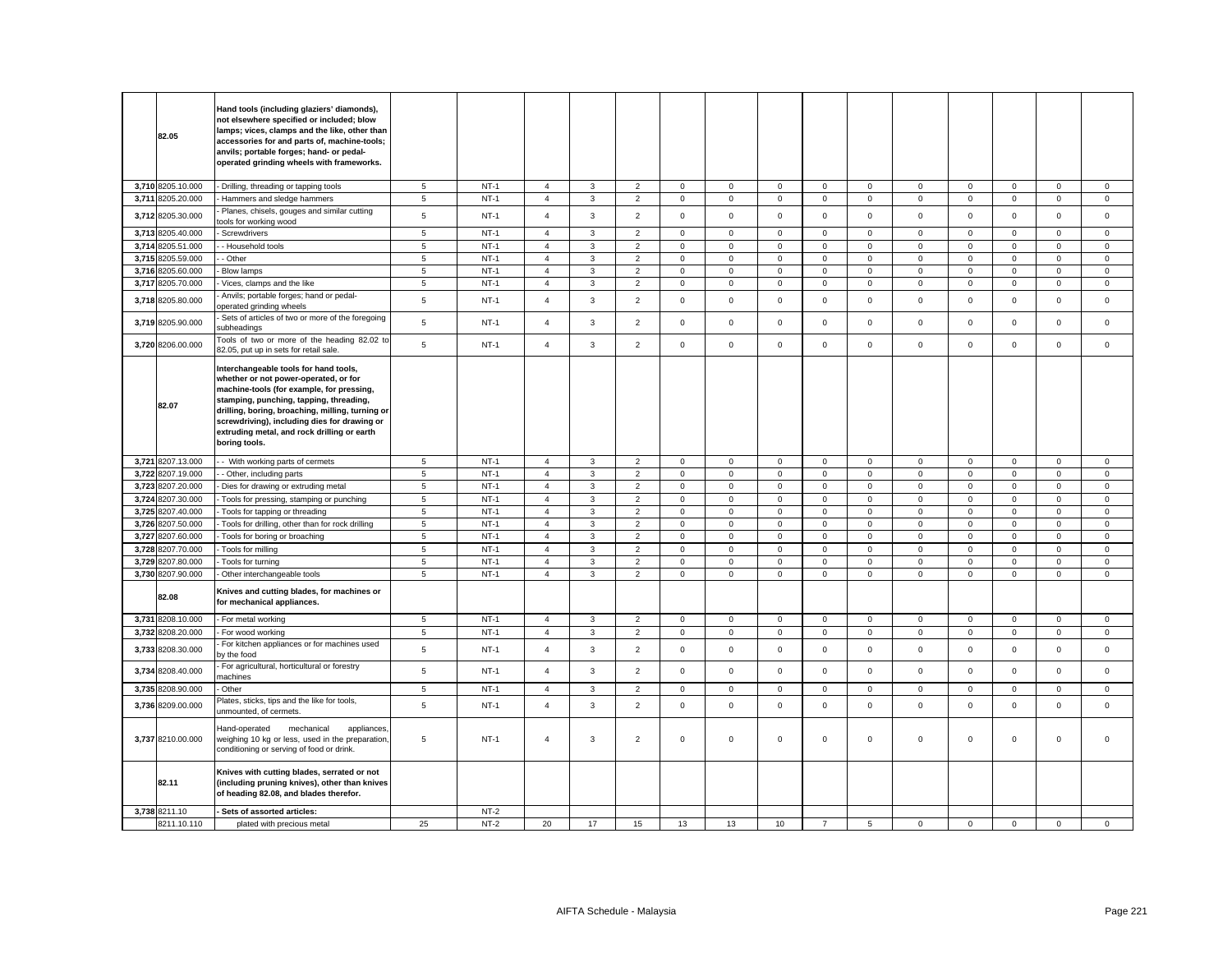| 8211.10.190       | other                                                                                                                                                                                                           | 25             | $NT-2$    | 20             | 17          | 15             | 13              | 13          | 10          |                | 5              | $\Omega$        | $\Omega$       | $\Omega$    | $\Omega$            | $^{\circ}$     |
|-------------------|-----------------------------------------------------------------------------------------------------------------------------------------------------------------------------------------------------------------|----------------|-----------|----------------|-------------|----------------|-----------------|-------------|-------------|----------------|----------------|-----------------|----------------|-------------|---------------------|----------------|
| 8211.10.200       | Of which kitchen knives predominate                                                                                                                                                                             | 25             | $NT-2$    | 20             | 17          | 15             | 13              | 13          | 10          | $\overline{7}$ | 5              | $\mathbf 0$     | $\mathsf 0$    | $\mathsf 0$ | $\mathsf 0$         | $\mathsf 0$    |
| 8211.10.900       | Other                                                                                                                                                                                                           | 25             | $NT-2$    | 20             | 17          | 15             | 13              | 13          | 10          | $\overline{7}$ | 5              | $\mathbf 0$     | $\mathbf 0$    | $\mathbf 0$ | $\mathbf 0$         | $\mathbf 0$    |
| 3,739 8211.91     | Table knives having fixed blades:                                                                                                                                                                               |                | $NT-1$    |                |             |                |                 |             |             |                |                |                 |                |             |                     |                |
| 8211.91.100       | Plated with precious metal                                                                                                                                                                                      | 25             | $NT-1$    | 20             | 15          | 10             | 5               | 0           | $\mathbf 0$ | $\mathbf 0$    | $\mathbf{0}$   | 0               | $\mathbf 0$    | $\mathbf 0$ | $\mathbf 0$         | $\mathbf 0$    |
| 8211.91.900       | Other                                                                                                                                                                                                           | 25             | $NT-1$    | 20             | 15          | 10             | 5               | $\mathsf 0$ | $\mathsf 0$ | $\mathsf 0$    | $\mathbf 0$    | $\mathsf 0$     | $\mathsf 0$    | $\mathsf 0$ | $\mathsf 0$         | $\mathsf 0$    |
| 3,740 8211.92     | Other knives having fixed blades:                                                                                                                                                                               |                | $NT-1$    |                |             |                |                 |             |             |                |                |                 |                |             |                     |                |
| 8211.92.100       | Kitchen knives                                                                                                                                                                                                  | 25             | $NT-1$    | 20             | 15          | 10             | 5               | $\mathsf 0$ | $\mathsf 0$ | $\mathsf 0$    | $\mathsf 0$    | $\mathbf 0$     | $\mathsf 0$    | $\mathsf 0$ | $\mathsf 0$         | $\mathsf 0$    |
| 8211.92.200       | Knives for agricultural, horticultural or                                                                                                                                                                       | $\overline{5}$ | $NT-1$    | $\overline{4}$ | 3           | $\overline{2}$ | $\mathsf 0$     | $\mathsf 0$ | $\mathsf 0$ | $\mathsf 0$    | $\mathsf 0$    | $\mathsf 0$     | $\mathsf 0$    | $\mathsf 0$ | $\mathsf 0$         | $\mathsf 0$    |
|                   | ilvicultural use                                                                                                                                                                                                |                |           |                |             |                |                 |             |             |                |                |                 |                |             |                     |                |
| 8211.92.900       | Other                                                                                                                                                                                                           | 25             | $NT-1$    | 20             | 15          | 10             | 5               | $\mathsf 0$ | $\mathbf 0$ | $\mathsf 0$    | $\mathsf 0$    | $\mathsf 0$     | $\mathbf 0$    | $\mathsf 0$ | $\mathsf 0$         | $\mathsf 0$    |
| 3,741 8211.93     | Knives having other than fixed blades:                                                                                                                                                                          |                | $NT-1$    |                |             |                |                 |             |             |                |                |                 |                |             |                     |                |
| 8211.93.110       | plates with precious metal                                                                                                                                                                                      | 25             | $NT-1$    | 20             | 15          | $10$           | $\,$ 5 $\,$     | $\mathsf 0$ | $\mathsf 0$ | $\mathsf 0$    | $\mathsf 0$    | $\mathsf 0$     | $\mathbf 0$    | $\mathbf 0$ | $\mathsf 0$         | $\mathsf 0$    |
| 8211.93.190       | other                                                                                                                                                                                                           | 25             | $NT-1$    | 20             | 15          | 10             | 5               | $\mathsf 0$ | $\mathsf 0$ | $\mathsf 0$    | $\mathsf 0$    | $\mathsf 0$     | $\mathsf 0$    | $\mathsf 0$ | $\mathsf 0$         | $\mathsf 0$    |
| 8211.93.200       | Kitchen knives                                                                                                                                                                                                  | 25             | $NT-1$    | 20             | 15          | $10$           | $\mathbf 5$     | $\mathsf 0$ | $\mathsf 0$ | $\mathsf 0$    | $\mathsf 0$    | $\mathsf 0$     | $\mathsf 0$    | $\mathsf 0$ | $\mathsf 0$         | $\mathsf 0$    |
| 8211.93.300       | Knives for agricultural, horticultural or<br>ilvicultural use                                                                                                                                                   | 5              | $NT-1$    | $\overline{4}$ | 3           | $\overline{2}$ | $\mathbf 0$     | $\mathbf 0$ | $\mathbf 0$ | $\mathbf{O}$   | $\mathbf{0}$   | $\mathbf 0$     | $\mathbf 0$    | $\mathbf 0$ | $\mathbf 0$         | $\mathbf 0$    |
| 8211.93.900       | Other                                                                                                                                                                                                           | 25             | $NT-1$    | 20             | 15          | 10             | $5\phantom{.0}$ | $\mathbf 0$ | $\mathbf 0$ | $\mathsf 0$    | $\mathbf 0$    | $\mathsf 0$     | $\mathbf 0$    | $\mathbf 0$ | $\mathsf 0$         | $\mathsf 0$    |
| 3,742 8211.94     | Blades:                                                                                                                                                                                                         |                | $NT-1$    |                |             |                |                 |             |             |                |                |                 |                |             |                     |                |
|                   |                                                                                                                                                                                                                 |                | $NT-1$    | 20             |             |                |                 |             |             |                |                |                 |                |             |                     |                |
| 8211.94.100       | Plated with precious metal                                                                                                                                                                                      | 25             |           |                | 15          | 10             | 5               | $\mathbf 0$ | $\mathbf 0$ | $\mathbf 0$    | $\mathbf 0$    | $\mathbf 0$     | $\mathbf 0$    | $\mathbf 0$ | $\mathbf 0$         | $\mathbf 0$    |
| 8211.94.910       | for table or kitchen knives                                                                                                                                                                                     | 25             | $NT-1$    | 20             | 15          | 10             | 5               | $\mathsf 0$ | $\mathbf 0$ | $\mathsf 0$    | 0              | $\mathsf 0$     | $\mathsf 0$    | $\mathsf 0$ | $\mathsf 0$         | $\mathsf 0$    |
| 8211.94.920       | for knives for agricultural, horticultural or<br>ilvicultural use                                                                                                                                               | 5              | $NT-1$    | $\overline{4}$ | 3           | $\overline{2}$ | $\mathsf 0$     | $\mathsf 0$ | $\mathsf 0$ | $\mathsf 0$    | $\mathsf 0$    | $\mathbf 0$     | $\mathsf 0$    | $\mathsf 0$ | $\mathsf 0$         | $\mathsf 0$    |
| 8211.94.990       | other                                                                                                                                                                                                           | 25             | $NT-1$    | 20             | 15          | 10             | 5               | $\mathsf 0$ | $\mathsf 0$ | $\mathsf 0$    | $\mathbf 0$    | $\mathbf 0$     | $\mathsf 0$    | $\mathsf 0$ | $\mathsf 0$         | $\mathsf 0$    |
| 82.12             | Razors and razor blades (including razor                                                                                                                                                                        |                |           |                |             |                |                 |             |             |                |                |                 |                |             |                     |                |
|                   | blade blanks in strips).                                                                                                                                                                                        |                |           |                |             |                |                 |             |             |                |                |                 |                |             |                     |                |
| 3,743 8211.95.000 | - Handles of base metal                                                                                                                                                                                         | 25             | $NT-1$    | 20             | 15          | 10             | 5               | 0           | $\mathbf 0$ | $\mathbf 0$    | $\mathsf 0$    | $\mathsf 0$     | $\mathbf 0$    | $\mathbf 0$ | $\mathbf 0$         | $\mathbf 0$    |
| 3,744 8212.10.000 | Razors                                                                                                                                                                                                          | $\mathbf 0$    | $NT-1$    | $\mathsf 0$    | $\mathsf 0$ | $\mathbf 0$    | $\mathsf 0$     | $\mathsf 0$ | $\mathsf 0$ | $\mathbf 0$    | $\mathsf 0$    | $\mathsf 0$     | $\mathbf 0$    | $\mathsf 0$ | $\mathsf{O}\xspace$ | $\mathsf 0$    |
| 3,745 8212.20     | Safety razor blades, including razor blade<br>blanks in strips:                                                                                                                                                 |                | $NT-1$    |                |             |                |                 |             |             |                |                |                 |                |             |                     |                |
| 8212.20.100       | Safety razor blades                                                                                                                                                                                             | $\mathbf 0$    | $NT-1$    | 0              | $\mathbf 0$ | $\mathsf 0$    | $\mathbf 0$     | $\mathsf 0$ | $\mathbf 0$ | $\mathsf 0$    | 0              | $\mathsf 0$     | $\mathsf 0$    | $\mathbf 0$ | $\mathsf 0$         | $\mathbf 0$    |
| 8212.20.200       | Razor blade blanks in strips                                                                                                                                                                                    | $\mathbf 0$    | $NT-1$    | $\mathbf{0}$   | $\mathbf 0$ | $\mathsf 0$    | $\mathbf 0$     | $\mathsf 0$ | $\mathbf 0$ | $\mathsf 0$    | $\mathsf 0$    | $\mathsf 0$     | $\mathbf 0$    | $\mathbf 0$ | $\mathsf 0$         | $\mathsf 0$    |
| 8212.20.900       | Other                                                                                                                                                                                                           | $\mathbf 0$    | $NT-1$    | $\mathbf 0$    | $\mathsf 0$ | $\mathsf 0$    | $\mathsf 0$     | $\mathbf 0$ | $\mathsf 0$ | $\mathbf 0$    | $\mathbf 0$    | $\mathbf 0$     | $\mathsf 0$    | $\mathsf 0$ | $\mathsf 0$         | $\mathsf 0$    |
| 3,746 8212.90.000 | Other parts                                                                                                                                                                                                     | $\mathbf 0$    | $NT-1$    | $\mathbf 0$    | $\mathsf 0$ | $\mathbf 0$    | $\mathsf 0$     | $\mathsf 0$ | $\mathsf 0$ | $\mathsf 0$    | $\mathbf 0$    | $\mathsf 0$     | $\mathbf 0$    | $\mathsf 0$ | $\mathsf 0$         | $\mathbf 0$    |
| 3,747 8213.00.000 | Scissors, tailors' shears and similar shears, and<br>plades therefore.                                                                                                                                          | 25             | $NT-1$    | 20             | 15          | 10             | 5               | $\mathsf 0$ | $\mathbf 0$ | $\mathbf{O}$   | $\mathbf 0$    | $\mathsf 0$     | $\Omega$       | $\mathbf 0$ | $\mathbf 0$         | $\mathbf 0$    |
| 82.14             | Other articles of cutlery (for example, hair<br>clippers, butchers' or kitchen cleavers,<br>choppers and mincing knives, paper knives);<br>manicure or pedicure sets and instruments<br>(including nail files). |                |           |                |             |                |                 |             |             |                |                |                 |                |             |                     |                |
| 3,748 8214.10.000 | Paper knives, letter openers, erasing knives,<br>bencil sharpeners                                                                                                                                              | 25             | $NT-1$    | 20             | 15          | 10             | 5               | $\mathsf 0$ | $\mathsf 0$ | $\mathsf 0$    | $\mathbf 0$    | $\mathbf 0$     | $\mathsf 0$    | $\mathsf 0$ | $\mathsf 0$         | $\mathsf 0$    |
| 3,749 8214.20.000 | Manicure or pedicure sets and instruments<br>including nail files)                                                                                                                                              | 25             | $NT-2$    | 20             | 17          | 15             | 13              | 13          | 10          | $\overline{7}$ | 5              | $\mathsf 0$     | $\mathbf 0$    | $\Omega$    | $\mathbf 0$         | $\mathbf 0$    |
| 3,750 8214.90.000 | Other                                                                                                                                                                                                           | 25             | $NT-2$    | 20             | 17          | 15             | 13              | 13          | 10          | $\overline{7}$ | 5              | $\mathbf 0$     | $\mathbf 0$    | $\mathbf 0$ | $\mathbf 0$         | $\mathbf 0$    |
| 82.15             | Spoons, forks, ladles, skimmers, cake-<br>servers, fish-knives, butter-knives, sugar<br>tongs and similar kitchen or tableware.                                                                                 |                |           |                |             |                |                 |             |             |                |                |                 |                |             |                     |                |
| 3,751 8215.10     | Sets of assorted articles containing at least<br>one article plated                                                                                                                                             |                | ST        |                |             |                |                 |             |             |                |                |                 |                |             |                     |                |
| 8215.10.100       | Plated with precious metal of iron or steel                                                                                                                                                                     | 25             | <b>ST</b> | 20             | 18          | 16             | 14              | 14          | 12          | 10             | $\overline{7}$ | 5               | 5              | 5           | 5                   | 5              |
| 8215.10.210       | enamelled                                                                                                                                                                                                       | 25             | <b>ST</b> | 20             | 18          | 16             | 14              | 14          | 12          | 10             | $\overline{7}$ | $\overline{5}$  | $\overline{5}$ | 5           | 5                   | $\mathbf 5$    |
| 8215.10.290       | other                                                                                                                                                                                                           | 25             | <b>ST</b> | 20             | 18          | 16             | 14              | 14          | 12          | 10             | $\overline{7}$ | 5               | 5              | 5           | 5                   | 5              |
| 8215.10.900       | Other                                                                                                                                                                                                           | 25             | <b>ST</b> | 20             | 18          | 16             | 14              | 14          | 12          | 10             | $\overline{7}$ | $5\phantom{.0}$ | 5              | 5           | 5                   | $\overline{5}$ |
| 3,752 8215.20     | Other sets of assorted articles:                                                                                                                                                                                |                | <b>ST</b> |                |             |                |                 |             |             |                |                |                 |                |             |                     |                |
| 8215.20.110       | enamelled                                                                                                                                                                                                       | 25             | <b>ST</b> | 20             | 18          | 16             | 14              | 14          | 12          | 10             | $\overline{7}$ | 5               | 5              | 5           | 5                   | 5              |
| 8215.20.190       | other                                                                                                                                                                                                           | 25             | <b>ST</b> | 20             | 18          | 16             | 14              | 14          | 12          | 10             | $\overline{7}$ | 5               | 5              | 5           | 5                   | 5              |
| 8215.20.900       | Other                                                                                                                                                                                                           | 25             | <b>ST</b> | 20             | 18          | 16             | 14              | 14          | 12          | 10             | $\overline{7}$ | $5\phantom{.0}$ | 5              | 5           | 5                   | 5              |
| 3,753 8215.91     | Plated with precious metal:                                                                                                                                                                                     |                | <b>ST</b> |                |             |                |                 |             |             |                |                |                 |                |             |                     |                |
|                   |                                                                                                                                                                                                                 |                |           |                |             |                |                 |             |             |                |                |                 |                |             |                     |                |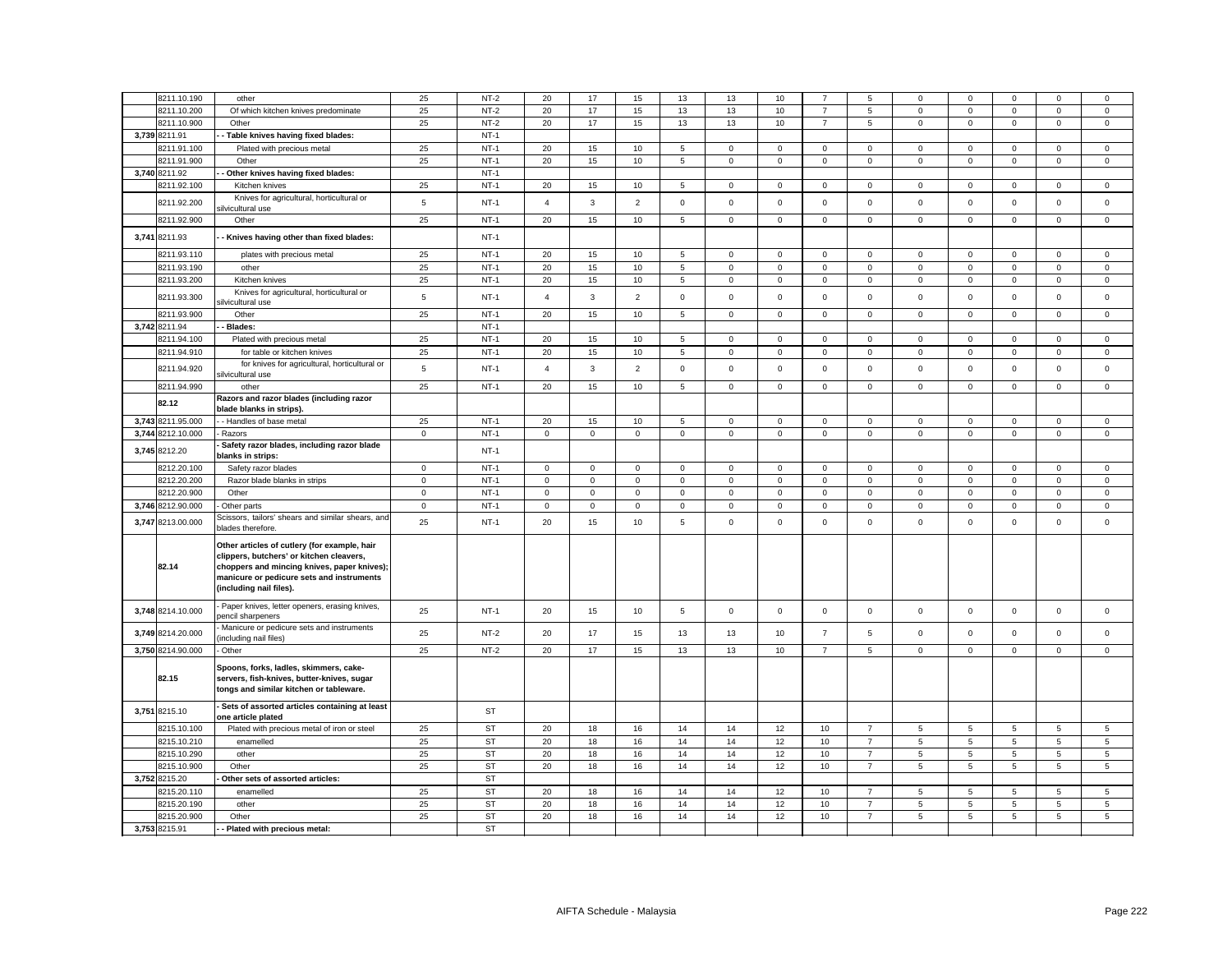|       | 8215.91.100       | Handles                                                                                                                                                                                                                                                                                                                                   | 25          | <b>ST</b> | 20          | 18          | 16          | 14          | 14          | 12             | 10             |                 | 5                   | 5            | 5              | 5            | 5              |
|-------|-------------------|-------------------------------------------------------------------------------------------------------------------------------------------------------------------------------------------------------------------------------------------------------------------------------------------------------------------------------------------|-------------|-----------|-------------|-------------|-------------|-------------|-------------|----------------|----------------|-----------------|---------------------|--------------|----------------|--------------|----------------|
|       | 3215.91.900       | Other                                                                                                                                                                                                                                                                                                                                     | 25          | <b>ST</b> | 20          | 18          | 16          | 14          | 14          | 12             | 10             | $\overline{7}$  | 5                   | $\,$ 5 $\,$  | $\mathbf 5$    | $\mathbf 5$  | 5              |
|       | 3,754 8215.99.000 | Other                                                                                                                                                                                                                                                                                                                                     | 25          | $NT-2$    | 20          | 17          | 15          | 13          | 13          | 10             | $\overline{7}$ | $5\overline{5}$ | $\mathbf 0$         | $\mathsf 0$  | $\mathsf 0$    | $\mathbf 0$  | $\overline{0}$ |
|       | 83.01             | Padlocks and locks (key, combination or<br>electrically operated), of base metal; clasps<br>and frames with clasps, incorporating locks,<br>of base metal; keys for any of the foregoing<br>articles, of base metal.                                                                                                                      |             |           |             |             |             |             |             |                |                |                 |                     |              |                |              |                |
|       | 3,755 8301.10     | Padlocks:                                                                                                                                                                                                                                                                                                                                 |             | $NT-2$    |             |             |             |             |             |                |                |                 |                     |              |                |              |                |
|       | 8301.10.100       | For cycles                                                                                                                                                                                                                                                                                                                                | 25          | $NT-2$    | 20          | 17          | 15          | 13          | 13          | 10             | $\overline{7}$ | $\,$ 5 $\,$     | $\mathsf 0$         | $\mathbf 0$  | $\mathsf 0$    | $\mathsf 0$  | $\mathbf 0$    |
|       | 8301.10.910       | key operated                                                                                                                                                                                                                                                                                                                              | 25          | $NT-2$    | 20          | 17          | 15          | 13          | 13          | 10             | $\overline{7}$ | 5               | $\mathsf 0$         | $\mathsf 0$  | $\mathbf 0$    | $\mathsf 0$  | $\mathbf 0$    |
|       | 8301.10.990       | other                                                                                                                                                                                                                                                                                                                                     | 25          | $NT-2$    | 20          | 17          | 15          | 13          | 13          | 10             | $\overline{7}$ | $\overline{5}$  | $\mathsf 0$         | $\mathsf 0$  | $\mathsf 0$    | $\mathsf 0$  | $\mathsf 0$    |
|       | 3,756 8301.20     | Locks of a kind used for motor vehicles:                                                                                                                                                                                                                                                                                                  |             | $NT-2$    |             |             |             |             |             |                |                |                 |                     |              |                |              |                |
|       | 3301.20.100       | Door locks, key operated                                                                                                                                                                                                                                                                                                                  | 25          | $NT-2$    | 20          | 17          | 15          | 13          | 13          | 10             | $\overline{7}$ | 5               | $\mathbf 0$         | $\mathbf 0$  | $\mathbf 0$    | $^{\circ}$   | $\mathbf 0$    |
|       | 8301.20.910       | key operated                                                                                                                                                                                                                                                                                                                              | 25          | $NT-2$    | 20          | 17          | 15          | 13          | 13          | 10             | $\overline{7}$ | 5               | $\mathbf 0$         | $\mathsf 0$  | $\mathbf 0$    | $\mathsf 0$  | $\mathbf 0$    |
|       | 8301.20.990       | other                                                                                                                                                                                                                                                                                                                                     | 25          | $NT-2$    | 20          | 17          | 15          | 13          | 13          | 10             | $\overline{7}$ | 5               | $\mathbf 0$         | $\mathsf 0$  | $\mathsf 0$    | $\mathsf 0$  | $\mathbf 0$    |
| 3,757 | 8301.30.000       | Locks of a kind used for furniture                                                                                                                                                                                                                                                                                                        | $\mathbf 0$ | $NT-1$    | $\mathsf 0$ | $\mathbf 0$ | $\mathsf 0$ | $\mathbf 0$ | $\mathbf 0$ | $\mathsf 0$    | $\mathbf 0$    | $\mathbf 0$     | $\mathbf 0$         | $\mathsf 0$  | $\mathbf 0$    | $\mathsf 0$  | $\mathbf 0$    |
|       | 3,758 8301.40     | Other locks:                                                                                                                                                                                                                                                                                                                              |             | $NT-2$    |             |             |             |             |             |                |                |                 |                     |              |                |              |                |
|       | 3301.40.110       | cylindrical door locks                                                                                                                                                                                                                                                                                                                    | 25          | $NT-2$    | 20          | 17          | 15          | 13          | 13          | 10             | $\overline{7}$ | 5               | $\mathbf 0$         | $\mathsf 0$  | $\mathbf 0$    | $\mathsf 0$  | $\mathsf 0$    |
|       | 3301.40.120       | mortice door locks                                                                                                                                                                                                                                                                                                                        | 25          | $NT-2$    | 20          | 17          | 15          | 13          | 13          | 10             | $\overline{7}$ | 5               | 0                   | $\mathbf 0$  | $\mathbf{O}$   | $\mathbf 0$  | $\mathbf{0}$   |
|       | 8301.40.190       | other                                                                                                                                                                                                                                                                                                                                     | 25          | $NT-2$    | 20          | 17          | 15          | 13          | 13          | 10             | $\overline{7}$ | 5               | $\mathbf{0}$        | $\mathbf 0$  | $\mathbf 0$    | $\mathbf 0$  | $\mathbf{0}$   |
|       | 3301.40.910       | key operated                                                                                                                                                                                                                                                                                                                              | 25          | $NT-2$    | 20          | 17          | 15          | 13          | 13          | 10             | $\overline{7}$ | 5               | $\mathsf 0$         | $\mathsf 0$  | $\mathbf 0$    | $\mathsf 0$  | $\mathsf 0$    |
|       | 8301.40.990       | other                                                                                                                                                                                                                                                                                                                                     | 25          | $NT-2$    | 20          | 17          | 15          | 13          | 13          | $10$           | $\overline{7}$ | 5               | $\mathsf{O}\xspace$ | $\mathsf 0$  | $\mathsf 0$    | $\mathbf 0$  | $\mathbf 0$    |
|       | 3,759 8301.50     | Clasps and frames with clasps,<br>ncorporating locks:                                                                                                                                                                                                                                                                                     |             | $NT-2$    |             |             |             |             |             |                |                |                 |                     |              |                |              |                |
|       | 8301.50.100       | For cycles                                                                                                                                                                                                                                                                                                                                | 25          | $NT-2$    | 20          | 17          | 15          | 13          | 13          | 10             | $\overline{7}$ | $\,$ 5 $\,$     | $\mathsf 0$         | $\mathsf 0$  | $\mathsf 0$    | $\mathbf 0$  | $\mathbf 0$    |
|       | 8301.50.910       | key operated                                                                                                                                                                                                                                                                                                                              | 25          | $NT-2$    | 20          | 17          | 15          | 13          | 13          | 10             | $\overline{7}$ | 5               | $\mathsf 0$         | $\mathsf 0$  | $\mathsf 0$    | $\mathsf 0$  | $\mathsf 0$    |
|       | 3301.50.990       | other                                                                                                                                                                                                                                                                                                                                     | 25          | $NT-2$    | 20          | 17          | 15          | 13          | 13          | 10             | $\overline{7}$ | 5               | $\mathsf 0$         | $\mathsf 0$  | $\mathsf 0$    | $\mathsf 0$  | $\mathsf 0$    |
|       | 3,760 8301.60.000 | Parts                                                                                                                                                                                                                                                                                                                                     | 25          | $NT-2$    | 20          | 17          | 15          | 13          | 13          | 10             | $\overline{7}$ | 5               | $\mathbf 0$         | $\mathbf 0$  | $\mathsf 0$    | $\mathsf 0$  | $\mathbf 0$    |
|       | 3,761 8301.70.000 | Keys presented separately                                                                                                                                                                                                                                                                                                                 | 25          | $NT-2$    | 20          | 17          | 15          | 13          | 13          | 10             | $\overline{7}$ | $\,$ 5 $\,$     | $\mathsf{O}\xspace$ | $\mathbf 0$  | $\mathsf 0$    | $\mathsf 0$  | $\mathbf 0$    |
|       | 83.02             | Base metal mountings, fittings and similar<br>articles suitable for furniture, doors,<br>staircases, windows, blinds, coachwork,<br>saddlery, trunks, chests, caskets or the like;<br>base metal hat-racks, hat-pegs, brackets and<br>similar fixtures; castors with mountings of<br>base metal; automatic door closers of base<br>metal. |             |           |             |             |             |             |             |                |                |                 |                     |              |                |              |                |
|       | 3,762 8302.10.000 | - Hinges                                                                                                                                                                                                                                                                                                                                  | 15          | $NT-2$    | 13          | 11          | 8           | 6           | 6           | 5              | $\mathbf{3}$   | $\overline{2}$  | $\mathsf 0$         | $\mathsf 0$  | $\mathbf 0$    | $\mathsf 0$  | $\mathsf 0$    |
|       | 3,763 8302.20     | Castors:                                                                                                                                                                                                                                                                                                                                  |             | $NT-2$    |             |             |             |             |             |                |                |                 |                     |              |                |              |                |
|       | 8302.20.110       | of a diameter (including tyres) not<br>exceeding 75 mm                                                                                                                                                                                                                                                                                    | 20          | $NT-2$    | 17.5        | 15          | 12          | 10          | 10          | $\overline{7}$ | 5              | 3               | $\mathsf 0$         | $\mathsf 0$  | $\mathbf 0$    | $\mathsf 0$  | $\mathsf 0$    |
|       | 8302.20.191       | of a diameter (including tyres)<br>exceeding 75 mm but not                                                                                                                                                                                                                                                                                | 20          | $NT-2$    | 17.5        | 15          | 12          | 10          | 10          | $\overline{7}$ | 5              | 3               | $\mathsf 0$         | $\mathsf 0$  | $\mathsf 0$    | $\mathsf 0$  | $\mathsf 0$    |
|       | 8302.20.192       | of a diameter (including tyres)<br>exceeding 100 mm but not                                                                                                                                                                                                                                                                               | 15          | $NT-2$    | 13          | 11          | 8           | 6           | 6           | $\,$ 5 $\,$    | $\mathbf{3}$   | $\overline{2}$  | $\mathbf 0$         | $\mathsf 0$  | $\mathbf 0$    | $\mathsf 0$  | $\mathsf 0$    |
|       | 8302.20.193       | of a diameter (including tyres)<br>xceeding 250 mm                                                                                                                                                                                                                                                                                        | 20          | $NT-2$    | 17.5        | 15          | 12          | 10          | 10          | $\overline{7}$ | 5              | 3               | $\mathsf 0$         | $\mathsf 0$  | $\mathsf 0$    | $\mathsf 0$  | $\mathsf 0$    |
|       | 8302.20.900       | Other                                                                                                                                                                                                                                                                                                                                     | 20          | $NT-2$    | 17.5        | 15          | 12          | 10          | 10          | $\overline{7}$ | 5              | $\mathbf{3}$    | $\mathsf 0$         | $\mathbf 0$  | $\overline{0}$ | $\mathbf 0$  | $\mathsf 0$    |
|       | 3,764 8302.30     | Other mountings, fittings and similar<br>rticles suitable for motor                                                                                                                                                                                                                                                                       |             | $NT-2$    |             |             |             |             |             |                |                |                 |                     |              |                |              |                |
|       | 8302.30.100       | Bolts and hasps                                                                                                                                                                                                                                                                                                                           | 15          | $NT-2$    | 13          | 11          | 8           | 6           | 6           | 5              | $\mathbf{3}$   | $\overline{2}$  | 0                   | $\mathbf 0$  | $\mathbf 0$    | $\mathbf 0$  | $\mathbf 0$    |
|       | 3302.30.900       | Other                                                                                                                                                                                                                                                                                                                                     | 20          | $NT-2$    | 17.5        | 15          | $12\,$      | 10          | 10          | $\overline{7}$ | $\,$ 5 $\,$    | $\mathbf{3}$    | $\mathsf 0$         | $\mathsf 0$  | $\mathsf 0$    | $\mathsf 0$  | $\mathsf 0$    |
|       | 3,765 8302.41     | - Suitable for buildings:                                                                                                                                                                                                                                                                                                                 |             | $NT-2$    |             |             |             |             |             |                |                |                 |                     |              |                |              |                |
|       | 3302.41.100       | Bolts and hasps                                                                                                                                                                                                                                                                                                                           | 15          | $NT-2$    | 13          | 11          | 8           | 6           | 6           | 5              | $\mathbf{3}$   | 2               | $\mathbf 0$         | $\mathbf{0}$ | $\mathbf{0}$   | $\mathbf{0}$ | $\mathbf{0}$   |
|       | 8302.41.900       | Other                                                                                                                                                                                                                                                                                                                                     | 20          | $NT-2$    | 17.5        | 15          | 12          | 10          | 10          | $\overline{7}$ | 5              | $\mathbf{3}$    | $\mathbf 0$         | $\mathbf 0$  | $\mathbf{0}$   | $\mathbf 0$  | $\mathbf{0}$   |
|       | 3,766 8302.42     | Other, suitable for furniture:                                                                                                                                                                                                                                                                                                            |             | $NT-2$    |             |             |             |             |             |                |                |                 |                     |              |                |              |                |
|       | 3302.42.100       | Bolts and hasps                                                                                                                                                                                                                                                                                                                           | 15          | $NT-2$    | 13          | 11          | 8           | 6           | 6           | $\overline{5}$ | $\mathbf{3}$   | $\overline{2}$  | $\mathbf 0$         | $\mathsf 0$  | $\mathbf 0$    | $\mathsf 0$  | $\mathsf 0$    |
|       | 8302.42.900       | Other                                                                                                                                                                                                                                                                                                                                     | $\mathbf 0$ | $NT-2$    | $\mathsf 0$ | $\mathbf 0$ | $\mathsf 0$ | $\mathbf 0$ | $\mathsf 0$ | $\mathsf 0$    | $\mathbf 0$    | $\mathbf 0$     | $\mathsf 0$         | $\mathsf 0$  | $\mathsf 0$    | $\mathsf 0$  | $\Omega$       |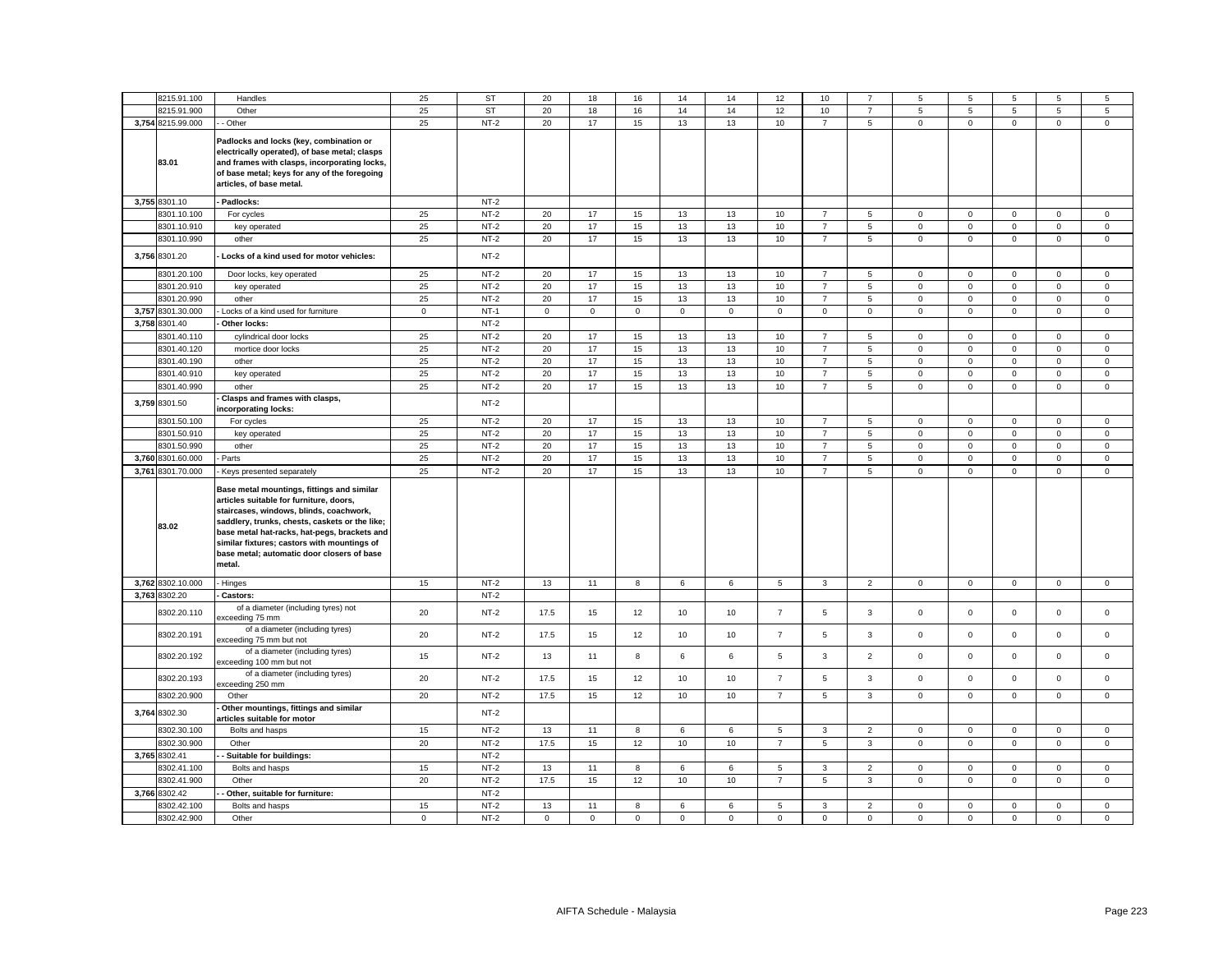| 3,767 8302.49        | - Other:                                                                                                                                                                                                                                          |             | $NT-2$ |                |                |                     |              |                |                |                |                 |                     |              |              |                     |             |
|----------------------|---------------------------------------------------------------------------------------------------------------------------------------------------------------------------------------------------------------------------------------------------|-------------|--------|----------------|----------------|---------------------|--------------|----------------|----------------|----------------|-----------------|---------------------|--------------|--------------|---------------------|-------------|
| 3302.49.100          | Bolts and hasps                                                                                                                                                                                                                                   | 15          | $NT-2$ | 13             | 11             | 8                   | 6            | 6              | 5              | 3              | $\overline{2}$  | $\mathbf 0$         | $\mathbf 0$  | $\mathsf 0$  | $\mathsf 0$         | $\mathbf 0$ |
| 8302.49.200          | Bits and other fittings for horse saddles                                                                                                                                                                                                         | $\mathbf 0$ | $NT-2$ | $\mathbf 0$    | $\mathbf 0$    | $\mathsf 0$         | $\mathbf 0$  | $\mathbf 0$    | $\mathsf 0$    | $\mathbf 0$    | $\mathsf 0$     | $\mathbf 0$         | $\mathsf 0$  | $\mathsf 0$  | $\mathsf 0$         | $\mathsf 0$ |
| 8302.49.900          | Other                                                                                                                                                                                                                                             | 20          | $NT-2$ | 17.5           | 15             | 12                  | 10           | 10             | $\overline{7}$ | 5              | $\mathbf{3}$    | $\mathsf{O}\xspace$ | $\mathbf{0}$ | $\mathbf 0$  | $\mathbf{0}$        | $\mathbf 0$ |
|                      | - Hat-racks, hat-pegs, brackets and similar                                                                                                                                                                                                       |             |        |                |                |                     |              |                |                |                |                 |                     |              |              |                     |             |
| 3,768 8302.50.000    | ixtures                                                                                                                                                                                                                                           | 20          | $NT-2$ | 17.5           | 15             | 12                  | 10           | 10             | $\overline{7}$ | 5              | $\mathbf{3}$    | $\mathsf 0$         | $\mathsf 0$  | $\mathbf 0$  | $\mathsf{O}\xspace$ | $\mathsf 0$ |
| 3,769 8302.60.000    | Automatic door closers                                                                                                                                                                                                                            | 20          | $NT-2$ | 17.5           | 15             | 12                  | 10           | 10             | $\overline{7}$ | 5              | $\mathbf{3}$    | $\mathsf 0$         | $\mathsf 0$  | $\mathsf 0$  | $\mathbf 0$         | $\mathsf 0$ |
| 3,770 8303.00        | Armoured or reinforced safes, strong-boxes<br>and doors and safe deposit lockers for<br>strong-rooms, cash or deed boxes and the<br>like, of base metal.                                                                                          |             | $NT-2$ |                |                |                     |              |                |                |                |                 |                     |              |              |                     |             |
| 8303.00.100          | Cash or deed boxes (including money boxes<br>vith security                                                                                                                                                                                        | 20          | $NT-2$ | 17.5           | 15             | 12                  | 10           | 10             | $\overline{7}$ | 5              | $\mathbf{3}$    | $\mathsf 0$         | $\mathsf 0$  | $\mathbf 0$  | $\mathsf{O}\xspace$ | $\mathsf 0$ |
| 8303.00.900          | Other                                                                                                                                                                                                                                             | 20          | $NT-2$ | 17.5           | 15             | 12                  | 10           | 10             | $\overline{7}$ | 5              | $\mathbf{3}$    | $\mathsf 0$         | $\mathsf 0$  | $\mathbf 0$  | $\mathbf 0$         | $\mathsf 0$ |
| 83.04                | Filing cabinets, card-index cabinets, paper<br>trays, paper rests, pen trays, office-stamp<br>stands and similar office or desk equipment,<br>of base metal, other than office furniture of<br>heading 94.03.                                     |             |        |                |                |                     |              |                |                |                |                 |                     |              |              |                     |             |
| 3,771 8304.00        | Filling cabinets, card-index cabinets, paper<br>trays, paper rests, pen trays, office-stamp<br>stands and similar office or desk equipment,<br>of base metal, other than office furniture of<br>heading 94.03.                                    |             | $NT-2$ |                |                |                     |              |                |                |                |                 |                     |              |              |                     |             |
| 8304.00.110          | of nickel                                                                                                                                                                                                                                         | 15          | $NT-2$ | 13             | 11             | 8                   | 6            | 6              | 5              | $\mathbf{3}$   | 2               | $\mathbf 0$         | $\mathbf 0$  | $\mathbf{0}$ | $\mathbf{0}$        | $\mathbf 0$ |
| 8304.00.120          | of aluminium                                                                                                                                                                                                                                      | 20          | $NT-2$ | 17.5           | 15             | 12                  | 10           | 10             | $\overline{7}$ | 5              | $\mathbf{3}$    | $\mathbf 0$         | $\mathsf 0$  | $\mathbf 0$  | $\mathsf 0$         | $\mathsf 0$ |
| 8304.00.130          | of copper                                                                                                                                                                                                                                         | $\mathsf 0$ | $NT-2$ | $\mathsf 0$    | $\mathsf 0$    | $\mathsf 0$         | $\mathsf 0$  | $\mathbf 0$    | $\mathsf 0$    | $\mathbf 0$    | $\mathsf 0$     | $\mathsf 0$         | $\mathbf 0$  | $\mathsf 0$  | $\mathsf 0$         | $\mathsf 0$ |
| 8304.00.140          | of zinc                                                                                                                                                                                                                                           | $\sqrt{5}$  | $NT-2$ | $\overline{4}$ | $\overline{4}$ | 3                   | $\mathbf{3}$ | $\mathbf{3}$   | $\overline{2}$ | $\overline{2}$ | $\overline{1}$  | $\mathbf 0$         | $\mathsf 0$  | $\mathsf 0$  | $\mathsf 0$         | $\mathsf 0$ |
| 8304.00.150          | of lead                                                                                                                                                                                                                                           | $\mathbf 0$ | $NT-2$ | $\mathsf 0$    | $\mathsf 0$    | $\mathsf 0$         | $\mathsf 0$  | 0              | $\mathsf 0$    | $\mathbf 0$    | $\mathbf 0$     | $\mathbf 0$         | $\mathbf 0$  | $\mathsf 0$  | $\mathsf 0$         | $\mathbf 0$ |
| 8304.00.190          | other                                                                                                                                                                                                                                             | 5           | $NT-2$ | $\overline{4}$ | $\overline{4}$ | $\overline{3}$      | $\mathbf{3}$ | $\overline{3}$ | $\overline{2}$ | $\overline{2}$ | $\overline{1}$  | $\mathbf 0$         | $\mathbf 0$  | $\mathbf 0$  | $\mathbf 0$         | $\mathbf 0$ |
| 8304.00.900          | Other                                                                                                                                                                                                                                             | 25          | $NT-2$ | 20             | 17             | 15                  | 13           | 13             | 10             | $\overline{7}$ | $5\overline{5}$ | $\mathbf 0$         | $\mathsf 0$  | $\mathbf 0$  | $\mathsf 0$         | $\mathsf 0$ |
| 83.05                | Fittings for loose-leaf binders or files, letter<br>clips, letter corners, paper clips, indexing<br>tags and similar office articles, of base<br>metal; staples in strips (for example, for<br>offices, upholstery, packaging), of base<br>metal. |             |        |                |                |                     |              |                |                |                |                 |                     |              |              |                     |             |
| 3,772 8305.10.000    | Fittings for loose-leaf binders or files                                                                                                                                                                                                          | $\mathsf 0$ | $NT-1$ | $\mathsf 0$    | $\mathbf 0$    | $\mathsf{O}\xspace$ | $\mathsf 0$  | $\mathsf 0$    | $\mathsf 0$    | $\mathbf 0$    | $\mathsf 0$     | $\mathsf 0$         | $\mathbf 0$  | $\mathsf 0$  | $\mathsf{O}\xspace$ | $\mathsf 0$ |
| 3,773 8305.20        | Staples in strips:                                                                                                                                                                                                                                |             | $NT-2$ |                |                |                     |              |                |                |                |                 |                     |              |              |                     |             |
| 3305.20.100          | For offices                                                                                                                                                                                                                                       | 25          | $NT-2$ | 20             | 17             | 15                  | 13           | 13             | 10             | $\overline{7}$ | $\sqrt{5}$      | $\mathsf 0$         | $\mathbf 0$  | $\mathsf 0$  | $\mathsf 0$         | $\mathsf 0$ |
| 8305.20.910          | of iron or steel                                                                                                                                                                                                                                  | 25          | $NT-2$ | 20             | 17             | 15                  | 13           | 13             | 10             | $\overline{7}$ | 5               | $\mathbf 0$         | $\mathsf 0$  | $\mathsf 0$  | $\mathsf 0$         | $\mathsf 0$ |
| 8305.20.990          | other                                                                                                                                                                                                                                             | $\,$ 5 $\,$ | $NT-2$ | $\overline{4}$ | $\overline{4}$ | $_{\rm 3}$          | $\mathbf{3}$ | $_{\rm 3}$     | $\overline{2}$ | $\overline{2}$ | $\overline{1}$  | $\mathsf 0$         | $\Omega$     | $\mathsf 0$  | $\mathbf 0$         | $\mathsf 0$ |
| 3,774 8305.90        | Other, including parts:                                                                                                                                                                                                                           |             | $NT-2$ |                |                |                     |              |                |                |                |                 |                     |              |              |                     |             |
| 305.90.100           | Paper clips                                                                                                                                                                                                                                       | 15          | $NT-2$ | 13             | 11             | 8                   | 6            | 6              | $\mathbf 5$    | $\mathbf{3}$   | $\overline{2}$  | $\mathbf 0$         | $\mathbf 0$  | $\mathbf 0$  | $\mathbf 0$         | $\mathsf 0$ |
| 8305.90.900<br>83.06 | Other<br>Bells, gongs and the like, non-electric, of<br>base metal; statuettes and other ornaments,<br>of base metal; photograph, picture or similar<br>frames, of base metal; mirrors of base metal.                                             | 5           | $NT-2$ | $\overline{4}$ | $\overline{4}$ | $\mathbf{3}$        | 3            | 3              | $\overline{2}$ | $\overline{2}$ | $\overline{1}$  | $\mathbf 0$         | $\mathsf 0$  | $\mathbf 0$  | $\mathsf 0$         | $\mathbf 0$ |
| 3,775 8306.10        | Bells, gongs and the like:                                                                                                                                                                                                                        |             | $NT-1$ |                |                |                     |              |                |                |                |                 |                     |              |              |                     |             |
| 8306.10.100          | For cycles                                                                                                                                                                                                                                        | 5           | $NT-1$ | $\overline{4}$ | 3              | $\overline{2}$      | $\mathsf 0$  | 0              | $\mathsf 0$    | $\mathbf 0$    | $\mathbf 0$     | $\mathsf 0$         | $\mathsf 0$  | $\mathsf 0$  | $\mathsf 0$         | $\mathsf 0$ |
| 8306.10.910          | of copper                                                                                                                                                                                                                                         | 5           | $NT-1$ | $\overline{4}$ | 3              | $\overline{2}$      | $\mathbf 0$  | $\mathbf 0$    | $\mathsf 0$    | $\mathbf 0$    | $\mathbf 0$     | $\mathbf 0$         | $\mathsf 0$  | $\mathbf 0$  | $\mathbf 0$         | $\mathsf 0$ |
| 8306.10.990          | of other base metal                                                                                                                                                                                                                               | 5           | $NT-1$ | $\overline{4}$ | 3              | $\overline{2}$      | $\mathbf 0$  | $\mathbf 0$    | $\mathsf 0$    | $\mathbf 0$    | $\mathbf 0$     | $\mathbf 0$         | $\mathsf 0$  | $\mathsf 0$  | $\mathsf 0$         | $\mathsf 0$ |
| 3,776 8306.21.000    | - Plated with precious metal                                                                                                                                                                                                                      | 5           | $NT-1$ | $\overline{4}$ | $\mathbf{3}$   | $\overline{2}$      | $\mathbf{0}$ | $\mathbf{0}$   | $\mathbf 0$    | $\mathbf{0}$   | $\mathbf{0}$    | $\mathbf 0$         | $\mathbf 0$  | $\mathbf 0$  | $\mathbf{0}$        | $\mathbf 0$ |
| 3,777 8306.29        | Other:                                                                                                                                                                                                                                            |             | $NT-2$ |                |                |                     |              |                |                |                |                 |                     |              |              |                     |             |
| 3306.29.100          | Of a kind used indoors                                                                                                                                                                                                                            | 5           | $NT-2$ | $\overline{4}$ | $\overline{4}$ | 3                   | 3            | 3              | $\overline{2}$ | $\overline{2}$ | $\overline{1}$  | $\mathbf 0$         | $\mathbf 0$  | 0            | $\mathsf 0$         | $\mathbf 0$ |
| 8306.29.910          | of nickel                                                                                                                                                                                                                                         | 15          | $NT-2$ | 13             | 11             | 8                   | 6            | 6              | 5              | $\mathbf{3}$   | 2               | $\mathbf 0$         | $\mathbf 0$  | $\mathbf 0$  | $\mathbf 0$         | $\mathbf 0$ |
| 8306.29.920          | of aluminium                                                                                                                                                                                                                                      | 20          | $NT-2$ | 17.5           | 15             | 12                  | 10           | 10             | $\overline{7}$ | 5              | 3               | $\mathsf 0$         | $\mathbf 0$  | $\mathsf 0$  | $\mathsf 0$         | $\mathbf 0$ |
| 8306.29.930          | of copper                                                                                                                                                                                                                                         | $\mathbf 0$ | $NT-2$ | $\mathbf{0}$   | $\mathbf 0$    | $\mathbf 0$         | $\mathbf 0$  | $\mathbf{0}$   | $\mathbf 0$    | $\mathbf 0$    | $\mathbf{0}$    | $\mathbf 0$         | $\mathbf 0$  | $\mathbf 0$  | $\mathbf 0$         | $\mathbf 0$ |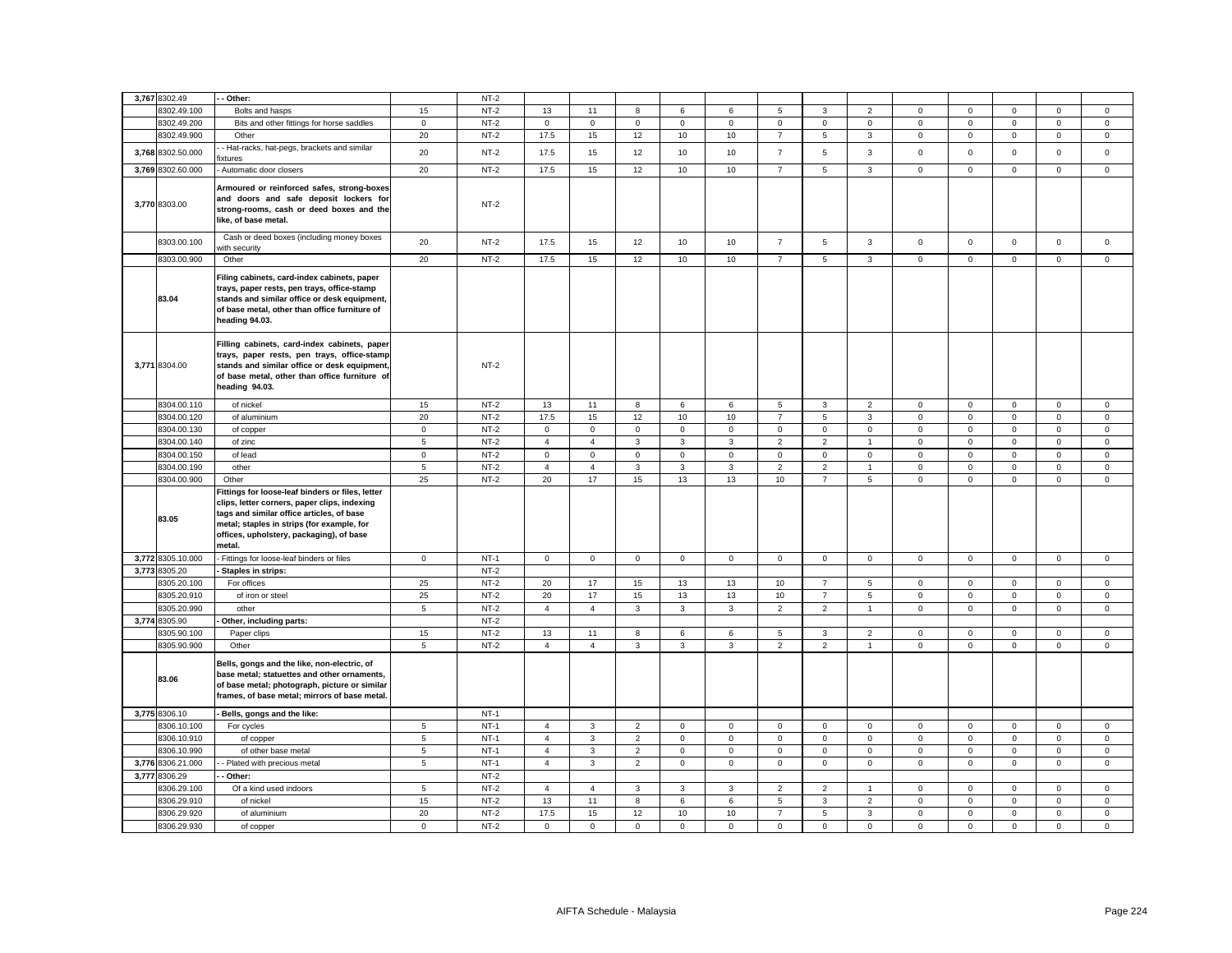| 8306.29.940       | of zinc                                                                                                                                                                                                                                                                                                                      | 5              | $NT-2$ | $\overline{4}$                | $\overline{a}$ | 3              | 3                   | 3            | $\overline{2}$ | $\overline{2}$ | $\overline{1}$            | $\Omega$            | $\mathbf 0$             | $\Omega$            | $\Omega$            | $\mathbf 0$         |
|-------------------|------------------------------------------------------------------------------------------------------------------------------------------------------------------------------------------------------------------------------------------------------------------------------------------------------------------------------|----------------|--------|-------------------------------|----------------|----------------|---------------------|--------------|----------------|----------------|---------------------------|---------------------|-------------------------|---------------------|---------------------|---------------------|
| 8306.29.950       | of lead                                                                                                                                                                                                                                                                                                                      | $\mathsf 0$    | $NT-2$ | $\mathbf 0$<br>$\overline{4}$ | $\mathsf 0$    | $\mathsf 0$    | $\mathbf{0}$        | $\mathbf 0$  | $\mathsf 0$    | $\mathbf 0$    | $\circ$<br>$\overline{1}$ | $\mathbf 0$         | $\mathbf 0$<br>$\Omega$ | $\mathbf 0$         | $\mathsf 0$         | $\mathsf 0$         |
| 8306.29.990       | other                                                                                                                                                                                                                                                                                                                        | 5              | $NT-2$ |                               | $\overline{4}$ | $\mathbf{3}$   | 3                   | 3            | $\overline{2}$ | $\overline{2}$ |                           | $\mathsf 0$         |                         | $\mathbf 0$         | $\mathsf 0$         | $\mathbf 0$         |
| 3,778 8306.30     | Photograph, picture or similar frames;<br>mirrors:                                                                                                                                                                                                                                                                           |                | $NT-2$ |                               |                |                |                     |              |                |                |                           |                     |                         |                     |                     |                     |
| 3306.30.100       | Of copper                                                                                                                                                                                                                                                                                                                    | 5              | NT-2   | $\overline{4}$                | 4              | 3              | 3                   | 3            | $\overline{2}$ | $\overline{2}$ | $\overline{1}$            | $\mathbf{0}$        | $\mathbf 0$             | 0                   | 0                   | 0                   |
| 8306.30.900       | Of other base metal                                                                                                                                                                                                                                                                                                          | 20             | $NT-2$ | 17.5                          | 15             | 12             | 10                  | 10           | $\overline{7}$ | 5              | $\mathbf{3}$              | $\mathbf 0$         | $\mathsf 0$             | $\mathbf 0$         | $\mathsf 0$         | $\mathbf 0$         |
| 83.07             | Flexible tubing of base metal, with or without<br>fittings.                                                                                                                                                                                                                                                                  |                |        |                               |                |                |                     |              |                |                |                           |                     |                         |                     |                     |                     |
| 3,779 8307.10.000 | Of iron or steel                                                                                                                                                                                                                                                                                                             | 5              | $NT-1$ | $\overline{4}$                | 3              | $\overline{2}$ | $\mathsf 0$         | $\mathbf 0$  | $\mathsf 0$    | $\mathbf 0$    | $\mathsf 0$               | $\mathbf 0$         | $\mathsf 0$             | $\mathbf 0$         | $\mathbf 0$         | $\mathbf 0$         |
| 3,780 8307.90.000 | Of other base metal                                                                                                                                                                                                                                                                                                          | $\overline{5}$ | $NT-1$ | $\overline{4}$                | $\mathbf{3}$   | $\overline{2}$ | $\mathsf{o}\xspace$ | $\mathsf 0$  | $\mathbf 0$    | $\mathsf 0$    | $\mathsf 0$               | $\mathsf 0$         | $\mathbf 0$             | $\mathsf 0$         | $\mathsf{o}\xspace$ | $\mathsf{O}\xspace$ |
| 83.08             | Clasps, frames with clasps, buckles, buckle-<br>clasps, hooks, eyes, eyelets and the like, of<br>base metal, of a kind used for clothing,<br>footwear, awnings, handbags, travel goods<br>or other made up articles; tubular or<br>bifurcated rivets, of base metal; beads and<br>spangles, of base metal.                   |                |        |                               |                |                |                     |              |                |                |                           |                     |                         |                     |                     |                     |
| 3,781 8308.10.000 | Hooks, eyes and eyelets                                                                                                                                                                                                                                                                                                      | $\mathbf{0}$   | $NT-1$ | 0                             | $\mathsf 0$    | $\mathbf 0$    | $\mathbf 0$         | $\mathbf 0$  | $\mathsf 0$    | $\mathbf 0$    | $\mathbf{0}$              | $\mathbf 0$         | $\mathbf 0$             | 0                   | $\mathbf 0$         | $\mathbf 0$         |
| 3.782 8308.20.000 | Tubular or bifurcated rivets                                                                                                                                                                                                                                                                                                 | $\overline{5}$ | $NT-1$ | $\overline{4}$                | 3              | $\overline{2}$ | $\mathbf 0$         | $\mathbf 0$  | $\mathbf 0$    | $\mathbf 0$    | $\mathbf{0}$              | $\mathbf{0}$        | $\Omega$                | $\mathbf 0$         | $\mathbf 0$         | $\mathbf 0$         |
| 3,783 8308.90.000 | Other, including parts                                                                                                                                                                                                                                                                                                       | $\mathsf 0$    | $NT-1$ | $\mathbf{0}$                  | $\mathsf 0$    | $\mathsf 0$    | $\mathbf 0$         | $\mathsf 0$  | $\mathsf 0$    | $\mathsf 0$    | $\mathsf 0$               | $\mathsf 0$         | $\mathbf 0$             | $\mathbf 0$         | $\mathbf 0$         | $\mathsf 0$         |
| 83.09             | Stoppers, caps and lids (including crown<br>corks, screw caps and pouring stoppers),<br>capsules for bottles, threaded bungs, bung<br>covers, seals and other packing accessories,<br>of base metal.                                                                                                                         |                |        |                               |                |                |                     |              |                |                |                           |                     |                         |                     |                     |                     |
| 3,784 8309.10.000 | Crown corks                                                                                                                                                                                                                                                                                                                  | 25             | $NT-2$ | 20                            | 17             | 15             | 13                  | 13           | 10             | $\overline{7}$ | 5                         | $\mathbf 0$         | $\mathbf 0$             | $\mathbf 0$         | $\mathbf 0$         | $\mathsf 0$         |
| 3,785 8309.90     | Other:                                                                                                                                                                                                                                                                                                                       |                | $NT-2$ |                               |                |                |                     |              |                |                |                           |                     |                         |                     |                     |                     |
| 3309.90.100       | Bottle and screw caps                                                                                                                                                                                                                                                                                                        | 25             | $NT-2$ | 20                            | 17             | 15             | 13                  | 13           | 10             | $\overline{7}$ | $\sqrt{5}$                | $\mathbf 0$         | $\mathbf 0$             | $\mathbf 0$         | $\mathbf 0$         | $\mathsf 0$         |
| 8309.90.900       | Other                                                                                                                                                                                                                                                                                                                        | 5              | $NT-2$ | $\overline{4}$                | $\overline{4}$ | 3              | $\mathbf{3}$        | 3            | $\overline{2}$ | $\overline{2}$ | $\overline{1}$            | $\mathbf 0$         | $\mathbf 0$             | $\mathbf 0$         | $\mathsf 0$         | $\mathsf 0$         |
| 3,786 8310.00.000 | Sign-plates, name-plates, address-plates and<br>similar plates, numbers, letters and other<br>symbols, of base metal, excluding those of<br>heading 94.05.                                                                                                                                                                   | 20             | $NT-2$ | 17.5                          | 15             | 12             | 10                  | 10           | $\overline{7}$ | 5              | 3                         | $\mathbf 0$         | $\mathsf 0$             | $\mathbf 0$         | $\mathbf 0$         | $\mathbf 0$         |
| 83.11             | Wire, rods, tubes, plates, electrodes and<br>similar products, of base metal or of metal<br>carbides, coated or cored with flux material,<br>of a kind used for soldering, brazing, welding<br>or deposition of metal or of metal carbides;<br>wire and rods, of agglomerated base metal<br>powder, used for metal spraying. |                |        |                               |                |                |                     |              |                |                |                           |                     |                         |                     |                     |                     |
| 3,787 8311.10.000 | Coated electrodes of base metal, for electric<br>arc-welding                                                                                                                                                                                                                                                                 | 30             | $NT-2$ | 25                            | 20             | 15             | 13                  | 13           | 11             | 8              | $\overline{5}$            | $\mathsf{O}\xspace$ | $\mathsf 0$             | $\mathbf 0$         | $\mathsf 0$         | $\mathsf 0$         |
| 3,788 8311.20.000 | Cored wire of base metal, for electric arc-<br>welding                                                                                                                                                                                                                                                                       | 30             | $NT-2$ | 25                            | 20             | 15             | 13                  | 13           | 11             | 8              | 5                         | $\mathbf 0$         | $\mathbf 0$             | $\mathbf 0$         | $\mathbf 0$         | $\mathbf 0$         |
| 3,789 8311.30.000 | Coated rods and cored wire, of base metal, for<br>soldering, brazing or                                                                                                                                                                                                                                                      | 30             | $NT-2$ | 25                            | 20             | 15             | 13                  | 13           | 11             | 8              | $\,$ 5 $\,$               | $\mathsf 0$         | $\mathsf 0$             | $\mathsf{O}\xspace$ | $\mathsf 0$         | $\mathsf 0$         |
| 3,790 8311.90.000 | Other                                                                                                                                                                                                                                                                                                                        | 30             | $NT-2$ | 25                            | 20             | 15             | 13                  | 13           | 11             | 8              | 5                         | $\mathbf{0}$        | $\mathbf 0$             | $\mathbf 0$         | $\mathbf 0$         | $\mathbf 0$         |
| 84.01             | Nuclear reactors; fuel elements (cartridges),<br>non-irradiated, for nuclear reactors;<br>machinery and apparatus for isotopic<br>separation.                                                                                                                                                                                |                |        |                               |                |                |                     |              |                |                |                           |                     |                         |                     |                     |                     |
| 3,791 8401.10.000 | Nuclear reactors                                                                                                                                                                                                                                                                                                             | $\mathbf 0$    | $NT-1$ | 0                             | $\mathbf 0$    | $\mathbf 0$    | $\mathbf 0$         | $\mathbf 0$  | $\mathbf 0$    | $\mathbf 0$    | $\mathbf 0$               | $\mathbf 0$         | $\mathbf 0$             | 0                   | 0                   | $\mathbf 0$         |
| 3,792 8401.20.000 | Machinery and apparatus for isotopic<br>separation, and parts thereof                                                                                                                                                                                                                                                        | $\mathbf 0$    | $NT-1$ | $\Omega$                      | $\mathbf 0$    | $\mathbf 0$    | $\mathbf 0$         | $\mathbf 0$  | $\mathbf 0$    | $\mathbf 0$    | $\mathbf 0$               | $\mathbf 0$         | $\mathbf 0$             | $\mathbf 0$         | $\mathbf 0$         | $\mathbf 0$         |
| 3,793 8401.30.000 | Fuel elements (cartridges), non-irradiated                                                                                                                                                                                                                                                                                   | $\mathsf 0$    | $NT-1$ | $\mathbf 0$                   | $\mathbf 0$    | $\mathsf 0$    | $\mathbf 0$         | $\mathsf 0$  | $\Omega$       | $\mathbf 0$    | $\mathsf 0$               | $\mathsf 0$         | $\mathbf 0$             | $\mathbf 0$         | $\mathbf 0$         | $\mathbf 0$         |
| 3,794 8401.40.000 | Parts of nuclear reactors                                                                                                                                                                                                                                                                                                    | $\mathbf{0}$   | $NT-1$ | $\mathbf 0$                   | $\mathbf 0$    | $\mathbf 0$    | $\mathbf 0$         | $\mathbf{0}$ | $\mathbf 0$    | $\mathbf 0$    | $\mathbf 0$               | $\mathbf{0}$        | $\mathbf{0}$            | $\mathbf 0$         | $\mathbf 0$         | $\mathbf 0$         |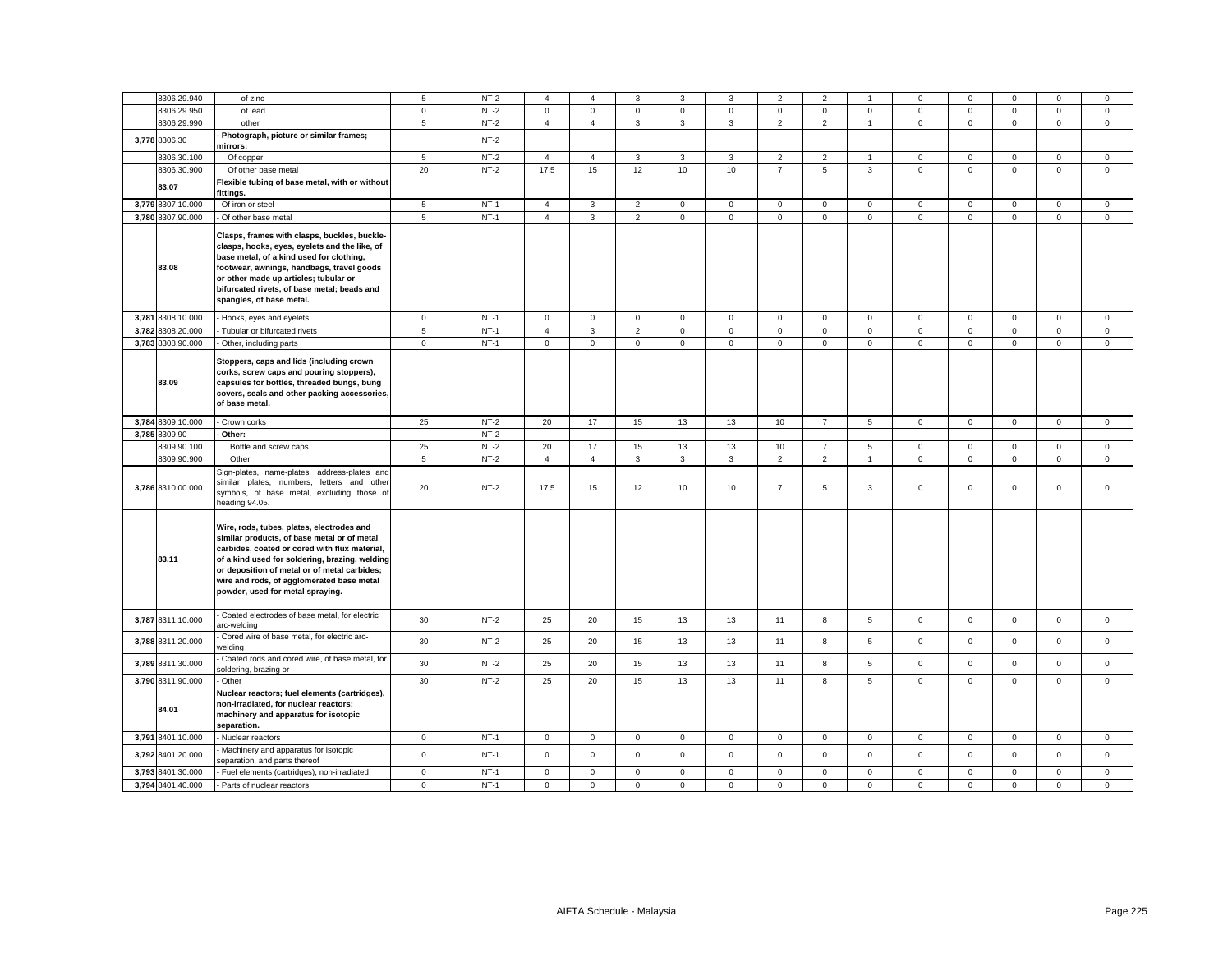|       | 84.02                                  | Steam or other vapour generating boilers<br>(other than central heating hot water boilers<br>capable also of producing low pressure<br>steam); super-heated water boilers.                                      |                               |                       |                                  |                   |                                  |                            |                            |                            |                            |                               |                               |                            |                            |                            |                            |
|-------|----------------------------------------|-----------------------------------------------------------------------------------------------------------------------------------------------------------------------------------------------------------------|-------------------------------|-----------------------|----------------------------------|-------------------|----------------------------------|----------------------------|----------------------------|----------------------------|----------------------------|-------------------------------|-------------------------------|----------------------------|----------------------------|----------------------------|----------------------------|
|       | 3,795 8402.11.000                      | - Water tube boilers with a steam production<br>exceeding 45 t per                                                                                                                                              | 20                            | $NT-2$                | 17.5                             | 15                | 12                               | 10                         | 10                         | $\overline{7}$             | 5                          | 3                             | $\mathbf 0$                   | $\mathsf 0$                | $\mathsf 0$                | $\mathsf 0$                | $\mathsf 0$                |
|       | 3,796 8402.12.000                      | - Water tube boilers with a steam production<br>ot exceeding 45 t per                                                                                                                                           | 20                            | $NT-2$                | 17.5                             | 15                | 12                               | 10                         | 10                         | $\overline{7}$             | 5                          | 3                             | $\mathbf 0$                   | $\mathbf 0$                | $\mathbf 0$                | $\mathsf 0$                | $\mathsf 0$                |
|       | 3,797 8402.19.000                      | - Other vapour generating boilers, including<br>ybrid boilers                                                                                                                                                   | 20                            | $NT-2$                | 17.5                             | 15                | 12                               | 10                         | 10                         | $\overline{7}$             | 5                          | $\mathbf{3}$                  | $\mathsf 0$                   | $\mathsf 0$                | $\mathsf 0$                | $\mathsf 0$                | $\mathsf 0$                |
|       | 3,798 8402.20.000                      | Super-heated water boilers                                                                                                                                                                                      | 10                            | $NT-1$                | 7.5                              | 5                 | 5                                | 2.5                        | $\mathsf 0$                | $\mathbf 0$                | $\mathbf 0$                | $\,0\,$                       | $\mathbf 0$                   | $\mathbf 0$                | $\mathsf 0$                | 0                          | 0                          |
|       | 3,799 8402.90.000                      | Parts<br>Central heating boilers other than those of                                                                                                                                                            | 5                             | $NT-1$                | $\overline{4}$                   | $\mathbf{3}$      | $\overline{2}$                   | $\mathbf{0}$               | $\mathbf 0$                | $\mathsf 0$                | $\mathbf 0$                | $\mathsf 0$                   | $\mathbf{0}$                  | $\mathsf 0$                | $\mathsf 0$                | $\mathsf 0$                | $\mathsf 0$                |
|       | 84.03                                  | heading 84.02.                                                                                                                                                                                                  |                               |                       |                                  |                   |                                  |                            |                            |                            |                            |                               |                               |                            |                            |                            |                            |
|       | 3,800 8403.10.000                      | <b>Boilers</b>                                                                                                                                                                                                  | $\mathbf 0$                   | $NT-1$<br>$NT-1$      | $\mathbf 0$                      | $\mathbf 0$       | $\mathsf 0$                      | $\mathsf 0$                | $\mathsf 0$                | $\mathsf 0$                | $\mathbf 0$                | $\mathsf 0$<br>$\overline{0}$ | $\mathsf 0$<br>$\overline{0}$ | $\mathsf 0$                | $\mathsf 0$                | $\mathsf 0$                | $\mathsf 0$                |
|       | 3,801 8403.90.000<br>84.04             | Parts<br>Auxiliary plant for use with boilers of<br>heading 84.02 or 84.03 (for example,<br>economisers, super-heaters, soot removers,<br>gas recoverers); condensers for steam or<br>other vapour power units. | $\mathsf 0$                   |                       | $\mathsf 0$                      | $\mathbf 0$       | $\mathsf 0$                      | $\mathbf 0$                | $\mathsf 0$                | $\mathsf 0$                | $\mathbf 0$                |                               |                               | $\mathsf 0$                | $\mathsf 0$                | $\mathsf 0$                | $\mathbf 0$                |
|       | 3,802 8404.10                          | Auxiliary plant for use with boilers of<br>heading 84.02 or 84.03:                                                                                                                                              |                               | $NT-1$                |                                  |                   |                                  |                            |                            |                            |                            |                               |                               |                            |                            |                            |                            |
|       | 8404.10.100                            | For central heating boilers of heading 84.03                                                                                                                                                                    | $\mathbf 0$                   | $NT-1$                | $\mathbf{0}$                     | $\mathbf{0}$      | $\mathbf 0$                      | $\mathbf{0}$               | 0                          | $\mathbf 0$                | $\mathbf{0}$               | $\mathsf 0$                   | $\mathbf{0}$                  | $\mathsf 0$                | $\mathbf 0$                | $\mathsf 0$                | $\mathbf 0$                |
|       | 8404.10.900                            | Other                                                                                                                                                                                                           | $\,$ 5 $\,$                   | $NT-1$                | $\overline{4}$                   | $\mathbf{3}$      | $\mathbf 2$                      | $\mathsf 0$                | $\mathsf 0$                | $\mathsf 0$                | $\mathsf 0$                | $\mathsf 0$                   | $\mathbf 0$                   | $\mathsf 0$                | $\mathsf 0$                | $\mathsf 0$                | $\mathbf 0$                |
|       | 3,803 8404.20.000                      | Condensers for steam or other vapour power<br>ınits                                                                                                                                                             | $\,$ 5 $\,$                   | $NT-1$                | $\overline{4}$                   | $\mathbf{3}$      | $\overline{2}$                   | $\mathsf 0$                | $\mathsf 0$                | $\mathsf 0$                | $\mathbf 0$                | $\mathsf 0$                   | $\mathbf{0}$                  | $\mathsf 0$                | $\mathsf 0$                | $\mathsf 0$                | $\mathsf 0$                |
|       | 3,804 8404.90                          | Parts:                                                                                                                                                                                                          |                               | $NT-1$                |                                  |                   |                                  |                            |                            |                            |                            |                               |                               |                            |                            |                            |                            |
|       | 8404.90.100                            | For subheading 8404.10 100                                                                                                                                                                                      | $\mathbf 0$                   | $NT-1$                | $\overline{0}$                   | 0                 | $\mathsf 0$                      | $\mathbf 0$                | $\mathbf 0$                | $\mathbf 0$                | $\mathbf{0}$               | $\mathsf 0$                   | $\mathsf 0$                   | 0                          | 0                          | 0                          | $\mathbf 0$                |
|       | 8404.90.900<br>84.05                   | Other<br>Producer gas or water gas generators, with<br>or without their purifiers; acetylene gas<br>generators and similar water process gas<br>generators, with or without their purifiers.                    | $\overline{5}$                | $NT-1$                | $\overline{4}$                   | $\mathbf{3}$      | $\overline{2}$                   | $\mathsf 0$                | $\mathsf 0$                | $\mathsf 0$                | $\mathsf 0$                | $\mathsf 0$                   | $\mathsf 0$                   | $\mathsf 0$                | $\mathsf 0$                | $\mathsf 0$                | $\mathsf 0$                |
|       |                                        |                                                                                                                                                                                                                 |                               |                       |                                  |                   |                                  |                            |                            |                            |                            |                               |                               |                            |                            |                            |                            |
|       | 3,805 8405.10.000                      | Producer gas or water gas generators, with or<br>without their                                                                                                                                                  | $\mathsf 0$                   | $NT-1$                | $\circ$                          | $\mathbf 0$       | $\mathsf 0$                      | $\mathsf 0$                | $\mathsf 0$                | $\mathsf 0$                | $\mathbf 0$                | $\mathbf 0$                   | $\mathbf 0$                   | $\mathsf 0$                | $\mathsf 0$                | $\mathsf 0$                | $\mathsf 0$                |
|       | 3,806 8405.90.000                      | Parts                                                                                                                                                                                                           | $\mathbf 0$                   | $NT-1$                | $\mathbf 0$                      | $\mathbf 0$       | $\mathbf 0$                      | $\mathsf 0$                | $\mathsf 0$                | $\mathbf 0$                | $\mathbf 0$                | $\mathsf 0$                   | $\mathsf 0$                   | $\mathbf 0$                | $\mathbf 0$                | $\mathsf 0$                | $\mathbf 0$                |
|       | 84.06                                  | Steam turbines and other vapour turbines.                                                                                                                                                                       |                               |                       |                                  |                   |                                  |                            |                            |                            |                            |                               |                               |                            |                            |                            |                            |
|       | 3,807 8406.10.000                      | Turbine for marine propulsion                                                                                                                                                                                   | $\mathbf 0$                   | $NT-1$                | $\mathbf 0$                      | $\mathbf 0$       | $\mathbf 0$                      | $\mathbf 0$                | 0                          | $\mathbf 0$                | $\mathbf 0$                | $\mathbf 0$                   | 0                             | $\mathbf 0$                | $\mathsf 0$                | $\mathbf 0$                | $\mathbf 0$                |
|       | 3,808 8406.81.000                      | - Of an output exceeding 40 MW                                                                                                                                                                                  | $\mathbf 0$                   | $NT-1$                | $\circ$                          | $\mathbf 0$       | $\mathsf 0$                      | $\mathsf 0$                | $\mathbf 0$                | $\mathsf 0$                | $\mathbf 0$                | $\mathsf 0$                   | $\mathbf{0}$                  | $\mathsf 0$                | $\mathsf 0$                | $\mathsf 0$                | $\mathsf 0$                |
| 3,809 | 8406.82.000                            | - Of an output not exceeding 40 MW                                                                                                                                                                              | $\mathbf 0$                   | $NT-1$                | $\mathsf 0$                      | $\mathsf 0$       | $\mathsf 0$                      | $\mathsf 0$                | $\mathsf 0$                | $\mathbf 0$                | $\mathbf 0$                | $\mathsf 0$                   | $\mathbf 0$                   | $\mathbf 0$                | $\mathsf 0$                | $\mathsf 0$                | $\mathsf 0$                |
|       | 3,810 8406.90.000<br>84.07             | Parts<br>Spark-ignition reciprocating or rotary                                                                                                                                                                 | $\mathbf 0$                   | $NT-1$                | $\mathbf{0}$                     | $\mathbf 0$       | $\mathbf 0$                      | $\mathbf 0$                | $\mathbf 0$                | $\mathbf 0$                | $\mathbf{O}$               | $\mathbf 0$                   | $\mathbf{0}$                  | $\mathbf 0$                | $\mathbf 0$                | $\mathbf 0$                | $\mathbf 0$                |
|       | 3,811 8407.10.000                      | internal combustion piston engines.<br>Aircraft engines                                                                                                                                                         | $\circ$                       | $NT-1$                | $\circ$                          | $\mathbf 0$       | $\mathsf 0$                      | $\mathsf 0$                | $\mathbf 0$                | $\mathsf 0$                | $\mathsf 0$                | $\mathbf 0$                   | $\mathbf{0}$                  | $\mathsf 0$                | $\mathsf 0$                | $\mathbf 0$                | $\mathbf{0}$               |
|       | 3,812 8407.21.000                      | - Outboard motors                                                                                                                                                                                               | $\mathsf 0$                   | $NT-1$                | $\mathsf 0$                      | $\mathsf 0$       | $\mathsf 0$                      | $\mathbf 0$                | $\mathsf 0$                | $\mathbf 0$                | $\mathbf 0$                | $\mathsf 0$                   | $\mathbf 0$                   | $\mathsf 0$                | $\mathsf 0$                | $\mathsf 0$                | $\mathsf 0$                |
|       | 3,813 8407.29.000                      | - Other                                                                                                                                                                                                         | $\mathsf 0$                   | $NT-1$                | $\mathbf{0}$                     | $\mathbf 0$       | $\mathbf 0$                      | $\mathbf 0$                | $\mathbf 0$                | $\mathbf 0$                | $\mathbf 0$                | $\mathbf 0$                   | $\mathsf 0$                   | $\mathbf 0$                | $\mathbf 0$                | $\mathsf 0$                | $\mathsf 0$                |
|       | 3,814 8407.31.000                      | - Of a cylinder capacity not exceeding 50 cc                                                                                                                                                                    | 25                            | $NT-2$                | 20                               | 17                | 15                               | 13                         | 13                         | 10                         | $\overline{7}$             | 5                             | $\mathsf 0$                   | $\Omega$                   | $\Omega$                   | $\mathsf 0$                | $\mathsf 0$                |
|       | 3,815 8407.32                          | - Of a cylinder capacity exceeding 50 cc but<br>not exceeding 250 cc:                                                                                                                                           |                               | $NT-2$                |                                  |                   |                                  |                            |                            |                            |                            |                               |                               |                            |                            |                            |                            |
|       | 8407.32.100                            | Exceeding 50 cc but not exceeding 110                                                                                                                                                                           | 30                            | $NT-2$                | 25                               | 20                | 15                               | 13                         | 13                         | 11                         | 8                          | 5                             | $\mathbf 0$                   | $\mathbf 0$                | $\mathsf 0$                | $\mathsf 0$                | $\mathsf 0$                |
|       | 8407.32.900                            | Exceeding 110 cc but not exceeding 250                                                                                                                                                                          | $\overline{5}$                | $NT-2$                | $\overline{4}$                   | $\overline{4}$    | $\mathbf{3}$                     | $\mathbf{3}$               | $\mathbf{3}$               | $\overline{2}$             | $\overline{2}$             | $\overline{1}$                | $\mathsf 0$                   | $\mathbf 0$                | $\mathsf 0$                | $\mathsf 0$                | $\mathsf 0$                |
|       | 3,816 8407.33.000                      | - Of a cylinder capacity exceeding 250 cc but<br>ot exceeding                                                                                                                                                   | $\sqrt{5}$                    | $NT-1$                | $\overline{4}$                   | $\mathbf{3}$      | $\overline{2}$                   | $\mathsf 0$                | $\mathsf 0$                | $\mathsf 0$                | $\mathsf 0$                | $\mathsf 0$                   | $\mathsf 0$                   | $\mathbf 0$                | $\mathsf 0$                | $\mathsf 0$                | $\mathsf 0$                |
|       | 3,817 8407.34.000<br>3,818 8407.90.000 | - Of a cylinder capacity exceeding 1000 cc<br>Other engines                                                                                                                                                     | $\overline{5}$<br>$\,$ 5 $\,$ | <b>NT-1</b><br>$NT-1$ | $\overline{4}$<br>$\overline{4}$ | 3<br>$\mathbf{3}$ | $\overline{2}$<br>$\overline{2}$ | $\mathbf 0$<br>$\mathsf 0$ | $\mathbf 0$<br>$\mathsf 0$ | $\mathbf 0$<br>$\mathbf 0$ | $\mathbf 0$<br>$\mathsf 0$ | $\mathbf 0$<br>$\mathbf 0$    | $\mathbf{0}$<br>$\mathsf 0$   | $\mathbf 0$<br>$\mathbf 0$ | $\mathbf 0$<br>$\mathsf 0$ | $\mathbf 0$<br>$\mathsf 0$ | $\mathbf 0$<br>$\mathsf 0$ |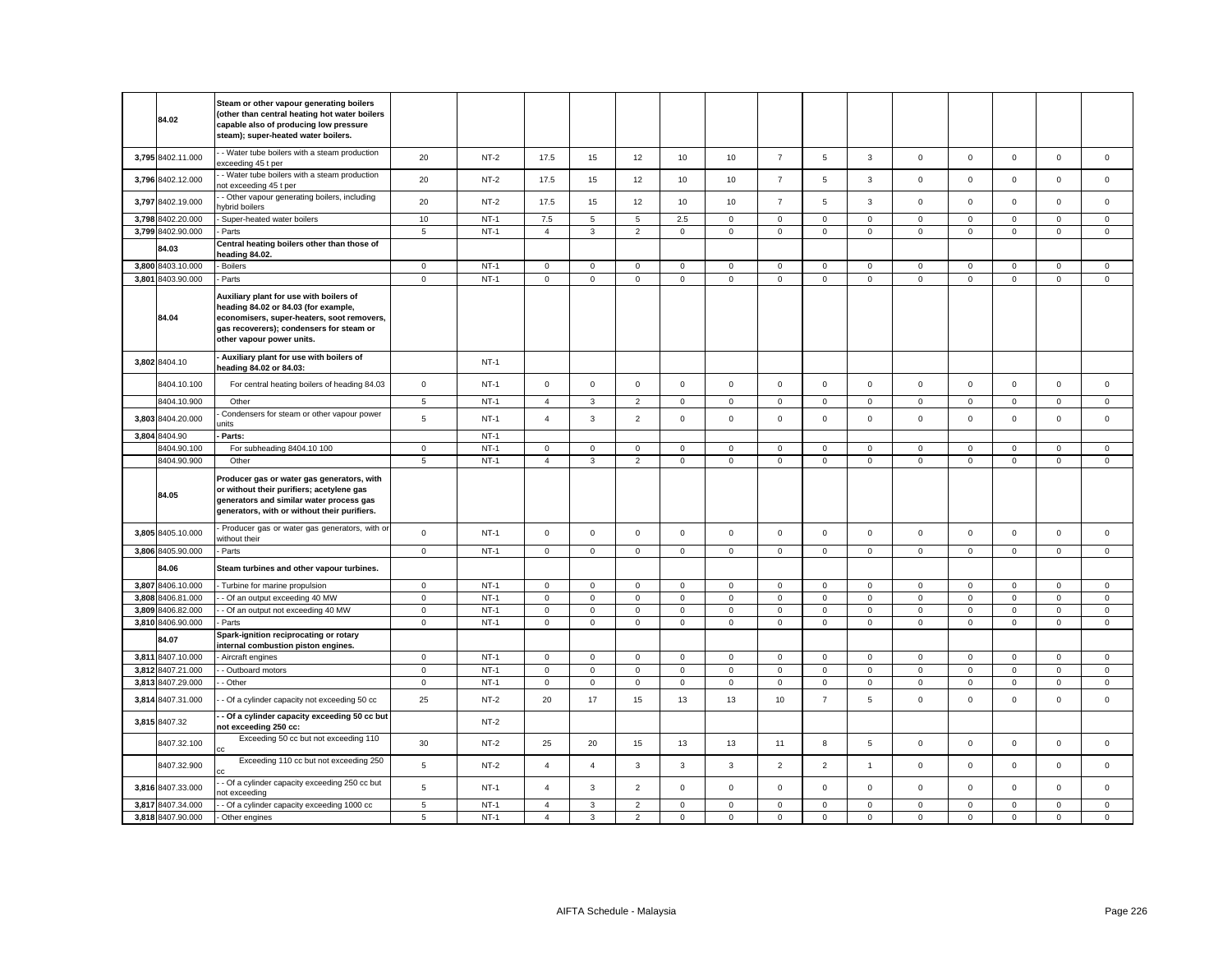|       |                                  | <b>Compression-ignition internal combustion</b>                                             |                            |                  |                            |                            |                            |                             |                            |                            |                            |                             |                            |                            |                            |                            |                            |
|-------|----------------------------------|---------------------------------------------------------------------------------------------|----------------------------|------------------|----------------------------|----------------------------|----------------------------|-----------------------------|----------------------------|----------------------------|----------------------------|-----------------------------|----------------------------|----------------------------|----------------------------|----------------------------|----------------------------|
|       | 84.08                            | piston engines (diesel or semi-diesel<br>engines).                                          |                            |                  |                            |                            |                            |                             |                            |                            |                            |                             |                            |                            |                            |                            |                            |
|       | 3,819 8408.10.000                | Marine propulsion engines                                                                   | $\mathbf 0$                | $NT-1$           | 0                          | $\mathbf 0$                | $\mathsf 0$                | 0                           | $\mathbf 0$                | $\mathbf 0$                | $\mathbf{0}$               | $\mathbf 0$                 | $\mathbf 0$                | $\mathbf 0$                | $\Omega$                   | $\mathsf 0$                | $\mathbf 0$                |
|       | 3,820 8408.20.000                | Engines of a kind used for the propulsion of<br>rehicles of Chapter 87                      | $\mathsf 0$                | $NT-1$           | $\mathbf 0$                | $\mathsf 0$                | $\mathsf 0$                | $\mathsf 0$                 | $\mathsf 0$                | $\mathbf 0$                | $\mathsf 0$                | $\mathsf 0$                 | $\mathbf 0$                | $\mathsf 0$                | $\mathsf 0$                | $\mathsf 0$                | $\mathbf 0$                |
|       | 3,821 8408.90.000                | Other engines                                                                               | $\mathbf 0$                | $NT-1$           | $\mathbf 0$                | $\mathbf 0$                | $\mathbf 0$                | $\Omega$                    | $\mathbf 0$                | $\mathbf 0$                | $\mathbf 0$                | $\mathbf 0$                 | $\mathbf 0$                | $\mathbf 0$                | $\Omega$                   | $\mathbf 0$                | $\mathbf 0$                |
|       | 84.09                            | Parts suitable for use solely or principally<br>with the engines of heading 84.07 or 84.08. |                            |                  |                            |                            |                            |                             |                            |                            |                            |                             |                            |                            |                            |                            |                            |
|       | 3,822 8409.10.000                | - For aircraft engines                                                                      | $\mathsf 0$                | $NT-1$           | $\mathbf 0$                | $\mathbf 0$                | $\mathbf{0}$               | $\mathbf{0}$                | $\mathbf 0$                | $\mathsf 0$                | $\mathbf 0$                | $\mathbf{0}$                | $\mathbf 0$                | $\mathsf 0$                | $\mathbf 0$                | $\mathsf 0$                | $\mathsf 0$                |
|       | 3,823 8409.91                    | - Suitable for use solely or principally with<br>spark-ignition internal                    |                            | $NT-2$           |                            |                            |                            |                             |                            |                            |                            |                             |                            |                            |                            |                            |                            |
|       | 8409.91.110                      | crank cases                                                                                 | 30                         | NT-2             | 25                         | 20                         | 15                         | 13                          | 13                         | 11                         | 8                          | 5                           | $\mathbf 0$                | $\mathbf 0$                | $\mathbf 0$                | $\mathbf 0$                | $\mathbf 0$                |
|       | 8409.91.120                      | crank case covers and other aluminium<br>covers                                             | 30                         | $NT-2$           | 25                         | 20                         | 15                         | 13                          | 13                         | 11                         | 8                          | $\overline{5}$              | $\mathsf 0$                | $\mathsf 0$                | $\mathsf 0$                | $\mathsf 0$                | $\mathsf 0$                |
|       | 8409.91.190                      | other                                                                                       | 30                         | $NT-2$           | 25                         | 20                         | 15                         | 13                          | 13                         | 11                         | 8                          | $\overline{5}$              | $\mathbf 0$                | $\mathbf 0$                | $\mathbf 0$                | $\mathbf 0$                | $\mathbf 0$                |
|       | 8409.91.910                      | cylinder blocks and crank cases                                                             | $\mathbf 0$                | $NT-2$           | $\mathbf 0$                | $\mathbf 0$                | $\mathbf 0$                | $\mathbf 0$                 | 0                          | $\mathbf 0$                | $\mathbf 0$                | $\mathbf 0$                 | $\mathsf 0$                | $\mathsf 0$                | $\mathbf 0$                | $\mathsf 0$                | $\mathbf 0$                |
|       | 8409.91.921                      | piston with external diameter between<br>50 mm and 155 mm                                   | 30                         | $NT-2$           | 25                         | 20                         | 15                         | 13                          | 13                         | 11                         | 8                          | 5                           | $\mathbf 0$                | $\mathbf 0$                | $\mathbf 0$                | $\mathbf 0$                | $\mathbf 0$                |
|       | 8409.91.922                      | cylinder liners with internal diameter<br>between 50 mm and                                 | 30                         | $NT-2$           | 25                         | 20                         | 15                         | 13                          | 13                         | 11                         | 8                          | 5                           | $\mathbf{0}$               | $\mathsf 0$                | $\mathbf 0$                | $\mathbf 0$                | $\mathbf 0$                |
|       | 8409.91.929                      | other piston and cylinder liners                                                            | 5                          | $NT-2$           | $\overline{4}$             | 4                          | 3                          | 3                           | 3                          | $\overline{2}$             | $\overline{2}$             | $\overline{1}$              | $\mathbf 0$                | $\mathbf 0$                | 0                          | $\mathbf 0$                | $\mathbf 0$                |
|       | 3409.91.990                      | other                                                                                       | 5                          | $NT-2$           | $\overline{4}$             | $\overline{4}$             | 3                          | 3                           | 3                          | $\overline{2}$             | $\overline{2}$             | $\overline{1}$              | $\mathbf 0$                | $\Omega$                   | $\Omega$                   | $\mathbf 0$                | $\mathbf 0$                |
|       | 3,824 8409.99                    | Other:                                                                                      |                            | $NT-2$           |                            |                            |                            |                             |                            |                            |                            |                             |                            |                            |                            |                            |                            |
|       | 3409.99.100                      | Cylinder blocks and crank cases                                                             | $\mathbf 0$                | $NT-2$           | $\mathbf 0$                | $\mathbf 0$                | 0                          | $\mathsf 0$                 | $\mathsf 0$                | $\mathbf 0$                | $\mathbf 0$                | $\mathsf 0$                 | $\mathsf 0$                | $\mathbf 0$                | $\mathbf 0$                | $\mathbf 0$                | $\mathbf 0$                |
|       | 8409.99.210                      | piston with external diameter between 50<br>nm and 155 mm                                   | 30                         | $NT-2$           | 25                         | 20                         | 15                         | 13                          | 13                         | 11                         | 8                          | 5                           | $\mathbf 0$                | $\mathbf 0$                | $\Omega$                   | $\mathbf 0$                | $\mathbf 0$                |
|       | 8409.99.220                      | cylinder liners with internal diameter<br>between 50 mm and                                 | 30                         | $NT-2$           | 25                         | 20                         | 15                         | 13                          | 13                         | 11                         | 8                          | $\overline{5}$              | $\mathbf 0$                | $\mathbf 0$                | $\mathbf 0$                | $\mathbf 0$                | $\mathbf 0$                |
|       | 8409.99.290                      | other piston and cylinder liners                                                            | $\mathbf 0$                | $NT-2$           | 0                          | $\mathsf 0$                | $\mathsf 0$                | $\mathbf 0$                 | $\mathbf 0$                | $\mathbf 0$                | $\mathbf 0$                | $\mathsf 0$                 | $\mathbf 0$                | $\mathbf 0$                | $\mathbf 0$                | $\mathbf 0$                | $\mathsf 0$                |
|       | 8409.99.900                      | Other                                                                                       | 5                          | $NT-2$           | $\overline{4}$             | $\overline{4}$             | 3                          | 3                           | 3                          | $\overline{2}$             | $\overline{2}$             | $\overline{1}$              | $\mathbf 0$                | $\Omega$                   | $\mathbf 0$                | $\mathbf 0$                | $\mathbf 0$                |
|       | 84.10                            | Hydraulic turbines, water wheels, and<br>regulators therefor.                               |                            |                  |                            |                            |                            |                             |                            |                            |                            |                             |                            |                            |                            |                            |                            |
| 3,825 | 8410.11.000                      | - Of a power not exceeding 1,000 kW                                                         | $\mathbf 0$                | $NT-1$           | 0                          | $\mathbf 0$                | $\mathsf 0$                | $\mathbf 0$                 | 0                          | $\mathbf 0$                | $\mathbf 0$                | $\mathsf 0$                 | $\mathbf 0$                | $\mathbf 0$                | $\mathbf 0$                | $\mathbf 0$                | $\mathbf 0$                |
| 3,826 | 8410.12.000                      | Of a power exceeding 1,000 kW but not<br>xceeding 10,000 kW                                 | $\mathbf 0$                | $NT-1$           | $\mathbf 0$                | $\mathbf 0$                | $\mathsf 0$                | $\mathbf 0$                 | $\mathsf 0$                | $\Omega$                   | $\mathbf 0$                | $\mathsf 0$                 | $\mathbf 0$                | $\mathbf 0$                | $\mathbf 0$                | $\mathbf 0$                | $\mathbf 0$                |
| 3,827 | 8410.13.000                      | - Of a power exceeding 10,000 kW                                                            | $\mathsf 0$                | $NT-1$           | $\mathbf 0$                | $\mathsf 0$                | $\mathsf 0$                | $\mathsf 0$                 | $\mathsf 0$                | $\mathsf 0$                | $\mathbf 0$                | $\mathsf 0$                 | $\mathsf 0$                | $\mathsf 0$                | $\mathbf 0$                | $\mathbf 0$                | $\mathbf 0$                |
|       | 3,828 8410.90                    | Parts, including regulators:                                                                |                            | $NT-1$           |                            |                            |                            |                             |                            |                            |                            |                             |                            |                            |                            |                            |                            |
|       | 3410.90.100<br>8410.90.900       | Regulators                                                                                  | $\mathbf 0$<br>$\mathbf 0$ | $NT-1$<br>$NT-1$ | $\mathbf 0$<br>$\mathbf 0$ | $^{\circ}$<br>$\mathsf 0$  | $\mathbf 0$<br>$\mathsf 0$ | $\mathbf{0}$<br>$\mathsf 0$ | $\mathbf 0$<br>$\mathsf 0$ | $\mathbf 0$<br>$\mathsf 0$ | $\mathbf 0$<br>$\mathbf 0$ | $\mathbf{0}$<br>$\mathsf 0$ | $\mathbf 0$<br>$\mathbf 0$ | $\mathbf 0$<br>$\mathsf 0$ | $\mathbf 0$<br>$\mathbf 0$ | $\mathbf 0$<br>$\mathbf 0$ | $\mathbf 0$<br>$\mathsf 0$ |
|       |                                  | Parts<br>Turbo-jets, turbo-propellers and other gas                                         |                            |                  |                            |                            |                            |                             |                            |                            |                            |                             |                            |                            |                            |                            |                            |
|       | 84.11                            | urbines.                                                                                    |                            |                  |                            |                            |                            |                             |                            |                            |                            |                             |                            |                            |                            |                            |                            |
|       | 3,829 8411.11.000                | - Of a thrust not exceeding 25 kN                                                           | $\mathsf 0$                | $NT-1$           | $\mathbf 0$                | $\mathsf 0$                | $\mathsf 0$                | $\mathsf 0$                 | $\mathbf 0$                | $\mathsf 0$                | $\mathbf 0$                | $\mathsf 0$                 | $\mathbf 0$                | $\mathbf 0$                | $\mathbf 0$                | $\mathbf 0$                | $\mathsf 0$                |
|       | 3,830 8411.12.000                | - Of a thrust exceeding 25 kN                                                               | $\mathbf 0$                | $NT-1$           | $\mathbf 0$                | $\mathsf 0$                | $\mathsf 0$                | $\mathsf 0$                 | $\mathsf 0$                | $\mathbf 0$                | $\mathsf 0$                | $\mathbf 0$                 | $\mathsf 0$                | $\mathbf 0$                | $\mathbf 0$                | $\mathsf 0$                | $\mathsf 0$                |
| 3.831 | 8411.21.000                      | - Of a power not exceeding 1,100 kW                                                         | $\mathbf 0$                | $NT-1$           | $\mathbf 0$                | $^{\circ}$                 | $\mathbf 0$                | $\mathbf{0}$                | $\mathbf 0$                | $\mathbf 0$                | $\mathbf 0$                | $^{\circ}$                  | $\mathbf 0$                | $\mathbf 0$                | $\mathbf 0$                | $\mathbf 0$                | $\mathbf 0$                |
|       | 3.832 8411.22.000                | - Of a power exceeding 1,100 kW                                                             | $\mathbf 0$                | $NT-1$           | $\mathbf 0$                | $\mathbf 0$                | $\mathbf 0$                | $\Omega$                    | $\mathbf 0$                | $\mathbf 0$                | $\mathbf 0$                | $\mathbf 0$                 | $\mathbf 0$                | $\mathbf 0$                | $\mathbf 0$                | $\mathbf 0$                | $\mathbf 0$                |
| 3,833 | 8411.81.000                      | - Of a power not exceeding 5,000 kW                                                         | $\mathbf 0$                | $NT-1$           | $\mathbf 0$                | $\mathbf 0$                | $\mathsf 0$                | $\mathbf{0}$                | $\mathsf 0$                | $\mathsf 0$                | $\mathsf 0$                | $\mathsf 0$                 | $\mathbf 0$                | $\mathbf 0$                | $\mathbf 0$                | $\mathbf 0$                | $\mathsf 0$                |
|       | 3.834 8411.82.000                | - Of a power exceeding 5,000 kW                                                             | $\mathsf 0$                | $NT-1$           | $\mathbf 0$                | $\mathbf 0$                | $\mathbf 0$                | $\mathbf 0$                 | $\mathbf 0$                | $\mathbf 0$                | $\mathbf 0$                | $\mathbf 0$                 | $\mathbf 0$                | $\mathbf 0$                | $\mathbf 0$                | $\mathbf 0$                | $\mathbf 0$                |
|       | 3,835 8411.91.000                | - Of turbo-jets or turbo propellers                                                         | $\mathbf 0$                | $NT-1$           | $\Omega$                   | $\mathbf 0$                | $\mathsf 0$                | $\mathbf 0$                 | $\mathbf 0$                | $\mathbf 0$                | $\mathbf 0$                | $\mathbf 0$                 | $\mathbf 0$                | $\mathbf 0$                | $\mathbf 0$                | $\mathbf 0$                | $\mathbf 0$                |
|       | 3,836 8411.99.000<br>84.12       | Other                                                                                       | $\mathbf 0$                | $NT-1$           | 0                          | $\mathsf{O}\xspace$        | $\mathsf 0$                | $\mathsf 0$                 | $\mathbf 0$                | $\mathsf 0$                | $\mathbf{0}$               | $\mathsf 0$                 | $\mathsf 0$                | $\mathbf 0$                | $\mathbf 0$                | $\mathsf 0$                | $\mathsf 0$                |
|       |                                  | Other engines and motors.                                                                   |                            |                  |                            |                            |                            |                             |                            |                            |                            |                             |                            |                            |                            |                            |                            |
| 3,837 | 8412.10.000<br>3,838 8412.21.000 | Reaction engines other than turbo-jets<br>- Linear acting (cylinders)                       | 0<br>$\mathbf 0$           | $NT-1$<br>$NT-1$ | 0<br>$\mathbf 0$           | $\mathbf 0$<br>$\mathbf 0$ | $\mathbf 0$<br>0           | 0<br>$\mathbf 0$            | 0<br>$\mathsf 0$           | 0<br>$\mathbf 0$           | $^{\circ}$<br>$\mathbf 0$  | $\mathbf 0$<br>$\mathbf 0$  | $\mathbf 0$<br>$\mathbf 0$ | $\mathbf 0$<br>$\Omega$    | $\mathbf 0$<br>$\mathsf 0$ | 0<br>$\mathbf 0$           | 0<br>$\mathbf 0$           |
|       | 3,839 8412.29.000                | - Other                                                                                     | $\mathbf 0$                | $NT-1$           | 0                          | $\mathbf 0$                | $\mathsf 0$                | $\mathsf 0$                 | $\mathsf 0$                | $\mathbf 0$                | $\mathsf 0$                | $\mathbf 0$                 | $\mathbf 0$                | $\mathsf 0$                | 0                          | $\mathbf 0$                | $\mathbf 0$                |
|       | 3,840 8412.31.000                | - Linear acting (cylinders)                                                                 | $\mathsf 0$                | $NT-1$           | $\mathbf 0$                | $\mathbf 0$                | $\mathbf 0$                | $\mathbf 0$                 | $\mathsf 0$                | $\mathbf 0$                | $\mathbf 0$                | $\mathbf 0$                 | $\mathsf 0$                | $\mathbf 0$                | $\mathbf 0$                | $\mathsf 0$                | $\mathbf 0$                |
| 3,841 | 8412.39.000                      | Other                                                                                       | $\mathbf 0$                | $NT-1$           | $\mathbf 0$                | $\mathbf 0$                | $\mathbf 0$                | $\mathbf 0$                 | $\mathbf 0$                | $\mathbf 0$                | $\mathbf 0$                | $\mathbf{0}$                | $\mathbf 0$                | $\mathbf 0$                | $\mathbf 0$                | $\mathbf 0$                | $\mathbf 0$                |
|       | 3,842 8412.80                    | Other:                                                                                      |                            | $NT-1$           |                            |                            |                            |                             |                            |                            |                            |                             |                            |                            |                            |                            |                            |
|       | 8412.80.100                      | Steam or other vapour power units<br>ncorporating boilers                                   | $\mathsf 0$                | $NT-1$           | $\mathbf 0$                | $\mathbf 0$                | $\mathbf 0$                | $\mathbf 0$                 | $\mathbf 0$                | $\mathbf 0$                | $\mathbf 0$                | $\mathsf 0$                 | $\mathbf 0$                | $\mathsf 0$                | $\mathbf 0$                | $\mathsf 0$                | $\mathbf 0$                |
|       | 8412.80.900                      | Other                                                                                       | $\mathsf 0$                | $NT-1$           | $\mathbf 0$                | $\mathsf 0$                | $\mathsf 0$                | $\mathbf 0$                 | 0                          | $\mathbf 0$                | $\mathbf 0$                | $\mathbf 0$                 | $\mathsf 0$                | $\mathsf 0$                | $\mathsf 0$                | $\mathbf 0$                | $\mathbf 0$                |
|       | 3,843 8412.90.000                | Parts                                                                                       | $\mathbf 0$                | $NT-1$           | $\mathbf 0$                | $\mathbf 0$                | $\mathsf 0$                | $\mathbf 0$                 | $\mathbf 0$                | $\mathbf 0$                | $\mathbf 0$                | $\mathsf 0$                 | $\mathbf 0$                | $\mathbf 0$                | $\mathbf 0$                | $\mathbf 0$                | $\mathbf 0$                |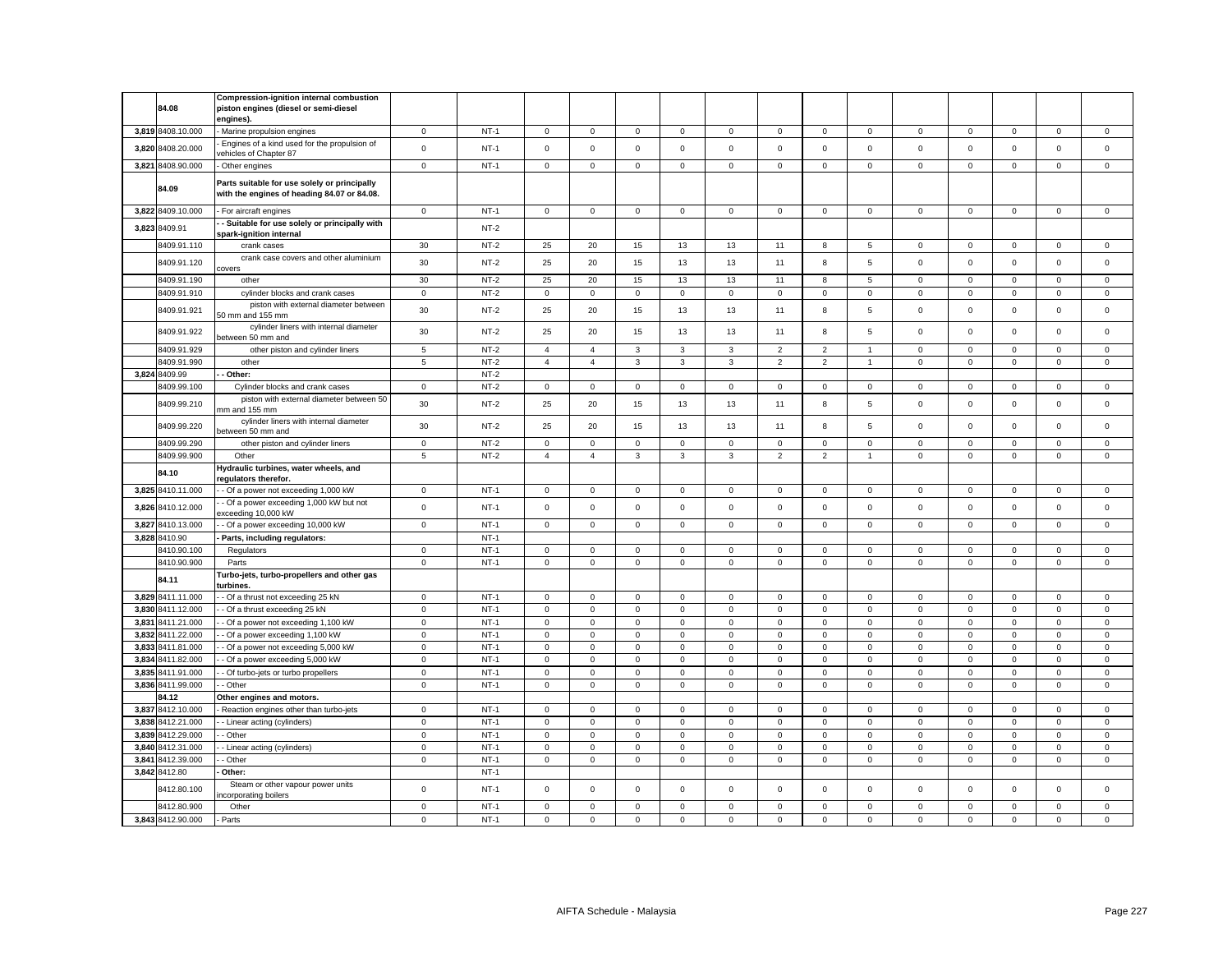|       | 84.13             | Pumps for liquids, whether or not fitted with<br>a measuring device; liquid elevators.                                                                       |             |             |                |                     |                |              |                |                |                |                |                     |              |                     |                     |             |
|-------|-------------------|--------------------------------------------------------------------------------------------------------------------------------------------------------------|-------------|-------------|----------------|---------------------|----------------|--------------|----------------|----------------|----------------|----------------|---------------------|--------------|---------------------|---------------------|-------------|
| 3,844 | 8413.11.000       | - Pumps for dispensing fuel or lubricants, of<br>he type used in                                                                                             | $\mathsf 0$ | $NT-1$      | $\mathsf 0$    | $\mathsf 0$         | $\mathsf 0$    | $\mathsf 0$  | $\mathbf 0$    | $\mathsf 0$    | $\mathsf 0$    | $\mathbf 0$    | $\mathbf 0$         | $\mathsf 0$  | $\mathsf 0$         | $\mathsf 0$         | $\mathsf 0$ |
|       | 3,845 8413.19     | Other:                                                                                                                                                       |             | $NT-1$      |                |                     |                |              |                |                |                |                |                     |              |                     |                     |             |
|       | 8413.19.100       | Of hand pump type                                                                                                                                            | $\sqrt{5}$  | $NT-1$      | $\overline{4}$ | 3                   | $\overline{2}$ | $\mathbf 0$  | 0              | 0              | $\mathbf 0$    | 0              | $\mathbf 0$         | 0            | $\mathbf 0$         | 0                   | 0           |
|       | 8413.19.900       | Other                                                                                                                                                        | $\mathbf 0$ | $NT-1$      | 0              | $\mathbf 0$         | $\mathbf 0$    | $\mathbf 0$  | 0              | $\mathbf 0$    | $\mathbf 0$    | $\mathbf 0$    | 0                   | 0            | $\mathbf 0$         | $\mathbf 0$         | $\mathbf 0$ |
|       | 3,846 8413.20.000 | Hand pumps, other than those of subheading<br>8413.11 or 8413.19                                                                                             | $\,$ 5 $\,$ | $NT-1$      | $\overline{4}$ | 3                   | $\overline{2}$ | $\mathsf 0$  | $\mathsf 0$    | $\mathsf 0$    | $\mathsf 0$    | $\mathsf 0$    | $\mathbf 0$         | $\mathsf 0$  | $\mathsf 0$         | $\mathsf 0$         | $\mathsf 0$ |
|       | 3,847 8413.30     | Fuel, lubricating or cooling medium pumps<br>for internal                                                                                                    |             | $NT-2$      |                |                     |                |              |                |                |                |                |                     |              |                     |                     |             |
|       | 8413.30.100       | Of reciprocating type                                                                                                                                        | $\mathbf 0$ | $NT-2$      | $\mathsf 0$    | $\mathbf 0$         | $\mathsf 0$    | $\mathsf 0$  | $\mathbf 0$    | $\mathbf 0$    | $\mathbf 0$    | $\mathbf 0$    | $\mathsf 0$         | $\mathbf 0$  | $\mathbf 0$         | $\mathsf 0$         | $\mathsf 0$ |
|       | 8413.30.210       | with inlet diameter not exceeding 200<br>mm                                                                                                                  | 25          | $NT-2$      | 20             | 17                  | 15             | 13           | 13             | 10             | $\overline{7}$ | 5              | $\mathbf 0$         | $\mathbf 0$  | $\mathsf 0$         | $\mathsf 0$         | $\mathsf 0$ |
|       | 8413.30.220       | with inlet diameter exceeding 200 mm                                                                                                                         | 20          | $NT-2$      | 17.5           | 15                  | 12             | 10           | 10             | $\overline{7}$ | 5              | 3              | $\mathbf 0$         | $\mathsf 0$  | $\mathsf 0$         | $\mathsf 0$         | $\mathsf 0$ |
|       | 8413.30.300       | Of rotary type                                                                                                                                               | $\mathbf 0$ | $NT-2$      | $\Omega$       | $\mathbf 0$         | 0              | $\mathbf 0$  | 0              | 0              | $\mathbf 0$    | 0              | $\mathbf 0$         | 0            | 0                   | 0                   | 0           |
|       | 8413.30.900       | Other                                                                                                                                                        | 5           | $NT-2$      | $\overline{4}$ | $\overline{4}$      | 3              | $\mathbf{3}$ | 3              | $\overline{2}$ | $\overline{2}$ | $\overline{1}$ | $\mathbf 0$         | $\mathsf 0$  | $\mathsf 0$         | $\mathsf 0$         | $\mathsf 0$ |
|       | 3,848 8413.40.000 | Concrete pumps                                                                                                                                               | $\mathbf 0$ | <b>NT-1</b> | 0              | $\mathbf 0$         | 0              | 0            | 0              | 0              | $\mathbf 0$    | $\mathbf 0$    | $\mathbf 0$         | 0            | $\mathbf 0$         | 0                   | 0           |
| 3,849 | 8413.50.000       | Other reciprocating positive displacement<br>umps                                                                                                            | $\mathsf 0$ | $NT-1$      | $\mathbf 0$    | $\mathbf 0$         | $\mathsf 0$    | $\mathsf 0$  | $\mathsf 0$    | $\mathsf 0$    | $\mathsf 0$    | $\mathsf 0$    | $\mathbf 0$         | $\mathsf 0$  | $\mathsf 0$         | $\mathsf{O}\xspace$ | $\mathsf 0$ |
| 3,850 | 8413.60.000       | Other rotary positive displacement pumps                                                                                                                     | $\mathbf 0$ | $NT-1$      | 0              | $\mathsf{O}\xspace$ | $\mathsf 0$    | $\mathbf 0$  | $\mathsf 0$    | $\mathbf 0$    | $\mathbf 0$    | $\mathbf 0$    | $\mathbf 0$         | $\mathbf 0$  | $\mathsf{O}\xspace$ | $\mathbf 0$         | $\mathsf 0$ |
|       | 3,851 8413.70     | Other centrifugal pumps:                                                                                                                                     |             | $NT-2$      |                |                     |                |              |                |                |                |                |                     |              |                     |                     |             |
|       | 8413.70.100       | With inlet diameter not exceeding 200 mm                                                                                                                     | 20          | $NT-2$      | 17.5           | 15                  | 12             | 10           | 10             | $\overline{7}$ | 5              | $\mathbf{3}$   | $\mathsf 0$         | $\mathsf 0$  | $\mathbf 0$         | $\mathsf 0$         | $\mathsf 0$ |
|       | 8413.70.200       | With inlet diameter exceeding 200 mm                                                                                                                         | 10          | $NT-2$      | 7.5            | 6                   | 5              | $\mathbf{4}$ | $\overline{4}$ | 3              | $\overline{2}$ |                | $\Omega$            | $\Omega$     | $\Omega$            | $\mathbf 0$         | $^{\circ}$  |
|       | 3,852 8413.81.000 | - Pumps                                                                                                                                                      | $\mathbf 0$ | $NT-1$      | $\mathbf 0$    | $\mathbf 0$         | $\mathsf 0$    | $\mathbf 0$  | $\mathsf 0$    | $\mathbf 0$    | $\mathsf 0$    | $\mathsf 0$    | $\mathbf 0$         | $\mathbf 0$  | $\mathbf 0$         | $\mathbf 0$         | $\mathsf 0$ |
| 3.853 | 8413.82.000       | - Liquid elevators                                                                                                                                           | $\sqrt{5}$  | $NT-1$      | $\overline{4}$ | 3                   | $\overline{2}$ | $\mathbf{0}$ | $\mathbf{0}$   | $\mathbf 0$    | $\mathbf{0}$   | $\mathbf{0}$   | $\mathsf 0$         | $\mathbf{0}$ | $\mathbf 0$         | $\mathbf 0$         | $\mathbf 0$ |
| 3.854 | 8413.91.000       | - Of pumps                                                                                                                                                   | 5           | $NT-1$      | $\overline{4}$ | 3                   | $\overline{2}$ | $\mathbf 0$  | $\mathbf 0$    | $\mathbf 0$    | $\mathsf 0$    | $\mathbf 0$    | $\mathbf 0$         | $\mathbf 0$  | $\mathbf 0$         | $\mathbf 0$         | $\mathsf 0$ |
|       | 3,855 8413.92.000 | - Of liquid elevators                                                                                                                                        | $\sqrt{5}$  | $NT-1$      | $\overline{4}$ | 3                   | $\overline{2}$ | $\mathbf{0}$ | $\mathbf 0$    | $\mathbf 0$    | $\mathbf{0}$   | $\mathbf{0}$   | $\mathbf 0$         | $\mathbf 0$  | $\mathbf 0$         | $\mathbf 0$         | $\mathbf 0$ |
|       | 84.14             | Air or vacuum pumps, air or other gas<br>compressors and fans; ventilating or<br>recycling hoods incorporating a fan, whether<br>or not fitted with filters. |             |             |                |                     |                |              |                |                |                |                |                     |              |                     |                     |             |
|       | 3,856 8414.10.000 | - Vacuum pumps                                                                                                                                               | $\mathbf 0$ | $NT-1$      | $\mathsf 0$    | $\mathbf 0$         | $\mathsf 0$    | $\mathbf 0$  | $\mathbf 0$    | $\mathsf 0$    | $\mathbf 0$    | $\mathbf 0$    | $\mathbf 0$         | $\mathsf 0$  | $\mathbf 0$         | $\mathsf{O}\xspace$ | $\mathsf 0$ |
|       | 3,857 8414.20     | Hand or foot-operated air pumps:                                                                                                                             |             | $NT-1$      |                |                     |                |              |                |                |                |                |                     |              |                     |                     |             |
|       | 8414.20.100       | Cycle                                                                                                                                                        | 5           | $NT-1$      | $\overline{4}$ | 3                   | $\overline{2}$ | $\mathbf{0}$ | 0              | $\mathbf 0$    | $\mathbf 0$    | $\mathbf 0$    | 0                   | $\mathbf 0$  | $\mathbf 0$         | $\mathbf 0$         | $\mathbf 0$ |
|       | 8414.20.900       | Other                                                                                                                                                        | $\mathbf 0$ | $NT-1$      | 0              | $\mathbf 0$         | 0              | $\mathbf 0$  | 0              | 0              | $\mathbf 0$    | 0              | $\mathsf 0$         | 0            | $\mathbf 0$         | 0                   | $\mathbf 0$ |
|       | 3,858 8414.30.000 | Compressors of a kind used in refrigerating<br>equipment                                                                                                     | $\mathbf 0$ | $NT-1$      | 0              | $\mathsf 0$         | $\mathsf 0$    | $\mathsf 0$  | 0              | $\mathsf 0$    | $\mathsf 0$    | $\mathsf 0$    | $\mathbf 0$         | $\mathsf 0$  | $\mathsf 0$         | $\mathsf 0$         | $\mathsf 0$ |
|       | 3,859 8414.40.000 | Air compressors mounted on a wheeled<br>chassis for towing                                                                                                   | $\mathbf 0$ | $NT-1$      | $\mathbf 0$    | $\mathbf 0$         | $\mathsf 0$    | $\mathsf 0$  | $\mathsf 0$    | $\mathsf 0$    | $\mathsf 0$    | $\mathbf 0$    | $\mathsf 0$         | $\mathbf 0$  | $\mathsf 0$         | $\mathsf 0$         | $\mathsf 0$ |
|       | 3,860 8414.51     | - Table, floor, wall, window, ceiling or roof<br>fans, with a self-                                                                                          |             | $NT-2$      |                |                     |                |              |                |                |                |                |                     |              |                     |                     |             |
|       | 8414.51.110       | with protective screen                                                                                                                                       | 30          | $NT-2$      | 25             | 20                  | 15             | 13           | 13             | 11             | 8              | 5              | $\mathbf{0}$        | $\mathbf{0}$ | $\mathbf 0$         | $\mathbf 0$         | $\mathbf 0$ |
|       | 8414.51.190       | other                                                                                                                                                        | 20          | $NT-2$      | 17.5           | 15                  | 12             | 10           | 10             | $\overline{7}$ | 5              | 3              | $\mathbf 0$         | $\mathsf 0$  | $\mathbf 0$         | $\mathsf 0$         | $\mathsf 0$ |
|       | 8414.51.210       | of a blade diameter not exceeding 20 cm                                                                                                                      | 30          | $NT-2$      | 25             | 20                  | 15             | 13           | 13             | 11             | 8              | 5              | $\mathsf 0$         | $\mathsf 0$  | $\mathsf 0$         | $\mathsf 0$         | $\mathsf 0$ |
|       | 8414.51.290       | other                                                                                                                                                        | 30          | $NT-2$      | 25             | 20                  | 15             | 13           | 13             | 11             | 8              | $\overline{5}$ | $\mathsf{O}\xspace$ | $\mathsf 0$  | $\mathsf 0$         | $\mathsf 0$         | $\mathsf 0$ |
|       | 8414.51.910       | with protective screen                                                                                                                                       | 30          | $NT-2$      | 25             | 20                  | 15             | 13           | 13             | 11             | 8              | 5              | $\mathbf 0$         | 0            | $\mathbf 0$         | 0                   | $\mathsf 0$ |
|       | 8414.51.990       | other                                                                                                                                                        | 20          | $NT-2$      | 17.5           | 15                  | 12             | 10           | 10             | $\overline{7}$ | 5              | 3              | $\mathsf 0$         | $\mathsf 0$  | $\mathsf 0$         | $\mathsf 0$         | $\mathsf 0$ |
|       | 3,861 8414.59     | Other:                                                                                                                                                       |             | $NT-2$      |                |                     |                |              |                |                |                |                |                     |              |                     |                     |             |
|       | 8414.59.110       | with protective screen                                                                                                                                       | 30          | $NT-2$      | 25             | 20                  | 15             | 13           | 13             | 11             | 8              | 5              | $\mathsf 0$         | $\mathbf 0$  | $\mathsf 0$         | $\mathbf 0$         | $\mathbf 0$ |
|       | 8414.59.190       | other                                                                                                                                                        | 20          | $NT-2$      | 17.5           | 15                  | 12             | 10           | 10             | $\overline{7}$ | 5              | 3              | $\mathbf 0$         | 0            | $\mathbf 0$         | 0                   | $\mathsf 0$ |
|       | 8414.59.910       | with protective screen                                                                                                                                       | 30          | $NT-2$      | 25             | 20                  | 15             | 13           | 13             | 11             | 8              | 5              | $\mathbf 0$         | $\mathbf 0$  | $\mathsf 0$         | $\mathbf 0$         | $\mathsf 0$ |
|       | 8414.59.990       | other                                                                                                                                                        | 20          | $NT-2$      | 17.5           | 15                  | 12             | 10           | 10             | $\overline{7}$ | 5              | 3              | $\mathsf 0$         | $\mathsf 0$  | 0                   | $\mathsf 0$         | $\mathbf 0$ |
|       | 3,862 8414.60     | Hoods having a maximum horizontal side<br>not exceeding                                                                                                      |             | ST          |                |                     |                |              |                |                |                |                |                     |              |                     |                     |             |
|       | 8414.60.100       | Fitted with filter                                                                                                                                           | $\mathbf 0$ | <b>ST</b>   | 0              | 0                   | $\mathbf 0$    | $^{\circ}$   | 0              | 0              | $^{\circ}$     | 0              | 0                   | 0            | $^{\circ}$          | $^{\circ}$          | 0           |
|       | 8414.60.910       | for industrial use                                                                                                                                           | 20          | <b>ST</b>   | 18             | 15                  | 13             | 12           | 12             | 10             | 8              | 6              | $\,$ 5 $\,$         | 5            | $\,$ 5 $\,$         | 5                   | $\,$ 5 $\,$ |
|       | 8414.60.990       | other                                                                                                                                                        | 35          | <b>ST</b>   | 30             | 26                  | 23             | 20           | 20             | 16             | 13             | 9              | 5                   | 5            | 5                   | 5                   | 5           |
| 3.863 | 8414.80           | Other:                                                                                                                                                       |             | $NT-2$      |                |                     |                |              |                |                |                |                |                     |              |                     |                     |             |
|       | 8414.80.110       | fitted with filter                                                                                                                                           | $\mathsf 0$ | $NT-2$      | $\mathbf 0$    | $\mathbf 0$         | $\mathsf 0$    | $\Omega$     | $\mathsf 0$    | $\mathsf 0$    | $\mathsf 0$    | $\mathbf 0$    | $\mathbf 0$         | $\mathsf 0$  | $\mathbf 0$         | $\mathsf 0$         | $\mathbf 0$ |
|       |                   |                                                                                                                                                              |             |             |                |                     |                |              |                |                |                |                |                     |              |                     |                     |             |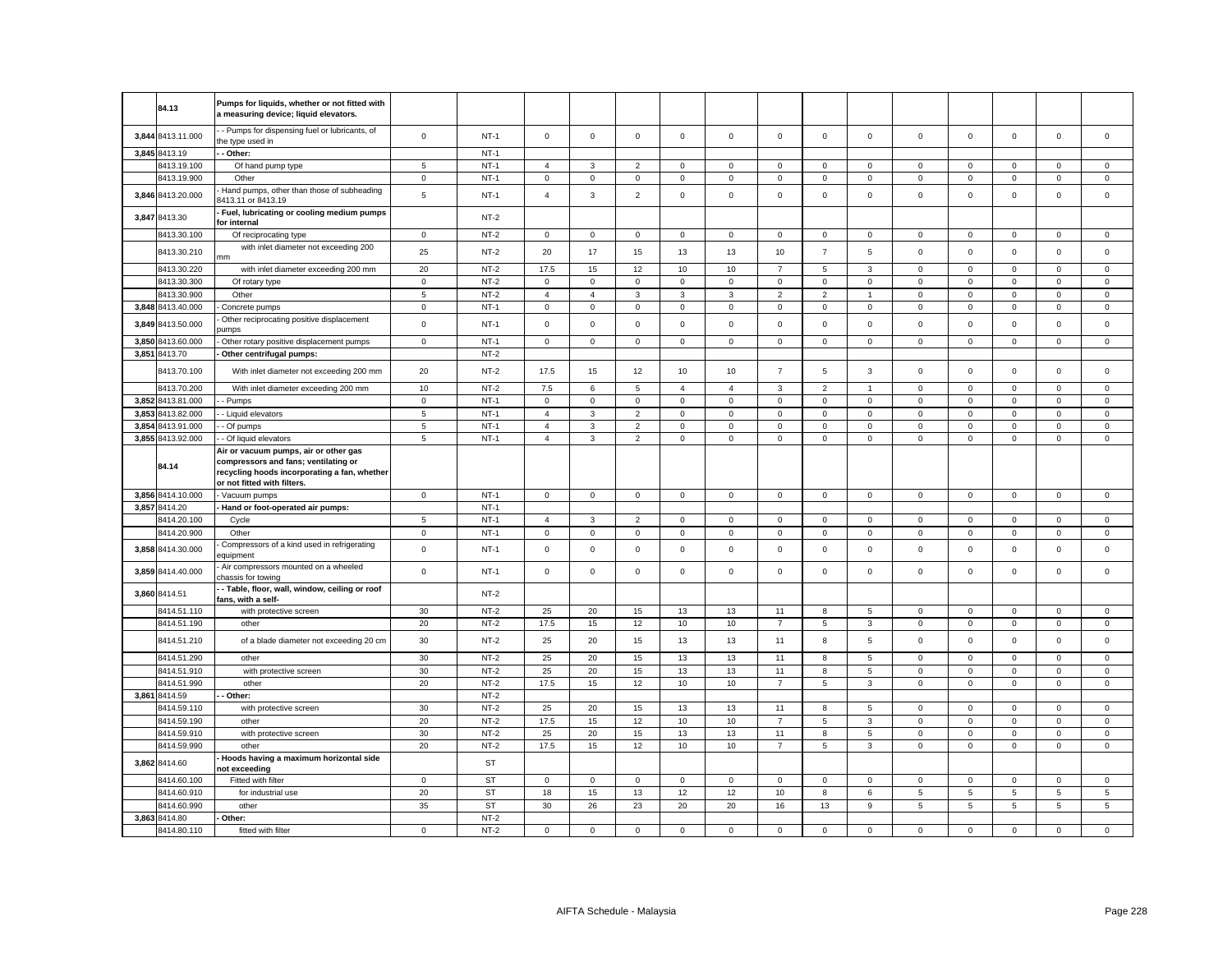|       | 8414.80.191       | for industrial use                                                                   | 20                | $NT-2$    | 17.5                | 15               | 12               | 10               | 10           | $\overline{7}$   | 5                   | 3                              | $\Omega$     | $\mathbf 0$    | $\Omega$       | $\mathbf{0}$               | $\Omega$     |
|-------|-------------------|--------------------------------------------------------------------------------------|-------------------|-----------|---------------------|------------------|------------------|------------------|--------------|------------------|---------------------|--------------------------------|--------------|----------------|----------------|----------------------------|--------------|
|       | 8414.80.199       | other                                                                                | 30                | $NT-2$    | 25                  | 20               | 15               | 13               | 13           | 11               | 8                   | 5                              | $\mathsf 0$  | $\mathbf 0$    | $\mathsf 0$    | $\mathsf 0$                | $\mathsf 0$  |
|       | 8414.80.200       | Blowers and the like                                                                 | 20                | $NT-2$    | 17.5                | 15               | 12               | 10               | 10           | $\overline{7}$   | 5                   | $\mathbf{3}$                   | $\mathbf 0$  | $\mathbf 0$    | $\mathbf 0$    | $\mathsf 0$                | $\mathbf 0$  |
|       | 8414.80.300       | Free-piston generators for gas turbines                                              | 5                 | $NT-2$    | $\overline{4}$      | $\overline{4}$   | $\mathbf{3}$     | 3                | 3            | $\overline{2}$   | $\overline{2}$      | 1                              | $\mathbf 0$  | $\mathbf 0$    | $\mathbf{O}$   | $\mathbf 0$                | $\mathbf{0}$ |
|       |                   | gas compression module for use in oil                                                |                   |           |                     |                  |                  |                  |              |                  |                     |                                |              |                |                |                            |              |
|       | 8414.80.510       | drilling operations                                                                  | 25                | $NT-2$    | 20                  | 17               | 15               | 13               | 13           | 10               | $\overline{7}$      | 5                              | $\mathsf 0$  | $\mathbf 0$    | $\mathsf 0$    | $\mathsf 0$                | $\mathsf 0$  |
|       |                   |                                                                                      |                   |           | 25% or              | 20% or           | 15% or           | 13% or           | 13% or       | 11% or           | 8% or               | 5% or                          |              |                |                |                            |              |
|       | 8414.80.520       | compressors for automotive air-                                                      | 30% or RM60.00    | $NT-2$    | RM52.00             | RM44.00          | RM36.00          | RM28.00          | RM28.00      | RM20.00          | RM12.00             | RM4.00                         | $\mathbf 0$  | $\mathbf 0$    | $\mathbf 0$    | $\mathbf 0$                | $\mathbf 0$  |
|       |                   | conditioners                                                                         | each w.i.t.h.     |           | each<br>w.i.t.h.    | each<br>w.i.t.h. | each<br>w.i.t.h. | each<br>w.i.t.h. | each w.i.t.h | each<br>w.i.t.h. | each<br>w.i.t.h.    | each<br>w.i.t.h.               |              |                |                |                            |              |
|       | 8414.80.530       | sealed units for air conditioning unit                                               | 5                 | $NT-2$    | $\overline{a}$      | $\overline{4}$   | 3                | 3                | 3            | $\overline{2}$   | $\mathbf 2$         | $\overline{1}$                 | $\mathbf 0$  | $\mathbf 0$    | $\mathbf 0$    | $\mathbf 0$                | $\mathbf 0$  |
|       | 8414.80.590       | other                                                                                | $\mathbf 0$       | $NT-2$    | $\mathbf 0$         | $\mathbf 0$      | $\mathbf 0$      | $\mathbf 0$      | 0            | $\mathbf 0$      | 0                   | $\mathbf 0$                    | 0            | $\mathbf 0$    | $\mathbf 0$    | $\mathsf 0$                | 0            |
|       | 8414.80.900       | Other                                                                                | $\mathsf 0$       | $NT-2$    | $\mathsf{O}\xspace$ | $\mathsf 0$      | $\mathsf 0$      | $\mathsf 0$      | $\mathsf 0$  | $\mathsf 0$      | $\mathsf{O}$        | $\mathbf 0$                    | $\mathsf 0$  | $\mathbf 0$    | $\mathsf 0$    | $\mathbf 0$                | $\mathsf 0$  |
|       | 3,864 8414.90     | Parts:                                                                               |                   | <b>ST</b> |                     |                  |                  |                  |              |                  |                     |                                |              |                |                |                            |              |
|       | 3414.90.110       | blades for ceiling fans                                                              | 30                | <b>ST</b> | 27                  | 24               | 21               | 18               | 18           | 15               | 12                  | 8                              | 5            | 5              | 5              | 5                          | 5            |
|       |                   | of subheading 8414.51 190, 8414.51 990,                                              |                   |           |                     |                  |                  |                  |              |                  |                     |                                |              |                |                |                            |              |
|       | 8414.90.120       | 3414.59 190 and                                                                      | 20                | <b>ST</b> | 18                  | 15               | 13               | 12               | 12           | 10               | 8                   | 6                              | 5            | 5              | 5              | $\overline{5}$             | 5            |
|       | 8414.90.190       | other                                                                                | 30                | <b>ST</b> | 27                  | 24               | 21               | 18               | 18           | 15               | 12                  | 8                              | 5            | 5              | $\overline{5}$ | 5                          | 5            |
|       | 8414.90.200       | For subheading 8414.60 100 and 8414.80                                               | $\mathsf 0$       | <b>ST</b> | $\mathbf 0$         | $\mathbf 0$      | $\mathbf 0$      | $\mathbf 0$      | $\mathbf 0$  | $\mathbf 0$      | $\mathbf 0$         | $\mathbf 0$                    | $\mathbf 0$  | $\mathbf 0$    | $\mathbf{0}$   | $\mathbf 0$                | $\mathbf 0$  |
|       |                   | 10                                                                                   |                   |           |                     |                  |                  |                  |              |                  |                     |                                |              |                |                |                            |              |
|       | 8414.90.300       | For subheading 8414.80 200                                                           | 20                | <b>ST</b> | 18                  | 15               | 13               | 12               | 12           | 10               | 8                   | 6                              | 5            | 5              | 5              | 5                          | 5            |
|       | 8414.90.400       | For pumps or compressors                                                             | 5                 | <b>ST</b> | 5                   | 5                | 5                | 5                | 5            | 5                | 5                   | 5                              | 5            | 5              | 5              | 5                          | 5            |
|       | 8414.90.900       | Other                                                                                | $\sqrt{5}$        | ST        | 5                   | 5                | $\overline{5}$   | 5                | 5            | $\overline{5}$   | 5                   | $\overline{5}$                 | 5            | $\overline{5}$ | 5              | $\overline{5}$             | 5            |
|       |                   | Air conditioning machines, comprising a                                              |                   |           |                     |                  |                  |                  |              |                  |                     |                                |              |                |                |                            |              |
|       |                   | motor-driven fan and elements for changing                                           |                   |           |                     |                  |                  |                  |              |                  |                     |                                |              |                |                |                            |              |
|       | 84.15             | the temperature and humidity, including                                              |                   |           |                     |                  |                  |                  |              |                  |                     |                                |              |                |                |                            |              |
|       |                   | those machines in which the humidity                                                 |                   |           |                     |                  |                  |                  |              |                  |                     |                                |              |                |                |                            |              |
|       |                   | cannot be separately regulated.                                                      |                   |           |                     |                  |                  |                  |              |                  |                     |                                |              |                |                |                            |              |
|       | 3,865 8415.10.000 | - Window or wall types, self-contained or "split-<br>system"                         | 30                | $NT-2$    | 25                  | 20               | 15               | 13               | 13           | 11               | 8                   | 5                              | $\mathsf 0$  | $\mathbf 0$    | $\mathbf 0$    | $\mathsf 0$                | $\mathsf 0$  |
| 3,866 | 8415.20.000       | Of a kind used for persons, in motor vehicles                                        | 30                | $NT-2$    | 25                  | 20               | 15               | 13               | 13           | 11               | 8                   | 5                              | $\mathsf 0$  | $\mathbf 0$    | $\mathsf 0$    | $\mathsf 0$                | $\mathsf 0$  |
|       |                   | - Incorporating a refrigerator unit and a                                            |                   |           |                     |                  |                  |                  |              |                  |                     |                                |              |                |                |                            |              |
|       | 3,867 8415.81     | valve for reversal of the                                                            |                   | $NT-2$    |                     |                  |                  |                  |              |                  |                     |                                |              |                |                |                            |              |
|       | 8415.81.100       | For use in aircraft                                                                  | $\mathsf 0$       | $NT-2$    | $\mathbf{0}$        | $\mathbf 0$      | $\mathsf 0$      | $\mathbf{0}$     | $\mathsf 0$  | $\mathbf 0$      | $\mathbf 0$         | $\mathbf{0}$                   | $\mathbf 0$  | $\mathbf 0$    | $\mathbf 0$    | $\mathsf 0$                | $\mathsf 0$  |
|       | 8415.81.200       | For use in railway rolling stock                                                     | $\mathbf 0$       | $NT-2$    | $\mathbf 0$         | $\mathbf 0$      | $\mathsf 0$      | $\mathbf 0$      | $\mathbf 0$  | $\mathsf 0$      | $\mathsf 0$         | $\mathbf 0$                    | 0            | $\mathbf 0$    | $\mathbf{O}$   | $\mathsf 0$                | $\mathbf 0$  |
|       | 8415.81.300       | For use in road vehicles                                                             | 30                | $NT-2$    | 25                  | 20               | 15               | 13               | 13           | 11               | 8                   | $\,$ 5 $\,$                    | $\mathsf 0$  | $\mathbf 0$    | $\mathsf 0$    | $\mathsf 0$                | $\mathsf 0$  |
|       | 8415.81.900       | Other                                                                                | 30                | $NT-2$    | 25                  | 20               | 15               | 13               | 13           | 11               | 8                   | $5\overline{5}$                | $\mathbf 0$  | $\mathsf 0$    | $\mathsf 0$    | $\mathsf 0$                | $\mathsf 0$  |
|       | 3,868 8415.82     | Other, incorporating a refrigerating unit:                                           |                   | $NT-2$    |                     |                  |                  |                  |              |                  |                     |                                |              |                |                |                            |              |
|       | 8415.82.100       | For use in aircraft                                                                  | $\mathbf 0$       | $NT-2$    | $\mathbf 0$         | 0                | $\mathsf 0$      | $\mathbf 0$      | 0            | $\mathsf 0$      | $\mathbf 0$         | $\mathbf 0$                    | 0            | $\mathbf 0$    | $\mathbf 0$    | $\mathsf 0$                | 0            |
|       | 8415.82.200       | For use in railway rolling stock                                                     | $\mathsf 0$       | $NT-2$    | $\mathbf 0$         | $\mathsf 0$      | $\mathsf 0$      | $\mathsf 0$      | $\mathsf 0$  | $\mathsf 0$      | $\mathsf{O}\xspace$ | $\mathsf 0$                    | $\mathsf 0$  | $\mathbf 0$    | $\mathsf 0$    | $\mathbf 0$                | $\mathsf 0$  |
|       | 8415.82.300       | For use in road vehicles                                                             | 30                | $NT-2$    | 25                  | 20               | 15               | 13               | 13           | 11               | 8                   | 5                              | $\mathbf 0$  | $\mathsf 0$    | $\mathbf 0$    | $\mathsf 0$                | $\mathbf 0$  |
|       | 8415.82.900       | Other                                                                                | 30                | $NT-2$    | 25                  | 20               | 15               | 13               | 13           | 11               | 8                   | 5                              | $\mathsf 0$  | $\mathbf 0$    | $\mathsf 0$    | $\mathsf 0$                | 0            |
|       | 3,869 8415.83     | Not incorporating a refrigerating unit:                                              |                   | $NT-2$    |                     |                  |                  |                  |              |                  |                     |                                |              |                |                |                            |              |
|       | 8415.83.100       | For use in aircraft                                                                  | $\mathbf 0$       | $NT-2$    | $\mathbf 0$         | $\Omega$         | $\mathbf 0$      | $\mathbf 0$      | 0            | $\mathbf 0$      | $\mathbf 0$         | $\mathbf 0$                    | 0            | $\mathbf 0$    | $\mathbf 0$    | $^{\circ}$                 | $\Omega$     |
|       | 8415.83.200       | For use in railway rolling stock                                                     | $\mathbf 0$       | $NT-2$    | $\mathbf 0$         | $\mathsf 0$      | $\mathsf 0$      | $\mathbf 0$      | $\mathbf 0$  | $\mathsf 0$      | $\mathsf{O}$        | $\mathbf 0$                    | $\mathsf 0$  | $\mathsf 0$    | $\mathsf 0$    | $\mathsf 0$                | $\mathbf 0$  |
|       | 8415.83.300       | For use in road vehicles                                                             | 30                | $NT-2$    | 25                  | 20               | 15               | 13               | 13           | 11               | 8                   | 5                              | $\mathsf 0$  | $\mathbf 0$    | $\mathsf 0$    | $\mathbf 0$                | $\mathbf 0$  |
|       | 8415.83.900       | Other                                                                                | 30                | $NT-2$    | 25                  | 20               | 15               | 13               | 13           | 11               | 8                   | 5                              | $\mathbf{0}$ | $\mathsf 0$    | $\mathbf{0}$   | $\mathbf{0}$               | 0            |
|       | 3,870 8415.90     | Parts:                                                                               |                   | $NT-2$    |                     |                  |                  |                  |              |                  |                     |                                |              |                |                |                            |              |
|       |                   | For subheadings 8415.81 100, 8415.81 200,                                            |                   |           |                     |                  |                  |                  |              |                  |                     |                                |              |                |                |                            |              |
|       | 8415.90.100       | 3415.82 100,                                                                         | $\mathbf 0$<br>30 | $NT-2$    | $\mathbf 0$<br>25   | $\Omega$         | $\mathbf 0$      | $\mathbf{0}$     | $\mathbf 0$  | $\mathbf 0$      | $\mathbf 0$<br>8    | $\mathbf 0$<br>$5\overline{5}$ | $\mathbf 0$  | $\mathbf 0$    | $\mathbf 0$    | $\mathbf 0$<br>$\mathbf 0$ | $\mathbf 0$  |
|       | 8415.90.900       | Other                                                                                |                   | $NT-2$    |                     | 20               | 15               | 13               | 13           | 11               |                     |                                | $\mathbf 0$  | $\mathbf 0$    | $\mathbf 0$    |                            | $\mathbf 0$  |
|       |                   | Furnace burners for liquid fuel, for<br>pulverised solid fuel or for gas; mechanical |                   |           |                     |                  |                  |                  |              |                  |                     |                                |              |                |                |                            |              |
|       | 84.16             | stokers, including their mechanical grates,                                          |                   |           |                     |                  |                  |                  |              |                  |                     |                                |              |                |                |                            |              |
|       |                   | mechanical ash dischargers and similar                                               |                   |           |                     |                  |                  |                  |              |                  |                     |                                |              |                |                |                            |              |
|       |                   | appliances.                                                                          |                   |           |                     |                  |                  |                  |              |                  |                     |                                |              |                |                |                            |              |
|       | 3,871 8416.10.000 | - Furnace burners for liquid fuel                                                    | $\mathbf 0$       | $NT-1$    | $\mathbf{0}$        | $\mathbf{0}$     | $\mathbf 0$      | $\mathbf{0}$     | 0            | $\mathbf 0$      | $\mathbf{0}$        | $\mathbf{0}$                   | $\mathbf{0}$ | $\mathbf 0$    | $\mathbf{0}$   | $\mathbf 0$                | $\mathbf 0$  |
|       | 3,872 8416.20.000 | Other furnace burners, including combination                                         | $\mathbf 0$       | $NT-1$    | $\Omega$            | $\Omega$         | $\mathbf 0$      | $\Omega$         | $\mathsf 0$  | $\mathbf 0$      | $\mathbf{0}$        | $\mathbf 0$                    | $\mathbf 0$  | $\mathbf 0$    | $\mathbf 0$    | $\mathbf 0$                | $\mathbf 0$  |
|       |                   | burners                                                                              |                   |           |                     |                  |                  |                  |              |                  |                     |                                |              |                |                |                            |              |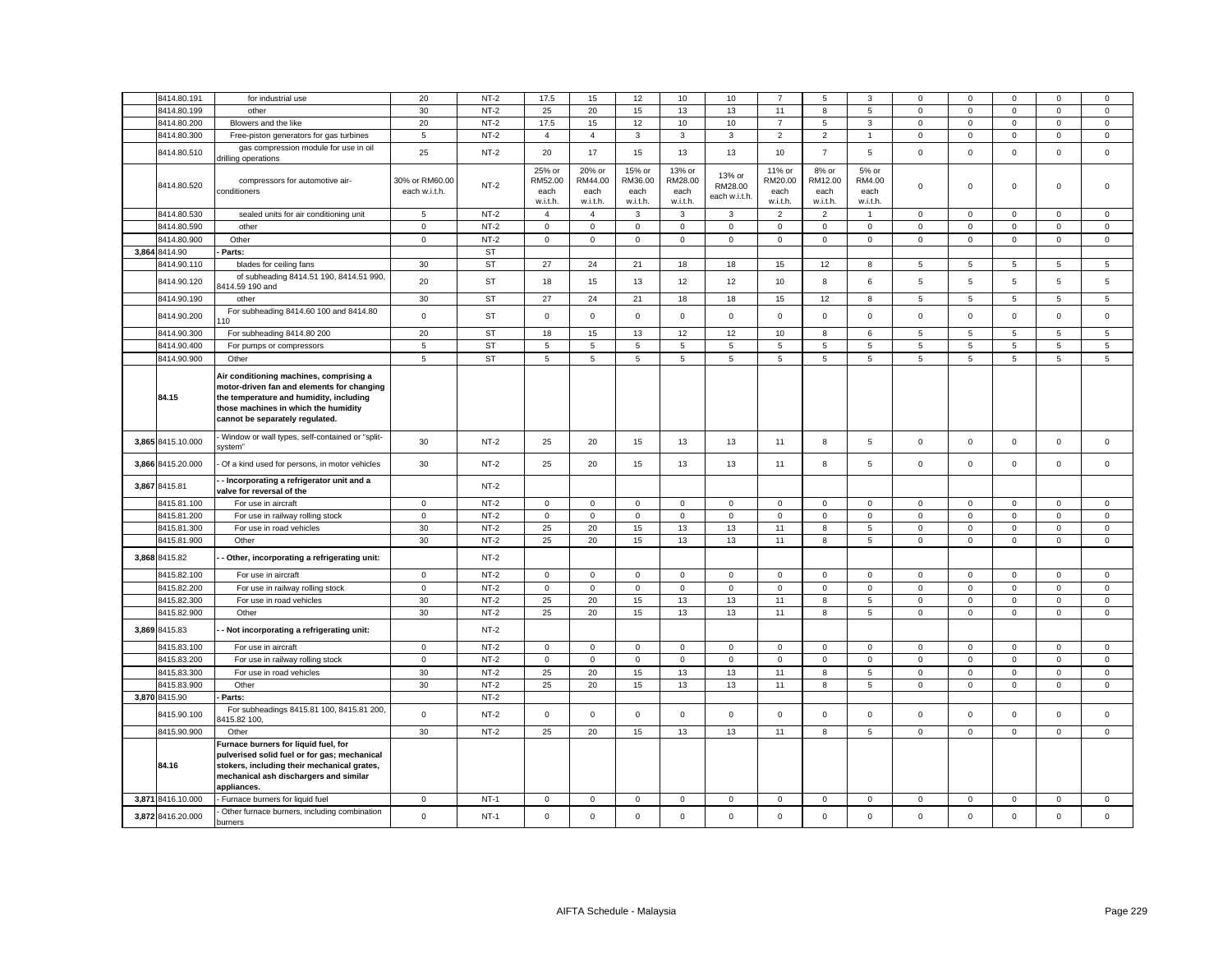| 3,873 8416.30.000            | Mechanical stockers, including their                                                                                                                                 | $\mathbf 0$ | $NT-1$           | $\mathbf 0$ | $\mathsf 0$         | $\mathsf 0$ | $\mathsf 0$ | $\mathsf 0$ | $\mathbf 0$ | $\mathsf 0$ | $\mathsf 0$     | $\mathbf 0$ | $\mathbf 0$                | $\mathsf 0$                | $\mathsf 0$                 | $\mathsf 0$                |
|------------------------------|----------------------------------------------------------------------------------------------------------------------------------------------------------------------|-------------|------------------|-------------|---------------------|-------------|-------------|-------------|-------------|-------------|-----------------|-------------|----------------------------|----------------------------|-----------------------------|----------------------------|
| 3,874 8416.90.000            | mechanical grates,<br>Parts                                                                                                                                          | $\mathbf 0$ | $NT-1$           | $\mathbf 0$ | $\mathsf 0$         | $\mathsf 0$ | $\mathsf 0$ | $\mathsf 0$ | $\mathsf 0$ | $\mathbf 0$ | $\mathsf 0$     | $\mathsf 0$ | $\mathsf 0$                | $\mathbf 0$                | $\mathbf 0$                 | $\mathsf 0$                |
|                              |                                                                                                                                                                      |             |                  |             |                     |             |             |             |             |             |                 |             |                            |                            |                             |                            |
| 84.17                        | Industrial or laboratory furnaces and ovens,<br>including incinerators, non-electric.                                                                                |             |                  |             |                     |             |             |             |             |             |                 |             |                            |                            |                             |                            |
| 3,875 8417.10.000            | Furnaces and ovens for the roasting, melting<br>or other heat-                                                                                                       | $\mathsf 0$ | $NT-1$           | $\mathsf 0$ | $\mathsf{O}\xspace$ | $\mathsf 0$ | $\mathsf 0$ | $\mathsf 0$ | $\mathsf 0$ | $\mathbf 0$ | $\mathsf 0$     | $\mathsf 0$ | $\mathsf 0$                | $\mathbf 0$                | $\mathsf 0$                 | $\mathsf 0$                |
| 3,876 8417.20.000            | Bakery ovens, including biscuit ovens                                                                                                                                | $\mathbf 0$ | $NT-1$           | $\mathbf 0$ | $\mathbf 0$         | $\mathsf 0$ | $\mathsf 0$ | $\mathsf 0$ | $\mathbf 0$ | $\mathbf 0$ | $\mathsf 0$     | $\mathsf 0$ | $\mathbf 0$                | $\mathbf 0$                | $\mathbf 0$                 | $\mathsf 0$                |
| 3,877 8417.80.000            | Other                                                                                                                                                                | $\mathsf 0$ | $NT-1$           | $\mathbf 0$ | $\mathsf 0$         | $\mathsf 0$ | $\mathsf 0$ | $\mathsf 0$ | $\mathsf 0$ | $\mathbf 0$ | $\mathsf 0$     | $\mathsf 0$ | $\mathbf 0$                | $\mathsf 0$                | $\mathsf 0$                 | $\mathsf 0$                |
| 3,878 8417.90.000            | Parts                                                                                                                                                                | $\mathbf 0$ | $NT-1$           | $\mathbf 0$ | $\mathsf 0$         | $\mathbf 0$ | $\mathbf 0$ | $\mathbf 0$ | $\mathbf 0$ | $\mathbf 0$ | $\mathbf{0}$    | $\mathbf 0$ | $\mathbf 0$                | $\mathbf 0$                | $\mathbf{0}$                | $\mathbf 0$                |
| 84.18                        | Refrigerators, freezers and other<br>refrigerating or freezing equipment, electric<br>or other; heat pumps other than air<br>conditioning machines of heading 84.15. |             |                  |             |                     |             |             |             |             |             |                 |             |                            |                            |                             |                            |
| 3,879 8418.10                | Combined refrigerator-freezers, fitted with<br>separate external doors:                                                                                              |             | $NT-2$           |             |                     |             |             |             |             |             |                 |             |                            |                            |                             |                            |
| 8418.10.110                  | not over 350 litres                                                                                                                                                  | 30          | $NT-2$           | 25          | 20                  | 15          | 13          | 13          | 11          | 8           | 5               | $\mathbf 0$ | $\mathbf 0$                | $\mathbf 0$                | $\mathsf 0$                 | $\mathsf 0$                |
| 8418.10.120                  | over 350 litres                                                                                                                                                      | 30          | $NT-2$           | 25          | 20                  | 15          | 13          | 13          | 11          | 8           | 5               | $\mathsf 0$ | $\mathsf 0$                | $\mathsf 0$                | $\mathbf 0$                 | $\mathsf 0$                |
| 8418.10.900                  | Other                                                                                                                                                                | 30          | $NT-2$           | 25          | 20                  | 15          | 13          | 13          | 11          | 8           | $5\phantom{.0}$ | $\mathsf 0$ | $\mathsf 0$                | $\mathsf 0$                | $\mathsf 0$                 | $\mathsf 0$                |
| 3,880 8418.21                | Compression-type:                                                                                                                                                    |             | $NT-2$<br>$NT-2$ | 25          |                     |             |             |             |             |             |                 |             |                            |                            |                             |                            |
| 8418.21.110                  | not over 350 litres                                                                                                                                                  | 30          |                  |             | 20                  | 15          | 13          | 13          | 11          | 8           | 5               | $\mathbf 0$ | $\mathbf 0$                | $\mathbf 0$                | $\mathsf 0$                 | $\mathbf 0$                |
| 8418.21.120                  | over 350 litres                                                                                                                                                      | 30          | $NT-2$<br>$NT-2$ | 25          | 20<br>20            | 15          | 13          | 13          | 11<br>11    | 8           | 5               | $\mathbf 0$ | $\mathsf 0$                | $\mathsf 0$                | $\mathbf 0$                 | $\mathsf 0$                |
| 8418.21.910                  | not over 350 litres                                                                                                                                                  | 30<br>30    | $NT-2$           | 25<br>25    |                     | 15          | 13          | 13          |             | 8           | 5               | $\mathbf 0$ | $\mathbf 0$<br>$\mathsf 0$ | $\mathbf 0$<br>$\mathbf 0$ | $\mathbf{0}$<br>$\mathsf 0$ | $\mathbf 0$<br>$\mathsf 0$ |
| 8418.21.990<br>3,881 8418.29 | over 350 litres<br>Other:                                                                                                                                            |             | $NT-2$           |             | 20                  | 15          | 13          | 13          | 11          | 8           | 5               | $\mathbf 0$ |                            |                            |                             |                            |
| 8418.29.110                  | not over 350 litres                                                                                                                                                  | $30\,$      | $NT-2$           | 25          | 20                  | 15          | 13          | 13          | 11          | 8           | 5               | $\mathsf 0$ | $\pmb{0}$                  | $\mathbf 0$                | $\mathbf 0$                 | $\mathsf 0$                |
| 8418.29.120                  | over 350 litres                                                                                                                                                      | 30          | $NT-2$           | 25          | 20                  | 15          | 13          | 13          | 11          | 8           | 5               | $\mathbf 0$ | $\mathsf 0$                | $\mathbf 0$                | $\mathsf 0$                 | $\mathsf 0$                |
| 8418.29.910                  | not over 350 litres                                                                                                                                                  | 30          | $NT-2$           | 25          | 20                  | 15          | 13          | 13          | 11          | 8           | 5               | $\mathbf 0$ | 0                          | $\mathbf 0$                | $\mathbf 0$                 | $\mathbf 0$                |
| 8418.29.990                  | over 350 litres                                                                                                                                                      | 30          | $NT-2$           | 25          | 20                  | 15          | 13          | 13          | 11          | 8           | 5               | $\mathbf 0$ | $\mathsf 0$                | $\mathsf 0$                | $\mathsf 0$                 | $\mathsf 0$                |
| 3,882 8418.30                | Freezers of the chest type, not exceeding<br>800 / capacity:                                                                                                         |             | $NT-2$           |             |                     |             |             |             |             |             |                 |             |                            |                            |                             |                            |
| 8418.30.100                  | Domestic                                                                                                                                                             | 30          | $NT-2$           | 25          | 20                  | 15          | 13          | 13          | 11          | 8           | $\overline{5}$  | $\mathbf 0$ | $\mathsf 0$                | $\mathbf 0$                | $\mathbf 0$                 | $\mathbf 0$                |
| 8418.30.900                  | Other                                                                                                                                                                | 30          | $NT-2$           | 25          | 20                  | 15          | 13          | 13          | 11          | 8           | $\sqrt{5}$      | $\mathsf 0$ | $\mathsf 0$                | $\mathsf 0$                | $\mathsf{O}\xspace$         | $\mathsf 0$                |
| 3,883 8418.40                | Freezers of the upright type, not exceeding<br>900 / capacity:                                                                                                       |             | $NT-2$           |             |                     |             |             |             |             |             |                 |             |                            |                            |                             |                            |
| 8418.40.100                  | Domestic                                                                                                                                                             | 30          | $NT-2$           | 25          | 20                  | 15          | 13          | 13          | 11          | 8           | 5               | $\mathsf 0$ | $\mathsf 0$                | $\mathsf 0$                | $\mathbf 0$                 | $\mathbf 0$                |
| 8418.40.900                  | Other                                                                                                                                                                | 30          | $NT-2$           | 25          | 20                  | 15          | 13          | 13          | 11          | 8           | $\overline{5}$  | $\mathsf 0$ | $\mathbf 0$                | $\mathsf 0$                | $\mathsf 0$                 | $\mathsf 0$                |
| 3,884 8418.50.000            | Other furniture (chests, cabinets, display<br>counter, showcases and the like) for storage<br>and display, incorporating refrigerating or<br>freezing equipment      | 30          | $NT-2$           | 25          | 20                  | 15          | 13          | 13          | 11          | 8           | 5               | $\mathsf 0$ | $\mathbf 0$                | $\mathbf 0$                | $\mathsf 0$                 | $\mathbf 0$                |
| 3,885 8418.61                | - Heats pumps other than air conditioning<br>machines of heading                                                                                                     |             | $NT-2$           |             |                     |             |             |             |             |             |                 |             |                            |                            |                             |                            |
| 8418.61.100                  | Domestic                                                                                                                                                             | 30          | $NT-2$           | 25          | 20                  | 15          | 13          | 13          | 11          | 8           | 5               | 0           | $\mathbf 0$                | $\mathbf 0$                | $\mathbf 0$                 | $\mathbf 0$                |
| 8418.61.900                  | Other                                                                                                                                                                | 30          | $NT-2$           | 25          | 20                  | 15          | 13          | 13          | 11          | 8           | 5               | $\mathbf 0$ | $\mathsf 0$                | $\mathsf 0$                | $\mathsf 0$                 | $\mathsf 0$                |
| 3,886 8418.69                | Other:                                                                                                                                                               |             | $NT-2$           |             |                     |             |             |             |             |             |                 |             |                            |                            |                             |                            |
| 8418.69.100                  | Domestic                                                                                                                                                             | 30          | $NT-2$           | 25          | 20                  | 15          | 13          | 13          | 11          | 8           | 5               | $\mathbf 0$ | $\mathsf 0$                | $\mathbf 0$                | $\mathbf 0$                 | $\mathbf 0$                |
| 8418.69.900                  | Other                                                                                                                                                                | 30          | $NT-2$           | 25          | 20                  | 15          | 13          | 13          | 11          | 8           | $5\phantom{.0}$ | $\mathbf 0$ | $\mathsf 0$                | $\mathsf 0$                | $\mathsf 0$                 | $\mathsf 0$                |
| 3,887 8418.91.000            | Furniture designed to receive refrigerating or<br>reezing equipment                                                                                                  | 30          | $NT-2$           | 25          | 20                  | 15          | 13          | 13          | 11          | 8           | 5               | $\mathbf 0$ | $\mathsf 0$                | $\mathsf 0$                | $\mathbf 0$                 | $\mathbf 0$                |
| 3,888 8418.99                | Other:                                                                                                                                                               |             | $NT-2$           |             |                     |             |             |             |             |             |                 |             |                            |                            |                             |                            |
| 8418.99.111                  | evaporators for automative air-<br>conditioners                                                                                                                      | 30          | $NT-2$           | 25          | 20                  | 15          | 13          | 13          | 11          | 8           | 5               | $\mathbf 0$ | $\mathbf 0$                | $\mathsf 0$                | $\mathsf 0$                 | $\mathsf 0$                |
| 8418.99.112                  | condensers for automative air-<br>conditioners                                                                                                                       | 30          | $NT-2$           | 25          | 20                  | 15          | 13          | 13          | 11          | 8           | 5               | $\mathbf 0$ | $\mathsf 0$                | $\mathsf 0$                | $\mathsf 0$                 | $\mathsf 0$                |
| 8418.99.119                  | other                                                                                                                                                                | 30          | $NT-2$           | 25          | 20                  | 15          | 13          | 13          | 11          | 8           | 5               | $\mathbf 0$ | $\mathsf 0$                | $\mathsf 0$                | $\mathsf 0$                 | $\mathsf 0$                |
| 8418.99.190                  | other                                                                                                                                                                | 30          | $NT-2$           | 25          | 20                  | 15          | 13          | 13          | 11          | 8           | 5               | $\mathsf 0$ | $\mathsf 0$                | $\mathsf 0$                | $\mathsf 0$                 | $\mathsf 0$                |
| 8418.99.210                  | evaporators and condensers                                                                                                                                           | 30          | $NT-2$           | 25          | 20                  | 15          | 13          | 13          | 11          | 8           | 5               | $\mathsf 0$ | $\mathbf 0$                | $\mathbf 0$                | $\mathbf 0$                 | $\mathsf 0$                |
| 8418.99.290                  | other                                                                                                                                                                | 30          | $NT-2$           | 25          | 20                  | 15          | 13          | 13          | 11          | 8           | 5               | $\mathsf 0$ | $\mathsf 0$                | $\mathsf 0$                | $\mathsf 0$                 | $\Omega$                   |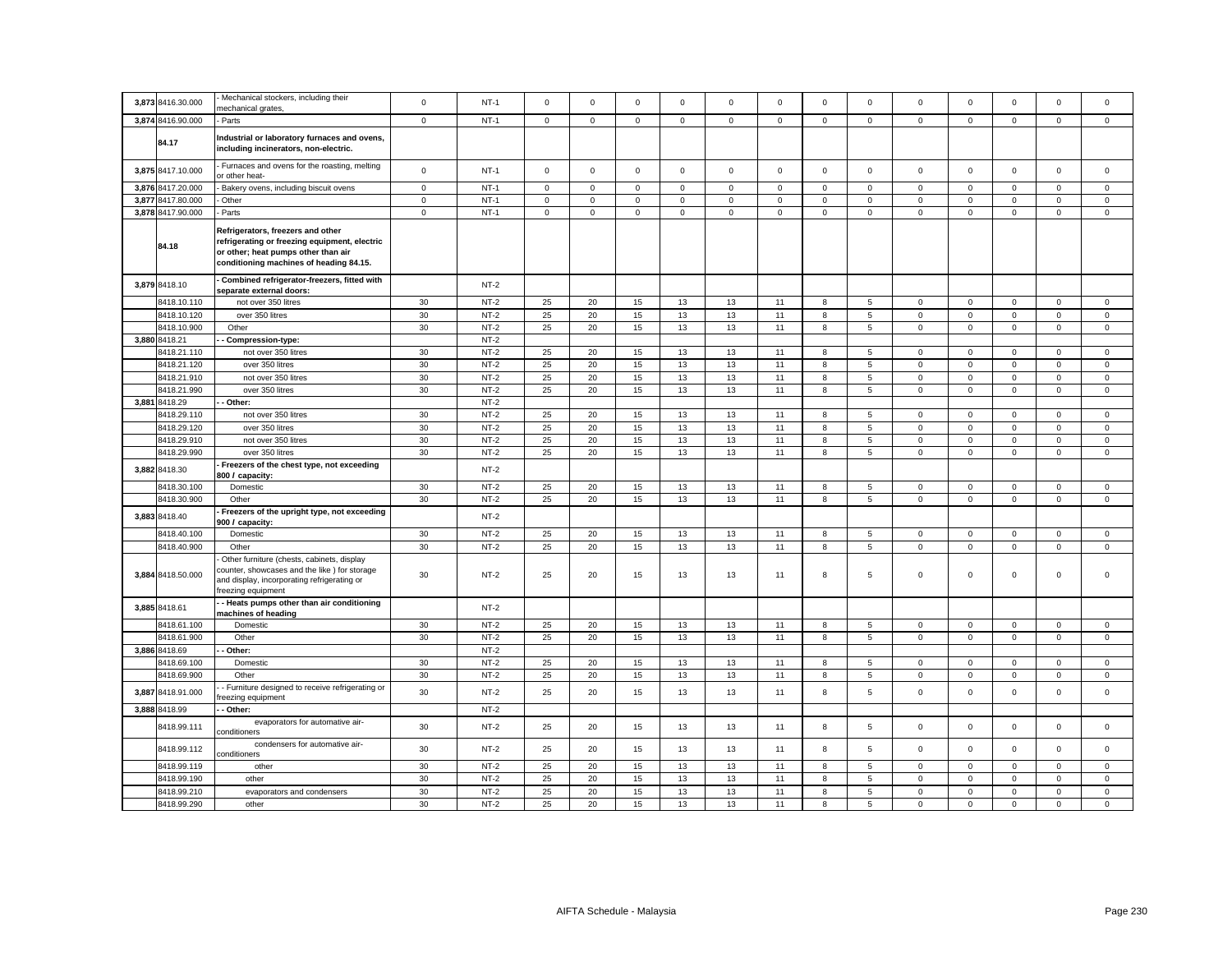|       | 84.19             | Machinery, plant or laboratory equipment,<br>whether or not electrically heated (excluding<br>furnaces, ovens and other equipment of<br>heading 85.14), for the treatment of materials<br>by a process involving a change of<br>temperature such as heating, cooking,<br>roasting, distilling, rectifying, sterilising,<br>pasteurising, steaming, drying, evaporating,<br>vaporising, condensing or cooling, other<br>than machinery or plant of a kind used for<br>domestic purposes; instantaneous or<br>storage water heaters, non-electric. |              |        |             |                     |              |              |             |                |                |                 |             |             |                     |                |              |
|-------|-------------------|--------------------------------------------------------------------------------------------------------------------------------------------------------------------------------------------------------------------------------------------------------------------------------------------------------------------------------------------------------------------------------------------------------------------------------------------------------------------------------------------------------------------------------------------------|--------------|--------|-------------|---------------------|--------------|--------------|-------------|----------------|----------------|-----------------|-------------|-------------|---------------------|----------------|--------------|
|       | 3,889 8419.11     | - Instantaneous gas water heaters:                                                                                                                                                                                                                                                                                                                                                                                                                                                                                                               |              | $NT-2$ |             |                     |              |              |             |                |                |                 |             |             |                     |                |              |
|       | 8419.11.110       | of copper                                                                                                                                                                                                                                                                                                                                                                                                                                                                                                                                        | 30           | $NT-2$ | 25          | 20                  | 15           | 13           | 13          | 11             | 8              | 5               | $\mathbf 0$ | $\mathbf 0$ | $\mathbf{0}$        | $\mathbf{0}$   | $\mathbf 0$  |
|       | 8419.11.190       | other                                                                                                                                                                                                                                                                                                                                                                                                                                                                                                                                            | 30           | $NT-2$ | 25          | 20                  | 15           | 13           | 13          | 11             | 8              | $5\phantom{.0}$ | $\mathsf 0$ | $\mathsf 0$ | $\mathsf 0$         | $\mathsf 0$    | $\mathsf 0$  |
|       | 8419.11.900       | Other                                                                                                                                                                                                                                                                                                                                                                                                                                                                                                                                            | $\mathbf 0$  | $NT-2$ | $\mathbf 0$ | $\mathsf 0$         | $\mathbf 0$  | $\mathbf 0$  | $\mathsf 0$ | $\mathbf 0$    | $\mathbf 0$    | $\mathbf{0}$    | $\mathbf 0$ | $\mathsf 0$ | $\mathbf 0$         | $\mathbf 0$    | $\mathsf 0$  |
|       | 3,890 8419.19     | Other:                                                                                                                                                                                                                                                                                                                                                                                                                                                                                                                                           |              | NT-2   |             |                     |              |              |             |                |                |                 |             |             |                     |                |              |
|       | 8419.19.110       | of copper                                                                                                                                                                                                                                                                                                                                                                                                                                                                                                                                        | 30           | $NT-2$ | 25          | 20                  | 15           | 13           | 13          | 11             | 8              | $5\overline{5}$ | 0           | 0           | $\mathbf 0$         | $\mathbf 0$    | $\mathbf 0$  |
|       | 8419.19.190       | other                                                                                                                                                                                                                                                                                                                                                                                                                                                                                                                                            | 30           | $NT-2$ | 25          | 20                  | 15           | 13           | 13          | 11             | 8              | $5\phantom{.0}$ | $\mathbf 0$ | $\mathsf 0$ | $\mathbf 0$         | $\mathsf 0$    | $\mathsf 0$  |
|       | 8419.19.900       | Other                                                                                                                                                                                                                                                                                                                                                                                                                                                                                                                                            | $\mathbf 0$  | $NT-2$ | $\mathbf 0$ | $\mathsf 0$         | $\mathbf{0}$ | $\mathbf 0$  | $\mathbf 0$ | $\mathsf 0$    | $\mathbf 0$    | $\mathbf 0$     | $\mathbf 0$ | $\mathsf 0$ | $\mathbf 0$         | $\mathbf 0$    | $\mathsf 0$  |
|       | 3,891 8419.20.000 | Medical, surgical or laboratory sterilisers                                                                                                                                                                                                                                                                                                                                                                                                                                                                                                      | $\mathbf 0$  | $NT-1$ | $\mathbf 0$ | $\mathsf 0$         | $\mathsf 0$  | $\mathbf{0}$ | $\mathbf 0$ | $\mathsf 0$    | $\mathbf{0}$   | $\mathbf 0$     | $\mathbf 0$ | $\mathsf 0$ | $\mathbf 0$         | $\mathsf 0$    | $\mathsf 0$  |
|       | 3,892 8419.31.000 |                                                                                                                                                                                                                                                                                                                                                                                                                                                                                                                                                  | $\mathbf 0$  | $NT-1$ | 0           | 0                   | $\mathbf 0$  | $\mathbf 0$  | 0           | 0              | $\mathbf 0$    | $\mathbf 0$     | $\mathsf 0$ | 0           | 0                   | $\mathsf 0$    | $\mathsf 0$  |
|       | 3,893 8419.32.000 | - For agricultural products<br>- For wood, paper pulp, paper or paperboard                                                                                                                                                                                                                                                                                                                                                                                                                                                                       | $\mathbf 0$  | $NT-1$ | $\mathbf 0$ | $\mathbf 0$         | $\mathbf 0$  | $\mathbf{0}$ | $\mathbf 0$ | $\mathbf 0$    | $\mathbf{0}$   | $\mathbf 0$     | $\mathbf 0$ | 0           | $\mathbf 0$         | $\mathbf 0$    | $\mathbf 0$  |
|       |                   |                                                                                                                                                                                                                                                                                                                                                                                                                                                                                                                                                  |              |        |             |                     |              |              |             |                |                |                 |             |             |                     |                |              |
|       | 3,894 8419.39.000 | - Other                                                                                                                                                                                                                                                                                                                                                                                                                                                                                                                                          | $\mathbf 0$  | $NT-1$ | 0           | $\mathbf 0$         | $\mathbf 0$  | $\mathbf 0$  | 0           | $\mathbf 0$    | $\mathbf{0}$   | $\mathbf 0$     | $\mathbf 0$ | $\mathbf 0$ | $\mathbf 0$         | $\mathbf{0}$   | $\mathbf 0$  |
|       | 3,895 8419.40.000 | Distilling or rectifying plant                                                                                                                                                                                                                                                                                                                                                                                                                                                                                                                   | $\mathsf 0$  | $NT-1$ | $\mathsf 0$ | $\mathsf{O}\xspace$ | $\mathsf 0$  | $\mathsf 0$  | $\mathsf 0$ | $\mathsf 0$    | $\mathbf 0$    | $\mathsf 0$     | $\mathsf 0$ | $\mathbf 0$ | $\mathsf{O}\xspace$ | $\mathsf 0$    | $\mathsf 0$  |
|       | 3,896 8419.50     | Heat exchange units:                                                                                                                                                                                                                                                                                                                                                                                                                                                                                                                             |              | $NT-2$ |             |                     |              |              |             |                |                |                 |             |             |                     |                |              |
|       | 8419.50.100       | Cooling towers                                                                                                                                                                                                                                                                                                                                                                                                                                                                                                                                   | 25           | $NT-2$ | 20          | 17                  | 15           | 13           | 13          | 10             | $\overline{7}$ | 5               | $\mathbf 0$ | $\mathsf 0$ | $\mathbf 0$         | $\mathsf 0$    | $\mathsf 0$  |
|       | 8419.50.900       | Other                                                                                                                                                                                                                                                                                                                                                                                                                                                                                                                                            | $\mathbf 0$  | $NT-2$ | 0           | $\mathbf 0$         | $\mathbf{0}$ | $\mathbf 0$  | 0           | $\mathbf 0$    | $\mathbf{0}$   | $\mathbf 0$     | $\mathbf 0$ | $\mathbf 0$ | $\mathbf 0$         | $\mathbf{0}$   | $\mathbf{0}$ |
|       | 3,897 8419.60.000 | Machinery for liquefying air or other gases                                                                                                                                                                                                                                                                                                                                                                                                                                                                                                      | $\mathbf 0$  | $NT-1$ | $\mathbf 0$ | $\mathsf{O}\xspace$ | $\mathsf 0$  | $\mathbf 0$  | $\mathsf 0$ | $\mathbf 0$    | $\mathsf 0$    | $\mathsf 0$     | $\mathsf 0$ | $\mathbf 0$ | $\mathsf 0$         | $\mathsf 0$    | $\mathsf 0$  |
| 3,898 | 8419.81.000       | - For making hot drinks or for cooking or<br>eating food                                                                                                                                                                                                                                                                                                                                                                                                                                                                                         | $\mathbf 0$  | $NT-1$ | $\mathbf 0$ | $\mathsf{O}\xspace$ | $\mathsf 0$  | $\mathsf 0$  | 0           | $\mathbf 0$    | $\mathbf 0$    | $\mathsf 0$     | $\mathsf 0$ | $\mathsf 0$ | $\mathbf 0$         | $\mathsf 0$    | $\mathsf 0$  |
|       | 3,899 8419.89.000 | - Other                                                                                                                                                                                                                                                                                                                                                                                                                                                                                                                                          | $\mathbf 0$  | $NT-1$ | $\mathbf 0$ | $\mathsf 0$         | $\mathsf 0$  | $\mathbf 0$  | $\mathbf 0$ | $\mathsf 0$    | $\mathbf{0}$   | $\mathbf 0$     | $\mathbf 0$ | $\mathsf 0$ | $\mathbf 0$         | $\mathsf 0$    | $\mathsf 0$  |
|       | 3,900 8419.90     | Parts:                                                                                                                                                                                                                                                                                                                                                                                                                                                                                                                                           |              | $NT-2$ |             |                     |              |              |             |                |                |                 |             |             |                     |                |              |
|       | 8419.90.100       | Casings for cooling towers under heading<br>419.50 100                                                                                                                                                                                                                                                                                                                                                                                                                                                                                           | 25           | $NT-2$ | 20          | 17                  | 15           | 13           | 13          | 10             | $\overline{7}$ | 5               | $\mathbf 0$ | $\mathsf 0$ | $\mathsf 0$         | $\mathsf 0$    | $\mathsf 0$  |
|       | 8419.90.200       | For subheading 8419.11 110 and 8419.19<br>10                                                                                                                                                                                                                                                                                                                                                                                                                                                                                                     | 30           | $NT-2$ | 25          | 20                  | 15           | 13           | 13          | 11             | 8              | 5               | 0           | $\mathbf 0$ | $\mathbf 0$         | $\mathsf 0$    | $\mathsf 0$  |
|       | 8419.90.300       | For subheading 8419.11 190 and 8419.19<br>90                                                                                                                                                                                                                                                                                                                                                                                                                                                                                                     | 30           | $NT-2$ | 25          | 20                  | 15           | 13           | 13          | 11             | 8              | 5               | $\mathbf 0$ | $\mathsf 0$ | $\mathsf 0$         | $\mathbf 0$    | $\mathsf 0$  |
|       | 8419.90.900       | Other                                                                                                                                                                                                                                                                                                                                                                                                                                                                                                                                            | $\mathbf 0$  | $NT-2$ | $\mathbf 0$ | $\mathsf 0$         | $\mathbf{0}$ | $\mathsf 0$  | $\mathbf 0$ | $\mathsf 0$    | $\mathbf{0}$   | $\overline{0}$  | $\mathbf 0$ | $\mathbf 0$ | $\mathsf{O}\xspace$ | $\overline{0}$ | $\mathbf 0$  |
|       | 84.20             | Calendering or other rolling machines, other<br>than for metals or glass, and cylinders<br>therefor.                                                                                                                                                                                                                                                                                                                                                                                                                                             |              |        |             |                     |              |              |             |                |                |                 |             |             |                     |                |              |
| 3,901 | 8420.10           | Calendaring or other rolling machines:                                                                                                                                                                                                                                                                                                                                                                                                                                                                                                           |              | $NT-2$ |             |                     |              |              |             |                |                |                 |             |             |                     |                |              |
|       | 8420.10.100       | For the rubber industry                                                                                                                                                                                                                                                                                                                                                                                                                                                                                                                          | $\mathbf 0$  | $NT-2$ | $\mathsf 0$ | $\mathsf 0$         | $\mathsf 0$  | $\mathbf 0$  | $\mathbf 0$ | $\mathsf 0$    | $\mathsf 0$    | $\mathbf 0$     | $\mathsf 0$ | $\mathsf 0$ | $\mathbf 0$         | $\mathsf 0$    | $\mathsf 0$  |
|       | 8420.10.200       | For the textile industry                                                                                                                                                                                                                                                                                                                                                                                                                                                                                                                         | $\mathbf 0$  | $NT-2$ | $\mathbf 0$ | $\mathsf 0$         | $\mathbf 0$  | $\mathbf 0$  | $\mathbf 0$ | $\mathsf 0$    | $\mathbf 0$    | $\mathbf 0$     | $\mathbf 0$ | $\mathsf 0$ | $\mathbf 0$         | $\mathbf 0$    | $\mathbf 0$  |
|       | 8420.10.300       | For the paper and paperboard industry                                                                                                                                                                                                                                                                                                                                                                                                                                                                                                            | $\mathbf 0$  | $NT-2$ | $\mathsf 0$ | $\mathsf 0$         | $\mathbf 0$  | $\mathbf 0$  | $\mathsf 0$ | $\mathsf 0$    | $\mathsf 0$    | $\mathsf 0$     | $\mathsf 0$ | $\mathsf 0$ | $\mathsf 0$         | $\mathbf 0$    | $\mathsf 0$  |
|       | 8420.10.400       | Roller-type ironing machines for domestic                                                                                                                                                                                                                                                                                                                                                                                                                                                                                                        | 20           | $NT-2$ | 17.5        | 15                  | 12           | 10           | 10          | $\overline{7}$ | 5              | $\mathbf{3}$    | $\mathsf 0$ | $\mathsf 0$ | $\mathbf 0$         | $\mathsf 0$    | $\mathbf 0$  |
|       | 8420.10.900       | Other                                                                                                                                                                                                                                                                                                                                                                                                                                                                                                                                            | $\mathbf 0$  | $NT-2$ | $\mathsf 0$ | $\mathbf 0$         | $\mathsf 0$  | $\mathsf 0$  | $\mathbf 0$ | $\mathsf 0$    | $\mathbf 0$    | $\mathbf 0$     | $\mathsf 0$ | $\mathsf 0$ | $\mathsf 0$         | $\mathsf 0$    | $\mathsf 0$  |
|       | 3,902 8420.91.000 | - Cylinders                                                                                                                                                                                                                                                                                                                                                                                                                                                                                                                                      | $\mathbf 0$  | $NT-1$ | 0           | $\mathsf 0$         | $\mathbf 0$  | $\mathbf 0$  | $\mathbf 0$ | $\mathsf 0$    | $\mathbf 0$    | $\mathbf 0$     | $\mathsf 0$ | $\mathsf 0$ | $\mathsf 0$         | $\mathbf 0$    | $\mathsf 0$  |
|       | 3,903 8420.99.000 | Other                                                                                                                                                                                                                                                                                                                                                                                                                                                                                                                                            | $\mathbf 0$  | $NT-1$ | $\mathsf 0$ | $\mathsf{O}\xspace$ | $\mathsf 0$  | $\mathsf 0$  | $\mathsf 0$ | $\mathbf 0$    | $\mathsf 0$    | $\mathbf 0$     | $\mathbf 0$ | $\mathbf 0$ | $\mathsf 0$         | $\mathsf 0$    | $\mathsf 0$  |
|       | 84.21             | Centrifuges, including centrifugal dryers;<br>filtering or purifying machinery and<br>apparatus for liquids or gases.                                                                                                                                                                                                                                                                                                                                                                                                                            |              |        |             |                     |              |              |             |                |                |                 |             |             |                     |                |              |
|       | 3,904 8421.11.000 | - Cream separators                                                                                                                                                                                                                                                                                                                                                                                                                                                                                                                               | $\mathbf 0$  | $NT-1$ | $\mathbf 0$ | $\mathbf 0$         | $\mathbf 0$  | $\mathbf 0$  | 0           | $\mathbf 0$    | $\mathbf 0$    | $\mathbf 0$     | $\mathbf 0$ | $\mathbf 0$ | $\mathbf 0$         | $\mathbf 0$    | $\mathbf 0$  |
|       | 3,905 8421.12.000 | Clothes-dryers                                                                                                                                                                                                                                                                                                                                                                                                                                                                                                                                   | $\mathbf{0}$ | $NT-1$ | 0           | $\mathbf 0$         | $\mathbf{0}$ | $\mathbf 0$  | 0           | $\mathbf 0$    | $\mathbf{0}$   | $\mathbf 0$     | $\mathbf 0$ | 0           | $\mathbf{0}$        | 0              | $\mathbf 0$  |
| 3,906 | 8421.19.000       | Other                                                                                                                                                                                                                                                                                                                                                                                                                                                                                                                                            | $\mathbf 0$  | $NT-1$ | $\mathbf 0$ | $\mathsf{O}\xspace$ | $\mathsf 0$  | $\mathsf 0$  | $\mathsf 0$ | $\mathsf 0$    | $\mathbf 0$    | $\mathsf 0$     | $\mathsf 0$ | $\mathbf 0$ | $\mathsf 0$         | $\mathsf 0$    | $\mathsf 0$  |
|       | 3,907 8421.21.000 | - For filtering or purifying water                                                                                                                                                                                                                                                                                                                                                                                                                                                                                                               | $\mathbf 0$  | $NT-1$ | 0           | $\mathbf 0$         | $\mathbf 0$  | $\mathbf 0$  | 0           | $\mathbf 0$    | $\mathbf 0$    | $\mathbf 0$     | 0           | 0           | $\mathbf 0$         | $\mathbf 0$    | $\mathbf 0$  |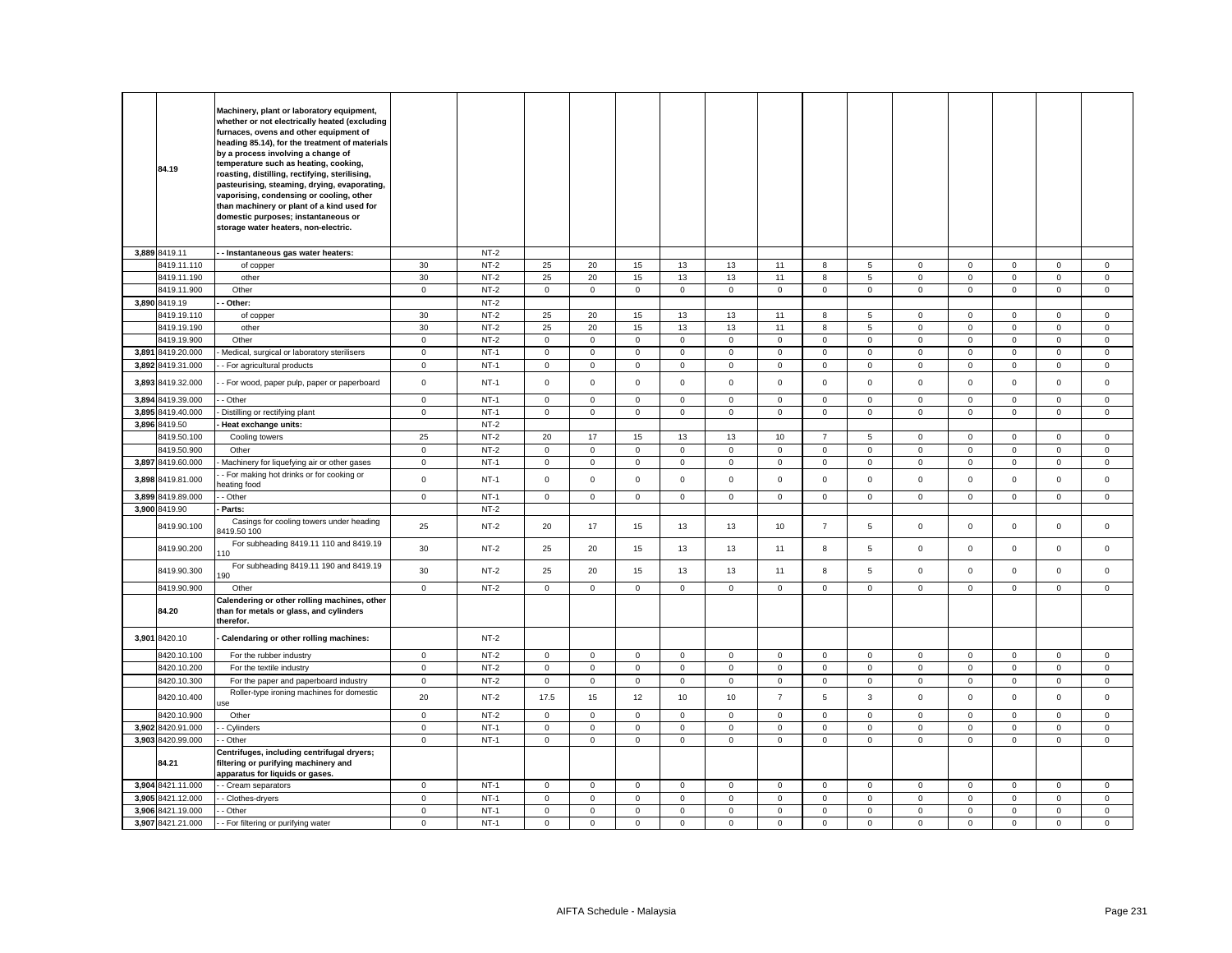|       | 3,908 8421.22.000 | - For filtering or purifying beverages other than                                                                                                                                                                                                                                                                                                                                                         | $\mathsf 0$ | $NT-1$ | $\mathsf 0$         | $\mathsf 0$         | $\mathsf 0$  | $\mathbf 0$  | $\mathsf 0$         | $\mathsf 0$    | $\mathbf 0$    | $\mathbf 0$    | $\mathbf 0$         | $\mathbf 0$         | $\mathbf 0$         | $\mathsf 0$  | $\mathbf 0$  |
|-------|-------------------|-----------------------------------------------------------------------------------------------------------------------------------------------------------------------------------------------------------------------------------------------------------------------------------------------------------------------------------------------------------------------------------------------------------|-------------|--------|---------------------|---------------------|--------------|--------------|---------------------|----------------|----------------|----------------|---------------------|---------------------|---------------------|--------------|--------------|
|       |                   | water<br>- Oil or petrol-filters for internal combustion                                                                                                                                                                                                                                                                                                                                                  |             |        |                     |                     |              |              |                     |                |                |                |                     |                     |                     |              |              |
|       | 3,909 8421.23     | engines:                                                                                                                                                                                                                                                                                                                                                                                                  |             | $NT-2$ |                     |                     |              |              |                     |                |                |                |                     |                     |                     |              |              |
|       | 8421.23.100       | Oil filter                                                                                                                                                                                                                                                                                                                                                                                                | 25          | $NT-2$ | 20                  | 17                  | 15           | 13           | 13                  | 10             | $\overline{7}$ | 5              | 0                   | $\mathbf 0$         | $\mathbf{0}$        | $\mathbf 0$  | $\mathbf{0}$ |
|       | 8421.23.900       | Other                                                                                                                                                                                                                                                                                                                                                                                                     | $\mathbf 0$ | $NT-2$ | $\mathsf{O}\xspace$ | $\mathsf{O}\xspace$ | $\mathsf 0$  | $\mathsf 0$  | $\mathsf{O}\xspace$ | $\mathbf 0$    | $\mathsf 0$    | $\mathsf 0$    | $\mathsf{O}\xspace$ | $\pmb{0}$           | $\overline{0}$      | $\mathbf 0$  | $\mathsf 0$  |
|       | 3,910 8421.29     | Other:                                                                                                                                                                                                                                                                                                                                                                                                    |             | $NT-2$ |                     |                     |              |              |                     |                |                |                |                     |                     |                     |              |              |
|       | 8421.29.100       | For use in the rubber industry                                                                                                                                                                                                                                                                                                                                                                            | $\mathbf 0$ | $NT-2$ | $\mathbf 0$         | $\mathbf 0$         | $\mathbf{0}$ | $\mathbf 0$  | $\mathbf 0$         | $\mathbf 0$    | $\mathbf{O}$   | $\mathbf{0}$   | $\mathbf 0$         | $\mathbf 0$         | $\mathbf 0$         | $\mathbf{0}$ | $\mathbf{0}$ |
|       | 8421.29.200       | For use in the vegetable oil industry                                                                                                                                                                                                                                                                                                                                                                     | $\circ$     | $NT-2$ | $\mathsf 0$         | $\mathbf 0$         | $\mathsf 0$  | $\mathbf 0$  | $\mathbf 0$         | $\mathsf 0$    | $\mathbf{0}$   | $\mathbf 0$    | $\mathbf 0$         | $\mathbf 0$         | $\mathbf 0$         | $\mathsf 0$  | $\mathsf 0$  |
|       | 8421.29.300       | For household spin driers (clothes driers)                                                                                                                                                                                                                                                                                                                                                                | $\mathbf 0$ | $NT-2$ | $\mathsf 0$         | $\mathbf 0$         | $\mathsf 0$  | $\mathsf 0$  | $\mathbf 0$         | $\mathsf 0$    | $\mathbf{0}$   | $\mathbf 0$    | $\mathsf 0$         | $\mathbf 0$         | $\mathbf 0$         | $\mathsf 0$  | $\mathbf 0$  |
|       | 8421.29.410       | haemodialysis or peritoneal machine                                                                                                                                                                                                                                                                                                                                                                       | $\mathsf 0$ | $NT-2$ | $\mathsf{O}\xspace$ | $\mathsf 0$         | $\mathbf 0$  | $\mathsf 0$  | $\mathsf 0$         | $\mathbf 0$    | $\mathsf 0$    | $\mathsf 0$    | $\mathsf 0$         | $\pmb{0}$           | $\mathsf 0$         | $\mathbf 0$  | $\mathsf 0$  |
|       | 8421.29.420       | pump line submicron filter                                                                                                                                                                                                                                                                                                                                                                                | $\mathsf 0$ | $NT-2$ | $\mathsf{O}\xspace$ | $\mathbf 0$         | $\mathbf 0$  | $\mathsf 0$  | $\mathsf 0$         | $\mathsf 0$    | $\mathsf 0$    | $\mathbf 0$    | $\mathbf 0$         | $\mathbf 0$         | $\mathsf 0$         | $\mathbf 0$  | $\mathbf 0$  |
|       | 8421.29.490       | other                                                                                                                                                                                                                                                                                                                                                                                                     | $\mathsf 0$ | $NT-2$ | $\mathsf 0$         | $\mathsf 0$         | $\mathsf 0$  | $\mathsf 0$  | $\mathsf 0$         | $\mathsf 0$    | $\mathsf 0$    | $\mathsf 0$    | $\mathsf 0$         | $\mathbf 0$         | $\mathsf 0$         | $\mathsf 0$  | 0            |
|       | 8421.29.510       | oil filter                                                                                                                                                                                                                                                                                                                                                                                                | 25          | $NT-2$ | 20                  | 17                  | 15           | 13           | 13                  | 10             | $\overline{7}$ | $\sqrt{5}$     | 0                   | $\mathsf{O}\xspace$ | $\mathsf 0$         | $\mathbf 0$  | $\mathbf 0$  |
|       | 8421.29.590       | other                                                                                                                                                                                                                                                                                                                                                                                                     | $\circ$     | $NT-2$ | $\mathsf 0$         | $\mathbf 0$         | $\mathbf{0}$ | $\mathsf 0$  | $\mathbf 0$         | $\mathsf 0$    | $\mathbf 0$    | $\mathbf 0$    | $\mathsf 0$         | $\mathbf 0$         | $\mathbf 0$         | $\mathsf 0$  | $\mathbf 0$  |
|       | 8421.29.600       | For use in oil drilling operation                                                                                                                                                                                                                                                                                                                                                                         | 25          | $NT-2$ | 20                  | 17                  | 15           | 13           | 13                  | 10             | $\overline{7}$ | 5              | $\mathbf 0$         | $\mathbf 0$         | $\mathbf{O}$        | $\mathbf{0}$ | $\mathbf{0}$ |
|       | 8421.29.900       | Other                                                                                                                                                                                                                                                                                                                                                                                                     | $\circ$     | $NT-2$ | $\mathbf 0$         | $\mathbf 0$         | $\mathbf{0}$ | $\mathbf 0$  | $\mathbf 0$         | $\mathbf 0$    | $\overline{0}$ | $\mathbf{0}$   | $\mathbf 0$         | $\mathbf 0$         | $\mathbf 0$         | $\mathbf{0}$ | $\mathbf{0}$ |
|       | 3,911 8421.31.000 | Intake air filters for internal combustion<br>ngine                                                                                                                                                                                                                                                                                                                                                       | 25          | $NT-2$ | 20                  | 17                  | 15           | 13           | 13                  | 10             | $\overline{7}$ | 5              | $\mathsf 0$         | $\mathbf 0$         | $\mathbf 0$         | $\mathsf 0$  | $\mathbf 0$  |
|       | 3,912 8421.39     | Other:                                                                                                                                                                                                                                                                                                                                                                                                    |             | $NT-2$ |                     |                     |              |              |                     |                |                |                |                     |                     |                     |              |              |
|       | 8421.39.100       | Air purifier                                                                                                                                                                                                                                                                                                                                                                                              | $\,$ 5 $\,$ | $NT-2$ | $\overline{4}$      | $\overline{4}$      | $\mathbf{3}$ | $\mathbf{3}$ | $\mathbf 3$         | $\mathbf 2$    | $\overline{2}$ | $\overline{1}$ | $\mathsf 0$         | $\pmb{0}$           | $\mathsf 0$         | $\mathsf 0$  | $\mathbf 0$  |
|       | 8421.39.200       | Laminar flow units                                                                                                                                                                                                                                                                                                                                                                                        | $\mathbf 0$ | $NT-2$ | $\mathsf{O}\xspace$ | $\mathsf 0$         | $\mathbf 0$  | $\mathbf 0$  | $\mathbf 0$         | $\mathsf 0$    | $\overline{0}$ | $\mathbf 0$    | 0                   | $\mathbf 0$         | $\mathbf 0$         | $\mathbf 0$  | $\mathsf 0$  |
|       | 8421.39.900       | Other                                                                                                                                                                                                                                                                                                                                                                                                     | 25          | $NT-2$ | 20                  | 17                  | 15           | 13           | 13                  | 10             | $\overline{7}$ | 5              | $\mathsf{O}\xspace$ | $\mathbf 0$         | $\mathsf{O}\xspace$ | $\mathbf 0$  | $\mathbf 0$  |
|       |                   | Of centrifuges, including centrifugal                                                                                                                                                                                                                                                                                                                                                                     |             |        |                     |                     |              |              |                     |                |                |                |                     |                     |                     |              |              |
|       | 3,913 8421.91     | dryers:                                                                                                                                                                                                                                                                                                                                                                                                   |             | $NT-2$ |                     |                     |              |              |                     |                |                |                |                     |                     |                     |              |              |
|       | 8421.91.100       | Cream separators                                                                                                                                                                                                                                                                                                                                                                                          | $\mathbf 0$ | $NT-2$ | $\mathbf 0$         | $\mathbf 0$         | $\mathsf 0$  | 0            | $\mathbf 0$         | $\mathbf 0$    | $\circ$        | $\mathbf 0$    | 0                   | $\mathbf 0$         | $\mathbf 0$         | $\mathsf 0$  | 0            |
|       | 8421.91.900       | Other                                                                                                                                                                                                                                                                                                                                                                                                     | $\mathsf 0$ | $NT-2$ | $\mathbf 0$         | $\mathsf{O}$        | $\mathsf 0$  | $\mathbf 0$  | $\mathbf 0$         | $\mathsf 0$    | $\mathbf 0$    | $\overline{0}$ | $\mathbf 0$         | $\mathbf 0$         | $\mathsf{O}\xspace$ | $\mathsf 0$  | $\mathbf{0}$ |
|       | 3,914 8421.99     | Other:                                                                                                                                                                                                                                                                                                                                                                                                    |             | $NT-2$ |                     |                     |              |              |                     |                |                |                |                     |                     |                     |              |              |
|       | 8421.99.100       | For subheadings 8421.23 100, 8421.29<br>510, 8421.31 000 and                                                                                                                                                                                                                                                                                                                                              | 25          | $NT-2$ | 20                  | 17                  | 15           | 13           | 13                  | 10             | $\overline{7}$ | 5              | $\mathsf 0$         | $\mathbf 0$         | $\mathbf 0$         | $\mathsf 0$  | $\mathbf 0$  |
|       | 8421.99.200       | For subheading 8421.29 300                                                                                                                                                                                                                                                                                                                                                                                | $\mathbf 0$ | $NT-2$ | $\mathbf 0$         | $\mathbf 0$         | $\mathbf{0}$ | $\mathbf 0$  | $\mathbf 0$         | $\mathsf 0$    | $\mathbf 0$    | $\mathbf 0$    | $\mathbf 0$         | $\mathbf 0$         | $\mathbf 0$         | $\mathbf 0$  | $\mathbf 0$  |
|       | 8421.99.900       | Other                                                                                                                                                                                                                                                                                                                                                                                                     | $\mathsf 0$ | $NT-2$ | $\mathsf 0$         | $\mathbf 0$         | $\mathsf 0$  | $\mathsf 0$  | $\mathsf 0$         | $\mathsf 0$    | $\mathsf 0$    | $\mathsf 0$    | $\mathsf 0$         | $\mathbf 0$         | $\mathbf 0$         | $\mathsf 0$  | $\mathsf 0$  |
|       | 84.22             | Dish washing machines; machinery for<br>cleaning or drying bottles or other<br>containers; machinery for filling, closing,<br>sealing or labelling bottles, cans, boxes,<br>bags or other<br>containers; machinery for apsuling bottles,<br>jars, tubes and similar containers; other<br>packing or wrapping machinery (including<br>heatshrink wrapping machinery); machinery<br>for aerating beverages. |             |        |                     |                     |              |              |                     |                |                |                |                     |                     |                     |              |              |
|       | 3,915 8422.11     | - Of the household type:                                                                                                                                                                                                                                                                                                                                                                                  |             | $NT-2$ |                     |                     |              |              |                     |                |                |                |                     |                     |                     |              |              |
|       | 3422.11.100       | Electric                                                                                                                                                                                                                                                                                                                                                                                                  | 25          | $NT-2$ | 20                  | 17                  | 15           | 13           | 13                  | 10             | $\overline{7}$ | 5              | $\mathsf 0$         | $\mathbf 0$         | $\mathsf 0$         | $\mathsf 0$  | $\mathbf 0$  |
|       | 8422.11.900       | Other                                                                                                                                                                                                                                                                                                                                                                                                     | $\sqrt{5}$  | $NT-2$ | $\overline{4}$      | $\overline{4}$      | $\mathbf{3}$ | $\mathbf{3}$ | $\mathbf{3}$        | $\overline{2}$ | $\overline{2}$ | $\overline{1}$ | 0                   | $\mathsf{O}\xspace$ | $\mathsf{O}\xspace$ | $\mathsf 0$  | $\mathbf{0}$ |
|       | 3,916 8422.19.000 | - Other                                                                                                                                                                                                                                                                                                                                                                                                   | $\mathbf 0$ | $NT-1$ | $\mathsf 0$         | $\mathbf 0$         | $\mathsf 0$  | $\mathsf 0$  | $\mathbf 0$         | $\mathsf 0$    | $\mathbf{0}$   | $\mathbf 0$    | $\mathbf 0$         | $\mathbf 0$         | $\mathsf 0$         | $\mathsf 0$  | $\mathbf 0$  |
| 3,917 | 8422.20.000       | Machinery for cleaning or drying bottles or<br>other containers                                                                                                                                                                                                                                                                                                                                           | $\mathsf 0$ | $NT-1$ | $\mathsf 0$         | $\mathsf 0$         | $\mathsf 0$  | $\mathsf 0$  | $\mathsf 0$         | $\mathsf 0$    | $\mathsf 0$    | $\mathsf 0$    | $\mathsf 0$         | $\mathbf 0$         | $\mathsf 0$         | $\mathsf 0$  | $\mathsf 0$  |
| 3,918 | 8422.30.000       | Machinery for filling, closing, sealing or<br>abelling bottles, cans,                                                                                                                                                                                                                                                                                                                                     | $\mathbf 0$ | $NT-1$ | $\mathsf 0$         | $\mathsf 0$         | $\mathsf 0$  | $\mathsf 0$  | $\mathbf 0$         | $\mathsf 0$    | $\mathsf 0$    | $\mathsf 0$    | $\mathsf 0$         | $\mathbf 0$         | $\mathbf 0$         | $\mathsf 0$  | $\mathsf 0$  |
|       | 3,919 8422.40.000 | Other packing or wrapping machinery<br>including heat-shrink                                                                                                                                                                                                                                                                                                                                              | $\mathbf 0$ | $NT-1$ | $\mathbf 0$         | $\mathbf 0$         | $\mathsf 0$  | $\mathbf 0$  | $\mathbf 0$         | $\mathsf 0$    | $\mathsf 0$    | $\mathbf 0$    | $\mathbf 0$         | $\mathbf 0$         | $\mathbf 0$         | $\mathbf 0$  | $\mathbf 0$  |
|       | 3,920 8422.90     | Parts:                                                                                                                                                                                                                                                                                                                                                                                                    |             | $NT-2$ |                     |                     |              |              |                     |                |                |                |                     |                     |                     |              |              |
|       | 8422.90.100       | For subheading 8422.11 100                                                                                                                                                                                                                                                                                                                                                                                | 20          | $NT-2$ | 17.5                | 15                  | 12           | 10           | 10                  | $\overline{7}$ | 5              | 3              | $\mathbf 0$         | $\mathbf 0$         | $\mathbf 0$         | $\mathsf 0$  | $\mathbf 0$  |
|       | 8422.90.900       | Other                                                                                                                                                                                                                                                                                                                                                                                                     | $\circ$     | $NT-2$ | $\mathbf 0$         | $\mathbf 0$         | $\mathbf{0}$ | $\mathsf 0$  | $\mathbf 0$         | $\mathsf 0$    | $\mathbf 0$    | $\mathbf 0$    | $\mathbf 0$         | $\mathbf 0$         | $\mathbf 0$         | $\mathbf{0}$ | $\mathbf 0$  |
|       | 84.23             | Weighing machinery (excluding balances of<br>a sensitivity of 5 cg or better), including<br>weight operated counting or checking<br>machines; weighing machine weights of all<br>kinds.                                                                                                                                                                                                                   |             |        |                     |                     |              |              |                     |                |                |                |                     |                     |                     |              |              |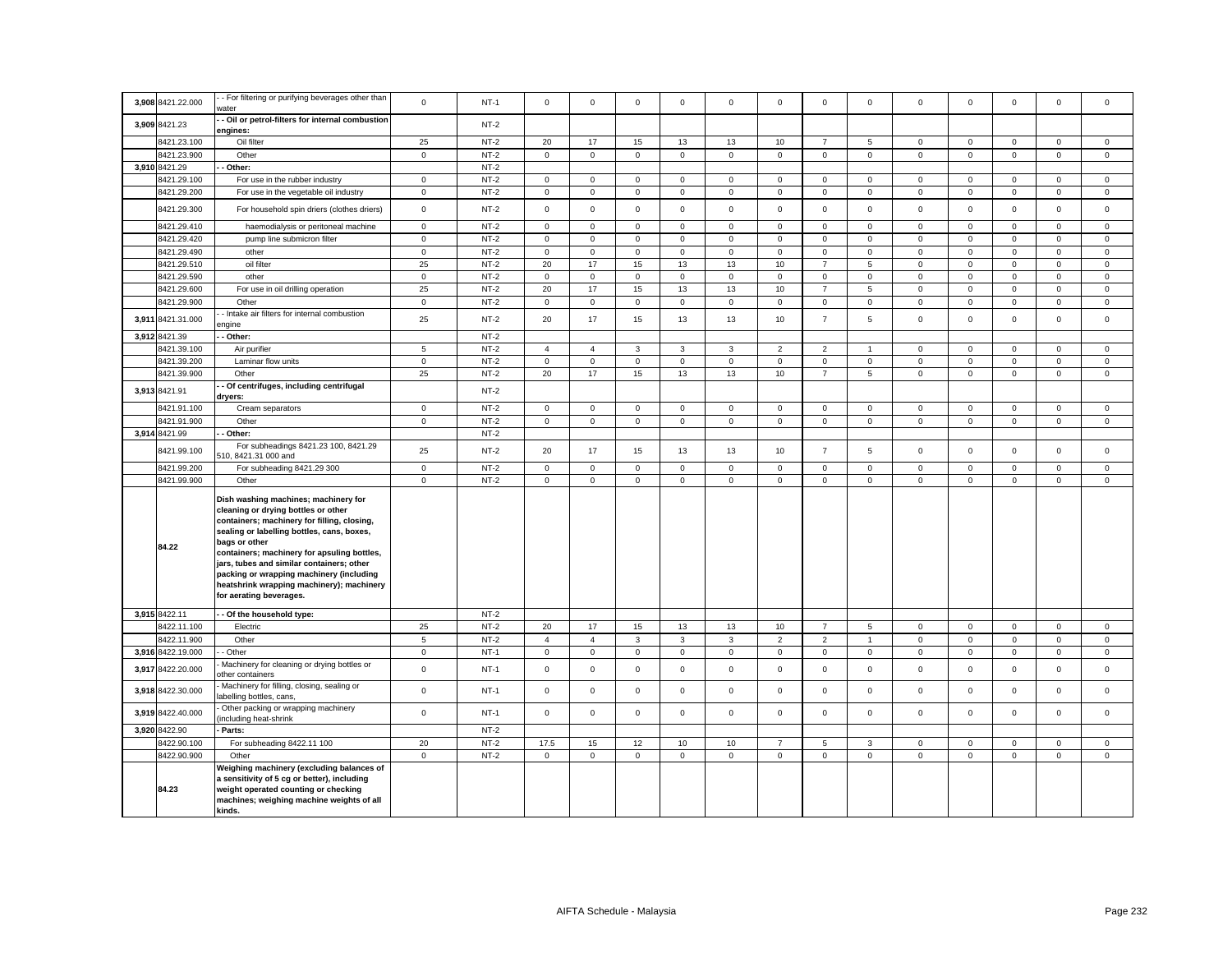| 3,921 8423.10.000                      | Personal weighing machines, including baby<br>scales; household                                                                                                                                                                                                                        | $\mathsf 0$                        | $NT-1$           | $\mathbf 0$                      | $\mathsf 0$         | $\mathsf 0$                      | $\mathsf 0$             | $\mathsf 0$                | $\mathsf 0$                | $\mathsf 0$                | $\mathbf 0$                | $\mathsf 0$                | $\mathbf 0$                | $\mathsf 0$                 | $\mathsf 0$                | $\mathsf 0$                |
|----------------------------------------|----------------------------------------------------------------------------------------------------------------------------------------------------------------------------------------------------------------------------------------------------------------------------------------|------------------------------------|------------------|----------------------------------|---------------------|----------------------------------|-------------------------|----------------------------|----------------------------|----------------------------|----------------------------|----------------------------|----------------------------|-----------------------------|----------------------------|----------------------------|
| 3,922 8423.20.000                      | Scales for continuous weighing of goods on<br>conveyors                                                                                                                                                                                                                                | $\mathsf 0$                        | $NT-1$           | $\mathbf 0$                      | $\mathsf 0$         | $\mathsf 0$                      | $\mathbf 0$             | $\mathbf 0$                | $\mathsf 0$                | $\mathbf 0$                | $\mathbf 0$                | $\mathsf 0$                | $\mathbf 0$                | $\mathbf 0$                 | $\mathsf 0$                | $\mathsf 0$                |
| 3,923 8423.30.000                      | Constant weight scales and scales for<br>discharging a predetermined                                                                                                                                                                                                                   | $\mathsf{O}\xspace$                | $NT-1$           | $\mathbf 0$                      | $\mathsf 0$         | $\mathsf 0$                      | $\mathbf 0$             | $\mathbf 0$                | $\mathbf 0$                | $\mathbf 0$                | $\mathsf 0$                | $\mathsf 0$                | $\pmb{0}$                  | $\mathbf 0$                 | $\mathsf 0$                | $\mathbf 0$                |
| 3,924 8423.81.000                      | - Having a maximum weighing capacity not<br>xceeding 30 kg                                                                                                                                                                                                                             | $\mathbf 0$                        | $NT-1$           | $\mathbf 0$                      | $\mathsf 0$         | $\mathsf 0$                      | $\mathsf 0$             | $\mathsf 0$                | $\mathsf 0$                | $\mathbf 0$                | $\mathsf 0$                | $\mathsf 0$                | $\mathbf 0$                | $\mathbf 0$                 | $\mathsf 0$                | $\mathsf 0$                |
| 3,925 8423.82.000                      | - Having a maximum weighing capacity<br>xceeding 30 kg but not                                                                                                                                                                                                                         | $\mathsf 0$                        | $NT-1$           | $\mathbf 0$                      | $\mathbf 0$         | $\mathsf 0$                      | $\mathbf{0}$            | $\mathbf 0$                | $\mathbf 0$                | $\mathsf 0$                | $\mathbf{0}$               | $\mathbf 0$                | $\mathbf 0$                | $\mathbf{0}$                | $\mathbf 0$                | $\mathbf 0$                |
| 3,926 8423.89.000                      | - Other                                                                                                                                                                                                                                                                                | $\mathbf 0$                        | $NT-1$           | $\mathbf 0$                      | $\mathbf 0$         | $\mathbf 0$                      | $\mathbf 0$             | $\mathbf 0$                | $\mathsf 0$                | $\mathbf 0$                | $\mathbf 0$                | $\mathbf 0$                | $\mathbf 0$                | $\mathbf 0$                 | $\mathsf 0$                | $\mathbf 0$                |
| 3,927 8423.90.000                      | Weighing machine weights of all kinds; parts<br>of weighing                                                                                                                                                                                                                            | $\mathbf 0$                        | $NT-1$           | $\mathbf 0$                      | $\mathsf 0$         | $\mathsf 0$                      | $\mathbf 0$             | $\mathsf 0$                | $\mathbf 0$                | $\mathsf 0$                | $\mathsf 0$                | $\mathsf 0$                | $\,0\,$                    | $\mathsf 0$                 | $\mathsf 0$                | $\mathsf 0$                |
| 84.24                                  | Mechanical appliances (whether or not hand-<br>operated) for projecting, dispersing or<br>spraying liquids or powders; fire<br>extinguishers, whether or not charged; spray<br>guns and similar appliances; steam or sand<br>blasting machines and similar jet projecting<br>machines. |                                    |                  |                                  |                     |                                  |                         |                            |                            |                            |                            |                            |                            |                             |                            |                            |
| 3,928 8424.10                          | Fire extinguishers, whether or not charged:                                                                                                                                                                                                                                            |                                    | $NT-2$           |                                  |                     |                                  |                         |                            |                            |                            |                            |                            |                            |                             |                            |                            |
| 8424.10.100                            | Portable                                                                                                                                                                                                                                                                               | 25                                 | $NT-2$           | 20                               | 17                  | 15                               | 13                      | 13                         | 10                         | $\overline{7}$             | 5                          | $\mathsf 0$                | $\mathbf 0$                | $\mathsf 0$                 | $\mathsf 0$                | $\mathbf 0$                |
| 8424.10.900                            | Other                                                                                                                                                                                                                                                                                  | 25                                 | $NT-2$           | 20                               | 17                  | 15                               | 13                      | 13                         | 10                         | $\overline{7}$             | 5                          | $\mathbf 0$                | $\mathbf{0}$               | $\mathbf{0}$                | $\mathbf{0}$               | $\mathbf{0}$               |
| 3,929 8424.20.000                      | Spray guns and similar appliances                                                                                                                                                                                                                                                      | $\mathbf 0$                        | $NT-1$           | 0                                | $\mathbf 0$         | $\mathbf 0$                      | $\mathbf 0$             | $\mathbf 0$                | $\mathbf 0$                | $\mathbf 0$                | $\mathbf{0}$               | 0                          | $\mathbf 0$                | $\mathbf{0}$                | $\mathbf 0$                | $\mathbf{0}$               |
| 3,930 8424.30.000                      | Steam or sand blasting machine and similar<br>et projecting machines                                                                                                                                                                                                                   | $\mathbf 0$                        | $NT-1$           | $\mathbf 0$                      | $\mathsf 0$         | $\mathsf 0$                      | $\mathbf{0}$            | $\mathbf 0$                | $\mathsf 0$                | $\mathbf 0$                | $\mathbf 0$                | $\mathsf 0$                | $\mathbf 0$                | $\mathbf 0$                 | $\mathsf 0$                | $\mathbf 0$                |
| 3,931 8424.81.000                      | - Agricultural or horticultural                                                                                                                                                                                                                                                        | $\mathbf 0$                        | $NT-1$           | 0                                | $\mathbf 0$         | $\mathsf 0$                      | $\mathbf 0$             | $\mathbf 0$                | $\mathbf 0$                | $\mathbf 0$                | 0                          | 0                          | $\mathbf 0$                | $\mathbf 0$                 | $\mathbf 0$                | 0                          |
| 3,932 8424.89.000                      | - Other                                                                                                                                                                                                                                                                                | $\mathsf 0$                        | $NT-1$           | $\mathbf 0$                      | $\mathsf{O}\xspace$ | $\mathsf 0$                      | $\mathbf 0$             | $\mathsf 0$                | $\mathsf 0$                | $\mathsf 0$                | $\mathsf 0$                | $\mathsf 0$                | $\mathbf 0$                | $\mathsf 0$                 | $\mathsf 0$                | $\mathsf 0$                |
| 3,933 8424.90.000                      | Parts                                                                                                                                                                                                                                                                                  | $\mathsf 0$                        | $NT-1$           | 0                                | $\mathsf 0$         | $\mathsf 0$                      | $\mathbf 0$             | $\mathsf 0$                | $\mathsf 0$                | $\mathsf 0$                | $\mathbf{0}$               | $\mathbf 0$                | $\mathsf 0$                | $\mathsf{O}\xspace$         | $\mathsf 0$                | $\mathsf 0$                |
|                                        | Pulley tackle and hoists other than skip                                                                                                                                                                                                                                               |                                    |                  |                                  |                     |                                  |                         |                            |                            |                            |                            |                            |                            |                             |                            |                            |
| 84.25                                  | hoists; winches and capstans; jacks.                                                                                                                                                                                                                                                   |                                    |                  |                                  |                     |                                  |                         |                            |                            |                            |                            |                            |                            |                             |                            |                            |
| 3,934 8425.11                          | - Powered by electric motor:                                                                                                                                                                                                                                                           |                                    | $NT-1$           |                                  |                     |                                  |                         |                            |                            |                            |                            |                            |                            |                             |                            |                            |
| 8425.11.100                            | Hoist                                                                                                                                                                                                                                                                                  | $\overline{5}$                     | $NT-1$           | $\overline{4}$                   | 3                   | $\overline{2}$                   | $\mathbf 0$             | $\mathbf 0$                | $\mathsf 0$                | $\mathsf 0$                | $\mathbf 0$                | $\mathsf 0$                | $\mathbf 0$                | $\mathbf 0$                 | $\mathbf 0$                | $\mathsf 0$                |
| 8425.11.900                            | Other                                                                                                                                                                                                                                                                                  | 5                                  | $NT-1$           | $\overline{4}$                   | $\mathbf{3}$        | $\overline{2}$                   | $\mathbf 0$             | $\mathsf 0$                | $\mathsf 0$                | $\mathsf 0$                | $\mathbf 0$                | $\mathsf 0$                | $\mathbf 0$                | $\mathbf 0$                 | $\mathsf 0$                | 0                          |
| 3,935 8425.19.000                      | - Other                                                                                                                                                                                                                                                                                | 5                                  | $NT-1$           | $\overline{4}$                   | 3                   | $\overline{2}$                   | $\mathbf{0}$            | $\mathbf 0$                | $\mathsf 0$                | $\circ$                    | $\mathbf{0}$               | $\mathbf 0$                | $\mathbf 0$                | $\mathbf{0}$                | $\mathbf 0$                | $\mathbf{0}$               |
| 3,936 8425.31.000                      | - Powered by electric motor                                                                                                                                                                                                                                                            | $5\phantom{.0}$                    | $NT-1$           | $\overline{4}$                   | 3                   | $\overline{2}$                   | $\mathbf{0}$            | $\mathbf{0}$               | $\mathbf 0$                | $\mathbf{0}$               | $\mathbf 0$                | $\mathbf 0$                | $\mathbf 0$                | $\mathbf 0$                 | $\mathbf{0}$               | $\mathbf 0$                |
| 3,937 8425.39.000                      | Other                                                                                                                                                                                                                                                                                  | $\,$ 5 $\,$                        | $NT-1$           | $\overline{4}$                   | $\mathbf{3}$        | $\overline{c}$                   | $\mathsf 0$             | $\mathsf 0$                | $\mathbf 0$                | $\mathsf 0$                | $\mathsf 0$                | $\mathsf 0$                | $\pmb{0}$                  | $\mathsf 0$                 | $\mathsf 0$                | $\mathsf 0$                |
| 3,938 8425.41.000                      | Built-in jacking systems of a type used in<br>arages                                                                                                                                                                                                                                   | $\overline{5}$                     | $NT-1$           | $\overline{4}$                   | $\mathbf{3}$        | $\overline{2}$                   | $\mathsf 0$             | $\mathsf 0$                | $\mathsf 0$                | $\mathsf 0$                | $\mathbf 0$                | $\mathbf 0$                | $\mathbf 0$                | $\mathsf 0$                 | $\mathsf 0$                | $\mathbf 0$                |
| 3,939 8425.42.000                      | Other jacks and hoists, hydraulic                                                                                                                                                                                                                                                      | $\overline{5}$                     | $NT-1$           | $\overline{4}$                   | $\mathbf{3}$        | $\overline{2}$                   | $\mathbf 0$             | $\mathsf 0$                | $\mathbf 0$                | $\mathsf 0$                | $\mathbf 0$                | 0                          | $\mathbf 0$                | $\mathbf 0$                 | $\mathbf 0$                | 0                          |
| 3,940 8425.49.000                      | - Other                                                                                                                                                                                                                                                                                | $5\phantom{.0}$                    | $NT-1$           | $\overline{4}$                   | 3                   | $\overline{2}$                   | $\mathbf 0$             | $\mathsf 0$                | $\mathsf 0$                | $\mathsf{O}\xspace$        | $\mathsf 0$                | $\mathsf 0$                | $\mathsf 0$                | $\mathsf{O}\xspace$         | $\mathsf 0$                | $\mathbf 0$                |
| 84.26                                  | Ships' derricks; cranes, including cable<br>cranes; mobile lifting frames, straddle<br>carriers and works trucks fitted with a crane.                                                                                                                                                  |                                    |                  |                                  |                     |                                  |                         |                            |                            |                            |                            |                            |                            |                             |                            |                            |
| 3,941 8426.11.000                      | - Overhead travelling cranes on fixed support                                                                                                                                                                                                                                          | 20                                 | ST               | 18                               | 15                  | 13                               | 12                      | 12                         | 10                         | 8                          | 6                          | 5                          | 5                          | 5                           | $\overline{5}$             | 5                          |
| 3,942 8426.12.000                      | - Mobile lifting frames on tyres and straddle<br>arriers                                                                                                                                                                                                                               | 5                                  | $NT-1$           | $\overline{4}$                   | 3                   | $\overline{2}$                   | $\mathbf{0}$            | $\mathbf 0$                | $\mathsf 0$                | $\mathbf 0$                | $\mathbf 0$                | $\mathbf 0$                | $\mathbf 0$                | $\mathbf{0}$                | $\mathbf{0}$               | $\mathbf 0$                |
| 3,943 8426.19                          | - Other:                                                                                                                                                                                                                                                                               |                                    | EL.              |                                  |                     |                                  |                         |                            |                            |                            |                            |                            |                            |                             |                            |                            |
| 8426.19.100                            | <b>Bridge cranes</b>                                                                                                                                                                                                                                                                   | 20                                 | EL               |                                  |                     |                                  |                         |                            |                            |                            |                            |                            |                            |                             |                            |                            |
| 8426.19.200                            | Gantry cranes                                                                                                                                                                                                                                                                          | 20                                 | EL               |                                  |                     |                                  |                         |                            |                            |                            |                            |                            |                            |                             |                            |                            |
| 8426.19.900                            | Other                                                                                                                                                                                                                                                                                  | $\,$ 5 $\,$                        | EL               |                                  |                     |                                  |                         |                            |                            |                            |                            |                            |                            |                             |                            |                            |
| 3.944 8426.20.000                      | Tower cranes                                                                                                                                                                                                                                                                           | 5                                  | EL.              |                                  |                     |                                  |                         |                            |                            |                            |                            |                            |                            |                             |                            |                            |
| 3,945 8426.30.000                      | Portal or pedestal jib cranes                                                                                                                                                                                                                                                          | $\mathbf 0$                        | $NT-1$           | $\mathbf 0$                      | $\mathbf 0$         | $\mathbf{0}$                     | $\mathbf 0$             | $\mathbf{0}$               | $\mathbf 0$                | $\mathbf 0$                | $\mathbf{0}$               | $\mathbf 0$                | $\mathbf 0$                | $\mathbf 0$                 | $\mathbf{0}$               | $\mathbf{0}$               |
| 3,946 8426.41.000                      | - On tyres                                                                                                                                                                                                                                                                             | $\,$ 5 $\,$                        | $NT-1$           | $\overline{4}$                   | $\mathbf{3}$        | $\mathbf 2$                      | $\mathsf 0$             | $\mathsf 0$                | $\mathbf 0$                | $\mathsf 0$                | $\mathsf 0$                | $\mathsf 0$                | $\mathbf 0$                | $\mathsf 0$                 | $\mathsf 0$                | $\mathsf 0$                |
| 3,947 8426.49.000                      | - Other                                                                                                                                                                                                                                                                                | $\overline{5}$                     | $NT-1$           | $\overline{4}$                   | 3                   | $\overline{2}$                   | $\mathbf 0$             | $\mathsf 0$                | $\mathsf 0$                | $\mathsf{O}\xspace$        | $\mathbf 0$                | $\mathbf 0$                | $\,0\,$                    | $\mathbf 0$                 | $\mathbf 0$                | $\mathsf 0$                |
| 3,948 8426.91.000<br>3,949 8426.99.000 | Designed for mounting on road vehicles<br>- Other                                                                                                                                                                                                                                      | $5\phantom{.0}$<br>$5\phantom{.0}$ | $NT-1$<br>$NT-1$ | $\overline{4}$<br>$\overline{4}$ | 3<br>3              | $\overline{2}$<br>$\overline{2}$ | $\Omega$<br>$\mathbf 0$ | $\mathbf 0$<br>$\mathbf 0$ | $\mathsf 0$<br>$\mathbf 0$ | $\mathsf 0$<br>$\mathsf 0$ | $\mathbf 0$<br>$\mathbf 0$ | $\mathsf 0$<br>$\mathbf 0$ | $\mathbf 0$<br>$\mathbf 0$ | $\mathsf 0$<br>$\mathbf{0}$ | $\mathbf 0$<br>$\mathbf 0$ | $\mathbf 0$<br>$\mathbf 0$ |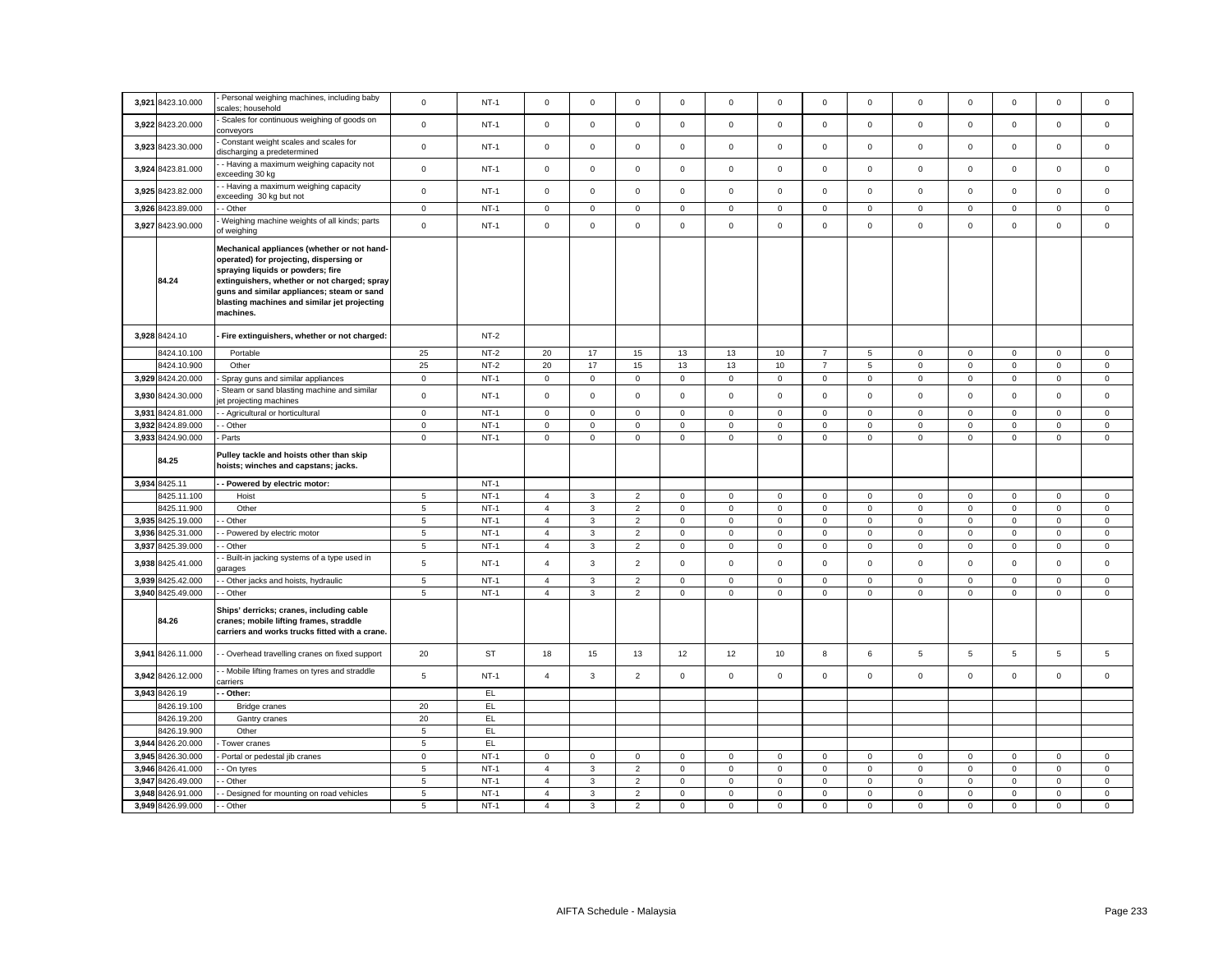|       | 84.27             | Fork-lift trucks; other works trucks fitted                                                                                                                                                                             |                 |           |                |              |                |              |             |             |                |                |                |             |                     |             |                |
|-------|-------------------|-------------------------------------------------------------------------------------------------------------------------------------------------------------------------------------------------------------------------|-----------------|-----------|----------------|--------------|----------------|--------------|-------------|-------------|----------------|----------------|----------------|-------------|---------------------|-------------|----------------|
|       |                   | with lifting or handling equipment.<br>Self-propelled trucks powered by an electric                                                                                                                                     |                 |           |                |              |                |              |             |             |                |                |                |             |                     |             |                |
|       | 3,950 8427.10.000 | motor                                                                                                                                                                                                                   | $5\phantom{.0}$ | $NT-1$    | $\overline{4}$ | 3            | $\overline{2}$ | $\mathbf{0}$ | $\mathbf 0$ | $\mathbf 0$ | $\mathbf{0}$   | $\mathbf 0$    | $\mathbf 0$    | $\mathbf 0$ | $\mathbf 0$         | $\mathbf 0$ | $\mathbf 0$    |
| 3,951 | 8427.20.000       | Other self-propelled trucks                                                                                                                                                                                             | $\overline{5}$  | $NT-1$    | $\overline{4}$ | 3            | $\overline{2}$ | $\mathsf 0$  | $\mathsf 0$ | $\mathbf 0$ | $\mathsf 0$    | $\mathsf 0$    | $\mathsf 0$    | $\mathbf 0$ | $^{\circ}$          | $\mathsf 0$ | $\mathbf 0$    |
|       | 3,952 8427.90.000 | Other trucks                                                                                                                                                                                                            | 5               | $NT-1$    | $\overline{4}$ | 3            | $\overline{2}$ | $\mathsf 0$  | $\mathsf 0$ | $\mathsf 0$ | $\mathbf 0$    | $\mathsf 0$    | $\mathsf 0$    | $\mathsf 0$ | $\mathsf 0$         | $\mathsf 0$ | $\mathsf 0$    |
|       | 84.28             | Other lifting, handling, loading or unloading<br>machinery (for example, lifts, escalators,<br>conveyors, teleferics).                                                                                                  |                 |           |                |              |                |              |             |             |                |                |                |             |                     |             |                |
|       | 3,953 8428.10     | - Lifts and skip hoists:                                                                                                                                                                                                |                 | $NT-1$    |                |              |                |              |             |             |                |                |                |             |                     |             |                |
|       | 8428.10.100       | Lifts                                                                                                                                                                                                                   | $\sqrt{5}$      | $NT-1$    | $\overline{4}$ | 3            | $\overline{2}$ | $\mathbf{0}$ | $\mathbf 0$ | $\mathsf 0$ | $\mathsf 0$    | $\mathbf 0$    | $\mathbf{0}$   | $\mathsf 0$ | $\mathbf 0$         | $\mathsf 0$ | $\mathsf 0$    |
|       | 8428.10.900       | Other                                                                                                                                                                                                                   | $\sqrt{5}$      | $NT-1$    | $\overline{4}$ | 3            | $\overline{2}$ | $\mathbf 0$  | $\mathbf 0$ | $\mathbf 0$ | $\mathbf 0$    | $\mathbf 0$    | 0              | $\mathsf 0$ | $\mathsf 0$         | $\mathsf 0$ | $\mathsf 0$    |
| 3,954 | 8428.20.000       | Pneumatic elevators and conveyors                                                                                                                                                                                       | $\,$ 5 $\,$     | $NT-1$    | $\overline{4}$ | $\mathbf{3}$ | $\mathbf 2$    | $\mathsf 0$  | $\mathsf 0$ | $\mathbf 0$ | $\mathsf 0$    | $\mathsf 0$    | $\mathsf 0$    | $\mathbf 0$ | $\mathbf 0$         | $\mathsf 0$ | $\mathsf 0$    |
|       | 3,955 8428.31.000 | - Specially designed for underground use                                                                                                                                                                                | 5               | $NT-1$    | 4              | 3            | $\overline{2}$ | $\mathbf 0$  | $\mathbf 0$ | $\mathsf 0$ | $\mathbf{0}$   | $\mathsf 0$    | $\mathbf 0$    | $\mathsf 0$ | $\mathsf 0$         | $\mathsf 0$ | $\mathsf 0$    |
|       | 3,956 8428.32.000 | - Other, bucket type                                                                                                                                                                                                    | $5\phantom{.0}$ | $NT-1$    | $\overline{4}$ | 3            | $\overline{2}$ | $\mathsf 0$  | $\mathbf 0$ | $\mathsf 0$ | $\mathsf 0$    | $\mathsf 0$    | $\mathsf 0$    | $\mathsf 0$ | $\mathsf 0$         | $\mathsf 0$ | $\mathsf 0$    |
| 3.957 | 8428.33.000       | - Other, belt type                                                                                                                                                                                                      | $5\phantom{.0}$ | $NT-1$    | $\overline{4}$ | 3            | $\overline{2}$ | $\mathbf{0}$ | $\mathbf 0$ | $\mathbf 0$ | $\mathsf 0$    | $\mathbf 0$    | $\mathsf 0$    | $\mathbf 0$ | $\mathbf 0$         | $\mathbf 0$ | $\mathsf 0$    |
| 3,958 | 8428.39.000       | - Other                                                                                                                                                                                                                 | 5               | $NT-1$    | $\overline{4}$ | 3            | $\overline{2}$ | $\mathbf 0$  | $\mathsf 0$ | $\mathbf 0$ | $\mathbf 0$    | $\mathbf 0$    | $\mathsf 0$    | 0           | $\mathbf 0$         | $\mathbf 0$ | $\mathbf 0$    |
| 3,959 | 8428.40.000       | Escalators and moving walkways                                                                                                                                                                                          | $\,$ 5 $\,$     | $NT-1$    | $\overline{4}$ | 3            | $\sqrt{2}$     | $\mathsf 0$  | $\mathsf 0$ | $\mathsf 0$ | $\mathsf 0$    | $\mathbf 0$    | $\mathsf 0$    | $\mathbf 0$ | $\mathsf{O}\xspace$ | $\mathsf 0$ | $\mathbf 0$    |
| 3,960 | 8428.60.000       | Teleferics, chair-lifts, ski-draglines; traction<br>nechanisms for                                                                                                                                                      | 5               | $NT-1$    | $\overline{4}$ | 3            | $\overline{2}$ | $\mathbf 0$  | $\mathbf 0$ | $\mathbf 0$ | $\mathbf 0$    | $\mathbf 0$    | $\mathbf 0$    | $\mathbf 0$ | $\mathbf 0$         | $\mathbf 0$ | $\mathbf 0$    |
|       | 3,961 8428.90     | Other machinery:                                                                                                                                                                                                        |                 | $NT-1$    |                |              |                |              |             |             |                |                |                |             |                     |             |                |
|       | 8428.90.100       | Mine wagon pusher, locomotive or wagon<br>raversers, wagon                                                                                                                                                              | 5               | $NT-1$    | $\overline{4}$ | 3            | $\overline{2}$ | $\mathbf 0$  | $\mathsf 0$ | $\mathbf 0$ | $\mathbf 0$    | $\mathsf 0$    | $\mathbf 0$    | $\mathsf 0$ | $\mathbf 0$         | $\mathsf 0$ | $\mathsf 0$    |
|       | 8428.90.900       | Other                                                                                                                                                                                                                   | $\mathbf 0$     | $NT-1$    | $\mathbf 0$    | $\mathsf 0$  | $\mathsf 0$    | $\mathsf 0$  | $\mathbf 0$ | $\mathsf 0$ | $\mathbf{0}$   | $\mathbf 0$    | $\mathbf 0$    | $\mathsf 0$ | $\mathbf 0$         | $\mathbf 0$ | $\mathsf 0$    |
|       | 84.29             | Self-propelled bulldozers, angledozers,<br>graders, levellers, scrapers, mechanical<br>shovels, excavators, shovel loaders, tamping<br>machines and road rollers.                                                       |                 |           |                |              |                |              |             |             |                |                |                |             |                     |             |                |
|       | 3,962 8429.11.000 | - Track laying                                                                                                                                                                                                          | 20              | <b>ST</b> | 18             | 15           | 13             | 12           | 12          | 10          | 8              | 6              | 5              | 5           | 5                   | 5           | 5              |
| 3,963 | 8429.19.000       | - Other                                                                                                                                                                                                                 | 20              | <b>ST</b> | 18             | 15           | 13             | 12           | 12          | 10          | 8              | 6              | 5              | 5           | 5                   | 5           | $\,$ 5 $\,$    |
| 3.964 | 8429.20.000       | Graders and levellers                                                                                                                                                                                                   | 20              | <b>ST</b> | 18             | 15           | 13             | 12           | 12          | 10          | 8              | 6              | 5              | 5           | 5                   | 5           | 5              |
|       | 3,965 8429.30.000 | Scrapers                                                                                                                                                                                                                | $5\phantom{.0}$ | $NT-1$    | $\overline{4}$ | 3            | $\overline{2}$ | $\mathbf 0$  | $\mathbf 0$ | $\mathbf 0$ | $\mathbf 0$    | $\mathbf 0$    | $\mathbf 0$    | $\mathsf 0$ | $\mathbf 0$         | $\mathbf 0$ | $\mathsf 0$    |
| 3,966 | 8429.40           | Tamping machines and road rollers:                                                                                                                                                                                      |                 | <b>ST</b> |                |              |                |              |             |             |                |                |                |             |                     |             |                |
|       | 8429.40.110       | vibratory                                                                                                                                                                                                               | 25              | <b>ST</b> | 20             | 18           | 16             | 14           | 14          | 12          | 10             | $\overline{7}$ | 5              | 5           | 5                   | 5           | 5              |
|       | 8429.40.190       | other                                                                                                                                                                                                                   | 5               | ST        | 5              | 5            | 5              | 5            | 5           | 5           | $\overline{5}$ | 5              | 5              | 5           | 5                   | 5           | 5              |
|       | 8429.40.200       | Tamping machines                                                                                                                                                                                                        | $\sqrt{5}$      | <b>ST</b> | 5              | 5            | 5              | 5            | 5           | 5           | 5              | 5              | 5              | 5           | 5                   | 5           | 5              |
|       | 3,967 8429.51.000 | - Front-end shovel loaders                                                                                                                                                                                              | 10              | $NT-1$    | 7.5            | 5            | $\overline{5}$ | 2.5          | $\mathbf 0$ | $\mathsf 0$ | $\mathbf 0$    | $\mathbf 0$    | $\mathbf 0$    | $\mathsf 0$ | $\mathsf 0$         | $\mathbf 0$ | $\mathsf 0$    |
|       | 3,968 8429.52.000 | Machinery with a 360 <sup>0</sup> revolving<br>uperstructure                                                                                                                                                            | $\sqrt{5}$      | $NT-1$    | $\overline{4}$ | 3            | $\overline{2}$ | $\mathsf 0$  | $\mathsf 0$ | $\mathsf 0$ | $\mathsf 0$    | $\mathsf 0$    | $\mathsf 0$    | $\mathsf 0$ | $\mathsf 0$         | $\mathsf 0$ | $\mathsf 0$    |
|       | 3,969 8429.59.000 | - Other                                                                                                                                                                                                                 | 10              | $NT-1$    | 7.5            | 5            | $\sqrt{5}$     | 2.5          | $\mathbf 0$ | $\mathsf 0$ | $\mathbf 0$    | $\mathbf 0$    | $\mathbf 0$    | $\mathbf 0$ | $\mathbf 0$         | $\mathsf 0$ | $\mathbf 0$    |
|       | 84.30             | Other moving, grading, levelling, scraping,<br>excavating, tamping, compacting, extracting<br>or boring machinery, for earth, minerals or<br>ores; pile-drivers and pile-extractors; snow-<br>ploughs and snow-blowers. |                 |           |                |              |                |              |             |             |                |                |                |             |                     |             |                |
|       | 3,970 8430.10.000 | - Pile-drivers and pile extractors                                                                                                                                                                                      | 20              | ST        | 18             | 15           | 13             | 12           | 12          | 10          | 8              | $\,6\,$        | $\overline{5}$ | $\,$ 5 $\,$ | $\sqrt{5}$          | $\sqrt{5}$  | $\,$ 5 $\,$    |
|       | 3,971 8430.20.000 | Snow-ploughs and snow-blowers                                                                                                                                                                                           | $\mathbf 0$     | $NT-1$    | 0              | $\mathbf 0$  | $\mathbf 0$    | $\mathbf 0$  | 0           | $\mathbf 0$ | $\mathbf 0$    | $\mathbf 0$    | $\mathbf 0$    | $\mathbf 0$ | $\mathbf 0$         | $\mathbf 0$ | $\mathbf 0$    |
|       | 3,972 8430.31.000 | - Self-propelled                                                                                                                                                                                                        | 20              | <b>ST</b> | 18             | 15           | 13             | 12           | 12          | 10          | 8              | 6              | $\overline{5}$ | 5           | $\mathbf 5$         | $\,$ 5 $\,$ | $\,$ 5 $\,$    |
| 3.973 | 8430.39.000       | Other                                                                                                                                                                                                                   | 20              | <b>ST</b> | 18             | 15           | 13             | 12           | 12          | 10          | 8              | 6              | 5              | 5           | 5                   | 5           | 5              |
| 3.974 | 8430.41.000       | Self-propelled                                                                                                                                                                                                          | 10              | $NT-1$    | 7.5            | 5            | 5              | 2.5          | $\mathbf 0$ | $\mathbf 0$ | $\mathbf{0}$   | $\mathbf{0}$   | $\mathbf 0$    | $\mathbf 0$ | $\mathbf 0$         | $\mathbf 0$ | $^{\circ}$     |
| 3,975 | 8430.49           | Other:                                                                                                                                                                                                                  |                 | <b>ST</b> |                |              |                |              |             |             |                |                |                |             |                     |             |                |
|       | 8430.49.110       | wellhead module                                                                                                                                                                                                         | 20              | <b>ST</b> | 18             | 15           | 13             | 12           | 12          | 10          | 8              | 6              | 5              | 5           | 5                   | 5           | 5              |
|       | 8430.49.120       | integrated production module                                                                                                                                                                                            | 20              | <b>ST</b> | 18             | 15           | 13             | 12           | 12          | 10          | 8              | 6              | 5              | 5           | 5                   | 5           | $\overline{5}$ |
|       | 8430.49.900       | Other                                                                                                                                                                                                                   | 5               | <b>ST</b> | 5              | 5            | 5              | 5            | 5           | 5           | 5              | 5              | 5              | 5           | 5                   | 5           | 5              |
|       | 3,976 8430.50.000 | Other machinery, self-propelled                                                                                                                                                                                         | 20              | <b>ST</b> | 18             | 15           | 13             | 12           | 12          | 10          | 8              | 6              | 5              | 5           | 5                   | 5           | 5              |
| 3,977 | 8430.61.000       | - Tamping or compacting machinery                                                                                                                                                                                       | 10              | $NT-1$    | 7.5            | 5            | $\mathbf 5$    | 2.5          | $\mathsf 0$ | $\mathsf 0$ | $\mathsf 0$    | $\mathsf 0$    | $\mathsf 0$    | $\mathsf 0$ | $\mathsf 0$         | $\mathsf 0$ | $\mathsf 0$    |
|       | 3,978 8430.69.000 | - Other                                                                                                                                                                                                                 | 20              | <b>ST</b> | 18             | 15           | 13             | 12           | 12          | 10          | 8              | 6              | 5              | 5           | 5                   | 5           | 5              |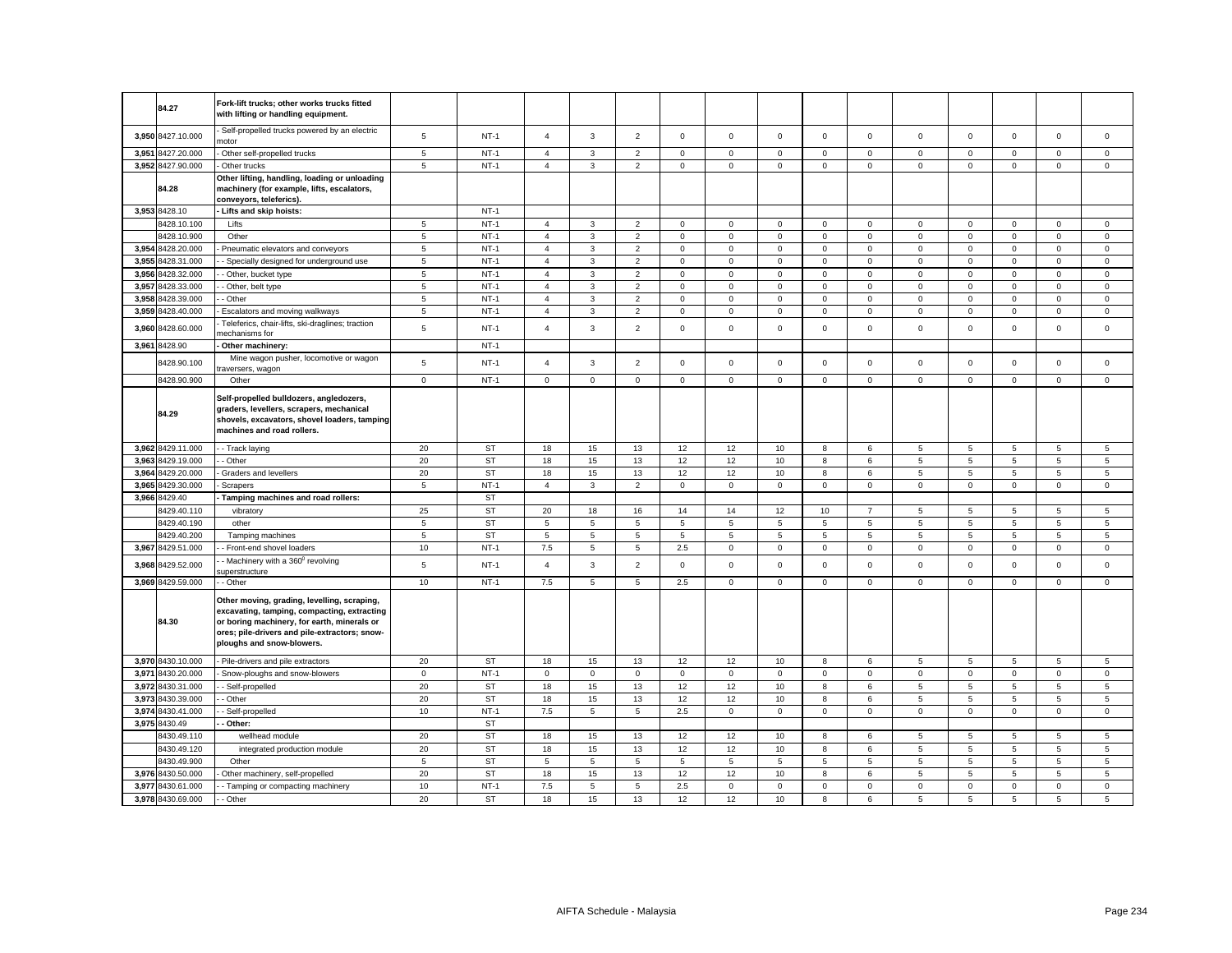|       | 84.31                        | Parts suitable for use solely or principally<br>with the machinery of headings 84.25 to                                                                                                                                              |                 |                  |                |                     |                |              |             |             |                     |                |              |              |                     |                |             |
|-------|------------------------------|--------------------------------------------------------------------------------------------------------------------------------------------------------------------------------------------------------------------------------------|-----------------|------------------|----------------|---------------------|----------------|--------------|-------------|-------------|---------------------|----------------|--------------|--------------|---------------------|----------------|-------------|
|       |                              | 84.30.                                                                                                                                                                                                                               |                 |                  |                |                     |                |              |             |             |                     |                |              |              |                     |                |             |
|       | 3,979 8431.10.000            | - Of machinery of heading 84.25                                                                                                                                                                                                      | $5\phantom{.0}$ | $NT-1$           | $\overline{4}$ | $\mathbf{3}$        | $\overline{2}$ | $\mathsf 0$  | $\mathsf 0$ | $\mathsf 0$ | $\mathbf 0$         | $\overline{0}$ | $\mathsf 0$  | $\mathsf 0$  | $\mathsf 0$         | $\overline{0}$ | $\mathsf 0$ |
|       | 3,980 8431.20<br>8431.20.100 | Of machinery of heading 84.27:<br>Of subheadings 8427.10 000 and 8427.20<br>າດດ                                                                                                                                                      | $\overline{5}$  | $NT-1$<br>$NT-1$ | $\overline{4}$ | $\mathbf{3}$        | $\overline{2}$ | $\mathsf 0$  | $\mathbf 0$ | $\mathsf 0$ | $\mathbf 0$         | $\mathsf 0$    | $\mathsf 0$  | $\mathsf 0$  | $\mathsf 0$         | $\mathsf 0$    | $\mathbf 0$ |
|       | 8431.20.200                  | Of subheading 8427.90 000                                                                                                                                                                                                            | 5               | $NT-1$           | $\overline{4}$ | 3                   | $\overline{2}$ | $\mathbf 0$  | $\mathsf 0$ | $\mathbf 0$ | $^{\circ}$          | $\mathsf 0$    | $\mathsf 0$  | $\mathbf 0$  | $\mathbf 0$         | $\mathbf 0$    | $\mathbf 0$ |
|       | 8431.20.900                  | Other                                                                                                                                                                                                                                | 5               | $NT-1$           | $\overline{4}$ | $\mathbf{3}$        | $\overline{2}$ | $\mathbf 0$  | $\mathbf 0$ | $\mathsf 0$ | $\mathbf{0}$        | $\mathbf 0$    | $\mathbf 0$  | $\mathsf 0$  | $\mathbf{0}$        | $\mathbf 0$    | $\mathsf 0$ |
|       | 3.981 8431.31                | Of lifts, skip hoists or escalators:                                                                                                                                                                                                 |                 | $NT-1$           |                |                     |                |              |             |             |                     |                |              |              |                     |                |             |
|       | 8431.31.100                  | Of lifts                                                                                                                                                                                                                             | 5               | $NT-1$           | $\overline{4}$ | 3                   | $\overline{2}$ | $\mathbf{0}$ | $\mathbf 0$ | $\mathbf 0$ | $\mathbf 0$         | $\mathbf{0}$   | $\mathbf 0$  | $\mathbf 0$  | $\mathbf 0$         | $\mathbf 0$    | $\mathbf 0$ |
|       | 8431.31.900                  | Other                                                                                                                                                                                                                                | 5               | $NT-1$           | $\overline{4}$ | 3                   | $\overline{2}$ | $\mathbf 0$  | $\mathbf 0$ | $\mathbf 0$ | $\mathbf{O}$        | $\mathbf{0}$   | $\mathbf 0$  | $\mathbf 0$  | $\mathbf 0$         | $\mathbf 0$    | $\mathbf 0$ |
|       | 3,982 8431.39.000            | - Other                                                                                                                                                                                                                              | $\mathsf 0$     | $NT-1$           | $\circ$        | $\mathbf 0$         | $\mathsf 0$    | $\mathbf{0}$ | $\mathbf 0$ | $\mathbf 0$ | $\mathsf{O}\xspace$ | $\mathbf{0}$   | $\mathsf 0$  | $\mathbf 0$  | $\mathbf 0$         | $\mathbf 0$    | $\mathsf 0$ |
|       | 3.983 8431.41                | Buckets, shovels, grabs and grips:                                                                                                                                                                                                   |                 | $NT-1$           |                |                     |                |              |             |             |                     |                |              |              |                     |                |             |
|       | 8431.41.100                  | Of heading 84.26                                                                                                                                                                                                                     | $\sqrt{5}$      | $NT-1$           | $\overline{4}$ | 3                   | $\overline{2}$ | $\mathsf 0$  | $\mathsf 0$ | $\Omega$    | $\mathbf 0$         | $\mathbf 0$    | $\Omega$     | $\Omega$     | $\Omega$            | $\mathbf 0$    | $\mathsf 0$ |
|       | 8431.41.900                  | Other                                                                                                                                                                                                                                | 10              | $NT-1$           | 7.5            | 5                   | 5              | 2.5          | $\mathsf 0$ | $\mathbf 0$ | $\mathsf{O}\xspace$ | $\mathbf 0$    | $\mathsf 0$  | $\mathbf 0$  | $\mathsf 0$         | $\mathsf 0$    | $\mathsf 0$ |
| 3,984 | 8431.42.000                  | - Bulldozer or angledozer blades                                                                                                                                                                                                     | 10              | $NT-1$           | 7.5            | 5                   | $\sqrt{5}$     | 2.5          | $\mathsf 0$ | $\mathbf 0$ | $\mathbf 0$         | $\mathbf 0$    | $\mathsf 0$  | $\mathbf 0$  | $\mathbf 0$         | 0              | 0           |
| 3,985 | 8431.43.000                  | Parts for boring or sinking machinery of<br>ubheading 8430.41 or                                                                                                                                                                     | 10              | $NT-1$           | 7.5            | 5                   | $\overline{5}$ | 2.5          | $\mathbf 0$ | $\mathbf 0$ | $\mathsf 0$         | $\mathsf 0$    | $\mathsf 0$  | $\mathsf 0$  | $\mathsf 0$         | $\mathsf 0$    | $\mathsf 0$ |
|       | 3,986 8431.49                | Other:                                                                                                                                                                                                                               |                 | $NT-1$           |                |                     |                |              |             |             |                     |                |              |              |                     |                |             |
|       | 8431.49.100                  | Of subheading 8429.40 110 or 8429.40 190                                                                                                                                                                                             | $\sqrt{5}$      | $NT-1$           | $\overline{4}$ | 3                   | $\overline{2}$ | $\mathsf 0$  | $\mathsf 0$ | $\mathsf 0$ | $\mathsf 0$         | $\mathsf 0$    | $\mathsf 0$  | $\mathsf 0$  | $\mathsf 0$         | $\mathsf 0$    | $\mathsf 0$ |
|       | 8431.49.210                  | of subheading 8426.12 000 and 8426.41<br>000                                                                                                                                                                                         | $\sqrt{5}$      | $NT-1$           | $\overline{4}$ | 3                   | $\mathbf 2$    | $\mathsf 0$  | $\mathsf 0$ | $\mathbf 0$ | $\mathsf 0$         | $\mathsf 0$    | $\mathsf 0$  | $\mathbf 0$  | $\mathbf 0$         | $\mathsf 0$    | $\mathsf 0$ |
|       | 8431.49.290                  | other                                                                                                                                                                                                                                | 5               | $NT-1$           | $\overline{4}$ | 3                   | $\overline{2}$ | $\mathsf 0$  | $\mathsf 0$ | $\mathsf 0$ | $\mathsf 0$         | $\mathsf 0$    | $\mathbf 0$  | $\mathsf 0$  | $\mathsf 0$         | $\mathsf 0$    | $\mathsf 0$ |
|       | 8431.49.300                  | Of subheading 8430.20                                                                                                                                                                                                                | 5               | $NT-1$           | $\overline{4}$ | 3                   | $\overline{2}$ | $\mathsf 0$  | $\mathsf 0$ | $\mathsf 0$ | $\mathsf 0$         | $\mathsf 0$    | $\mathsf 0$  | $\mathbf 0$  | $\mathsf 0$         | $\mathsf 0$    | $\mathsf 0$ |
|       | 8431.49.900                  | Other                                                                                                                                                                                                                                | 10              | $NT-1$           | 7.5            | 5                   | 5              | 2.5          | $\mathsf 0$ | $\mathbf 0$ | $\mathsf 0$         | $\mathbf 0$    | $\mathsf 0$  | $\mathbf 0$  | $\mathbf 0$         | $\mathsf 0$    | $\mathsf 0$ |
|       | 84.32                        | Agricultural, horticultural or forestry<br>machinery for soil preparation or cultivation;<br>lawn or sports-ground rollers.                                                                                                          |                 |                  |                |                     |                |              |             |             |                     |                |              |              |                     |                |             |
|       | 3,987 8432.10.000            | Ploughs                                                                                                                                                                                                                              | $\mathbf 0$     | $NT-1$           | $\mathbf 0$    | $\mathbf 0$         | $\mathsf 0$    | $\mathsf 0$  | $\mathbf 0$ | $\mathsf 0$ | $\mathbf 0$         | $\mathbf 0$    | $\mathbf 0$  | $\mathsf 0$  | $\mathbf 0$         | $\mathbf 0$    | $\mathsf 0$ |
| 3,988 | 8432.21.000                  | - Disc harrows                                                                                                                                                                                                                       | $\mathbf 0$     | $NT-1$           | $\mathbf 0$    | $\mathsf 0$         | $\mathbf 0$    | $\mathsf 0$  | $\mathbf 0$ | $\mathsf 0$ | $\mathsf 0$         | $\mathsf 0$    | $\mathsf 0$  | $\mathsf 0$  | $\mathsf 0$         | $\mathsf 0$    | $\mathsf 0$ |
| 3,989 | 8432.29.000                  | Other                                                                                                                                                                                                                                | $\mathbf 0$     | $NT-1$           | 0              | $\mathbf 0$         | $\mathsf 0$    | $\mathbf 0$  | $\mathsf 0$ | $\mathbf 0$ | $\mathsf 0$         | 0              | $\mathsf 0$  | 0            | $\mathsf 0$         | $\mathbf 0$    | 0           |
| 3,990 | 8432.30.000                  | Seeders, planters and transplanters                                                                                                                                                                                                  | $\mathbf 0$     | $NT-1$           | 0              | $\mathsf{O}\xspace$ | $\mathbf 0$    | $\mathbf 0$  | $\mathsf 0$ | $\mathbf 0$ | $\mathsf{O}\xspace$ | $\,0\,$        | $\mathsf 0$  | $\pmb{0}$    | $\mathsf{O}\xspace$ | $\mathbf 0$    | $\mathbf 0$ |
| 3,991 | 8432.40.000                  | Manure spreaders and fertiliser distributors                                                                                                                                                                                         | $\mathsf 0$     | $NT-1$           | $\mathbf 0$    | $\mathbf 0$         | $\mathsf 0$    | $\mathbf 0$  | 0           | $\mathbf 0$ | $\mathbf 0$         | $\mathbf 0$    | $\mathsf 0$  | $\mathsf 0$  | $\mathbf 0$         | $\mathbf 0$    | $^{\circ}$  |
|       | 3,992 8432.80.000            | Other machinery                                                                                                                                                                                                                      | $\mathbf 0$     | $NT-1$           | $\mathsf 0$    | $\mathsf{O}\xspace$ | $\mathbf 0$    | $\,0\,$      | $\mathsf 0$ | 0           | $\mathsf{O}\xspace$ | $\mathbf 0$    | $\mathbf 0$  | $\mathsf 0$  | $\mathsf{O}\xspace$ | $\mathbf 0$    | $\mathsf 0$ |
|       | 3,993 8432.90.000            | Parts                                                                                                                                                                                                                                | $\mathsf 0$     | $NT-1$           | $\mathbf 0$    | $\mathsf 0$         | $\mathsf 0$    | $\mathsf 0$  | $\mathbf 0$ | $\mathsf 0$ | $\mathsf{O}$        | $\mathbf 0$    | $\mathsf 0$  | $\mathsf 0$  | $\mathsf 0$         | $\mathsf 0$    | $\mathsf 0$ |
|       | 84.33                        | Harvesting or threshing machinery, including<br>straw or fodder balers; grass or hay<br>mowers; machines for cleaning, sorting or<br>grading eggs, fruit or other agricultural<br>produce, other than machinery of heading<br>84.37. |                 |                  |                |                     |                |              |             |             |                     |                |              |              |                     |                |             |
|       | 3,994 8433.11.000            | - Powered, with the cutting device rotating in a<br>horizontal plane                                                                                                                                                                 | 15              | $NT-2$           | 13             | 11                  | 8              | 6            | 6           | 5           | 3                   | $\overline{2}$ | $\mathsf 0$  | $\mathsf 0$  | $\mathsf 0$         | $\mathsf 0$    | $\mathsf 0$ |
|       | 3,995 8433.19.000            | - Other                                                                                                                                                                                                                              | 15              | $NT-2$           | 13             | 11                  | 8              | 6            | 6           | 5           | 3                   | $\overline{2}$ | $\mathbf 0$  | $\mathbf 0$  | $\mathsf 0$         | $\mathbf 0$    | $\mathsf 0$ |
|       | 3,996 8433.20.000            | Other mowers, including cutter bars for tractor<br>nounting                                                                                                                                                                          | $\mathbf 0$     | $NT-1$           | $\mathbf 0$    | $\Omega$            | $\mathsf 0$    | $\mathbf 0$  | 0           | $\mathbf 0$ | $\mathbf 0$         | $\mathbf 0$    | $\mathbf 0$  | 0            | $\mathbf 0$         | $\mathsf 0$    | $\mathbf 0$ |
|       | 3,997 8433.30.000            | Other haymaking machinery                                                                                                                                                                                                            | $\mathbf 0$     | $NT-1$           | $\mathsf 0$    | $\mathsf 0$         | $\mathsf 0$    | $\mathsf 0$  | $\mathsf 0$ | $\mathsf 0$ | $\mathsf 0$         | $\mathbf 0$    | $\mathbf 0$  | $\mathbf 0$  | $\mathsf 0$         | $\mathsf 0$    | $\mathsf 0$ |
|       | 3,998 8433.40.000            | Straw or fodder balers, including pick-up<br>alers                                                                                                                                                                                   | $\mathsf 0$     | $NT-1$           | $\mathbf 0$    | $\mathsf 0$         | $\mathsf 0$    | $\mathsf 0$  | $\mathbf 0$ | $\mathsf 0$ | $\mathsf 0$         | $\mathsf 0$    | $\mathsf 0$  | $\mathsf 0$  | $\mathsf 0$         | $\mathsf 0$    | $\mathsf 0$ |
|       | 3.999 8433.51.000            | - Combine harvester-threshers                                                                                                                                                                                                        | $\mathbf 0$     | $NT-1$           | $\mathbf 0$    | $\mathbf 0$         | $\mathbf 0$    | $\mathbf{0}$ | $\mathbf 0$ | $\mathbf 0$ | $\mathbf 0$         | $\mathbf{0}$   | $\mathbf 0$  | $\mathbf 0$  | $\mathbf 0$         | $\mathbf{0}$   | $\mathbf 0$ |
| 4.000 | 8433.52.000                  | - Other threshing machinery                                                                                                                                                                                                          | $\mathbf 0$     | $NT-1$           | $\circ$        | $\mathbf 0$         | $\mathsf 0$    | $\mathbf{0}$ | $\mathbf 0$ | $\mathbf 0$ | $\mathbf{O}$        | $\mathsf 0$    | $\mathbf{0}$ | $\mathbf 0$  | $\mathbf 0$         | $\mathbf 0$    | $\mathsf 0$ |
| 4.001 | 8433.53.000                  | - Root or tuber harvesting machines                                                                                                                                                                                                  | $\mathbf 0$     | $NT-1$           | $\mathbf 0$    | $\mathbf 0$         | $\mathbf 0$    | $\mathbf 0$  | $\mathbf 0$ | $\mathbf 0$ | $\mathbf{O}$        | $\mathbf{0}$   | $\mathbf 0$  | $\mathbf{0}$ | $\mathbf 0$         | $\mathbf 0$    | $\mathbf 0$ |
|       | 4,002 8433.59.000            | - Other                                                                                                                                                                                                                              | $\mathbf 0$     | $NT-1$           | $\mathbf 0$    | $\mathbf 0$         | $\mathsf 0$    | $\,0\,$      | $\mathsf 0$ | $\mathbf 0$ | $\mathsf 0$         | $\mathbf{0}$   | $\mathbf 0$  | $\mathbf 0$  | $\mathbf 0$         | $\mathbf 0$    | $\mathbf 0$ |
|       | 4,003 8433.60.000            | Machines for cleaning, sorting or grading<br>eggs, fruit or other                                                                                                                                                                    | $\mathbf 0$     | $NT-1$           | $\mathbf 0$    | $\mathbf 0$         | $\mathsf 0$    | $\mathbf 0$  | $\mathsf 0$ | $\mathsf 0$ | $\mathbf 0$         | $\mathbf 0$    | $\mathbf 0$  | $\mathsf 0$  | $\mathbf 0$         | $\mathsf 0$    | $\mathsf 0$ |
| 4.004 | 8433.90                      | Parts:                                                                                                                                                                                                                               |                 | $NT-2$           |                |                     |                |              |             |             |                     |                |              |              |                     |                |             |
|       | 8433.90.110                  | of a diameter (including tyres) exceeding<br>75 mm but not                                                                                                                                                                           | $\mathbf 0$     | $NT-2$           | $\Omega$       | $\Omega$            | $\mathsf 0$    | $\mathsf 0$  | $\mathsf 0$ | $\Omega$    | $\mathsf 0$         | $\mathsf 0$    | $\mathbf 0$  | $\Omega$     | $\mathbf 0$         | $\mathbf 0$    | $\Omega$    |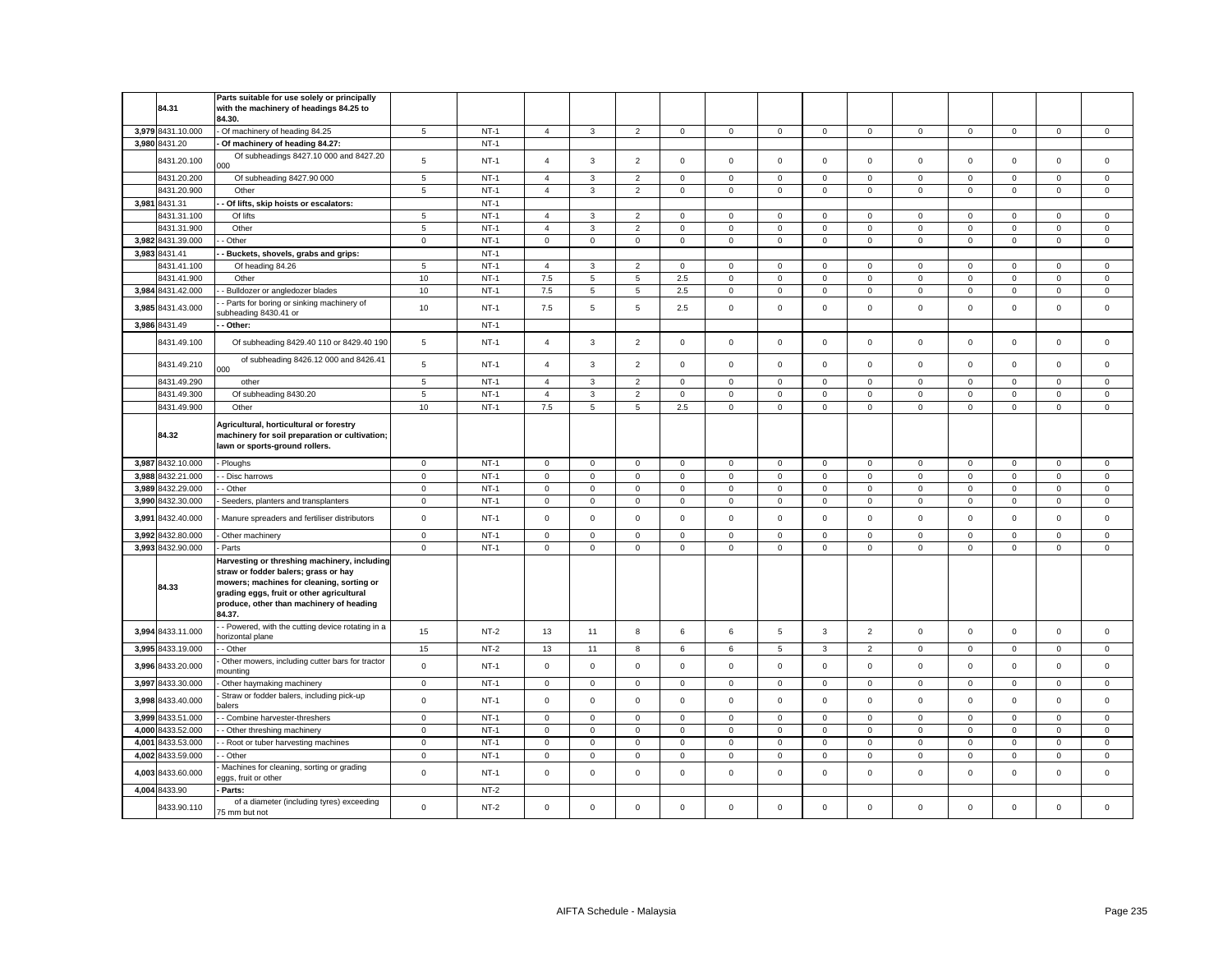|       | 8433.90.120       | of a diameter (including tyres) exceeding                                                                                                                                                                                                        | 30                  | $NT-2$ | 25                  | 20                  | 15          | 13           | 13          | 11          | 8                   | 5            | $\Omega$     | $\Omega$    | $\Omega$            | $\mathbf 0$         | $^{\circ}$  |
|-------|-------------------|--------------------------------------------------------------------------------------------------------------------------------------------------------------------------------------------------------------------------------------------------|---------------------|--------|---------------------|---------------------|-------------|--------------|-------------|-------------|---------------------|--------------|--------------|-------------|---------------------|---------------------|-------------|
|       | 8433.90.190       | 00 mm but not<br>other                                                                                                                                                                                                                           | $\mathbf 0$         | $NT-2$ | $\mathbf 0$         | $\mathbf 0$         | $\mathsf 0$ | $\mathbf 0$  | $\mathbf 0$ | $\mathbf 0$ | $\mathbf 0$         | $\mathbf{0}$ | $\mathbf{0}$ | $\mathbf 0$ | $\mathbf 0$         | $\mathbf 0$         | $\mathsf 0$ |
|       | 8433.90.900       | Other                                                                                                                                                                                                                                            | $\mathsf{O}\xspace$ | $NT-2$ | $\mathbf 0$         | $\mathsf 0$         | $\mathsf 0$ | $\mathsf 0$  | $\mathbf 0$ | $\mathsf 0$ | $\mathbf 0$         | $\mathbf 0$  | $\mathsf 0$  | $\mathsf 0$ | $\mathsf 0$         | $\mathbf 0$         | $\mathsf 0$ |
|       | 84.34             | Milking machines and dairy machinery.                                                                                                                                                                                                            |                     |        |                     |                     |             |              |             |             |                     |              |              |             |                     |                     |             |
|       | 4,005 8434.10.000 | Milking machines                                                                                                                                                                                                                                 | $\mathbf 0$         | $NT-1$ | 0                   | $\mathbf 0$         | $\mathbf 0$ | $\mathbf 0$  | 0           | 0           | $\mathbf{0}$        | $\mathbf 0$  | 0            | 0           | $\mathbf 0$         | 0                   | 0           |
| 4,006 | 8434.20.000       | Dairy machinery                                                                                                                                                                                                                                  | $\mathbf 0$         | $NT-1$ | $\mathbf 0$         | $\mathsf 0$         | $\mathsf 0$ | $\mathsf 0$  | $\mathsf 0$ | $\mathsf 0$ | $\mathsf 0$         | $\mathsf 0$  | $\mathsf 0$  | $\mathbf 0$ | $\mathsf 0$         | $\mathsf 0$         | $\mathsf 0$ |
|       | 4,007 8434.90.000 | Parts                                                                                                                                                                                                                                            | $\mathbf 0$         | $NT-1$ | 0                   | $\mathsf 0$         | $\mathbf 0$ | $\mathsf 0$  | $\mathsf 0$ | $\mathbf 0$ | $\mathbf 0$         | $\mathsf 0$  | $\mathsf 0$  | $\mathsf 0$ | $\mathsf 0$         | $\mathsf{O}\xspace$ | $\mathsf 0$ |
|       | 84.35             | Presses, crushers and similar machinery<br>used in the manufacture of wine, cider, fruit<br>juices or similar beverages.                                                                                                                         |                     |        |                     |                     |             |              |             |             |                     |              |              |             |                     |                     |             |
|       | 4,008 8435.10.000 | <b>Machinery</b>                                                                                                                                                                                                                                 | $\mathbf 0$         | $NT-1$ | $\mathbf 0$         | $\mathbf 0$         | $\mathsf 0$ | $\mathsf 0$  | $\mathsf 0$ | $\mathbf 0$ | $\mathsf{O}\xspace$ | $\,0\,$      | $\mathsf 0$  | $\mathbf 0$ | $\mathbf 0$         | $\mathbf 0$         | $\mathsf 0$ |
|       | 4,009 8435.90.000 | Parts                                                                                                                                                                                                                                            | $\mathbf 0$         | $NT-1$ | 0                   | $\mathsf{O}\xspace$ | $\mathsf 0$ | $\mathbf 0$  | $\mathsf 0$ | $\mathbf 0$ | $\mathsf 0$         | $\mathsf 0$  | $\mathsf 0$  | $\mathsf 0$ | $\mathsf 0$         | $\mathsf 0$         | $\mathsf 0$ |
|       | 84.36             | Other agricultural, horticultural, forestry,<br>poultry-keeping or bee-keeping machinery,<br>including germination plant fitted with<br>mechanical or thermal equipment; poultry<br>incubators and brooders.                                     |                     |        |                     |                     |             |              |             |             |                     |              |              |             |                     |                     |             |
|       | 4,010 8436.10.000 | Machinery for preparing animal feeding stuffs                                                                                                                                                                                                    | $\mathbf 0$         | $NT-1$ | $\mathbf 0$         | $\mathsf 0$         | $\mathsf 0$ | $\mathsf 0$  | $\mathsf 0$ | $\mathsf 0$ | $\mathbf 0$         | $\mathbf 0$  | $\mathbf 0$  | $\mathbf 0$ | $\mathsf 0$         | $\mathsf 0$         | $\mathsf 0$ |
| 4,011 | 8436.21.000       | - Poultry incubators and brooders                                                                                                                                                                                                                | $\mathsf 0$         | $NT-1$ | $\mathbf{0}$        | $\mathbf 0$         | $\mathsf 0$ | $\mathbf 0$  | $\mathsf 0$ | $\mathsf 0$ | $\mathsf 0$         | $\mathsf 0$  | $\mathsf 0$  | $\mathbf 0$ | $\mathbf 0$         | $\mathsf 0$         | $\mathsf 0$ |
|       | 4,012 8436.29.000 | - Other                                                                                                                                                                                                                                          | $\mathbf 0$         | $NT-1$ | 0                   | $\mathbf 0$         | $\mathbf 0$ | $\mathbf 0$  | 0           | $\mathbf 0$ | $\mathbf 0$         | $\mathbf 0$  | 0            | $\mathbf 0$ | $\mathbf 0$         | $\mathbf 0$         | $\mathbf 0$ |
| 4,013 | 8436.80.000       | Other machinery                                                                                                                                                                                                                                  | $\mathbf 0$         | $NT-1$ | $\mathbf 0$         | $\mathsf{O}\xspace$ | $\mathsf 0$ | $\mathbf 0$  | $\mathsf 0$ | $\mathbf 0$ | $\mathsf 0$         | $\mathsf 0$  | $\mathsf 0$  | $\mathbf 0$ | $\mathsf{O}\xspace$ | $\mathbf 0$         | $\mathsf 0$ |
| 4,01  | 8436.91.000       | Of poultry-keeping machinery or poultry<br>ncubators and brooders                                                                                                                                                                                | $\mathsf 0$         | $NT-1$ | $\mathbf 0$         | $\mathbf 0$         | $\mathsf 0$ | $\mathsf 0$  | $\mathsf 0$ | $\mathsf 0$ | $\mathbf 0$         | $\mathsf 0$  | $\mathsf 0$  | $\mathsf 0$ | $\mathsf 0$         | $\mathsf 0$         | $\mathbf 0$ |
|       | 4,015 8436.99.000 | - Other                                                                                                                                                                                                                                          | $\mathsf{O}\xspace$ | $NT-1$ | $\mathsf{O}\xspace$ | $\mathsf 0$         | $\mathsf 0$ | $\mathbf 0$  | $\mathsf 0$ | $\mathbf 0$ | $\mathsf{O}\xspace$ | $\mathbf 0$  | $\mathbf 0$  | $\mathsf 0$ | $\mathsf 0$         | $\mathsf 0$         | $\mathsf 0$ |
|       | 84.37             | Machines for cleaning, sorting or grading<br>seed, grain or dried leguminous vegetables;<br>machinery used in the milling industry or for<br>the working of cereals or dried leguminous<br>vegetables, other than farm-type machinery.           |                     |        |                     |                     |             |              |             |             |                     |              |              |             |                     |                     |             |
|       | 4,016 8437.10.000 | Machines for cleaning, sorting or grading<br>seed, grain or dried                                                                                                                                                                                | $\mathbf 0$         | $NT-1$ | 0                   | $\mathsf 0$         | $\mathsf 0$ | $\mathbf 0$  | $\mathsf 0$ | $\mathbf 0$ | $\mathbf 0$         | $\mathbf 0$  | $\mathbf 0$  | $\mathsf 0$ | $\mathbf 0$         | $\mathsf 0$         | $\mathsf 0$ |
|       | 4,017 8437.80.000 | Other machinery                                                                                                                                                                                                                                  | $\mathbf 0$         | $NT-1$ | $\mathbf 0$         | $\mathsf 0$         | $\mathsf 0$ | $\mathsf 0$  | $\mathbf 0$ | $\mathsf 0$ | $\mathbf 0$         | $\mathsf 0$  | $\mathbf 0$  | $\mathsf 0$ | $\mathsf 0$         | $\mathsf 0$         | $\mathsf 0$ |
|       | 4,018 8437.90     | Parts:                                                                                                                                                                                                                                           |                     | $NT-1$ |                     |                     |             |              |             |             |                     |              |              |             |                     |                     |             |
|       | 8437.90.100       | For subheading 8437.10 000                                                                                                                                                                                                                       | $\mathbf 0$         | $NT-1$ | $\mathbf 0$         | $\mathbf 0$         | $\mathsf 0$ | $\mathbf 0$  | $\mathbf 0$ | $\mathsf 0$ | $\mathbf{0}$        | $\mathbf 0$  | $\mathbf 0$  | $\mathsf 0$ | $\mathbf 0$         | $\mathsf 0$         | $\mathsf 0$ |
|       | 8437.90.900       | Other                                                                                                                                                                                                                                            | $\mathbf 0$         | $NT-1$ | $\mathbf 0$         | $\mathbf 0$         | $\mathbf 0$ | $\mathbf{0}$ | $\mathsf 0$ | $\mathbf 0$ | $\mathbf 0$         | $\mathbf 0$  | $\mathbf 0$  | $\mathbf 0$ | $\mathbf 0$         | $\mathsf 0$         | $\mathbf 0$ |
|       | 84.38             | Machinery, not specified or included<br>elsewhere in this Chapter, for the industrial<br>preparation or manufacture of food or drink,<br>other than machinery for the extraction or<br>preparation of animal or fixed vegetable fats<br>or oils. |                     |        |                     |                     |             |              |             |             |                     |              |              |             |                     |                     |             |
|       | 4,019 8438.10.000 | Bakery machinery and machinery for the<br>manufacture of macaroni,                                                                                                                                                                               | $\mathbf 0$         | $NT-1$ | $\mathbf 0$         | $\mathsf 0$         | $\mathsf 0$ | $\mathsf 0$  | $\mathsf 0$ | $\mathsf 0$ | $\mathsf 0$         | $\mathsf 0$  | $\mathbf 0$  | $\mathsf 0$ | $\mathsf 0$         | $\mathsf 0$         | $\mathsf 0$ |
|       | 4,020 8438.20.000 | Machinery for the manufacture of<br>confectionery, cocoa or                                                                                                                                                                                      | $\mathsf 0$         | $NT-1$ | $\mathbf 0$         | $\mathsf 0$         | $\mathsf 0$ | $\mathsf 0$  | $\mathbf 0$ | $\mathsf 0$ | $\mathbf 0$         | $\mathsf 0$  | $\mathsf 0$  | $\mathsf 0$ | $\mathsf 0$         | $\mathsf 0$         | $\mathsf 0$ |
| 4,021 | 8438.30.000       | Machinery for sugar manufacture                                                                                                                                                                                                                  | $\mathbf 0$         | $NT-1$ | $\mathbf 0$         | $\mathsf 0$         | $\mathsf 0$ | $\mathsf 0$  | $\mathsf 0$ | $\mathbf 0$ | $\mathbf 0$         | $\mathsf 0$  | $\mathbf 0$  | 0           | $\mathsf{O}\xspace$ | 0                   | $\mathbf 0$ |
|       | 4,022 8438.40.000 | Brewery machinery                                                                                                                                                                                                                                | $\mathbf 0$         | $NT-1$ | $\mathbf 0$         | $\mathsf 0$         | $\mathsf 0$ | $\mathsf 0$  | $\mathbf 0$ | $\mathsf 0$ | $\mathbf 0$         | $\mathbf 0$  | $\mathbf 0$  | $\mathsf 0$ | $\mathsf 0$         | $\mathsf 0$         | $\mathsf 0$ |
| 4,023 | 8438.50.000       | Machinery for the preparation of meat or<br>oultry                                                                                                                                                                                               | $\mathbf 0$         | $NT-1$ | $\Omega$            | $\mathsf 0$         | $\mathsf 0$ | $\mathbf 0$  | 0           | $\Omega$    | $\mathbf 0$         | $\mathsf 0$  | $\mathbf 0$  | $\mathbf 0$ | $\mathbf 0$         | $\mathsf 0$         | $\mathbf 0$ |
| 4,024 | 8438.60.000       | Machinery for the preparation of fruits, nuts or<br>egetables                                                                                                                                                                                    | $\mathsf 0$         | $NT-1$ | $\mathbf 0$         | $\mathbf 0$         | $\mathsf 0$ | $\mathbf{0}$ | $\mathbf 0$ | $\mathbf 0$ | $\mathbf{O}$        | $\mathsf 0$  | $\mathsf 0$  | $\mathbf 0$ | $\mathbf 0$         | $\mathbf 0$         | $\mathbf 0$ |
|       | 4,025 8438.80.000 | Other machinery                                                                                                                                                                                                                                  | $\mathbf 0$         | $NT-1$ | $\mathbf 0$         | $\mathsf 0$         | $\mathsf 0$ | $\mathsf 0$  | $\mathsf 0$ | $\mathsf 0$ | $\mathsf 0$         | $\mathsf 0$  | $\mathsf 0$  | $\mathsf 0$ | $\mathsf 0$         | $\mathsf 0$         | $\mathsf 0$ |
|       | 4,026 8438.90.000 | Parts                                                                                                                                                                                                                                            | $\mathbf 0$         | $NT-1$ | $\mathbf 0$         | $\mathbf 0$         | $\mathsf 0$ | $\mathbf 0$  | $\mathbf 0$ | $\mathsf 0$ | $\mathbf 0$         | $\mathbf 0$  | $\mathbf 0$  | $\mathsf 0$ | $\mathbf 0$         | $\mathsf 0$         | $\mathsf 0$ |
|       | 84.39             | Machinery for making pulp of fibrous<br>cellulosic material or for making or finishing<br>paper or paperboard.                                                                                                                                   |                     |        |                     |                     |             |              |             |             |                     |              |              |             |                     |                     |             |
|       | 4,027 8439.10.000 | Machinery for making pulp of fibrous cellulosic<br>material                                                                                                                                                                                      | $\mathbf 0$         | $NT-1$ | $\mathbf 0$         | $\mathsf 0$         | $\mathsf 0$ | $\mathsf 0$  | $\mathsf 0$ | $\mathsf 0$ | $\mathsf 0$         | $\mathsf 0$  | $\mathbf 0$  | $\mathsf 0$ | $\mathsf 0$         | $\mathsf 0$         | $\mathsf 0$ |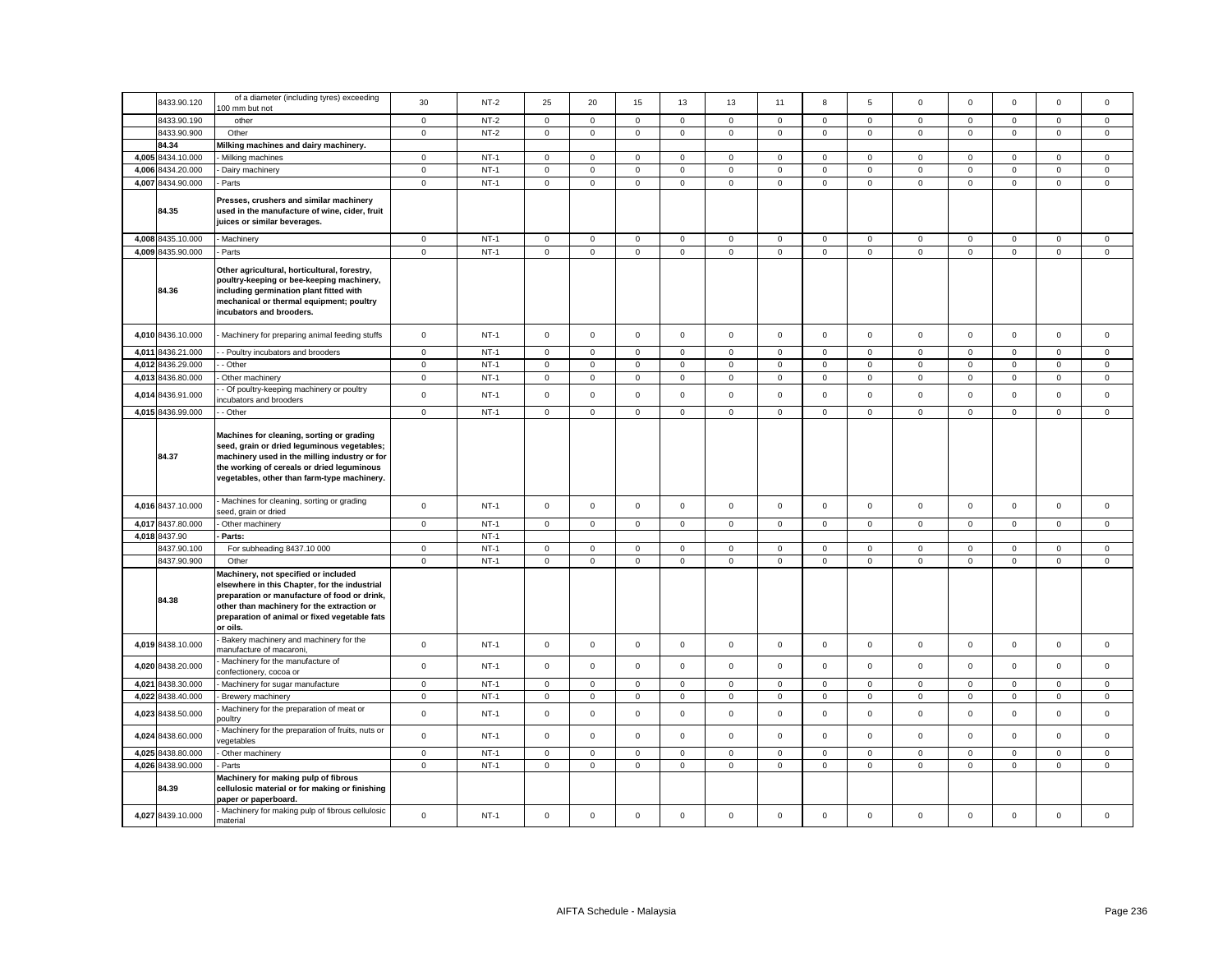| 4,028 8439.20.000    | - Machinery for making paper or paperboard                                                                                                                                                                                                                                                                                                                          | 0              | $NT-1$ | 0            | $^{\circ}$          | 0            | $^{\circ}$   | 0            | 0           | 0           | 0              | 0            | 0           | $\Omega$     | $\mathbf 0$  | 0           |
|----------------------|---------------------------------------------------------------------------------------------------------------------------------------------------------------------------------------------------------------------------------------------------------------------------------------------------------------------------------------------------------------------|----------------|--------|--------------|---------------------|--------------|--------------|--------------|-------------|-------------|----------------|--------------|-------------|--------------|--------------|-------------|
| 4,029 8439.30.000    | Machinery for finishing paper or paperboard                                                                                                                                                                                                                                                                                                                         | $\mathbf 0$    | $NT-1$ | $\mathsf 0$  | $\mathsf 0$         | $\mathsf 0$  | $\mathsf 0$  | $\mathsf 0$  | $\mathsf 0$ | $\mathsf 0$ | $\mathbf 0$    | $\mathsf 0$  | $\mathbf 0$ | $\mathsf 0$  | $\mathsf 0$  | $\mathsf 0$ |
| 4,030 8439.91.000    | - Of machinery for making pulp of fibrous<br>ellulosic material                                                                                                                                                                                                                                                                                                     | $\mathsf 0$    | $NT-1$ | $\mathsf 0$  | $\mathsf 0$         | $\mathsf 0$  | $\mathsf 0$  | $\mathbf 0$  | $\mathsf 0$ | $\mathbf 0$ | $\mathsf 0$    | $\mathsf 0$  | $\mathbf 0$ | $\mathbf 0$  | $\mathsf 0$  | $\mathsf 0$ |
| 4,031 8439.99.000    | - Other                                                                                                                                                                                                                                                                                                                                                             | $\mathbf 0$    | $NT-1$ | $\mathsf 0$  | $\mathbf 0$         | $\mathsf 0$  | $\mathbf 0$  | 0            | $\mathbf 0$ | $\mathsf 0$ | $\mathsf 0$    | $\mathsf 0$  | $\mathbf 0$ | $\mathbf 0$  | $\mathsf 0$  | $\mathsf 0$ |
| 84.40                | Book-binding machinery, including book-<br>sewing machines.                                                                                                                                                                                                                                                                                                         |                |        |              |                     |              |              |              |             |             |                |              |             |              |              |             |
| 4,032 8440.10.000    | - Machinery                                                                                                                                                                                                                                                                                                                                                         | $\mathbf 0$    | $NT-1$ | $\circ$      | $\circ$             | $\mathsf 0$  | $\mathbf{0}$ | $\mathbf 0$  | $\mathbf 0$ | $\mathbf 0$ | $\mathbf 0$    | $\mathsf 0$  | $\mathbf 0$ | $\mathbf 0$  | $\mathbf 0$  | $\mathsf 0$ |
| 4,033 8440.90.000    | - Parts                                                                                                                                                                                                                                                                                                                                                             | $\mathsf 0$    | $NT-1$ | $\mathbf 0$  | $\mathbf 0$         | $\mathbf 0$  | $\mathbf 0$  | $\mathbf 0$  | $\mathsf 0$ | $\mathbf 0$ | $\mathsf 0$    | $\mathbf 0$  | $\mathsf 0$ | $\mathbf 0$  | $\mathbf 0$  | $\mathsf 0$ |
| 84.41                | Other machinery for making up paper pulp,<br>paper or paperboard, including cutting<br>machines of all kinds.                                                                                                                                                                                                                                                       |                |        |              |                     |              |              |              |             |             |                |              |             |              |              |             |
| 4,034 8441.10        | Cutting machines:                                                                                                                                                                                                                                                                                                                                                   |                | $NT-1$ |              |                     |              |              |              |             |             |                |              |             |              |              |             |
| 8441.10.100          | "Guillotines" and apparatus for cutting<br>photographic prints                                                                                                                                                                                                                                                                                                      | $\mathsf 0$    | $NT-1$ | $\mathbf{0}$ | $\mathsf 0$         | $\mathsf 0$  | $\mathbf 0$  | 0            | $\mathsf 0$ | $\mathbf 0$ | $\mathsf 0$    | $\mathbf 0$  | $\mathsf 0$ | $\mathsf 0$  | $\mathsf 0$  | $\mathsf 0$ |
| 8441.10.900          | Other                                                                                                                                                                                                                                                                                                                                                               | $\mathbf 0$    | $NT-1$ | $\mathsf 0$  | $\mathbf 0$         | $\mathsf 0$  | $\mathsf 0$  | 0            | $\mathsf 0$ | $\mathbf 0$ | $\mathbf 0$    | $\mathsf 0$  | $\mathsf 0$ | $\mathsf 0$  | $\mathsf 0$  | $\mathsf 0$ |
| 4,035 8441.20.000    | Machines for making bags, sacks or<br>envelopes                                                                                                                                                                                                                                                                                                                     | $\mathbf 0$    | $NT-1$ | $\mathsf 0$  | $\mathsf{O}\xspace$ | $\mathsf 0$  | $\mathsf 0$  | 0            | $\mathbf 0$ | $\mathsf 0$ | $\mathbf 0$    | $\mathsf 0$  | $\mathsf 0$ | $\mathsf 0$  | $\mathsf 0$  | $\mathsf 0$ |
| 4,036 8441.30.000    | Machinery for making cartons, boxes, cases,<br>tubes, drums or                                                                                                                                                                                                                                                                                                      | $\mathbf 0$    | $NT-1$ | $\mathsf{O}$ | $\mathsf{O}\xspace$ | $\mathsf 0$  | $\mathbf 0$  | $\mathbf 0$  | $\mathsf 0$ | $\mathsf 0$ | $\mathsf 0$    | $\mathsf 0$  | $\mathbf 0$ | $\mathsf 0$  | $\mathsf 0$  | $\mathsf 0$ |
| 4,037 8441.40.000    | Machines for moulding articles in paper pulp,<br>paper or paperboard                                                                                                                                                                                                                                                                                                | $\mathbf 0$    | $NT-1$ | $\mathbf 0$  | $\mathsf 0$         | $\mathbf 0$  | $\mathbf 0$  | $\mathbf{0}$ | $\mathbf 0$ | $\mathbf 0$ | $\mathbf 0$    | $\mathbf 0$  | $\mathbf 0$ | $\mathbf{0}$ | $\mathbf 0$  | $\mathbf 0$ |
| 4.038 8441.80.000    | Other machinery                                                                                                                                                                                                                                                                                                                                                     | $\mathbf 0$    | $NT-1$ | $\mathbf 0$  | $\mathbf 0$         | $\mathbf 0$  | $\mathbf 0$  | $\mathbf{0}$ | $\mathsf 0$ | $\mathbf 0$ | $\mathbf{0}$   | $\mathbf 0$  | $\mathbf 0$ | $\mathbf 0$  | $\mathbf 0$  | $\mathsf 0$ |
| 4,039 8441.90        | Parts:                                                                                                                                                                                                                                                                                                                                                              |                | $NT-1$ |              |                     |              |              |              |             |             |                |              |             |              |              |             |
| 8441.90.100          | For subheading 8441.10 100                                                                                                                                                                                                                                                                                                                                          | $\mathbf 0$    | $NT-1$ | $\mathsf 0$  | $\mathbf{0}$        | $\mathbf{0}$ | $\mathbf 0$  | $\mathbf{0}$ | $\mathbf 0$ | $\mathbf 0$ | $\mathbf{0}$   | $\mathbf 0$  | $\mathbf 0$ | $\mathbf 0$  | $\mathbf{0}$ | $\mathsf 0$ |
| 8441.90.900          | Other                                                                                                                                                                                                                                                                                                                                                               | $\mathbf 0$    | $NT-1$ | $\mathbf 0$  | $\mathbf 0$         | $\mathbf 0$  | $\mathbf 0$  | $\mathbf{0}$ | $\mathbf 0$ | $\mathbf 0$ | $\mathbf{0}$   | $\mathsf 0$  | $\mathbf 0$ | $\mathbf{0}$ | $\mathbf 0$  | $\mathsf 0$ |
| 84.42                | Machinery, apparatus and equipment (other<br>than the machine-tools of headings 84.56 to<br>84.65) for preparing or making plates,<br>cylinders or other printing components;<br>plates, cylinders and other printing<br>components; plates, cylinders and<br>lithographic stones, prepared for printing<br>purposes (for example, planed, grained or<br>polished). |                |        |              |                     |              |              |              |             |             |                |              |             |              |              |             |
| 4,040 8442.30.000    | Machinery, apparatus and equipment                                                                                                                                                                                                                                                                                                                                  | $\mathbf 0$    | $NT-1$ | $\mathsf 0$  | $\mathbf 0$         | $\mathsf 0$  | $\mathsf 0$  | 0            | $\mathsf 0$ | $\mathbf 0$ | $\overline{0}$ | $\mathsf 0$  | $\mathsf 0$ | $\mathbf 0$  | $\mathsf 0$  | $\mathsf 0$ |
| 8442.40.000<br>4,041 | Parts of the foregoing machinery, apparatus or<br>equipment                                                                                                                                                                                                                                                                                                         | $\mathbf 0$    | $NT-1$ | $\mathbf 0$  | $\mathbf 0$         | $\mathbf 0$  | $\mathbf 0$  | 0            | $\mathsf 0$ | $\mathbf 0$ | $\mathsf 0$    | $\mathbf 0$  | $\mathbf 0$ | $\mathbf{0}$ | $\mathbf 0$  | $\mathbf 0$ |
| 4,042 8442.50.000    | Plates, cylinders and other printing<br>components; plates,                                                                                                                                                                                                                                                                                                         | $\mathsf 0$    | $NT-1$ | $\mathbf 0$  | $\mathsf 0$         | $\mathsf 0$  | $\mathsf 0$  | 0            | $\mathsf 0$ | $\mathbf 0$ | $\mathsf 0$    | $\mathsf 0$  | $\mathbf 0$ | $\mathsf 0$  | $\mathsf 0$  | $\mathsf 0$ |
| 84.43                | Printing machinery used for printing by<br>means of plates, cylinders and other printing<br>components of heading 84.42; other printers,<br>copying machines and facsimile machines,<br>whether or not combined; parts and<br>accessories thereof.                                                                                                                  |                |        |              |                     |              |              |              |             |             |                |              |             |              |              |             |
| 4,043 8443.11.000    | - Offset printing machinery, reel fed                                                                                                                                                                                                                                                                                                                               | $\overline{0}$ | $NT-1$ | $\mathbf 0$  | $\mathbf 0$         | $\mathbf 0$  | $\mathbf 0$  | 0            | $\mathbf 0$ | $\mathbf 0$ | $\mathbf{0}$   | 0            | $\mathbf 0$ | $\mathbf 0$  | $\mathbf 0$  | $\mathbf 0$ |
| 4,044 8443.12.000    | - Offset printing machinery, sheet fed, office<br>type (using sheets with one side not exceeding<br>22 cm and the other side not exceeding 36 cm<br>in the unfolded state)                                                                                                                                                                                          | $\mathbf 0$    | $NT-1$ | $\mathsf{O}$ | $\mathbf 0$         | $\mathbf 0$  | $\mathbf 0$  | 0            | $\mathsf 0$ | $\mathbf 0$ | $\mathsf 0$    | $\mathbf 0$  | $\mathbf 0$ | $\mathbf 0$  | $\mathsf 0$  | $\mathsf 0$ |
| 4,045 8443.13.000    | - Other offset printing machinery                                                                                                                                                                                                                                                                                                                                   | $\mathbf 0$    | $NT-1$ | $\mathbf 0$  | $\mathbf{0}$        | $\mathbf 0$  | $\mathbf 0$  | 0            | $\mathbf 0$ | $\mathbf 0$ | $\mathbf 0$    | $\mathbf{0}$ | $\mathbf 0$ | $\mathbf 0$  | $\mathbf 0$  | $\mathbf 0$ |
| 4,046 8443.14.000    | - Letterpress printing machinery, reel fed,<br>excluding flexographic                                                                                                                                                                                                                                                                                               | $\mathsf 0$    | $NT-1$ | $\mathbf 0$  | $\mathsf 0$         | $\mathsf 0$  | $\mathsf 0$  | 0            | $\mathsf 0$ | $\mathsf 0$ | $\mathsf 0$    | $\mathsf 0$  | $\mathbf 0$ | $\mathsf 0$  | $\mathsf 0$  | $\mathsf 0$ |
| 8443.15.000<br>4,047 | - Letterpress printing machinery, other than<br>eel fed, excluding flexographic printing                                                                                                                                                                                                                                                                            | $\mathsf 0$    | $NT-1$ | $\mathsf 0$  | $\mathsf{O}\xspace$ | $\mathsf 0$  | $\mathsf 0$  | $\mathbf 0$  | $\mathsf 0$ | $\mathsf 0$ | $\mathsf 0$    | $\mathsf 0$  | $\mathbf 0$ | $\mathbf 0$  | $\mathsf 0$  | $\mathsf 0$ |
| 4,048 8443.16.000    | - Flexographic printing machine                                                                                                                                                                                                                                                                                                                                     | $\mathsf 0$    | $NT-1$ | $\mathsf 0$  | $\mathsf 0$         | $\mathsf 0$  | $\mathsf 0$  | 0            | $\mathsf 0$ | $\mathsf 0$ | $\mathsf 0$    | $\mathsf 0$  | $\mathbf 0$ | $\mathbf 0$  | $\mathsf 0$  | $\mathsf 0$ |
| 4,049 8443.17.000    | - Gravure printing machine                                                                                                                                                                                                                                                                                                                                          | $\mathbf 0$    | $NT-1$ | $\mathbf 0$  | $\mathbf 0$         | $\mathsf 0$  | $\mathbf 0$  | 0            | $\mathsf 0$ | $\mathbf 0$ | $\mathsf 0$    | $\mathsf 0$  | $\mathsf 0$ | $\mathbf 0$  | $\mathbf 0$  | $\mathsf 0$ |
| 4,050 8443.19.000    | - Other                                                                                                                                                                                                                                                                                                                                                             | $\mathsf 0$    | $NT-1$ | $\mathsf 0$  | $\mathsf{O}\xspace$ | $\mathsf 0$  | $\mathsf 0$  | 0            | $\mathbf 0$ | $\mathbf 0$ | $\mathsf 0$    | $\mathsf 0$  | $\mathbf 0$ | $\mathsf 0$  | $\mathbf 0$  | $\mathsf 0$ |
| 8443.31<br>4,051     | Machines which perform two or more of<br>the functions of printing,                                                                                                                                                                                                                                                                                                 |                | $NT-1$ |              |                     |              |              |              |             |             |                |              |             |              |              |             |
| 8443.31.100          | Printer copiers, printing by the inkjet<br>process                                                                                                                                                                                                                                                                                                                  | $\mathsf 0$    | $NT-1$ | $\mathsf 0$  | $\mathsf 0$         | $\mathsf 0$  | $\mathsf 0$  | 0            | $\mathsf 0$ | $\mathsf 0$ | $\mathsf 0$    | $\mathbf 0$  | $\mathsf 0$ | $\mathbf 0$  | $\mathsf 0$  | $\mathsf 0$ |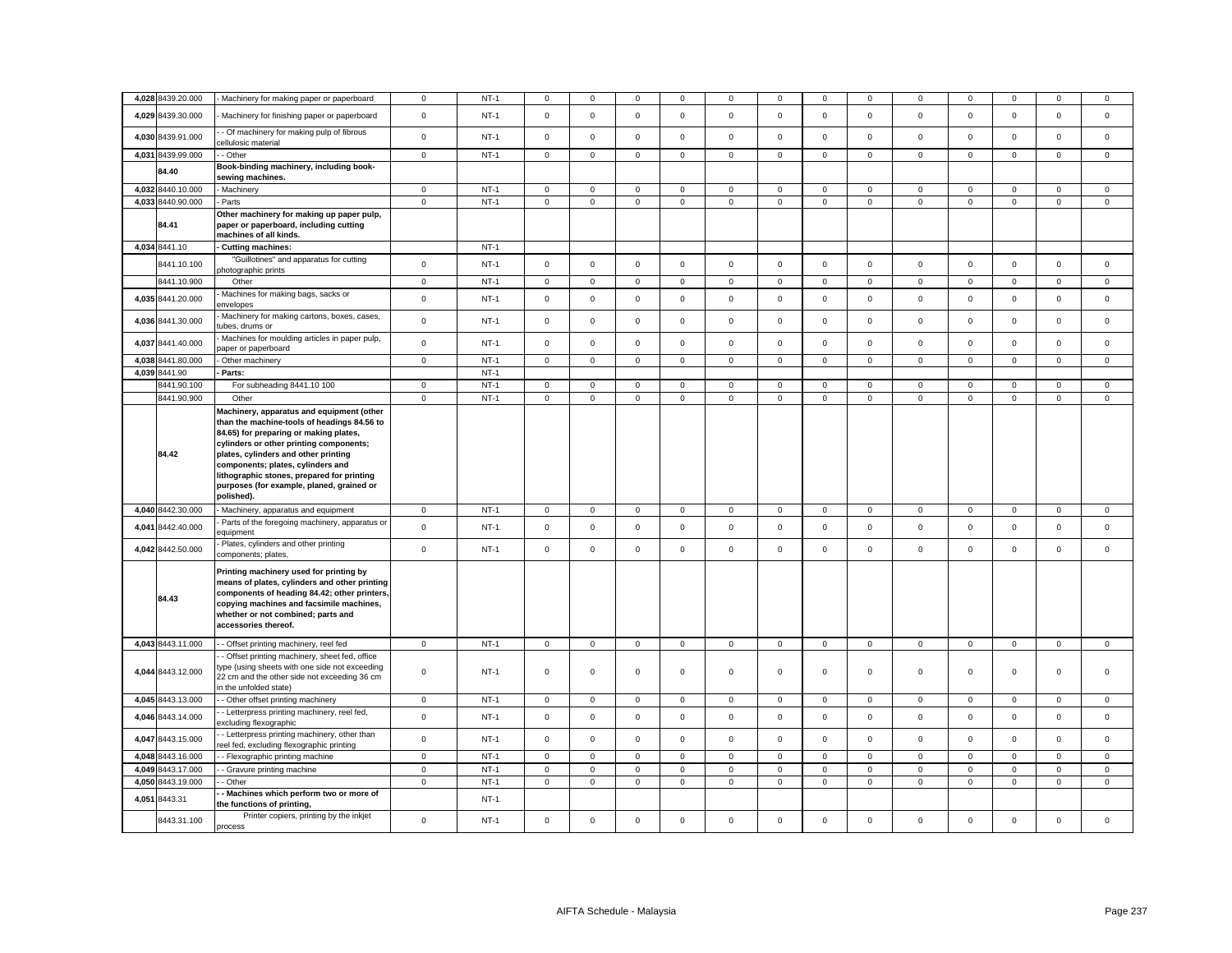|       | 8443.31.200       | Printer copiers, printing by the laser<br>process                                                                                                                                                                                                                                                           | $\mathbf 0$ | $NT-1$      | $\mathsf 0$         | $\mathsf 0$         | $\mathsf 0$  | $\mathbf 0$ | $\Omega$     | $\mathsf 0$ | $\mathsf 0$         | $\mathsf 0$    | $\mathsf 0$ | $\mathsf 0$ | $\mathsf 0$  | $\mathsf 0$  | $\mathsf 0$ |
|-------|-------------------|-------------------------------------------------------------------------------------------------------------------------------------------------------------------------------------------------------------------------------------------------------------------------------------------------------------|-------------|-------------|---------------------|---------------------|--------------|-------------|--------------|-------------|---------------------|----------------|-------------|-------------|--------------|--------------|-------------|
|       | 8443.31.300       | Combination printer-copier-facsimile<br>nachine                                                                                                                                                                                                                                                             | $\mathbf 0$ | $NT-1$      | $\mathsf 0$         | $\mathsf 0$         | $\mathsf 0$  | $\mathbf 0$ | $\mathbf 0$  | $\mathsf 0$ | $\mathsf 0$         | $\mathbf 0$    | $\mathsf 0$ | $\mathsf 0$ | $\mathbf 0$  | $\mathsf 0$  | $\mathsf 0$ |
|       | 8443.31.900       | Other                                                                                                                                                                                                                                                                                                       | $\mathsf 0$ | $NT-1$      | $\mathsf 0$         | $\mathsf 0$         | $\mathsf 0$  | $\mathsf 0$ | $\mathsf 0$  | $\mathsf 0$ | $\mathsf 0$         | $\mathbf 0$    | $\mathsf 0$ | $\mathsf 0$ | $\mathsf 0$  | $\mathsf 0$  | $\mathsf 0$ |
|       | 4,052 8443.32     | Other, capable of connecting to an<br>automatic data processing machine or to a<br>network:                                                                                                                                                                                                                 |             | $NT-1$      |                     |                     |              |             |              |             |                     |                |             |             |              |              |             |
|       | 8443.32.100       | Dot matrix printers                                                                                                                                                                                                                                                                                         | $\mathbf 0$ | $NT-1$      | $\mathsf 0$         | $\mathsf 0$         | $\mathsf 0$  | $\mathbf 0$ | $\mathbf 0$  | $\mathsf 0$ | $\mathsf 0$         | $\circ$        | $\mathsf 0$ | $\mathsf 0$ | $\mathbf 0$  | $\mathsf 0$  | $\mathsf 0$ |
|       | 8443.32.200       | Ink-jet printers                                                                                                                                                                                                                                                                                            | $\mathbf 0$ | $NT-1$      | 0                   | 0                   | $\mathbf 0$  | 0           | $\mathbf 0$  | $\,0\,$     | $\mathbf 0$         | $\overline{0}$ | 0           | $\,0\,$     | $\mathbf 0$  | $\mathbf 0$  | $\mathsf 0$ |
|       | 3443.32.300       | Laser printers                                                                                                                                                                                                                                                                                              | $\mathsf 0$ | $NT-1$      | $\mathsf 0$         | $\mathbf 0$         | $\mathsf 0$  | $\mathsf 0$ | $\mathsf 0$  | $\mathsf 0$ | $\mathsf 0$         | $\mathsf 0$    | $\mathsf 0$ | $\mathsf 0$ | $\mathsf 0$  | $\mathsf 0$  | $\mathsf 0$ |
|       | 8443.32.400       | Facsimile machine and teleprinters                                                                                                                                                                                                                                                                          | $\mathbf 0$ | $NT-1$      | 0                   | $\mathbf 0$         | $\mathbf 0$  | 0           | $\mathbf 0$  | 0           | $\mathbf 0$         | 0              | 0           | $\mathbf 0$ | $\mathbf 0$  | 0            | $\mathsf 0$ |
|       |                   |                                                                                                                                                                                                                                                                                                             |             |             |                     |                     |              |             |              |             |                     |                |             |             |              |              |             |
|       | 3443.32.900       | Other                                                                                                                                                                                                                                                                                                       | $\mathbf 0$ | $NT-1$      | $\mathsf 0$         | $\mathbf 0$         | $\mathsf 0$  | $\mathsf 0$ | $\mathbf 0$  | $\mathsf 0$ | $\mathsf 0$         | $\mathbf 0$    | $\mathsf 0$ | $\mathsf 0$ | $\mathbf 0$  | $\mathsf 0$  | $\mathsf 0$ |
|       | 4,053 8443.39     | Other:                                                                                                                                                                                                                                                                                                      |             | $NT-1$      |                     |                     |              |             |              |             |                     |                |             |             |              |              |             |
|       | 3443.39.100       | Electrostatic photocopying apparatus                                                                                                                                                                                                                                                                        | $\mathbf 0$ | $NT-1$      | $\mathsf 0$         | $\mathbf 0$         | $\mathsf 0$  | 0           | $\mathbf 0$  | $\mathbf 0$ | $\mathbf 0$         | $\mathbf 0$    | $\mathsf 0$ | $\mathbf 0$ | $\mathbf 0$  | $\mathbf 0$  | $\mathbf 0$ |
|       | 8443.39.200       | Other photocopying apparatus                                                                                                                                                                                                                                                                                | $\mathbf 0$ | $NT-1$      | $\mathsf 0$         | $\mathbf 0$         | $\mathsf 0$  | $\mathsf 0$ | $\mathbf 0$  | $\mathsf 0$ | $\mathbf 0$         | $\mathbf 0$    | $\mathbf 0$ | $\mathsf 0$ | $\mathbf 0$  | $\mathsf 0$  | $\mathbf 0$ |
|       | 3443.39.300       | Thermo-copying apparatus                                                                                                                                                                                                                                                                                    | $\mathbf 0$ | $NT-1$      | $\mathbf 0$         | $\mathbf 0$         | $\mathsf 0$  | 0           | $\mathbf 0$  | $\mathbf 0$ | $\mathbf 0$         | $\mathbf{0}$   | $\mathbf 0$ | $\mathbf 0$ | $\mathbf 0$  | $\mathsf 0$  | $\mathsf 0$ |
|       | 8443.39.900       | Other                                                                                                                                                                                                                                                                                                       | $\mathbf 0$ | $NT-1$      | $\mathsf 0$         | $\mathbf 0$         | $\mathsf 0$  | $\mathsf 0$ | $\mathbf 0$  | $\mathsf 0$ | $\mathbf 0$         | $\mathbf 0$    | $\mathbf 0$ | $\mathsf 0$ | $\mathbf{0}$ | $\mathsf 0$  | $\mathbf 0$ |
|       |                   |                                                                                                                                                                                                                                                                                                             |             |             |                     |                     |              |             |              |             |                     |                |             |             |              |              |             |
|       | 4,054 8443.91.000 | Parts and accessories of printing machinery<br>used for printing by means of plates, cylinder<br>and other printing components of heading 84.42                                                                                                                                                             | $\mathsf 0$ | $NT-1$      | $\mathbf 0$         | $\mathbf 0$         | $\mathsf 0$  | $\mathbf 0$ | $\mathbf 0$  | $\mathbf 0$ | $\mathbf 0$         | $\mathsf 0$    | $\mathbf 0$ | $\mathbf 0$ | $\mathbf 0$  | $\mathbf 0$  | $\mathbf 0$ |
|       | 4,055 8443.99     | - Other:                                                                                                                                                                                                                                                                                                    |             | $NT-1$      |                     |                     |              |             |              |             |                     |                |             |             |              |              |             |
|       | 8443.99.100       | Ink-filled printer cartridge                                                                                                                                                                                                                                                                                | $\mathbf 0$ | $NT-1$      | 0                   | $\mathbf{0}$        | $\mathbf{0}$ | 0           | $\mathbf 0$  | 0           | $\mathbf 0$         | $\mathbf{0}$   | 0           | $\mathbf 0$ | $\mathbf{0}$ | $\mathbf{0}$ | $\mathbf 0$ |
|       | 8443.99.200       | Parts for facsimile machine and<br>eleprinters                                                                                                                                                                                                                                                              | $\mathbf 0$ | $NT-1$      | $\mathsf 0$         | $\mathsf 0$         | $\mathbf 0$  | $\mathsf 0$ | $\mathsf 0$  | $\mathsf 0$ | $\mathbf 0$         | $\mathbf 0$    | $\mathsf 0$ | $\mathsf 0$ | $\mathsf 0$  | $\mathsf 0$  | $\mathsf 0$ |
|       | 8443.99.300       |                                                                                                                                                                                                                                                                                                             |             | $NT-1$      |                     |                     | $\mathbf 0$  |             |              |             |                     | 0              |             |             |              |              |             |
|       |                   | Paper feeders and sorters                                                                                                                                                                                                                                                                                   | $\mathbf 0$ |             | 0                   | $\,0\,$             |              | 0           | $\mathbf 0$  | 0           | 0                   |                | 0           | $\mathbf 0$ | 0            | 0            | $\mathbf 0$ |
|       | 8443.99.900       | Other                                                                                                                                                                                                                                                                                                       | $\mathsf 0$ | $NT-1$      | $\mathsf{O}\xspace$ | $\mathsf 0$         | $\mathbf 0$  | $\mathsf 0$ | $\mathsf 0$  | $\mathsf 0$ | $\mathsf{O}\xspace$ | $\mathbf 0$    | $\mathsf 0$ | $\mathsf 0$ | $\mathsf 0$  | $\mathsf 0$  | $\mathsf 0$ |
|       | 84.44             | Machines for extruding, drawing, texturing<br>or cutting man-made textile materials.                                                                                                                                                                                                                        |             |             |                     |                     |              |             |              |             |                     |                |             |             |              |              |             |
|       | 4,056 8444.00.000 | Machines for extruding, drawing, texturing or<br>cutting man-made textile materials.                                                                                                                                                                                                                        | $\mathbf 0$ | $NT-1$      | $\mathsf 0$         | $\mathsf{O}\xspace$ | $\mathsf 0$  | $\mathbf 0$ | $\mathsf 0$  | $\mathbf 0$ | $\mathsf 0$         | $\mathsf 0$    | $\mathsf 0$ | $\mathbf 0$ | $\mathbf 0$  | $\mathsf 0$  | $\mathsf 0$ |
|       | 84.45             | Machines for preparing textile fibres;<br>spinning, doubling or twisting machines and<br>other machinery for producing textile yarns;<br>textile reeling or winding (including weft-<br>winding) machines and machines for<br>preparing textile yarns for use on the<br>machines of heading 84.46 or 84.47. |             |             |                     |                     |              |             |              |             |                     |                |             |             |              |              |             |
|       | 4,057 8445.11.000 | - Carding machines                                                                                                                                                                                                                                                                                          | $\mathbf 0$ | $NT-1$      | $\mathbf 0$         | $\,0\,$             | $\mathbf 0$  | 0           | $\mathbf 0$  | 0           | $\mathsf 0$         | $\mathbf 0$    | 0           | $\mathbf 0$ | $\mathbf 0$  | 0            | $\,0\,$     |
|       | 4,058 8445.12.000 | Combing machines                                                                                                                                                                                                                                                                                            | $\mathbf 0$ | $NT-1$      | $\mathsf{O}\xspace$ | $\mathsf{O}\xspace$ | $\mathsf 0$  | $\mathsf 0$ | $\mathsf 0$  | $\mathsf 0$ | $\mathsf 0$         | $\mathbf{0}$   | $\mathsf 0$ | $\mathsf 0$ | $\mathbf 0$  | $\mathsf 0$  | $\mathsf 0$ |
| 4,059 | 8445.13.000       | - Drawing or roving machines                                                                                                                                                                                                                                                                                | $\mathbf 0$ | $NT-1$      | 0                   | $\mathsf 0$         | $\mathbf 0$  | 0           | $\mathbf 0$  | 0           | $\mathbf 0$         | 0              | 0           | $\mathbf 0$ | $\mathbf 0$  | $\mathbf 0$  | $\mathbf 0$ |
|       | 4,060 8445.19.000 | Other                                                                                                                                                                                                                                                                                                       | $\mathbf 0$ | $NT-1$      | $\mathsf 0$         | $\mathbf 0$         | $\mathsf 0$  | $\mathsf 0$ | $\mathbf 0$  | $\mathsf 0$ | $\mathsf 0$         | $\mathbf 0$    | $\mathsf 0$ | $\mathsf 0$ | $\mathsf 0$  | $\mathsf 0$  | $\mathsf 0$ |
| 4,061 | 3445.20.000       | Textile spinning machines                                                                                                                                                                                                                                                                                   | $\mathbf 0$ | $NT-1$      | 0                   | $\mathsf 0$         | $\mathsf 0$  | $\mathbf 0$ | $\mathbf 0$  | 0           | $\mathsf 0$         | 0              | $\mathsf 0$ | $\mathbf 0$ | $\mathsf 0$  | $\mathsf 0$  | $\,0\,$     |
| 4,062 | 3445.30.000       | Textile doubling or twisting machines                                                                                                                                                                                                                                                                       | $\mathbf 0$ | $NT-1$      | $\mathbf 0$         | $\mathbf 0$         | $\mathbf{0}$ | $\mathbf 0$ | $\mathsf 0$  | $\mathsf 0$ | $\mathbf 0$         | $\mathbf 0$    | $\mathbf 0$ | $\mathbf 0$ | $\mathbf{0}$ | $\mathbf{0}$ | $\mathbf 0$ |
| 4,063 | 8445.40.000       | Textile winding (including weft-winding) or                                                                                                                                                                                                                                                                 | $\mathbf 0$ | $NT-1$      | $\mathsf 0$         | $\mathsf 0$         | $\mathsf 0$  | $\mathsf 0$ | $\mathbf 0$  | $\mathsf 0$ | $\mathbf 0$         | $\mathbf 0$    | $\mathsf 0$ | $\mathsf 0$ | $\mathsf 0$  | $\mathsf 0$  | $\mathsf 0$ |
|       | 4,064 8445.90.000 | eeling machines<br>Other                                                                                                                                                                                                                                                                                    | $\mathbf 0$ | <b>NT-1</b> | $\mathbf 0$         | $\mathbf 0$         | $\mathbf 0$  | 0           | $\mathbf 0$  | $\mathbf 0$ | $\mathbf{0}$        | $\mathbf{0}$   | 0           | $\mathbf 0$ | $\mathbf 0$  | $\mathbf 0$  | $\mathbf 0$ |
|       | 34.46             | Weaving machines (looms).                                                                                                                                                                                                                                                                                   |             |             |                     |                     |              |             |              |             |                     |                |             |             |              |              |             |
|       | 4,065 8446.10.000 | For weaving fabrics of a width not exceeding<br>30 cm                                                                                                                                                                                                                                                       | $\mathbf 0$ | $NT-1$      | $\mathbf 0$         | $\mathsf 0$         | $\mathsf 0$  | $\mathbf 0$ | $\mathsf 0$  | $\mathsf 0$ | $\mathsf 0$         | $\mathbf 0$    | $\mathbf 0$ | $\mathbf 0$ | $\mathbf{0}$ | $\mathbf 0$  | $\mathbf 0$ |
| 4,066 | 8446.21.000       | - Power looms                                                                                                                                                                                                                                                                                               | $\mathsf 0$ | $NT-1$      | $\mathsf{O}\xspace$ | $\mathsf 0$         | $\mathsf 0$  | $\mathbf 0$ | $\mathbf{0}$ | $\mathsf 0$ | $\mathsf 0$         | $\mathbf 0$    | $\mathsf 0$ | $\mathsf 0$ | $\mathbf 0$  | $\mathsf 0$  | $\mathsf 0$ |
|       |                   |                                                                                                                                                                                                                                                                                                             |             |             |                     |                     |              |             |              |             |                     |                |             |             |              |              |             |
| 4,067 | 8446.29.000       | · Other                                                                                                                                                                                                                                                                                                     | $\mathbf 0$ | $NT-1$      | 0                   | 0                   | $\mathbf 0$  | 0           | $\mathbf 0$  | 0           | $\mathsf 0$         | 0              | 0           | $\mathbf 0$ | $\mathbf 0$  | 0            | $\mathbf 0$ |
|       | 4,068 8446.30.000 | For weaving fabrics of a width exceeding 30<br>cm, shuttleless                                                                                                                                                                                                                                              | $\mathbf 0$ | $NT-1$      | $\mathsf{O}\xspace$ | $\mathsf 0$         | $\mathbf 0$  | $\mathsf 0$ | $\mathbf 0$  | $\mathsf 0$ | $\mathsf 0$         | $\mathbf 0$    | $\mathsf 0$ | $\mathbf 0$ | $\mathsf 0$  | $\mathsf 0$  | $\mathbf 0$ |
|       | 84.47             | Knitting machines, stitch-bonding machines<br>and machines for making gimped yarn, tulle,<br>lace, embroidery, trimmings, braid or net and<br>machines for tufting.                                                                                                                                         |             |             |                     |                     |              |             |              |             |                     |                |             |             |              |              |             |
|       | 4,069 8447.11.000 | - With cylinder diameter not exceeding 165<br>mm                                                                                                                                                                                                                                                            | $\mathbf 0$ | $NT-1$      | $\mathbf 0$         | $\mathbf 0$         | $\mathbf 0$  | $\Omega$    | $\Omega$     | $\mathbf 0$ | $\mathbf 0$         | $\mathbf 0$    | $\mathbf 0$ | $\mathbf 0$ | $\mathbf 0$  | $\mathsf 0$  | $\mathbf 0$ |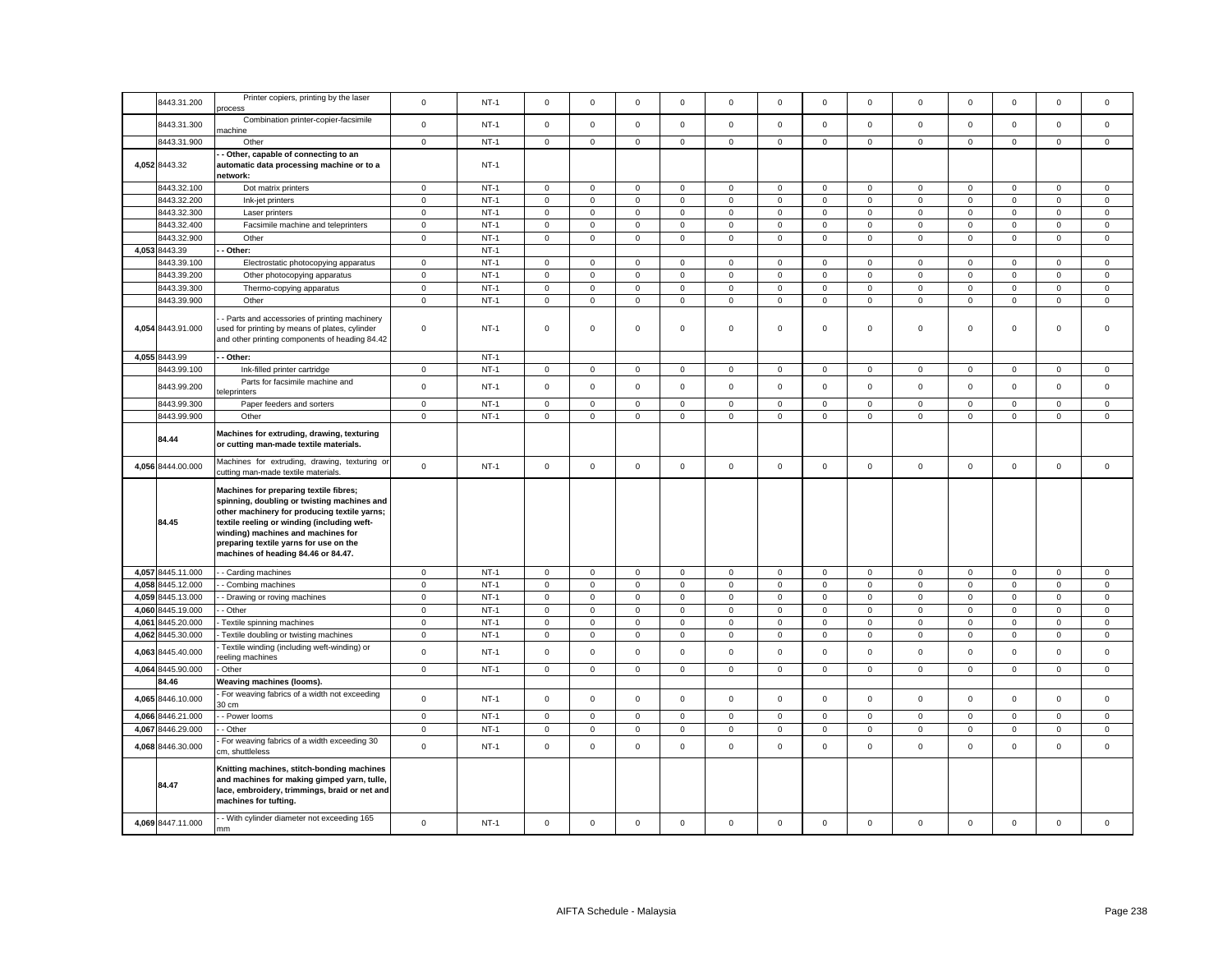| 4,070 8447.12.000          | - With cylinder diameter exceeding 165 mm                                                                                                                             | $\mathbf 0$     | $NT-1$           | $\mathbf 0$    | $\mathbf 0$    | $\mathbf 0$    | $\Omega$     | $\mathbf 0$  | $\mathbf 0$    | $\Omega$                         | $\Omega$        | 0                       | $\mathbf 0$             | $\Omega$                | $\mathbf 0$             | $\mathbf 0$                |
|----------------------------|-----------------------------------------------------------------------------------------------------------------------------------------------------------------------|-----------------|------------------|----------------|----------------|----------------|--------------|--------------|----------------|----------------------------------|-----------------|-------------------------|-------------------------|-------------------------|-------------------------|----------------------------|
|                            | Flat knitting machines; stitch-bonding                                                                                                                                |                 |                  |                |                |                |              |              |                |                                  |                 |                         |                         |                         |                         |                            |
| 4,071 8447.20.000          | nachines                                                                                                                                                              | $\mathbf 0$     | $NT-1$           | $\mathbf 0$    | $\mathbf 0$    | $\mathsf 0$    | $\mathsf 0$  | $\mathbf 0$  | $\mathsf 0$    | $\mathbf 0$                      | $\mathsf 0$     | $\mathbf{0}$            | $\mathsf 0$             | $\mathsf 0$             | $\mathsf 0$             | $\mathsf 0$                |
| 4,072 8447.90.000          | Other                                                                                                                                                                 | $\mathbf 0$     | $NT-1$           | $\mathbf 0$    | $\mathsf 0$    | $\mathsf 0$    | $\mathsf 0$  | $\mathbf 0$  | $\mathsf 0$    | $\mathbf 0$                      | $\mathsf 0$     | $\mathbf 0$             | $\mathsf 0$             | $\mathbf 0$             | $\mathsf{O}\xspace$     | $\mathsf 0$                |
|                            |                                                                                                                                                                       |                 |                  |                |                |                |              |              |                |                                  |                 |                         |                         |                         |                         |                            |
|                            | Auxiliary machinery for use with machines<br>of heading 84.44, 84.45, 84.46 or 84.47 (for<br>example, dobbies, Jacquards, automatic                                   |                 |                  |                |                |                |              |              |                |                                  |                 |                         |                         |                         |                         |                            |
|                            | stop motions, shuttle changing                                                                                                                                        |                 |                  |                |                |                |              |              |                |                                  |                 |                         |                         |                         |                         |                            |
|                            | mechanisms); parts and accessories                                                                                                                                    |                 |                  |                |                |                |              |              |                |                                  |                 |                         |                         |                         |                         |                            |
| 84.48                      | suitable for use solely or principally with the                                                                                                                       |                 |                  |                |                |                |              |              |                |                                  |                 |                         |                         |                         |                         |                            |
|                            | machines of this heading or of heading                                                                                                                                |                 |                  |                |                |                |              |              |                |                                  |                 |                         |                         |                         |                         |                            |
|                            | 84.44, 84.45, 84.46 or 84.47 (for example,<br>spindles and spindle flyers, card clothing,                                                                             |                 |                  |                |                |                |              |              |                |                                  |                 |                         |                         |                         |                         |                            |
|                            | combs, extruding nipples, shuttles, healds                                                                                                                            |                 |                  |                |                |                |              |              |                |                                  |                 |                         |                         |                         |                         |                            |
|                            | and heald-frames, hosiery needles).                                                                                                                                   |                 |                  |                |                |                |              |              |                |                                  |                 |                         |                         |                         |                         |                            |
|                            |                                                                                                                                                                       |                 |                  |                |                |                |              |              |                |                                  |                 |                         |                         |                         |                         |                            |
| 4,073 8448.11.000          | - Dobbies and Jacquards; card reducing,<br>copying, punching or                                                                                                       | $\mathbf 0$     | $NT-1$           | $\overline{0}$ | $\mathsf 0$    | $\mathsf 0$    | $\mathbf 0$  | $\mathsf 0$  | $\mathsf 0$    | $\mathbf 0$                      | $\mathsf 0$     | $\mathbf 0$             | $\mathbf 0$             | $\mathsf 0$             | $\mathsf 0$             | $\mathsf 0$                |
| 4,074 8448.19.000          | - Other                                                                                                                                                               | $\mathbf 0$     | $NT-1$           | $\mathbf 0$    | $\mathbf 0$    | 0              | $\mathbf 0$  | $\mathbf 0$  | $\mathbf 0$    | $\mathbf 0$                      | $\mathbf 0$     | $\mathbf{0}$            | $\mathbf 0$             | 0                       | $\mathbf 0$             | 0                          |
| 4,075 8448.20.000          | Parts and accessories of machines of heading<br>34.44 or of their                                                                                                     | $\mathsf 0$     | $NT-1$           | $\mathsf 0$    | $\mathsf 0$    | $\mathsf 0$    | $\mathsf 0$  | $\mathsf{O}$ | $\mathsf 0$    | $\mathbf 0$                      | $\mathsf 0$     | $\mathbf 0$             | $\mathbf 0$             | $\mathsf 0$             | $\mathsf 0$             | $\mathsf 0$                |
| 4,076 8448.31.000          | - Card clothing                                                                                                                                                       | $\mathbf 0$     | $NT-1$           | $\mathbf 0$    | 0              | $\mathbf 0$    | $\mathbf 0$  | $\mathbf 0$  | $\mathbf 0$    | 0                                | $\mathbf 0$     | $\mathbf 0$             | 0                       | $\mathbf 0$             | 0                       | $\mathbf 0$                |
| 4,077 8448.32.000          | - Of machines for preparing textile fibres, other<br>han card clothing                                                                                                | $\mathsf 0$     | $NT-1$           | $\mathsf 0$    | $\mathsf 0$    | $\mathsf 0$    | $\mathsf 0$  | $\mathbf 0$  | $\mathsf 0$    | $\mathsf 0$                      | $\mathsf 0$     | $\mathsf 0$             | $\mathbf 0$             | $\mathsf 0$             | $\mathsf 0$             | $\mathsf 0$                |
| 4,078 8448.33.000          | - Spindles, spindle flyers, spinning rings and<br>ing travellers                                                                                                      | $\mathsf 0$     | $NT-1$           | $\mathbf 0$    | $\mathbf 0$    | $\mathsf 0$    | $\mathsf 0$  | $\mathsf 0$  | $\mathsf 0$    | $\mathbf 0$                      | $\mathsf 0$     | $\mathsf 0$             | $\mathbf 0$             | $\mathsf 0$             | $\mathsf 0$             | $\mathsf 0$                |
| 4,079 8448.39.000          | - Other                                                                                                                                                               | $\mathbf 0$     | $NT-1$           | $\mathsf 0$    | $\mathsf 0$    | $\mathsf 0$    | $\mathsf 0$  | $\mathsf 0$  | $\mathsf 0$    | $\mathsf 0$                      | $\mathbf 0$     | $\mathsf 0$             | $\mathbf 0$             | $\mathsf 0$             | $\mathsf 0$             | $\mathbf 0$                |
| 4,080 8448.42.000          | - Reeds for looms, healds and heald-frames                                                                                                                            | $\mathbf 0$     | $NT-1$           | $\mathbf 0$    | $\mathbf 0$    | $\mathbf 0$    | $\mathsf 0$  | $\mathsf 0$  | $\mathsf 0$    | $\mathbf 0$                      | $\mathbf 0$     | $\mathbf 0$             | $\mathsf 0$             | $\mathsf 0$             | $\mathsf 0$             | $\mathsf 0$                |
| 4,081 8448.49.000          | - Other                                                                                                                                                               | $\,0\,$         | $NT-1$           | $\mathsf 0$    | $\mathsf 0$    | $\mathbf 0$    | $\mathsf 0$  | $\mathsf 0$  | $\mathsf 0$    | $\mathbf 0$                      | $\mathbf 0$     | $\mathsf 0$             | $\mathbf 0$             | $\mathsf 0$             | $\mathsf 0$             | $\mathsf 0$                |
| 4,082 8448.51.000          | - Sinkers, needles and other articles used in                                                                                                                         | $\mathbf 0$     | $NT-1$           | $\overline{0}$ | $\mathbf 0$    | $\mathbf 0$    | $\mathbf{0}$ | $\mathbf 0$  | $\mathsf 0$    | $\mathbf 0$                      | $\mathbf{0}$    | $\mathbf 0$             | $\mathbf 0$             | $\mathbf 0$             | $\mathbf 0$             | $\mathbf 0$                |
|                            | orming stitches                                                                                                                                                       |                 |                  |                |                |                |              |              |                |                                  |                 |                         |                         |                         |                         |                            |
| 4,083 8448.59.000          | - Other                                                                                                                                                               | $\mathsf 0$     | $NT-1$           | $\mathbf 0$    | $\mathsf 0$    | $\mathsf 0$    | $\mathsf 0$  | $\mathsf 0$  | $\mathsf 0$    | $\mathsf 0$                      | $\mathsf 0$     | $\mathsf 0$             | $\mathbf 0$             | $\mathsf 0$             | $\mathsf 0$             | $\mathsf 0$                |
| 84.49                      | Machinery for the manufacture or finishing<br>of felt or nonwovens in the piece or in<br>shapes, including machinery for making felt<br>hats; blocks for making hats. |                 |                  |                |                |                |              |              |                |                                  |                 |                         |                         |                         |                         |                            |
| 4,084 8449.00              | Machinery for the manufacture or finishing<br>of felt or nonwovens in the piece or in<br>shapes, including machinery for making felt<br>hats; blocks for making hats. |                 | $NT-1$           |                |                |                |              |              |                |                                  |                 |                         |                         |                         |                         |                            |
| 8449.00.100                | Machinery                                                                                                                                                             | $\mathbf 0$     | $NT-1$           | $\overline{0}$ | $\mathbf{0}$   | 0              | $\mathbf 0$  | $\mathbf 0$  | $\mathbf 0$    | $\mathbf{0}$                     | $\mathbf 0$     | $\mathbf 0$             | $\mathbf 0$             | $\mathbf 0$             | $\mathbf 0$             | $\mathbf 0$                |
| 8449.00.900                | Parts                                                                                                                                                                 | $\mathbf{0}$    | $NT-1$           | $\overline{0}$ | $\mathsf 0$    | $\overline{0}$ | $\mathbf 0$  | $\mathbf{0}$ | $\mathbf 0$    | $\overline{0}$                   | $\overline{0}$  | $\mathsf 0$             | $\mathbf 0$             | $\mathbf{0}$            | $\mathbf 0$             | $\mathbf 0$                |
| 84.50                      | Household or laundry-type washing<br>machines, including machines which both<br>wash and dry.                                                                         |                 |                  |                |                |                |              |              |                |                                  |                 |                         |                         |                         |                         |                            |
| 4,085 8450.11              | - Fully-automatic machines:                                                                                                                                           |                 | $NT-2$           |                |                |                |              |              |                |                                  |                 |                         |                         |                         |                         |                            |
| 8450.11.100                | Electric                                                                                                                                                              | 25              | $NT-2$           | 20             | 17             | 15             | 13           | 13           | 10             | $\overline{7}$                   | $5\phantom{.0}$ | $\mathbf 0$             | 0                       | $\mathbf 0$             | $\mathbf 0$             | $\mathbf 0$                |
| 8450.11.900                | Other                                                                                                                                                                 | $5\phantom{.0}$ | $NT-2$           | $\overline{4}$ | $\overline{4}$ | 3              | $\mathbf{3}$ | $\mathbf{3}$ | $\overline{2}$ | $\overline{2}$                   | $\mathbf{1}$    | $\mathsf 0$             | $\mathsf 0$             | $\mathsf{O}\xspace$     | $\mathsf 0$             | $\mathsf 0$                |
| 4,086 8450.12              | Other machines, with built-in centrifugal<br>drier:                                                                                                                   |                 | $NT-2$           |                |                |                |              |              |                |                                  |                 |                         |                         |                         |                         |                            |
| 8450.12.100                | Electric                                                                                                                                                              | 25              | NT-2             | 20             | 17             | 15             | 13           | 13           | 10             | $\overline{7}$                   | 5               | $\mathbf 0$             | $\mathbf 0$             | $\mathbf 0$             | $\mathbf 0$             | $\mathbf 0$                |
| 8450.12.900                | Other                                                                                                                                                                 | 5               | $NT-2$           | 4              | $\overline{4}$ | 3              | 3            | 3            | $\overline{2}$ | $\overline{2}$                   | $\overline{1}$  | $\mathbf{0}$            | $\mathbf 0$             | $\mathbf 0$             | $\mathbf 0$             | $\mathbf 0$                |
| 4,087 8450.19              | Other                                                                                                                                                                 |                 | $NT-2$           |                |                |                |              |              |                |                                  |                 |                         |                         |                         |                         |                            |
| 8450.19.100                | Electric                                                                                                                                                              | 25              | $NT-2$           | 20             | 17             | 15             | 13           | 13           | 10             | $\overline{7}$                   | 5               | $\mathsf 0$             | $\mathsf 0$             | $\mathbf 0$             | $\mathbf 0$             | $\mathbf 0$                |
| 8450.19.900                | Other                                                                                                                                                                 | 5               | $NT-2$           | $\overline{4}$ | $\overline{4}$ | $\mathbf{3}$   | $\mathbf{3}$ | 3            | 2              | $\overline{2}$                   | $\overline{1}$  | $\mathbf 0$             | $\mathsf 0$             | $\mathsf 0$             | $\mathsf 0$             | $\mathsf 0$                |
|                            | Machines, each of a dry linen capacity                                                                                                                                | $\mathbf 0$     | $NT-1$           | $\mathbf 0$    | $\mathbf 0$    | $\mathbf 0$    | $\mathbf 0$  | $\mathbf 0$  | $\mathbf 0$    | $\mathbf{0}$                     | $\mathbf{0}$    | $\mathbf 0$             | $\mathbf 0$             | $\mathbf 0$             | $\mathbf 0$             | $\mathbf 0$                |
| 4,088 8450.20.000          | exceeding 10 kg                                                                                                                                                       |                 |                  |                |                |                |              |              |                |                                  |                 |                         |                         |                         |                         |                            |
| 4,089 8450.90              | Parts:                                                                                                                                                                |                 | $NT-2$           |                |                |                |              |              |                |                                  |                 |                         |                         |                         |                         |                            |
| 8450.90.110<br>8450.90.120 | pressed metal parts<br>tubs/drums                                                                                                                                     | 25<br>25        | $NT-2$<br>$NT-2$ | 20<br>20       | 17<br>17       | 15<br>15       | 13<br>13     | 13<br>13     | 10<br>10       | $\overline{7}$<br>$\overline{7}$ | 5<br>5          | $\Omega$<br>$\mathbf 0$ | $\mathbf 0$<br>$\Omega$ | $\mathbf 0$<br>$\Omega$ | $\mathbf 0$<br>$\Omega$ | $\mathbf 0$<br>$\mathbf 0$ |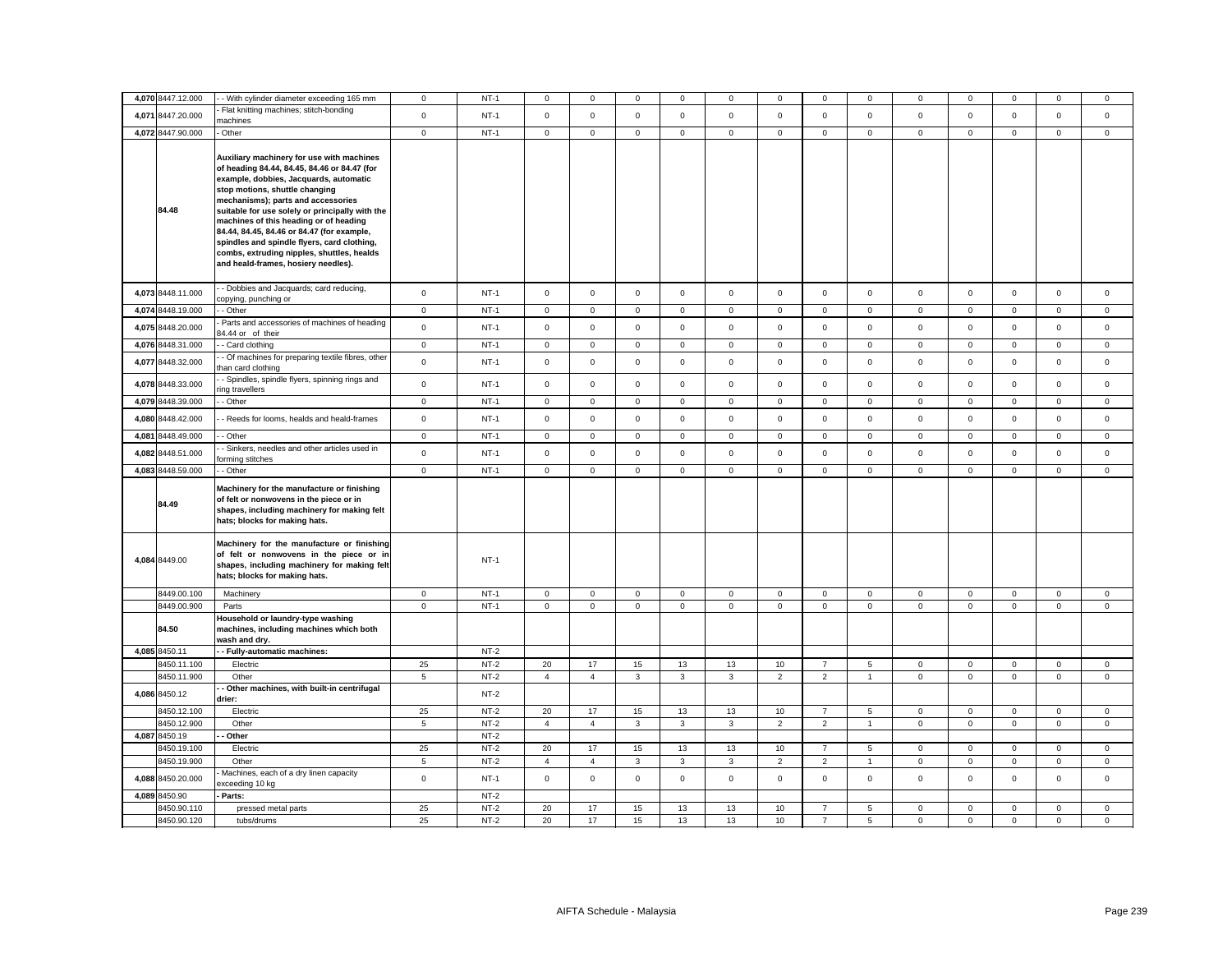| 8450.90.190                            | other                                                                                                                                                                                                                                                                                                                                                                                                                                                                                                       | 0                       | $NT-2$           | $\Omega$                | $\Omega$                | 0                       | $\Omega$                | 0                       | 0                                | $\Omega$                | $\Omega$                     | 0                          | 0                          | $\Omega$                           | $\Omega$                   | $^{\circ}$                 |
|----------------------------------------|-------------------------------------------------------------------------------------------------------------------------------------------------------------------------------------------------------------------------------------------------------------------------------------------------------------------------------------------------------------------------------------------------------------------------------------------------------------------------------------------------------------|-------------------------|------------------|-------------------------|-------------------------|-------------------------|-------------------------|-------------------------|----------------------------------|-------------------------|------------------------------|----------------------------|----------------------------|------------------------------------|----------------------------|----------------------------|
| 8450.90.900                            | Other                                                                                                                                                                                                                                                                                                                                                                                                                                                                                                       | 5                       | $NT-2$           | $\overline{4}$          | $\overline{4}$          | 3                       | 3                       | 3                       | $\overline{2}$                   | $\overline{2}$          | $\overline{1}$               | $\mathbf 0$                | $\mathbf 0$                | $\mathbf 0$                        | $\mathbf 0$                | $\mathsf 0$                |
| 84.51                                  | Machinery (other than machines of heading<br>84.50) for washing, cleaning, wringing,<br>drying, ironing, pressing (including fusing<br>presses), bleaching, dyeing, dressing,<br>finishing, coating or impregnating textile<br>yarns, fabrics or made up textile articles and<br>machines for applying the paste to the base<br>fabric or other support used in the<br>manufacture of floor coverings such as<br>linoleum; machines for reeling, unreeling,<br>folding, cutting or pinking textile fabrics. |                         |                  |                         |                         |                         |                         |                         |                                  |                         |                              |                            |                            |                                    |                            |                            |
| 4,090 8451.10.000                      | Dry-cleaning machines                                                                                                                                                                                                                                                                                                                                                                                                                                                                                       | $\mathbf{0}$            | $NT-1$           | $\overline{0}$          | $\mathbf 0$             | $\mathbf{0}$            | $\mathbf 0$             | $\mathbf 0$             | $\mathbf 0$                      | $\mathbf{0}$            | $\mathbf 0$                  | $\mathbf{0}$               | $\mathbf 0$                | $\mathbf 0$                        | $\mathbf{0}$               | $\mathbf 0$                |
| 4,091 8451.21.000                      | - Each of a dry linen capacity not exceeding 10                                                                                                                                                                                                                                                                                                                                                                                                                                                             | $\mathsf 0$             | $NT-1$           | $\mathbf 0$             | $\mathbf 0$             | $\mathbf 0$             | $\mathsf 0$             | $\mathbf 0$             | $\mathbf 0$                      | $\mathbf 0$             | $\mathbf 0$                  | $\mathbf 0$                | $\mathsf 0$                | $\mathbf 0$                        | $\mathbf 0$                | $\mathsf 0$                |
| 4,092 8451.29                          | - Other:                                                                                                                                                                                                                                                                                                                                                                                                                                                                                                    |                         | $NT-1$           |                         |                         |                         |                         |                         |                                  |                         |                              |                            |                            |                                    |                            |                            |
| 8451.29.100                            | Industrial                                                                                                                                                                                                                                                                                                                                                                                                                                                                                                  | $\mathbf{0}$            | $NT-1$           | $\overline{0}$          | $\mathbf 0$             | $\mathbf{0}$            | $\mathbf 0$             | $\mathbf 0$             | $\mathbf 0$                      | $\mathbf{0}$            | $\mathbf{0}$                 | 0                          | $\mathbf 0$                | $\mathbf 0$                        | $\mathbf{0}$               | $\mathbf 0$                |
| 8451.29.900                            | Other                                                                                                                                                                                                                                                                                                                                                                                                                                                                                                       | $\mathbf 0$             | $NT-1$           | $\overline{0}$          | $\mathsf 0$             | $\mathbf 0$             | $\mathbf 0$             | $\mathbf 0$             | $\mathsf 0$                      | $\mathsf{O}\xspace$     | $\mathbf 0$                  | $\mathsf 0$                | $\mathbf 0$                | $\mathsf 0$                        | $\mathsf 0$                | $\mathsf 0$                |
| 4,093 8451.30.000                      | Ironing machines and presses (including<br>using presses).                                                                                                                                                                                                                                                                                                                                                                                                                                                  | $\mathbf 0$             | $NT-1$           | $\overline{0}$          | $\mathsf{O}\xspace$     | $\mathsf 0$             | $\mathsf 0$             | 0                       | $\mathbf 0$                      | $\mathbf 0$             | $\mathsf 0$                  | $\mathsf 0$                | $\pmb{0}$                  | $\mathsf 0$                        | $\mathsf 0$                | $\mathsf 0$                |
| 4,094 8451.40.000                      | Washing, bleaching or dyeing machines                                                                                                                                                                                                                                                                                                                                                                                                                                                                       | $\mathbf 0$             | $NT-1$           | $\mathbf 0$             | $\mathsf 0$             | $\mathbf 0$             | $\mathsf 0$             | 0                       | $\mathbf 0$                      | $\mathbf 0$             | $\mathsf 0$                  | $\mathbf 0$                | $\mathbf 0$                | $\mathbf 0$                        | $\mathsf 0$                | $\mathbf 0$                |
| 4,095 8451.50.000                      | Machines for reeling, unreeling, folding, cutting<br>or pinking textile                                                                                                                                                                                                                                                                                                                                                                                                                                     | $\mathbf 0$             | $NT-1$           | $\mathbf 0$             | $\Omega$                | $\mathsf 0$             | $\mathbf 0$             | 0                       | $\mathbf 0$                      | $\mathbf{0}$            | $\mathsf 0$                  | $\mathbf 0$                | $\mathsf 0$                | $\mathbf 0$                        | $\mathsf 0$                | $\mathbf 0$                |
| 4,096 8451.80.000                      | Other machinery                                                                                                                                                                                                                                                                                                                                                                                                                                                                                             | $\mathbf{0}$            | $NT-1$           | $\circ$                 | $\mathbf 0$             | $\mathbf 0$             | $\mathbf{0}$            | $\mathbf 0$             | $\mathsf 0$                      | $\mathbf 0$             | $\mathbf{0}$                 | $\mathbf{0}$               | $\mathsf 0$                | $\mathsf 0$                        | $\mathbf{0}$               | $\mathbf 0$                |
| 4,097 8451.90                          | Parts:<br>Of subheadings 8451.21 000 and 8451.29                                                                                                                                                                                                                                                                                                                                                                                                                                                            |                         | $NT-2$           |                         |                         |                         |                         |                         |                                  |                         |                              |                            |                            |                                    |                            |                            |
| 8451.90.100<br>8451.90.900             | 100<br>Other                                                                                                                                                                                                                                                                                                                                                                                                                                                                                                | 30<br>$\mathsf 0$       | $NT-2$<br>$NT-2$ | 25<br>$\mathsf 0$       | 20<br>$\mathsf 0$       | 15<br>$\mathbf 0$       | 13<br>$\mathbf 0$       | 13<br>$\mathsf 0$       | 11<br>$\mathbf 0$                | 8<br>$\mathbf 0$        | 5<br>$\mathbf 0$             | 0<br>$\mathsf 0$           | $\mathbf 0$<br>$\mathsf 0$ | $\Omega$<br>$\mathsf 0$            | $\mathbf 0$<br>$\mathsf 0$ | $\mathbf 0$<br>$\mathsf 0$ |
|                                        |                                                                                                                                                                                                                                                                                                                                                                                                                                                                                                             |                         |                  |                         |                         |                         |                         |                         |                                  |                         |                              |                            |                            |                                    |                            |                            |
| 84.52                                  | Sewing machines, other than book-sewing<br>machines of heading 84.40; furniture, bases<br>and covers specially designed for sewing<br>machines; sewing machine needles.                                                                                                                                                                                                                                                                                                                                     |                         |                  |                         |                         |                         |                         |                         |                                  |                         |                              |                            |                            |                                    |                            |                            |
| 4,098 8452.10.000                      | Sewing machines of the household type                                                                                                                                                                                                                                                                                                                                                                                                                                                                       | 17                      | $NT-2$           | 15                      | 12                      | 10                      | 8                       | 8                       | 6                                | $\overline{4}$          | $\overline{2}$               | $\mathbf 0$                | $\pmb{0}$                  | $\mathsf{O}\xspace$                | $\mathbf 0$                | $\mathbf 0$                |
| 4,099 8452.21.000                      | - Automatic units                                                                                                                                                                                                                                                                                                                                                                                                                                                                                           | $\mathbf 0$             | $NT-1$           | $\mathbf{0}$            | $\mathbf 0$             | $\mathbf 0$             | $\mathbf 0$             | $\mathbf 0$             | $\mathbf 0$                      | $\mathbf{0}$            | $\mathbf 0$                  | $\mathbf 0$                | $\mathbf 0$                | $\mathbf 0$                        | $\mathbf 0$                | $\mathsf 0$                |
| 4,100 8452.29.000                      | - Other                                                                                                                                                                                                                                                                                                                                                                                                                                                                                                     | $\mathbf 0$             | $NT-1$           | $\mathsf 0$             | $\mathbf 0$             | $\mathbf 0$             | $\mathsf 0$             | $\mathsf 0$             | $\mathsf 0$                      | $\mathbf 0$             | $\mathbf 0$                  | $\mathbf 0$                | $\mathbf 0$                | $\mathbf 0$                        | $\mathsf 0$                | $\mathsf 0$                |
| 4,101 8452.30.000                      | Sewing machine needles<br>Furniture, bases and covers for sewing                                                                                                                                                                                                                                                                                                                                                                                                                                            | $\mathbf 0$             | $NT-1$           | $\circ$                 | $\mathsf 0$             | $\mathbf 0$             | $\mathbf 0$             | $\mathbf 0$             | $\mathsf 0$                      | 0                       | $\mathbf 0$                  | $\mathbf 0$                | $\mathbf 0$                | $\mathsf{O}\xspace$<br>$\mathbf 0$ | $\mathsf 0$                | $\mathsf 0$<br>$\mathbf 0$ |
| 4,102 8452.40.000                      | nachines and parts thereof                                                                                                                                                                                                                                                                                                                                                                                                                                                                                  | 20                      | $NT-2$           | 17.5                    | 15                      | 12                      | 10                      | 10                      | $\overline{7}$                   | 5                       | $\mathbf{3}$                 | $\mathsf 0$                | $\mathbf 0$                |                                    | $\mathsf 0$                |                            |
| 4,103 8452.90                          | Other parts of sewing machines:                                                                                                                                                                                                                                                                                                                                                                                                                                                                             |                         | $NT-2$           |                         |                         |                         |                         |                         |                                  |                         |                              |                            |                            |                                    |                            |                            |
| 8452.90.100                            | Arms for sewing machines                                                                                                                                                                                                                                                                                                                                                                                                                                                                                    | 20                      | $NT-2$           | 17.5                    | 15                      | 12                      | 10                      | 10                      | $\overline{7}$                   | 5                       | 3                            | 0                          | $\mathbf 0$                | 0                                  | 0                          | $\mathbf 0$                |
| 8452.90.200<br>8452.90.300             | Beds for sewing machines<br>Stands with or without centre frame for<br>ewing machines                                                                                                                                                                                                                                                                                                                                                                                                                       | 20<br>20                | $NT-2$<br>$NT-2$ | 17.5<br>17.5            | 15<br>15                | 12<br>12                | 10<br>10                | 10<br>10                | $\overline{7}$<br>$\overline{7}$ | 5<br>5                  | $\mathbf{3}$<br>$\mathbf{3}$ | $\mathsf 0$<br>$\mathbf 0$ | 0<br>$\mathbf 0$           | $\mathsf 0$<br>$\mathsf 0$         | $\mathbf 0$<br>$\mathsf 0$ | $\mathsf 0$<br>$\mathsf 0$ |
| 8452.90.400                            | Flywheel for sewing machines                                                                                                                                                                                                                                                                                                                                                                                                                                                                                | 20                      | $NT-2$           | 17.5                    | 15                      | 12                      | 10                      | 10                      | $\overline{7}$                   | 5                       | 3                            | $\mathbf 0$                | $\mathsf 0$                | $\mathsf 0$                        | $\mathbf 0$                | $\mathsf 0$                |
| 8452.90.500                            | Belt guard for sewing machines                                                                                                                                                                                                                                                                                                                                                                                                                                                                              | 20                      | $NT-2$           | 17.5                    | 15                      | 12                      | 10                      | 10                      | $\overline{7}$                   | 5                       | 3                            | $\mathsf 0$                | $\mathsf 0$                | $\mathbf 0$                        | $\mathsf 0$                | $\mathsf 0$                |
| 8452.90.600                            | Treadle/pedal for sewing machines                                                                                                                                                                                                                                                                                                                                                                                                                                                                           | 20                      | $NT-2$           | 17.5                    | 15                      | 12                      | 10                      | 10                      | $\overline{7}$                   | 5                       | 3                            | 0                          | 0                          | 0                                  | $\mathbf 0$                | $\mathbf 0$                |
| 8452.90.900                            | Other                                                                                                                                                                                                                                                                                                                                                                                                                                                                                                       | $\mathbf 0$             | $NT-2$           | $\mathbf 0$             | $\mathsf 0$             | 0                       | $\mathbf 0$             | $\mathsf 0$             | 0                                | 0                       | $\mathbf 0$                  | $\mathsf 0$                | $\mathbf 0$                | $\mathsf 0$                        | $\mathbf 0$                | $\mathsf 0$                |
| 84.53                                  | Machinery for preparing, tanning or working<br>hides, skins or leather or for making or<br>repairing footwear or other articles of hides,<br>skins or leather, other than sewing<br>machines.                                                                                                                                                                                                                                                                                                               |                         |                  |                         |                         |                         |                         |                         |                                  |                         |                              |                            |                            |                                    |                            |                            |
| 4,104 8453.10.000                      | Machinery for preparing, tanning or working<br>nides, skins or leather                                                                                                                                                                                                                                                                                                                                                                                                                                      | $\mathbf 0$             | $NT-1$           | $\mathbf 0$             | $\mathbf 0$             | $\mathsf 0$             | $\mathbf 0$             | 0                       | $\mathsf 0$                      | $\mathbf 0$             | $\mathbf 0$                  | $\mathbf 0$                | $\mathbf 0$                | $\mathsf 0$                        | $\mathbf 0$                | $\mathsf 0$                |
| 4,105 8453.20.000                      | Machinery for making or repairing footwear                                                                                                                                                                                                                                                                                                                                                                                                                                                                  | $\mathbf 0$             | $NT-1$           | $\mathsf 0$             | $\mathbf 0$             | $\mathsf 0$             | $\mathsf 0$             | $\mathsf 0$             | $\mathsf 0$                      | $\mathbf 0$             | $\mathsf 0$                  | $\mathbf 0$                | $\mathbf 0$                | $\mathbf 0$                        | $\mathsf 0$                | $\mathsf 0$                |
| 4,106 8453.80.000<br>4,107 8453.90.000 | Other machinery<br>Parts                                                                                                                                                                                                                                                                                                                                                                                                                                                                                    | $\mathbf 0$<br>$\Omega$ | $NT-1$<br>$NT-1$ | $\mathsf 0$<br>$\Omega$ | $\mathsf 0$<br>$\Omega$ | $\mathsf 0$<br>$\Omega$ | $\mathsf 0$<br>$\Omega$ | $\mathsf 0$<br>$\Omega$ | $\mathbf 0$<br>$\Omega$          | $\mathsf 0$<br>$\Omega$ | $\mathsf 0$<br>$\Omega$      | $\mathsf 0$<br>$\mathbf 0$ | $\mathbf 0$<br>$\Omega$    | $\mathsf 0$<br>$\Omega$            | $\mathsf 0$<br>$\Omega$    | $\mathsf 0$<br>$\Omega$    |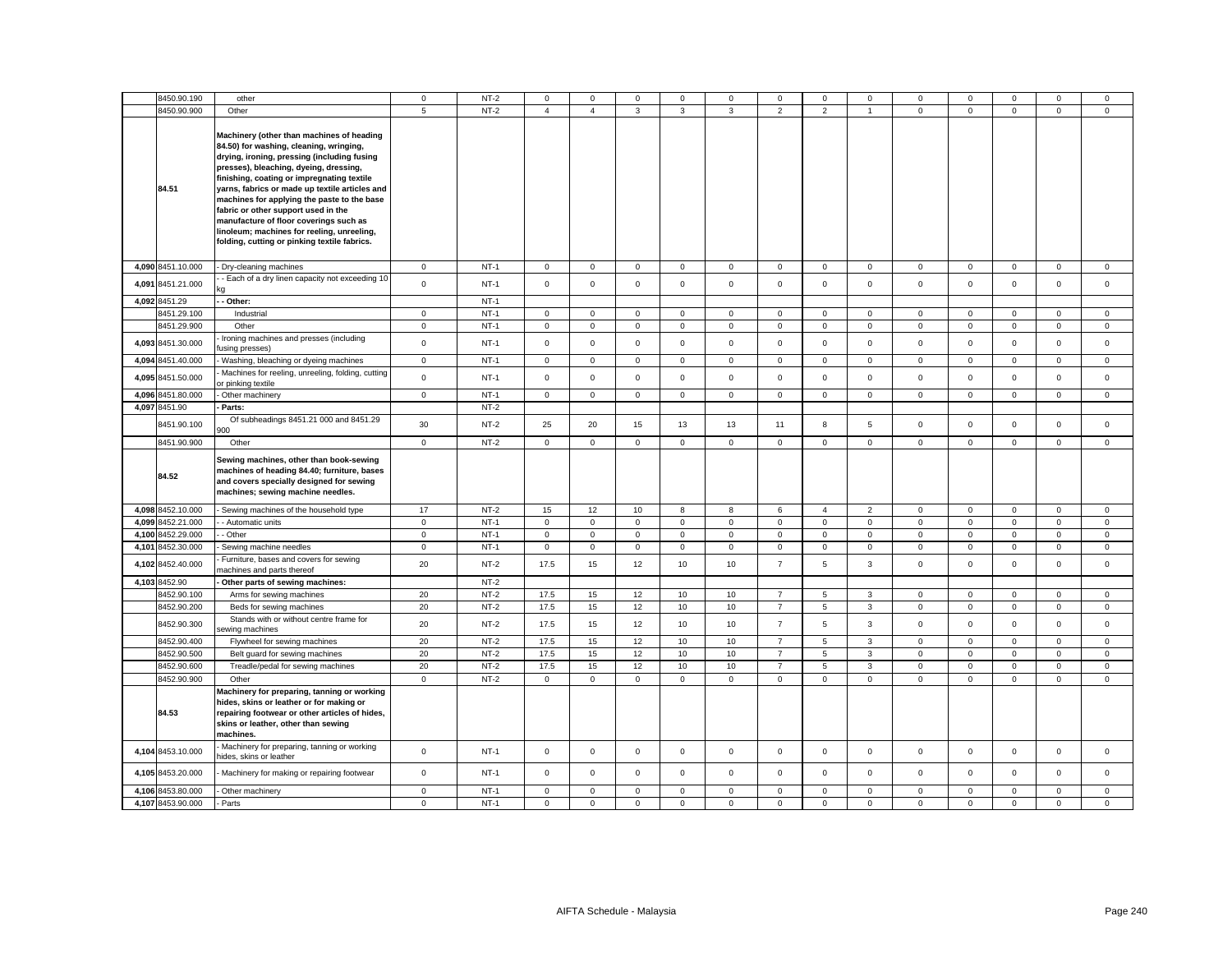|       | 84.54                            | Converters, ladles, ingot moulds and casting<br>machines, of a kind used in metallurgy or in<br>metal foundries.                                                                                                                                                                          |                            |                  |                                    |                            |                            |                            |                     |                            |                                    |                            |                            |                            |                            |                                    |                            |
|-------|----------------------------------|-------------------------------------------------------------------------------------------------------------------------------------------------------------------------------------------------------------------------------------------------------------------------------------------|----------------------------|------------------|------------------------------------|----------------------------|----------------------------|----------------------------|---------------------|----------------------------|------------------------------------|----------------------------|----------------------------|----------------------------|----------------------------|------------------------------------|----------------------------|
|       | 4,108 8454.10.000                | - Converters                                                                                                                                                                                                                                                                              | $\mathbf 0$                | $NT-1$           | $\mathbf 0$                        | $\mathbf 0$                | 0                          | $\mathbf 0$                | 0                   | $\mathbf 0$                | $\mathbf 0$                        | $\mathbf 0$                | $\mathbf 0$                | $\mathbf 0$                | $\mathbf 0$                | $\mathbf 0$                        | $\mathbf 0$                |
|       | 4,109 8454.20.000                | Ingot moulds and ladles                                                                                                                                                                                                                                                                   | $\mathbf 0$                | $NT-1$           | $\mathbf 0$                        | $\mathsf 0$                | $\mathsf 0$                | $\mathbf 0$                | $\mathbf 0$         | $\mathsf 0$                | $\mathsf{O}\xspace$                | $\mathsf 0$                | $\mathsf 0$                | $\mathsf 0$                | $\mathbf 0$                | $\mathsf 0$                        | $\mathsf 0$                |
|       | 4,110 8454.30.000                | Casting machines                                                                                                                                                                                                                                                                          | $\mathbf 0$                | $NT-1$           | $\mathbf 0$                        | $\mathsf 0$                | $\mathbf 0$                | $^{\circ}$                 | 0                   | $\Omega$                   | 0                                  | $\mathbf 0$                | $\mathbf 0$                | $\mathbf 0$                | 0                          | $\mathbf 0$                        | $\mathbf 0$                |
|       | 4,111 8454.90.000                | Parts                                                                                                                                                                                                                                                                                     | $\mathbf 0$                | $NT-1$           | $\mathbf 0$                        | $\mathbf 0$                | $\mathsf 0$                | $\mathbf 0$                | $\mathbf 0$         | $\mathbf 0$                | $\mathsf 0$                        | $\mathbf 0$                | $\mathbf 0$                | $\mathbf 0$                | $\mathbf 0$                | $\mathbf 0$                        | $\mathsf 0$                |
|       | 84.55                            | Metal-rolling mills and rolls therefor.                                                                                                                                                                                                                                                   |                            |                  |                                    |                            |                            |                            |                     |                            |                                    |                            |                            |                            |                            |                                    |                            |
|       | 4,112 8455.10.000                | Tube mills                                                                                                                                                                                                                                                                                | $\mathbf 0$                | $NT-1$           | $\mathbf 0$                        | $\mathbf 0$                | $\mathbf{0}$               | $\mathbf 0$                | 0                   | 0                          | $\mathbf 0$                        | $\mathbf 0$                | $\mathbf 0$                | 0                          | 0                          | 0                                  | $\mathbf 0$                |
| 4,113 | 8455.21.000                      | - Hot or combination hot and cold                                                                                                                                                                                                                                                         | $\mathsf 0$                | $NT-1$           | $\mathsf 0$                        | $\mathbf 0$                | $\mathsf 0$                | $\mathsf 0$                | 0                   | $\mathbf 0$                | $\mathsf 0$                        | $\mathsf 0$                | $\mathsf 0$                | $\mathsf 0$                | $\mathbf 0$                | $\mathsf 0$                        | $\mathbf 0$                |
|       | 4,114 8455.22.000                | - Cold                                                                                                                                                                                                                                                                                    | $\mathbf 0$                | $NT-1$           | $\mathbf 0$                        | $\mathbf 0$                | $\mathbf 0$                | $\mathbf 0$                | 0                   | 0                          | $\mathbf 0$                        | $\mathbf 0$                | $\mathbf 0$                | 0                          | $\mathbf 0$                | $\mathbf 0$                        | $\mathbf 0$                |
|       | 4,115 8455.30.000                | Rolls for rolling mills                                                                                                                                                                                                                                                                   | $\mathsf 0$                | $NT-1$           | $\mathbf 0$                        | $\mathbf 0$                | $\mathbf 0$                | $\mathsf 0$                | 0                   | $\mathsf 0$                | $\mathsf 0$                        | $\mathsf 0$                | $\mathsf 0$                | $\mathsf 0$                | $\mathbf 0$                | $\mathsf 0$                        | $\mathsf 0$                |
|       | 4,116 8455.90.000                | Other parts                                                                                                                                                                                                                                                                               | $\mathbf 0$                | $NT-1$           | $\mathbf 0$                        | $\mathbf 0$                | $\mathsf 0$                | $\mathbf 0$                | 0                   | $\mathbf 0$                | $\mathbf 0$                        | $\mathsf 0$                | $\mathbf 0$                | $\mathsf 0$                | $\mathsf 0$                | $\mathbf 0$                        | $\mathsf 0$                |
|       | 84.56                            | Machine-tools for working any material by<br>removal of material, by laser or other light or<br>photon beam, ultrasonic, electro-discharge,<br>electro-chemical, electron beam, ionic-beam<br>or plasma arc processes.                                                                    |                            |                  |                                    |                            |                            |                            |                     |                            |                                    |                            |                            |                            |                            |                                    |                            |
|       | 4,117 8456.10.000                | Operated by laser or other light or photon<br>beam processes                                                                                                                                                                                                                              | $\mathsf 0$                | $NT-1$           | $\mathbf 0$                        | $\mathbf 0$                | $\mathbf 0$                | $\mathbf 0$                | 0                   | $\mathsf 0$                | $\mathbf 0$                        | $\mathsf 0$                | $\mathbf 0$                | $\mathsf 0$                | $\mathbf 0$                | $\mathsf 0$                        | $\mathsf 0$                |
|       | 4,118 8456.20.000                | Operated by ultrasonic processes                                                                                                                                                                                                                                                          | $\mathbf 0$                | $NT-1$           | $\mathbf 0$                        | $\mathbf 0$                | $\mathbf 0$                | $\mathbf 0$                | $\mathbf{0}$        | $\Omega$                   | $\mathbf 0$                        | $\mathsf 0$                | $\mathbf 0$                | $\mathbf 0$                | $\mathbf 0$                | $\mathbf 0$                        | $\mathbf 0$                |
|       | 4,119 8456.30.000                | Operated by electro-discharge processes                                                                                                                                                                                                                                                   | $\mathbf{0}$               | $NT-1$           | $\mathbf 0$                        | $\mathbf 0$                | $\mathbf 0$                | $\mathbf{0}$               | $\mathbf{0}$        | $\mathbf 0$                | $\mathbf 0$                        | $\mathbf 0$                | $\mathbf 0$                | $\mathbf 0$                | $\Omega$                   | $\mathbf 0$                        | $\mathbf 0$                |
|       | 4,120 8456.90.000                | Other                                                                                                                                                                                                                                                                                     | $\mathbf{0}$               | $NT-1$           | $\mathbf 0$                        | $\mathbf 0$                | $\mathsf 0$                | $\mathsf 0$                | 0                   | $\mathbf 0$                | $\mathsf 0$                        | $\mathsf 0$                | $\mathsf 0$                | $\mathbf 0$                | $\mathbf 0$                | $\mathsf 0$                        | $\mathsf 0$                |
|       | 84.57                            | Machining centres, unit construction<br>machines (single station) and multi-station<br>transfer machines, for working metal.                                                                                                                                                              |                            |                  |                                    |                            |                            |                            |                     |                            |                                    |                            |                            |                            |                            |                                    |                            |
|       | 4,121 8457.10.000                | - Machining centres                                                                                                                                                                                                                                                                       | $\mathbf 0$                | $NT-1$           | $\mathbf 0$                        | $\mathbf 0$                | $\mathsf 0$                | $\mathsf 0$                | 0                   | $\mathsf 0$                | $\mathsf 0$                        | $\mathsf 0$                | $\mathsf 0$                | $\mathsf 0$                | $\mathbf 0$                | $\mathsf 0$                        | $\mathsf 0$                |
|       | 4,122 8457.20.000                | Unit construction machines (single station)                                                                                                                                                                                                                                               | $\mathbf 0$                | $NT-1$           | $\mathbf 0$                        | $\mathbf 0$                | $\mathbf 0$                | $\mathbf 0$                | 0                   | $\mathbf 0$                | $\mathbf 0$                        | $\mathsf 0$                | $\mathbf 0$                | $\mathbf 0$                | $\mathbf 0$                | $\mathbf 0$                        | $\mathsf 0$                |
|       | 4,123 8457.30.000                | Multi-station transfer machines                                                                                                                                                                                                                                                           | $\mathsf 0$                | $NT-1$           | $\mathbf 0$                        | $\mathbf 0$                | $\mathbf 0$                | $\mathbf 0$                | 0                   | $\mathbf 0$                | $\mathsf 0$                        | $\mathsf 0$                | $\mathsf 0$                | $\mathsf 0$                | $\mathbf 0$                | $\mathsf 0$                        | $\mathsf 0$                |
|       | 84.58                            | Lathes (including turning centres) for<br>removing metal.                                                                                                                                                                                                                                 |                            |                  |                                    |                            |                            |                            |                     |                            |                                    |                            |                            |                            |                            |                                    |                            |
|       | 4,124 8458.11.000                | - Numerically controlled                                                                                                                                                                                                                                                                  | $\mathbf 0$                | $NT-1$           | 0                                  | $\mathsf 0$                | 0                          | $\mathbf 0$                | 0                   | $\mathbf 0$                | $\mathsf 0$                        | $\mathbf 0$                | $\mathbf 0$                | 0                          | 0                          | 0                                  | 0                          |
|       | 4,125 8458.19.000                | - Other                                                                                                                                                                                                                                                                                   | $\mathbf 0$                | $NT-1$           | $\mathbf 0$                        | $\mathbf 0$                | $\mathsf 0$                | $\mathbf 0$                | $\mathbf 0$         | $\mathbf 0$                | $\mathsf 0$                        | $\mathsf 0$                | $\mathbf 0$                | $\mathsf 0$                | $\mathsf 0$                | $\mathbf 0$                        | $\mathsf 0$                |
|       | 4,126 8458.91.000                | - Numerically controlled                                                                                                                                                                                                                                                                  | $\mathsf 0$                | $NT-1$           | $\mathsf 0$                        | $\mathbf 0$                | 0                          | $\mathbf 0$                | 0                   | $\mathbf 0$                | $\mathbf 0$                        | $\mathbf 0$                | $\mathsf 0$                | 0                          | 0                          | $\mathbf 0$                        | $\mathbf 0$                |
|       | 4,127 8458.99.000<br>84.59       | - Other<br>Machine-tools (including way-type unit head<br>machines) for drilling, boring, milling,<br>threading or tapping by removing metal,<br>other than lathes (including turning centres)<br>of heading 84.58.                                                                       | $\mathbf 0$                | $NT-1$           | $\mathbf 0$                        | $\mathbf 0$                | $\mathsf 0$                | $\mathbf 0$                | 0                   | $\mathbf 0$                | $\mathsf 0$                        | $\mathsf 0$                | $\mathbf 0$                | $\mathsf 0$                | $\mathsf 0$                | $\mathsf 0$                        | $\mathsf 0$                |
|       | 4,128 8459.10.000                | - Way-type unit head machines                                                                                                                                                                                                                                                             | $\mathbf 0$                | $NT-1$           | $\mathsf 0$                        | $\mathsf 0$                | $\mathsf 0$                | $\mathbf 0$                | $\mathbf 0$         | $\mathsf 0$                | $\mathbf 0$                        | $\mathbf 0$                | $\mathbf 0$                | $\mathbf 0$                | $\mathbf 0$                | $\mathsf 0$                        | $\mathsf 0$                |
| 4,129 | 8459.21.000                      | - Numerically controlled                                                                                                                                                                                                                                                                  | $\mathbf 0$                | $NT-1$           | $\overline{0}$                     | $\mathsf 0$                | $\mathbf 0$                | $\mathsf 0$                | $\mathsf{O}\xspace$ | $\mathsf 0$                | $\mathsf{O}\xspace$                | $\mathbf 0$                | $\mathsf 0$                | $\mathsf 0$                | $\mathsf 0$                | $\mathsf 0$                        | $\mathbf 0$                |
|       | 4,130 8459.29.000                | - Other                                                                                                                                                                                                                                                                                   | $\mathbf 0$                | $NT-1$           | $\mathbf 0$                        | $\mathbf 0$                | $\mathsf 0$                | $\mathbf 0$                | 0                   | $\mathsf 0$                | $\mathsf 0$                        | $\mathsf 0$                | $\mathsf 0$                | $\mathsf 0$                | $\mathsf 0$                | $\mathsf 0$                        | $\mathsf 0$                |
| 4,131 | 8459.31.000<br>4,132 8459.39.000 | - Numerically controlled                                                                                                                                                                                                                                                                  | $\mathbf 0$                | $NT-1$<br>$NT-1$ | $\mathsf 0$                        | $\mathbf 0$<br>$\mathbf 0$ | $\mathbf 0$                | $\mathbf 0$                | 0                   | $\mathsf 0$                | $\mathsf{O}\xspace$                | $\mathbf 0$                | $\mathsf 0$                | $\mathsf 0$                | 0                          | $\mathbf 0$                        | $\mathbf 0$                |
|       |                                  | - Other                                                                                                                                                                                                                                                                                   | $\mathsf 0$                |                  | $\mathsf 0$                        |                            | $\mathsf 0$                | $\mathsf{O}\xspace$        | 0                   | $\mathsf 0$<br>$\mathbf 0$ | $\mathsf{O}\xspace$                | $\mathsf 0$                | $\mathsf 0$                | $\mathsf 0$                | 0                          | $\mathsf{O}\xspace$                | $\mathsf 0$<br>$\mathbf 0$ |
| 4,133 | 8459.40.000<br>4,134 8459.51.000 | Other boring machines                                                                                                                                                                                                                                                                     | $\mathsf 0$<br>$\mathsf 0$ | $NT-1$<br>$NT-1$ | $\mathsf{O}\xspace$<br>$\mathsf 0$ | $\mathsf 0$<br>$\mathbf 0$ | $\mathsf 0$<br>$\mathsf 0$ | $\mathsf 0$<br>$\mathsf 0$ | $\mathbf 0$<br>0    | $\mathsf 0$                | $\mathsf 0$<br>$\mathsf{O}\xspace$ | $\mathsf 0$<br>$\mathsf 0$ | $\mathsf 0$<br>$\mathsf 0$ | $\mathsf 0$<br>$\mathsf 0$ | $\mathbf 0$<br>$\mathbf 0$ | $\mathsf 0$<br>$\mathsf{O}\xspace$ | $\mathsf 0$                |
| 4,135 | 8459.59.000                      | - Numerically controlled<br>Other                                                                                                                                                                                                                                                         | $\mathsf 0$                | $NT-1$           | $\mathsf{O}\xspace$                | $\mathbf 0$                | $\mathsf 0$                | $\mathbf 0$                | $\mathbf 0$         | $\mathsf 0$                | $\mathsf 0$                        | $\mathsf 0$                | $\mathsf 0$                | $\mathsf 0$                | $\mathsf 0$                | $\mathsf 0$                        | $\mathbf 0$                |
|       | 4,136 8459.61.000                | Numerically controlled                                                                                                                                                                                                                                                                    | $\mathbf 0$                | $NT-1$           | 0                                  | $\mathbf 0$                | $\mathbf 0$                | $\mathbf 0$                | 0                   | $\mathbf 0$                | $\mathbf 0$                        | $\mathsf 0$                | $\mathbf 0$                | 0                          | 0                          | $\mathbf 0$                        | $\mathbf 0$                |
| 4,137 | 8459.69.000                      | - Other                                                                                                                                                                                                                                                                                   | $\mathbf 0$                | $NT-1$           | $\mathsf 0$                        | $\mathsf 0$                | $\mathsf 0$                | $\mathsf 0$                | $\mathsf{O}\xspace$ | $\mathsf 0$                | $\mathsf{O}\xspace$                | $\mathbf 0$                | $\mathsf 0$                | $\mathsf 0$                | $\mathsf 0$                | $\mathsf 0$                        | $\pmb{0}$                  |
|       | 4,138 8459.70.000                | Other threading or tapping machines                                                                                                                                                                                                                                                       | $\mathbf 0$                | $NT-1$           | 0                                  | $\mathbf 0$                | $\mathsf 0$                | $\mathbf 0$                | 0                   | $\mathbf 0$                | $\mathsf 0$                        | $\mathsf 0$                | $\mathsf 0$                | 0                          | 0                          | $\mathbf 0$                        | $\mathsf 0$                |
|       | 84.60                            | Machine-tools for deburring, sharpening,<br>grinding, honing, lapping, polishing or<br>otherwise finishing metal or cermets by<br>means of grinding stones, abrasives or<br>polishing products, other than gear cutting,<br>gear grinding or gear finishing machines of<br>heading 84.61. |                            |                  |                                    |                            |                            |                            |                     |                            |                                    |                            |                            |                            |                            |                                    |                            |
|       | 4,139 8460.11.000                | - - Numerically controlled                                                                                                                                                                                                                                                                | $\mathbf 0$                | $NT-1$           | $\mathbf 0$                        | $\mathbf 0$                | $\mathbf 0$                | $\mathbf 0$                | $\mathbf 0$         | $\mathbf 0$                | $\mathbf 0$                        | $\mathbf 0$                | $\mathbf 0$                | $\mathbf 0$                | $\mathbf 0$                | $\mathbf 0$                        | $\mathbf 0$                |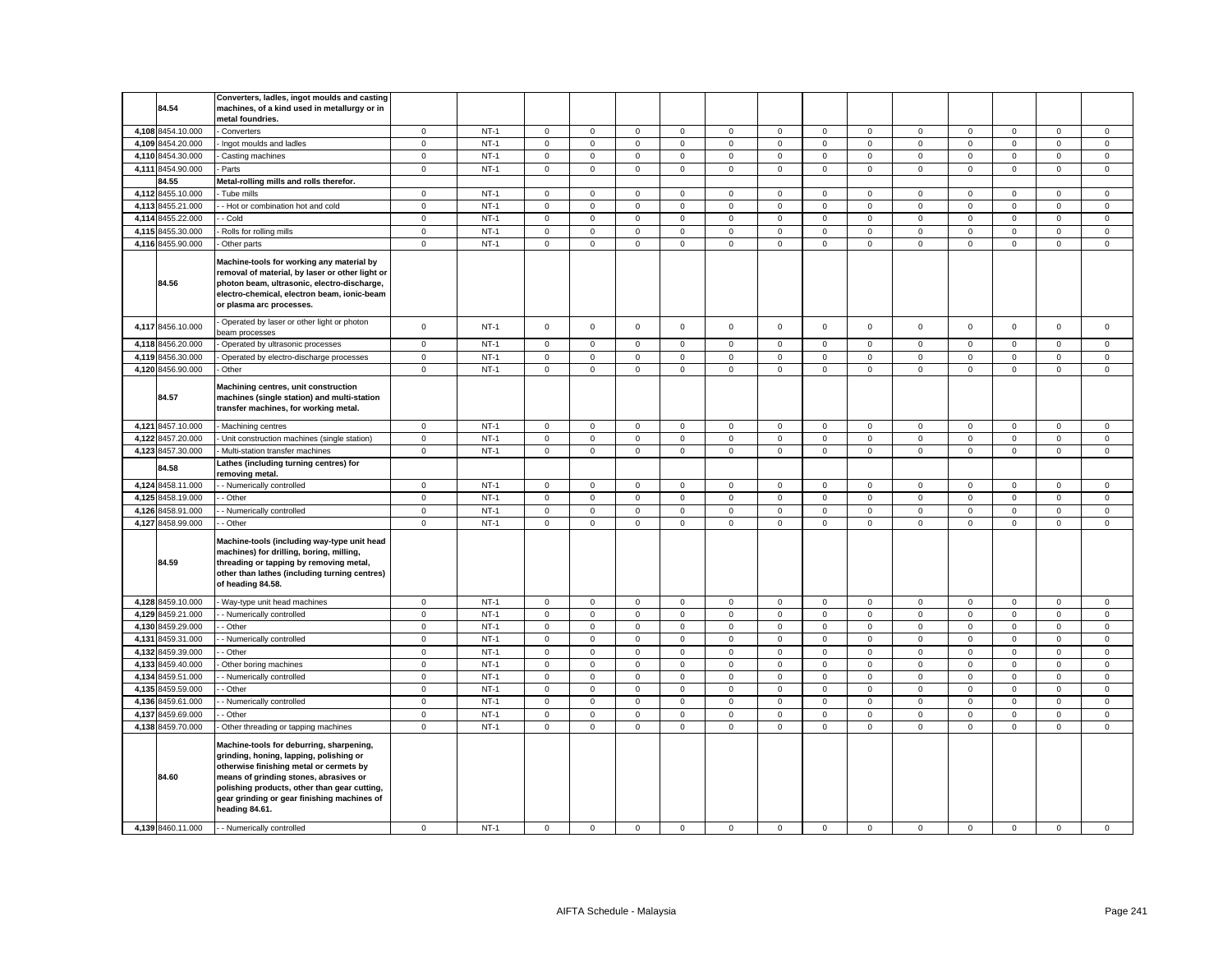|       | 4,140 8460.19.000 | - Other                                                                                                                                                                                                                                                                                                             | $\mathbf 0$    | $NT-1$ | 0            | $\mathbf 0$         | $\mathbf 0$  | 0                   | 0           | $\mathbf 0$ | $\mathbf 0$         | $\mathbf 0$    | $\mathbf 0$    | $\mathbf 0$ | $\mathbf 0$         | $\mathbf 0$         | $\mathbf 0$ |
|-------|-------------------|---------------------------------------------------------------------------------------------------------------------------------------------------------------------------------------------------------------------------------------------------------------------------------------------------------------------|----------------|--------|--------------|---------------------|--------------|---------------------|-------------|-------------|---------------------|----------------|----------------|-------------|---------------------|---------------------|-------------|
| 4,141 | 8460.21.000       |                                                                                                                                                                                                                                                                                                                     | $\mathsf 0$    | $NT-1$ | $\mathbf 0$  | $\mathsf 0$         | $\mathsf 0$  | $\mathbf 0$         | $\mathsf 0$ |             | $\mathsf 0$         | $\mathsf 0$    | $\mathsf 0$    | $\mathbf 0$ | $\mathsf 0$         |                     | $\mathsf 0$ |
|       |                   | Numerically controlled                                                                                                                                                                                                                                                                                              |                |        |              |                     |              |                     |             | $\mathbf 0$ |                     |                |                |             |                     | $\mathbf 0$         |             |
|       | 4,142 8460.29.000 | Other                                                                                                                                                                                                                                                                                                               | $\overline{0}$ | $NT-1$ | 0            | $\mathbf{0}$        | $\mathsf 0$  | $\mathsf 0$         | $\mathsf 0$ | $\mathsf 0$ | $\mathbf 0$         | $\overline{0}$ | $\mathsf 0$    | $\mathbf 0$ | $\mathbf 0$         | $\mathsf 0$         | $\mathbf 0$ |
| 4,143 | 8460.31.000       | - Numerically controlled                                                                                                                                                                                                                                                                                            | $\mathbf 0$    | $NT-1$ | $\mathbf 0$  | $\mathsf 0$         | $\mathsf 0$  | $\mathsf 0$         | $\mathsf 0$ | $\mathsf 0$ | $\mathsf 0$         | $\mathsf 0$    | $\mathsf 0$    | $\mathsf 0$ | $\mathsf 0$         | $\mathsf 0$         | $\mathsf 0$ |
|       | 4,144 8460.39.000 | Other                                                                                                                                                                                                                                                                                                               | $\mathbf 0$    | $NT-1$ | $\mathbf 0$  | $\mathsf 0$         | $\mathsf 0$  | $\mathbf 0$         | $\mathbf 0$ | $\mathsf 0$ | $\mathbf 0$         | $\mathbf{0}$   | $\mathbf 0$    | $\mathbf 0$ | $\mathsf 0$         | $\mathsf 0$         | $\mathsf 0$ |
|       | 4.145 8460.40.000 | Honing or lapping machines                                                                                                                                                                                                                                                                                          | $\mathbf{0}$   | $NT-1$ | $\mathbf 0$  | $\mathbf 0$         | $\mathbf{0}$ | $\mathbf{0}$        | $\mathbf 0$ | $\mathbf 0$ | $\mathbf{0}$        | $\mathbf{0}$   | $\mathbf 0$    | $\mathbf 0$ | $\mathbf{O}$        | $\mathbf{0}$        | $\mathbf 0$ |
|       | 4,146 8460.90.000 | Other                                                                                                                                                                                                                                                                                                               | $\circ$        | $NT-1$ | $\mathbf 0$  | $\mathsf 0$         | $\mathsf 0$  | $\mathbf 0$         | $\mathbf 0$ | $\mathsf 0$ | $\mathsf 0$         | $\mathbf{0}$   | $\mathbf 0$    | $\mathsf 0$ | $\mathbf 0$         | $\mathbf 0$         | $\mathsf 0$ |
|       | 84.61             | Machine-tools for planing, shaping, slotting,<br>broaching, gear cutting, gear grinding or<br>gear finishing, sawing, cutting-off and other<br>machine-tools working by removing metal or<br>cermets, not elsewhere specified or<br>included.                                                                       |                |        |              |                     |              |                     |             |             |                     |                |                |             |                     |                     |             |
|       | 4,147 8461.20.000 | Shaping or slotting machines                                                                                                                                                                                                                                                                                        | $\mathbf 0$    | $NT-1$ | $\mathsf 0$  | $\mathsf 0$         | $\mathsf 0$  | $\mathsf 0$         | $\mathbf 0$ | $\mathsf 0$ | $\mathbf 0$         | $\mathbf 0$    | $\mathsf 0$    | $\mathbf 0$ | $\mathsf 0$         | $\mathsf 0$         | $\mathsf 0$ |
|       | 4,148 8461.30.000 | Broaching machines                                                                                                                                                                                                                                                                                                  | $\mathbf 0$    | $NT-1$ | $\mathbf 0$  | $\mathbf 0$         | $\mathsf 0$  | $\mathsf 0$         | $\mathbf 0$ | $\mathsf 0$ | $\mathbf 0$         | $\mathbf 0$    | $\mathbf 0$    | $\mathbf 0$ | $\mathsf 0$         | $\mathbf 0$         | $\mathsf 0$ |
|       | 4,149 8461.40.000 | Gear cutting, gear grinding or gear finishing<br>nachines                                                                                                                                                                                                                                                           | $\mathbf 0$    | $NT-1$ | $\mathbf 0$  | $\mathsf 0$         | $\mathsf 0$  | $\mathbf{0}$        | $\mathbf 0$ | $\mathsf 0$ | $\mathbf 0$         | $\mathbf{0}$   | $\mathbf 0$    | $\mathsf 0$ | $\mathsf 0$         | $\mathsf 0$         | $\mathsf 0$ |
|       | 4,150 8461.50.000 | Sawing or cutting-off machines                                                                                                                                                                                                                                                                                      | $\mathbf 0$    | $NT-1$ | $\mathbf 0$  | $\mathbf 0$         | $\mathbf 0$  | $\mathbf 0$         | $\mathbf 0$ | $\mathbf 0$ | $\mathbf 0$         | $\mathbf{0}$   | $\mathbf 0$    | $\mathbf 0$ | $\mathbf 0$         | $\mathbf 0$         | $\mathsf 0$ |
|       | 4,151 8461.90.000 | Other                                                                                                                                                                                                                                                                                                               | $\circ$        | $NT-1$ | $\mathbf 0$  | $\mathsf 0$         | $\mathsf 0$  | $\mathbf 0$         | $\mathbf 0$ | $\mathsf 0$ | $\mathbf 0$         | $\mathbf{0}$   | $\mathbf 0$    | $\mathsf 0$ | $\mathbf 0$         | $\mathsf 0$         | $\mathsf 0$ |
|       | 84.62             | Machine-tools (including presses) for<br>working metal by forging, hammering or die-<br>stamping; machine-tools (including presses)<br>for working metal by bending, folding,<br>straightening, flattening, shearing, punching<br>or notching; presses for working metal or<br>metal carbides, not specified above. |                |        |              |                     |              |                     |             |             |                     |                |                |             |                     |                     |             |
|       | 4,152 8462.10.000 | Forging or die-stamping machines (including<br>oresses) and hammers                                                                                                                                                                                                                                                 | $\mathbf 0$    | $NT-1$ | $\mathbf 0$  | $\mathsf 0$         | $\mathsf 0$  | $\mathsf 0$         | $\mathbf 0$ | $\mathsf 0$ | $\mathbf 0$         | $\mathbf 0$    | $\mathsf 0$    | $\mathsf 0$ | $\mathsf 0$         | $\mathsf 0$         | $\mathsf 0$ |
|       | 4,153 8462.21.000 | - Numerically controlled                                                                                                                                                                                                                                                                                            | $\mathbf 0$    | $NT-1$ | 0            | $\mathbf 0$         | $\mathbf 0$  | $\mathbf 0$         | 0           | 0           | $\mathbf 0$         | $\overline{0}$ | $\mathbf 0$    | $\mathbf 0$ | $\mathbf 0$         | $\mathbf 0$         | $\mathbf 0$ |
| 4,154 | 8462.29.000       | Other                                                                                                                                                                                                                                                                                                               | $\mathsf 0$    | $NT-1$ | $\mathbf 0$  | $\mathbf 0$         | $\mathsf 0$  | $\mathbf 0$         | $\mathbf 0$ | $\mathsf 0$ | $\mathbf 0$         | $\mathbf 0$    | $\mathsf 0$    | $\mathsf 0$ | $\mathsf 0$         | $\mathbf 0$         | $\mathsf 0$ |
| 4,155 | 8462.31.000       | - Numerically controlled                                                                                                                                                                                                                                                                                            | $\circ$        | $NT-1$ | $\mathbf 0$  | $\mathbf 0$         | $\mathsf 0$  | $\mathbf 0$         | $\mathbf 0$ | $\mathsf 0$ | $\mathbf 0$         | $\mathbf{0}$   | $\mathbf 0$    | $\mathsf 0$ | $\mathsf 0$         | $\mathbf 0$         | $\mathsf 0$ |
|       | 4.156 8462.39.000 | Other                                                                                                                                                                                                                                                                                                               | $\circ$        | $NT-1$ | $\mathbf 0$  | $\circ$             | $\mathbf 0$  | $\mathbf{0}$        | $\mathbf 0$ | $\mathbf 0$ | $\mathbf{O}$        | $\mathbf{0}$   | $\mathbf{0}$   | $\mathbf 0$ | $\mathbf{0}$        | $\mathbf{0}$        | $\mathbf 0$ |
| 4,157 | 8462.41.000       | Numerically controlled                                                                                                                                                                                                                                                                                              | $\mathbf 0$    | $NT-1$ | $\mathbf 0$  | $\mathsf 0$         | $\mathsf 0$  | $\mathbf 0$         | $\mathbf 0$ | $\mathbf 0$ | $\mathsf{O}\xspace$ | $\mathbf{0}$   | $\mathsf 0$    | $\mathbf 0$ | $\mathsf 0$         | $\mathsf 0$         | $\mathsf 0$ |
|       | 4,158 8462.49.000 | Other                                                                                                                                                                                                                                                                                                               | $\mathbf 0$    | $NT-1$ | $\mathbf 0$  | $\mathsf 0$         | $\mathsf 0$  | $\mathbf 0$         | $\mathbf 0$ | $\mathsf 0$ | $\mathbf 0$         | $\mathbf 0$    | $\mathsf 0$    | $\mathsf 0$ | $\mathsf 0$         | $\mathsf 0$         | $\mathsf 0$ |
|       | 4,159 8462.91.000 | - Hydraulic presses                                                                                                                                                                                                                                                                                                 | $\mathsf 0$    | $NT-1$ | $\mathbf 0$  | $\mathbf 0$         | $\mathsf 0$  | $\mathbf{0}$        | $\mathbf 0$ | $\mathsf 0$ | $\mathbf 0$         | $\mathbf{0}$   | $\mathsf 0$    | $\mathbf 0$ | $\mathbf 0$         | $\mathsf 0$         | $\mathsf 0$ |
|       | 4,160 8462.99.000 | - Other                                                                                                                                                                                                                                                                                                             | $\circ$        | $NT-1$ | 0            | $\mathbf 0$         | $\mathsf 0$  | $\mathbf 0$         | 0           | $\mathbf 0$ | $\mathbf{0}$        | $\mathbf{0}$   | $\mathbf 0$    | $\mathbf 0$ | $\mathbf 0$         | $\mathbf 0$         | $\mathbf 0$ |
|       | 84.63             | Other machine-tools for working metal or<br>cermets, without removing material.                                                                                                                                                                                                                                     |                |        |              |                     |              |                     |             |             |                     |                |                |             |                     |                     |             |
|       | 4,161 8463.10.000 | Draw-benches for bars, tubes, profiles, wire or<br>the like                                                                                                                                                                                                                                                         | $\mathbf{0}$   | $NT-1$ | $\mathbf 0$  | $\mathsf 0$         | $\mathsf 0$  | $\mathbf{0}$        | $\mathbf 0$ | $\mathbf 0$ | $\mathbf 0$         | $\mathbf{0}$   | $\mathbf 0$    | $\mathbf 0$ | $\mathsf 0$         | $\mathsf 0$         | $\mathsf 0$ |
| 4,162 | 8463.20.000       | Thread rolling machines                                                                                                                                                                                                                                                                                             | $\mathsf 0$    | $NT-1$ | $\mathbf{0}$ | $\mathsf 0$         | $\mathsf 0$  | $\mathsf 0$         | $\mathsf 0$ | $\mathsf 0$ | $\mathsf 0$         | $\mathsf 0$    | $\mathsf 0$    | $\mathbf 0$ | $\mathbf 0$         | $\mathsf 0$         | $\mathsf 0$ |
| 4,163 | 8463.30.000       | Machines for working wire                                                                                                                                                                                                                                                                                           | $\mathbf 0$    | $NT-1$ | 0            | $\mathbf 0$         | $\mathbf 0$  | $\mathbf 0$         | 0           | $\mathbf 0$ | $\mathbf{0}$        | $\mathbf 0$    | $\mathbf 0$    | $\mathbf 0$ | $\mathbf 0$         | $\mathbf 0$         | $\mathbf 0$ |
|       | 4,164 8463.90.000 | Other                                                                                                                                                                                                                                                                                                               | $\mathsf 0$    | $NT-1$ | 0            | $\mathsf 0$         | $\mathbf 0$  | $\mathsf 0$         | $\mathsf 0$ | $\mathbf 0$ | $\mathbf 0$         | $\mathsf 0$    | $\mathsf 0$    | $\mathbf 0$ | $\mathsf{O}\xspace$ | $\mathbf 0$         | $\mathsf 0$ |
|       | 84.64             | Machine-tools for working stone, ceramics,<br>concrete, asbestos-cement or like mineral<br>materials or for cold-working glass.                                                                                                                                                                                     |                |        |              |                     |              |                     |             |             |                     |                |                |             |                     |                     |             |
|       | 4,165 8464.10.000 | Sawing machines                                                                                                                                                                                                                                                                                                     | $\mathsf 0$    | $NT-1$ | $\mathbf 0$  | $\mathsf{O}\xspace$ | $\mathsf 0$  | $\mathbf 0$         | $\mathbf 0$ | $\mathsf 0$ | $\mathbf 0$         | $\mathbf{0}$   | $\mathsf 0$    | $\mathbf 0$ | $\mathsf 0$         | $\mathsf 0$         | $\mathsf 0$ |
| 4,166 | 8464.20.000       | Grinding or polishing machines                                                                                                                                                                                                                                                                                      | $\mathsf 0$    | $NT-1$ | $\mathbf 0$  | $\mathsf 0$         | $\mathsf 0$  | $\mathbf 0$         | $\mathbf 0$ | $\mathsf 0$ | $\mathsf 0$         | $\mathsf 0$    | $\mathsf 0$    | $\mathsf 0$ | $\mathsf 0$         | $\mathsf 0$         | $\mathsf 0$ |
|       | 4,167 8464.90.000 | Other                                                                                                                                                                                                                                                                                                               | $\mathbf 0$    | $NT-1$ | 0            | $\mathbf 0$         | $\mathsf 0$  | $\mathsf{O}\xspace$ | $\mathsf 0$ | $\mathbf 0$ | $\mathbf 0$         | $\mathbf 0$    | $\mathsf 0$    | $\mathbf 0$ | $\mathsf{O}\xspace$ | $\mathsf{O}\xspace$ | $\mathsf 0$ |
|       | 84.65             | Machine-tools (including machines for<br>nailing, stapling, glueing or otherwise<br>assembling) for working wood, cork, bone,<br>hard rubber, hard plastics or similar hard<br>materials.<br>Machines which can carry out different types                                                                           |                |        |              |                     |              |                     |             |             |                     |                |                |             |                     |                     |             |
|       | 4,168 8465.10.000 | of machining                                                                                                                                                                                                                                                                                                        | $\mathsf 0$    | $NT-1$ | $\mathbf 0$  | $\mathsf 0$         | $\mathsf 0$  | $\mathsf 0$         | $\mathbf 0$ | $\mathsf 0$ | $\mathsf{O}\xspace$ | $\mathbf{0}$   | $\mathsf 0$    | $\mathsf 0$ | $\mathsf 0$         | $\mathsf 0$         | $\mathsf 0$ |
|       | 4,169 8465.91.000 | Sawing machines                                                                                                                                                                                                                                                                                                     | $\overline{0}$ | $NT-1$ | 0            | $\mathbf 0$         | $\mathbf 0$  | $\mathbf 0$         | 0           | $\mathbf 0$ | $\mathbf 0$         | $\mathbf 0$    | $\overline{0}$ | $\mathbf 0$ | $\mathbf 0$         | $\mathbf 0$         | $\mathbf 0$ |
|       | 4,170 8465.92.000 | - Planing, milling or moulding (by cutting)<br>nachines                                                                                                                                                                                                                                                             | $\mathbf 0$    | $NT-1$ | $\mathbf 0$  | $\mathbf 0$         | $\mathbf 0$  | $\mathbf 0$         | $\mathbf 0$ | $\mathbf 0$ | $\mathbf{O}$        | $\mathbf{0}$   | $\mathsf 0$    | $\mathbf 0$ | $\mathbf 0$         | $\mathbf 0$         | $\mathbf 0$ |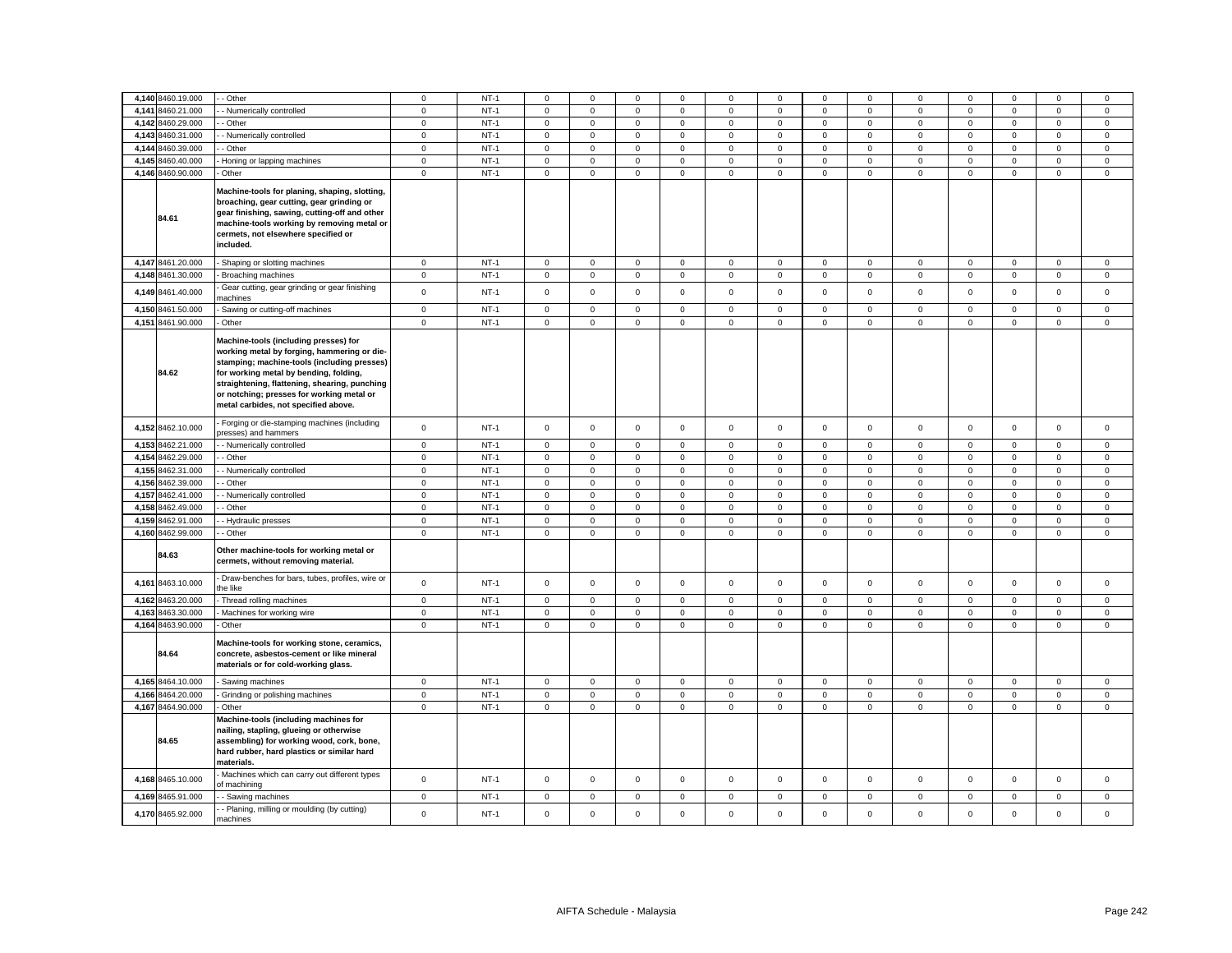| 4,171 8465.93.000 | - Grinding, sanding or polishing machines                                                                                                                                                                                                                                                                      | $\mathbf 0$ | $NT-1$ | $\mathbf 0$    | $\mathbf 0$  | $\mathbf 0$    | $\Omega$     | $\Omega$    | $\mathbf 0$    | $\Omega$            | $\mathbf 0$  | $\Omega$     | $\Omega$    | $\Omega$    | $\Omega$    | $\mathbf 0$ |
|-------------------|----------------------------------------------------------------------------------------------------------------------------------------------------------------------------------------------------------------------------------------------------------------------------------------------------------------|-------------|--------|----------------|--------------|----------------|--------------|-------------|----------------|---------------------|--------------|--------------|-------------|-------------|-------------|-------------|
| 4,172 8465.94.000 | - Bending or assembling machines                                                                                                                                                                                                                                                                               | $\mathbf 0$ | $NT-1$ | $\mathbf 0$    | $\mathbf 0$  | $\mathbf 0$    | $\mathbf 0$  | $\mathbf 0$ | $\mathbf 0$    | $\mathbf 0$         | $\mathbf{0}$ | $\mathbf 0$  | $\mathbf 0$ | $\mathbf 0$ | $\mathbf 0$ | $\mathbf 0$ |
| 4,173 8465.95.000 | - Drilling or morticing machines                                                                                                                                                                                                                                                                               | $\mathbf 0$ | $NT-1$ | $\mathbf 0$    | $\mathbf 0$  | $\mathbf 0$    | $\mathbf 0$  | $\mathbf 0$ | $\mathbf 0$    | $\mathbf 0$         | $\mathbf 0$  | $\mathbf 0$  | $\mathbf 0$ | $\mathbf 0$ | $\mathbf 0$ | $\mathbf 0$ |
| 4,174 8465.96.000 | - Splitting, slicing or paring machines                                                                                                                                                                                                                                                                        | $\Omega$    | $NT-1$ | $\mathbf 0$    | $\mathbf 0$  | $\mathbf 0$    | $\Omega$     | $\mathsf 0$ | $\mathbf 0$    | $\mathbf 0$         | $\mathbf 0$  | $\mathbf 0$  | $\Omega$    | $\mathbf 0$ | $\mathbf 0$ | $\mathbf 0$ |
| 4,175 8465.99.000 | - Other                                                                                                                                                                                                                                                                                                        | $\mathbf 0$ | $NT-1$ | $\mathsf 0$    | $\mathbf 0$  | $\mathsf 0$    | $\mathbf 0$  | $\mathbf 0$ | $\mathsf 0$    | $\mathbf 0$         | $\mathbf 0$  | $\mathbf 0$  | $\mathsf 0$ | $\mathsf 0$ | $\mathsf 0$ | $\mathsf 0$ |
| 84.66             | Parts and accessories suitable for use solely<br>or principally with the machines of headings<br>84.56 to 84.65, including work or tool<br>holders, self-opening dieheads, dividing<br>heads and other special attachments for<br>machine-tools; tool holders for any type of<br>tool for working in the hand. |             |        |                |              |                |              |             |                |                     |              |              |             |             |             |             |
| 4,176 8466.10.000 | - Tool holders and self-opening dieheads                                                                                                                                                                                                                                                                       | $\mathbf 0$ | $NT-1$ | $\mathsf 0$    | $\mathsf 0$  | $\mathsf 0$    | $\mathbf 0$  | $\mathsf 0$ | $\mathsf 0$    | $\mathsf 0$         | $\mathbf 0$  | $\mathbf 0$  | $\mathsf 0$ | $\mathsf 0$ | $\mathbf 0$ | $\mathsf 0$ |
| 4,177 8466.20.000 | Work holders                                                                                                                                                                                                                                                                                                   | $\mathbf 0$ | $NT-1$ | $\mathbf 0$    | $\mathbf 0$  | $\mathsf 0$    | $\mathbf 0$  | $\mathbf 0$ | $\mathsf 0$    | $\mathsf 0$         | $\mathbf{0}$ | $\mathbf 0$  | $\mathbf 0$ | $\mathsf 0$ | $\mathsf 0$ | $\mathsf 0$ |
| 4,178 8466.30.000 | Dividing heads and other special attachments<br>for machine-tools                                                                                                                                                                                                                                              | $\mathbf 0$ | $NT-1$ | $\mathbf 0$    | $\mathbf 0$  | $\mathbf 0$    | $\mathbf 0$  | $\mathbf 0$ | $\mathbf 0$    | $\mathbf 0$         | $\mathbf{0}$ | $\mathbf 0$  | $\mathbf 0$ | $\mathbf 0$ | $\mathbf 0$ | $\mathbf 0$ |
| 4,179 8466.91.000 | - For machines of heading 84.64                                                                                                                                                                                                                                                                                | $\mathbf 0$ | $NT-1$ | $\mathbf 0$    | $\mathbf 0$  | $\mathbf 0$    | $\Omega$     | $\mathbf 0$ | $\mathbf 0$    | $\mathbf 0$         | $\mathbf 0$  | $\mathbf 0$  | $\mathbf 0$ | $\mathbf 0$ | $\mathbf 0$ | $\mathbf 0$ |
| 4,180 8466.92.000 | - For machines of heading 84.65                                                                                                                                                                                                                                                                                | $\mathsf 0$ | $NT-1$ | $\mathsf 0$    | $\mathbf 0$  | $\mathsf 0$    | $\Omega$     | $\mathsf 0$ | $\mathsf 0$    | $\mathsf 0$         | $\mathsf 0$  | $\mathsf 0$  | $\mathbf 0$ | $\mathsf 0$ | $\mathbf 0$ | $\mathsf 0$ |
| 4,181 8466.93.000 | - For machines of headings 84.56 to 84.61                                                                                                                                                                                                                                                                      | $\mathbf 0$ | $NT-1$ | $\mathbf 0$    | $\mathsf 0$  | $\mathsf 0$    | $\mathbf 0$  | $\mathsf 0$ | $\mathsf 0$    | $\mathsf{O}$        | $\mathbf{0}$ | $\mathsf 0$  | $\mathsf 0$ | $\mathsf 0$ | $\mathsf 0$ | $\mathsf 0$ |
| 4,182 8466.94.000 | - For machines of heading 84.62 or 84.63                                                                                                                                                                                                                                                                       | $\mathbf 0$ | $NT-1$ | $\mathbf 0$    | $\mathbf 0$  | $\mathsf 0$    | $\mathbf 0$  | $\mathbf 0$ | $\mathsf 0$    | $\mathsf 0$         | $\mathbf{0}$ | $\mathbf 0$  | $\mathbf 0$ | $\mathbf 0$ | $\mathsf 0$ | $\mathbf 0$ |
| 84.67             | Tools for working in the hand, pneumatic,<br>hydraulic or with self-contained electric or<br>non-electric motor.                                                                                                                                                                                               |             |        |                |              |                |              |             |                |                     |              |              |             |             |             |             |
| 4,183 8467.11.000 | - Rotary type (including combined rotary-<br>percussion)                                                                                                                                                                                                                                                       | $\mathbf 0$ | $NT-1$ | $\mathsf 0$    | $\mathbf 0$  | $\mathsf 0$    | $\mathbf 0$  | $\mathbf 0$ | $\mathsf 0$    | $\mathsf 0$         | $\mathbf 0$  | $\mathbf 0$  | $\mathsf 0$ | $\mathsf 0$ | $\mathsf 0$ | $\mathsf 0$ |
| 4,184 8467.19.000 | - Other                                                                                                                                                                                                                                                                                                        | $\mathbf 0$ | $NT-1$ | $\mathbf 0$    | $\mathbf 0$  | $\mathsf 0$    | $\mathbf{0}$ | $\mathbf 0$ | $\mathsf 0$    | $\mathsf 0$         | $\mathbf{0}$ | $\mathbf 0$  | $\mathbf 0$ | $\mathbf 0$ | $\mathbf 0$ | $\mathsf 0$ |
| 4,185 8467.21.000 | - Drills of all kinds                                                                                                                                                                                                                                                                                          | 10          | $NT-1$ | 7.5            | 5            | 5              | 2.5          | $\mathbf 0$ | $\mathsf 0$    | $\mathbf 0$         | $\mathbf 0$  | $\mathbf 0$  | $\mathbf 0$ | $\mathsf 0$ | $\mathbf 0$ | $\mathsf 0$ |
| 4,186 8467.22.000 | - Saws                                                                                                                                                                                                                                                                                                         | 10          | $NT-1$ | 7.5            | 5            | $\overline{5}$ | 2.5          | $\mathsf 0$ | $\mathsf 0$    | $\mathsf 0$         | $\mathbf 0$  | $\mathbf 0$  | $\mathbf 0$ | $\mathsf 0$ | $\mathbf 0$ | $\mathbf 0$ |
| 4,187 8467.29.000 | - Other                                                                                                                                                                                                                                                                                                        | 10          | $NT-1$ | 7.5            | 5            | 5              | 2.5          | $\mathbf 0$ | $\mathbf 0$    | $\mathsf 0$         | $\mathbf 0$  | $\mathbf 0$  | $\mathbf 0$ | $\mathbf 0$ | $\mathsf 0$ | $\mathsf 0$ |
| 4,188 8467.81.000 | - Chain saws                                                                                                                                                                                                                                                                                                   | $\mathbf 0$ | $NT-1$ | $\mathsf 0$    | $\mathbf 0$  | $\mathsf 0$    | $\mathbf 0$  | $\mathbf 0$ | $\mathsf 0$    | $\mathsf{O}$        | $\mathbf 0$  | $\mathsf 0$  | $\mathbf 0$ | $\mathsf 0$ | $\mathsf 0$ | $\mathsf 0$ |
| 4,189 8467.89.000 | - Other                                                                                                                                                                                                                                                                                                        | $\mathbf 0$ | $NT-1$ | $\mathbf 0$    | $\mathbf 0$  | $\mathbf{0}$   | $\mathbf 0$  | $\mathbf 0$ | $\mathbf 0$    | $\overline{0}$      | $\mathbf 0$  | $\mathbf 0$  | $\mathbf 0$ | $\mathbf 0$ | $\mathbf 0$ | $\mathbf 0$ |
| 4,190 8467.91.000 | - Of chain saws                                                                                                                                                                                                                                                                                                | $\mathbf 0$ | $NT-1$ | $\mathsf 0$    | $\mathsf 0$  | $\mathbf 0$    | $\mathbf 0$  | $\mathsf 0$ | $\mathsf 0$    | $\mathsf{O}\xspace$ | $\mathbf 0$  | $\mathsf 0$  | $\mathbf 0$ | $\mathsf 0$ | $\mathsf 0$ | $\mathsf 0$ |
| 4,191 8467.92.000 | - Of pneumatic tools                                                                                                                                                                                                                                                                                           | $\mathbf 0$ | $NT-1$ | $\mathbf 0$    | $\mathbf 0$  | $\mathsf 0$    | $\Omega$     | $\mathbf 0$ | $\mathbf 0$    | $\mathsf 0$         | $\mathbf{0}$ | $\mathbf{0}$ | $\mathbf 0$ | $\mathbf 0$ | $\mathbf 0$ | $\mathbf 0$ |
| 4,192 8467.99     | Other:                                                                                                                                                                                                                                                                                                         |             | $NT-1$ |                |              |                |              |             |                |                     |              |              |             |             |             |             |
| 8467.99.100       | Of subheadings 8467.21 000, 8467.22 000<br>and 8467.29 000                                                                                                                                                                                                                                                     | 5           | $NT-1$ | $\overline{4}$ | $\mathbf{3}$ | $\overline{2}$ | $\mathbf 0$  | $\mathbf 0$ | $\mathbf 0$    | $\mathbf 0$         | $\mathbf 0$  | $\mathbf 0$  | $\mathbf 0$ | $\mathbf 0$ | $\mathsf 0$ | $\mathbf 0$ |
| 8467.99.900       | Other                                                                                                                                                                                                                                                                                                          | $\mathsf 0$ | $NT-1$ | $\mathsf 0$    | $\mathbf 0$  | $\mathsf 0$    | $\mathbf 0$  | $\mathbf 0$ | $\mathsf 0$    | $\mathsf 0$         | $\mathbf 0$  | $\mathsf 0$  | $\mathbf 0$ | $\mathbf 0$ | $\mathbf 0$ | $\mathsf 0$ |
| 84.68             | Machinery and apparatus for soldering,<br>brazing or welding, whether or not capable<br>of cutting, other than those of heading 85.15;<br>gas-operated surface tempering machines<br>and appliances.                                                                                                           |             |        |                |              |                |              |             |                |                     |              |              |             |             |             |             |
| 4,193 8468.10.000 | - Hand-held blow pipes                                                                                                                                                                                                                                                                                         | $\mathbf 0$ | $NT-1$ | $\mathbf 0$    | $\mathbf 0$  | $\mathbf 0$    | 0            | $\mathbf 0$ | $\mathbf 0$    | 0                   | $\mathbf 0$  | $\mathbf 0$  | $\mathbf 0$ | $\mathbf 0$ | $\mathbf 0$ | $\mathbf 0$ |
| 4,194 8468.20.000 | Other gas-operated machinery and apparatus                                                                                                                                                                                                                                                                     | $\mathbf 0$ | $NT-1$ | $\mathbf 0$    | $\mathbf 0$  | $\mathsf 0$    | $\Omega$     | $\mathsf 0$ | $\mathbf 0$    | $\mathsf 0$         | $\mathbf 0$  | $\mathbf 0$  | $\mathbf 0$ | $\mathbf 0$ | $\mathbf 0$ | $\mathbf 0$ |
| 4,195 8468.80.000 | Other machinery and apparatus                                                                                                                                                                                                                                                                                  | $\mathsf 0$ | $NT-1$ | $\mathsf 0$    | $\mathsf 0$  | $\mathsf 0$    | $\mathbf 0$  | $\mathsf 0$ | $\mathsf 0$    | $\mathsf 0$         | $\mathsf 0$  | $\mathsf 0$  | $\mathbf 0$ | $\mathbf 0$ | $\mathsf 0$ | $\mathsf 0$ |
| 4.196 8468.90.000 | Parts                                                                                                                                                                                                                                                                                                          | 5           | $NT-1$ | $\overline{4}$ | 3            | 2              | $\mathbf 0$  | $\mathbf 0$ | $\mathbf 0$    | $\mathsf 0$         | $\mathbf{0}$ | $\mathbf{0}$ | $\mathbf 0$ | $\mathbf 0$ | $\mathbf 0$ | $\mathbf 0$ |
| 84.69             | Typewriters other than printers of heading<br>84.43; word-processing machines.                                                                                                                                                                                                                                 |             |        |                |              |                |              |             |                |                     |              |              |             |             |             |             |
| 4,197 8469.00     | Typewriters other than printers of heading<br>84.43; word processing machines.                                                                                                                                                                                                                                 |             | $NT-1$ |                |              |                |              |             |                |                     |              |              |             |             |             |             |
| 8469.00.100       | Word processing machine                                                                                                                                                                                                                                                                                        | $\mathbf 0$ | $NT-1$ | $\mathsf 0$    | $\mathbf 0$  | $\mathbf 0$    | $\mathbf 0$  | $\mathbf 0$ | $\overline{0}$ | $\mathbf 0$         | $\mathsf 0$  | $\mathsf 0$  | $\mathbf 0$ | $\Omega$    | $\mathsf 0$ | $\mathsf 0$ |
| 8469.00.900       | Other                                                                                                                                                                                                                                                                                                          | $\mathbf 0$ | $NT-1$ | $\mathbf 0$    | $\mathbf 0$  | $\mathbf 0$    | $\mathbf 0$  | $\mathbf 0$ | $\mathbf 0$    | $\mathbf 0$         | $\mathbf 0$  | $\mathbf 0$  | $\mathbf 0$ | $\mathbf 0$ | $\mathbf 0$ | $\mathbf 0$ |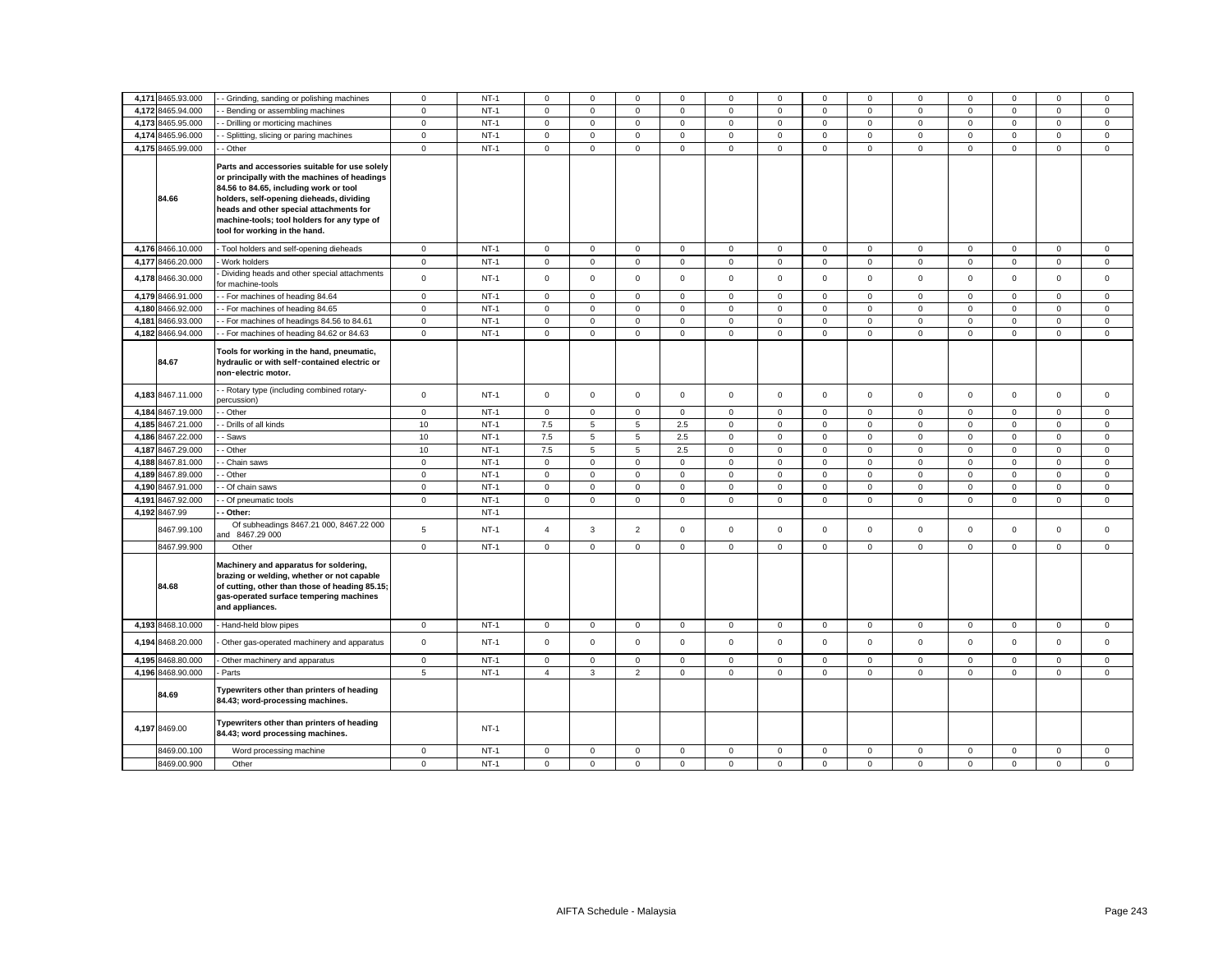| 84.70             | Calculating machines and pocket-size data<br>recording, reproducing and displaying<br>machines with calculating functions;<br>accounting machines, postage-franking<br>machines, ticket-issuing machines and<br>similar machines, incorporating a calculating<br>device; cash registers. |                |        |             |                     |              |             |              |             |                     |              |                     |             |             |                     |             |
|-------------------|------------------------------------------------------------------------------------------------------------------------------------------------------------------------------------------------------------------------------------------------------------------------------------------|----------------|--------|-------------|---------------------|--------------|-------------|--------------|-------------|---------------------|--------------|---------------------|-------------|-------------|---------------------|-------------|
| 4,198 8470.10     | Electronic calculators capable of operation<br>without an external                                                                                                                                                                                                                       |                | $NT-1$ |             |                     |              |             |              |             |                     |              |                     |             |             |                     |             |
| 8470.10.100       | Pocket size                                                                                                                                                                                                                                                                              | $\mathsf 0$    | $NT-1$ | $\mathsf 0$ | $\mathsf{O}\xspace$ | $\mathsf 0$  | $\mathsf 0$ | $\mathsf 0$  | $\mathsf 0$ | $\mathsf{O}\xspace$ | $\mathsf 0$  | $\mathsf 0$         | $\mathsf 0$ | $\mathsf 0$ | $\mathsf 0$         | $\mathsf 0$ |
| 8470.10.900       | Other                                                                                                                                                                                                                                                                                    | $\mathbf{0}$   | $NT-1$ | $\mathbf 0$ | $\mathbf{O}$        | $\mathbf 0$  | $\mathbf 0$ | $\mathbf 0$  | $\mathbf 0$ | $\mathbf{0}$        | $\mathbf{0}$ | $\mathbf{0}$        | $\mathbf 0$ | $\mathbf 0$ | $\mathbf{0}$        | $\mathbf 0$ |
| 4,199 8470.21     | - Incorporating a printing device:                                                                                                                                                                                                                                                       |                | $NT-1$ |             |                     |              |             |              |             |                     |              |                     |             |             |                     |             |
| 8470.21.100       | Pocket size                                                                                                                                                                                                                                                                              | $\mathbf 0$    | $NT-1$ | $\mathbf 0$ | $\mathbf 0$         | $\mathsf 0$  | $\mathbf 0$ | $\mathsf 0$  | $\mathsf 0$ | $\mathsf 0$         | $\circ$      | $\mathbf 0$         | $\mathsf 0$ | $\mathsf 0$ | $\mathsf 0$         | $\mathsf 0$ |
| 8470.21.900       | Other                                                                                                                                                                                                                                                                                    | $\mathbf 0$    | $NT-1$ | $\mathbf 0$ | $\mathbf 0$         | $\mathsf 0$  | 0           | $\mathsf 0$  | $\mathsf 0$ | $\mathsf{O}\xspace$ | $\mathbf 0$  | $\mathsf 0$         | $\mathsf 0$ | $\mathbf 0$ | $\mathsf 0$         | $\mathsf 0$ |
| 4,200 8470.29     | Other:                                                                                                                                                                                                                                                                                   |                | $NT-1$ |             |                     |              |             |              |             |                     |              |                     |             |             |                     |             |
| 8470.29.100       | Pocket size                                                                                                                                                                                                                                                                              | $\overline{0}$ | $NT-1$ | $\mathbf 0$ | $\mathbf 0$         | $\mathbf 0$  | 0           | $\mathbf 0$  | $\mathsf 0$ | $\mathbf 0$         | $\mathbf 0$  | $\overline{0}$      | $\mathbf 0$ | $\mathbf 0$ | $\mathsf 0$         | $\mathsf 0$ |
| 8470.29.900       | Other                                                                                                                                                                                                                                                                                    | $\mathbf 0$    | $NT-1$ | $\mathbf 0$ | $\mathbf 0$         | $\mathsf 0$  | 0           | $\mathbf 0$  | $\mathsf 0$ | $\mathsf{O}\xspace$ | $\mathbf 0$  | $\mathbf 0$         | $\mathsf 0$ | $\mathbf 0$ | $\mathsf 0$         | $\mathsf 0$ |
| 4,201 8470.30     | Other calculating machines:                                                                                                                                                                                                                                                              |                | $NT-1$ |             |                     |              |             |              |             |                     |              |                     |             |             |                     |             |
| 3470.30.100       | Pocket size                                                                                                                                                                                                                                                                              | $\circ$        | $NT-1$ | $\mathsf 0$ | $\mathsf{O}\xspace$ | $\mathsf 0$  | $\mathbf 0$ | $\mathsf 0$  | $\mathsf 0$ | $\mathsf 0$         | $\circ$      | $\mathbf 0$         | $\mathbf 0$ | $\mathsf 0$ | $\mathsf 0$         | $\mathsf 0$ |
| 8470.30.900       | Other                                                                                                                                                                                                                                                                                    | $\mathsf 0$    | $NT-1$ | $\mathsf 0$ | $\mathsf 0$         | $\mathsf 0$  | 0           | $\mathbf 0$  | $\mathsf 0$ | $\mathbf 0$         | $\mathbf 0$  | $\mathbf 0$         | $\mathsf 0$ | $\mathbf 0$ | $\mathsf 0$         | $\mathsf 0$ |
| 4,202 8470.50.000 | Cash registers                                                                                                                                                                                                                                                                           | $\mathsf 0$    | $NT-1$ | $\mathsf 0$ | $\mathsf{O}\xspace$ | $\mathsf 0$  | $\mathsf 0$ | $\mathsf 0$  | $\mathsf 0$ | $\mathsf{O}\xspace$ | $\mathsf 0$  | $\mathsf 0$         | $\mathsf 0$ | $\mathsf 0$ | $\mathsf 0$         | $\mathsf 0$ |
| 4.203 8470.90     | Other:                                                                                                                                                                                                                                                                                   |                | $NT-1$ |             |                     |              |             |              |             |                     |              |                     |             |             |                     |             |
| 8470.90.100       | Postage-franking machines                                                                                                                                                                                                                                                                | $\mathsf 0$    | $NT-1$ | $\mathbf 0$ | $\mathbf 0$         | $\mathsf 0$  | $\mathbf 0$ | $\mathbf{0}$ | $\mathsf 0$ | $\mathbf 0$         | $\mathbf 0$  | $\mathsf 0$         | $\mathbf 0$ | $\mathsf 0$ | $\mathbf 0$         | $\mathsf 0$ |
| 8470.90.900       | Other                                                                                                                                                                                                                                                                                    | $\mathsf 0$    | $NT-1$ | $\mathsf 0$ | $\mathbf 0$         | $\mathsf 0$  | $\mathsf 0$ | $\mathsf 0$  | $\mathsf 0$ | $\mathsf{O}\xspace$ | $\mathbf 0$  | $\mathsf 0$         | $\mathsf 0$ | $\mathbf 0$ | $\mathsf 0$         | $\mathsf 0$ |
| 84.71             | Automatic data processing machines and<br>units thereof; magnetic or optical readers,<br>machines for transcribing data onto data<br>media in coded form and machines for<br>processing such data, not elsewhere<br>specified or included.                                               |                |        |             |                     |              |             |              |             |                     |              |                     |             |             |                     |             |
| 4,204 8471.30.000 | Portable automatic data processing machines,<br>veighing                                                                                                                                                                                                                                 | $\mathsf 0$    | $NT-1$ | $\mathsf 0$ | $\mathbf 0$         | $\mathsf 0$  | $\mathsf 0$ | $\mathbf 0$  | $\mathsf 0$ | $\mathbf 0$         | $\mathbf 0$  | $\mathbf 0$         | $\mathsf 0$ | $\mathsf 0$ | $\mathsf 0$         | $\mathsf 0$ |
| 4,205 8471.41.000 | - Comprising in the same housing at least a<br>central processing                                                                                                                                                                                                                        | $\mathsf 0$    | $NT-1$ | $\mathbf 0$ | $\mathbf{0}$        | $\mathsf 0$  | $\mathbf 0$ | $\mathsf 0$  | $\mathbf 0$ | $\mathbf{0}$        | $\mathbf 0$  | $\mathbf 0$         | $\mathbf 0$ | $\mathbf 0$ | $\mathbf{0}$        | $\mathbf 0$ |
| 4,206 8471.49.000 | - Other, presented in the form of systems                                                                                                                                                                                                                                                | $\mathbf 0$    | $NT-1$ | $\mathbf 0$ | $\mathbf 0$         | $\mathbf 0$  | $\mathbf 0$ | $\mathbf 0$  | $\mathsf 0$ | $\mathbf 0$         | $\mathbf{0}$ | $\mathbf 0$         | $\mathbf 0$ | $\mathbf 0$ | $\mathbf{0}$        | $\mathsf 0$ |
| 4,207 8471.50.000 | Processing units other than those of<br>subheadings 8471.41 or                                                                                                                                                                                                                           | $\mathsf 0$    | $NT-1$ | $\mathbf 0$ | $\mathbf 0$         | $\mathsf 0$  | $\mathbf 0$ | $\mathbf 0$  | $\mathsf 0$ | $\mathbf 0$         | $\mathbf 0$  | $\mathbf 0$         | $\mathbf 0$ | $\mathbf 0$ | $\mathsf 0$         | $\mathsf 0$ |
| 4,208 8471.60.000 | Input or output units, whether or not containing<br>storage units in                                                                                                                                                                                                                     | $\mathsf 0$    | $NT-1$ | $\mathsf 0$ | $\mathsf{O}$        | $\mathsf 0$  | $\mathsf 0$ | $\mathsf 0$  | $\mathsf 0$ | $\mathsf 0$         | $\mathbf 0$  | $\mathsf 0$         | $\mathsf 0$ | $\mathsf 0$ | $\mathsf{o}\xspace$ | $\mathsf 0$ |
| 4,209 8471.70.000 | Storage units                                                                                                                                                                                                                                                                            | $\circ$        | $NT-1$ | $\mathbf 0$ | $\mathbf 0$         | $\mathbf{0}$ | $\mathbf 0$ | $\mathbf{0}$ | $\mathbf 0$ | $\mathbf{O}$        | $\mathbf{0}$ | $\mathbf{0}$        | $\mathbf 0$ | $\mathbf 0$ | $\mathbf{0}$        | $\mathbf 0$ |
| 4,210 8471.80.000 | Other units of automatic data processing<br>nachines                                                                                                                                                                                                                                     | $\mathsf 0$    | $NT-1$ | $\mathbf 0$ | $\mathbf 0$         | $\mathsf 0$  | $\mathbf 0$ | $\mathbf 0$  | $\mathbf 0$ | $\mathbf 0$         | $\mathbf 0$  | $\mathbf 0$         | $\mathbf 0$ | $\mathbf 0$ | $\mathbf 0$         | $\mathbf 0$ |
| 4,211 8471.90.000 | Other                                                                                                                                                                                                                                                                                    | $\mathsf 0$    | $NT-1$ | $\mathbf 0$ | $\mathbf 0$         | $\mathsf 0$  | $\mathsf 0$ | $\mathbf 0$  | $\mathsf 0$ | $\mathbf 0$         | $\mathbf 0$  | $\mathbf 0$         | $\mathsf 0$ | $\mathbf 0$ | $\mathsf 0$         | $\mathsf 0$ |
| 84.72             | Other office machines (for example,<br>hectograph or stencil duplicating machines,<br>addressing machines, automatic banknote<br>dispensers, coin-sorting machines, coin-<br>counting or wrapping machines, pencil-<br>sharpening machines, perforating or stapling<br>machines).        |                |        |             |                     |              |             |              |             |                     |              |                     |             |             |                     |             |
| 4,212 8472.10.000 | Duplicating machines                                                                                                                                                                                                                                                                     | $\mathbf 0$    | $NT-1$ | $\mathbf 0$ | $\mathsf 0$         | $\mathsf 0$  | $\mathsf 0$ | $\mathbf 0$  | $\mathsf 0$ | $\mathsf 0$         | $\mathsf 0$  | $\mathsf 0$         | $\mathbf 0$ | $\mathsf 0$ | $\mathbf 0$         | $\mathsf 0$ |
| 4,213 8472.30.000 | Machines for sorting or folding mail or for<br>nserting mail in                                                                                                                                                                                                                          | $\mathsf 0$    | $NT-1$ | $\mathbf 0$ | $\mathbf{0}$        | $\mathsf 0$  | $\mathbf 0$ | $\mathsf 0$  | $\mathbf 0$ | $\mathsf 0$         | $\mathbf 0$  | $\mathsf{O}\xspace$ | $\mathbf 0$ | $\mathbf 0$ | $\mathbf 0$         | $\mathbf 0$ |
| 4,214 8472.90     | Other:                                                                                                                                                                                                                                                                                   |                | $NT-1$ |             |                     |              |             |              |             |                     |              |                     |             |             |                     |             |
| 8472.90.100       | Cash registers not incorporating a<br>calculating device                                                                                                                                                                                                                                 | $\mathsf 0$    | $NT-1$ | $\mathsf 0$ | $\mathbf{O}$        | $\mathsf 0$  | $\mathbf 0$ | $\mathbf 0$  | $\mathbf 0$ | $\mathbf 0$         | $\mathbf 0$  | $\mathbf 0$         | $\mathbf 0$ | $\mathbf 0$ | $\mathbf 0$         | $\mathbf 0$ |
| 8472.90.200       | Automated teller machine                                                                                                                                                                                                                                                                 | $\mathsf 0$    | $NT-1$ | $\mathsf 0$ | $\mathbf 0$         | $\mathsf 0$  | $\mathbf 0$ | $\mathbf 0$  | $\mathsf 0$ | $\mathsf 0$         | $\mathbf 0$  | $\mathbf 0$         | $\mathbf 0$ | $\mathbf 0$ | $\mathbf 0$         | $\mathsf 0$ |
| 8472.90.900       | Other                                                                                                                                                                                                                                                                                    | $\mathbf 0$    | $NT-1$ | $\Omega$    | $\mathbf 0$         | $\Omega$     | $\Omega$    | $\mathbf 0$  | $\mathbf 0$ | $\Omega$            | $\Omega$     | $\Omega$            | $\mathbf 0$ | $\mathbf 0$ | $\mathbf 0$         | $\mathbf 0$ |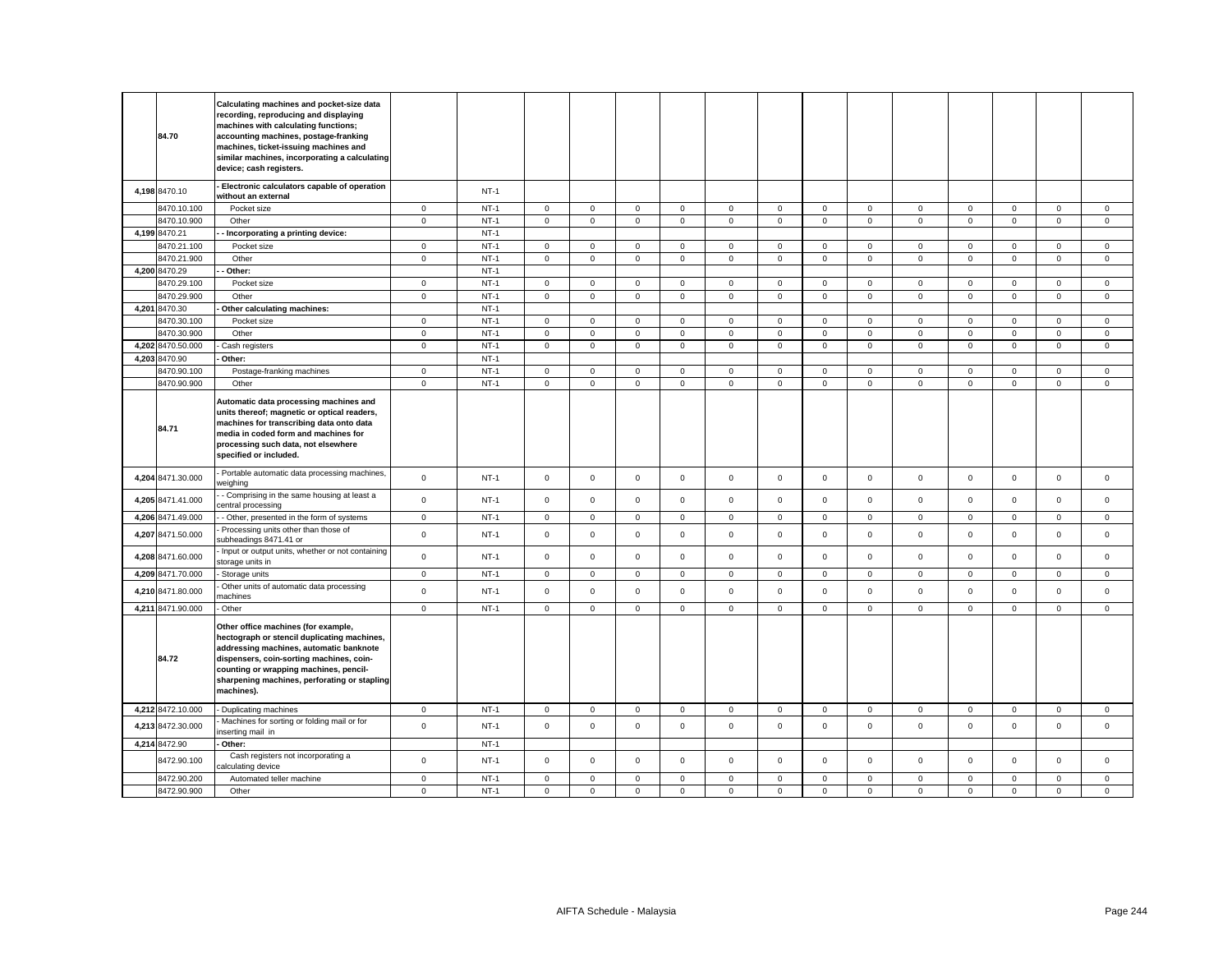| 84.73             | Parts and accessories (other than covers,<br>carrying cases and the like) suitable for use<br>solely or principally with the machines of<br>headings 84.69 to 84.72.                                                                                                                                                                                                                                                                              |                 |        |                     |              |                |             |             |                |                 |              |             |              |                     |              |              |
|-------------------|---------------------------------------------------------------------------------------------------------------------------------------------------------------------------------------------------------------------------------------------------------------------------------------------------------------------------------------------------------------------------------------------------------------------------------------------------|-----------------|--------|---------------------|--------------|----------------|-------------|-------------|----------------|-----------------|--------------|-------------|--------------|---------------------|--------------|--------------|
| 4,215 8473.10.000 | Parts and accessories of the machines of<br>eading 84.69                                                                                                                                                                                                                                                                                                                                                                                          | $\mathbf 0$     | $NT-1$ | $\mathsf{O}\xspace$ | $\mathsf 0$  | $\mathbf 0$    | $\mathbf 0$ | $\mathbf 0$ | $\mathbf 0$    | $\mathsf 0$     | $\mathsf 0$  | $\mathsf 0$ | $\mathbf 0$  | $\mathbf{0}$        | $\mathsf 0$  | $\mathbf{0}$ |
| 4,216 8473.21.000 | - Of the electronic calculating machines of<br>ubheading 8470.10,                                                                                                                                                                                                                                                                                                                                                                                 | $\mathsf 0$     | $NT-1$ | $\mathsf 0$         | $\mathsf 0$  | $\mathbf 0$    | $\Omega$    | $\mathbf 0$ | $\mathsf 0$    | $\mathbf 0$     | $\mathbf 0$  | $\mathsf 0$ | $\mathsf 0$  | $\mathsf 0$         | $\mathsf 0$  | $\mathsf 0$  |
| 4,217 8473.29.000 | - Other                                                                                                                                                                                                                                                                                                                                                                                                                                           | $\mathbf{0}$    | $NT-1$ | $\mathbf 0$         | $\mathbf 0$  | $\mathbf 0$    | $\mathbf 0$ | $\mathbf 0$ | $\mathsf 0$    | $\mathbf{0}$    | $\mathbf{0}$ | $\mathbf 0$ | $\mathbf 0$  | $\mathbf{0}$        | $\mathsf 0$  | $\mathbf 0$  |
| 4,218 8473.30.000 | Parts and accessories of the machines of<br>eading 84.71                                                                                                                                                                                                                                                                                                                                                                                          | $\mathsf 0$     | $NT-1$ | $\mathsf 0$         | $\mathbf 0$  | $\mathsf 0$    | $\mathbf 0$ | $\mathsf 0$ | $\mathsf 0$    | $\mathsf 0$     | $\mathbf 0$  | $\mathsf 0$ | $\mathsf 0$  | $\mathsf 0$         | $\mathsf 0$  | $\mathsf 0$  |
| 4,219 8473.40.000 | Parts and accessories of the machines of<br>eading 84.72                                                                                                                                                                                                                                                                                                                                                                                          | $\mathsf 0$     | $NT-1$ | $\mathsf{O}\xspace$ | $\mathsf 0$  | $\mathsf 0$    | $\mathbf 0$ | $\mathsf 0$ | $\mathsf 0$    | $\mathbf 0$     | $\mathsf 0$  | $\mathsf 0$ | $\mathsf 0$  | $\mathsf 0$         | $\mathsf 0$  | $\mathsf 0$  |
| 4,220 8473.50.000 | Parts and accessories equally suitable for use<br>with machines of two                                                                                                                                                                                                                                                                                                                                                                            | $\mathbf 0$     | $NT-1$ | $\mathsf 0$         | $\mathbf 0$  | $\mathsf 0$    | $\mathsf 0$ | $\mathsf 0$ | $\mathsf 0$    | $\mathsf 0$     | $\mathsf 0$  | $\mathsf 0$ | $\mathsf 0$  | $\mathbf 0$         | $\mathsf 0$  | $\mathsf 0$  |
| 84.74             | Machinery for sorting, screening, separating,<br>washing, crushing, grinding, mixing or<br>kneading earth, stone, ores or other mineral<br>substances, in solid (including powder or<br>paste) form; machinery for agglomerating,<br>shaping or moulding solid mineral fuels,<br>ceramic paste, unhardened cements,<br>plastering materials or other mineral<br>products in powder or paste form; machines<br>for forming foundry moulds of sand. |                 |        |                     |              |                |             |             |                |                 |              |             |              |                     |              |              |
| 4,221 8474.10.000 | Sorting, screening, separating or washing<br>nachines                                                                                                                                                                                                                                                                                                                                                                                             | $\mathsf 0$     | $NT-1$ | $\mathsf 0$         | $\mathsf 0$  | $\mathsf 0$    | $\mathbf 0$ | $\mathsf 0$ | $\mathsf 0$    | $\mathsf 0$     | $\mathsf 0$  | $\mathsf 0$ | $\mathbf 0$  | $\mathbf 0$         | $\mathsf 0$  | $\mathbf 0$  |
| 4,222 8474.20.000 | Crushing or grinding machines                                                                                                                                                                                                                                                                                                                                                                                                                     | $\mathbf 0$     | $NT-1$ | $\mathsf 0$         | $\mathsf 0$  | $\mathsf 0$    | $\mathbf 0$ | $\mathsf 0$ | $\mathsf 0$    | $\mathsf{O}$    | $\mathbf 0$  | $\mathsf 0$ | $\mathsf 0$  | $\mathbf 0$         | $\mathsf 0$  | $\mathbf 0$  |
| 4,223 8474.31.000 | - Concrete or mortar mixers                                                                                                                                                                                                                                                                                                                                                                                                                       | 20              | $NT-2$ | 17.5                | 15           | $12\,$         | 10          | 10          | $\overline{7}$ | $5\phantom{.0}$ | 3            | $\mathbf 0$ | $\mathbf 0$  | $\mathsf{O}\xspace$ | $\mathsf 0$  | $\mathsf 0$  |
| 4,224 8474.32.000 | Machines for mixing mineral substances with<br>itumen                                                                                                                                                                                                                                                                                                                                                                                             | $\mathsf 0$     | $NT-1$ | $\mathsf 0$         | $\mathsf 0$  | $\mathsf 0$    | $\mathbf 0$ | $\mathsf 0$ | $\mathsf 0$    | $\mathsf 0$     | $\mathbf 0$  | $\mathsf 0$ | $\mathbf 0$  | $\mathbf 0$         | $\mathsf 0$  | $\mathsf 0$  |
| 4,225 8474.39.000 | - Other                                                                                                                                                                                                                                                                                                                                                                                                                                           | $\mathbf 0$     | $NT-1$ | $\mathsf 0$         | $\mathbf 0$  | $\mathsf 0$    | $\mathsf 0$ | $\mathsf 0$ | $\mathsf 0$    | $\mathsf 0$     | $\mathbf 0$  | $\mathbf 0$ | $\mathsf 0$  | $\mathbf{0}$        | $\mathbf 0$  | $\mathsf 0$  |
| 4,226 8474.80.000 | Other machinery                                                                                                                                                                                                                                                                                                                                                                                                                                   | $\mathsf 0$     | $NT-1$ | $\mathsf 0$         | $\mathsf 0$  | $\mathsf 0$    | $\mathsf 0$ | $\mathsf 0$ | $\mathsf 0$    | $\mathsf 0$     | $\mathsf 0$  | $\mathsf 0$ | $\mathsf 0$  | $\mathsf 0$         | $\mathsf 0$  | $\mathsf 0$  |
| 4,227 8474.90.000 | Parts                                                                                                                                                                                                                                                                                                                                                                                                                                             | $\mathbf 0$     | $NT-1$ | $\mathsf 0$         | $\mathbf 0$  | $\mathsf 0$    | $\mathsf 0$ | $\mathbf 0$ | $\mathsf 0$    | $\mathbf 0$     | $\mathbf 0$  | $\mathsf 0$ | $\mathsf 0$  | $\mathbf 0$         | $\mathsf 0$  | $\mathbf 0$  |
| 84.75             | Machines for assembling electric or<br>electronic lamps, tubes or valves or flash-<br>bulb, in glass envelopes; machines for<br>manufacturing or hot working glass or<br>glassware.                                                                                                                                                                                                                                                               |                 |        |                     |              |                |             |             |                |                 |              |             |              |                     |              |              |
| 4,228 8475.10.000 | Machines for assembling electric or electronic<br>lamps, tubes or                                                                                                                                                                                                                                                                                                                                                                                 | $\mathbf 0$     | $NT-1$ | $\mathsf 0$         | $\mathbf 0$  | $\mathsf 0$    | $\mathsf 0$ | $\mathbf 0$ | $\mathsf 0$    | $\mathbf 0$     | $\mathbf 0$  | $\mathsf 0$ | $\mathsf 0$  | $\mathbf 0$         | $\mathbf 0$  | $\mathsf 0$  |
| 4,229 8475.21.000 | - Machines for making optical fibres and<br>preforms thereof                                                                                                                                                                                                                                                                                                                                                                                      | $\mathbf 0$     | $NT-1$ | $\mathsf 0$         | $\mathbf 0$  | $\mathsf 0$    | $\mathsf 0$ | $\mathbf 0$ | $\mathsf 0$    | $\mathbf 0$     | $\mathbf 0$  | $\mathsf 0$ | $\mathsf 0$  | $\mathbf 0$         | $\mathsf 0$  | $\mathsf 0$  |
| 4,230 8475.29.000 | - Other                                                                                                                                                                                                                                                                                                                                                                                                                                           | $\mathbf 0$     | $NT-1$ | $\mathbf 0$         | $\mathbf 0$  | $\mathbf{0}$   | $\mathbf 0$ | $\mathbf 0$ | $\mathbf 0$    | $\mathbf 0$     | $\Omega$     | $\mathbf 0$ | $\mathbf 0$  | $\mathbf{0}$        | $\mathbf{0}$ | $\mathbf{0}$ |
| 4,231 8475.90.000 | Parts                                                                                                                                                                                                                                                                                                                                                                                                                                             | $\mathbf 0$     | $NT-1$ | $\mathsf 0$         | $\mathbf 0$  | $\mathsf 0$    | $\mathsf 0$ | $\mathbf 0$ | $\mathsf 0$    | $\mathbf 0$     | $\Omega$     | $\mathsf 0$ | $\mathsf 0$  | $\mathbf 0$         | $\mathsf 0$  | $\mathsf 0$  |
| 84.76             | Automatic goods-vending machines (for<br>example, postage stamp, cigarette, food or<br>beverage machines), including money-<br>changing machines.                                                                                                                                                                                                                                                                                                 |                 |        |                     |              |                |             |             |                |                 |              |             |              |                     |              |              |
| 4,232 8476.21.000 | - Incorporating heating or refrigerating devices                                                                                                                                                                                                                                                                                                                                                                                                  | $\mathsf 0$     | $NT-1$ | $\mathbf 0$         | $\mathbf 0$  | $\mathbf 0$    | $\mathbf 0$ | $\mathsf 0$ | $\mathbf 0$    | $\mathbf 0$     | $\mathbf 0$  | $\mathbf 0$ | $\mathbf 0$  | $\mathbf 0$         | $\mathbf 0$  | $\mathsf 0$  |
| 4,233 8476.29.000 | - Other                                                                                                                                                                                                                                                                                                                                                                                                                                           | $\mathbf 0$     | $NT-1$ | $\mathsf 0$         | $\mathsf{O}$ | $\mathsf 0$    | $\mathbf 0$ | $\mathsf 0$ | $\mathsf 0$    | $\mathsf 0$     | $\mathbf{0}$ | $\mathsf 0$ | $\mathsf 0$  | $\mathbf 0$         | $\mathsf 0$  | $\mathsf 0$  |
| 4,234 8476.81.000 | - Incorporating heating or refrigerating devices                                                                                                                                                                                                                                                                                                                                                                                                  | $\mathbf 0$     | $NT-1$ | $\mathbf 0$         | $\mathbf 0$  | $\mathbf{0}$   | $\mathbf 0$ | $\mathbf 0$ | $\mathbf 0$    | $\mathbf 0$     | $\mathbf 0$  | $\mathbf 0$ | $\mathbf 0$  | $\mathbf 0$         | $\mathbf 0$  | $\mathbf 0$  |
| 4,235 8476.89.000 | - Other                                                                                                                                                                                                                                                                                                                                                                                                                                           | $\mathsf 0$     | $NT-1$ | $\mathbf 0$         | $\mathbf 0$  | $\mathsf 0$    | $\mathbf 0$ | $\mathbf 0$ | $\mathsf 0$    | $\mathbf{0}$    | $\mathbf 0$  | $\mathbf 0$ | $\mathbf{0}$ | $\mathbf 0$         | $\mathsf 0$  | $\mathsf 0$  |
| 4,236 8476.90.000 | Parts                                                                                                                                                                                                                                                                                                                                                                                                                                             | $5\phantom{.0}$ | $NT-1$ | $\overline{4}$      | $\mathbf{3}$ | $\overline{2}$ | $\mathbf 0$ | $\mathbf 0$ | $\mathsf 0$    | $\mathbf 0$     | $\mathbf 0$  | $\mathsf 0$ | $\mathbf 0$  | $\mathbf 0$         | $\mathsf 0$  | $\mathbf 0$  |
| 84.77             | Machinery for working rubber or plastics or<br>for the manufacture of products from these<br>materials, not specified or included<br>elsewhere in this Chapter.                                                                                                                                                                                                                                                                                   |                 |        |                     |              |                |             |             |                |                 |              |             |              |                     |              |              |
| 4,237 8477.10.000 | - Injection-moulding machines                                                                                                                                                                                                                                                                                                                                                                                                                     | $\mathbf 0$     | $NT-1$ | $\mathbf 0$         | $\mathbf 0$  | $\mathsf 0$    | $\mathbf 0$ | $\mathbf 0$ | $\mathbf 0$    | $\circ$         | $\mathbf 0$  | $\mathbf 0$ | $\mathbf 0$  | $\mathbf 0$         | $\mathbf 0$  | $\mathbf 0$  |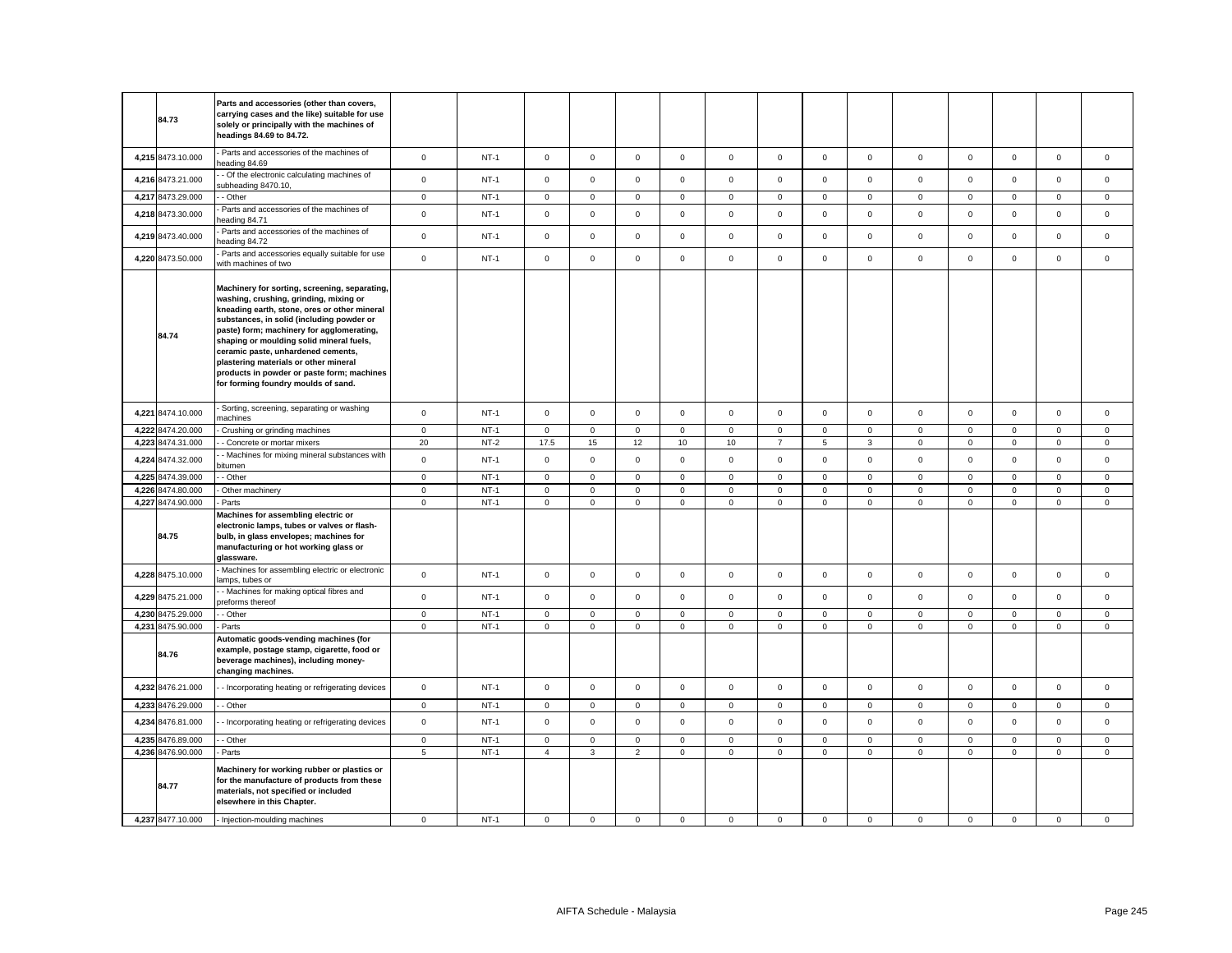|       | 4,238 8477.20.000 | - Extruders                                                                                                                                                                          | $\mathbf 0$    | $NT-1$ | $\mathbf 0$    | $\Omega$       | $\mathsf 0$    | $\mathbf 0$    | 0           | $\mathbf 0$    | $\mathbf 0$         | $\mathbf 0$    | $\mathbf 0$         | $\mathbf 0$ | $\Omega$    | $\mathbf 0$ | $\mathbf 0$ |
|-------|-------------------|--------------------------------------------------------------------------------------------------------------------------------------------------------------------------------------|----------------|--------|----------------|----------------|----------------|----------------|-------------|----------------|---------------------|----------------|---------------------|-------------|-------------|-------------|-------------|
| 4,239 | 8477.30.000       | Blow moulding machines                                                                                                                                                               | $\mathbf 0$    | $NT-1$ | $\mathbf 0$    | $\mathsf 0$    | $\mathsf 0$    | $\mathsf 0$    | $\mathsf 0$ | $\mathbf 0$    | $\mathsf 0$         | $\mathsf 0$    | $\mathsf{o}\xspace$ | $\mathbf 0$ | $\mathsf 0$ | $\mathsf 0$ | $\mathsf 0$ |
| 4,240 | 8477.40.000       | Vacuum moulding machines and other<br>thermoforming machines                                                                                                                         | $\mathbf 0$    | $NT-1$ | $\mathbf 0$    | $\mathsf 0$    | $\mathsf 0$    | $\mathsf 0$    | $\mathsf 0$ | $\mathsf 0$    | $\mathsf 0$         | $\mathsf 0$    | $\mathsf 0$         | $\mathsf 0$ | $\mathsf 0$ | $\mathsf 0$ | $\mathsf 0$ |
| 4,241 | 8477.51.000       | - For moulding or retreading pneumatic tyres<br>r for moulding or                                                                                                                    | $\mathbf 0$    | $NT-1$ | $\mathbf 0$    | $\mathsf 0$    | $\mathsf 0$    | $\mathsf 0$    | $\mathsf 0$ | $\mathsf 0$    | $\mathsf 0$         | $\mathsf 0$    | $\mathsf 0$         | $\mathsf 0$ | $\mathbf 0$ | $\mathsf 0$ | $\mathsf 0$ |
|       | 4,242 8477.59.000 | - Other                                                                                                                                                                              | $\mathbf 0$    | $NT-1$ | $\mathbf 0$    | $\mathbf 0$    | $\mathbf 0$    | $\mathbf 0$    | 0           | $\mathbf 0$    | $\mathbf 0$         | $\mathbf 0$    | $\mathbf 0$         | $\mathbf 0$ | $\mathbf 0$ | $\mathbf 0$ | $\mathbf 0$ |
|       | 4,243 8477.80.000 | Other machinery                                                                                                                                                                      | $\mathbf 0$    | $NT-1$ | $\mathbf 0$    | $\mathbf 0$    | $\mathsf 0$    | $\overline{0}$ | $\mathsf 0$ | $\mathbf 0$    | $\mathsf 0$         | $\mathsf 0$    | $\overline{0}$      | $\mathbf 0$ | $\mathbf 0$ | $\mathsf 0$ | $\mathsf 0$ |
|       | 4,244 8477.90.000 | Parts                                                                                                                                                                                | $\mathsf 0$    | $NT-1$ | $\mathbf 0$    | $\mathsf 0$    | $\mathsf 0$    | $\mathsf 0$    | $\mathbf 0$ | $\mathsf 0$    | $\mathbf 0$         | $\mathsf 0$    | $\mathsf 0$         | $\mathsf 0$ | $\mathsf 0$ | $\mathsf 0$ | $\mathsf 0$ |
|       | 84.78             | Machinery for preparing or making up<br>tobacco, not specified or included elsewhere<br>in this Chapter.                                                                             |                |        |                |                |                |                |             |                |                     |                |                     |             |             |             |             |
|       | 4,245 8478.10.000 | <b>Machinery</b>                                                                                                                                                                     | $\mathbf 0$    | $NT-1$ | $\mathbf 0$    | $\mathbf 0$    | $\mathsf 0$    | $\mathbf 0$    | $\mathsf 0$ | $\mathbf 0$    | $\mathsf 0$         | $\mathsf 0$    | $\mathbf{0}$        | $\mathbf 0$ | $\mathbf 0$ | $\mathsf 0$ | $\mathsf 0$ |
|       | 4,246 8478.90.000 | Parts                                                                                                                                                                                | $\mathbf 0$    | $NT-1$ | $\mathbf 0$    | $\mathsf 0$    | $\mathsf 0$    | $\mathsf 0$    | $\mathsf 0$ | $\mathsf 0$    | $\mathbf 0$         | $\mathsf 0$    | $\mathsf 0$         | $\mathbf 0$ | $\mathbf 0$ | $\mathsf 0$ | $\mathsf 0$ |
|       | 84.79             | Machines and mechanical appliances having<br>individual functions, not specified or<br>included elsewhere in this Chapter.                                                           |                |        |                |                |                |                |             |                |                     |                |                     |             |             |             |             |
|       | 4,247 8479.10.000 | - Machinery for public works, building or the like                                                                                                                                   | $\mathbf 0$    | $NT-1$ | 0              | $\mathsf 0$    | $\mathsf 0$    | $\mathsf 0$    | $\mathbf 0$ | $\mathsf 0$    | $\mathbf 0$         | $\mathsf 0$    | $\mathbf 0$         | $\mathsf 0$ | $\mathbf 0$ | $\mathsf 0$ | $\mathsf 0$ |
|       | 4,248 8479.20.000 | Machinery for the extraction or preparation of<br>inimal or fixed                                                                                                                    | $\mathbf 0$    | $NT-1$ | $\mathbf 0$    | $\mathbf 0$    | $\mathbf 0$    | $\mathbf 0$    | $\mathsf 0$ | $\mathbf 0$    | $\mathbf 0$         | $\mathbf{0}$   | $\mathbf 0$         | $\mathbf 0$ | $\mathbf 0$ | $\mathbf 0$ | $\mathbf 0$ |
|       | 4,249 8479.30.000 | Presses for the manufacture of particle board<br>r fibre building                                                                                                                    | $\mathsf{o}$   | $NT-1$ | $\mathbf 0$    | $\mathsf 0$    | $\mathsf 0$    | $\mathsf 0$    | $\mathsf 0$ | $\mathsf 0$    | $\mathsf 0$         | $\mathsf 0$    | $\mathsf 0$         | $\mathsf 0$ | $\mathsf 0$ | $\mathsf 0$ | $\mathsf 0$ |
| 4,250 | 8479.40.000       | Rope or cable-making machines                                                                                                                                                        | $\mathsf 0$    | $NT-1$ | $\mathbf 0$    | $\mathsf 0$    | $\mathsf 0$    | $\mathsf 0$    | $\mathsf 0$ | $\mathsf 0$    | $\mathsf 0$         | $\mathsf 0$    | $\mathbf 0$         | $\mathsf 0$ | $\mathsf 0$ | $\mathsf 0$ | $\mathsf 0$ |
| 4,251 | 8479.50.000       | Industrial robots, not elsewhere specified or<br>ncluded                                                                                                                             | $\mathsf{o}$   | $NT-1$ | $\mathbf 0$    | $\mathsf 0$    | $\mathsf 0$    | $\mathbf 0$    | $\mathsf 0$ | $\mathbf 0$    | $\mathsf 0$         | $\mathsf 0$    | $\mathsf 0$         | $\mathsf 0$ | $\mathsf 0$ | $\mathsf 0$ | $\mathsf 0$ |
| 4,252 | 8479.60.000       | Evaporative air coolers                                                                                                                                                              | $\mathbf 0$    | $NT-1$ | $\mathbf 0$    | $\mathsf 0$    | $\mathsf 0$    | $\mathsf 0$    | $\mathsf 0$ | $\mathbf 0$    | $\mathsf 0$         | $\mathsf 0$    | $\mathsf 0$         | $\mathbf 0$ | $\mathbf 0$ | $\mathsf 0$ | $\mathsf 0$ |
| 4,253 | 8479.81.000       | - For treating metal, including electric wire coil-<br>vinders                                                                                                                       | $\mathsf 0$    | $NT-1$ | $\mathbf 0$    | $\mathsf 0$    | $\mathsf 0$    | $\mathsf 0$    | $\mathsf 0$ | $\mathsf 0$    | $\mathsf 0$         | $\mathsf 0$    | $\mathsf 0$         | $\mathsf 0$ | $\mathsf 0$ | $\mathsf 0$ | $\mathsf 0$ |
| 4,254 | 8479.82.000       | - Mixing, kneading, crushing, grinding,<br>creening, sifting,                                                                                                                        | $\mathbf 0$    | $NT-1$ | $\mathsf 0$    | $\mathsf 0$    | $\mathsf 0$    | $\mathsf 0$    | $\mathsf 0$ | $\mathsf 0$    | $\mathsf 0$         | $\mathbf 0$    | $\mathsf 0$         | $\mathsf 0$ | $\mathsf 0$ | $\mathsf 0$ | $\mathsf 0$ |
|       |                   |                                                                                                                                                                                      |                |        |                |                |                |                |             |                |                     |                |                     |             |             |             |             |
|       | 4,255 8479.89     | Other:                                                                                                                                                                               |                | $NT-1$ |                |                |                |                |             |                |                     |                |                     |             |             |             |             |
|       | 8479.89.100       | Automatic service-vending machines                                                                                                                                                   | $\sqrt{5}$     | $NT-1$ | $\overline{4}$ | 3              | $\overline{2}$ | $\mathbf 0$    | $\mathsf 0$ | $\mathbf 0$    | $\mathsf{O}\xspace$ | $\mathbf 0$    | $\mathsf 0$         | $\mathsf 0$ | $\mathsf 0$ | $\mathbf 0$ | $\mathsf 0$ |
|       | 8479.89.200       | Optical disc mastering and replicating<br>nachines                                                                                                                                   | $\mathbf 0$    | $NT-1$ | $\mathbf 0$    | $\mathbf 0$    | $\mathbf 0$    | $\mathbf{0}$   | $\mathbf 0$ | $\mathbf 0$    | $\mathbf 0$         | $\mathbf{0}$   | $\mathbf 0$         | $\mathbf 0$ | $\mathbf 0$ | $\mathbf 0$ | $\mathbf 0$ |
|       | 8479.89.900       | Other                                                                                                                                                                                | $\mathbf 0$    | $NT-1$ | $\mathbf{0}$   | $\mathbf 0$    | $\mathsf 0$    | $\mathbf 0$    | $\mathsf 0$ | $\mathbf 0$    | $\mathsf 0$         | $\mathsf 0$    | $\mathsf 0$         | $\mathbf 0$ | $\mathbf 0$ | $\mathsf 0$ | $\mathsf 0$ |
|       | 4,256 8479.90.000 | Parts                                                                                                                                                                                | $\mathbf 0$    | $NT-1$ | 0              | $\mathbf 0$    | $\mathsf 0$    | $\mathbf 0$    | $\mathbf 0$ | $\mathbf 0$    | $\mathbf 0$         | $\mathbf 0$    | $\mathbf 0$         | 0           | $\mathbf 0$ | $\mathbf 0$ | $\mathsf 0$ |
|       | 84.80             | Moulding boxes for metal foundry; mould<br>bases; moulding patterns; moulds for metal<br>(other than ingot moulds), metal carbides,<br>glass, mineral materials, rubber or plastics. |                |        |                |                |                |                |             |                |                     |                |                     |             |             |             |             |
|       | 4,257 8480.10.000 | Moulding boxes for metal foundry                                                                                                                                                     | $\mathbf 0$    | $NT-1$ | $\mathbf 0$    | $\mathsf 0$    | $\mathsf 0$    | $\mathsf 0$    | $\mathsf 0$ | $\mathsf 0$    | $\mathsf 0$         | $\mathsf 0$    | $\mathsf 0$         | $\mathsf 0$ | $\mathsf 0$ | $\mathsf 0$ | $\mathsf 0$ |
|       | 4,258 8480.20.000 | Mould bases                                                                                                                                                                          | $\mathbf 0$    | $NT-1$ | $\mathbf 0$    | $\mathbf 0$    | $\mathsf 0$    | $\mathbf{0}$   | $\mathbf 0$ | $\mathsf 0$    | $\mathbf 0$         | $\mathbf 0$    | $\mathbf 0$         | $\mathsf 0$ | $\mathbf 0$ | $\mathsf 0$ | $\mathsf 0$ |
|       | 4,259 8480.30     | Moulding patterns:                                                                                                                                                                   |                | $NT-2$ |                |                |                |                |             |                |                     |                |                     |             |             |             |             |
|       | 8480.30.100       | Of plastics                                                                                                                                                                          | 25             | $NT-2$ | 20             | 17             | 15             | 13             | 13          | 10             | $\overline{7}$      | 5              | $\mathbf 0$         | $\mathsf 0$ | $\mathbf 0$ | $\mathbf 0$ | $\mathsf 0$ |
|       | 8480.30.200       | Of wood                                                                                                                                                                              | 20             | $NT-2$ | 17.5           | 15             | 12             | 10             | 10          | $\overline{7}$ | 5                   | $\mathbf{3}$   | $\mathsf 0$         | $\mathsf 0$ | $\mathsf 0$ | $\mathsf 0$ | $\mathsf 0$ |
|       | 8480.30.300       | Of aluminium                                                                                                                                                                         | 20             | $NT-2$ | 17.5           | 15             | 12             | 10             | 10          | $\overline{7}$ | 5                   | $\mathbf{3}$   | $\mathbf{0}$        | $\mathbf 0$ | $\mathbf 0$ | $\mathbf 0$ | $\mathsf 0$ |
|       | 8480.30.400       | Of copper                                                                                                                                                                            | $\mathbf 0$    | $NT-2$ | 0              | $\mathbf 0$    | 0              | $\mathbf 0$    | $\mathsf 0$ | $\mathsf 0$    | $\mathbf 0$         | $\mathsf 0$    | $\mathsf 0$         | $\mathsf 0$ | $\mathsf 0$ | $\mathsf 0$ | $\mathsf 0$ |
|       | 8480.30.900       | Other                                                                                                                                                                                | $\overline{5}$ | $NT-2$ | $\overline{4}$ | $\overline{4}$ | $\mathbf{3}$   | $\mathbf{3}$   | 3           | $\overline{2}$ | $\overline{2}$      | $\overline{1}$ | $\mathsf 0$         | $\mathbf 0$ | $\mathbf 0$ | $\mathsf 0$ | $\mathsf 0$ |
| 4.260 | 8480.41.000       | - Injection or compression types                                                                                                                                                     | $\mathbf 0$    | $NT-1$ | $\mathbf 0$    | $\mathbf 0$    | $\mathbf 0$    | $\mathbf 0$    | $\mathbf 0$ | $\mathbf 0$    | $\mathbf{O}$        | $\mathbf 0$    | $\mathbf 0$         | $\mathbf 0$ | $\mathbf 0$ | $\mathbf 0$ | $\mathbf 0$ |
| 4,261 | 8480.49.000       | - Other                                                                                                                                                                              | $\mathbf 0$    | $NT-1$ | $\mathbf 0$    | $\mathbf 0$    | $\mathsf 0$    | $\mathbf 0$    | $\mathsf 0$ | $\mathsf 0$    | $\mathsf 0$         | $\mathsf 0$    | $\mathbf 0$         | $\mathbf 0$ | $\mathsf 0$ | $\mathbf 0$ | $\mathsf 0$ |
| 4,262 | 8480.50.000       | Moulds for glass                                                                                                                                                                     | $\mathsf 0$    | $NT-1$ | $\mathbf 0$    | $\mathsf 0$    | $\mathsf 0$    | $\mathsf 0$    | $\mathbf 0$ | $\mathsf 0$    | $\mathbf 0$         | $\mathbf 0$    | $\mathsf 0$         | $\mathsf 0$ | $\mathbf 0$ | $\mathbf 0$ | $\mathsf 0$ |
| 4,263 | 8480.60.000       | Moulds for mineral materials                                                                                                                                                         | $\mathbf 0$    | $NT-1$ | $\mathbf 0$    | $\mathbf 0$    | $\mathsf 0$    | $\mathbf 0$    | $\mathbf 0$ | $\mathbf 0$    | $\mathsf 0$         | $\mathsf 0$    | $\mathbf 0$         | $\mathbf 0$ | $\mathbf 0$ | $\mathbf 0$ | $\mathbf 0$ |
| 4,264 | 8480.71.000       | - Injection or compression types                                                                                                                                                     | $\mathbf 0$    | $NT-1$ | $\mathbf 0$    | $\mathbf 0$    | $\mathsf 0$    | $\mathsf 0$    | $\mathbf 0$ | $\mathsf 0$    | $\mathbf 0$         | $\mathsf 0$    | $\mathsf 0$         | $\mathbf 0$ | $\mathbf 0$ | $\mathsf 0$ | $\mathsf 0$ |
|       | 4,265 8480.79.000 | - Other                                                                                                                                                                              | $\mathbf 0$    | $NT-1$ | $\mathbf 0$    | $\mathsf 0$    | $\mathsf 0$    | $\mathsf 0$    | $\mathsf 0$ | $\mathsf 0$    | $\mathsf 0$         | $\mathsf 0$    | $\mathbf 0$         | $\mathsf 0$ | $\mathsf 0$ | $\mathsf 0$ | $\mathsf 0$ |
|       | 84.81             | Taps, cocks, valves and similar appliances<br>for pipes, boiler shells, tanks, vats or the<br>like, including pressure-reducing valves and<br>thermostatically controlled valves.    |                |        |                |                |                |                |             |                |                     |                |                     |             |             |             |             |
|       | 4,266 8481.10     | - Pressure-reducing valves:                                                                                                                                                          |                | $NT-2$ |                |                |                |                |             |                |                     |                |                     |             |             |             |             |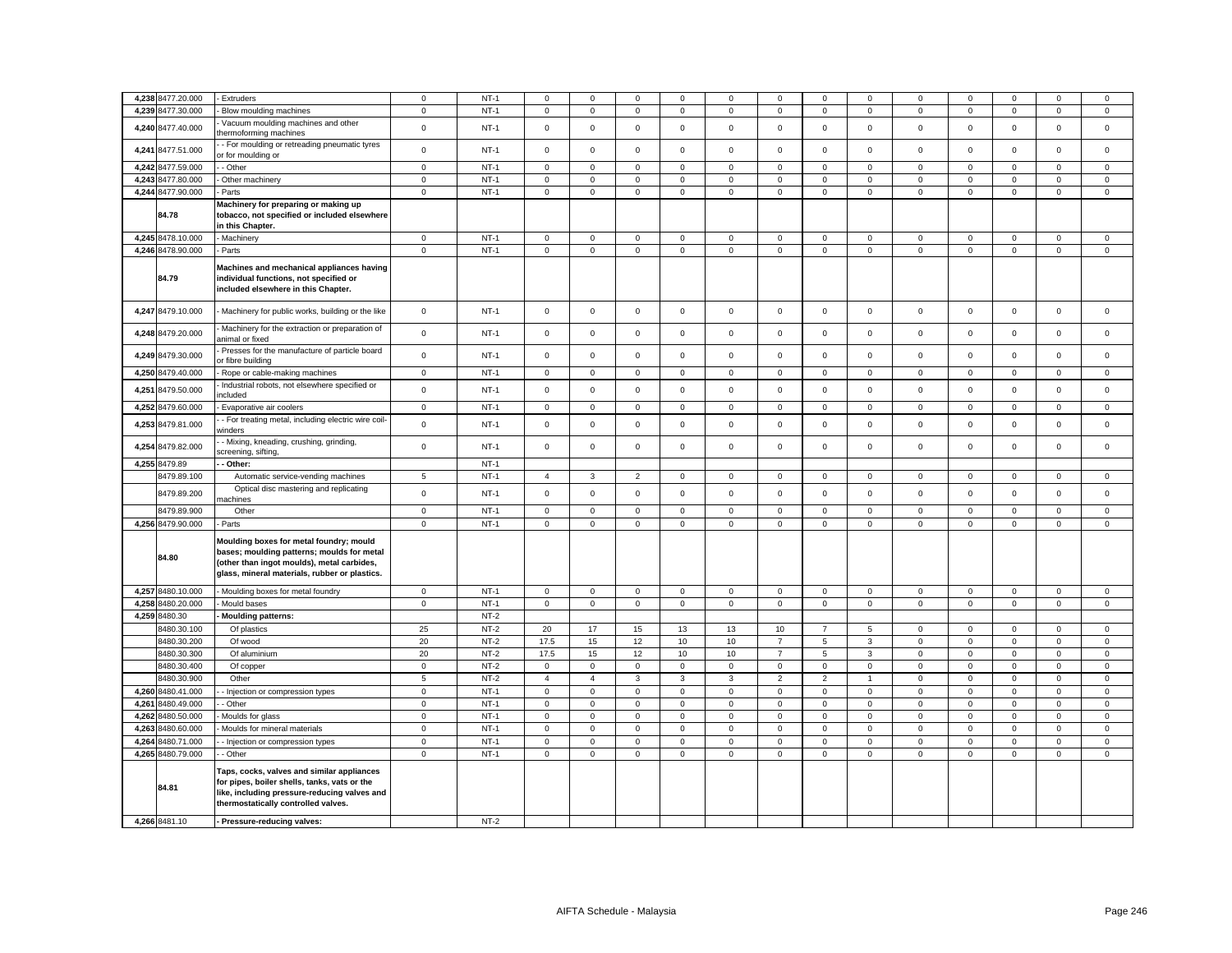|       | 8481.10.110                | manually operated sluice or gate valves<br>with inlets or outlets of          | 20                | $NT-2$           | 17.5              | 15                | 12                | 10             | 10                | $\overline{7}$    | 5                              | 3                | $\mathbf 0$      | $\mathbf 0$                | $\mathbf 0$                | $\mathbf 0$                | $\Omega$                   |
|-------|----------------------------|-------------------------------------------------------------------------------|-------------------|------------------|-------------------|-------------------|-------------------|----------------|-------------------|-------------------|--------------------------------|------------------|------------------|----------------------------|----------------------------|----------------------------|----------------------------|
|       | 8481.10.190                | other                                                                         | $\mathbf 0$       | $NT-2$           | $\mathbf 0$       | $\mathbf 0$       | $\mathbf 0$       | $\Omega$       | $\mathbf 0$       | $\mathsf 0$       | $\mathbf 0$                    | $\mathbf 0$      | $\mathbf 0$      | $\mathbf 0$                | $\Omega$                   | $\mathbf 0$                | $\Omega$                   |
|       | 8481.10.210                | of 2.5 cm or less in internal diameter                                        | 25                | $NT-2$           | 20                | 17                | 15                | 13             | 13                | 10                | $\overline{7}$                 | 5                | 0                | $\mathbf 0$                | 0                          | $\mathbf 0$                | 0                          |
|       | 8481.10.220                | of over 2.5 cm in internal diameter                                           | $\,0\,$           | $NT-2$           | $\mathsf 0$       | $\mathbf 0$       | $\mathbf 0$       | $\mathsf 0$    | $\mathbf 0$       | $\mathsf 0$       | $\mathsf{O}\xspace$            | $\mathbf 0$      | $\mathsf 0$      | $\,0\,$                    | $\mathsf{O}\xspace$        | $\mathbf 0$                | 0                          |
|       | 8481.10.300                | Of other metals                                                               | $\mathbf 0$       | $NT-2$           | $\mathbf 0$       | $\mathbf 0$       | $\mathsf 0$       | 0              | $\mathbf 0$       | $\mathsf 0$       | $\mathbf 0$                    | 0                | 0                | $\mathbf 0$                | $\mathbf 0$                | $\mathbf 0$                | 0                          |
|       | 8481.10.410                | of not less than 1 cm and not more than<br>.5 cm in internal                  | 25                | $NT-2$           | 20                | 17                | 15                | 13             | 13                | 10                | $\overline{7}$                 | 5                | $\mathsf 0$      | $\mathbf 0$                | $\mathsf{O}\xspace$        | $\mathsf 0$                | $\mathbf 0$                |
|       | 8481.10.490                | other                                                                         | $\mathbf 0$       | $NT-2$           | 0                 | 0                 | $\mathbf 0$       | 0              | 0                 | 0                 | $\mathbf 0$                    | 0                | 0                | $\mathbf 0$                | 0                          | $\mathbf 0$                | 0                          |
|       | 8481.10.900                | Of other materials                                                            | $\mathsf 0$       | $NT-2$           | $\mathsf 0$       | $\mathsf 0$       | $\mathbf 0$       | 0              | $\mathbf 0$       | $\mathsf 0$       | $\overline{0}$                 | $\mathsf 0$      | $\mathsf 0$      | $\mathbf 0$                | $\mathsf 0$                | $\mathsf 0$                | 0                          |
|       | 4,267 8481.20              | Valves for oleohydraulic or pneumatic<br>transmissions:                       |                   | $NT-2$           |                   |                   |                   |                |                   |                   |                                |                  |                  |                            |                            |                            |                            |
|       | 8481.20.110                | manually operated sluice or gate valves<br>with inlets or outlets of          | 20                | $NT-2$           | 17.5              | 15                | 12                | 10             | 10                | $\overline{7}$    | 5                              | 3                | $\mathbf 0$      | $\mathbf 0$                | $\mathbf{O}$               | $\mathsf 0$                | $\mathbf 0$                |
|       | 8481.20.190                | other                                                                         | $\mathsf 0$       | $NT-2$           | $\mathbf 0$       | $\mathbf 0$       | $\mathbf 0$       | $\mathbf 0$    | $\mathbf 0$       | $\mathsf 0$       | $\mathbf 0$                    | $\mathbf 0$      | $\mathbf 0$      | $\mathbf 0$                | $\mathbf 0$                | $\mathbf 0$                | $\mathbf 0$                |
|       | 8481.20.210                | of 2.5 cm or less in internal diameter                                        | 25                | $NT-2$           | 20                | 17                | 15                | 13             | 13                | $10$              | $\overline{7}$                 | 5                | $\mathbf 0$      | $\mathbf 0$                | $\mathsf 0$                | $\mathbf 0$                | $\mathbf 0$                |
|       | 8481.20.220                | of over 2.5 cm in internal diameter                                           | $\mathbf 0$       | $NT-2$           | 0                 | $\mathbf 0$       | $\mathbf 0$       | 0              | $\mathbf 0$       | 0                 | $\mathsf 0$                    | 0                | 0                | $\mathbf 0$                | $\mathbf 0$                | $\mathbf 0$                | 0                          |
|       | 8481.20.300                | Of other metals                                                               | $\mathsf 0$       | $NT-2$           | $\mathsf 0$       | $\mathsf 0$       | $\mathbf 0$       | $\mathbf 0$    | $\mathsf 0$       | $\mathsf 0$       | $\mathsf 0$                    | $\mathsf 0$      | $\mathsf 0$      | $\pmb{0}$                  | $\mathbf 0$                | $\mathbf 0$                | $\mathbf 0$                |
|       | 8481.20.410                | of not less than 1 cm and not more than<br>.5 cm in internal                  | 25                | $NT-2$           | 20                | 17                | 15                | 13             | 13                | 10                | $\overline{7}$                 | 5                | 0                | $\mathbf 0$                | $\mathsf 0$                | $\mathsf 0$                | 0                          |
|       | 8481.20.490                | other                                                                         | $\mathbf 0$       | $NT-2$           | $\mathbf 0$       | $\mathbf 0$       | $\mathsf 0$       | $\Omega$       | $\mathbf 0$       | $\mathsf 0$       | $\mathbf 0$                    | $\mathbf 0$      | $\mathbf 0$      | $\mathbf 0$                | $\mathsf 0$                | $\mathbf 0$                | $\mathbf 0$                |
|       | 8481.20.900                | Of other materials                                                            | $\mathbf 0$       | $NT-2$           | $\mathbf 0$       | $\mathbf 0$       | $\mathbf 0$       | 0              | $\mathbf 0$       | $\mathsf 0$       | $\mathsf 0$                    | 0                | 0                | $\mathbf 0$                | 0                          | $\mathbf 0$                | 0                          |
|       | 4,268 8481.30              | Check (nonreturn) valves:                                                     |                   | $NT-2$           |                   |                   |                   |                |                   |                   |                                |                  |                  |                            |                            |                            |                            |
|       | 8481.30.100                | Of iron or steel                                                              | $\mathbf 0$       | $NT-2$           | $\mathbf 0$       | $\mathbf 0$       | $\mathbf 0$       | 0              | $\mathbf 0$       | $\mathbf 0$       | $\mathbf 0$                    | 0                | 0                | $\mathbf 0$                | $\mathbf 0$                | $\mathbf 0$                | 0                          |
|       | 8481.30.210                | of 2.5 cm or less in internal diameter                                        | 25                | $NT-2$           | 20                | 17                | 15                | 13             | 13                | 10                | $\overline{7}$                 | 5                | $\mathsf 0$      | $\mathbf 0$                | $\mathsf 0$                | $\mathbf 0$                | $\mathbf 0$                |
|       | 8481.30.220                | of over 2.5 cm in internal diameter                                           | $\mathsf 0$       | $NT-2$           | $\mathbf 0$       | $\mathbf 0$       | $\mathsf 0$       | 0              | $\mathbf 0$       | $\mathsf 0$       | $\mathbf{0}$                   | 0                | $\mathsf 0$      | $\mathbf 0$                | $\mathbf 0$                | $\mathsf 0$                | $\mathbf 0$                |
|       | 8481.30.300                | Of other metals                                                               | $\mathsf 0$       | $NT-2$           | $\mathsf 0$       | $\mathsf 0$       | $\mathsf 0$       | $\mathbf 0$    | $\mathsf 0$       | $\mathsf 0$       | $\mathsf 0$                    | $\mathsf 0$      | $\mathsf 0$      | $\mathbf 0$                | $\mathsf 0$                | $\mathbf 0$                | 0                          |
|       | 8481.30.410                | of not less than 1 cm and not more than<br>.5 cm in internal                  | 25                | $NT-2$           | 20                | 17                | 15                | 13             | 13                | 10                | $\overline{7}$                 | 5                | $\mathsf 0$      | $\mathbf 0$                | $\mathsf 0$                | $\mathbf 0$                | $\mathbf 0$                |
|       | 8481.30.490                | other                                                                         | $\mathsf 0$       | $NT-2$           | $\mathbf 0$       | $\mathbf 0$       | $\mathbf 0$       | $\mathbf 0$    | $\mathbf 0$       | $\mathbf 0$       | $\mathsf 0$                    | $\mathbf{0}$     | 0                | $\mathbf 0$                | $\mathbf 0$                | $\mathbf 0$                | 0                          |
|       | 8481.30.900                | Of other materials                                                            | $\mathbf 0$       | $NT-2$           | $\mathbf 0$       | $\mathbf 0$       | $\mathsf 0$       | 0              | $\mathbf 0$       | $\mathsf 0$       | $\mathbf{0}$                   | 0                | $\mathsf 0$      | $\mathbf 0$                | $\mathbf 0$                | $\mathsf 0$                | $\mathbf 0$                |
|       | 4,269 8481.40              | Safety or relief valves:                                                      |                   | $NT-2$           |                   |                   |                   |                |                   |                   |                                |                  |                  |                            |                            |                            |                            |
|       | 8481.40.100                | Of iron or steel                                                              | $\mathbf 0$<br>25 | $NT-2$<br>$NT-2$ | $\mathbf 0$       | $\mathbf 0$<br>17 | $\mathsf 0$       | $\mathbf 0$    | $\mathbf 0$<br>13 | $\mathsf 0$       | $\mathbf{0}$<br>$\overline{7}$ | $\mathsf 0$<br>5 | $\mathbf 0$      | $\mathbf 0$                | $\mathbf 0$                | $\mathsf 0$                | $\mathbf 0$<br>$\mathbf 0$ |
|       | 8481.40.210<br>8481.40.220 | of 2.5 cm or less in internal diameter<br>of over 2.5 cm in internal diameter | $\mathsf 0$       | $NT-2$           | 20<br>$\mathsf 0$ | $\mathbf 0$       | 15<br>$\mathsf 0$ | 13<br>0        | $\mathbf 0$       | 10<br>$\mathsf 0$ | $\mathbf{0}$                   | $\mathbf 0$      | 0<br>$\mathsf 0$ | $\mathbf 0$<br>$\mathbf 0$ | $\mathbf 0$<br>$\mathbf 0$ | $\mathbf 0$<br>$\mathbf 0$ | 0                          |
|       | 8481.40.300                | Of other metals                                                               | $\mathbf 0$       | $NT-2$           | $\mathsf 0$       | $\mathbf 0$       | $\mathsf 0$       | $\mathsf 0$    | $\mathbf 0$       | $\mathsf 0$       | $\mathsf{O}\xspace$            | 0                | $\mathsf 0$      | $\mathbf 0$                | $\mathbf 0$                | $\mathsf 0$                | $\mathsf 0$                |
|       | 8481.40.410                | of not less than 1 cm and not more than<br>.5 cm in internal                  | 25                | $NT-2$           | 20                | 17                | 15                | 13             | 13                | 10                | $\overline{7}$                 | 5                | $\mathsf 0$      | $\mathbf 0$                | $\mathsf 0$                | $\mathbf 0$                | $\Omega$                   |
|       | 8481.40.490                | other                                                                         | $\mathsf 0$       | $NT-2$           | $\mathbf 0$       | $^{\circ}$        | $\mathbf 0$       | $\Omega$       | $\mathbf 0$       | $\mathbf 0$       | $\mathbf 0$                    | $\mathbf 0$      | $\mathbf 0$      | $\mathbf 0$                | $\mathbf 0$                | $\mathbf 0$                | 0                          |
|       | 8481.40.900                | Of other materials                                                            | $\mathbf 0$       | $NT-2$           | $\mathbf 0$       | $\mathbf{0}$      | $\mathbf 0$       | $\mathbf 0$    | $\mathbf 0$       | $\mathbf 0$       | $\mathbf{0}$                   | $\mathbf{0}$     | $\mathbf 0$      | $\mathbf 0$                | $\mathbf{0}$               | $\mathbf 0$                | $\mathbf 0$                |
|       | 4,270 8481.80              | Other appliances:                                                             |                   | $NT-2$           |                   |                   |                   |                |                   |                   |                                |                  |                  |                            |                            |                            |                            |
|       | 8481.80.110                | manually operated sluice or gate valves<br>with inlets or                     | 20                | $NT-2$           | 17.5              | 15                | 12                | 10             | 10                | $\overline{7}$    | 5                              | 3                | $\mathbf 0$      | $\mathbf 0$                | $\mathbf 0$                | $\mathbf 0$                | $\Omega$                   |
|       | 8481.80.190                | other                                                                         | $\mathsf 0$       | $NT-2$           | $\mathbf 0$       | $\mathbf 0$       | $\mathsf 0$       | $\mathbf 0$    | $\mathbf 0$       | $\mathsf 0$       | $\mathbf 0$                    | $\mathsf 0$      | $\mathsf 0$      | $\mathbf 0$                | $\mathsf 0$                | $\mathsf 0$                | $\mathbf 0$                |
|       | 8481.80.210                | inner tube valves and valves for tubeless<br>vres                             | 10                | $NT-2$           | 7.5               | 6                 | 5                 | $\overline{4}$ | $\overline{4}$    | 3                 | $\overline{2}$                 | $\mathbf{1}$     | $\mathsf 0$      | $\mathbf 0$                | $\mathbf 0$                | $\mathbf 0$                | $\mathsf 0$                |
|       | 8481.80.221                | of 2.5 cm or below in internal diameter                                       | 25                | $NT-2$           | 20                | 17                | 15                | 13             | 13                | 10                | $\overline{7}$                 | 5                | $\mathsf 0$      | $\mathbf 0$                | $\mathsf 0$                | $\mathbf 0$                | $\mathbf 0$                |
|       | 8481.80.222                | of over 2.5 cm in internal diameter                                           | $\mathbf 0$       | $NT-2$           | $\mathbf 0$       | $\mathbf 0$       | $\mathbf 0$       | 0              | $\mathbf 0$       | $\mathsf 0$       | $\circ$                        | 0                | 0                | $\mathbf 0$                | $\mathbf 0$                | $\mathbf 0$                | 0                          |
|       | 8481.80.231                | of 2.5 cm or below in internal diameter                                       | 25                | $NT-2$           | 20                | 17                | 15                | 13             | 13                | 10                | $\overline{7}$                 | 5                | 0                | $\mathbf 0$                | $\mathbf 0$                | $\mathsf 0$                | 0                          |
|       | 8481.80.232                | of over 2.5 cm in internal diameter                                           | $\mathbf 0$       | $NT-2$           | $\mathbf 0$       | $\mathbf 0$       | $^{\circ}$        | $\Omega$       | $\Omega$          | $\mathbf 0$       | $\mathbf 0$                    | $\mathbf 0$      | $\mathbf 0$      | $\mathbf 0$                | $\mathbf 0$                | $^{\circ}$                 | $\Omega$                   |
|       | 8481.80.291                | of 2.5 cm or less in internal diameter                                        | $\mathbf 0$       | $NT-2$           | $\mathbf 0$       | $\mathbf 0$       | $\mathbf 0$       | $\Omega$       | $\mathbf 0$       | $^{\circ}$        | $\mathsf{O}\xspace$            | $\mathbf 0$      | $\mathbf 0$      | $\mathbf 0$                | $\mathbf 0$                | $\mathbf 0$                | $\Omega$                   |
|       | 8481.80.292                | of over 2.5 cm in internal diameter                                           | $\mathbf 0$       | $NT-2$           | $\mathbf 0$       | 0                 | $\mathbf 0$       | 0              | $\mathbf 0$       | $\mathsf 0$       | $\circ$                        | $\mathbf 0$      | 0                | $\mathbf 0$                | $\mathbf 0$                | $\mathbf 0$                | 0                          |
|       | 8481.80.300                | Of other metals                                                               | $\mathsf 0$       | $NT-2$           | $\mathbf 0$       | $\mathbf 0$       | $\mathsf 0$       | $\mathbf 0$    | $\mathbf 0$       | $\mathsf 0$       | $\mathsf 0$                    | 0                | $\mathsf 0$      | $\mathbf 0$                | $\mathsf 0$                | $\mathsf 0$                | 0                          |
|       | 8481.80.410                | of not less than 1 cm and not more than<br>.5 cm in internal                  | 25                | $NT-2$           | 20                | 17                | 15                | 13             | 13                | 10                | $\overline{7}$                 | 5                | $\mathsf 0$      | $\mathbf 0$                | $\mathsf 0$                | $\mathbf 0$                | 0                          |
|       | 8481.80.490                | other                                                                         | $\mathbf{0}$      | $NT-2$           | $\mathbf 0$       | $\mathbf 0$       | $\mathbf 0$       | $\mathbf 0$    | $\mathbf 0$       | $\mathbf 0$       | $\mathbf 0$                    | $\mathbf{0}$     | $\mathbf 0$      | $\mathbf 0$                | $\mathbf 0$                | $\mathbf 0$                | $\mathbf 0$                |
|       |                            |                                                                               |                   |                  |                   |                   |                   |                |                   |                   |                                |                  |                  |                            |                            |                            |                            |
|       | 8481.80.900                | Of other materials                                                            | $\mathbf 0$       | $NT-2$           | $\mathsf 0$       | $\mathbf 0$       | $\mathsf 0$       | $\mathbf 0$    | $\mathbf 0$       | $\mathsf 0$       | $\mathbf{0}$                   | $\mathbf 0$      | $\mathbf 0$      | $\mathbf 0$                | $\mathbf 0$                | $\mathsf 0$                | $\mathbf 0$                |
| 4,271 | 8481.90                    | Parts:<br>Housing for sluice or gate valves with inlets                       |                   | $NT-2$           |                   |                   |                   |                |                   |                   |                                |                  |                  |                            |                            |                            |                            |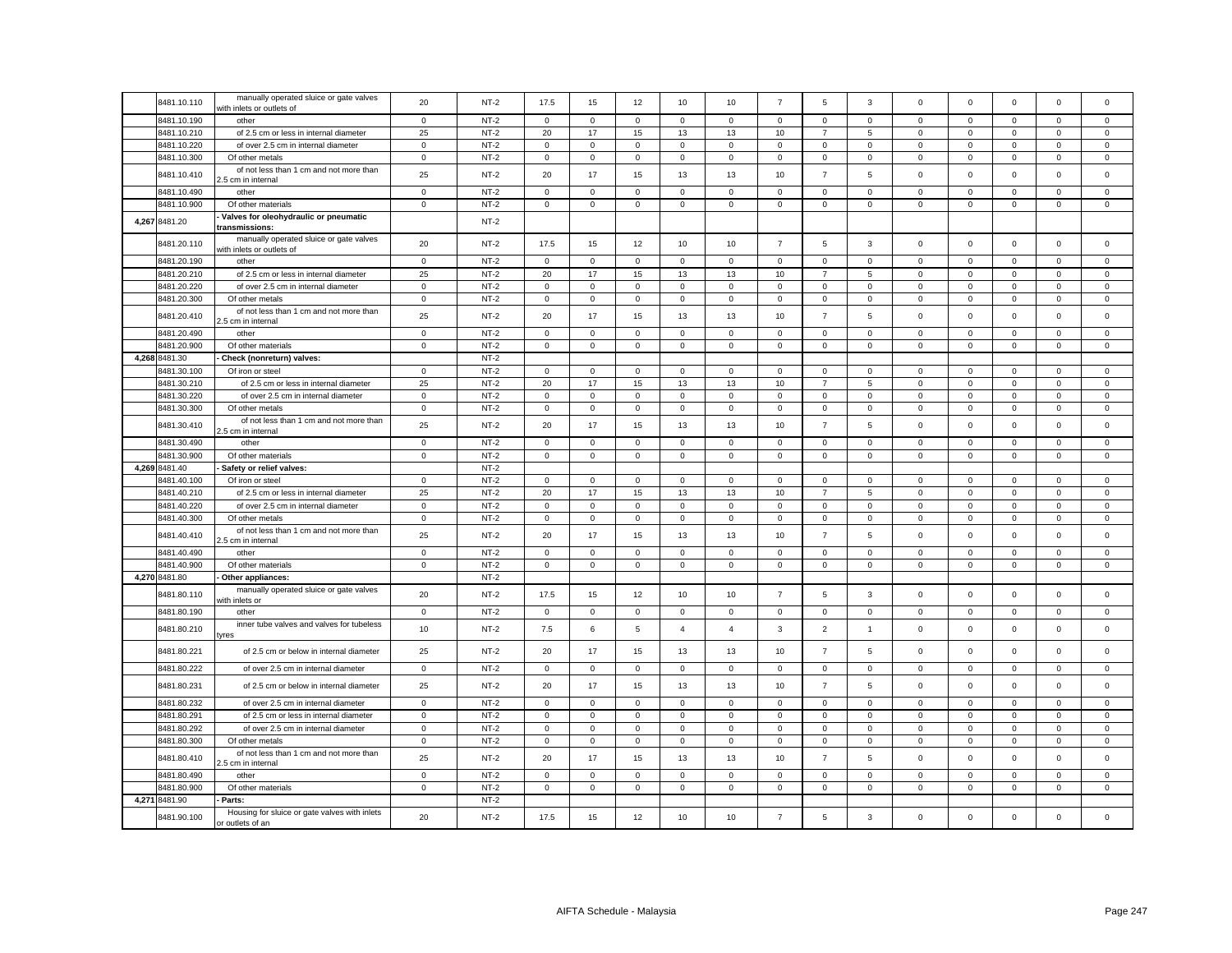| 8481.90.211       | for water taps                                                                                                                                                                                                                                                                                                                                                 | 25             | $NT-2$ | 20                  | 17             | 15             | 13             | 13             | 10             |                     | 5              | 0            | $\mathbf 0$ | $\mathbf 0$         | $\mathbf 0$  | $\mathbf 0$    |
|-------------------|----------------------------------------------------------------------------------------------------------------------------------------------------------------------------------------------------------------------------------------------------------------------------------------------------------------------------------------------------------------|----------------|--------|---------------------|----------------|----------------|----------------|----------------|----------------|---------------------|----------------|--------------|-------------|---------------------|--------------|----------------|
| 8481.90.212       | for liquefied petroleum gas (LPG)<br>cylinder valves                                                                                                                                                                                                                                                                                                           | 25             | $NT-2$ | 20                  | 17             | 15             | 13             | 13             | 10             | $\overline{7}$      | 5              | $\mathsf 0$  | $\mathbf 0$ | $\mathbf 0$         | $\mathsf 0$  | $\mathsf 0$    |
| 8481.90.219       | other                                                                                                                                                                                                                                                                                                                                                          | $\mathbf{0}$   | $NT-2$ | $\mathbf{0}$        | $\mathbf 0$    | $\mathsf 0$    | $\mathbf{0}$   | $\mathbf 0$    | $\mathbf 0$    | $\circ$             | $\mathbf{0}$   | $\mathbf{0}$ | $\mathbf 0$ | $\mathbf 0$         | $\mathbf 0$  | $\mathbf{0}$   |
| 8481.90.290       | other                                                                                                                                                                                                                                                                                                                                                          | 25             | $NT-2$ | 20                  | 17             | 15             | 13             | 13             | 10             | $\overline{7}$      | 5              | $\mathbf 0$  | $\mathbf 0$ | 0                   | $\mathbf 0$  | $\mathbf{0}$   |
| 8481.90.300       | Valve bodies or stems of inner tube valves<br>and valves for tubeless                                                                                                                                                                                                                                                                                          | 10             | $NT-2$ | 7.5                 | 6              | $\mathbf 5$    | $\overline{4}$ | $\overline{4}$ | 3              | $\overline{2}$      | $\mathbf{1}$   | $\mathbf 0$  | $\mathsf 0$ | $\mathsf 0$         | $\mathsf 0$  | $\mathsf 0$    |
| 8481.90.400       | Valve cores of inner tube valves and valves<br>or tubeless tyres                                                                                                                                                                                                                                                                                               | $\mathbf 0$    | $NT-2$ | $\circ$             | $\mathbf 0$    | $\mathbf 0$    | $\mathbf{0}$   | $\mathbf 0$    | $\mathbf 0$    | $\circ$             | $\mathbf{0}$   | $\mathbf{0}$ | $\mathbf 0$ | $\mathbf 0$         | $\mathbf 0$  | $\mathbf{0}$   |
| 8481.90.900       | Other                                                                                                                                                                                                                                                                                                                                                          | 5              | $NT-2$ | $\overline{4}$      | $\overline{4}$ | 3              | $\mathbf{3}$   | 3              | $\overline{2}$ | $\overline{2}$      | $\mathbf{1}$   | $\mathbf 0$  | $\mathsf 0$ | $\mathbf 0$         | $\mathsf 0$  | $\mathsf 0$    |
| 84.82             | Ball or roller bearings.                                                                                                                                                                                                                                                                                                                                       |                |        |                     |                |                |                |                |                |                     |                |              |             |                     |              |                |
| 4,272 8482.10.000 | <b>Ball bearings</b>                                                                                                                                                                                                                                                                                                                                           | $\mathbf 0$    | $NT-1$ | $\mathsf 0$         | $\mathbf 0$    | $\mathbf 0$    | $\mathsf 0$    | $\mathsf 0$    | $\mathbf 0$    | 0                   | $\mathbf 0$    | $\mathbf 0$  | $\mathbf 0$ | $\mathbf 0$         | $\mathbf 0$  | $\mathbf 0$    |
| 4,273 8482.20.000 | Tapered roller bearings, including cone and<br>apered roller                                                                                                                                                                                                                                                                                                   | $\mathbf 0$    | $NT-1$ | $\mathbf 0$         | $\mathbf 0$    | $\mathbf 0$    | $\mathbf 0$    | $\mathbf 0$    | $\mathbf 0$    | $\mathbf{0}$        | $\mathbf{0}$   | $\mathbf 0$  | $\mathbf 0$ | $\mathbf 0$         | $\mathbf 0$  | $\mathbf 0$    |
| 4,274 8482.30.000 | Spherical roller bearings                                                                                                                                                                                                                                                                                                                                      | $\mathbf 0$    | $NT-1$ | $\mathsf 0$         | $\mathbf 0$    | $\mathsf 0$    | $\mathsf 0$    | $\mathbf 0$    | $\mathsf 0$    | $\mathsf 0$         | $\mathbf{0}$   | $\mathsf 0$  | $\mathsf 0$ | $\mathsf 0$         | $\mathsf 0$  | $\mathbf 0$    |
| 4,275 8482.40.000 | Needle roller bearings                                                                                                                                                                                                                                                                                                                                         | $\mathsf 0$    | $NT-1$ | $\mathsf 0$         | $\mathbf 0$    | $\mathsf 0$    | $\mathsf 0$    | $\mathbf 0$    | $\mathsf 0$    | $\mathsf 0$         | $\mathbf{0}$   | $\mathbf 0$  | $\mathsf 0$ | $\mathsf 0$         | $\mathsf 0$  | $\mathsf 0$    |
| 4,276 8482.50.000 | Other cylindrical roller bearings                                                                                                                                                                                                                                                                                                                              | $\mathbf 0$    | $NT-1$ | $\mathbf 0$         | $\mathbf 0$    | $\mathbf 0$    | $\mathbf 0$    | $\mathbf 0$    | $\mathsf 0$    | $\mathbf{0}$        | $\mathbf 0$    | $\mathsf 0$  | $\mathsf 0$ | $\mathbf 0$         | $\mathsf 0$  | $\mathsf 0$    |
|                   |                                                                                                                                                                                                                                                                                                                                                                |                |        |                     |                |                |                |                |                |                     |                |              |             |                     |              |                |
| 4,277 8482.80.000 | Other, including combined ball/roller bearings                                                                                                                                                                                                                                                                                                                 | $\mathsf 0$    | $NT-1$ | $\mathbf 0$         | $\mathbf 0$    | $\mathsf 0$    | $\mathsf 0$    | $\mathsf 0$    | $\mathsf 0$    | $\mathsf 0$         | $\mathbf 0$    | $\mathbf 0$  | $\mathsf 0$ | $\mathbf 0$         | $\mathsf 0$  | $\mathbf 0$    |
| 4,278 8482.91.000 | - Balls, needles and rollers                                                                                                                                                                                                                                                                                                                                   | $\mathbf 0$    | $NT-1$ | $\mathbf 0$         | $\mathbf 0$    | $\mathbf{0}$   | $\mathbf{0}$   | $\mathbf 0$    | $\mathbf 0$    | $\mathbf 0$         | $\mathbf{0}$   | $\mathbf{0}$ | $\mathbf 0$ | $\mathbf 0$         | $\mathbf{0}$ | $\mathbf{0}$   |
| 4,279 8482.99.000 | - Other                                                                                                                                                                                                                                                                                                                                                        | $\mathsf 0$    | $NT-1$ | $\mathsf 0$         | $\mathsf 0$    | $\mathsf 0$    | $\mathsf 0$    | $\mathbf 0$    | $\mathsf 0$    | $\mathsf 0$         | $\mathsf 0$    | $\mathsf 0$  | $\mathsf 0$ | $\mathsf 0$         | $\mathsf 0$  | $\mathsf 0$    |
| 84.83             | Transmission shafts (including cam shafts<br>and crank shafts) and cranks; bearing<br>housings and plain shaft bearings; gears and<br>gearing; ball or roller screws; gear boxes<br>and other speed changers, including torque<br>converters; flywheels and pulleys, including<br>pulley blocks; clutches and shaft couplings<br>(including universal joints). |                |        |                     |                |                |                |                |                |                     |                |              |             |                     |              |                |
| 4,280 8483.10.000 | Transmission shafts (including cam shafts and<br>crank shafts) and                                                                                                                                                                                                                                                                                             | 5              | $NT-1$ | $\overline{4}$      | $\mathbf{3}$   | $\overline{2}$ | $\mathsf 0$    | $\mathsf 0$    | $\mathbf 0$    | $\mathsf 0$         | $\mathbf 0$    | $\mathbf 0$  | $\mathbf 0$ | $\mathbf 0$         | $\mathsf 0$  | $\mathsf 0$    |
| 4,281 8483.20.000 | Bearing housings, incorporating ball or roller<br>pearings                                                                                                                                                                                                                                                                                                     | $\overline{5}$ | $NT-1$ | $\overline{4}$      | $\mathbf{3}$   | $\overline{2}$ | $\mathsf 0$    | $\mathbf 0$    | $\mathsf 0$    | $\mathsf 0$         | $\mathbf 0$    | $\mathsf 0$  | $\mathsf 0$ | $\mathbf 0$         | $\mathsf 0$  | $\mathsf 0$    |
| 4,282 8483.30.000 | Bearings housings, not incorporating ball or<br>oller bearings; plain                                                                                                                                                                                                                                                                                          | 5              | $NT-1$ | $\overline{4}$      | $\mathbf{3}$   | $\overline{2}$ | $\mathsf 0$    | $\mathbf 0$    | $\mathsf 0$    | $\mathsf{O}$        | $\mathsf 0$    | $\mathsf 0$  | $\mathsf 0$ | $\mathsf 0$         | $\mathsf 0$  | $\mathsf 0$    |
| 4,283 8483.40.000 | Gears and gearing, other than toothed wheels,<br>chain sprockets and                                                                                                                                                                                                                                                                                           | 5              | $NT-1$ | $\overline{4}$      | 3              | $\overline{2}$ | $\mathbf{0}$   | $\mathsf 0$    | $\mathbf 0$    | $\mathbf{0}$        | $\mathbf{0}$   | $\mathbf{0}$ | $\mathbf 0$ | $\mathbf 0$         | $\mathsf 0$  | $\mathbf{0}$   |
| 4,284 8483.50.000 | Flywheels and pulleys, including pulley blocks                                                                                                                                                                                                                                                                                                                 | $\overline{5}$ | $NT-1$ | $\overline{4}$      | $\mathbf{3}$   | $\overline{2}$ | $\mathsf 0$    | $\mathsf 0$    | $\mathsf 0$    | $\mathsf{O}$        | $\mathsf 0$    | $\mathsf 0$  | $\mathsf 0$ | $\mathsf{O}\xspace$ | $\mathsf 0$  | $\mathsf 0$    |
| 4,285 8483.60.000 | Clutches and shaft couplings (including<br>universal joints)                                                                                                                                                                                                                                                                                                   | $\,$ 5 $\,$    | $NT-1$ | $\overline{4}$      | $\mathbf{3}$   | $\overline{2}$ | $\mathsf 0$    | $\mathsf 0$    | $\mathsf 0$    | $\mathsf 0$         | $\mathbf 0$    | $\mathsf 0$  | $\mathsf 0$ | $\mathsf 0$         | $\mathsf 0$  | $\mathsf 0$    |
| 4,286 8483.90.000 | Toothed wheels, chain sprockets and other<br>ransmission elements                                                                                                                                                                                                                                                                                              | 5              | $NT-1$ | $\overline{4}$      | $\mathbf{3}$   | $\overline{2}$ | $\mathsf 0$    | $\mathsf 0$    | $\mathbf 0$    | $\mathsf 0$         | $\mathbf 0$    | $\mathbf 0$  | $\mathbf 0$ | $\mathbf 0$         | $\mathbf 0$  | $\mathsf 0$    |
| 84.84             | Gaskets and similar joints of metal sheeting<br>combined with other material or of two or<br>more layers of metal; sets or assortments of<br>gaskets and similar joints, dissimilar in<br>composition, put up in pouches, envelopes<br>or similar packings; mechanical seals.                                                                                  |                |        |                     |                |                |                |                |                |                     |                |              |             |                     |              |                |
| 4,287 8484.10.000 | Gaskets and similar joints of metal sheeting<br>combined with other                                                                                                                                                                                                                                                                                            | 5              | $NT-1$ | $\overline{a}$      | $\mathbf{3}$   | $\overline{2}$ | $\mathsf 0$    | $\mathsf 0$    | $\mathsf 0$    | $\mathsf 0$         | $\mathbf 0$    | $\mathbf 0$  | $\mathsf 0$ | $\mathbf 0$         | $\mathsf 0$  | $\mathsf 0$    |
| 4,288 8484.20.000 | Mechanical seals                                                                                                                                                                                                                                                                                                                                               | $\sqrt{5}$     | $NT-1$ | $\overline{4}$      | $\mathbf{3}$   | $\mathbf 2$    | $\mathsf 0$    | $\mathsf 0$    | $\mathsf 0$    | $\mathsf 0$         | $\overline{0}$ | $\mathsf 0$  | $\mathbf 0$ | $\mathsf 0$         | $\mathbf 0$  | $\mathsf 0$    |
| 4,289 8484.90.000 | Other                                                                                                                                                                                                                                                                                                                                                          | 5              | $NT-1$ | $\overline{4}$      | 3              | $\overline{2}$ | $\mathbf 0$    | 0              | $\mathbf 0$    | $\mathbf{0}$        | $\mathbf 0$    | $\mathbf 0$  | $\mathbf 0$ | 0                   | $\mathbf 0$  | $\mathbf 0$    |
| 4,290 8486.10     | Machines and apparatus for the<br>manufacture of boules or wafer:                                                                                                                                                                                                                                                                                              |                | $NT-1$ |                     |                |                |                |                |                |                     |                |              |             |                     |              |                |
| 8486.10.100       | Apparatus for rapid heating of<br>semiconductor wafers                                                                                                                                                                                                                                                                                                         | $\mathsf 0$    | $NT-1$ | $\mathsf 0$         | $\mathbf 0$    | $\mathsf 0$    | $\mathbf 0$    | $\mathbf 0$    | $\mathsf 0$    | $\mathsf 0$         | $\mathbf 0$    | $\mathbf 0$  | $\mathsf 0$ | $\mathbf 0$         | $\mathsf 0$  | $\mathsf 0$    |
| 8486.10.200       | Spin dryers for semiconductor wafer<br>rocessing                                                                                                                                                                                                                                                                                                               | $\mathsf 0$    | $NT-1$ | $\mathbf 0$         | $\mathbf 0$    | $\mathsf 0$    | $\mathbf 0$    | 0              | $\mathbf 0$    | $\mathsf 0$         | $\mathbf 0$    | $\mathbf 0$  | $\mathbf 0$ | $\mathbf 0$         | $\mathsf 0$  | $\mathsf 0$    |
| 8486.10.300       | Machines for working any material by<br>removal of material, by                                                                                                                                                                                                                                                                                                | $\mathbf 0$    | $NT-1$ | $\mathsf{O}\xspace$ | $\Omega$       | $\mathbf 0$    | $\mathsf 0$    | $\mathsf 0$    | $\Omega$       | $\mathsf{O}\xspace$ | $\mathbf{0}$   | $\mathsf 0$  | $\mathbf 0$ | $\mathbf 0$         | $\mathbf 0$  | $\overline{0}$ |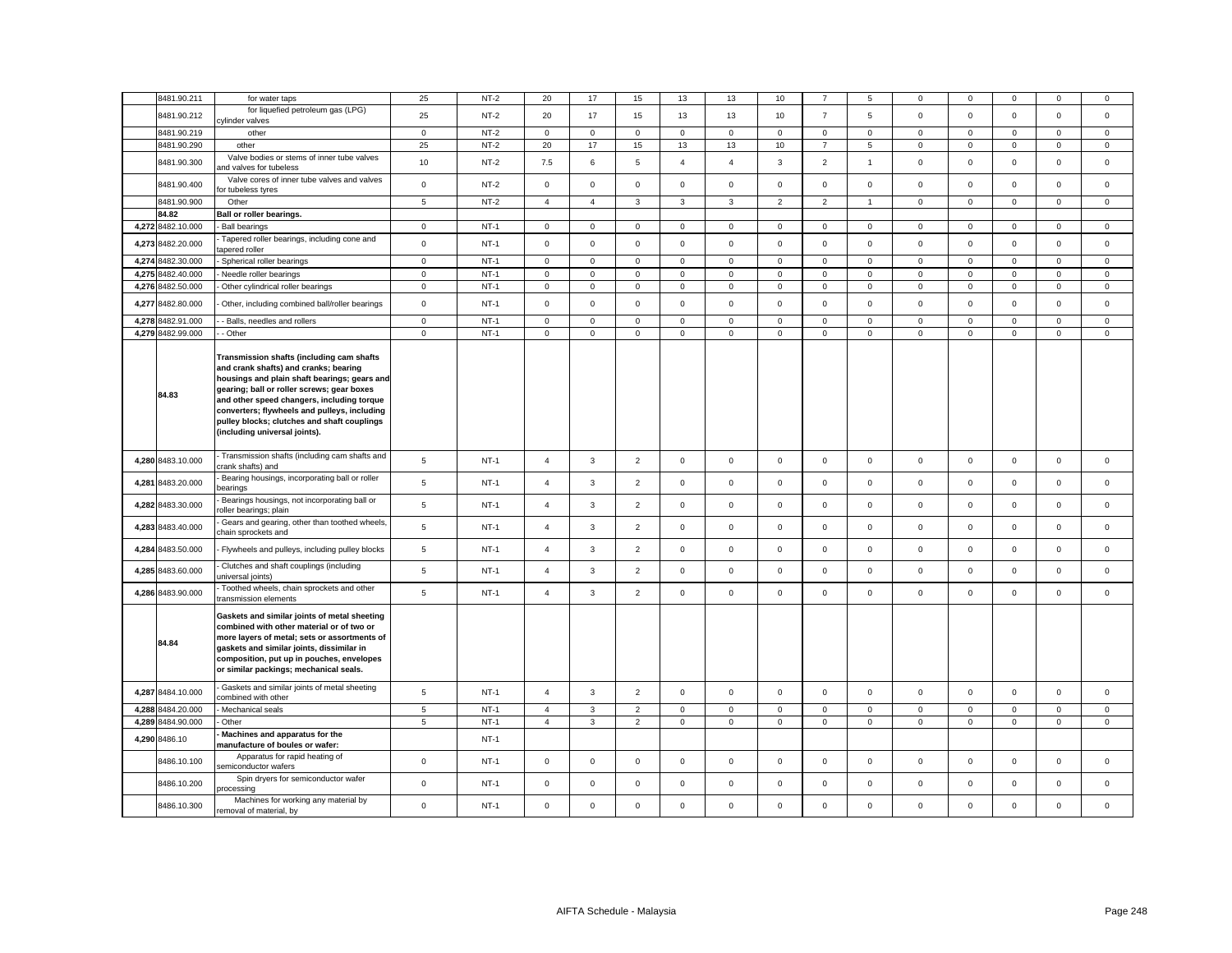| 8486.10.400       | Grinding, polishing or lapping machine for<br>processing semiconductor wafers                                                                       | $\mathsf 0$ | $NT-1$      | $\mathsf 0$  | $\mathbf 0$  | $\mathsf 0$    | $\mathsf 0$  | $\mathsf 0$  | $\mathsf 0$ | $\mathsf 0$  | $\mathbf 0$    | $\mathbf 0$  | $\mathsf 0$ | $\mathsf 0$         | $\mathsf 0$    | $\mathsf 0$  |
|-------------------|-----------------------------------------------------------------------------------------------------------------------------------------------------|-------------|-------------|--------------|--------------|----------------|--------------|--------------|-------------|--------------|----------------|--------------|-------------|---------------------|----------------|--------------|
| 8486.10.500       | Machines and apparatus for sawing<br>monocrystal semiconductor boules into slices,<br>or wafers into chips                                          | 0           | $NT-1$      | $\mathbf 0$  | $\mathbf 0$  | $\mathsf 0$    | $\mathbf 0$  | 0            | $\mathbf 0$ | $\mathsf 0$  | $\mathbf 0$    | $\mathbf 0$  | $\mathbf 0$ | 0                   | $\mathsf 0$    | $\mathsf 0$  |
| 8486.10.900       | Other                                                                                                                                               | $\mathbf 0$ | $NT-1$      | $\mathsf 0$  | $\mathbf 0$  | $\mathbf{0}$   | $\mathbf 0$  | $\mathbf 0$  | $\mathsf 0$ | $\mathbf{0}$ | $\mathbf 0$    | $\mathbf 0$  | $\mathbf 0$ | $\mathbf 0$         | $\mathbf{0}$   | $\mathsf 0$  |
| 4,291 8486.20     | Machines and apparatus for the                                                                                                                      |             | $NT-1$      |              |              |                |              |              |             |              |                |              |             |                     |                |              |
|                   | manufacture of semiconductor                                                                                                                        |             |             |              |              |                |              |              |             |              |                |              |             |                     |                |              |
| 8486.20.100       | Film formation equipment                                                                                                                            | $\mathbf 0$ | $NT-1$      | $\mathbf 0$  | 0            | $\overline{0}$ | $\mathbf{0}$ | 0            | 0           | $\mathbf{0}$ | $\mathbf 0$    | 0            | $\mathbf 0$ | 0                   | $\overline{0}$ | $\mathbf 0$  |
| 8486.20.210       | ion implanters for doping semiconductor<br>naterials                                                                                                | $\mathsf 0$ | $NT-1$      | $\circ$      | $\mathbf 0$  | $\mathsf 0$    | $\mathbf{0}$ | $\mathbf 0$  | $\mathbf 0$ | $\mathsf 0$  | $\mathbf{0}$   | $\mathsf 0$  | $\mathbf 0$ | $\mathbf 0$         | $\mathbf 0$    | $\mathsf 0$  |
| 8486.20.290       | other                                                                                                                                               | $\mathsf 0$ | $NT-1$      | $\mathsf{O}$ | $\mathsf 0$  | $\mathsf 0$    | $\mathsf 0$  | $\mathbf 0$  | $\mathsf 0$ | $\mathsf{O}$ | $\mathsf 0$    | $\mathsf 0$  | $\mathsf 0$ | $\mathbf 0$         | $\mathsf 0$    | $\mathsf 0$  |
| 8486.20.300       | quipment for dry-etching patterns on<br>semiconductor materials                                                                                     | $\mathbf 0$ | $NT-1$      | $\mathsf{O}$ | $\mathsf 0$  | $\mathsf 0$    | $\mathsf 0$  | $\mathbf 0$  | $\mathsf 0$ | $\mathsf{O}$ | $\mathbf 0$    | $\mathsf 0$  | $\mathsf 0$ | $\mathsf 0$         | $\mathsf 0$    | $\mathsf 0$  |
| 8486.20.410       | direct write-on-wafer apparatus                                                                                                                     | $\mathsf 0$ | $NT-1$      | $\mathbf 0$  | $\mathbf 0$  | $\mathsf 0$    | $\mathbf 0$  | $\mathbf 0$  | $\mathbf 0$ | $\mathbf 0$  | $\mathbf 0$    | $\mathbf 0$  | $\mathbf 0$ | $\mathbf 0$         | $\mathbf 0$    | $\mathsf 0$  |
| 8486.20.420       | step and repeat aligners                                                                                                                            | $10$        | $NT-1$      | 7.5          | 5            | $\,$ 5 $\,$    | 2.5          | $\mathbf 0$  | $\mathsf 0$ | $\mathsf 0$  | $\mathsf 0$    | $\mathsf 0$  | $\mathsf 0$ | $\mathsf{O}\xspace$ | $\mathsf 0$    | $\mathsf 0$  |
| 8486.20.490       | other                                                                                                                                               | $\mathsf 0$ | $NT-1$      | $\mathsf 0$  | $\mathsf 0$  | $\mathsf 0$    | $\mathsf 0$  | $\mathsf 0$  | $\mathbf 0$ | $\mathbf 0$  | $\mathbf 0$    | $\mathsf 0$  | $\mathsf 0$ | $\mathbf 0$         | $\mathsf 0$    | $\mathsf 0$  |
| 8486.20.500       | Machines for working any material by removal<br>of material by laser or other light or photon<br>beam in the production of semiconductor<br>devices | 0           | <b>NT-1</b> | 0            | $\mathbf 0$  | $\mathsf 0$    | 0            | 0            | $\mathbf 0$ | $\mathbf{0}$ | 0              | $\mathbf 0$  | $\mathbf 0$ | 0                   | $\mathsf 0$    | $\mathsf 0$  |
| 8486.20.600       | Machines for bending, folding, straitghtening or<br>flattening                                                                                      | $\mathsf 0$ | $NT-1$      | $\mathsf 0$  | $\mathsf 0$  | $\mathsf 0$    | $\mathsf 0$  | $\mathbf 0$  | $\mathsf 0$ | $\mathsf 0$  | $\mathsf 0$    | $\mathsf 0$  | $\mathsf 0$ | $\mathbf 0$         | $\mathsf 0$    | $\mathsf 0$  |
| 8486.20.700       | Machines for sawing, grinding or polishing                                                                                                          | $\mathbf 0$ | $NT-1$      | $\mathsf 0$  | $\mathbf 0$  | $\mathbf 0$    | $\mathbf 0$  | $\mathbf 0$  | $\mathsf 0$ | $\mathbf{0}$ | $\mathbf 0$    | $\mathbf 0$  | $\mathsf 0$ | $\mathbf 0$         | $\mathbf 0$    | $\mathsf 0$  |
| 8486.20.800       | Electric furnaces and ovens for the manufacture<br>of semiconductor devices on semiconductor<br>wafers                                              | $\mathsf 0$ | $NT-1$      | $\mathbf{0}$ | $\Omega$     | $\mathbf 0$    | $\mathbf{0}$ | $\mathbf 0$  | $\mathbf 0$ | $\mathbf{0}$ | $\mathbf 0$    | $\mathbf 0$  | $\mathbf 0$ | $\mathbf 0$         | $\mathbf 0$    | $\mathbf 0$  |
| 8486.20.900       | Other                                                                                                                                               | $\mathbf 0$ | $NT-1$      | $\mathbf 0$  | $\mathbf 0$  | $\mathsf 0$    | $\mathsf 0$  | $\mathbf 0$  | $\mathsf 0$ | $\mathbf 0$  | $\mathbf 0$    | $\mathbf 0$  | $\mathsf 0$ | $\mathsf 0$         | $\mathsf 0$    | $\mathsf 0$  |
|                   | Machines and apparatus for the                                                                                                                      |             |             |              |              |                |              |              |             |              |                |              |             |                     |                |              |
| 4,292 8486.30     | manufacture of flat panel                                                                                                                           |             | $NT-1$      |              |              |                |              |              |             |              |                |              |             |                     |                |              |
| 8486.30.100       | Machines for working any material by removal<br>of material, by laser or other light or photon<br>beam                                              | $\mathbf 0$ | $NT-1$      | $\mathsf 0$  | $\mathbf 0$  | $\mathsf 0$    | $\mathbf 0$  | $\mathbf 0$  | $\mathsf 0$ | $\mathbf{0}$ | $\mathbf 0$    | $\mathbf 0$  | $\mathbf 0$ | $\mathbf 0$         | $\mathsf 0$    | $\mathsf 0$  |
| 8486.30.200       | Machines for working any material by removal<br>of material, by ultra-sonic processes                                                               | $\mathsf 0$ | $NT-1$      | $\mathsf 0$  | $\mathbf 0$  | $\mathsf 0$    | $\mathsf 0$  | $\mathsf 0$  | $\mathsf 0$ | $\mathsf 0$  | $\mathbf 0$    | $\mathbf 0$  | $\mathsf 0$ | $\mathbf 0$         | $\mathsf 0$    | $\mathsf 0$  |
| 8486.30.300       | Machines for working any material by removal<br>of material, by electro-discharge processes                                                         | $\mathsf 0$ | $NT-1$      | $\mathbf 0$  | $\mathbf{0}$ | $\mathbf 0$    | $\mathbf{0}$ | $\mathbf{0}$ | $\mathbf 0$ | $\mathbf{0}$ | $\mathbf{0}$   | $\mathbf{0}$ | $\mathbf 0$ | $\mathbf 0$         | $\mathbf{0}$   | $\mathbf{0}$ |
| 8486.30.400       | Machines for sawing, grinding or polishing                                                                                                          | $\mathsf 0$ | $NT-1$      | $\mathbf 0$  | $\mathbf 0$  | $\mathsf 0$    | $\mathsf 0$  | $\mathsf 0$  | $\mathsf 0$ | $\mathsf 0$  | $\mathbf 0$    | $\mathsf 0$  | $\mathsf 0$ | $\mathsf 0$         | $\mathbf 0$    | $\mathsf 0$  |
| 8486.30.900       | Other                                                                                                                                               | $\mathbf 0$ | $NT-1$      | $\mathsf{O}$ | $\mathbf 0$  | $\mathsf 0$    | $\mathbf 0$  | $\mathsf 0$  | $\mathbf 0$ | $\mathsf 0$  | $\overline{0}$ | $\mathsf 0$  | $\mathbf 0$ | $\mathbf 0$         | $\mathsf 0$    | $\mathbf 0$  |
| 4,293 8486.40     | Machines and apparatus specified in Note 9<br>(C) to this Chapter:                                                                                  |             | $NT-1$      |              |              |                |              |              |             |              |                |              |             |                     |                |              |
|                   | Moulding machines for the manufacture                                                                                                               |             |             |              |              |                |              |              |             |              |                |              |             |                     |                |              |
| 8486.40.100       | of semiconductor devices                                                                                                                            | $\mathsf 0$ | $NT-1$      | $\mathsf{O}$ | $\mathbf 0$  | $\mathsf 0$    | $\mathsf 0$  | $\mathbf 0$  | $\mathsf 0$ | $\mathsf{O}$ | $\mathsf 0$    | $\mathsf 0$  | $\mathbf 0$ | $\mathbf 0$         | $\mathsf 0$    | $\mathsf 0$  |
| 8486.40.200       | Moulds for the manufacture of<br>semiconductor devices                                                                                              | $\mathsf 0$ | $NT-1$      | $\mathsf 0$  | $\mathsf 0$  | $\mathsf 0$    | $\mathsf 0$  | $\mathbf 0$  | $\mathsf 0$ | $\mathsf{O}$ | $\mathbf 0$    | $\mathsf 0$  | $\mathsf 0$ | $\mathsf 0$         | $\mathsf 0$    | $\mathsf 0$  |
| 8486.40.300       | Electric brazing, soldering or welding<br>apparatus for the                                                                                         | $\mathsf 0$ | $NT-1$      | $\mathbf{0}$ | $\mathbf 0$  | $\mathsf 0$    | $\mathbf 0$  | $\mathbf 0$  | $\mathsf 0$ | $\mathbf{0}$ | $\mathbf{0}$   | $\mathsf 0$  | $\mathsf 0$ | $\mathbf 0$         | $\mathsf 0$    | $\mathbf 0$  |
| 8486.40.400       | Microscopes for the manufacture of<br>semiconductor devices                                                                                         | $\mathsf 0$ | $NT-1$      | $\mathbf{0}$ | $\mathsf 0$  | $\mathsf 0$    | $\mathsf 0$  | $\mathbf 0$  | $\mathsf 0$ | $\mathsf{O}$ | $\mathbf 0$    | $\mathsf 0$  | $\mathsf 0$ | $\mathbf 0$         | $\mathsf 0$    | $\mathsf 0$  |
| 8486.40.900       | Other                                                                                                                                               | $\mathsf 0$ | $NT-1$      | $\mathsf 0$  | $\mathsf 0$  | $\mathsf 0$    | $\mathsf 0$  | $\mathbf 0$  | $\mathsf 0$ | $\mathsf{O}$ | $\mathbf{0}$   | $\mathsf 0$  | $\mathsf 0$ | $\mathbf 0$         | $\mathsf 0$    | $\mathsf 0$  |
| 4,294 8486.90     | Parts and accessories:                                                                                                                              |             | $NT-1$      |              |              |                |              |              |             |              |                |              |             |                     |                |              |
| 8486.90.100       | Apparatus for the projection or drawing of<br>circuit patterns on                                                                                   | $\mathsf 0$ | $NT-1$      | $\mathsf{O}$ | $\mathbf 0$  | $\mathsf 0$    | $\mathsf 0$  | $\mathbf 0$  | $\mathsf 0$ | $\mathsf{O}$ | $\mathbf{0}$   | $\mathbf 0$  | $\mathbf 0$ | $\mathbf 0$         | $\mathbf 0$    | $\mathbf 0$  |
| 8486.90.200       | Microscopes for the manufacture of<br>semiconductor devices                                                                                         | $\mathsf 0$ | $NT-1$      | $\mathsf 0$  | $\mathbf 0$  | $\mathsf 0$    | $\mathsf 0$  | $\mathsf 0$  | $\mathsf 0$ | $\mathsf 0$  | $\mathbf 0$    | $\mathbf 0$  | $\mathsf 0$ | $\mathbf 0$         | $\mathsf 0$    | $\mathsf 0$  |
| 8486.90.900       | Other                                                                                                                                               | $\mathbf 0$ | $NT-1$      | $\mathbf{0}$ | $\mathbf 0$  | $\mathbf 0$    | $\mathbf 0$  | 0            | $\mathbf 0$ | $\mathbf{0}$ | $\mathbf{0}$   | $\mathbf 0$  | $\mathbf 0$ | $\mathbf{0}$        | $\mathbf 0$    | $\mathbf 0$  |
| 4,295 8487.10.000 | Ships' or boats' propellers and blades<br>herefore                                                                                                  | $\mathsf 0$ | $NT-1$      | $\mathbf{0}$ | $\mathbf 0$  | $\mathbf 0$    | $\mathbf 0$  | $\mathbf 0$  | $\mathbf 0$ | $\mathsf{O}$ | $\mathbf 0$    | $\mathbf 0$  | $\mathbf 0$ | $\mathbf 0$         | $\mathbf 0$    | $\mathbf 0$  |
| 4,296 8487.90     | Other:                                                                                                                                              |             | $NT-1$      |              |              |                |              |              |             |              |                |              |             |                     |                |              |
| 8487.90.100       | Oil seal rings                                                                                                                                      | $\mathbf 0$ | $NT-1$      | $\mathbf{0}$ | $\mathbf 0$  | $\mathsf 0$    | $\mathbf{0}$ | $\mathbf 0$  | $\mathbf 0$ | $\mathbf{0}$ | $\mathbf{0}$   | $\mathbf 0$  | $\mathsf 0$ | $\mathbf 0$         | $\mathsf 0$    | $\mathbf 0$  |
| 8487.90.900       | Other                                                                                                                                               | $\mathsf 0$ | $NT-1$      | $\mathbf 0$  | $\mathbf 0$  | $\mathsf 0$    | $\mathbf 0$  | $\mathsf 0$  | $\mathsf 0$ | $\mathsf 0$  | 0              | $\mathbf 0$  | $\mathbf 0$ | $\mathbf 0$         | $\mathsf 0$    | $\mathsf 0$  |
| 85.01             | Electric motors and generators (excluding<br>generating sets).                                                                                      |             |             |              |              |                |              |              |             |              |                |              |             |                     |                |              |
|                   |                                                                                                                                                     |             |             |              |              |                |              |              |             |              |                |              |             |                     |                |              |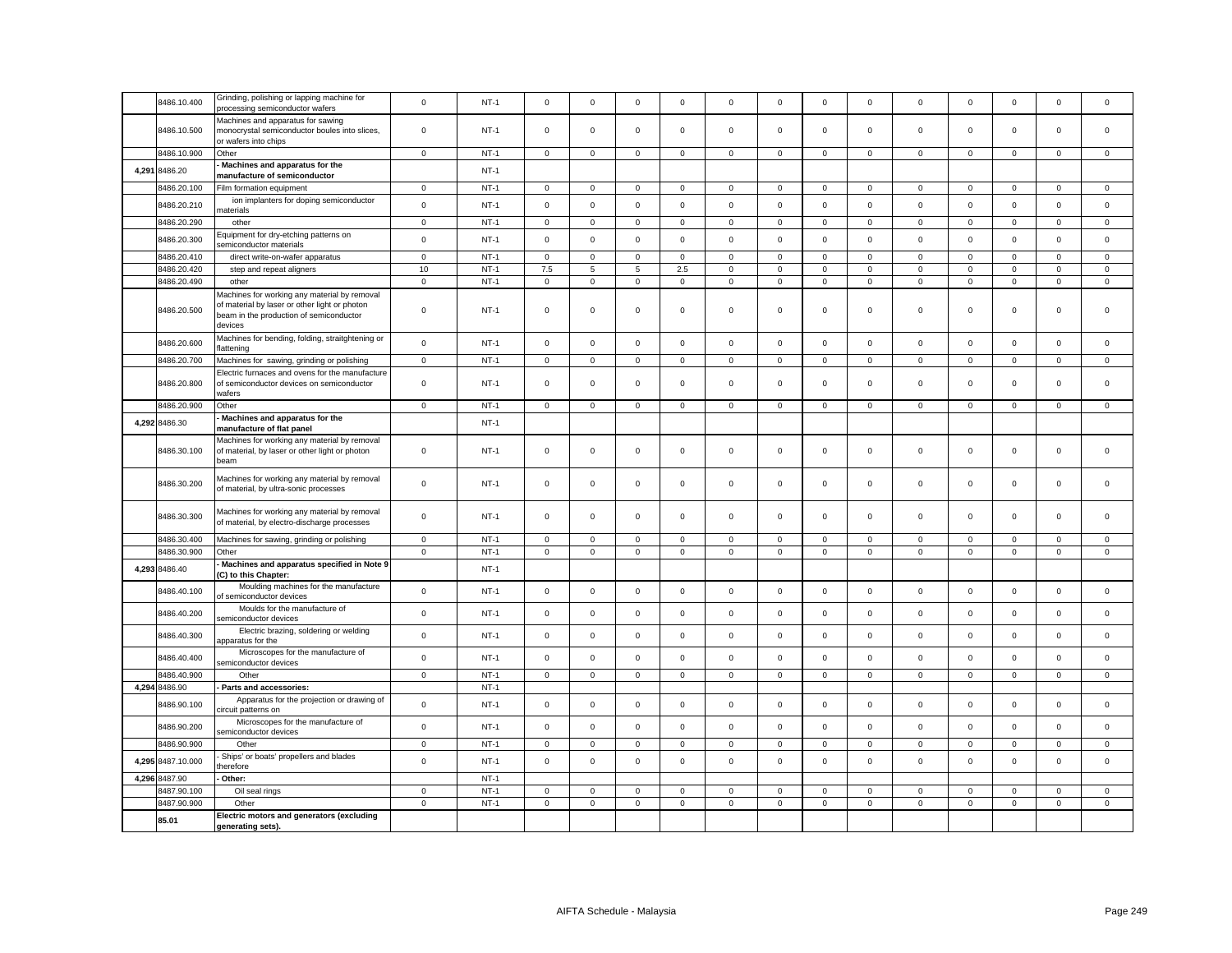| 4,297 8501.10              | Motors of an output not exceeding 37.5 W:                                                    |                  | $NT-1$           |                             |                            |                            |                            |                  |                            |                     |                |                            |                            |                            |                            |                            |
|----------------------------|----------------------------------------------------------------------------------------------|------------------|------------------|-----------------------------|----------------------------|----------------------------|----------------------------|------------------|----------------------------|---------------------|----------------|----------------------------|----------------------------|----------------------------|----------------------------|----------------------------|
|                            |                                                                                              |                  |                  |                             |                            |                            |                            |                  |                            | $\mathbf 0$         | $\overline{0}$ |                            |                            |                            |                            |                            |
| 8501.10.100<br>8501.10.900 | For toys<br>Other                                                                            | 0<br>$\mathsf 0$ | $NT-1$<br>$NT-1$ | $\mathsf 0$<br>$\mathsf{O}$ | $\mathbf 0$<br>$\mathsf 0$ | $\mathbf 0$<br>$\mathsf 0$ | $\mathbf 0$<br>$\mathbf 0$ | 0<br>$\mathsf 0$ | $\mathbf 0$<br>$\mathsf 0$ | $\mathsf 0$         | $\mathsf 0$    | $\mathsf 0$<br>$\mathsf 0$ | $\mathbf 0$<br>$\mathsf 0$ | $\mathbf 0$<br>$\mathsf 0$ | $\mathbf 0$<br>$\mathsf 0$ | $\mathsf 0$<br>$\mathsf 0$ |
|                            | Universal AC/DC motors of an output                                                          |                  |                  |                             |                            |                            |                            |                  |                            |                     |                |                            |                            |                            |                            |                            |
| 4,298 8501.20.000          | xceeding 37.5 W                                                                              | $\mathbf 0$      | $NT-1$           | $\mathsf 0$                 | $\mathsf 0$                | $\mathsf 0$                | $\mathbf 0$                | $\mathbf 0$      | $\mathsf 0$                | $\mathsf 0$         | $\mathbf 0$    | $\mathbf 0$                | $\mathsf 0$                | $\mathsf 0$                | $\mathsf 0$                | $\mathsf 0$                |
| 4,299 8501.31.000          | - Of an output not exceeding 750 W                                                           | $\mathbf 0$      | $NT-1$           | $\mathbf 0$                 | $\mathbf 0$                | $\mathbf 0$                | $\mathbf 0$                | $\mathbf 0$      | $\mathbf 0$                | $\mathbf 0$         | $\mathbf 0$    | $\mathbf 0$                | $\mathbf 0$                | $\mathbf 0$                | $\mathbf 0$                | $\mathbf 0$                |
| 4,300 8501.32.000          | - Of an output exceeding 750 W but not<br>exceeding 75 kW                                    | $\mathsf 0$      | $NT-1$           | $\mathsf{O}\xspace$         | $\mathsf 0$                | $\mathsf 0$                | $\mathsf 0$                | $\mathsf 0$      | $\mathsf 0$                | $\mathsf 0$         | $\mathsf 0$    | $\mathsf 0$                | $\mathsf 0$                | $\mathsf 0$                | $\mathsf{O}\xspace$        | $\mathsf 0$                |
| 4,301 8501.33.000          | - Of an output exceeding 75 kW but not<br>exceeding 375 kW                                   | $\mathsf 0$      | $NT-1$           | $\mathsf 0$                 | $\mathsf 0$                | $\mathsf 0$                | $\mathbf 0$                | $\mathsf 0$      | $\mathsf 0$                | $\mathsf{O}$        | $\mathbf 0$    | $\mathsf 0$                | $\mathsf 0$                | $\mathsf 0$                | $\mathsf 0$                | $\mathsf 0$                |
| 4,302 8501.34.000          | - Of an output exceeding 375 kW                                                              | $\mathsf 0$      | $NT-1$           | $\mathsf{O}\xspace$         | $\mathsf 0$                | $\mathsf 0$                | $\mathsf 0$                | $\mathsf 0$      | $\mathsf 0$                | $\mathsf{O}\xspace$ | $\mathbf 0$    | $\mathsf 0$                | $\mathsf 0$                | $\mathsf{O}\xspace$        | $\mathsf 0$                | $\mathsf 0$                |
| 4,303 8501.40              | Other AC motors, single-phase:                                                               |                  | $NT-1$           |                             |                            |                            |                            |                  |                            |                     |                |                            |                            |                            |                            |                            |
| 8501.40.100                | Of up to 150 watts                                                                           | 0                | $NT-1$           | $\mathbf 0$                 | $\mathbf 0$                | $\mathbf 0$                | $\Omega$                   | $\Omega$         | $\mathbf 0$                | $\mathbf 0$         | $\Omega$       | $\mathbf 0$                | $\Omega$                   | 0                          | $\mathbf 0$                | $\mathbf 0$                |
| 8501.40.200                | Over 150 watts                                                                               | $\mathbf 0$      | $NT-1$           | $\mathsf 0$                 | $\mathsf 0$                | $\mathbf 0$                | 0                          | $\mathsf 0$      | $\mathsf 0$                | $\mathsf 0$         | $\mathbf 0$    | 5                          | $\mathbf 0$                | $\mathsf 0$                | $\mathsf 0$                | $\mathsf 0$                |
| 4,304 8501.51.000          | - Of an output not exceeding 750 W<br>- Of an output exceeding 750 W but not                 | 15               | $NT-1$           | 12.5                        | 10                         | 7.5                        | 5                          | $\mathsf 0$      | $\mathsf 0$                | $\mathsf{O}$        | $\mathbf 0$    | $\mathsf 0$                | $\mathsf 0$                | $\mathsf{O}\xspace$        | $\mathsf 0$                | $\mathsf 0$                |
| 4,305 8501.52.000          | xceeding 75 kW                                                                               | 15               | $NT-1$           | 12.5                        | 10                         | 7.5                        | 5                          | $\mathsf 0$      | $\mathsf 0$                | $\mathsf 0$         | $\mathbf 0$    | $\mathsf 0$                | $\mathsf 0$                | $\mathsf 0$                | $\mathsf 0$                | $\mathsf 0$                |
| 4,306 8501.53.000          | - Of an output exceeding 75 kW                                                               | $\mathbf 0$      | $NT-1$           | $\mathsf 0$                 | $\mathbf 0$                | $\mathbf 0$                | $\Omega$                   | $\mathbf 0$      | $\mathbf 0$                | $\mathsf 0$         | $\mathbf 0$    | $\mathbf 0$                | $\mathbf 0$                | $\Omega$                   | $\mathbf 0$                | $\mathbf 0$                |
| 4,307 8501.61.000          | - Of an output not exceeding 75 kVA                                                          | $\mathsf 0$      | $NT-1$           | $\mathsf 0$                 | $\mathsf 0$                | $\mathsf 0$                | 0                          | $\mathsf 0$      | $\mathsf 0$                | $\mathbf 0$         | $\mathsf 0$    | $\mathsf 0$                | $\mathbf 0$                | $\mathsf 0$                | $\mathsf 0$                | $\mathsf 0$                |
| 4,308 8501.62              | - Of an output exceeding 75 kVA but not<br>exceeding 375 kVA:                                |                  | $NT-2$           |                             |                            |                            |                            |                  |                            |                     |                |                            |                            |                            |                            |                            |
| 8501.62.100                | Of an output exceeding 75 kVA but not<br>exceeding 150 kVA                                   | 20               | $NT-2$           | 17.5                        | 15                         | 12                         | 10                         | 10               | $\overline{7}$             | 5                   | $\mathbf{3}$   | $\mathbf{0}$               | $\mathbf 0$                | $\mathbf 0$                | $\mathbf 0$                | $\mathbf 0$                |
| 8501.62.200                | Of an output exceeding 150 kVA or more<br>but not exceeding                                  | $\mathbf 0$      | $NT-2$           | $\mathsf 0$                 | $\mathbf 0$                | $\mathsf 0$                | $\mathbf 0$                | $\mathbf 0$      | $\mathsf 0$                | $\mathsf 0$         | $\mathbf 0$    | $\mathbf 0$                | $\mathsf 0$                | $\mathsf 0$                | $\mathsf 0$                | $\mathsf 0$                |
| 4,309 8501.63.000          | - Of an output exceeding 375 kVA but not<br>exceeding 750 kVA                                | $\mathsf 0$      | $NT-1$           | $\mathbf 0$                 | $\mathbf 0$                | $\mathbf 0$                | $\Omega$                   | $\mathbf 0$      | $\mathbf 0$                | $\mathbf 0$         | $\mathbf{0}$   | $\mathbf 0$                | $\mathbf 0$                | $\mathbf 0$                | $\mathbf 0$                | $\mathbf 0$                |
| 4,310 8501.64.000          | - Of an output exceeding 750 kVA                                                             | $\mathbf 0$      | $NT-1$           | $\mathsf 0$                 | $\mathbf 0$                | $\mathsf 0$                | $\mathbf 0$                | $\mathbf 0$      | $\mathsf 0$                | $\mathsf 0$         | $\mathbf{0}$   | $\mathbf 0$                | $\mathsf 0$                | $\mathsf 0$                | $\mathsf 0$                | $\mathsf 0$                |
| 85.02                      | Electric generating sets and rotary<br>converters.                                           |                  |                  |                             |                            |                            |                            |                  |                            |                     |                |                            |                            |                            |                            |                            |
| 4,311 8502.11.000          | - Of an output not exceeding 75 kVA                                                          | $\mathbf{0}$     | $NT-1$           | $\mathbf 0$                 | $\mathbf 0$                | $\mathbf 0$                | $\mathbf 0$                | $\mathbf 0$      | $\mathbf 0$                | $\mathbf 0$         | $\mathbf{0}$   | $\mathbf 0$                | $\mathbf 0$                | $\mathbf 0$                | $\mathbf 0$                | $\mathbf 0$                |
| 4,312 8502.12.000          | - Of an output exceeding 75 kVA but not<br>exceeding 375 kVA                                 | $\mathbf 0$      | $NT-1$           | $\mathsf 0$                 | $\mathsf 0$                | $\mathsf 0$                | $\Omega$                   | $\mathbf 0$      | $\mathbf 0$                | $\mathsf 0$         | $\mathbf 0$    | $\mathsf 0$                | $\Omega$                   | $\mathbf 0$                | $\mathsf 0$                | $\mathsf 0$                |
| 4,313 8502.13.000          | - Of an output exceeding 375 kVA                                                             | $\mathbf 0$      | $NT-1$           | $\mathsf 0$                 | $\mathbf 0$                | $\mathsf 0$                | $\mathbf 0$                | $\mathbf 0$      | $\mathsf 0$                | $\mathsf 0$         | $\mathbf 0$    | $\mathbf 0$                | $\mathsf 0$                | $\mathsf 0$                | $\mathbf 0$                | $\mathsf 0$                |
| 4,314 8502.20.000          | Generating sets with spark ignition internal<br>ombustion piston                             | $\mathbf 0$      | $NT-1$           | $\mathbf 0$                 | $\mathbf 0$                | $\mathbf 0$                | $\Omega$                   | $\mathbf 0$      | $\mathbf 0$                | $\mathbf 0$         | $\mathbf 0$    | $\mathbf 0$                | $\Omega$                   | $\mathbf 0$                | $\mathbf 0$                | $\mathbf 0$                |
| 4,315 8502.31.000          | - Wind powered                                                                               | $\mathbf 0$      | $NT-1$           | $\mathsf 0$                 | $\mathbf 0$                | $\mathsf 0$                | $\mathbf 0$                | $\mathbf 0$      | $\mathsf 0$                | $\circ$             | $\mathbf{0}$   | $\mathbf 0$                | $\mathsf 0$                | $\mathbf 0$                | $\mathbf 0$                | $\mathsf 0$                |
| 4.316 8502.39.000          | - Other                                                                                      | $\mathbf 0$      | $NT-1$           | $\mathbf 0$                 | $\mathbf 0$                | $\mathbf 0$                | $\mathbf 0$                | $\mathbf 0$      | $\mathbf 0$                | $\mathbf 0$         | $\mathbf 0$    | $\mathbf 0$                | $\mathbf 0$                | $\mathbf 0$                | $\mathbf 0$                | $\mathbf 0$                |
| 4,317 8502.40.000          | Electric rotary converters                                                                   | $\mathbf 0$      | $NT-1$           | $\mathsf 0$                 | $\mathbf 0$                | $\mathsf 0$                | $\mathbf 0$                | $\mathbf 0$      | $\mathsf 0$                | $\mathbf 0$         | $\mathbf 0$    | $\mathbf 0$                | $\mathsf 0$                | $\mathsf 0$                | $\mathsf 0$                | $\mathsf 0$                |
| 85.03                      | Parts suitable for use solely or principally<br>with the machines of heading 85.01 or 85.02. |                  |                  |                             |                            |                            |                            |                  |                            |                     |                |                            |                            |                            |                            |                            |
| 4,318 8503.00              | Parts suitable for use solely or principally<br>with the machines of heading 85.01 or 85.02. |                  | $NT-2$           |                             |                            |                            |                            |                  |                            |                     |                |                            |                            |                            |                            |                            |
| 8503.00.111                | stators for ceiling fans                                                                     | 5                | $NT-2$           | $\overline{4}$              | $\overline{4}$             | $\mathbf{3}$               | $\mathbf{3}$               | $\mathbf{3}$     | $\overline{2}$             | $\overline{2}$      | $\mathbf{1}$   | $\mathsf 0$                | $\mathbf 0$                | $\mathbf 0$                | $\mathsf 0$                | $\mathsf 0$                |
| 8503.00.119                | other                                                                                        | $\mathsf 0$      | $NT-2$           | $\mathsf{O}\xspace$         | $\mathsf 0$                | $\mathsf 0$                | $\mathbf 0$                | $\mathsf 0$      | $\mathbf 0$                | $\mathsf 0$         | $\mathsf 0$    | $\mathsf 0$                | $\mathbf 0$                | $\mathsf 0$                | $\mathbf 0$                | $\mathsf 0$                |
| 8503.00.120                | more than 1.5 kW but not more than 75 kW                                                     | 17               | $NT-2$           | 15                          | 12                         | 10                         | 8                          | 8                | 6                          | $\overline{4}$      | $\overline{2}$ | $\mathsf 0$                | $\mathsf 0$                | $\mathsf{O}\xspace$        | $\mathsf{O}\xspace$        | $\mathsf 0$                |
| 8503.00.130                | more than 75 kW                                                                              | $\mathbf 0$      | $NT-2$           | $\mathbf 0$                 | $\mathbf 0$                | $\mathbf 0$                | $\Omega$                   | $\Omega$         | $^{\circ}$                 | $\Omega$            | $\mathbf{0}$   | $\mathbf 0$                | $\Omega$                   | $\mathbf 0$                | $\mathbf 0$                | $\mathbf 0$                |
| 8503.00.900                | Other                                                                                        | $\mathbf 0$      | $NT-2$           | $\mathbf 0$                 | $\mathbf 0$                | $\mathsf 0$                | $\mathbf 0$                | $\mathbf 0$      | $\mathsf 0$                | $\mathbf{0}$        | $\mathbf 0$    | $\mathsf 0$                | $\mathsf 0$                | $\mathbf 0$                | $\mathsf 0$                | $\mathbf 0$                |
| 85.04                      | Electrical transformers, static converters (for<br>example, rectifiers) and inductors.       |                  |                  |                             |                            |                            |                            |                  |                            |                     |                |                            |                            |                            |                            |                            |
| 4,319 8504.10.000          | Ballasts for discharge lamps or tubes                                                        | 5                | $NT-1$           | $\overline{4}$              | 3                          | $\overline{2}$             | $\mathbf 0$                | $\mathbf 0$      | $\mathbf 0$                | $\circ$             | $\mathbf{0}$   | $\mathbf{0}$               | $\mathbf 0$                | $\mathbf 0$                | $\mathbf 0$                | $\mathbf 0$                |
| 4,320 8504.21.000          | - Having a power handling capacity not<br>exceeding 650 kVA                                  | 5                | $NT-1$           | $\overline{4}$              | $\mathbf{3}$               | $\overline{2}$             | $\mathbf 0$                | $\mathbf 0$      | $\mathsf 0$                | $\mathsf 0$         | $\mathbf 0$    | $\mathsf 0$                | $\mathsf 0$                | $\mathsf 0$                | $\mathsf 0$                | $\mathsf 0$                |
| 4,321 8504.22.000          | - Having a power handling capacity exceeding<br>650 kVA but not                              | 5                | $NT-1$           | $\overline{4}$              | 3                          | $\overline{2}$             | $\mathbf 0$                | $\mathbf 0$      | $\mathsf 0$                | $\mathsf 0$         | $\mathbf 0$    | $\mathsf 0$                | $\mathsf 0$                | $\mathsf 0$                | $\mathsf 0$                | $\mathsf 0$                |
| 4,322 8504.23.000          | - Having a power handling capacity exceeding<br>0,000 kVA                                    | 5                | $NT-1$           | $\overline{4}$              | $\mathbf{3}$               | $\overline{2}$             | $\mathbf 0$                | 0                | $\mathbf 0$                | $\mathbf 0$         | $\mathbf{0}$   | $\mathsf 0$                | $\Omega$                   | $\mathbf 0$                | $\mathbf 0$                | $\mathsf 0$                |
| 4,323 8504.31              | - Having a power handling capacity not<br>exceeding 1 kVA:                                   |                  | $NT-1$           |                             |                            |                            |                            |                  |                            |                     |                |                            |                            |                            |                            |                            |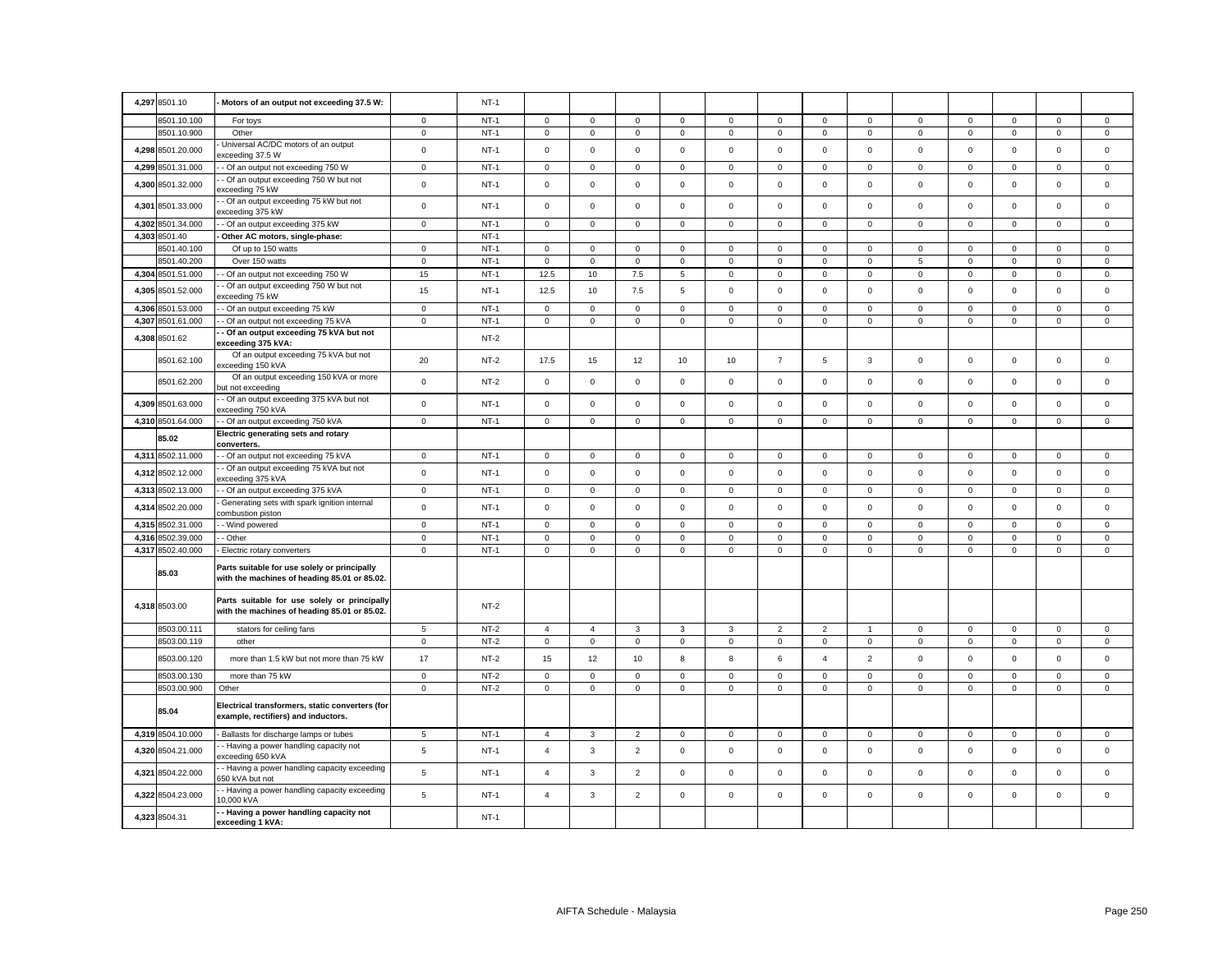| $NT-1$<br>8504.31.910<br>$\,$ 5 $\,$<br>$\overline{2}$<br>$\mathsf 0$<br>$\mathsf 0$<br>matching transformers<br>$\overline{4}$<br>3<br>$\mathsf 0$<br>$\mathsf 0$<br>$\mathsf 0$<br>$\mathbf 0$<br>$\mathsf 0$<br>$\mathsf 0$<br>$\mathsf 0$<br>$\mathbf 0$<br>8504.31.990<br>$NT-1$<br>$\overline{4}$<br>$\overline{2}$<br>$\mathsf 0$<br>$\mathsf 0$<br>$\mathsf 0$<br>$\mathsf{O}\xspace$<br>$\mathsf 0$<br>$5\phantom{.0}$<br>3<br>$\mathbf 0$<br>$\mathbf 0$<br>$\mathbf 0$<br>$\mathbf 0$<br>$\mathbf 0$<br>other<br>Having a power handling capacity<br>8504.32<br>4,324<br>$NT-1$<br>exceeding 1 kVA but not<br>8504.32.100<br>$NT-1$<br>For toys<br>5<br>$\overline{4}$<br>3<br>$\overline{2}$<br>$^{\circ}$<br>0<br>$\mathbf 0$<br>$\mathbf 0$<br>$\mathbf 0$<br>$\mathbf 0$<br>0<br>$\mathbf 0$<br>$\mathbf 0$<br>$\mathbf 0$<br>$\mathsf{o}\,$<br>8504.32.910<br>$\,$ 5 $\,$<br>$NT-1$<br>$\overline{4}$<br>$\mathbf 3$<br>$\overline{2}$<br>$\mathsf 0$<br>$\mathsf 0$<br>$\mathsf 0$<br>$\mathsf 0$<br>matching transformers<br>$\mathbf 0$<br>$\mathsf 0$<br>$\pmb{0}$<br>$\mathbf 0$<br>$\mathbf 0$<br>8504.32.990<br>$\overline{2}$<br>$\overline{0}$<br>$NT-1$<br>$\overline{4}$<br>$\mathbf{3}$<br>$\mathsf 0$<br>$\mathsf 0$<br>$\mathsf 0$<br>$\mathsf{O}$<br>$\mathbf 0$<br>$\mathsf 0$<br>$\mathsf 0$<br>$\mathsf{O}\xspace$<br>$\mathsf{O}\xspace$<br>5<br>other<br>Having a power handling capacity<br>4,325 8504.33<br>$NT-1$<br>exceeding 16 kVA but not<br>8504.33.100<br>Matching transformers<br>5<br>$NT-1$<br>$\overline{2}$<br>$\mathbf 0$<br>$\mathsf 0$<br>$\mathbf{O}$<br>$\mathbf{0}$<br>$\mathbf 0$<br>$\mathsf 0$<br>$\mathsf 0$<br>$\overline{4}$<br>3<br>$\mathbf{0}$<br>$\mathbf 0$<br>$\mathbf 0$<br>$NT-1$<br>$\overline{2}$<br>8504.33.900<br>Other<br>$\,$ 5 $\,$<br>$\overline{4}$<br>$\mathbf{3}$<br>$\mathsf 0$<br>$\mathsf 0$<br>$\mathsf 0$<br>$\mathbf 0$<br>$\mathsf 0$<br>$\mathsf 0$<br>$\mathsf 0$<br>$\mathbf 0$<br>$\mathbf 0$<br>$\mathsf 0$<br>- Having a power handling capacity<br>4,326 8504.34<br>$NT-1$<br>exceeding 500 kVA:<br>8504.34.100<br>Matching transformers<br>$\overline{5}$<br>$NT-1$<br>$\overline{4}$<br>$\mathbf{3}$<br>$\overline{2}$<br>$\mathsf 0$<br>$\mathsf 0$<br>$\mathsf 0$<br>$\mathsf 0$<br>$\mathsf 0$<br>$\mathsf{O}\xspace$<br>$\mathsf{O}\xspace$<br>$\mathsf 0$<br>$\mathbf 0$<br>$\mathbf 0$<br>8504.34.900<br>$NT-1$<br>$\overline{c}$<br>$\mathsf 0$<br>$\mathsf 0$<br>$\sqrt{5}$<br>$\overline{4}$<br>3<br>$\mathbf 0$<br>$\mathbf 0$<br>$\mathsf 0$<br>$\mathbf 0$<br>$\mathbf 0$<br>$\mathsf 0$<br>$\mathbf 0$<br>$\mathbf 0$<br>Other<br>4,327 8504.40<br>$NT-1$<br>Static converters:<br>$NT-1$<br>8504.40.100<br>Uninterruptible power system (UPS)<br>$\mathbf 0$<br>$\mathsf 0$<br>$\mathsf 0$<br>$\mathbf 0$<br>$\mathsf 0$<br>$\mathbf 0$<br>$\mathsf 0$<br>$\mathbf 0$<br>$\mathbf 0$<br>$\mathbf 0$<br>$\mathsf 0$<br>$\mathsf 0$<br>$\mathbf 0$<br>$\mathsf 0$<br>8504.40.900<br>$NT-1$<br>$\mathbf 0$<br>$\mathbf 0$<br>$\Omega$<br>$\mathbf 0$<br>$\mathbf 0$<br>$\mathbf 0$<br>$\mathsf 0$<br>$\mathbf 0$<br>$\mathbf 0$<br>$\Omega$<br>$\mathbf 0$<br>$\mathsf 0$<br>Other<br>$\mathbf 0$<br>$\Omega$<br>4,328 8504.50.000<br>$NT-1$<br>$\mathsf 0$<br>$\mathsf 0$<br>Other inductors<br>$\mathbf 0$<br>$\mathsf 0$<br>$\mathbf 0$<br>$\mathsf 0$<br>$\mathsf 0$<br>$\mathsf 0$<br>$\mathbf 0$<br>$\mathsf 0$<br>$\mathbf 0$<br>$\mathsf 0$<br>$\mathsf 0$<br>0<br>4,329 8504.90.000<br>$NT-1$<br>$\mathsf{o}\xspace$<br>$\mathbf 0$<br>$\mathbf 0$<br>$\mathsf 0$<br>$\mathsf 0$<br>$\mathsf 0$<br>$\mathsf 0$<br>$\mathsf 0$<br>$\mathsf 0$<br>$\mathsf 0$<br>$\mathsf 0$<br>$\mathsf 0$<br>$\mathsf 0$<br>$\mathsf 0$<br>Parts<br>Electro-magnets; permanent magnets and<br>articles intended to become permanent<br>magnets after magnetisation; electro-<br>85.05<br>magnetic or permanent magnet chucks,<br>clamps and similar holding devices; electro-<br>magnetic couplings, clutches and brakes;<br>electro-magnetic lifting heads.<br>4,330 8505.11.000<br>$NT-1$<br>- Of metal<br>$\mathbf 0$<br>0<br>$\mathbf 0$<br>$\mathbf 0$<br>$\mathbf 0$<br>0<br>0<br>$\mathbf 0$<br>$\mathbf 0$<br>$\mathbf 0$<br>0<br>0<br>0<br>$\mathbf 0$<br>4,331 8505.19.000<br>$\mathsf{O}\xspace$<br>$NT-1$<br>$\mathsf 0$<br>$\overline{0}$<br>$\mathsf 0$<br>$\mathsf{O}\xspace$<br>$\mathsf 0$<br>$\mathsf 0$<br>$\mathbf 0$<br>- Other<br>$\mathbf 0$<br>$\mathsf 0$<br>$\mathbf 0$<br>$\mathsf 0$<br>$\mathsf 0$<br>$\mathsf 0$<br>Electro-magnetic couplings, clutches and<br>4,332 8505.20<br>$NT-1$<br>brakes:<br>$NT-1$<br>8505.20.100<br>Electro-magnetic clutches<br>$\mathbf 0$<br>$\mathbf 0$<br>$\Omega$<br>$\mathsf 0$<br>$\mathbf 0$<br>$\mathbf 0$<br>$\mathbf 0$<br>$\mathbf 0$<br>$\mathbf 0$<br>$\mathbf 0$<br>$\mathbf 0$<br>$\Omega$<br>$\mathbf 0$<br>$\mathsf 0$<br>8505.20.900<br>$NT-1$<br>$\mathbf 0$<br>$\mathbf 0$<br>$\mathsf{O}\xspace$<br>$\mathsf 0$<br>$\mathsf 0$<br>$\mathsf 0$<br>$\mathbf 0$<br>$\mathsf 0$<br>$\mathbf 0$<br>$\mathsf 0$<br>$\mathsf 0$<br>$\mathbf 0$<br>$\mathsf 0$<br>$\mathsf 0$<br>Other<br>4,333<br>8505.90.000<br>$\mathbf 0$<br>$NT-1$<br>$\mathbf 0$<br>$\mathsf 0$<br>$\mathsf 0$<br>$\mathsf 0$<br>$\mathbf 0$<br>$\mathsf 0$<br>$\mathsf 0$<br>$\mathsf 0$<br>$\mathbf 0$<br>Other, including parts<br>$\mathsf 0$<br>$\mathsf 0$<br>$\mathsf{O}\xspace$<br>$\mathsf 0$<br>85.06<br>Primary cells and primary batteries.<br>4,334 8506.10<br>$NT-1$<br>Manganese dioxide:<br>$NT-1$<br>8506.10.100<br>$\mathbf 0$<br>For hearing aids<br>$\mathbf 0$<br>0<br>$\mathbf 0$<br>$\mathbf 0$<br>0<br>0<br>$\mathbf{0}$<br>$\mathbf 0$<br>$\mathbf 0$<br>0<br>$\mathbf 0$<br>0<br>$\mathbf 0$<br>8506.10.900<br>$\mathsf 0$<br>$NT-1$<br>$\mathsf{O}\xspace$<br>$\mathsf 0$<br>$\mathsf 0$<br>$\mathsf 0$<br>$\mathsf 0$<br>$\mathsf 0$<br>$\mathbf 0$<br>$\mathsf 0$<br>$\mathsf 0$<br>$\mathsf 0$<br>For other purposes<br>$\mathbf 0$<br>$\mathbf 0$<br>$\mathsf 0$<br>4,335 8506.30.000<br>$\overline{5}$<br>$NT-1$<br>$\overline{4}$<br>3<br>$\overline{2}$<br>$\mathbf 0$<br>$\mathsf 0$<br>$\mathbf 0$<br>$\mathsf 0$<br>$\mathbf 0$<br>$\mathsf 0$<br>$\mathsf 0$<br>$\mathsf 0$<br>$\mathsf 0$<br>Mercuric oxide<br>$\mathbf 0$<br>4,336 8506.40.000<br>$\sqrt{5}$<br>$NT-1$<br>$\overline{4}$<br>3<br>$\mathbf 2$<br>$\mathsf 0$<br>$\mathsf 0$<br>$\mathsf 0$<br>$\mathsf{O}\xspace$<br>Silver oxide<br>$\mathsf 0$<br>$\mathbf 0$<br>$\mathsf 0$<br>$\mathbf 0$<br>$\mathsf 0$<br>$\mathsf 0$<br>4,337 8506.50.000<br>$NT-1$<br>$\overline{5}$<br>$\overline{4}$<br>$\mathbf{3}$<br>$\overline{2}$<br>$\mathsf 0$<br>$\mathsf 0$<br>$\mathsf 0$<br>$\mathsf 0$<br>$\mathsf 0$<br>$\mathsf 0$<br>$\mathbf 0$<br>$\mathsf 0$<br>$\mathsf 0$<br>$\mathsf 0$<br>Lithium<br>8506.60.000<br>$\overline{5}$<br>$NT-1$<br>$\overline{2}$<br>$\mathbf{0}$<br>4,338<br>Air-zinc<br>$\mathbf{3}$<br>$\mathbf 0$<br>$\mathsf 0$<br>$\mathsf 0$<br>$\mathsf 0$<br>$\mathsf 0$<br>$\overline{4}$<br>$\mathbf 0$<br>$\mathbf 0$<br>$\mathbf 0$<br>$\mathbf 0$<br>4,339<br>8506.80.000<br>$\sqrt{5}$<br>$NT-1$<br>$\overline{2}$<br>$\mathsf 0$<br>$\mathbf 0$<br>$\mathbf 0$<br>$\mathbf 0$<br>$\mathsf 0$<br>$\mathsf 0$<br>Other primary cells and primary batteries<br>4<br>3<br>$\mathbf 0$<br>0<br>$\mathbf 0$<br>0<br>4,340 8506.90.000<br>$\mathsf 0$<br>$NT-1$<br>$\mathsf 0$<br>$\mathsf 0$<br>Parts<br>$\mathbf 0$<br>$\mathsf 0$<br>$\mathsf 0$<br>$\mathsf 0$<br>$\mathsf 0$<br>$\mathbf 0$<br>$\mathbf 0$<br>$\mathsf 0$<br>$\mathbf 0$<br>$\mathbf 0$<br>$\mathsf 0$<br>Electric accumulators, including separators<br>85.07<br>therefor, whether or not rectangular<br>(including square).<br>Lead-acid, of a kind used for starting piston<br>4,341<br>8507.10<br>$NT-2$<br>engines:<br>8507.10.100<br>For use in aircraft<br>$\mathbf 0$<br>$NT-2$<br>$\mathbf 0$<br>$\mathsf 0$<br>$\mathsf 0$<br>$\mathsf 0$<br>$\mathbf 0$<br>$\mathsf 0$<br>$\mathbf 0$<br>$\mathbf 0$<br>$\mathbf 0$<br>$\mathsf 0$<br>$\mathsf 0$<br>$\mathsf 0$<br>$\mathbf 0$<br>of a height (excluding terminals and<br>8507.10.911<br>25<br>$NT-2$<br>20<br>17<br>15<br>13<br>13<br>10<br>$\overline{7}$<br>5<br>$\mathsf 0$<br>$\mathsf 0$<br>$\mathsf 0$<br>$\mathsf 0$<br>$\mathsf 0$<br>nandles) not more than<br>of a height (excluding terminals and<br>25<br>8507.10.912<br>$NT-2$<br>20<br>17<br>15<br>13<br>13<br>10<br>$\overline{7}$<br>5<br>$\mathsf 0$<br>$\mathsf 0$<br>$\mathbf 0$<br>$\mathsf 0$<br>$\mathsf 0$<br>nandles) over 13 cm but<br>20<br>$NT-2$<br>17.5<br>8507.10.919<br>15<br>12<br>$10$<br>$\overline{5}$<br>$_{\rm 3}$<br>$\mathsf 0$<br>10<br>$\overline{7}$<br>$\mathbf 0$<br>$\mathsf 0$<br>$\mathbf 0$<br>$\mathsf 0$<br>other<br>8507.10.990<br>20<br>$NT-2$<br>17.5<br>15<br>12<br>10<br>$\mathsf 0$<br>other<br>10<br>$\overline{7}$<br>5<br>$\mathbf{3}$<br>$\mathbf 0$<br>$\mathsf 0$<br>$\mathbf 0$<br>$\mathsf 0$<br>4,342 8507.20<br>$NT-2$<br>Other lead-acid accumulators:<br>8507.20.100<br>For use in aircraft<br>$NT-2$<br>$\mathsf 0$<br>$\mathbf 0$<br>$\mathsf 0$<br>$\mathsf 0$<br>$\mathsf 0$<br>$\mathbf 0$<br>$\mathsf 0$<br>$\mathbf 0$<br>$\mathbf{0}$<br>$\mathbf 0$<br>$\mathbf 0$<br>$\mathbf 0$<br>$\mathbf{0}$<br>$\mathbf 0$<br>of a height (excluding terminals and<br>8507.20.911<br>25<br>$NT-2$<br>20<br>17<br>15<br>13<br>13<br>10<br>$\overline{7}$<br>5<br>$\mathbf 0$<br>$\mathbf 0$<br>$\mathbf 0$<br>$\Omega$<br>$\mathbf 0$<br>nandles) not more than | 8504.31.100 | For toys | 5 | $NT-1$ | $\overline{4}$ | 3 | $\overline{2}$ | $\mathbf 0$ | 0 | $\mathbf 0$ | $\mathbf 0$ | $\mathbf 0$ | 0 | $\mathbf 0$ | $\Omega$ | $\mathbf 0$ | $\mathbf 0$ |
|-----------------------------------------------------------------------------------------------------------------------------------------------------------------------------------------------------------------------------------------------------------------------------------------------------------------------------------------------------------------------------------------------------------------------------------------------------------------------------------------------------------------------------------------------------------------------------------------------------------------------------------------------------------------------------------------------------------------------------------------------------------------------------------------------------------------------------------------------------------------------------------------------------------------------------------------------------------------------------------------------------------------------------------------------------------------------------------------------------------------------------------------------------------------------------------------------------------------------------------------------------------------------------------------------------------------------------------------------------------------------------------------------------------------------------------------------------------------------------------------------------------------------------------------------------------------------------------------------------------------------------------------------------------------------------------------------------------------------------------------------------------------------------------------------------------------------------------------------------------------------------------------------------------------------------------------------------------------------------------------------------------------------------------------------------------------------------------------------------------------------------------------------------------------------------------------------------------------------------------------------------------------------------------------------------------------------------------------------------------------------------------------------------------------------------------------------------------------------------------------------------------------------------------------------------------------------------------------------------------------------------------------------------------------------------------------------------------------------------------------------------------------------------------------------------------------------------------------------------------------------------------------------------------------------------------------------------------------------------------------------------------------------------------------------------------------------------------------------------------------------------------------------------------------------------------------------------------------------------------------------------------------------------------------------------------------------------------------------------------------------------------------------------------------------------------------------------------------------------------------------------------------------------------------------------------------------------------------------------------------------------------------------------------------------------------------------------------------------------------------------------------------------------------------------------------------------------------------------------------------------------------------------------------------------------------------------------------------------------------------------------------------------------------------------------------------------------------------------------------------------------------------------------------------------------------------------------------------------------------------------------------------------------------------------------------------------------------------------------------------------------------------------------------------------------------------------------------------------------------------------------------------------------------------------------------------------------------------------------------------------------------------------------------------------------------------------------------------------------------------------------------------------------------------------------------------------------------------------------------------------------------------------------------------------------------------------------------------------------------------------------------------------------------------------------------------------------------------------------------------------------------------------------------------------------------------------------------------------------------------------------------------------------------------------------------------------------------------------------------------------------------------------------------------------------------------------------------------------------------------------------------------------------------------------------------------------------------------------------------------------------------------------------------------------------------------------------------------------------------------------------------------------------------------------------------------------------------------------------------------------------------------------------------------------------------------------------------------------------------------------------------------------------------------------------------------------------------------------------------------------------------------------------------------------------------------------------------------------------------------------------------------------------------------------------------------------------------------------------------------------------------------------------------------------------------------------------------------------------------------------------------------------------------------------------------------------------------------------------------------------------------------------------------------------------------------------------------------------------------------------------------------------------------------------------------------------------------------------------------------------------------------------------------------------------------------------------------------------------------------------------------------------------------------------------------------------------------------------------------------------------------------------------------------------------------------------------------------------------------------------------------------------------------------------------------------------------------------------------------------------------------------------------------------------------------------------------------------------------------------------------------------------------------------------------------------------------------------------------------------------------------------------------------------------------------------------------------------------------------------------------------------------------------------------------------------------------------------------------------------------------------------------------------------------------------------------------------------------------------------------------------------------------------------------------------------------------------------------------------------------------------------------------------------------------------------------------------------------------------------------------------------------------------------------------------------------------------------------------------------------------------------------------------------------------------------------------------------------------------------------------------------------------------------------------------------------------------------------------------------------------------------------------------------------------------------------------------------------------------------------------------------------------------------------------------------------------------------------------------------------------------------------------------------------------------------------------------------------------------------------------------------------------------------------------------------------------------------------------------------------------------------------------------------------------------------------------------------------------------------------------------------------------------------------------------------------------------------------------------------------------------------------------------------------------------------------------------------------------------------------------------------------------------------------------------------------------------------------------|-------------|----------|---|--------|----------------|---|----------------|-------------|---|-------------|-------------|-------------|---|-------------|----------|-------------|-------------|
|                                                                                                                                                                                                                                                                                                                                                                                                                                                                                                                                                                                                                                                                                                                                                                                                                                                                                                                                                                                                                                                                                                                                                                                                                                                                                                                                                                                                                                                                                                                                                                                                                                                                                                                                                                                                                                                                                                                                                                                                                                                                                                                                                                                                                                                                                                                                                                                                                                                                                                                                                                                                                                                                                                                                                                                                                                                                                                                                                                                                                                                                                                                                                                                                                                                                                                                                                                                                                                                                                                                                                                                                                                                                                                                                                                                                                                                                                                                                                                                                                                                                                                                                                                                                                                                                                                                                                                                                                                                                                                                                                                                                                                                                                                                                                                                                                                                                                                                                                                                                                                                                                                                                                                                                                                                                                                                                                                                                                                                                                                                                                                                                                                                                                                                                                                                                                                                                                                                                                                                                                                                                                                                                                                                                                                                                                                                                                                                                                                                                                                                                                                                                                                                                                                                                                                                                                                                                                                                                                                                                                                                                                                                                                                                                                                                                                                                                                                                                                                                                                                                                                                                                                                                                                                                                                                                                                                                                                                                                                                                                                                                                                                                                                                                                                                                                                                                                                                                                                                                                                                                                                                                                                                                                                                                                                                                                                                                                                                                                                                                                                                                                                                                                                                                                                                                                                                                                                                                                                                                                                                                                                                                                     |             |          |   |        |                |   |                |             |   |             |             |             |   |             |          |             |             |
|                                                                                                                                                                                                                                                                                                                                                                                                                                                                                                                                                                                                                                                                                                                                                                                                                                                                                                                                                                                                                                                                                                                                                                                                                                                                                                                                                                                                                                                                                                                                                                                                                                                                                                                                                                                                                                                                                                                                                                                                                                                                                                                                                                                                                                                                                                                                                                                                                                                                                                                                                                                                                                                                                                                                                                                                                                                                                                                                                                                                                                                                                                                                                                                                                                                                                                                                                                                                                                                                                                                                                                                                                                                                                                                                                                                                                                                                                                                                                                                                                                                                                                                                                                                                                                                                                                                                                                                                                                                                                                                                                                                                                                                                                                                                                                                                                                                                                                                                                                                                                                                                                                                                                                                                                                                                                                                                                                                                                                                                                                                                                                                                                                                                                                                                                                                                                                                                                                                                                                                                                                                                                                                                                                                                                                                                                                                                                                                                                                                                                                                                                                                                                                                                                                                                                                                                                                                                                                                                                                                                                                                                                                                                                                                                                                                                                                                                                                                                                                                                                                                                                                                                                                                                                                                                                                                                                                                                                                                                                                                                                                                                                                                                                                                                                                                                                                                                                                                                                                                                                                                                                                                                                                                                                                                                                                                                                                                                                                                                                                                                                                                                                                                                                                                                                                                                                                                                                                                                                                                                                                                                                                                                     |             |          |   |        |                |   |                |             |   |             |             |             |   |             |          |             |             |
|                                                                                                                                                                                                                                                                                                                                                                                                                                                                                                                                                                                                                                                                                                                                                                                                                                                                                                                                                                                                                                                                                                                                                                                                                                                                                                                                                                                                                                                                                                                                                                                                                                                                                                                                                                                                                                                                                                                                                                                                                                                                                                                                                                                                                                                                                                                                                                                                                                                                                                                                                                                                                                                                                                                                                                                                                                                                                                                                                                                                                                                                                                                                                                                                                                                                                                                                                                                                                                                                                                                                                                                                                                                                                                                                                                                                                                                                                                                                                                                                                                                                                                                                                                                                                                                                                                                                                                                                                                                                                                                                                                                                                                                                                                                                                                                                                                                                                                                                                                                                                                                                                                                                                                                                                                                                                                                                                                                                                                                                                                                                                                                                                                                                                                                                                                                                                                                                                                                                                                                                                                                                                                                                                                                                                                                                                                                                                                                                                                                                                                                                                                                                                                                                                                                                                                                                                                                                                                                                                                                                                                                                                                                                                                                                                                                                                                                                                                                                                                                                                                                                                                                                                                                                                                                                                                                                                                                                                                                                                                                                                                                                                                                                                                                                                                                                                                                                                                                                                                                                                                                                                                                                                                                                                                                                                                                                                                                                                                                                                                                                                                                                                                                                                                                                                                                                                                                                                                                                                                                                                                                                                                                                     |             |          |   |        |                |   |                |             |   |             |             |             |   |             |          |             |             |
|                                                                                                                                                                                                                                                                                                                                                                                                                                                                                                                                                                                                                                                                                                                                                                                                                                                                                                                                                                                                                                                                                                                                                                                                                                                                                                                                                                                                                                                                                                                                                                                                                                                                                                                                                                                                                                                                                                                                                                                                                                                                                                                                                                                                                                                                                                                                                                                                                                                                                                                                                                                                                                                                                                                                                                                                                                                                                                                                                                                                                                                                                                                                                                                                                                                                                                                                                                                                                                                                                                                                                                                                                                                                                                                                                                                                                                                                                                                                                                                                                                                                                                                                                                                                                                                                                                                                                                                                                                                                                                                                                                                                                                                                                                                                                                                                                                                                                                                                                                                                                                                                                                                                                                                                                                                                                                                                                                                                                                                                                                                                                                                                                                                                                                                                                                                                                                                                                                                                                                                                                                                                                                                                                                                                                                                                                                                                                                                                                                                                                                                                                                                                                                                                                                                                                                                                                                                                                                                                                                                                                                                                                                                                                                                                                                                                                                                                                                                                                                                                                                                                                                                                                                                                                                                                                                                                                                                                                                                                                                                                                                                                                                                                                                                                                                                                                                                                                                                                                                                                                                                                                                                                                                                                                                                                                                                                                                                                                                                                                                                                                                                                                                                                                                                                                                                                                                                                                                                                                                                                                                                                                                                                     |             |          |   |        |                |   |                |             |   |             |             |             |   |             |          |             |             |
|                                                                                                                                                                                                                                                                                                                                                                                                                                                                                                                                                                                                                                                                                                                                                                                                                                                                                                                                                                                                                                                                                                                                                                                                                                                                                                                                                                                                                                                                                                                                                                                                                                                                                                                                                                                                                                                                                                                                                                                                                                                                                                                                                                                                                                                                                                                                                                                                                                                                                                                                                                                                                                                                                                                                                                                                                                                                                                                                                                                                                                                                                                                                                                                                                                                                                                                                                                                                                                                                                                                                                                                                                                                                                                                                                                                                                                                                                                                                                                                                                                                                                                                                                                                                                                                                                                                                                                                                                                                                                                                                                                                                                                                                                                                                                                                                                                                                                                                                                                                                                                                                                                                                                                                                                                                                                                                                                                                                                                                                                                                                                                                                                                                                                                                                                                                                                                                                                                                                                                                                                                                                                                                                                                                                                                                                                                                                                                                                                                                                                                                                                                                                                                                                                                                                                                                                                                                                                                                                                                                                                                                                                                                                                                                                                                                                                                                                                                                                                                                                                                                                                                                                                                                                                                                                                                                                                                                                                                                                                                                                                                                                                                                                                                                                                                                                                                                                                                                                                                                                                                                                                                                                                                                                                                                                                                                                                                                                                                                                                                                                                                                                                                                                                                                                                                                                                                                                                                                                                                                                                                                                                                                                     |             |          |   |        |                |   |                |             |   |             |             |             |   |             |          |             |             |
|                                                                                                                                                                                                                                                                                                                                                                                                                                                                                                                                                                                                                                                                                                                                                                                                                                                                                                                                                                                                                                                                                                                                                                                                                                                                                                                                                                                                                                                                                                                                                                                                                                                                                                                                                                                                                                                                                                                                                                                                                                                                                                                                                                                                                                                                                                                                                                                                                                                                                                                                                                                                                                                                                                                                                                                                                                                                                                                                                                                                                                                                                                                                                                                                                                                                                                                                                                                                                                                                                                                                                                                                                                                                                                                                                                                                                                                                                                                                                                                                                                                                                                                                                                                                                                                                                                                                                                                                                                                                                                                                                                                                                                                                                                                                                                                                                                                                                                                                                                                                                                                                                                                                                                                                                                                                                                                                                                                                                                                                                                                                                                                                                                                                                                                                                                                                                                                                                                                                                                                                                                                                                                                                                                                                                                                                                                                                                                                                                                                                                                                                                                                                                                                                                                                                                                                                                                                                                                                                                                                                                                                                                                                                                                                                                                                                                                                                                                                                                                                                                                                                                                                                                                                                                                                                                                                                                                                                                                                                                                                                                                                                                                                                                                                                                                                                                                                                                                                                                                                                                                                                                                                                                                                                                                                                                                                                                                                                                                                                                                                                                                                                                                                                                                                                                                                                                                                                                                                                                                                                                                                                                                                                     |             |          |   |        |                |   |                |             |   |             |             |             |   |             |          |             |             |
|                                                                                                                                                                                                                                                                                                                                                                                                                                                                                                                                                                                                                                                                                                                                                                                                                                                                                                                                                                                                                                                                                                                                                                                                                                                                                                                                                                                                                                                                                                                                                                                                                                                                                                                                                                                                                                                                                                                                                                                                                                                                                                                                                                                                                                                                                                                                                                                                                                                                                                                                                                                                                                                                                                                                                                                                                                                                                                                                                                                                                                                                                                                                                                                                                                                                                                                                                                                                                                                                                                                                                                                                                                                                                                                                                                                                                                                                                                                                                                                                                                                                                                                                                                                                                                                                                                                                                                                                                                                                                                                                                                                                                                                                                                                                                                                                                                                                                                                                                                                                                                                                                                                                                                                                                                                                                                                                                                                                                                                                                                                                                                                                                                                                                                                                                                                                                                                                                                                                                                                                                                                                                                                                                                                                                                                                                                                                                                                                                                                                                                                                                                                                                                                                                                                                                                                                                                                                                                                                                                                                                                                                                                                                                                                                                                                                                                                                                                                                                                                                                                                                                                                                                                                                                                                                                                                                                                                                                                                                                                                                                                                                                                                                                                                                                                                                                                                                                                                                                                                                                                                                                                                                                                                                                                                                                                                                                                                                                                                                                                                                                                                                                                                                                                                                                                                                                                                                                                                                                                                                                                                                                                                                     |             |          |   |        |                |   |                |             |   |             |             |             |   |             |          |             |             |
|                                                                                                                                                                                                                                                                                                                                                                                                                                                                                                                                                                                                                                                                                                                                                                                                                                                                                                                                                                                                                                                                                                                                                                                                                                                                                                                                                                                                                                                                                                                                                                                                                                                                                                                                                                                                                                                                                                                                                                                                                                                                                                                                                                                                                                                                                                                                                                                                                                                                                                                                                                                                                                                                                                                                                                                                                                                                                                                                                                                                                                                                                                                                                                                                                                                                                                                                                                                                                                                                                                                                                                                                                                                                                                                                                                                                                                                                                                                                                                                                                                                                                                                                                                                                                                                                                                                                                                                                                                                                                                                                                                                                                                                                                                                                                                                                                                                                                                                                                                                                                                                                                                                                                                                                                                                                                                                                                                                                                                                                                                                                                                                                                                                                                                                                                                                                                                                                                                                                                                                                                                                                                                                                                                                                                                                                                                                                                                                                                                                                                                                                                                                                                                                                                                                                                                                                                                                                                                                                                                                                                                                                                                                                                                                                                                                                                                                                                                                                                                                                                                                                                                                                                                                                                                                                                                                                                                                                                                                                                                                                                                                                                                                                                                                                                                                                                                                                                                                                                                                                                                                                                                                                                                                                                                                                                                                                                                                                                                                                                                                                                                                                                                                                                                                                                                                                                                                                                                                                                                                                                                                                                                                                     |             |          |   |        |                |   |                |             |   |             |             |             |   |             |          |             |             |
|                                                                                                                                                                                                                                                                                                                                                                                                                                                                                                                                                                                                                                                                                                                                                                                                                                                                                                                                                                                                                                                                                                                                                                                                                                                                                                                                                                                                                                                                                                                                                                                                                                                                                                                                                                                                                                                                                                                                                                                                                                                                                                                                                                                                                                                                                                                                                                                                                                                                                                                                                                                                                                                                                                                                                                                                                                                                                                                                                                                                                                                                                                                                                                                                                                                                                                                                                                                                                                                                                                                                                                                                                                                                                                                                                                                                                                                                                                                                                                                                                                                                                                                                                                                                                                                                                                                                                                                                                                                                                                                                                                                                                                                                                                                                                                                                                                                                                                                                                                                                                                                                                                                                                                                                                                                                                                                                                                                                                                                                                                                                                                                                                                                                                                                                                                                                                                                                                                                                                                                                                                                                                                                                                                                                                                                                                                                                                                                                                                                                                                                                                                                                                                                                                                                                                                                                                                                                                                                                                                                                                                                                                                                                                                                                                                                                                                                                                                                                                                                                                                                                                                                                                                                                                                                                                                                                                                                                                                                                                                                                                                                                                                                                                                                                                                                                                                                                                                                                                                                                                                                                                                                                                                                                                                                                                                                                                                                                                                                                                                                                                                                                                                                                                                                                                                                                                                                                                                                                                                                                                                                                                                                                     |             |          |   |        |                |   |                |             |   |             |             |             |   |             |          |             |             |
|                                                                                                                                                                                                                                                                                                                                                                                                                                                                                                                                                                                                                                                                                                                                                                                                                                                                                                                                                                                                                                                                                                                                                                                                                                                                                                                                                                                                                                                                                                                                                                                                                                                                                                                                                                                                                                                                                                                                                                                                                                                                                                                                                                                                                                                                                                                                                                                                                                                                                                                                                                                                                                                                                                                                                                                                                                                                                                                                                                                                                                                                                                                                                                                                                                                                                                                                                                                                                                                                                                                                                                                                                                                                                                                                                                                                                                                                                                                                                                                                                                                                                                                                                                                                                                                                                                                                                                                                                                                                                                                                                                                                                                                                                                                                                                                                                                                                                                                                                                                                                                                                                                                                                                                                                                                                                                                                                                                                                                                                                                                                                                                                                                                                                                                                                                                                                                                                                                                                                                                                                                                                                                                                                                                                                                                                                                                                                                                                                                                                                                                                                                                                                                                                                                                                                                                                                                                                                                                                                                                                                                                                                                                                                                                                                                                                                                                                                                                                                                                                                                                                                                                                                                                                                                                                                                                                                                                                                                                                                                                                                                                                                                                                                                                                                                                                                                                                                                                                                                                                                                                                                                                                                                                                                                                                                                                                                                                                                                                                                                                                                                                                                                                                                                                                                                                                                                                                                                                                                                                                                                                                                                                                     |             |          |   |        |                |   |                |             |   |             |             |             |   |             |          |             |             |
|                                                                                                                                                                                                                                                                                                                                                                                                                                                                                                                                                                                                                                                                                                                                                                                                                                                                                                                                                                                                                                                                                                                                                                                                                                                                                                                                                                                                                                                                                                                                                                                                                                                                                                                                                                                                                                                                                                                                                                                                                                                                                                                                                                                                                                                                                                                                                                                                                                                                                                                                                                                                                                                                                                                                                                                                                                                                                                                                                                                                                                                                                                                                                                                                                                                                                                                                                                                                                                                                                                                                                                                                                                                                                                                                                                                                                                                                                                                                                                                                                                                                                                                                                                                                                                                                                                                                                                                                                                                                                                                                                                                                                                                                                                                                                                                                                                                                                                                                                                                                                                                                                                                                                                                                                                                                                                                                                                                                                                                                                                                                                                                                                                                                                                                                                                                                                                                                                                                                                                                                                                                                                                                                                                                                                                                                                                                                                                                                                                                                                                                                                                                                                                                                                                                                                                                                                                                                                                                                                                                                                                                                                                                                                                                                                                                                                                                                                                                                                                                                                                                                                                                                                                                                                                                                                                                                                                                                                                                                                                                                                                                                                                                                                                                                                                                                                                                                                                                                                                                                                                                                                                                                                                                                                                                                                                                                                                                                                                                                                                                                                                                                                                                                                                                                                                                                                                                                                                                                                                                                                                                                                                                                     |             |          |   |        |                |   |                |             |   |             |             |             |   |             |          |             |             |
|                                                                                                                                                                                                                                                                                                                                                                                                                                                                                                                                                                                                                                                                                                                                                                                                                                                                                                                                                                                                                                                                                                                                                                                                                                                                                                                                                                                                                                                                                                                                                                                                                                                                                                                                                                                                                                                                                                                                                                                                                                                                                                                                                                                                                                                                                                                                                                                                                                                                                                                                                                                                                                                                                                                                                                                                                                                                                                                                                                                                                                                                                                                                                                                                                                                                                                                                                                                                                                                                                                                                                                                                                                                                                                                                                                                                                                                                                                                                                                                                                                                                                                                                                                                                                                                                                                                                                                                                                                                                                                                                                                                                                                                                                                                                                                                                                                                                                                                                                                                                                                                                                                                                                                                                                                                                                                                                                                                                                                                                                                                                                                                                                                                                                                                                                                                                                                                                                                                                                                                                                                                                                                                                                                                                                                                                                                                                                                                                                                                                                                                                                                                                                                                                                                                                                                                                                                                                                                                                                                                                                                                                                                                                                                                                                                                                                                                                                                                                                                                                                                                                                                                                                                                                                                                                                                                                                                                                                                                                                                                                                                                                                                                                                                                                                                                                                                                                                                                                                                                                                                                                                                                                                                                                                                                                                                                                                                                                                                                                                                                                                                                                                                                                                                                                                                                                                                                                                                                                                                                                                                                                                                                                     |             |          |   |        |                |   |                |             |   |             |             |             |   |             |          |             |             |
|                                                                                                                                                                                                                                                                                                                                                                                                                                                                                                                                                                                                                                                                                                                                                                                                                                                                                                                                                                                                                                                                                                                                                                                                                                                                                                                                                                                                                                                                                                                                                                                                                                                                                                                                                                                                                                                                                                                                                                                                                                                                                                                                                                                                                                                                                                                                                                                                                                                                                                                                                                                                                                                                                                                                                                                                                                                                                                                                                                                                                                                                                                                                                                                                                                                                                                                                                                                                                                                                                                                                                                                                                                                                                                                                                                                                                                                                                                                                                                                                                                                                                                                                                                                                                                                                                                                                                                                                                                                                                                                                                                                                                                                                                                                                                                                                                                                                                                                                                                                                                                                                                                                                                                                                                                                                                                                                                                                                                                                                                                                                                                                                                                                                                                                                                                                                                                                                                                                                                                                                                                                                                                                                                                                                                                                                                                                                                                                                                                                                                                                                                                                                                                                                                                                                                                                                                                                                                                                                                                                                                                                                                                                                                                                                                                                                                                                                                                                                                                                                                                                                                                                                                                                                                                                                                                                                                                                                                                                                                                                                                                                                                                                                                                                                                                                                                                                                                                                                                                                                                                                                                                                                                                                                                                                                                                                                                                                                                                                                                                                                                                                                                                                                                                                                                                                                                                                                                                                                                                                                                                                                                                                                     |             |          |   |        |                |   |                |             |   |             |             |             |   |             |          |             |             |
|                                                                                                                                                                                                                                                                                                                                                                                                                                                                                                                                                                                                                                                                                                                                                                                                                                                                                                                                                                                                                                                                                                                                                                                                                                                                                                                                                                                                                                                                                                                                                                                                                                                                                                                                                                                                                                                                                                                                                                                                                                                                                                                                                                                                                                                                                                                                                                                                                                                                                                                                                                                                                                                                                                                                                                                                                                                                                                                                                                                                                                                                                                                                                                                                                                                                                                                                                                                                                                                                                                                                                                                                                                                                                                                                                                                                                                                                                                                                                                                                                                                                                                                                                                                                                                                                                                                                                                                                                                                                                                                                                                                                                                                                                                                                                                                                                                                                                                                                                                                                                                                                                                                                                                                                                                                                                                                                                                                                                                                                                                                                                                                                                                                                                                                                                                                                                                                                                                                                                                                                                                                                                                                                                                                                                                                                                                                                                                                                                                                                                                                                                                                                                                                                                                                                                                                                                                                                                                                                                                                                                                                                                                                                                                                                                                                                                                                                                                                                                                                                                                                                                                                                                                                                                                                                                                                                                                                                                                                                                                                                                                                                                                                                                                                                                                                                                                                                                                                                                                                                                                                                                                                                                                                                                                                                                                                                                                                                                                                                                                                                                                                                                                                                                                                                                                                                                                                                                                                                                                                                                                                                                                                                     |             |          |   |        |                |   |                |             |   |             |             |             |   |             |          |             |             |
|                                                                                                                                                                                                                                                                                                                                                                                                                                                                                                                                                                                                                                                                                                                                                                                                                                                                                                                                                                                                                                                                                                                                                                                                                                                                                                                                                                                                                                                                                                                                                                                                                                                                                                                                                                                                                                                                                                                                                                                                                                                                                                                                                                                                                                                                                                                                                                                                                                                                                                                                                                                                                                                                                                                                                                                                                                                                                                                                                                                                                                                                                                                                                                                                                                                                                                                                                                                                                                                                                                                                                                                                                                                                                                                                                                                                                                                                                                                                                                                                                                                                                                                                                                                                                                                                                                                                                                                                                                                                                                                                                                                                                                                                                                                                                                                                                                                                                                                                                                                                                                                                                                                                                                                                                                                                                                                                                                                                                                                                                                                                                                                                                                                                                                                                                                                                                                                                                                                                                                                                                                                                                                                                                                                                                                                                                                                                                                                                                                                                                                                                                                                                                                                                                                                                                                                                                                                                                                                                                                                                                                                                                                                                                                                                                                                                                                                                                                                                                                                                                                                                                                                                                                                                                                                                                                                                                                                                                                                                                                                                                                                                                                                                                                                                                                                                                                                                                                                                                                                                                                                                                                                                                                                                                                                                                                                                                                                                                                                                                                                                                                                                                                                                                                                                                                                                                                                                                                                                                                                                                                                                                                                                     |             |          |   |        |                |   |                |             |   |             |             |             |   |             |          |             |             |
|                                                                                                                                                                                                                                                                                                                                                                                                                                                                                                                                                                                                                                                                                                                                                                                                                                                                                                                                                                                                                                                                                                                                                                                                                                                                                                                                                                                                                                                                                                                                                                                                                                                                                                                                                                                                                                                                                                                                                                                                                                                                                                                                                                                                                                                                                                                                                                                                                                                                                                                                                                                                                                                                                                                                                                                                                                                                                                                                                                                                                                                                                                                                                                                                                                                                                                                                                                                                                                                                                                                                                                                                                                                                                                                                                                                                                                                                                                                                                                                                                                                                                                                                                                                                                                                                                                                                                                                                                                                                                                                                                                                                                                                                                                                                                                                                                                                                                                                                                                                                                                                                                                                                                                                                                                                                                                                                                                                                                                                                                                                                                                                                                                                                                                                                                                                                                                                                                                                                                                                                                                                                                                                                                                                                                                                                                                                                                                                                                                                                                                                                                                                                                                                                                                                                                                                                                                                                                                                                                                                                                                                                                                                                                                                                                                                                                                                                                                                                                                                                                                                                                                                                                                                                                                                                                                                                                                                                                                                                                                                                                                                                                                                                                                                                                                                                                                                                                                                                                                                                                                                                                                                                                                                                                                                                                                                                                                                                                                                                                                                                                                                                                                                                                                                                                                                                                                                                                                                                                                                                                                                                                                                                     |             |          |   |        |                |   |                |             |   |             |             |             |   |             |          |             |             |
|                                                                                                                                                                                                                                                                                                                                                                                                                                                                                                                                                                                                                                                                                                                                                                                                                                                                                                                                                                                                                                                                                                                                                                                                                                                                                                                                                                                                                                                                                                                                                                                                                                                                                                                                                                                                                                                                                                                                                                                                                                                                                                                                                                                                                                                                                                                                                                                                                                                                                                                                                                                                                                                                                                                                                                                                                                                                                                                                                                                                                                                                                                                                                                                                                                                                                                                                                                                                                                                                                                                                                                                                                                                                                                                                                                                                                                                                                                                                                                                                                                                                                                                                                                                                                                                                                                                                                                                                                                                                                                                                                                                                                                                                                                                                                                                                                                                                                                                                                                                                                                                                                                                                                                                                                                                                                                                                                                                                                                                                                                                                                                                                                                                                                                                                                                                                                                                                                                                                                                                                                                                                                                                                                                                                                                                                                                                                                                                                                                                                                                                                                                                                                                                                                                                                                                                                                                                                                                                                                                                                                                                                                                                                                                                                                                                                                                                                                                                                                                                                                                                                                                                                                                                                                                                                                                                                                                                                                                                                                                                                                                                                                                                                                                                                                                                                                                                                                                                                                                                                                                                                                                                                                                                                                                                                                                                                                                                                                                                                                                                                                                                                                                                                                                                                                                                                                                                                                                                                                                                                                                                                                                                                     |             |          |   |        |                |   |                |             |   |             |             |             |   |             |          |             |             |
|                                                                                                                                                                                                                                                                                                                                                                                                                                                                                                                                                                                                                                                                                                                                                                                                                                                                                                                                                                                                                                                                                                                                                                                                                                                                                                                                                                                                                                                                                                                                                                                                                                                                                                                                                                                                                                                                                                                                                                                                                                                                                                                                                                                                                                                                                                                                                                                                                                                                                                                                                                                                                                                                                                                                                                                                                                                                                                                                                                                                                                                                                                                                                                                                                                                                                                                                                                                                                                                                                                                                                                                                                                                                                                                                                                                                                                                                                                                                                                                                                                                                                                                                                                                                                                                                                                                                                                                                                                                                                                                                                                                                                                                                                                                                                                                                                                                                                                                                                                                                                                                                                                                                                                                                                                                                                                                                                                                                                                                                                                                                                                                                                                                                                                                                                                                                                                                                                                                                                                                                                                                                                                                                                                                                                                                                                                                                                                                                                                                                                                                                                                                                                                                                                                                                                                                                                                                                                                                                                                                                                                                                                                                                                                                                                                                                                                                                                                                                                                                                                                                                                                                                                                                                                                                                                                                                                                                                                                                                                                                                                                                                                                                                                                                                                                                                                                                                                                                                                                                                                                                                                                                                                                                                                                                                                                                                                                                                                                                                                                                                                                                                                                                                                                                                                                                                                                                                                                                                                                                                                                                                                                                                     |             |          |   |        |                |   |                |             |   |             |             |             |   |             |          |             |             |
|                                                                                                                                                                                                                                                                                                                                                                                                                                                                                                                                                                                                                                                                                                                                                                                                                                                                                                                                                                                                                                                                                                                                                                                                                                                                                                                                                                                                                                                                                                                                                                                                                                                                                                                                                                                                                                                                                                                                                                                                                                                                                                                                                                                                                                                                                                                                                                                                                                                                                                                                                                                                                                                                                                                                                                                                                                                                                                                                                                                                                                                                                                                                                                                                                                                                                                                                                                                                                                                                                                                                                                                                                                                                                                                                                                                                                                                                                                                                                                                                                                                                                                                                                                                                                                                                                                                                                                                                                                                                                                                                                                                                                                                                                                                                                                                                                                                                                                                                                                                                                                                                                                                                                                                                                                                                                                                                                                                                                                                                                                                                                                                                                                                                                                                                                                                                                                                                                                                                                                                                                                                                                                                                                                                                                                                                                                                                                                                                                                                                                                                                                                                                                                                                                                                                                                                                                                                                                                                                                                                                                                                                                                                                                                                                                                                                                                                                                                                                                                                                                                                                                                                                                                                                                                                                                                                                                                                                                                                                                                                                                                                                                                                                                                                                                                                                                                                                                                                                                                                                                                                                                                                                                                                                                                                                                                                                                                                                                                                                                                                                                                                                                                                                                                                                                                                                                                                                                                                                                                                                                                                                                                                                     |             |          |   |        |                |   |                |             |   |             |             |             |   |             |          |             |             |
|                                                                                                                                                                                                                                                                                                                                                                                                                                                                                                                                                                                                                                                                                                                                                                                                                                                                                                                                                                                                                                                                                                                                                                                                                                                                                                                                                                                                                                                                                                                                                                                                                                                                                                                                                                                                                                                                                                                                                                                                                                                                                                                                                                                                                                                                                                                                                                                                                                                                                                                                                                                                                                                                                                                                                                                                                                                                                                                                                                                                                                                                                                                                                                                                                                                                                                                                                                                                                                                                                                                                                                                                                                                                                                                                                                                                                                                                                                                                                                                                                                                                                                                                                                                                                                                                                                                                                                                                                                                                                                                                                                                                                                                                                                                                                                                                                                                                                                                                                                                                                                                                                                                                                                                                                                                                                                                                                                                                                                                                                                                                                                                                                                                                                                                                                                                                                                                                                                                                                                                                                                                                                                                                                                                                                                                                                                                                                                                                                                                                                                                                                                                                                                                                                                                                                                                                                                                                                                                                                                                                                                                                                                                                                                                                                                                                                                                                                                                                                                                                                                                                                                                                                                                                                                                                                                                                                                                                                                                                                                                                                                                                                                                                                                                                                                                                                                                                                                                                                                                                                                                                                                                                                                                                                                                                                                                                                                                                                                                                                                                                                                                                                                                                                                                                                                                                                                                                                                                                                                                                                                                                                                                                     |             |          |   |        |                |   |                |             |   |             |             |             |   |             |          |             |             |
|                                                                                                                                                                                                                                                                                                                                                                                                                                                                                                                                                                                                                                                                                                                                                                                                                                                                                                                                                                                                                                                                                                                                                                                                                                                                                                                                                                                                                                                                                                                                                                                                                                                                                                                                                                                                                                                                                                                                                                                                                                                                                                                                                                                                                                                                                                                                                                                                                                                                                                                                                                                                                                                                                                                                                                                                                                                                                                                                                                                                                                                                                                                                                                                                                                                                                                                                                                                                                                                                                                                                                                                                                                                                                                                                                                                                                                                                                                                                                                                                                                                                                                                                                                                                                                                                                                                                                                                                                                                                                                                                                                                                                                                                                                                                                                                                                                                                                                                                                                                                                                                                                                                                                                                                                                                                                                                                                                                                                                                                                                                                                                                                                                                                                                                                                                                                                                                                                                                                                                                                                                                                                                                                                                                                                                                                                                                                                                                                                                                                                                                                                                                                                                                                                                                                                                                                                                                                                                                                                                                                                                                                                                                                                                                                                                                                                                                                                                                                                                                                                                                                                                                                                                                                                                                                                                                                                                                                                                                                                                                                                                                                                                                                                                                                                                                                                                                                                                                                                                                                                                                                                                                                                                                                                                                                                                                                                                                                                                                                                                                                                                                                                                                                                                                                                                                                                                                                                                                                                                                                                                                                                                                                     |             |          |   |        |                |   |                |             |   |             |             |             |   |             |          |             |             |
|                                                                                                                                                                                                                                                                                                                                                                                                                                                                                                                                                                                                                                                                                                                                                                                                                                                                                                                                                                                                                                                                                                                                                                                                                                                                                                                                                                                                                                                                                                                                                                                                                                                                                                                                                                                                                                                                                                                                                                                                                                                                                                                                                                                                                                                                                                                                                                                                                                                                                                                                                                                                                                                                                                                                                                                                                                                                                                                                                                                                                                                                                                                                                                                                                                                                                                                                                                                                                                                                                                                                                                                                                                                                                                                                                                                                                                                                                                                                                                                                                                                                                                                                                                                                                                                                                                                                                                                                                                                                                                                                                                                                                                                                                                                                                                                                                                                                                                                                                                                                                                                                                                                                                                                                                                                                                                                                                                                                                                                                                                                                                                                                                                                                                                                                                                                                                                                                                                                                                                                                                                                                                                                                                                                                                                                                                                                                                                                                                                                                                                                                                                                                                                                                                                                                                                                                                                                                                                                                                                                                                                                                                                                                                                                                                                                                                                                                                                                                                                                                                                                                                                                                                                                                                                                                                                                                                                                                                                                                                                                                                                                                                                                                                                                                                                                                                                                                                                                                                                                                                                                                                                                                                                                                                                                                                                                                                                                                                                                                                                                                                                                                                                                                                                                                                                                                                                                                                                                                                                                                                                                                                                                                     |             |          |   |        |                |   |                |             |   |             |             |             |   |             |          |             |             |
|                                                                                                                                                                                                                                                                                                                                                                                                                                                                                                                                                                                                                                                                                                                                                                                                                                                                                                                                                                                                                                                                                                                                                                                                                                                                                                                                                                                                                                                                                                                                                                                                                                                                                                                                                                                                                                                                                                                                                                                                                                                                                                                                                                                                                                                                                                                                                                                                                                                                                                                                                                                                                                                                                                                                                                                                                                                                                                                                                                                                                                                                                                                                                                                                                                                                                                                                                                                                                                                                                                                                                                                                                                                                                                                                                                                                                                                                                                                                                                                                                                                                                                                                                                                                                                                                                                                                                                                                                                                                                                                                                                                                                                                                                                                                                                                                                                                                                                                                                                                                                                                                                                                                                                                                                                                                                                                                                                                                                                                                                                                                                                                                                                                                                                                                                                                                                                                                                                                                                                                                                                                                                                                                                                                                                                                                                                                                                                                                                                                                                                                                                                                                                                                                                                                                                                                                                                                                                                                                                                                                                                                                                                                                                                                                                                                                                                                                                                                                                                                                                                                                                                                                                                                                                                                                                                                                                                                                                                                                                                                                                                                                                                                                                                                                                                                                                                                                                                                                                                                                                                                                                                                                                                                                                                                                                                                                                                                                                                                                                                                                                                                                                                                                                                                                                                                                                                                                                                                                                                                                                                                                                                                                     |             |          |   |        |                |   |                |             |   |             |             |             |   |             |          |             |             |
|                                                                                                                                                                                                                                                                                                                                                                                                                                                                                                                                                                                                                                                                                                                                                                                                                                                                                                                                                                                                                                                                                                                                                                                                                                                                                                                                                                                                                                                                                                                                                                                                                                                                                                                                                                                                                                                                                                                                                                                                                                                                                                                                                                                                                                                                                                                                                                                                                                                                                                                                                                                                                                                                                                                                                                                                                                                                                                                                                                                                                                                                                                                                                                                                                                                                                                                                                                                                                                                                                                                                                                                                                                                                                                                                                                                                                                                                                                                                                                                                                                                                                                                                                                                                                                                                                                                                                                                                                                                                                                                                                                                                                                                                                                                                                                                                                                                                                                                                                                                                                                                                                                                                                                                                                                                                                                                                                                                                                                                                                                                                                                                                                                                                                                                                                                                                                                                                                                                                                                                                                                                                                                                                                                                                                                                                                                                                                                                                                                                                                                                                                                                                                                                                                                                                                                                                                                                                                                                                                                                                                                                                                                                                                                                                                                                                                                                                                                                                                                                                                                                                                                                                                                                                                                                                                                                                                                                                                                                                                                                                                                                                                                                                                                                                                                                                                                                                                                                                                                                                                                                                                                                                                                                                                                                                                                                                                                                                                                                                                                                                                                                                                                                                                                                                                                                                                                                                                                                                                                                                                                                                                                                                     |             |          |   |        |                |   |                |             |   |             |             |             |   |             |          |             |             |
|                                                                                                                                                                                                                                                                                                                                                                                                                                                                                                                                                                                                                                                                                                                                                                                                                                                                                                                                                                                                                                                                                                                                                                                                                                                                                                                                                                                                                                                                                                                                                                                                                                                                                                                                                                                                                                                                                                                                                                                                                                                                                                                                                                                                                                                                                                                                                                                                                                                                                                                                                                                                                                                                                                                                                                                                                                                                                                                                                                                                                                                                                                                                                                                                                                                                                                                                                                                                                                                                                                                                                                                                                                                                                                                                                                                                                                                                                                                                                                                                                                                                                                                                                                                                                                                                                                                                                                                                                                                                                                                                                                                                                                                                                                                                                                                                                                                                                                                                                                                                                                                                                                                                                                                                                                                                                                                                                                                                                                                                                                                                                                                                                                                                                                                                                                                                                                                                                                                                                                                                                                                                                                                                                                                                                                                                                                                                                                                                                                                                                                                                                                                                                                                                                                                                                                                                                                                                                                                                                                                                                                                                                                                                                                                                                                                                                                                                                                                                                                                                                                                                                                                                                                                                                                                                                                                                                                                                                                                                                                                                                                                                                                                                                                                                                                                                                                                                                                                                                                                                                                                                                                                                                                                                                                                                                                                                                                                                                                                                                                                                                                                                                                                                                                                                                                                                                                                                                                                                                                                                                                                                                                                                     |             |          |   |        |                |   |                |             |   |             |             |             |   |             |          |             |             |
|                                                                                                                                                                                                                                                                                                                                                                                                                                                                                                                                                                                                                                                                                                                                                                                                                                                                                                                                                                                                                                                                                                                                                                                                                                                                                                                                                                                                                                                                                                                                                                                                                                                                                                                                                                                                                                                                                                                                                                                                                                                                                                                                                                                                                                                                                                                                                                                                                                                                                                                                                                                                                                                                                                                                                                                                                                                                                                                                                                                                                                                                                                                                                                                                                                                                                                                                                                                                                                                                                                                                                                                                                                                                                                                                                                                                                                                                                                                                                                                                                                                                                                                                                                                                                                                                                                                                                                                                                                                                                                                                                                                                                                                                                                                                                                                                                                                                                                                                                                                                                                                                                                                                                                                                                                                                                                                                                                                                                                                                                                                                                                                                                                                                                                                                                                                                                                                                                                                                                                                                                                                                                                                                                                                                                                                                                                                                                                                                                                                                                                                                                                                                                                                                                                                                                                                                                                                                                                                                                                                                                                                                                                                                                                                                                                                                                                                                                                                                                                                                                                                                                                                                                                                                                                                                                                                                                                                                                                                                                                                                                                                                                                                                                                                                                                                                                                                                                                                                                                                                                                                                                                                                                                                                                                                                                                                                                                                                                                                                                                                                                                                                                                                                                                                                                                                                                                                                                                                                                                                                                                                                                                                                     |             |          |   |        |                |   |                |             |   |             |             |             |   |             |          |             |             |
|                                                                                                                                                                                                                                                                                                                                                                                                                                                                                                                                                                                                                                                                                                                                                                                                                                                                                                                                                                                                                                                                                                                                                                                                                                                                                                                                                                                                                                                                                                                                                                                                                                                                                                                                                                                                                                                                                                                                                                                                                                                                                                                                                                                                                                                                                                                                                                                                                                                                                                                                                                                                                                                                                                                                                                                                                                                                                                                                                                                                                                                                                                                                                                                                                                                                                                                                                                                                                                                                                                                                                                                                                                                                                                                                                                                                                                                                                                                                                                                                                                                                                                                                                                                                                                                                                                                                                                                                                                                                                                                                                                                                                                                                                                                                                                                                                                                                                                                                                                                                                                                                                                                                                                                                                                                                                                                                                                                                                                                                                                                                                                                                                                                                                                                                                                                                                                                                                                                                                                                                                                                                                                                                                                                                                                                                                                                                                                                                                                                                                                                                                                                                                                                                                                                                                                                                                                                                                                                                                                                                                                                                                                                                                                                                                                                                                                                                                                                                                                                                                                                                                                                                                                                                                                                                                                                                                                                                                                                                                                                                                                                                                                                                                                                                                                                                                                                                                                                                                                                                                                                                                                                                                                                                                                                                                                                                                                                                                                                                                                                                                                                                                                                                                                                                                                                                                                                                                                                                                                                                                                                                                                                                     |             |          |   |        |                |   |                |             |   |             |             |             |   |             |          |             |             |
|                                                                                                                                                                                                                                                                                                                                                                                                                                                                                                                                                                                                                                                                                                                                                                                                                                                                                                                                                                                                                                                                                                                                                                                                                                                                                                                                                                                                                                                                                                                                                                                                                                                                                                                                                                                                                                                                                                                                                                                                                                                                                                                                                                                                                                                                                                                                                                                                                                                                                                                                                                                                                                                                                                                                                                                                                                                                                                                                                                                                                                                                                                                                                                                                                                                                                                                                                                                                                                                                                                                                                                                                                                                                                                                                                                                                                                                                                                                                                                                                                                                                                                                                                                                                                                                                                                                                                                                                                                                                                                                                                                                                                                                                                                                                                                                                                                                                                                                                                                                                                                                                                                                                                                                                                                                                                                                                                                                                                                                                                                                                                                                                                                                                                                                                                                                                                                                                                                                                                                                                                                                                                                                                                                                                                                                                                                                                                                                                                                                                                                                                                                                                                                                                                                                                                                                                                                                                                                                                                                                                                                                                                                                                                                                                                                                                                                                                                                                                                                                                                                                                                                                                                                                                                                                                                                                                                                                                                                                                                                                                                                                                                                                                                                                                                                                                                                                                                                                                                                                                                                                                                                                                                                                                                                                                                                                                                                                                                                                                                                                                                                                                                                                                                                                                                                                                                                                                                                                                                                                                                                                                                                                                     |             |          |   |        |                |   |                |             |   |             |             |             |   |             |          |             |             |
|                                                                                                                                                                                                                                                                                                                                                                                                                                                                                                                                                                                                                                                                                                                                                                                                                                                                                                                                                                                                                                                                                                                                                                                                                                                                                                                                                                                                                                                                                                                                                                                                                                                                                                                                                                                                                                                                                                                                                                                                                                                                                                                                                                                                                                                                                                                                                                                                                                                                                                                                                                                                                                                                                                                                                                                                                                                                                                                                                                                                                                                                                                                                                                                                                                                                                                                                                                                                                                                                                                                                                                                                                                                                                                                                                                                                                                                                                                                                                                                                                                                                                                                                                                                                                                                                                                                                                                                                                                                                                                                                                                                                                                                                                                                                                                                                                                                                                                                                                                                                                                                                                                                                                                                                                                                                                                                                                                                                                                                                                                                                                                                                                                                                                                                                                                                                                                                                                                                                                                                                                                                                                                                                                                                                                                                                                                                                                                                                                                                                                                                                                                                                                                                                                                                                                                                                                                                                                                                                                                                                                                                                                                                                                                                                                                                                                                                                                                                                                                                                                                                                                                                                                                                                                                                                                                                                                                                                                                                                                                                                                                                                                                                                                                                                                                                                                                                                                                                                                                                                                                                                                                                                                                                                                                                                                                                                                                                                                                                                                                                                                                                                                                                                                                                                                                                                                                                                                                                                                                                                                                                                                                                                     |             |          |   |        |                |   |                |             |   |             |             |             |   |             |          |             |             |
|                                                                                                                                                                                                                                                                                                                                                                                                                                                                                                                                                                                                                                                                                                                                                                                                                                                                                                                                                                                                                                                                                                                                                                                                                                                                                                                                                                                                                                                                                                                                                                                                                                                                                                                                                                                                                                                                                                                                                                                                                                                                                                                                                                                                                                                                                                                                                                                                                                                                                                                                                                                                                                                                                                                                                                                                                                                                                                                                                                                                                                                                                                                                                                                                                                                                                                                                                                                                                                                                                                                                                                                                                                                                                                                                                                                                                                                                                                                                                                                                                                                                                                                                                                                                                                                                                                                                                                                                                                                                                                                                                                                                                                                                                                                                                                                                                                                                                                                                                                                                                                                                                                                                                                                                                                                                                                                                                                                                                                                                                                                                                                                                                                                                                                                                                                                                                                                                                                                                                                                                                                                                                                                                                                                                                                                                                                                                                                                                                                                                                                                                                                                                                                                                                                                                                                                                                                                                                                                                                                                                                                                                                                                                                                                                                                                                                                                                                                                                                                                                                                                                                                                                                                                                                                                                                                                                                                                                                                                                                                                                                                                                                                                                                                                                                                                                                                                                                                                                                                                                                                                                                                                                                                                                                                                                                                                                                                                                                                                                                                                                                                                                                                                                                                                                                                                                                                                                                                                                                                                                                                                                                                                                     |             |          |   |        |                |   |                |             |   |             |             |             |   |             |          |             |             |
|                                                                                                                                                                                                                                                                                                                                                                                                                                                                                                                                                                                                                                                                                                                                                                                                                                                                                                                                                                                                                                                                                                                                                                                                                                                                                                                                                                                                                                                                                                                                                                                                                                                                                                                                                                                                                                                                                                                                                                                                                                                                                                                                                                                                                                                                                                                                                                                                                                                                                                                                                                                                                                                                                                                                                                                                                                                                                                                                                                                                                                                                                                                                                                                                                                                                                                                                                                                                                                                                                                                                                                                                                                                                                                                                                                                                                                                                                                                                                                                                                                                                                                                                                                                                                                                                                                                                                                                                                                                                                                                                                                                                                                                                                                                                                                                                                                                                                                                                                                                                                                                                                                                                                                                                                                                                                                                                                                                                                                                                                                                                                                                                                                                                                                                                                                                                                                                                                                                                                                                                                                                                                                                                                                                                                                                                                                                                                                                                                                                                                                                                                                                                                                                                                                                                                                                                                                                                                                                                                                                                                                                                                                                                                                                                                                                                                                                                                                                                                                                                                                                                                                                                                                                                                                                                                                                                                                                                                                                                                                                                                                                                                                                                                                                                                                                                                                                                                                                                                                                                                                                                                                                                                                                                                                                                                                                                                                                                                                                                                                                                                                                                                                                                                                                                                                                                                                                                                                                                                                                                                                                                                                                                     |             |          |   |        |                |   |                |             |   |             |             |             |   |             |          |             |             |
|                                                                                                                                                                                                                                                                                                                                                                                                                                                                                                                                                                                                                                                                                                                                                                                                                                                                                                                                                                                                                                                                                                                                                                                                                                                                                                                                                                                                                                                                                                                                                                                                                                                                                                                                                                                                                                                                                                                                                                                                                                                                                                                                                                                                                                                                                                                                                                                                                                                                                                                                                                                                                                                                                                                                                                                                                                                                                                                                                                                                                                                                                                                                                                                                                                                                                                                                                                                                                                                                                                                                                                                                                                                                                                                                                                                                                                                                                                                                                                                                                                                                                                                                                                                                                                                                                                                                                                                                                                                                                                                                                                                                                                                                                                                                                                                                                                                                                                                                                                                                                                                                                                                                                                                                                                                                                                                                                                                                                                                                                                                                                                                                                                                                                                                                                                                                                                                                                                                                                                                                                                                                                                                                                                                                                                                                                                                                                                                                                                                                                                                                                                                                                                                                                                                                                                                                                                                                                                                                                                                                                                                                                                                                                                                                                                                                                                                                                                                                                                                                                                                                                                                                                                                                                                                                                                                                                                                                                                                                                                                                                                                                                                                                                                                                                                                                                                                                                                                                                                                                                                                                                                                                                                                                                                                                                                                                                                                                                                                                                                                                                                                                                                                                                                                                                                                                                                                                                                                                                                                                                                                                                                                                     |             |          |   |        |                |   |                |             |   |             |             |             |   |             |          |             |             |
|                                                                                                                                                                                                                                                                                                                                                                                                                                                                                                                                                                                                                                                                                                                                                                                                                                                                                                                                                                                                                                                                                                                                                                                                                                                                                                                                                                                                                                                                                                                                                                                                                                                                                                                                                                                                                                                                                                                                                                                                                                                                                                                                                                                                                                                                                                                                                                                                                                                                                                                                                                                                                                                                                                                                                                                                                                                                                                                                                                                                                                                                                                                                                                                                                                                                                                                                                                                                                                                                                                                                                                                                                                                                                                                                                                                                                                                                                                                                                                                                                                                                                                                                                                                                                                                                                                                                                                                                                                                                                                                                                                                                                                                                                                                                                                                                                                                                                                                                                                                                                                                                                                                                                                                                                                                                                                                                                                                                                                                                                                                                                                                                                                                                                                                                                                                                                                                                                                                                                                                                                                                                                                                                                                                                                                                                                                                                                                                                                                                                                                                                                                                                                                                                                                                                                                                                                                                                                                                                                                                                                                                                                                                                                                                                                                                                                                                                                                                                                                                                                                                                                                                                                                                                                                                                                                                                                                                                                                                                                                                                                                                                                                                                                                                                                                                                                                                                                                                                                                                                                                                                                                                                                                                                                                                                                                                                                                                                                                                                                                                                                                                                                                                                                                                                                                                                                                                                                                                                                                                                                                                                                                                                     |             |          |   |        |                |   |                |             |   |             |             |             |   |             |          |             |             |
|                                                                                                                                                                                                                                                                                                                                                                                                                                                                                                                                                                                                                                                                                                                                                                                                                                                                                                                                                                                                                                                                                                                                                                                                                                                                                                                                                                                                                                                                                                                                                                                                                                                                                                                                                                                                                                                                                                                                                                                                                                                                                                                                                                                                                                                                                                                                                                                                                                                                                                                                                                                                                                                                                                                                                                                                                                                                                                                                                                                                                                                                                                                                                                                                                                                                                                                                                                                                                                                                                                                                                                                                                                                                                                                                                                                                                                                                                                                                                                                                                                                                                                                                                                                                                                                                                                                                                                                                                                                                                                                                                                                                                                                                                                                                                                                                                                                                                                                                                                                                                                                                                                                                                                                                                                                                                                                                                                                                                                                                                                                                                                                                                                                                                                                                                                                                                                                                                                                                                                                                                                                                                                                                                                                                                                                                                                                                                                                                                                                                                                                                                                                                                                                                                                                                                                                                                                                                                                                                                                                                                                                                                                                                                                                                                                                                                                                                                                                                                                                                                                                                                                                                                                                                                                                                                                                                                                                                                                                                                                                                                                                                                                                                                                                                                                                                                                                                                                                                                                                                                                                                                                                                                                                                                                                                                                                                                                                                                                                                                                                                                                                                                                                                                                                                                                                                                                                                                                                                                                                                                                                                                                                                     |             |          |   |        |                |   |                |             |   |             |             |             |   |             |          |             |             |
|                                                                                                                                                                                                                                                                                                                                                                                                                                                                                                                                                                                                                                                                                                                                                                                                                                                                                                                                                                                                                                                                                                                                                                                                                                                                                                                                                                                                                                                                                                                                                                                                                                                                                                                                                                                                                                                                                                                                                                                                                                                                                                                                                                                                                                                                                                                                                                                                                                                                                                                                                                                                                                                                                                                                                                                                                                                                                                                                                                                                                                                                                                                                                                                                                                                                                                                                                                                                                                                                                                                                                                                                                                                                                                                                                                                                                                                                                                                                                                                                                                                                                                                                                                                                                                                                                                                                                                                                                                                                                                                                                                                                                                                                                                                                                                                                                                                                                                                                                                                                                                                                                                                                                                                                                                                                                                                                                                                                                                                                                                                                                                                                                                                                                                                                                                                                                                                                                                                                                                                                                                                                                                                                                                                                                                                                                                                                                                                                                                                                                                                                                                                                                                                                                                                                                                                                                                                                                                                                                                                                                                                                                                                                                                                                                                                                                                                                                                                                                                                                                                                                                                                                                                                                                                                                                                                                                                                                                                                                                                                                                                                                                                                                                                                                                                                                                                                                                                                                                                                                                                                                                                                                                                                                                                                                                                                                                                                                                                                                                                                                                                                                                                                                                                                                                                                                                                                                                                                                                                                                                                                                                                                                     |             |          |   |        |                |   |                |             |   |             |             |             |   |             |          |             |             |
|                                                                                                                                                                                                                                                                                                                                                                                                                                                                                                                                                                                                                                                                                                                                                                                                                                                                                                                                                                                                                                                                                                                                                                                                                                                                                                                                                                                                                                                                                                                                                                                                                                                                                                                                                                                                                                                                                                                                                                                                                                                                                                                                                                                                                                                                                                                                                                                                                                                                                                                                                                                                                                                                                                                                                                                                                                                                                                                                                                                                                                                                                                                                                                                                                                                                                                                                                                                                                                                                                                                                                                                                                                                                                                                                                                                                                                                                                                                                                                                                                                                                                                                                                                                                                                                                                                                                                                                                                                                                                                                                                                                                                                                                                                                                                                                                                                                                                                                                                                                                                                                                                                                                                                                                                                                                                                                                                                                                                                                                                                                                                                                                                                                                                                                                                                                                                                                                                                                                                                                                                                                                                                                                                                                                                                                                                                                                                                                                                                                                                                                                                                                                                                                                                                                                                                                                                                                                                                                                                                                                                                                                                                                                                                                                                                                                                                                                                                                                                                                                                                                                                                                                                                                                                                                                                                                                                                                                                                                                                                                                                                                                                                                                                                                                                                                                                                                                                                                                                                                                                                                                                                                                                                                                                                                                                                                                                                                                                                                                                                                                                                                                                                                                                                                                                                                                                                                                                                                                                                                                                                                                                                                                     |             |          |   |        |                |   |                |             |   |             |             |             |   |             |          |             |             |
|                                                                                                                                                                                                                                                                                                                                                                                                                                                                                                                                                                                                                                                                                                                                                                                                                                                                                                                                                                                                                                                                                                                                                                                                                                                                                                                                                                                                                                                                                                                                                                                                                                                                                                                                                                                                                                                                                                                                                                                                                                                                                                                                                                                                                                                                                                                                                                                                                                                                                                                                                                                                                                                                                                                                                                                                                                                                                                                                                                                                                                                                                                                                                                                                                                                                                                                                                                                                                                                                                                                                                                                                                                                                                                                                                                                                                                                                                                                                                                                                                                                                                                                                                                                                                                                                                                                                                                                                                                                                                                                                                                                                                                                                                                                                                                                                                                                                                                                                                                                                                                                                                                                                                                                                                                                                                                                                                                                                                                                                                                                                                                                                                                                                                                                                                                                                                                                                                                                                                                                                                                                                                                                                                                                                                                                                                                                                                                                                                                                                                                                                                                                                                                                                                                                                                                                                                                                                                                                                                                                                                                                                                                                                                                                                                                                                                                                                                                                                                                                                                                                                                                                                                                                                                                                                                                                                                                                                                                                                                                                                                                                                                                                                                                                                                                                                                                                                                                                                                                                                                                                                                                                                                                                                                                                                                                                                                                                                                                                                                                                                                                                                                                                                                                                                                                                                                                                                                                                                                                                                                                                                                                                                     |             |          |   |        |                |   |                |             |   |             |             |             |   |             |          |             |             |
|                                                                                                                                                                                                                                                                                                                                                                                                                                                                                                                                                                                                                                                                                                                                                                                                                                                                                                                                                                                                                                                                                                                                                                                                                                                                                                                                                                                                                                                                                                                                                                                                                                                                                                                                                                                                                                                                                                                                                                                                                                                                                                                                                                                                                                                                                                                                                                                                                                                                                                                                                                                                                                                                                                                                                                                                                                                                                                                                                                                                                                                                                                                                                                                                                                                                                                                                                                                                                                                                                                                                                                                                                                                                                                                                                                                                                                                                                                                                                                                                                                                                                                                                                                                                                                                                                                                                                                                                                                                                                                                                                                                                                                                                                                                                                                                                                                                                                                                                                                                                                                                                                                                                                                                                                                                                                                                                                                                                                                                                                                                                                                                                                                                                                                                                                                                                                                                                                                                                                                                                                                                                                                                                                                                                                                                                                                                                                                                                                                                                                                                                                                                                                                                                                                                                                                                                                                                                                                                                                                                                                                                                                                                                                                                                                                                                                                                                                                                                                                                                                                                                                                                                                                                                                                                                                                                                                                                                                                                                                                                                                                                                                                                                                                                                                                                                                                                                                                                                                                                                                                                                                                                                                                                                                                                                                                                                                                                                                                                                                                                                                                                                                                                                                                                                                                                                                                                                                                                                                                                                                                                                                                                                     |             |          |   |        |                |   |                |             |   |             |             |             |   |             |          |             |             |
|                                                                                                                                                                                                                                                                                                                                                                                                                                                                                                                                                                                                                                                                                                                                                                                                                                                                                                                                                                                                                                                                                                                                                                                                                                                                                                                                                                                                                                                                                                                                                                                                                                                                                                                                                                                                                                                                                                                                                                                                                                                                                                                                                                                                                                                                                                                                                                                                                                                                                                                                                                                                                                                                                                                                                                                                                                                                                                                                                                                                                                                                                                                                                                                                                                                                                                                                                                                                                                                                                                                                                                                                                                                                                                                                                                                                                                                                                                                                                                                                                                                                                                                                                                                                                                                                                                                                                                                                                                                                                                                                                                                                                                                                                                                                                                                                                                                                                                                                                                                                                                                                                                                                                                                                                                                                                                                                                                                                                                                                                                                                                                                                                                                                                                                                                                                                                                                                                                                                                                                                                                                                                                                                                                                                                                                                                                                                                                                                                                                                                                                                                                                                                                                                                                                                                                                                                                                                                                                                                                                                                                                                                                                                                                                                                                                                                                                                                                                                                                                                                                                                                                                                                                                                                                                                                                                                                                                                                                                                                                                                                                                                                                                                                                                                                                                                                                                                                                                                                                                                                                                                                                                                                                                                                                                                                                                                                                                                                                                                                                                                                                                                                                                                                                                                                                                                                                                                                                                                                                                                                                                                                                                                     |             |          |   |        |                |   |                |             |   |             |             |             |   |             |          |             |             |
|                                                                                                                                                                                                                                                                                                                                                                                                                                                                                                                                                                                                                                                                                                                                                                                                                                                                                                                                                                                                                                                                                                                                                                                                                                                                                                                                                                                                                                                                                                                                                                                                                                                                                                                                                                                                                                                                                                                                                                                                                                                                                                                                                                                                                                                                                                                                                                                                                                                                                                                                                                                                                                                                                                                                                                                                                                                                                                                                                                                                                                                                                                                                                                                                                                                                                                                                                                                                                                                                                                                                                                                                                                                                                                                                                                                                                                                                                                                                                                                                                                                                                                                                                                                                                                                                                                                                                                                                                                                                                                                                                                                                                                                                                                                                                                                                                                                                                                                                                                                                                                                                                                                                                                                                                                                                                                                                                                                                                                                                                                                                                                                                                                                                                                                                                                                                                                                                                                                                                                                                                                                                                                                                                                                                                                                                                                                                                                                                                                                                                                                                                                                                                                                                                                                                                                                                                                                                                                                                                                                                                                                                                                                                                                                                                                                                                                                                                                                                                                                                                                                                                                                                                                                                                                                                                                                                                                                                                                                                                                                                                                                                                                                                                                                                                                                                                                                                                                                                                                                                                                                                                                                                                                                                                                                                                                                                                                                                                                                                                                                                                                                                                                                                                                                                                                                                                                                                                                                                                                                                                                                                                                                                     |             |          |   |        |                |   |                |             |   |             |             |             |   |             |          |             |             |
|                                                                                                                                                                                                                                                                                                                                                                                                                                                                                                                                                                                                                                                                                                                                                                                                                                                                                                                                                                                                                                                                                                                                                                                                                                                                                                                                                                                                                                                                                                                                                                                                                                                                                                                                                                                                                                                                                                                                                                                                                                                                                                                                                                                                                                                                                                                                                                                                                                                                                                                                                                                                                                                                                                                                                                                                                                                                                                                                                                                                                                                                                                                                                                                                                                                                                                                                                                                                                                                                                                                                                                                                                                                                                                                                                                                                                                                                                                                                                                                                                                                                                                                                                                                                                                                                                                                                                                                                                                                                                                                                                                                                                                                                                                                                                                                                                                                                                                                                                                                                                                                                                                                                                                                                                                                                                                                                                                                                                                                                                                                                                                                                                                                                                                                                                                                                                                                                                                                                                                                                                                                                                                                                                                                                                                                                                                                                                                                                                                                                                                                                                                                                                                                                                                                                                                                                                                                                                                                                                                                                                                                                                                                                                                                                                                                                                                                                                                                                                                                                                                                                                                                                                                                                                                                                                                                                                                                                                                                                                                                                                                                                                                                                                                                                                                                                                                                                                                                                                                                                                                                                                                                                                                                                                                                                                                                                                                                                                                                                                                                                                                                                                                                                                                                                                                                                                                                                                                                                                                                                                                                                                                                                     |             |          |   |        |                |   |                |             |   |             |             |             |   |             |          |             |             |
|                                                                                                                                                                                                                                                                                                                                                                                                                                                                                                                                                                                                                                                                                                                                                                                                                                                                                                                                                                                                                                                                                                                                                                                                                                                                                                                                                                                                                                                                                                                                                                                                                                                                                                                                                                                                                                                                                                                                                                                                                                                                                                                                                                                                                                                                                                                                                                                                                                                                                                                                                                                                                                                                                                                                                                                                                                                                                                                                                                                                                                                                                                                                                                                                                                                                                                                                                                                                                                                                                                                                                                                                                                                                                                                                                                                                                                                                                                                                                                                                                                                                                                                                                                                                                                                                                                                                                                                                                                                                                                                                                                                                                                                                                                                                                                                                                                                                                                                                                                                                                                                                                                                                                                                                                                                                                                                                                                                                                                                                                                                                                                                                                                                                                                                                                                                                                                                                                                                                                                                                                                                                                                                                                                                                                                                                                                                                                                                                                                                                                                                                                                                                                                                                                                                                                                                                                                                                                                                                                                                                                                                                                                                                                                                                                                                                                                                                                                                                                                                                                                                                                                                                                                                                                                                                                                                                                                                                                                                                                                                                                                                                                                                                                                                                                                                                                                                                                                                                                                                                                                                                                                                                                                                                                                                                                                                                                                                                                                                                                                                                                                                                                                                                                                                                                                                                                                                                                                                                                                                                                                                                                                                                     |             |          |   |        |                |   |                |             |   |             |             |             |   |             |          |             |             |
|                                                                                                                                                                                                                                                                                                                                                                                                                                                                                                                                                                                                                                                                                                                                                                                                                                                                                                                                                                                                                                                                                                                                                                                                                                                                                                                                                                                                                                                                                                                                                                                                                                                                                                                                                                                                                                                                                                                                                                                                                                                                                                                                                                                                                                                                                                                                                                                                                                                                                                                                                                                                                                                                                                                                                                                                                                                                                                                                                                                                                                                                                                                                                                                                                                                                                                                                                                                                                                                                                                                                                                                                                                                                                                                                                                                                                                                                                                                                                                                                                                                                                                                                                                                                                                                                                                                                                                                                                                                                                                                                                                                                                                                                                                                                                                                                                                                                                                                                                                                                                                                                                                                                                                                                                                                                                                                                                                                                                                                                                                                                                                                                                                                                                                                                                                                                                                                                                                                                                                                                                                                                                                                                                                                                                                                                                                                                                                                                                                                                                                                                                                                                                                                                                                                                                                                                                                                                                                                                                                                                                                                                                                                                                                                                                                                                                                                                                                                                                                                                                                                                                                                                                                                                                                                                                                                                                                                                                                                                                                                                                                                                                                                                                                                                                                                                                                                                                                                                                                                                                                                                                                                                                                                                                                                                                                                                                                                                                                                                                                                                                                                                                                                                                                                                                                                                                                                                                                                                                                                                                                                                                                                                     |             |          |   |        |                |   |                |             |   |             |             |             |   |             |          |             |             |
|                                                                                                                                                                                                                                                                                                                                                                                                                                                                                                                                                                                                                                                                                                                                                                                                                                                                                                                                                                                                                                                                                                                                                                                                                                                                                                                                                                                                                                                                                                                                                                                                                                                                                                                                                                                                                                                                                                                                                                                                                                                                                                                                                                                                                                                                                                                                                                                                                                                                                                                                                                                                                                                                                                                                                                                                                                                                                                                                                                                                                                                                                                                                                                                                                                                                                                                                                                                                                                                                                                                                                                                                                                                                                                                                                                                                                                                                                                                                                                                                                                                                                                                                                                                                                                                                                                                                                                                                                                                                                                                                                                                                                                                                                                                                                                                                                                                                                                                                                                                                                                                                                                                                                                                                                                                                                                                                                                                                                                                                                                                                                                                                                                                                                                                                                                                                                                                                                                                                                                                                                                                                                                                                                                                                                                                                                                                                                                                                                                                                                                                                                                                                                                                                                                                                                                                                                                                                                                                                                                                                                                                                                                                                                                                                                                                                                                                                                                                                                                                                                                                                                                                                                                                                                                                                                                                                                                                                                                                                                                                                                                                                                                                                                                                                                                                                                                                                                                                                                                                                                                                                                                                                                                                                                                                                                                                                                                                                                                                                                                                                                                                                                                                                                                                                                                                                                                                                                                                                                                                                                                                                                                                                     |             |          |   |        |                |   |                |             |   |             |             |             |   |             |          |             |             |
|                                                                                                                                                                                                                                                                                                                                                                                                                                                                                                                                                                                                                                                                                                                                                                                                                                                                                                                                                                                                                                                                                                                                                                                                                                                                                                                                                                                                                                                                                                                                                                                                                                                                                                                                                                                                                                                                                                                                                                                                                                                                                                                                                                                                                                                                                                                                                                                                                                                                                                                                                                                                                                                                                                                                                                                                                                                                                                                                                                                                                                                                                                                                                                                                                                                                                                                                                                                                                                                                                                                                                                                                                                                                                                                                                                                                                                                                                                                                                                                                                                                                                                                                                                                                                                                                                                                                                                                                                                                                                                                                                                                                                                                                                                                                                                                                                                                                                                                                                                                                                                                                                                                                                                                                                                                                                                                                                                                                                                                                                                                                                                                                                                                                                                                                                                                                                                                                                                                                                                                                                                                                                                                                                                                                                                                                                                                                                                                                                                                                                                                                                                                                                                                                                                                                                                                                                                                                                                                                                                                                                                                                                                                                                                                                                                                                                                                                                                                                                                                                                                                                                                                                                                                                                                                                                                                                                                                                                                                                                                                                                                                                                                                                                                                                                                                                                                                                                                                                                                                                                                                                                                                                                                                                                                                                                                                                                                                                                                                                                                                                                                                                                                                                                                                                                                                                                                                                                                                                                                                                                                                                                                                                     |             |          |   |        |                |   |                |             |   |             |             |             |   |             |          |             |             |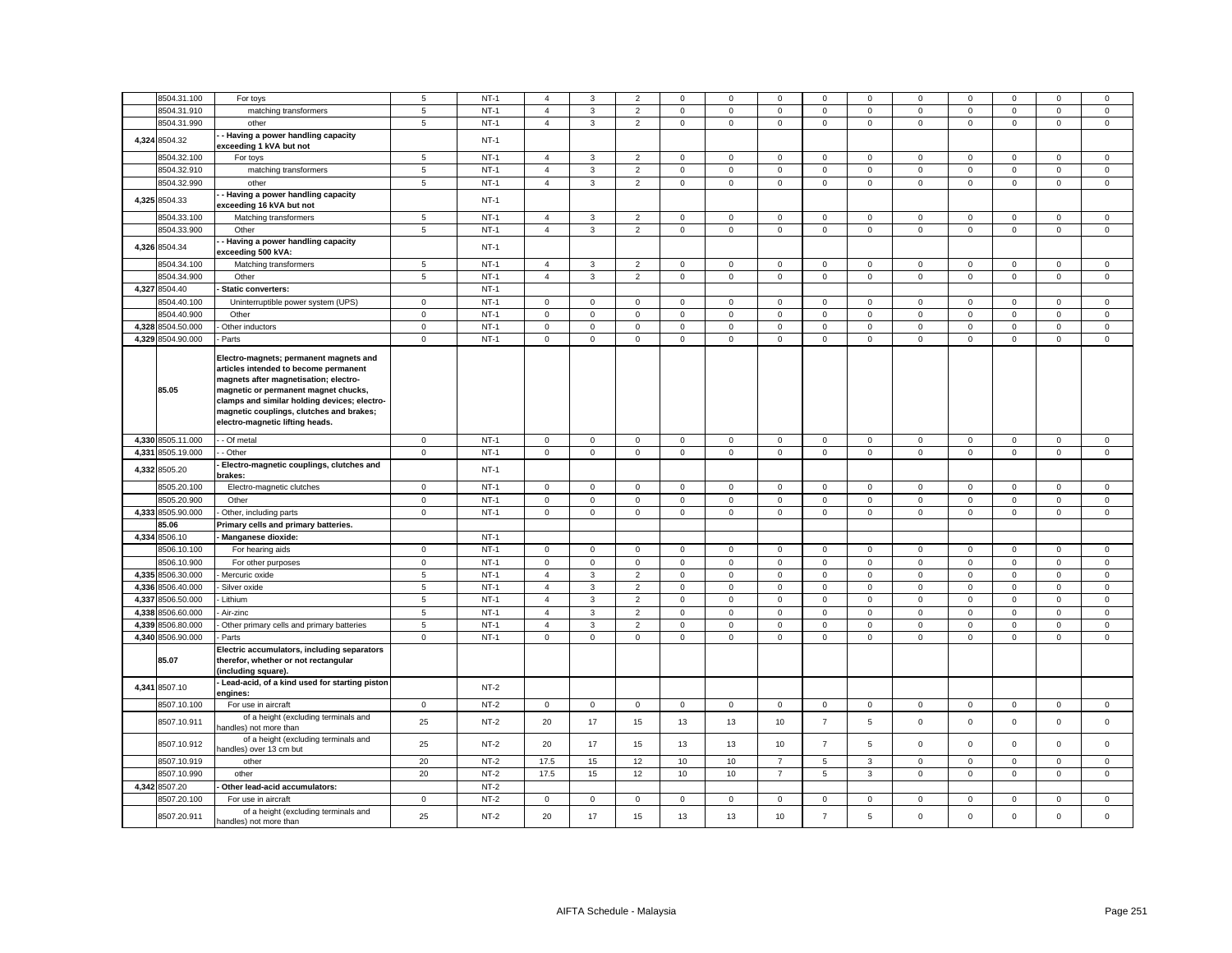|       | 8507.20.912       | of a height (excluding terminals and<br>andles) over 13 cm but                                                                                                                                                                                                                                                                                                                           | 25          | $NT-2$ | 20             | 17           | 15             | 13            | 13           | 10             | $\overline{7}$      | 5           | $\mathbf 0$         | $^{\circ}$   | $\mathbf 0$  | $\mathsf 0$  | $\Omega$     |
|-------|-------------------|------------------------------------------------------------------------------------------------------------------------------------------------------------------------------------------------------------------------------------------------------------------------------------------------------------------------------------------------------------------------------------------|-------------|--------|----------------|--------------|----------------|---------------|--------------|----------------|---------------------|-------------|---------------------|--------------|--------------|--------------|--------------|
|       | 8507.20.919       | other                                                                                                                                                                                                                                                                                                                                                                                    | 20          | $NT-2$ | 17.5           | 15           | 12             | 10            | 10           | $\overline{7}$ | 5                   | 3           | $\mathsf 0$         | $\mathbf 0$  | 0            | $\mathsf 0$  | 0            |
|       | 8507.20.990       | other                                                                                                                                                                                                                                                                                                                                                                                    | 20          | $NT-2$ | 17.5           | 15           | 12             | 10            | 10           | $\overline{7}$ | 5                   | 3           | $\mathsf 0$         | $\mathbf 0$  | $\mathsf 0$  | $\mathbf 0$  | $\mathbf{0}$ |
|       | 4,343 8507.30     | Nickel-cadmium:                                                                                                                                                                                                                                                                                                                                                                          |             | $NT-2$ |                |              |                |               |              |                |                     |             |                     |              |              |              |              |
|       | 3507.30.100       | For use in aircrafts                                                                                                                                                                                                                                                                                                                                                                     | $\mathbf 0$ | $NT-2$ | $^{\circ}$     | $\mathbf{O}$ | $\mathbf{0}$   | $\mathbf 0$   | $\mathbf{0}$ | $\mathbf{0}$   | $\mathbf{0}$        | $\mathbf 0$ | $\mathbf 0$         | $\mathbf{0}$ | $\mathbf 0$  | $\mathbf{0}$ | $\mathbf{0}$ |
|       | 8507.30.900       | Other                                                                                                                                                                                                                                                                                                                                                                                    | 20          | $NT-2$ | 17.5           | 15           | 12             | 10            | 10           | $\overline{7}$ | 5                   | 3           | $\mathbf 0$         | $\mathsf 0$  | $\mathbf{0}$ | $\mathsf 0$  | $\mathbf 0$  |
| 4,344 | 8507.40           | Nickel-iron:                                                                                                                                                                                                                                                                                                                                                                             |             | $NT-2$ |                |              |                |               |              |                |                     |             |                     |              |              |              |              |
|       | 8507.40.100       | For use in aircrafts                                                                                                                                                                                                                                                                                                                                                                     | $\mathsf 0$ | $NT-2$ | $\mathsf 0$    | $\mathsf 0$  | $\mathbf 0$    | $\mathsf 0$   | $\mathbf 0$  | $\mathsf 0$    | $\mathsf{O}\xspace$ | $\mathbf 0$ | $\mathsf 0$         | $\mathbf 0$  | $\mathsf 0$  | $\mathsf 0$  | $\mathbf 0$  |
|       | 3507.40.900       | Other                                                                                                                                                                                                                                                                                                                                                                                    | 20          | $NT-2$ | 17.5           | 15           | 12             | 10            | 10           | $\overline{7}$ | 5                   | 3           | $\mathsf{O}\xspace$ | $\,0\,$      | $\mathbf 0$  | $\mathbf 0$  | $\mathsf 0$  |
|       | 4,345 8507.80     | Other accumulators:                                                                                                                                                                                                                                                                                                                                                                      |             | $NT-2$ |                |              |                |               |              |                |                     |             |                     |              |              |              |              |
|       | 8507.80.100       | For use in aircrafts                                                                                                                                                                                                                                                                                                                                                                     |             | $NT-2$ | $\mathsf 0$    | $\mathbf 0$  | $\mathbf{0}$   |               | $\mathbf 0$  | $\mathsf 0$    | $\mathbf 0$         |             | $\mathbf 0$         | $\mathbf 0$  | $\mathbf 0$  | $\mathbf 0$  |              |
|       | 8507.80.200       |                                                                                                                                                                                                                                                                                                                                                                                          | $\mathbf 0$ | $NT-2$ | $\Omega$       | $\mathsf 0$  |                | 0<br>$\Omega$ |              |                |                     | 0           |                     |              |              |              | $\mathbf{0}$ |
|       |                   | For computer notebooks                                                                                                                                                                                                                                                                                                                                                                   | $\mathsf 0$ |        |                |              | 0              |               | $\mathbf 0$  | $\mathsf 0$    | $\mathbf 0$         | $\mathbf 0$ | $\mathsf 0$         | $\mathbf 0$  | $\mathsf 0$  | $\mathsf 0$  | 0            |
|       | 8507.80.900       | Other                                                                                                                                                                                                                                                                                                                                                                                    | 20          | $NT-2$ | 17.5           | 15           | 12             | 10            | 10           | $\overline{7}$ | 5                   | 3           | $\mathbf 0$         | $\mathbf 0$  | $\mathbf{0}$ | $\mathsf 0$  | $\mathbf{0}$ |
|       | 4,346 8507.90     | Parts:                                                                                                                                                                                                                                                                                                                                                                                   |             | $NT-2$ |                |              |                |               |              |                |                     |             |                     |              |              |              |              |
|       | 3507.90.100       | Separators                                                                                                                                                                                                                                                                                                                                                                               | 20          | $NT-2$ | 17.5           | 15           | 12             | 10            | 10           | $\overline{7}$ | 5                   | 3           | $\mathbf 0$         | $\mathsf 0$  | $\mathsf 0$  | $\mathsf 0$  | $\mathbf 0$  |
|       | 8507.90.200       | Containers of plastics                                                                                                                                                                                                                                                                                                                                                                   | 20          | $NT-2$ | 17.5           | 15           | 12             | 10            | 10           | $\overline{7}$ | 5                   | 3           | $\mathsf 0$         | $\mathbf 0$  | $\mathsf 0$  | $\mathbf 0$  | $\mathsf 0$  |
|       | 8507.90.900       | Other                                                                                                                                                                                                                                                                                                                                                                                    | 20          | $NT-2$ | 17.5           | 15           | 12             | 10            | 10           | $\overline{7}$ | 5                   | 3           | $\mathbf 0$         | $\mathbf 0$  | $\mathsf 0$  | $\mathbf 0$  | $\mathbf 0$  |
|       | 4,347 8508.11.000 | Of power not exceeding 1,500 W and having<br>dust bag or other                                                                                                                                                                                                                                                                                                                           | 30          | $NT-2$ | 25             | 20           | 15             | 13            | 13           | 11             | 8                   | 5           | $\mathsf 0$         | $\mathbf 0$  | $\mathsf 0$  | $\mathsf 0$  | 0            |
| 4.348 | 8508.19.000       | - Other                                                                                                                                                                                                                                                                                                                                                                                  | 30          | $NT-2$ | 25             | 20           | 15             | 13            | 13           | 11             | 8                   | 5           | $\mathbf 0$         | $\mathbf 0$  | $\mathbf{0}$ | $\mathbf{0}$ | $\mathbf{0}$ |
| 4.349 | 8508.60.000       | Other vacuum cleaners                                                                                                                                                                                                                                                                                                                                                                    | $\mathbf 0$ | $NT-2$ | $\mathbf 0$    | $\mathbf 0$  | $\mathbf 0$    | $\mathbf 0$   | $\mathbf 0$  | $\mathbf 0$    | $\mathbf 0$         | $\mathbf 0$ | $\mathbf 0$         | $\mathbf 0$  | $\mathbf 0$  | $\mathbf{0}$ | $\mathbf 0$  |
| 4,350 | 8508.70           | Parts:                                                                                                                                                                                                                                                                                                                                                                                   |             | $NT-2$ |                |              |                |               |              |                |                     |             |                     |              |              |              |              |
|       | 3508.70.100       | Of subheadings 8508.11 and 8508.19                                                                                                                                                                                                                                                                                                                                                       | 30          | $NT-2$ | 25             | 20           | 15             | 13            | 13           | 11             | 8                   | 5           | $\mathbf 0$         | $\mathsf 0$  | $\mathbf 0$  | $\mathsf 0$  | $\mathbf 0$  |
|       | 8508.70.900       | Other                                                                                                                                                                                                                                                                                                                                                                                    | $\mathsf 0$ | $NT-2$ | $\mathsf 0$    | $\mathsf 0$  | $\mathsf 0$    | $\mathsf 0$   | $\mathsf 0$  | $\mathsf 0$    | $\mathsf{O}\xspace$ | $\mathsf 0$ | $\mathsf 0$         | $\mathsf 0$  | $\mathsf 0$  | $\mathsf 0$  | $\mathbf 0$  |
|       | 85.09             | Electro-mechanical domestic appliances,<br>with self-contained electric motor, other than<br>vacuum cleaners of heading 85.08.                                                                                                                                                                                                                                                           |             |        |                |              |                |               |              |                |                     |             |                     |              |              |              |              |
| 4,351 | 8509.40.000       | Food grinders and mixers; fruit or vegetable<br>uice extractors                                                                                                                                                                                                                                                                                                                          | 30          | $NT-2$ | 25             | 20           | 15             | 13            | 13           | 11             | 8                   | 5           | $\mathbf 0$         | $\mathbf 0$  | $\mathbf 0$  | $\mathbf{0}$ | $\mathbf 0$  |
|       | 4,352 8509.80     | Other appliances:                                                                                                                                                                                                                                                                                                                                                                        |             | $NT-2$ |                |              |                |               |              |                |                     |             |                     |              |              |              |              |
|       | 3509.80.100       | Floor polishers                                                                                                                                                                                                                                                                                                                                                                          | 25          | $NT-2$ | 20             | 17           | 15             | 13            | 13           | 10             | $\overline{7}$      | 5           | $\mathbf 0$         | $\mathbf 0$  | 0            | $\mathbf{0}$ | $\mathbf 0$  |
|       | 8509.80.900       | Other                                                                                                                                                                                                                                                                                                                                                                                    | 30          | $NT-2$ | 25             | 20           | 15             | 13            | 13           | 11             | 8                   | 5           | $\mathsf 0$         | $\mathbf 0$  | $\mathbf 0$  | $\mathbf 0$  | $\mathsf 0$  |
|       | 4,353 8509.90.000 | Parts                                                                                                                                                                                                                                                                                                                                                                                    | 30          | $NT-2$ | 25             | 20           | 15             | 13            | 13           | 11             | 8                   | 5           | 0                   | $\mathbf 0$  | $\mathbf 0$  | $\mathbf 0$  | 0            |
|       | 85.10             | Shavers, hair clippers and hair-removing<br>appliances, with self-contained electric<br>motor.                                                                                                                                                                                                                                                                                           |             |        |                |              |                |               |              |                |                     |             |                     |              |              |              |              |
| 4,354 | 8510.10.000       | Shavers                                                                                                                                                                                                                                                                                                                                                                                  | $\mathsf 0$ | $NT-1$ | $\mathsf 0$    | $\mathbf 0$  | $\mathbf 0$    | $\mathsf 0$   | $\mathsf 0$  | $\mathsf 0$    | $\mathbf 0$         | $\mathbf 0$ | $\mathsf 0$         | $\mathsf 0$  | $\mathbf 0$  | $\mathsf 0$  | $\mathbf 0$  |
| 4,355 | 8510.20.000       | Hair clippers                                                                                                                                                                                                                                                                                                                                                                            | 5           | $NT-1$ | $\overline{4}$ | $\mathbf{3}$ | $\overline{2}$ | $\mathbf 0$   | $\mathsf 0$  | $\mathsf 0$    | $\mathbf 0$         | $\mathbf 0$ | $\mathsf 0$         | $\mathbf 0$  | $\mathbf{0}$ | $\mathsf 0$  | $\mathsf 0$  |
| 4.356 | 8510.30.000       | Hair-removing appliances                                                                                                                                                                                                                                                                                                                                                                 | $\mathbf 0$ | $NT-1$ | $\mathbf 0$    | $\mathsf{O}$ | $\mathbf 0$    | $\mathbf 0$   | $\mathsf 0$  | $\mathsf 0$    | $\mathbf{0}$        | $\mathbf 0$ | $\mathsf 0$         | $\mathbf 0$  | $\mathsf{O}$ | $\mathsf 0$  | $\mathbf 0$  |
|       | 4,357 8510.90.000 | Parts                                                                                                                                                                                                                                                                                                                                                                                    | $\mathsf 0$ | $NT-1$ | $\mathbf 0$    | $\mathbf 0$  | $\mathbf 0$    | $\mathbf 0$   | $\mathbf 0$  | $\mathbf 0$    | $\mathbf{0}$        | $\mathbf 0$ | $\mathbf 0$         | $\mathbf 0$  | $\mathsf 0$  | $\mathbf 0$  | $\mathbf 0$  |
|       | 85.11             | Electrical ignition or starting equipment of a<br>kind used for spark-ignition or compression-<br>ignition internal combustion engines (for<br>example, ignition magnetos, magneto-<br>dynamos, ignition coils, sparking plugs and<br>glow plugs, starter motors); generators (for<br>example, dynamos, alternators) and cut-outs<br>of a kind used in conjunction with such<br>engines. |             |        |                |              |                |               |              |                |                     |             |                     |              |              |              |              |
|       | 4,358 8511.10.000 | Sparking plugs<br>Ignition magnetos; magnetos-dynamos;                                                                                                                                                                                                                                                                                                                                   | 20          | $NT-2$ | 17.5           | 15           | 12             | 10            | 10           | $\overline{7}$ | 5                   | 3           | $\mathbf 0$         | $\mathsf 0$  | 0            | $\mathbf 0$  | 0            |
|       | 4,359 8511.20.000 | nagnetic flywheels                                                                                                                                                                                                                                                                                                                                                                       | 5           | $NT-1$ | $\overline{4}$ | $\mathbf{3}$ | $\overline{2}$ | $\mathsf 0$   | $\mathsf 0$  | $\mathbf 0$    | $\mathsf 0$         | $\mathbf 0$ | $\mathsf 0$         | $\mathsf 0$  | $\mathsf 0$  | $\mathsf 0$  | $\mathbf 0$  |
|       | 4,360 8511.30.000 | Distributors; ignition coils                                                                                                                                                                                                                                                                                                                                                             | 5           | $NT-1$ | $\overline{4}$ | 3            | $\overline{2}$ | $\mathbf 0$   | $\mathbf 0$  | $\mathbf 0$    | 0                   | 0           | $\mathsf{O}\xspace$ | $\mathbf 0$  | 0            | $\mathbf 0$  | 0            |
|       | 4,361 8511.40.000 | Starter motors and dual purpose starter-<br>jenerators                                                                                                                                                                                                                                                                                                                                   | 5           | $NT-1$ | $\overline{a}$ | $\mathbf{3}$ | $\overline{2}$ | $\mathsf 0$   | $\mathbf 0$  | $\mathsf 0$    | $\mathbf 0$         | $\mathsf 0$ | $\mathsf 0$         | $\mathbf 0$  | $\mathsf 0$  | $\mathsf 0$  | $\mathbf 0$  |
| 4,362 | 8511.50.000       | Other generators                                                                                                                                                                                                                                                                                                                                                                         | 5           | $NT-1$ | $\overline{4}$ | 3            | $\overline{2}$ | $\mathbf 0$   | $\mathbf 0$  | $\mathbf 0$    | 0                   | 0           | 0                   | $\mathbf 0$  | 0            | $\mathsf 0$  | 0            |
| 4,363 | 8511.80           | Other equipment:                                                                                                                                                                                                                                                                                                                                                                         |             | $NT-2$ |                |              |                |               |              |                |                     |             |                     |              |              |              |              |
|       | 8511.80.100       | Glow plugs                                                                                                                                                                                                                                                                                                                                                                               | 20          | $NT-2$ | 17.5           | 15           | 12             | 10            | 10           | $\overline{7}$ | 5                   | 3           | $\mathbf 0$         | $\mathbf 0$  | $\mathbf 0$  | $\mathsf 0$  | 0            |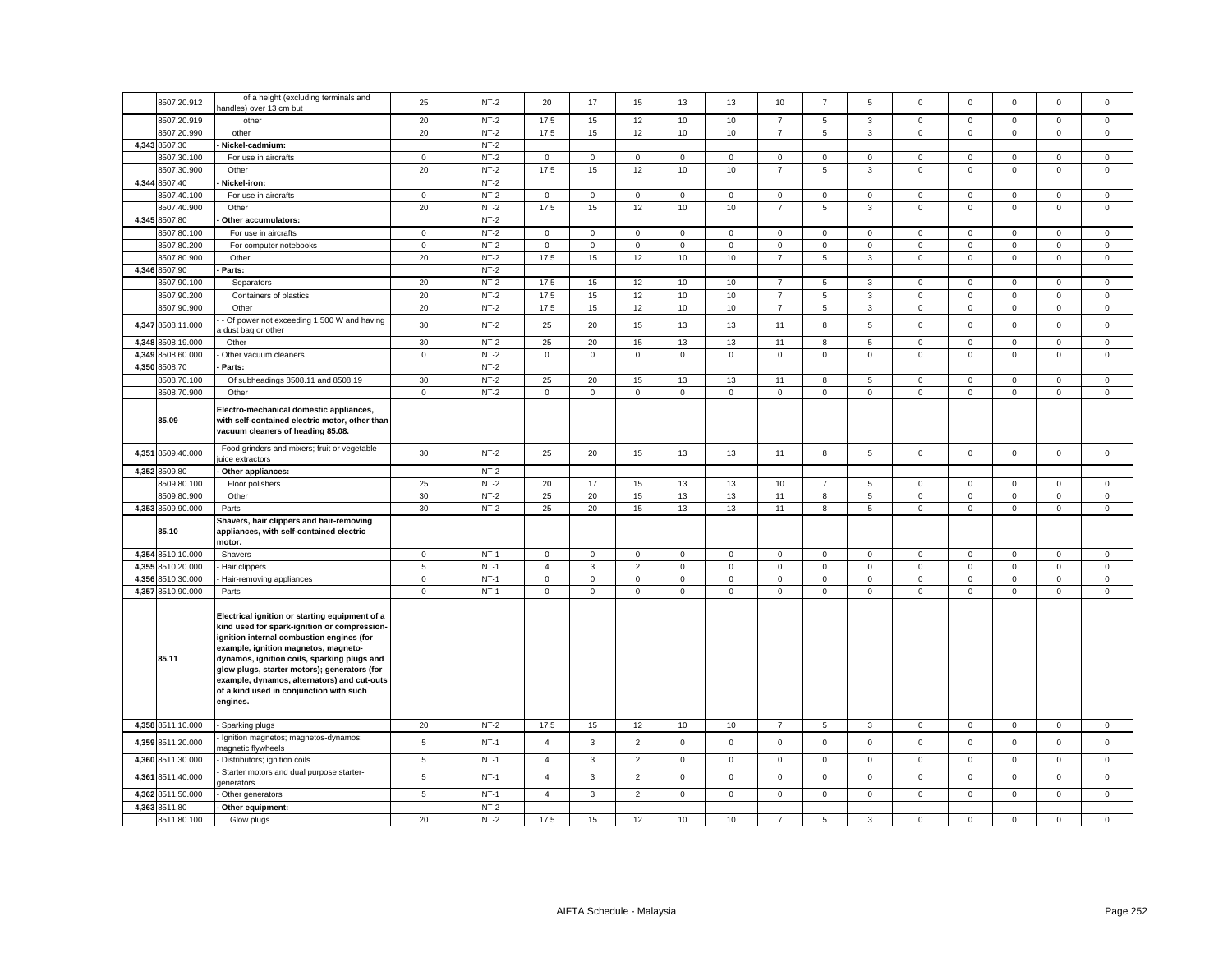|       | 8511.80.900                | Other                                                                                                                                                                                                                                                                                                                           | 5                          | $NT-2$           | $\boldsymbol{\Delta}$ | $\mathbf{A}$ | 3                          | 3            | 3                           | $\overline{2}$ | $\overline{2}$ | -1                          | $\Omega$                           | $\Omega$     | $\Omega$    | $\Omega$                   | $\mathbf{0}$               |
|-------|----------------------------|---------------------------------------------------------------------------------------------------------------------------------------------------------------------------------------------------------------------------------------------------------------------------------------------------------------------------------|----------------------------|------------------|-----------------------|--------------|----------------------------|--------------|-----------------------------|----------------|----------------|-----------------------------|------------------------------------|--------------|-------------|----------------------------|----------------------------|
|       | 4,364 8511.90.000          | Parts                                                                                                                                                                                                                                                                                                                           | 5                          | $NT-1$           | $\overline{4}$        | $\mathbf{3}$ | $\overline{2}$             | $\mathbf 0$  | $\mathbf{0}$                | $\mathbf 0$    | $\mathbf 0$    | $\mathbf 0$                 | $\mathbf{0}$                       | $\mathbf 0$  | $\mathbf 0$ | $\mathbf 0$                | $\mathbf 0$                |
|       | 85.12                      | Electrical lighting or signalling equipment<br>(excluding articles of heading 85.39),<br>windscreen wipers, defrosters and<br>demisters, of a kind used for cycles or motor<br>vehicles.                                                                                                                                        |                            |                  |                       |              |                            |              |                             |                |                |                             |                                    |              |             |                            |                            |
|       | 4,365 8512.10.000          | Lighting or visual signalling equipment of a<br>kind used on bicycles                                                                                                                                                                                                                                                           | $\mathbf 0$                | $NT-1$           | $\mathbf 0$           | $\mathbf 0$  | $\mathbf 0$                | $\mathbf 0$  | $\mathbf 0$                 | $\mathbf 0$    | $\mathbf 0$    | $\mathbf 0$                 | $\mathbf{0}$                       | $\mathbf 0$  | $\Omega$    | $\mathbf 0$                | $\mathbf 0$                |
|       | 4,366 8512.20.000          | Other lighting or visual signalling equipment                                                                                                                                                                                                                                                                                   | $\mathsf 0$                | $NT-1$           | $\mathbf 0$           | $\mathsf 0$  | $\mathsf 0$                | $\mathsf 0$  | $\mathsf 0$                 | $\mathbf 0$    | $\mathsf 0$    | $\mathsf 0$                 | $\mathsf 0$                        | $\mathsf 0$  | $\mathsf 0$ | $\mathsf 0$                | $\mathbf 0$                |
| 4,367 | 8512.30.000                | Sound signalling equipment                                                                                                                                                                                                                                                                                                      | $\mathbf 0$                | $NT-1$           | $\mathbf 0$           | $\mathsf 0$  | $\mathsf 0$                | $\mathsf 0$  | $\mathsf 0$                 | $\mathsf 0$    | $\mathbf 0$    | $\mathsf 0$                 | $\mathbf 0$                        | $\mathsf 0$  | $\mathsf 0$ | $\mathbf 0$                | $\mathsf 0$                |
|       | 4,368 8512.40.000          | Windscreen wipers, defrosters and demisters                                                                                                                                                                                                                                                                                     | $\mathsf 0$                | $NT-1$           | $\Omega$              | $\Omega$     | $\mathbf 0$                | $\mathbf 0$  | $\mathbf 0$                 | $\Omega$       | $\mathbf 0$    | $\mathbf 0$                 | $\mathbf 0$                        | $\mathbf 0$  | $\Omega$    | $\mathbf 0$                | $\Omega$                   |
|       | 4,369 8512.90.000          | Parts                                                                                                                                                                                                                                                                                                                           | $\mathbf 0$                | $NT-1$           | $\mathbf 0$           | $\Omega$     | $\mathbf 0$                | $\mathbf 0$  | $\mathbf 0$                 | $\Omega$       | $\mathbf 0$    | $\mathbf 0$                 | $\mathbf 0$                        | $\Omega$     | $\Omega$    | $\mathbf 0$                | $\mathbf 0$                |
|       | 85.13                      | Portable electric lamps designed to function<br>by their own source of energy (for example,<br>dry batteries, accumulators, magnetos),<br>other than lighting equipment of heading<br>85.12.                                                                                                                                    |                            |                  |                       |              |                            |              |                             |                |                |                             |                                    |              |             |                            |                            |
|       | 4,370 8513.10.000          | Lamps                                                                                                                                                                                                                                                                                                                           | 20                         | $NT-2$           | 17.5                  | 15           | 12                         | 10           | 10                          | $\overline{7}$ | 5              | 3                           | $\mathbf 0$                        | $\Omega$     | $\mathbf 0$ | $\mathbf 0$                | $\mathbf 0$                |
|       | 4,371 8513.90.000          | Parts                                                                                                                                                                                                                                                                                                                           | 20                         | $NT-2$           | 17.5                  | 15           | 12                         | 10           | 10                          | $\overline{7}$ | 5              | $\mathbf{3}$                | $\mathbf 0$                        | $\Omega$     | $\mathbf 0$ | $\mathbf 0$                | $\mathbf 0$                |
|       | 85.14                      | Industrial or laboratory electric furnaces and<br>ovens (including those functioning by<br>induction or dielectric loss); other industrial<br>or laboratory equipment for the heat<br>treatment of materials by induction or<br>dielectric loss.                                                                                |                            |                  |                       |              |                            |              |                             |                |                |                             |                                    |              |             |                            |                            |
|       | 4,372 8514.10.000          | Resistance heated furnaces and ovens                                                                                                                                                                                                                                                                                            | $\mathbf 0$                | $NT-1$           | $\mathbf{0}$          | $\mathbf 0$  | $\overline{0}$             | $\mathbf{0}$ | $\mathbf{0}$                | $\mathbf 0$    | $\overline{0}$ | $\mathbf{0}$                | $\mathbf{0}$                       | $\mathbf{0}$ | $\mathbf 0$ | $\mathbf 0$                | $\mathbf{0}$               |
|       | 4,373 8514.20.000          | Furnaces and ovens functioning by induction<br>or dielectric loss                                                                                                                                                                                                                                                               | $\mathsf 0$                | $NT-1$           | $\mathbf 0$           | $\mathsf 0$  | $\mathsf 0$                | $\mathsf 0$  | $\mathbf 0$                 | $\mathbf 0$    | $\mathbf 0$    | $\mathsf 0$                 | $\mathsf 0$                        | $\mathsf 0$  | $\Omega$    | $\mathsf 0$                | $\mathsf 0$                |
|       | 4,374 8514.30.000          | Other furnaces and ovens                                                                                                                                                                                                                                                                                                        | $\mathsf 0$                | $NT-1$           | $\mathbf 0$           | $\mathsf 0$  | $\mathsf 0$                | $\mathbf{0}$ | $\mathbf 0$                 | $\mathsf 0$    | $\mathbf 0$    | $\mathbf 0$                 | $\mathsf{O}\xspace$                | $\mathbf 0$  | $\mathbf 0$ | $\mathbf 0$                | $\mathsf 0$                |
|       | 4,375 8514.40.000          | Other equipment for the heat treatment of<br>naterials by induction or                                                                                                                                                                                                                                                          | $\mathbf 0$                | $NT-1$           | $\Omega$              | $\mathsf 0$  | $\mathsf 0$                | $\mathsf 0$  | $\mathsf 0$                 | $\mathsf 0$    | $\mathbf 0$    | $\mathsf 0$                 | $\mathbf 0$                        | $\mathsf 0$  | $\Omega$    | $\mathbf 0$                | $\mathsf 0$                |
|       | 4,376 8514.90.000          | Parts                                                                                                                                                                                                                                                                                                                           | $\mathbf 0$                | $NT-1$           | $\mathbf 0$           | $\mathbf 0$  | $\mathbf 0$                | $\mathbf 0$  | $\mathbf 0$                 | $\mathbf 0$    | $\mathbf{0}$   | $\mathbf 0$                 | $\mathbf 0$                        | $\mathbf 0$  | $\mathbf 0$ | $\mathbf 0$                | $\mathbf 0$                |
|       | 85.15                      | Electric (including electrically heated gas),<br>laser or other light or photon beam,<br>ultrasonic, electron beam, magnetic pulse or<br>plasma arc soldering, brazing or welding<br>machines and apparatus, whether or not<br>capable of cutting; electric machines and<br>apparatus for hot spraying of metals or<br>cermets. |                            |                  |                       |              |                            |              |                             |                |                |                             |                                    |              |             |                            |                            |
|       | 4,377 8515.11.000          | - Soldering irons and guns                                                                                                                                                                                                                                                                                                      | $\mathbf 0$                | $NT-1$           | $\mathbf 0$           | $\mathbf 0$  | $\mathsf 0$                | $\mathbf{0}$ | $\mathsf 0$                 | $\mathbf 0$    | $\mathbf 0$    | $\mathsf 0$                 | $\mathbf{0}$                       | $\mathbf 0$  | $\mathbf 0$ | $\mathbf 0$                | $\mathbf 0$                |
| 4,378 | 8515.19.000                | Other                                                                                                                                                                                                                                                                                                                           | $\mathbf 0$                | $NT-1$           | $\mathbf 0$           | $\mathbf{0}$ | $\mathbf 0$                | $\mathbf{0}$ | $\mathbf 0$                 | $\mathbf 0$    | $\mathbf{0}$   | $\mathbf{0}$                | $\mathbf{0}$                       | $^{\circ}$   | $\mathbf 0$ | $\mathbf 0$                | $\mathbf 0$                |
|       | 4,379 8515.21.000          | - Fully or partly automatic                                                                                                                                                                                                                                                                                                     | $\mathbf 0$                | $NT-1$           | $\mathbf 0$           | $\mathsf 0$  | $\mathsf 0$                | $\mathsf 0$  | $\mathbf 0$                 | $\mathsf 0$    | $\mathbf 0$    | $\mathbf{0}$                | $\mathbf 0$                        | $\mathsf 0$  | $\mathbf 0$ | $\mathsf 0$                | $\mathsf 0$                |
|       | 4,380 8515.29.000          | - Other                                                                                                                                                                                                                                                                                                                         | $\mathsf 0$                | $NT-1$           | $\mathbf 0$           | $\mathbf 0$  | $\mathbf 0$                | $\mathbf 0$  | $\mathbf 0$                 | $\mathbf 0$    | $\mathbf 0$    | $\mathbf{0}$                | $\mathbf 0$                        | $\mathbf 0$  | $\mathbf 0$ | $\mathbf 0$                | $\mathbf 0$                |
| 4.381 | 8515.31.000                | - Fully or partly automatic                                                                                                                                                                                                                                                                                                     | $\mathbf 0$                | $NT-1$           | $\mathbf 0$           | $\mathbf 0$  | $\mathbf 0$                | $\mathbf 0$  | $\mathbf 0$                 | $\mathbf 0$    | $\mathbf 0$    | $\mathbf 0$                 | $\mathbf 0$                        | $\Omega$     | $\Omega$    | $\mathbf 0$                | $\mathbf 0$                |
| 4,382 | 8515.39.000                | Other                                                                                                                                                                                                                                                                                                                           | $\mathbf 0$                | $NT-1$           | $\mathbf 0$           | $\mathbf 0$  | $\mathbf 0$                | $\mathbf 0$  | $\mathbf 0$                 | $\mathbf 0$    | $\mathbf 0$    | $\mathbf 0$                 | $\mathbf 0$                        | $\mathbf 0$  | $\mathbf 0$ | $\mathbf 0$                | $\mathbf 0$                |
|       | 4,383 8515.80              | Other machines and apparatus:                                                                                                                                                                                                                                                                                                   |                            | $NT-1$<br>$NT-1$ | $\mathbf 0$           | $\mathbf 0$  |                            | $\mathbf 0$  |                             | $\mathbf 0$    | $\mathbf 0$    |                             |                                    | $\mathbf 0$  | $\mathbf 0$ |                            |                            |
|       | 8515.80.100<br>8515.80.900 | Ultrasonic welding machines<br>Other                                                                                                                                                                                                                                                                                            | $\mathsf 0$<br>$\mathsf 0$ | $NT-1$           | $\mathbf 0$           | $\mathbf 0$  | $\mathsf 0$<br>$\mathbf 0$ | $\mathbf{0}$ | $\mathsf 0$<br>$\mathbf{0}$ | $\mathbf 0$    | $\mathbf{O}$   | $\mathsf 0$<br>$\mathbf{0}$ | $\mathbf 0$<br>$\mathsf{O}\xspace$ | $\mathbf 0$  | $\mathbf 0$ | $\mathbf 0$<br>$\mathbf 0$ | $\mathsf 0$<br>$\mathbf 0$ |
|       | 4,384 8515.90              | Parts:                                                                                                                                                                                                                                                                                                                          |                            | $NT-1$           |                       |              |                            |              |                             |                |                |                             |                                    |              |             |                            |                            |
|       | 8515.90.100                | For ultrasonic welding machines                                                                                                                                                                                                                                                                                                 | $\mathsf 0$                | $NT-1$           | $\mathbf 0$           | $\mathbf 0$  | $\mathsf 0$                | $\mathbf 0$  | $\mathbf 0$                 | $\mathbf 0$    | $\mathbf 0$    | $\mathbf 0$                 | 0                                  | $\mathbf 0$  | $\Omega$    | $\mathbf 0$                | $\mathbf 0$                |
|       | 8515.90.900                | Other                                                                                                                                                                                                                                                                                                                           | $\mathbf 0$                | $NT-1$           | $\mathbf 0$           | $\Omega$     | $\mathbf 0$                | $\Omega$     | $\mathbf 0$                 | $\Omega$       | $\mathbf 0$    | $\mathbf 0$                 | $\mathbf 0$                        | $\Omega$     | $\Omega$    | $\Omega$                   | $\mathbf 0$                |
|       |                            |                                                                                                                                                                                                                                                                                                                                 |                            |                  |                       |              |                            |              |                             |                |                |                             |                                    |              |             |                            |                            |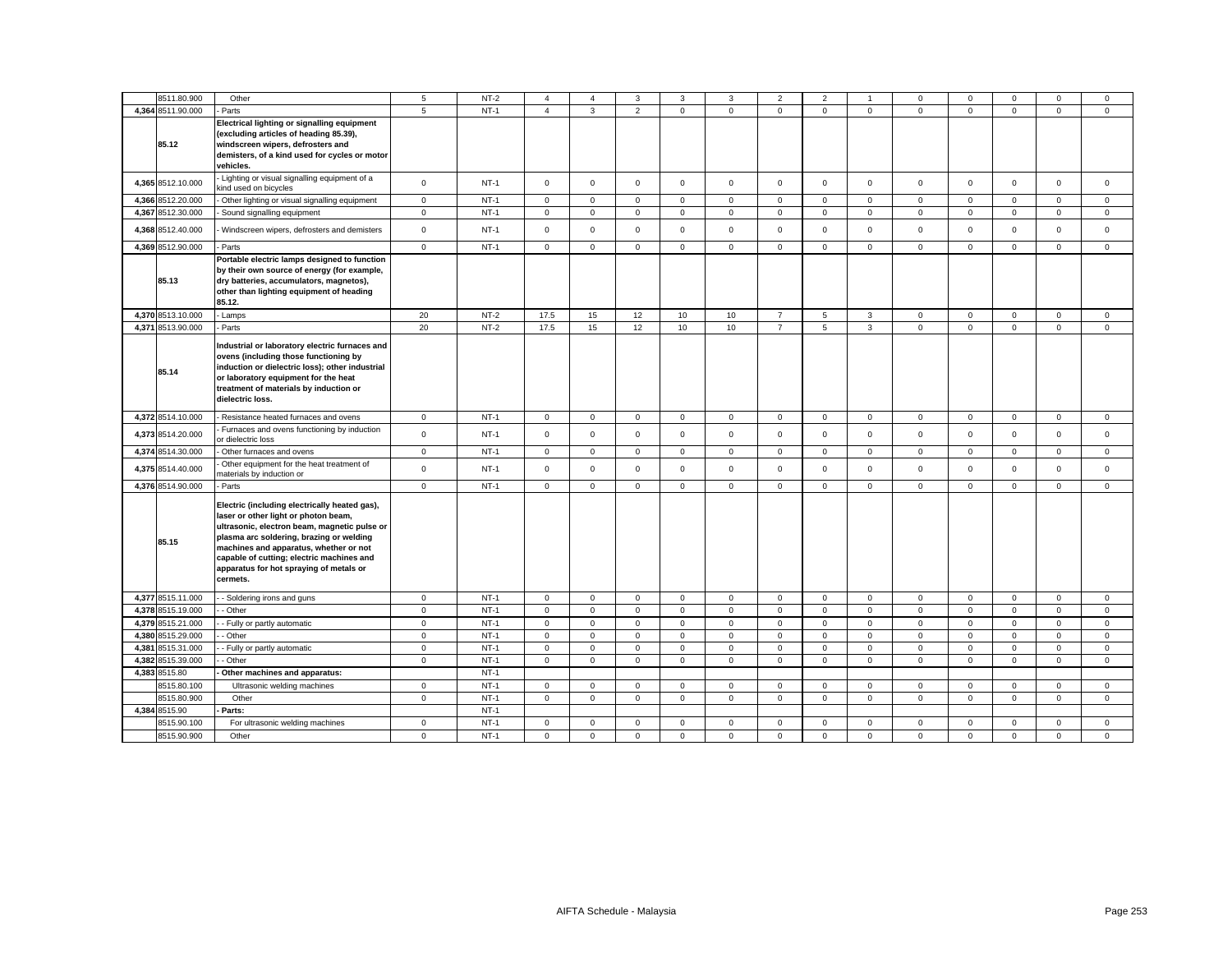|       | 85.16             | Electric instantaneous or storage water<br>heaters and immersion heaters; electric<br>space heating apparatus and soil heating<br>apparatus; electro-thermic hair-dressing<br>apparatus (for example, hair dryers, hair<br>curlers, curling tong heaters) and hand<br>dryers; electric smoothing irons; other<br>electro-thermic appliances of a kind used for<br>domestic purposes; electric heating<br>resistors, other than those of heading 85.45. |                |        |                |                |                 |             |              |                |                |                |                     |             |              |              |              |
|-------|-------------------|--------------------------------------------------------------------------------------------------------------------------------------------------------------------------------------------------------------------------------------------------------------------------------------------------------------------------------------------------------------------------------------------------------------------------------------------------------|----------------|--------|----------------|----------------|-----------------|-------------|--------------|----------------|----------------|----------------|---------------------|-------------|--------------|--------------|--------------|
|       | 4,385 8516.10     | Electric instantaneous or storage water<br>heaters and immersion                                                                                                                                                                                                                                                                                                                                                                                       |                | $NT-2$ |                |                |                 |             |              |                |                |                |                     |             |              |              |              |
|       | 8516.10.100       | Instantaneous or storage water heaters                                                                                                                                                                                                                                                                                                                                                                                                                 | 30             | $NT-2$ | 25             | 20             | 15              | 13          | 13           | 11             | 8              | 5              | $\mathbf 0$         | $\mathsf 0$ | $\mathbf 0$  | $\mathsf 0$  | $\mathsf 0$  |
|       | 8516.10.200       | Immersion heaters                                                                                                                                                                                                                                                                                                                                                                                                                                      | $\overline{5}$ | $NT-2$ | $\overline{4}$ | $\overline{4}$ | $\mathbf{3}$    | 3           | $\mathbf{3}$ | $\overline{2}$ | $\overline{2}$ | $\overline{1}$ | $\mathsf{O}\xspace$ | $\mathsf 0$ | $\mathsf 0$  | $\mathsf 0$  | $\mathsf 0$  |
|       | 4,386 8516.21.000 | Storage heating radiators                                                                                                                                                                                                                                                                                                                                                                                                                              | 20             | $NT-2$ | 17.5           | 15             | 12              | 10          | 10           | $\overline{7}$ | 5              | 3              | 0                   | $\mathsf 0$ | $\mathbf 0$  | $\mathbf 0$  | $\mathbf 0$  |
|       | 4,387 8516.29.000 | - Other                                                                                                                                                                                                                                                                                                                                                                                                                                                | 20             | $NT-2$ | 17.5           | 15             | 12              | $10$        | 10           | $\overline{7}$ | 5              | 3              | $\mathbf 0$         | $\mathsf 0$ | $\mathsf 0$  | $\mathsf 0$  | $\mathsf 0$  |
|       | 4,388 8516.31.000 | - Hair Dryers                                                                                                                                                                                                                                                                                                                                                                                                                                          | 25             | $NT-2$ | 20             | 17             | 15              | 13          | 13           | 10             | $\overline{7}$ | 5              | $\mathbf 0$         | $\mathbf 0$ | $\mathbf 0$  | 0            | $\mathbf 0$  |
| 4,389 | 8516.32.000       | Other hair-dressing apparatus                                                                                                                                                                                                                                                                                                                                                                                                                          | 20             | $NT-2$ | 17.5           | 15             | 12              | $10$        | 10           | $\overline{7}$ | $\sqrt{5}$     | 3              | $\mathsf 0$         | $\mathsf 0$ | $\mathsf 0$  | $\mathsf 0$  | $\mathsf 0$  |
| 4,390 | 8516.33.000       | Hand-drying apparatus                                                                                                                                                                                                                                                                                                                                                                                                                                  | 20             | $NT-2$ | 17.5           | 15             | 12              | 10          | 10           | $\overline{7}$ | 5              | 3              | 0                   | $\mathbf 0$ | $\mathbf 0$  | 0            | $\mathbf 0$  |
| 4,391 | 8516.40.000       | Electric smoothing irons                                                                                                                                                                                                                                                                                                                                                                                                                               | 25             | $NT-2$ | 20             | 17             | 15              | 13          | 13           | $10$           | $\overline{7}$ | 5              | $\mathsf 0$         | $\mathsf 0$ | $\mathsf 0$  | $\mathsf 0$  | $\mathsf 0$  |
| 4,392 | 8516.50.000       | Microwave ovens                                                                                                                                                                                                                                                                                                                                                                                                                                        | 30             | $NT-2$ | 25             | 20             | 15              | 13          | 13           | 11             | 8              | 5              | 0                   | $\mathbf 0$ | $\mathbf 0$  | $\mathsf 0$  | $\mathsf 0$  |
|       |                   | Other ovens; cookers, cooking plates,                                                                                                                                                                                                                                                                                                                                                                                                                  |                |        |                |                |                 |             |              |                |                |                |                     |             |              |              |              |
|       | 4,393 8516.60     | boiling rings, grillers and                                                                                                                                                                                                                                                                                                                                                                                                                            |                | $NT-2$ |                |                |                 |             |              |                |                |                |                     |             |              |              |              |
|       | 8516.60.100       | <b>Rice Cookers</b>                                                                                                                                                                                                                                                                                                                                                                                                                                    | 30             | $NT-2$ | 25             | 20             | 15              | 13          | 13           | 11             | 8              | 5              | $\mathbf 0$         | $\mathbf 0$ | $\Omega$     | $\mathbf 0$  | $\mathbf{0}$ |
|       | 8516.60.200       | Ovens                                                                                                                                                                                                                                                                                                                                                                                                                                                  | 30             | $NT-2$ | 25             | 20             | 15              | 13          | 13           | 11             | 8              | 5              | $\mathbf 0$         | $\mathbf 0$ | $\mathbf 0$  | $\mathsf 0$  | $\mathbf 0$  |
|       | 8516.60.900       | Other                                                                                                                                                                                                                                                                                                                                                                                                                                                  | 30             | $NT-2$ | 25             | 20             | 15              | 13          | 13           | 11             | 8              | 5              | $\mathbf{0}$        | $\mathbf 0$ | $\mathbf{0}$ | $\mathbf 0$  | $\mathbf{0}$ |
|       | 4,394 8516.71.000 | Coffee or tea-makers                                                                                                                                                                                                                                                                                                                                                                                                                                   | 20             | $NT-2$ | 17.5           | 15             | 12              | 10          | 10           | $\overline{7}$ | 5              | 3              | $\mathsf 0$         | $\mathsf 0$ | $\mathsf 0$  | $\mathsf 0$  | $\mathsf 0$  |
|       | 4,395 8516.72.000 | Toasters                                                                                                                                                                                                                                                                                                                                                                                                                                               | 20             | $NT-2$ | 17.5           | 15             | 12              | 10          | 10           | $\overline{7}$ | 5              | 3              | $\mathbf 0$         | $\mathsf 0$ | $\mathbf 0$  | $\mathbf 0$  | $\mathsf 0$  |
|       | 4,396 8516.79     | Other:                                                                                                                                                                                                                                                                                                                                                                                                                                                 |                | $NT-2$ |                |                |                 |             |              |                |                |                |                     |             |              |              |              |
|       | 3516.79.100       | <b>Electric kettles</b>                                                                                                                                                                                                                                                                                                                                                                                                                                | 30             | $NT-2$ | 25             | 20             | 15              | 13          | 13           | 11             | 8              | 5              | $\mathbf 0$         | $\mathbf 0$ | $\mathbf 0$  | $\mathbf 0$  | $\mathbf{0}$ |
|       | 8516.79.900       | Other                                                                                                                                                                                                                                                                                                                                                                                                                                                  | 25             | $NT-2$ | 20             | 17             | 15              | 13          | 13           | $10$           | $\overline{7}$ | 5              | $\mathsf 0$         | $\,0\,$     | $\mathbf 0$  | $\mathsf 0$  | $\mathsf 0$  |
|       | 4,397 8516.80.000 | Electric heating resistors                                                                                                                                                                                                                                                                                                                                                                                                                             | 5              | $NT-1$ | $\overline{4}$ | $\mathbf{3}$   | 2               | $\mathbf 0$ | $\mathbf 0$  | $\mathsf 0$    | $\mathbf 0$    | $\mathbf 0$    | $\mathsf 0$         | $\mathsf 0$ | $\mathbf 0$  | $\mathsf 0$  | $\mathsf 0$  |
|       |                   |                                                                                                                                                                                                                                                                                                                                                                                                                                                        |                | $NT-1$ |                |                |                 |             |              |                |                |                |                     |             |              |              |              |
|       | 4,398 8516.90     | Parts:                                                                                                                                                                                                                                                                                                                                                                                                                                                 |                |        |                |                |                 |             |              |                |                |                |                     |             |              |              |              |
|       | 8516.90.100       | For subheadings 8516.10 100 and 8516.10<br>00                                                                                                                                                                                                                                                                                                                                                                                                          | 5              | $NT-1$ | $\overline{4}$ | $\mathbf{3}$   | $\overline{2}$  | $\mathbf 0$ | $\mathbf 0$  | $\mathbf 0$    | $\mathbf 0$    | $\mathbf 0$    | $\mathbf 0$         | $\mathbf 0$ | $\mathbf{0}$ | $\mathbf 0$  | $\mathbf{0}$ |
|       | 8516.90.900       | Other                                                                                                                                                                                                                                                                                                                                                                                                                                                  | 10             | $NT-1$ | 7.5            | 5              | $5\overline{5}$ | 2.5         | $\mathbf{0}$ | $\mathsf 0$    | $\mathsf{O}$   | $\mathbf{0}$   | $\mathbf 0$         | $\mathbf 0$ | $\mathbf 0$  | $\mathbf 0$  | $\mathbf 0$  |
|       | 85.17             | Telephone sets, including telephones for<br>cellular networks or for other wireless<br>networks; other apparatus for the<br>transmission or reception of voice, images<br>or other data including apparatus for<br>communication in a wired or wireless<br>networks (such as a local or wide area<br>network), other than transmission or<br>reception apparatus of heading 84.43, 85.25,<br>85.27 or 85.28.                                           |                |        |                |                |                 |             |              |                |                |                |                     |             |              |              |              |
|       | 4,399 8517.11.000 | - Line telephone sets with cordless handsets                                                                                                                                                                                                                                                                                                                                                                                                           | $\mathbf 0$    | $NT-1$ | $\mathsf 0$    | $\mathbf 0$    | $\mathsf 0$     | $\mathbf 0$ | $\mathbf 0$  | $\mathsf 0$    | $\mathbf 0$    | $\mathbf 0$    | $\mathsf 0$         | $\mathsf 0$ | $\mathbf 0$  | $\mathbf 0$  | $\mathsf 0$  |
|       | 4,400 8517.12.000 | - Telephone for cellular network or for other<br>vireless networks                                                                                                                                                                                                                                                                                                                                                                                     | $\overline{0}$ | $NT-1$ | $\mathbf 0$    | $\mathbf 0$    | $\mathbf{0}$    | $\mathbf 0$ | $\mathbf 0$  | $\mathbf 0$    | $\mathbf{O}$   | $\mathbf 0$    | $\mathbf 0$         | $\mathbf 0$ | $\mathbf{0}$ | $\mathbf 0$  | $\mathbf{0}$ |
| 4,401 | 8517.18.000       | - Other                                                                                                                                                                                                                                                                                                                                                                                                                                                | $\mathbf 0$    | $NT-1$ | $\mathbf 0$    | $\mathbf 0$    | $\mathbf 0$     | $\mathbf 0$ | $\mathbf 0$  | $\mathbf 0$    | $\mathbf 0$    | $\mathbf 0$    | 0                   | $\mathbf 0$ | $\mathbf 0$  | $\mathbf 0$  | $\mathbf 0$  |
|       | 4,402 8517.61.000 | Base station                                                                                                                                                                                                                                                                                                                                                                                                                                           | $\mathbf 0$    | $NT-1$ | $\mathbf 0$    | $\mathbf{0}$   | $\mathsf 0$     | $\mathbf 0$ | $\mathsf 0$  | $\mathsf 0$    | $\mathbf 0$    | $\mathbf{0}$   | $\mathbf 0$         | $\mathbf 0$ | $\mathbf{0}$ | $\mathbf 0$  | $\mathsf 0$  |
|       | 4,403 8517.62     | Machines for the reception, conversion<br>and transmission or                                                                                                                                                                                                                                                                                                                                                                                          |                | $NT-1$ |                |                |                 |             |              |                |                |                |                     |             |              |              |              |
|       | 8517.62.100       | Units of automatic data processing<br>nachines other than those                                                                                                                                                                                                                                                                                                                                                                                        | $\mathsf 0$    | $NT-1$ | $\mathbf 0$    | $\mathbf 0$    | $\mathsf 0$     | $\mathbf 0$ | $\mathsf 0$  | $\mathbf 0$    | $\mathbf{0}$   | $\mathbf{0}$   | $\mathsf 0$         | $\mathbf 0$ | $\mathbf{0}$ | $\mathbf{0}$ | $\mathbf 0$  |
|       | 8517.62.210       | telephonic                                                                                                                                                                                                                                                                                                                                                                                                                                             | $\mathbf 0$    | $NT-1$ | $\mathbf 0$    | $\mathsf 0$    | $\mathsf 0$     | $\mathbf 0$ | $\mathbf 0$  | $\mathsf 0$    | $\mathsf 0$    | $\mathbf 0$    | $\mathbf 0$         | $\mathsf 0$ | $\mathsf 0$  | $\mathsf 0$  | $\mathsf 0$  |
|       | 8517.62.220       | telegraphic                                                                                                                                                                                                                                                                                                                                                                                                                                            | $\mathbf 0$    | $NT-1$ | 0              | 0              | $\mathbf 0$     | 0           | $\mathbf 0$  | $\mathsf 0$    | 0              | $\mathbf 0$    | 0                   | $\mathbf 0$ | $\mathbf 0$  | 0            | $\mathbf 0$  |
|       |                   |                                                                                                                                                                                                                                                                                                                                                                                                                                                        |                |        |                |                |                 |             |              |                |                |                |                     |             |              |              |              |
|       | 8517.62.300       | Apparatus for carrier-current like systems<br>or for digital line                                                                                                                                                                                                                                                                                                                                                                                      | $\mathbf 0$    | $NT-1$ | $\mathsf 0$    | $\mathbf 0$    | $\mathsf 0$     | $\mathbf 0$ | $\mathbf 0$  | $\mathsf 0$    | $\mathbf 0$    | $\mathbf 0$    | $\mathsf 0$         | $\mathsf 0$ | $\mathsf 0$  | $\mathsf 0$  | $\mathsf 0$  |
|       | 8517.62.410       | telephonic                                                                                                                                                                                                                                                                                                                                                                                                                                             | $\mathsf 0$    | $NT-1$ | $\mathbf 0$    | $\Omega$       | $\mathbf 0$     | $\mathbf 0$ | $\Omega$     | $\mathbf 0$    | $\Omega$       | $\mathbf 0$    | $\mathbf 0$         | $\mathbf 0$ | $\Omega$     | $\mathbf 0$  | $\mathbf 0$  |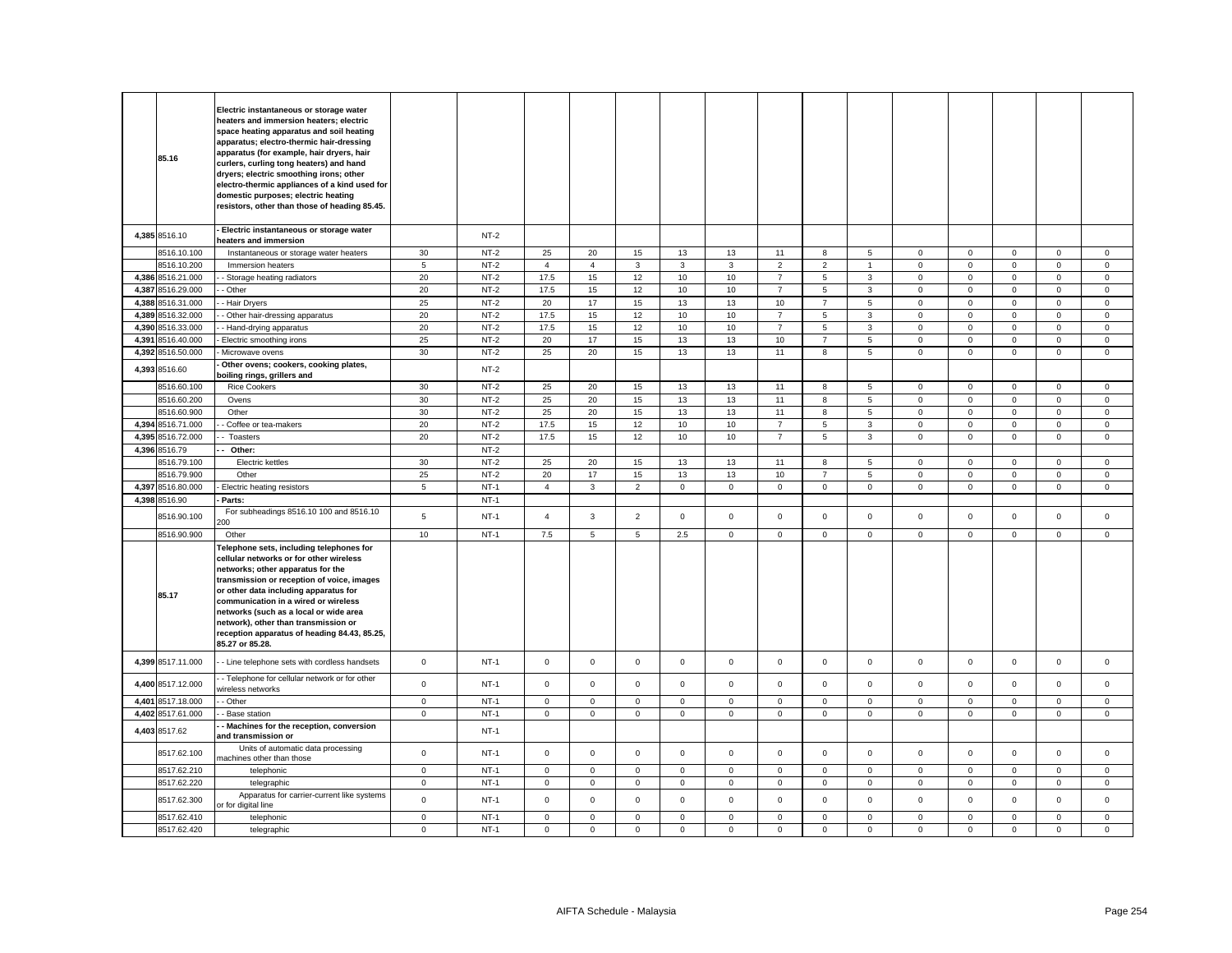|       | 8517.62.510       | walkie talkie                                                                                                                                                                                                                                                                                                              | $\mathbf 0$  | $NT-1$ | $^{\circ}$          | 0            | 0               | 0           | 0                   | 0           | $\mathbf 0$  | 0            | 0            | $^{\circ}$  | 0                   | $\mathbf 0$  | 0            |
|-------|-------------------|----------------------------------------------------------------------------------------------------------------------------------------------------------------------------------------------------------------------------------------------------------------------------------------------------------------------------|--------------|--------|---------------------|--------------|-----------------|-------------|---------------------|-------------|--------------|--------------|--------------|-------------|---------------------|--------------|--------------|
|       | 8517.62.520       | transceivers (amateur radio) capable<br>of operating in                                                                                                                                                                                                                                                                    | $\mathsf 0$  | $NT-1$ | $\mathsf 0$         | $\mathbf 0$  | $\mathbf 0$     | $\mathsf 0$ | $\mathsf{O}\xspace$ | $\mathsf 0$ | $\mathbf 0$  | $\mathsf 0$  | $\mathsf 0$  | $\mathbf 0$ | $\mathsf 0$         | $\mathsf 0$  | $\mathsf 0$  |
|       | 8517.62.590       | other                                                                                                                                                                                                                                                                                                                      | $\mathbf 0$  | $NT-1$ | $\mathsf 0$         | $\mathbf 0$  | $\mathbf 0$     | 0           | $\mathbf 0$         | $\mathsf 0$ | $\mathbf 0$  | $\mathbf 0$  | $\mathbf 0$  | $\mathbf 0$ | $\mathsf 0$         | $\mathbf 0$  | 0            |
|       | 8517.62.900       | Other                                                                                                                                                                                                                                                                                                                      | $\mathsf 0$  | $NT-1$ | $\mathsf{O}\xspace$ | $\mathsf 0$  | $\mathsf 0$     | $\mathsf 0$ | $\mathsf 0$         | $\mathbf 0$ | $\mathsf 0$  | $\mathsf 0$  | $\mathsf 0$  | $\mathbf 0$ | $\mathsf 0$         | $\mathsf 0$  | $\mathsf 0$  |
|       | 4,404 8517.69     | Other:                                                                                                                                                                                                                                                                                                                     |              | $NT-1$ |                     |              |                 |             |                     |             |              |              |              |             |                     |              |              |
|       | 8517.69.100       | Videophone                                                                                                                                                                                                                                                                                                                 | $\mathbf 0$  | $NT-1$ | $\mathsf 0$         | $\mathsf 0$  | $\mathsf 0$     | $\mathbf 0$ | $\mathbf 0$         | $\mathsf 0$ | $\mathsf 0$  | $\mathsf 0$  | $\mathsf 0$  | $\mathbf 0$ | $\mathsf 0$         | $\mathsf 0$  | 0            |
|       | 8517.69.210       | telephonic                                                                                                                                                                                                                                                                                                                 | $\mathbf 0$  | $NT-1$ | $\mathsf{O}\xspace$ | $\mathsf 0$  | $\mathbf 0$     | 0           | $\mathbf 0$         | $\mathsf 0$ | $\mathsf 0$  | 0            | $\mathbf 0$  | $\mathbf 0$ | $\mathbf 0$         | $\mathbf 0$  | $\mathsf 0$  |
|       | 8517.69.220       | telegraphic                                                                                                                                                                                                                                                                                                                | $\mathsf 0$  | $NT-1$ | $\mathsf{O}\xspace$ | $\mathsf 0$  | $\mathbf 0$     | $\mathbf 0$ | $\mathsf{o}\xspace$ | $\mathsf 0$ | $\mathsf 0$  | $\mathsf 0$  | $\mathsf 0$  | $\mathbf 0$ | $\mathsf 0$         | $\mathbf 0$  | $\mathbf 0$  |
|       | 8517.69.300       | Radio telephonic receivers                                                                                                                                                                                                                                                                                                 | $\mathsf 0$  | $NT-1$ | $\mathsf{O}\xspace$ | $\mathsf 0$  | $\mathbf 0$     | 0           | $\mathbf 0$         | $\mathsf 0$ | $\mathsf 0$  | $\mathbf 0$  | $\mathbf 0$  | $\mathbf 0$ | $\mathsf 0$         | $\mathbf 0$  | $\mathsf 0$  |
|       | 8517.69.900       | Other                                                                                                                                                                                                                                                                                                                      | $\mathsf 0$  | $NT-1$ | $\mathsf 0$         | $\mathbf 0$  | $\mathsf 0$     | $\mathsf 0$ | $\mathsf 0$         | $\mathsf 0$ | $\mathsf 0$  | $\mathsf 0$  | $\mathsf 0$  | $\mathbf 0$ | $\mathsf 0$         | $\mathsf 0$  | $\mathsf 0$  |
|       | 4,405 8517.70     | Parts:                                                                                                                                                                                                                                                                                                                     |              | $NT-1$ |                     |              |                 |             |                     |             |              |              |              |             |                     |              |              |
|       |                   | Parts and accessories of the machine of                                                                                                                                                                                                                                                                                    |              |        |                     |              |                 |             |                     |             |              |              |              |             |                     |              |              |
|       | 8517.70.100       | eading 8517.62 100                                                                                                                                                                                                                                                                                                         | $\mathsf 0$  | $NT-1$ | $\mathsf 0$         | $\mathsf 0$  | $\mathsf 0$     | $\mathsf 0$ | $\mathsf 0$         | $\mathsf 0$ | $\mathsf 0$  | $\mathbf 0$  | $\mathsf 0$  | $\mathbf 0$ | $\mathsf 0$         | $\mathsf 0$  | $\mathbf 0$  |
|       | 8517.70.900       | Other                                                                                                                                                                                                                                                                                                                      | $\mathsf 0$  | $NT-1$ | $\mathsf 0$         | $\mathbf 0$  | $\mathbf 0$     | $\mathsf 0$ | $\mathbf 0$         | $\mathsf 0$ | $\mathsf 0$  | $\mathsf 0$  | $\mathsf 0$  | $\mathbf 0$ | $\mathsf 0$         | $\mathbf 0$  | $\mathsf 0$  |
|       | 85.18             | Microphones and stands therefor;<br>loudspeakers, whether or not mounted in<br>their enclosures; headphones and<br>earphones, whether or not combined with a<br>microphone, and sets consisting of a<br>microphone and one or more loudspeakers;<br>audio-frequency electric amplifiers; electric<br>sound amplifier sets. |              |        |                     |              |                 |             |                     |             |              |              |              |             |                     |              |              |
|       | 4,406 8518.10.000 | Microphones and stands therefor                                                                                                                                                                                                                                                                                            | $\mathbf 0$  | $NT-1$ | $\mathsf 0$         | $\mathsf 0$  | $\mathbf 0$     | $\mathsf 0$ | $\mathsf 0$         | $\mathsf 0$ | $\mathsf 0$  | $\mathbf 0$  | $\mathsf 0$  | $\pmb{0}$   | $\mathsf 0$         | $\mathsf 0$  | $\mathbf 0$  |
|       | 4,407 8518.21.000 | Single loudspeakers, mounted in their<br>enclosures:                                                                                                                                                                                                                                                                       | 15           | $NT-1$ | 12.5                | 10           | 7.5             | 5           | $\mathsf 0$         | $\mathbf 0$ | $\mathbf 0$  | $\mathbf{0}$ | $\mathbf 0$  | $\mathsf 0$ | $\mathbf 0$         | $\mathsf 0$  | $\mathbf 0$  |
|       | 4,408 8518.22.000 | - Multiple loudspeakers, mounted in the same<br>enclosure                                                                                                                                                                                                                                                                  | 15           | $NT-1$ | 12.5                | 10           | 7.5             | 5           | $\mathbf 0$         | $\mathsf 0$ | $\circ$      | $\mathsf 0$  | $\mathsf 0$  | $\,0\,$     | $\mathsf 0$         | $\mathsf 0$  | $\mathsf 0$  |
|       | 4,409 8518.29.000 | - Other                                                                                                                                                                                                                                                                                                                    | $\circ$      | $NT-1$ | $\mathbf 0$         | $\mathbf{O}$ | $\mathbf{0}$    | $\mathbf 0$ | $\mathbf 0$         | $\mathbf 0$ | $\mathbf 0$  | $\Omega$     | $\mathbf 0$  | $\mathbf 0$ | $\mathbf 0$         | $\mathbf{0}$ | $\mathbf 0$  |
|       | 4,410 8518.30     | Headphones and earphones, whether or not                                                                                                                                                                                                                                                                                   |              | $NT-1$ |                     |              |                 |             |                     |             |              |              |              |             |                     |              |              |
|       |                   | combined with a                                                                                                                                                                                                                                                                                                            |              |        |                     |              |                 |             |                     |             |              |              |              |             |                     |              |              |
|       | 8518.30.100       | Headphones or earphones                                                                                                                                                                                                                                                                                                    | 5            | $NT-1$ | $\overline{4}$      | 3            | $\overline{2}$  | $\mathbf 0$ | $\mathbf 0$         | $\mathbf 0$ | $\mathbf{0}$ | $\mathbf 0$  | $\mathbf 0$  | $\mathbf 0$ | $\mathbf{0}$        | $\mathsf 0$  | $\mathbf 0$  |
|       | 8518.30.210       | hand sets for telephonic apparatus                                                                                                                                                                                                                                                                                         | $\mathbf 0$  | $NT-1$ | $\mathbf{0}$        | $\mathbf 0$  | $\mathsf 0$     | $\mathbf 0$ | $\mathbf 0$         | $\mathsf 0$ | $\circ$      | $\mathbf{0}$ | $\mathbf 0$  | $\mathbf 0$ | $\mathbf 0$         | $\mathsf 0$  | $\mathbf{0}$ |
|       | 8518.30.290       | other                                                                                                                                                                                                                                                                                                                      | 15           | $NT-1$ | 12.5                | 10           | 7.5             | 5           | $\mathbf 0$         | $\mathsf 0$ | $\mathbf 0$  | $\mathbf 0$  | $\mathsf 0$  | $\mathbf 0$ | $\mathbf 0$         | $\mathsf 0$  | $\mathbf 0$  |
|       | 4,411 8518.40.000 | Audio-frequency electric amplifiers                                                                                                                                                                                                                                                                                        | 15           | $NT-1$ | 12.5                | 10           | 7.5             | 5           | $\mathbf{0}$        | $\mathsf 0$ | $\mathsf 0$  | $\mathbf 0$  | $\mathbf 0$  | $\mathbf 0$ | $\mathsf 0$         | $\mathsf 0$  | $\mathbf 0$  |
|       | 4,412 8518.50.000 | Electric sound amplifier sets                                                                                                                                                                                                                                                                                              | 15           | $NT-1$ | 12.5                | 10           | 7.5             | 5           | $\mathsf 0$         | $\mathsf 0$ | $\mathsf 0$  | $\mathbf 0$  | $\mathbf 0$  | $\mathbf 0$ | $\mathbf 0$         | $\mathsf 0$  | $\mathbf 0$  |
| 4,413 | 8518.90.000       | Parts                                                                                                                                                                                                                                                                                                                      | $\mathbf 0$  | $NT-1$ | $\mathbf 0$         | $\mathbf 0$  | $\mathsf 0$     | $\mathbf 0$ | $\mathbf 0$         | $\mathsf 0$ | $\mathsf 0$  | $\mathbf 0$  | $\mathbf 0$  | $\mathbf 0$ | $\mathsf 0$         | $\mathsf 0$  | $\mathbf 0$  |
|       | 85.19             | Sound recording or reproducing apparatus.                                                                                                                                                                                                                                                                                  |              |        |                     |              |                 |             |                     |             |              |              |              |             |                     |              |              |
|       | 4,414 8519.20     | Apparatus operated by coins, banknotes,<br>bank cards, tokens or by                                                                                                                                                                                                                                                        |              | $NT-1$ |                     |              |                 |             |                     |             |              |              |              |             |                     |              |              |
|       | 8519.20.100       | Coins or disc operated record players                                                                                                                                                                                                                                                                                      | $\mathbf 0$  | $NT-1$ | $^{\circ}$          | $\mathbf{0}$ | $\mathbf{0}$    | $\mathbf 0$ | $\mathbf 0$         | $\mathbf 0$ | $\mathbf{0}$ | $\mathbf{0}$ | $\mathbf 0$  | $\mathbf 0$ | $\mathbf{0}$        | $\mathbf{0}$ | $\mathbf 0$  |
|       | 8519.20.900       | Other                                                                                                                                                                                                                                                                                                                      | 10           | $NT-1$ | 7.5                 | 5            | $5\phantom{.0}$ | 2.5         | $\mathsf 0$         | $\mathsf 0$ | $\mathbf 0$  | $\mathbf 0$  | $\mathsf 0$  | $\mathsf 0$ | $\mathsf{O}\xspace$ | $\mathsf 0$  | $\mathsf 0$  |
|       | 4,415 8519.30.000 | Turntables (record-decks)                                                                                                                                                                                                                                                                                                  | $\mathbf 0$  | $NT-1$ | $\mathbf 0$         | $\mathbf 0$  | $\mathbf 0$     | $\mathbf 0$ | $\mathbf 0$         | $\mathsf 0$ | $\mathbf 0$  | $\mathbf 0$  | $\mathbf 0$  | $\mathbf 0$ | $\mathbf 0$         | $\mathbf 0$  | $\mathbf 0$  |
| 4.416 | 8519.50.000       | Telephone answering machines                                                                                                                                                                                                                                                                                               | $\mathbf 0$  | $NT-1$ | $\mathbf 0$         | $\mathbf 0$  | $\mathsf 0$     | $\mathbf 0$ | $\mathbf 0$         | $\mathsf 0$ | $\mathbf{0}$ | $\mathbf 0$  | $\mathbf 0$  | $\mathbf 0$ | $\mathbf 0$         | $\mathsf 0$  | $\mathbf 0$  |
|       | 4,417 8519.81     | - Using magnetic, optical or semiconductor<br>media:                                                                                                                                                                                                                                                                       |              | $NT-1$ |                     |              |                 |             |                     |             |              |              |              |             |                     |              |              |
|       | 8519.81.100       | Transcribing machines                                                                                                                                                                                                                                                                                                      | $\mathbf 0$  | $NT-1$ | $\mathbf 0$         | $\mathbf{0}$ | $\mathsf 0$     | $\mathbf 0$ | $\mathbf 0$         | $\mathsf 0$ | $\mathbf 0$  | $\mathbf{0}$ | $\mathbf{0}$ | $\mathsf 0$ | $\mathbf 0$         | $\mathsf 0$  | $\mathbf{0}$ |
|       | 8519.81.210       | pocket-size cassette players                                                                                                                                                                                                                                                                                               | $\mathsf 0$  | $NT-1$ | $\mathbf 0$         | $\mathbf 0$  | $\mathbf 0$     | $\mathbf 0$ | $\mathbf 0$         | $\mathbf 0$ | $\mathbf 0$  | $\mathbf 0$  | $\mathbf 0$  | $\mathbf 0$ | $\mathbf 0$         | $\mathbf 0$  | $\mathbf 0$  |
|       | 8519.81.220       | other, cassette type                                                                                                                                                                                                                                                                                                       | $\mathsf 0$  | $NT-1$ | $\mathsf 0$         | $\mathbf 0$  | $\mathsf 0$     | $\mathsf 0$ | $\mathbf 0$         | $\mathsf 0$ | $\circ$      | $\mathbf 0$  | $\mathsf 0$  | $\mathbf 0$ | $\mathsf{O}\xspace$ | $\mathsf 0$  | $\mathbf 0$  |
|       | 8519.81.231       | for film of a width of less than 16mm                                                                                                                                                                                                                                                                                      | $\mathbf{0}$ | $NT-1$ | $\mathbf 0$         | $\mathbf 0$  | $\mathbf 0$     | $\mathbf 0$ | $\mathbf 0$         | $\mathbf 0$ | $\mathbf 0$  | $\mathbf 0$  | $\mathbf 0$  | $\mathbf 0$ | $\mathbf 0$         | $\mathbf 0$  | $\mathbf 0$  |
|       | 8519.81.232       | for film of a width of 16mm or more                                                                                                                                                                                                                                                                                        | 5            | $NT-1$ | $\overline{4}$      | 3            | $\overline{2}$  | $\mathsf 0$ | $\mathsf 0$         | $\mathsf 0$ | $\mathsf 0$  | $\mathsf 0$  | $\mathsf 0$  | $\mathbf 0$ | $\mathbf 0$         | $\mathsf 0$  | $\mathsf 0$  |
|       | 8519.81.290       | other                                                                                                                                                                                                                                                                                                                      | 10           | $NT-1$ | 7.5                 | 5            | $5\overline{5}$ | 2.5         | $\mathbf 0$         | $\mathsf 0$ | $\mathbf{0}$ | $\mathbf 0$  | $\mathsf 0$  | $\mathbf 0$ | $\mathbf 0$         | $\mathsf 0$  | $\mathbf 0$  |
|       | 8519.81.300       | Dictating machines not capable of<br>perating without external                                                                                                                                                                                                                                                             | $\mathbf 0$  | $NT-1$ | $\mathbf 0$         | $\mathbf 0$  | $\mathsf 0$     | $\mathbf 0$ | $\mathbf 0$         | $\mathsf 0$ | $\mathbf 0$  | $\mathbf 0$  | $\mathsf 0$  | $\mathbf 0$ | $\mathbf 0$         | $\mathbf{0}$ | $\mathbf 0$  |
|       | 8519.81.410       | digital audio type                                                                                                                                                                                                                                                                                                         | $\mathsf 0$  | $NT-1$ | $\mathsf 0$         | $\mathsf 0$  | $\mathsf 0$     | $\mathbf 0$ | $\mathbf 0$         | $\mathsf 0$ | $\mathsf 0$  | $\mathbf 0$  | $\mathsf 0$  | $\mathbf 0$ | $\mathsf 0$         | $\mathsf 0$  | $\mathbf 0$  |
|       | 8519.81.420       | other, cassette type                                                                                                                                                                                                                                                                                                       | $\mathbf{0}$ | $NT-1$ | $\mathbf 0$         | $\mathbf 0$  | $\mathsf 0$     | 0           | $\mathbf 0$         | $\mathsf 0$ | $\mathbf{0}$ | $\mathbf 0$  | 0            | $\mathbf 0$ | $\mathbf 0$         | $\mathsf 0$  | $\mathbf{0}$ |
|       | 8519.81.490       | other                                                                                                                                                                                                                                                                                                                      | $\mathbf 0$  | $NT-1$ | $\mathsf 0$         | $\mathbf 0$  | $\mathsf 0$     | $\mathsf 0$ | $\mathbf 0$         | $\mathsf 0$ | $\mathbf 0$  | $\mathsf 0$  | $\mathsf 0$  | $\mathbf 0$ | $\mathbf 0$         | $\mathsf 0$  | $\mathsf 0$  |
|       | 8519.81.910       | cinematographic sound recording<br>apparatus                                                                                                                                                                                                                                                                               | $\mathsf 0$  | $NT-1$ | $\mathsf 0$         | $\mathsf 0$  | $\Omega$        | $\mathsf 0$ | $\mathsf 0$         | $\mathsf 0$ | $\mathsf{O}$ | $\mathsf 0$  | $\mathsf 0$  | $\Omega$    | $\mathsf 0$         | $\Omega$     | $\mathsf 0$  |
|       |                   |                                                                                                                                                                                                                                                                                                                            |              |        |                     |              |                 |             |                     |             |              |              |              |             |                     |              |              |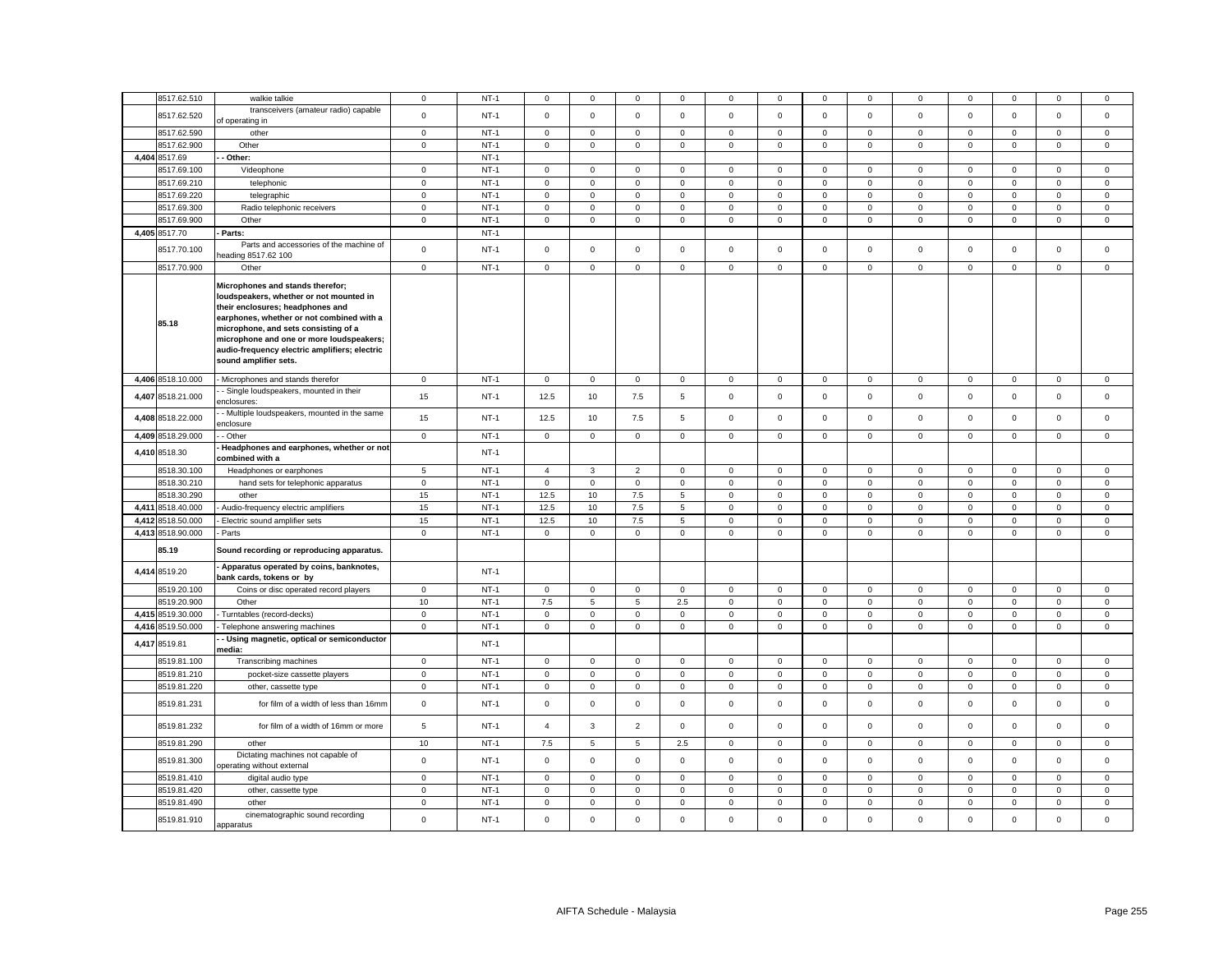|                            | re-recording apparatus for                                                                                                                                                                                                                                                           |                           |                  |                             |                            |                            |                            |                            |                            |                            |                             |                            |                            |                            |                            |                            |
|----------------------------|--------------------------------------------------------------------------------------------------------------------------------------------------------------------------------------------------------------------------------------------------------------------------------------|---------------------------|------------------|-----------------------------|----------------------------|----------------------------|----------------------------|----------------------------|----------------------------|----------------------------|-----------------------------|----------------------------|----------------------------|----------------------------|----------------------------|----------------------------|
| 8519.81.920                | cinematography                                                                                                                                                                                                                                                                       | $\mathsf 0$               | $NT-1$           | $\mathsf 0$                 | $\mathbf 0$                | $\mathsf 0$                | $\mathsf 0$                | $\mathsf 0$                | $\mathbf 0$                | $\mathsf 0$                | $\mathsf 0$                 | $\mathbf 0$                | $\mathbf 0$                | $\mathsf 0$                | $\mathsf 0$                | $\Omega$                   |
| 8519.81.990                | other                                                                                                                                                                                                                                                                                | $\mathbf 0$               | $NT-1$           | $\mathbf 0$                 | $\mathbf 0$                | $\mathbf 0$                | $\mathbf{0}$               | $\mathbf 0$                | $\mathbf 0$                | $\circ$                    | $\mathbf{0}$                | $\mathbf 0$                | $\mathbf 0$                | $\mathbf{0}$               | $\mathbf 0$                | $\mathbf 0$                |
| 4,418 8519.89              | - Other:                                                                                                                                                                                                                                                                             |                           | $NT-1$           |                             |                            |                            |                            |                            |                            |                            |                             |                            |                            |                            |                            |                            |
|                            | Record players with or without loud                                                                                                                                                                                                                                                  |                           |                  |                             |                            |                            |                            |                            |                            |                            |                             |                            |                            |                            |                            |                            |
| 8519.89.100                | speakers                                                                                                                                                                                                                                                                             | $\mathbf 0$               | $NT-1$           | $\mathsf 0$                 | $\mathbf 0$                | $\mathsf 0$                | $\mathbf 0$                | $\mathsf 0$                | $\mathsf 0$                | $\mathsf 0$                | 0                           | $\mathsf 0$                | $\mathbf 0$                | $\mathbf 0$                | $\mathbf 0$                | $\mathbf 0$                |
| 8519.89.211                | for film of a width of less than 16<br>mm                                                                                                                                                                                                                                            | $\mathbf 0$               | <b>NT-1</b>      | $\mathbf 0$                 | $\mathbf 0$                | $\mathbf 0$                | 0                          | 0                          | $\mathbf 0$                | $\mathbf 0$                | 0                           | 0                          | $\pmb{0}$                  | 0                          | $\pmb{0}$                  | $\mathbf 0$                |
| 8519.89.212                | for film of a width of 16 mm or<br>more                                                                                                                                                                                                                                              | $\overline{5}$            | $NT-1$           | $\overline{4}$              | $\mathbf{3}$               | $\overline{2}$             | $\mathsf 0$                | $\mathbf 0$                | $\mathsf 0$                | $\mathsf 0$                | $\mathbf 0$                 | $\mathsf 0$                | $\mathbf 0$                | $\mathsf 0$                | $\mathsf 0$                | $\mathsf 0$                |
| 8519.89.290                | other                                                                                                                                                                                                                                                                                | $10$                      | $NT-1$           | 7.5                         | 5                          | $\mathbf 5$                | 2.5                        | $\mathsf 0$                | $\mathsf 0$                | $\mathsf 0$                | $\mathbf 0$                 | $\mathbf 0$                | $\mathbf 0$                | $\mathsf 0$                | $\mathsf 0$                | $\Omega$                   |
| 8519.89.910                | cinematographic sound recording<br>apparatus                                                                                                                                                                                                                                         | $\mathbf 0$               | $NT-1$           | $\mathbf 0$                 | $\mathbf 0$                | $\mathsf 0$                | $\mathbf 0$                | $\mathsf 0$                | $\mathbf 0$                | $\mathsf 0$                | $\mathbf 0$                 | $\mathbf 0$                | $\mathbf 0$                | $\mathbf 0$                | $\mathbf 0$                | $\mathbf 0$                |
| 8519.89.920                | re-recording apparatus for<br>cinematography                                                                                                                                                                                                                                         | $\mathsf 0$               | $NT-1$           | $\mathbf 0$                 | $\mathbf 0$                | $\mathsf 0$                | $\mathbf{0}$               | $\mathsf 0$                | $\mathsf 0$                | $\mathsf 0$                | $\mathbf 0$                 | $\mathbf 0$                | $\mathbf 0$                | $\mathbf 0$                | $\mathbf 0$                | $\mathbf 0$                |
| 8519.89.990                | other                                                                                                                                                                                                                                                                                | $\mathbf 0$               | $NT-1$           | $\mathbf 0$                 | $\mathbf 0$                | $\mathsf 0$                | $\mathsf 0$                | $\mathbf 0$                | $\mathsf 0$                | $\mathsf 0$                | $\mathbf 0$                 | $\mathsf 0$                | $\mathbf 0$                | $\mathbf 0$                | $\mathsf 0$                | $\mathbf 0$                |
| 85.21                      | Video recording or reproducing apparatus,<br>whether or not incorporating a video tuner.                                                                                                                                                                                             |                           |                  |                             |                            |                            |                            |                            |                            |                            |                             |                            |                            |                            |                            |                            |
| 4,419 8521.10.000          | Magnetic tape-type                                                                                                                                                                                                                                                                   | $\mathbf 0$               | $NT-1$           | $\mathbf 0$                 | $\mathbf 0$                | $\mathsf 0$                | $\mathbf 0$                | 0                          | $\mathbf 0$                | $\mathbf 0$                | 0                           | 0                          | $\mathbf 0$                | $\mathbf 0$                | $\mathsf 0$                | 0                          |
| 4,420 8521.90.000          | - Other                                                                                                                                                                                                                                                                              | $\mathbf 0$               | $NT-1$           | $\mathbf 0$                 | $\mathbf 0$                | $\mathsf 0$                | $\mathbf 0$                | $\mathbf 0$                | $\mathbf 0$                | $\mathsf{O}$               | $\mathbf 0$                 | $\mathbf 0$                | $\mathbf 0$                | $\mathsf 0$                | $\mathsf 0$                | $\mathbf 0$                |
| 85.22                      | Parts and accessories suitable for use solely<br>or principally with the apparatus of headings<br>85.19 to 85.21.                                                                                                                                                                    |                           |                  |                             |                            |                            |                            |                            |                            |                            |                             |                            |                            |                            |                            |                            |
| 4,421 8522.10.000          | - Pick-up cartridges                                                                                                                                                                                                                                                                 | $\mathsf 0$               | $NT-1$           | $\mathbf{0}$                | $\mathbf 0$                | $\mathsf 0$                | $\mathbf{0}$               | $\mathbf 0$                | $\mathsf 0$                | $\mathsf 0$                | $\mathbf{0}$                | $\mathbf 0$                | $\mathbf 0$                | $\mathsf 0$                | $\mathsf 0$                | $\mathbf{0}$               |
| 4,422 8522.90.000          | - Other                                                                                                                                                                                                                                                                              | $\mathbf 0$               | $NT-1$           | $\mathsf 0$                 | $\mathsf 0$                | $\mathsf 0$                | $\mathsf 0$                | $\mathsf 0$                | $\mathsf 0$                | $\mathsf 0$                | 0                           | $\mathsf 0$                | $\mathsf 0$                | $\mathsf{O}\xspace$        | $\mathsf 0$                | $\mathsf 0$                |
| 85.23                      | Discs, tapes, solid-state non-volatile storage<br>devices, "smart cards" and other media for<br>the recording of sound or of other<br>phenomena, whether or not recorded,<br>including matrices and masters for the<br>production of discs, but excluding products<br>of Chapter 37. |                           |                  |                             |                            |                            |                            |                            |                            |                            |                             |                            |                            |                            |                            |                            |
| 4,423 8523.21              | - Cards incorporating a magnetic stripe:                                                                                                                                                                                                                                             |                           | $NT-2$           |                             |                            |                            |                            |                            |                            |                            |                             |                            |                            |                            |                            |                            |
| 8523.21.100                | Unrecorded                                                                                                                                                                                                                                                                           | 20                        | $NT-2$           | 17.5                        | 15                         | 12                         | 10                         | 10                         | $\overline{7}$             | 5                          | $\mathbf{3}$                | $\mathbf 0$                | $\mathsf 0$                | $\mathbf 0$                | $\mathbf{0}$               | $\mathbf 0$                |
| 8523.21.200                | Recorded                                                                                                                                                                                                                                                                             | 25                        | $NT-2$           | 20                          | 17                         | 15                         | 13                         | 13                         | 10                         | $\overline{7}$             | 5                           | $\mathsf 0$                | $\mathbf 0$                | $\mathsf 0$                | $\mathsf 0$                | $\mathsf 0$                |
| 4,424 8523.29              | - Other                                                                                                                                                                                                                                                                              |                           | $NT-1$           |                             |                            |                            |                            |                            |                            |                            |                             |                            |                            |                            |                            |                            |
| 3523.29.111                | video cassette tape                                                                                                                                                                                                                                                                  | $\mathbf 0$               | $NT-1$           | $\mathbf 0$                 | $\mathbf 0$                | $\mathsf 0$                | $\mathsf 0$                | $\mathbf 0$                | $\mathsf 0$                | $\mathsf 0$                | $\mathbf 0$                 | $\mathsf 0$                | $\mathbf 0$                | $\mathbf 0$                | $\mathsf 0$                | $\mathsf 0$                |
| 8523.29.112                | for use in computers                                                                                                                                                                                                                                                                 | $\mathbf 0$               | $NT-1$           | $\mathbf 0$                 | $\mathbf 0$                | $\mathsf 0$                | $\mathbf 0$                | $\mathbf 0$                | $\mathsf 0$                | $\mathsf 0$                | $\mathbf 0$                 | $\mathbf 0$                | $\mathbf 0$                | $\mathbf 0$                | $\mathsf 0$                | $\mathbf 0$                |
| 8523.29.119                | other                                                                                                                                                                                                                                                                                | $\mathbf 0$               | $NT-1$           | $\mathbf 0$                 | $\mathbf 0$                | $\mathbf 0$                | $\mathbf 0$                | 0                          | $\mathbf 0$                | $\mathsf{O}$               | $\mathbf 0$                 | 0                          | $\mathbf 0$                | $\mathbf 0$                | $\mathbf 0$                | 0                          |
| 8523.29.121                | video cassette tape                                                                                                                                                                                                                                                                  | $\mathsf 0$               | $NT-1$           | $\mathbf 0$                 | $\mathbf 0$                | $\mathsf 0$                | $\mathsf 0$                | $\mathbf 0$                | $\mathsf 0$                | $\mathsf 0$                | $\mathbf 0$                 | $\mathsf 0$                | $\mathbf 0$                | $\mathbf 0$                | $\mathsf 0$                | $\mathbf 0$                |
| 8523.29.122                | for use in computers                                                                                                                                                                                                                                                                 | $\mathbf 0$               | $NT-1$           | $\mathsf 0$                 | $\mathsf 0$                | $\mathbf 0$                | $\mathsf 0$                | $\mathsf 0$                | 0                          | $\mathsf 0$                | 0                           | $\mathsf 0$                | $\,0\,$                    | $\mathsf 0$                | $\mathbf 0$                | 0                          |
| 8523.29.129                | other                                                                                                                                                                                                                                                                                | 10                        | $NT-1$           | 7.5                         | 5                          | $\,$ 5 $\,$                | 2.5                        | $\mathbf 0$                | $\mathsf 0$                | $\mathsf{O}$               | $\mathbf 0$                 | $\mathsf 0$                | $\mathbf 0$                | $\mathbf 0$                | $\mathsf 0$                | $\mathbf 0$                |
| 8523.29.191                | video cassette tape                                                                                                                                                                                                                                                                  | $\mathbf 0$               | $NT-2$           | $\mathsf 0$                 | $\mathbf 0$                | $\mathsf 0$                | $\mathsf 0$                | $\mathsf 0$                | $\mathbf 0$                | $\mathsf{O}$               | $\mathbf 0$                 | $\mathsf 0$                | $\,0\,$                    | $\mathsf 0$                | $\mathbf 0$                | $\mathsf 0$                |
| 8523.29.192                | for use in computers                                                                                                                                                                                                                                                                 | $\mathbf 0$               | $NT-2$           | $\mathbf 0$                 | $\mathbf 0$                | $\mathbf 0$                | $\mathsf 0$                | $\mathbf 0$                | $\mathsf 0$                | $\mathsf 0$                | $\circ$                     | $\mathsf 0$                | $\mathsf 0$                | $\mathbf 0$                | $\mathsf 0$                | $\mathbf 0$                |
| 8523.29.199                | other                                                                                                                                                                                                                                                                                | 20                        | $NT-2$           | 17.5                        | 15                         | 12                         | 10                         | 10                         | $\overline{7}$             | $\mathbf 5$                | $\mathbf 3$                 | $\mathsf 0$                | $\mathbf 0$                | $\mathsf 0$                | $\mathbf 0$                | $\mathsf 0$                |
| 8523.29.210                | for use in computers                                                                                                                                                                                                                                                                 | $\mathbf 0$               | $NT-1$           | $\mathbf 0$                 | $\mathbf 0$                | $\mathsf 0$                | $\mathsf 0$                | $\mathbf 0$                | $\mathsf 0$                | $\mathbf 0$                | $\mathbf 0$                 | $\mathsf 0$                | $\mathbf 0$                | $\mathbf 0$                | $\mathsf 0$                | $\mathbf 0$                |
| 8523.29.290                | other                                                                                                                                                                                                                                                                                | $\mathbf 0$               | $NT-1$           | $\mathsf 0$                 | $\mathbf 0$                | $\mathbf 0$                | $\mathsf 0$                | $\mathsf 0$                | $\mathsf 0$                | $\mathsf 0$                | $\mathbf 0$                 | $\mathsf 0$                | $\mathbf 0$                | $\mathsf 0$                | $\mathbf 0$                | $\mathsf 0$                |
| 8523.29.300                | Magnetic tapes for reproducing<br>phenomena other than sound or                                                                                                                                                                                                                      | $\mathsf 0$               | $NT-1$           | $\mathsf 0$                 | $\mathsf 0$                | $\mathsf 0$                | $\mathsf 0$                | $\mathbf 0$                | $\mathsf 0$                | $\mathsf{O}$               | $\mathsf 0$                 | $\mathsf 0$                | $\mathbf 0$                | $\mathsf 0$                | $\mathsf 0$                | $\mathsf 0$                |
| 8523.29.911                | for use in computers                                                                                                                                                                                                                                                                 | $\mathbf 0$               | $NT-1$           | $\mathbf 0$                 | $\mathbf 0$                | $\mathsf 0$                | $\mathbf 0$                | $\mathbf 0$                | $\mathsf 0$                | $\mathsf{O}\xspace$        | $\mathbf 0$                 | $\mathbf 0$                | $\mathbf 0$                | $\mathsf 0$                | $\mathbf 0$                | $\Omega$                   |
| 8523.29.919                | other                                                                                                                                                                                                                                                                                | $\mathbf 0$               | $NT-1$           | $\mathsf 0$                 | $\mathbf 0$                | $\mathsf 0$                | $\mathsf 0$                | $\mathsf 0$                | $\mathsf 0$                | 0                          | $\mathsf 0$                 | $\mathsf 0$                | $\mathbf 0$                | $\mathsf 0$                | $\mathsf 0$                | $\mathsf 0$                |
| 8523.29.991                | for use in computers                                                                                                                                                                                                                                                                 | $\mathsf 0$               | <b>ST</b>        | $\mathsf 0$                 | $\mathsf 0$                | $\mathbf 0$                | $\mathsf 0$                | $\mathsf 0$                | $\mathsf 0$                | $\mathsf 0$                | $\mathbf 0$                 | $\mathsf{O}\xspace$        | $\pmb{0}$                  | $\mathsf 0$                | $\mathbf 0$                | $\mathsf 0$                |
| 3523.29.999                | other                                                                                                                                                                                                                                                                                | 30                        | <b>ST</b>        | 27                          | 24                         | 21                         | 18                         | 18                         | 15                         | 12                         | 8                           | 5                          | 5                          | 5                          | 5                          | 5                          |
|                            |                                                                                                                                                                                                                                                                                      |                           | $NT-1$           |                             |                            |                            |                            |                            |                            |                            |                             |                            |                            |                            |                            |                            |
|                            |                                                                                                                                                                                                                                                                                      |                           |                  |                             |                            |                            |                            |                            |                            |                            |                             |                            |                            |                            |                            |                            |
| 4,425 8523.40              | Optical media:                                                                                                                                                                                                                                                                       |                           |                  |                             |                            |                            |                            |                            |                            |                            |                             |                            |                            |                            |                            |                            |
| 3523.40.110                | for use in computer                                                                                                                                                                                                                                                                  | $\mathbf 0$               | $NT-1$           | $\mathbf 0$                 | $\mathbf 0$                | $\mathbf 0$                | $\mathbf 0$                | $\mathbf 0$                | $\mathsf 0$                | $\mathbf 0$                | $\mathbf 0$                 | $\mathsf 0$                | $\mathsf 0$                | $\mathbf 0$                | $\mathsf 0$                | $\mathbf 0$                |
| 8523.40.120                | compact disc                                                                                                                                                                                                                                                                         | $\mathbf 0$               | $NT-1$           | $\mathbf 0$                 | $\mathbf 0$                | $\mathbf 0$                | $\mathbf 0$                | $\mathbf 0$                | $\mathbf 0$                | $\mathbf{0}$               | $\mathbf 0$                 | $\mathbf{0}$               | $\mathbf 0$                | $\mathbf{0}$               | $\mathbf 0$                | $\mathbf 0$                |
| 8523.40.190                | other                                                                                                                                                                                                                                                                                | $\mathbf 0$               | $NT-1$           | $\mathbf 0$                 | $\mathbf 0$                | $\mathbf{0}$               | $\mathbf{0}$               | $\mathbf 0$                | $\mathbf 0$                | $\mathbf 0$                | $\mathbf 0$                 | $\mathbf 0$                | $\mathsf 0$                | $\mathbf 0$                | $\mathbf 0$                | $\mathbf 0$                |
| 8523.40.210                | for reproducing sound only                                                                                                                                                                                                                                                           | 20                        | $NT-2$           | 17.5                        | 15                         | 12                         | 10                         | 10                         | $\overline{7}$             | 5                          | $\mathbf{3}$                | $\mathbf 0$                | $\mathbf 0$                | $\mathbf 0$                | $\mathsf 0$                | $\mathbf 0$                |
| 8523.40.221<br>8523.40.229 | for use in computer<br>other                                                                                                                                                                                                                                                         | $\mathbf 0$<br>$^{\circ}$ | $NT-1$<br>$NT-1$ | $\mathbf 0$<br>$\mathbf{0}$ | $\mathbf 0$<br>$\mathbf 0$ | $\mathbf 0$<br>$\mathsf 0$ | $\mathbf 0$<br>$\mathbf 0$ | $\mathbf 0$<br>$\mathbf 0$ | $\mathbf 0$<br>$\mathbf 0$ | $\mathbf 0$<br>$\mathsf 0$ | $\mathbf{0}$<br>$\mathbf 0$ | $\mathbf 0$<br>$\mathbf 0$ | $\mathbf 0$<br>$\mathbf 0$ | $\mathbf 0$<br>$\mathbf 0$ | $\mathsf 0$<br>$\mathsf 0$ | $\mathbf 0$<br>$\mathbf 0$ |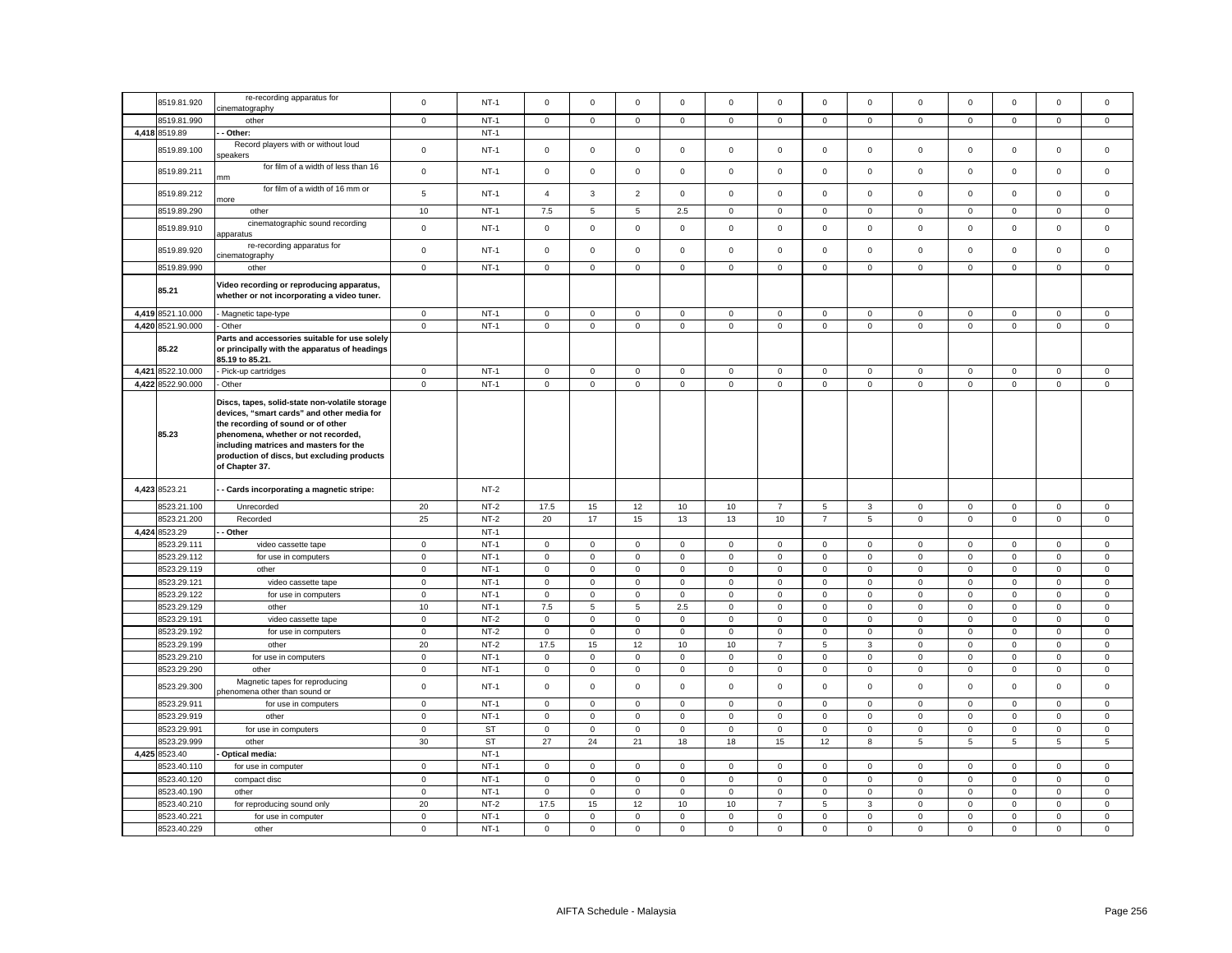|       | 8523.40.291<br>8523.40.299   | for use in computer                                                                                                                                                                                                                        | $\mathbf 0$<br>30 | $NT-2$<br>$NT-2$ | $\mathbf 0$<br>25 | $\Omega$<br>20      | $\mathbf 0$<br>15 | $\mathbf 0$<br>13 | 0<br>13     | $\mathbf 0$<br>11 | $\mathbf 0$<br>8    | $\mathbf 0$<br>5 | 0<br>$\mathsf 0$ | $\mathbf 0$  | $\Omega$<br>$\mathsf 0$ | $\mathbf 0$<br>$\mathsf 0$ | $\mathbf 0$<br>$\mathsf 0$ |
|-------|------------------------------|--------------------------------------------------------------------------------------------------------------------------------------------------------------------------------------------------------------------------------------------|-------------------|------------------|-------------------|---------------------|-------------------|-------------------|-------------|-------------------|---------------------|------------------|------------------|--------------|-------------------------|----------------------------|----------------------------|
|       | 4,426 8523.51                | other<br>Solid state non-volatile storage devices:                                                                                                                                                                                         |                   | $NT-1$           |                   |                     |                   |                   |             |                   |                     |                  |                  | 0            |                         |                            |                            |
|       | 8523.51.110                  | for use in computer                                                                                                                                                                                                                        | $\mathbf 0$       | $NT-1$           | $\mathbf 0$       | $\mathsf 0$         | $\mathsf 0$       | $\mathsf 0$       | $\mathsf 0$ | $\mathsf 0$       | $\mathsf 0$         | $\mathsf 0$      | $\mathbf 0$      | $\mathsf 0$  | $\mathsf 0$             | $\mathsf 0$                | $\mathsf 0$                |
|       | 8523.51.120                  | compact disc                                                                                                                                                                                                                               | $\mathbf 0$       | $NT-1$           | 0                 | $^{\circ}$          | $\mathbf 0$       | $\mathbf 0$       | 0           | $\mathbf 0$       | $\mathbf 0$         | $\mathbf 0$      | 0                | $\mathbf 0$  | $\mathbf 0$             | $\mathbf 0$                | $\mathsf 0$                |
|       | 8523.51.190                  | other                                                                                                                                                                                                                                      | $\mathbf 0$       | $NT-1$           | $\mathbf 0$       | $\mathsf 0$         | $\mathbf 0$       | $\mathsf 0$       | $\mathsf 0$ | $\mathbf 0$       | $\mathsf 0$         | $\mathbf 0$      | $\mathsf 0$      | $\pmb{0}$    | $\mathbf 0$             | $\mathbf 0$                | $\mathsf 0$                |
|       | 8523.51.211                  | for use in computer                                                                                                                                                                                                                        | $\mathbf 0$       | $NT-1$           | $\mathbf 0$       | $\mathsf 0$         | $\mathbf 0$       | $\mathsf 0$       | $\mathbf 0$ | $\mathsf 0$       | $\mathbf 0$         | $\mathbf 0$      | $\mathbf 0$      | $\mathsf 0$  | $\mathbf 0$             | $\mathbf 0$                | $\mathbf 0$                |
|       |                              |                                                                                                                                                                                                                                            |                   |                  |                   |                     |                   |                   |             |                   |                     |                  |                  |              |                         |                            |                            |
|       | 8523.51.219                  | other                                                                                                                                                                                                                                      | $\mathbf 0$       | $NT-1$           | $\mathbf 0$       | $\mathbf 0$         | $\mathbf 0$       | $\mathbf 0$       | 0           | $\mathbf 0$       | $\mathbf 0$         | $\mathbf{0}$     | $\mathsf 0$      | $\mathbf 0$  | $\mathbf 0$             | $\mathbf 0$                | $\mathbf 0$                |
|       | 8523.51.291                  | for use in computer                                                                                                                                                                                                                        | $\mathbf 0$       | <b>ST</b>        | 0                 | $\mathbf 0$         | $\mathbf 0$       | $\mathbf 0$       | 0           | $\mathbf 0$       | $\mathbf 0$         | $\mathbf 0$      | $\mathbf 0$      | 0            | $\mathbf 0$             | $\mathbf 0$                | $\mathsf 0$                |
|       | 8523.51.299                  | other                                                                                                                                                                                                                                      | 30                | <b>ST</b>        | 27                | 24                  | 21                | 18                | 18          | 15                | 12                  | 8                | 5                | 5            | 5                       | 5                          | 5                          |
|       | 4,427 8523.52.000            | - "Smart cards"                                                                                                                                                                                                                            | $\mathbf 0$       | $NT-1$           | $\mathbf 0$       | $\mathsf 0$         | $\mathsf 0$       | $\mathsf 0$       | $\mathbf 0$ | $\mathsf 0$       | $\mathbf 0$         | $\mathbf 0$      | $\mathbf 0$      | $\mathsf 0$  | $\mathsf 0$             | $\mathbf 0$                | $\mathsf 0$                |
|       | 4,428 8523.59                | Other:                                                                                                                                                                                                                                     |                   | $NT-1$           |                   |                     |                   |                   |             |                   |                     |                  |                  |              |                         |                            |                            |
|       | 8523.59.100                  | Proximity cards and tags                                                                                                                                                                                                                   | $\mathbf 0$       | $NT-1$           | $\mathbf 0$       | $\mathsf 0$         | $\mathsf 0$       | $\mathbf 0$       | $\mathsf 0$ | $\mathsf 0$       | $\mathbf 0$         | $\mathsf 0$      | $\mathbf 0$      | $\mathsf 0$  | $\mathbf 0$             | $\mathsf 0$                | $\mathsf 0$                |
|       | 8523.59.210                  | for use in computer                                                                                                                                                                                                                        | $\mathbf 0$       | $NT-1$           | $\mathbf 0$       | $\mathsf 0$         | $\mathsf 0$       | $\mathsf 0$       | $\mathsf 0$ | $\mathsf 0$       | $\mathsf 0$         | $\mathsf 0$      | $\mathbf 0$      | $\mathsf 0$  | $\mathsf 0$             | $\mathsf 0$                | $\mathsf 0$                |
|       | 8523.59.220                  | compact disc                                                                                                                                                                                                                               | $\mathbf{0}$      | $NT-1$           | $\mathbf 0$       | $\mathbf 0$         | $\mathbf 0$       | $\mathbf 0$       | $\mathbf 0$ | $\mathbf 0$       | $\mathbf 0$         | $\mathbf{0}$     | $\mathbf{0}$     | $\mathbf 0$  | $\mathbf 0$             | $\mathbf 0$                | $\mathbf 0$                |
|       | 8523.59.290                  | other                                                                                                                                                                                                                                      | $\mathbf 0$       | $NT-1$           | 0                 | $\mathbf 0$         | $\mathbf 0$       | $\mathbf 0$       | 0           | $\mathbf 0$       | $\mathbf 0$         | $\mathbf 0$      | $\mathsf 0$      | $\mathbf 0$  | $\mathbf 0$             | $\mathbf 0$                | $\mathbf 0$                |
|       | 8523.59.311                  | for use in computer                                                                                                                                                                                                                        | $\mathbf 0$       | $NT-1$           | $\mathbf 0$       | $\mathbf 0$         | $\mathsf 0$       | $\mathbf 0$       | $\mathsf 0$ | $\mathbf 0$       | $\mathsf 0$         | $\mathbf 0$      | $\mathsf 0$      | $\mathbf 0$  | $\mathbf 0$             | $\mathbf 0$                | $\mathsf 0$                |
|       | 8523.59.319                  | other                                                                                                                                                                                                                                      | $\mathbf 0$       | $NT-1$           | $\mathbf 0$       | $\mathbf 0$         | $\mathbf 0$       | $\mathbf 0$       | 0           | $\mathbf 0$       | $\mathbf 0$         | $\mathbf 0$      | $\mathsf 0$      | $\mathbf{0}$ | $\mathbf 0$             | $\mathbf 0$                | $\mathbf 0$                |
|       | 8523.59.391                  | for use in computer                                                                                                                                                                                                                        | $\mathbf 0$       | <b>ST</b>        | $\mathsf 0$       | $\mathbf 0$         | $\mathbf 0$       | $\mathsf 0$       | $\mathbf 0$ | $\mathsf 0$       | $\mathsf{O}\xspace$ | $\mathbf 0$      | $\mathbf 0$      | $\mathsf 0$  | $\mathsf 0$             | $\mathsf 0$                | $\mathbf 0$                |
|       | 8523.59.399                  | other                                                                                                                                                                                                                                      | 30                | <b>ST</b>        | 27                | 24                  | 21                | 18                | 18          | 15                | 12                  | 8                | 5                | 5            | 5                       | 5                          | 5                          |
|       |                              |                                                                                                                                                                                                                                            |                   |                  |                   |                     |                   |                   |             |                   |                     |                  |                  |              |                         |                            |                            |
|       | 4,429 8523.80                | Other:                                                                                                                                                                                                                                     |                   | $NT-1$           |                   |                     |                   |                   |             |                   |                     |                  |                  |              |                         |                            |                            |
|       | 8523.80.100                  | Gramophone records                                                                                                                                                                                                                         | $\mathsf 0$       | $NT-1$           | $\mathbf 0$       | $\mathbf 0$         | $\mathbf 0$       | $\mathsf 0$       | $\mathbf 0$ | $\mathsf 0$       | $\mathbf 0$         | $\mathbf 0$      | $\mathbf 0$      | $\mathsf 0$  | $\mathbf 0$             | $\mathbf 0$                | $\mathsf 0$                |
|       | 8523.80.210                  | for use in computer                                                                                                                                                                                                                        | $\mathsf 0$       | $NT-1$           | $\mathbf 0$       | $\mathbf 0$         | $\mathsf 0$       | $\mathbf{0}$      | $\mathbf 0$ | $\mathbf 0$       | $\mathsf 0$         | $\mathsf 0$      | $\mathbf 0$      | $\mathbf 0$  | $\mathbf 0$             | $\mathbf 0$                | $\mathsf 0$                |
|       | 8523.80.220                  | compact disc                                                                                                                                                                                                                               | $\mathsf 0$       | $NT-1$           | $\mathbf 0$       | $\mathbf 0$         | $\mathbf 0$       | $\mathbf 0$       | $\mathbf 0$ | $\mathsf 0$       | $\mathsf 0$         | $\mathbf 0$      | $\mathsf 0$      | $\mathbf 0$  | $\mathsf 0$             | $\mathbf 0$                | $\mathsf 0$                |
|       | 8523.80.290                  | other                                                                                                                                                                                                                                      | $\mathbf 0$       | $NT-1$           | $\mathbf 0$       | $\Omega$            | $\mathsf 0$       | $\mathbf 0$       | $\mathbf 0$ | $\mathbf 0$       | $\mathsf{O}\xspace$ | $\mathbf 0$      | $\mathbf 0$      | $\mathbf 0$  | $\mathbf 0$             | $\mathbf 0$                | $\mathsf 0$                |
|       | 8523.80.311                  | for use in computer                                                                                                                                                                                                                        | $\mathsf 0$       | $NT-1$           | 0                 | $\mathbf 0$         | $\mathsf 0$       | $\mathsf 0$       | $\mathsf 0$ | 0                 | $\mathbf 0$         | 0                | $\mathsf 0$      | 0            | $\mathsf 0$             | 0                          | $\mathsf 0$                |
|       | 8523.80.319                  | other                                                                                                                                                                                                                                      | $\mathsf 0$       | $NT-1$           | $\mathbf 0$       | $\mathbf 0$         | $\mathsf 0$       | $\mathsf 0$       | $\mathsf 0$ | $\mathsf 0$       | $\mathsf 0$         | $\mathsf 0$      | $\mathsf 0$      | $\mathbf 0$  | $\mathbf 0$             | $\mathsf 0$                | $\mathsf 0$                |
|       | 8523.80.391                  | for use in computer                                                                                                                                                                                                                        | $\mathbf 0$       | <b>ST</b>        | 0                 | $\,0\,$             | 0                 | 0                 | 0           | 0                 | $\mathbf 0$         | 0                | $\mathbf 0$      | 0            | 0                       | 0                          | 0                          |
|       | 8523.80.399                  | other                                                                                                                                                                                                                                      | 30                | <b>ST</b>        | 27                | 24                  | 21                | 18                | 18          | 15                | 12                  |                  |                  |              |                         |                            | $\,$ 5 $\,$                |
|       |                              |                                                                                                                                                                                                                                            |                   |                  |                   |                     |                   |                   |             |                   |                     | 8                | $\,$ 5 $\,$      | 5            | 5                       | $\,$ 5 $\,$                |                            |
|       | 85.25                        | Transmission apparatus for radio-<br>broadcasting or television, whether or not<br>incorporating reception apparatus or sound<br>recording or reproducing apparatus;<br>television cameras, digital cameras and<br>video camera recorders. |                   |                  |                   |                     |                   |                   |             |                   |                     |                  |                  |              |                         |                            |                            |
|       | 4,430 8525.50                | - Transmission apparatus:                                                                                                                                                                                                                  |                   | $NT-1$           |                   |                     |                   |                   |             |                   |                     |                  |                  |              |                         |                            |                            |
|       | 8525.50.100                  | Central monitoring system                                                                                                                                                                                                                  | $\mathbf 0$       | $NT-1$           | $\mathbf 0$       | $\mathbf 0$         | $\mathbf 0$       | $\mathbf 0$       | $\mathbf 0$ | $\mathbf 0$       | $\mathbf{0}$        | $\mathbf{0}$     | $\mathbf 0$      | $\mathbf{0}$ | $\mathbf 0$             | $\mathbf 0$                | $\mathbf 0$                |
|       |                              |                                                                                                                                                                                                                                            | $\mathbf 0$       | $NT-1$           | $\mathsf 0$       | $\mathsf 0$         | $\mathsf 0$       | $\mathsf 0$       | $\mathbf 0$ | $\mathsf 0$       | $\mathsf 0$         | $\mathsf 0$      | $\mathbf 0$      | $\mathsf 0$  | $\mathsf 0$             | $\mathsf 0$                | $\mathsf 0$                |
|       | 8525.50.200                  | Telemetry monitoring system<br>Other                                                                                                                                                                                                       | $\mathbf 0$       | $NT-1$           | $\mathbf 0$       | $\mathsf 0$         | $\mathsf 0$       | $\mathsf 0$       | $\mathbf 0$ | $\mathsf 0$       | $\mathbf 0$         | $\mathbf 0$      | $\mathbf 0$      | $\mathsf 0$  | $\mathsf 0$             | $\mathsf 0$                | $\mathsf 0$                |
|       | 8525.50.900                  |                                                                                                                                                                                                                                            |                   |                  |                   |                     |                   |                   |             |                   |                     |                  |                  |              |                         |                            |                            |
|       | 4,431 8525.60.000            | Transmission apparatus incorporating<br>eception apparatus                                                                                                                                                                                 | $\mathbf 0$       | $NT-1$           | $\mathbf 0$       | $\mathsf{O}\xspace$ | $\mathbf 0$       | $\mathsf 0$       | $\mathsf 0$ | $\mathsf 0$       | $\mathsf 0$         | $\mathbf 0$      | $\mathbf 0$      | $\mathsf 0$  | $\mathsf 0$             | $\mathsf 0$                | $\mathsf 0$                |
|       | 4,432 8525.80                | Television cameras, digital cameras and<br>video camera recorders:                                                                                                                                                                         |                   | $NT-1$           |                   |                     |                   |                   |             |                   |                     |                  |                  |              |                         |                            |                            |
|       | 8525.80.100                  | Television cameras                                                                                                                                                                                                                         | $\mathbf 0$       | $NT-1$           | $\mathbf 0$       | $\mathsf 0$         | $\mathsf 0$       | $\mathsf 0$       | $\mathbf 0$ | $\mathsf 0$       | $\mathbf 0$         | $\mathsf 0$      | $\mathbf 0$      | $\mathsf 0$  | $\mathsf 0$             | $\mathbf 0$                | $\mathsf 0$                |
|       | 8525.80.200                  | Still image video cameras and other video                                                                                                                                                                                                  | $\mathbf 0$       | $NT-1$           | $\mathbf 0$       | $\mathsf 0$         | $\mathsf 0$       | $\mathbf 0$       | $\mathsf 0$ | $\mathbf 0$       | $\mathsf 0$         | $\mathbf 0$      | $\mathbf 0$      | $\mathsf 0$  | $\mathbf 0$             | $\mathsf 0$                | $\mathsf 0$                |
|       | 85.26                        | amera recorders;<br>Radar apparatus, radio navigational aid<br>apparatus and radio remote control<br>apparatus.                                                                                                                            |                   |                  |                   |                     |                   |                   |             |                   |                     |                  |                  |              |                         |                            |                            |
|       | 4,433 8526.10.000            |                                                                                                                                                                                                                                            | $\mathbf 0$       | $NT-1$           | $\mathbf 0$       | $\mathbf 0$         | $\mathbf 0$       | $\mathsf 0$       | $\mathbf 0$ | $\mathsf 0$       | $\mathbf 0$         | $\mathbf 0$      | $\mathbf 0$      | $\mathsf 0$  | $\mathbf 0$             | $\mathbf 0$                | $\mathsf 0$                |
| 4.434 |                              | Radar apparatus                                                                                                                                                                                                                            | $\mathbf{0}$      |                  | $\mathbf 0$       | $\mathbf 0$         |                   | $\mathbf{0}$      |             | $\mathbf 0$       |                     |                  |                  | $\mathbf 0$  | $\mathbf 0$             |                            |                            |
|       | 8526.91.000                  | - Radio navigational aid apparatus                                                                                                                                                                                                         |                   | $NT-1$           |                   |                     | $\mathsf 0$       |                   | $\mathsf 0$ |                   | $\mathbf 0$         | $\mathsf 0$      | $\mathsf 0$      |              |                         | $\mathsf 0$                | $\mathsf 0$                |
|       | 4,435 8526.92<br>8526.92.100 | Radio remote control apparatus:<br>For toys, model ships or aircraft and the                                                                                                                                                               | $\mathsf 0$       | $NT-1$<br>$NT-1$ | $\mathbf 0$       | $\mathbf 0$         | $\mathsf 0$       | $\mathbf{0}$      | 0           | $\mathbf 0$       | $\mathbf 0$         | $\mathbf{0}$     | $\mathbf 0$      | $\mathbf{0}$ | $\mathbf 0$             | $\mathbf 0$                | $\mathsf 0$                |
|       | 8526.92.900                  | ike<br>Other                                                                                                                                                                                                                               | $\mathsf 0$       | $NT-1$           | $\mathbf 0$       | $\mathbf 0$         | $\mathbf 0$       | $\mathsf 0$       | $\mathbf 0$ | $\mathbf 0$       | $\mathbf 0$         | $\mathbf{0}$     | $\mathbf 0$      | $\mathsf 0$  | $\mathbf{0}$            | $\mathbf 0$                | $\mathsf 0$                |
|       |                              |                                                                                                                                                                                                                                            |                   |                  |                   |                     |                   |                   |             |                   |                     |                  |                  |              |                         |                            |                            |
|       | 85.27                        | Reception apparatus for radio-broadcasting,<br>whether or not combined, in the same<br>housing, with sound recording or<br>reproducing apparatus or a clock.                                                                               |                   |                  |                   |                     |                   |                   |             |                   |                     |                  |                  |              |                         |                            |                            |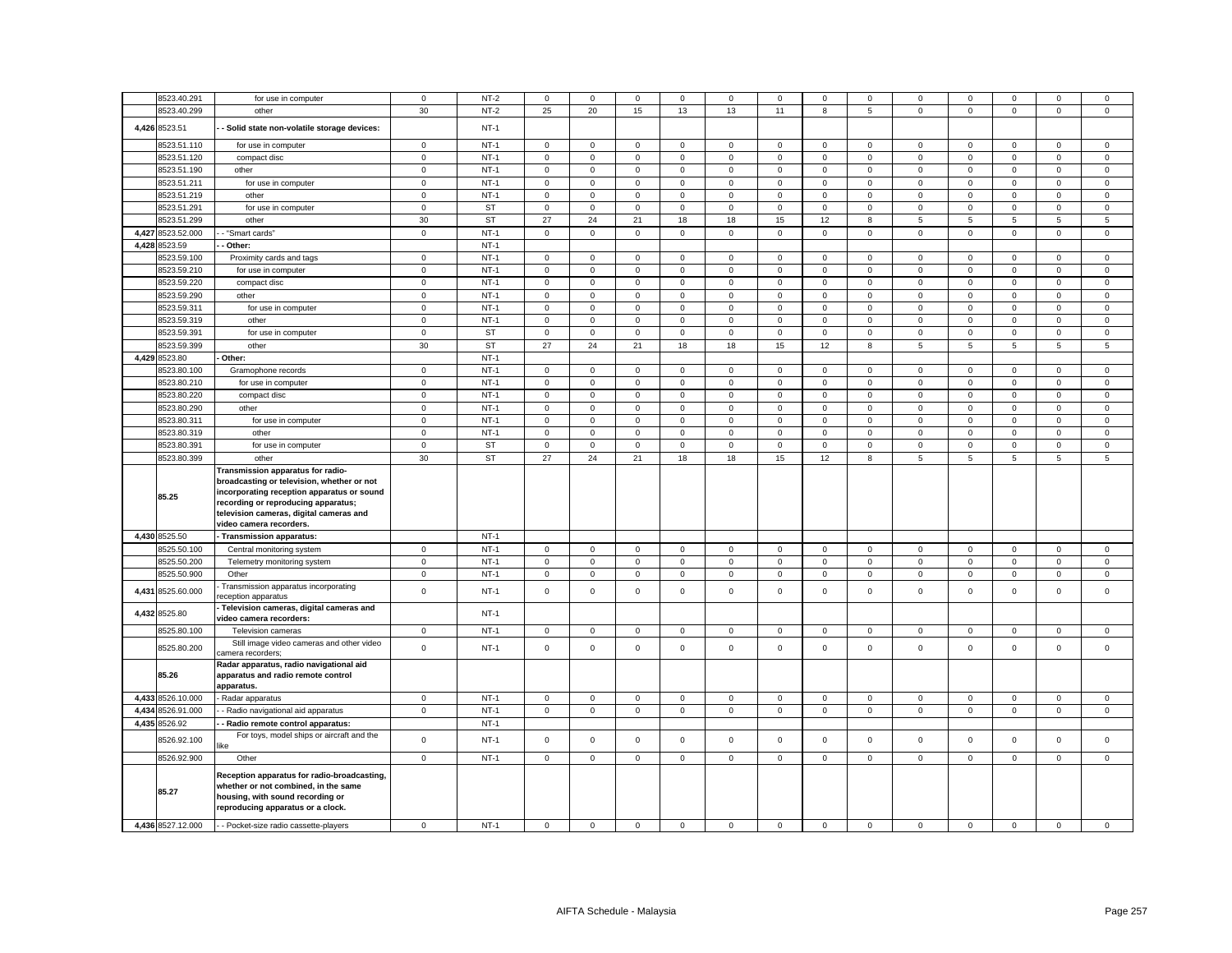|       |                            | - Other apparatus combined with sound                                                                                                                                                                                                      |                   |        |                   |                      |                      |                            |              |             |                |                             |                     |                     |                     |                     |                            |
|-------|----------------------------|--------------------------------------------------------------------------------------------------------------------------------------------------------------------------------------------------------------------------------------------|-------------------|--------|-------------------|----------------------|----------------------|----------------------------|--------------|-------------|----------------|-----------------------------|---------------------|---------------------|---------------------|---------------------|----------------------------|
|       | 4,437 8527.13              | recording or reproducing                                                                                                                                                                                                                   |                   | $NT-1$ |                   |                      |                      |                            |              |             |                |                             |                     |                     |                     |                     |                            |
|       | 8527.13.100                | Portable                                                                                                                                                                                                                                   | $\mathbf 0$       | $NT-1$ | $\mathbf 0$       | $\mathsf 0$          | $\mathbf 0$          | $\mathsf 0$                | 0            | $\mathbf 0$ | $\mathbf 0$    | $\mathsf 0$                 | $\mathbf 0$         | $\mathsf 0$         | $\mathbf 0$         | $\mathbf 0$         | $\mathbf 0$                |
|       | 8527.13.900                | Other                                                                                                                                                                                                                                      | 20                | $NT-1$ | 15                | 12.5                 | $10$                 | $\overline{5}$             | $\mathsf{O}$ | $\mathbf 0$ | $\mathbf 0$    | $\mathsf 0$                 | $\mathsf{O}\xspace$ | $\mathsf{o}\xspace$ | $\mathsf 0$         | $\mathsf{o}\,$      | $\mathsf 0$                |
| 4,438 | 8527.19                    | Other:                                                                                                                                                                                                                                     |                   | $NT-1$ |                   |                      |                      |                            |              |             |                |                             |                     |                     |                     |                     |                            |
|       | 3527.19.100                | Portable                                                                                                                                                                                                                                   | $\mathbf 0$       | $NT-1$ | $\mathbf 0$       | $\mathbf 0$          | $\mathbf 0$          | $\mathbf 0$                | $\mathbf 0$  | $\mathbf 0$ | $\mathbf 0$    | $\mathbf 0$                 | $\mathbf 0$         | $\mathbf 0$         | $\Omega$            | $\mathbf 0$         | $\mathbf 0$                |
|       | 8527.19.900                | Other                                                                                                                                                                                                                                      | 20                | $NT-1$ | 15                | 12.5                 | $10$                 | $\,$ 5 $\,$                | $\mathsf 0$  | $\mathbf 0$ | $\mathsf 0$    | $\mathbf 0$                 | $\mathsf 0$         | $\Omega$            | $\mathsf 0$         | $\mathsf 0$         | $\mathbf 0$                |
|       |                            | Combined with sound recording or                                                                                                                                                                                                           |                   |        |                   |                      |                      |                            |              |             |                |                             |                     |                     |                     |                     |                            |
|       | 4,439 8527.21              | reproducing apparatus:                                                                                                                                                                                                                     |                   | $NT-1$ |                   |                      |                      |                            |              |             |                |                             |                     |                     |                     |                     |                            |
|       | 8527.21.100                | Capable of receiving radio communication                                                                                                                                                                                                   | 20                | $NT-1$ | 15                | 12.5                 | 10                   | 5                          | $\mathbf 0$  | $\mathsf 0$ | $\mathbf 0$    | $\mathbf 0$                 | $\mathbf 0$         | $\mathsf 0$         | $\mathsf 0$         | $\mathsf 0$         | $\mathsf 0$                |
|       |                            | vithin the ranges                                                                                                                                                                                                                          |                   |        |                   |                      |                      |                            |              |             |                |                             |                     |                     |                     |                     |                            |
|       | 8527.21.900                | Other                                                                                                                                                                                                                                      | 20                | $NT-1$ | 15                | 12.5                 | 10                   | 5                          | 0            | $\mathbf 0$ | 0              | $\mathbf 0$                 | $\mathbf 0$         | $\mathbf 0$         | $\mathbf 0$         | 0                   | $\mathbf 0$                |
|       | 4,440 8527.29              | Other:                                                                                                                                                                                                                                     |                   | $NT-1$ |                   |                      |                      |                            |              |             |                |                             |                     |                     |                     |                     |                            |
|       | 8527.29.100                | Capable of receiving radio communication<br>vithin the ranges                                                                                                                                                                              | 20                | $NT-1$ | 15                | 12.5                 | 10                   | 5                          | 0            | $\mathsf 0$ | $\mathbf 0$    | $\mathsf 0$                 | $\mathbf{0}$        | $\mathbf 0$         | $\mathbf 0$         | $\mathsf 0$         | $\mathbf 0$                |
|       | 8527.29.900                | Other                                                                                                                                                                                                                                      | 20                | $NT-1$ | 15                | 12.5                 | 10                   | 5                          | $\mathsf 0$  | $\mathbf 0$ | $\mathsf 0$    | $\mathsf 0$                 | $\mathsf 0$         | $\mathsf 0$         | $\mathsf 0$         | $\mathsf{o}\xspace$ | $\mathbf 0$                |
|       |                            | Combined with sound recording or                                                                                                                                                                                                           |                   |        |                   |                      |                      |                            |              |             |                |                             |                     |                     |                     |                     |                            |
|       | 4,441 8527.91              | reproducing apparatus:                                                                                                                                                                                                                     |                   | $NT-1$ |                   |                      |                      |                            |              |             |                |                             |                     |                     |                     |                     |                            |
|       | 8527.91.110                | capable of receiving radio<br>communication within the                                                                                                                                                                                     | 20                | $NT-1$ | 15                | 12.5                 | 10                   | 5                          | $\mathbf 0$  | $\mathsf 0$ | $\mathbf 0$    | $\mathsf 0$                 | $\mathbf 0$         | $\mathbf 0$         | $\mathbf 0$         | $\mathbf 0$         | $\mathbf 0$                |
|       | 8527.91.190                | other                                                                                                                                                                                                                                      | 20                | $NT-1$ | 15                | 12.5                 | 10                   | 5                          | $\mathbf{0}$ | $\mathbf 0$ | $\mathbf 0$    | $\mathbf 0$                 | $\mathsf 0$         | $\mathbf 0$         | $\mathbf 0$         | $\mathsf 0$         | $\mathbf 0$                |
|       | 8527.91.210                | portable                                                                                                                                                                                                                                   | $\mathsf 0$       | $NT-1$ | $\mathbf 0$       | $\mathbf 0$          | $\mathsf 0$          | $\mathbf{0}$               | $\mathbf{0}$ | $\mathbf 0$ | $\mathbf 0$    | $\mathbf 0$                 | $\mathbf 0$         | $\mathbf 0$         | $\mathbf 0$         | $\mathbf 0$         | $\mathsf 0$                |
|       | 8527.91.290                | other                                                                                                                                                                                                                                      | 20                | $NT-1$ | 15                | 12.5                 | 10                   | 5                          | $\mathbf 0$  | $\mathsf 0$ | $\mathbf 0$    | $\mathbf 0$                 | $\mathsf 0$         | $\mathbf 0$         | $\mathsf 0$         | $\mathbf 0$         | $\mathsf 0$                |
|       | 4,442 8527.92              | - Not combined with sound recording or                                                                                                                                                                                                     |                   | $NT-1$ |                   |                      |                      |                            |              |             |                |                             |                     |                     |                     |                     |                            |
|       | 3527.92.100                | reproducing apparatus but                                                                                                                                                                                                                  |                   | $NT-1$ |                   |                      | 10                   |                            | $\mathbf 0$  | $\mathsf 0$ | $\mathbf 0$    | $\mathsf 0$                 | $\mathsf 0$         | $\mathsf 0$         | $\mathbf{0}$        | $\mathsf 0$         | $\mathsf 0$                |
|       | 8527.92.900                | Mains operated                                                                                                                                                                                                                             | 20<br>$\mathsf 0$ | $NT-1$ | 15<br>$\mathbf 0$ | 12.5<br>$\mathsf 0$  | $\mathsf 0$          | 5<br>$\mathbf{0}$          | $\mathsf 0$  | $\mathsf 0$ | $\mathbf 0$    | $\mathbf 0$                 | $\mathbf 0$         | $\Omega$            | $\mathbf 0$         | $\mathsf 0$         | $\mathsf 0$                |
|       | 4,443 8527.99              | Other<br>Other:                                                                                                                                                                                                                            |                   | $NT-1$ |                   |                      |                      |                            |              |             |                |                             |                     |                     |                     |                     |                            |
|       |                            |                                                                                                                                                                                                                                            |                   | $NT-1$ |                   |                      |                      |                            | $\mathsf 0$  | $\mathsf 0$ | $\mathsf 0$    |                             | $\mathsf 0$         | $\mathbf 0$         | $\mathbf 0$         | $\mathsf 0$         |                            |
|       | 8527.99.100<br>8527.99.900 | Mains operated<br>Other                                                                                                                                                                                                                    | 20<br>$\mathbf 0$ | $NT-1$ | 15<br>$\mathbf 0$ | 12.5<br>$\mathbf{0}$ | $10$<br>$\mathbf{0}$ | $\,$ 5 $\,$<br>$\mathbf 0$ | $\mathbf{0}$ | $\mathbf 0$ | $\mathbf{O}$   | $\mathsf 0$<br>$\mathbf{0}$ | $\mathbf 0$         | $\mathbf 0$         | $\mathbf 0$         | $\mathbf 0$         | $\mathsf 0$<br>$\mathbf 0$ |
|       |                            |                                                                                                                                                                                                                                            |                   |        |                   |                      |                      |                            |              |             |                |                             |                     |                     |                     |                     |                            |
|       | 85.28                      | Monitors and projectors, not incorporating<br>television reception apparatus; reception<br>apparatus for television, whether or not<br>incorporating radio-broadcast receivers or<br>sound or video recording or reproducing<br>apparatus. |                   |        |                   |                      |                      |                            |              |             |                |                             |                     |                     |                     |                     |                            |
|       | 4,444 8528.41.000          | - Of a kind solely or principally used in a<br>automatic data processing                                                                                                                                                                   | $\mathsf 0$       | $NT-1$ | $\mathbf 0$       | $\mathsf 0$          | $\mathsf 0$          | $\mathsf 0$                | $\mathsf 0$  | $\mathsf 0$ | $\mathbf 0$    | $\mathsf 0$                 | $\mathsf 0$         | $\mathsf 0$         | $\mathbf 0$         | $\mathsf 0$         | $\mathbf 0$                |
|       | 4,445 8528.49.000          | - Other                                                                                                                                                                                                                                    | 25                | $NT-2$ | 20                | 17                   | 15                   | 13                         | 13           | $10$        | $\overline{7}$ | $\,$ 5 $\,$                 | $\mathsf 0$         | $\mathsf 0$         | $\mathsf{O}\xspace$ | $\mathsf 0$         | $\mathsf 0$                |
| 4,446 | 8528.51.000                | - Of a kind solely or principally used in a                                                                                                                                                                                                | $\mathbf 0$       | $NT-1$ | $\mathbf 0$       | $\mathsf 0$          | $\mathbf 0$          | $\mathsf 0$                | $\mathsf 0$  | $\mathsf 0$ | $\mathbf 0$    | $\circ$                     | $\mathbf 0$         | $\mathsf 0$         | $\mathsf 0$         | $\mathbf 0$         | $\mathbf 0$                |
|       | 4,447 8528.59.000          | utomatic data processing<br>- Other                                                                                                                                                                                                        | 25                | $NT-2$ | 20                | 17                   | 15                   | 13                         | 13           | 10          | $\overline{7}$ | 5                           | $\mathbf 0$         | $\Omega$            | $\Omega$            | $\Omega$            | $\mathsf 0$                |
| 4,448 | 8528.61.000                | - Of a kind solely or principally used in a                                                                                                                                                                                                | $\mathbf 0$       | $NT-1$ | $\Omega$          | $\mathbf 0$          | $\mathbf 0$          | $\mathbf 0$                | $\mathbf 0$  | $\Omega$    | $\mathbf 0$    | $\mathbf{0}$                | $\mathbf 0$         | $\mathbf 0$         | $\mathbf 0$         | $\mathbf 0$         | $\mathbf 0$                |
|       |                            | utomatic data processing                                                                                                                                                                                                                   |                   |        |                   |                      |                      |                            |              |             |                |                             |                     |                     |                     |                     |                            |
|       | 4,449 8528.69.000          | - Other                                                                                                                                                                                                                                    | $\mathsf 0$       | $NT-1$ | $\mathbf 0$       | $\mathbf 0$          | $\mathsf 0$          | $\mathbf 0$                | $\mathbf{0}$ | $\mathbf 0$ | $\mathbf 0$    | $\mathsf 0$                 | $\mathsf{O}\xspace$ | $\mathbf 0$         | $\mathbf 0$         | $\mathbf 0$         | $\mathbf 0$                |
|       | 4,450 8528.71              | Not designed to incorporate a video<br>display or screen:                                                                                                                                                                                  |                   | $NT-2$ |                   |                      |                      |                            |              |             |                |                             |                     |                     |                     |                     |                            |
|       | 8528.71.100                | Mains operated                                                                                                                                                                                                                             | 30                | $NT-2$ | 25                | 20                   | 15                   | 13                         | 13           | 11          | 8              | $\sqrt{5}$                  | $\mathbf 0$         | $\mathbf 0$         | 0                   | $\mathbf 0$         | $\mathsf 0$                |
|       | 3528.71.200                | Battery operated                                                                                                                                                                                                                           | $\mathsf 0$       | $NT-2$ | $\mathbf 0$       | $\mathbf 0$          | $\mathsf 0$          | $\mathbf{0}$               | $\mathbf 0$  | $\mathbf 0$ | $\mathsf 0$    | $\mathbf 0$                 | $\mathsf{O}\xspace$ | $\mathbf 0$         | $\mathbf 0$         | $\mathsf 0$         | $\mathbf 0$                |
|       | 8528.71.900                | Other                                                                                                                                                                                                                                      | 25                | $NT-2$ | 20                | 17                   | 15                   | 13                         | 13           | 10          | $\overline{7}$ | $5\overline{5}$             | $\mathsf{O}\xspace$ | $\mathbf 0$         | $\mathbf 0$         | $\mathbf 0$         | $\mathbf 0$                |
|       | 4,451 8528.72              | Other, colour:                                                                                                                                                                                                                             |                   | $NT-2$ |                   |                      |                      |                            |              |             |                |                             |                     |                     |                     |                     |                            |
|       | 3528.72.100                | Mains operated                                                                                                                                                                                                                             | 30                | $NT-2$ | 25                | 20                   | 15                   | 13                         | 13           | 11          | 8              | 5                           | $\mathbf 0$         | $\mathbf 0$         | $\mathbf 0$         | $\mathbf 0$         | $\mathbf 0$                |
|       | 3528.72.200                | Battery operated                                                                                                                                                                                                                           | $\mathsf 0$       | $NT-2$ | $\mathbf 0$       | $\mathsf 0$          | $\mathsf 0$          | $\mathsf 0$                | $\mathbf 0$  | $\mathsf 0$ | $\mathsf 0$    | $\mathbf 0$                 | $\mathsf 0$         | $\mathsf 0$         | $\mathbf 0$         | $\mathsf 0$         | $\mathsf 0$                |
|       | 8528.72.900                | Other                                                                                                                                                                                                                                      | 25                | $NT-2$ | 20                | 17                   | 15                   | 13                         | 13           | 10          | $\overline{7}$ | $5\overline{5}$             | $\mathbf 0$         | $\mathbf 0$         | $\mathbf 0$         | $\mathbf 0$         | $\mathbf 0$                |
|       | 4,452 8528.73              | Other, black and white or other<br>monochrome:                                                                                                                                                                                             |                   | $NT-2$ |                   |                      |                      |                            |              |             |                |                             |                     |                     |                     |                     |                            |
|       | 8528.73.100                | Mains operated                                                                                                                                                                                                                             | $\mathbf 0$       | $NT-2$ | $\mathbf 0$       | $\mathbf 0$          | $\mathsf 0$          | $\mathbf 0$                | $\mathbf 0$  | $\mathbf 0$ | $\mathbf 0$    | $\mathbf 0$                 | $\mathbf 0$         | $\mathbf 0$         | $\mathbf 0$         | $\mathbf 0$         | $\mathbf 0$                |
|       | 8528.73.200                | Battery operated                                                                                                                                                                                                                           | $\mathsf 0$       | $NT-2$ | $\mathbf 0$       | $\mathsf 0$          | $\mathsf 0$          | $\mathbf 0$                | $\mathsf 0$  | $\mathsf 0$ | $\mathsf 0$    | $\mathbf 0$                 | $\mathbf 0$         | $\mathbf 0$         | $\mathbf 0$         | $\mathbf 0$         | $\mathsf 0$                |
|       | 8528.73.900                | Other                                                                                                                                                                                                                                      | 25                | $NT-2$ | 20                | 17                   | 15                   | 13                         | 13           | 10          | $\overline{7}$ | 5                           | $\mathsf 0$         | $\mathbf 0$         | $\mathbf 0$         | $\mathbf 0$         | $\mathsf 0$                |
|       | 85.29                      | Parts suitable for use solely or principally<br>with the apparatus of headings 85.25 to<br>85.28.                                                                                                                                          |                   |        |                   |                      |                      |                            |              |             |                |                             |                     |                     |                     |                     |                            |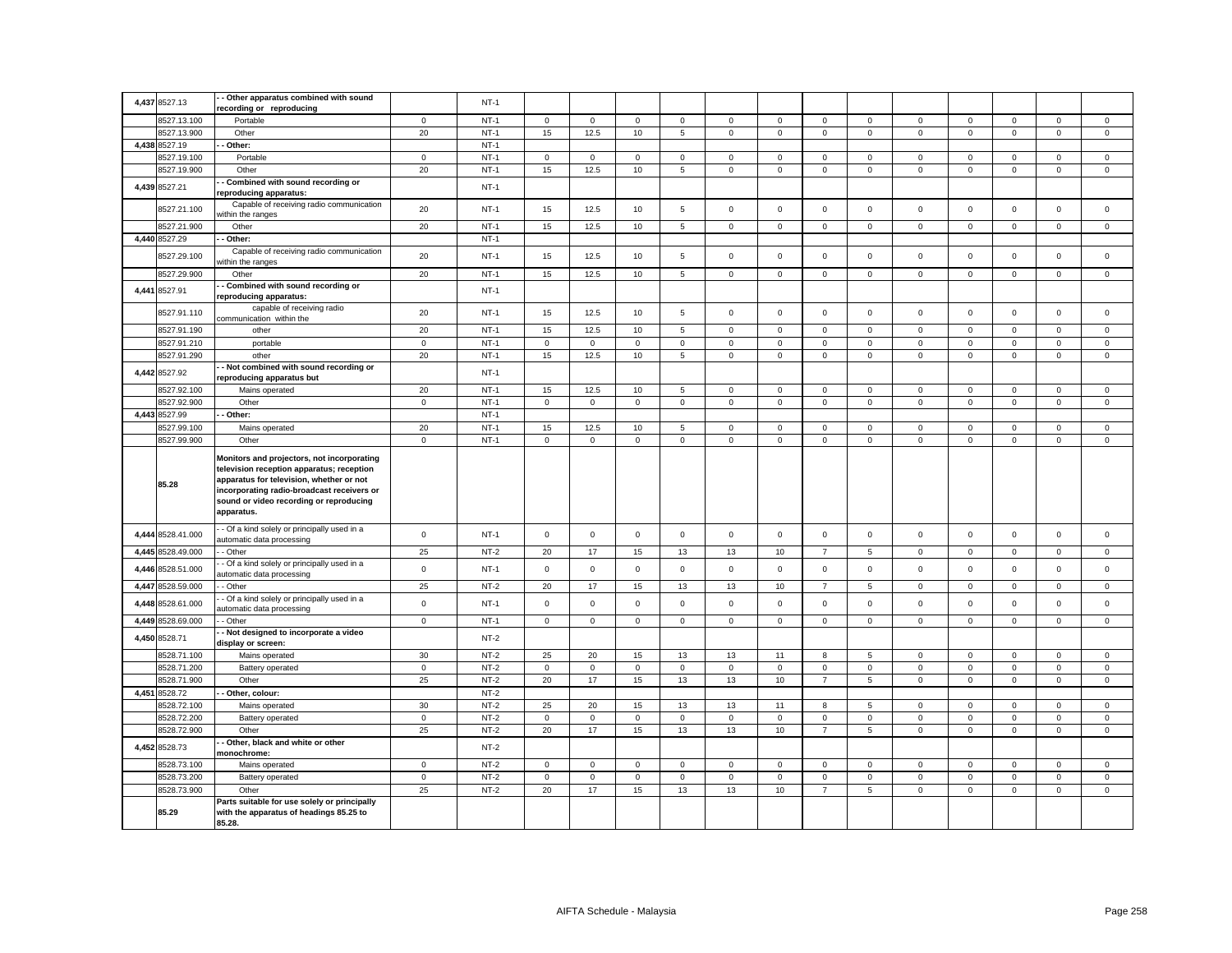| 4,453 8529.10              | Aerials and aerial reflectors of all kinds;<br>parts suitable for use                                                                                                                                            |                | ST        |                     |              |                |              |              |             |              |                |                |                |                     |                     |                |
|----------------------------|------------------------------------------------------------------------------------------------------------------------------------------------------------------------------------------------------------------|----------------|-----------|---------------------|--------------|----------------|--------------|--------------|-------------|--------------|----------------|----------------|----------------|---------------------|---------------------|----------------|
| 8529.10.110                | parabolic antennae                                                                                                                                                                                               | 50             | <b>ST</b> | 30                  | 26           | 23             | 20           | 20           | 16          | 13           | 9              | 5              | 5              | 5                   | 5                   | 5              |
| 8529.10.190                | other                                                                                                                                                                                                            | 4.5            | ST        | 4.5                 | 4.5          | 4.5            | 4.5          | 4.5          | 4.5         | 4.5          | 4.5            | $\overline{4}$ | $\overline{4}$ | $\overline{4}$      | $\overline{4}$      | $\overline{4}$ |
| 8529.10.200                | For radio                                                                                                                                                                                                        | 4.5            | ST        | 4.5                 | 4.5          | 4.5            | 4.5          | 4.5          | 4.5         | 4.5          | 4.5            | $\overline{4}$ | $\overline{4}$ | $\overline{4}$      | $\overline{4}$      | $\overline{4}$ |
| 8529.10.900                | Other                                                                                                                                                                                                            | $\mathbf 0$    | <b>ST</b> | $\mathbf 0$         | $\mathbf{0}$ | $\mathsf 0$    | $\mathbf 0$  | $\mathsf 0$  | $\mathbf 0$ | $\mathsf 0$  | $\mathbf{0}$   | $\mathbf 0$    | $\mathbf 0$    | $\mathbf 0$         | $\mathbf 0$         | $\mathbf 0$    |
| 4,454 8529.90              | Other:                                                                                                                                                                                                           |                | $NT-1$    |                     |              |                |              |              |             |              |                |                |                |                     |                     |                |
| 3529.90.100                | For television                                                                                                                                                                                                   | 5              | $NT-1$    | $\overline{4}$      | 3            | $\overline{2}$ | 0            | $\mathsf 0$  | $\mathbf 0$ | $\mathbf 0$  | $\mathbf 0$    | $\mathbf 0$    | $\mathbf 0$    | $\mathbf 0$         | $\mathbf 0$         | $\mathbf 0$    |
| 8529.90.200                | For radio                                                                                                                                                                                                        | $\mathbf 0$    | $NT-1$    | $\mathbf 0$         | $\mathbf 0$  | $\mathbf 0$    | $\Omega$     | $\mathsf 0$  | $\Omega$    | $\mathbf 0$  | $\mathbf 0$    | $\mathbf 0$    | $\Omega$       | $\mathbf 0$         | $\mathbf 0$         | $\mathbf 0$    |
| 8529.90.900                | Other                                                                                                                                                                                                            | $\mathbf 0$    | $NT-1$    | $\mathsf 0$         | $\mathsf 0$  | $\mathbf 0$    | $\mathbf 0$  | $\mathbf 0$  | $\mathbf 0$ | $\mathsf 0$  | $\mathbf 0$    | $\mathsf 0$    | $\mathsf 0$    | $\mathsf 0$         | $\mathbf 0$         | $\mathsf 0$    |
| 85.30                      | Electrical signalling, safety or traffic control<br>equipment for railways, tramways, roads,<br>inland waterways, parking facilities, port<br>installations or airfields (other than those of<br>heading 86.08). |                |           |                     |              |                |              |              |             |              |                |                |                |                     |                     |                |
| 4,455 8530.10.000          | Equipment for railways or tramways                                                                                                                                                                               | $\mathbf 0$    | $NT-1$    | $\mathsf 0$         | $\mathbf 0$  | $\mathsf 0$    | $\mathbf 0$  | $\mathbf 0$  | $\mathbf 0$ | $\mathsf 0$  | $\mathbf{0}$   | $\mathbf 0$    | $\mathbf 0$    | $\mathbf 0$         | $\mathbf 0$         | $\mathsf 0$    |
| 4,456 8530.80.000          | Other equipment                                                                                                                                                                                                  | $\mathbf 0$    | $NT-1$    | $\mathsf 0$         | $\mathbf 0$  | $\mathsf 0$    | $\mathbf 0$  | $\mathsf 0$  | $\mathsf 0$ | $\mathsf 0$  | $\mathsf 0$    | $\mathsf 0$    | $\mathsf 0$    | $\mathsf{O}\xspace$ | $\mathbf 0$         | $\mathsf 0$    |
| 4,457 8530.90.000          | Parts                                                                                                                                                                                                            | $\mathbf 0$    | $NT-1$    | $\mathbf 0$         | $\mathbf 0$  | $\mathsf 0$    | 0            | $\mathbf 0$  | $\mathsf 0$ | $\mathbf 0$  | $\mathbf 0$    | $\mathbf 0$    | $\mathsf 0$    | $\mathbf 0$         | $\mathbf 0$         | $\mathsf 0$    |
| 85.31                      | Electric sound or visual signalling apparatus<br>(for example, bells, sirens, indicator panels,<br>burglar or fire alarms), other than those of<br>heading 85.12 or 85.30.                                       |                |           |                     |              |                |              |              |             |              |                |                |                |                     |                     |                |
| 4,458 8531.10.000          | Burglar or fire alarm and similar apparatus                                                                                                                                                                      | $\mathbf 0$    | $NT-1$    | $\mathsf 0$         | $\mathbf 0$  | $\mathbf 0$    | $\mathbf 0$  | $\mathbf 0$  | $\mathsf 0$ | $\mathbf 0$  | $\mathbf{0}$   | $\mathbf 0$    | $\mathsf 0$    | $\mathbf 0$         | $\mathsf 0$         | $\mathsf 0$    |
| 4,459 8531.20.000          | Indicator panels incorporating liquid crystal<br>devices (LCD) or light                                                                                                                                          | $\mathbf 0$    | $NT-1$    | $\mathbf 0$         | $\mathbf 0$  | $\mathbf 0$    | $\mathbf 0$  | $\mathbf 0$  | $\mathbf 0$ | $\mathbf{0}$ | $\mathbf{0}$   | $\mathbf 0$    | $\mathbf 0$    | $\mathbf 0$         | $\mathsf 0$         | $\mathbf 0$    |
| 4,460 8531.80              | Other apparatus:                                                                                                                                                                                                 |                | $NT-1$    |                     |              |                |              |              |             |              |                |                |                |                     |                     |                |
| 8531.80.100                | Sound signalling                                                                                                                                                                                                 | $\mathbf{0}$   | $NT-1$    | $\mathbf{0}$        | $\mathbf{O}$ | $\mathbf{0}$   | $\mathbf{0}$ | $\mathbf 0$  | $\mathbf 0$ | $\circ$      | $\overline{0}$ | $\mathbf{0}$   | $\mathbf 0$    | $\mathbf 0$         | $\mathbf 0$         | $\mathbf 0$    |
| 8531.80.200                | Visual signalling                                                                                                                                                                                                | $\mathsf 0$    | $NT-1$    | $\mathsf{O}\xspace$ | $\mathbf 0$  | $\mathbf 0$    | 0            | $\mathsf 0$  | $\mathbf 0$ | $\mathsf 0$  | $\mathbf{0}$   | $\mathsf 0$    | $\mathbf 0$    | $\mathsf{O}\xspace$ | 0                   | $\mathsf 0$    |
| 8531.80.300                | Combined sound and visual signalling                                                                                                                                                                             | $\mathbf 0$    | $NT-1$    | $\mathbf 0$         | 0            | $\mathsf 0$    | $\mathbf 0$  | $\mathsf 0$  | 0           | $\mathsf 0$  | 0              | $\mathsf 0$    | $\mathbf 0$    | 0                   | 0                   | $\mathsf 0$    |
| 4,461 8531.90.000          | Parts                                                                                                                                                                                                            | $\mathbf{0}$   | $NT-1$    | $\mathbf 0$         | $\mathbf{O}$ | $\mathsf 0$    | $\mathbf 0$  | $\mathbf 0$  | $\mathbf 0$ | $\mathsf 0$  | $\mathbf 0$    | $\mathsf 0$    | $\mathbf 0$    | $\mathbf{0}$        | $\mathbf 0$         | $\mathbf 0$    |
| 85.32                      | Electrical capacitors, fixed, variable or<br>adjustable (pre-set).                                                                                                                                               |                |           |                     |              |                |              |              |             |              |                |                |                |                     |                     |                |
| 4,462 8532.10.000          | Fixed capacitors designed for use in 50/60 Hz<br>circuits and having a                                                                                                                                           | $\mathbf 0$    | $NT-1$    | $\mathsf 0$         | $\mathbf 0$  | $\mathsf 0$    | $\mathbf 0$  | $\mathbf 0$  | $\mathsf 0$ | $\mathsf 0$  | $\mathbf 0$    | $\mathbf 0$    | $\mathsf 0$    | $\mathsf 0$         | $\mathsf 0$         | $\mathsf 0$    |
| 4,463 8532.21.000          | - Tantalum                                                                                                                                                                                                       | $\mathbf 0$    | $NT-1$    | $\mathsf 0$         | $\mathbf 0$  | $\mathsf 0$    | $\mathbf 0$  | $\mathbf 0$  | $\mathsf 0$ | $\mathsf 0$  | $\mathbf{0}$   | $\mathbf 0$    | $\mathbf 0$    | $\mathbf 0$         | $\mathsf 0$         | $\mathsf 0$    |
| 4,464 8532.22.000          | - Aluminium electrolytic                                                                                                                                                                                         | $\mathbf 0$    | $NT-1$    | $\mathbf 0$         | $\mathbf{0}$ | $\mathbf{0}$   | 0            | $\mathbf{0}$ | $^{\circ}$  | 0            | $\mathbf{0}$   | $\mathbf 0$    | $\mathbf 0$    | $\mathbf 0$         | $\mathbf 0$         | $\mathbf 0$    |
| 4,465 8532.23.000          | - Ceramic dielectric, single layer                                                                                                                                                                               | $\mathbf 0$    | $NT-1$    | $\mathsf 0$         | $\mathsf 0$  | $\mathsf 0$    | $\mathbf 0$  | $\mathsf 0$  | $\mathsf 0$ | $\mathsf 0$  | $\mathsf 0$    | $\mathsf 0$    | $\mathbf 0$    | $\mathsf 0$         | $\mathsf 0$         | $\mathsf 0$    |
| 4,466 8532.24.000          | - Ceramic dielectric, multilayer                                                                                                                                                                                 | $\mathbf 0$    | $NT-1$    | $\mathbf 0$         | $\mathbf 0$  | $\mathbf 0$    | $\mathbf 0$  | $\mathsf 0$  | $\mathbf 0$ | $\mathsf 0$  | $\mathbf 0$    | $\mathsf 0$    | $\mathbf 0$    | $\mathbf 0$         | $\mathbf 0$         | $\mathbf 0$    |
| 4,467 8532.25.000          | - Dielectric of paper or plastics                                                                                                                                                                                | $\mathbf 0$    | $NT-1$    | $\mathbf 0$         | $\mathsf 0$  | $\mathsf 0$    | $\mathbf 0$  | $\mathsf 0$  | $\mathbf 0$ | $\mathsf 0$  | $\mathbf 0$    | $\mathsf 0$    | $\mathbf 0$    | $\mathbf 0$         | $\mathbf 0$         | $\mathbf 0$    |
| 4,468 8532.29.000          | - Other                                                                                                                                                                                                          | $\mathbf 0$    | $NT-1$    | $\mathbf 0$         | $\mathsf 0$  | $\mathsf 0$    | $\mathbf 0$  | $\mathbf 0$  | $\mathsf 0$ | $\mathsf 0$  | $\mathbf{0}$   | $\mathbf 0$    | $\mathsf 0$    | $\mathsf 0$         | $\mathsf 0$         | $\mathsf 0$    |
| 4,469 8532.30.000          | Variable or adjustable (pre-set) capacitors                                                                                                                                                                      | $\mathbf 0$    | $NT-1$    | $\mathsf 0$         | $\mathsf 0$  | $\mathsf 0$    | $\mathbf 0$  | $\mathbf 0$  | $\mathsf 0$ | $\mathbf 0$  | $\mathbf 0$    | $\mathbf 0$    | $\mathsf 0$    | $\mathsf 0$         | $\mathsf 0$         | $\mathsf 0$    |
| 4,470 8532.90.000<br>85.33 | Parts<br>Electrical resistors (including rheostats and<br>potentiometers), other than heating<br>resistors.                                                                                                      | 0              | $NT-1$    | $\mathbf 0$         | $\mathbf 0$  | $\mathsf 0$    | $\mathbf 0$  | $\mathbf 0$  | $\mathbf 0$ | $\mathbf 0$  | 0              | $\mathbf 0$    | $\mathbf 0$    | $\mathbf 0$         | $\mathbf 0$         | $\mathbf 0$    |
| 4,471 8533.10.000          | Fixed carbon resistors, composition or film<br>vpes                                                                                                                                                              | $\mathbf 0$    | $NT-1$    | $\mathsf 0$         | $\mathbf 0$  | $\mathsf 0$    | $\mathbf 0$  | $\mathsf 0$  | $\mathsf 0$ | $\mathbf 0$  | $\mathbf 0$    | $\mathsf 0$    | $\mathsf 0$    | $\mathbf 0$         | $\mathsf 0$         | $\mathsf 0$    |
| 4,472 8533.21.000          | - For a power handling capacity not exceeding<br>20 W                                                                                                                                                            | $\mathsf 0$    | $NT-1$    | $\mathsf 0$         | $\mathsf 0$  | $\mathsf 0$    | $\mathbf 0$  | $\mathsf 0$  | $\mathsf 0$ | $\mathsf 0$  | $\mathbf 0$    | $\mathsf 0$    | $\mathsf 0$    | $\mathsf 0$         | $\mathsf 0$         | $\mathsf 0$    |
| 4,473 8533.29.000          | - Other                                                                                                                                                                                                          | $\mathbf 0$    | $NT-1$    | $\mathsf 0$         | $\mathbf 0$  | $\mathsf 0$    | $\mathbf 0$  | $\mathbf 0$  | $\mathsf 0$ | $\mathsf 0$  | $\mathbf 0$    | $\mathbf 0$    | $\mathsf 0$    | $\mathbf 0$         | $\mathbf 0$         | $\mathbf 0$    |
| 4,474 8533.31.000          | - For a power handling capacity not exceeding<br>20 W                                                                                                                                                            | $\mathbf{0}$   | $NT-1$    | $\mathbf 0$         | $\mathbf 0$  | $\mathbf 0$    | $\mathbf 0$  | $\Omega$     | $\mathbf 0$ | $\mathbf 0$  | $\mathbf 0$    | $\mathbf 0$    | $\mathbf 0$    | $\mathbf 0$         | $\mathbf 0$         | $\mathbf 0$    |
| 4,475 8533.39.000          | - Other                                                                                                                                                                                                          | $\overline{0}$ | $NT-1$    | $\mathbf 0$         | $\mathbf 0$  | $\mathbf{0}$   | $\mathbf 0$  | $\mathbf 0$  | $\mathsf 0$ | $\mathbf{0}$ | $\mathbf{0}$   | $\mathbf 0$    | $\mathbf 0$    | $\mathbf 0$         | $\mathbf{0}$        | $\mathbf 0$    |
| 4,476 8533.40.000          | Other variable resistors, including rheostats<br>and potentiometers                                                                                                                                              | $\mathsf 0$    | $NT-1$    | $\mathsf 0$         | $\mathbf 0$  | $\mathsf 0$    | $\mathbf 0$  | $\mathsf 0$  | $\mathbf 0$ | $\mathsf 0$  | $\mathbf 0$    | $\mathsf 0$    | $\mathbf 0$    | $\mathsf 0$         | $\mathsf{O}\xspace$ | $\mathbf 0$    |
| 4,477 8533.90.000          | Parts                                                                                                                                                                                                            | $\mathbf 0$    | $NT-1$    | $\mathbf 0$         | $\mathbf 0$  | $\mathbf{0}$   | $\mathbf 0$  | $\mathbf 0$  | $\mathbf 0$ | $\mathbf{0}$ | $\mathbf{0}$   | $\mathbf{0}$   | $\mathsf 0$    | $\mathbf 0$         | $\mathbf{0}$        | $\mathbf 0$    |
| 85.34                      | Printed circuits.                                                                                                                                                                                                |                |           |                     |              |                |              |              |             |              |                |                |                |                     |                     |                |
| 4,478 8534.00.000          | <b>Printed circuits</b>                                                                                                                                                                                          | $\Omega$       | $NT-1$    | $\Omega$            | $\Omega$     | $\mathbf 0$    | $\Omega$     | $\Omega$     | $\Omega$    | $\Omega$     | $\Omega$       | $\Omega$       | $\Omega$       | $\Omega$            | $\Omega$            | $\Omega$       |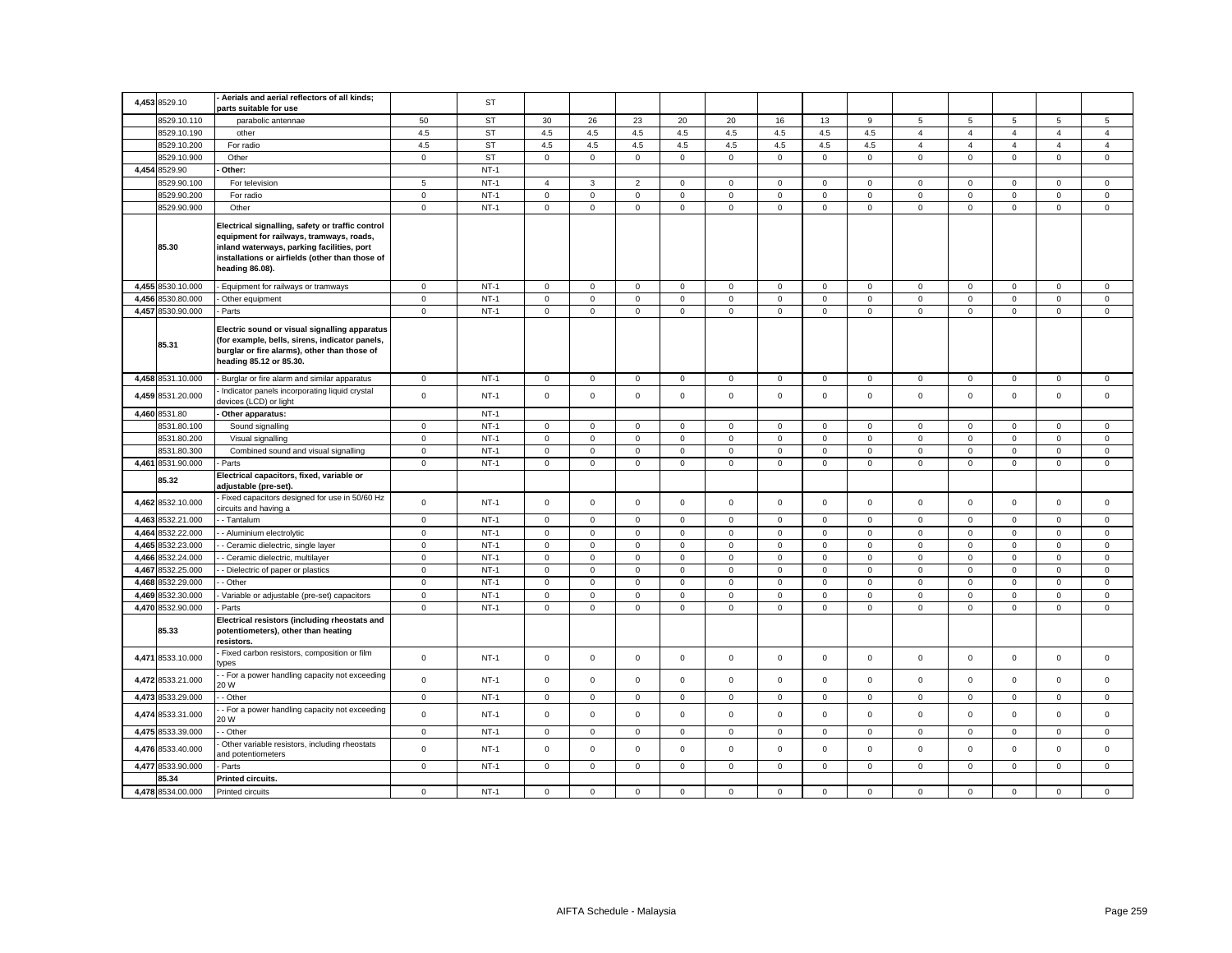|       | 85.35                        | Electrical apparatus for switching or<br>protecting electrical circuits, or for making<br>connections to or in electrical circuits (for<br>example, switches, fuses, lightning<br>arresters, voltage limiters, surge<br>suppressors, plugs and other connectors,<br>junction boxes), for a voltage exceeding<br>.000 volts.                                                                 |                |                  |                |                |                |             |                     |                |                |                |                     |             |              |              |              |
|-------|------------------------------|---------------------------------------------------------------------------------------------------------------------------------------------------------------------------------------------------------------------------------------------------------------------------------------------------------------------------------------------------------------------------------------------|----------------|------------------|----------------|----------------|----------------|-------------|---------------------|----------------|----------------|----------------|---------------------|-------------|--------------|--------------|--------------|
|       | 4,479 8535.10.000            | Fuses                                                                                                                                                                                                                                                                                                                                                                                       | 15             | $NT-1$           | 12.5           | 10             | 7.5            | 5           | $\mathbf 0$         | $\mathbf 0$    | $\mathbf 0$    | $\mathbf{0}$   | $\mathbf 0$         | $\mathbf 0$ | $\mathbf{O}$ | $\mathbf{0}$ | $\mathbf 0$  |
|       | 4,480 8535.21                | - For a voltage of less than 72.5 kV:                                                                                                                                                                                                                                                                                                                                                       |                | $NT-1$           |                |                |                |             |                     |                |                |                |                     |             |              |              |              |
|       | 3535.21.100                  | Earth leakage circuit breaker                                                                                                                                                                                                                                                                                                                                                               | 15             | $NT-1$           | 12.5           | 10             | 7.5            | 5           | $\mathbf 0$         | $\mathbf 0$    | $\mathbf 0$    | $\Omega$       | $\mathsf 0$         | $\mathbf 0$ | $\mathbf 0$  | $\mathbf 0$  | $\mathbf 0$  |
|       | 3535.21.900                  | Other                                                                                                                                                                                                                                                                                                                                                                                       | 15             | $NT-1$           | 12.5           | 10             | $7.5\,$        | 5           | $\mathsf 0$         | $\mathsf 0$    | $\mathsf 0$    | $\mathbf 0$    | $\mathsf 0$         | $\mathsf 0$ | $\mathsf 0$  | $\mathsf 0$  | $\mathsf 0$  |
|       | 4,481 8535.29                | Other:                                                                                                                                                                                                                                                                                                                                                                                      |                | $NT-1$           |                |                |                |             |                     |                |                |                |                     |             |              |              |              |
|       | 3535.29.100                  | Earth leakage circuit breaker                                                                                                                                                                                                                                                                                                                                                               | 15             | $NT-1$           | 12.5           | 10             | 7.5            | 5           | $\mathbf 0$         | $\mathsf 0$    | $\mathbf 0$    | $\mathbf 0$    | $\mathsf 0$         | $\mathsf 0$ | $\mathsf 0$  | $\mathsf 0$  | $\,0\,$      |
|       | 8535.29.900                  | Other                                                                                                                                                                                                                                                                                                                                                                                       | 15             | $NT-1$           | 12.5           | 10             | 7.5            | 5           | $\mathsf{O}\xspace$ | $\mathbf 0$    | $\mathsf 0$    | $\mathbf 0$    | $\mathsf 0$         | $\mathsf 0$ | $\mathsf 0$  | $\mathsf 0$  | $\mathsf 0$  |
|       | 4,482 8535.30.000            | Isolating switches and make-and-break<br>witches                                                                                                                                                                                                                                                                                                                                            | 15             | $NT-1$           | 12.5           | 10             | 7.5            | 5           | $\mathsf 0$         | $\mathsf 0$    | $\mathsf 0$    | $\mathbf 0$    | $\mathsf 0$         | $\mathsf 0$ | $\mathbf 0$  | $\mathsf 0$  | $\mathsf 0$  |
|       | 4,483 8535.40.000            | Lightning arresters, voltage limiters and surge<br>suppressors                                                                                                                                                                                                                                                                                                                              | 15             | $NT-1$           | 12.5           | 10             | 7.5            | 5           | $\mathbf 0$         | $\mathbf 0$    | $\mathbf 0$    | $\mathbf 0$    | $\mathsf 0$         | $\mathbf 0$ | $\mathbf 0$  | $\mathbf 0$  | $\mathbf{0}$ |
|       | 4.484 8535.90                | Other:                                                                                                                                                                                                                                                                                                                                                                                      |                | $NT-1$           |                |                |                |             |                     |                |                |                |                     |             |              |              |              |
|       | 3535.90.100                  | Starters for electric motors                                                                                                                                                                                                                                                                                                                                                                | 15             | $NT-1$           | 12.5           | 10             | 7.5            | 5           | $\mathbf 0$         | $\mathbf 0$    | $\mathbf{0}$   | $\mathbf{0}$   | $\mathbf 0$         | $\mathbf 0$ | $\mathbf{0}$ | $\mathbf{0}$ | $\mathbf{0}$ |
|       | 3535.90.200                  | Fuse switches and switch fuses                                                                                                                                                                                                                                                                                                                                                              | 15             | $NT-1$           | 12.5           | 10             | 7.5            | 5           | $\mathbf 0$         | $\mathsf 0$    | $\mathbf 0$    | $\mathbf 0$    | $\mathsf 0$         | $\mathsf 0$ | $\mathbf 0$  | $\mathsf 0$  | $\mathsf 0$  |
|       | 8535.90.300                  | Switches, other than switches of<br>ubheading 8535.30 000 and                                                                                                                                                                                                                                                                                                                               | 15             | $NT-1$           | 12.5           | 10             | 7.5            | 5           | $\mathbf 0$         | $\mathsf 0$    | $\mathsf 0$    | $\mathbf 0$    | $\mathsf 0$         | $\mathsf 0$ | $\mathsf 0$  | $\mathsf 0$  | $\mathsf 0$  |
|       | 8535.90.900                  | Other apparatus                                                                                                                                                                                                                                                                                                                                                                             | 15             | $NT-1$           | 12.5           | 10             | 7.5            | 5           | $\mathbf 0$         | $\mathbf 0$    | $\mathbf{0}$   | $\mathbf 0$    | $\mathbf 0$         | $\mathbf 0$ | $\mathbf{0}$ | $\mathbf 0$  | $\mathbf{0}$ |
|       | 85.36                        | Electrical apparatus for switching or<br>protecting electrical circuits, or for making<br>connections to or in electrical circuits (for<br>example, switches, relays, fuses, surge<br>suppressors, plugs, sockets, lamp-holders<br>and other connectors, junction boxes), for a<br>voltage not exceeding 1,000 volts;<br>connectors for optical fibres, optical fibre<br>bundles or cables. |                |                  |                |                |                |             |                     |                |                |                |                     |             |              |              |              |
|       | 4,485 8536.10                | Fuses:                                                                                                                                                                                                                                                                                                                                                                                      |                | $NT-1$           |                |                |                |             |                     |                |                |                |                     |             |              |              |              |
|       | 3536.10.100                  | Cartridge                                                                                                                                                                                                                                                                                                                                                                                   | 15             | $NT-1$           | 12.5           | 10             | 7.5            | 5           | $\mathbf 0$         | 0              | $\mathsf 0$    | $\mathbf 0$    | $\mathsf 0$         | $\mathbf 0$ | $\mathsf 0$  | 0            | $\mathbf 0$  |
|       | 8536.10.910                  | for domestic use, for a current of less than<br>6 amps                                                                                                                                                                                                                                                                                                                                      | 15             | $NT-1$           | 12.5           | 10             | 7.5            | 5           | $\mathbf 0$         | $\mathbf 0$    | $\mathbf 0$    | $\mathbf{0}$   | $\mathbf 0$         | $\mathbf 0$ | $\mathbf 0$  | $\mathbf{0}$ | $\mathbf{0}$ |
|       | 8536.10.920                  | for use in radio equipment                                                                                                                                                                                                                                                                                                                                                                  | $\overline{5}$ | $NT-1$           | $\overline{4}$ | $\mathbf{3}$   | $\overline{2}$ | $\mathbf 0$ | $\mathbf 0$         | $\mathsf 0$    | $\mathbf 0$    | $\mathbf 0$    | $\mathsf 0$         | $\mathsf 0$ | $\mathsf 0$  | $\mathsf 0$  | $\mathbf 0$  |
|       | 8536.10.930                  | for use in electric fans                                                                                                                                                                                                                                                                                                                                                                    | 15             | $NT-1$           | 12.5           | 10             | 7.5            | 5           | $\mathbf 0$         | $\mathsf 0$    | $\mathbf 0$    | $\mathbf{0}$   | $\mathbf 0$         | $\mathbf 0$ | $\mathbf{0}$ | $\mathbf{0}$ | $\mathbf 0$  |
|       | 3536.10.990                  | other                                                                                                                                                                                                                                                                                                                                                                                       | 15             | $NT-1$           | 12.5           | 10             | 7.5            | 5           | $\mathsf 0$         | $\mathsf 0$    | $\mathsf 0$    | $\mathbf{0}$   | $\mathsf 0$         | $\mathsf 0$ | $\mathbf 0$  | $\mathsf 0$  | $\mathsf 0$  |
|       | 4,486 8536.20                | Automatic circuit breakers:                                                                                                                                                                                                                                                                                                                                                                 |                | $NT-1$           |                |                |                |             |                     |                |                |                |                     |             |              |              |              |
|       | 3536.20.100                  | Earth leakage circuit breaker                                                                                                                                                                                                                                                                                                                                                               | 15             | $NT-1$           | 12.5           | 10             | 7.5            | 5           | $\mathsf 0$         | $\mathsf 0$    | $\mathbf 0$    | 0              | $\mathsf 0$         | $\mathbf 0$ | $\mathbf 0$  | $\mathbf 0$  | $\mathsf 0$  |
|       | 8536.20.910                  | for domestic use for a current of less than<br>6 amps                                                                                                                                                                                                                                                                                                                                       | 15             | $NT-1$           | 12.5           | 10             | 7.5            | 5           | $\mathsf 0$         | $\mathbf 0$    | $\mathbf{0}$   | $\mathbf 0$    | $\mathbf 0$         | $\mathbf 0$ | $\mathbf 0$  | $\mathbf 0$  | $\mathbf 0$  |
|       | 8536.20.920                  | for use in radio equipment                                                                                                                                                                                                                                                                                                                                                                  | $\overline{5}$ | $NT-1$           | $\overline{4}$ | $\mathbf{3}$   | $\overline{2}$ | $\mathsf 0$ | $\mathsf 0$         | $\mathsf 0$    | $\mathsf 0$    | $\mathbf 0$    | $\mathsf 0$         | $\mathsf 0$ | $\mathsf 0$  | $\mathsf 0$  | $\mathsf 0$  |
|       | 8536.20.930                  | for use in electric fans                                                                                                                                                                                                                                                                                                                                                                    | 15             | $NT-1$           | 12.5<br>12.5   | 10             | 7.5            | 5           | $\mathbf 0$         | $\mathsf 0$    | $\mathsf 0$    | $\mathbf{0}$   | 0                   | $\mathsf 0$ | $\mathbf 0$  | $\mathbf 0$  | $\mathsf 0$  |
|       |                              |                                                                                                                                                                                                                                                                                                                                                                                             |                |                  |                | 10             | $7.5\,$        | 5           | $\mathsf 0$         | $\mathsf 0$    | $\mathsf 0$    | $\mathsf 0$    | $\mathsf 0$         | $\mathsf 0$ | $\mathsf 0$  | $\mathsf 0$  | $\mathsf 0$  |
|       | 3536.20.990                  | other                                                                                                                                                                                                                                                                                                                                                                                       | 15             | $NT-1$           |                |                |                |             |                     |                |                |                |                     |             |              |              |              |
|       | 4,487 8536.30                | Other apparatus for protecting electrical<br>circuits:                                                                                                                                                                                                                                                                                                                                      |                | $NT-2$           |                |                |                |             |                     |                |                |                |                     |             |              |              |              |
|       | 8536.30.100                  | For domestic use for a current of less than<br>6 amps                                                                                                                                                                                                                                                                                                                                       | 15             | $NT-2$           | 13             | 11             | 8              | 6           | 6                   | $\mathbf 5$    | $\mathbf{3}$   | $\overline{2}$ | $\mathbf 0$         | $\mathsf 0$ | $\mathsf 0$  | $\mathsf 0$  | $\mathsf 0$  |
|       | 8536.30.200                  | For use in radio equipment                                                                                                                                                                                                                                                                                                                                                                  | $\sqrt{5}$     | $NT-2$           | $\overline{4}$ | $\overline{4}$ | $\mathbf{3}$   | 3           | 3                   | $\overline{2}$ | $\overline{2}$ | $\mathbf{1}$   | $\mathbf 0$         | $\mathbf 0$ | $\mathbf 0$  | $\mathbf 0$  | $\mathbf{0}$ |
|       | 8536.30.300                  | For use in electric fans                                                                                                                                                                                                                                                                                                                                                                    | 15             | $NT-2$           | 13             | 11             | 8              | 6           | 6                   | $\,$ 5 $\,$    | $\mathbf{3}$   | $\overline{2}$ | $\mathsf{O}\xspace$ | $\mathbf 0$ | $\mathsf 0$  | $\mathsf 0$  | $\,0\,$      |
|       | 3536.30.900                  | Other                                                                                                                                                                                                                                                                                                                                                                                       | 15             | $NT-2$           | 13             | 11             | 8              | 6           | 6                   | $\,$ 5 $\,$    | $\mathbf{3}$   | $\overline{2}$ | $\mathbf 0$         | $\mathbf 0$ | $\mathbf{0}$ | $\mathsf 0$  | $\mathsf 0$  |
| 4,488 | 8536.41<br>8536.41.100       | For a voltage not exceeding 60 V:<br>For domestic use, for a current of less than                                                                                                                                                                                                                                                                                                           | 15             | $NT-1$<br>$NT-1$ | 12.5           | 10             | 7.5            | 5           | $\mathsf 0$         | $\mathsf 0$    | $\mathsf 0$    | $\mathbf{0}$   | $\mathsf 0$         | $\mathbf 0$ | $\mathbf{0}$ | $\mathsf 0$  | $\mathbf 0$  |
|       |                              | 6 amps                                                                                                                                                                                                                                                                                                                                                                                      |                |                  |                |                |                |             |                     |                |                |                |                     |             |              |              |              |
|       | 8536.41.200                  | For use in radio equipment                                                                                                                                                                                                                                                                                                                                                                  | $\overline{5}$ | $NT-1$           | $\overline{4}$ | $\mathbf{3}$   | $\overline{2}$ | $\mathbf 0$ | $\mathbf{0}$        | $\mathsf 0$    | $\mathsf 0$    | $\mathbf 0$    | $\mathbf 0$         | $\mathsf 0$ | $\mathsf 0$  | $\mathsf 0$  | $\mathsf 0$  |
|       | 3536.41.300                  | For use in electric fans                                                                                                                                                                                                                                                                                                                                                                    | 15             | $NT-1$           | 12.5           | 10             | 7.5            | 5           | $\mathbf 0$         | $\mathbf 0$    | $\mathbf 0$    | $\mathbf{0}$   | $\mathbf 0$         | $\mathbf 0$ | 0            | $\mathsf 0$  | $\mathbf{0}$ |
|       | 8536.41.900<br>4,489 8536.49 | Other<br>Other:                                                                                                                                                                                                                                                                                                                                                                             | 15             | $NT-1$<br>$NT-1$ | 12.5           | 10             | $7.5\,$        | 5           | $\mathsf 0$         | $\mathsf 0$    | $\mathsf 0$    | $\mathbf 0$    | $\mathsf 0$         | $\mathsf 0$ | $\mathsf 0$  | $\mathsf 0$  | $\mathsf 0$  |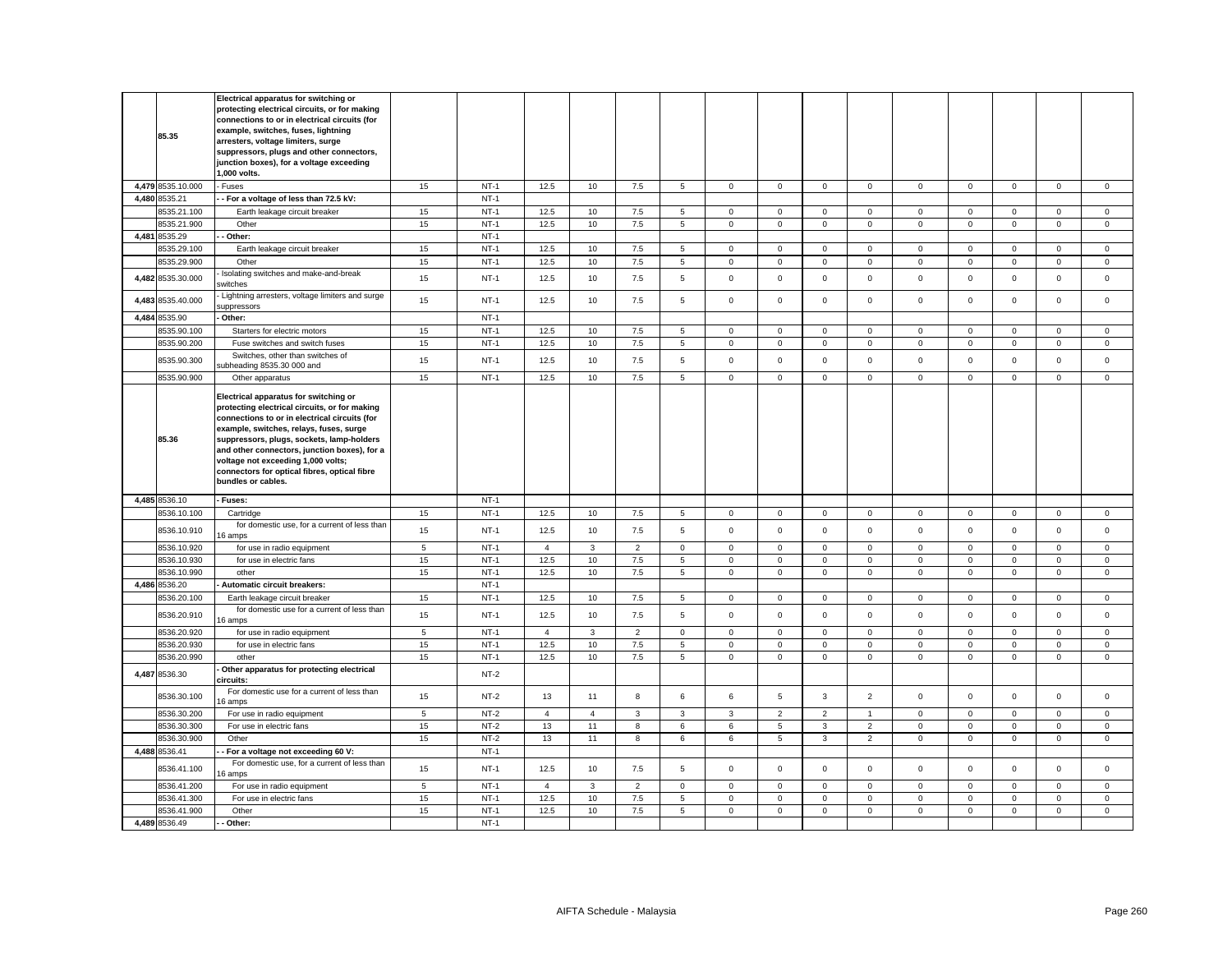| 8536.49.100       | For domestic use, for a current of less than<br>6 amps                                                                                                                                                                                                                                                                                                          | 15           | $NT-1$    | 12.5                | 10             | 7.5            | 5               | $\mathbf 0$ | $\mathbf 0$    | $\mathbf 0$         | $\mathbf 0$    | $\mathbf 0$ | $\mathbf 0$ | $\mathbf 0$  | $\mathbf 0$  | $\Omega$     |
|-------------------|-----------------------------------------------------------------------------------------------------------------------------------------------------------------------------------------------------------------------------------------------------------------------------------------------------------------------------------------------------------------|--------------|-----------|---------------------|----------------|----------------|-----------------|-------------|----------------|---------------------|----------------|-------------|-------------|--------------|--------------|--------------|
| 8536.49.200       | For use in radio equipment                                                                                                                                                                                                                                                                                                                                      | $\,$ 5 $\,$  | $NT-1$    | $\overline{4}$      | 3              | $\mathbf 2$    | $\mathsf 0$     | $\mathsf 0$ | $\mathsf 0$    | $\mathsf 0$         | $\mathbf 0$    | $\mathsf 0$ | $\mathbf 0$ | $\mathsf 0$  | $\mathbf 0$  | $\mathbf 0$  |
| 8536.49.300       | For use in electric fans                                                                                                                                                                                                                                                                                                                                        | 15           | $NT-1$    | 12.5                | 10             | 7.5            | 5               | $\mathbf 0$ | $\mathsf 0$    | $\mathbf 0$         | 0              | $\mathsf 0$ | $\mathsf 0$ | $\mathbf 0$  | $\mathsf 0$  | 0            |
| 8536.49.900       | Other                                                                                                                                                                                                                                                                                                                                                           | 15           | $NT-1$    | 12.5                | 10             | 7.5            | 5               | $\mathsf 0$ | $\mathsf 0$    | $\mathsf{O}$        | $\mathbf 0$    | $\mathsf 0$ | $\mathbf 0$ | $\mathbf 0$  | $\mathsf 0$  | 0            |
| 4,490 8536.50     | Other switches:                                                                                                                                                                                                                                                                                                                                                 |              | $NT-2$    |                     |                |                |                 |             |                |                     |                |             |             |              |              |              |
| 3536.50.100       | Starters for electric motors                                                                                                                                                                                                                                                                                                                                    | 15           | $NT-2$    | 13                  | 11             | 8              | 6               | 6           | 5              | 3                   | $\overline{2}$ | $\mathsf 0$ | $\mathbf 0$ | $\mathsf 0$  | $\mathsf 0$  | 0            |
| 8536.50.210       | not exceeding 30 amps                                                                                                                                                                                                                                                                                                                                           | 15           | $NT-2$    | 13                  | 11             | 8              | 6               | 6           | $\,$ 5 $\,$    | $\mathbf{3}$        | $\overline{2}$ | $\mathbf 0$ | $\mathsf 0$ | $\mathbf 0$  | $\mathsf 0$  | $\mathbf{0}$ |
| 8536.50.220       | other                                                                                                                                                                                                                                                                                                                                                           | 15           | $NT-2$    | 13                  | 11             | 8              | 6               | 6           | $\mathbf 5$    | 3                   | $\overline{2}$ | $\mathsf 0$ | $\mathbf 0$ | $\mathbf 0$  | $\mathsf 0$  | $\mathsf 0$  |
|                   | for domestic use, for a current of less                                                                                                                                                                                                                                                                                                                         |              |           |                     |                |                |                 |             |                |                     |                |             |             |              |              |              |
| 8536.50.910       | than 16 amps                                                                                                                                                                                                                                                                                                                                                    | 15           | $NT-2$    | 13                  | 11             | 8              | 6               | 6           | $\mathbf 5$    | $\mathbf{3}$        | $\overline{2}$ | $\mathsf 0$ | $\mathbf 0$ | $\mathsf 0$  | $\mathsf 0$  | $\mathbf 0$  |
| 8536.50.920       | for use in radio equipment                                                                                                                                                                                                                                                                                                                                      | 5            | $NT-2$    | $\overline{4}$      | $\overline{4}$ | $\mathbf{3}$   | $\mathbf{3}$    | 3           | $\overline{2}$ | $\overline{2}$      | $\mathbf{1}$   | $\mathbf 0$ | $\mathbf 0$ | $\mathbf 0$  | $\mathsf 0$  | $\mathbf 0$  |
| 8536.50.930       | for use in electric fans                                                                                                                                                                                                                                                                                                                                        | 15           | $NT-2$    | 13                  | 11             | 8              | 6               | 6           | 5              | 3                   | $\overline{2}$ | 0           | $\mathsf 0$ | $\mathbf{0}$ | $\mathbf 0$  | $\mathbf{0}$ |
| 3536.50.990       | other                                                                                                                                                                                                                                                                                                                                                           | $\mathbf{0}$ | $NT-2$    | $\mathbf 0$         | $\mathbf 0$    | $\mathbf 0$    | $\mathbf{0}$    | $\mathbf 0$ | $\mathbf 0$    | $\mathsf 0$         | $\mathbf{0}$   | $\mathbf 0$ | $\mathbf 0$ | $\mathsf 0$  | $\mathbf{0}$ | $\mathbf{0}$ |
| 4,491 8536.61     | - Lamp-holders:                                                                                                                                                                                                                                                                                                                                                 |              | $NT-1$    |                     |                |                |                 |             |                |                     |                |             |             |              |              |              |
| 3536.61.100       | For domestic use, for a current of less than<br>6 amps                                                                                                                                                                                                                                                                                                          | 15           | $NT-1$    | 12.5                | 10             | 7.5            | 5               | $\mathbf 0$ | $\mathbf 0$    | $\Omega$            | $\mathbf 0$    | $\mathbf 0$ | $\mathbf 0$ | $\mathbf 0$  | $\mathbf 0$  | $\mathbf 0$  |
| 8536.61.900       | Other                                                                                                                                                                                                                                                                                                                                                           | 15           | $NT-1$    | 12.5                | 10             | 7.5            | $5\phantom{.0}$ | $\mathbf 0$ | $\mathsf 0$    | $\mathbf 0$         | $\mathbf{0}$   | $\mathbf 0$ | $\mathbf 0$ | $\mathbf 0$  | $\mathsf 0$  | $\mathbf{0}$ |
| 4,492 8536.69     | - Other:                                                                                                                                                                                                                                                                                                                                                        |              | $NT-1$    |                     |                |                |                 |             |                |                     |                |             |             |              |              |              |
|                   | For domestic use, for a current of less than                                                                                                                                                                                                                                                                                                                    |              |           |                     |                |                |                 |             |                |                     |                |             |             |              |              |              |
| 8536.69.100       | 6 amps                                                                                                                                                                                                                                                                                                                                                          | 15           | $NT-1$    | 12.5                | 10             | 7.5            | 5               | $\mathbf 0$ | $\mathsf 0$    | $\mathbf 0$         | $\mathsf 0$    | $\mathsf 0$ | $\mathbf 0$ | $\mathbf 0$  | $\mathsf 0$  | $\mathsf 0$  |
| 8536.69.200       | For use in radio equipment                                                                                                                                                                                                                                                                                                                                      | 5            | $NT-1$    | $\overline{4}$      | 3              | $\overline{2}$ | $\mathbf{0}$    | $\mathbf 0$ | $^{\circ}$     | $\Omega$            | $\mathbf{0}$   | $\mathbf 0$ | $\mathbf 0$ | $\mathbf{0}$ | $\mathbf{0}$ | $\mathbf 0$  |
| 8536.69.300       | For use in electric fans                                                                                                                                                                                                                                                                                                                                        | 15           | $NT-1$    | 12.5                | 10             | 7.5            | 5               | $\mathbf 0$ | $\mathbf 0$    | $\mathbf 0$         | $\mathbf{0}$   | $\mathbf 0$ | $\mathbf 0$ | $\mathbf 0$  | $\mathsf 0$  | $\mathbf{0}$ |
| 8536.69.900       | Other                                                                                                                                                                                                                                                                                                                                                           | $\mathbf 0$  | $NT-1$    | $\mathbf 0$         | $\mathbf 0$    | $\mathsf 0$    | $\mathsf 0$     | $\mathbf 0$ | $\mathsf 0$    | $\mathbf 0$         | $\mathbf 0$    | $\mathsf 0$ | $\mathsf 0$ | $\mathbf 0$  | $\mathsf 0$  | $\mathbf 0$  |
| 4,493 8536.70     | Connectors for optical fibres, optical fibre<br>bundles or cables :                                                                                                                                                                                                                                                                                             |              | ST        |                     |                |                |                 |             |                |                     |                |             |             |              |              |              |
| 8536.70.100       | Of plastics                                                                                                                                                                                                                                                                                                                                                     | 30           | <b>ST</b> | 27                  | 24             | 21             | 18              | 18          | 15             | 12                  | 8              | 5           | 5           | 5            | 5            | 5            |
| 8536.70.200       | Of ceramic                                                                                                                                                                                                                                                                                                                                                      | $\,$ 5 $\,$  | $NT-1$    | $\overline{4}$      | $\mathbf{3}$   | $\mathbf 2$    | $\mathsf 0$     | $\mathsf 0$ | $\mathsf 0$    | $\mathsf 0$         | $\mathsf 0$    | $\mathsf 0$ | $\mathbf 0$ | $\mathsf 0$  | $\mathsf 0$  | $\mathsf 0$  |
| 8536.70.300       | Of copper                                                                                                                                                                                                                                                                                                                                                       | $\mathsf 0$  | $NT-2$    | $\mathbf 0$         | $\mathbf 0$    | $\mathsf 0$    | $\mathsf 0$     | $\mathbf 0$ | $\mathsf 0$    | $\mathbf 0$         | $\mathbf 0$    | $\mathsf 0$ | $\mathbf 0$ | $\mathbf 0$  | $\mathsf 0$  | $\mathbf 0$  |
| 4,494 8536.90     | Other apparatus:                                                                                                                                                                                                                                                                                                                                                |              | $NT-1$    |                     |                |                |                 |             |                |                     |                |             |             |              |              |              |
|                   | For domestic use, for a current of less than                                                                                                                                                                                                                                                                                                                    |              |           |                     |                |                |                 |             |                |                     |                |             |             | $\mathbf{0}$ |              |              |
| 8536.90.100       | 6 amps                                                                                                                                                                                                                                                                                                                                                          | 15           | $NT-1$    | 12.5                | 10             | 7.5            | 5               | $\mathsf 0$ | $\mathsf 0$    | $\mathsf 0$         | $\mathbf 0$    | $\mathsf 0$ | $\mathbf 0$ |              | $\mathsf 0$  | $\mathbf 0$  |
| 8536.90.200       | For use in radio equipment                                                                                                                                                                                                                                                                                                                                      | $\,$ 5 $\,$  | $NT-1$    | $\overline{4}$      | $\mathbf{3}$   | $\mathbf 2$    | $\mathsf 0$     | $\mathsf 0$ | $\mathsf 0$    | $\mathsf{O}\xspace$ | $\mathbf 0$    | $\mathsf 0$ | $\mathbf 0$ | $\mathsf 0$  | $\mathsf 0$  | $\mathbf 0$  |
| 8536.90.300       | For use in electric fans                                                                                                                                                                                                                                                                                                                                        | 15           | $NT-1$    | 12.5                | 10             | $7.5\,$        | 5               | 0           | $\mathsf 0$    | $\mathbf 0$         | 0              | 0           | $\mathbf 0$ | $\mathsf 0$  | $\mathsf 0$  | 0            |
| 8536.90.900       | Other                                                                                                                                                                                                                                                                                                                                                           | $\mathsf 0$  | $NT-1$    | $\mathsf{O}\xspace$ | $\mathsf 0$    | $\mathsf 0$    | $\mathsf 0$     | $\mathsf 0$ | $\mathsf 0$    | $\mathsf 0$         | $\mathsf 0$    | $\mathsf 0$ | $\mathbf 0$ | $\mathsf 0$  | $\mathbf 0$  | $\mathsf 0$  |
| 85.37             | Boards, panels, consoles, desks, cabinets<br>and other bases, equipped with two or more<br>apparatus of heading 85.35 or 85.36, for<br>electric control or the distribution of<br>electricity, including those incorporating<br>instruments or apparatus of Chapter 90, and<br>numerical control apparatus, other than<br>switching apparatus of heading 85.17. |              |           |                     |                |                |                 |             |                |                     |                |             |             |              |              |              |
| 4,495 8537.10     | - For a voltage not exceeding 1,000 V:                                                                                                                                                                                                                                                                                                                          |              | $NT-1$    |                     |                |                |                 |             |                |                     |                |             |             |              |              |              |
| 8537.10.100       | For domestic use, for a current of less than<br>6 amps                                                                                                                                                                                                                                                                                                          | 15           | $NT-1$    | 12.5                | 10             | 7.5            | 5               | $\mathbf 0$ | $\mathsf 0$    | $\mathbf 0$         | $\mathsf 0$    | $\mathsf 0$ | $\mathbf 0$ | $\mathbf 0$  | $\mathsf 0$  | $\mathsf 0$  |
| 8537.10.200       | For use in radio equipment                                                                                                                                                                                                                                                                                                                                      | 5            | $NT-1$    | $\overline{4}$      | $\mathbf{3}$   | $\overline{2}$ | $\mathsf 0$     | $\mathbf 0$ | $\mathsf 0$    | $\mathbf 0$         | $\mathbf 0$    | $\mathsf 0$ | $\mathbf 0$ | $\mathsf 0$  | $\mathsf 0$  | $\mathbf 0$  |
| 8537.10.300       | For use in electric fans                                                                                                                                                                                                                                                                                                                                        | 15           | $NT-1$    | 12.5                | 10             | 7.5            | 5               | $\mathsf 0$ | $\mathsf 0$    | $\mathbf 0$         | $\mathsf 0$    | $\mathsf 0$ | $\mathbf 0$ | $\mathbf 0$  | $\mathsf 0$  | 0            |
| 8537.10.900       | Other                                                                                                                                                                                                                                                                                                                                                           | 15           | $NT-1$    | 12.5                | 10             | 7.5            | 5               | $\mathbf 0$ | $\mathsf 0$    | $\mathbf 0$         | $\mathbf 0$    | $\mathsf 0$ | $\mathbf 0$ | $\mathbf 0$  | $\mathsf 0$  | $\mathbf 0$  |
| 4,496 8537.20.000 | For a voltage exceeding 1,000 V                                                                                                                                                                                                                                                                                                                                 | 15           | $NT-1$    | 12.5                | 10             | 7.5            | 5               | $\mathbf 0$ | $\mathbf 0$    | $\mathsf 0$         | $\mathbf{0}$   | $\mathbf 0$ | $\mathbf 0$ | $\mathbf{O}$ | $\mathbf 0$  | $\mathbf 0$  |
|                   | Parts suitable for use solely or principally                                                                                                                                                                                                                                                                                                                    |              |           |                     |                |                |                 |             |                |                     |                |             |             |              |              |              |
| 85.38             | with the apparatus of heading 85.35, 85.36 or<br>85.37.                                                                                                                                                                                                                                                                                                         |              |           |                     |                |                |                 |             |                |                     |                |             |             |              |              |              |
| 4,497 8538.10     | Boards, panels, consoles, desks, cabinets<br>and other bases for the                                                                                                                                                                                                                                                                                            |              | $NT-1$    |                     |                |                |                 |             |                |                     |                |             |             |              |              |              |
| 8538.10.100       | For use in radio equipment                                                                                                                                                                                                                                                                                                                                      | 5            | $NT-1$    | $\overline{4}$      | $\mathbf{3}$   | $\overline{2}$ | $\mathbf 0$     | $\mathsf 0$ | $\mathbf 0$    | $\mathsf 0$         | 0              | 0           | $\mathbf 0$ | $\mathsf 0$  | $\mathsf 0$  | 0            |
| 8538.10.900       | Other                                                                                                                                                                                                                                                                                                                                                           | 15           | $NT-1$    | 12.5                | 10             | 7.5            | 5               | $\mathbf 0$ | $\mathsf 0$    | $\mathbf 0$         | $\mathbf 0$    | 0           | $\mathsf 0$ | $\mathbf 0$  | $\mathsf 0$  | $\mathbf 0$  |
| 4,498 8538.90     | Other:                                                                                                                                                                                                                                                                                                                                                          |              | $NT-1$    |                     |                |                |                 |             |                |                     |                |             |             |              |              |              |
| 8538.90.110       | not exceeding 1.5 kW                                                                                                                                                                                                                                                                                                                                            | 5            | $NT-1$    | $\overline{4}$      | $\mathbf{3}$   | $\overline{2}$ | $\mathbf 0$     | $\mathbf 0$ | $\mathsf 0$    | $\mathsf 0$         | $\mathbf{0}$   | $\mathbf 0$ | $\mathsf 0$ | $\mathbf 0$  | $\mathsf 0$  | 0            |
| 8538.90.190       | other                                                                                                                                                                                                                                                                                                                                                           | 5            | $NT-1$    | $\overline{4}$      | $\mathbf{3}$   | $\mathbf 2$    | $\mathsf 0$     | $\mathsf 0$ | $\mathsf 0$    | $\mathsf 0$         | $\mathbf 0$    | $\mathsf 0$ | $\mathbf 0$ | $\mathsf 0$  | $\mathsf 0$  | 0            |
| 8538.90.200       | For cartridge fuses                                                                                                                                                                                                                                                                                                                                             | 5            | $NT-1$    | $\overline{4}$      | $\mathbf{3}$   | $\overline{2}$ | $\mathbf 0$     | $\mathsf 0$ | $\mathbf 0$    | $\mathsf 0$         | $\mathbf 0$    | $\mathsf 0$ | $\mathbf 0$ | $\mathsf 0$  | $\mathsf 0$  | $\mathbf 0$  |
|                   |                                                                                                                                                                                                                                                                                                                                                                 |              |           |                     |                |                |                 |             |                |                     |                |             |             |              |              |              |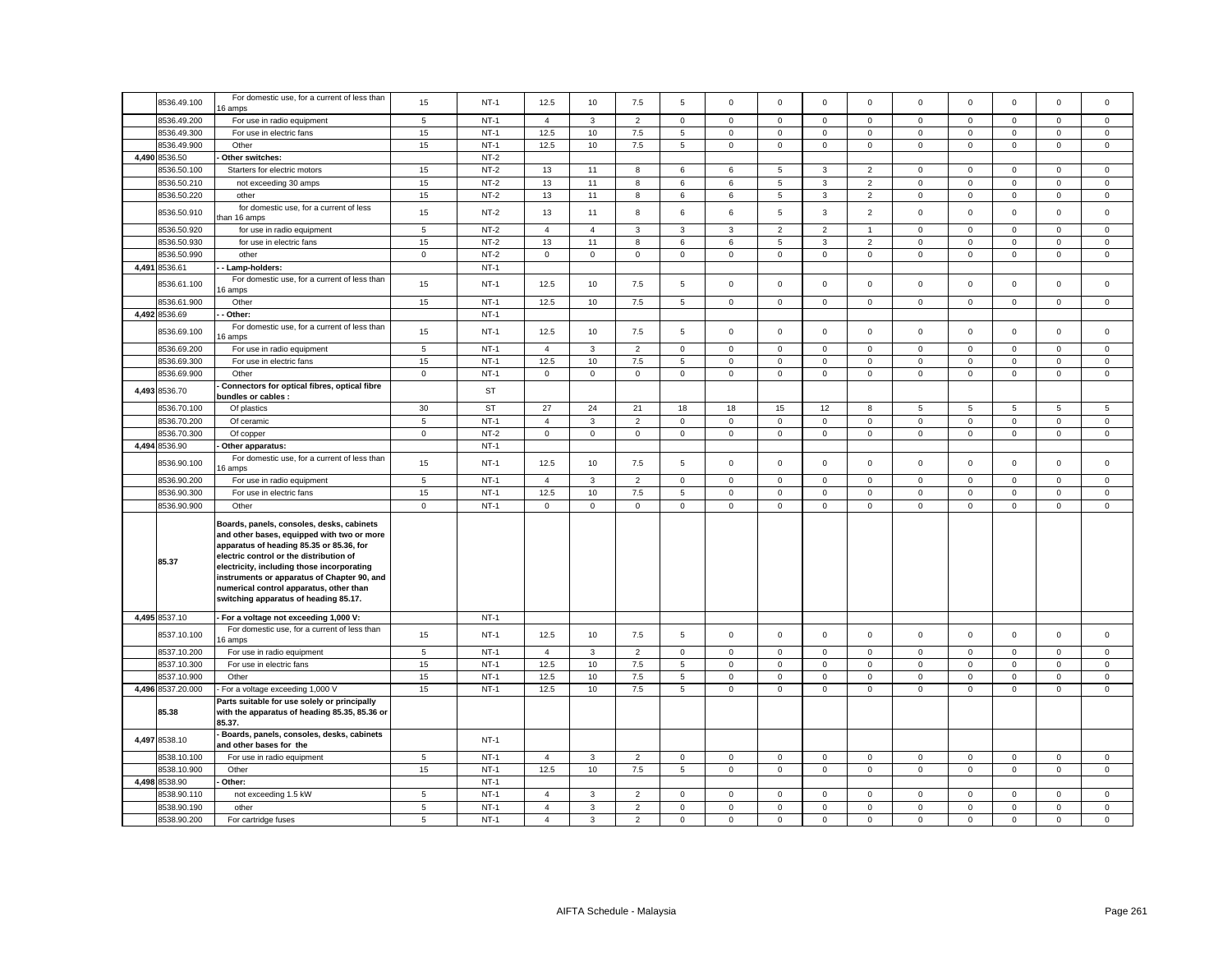|       | 8538.90.300                            | For domestic use, for a current of less than<br>6 amps                                                                                                                                                                                                          | 5                           | $NT-1$           | $\overline{4}$             | 3                          | $\overline{2}$             | $\Omega$                   | $\mathbf 0$                | $\mathbf 0$                | $\mathbf 0$                | $\mathbf 0$      | $\mathbf 0$         | $\Omega$                   | $\mathbf 0$                | $\mathsf 0$                | $\Omega$                   |
|-------|----------------------------------------|-----------------------------------------------------------------------------------------------------------------------------------------------------------------------------------------------------------------------------------------------------------------|-----------------------------|------------------|----------------------------|----------------------------|----------------------------|----------------------------|----------------------------|----------------------------|----------------------------|------------------|---------------------|----------------------------|----------------------------|----------------------------|----------------------------|
|       | 8538.90.400                            | For use in radio equipment                                                                                                                                                                                                                                      | 5                           | $NT-1$           | $\overline{4}$             | 3                          | $\overline{2}$             | $\Omega$                   | $\Omega$                   | $\mathbf 0$                | $\mathbf 0$                | $\Omega$         | $\Omega$            | $\mathbf 0$                | $\mathbf 0$                | $\mathbf 0$                | $\Omega$                   |
|       | 8538.90.500                            | For use in electric fans                                                                                                                                                                                                                                        | 15                          | $NT-1$           | 12.5                       | 10                         | 7.5                        | 5                          | $\mathbf 0$                | $\mathsf 0$                | $\mathbf 0$                | 0                | 0                   | $\mathbf 0$                | $\mathbf 0$                | $\mathsf 0$                | $\mathbf 0$                |
|       | 8538.90.600                            | For earth leakage circuit breaker                                                                                                                                                                                                                               | 5                           | $NT-1$           | $\overline{4}$             | $\mathbf{3}$               | $\overline{2}$             | 0                          | $\mathbf 0$                | $\mathsf 0$                | $\mathsf 0$                | $\mathsf 0$      | $\mathsf 0$         | $\mathbf 0$                | $\mathbf 0$                | $\mathsf 0$                | 0                          |
|       | 8538.90.900                            | Other                                                                                                                                                                                                                                                           | 5                           | $NT-1$           | $\overline{4}$             | $\mathbf{3}$               | $\overline{2}$             | $\mathbf 0$                | $\mathbf 0$                | $\mathsf 0$                | $\mathbf 0$                | $\mathbf 0$      | $\mathbf 0$         | $\mathbf 0$                | $\mathbf{0}$               | $\mathbf 0$                | $\mathbf 0$                |
|       | 85.39                                  | Electric filament or discharge lamps,<br>including sealed beam lamp units and ultra-<br>violet or infra-red lamps; arc-lamps.                                                                                                                                   |                             |                  |                            |                            |                            |                            |                            |                            |                            |                  |                     |                            |                            |                            |                            |
|       | 4,499 8539.10                          | Sealed beam lamp units:                                                                                                                                                                                                                                         |                             | $NT-1$           |                            |                            |                            |                            |                            |                            |                            |                  |                     |                            |                            |                            |                            |
|       | 8539.10.100                            | For use in motor vehicles                                                                                                                                                                                                                                       | 5                           | $NT-1$           | $\overline{4}$             | $\mathbf{3}$               | $\overline{2}$             | $\mathsf 0$                | $\mathbf 0$                | $\mathsf 0$                | $\mathbf{0}$               | $\mathsf 0$      | $\mathbf 0$         | $\mathbf 0$                | $\mathbf 0$                | $\mathsf 0$                | $\mathbf 0$                |
|       | 8539.10.900                            | Other                                                                                                                                                                                                                                                           | 15                          | $NT-1$           | 12.5                       | 10                         | 7.5                        | 5                          | $\mathbf 0$                | $\mathsf 0$                | $\mathbf 0$                | $\mathsf 0$      | $\mathsf 0$         | $\mathbf 0$                | $\mathbf 0$                | $\mathsf 0$                | $\mathsf 0$                |
|       | 4,500 8539.21.000                      | - Tungsten halogen                                                                                                                                                                                                                                              | 15                          | $NT-1$           | 12.5                       | 10                         | 7.5                        | 5                          | $\mathsf 0$                | $\mathsf 0$                | $\mathbf 0$                | $\mathsf 0$      | $\mathsf 0$         | $\mathbf 0$                | $\mathsf 0$                | $\mathsf 0$                | $\mathsf 0$                |
| 4,501 | 8539.22                                | Other, of a power not exceeding 200 W<br>and for a voltage of                                                                                                                                                                                                   |                             | $NT-1$           |                            |                            |                            |                            |                            |                            |                            |                  |                     |                            |                            |                            |                            |
|       | 8539.22.110                            | not over 60 watts                                                                                                                                                                                                                                               | 30                          | $NT-1$           | 25                         | 20                         | 10                         | 5                          | $\mathbf 0$                | $\mathbf 0$                | $\circ$                    | $\Omega$         | $\Omega$            | $\mathbf 0$                | $\mathbf{0}$               | $\mathbf 0$                | $\mathbf 0$                |
|       | 8539.22.190                            | other                                                                                                                                                                                                                                                           | 30                          | $NT-1$           | 25                         | 20                         | 10                         | 5                          | $\mathbf 0$                | $\mathbf 0$                | $\mathbf{0}$               | $\mathbf 0$      | $\mathbf 0$         | $\Omega$                   | 0                          | $\mathbf 0$                | $\Omega$                   |
|       | 8539.22.200                            | For use in domestic lighting                                                                                                                                                                                                                                    | 30                          | $NT-1$           | 25                         | 20                         | 10                         | 5                          | $\mathsf{O}\xspace$        | $\mathbf 0$                | $\overline{0}$             | $\mathsf 0$      | $\mathsf{O}\xspace$ | $\pmb{0}$                  | $\mathsf 0$                | $\mathbf 0$                | 0                          |
|       | 8539.22.900                            | Other                                                                                                                                                                                                                                                           | 15                          | $NT-1$           | 12.5                       | 10                         | 7.5                        | 5                          | $\mathbf 0$                | $\mathsf 0$                | $\mathbf 0$                | 0                | $\mathbf 0$         | $\mathsf 0$                | $\mathbf 0$                | $\mathsf 0$                | 0                          |
|       | 4,502 8539.29.000                      | - Other                                                                                                                                                                                                                                                         | 15                          | $NT-2$           | 13                         | 11                         | 8                          | 6                          | 6                          | $\,$ 5 $\,$                | $\mathbf 3$                | $\overline{2}$   | $\mathbf 0$         | $\mathbf 0$                | $\mathbf 0$                | $\mathbf 0$                | $\mathbf 0$                |
| 4,503 | 8539.31.000                            | - Fluorescent, hot cathode                                                                                                                                                                                                                                      | 30                          | $NT-1$           | 25                         | 20                         | 10                         | 5                          | $\mathsf 0$                | $\mathsf 0$                | $\mathbf{0}$               | $\mathbf 0$      | $\mathbf 0$         | $\mathsf 0$                | $\mathbf 0$                | $\mathsf 0$                | $\mathbf 0$                |
| 4,504 | 8539.32.000                            | - Mercury or sodium vapour lamps; metal<br>alide lamps                                                                                                                                                                                                          | 15                          | $NT-1$           | 12.5                       | 10                         | 7.5                        | 5                          | $\mathbf 0$                | $\mathsf 0$                | $\mathsf 0$                | $\mathsf 0$      | $\mathsf 0$         | $\mathbf 0$                | $\mathsf 0$                | $\mathsf 0$                | $\mathbf 0$                |
|       | 4,505 8539.39.000                      | - Other                                                                                                                                                                                                                                                         | 15                          | $NT-2$           | 13                         | 11                         | 8                          | 6                          | 6                          | 5                          | 3                          | $\overline{2}$   | 0                   | $\mathbf 0$                | $\mathbf{0}$               | $\mathbf 0$                | $\mathbf 0$                |
|       | 4.506 8539.41.000                      | - Arc-lamps                                                                                                                                                                                                                                                     | 15                          | $NT-1$           | 12.5                       | 10                         | 7.5                        | 5                          | $\mathbf 0$                | $\mathbf 0$                | $\mathbf{O}$               | $\mathbf{0}$     | $\mathbf 0$         | $\mathbf 0$                | $\mathbf{O}$               | $\mathbf{0}$               | $\mathbf 0$                |
|       | 4,507 8539.49.000                      | - Other                                                                                                                                                                                                                                                         | $5\overline{5}$             | $NT-1$           | $\overline{4}$             | $\mathbf{3}$               | $\overline{2}$             | $\mathbf 0$                | $\mathbf 0$                | $\mathsf 0$                | $\mathbf{O}$               | $\mathbf{0}$     | $\mathbf 0$         | $\mathbf 0$                | $\mathbf 0$                | $\mathsf 0$                | $\mathbf 0$                |
|       | 4,508 8539.90.000                      | Parts                                                                                                                                                                                                                                                           | $\mathbf 0$                 | $NT-1$           | $\mathsf 0$                | $\mathbf 0$                | $\mathsf 0$                | $\mathbf 0$                | $\mathbf 0$                | $\mathsf 0$                | $\mathbf 0$                | $\mathbf 0$      | $\mathbf 0$         | $\mathbf 0$                | $\mathbf 0$                | $\mathsf 0$                | $\mathbf 0$                |
|       | 85.40                                  | Thermionic, cold cathode or photo-cathode<br>valves and tubes (for example, vacuum or<br>vapour or gas- filled valves and tubes,<br>mercury arc rectifying valves and tubes,<br>cathode-ray tubes, television camera tubes).                                    |                             |                  |                            |                            |                            |                            |                            |                            |                            |                  |                     |                            |                            |                            |                            |
|       |                                        |                                                                                                                                                                                                                                                                 |                             |                  |                            |                            |                            |                            |                            |                            |                            |                  |                     |                            |                            |                            |                            |
|       | 4,509 8540.11.000                      | - Colour                                                                                                                                                                                                                                                        | $\mathbf 0$                 | $NT-1$           | $\mathbf 0$                | $\mathbf 0$                | $\mathsf 0$                | 0                          | $\mathbf 0$                | $\mathsf 0$                | $\mathbf 0$                | $\mathbf 0$      | $\mathbf 0$         | $\mathbf 0$                | $\mathsf 0$                | $\mathsf 0$                | $\mathbf 0$                |
| 4,510 | 8540.12.000                            | - Black and white or other monochrome                                                                                                                                                                                                                           | $\mathbf 0$                 | $NT-1$           | $\mathsf 0$                | $\mathsf 0$                | $\mathsf 0$                | $\mathbf 0$                | $\mathsf 0$                | $\mathsf 0$                | $\mathsf 0$                | $\mathsf 0$      | $\mathsf 0$         | $\mathbf 0$                | $\mathsf 0$                | $\mathsf 0$                | 0                          |
| 4,511 | 8540.20.000                            | Television camera tubes; image converters<br>and intensifiers; other                                                                                                                                                                                            | $\mathsf 0$                 | $NT-1$           | $\mathsf 0$                | $\mathsf 0$                | $\mathsf 0$                | $\mathsf 0$                | $\mathbf 0$                | $\mathsf 0$                | $\mathbf 0$                | $\mathsf 0$      | $\mathsf 0$         | $\mathbf 0$                | $\mathbf 0$                | $\mathsf 0$                | $\mathbf 0$                |
|       | 4,512 8540.40.000                      | Data/graphic display tubes, colour, with a<br>hosphor dot screen                                                                                                                                                                                                | $\mathsf 0$                 | $NT-1$           | $\mathsf 0$                | $\mathsf 0$                | $\mathsf 0$                | $\mathsf 0$                | $\mathbf 0$                | $\mathsf 0$                | $\mathbf 0$                | $\mathsf 0$      | $\mathsf 0$         | $\mathbf 0$                | $\mathbf{0}$               | $\mathsf 0$                | 0                          |
| 4,513 | 8540.50.000                            | Data/graphic display tubes, black and white or<br>ther                                                                                                                                                                                                          | $\mathbf 0$                 | $NT-1$           | $\mathbf 0$                | $\mathbf 0$                | $\mathsf 0$                | $\mathbf 0$                | $\mathbf 0$                | $\mathbf 0$                | $\mathbf{O}$               | $\mathbf 0$      | $\mathsf 0$         | $\mathbf 0$                | $\mathbf{0}$               | $\mathsf 0$                | $\mathbf 0$                |
| 4,514 | 8540.60.000                            | Other cathode-ray tubes                                                                                                                                                                                                                                         | $\mathsf 0$                 | $NT-1$           | $\mathsf 0$                | $\mathsf 0$                | $\mathsf 0$                | $\mathsf 0$                | $\mathbf 0$                | $\mathsf 0$                | $\mathsf 0$                | $\mathsf 0$      | $\mathsf 0$         | $\mathbf 0$                | $\mathsf 0$                | $\mathsf 0$                | 0                          |
|       | 4,515 8540.71.000                      | - Magnetrons                                                                                                                                                                                                                                                    | $\mathbf 0$                 | $NT-1$           | $\mathbf 0$                | $\mathbf 0$                | $\mathsf 0$                | $\mathsf 0$                | $\mathsf 0$                | $\mathsf 0$                | $\mathbf{0}$               | $\mathbf 0$      | 0                   | $\mathsf 0$                | $\mathbf 0$                | $\mathsf 0$                | $\mathbf{0}$               |
| 4,516 | 8540.72.000                            | - Klystrons                                                                                                                                                                                                                                                     | $\mathsf 0$                 | $NT-1$           | $\mathsf 0$                | $\mathsf 0$                | $\mathsf 0$                | 0                          | $\mathbf 0$                | $\mathsf 0$                | $\mathsf 0$                | $\mathbf 0$      | $\mathsf 0$         | $\mathbf 0$                | $\mathsf 0$                | $\mathsf 0$                | 0                          |
|       | 4,517 8540.79.000                      | - Other                                                                                                                                                                                                                                                         | $\mathbf 0$                 | $NT-1$           | $\mathsf 0$                | $\mathsf 0$                | $\mathsf 0$                | $\mathsf 0$                | $\mathbf 0$                | $\mathsf 0$                | $\mathbf{0}$               | $\mathsf 0$      | $\mathsf 0$         | $\mathbf 0$                | $\mathbf 0$                | $\mathsf 0$                | $\mathsf 0$                |
|       | 4.518 8540.81.000                      | - Receiver or amplifier valves and tubes                                                                                                                                                                                                                        | $\mathbf{0}$                | $NT-1$           | $\mathbf 0$                | $\mathbf 0$                | $\mathbf{0}$               | $\mathbf 0$                | $\mathbf 0$                | $\mathbf 0$                | $\mathbf{O}$               | $\mathbf 0$      | $\mathbf 0$         | $\mathbf 0$                | $\mathbf{0}$               | $\mathbf 0$                | $\mathbf 0$                |
| 4.519 | 8540.89.000                            | - Other                                                                                                                                                                                                                                                         | $\mathbf{0}$                | $NT-1$           | $\mathbf 0$                | $\mathbf 0$                | $\mathsf 0$                | $\Omega$                   | $\mathbf 0$                | $\mathbf 0$                | $\circ$                    | $\mathbf{0}$     | $\mathbf 0$         | $\mathbf 0$                | $\mathsf 0$                | $\mathbf 0$                | $\mathbf{0}$               |
| 4,520 | 8540.91.000                            | - Of cathode-ray tubes                                                                                                                                                                                                                                          | $\mathbf 0$                 | $NT-1$           | $\mathbf 0$                | $\mathbf 0$                | $\mathbf 0$                | $\mathbf 0$                | $\mathbf 0$                | $\mathbf 0$                | $\mathbf{0}$               | $\Omega$         | $\mathbf 0$         | $\Omega$                   | $\mathbf 0$                | $\mathbf{0}$               | $\Omega$                   |
| 4,521 | 8540.99.000                            | - Other                                                                                                                                                                                                                                                         | $\mathbf 0$                 | $NT-1$           | $\mathsf 0$                | $\mathsf 0$                | $\mathsf 0$                | $\mathbf 0$                | $\mathsf 0$                | $\mathbf 0$                | $\mathsf 0$                | $\mathbf 0$      | $\mathsf{O}\xspace$ | $\pmb{0}$                  | $\mathsf 0$                | $\mathbf 0$                | $\mathsf 0$                |
|       | 85.41                                  | Diodes, transistors and similar<br>semiconductor devices; photosensitive<br>semiconductor devices, including<br>photovoltaic cells whether or not assembled<br>in modules or made up into panels; light<br>emitting diodes; mounted piezo-electric<br>crystals. |                             |                  |                            |                            |                            |                            |                            |                            |                            |                  |                     |                            |                            |                            |                            |
|       | 4,522 8541.10.000                      | Diodes, other than photosensitive or light<br>emitting diodes                                                                                                                                                                                                   | $\mathbf 0$                 | $NT-1$           | $\mathbf 0$                | $\mathbf 0$                | $\mathsf 0$                | $\mathbf 0$                | $\mathsf 0$                | $\mathbf 0$                | $\mathbf 0$                | $\mathbf 0$      | $\mathbf 0$         | $\mathbf 0$                | $\mathbf{0}$               | $\mathsf 0$                | $\mathbf 0$                |
|       | 4,523 8541.21.000<br>4,524 8541.29.000 | - With a dissipation rate of less than 1 W<br>- Other                                                                                                                                                                                                           | $\mathbf 0$<br>$\mathbf{0}$ | $NT-1$<br>$NT-1$ | $\mathbf 0$<br>$\mathbf 0$ | $\mathbf 0$<br>$\mathbf 0$ | $\mathbf 0$<br>$\mathsf 0$ | $\mathbf 0$<br>$\mathbf 0$ | $\mathsf 0$<br>$\mathbf 0$ | $\mathbf 0$<br>$\mathsf 0$ | $\mathsf 0$<br>$\mathbf 0$ | 0<br>$\mathbf 0$ | 0<br>$\mathbf 0$    | $\mathbf 0$<br>$\mathbf 0$ | $\mathbf 0$<br>$\mathbf 0$ | $\mathbf 0$<br>$\mathsf 0$ | $\mathbf 0$<br>$\mathbf 0$ |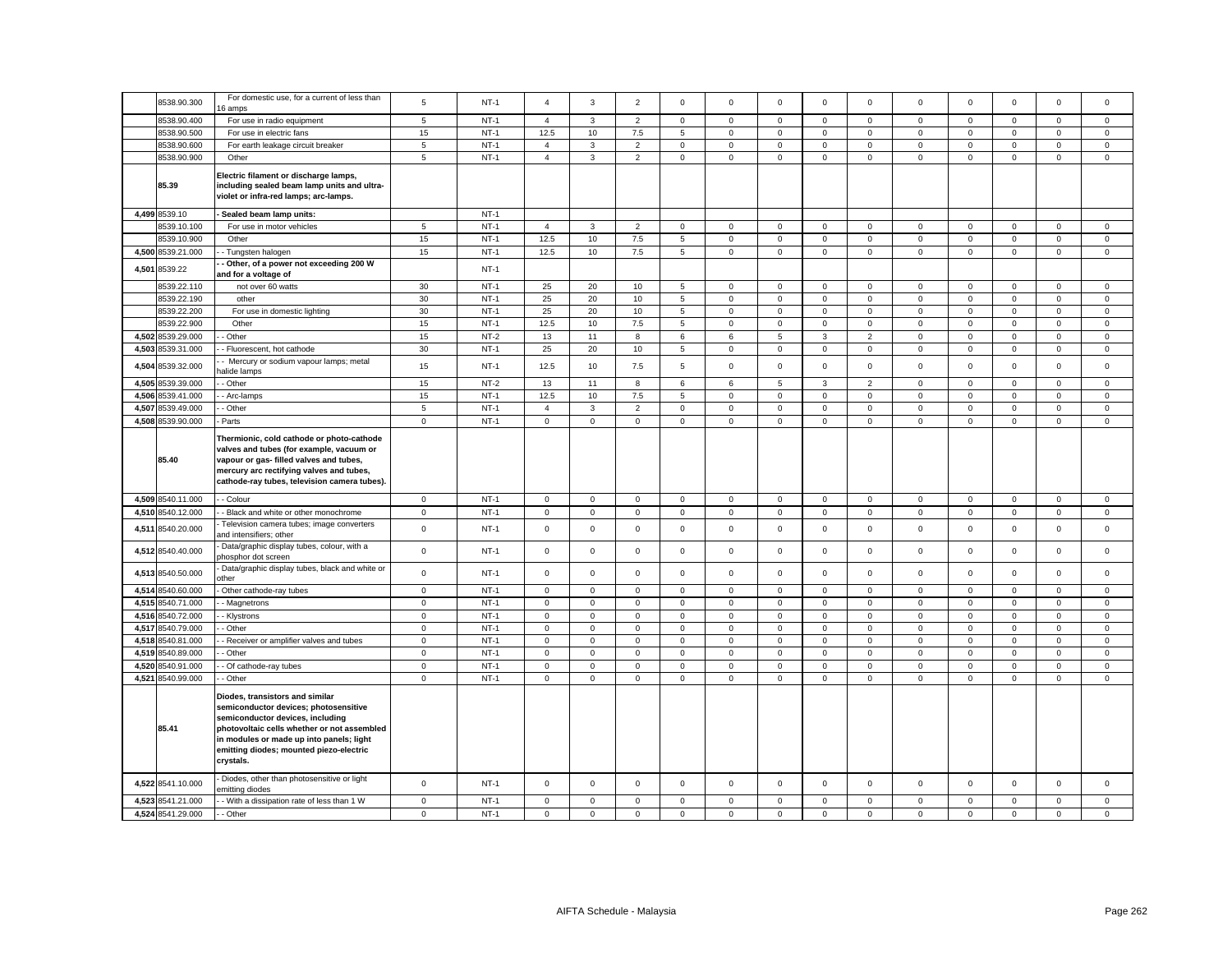|       | 4,525 8541.30.000            | Thyristors, diacs and triacs, other than<br>ohotosensitive devices                                                                                                                                                                                                                                                               | $\mathbf 0$    | $NT-1$                 | $\mathbf 0$         | $\mathbf 0$         | $\mathbf 0$    | $\Omega$    | $\Omega$       | $\mathbf 0$    | $\mathbf 0$         | $\mathbf 0$  | $\mathbf 0$         | $\mathbf 0$    | $\mathbf 0$         | $\mathbf 0$     | $\Omega$        |
|-------|------------------------------|----------------------------------------------------------------------------------------------------------------------------------------------------------------------------------------------------------------------------------------------------------------------------------------------------------------------------------|----------------|------------------------|---------------------|---------------------|----------------|-------------|----------------|----------------|---------------------|--------------|---------------------|----------------|---------------------|-----------------|-----------------|
|       | 4,526 8541.40.000            | Photosensitive semiconductor devices,<br>ncluding photovoltaic cells                                                                                                                                                                                                                                                             | $\mathbf 0$    | $NT-1$                 | $\mathsf 0$         | $\mathbf 0$         | $\mathsf 0$    | $\mathsf 0$ | $\mathbf 0$    | $\mathsf 0$    | $\mathbf 0$         | $\mathsf 0$  | $\mathbf 0$         | $\mathbf 0$    | $\mathbf 0$         | $\mathsf 0$     | $\mathsf 0$     |
|       | 4.527 8541.50.000            | Other semiconductor devices                                                                                                                                                                                                                                                                                                      | $\mathbf{0}$   | $NT-1$                 | $\mathbf 0$         | $\mathbf 0$         | $\mathbf{0}$   | $\mathbf 0$ | $\mathbf 0$    | $\mathbf 0$    | $\mathbf{O}$        | $\mathbf{0}$ | $\mathbf 0$         | $\mathbf 0$    | $\mathbf{0}$        | $\mathbf{0}$    | $\mathbf 0$     |
|       | 4,528 8541.60.000            | Mounted piezo-electric crystals                                                                                                                                                                                                                                                                                                  | $\mathbf 0$    | $NT-1$                 | $\mathsf 0$         | $\mathbf 0$         | $\mathsf 0$    | $\mathsf 0$ | $\mathbf 0$    | $\mathsf 0$    | $\mathbf 0$         | $\mathsf 0$  | $\mathbf 0$         | $\mathbf 0$    | $\mathbf 0$         | $\mathsf 0$     | $\mathbf 0$     |
|       | 4,529 8541.90.000            | Parts                                                                                                                                                                                                                                                                                                                            | $\mathsf 0$    | $NT-1$                 | $\mathbf 0$         | $\mathsf{O}\xspace$ | $\mathsf 0$    | $\mathbf 0$ | $\mathsf 0$    | $\mathsf 0$    | $\mathsf{O}\xspace$ | $\mathbf{0}$ | $\mathbf{0}$        | $\mathsf 0$    | $\mathsf 0$         | $\mathbf 0$     | $\mathbf{0}$    |
|       | 85.42                        | Electronic integrated circuits.                                                                                                                                                                                                                                                                                                  |                |                        |                     |                     |                |             |                |                |                     |              |                     |                |                     |                 |                 |
| 4,530 | 8542.31                      | - Processors and controllers, whether or<br>not combined with                                                                                                                                                                                                                                                                    |                | $NT-1$                 |                     |                     |                |             |                |                |                     |              |                     |                |                     |                 |                 |
|       | 8542.31.100                  | Monolithic integrated circuits                                                                                                                                                                                                                                                                                                   | $\circ$        | $NT-1$                 | $\mathsf 0$         | $\mathbf 0$         | $\mathsf 0$    | $\mathsf 0$ | $\mathbf 0$    | $\mathsf 0$    | $\mathbf 0$         | $\mathsf 0$  | $\mathbf 0$         | $\mathbf 0$    | $\mathbf 0$         | $\mathsf 0$     | $\mathbf 0$     |
|       | 8542.31.200                  | Hybrid integrated circuits                                                                                                                                                                                                                                                                                                       | $\mathsf 0$    | $NT-1$                 | $\mathbf 0$         | $\mathbf 0$         | $\mathbf 0$    | $\mathbf 0$ | $\mathbf 0$    | $\mathbf 0$    | $\mathbf{0}$        | $\mathbf{0}$ | $\mathbf{0}$        | $\mathbf 0$    | $\mathbf{0}$        | $\mathbf 0$     | $\mathbf{0}$    |
|       | 8542.31.900                  | Other                                                                                                                                                                                                                                                                                                                            | $\mathbf{0}$   | $NT-1$                 | $\mathbf 0$         | $\mathbf 0$         | $\mathbf{0}$   | $\mathbf 0$ | $\mathbf 0$    | $\mathbf 0$    | $\circ$             | $\mathbf 0$  | $\mathbf 0$         | $\mathbf 0$    | $\mathbf{0}$        | $\mathbf{0}$    | $\mathbf 0$     |
|       | 4,531 8542.32                | Memories:                                                                                                                                                                                                                                                                                                                        |                | $NT-1$                 |                     |                     |                |             |                |                |                     |              |                     |                |                     |                 |                 |
|       | 8542.32.100                  | Monolithic integrated circuits                                                                                                                                                                                                                                                                                                   | $\mathbf 0$    | $NT-1$                 | $\mathbf 0$         | $\mathbf 0$         | $\mathsf 0$    | $\mathbf 0$ | $\mathbf 0$    | $\mathsf 0$    | $\mathbf{O}$        | $\mathbf 0$  | $\mathbf 0$         | $\mathbf 0$    | $\mathbf 0$         | $\mathsf 0$     | $\mathbf 0$     |
|       | 8542.32.200                  | Hybrid integrated circuits                                                                                                                                                                                                                                                                                                       | $\mathsf 0$    | $NT-1$                 | $\mathbf 0$         | $\mathbf 0$         | $\mathsf 0$    | 0           | $\mathsf 0$    | $\mathsf 0$    | $\mathsf 0$         | $\mathbf 0$  | $\mathbf 0$         | $\mathbf 0$    | $\mathsf{O}$        | $\mathsf 0$     | $\mathbf 0$     |
|       | 8542.32.900                  | Other                                                                                                                                                                                                                                                                                                                            | $\mathbf 0$    | $NT-1$                 | $\mathbf 0$         | $\mathbf 0$         | $\mathsf 0$    | $\mathbf 0$ | $\mathbf 0$    | $\mathsf 0$    | $\mathsf{O}\xspace$ | $\mathbf 0$  | $\mathbf 0$         | $\mathbf 0$    | $\mathsf 0$         | $\mathbf 0$     | $\mathbf 0$     |
|       | 4,532 8542.33                | - Amplifiers:                                                                                                                                                                                                                                                                                                                    |                | $NT-1$                 |                     |                     |                |             |                |                |                     |              |                     |                |                     |                 |                 |
|       | 8542.33.100                  | Monolithic integrated circuits                                                                                                                                                                                                                                                                                                   | $\mathbf 0$    | $NT-1$                 | $\mathsf 0$         | $\mathsf 0$         | $\mathsf 0$    | $\mathsf 0$ | $\mathsf 0$    | $\mathbf 0$    | $\mathsf 0$         | $\mathsf 0$  | $\mathsf 0$         | $\mathbf 0$    | $\mathsf 0$         | $\mathsf 0$     | $\mathsf 0$     |
|       | 8542.33.200                  | Hybrid integrated circuits                                                                                                                                                                                                                                                                                                       | $\mathbf 0$    | $NT-1$                 | $\mathbf 0$         | $\mathbf 0$         | $\mathsf 0$    | $\mathbf 0$ | $\mathbf 0$    | $\mathsf 0$    | $\mathbf 0$         | $\mathbf 0$  | $\mathbf 0$         | $\mathbf 0$    | $\mathbf 0$         | $\mathsf 0$     | $\mathbf 0$     |
|       | 8542.33.900                  | Other                                                                                                                                                                                                                                                                                                                            | $\mathbf 0$    | $NT-1$                 | $\mathsf 0$         | $\mathsf 0$         | $\mathsf 0$    | $\mathsf 0$ | $\mathsf 0$    | $\mathbf 0$    | $\mathsf 0$         | $\mathsf 0$  | $\mathsf 0$         | $\pmb{0}$      | $\mathsf 0$         | $\mathsf 0$     | $\mathsf 0$     |
|       | 4,533 8542.39                | Other:                                                                                                                                                                                                                                                                                                                           |                | $NT-1$                 |                     |                     |                |             |                |                |                     |              |                     |                |                     |                 |                 |
|       | 8542.39.100                  | Monolithic integrated circuits                                                                                                                                                                                                                                                                                                   | $\mathsf 0$    | $NT-1$                 | $\mathsf 0$         | $\mathsf 0$         | $\mathbf 0$    | $\mathbf 0$ | $\mathsf 0$    | $\mathsf 0$    | $\mathsf 0$         | $\mathsf 0$  | $\mathsf 0$         | $\mathbf 0$    | $\mathsf 0$         | $\mathbf 0$     | $\mathsf 0$     |
|       | 8542.39.200                  | Hybrid integrated circuits                                                                                                                                                                                                                                                                                                       | $\mathbf 0$    | $NT-1$                 | $\mathsf 0$         | $\mathsf 0$         | $\mathsf 0$    | 0           | $\mathbf 0$    | $\mathsf 0$    | $\mathbf 0$         | $\mathbf 0$  | $\mathsf 0$         | $\mathsf 0$    | $\mathbf 0$         | $\mathsf 0$     | $\mathbf 0$     |
|       | 8542.39.900                  | Other                                                                                                                                                                                                                                                                                                                            | $\mathsf 0$    | $NT-1$                 | $\mathsf{O}\xspace$ | $\mathsf 0$         | $\mathsf 0$    | $\mathsf 0$ | $\mathsf 0$    | $\mathsf 0$    | $\mathsf{O}\xspace$ | $\mathsf 0$  | $\mathsf{O}\xspace$ | $\mathbf 0$    | $\mathsf 0$         | $\mathsf 0$     | $\mathsf 0$     |
|       | 4,534 8542.90.000            | Parts                                                                                                                                                                                                                                                                                                                            | $\mathbf 0$    | $NT-1$                 | $\mathsf{O}\xspace$ | $\mathsf{O}\xspace$ | $\overline{0}$ | $\mathsf 0$ | $\overline{0}$ | $\overline{0}$ | $\overline{0}$      | $\mathsf 0$  | $\mathbf 0$         | $\overline{0}$ | $\mathsf{O}\xspace$ | $\overline{0}$  | $\mathsf 0$     |
|       | 85.43                        | Electrical machines and apparatus, having<br>individual functions, not specified or<br>included elsewhere in this Chapter.                                                                                                                                                                                                       |                |                        |                     |                     |                |             |                |                |                     |              |                     |                |                     |                 |                 |
|       | 4,535 8543.10.000            | Particle accelerators                                                                                                                                                                                                                                                                                                            | $\mathbf 0$    | $NT-1$                 | $\mathsf{O}\xspace$ | $\mathsf 0$         | $\mathsf 0$    | $\mathsf 0$ | $\mathsf 0$    | $\mathsf 0$    | $\mathsf 0$         | $\mathsf 0$  | $\mathsf 0$         | $\pmb{0}$      | $\mathsf{O}\xspace$ | $\mathsf 0$     | $\mathsf 0$     |
|       | 4,536 8543.20.000            | Signal generators                                                                                                                                                                                                                                                                                                                | $\mathbf 0$    | $NT-1$                 | $\mathsf{O}\xspace$ | $\mathsf 0$         | $\mathsf 0$    | $\mathsf 0$ | $\mathsf 0$    | $\mathsf 0$    | $\mathsf 0$         | 0            | $\mathsf{O}\xspace$ | $\mathbf 0$    | $\mathbf 0$         | $\mathsf 0$     | $\mathsf 0$     |
|       | 4,537 8543.30.000            | Machines and apparatus for electroplating,<br>lectrolysis or                                                                                                                                                                                                                                                                     | $\mathsf 0$    | $NT-1$                 | $\mathsf 0$         | $\mathbf 0$         | $\mathsf 0$    | $\mathsf 0$ | $\mathsf 0$    | $\mathbf 0$    | $\mathbf 0$         | $\mathsf 0$  | $\mathsf 0$         | $\pmb{0}$      | $\mathsf 0$         | $\mathsf 0$     | $\mathbf 0$     |
|       | 4,538 8543.70                | Other machines and apparatus:                                                                                                                                                                                                                                                                                                    |                | $NT-1$                 |                     |                     |                |             |                |                |                     |              |                     |                |                     |                 |                 |
|       | 8543.70.100                  | Electric fence energisers                                                                                                                                                                                                                                                                                                        | $\,$ 5 $\,$    | $NT-1$                 | $\overline{4}$      | $\mathbf{3}$        | $\overline{2}$ | $\mathsf 0$ | $\mathsf 0$    | $\mathsf 0$    | $\mathsf 0$         | $\mathsf 0$  | $\mathsf 0$         | $\mathbf 0$    | $\mathsf{O}\xspace$ | $\mathsf 0$     | $\mathsf 0$     |
|       | 8543.70.900                  | Other                                                                                                                                                                                                                                                                                                                            | $\mathsf 0$    | $NT-1$                 | $\mathsf{O}$        | $\mathbf 0$         | $\mathsf 0$    | $\mathsf 0$ | $\mathsf 0$    | $\mathsf 0$    | $\mathsf{O}$        | $\mathbf 0$  | $\mathbf 0$         | $\mathbf 0$    | $\mathbf 0$         | $\mathsf 0$     | $\mathbf 0$     |
|       | 4,539 8543.90.000            | Parts                                                                                                                                                                                                                                                                                                                            | $\mathbf 0$    | $NT-1$                 | $\mathsf 0$         | $\mathbf 0$         | $\mathbf 0$    | $\mathbf 0$ | $\mathbf 0$    | $\mathsf 0$    | $\mathsf 0$         | $\mathbf 0$  | $\mathbf 0$         | $\mathbf 0$    | $\mathbf 0$         | $\mathsf 0$     | 0               |
|       | 85.44                        | Insulated (including enamelled or anodised)<br>wire, cable (including co-axial cable) and<br>other insulated electric conductors, whether<br>or not fitted with connectors; optical fibre<br>cables, made up of individually sheathed<br>fibres, whether or not assembled with<br>electric conductors or fitted with connectors. |                |                        |                     |                     |                |             |                |                |                     |              |                     |                |                     |                 |                 |
|       | 4,540 8544.11                | Of copper:                                                                                                                                                                                                                                                                                                                       |                | $NT-1$                 |                     |                     |                |             |                |                |                     |              |                     |                |                     |                 |                 |
|       | 8544.11.100                  | Enamelled wire                                                                                                                                                                                                                                                                                                                   | 25             | $NT-1$                 | 20                  | 15                  | $10$           | 5           | $\mathbf 0$    | $\mathsf 0$    | $\mathsf 0$         | $\mathsf 0$  | $\mathsf 0$         | $\mathbf 0$    | $\mathsf 0$         | $\mathsf 0$     | $\mathbf 0$     |
|       | 8544.11.900                  | Other                                                                                                                                                                                                                                                                                                                            | $\overline{5}$ | $NT-1$                 | $\overline{4}$      | $\mathbf{3}$        | $\overline{2}$ | $\mathsf 0$ | $\mathbf 0$    | $\mathsf 0$    | $\mathsf 0$         | 0            | $\mathbf 0$         | $\mathbf 0$    | $\mathbf 0$         | $\mathsf 0$     | $\mathbf 0$     |
| 4,541 | 8544.19.000                  | Other                                                                                                                                                                                                                                                                                                                            | $\,$ 5 $\,$    | $NT-1$                 | $\overline{4}$      | $\mathbf{3}$        | $\overline{2}$ | $\mathsf 0$ | $\mathsf 0$    | $\mathsf 0$    | $\mathsf 0$         | $\mathsf 0$  | $\mathsf 0$         | $\mathbf 0$    | $\mathsf 0$         | $\mathsf 0$     | $\mathsf 0$     |
|       | 4,542 8544.20                | Co-axial cable and other co-axial electric<br>:onductors:                                                                                                                                                                                                                                                                        |                | ST                     |                     |                     |                |             |                |                |                     |              |                     |                |                     |                 |                 |
|       | 8544.20.100                  | Natural or synthetic rubber insulated                                                                                                                                                                                                                                                                                            | 30             | <b>ST</b>              | 27                  | 24                  | 21             | 18          | 18             | 15             | 12                  | 8            | 5                   | 5              | 5                   | 5               | 5               |
|       | 8544.20.200                  | Plastics insulated                                                                                                                                                                                                                                                                                                               | 30             | <b>ST</b>              | 27                  | ${\bf 24}$          | 21             | 18          | 18             | 15             | 12                  | 8            | $\sqrt{5}$          | $\overline{5}$ | 5                   | $5\phantom{.0}$ | $5\phantom{.0}$ |
|       | 8544.20.900                  | Other                                                                                                                                                                                                                                                                                                                            | $\,$ 5 $\,$    | <b>ST</b>              | 5                   | $\overline{5}$      | $\,$ 5 $\,$    | 5           | $\,$ 5 $\,$    | $\,$ 5 $\,$    | $\sqrt{5}$          | 5            | 5                   | $\,$ 5 $\,$    | $5\phantom{.0}$     | $\,$ 5 $\,$     | $\sqrt{5}$      |
| 4,543 | 8544.30                      | Ignition wiring sets and other wiring sets of<br>kind used in vehicles,                                                                                                                                                                                                                                                          |                | <b>ST</b>              |                     |                     |                |             |                |                |                     |              |                     |                |                     |                 |                 |
|       | 8544.30.100                  | Natural or synthetic rubber insulated                                                                                                                                                                                                                                                                                            | 30             | ST                     | 27                  | 24                  | 21             | 18          | 18             | 15             | 12                  | 8            | 5                   | 5              | 5                   | 5               | 5               |
|       |                              |                                                                                                                                                                                                                                                                                                                                  |                |                        |                     |                     |                |             |                |                |                     |              |                     |                |                     |                 | $5\phantom{.0}$ |
|       | 8544.30.200                  | Plastics insulated                                                                                                                                                                                                                                                                                                               | 30             | <b>ST</b>              | 27                  | 24                  | 21             | 18          | 18             | 15             | 12                  | 8            | $\sqrt{5}$          | $\overline{5}$ | 5                   | $5\phantom{.0}$ |                 |
|       | 8544.30.900<br>4,544 8544.42 | Other                                                                                                                                                                                                                                                                                                                            | 5              | <b>ST</b><br><b>ST</b> | 5                   | 5                   | $\,$ 5 $\,$    | 5           | $\,$ 5 $\,$    | $\,$ 5 $\,$    | $\sqrt{5}$          | 5            | $\sqrt{5}$          | $\,$ 5 $\,$    | $5\phantom{.0}$     | $\overline{5}$  | 5               |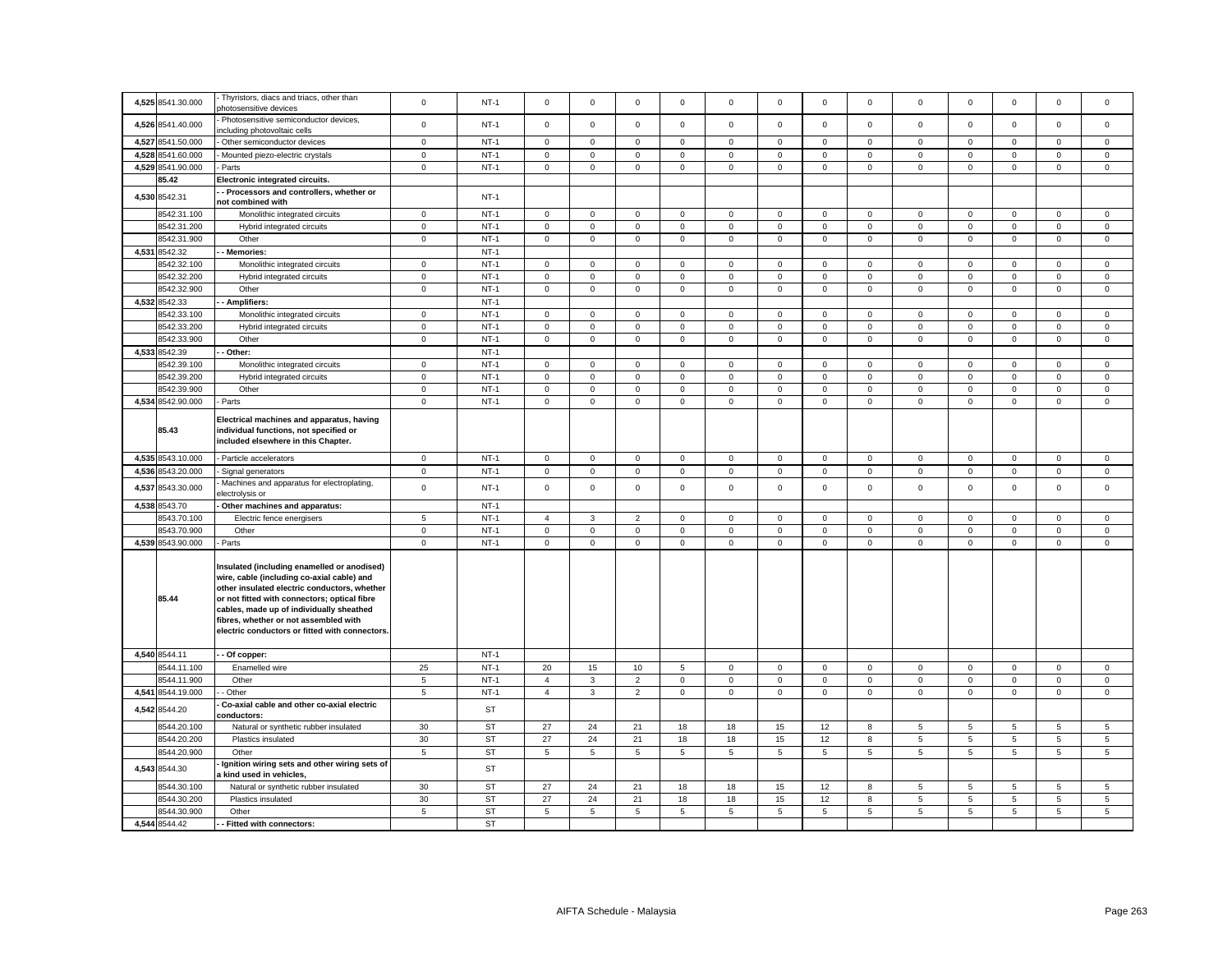|       | 8544.42.110       | submarine                                                                                                                                                                                | 5              | <b>ST</b> | 4.5         | 4.5          | 4.5         | 4.5          | 4.5          | 4.5         | 4.5         | 4.5         |                | $\boldsymbol{\Delta}$ |                |                | $\overline{4}$ |
|-------|-------------------|------------------------------------------------------------------------------------------------------------------------------------------------------------------------------------------|----------------|-----------|-------------|--------------|-------------|--------------|--------------|-------------|-------------|-------------|----------------|-----------------------|----------------|----------------|----------------|
|       | 8544.42.191       | plastics insulated                                                                                                                                                                       | $\mathbf 0$    | <b>ST</b> | $\mathsf 0$ | $\mathsf{O}$ | $\mathbf 0$ | $\mathsf 0$  | $\mathsf 0$  | $\mathsf 0$ | $\mathbf 0$ | $\mathsf 0$ | $\mathbf 0$    | $\mathbf 0$           | 5              | 5              | 5              |
|       | 8544.42.199       | other                                                                                                                                                                                    | $\mathbf 0$    | <b>ST</b> | $\mathbf 0$ | $\circ$      | $\mathbf 0$ | $\mathbf 0$  | $\mathbf{0}$ | $\mathbf 0$ | $\mathbf 0$ | $\mathbf 0$ | $\mathbf 0$    | $\mathbf 0$           | 5              | 5              | 5              |
|       | 8544.42.210       | natural or synthetic rubber insulated                                                                                                                                                    | 30             | <b>ST</b> | 27          | 24           | 21          | 18           | 18           | 15          | 12          | 8           | 5              | 5                     | 5              | 5              | 5              |
|       | 8544.42.220       | plastics insulated                                                                                                                                                                       | 30             | ST        | 27          | 24           | 21          | 18           | 18           | 15          | 12          | 8           | $\overline{5}$ | 5                     | 5              | 5              | 5              |
|       | 8544.42.230       | paper insulated                                                                                                                                                                          | 30             | <b>ST</b> | 27          | 24           | 21          | 18           | 18           | 15          | 12          | 8           | 5              | 5                     | 5              | 5              | 5              |
|       | 8544.42.290       | other                                                                                                                                                                                    | 5              | <b>ST</b> | 4.5         | 4.5          | 4.5         | 4.5          | 4.5          | 4.5         | 4.5         | 4.5         | $\overline{4}$ | $\overline{4}$        | $\overline{4}$ | 4              | $\overline{4}$ |
|       | 8544.42.910       | natural or synthetic rubber insulated                                                                                                                                                    | 30             | ST        | 27          | 24           | 21          | 18           | 18           | 15          | 12          | 8           | 5              | 5                     | 5              | 5              | 5              |
|       | 8544.42.920       | plastics insulated                                                                                                                                                                       | 30             | <b>ST</b> | 27          | 24           | 21          | 18           | 18           | 15          | 12          | 8           | 5              | 5                     | 5              | 5              | 5              |
|       | 8544.42.930       | paper insulated                                                                                                                                                                          | 30             | <b>ST</b> | 27          | 24           | 21          | 18           | 18           | 15          | 12          | 8           | 5              | 5                     | 5              | 5              | $\sqrt{5}$     |
|       | 8544.42.990       | other                                                                                                                                                                                    | 5              | ST        | 4.5         | 4.5          | 4.5         | 4.5          | 4.5          | 4.5         | 4.5         | 4.5         | $\overline{4}$ | $\overline{4}$        | $\overline{4}$ | $\overline{4}$ | $\overline{4}$ |
|       | 4.545 8544.49     | Other:                                                                                                                                                                                   |                | <b>ST</b> |             |              |             |              |              |             |             |             |                |                       |                |                |                |
|       | 8544.49.110       | submarine                                                                                                                                                                                | 5              | <b>ST</b> | 4.5         | 4.5          | 4.5         | 4.5          | 4.5          | 4.5         | 4.5         | 4.5         | $\overline{4}$ | $\overline{4}$        | $\overline{4}$ | $\overline{4}$ | $\overline{4}$ |
|       | 8544.49.121       | plastics insulated                                                                                                                                                                       | $\mathsf 0$    | <b>ST</b> | $\mathbf 0$ | $\mathsf 0$  | $\mathbf 0$ | $\mathbf{0}$ | $\mathbf 0$  | $\mathsf 0$ | $\mathbf 0$ | $\mathbf 0$ | $\mathsf 0$    | $\mathbf 0$           | $\mathbf 0$    | $\mathbf 0$    | $\mathbf 0$    |
|       | 8544.49.129       | other                                                                                                                                                                                    | $\mathbf 0$    | <b>ST</b> | $\mathbf 0$ | $\circ$      | $\mathbf 0$ | $\mathbf 0$  | $\mathbf 0$  | $\mathsf 0$ | $\mathbf 0$ | $\mathbf 0$ | $\mathbf 0$    | $\mathbf 0$           | $\mathbf 0$    | $\mathbf 0$    | $\mathbf 0$    |
|       | 8544.49.131       | plastics insulated                                                                                                                                                                       | 30             | <b>ST</b> | 27          | 24           | 21          | 18           | 18           | 15          | 12          | 8           | 5              | 5                     | 5              | 5              | 5              |
|       | 8544.49.139       | other                                                                                                                                                                                    | 5              | <b>ST</b> | 4.5         | 4.5          | 4.5         | 4.5          | 4.5          | 4.5         | 4.5         | 4.5         | $\overline{4}$ | $\overline{4}$        | $\overline{4}$ | $\overline{4}$ | $\overline{4}$ |
|       | 8544.49.210       | natural or synthetic rubber insulated                                                                                                                                                    | 30             | <b>ST</b> | 27          | 24           | 21          | 18           | 18           | 15          | 12          | 8           | 5              | 5                     | 5              | 5              | 5              |
|       | 8544.49.220       | plastics insulated                                                                                                                                                                       | 30             | <b>ST</b> | 27          | 24           | 21          | 18           | 18           | 15          | 12          | 8           | 5              | 5                     | 5              | 5              | 5              |
|       | 8544.49.230       | paper insulated                                                                                                                                                                          | 30             | <b>ST</b> | 27          | 24           | 21          | 18           | 18           | 15          | 12          | 8           | 5              | 5                     | 5              | 5              | 5              |
|       | 8544.49.290       | other                                                                                                                                                                                    | 5              | <b>ST</b> | 4.5         | 4.5          | 4.5         | 4.5          | 4.5          | 4.5         | 4.5         | 4.5         | $\overline{4}$ | $\overline{4}$        | $\overline{4}$ | $\overline{4}$ | $\overline{4}$ |
|       | 8544.49.910       | natural or synthetic rubber insulated                                                                                                                                                    | 30             | <b>ST</b> | 27          | 24           | 21          | 18           | 18           | 15          | 12          | 8           | 5              | 5                     | 5              | 5              | 5              |
|       | 8544.49.920       | plastics insulated                                                                                                                                                                       | 30             | <b>ST</b> | 27          | 24           | 21          | 18           | 18           | 15          | 12          | 8           | 5              | 5                     | 5              | 5              | 5              |
|       | 8544.49.930       | paper insulated                                                                                                                                                                          | 30             | <b>ST</b> | 27          | 24           | 21          | 18           | 18           | 15          | 12          | 8           | 5              | 5                     | 5              | 5              | 5              |
|       | 8544.49.990       | other                                                                                                                                                                                    | 5              | <b>ST</b> | 4.5         | 4.5          | 4.5         | 4.5          | 4.5          | 4.5         | 4.5         | 4.5         | $\overline{4}$ | $\overline{4}$        | $\overline{4}$ | $\overline{4}$ | $\overline{4}$ |
|       | 4,546 8544.60     | Other electric conductors, for a voltage<br>exceeding 1,000 V:                                                                                                                           |                | <b>ST</b> |             |              |             |              |              |             |             |             |                |                       |                |                |                |
|       | 8544.60.110       | natural or synthetic rubber insulated                                                                                                                                                    | 30             | <b>ST</b> | 27          | 24           | 21          | 18           | 18           | 15          | 12          | 8           | 5              | 5                     | 5              | 5              | 5              |
|       | 8544.60.120       | plastics insulated                                                                                                                                                                       | 30             | <b>ST</b> | 27          | 24           | 21          | 18           | 18           | 15          | 12          | 8           | 5              | 5                     | 5              | 5              | 5              |
|       | 8544.60.130       | paper insulated                                                                                                                                                                          | 30             | <b>ST</b> | 27          | 24           | 21          | 18           | 18           | 15          | 12          | 8           | 5              | 5                     | 5              | 5              | 5              |
|       | 8544.60.190       | other                                                                                                                                                                                    | 5              | <b>ST</b> | 5           | 5            | 5           | 5            | 5            | 5           | 5           | 5           | 5              | 5                     | 5              | 5              | 5              |
|       | 8544.60.910       | natural or synthetic rubber insulated                                                                                                                                                    | 30             | <b>ST</b> | 27          | 24           | 21          | 18           | 18           | 15          | 12          | 8           | 5              | 5                     | 5              | 5              | 5              |
|       | 8544.60.920       | plastics insulated                                                                                                                                                                       | 30             | <b>ST</b> | 27          | 24           | 21          | 18           | 18           | 15          | 12          | 8           | 5              | 5                     | 5              | 5              | $\overline{5}$ |
|       | 8544.60.930       | paper insulated                                                                                                                                                                          | 5              | <b>ST</b> | 5           | 5            | 5           | 5            | 5            | 5           | 5           | 5           | 5              | 5                     | 5              | 5              | 5              |
|       | 8544.60.990       | other                                                                                                                                                                                    | $\overline{5}$ | ST        | 5           | 5            | 5           | 5            | 5            | 5           | 5           | 5           | 5              | 5                     | 5              | 5              | 5              |
|       | 4,547 8544.70.000 | Optical fibre cables                                                                                                                                                                     | $\mathbf 0$    | $NT-1$    | $\mathbf 0$ | $\mathbf 0$  | $\Omega$    | $\mathbf 0$  | $\mathbf 0$  | $\mathbf 0$ | $\Omega$    | $\mathbf 0$ | $\mathbf 0$    | $\Omega$              | $\mathbf 0$    | $\Omega$       | $\mathbf 0$    |
|       | 85.45             | Carbon electrodes, carbon brushes, lamp<br>carbons, battery carbons and other articles<br>of graphite or other carbon, with or without<br>metal, of a kind used for electrical purposes. |                |           |             |              |             |              |              |             |             |             |                |                       |                |                |                |
|       | 4,548 8545.11.000 | - Of a kind used for furnaces                                                                                                                                                            | $\mathbf 0$    | $NT-1$    | $\mathsf 0$ | $\mathsf 0$  | $\mathbf 0$ | $\mathbf 0$  | $\mathbf 0$  | $\mathsf 0$ | $\mathbf 0$ | $\mathsf 0$ | $\mathbf 0$    | $\mathsf 0$           | $\mathbf 0$    | $\mathbf 0$    | $\mathsf 0$    |
| 4.549 | 8545.19.000       | - Other                                                                                                                                                                                  | $\mathbf 0$    | $NT-1$    | $\mathbf 0$ | $\circ$      | $\mathbf 0$ | $\mathbf 0$  | $\mathbf{0}$ | $\mathbf 0$ | $\mathbf 0$ | $\mathbf 0$ | $\mathbf 0$    | $\mathbf 0$           | $\mathbf 0$    | $\mathbf 0$    | $\mathbf 0$    |
| 4,550 | 8545.20.000       | <b>Brushes</b>                                                                                                                                                                           | 30             | $NT-2$    | 25          | 20           | 15          | 13           | 13           | 11          | 8           | 5           | $\mathbf 0$    | $\mathbf 0$           | 0              | $\mathbf 0$    | $\mathbf 0$    |
| 4,551 | 8545.90.000       | Other                                                                                                                                                                                    | $\mathbf 0$    | $NT-1$    | $\mathbf 0$ | 0            | $\mathbf 0$ | $\mathbf 0$  | $\circ$      | $\mathsf 0$ | $\mathsf 0$ | $\mathsf 0$ | $\mathbf 0$    | $\mathbf 0$           | $\mathbf 0$    | $\mathbf 0$    | $\mathbf 0$    |
|       | 85.46             | Electrical insulators of any material.                                                                                                                                                   |                |           |             |              |             |              |              |             |             |             |                |                       |                |                |                |
| 4,552 | 8546.10.000       | Of glass                                                                                                                                                                                 | $^{\circ}$     | $NT-1$    | $\mathbf 0$ | $\Omega$     | $\mathbf 0$ | $\mathbf{0}$ | $\mathbf 0$  | $\mathbf 0$ | $\mathbf 0$ | $\mathbf 0$ | $\mathbf 0$    | $\mathbf 0$           | $\mathbf 0$    | $\Omega$       | $\mathbf{0}$   |
| 4,553 | 3546.20.000       | Of ceramics                                                                                                                                                                              | $\mathsf 0$    | $NT-1$    | $\Omega$    | $\mathbf 0$  | $\mathsf 0$ | $\mathbf 0$  | $\mathsf 0$  | $\mathbf 0$ | $\Omega$    | $\mathbf 0$ | $\Omega$       | $\mathbf 0$           | $\mathbf 0$    | $\mathbf 0$    | $\Omega$       |
| 4,554 | 8546.90.000       | Other                                                                                                                                                                                    | $\mathbf 0$    | $NT-1$    | $\mathbf 0$ | $\mathbf 0$  | $\mathbf 0$ | $\mathbf 0$  | $\mathbf 0$  | $\mathbf 0$ | $\mathbf 0$ | $\mathbf 0$ | $\mathbf 0$    | $\mathbf 0$           | $\mathbf 0$    | $\mathbf 0$    | $\Omega$       |
|       |                   |                                                                                                                                                                                          |                |           |             |              |             |              |              |             |             |             |                |                       |                |                |                |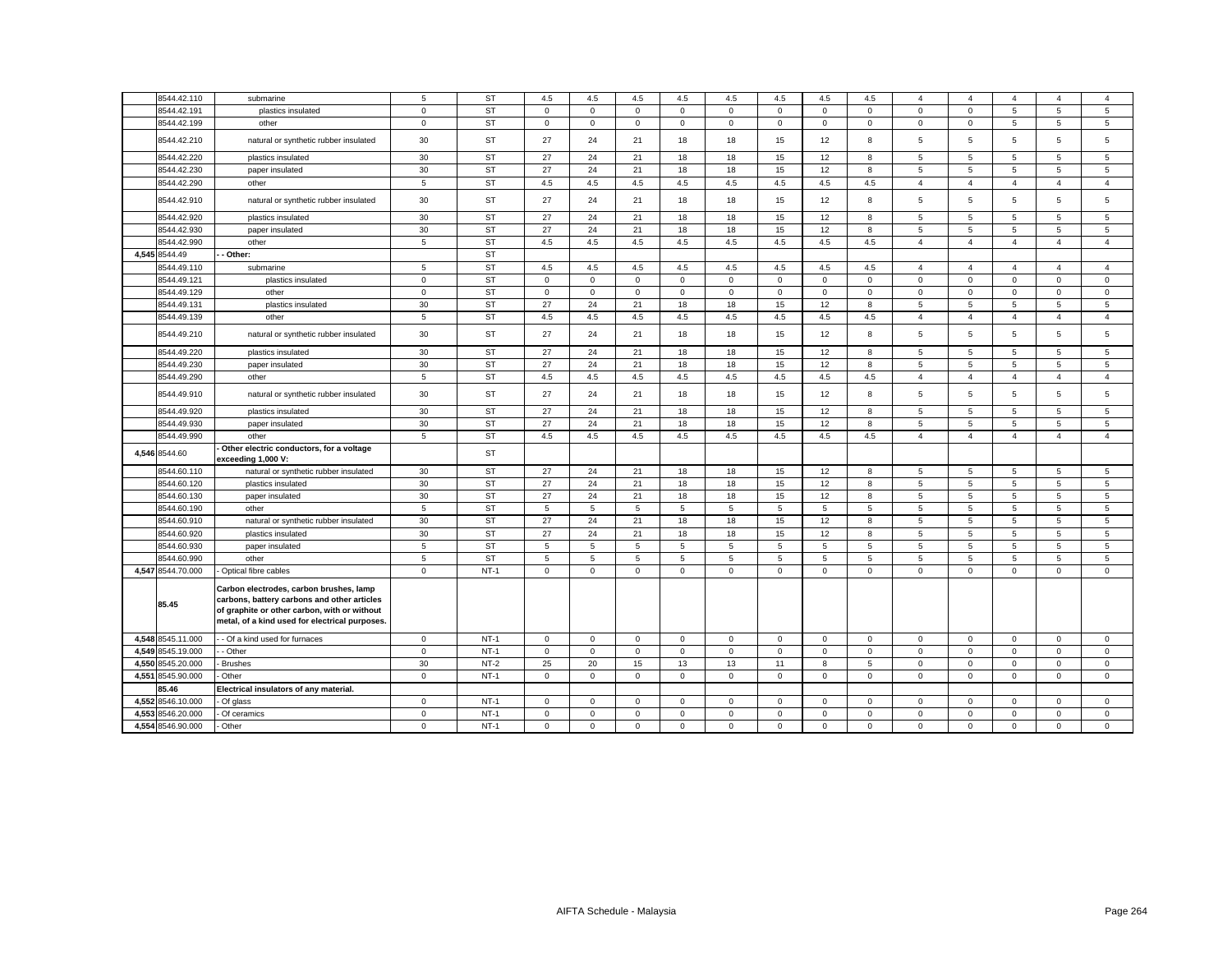| 85.47                      | Insulating fittings for electrical machines,<br>appliances or equipment, being fittings<br>wholly of insulating material apart from any<br>minor components of metal (for example,<br>threaded sockets) incorporated during<br>moulding solely for purposes of assembly,<br>other than insulators of heading 85.46;<br>electrical conduit tubing and joints therefor,<br>of base metal lined with insulating material. |                        |                  |                            |                               |                            |                            |                            |                            |                             |                             |                            |                            |                                    |                            |                            |
|----------------------------|------------------------------------------------------------------------------------------------------------------------------------------------------------------------------------------------------------------------------------------------------------------------------------------------------------------------------------------------------------------------------------------------------------------------|------------------------|------------------|----------------------------|-------------------------------|----------------------------|----------------------------|----------------------------|----------------------------|-----------------------------|-----------------------------|----------------------------|----------------------------|------------------------------------|----------------------------|----------------------------|
| 4,555 8547.10.000          | - Insulating fittings of ceramics                                                                                                                                                                                                                                                                                                                                                                                      | $\circ$                | $NT-1$           | $\mathsf 0$                | $\mathbf 0$                   | $\mathbf 0$                | $\mathsf 0$                | $\mathbf 0$                | $\mathsf 0$                | $\mathbf{0}$                | $\mathsf 0$                 | $\mathbf 0$                | $\mathbf 0$                | $\mathbf 0$                        | $\mathbf 0$                | $\mathbf 0$                |
| 4,556 8547.20.000          | Insulating fittings of plastics                                                                                                                                                                                                                                                                                                                                                                                        | $\mathsf 0$            | $NT-1$           | $\mathsf{O}\xspace$        | $\mathsf 0$                   | $\mathsf 0$                | $\mathsf 0$                | $\mathsf 0$                | $\mathsf 0$                | $\mathsf 0$                 | $\mathbf 0$                 | $\mathsf{O}\xspace$        | $\mathbf 0$                | $\mathsf 0$                        | $\mathsf 0$                | $\mathbf 0$                |
| 4,557 8547.90              | Other:                                                                                                                                                                                                                                                                                                                                                                                                                 |                        | $NT-1$           |                            |                               |                            |                            |                            |                            |                             |                             |                            |                            |                                    |                            |                            |
| 8547.90.100                | Electrical conduit tubing and joints therefor,<br>f base metal                                                                                                                                                                                                                                                                                                                                                         | 20                     | $NT-1$           | 15                         | 12.5                          | 10                         | 5                          | $\mathsf 0$                | $\mathsf 0$                | $\mathsf 0$                 | $\mathsf 0$                 | $\mathsf 0$                | $\mathsf 0$                | $\mathsf{O}\xspace$                | $\mathsf 0$                | $\mathbf{0}$               |
| 8547.90.900                | Other                                                                                                                                                                                                                                                                                                                                                                                                                  | $\mathsf 0$            | $NT-1$           | $\mathsf 0$                | $\mathsf 0$                   | $\mathsf 0$                | $\mathbf 0$                | $\mathsf 0$                | $\mathsf 0$                | $\mathbf 0$                 | $\mathsf 0$                 | $\mathbf 0$                | $\mathsf 0$                | $\mathsf{O}\xspace$                | $\mathsf 0$                | $\mathbf 0$                |
| 85.48                      | Waste and scrap of primary cells, primary<br>batteries and electric accumulators; spent<br>primary cells, spent primary batteries and<br>spent electric accumulators; electrical parts<br>of machinery or apparatus, not specified or<br>included elsewhere in this Chapter.                                                                                                                                           |                        |                  |                            |                               |                            |                            |                            |                            |                             |                             |                            |                            |                                    |                            |                            |
| 4,558 8548.10              | Waste and scrap of primary cells, primary<br>batteries and electric                                                                                                                                                                                                                                                                                                                                                    |                        | EL.              |                            |                               |                            |                            |                            |                            |                             |                             |                            |                            |                                    |                            |                            |
| 8548.10.100                | Primary cells and primary batteries                                                                                                                                                                                                                                                                                                                                                                                    | 5                      | EL               |                            |                               |                            |                            |                            |                            |                             |                             |                            |                            |                                    |                            |                            |
| 8548.10.210                | for us in aircrafts                                                                                                                                                                                                                                                                                                                                                                                                    | $\circ$                | EL               |                            |                               |                            |                            |                            |                            |                             |                             |                            |                            |                                    |                            |                            |
| 8548.10.220                | 6 volts and 12 volts electric accumulators<br>of a height                                                                                                                                                                                                                                                                                                                                                              | 25                     | EL.              |                            |                               |                            |                            |                            |                            |                             |                             |                            |                            |                                    |                            |                            |
| 8548.10.290                | other                                                                                                                                                                                                                                                                                                                                                                                                                  | 20                     | EL               |                            |                               |                            |                            |                            |                            |                             |                             |                            |                            |                                    |                            |                            |
| 8548.10.900                | Other                                                                                                                                                                                                                                                                                                                                                                                                                  | 20                     | EL.              |                            |                               |                            |                            |                            |                            |                             |                             |                            |                            |                                    |                            |                            |
| 4,559 8548.90              | Other:                                                                                                                                                                                                                                                                                                                                                                                                                 |                        | $NT-1$           |                            |                               |                            |                            |                            |                            |                             |                             |                            |                            |                                    |                            |                            |
| 8548.90.100<br>8548.90.900 | Electronic microassemblies<br>Other                                                                                                                                                                                                                                                                                                                                                                                    | $\circ$<br>$\mathsf 0$ | $NT-1$<br>$NT-1$ | $\mathsf 0$<br>$\mathsf 0$ | $\mathbf 0$<br>$\overline{0}$ | $\mathsf 0$<br>$\mathsf 0$ | $\mathsf 0$<br>$\mathsf 0$ | $\mathbf 0$<br>$\mathsf 0$ | $\mathsf 0$<br>$\mathsf 0$ | $\mathbf{0}$<br>$\mathbf 0$ | $\mathbf 0$<br>$\mathbf{0}$ | $\mathbf 0$<br>$\mathbf 0$ | $\mathbf 0$<br>$\mathbf 0$ | $\mathbf 0$<br>$\mathsf{O}\xspace$ | $\mathsf 0$<br>$\mathsf 0$ | $\mathbf 0$<br>$\mathbf 0$ |
| 86.01                      | Rail locomotives powered from an external<br>source of electricity or by electric<br>accumulators.                                                                                                                                                                                                                                                                                                                     |                        |                  |                            |                               |                            |                            |                            |                            |                             |                             |                            |                            |                                    |                            |                            |
| 4,560 8601.10.000          | Powered from an external source of electricity                                                                                                                                                                                                                                                                                                                                                                         | $\sqrt{5}$             | $NT-1$           | $\overline{4}$             | $\mathbf{3}$                  | $\overline{2}$             | $\mathbf 0$                | $\mathsf 0$                | $\mathsf 0$                | $\mathbf 0$                 | $\mathsf 0$                 | $\mathsf 0$                | $\mathbf 0$                | $\mathsf{O}\xspace$                | $\mathsf 0$                | $\mathbf 0$                |
| 4,561 8601.20.000          | - Powered by electric accumulators                                                                                                                                                                                                                                                                                                                                                                                     | 5                      | $NT-1$           | $\overline{4}$             | $\mathbf{3}$                  | 2                          | $\mathbf{0}$               | $\mathbf 0$                | $\overline{0}$             | $\circ$                     | $\mathbf{0}$                | $\mathbf 0$                | $\overline{0}$             | $\mathbf{0}$                       | $\mathbf{0}$               | $\mathbf{0}$               |
| 86.02                      | Other rail locomotives; locomotive tenders.                                                                                                                                                                                                                                                                                                                                                                            |                        |                  |                            |                               |                            |                            |                            |                            |                             |                             |                            |                            |                                    |                            |                            |
| 4,562 8602.10.000          | - Diesel-electric locomotives                                                                                                                                                                                                                                                                                                                                                                                          | $\sqrt{5}$             | $NT-1$           | $\overline{4}$             | $\mathbf{3}$                  | $\overline{2}$             | $\mathbf{0}$               | $\mathsf 0$                | $\mathsf 0$                | $\mathbf 0$                 | $\mathbf 0$                 | $\mathsf 0$                | $\mathsf 0$                | $\mathbf 0$                        | $\mathsf 0$                | $\mathbf{0}$               |
| 4,563 8602.90.000<br>86.03 | Other<br>Self-propelled railway or tramway coaches,<br>vans and trucks, other than those of heading<br>86.04.                                                                                                                                                                                                                                                                                                          | 5                      | $NT-1$           | $\overline{4}$             | $\mathbf{3}$                  | 2                          | $\mathbf{0}$               | $\mathbf 0$                | $\mathbf 0$                | $\circ$                     | $\mathbf{0}$                | $\mathbf 0$                | $\mathbf{0}$               | $\mathbf 0$                        | $\mathbf{0}$               | $\mathbf 0$                |
| 4,564 8603.10.000          | Powered from an external source of electricity                                                                                                                                                                                                                                                                                                                                                                         | 5                      | $NT-1$           | $\overline{4}$             | $\mathbf{3}$                  | $\overline{2}$             | $\mathbf 0$                | $\mathbf 0$                | $\mathbf 0$                | $\circ$                     | $\mathbf{0}$                | $\mathbf 0$                | $\mathbf 0$                | $\mathbf{0}$                       | $\mathbf{0}$               | $\mathbf{0}$               |
| 4,565 8603.90.000          | - Other                                                                                                                                                                                                                                                                                                                                                                                                                | $5\phantom{.0}$        | $NT-1$           | $\overline{4}$             | $\mathbf{3}$                  | 2                          | $\mathbf{0}$               | $\mathbf 0$                | $\mathsf 0$                | $\mathbf{0}$                | $\mathbf{0}$                | $\mathbf 0$                | $\mathbf 0$                | $\mathbf 0$                        | $\mathbf{0}$               | $\mathbf{0}$               |
| 4,566 8604.00.000          | Railway or tramway maintenance of service<br>vehicles, whether or not self-propelled (for<br>example, workshops, cranes, ballast tampers,<br>trackliners, testing coaches and track inspection<br>vehicles).                                                                                                                                                                                                           | 5                      | $NT-1$           | $\overline{4}$             | 3                             | $\overline{2}$             | $\mathsf 0$                | $\mathbf 0$                | $\mathsf 0$                | $\mathbf 0$                 | $\mathsf 0$                 | $\mathsf 0$                | $\mathbf 0$                | $\mathbf 0$                        | $\mathsf 0$                | $\mathbf 0$                |
| 4,567 8605.00.000          | Railway or tramway passenger coaches, not self<br>propelled; luggage, vans, post office coaches<br>and other special purpose railway or tramway<br>coaches, not self-propelled (excluding those of<br>heading 86.04).                                                                                                                                                                                                  | 5                      | $NT-1$           | $\overline{4}$             | 3                             | $\overline{2}$             | $\mathbf 0$                | $\Omega$                   | $\mathbf 0$                | $\mathbf{O}$                | $\mathbf 0$                 | $\mathbf 0$                | $\mathbf 0$                | $\mathbf 0$                        | $\mathbf 0$                | $\Omega$                   |
| 86.06                      | Railway or tramway goods vans and<br>wagons, not self-propelled.                                                                                                                                                                                                                                                                                                                                                       |                        |                  |                            |                               |                            |                            |                            |                            |                             |                             |                            |                            |                                    |                            |                            |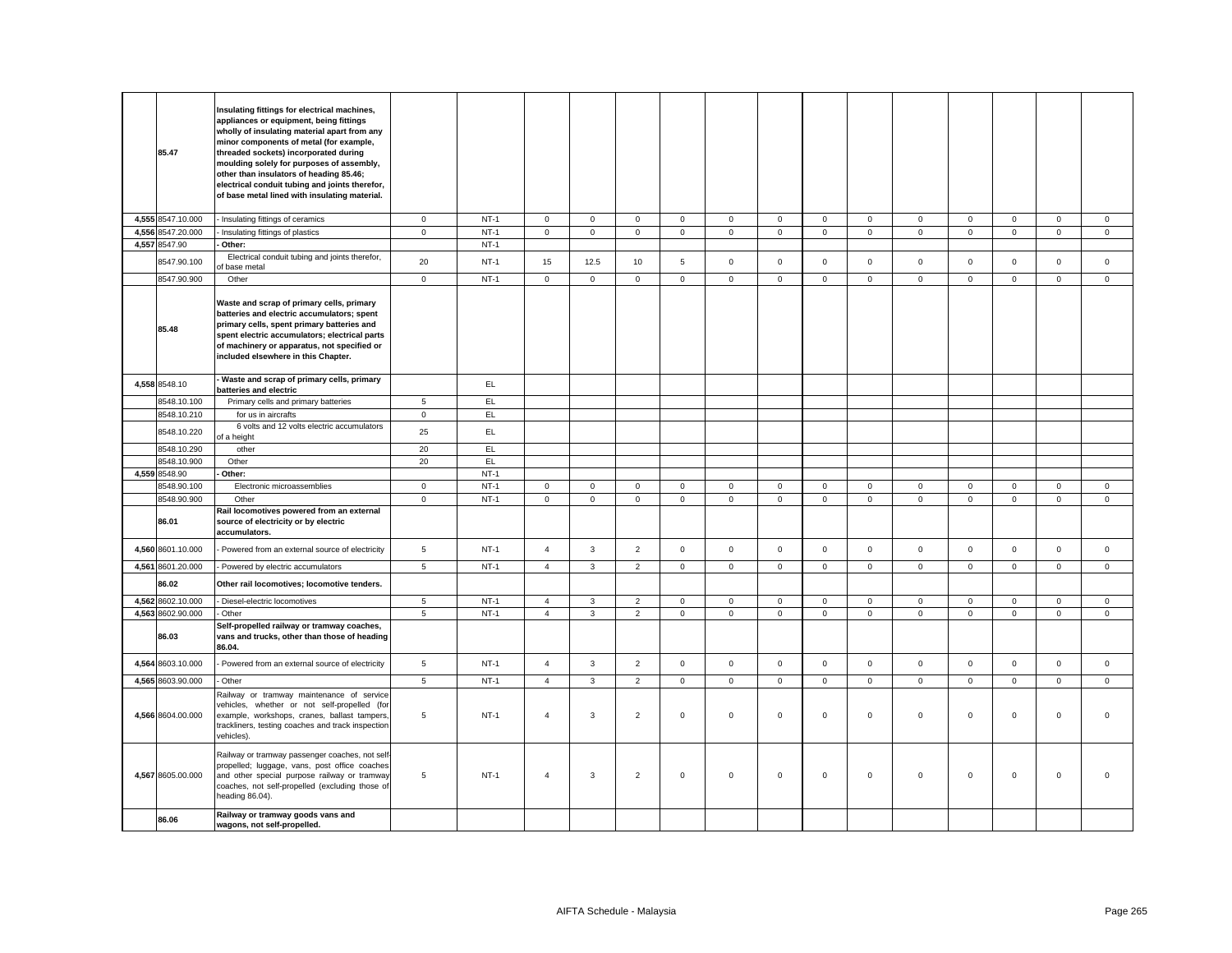|       | 4,568 8606.10.000          | Tank wagons and the like                                                                                                                                                                                                                                                                   | 5                         | $NT-1$                 | 4                             | 3                           | $\overline{2}$                | 0                          | $\mathbf 0$                | $\mathbf 0$                | 0                                   | $\Omega$                   | $\Omega$                    | $\mathbf 0$                   | $\mathbf 0$                | $\Omega$                   | $\mathbf 0$                 |
|-------|----------------------------|--------------------------------------------------------------------------------------------------------------------------------------------------------------------------------------------------------------------------------------------------------------------------------------------|---------------------------|------------------------|-------------------------------|-----------------------------|-------------------------------|----------------------------|----------------------------|----------------------------|-------------------------------------|----------------------------|-----------------------------|-------------------------------|----------------------------|----------------------------|-----------------------------|
|       | 4,569 8606.30.000          | Self-discharging vans and wagons other than<br>hose of subheading                                                                                                                                                                                                                          | $\overline{5}$            | $NT-1$                 | $\overline{4}$                | $\mathbf{3}$                | $\overline{2}$                | $\mathsf 0$                | $\mathsf 0$                | $\mathsf 0$                | $\mathbf 0$                         | $\mathbf 0$                | $\mathsf 0$                 | $\mathbf 0$                   | $\mathsf 0$                | $\mathsf 0$                | $\mathsf 0$                 |
|       | 4,570 8606.91.000          | - Covered and closed                                                                                                                                                                                                                                                                       | $\sqrt{5}$                | $NT-1$                 | $\overline{4}$                | 3                           | $\overline{2}$                | 0                          | $\mathbf 0$                | $\mathsf 0$                | $\mathbf 0$                         | $\mathbf 0$                | 0                           | $\mathbf 0$                   | $\mathbf{0}$               | $\mathsf 0$                | 0                           |
| 4,571 | 8606.92.000                | - Open, with non-removable sides of a height<br>xceeding 60 cm                                                                                                                                                                                                                             | $\,$ 5 $\,$               | $NT-1$                 | $\overline{4}$                | $\mathbf{3}$                | $\overline{2}$                | $\mathsf 0$                | $\mathsf 0$                | $\mathbf 0$                | $\mathsf 0$                         | $\mathbf 0$                | $\mathsf{O}\xspace$         | $\pmb{0}$                     | $\mathsf 0$                | $\mathsf 0$                | $\mathbf 0$                 |
|       | 4,572 8606.99.000          | - Other                                                                                                                                                                                                                                                                                    | $\,$ 5 $\,$               | $NT-1$                 | $\overline{4}$                | 3                           | $\overline{2}$                | $\mathsf 0$                | $\mathbf 0$                | $\mathsf 0$                | $\mathsf 0$                         | 0                          | $\mathbf 0$                 | $\mathbf 0$                   | $\mathbf 0$                | $\mathsf 0$                | $\mathsf 0$                 |
|       | 86.07                      | Parts of railway or tramway locomotives or<br>rolling-stock.                                                                                                                                                                                                                               |                           |                        |                               |                             |                               |                            |                            |                            |                                     |                            |                             |                               |                            |                            |                             |
|       | 4,573 8607.11.000          | - Driving bogies and bissel-bogies                                                                                                                                                                                                                                                         | 5                         | $NT-1$                 | $\overline{4}$                | 3                           | $\overline{2}$                | 0                          | $\mathbf 0$                | $\mathsf 0$                | $\mathbf 0$                         | 0                          | 0                           | $\mathbf 0$                   | $\mathbf 0$                | $\mathsf 0$                | $\mathbf 0$                 |
| 4,574 | 8607.12.000                | - Other bogies and bissel-bogies                                                                                                                                                                                                                                                           | 5                         | $NT-1$                 | $\overline{4}$                | $\overline{3}$              | $\overline{2}$                | $\mathbf 0$                | $\mathbf 0$                | $\mathsf 0$                | $\mathbf{0}$                        | $\mathbf{0}$               | $\mathbf{0}$                | $\mathbf 0$                   | $\mathbf 0$                | $\mathsf 0$                | $\mathbf 0$                 |
|       | 4,575 8607.19.000          | - Other, including parts                                                                                                                                                                                                                                                                   | $\mathbf 0$               | $NT-1$                 | $\mathbf 0$                   | $\mathbf 0$                 | $\mathbf 0$                   | $\mathbf 0$                | $\mathbf 0$                | $\mathbf 0$                | $\mathbf 0$                         | $\mathbf 0$                | $\mathbf{0}$                | $\mathbf 0$                   | $\mathbf 0$                | $\mathbf 0$                | $\Omega$                    |
| 4,576 | 8607.21.000                | - Air brakes and parts thereof                                                                                                                                                                                                                                                             | $\mathbf 0$               | $NT-1$                 | $\mathsf 0$                   | $\mathsf 0$                 | $\mathsf 0$                   | $\mathbf 0$                | $\mathbf 0$                | $\mathsf 0$                | $\mathbf 0$                         | $\mathsf 0$                | $\mathsf 0$                 | $\mathbf 0$                   | $\mathsf 0$                | $\mathsf 0$                | $\mathbf 0$                 |
|       | 4,577 8607.29.000          | - Other                                                                                                                                                                                                                                                                                    | $\mathsf 0$               | $NT-1$                 | $\mathsf 0$                   | $\mathsf 0$                 | $\mathsf 0$                   | $\mathsf 0$                | $\mathsf{O}\xspace$        | $\mathsf 0$                | $\mathsf 0$                         | $\mathbf 0$                | $\mathbf 0$                 | $\mathbf 0$                   | $\mathsf 0$                | $\mathbf 0$                | $\mathbf 0$                 |
| 4,578 | 8607.30.000                | Hooks and other coupling devices, buffers,<br>and parts thereof                                                                                                                                                                                                                            | $\sqrt{5}$                | $NT-1$                 | $\overline{4}$                | 3                           | $\overline{2}$                | $\mathbf 0$                | $\mathbf 0$                | $\mathsf 0$                | $\mathbf{0}$                        | $\mathsf 0$                | $\mathsf 0$                 | $\mathbf 0$                   | $\mathbf 0$                | $\mathsf 0$                | $\mathbf 0$                 |
|       | 4,579 8607.91.000          | - Of locomotives                                                                                                                                                                                                                                                                           | $\mathbf{0}$              | $NT-1$                 | $\mathbf 0$                   | $\mathbf 0$                 | $\mathbf 0$                   | $\mathbf 0$                | $\mathbf 0$                | $\mathbf 0$                | $\mathbf 0$                         | $\mathbf{0}$               | $\mathbf 0$                 | $\mathbf 0$                   | $\mathbf{O}$               | $\mathbf 0$                | $\mathbf{0}$                |
|       | 4,580 8607.99.000          | - Other                                                                                                                                                                                                                                                                                    | $\mathbf 0$               | $NT-1$                 | $\mathbf 0$                   | $\mathbf{0}$                | $\mathbf 0$                   | $\mathbf 0$                | $\mathbf 0$                | $\mathsf 0$                | $\mathbf{0}$                        | $\mathbf 0$                | $\mathbf 0$                 | $\mathbf 0$                   | $\mathsf{O}\xspace$        | $\mathbf 0$                | $\mathbf{0}$                |
|       | 86.08                      | Railway or tramway track fixtures and<br>fittings; mechanical (including electro-<br>mechanical) signalling, safety or traffic<br>control equipment for railways, tramways,<br>roads, inland waterways, parking facilities,<br>port installations or airfields; parts of the<br>foregoing. |                           |                        |                               |                             |                               |                            |                            |                            |                                     |                            |                             |                               |                            |                            |                             |
|       | 4,581 8608.00.000          | Railway or tramway track fixtures and fittings;<br>(including electro-mechanical)<br>mechanical<br>signalling, safety or traffic control equipment for<br>railways, tramways, roads, inland waterways,<br>parking facilities, port installations or airfields;<br>parts of t               | $\mathsf 0$               | $NT-1$                 | $\mathbf 0$                   | $\mathbf 0$                 | $\mathbf 0$                   | $\mathsf 0$                | $\mathsf 0$                | $\mathsf 0$                | $\mathsf 0$                         | $\mathbf 0$                | $\mathsf 0$                 | $\mathbf 0$                   | $\mathsf 0$                | $\mathbf 0$                | $\Omega$                    |
|       | 86.09                      | Containers (including containers for the<br>transport of fluids) specially designed and<br>equipped for carriage by one or more modes<br>of transport.                                                                                                                                     |                           |                        |                               |                             |                               |                            |                            |                            |                                     |                            |                             |                               |                            |                            |                             |
|       |                            | Containers<br>(including containers for<br>the                                                                                                                                                                                                                                             |                           |                        |                               |                             |                               |                            |                            |                            |                                     |                            |                             |                               |                            |                            |                             |
|       | 4,582 8609.00.000          | transport of fluids) specially designed and<br>equipped for carriage by one or more modes of<br>transport.                                                                                                                                                                                 | $\mathbf 0$               | $NT-1$                 | $\mathbf 0$                   | $\mathbf 0$                 | $\mathbf 0$                   | $\mathbf 0$                | $\mathbf 0$                | $\mathbf 0$                | $\circ$                             | $\mathbf 0$                | $\mathbf 0$                 | $\mathbf 0$                   | $\mathbf{0}$               | $\mathbf 0$                | $\mathbf 0$                 |
|       | 87.01                      | Tractors (other than tractors of heading                                                                                                                                                                                                                                                   |                           |                        |                               |                             |                               |                            |                            |                            |                                     |                            |                             |                               |                            |                            |                             |
|       |                            | 87.09).                                                                                                                                                                                                                                                                                    |                           |                        |                               |                             |                               |                            |                            |                            |                                     |                            |                             |                               |                            |                            |                             |
|       | 4,583 8701.10              | Pedestrian controlled tractors:                                                                                                                                                                                                                                                            |                           | $NT-1$                 |                               |                             |                               |                            |                            |                            |                                     |                            |                             |                               |                            |                            |                             |
|       | 8701.10.100<br>8701.10.900 | For agricultural use<br>Other                                                                                                                                                                                                                                                              | $\mathbf 0$<br>$\sqrt{5}$ | $NT-1$<br>$NT-1$       | $\mathbf 0$<br>$\overline{4}$ | $\mathbf 0$<br>$\mathbf{3}$ | $\mathsf 0$<br>$\overline{2}$ | $\mathbf 0$<br>$\mathsf 0$ | $\mathbf 0$<br>$\mathsf 0$ | $\mathsf 0$<br>$\mathsf 0$ | $\mathbf{O}$<br>$\mathsf{O}\xspace$ | $\mathbf 0$<br>$\mathbf 0$ | $\mathbf 0$<br>$\mathbf{0}$ | $\mathbf 0$<br>$\mathsf 0$    | $\mathbf 0$<br>$\mathsf 0$ | $\mathsf 0$<br>$\mathsf 0$ | $\mathbf 0$<br>$\mathbf{0}$ |
|       | 4,584 8701.20              | Road tractors for semi-trailers:                                                                                                                                                                                                                                                           |                           | <b>ST</b>              |                               |                             |                               |                            |                            |                            |                                     |                            |                             |                               |                            |                            |                             |
|       | 8701.20.100                | Completely knocked down                                                                                                                                                                                                                                                                    | $\mathbf 0$               | <b>ST</b>              | $\mathbf 0$                   | $\mathbf 0$                 | $\mathsf 0$                   | $\Omega$                   | $\mathbf 0$                | $\mathbf 0$                | $\mathsf 0$                         | $\Omega$                   | $\mathbf 0$                 | $\mathbf 0$                   | $\mathsf 0$                | $\mathsf 0$                | $\Omega$                    |
|       | 8701.20.210                | new                                                                                                                                                                                                                                                                                        | 30                        | ST                     | 27                            | 24                          | 21                            | 18                         | 18                         | 15                         | 12                                  | 8                          | 5                           | 5                             | $\sqrt{5}$                 | 5                          | 5                           |
|       | 8701.20.220                | old                                                                                                                                                                                                                                                                                        | 30                        | <b>ST</b>              | 27                            | 24                          | 21                            | 18                         | 18                         | 15                         | 12                                  | 8                          | 5                           | $\sqrt{5}$                    | 5                          | $\sqrt{5}$                 | 5                           |
| 4,585 | 8701.30.000                | Track-lying tractors                                                                                                                                                                                                                                                                       | $\,$ 5 $\,$               | $NT-1$                 | $\overline{4}$                | $\mathbf{3}$                | $\overline{2}$                | $\mathsf 0$                | $\mathsf 0$                | $\mathsf 0$                | $\mathsf 0$                         | $\mathsf 0$                | $\mathsf 0$                 | $\mathbf 0$                   | $\mathsf 0$                | $\mathsf 0$                | $\mathbf 0$                 |
|       | 4,586 8701.90              | Other:                                                                                                                                                                                                                                                                                     |                           | $NT-2$                 |                               |                             |                               |                            |                            |                            |                                     |                            |                             |                               |                            |                            |                             |
|       | 8701.90.100                | Tractors designed for agricultural use other<br>han those of                                                                                                                                                                                                                               | $\mathbf 0$               | $NT-2$                 | $\mathbf 0$                   | $\mathbf 0$                 | $\mathsf 0$                   | $\mathbf 0$                | $\mathbf 0$                | $\mathsf 0$                | $\mathbf{0}$                        | $\mathbf 0$                | $\mathbf 0$                 | $\mathbf 0$                   | $\mathbf 0$                | $\mathsf 0$                | $\mathbf 0$                 |
|       | 8701.90.200                | Tractors (power unit) designed for hauling                                                                                                                                                                                                                                                 | 25                        | $NT-2$                 | 20                            | 17                          | 15                            | 13                         | 13                         | 10                         | $\overline{7}$                      | 5                          | $\mathbf 0$                 | $\mathbf 0$                   | $\mathbf 0$                | $\mathbf 0$                | $\mathbf 0$                 |
|       | 8701.90.900                | oller (drum module)<br>Other                                                                                                                                                                                                                                                               | $5\overline{5}$           | $NT-2$                 | $\overline{4}$                | $\overline{4}$              | $\mathbf{3}$                  | $\mathbf{3}$               | 3                          | $\overline{2}$             | $\overline{2}$                      | $\overline{1}$             | $\mathbf 0$                 | $\mathbf 0$                   | $\mathbf 0$                | $\mathbf{0}$               | $\mathbf 0$                 |
|       | 87.02                      | Motor vehicles for the transport of ten or<br>more persons, including the driver.                                                                                                                                                                                                          |                           |                        |                               |                             |                               |                            |                            |                            |                                     |                            |                             |                               |                            |                            |                             |
|       | 4,587 8702.10              | With compression-ignition internal<br>combustion piston engine                                                                                                                                                                                                                             |                           | ST                     |                               |                             |                               |                            |                            |                            |                                     |                            |                             |                               |                            |                            |                             |
|       | 8702.10.110                | completely knocked down                                                                                                                                                                                                                                                                    | $\mathbf 0$               | <b>ST</b>              | $\mathbf 0$                   | $\mathsf 0$                 | $\mathsf 0$                   | 0                          | $\mathbf 0$                | $\mathbf 0$                | $\mathbf 0$                         | $\mathbf 0$                | $\mathsf 0$                 | $\mathbf 0$                   | $\mathsf 0$                | $\mathsf 0$                | 0                           |
|       | 8702.10.121                | new                                                                                                                                                                                                                                                                                        | 30                        | <b>ST</b>              | 27                            | 24                          | 21                            | 18                         | 18                         | 15                         | 12                                  | 8                          | $\overline{5}$              | $\overline{5}$                | 5                          | $5\overline{5}$            | $5\overline{5}$             |
|       | 8702.10.122<br>8702.10.910 | old<br>completely knocked-down                                                                                                                                                                                                                                                             | 30<br>10                  | <b>ST</b><br><b>ST</b> | 27<br>$\mathsf g$             | 24<br>8                     | 21<br>$\overline{7}$          | 18<br>$\overline{7}$       | 18<br>$\overline{7}$       | 15<br>6                    | 12<br>6                             | 8<br>5                     | 5<br>5                      | $\sqrt{5}$<br>$5\phantom{.0}$ | $\sqrt{5}$<br>5            | 5<br>$\overline{5}$        | 5<br>5                      |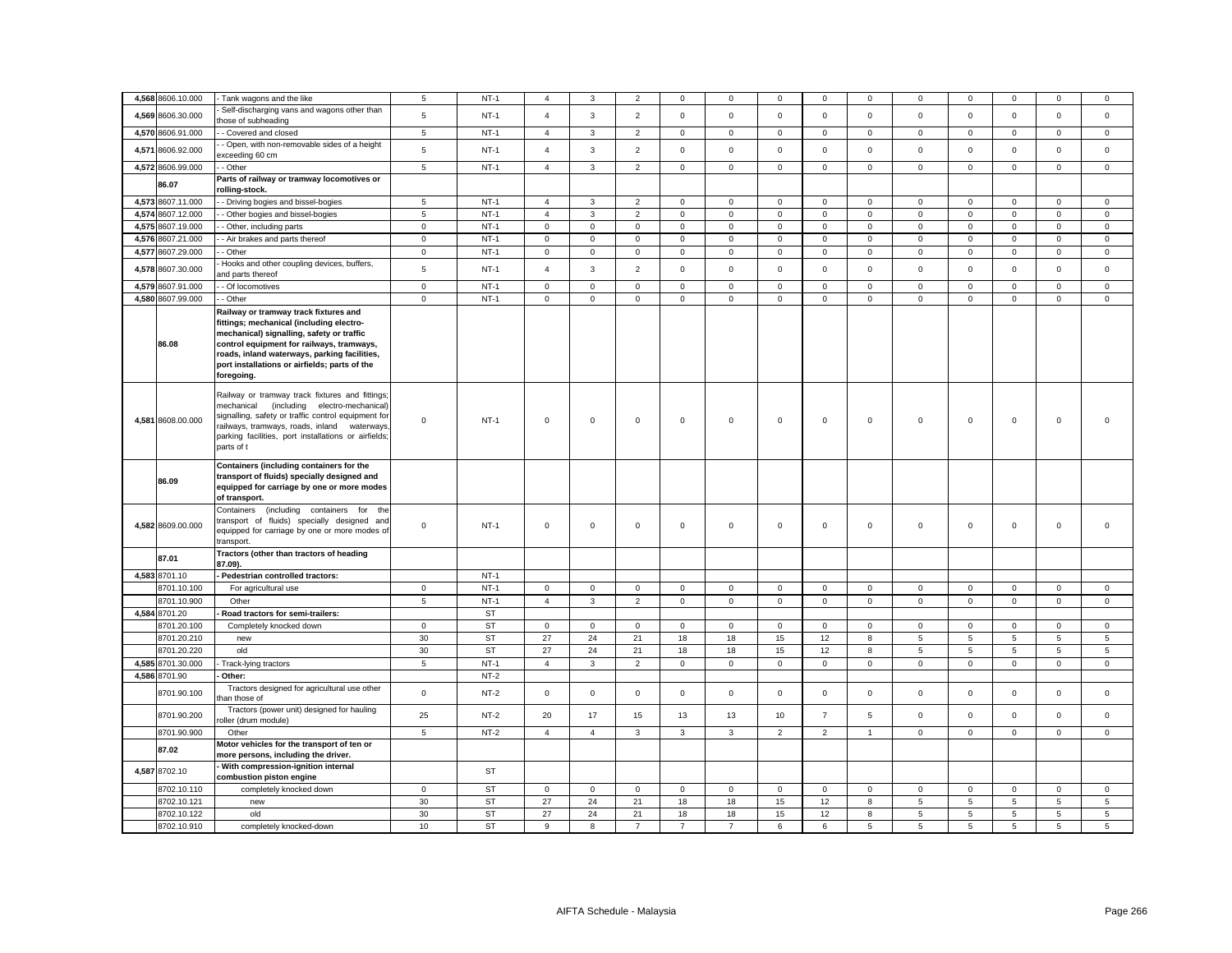| 8702.10.990                | completely built-up                                                                                                                                                           | 30             | <b>ST</b>  | 27                  | 24          | 21               | 18             | 18             | 15          | 12          | 8           | 5               | $\overline{5}$ | 5               | $\overline{5}$  | 5               |
|----------------------------|-------------------------------------------------------------------------------------------------------------------------------------------------------------------------------|----------------|------------|---------------------|-------------|------------------|----------------|----------------|-------------|-------------|-------------|-----------------|----------------|-----------------|-----------------|-----------------|
| 4,588 8702.90              | Other:                                                                                                                                                                        |                | <b>ST</b>  |                     |             |                  |                |                |             |             |             |                 |                |                 |                 |                 |
| 8702.90.110                | completely knocked down                                                                                                                                                       | $\mathsf 0$    | ST         | $\mathsf{O}\xspace$ | $\mathbf 0$ | $\mathsf 0$      | $\mathsf 0$    | $\mathsf 0$    | $\mathsf 0$ | $\mathsf 0$ | $\mathbf 0$ | $\mathsf 0$     | $\mathbf 0$    | $\mathbf 0$     | $\mathbf 0$     | $\mathsf 0$     |
| 8702.90.121                | new                                                                                                                                                                           | 30             | ST         | 27                  | 24          | 21               | 18             | 18             | 15          | 12          | 8           | 5               | 5              | $\overline{5}$  | $\overline{5}$  | 5               |
| 8702.90.122                | old                                                                                                                                                                           | 30             | <b>ST</b>  | 27                  | 24          | 21               | 18             | 18             | 15          | 12          | 8           | 5               | $\,$ 5 $\,$    | $5\phantom{.0}$ | $\,$ 5 $\,$     | 5               |
| 8702.90.910                | completely knocked down                                                                                                                                                       | 10             | <b>ST</b>  | 9                   | 8           | $\boldsymbol{7}$ | $\overline{7}$ | $\overline{7}$ | $\,6\,$     | $\,6\,$     | 5           | 5               | $\,$ 5 $\,$    | $5\phantom{.0}$ | $\,$ 5 $\,$     | $\,$ 5 $\,$     |
| 8702.90.990                | completely built-up                                                                                                                                                           | 30             | ST         | 27                  | 24          | 21               | 18             | 18             | 15          | 12          | 8           | $\overline{5}$  | $\overline{5}$ | $5\overline{5}$ | $\overline{5}$  | $5\overline{)}$ |
| 87.03                      | Motor cars and other motor vehicles<br>principally designed for the transport of<br>persons (other than those of heading 87.02),<br>including station wagons and racing cars. |                |            |                     |             |                  |                |                |             |             |             |                 |                |                 |                 |                 |
| 4,589 8703.10              | - Vehicles specially designed for travelling<br>on snow ; golf cars and                                                                                                       |                | ST         |                     |             |                  |                |                |             |             |             |                 |                |                 |                 |                 |
| 8703.10.100                | Golf cars and golf buggies                                                                                                                                                    | 50             | <b>ST</b>  | 30                  | 26          | 23               | 20             | 20             | 16          | 13          | 9           | $5\phantom{.0}$ | 5              | 5               | $5\overline{5}$ | $5\overline{5}$ |
| 8703.10.900                | Other                                                                                                                                                                         | 30             | ST         | 27                  | 24          | 21               | 18             | 18             | 15          | 12          | 8           | 5               | 5              | 5               | $5\overline{5}$ | 5               |
| 4,590 8703.21              | - Of a cylinder capacity not exceeding 1,000<br>cc:                                                                                                                           |                | EL         |                     |             |                  |                |                |             |             |             |                 |                |                 |                 |                 |
| 8703.21.100                | Ambulances                                                                                                                                                                    | 5              | EL.        |                     |             |                  |                |                |             |             |             |                 |                |                 |                 |                 |
| 8703.21.210                | completely knocked down                                                                                                                                                       | 10             | EL.        |                     |             |                  |                |                |             |             |             |                 |                |                 |                 |                 |
| 8703.21.221                | new                                                                                                                                                                           | 30             | EL         |                     |             |                  |                |                |             |             |             |                 |                |                 |                 |                 |
| 8703.21.222                | old                                                                                                                                                                           | 30             | EL         |                     |             |                  |                |                |             |             |             |                 |                |                 |                 |                 |
| 8703.21.310                | completely knocked down                                                                                                                                                       | 10             | EL.        |                     |             |                  |                |                |             |             |             |                 |                |                 |                 |                 |
| 8703.21.321                | new                                                                                                                                                                           | 30             | EL         |                     |             |                  |                |                |             |             |             |                 |                |                 |                 |                 |
| 8703.21.322                | old                                                                                                                                                                           | 30             | EL         |                     |             |                  |                |                |             |             |             |                 |                |                 |                 |                 |
| 8703.21.400                | Motor-homes                                                                                                                                                                   | 35             | EL.        |                     |             |                  |                |                |             |             |             |                 |                |                 |                 |                 |
| 8703.21.500                | Go-karts                                                                                                                                                                      | $\mathbf 0$    | EL.        |                     |             |                  |                |                |             |             |             |                 |                |                 |                 |                 |
| 8703.21.910                | completely knocked down                                                                                                                                                       | $\overline{0}$ | EL         |                     |             |                  |                |                |             |             |             |                 |                |                 |                 |                 |
| 8703.21.921                | new                                                                                                                                                                           | 30             | EL         |                     |             |                  |                |                |             |             |             |                 |                |                 |                 |                 |
| 8703.21.922                | old                                                                                                                                                                           | 30             | EL         |                     |             |                  |                |                |             |             |             |                 |                |                 |                 |                 |
| 8703.22<br>4,591           | - Of a cylinder capacity exceeding 1,000 cc<br>but not exceeding                                                                                                              |                | EL         |                     |             |                  |                |                |             |             |             |                 |                |                 |                 |                 |
| 8703.22.100                | Ambulances                                                                                                                                                                    | $\sqrt{5}$     | EL.        |                     |             |                  |                |                |             |             |             |                 |                |                 |                 |                 |
| 8703.22.210                | completely knocked down                                                                                                                                                       | 10             | EL         |                     |             |                  |                |                |             |             |             |                 |                |                 |                 |                 |
| 8703.22.221                | new                                                                                                                                                                           | 30             | EL         |                     |             |                  |                |                |             |             |             |                 |                |                 |                 |                 |
| 8703.22.222                | old                                                                                                                                                                           | 30             | EL         |                     |             |                  |                |                |             |             |             |                 |                |                 |                 |                 |
| 8703.22.310                | completely knocked down                                                                                                                                                       | 10             | EL.        |                     |             |                  |                |                |             |             |             |                 |                |                 |                 |                 |
| 8703.22.321                | new                                                                                                                                                                           | 30             | EL         |                     |             |                  |                |                |             |             |             |                 |                |                 |                 |                 |
| 8703.22.322                | old                                                                                                                                                                           | 30             | EL.        |                     |             |                  |                |                |             |             |             |                 |                |                 |                 |                 |
| 8703.22.400                | Motor-homes                                                                                                                                                                   | 35             | EL.        |                     |             |                  |                |                |             |             |             |                 |                |                 |                 |                 |
| 8703.22.910                | completely knocked down                                                                                                                                                       | $\mathbf 0$    | EL         |                     |             |                  |                |                |             |             |             |                 |                |                 |                 |                 |
| 8703.22.921<br>8703.22.922 | new                                                                                                                                                                           | 30             | EL         |                     |             |                  |                |                |             |             |             |                 |                |                 |                 |                 |
| 4,592 8703.23              | old<br>- Of a cylinder capacity exceeding 1,500 cc                                                                                                                            | 30             | EL.<br>EL. |                     |             |                  |                |                |             |             |             |                 |                |                 |                 |                 |
| 8703.23.100                | but not exceeding<br>Ambulances                                                                                                                                               | $\overline{5}$ | EL.        |                     |             |                  |                |                |             |             |             |                 |                |                 |                 |                 |
| 8703.23.211                | of a cylinder capacity less than 1,800 cc                                                                                                                                     | 10             | EL         |                     |             |                  |                |                |             |             |             |                 |                |                 |                 |                 |
| 8703.23.212                | of a cylinder capacity 1,800 cc but less<br>than $2,000$ $cc$                                                                                                                 | 10             | EL         |                     |             |                  |                |                |             |             |             |                 |                |                 |                 |                 |
| 8703.23.213                | of a cylinder capacity 2,000 cc but less<br>than $2,500$ $cc$                                                                                                                 | 10             | EL.        |                     |             |                  |                |                |             |             |             |                 |                |                 |                 |                 |
| 8703.23.214                | of a cylinder capacity 2,500 cc but not<br>exceeding 3,000 cc                                                                                                                 | 10             | EL.        |                     |             |                  |                |                |             |             |             |                 |                |                 |                 |                 |
| 8703.23.221                | of a cylinder capacity less than 1,800<br>Ċ.                                                                                                                                  | 30             | EL.        |                     |             |                  |                |                |             |             |             |                 |                |                 |                 |                 |
| 8703.23.222                | of a cylinder capacity 1,800 cc but<br>less than 2,000 cc                                                                                                                     | 30             | EL.        |                     |             |                  |                |                |             |             |             |                 |                |                 |                 |                 |
| 8703.23.223                | of a cylinder capacity 2,000 cc but<br>ess than 2,500 cc                                                                                                                      | 30             | EL.        |                     |             |                  |                |                |             |             |             |                 |                |                 |                 |                 |
| 8703.23.224                | of a cylinder capacity 2,500 cc but<br>less than 3,000 cc                                                                                                                     | 30             | EL.        |                     |             |                  |                |                |             |             |             |                 |                |                 |                 |                 |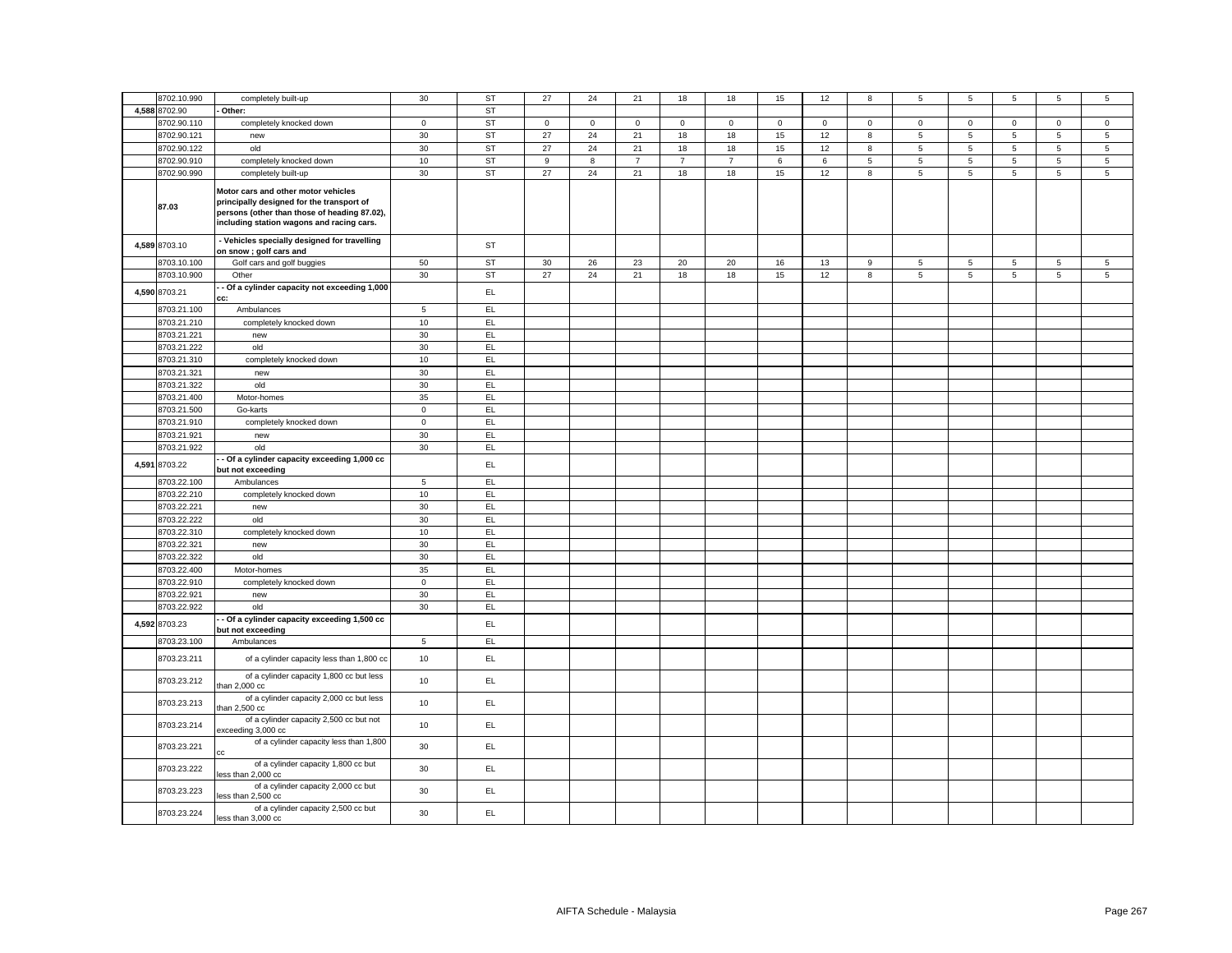| 8703.23.231   | of a cylinder capacity less than 1,800<br>cc                  | 30          | EL.           |  |  |  |  |  |  |  |
|---------------|---------------------------------------------------------------|-------------|---------------|--|--|--|--|--|--|--|
| 8703.23.232   | of a cylinder capacity 1,800 cc but<br>less than 2,000 cc     | 30          | EL            |  |  |  |  |  |  |  |
| 8703.23.233   | of a cylinder capacity 2,000 cc but<br>less than 2,500 cc     | 30          | EL.           |  |  |  |  |  |  |  |
| 8703.23.234   | of a cylinder capacity 2,500 cc but<br>not exceeding 3,000 cc | 30          | EL.           |  |  |  |  |  |  |  |
| 8703.23.311   | of a cylinder capacity less than 2,000 cc                     | 10          | EL.           |  |  |  |  |  |  |  |
| 8703.23.312   | of a cylinder capacity 2,800 cc but less<br>than 2,500 cc     | 10          | EL.           |  |  |  |  |  |  |  |
| 8703.23.313   | of a cylinder capacity 2,500 cc but not<br>exceeding 3,000 cc | 10          | EL            |  |  |  |  |  |  |  |
| 8703.23.321   | of a cylinder capacity less than 1,800                        | 30          | EL.           |  |  |  |  |  |  |  |
| 8703.23.322   | of a cylinder capacity 1,800 cc but less<br>than $2,000$ $cc$ | 30          | EL            |  |  |  |  |  |  |  |
| 8703.23.323   | of a cylinder capacity 2,000 cc but less<br>than 2,500 cc     | 30          | EL            |  |  |  |  |  |  |  |
| 8703.23.324   | of a cylinder capacity 2,500 cc but not<br>exceeding 3,000 cc | 30          | EL            |  |  |  |  |  |  |  |
| 8703.23.331   | of a cylinder capacity less than 1,800<br>cс                  | 30          | EL            |  |  |  |  |  |  |  |
| 8703.23.332   | of a cylinder capacity 1,800 cc but less<br>than 2,000 cc     | 30          | EL.           |  |  |  |  |  |  |  |
| 8703.23.333   | of a cylinder capacity 2,000 cc but<br>less than 2,500 cc     | 30          | EL            |  |  |  |  |  |  |  |
| 8703.23.334   | of a cylinder capacity 2,500 cc but not<br>exceeding 3,000 cc | 30          | EL            |  |  |  |  |  |  |  |
| 8703.23.400   | Motor-homes                                                   | 35          | EL.           |  |  |  |  |  |  |  |
| 8703.23.911   | of a cylinder capacity less than 1,800 cc                     | 10          | EL.           |  |  |  |  |  |  |  |
| 8703.23.912   | of a cylinder capacity 1,800 cc but less<br>than 2,000 cc     | 10          | EL            |  |  |  |  |  |  |  |
| 8703.23.913   | of a cylinder capacity 2,000 cc but less<br>than $2,500$ $cc$ | 10          | EL.           |  |  |  |  |  |  |  |
| 8703.23.914   | of a cylinder capacity 2,500 cc but not<br>exceeding 3,000 cc | 10          | EL.           |  |  |  |  |  |  |  |
| 8703.23.921   | of a cylinder capacity less than 1,800<br>cc                  | 30          | EL.           |  |  |  |  |  |  |  |
| 8703.23.922   | of a cylinder capacity 1,800 cc but<br>less than 2,000 cc     | 30          | EL.           |  |  |  |  |  |  |  |
| 8703.23.923   | of a cylinder capacity 2,000 cc but<br>less than 2,500 cc     | 30          | EL            |  |  |  |  |  |  |  |
| 8703.23.924   | of a cylinder capacity 2,500 cc but<br>not exceeding 3,000 cc | 30          | EL.           |  |  |  |  |  |  |  |
| 8703.23.931   | of a cylinder capacity less than 1,800<br>cс                  | 30          | EL.           |  |  |  |  |  |  |  |
| 8703.23.932   | of a cylinder capacity 1,800 cc but<br>less than 2,000 cc     | 30          | EL.           |  |  |  |  |  |  |  |
| 8703.23.933   | of a cylinder capacity 2,000 cc but<br>less than 2,500 cc     | 30          | EL.           |  |  |  |  |  |  |  |
| 8703.23.934   | of a cylinder capacity 2,500 cc but<br>not exceeding 3,000 cc | 30          | EL.           |  |  |  |  |  |  |  |
| 4,593 8703.24 | - Of a cylinder capacity exceeding 3,000 cc:                  |             | EL            |  |  |  |  |  |  |  |
| 8703.24.100   | Ambulances                                                    | $\,$ 5 $\,$ | EL            |  |  |  |  |  |  |  |
| 8703.24.210   | completely knocked down                                       | 10          | EL            |  |  |  |  |  |  |  |
| 8703.24.221   | new                                                           | 30          | EL            |  |  |  |  |  |  |  |
| 8703.24.222   | old                                                           | 30          | EL.           |  |  |  |  |  |  |  |
| 8703.24.310   | completely knocked down                                       | 10          | EL            |  |  |  |  |  |  |  |
| 8703.24.321   | new                                                           | 30          | EL            |  |  |  |  |  |  |  |
| 8703.24.322   | old                                                           | 30          | EL.           |  |  |  |  |  |  |  |
|               | Motor-homes                                                   | 35          | EL            |  |  |  |  |  |  |  |
| 8703.24.400   |                                                               |             |               |  |  |  |  |  |  |  |
| 8703.24.910   | completely knocked down                                       | 10          | $\mathsf{EL}$ |  |  |  |  |  |  |  |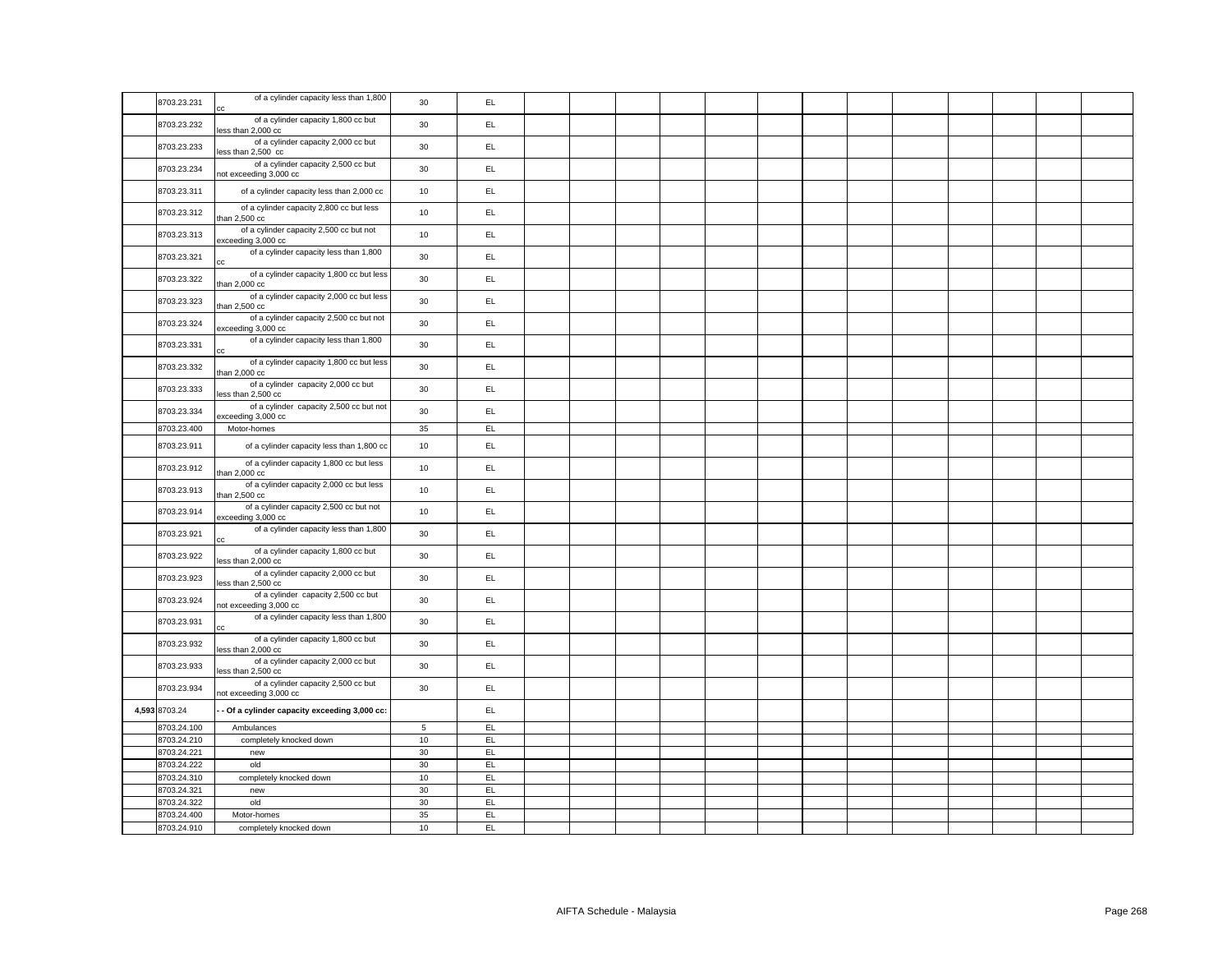| 8703.24.921   | new                                                            | 30             | EL  |  |  |  |  |  |  |  |
|---------------|----------------------------------------------------------------|----------------|-----|--|--|--|--|--|--|--|
| 8703.24.922   | old                                                            | 30             | EL  |  |  |  |  |  |  |  |
|               | - Of a cylinder capacity not exceeding 1,500                   |                |     |  |  |  |  |  |  |  |
| 4,594 8703.31 | CC:                                                            |                | EL  |  |  |  |  |  |  |  |
| 8703.31.100   | Ambulances                                                     | $\overline{5}$ | EL  |  |  |  |  |  |  |  |
| 8703.31.210   | completely knocked down                                        | 10             | EL  |  |  |  |  |  |  |  |
| 8703.31.221   | new                                                            | 30             | EL  |  |  |  |  |  |  |  |
| 8703.31.222   | old                                                            | 30             | EL  |  |  |  |  |  |  |  |
| 8703.31.310   | completely knocked down                                        | $10$           | EL  |  |  |  |  |  |  |  |
| 8703.31.321   | new                                                            | 30             | EL  |  |  |  |  |  |  |  |
| 8703.31.322   | old                                                            | $30\,$         | EL  |  |  |  |  |  |  |  |
| 8703.31.400   | Motor-homes                                                    | 35             | E   |  |  |  |  |  |  |  |
| 8703.31.910   | completely knocked down                                        | $\mathsf 0$    | EL  |  |  |  |  |  |  |  |
| 8703.31.921   | new                                                            | 30             | E   |  |  |  |  |  |  |  |
| 8703.31.922   | old                                                            | 30             | E   |  |  |  |  |  |  |  |
| 4,595 8703.32 | Of a cylinder capacity exceeding 1,500 cc<br>but not exceeding |                | EL  |  |  |  |  |  |  |  |
| 8703.32.100   | Ambulance                                                      | $\overline{5}$ | EL  |  |  |  |  |  |  |  |
| 8703.32.211   | of a cylinder capacity less than 1,800 cc                      | 10             | EL  |  |  |  |  |  |  |  |
| 8703.32.212   | of a cylinder capacity 1,800 cc but less<br>than $2,000$ cc    | 10             | EL. |  |  |  |  |  |  |  |
| 8703.32.213   | of a cylinder capacity 2,000 cc but not<br>exceeding 2,500 cc  | 10             | EL. |  |  |  |  |  |  |  |
| 8703.32.221   | of a cylinder capacity less than<br>.800 cc                    | 30             | EL  |  |  |  |  |  |  |  |
| 8703.32.222   | of a cylinder capacity 1,800 cc but<br>ess than 2,000 cc       | 30             | EL  |  |  |  |  |  |  |  |
| 8703.32.223   | of a cylinder capacity 2,000 cc but<br>not exceeding 2,500 cc  | 30             | EL  |  |  |  |  |  |  |  |
| 8703.32.231   | of a cylinder capacity less than 1,800                         | 30             | EL  |  |  |  |  |  |  |  |
| 8703.32.232   | of a cylinder capacity 1,800 cc but<br>less than 2,000 cc      | 30             | EL  |  |  |  |  |  |  |  |
| 8703.32.233   | of a cylinder capacity 2,000 cc but<br>not exceeding 2,500 cc  | 30             | EL  |  |  |  |  |  |  |  |
| 8703.32.311   | of a cylinder capacity less than 2,000                         | 10             | EL. |  |  |  |  |  |  |  |
| 8703.32.312   | of a cylinder capacity 2,000 cc but<br>not exceeding 2,500 cc  | 10             | EL  |  |  |  |  |  |  |  |
| 8703.32.322   | of a cylinder capacity less than 1,800                         | 30             | EL  |  |  |  |  |  |  |  |
| 8703.32.323   | of a cylinder capacity 1,800 cc but<br>less than 2,000 cc      | 30             | EL  |  |  |  |  |  |  |  |
| 8703.32.324   | of a cylinder capacity 2,000 cc but<br>not exceeding 2,500 cc  | 30             | EL. |  |  |  |  |  |  |  |
| 8703.32.331   | of a cylinder capacity less than 1,800                         | 30             | EL  |  |  |  |  |  |  |  |
| 8703.32.332   | of a cylinder capacity 1,800 cc but<br>less than 2,000 cc      | 30             | EL. |  |  |  |  |  |  |  |
| 8703.32.333   | of a cylinder capacity 2,000 cc but<br>not exceeding 2,500 cc  | 30             | EL  |  |  |  |  |  |  |  |
| 8703.32.400   | Motor-homes                                                    | 35             | EL  |  |  |  |  |  |  |  |
| 8703.32.911   | of a cylinder capacity less than 1,800                         | 10             | EL  |  |  |  |  |  |  |  |
| 8703.32.912   | of a cylinder capacity 1,800 cc but<br>less than 2,000 cc      | 10             | EL  |  |  |  |  |  |  |  |
| 8703.32.913   | of a cylinder capacity 2,000 cc but<br>not exceeding 2,500 cc  | 10             | EL  |  |  |  |  |  |  |  |
| 8703.32.921   | of a cylinder capacity less than 1,800                         | 30             | EL. |  |  |  |  |  |  |  |
| 8703.32.922   | of a cylinder capacity 1,800 cc but<br>less than 2,000 cc      | 30             | EL. |  |  |  |  |  |  |  |
| 8703.32.923   | of a cylinder capacity 2,000 cc but<br>not exceeding 2,500 cc  | 30             | EL  |  |  |  |  |  |  |  |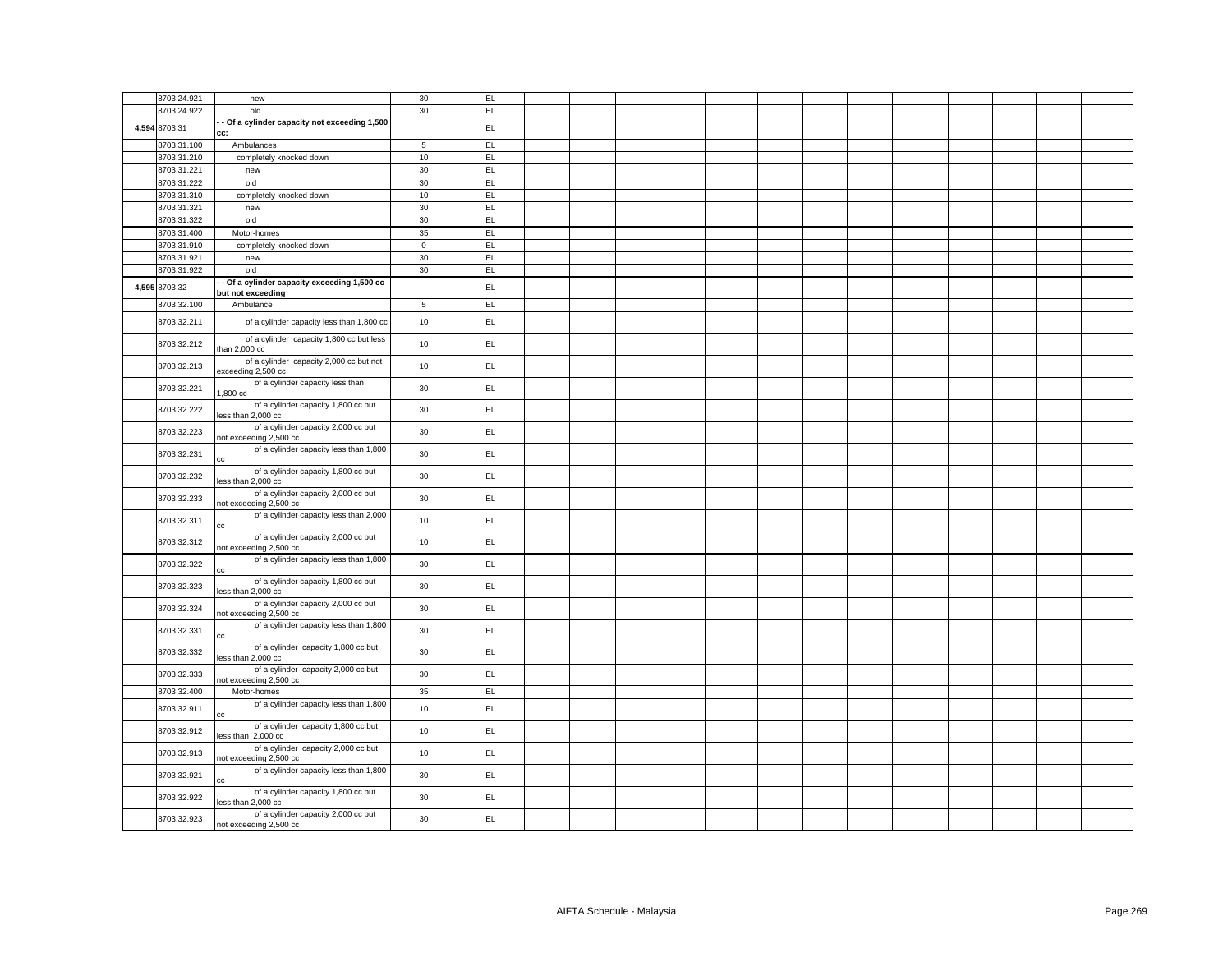|               | of a cylinder capacity less than 1,800                        |             |     |  |  |  |  |  |  |  |
|---------------|---------------------------------------------------------------|-------------|-----|--|--|--|--|--|--|--|
| 8703.32.931   | cc                                                            | 30          | EL. |  |  |  |  |  |  |  |
| 8703.32.932   | of a cylinder capacity 1,800 cc but<br>less than 2,000 cc     | 30          | EL. |  |  |  |  |  |  |  |
| 8703.32.933   | of a cylinder capacity 2,000 cc but<br>not exceeding 2,500 cc | 30          | EL  |  |  |  |  |  |  |  |
| 4,596 8703.33 | - Of a cylinder capacity exceeding 2,500 cc:                  |             | EL. |  |  |  |  |  |  |  |
| 8703.33.100   | Ambulances                                                    | $\,$ 5 $\,$ | EL  |  |  |  |  |  |  |  |
| 8703.33.210   | completely knocked down                                       | 10          | EL  |  |  |  |  |  |  |  |
|               |                                                               |             |     |  |  |  |  |  |  |  |
| 8703.33.221   | of a cylinder capacity exceeding<br>2,500 cc but less than    | 30          | EL. |  |  |  |  |  |  |  |
| 8703.33.222   | of a cylinder capacity 3,000 cc and<br>above                  | 30          | EL  |  |  |  |  |  |  |  |
| 8703.33.231   | of a cylinder capacity 2,,500 cc but<br>less than 3,000 cc    | 30          | EL  |  |  |  |  |  |  |  |
| 8703.33.232   | of a cylinder capacity 3,000 cc and<br>above                  | 30          | EL  |  |  |  |  |  |  |  |
| 8703.33.311   | of a cylinder capacity exceeding 2,500<br>cc but less than    | 10          | EL. |  |  |  |  |  |  |  |
| 8703.33.312   | of a cylinder capacity 3,000 cc and<br>above                  | 10          | EL  |  |  |  |  |  |  |  |
| 8703.33.322   | of a cylinder capacity exceeding<br>2,500 cc but less than    | 30          | EL. |  |  |  |  |  |  |  |
| 8703.33.323   | of a cylinder capacity 3,000 cc and<br>above                  | 30          | EL  |  |  |  |  |  |  |  |
| 8703.33.331   | of a cylinder capacity exceeding<br>2,500 cc but less than    | 30          | EL. |  |  |  |  |  |  |  |
| 8703.33.332   | of a cylinder capacity 3,000 cc and<br>above                  | 30          | EL  |  |  |  |  |  |  |  |
| 8703.33.400   | Motor-homes                                                   | 35          | EL  |  |  |  |  |  |  |  |
|               |                                                               |             |     |  |  |  |  |  |  |  |
| 8703.33.910   | completely knocked down                                       | 10          | EL  |  |  |  |  |  |  |  |
| 8703.33.921   | of a cylinder capacity exceeding<br>9,500cc but less than     | 30          | EL. |  |  |  |  |  |  |  |
| 8703.33.922   | of a cylinder capacity 3,000 cc and<br>above                  | 30          | EL. |  |  |  |  |  |  |  |
| 8703.33.931   | of a cylinder capacity exceeding<br>2,500 cc but less than    | 30          | EL. |  |  |  |  |  |  |  |
| 8703.33.932   | of a cylinder capacity 3,000 cc and<br>above                  | 30          | EL  |  |  |  |  |  |  |  |
| 4,597 8703.90 | Other:                                                        |             | EL  |  |  |  |  |  |  |  |
| 3703.90.100   | Ambulances                                                    | $\sqrt{5}$  | EL  |  |  |  |  |  |  |  |
|               | of a cylinder capacity less than 1,800                        |             |     |  |  |  |  |  |  |  |
| 8703.90.211   | CC.                                                           | 10          | EL. |  |  |  |  |  |  |  |
| 8703.90.212   | of a cylinder capacity 1,800 cc but less<br>than $2,000$ $cc$ | 10          | EL  |  |  |  |  |  |  |  |
| 8703.90.213   | of a cylinder capacity 2,000 cc but less<br>than 2,500 cc     | 10          | EL  |  |  |  |  |  |  |  |
| 8703.90.214   | of a cylinder capacity 2,500 cc and<br>above                  | 10          | EL. |  |  |  |  |  |  |  |
| 8703.90.221   | of a cylinder capacity less than<br>.800cc                    | 30          | EL. |  |  |  |  |  |  |  |
| 8703.90.222   | of a cylinder capacity 1,800 cc but<br>less than 2,000 cc     | 30          | EL. |  |  |  |  |  |  |  |
| 8703.90.223   | of a cylinder capacity 2,000 cc but<br>less than 2,500 cc     | 30          | EL  |  |  |  |  |  |  |  |
| 8703.90.224   | of a cylinder capacity 2,500 cc but<br>less than 3,000 cc     | 30          | EL. |  |  |  |  |  |  |  |
| 8703.90.225   | of a cylinder capacity 2,500 cc and<br>above                  | 30          | EL  |  |  |  |  |  |  |  |
| 8703.90.231   | of a cylinder capacity less than 1,800<br>CC.                 | 30          | EL  |  |  |  |  |  |  |  |
| 8703.90.232   | of a cylinder capacity 1,800 cc but<br>ess than 2,000 cc      | 30          | EL. |  |  |  |  |  |  |  |
| 8703.90.233   | of a cylinder capacity 2,000 cc but<br>less than 2,500 cc     | 30          | EL. |  |  |  |  |  |  |  |
|               |                                                               |             |     |  |  |  |  |  |  |  |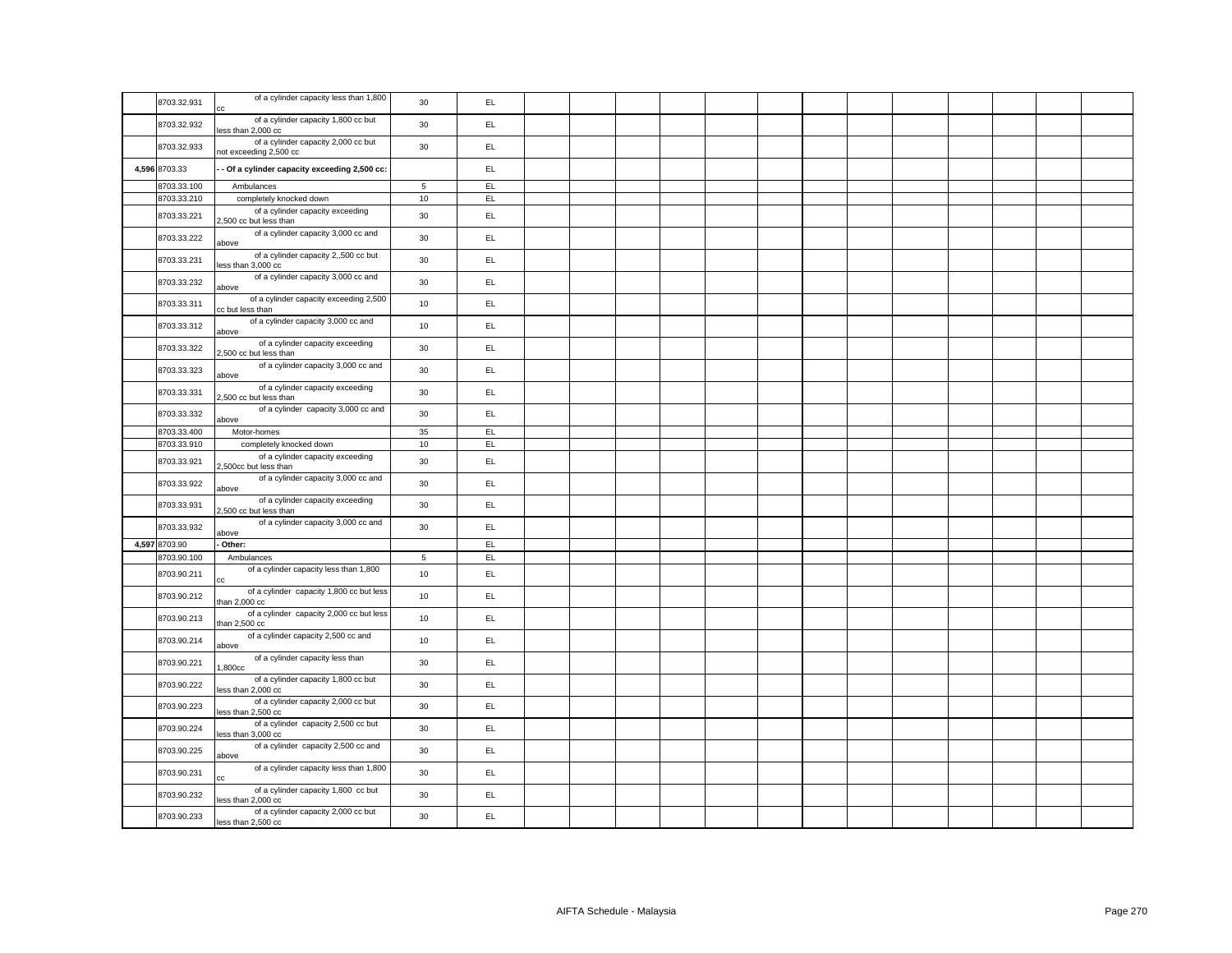| 8703.90.234   | of a cylinder capacity 2,500 cc but<br>less than 3,000 cc     | 30          | EL  |  |  |  |  |  |  |  |
|---------------|---------------------------------------------------------------|-------------|-----|--|--|--|--|--|--|--|
| 8703.90.235   | of a cylinder capacity 3,000 cc and<br>above                  | 30          | EL. |  |  |  |  |  |  |  |
| 8703.90.310   | electric-powered                                              | 30          | EL  |  |  |  |  |  |  |  |
| 8703.90.321   | of a cylinder capacity less than 2,000                        | 10          | EL  |  |  |  |  |  |  |  |
| 8703.90.322   | of a cylinder capacity 2,000 cc but less<br>than 2,500 cc     | 10          | EL. |  |  |  |  |  |  |  |
| 8703.90.323   | of a cylinder capacity 2,500 cc but less<br>han 3,000 cc      | 10          | EL. |  |  |  |  |  |  |  |
| 8703.90.324   | of a cylinder capacity 3,000 cc and<br>above                  | 10          | EL. |  |  |  |  |  |  |  |
| 8703.90.331   | of a cylinder capacity less than<br>1,800 cc                  | 30          | EL  |  |  |  |  |  |  |  |
| 8703.90.332   | of a cylinder capacity 1,800 cc but<br>less than 2,000 cc     | 30          | EL  |  |  |  |  |  |  |  |
| 8703.90.333   | of a cylinder capacity 2,000 cc but<br>less than 2,500 cc     | 30          | EL. |  |  |  |  |  |  |  |
| 8703.90.334   | of a cylinder capacity 2,500 cc but<br>less than 3,000 cc     | 30          | EL. |  |  |  |  |  |  |  |
| 8703.90.335   | of a cylinder capacity 3,000 cc and<br>above                  | 30          | EL. |  |  |  |  |  |  |  |
| 8703.90.341   | of a cylinder capacity less than<br>$,800$ cc                 | 30          | EL  |  |  |  |  |  |  |  |
| 8703.90.342   | of a cylinder capacity 1,800 cc but<br>less than 2,000 cc     | 30          | EL  |  |  |  |  |  |  |  |
| 8703.90.343   | of a cylinder capacity 2,000 cc but<br>ess than 2,500 cc      | 30          | EL. |  |  |  |  |  |  |  |
| 8703.90.344   | of a cylinder capacity 2,500 cc but<br>ess than 3,000 cc      | 30          | EL. |  |  |  |  |  |  |  |
| 8703.90.345   | of a cylinder capacity 3,000 cc and<br>above                  | 30          | EL. |  |  |  |  |  |  |  |
| 8703.90.400   | Motor-homes                                                   | 35          | EL  |  |  |  |  |  |  |  |
| 8703.90.911   | of a cylinder capacity less than 1,800cc                      | 10          | EL  |  |  |  |  |  |  |  |
| 8703.90.912   | of a cylinder capacity 1,800 cc but less<br>than 2,000 cc     | 10          | EL. |  |  |  |  |  |  |  |
| 8703.90.913   | of a cylinder capacity 2,000 cc but less<br>than $2,500$ $cc$ | 10          | EL. |  |  |  |  |  |  |  |
| 8703.90.914   | of a cylinder capacity 2,500 cc and<br>above                  | 10          | EL. |  |  |  |  |  |  |  |
| 8703.90.921   | of a cylinder capacity less than 1,800<br>СC                  | 30          | EL. |  |  |  |  |  |  |  |
| 8703.90.922   | of a cylinder capacity 1,800 cc but<br>less than 2,000 cc     | 30          | EL  |  |  |  |  |  |  |  |
| 8703.90.923   | of a cylinder capacity 2,000 cc but<br>ess than 2,500 cc      | 30          | EL. |  |  |  |  |  |  |  |
| 8703.90.924   | of a cylinder capacity 2,500 cc but<br>less than 3,000 cc     | 30          | EL. |  |  |  |  |  |  |  |
| 8703.90.925   | of a cylinder capacity 3,000 cc and<br>above                  | 30          | EL. |  |  |  |  |  |  |  |
| 8703.90.931   | of a cylinder capacity less than 1,800<br>СC                  | 30          | EL. |  |  |  |  |  |  |  |
| 8703.90.932   | of a cylinder capacity 1,800 cc but<br>less than 2,000 cc     | 30          | EL  |  |  |  |  |  |  |  |
| 8703.90.933   | of a cylinder capacity 2,000 cc but<br>ess than 2,500 cc      | $30\,$      | EL. |  |  |  |  |  |  |  |
| 8703.90.934   | of a cylinder capacity 2,500 cc but<br>less than 3,000 cc     | 30          | EL. |  |  |  |  |  |  |  |
| 8703.90.935   | of a cylinder capacity 3,000 cc and<br>above                  | 30          | EL. |  |  |  |  |  |  |  |
| 87.04         | Motor vehicles for the transport of goods.                    |             |     |  |  |  |  |  |  |  |
| 4,598 8704.10 | Dumpers designed for off-highway use:                         |             | EL. |  |  |  |  |  |  |  |
| 8704.10.100   | Completely knocked down                                       | $\mathsf 0$ | EL  |  |  |  |  |  |  |  |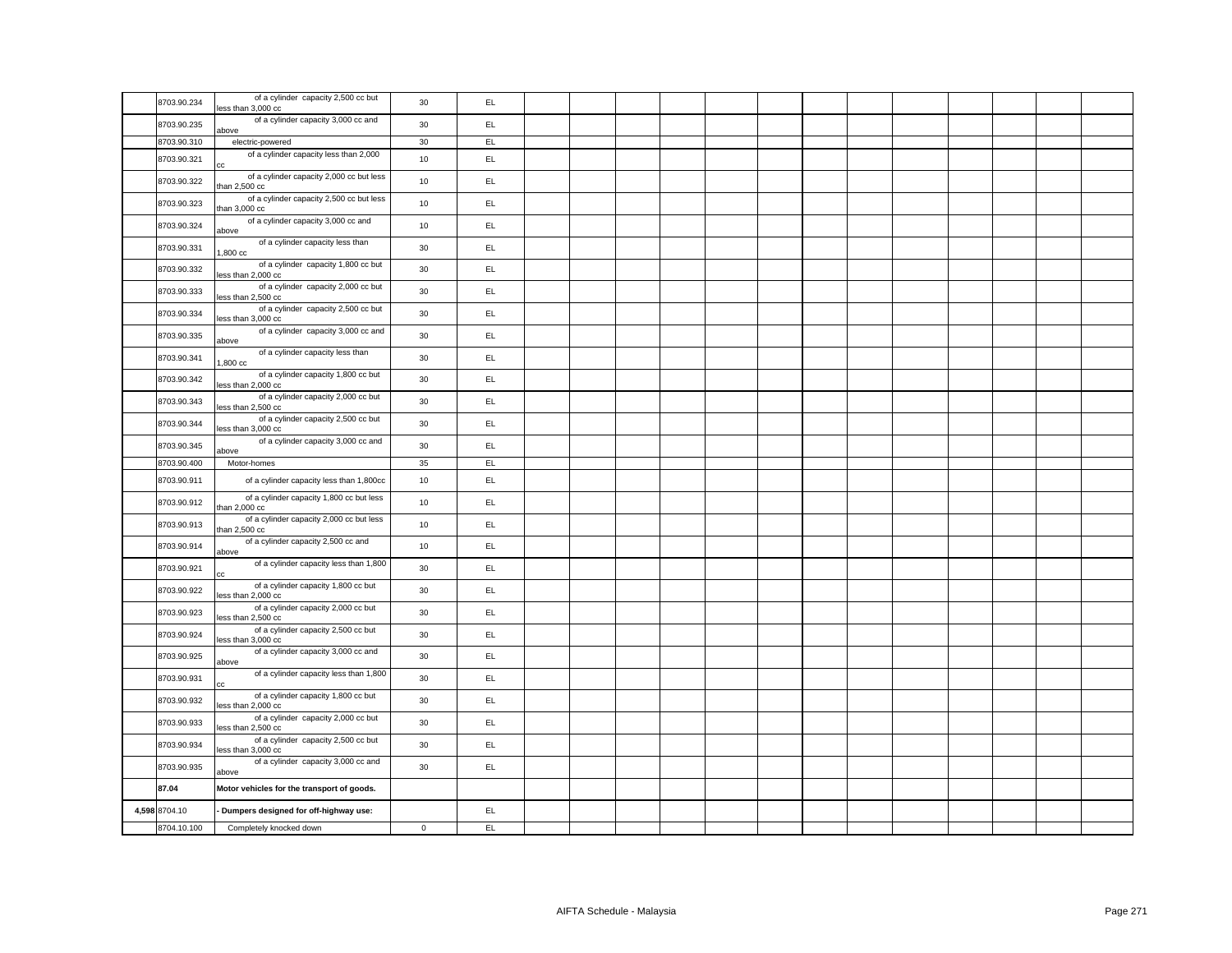|       | 8704.10.211                  | new                                                                                                                                                                                                                                                                                                                 | 30           | EL.              |             |             |             |             |             |             |             |                 |             |             |              |             |              |
|-------|------------------------------|---------------------------------------------------------------------------------------------------------------------------------------------------------------------------------------------------------------------------------------------------------------------------------------------------------------------|--------------|------------------|-------------|-------------|-------------|-------------|-------------|-------------|-------------|-----------------|-------------|-------------|--------------|-------------|--------------|
|       | 8704.10.212                  | old                                                                                                                                                                                                                                                                                                                 | 30           | EL.              |             |             |             |             |             |             |             |                 |             |             |              |             |              |
|       | 8704.10.311                  | new                                                                                                                                                                                                                                                                                                                 | 20           | EL.              |             |             |             |             |             |             |             |                 |             |             |              |             |              |
|       | 8704.10.312                  | old                                                                                                                                                                                                                                                                                                                 | 30           | EL.              |             |             |             |             |             |             |             |                 |             |             |              |             |              |
|       | 4,599 8704.21                | - g. v. w. not exceeding 5 tonnes:                                                                                                                                                                                                                                                                                  |              | EL.              |             |             |             |             |             |             |             |                 |             |             |              |             |              |
|       | 8704.21.100                  | Completely knocked down                                                                                                                                                                                                                                                                                             | $\mathbf 0$  | EL               |             |             |             |             |             |             |             |                 |             |             |              |             |              |
|       | 8704.21.210                  | new                                                                                                                                                                                                                                                                                                                 | 30           | EL               |             |             |             |             |             |             |             |                 |             |             |              |             |              |
|       | 8704.21.220                  | old                                                                                                                                                                                                                                                                                                                 | 30           | EL               |             |             |             |             |             |             |             |                 |             |             |              |             |              |
|       |                              | g. v. w. exceeding 5 tonnes but not                                                                                                                                                                                                                                                                                 |              |                  |             |             |             |             |             |             |             |                 |             |             |              |             |              |
|       | 4,600 8704.22                | exceeding 20 tonnes:                                                                                                                                                                                                                                                                                                |              | EL               |             |             |             |             |             |             |             |                 |             |             |              |             |              |
|       | 8704.22.100                  | Completely knocked down                                                                                                                                                                                                                                                                                             | $\mathbf 0$  | EL.              |             |             |             |             |             |             |             |                 |             |             |              |             |              |
|       | 8704.22.210                  | new                                                                                                                                                                                                                                                                                                                 | $30\,$       | EL               |             |             |             |             |             |             |             |                 |             |             |              |             |              |
|       | 8704.22.220                  | old                                                                                                                                                                                                                                                                                                                 | 30           | EL               |             |             |             |             |             |             |             |                 |             |             |              |             |              |
|       | 4,601 8704.23                |                                                                                                                                                                                                                                                                                                                     |              | EL.              |             |             |             |             |             |             |             |                 |             |             |              |             |              |
|       |                              | g. v. w. exceeding 20 tonnes:                                                                                                                                                                                                                                                                                       |              |                  |             |             |             |             |             |             |             |                 |             |             |              |             |              |
|       | 8704.23.100                  | Completely knocked down                                                                                                                                                                                                                                                                                             | $\circ$      | EL.              |             |             |             |             |             |             |             |                 |             |             |              |             |              |
|       | 8704.23.210                  | new                                                                                                                                                                                                                                                                                                                 | 30           | EL.              |             |             |             |             |             |             |             |                 |             |             |              |             |              |
|       | 8704.23.220                  | old                                                                                                                                                                                                                                                                                                                 | 30           | EL               |             |             |             |             |             |             |             |                 |             |             |              |             |              |
|       | 4,602 8704.31                | g. v. w. not exceeding 5 tonnes:                                                                                                                                                                                                                                                                                    |              | EL               |             |             |             |             |             |             |             |                 |             |             |              |             |              |
|       | 3704.31.100                  | Completely knocked down                                                                                                                                                                                                                                                                                             | $\mathbf 0$  | EL               |             |             |             |             |             |             |             |                 |             |             |              |             |              |
|       | 8704.31.210                  | new                                                                                                                                                                                                                                                                                                                 | 30           | EL               |             |             |             |             |             |             |             |                 |             |             |              |             |              |
|       | 3704.31.220                  | old                                                                                                                                                                                                                                                                                                                 | 30           | EL.              |             |             |             |             |             |             |             |                 |             |             |              |             |              |
|       | 4,603 8704.32                | g. v. w. exceeding 5 tonnes:                                                                                                                                                                                                                                                                                        |              | EL               |             |             |             |             |             |             |             |                 |             |             |              |             |              |
|       | 8704.32.100                  | Completely knocked down                                                                                                                                                                                                                                                                                             | $\mathbf 0$  | EL               |             |             |             |             |             |             |             |                 |             |             |              |             |              |
|       | 8704.32.210                  | new                                                                                                                                                                                                                                                                                                                 | 30           | EL               |             |             |             |             |             |             |             |                 |             |             |              |             |              |
|       | 8704.32.220                  | old                                                                                                                                                                                                                                                                                                                 | 30           | EL               |             |             |             |             |             |             |             |                 |             |             |              |             |              |
|       | 4,604 8704.90                | Other:                                                                                                                                                                                                                                                                                                              |              | EL               |             |             |             |             |             |             |             |                 |             |             |              |             |              |
|       | 8704.90.100                  | Completely knocked down                                                                                                                                                                                                                                                                                             | $\mathbf{0}$ | EL               |             |             |             |             |             |             |             |                 |             |             |              |             |              |
|       | 8704.90.210                  | new                                                                                                                                                                                                                                                                                                                 | 30           | EL               |             |             |             |             |             |             |             |                 |             |             |              |             |              |
|       | 8704.90.220                  | old                                                                                                                                                                                                                                                                                                                 | 30           | EL               |             |             |             |             |             |             |             |                 |             |             |              |             |              |
|       |                              |                                                                                                                                                                                                                                                                                                                     |              |                  |             |             |             |             |             |             |             |                 |             |             |              |             |              |
|       |                              |                                                                                                                                                                                                                                                                                                                     |              |                  |             |             |             |             |             |             |             |                 |             |             |              |             |              |
|       | 87.05                        | Special purpose motor vehicles, other than<br>those principally designed for the transport<br>of persons or goods (for example,<br>breakdown lorries, crane lorries, fire fighting<br>vehicles, concrete-mixer lorries, road<br>sweeper lorries, spraying lorries, mobile<br>workshops, mobile radiological units). |              |                  |             |             |             |             |             |             |             |                 |             |             |              |             |              |
|       |                              |                                                                                                                                                                                                                                                                                                                     |              |                  |             |             |             |             |             |             |             |                 | $\mathbf 0$ |             | $\mathsf 0$  | $\mathbf 0$ |              |
|       | 4,605 8705.10.000            | - Crane lorries                                                                                                                                                                                                                                                                                                     | 30           | $NT-2$           | 25          | 20          | 15          | 13          | 13          | 11          | 8           | 5               |             | $\mathbf 0$ |              |             | $\mathsf 0$  |
|       | 4,606 8705.20.000            | Mobile drilling derricks                                                                                                                                                                                                                                                                                            | 30           | $NT-2$           | 25          | 20          | 15          | 13          | 13          | 11          | 8           | $5\overline{5}$ | $\mathsf 0$ | $\mathsf 0$ | $\mathsf 0$  | $\mathsf 0$ | $\mathsf 0$  |
| 4,607 | 8705.30.000                  | Fire fighting vehicles                                                                                                                                                                                                                                                                                              | 30           | $NT-2$           | 25          | 20          | 15          | 13          | 13          | 11          | 8           | 5               | $\mathsf 0$ | $\mathbf 0$ | $\mathbf 0$  | $\mathbf 0$ | $\mathbf{0}$ |
|       | 4,608 8705.40.000            | Concrete-mixer lorries                                                                                                                                                                                                                                                                                              | 30           | $NT-2$           | 25          | 20          | 15          | 13          | 13          | 11          | 8           | 5               | $\mathbf 0$ | $\mathbf 0$ | $\mathsf 0$  | $\mathsf 0$ | $\mathsf 0$  |
|       | 4,609 8705.90.000<br>87.06   | Other<br>Chassis fitted with engines, for the motor<br>vehicles of headings 87.01 to 87.05.                                                                                                                                                                                                                         | 30           | $NT-2$           | 25          | 20          | 15          | 13          | 13          | 11          | 8           | $\overline{5}$  | $\mathsf 0$ | $\mathbf 0$ | $\mathbf{0}$ | $\mathsf 0$ | $\mathsf 0$  |
|       | 4,610 8706.00                | Chassis fitted with engines, for the motor<br>vehicles of headings 87.01 to 87.05:                                                                                                                                                                                                                                  |              | EL.              |             |             |             |             |             |             |             |                 |             |             |              |             |              |
|       | 8706.00.100                  | For motor vehicles falling within heading<br>37.01                                                                                                                                                                                                                                                                  | $\mathsf 0$  | EL.              |             |             |             |             |             |             |             |                 |             |             |              |             |              |
|       | 8706.00.200                  | For motor vehicles falling within subheading<br>3703.21 321                                                                                                                                                                                                                                                         | 50           | EL               |             |             |             |             |             |             |             |                 |             |             |              |             |              |
|       | 8706.00.300                  | For motor vehicles falling within subheadings<br>3702.10 121                                                                                                                                                                                                                                                        | 30           | EL.              |             |             |             |             |             |             |             |                 |             |             |              |             |              |
|       | 8706.00.400                  | For ambulances                                                                                                                                                                                                                                                                                                      | $\mathbf 0$  | EL.              |             |             |             |             |             |             |             |                 |             |             |              |             |              |
|       | 8706.00.500                  | For motor vehicles falling within heading<br>37.05                                                                                                                                                                                                                                                                  | 30           | EL               |             |             |             |             |             |             |             |                 |             |             |              |             |              |
|       | 8706.00.900                  | Other                                                                                                                                                                                                                                                                                                               | 30           | EL               |             |             |             |             |             |             |             |                 |             |             |              |             |              |
|       | 87.07                        | Bodies (including cabs), for the motor<br>vehicles of headings 87.01 to 87.05.                                                                                                                                                                                                                                      |              |                  |             |             |             |             |             |             |             |                 |             |             |              |             |              |
|       | 4,611 8707.10<br>8707.10.100 | - For the vehicles of heading 87.03:<br>For ambulances                                                                                                                                                                                                                                                              | $\mathbf 0$  | $NT-2$<br>$NT-2$ | $\mathbf 0$ | $\mathsf 0$ | $\mathsf 0$ | $\mathbf 0$ | $\mathbf 0$ | $\mathsf 0$ | $\mathbf 0$ | $\mathbf 0$     | $\mathbf 0$ | $\mathbf 0$ | $\mathsf 0$  | $\mathsf 0$ | $\mathsf 0$  |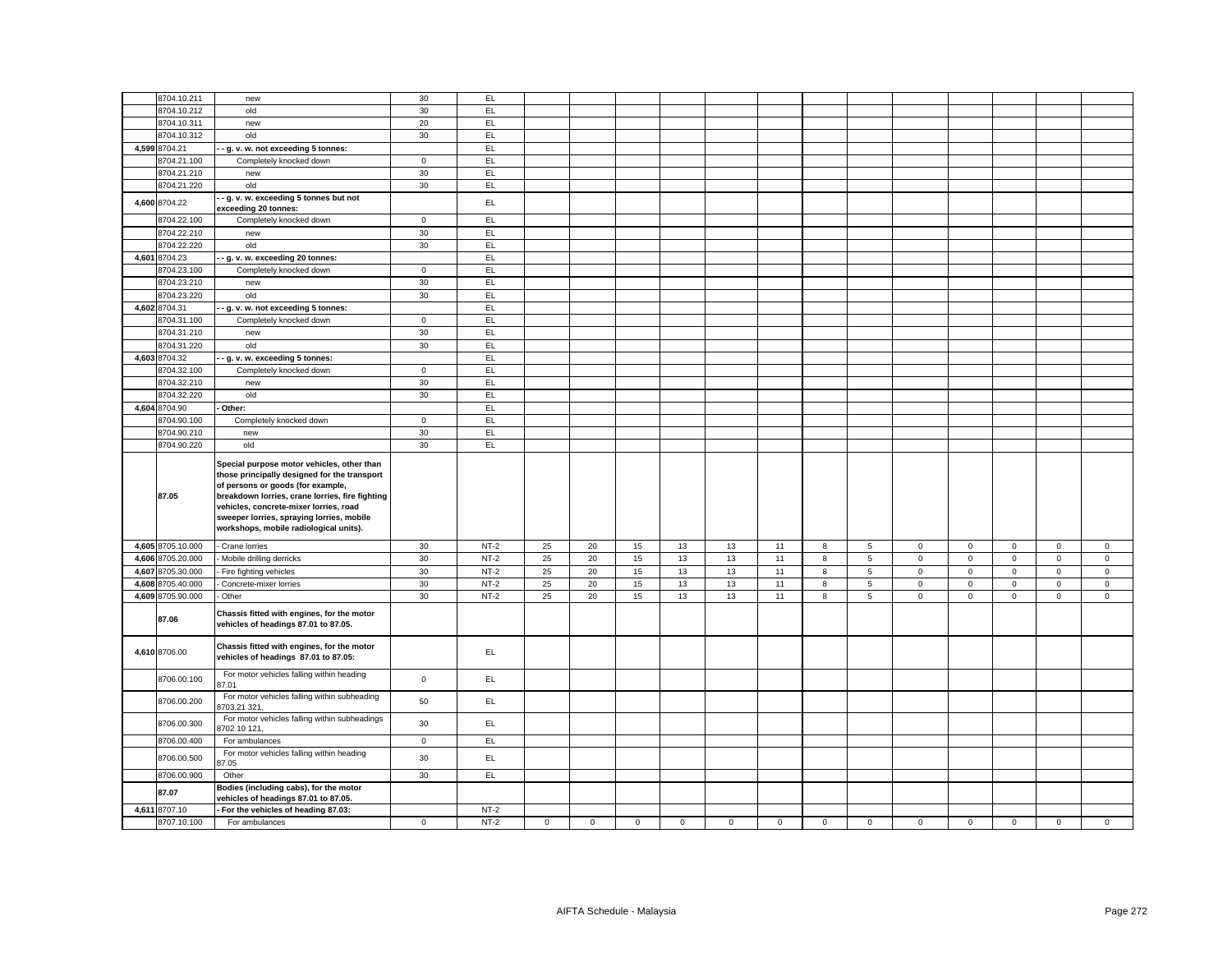| 8707.10.200       | For motor vehicles falling within subheadings<br>703.21 921,               | 30             | $NT-2$    | 25             | 20             | 15           | 13           | 13             | 11             | 8              | 5              | $\mathbf 0$  | $\mathbf 0$    | $\mathbf 0$         | $\mathbf 0$     | $\Omega$     |
|-------------------|----------------------------------------------------------------------------|----------------|-----------|----------------|----------------|--------------|--------------|----------------|----------------|----------------|----------------|--------------|----------------|---------------------|-----------------|--------------|
| 8707.10.300       | For motor vehicles falling within subheadings<br>703.21 221,               | 30             | $NT-2$    | 25             | 20             | 15           | 13           | 13             | 11             | 8              | 5              | $\mathsf 0$  | $\mathbf 0$    | $\mathsf 0$         | $\mathsf 0$     | $\mathbf 0$  |
| 8707.10.900       | Other                                                                      | 30             | $NT-2$    | 25             | 20             | 15           | 13           | 13             | 11             | 8              | 5              | 0            | $\mathbf 0$    | $\mathbf 0$         | $\mathbf 0$     | $\mathbf{0}$ |
| 4,612 8707.90     | Other:                                                                     |                | $NT-2$    |                |                |              |              |                |                |                |                |              |                |                     |                 |              |
| 8707.90.100       | For motor vehicles falling within heading<br>7.01                          | $\mathsf 0$    | $NT-2$    | $\mathsf 0$    | $\mathsf 0$    | $\mathsf 0$  | $\mathbf 0$  | $\mathsf 0$    | $\mathsf 0$    | $\mathsf 0$    | $\mathbf 0$    | $\mathsf 0$  | $\mathbf 0$    | $\mathsf 0$         | $\mathsf 0$     | $\mathsf 0$  |
| 8707.90.200       | For motor vehicles falling within headings<br>702.10 121,                  | 30             | $NT-2$    | 25             | 20             | 15           | 13           | 13             | 11             | 8              | 5              | $\mathsf 0$  | $\mathbf 0$    | $\mathsf 0$         | $\mathsf 0$     | $\mathbf 0$  |
| 8707.90.300       | For motor vehicles falling within heading<br>7.04                          | 30             | $NT-2$    | 25             | 20             | 15           | 13           | 13             | 11             | 8              | 5              | $\mathsf 0$  | $\mathsf 0$    | $\mathsf 0$         | $\mathsf 0$     | $\mathbf 0$  |
| 8707.90.900       | Other                                                                      | 30             | $NT-2$    | 25             | 20             | 15           | 13           | 13             | 11             | 8              | 5              | $\mathsf 0$  | $\mathbf 0$    | $\mathsf 0$         | $\mathsf 0$     | $\mathbf 0$  |
| 87.08             | Parts and accessories of the motor vehicles<br>of headings 87.01 to 87.05. |                |           |                |                |              |              |                |                |                |                |              |                |                     |                 |              |
| 4,613 8708.10     | Bumpers and parts thereof:                                                 |                | $NT-2$    |                |                |              |              |                |                |                |                |              |                |                     |                 |              |
| 8708.10.100       | For motor vehicles falling within heading<br>17.01                         | $\mathsf 0$    | $NT-2$    | $\mathsf 0$    | $\mathsf 0$    | $\mathsf 0$  | $\mathsf 0$  | $\mathbf 0$    | $\mathsf 0$    | $\mathbf 0$    | $\mathbf 0$    | $\mathsf 0$  | $\mathbf 0$    | $\mathsf{O}\xspace$ | $\mathsf 0$     | $\mathbf 0$  |
| 8708.10.900       | Other                                                                      | 25             | $NT-2$    | 20             | 17             | 15           | 13           | 13             | 10             | $\overline{7}$ | 5              | $\mathsf 0$  | $\mathbf 0$    | $\mathbf 0$         | $\mathbf 0$     | $\mathbf 0$  |
| 4,614 8708.21.000 | - Safety seat belts                                                        | 30             | $NT-2$    | 25             | 20             | 15           | 13           | 13             | 11             | 8              | 5              | 0            | $\mathbf 0$    | $\mathbf 0$         | $\mathsf 0$     | $\mathbf{0}$ |
| 4,615 8708.29     | Other:                                                                     |                | $NT-2$    |                |                |              |              |                |                |                |                |              |                |                     |                 |              |
| 8708.29.100       | For motor vehicles falling within heading<br>37.01                         | $\mathsf 0$    | $NT-2$    | $\mathsf 0$    | $\mathsf 0$    | $\mathsf 0$  | $\mathsf 0$  | $\mathbf 0$    | $\mathsf 0$    | $\mathsf 0$    | $\mathsf 0$    | $\mathsf 0$  | $\mathbf 0$    | $\mathsf 0$         | $\mathbf 0$     | $\mathbf 0$  |
| 8708.29.900       | Other                                                                      | 25             | $NT-2$    | 20             | 17             | 15           | 13           | 13             | 10             | $\overline{7}$ | 5              | $\mathbf 0$  | $\mathbf 0$    | $\mathbf{0}$        | $\mathbf{0}$    | $\mathbf{0}$ |
| 4,616 8708.30     | Brakes and servo-brakes; parts thereof:                                    |                | $NT-2$    |                |                |              |              |                |                |                |                |              |                |                     |                 |              |
| 8708.30.100       | For motor vehicles of heading 87.01                                        | 5              | $NT-2$    | $\overline{4}$ | $\overline{4}$ | $\mathbf{3}$ | 3            | 3              | $\overline{2}$ | $\overline{2}$ | $\mathbf{1}$   | $\mathbf 0$  | $\mathbf 0$    | $\mathbf 0$         | $\mathbf{0}$    | $\mathbf{0}$ |
| 8708.30.900       | Other                                                                      | 30             | $NT-2$    | 25             | 20             | 15           | 13           | 13             | 11             | 8              | 5              | $\mathbf{0}$ | $\overline{0}$ | $\mathbf 0$         | $\mathbf{0}$    | $\mathbf{0}$ |
| 4,617 8708.40     | Gear boxes and parts thereof:                                              |                | $NT-2$    |                |                |              |              |                |                |                |                |              |                |                     |                 |              |
| 8708.40.100       | For motor vehicles falling within heading<br>87.01                         | $\mathsf 0$    | $NT-2$    | $\mathsf 0$    | $\mathsf 0$    | $\mathsf 0$  | $\mathbf 0$  | $\mathbf 0$    | $\mathsf 0$    | $\mathsf 0$    | $\mathsf 0$    | $\mathsf 0$  | $\mathbf 0$    | $\mathbf 0$         | $\mathsf 0$     | $\mathbf 0$  |
| 8708.40.900       | Other                                                                      | 25             | $NT-2$    | 20             | 17             | 15           | 13           | 13             | 10             | $\overline{7}$ | 5              | $\mathbf 0$  | $\mathbf 0$    | $\mathbf 0$         | $\mathbf{0}$    | $\mathbf 0$  |
| 4,618 8708.50     | Drive-axles with differential, whether or not<br>provided with other       |                | $NT-2$    |                |                |              |              |                |                |                |                |              |                |                     |                 |              |
| 8708.50.100       | For motor vehicles falling within heading<br>87.01                         | $\mathsf 0$    | $NT-2$    | $\mathsf 0$    | $\mathsf 0$    | $\mathsf 0$  | $\mathsf 0$  | $\mathbf 0$    | $\mathsf 0$    | $\mathbf 0$    | $\mathsf 0$    | $\mathsf 0$  | $\mathbf 0$    | $\mathbf 0$         | $\mathbf 0$     | $\mathbf 0$  |
| 8708.50.900       | Other                                                                      | 25             | $NT-2$    | 20             | 17             | 15           | 13           | 13             | 10             | $\overline{7}$ | 5              | $\mathbf 0$  | $\mathbf 0$    | $\mathbf 0$         | $\mathsf 0$     | $\mathbf 0$  |
| 4,619 8708.70     | Road wheels and parts and accessories<br>thereof:                          |                | ST        |                |                |              |              |                |                |                |                |              |                |                     |                 |              |
| 8708.70.110       | fitted with tyres                                                          | 30             | ST        | 27             | 24             | 21           | 18           | 18             | 15             | 12             | 8              | 5            | 5              | 5                   | 5               | 5            |
| 8708.70.190       | other                                                                      | 5              | <b>ST</b> | 5              | 5              | $\sqrt{5}$   | 5            | $\overline{5}$ | 5              | 5              | 5              | 5            | 5              | 5                   | $\overline{5}$  | 5            |
| 8708.70.910       | fitted with tyres                                                          | 30             | <b>ST</b> | 27             | 24             | 21           | 18           | 18             | 15             | 12             | 8              | 5            | 5              | 5                   | $\overline{5}$  | 5            |
| 8708.70.990       | other                                                                      | 30             | <b>ST</b> | 27             | 24             | 21           | 18           | 18             | 15             | 12             | 8              | 5            | $\overline{5}$ | 5                   | $5\overline{5}$ | 5            |
| 4,620 8708.80     | Suspension systems and parts thereof<br>including shock-absorbers):        |                | $NT-2$    |                |                |              |              |                |                |                |                |              |                |                     |                 |              |
| 8708.80.100       | For motor vehicles falling within heading<br>37.01                         | $\,$ 5         | $NT-2$    | $\overline{4}$ | $\overline{4}$ | $\mathbf{3}$ | $\mathbf{3}$ | 3              | $\overline{2}$ | $\overline{2}$ | $\overline{1}$ | $\mathsf 0$  | $\mathbf 0$    | $\mathbf 0$         | $\mathsf 0$     | $\mathsf 0$  |
| 8708.80.900       | Other                                                                      | 30             | $NT-2$    | 25             | 20             | 15           | 13           | 13             | 11             | 8              | 5              | $\mathsf 0$  | $\mathbf 0$    | $\mathbf 0$         | $\mathsf 0$     | $\mathbf 0$  |
| 4,621 8708.91     | Radiators and parts thereof:                                               |                | $NT-2$    |                |                |              |              |                |                |                |                |              |                |                     |                 |              |
| 8708.91.100       | For motor vehicles falling within heading<br>87.01                         | $\,$ 5         | $NT-2$    | $\overline{4}$ | $\overline{4}$ | $_{3}$       | 3            | 3              | $\overline{2}$ | $\overline{2}$ | $\mathbf{1}$   | $\mathsf 0$  | $\mathbf 0$    | $\mathsf 0$         | $\mathsf 0$     | $\mathbf 0$  |
| 8708.91.900       | Other                                                                      | 25             | $NT-2$    | 20             | 17             | 15           | 13           | 13             | 10             | $\overline{7}$ | 5              | $\mathbf 0$  | $\mathbf 0$    | $\mathbf 0$         | $\mathsf 0$     | $\mathbf{0}$ |
| 4,622 8708.92     | - Silencers (mufflers) and exhaust pipes;<br>parts thereof:                |                | $NT-2$    |                |                |              |              |                |                |                |                |              |                |                     |                 |              |
| 8708.92.100       | For motor vehicles falling within heading<br>87.01                         | $\overline{5}$ | $NT-2$    | $\overline{4}$ | $\overline{4}$ | $\mathbf{3}$ | $\mathbf{3}$ | 3              | $\overline{2}$ | $\overline{2}$ | $\mathbf{1}$   | $\mathsf 0$  | $\mathbf 0$    | $\mathsf 0$         | $\mathsf 0$     | $\mathbf 0$  |
| 3708.92.900       | Other                                                                      | 25             | $NT-2$    | 20             | 17             | 15           | 13           | 13             | 10             | $\overline{7}$ | 5              | $\mathsf 0$  | $\mathbf 0$    | $\mathsf 0$         | $\mathsf 0$     | $\mathbf 0$  |
| 4,623 8708.93     | - Clutches and parts thereof:                                              |                | $NT-2$    |                |                |              |              |                |                |                |                |              |                |                     |                 |              |
| 8708.93.100       | For motor vehicles falling within heading<br>87.01                         | 5              | $NT-2$    | $\overline{4}$ | $\overline{4}$ | $\mathbf{3}$ | 3            | 3              | $\overline{2}$ | $\overline{2}$ | 1              | $\mathsf 0$  | $\mathbf 0$    | $\mathsf 0$         | $\mathsf 0$     | $\mathsf 0$  |
| 8708.93.900       | Other                                                                      | 25             | $NT-2$    | 20             | 17             | 15           | 13           | 13             | 10             | $\overline{7}$ | 5              | $\mathbf{0}$ | $\mathsf 0$    | $\mathsf 0$         | $\mathsf 0$     | $\mathbf{0}$ |
| 4,624 8708.94     | - Steering wheels, steering columns and<br>steering boxes; parts           |                | $NT-2$    |                |                |              |              |                |                |                |                |              |                |                     |                 |              |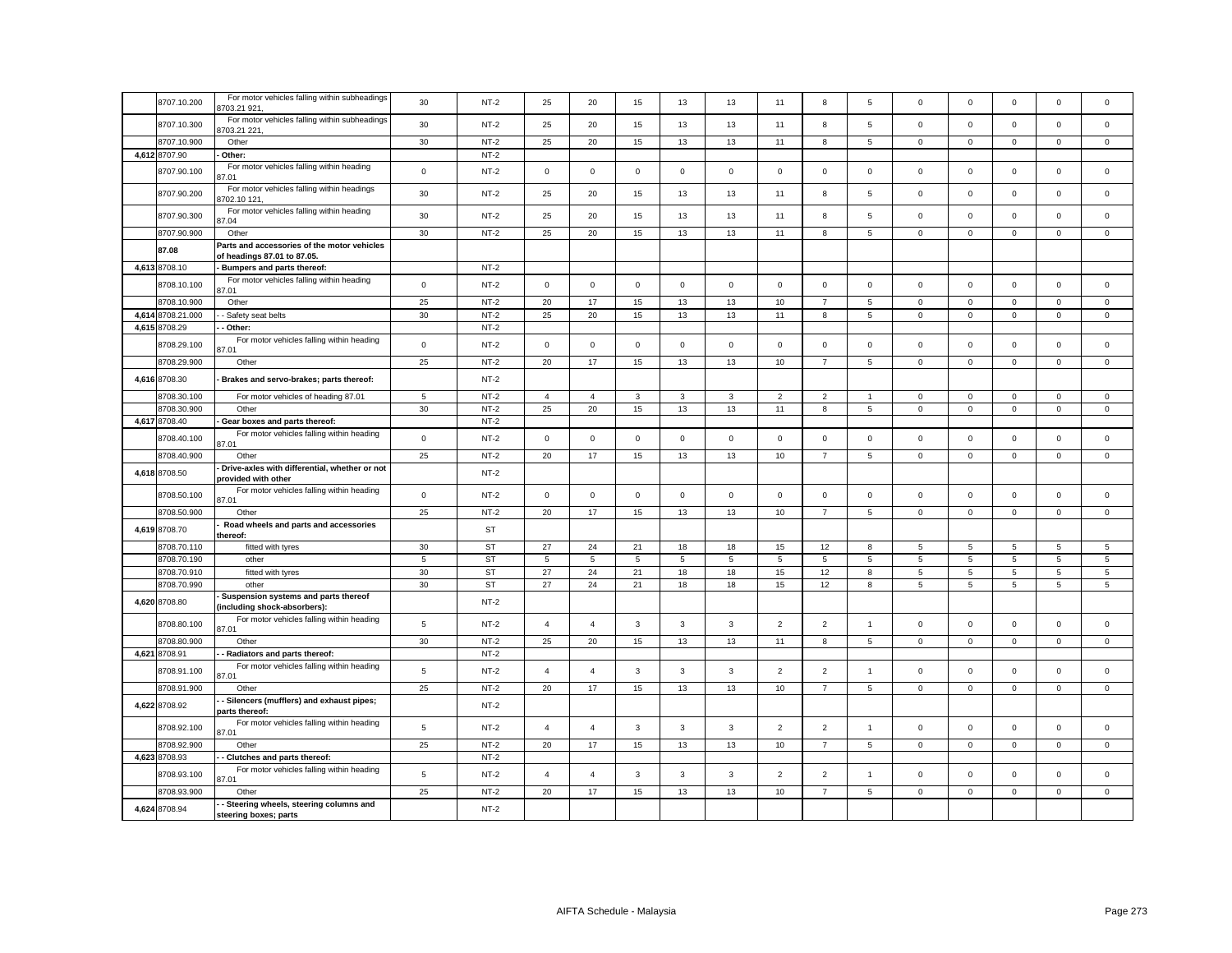|                   | For motor vehicles falling within heading                                                                                                                                                                                                                                                        |                |           |                |              |                 |             |                |             |                |              |              |                |                     |                 |              |
|-------------------|--------------------------------------------------------------------------------------------------------------------------------------------------------------------------------------------------------------------------------------------------------------------------------------------------|----------------|-----------|----------------|--------------|-----------------|-------------|----------------|-------------|----------------|--------------|--------------|----------------|---------------------|-----------------|--------------|
| 8708.94.100       | 87.01                                                                                                                                                                                                                                                                                            | $\mathbf{0}$   | $NT-2$    | $\mathbf 0$    | $\mathbf 0$  | $\mathbf{0}$    | $\mathbf 0$ | $\mathbf 0$    | $\mathbf 0$ | $\mathbf{O}$   | $\mathbf{0}$ | $\mathbf 0$  | $\mathbf 0$    | $\mathbf 0$         | $\mathbf{0}$    | $\mathbf 0$  |
| 8708.94.900       | Other                                                                                                                                                                                                                                                                                            | 25             | $NT-2$    | 20             | 17           | 15              | 13          | 13             | 10          | $\overline{7}$ | 5            | $\mathbf 0$  | $\mathbf 0$    | $\mathbf 0$         | $\mathsf 0$     | $\mathbf 0$  |
| 4,625 8708.95.000 | - Safety airbags with inflater system; parts<br>hereof                                                                                                                                                                                                                                           | 30             | <b>ST</b> | 27             | 24           | 21              | 18          | 18             | 15          | 12             | 8            | 5            | 5              | 5                   | $\overline{5}$  | 5            |
| 4,626 8708.99     | - Other:                                                                                                                                                                                                                                                                                         |                | <b>ST</b> |                |              |                 |             |                |             |                |              |              |                |                     |                 |              |
| 8708.99.110       | crown wheels and pinions                                                                                                                                                                                                                                                                         | $\mathbf 0$    | <b>ST</b> | $\mathsf 0$    | $\mathbf 0$  | $\mathbf 0$     | $\mathsf 0$ | $\mathsf 0$    | $\mathsf 0$ | $\mathsf 0$    | $\mathbf 0$  | $\mathbf 0$  | $\mathbf 0$    | $\mathbf 0$         | $\mathsf 0$     | $\mathbf 0$  |
| 8708.99.190       | other                                                                                                                                                                                                                                                                                            | $\sqrt{5}$     | <b>ST</b> | 5              | 5            | $\sqrt{5}$      | 5           | $\overline{5}$ | $\sqrt{5}$  | $\overline{5}$ | 5            | 5            | $\sqrt{5}$     | 5                   | $\overline{5}$  | 5            |
| 8708.99.910       | spokes and nipples                                                                                                                                                                                                                                                                               | 30             | <b>ST</b> | 27             | 24           | 21              | 18          | 18             | 15          | 12             | 8            | 5            | $\,$ 5 $\,$    | $\sqrt{5}$          | $\,$ 5 $\,$     | 5            |
| 8708.99.920       | crown wheels and pinions                                                                                                                                                                                                                                                                         | 30             | <b>ST</b> | 27             | 24           | 21              | 18          | 18             | 15          | 12             | 8            | 5            | $\sqrt{5}$     | $\sqrt{5}$          | $\,$ 5 $\,$     | $\,$ 5 $\,$  |
| 8708.99.930       | automotive liquefied petroleum gas<br>LPG) cylinders                                                                                                                                                                                                                                             | $\mathsf 0$    | <b>ST</b> | $\mathsf 0$    | $\mathsf 0$  | $\mathsf 0$     | $\mathsf 0$ | $\mathsf 0$    | $\mathsf 0$ | $\mathbf 0$    | $\mathbf 0$  | $\mathbf 0$  | $\mathbf 0$    | $\mathsf{O}\xspace$ | $\mathsf 0$     | $\mathbf 0$  |
| 8708.99.990       | other                                                                                                                                                                                                                                                                                            | 30             | <b>ST</b> | 27             | 24           | 21              | 18          | 18             | 15          | 12             | 8            | 5            | 5              | 5                   | 5               | 5            |
| 87.09             | Works trucks, self-propelled, not fitted with<br>lifting or handling equipment, of the type<br>used in factories, warehouses, dock areas or<br>airports for short distance transport of<br>goods; tractors of the type used on railway<br>station platforms; parts of the foregoing<br>vehicles. |                |           |                |              |                 |             |                |             |                |              |              |                |                     |                 |              |
| 4,627 8709.11.000 | - Electrical                                                                                                                                                                                                                                                                                     | 5              | $NT-1$    | $\overline{4}$ | $\mathbf{3}$ | $\overline{2}$  | $\mathsf 0$ | $\mathbf 0$    | $\mathsf 0$ | $\circ$        | $\mathbf 0$  | $\mathsf 0$  | $\mathbf 0$    | $\mathbf 0$         | $\mathsf 0$     | $\mathbf 0$  |
| 4,628 8709.19.000 | - Other                                                                                                                                                                                                                                                                                          | 5              | $NT-1$    | $\overline{4}$ | $\mathbf{3}$ | 2               | $\mathbf 0$ | $\mathbf 0$    | $\mathsf 0$ | $\circ$        | $\mathbf{0}$ | $\mathbf{0}$ | $\overline{0}$ | $\mathbf{0}$        | $\mathbf{0}$    | $\mathbf{0}$ |
| 4,629 8709.90.000 | Parts                                                                                                                                                                                                                                                                                            | 5              | ST        | 5              | 5            | $\sqrt{5}$      | 5           | $\overline{5}$ | 5           | 5              | 5            | 5            | 5              | 5                   | 5               | 5            |
| 4,630 8710.00.000 | Tanks and other armoured fighting vehicles<br>motorised, whether or not fitted with weapons<br>and parts of such vehicles.                                                                                                                                                                       | $\mathsf 0$    | $NT-1$    | $\mathsf 0$    | $\mathbf 0$  | $\mathsf 0$     | $\mathbf 0$ | $\mathbf 0$    | $\mathsf 0$ | $\mathbf{O}$   | $\mathbf 0$  | $\mathsf 0$  | $\mathbf 0$    | $\mathbf 0$         | $\mathsf 0$     | $\mathbf 0$  |
| 87.11             | Motorcycles (including mopeds) and cycles<br>fitted with an auxiliary motor, with or without<br>side-cars; side-cars.                                                                                                                                                                            |                |           |                |              |                 |             |                |             |                |              |              |                |                     |                 |              |
| 4,631 8711.10     | With reciprocating internal combustion<br>piston engine of a cylinder                                                                                                                                                                                                                            |                | EL        |                |              |                 |             |                |             |                |              |              |                |                     |                 |              |
| 8711.10.100       | Auto-cycles (equipped with both a built-in<br>engine and a pedal                                                                                                                                                                                                                                 | 50             | EL.       |                |              |                 |             |                |             |                |              |              |                |                     |                 |              |
| 8711.10.910       | completely knocked down                                                                                                                                                                                                                                                                          | $\mathbf 0$    | EL        |                |              |                 |             |                |             |                |              |              |                |                     |                 |              |
| 8711.10.921       | new                                                                                                                                                                                                                                                                                              | 30             | EL.       |                |              |                 |             |                |             |                |              |              |                |                     |                 |              |
| 8711.10.929       | old                                                                                                                                                                                                                                                                                              | 30             | EL.       |                |              |                 |             |                |             |                |              |              |                |                     |                 |              |
| 4,632 8711.20     | With reciprocating internal combustion<br>piston engines of a cylinder                                                                                                                                                                                                                           |                | EL        |                |              |                 |             |                |             |                |              |              |                |                     |                 |              |
| 8711.20.100       | Auto-cycles (equipped with both a built-in<br>ngine and a pedal                                                                                                                                                                                                                                  | 50             | EL        |                |              |                 |             |                |             |                |              |              |                |                     |                 |              |
| 8711.20.200       | Sports Bike Motocross                                                                                                                                                                                                                                                                            | $\mathbf 0$    | EL.       |                |              |                 |             |                |             |                |              |              |                |                     |                 |              |
| 8711.20.911       | not exceeding 150 cc                                                                                                                                                                                                                                                                             | $\mathsf 0$    | EL        |                |              |                 |             |                |             |                |              |              |                |                     |                 |              |
| 8711.20.912       | exceeding 150 cc but not exceeding<br>200 cc                                                                                                                                                                                                                                                     | $\mathsf 0$    | EL        |                |              |                 |             |                |             |                |              |              |                |                     |                 |              |
| 8711.20.913       | exceeding 200 cc but not exceeding<br>250 cc                                                                                                                                                                                                                                                     | $\overline{5}$ | EL.       |                |              |                 |             |                |             |                |              |              |                |                     |                 |              |
| 8711.20.921       | not exceeding 150 cc                                                                                                                                                                                                                                                                             | 30             | EL.       |                |              |                 |             |                |             |                |              |              |                |                     |                 |              |
| 8711.20.922       | exceeding 150 cc but not exceeding<br>200 cc                                                                                                                                                                                                                                                     | 30             | EL.       |                |              |                 |             |                |             |                |              |              |                |                     |                 |              |
| 8711.20.923       | exceeding 200 cc but not exceeding<br>250 cc                                                                                                                                                                                                                                                     | 30             | EL        |                |              |                 |             |                |             |                |              |              |                |                     |                 |              |
| 8711.20.991       | not exceeding 150 cc                                                                                                                                                                                                                                                                             | 30             | EL        |                |              |                 |             |                |             |                |              |              |                |                     |                 |              |
| 8711.20.992       | exceeding 150 cc but not exceeding<br>200 cc                                                                                                                                                                                                                                                     | 30             | EL        |                |              |                 |             |                |             |                |              |              |                |                     |                 |              |
| 8711.20.993       | exceeding 200 cc but not exceeding<br>250 cc                                                                                                                                                                                                                                                     | 30             | EL        |                |              |                 |             |                |             |                |              |              |                |                     |                 |              |
| 4,633 8711.30     | With reciprocating internal combustion<br>piston engine of a cylinder                                                                                                                                                                                                                            |                | <b>ST</b> |                |              |                 |             |                |             |                |              |              |                |                     |                 |              |
| 8711.30.100       | Sports Bike Motocross                                                                                                                                                                                                                                                                            | $\mathbf 0$    | ST        | $\mathsf 0$    | $\mathsf 0$  | $\mathsf 0$     | $\mathsf 0$ | $\mathbf 0$    | $\mathbf 0$ | $\circ$        | $\mathsf 0$  | $\mathbf 0$  | $\mathbf 0$    | $\mathbf 0$         | $\mathsf 0$     | $\mathbf{0}$ |
| 8711.30.910       | completely knocked down                                                                                                                                                                                                                                                                          | 5              | ST        | 5              | 5            | $5\phantom{.0}$ | 5           | 5              | 5           | 5              | 5            | 5            | 5              | 5                   | $5\overline{5}$ | 5            |
| 8711.30.921       |                                                                                                                                                                                                                                                                                                  | 30             | <b>ST</b> | 27             | 24           | 21              | 18          | 18             | 15          | 12             | 8            | 5            | 5              | 5                   | 5               | 5            |
|                   | new                                                                                                                                                                                                                                                                                              |                |           |                | 24           |                 |             |                |             |                |              |              |                |                     |                 | 5            |
| 8711.30.922       | old                                                                                                                                                                                                                                                                                              | 30             | <b>ST</b> | 27             |              | 21              | 18          | 18             | 15          | 12             | 8            | 5            | 5              | 5                   | 5               |              |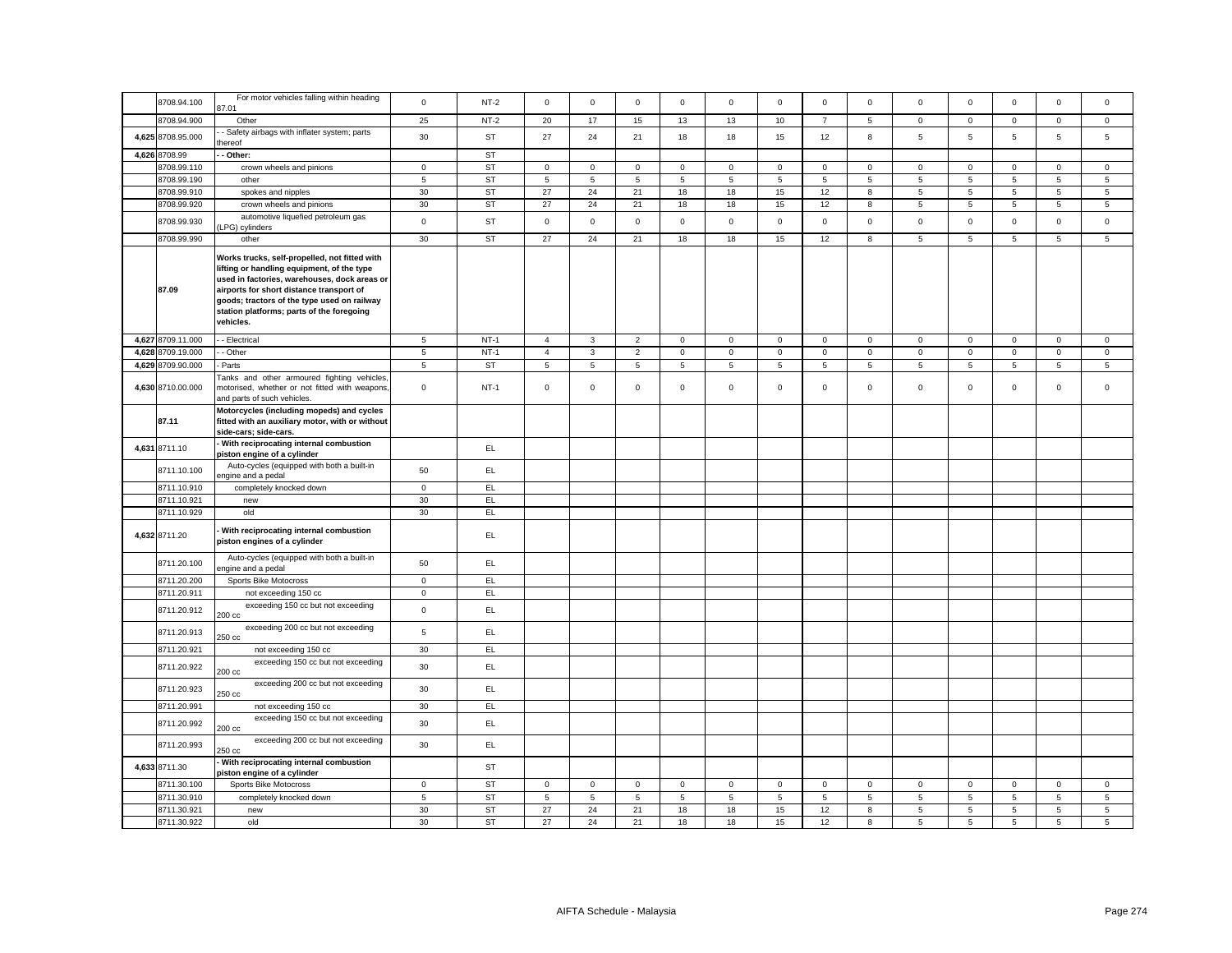| 4,634 8711.40 | With reciprocating internal combustion<br>piston engine of a cylinder                               |             | <b>ST</b> |                     |              |                  |                |                     |                |                |                |                |                |                 |                 |              |
|---------------|-----------------------------------------------------------------------------------------------------|-------------|-----------|---------------------|--------------|------------------|----------------|---------------------|----------------|----------------|----------------|----------------|----------------|-----------------|-----------------|--------------|
| 8711.40.100   | Sports Bike Motocross                                                                               | $\mathbf 0$ | ST        | $\mathsf{O}\xspace$ | $\mathsf 0$  | $\mathbf 0$      | $\mathsf 0$    | $\mathbf 0$         | $\mathsf 0$    | $\mathsf 0$    | $\mathbf 0$    | $\mathsf 0$    | $\mathbf 0$    | $\mathsf 0$     | $\mathsf 0$     | $\mathsf 0$  |
| 8711.40.910   | completely knocked down                                                                             | 10          | <b>ST</b> | 9                   | 8            | $\boldsymbol{7}$ | $\overline{7}$ | $\overline{7}$      | $\,6\,$        | $\,6\,$        | 5              | $\overline{5}$ | $\sqrt{5}$     | $\,$ 5 $\,$     | $\,$ 5 $\,$     | 5            |
| 8711.40.921   | new                                                                                                 | 30          | <b>ST</b> | 27                  | 24           | 21               | 18             | 18                  | 15             | 12             | 8              | $\overline{5}$ | $\overline{5}$ | $\overline{5}$  | $\overline{5}$  | 5            |
| 8711.40.922   | old                                                                                                 | 30          | <b>ST</b> | 27                  | 24           | 21               | 18             | 18                  | 15             | 12             | 8              | 5              | $\sqrt{5}$     | $5\phantom{.0}$ | $\sqrt{5}$      | 5            |
| 4,635 8711.50 | With reciprocating internal combustion<br>piston engine of a cylinder                               |             | ST        |                     |              |                  |                |                     |                |                |                |                |                |                 |                 |              |
| 8711.50.200   | Completely knocked down                                                                             | 10          | <b>ST</b> | 9                   | 8            | $\overline{7}$   | $\overline{7}$ | $\overline{7}$      | 6              | 6              | 5              | 5              | 5              | 5               | 5               | 5            |
| 8711.50.310   | new                                                                                                 | 30          | <b>ST</b> | 27                  | 24           | 21               | 18             | 18                  | 15             | 12             | 8              | 5              | $\sqrt{5}$     | $5\phantom{.0}$ | $\,$ 5 $\,$     | $\,$ 5 $\,$  |
| 8711.50.320   | old                                                                                                 | 30          | <b>ST</b> | 27                  | 24           | 21               | 18             | 18                  | 15             | 12             | 8              | 5              | $\sqrt{5}$     | $5\phantom{.0}$ | $\sqrt{5}$      | 5            |
| 4,636 8711.90 | Other:                                                                                              |             | EL        |                     |              |                  |                |                     |                |                |                |                |                |                 |                 |              |
| 8711.90.100   | Side-cars                                                                                           | 50          | EL.       |                     |              |                  |                |                     |                |                |                |                |                |                 |                 |              |
| 8711.90.200   | Auto-cycles (equipped with both a built-in<br>ngine and a pedal                                     | 50          | EL.       |                     |              |                  |                |                     |                |                |                |                |                |                 |                 |              |
| 8711.90.310   | completely knocked down                                                                             | 5           | EL.       |                     |              |                  |                |                     |                |                |                |                |                |                 |                 |              |
| 8711.90.320   | completely built-up                                                                                 | 50          | EL        |                     |              |                  |                |                     |                |                |                |                |                |                 |                 |              |
| 8711.90.911   | not exceeding 150 cc                                                                                | $\mathsf 0$ | EL.       |                     |              |                  |                |                     |                |                |                |                |                |                 |                 |              |
| 8711.90.912   | exceeding 150 cc but not exceeding<br>200 cc                                                        | $\mathbf 0$ | EL.       |                     |              |                  |                |                     |                |                |                |                |                |                 |                 |              |
| 8711.90.913   | exceeding 200 cc but not exceeding<br>250 cc                                                        | $\,$ 5 $\,$ | EL.       |                     |              |                  |                |                     |                |                |                |                |                |                 |                 |              |
| 8711.90.914   | exceeding 250 cc but not exceeding<br>$500 \text{ cc}$                                              | $\sqrt{5}$  | EL.       |                     |              |                  |                |                     |                |                |                |                |                |                 |                 |              |
| 8711.90.915   | exceeding 500 cc but not exceeding<br>800 cc                                                        | 10          | EL.       |                     |              |                  |                |                     |                |                |                |                |                |                 |                 |              |
| 8711.90.916   | exceeding 800 cc                                                                                    | 10          | EL.       |                     |              |                  |                |                     |                |                |                |                |                |                 |                 |              |
| 8711.90.921   | not exceeding 150 cc                                                                                | 30          | EL        |                     |              |                  |                |                     |                |                |                |                |                |                 |                 |              |
|               | exceeding 150 cc but not exceeding                                                                  |             |           |                     |              |                  |                |                     |                |                |                |                |                |                 |                 |              |
| 8711.90.922   | 200 cc<br>exceeding 200 cc but not exceeding                                                        | 30          | EL.       |                     |              |                  |                |                     |                |                |                |                |                |                 |                 |              |
| 8711.90.923   | 250 cc                                                                                              | 30          | EL.       |                     |              |                  |                |                     |                |                |                |                |                |                 |                 |              |
| 8711.90.924   | exceeding 250 cc but not exceeding<br>$500 \text{ cc}$                                              | 30          | EL.       |                     |              |                  |                |                     |                |                |                |                |                |                 |                 |              |
| 8711.90.925   | exceeding 500 cc but not exceeding<br>800 cc                                                        | 30          | EL.       |                     |              |                  |                |                     |                |                |                |                |                |                 |                 |              |
| 8711.90.926   | exceeding 800 cc                                                                                    | 30          | EL        |                     |              |                  |                |                     |                |                |                |                |                |                 |                 |              |
| 8711.90.991   | not exceeding 150 cc                                                                                | 30          | EL.       |                     |              |                  |                |                     |                |                |                |                |                |                 |                 |              |
| 8711.90.992   | exceeding 150 cc but not exceeding<br>200 cc                                                        | 30          | EL        |                     |              |                  |                |                     |                |                |                |                |                |                 |                 |              |
| 8711.90.993   | exceeding 200 cc but not exceeding<br>250 cc                                                        | 30          | EL.       |                     |              |                  |                |                     |                |                |                |                |                |                 |                 |              |
| 8711.90.994   | exceeding 250 cc but not exceeding<br>500 cc                                                        | 30          | EL.       |                     |              |                  |                |                     |                |                |                |                |                |                 |                 |              |
| 8711.90.995   | exceeding 500 cc but not exceeding<br>800 cc                                                        | 30          | EL.       |                     |              |                  |                |                     |                |                |                |                |                |                 |                 |              |
| 8711.90.996   | exceeding 800 cc                                                                                    | 30          | EL        |                     |              |                  |                |                     |                |                |                |                |                |                 |                 |              |
| 87.12         | Bicycles and other cycles (including delivery<br>tricycles), not motorised.                         |             |           |                     |              |                  |                |                     |                |                |                |                |                |                 |                 |              |
| 4,637 8712.00 | Bicycles and other cycles (including delivery<br>tricycles), not motorized.                         |             | <b>ST</b> |                     |              |                  |                |                     |                |                |                |                |                |                 |                 |              |
| 8712.00.100   | Bicycles (including children's bicycles in the<br>normal form of adult                              | 25          | <b>ST</b> | 20                  | 18           | 16               | 14             | 14                  | 12             | 10             | $\overline{7}$ | $\overline{5}$ | $\,$ 5 $\,$    | $\sqrt{5}$      | $5\phantom{.0}$ | $\,$ 5 $\,$  |
| 8712.00.200   | Bicycles, designed to be ridden by children<br>not in the normal form                               | $\mathbf 0$ | <b>ST</b> | $\mathsf 0$         | $\mathsf{O}$ | $\mathbf 0$      | $\mathsf 0$    | $\mathsf{O}\xspace$ | $\mathbf 0$    | $\mathbf 0$    | $\mathbf 0$    | $\mathsf 0$    | $\pmb{0}$      | $\mathsf 0$     | $\mathsf 0$     | $\mathsf 0$  |
| 8712.00.900   | Other                                                                                               | $\mathbf 0$ | <b>ST</b> | $\mathsf 0$         | $\mathbf 0$  | $\mathsf 0$      | $\mathsf 0$    | $\mathbf 0$         | $\mathsf 0$    | $\mathbf 0$    | $\mathbf 0$    | $\mathbf 0$    | $\mathsf 0$    | $\mathbf 0$     | $\mathbf{0}$    | $\mathbf 0$  |
| 87.13         | Carriages for disabled persons, whether or<br>not motorised or otherwise mechanically<br>propelled. |             |           |                     |              |                  |                |                     |                |                |                |                |                |                 |                 |              |
| 4,638 8713.10 | Not mechanically propelled:                                                                         |             | $NT-1$    |                     |              |                  |                |                     |                |                |                |                |                |                 |                 |              |
| 8713.10.100   | Wheelchair                                                                                          | $\mathbf 0$ | $NT-1$    | $\mathsf 0$         | $\mathsf 0$  | $\mathsf 0$      | $\mathbf 0$    | $\mathsf 0$         | $\mathsf 0$    | $\mathsf 0$    | 0              | $\mathsf 0$    | $\mathbf 0$    | $\mathsf 0$     | $\mathbf 0$     | $\mathbf 0$  |
| 8713.10.900   | Other                                                                                               | $\circ$     | $NT-1$    | $\mathbf 0$         | $\mathbf 0$  | $\overline{0}$   | 0              | $\overline{0}$      | $\overline{0}$ | $\overline{0}$ | 0              | $\mathbf 0$    | $\overline{0}$ | $\mathbf 0$     | $\overline{0}$  | $\mathbf{0}$ |
| 4,639 8713.90 | Other:                                                                                              |             | $NT-1$    |                     |              |                  |                |                     |                |                |                |                |                |                 |                 |              |
| 8713.90.100   | Wheelchair                                                                                          | $\mathsf 0$ | $NT-1$    | $\mathsf 0$         | $\mathsf 0$  | $\mathsf 0$      | $\mathsf 0$    | $\mathsf 0$         | $\mathsf 0$    | $\mathsf 0$    | $\mathsf 0$    | $\mathbf 0$    | $\mathbf 0$    | $\mathsf 0$     | $\mathsf 0$     | $\mathsf 0$  |
|               |                                                                                                     |             |           |                     |              |                  |                |                     |                |                |                |                |                |                 |                 |              |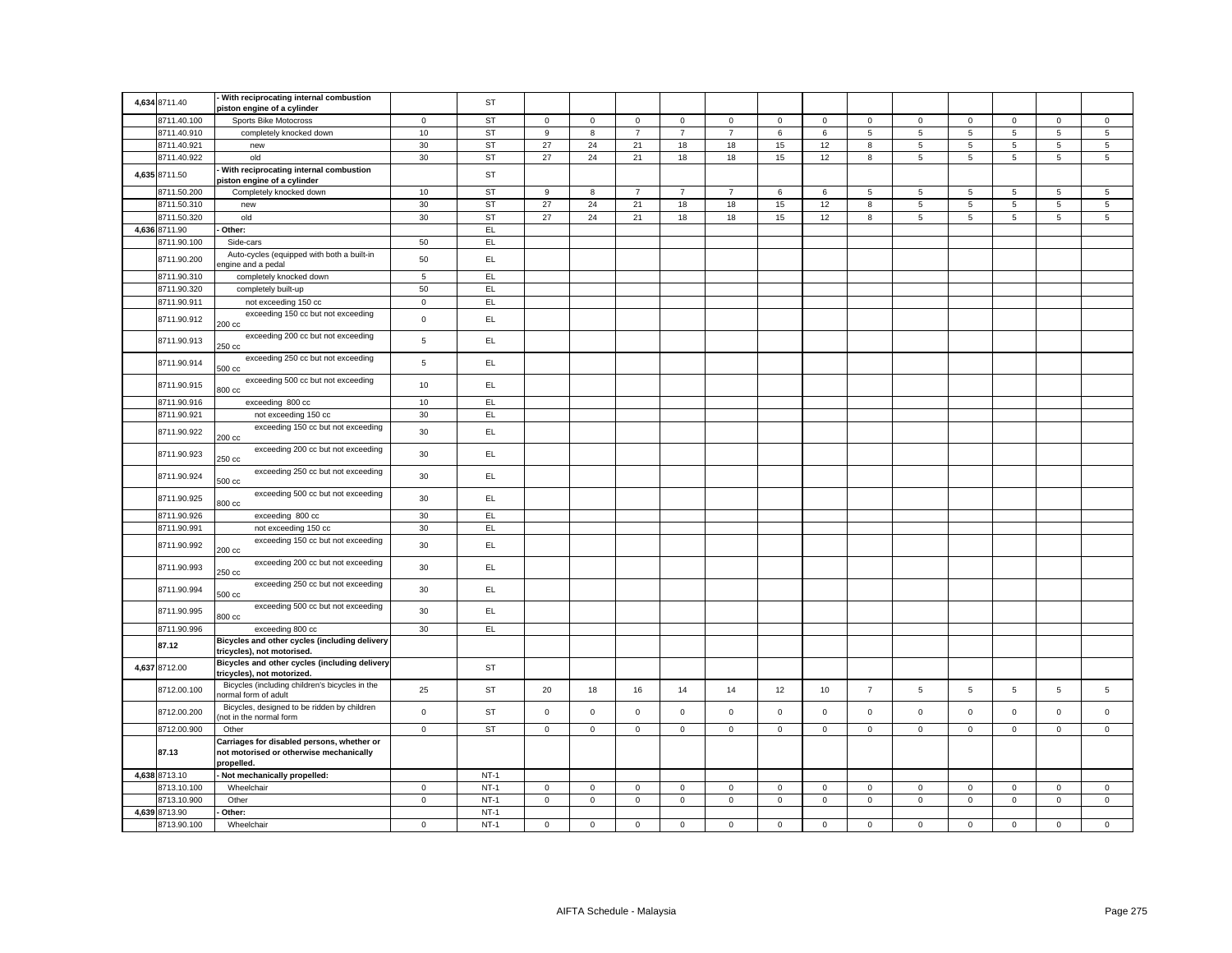|               | 8713.90.900                | Other                                     | $\mathbf 0$    | $NT-1$           | 0              | $\mathbf 0$          | 0                  | 0           | 0                  | 0                    | 0                                | $\mathbf 0$    | 0                                  | $\mathbf 0$                | 0                          | 0                                  | 0                          |
|---------------|----------------------------|-------------------------------------------|----------------|------------------|----------------|----------------------|--------------------|-------------|--------------------|----------------------|----------------------------------|----------------|------------------------------------|----------------------------|----------------------------|------------------------------------|----------------------------|
|               | 87.14                      | Parts and accessories of vehicles of      |                |                  |                |                      |                    |             |                    |                      |                                  |                |                                    |                            |                            |                                    |                            |
|               |                            | headings 87.11 to 87.13.                  |                |                  |                |                      |                    |             |                    |                      |                                  |                |                                    |                            |                            |                                    |                            |
|               | 4,640 8714.11.000          | - Saddles                                 | 25             | $NT-2$           | 20             | 17                   | 15                 | 13          | 13                 | 10                   | $\overline{7}$                   | 5              | 0                                  | $\mathbf 0$                | $\mathbf 0$                | $\mathbf 0$                        | $\mathbf 0$                |
| 4,641         | 8714.19                    | - Other:                                  |                | $NT-2$           |                |                      |                    |             |                    |                      |                                  |                |                                    |                            |                            |                                    |                            |
|               |                            |                                           |                |                  |                |                      |                    |             |                    |                      |                                  |                |                                    |                            |                            |                                    |                            |
|               | 3714.19.100                | Spokes                                    | 30             | $NT-2$           | 25             | 20                   | 15                 | 13          | 13                 | 11                   | 8                                | 5              | 0                                  | $\mathbf 0$                | $\mathbf 0$                | $\mathbf 0$                        | $\mathbf 0$                |
|               | 8714.19.200                | Nipples                                   | 30             | $NT-2$           | 25             | 20                   | 15                 | 13          | 13                 | 11                   | 8                                | $\overline{5}$ | $\mathsf 0$                        | $\mathbf 0$                | $\mathsf 0$                | $\mathbf 0$                        | $\mathsf 0$                |
|               | 8714.19.900                | Other                                     | 25             | $NT-2$           | 20             | 17                   | 15                 | 13          | 13                 | 10                   | $\overline{7}$                   | 5              | $\mathsf 0$                        | $\mathsf 0$                | $\mathbf 0$                | $\mathsf 0$                        | $\mathsf 0$                |
| 4,642 8714.20 |                            | Of carriages for disabled persons:        |                | $NT-2$           |                |                      |                    |             |                    |                      |                                  |                |                                    |                            |                            |                                    |                            |
|               |                            |                                           |                |                  |                |                      |                    |             |                    |                      |                                  |                |                                    |                            |                            |                                    |                            |
|               | 8714.20.110                | of a diameter (including tyres) exceeding | $\mathbf 0$    | $NT-2$           | $\mathsf 0$    | $\mathsf{O}\xspace$  | $\mathsf 0$        | $\mathsf 0$ | $\mathbf 0$        | $\mathsf 0$          | $\mathsf 0$                      | $\mathsf 0$    | $\mathsf 0$                        | $\mathsf 0$                | $\mathsf 0$                | $\mathsf 0$                        | $\mathsf 0$                |
|               |                            | 75 mm but not more                        |                |                  |                |                      |                    |             |                    |                      |                                  |                |                                    |                            |                            |                                    |                            |
|               | 8714.20.120                | of a diameter (including tyres) exceeding | $\mathbf 0$    | $NT-2$           | $\mathsf 0$    | $\mathsf 0$          | $\mathsf 0$        | $\mathsf 0$ | $\mathbf 0$        | $\mathsf 0$          | $\mathsf 0$                      | $\mathsf 0$    | $\mathsf 0$                        | $\mathbf 0$                | $\mathsf 0$                | $\mathsf 0$                        | $\mathsf 0$                |
|               |                            | 100 mm but not more                       |                |                  |                |                      |                    |             |                    |                      |                                  |                |                                    |                            |                            |                                    |                            |
|               | 8714.20.190                | other                                     | $\mathbf 0$    | $NT-2$           | $\mathbf 0$    | $\mathbf 0$          | $\mathbf 0$        | $\mathbf 0$ | 0                  | $\mathbf 0$          | $\mathbf 0$                      | $\mathbf 0$    | $\mathbf 0$                        | $\mathbf 0$                | $\mathbf 0$                | 0                                  | $\mathbf 0$                |
|               | 8714.20.200                | Spokes                                    | 30             | $NT-2$           | 25             | 20                   | 15                 | 13          | 13                 | 11                   | 8                                | 5              | $\mathsf 0$                        | $\mathbf 0$                | $\mathbf 0$                | $\mathbf 0$                        | $\mathbf 0$                |
|               | 8714.20.300                | Nipples                                   | 30             | $NT-2$           | 25             | 20                   | 15                 | 13          | 13                 | 11                   | 8                                | $\overline{5}$ | $\mathsf 0$                        | $\mathbf 0$                | $\mathbf 0$                | $\mathsf 0$                        | $\mathsf 0$                |
|               |                            |                                           |                |                  |                |                      |                    |             |                    |                      |                                  |                |                                    |                            |                            |                                    |                            |
|               | 8714.20.900                | Other                                     | $\mathbf 0$    | $NT-2$           | $\mathbf 0$    | $\mathsf 0$          | $\mathsf 0$        | $\mathsf 0$ | 0                  | $\mathsf 0$          | $\mathbf 0$                      | $\mathbf 0$    | $\mathsf 0$                        | $\mathbf 0$                | $\mathsf 0$                | $\mathsf 0$                        | $\mathsf 0$                |
| 4,643 8714.91 |                            | Frames and forks, and parts thereof:      |                | $NT-2$           |                |                      |                    |             |                    |                      |                                  |                |                                    |                            |                            |                                    |                            |
|               | 8714.91.100                | For subheading 8712.00 200 and parts      | $\mathbf 0$    | $NT-2$           | $\mathsf 0$    | $\mathsf 0$          | $\mathsf 0$        | $\mathsf 0$ | $\mathsf 0$        | $\mathbf 0$          | $\mathsf 0$                      | $\mathbf 0$    | $\mathsf 0$                        | $\mathbf 0$                | $\mathsf 0$                | $\mathsf 0$                        | $\mathsf 0$                |
|               |                            | thereof                                   |                |                  |                |                      |                    |             |                    |                      |                                  |                |                                    |                            |                            |                                    |                            |
|               | 8714.91.910                | frames                                    | 25             | $NT-2$           | 20             | 17                   | 15                 | 13          | 13                 | 10                   | $\overline{7}$                   | 5              | 0                                  | $\mathbf 0$                | $\mathbf 0$                | 0                                  | $\mathbf 0$                |
|               | 8714.91.920                | forks                                     | 25             | $NT-2$           | 20             | 17                   | 15                 | 13          | 13                 | 10                   | $\overline{7}$                   | $\,$ 5 $\,$    | $\mathsf 0$                        | $\mathbf 0$                | $\mathsf 0$                | $\mathsf 0$                        | $\mathsf 0$                |
|               |                            |                                           |                |                  |                |                      |                    |             |                    |                      |                                  |                |                                    |                            |                            |                                    |                            |
|               | 8714.91.981                | of frames                                 | 25             | $NT-2$           | 20             | 17                   | 15                 | 13          | 13                 | 10                   | $\overline{7}$                   | 5              | $\mathbf 0$                        | 0                          | $\mathbf 0$                | $\mathbf 0$                        | 0                          |
|               | 8714.91.989                | other                                     | 5              | $NT-2$           | $\overline{4}$ | $\overline{4}$       | 3                  | 3           | 3                  | $\overline{2}$       | $\overline{2}$                   | $\overline{1}$ | $\mathsf 0$                        | $\mathbf 0$                | $\mathsf 0$                | $\mathsf 0$                        | $\mathsf 0$                |
|               | 4,644 8714.92              | - Wheel rims and spokes:                  |                | $NT-2$           |                |                      |                    |             |                    |                      |                                  |                |                                    |                            |                            |                                    |                            |
|               | 8714.92.110                | wheel rims                                | $\mathbf 0$    | $NT-2$           | $\mathbf 0$    | $\mathbf 0$          | $\mathbf 0$        | $\mathbf 0$ | $\mathbf{0}$       | $\mathbf 0$          | $\mathbf 0$                      | $\mathbf 0$    | $\mathbf 0$                        | $\mathbf 0$                | $\mathbf{0}$               | $\mathbf 0$                        | $\mathbf 0$                |
|               | 8714.92.120                |                                           | $\mathbf 0$    | $NT-2$           | $\mathsf 0$    | $\mathbf 0$          | $\mathsf 0$        | $\mathsf 0$ | 0                  | $\mathsf 0$          | $\mathsf 0$                      | $\mathbf 0$    | $\mathsf 0$                        | $\mathsf 0$                | $\mathsf 0$                | $\mathsf 0$                        | $\mathsf 0$                |
|               |                            | spokes                                    |                |                  |                |                      |                    |             |                    |                      |                                  |                |                                    |                            |                            |                                    |                            |
|               | 8714.92.910                | wheel rims                                | 30             | $NT-2$           | 25             | 20                   | 15                 | 13          | 13                 | 11                   | 8                                | 5              | $\mathsf 0$                        | $\mathbf 0$                | $\mathsf 0$                | $\mathsf 0$                        | $\mathsf 0$                |
|               | 8714.92.920                | spokes                                    | 30             | $NT-2$           | 25             | 20                   | 15                 | 13          | 13                 | 11                   | 8                                | 5              | $\mathsf 0$                        | $\mathbf 0$                | $\mathbf 0$                | $\mathbf 0$                        | $\mathsf 0$                |
|               |                            |                                           |                |                  |                |                      |                    |             |                    |                      |                                  |                |                                    |                            |                            |                                    |                            |
|               |                            |                                           |                |                  |                |                      |                    |             |                    |                      |                                  |                |                                    |                            |                            |                                    |                            |
| 4,645 8714.93 |                            | - Hubs, other than coaster braking hubs   |                | $NT-1$           |                |                      |                    |             |                    |                      |                                  |                |                                    |                            |                            |                                    |                            |
|               |                            | and hub brakes, and                       |                |                  |                |                      |                    |             |                    |                      |                                  |                |                                    |                            |                            |                                    |                            |
|               | 8714.93.100                | For subheading 8712.00 200                | $\mathbf 0$    | $NT-1$           | $\mathbf{0}$   | $\mathbf 0$          | $\mathsf 0$        | $\mathbf 0$ | $\mathbf 0$        | $\mathsf 0$          | $\mathbf 0$                      | $\mathsf 0$    | $\mathsf 0$                        | $\mathsf 0$                | $\mathbf 0$                | $\mathsf 0$                        | $\mathsf 0$                |
|               | 8714.93.900                | Other                                     | 5              | $NT-1$           | $\overline{4}$ | 3                    | $\overline{2}$     | $\mathbf 0$ | 0                  | $\mathbf 0$          | $\mathsf 0$                      | $\mathbf 0$    | $\mathbf 0$                        | $\mathbf 0$                | $\mathsf 0$                | $\mathsf 0$                        | $\mathsf 0$                |
|               |                            | - Brakes, including coaster braking hubs  |                |                  |                |                      |                    |             |                    |                      |                                  |                |                                    |                            |                            |                                    |                            |
| 4,646 8714.94 |                            | and hub brakes, and parts                 |                | $NT-1$           |                |                      |                    |             |                    |                      |                                  |                |                                    |                            |                            |                                    |                            |
|               | 8714.94.100                | For subheading 8712.00 200                | $\mathsf 0$    | $NT-1$           | $\mathsf 0$    | $\mathsf 0$          | $\mathsf 0$        | $\mathsf 0$ | 0                  | $\mathsf 0$          | $\mathbf 0$                      | $\mathsf 0$    | $\mathsf 0$                        | $\mathbf 0$                | $\mathbf 0$                | $\mathsf 0$                        | $\mathsf 0$                |
|               |                            |                                           |                |                  |                |                      |                    |             |                    |                      |                                  |                |                                    |                            |                            |                                    |                            |
|               | 8714.94.900                | Other                                     | 5              | $NT-1$           | $\overline{4}$ | $\mathbf{3}$         | 2                  | $\mathbf 0$ | $\mathbf 0$        | $\mathbf 0$          | $\mathbf 0$                      | $\mathbf 0$    | $\mathsf 0$                        | $\mathbf 0$                | $\mathbf 0$                | $\mathsf 0$                        | $\mathsf 0$                |
| 4,647 8714.95 |                            | Saddles:                                  |                | $NT-2$           |                |                      |                    |             |                    |                      |                                  |                |                                    |                            |                            |                                    |                            |
|               | 8714.95.100                | For subheading 8712.00 200                | $\mathbf 0$    | $NT-2$           | $\mathbf 0$    | $\mathbf 0$          | $\mathbf 0$        | $\mathbf 0$ | $\mathbf{0}$       | $\mathbf 0$          | $\mathbf 0$                      | $\mathbf 0$    | $\mathsf 0$                        | $\mathbf 0$                | $\mathbf 0$                | $\mathbf 0$                        | $\mathsf 0$                |
|               | 8714.95.900                | Other                                     | 25             | $NT-2$           | 20             | 17                   | 15                 | 13          | 13                 | 10                   | $\overline{7}$                   | 5              | $\mathbf 0$                        | $\mathbf 0$                | $\mathsf 0$                | $\mathsf 0$                        | $\mathbf 0$                |
| 4,648 8714.96 |                            | Pedals and crank-gear, and parts thereof: |                | $NT-1$           |                |                      |                    |             |                    |                      |                                  |                |                                    |                            |                            |                                    |                            |
|               |                            |                                           |                |                  |                |                      |                    |             |                    |                      |                                  |                |                                    |                            |                            |                                    |                            |
|               | 8714.96.100                | For subheading 8712.00 200                | $\mathbf 0$    | $NT-1$           | $\mathbf 0$    | $\mathbf 0$          | $\mathsf 0$        | $\mathbf 0$ | $\mathbf{0}$       | $\mathbf{0}$         | $\mathbf 0$                      | $\mathbf{0}$   | $\mathbf 0$                        | $\mathbf{0}$               | $\mathbf{0}$               | $\mathbf 0$                        | $\mathbf 0$                |
|               | 8714.96.900                | Other                                     | $\overline{5}$ | $NT-1$           | $\overline{4}$ | $\mathbf{3}$         | $\overline{2}$     | $\mathsf 0$ | $\mathbf 0$        | $\mathbf 0$          | $\mathsf 0$                      | $\mathsf 0$    | $\mathsf 0$                        | $\mathbf 0$                | $\mathsf 0$                | $\mathsf 0$                        | $\mathsf 0$                |
| 4,649 8714.99 |                            | Other:                                    |                | $NT-2$           |                |                      |                    |             |                    |                      |                                  |                |                                    |                            |                            |                                    |                            |
|               | 8714.99.110                | nipples                                   | $\mathbf 0$    | $NT-2$           | $\mathbf{0}$   | $\mathsf 0$          | $\mathbf 0$        | $\mathbf 0$ | $\mathbf 0$        | $\mathbf 0$          | $\mathbf 0$                      | $\mathsf 0$    | $\mathsf 0$                        | $\mathbf 0$                | $\mathbf 0$                | $\mathbf 0$                        | $\mathsf 0$                |
|               |                            |                                           |                |                  |                |                      |                    |             |                    |                      |                                  |                |                                    |                            |                            |                                    |                            |
|               | 8714.99.190                | other                                     | $\mathbf 0$    | $NT-2$           | $\mathbf 0$    | $\mathbf 0$          | $\mathbf 0$        | $\mathbf 0$ | 0                  | $\mathbf 0$          | $\mathbf 0$                      | $\mathbf 0$    | 0                                  | $\mathbf 0$                | $\mathbf{0}$               | $\mathbf 0$                        | $\mathbf 0$                |
|               | 8714.99.910                | handle bars (with or without brake        | 25             | $NT-2$           | 20             | 17                   | 15                 | 13          | 13                 | 10                   | $\overline{7}$                   | $\overline{5}$ | $\mathsf 0$                        | $\mathbf 0$                | $\mathsf 0$                | $\mathsf 0$                        | $\mathsf 0$                |
|               |                            | fittings)                                 |                |                  |                |                      |                    |             |                    |                      |                                  |                |                                    |                            |                            |                                    |                            |
|               | 8714.99.920                | seat pillars                              | 25             | $NT-2$           | 20             | 17                   | 15                 | 13          | 13                 | 10                   | $\overline{7}$                   | 5              | $\mathsf 0$                        | $\mathbf 0$                | $\mathbf 0$                | $\mathsf 0$                        | $\mathsf 0$                |
|               | 8714.99.921                | lamp brackets                             | 25             | $NT-2$           | 20             | 17                   | 15                 | 13          | 13                 | 10                   | $\overline{7}$                   | $\,$ 5         | $\mathsf 0$                        | $\mathbf 0$                | $\mathbf 0$                | $\mathsf 0$                        | $\mathsf 0$                |
|               | 8714.99.922                | bracket lugs                              | 25             | $NT-2$           | 20             | 17                   | 15                 | 13          | 13                 | 10                   | $\overline{7}$                   | 5              | 0                                  | $\mathbf 0$                | 0                          | $\mathbf 0$                        | 0                          |
|               |                            |                                           |                |                  |                |                      |                    |             |                    |                      |                                  |                |                                    |                            |                            |                                    |                            |
|               | 8714.99.930                | mudguards                                 | 25             | $NT-2$           | 20             | 17                   | 15                 | 13          | 13                 | 10                   | $\overline{7}$                   | 5              | $\mathbf 0$                        | $\Omega$                   | $\Omega$                   | $\mathbf 0$                        | $\mathsf 0$                |
|               | 8714.99.940                | chain wheel and cranks                    | 5              | $NT-2$           | $\overline{4}$ | $\overline{4}$       | $\mathbf{3}$       | 3           | 3                  | $\overline{2}$       | $\overline{2}$                   | $\overline{1}$ | $\mathsf 0$                        | 0                          | 0                          | 0                                  | 0                          |
|               | 8714.99.950                | reflectors                                | 25             | $NT-2$           | 20             | 17                   | 15                 | 13          | 13                 | 10                   | $\overline{7}$                   | $\overline{5}$ | $\mathsf 0$                        | $\mathbf 0$                | $\mathsf 0$                | $\mathsf 0$                        | $\mathsf 0$                |
|               | 8714.99.960                | carriers                                  | 25             | $NT-2$           | 20             | 17                   | 15                 | 13          | 13                 | 10                   | $\overline{7}$                   | 5              | 0                                  | 0                          | $\mathsf 0$                | 0                                  | 0                          |
|               |                            |                                           |                |                  |                |                      |                    |             |                    |                      |                                  |                |                                    | $\Omega$                   | $\Omega$                   |                                    |                            |
|               | 8714.99.970                | nipples                                   | 30             | $NT-2$           | 25             | 20                   | 15                 | 13          | 13                 | 11                   | 8                                | 5              | $\mathsf 0$                        |                            |                            | $\mathbf 0$                        | $\mathsf 0$                |
|               | 8714.99.971                | spokes                                    | 30             | $NT-2$           | 25             | 20                   | 15                 | 13          | 13                 | 11                   | 8                                | $\sqrt{5}$     | $\mathsf 0$                        | $\mathbf 0$                | $\mathbf 0$                | $\mathsf 0$                        | 0                          |
|               | 8714.99.972<br>8714.99.980 | control cables                            | 25             | $NT-2$<br>$NT-2$ | 20             | 17<br>$\overline{4}$ | 15<br>$\mathbf{3}$ | 13          | 13<br>$\mathbf{3}$ | 10<br>$\overline{2}$ | $\overline{7}$<br>$\overline{2}$ | 5              | $\mathsf 0$<br>$\mathsf{O}\xspace$ | $\mathbf 0$<br>$\mathsf 0$ | $\mathsf 0$<br>$\mathbf 0$ | $\mathsf 0$<br>$\mathsf{O}\xspace$ | $\mathbf 0$<br>$\mathsf 0$ |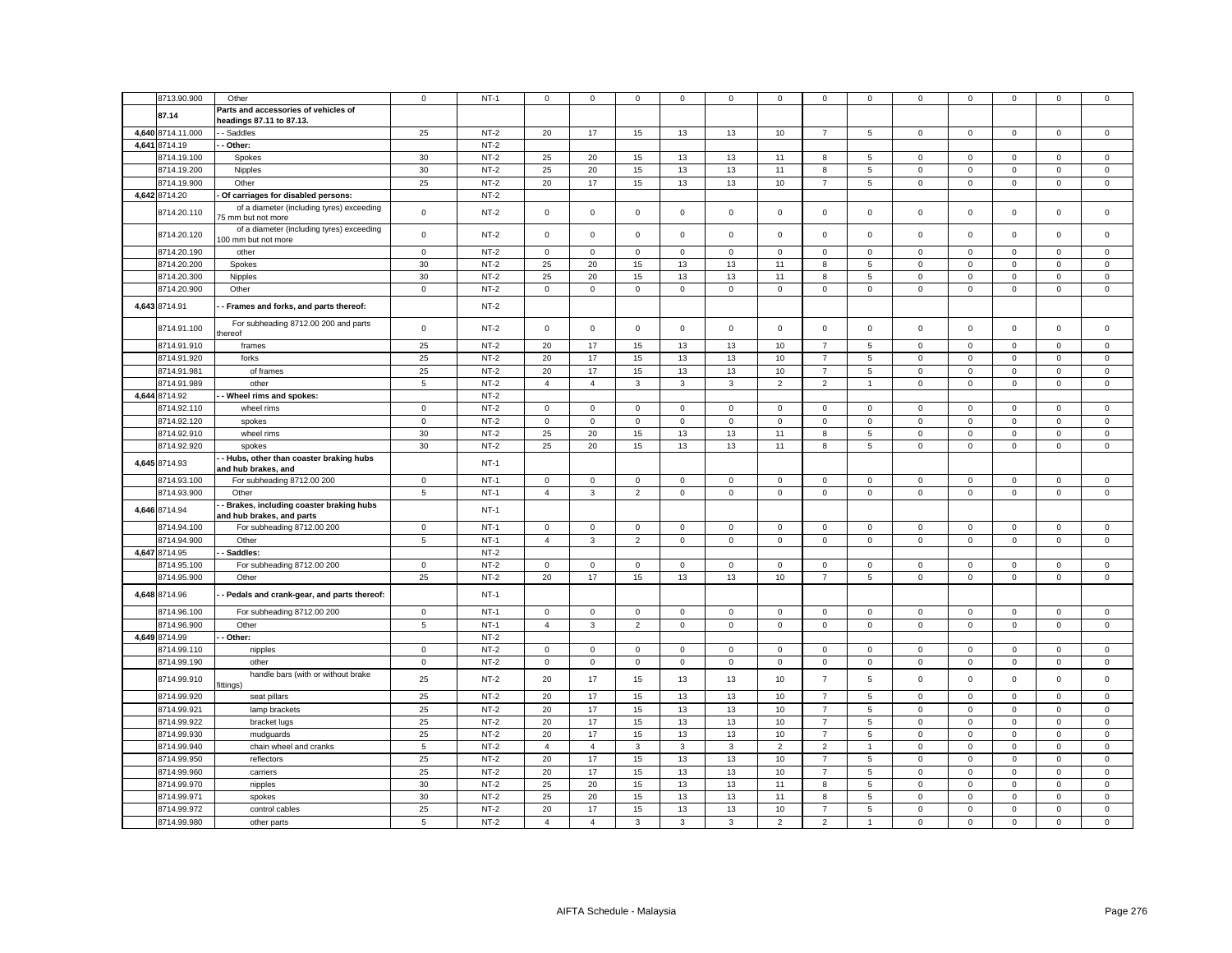|       | 8714.99.990                | other accessories                                                                                                                                | 25                         | $NT-2$           | 20               | 17                         | 15                         | 13                         | 13                         | 10                         |                            | 5                          | $\Omega$         | 0                          | $\Omega$                   | 0                          | 0                          |
|-------|----------------------------|--------------------------------------------------------------------------------------------------------------------------------------------------|----------------------------|------------------|------------------|----------------------------|----------------------------|----------------------------|----------------------------|----------------------------|----------------------------|----------------------------|------------------|----------------------------|----------------------------|----------------------------|----------------------------|
|       |                            |                                                                                                                                                  |                            |                  |                  |                            |                            |                            |                            |                            |                            |                            |                  |                            |                            |                            |                            |
|       | 4,650 8715.00.000          | Baby carriages and parts thereof.                                                                                                                | $\mathbf 0$                | $NT-1$           | $\mathbf 0$      | $\mathsf 0$                | $\mathsf 0$                | $\mathsf 0$                | $\mathsf 0$                | $\mathsf 0$                | $\mathsf 0$                | $\mathbf 0$                | $\mathsf 0$      | $\mathsf 0$                | $\mathsf 0$                | $\mathsf 0$                | $\mathsf 0$                |
|       | 87.16                      | Trailers and semi-trailers; other vehicles, not<br>mechanically propelled; parts thereof.                                                        |                            |                  |                  |                            |                            |                            |                            |                            |                            |                            |                  |                            |                            |                            |                            |
|       | 4,651 8716.10.000          | Trailers and semi-trailers of the caravan type,<br>or housing or                                                                                 | 25                         | $NT-2$           | 20               | 17                         | 15                         | 13                         | 13                         | 10                         | $\overline{7}$             | 5                          | $\mathbf 0$      | $\mathbf 0$                | $\mathbf 0$                | $\mathbf 0$                | $\mathbf 0$                |
|       | 4,652 8716.20.000          | Self-loading or self-unloading trailers and semi-<br>railers for                                                                                 | 25                         | $NT-2$           | 20               | 17                         | 15                         | 13                         | 13                         | 10                         | $\overline{7}$             | 5                          | $\mathbf 0$      | $\mathbf 0$                | $\mathbf 0$                | $\mathbf 0$                | $\mathbf 0$                |
| 4,653 | 8716.31.000                | - Tanker trailers and tanker semi-trailers                                                                                                       | 25                         | $NT-2$           | 20               | 17                         | 15                         | 13                         | 13                         | 10                         | $\overline{7}$             | $\sqrt{5}$                 | $\mathsf 0$      | $\mathbf 0$                | $\mathsf 0$                | $\mathsf 0$                | $\mathsf 0$                |
|       | 4,654 8716.39.000          | - Other                                                                                                                                          | 25                         | $NT-2$           | 20               | 17                         | 15                         | 13                         | 13                         | 10                         | $\overline{7}$             | 5                          | $\mathbf 0$      | $\mathbf 0$                | $\mathbf 0$                | $\mathbf 0$                | $\mathbf 0$                |
|       | 4,655 8716.40.000          | Other trailers and semi-trailers                                                                                                                 | 5                          | $NT-1$           | $\overline{4}$   | 3                          | $\overline{2}$             | $\mathbf 0$                | 0                          | $\mathbf 0$                | $\mathbf{0}$               | $\mathbf 0$                | $\mathbf 0$      | 0                          | $\mathbf 0$                | $\mathbf 0$                | $\mathbf 0$                |
|       | 4,656 8716.80              | Other vehicles:                                                                                                                                  |                            | <b>ST</b>        |                  |                            |                            |                            |                            |                            |                            |                            |                  |                            |                            |                            |                            |
|       |                            |                                                                                                                                                  |                            |                  |                  |                            |                            |                            |                            |                            |                            |                            |                  |                            |                            |                            |                            |
|       | 8716.80.100                | Wheel barrows                                                                                                                                    | 25                         | <b>ST</b>        | 20               | 18                         | 16                         | 14                         | 14                         | 12                         | 10                         | 7                          | 5                | 5                          | 5                          | 5                          | 5                          |
|       | 8716.80.900                | Other                                                                                                                                            | 5                          | <b>ST</b>        | 5                | 5                          | 5                          | 5                          | 5                          | 5                          | 5                          | 5                          | 5                | 5                          | 5                          | 5                          | 5                          |
|       | 4,657 8716.90              | Parts:                                                                                                                                           |                            | ST               |                  |                            |                            |                            |                            |                            |                            |                            |                  |                            |                            |                            |                            |
|       | 8716.90.111                | of a diameter (including tyres) exceeding<br>75 mm but not                                                                                       | 25                         | <b>ST</b>        | 20               | 18                         | 16                         | 14                         | 14                         | 12                         | 10                         | $\overline{7}$             | 5                | 5                          | 5                          | 5                          | 5                          |
|       | 8716.90.112                | of a diameter (including tyres) exceeding<br>100 mm but not                                                                                      | 30                         | <b>ST</b>        | 27               | 24                         | 21                         | 18                         | 18                         | 15                         | 12                         | 8                          | 5                | 5                          | 5                          | 5                          | 5                          |
|       | 8716.90.119                | other                                                                                                                                            | 25                         | <b>ST</b>        | 20               | 18                         | 16                         | 14                         | 14                         | 12                         | 10                         | $\overline{7}$             | 5                | 5                          | 5                          | 5                          | 5                          |
|       | 8716.90.190                | other                                                                                                                                            | 25                         | <b>ST</b>        | 20               | 18                         | 16                         | 14                         | 14                         | 12                         | 10                         | $\overline{7}$             | 5                | 5                          | 5                          | 5                          | 5                          |
|       | 8716.90.911                | of a diameter (including tyres) excluding<br>75 mm but not                                                                                       | 25                         | <b>ST</b>        | 20               | 18                         | 16                         | 14                         | 14                         | 12                         | 10                         | $\overline{7}$             | 5                | 5                          | 5                          | 5                          | 5                          |
|       | 8716.90.912                | of a diameter (including tyres) exceeding<br>100 mm but not                                                                                      | 30                         | <b>ST</b>        | 27               | 24                         | 21                         | 18                         | 18                         | 15                         | 12                         | 8                          | 5                | 5                          | 5                          | 5                          | 5                          |
|       | 8716.90.919                | other                                                                                                                                            | 25                         | <b>ST</b>        | 20               | 18                         | 16                         | 14                         | 14                         | 12                         | 10                         | $\overline{7}$             | 5                | $\overline{5}$             | 5                          | 5                          | $\mathbf 5$                |
|       | 8716.90.920                | spokes                                                                                                                                           | 30                         | <b>ST</b>        | 27               | 24                         | 21                         | 18                         | 18                         | 15                         | 12                         | 8                          | 5                | 5                          | 5                          | 5                          | 5                          |
|       | 8716.90.930                | nipples                                                                                                                                          | 30                         | <b>ST</b>        | 27               | 24                         | 21                         | 18                         | 18                         | 15                         | 12                         | 8                          | 5                | 5                          | 5                          | 5                          | 5                          |
|       |                            |                                                                                                                                                  |                            |                  |                  |                            |                            |                            |                            |                            |                            |                            |                  |                            |                            |                            |                            |
|       | 8716.90.940                | wheels for trailer and semi-trailers                                                                                                             | 25                         | <b>ST</b>        | 20               | 18                         | 16                         | 14                         | 14                         | 12                         | 10                         | $\overline{7}$             | $5\phantom{.0}$  | 5                          | 5                          | 5                          | 5                          |
|       |                            |                                                                                                                                                  |                            |                  |                  |                            |                            |                            |                            |                            |                            |                            |                  |                            |                            |                            |                            |
|       | 8716.90.990                | other                                                                                                                                            | 5                          | <b>ST</b>        | 5                | 5                          | $\mathbf 5$                | 5                          | 5                          | 5                          | 5                          | 5                          | 5                | 5                          | 5                          | 5                          | 5                          |
|       | 88.01                      | Balloons and dirigibles; gliders, hang gliders<br>and other non-powered aircraft.                                                                |                            |                  |                  |                            |                            |                            |                            |                            |                            |                            |                  |                            |                            |                            |                            |
|       | 4,658 8801.00.000          | Balloons and dirigibles; gliders, hang gliders<br>and other non-powered aircraft.                                                                | $\mathbf{0}$               | $NT-1$           | $\mathbf 0$      | $\mathbf 0$                | $\mathbf 0$                | $\mathsf 0$                | $\mathbf 0$                | $\mathbf 0$                | $\mathbf{O}$               | $\mathsf 0$                | $\mathbf{0}$     | $\mathbf 0$                | $\mathbf 0$                | $\mathbf 0$                | $\mathbf 0$                |
|       | 88.02                      | Other aircraft (for example, helicopters,<br>aeroplanes); spacecraft (including satellites)<br>and suborbital and spacecraft launch<br>vehicles. |                            |                  |                  |                            |                            |                            |                            |                            |                            |                            |                  |                            |                            |                            |                            |
|       | 4,659 8802.11.000          | - Of an unladen weight not exceeding 2,000 kg                                                                                                    | $\mathbf 0$                | $NT-1$           | $\mathsf 0$      | $\mathsf 0$                | $\mathsf 0$                | $\mathsf 0$                | $\mathsf 0$                | $\mathsf 0$                | $\mathbf 0$                | $\mathsf 0$                | $\mathsf 0$      | $\mathsf 0$                | $\mathsf 0$                | $\mathsf 0$                | $\mathsf 0$                |
|       | 4,660 8802.12.000          | - Of an unladen weight exceeding 2,000 kg                                                                                                        | $\mathbf 0$                | $NT-1$           | 0                | $\mathbf 0$                | $\mathbf 0$                | $\mathbf 0$                | 0                          | $\mathbf 0$                | $\mathbf 0$                | $\mathbf 0$                | $\mathbf 0$      | $\mathbf 0$                | $\mathbf 0$                | $\mathbf 0$                | $\mathbf 0$                |
| 4,661 | 8802.20.000                | Aeroplanes and other aircraft, of an unladen<br>weight not exceeding                                                                             | $\mathbf 0$                | $NT-1$           | $\mathbf 0$      | $\mathsf 0$                | $\mathsf 0$                | $\mathsf 0$                | $\mathsf 0$                | $\mathsf 0$                | $\mathsf 0$                | $\mathsf 0$                | $\mathbf 0$      | $\mathsf 0$                | $\mathsf 0$                | $\mathsf 0$                | $\mathsf 0$                |
|       | 4,662 8802.30.000          | Aeroplanes and other aircraft, of an unladen<br>veight exceeding                                                                                 | $\mathbf 0$                | $NT-1$           | $\mathbf 0$      | $\mathbf 0$                | $\mathsf 0$                | $\mathsf 0$                | $\mathsf 0$                | $\mathbf 0$                | $\mathbf 0$                | $\mathsf 0$                | $\mathsf 0$      | $\mathsf 0$                | $\mathbf 0$                | $\mathsf 0$                | $\mathsf 0$                |
| 4,663 | 8802.40.000                | Aeroplanes and other aircraft, of an unladen<br>veight exceeding                                                                                 | $\mathbf 0$                | $NT-1$           | $\mathbf 0$      | $\mathsf 0$                | $\mathsf 0$                | $\mathsf 0$                | $\mathsf 0$                | $\mathsf 0$                | $\mathbf 0$                | $\mathbf 0$                | $\mathbf 0$      | $\mathsf 0$                | $\mathbf 0$                | $\mathsf 0$                | $\mathsf 0$                |
|       | 4,664 8802.60              | Spacecraft (including satellites) and<br>subortical and spacecraft                                                                               |                            | $NT-1$           |                  |                            |                            |                            |                            |                            |                            |                            |                  |                            |                            |                            |                            |
|       | 8802.60.100                | Telecommunication satellites                                                                                                                     | $\mathbf 0$                | $NT-1$           | 0                | $\mathbf 0$                | $\mathsf 0$                | $\mathbf 0$                | 0                          | $\mathbf 0$                | $\mathbf 0$                | $\mathbf 0$                | $\mathbf 0$      | $\mathbf 0$                | $\mathbf 0$                | $\mathbf 0$                | $\mathbf 0$                |
|       |                            |                                                                                                                                                  |                            |                  |                  |                            |                            |                            |                            |                            |                            |                            |                  |                            |                            |                            |                            |
|       | 8802.60.900<br>88.03       | Other<br>Parts of goods of heading 88.01 or 88.02.                                                                                               | $\mathbf 0$                | $NT-1$           | $\mathbf 0$      | $\mathsf 0$                | $\mathsf 0$                | $\mathsf 0$                | $\mathsf 0$                | $\mathsf 0$                | $\mathbf 0$                | $\mathbf 0$                | $\mathbf 0$      | $\mathsf 0$                | $\mathsf 0$                | $\mathsf 0$                | $\mathsf 0$                |
|       | 4,665 8803.10.000          |                                                                                                                                                  |                            | $NT-1$           | 0                | $\mathbf 0$                |                            | $\mathbf 0$                |                            | $\mathbf 0$                | $\mathbf 0$                | $\mathbf 0$                |                  | $\mathsf 0$                | $\mathbf 0$                |                            | $\mathbf 0$                |
|       |                            | Propellers and rotors and parts thereof                                                                                                          | $\mathbf 0$                |                  | $\Omega$         |                            | $\mathsf 0$                |                            | 0                          | $\Omega$                   |                            |                            | 0                | $\Omega$                   |                            | 0                          |                            |
| 4.666 | 8803.20.000                | Under-carriages and parts thereof                                                                                                                | $\mathsf 0$                | $NT-1$           |                  | $\mathbf 0$                | $\mathbf 0$                | $\mathbf 0$                | $\mathsf 0$                |                            | $\mathbf 0$                | $\mathbf 0$                | $\mathbf 0$      |                            | $\mathbf 0$                | $\mathbf 0$                | $\mathbf 0$                |
| 4,667 | 8803.30.000                | Other parts of aeroplanes or helicopters                                                                                                         | $\mathbf 0$                | $NT-1$           | 0                | $\mathbf 0$                | $\mathbf 0$                | $\mathbf 0$                | 0                          | $\mathbf 0$                | $\mathbf 0$                | $\mathbf 0$                | $\mathbf 0$      | $\mathbf 0$                | $\mathbf 0$                | $\mathbf 0$                | $\mathbf 0$                |
|       | 4.668 8803.90              | Other:                                                                                                                                           |                            | $NT-1$           |                  |                            |                            |                            |                            |                            |                            |                            |                  |                            |                            |                            |                            |
|       | 8803.90.100<br>8803.90.900 | Of telecommunication satellites<br>Other                                                                                                         | $\mathbf 0$<br>$\mathbf 0$ | $NT-1$<br>$NT-1$ | 0<br>$\mathbf 0$ | $\mathsf 0$<br>$\mathbf 0$ | $\mathsf 0$<br>$\mathbf 0$ | $\mathbf 0$<br>$\mathbf 0$ | $\mathsf 0$<br>$\mathbf 0$ | $\mathbf 0$<br>$\mathbf 0$ | $\mathbf 0$<br>$\mathbf 0$ | $\mathsf 0$<br>$\mathbf 0$ | 0<br>$\mathbf 0$ | $\mathbf 0$<br>$\mathbf 0$ | $\mathbf 0$<br>$\mathbf 0$ | $\mathbf 0$<br>$\mathbf 0$ | $\mathsf 0$<br>$\mathbf 0$ |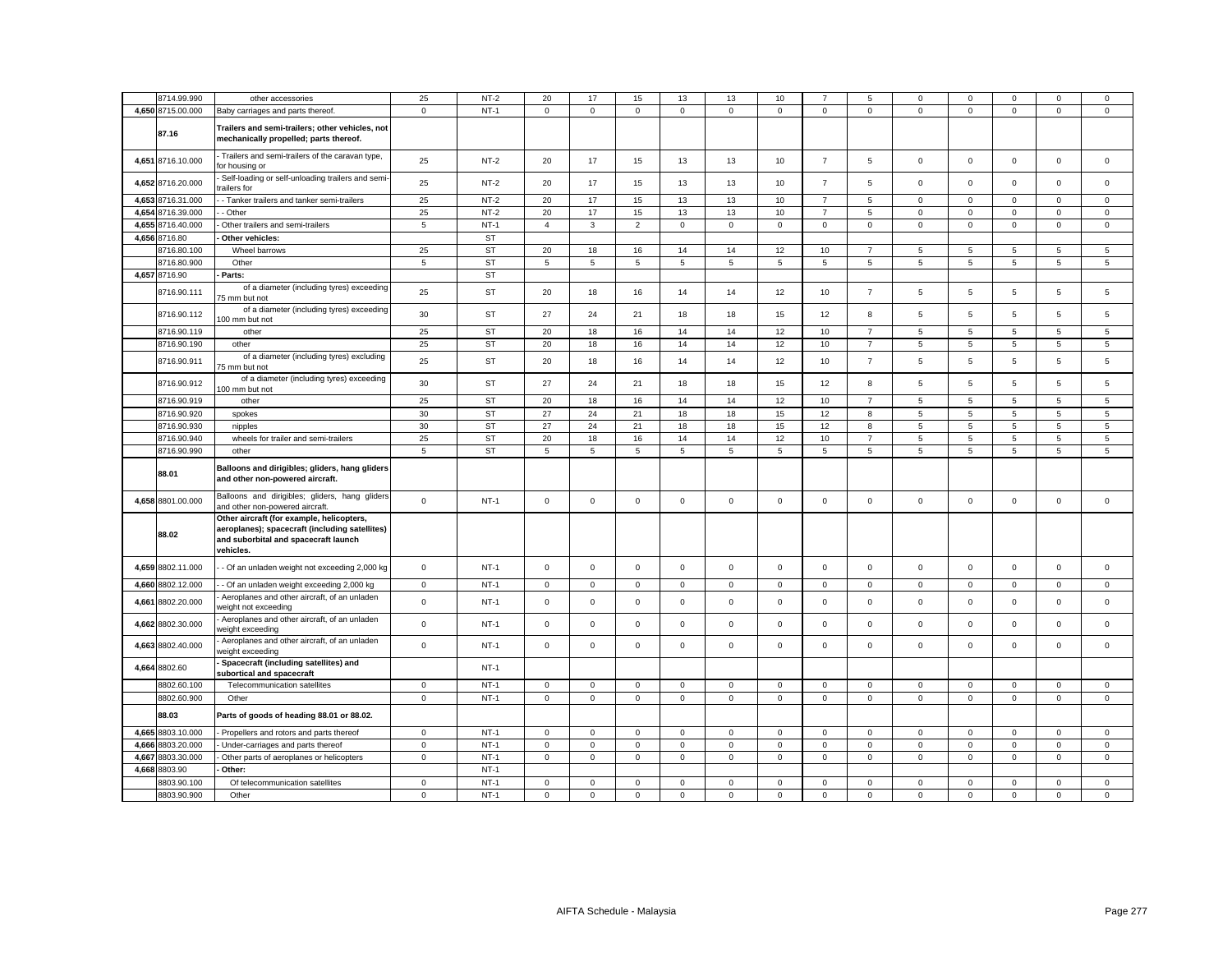| 4.669 8804.00     | Parachutes (including dirigible parachutes<br>and paragliders) and rotochutes; parts<br>thereof and accessories thereto.         |             | $NT-1$ |                     |              |                |              |              |                     |                |                 |              |              |              |                     |              |
|-------------------|----------------------------------------------------------------------------------------------------------------------------------|-------------|--------|---------------------|--------------|----------------|--------------|--------------|---------------------|----------------|-----------------|--------------|--------------|--------------|---------------------|--------------|
| 8804.00.100       | Rotochutes and parts thereof                                                                                                     | 5           | $NT-1$ | $\overline{4}$      | 3            | $\overline{2}$ | $\mathbf{0}$ | $\mathbf{0}$ | $\mathbf 0$         | $\mathbf 0$    | $\mathbf{0}$    | $\mathbf 0$  | $\mathbf 0$  | $\mathbf 0$  | 0                   | $\mathbf 0$  |
| 8804.00.900       | Other                                                                                                                            | 25          | $NT-1$ | 20                  | 15           | 10             | 5            | $\mathbf 0$  | $\mathbf 0$         | $\mathbf 0$    | $\mathbf 0$     | $\mathbf 0$  | $\mathbf 0$  | $\mathbf 0$  | $\mathbf{0}$        | $\mathbf 0$  |
| 88.05             | Aircraft launching gear; deck-arrestor or<br>similar gear; ground flying trainers; parts of<br>the foregoing articles.           |             |        |                     |              |                |              |              |                     |                |                 |              |              |              |                     |              |
| 4,670 8805.10.000 | Aircraft launching gear and parts thereof; desk-<br>arrestor or similar                                                          | $\mathbf 0$ | $NT-1$ | $\mathsf 0$         | $\mathbf{0}$ | $\mathsf 0$    | $\mathbf 0$  | $\circ$      | $\mathsf 0$         | $\mathbf 0$    | $\mathbf 0$     | $\mathbf 0$  | $\mathbf 0$  | $\mathbf{0}$ | $\mathbf 0$         | $\mathbf 0$  |
| 4,671 8805.21.000 | - Air combat simulators and parts thereof                                                                                        | $\mathbf 0$ | $NT-1$ | $\mathsf 0$         | $\mathbf 0$  | $\mathsf 0$    | $\mathsf 0$  | $\circ$      | $\mathbf 0$         | $\mathbf 0$    | $\mathbf{0}$    | $\mathbf 0$  | $\mathbf 0$  | $\mathbf 0$  | $\mathbf 0$         | $\mathsf 0$  |
| 4,672 8805.29.000 | - Other                                                                                                                          | $\mathbf 0$ | $NT-1$ | $\mathbf 0$         | $\mathsf 0$  | $\mathbf 0$    | $\mathbf 0$  | $\mathsf 0$  | $\mathbf 0$         | $\mathbf 0$    | $\mathbf 0$     | $\mathbf 0$  | $\mathbf 0$  | $\mathbf 0$  | $\mathsf 0$         | $\Omega$     |
| 89.01             | Cruise ships, excursion boats, ferry-boats,<br>cargo ships, barges and similar vessels for<br>the transport of persons or goods. |             |        |                     |              |                |              |              |                     |                |                 |              |              |              |                     |              |
| 4,673 8901.10     | Cruise ships, excursion boats and similar<br>vessels principally                                                                 |             | $NT-2$ |                     |              |                |              |              |                     |                |                 |              |              |              |                     |              |
| 8901.10.100       | More than 4,000 gross tonnage                                                                                                    | $\mathsf 0$ | $NT-2$ | $\mathsf 0$         | $\mathsf 0$  | $\mathsf 0$    | $\mathsf 0$  | $\mathsf 0$  | $\mathsf{O}\xspace$ | $\mathsf 0$    | $\mathbf 0$     | $\mathsf 0$  | $\mathsf 0$  | $\mathbf 0$  | $\mathsf{O}\xspace$ | $\mathsf 0$  |
| 8901.10.200       | More than 26 gross tonnage but not more<br>han 4,000 gross                                                                       | $\mathsf 0$ | $NT-2$ | $\mathsf 0$         | $\mathsf 0$  | $\mathsf 0$    | $\mathsf 0$  | $\mathsf 0$  | $\mathsf{O}\xspace$ | $\mathbf 0$    | $\mathsf 0$     | $\mathsf 0$  | $\mathsf 0$  | $\mathsf 0$  | $\mathbf 0$         | $\mathsf 0$  |
| 8901.10.300       | Not more than 26 gross tonnage                                                                                                   | 25          | $NT-2$ | 20                  | 17           | 15             | 13           | 13           | 10                  | $\overline{7}$ | $\sqrt{5}$      | 0            | $\mathsf 0$  | $\mathsf 0$  | $\mathsf 0$         | $\Omega$     |
| 4,674 8901.20     | Tankers:                                                                                                                         |             | $NT-2$ |                     |              |                |              |              |                     |                |                 |              |              |              |                     |              |
| 8901.20.100       | More than 4,000 gross tonnage                                                                                                    | $\mathbf 0$ | $NT-2$ | $\mathsf 0$         | $\mathsf 0$  | $\mathsf 0$    | $\mathbf 0$  | $\mathbf 0$  | $\mathsf 0$         | $\mathsf 0$    | $\mathsf 0$     | $\mathbf 0$  | $\mathsf 0$  | $\mathbf 0$  | $\mathsf 0$         | $\mathbf 0$  |
| 8901.20.200       | More than 26 gross tonnage but not more<br>han 4,000 gross                                                                       | $\mathsf 0$ | $NT-2$ | $\mathsf 0$         | $\mathsf 0$  | $\mathsf 0$    | $\mathsf 0$  | $\mathbf 0$  | $\mathsf 0$         | $\mathbf 0$    | $\mathbf 0$     | $\mathsf 0$  | $\mathsf 0$  | 0            | $\mathbf 0$         | $\mathsf 0$  |
| 4,675 8901.30     | Refrigerated vessels, other than those of<br>subheading 8901.20:                                                                 |             | $NT-2$ |                     |              |                |              |              |                     |                |                 |              |              |              |                     |              |
| 8901.30.100       | More than 4,000 gross tonnage                                                                                                    | $\mathsf 0$ | $NT-2$ | $\mathsf 0$         | $\mathsf 0$  | $\mathsf 0$    | $\mathbf 0$  | $\mathsf 0$  | $\mathsf 0$         | $\mathbf 0$    | $\mathbf 0$     | 0            | $\mathsf 0$  | $\Omega$     | 0                   | $\mathsf 0$  |
| 8901.30.200       | More than 26 gross tonnage but not more<br>,000 gross tonnage                                                                    | $\mathsf 0$ | $NT-2$ | $\mathsf{O}\xspace$ | $\mathsf 0$  | $\mathsf 0$    | $\mathsf 0$  | $\mathbf 0$  | $\mathsf 0$         | $\mathsf 0$    | $\mathsf 0$     | $\mathsf 0$  | $\mathsf 0$  | 0            | $\mathsf 0$         | $\mathsf 0$  |
| 4,676 8901.90     | Other vessels for the transport of goods<br>and other vessels for the                                                            |             | $NT-2$ |                     |              |                |              |              |                     |                |                 |              |              |              |                     |              |
| 8901.90.100       | More than 4,000 gross tonnage                                                                                                    | $\mathbf 0$ | $NT-2$ | $\circ$             | $\mathbf 0$  | $\mathbf 0$    | $\mathbf 0$  | $\mathbf{0}$ | $\mathbf 0$         | $\mathbf 0$    | $\mathbf 0$     | $\mathbf 0$  | $\mathbf 0$  | $\mathbf 0$  | $\mathbf 0$         | $\mathbf 0$  |
| 8901.90.200       | More than 26 gross tonnage but not more<br>,000 gross tonnage                                                                    | $\mathbf 0$ | $NT-2$ | $\mathbf 0$         | $\mathbf 0$  | $\mathsf 0$    | $\mathbf 0$  | $\mathsf 0$  | $\mathbf 0$         | $\mathbf 0$    | $\mathbf 0$     | $\mathbf 0$  | $\mathbf 0$  | $\mathbf 0$  | $\mathbf 0$         | $\Omega$     |
| 8901.90.300       | Not more than 26 gross tonnage                                                                                                   | 25          | $NT-2$ | 20                  | 17           | 15             | 13           | 13           | 10                  | $\overline{7}$ | $5\phantom{.0}$ | $\mathsf 0$  | $\mathsf 0$  | $\mathbf 0$  | $\mathbf 0$         | $\mathsf 0$  |
| 89.02             | Fishing vessels; factory ships and other<br>vessels for processing or preserving fishery<br>products.                            |             |        |                     |              |                |              |              |                     |                |                 |              |              |              |                     |              |
| 4,677 8902.00     | Fishing vessels; factory ships and other<br>vessels for processing or preserving fishing<br>products.                            |             | $NT-2$ |                     |              |                |              |              |                     |                |                 |              |              |              |                     |              |
| 8902.00.100       | More than 4,000 gross tonnage                                                                                                    | $\mathbf 0$ | NT-2   | $\mathbf{0}$        | $\mathbf 0$  | $\mathbf 0$    | $\mathbf{0}$ | $\mathbf{0}$ | $\mathbf 0$         | $\mathbf{0}$   | $\mathbf 0$     | $\mathbf{0}$ | $\mathbf 0$  | $\mathbf{0}$ | 0                   | $\mathbf 0$  |
| 8902.00.200       | More than 26 gross tonnage but not more<br>han 4,000 gross tonnage                                                               | $\mathsf 0$ | $NT-2$ | $\mathbf 0$         | $\mathsf 0$  | $\mathsf 0$    | $\mathsf 0$  | $\mathsf 0$  | $\mathsf 0$         | $\mathsf 0$    | $\mathsf 0$     | $\mathsf 0$  | $\mathsf 0$  | $\mathsf 0$  | $\mathsf 0$         | $\mathbf 0$  |
| 8902.00.300       | Not more than 26 gross tonnage                                                                                                   | 25          | $NT-2$ | 20                  | 17           | 15             | 13           | 13           | 10                  | $\overline{7}$ | 5               | $\mathbf 0$  | $\mathsf 0$  | $\mathbf 0$  | $\mathbf 0$         | $\mathsf 0$  |
| 89.03             | Yachts and other vessels for pleasure or<br>sports; rowing boats and canoes.                                                     |             |        |                     |              |                |              |              |                     |                |                 |              |              |              |                     |              |
| 4,678 8903.10.000 | Inflatable                                                                                                                       | $\mathbf 0$ | $NT-1$ | $\mathbf{0}$        | $\mathbf 0$  | $\mathsf 0$    | $\mathbf 0$  | $\mathbf{0}$ | $\mathsf 0$         | $\mathbf 0$    | $\mathbf 0$     | $\mathbf 0$  | $\mathsf 0$  | $\mathbf{0}$ | $\mathsf 0$         | $\mathsf 0$  |
| 4,679 8903.91     | - Sailboats, with or without auxiliary motor:                                                                                    |             | $NT-1$ |                     |              |                |              |              |                     |                |                 |              |              |              |                     |              |
| 8903.91.100       | More than 4,000 gross tonnage                                                                                                    | $\mathbf 0$ | $NT-1$ | $\mathbf{0}$        | $\mathbf 0$  | $\mathbf{0}$   | $\mathbf 0$  | $\mathbf{0}$ | $\mathbf 0$         | $\mathbf{0}$   | $\mathbf{0}$    | $\mathbf 0$  | $\mathbf{0}$ | $\mathbf{0}$ | $\mathbf 0$         | $\mathbf{0}$ |
| 8903.91.200       | More than 26 gross tonnage but not more<br>than 4,000 gross                                                                      | $\mathsf 0$ | $NT-1$ | $\mathsf 0$         | $\mathsf 0$  | $\mathsf 0$    | $\mathsf 0$  | $\mathsf 0$  | $\mathsf 0$         | $\mathsf 0$    | $\mathsf 0$     | $\mathsf 0$  | $\mathsf 0$  | $\mathsf 0$  | $\mathsf 0$         | $\mathsf 0$  |
| 8903.91.300       | Not more than 26 gross tonnage                                                                                                   | $\mathbf 0$ | $NT-1$ | $\mathsf 0$         | $\mathsf 0$  | $\mathsf 0$    | $\mathbf 0$  | $\mathbf 0$  | $\mathbf 0$         | $\mathbf{0}$   | $\mathbf{0}$    | $\mathbf{0}$ | $\mathbf 0$  | $\mathbf 0$  | 0                   | $\mathsf 0$  |
| 4,680 8903.92     | Motorboats, other than outboard<br>motorboats:                                                                                   |             | $NT-1$ |                     |              |                |              |              |                     |                |                 |              |              |              |                     |              |
| 8903.92.100       | More than 4,000 gross tonnage                                                                                                    | 0           | $NT-1$ | $\mathbf 0$         | $\mathsf 0$  | $\mathsf 0$    | 0            | $\circ$      | $\mathsf 0$         | $\mathbf 0$    | $\mathbf 0$     | 0            | $\mathsf 0$  | $\mathsf 0$  | $\mathbf 0$         | $\mathsf 0$  |
| 8903.92.200       | More than 26 gross tonnage but not more<br>han 4,000 gross                                                                       | $\mathsf 0$ | $NT-1$ | $\mathsf 0$         | $\mathsf 0$  | $\mathsf 0$    | $\mathsf 0$  | $\mathsf 0$  | $\mathsf 0$         | $\mathsf 0$    | $\mathsf 0$     | $\mathsf 0$  | $\mathsf 0$  | $\mathsf 0$  | $\mathsf 0$         | $\mathsf 0$  |
| 8903.92.300       | Not more than 26 gross tonnage                                                                                                   | $\mathbf 0$ | $NT-1$ | $\mathbf{0}$        | $\mathbf 0$  | $\mathsf 0$    | $\mathbf{0}$ | $\mathbf 0$  | $\mathbf 0$         | $\mathbf{0}$   | $\mathbf{0}$    | $\mathbf{0}$ | 0            | 0            | $\mathbf 0$         | $\mathsf 0$  |
| 4,681 8903.99     | Other:                                                                                                                           |             | $NT-1$ |                     |              |                |              |              |                     |                |                 |              |              |              |                     |              |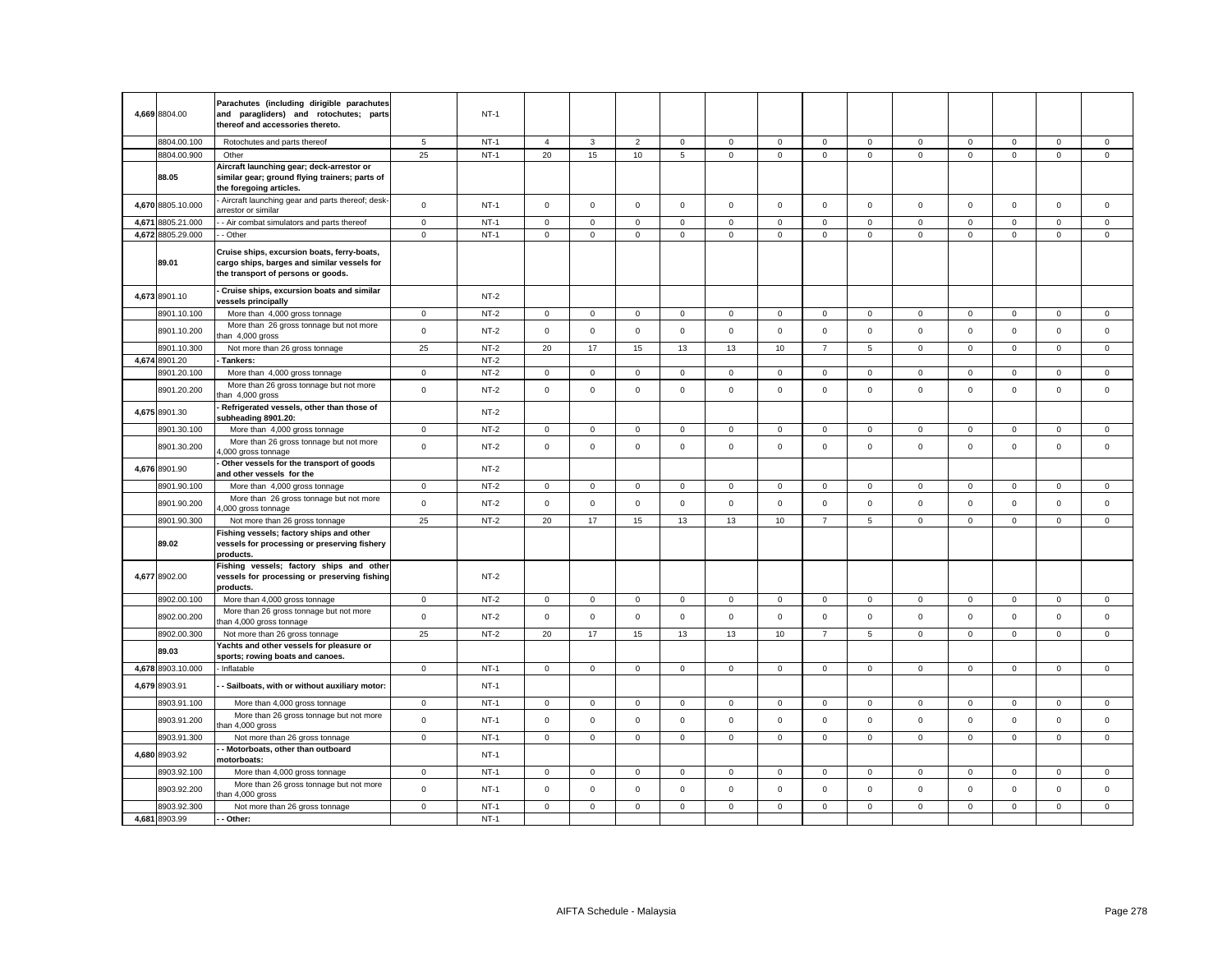|       | 8903.99.100          | More than 4,000 gross tonnage                                                                                                                                                                                                                                                                                                       | $\mathbf 0$  | $NT-1$      | $^{\circ}$   | 0           | $\mathbf 0$  | 0            | 0            | 0           | 0              | $^{\circ}$  | 0              | 0           | $\Omega$    | $^{\circ}$          | 0           |
|-------|----------------------|-------------------------------------------------------------------------------------------------------------------------------------------------------------------------------------------------------------------------------------------------------------------------------------------------------------------------------------|--------------|-------------|--------------|-------------|--------------|--------------|--------------|-------------|----------------|-------------|----------------|-------------|-------------|---------------------|-------------|
|       | 8903.99.200          | More than 26 gross tonnage but not more                                                                                                                                                                                                                                                                                             | $\mathsf 0$  | $NT-1$      | $\mathbf 0$  | $\mathsf 0$ | $\mathsf 0$  | $\mathsf 0$  | $\mathsf 0$  | $\mathsf 0$ | $\mathbf 0$    | $\mathsf 0$ | $\mathbf 0$    | $\mathsf 0$ | $\mathbf 0$ | $\mathsf 0$         | $\mathsf 0$ |
|       |                      | han 4,000 gross                                                                                                                                                                                                                                                                                                                     |              |             |              |             |              |              |              |             |                |             |                |             |             |                     |             |
|       | 8903.99.300<br>89.04 | Not more than 26 gross tonnage<br>Tugs and pusher craft.                                                                                                                                                                                                                                                                            | $\mathbf 0$  | <b>NT-1</b> | $\mathbf{0}$ | 0           | $\mathbf 0$  | $\mathbf 0$  | $\mathbf 0$  | $\mathbf 0$ | $\mathbf{0}$   | $\mathbf 0$ | $\overline{0}$ | $\mathsf 0$ | $\mathbf 0$ | $\mathsf{O}\xspace$ | $\mathbf 0$ |
|       | 4,682 8904.00        |                                                                                                                                                                                                                                                                                                                                     |              | $NT-2$      |              |             |              |              |              |             |                |             |                |             |             |                     |             |
|       | 8904.00.100          | Tugs and pusher craft.                                                                                                                                                                                                                                                                                                              | $\mathbf 0$  | $NT-2$      | $\mathbf{0}$ | $\mathbf 0$ | $\mathbf 0$  | $\mathsf 0$  | $\mathsf 0$  | $\mathsf 0$ | $\mathbf 0$    | $\mathbf 0$ | $\mathbf 0$    | $\mathsf 0$ | $\mathbf 0$ | $\mathbf 0$         | $\mathsf 0$ |
|       |                      | More than 4,000 gross tonnage                                                                                                                                                                                                                                                                                                       |              |             |              |             |              |              |              |             |                |             |                |             |             |                     |             |
|       | 8904.00.200          | More than 26 gross tonnage but not more<br>han 4,000 gross tonnage                                                                                                                                                                                                                                                                  | $\mathsf 0$  | NT-2        | $\mathbf{0}$ | $\mathbf 0$ | $\mathsf 0$  | $\mathbf 0$  | 0            | $\mathsf 0$ | $\mathbf 0$    | $\mathsf 0$ | 0              | $\mathsf 0$ | $\mathbf 0$ | $\mathsf 0$         | $\mathbf 0$ |
|       | 8904.00.300          | Not more than 26 gross tonnage                                                                                                                                                                                                                                                                                                      | 25           | $NT-2$      | 20           | 17          | 15           | 13           | 13           | 10          | $\overline{7}$ | 5           | $\mathbf 0$    | $\mathsf 0$ | $\mathsf 0$ | $\mathbf 0$         | $\mathsf 0$ |
|       | 89.05                | Light-vessels, fire-floats, dredgers, floating<br>cranes, and other vessels the navigability of<br>which is subsidiary to their main function;<br>floating docks; floating or submersible<br>drilling or production platforms.                                                                                                      |              |             |              |             |              |              |              |             |                |             |                |             |             |                     |             |
|       | 4,683 8905.10.000    | Dredgers                                                                                                                                                                                                                                                                                                                            | $\mathbf{0}$ | $NT-1$      | $\mathbf{0}$ | $\mathbf 0$ | $\mathsf 0$  | $\mathbf 0$  | $\mathbf 0$  | $\mathbf 0$ | $\mathbf{0}$   | $\mathbf 0$ | $\mathbf{0}$   | $\mathbf 0$ | $\mathbf 0$ | $\mathsf 0$         | $\mathbf 0$ |
|       | 4,684 8905.20.000    | Floating or submersible drilling or production<br><b>platforms</b>                                                                                                                                                                                                                                                                  | $\mathbf 0$  | $NT-1$      | $\mathbf{0}$ | $\Omega$    | $\mathbf 0$  | $\mathbf 0$  | $\mathbf{0}$ | $\mathbf 0$ | $\mathbf 0$    | $\mathbf 0$ | $\mathbf{0}$   | $\mathbf 0$ | $\mathbf 0$ | $\mathbf 0$         | $\mathbf 0$ |
|       | 4,685 8905.90.000    | Other                                                                                                                                                                                                                                                                                                                               | $\mathbf 0$  | $NT-1$      | $\mathbf 0$  | $\mathbf 0$ | $\mathbf 0$  | $\mathbf{0}$ | $\mathbf 0$  | $\mathsf 0$ | $\mathbf{0}$   | $\mathbf 0$ | $\mathbf 0$    | $\mathsf 0$ | $\mathbf 0$ | $\mathbf 0$         | $\mathbf 0$ |
|       | 89.06                | Other vessels, including warships and<br>lifeboats other than rowing boats.                                                                                                                                                                                                                                                         |              |             |              |             |              |              |              |             |                |             |                |             |             |                     |             |
|       | 4,686 8906.10.000    | Warships                                                                                                                                                                                                                                                                                                                            | $\mathbf 0$  | $NT-1$      | $\mathsf 0$  | $\Omega$    | $\mathbf 0$  | $\mathsf 0$  | $\mathbf 0$  | $\mathbf 0$ | $\mathbf{O}$   | $\mathbf 0$ | $\mathsf 0$    | $\mathbf 0$ | $\mathbf 0$ | $\mathbf 0$         | $\mathsf 0$ |
|       | 4,687 8906.90.000    | Other                                                                                                                                                                                                                                                                                                                               | $\mathbf 0$  | $NT-1$      | $\mathsf 0$  | $\mathsf 0$ | $\mathsf 0$  | $\mathbf 0$  | $\mathsf 0$  | $\mathsf 0$ | $\mathsf 0$    | $\mathbf 0$ | $\mathbf 0$    | $\mathsf 0$ | $\mathsf 0$ | $\mathsf 0$         | $\mathbf 0$ |
|       | 89.07                | Other floating structures (for example, rafts,<br>tanks, coffer-dams, landing-stages, buoys<br>and beacons).                                                                                                                                                                                                                        |              |             |              |             |              |              |              |             |                |             |                |             |             |                     |             |
|       | 4,688 8907.10.000    | Inflatable rafts                                                                                                                                                                                                                                                                                                                    | $\mathbf 0$  | $NT-1$      | $\mathbf 0$  | $\mathbf 0$ | $\mathsf 0$  | $\mathsf 0$  | $\mathsf 0$  | $\mathsf 0$ | $\mathbf 0$    | $\mathsf 0$ | $\mathbf 0$    | $\mathsf 0$ | $\mathsf 0$ | $\mathsf 0$         | $\mathsf 0$ |
|       | 4,689 8907.90.000    | Other                                                                                                                                                                                                                                                                                                                               | $\mathsf 0$  | $NT-1$      | $\mathbf 0$  | $\mathbf 0$ | $\mathsf 0$  | $\mathsf 0$  | $\mathsf 0$  | $\mathsf 0$ | $\mathbf 0$    | $\mathsf 0$ | $\mathsf 0$    | $\mathsf 0$ | $\mathsf 0$ | $\mathsf 0$         | $\mathsf 0$ |
|       | 4,690 8908.00.000    | /essels and other floating structures for<br>breaking up.                                                                                                                                                                                                                                                                           | $\mathbf 0$  | $NT-1$      | $\mathbf 0$  | $\mathbf 0$ | $\mathbf 0$  | $\mathbf 0$  | $\mathbf 0$  | $\mathbf 0$ | $\mathbf{0}$   | $\mathbf 0$ | $\mathbf 0$    | $\mathbf 0$ | $\mathbf 0$ | $\mathbf 0$         | $\mathbf 0$ |
|       | 90.01                | Optical fibres and optical fibre bundles;<br>optical fibre cables other than those of<br>heading 85.44; sheets and plates of<br>polarising material; lenses (including contact<br>lenses), prisms, mirrors and other optical<br>elements, of any material, unmounted, other<br>than such elements of glass not optically<br>worked. |              |             |              |             |              |              |              |             |                |             |                |             |             |                     |             |
|       | 4,691 9001.10.000    | Optical fibres, optical fibre bundles and cables                                                                                                                                                                                                                                                                                    | $\mathbf 0$  | $NT-1$      | $\mathbf{0}$ | $\mathbf 0$ | $\mathsf 0$  | $\mathbf 0$  | $\mathbf 0$  | $\mathsf 0$ | $\mathbf{O}$   | $\mathsf 0$ | $\mathbf 0$    | $\mathbf 0$ | $\mathbf 0$ | $\mathbf 0$         | $\mathbf 0$ |
|       | 4,692 9001.20.000    | Sheets and plates of polarising material                                                                                                                                                                                                                                                                                            | $\circ$      | $NT-1$      | $\mathbf 0$  | $\mathbf 0$ | $\mathbf{0}$ | $\mathsf 0$  | $\mathbf{0}$ | $\mathsf 0$ | $\mathbf 0$    | $\mathbf 0$ | $\mathsf 0$    | $\mathsf 0$ | $\mathbf 0$ | $\mathsf 0$         | $\mathsf 0$ |
|       | 4,693 9001.30.000    | Contact lenses                                                                                                                                                                                                                                                                                                                      | $\mathbf 0$  | $NT-1$      | $\mathbf 0$  | $\mathbf 0$ | $\mathsf 0$  | $\mathsf 0$  | $\mathsf 0$  | $\mathsf 0$ | $\mathbf 0$    | $\mathsf 0$ | $\mathsf 0$    | $\mathsf 0$ | $\mathsf 0$ | $\mathsf 0$         | $\mathsf 0$ |
|       | 4,694 9001.40.000    | Spectacle lenses of glass                                                                                                                                                                                                                                                                                                           | $\mathbf 0$  | $NT-1$      | $\mathbf 0$  | $\mathbf 0$ | $\mathbf 0$  | $\mathsf 0$  | $\mathbf 0$  | $\mathsf 0$ | $\mathbf 0$    | $\mathbf 0$ | $\mathbf 0$    | $\mathsf 0$ | $\mathsf 0$ | $\mathbf 0$         | $\mathsf 0$ |
| 4,695 | 9001.50.000          | Spectacle lenses of other materials                                                                                                                                                                                                                                                                                                 | $\mathbf 0$  | $NT-1$      | $\mathsf 0$  | $\mathsf 0$ | $\mathbf 0$  | $\mathsf 0$  | $\mathsf 0$  | $\mathsf 0$ | $\mathsf 0$    | $\mathbf 0$ | $\mathbf 0$    | $\mathsf 0$ | $\mathsf 0$ | $\mathsf 0$         | $\mathsf 0$ |
|       | 4,696 9001.90        | Other:                                                                                                                                                                                                                                                                                                                              |              | $NT-1$      |              |             |              |              |              |             |                |             |                |             |             |                     |             |
|       | 9001.90.100          | For use in camera or as camera<br>ccessories                                                                                                                                                                                                                                                                                        | $\mathbf 0$  | $NT-1$      | $\mathbf{0}$ | $\mathbf 0$ | $\mathsf 0$  | $\mathsf 0$  | $\mathsf 0$  | $\mathsf 0$ | $\mathbf 0$    | $\mathsf 0$ | $\mathbf 0$    | $\mathsf 0$ | $\mathbf 0$ | $\mathsf 0$         | $\mathsf 0$ |
|       | 9001.90.200          | Mirrors for use otherwise than in optical<br>nstruments                                                                                                                                                                                                                                                                             | $\mathsf 0$  | $NT-1$      | $\circ$      | $\mathbf 0$ | $\mathsf 0$  | $\mathbf 0$  | $\mathsf 0$  | $\mathsf 0$ | $\mathbf 0$    | $\mathsf 0$ | $\mathbf 0$    | $\mathsf 0$ | $\mathbf 0$ | $\mathbf 0$         | $\mathbf 0$ |
|       | 9001.90.900          | Other                                                                                                                                                                                                                                                                                                                               | $\mathbf 0$  | $NT-1$      | $\mathsf 0$  | $\mathsf 0$ | $\mathbf 0$  | $\mathbf 0$  | $\mathsf 0$  | $\mathbf 0$ | $\mathsf 0$    | $\mathsf 0$ | $\mathbf 0$    | $\mathbf 0$ | $\mathsf 0$ | $\mathsf 0$         | $\mathsf 0$ |
|       | 90.02                | Lenses, prisms, mirrors and other optical<br>elements, of any material, mounted, being<br>parts of or fittings for instruments or<br>apparatus, other than such elements of glass<br>not optically worked.                                                                                                                          |              |             |              |             |              |              |              |             |                |             |                |             |             |                     |             |
|       | 4,697 9002.11        | - For cameras, projectors or photographic<br>enlargers or reducers:                                                                                                                                                                                                                                                                 |              | $NT-1$      |              |             |              |              |              |             |                |             |                |             |             |                     |             |
|       | 9002.11.100          | For cameras                                                                                                                                                                                                                                                                                                                         | $\mathbf 0$  | $NT-1$      | $\mathbf 0$  | $\mathbf 0$ | $\mathbf 0$  | $\mathbf 0$  | 0            | $\mathbf 0$ | $\mathbf 0$    | $\mathbf 0$ | 0              | $\mathbf 0$ | $\mathbf 0$ | $\mathbf 0$         | $\mathbf 0$ |
|       | 9002.11.900          | Other                                                                                                                                                                                                                                                                                                                               | $\mathsf 0$  | $NT-1$      | $\mathsf 0$  | $\mathbf 0$ | $\mathbf 0$  | $\mathsf 0$  | $\mathsf 0$  | $\mathbf 0$ | $\mathsf 0$    | $\mathsf 0$ | $\mathsf 0$    | $\mathbf 0$ | $\mathsf 0$ | $\mathbf 0$         | $\mathsf 0$ |
|       | 4,698 9002.19.000    | Other                                                                                                                                                                                                                                                                                                                               | $\mathbf 0$  | $NT-1$      | $\mathbf 0$  | $\mathsf 0$ | $\mathsf 0$  | $\mathsf 0$  | $\mathbf 0$  | $\mathsf 0$ | $\mathsf 0$    | $\mathbf 0$ | $\mathsf 0$    | $\mathsf 0$ | $\mathsf 0$ | $\mathsf 0$         | $\mathsf 0$ |
|       | 4,699 9002.20        | Filters:                                                                                                                                                                                                                                                                                                                            |              | $NT-1$      |              |             |              |              |              |             |                |             |                |             |             |                     |             |
|       |                      |                                                                                                                                                                                                                                                                                                                                     |              |             |              |             |              |              |              |             |                |             |                |             |             |                     |             |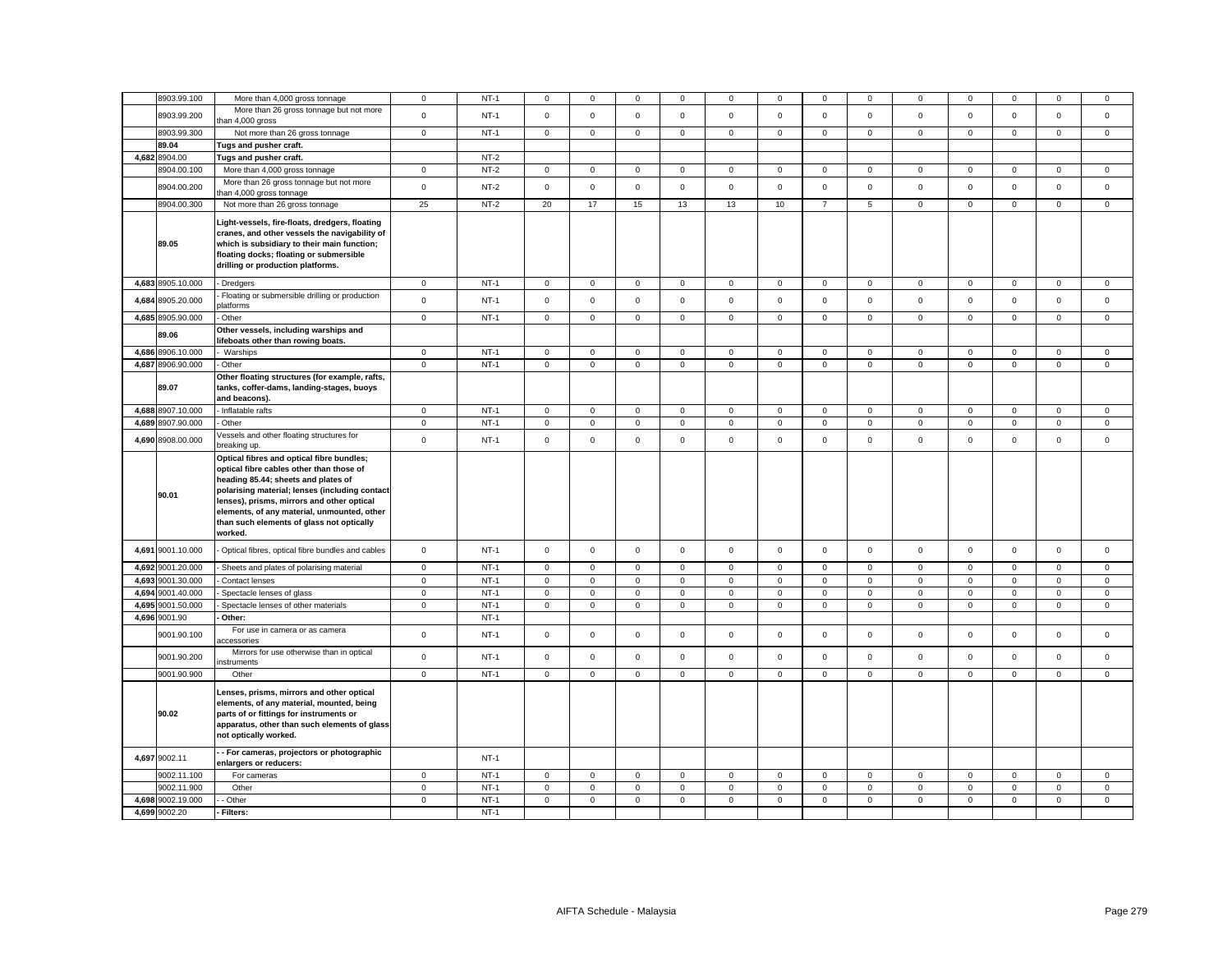|       | 9002.20.100       | For use in cameras or as camera<br>accessories                                                                                                            | $\mathsf 0$    | $NT-1$ | $\mathsf 0$         | $\mathbf 0$         | $\mathsf 0$ | $\mathbf 0$ | $\mathbf 0$ | $\mathsf 0$ | $\mathsf 0$         | $\mathsf 0$  | 0           | $\mathbf 0$         | $\mathsf 0$         | $\mathsf 0$ | $\mathbf 0$ |
|-------|-------------------|-----------------------------------------------------------------------------------------------------------------------------------------------------------|----------------|--------|---------------------|---------------------|-------------|-------------|-------------|-------------|---------------------|--------------|-------------|---------------------|---------------------|-------------|-------------|
|       | 9002.20.900       | Other                                                                                                                                                     | $\mathbf 0$    | $NT-1$ | $\mathsf 0$         | $\mathbf 0$         | $\mathsf 0$ | $\mathsf 0$ | $\mathbf 0$ | $\mathsf 0$ | $\mathbf{0}$        | $\mathbf 0$  | $\mathbf 0$ | $\mathbf 0$         | $\mathbf 0$         | $\mathsf 0$ | $\mathbf 0$ |
|       | 4,700 9002.90     | Other:                                                                                                                                                    |                | $NT-1$ |                     |                     |             |             |             |             |                     |              |             |                     |                     |             |             |
|       | 9002.90.100       | For use in cameras or as camera                                                                                                                           | $\mathbf 0$    | $NT-1$ | $\mathsf 0$         | $\mathbf 0$         | $\mathsf 0$ | $\mathbf 0$ | $\mathbf 0$ | $\mathsf 0$ | $\mathbf 0$         | $\mathsf 0$  | $\mathsf 0$ | $\mathbf 0$         | $\mathbf 0$         | $\mathsf 0$ | $\mathbf 0$ |
|       |                   | accessories                                                                                                                                               |                |        |                     |                     |             |             |             |             |                     |              |             |                     |                     |             |             |
|       | 9002.90.900       | Other                                                                                                                                                     | $\mathsf 0$    | $NT-1$ | $\mathsf 0$         | $\mathsf 0$         | $\mathsf 0$ | $\mathsf 0$ | $\mathbf 0$ | $\mathsf 0$ | $\mathsf{O}\xspace$ | $\mathsf 0$  | $\mathsf 0$ | $\mathbf 0$         | $\mathsf 0$         | $\mathsf 0$ | $\mathsf 0$ |
|       | 90.03             | Frames and mountings for spectacles,<br>joggles or the like, and parts thereof.                                                                           |                |        |                     |                     |             |             |             |             |                     |              |             |                     |                     |             |             |
|       | 4,701 9003.11.000 | - Of plastics                                                                                                                                             | $\mathbf 0$    | $NT-1$ | $\mathsf 0$         | $\mathsf 0$         | $\mathsf 0$ | $\mathbf 0$ | $\mathbf 0$ | $\mathsf 0$ | $\mathsf 0$         | $\mathbf 0$  | $\mathsf 0$ | $\mathbf 0$         | $\mathsf 0$         | $\mathbf 0$ | $\mathbf 0$ |
|       | 4,702 9003.19.000 | - Of other materials                                                                                                                                      | $\mathbf 0$    | $NT-1$ | $\mathsf{O}\xspace$ | $\mathsf 0$         | $\mathsf 0$ | 0           | $\mathbf 0$ | $\mathsf 0$ | $\mathsf 0$         | $\mathbf 0$  | 0           | $\mathbf 0$         | $\mathsf{O}\xspace$ | $\mathsf 0$ | $\mathsf 0$ |
| 4,703 | 9003.90.000       | Parts                                                                                                                                                     | $\mathbf 0$    | $NT-1$ | $\mathsf 0$         | $\mathsf 0$         | $\mathbf 0$ | $\mathbf 0$ | $\mathbf 0$ | $\mathsf 0$ | $\mathsf 0$         | $\mathsf 0$  | $\mathsf 0$ | $\mathbf 0$         | $\mathsf 0$         | $\mathbf 0$ | $\mathsf 0$ |
|       | 90.04             | Spectacles, goggles and the like, corrective,<br>protective or other.                                                                                     |                |        |                     |                     |             |             |             |             |                     |              |             |                     |                     |             |             |
| 4,704 | 9004.10.000       | Sunglasses                                                                                                                                                | $\mathsf 0$    | $NT-1$ | $\mathsf{O}\xspace$ | $\mathbf 0$         | $\mathsf 0$ | $\mathsf 0$ | $\mathsf 0$ | $\mathsf 0$ | $\mathsf 0$         | $\mathsf 0$  | $\mathsf 0$ | $\mathbf 0$         | $\mathbf 0$         | $\mathsf 0$ | $\mathsf 0$ |
|       | 4,705 9004.90     | Other:                                                                                                                                                    |                | $NT-1$ |                     |                     |             |             |             |             |                     |              |             |                     |                     |             |             |
|       | 9004.90.100       | Rubber goggles                                                                                                                                            | $\,0\,$        | $NT-1$ | $\mathsf{O}\xspace$ | $\mathsf{O}\xspace$ | $\mathsf 0$ | 0           | $\mathbf 0$ | $\mathsf 0$ | $\circ$             | 0            | $\mathsf 0$ | $\mathbf 0$         | $\mathsf{O}\xspace$ | $\mathsf 0$ | $\mathsf 0$ |
|       | 9004.90.900       | Other                                                                                                                                                     | $\mathbf 0$    | $NT-1$ | $\mathbf 0$         | $\mathbf 0$         | $\mathsf 0$ | $\mathbf 0$ | $\mathsf 0$ | $\mathbf 0$ | $\mathsf 0$         | $\mathbf 0$  | $\mathbf 0$ | $\mathbf 0$         | 0                   | $\mathsf 0$ | $\mathbf 0$ |
|       |                   | Binoculars, monoculars, other optical                                                                                                                     |                |        |                     |                     |             |             |             |             |                     |              |             |                     |                     |             |             |
|       |                   | telescopes, and mountings therefor; other                                                                                                                 |                |        |                     |                     |             |             |             |             |                     |              |             |                     |                     |             |             |
|       | 90.05             | astronomical instruments and mountings                                                                                                                    |                |        |                     |                     |             |             |             |             |                     |              |             |                     |                     |             |             |
|       |                   | therefor, but not including instruments for                                                                                                               |                |        |                     |                     |             |             |             |             |                     |              |             |                     |                     |             |             |
|       | 4,706 9005.10.000 | radio-astronomy.<br><b>Binoculars</b>                                                                                                                     | $\mathsf 0$    | $NT-1$ | $\mathsf 0$         | $\mathsf 0$         | $\mathbf 0$ | $\mathsf 0$ | $\mathsf 0$ | $\mathbf 0$ | $\mathsf 0$         | $\mathsf 0$  | $\mathsf 0$ | $\mathbf 0$         | $\mathsf 0$         | $\mathbf 0$ | $\mathsf 0$ |
|       | 4,707 9005.80     | Other instruments:                                                                                                                                        |                | $NT-1$ |                     |                     |             |             |             |             |                     |              |             |                     |                     |             |             |
|       | 9005.80.100       | Monoculars                                                                                                                                                | $\mathbf 0$    | $NT-1$ | $\mathsf 0$         | $\mathsf 0$         | $\mathsf 0$ | $\Omega$    | $\mathbf 0$ | $\mathsf 0$ | $\mathsf 0$         | $\mathbf 0$  | $\mathsf 0$ | $\mathbf 0$         | $\mathbf 0$         | $\mathsf 0$ | $\mathsf 0$ |
|       | 9005.80.200       | Other refracting telescopes                                                                                                                               | $\mathbf 0$    | $NT-1$ | 0                   | 0                   | $\mathbf 0$ | 0           | $\mathbf 0$ | 0           | $\mathbf 0$         | 0            | 0           | $\mathbf 0$         | 0                   | $\mathbf 0$ | 0           |
|       | 9005.80.900       | Other                                                                                                                                                     | $\mathsf 0$    | $NT-1$ | $\mathsf 0$         | $\mathsf{O}\xspace$ | $\mathsf 0$ | $\mathsf 0$ | $\mathsf 0$ | $\mathsf 0$ | $\mathsf 0$         | $\mathsf 0$  | $\mathsf 0$ | $\pmb{0}$           | $\mathsf 0$         | $\mathbf 0$ | $\mathsf 0$ |
|       | 4,708 9005.90.000 | Parts and accessories (including mountings)                                                                                                               | $\mathbf 0$    | $NT-1$ | $\mathsf 0$         | $\mathbf 0$         | $\mathsf 0$ | $\Omega$    | $\mathbf 0$ | $\mathsf 0$ | $\mathbf 0$         | $\mathbf 0$  | $\mathsf 0$ | $\mathbf 0$         | $\mathbf 0$         | $\mathsf 0$ | $\mathbf 0$ |
|       |                   |                                                                                                                                                           |                |        |                     |                     |             |             |             |             |                     |              |             |                     |                     |             |             |
|       | 90.06             | Photographic (other than cinematographic)<br>cameras; photographic flashlight apparatus<br>and flashbulbs other than discharge lamps<br>of heading 85.39. |                |        |                     |                     |             |             |             |             |                     |              |             |                     |                     |             |             |
|       | 4,709 9006.10.000 | Cameras of a kind used for preparing printing<br>plates or                                                                                                | $\,0\,$        | $NT-1$ | $\mathsf 0$         | $\mathbf 0$         | $\mathsf 0$ | $\mathsf 0$ | $\mathbf 0$ | $\mathsf 0$ | $\mathbf{0}$        | $\mathsf 0$  | $\mathsf 0$ | $\mathbf 0$         | $\mathbf 0$         | $\mathsf 0$ | $\mathsf 0$ |
| 4,710 | 9006.30           | Cameras specially designed for underwater<br>use, for aerial survey or                                                                                    |                | $NT-1$ |                     |                     |             |             |             |             |                     |              |             |                     |                     |             |             |
|       | 9006.30.100       | Specially designed for medical or surgical<br>urposes                                                                                                     | $\mathsf 0$    | $NT-1$ | $\mathsf 0$         | $\mathsf 0$         | $\mathsf 0$ | $\mathsf 0$ | $\mathbf 0$ | $\mathsf 0$ | $\mathbf 0$         | $\mathbf 0$  | $\mathsf 0$ | $\mathbf 0$         | $\mathsf 0$         | $\mathsf 0$ | $\mathsf 0$ |
|       | 9006.30.900       | Other                                                                                                                                                     | $\mathsf 0$    | $NT-1$ | $\mathsf 0$         | $\mathsf 0$         | $\mathsf 0$ | $\mathbf 0$ | $\mathsf 0$ | $\mathsf 0$ | $\mathsf 0$         | $\mathsf 0$  | $\mathsf 0$ | $\mathbf 0$         | $\mathsf 0$         | $\mathsf 0$ | $\mathbf 0$ |
|       | 4,711 9006.40.000 | Instant print cameras                                                                                                                                     | $\overline{0}$ | $NT-1$ | $\mathsf 0$         | $\mathsf 0$         | $\mathsf 0$ | 0           | $\mathbf 0$ | $\mathsf 0$ | $\mathsf 0$         | $\mathbf 0$  | 0           | $\mathsf{O}\xspace$ | $\mathsf 0$         | $\mathbf 0$ | $\mathsf 0$ |
|       | 4,712 9006.51.000 | - With a through-the-lens viewfinder (single<br>ens reflex (SLR)),                                                                                        | $\mathsf 0$    | $NT-1$ | $\mathsf{O}\xspace$ | $\mathsf 0$         | $\mathbf 0$ | $\mathsf 0$ | $\mathbf 0$ | $\mathsf 0$ | $\overline{0}$      | $\mathbf 0$  | $\mathsf 0$ | $\mathbf 0$         | $\mathsf 0$         | $\mathbf 0$ | $\mathbf 0$ |
| 4,713 | 9006.52.000       | - Other, for roll film of a width less than 35 mm                                                                                                         | $\mathsf 0$    | $NT-1$ | $\mathsf 0$         | $\mathsf 0$         | $\mathsf 0$ | $\mathsf 0$ | $\mathsf 0$ | $\mathsf 0$ | $\mathbf 0$         | $\mathbf 0$  | $\mathsf 0$ | $\mathbf 0$         | $\mathsf 0$         | $\mathsf 0$ | $\mathbf 0$ |
|       | 4,714 9006.53.000 | - Other, for roll film of a width of 35 mm                                                                                                                | $\mathbf{0}$   | $NT-1$ | $\mathbf 0$         | $\mathbf 0$         | $\mathsf 0$ | $\mathbf 0$ | $\mathbf 0$ | $\mathsf 0$ | $\mathbf 0$         | $\mathbf 0$  | $\mathbf 0$ | $\mathbf 0$         | $\mathbf 0$         | $\mathbf 0$ | $\mathbf 0$ |
|       | 4,715 9006.59.000 | - Other                                                                                                                                                   | $\overline{0}$ | $NT-1$ | $\mathsf 0$         | $\mathsf 0$         | $\mathbf 0$ | $\mathsf 0$ | $\mathbf 0$ | $\mathsf 0$ | $\mathsf 0$         | $\mathbf 0$  | $\mathbf 0$ | $\mathbf 0$         | $\mathsf 0$         | $\mathbf 0$ | $\mathbf 0$ |
|       | 4,716 9006.61.000 | - Discharge lamp ("electronic") flashlight<br>ipparatus                                                                                                   | $\,0\,$        | $NT-1$ | $\mathsf 0$         | $\mathsf 0$         | $\mathsf 0$ | $\mathsf 0$ | $\mathbf 0$ | $\mathsf 0$ | $\overline{0}$      | 0            | $\mathsf 0$ | $\mathbf 0$         | $\mathsf 0$         | $\mathsf 0$ | 0           |
| 4,717 | 9006.69.000       | - Other                                                                                                                                                   | $\mathbf 0$    | $NT-1$ | $\mathsf 0$         | $\mathbf 0$         | $\mathsf 0$ | $\mathsf 0$ | $\mathbf 0$ | $\mathsf 0$ | $\mathbf{0}$        | $\mathsf 0$  | $\mathsf 0$ | $\mathbf 0$         | $\mathbf 0$         | $\mathsf 0$ | $\mathbf 0$ |
|       | 4,718 9006.91.000 | - For cameras                                                                                                                                             | $\mathbf 0$    | $NT-1$ | $\mathsf 0$         | $\mathbf 0$         | $\mathsf 0$ | $\mathsf 0$ | $\mathbf 0$ | $\mathsf 0$ | $\overline{0}$      | $\mathbf 0$  | $\mathsf 0$ | $\mathbf 0$         | $\mathbf 0$         | $\mathsf 0$ | $\mathbf 0$ |
|       | 4,719 9006.99.000 | - Other                                                                                                                                                   | $\mathbf 0$    | $NT-1$ | $\mathbf 0$         | $\mathsf 0$         | $\mathbf 0$ | $\mathbf 0$ | $\mathbf 0$ | $\mathsf 0$ | $\mathsf 0$         | $\mathbf{0}$ | $\mathbf 0$ | $\mathbf 0$         | $\mathsf 0$         | $\mathbf 0$ | $\mathbf 0$ |
|       | 90.07             | Cinematographic cameras and projectors,<br>whether or not incorporating sound<br>recording or reproducing apparatus.                                      |                |        |                     |                     |             |             |             |             |                     |              |             |                     |                     |             |             |
|       | 4,720 9007.11.000 | - For film of less than 16 mm width or for<br>double-8 mm film                                                                                            | $\mathbf 0$    | $NT-1$ | $\mathsf 0$         | $\mathsf 0$         | $\mathbf 0$ | $\mathsf 0$ | $\mathbf 0$ | $\mathbf 0$ | $\overline{0}$      | $\mathsf 0$  | $\mathsf 0$ | $\pmb{0}$           | $\mathsf 0$         | $\mathbf 0$ | $\mathbf 0$ |
| 4,721 | 9007.19.000       | - Other                                                                                                                                                   | $\mathbf 0$    | $NT-1$ | $\mathsf 0$         | $\mathsf 0$         | $\mathsf 0$ | 0           | $\mathsf 0$ | $\mathsf 0$ | $\mathsf 0$         | $\mathsf 0$  | 0           | $\mathbf 0$         | $\mathbf 0$         | $\mathsf 0$ | $\Omega$    |
|       | 4,722 9007.20     | Projectors:                                                                                                                                               |                | $NT-1$ |                     |                     |             |             |             |             |                     |              |             |                     |                     |             |             |
|       | 9007.20.100       | For film of less than 16 mm in width                                                                                                                      | $\mathbf 0$    | $NT-1$ | $\mathbf 0$         | $\mathbf 0$         | $\mathsf 0$ | $\mathbf 0$ | $\mathbf 0$ | $\mathsf 0$ | $\mathbf 0$         | $\mathbf 0$  | $\mathbf 0$ | $\mathbf 0$         | $\mathsf 0$         | $\mathsf 0$ | $\Omega$    |
|       | 9007.20.900       | Other                                                                                                                                                     | $\mathbf 0$    | $NT-1$ | $\mathsf 0$         | $\mathsf 0$         | $\mathbf 0$ | $\mathsf 0$ | $\mathbf 0$ | $\mathsf 0$ | $\mathsf 0$         | $\mathbf 0$  | $\mathsf 0$ | $\mathbf 0$         | $\mathsf 0$         | $\mathbf 0$ | $\mathbf 0$ |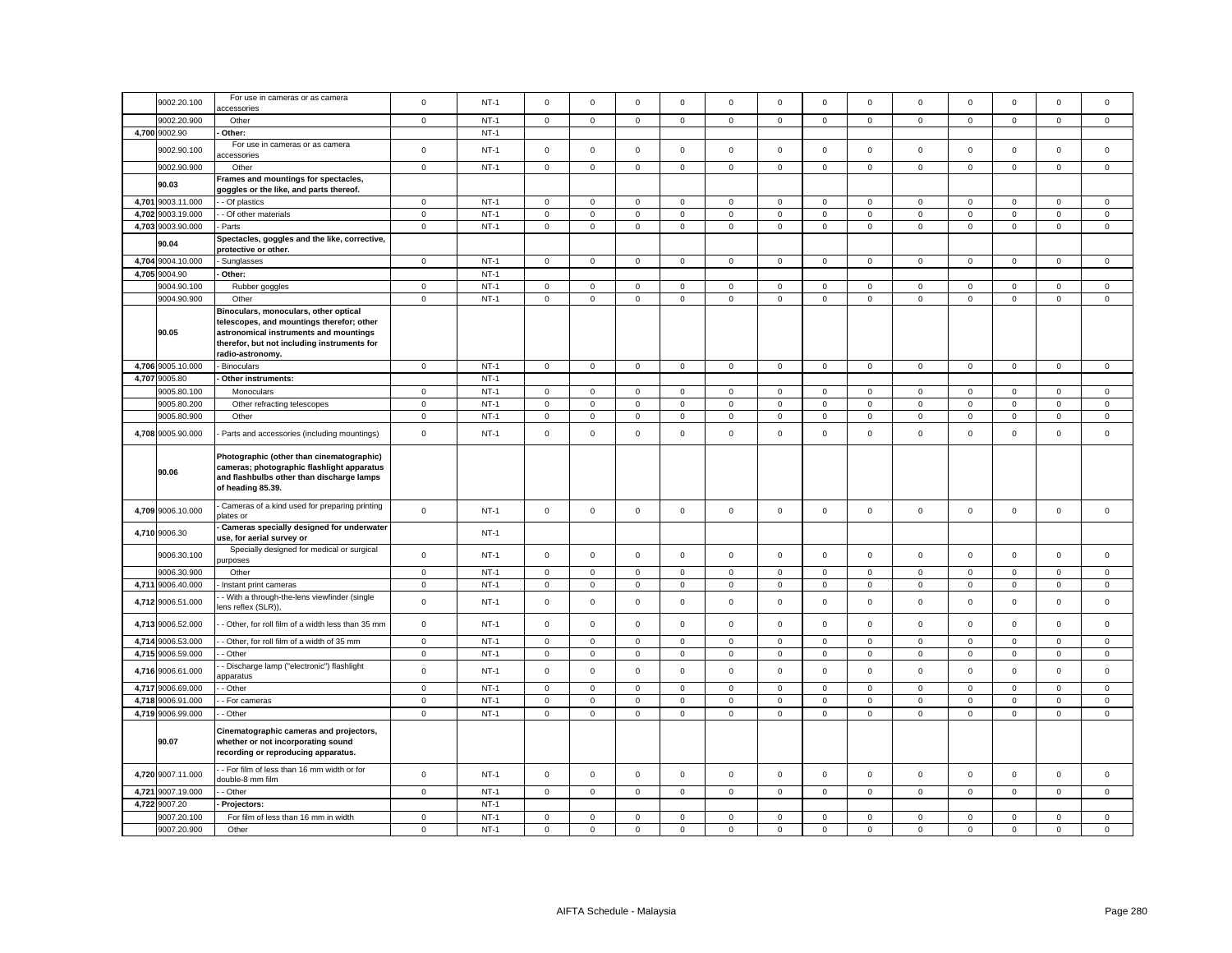|       | 4,723 9007.91.000 | - For cameras                                                                                                                                                                                                                                     | $\mathbf 0$    | $NT-1$ | 0              | 0            | $^{\circ}$     | 0            | 0           | $^{\circ}$          | 0                   | $^{\circ}$     | 0           | 0            |                     | $^{\circ}$          | 0            |
|-------|-------------------|---------------------------------------------------------------------------------------------------------------------------------------------------------------------------------------------------------------------------------------------------|----------------|--------|----------------|--------------|----------------|--------------|-------------|---------------------|---------------------|----------------|-------------|--------------|---------------------|---------------------|--------------|
| 4,724 | 9007.92.000       | - For projectors                                                                                                                                                                                                                                  | $\mathbf 0$    | $NT-1$ | $\Omega$       | $\mathsf 0$  | $\mathsf 0$    | $\mathsf 0$  | $\mathsf 0$ | $\Omega$            | $\mathsf 0$         | $\mathbf 0$    | $\mathsf 0$ | $\Omega$     | $\mathbf 0$         | $\mathbf 0$         | $\mathbf 0$  |
|       | 90.08             | Image projectors, other than<br>cinematographic; photographic (other than<br>cinematographic) enlargers and reducers.                                                                                                                             |                |        |                |              |                |              |             |                     |                     |                |             |              |                     |                     |              |
|       | 4,725 9008.10.000 | Slide projectors                                                                                                                                                                                                                                  | $\mathbf 0$    | $NT-1$ | $\mathbf 0$    | $\mathsf 0$  | $\mathsf 0$    | $\mathsf 0$  | $\mathbf 0$ | $\mathsf 0$         | $\mathbf 0$         | $\mathbf 0$    | $\mathbf 0$ | $\mathsf 0$  | $\mathbf 0$         | $\mathbf 0$         | $\mathsf 0$  |
|       | 4,726 9008.20.000 | Microfilm, microfiche or other microform<br>eaders, whether or not                                                                                                                                                                                | $\mathbf 0$    | $NT-1$ | $\mathbf 0$    | $\mathbf 0$  | $\mathsf 0$    | $\mathsf 0$  | $\mathsf 0$ | $\mathbf 0$         | $\mathsf 0$         | $\mathsf 0$    | $\mathsf 0$ | $\mathbf 0$  | $\mathsf 0$         | $\mathsf 0$         | $\mathsf 0$  |
|       | 4,727 9008.30.000 | - Other image projectors                                                                                                                                                                                                                          | $\mathbf 0$    | $NT-1$ | $\mathbf{0}$   | $\mathbf 0$  | $\mathbf 0$    | $\mathbf 0$  | $\mathbf 0$ | $\mathbf 0$         | $\mathbf{0}$        | $\mathbf 0$    | $\mathbf 0$ | $\mathsf 0$  | $\mathbf 0$         | $\mathbf 0$         | $\mathbf 0$  |
|       | 4,728 9008.40     | Photographic (other than cinematographic)<br>enlargers and reducers:                                                                                                                                                                              |                | $NT-1$ |                |              |                |              |             |                     |                     |                |             |              |                     |                     |              |
|       | 9008.40.100       | For use in the printing industry                                                                                                                                                                                                                  | $\mathbf 0$    | $NT-1$ | 0              | $\mathbf 0$  | $\mathbf 0$    | $\mathbf 0$  | 0           | $\mathbf 0$         | $\mathbf{0}$        | $\mathsf 0$    | $\mathbf 0$ | $\mathbf 0$  | $\mathsf 0$         | $\mathbf 0$         | $\mathbf 0$  |
|       | 9008.40.900       | Other                                                                                                                                                                                                                                             | $\mathbf 0$    | $NT-1$ | $\mathsf 0$    | $\mathbf 0$  | $\mathsf 0$    | $\mathbf{0}$ | $\mathbf 0$ | $\mathbf 0$         | $\mathbf 0$         | $\overline{0}$ | $\mathbf 0$ | $\mathbf 0$  | $\mathbf 0$         | $\mathbf 0$         | $\mathbf 0$  |
|       | 4,729 9008.90     | Parts and accessories:                                                                                                                                                                                                                            |                | $NT-1$ |                |              |                |              |             |                     |                     |                |             |              |                     |                     |              |
|       | 9008.90.110       | for use in the printing industry                                                                                                                                                                                                                  | 5              | $NT-1$ | $\overline{4}$ | 3            | $\overline{2}$ | $\mathbf{0}$ | $\mathbf 0$ | $\mathbf 0$         | $\mathbf{0}$        | $\mathbf{0}$   | $\mathbf 0$ | $\mathbf{0}$ | $\mathbf 0$         | $\mathbf 0$         | $\mathbf 0$  |
|       | 9008.90.190       | other                                                                                                                                                                                                                                             | $\overline{5}$ | $NT-1$ | $\overline{4}$ | $\mathbf{3}$ | $\overline{2}$ | $\mathsf 0$  | $\mathsf 0$ | $\mathbf 0$         | $\mathbf{0}$        | 0              | $\mathsf 0$ | $\mathsf 0$  | $\mathsf 0$         | $\mathsf 0$         | $\mathsf 0$  |
|       | 9008.90.900       | Other                                                                                                                                                                                                                                             | $\,$ 5 $\,$    | $NT-1$ | $\overline{4}$ | $\mathbf 3$  | $\mathbf 2$    | $\mathsf 0$  | $\mathsf 0$ | $\mathsf 0$         | $\mathsf{O}\xspace$ | $\mathbf 0$    | $\mathsf 0$ | $\mathsf 0$  | $\mathbf 0$         | $\mathsf 0$         | $\mathbf 0$  |
|       | 90.10             | Apparatus and equipment for photographic<br>(including cinematographic) laboratories, not<br>specified or included elsewhere in this<br>Chapter; negatoscopes; projection screens.                                                                |                |        |                |              |                |              |             |                     |                     |                |             |              |                     |                     |              |
|       | 4,730 9010.10.000 | Apparatus and equipment for automatically<br>developing                                                                                                                                                                                           | $\mathsf 0$    | $NT-1$ | $\mathbf 0$    | $\mathsf 0$  | $\mathsf 0$    | $\mathsf 0$  | $\mathbf 0$ | $\mathsf 0$         | $\mathsf 0$         | $\mathsf 0$    | $\mathsf 0$ | $\mathsf 0$  | $\mathsf 0$         | $\mathsf 0$         | $\mathsf 0$  |
| 4,731 | 9010.50           | Other apparatus and equipment for<br>photographic (including                                                                                                                                                                                      |                | $NT-2$ |                |              |                |              |             |                     |                     |                |             |              |                     |                     |              |
|       | 9010.50.100       | Cinematographic editing and titling<br>equipment                                                                                                                                                                                                  | $\mathbf 0$    | $NT-2$ | $\mathbf 0$    | $\mathsf 0$  | $\mathsf 0$    | $\mathsf 0$  | 0           | $\mathsf 0$         | $\mathbf 0$         | $\mathbf 0$    | $\mathbf 0$ | $\mathsf 0$  | $\mathsf 0$         | $\mathsf 0$         | $\mathsf 0$  |
|       | 9010.50.200       | Illuminator for X-ray                                                                                                                                                                                                                             | $\mathbf 0$    | $NT-2$ | $\mathsf 0$    | $\mathbf{0}$ | $\mathbf{0}$   | $\mathbf 0$  | $\mathbf 0$ | $\mathsf 0$         | $\mathbf{0}$        | $\overline{0}$ | $\mathbf 0$ | $\mathsf 0$  | $\mathbf 0$         | $\mathbf 0$         | $\mathbf{0}$ |
|       | 9010.50.910       | contact exposure unit used for the<br>reparation of film in                                                                                                                                                                                       | $\mathbf 0$    | $NT-2$ | $\mathbf 0$    | $\mathsf 0$  | $\mathsf 0$    | $\mathsf 0$  | $\mathsf 0$ | $\mathbf 0$         | $\mathsf 0$         | $\mathsf 0$    | $\mathbf 0$ | $\mathbf 0$  | $\mathsf 0$         | $\mathsf 0$         | $\mathsf 0$  |
|       | 9010.50.920       | automatic plate maker                                                                                                                                                                                                                             | $\mathbf 0$    | $NT-2$ | $\circ$        | $\mathbf 0$  | $\mathsf 0$    | $\mathbf{0}$ | $\mathbf 0$ | $\mathsf 0$         | $\mathsf 0$         | $\mathbf 0$    | $\mathbf 0$ | $\mathsf 0$  | $\mathsf 0$         | $\mathsf 0$         | $\mathsf 0$  |
|       | 9010.50.990       | other                                                                                                                                                                                                                                             | 20             | $NT-2$ | 17.5           | 15           | 12             | 10           | $10$        | $\overline{7}$      | 5                   | $\mathbf{3}$   | $\mathbf 0$ | $\mathsf 0$  | $\mathbf 0$         | $\mathbf 0$         | $\mathsf 0$  |
|       | 4,732 9010.60.000 | Projection screens                                                                                                                                                                                                                                | $\mathbf 0$    | $NT-1$ | $\mathbf 0$    | $\mathbf 0$  | $\mathsf 0$    | $\mathsf 0$  | $\mathbf 0$ | $\mathbf 0$         | $\mathbf 0$         | $\mathsf 0$    | $\mathbf 0$ | $\mathbf 0$  | $\mathbf 0$         | $\mathsf 0$         | $\mathsf 0$  |
|       | 4,733 9010.90.000 | Parts and accessories                                                                                                                                                                                                                             | $\mathbf 0$    | $NT-1$ | 0              | $\mathsf 0$  | $\mathsf 0$    | $\mathsf 0$  | $\mathsf 0$ | $\mathbf 0$         | $\mathbf 0$         | $\mathsf 0$    | $\mathsf 0$ | $\mathsf 0$  | $\mathsf{O}\xspace$ | $\mathsf 0$         | $\mathsf 0$  |
|       | 90.11             | Compound optical microscopes, including<br>those for photomicrography,<br>cinephotomicrography or microprojection.                                                                                                                                |                |        |                |              |                |              |             |                     |                     |                |             |              |                     |                     |              |
|       | 4,734 9011.10.000 | Stereoscopic microscopes                                                                                                                                                                                                                          | $\mathbf 0$    | $NT-1$ | $\mathsf 0$    | $\mathsf 0$  | $\mathbf 0$    | $\mathsf 0$  | $\mathsf 0$ | $\mathbf 0$         | $\mathsf 0$         | $\mathbf 0$    | $\mathbf 0$ | $\mathbf 0$  | $\mathsf 0$         | $\mathsf 0$         | $\mathbf 0$  |
|       | 4,735 9011.20.000 | Other microscopes, for photomicrography,<br>inephoto-micrography                                                                                                                                                                                  | $\mathsf 0$    | $NT-1$ | $\mathsf 0$    | $\mathsf 0$  | $\mathsf 0$    | $\mathsf 0$  | $\mathbf 0$ | $\mathsf{O}\xspace$ | $\mathsf 0$         | $\mathsf 0$    | $\mathsf 0$ | $\mathsf 0$  | $\mathsf 0$         | $\mathsf 0$         | $\mathbf 0$  |
|       | 4,736 9011.80.000 | Other microscopes                                                                                                                                                                                                                                 | $\mathbf 0$    | $NT-1$ | $\Omega$       | $\mathbf 0$  | $\mathbf 0$    | $\mathbf 0$  | 0           | $\mathbf 0$         | $\mathbf 0$         | $\mathsf 0$    | $\mathbf 0$ | $\mathbf 0$  | $\mathbf 0$         | $\mathbf 0$         | $\mathbf 0$  |
|       | 4,737 9011.90.000 | Parts and accessories                                                                                                                                                                                                                             | $\mathbf{0}$   | $NT-1$ | 0              | $\mathbf{0}$ | $\mathsf 0$    | $\mathbf 0$  | $\mathbf 0$ | $\mathbf 0$         | $\mathbf{0}$        | $\mathbf 0$    | $\mathbf 0$ | $\mathsf 0$  | $\mathbf{0}$        | $\mathbf 0$         | $\mathbf 0$  |
|       | 90.12             | Microscopes other than optical<br>microscopes; diffraction apparatus.                                                                                                                                                                             |                |        |                |              |                |              |             |                     |                     |                |             |              |                     |                     |              |
|       | 4,738 9012.10.000 | Microscopes other than optical microscopes;<br>diffraction                                                                                                                                                                                        | $\mathsf 0$    | $NT-1$ | $\mathbf{0}$   | $\mathsf 0$  | $\mathsf 0$    | $\mathsf 0$  | $\mathbf 0$ | $\mathsf{O}\xspace$ | $\mathsf 0$         | $\mathsf 0$    | $\mathsf 0$ | $\mathsf 0$  | $\mathsf 0$         | $\mathsf{O}\xspace$ | $\mathsf 0$  |
|       | 4,739 9012.90.000 | Parts and accessories                                                                                                                                                                                                                             | $\mathbf 0$    | $NT-1$ | $\mathbf 0$    | $\mathbf 0$  | $\mathbf{0}$   | $\mathbf 0$  | $\mathbf 0$ | $\mathbf 0$         | $\mathbf 0$         | $\mathbf 0$    | $\mathbf 0$ | $\mathsf 0$  | $\mathbf{O}$        | $\mathbf 0$         | $\mathbf{0}$ |
|       | 90.13             | Liquid crystal devices not constituting<br>articles provided for more specifically in<br>other headings; lasers, other than laser<br>diodes; other optical appliances and<br>instruments, not specified or included<br>elsewhere in this Chapter. |                |        |                |              |                |              |             |                     |                     |                |             |              |                     |                     |              |
|       | 4,740 9013.10.000 | Telescopic sights for fittings to arms;<br>periscopes; telescopes                                                                                                                                                                                 | $\mathbf 0$    | $NT-1$ | 0              | $\mathsf 0$  | $\mathsf 0$    | $\mathbf{0}$ | $\mathsf 0$ | $\mathsf 0$         | $\mathbf 0$         | $\mathbf{0}$   | $\mathbf 0$ | $\mathsf 0$  | $\mathsf 0$         | $\mathsf 0$         | $\mathbf 0$  |
| 4,741 | 9013.20.000       | Lasers, other than laser diodes                                                                                                                                                                                                                   | $\mathbf 0$    | $NT-1$ | $\mathbf 0$    | $\mathsf 0$  | $\mathsf 0$    | $\mathsf 0$  | $\mathsf 0$ | $\mathsf 0$         | $\mathbf 0$         | $\mathbf 0$    | $\mathsf 0$ | $\mathbf 0$  | $\mathsf 0$         | $\mathsf 0$         | $\mathsf 0$  |
|       | 4,742 9013.80.000 | Other devices, appliances and instruments                                                                                                                                                                                                         | $\mathbf 0$    | $NT-1$ | 0              | $\mathbf 0$  | $\mathbf 0$    | $\mathbf 0$  | 0           | $\mathbf 0$         | $\mathbf 0$         | $\mathbf 0$    | 0           | 0            | $\mathbf 0$         | $\mathbf 0$         | $\mathsf 0$  |
|       | 4,743 9013.90.000 | Parts and accessories                                                                                                                                                                                                                             | $\mathbf 0$    | $NT-1$ | $\mathbf{0}$   | $\Omega$     | $\mathbf 0$    | $\Omega$     | $\mathbf 0$ | $\Omega$            | $\mathbf 0$         | $\mathbf 0$    | $\mathbf 0$ | $\Omega$     | $\mathbf 0$         | $\Omega$            | $\Omega$     |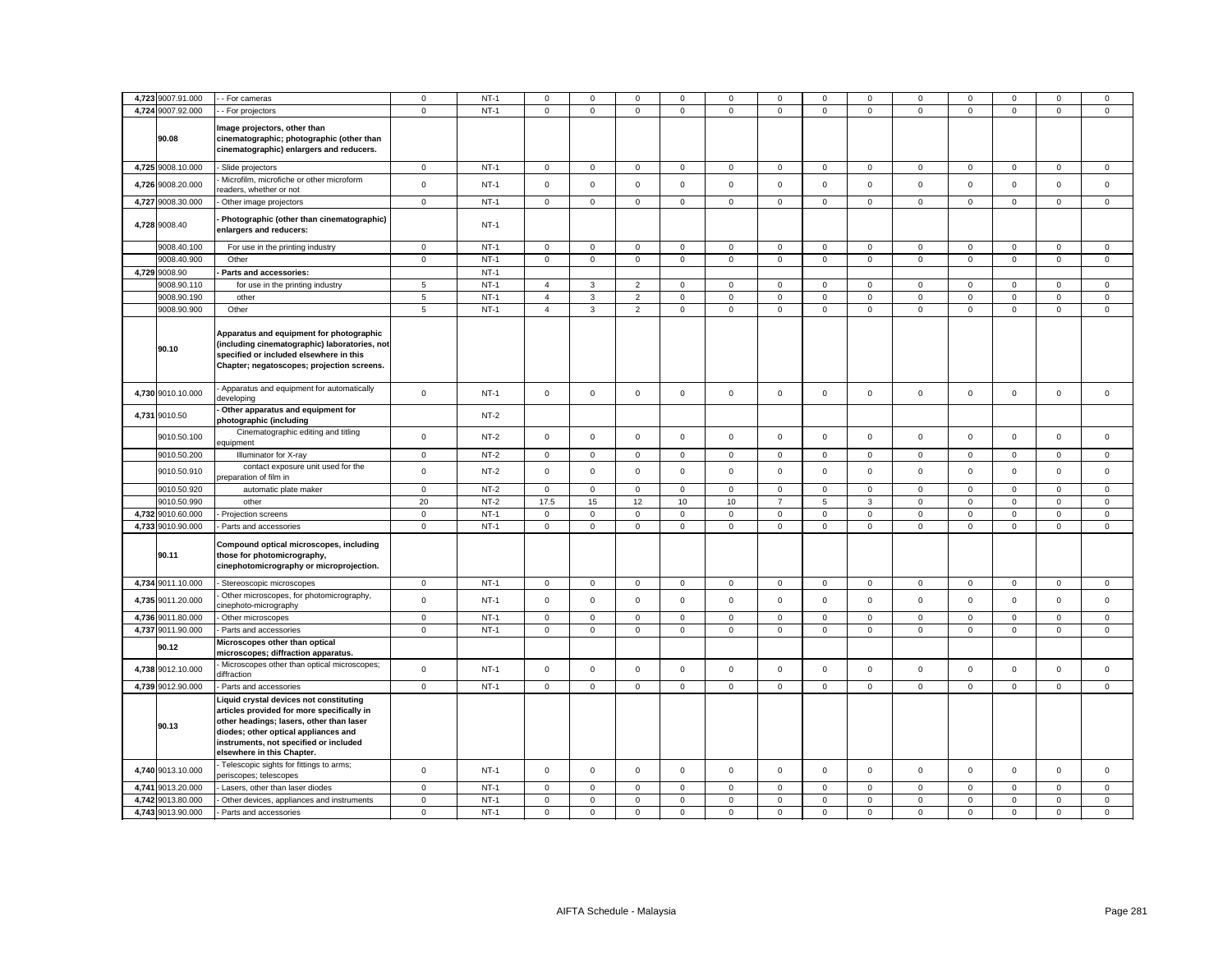|       | 90.14                      | Direction finding compasses; other<br>navigational instruments and appliances.                                                                                                                                                                                                                                                                                         |             |        |                |                     |                |             |                     |             |              |                |              |             |                     |              |             |
|-------|----------------------------|------------------------------------------------------------------------------------------------------------------------------------------------------------------------------------------------------------------------------------------------------------------------------------------------------------------------------------------------------------------------|-------------|--------|----------------|---------------------|----------------|-------------|---------------------|-------------|--------------|----------------|--------------|-------------|---------------------|--------------|-------------|
|       | 4,744 9014.10.000          | Direction finding compasses                                                                                                                                                                                                                                                                                                                                            | $\sqrt{5}$  | $NT-1$ | $\overline{4}$ | $\mathbf{3}$        | $\overline{2}$ | 0           | $\mathbf 0$         | $\mathbf 0$ | $\mathbf 0$  | $\overline{0}$ | $\mathbf 0$  | $\mathbf 0$ | $\mathbf 0$         | 0            | $\mathbf 0$ |
|       | 4,745 9014.20.000          | Instruments and appliances for aeronautical or<br>space                                                                                                                                                                                                                                                                                                                | 5           | $NT-1$ | $\overline{4}$ | $\mathbf{3}$        | $\overline{2}$ | $\mathsf 0$ | $\mathbf 0$         | $\mathsf 0$ | $\mathsf 0$  | $\mathbf 0$    | $\mathsf 0$  | $\mathsf 0$ | $\mathbf 0$         | $\mathsf 0$  | $\mathsf 0$ |
|       | 4,746 9014.80              | Other instruments and appliances:                                                                                                                                                                                                                                                                                                                                      |             | $NT-1$ |                |                     |                |             |                     |             |              |                |              |             |                     |              |             |
|       | 9014.80.100                | Sonar                                                                                                                                                                                                                                                                                                                                                                  | $\mathbf 0$ | $NT-1$ | $\mathbf 0$    | $\mathbf{0}$        | $\mathbf 0$    | 0           | $\mathbf 0$         | $\mathbf 0$ | $\mathbf 0$  | $\mathbf 0$    | $\mathbf 0$  | $\mathbf 0$ | $\mathbf 0$         | $\mathbf 0$  | $\mathbf 0$ |
|       | 9014.80.200                | Echo sounder                                                                                                                                                                                                                                                                                                                                                           | 0           | $NT-1$ | $\mathsf 0$    | $\mathsf 0$         | $\mathbf 0$    | $\mathbf 0$ | $\mathsf 0$         | $\mathbf 0$ | $\mathsf 0$  | 0              | $\mathsf 0$  | $\mathbf 0$ | $\mathbf 0$         | $\mathbf 0$  | $\mathsf 0$ |
|       | 9014.80.900                | Other                                                                                                                                                                                                                                                                                                                                                                  | 5           | $NT-1$ | $\overline{4}$ | $\mathbf{3}$        | $\overline{c}$ | 0           | $\mathsf{O}\xspace$ | $\mathsf 0$ | $\mathsf 0$  | $\mathbf 0$    | $\mathsf 0$  | $\mathbf 0$ | $\mathsf 0$         | $\mathbf 0$  | $\mathsf 0$ |
|       | 4,747 9014.90.000          | Parts and accessories                                                                                                                                                                                                                                                                                                                                                  | 5           | $NT-1$ | $\overline{4}$ | $\mathbf 3$         | $\overline{2}$ | $\mathsf 0$ | $\mathsf 0$         | $\mathsf 0$ | $\mathsf 0$  | $\mathbf 0$    | $\mathsf 0$  | $\mathsf 0$ | $\mathsf 0$         | $\mathsf 0$  | $\mathsf 0$ |
|       | 90.15                      | Surveying (including photogrammetrical<br>surveying), hydrographic, oceanographic,<br>hydrological, meteorological or geophysical<br>instruments and appliances, excluding<br>compasses; rangefinders.                                                                                                                                                                 |             |        |                |                     |                |             |                     |             |              |                |              |             |                     |              |             |
|       | 4,748 9015.10              | Rangefinders:                                                                                                                                                                                                                                                                                                                                                          |             | $NT-1$ |                |                     |                |             |                     |             |              |                |              |             |                     |              |             |
|       | 9015.10.100                | Used in photography and cinematography                                                                                                                                                                                                                                                                                                                                 | $\mathbf 0$ | $NT-1$ | $\mathsf 0$    | $\mathsf{O}$        | $\mathsf 0$    | $\mathsf 0$ | $\mathsf{O}\xspace$ | $\mathsf 0$ | $\mathsf 0$  | $\mathbf 0$    | $\mathsf 0$  | $\mathsf 0$ | $\mathsf 0$         | $\mathsf 0$  | $\mathsf 0$ |
|       | 9015.10.900                | Other                                                                                                                                                                                                                                                                                                                                                                  | 5           | $NT-1$ | $\overline{4}$ | $\mathbf{3}$        | $\overline{c}$ | $\mathsf 0$ | $\mathbf 0$         | 0           | $\mathsf 0$  | $\mathbf 0$    | $\mathsf 0$  | $\mathbf 0$ | 0                   | 0            | $\mathsf 0$ |
|       | 4,749 9015.20.000          | Theodolites and tachymeters (tacheometers)                                                                                                                                                                                                                                                                                                                             | 5           | $NT-1$ | $\Delta$       | 3                   | $\overline{2}$ | $\mathbf 0$ | $\mathbf 0$         | $\mathsf 0$ | $\mathsf 0$  | $\mathbf 0$    | $\mathbf 0$  | $\mathbf 0$ | $\mathsf{O}\xspace$ | $\mathbf 0$  | $\mathbf 0$ |
|       | 4,750 9015.30.000          | Levels                                                                                                                                                                                                                                                                                                                                                                 | 5           | $NT-1$ | $\overline{4}$ | 3                   | $\overline{2}$ | $\mathbf 0$ | $\mathbf 0$         | $\mathsf 0$ | $\mathbf 0$  | $\mathbf 0$    | $\mathbf 0$  | $\mathbf 0$ | $\mathsf 0$         | $\mathsf 0$  | $\mathsf 0$ |
| 4,751 | 9015.40.000                | Photogrammetrical surveying instruments and<br>appliances                                                                                                                                                                                                                                                                                                              | 5           | $NT-1$ | $\overline{4}$ | $\mathbf{3}$        | $\overline{2}$ | $\mathbf 0$ | $\mathsf 0$         | $\mathbf 0$ | $\mathbf 0$  | $\mathbf 0$    | $\mathbf{0}$ | $\mathbf 0$ | $\mathbf 0$         | $\mathbf 0$  | $\mathbf 0$ |
|       | 4,752 9015.80.000          | Other instruments and appliances                                                                                                                                                                                                                                                                                                                                       | 5           | $NT-1$ | $\overline{4}$ | 3                   | $\overline{2}$ | $\mathbf 0$ | $\mathbf 0$         | $\mathbf 0$ | $\circ$      | $\mathbf 0$    | $\mathbf 0$  | $\mathbf 0$ | $\mathbf 0$         | $\mathbf 0$  | $\mathbf 0$ |
| 4,753 | 9015.90.000                | Parts and accessories                                                                                                                                                                                                                                                                                                                                                  | $\mathbf 0$ | $NT-1$ | $\mathbf 0$    | $\mathbf 0$         | $\mathbf 0$    | $\mathsf 0$ | $\mathbf 0$         | $\mathsf 0$ | $\mathsf 0$  | $\mathbf 0$    | $\mathsf 0$  | $\mathsf 0$ | $\mathbf 0$         | $\mathbf{0}$ | $\mathbf 0$ |
|       | 90.16                      | Balances of a sensitivity of 5 cg or better,<br>with or without weights.                                                                                                                                                                                                                                                                                               |             |        |                |                     |                |             |                     |             |              |                |              |             |                     |              |             |
|       | 4,754 9016.00.000          | Balances of a sensitivity of 5 cg or better, with<br>or without weights.                                                                                                                                                                                                                                                                                               | $\mathsf 0$ | $NT-1$ | $\mathsf 0$    | $\mathsf 0$         | $\mathsf 0$    | $\mathsf 0$ | $\mathbf 0$         | $\mathsf 0$ | $\mathbf 0$  | $\mathsf 0$    | $\mathbf 0$  | $\mathsf 0$ | $\mathbf 0$         | $\mathsf 0$  | $\mathsf 0$ |
|       | 90.17                      | Drawing, marking-out or mathematical<br>calculating instruments (for example,<br>drafting machines, pantographs, protractors,<br>drawing sets, slide rules, disc calculators);<br>instruments for measuring length, for use in<br>the hand (for example, measuring rods and<br>tapes, micrometers, callipers), not specified<br>or included elsewhere in this Chapter. |             |        |                |                     |                |             |                     |             |              |                |              |             |                     |              |             |
|       | 4,755 9017.10.000          | Drafting tables and machine, whether or not<br>automatic                                                                                                                                                                                                                                                                                                               | 5           | $NT-1$ | $\overline{4}$ | 3                   | $\overline{2}$ | $\mathbf 0$ | $\mathbf 0$         | $\mathsf 0$ | $\mathbf{O}$ | $\mathbf{0}$   | $\mathbf 0$  | $\mathsf 0$ | $\mathbf 0$         | $\mathbf 0$  | $\mathbf 0$ |
|       | 4,756 9017.20              | Other drawing, marking-out or<br>nathematical calculating                                                                                                                                                                                                                                                                                                              |             | $NT-1$ |                |                     |                |             |                     |             |              |                |              |             |                     |              |             |
|       | 9017.20.100                | Photographic exposure calculators in the<br>orm of cards, discs                                                                                                                                                                                                                                                                                                        | $\mathsf 0$ | $NT-1$ | $\mathsf 0$    | $\mathsf 0$         | $\mathsf 0$    | $\mathsf 0$ | $\mathsf 0$         | $\mathsf 0$ | $\mathsf 0$  | $\mathbf 0$    | $\mathsf 0$  | $\mathsf 0$ | $\mathsf 0$         | $\mathsf 0$  | $\mathbf 0$ |
|       | 9017.20.200                | School rulers not exceeding 38 cm                                                                                                                                                                                                                                                                                                                                      | $\mathsf 0$ | $NT-1$ | $\mathsf 0$    | $\mathsf 0$         | $\mathsf 0$    | $\mathsf 0$ | $\mathsf 0$         | $\mathsf 0$ | $\mathsf{O}$ | $\mathbf 0$    | $\mathsf 0$  | $\mathsf 0$ | $\mathsf 0$         | $\mathsf 0$  | $\mathsf 0$ |
|       | 9017.20.300                | Mathematical instruments of a kind normally<br>sed in schools, in                                                                                                                                                                                                                                                                                                      | $\mathsf 0$ | $NT-1$ | $\mathsf 0$    | $\mathsf 0$         | $\mathsf 0$    | $\mathbf 0$ | $\mathsf{O}\xspace$ | $\mathsf 0$ | $\mathsf 0$  | $\mathsf 0$    | $\mathbf 0$  | $\mathsf 0$ | $\mathsf 0$         | $\mathsf 0$  | $\mathsf 0$ |
|       | 9017.20.400                | Set square/protractor of a kind normally used<br>school (                                                                                                                                                                                                                                                                                                              | $\mathbf 0$ | $NT-1$ | $\mathsf 0$    | $\mathbf 0$         | $\mathbf 0$    | $\mathbf 0$ | $\mathbf 0$         | $\mathsf 0$ | $\mathbf 0$  | $\mathbf 0$    | $\mathbf{0}$ | $\mathsf 0$ | $\mathbf 0$         | $\mathbf 0$  | $\mathsf 0$ |
|       | 9017.20.900                | Other                                                                                                                                                                                                                                                                                                                                                                  | $\mathsf 0$ | $NT-1$ | $\mathbf 0$    | $\mathsf 0$         | $\mathsf 0$    | $\mathbf 0$ | $\mathsf 0$         | $\mathsf 0$ | $\mathbf 0$  | $\mathbf{0}$   | $\mathsf 0$  | $\mathbf 0$ | $\mathbf 0$         | $\mathsf 0$  | $\mathbf 0$ |
|       | 4,757 9017.30.000          | Micrometers, callipers and gauges                                                                                                                                                                                                                                                                                                                                      | $\mathbf 0$ | $NT-1$ | $\mathbf 0$    | $\mathbf 0$         | $\mathsf 0$    | $\mathbf 0$ | $\mathbf 0$         | $\mathsf 0$ | $\mathbf 0$  | $\mathbf 0$    | $\mathbf 0$  | $\mathbf 0$ | $\mathsf 0$         | $\mathsf 0$  | $\mathsf 0$ |
| 4,758 | 9017.80.000                | Other instruments                                                                                                                                                                                                                                                                                                                                                      | 5           | $NT-1$ | $\overline{4}$ | 3                   | $\overline{2}$ | $\mathsf 0$ | $\mathsf 0$         | $\mathsf 0$ | $\mathsf 0$  | $\mathbf 0$    | $\mathbf 0$  | $\mathsf 0$ | $\mathbf 0$         | $\mathsf 0$  | $\mathsf 0$ |
|       | 4,759 9017.90.000<br>90.18 | Parts and accessories<br>Instruments and appliances used in medical,<br>surgical, dental or veterinary sciences,<br>including scintigraphic apparatus, other<br>electro-medical apparatus and sight-testing<br>instruments.                                                                                                                                            | $\mathbf 0$ | $NT-1$ | $\mathbf 0$    | $\mathsf{O}\xspace$ | $\mathsf 0$    | $\mathbf 0$ | $\mathbf 0$         | $\mathsf 0$ | $\mathbf 0$  | $\mathbf 0$    | $\mathbf 0$  | $\mathsf 0$ | $\mathbf 0$         | $\mathsf 0$  | $\mathsf 0$ |
|       | 4,760 9018.11.000          | - - Electro-cardiographs                                                                                                                                                                                                                                                                                                                                               | $\mathsf 0$ | $NT-1$ | $\mathbf 0$    | $\mathsf 0$         | $\mathsf 0$    | $\mathsf 0$ | $\mathbf 0$         | $\mathsf 0$ | $\mathsf 0$  | $\mathsf 0$    | $\mathbf 0$  | $\mathsf 0$ | $\mathsf 0$         | $\mathsf 0$  | $\mathsf 0$ |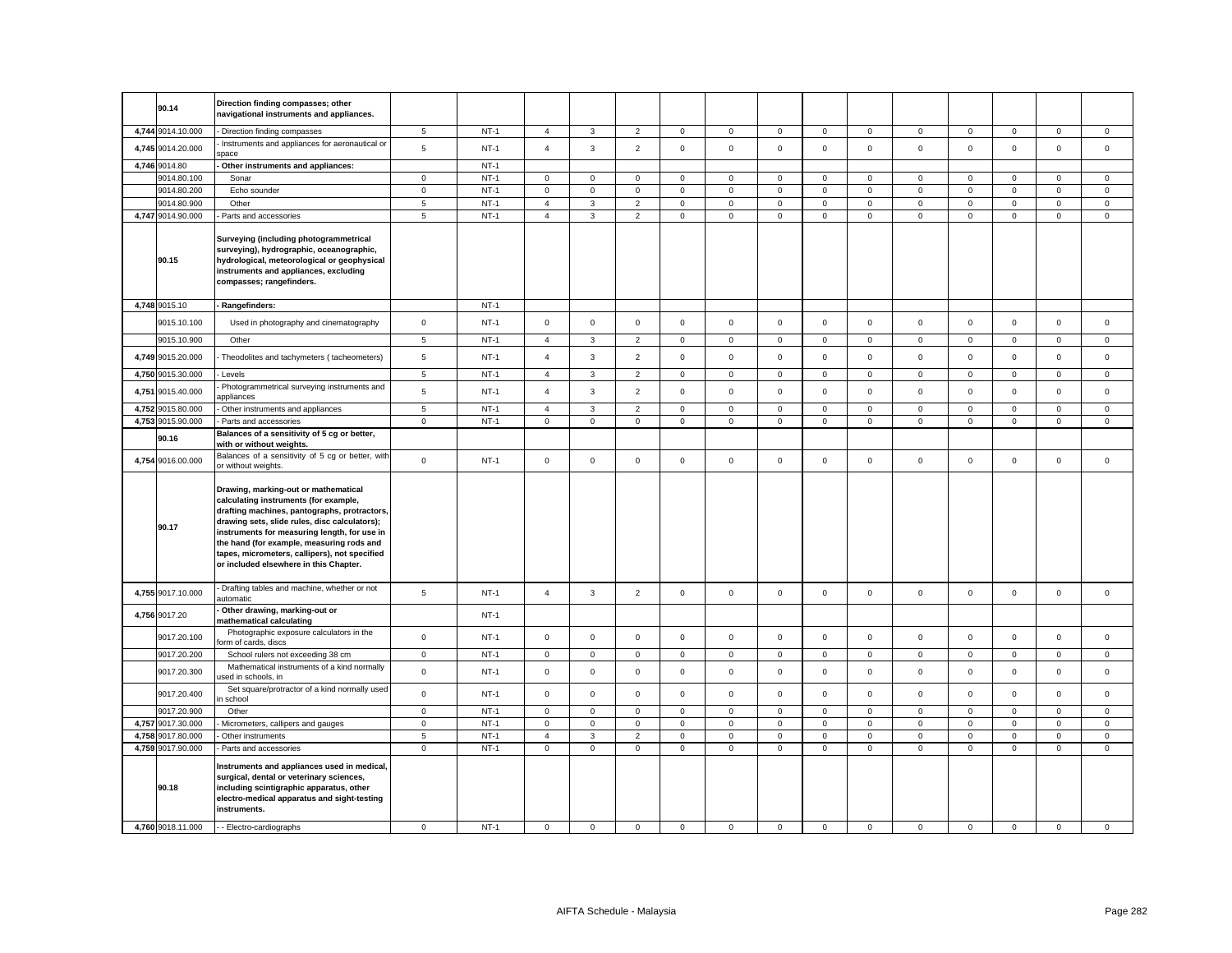|       | 4,761 9018.12.000 |                                                                                                                                                                                                                                                                                                 | $\mathbf 0$  | $NT-1$ | $\Omega$            | $\Omega$    | $\Omega$     | $\Omega$       | $\Omega$     | $\Omega$    |              | $\Omega$     | 0            | $\Omega$    | $\Omega$    | $\Omega$    | $\Omega$    |
|-------|-------------------|-------------------------------------------------------------------------------------------------------------------------------------------------------------------------------------------------------------------------------------------------------------------------------------------------|--------------|--------|---------------------|-------------|--------------|----------------|--------------|-------------|--------------|--------------|--------------|-------------|-------------|-------------|-------------|
|       |                   | - Ultrasonic scanning apparatus                                                                                                                                                                                                                                                                 |              |        |                     |             |              |                |              |             |              |              |              |             |             |             |             |
| 4,762 | 9018.13.000       | - Magnetic resonance imaging apparatus                                                                                                                                                                                                                                                          | $\mathsf 0$  | $NT-1$ | $\mathbf 0$         | $\mathsf 0$ | $\mathsf 0$  | $\mathsf 0$    | $\mathbf 0$  | $\mathsf 0$ | $\mathsf 0$  | $\mathsf 0$  | $\mathsf 0$  | $\mathsf 0$ | $\mathsf 0$ | $\mathsf 0$ | $\mathsf 0$ |
|       | 4,763 9018.14.000 | Scintigraphic apparatus                                                                                                                                                                                                                                                                         | $\mathsf 0$  | $NT-1$ | $\mathbf 0$         | $\mathbf 0$ | $\mathbf 0$  | $\mathbf{0}$   | $\mathbf{0}$ | $\mathbf 0$ | $\mathbf{O}$ | $\mathbf 0$  | $\mathbf{0}$ | $\mathbf 0$ | $\mathbf 0$ | $\mathbf 0$ | $\mathbf 0$ |
|       | 4,764 9018.19     | Other:                                                                                                                                                                                                                                                                                          |              | $NT-1$ |                     |             |              |                |              |             |              |              |              |             |             |             |             |
|       | 9018.19.100       | Self-monitoring apparatus used in<br>diagnosing diabetes                                                                                                                                                                                                                                        | $\mathsf 0$  | $NT-1$ | $\mathbf 0$         | $\mathbf 0$ | $\mathbf{0}$ | $\mathbf{0}$   | $\mathbf{0}$ | $\mathbf 0$ | $\mathbf{O}$ | $\mathbf{0}$ | $\mathbf{0}$ | $\mathbf 0$ | $\mathbf 0$ | $\mathsf 0$ | $\mathbf 0$ |
|       | 9018.19.900       | Other                                                                                                                                                                                                                                                                                           | $\mathbf 0$  | $NT-1$ | $\mathbf 0$         | $\mathsf 0$ | $\mathbf{0}$ | $\mathbf{0}$   | $\mathbf{0}$ | $\mathbf 0$ | $\mathbf 0$  | $\mathbf{0}$ | $\mathbf{0}$ | $\mathbf 0$ | $\mathbf 0$ | $\mathbf 0$ | $\mathbf 0$ |
|       | 4,765 9018.20.000 | Ultra-violet or infra-red ray apparatus                                                                                                                                                                                                                                                         | $\mathbf 0$  | $NT-1$ | $\Omega$            | $\mathbf 0$ | $^{\circ}$   | $\mathbf 0$    | $\mathbf 0$  | $\Omega$    | $\mathbf 0$  | $\mathbf 0$  | $\mathbf 0$  | $\Omega$    | $\mathbf 0$ | $\mathbf 0$ | $\mathbf 0$ |
|       | 4,766 9018.31.000 | - Syringes with or without needles                                                                                                                                                                                                                                                              | $\mathsf 0$  | $NT-1$ | $\mathsf{O}\xspace$ | $\mathsf 0$ | $\mathsf 0$  | $\mathsf 0$    | $\mathsf 0$  | $\Omega$    | $\mathbf 0$  | $\mathsf 0$  | $\mathsf 0$  | $\Omega$    | $\mathbf 0$ | $\mathsf 0$ | $\Omega$    |
|       | 4,767 9018.32.000 | - Tubular metal needles and needles for<br>sutures                                                                                                                                                                                                                                              | $\mathsf 0$  | $NT-1$ | $\mathbf 0$         | $\mathsf 0$ | $\mathsf 0$  | $\mathbf 0$    | $\mathsf 0$  | $\mathbf 0$ | $\mathbf{0}$ | $\mathsf 0$  | $\mathbf 0$  | $\mathbf 0$ | $\Omega$    | $\mathbf 0$ | $\mathbf 0$ |
|       | 4,768 9018.39     | Other:                                                                                                                                                                                                                                                                                          |              | $NT-1$ |                     |             |              |                |              |             |              |              |              |             |             |             |             |
|       | 9018.39.100       | Catheters                                                                                                                                                                                                                                                                                       | $\mathbf{0}$ | $NT-1$ | $\mathbf 0$         | $^{\circ}$  | $\mathbf 0$  | $\mathbf 0$    | $\mathbf 0$  | $\mathbf 0$ | $\mathbf{0}$ | $\mathbf 0$  | $\mathbf{0}$ | $^{\circ}$  | $\mathbf 0$ | $\mathbf 0$ | $\mathbf 0$ |
|       | 9018.39.900       | Other                                                                                                                                                                                                                                                                                           | $\mathbf 0$  | $NT-1$ | $\mathbf 0$         | $\mathbf 0$ | $\mathbf 0$  | $\mathbf{0}$   | $\mathbf{0}$ | $\mathbf 0$ | $\mathbf 0$  | $\mathbf{0}$ | $\mathbf{0}$ | $\mathbf 0$ | $\mathbf 0$ | $\mathbf 0$ | $\mathbf 0$ |
|       | 4,769 9018.41.000 | Dental drill engines, whether or not combined<br>on a single base                                                                                                                                                                                                                               | $\mathsf 0$  | $NT-1$ | $\mathbf 0$         | $\mathbf 0$ | $\mathsf 0$  | $\mathbf 0$    | $\mathsf 0$  | $\mathsf 0$ | $\mathbf 0$  | $\mathsf 0$  | $\mathbf{0}$ | $\mathsf 0$ | $\mathbf 0$ | $\mathsf 0$ | $\mathbf 0$ |
|       | 4,770 9018.49.000 | - Other                                                                                                                                                                                                                                                                                         | $\mathbf 0$  | $NT-1$ | 0                   | $\mathsf 0$ | $\mathsf 0$  | $\mathbf 0$    | $\mathbf 0$  | $\mathsf 0$ | $\mathbf 0$  | $\mathbf 0$  | $\mathbf 0$  | $\mathbf 0$ | $\mathbf 0$ | $\mathbf 0$ | $\mathbf 0$ |
|       | 4,771 9018.50.000 | Other ophthalmic instruments and appliances                                                                                                                                                                                                                                                     | $\mathsf 0$  | $NT-1$ | $\mathbf 0$         | $\mathbf 0$ | $\mathsf 0$  | $\mathbf 0$    | $\mathbf 0$  | $\mathbf 0$ | $\mathbf 0$  | $\mathbf{0}$ | $\mathbf 0$  | $\mathbf 0$ | $\Omega$    | $\mathbf 0$ | $\mathbf 0$ |
|       | 4,772 9018.90     | - Other instruments and appliances:                                                                                                                                                                                                                                                             |              | $NT-1$ |                     |             |              |                |              |             |              |              |              |             |             |             |             |
|       | 9018.90.100       | Self-administrating used in treating<br>diabetes                                                                                                                                                                                                                                                | $\mathbf{0}$ | $NT-1$ | $\Omega$            | $\Omega$    | $\mathbf 0$  | $\Omega$       | $\Omega$     | $\Omega$    | $\Omega$     | $\Omega$     | $\Omega$     | $\Omega$    | $\Omega$    | $\mathbf 0$ | $\Omega$    |
|       | 9018.90.200       | Artificial kidney (dialysers)                                                                                                                                                                                                                                                                   | $\mathsf 0$  | $NT-1$ | $\mathbf 0$         | $\mathbf 0$ | $\mathsf 0$  | $\mathbf 0$    | $\mathbf 0$  | $\mathbf 0$ | $\mathbf 0$  | $\mathbf{0}$ | $\mathbf{0}$ | $\mathbf 0$ | $\mathbf 0$ | $\mathbf 0$ | $\mathbf 0$ |
|       | 9018.90.300       | Manually breast hand-pump                                                                                                                                                                                                                                                                       | $\mathbf 0$  | $NT-1$ | $\mathbf 0$         | $\mathbf 0$ | $\mathbf 0$  | $\mathbf 0$    | $\mathbf 0$  | $\Omega$    | $\mathbf 0$  | $\mathbf 0$  | $\mathbf 0$  | $\mathbf 0$ | $\mathbf 0$ | $\mathbf 0$ | $\mathbf 0$ |
|       | 9018.90.910       | for veterinary sciences                                                                                                                                                                                                                                                                         | $\mathsf 0$  | $NT-1$ | $\mathbf 0$         | $\mathbf 0$ | $\mathsf 0$  | $\mathsf 0$    | $\mathsf 0$  | $\mathbf 0$ | $\mathsf 0$  | $\mathbf 0$  | $\mathbf 0$  | $\mathbf 0$ | $\mathbf 0$ | $\mathbf 0$ | $\mathbf 0$ |
|       | 9018.90.990       | other                                                                                                                                                                                                                                                                                           | $\mathsf 0$  | $NT-1$ | $\mathbf 0$         | $\mathbf 0$ | $\mathsf 0$  | $\mathbf 0$    | $\mathbf 0$  | $\mathbf 0$ | $\mathbf 0$  | $\mathbf 0$  | $\mathbf{0}$ | $\Omega$    | $\mathbf 0$ | $\mathbf 0$ | $\mathbf 0$ |
|       |                   |                                                                                                                                                                                                                                                                                                 |              |        |                     |             |              |                |              |             |              |              |              |             |             |             |             |
|       | 90.19             | Mechano-therapy appliances; massage<br>apparatus; psychological aptitude-testing<br>apparatus; ozone therapy, oxygen therapy,<br>aerosol therapy, artificial respiration or other                                                                                                               |              |        |                     |             |              |                |              |             |              |              |              |             |             |             |             |
|       |                   | therapeutic respiration apparatus.                                                                                                                                                                                                                                                              |              |        |                     |             |              |                |              |             |              |              |              |             |             |             |             |
|       | 4,773 9019.10.000 | Mechano-therapy appliances; massage<br>apparatus; psychological                                                                                                                                                                                                                                 | $\mathsf 0$  | $NT-1$ | $\mathbf 0$         | $\mathbf 0$ | $\mathsf 0$  | $\mathbf{0}$   | $\mathbf{0}$ | $\mathbf 0$ | $\mathbf{0}$ | $\mathsf 0$  | $\mathbf{0}$ | $\mathbf 0$ | $\mathbf 0$ | $\mathbf 0$ | $\mathbf 0$ |
|       | 4,774 9019.20.000 | Ozone therapy, oxygen therapy, aerosol<br>herapy, artificial                                                                                                                                                                                                                                    | $\mathsf 0$  | $NT-1$ | $\mathbf 0$         | $\mathbf 0$ | $\mathsf 0$  | $\mathbf 0$    | $\mathsf 0$  | $\mathsf 0$ | $\mathbf 0$  | $\mathsf 0$  | $\mathsf 0$  | $\mathsf 0$ | $\mathbf 0$ | $\mathsf 0$ | $\mathbf 0$ |
|       | 4,775 9020.00.000 | Other breathing appliances and gas masks<br>excluding protective masks having neither<br>mechanical parts nor replaceable filters.                                                                                                                                                              | $\mathbf 0$  | $NT-1$ | 0                   | $\mathbf 0$ | $\mathsf 0$  | 0              | 0            | $\mathbf 0$ | $\mathbf{0}$ | $\mathsf 0$  | $\mathbf 0$  | $\mathsf 0$ | $\mathbf 0$ | $\mathbf 0$ | $\mathbf 0$ |
|       | 90.21             | Orthopaedic appliances, including crutches,<br>surgical belts and trusses; splints and other<br>fracture appliances; artificial parts of the<br>body; hearing aids and other appliances<br>which are worn or carried, or implanted in<br>the body, to compensate for a defect or<br>disability. |              |        |                     |             |              |                |              |             |              |              |              |             |             |             |             |
|       | 4,776 9021.10.000 | Orthopedic or fracture appliances                                                                                                                                                                                                                                                               | $\mathbf 0$  | $NT-1$ | $\mathbf 0$         | $^{\circ}$  | $\mathbf 0$  | $\mathbf{0}$   | $\mathbf 0$  | $\mathbf 0$ | $\mathbf{0}$ | $\mathbf{0}$ | $\mathbf{0}$ | $\mathbf 0$ | $\mathbf 0$ | $\mathbf 0$ | $\mathbf 0$ |
|       | 4,777 9021.21.000 | - Artificial teeth                                                                                                                                                                                                                                                                              | $\mathsf 0$  | $NT-1$ | $\mathbf 0$         | $\mathsf 0$ | $\mathsf 0$  | $\overline{0}$ | $\mathbf 0$  | $\mathsf 0$ | $\mathbf 0$  | $\mathsf 0$  | $\mathbf 0$  | $\mathbf 0$ | $\mathbf 0$ | $\mathbf 0$ | $\mathsf 0$ |
|       | 4,778 9021.29.000 | - Other                                                                                                                                                                                                                                                                                         | $\mathsf 0$  | $NT-1$ | $\mathbf 0$         | $\mathsf 0$ | $\mathsf 0$  | $\mathsf 0$    | $\mathbf 0$  | $\mathsf 0$ | $\mathbf 0$  | $\mathsf 0$  | $\mathbf 0$  | $\mathsf 0$ | $\mathbf 0$ | $\mathbf 0$ | $\mathsf 0$ |
|       | 4,779 9021.31.000 | Artificial joints                                                                                                                                                                                                                                                                               | $\mathbf 0$  | $NT-1$ | $\mathbf 0$         | $\mathbf 0$ | $\mathbf 0$  | $\mathbf 0$    | $\mathbf 0$  | $\Omega$    | $\mathbf 0$  | $\mathbf 0$  | $\mathbf{0}$ | $\Omega$    | $\mathbf 0$ | $\mathbf 0$ | $\mathbf 0$ |
|       | 4,780 9021.39.000 | Other                                                                                                                                                                                                                                                                                           | $\mathsf 0$  | $NT-1$ | $\mathbf 0$         | $\mathbf 0$ | $\mathsf 0$  | $\mathsf 0$    | $\mathsf 0$  | $\Omega$    | $\mathbf 0$  | $\mathsf 0$  | $\mathsf 0$  | $\mathbf 0$ | $\mathbf 0$ | $\mathbf 0$ | $\mathbf 0$ |
|       | 4,781 9021.40.000 | Hearing aids, excluding parts and accessories                                                                                                                                                                                                                                                   | $\mathsf 0$  | $NT-1$ | $\mathbf 0$         | $\mathbf 0$ | $\mathbf 0$  | $\mathbf 0$    | $\mathsf 0$  | $\mathbf 0$ | $\mathbf 0$  | $\mathbf 0$  | $\mathbf{0}$ | $\mathbf 0$ | $\mathbf 0$ | $\mathbf 0$ | $\mathbf 0$ |
|       | 4,782 9021.50.000 | Pacemakers for stimulating heart muscles,<br>excluding parts and                                                                                                                                                                                                                                | $\mathsf 0$  | $NT-1$ | $\mathbf 0$         | $\mathbf 0$ | $\mathbf 0$  | $\mathbf 0$    | $\mathsf 0$  | $\Omega$    | $\mathbf 0$  | $\mathbf 0$  | $\mathbf 0$  | $\mathbf 0$ | $\Omega$    | $\mathbf 0$ | $\mathbf 0$ |
|       | 4,783 9021.90.000 | Other                                                                                                                                                                                                                                                                                           | $\mathbf 0$  | $NT-1$ | $\mathbf 0$         | $\mathbf 0$ | $\mathbf 0$  | $\mathbf 0$    | $\mathbf 0$  | $\Omega$    | $\mathbf 0$  | $\mathbf 0$  | $\mathbf{0}$ | $\Omega$    | $\mathbf 0$ | $\mathbf 0$ | $\mathbf 0$ |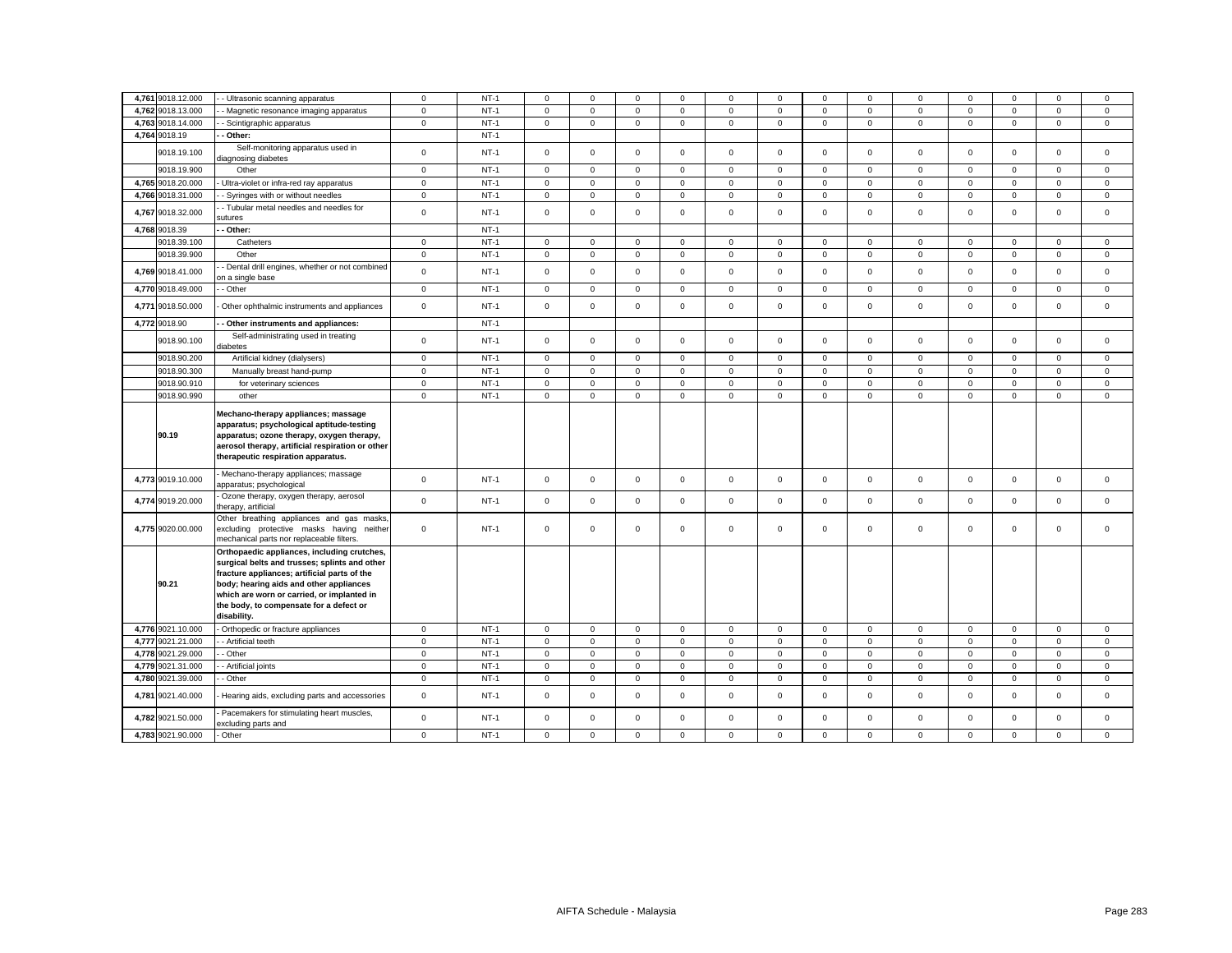| 90.22             | Apparatus based on the use of X-rays or of<br>alpha, beta or gamma radiations, whether or<br>not for medical, surgical, dental or veterinary<br>uses, including radiography or radiotherapy<br>apparatus, X-ray tubes and other X-ray<br>generators, high tension generators, control<br>panels and desks, screens, examination or<br>treatment tables, chairs and the like. |              |        |                |              |                     |              |             |             |                     |                |              |             |                     |                     |                     |
|-------------------|------------------------------------------------------------------------------------------------------------------------------------------------------------------------------------------------------------------------------------------------------------------------------------------------------------------------------------------------------------------------------|--------------|--------|----------------|--------------|---------------------|--------------|-------------|-------------|---------------------|----------------|--------------|-------------|---------------------|---------------------|---------------------|
| 4,784 9022.12.000 | - Computed tomography apparatus                                                                                                                                                                                                                                                                                                                                              | $\circ$      | $NT-1$ | $\mathbf 0$    | $\mathsf 0$  | $\mathsf 0$         | $\mathbf 0$  | $\mathbf 0$ | $\mathsf 0$ | $\mathbf 0$         | $\mathbf 0$    | $\mathbf 0$  | $\mathbf 0$ | $\mathbf 0$         | $\mathbf 0$         | $\mathsf 0$         |
| 4,785 9022.13.000 | - Other, for dental uses                                                                                                                                                                                                                                                                                                                                                     | $\mathbf 0$  | $NT-1$ | $\mathbf 0$    | $\mathsf 0$  | $\mathsf{O}\xspace$ | $\mathsf 0$  | $\mathbf 0$ | $\mathbf 0$ | $\mathsf{O}\xspace$ | $\overline{0}$ | $\mathbf{0}$ | $\mathbf 0$ | $\mathsf{O}\xspace$ | $\mathsf{O}\xspace$ | $\mathsf 0$         |
| 4,786 9022.14.000 | Other, for medical, surgical or veterinary<br><b>ISes</b>                                                                                                                                                                                                                                                                                                                    | $\mathbf{0}$ | $NT-1$ | $\mathbf 0$    | $\mathbf 0$  | $\mathbf 0$         | $\mathbf 0$  | $\mathbf 0$ | $\mathbf 0$ | $\mathbf{O}$        | $\mathbf{0}$   | $\mathbf 0$  | $\mathbf 0$ | $\mathbf 0$         | $\mathbf 0$         | $\mathbf 0$         |
| 4,787 9022.19.000 | - For other uses                                                                                                                                                                                                                                                                                                                                                             | $\mathsf 0$  | $NT-1$ | $\mathbf 0$    | $\mathsf{O}$ | $\mathbf 0$         | $\mathbf 0$  | $\mathbf 0$ | $\mathsf 0$ | $\mathbf 0$         | $\mathbf{0}$   | $\mathsf 0$  | $\mathbf 0$ | $\mathsf 0$         | $\mathsf 0$         | $\mathsf 0$         |
| 4,788 9022.21.000 | - For medical, surgical, dental or veterinary<br><b>ISAS</b>                                                                                                                                                                                                                                                                                                                 | $\mathsf 0$  | $NT-1$ | $\mathbf 0$    | $\mathsf 0$  | $\mathsf 0$         | $\mathbf 0$  | $\mathsf 0$ | $\mathsf 0$ | $\mathbf 0$         | $\mathbf 0$    | $\mathbf 0$  | $\mathsf 0$ | $\mathsf 0$         | $\mathsf 0$         | $\mathsf 0$         |
| 4,789 9022.29.000 | - For other uses                                                                                                                                                                                                                                                                                                                                                             | $\mathbf 0$  | $NT-1$ | $\mathbf 0$    | $\mathbf{0}$ | $\mathbf 0$         | $\mathbf{0}$ | $\mathbf 0$ | $\mathbf 0$ | $\mathbf 0$         | $\mathbf{0}$   | $\mathbf{0}$ | $^{\circ}$  | $\mathbf{0}$        | $\mathbf{0}$        | $\mathbf 0$         |
| 4,790 9022.30.000 | X-ray tubes                                                                                                                                                                                                                                                                                                                                                                  | $\circ$      | $NT-1$ | $\mathbf 0$    | $\mathsf 0$  | $\mathsf 0$         | $\mathbf 0$  | $\mathsf 0$ | $\mathsf 0$ | $\mathbf 0$         | $\mathbf 0$    | $\mathsf 0$  | $\mathsf 0$ | $\mathsf 0$         | $\mathsf 0$         | $\mathsf 0$         |
| 4,791 9022.90.000 | Other, including parts and accessories                                                                                                                                                                                                                                                                                                                                       | $\circ$      | $NT-1$ | $\mathbf 0$    | $\mathbf 0$  | $\mathsf 0$         | $\mathbf 0$  | $\mathbf 0$ | $\mathsf 0$ | $\mathbf 0$         | $\mathbf{0}$   | $\mathbf 0$  | $\mathbf 0$ | $\mathbf 0$         | $\mathbf 0$         | $\mathsf 0$         |
| 4,792 9023.00.000 | nstruments, apparatus and models, designed<br>or demonstrational purposes (for example, in<br>education or exhibitions), unsuitable for other<br>uses.                                                                                                                                                                                                                       | $\mathbf 0$  | $NT-1$ | 0              | $\mathbf 0$  | $\mathsf 0$         | $\mathbf 0$  | 0           | $\mathbf 0$ | $\mathbf{0}$        | $\mathbf 0$    | $\mathbf 0$  | $\mathbf 0$ | $\mathbf 0$         | $\mathsf 0$         | $\mathsf 0$         |
| 90.24             | Machines and appliances for testing the<br>hardness, strength, compressibility,<br>elasticity or other mechanical properties of<br>materials (for example, metals, wood,<br>textiles, paper, plastics).                                                                                                                                                                      |              |        |                |              |                     |              |             |             |                     |                |              |             |                     |                     |                     |
| 4,793 9024.10     | Machines and appliances for testing<br>metals:                                                                                                                                                                                                                                                                                                                               |              | $NT-1$ |                |              |                     |              |             |             |                     |                |              |             |                     |                     |                     |
| 9024.10.100       | Electrically or electronically operated                                                                                                                                                                                                                                                                                                                                      | $\mathbf 0$  | $NT-1$ | $\mathbf 0$    | $\mathbf{0}$ | $\mathbf 0$         | $\mathbf 0$  | $\mathbf 0$ | $\mathsf 0$ | $\mathbf{0}$        | $\overline{0}$ | $\mathbf 0$  | $\mathbf 0$ | $\mathbf{0}$        | $\mathbf 0$         | $\mathbf{0}$        |
| 9024.10.900       | Other                                                                                                                                                                                                                                                                                                                                                                        | $\mathbf 0$  | $NT-1$ | $\mathbf 0$    | $\mathsf 0$  | $\mathsf 0$         | $\mathbf 0$  | $\mathbf 0$ | $\mathsf 0$ | $\mathbf 0$         | $\mathbf 0$    | $\mathsf 0$  | $\mathbf 0$ | $\mathbf 0$         | $\mathbf 0$         | $\mathsf 0$         |
| 4,794 9024.80     | Other machines and appliances:                                                                                                                                                                                                                                                                                                                                               |              | $NT-1$ |                |              |                     |              |             |             |                     |                |              |             |                     |                     |                     |
| 9024.80.100       | Electrically or electronically operated                                                                                                                                                                                                                                                                                                                                      | 5            | $NT-1$ | $\overline{4}$ | $\mathbf{3}$ | $\overline{2}$      | $\mathbf 0$  | $\mathbf 0$ | $\mathbf 0$ | $\mathbf 0$         | $\overline{0}$ | $\mathbf 0$  | $\mathbf 0$ | $\mathbf{O}$        | $\mathsf{O}\xspace$ | $\mathbf 0$         |
| 9024.80.900       | Other                                                                                                                                                                                                                                                                                                                                                                        | $\mathbf{0}$ | $NT-1$ | $\mathbf{O}$   | $\mathbf{0}$ | $\mathbf 0$         | $\mathbf{0}$ | $\mathbf 0$ | $\mathbf 0$ | $\mathbf 0$         | $\overline{0}$ | $\mathbf 0$  | $\mathbf 0$ | $\mathbf{0}$        | $\mathbf 0$         | $\mathbf{0}$        |
| 4,795 9024.90     | Parts and accessories:                                                                                                                                                                                                                                                                                                                                                       |              | $NT-1$ |                |              |                     |              |             |             |                     |                |              |             |                     |                     |                     |
| 9024.90.100       | For electrically or electronically operated<br>nachines and                                                                                                                                                                                                                                                                                                                  | $\mathbf 0$  | $NT-1$ | $\mathbf{0}$   | $\mathbf 0$  | $\mathsf 0$         | $\mathbf 0$  | $\mathbf 0$ | $\mathbf 0$ | $\mathsf{O}$        | $\mathbf{0}$   | $\mathsf 0$  | $\mathbf 0$ | $\mathbf 0$         | $\mathbf 0$         | $\mathbf 0$         |
| 9024.90.900       | Other                                                                                                                                                                                                                                                                                                                                                                        | $\mathbf 0$  | $NT-1$ | $\mathbf 0$    | $\mathbf{0}$ | $\mathbf 0$         | $\mathbf 0$  | $\mathbf 0$ | $\mathbf 0$ | $\mathbf 0$         | $\mathbf{0}$   | $\mathbf 0$  | $\mathsf 0$ | $\mathbf 0$         | $\mathbf 0$         | $\mathsf{O}\xspace$ |
| 90.25             | <b>Hydrometers and similar floating</b><br>instruments, thermometers, pyrometers,<br>barometers, hygrometers and<br>psychrometers, recording or not, and any<br>combination of these instruments.                                                                                                                                                                            |              |        |                |              |                     |              |             |             |                     |                |              |             |                     |                     |                     |
| 4,796 9025.11.000 | - Liquid-filled, for direct reading                                                                                                                                                                                                                                                                                                                                          | $\mathbf{0}$ | $NT-1$ | $\mathbf 0$    | $\mathbf{0}$ | $\mathbf 0$         | $\mathbf 0$  | $\mathbf 0$ | $\mathbf 0$ | $\mathbf{0}$        | $\mathbf{0}$   | $\mathbf 0$  | $\mathbf 0$ | $\mathbf{0}$        | $\mathbf 0$         | $\mathbf 0$         |
| 4,797 9025.19     | Other:                                                                                                                                                                                                                                                                                                                                                                       |              | $NT-1$ |                |              |                     |              |             |             |                     |                |              |             |                     |                     |                     |
| 9025.19.100       | Electrical or electronically operated<br>hermometers                                                                                                                                                                                                                                                                                                                         | $\mathsf 0$  | $NT-1$ | 0              | $\mathbf 0$  | $\mathsf 0$         | $\mathbf 0$  | 0           | $\mathsf 0$ | $\mathbf{0}$        | $\mathbf 0$    | $\mathsf 0$  | $\mathbf 0$ | $\mathbf 0$         | $\mathsf 0$         | $\mathbf 0$         |
| 9025.19.900       | Other                                                                                                                                                                                                                                                                                                                                                                        | $\circ$      | $NT-1$ | $\mathbf 0$    | $\mathsf 0$  | $\mathsf 0$         | $\mathbf 0$  | $\mathbf 0$ | $\mathsf 0$ | $\mathbf 0$         | $\mathbf 0$    | $\mathbf 0$  | $\mathsf 0$ | $\mathsf 0$         | $\mathbf 0$         | $\mathsf 0$         |
| 4,798 9025.80     | Other instruments:                                                                                                                                                                                                                                                                                                                                                           |              | $NT-1$ |                |              |                     |              |             |             |                     |                |              |             |                     |                     |                     |
| 9025.80.100       | Electrically or electronically operated                                                                                                                                                                                                                                                                                                                                      | $\circ$      | $NT-1$ | $\mathbf 0$    | $\mathbf{0}$ | $\mathbf 0$         | $\mathbf{0}$ | $\mathbf 0$ | $\mathbf 0$ | $\mathbf 0$         | $\mathbf{0}$   | $\mathbf{0}$ | $\mathbf 0$ | $\mathbf{O}$        | $\mathbf{0}$        | $\mathbf{0}$        |
| 9025.80.900       | Other                                                                                                                                                                                                                                                                                                                                                                        | $\mathbf{0}$ | $NT-1$ | $\mathbf 0$    | $\mathbf 0$  | $\mathbf 0$         | $\mathbf{0}$ | $\mathbf 0$ | $\mathbf 0$ | $\mathbf{O}$        | $\mathbf{0}$   | $\mathbf 0$  | $\mathbf 0$ | $\mathbf{0}$        | $\mathbf{0}$        | $\mathbf 0$         |
| 4,799 9025.90.000 | Parts and accessories                                                                                                                                                                                                                                                                                                                                                        | $\circ$      | $NT-1$ | $\mathbf 0$    | $\mathbf{0}$ | $\mathsf 0$         | $\mathbf 0$  | $\mathbf 0$ | $\mathsf 0$ | $\mathbf 0$         | $\mathbf{0}$   | $\mathbf 0$  | $\mathsf 0$ | $\mathbf 0$         | $\mathsf 0$         | $\mathsf 0$         |
| 90.26             | Instruments and apparatus for measuring or<br>checking the flow, level, pressure or other<br>variables of liquids or gases (for example,<br>flow meters, level gauges, manometers, heat<br>meters), excluding instruments and<br>apparatus of heading 90.14, 90.15, 90.28 or<br>90.32.                                                                                       |              |        |                |              |                     |              |             |             |                     |                |              |             |                     |                     |                     |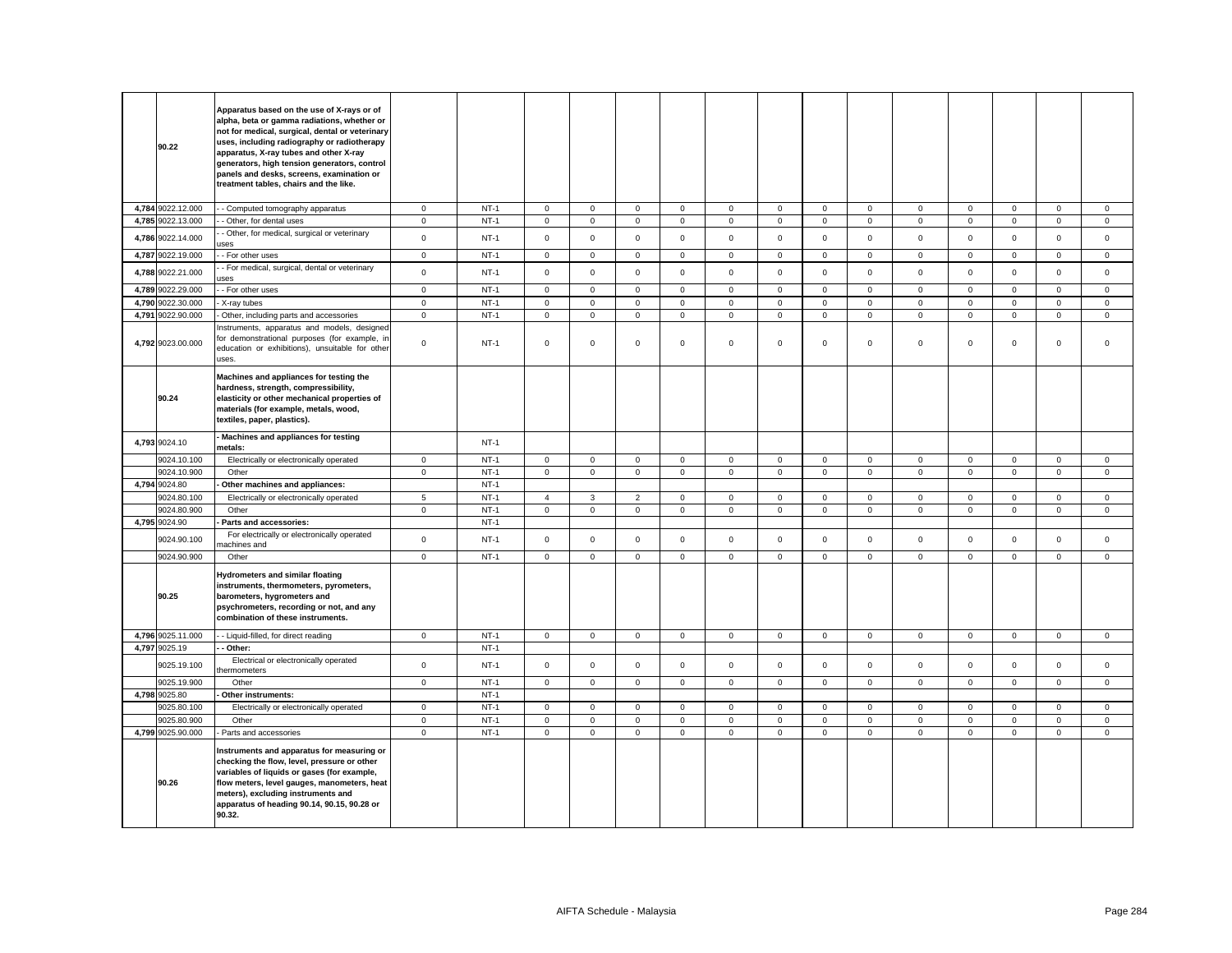|       | 4,800 9026.10.000 | For measuring or checking the flow or level of<br>iquids                                                                                                                                                                                                                                                                                                                                                                             | $\mathbf 0$  | $NT-1$ | $\mathbf 0$         | $\mathbf 0$ | $\mathbf 0$  | $\mathbf 0$ | $\Omega$            | $\mathbf 0$ | $\mathbf{O}$        | $\mathbf 0$ | $\mathbf 0$  | $\mathbf 0$ | $\mathbf 0$         | $\mathbf 0$  | $\Omega$     |
|-------|-------------------|--------------------------------------------------------------------------------------------------------------------------------------------------------------------------------------------------------------------------------------------------------------------------------------------------------------------------------------------------------------------------------------------------------------------------------------|--------------|--------|---------------------|-------------|--------------|-------------|---------------------|-------------|---------------------|-------------|--------------|-------------|---------------------|--------------|--------------|
|       | 4,801 9026.20.000 | For measuring or checking pressure                                                                                                                                                                                                                                                                                                                                                                                                   | $\mathsf 0$  | $NT-1$ | $\mathbf 0$         | $\mathbf 0$ | $\mathsf 0$  | $\Omega$    | $\mathbf 0$         | $\mathsf 0$ | $\mathsf 0$         | $\mathbf 0$ | $\mathbf 0$  | $\mathbf 0$ | $\mathbf 0$         | $\mathsf 0$  | $\Omega$     |
|       | 4,802 9026.80.000 | Other instruments or apparatus                                                                                                                                                                                                                                                                                                                                                                                                       | $\mathbf 0$  | $NT-1$ | 0                   | 0           | $\mathbf 0$  | 0           | $\mathbf 0$         | 0           | $\mathsf{O}\xspace$ | 0           | 0            | $\mathbf 0$ | $\mathbf 0$         | $\mathbf 0$  | 0            |
|       | 4,803 9026.90.000 | Parts and accessories                                                                                                                                                                                                                                                                                                                                                                                                                | $\mathbf 0$  | $NT-1$ | $\mathsf 0$         | $\mathsf 0$ | $\mathsf 0$  | $\mathsf 0$ | $\mathsf{O}\xspace$ | $\mathbf 0$ | $\mathsf 0$         | $\mathsf 0$ | $\mathsf 0$  | $\pmb{0}$   | $\mathsf{O}\xspace$ | $\mathsf 0$  | $\mathsf 0$  |
|       | 90.27             | Instruments and apparatus for physical or<br>chemical analysis (for example,<br>polarimeters, refractometers, spectrometers,<br>gas or smoke analysis apparatus);<br>instruments and apparatus for measuring or<br>checking viscosity, porosity, expansion,<br>surface tension or the like; instruments and<br>apparatus for measuring or checking<br>quantities of heat, sound or light (including<br>exposure meters); microtomes. |              |        |                     |             |              |             |                     |             |                     |             |              |             |                     |              |              |
|       | 4,804 9027.10.000 | Gas or smoke analysis apparatus                                                                                                                                                                                                                                                                                                                                                                                                      | $\mathbf 0$  | $NT-1$ | $\mathbf 0$         | 0           | $\mathbf 0$  | $\mathbf 0$ | $\mathbf 0$         | $\mathsf 0$ | $\overline{0}$      | $\mathbf 0$ | 0            | $\mathbf 0$ | $\mathbf 0$         | $\mathbf 0$  | $\mathbf 0$  |
|       | 4,805 9027.20.000 | Chromatographs and electrophoresis<br>nstruments                                                                                                                                                                                                                                                                                                                                                                                     | $\mathbf{0}$ | $NT-1$ | $\mathbf 0$         | $\mathsf 0$ | $\mathsf 0$  | $\mathbf 0$ | $\mathbf 0$         | $\mathsf 0$ | $\mathbf 0$         | $\mathbf 0$ | $\mathbf 0$  | $\mathbf 0$ | $\mathbf 0$         | $\mathsf 0$  | $\mathbf 0$  |
|       | 4,806 9027.30.000 | Spectrometers, spectrophotometers and<br>pectrographs using                                                                                                                                                                                                                                                                                                                                                                          | $\mathbf 0$  | $NT-1$ | $\mathsf 0$         | $\mathsf 0$ | $\mathsf 0$  | $\mathsf 0$ | $\mathbf 0$         | $\mathsf 0$ | $\mathbf 0$         | $\mathbf 0$ | $\mathsf 0$  | $\mathbf 0$ | $\mathbf 0$         | $\mathsf 0$  | 0            |
| 4,807 | 9027.50.000       | Other instruments and apparatus using optical<br>adiations                                                                                                                                                                                                                                                                                                                                                                           | $\mathsf 0$  | $NT-1$ | $\mathsf{O}\xspace$ | $\mathsf 0$ | $\mathsf 0$  | $\mathsf 0$ | $\mathsf 0$         | $\mathsf 0$ | $\mathsf 0$         | $\mathbf 0$ | $\mathsf 0$  | $\mathbf 0$ | $\mathsf{O}\xspace$ | $\mathsf 0$  | $\mathsf 0$  |
|       | 4,808 9027.80     | Other instruments and apparatus:                                                                                                                                                                                                                                                                                                                                                                                                     |              | $NT-1$ |                     |             |              |             |                     |             |                     |             |              |             |                     |              |              |
|       | 9027.80.100       | Coagulometers                                                                                                                                                                                                                                                                                                                                                                                                                        | $\mathbf{0}$ | $NT-1$ | $\mathbf{0}$        | $\mathbf 0$ | $\mathbf{0}$ | 0           | $\mathbf 0$         | $\mathsf 0$ | $\mathbf{0}$        | $\mathbf 0$ | 0            | $\mathbf 0$ | $\mathbf{0}$        | $\mathbf 0$  | $\mathbf{0}$ |
|       | 9027.80.900       | Other                                                                                                                                                                                                                                                                                                                                                                                                                                | $\mathsf 0$  | $NT-1$ | $\mathsf{O}\xspace$ | $\mathsf 0$ | $\mathsf 0$  | $\mathbf 0$ | $\mathsf 0$         | $\mathsf 0$ | $\mathsf 0$         | $\mathsf 0$ | $\mathsf 0$  | $\mathbf 0$ | $\mathsf 0$         | $\mathsf 0$  | $\mathbf 0$  |
|       | 4,809 9027.90.000 | Microtomes; parts and accessories                                                                                                                                                                                                                                                                                                                                                                                                    | $\mathbf 0$  | $NT-1$ | $\mathsf 0$         | $\mathbf 0$ | $\mathsf 0$  | 0           | $\mathbf 0$         | $\mathsf 0$ | $\mathsf 0$         | $\mathbf 0$ | $\mathbf 0$  | $\mathsf 0$ | $\mathbf 0$         | $\mathsf 0$  | $\mathbf 0$  |
|       | 90.28             | Gas, liquid or electricity supply or<br>production meters, including calibrating<br>meters therefor.                                                                                                                                                                                                                                                                                                                                 |              |        |                     |             |              |             |                     |             |                     |             |              |             |                     |              |              |
|       | 4,810 9028.10.000 | Gas meters                                                                                                                                                                                                                                                                                                                                                                                                                           | $\mathbf 0$  | $NT-1$ | $\mathsf 0$         | $\mathsf 0$ | $\mathsf 0$  | $\mathsf 0$ | $\mathsf 0$         | $\mathsf 0$ | $\mathbf 0$         | $\mathsf 0$ | $\mathsf 0$  | $\mathsf 0$ | $\mathsf{O}\xspace$ | $\mathsf 0$  | $\mathbf{0}$ |
|       | 4.811 9028.20     | Liquid meters:                                                                                                                                                                                                                                                                                                                                                                                                                       |              | $NT-2$ |                     |             |              |             |                     |             |                     |             |              |             |                     |              |              |
|       | 9028.20.100       | Water meter                                                                                                                                                                                                                                                                                                                                                                                                                          | 25           | $NT-2$ | 20                  | 17          | 15           | 13          | 13                  | 10          | $\overline{7}$      | 5           | $\mathbf 0$  | $\mathbf 0$ | $\mathbf 0$         | $\mathsf 0$  | $\mathbf{0}$ |
|       | 9028.20.900       | Other                                                                                                                                                                                                                                                                                                                                                                                                                                | $\mathbf 0$  | $NT-2$ | $\mathbf 0$         | $\mathbf 0$ | $\mathsf 0$  | $\mathbf 0$ | $\mathsf 0$         | $\mathbf 0$ | $\mathsf 0$         | $\mathbf 0$ | $\mathbf 0$  | $\mathbf 0$ | $\mathsf 0$         | $\mathsf 0$  | $\mathbf{0}$ |
|       | 4,812 9028.30.000 | Electricity meters                                                                                                                                                                                                                                                                                                                                                                                                                   | $\mathbf 0$  | $NT-1$ | $\mathbf 0$         | $\mathsf 0$ | $\mathsf 0$  | $\mathbf 0$ | $\mathsf 0$         | $\mathsf 0$ | $\mathbf 0$         | $\mathbf 0$ | $\mathbf{0}$ | $\mathbf 0$ | $\mathbf 0$         | $\mathsf 0$  | $\mathbf{0}$ |
|       | 4,813 9028.90     | Parts and accessories:                                                                                                                                                                                                                                                                                                                                                                                                               |              | $NT-2$ |                     |             |              |             |                     |             |                     |             |              |             |                     |              |              |
|       | 9028.90.100       | Water meter housing or bodies                                                                                                                                                                                                                                                                                                                                                                                                        | 25           | $NT-2$ | 20                  | 17          | 15           | 13          | 13                  | 10          | $\overline{7}$      | 5           | $\mathbf 0$  | $\mathbf 0$ | $\mathbf 0$         | $\mathsf 0$  | $\mathbf 0$  |
|       | 9028.90.900       | Other                                                                                                                                                                                                                                                                                                                                                                                                                                | $\mathbf 0$  | $NT-2$ | $\mathsf{O}\xspace$ | $\mathsf 0$ | $\mathsf 0$  | $\mathsf 0$ | $\mathsf 0$         | $\mathsf 0$ | $\mathsf 0$         | $\mathsf 0$ | $\mathbf 0$  | $\mathbf 0$ | $\mathsf 0$         | $\mathsf 0$  | $\mathbf{0}$ |
|       | 90.29             | Revolution counters, production counters,<br>taximeters, mileometers, pedometers and the<br>like; speed indicators and tachometers,<br>other than those of heading 90.14 or 90.15;<br>stroboscopes.                                                                                                                                                                                                                                  |              |        |                     |             |              |             |                     |             |                     |             |              |             |                     |              |              |
| 4,814 | 9029.10.000       | Revolution counters, production counters,<br>aximeters, mileometers,                                                                                                                                                                                                                                                                                                                                                                 | $\mathbf 0$  | $NT-1$ | $\mathbf 0$         | $\mathbf 0$ | $\mathsf 0$  | 0           | $\mathbf 0$         | $\mathbf 0$ | $\circ$             | 0           | 0            | $\,0\,$     | $\mathbf 0$         | $\mathbf 0$  | $\mathbf 0$  |
|       | 4,815 9029.20     | Speed indicators and tachometers;<br>stroboscopes:                                                                                                                                                                                                                                                                                                                                                                                   |              | $NT-1$ |                     |             |              |             |                     |             |                     |             |              |             |                     |              |              |
|       | 9029.20.100       | Tachometers combined with tachographs                                                                                                                                                                                                                                                                                                                                                                                                | $\mathbf 0$  | $NT-1$ | 0                   | $\mathsf 0$ | $\mathbf 0$  | 0           | $\mathbf 0$         | $\mathbf 0$ | $\mathsf 0$         | 0           | 0            | $\,0\,$     | $\mathsf{O}\xspace$ | $\mathbf 0$  | $\mathbf 0$  |
|       | 9029.20.900       | Other                                                                                                                                                                                                                                                                                                                                                                                                                                | $\circ$      | $NT-1$ | $\mathbf 0$         | $\mathbf 0$ | $\mathsf 0$  | $\mathsf 0$ | $\mathsf 0$         | $\mathsf 0$ | $\mathbf 0$         | $\mathbf 0$ | $\mathbf 0$  | $\mathsf 0$ | $\mathsf{O}\xspace$ | $\mathsf 0$  | $\mathbf{0}$ |
|       | 4,816 9029.90     | Parts and accessories:                                                                                                                                                                                                                                                                                                                                                                                                               |              | $NT-1$ |                     |             |              |             |                     |             |                     |             |              |             |                     |              |              |
|       | 9029.90.100       | Tachographs                                                                                                                                                                                                                                                                                                                                                                                                                          | $\mathbf{0}$ | $NT-1$ | $\mathbf 0$         | $\mathbf 0$ | $\mathbf 0$  | 0           | $\mathbf 0$         | $\mathbf 0$ | $\mathbf{0}$        | $\mathbf 0$ | 0            | $\mathbf 0$ | $\mathbf 0$         | $\mathbf 0$  | $\mathbf{0}$ |
|       | 9029.90.900       | Other                                                                                                                                                                                                                                                                                                                                                                                                                                | $\mathbf 0$  | $NT-1$ | $\mathsf 0$         | $\mathbf 0$ | $\mathsf 0$  | $\mathsf 0$ | $\mathbf 0$         | $\mathsf 0$ | $\mathbf 0$         | $\mathbf 0$ | $\mathsf 0$  | $\mathbf 0$ | $\mathbf 0$         | $\mathsf 0$  | $\mathbf 0$  |
|       | 90.30             | Oscilloscopes, spectrum analysers and<br>other instruments and apparatus for<br>measuring or checking electrical quantities,<br>excluding meters of heading 90.28;<br>instruments and apparatus for measuring or<br>detecting alpha, beta, gamma, X-ray, cosmic<br>or other ionising radiations.                                                                                                                                     |              |        |                     |             |              |             |                     |             |                     |             |              |             |                     |              |              |
|       | 4,817 9030.10.000 | Instruments and apparatus for measuring or<br>detecting ionising                                                                                                                                                                                                                                                                                                                                                                     | $\mathbf{0}$ | $NT-1$ | $\mathbf 0$         | $\mathbf 0$ | $\mathbf 0$  | $\mathbf 0$ | $\mathbf 0$         | $\mathbf 0$ | $\circ$             | $\mathbf 0$ | $\mathbf 0$  | $\mathbf 0$ | $\mathbf 0$         | $\mathbf{0}$ | $\mathbf 0$  |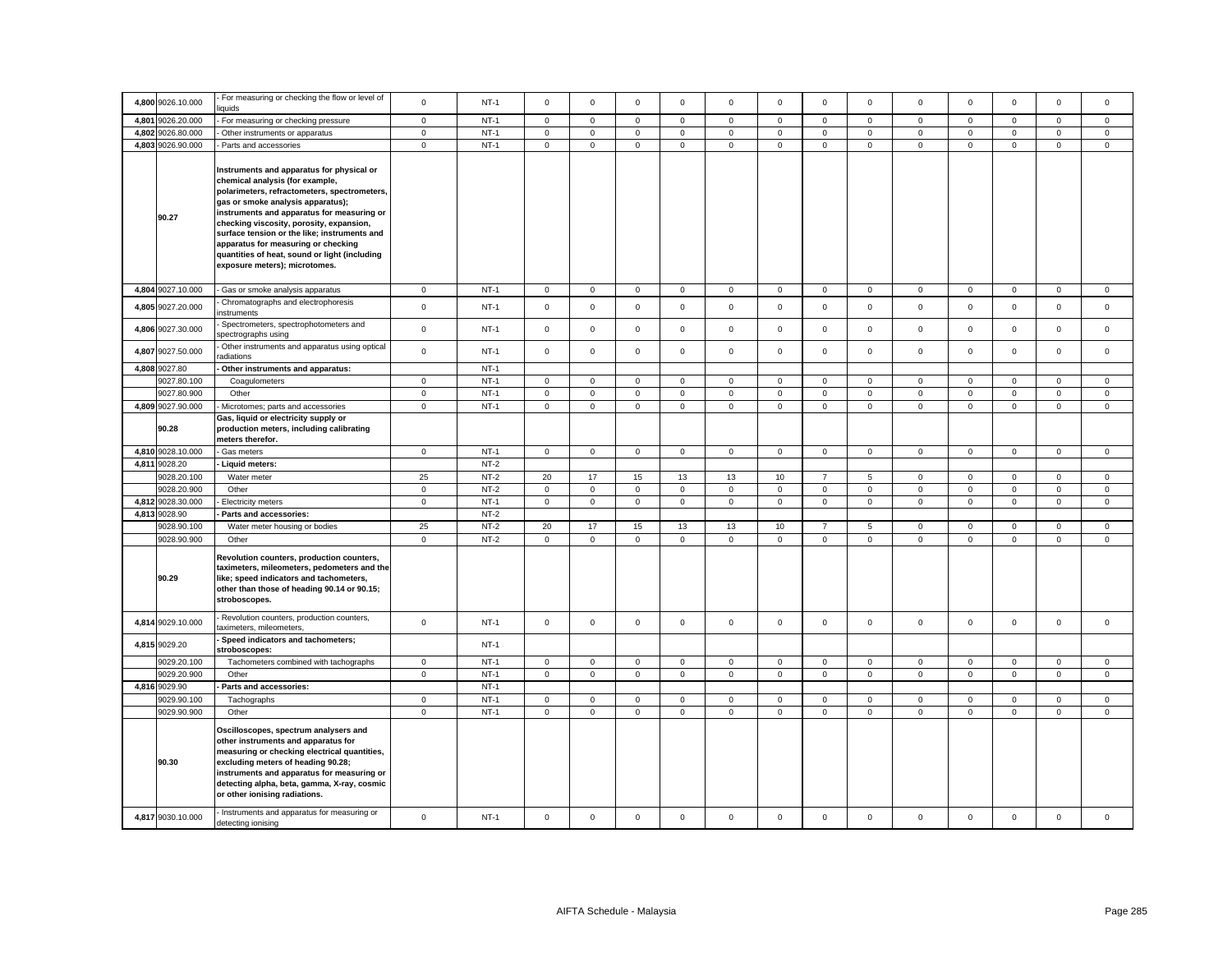|               | 4,818 9030.20.000 | - Oscilloscopes and oscillographs                                                                                                                      | $\mathbf 0$         | $NT-1$ | $\mathbf 0$ | $\Omega$            | $\mathbf 0$  | $\Omega$    | $\mathbf 0$ | $^{\circ}$   | $\mathbf 0$         | $\mathbf 0$ | $\mathbf 0$         | $^{\circ}$   | $\Omega$     | $\Omega$     | $\Omega$     |
|---------------|-------------------|--------------------------------------------------------------------------------------------------------------------------------------------------------|---------------------|--------|-------------|---------------------|--------------|-------------|-------------|--------------|---------------------|-------------|---------------------|--------------|--------------|--------------|--------------|
| 4,819         | 9030.31.000       | - Multimeters without a recording device                                                                                                               | $\mathsf 0$         | $NT-1$ | $\mathsf 0$ | $\mathsf 0$         | $\mathbf 0$  | $\mathsf 0$ | $\mathsf 0$ | $\mathsf 0$  | $\mathbf 0$         | $\mathbf 0$ | $\mathbf 0$         | $\mathsf 0$  | $\mathsf 0$  | $\mathsf 0$  | $\mathbf 0$  |
| 4,820         | 9030.32.000       | - Multimeters with a recording device                                                                                                                  | $\mathsf 0$         | $NT-1$ | $\mathbf 0$ | $\mathsf 0$         | $\mathbf 0$  | $\mathbf 0$ | $\mathsf 0$ | $\mathbf 0$  | $\mathbf 0$         | $\mathsf 0$ | $\mathsf 0$         | $\mathbf 0$  | $\mathsf 0$  | $\mathsf 0$  | 0            |
| 4,821         | 9030.33.000       | - Other, without a recording device                                                                                                                    | $\mathsf 0$         | $NT-1$ | $\mathbf 0$ | $\mathsf 0$         | 0            | $\mathbf 0$ | $\mathbf 0$ | $\mathsf 0$  | $\mathbf 0$         | 0           | $\mathsf 0$         | $\mathsf 0$  | $\mathsf{O}$ | $\mathsf 0$  | 0            |
| 4,822         | 9030.39.000       | - Other, with a recording device                                                                                                                       | $\mathsf 0$         | $NT-1$ | $\mathbf 0$ | $\mathbf 0$         | $\mathbf{0}$ | $\mathbf 0$ | $\mathbf 0$ | $\mathbf{0}$ | $\mathbf 0$         | $\mathbf 0$ | $\mathbf 0$         | $\mathbf 0$  | $\mathbf{0}$ | $\mathbf{0}$ | $\mathbf 0$  |
|               | 4,823 9030.40.000 | Other instruments and apparatus, specially<br>designed for                                                                                             | $\mathsf 0$         | $NT-1$ | $\Omega$    | $\mathbf 0$         | $\mathsf 0$  | $\mathsf 0$ | $\mathbf 0$ | $\mathsf 0$  | $\mathbf 0$         | $\mathsf 0$ | $\mathsf 0$         | $\mathbf 0$  | $\mathsf 0$  | $\mathsf 0$  | $\mathsf 0$  |
| 4,824         | 9030.82.000       | - For measuring or checking semiconductor<br>wafers or devices                                                                                         | $\mathsf 0$         | $NT-1$ | $\mathbf 0$ | $\mathbf 0$         | $\mathbf{0}$ | $\mathbf 0$ | $\mathsf 0$ | $\mathsf 0$  | $\mathbf 0$         | $\mathbf 0$ | $\mathbf 0$         | $\mathbf 0$  | $\mathbf 0$  | $\mathsf 0$  | $\mathbf 0$  |
|               | 4,825 9030.84.000 | - Other, with a recording device                                                                                                                       | $\mathsf 0$         | $NT-1$ | $\mathbf 0$ | $\mathsf 0$         | $\mathbf 0$  | $\mathsf 0$ | $\mathsf 0$ | $\mathsf 0$  | $\mathbf 0$         | $\mathbf 0$ | $\mathbf 0$         | $\mathbf 0$  | $\mathsf{O}$ | $\mathsf 0$  | 0            |
| 4.826         | 9030.89.000       | - Other                                                                                                                                                | $\mathbf 0$         | $NT-1$ | $\mathbf 0$ | $\mathbf 0$         | $\mathbf 0$  | $\mathbf 0$ | $\mathbf 0$ | $\mathbf 0$  | $\mathbf 0$         | $\mathbf 0$ | $\mathbf 0$         | $\mathbf 0$  | $\mathbf 0$  | $\mathbf 0$  | $\mathbf 0$  |
|               | 4,827 9030.90.000 | Parts and accessories                                                                                                                                  | $\mathsf 0$         | $NT-1$ | $\mathbf 0$ | $\mathbf 0$         | $\mathbf 0$  | $\mathbf 0$ | $\mathbf 0$ | $\mathbf 0$  | $\mathbf 0$         | $\mathbf 0$ | $\mathbf 0$         | $\mathbf 0$  | $\mathbf 0$  | $\mathbf{0}$ | $\mathbf 0$  |
| 90.31         |                   | Measuring or checking instruments,<br>appliances and machines, not specified or<br>included elsewhere in this Chapter; profile<br>projectors.          |                     |        |             |                     |              |             |             |              |                     |             |                     |              |              |              |              |
| 4.828         | 9031.10.000       | Machines for balancing mechanical parts                                                                                                                | $\mathsf 0$         | $NT-1$ | $\mathsf 0$ | $\mathsf 0$         | $\mathbf 0$  | $\Omega$    | $\mathsf 0$ | $\mathsf 0$  | $\mathbf 0$         | $\mathbf 0$ | $\mathsf 0$         | $\mathbf 0$  | $\mathbf{0}$ | $\mathsf 0$  | $\mathbf 0$  |
| 4,829         | 9031.20.000       | Test benches                                                                                                                                           | 0                   | $NT-1$ | $\mathbf 0$ | $\mathbf 0$         | 0            | $\mathbf 0$ | $\mathbf 0$ | $\mathbf 0$  | 0                   | 0           | $\mathbf 0$         | $\mathbf 0$  | $\mathbf{0}$ | $\mathbf 0$  | 0            |
|               | 4,830 9031.41.000 | - For inspecting semiconductor wafers or<br>devices or for inspecting                                                                                  | $\mathsf 0$         | $NT-1$ | $\mathbf 0$ | $\mathbf 0$         | $\mathbf 0$  | $\mathsf 0$ | $\mathbf 0$ | $\mathsf 0$  | $\mathbf 0$         | $\mathbf 0$ | $\mathsf 0$         | $\mathbf 0$  | $\mathsf 0$  | $\mathsf 0$  | $\mathsf 0$  |
| 4,831 9031.49 |                   | Other:                                                                                                                                                 |                     | $NT-1$ |             |                     |              |             |             |              |                     |             |                     |              |              |              |              |
|               | 9031.49.100       | Profile projectors                                                                                                                                     | $\mathbf 0$         | $NT-1$ | 0           | $\mathbf 0$         | $\mathbf{0}$ | 0           | $\mathbf 0$ | $\mathbf 0$  | 0                   | 0           | $\mathbf 0$         | $\mathbf 0$  | $\mathbf{0}$ | $\mathbf 0$  | 0            |
|               | 9031.49.900       | Other                                                                                                                                                  | $\mathbf 0$         | $NT-1$ | $\mathbf 0$ | $\mathbf 0$         | $\mathbf{0}$ | $\mathbf 0$ | $\mathbf 0$ | $\mathbf 0$  | $\mathbf 0$         | $\mathbf 0$ | $\mathbf 0$         | $\mathbf{0}$ | $\mathbf{0}$ | $\mathbf 0$  | $\mathbf 0$  |
|               | 4,832 9031.80.000 | Other instruments, appliances and machines                                                                                                             | $\mathsf 0$         | $NT-1$ | $\Omega$    | $\mathbf 0$         | $\mathbf 0$  | $\Omega$    | $\mathbf 0$ | $\mathbf 0$  | $\mathbf 0$         | $\Omega$    | $\mathbf 0$         | $\mathbf 0$  | $\mathbf 0$  | $\mathbf{0}$ | $\Omega$     |
|               | 4,833 9031.90.000 | Parts and accessories                                                                                                                                  | $\mathbf 0$         | $NT-1$ | $\mathbf 0$ | $\mathbf 0$         | $\mathbf{0}$ | $\mathbf 0$ | $\mathbf 0$ | $\mathbf 0$  | $\mathbf 0$         | $\mathbf 0$ | $\mathbf 0$         | $\mathbf 0$  | $\mathbf 0$  | $\mathbf 0$  | $\mathbf{0}$ |
|               | 90.32             | Automatic regulating or controlling<br>nstruments and apparatus.                                                                                       |                     |        |             |                     |              |             |             |              |                     |             |                     |              |              |              |              |
| 4,834 9032.10 |                   | Thermostats:                                                                                                                                           |                     | $NT-1$ |             |                     |              |             |             |              |                     |             |                     |              |              |              |              |
|               | 9032.10.100       | Electrically or electronically operated                                                                                                                | 0                   | $NT-1$ | $\mathbf 0$ | $\mathbf 0$         | 0            | $\mathbf 0$ | $\mathbf 0$ | $\mathbf 0$  | 0                   | 0           | $\mathbf 0$         | $\mathbf 0$  | $\mathbf{0}$ | $\mathsf 0$  | 0            |
|               | 9032.10.900       | Other                                                                                                                                                  | $\mathbf 0$         | $NT-1$ | $\mathbf 0$ | $\mathbf{0}$        | $\mathbf{0}$ | $\mathbf 0$ | $\mathbf 0$ | $\mathbf 0$  | $\mathbf 0$         | $\mathbf 0$ | $\mathbf 0$         | $\mathbf 0$  | $\mathbf 0$  | $\mathbf 0$  | $\mathbf 0$  |
| 4,835 9032.20 |                   | <b>Manostats:</b>                                                                                                                                      |                     | $NT-1$ |             |                     |              |             |             |              |                     |             |                     |              |              |              |              |
|               | 9032.20.100       | Electrically or electronically operated                                                                                                                | $\mathsf 0$         | $NT-1$ | $\mathbf 0$ | $\mathsf 0$         | $\mathbf 0$  | $\mathbf 0$ | $\mathsf 0$ | $\mathbf 0$  | $\mathbf 0$         | $\mathsf 0$ | $\mathsf 0$         | $\mathbf 0$  | $\mathsf{O}$ | $\mathsf 0$  | 0            |
|               | 9032.20.900       | Other                                                                                                                                                  | 0                   | $NT-1$ | $\mathbf 0$ | $\mathbf 0$         | 0            | $\mathbf 0$ | $\mathsf 0$ | $\mathsf 0$  | 0                   | $\mathbf 0$ | $\mathbf 0$         | $\mathsf 0$  | $\mathbf{0}$ | $\mathbf 0$  | 0            |
|               | 4,836 9032.81.000 | - Hydraulic or pneumatic                                                                                                                               | $\mathsf{O}\xspace$ | $NT-1$ | $\mathsf 0$ | $\mathsf 0$         | $\mathbf{0}$ | $\mathbf 0$ | $\mathsf 0$ | $\mathsf 0$  | $\mathbf 0$         | $\mathbf 0$ | $\mathsf 0$         | $\mathsf 0$  | $\mathsf 0$  | $\mathsf 0$  | $\mathbf{0}$ |
| 4.837         | 9032.89           | Other:                                                                                                                                                 |                     | $NT-1$ |             |                     |              |             |             |              |                     |             |                     |              |              |              |              |
|               | 9032.89.100       | Electrically or electronically operated                                                                                                                | $\mathsf 0$         | $NT-1$ | $\mathbf 0$ | 0                   | 0            | $\mathbf 0$ | $\mathbf 0$ | $\,0\,$      | $\mathbf 0$         | $\mathbf 0$ | $\mathsf 0$         | $\,0\,$      | $\mathbf 0$  | $\mathsf 0$  | 0            |
|               | 9032.89.900       | Other                                                                                                                                                  | $\mathsf 0$         | $NT-1$ | $\Omega$    | $\mathsf 0$         | 0            | $\Omega$    | $\mathsf 0$ | $\mathbf 0$  | $\mathbf 0$         | $\mathbf 0$ | $\mathsf 0$         | $\mathbf 0$  | $\mathsf 0$  | $\mathsf 0$  | 0            |
|               | 4,838 9032.90.000 | Parts and accessories                                                                                                                                  | $\mathsf 0$         | $NT-1$ | $\mathsf 0$ | $\mathbf 0$         | $\mathbf 0$  | $\mathsf 0$ | $\mathsf 0$ | $\mathsf 0$  | $\mathbf 0$         | $\mathbf 0$ | $\mathbf 0$         | $\mathsf 0$  | $\mathbf 0$  | $\mathsf 0$  | $\mathbf 0$  |
|               | 90.33             | Parts and accessories (not specified or<br>included elsewhere in this Chapter) for<br>machines, appliances, instruments or<br>apparatus of Chapter 90. |                     |        |             |                     |              |             |             |              |                     |             |                     |              |              |              |              |
| 4,839 9033.00 |                   | Parts and accessories (not specified or<br>included elsewhere in this Chapter) for<br>machines, appliances, instruments or<br>apparatus of Chapter 90. |                     | $NT-1$ |             |                     |              |             |             |              |                     |             |                     |              |              |              |              |
|               | 9033.00.100       | For subheading 9021.40 and 9021.50                                                                                                                     | 0                   | $NT-1$ | $\mathbf 0$ | $\mathsf 0$         | $\mathbf 0$  | $\mathbf 0$ | $\mathbf 0$ | $\mathbf 0$  | $\mathbf 0$         | $\mathsf 0$ | $\mathsf 0$         | $\mathbf 0$  | $\mathsf 0$  | $\mathsf 0$  | $\mathbf 0$  |
|               | 9033.00.900       | Other                                                                                                                                                  | $\mathsf 0$         | $NT-1$ | $\mathbf 0$ | $\mathbf 0$         | $\mathbf 0$  | $\mathbf 0$ | $\mathbf 0$ | $\mathsf 0$  | $\mathbf 0$         | $\mathbf 0$ | $\mathsf 0$         | $\mathsf 0$  | $\mathsf 0$  | $\mathsf 0$  | $\mathbf{0}$ |
| 91.01         |                   | Wrist-watches, pocket-watches and other<br>watches, including stop-watches, with case<br>of precious metal or of metal clad with<br>precious metal.    |                     |        |             |                     |              |             |             |              |                     |             |                     |              |              |              |              |
|               | 4,840 9101.11.000 | - With mechanical display only                                                                                                                         | $\mathsf 0$         | $NT-1$ | $\mathsf 0$ | $\mathsf{O}\xspace$ | $\mathsf 0$  | $\mathsf 0$ | $\mathbf 0$ | $\mathbf 0$  | 0                   | $\mathsf 0$ | $\mathsf 0$         | $\mathbf 0$  | $\mathsf 0$  | $\mathsf 0$  | $\mathsf 0$  |
| 4,841         | 9101.19.000       | - Other                                                                                                                                                | $\mathsf 0$         | $NT-1$ | $\mathbf 0$ | $\mathsf 0$         | $\mathbf 0$  | $\Omega$    | $\mathsf 0$ | $\mathsf 0$  | $\mathsf 0$         | $\mathbf 0$ | $\mathsf{O}\xspace$ | $\mathbf 0$  | $\mathsf 0$  | $\mathsf 0$  | 0            |
|               | 4,842 9101.21.000 | - With automatic winding                                                                                                                               | $\mathsf 0$         | $NT-1$ | $\mathsf 0$ | $\mathsf 0$         | $\mathbf 0$  | $\mathsf 0$ | $\mathsf 0$ | $\mathsf 0$  | $\mathbf 0$         | $\mathbf 0$ | $\mathbf 0$         | $\mathbf 0$  | $\mathsf 0$  | $\mathsf 0$  | $\mathsf 0$  |
| 4.843         | 9101.29.000       | - Other                                                                                                                                                | $\mathbf 0$         | $NT-1$ | $\mathbf 0$ | $\mathbf 0$         | $\mathbf 0$  | $\mathbf 0$ | $\mathbf 0$ | $\mathbf 0$  | $\mathbf 0$         | $\mathbf 0$ | $\mathbf 0$         | $\mathbf 0$  | $\mathsf 0$  | $\mathbf{0}$ | $\mathbf 0$  |
| 4,844         | 9101.91.000       | - Electrically operated                                                                                                                                | $\mathsf 0$         | $NT-1$ | $\mathsf 0$ | $\mathsf{O}$        | $\mathsf 0$  | $\mathbf 0$ | $\mathsf 0$ | $\mathsf 0$  | $\mathsf{O}\xspace$ | $\mathsf 0$ | $\mathsf 0$         | $\mathsf 0$  | $\mathsf 0$  | $\mathsf 0$  | $\mathsf 0$  |
|               | 4,845 9101.99.000 | - Other                                                                                                                                                | $\mathsf 0$         | $NT-1$ | $\mathsf 0$ | $\mathbf 0$         | $\mathsf 0$  | $\mathbf 0$ | $\mathbf 0$ | $\mathsf 0$  | $\mathbf 0$         | $\mathbf 0$ | $\mathsf 0$         | $\mathsf 0$  | $\mathbf 0$  | $\mathsf 0$  | $\mathbf 0$  |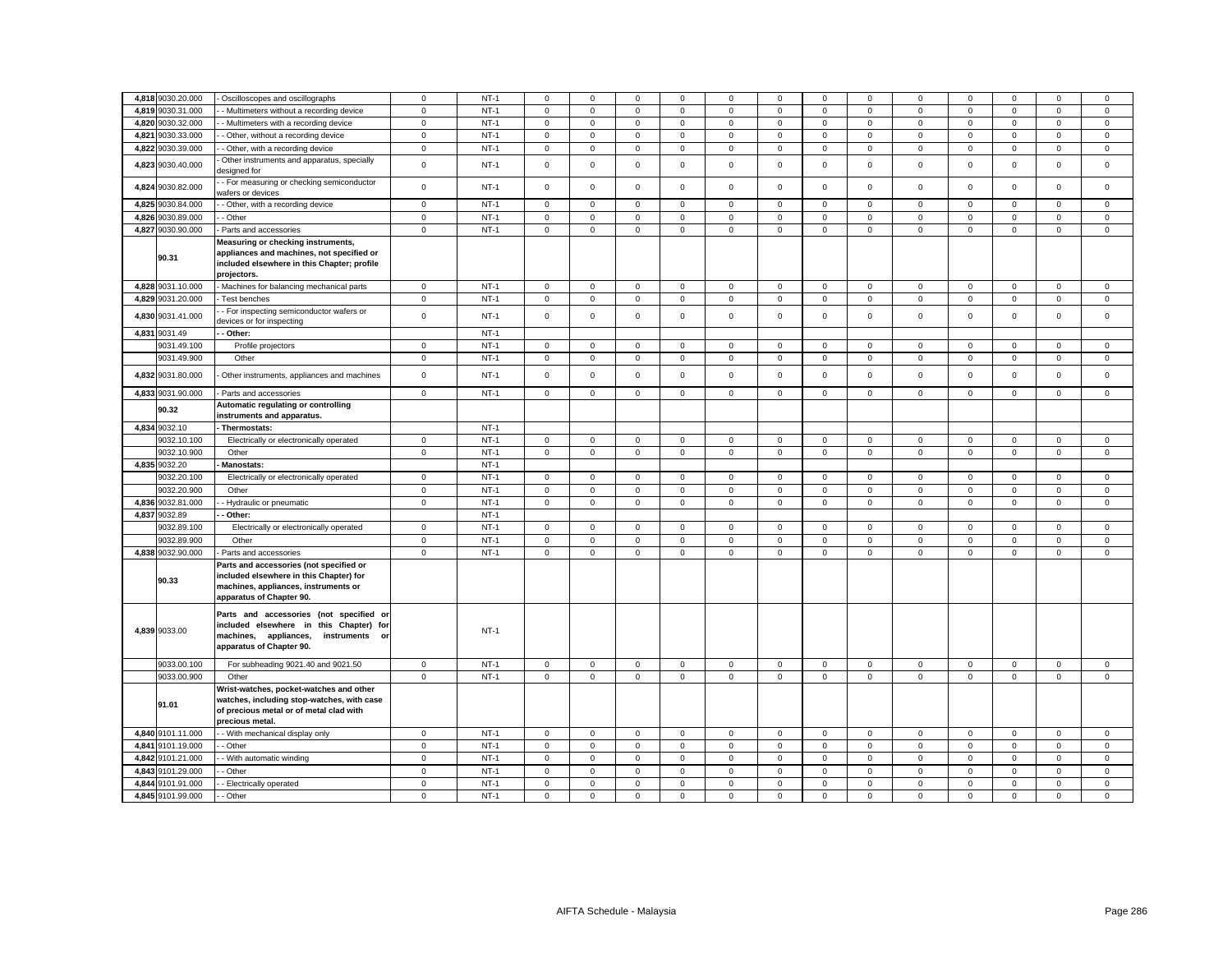|       | 91.02                      | Wrist-watches, pocket-watches and other<br>watches, including stop-watches, other than<br>those of heading 91.01.                                                                                                                       |                            |        |                            |                            |                            |                            |                            |                |                            |                            |                     |             |                     |                                    |                            |
|-------|----------------------------|-----------------------------------------------------------------------------------------------------------------------------------------------------------------------------------------------------------------------------------------|----------------------------|--------|----------------------------|----------------------------|----------------------------|----------------------------|----------------------------|----------------|----------------------------|----------------------------|---------------------|-------------|---------------------|------------------------------------|----------------------------|
|       | 4,846 9102.11.000          | - With mechanical display only                                                                                                                                                                                                          | 0                          | $NT-1$ | 0                          | $\mathbf 0$                | $\mathbf 0$                | $\mathbf 0$                | $\mathbf 0$                | $\mathbf 0$    | $\mathbf 0$                | $\mathbf 0$                | 0                   | $\mathbf 0$ | 0                   | $\mathsf 0$                        | $\mathbf 0$                |
|       | 4,847 9102.12.000          | - With opto-electronic display only                                                                                                                                                                                                     | $\mathbf 0$                | $NT-1$ | 0                          | $\mathsf 0$                | $\mathsf 0$                | $\mathsf 0$                | $\mathsf 0$                | $\mathbf 0$    | $\mathsf 0$                | $\mathsf 0$                | $\mathsf 0$         | $\mathsf 0$ | $\mathsf 0$         | $\mathsf 0$                        | $\mathbf 0$                |
|       | 4,848 9102.19.000          | - Other                                                                                                                                                                                                                                 | $\mathbf 0$                | $NT-1$ | 0                          | $\mathsf 0$                | $\mathsf 0$                | $\mathbf 0$                | $\mathbf 0$                | $\mathsf 0$    | $\mathbf 0$                | $\mathsf 0$                | $\mathbf 0$         | $\mathbf 0$ | $\mathbf 0$         | $\mathsf 0$                        | $\mathsf 0$                |
|       | 4,849 9102.21.000          | - With automatic winding                                                                                                                                                                                                                | $\mathbf 0$                | $NT-1$ | $\mathbf 0$                | $\mathsf{O}\xspace$        | $\mathsf 0$                | $\mathsf 0$                | $\mathbf 0$                | $\mathsf 0$    | $\mathsf 0$                | $\mathbf 0$                | $\mathsf 0$         | $\mathsf 0$ | $\mathbf 0$         | $\mathsf 0$                        | $\mathsf 0$                |
|       | 4,850 9102.29.000          | Other                                                                                                                                                                                                                                   | $\mathsf 0$                | $NT-1$ | $\mathbf 0$                | $\mathsf 0$                | $\mathsf 0$                | $\mathsf 0$                | $\mathbf 0$                | $\mathsf 0$    | $\mathbf 0$                | $\mathsf 0$                | $\mathsf 0$         | $\mathsf 0$ | $\mathbf 0$         | $\mathsf 0$                        | $\mathsf 0$                |
| 4,851 | 9102.91.000                | - Electrically operated                                                                                                                                                                                                                 | $\mathbf 0$                | $NT-1$ | $\mathbf 0$                | $\mathsf 0$                | $\mathsf 0$                | $\mathsf 0$                | $\mathsf 0$                | $\mathbf 0$    | $\mathsf 0$                | $\mathbf 0$                | $\mathsf 0$         | $\mathbf 0$ | $\mathsf 0$         | $\mathsf 0$                        | $\mathsf 0$                |
|       | 4,852 9102.99.000          | - Other                                                                                                                                                                                                                                 | $\mathbf 0$                | $NT-1$ | $\mathbf 0$                | $\mathbf 0$                | $\mathsf 0$                | $\mathbf 0$                | $\mathbf 0$                | $\mathbf 0$    | $\mathbf 0$                | $\mathbf 0$                | $\mathsf 0$         | $\mathbf 0$ | $\mathbf 0$         | $\mathbf 0$                        | $\mathbf 0$                |
|       | 91.03                      | Clocks with watch movements, excluding<br>clocks of heading 91.04.                                                                                                                                                                      |                            |        |                            |                            |                            |                            |                            |                |                            |                            |                     |             |                     |                                    |                            |
|       | 4,853 9103.10.000          | Electrically operated                                                                                                                                                                                                                   | $\mathbf 0$                | $NT-1$ | $\mathbf 0$                | $\mathbf 0$                | $\mathsf 0$                | $\mathsf 0$                | $\mathsf 0$                | $\mathbf 0$    | $\mathbf 0$                | $\mathsf 0$                | $\mathbf 0$         | $\mathbf 0$ | $\mathbf 0$         | $\mathsf 0$                        | $\mathsf 0$                |
|       | 4,854 9103.90.000          | Other                                                                                                                                                                                                                                   | $\mathsf 0$                | $NT-1$ | $\mathbf 0$                | $\mathbf 0$                | $\mathsf 0$                | $\mathbf 0$                | $\mathbf 0$                | $\mathsf 0$    | $\mathbf 0$                | $\mathbf 0$                | $\mathbf 0$         | $\mathbf 0$ | $\mathbf 0$         | $\mathsf 0$                        | $\mathbf 0$                |
|       | 91.04                      | Instrument panel clocks and clocks of a<br>similar type for vehicles, aircraft, spacecraft<br>or vessels.                                                                                                                               |                            |        |                            |                            |                            |                            |                            |                |                            |                            |                     |             |                     |                                    |                            |
|       | 4,855 9104.00.000          | nstrument panel clocks and clocks of a similar<br>type for vehicles, aircraft, spacecraft or vessels.                                                                                                                                   | $\mathsf 0$                | $NT-1$ | $\mathbf 0$                | $\mathsf 0$                | $\mathsf 0$                | $\mathsf 0$                | $\mathsf 0$                | $\mathsf 0$    | $\mathbf 0$                | $\mathsf 0$                | $\mathbf 0$         | $\mathsf 0$ | $\mathsf 0$         | $\mathbf 0$                        | $\mathsf 0$                |
|       | 91.05                      | Other clock.                                                                                                                                                                                                                            |                            |        |                            |                            |                            |                            |                            |                |                            |                            |                     |             |                     |                                    |                            |
|       | 4,856 9105.11.000          | - Electrically operated                                                                                                                                                                                                                 | $\mathbf 0$                | $NT-1$ | $\mathbf 0$                | $\mathbf 0$                | $\mathsf 0$                | $\mathbf{0}$               | $\mathbf 0$                | $\mathbf 0$    | $\mathbf 0$                | $\mathsf 0$                | $\mathbf 0$         | $\mathbf 0$ | $\mathbf 0$         | $\mathbf 0$                        | $\mathbf 0$                |
|       | 4,857 9105.19.000          | - Other                                                                                                                                                                                                                                 | $\mathbf 0$                | $NT-1$ | $\mathbf 0$                | $\mathsf 0$                | $\mathsf 0$                | $\mathsf 0$                | $\mathbf 0$                | $\mathsf 0$    | $\mathbf 0$                | $\mathbf 0$                | $\mathsf 0$         | $\mathsf 0$ | $\mathsf 0$         | $\mathsf 0$                        | $\mathsf 0$                |
| 4,858 | 9105.21.000                | Electrically operated                                                                                                                                                                                                                   | $\mathbf 0$                | $NT-1$ | $\mathsf{O}\xspace$        | $\mathsf 0$                | $\mathsf 0$                | $\mathsf 0$                | $\mathsf 0$                | $\mathbf 0$    | $\mathbf 0$                | $\mathsf 0$                | $\mathsf 0$         | $\mathsf 0$ | $\mathsf{O}\xspace$ | $\mathsf 0$                        | $\mathsf 0$                |
|       | 4,859 9105.29.000          | Other                                                                                                                                                                                                                                   | $\mathbf 0$                | $NT-1$ | $\mathbf 0$                | $\mathsf 0$                | $\mathsf 0$                | $\mathsf 0$                | $\mathsf 0$                | $\mathsf 0$    | $\mathsf 0$                | $\mathsf 0$                | $\mathsf 0$         | $\mathsf 0$ | $\mathbf 0$         | $\mathsf 0$                        | $\mathsf 0$                |
|       | 4,860 9105.91.000          | - Electrically operated                                                                                                                                                                                                                 | $\overline{0}$             | $NT-1$ | $\mathbf 0$                | $\mathsf 0$                | $\mathsf 0$                | $\overline{0}$             | $\mathsf 0$                | $\mathbf 0$    | $\mathsf 0$                | $\overline{0}$             | $\mathsf 0$         | $\mathsf 0$ | $\mathsf{O}\xspace$ | $\mathsf 0$                        | $\mathsf 0$                |
|       | 4,861 9105.99.000          | - Other                                                                                                                                                                                                                                 | $\mathsf 0$                | $NT-1$ | $\mathbf 0$                | $\mathbf 0$                | $\mathsf 0$                | $\mathsf 0$                | $\mathbf 0$                | $\mathsf 0$    | $\mathsf 0$                | $\mathsf 0$                | $\mathsf 0$         | $\mathbf 0$ | $\mathbf 0$         | $\mathsf{o}\xspace$                | $\mathbf 0$                |
|       | 91.06                      | Time of day recording apparatus and<br>apparatus for measuring, recording or<br>otherwise indicating intervals of time, with<br>clock or watch movement or with<br>synchronous motor (for example, time-<br>registers, time-recorders). |                            |        |                            |                            |                            |                            |                            |                |                            |                            |                     |             |                     |                                    |                            |
|       | 4,862 9106.10.000          | Time-registers; time recorders                                                                                                                                                                                                          | 20                         | $NT-2$ | 17.5                       | 15                         | 12                         | 12                         | 10                         | $\overline{7}$ | $5\overline{5}$            | $\mathbf{3}$               | $\mathsf{O}\xspace$ | $\mathsf 0$ | $\mathsf 0$         | $\mathsf 0$                        | $\mathsf 0$                |
|       | 4,863 9106.90              | Other:                                                                                                                                                                                                                                  |                            | $NT-2$ |                            |                            |                            |                            |                            |                |                            |                            |                     |             |                     |                                    |                            |
|       | 9106.90.100                | Parking meters                                                                                                                                                                                                                          | 5                          | $NT-2$ | $\overline{4}$             | $\overline{4}$             | 3                          | $\mathbf{3}$               | 3                          | $\overline{2}$ | $\overline{2}$             | $\overline{1}$             | $\mathbf 0$         | $\mathsf 0$ | $\mathbf 0$         | $\mathbf 0$                        | $\mathsf 0$                |
|       | 9106.90.900                | Other                                                                                                                                                                                                                                   | 35                         | $NT-2$ | 30                         | 25                         | 20                         | 15                         | 15                         | 12             | 8                          | $5\overline{5}$            | $\mathsf{O}\xspace$ | $\mathbf 0$ | $\mathbf 0$         | $\mathsf 0$                        | $\mathsf 0$                |
|       | 4,864 9107.00.000          | ime switches with clock or watch movement or<br>with synchronous motor.                                                                                                                                                                 | $\mathbf 0$                | $NT-1$ | $\mathbf 0$                | $\mathsf 0$                | $\mathsf 0$                | $\mathsf 0$                | $\mathsf 0$                | $\Omega$       | $\mathsf 0$                | $\mathsf 0$                | $\mathsf 0$         | $\mathsf 0$ | $\Omega$            | $\mathbf 0$                        | $\mathsf 0$                |
|       | 4,865 9108.11.000          | - With mechanical display only or with a device<br>o which a                                                                                                                                                                            | $\mathbf 0$                | $NT-1$ | $\Omega$                   | $\Omega$                   | $\mathbf 0$                | $\mathbf 0$                | $\mathbf 0$                | $\Omega$       | $\mathbf 0$                | $\mathbf 0$                | $\mathbf 0$         | $\Omega$    | $\Omega$            | $\mathbf 0$                        | $\mathbf 0$                |
|       | 4,866 9108.12.000          | - With opto-electronic display only                                                                                                                                                                                                     | $\mathsf 0$                | $NT-1$ | $\mathbf 0$                | $\mathbf 0$                | $\mathsf 0$                | $\mathbf 0$                | $\mathbf 0$                | $\mathbf 0$    | $\mathbf 0$                | $\mathsf 0$                | $\mathbf{0}$        | $\mathbf 0$ | $\mathbf 0$         | $\mathbf 0$                        | $\mathbf 0$                |
|       | 4,867 9108.19.000          | - Other                                                                                                                                                                                                                                 | $\mathbf 0$                | $NT-1$ | $\mathbf 0$                | $\mathbf 0$                | $\mathsf 0$                | $\mathbf 0$                | $\mathsf 0$                | $\mathbf 0$    | $\mathbf 0$                | $\mathbf 0$                | 0                   | $\mathbf 0$ | $\Omega$            | $\mathbf 0$                        | $\mathbf 0$                |
| 4.868 | 9108.20.000                | With automatic winding                                                                                                                                                                                                                  | $\mathbf 0$                | $NT-1$ | $\mathbf 0$                | $\mathbf 0$                | $\mathsf 0$                | $\mathbf{0}$               | $\mathbf 0$                | $\mathbf 0$    | $\mathbf 0$                | $\mathbf 0$                | $\mathbf{0}$        | $\mathbf 0$ | $\mathbf 0$         | $\mathbf 0$                        | $\mathbf 0$                |
|       | 4,869 9108.90.000<br>91.09 | Other<br>Clock movements, complete and assembled.                                                                                                                                                                                       | $\mathsf 0$                | $NT-1$ | $\mathbf 0$                | $\mathsf 0$                | $\mathsf 0$                | $\mathbf 0$                | $\mathbf 0$                | $\mathsf 0$    | $\mathbf 0$                | $\mathsf 0$                | $\mathbf 0$         | $\mathbf 0$ | $\mathbf 0$         | $\mathsf 0$                        | $\mathbf 0$                |
|       | 4,870 9109.11.000          |                                                                                                                                                                                                                                         |                            | $NT-1$ |                            |                            |                            |                            |                            | $\mathsf 0$    |                            |                            |                     | $\mathsf 0$ | $\Omega$            |                                    |                            |
| 4,871 | 9109.19.000                | - Of alarm clocks                                                                                                                                                                                                                       | $\mathbf 0$<br>$\mathsf 0$ | $NT-1$ | $\mathbf 0$<br>$\mathbf 0$ | $\mathsf 0$<br>$\mathsf 0$ | $\mathsf 0$<br>$\mathsf 0$ | $\mathsf 0$<br>$\mathsf 0$ | $\mathsf 0$<br>$\mathsf 0$ | $\mathbf 0$    | $\mathbf 0$<br>$\mathsf 0$ | $\mathbf 0$<br>$\mathsf 0$ | 0<br>$\mathsf 0$    | $\mathbf 0$ | $\mathsf 0$         | $\mathsf 0$<br>$\mathsf{o}\xspace$ | $\mathsf 0$<br>$\mathsf 0$ |
|       | 4,872 9109.90.000          | Other<br>Other                                                                                                                                                                                                                          | $\mathbf 0$                | $NT-1$ | 0                          | $\mathbf 0$                | $\mathbf 0$                | 0                          | 0                          | 0              | $\mathbf 0$                | $\mathbf 0$                | $\mathbf 0$         | 0           | 0                   | $\mathbf 0$                        | $\mathbf 0$                |
|       |                            | Complete watch or clock movements,                                                                                                                                                                                                      |                            |        |                            |                            |                            |                            |                            |                |                            |                            |                     |             |                     |                                    |                            |
|       | 91.10                      | unassembled or partly assembled<br>(movement sets); incomplete watch or clock<br>movements, assembled; rough watch or<br>clock movements.                                                                                               |                            |        |                            |                            |                            |                            |                            |                |                            |                            |                     |             |                     |                                    |                            |
|       | 4,873 9110.11.000          | - Complete movements, unassembled or partly<br>issembled                                                                                                                                                                                | $\mathbf 0$                | $NT-1$ | $\mathbf 0$                | $\mathbf 0$                | $\mathbf 0$                | $\mathbf 0$                | $\mathbf 0$                | $\Omega$       | $\mathbf 0$                | $\mathbf{0}$               | $\mathbf 0$         | $\mathbf 0$ | $\mathbf 0$         | $\mathbf 0$                        | $\mathbf 0$                |
|       | 4,874 9110.12.000          | - Incomplete movements, assembled                                                                                                                                                                                                       | $\mathsf 0$                | $NT-1$ | $\mathbf 0$                | $\mathbf 0$                | $\mathsf 0$                | $\mathbf 0$                | $\mathbf 0$                | $\mathbf 0$    | $\mathbf 0$                | $\mathsf 0$                | $\mathbf 0$         | $\mathbf 0$ | $\mathbf 0$         | $\mathbf 0$                        | $\mathbf 0$                |
|       | 4,875 9110.19.000          | Rough movements                                                                                                                                                                                                                         | $\mathsf 0$                | $NT-1$ | $\mathbf 0$                | $\mathbf 0$                | $\mathsf 0$                | $\mathbf 0$                | $\mathbf 0$                | $\mathsf 0$    | $\mathbf 0$                | $\mathsf 0$                | $\mathbf 0$         | $\mathbf 0$ | $\Omega$            | $\mathbf 0$                        | $\mathbf 0$                |
|       | 4,876 9110.90.000          | Other                                                                                                                                                                                                                                   | $\mathsf 0$                | $NT-1$ | $\mathbf 0$                | $\mathsf 0$                | $\mathsf 0$                | $\mathbf 0$                | $\mathbf 0$                | $\mathsf 0$    | $\mathbf 0$                | $\mathsf 0$                | $\mathbf 0$         | $\mathbf 0$ | $\mathbf 0$         | $\mathsf 0$                        | $\mathsf 0$                |
|       | 91.11                      | Watch cases and parts thereof.                                                                                                                                                                                                          |                            |        |                            |                            |                            |                            |                            |                |                            |                            |                     |             |                     |                                    |                            |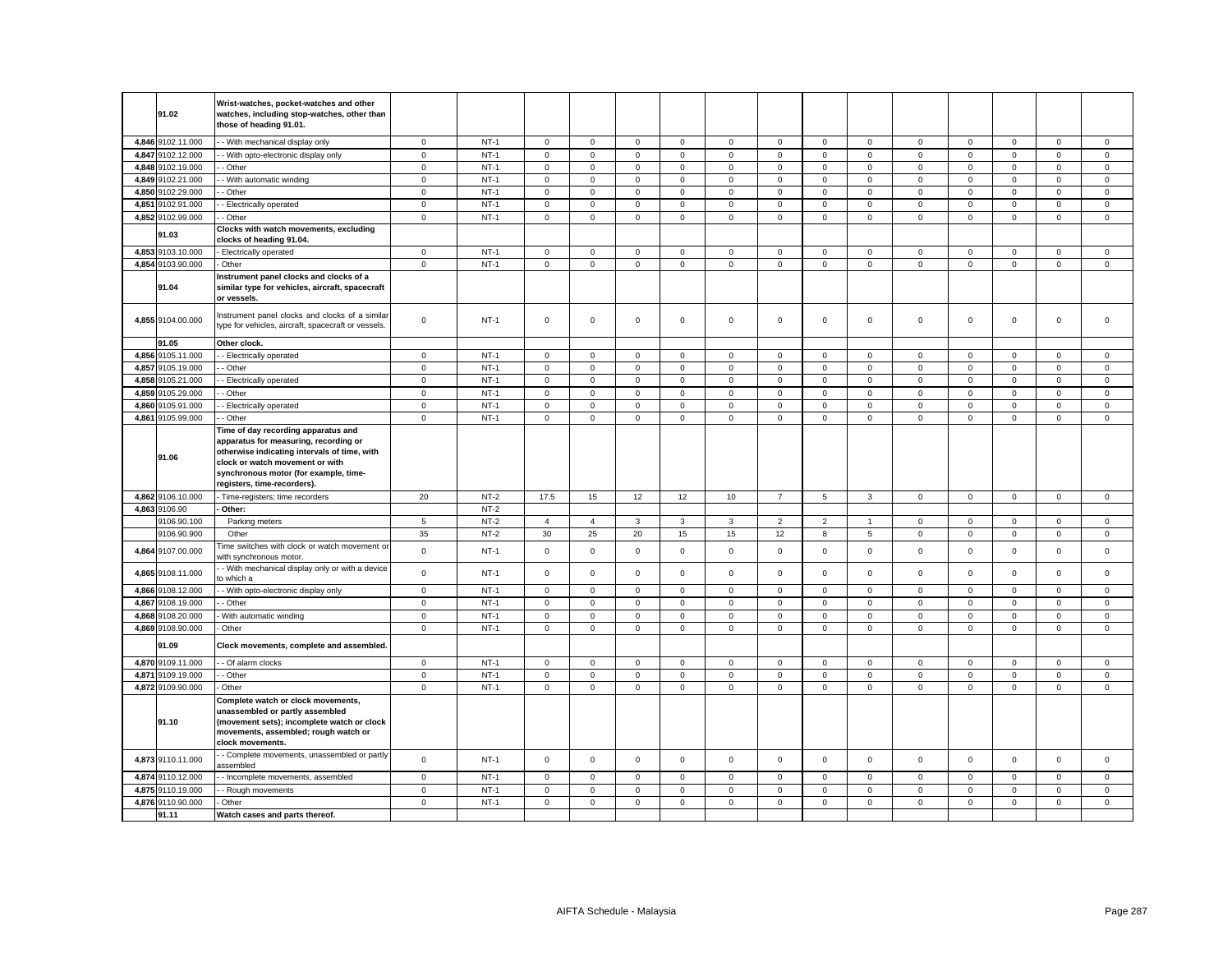| Cases of precious metal or of metal clad with<br>4,877 9111.10.000<br>$\mathsf 0$<br>$NT-1$<br>$\mathsf{O}\xspace$<br>$\mathsf{O}\xspace$<br>$\mathbf 0$<br>$^{\circ}$<br>$\Omega$<br>$\mathbf 0$<br>$^{\circ}$<br>$\mathbf 0$<br>0<br>$\mathbf 0$<br>$\mathbf 0$<br>$\mathbf 0$<br>$\Omega$<br>precious metal<br>Cases of base metal, whether or not gold or<br>$\mathsf 0$<br>$NT-1$<br>$\mathsf 0$<br>$\mathsf 0$<br>$\mathbf 0$<br>$\mathsf 0$<br>4,878 9111.20.000<br>$\mathsf 0$<br>$\mathbf 0$<br>$\mathbf 0$<br>$\mathbf 0$<br>$\mathbf{0}$<br>$\mathsf 0$<br>$\mathsf 0$<br>$\mathbf 0$<br>$\mathbf 0$<br>ilver-plated<br>$NT-1$<br>4,879 9111.80.000<br>Other cases<br>$\circ$<br>$\mathsf 0$<br>$\mathbf 0$<br>$\mathbf{0}$<br>$\mathsf 0$<br>$\mathbf 0$<br>$\mathsf 0$<br>$\mathbf 0$<br>$\mathbf 0$<br>$\mathbf 0$<br>$\mathbf 0$<br>$\mathbf 0$<br>$\mathbf{0}$<br>$\mathbf 0$<br>4,880 9111.90.000<br>$NT-1$<br>$\mathbf 0$<br>$\mathsf 0$<br>Parts<br>$\mathbf 0$<br>$\mathsf 0$<br>$\mathbf 0$<br>$\mathsf 0$<br>$\mathsf 0$<br>$\mathbf 0$<br>$\mathbf 0$<br>$\mathsf 0$<br>$\mathsf 0$<br>$\mathsf 0$<br>$\mathsf 0$<br>$\mathsf 0$<br>Clock cases and cases of a similar type for<br>91.12<br>other goods of this Chapter, and parts<br>thereof.<br>4,881 9112.20.000<br>$NT-1$<br>$\mathbf 0$<br>$\mathsf 0$<br>$\mathbf 0$<br>$\mathbf 0$<br>$\mathsf 0$<br>$\,0\,$<br>$\mathsf 0$<br>Cases<br>0<br>$\mathbf 0$<br>0<br>0<br>0<br>$\mathbf 0$<br>$\mathbf 0$<br>4,882 9112.90.000<br>$NT-1$<br>$\mathsf 0$<br>$\mathsf 0$<br>$\mathsf 0$<br>$\mathsf 0$<br>$\mathsf 0$<br>$\mathsf 0$<br>$\mathsf 0$<br>Parts<br>$\mathbf 0$<br>$\mathsf 0$<br>$\mathbf 0$<br>$\mathbf 0$<br>$\mathbf 0$<br>$\mathsf{O}\xspace$<br>$\mathbf{0}$<br>Watch straps, watch bands and watch<br>91.13<br>bracelets, and parts thereof.<br>Of precious metal or of metal clad with<br>$\mathsf 0$<br>$\mathsf 0$<br>$\mathsf 0$<br>$NT-1$<br>$\mathsf 0$<br>$\mathsf 0$<br>$\mathsf 0$<br>$\mathsf 0$<br>$\mathsf 0$<br>$\mathbf 0$<br>$\mathsf 0$<br>$\mathbf 0$<br>$\mathsf 0$<br>$\mathsf 0$<br>4,883 9113.10.000<br>$\mathbf 0$<br>recious metal<br>Of base metal, whether or not gold or silver-<br>$\mathsf 0$<br>$\mathsf 0$<br>$\mathsf 0$<br>$NT-1$<br>$\mathsf 0$<br>$\mathsf 0$<br>$\mathsf 0$<br>$\mathsf{O}\xspace$<br>$\mathbf 0$<br>$\mathsf 0$<br>$\mathsf 0$<br>4,884<br>9113.20.000<br>$\mathsf 0$<br>$\mathsf 0$<br>$\mathsf 0$<br>$\mathsf 0$<br>lated<br>4,885 9113.90<br>Other:<br>$NT-1$<br>$NT-1$<br>9113.90.100<br>Of plastics<br>$\mathbf 0$<br>$\mathbf 0$<br>$\mathsf 0$<br>$\mathbf 0$<br>$\mathsf 0$<br>$\mathsf 0$<br>$\mathsf 0$<br>$\mathbf 0$<br>$\mathbf 0$<br>$\mathsf 0$<br>$\mathsf 0$<br>$\mathbf 0$<br>0<br>0<br>$\mathsf 0$<br>$NT-1$<br>$\mathsf 0$<br>$\mathsf 0$<br>$\mathbf 0$<br>$\mathsf 0$<br>$\mathbf 0$<br>$\mathsf 0$<br>$\mathsf 0$<br>9113.90.200<br>Of leather<br>$\mathsf 0$<br>$\mathsf 0$<br>$\mathbf 0$<br>$\mathsf 0$<br>$\mathbf 0$<br>$\mathbf 0$<br>9113.90.300<br>$NT-1$<br>$\mathsf 0$<br>$\mathsf 0$<br>$\mathsf 0$<br>$\mathsf 0$<br>Of textile materials<br>$\mathbf 0$<br>$\mathsf 0$<br>$\mathbf 0$<br>$\mathsf 0$<br>$\mathsf 0$<br>$\mathbf 0$<br>$\mathbf 0$<br>$\mathbf 0$<br>$\mathbf 0$<br>$\mathbf 0$<br>9113.90.900<br>$NT-1$<br>$\mathsf 0$<br>$\mathsf 0$<br>$\mathbf 0$<br>$\mathsf 0$<br>$\mathsf 0$<br>Other<br>$\circ$<br>$\mathsf 0$<br>$\mathbf 0$<br>$\mathsf 0$<br>$\mathbf 0$<br>$\mathbf 0$<br>$\mathsf 0$<br>$\mathsf{O}\xspace$<br>$\mathbf 0$<br>91.14<br>Other clock or watch parts.<br>4,886 9114.10.000<br>$\mathsf 0$<br>$NT-1$<br>$\mathsf 0$<br>$\mathsf 0$<br>$\mathsf 0$<br>$\mathsf 0$<br>$\mathbf 0$<br>$\mathbf 0$<br>Springs, including hair-springs<br>$\mathsf 0$<br>$\mathsf 0$<br>$\Omega$<br>$\mathsf 0$<br>$\mathsf 0$<br>$\mathsf 0$<br>$\mathbf 0$<br>4,887 9114.20.000<br>$NT-1$<br>$\mathsf 0$<br>$\mathsf 0$<br>$\mathbf 0$<br>$\mathbf 0$<br>$\mathbf 0$<br>$\mathbf 0$<br>0<br>$\mathbf 0$<br>$\mathbf 0$<br>$\mathbf 0$<br>0<br>$\mathbf 0$<br>$\mathbf 0$<br>Jewels<br>0<br>9114.30.000<br>$\overline{0}$<br>$NT-1$<br>$\overline{0}$<br>$\overline{0}$<br>$\overline{0}$<br>$\overline{0}$<br>4,888<br>$\mathsf 0$<br>$\mathsf 0$<br>$\mathsf 0$<br>$\mathsf 0$<br>$\mathsf 0$<br>$\mathbf 0$<br>$\mathsf 0$<br>Dials<br>$\mathbf 0$<br>0<br>$\mathsf 0$<br>$NT-1$<br>$\mathsf 0$<br>$\mathbf 0$<br>$\mathbf 0$<br>$\mathsf 0$<br>4,889 9114.40.000<br>Plates and bridges<br>$\mathsf 0$<br>$\mathbf 0$<br>$\mathsf 0$<br>$\mathbf 0$<br>$\mathsf 0$<br>$\mathbf 0$<br>$\mathbf 0$<br>$\mathbf 0$<br>$\mathbf 0$<br>$\mathbf 0$<br>$\mathsf 0$<br>$\mathsf 0$<br>$\mathbf 0$<br>$\mathsf 0$<br>4,890 9114.90.000<br>$NT-1$<br>$\mathsf 0$<br>$\mathbf 0$<br>$\mathsf 0$<br>$\mathsf 0$<br>$\mathbf 0$<br>$\mathbf 0$<br>$\mathbf 0$<br>$\mathbf 0$<br>$\mathbf 0$<br>Other<br>Pianos, including automatic pianos;<br>92.01<br>harpsichords and other keyboard stringed<br>instruments.<br>$NT-1$<br>4,891 9201.10.000<br>15<br>12.5<br>10<br>7.5<br>5<br>$\mathbf 0$<br>$\mathsf 0$<br>$\mathbf 0$<br>$\mathbf 0$<br>$\mathbf 0$<br>$\mathsf 0$<br>$\mathsf 0$<br>Upright pianos<br>$\mathbf 0$<br>$\mathbf 0$<br>$\mathsf 0$<br>$NT-1$<br>$\mathsf 0$<br>$\mathbf 0$<br>$\mathsf 0$<br>$\mathsf 0$<br>$\mathsf 0$<br>$\mathsf 0$<br>$\mathsf 0$<br>$\mathbf 0$<br>$\mathsf 0$<br>4,892<br>9201.20.000<br>$\mathsf 0$<br>$\mathsf 0$<br>$\mathbf 0$<br>$\mathsf 0$<br>Grand pianos<br>4,893 9201.90.000<br>$\mathbf 0$<br>$NT-1$<br>$\mathbf 0$<br>$\mathbf 0$<br>$\mathsf 0$<br>$\circ$<br>$\mathbf 0$<br>$\mathbf 0$<br>Other<br>0<br>$\mathbf 0$<br>0<br>0<br>0<br>0<br>0<br>Other string musical instruments (for<br>92.02<br>example, guitars, violins, harps).<br>4,894 9202.10.000<br>Played with a bow<br>$NT-1$<br>$\mathbf 0$<br>$\mathsf 0$<br>$\mathbf 0$<br>0<br>$\mathbf 0$<br>$\mathbf 0$<br>$\mathbf 0$<br>0<br>$\mathbf 0$<br>$\mathbf 0$<br>$\mathbf 0$<br>0<br>0<br>0<br>$\mathbf 0$<br>$\mathsf 0$<br>$\mathsf 0$<br>$\mathsf 0$<br>4,895 9202.90.000<br>$NT-1$<br>$\mathsf 0$<br>$\mathsf 0$<br>$\mathsf 0$<br>$\mathsf 0$<br>$\mathsf{O}\xspace$<br>$\mathbf 0$<br>$\mathsf{O}\xspace$<br>$\mathsf 0$<br>Other<br>$\mathsf 0$<br>$\mathsf 0$<br>Other wind musical instruments (for<br>92.05<br>example, clarinets, trumpets, bagpipes).<br>4,896 9205.10.000<br>$NT-1$<br>Brass-wind instruments<br>$\circ$<br>$\mathsf 0$<br>$\mathbf 0$<br>$\mathbf{0}$<br>$\mathsf 0$<br>$\mathbf 0$<br>$\mathsf 0$<br>$\circ$<br>$\mathbf 0$<br>$\mathbf 0$<br>$\mathbf 0$<br>$\mathbf 0$<br>$\mathsf 0$<br>$\mathbf 0$<br>4,897 9205.90.000<br>$NT-1$<br>$\mathsf 0$<br>$\mathsf 0$<br>$\mathbf 0$<br>$\mathbf 0$<br>$\mathsf 0$<br>Other<br>$\mathbf 0$<br>$\mathsf 0$<br>$\mathbf 0$<br>$\mathbf 0$<br>$\mathsf 0$<br>$\mathsf 0$<br>$\mathsf 0$<br>$\mathsf 0$<br>$\mathbf 0$<br>Percussion musical instruments (for example,<br>$\mathsf 0$<br>$\mathsf 0$<br>4,898 9206.00.000<br>$\mathbf 0$<br>$NT-1$<br>$\mathsf 0$<br>$\mathsf 0$<br>$\mathsf 0$<br>$\mathbf 0$<br>$\mathsf 0$<br>$\mathbf 0$<br>$\mathsf 0$<br>$\mathsf 0$<br>$\mathbf 0$<br>$\mathbf 0$<br>$\mathbf 0$<br>xylophones, cymbals, castanets,<br>drums,<br>maracas).<br>Musical instruments, the sound of which is<br>92.07<br>produced, or must be amplified, electrically<br>(for example, organs, guitars, accordions).<br>$\mathsf 0$<br>$\mathsf 0$<br>$\mathsf 0$<br>4,899 9207.10.000<br>$\mathsf 0$<br>$NT-1$<br>$\mathsf 0$<br>$\mathsf 0$<br>$\mathsf 0$<br>$\mathbf 0$<br>$\mathsf 0$<br>$\mathsf 0$<br>$\mathbf 0$<br>$\mathsf 0$<br>$\mathsf 0$<br>$\mathsf 0$<br>Keyboard instruments, other than accordions<br>4,900 9207.90.000<br>$\mathbf 0$<br>$\mathsf 0$<br>$\mathsf 0$<br>Other<br>$NT-1$<br>$\mathbf 0$<br>$\mathbf 0$<br>$\mathbf{0}$<br>$\mathsf 0$<br>$\mathbf 0$<br>$\mathbf 0$<br>$\mathbf 0$<br>$\mathbf 0$<br>$\mathbf 0$<br>$\mathbf{0}$<br>$\mathbf 0$<br>Musical boxes, fairground organs,<br>mechanical street organs, mechanical<br>singing birds, musical saws and other<br>92.08<br>musical instruments not falling within any<br>other heading of this Chapter; decoy calls of<br>all kinds; whistles, call horns and other<br>mouth-blown sound signalling instruments.<br>4,901 9208.10.000<br>$NT-1$<br>Musical boxes<br>$\mathsf 0$<br>$\mathsf 0$<br>$\mathsf 0$<br>$\mathsf 0$<br>$\mathbf 0$<br>$\mathsf 0$<br>$\mathsf 0$<br>$\mathbf 0$<br>$\mathbf 0$<br>0<br>$\mathbf 0$<br>$\mathbf 0$<br>0<br>0<br>4,902 9208.90.000<br>$NT-1$<br>Other<br>$\mathsf 0$<br>$\mathsf 0$<br>$\mathsf 0$<br>$\mathsf 0$<br>$\mathsf 0$<br>$\mathbf 0$<br>$\mathsf 0$<br>$\mathsf 0$<br>$\mathsf 0$<br>$\mathsf 0$<br>$\mathbf 0$<br>$\mathbf 0$<br>$\mathbf 0$<br>$\mathbf 0$ |  |  |  |  |  |  |  |  |  |
|-------------------------------------------------------------------------------------------------------------------------------------------------------------------------------------------------------------------------------------------------------------------------------------------------------------------------------------------------------------------------------------------------------------------------------------------------------------------------------------------------------------------------------------------------------------------------------------------------------------------------------------------------------------------------------------------------------------------------------------------------------------------------------------------------------------------------------------------------------------------------------------------------------------------------------------------------------------------------------------------------------------------------------------------------------------------------------------------------------------------------------------------------------------------------------------------------------------------------------------------------------------------------------------------------------------------------------------------------------------------------------------------------------------------------------------------------------------------------------------------------------------------------------------------------------------------------------------------------------------------------------------------------------------------------------------------------------------------------------------------------------------------------------------------------------------------------------------------------------------------------------------------------------------------------------------------------------------------------------------------------------------------------------------------------------------------------------------------------------------------------------------------------------------------------------------------------------------------------------------------------------------------------------------------------------------------------------------------------------------------------------------------------------------------------------------------------------------------------------------------------------------------------------------------------------------------------------------------------------------------------------------------------------------------------------------------------------------------------------------------------------------------------------------------------------------------------------------------------------------------------------------------------------------------------------------------------------------------------------------------------------------------------------------------------------------------------------------------------------------------------------------------------------------------------------------------------------------------------------------------------------------------------------------------------------------------------------------------------------------------------------------------------------------------------------------------------------------------------------------------------------------------------------------------------------------------------------------------------------------------------------------------------------------------------------------------------------------------------------------------------------------------------------------------------------------------------------------------------------------------------------------------------------------------------------------------------------------------------------------------------------------------------------------------------------------------------------------------------------------------------------------------------------------------------------------------------------------------------------------------------------------------------------------------------------------------------------------------------------------------------------------------------------------------------------------------------------------------------------------------------------------------------------------------------------------------------------------------------------------------------------------------------------------------------------------------------------------------------------------------------------------------------------------------------------------------------------------------------------------------------------------------------------------------------------------------------------------------------------------------------------------------------------------------------------------------------------------------------------------------------------------------------------------------------------------------------------------------------------------------------------------------------------------------------------------------------------------------------------------------------------------------------------------------------------------------------------------------------------------------------------------------------------------------------------------------------------------------------------------------------------------------------------------------------------------------------------------------------------------------------------------------------------------------------------------------------------------------------------------------------------------------------------------------------------------------------------------------------------------------------------------------------------------------------------------------------------------------------------------------------------------------------------------------------------------------------------------------------------------------------------------------------------------------------------------------------------------------------------------------------------------------------------------------------------------------------------------------------------------------------------------------------------------------------------------------------------------------------------------------------------------------------------------------------------------------------------------------------------------------------------------------------------------------------------------------------------------------------------------------------------------------------------------------------------------------------------------------------------------------------------------------------------------------------------------------------------------------------------------------------------------------------------------------------------------------------------------------------------------------------------------------------------------------------------------------------------------------------------------------------------------------------------------------------------------------------------------------------------------------------------------------------------------------------------------------------------------------------------------------------------------------------------------------------------------------------------------------------------------------------------------------------------------------------------------------------------------------------------------------------------------------------------------------------------------------------------------------------------------------------------------------------------------------------------------------------------------------------------------------------------------------------------------------------------------------------------------------------------------------------------------------------------------------------------------------------------------------------------------------------------------------------------------------------------------------------------------------------------------------------------------------------------------------------------------------------------------------------------------------------------------------------------------------------------------------------------------------------------------------------------------------------------------------------------------------------|--|--|--|--|--|--|--|--|--|
|                                                                                                                                                                                                                                                                                                                                                                                                                                                                                                                                                                                                                                                                                                                                                                                                                                                                                                                                                                                                                                                                                                                                                                                                                                                                                                                                                                                                                                                                                                                                                                                                                                                                                                                                                                                                                                                                                                                                                                                                                                                                                                                                                                                                                                                                                                                                                                                                                                                                                                                                                                                                                                                                                                                                                                                                                                                                                                                                                                                                                                                                                                                                                                                                                                                                                                                                                                                                                                                                                                                                                                                                                                                                                                                                                                                                                                                                                                                                                                                                                                                                                                                                                                                                                                                                                                                                                                                                                                                                                                                                                                                                                                                                                                                                                                                                                                                                                                                                                                                                                                                                                                                                                                                                                                                                                                                                                                                                                                                                                                                                                                                                                                                                                                                                                                                                                                                                                                                                                                                                                                                                                                                                                                                                                                                                                                                                                                                                                                                                                                                                                                                                                                                                                                                                                                                                                                                                                                                                                                                                                                                                                                                                                                                                                                                                                                                                                                                                                                                                                                                                                                                                                                                                                                                                                                                                                                                                                                                                                                                                                                                                                                                                                                                                                                                                                                                                                                                                                                                                                                                                                                                                                                                                                                                                                                                                                         |  |  |  |  |  |  |  |  |  |
|                                                                                                                                                                                                                                                                                                                                                                                                                                                                                                                                                                                                                                                                                                                                                                                                                                                                                                                                                                                                                                                                                                                                                                                                                                                                                                                                                                                                                                                                                                                                                                                                                                                                                                                                                                                                                                                                                                                                                                                                                                                                                                                                                                                                                                                                                                                                                                                                                                                                                                                                                                                                                                                                                                                                                                                                                                                                                                                                                                                                                                                                                                                                                                                                                                                                                                                                                                                                                                                                                                                                                                                                                                                                                                                                                                                                                                                                                                                                                                                                                                                                                                                                                                                                                                                                                                                                                                                                                                                                                                                                                                                                                                                                                                                                                                                                                                                                                                                                                                                                                                                                                                                                                                                                                                                                                                                                                                                                                                                                                                                                                                                                                                                                                                                                                                                                                                                                                                                                                                                                                                                                                                                                                                                                                                                                                                                                                                                                                                                                                                                                                                                                                                                                                                                                                                                                                                                                                                                                                                                                                                                                                                                                                                                                                                                                                                                                                                                                                                                                                                                                                                                                                                                                                                                                                                                                                                                                                                                                                                                                                                                                                                                                                                                                                                                                                                                                                                                                                                                                                                                                                                                                                                                                                                                                                                                                                         |  |  |  |  |  |  |  |  |  |
|                                                                                                                                                                                                                                                                                                                                                                                                                                                                                                                                                                                                                                                                                                                                                                                                                                                                                                                                                                                                                                                                                                                                                                                                                                                                                                                                                                                                                                                                                                                                                                                                                                                                                                                                                                                                                                                                                                                                                                                                                                                                                                                                                                                                                                                                                                                                                                                                                                                                                                                                                                                                                                                                                                                                                                                                                                                                                                                                                                                                                                                                                                                                                                                                                                                                                                                                                                                                                                                                                                                                                                                                                                                                                                                                                                                                                                                                                                                                                                                                                                                                                                                                                                                                                                                                                                                                                                                                                                                                                                                                                                                                                                                                                                                                                                                                                                                                                                                                                                                                                                                                                                                                                                                                                                                                                                                                                                                                                                                                                                                                                                                                                                                                                                                                                                                                                                                                                                                                                                                                                                                                                                                                                                                                                                                                                                                                                                                                                                                                                                                                                                                                                                                                                                                                                                                                                                                                                                                                                                                                                                                                                                                                                                                                                                                                                                                                                                                                                                                                                                                                                                                                                                                                                                                                                                                                                                                                                                                                                                                                                                                                                                                                                                                                                                                                                                                                                                                                                                                                                                                                                                                                                                                                                                                                                                                                                         |  |  |  |  |  |  |  |  |  |
|                                                                                                                                                                                                                                                                                                                                                                                                                                                                                                                                                                                                                                                                                                                                                                                                                                                                                                                                                                                                                                                                                                                                                                                                                                                                                                                                                                                                                                                                                                                                                                                                                                                                                                                                                                                                                                                                                                                                                                                                                                                                                                                                                                                                                                                                                                                                                                                                                                                                                                                                                                                                                                                                                                                                                                                                                                                                                                                                                                                                                                                                                                                                                                                                                                                                                                                                                                                                                                                                                                                                                                                                                                                                                                                                                                                                                                                                                                                                                                                                                                                                                                                                                                                                                                                                                                                                                                                                                                                                                                                                                                                                                                                                                                                                                                                                                                                                                                                                                                                                                                                                                                                                                                                                                                                                                                                                                                                                                                                                                                                                                                                                                                                                                                                                                                                                                                                                                                                                                                                                                                                                                                                                                                                                                                                                                                                                                                                                                                                                                                                                                                                                                                                                                                                                                                                                                                                                                                                                                                                                                                                                                                                                                                                                                                                                                                                                                                                                                                                                                                                                                                                                                                                                                                                                                                                                                                                                                                                                                                                                                                                                                                                                                                                                                                                                                                                                                                                                                                                                                                                                                                                                                                                                                                                                                                                                                         |  |  |  |  |  |  |  |  |  |
|                                                                                                                                                                                                                                                                                                                                                                                                                                                                                                                                                                                                                                                                                                                                                                                                                                                                                                                                                                                                                                                                                                                                                                                                                                                                                                                                                                                                                                                                                                                                                                                                                                                                                                                                                                                                                                                                                                                                                                                                                                                                                                                                                                                                                                                                                                                                                                                                                                                                                                                                                                                                                                                                                                                                                                                                                                                                                                                                                                                                                                                                                                                                                                                                                                                                                                                                                                                                                                                                                                                                                                                                                                                                                                                                                                                                                                                                                                                                                                                                                                                                                                                                                                                                                                                                                                                                                                                                                                                                                                                                                                                                                                                                                                                                                                                                                                                                                                                                                                                                                                                                                                                                                                                                                                                                                                                                                                                                                                                                                                                                                                                                                                                                                                                                                                                                                                                                                                                                                                                                                                                                                                                                                                                                                                                                                                                                                                                                                                                                                                                                                                                                                                                                                                                                                                                                                                                                                                                                                                                                                                                                                                                                                                                                                                                                                                                                                                                                                                                                                                                                                                                                                                                                                                                                                                                                                                                                                                                                                                                                                                                                                                                                                                                                                                                                                                                                                                                                                                                                                                                                                                                                                                                                                                                                                                                                                         |  |  |  |  |  |  |  |  |  |
|                                                                                                                                                                                                                                                                                                                                                                                                                                                                                                                                                                                                                                                                                                                                                                                                                                                                                                                                                                                                                                                                                                                                                                                                                                                                                                                                                                                                                                                                                                                                                                                                                                                                                                                                                                                                                                                                                                                                                                                                                                                                                                                                                                                                                                                                                                                                                                                                                                                                                                                                                                                                                                                                                                                                                                                                                                                                                                                                                                                                                                                                                                                                                                                                                                                                                                                                                                                                                                                                                                                                                                                                                                                                                                                                                                                                                                                                                                                                                                                                                                                                                                                                                                                                                                                                                                                                                                                                                                                                                                                                                                                                                                                                                                                                                                                                                                                                                                                                                                                                                                                                                                                                                                                                                                                                                                                                                                                                                                                                                                                                                                                                                                                                                                                                                                                                                                                                                                                                                                                                                                                                                                                                                                                                                                                                                                                                                                                                                                                                                                                                                                                                                                                                                                                                                                                                                                                                                                                                                                                                                                                                                                                                                                                                                                                                                                                                                                                                                                                                                                                                                                                                                                                                                                                                                                                                                                                                                                                                                                                                                                                                                                                                                                                                                                                                                                                                                                                                                                                                                                                                                                                                                                                                                                                                                                                                                         |  |  |  |  |  |  |  |  |  |
|                                                                                                                                                                                                                                                                                                                                                                                                                                                                                                                                                                                                                                                                                                                                                                                                                                                                                                                                                                                                                                                                                                                                                                                                                                                                                                                                                                                                                                                                                                                                                                                                                                                                                                                                                                                                                                                                                                                                                                                                                                                                                                                                                                                                                                                                                                                                                                                                                                                                                                                                                                                                                                                                                                                                                                                                                                                                                                                                                                                                                                                                                                                                                                                                                                                                                                                                                                                                                                                                                                                                                                                                                                                                                                                                                                                                                                                                                                                                                                                                                                                                                                                                                                                                                                                                                                                                                                                                                                                                                                                                                                                                                                                                                                                                                                                                                                                                                                                                                                                                                                                                                                                                                                                                                                                                                                                                                                                                                                                                                                                                                                                                                                                                                                                                                                                                                                                                                                                                                                                                                                                                                                                                                                                                                                                                                                                                                                                                                                                                                                                                                                                                                                                                                                                                                                                                                                                                                                                                                                                                                                                                                                                                                                                                                                                                                                                                                                                                                                                                                                                                                                                                                                                                                                                                                                                                                                                                                                                                                                                                                                                                                                                                                                                                                                                                                                                                                                                                                                                                                                                                                                                                                                                                                                                                                                                                                         |  |  |  |  |  |  |  |  |  |
|                                                                                                                                                                                                                                                                                                                                                                                                                                                                                                                                                                                                                                                                                                                                                                                                                                                                                                                                                                                                                                                                                                                                                                                                                                                                                                                                                                                                                                                                                                                                                                                                                                                                                                                                                                                                                                                                                                                                                                                                                                                                                                                                                                                                                                                                                                                                                                                                                                                                                                                                                                                                                                                                                                                                                                                                                                                                                                                                                                                                                                                                                                                                                                                                                                                                                                                                                                                                                                                                                                                                                                                                                                                                                                                                                                                                                                                                                                                                                                                                                                                                                                                                                                                                                                                                                                                                                                                                                                                                                                                                                                                                                                                                                                                                                                                                                                                                                                                                                                                                                                                                                                                                                                                                                                                                                                                                                                                                                                                                                                                                                                                                                                                                                                                                                                                                                                                                                                                                                                                                                                                                                                                                                                                                                                                                                                                                                                                                                                                                                                                                                                                                                                                                                                                                                                                                                                                                                                                                                                                                                                                                                                                                                                                                                                                                                                                                                                                                                                                                                                                                                                                                                                                                                                                                                                                                                                                                                                                                                                                                                                                                                                                                                                                                                                                                                                                                                                                                                                                                                                                                                                                                                                                                                                                                                                                                                         |  |  |  |  |  |  |  |  |  |
|                                                                                                                                                                                                                                                                                                                                                                                                                                                                                                                                                                                                                                                                                                                                                                                                                                                                                                                                                                                                                                                                                                                                                                                                                                                                                                                                                                                                                                                                                                                                                                                                                                                                                                                                                                                                                                                                                                                                                                                                                                                                                                                                                                                                                                                                                                                                                                                                                                                                                                                                                                                                                                                                                                                                                                                                                                                                                                                                                                                                                                                                                                                                                                                                                                                                                                                                                                                                                                                                                                                                                                                                                                                                                                                                                                                                                                                                                                                                                                                                                                                                                                                                                                                                                                                                                                                                                                                                                                                                                                                                                                                                                                                                                                                                                                                                                                                                                                                                                                                                                                                                                                                                                                                                                                                                                                                                                                                                                                                                                                                                                                                                                                                                                                                                                                                                                                                                                                                                                                                                                                                                                                                                                                                                                                                                                                                                                                                                                                                                                                                                                                                                                                                                                                                                                                                                                                                                                                                                                                                                                                                                                                                                                                                                                                                                                                                                                                                                                                                                                                                                                                                                                                                                                                                                                                                                                                                                                                                                                                                                                                                                                                                                                                                                                                                                                                                                                                                                                                                                                                                                                                                                                                                                                                                                                                                                                         |  |  |  |  |  |  |  |  |  |
|                                                                                                                                                                                                                                                                                                                                                                                                                                                                                                                                                                                                                                                                                                                                                                                                                                                                                                                                                                                                                                                                                                                                                                                                                                                                                                                                                                                                                                                                                                                                                                                                                                                                                                                                                                                                                                                                                                                                                                                                                                                                                                                                                                                                                                                                                                                                                                                                                                                                                                                                                                                                                                                                                                                                                                                                                                                                                                                                                                                                                                                                                                                                                                                                                                                                                                                                                                                                                                                                                                                                                                                                                                                                                                                                                                                                                                                                                                                                                                                                                                                                                                                                                                                                                                                                                                                                                                                                                                                                                                                                                                                                                                                                                                                                                                                                                                                                                                                                                                                                                                                                                                                                                                                                                                                                                                                                                                                                                                                                                                                                                                                                                                                                                                                                                                                                                                                                                                                                                                                                                                                                                                                                                                                                                                                                                                                                                                                                                                                                                                                                                                                                                                                                                                                                                                                                                                                                                                                                                                                                                                                                                                                                                                                                                                                                                                                                                                                                                                                                                                                                                                                                                                                                                                                                                                                                                                                                                                                                                                                                                                                                                                                                                                                                                                                                                                                                                                                                                                                                                                                                                                                                                                                                                                                                                                                                                         |  |  |  |  |  |  |  |  |  |
|                                                                                                                                                                                                                                                                                                                                                                                                                                                                                                                                                                                                                                                                                                                                                                                                                                                                                                                                                                                                                                                                                                                                                                                                                                                                                                                                                                                                                                                                                                                                                                                                                                                                                                                                                                                                                                                                                                                                                                                                                                                                                                                                                                                                                                                                                                                                                                                                                                                                                                                                                                                                                                                                                                                                                                                                                                                                                                                                                                                                                                                                                                                                                                                                                                                                                                                                                                                                                                                                                                                                                                                                                                                                                                                                                                                                                                                                                                                                                                                                                                                                                                                                                                                                                                                                                                                                                                                                                                                                                                                                                                                                                                                                                                                                                                                                                                                                                                                                                                                                                                                                                                                                                                                                                                                                                                                                                                                                                                                                                                                                                                                                                                                                                                                                                                                                                                                                                                                                                                                                                                                                                                                                                                                                                                                                                                                                                                                                                                                                                                                                                                                                                                                                                                                                                                                                                                                                                                                                                                                                                                                                                                                                                                                                                                                                                                                                                                                                                                                                                                                                                                                                                                                                                                                                                                                                                                                                                                                                                                                                                                                                                                                                                                                                                                                                                                                                                                                                                                                                                                                                                                                                                                                                                                                                                                                                                         |  |  |  |  |  |  |  |  |  |
|                                                                                                                                                                                                                                                                                                                                                                                                                                                                                                                                                                                                                                                                                                                                                                                                                                                                                                                                                                                                                                                                                                                                                                                                                                                                                                                                                                                                                                                                                                                                                                                                                                                                                                                                                                                                                                                                                                                                                                                                                                                                                                                                                                                                                                                                                                                                                                                                                                                                                                                                                                                                                                                                                                                                                                                                                                                                                                                                                                                                                                                                                                                                                                                                                                                                                                                                                                                                                                                                                                                                                                                                                                                                                                                                                                                                                                                                                                                                                                                                                                                                                                                                                                                                                                                                                                                                                                                                                                                                                                                                                                                                                                                                                                                                                                                                                                                                                                                                                                                                                                                                                                                                                                                                                                                                                                                                                                                                                                                                                                                                                                                                                                                                                                                                                                                                                                                                                                                                                                                                                                                                                                                                                                                                                                                                                                                                                                                                                                                                                                                                                                                                                                                                                                                                                                                                                                                                                                                                                                                                                                                                                                                                                                                                                                                                                                                                                                                                                                                                                                                                                                                                                                                                                                                                                                                                                                                                                                                                                                                                                                                                                                                                                                                                                                                                                                                                                                                                                                                                                                                                                                                                                                                                                                                                                                                                                         |  |  |  |  |  |  |  |  |  |
|                                                                                                                                                                                                                                                                                                                                                                                                                                                                                                                                                                                                                                                                                                                                                                                                                                                                                                                                                                                                                                                                                                                                                                                                                                                                                                                                                                                                                                                                                                                                                                                                                                                                                                                                                                                                                                                                                                                                                                                                                                                                                                                                                                                                                                                                                                                                                                                                                                                                                                                                                                                                                                                                                                                                                                                                                                                                                                                                                                                                                                                                                                                                                                                                                                                                                                                                                                                                                                                                                                                                                                                                                                                                                                                                                                                                                                                                                                                                                                                                                                                                                                                                                                                                                                                                                                                                                                                                                                                                                                                                                                                                                                                                                                                                                                                                                                                                                                                                                                                                                                                                                                                                                                                                                                                                                                                                                                                                                                                                                                                                                                                                                                                                                                                                                                                                                                                                                                                                                                                                                                                                                                                                                                                                                                                                                                                                                                                                                                                                                                                                                                                                                                                                                                                                                                                                                                                                                                                                                                                                                                                                                                                                                                                                                                                                                                                                                                                                                                                                                                                                                                                                                                                                                                                                                                                                                                                                                                                                                                                                                                                                                                                                                                                                                                                                                                                                                                                                                                                                                                                                                                                                                                                                                                                                                                                                                         |  |  |  |  |  |  |  |  |  |
|                                                                                                                                                                                                                                                                                                                                                                                                                                                                                                                                                                                                                                                                                                                                                                                                                                                                                                                                                                                                                                                                                                                                                                                                                                                                                                                                                                                                                                                                                                                                                                                                                                                                                                                                                                                                                                                                                                                                                                                                                                                                                                                                                                                                                                                                                                                                                                                                                                                                                                                                                                                                                                                                                                                                                                                                                                                                                                                                                                                                                                                                                                                                                                                                                                                                                                                                                                                                                                                                                                                                                                                                                                                                                                                                                                                                                                                                                                                                                                                                                                                                                                                                                                                                                                                                                                                                                                                                                                                                                                                                                                                                                                                                                                                                                                                                                                                                                                                                                                                                                                                                                                                                                                                                                                                                                                                                                                                                                                                                                                                                                                                                                                                                                                                                                                                                                                                                                                                                                                                                                                                                                                                                                                                                                                                                                                                                                                                                                                                                                                                                                                                                                                                                                                                                                                                                                                                                                                                                                                                                                                                                                                                                                                                                                                                                                                                                                                                                                                                                                                                                                                                                                                                                                                                                                                                                                                                                                                                                                                                                                                                                                                                                                                                                                                                                                                                                                                                                                                                                                                                                                                                                                                                                                                                                                                                                                         |  |  |  |  |  |  |  |  |  |
|                                                                                                                                                                                                                                                                                                                                                                                                                                                                                                                                                                                                                                                                                                                                                                                                                                                                                                                                                                                                                                                                                                                                                                                                                                                                                                                                                                                                                                                                                                                                                                                                                                                                                                                                                                                                                                                                                                                                                                                                                                                                                                                                                                                                                                                                                                                                                                                                                                                                                                                                                                                                                                                                                                                                                                                                                                                                                                                                                                                                                                                                                                                                                                                                                                                                                                                                                                                                                                                                                                                                                                                                                                                                                                                                                                                                                                                                                                                                                                                                                                                                                                                                                                                                                                                                                                                                                                                                                                                                                                                                                                                                                                                                                                                                                                                                                                                                                                                                                                                                                                                                                                                                                                                                                                                                                                                                                                                                                                                                                                                                                                                                                                                                                                                                                                                                                                                                                                                                                                                                                                                                                                                                                                                                                                                                                                                                                                                                                                                                                                                                                                                                                                                                                                                                                                                                                                                                                                                                                                                                                                                                                                                                                                                                                                                                                                                                                                                                                                                                                                                                                                                                                                                                                                                                                                                                                                                                                                                                                                                                                                                                                                                                                                                                                                                                                                                                                                                                                                                                                                                                                                                                                                                                                                                                                                                                                         |  |  |  |  |  |  |  |  |  |
|                                                                                                                                                                                                                                                                                                                                                                                                                                                                                                                                                                                                                                                                                                                                                                                                                                                                                                                                                                                                                                                                                                                                                                                                                                                                                                                                                                                                                                                                                                                                                                                                                                                                                                                                                                                                                                                                                                                                                                                                                                                                                                                                                                                                                                                                                                                                                                                                                                                                                                                                                                                                                                                                                                                                                                                                                                                                                                                                                                                                                                                                                                                                                                                                                                                                                                                                                                                                                                                                                                                                                                                                                                                                                                                                                                                                                                                                                                                                                                                                                                                                                                                                                                                                                                                                                                                                                                                                                                                                                                                                                                                                                                                                                                                                                                                                                                                                                                                                                                                                                                                                                                                                                                                                                                                                                                                                                                                                                                                                                                                                                                                                                                                                                                                                                                                                                                                                                                                                                                                                                                                                                                                                                                                                                                                                                                                                                                                                                                                                                                                                                                                                                                                                                                                                                                                                                                                                                                                                                                                                                                                                                                                                                                                                                                                                                                                                                                                                                                                                                                                                                                                                                                                                                                                                                                                                                                                                                                                                                                                                                                                                                                                                                                                                                                                                                                                                                                                                                                                                                                                                                                                                                                                                                                                                                                                                                         |  |  |  |  |  |  |  |  |  |
|                                                                                                                                                                                                                                                                                                                                                                                                                                                                                                                                                                                                                                                                                                                                                                                                                                                                                                                                                                                                                                                                                                                                                                                                                                                                                                                                                                                                                                                                                                                                                                                                                                                                                                                                                                                                                                                                                                                                                                                                                                                                                                                                                                                                                                                                                                                                                                                                                                                                                                                                                                                                                                                                                                                                                                                                                                                                                                                                                                                                                                                                                                                                                                                                                                                                                                                                                                                                                                                                                                                                                                                                                                                                                                                                                                                                                                                                                                                                                                                                                                                                                                                                                                                                                                                                                                                                                                                                                                                                                                                                                                                                                                                                                                                                                                                                                                                                                                                                                                                                                                                                                                                                                                                                                                                                                                                                                                                                                                                                                                                                                                                                                                                                                                                                                                                                                                                                                                                                                                                                                                                                                                                                                                                                                                                                                                                                                                                                                                                                                                                                                                                                                                                                                                                                                                                                                                                                                                                                                                                                                                                                                                                                                                                                                                                                                                                                                                                                                                                                                                                                                                                                                                                                                                                                                                                                                                                                                                                                                                                                                                                                                                                                                                                                                                                                                                                                                                                                                                                                                                                                                                                                                                                                                                                                                                                                                         |  |  |  |  |  |  |  |  |  |
|                                                                                                                                                                                                                                                                                                                                                                                                                                                                                                                                                                                                                                                                                                                                                                                                                                                                                                                                                                                                                                                                                                                                                                                                                                                                                                                                                                                                                                                                                                                                                                                                                                                                                                                                                                                                                                                                                                                                                                                                                                                                                                                                                                                                                                                                                                                                                                                                                                                                                                                                                                                                                                                                                                                                                                                                                                                                                                                                                                                                                                                                                                                                                                                                                                                                                                                                                                                                                                                                                                                                                                                                                                                                                                                                                                                                                                                                                                                                                                                                                                                                                                                                                                                                                                                                                                                                                                                                                                                                                                                                                                                                                                                                                                                                                                                                                                                                                                                                                                                                                                                                                                                                                                                                                                                                                                                                                                                                                                                                                                                                                                                                                                                                                                                                                                                                                                                                                                                                                                                                                                                                                                                                                                                                                                                                                                                                                                                                                                                                                                                                                                                                                                                                                                                                                                                                                                                                                                                                                                                                                                                                                                                                                                                                                                                                                                                                                                                                                                                                                                                                                                                                                                                                                                                                                                                                                                                                                                                                                                                                                                                                                                                                                                                                                                                                                                                                                                                                                                                                                                                                                                                                                                                                                                                                                                                                                         |  |  |  |  |  |  |  |  |  |
|                                                                                                                                                                                                                                                                                                                                                                                                                                                                                                                                                                                                                                                                                                                                                                                                                                                                                                                                                                                                                                                                                                                                                                                                                                                                                                                                                                                                                                                                                                                                                                                                                                                                                                                                                                                                                                                                                                                                                                                                                                                                                                                                                                                                                                                                                                                                                                                                                                                                                                                                                                                                                                                                                                                                                                                                                                                                                                                                                                                                                                                                                                                                                                                                                                                                                                                                                                                                                                                                                                                                                                                                                                                                                                                                                                                                                                                                                                                                                                                                                                                                                                                                                                                                                                                                                                                                                                                                                                                                                                                                                                                                                                                                                                                                                                                                                                                                                                                                                                                                                                                                                                                                                                                                                                                                                                                                                                                                                                                                                                                                                                                                                                                                                                                                                                                                                                                                                                                                                                                                                                                                                                                                                                                                                                                                                                                                                                                                                                                                                                                                                                                                                                                                                                                                                                                                                                                                                                                                                                                                                                                                                                                                                                                                                                                                                                                                                                                                                                                                                                                                                                                                                                                                                                                                                                                                                                                                                                                                                                                                                                                                                                                                                                                                                                                                                                                                                                                                                                                                                                                                                                                                                                                                                                                                                                                                                         |  |  |  |  |  |  |  |  |  |
|                                                                                                                                                                                                                                                                                                                                                                                                                                                                                                                                                                                                                                                                                                                                                                                                                                                                                                                                                                                                                                                                                                                                                                                                                                                                                                                                                                                                                                                                                                                                                                                                                                                                                                                                                                                                                                                                                                                                                                                                                                                                                                                                                                                                                                                                                                                                                                                                                                                                                                                                                                                                                                                                                                                                                                                                                                                                                                                                                                                                                                                                                                                                                                                                                                                                                                                                                                                                                                                                                                                                                                                                                                                                                                                                                                                                                                                                                                                                                                                                                                                                                                                                                                                                                                                                                                                                                                                                                                                                                                                                                                                                                                                                                                                                                                                                                                                                                                                                                                                                                                                                                                                                                                                                                                                                                                                                                                                                                                                                                                                                                                                                                                                                                                                                                                                                                                                                                                                                                                                                                                                                                                                                                                                                                                                                                                                                                                                                                                                                                                                                                                                                                                                                                                                                                                                                                                                                                                                                                                                                                                                                                                                                                                                                                                                                                                                                                                                                                                                                                                                                                                                                                                                                                                                                                                                                                                                                                                                                                                                                                                                                                                                                                                                                                                                                                                                                                                                                                                                                                                                                                                                                                                                                                                                                                                                                                         |  |  |  |  |  |  |  |  |  |
|                                                                                                                                                                                                                                                                                                                                                                                                                                                                                                                                                                                                                                                                                                                                                                                                                                                                                                                                                                                                                                                                                                                                                                                                                                                                                                                                                                                                                                                                                                                                                                                                                                                                                                                                                                                                                                                                                                                                                                                                                                                                                                                                                                                                                                                                                                                                                                                                                                                                                                                                                                                                                                                                                                                                                                                                                                                                                                                                                                                                                                                                                                                                                                                                                                                                                                                                                                                                                                                                                                                                                                                                                                                                                                                                                                                                                                                                                                                                                                                                                                                                                                                                                                                                                                                                                                                                                                                                                                                                                                                                                                                                                                                                                                                                                                                                                                                                                                                                                                                                                                                                                                                                                                                                                                                                                                                                                                                                                                                                                                                                                                                                                                                                                                                                                                                                                                                                                                                                                                                                                                                                                                                                                                                                                                                                                                                                                                                                                                                                                                                                                                                                                                                                                                                                                                                                                                                                                                                                                                                                                                                                                                                                                                                                                                                                                                                                                                                                                                                                                                                                                                                                                                                                                                                                                                                                                                                                                                                                                                                                                                                                                                                                                                                                                                                                                                                                                                                                                                                                                                                                                                                                                                                                                                                                                                                                                         |  |  |  |  |  |  |  |  |  |
|                                                                                                                                                                                                                                                                                                                                                                                                                                                                                                                                                                                                                                                                                                                                                                                                                                                                                                                                                                                                                                                                                                                                                                                                                                                                                                                                                                                                                                                                                                                                                                                                                                                                                                                                                                                                                                                                                                                                                                                                                                                                                                                                                                                                                                                                                                                                                                                                                                                                                                                                                                                                                                                                                                                                                                                                                                                                                                                                                                                                                                                                                                                                                                                                                                                                                                                                                                                                                                                                                                                                                                                                                                                                                                                                                                                                                                                                                                                                                                                                                                                                                                                                                                                                                                                                                                                                                                                                                                                                                                                                                                                                                                                                                                                                                                                                                                                                                                                                                                                                                                                                                                                                                                                                                                                                                                                                                                                                                                                                                                                                                                                                                                                                                                                                                                                                                                                                                                                                                                                                                                                                                                                                                                                                                                                                                                                                                                                                                                                                                                                                                                                                                                                                                                                                                                                                                                                                                                                                                                                                                                                                                                                                                                                                                                                                                                                                                                                                                                                                                                                                                                                                                                                                                                                                                                                                                                                                                                                                                                                                                                                                                                                                                                                                                                                                                                                                                                                                                                                                                                                                                                                                                                                                                                                                                                                                                         |  |  |  |  |  |  |  |  |  |
|                                                                                                                                                                                                                                                                                                                                                                                                                                                                                                                                                                                                                                                                                                                                                                                                                                                                                                                                                                                                                                                                                                                                                                                                                                                                                                                                                                                                                                                                                                                                                                                                                                                                                                                                                                                                                                                                                                                                                                                                                                                                                                                                                                                                                                                                                                                                                                                                                                                                                                                                                                                                                                                                                                                                                                                                                                                                                                                                                                                                                                                                                                                                                                                                                                                                                                                                                                                                                                                                                                                                                                                                                                                                                                                                                                                                                                                                                                                                                                                                                                                                                                                                                                                                                                                                                                                                                                                                                                                                                                                                                                                                                                                                                                                                                                                                                                                                                                                                                                                                                                                                                                                                                                                                                                                                                                                                                                                                                                                                                                                                                                                                                                                                                                                                                                                                                                                                                                                                                                                                                                                                                                                                                                                                                                                                                                                                                                                                                                                                                                                                                                                                                                                                                                                                                                                                                                                                                                                                                                                                                                                                                                                                                                                                                                                                                                                                                                                                                                                                                                                                                                                                                                                                                                                                                                                                                                                                                                                                                                                                                                                                                                                                                                                                                                                                                                                                                                                                                                                                                                                                                                                                                                                                                                                                                                                                                         |  |  |  |  |  |  |  |  |  |
|                                                                                                                                                                                                                                                                                                                                                                                                                                                                                                                                                                                                                                                                                                                                                                                                                                                                                                                                                                                                                                                                                                                                                                                                                                                                                                                                                                                                                                                                                                                                                                                                                                                                                                                                                                                                                                                                                                                                                                                                                                                                                                                                                                                                                                                                                                                                                                                                                                                                                                                                                                                                                                                                                                                                                                                                                                                                                                                                                                                                                                                                                                                                                                                                                                                                                                                                                                                                                                                                                                                                                                                                                                                                                                                                                                                                                                                                                                                                                                                                                                                                                                                                                                                                                                                                                                                                                                                                                                                                                                                                                                                                                                                                                                                                                                                                                                                                                                                                                                                                                                                                                                                                                                                                                                                                                                                                                                                                                                                                                                                                                                                                                                                                                                                                                                                                                                                                                                                                                                                                                                                                                                                                                                                                                                                                                                                                                                                                                                                                                                                                                                                                                                                                                                                                                                                                                                                                                                                                                                                                                                                                                                                                                                                                                                                                                                                                                                                                                                                                                                                                                                                                                                                                                                                                                                                                                                                                                                                                                                                                                                                                                                                                                                                                                                                                                                                                                                                                                                                                                                                                                                                                                                                                                                                                                                                                                         |  |  |  |  |  |  |  |  |  |
|                                                                                                                                                                                                                                                                                                                                                                                                                                                                                                                                                                                                                                                                                                                                                                                                                                                                                                                                                                                                                                                                                                                                                                                                                                                                                                                                                                                                                                                                                                                                                                                                                                                                                                                                                                                                                                                                                                                                                                                                                                                                                                                                                                                                                                                                                                                                                                                                                                                                                                                                                                                                                                                                                                                                                                                                                                                                                                                                                                                                                                                                                                                                                                                                                                                                                                                                                                                                                                                                                                                                                                                                                                                                                                                                                                                                                                                                                                                                                                                                                                                                                                                                                                                                                                                                                                                                                                                                                                                                                                                                                                                                                                                                                                                                                                                                                                                                                                                                                                                                                                                                                                                                                                                                                                                                                                                                                                                                                                                                                                                                                                                                                                                                                                                                                                                                                                                                                                                                                                                                                                                                                                                                                                                                                                                                                                                                                                                                                                                                                                                                                                                                                                                                                                                                                                                                                                                                                                                                                                                                                                                                                                                                                                                                                                                                                                                                                                                                                                                                                                                                                                                                                                                                                                                                                                                                                                                                                                                                                                                                                                                                                                                                                                                                                                                                                                                                                                                                                                                                                                                                                                                                                                                                                                                                                                                                                         |  |  |  |  |  |  |  |  |  |
|                                                                                                                                                                                                                                                                                                                                                                                                                                                                                                                                                                                                                                                                                                                                                                                                                                                                                                                                                                                                                                                                                                                                                                                                                                                                                                                                                                                                                                                                                                                                                                                                                                                                                                                                                                                                                                                                                                                                                                                                                                                                                                                                                                                                                                                                                                                                                                                                                                                                                                                                                                                                                                                                                                                                                                                                                                                                                                                                                                                                                                                                                                                                                                                                                                                                                                                                                                                                                                                                                                                                                                                                                                                                                                                                                                                                                                                                                                                                                                                                                                                                                                                                                                                                                                                                                                                                                                                                                                                                                                                                                                                                                                                                                                                                                                                                                                                                                                                                                                                                                                                                                                                                                                                                                                                                                                                                                                                                                                                                                                                                                                                                                                                                                                                                                                                                                                                                                                                                                                                                                                                                                                                                                                                                                                                                                                                                                                                                                                                                                                                                                                                                                                                                                                                                                                                                                                                                                                                                                                                                                                                                                                                                                                                                                                                                                                                                                                                                                                                                                                                                                                                                                                                                                                                                                                                                                                                                                                                                                                                                                                                                                                                                                                                                                                                                                                                                                                                                                                                                                                                                                                                                                                                                                                                                                                                                                         |  |  |  |  |  |  |  |  |  |
|                                                                                                                                                                                                                                                                                                                                                                                                                                                                                                                                                                                                                                                                                                                                                                                                                                                                                                                                                                                                                                                                                                                                                                                                                                                                                                                                                                                                                                                                                                                                                                                                                                                                                                                                                                                                                                                                                                                                                                                                                                                                                                                                                                                                                                                                                                                                                                                                                                                                                                                                                                                                                                                                                                                                                                                                                                                                                                                                                                                                                                                                                                                                                                                                                                                                                                                                                                                                                                                                                                                                                                                                                                                                                                                                                                                                                                                                                                                                                                                                                                                                                                                                                                                                                                                                                                                                                                                                                                                                                                                                                                                                                                                                                                                                                                                                                                                                                                                                                                                                                                                                                                                                                                                                                                                                                                                                                                                                                                                                                                                                                                                                                                                                                                                                                                                                                                                                                                                                                                                                                                                                                                                                                                                                                                                                                                                                                                                                                                                                                                                                                                                                                                                                                                                                                                                                                                                                                                                                                                                                                                                                                                                                                                                                                                                                                                                                                                                                                                                                                                                                                                                                                                                                                                                                                                                                                                                                                                                                                                                                                                                                                                                                                                                                                                                                                                                                                                                                                                                                                                                                                                                                                                                                                                                                                                                                                         |  |  |  |  |  |  |  |  |  |
|                                                                                                                                                                                                                                                                                                                                                                                                                                                                                                                                                                                                                                                                                                                                                                                                                                                                                                                                                                                                                                                                                                                                                                                                                                                                                                                                                                                                                                                                                                                                                                                                                                                                                                                                                                                                                                                                                                                                                                                                                                                                                                                                                                                                                                                                                                                                                                                                                                                                                                                                                                                                                                                                                                                                                                                                                                                                                                                                                                                                                                                                                                                                                                                                                                                                                                                                                                                                                                                                                                                                                                                                                                                                                                                                                                                                                                                                                                                                                                                                                                                                                                                                                                                                                                                                                                                                                                                                                                                                                                                                                                                                                                                                                                                                                                                                                                                                                                                                                                                                                                                                                                                                                                                                                                                                                                                                                                                                                                                                                                                                                                                                                                                                                                                                                                                                                                                                                                                                                                                                                                                                                                                                                                                                                                                                                                                                                                                                                                                                                                                                                                                                                                                                                                                                                                                                                                                                                                                                                                                                                                                                                                                                                                                                                                                                                                                                                                                                                                                                                                                                                                                                                                                                                                                                                                                                                                                                                                                                                                                                                                                                                                                                                                                                                                                                                                                                                                                                                                                                                                                                                                                                                                                                                                                                                                                                                         |  |  |  |  |  |  |  |  |  |
|                                                                                                                                                                                                                                                                                                                                                                                                                                                                                                                                                                                                                                                                                                                                                                                                                                                                                                                                                                                                                                                                                                                                                                                                                                                                                                                                                                                                                                                                                                                                                                                                                                                                                                                                                                                                                                                                                                                                                                                                                                                                                                                                                                                                                                                                                                                                                                                                                                                                                                                                                                                                                                                                                                                                                                                                                                                                                                                                                                                                                                                                                                                                                                                                                                                                                                                                                                                                                                                                                                                                                                                                                                                                                                                                                                                                                                                                                                                                                                                                                                                                                                                                                                                                                                                                                                                                                                                                                                                                                                                                                                                                                                                                                                                                                                                                                                                                                                                                                                                                                                                                                                                                                                                                                                                                                                                                                                                                                                                                                                                                                                                                                                                                                                                                                                                                                                                                                                                                                                                                                                                                                                                                                                                                                                                                                                                                                                                                                                                                                                                                                                                                                                                                                                                                                                                                                                                                                                                                                                                                                                                                                                                                                                                                                                                                                                                                                                                                                                                                                                                                                                                                                                                                                                                                                                                                                                                                                                                                                                                                                                                                                                                                                                                                                                                                                                                                                                                                                                                                                                                                                                                                                                                                                                                                                                                                                         |  |  |  |  |  |  |  |  |  |
|                                                                                                                                                                                                                                                                                                                                                                                                                                                                                                                                                                                                                                                                                                                                                                                                                                                                                                                                                                                                                                                                                                                                                                                                                                                                                                                                                                                                                                                                                                                                                                                                                                                                                                                                                                                                                                                                                                                                                                                                                                                                                                                                                                                                                                                                                                                                                                                                                                                                                                                                                                                                                                                                                                                                                                                                                                                                                                                                                                                                                                                                                                                                                                                                                                                                                                                                                                                                                                                                                                                                                                                                                                                                                                                                                                                                                                                                                                                                                                                                                                                                                                                                                                                                                                                                                                                                                                                                                                                                                                                                                                                                                                                                                                                                                                                                                                                                                                                                                                                                                                                                                                                                                                                                                                                                                                                                                                                                                                                                                                                                                                                                                                                                                                                                                                                                                                                                                                                                                                                                                                                                                                                                                                                                                                                                                                                                                                                                                                                                                                                                                                                                                                                                                                                                                                                                                                                                                                                                                                                                                                                                                                                                                                                                                                                                                                                                                                                                                                                                                                                                                                                                                                                                                                                                                                                                                                                                                                                                                                                                                                                                                                                                                                                                                                                                                                                                                                                                                                                                                                                                                                                                                                                                                                                                                                                                                         |  |  |  |  |  |  |  |  |  |
|                                                                                                                                                                                                                                                                                                                                                                                                                                                                                                                                                                                                                                                                                                                                                                                                                                                                                                                                                                                                                                                                                                                                                                                                                                                                                                                                                                                                                                                                                                                                                                                                                                                                                                                                                                                                                                                                                                                                                                                                                                                                                                                                                                                                                                                                                                                                                                                                                                                                                                                                                                                                                                                                                                                                                                                                                                                                                                                                                                                                                                                                                                                                                                                                                                                                                                                                                                                                                                                                                                                                                                                                                                                                                                                                                                                                                                                                                                                                                                                                                                                                                                                                                                                                                                                                                                                                                                                                                                                                                                                                                                                                                                                                                                                                                                                                                                                                                                                                                                                                                                                                                                                                                                                                                                                                                                                                                                                                                                                                                                                                                                                                                                                                                                                                                                                                                                                                                                                                                                                                                                                                                                                                                                                                                                                                                                                                                                                                                                                                                                                                                                                                                                                                                                                                                                                                                                                                                                                                                                                                                                                                                                                                                                                                                                                                                                                                                                                                                                                                                                                                                                                                                                                                                                                                                                                                                                                                                                                                                                                                                                                                                                                                                                                                                                                                                                                                                                                                                                                                                                                                                                                                                                                                                                                                                                                                                         |  |  |  |  |  |  |  |  |  |
|                                                                                                                                                                                                                                                                                                                                                                                                                                                                                                                                                                                                                                                                                                                                                                                                                                                                                                                                                                                                                                                                                                                                                                                                                                                                                                                                                                                                                                                                                                                                                                                                                                                                                                                                                                                                                                                                                                                                                                                                                                                                                                                                                                                                                                                                                                                                                                                                                                                                                                                                                                                                                                                                                                                                                                                                                                                                                                                                                                                                                                                                                                                                                                                                                                                                                                                                                                                                                                                                                                                                                                                                                                                                                                                                                                                                                                                                                                                                                                                                                                                                                                                                                                                                                                                                                                                                                                                                                                                                                                                                                                                                                                                                                                                                                                                                                                                                                                                                                                                                                                                                                                                                                                                                                                                                                                                                                                                                                                                                                                                                                                                                                                                                                                                                                                                                                                                                                                                                                                                                                                                                                                                                                                                                                                                                                                                                                                                                                                                                                                                                                                                                                                                                                                                                                                                                                                                                                                                                                                                                                                                                                                                                                                                                                                                                                                                                                                                                                                                                                                                                                                                                                                                                                                                                                                                                                                                                                                                                                                                                                                                                                                                                                                                                                                                                                                                                                                                                                                                                                                                                                                                                                                                                                                                                                                                                                         |  |  |  |  |  |  |  |  |  |
|                                                                                                                                                                                                                                                                                                                                                                                                                                                                                                                                                                                                                                                                                                                                                                                                                                                                                                                                                                                                                                                                                                                                                                                                                                                                                                                                                                                                                                                                                                                                                                                                                                                                                                                                                                                                                                                                                                                                                                                                                                                                                                                                                                                                                                                                                                                                                                                                                                                                                                                                                                                                                                                                                                                                                                                                                                                                                                                                                                                                                                                                                                                                                                                                                                                                                                                                                                                                                                                                                                                                                                                                                                                                                                                                                                                                                                                                                                                                                                                                                                                                                                                                                                                                                                                                                                                                                                                                                                                                                                                                                                                                                                                                                                                                                                                                                                                                                                                                                                                                                                                                                                                                                                                                                                                                                                                                                                                                                                                                                                                                                                                                                                                                                                                                                                                                                                                                                                                                                                                                                                                                                                                                                                                                                                                                                                                                                                                                                                                                                                                                                                                                                                                                                                                                                                                                                                                                                                                                                                                                                                                                                                                                                                                                                                                                                                                                                                                                                                                                                                                                                                                                                                                                                                                                                                                                                                                                                                                                                                                                                                                                                                                                                                                                                                                                                                                                                                                                                                                                                                                                                                                                                                                                                                                                                                                                                         |  |  |  |  |  |  |  |  |  |
|                                                                                                                                                                                                                                                                                                                                                                                                                                                                                                                                                                                                                                                                                                                                                                                                                                                                                                                                                                                                                                                                                                                                                                                                                                                                                                                                                                                                                                                                                                                                                                                                                                                                                                                                                                                                                                                                                                                                                                                                                                                                                                                                                                                                                                                                                                                                                                                                                                                                                                                                                                                                                                                                                                                                                                                                                                                                                                                                                                                                                                                                                                                                                                                                                                                                                                                                                                                                                                                                                                                                                                                                                                                                                                                                                                                                                                                                                                                                                                                                                                                                                                                                                                                                                                                                                                                                                                                                                                                                                                                                                                                                                                                                                                                                                                                                                                                                                                                                                                                                                                                                                                                                                                                                                                                                                                                                                                                                                                                                                                                                                                                                                                                                                                                                                                                                                                                                                                                                                                                                                                                                                                                                                                                                                                                                                                                                                                                                                                                                                                                                                                                                                                                                                                                                                                                                                                                                                                                                                                                                                                                                                                                                                                                                                                                                                                                                                                                                                                                                                                                                                                                                                                                                                                                                                                                                                                                                                                                                                                                                                                                                                                                                                                                                                                                                                                                                                                                                                                                                                                                                                                                                                                                                                                                                                                                                                         |  |  |  |  |  |  |  |  |  |
|                                                                                                                                                                                                                                                                                                                                                                                                                                                                                                                                                                                                                                                                                                                                                                                                                                                                                                                                                                                                                                                                                                                                                                                                                                                                                                                                                                                                                                                                                                                                                                                                                                                                                                                                                                                                                                                                                                                                                                                                                                                                                                                                                                                                                                                                                                                                                                                                                                                                                                                                                                                                                                                                                                                                                                                                                                                                                                                                                                                                                                                                                                                                                                                                                                                                                                                                                                                                                                                                                                                                                                                                                                                                                                                                                                                                                                                                                                                                                                                                                                                                                                                                                                                                                                                                                                                                                                                                                                                                                                                                                                                                                                                                                                                                                                                                                                                                                                                                                                                                                                                                                                                                                                                                                                                                                                                                                                                                                                                                                                                                                                                                                                                                                                                                                                                                                                                                                                                                                                                                                                                                                                                                                                                                                                                                                                                                                                                                                                                                                                                                                                                                                                                                                                                                                                                                                                                                                                                                                                                                                                                                                                                                                                                                                                                                                                                                                                                                                                                                                                                                                                                                                                                                                                                                                                                                                                                                                                                                                                                                                                                                                                                                                                                                                                                                                                                                                                                                                                                                                                                                                                                                                                                                                                                                                                                                                         |  |  |  |  |  |  |  |  |  |
|                                                                                                                                                                                                                                                                                                                                                                                                                                                                                                                                                                                                                                                                                                                                                                                                                                                                                                                                                                                                                                                                                                                                                                                                                                                                                                                                                                                                                                                                                                                                                                                                                                                                                                                                                                                                                                                                                                                                                                                                                                                                                                                                                                                                                                                                                                                                                                                                                                                                                                                                                                                                                                                                                                                                                                                                                                                                                                                                                                                                                                                                                                                                                                                                                                                                                                                                                                                                                                                                                                                                                                                                                                                                                                                                                                                                                                                                                                                                                                                                                                                                                                                                                                                                                                                                                                                                                                                                                                                                                                                                                                                                                                                                                                                                                                                                                                                                                                                                                                                                                                                                                                                                                                                                                                                                                                                                                                                                                                                                                                                                                                                                                                                                                                                                                                                                                                                                                                                                                                                                                                                                                                                                                                                                                                                                                                                                                                                                                                                                                                                                                                                                                                                                                                                                                                                                                                                                                                                                                                                                                                                                                                                                                                                                                                                                                                                                                                                                                                                                                                                                                                                                                                                                                                                                                                                                                                                                                                                                                                                                                                                                                                                                                                                                                                                                                                                                                                                                                                                                                                                                                                                                                                                                                                                                                                                                                         |  |  |  |  |  |  |  |  |  |
|                                                                                                                                                                                                                                                                                                                                                                                                                                                                                                                                                                                                                                                                                                                                                                                                                                                                                                                                                                                                                                                                                                                                                                                                                                                                                                                                                                                                                                                                                                                                                                                                                                                                                                                                                                                                                                                                                                                                                                                                                                                                                                                                                                                                                                                                                                                                                                                                                                                                                                                                                                                                                                                                                                                                                                                                                                                                                                                                                                                                                                                                                                                                                                                                                                                                                                                                                                                                                                                                                                                                                                                                                                                                                                                                                                                                                                                                                                                                                                                                                                                                                                                                                                                                                                                                                                                                                                                                                                                                                                                                                                                                                                                                                                                                                                                                                                                                                                                                                                                                                                                                                                                                                                                                                                                                                                                                                                                                                                                                                                                                                                                                                                                                                                                                                                                                                                                                                                                                                                                                                                                                                                                                                                                                                                                                                                                                                                                                                                                                                                                                                                                                                                                                                                                                                                                                                                                                                                                                                                                                                                                                                                                                                                                                                                                                                                                                                                                                                                                                                                                                                                                                                                                                                                                                                                                                                                                                                                                                                                                                                                                                                                                                                                                                                                                                                                                                                                                                                                                                                                                                                                                                                                                                                                                                                                                                                         |  |  |  |  |  |  |  |  |  |
|                                                                                                                                                                                                                                                                                                                                                                                                                                                                                                                                                                                                                                                                                                                                                                                                                                                                                                                                                                                                                                                                                                                                                                                                                                                                                                                                                                                                                                                                                                                                                                                                                                                                                                                                                                                                                                                                                                                                                                                                                                                                                                                                                                                                                                                                                                                                                                                                                                                                                                                                                                                                                                                                                                                                                                                                                                                                                                                                                                                                                                                                                                                                                                                                                                                                                                                                                                                                                                                                                                                                                                                                                                                                                                                                                                                                                                                                                                                                                                                                                                                                                                                                                                                                                                                                                                                                                                                                                                                                                                                                                                                                                                                                                                                                                                                                                                                                                                                                                                                                                                                                                                                                                                                                                                                                                                                                                                                                                                                                                                                                                                                                                                                                                                                                                                                                                                                                                                                                                                                                                                                                                                                                                                                                                                                                                                                                                                                                                                                                                                                                                                                                                                                                                                                                                                                                                                                                                                                                                                                                                                                                                                                                                                                                                                                                                                                                                                                                                                                                                                                                                                                                                                                                                                                                                                                                                                                                                                                                                                                                                                                                                                                                                                                                                                                                                                                                                                                                                                                                                                                                                                                                                                                                                                                                                                                                                         |  |  |  |  |  |  |  |  |  |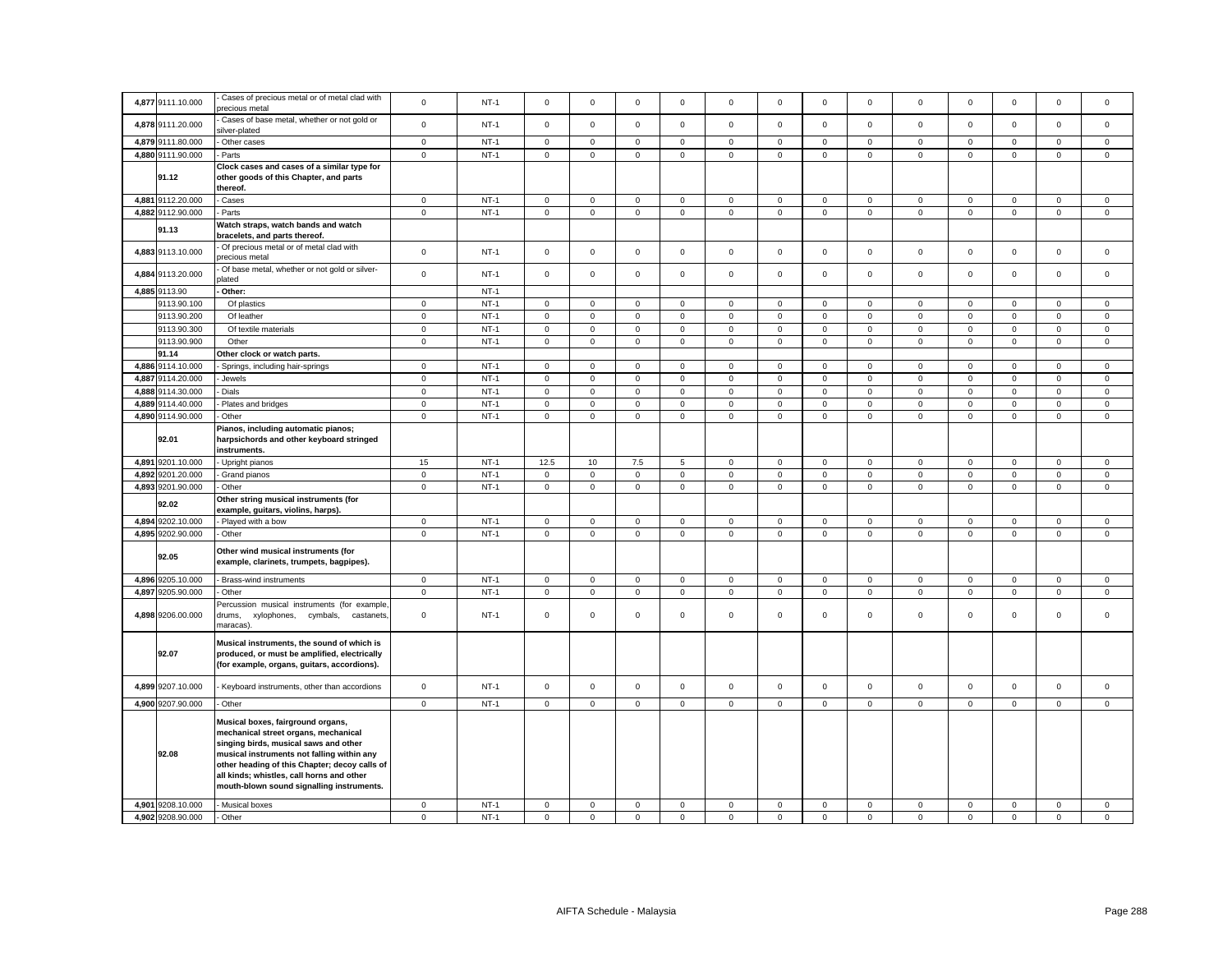|       | 92.09                      | Parts (for example, mechanisms for musical<br>boxes) and accessories (for example, cards,<br>discs and rolls for mechanical instruments)<br>of musical instruments; metronomes, tuning<br>forks and pitch pipes of all kinds. |                            |           |              |              |              |             |              |             |              |              |             |              |              |              |              |
|-------|----------------------------|-------------------------------------------------------------------------------------------------------------------------------------------------------------------------------------------------------------------------------|----------------------------|-----------|--------------|--------------|--------------|-------------|--------------|-------------|--------------|--------------|-------------|--------------|--------------|--------------|--------------|
|       | 4,903 9209.30.000          | Musical instrument strings                                                                                                                                                                                                    | $\circ$                    | $NT-1$    | $\mathbf 0$  | $\mathbf{O}$ | $\mathbf{0}$ | $\mathbf 0$ | $\mathbf 0$  | $\mathsf 0$ | $\mathbf 0$  | $\mathbf{0}$ | $\mathbf 0$ | $\mathbf 0$  | $\mathbf{O}$ | $\mathbf{0}$ | $\mathbf 0$  |
|       | 4,904 9209.91.000          | - Parts and accessories for pianos                                                                                                                                                                                            | 6                          | $NT-1$    | 5            | 5            | 2.5          | 2.5         | $\mathbf 0$  | $\mathsf 0$ | $\mathbf 0$  | $\mathsf 0$  | $\mathbf 0$ | $\mathbf 0$  | $\mathbf 0$  | $\mathsf 0$  | $\mathbf 0$  |
|       | 4,905 9209.92.000          | Parts and accessories for the musical<br>nstruments of heading 92.02                                                                                                                                                          | $\mathsf 0$                | $NT-1$    | $\mathsf 0$  | $\mathbf 0$  | $\mathsf 0$  | $\mathbf 0$ | $\mathbf 0$  | $\mathsf 0$ | $\mathbf 0$  | $\mathbf 0$  | $\mathbf 0$ | $\mathbf 0$  | $\mathbf 0$  | $\mathsf 0$  | $\mathbf 0$  |
|       | 4,906 9209.94.000          | Parts and accessories for the musical<br>nstruments of heading 92.07                                                                                                                                                          | $\mathsf 0$                | $NT-1$    | $\mathsf 0$  | $\mathsf{O}$ | $\mathsf 0$  | $\mathbf 0$ | $\mathsf 0$  | $\mathbf 0$ | $\mathbf 0$  | $\mathsf 0$  | $\mathsf 0$ | $\mathbf 0$  | $\mathsf 0$  | $\mathsf 0$  | $\mathbf 0$  |
|       | 4,907 9209.99.000          | - Other                                                                                                                                                                                                                       | $\mathbf{0}$               | $NT-1$    | $\mathbf{0}$ | $\mathbf{O}$ | $\mathbf{0}$ | $\mathbf 0$ | $\mathbf{0}$ | $\mathbf 0$ | $\mathbf{O}$ | $\mathbf{0}$ | $\mathbf 0$ | $\mathbf{0}$ | $\mathbf{0}$ | $\mathbf{0}$ | $\mathbf{0}$ |
|       | 93.01                      | Military weapons, other than revolvers,<br>pistols and the arms of heading 93.07.                                                                                                                                             |                            |           |              |              |              |             |              |             |              |              |             |              |              |              |              |
|       | 4,908 9301.11.000          | - Self-propelled                                                                                                                                                                                                              | 5                          | EL.       |              |              |              |             |              |             |              |              |             |              |              |              |              |
|       | 4,909 9301.19.000          | - Other                                                                                                                                                                                                                       | 5                          | EL        |              |              |              |             |              |             |              |              |             |              |              |              |              |
| 4,910 | 9301.20.000                | Rocket launchers; flame throwers; grenade<br>aunchers; torpedo                                                                                                                                                                | $\sqrt{5}$                 | EL.       |              |              |              |             |              |             |              |              |             |              |              |              |              |
|       | 4,911 9301.90.000          | - Other                                                                                                                                                                                                                       | 5                          | EL        |              |              |              |             |              |             |              |              |             |              |              |              |              |
| 4,912 | 9302.00.000                | Revolvers and pistols, other than those of<br>leading 93.03 or 93.04.                                                                                                                                                         | 30                         | EL        |              |              |              |             |              |             |              |              |             |              |              |              |              |
| 4,913 | 9303.10.000                | Muzzle-loading firearms                                                                                                                                                                                                       | 30                         | EL.       |              |              |              |             |              |             |              |              |             |              |              |              |              |
| 4,914 | 9303.20.000                | Other sporting, hunting or target-shooting<br>shotguns, including                                                                                                                                                             | 30                         | EL.       |              |              |              |             |              |             |              |              |             |              |              |              |              |
|       | 4,915 9303.30.000          | Other sporting, hunting or target-shooting rifles                                                                                                                                                                             | 30                         | EL        |              |              |              |             |              |             |              |              |             |              |              |              |              |
|       | 4,916 9303.90.000          | Other                                                                                                                                                                                                                         | 30                         | EL.       |              |              |              |             |              |             |              |              |             |              |              |              |              |
|       | 93.04                      | Other arms (for example, spring, air or gas<br>guns and pistols, truncheons), excluding<br>those of heading 93.07.                                                                                                            |                            |           |              |              |              |             |              |             |              |              |             |              |              |              |              |
|       | 4,917 9304.00.000          | Other arms (for example, spring, air or gas guns<br>and pistols, truncheons), excluding those of<br>heading 93.07.                                                                                                            | 30                         | EL.       |              |              |              |             |              |             |              |              |             |              |              |              |              |
|       | 93.05                      | Parts and accessories of articles of headings<br>93.01 to 93.04.                                                                                                                                                              |                            |           |              |              |              |             |              |             |              |              |             |              |              |              |              |
|       | 4,918 9305.10.000          | - Of revolvers or pistols                                                                                                                                                                                                     | 5                          | EL.       |              |              |              |             |              |             |              |              |             |              |              |              |              |
| 4,919 | 9305.21.000                | - Shotgun barrels                                                                                                                                                                                                             | $\overline{5}$             | EL        |              |              |              |             |              |             |              |              |             |              |              |              |              |
|       | 4,920 9305.29.000          | - Other                                                                                                                                                                                                                       | $\sqrt{5}$                 | EL.       |              |              |              |             |              |             |              |              |             |              |              |              |              |
| 4,921 | 9305.91                    | Of military weapons of heading 93.01:                                                                                                                                                                                         |                            | EL.       |              |              |              |             |              |             |              |              |             |              |              |              |              |
|       | 9305.91.100<br>9305.91.200 | Of leather<br>Of textile material                                                                                                                                                                                             | 30<br>30                   | EL<br>EL  |              |              |              |             |              |             |              |              |             |              |              |              |              |
|       | 9305.91.900                | Other                                                                                                                                                                                                                         | 5                          | EL        |              |              |              |             |              |             |              |              |             |              |              |              |              |
|       | 4,922 9305.99              | Other:                                                                                                                                                                                                                        |                            | EL        |              |              |              |             |              |             |              |              |             |              |              |              |              |
|       | 9305.99.100                | Of leather                                                                                                                                                                                                                    | 30                         | EL        |              |              |              |             |              |             |              |              |             |              |              |              |              |
|       | 9305.99.200                | Of textile material                                                                                                                                                                                                           | 30                         | EL        |              |              |              |             |              |             |              |              |             |              |              |              |              |
|       | 9305.99.900                | Other                                                                                                                                                                                                                         | 5                          | EL.       |              |              |              |             |              |             |              |              |             |              |              |              |              |
|       | 93.06                      | Bombs, grenades, torpedoes, mines,<br>missiles, and similar munitions of war and<br>parts thereof; cartridges and other<br>ammunition and projectiles and parts<br>thereof, including shot and cartridge wads.                |                            |           |              |              |              |             |              |             |              |              |             |              |              |              |              |
|       | 4,923 9306.21.000          | - Cartridges                                                                                                                                                                                                                  | 5                          | EL.       |              |              |              |             |              |             |              |              |             |              |              |              |              |
| 4,924 | 9306.29.000                | - Other                                                                                                                                                                                                                       | $\overline{5}$             | EL        |              |              |              |             |              |             |              |              |             |              |              |              |              |
|       | 4,925 9306.30              | Other cartridges and parts thereof:                                                                                                                                                                                           |                            | EL.       |              |              |              |             |              |             |              |              |             |              |              |              |              |
|       | 9306.30.100                | ".22" cartridges                                                                                                                                                                                                              | 5                          | EL        |              |              |              |             |              |             |              |              |             |              |              |              |              |
|       | 9306.30.910<br>9306.30.990 | for sporting, hunting or target-shooting                                                                                                                                                                                      | $\sqrt{5}$                 | EL.<br>EL |              |              |              |             |              |             |              |              |             |              |              |              |              |
|       | 4,926 9306.90.000          | other<br>Other                                                                                                                                                                                                                | $\mathbf 0$<br>$\mathbf 0$ | EL        |              |              |              |             |              |             |              |              |             |              |              |              |              |
|       |                            |                                                                                                                                                                                                                               |                            |           |              |              |              |             |              |             |              |              |             |              |              |              |              |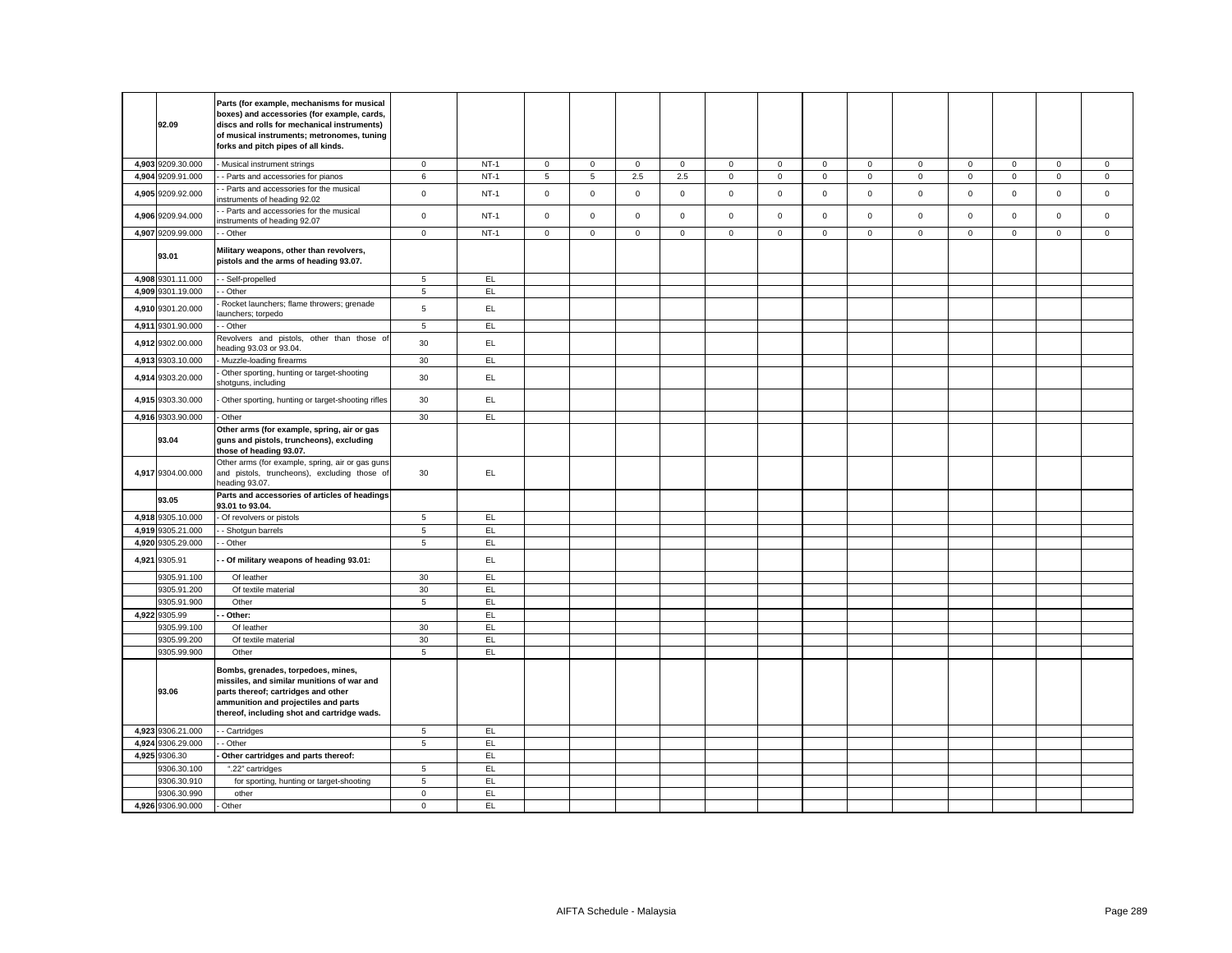|       | 4,927 9307.00.000      | Swords, cutlasses, bayonets, lances and similar<br>arms and parts thereof and scabbards and                                                                                                                                                                                                                                   | 5           | EL.              |                     |                     |             |             |             |                     |              |                |                 |             |             |                     |                |
|-------|------------------------|-------------------------------------------------------------------------------------------------------------------------------------------------------------------------------------------------------------------------------------------------------------------------------------------------------------------------------|-------------|------------------|---------------------|---------------------|-------------|-------------|-------------|---------------------|--------------|----------------|-----------------|-------------|-------------|---------------------|----------------|
|       | 94.01                  | sheaths therefore.<br>Seats (other than those of heading 94.02),<br>whether or not convertible into beds, and                                                                                                                                                                                                                 |             |                  |                     |                     |             |             |             |                     |              |                |                 |             |             |                     |                |
|       |                        | parts thereof.                                                                                                                                                                                                                                                                                                                |             |                  |                     |                     |             |             |             |                     |              |                |                 |             |             |                     |                |
|       | 4,928 9401.10.000      | Seats of a kind used for aircraft                                                                                                                                                                                                                                                                                             | $\mathbf 0$ | $NT-1$           | $\mathbf{0}$        | $\mathsf 0$         | $\mathsf 0$ | $\mathbf 0$ | 0           | $\mathbf 0$         | $\mathbf 0$  | $\mathsf 0$    | $\mathbf 0$     | $\mathsf 0$ | $\mathsf 0$ | $\mathsf 0$         | $\mathsf 0$    |
|       | 4,929 9401.20.000      | Seats of a kind used for motor vehicles                                                                                                                                                                                                                                                                                       | 30          | <b>ST</b>        | 27                  | 24                  | 21          | 18          | 18          | 15                  | 12           | 8              | $5\phantom{.0}$ | 5           | 5           | 5                   | 5              |
|       | 4,930 9401.30.000      | Swivel seats with variable height adjustment                                                                                                                                                                                                                                                                                  | $\mathsf 0$ | $NT-1$           | $\mathbf 0$         | $\mathsf 0$         | $\mathsf 0$ | $\mathsf 0$ | $\mathsf 0$ | $\mathsf 0$         | $\mathsf 0$  | $\mathsf 0$    | $\mathbf 0$     | $\mathsf 0$ | $\mathsf 0$ | $\mathsf 0$         | $\mathsf 0$    |
|       | 4,931 9401.40.000      | Seats other than garden seats or camping<br>equipment, convertible                                                                                                                                                                                                                                                            | $\mathsf 0$ | $NT-1$           | $\mathsf 0$         | $\mathsf 0$         | $\mathsf 0$ | $\mathbf 0$ | $\mathsf 0$ | $\mathsf 0$         | $\mathbf 0$  | $\mathsf 0$    | $\mathsf 0$     | $\mathsf 0$ | $\mathsf 0$ | $\mathsf 0$         | $\mathsf 0$    |
|       | 4,932 9401.51.000      | - Of bamboo or rattan                                                                                                                                                                                                                                                                                                         | $\mathsf 0$ | $NT-1$           | $\mathsf{O}\xspace$ | $\mathsf 0$         | $\mathsf 0$ | $\mathsf 0$ | $\mathsf 0$ | $\mathbf 0$         | $\mathsf 0$  | $\mathbf 0$    | $\mathbf 0$     | $\mathsf 0$ | $\mathsf 0$ | $\mathsf 0$         | $\mathsf 0$    |
|       | 4,933 9401.59.000      | Other                                                                                                                                                                                                                                                                                                                         | $\mathbf 0$ | $NT-1$           | 0                   | $\mathsf 0$         | $\mathsf 0$ | $\mathbf 0$ | $\mathbf 0$ | $\mathsf 0$         | $\mathbf 0$  | $\mathsf 0$    | $\mathbf 0$     | $\mathsf 0$ | $\mathsf 0$ | $\mathsf 0$         | $\mathsf 0$    |
|       | 4,934 9401.61.000      | Upholstered                                                                                                                                                                                                                                                                                                                   | $\mathbf 0$ | $NT-1$           | $\mathbf 0$         | $\mathsf 0$         | $\mathbf 0$ | $\mathsf 0$ | $\mathsf 0$ | $\mathbf 0$         | $\mathbf 0$  | $\mathsf 0$    | $\mathbf 0$     | $\mathbf 0$ | $\mathsf 0$ | $\mathbf 0$         | $\mathsf 0$    |
|       | 4,935 9401.69.000      | - Other                                                                                                                                                                                                                                                                                                                       | $\mathsf 0$ | $NT-1$           | 0                   | $\mathsf{O}\xspace$ | $\mathsf 0$ | $\mathsf 0$ | $\mathsf 0$ | $\mathsf 0$         | $\mathsf 0$  | $\mathsf 0$    | $\mathsf 0$     | $\mathbf 0$ | $\mathbf 0$ | $\mathsf 0$         | $\mathsf 0$    |
| 4,936 | 9401.71.000            | Upholstered                                                                                                                                                                                                                                                                                                                   | $\mathsf 0$ | $NT-1$           | $\mathbf 0$         | $\mathsf 0$         | $\mathsf 0$ | $\mathsf 0$ | $\mathsf 0$ | $\mathsf 0$         | $\mathsf 0$  | $\mathsf 0$    | $\mathsf 0$     | $\mathsf 0$ | $\mathsf 0$ | $\mathsf 0$         | $\mathsf 0$    |
|       | 4,937 9401.79.000      | Other                                                                                                                                                                                                                                                                                                                         | $\mathbf 0$ | $NT-1$           | $\mathbf 0$         | $\mathsf 0$         | $\mathsf 0$ | $\mathbf 0$ | $\mathbf 0$ | $\mathsf 0$         | $\mathbf 0$  | $\mathbf 0$    | $\mathbf 0$     | $\mathsf 0$ | $\mathbf 0$ | $\mathsf 0$         | $\mathsf 0$    |
| 4,938 | 9401.80                | Other seats:                                                                                                                                                                                                                                                                                                                  |             | $NT-1$           |                     |                     |             |             |             |                     |              |                |                 |             |             |                     |                |
|       | 9401.80.110            | of worked monumental or building stone                                                                                                                                                                                                                                                                                        | $\mathsf 0$ | $NT-1$           | $\mathbf 0$         | $\mathsf 0$         | $\mathsf 0$ | $\mathsf 0$ | $\mathsf 0$ | $\mathsf 0$         | $\mathbf 0$  | $\mathsf 0$    | $\mathsf 0$     | $\mathsf 0$ | $\mathsf 0$ | $\mathsf 0$         | $\mathbf 0$    |
|       | 9401.80.120            | of cement of concrete or of artificial stone                                                                                                                                                                                                                                                                                  | $\mathbf 0$ | $NT-1$           | 0                   | $\mathsf 0$         | $\mathsf 0$ | $\mathsf 0$ | 0           | $\mathsf 0$         | $\mathbf{0}$ | $\mathsf 0$    | $\mathbf 0$     | $\mathsf 0$ | $\mathbf 0$ | $\mathsf 0$         | $\mathsf 0$    |
|       | 9401.80.130            | of asbestos-cement, of cellulose fibre-<br>ement or the like                                                                                                                                                                                                                                                                  | $\mathbf 0$ | $NT-1$           | $\mathbf 0$         | $\mathsf 0$         | $\mathsf 0$ | $\mathsf 0$ | $\mathsf 0$ | $\mathsf 0$         | $\mathbf 0$  | $\mathbf 0$    | $\mathbf 0$     | $\mathsf 0$ | $\mathsf 0$ | $\mathsf 0$         | $\mathsf 0$    |
|       | 9401.80.140            | of ceramic                                                                                                                                                                                                                                                                                                                    | $\mathbf 0$ | $NT-1$           | $\mathbf{0}$        | $\Omega$            | $\mathsf 0$ | $\mathbf 0$ | $\mathbf 0$ | $\mathbf 0$         | $\mathbf 0$  | $\mathbf 0$    | $\mathbf 0$     | $\mathbf 0$ | $\mathbf 0$ | $\mathbf 0$         | $\mathsf 0$    |
|       | 9401.80.190            | other                                                                                                                                                                                                                                                                                                                         | $\mathbf 0$ | $NT-1$           | 0                   | $\mathbf 0$         | $\mathbf 0$ | 0           | 0           | 0                   | $\mathbf 0$  | $\mathbf 0$    | 0               | 0           | 0           | 0                   | $\mathbf 0$    |
|       | 9401.80.900            | Other                                                                                                                                                                                                                                                                                                                         | $\mathsf 0$ | $NT-1$           | 0                   | $\mathsf 0$         | $\mathsf 0$ | $\mathbf 0$ | $\mathsf 0$ | $\mathbf 0$         | $\mathsf 0$  | $\mathsf 0$    | $\mathsf 0$     | $\mathsf 0$ | $\mathsf 0$ | $\mathbf 0$         | $\mathsf 0$    |
|       | 4,939 9401.90          | Parts:                                                                                                                                                                                                                                                                                                                        |             | <b>ST</b>        |                     |                     |             |             |             |                     |              |                |                 |             |             |                     |                |
|       | 9401.90.100            | For subheading 9401.20 000                                                                                                                                                                                                                                                                                                    | 20          | <b>ST</b>        | 18                  | 15                  | 13          | 12          | 12          | 10                  | 8            | 6              | 5               | 5           | 5           | 5                   | 5              |
|       | 9401.90.900            | Other                                                                                                                                                                                                                                                                                                                         | $\mathbf 0$ | <b>ST</b>        | $\mathbf 0$         | $\mathsf 0$         | $\mathsf 0$ | $\mathsf 0$ | $\mathsf 0$ | $\mathsf 0$         | $\mathbf 0$  | $\mathsf 0$    | $\mathsf 0$     | $\mathsf 0$ | $\mathsf 0$ | $\mathsf{O}\xspace$ | $\mathsf 0$    |
|       |                        |                                                                                                                                                                                                                                                                                                                               |             |                  |                     |                     |             |             |             |                     |              |                |                 |             |             |                     |                |
|       | 94.02                  | Medical, surgical, dental or veterinary<br>furniture (for example, operating tables,<br>examination tables, hospital beds with<br>mechanical fittings, dentists' chairs);<br>barbers' chairs and similar chairs, having<br>rotating as well as both reclining and<br>elevating movements; parts of the foregoing<br>articles. |             |                  |                     |                     |             |             |             |                     |              |                |                 |             |             |                     |                |
|       | 4,940 9402.10.000      | Dentists', barbers' and similar chairs and part<br>thereof                                                                                                                                                                                                                                                                    | $\mathbf 0$ | $NT-1$           | $\mathbf 0$         | $\mathsf 0$         | $\mathsf 0$ | $\mathsf 0$ | $\mathbf 0$ | $\mathsf 0$         | $\mathbf 0$  | $\mathbf 0$    | $\mathsf 0$     | $\mathsf 0$ | $\mathsf 0$ | $\mathsf 0$         | $\mathsf 0$    |
| 4,941 | 9402.90.000            | Other                                                                                                                                                                                                                                                                                                                         | $\mathsf 0$ | $NT-1$           | $\mathbf 0$         | $\mathsf 0$         | $\mathbf 0$ | $\mathsf 0$ | $\mathbf 0$ | $\mathsf 0$         | $\mathbf{0}$ | $\mathsf 0$    | $\mathbf 0$     | $\mathsf 0$ | $\mathbf 0$ | $\mathbf 0$         | $\mathsf 0$    |
|       | 94.03                  | Other furniture and parts thereof.                                                                                                                                                                                                                                                                                            |             |                  |                     |                     |             |             |             |                     |              |                |                 |             |             |                     |                |
|       | 4,942 9403.10.000      | Metal furniture of a kind used in offices                                                                                                                                                                                                                                                                                     | $\mathsf 0$ | $NT-1$           | $\mathbf 0$         | $\mathbf 0$         | $\mathbf 0$ | $\mathsf 0$ | $\mathsf 0$ | $\mathsf 0$         | $\mathbf 0$  | $\overline{0}$ | $\mathsf 0$     | $\mathbf 0$ | $\mathbf 0$ | $\mathsf 0$         | $\mathsf 0$    |
| 4,943 | 9403.20                | Other metal furniture:                                                                                                                                                                                                                                                                                                        |             | $NT-1$           |                     |                     |             |             |             |                     |              |                |                 |             |             |                     |                |
|       | 9403.20.100            | Baby walker                                                                                                                                                                                                                                                                                                                   | $\mathbf 0$ | $NT-1$           | $\mathbf 0$         | $\mathsf 0$         | $\mathsf 0$ | $\mathsf 0$ | $\mathbf 0$ | $\mathsf 0$         | $\mathbf 0$  | $\mathbf 0$    | $\mathsf 0$     | $\mathsf 0$ | $\mathbf 0$ | $\mathbf 0$         | $\mathsf 0$    |
|       | 9403.20.200            | Fume cupboard for use in medical<br>aboratory                                                                                                                                                                                                                                                                                 | $\mathsf 0$ | $NT-1$           | $\mathbf 0$         | $\mathsf 0$         | $\mathsf 0$ | $\mathsf 0$ | $\mathsf 0$ | $\mathsf 0$         | $\mathsf 0$  | $\mathsf 0$    | $\mathsf 0$     | $\mathsf 0$ | $\mathsf 0$ | $\mathsf 0$         | $\mathsf 0$    |
|       | 9403.20.300            | Pass through film hatch                                                                                                                                                                                                                                                                                                       | $\mathbf 0$ | $NT-1$           | 0                   | $\mathbf 0$         | $\mathbf 0$ | $\mathbf 0$ | 0           | $\mathsf 0$         | $\mathbf 0$  | $\mathbf 0$    | $\mathbf 0$     | 0           | $\mathbf 0$ | $\mathbf 0$         | $\overline{0}$ |
|       | 9403.20.900            | Other                                                                                                                                                                                                                                                                                                                         | $\mathbf 0$ | $NT-1$           | $\mathbf 0$         | $\mathsf 0$         | $\mathsf 0$ | $\mathsf 0$ | $\mathsf 0$ | $\mathsf 0$         | $\mathsf 0$  | $\mathsf 0$    | $\mathsf 0$     | $\mathsf 0$ | $\mathsf 0$ | $\mathsf 0$         | $\mathsf 0$    |
| 4,944 | 9403.30.000            | Wooden furniture of a kind used in offices                                                                                                                                                                                                                                                                                    | $\mathbf 0$ | $NT-1$           | $\mathbf 0$         | $\mathsf 0$         | $\mathsf 0$ | $\mathsf 0$ | $\mathbf 0$ | $\mathsf 0$         | $\mathbf 0$  | $\mathsf 0$    | $\mathsf 0$     | $\mathsf 0$ | $\mathsf 0$ | $\mathsf 0$         | $\mathsf 0$    |
| 4,945 | 9403.40.000            | Wooden furniture of a kind used in the kitchen                                                                                                                                                                                                                                                                                | $\mathsf 0$ | $NT-1$           | $\mathbf 0$         | $\mathsf 0$         | $\mathsf 0$ | $\mathsf 0$ | $\mathsf 0$ | $\mathsf 0$         | $\mathsf 0$  | $\mathsf 0$    | $\mathbf 0$     | $\mathsf 0$ | $\mathsf 0$ | $\mathsf 0$         | $\mathsf 0$    |
|       | 4,946 9403.50.000      | Wooden furniture of a kind used in the<br>edroom                                                                                                                                                                                                                                                                              | $\mathsf 0$ | $NT-1$           | $\mathbf 0$         | $\mathbf 0$         | $\mathbf 0$ | $\mathbf 0$ | $\mathsf 0$ | $\mathbf 0$         | $\mathbf 0$  | $\mathbf 0$    | $\mathbf 0$     | $\mathsf 0$ | $\mathbf 0$ | $\mathbf 0$         | $\mathbf 0$    |
|       | 4,947 9403.60          | Other wooden furniture:                                                                                                                                                                                                                                                                                                       |             | $NT-1$           |                     |                     |             |             |             |                     |              |                |                 |             |             |                     |                |
|       | 9403.60.100            | Baby walker                                                                                                                                                                                                                                                                                                                   | $\mathbf 0$ | $NT-1$           | 0                   | $\mathbf 0$         | $\mathbf 0$ | $\mathbf 0$ | $\mathbf 0$ | $\mathbf 0$         | $\mathbf{0}$ | $\mathbf 0$    | 0               | $\mathbf 0$ | $\mathbf 0$ | $\mathbf 0$         | $\mathsf 0$    |
|       | 9403.60.200            | Fume cupboard for use in medical<br>aboratory                                                                                                                                                                                                                                                                                 | $\mathsf 0$ | $NT-1$           | $\mathbf 0$         | $\mathsf 0$         | $\mathsf 0$ | $\mathsf 0$ | $\mathbf 0$ | $\mathsf{O}\xspace$ | $\mathsf 0$  | $\mathsf 0$    | $\mathsf 0$     | $\mathsf 0$ | $\mathsf 0$ | $\mathsf{O}\xspace$ | $\mathsf 0$    |
|       | 9403.60.900            | Other                                                                                                                                                                                                                                                                                                                         | $\mathbf 0$ | $NT-1$           | 0                   | $\mathbf 0$         | $\mathbf 0$ | $\mathbf 0$ | 0           | $\mathbf 0$         | $\mathbf 0$  | $\mathbf{0}$   | 0               | $\mathbf 0$ | 0           | $\mathbf 0$         | $\mathbf 0$    |
| 4,948 | 9403.70<br>9403.70.100 | Furniture of plastics:<br>Furniture of a kind used in offices                                                                                                                                                                                                                                                                 | $\mathbf 0$ | $NT-1$<br>$NT-1$ | $\mathbf 0$         | $\mathsf 0$         | $\mathsf 0$ | $\mathsf 0$ | $\mathbf 0$ | $\mathsf 0$         | $\mathsf 0$  | $\mathsf 0$    | $\mathsf 0$     | $\mathsf 0$ | $\mathsf 0$ | $\mathsf 0$         | $\mathsf 0$    |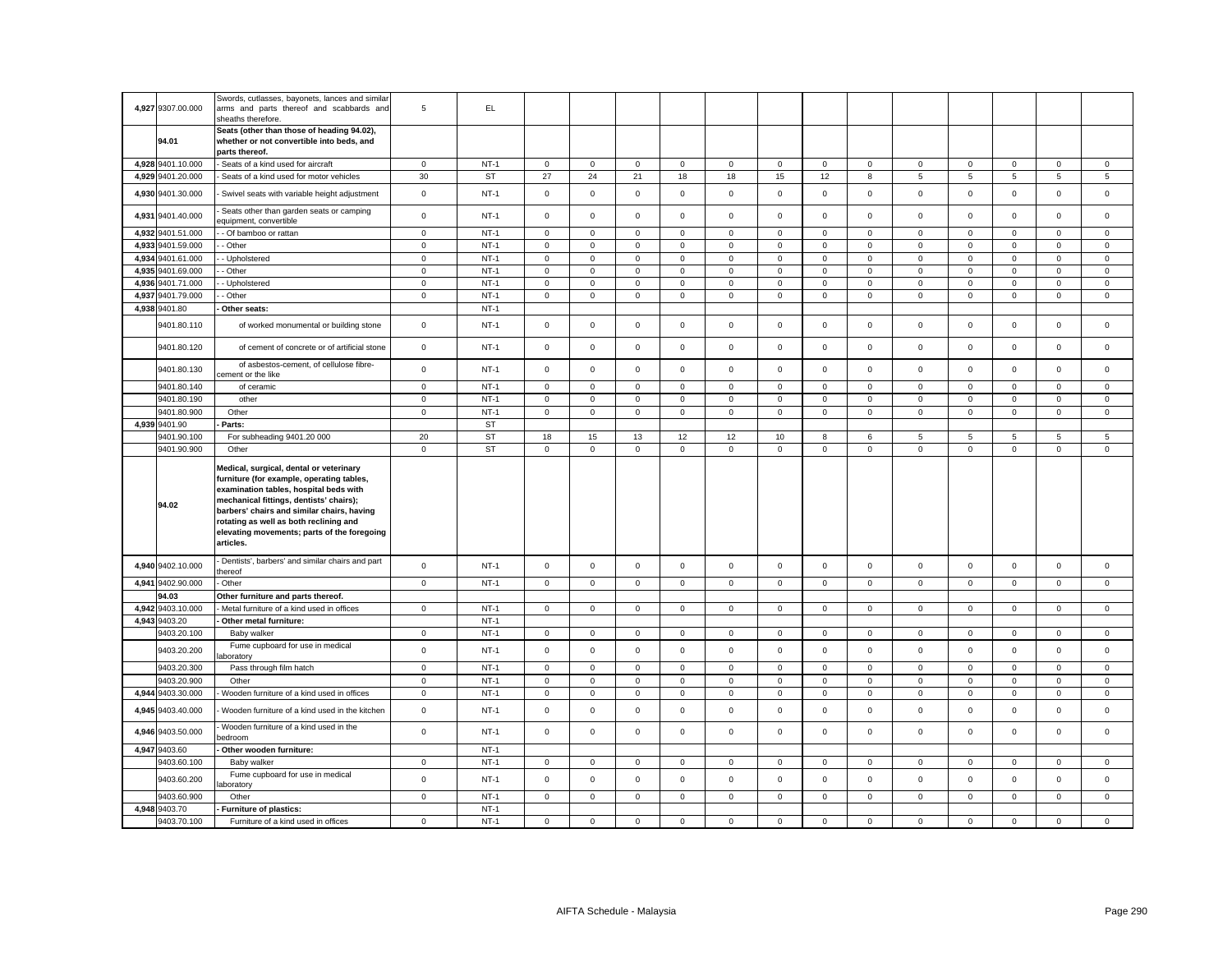| 9403.70.200                  | Baby walker                                                                                                                                                                                                                                                                                          | $\mathbf 0$ | $NT-1$    | $\mathbf 0$    | $\mathbf 0$    | $\mathbf 0$         | $\mathbf 0$  | 0              | $\mathbf 0$    | $\mathbf 0$    | $\mathbf 0$    | $\mathbf 0$         | $\mathbf 0$ | $\Omega$    | $\mathbf 0$  | $\mathbf 0$    |
|------------------------------|------------------------------------------------------------------------------------------------------------------------------------------------------------------------------------------------------------------------------------------------------------------------------------------------------|-------------|-----------|----------------|----------------|---------------------|--------------|----------------|----------------|----------------|----------------|---------------------|-------------|-------------|--------------|----------------|
| 9403.70.300                  | Fume cupboard for use in medical                                                                                                                                                                                                                                                                     | $\mathsf 0$ | $NT-1$    | $\mathsf 0$    | $\mathsf 0$    | $\mathsf{O}\xspace$ | $\mathsf 0$  | $\mathbf 0$    | $\mathsf 0$    | $\mathsf 0$    | $\mathsf 0$    | $\mathsf 0$         | $\mathsf 0$ | $\mathsf 0$ | $\mathsf 0$  | $\mathsf 0$    |
|                              | boratory                                                                                                                                                                                                                                                                                             |             |           |                |                |                     |              |                |                |                |                |                     |             |             |              |                |
| 9403.70.900                  | Other                                                                                                                                                                                                                                                                                                | $\mathbf 0$ | $NT-1$    | $\mathbf 0$    | $\mathbf 0$    | $\mathbf 0$         | $\mathbf{0}$ | 0              | $\mathsf 0$    | $\mathbf 0$    | $\circ$        | $\mathbf 0$         | $\mathsf 0$ | $\mathbf 0$ | $\mathbf 0$  | $\mathbf 0$    |
| 4,949 9403.81                | - Of bamboo or rattan:                                                                                                                                                                                                                                                                               |             | $NT-1$    |                |                |                     |              |                |                |                |                |                     |             |             |              |                |
| 9403.81.100                  | Of a kind used in parks, gardens or<br>estibules                                                                                                                                                                                                                                                     | $\mathsf 0$ | $NT-1$    | $\mathsf 0$    | $\mathsf{O}$   | $\mathsf 0$         | $\mathbf 0$  | $\mathbf 0$    | $\mathsf 0$    | $\mathsf 0$    | $\mathsf 0$    | $\mathsf 0$         | $\mathsf 0$ | $\mathsf 0$ | $\mathsf 0$  | $\mathsf 0$    |
| 9403.81.200                  | Fume cupboard for use in medical<br>aboratory                                                                                                                                                                                                                                                        | $\mathsf 0$ | $NT-1$    | $\mathsf 0$    | $\mathbf 0$    | $\mathsf 0$         | $\mathsf 0$  | $\mathsf 0$    | $\mathsf 0$    | $\mathsf 0$    | $\mathsf 0$    | $\mathsf 0$         | $\mathsf 0$ | $\mathsf 0$ | $\mathsf 0$  | $\mathsf 0$    |
| 9403.81.300                  | Baby walker                                                                                                                                                                                                                                                                                          | $\mathbf 0$ | $NT-1$    | $\mathbf{0}$   | $\overline{0}$ | $\mathsf 0$         | $\mathbf 0$  | 0              | $\mathbf 0$    | 0              | $\overline{0}$ | $\mathbf 0$         | $\mathbf 0$ | $\mathbf 0$ | $\mathbf 0$  | $\mathbf{0}$   |
| 9403.81.900                  | Other                                                                                                                                                                                                                                                                                                | $\mathsf 0$ | $NT-1$    | $\mathsf 0$    | $\mathsf 0$    | $\mathsf 0$         | $\mathsf 0$  | 0              | $\mathsf 0$    | $\mathsf 0$    | $\mathsf 0$    | $\mathsf 0$         | $\mathsf 0$ | $\mathsf 0$ | $\mathsf 0$  | $\mathsf 0$    |
| 4,950 9403.89                | Other:                                                                                                                                                                                                                                                                                               |             | $NT-1$    |                |                |                     |              |                |                |                |                |                     |             |             |              |                |
| 9403.89.100                  | Of a kind used in parks, gardens or<br>estibules                                                                                                                                                                                                                                                     | $\mathbf 0$ | $NT-1$    | $\mathsf 0$    | $\mathbf{0}$   | $\mathsf 0$         | $\mathbf 0$  | 0              | $\mathsf 0$    | $\mathsf 0$    | $\mathsf 0$    | $\mathsf 0$         | $\mathsf 0$ | $\mathsf 0$ | $\mathsf 0$  | $\mathsf 0$    |
| 9403.89.200                  | Fume cupboard for use in medical<br>aboratory                                                                                                                                                                                                                                                        | $\mathsf 0$ | $NT-1$    | $\mathsf{O}$   | $\mathsf 0$    | $\mathsf 0$         | $\mathbf 0$  | 0              | $\mathsf 0$    | $\mathsf 0$    | $\mathsf 0$    | $\mathsf 0$         | $\mathsf 0$ | $\mathsf 0$ | $\mathsf 0$  | $\mathsf 0$    |
| 9403.89.300                  | Baby walker                                                                                                                                                                                                                                                                                          | $\mathbf 0$ | $NT-1$    | $\mathbf 0$    | $\mathsf 0$    | $\mathbf 0$         | $\mathbf 0$  | 0              | $\mathbf 0$    | $\mathbf 0$    | $\mathsf 0$    | $\mathbf 0$         | $\mathbf 0$ | $\mathbf 0$ | $\mathbf 0$  | $\mathsf 0$    |
| 9403.89.900                  | Other                                                                                                                                                                                                                                                                                                | $\mathbf 0$ | $NT-1$    | $\mathbf{0}$   | $\mathbf 0$    | $\mathsf 0$         | $\mathbf 0$  | $\mathbf 0$    | $\mathsf 0$    | $\mathbf 0$    | $\mathbf 0$    | $\mathbf 0$         | $\mathsf 0$ | $\mathbf 0$ | $\mathsf 0$  | $\mathbf 0$    |
| 4,951 9403.90                | Parts:                                                                                                                                                                                                                                                                                               |             | $NT-1$    |                |                |                     |              |                |                |                |                |                     |             |             |              |                |
| 9403.90.100                  | For baby walker                                                                                                                                                                                                                                                                                      | $\mathbf 0$ | $NT-1$    | $\mathsf 0$    | $\mathsf 0$    | $\mathsf 0$         | $\mathbf 0$  | $\mathbf 0$    | $\mathsf 0$    | $\mathbf 0$    | $\mathsf 0$    | $\mathbf 0$         | $\mathsf 0$ | $\mathbf 0$ | $\mathsf 0$  | $\mathsf 0$    |
| 9403.90.900                  | Other                                                                                                                                                                                                                                                                                                | $\mathbf 0$ | $NT-1$    | $\mathbf{0}$   | $\mathbf{0}$   | $\mathbf 0$         | $\mathbf{0}$ | $\overline{0}$ | $\mathbf 0$    | $\mathbf 0$    | $\mathbf 0$    | $\mathsf 0$         | $\mathbf 0$ | $\mathbf 0$ | $\mathbf{0}$ | $\mathbf 0$    |
| 94.04                        | Mattress supports; articles of bedding and<br>similar furnishing (for example, mattresses,<br>quilts, eider-downs, cushions, pouffes and<br>pillows) fitted with springs or stuffed or<br>internally fitted with any material or of<br>cellular rubber or plastics, whether or not<br>covered.       |             |           |                |                |                     |              |                |                |                |                |                     |             |             |              |                |
| 4,952 9404.10.000            | Mattress supports                                                                                                                                                                                                                                                                                    | 20          | $NT-1$    | 15             | 12.5           | 10                  | 5            | 0              | $\mathsf 0$    | $\mathbf 0$    | $\mathbf 0$    | $\mathbf{0}$        | $\mathsf 0$ | $\mathbf 0$ | $\mathsf 0$  | $\mathsf 0$    |
| 4,953 9404.21.000            | - Of cellular rubber or plastics, whether or not<br>covered                                                                                                                                                                                                                                          | 20          | $NT-2$    | 17.5           | 15             | 12                  | 10           | 10             | $\overline{7}$ | 5              | $\mathbf{3}$   | $\mathbf 0$         | $\mathbf 0$ | $\mathbf 0$ | $\mathsf 0$  | $\mathsf 0$    |
| 4,954 9404.29                | - Of other materials:                                                                                                                                                                                                                                                                                |             | $NT-2$    |                |                |                     |              |                |                |                |                |                     |             |             |              |                |
| 9404.29.100                  | Hyperthermia/ hypothermia type                                                                                                                                                                                                                                                                       | $\mathsf 0$ | $NT-2$    | $\mathsf 0$    | $\mathbf 0$    | $\mathsf 0$         | $\mathsf 0$  | 0              | $\mathsf 0$    | $\mathsf 0$    | $\mathsf 0$    | $\mathsf 0$         | $\mathbf 0$ | $\mathbf 0$ | $\mathsf 0$  | $\mathsf 0$    |
| 9404.29.900                  | Other                                                                                                                                                                                                                                                                                                | 20          | $NT-2$    | 17.5           | 15             | 12                  | 10           | 10             | $\overline{7}$ | 5              | $\mathbf{3}$   | $\mathbf{0}$        | $\mathbf 0$ | $\mathbf 0$ | $\mathbf 0$  | $\mathbf 0$    |
| 4,955 9404.30.000            | Sleeping bags                                                                                                                                                                                                                                                                                        | 20          | $NT-2$    | 17.5           | 15             | 12                  | 10           | 10             | $\overline{7}$ | 5              | $\mathbf{3}$   | $\mathbf 0$         | $\mathsf 0$ | $\mathbf 0$ | $\mathbf 0$  | $\mathsf 0$    |
| 4,956 9404.90.000            | - Other                                                                                                                                                                                                                                                                                              | 20          | <b>ST</b> | 18             | 15             | 13                  | 12           | 12             | 10             | 8              | 6              | $5\phantom{.0}$     | 5           | 5           | 5            | $\overline{5}$ |
| 94.05                        | Lamps and lighting fittings including<br>searchlights and spotlights and parts<br>thereof, not elsewhere specified or included;<br>illuminated signs, illuminated name-plates<br>and the like, having a permanently fixed light<br>source, and parts thereof not elsewhere<br>specified or included. |             |           |                |                |                     |              |                |                |                |                |                     |             |             |              |                |
| 4,957 9405.10                | - Chandeliers and other electric ceiling or<br>wall lighting fittings,                                                                                                                                                                                                                               |             | $NT-2$    |                |                |                     |              |                |                |                |                |                     |             |             |              |                |
| 9405.10.100                  | Fluorescent lamp fittings                                                                                                                                                                                                                                                                            | 25          | $NT-2$    | 20             | 17             | 15                  | 13           | 13             | 10             | $\overline{7}$ | 5              | $\mathbf 0$         | $\mathbf 0$ | $\mathbf 0$ | $\mathbf 0$  | $\mathbf 0$    |
| 9405.10.900                  | Other                                                                                                                                                                                                                                                                                                | 20          | $NT-2$    | 17.5           | 15             | 12                  | 10           | 10             | $\overline{7}$ | 5              | $\mathbf{3}$   | $\mathsf 0$         | $\mathbf 0$ | $\mathsf 0$ | $\mathsf 0$  | $\mathsf 0$    |
| 4,958 9405.20.000            | Electric table, desk, bedside or floor-standing<br>amps                                                                                                                                                                                                                                              | 20          | $NT-2$    | 17.5           | 15             | 12                  | 10           | 10             | $\overline{7}$ | 5              | $\mathbf{3}$   | $\mathsf 0$         | $\mathsf 0$ | $\mathbf 0$ | $\mathsf 0$  | $\mathsf 0$    |
| 4,959 9405.30.000            | Lighting sets of a kind used for Christmas<br>trees                                                                                                                                                                                                                                                  | $\,$ 5 $\,$ | $NT-1$    | $\overline{4}$ | $\mathbf{3}$   | $\overline{2}$      | $\mathbf 0$  | $\mathbf 0$    | $\mathsf 0$    | $\mathbf 0$    | $\mathsf 0$    | $\mathbf 0$         | $\mathbf 0$ | $\mathsf 0$ | $\mathsf 0$  | $\mathsf 0$    |
| 4,960 9405.40                | Other electric lamps and lighting fittings:                                                                                                                                                                                                                                                          |             | $NT-2$    |                |                |                     |              |                |                |                |                |                     |             |             |              |                |
| 9405.40.100                  | Searchlights and spotlights                                                                                                                                                                                                                                                                          | 5           | $NT-2$    | $\overline{4}$ | $\overline{4}$ | 3                   | 3            | 3              | $\overline{2}$ | $\overline{2}$ | $\mathbf{1}$   | $\mathbf 0$         | $\mathbf 0$ | $\mathbf 0$ | $\mathbf 0$  | $\mathsf 0$    |
| 9405.40.200                  | Fibreoptic operation headlight                                                                                                                                                                                                                                                                       | $\mathsf 0$ | $NT-2$    | $\mathsf{O}$   | $\mathbf 0$    | $\mathsf 0$         | $\mathsf 0$  | $\mathbf 0$    | $\mathsf 0$    | $\mathsf{O}$   | $\mathsf 0$    | $\mathsf{O}\xspace$ | $\mathsf 0$ | $\mathsf 0$ | $\mathsf 0$  | $\mathbf 0$    |
| 9405.40.911                  | street lamps or lanterns                                                                                                                                                                                                                                                                             | 25          | $NT-2$    | 20             | 17             | 15                  | 13           | 13             | 10             | $\overline{7}$ | 5              | $\mathsf 0$         | $\mathbf 0$ | $\mathbf 0$ | $\mathbf 0$  | $\mathbf 0$    |
| 9405.40.919                  | other                                                                                                                                                                                                                                                                                                | 5           | $NT-2$    | $\overline{4}$ | $\overline{4}$ | $\mathbf{3}$        | 3            | 3              | $\overline{2}$ | $\overline{2}$ | $\overline{1}$ | $\mathbf{0}$        | $\mathsf 0$ | $\mathbf 0$ | $\mathbf 0$  | $\mathsf 0$    |
|                              |                                                                                                                                                                                                                                                                                                      |             |           |                |                |                     |              |                |                |                |                |                     |             |             |              | $\mathsf 0$    |
|                              | other                                                                                                                                                                                                                                                                                                |             | $NT-2$    |                |                |                     |              | 10             | $\overline{7}$ |                | $\mathbf{3}$   | $\mathbf 0$         | $\mathsf 0$ | $\mathbf 0$ | $\mathbf 0$  |                |
| 9405.40.990<br>4,961 9405.50 | Non-electrical lamps and lighting fittings:                                                                                                                                                                                                                                                          | 20          | $NT-2$    | 17.5           | 15             | 12                  | 10           |                |                | 5              |                |                     |             |             |              |                |
| 9405.50.110                  | pressure type                                                                                                                                                                                                                                                                                        | 15          | $NT-2$    | 13             | 11             | 8                   | 6            | 6              | 5              | 3              | $\overline{2}$ | $\mathsf 0$         | $\mathsf 0$ | $\mathsf 0$ | $\mathsf 0$  | $\mathsf 0$    |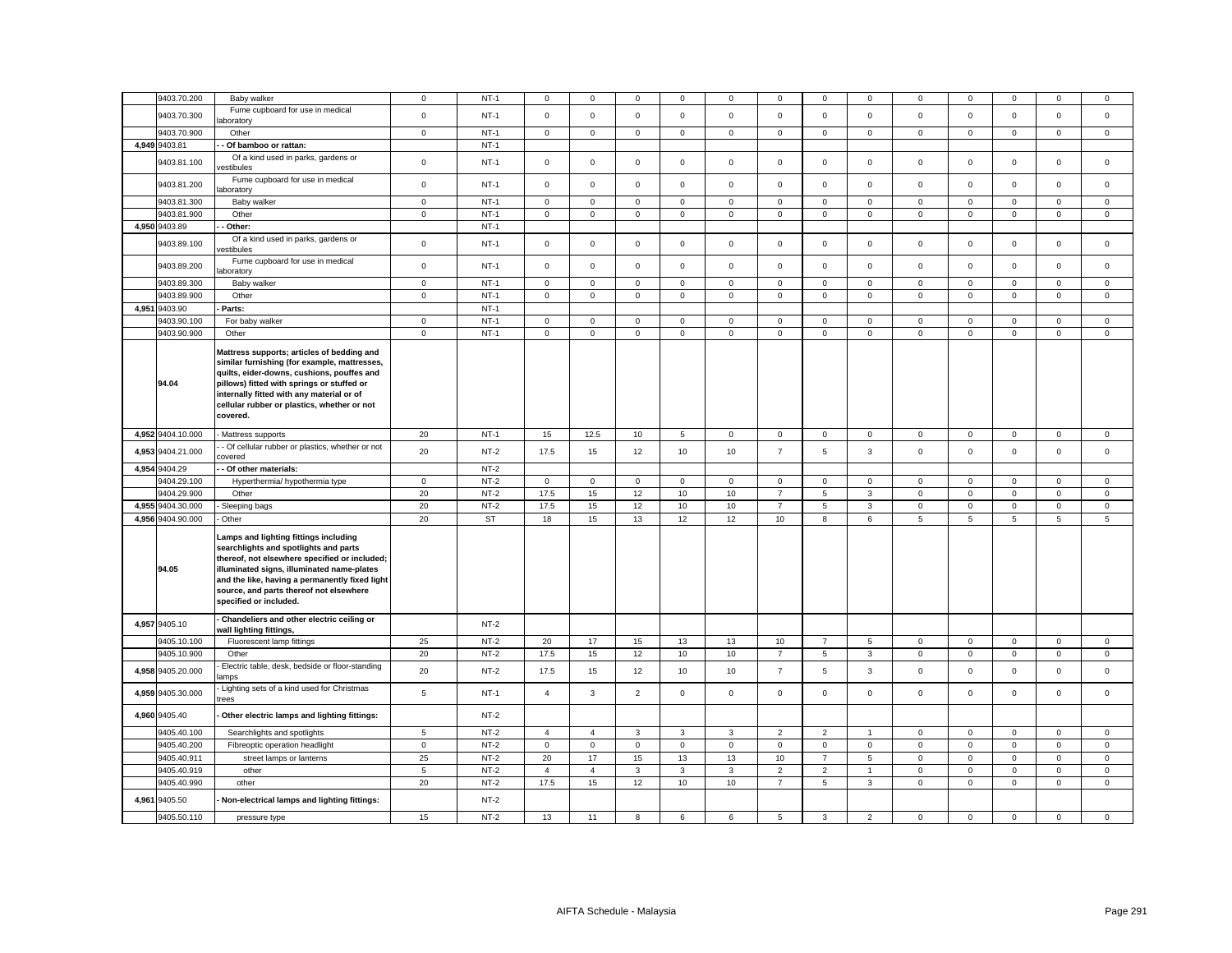| 9405.50.120       | oil lamps of brass, used for religious rites                                                                                                                                                                    | $\mathbf 0$     | $NT-2$ | $\mathsf 0$    | $\mathsf 0$    | $\mathsf 0$    | $\Omega$       | $\mathbf 0$    | $\mathsf 0$    | $\mathbf 0$     | $\mathsf 0$    | $\mathsf 0$ | $\mathbf 0$  | $\mathbf 0$  | $\mathsf 0$  | $\mathsf 0$  |
|-------------------|-----------------------------------------------------------------------------------------------------------------------------------------------------------------------------------------------------------------|-----------------|--------|----------------|----------------|----------------|----------------|----------------|----------------|-----------------|----------------|-------------|--------------|--------------|--------------|--------------|
| 9405.50.190       | other                                                                                                                                                                                                           | 15              | $NT-2$ | 13             | 11             | 8              | 6              | 6              | 5              | 3               | $\overline{2}$ | $\mathbf 0$ | $\mathsf 0$  | $\mathbf 0$  | $\mathsf 0$  | $\mathsf 0$  |
| 9405.50.900       | Other                                                                                                                                                                                                           | $\sqrt{5}$      | $NT-2$ | $\overline{4}$ | $\overline{4}$ | $_{3}$         | 3              | $\mathbf{3}$   | $\mathbf 2$    | $\overline{2}$  | $\mathbf{1}$   | $\mathbf 0$ | $\mathsf 0$  | $\mathbf 0$  | $\mathbf 0$  | $\mathsf 0$  |
|                   | Illuminated signs, illuminated name-plates and                                                                                                                                                                  |                 |        |                |                |                |                |                |                |                 |                |             |              |              |              |              |
| 4,962 9405.60.000 | he like                                                                                                                                                                                                         | 20              | $NT-2$ | 17.5           | 15             | 12             | 10             | 10             | $\overline{7}$ | 5               | $\mathbf{3}$   | $\mathbf 0$ | $\mathsf 0$  | $\mathbf 0$  | $\mathsf 0$  | $\mathsf 0$  |
| 4,963 9405.91     | Of glass:                                                                                                                                                                                                       |                 | $NT-2$ |                |                |                |                |                |                |                 |                |             |              |              |              |              |
| 9405.91.100       | For subheading 9405.40 100                                                                                                                                                                                      | 5               | $NT-2$ | $\overline{4}$ | $\overline{4}$ | $\mathbf{3}$   | 3              | 3              | 2              | 2               | $\mathbf{1}$   | $\mathbf 0$ | $\mathbf 0$  | $\mathbf{0}$ | $\mathbf{0}$ | $\mathbf{0}$ |
| 9405.91.900       | Other                                                                                                                                                                                                           | 20              | $NT-2$ | 17.5           | 15             | 12             | 10             | 10             | $\overline{7}$ | $\sqrt{5}$      | $\mathbf{3}$   | $\mathsf 0$ | $\mathsf 0$  | $\mathbf{0}$ | $\mathbf{0}$ | $\mathsf 0$  |
| 4,964 9405.92     | Of plastics:                                                                                                                                                                                                    |                 | $NT-2$ |                |                |                |                |                |                |                 |                |             |              |              |              |              |
| 9405.92.100       | For subheading 9405.40 100                                                                                                                                                                                      | 5               | $NT-2$ | $\overline{4}$ | $\overline{4}$ | $\overline{3}$ | 3              | 3              | $\overline{2}$ | $\overline{2}$  | $\mathbf{1}$   | $\mathbf 0$ | $\mathbf 0$  | $\mathbf 0$  | $\mathbf{0}$ | $\mathbf{0}$ |
| 9405.92.910       | lampshades                                                                                                                                                                                                      | 20              | $NT-2$ | 17.5           | 15             | 12             | 10             | 10             | $\overline{7}$ | 5               | $\mathbf{3}$   | $\mathbf 0$ | $\mathbf 0$  | $\mathbf{O}$ | $\mathsf 0$  | $\mathsf 0$  |
| 9405.92.990       | other                                                                                                                                                                                                           | 20              | $NT-2$ | 17.5           | 15             | 12             | 10             | 10             | $\overline{7}$ | 5               | 3              | $\mathbf 0$ | $\mathbf 0$  | $\mathbf 0$  | $\mathsf 0$  | $\mathbf 0$  |
| 4,965 9405.99     | Other:                                                                                                                                                                                                          |                 | $NT-2$ |                |                |                |                |                |                |                 |                |             |              |              |              |              |
| 9405.99.100       | Lampshades                                                                                                                                                                                                      | 20              | $NT-2$ | 17.5           | 15             | 12             | 10             | 10             | $\overline{7}$ | 5               | $\mathbf{3}$   | $\mathbf 0$ | $\mathbf 0$  | $\mathbf{0}$ | $\mathbf{0}$ | $\mathbf{0}$ |
| 9405.99.200       | For subheading 9405.40 100                                                                                                                                                                                      | $\overline{5}$  | $NT-2$ | $\overline{4}$ | $\overline{4}$ | $\mathbf{3}$   | 3              | $\mathbf{3}$   | $\overline{2}$ | $\overline{2}$  | $\overline{1}$ | $\mathsf 0$ | $\mathsf 0$  | $\mathbf 0$  | $\mathsf 0$  | $\mathsf 0$  |
| 9405.99.310       |                                                                                                                                                                                                                 | 15              | $NT-2$ | 13             | 11             | 8              | 6              | 6              | $\mathbf 5$    | 3               | $\overline{2}$ | $\mathbf 0$ | $\mathbf 0$  | $\mathbf{0}$ | $\mathsf 0$  | $\mathbf 0$  |
|                   | for oil-burning type                                                                                                                                                                                            |                 |        |                |                |                |                |                |                |                 |                |             |              |              |              |              |
| 9405.99.390       | other                                                                                                                                                                                                           | $\sqrt{5}$      | $NT-2$ | $\overline{4}$ | $\overline{4}$ | $_{3}$         | $\mathbf{3}$   | $\mathbf{3}$   | $\overline{2}$ | $\overline{2}$  | $\overline{1}$ | $\mathbf 0$ | $\mathbf 0$  | $\mathsf 0$  | $\mathsf 0$  | $\mathbf 0$  |
| 9405.99.910       | of ceramic                                                                                                                                                                                                      | 20              | $NT-2$ | 17.5           | 15             | 12             | 10             | 10             | $\overline{7}$ | 5               | 3              | $\mathbf 0$ | $\mathbf 0$  | $\mathbf{0}$ | $\mathbf 0$  | $\mathsf 0$  |
| 9405.99.920       | of metal                                                                                                                                                                                                        | 20              | $NT-2$ | 17.5           | 15             | 12             | 10             | 10             | $\overline{7}$ | $5\phantom{.0}$ | $\mathbf{3}$   | $\mathbf 0$ | $\mathbf 0$  | $\mathsf 0$  | $\mathsf 0$  | $\mathbf 0$  |
| 9405.99.990       | other                                                                                                                                                                                                           | $\overline{5}$  | $NT-2$ | $\overline{4}$ | $\overline{4}$ | $\mathbf{3}$   | 3              | $\mathbf{3}$   | $\overline{2}$ | $\overline{2}$  | $\mathbf{1}$   | $\mathbf 0$ | $\mathbf 0$  | $\mathbf 0$  | $\mathsf 0$  | $\mathbf 0$  |
| 94.06             | Prefabricated buildings.                                                                                                                                                                                        |                 |        |                |                |                |                |                |                |                 |                |             |              |              |              |              |
| 4,966 9406.00     | Prefabricated buildings.                                                                                                                                                                                        |                 | $NT-2$ |                |                |                |                |                |                |                 |                |             |              |              |              |              |
| 9406.00.100       | Of plastics                                                                                                                                                                                                     | 30              | $NT-2$ | 25             | 20             | 15             | 13             | 13             | 11             | 8               | 5              | $\mathbf 0$ | $\mathbf 0$  | $\mathbf 0$  | $\mathbf 0$  | $\mathbf{0}$ |
| 9406.00.200       | Of wood                                                                                                                                                                                                         | 25              | $NT-2$ | 20             | 17             | 15             | 13             | 13             | 10             | $\overline{7}$  | 5              | $\mathbf 0$ | $\mathsf 0$  | $\mathbf 0$  | $\mathbf 0$  | $\mathbf 0$  |
| 9406.00.300       | Of cement, of concrete or of artificial stone                                                                                                                                                                   | 10              | $NT-2$ | 7.5            | 6              | 5              | $\overline{4}$ | $\overline{4}$ | 3              | 2               | $\mathbf{1}$   | $\mathbf 0$ | $\mathbf 0$  | $\mathbf 0$  | $\mathbf 0$  | $\mathbf 0$  |
| 9406.00.400       | Of iron and steel                                                                                                                                                                                               | 20              | $NT-2$ | 17.5           | 15             | 12             | 10             | 10             | $\overline{7}$ | 5               | 3              | $\mathbf 0$ | $\mathbf 0$  | $\mathbf 0$  | $\mathbf 0$  | $\mathbf 0$  |
| 9406.00.500       | Of aluminium                                                                                                                                                                                                    | 30              | $NT-2$ | 25             | 20             | 15             | 13             | 13             | 11             | 8               | 5              | $\mathsf 0$ | $\mathsf 0$  | $\mathsf 0$  | $\mathsf 0$  | $\mathsf 0$  |
| 9406.00.900       | Other                                                                                                                                                                                                           | $5\phantom{.0}$ | $NT-2$ | $\overline{4}$ | $\overline{4}$ | $\mathbf{3}$   | 3              | $\mathbf{3}$   | $\overline{2}$ | $\overline{2}$  | $\mathbf{1}$   | $\mathbf 0$ | $\mathbf{0}$ | $\mathsf 0$  | $\mathsf 0$  | $\mathsf 0$  |
| 95.03             | Tricycles, scooters, pedal cars and similar<br>wheeled toys; dolls' carriages; dolls; other<br>toys; reduced-size ("scale") models and<br>similar recreational models, working or not;<br>puzzles of all kinds. |                 |        |                |                |                |                |                |                |                 |                |             |              |              |              |              |
| 4,967 9503.00     | Tricycles, scooters, pedal cars and similar<br>wheeled toys; dolls' carriages; dolls; other<br>toys; reduced-size ("scale") models and<br>similar recreational models, working or not;<br>puzzles of all kinds. |                 | $NT-2$ |                |                |                |                |                |                |                 |                |             |              |              |              |              |
| 9503.00.100       | Tricycles                                                                                                                                                                                                       | $\mathbf 0$     | $NT-2$ | $\mathsf 0$    | $\mathbf 0$    | $\mathsf 0$    | $\mathsf 0$    | $\mathbf 0$    | $\mathsf 0$    | $\mathbf 0$     | $\mathbf 0$    | $\mathsf 0$ | $\mathsf 0$  | $\mathbf 0$  | $\mathsf 0$  | $\mathsf 0$  |
| 9503.00.200       | Other wheeled toys; dolls' carriages                                                                                                                                                                            | $\mathbf 0$     | $NT-2$ | $\mathsf 0$    | $\mathbf 0$    | $\mathsf 0$    | $\mathsf 0$    | $\mathbf 0$    | $\mathsf 0$    | $\mathsf 0$     | $\mathbf 0$    | $\mathsf 0$ | $\mathsf 0$  | $\mathbf 0$  | $\mathsf 0$  | $\mathsf 0$  |
| 9503.00.300       | Dolls including parts and accessories                                                                                                                                                                           | $\sqrt{5}$      | $NT-1$ | $\overline{4}$ | 3              | $\overline{2}$ | $\mathsf 0$    | $\mathbf 0$    | $\mathsf 0$    | $\mathbf 0$     | $\mathbf 0$    | $\mathbf 0$ | $\mathsf 0$  | $\mathbf 0$  | $\mathsf 0$  | $\mathsf 0$  |
| 9503.00.400       | Reduced-size ("scale") models and similar<br>ecreational models,                                                                                                                                                | 5               | $NT-1$ | $\overline{4}$ | 3              | $\overline{2}$ | $\mathbf 0$    | $\mathbf 0$    | $\mathbf 0$    | $\mathbf 0$     | $\mathbf 0$    | $\mathbf 0$ | $\mathbf 0$  | $\mathbf 0$  | $\mathbf 0$  | $\mathbf 0$  |
| 9503.00.500       | Other toys                                                                                                                                                                                                      | $\overline{5}$  | $NT-1$ | $\overline{4}$ | $\mathbf{3}$   | $\overline{2}$ | $\mathbf 0$    | $\mathbf{0}$   | $\mathsf 0$    | $\mathsf 0$     | $\mathbf 0$    | $\mathbf 0$ | $\mathbf 0$  | $\mathbf 0$  | $\mathbf 0$  | $\,0\,$      |
| 9503.00.910       | for subheading 9503.00 100                                                                                                                                                                                      | 20              | $NT-2$ | 17.5           | 15             | 12             | 10             | 10             | $\overline{7}$ | $\overline{5}$  | $\mathbf{3}$   | $\mathsf 0$ | $\mathsf 0$  | $\mathbf 0$  | $\mathbf 0$  | $\mathsf 0$  |
| 9503.00.991       | spokes and nipples                                                                                                                                                                                              | 20              | $NT-2$ | 17.5           | 15             | 12             | 10             | 10             | $\overline{7}$ | 5               | 3              | $\mathsf 0$ | $\mathbf 0$  | $\mathsf 0$  | $\mathsf 0$  | $\mathsf 0$  |
| 9503.00.999       | other                                                                                                                                                                                                           | $5\phantom{.0}$ | $NT-2$ | $\overline{4}$ | $\overline{4}$ | $\mathbf{3}$   | 3              | $\mathbf{3}$   | $\overline{2}$ | $\overline{2}$  | $\mathbf{1}$   | $\mathbf 0$ | $\mathsf 0$  | $\mathbf 0$  | $\mathsf 0$  | $\mathsf 0$  |
|                   | Articles for funfair, table or parlour games,                                                                                                                                                                   |                 |        |                |                |                |                |                |                |                 |                |             |              |              |              |              |
| 95.04             | including pintables, billiards, special tables<br>for casino games and automatic bowling<br>alley equipment.                                                                                                    |                 |        |                |                |                |                |                |                |                 |                |             |              |              |              |              |
|                   |                                                                                                                                                                                                                 |                 |        |                |                |                |                |                |                |                 |                |             |              |              |              |              |
| 4,968 9504.10.000 | Video games of a kind used with a television<br>receiver                                                                                                                                                        | $5\phantom{.0}$ | $NT-1$ | $\overline{4}$ | $\mathbf{3}$   | $\overline{2}$ | $\mathbf 0$    | $\mathbf 0$    | $\mathsf 0$    | $\mathbf 0$     | $\mathbf 0$    | $\mathbf 0$ | $\mathsf 0$  | $\mathsf 0$  | $\mathsf 0$  | $\mathsf 0$  |
| 4,969 9504.20     | Articles and accessories for billiards of all<br>kinds:                                                                                                                                                         |                 | $NT-2$ |                |                |                |                |                |                |                 |                |             |              |              |              |              |
| 9504.20.100       | <b>Billiard chalks</b>                                                                                                                                                                                          | 15              | $NT-2$ | 13             | 11             | 8              | 6              | 6              | $\overline{5}$ | $\overline{3}$  | 2              | $\mathbf 0$ | $\mathsf 0$  | $\mathbf 0$  | $\mathsf 0$  | $\mathsf 0$  |
| 9504.20.900       | Other                                                                                                                                                                                                           | 30              | $NT-2$ | 25             | 20             | 15             | 13             | 13             | 11             | 8               | 5              | $\mathsf 0$ | $\mathbf 0$  | $\mathbf 0$  | $\mathsf 0$  | $\mathsf 0$  |
| 4,970 9504.30     | Other games, operated by coins,<br>banknotes, bank cards, tokens                                                                                                                                                |                 | $NT-2$ |                |                |                |                |                |                |                 |                |             |              |              |              |              |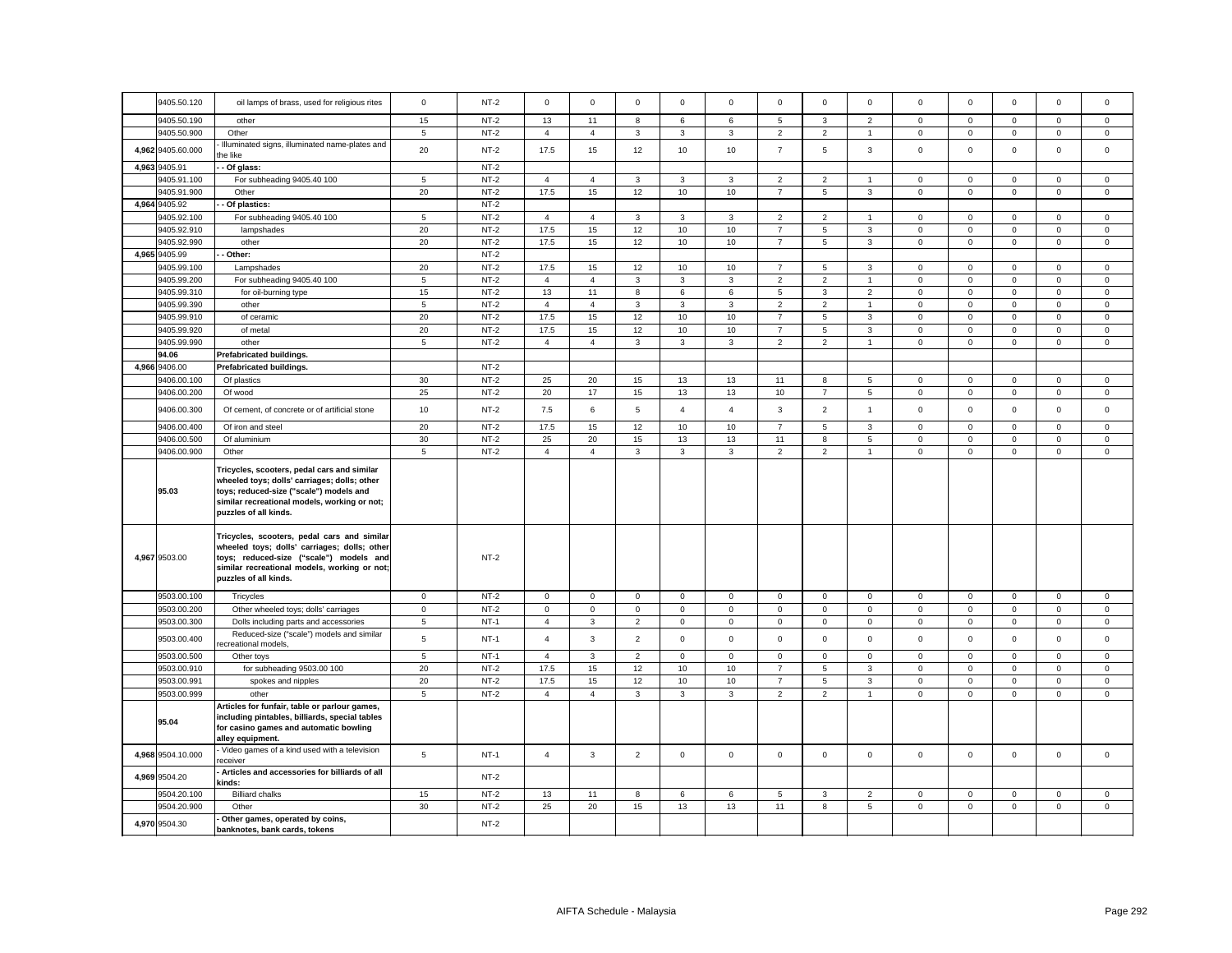|                | 9504.30.100                            | Pintable, slot machine and the like                                                                                                                                                                                                         | 30                         | $NT-2$           | 25                                 | 20                         | 15                          | 13                         | 13                         | 11                         | 8                          | 5                      | 0                          | $\mathbf 0$                | $\mathbf 0$                | $\mathbf 0$                | $\mathbf 0$                |
|----------------|----------------------------------------|---------------------------------------------------------------------------------------------------------------------------------------------------------------------------------------------------------------------------------------------|----------------------------|------------------|------------------------------------|----------------------------|-----------------------------|----------------------------|----------------------------|----------------------------|----------------------------|------------------------|----------------------------|----------------------------|----------------------------|----------------------------|----------------------------|
|                | 9504.30.910                            | of wood or paper or plastics                                                                                                                                                                                                                | 25                         | $NT-2$           | 20                                 | 17                         | 15                          | 13                         | 13                         | 10                         | $\overline{7}$             | 5                      | $\mathsf 0$                | $\mathbf 0$                | $\mathsf 0$                | $\mathbf 0$                | $\mathsf 0$                |
|                | 9504.30.990                            | other                                                                                                                                                                                                                                       | $5\phantom{.0}$            | $NT-2$           | $\overline{4}$                     | $\overline{4}$             | $\mathbf{3}$                | $\mathbf{3}$               | $\mathbf{3}$               | $\overline{2}$             | $\overline{2}$             | $\overline{1}$         | 0                          | $\mathbf 0$                | $\mathbf{0}$               | $\mathbf{0}$               | $\mathbf 0$                |
| 4,971          | 9504.40                                |                                                                                                                                                                                                                                             |                            | $NT-1$           |                                    |                            |                             |                            |                            |                            |                            |                        |                            |                            |                            |                            |                            |
|                | 9504.40.100                            | Playing cards:                                                                                                                                                                                                                              | 10                         | $NT-1$           | 7.5                                | 5                          | 5                           | 2.5                        | $\mathbf 0$                | $\mathsf 0$                | $\mathbf 0$                | $\mathbf 0$            | $\mathsf 0$                | $\mathsf 0$                | $\mathsf 0$                | $\mathsf 0$                | $\mathsf 0$                |
|                | 9504.40.200                            | In packs of 4 suits of 13 cards each<br>Chinese, comprising of 112 cards per set                                                                                                                                                            | 10                         | $NT-1$           | 7.5                                | 5                          | $\overline{5}$              | 2.5                        | $\mathbf 0$                | $\mathsf 0$                | $\mathsf 0$                | $\mathsf 0$            | $\mathsf 0$                | $\mathsf 0$                | $\mathsf 0$                | $\mathsf 0$                | $\mathsf 0$                |
|                | 9504.40.900                            | Other                                                                                                                                                                                                                                       | 10                         | $NT-1$           | 7.5                                | $5\overline{5}$            | 5                           | 2.5                        | $\mathsf 0$                | $\mathsf 0$                | $\mathbf 0$                | $\mathbf{0}$           | 0                          | $\mathbf 0$                | $\overline{0}$             | $\mathbf{0}$               | $\mathbf 0$                |
|                | 4,972 9504.90                          | Other:                                                                                                                                                                                                                                      |                            | $NT-2$           |                                    |                            |                             |                            |                            |                            |                            |                        |                            |                            |                            |                            |                            |
|                | 9504.90.110                            | bowling balls                                                                                                                                                                                                                               | $\mathbf 0$                | $NT-2$           | $\mathsf 0$                        | $\mathbf 0$                | $\mathsf 0$                 | $\mathsf 0$                | $\mathbf 0$                | $\mathsf 0$                | $\mathbf 0$                | $\mathbf 0$            | $\mathsf 0$                | $\mathsf 0$                | $\mathbf 0$                | $\mathsf 0$                | $\mathsf 0$                |
|                | 9504.90.191                            | of wood or paper or plastics                                                                                                                                                                                                                | $\mathbf 0$                | $NT-2$           | $\mathbf 0$                        | $\mathbf{O}$               | $\mathbf{0}$                | $\mathbf 0$                | $\mathbf 0$                | $^{\circ}$                 | $\mathbf 0$                | $\mathbf{0}$           | $\mathbf 0$                | $\mathbf 0$                | $\mathbf{0}$               | $\mathbf{0}$               | $\mathsf 0$                |
|                | 9504.90.199                            | other                                                                                                                                                                                                                                       | $\mathbf 0$                | $NT-2$           | $\mathsf 0$                        | $\mathbf 0$                | $\mathsf 0$                 | $\mathbf 0$                | $\mathbf 0$                | $\mathsf 0$                | $\mathbf 0$                | $\mathbf 0$            | $\mathbf 0$                | $\mathsf 0$                | $\mathbf 0$                | $\mathsf 0$                | $\mathbf 0$                |
|                |                                        | in packs of 4 suits of 13 tiles each, of                                                                                                                                                                                                    |                            |                  |                                    |                            |                             |                            |                            |                            |                            |                        |                            |                            |                            |                            |                            |
|                | 9504.90.911                            | lastics                                                                                                                                                                                                                                     | 20                         | $NT-2$           | 17.5                               | 15                         | 12                          | 10                         | 10                         | $\overline{7}$             | 5                          | 3                      | $\mathsf 0$                | $\mathbf 0$                | $\mathbf{0}$               | $\mathbf 0$                | $\mathbf 0$                |
|                | 9504.90.912                            | of wood or paper or plastics                                                                                                                                                                                                                | 20                         | $NT-2$           | 17.5                               | 15                         | 12                          | 10                         | 10                         | $\overline{7}$             | 5                          | $\mathbf{3}$           | $\mathsf 0$                | $\mathsf 0$                | $\mathsf 0$                | $\mathsf 0$                | $\mathsf 0$                |
|                | 9504.90.919                            | other                                                                                                                                                                                                                                       | 5                          | $NT-2$           | $\overline{4}$                     | $\overline{4}$             | $\mathbf{3}$                | 3                          | 3                          | $\overline{2}$             | $\overline{2}$             | $\mathbf{1}$           | $\mathbf 0$                | $\mathbf 0$                | $\mathbf{0}$               | $\mathbf{0}$               | $\mathbf{0}$               |
|                | 9504.90.991                            | of wood or paper or plastics                                                                                                                                                                                                                | 30                         | $NT-2$           | 25                                 | 20                         | 15                          | 13                         | 13                         | 11                         | 8                          | $5\overline{5}$        | $\mathbf 0$                | $\mathsf 0$                | $\mathbf 0$                | $\mathsf 0$                | $\mathbf 0$                |
|                | 9504.90.999                            | other                                                                                                                                                                                                                                       | 10                         | $NT-2$           | 7.5                                | 6                          | $5\overline{5}$             | $\overline{4}$             | $\overline{4}$             | 3                          | $\overline{2}$             | $\mathbf{1}$           | $\mathbf 0$                | $\mathbf 0$                | $\mathbf 0$                | $\mathbf 0$                | $\mathsf 0$                |
|                | 95.05                                  | Festive, carnival or other entertainment<br>articles, including conjuring tricks and<br>novelty jokes.                                                                                                                                      |                            |                  |                                    |                            |                             |                            |                            |                            |                            |                        |                            |                            |                            |                            |                            |
| 4,973          | 9505.10.000                            | Articles for Christmas festivities                                                                                                                                                                                                          | 5                          | $NT-1$           | $\overline{4}$                     | 3                          | $\overline{2}$              | 0                          | $\mathbf 0$                | 0                          | 0                          | 0                      | 0                          | $\mathbf 0$                | $\mathsf 0$                | 0                          | $\mathbf 0$                |
|                | 4,974 9505.90.000                      | Other                                                                                                                                                                                                                                       | 5                          | $NT-1$           | $\overline{4}$                     | $\mathbf{3}$               | $\overline{2}$              | $\mathsf 0$                | $\mathsf{O}\xspace$        | $\mathsf 0$                | $\mathsf 0$                | $\mathsf 0$            | $\mathsf{O}\xspace$        | $\mathbf 0$                | $\mathsf 0$                | $\mathbf 0$                | $\mathsf 0$                |
|                | 95.06                                  | Articles and equipment for general physical<br>exercise, gymnastics, athletics, other sports<br>(including table-tennis) or outdoor games,<br>not specified or included elsewhere in this<br>Chapter; swimming pools and paddling<br>pools. |                            |                  |                                    |                            |                             |                            |                            |                            |                            |                        |                            |                            |                            |                            |                            |
|                | 4,975 9506.11.000                      | - Skis                                                                                                                                                                                                                                      | $\mathbf 0$                | $NT-1$           | $\mathsf{O}\xspace$                | $\mathbf 0$                | $\mathsf 0$                 | 0                          | $\mathsf 0$                | $\mathsf 0$                | $\mathsf{O}$               | $\mathsf 0$            | $\mathsf 0$                | $\mathsf 0$                | $\mathsf 0$                | $\mathsf 0$                | $\,0\,$                    |
|                | 4,976 9506.12.000                      | Ski-fastenings (ski-bindings)                                                                                                                                                                                                               | $\mathbf 0$                | $NT-1$           | $\mathbf 0$                        | $\mathbf 0$                | $\mathsf 0$                 | $\mathsf 0$                | $\mathsf 0$                | $\mathsf 0$                | $\mathsf 0$                | $\mathsf 0$            | $\mathsf 0$                | $\mathsf 0$                | $\mathbf 0$                | $\mathsf 0$                | $\mathsf 0$                |
| 4,977          | 9506.19.000                            | - Other                                                                                                                                                                                                                                     | $\mathsf 0$                | $NT-1$           | $\mathbf 0$                        | $\mathsf 0$                | $\mathsf 0$                 | $\Omega$                   | $\mathbf 0$                | $\mathbf 0$                | $\mathbf 0$                | 0                      | $\mathsf 0$                | $\mathbf 0$                | $\mathbf 0$                | $\mathbf 0$                | $\mathsf 0$                |
|                |                                        |                                                                                                                                                                                                                                             |                            |                  |                                    |                            |                             |                            |                            |                            |                            |                        |                            |                            |                            |                            |                            |
| 4,978          | 9506.21.000                            | Sailboards                                                                                                                                                                                                                                  | $\mathbf 0$                | $NT-1$           | 0                                  | 0                          | $\mathbf 0$                 | 0                          | $\mathbf 0$                | $\mathsf 0$                | $\mathsf 0$                | 0                      | 0                          | $\mathbf 0$                | $\mathbf 0$                | $\mathbf 0$                | $\mathsf 0$                |
| 4,979          | 9506.29.000                            | Other                                                                                                                                                                                                                                       | $\mathsf 0$                | $NT-1$           | $\mathsf 0$                        | $\mathsf 0$                | $\mathsf 0$                 | $\mathsf 0$                | $\mathsf 0$                | $\mathsf 0$                | $\mathsf 0$                | $\mathbf 0$            | $\mathsf 0$                | $\mathsf 0$                | $\mathsf 0$                | $\mathsf 0$                | $\mathsf 0$                |
| 4,980          | 9506.31.000                            | Clubs, complete                                                                                                                                                                                                                             | $\mathbf 0$                | $NT-1$           | $\mathsf 0$                        | $\mathbf 0$                | $\mathsf 0$                 | $\mathsf 0$                | $\mathbf 0$                | $\mathsf 0$                | $\mathsf 0$                | $\mathbf 0$            | $\mathsf 0$                | $\mathsf 0$                | $\mathbf 0$                | $\mathsf 0$                | $\mathsf 0$                |
| 4,981          | 9506.32.000                            | Balls                                                                                                                                                                                                                                       | 10                         | $NT-1$           | 7.5                                | 5                          | $5\overline{5}$             | 2.5                        | $\mathbf 0$                | $\mathbf 0$                | $\mathbf 0$                | 0                      | 0                          | $\mathbf 0$                | $\mathbf 0$                | $\mathbf 0$                | $\mathbf 0$                |
| 4,982          |                                        | Other                                                                                                                                                                                                                                       | $\mathbf 0$                | $NT-1$           | $\mathsf 0$                        | $\mathbf 0$                | $\mathsf 0$                 | $\mathsf 0$                | $\mathbf 0$                | $\mathsf 0$                | $\mathbf 0$                | $\mathbf 0$            | $\mathbf 0$                | $\mathsf 0$                | $\mathbf 0$                | $\mathsf 0$                | $\mathsf 0$                |
| 4,983          | 9506.39.000<br>9506.40                 | Articles and equipment for table-tennis:                                                                                                                                                                                                    |                            | $NT-2$           |                                    |                            |                             |                            |                            |                            |                            |                        |                            |                            |                            |                            |                            |
|                |                                        |                                                                                                                                                                                                                                             |                            |                  |                                    |                            |                             |                            |                            |                            |                            |                        |                            |                            |                            |                            |                            |
|                | 9506.40.100                            | Tables                                                                                                                                                                                                                                      | 20                         | $NT-2$           | 17.5                               | 15                         | 12                          | 10                         | 10                         | $\overline{7}$             | 5                          | $\mathbf{3}$           | $\mathsf 0$                | $\mathsf 0$                | $\mathsf 0$                | $\mathsf 0$                | $\mathsf 0$                |
|                | 9506.40.900<br>4,984 9506.51.000       | Other<br>Lawn-tennis rackets, whether or not strung                                                                                                                                                                                         | $\mathbf 0$<br>$\mathbf 0$ | $NT-2$<br>$NT-1$ | $\mathbf 0$<br>$\mathsf 0$         | $\mathbf 0$<br>$\mathsf 0$ | $\mathbf{0}$<br>$\mathbf 0$ | $\mathbf 0$<br>$\mathbf 0$ | $\mathbf 0$<br>$\mathbf 0$ | $\mathsf 0$<br>$\mathsf 0$ | $\mathbf 0$<br>$\mathbf 0$ | $\circ$<br>$\mathsf 0$ | $\mathbf 0$<br>$\mathsf 0$ | $\mathsf 0$<br>$\mathsf 0$ | $\mathbf 0$<br>$\mathsf 0$ | $\mathsf 0$<br>$\mathsf 0$ | $\mathsf 0$<br>$\mathsf 0$ |
|                |                                        |                                                                                                                                                                                                                                             |                            |                  |                                    |                            |                             |                            |                            |                            |                            |                        |                            |                            |                            |                            |                            |
| 4,985          | 9506.59.000                            | Other                                                                                                                                                                                                                                       | $\mathbf 0$                | $NT-1$           | $\mathsf 0$                        | $\mathbf 0$                | $\mathsf 0$                 | $\mathsf 0$                | $\mathsf 0$                | $\mathsf 0$                | $\mathsf 0$                | $\mathbf 0$            | $\mathsf 0$                | $\mathsf 0$                | $\mathsf 0$                | $\mathsf 0$                | $\mathsf 0$                |
|                | 4,986 9506.61.000                      | - Lawn-tennis balls                                                                                                                                                                                                                         | $\mathbf 0$                | $NT-1$           | $\mathsf 0$                        | $\mathbf 0$                | $\mathsf 0$                 | $\mathsf 0$                | $\mathbf 0$                | $\mathsf 0$                | $\mathsf 0$                | $\mathbf 0$            | $\mathsf 0$                | $\mathsf 0$                | $\mathbf 0$                | $\mathsf 0$                | $\mathsf 0$                |
| 4.987          | 9506.62.000                            | - Inflatable                                                                                                                                                                                                                                | $\overline{0}$             | $NT-1$           | $\mathbf 0$                        | $\mathbf 0$                | $\mathbf{0}$                | $\mathbf 0$                | $\mathbf 0$                | $\mathbf 0$                | $\mathbf 0$                | $\mathbf{0}$           | $\mathbf 0$                | $\mathbf 0$                | $\mathbf 0$                | $\mathbf 0$                | $\mathbf{0}$               |
| 4,988<br>4,989 | 9506.69.000<br>9506.70.000             | Other<br>Ice skates and roller skates, including skating                                                                                                                                                                                    | $\mathbf 0$<br>$\mathbf 0$ | $NT-1$<br>$NT-1$ | $\mathsf 0$<br>$\mathbf 0$         | $\mathsf 0$<br>$\mathsf 0$ | $\mathbf 0$<br>$\mathsf 0$  | 0<br>$\mathbf 0$           | $\mathbf 0$<br>$\mathbf 0$ | $\mathsf 0$<br>$\mathsf 0$ | $\mathsf 0$<br>0           | $\mathbf 0$<br>0       | $\mathsf 0$<br>0           | $\mathsf 0$<br>$\mathsf 0$ | 0<br>$\mathbf{0}$          | $\mathsf 0$<br>$\mathsf 0$ | $\mathbf 0$<br>$\mathsf 0$ |
| 4,990          | 9506.91.000                            | oots with skates<br>- Articles and equipment for general physical                                                                                                                                                                           | $\mathsf 0$                | $NT-1$           | $\mathsf 0$                        | $\mathbf 0$                | $\mathsf 0$                 | $\mathsf 0$                | $\mathbf 0$                | $\mathsf 0$                | $\mathbf 0$                | $\mathsf 0$            | $\mathsf 0$                | $\mathsf 0$                | $\mathbf 0$                | $\mathsf 0$                | $\mathsf 0$                |
|                |                                        | exercise, gymnastics                                                                                                                                                                                                                        |                            |                  |                                    |                            |                             |                            |                            |                            |                            |                        |                            |                            |                            |                            |                            |
|                | 4,991 9506.99.000<br>95.07             | - Other<br>Fishing rods, fish-hooks and other line<br>fishing tackle; fish landing nets, butterfly<br>nets and similar nets; decoy "birds" (other<br>than those of heading 92.08 or 97.05) and<br>similar hunting or shooting requisites.   | $\mathbf 0$                | $NT-1$           | $\mathsf 0$                        | $\mathbf 0$                | $\mathsf 0$                 | $\mathbf 0$                | $\mathbf 0$                | $\mathsf 0$                | $\circ$                    | $\mathbf{0}$           | $\mathbf 0$                | $\mathbf 0$                | $\mathbf{0}$               | $\mathbf 0$                | $\mathsf 0$                |
|                | 4,992 9507.10.000                      | Fishing rods                                                                                                                                                                                                                                | 0                          | $NT-1$           | $\mathbf 0$                        | 0                          | $\mathbf 0$                 | 0                          | $\mathbf 0$                | 0                          | $\mathbf 0$                | 0                      | 0                          | 0                          | 0                          | 0                          | $\mathbf 0$                |
|                | 4,993 9507.20.000<br>4,994 9507.30.000 | Fish-hooks, whether or not snelled<br>Fishing reels                                                                                                                                                                                         | $\mathbf 0$<br>$\mathsf 0$ | $NT-1$<br>$NT-1$ | $\mathsf{O}\xspace$<br>$\mathsf 0$ | $\mathsf 0$<br>$\mathsf 0$ | $\mathsf 0$<br>$\mathbf 0$  | 0<br>$\mathsf 0$           | $\mathbf 0$<br>$\mathbf 0$ | $\mathsf 0$<br>$\mathsf 0$ | $\mathsf 0$<br>$\mathsf 0$ | 0<br>$\mathsf 0$       | $\mathbf 0$<br>$\mathsf 0$ | $\mathbf 0$<br>$\mathsf 0$ | $\mathsf 0$<br>$\mathsf 0$ | $\mathsf 0$<br>$\mathsf 0$ | $\mathbf 0$<br>$\mathsf 0$ |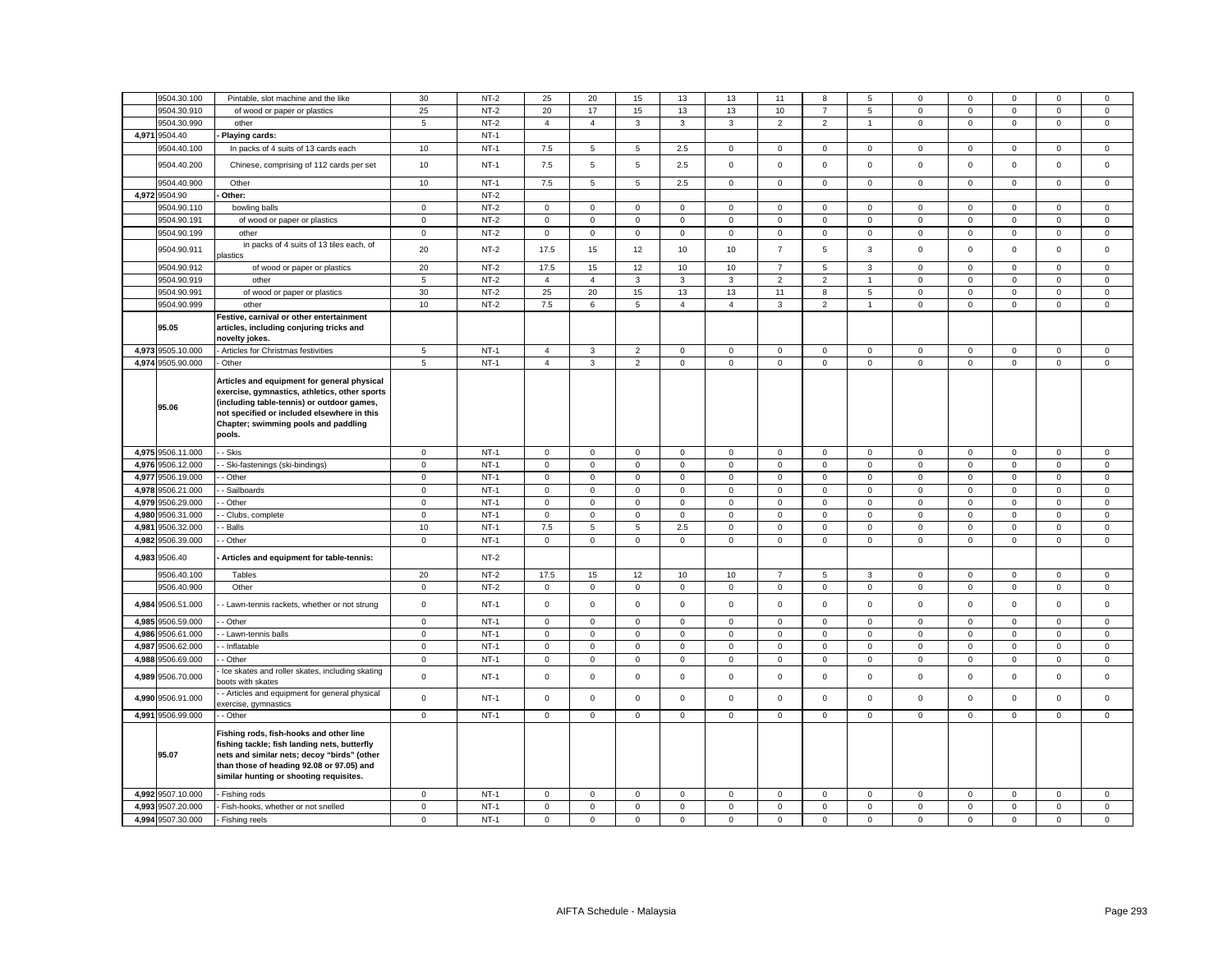|       | 4,995 9507.90.000 | - Other                                                                                                                                                                                                                                                                                                                                                                                    | $\mathbf 0$    | $NT-1$ | 0              | $\Omega$     | $\mathsf 0$    | $\mathbf 0$    | 0           | $\mathbf 0$    | $\mathbf 0$         | $\mathbf 0$     | 0            | $\mathbf 0$ | $\Omega$            | $\mathbf 0$ | $\mathbf 0$ |
|-------|-------------------|--------------------------------------------------------------------------------------------------------------------------------------------------------------------------------------------------------------------------------------------------------------------------------------------------------------------------------------------------------------------------------------------|----------------|--------|----------------|--------------|----------------|----------------|-------------|----------------|---------------------|-----------------|--------------|-------------|---------------------|-------------|-------------|
|       | 95.08             | Roundabouts, swings, shooting galleries<br>and other fairground amusements; travelling<br>circuses and travelling menageries;<br>travelling theatres.                                                                                                                                                                                                                                      |                |        |                |              |                |                |             |                |                     |                 |              |             |                     |             |             |
|       | 4,996 9508.10.000 | Travelling circuses and travelling menageries                                                                                                                                                                                                                                                                                                                                              | 30             | $NT-2$ | 25             | 20           | 15             | 13             | 13          | 11             | 8                   | $5\phantom{.0}$ | $\mathsf{O}$ | $\mathbf 0$ | $\mathbf 0$         | $\mathbf 0$ | $\mathbf 0$ |
|       | 4,997 9508.90.000 | Other                                                                                                                                                                                                                                                                                                                                                                                      | 30             | $NT-2$ | 25             | 20           | 15             | 13             | 13          | 11             | 8                   | 5               | $\mathsf 0$  | $\mathsf 0$ | $\mathbf 0$         | $\mathsf 0$ | $\mathsf 0$ |
|       | 96.01             | Worked ivory, bone, tortoise-shell, horn,<br>antlers, coral, mother-of-pearl and other<br>animal carving material, and articles of these<br>materials (including articles obtained by<br>moulding).                                                                                                                                                                                        |                |        |                |              |                |                |             |                |                     |                 |              |             |                     |             |             |
|       | 4,998 9601.10     | Worked ivory and articles of ivory:                                                                                                                                                                                                                                                                                                                                                        |                | $NT-1$ |                |              |                |                |             |                |                     |                 |              |             |                     |             |             |
|       | 9601.10.100       | Cigar, cigarette cases or tobacco jars                                                                                                                                                                                                                                                                                                                                                     | 15             | $NT-1$ | 12.5           | 10           | 7.5            | 5              | $\mathbf 0$ | $\mathbf 0$    | $\mathbf{0}$        | $\mathsf 0$     | $\mathbf 0$  | $\mathsf 0$ | $\mathbf 0$         | $\mathbf 0$ | $\mathsf 0$ |
|       | 9601.10.200       | Household ornamental articles                                                                                                                                                                                                                                                                                                                                                              | 15             | $NT-1$ | 12.5           | 10           | 7.5            | $\,$ 5 $\,$    | $\mathsf 0$ | $\mathsf 0$    | $\mathsf 0$         | $\mathbf 0$     | $\mathsf 0$  | $\mathsf 0$ | $\mathsf 0$         | $\mathsf 0$ | $\mathbf 0$ |
|       | 9601.10.900       | Other                                                                                                                                                                                                                                                                                                                                                                                      | $\sqrt{5}$     | $NT-1$ | $\overline{4}$ | 3            | $\overline{2}$ | $\mathsf 0$    | $\mathbf 0$ | $\mathsf 0$    | $\mathsf{O}$        | $\mathsf 0$     | $\mathsf 0$  | $\mathsf 0$ | $\mathbf 0$         | $\mathsf 0$ | $\mathsf 0$ |
|       | 4,999 9601.90     | Other:                                                                                                                                                                                                                                                                                                                                                                                     |                | $NT-1$ |                |              |                |                |             |                |                     |                 |              |             |                     |             |             |
|       | 9601.90.100       | Cigar, cigarette cases or tobacco jars                                                                                                                                                                                                                                                                                                                                                     | 15             | $NT-1$ | 12.5           | 10           | $7.5\,$        | 5              | $\mathbf 0$ | $\mathsf 0$    | $\mathsf 0$         | $\mathsf 0$     | $\mathsf 0$  | $\mathsf 0$ | $\mathsf 0$         | $\mathbf 0$ | $\mathbf 0$ |
|       | 9601.90.200       | Household ornamental articles                                                                                                                                                                                                                                                                                                                                                              | 15             | $NT-1$ | 12.5           | 10           | 7.5            | 5              | $\mathsf 0$ | $\mathsf 0$    | $\mathsf 0$         | $\mathbf 0$     | $\mathsf 0$  | $\mathsf 0$ | $\mathsf 0$         | $\mathsf 0$ | $\mathbf 0$ |
|       | 9601.90.900       | Other                                                                                                                                                                                                                                                                                                                                                                                      | 5              | $NT-1$ | $\overline{4}$ | $\mathbf{3}$ | $\overline{2}$ | $\mathsf 0$    | $\mathbf 0$ | $\mathsf 0$    | $\mathbf 0$         | $\mathsf 0$     | $\mathsf 0$  | $\mathsf 0$ | $\mathsf 0$         | $\mathsf 0$ | $\mathsf 0$ |
|       | 96.02             | Worked vegetable or mineral carving<br>material and articles of these materials;<br>moulded or carved articles of wax, of stearin,<br>of natural gums or natural resins or of<br>modelling pastes, and other moulded or<br>carved articles, not elsewhere specified or<br>included; worked, unhardened gelatin<br>(except gelatin of heading 35.03) and articles<br>of unhardened gelatin. |                |        |                |              |                |                |             |                |                     |                 |              |             |                     |             |             |
|       | 5,000 9602.00     | Worked vegetable or mineral carving<br>material and articles of these materials<br>moulded or carved articles of wax, of stearin<br>of natural gums or natural resins or of<br>modelling pastes, and other moulded or<br>carved articles, not elsewhere specified or<br>includ                                                                                                             |                | $NT-1$ |                |              |                |                |             |                |                     |                 |              |             |                     |             |             |
|       | 9602.00.100       | Cigar, cigarette cases or tobacco jars                                                                                                                                                                                                                                                                                                                                                     | 15             | $NT-1$ | 12.5           | 10           | 7.5            | $\overline{5}$ | 0           | $\mathbf 0$    | $\mathbf 0$         | $\mathsf 0$     | 0            | $\mathbf 0$ | $\mathsf{O}\xspace$ | $\mathsf 0$ | $\mathbf 0$ |
|       | 9602.00.200       | Household ornamental articles                                                                                                                                                                                                                                                                                                                                                              | 15             | $NT-1$ | 12.5           | 10           | 7.5            | $\,$ 5 $\,$    | $\mathsf 0$ | $\mathsf 0$    | $\mathsf{O}\xspace$ | $\mathbf 0$     | $\mathsf 0$  | $\mathsf 0$ | $\mathsf 0$         | $\mathsf 0$ | $\mathbf 0$ |
|       | 9602.00.900       | Other                                                                                                                                                                                                                                                                                                                                                                                      | $\sqrt{5}$     | $NT-1$ | $\overline{4}$ | $\mathbf{3}$ | $\overline{2}$ | 0              | $\mathsf 0$ | 0              | $\mathbf 0$         | $\mathbf{0}$    | $\mathsf 0$  | 0           | 0                   | $\mathbf 0$ | $\mathsf 0$ |
|       | 96.03             | Brooms, brushes (including brushes<br>constituting parts of machines, appliances or<br>vehicles), hand-operated mechanical floor<br>sweepers, not motorised, mops and feather<br>dusters; prepared knots and tufts for broom<br>or brush making; paint pads and rollers;<br>squeegees (other than roller squeegees).                                                                       |                |        |                |              |                |                |             |                |                     |                 |              |             |                     |             |             |
|       | 5,001 9603.10.000 | Brooms and brushes, consisting of twigs or<br>other vegetable                                                                                                                                                                                                                                                                                                                              | 15             | $NT-2$ | 13             | 11           | 8              | 6              | 6           | 5              | 3                   | $\overline{2}$  | $\mathbf 0$  | $\mathsf 0$ | $\mathsf 0$         | $\mathsf 0$ | $\mathsf 0$ |
|       | 5,002 9603.21.000 | - Tooth brushes, including dental-plate<br>orushes                                                                                                                                                                                                                                                                                                                                         | 20             | $NT-2$ | 17.5           | 15           | 12             | 10             | 10          | $\overline{7}$ | 5                   | $\mathbf{3}$    | $\mathsf 0$  | $\mathsf 0$ | $\mathbf 0$         | $\mathbf 0$ | $\mathsf 0$ |
|       | 5,003 9603.29     | Other:                                                                                                                                                                                                                                                                                                                                                                                     |                | $NT-1$ |                |              |                |                |             |                |                     |                 |              |             |                     |             |             |
|       | 9603.29.100       | Toilet brushes                                                                                                                                                                                                                                                                                                                                                                             | 15             | $NT-1$ | 12.5           | 10           | 7.5            | $\overline{5}$ | 0           | 0              | $\mathsf 0$         | $\mathbf 0$     | $\mathsf 0$  | 0           | $\mathsf 0$         | $\mathbf 0$ | $\mathbf 0$ |
|       | 9603.29.900       | Other                                                                                                                                                                                                                                                                                                                                                                                      | 15             | $NT-1$ | 12.5           | 10           | 7.5            | 5              | $\mathbf 0$ | $\mathsf 0$    | $\mathbf 0$         | $\mathbf 0$     | $\mathbf 0$  | $\mathsf 0$ | $\mathbf 0$         | $\mathsf 0$ | $\mathsf 0$ |
| 5,004 | 9603.30.000       | Artists' brushes, writing brushes and similar<br>prushes for the                                                                                                                                                                                                                                                                                                                           | $\overline{5}$ | $NT-1$ | $\overline{4}$ | $\mathbf{3}$ | $\overline{2}$ | $\mathsf 0$    | $\mathsf 0$ | $\mathsf 0$    | $\mathsf 0$         | $\mathsf 0$     | $\mathsf 0$  | $\mathsf 0$ | $\mathsf 0$         | $\mathsf 0$ | $\mathsf 0$ |
|       | 5,005 9603.40.000 | Paint, distemper, varnish or similar brushes<br>other than brushes of                                                                                                                                                                                                                                                                                                                      | 15             | $NT-1$ | 12.5           | 10           | 7.5            | 5              | $\mathsf 0$ | $\mathsf 0$    | $\mathbf{O}$        | $\mathbf{0}$    | $\mathbf{0}$ | $\mathsf 0$ | $\mathbf 0$         | $\mathsf 0$ | $\mathbf 0$ |
|       | 5,006 9603.50.000 | Other brushes constituting parts of machines,<br>appliances or vehicles                                                                                                                                                                                                                                                                                                                    | 15             | $NT-1$ | 12.5           | 10           | 7.5            | 5              | $\mathbf 0$ | $\mathsf 0$    | $\mathsf 0$         | $\mathsf 0$     | $\mathsf 0$  | $\mathsf 0$ | $\mathsf 0$         | $\mathsf 0$ | $\mathsf 0$ |
|       | 5,007 9603.90     | Other:                                                                                                                                                                                                                                                                                                                                                                                     |                | $NT-1$ |                |              |                |                |             |                |                     |                 |              |             |                     |             |             |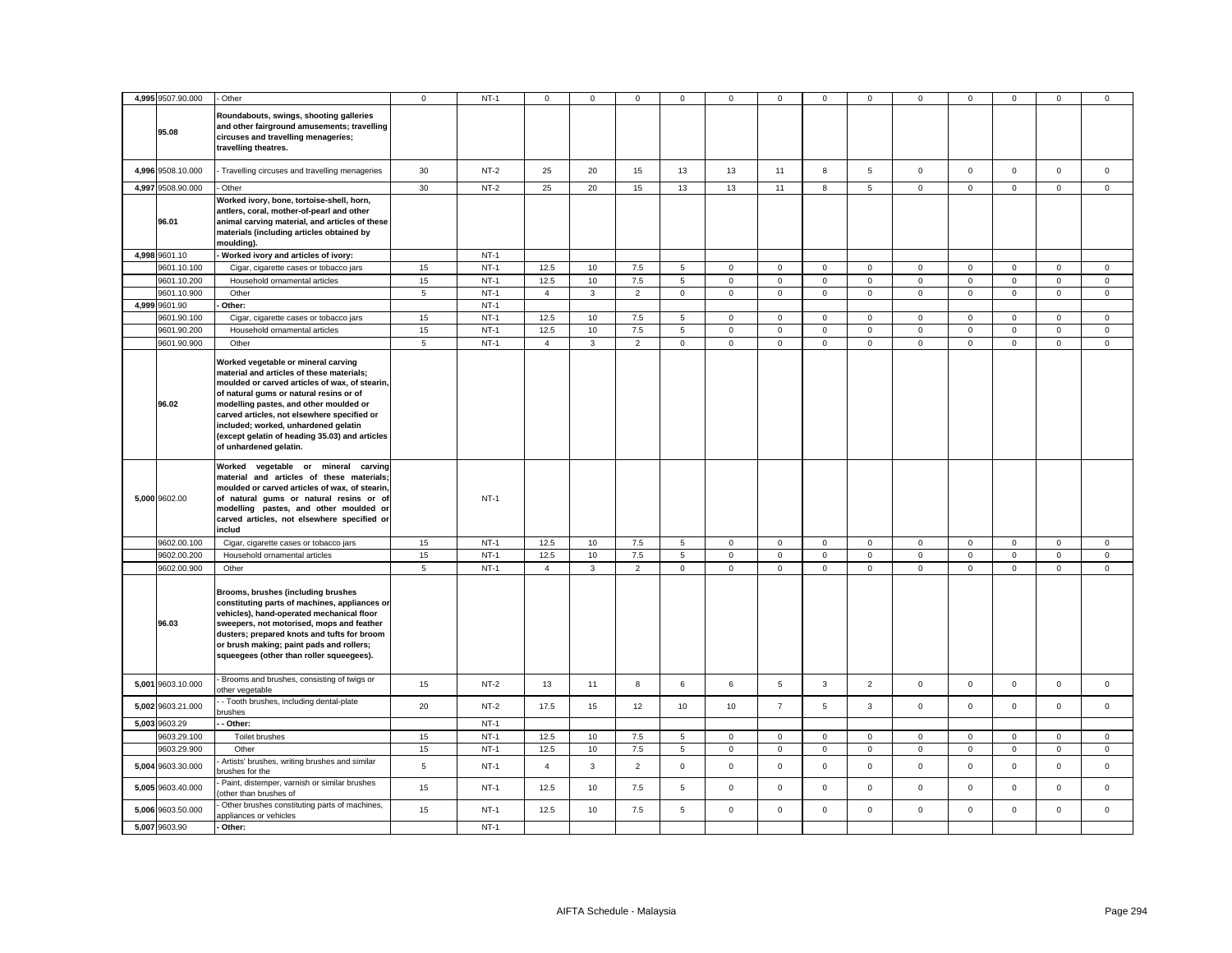|       |                   | Hand-operated mechanical floor sweepers,                                                                                                                                                                                                                                                                                                        |             |        |                |                |                |              |                |                  |                |                |              |             |             |              |             |
|-------|-------------------|-------------------------------------------------------------------------------------------------------------------------------------------------------------------------------------------------------------------------------------------------------------------------------------------------------------------------------------------------|-------------|--------|----------------|----------------|----------------|--------------|----------------|------------------|----------------|----------------|--------------|-------------|-------------|--------------|-------------|
|       | 9603.90.100       | ot motorised                                                                                                                                                                                                                                                                                                                                    | $\mathbf 0$ | $NT-1$ | $\mathbf 0$    | $\mathbf 0$    | $\mathbf 0$    | $\mathbf 0$  | 0              | $\Omega$         | $\mathbf 0$    | $^{\circ}$     | $\mathbf 0$  | $\mathbf 0$ | $\Omega$    | $\mathbf 0$  | $\mathbf 0$ |
|       | 9603.90.200       | Lavatory brushes                                                                                                                                                                                                                                                                                                                                | 15          | $NT-1$ | 12.5           | 10             | 7.5            | 5            | $\mathbf{0}$   | $\mathbf 0$      | $\mathbf 0$    | $\mathsf 0$    | $\mathbf{0}$ | $\mathbf 0$ | $\mathbf 0$ | $\mathbf 0$  | $\mathsf 0$ |
|       | 9603.90.300       | Prepared knots and tufts for broom or brush<br>naking                                                                                                                                                                                                                                                                                           | 15          | $NT-1$ | 12.5           | 10             | $7.5\,$        | 5            | $\mathbf 0$    | $\mathsf 0$      | $\mathsf 0$    | $\mathsf 0$    | $\mathsf 0$  | $\mathsf 0$ | $\mathsf 0$ | $\mathsf 0$  | $\mathsf 0$ |
|       | 9603.90.910       | parts for goods of subheading 9603.90<br>100                                                                                                                                                                                                                                                                                                    | 5           | $NT-1$ | $\overline{4}$ | $\mathbf{3}$   | $\overline{2}$ | $\mathsf 0$  | $\mathbf 0$    | $\mathsf 0$      | $\mathsf 0$    | $\mathbf 0$    | $\mathbf 0$  | $\mathsf 0$ | $\Omega$    | $\mathsf 0$  | $\mathsf 0$ |
|       | 9603.90.990       | other                                                                                                                                                                                                                                                                                                                                           | 15          | $NT-1$ | 12.5           | 10             | 7.5            | 5            | $\mathbf{0}$   | $\mathbf 0$      | $\mathbf 0$    | $\mathbf 0$    | $\mathbf{0}$ | $\mathbf 0$ | $\mathbf 0$ | $\mathbf 0$  | $\mathbf 0$ |
|       | 96.04             | Hand sieves and hand riddles.                                                                                                                                                                                                                                                                                                                   |             |        |                |                |                |              |                |                  |                |                |              |             |             |              |             |
| 5,008 | 9604.00.000       | Hand sieves and hand riddles.                                                                                                                                                                                                                                                                                                                   | 25          | $NT-2$ | 20             | 17             | 15             | 13           | 13             | 10               | $\overline{7}$ | 5              | $\mathsf 0$  | $\mathbf 0$ | $\mathbf 0$ | $\mathsf 0$  | $\mathbf 0$ |
|       |                   | Travel sets for personal toilet, sewing or                                                                                                                                                                                                                                                                                                      |             |        |                |                |                |              |                |                  |                |                |              |             |             |              |             |
|       | 96.05             | shoe or clothes cleaning.                                                                                                                                                                                                                                                                                                                       |             |        |                |                |                |              |                |                  |                |                |              |             |             |              |             |
|       | 5,009 9605.00.000 | Travel sets for personal toilet, sewing or shoe or<br>clothes cleaning.                                                                                                                                                                                                                                                                         | 5           | $NT-1$ | $\overline{4}$ | $\mathbf{3}$   | $\overline{2}$ | $\mathbf 0$  | $\mathbf 0$    | $\mathbf 0$      | $\mathbf 0$    | $\mathbf 0$    | $\mathbf{0}$ | $\mathbf 0$ | $\mathbf 0$ | $\mathsf 0$  | $\mathbf 0$ |
|       | 96.06             | Buttons, press-fasteners, snap-fasteners and<br>press-studs, button moulds and other parts<br>of these articles; button blanks.                                                                                                                                                                                                                 |             |        |                |                |                |              |                |                  |                |                |              |             |             |              |             |
|       | 5,010 9606.10     | Press-fasteners, snap-fasteners and press-<br>studs and parts therefor:                                                                                                                                                                                                                                                                         |             | $NT-2$ |                |                |                |              |                |                  |                |                |              |             |             |              |             |
|       | 9606.10.100       | Of plastics                                                                                                                                                                                                                                                                                                                                     | 30          | $NT-2$ | 25             | 20             | 15             | 13           | 13             | 11               | 8              | 5              | $\mathbf 0$  | $\mathbf 0$ | $\mathbf 0$ | $\mathsf 0$  | $\mathbf 0$ |
|       | 9606.10.900       | Of other materials                                                                                                                                                                                                                                                                                                                              | 5           | $NT-2$ | $\overline{4}$ | $\overline{4}$ | $\mathbf{3}$   | $\mathbf{3}$ | $\overline{3}$ | $\overline{2}$   | $\overline{2}$ | $\overline{1}$ | $\mathbf 0$  | $\mathbf 0$ | $\mathbf 0$ | $\mathbf 0$  | $\mathbf 0$ |
| 5,011 | 9606.21.000       | - Of plastics, not covered with textile material                                                                                                                                                                                                                                                                                                | 25          | $NT-2$ | 20             | 17             | 15             | 13           | 13             | 10               | $\overline{7}$ | 5              | $\mathsf 0$  | $\mathsf 0$ | $\mathsf 0$ | $\mathsf 0$  | $\mathsf 0$ |
| 5,012 | 9606.22.000       | - Of base metal, not covered with textile<br>naterial                                                                                                                                                                                                                                                                                           | 25          | $NT-2$ | 20             | 17             | 15             | 13           | 13             | 10               | $\overline{7}$ | 5              | $\mathsf 0$  | $\mathsf 0$ | $\mathbf 0$ | $\mathsf 0$  | $\mathsf 0$ |
| 5,013 | 9606.29.000       | - Other                                                                                                                                                                                                                                                                                                                                         | 5           | $NT-1$ | $\overline{4}$ | $\mathbf{3}$   | 2              | $\mathbf{0}$ | $\mathbf{0}$   | $\mathbf 0$      | $\circ$        | $\mathbf{0}$   | $\mathbf{0}$ | $\mathbf 0$ | $\mathbf 0$ | $\mathbf{0}$ | $\mathbf 0$ |
| 5,014 | 9606.30           | Buttons moulds and other parts of buttons;<br>button blanks:                                                                                                                                                                                                                                                                                    |             | $NT-2$ |                |                |                |              |                |                  |                |                |              |             |             |              |             |
|       | 9606.30.100       | Of plastics                                                                                                                                                                                                                                                                                                                                     | 25          | $NT-2$ | 20             | 17             | 15             | 13           | 13             | 10               | $\overline{7}$ | 5              | $\mathbf 0$  | $\mathsf 0$ | $\mathsf 0$ | $\mathsf 0$  | $\mathbf 0$ |
|       | 9606.30.900       | Of other materials                                                                                                                                                                                                                                                                                                                              | 5           | $NT-2$ | $\overline{4}$ | $\overline{4}$ | 3              | $\mathbf{3}$ | $\mathbf{3}$   | $\overline{2}$   | $\overline{2}$ | $\overline{1}$ | $\mathbf 0$  | $\mathbf 0$ | $\mathsf 0$ | $\mathsf 0$  | $\mathsf 0$ |
|       | 96.07             | Slide fasteners and parts thereof.                                                                                                                                                                                                                                                                                                              |             |        |                |                |                |              |                |                  |                |                |              |             |             |              |             |
| 5.015 | 9607.11.000       | - Fitted with chain scoops of base metal                                                                                                                                                                                                                                                                                                        | 20          | $NT-2$ | 17.5           | 15             | 12             | 10           | 10             | $\overline{7}$   | 5              | $\mathbf{3}$   | $\mathbf{0}$ | $\mathbf 0$ | $\mathbf 0$ | $\mathbf 0$  | $\mathbf 0$ |
| 5,016 | 9607.19.000       | - Other                                                                                                                                                                                                                                                                                                                                         | 20          | $NT-2$ | 17.5           | 15             | 12             | 10           | 10             | $\overline{7}$   | 5              | $\mathbf{3}$   | $\mathbf 0$  | $\mathbf 0$ | $\mathbf 0$ | $\mathbf 0$  | $\mathbf 0$ |
| 5,017 | 9607.20           | Parts:                                                                                                                                                                                                                                                                                                                                          |             | $NT-2$ |                |                |                |              |                |                  |                |                |              |             |             |              |             |
|       | 9607.20.100       | Slide fastener chain, complete                                                                                                                                                                                                                                                                                                                  | 20          | $NT-2$ | 17.5           | 15             | 12             | 10           | 10             | $\overline{7}$   | 5              | 3              | $\mathbf 0$  | $\mathbf 0$ | 0           | $\mathbf 0$  | 0           |
|       | 9607.20.200       | Slide fastener chain, single                                                                                                                                                                                                                                                                                                                    | 20          | $NT-2$ | 17.5           | 15             | 12             | 10           | 10             | $\boldsymbol{7}$ | $\mathbf 5$    | $\mathbf{3}$   | $\mathsf 0$  | $\mathsf 0$ | $\mathsf 0$ | $\mathbf 0$  | $\mathsf 0$ |
|       | 9607.20.900       | Other                                                                                                                                                                                                                                                                                                                                           | 20          | $NT-2$ | 17.5           | 15             | 12             | 10           | $10$           | $\overline{7}$   | 5              | $\mathbf{3}$   | $\mathsf 0$  | $\mathsf 0$ | $\mathsf 0$ | $\mathsf 0$  | $\mathsf 0$ |
|       | 96.08             | Ball point pens; felt tipped and other porous-<br>tipped pens and markers; fountain pens,<br>stylograph pens and other pens; duplicating<br>stylos; propelling or sliding pencils; pen-<br>holders, pencil-holders and similar holders;<br>parts (including caps and clips) of the<br>foregoing articles, other than those of<br>heading 96.09. |             |        |                |                |                |              |                |                  |                |                |              |             |             |              |             |
|       | 5,018 9608.10     | Ball point pens:                                                                                                                                                                                                                                                                                                                                |             | $NT-2$ |                |                |                |              |                |                  |                |                |              |             |             |              |             |
|       | 9608.10.100       | Of plastics                                                                                                                                                                                                                                                                                                                                     | 25          | $NT-2$ | 20             | 17             | 15             | 13           | 13             | 10               | $\overline{7}$ | 5              | $\mathbf 0$  | $\mathbf 0$ | $\mathbf 0$ | $\mathsf 0$  | $\mathbf 0$ |
|       | 9608.10.900       | Of other materials                                                                                                                                                                                                                                                                                                                              | $\mathbf 0$ | $NT-2$ | $\mathbf 0$    | $\mathbf 0$    | $\mathsf 0$    | $\mathsf 0$  | $\mathbf 0$    | $\mathbf 0$      | $\mathbf 0$    | $\mathbf 0$    | $\mathbf 0$  | $\mathsf 0$ | $\mathsf 0$ | $\mathbf 0$  | $\mathsf 0$ |
| 5,019 | 9608.20.000       | Felt-tipped and other porous-tipped pens and<br>narkers                                                                                                                                                                                                                                                                                         | 25          | $NT-2$ | 20             | 17             | 15             | 13           | 13             | 10               | $\overline{7}$ | 5              | $\mathbf 0$  | $\mathbf 0$ | $\Omega$    | $\mathsf 0$  | $\mathbf 0$ |
| 5,020 | 9608.31.000       | - Indian ink drawing pens                                                                                                                                                                                                                                                                                                                       | 15          | $NT-1$ | 12.5           | 10             | $7.5\,$        | 5            | $\mathbf 0$    | $\mathbf 0$      | $\mathsf 0$    | $\mathsf 0$    | $\mathbf 0$  | $\mathbf 0$ | $\mathbf 0$ | $\mathsf 0$  | $\mathsf 0$ |
| 5,021 | 9608.39           | - Other:                                                                                                                                                                                                                                                                                                                                        |             | $NT-1$ |                |                |                |              |                |                  |                |                |              |             |             |              |             |
|       | 9608.39.100       | Fountain pens                                                                                                                                                                                                                                                                                                                                   | $\mathbf 0$ | $NT-1$ | $\mathbf{0}$   | $\mathbf{0}$   | $\mathbf{0}$   | $\mathbf{0}$ | $\mathbf{0}$   | $\mathbf 0$      | $\mathbf 0$    | $\mathbf{0}$   | $\mathbf{0}$ | $\mathbf 0$ | $\mathbf 0$ | $\mathbf 0$  | $\mathbf 0$ |
|       | 9608.39.900       | Other                                                                                                                                                                                                                                                                                                                                           | 15          | $NT-1$ | 12.5           | 10             | 7.5            | 5            | $\mathbf 0$    | $\mathbf 0$      | $\mathbf{0}$   | $\mathbf 0$    | $\mathbf 0$  | $\mathbf 0$ | $\mathbf 0$ | $\mathbf 0$  | $\mathsf 0$ |
| 5,022 | 9608.40.000       | Propelling or sliding pencils                                                                                                                                                                                                                                                                                                                   | 15          | $NT-1$ | 12.5           | 10             | 7.5            | 5            | $\overline{0}$ | $\mathbf 0$      | $\mathsf 0$    | $\mathsf 0$    | $\mathsf 0$  | $\mathbf 0$ | $\mathbf 0$ | $\mathsf 0$  | $\mathsf 0$ |
| 5,023 | 9608.50.000       | Sets of articles from two or more of the<br>oregoing subheadings                                                                                                                                                                                                                                                                                | 15          | $NT-1$ | 12.5           | 10             | 7.5            | 5            | $\mathsf 0$    | $\mathsf 0$      | $\mathsf 0$    | $\mathsf 0$    | $\mathbf 0$  | $\mathsf 0$ | $\mathsf 0$ | $\mathsf 0$  | $\mathbf 0$ |
| 5,024 | 9608.60           | Refills for ball point pens, comprising the<br>ball point and ink-                                                                                                                                                                                                                                                                              |             | $NT-1$ |                |                |                |              |                |                  |                |                |              |             |             |              |             |
|       | 9608.60.100       | Of plastics                                                                                                                                                                                                                                                                                                                                     | 25          | $NT-1$ | 20             | 15             | 10             | 5            | $\mathbf 0$    | $\mathbf 0$      | $\mathbf 0$    | $\mathsf 0$    | $\mathbf 0$  | $\mathbf 0$ | $\mathbf 0$ | $\mathsf 0$  | $\mathsf 0$ |
|       | 9608.60.900       | Of other materials                                                                                                                                                                                                                                                                                                                              | $\mathbf 0$ | $NT-1$ | $\mathsf 0$    | $\mathbf 0$    | $\mathsf 0$    | $\mathbf 0$  | $\mathbf 0$    | $\mathbf 0$      | $\mathbf 0$    | $\mathbf 0$    | $\mathbf 0$  | $\mathbf 0$ | $\mathbf 0$ | $\mathsf 0$  | $\mathsf 0$ |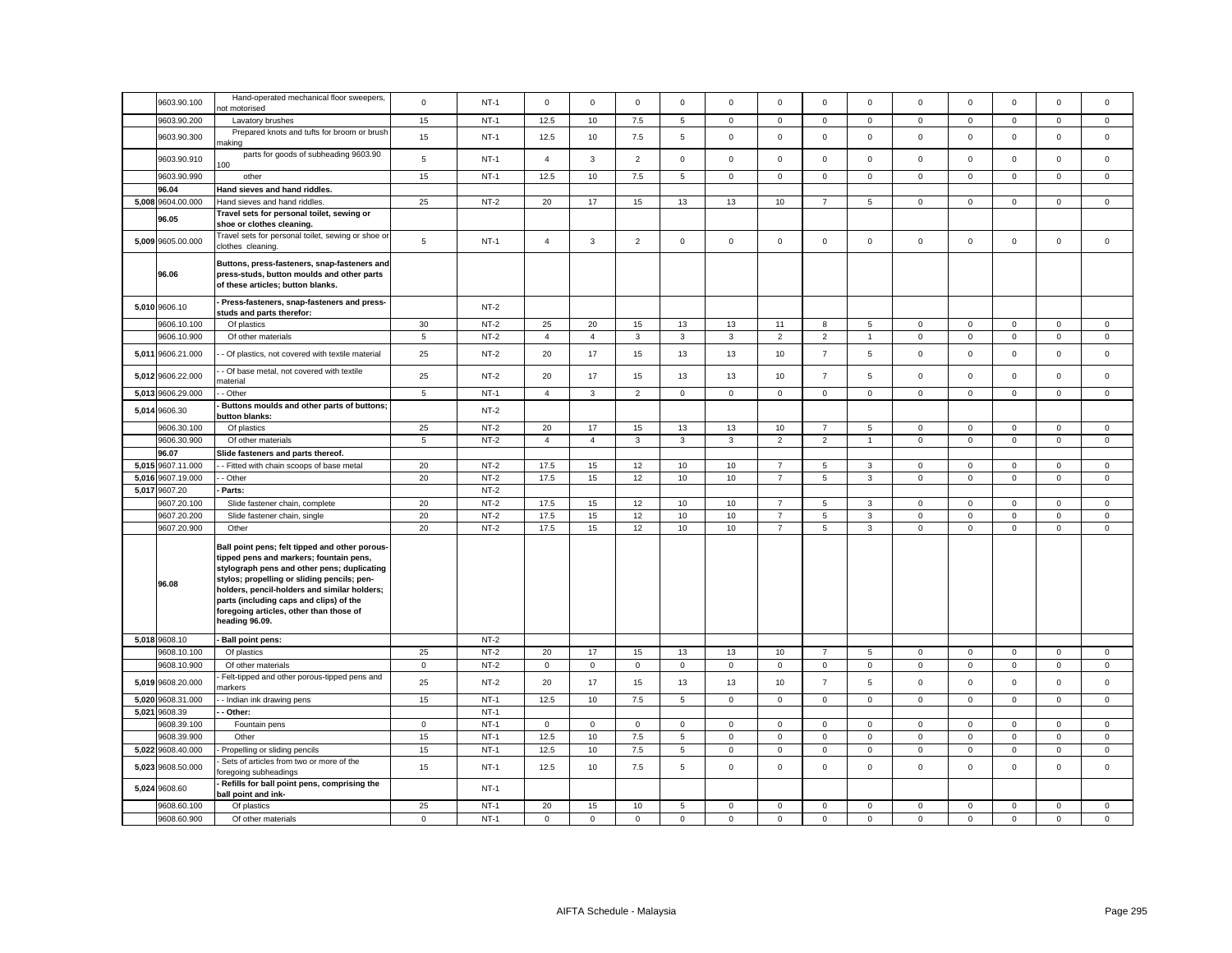|       | 5,025 9608.91.000 | - Pen nibs and nib points                                                                                                                                                                                                                        | $\mathbf 0$    | $NT-1$    | 0              | $\mathbf 0$    | 0              | $\mathbf{0}$    | 0            | 0              | $\mathbf 0$    | $\mathbf 0$    | 0                   | $\mathbf 0$ | $\mathbf 0$  | 0           | 0            |
|-------|-------------------|--------------------------------------------------------------------------------------------------------------------------------------------------------------------------------------------------------------------------------------------------|----------------|-----------|----------------|----------------|----------------|-----------------|--------------|----------------|----------------|----------------|---------------------|-------------|--------------|-------------|--------------|
| 5,026 | 9608.99           | - Other:                                                                                                                                                                                                                                         |                | $NT-1$    |                |                |                |                 |              |                |                |                |                     |             |              |             |              |
|       | 9608.99.100       | Pen holders and similar holders                                                                                                                                                                                                                  | $\mathbf 0$    | $NT-1$    | $\mathsf 0$    | $\mathbf 0$    | $\mathsf 0$    | $\mathbf 0$     | $\mathsf 0$  | $\mathsf 0$    | $\mathbf 0$    | $\mathbf 0$    | $\mathsf 0$         | $\mathbf 0$ | $\mathbf{0}$ | $\mathsf 0$ | $\mathsf 0$  |
|       | 9608.99.200       | Duplicating stylos                                                                                                                                                                                                                               | $\mathbf{0}$   | $NT-1$    | $\circ$        | $\mathbf 0$    | $\mathbf 0$    | $\mathbf{0}$    | $\mathbf{0}$ | $\mathbf 0$    | $\mathbf 0$    | $\mathbf{0}$   | $\mathbf 0$         | $\mathbf 0$ | $\mathbf 0$  | $\mathbf 0$ | $\mathbf 0$  |
|       | 9608.99.911       | of plastics                                                                                                                                                                                                                                      | 25             | $NT-1$    | 20             | 15             | 10             | 5               | $\mathbf{0}$ | $\mathbf 0$    | $\mathbf 0$    | $\mathbf{0}$   | $\mathbf{0}$        | $\mathbf 0$ | $\mathbf{0}$ | $\mathbf 0$ | $\mathsf 0$  |
|       | 9608.99.919       | of other materials                                                                                                                                                                                                                               | $\mathbf{0}$   | $NT-1$    | $\mathbf 0$    | $\mathbf{0}$   | $\mathbf{0}$   | $\mathbf{0}$    | $\mathbf{0}$ | $\mathbf 0$    | $\mathbf{O}$   | $\mathbf{0}$   | $\mathbf 0$         | $\mathbf 0$ | $\mathbf{0}$ | $\mathbf 0$ | $\mathbf{0}$ |
|       | 9608.99.990       | other                                                                                                                                                                                                                                            | $\mathsf 0$    | $NT-1$    | $\mathbf 0$    | $\mathsf 0$    | $\mathsf 0$    | $\mathsf 0$     | 0            | $\mathsf 0$    | $\mathsf 0$    | $\mathbf 0$    | $\mathsf 0$         | $\mathsf 0$ | $\mathsf 0$  | $\mathsf 0$ | $\mathsf 0$  |
|       |                   | Pencils (other than pencils of heading 96.08),                                                                                                                                                                                                   |                |           |                |                |                |                 |              |                |                |                |                     |             |              |             |              |
|       | 96.09             | crayons, pencil leads, pastels, drawing<br>charcoals, writing or drawing chalks and                                                                                                                                                              |                |           |                |                |                |                 |              |                |                |                |                     |             |              |             |              |
|       |                   | tailors' chalks.                                                                                                                                                                                                                                 |                |           |                |                |                |                 |              |                |                |                |                     |             |              |             |              |
|       | 5,027 9609.10.000 | Pencils and crayons, with leads encased in a<br>igid sheath                                                                                                                                                                                      | $\mathsf 0$    | $NT-1$    | $\mathsf{O}$   | $\mathsf 0$    | $\mathsf 0$    | $\mathbf 0$     | $\mathsf 0$  | $\mathsf 0$    | $\mathsf 0$    | $\mathsf 0$    | $\mathsf{O}\xspace$ | $\mathsf 0$ | $\mathsf 0$  | $\mathsf 0$ | $\mathsf 0$  |
| 5,028 | 9609.20.000       | Pencil leads, black or coloured                                                                                                                                                                                                                  | $\mathbf 0$    | $NT-1$    | $\mathsf 0$    | $\mathbf 0$    | $\mathsf 0$    | $\mathbf 0$     | 0            | $\mathsf 0$    | $\mathbf 0$    | $\mathsf 0$    | $\mathsf 0$         | $\mathbf 0$ | $\mathbf 0$  | $\mathsf 0$ | $\mathbf 0$  |
|       | 5,029 9609.90     | Other:                                                                                                                                                                                                                                           |                | $NT-1$    |                |                |                |                 |              |                |                |                |                     |             |              |             |              |
|       | 9609.90.100       | Writing and drawing chalks                                                                                                                                                                                                                       | 30             | $NT-1$    | 25             | 20             | 10             | 5               | 0            | $\mathbf 0$    | $\mathbf 0$    | $\mathsf 0$    | $\mathsf 0$         | $\mathbf 0$ | $\mathbf 0$  | $\mathbf 0$ | $\mathbf 0$  |
|       | 9609.90.200       | Pencils and crayons other than those of<br>ubheading 9609.10 000                                                                                                                                                                                 | $\mathsf 0$    | $NT-1$    | $\mathsf 0$    | $\mathbf 0$    | $\mathsf 0$    | $\mathbf 0$     | $\mathbf 0$  | $\mathsf 0$    | $\mathbf 0$    | $\mathsf 0$    | $\mathbf 0$         | $\mathsf 0$ | $\mathbf 0$  | $\mathsf 0$ | $\mathsf 0$  |
|       | 9609.90.900       | Other                                                                                                                                                                                                                                            | 15             | $NT-1$    | 12.5           | 10             | 7.5            | 5               | 0            | $\mathsf 0$    | $\mathbf 0$    | $\mathbf 0$    | $\mathsf 0$         | $\mathsf 0$ | $\mathsf 0$  | $\mathbf 0$ | $\mathsf 0$  |
|       | 96.10             | Slates and boards, with writing or drawing<br>surfaces, whether or not framed.                                                                                                                                                                   |                |           |                |                |                |                 |              |                |                |                |                     |             |              |             |              |
|       | 5,030 9610.00.000 | Slates and boards, with writing or drawing<br>surfaces, whether or not framed.                                                                                                                                                                   | $\mathbf 0$    | $NT-1$    | $\mathbf{0}$   | $\mathbf 0$    | $\mathsf 0$    | $\mathbf{0}$    | $\mathbf 0$  | $\mathsf 0$    | $\mathbf{O}$   | $\mathsf 0$    | $\mathbf{0}$        | $\mathsf 0$ | $\mathbf 0$  | $\mathsf 0$ | $\mathbf 0$  |
|       | 5,031 9611.00.000 | Date, sealing or numbering stamps, and the like<br>(including devices for printing or embossing<br>labels; designed for operating in the hand; hand-<br>operated composing sticks and hand printing<br>sets incorporating such composing sticks. | $\mathsf 0$    | $NT-1$    | $\mathsf 0$    | $\mathsf 0$    | $\mathsf 0$    | $\mathsf 0$     | 0            | $\mathsf 0$    | $\mathsf 0$    | $\mathbf 0$    | $\mathbf 0$         | $\mathbf 0$ | $\mathsf 0$  | $\mathsf 0$ | $\mathsf 0$  |
|       | 96.12             | Typewriter or similar ribbons, inked or<br>otherwise prepared for giving impressions,<br>whether or not on spools or in cartridges;<br>ink-pads, whether or not inked, with or<br>without boxes.                                                 |                |           |                |                |                |                 |              |                |                |                |                     |             |              |             |              |
|       | 5,032 9612.10     | Ribbons:                                                                                                                                                                                                                                         |                | $NT-1$    |                |                |                |                 |              |                |                |                |                     |             |              |             |              |
|       | 9612.10.100       | Of textile fabric                                                                                                                                                                                                                                | 20             | $NT-1$    | 15             | 12.5           | 10             | $5\overline{5}$ | $\mathbf 0$  | $\mathsf 0$    | $\mathsf 0$    | $\circ$        | $\mathbf 0$         | $\mathsf 0$ | $\mathbf 0$  | $\mathbf 0$ | $\mathbf{0}$ |
|       | 9612.10.900       | Other                                                                                                                                                                                                                                            | 25             | $NT-1$    | 20             | 15             | 10             | 5               | $\mathbf 0$  | $\mathbf 0$    | $\mathbf 0$    | $\mathsf 0$    | $\mathsf 0$         | $\mathbf 0$ | $\mathbf 0$  | $\mathsf 0$ | $\mathsf 0$  |
|       | 5,033 9612.20.000 | - Ink-pads                                                                                                                                                                                                                                       | $\overline{5}$ | $NT-1$    | $\overline{4}$ | $\mathbf{3}$   | $\overline{2}$ | $\mathbf{0}$    | $\mathbf 0$  | $\mathbf 0$    | $\mathbf{O}$   | $\mathbf 0$    | $\mathsf{O}\xspace$ | $\mathbf 0$ | $\mathbf 0$  | $\mathbf 0$ | $\mathbf 0$  |
|       | 96.13             | Cigarette lighters and other lighters, whether<br>or not mechanical or electrical, and parts<br>thereof other than flints and wicks.                                                                                                             |                |           |                |                |                |                 |              |                |                |                |                     |             |              |             |              |
|       | 5,034 9613.10     | - Pocket lighters, gas fuelled, non-refillable:                                                                                                                                                                                                  |                | ST        |                |                |                |                 |              |                |                |                |                     |             |              |             |              |
|       | 9613.10.100       | Of plastics                                                                                                                                                                                                                                      | 50             | <b>ST</b> | 30             | 26             | 23             | 20              | 20           | 16             | 13             | 9              | 5                   | 5           | 5            | 5           | 5            |
|       | 9613.10.900       | Other                                                                                                                                                                                                                                            | $\mathbf 0$    | <b>ST</b> | $\mathbf{0}$   | $\mathbf 0$    | $\mathbf 0$    | $\mathbf 0$     | 0            | $\mathsf 0$    | $\mathbf 0$    | $\circ$        | $\mathbf 0$         | $\mathsf 0$ | $\mathbf 0$  | $\mathbf 0$ | $\mathsf 0$  |
|       | 5,035 9613.20     | Pocket lighters, gas fuelled, refillable:                                                                                                                                                                                                        |                | <b>ST</b> |                |                |                |                 |              |                |                |                |                     |             |              |             |              |
|       | 9613.20.100       | Of plastics                                                                                                                                                                                                                                      | 50             | <b>ST</b> | 30             | 26             | 23             | 20              | 20           | 16             | 13             | 9              | 5                   | 5           | 5            | 5           | 5            |
|       | 9613.20.900       | Other                                                                                                                                                                                                                                            | $\mathbf 0$    | <b>ST</b> | $\mathbf{0}$   | $\mathbf 0$    | $\mathbf 0$    | $\mathbf 0$     | 0            | $\mathbf 0$    | $\mathbf 0$    | $\circ$        | $\mathbf 0$         | $\mathbf 0$ | $\mathbf{0}$ | $\mathbf 0$ | $\mathbf 0$  |
|       | 5,036 9613.80     | Other lighters:                                                                                                                                                                                                                                  |                | <b>ST</b> |                |                |                |                 |              |                |                |                |                     |             |              |             |              |
|       | 9613.80.110       | of plastics                                                                                                                                                                                                                                      | 50             | <b>ST</b> | 30             | 26             | 23             | 20              | 20           | 16             | 13             | 9              | 5                   | 5           | 5            | 5           | 5            |
|       | 9613.80.190       | other                                                                                                                                                                                                                                            | $\mathbf 0$    | <b>ST</b> | $\circ$        | $\mathbf 0$    | $\mathsf 0$    | $\mathsf 0$     | 0            | $\mathbf 0$    | $\mathsf 0$    | $\mathsf 0$    | $\mathbf 0$         | $\mathbf 0$ | $\mathsf 0$  | $\mathsf 0$ | $\mathsf 0$  |
|       | 9613.80.900       | Other                                                                                                                                                                                                                                            | 30             | <b>ST</b> | 27             | 24             | 21             | 18              | 18           | 15             | 12             | 8              | 5                   | 5           | 5            | 5           | $\sqrt{5}$   |
| 5,037 | 9613.90           | - Parts:                                                                                                                                                                                                                                         |                | $NT-2$    |                |                |                |                 |              |                |                |                |                     |             |              |             |              |
|       | 9613.90.110       | liquid fuel                                                                                                                                                                                                                                      | $\overline{5}$ | $NT-2$    | $\overline{4}$ | $\overline{4}$ | $\mathbf{3}$   | 3               | 3            | $\overline{2}$ | $\overline{2}$ | $\overline{1}$ | $\mathbf 0$         | 0           | $\mathsf 0$  | $\mathbf 0$ | $\mathbf 0$  |
|       | 9613.90.120       | liquefied gases                                                                                                                                                                                                                                  | $\sqrt{5}$     | $NT-2$    | $\overline{4}$ | $\overline{4}$ | $\mathbf{3}$   | $\mathbf{3}$    | 3            | $\overline{2}$ | $\overline{2}$ | $\mathbf{1}$   | $\mathsf{O}\xspace$ | $\mathbf 0$ | $\mathsf 0$  | $\mathsf 0$ | $\mathsf 0$  |
|       | 9613.90.900       | Other                                                                                                                                                                                                                                            | 30             | $NT-2$    | 25             | 20             | 15             | 13              | 13           | 11             | 8              | 5              | $\mathsf{O}\xspace$ | $\mathsf 0$ | $\mathbf 0$  | $\mathsf 0$ | $\mathsf 0$  |
|       | 96.14             | Smoking pipes (including pipe bowls) and<br>cigar or cigarette holders, and parts thereof.                                                                                                                                                       |                |           |                |                |                |                 |              |                |                |                |                     |             |              |             |              |
|       |                   |                                                                                                                                                                                                                                                  |                |           |                |                |                |                 |              |                |                |                |                     |             |              |             |              |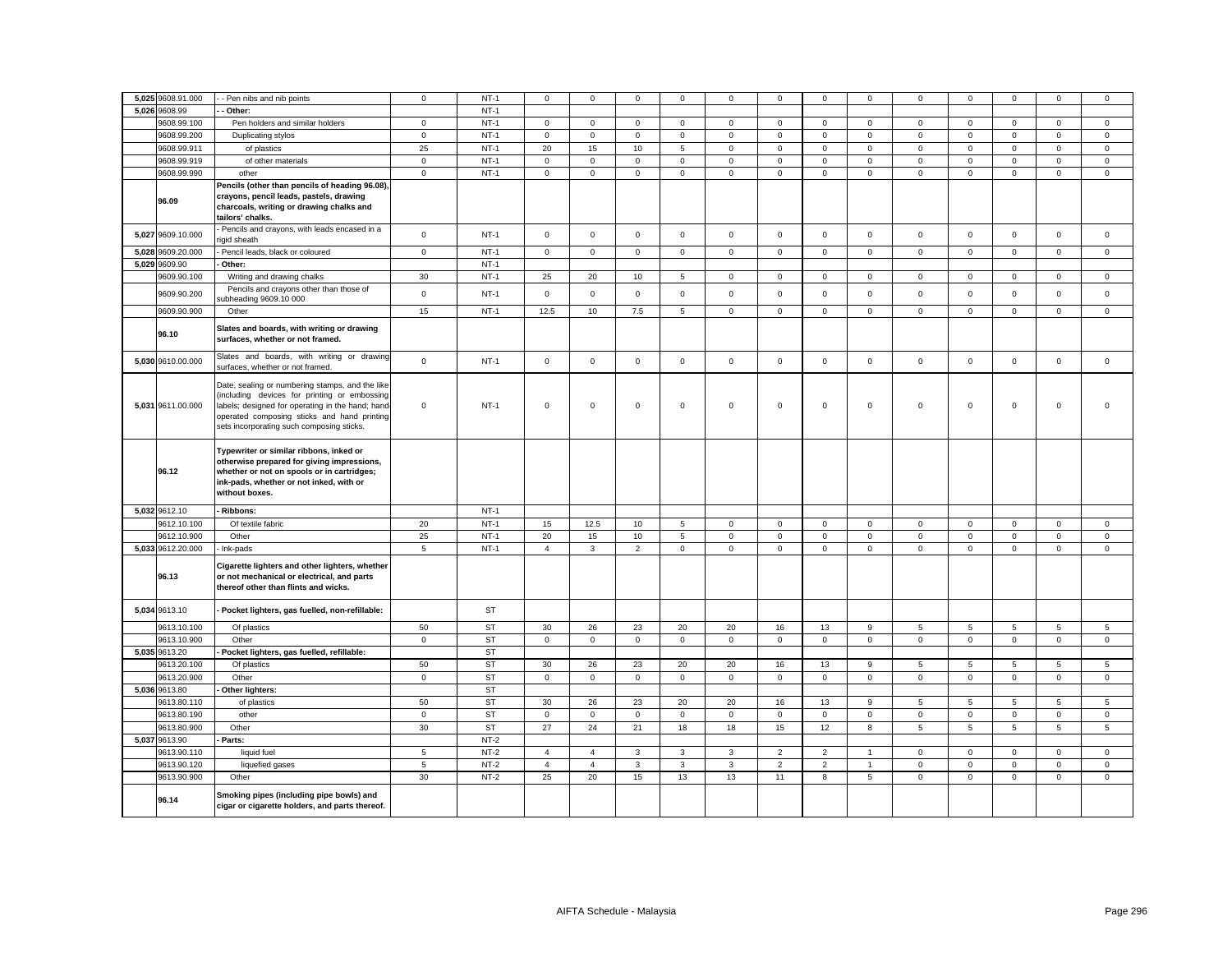| 5,038 9614.00.000          | Smoking pipes (including pipe bowls) and cigar<br>or cigarette holders, and parts thereof.          | 30                      | $NT-1$           | 25                      | 20                      | 10                      | 5                    | $\mathbf 0$             | $\Omega$                | $\mathbf 0$             | $\mathbf 0$             | $\mathbf 0$             | $\mathbf 0$             | $\mathbf 0$             | $\mathbf 0$             | $^{\circ}$              |
|----------------------------|-----------------------------------------------------------------------------------------------------|-------------------------|------------------|-------------------------|-------------------------|-------------------------|----------------------|-------------------------|-------------------------|-------------------------|-------------------------|-------------------------|-------------------------|-------------------------|-------------------------|-------------------------|
|                            | Combs, hair-slides and the like; hair pins,                                                         |                         |                  |                         |                         |                         |                      |                         |                         |                         |                         |                         |                         |                         |                         |                         |
| 96.15                      | curling pins, curling grips, hair-curlers and                                                       |                         |                  |                         |                         |                         |                      |                         |                         |                         |                         |                         |                         |                         |                         |                         |
|                            | the like, other than those of heading 85.16,                                                        |                         |                  |                         |                         |                         |                      |                         |                         |                         |                         |                         |                         |                         |                         |                         |
|                            | and parts thereof.                                                                                  |                         |                  |                         |                         |                         |                      |                         |                         |                         |                         |                         |                         |                         |                         |                         |
| 5,039 9615.11              | - Of hard rubber or plastics:                                                                       |                         | $NT-1$           |                         |                         |                         |                      |                         |                         |                         |                         |                         |                         |                         |                         |                         |
| 9615.11.100                | Of plastics                                                                                         | 25                      | $NT-1$           | 20                      | 15                      | 10                      | 5                    | $\mathsf 0$             | $\mathbf 0$             | $\circ$                 | $\overline{0}$          | $\mathbf 0$             | 0                       | $\mathbf{0}$            | $\mathbf{0}$            | $\mathbf 0$             |
| 9615.11.200                | Of hard rubber                                                                                      | 5                       | $NT-1$           | $\overline{4}$          | 3                       | $\overline{2}$          | $\mathsf 0$          | $\mathbf 0$             | $\mathsf 0$             | $\mathbf 0$             | $\mathbf 0$             | $\mathbf 0$             | $\mathsf 0$             | $\mathbf 0$             | $\mathsf 0$             | $\mathsf 0$             |
| 5,040 9615.19.000          | - Other                                                                                             | $5\phantom{.0}$         | $NT-1$           | $\overline{4}$          | 3                       | $\overline{2}$          | $\mathsf 0$          | $\mathbf 0$             | $\mathbf 0$             | $\mathbf 0$             | $\mathsf 0$             | $\mathbf 0$             | $\mathsf 0$             | $\mathbf 0$             | $\mathbf 0$             | $\mathsf 0$             |
| 5,041 9615.90              | Other:                                                                                              |                         | $NT-1$           |                         |                         |                         |                      |                         |                         |                         |                         |                         |                         |                         |                         |                         |
| 9615.90.100                | Of plastics                                                                                         | 25                      | $NT-1$           | 20                      | 15                      | 10                      | 5                    | $\mathbf 0$             | $\mathbf 0$             | $\mathbf{O}$            | $\overline{0}$          | $\mathbf 0$             | $\mathbf 0$             | $\mathbf{0}$            | $\mathbf{0}$            | $\mathbf 0$             |
| 9615.90.200                | Of iron or steel                                                                                    | $\sqrt{5}$              | $NT-1$           | $\overline{4}$          | 3                       | $\overline{2}$          | $\mathbf 0$          | $\mathsf 0$             | $\mathsf 0$             | $\mathbf 0$             | $\mathbf 0$             | $\mathbf 0$             | $\mathsf 0$             | $\mathsf 0$             | $\mathsf 0$             | $\mathsf 0$             |
| 9615.90.300                | Of aluminium                                                                                        | 20                      | $NT-1$           | 15                      | 12.5                    | 10                      | 5                    | $\mathbf 0$             | $\mathbf 0$             | $\mathsf{O}$            | $\mathbf{0}$            | $\mathsf 0$             | $\mathbf 0$             | $\mathbf 0$             | $\mathsf 0$             | $\mathsf 0$             |
| 9615.90.900                | Other                                                                                               | 10                      | $NT-1$           | 7.5                     | 5                       | 5                       | 2.5                  | $\mathbf 0$             | $\mathbf 0$             | $\mathbf 0$             | $\mathbf{0}$            | $\mathbf 0$             | $\mathbf 0$             | $\mathbf 0$             | $\mathbf 0$             | $\mathbf 0$             |
|                            |                                                                                                     |                         |                  |                         |                         |                         |                      |                         |                         |                         |                         |                         |                         |                         |                         |                         |
|                            | Scent sprays and similar toilet sprays, and                                                         |                         |                  |                         |                         |                         |                      |                         |                         |                         |                         |                         |                         |                         |                         |                         |
| 96.16                      | mounts and heads therefor; powder-puffs                                                             |                         |                  |                         |                         |                         |                      |                         |                         |                         |                         |                         |                         |                         |                         |                         |
|                            | and pads for the application of cosmetics or                                                        |                         |                  |                         |                         |                         |                      |                         |                         |                         |                         |                         |                         |                         |                         |                         |
|                            | toilet preparations.                                                                                |                         |                  |                         |                         |                         |                      |                         |                         |                         |                         |                         |                         |                         |                         |                         |
|                            | Scent sprays and similar toilet sprays, and                                                         |                         |                  |                         |                         |                         |                      |                         |                         |                         |                         |                         |                         |                         |                         |                         |
| 5,042 9616.10.000          | mounts and heads                                                                                    | $5\phantom{.0}$         | $NT-1$           | $\overline{4}$          | $\mathbf{3}$            | $\overline{2}$          | $\mathbf 0$          | $\mathsf 0$             | $\mathsf 0$             | $\mathbf{0}$            | $\mathsf 0$             | $\mathsf 0$             | $\mathsf 0$             | $\mathsf{O}\xspace$     | $\mathsf 0$             | $\mathbf 0$             |
| 5,043 9616.20.000          | Powder-puffs and pads for the application of                                                        | 20                      | $NT-2$           | 17.5                    | 15                      | 12                      | 10                   | 10                      | $\overline{7}$          | 5                       | $\mathbf{3}$            | $\mathsf 0$             | $\mathsf 0$             | $\mathsf 0$             | $\mathsf{O}\xspace$     | $\mathsf 0$             |
|                            | cosmetics or toilet                                                                                 |                         |                  |                         |                         |                         |                      |                         |                         |                         |                         |                         |                         |                         |                         |                         |
| 5,044 9617.00              | Vacuum flasks and other vacuum vessels,                                                             |                         | $NT-2$           |                         |                         |                         |                      |                         |                         |                         |                         |                         |                         |                         |                         |                         |
|                            | complete with cases                                                                                 |                         |                  |                         |                         |                         |                      |                         |                         |                         |                         |                         |                         |                         |                         |                         |
| 9617.00.100                | Vacuum flasks and other vacuum vessels,                                                             | 20                      | $NT-2$           | 17.5                    | 15                      | 12                      | 10                   | 10                      | $\overline{7}$          | 5                       | $\mathbf{3}$            | $\mathsf 0$             | $\mathbf 0$             | $\mathbf 0$             | $\mathbf 0$             | $\mathbf 0$             |
|                            | complete with cases                                                                                 |                         |                  |                         |                         |                         |                      |                         |                         |                         |                         |                         |                         |                         |                         |                         |
| 9617.00.900                | Parts                                                                                               | 20                      | $NT-2$           | 17.5                    | 15                      | 12                      | 10                   | 10                      | $\overline{7}$          | 5                       | $\mathbf{3}$            | $\mathsf 0$             | $\mathsf 0$             | $\mathbf 0$             | $\mathsf{O}\xspace$     | $\mathbf 0$             |
|                            | Tailors'<br>dummies and other lay figures                                                           |                         |                  |                         |                         |                         |                      |                         |                         |                         |                         |                         |                         |                         |                         |                         |
| 5,045 9618.00.000          | automata and other animated displays used for                                                       | 5                       | $NT-1$           | $\overline{4}$          | 3                       | $\overline{2}$          | $\mathsf 0$          | $\mathbf 0$             | $\mathsf 0$             | $\mathbf{O}$            | $\mathsf 0$             | $\mathbf 0$             | $\mathsf 0$             | $\mathbf 0$             | $\mathbf 0$             | $\mathsf 0$             |
|                            | shop window dressing.                                                                               |                         |                  |                         |                         |                         |                      |                         |                         |                         |                         |                         |                         |                         |                         |                         |
|                            |                                                                                                     |                         |                  |                         |                         |                         |                      |                         |                         |                         |                         |                         |                         |                         |                         |                         |
|                            | Paintings, drawings and pastels, executed                                                           |                         |                  |                         |                         |                         |                      |                         |                         |                         |                         |                         |                         |                         |                         |                         |
|                            | entirely by hand, other than drawings of                                                            |                         |                  |                         |                         |                         |                      |                         |                         |                         |                         |                         |                         |                         |                         |                         |
| 97.01                      | heading 49.06 and other than hand-painted                                                           |                         |                  |                         |                         |                         |                      |                         |                         |                         |                         |                         |                         |                         |                         |                         |
|                            | or hand-decorated manufactured articles;                                                            |                         |                  |                         |                         |                         |                      |                         |                         |                         |                         |                         |                         |                         |                         |                         |
|                            | collages and similar decorative plaques.                                                            |                         |                  |                         |                         |                         |                      |                         |                         |                         |                         |                         |                         |                         |                         |                         |
|                            |                                                                                                     |                         |                  |                         |                         |                         |                      |                         |                         |                         |                         |                         |                         |                         |                         |                         |
| 5,046 9701.10.000          | - Paintings, drawings and pastels                                                                   | $\mathsf 0$             | $NT-1$           | $\mathsf{O}$            | $\mathsf 0$             | $\mathsf 0$             | $\mathsf 0$          | $\mathsf 0$             | $\mathsf 0$             | $\mathsf{O}$            | $\mathsf 0$             | $\mathsf 0$             | $\mathsf 0$             | $\mathsf 0$             | $\mathsf{O}\xspace$     | $\mathsf 0$             |
| 5,047 9701.90              | Other:                                                                                              |                         | $NT-2$           |                         |                         |                         |                      |                         |                         |                         |                         |                         |                         |                         |                         |                         |
| 9701.90.100                | Of twigs, leaves or flowers                                                                         | 5                       | $NT-2$           | $\overline{4}$          | $\overline{4}$          | 3                       | 3                    | 3                       | $\overline{2}$          | $\overline{2}$          | $\overline{1}$          | $\mathbf 0$             | $\mathsf 0$             | $\mathbf 0$             | $\mathsf 0$             | $\mathsf 0$             |
| 9701.90.200                | Of textile material                                                                                 | 30                      | $NT-2$           | 25                      | 20                      | 15                      | 13                   | 13                      | 11                      | 8                       | $\overline{5}$          | $\mathsf 0$             | 0                       | $\mathsf{O}\xspace$     | 0                       | $\mathbf 0$             |
| 9701.90.300                | Of plastics                                                                                         | $\overline{5}$          | $NT-2$           | $\overline{4}$          | $\overline{4}$          | $\mathsf 3$             | $\mathbf{3}$         | 3                       | $\mathbf 2$             | $\overline{2}$          | $\overline{1}$          | $\mathsf 0$             | $\mathsf 0$             | $\mathbf 0$             | $\mathbf 0$             | $\mathbf 0$             |
| 9701.90.900                | Other                                                                                               | $\,$ 5 $\,$             | $NT-2$           | $\overline{4}$          | $\overline{4}$          | 3                       | 3                    | 3                       | $\overline{2}$          | $\overline{2}$          | $\mathbf{1}$            | $\mathbf 0$             | $\mathbf 0$             | $\mathsf 0$             | $\mathsf 0$             | $\mathsf 0$             |
| 5,048 9702.00.000          | riginal engravings, prints and lithographs.                                                         | $\overline{0}$          | $NT-1$           | $\mathbf 0$             | $\mathsf 0$             | $\mathbf 0$             | $\mathsf 0$          | $\mathsf 0$             | $\mathsf 0$             | $\mathsf 0$             | $\mathsf 0$             | $\mathsf 0$             | $\mathbf 0$             | $\mathsf{O}\xspace$     | $\mathsf 0$             | $\mathsf 0$             |
|                            | Original sculptures and statuary, in any                                                            |                         |                  |                         |                         |                         |                      |                         |                         |                         |                         |                         |                         |                         |                         |                         |
| 5,049 9703.00.000          | material.                                                                                           | $\mathsf 0$             | $NT-1$           | $\mathbf 0$             | $\mathsf 0$             | $\mathsf 0$             | $\mathsf 0$          | $\mathbf 0$             | $\mathsf 0$             | $\mathbf 0$             | $\mathsf 0$             | $\mathsf 0$             | $\mathsf 0$             | $\mathsf 0$             | $\mathsf 0$             | $\mathsf 0$             |
|                            |                                                                                                     |                         |                  |                         |                         |                         |                      |                         |                         |                         |                         |                         |                         |                         |                         |                         |
|                            | Postage or revenue stamps, stamp-postmarks                                                          |                         |                  |                         |                         |                         |                      |                         |                         |                         |                         |                         |                         |                         |                         |                         |
| 5,050 9704.00.000          | first-day covers, postal stationery (stamp                                                          | $\mathbf 0$             | $NT-1$           | $\mathsf 0$             | $\mathsf 0$             | $\mathsf 0$             | $\mathsf 0$          | $\mathsf 0$             | $\mathsf 0$             | $\mathsf 0$             | $\mathbf 0$             | $\mathbf 0$             | $\mathsf 0$             | $\mathsf 0$             | $\mathsf 0$             | $\mathsf 0$             |
|                            | paper), and the like, used or unused, other than<br>those of heading 49.07.                         |                         |                  |                         |                         |                         |                      |                         |                         |                         |                         |                         |                         |                         |                         |                         |
|                            |                                                                                                     |                         |                  |                         |                         |                         |                      |                         |                         |                         |                         |                         |                         |                         |                         |                         |
|                            |                                                                                                     |                         |                  |                         |                         |                         |                      |                         |                         |                         |                         |                         |                         |                         |                         |                         |
|                            | Collections and collectors' pieces of zoological                                                    |                         |                  |                         |                         |                         |                      |                         |                         |                         |                         |                         |                         |                         |                         |                         |
| 5,051 9705.00.000          | botanical, mineralogical, anatomical, historical,<br>archaeological, palaeontological, ethnographic | $\mathsf 0$             | $NT-1$           | $\mathbf 0$             | $\mathsf 0$             | $\mathsf 0$             | $\mathsf 0$          | $\mathsf 0$             | $\mathsf 0$             | $\mathsf 0$             | $\mathsf 0$             | $\mathbf 0$             | $\mathsf 0$             | $\mathsf 0$             | $\mathsf 0$             | $\mathbf 0$             |
|                            | or numismatic interest.                                                                             |                         |                  |                         |                         |                         |                      |                         |                         |                         |                         |                         |                         |                         |                         |                         |
|                            |                                                                                                     |                         |                  |                         |                         |                         |                      |                         |                         |                         |                         |                         |                         |                         |                         |                         |
| 5,052 9706.00.000          | Antiques of an age exceeding one hundred                                                            | $\mathbf 0$             | $NT-1$           | $\mathbf 0$             | $\mathsf 0$             | $\mathsf 0$             | $\mathsf 0$          | $\mathsf 0$             | $\mathsf 0$             | $\mathbf 0$             | $\mathbf 0$             | $\mathbf 0$             | $\mathsf 0$             | $\mathsf 0$             | $\mathsf 0$             | $\mathsf 0$             |
|                            | rears.                                                                                              |                         |                  |                         |                         |                         |                      |                         |                         |                         |                         |                         |                         |                         |                         |                         |
| 5,053 9800.00              | Special provisions.                                                                                 |                         | $NT-1$           |                         |                         |                         |                      |                         |                         |                         |                         |                         |                         |                         |                         |                         |
| 9800.00.100                | Mail bags                                                                                           | $\mathbf 0$             | $NT-1$           | 0                       | $\mathbf 0$             | $\mathbf 0$             | $\mathbf 0$          | 0                       | $\mathbf 0$             | $\mathbf{0}$            | $\mathbf 0$             | 0                       | $\mathbf 0$             | $\mathbf 0$             | $\mathbf 0$             | $\mathbf 0$             |
| 9800.00.200                | Coffins containing human corpses                                                                    | $\mathbf 0$             | $NT-1$           | $\mathbf 0$             | $\mathsf 0$             | $\mathsf 0$             | $\mathsf 0$          | $\mathbf 0$             | $\mathsf 0$             | $\mathbf 0$             | $\mathsf 0$             | $\mathsf 0$             | $\mathsf 0$             | $\mathbf 0$             | $\mathsf 0$             | $\mathsf 0$             |
| 9800.00.300<br>9800.00.400 | Urns containing human ashes<br>Used personal effects                                                | $\mathsf 0$<br>$\Omega$ | $NT-1$<br>$NT-1$ | $\mathbf 0$<br>$\Omega$ | $\mathbf 0$<br>$\Omega$ | $\mathbf 0$<br>$\Omega$ | $\Omega$<br>$\Omega$ | $\mathbf 0$<br>$\Omega$ | $\mathbf 0$<br>$\Omega$ | $\mathbf 0$<br>$\Omega$ | $\mathbf 0$<br>$\Omega$ | $\mathbf 0$<br>$\Omega$ | $\mathbf 0$<br>$\Omega$ | $\mathbf 0$<br>$\Omega$ | $\mathbf 0$<br>$\Omega$ | $\mathbf 0$<br>$\Omega$ |